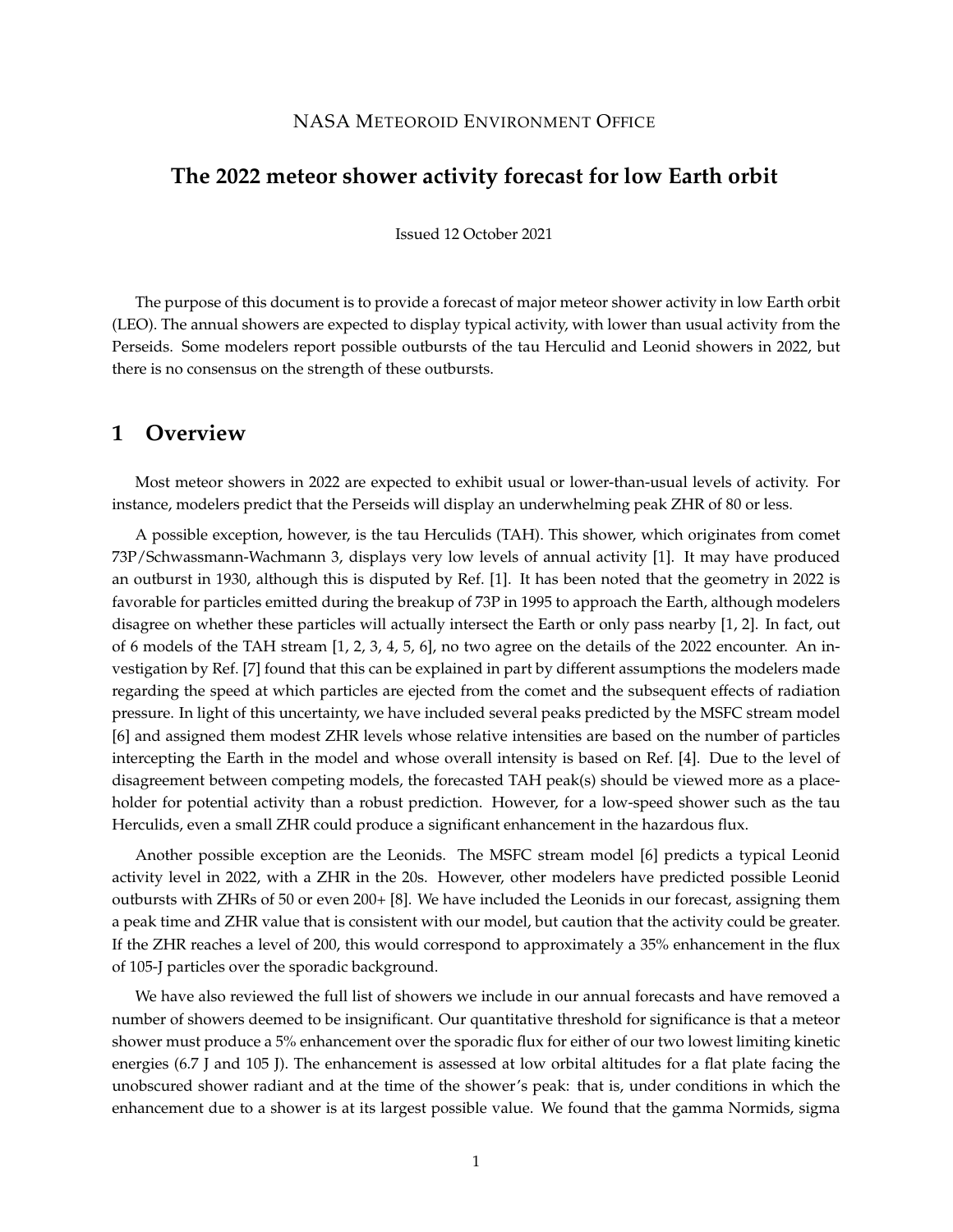Hydrids, Leo Minorids, December Monocerotids, Piscis Austrinids, July Phoenicids, September epsilon Perseids, and the Puppid-Velid complex fall short of this threshold and have thus removed them from our forecast. We have also excluded the April Lyrid and Aurigid meteor showers from the 2022 forecast. While these two variable showers have produced large outbursts in the past, they do not produce a significant energy-limited flux in a typical year. However, we will include the Lyrid and Aurigid showers in our forecasts in those years when they are expected to produce a significant enhancement of the flux.

We have also revised the population index  $(r)$  of one of the remaining showers in our list: the Daytime beta Taurids (BTA). The population index describes the distribution of bright vs. dim meteors produced by a shower and is directly related to the shower's mass distribution. For those showers whose population index has not been measured, we assume a default value of  $r = 2.7$ ; the BTAs fall into this category. However, the BTAs are part of the same meteoroid stream as the Northern and Southern Taurids, and should presumably have a similar particle size distribution. We have thus revised the BTA population index to  $r = 2.3$  to match that of the other Taurid branches.

This document is designed to supplement spacecraft risk assessments that incorporate an annual averaged meteor shower flux (as is the case with all NASA meteoroid models). Results are presented relative to this baseline and are weighted to a constant kinetic energy. One shower – the Geminids (GEM) – attains a flux level exceeding that of the baseline meteoroid environment for 105-J (0.1-cm-equivalent) meteoroids. This size is a rough threshold for structural damage. The Geminids, along with the Daytime Arietids (ARI), Quadrantids (QUA), and potentially the tau Herculids (TAH), exceed the baseline flux for 2.83-kJ (0.3-cmequivalent) particles, which is near the limit for pressure vessel penetration.

Meteor shower fluxes drop dramatically with increasing particle size. Thus, a PNP (probability of no penetration) risk assessment should use the flux and flux enhancements corresponding to the smallest particle capable of penetrating a component because this size will be the dominant contributor to the risk.

### **2 Details**

Our forecasting algorithm is presented in detail in [9] and has not changed in the past year. Figure 1 gives the expected visual meteor rates (ZHR) for ground observers during calendar year 2022. The visual rate is dominated by the Quadrantids in early January, the Geminids in mid-December, and, to a lesser extent, the Perseids in mid-August. Although meteor astronomers record and predict showers in terms of visual rates, ZHR does not directly correspond to meteoroid flux. The conversion from ZHR to flux must take into account the biases of the typical human observer, the speeds of the shower meteors, and the mass distributions of meteoroids belonging to these showers. The result is a flux profile that looks significantly different from the ZHR profile and in which high flux does not necessarily correspond to a visually spectacular meteor shower.

Showers typically contain proportionally more large particles than the sporadic background does; for this reason, showers are more significant at larger particle sizes, masses, or energies. Figure 2 gives the flux profiles for four limiting kinetic energy values, listed in Table 1. These are the same limiting kinetic energies for which we have been reporting fluxes, fluences, and enhancement factors for many years; starting with the 2020 annual forecast, we began labeling these plots with the energy itself rather than with the diameter when such a particle has a speed of 20 km s<sup>-1</sup> and a density of 1 g cm<sup>-3</sup>. Equivalent masses and diameters are provided in Table 1.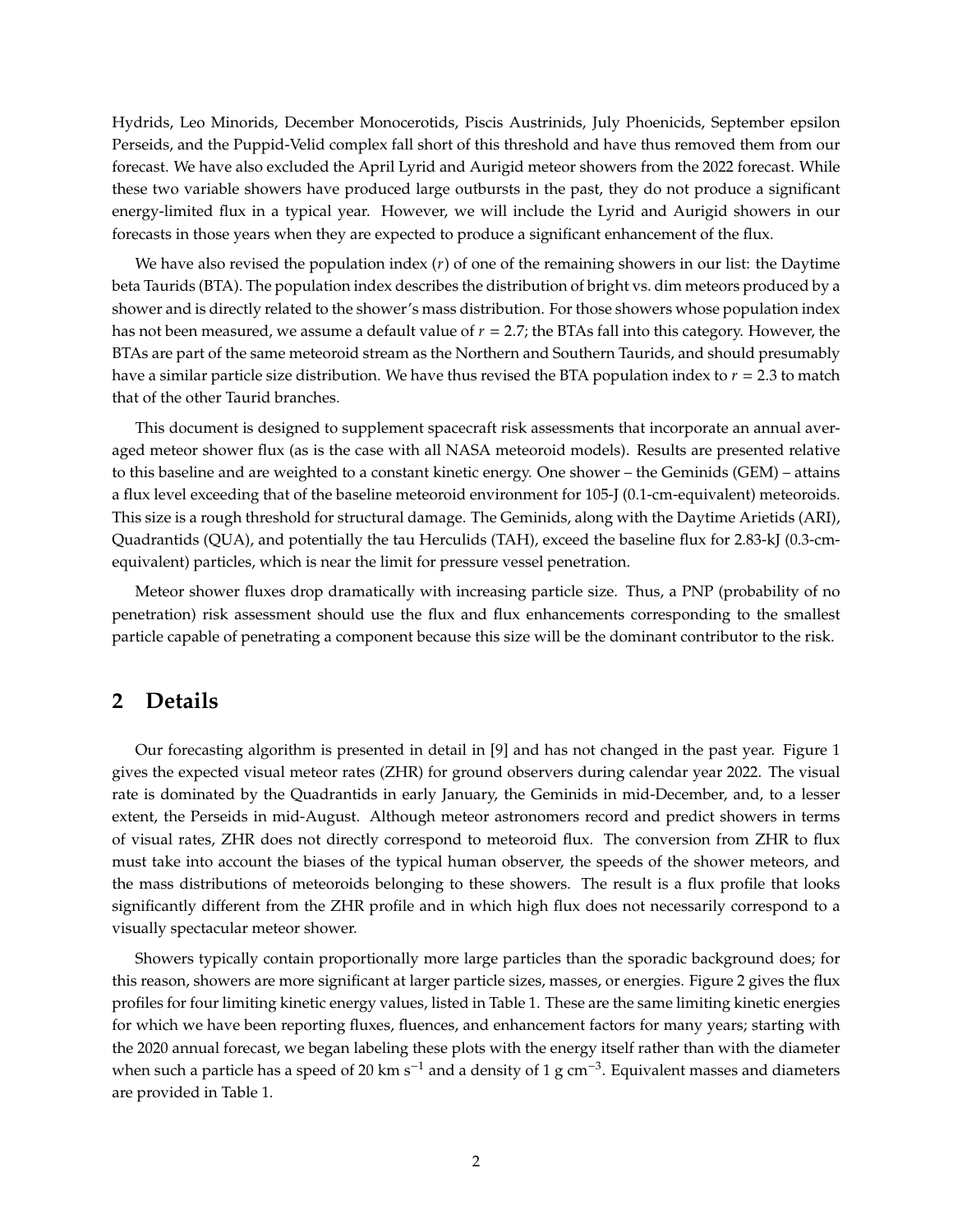| kinetic energy | equivalent mass         | equivalent diameter     |
|----------------|-------------------------|-------------------------|
|                | at 20 km $s^{-1}$       | at 1 g cm <sup>-3</sup> |
| 6.7 I          | $3.35 \times 10^{-5}$ g | $0.04 \text{ cm}$       |
| $105$ J        | $5.24 \times 10^{-4}$ g | $0.1 \text{ cm}$        |
| $2.83$ kJ      | $1.41 \times 10^{-2}$ g | $0.3 \text{ cm}$        |
| $105$ kJ       | $5.24 \times 10^{-1}$ g | $1.0 \text{ cm}$        |

**Table 1: The limiting kinetic energies (and their equivalent masses and diameters at 20 km s<sup>1</sup> and 1 g cm3) to which we report fluxes, fluences, and enhancement factors.**

Figure 2 also includes an estimate of the sporadic meteoroid flux for each of these limiting kinetic energies (horizontal lines). Note that for small particle sizes (low kinetic energies), shower fluxes are less significant when compared to the sporadic flux. Figure 2 also indicates that, depending on the energy threshold considered, a handful of showers produce the highest fluxes. The basic characteristics of seven major or possibly outbursting showers, including radiant position at the time of the shower's peak, are listed in Table 2 (the full list of included showers is provided at the end of this document in Table 3). For a spacecraft, the apparent directionality of a meteor shower (i.e., the aberrated radiant) will be shifted by the spacecraft's geocentric velocity.

In order to facilitate risk assessments, including Bumper PNP calculations, we provide flux enhancement factors for all of 2022 in 1-hour intervals (Figure 3). The larger flux enhancement factors in Figure 3 correspond to a kinetic energy of 105 J (0.1-cm-equivalent particles), which have lower absolute fluxes.

The fluxes and enhancement factors presented in this memo may or may not apply to individual spacecraft. For instance, we have not presented crater-limited fluxes; meteoroids incident on a surface at right angles penetrate deeper for many ballistic limit equations, and, for a surface directly facing the shower, this can further boost the significance of a shower relative to the background by another factor of approximately 2. Conversely, a surface tilted away from a shower radiant will encounter a less significant flux enhancement, and it is possible for the Earth to shield the spacecraft from all or part of a shower at a particular point in time. This forecast is designed for spacecraft in LEO; it does not, for instance, cover spacecraft orbiting the Moon or near the Sun-Earth Lagrange points.

| shower name              |                | radiant               | speed         | date of maximum  |
|--------------------------|----------------|-----------------------|---------------|------------------|
|                          | $RA(^{\circ})$ | $\text{dec}(\degree)$ | $(km s^{-1})$ | (UT)             |
| Quadrantids              | 230            | $+49$                 | 41            | 2022-01-04 06:50 |
| tau Herculids            | 204            | $+21$                 | 16            | 2022-05-30 01:49 |
| Daytime Arietids         | 42             | $+24$                 | 39            | 2022-06-10 22:30 |
| Southern delta Aquariids | 342            | $-16$                 | 42            | 2022-07-28 07:40 |
| Perseids                 | 47             | $+58$                 | 61            | 2022-08-13 02:37 |
| Leonids                  | 154            | $+22$                 | 71            | 2022-11-10 21:30 |
| Geminids                 | 113            | $+32$                 | 35            | 2022-12-14 13:58 |

**Table 2: Highly active (in terms of flux) or possibly outbursting meteor showers in 2022. The radiant is the geocentric, unaberrated radiant and speed is that at an altitude of 100 km.**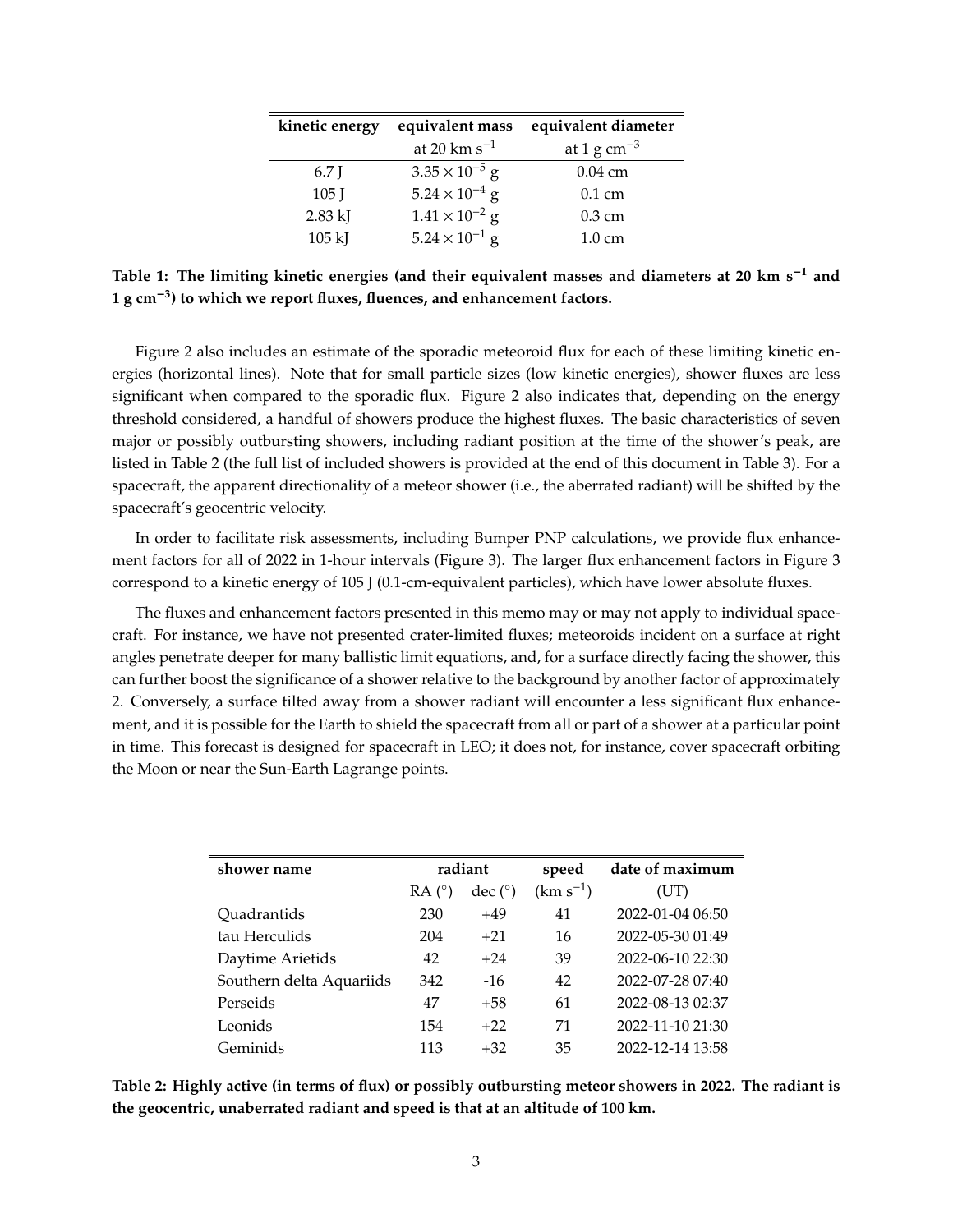## **3 Contact information**

The Meteoroid Environment Office will update this forecast as necessary. Those with questions or special needs in the near future are encouraged to contact:

**Althea Moorhead** NASA Meteoroid Environment Office EV44, Marshall Space Flight Center althea.moorhead@nasa.gov

**Bill Cooke** Lead, NASA Meteoroid Environment Office EV44, Marshall Space Flight Center (256) 544-9136 william.j.cooke@nasa.gov

Contributors:

**Danielle Moser** (Jacobs ESSCA, NASA Meteoroid Environment Office)

# **References**

- [1] Lüthen, Arlt, and Jäger. The Disintegrating Comet 73P/Schwassmann-Wachmann 3 and Its Meteors. *WGN, Journal of the International Meteor Organization*, 29:15–28, 2001.
- [2] Jenniskens. *Meteor Showers and their Parent Comets*. 2006.
- [3] Maslov. Website: Meteor shower activity prediction. Last accessed September 13, 2021.
- [4] Wiegert, Brown, Vaubaillon, and Schijns. The  $\tau$  Herculid meteor shower and Comet 73P/Schwassmann-Wachmann 3. *Monthly Notices of the Royal Astronomical Society*, 361(2):638–644, 2005.
- [5] Horii, Watanabe, and Sato. Meteor Showers Originated from 73P/Schwassmann Wachmann. *Earth Moon and Planets*, 102(1-4):85–89, 2008.
- [6] Moser and Cooke. MSFC Stream Model Preliminary Results: Modeling Recent Leonid and Perseid Encounters. *Earth Moon and Planets*, 95:141–153, 2004.
- [7] Rao. Will Comet 73P/Schwassmann-Wachmann 3 Produce a Meteor Outburst in 2022? *Journal of the Royal Astronomical Society of Canada*, 115(2):60–71, 2021.
- [8] Rendtel (ed.). 2022 Meteor Shower Calendar. *International Meteor Organization*, pages 1–28, 2021.
- [9] Moorhead, Egal, Brown, Moser, and Cooke. Meteor shower forecasting in near-Earth space. *Journal of Spacecraft and Rockets*, 56(5):1531–1545, 2019.
- [10] Moorhead, Kingery, and Ehlert. NASA's Meteoroid Engineering Model 3 and its ability to replicate spacecraft impact rates. *Journal of Spacecraft and Rockets*, 57:160–176, 2020.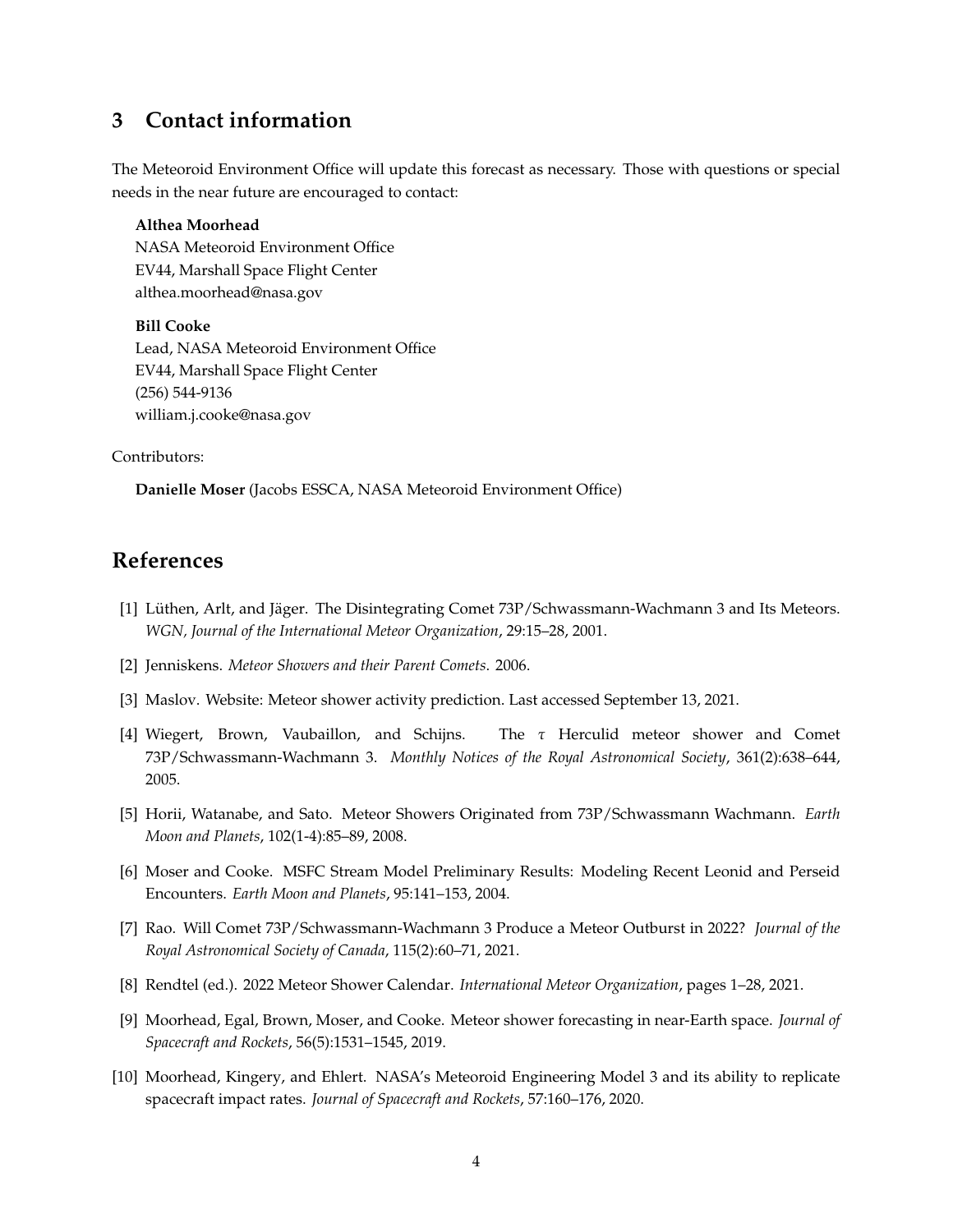

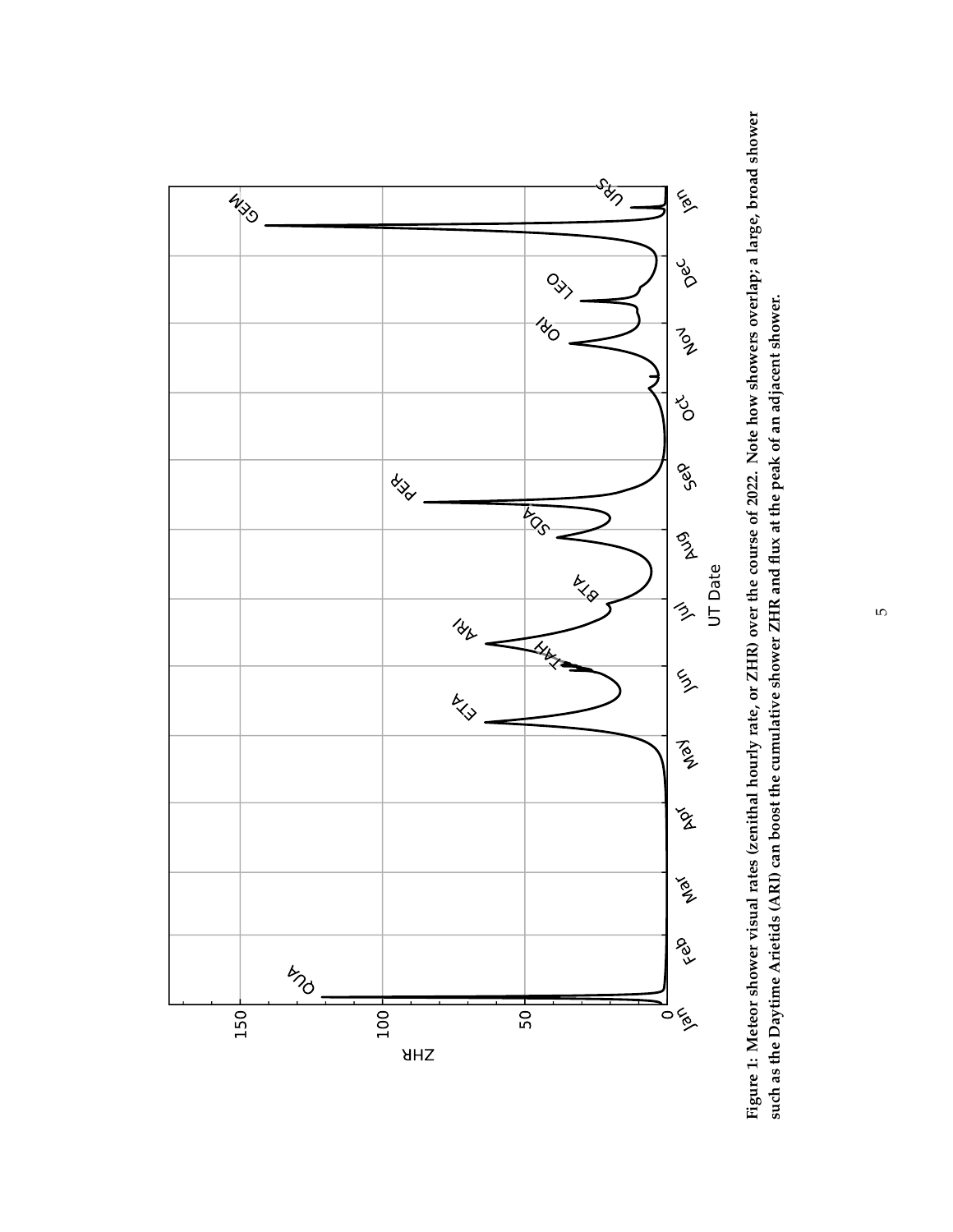

Figure 2: Meteor shower flux (variable lines) and sporadic meteoroid flux (horizontal lines) over the course of 2022. Fluxes have been weighted to a constant limiting kinetic energy. Fluxes are quoted for four particle kinetic energies; these kinetic energies correspond to particles with diameters of 0.04 cm, 0.1 cm, 0.3 cm, and 1 cm, assuming a density of 1 g cm<sup>-3</sup> and a speed of 20 km s<sup>-1</sup>. Some showers, such as the Perseids (PER) and Quadrantids (QUA), are more heavily weighted toward large particles and thus play a more significant role for 1-cm-equivalent Figure 2: Meteor shower flux (variable lines) and sporadic meteoroid flux (horizontal lines) over the course of 2022. Fluxes have been weighted to a constant limiting kinetic energy. Fluxes are quoted for four particle kinetic energies; these kinetic energies correspond to particles with diameters of 0.04 cm, 0.1 cm, 0.3 cm, and 1 cm, assuming a density of 1 g cm<sup>-3</sup> and a speed of 20 km s<sup>-1</sup>. Some showers, such as the Perseids (PER) and Quadrantids (QUA), are more heavily weighted toward large particles and thus play a more significant role for 1-cm-equivalent particles than for 0.04-cm-equivalent particles. **particles than for 0.04-cm-equivalent particles.**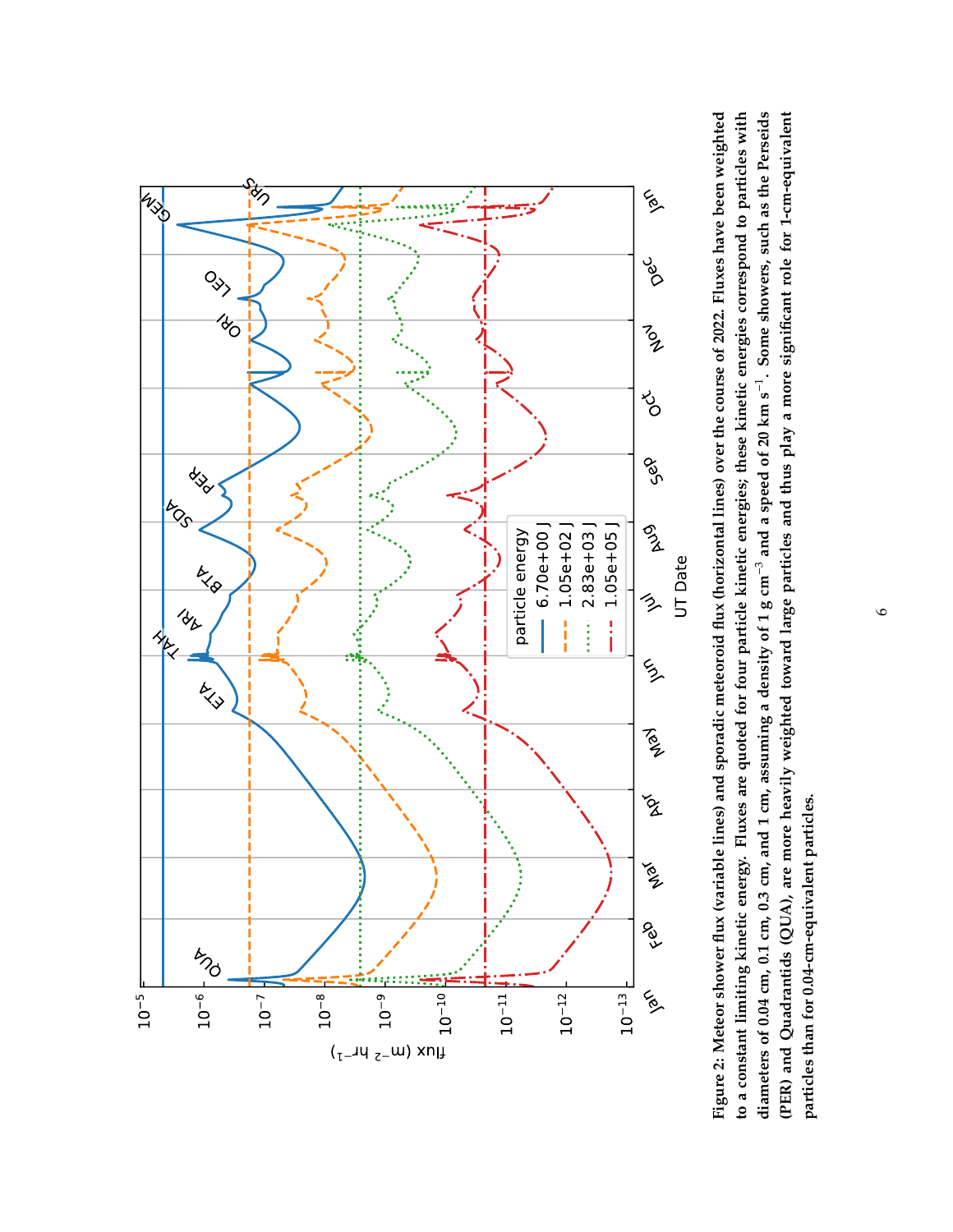

Figure 3: Meteor shower flux enhancement relative to the sporadic meteoroid flux over the course of 2022. These factors can be used in conjunction with a meteoroid model such as the Meteoroid Engineering Model (MEM, [10]) to compute the flux at a particular point in the year on a Figure 3: Meteor shower flux enhancement relative to the sporadic meteoroid flux over the course of 2022. These factors can be used in conjunction with a meteoroid model such as the Meteoroid Engineering Model (MEM, [10]) to compute the flux at a particular point in the year on a plate facing the unobscured shower radiant. **plate facing the unobscured shower radiant.**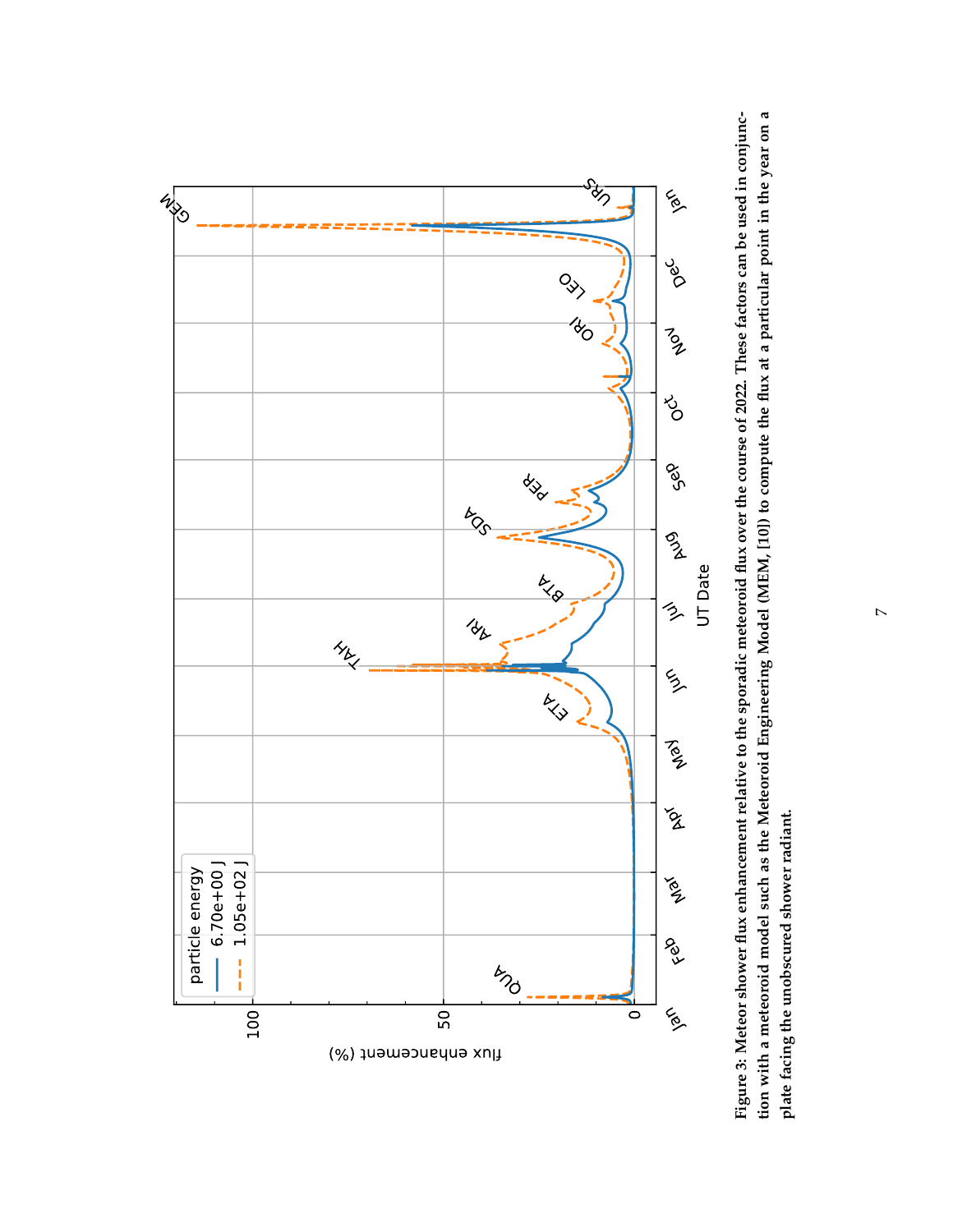| shower name              | ID         | $max$ time $(UT)$ | max ZHR |
|--------------------------|------------|-------------------|---------|
| Quadrantids              | QUA        | 2022-01-04 06:50  | 120     |
| eta Aquariids            | <b>ETA</b> | 2022-05-06 20:43  | 60      |
| tau Herculids            | TAH        | 2022-05-30 01:49  | 8       |
| Daytime zeta Perseids    | ZPE        | 2022-06-03 05:55  | 20      |
| Daytime Arietids         | ARI        | 2022-06-10 22:30  | 50      |
| Southern mu Sagittariids | SSG        | 2022-06-20 03:11  | 2       |
| beta Taurids             | BTA        | 2022-06-28 17:27  | 10      |
| Southern delta Aquariids | <b>SDA</b> | 2022-07-28 07:40  | 30      |
| alpha Capricornids       | CAP        | 2022-07-28 21:28  | 4       |
| Perseids                 | PER        | 2022-08-13 02:37  | 80      |
| kappa Cygnids            | <b>KCG</b> | 2022-08-18 06:18  | 5       |
| Daytime Sextantids       | DSX        | 2022-10-02 23:28  | 5       |
| Draconids                | DRA        | 2022-10-08 04:52  | 3       |
| Orionids                 | ORI        | 2022-10-22 22:18  | 30      |
| Southern Taurids         | STA        | 2022-11-05 18:19  | 5       |
| Northern Taurids         | NTA        | 2022-11-12 17:40  | 5       |
| Leonids                  | LEO        | 2022-11-10 21:30  | 22      |
| Geminids                 | GEM        | 2022-12-14 13:58  | 140     |
| Ursids                   | URS        | 2022-12-22 13:53  | 12      |

**Table 3: Meteor showers in 2022. Column 2 provides the 3-letter code for each shower, Column 3 lists the date and time of maximum activity, and Column 4 provides the shower's ZHR at the time of maximum activity.**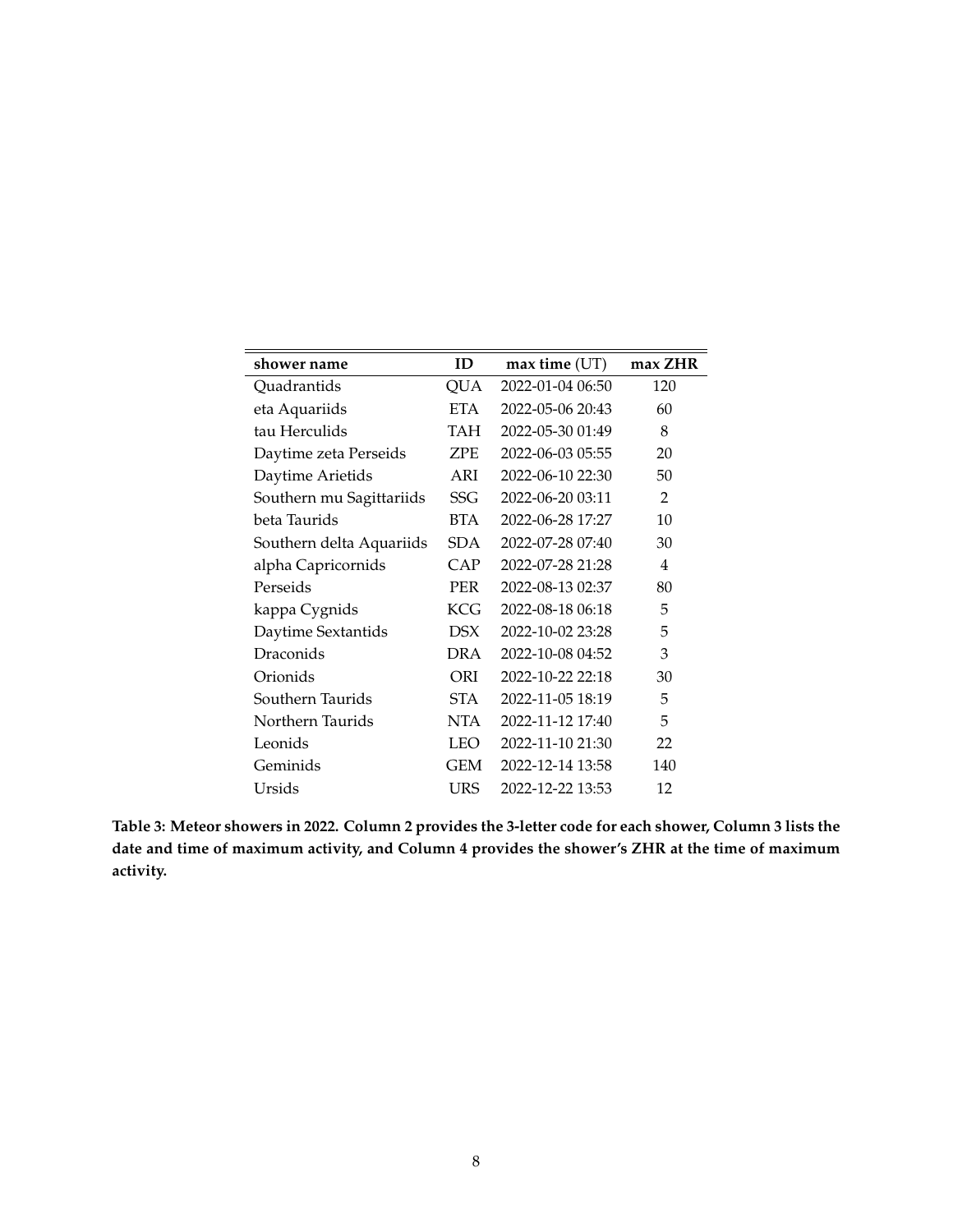| # Annual 2022 - Hourly meteor shower forecast<br># Units of flux are number per square meter per hour |                                          |                    |                  |                                                                                              |                                                                                  |                                                                                                                                                                                                                                                                                                                                                                                                       |                              |                                                                                                                                                                |                                           |                                                        |                              |
|-------------------------------------------------------------------------------------------------------|------------------------------------------|--------------------|------------------|----------------------------------------------------------------------------------------------|----------------------------------------------------------------------------------|-------------------------------------------------------------------------------------------------------------------------------------------------------------------------------------------------------------------------------------------------------------------------------------------------------------------------------------------------------------------------------------------------------|------------------------------|----------------------------------------------------------------------------------------------------------------------------------------------------------------|-------------------------------------------|--------------------------------------------------------|------------------------------|
| UT date and time                                                                                      | Julian date                              | solar              | zhr              | flux                                                                                         | flux                                                                             | flux                                                                                                                                                                                                                                                                                                                                                                                                  | flux                         | factor                                                                                                                                                         | factor                                    | factor                                                 | factor                       |
| 2022-01-01 00:00:00                                                                                   | 2459580.500000                           | lon<br>280.231     | 1.97             | $6.70e + 00$ J<br>4.845130e-08                                                               | 1.05e+02 J<br>2.872676e-09                                                       | 2.83e+03 J<br>1.067924e-10                                                                                                                                                                                                                                                                                                                                                                            | 1.05e+05 J                   | $6.70e+00$ J<br>3.437750e-12 1.015409e-02 1.633713e-02                                                                                                         | 1.05e+02 J                                | 2.83e+03 J<br>4.133880e-02 1.558025e-01                | 1.05e+05 J                   |
| 2022-01-01 01:00:00<br>2022-01-01 02:00:00                                                            | 2459580.541667<br>2459580.583333         | 280.273<br>280.316 | 1.98<br>1.99     | 4.833448e-08<br>4.822175e-08                                                                 | 2.868907e-09<br>2.865632e-09                                                     | 1.069354e-10<br>1.071197e-10                                                                                                                                                                                                                                                                                                                                                                          | 3.460171e-12<br>3.485395e-12 | 1.012960e-02<br>1.010598e-02                                                                                                                                   | 1.631570e-02<br>1.629708e-02              | 4.139413e-02<br>4.146547e-02                           | 1.568186e-01<br>1.579618e-01 |
| 2022-01-01 03:00:00<br>2022-01-01 04:00:00                                                            | 2459580.625000<br>2459580.666667         | 280,358<br>280,400 | 2.00<br>2.01     | 4.811342e-08 2.862893e-09<br>4.800984e-08 2.860733e-09                                       |                                                                                  | 1.073489e-10<br>1.076269e-10                                                                                                                                                                                                                                                                                                                                                                          |                              | 3.513668e-12 1.008328e-02 1.628150e-02<br>3.545256e-12 1.006157e-02 1.626921e-02                                                                               |                                           | 4.155421e-02 1.592432e-01<br>4.166183e-02 1.606748e-01 |                              |
| 2022-01-01 05:00:00<br>2022-01-01 06:00:00                                                            | 2459580.708333<br>2459580.750000         | 280,443<br>280,485 | 2.02<br>2.03     | 4.791137e-08<br>4.781842e-08 2.858350e-09                                                    | 2.859201e-09                                                                     | 1.079580e-10<br>1.083467e-10                                                                                                                                                                                                                                                                                                                                                                          | 3.580450e-12<br>3.619564e-12 | 1.004093e-02<br>1.002145e-02                                                                                                                                   | 1.626050e-02<br>1.625566e-02              | 4.178998e-02<br>4.194043e-02                           | 1.622698e-01<br>1.640425e-01 |
| 2022-01-01 07:00:00<br>2022-01-01 08:00:00                                                            | 2459580.791667<br>2459580.833333         | 280.528<br>280.570 | 2.05<br>2.07     | 4.765087e-08 2.858925e-09                                                                    | 4.773143e-08 2.858237e-09                                                        | 1.087979e-10<br>1.093173e-10                                                                                                                                                                                                                                                                                                                                                                          | 3.710963e-12                 | 3.662944e-12 1.000322e-02 1.625502e-02<br>9.986338e-03 1.625893e-02                                                                                            |                                           | 4.211512e-02<br>4.231615e-02 1.681848e-01              | 1.660085e-01                 |
| 2022-01-01 09:00:00                                                                                   | 2459580.875000                           | 280.613            | 2.09             | 4.757727e-08 2.860481e-09                                                                    |                                                                                  | 1.099105e-10                                                                                                                                                                                                                                                                                                                                                                                          | 3.764029e-12                 | 9.970913e-03 1.626778e-02                                                                                                                                      |                                           | 4.254580e-02                                           | 1.705898e-01                 |
| 2022-01-01 10:00:00<br>2022-01-01 11:00:00                                                            | 2459580.916667<br>2459580.958333         | 280.655<br>280.698 | 2.11<br>2.14     | 4.745325e-08 2.866502e-09                                                                    | 4.751119e-08 2.862980e-09                                                        | 1.105842e-10<br>1.113453e-10                                                                                                                                                                                                                                                                                                                                                                          | 3.822585e-12<br>3.887112e-12 | 9.957064e-03 1.628199e-02<br>9.944921e-03 1.630202e-02                                                                                                         |                                           | 4.280658e-02<br>4.310120e-02                           | 1.732436e-01<br>1.761680e-01 |
| 2022-01-01 12:00:00<br>2022-01-01 13:00:00                                                            | 2459581.000000<br>2459581.041667         | 280.740<br>280.783 | 2.17<br>2.20     | 4.736452e-08 2.876975e-09                                                                    | 4.740411e-08 2.871135e-09                                                        | 1.122015e-10<br>1.131609e-10                                                                                                                                                                                                                                                                                                                                                                          | 3.958136e-12                 | 9.934624e-03<br>4.036229e-12 9.926327e-03 1.636158e-02                                                                                                         | 1.632837e-02                              | 4.343260e-02<br>4.380402e-02                           | 1.793869e-01<br>1.829262e-01 |
| 2022-01-01 14:00:00<br>2022-01-01 15:00:00                                                            | 2459581.083333<br>2459581.125000         | 280.825<br>280,868 | 2.23<br>2.27     |                                                                                              | 4.733527e-08 2.884124e-09 1.142328e-10<br>4.731722e-08 2.892698e-09 1.154269e-10 |                                                                                                                                                                                                                                                                                                                                                                                                       |                              | 4.122011e-12 9.920196e-03 1.640224e-02<br>4.216160e-12 9.916413e-03 1.645100e-02                                                                               |                                           | 4.421893e-02 1.868139e-01<br>4.468116e-02 1.910808e-01 |                              |
| 2022-01-01 16:00:00<br>2022-01-01 17:00:00                                                            | 2459581.166667<br>2459581,208333         | 280.910<br>280.953 | 2.31<br>2.36     | 4.731131e-08 2.902817e-09                                                                    | 4.731858e-08 2.914617e-09 1.182255e-10                                           | 1.167539e-10                                                                                                                                                                                                                                                                                                                                                                                          | 4.319411e-12<br>4.432567e-12 | 9.915176e-03                                                                                                                                                   | 1.650855e-02<br>9.916699e-03 1.657565e-02 | 4.519483e-02<br>4.576447e-02                           | 1.957603e-01<br>2.008887e-01 |
| 2022-01-01 18:00:00<br>2022-01-01 19:00:00                                                            | 2459581.250000<br>2459581.291667         | 280.995<br>281.038 | 2.41<br>2.47     |                                                                                              | 4.734013e-08 2.928243e-09 1.198543e-10<br>4.737719e-08 2.943853e-09              | 1.216542e-10                                                                                                                                                                                                                                                                                                                                                                                          |                              | 4.556500e-12 9.921216e-03 1.665314e-02<br>4.692158e-12 9.928983e-03 1.674192e-02                                                                               |                                           | 4.639499e-02 2.065054e-01<br>4.709171e-02              | 2.126536e-01                 |
| 2022-01-01 20:00:00<br>2022-01-01 21:00:00                                                            | 2459581.333333<br>2459581.375000         | 281.080<br>281.123 | 2.53<br>2.60     | 4.743108e-08 2.961621e-09                                                                    | 4.750324e-08 2.981734e-09                                                        | 1.236401e-10<br>1.258285e-10                                                                                                                                                                                                                                                                                                                                                                          | 4.840574e-12                 | 9.940276e-03 1.684297e-02<br>5.002874e-12 9.955398e-03 1.695736e-02                                                                                            |                                           | 4.786045e-02<br>4.870755e-02                           | 2.193800e-01<br>2.267355e-01 |
| 2022-01-01 22:00:00                                                                                   | 2459581.416667                           | 281, 165           | 2.67             |                                                                                              | 4.759523e-08 3.004397e-09 1.282370e-10                                           |                                                                                                                                                                                                                                                                                                                                                                                                       |                              | 5.180280e-12 9.974676e-03 1.708624e-02                                                                                                                         |                                           | 4.963989e-02                                           | 2.347758e-01                 |
| 2022-01-01 23:00:00<br>2022-01-02 00:00:00                                                            | 2459581.458333<br>2459581.500000         | 281.208<br>281.250 | 2.75<br>2.84     |                                                                                              | 4.770876e-08 3.029833e-09<br>4.784569e-08 3.058283e-09                           | 1.308851e-10<br>1.337938e-10                                                                                                                                                                                                                                                                                                                                                                          | 5.374124e-12                 | 5.585855e-12 1.002717e-02 1.739270e-02                                                                                                                         | 9.998470e-03 1.723090e-02                 | 5.066495e-02<br>5.179090e-02                           | 2.435610e-01<br>2.531569e-01 |
| 2022-01-02 01:00:00<br>2022-01-02 02:00:00                                                            | 2459581.541667<br>2459581.583333         | 281.293<br>281,335 | 2.94<br>3.04     | 4.819800e-08 3.125306e-09                                                                    | 4.800804e-08 3.090012e-09                                                        | 1.369861e-10<br>1.404868e-10                                                                                                                                                                                                                                                                                                                                                                          |                              | 5.817050e-12 1.006119e-02 1.757314e-02<br>6.069426e-12 1.010100e-02 1.777386e-02                                                                               |                                           | 5.302660e-02<br>5.438172e-02                           | 2.636349e-01<br>2.750728e-01 |
| 2022-01-02 03:00:00<br>2022-01-02 04:00:00                                                            | 2459581.625000<br>2459581.666667         | 281.378<br>281.420 | 3.16<br>3.29     | 4.841799e-08 3.164477e-09                                                                    | 4.867059e-08 3.207866e-09 1.485248e-10                                           | 1.443232e-10                                                                                                                                                                                                                                                                                                                                                                                          | 6.344851e-12                 | 1.014710e-02 1.799663e-02<br>6.645357e-12 1.020004e-02 1.824339e-02                                                                                            |                                           | 5.586678e-02<br>5.749320e-02                           | 2.875554e-01<br>3.011746e-01 |
| 2022-01-02 05:00:00<br>2022-01-02 06:00:00                                                            | 2459581.708333<br>2459581.750000         | 281.463<br>281.505 | 3.42<br>3.58     |                                                                                              | 4.895864e-08 3.255842e-09 1.531238e-10<br>4.928523e-08 3.308809e-09              | 1.581552e-10                                                                                                                                                                                                                                                                                                                                                                                          |                              | 6.973158e-12 1.026041e-02 1.851623e-02<br>7.330660e-12 1.032886e-02 1.881746e-02                                                                               |                                           | 5.927344e-02<br>6.122105e-02                           | 3.160309e-01<br>3.322333e-01 |
| 2022-01-02 07:00:00<br>2022-01-02 08:00:00                                                            | 2459581.791667<br>2459581.833333         | 281.548<br>281.590 | 3.74<br>3.92     |                                                                                              | 4.965373e-08 3.367203e-09<br>5.006778e-08 3.431503e-09                           | 1.636570e-10<br>1.696708e-10                                                                                                                                                                                                                                                                                                                                                                          |                              | 7.720484e-12 1.040608e-02 1.914955e-02<br>8.145483e-12 1.049286e-02 1.951522e-02                                                                               |                                           | 6.335078e-02<br>6.567868e-02                           | 3.499005e-01<br>3.691619e-01 |
| 2022-01-02 09:00:00<br>2022-01-02 10:00:00                                                            | 2459581.875000<br>2459581.916667         | 281.632<br>281.675 | 4.12<br>4.33     | 5.104882e-08                                                                                 | 5.053137e-08 3.502226e-09 1.762416e-10<br>3.579938e-09                           | 1.834185e-10                                                                                                                                                                                                                                                                                                                                                                                          |                              | 8.608759e-12 1.059001e-02 1.991743e-02<br>9.113691e-12 1.069846e-02                                                                                            | 2.035939e-02                              | 6.822220e-02<br>7.100037e-02                           | 3.901581e-01<br>4.130421e-01 |
| 2022-01-02 11:00:00                                                                                   | 2459581.958333                           | 281.717            | 4.56             |                                                                                              | 5.162484e-08 3.665253e-09                                                        | 1.912551e-10                                                                                                                                                                                                                                                                                                                                                                                          |                              | 9.663954e-12 1.081918e-02 2.084458e-02                                                                                                                         |                                           | 7.403386e-02                                           | 4.379806e-01                 |
| 2022-01-02 12:00:00<br>2022-01-02 13:00:00                                                            | 2459582.000000<br>2459582.041667         | 281.760<br>281.802 | 4.82<br>5.09     |                                                                                              | 5.226458e-08 3.758841e-09<br>5.297360e-08 3.861428e-09                           | 1.998094e-10<br>2.091448e-10                                                                                                                                                                                                                                                                                                                                                                          |                              | 1.026355e-11 1.095325e-02 2.137682e-02<br>1.091683e-11 1.110184e-02 2.196025e-02<br>1.162853e-11 1.126623e-02 2.259936e-02                                     |                                           | 7.734520e-02<br>8.095887e-02                           | 4.651549e-01<br>4.947623e-01 |
| 2022-01-02 14:00:00<br>2022-01-02 15:00:00                                                            | 2459582.083333<br>2459582,125000         | 281.845<br>281.887 | 5.40<br>5.73     |                                                                                              | 5.375799e-08 3.973809e-09<br>5.462436e-08 4.096844e-09                           | 2.193301e-10                                                                                                                                                                                                                                                                                                                                                                                          |                              | 2.304404e-10 1.240382e-11 1.144779e-02 2.329907e-02                                                                                                            |                                           | 8.490156e-02<br>8.920227e-02                           | 5.270175e-01<br>5.621543e-01 |
| 2022-01-02 16:00:00<br>2022-01-02 17:00:00                                                            | 2459582.166667<br>2459582.208333         | 281.930<br>281.972 | 6.08<br>6.48     | 5.663244e-08 4.378715e-09                                                                    | 5.557990e-08 4.231472e-09                                                        | 2.425571e-10<br>2.557691e-10                                                                                                                                                                                                                                                                                                                                                                          |                              | 1.324830e-11 1.164805e-02 2.406471e-02<br>1.416808e-11 1.186863e-02                                                                                            | 2.490209e-02                              | 9.389260e-02 6.004270e-01<br>9.900690e-02              | 6.421123e-01                 |
| 2022-01-02 18:00:00<br>2022-01-02 19:00:00                                                            | 2459582.250000<br>2459582.291667         | 282.015<br>282.057 | 6.90<br>7.37     |                                                                                              | 5.779051e-08 4.539683e-09<br>5.906338e-08 4.715588e-09                           | 2.701731e-10<br>2.858741e-10                                                                                                                                                                                                                                                                                                                                                                          |                              | 1.516980e-11 1.211133e-02 2.581754e-02<br>1.626071e-11 1.237809e-02 2.681792e-02                                                                               |                                           | 1.045826e-01<br>1.106604e-01 7.369527e-01              | 6.875116e-01                 |
| 2022-01-02 20:00:00<br>2022-01-02 21:00:00                                                            | 2459582.333333<br>2459582.375000         | 282.100<br>282.142 | 7.87<br>8.42     | 6.199481e-08 5.117586e-09                                                                    | 6.046115e-08 4.907744e-09                                                        | 3.029867e-10<br>3.216354e-10                                                                                                                                                                                                                                                                                                                                                                          | 1.874225e-11 1.299244e-02    | 1.744867e-11 1.267103e-02 2.791073e-02                                                                                                                         | 2.910411e-02                              | 1.172846e-01 7.907923e-01<br>1.245034e-01 8.494188e-01 |                              |
| 2022-01-02 22:00:00                                                                                   | 2459582.416667                           | 282.185            | 9.02             |                                                                                              | 6.367631e-08 5.346671e-09                                                        | 3.419558e-10                                                                                                                                                                                                                                                                                                                                                                                          |                              | 2.015078e-11 1.334484e-02                                                                                                                                      | 3.040694e-02                              | 1.323693e-01 9.132548e-01                              |                              |
| 2022-01-02 23:00:00<br>2022-01-03 00:00:00                                                            | 2459582.458333<br>2459582.500000         | 282.227<br>282.270 | 9.67<br>10.39    | 6.551866e-08 5.596697e-09<br>6.753602e-08 5.869511e-09                                       |                                                                                  | 3.640954e-10<br>3.882148e-10                                                                                                                                                                                                                                                                                                                                                                          |                              | 2.168440e-11 1.373094e-02 3.182886e-02 1.409394e-01 9.827601e-01<br>2.335416e-11 1.415373e-02 3.338037e-02                                                     |                                           | 1.502759e-01 1.058435e+00                              |                              |
| 2022-01-03 01:00:00<br>2022-01-03 02:00:00                                                            | 2459582.541667<br>2459582,583333         | 282.312<br>282.355 | 11.16<br>12.00   | 6.974382e-08 6.167122e-09                                                                    | 7.215882e-08 6.491718e-09 4.431071e-10                                           | 4.144886e-10                                                                                                                                                                                                                                                                                                                                                                                          |                              | 2.517207e-11 1.461642e-02<br>2.715122e-11 1.512254e-02 3.691891e-02 1.715245e-01 1.230522e+00                                                                  | 3.507291e-02                              | 1.604464e-01                                           | 1.140825e+00                 |
| 2022-01-03 03:00:00<br>2022-01-03 04:00:00                                                            | 2459582.625000<br>2459582.666667         | 282.397<br>282.440 | 12.92<br>13.92   | 7.479927e-08 6.845679e-09<br>7.768505e-08                                                    | 7.231596e-09                                                                     | 4.742772e-10<br>5.082241e-10                                                                                                                                                                                                                                                                                                                                                                          |                              | 2.930584e-11 1.567591e-02 3.893191e-02 1.835902e-01 1.328172e+00<br>3.165142e-11 1.628069e-02 4.112665e-02                                                     |                                           | 1.967309e-01 1.434476e+00                              |                              |
| 2022-01-03 05:00:00<br>2022-01-03 06:00:00                                                            | 2459582.708333<br>2459582.750000         | 282.482<br>282.525 | 15.01<br>16.19   |                                                                                              | 8.083777e-08 7.652288e-09<br>8.428097e-08 8.110823e-09                           | 5.451930e-10<br>5.854506e-10                                                                                                                                                                                                                                                                                                                                                                          |                              | 3.420482e-11 1.694142e-02 4.351916e-02<br>3.698439e-11 1.766302e-02 4.612689e-02 2.266249e-01 1.676172e+00                                                     |                                           | 2.110414e-01 1.550199e+00                              |                              |
| 2022-01-03 07:00:00<br>2022-01-03 08:00:00                                                            | 2459582.791667<br>2459582.833333         | 282.567<br>282.610 | 17.49<br>18.89   | 9.214349e-08 9.155077e-09                                                                    | 8.804026e-08 8.610542e-09                                                        | 6.292872e-10<br>6.770188e-10                                                                                                                                                                                                                                                                                                                                                                          |                              | 4.001011e-11 1.845086e-02 4.896883e-02 2.435938e-01 1.813300e+00<br>4.330369e-11 1.931079e-02                                                                  | 5.206564e-02                              | 2.620705e-01                                           | 1.962569e+00                 |
| 2022-01-03 09:00:00<br>2022-01-03 10:00:00                                                            | 2459582.875000<br>2459582.916667         | 282.652<br>282.695 | 20.42<br>22.08   | 9.662102e-08 9.748384e-09<br>1.015058e-07 1.039477e-08 7.855727e-10                          |                                                                                  | 7.289892e-10                                                                                                                                                                                                                                                                                                                                                                                          |                              | 4.688879e-11 2.024916e-02<br>5.079116e-11 2.127289e-02 5.911585e-02                                                                                            | 5.543982e-02                              | 2.821880e-01<br>3.040911e-01 2.301909e+00              | 2.125050e+00                 |
| 2022-01-03 11:00:00                                                                                   | 2459582.958333                           | 282.737            | 23.89            | 1.068339e-07 1.109891e-08 8.471764e-10                                                       |                                                                                  |                                                                                                                                                                                                                                                                                                                                                                                                       |                              | 5.503879e-11 2.238950e-02 6.312037e-02                                                                                                                         |                                           | 3.279376e-01 2.494416e+00                              |                              |
| 2022-01-03 12:00:00<br>2022-01-03 13:00:00                                                            | 2459583.000000<br>2459583.041667         | 282.780<br>282.822 | 25.87<br>28.01   | 1.126442e-07 1.186591e-08<br>1.189794e-07 1.270132e-08                                       |                                                                                  | 9.142436e-10<br>9.872567e-10                                                                                                                                                                                                                                                                                                                                                                          |                              | 5.966219e-11 2.360719e-02 6.748237e-02<br>6.469451e-11 2.493488e-02 7.223340e-02                                                                               |                                           | 3.538990e-01<br>3.821619e-01 2.932024e+00              | 2.703953e+00                 |
| 2022-01-03 14:00:00<br>2022-01-03 15:00:00                                                            | 2459583.083333<br>2459583.125000         | 282.865<br>282.907 | 30.35<br>32.89   | 1.258858e-07 1.361117e-08<br>1.334137e-07                                                    | 1.460204e-08                                                                     | 1.066740e-09<br>1.153266e-09                                                                                                                                                                                                                                                                                                                                                                          |                              | 7.017188e-11 2.638227e-02 7.740781e-02<br>7.613358e-11 2.795992e-02                                                                                            | 8.304295e-02                              | 4.129297e-01 3.180264e+00<br>4.464234e-01              | 3.450454e+00                 |
| 2022-01-03 16:00:00<br>2022-01-03 17:00:00                                                            | 2459583.166667<br>2459583.208333         | 282.950<br>282.992 | 35.66<br>38.68   | 1.416180e-07 1.568107e-08<br>1.505585e-07 1.685606e-08 1.349986e-09                          |                                                                                  | 1.247456e-09                                                                                                                                                                                                                                                                                                                                                                                          |                              | 8.262238e-11 2.967932e-02 8.917950e-02<br>8.968481e-11 3.155299e-02 9.586173e-02                                                                               |                                           | 4.828837e-01<br>5.225725e-01 4.064611e+00              | 3.744534e+00                 |
| 2022-01-03 18:00:00<br>2022-01-03 19:00:00                                                            | 2459583.250000<br>2459583.291667         | 283.034<br>283.077 | 41.96<br>45.53   | 1.602999e-07 1.813546e-08 1.461593e-09                                                       | 1.709131e-07 1.952850e-08                                                        | 1.583077e-09                                                                                                                                                                                                                                                                                                                                                                                          | 1.057377e-10                 | 9.737153e-11 3.359454e-02 1.031378e-01<br>3.581878e-02                                                                                                         | 1.110601e-01                              | 5.657749e-01 4.412981e+00<br>6.128010e-01              | 4.792143e+00                 |
| 2022-01-03 20:00:00<br>2022-01-03 21:00:00                                                            | 2459583.333333<br>2459583.375000         | 283.119<br>283.162 | 49.41<br>53.64   | 1.824750e-07 2.104521e-08 1.715312e-09<br>1.950692e-07 2.269651e-08 1.859247e-09             |                                                                                  |                                                                                                                                                                                                                                                                                                                                                                                                       |                              | 1.148432e-10 3.824183e-02 1.196858e-01<br>1.247534e-10 4.088125e-02 1.290768e-01                                                                               |                                           | 6.639886e-01<br>7.197048e-01 5.653955e+00              | 5.204814e+00                 |
| 2022-01-03 22:00:00<br>2022-01-03 23:00:00                                                            | 2459583.416667<br>2459583.458333         | 283.204<br>283.247 | 58.25<br>63.26   |                                                                                              | 2.087870e-07 2.449427e-08 2.015914e-09<br>2.237274e-07 2.645143e-08              | 2.186437e-09                                                                                                                                                                                                                                                                                                                                                                                          | 1.472783e-10                 | 1.355393e-10 4.375612e-02 1.393008e-01<br>4.688723e-02 1.504313e-01                                                                                            |                                           | 7.803497e-01 6.142785e+00<br>8.463584e-01              | 6.674807e+00                 |
| 2022-01-04 00:00:00                                                                                   | 2459583.500000                           | 283.289<br>283.332 | 68.71            | 2.577175e-07                                                                                 | 2.399984e-07 2.858206e-08 2.372040e-09                                           | 2.574055e-09                                                                                                                                                                                                                                                                                                                                                                                          |                              | 1.600544e-10 5.029720e-02 1.625484e-01                                                                                                                         |                                           | 9.182044e-01 7.253837e+00                              |                              |
| 2022-01-04 01:00:00<br>2022-01-04 02:00:00                                                            | 2459583.541667<br>2459583.583333         | 283.374            | 74.64<br>81.10   | 2.770124e-07                                                                                 | 3.090147e-08<br>3.342634e-08                                                     | 2.793929e-09                                                                                                                                                                                                                                                                                                                                                                                          |                              | 1.739594e-10 5.401064e-02 1.757391e-01<br>1.890928e-10 5.805434e-02 1.900982e-01                                                                               |                                           | 9.964032e-01 7.884024e+00<br>1.081516e+00 8.569885e+00 |                              |
| 2022-01-04 03:00:00<br>2022-01-04 04:00:00                                                            | 2459583.625000<br>2459583.666667         | 283.417<br>283.459 | 88.13<br>95.78   | 2.980223e-07 3.617479e-08<br>3.208986e-07 3.916657e-08                                       |                                                                                  | 3.033241e-09<br>3.293707e-09                                                                                                                                                                                                                                                                                                                                                                          |                              | 2.055631e-10 6.245745e-02 2.057289e-01 1.174152e+00<br>2.234883e-10 6.725170e-02 2.227434e-01 1.274977e+00 1.012873e+01                                        |                                           |                                                        | 9.316335e+00                 |
| 2022-01-04 05:00:00<br>2022-01-04 06:00:00                                                            | 2459583.708333<br>2459583.750000         | 283.502<br>283.544 | 104.11<br>113.17 | 3.458059e-07 4.242317e-08                                                                    | 3.729237e-07 4.596796e-08                                                        | 3.577193e-09<br>3.885733e-09                                                                                                                                                                                                                                                                                                                                                                          | 2.429969e-10<br>2.642288e-10 | 7.247160e-02 2.412639e-01 1.384713e+00 1.101288e+01<br>7.815476e-02 2.614234e-01                                                                               |                                           | 1.504147e+00                                           | 1.197513e+01                 |
| 2022-01-04 07:00:00<br>2022-01-04 08:00:00                                                            | 2459583.791667<br>2459583.833333         | 283.587            | 119.88           | 3.929533e-07 4.858847e-08 4.113917e-09                                                       |                                                                                  | 283.629 110.67 3.651767e-07 4.497535e-08 3.800159e-09 2.583623e-10 7.653119e-02 2.557783e-01 1.471022e+00 1.170925e+01                                                                                                                                                                                                                                                                                |                              | 2.799335e-10 8.235242e-02 2.763264e-01 1.592476e+00 1.268688e+01                                                                                               |                                           |                                                        |                              |
| 2022-01-04 09:00:00<br>2022-01-04 10:00:00                                                            | 2459583.875000<br>2459583.916667         | 283.672<br>283.714 | 94.34            |                                                                                              |                                                                                  | 102.17 3.395498e-07 4.164250e-08 3.510767e-09 2.384668e-10 7.116048e-02 2.368241e-01 1.359000e+00 1.080757e+01<br>3.159054e-07 3.856814e-08 3.243846e-09 2.201170e-10 6.620526e-02 2.193400e-01                                                                                                                                                                                                       |                              |                                                                                                                                                                |                                           | 1.255676e+00 9.975938e+00                              |                              |
| 2022-01-04 11:00:00<br>2022-01-04 12:00:00                                                            | 2459583.958333<br>2459584.000000 283.799 | 283.757            | 87.11<br>80.44   |                                                                                              | 2.940897e-07 3.573219e-08 2.997651e-09                                           | 2.739605e-07 3.311611e-08 2.770570e-09 1.875832e-10 5.741473e-02 1.883339e-01 1.072473e+00 8.501469e+00                                                                                                                                                                                                                                                                                               |                              | 2.031928e-10  6.163327e-02  2.032117e-01  1.160375e+00  9.208911e+00                                                                                           |                                           |                                                        |                              |
| 2022-01-04 13:00:00<br>2022-01-04 14:00:00                                                            | 2459584.041667<br>2459584.083333         | 283.842<br>283.884 | 74.30            |                                                                                              |                                                                                  | 2.553867e-07 3.070283e-08 2.561119e-09 1.731862e-10 5.352217e-02 1.746094e-01<br>68.63 2.382475e-07 2.847659e-08 2.367927e-09 1.599075e-10 4.993026e-02 1.619486e-01 9.166121e-01 7.247175e+00                                                                                                                                                                                                        |                              |                                                                                                                                                                |                                           | 9.913958e-01 7.848980e+00                              |                              |
| 2022-01-04 15:00:00<br>2022-01-04 16:00:00                                                            | 2459584.125000<br>2459584.166667         | 283.927<br>283.969 | 63.40            | 2.224316e-07 2.642284e-08 2.189730e-09<br>58.57 2.078359e-07 2.452819e-08 2.025364e-09       |                                                                                  |                                                                                                                                                                                                                                                                                                                                                                                                       |                              | 1.476602e-10 4.661566e-02 1.502688e-01 8.476332e-01 6.692115e+00<br>1.363641e-10  4.355680e-02  1.394938e-01                                                   |                                           |                                                        | 7.840079e-01 6.180167e+00    |
| 2022-01-04 17:00:00                                                                                   | 2459584.208333                           | 284.012            |                  | 54.12 1.943658e-07 2.278028e-08 1.873754e-09<br>50.02 1.819338e-07 2.116770e-08 1.733908e-09 |                                                                                  |                                                                                                                                                                                                                                                                                                                                                                                                       |                              | 1.259454e-10 4.073383e-02 1.295532e-01<br>1.163359e-10 3.812842e-02 1.203824e-01 6.711866e-01 5.272465e+00                                                     |                                           | 7.253203e-01 5.707980e+00                              |                              |
| 2022-01-04 18:00:00<br>2022-01-04 19:00:00                                                            | 2459584.250000<br>2459584.291667         | 284.054<br>284.097 |                  | 46.23 1.704593e-07 1.967994e-08 1.604912e-09                                                 |                                                                                  |                                                                                                                                                                                                                                                                                                                                                                                                       |                              | 1.074726e-10 3.572367e-02 1.119213e-01 6.212530e-01 4.870771e+00                                                                                               |                                           |                                                        |                              |
| 2022-01-04 20:00:00<br>2022-01-04 21:00:00                                                            | 2459584.333333<br>2459584.375000         | 284,139<br>284,182 |                  | 42.74 1.598678e-07 1.830729e-08 1.485923e-09<br>39.52 1.500908e-07 1.704082e-08 1.376163e-09 |                                                                                  |                                                                                                                                                                                                                                                                                                                                                                                                       |                              | 9.929757e-11 3.350398e-02 1.041150e-01<br>9.175736e-11 3.145499e-02 9.691248e-02                                                                               |                                           | 5.327057e-01 4.158541e+00                              | 5.751931e-01 4.500271e+00    |
| 2022-01-04 22:00:00<br>2022-01-04 23:00:00                                                            | 2459584.416667<br>2459584.458333         | 284.224<br>284.266 |                  | 36.55 1.410650e-07 1.587227e-08 1.274916e-09<br>33.81 1.327321e-07 1.479404e-08 1.181520e-09 |                                                                                  |                                                                                                                                                                                                                                                                                                                                                                                                       |                              | 8.480260e-11 2.956343e-02 9.026686e-02 4.935135e-01 3.843344e+00<br>7.838780e-11 2.781707e-02 8.413488e-02 4.573602e-01 3.552618e+00                           |                                           |                                                        |                              |
| 2022-01-05 00:00:00<br>2022-01-05 01:00:00                                                            | 2459584.500000<br>2459584.541667         | 284.309<br>284.351 | 31.28            | 1.250382e-07 1.379911e-08<br>28.95 1.179338e-07 1.288101e-08 1.015886e-09                    |                                                                                  | 1.095364e-09                                                                                                                                                                                                                                                                                                                                                                                          |                              | 7.247100e-11 2.620465e-02 7.847662e-02 4.240097e-01 3.284463e+00<br>6.701350e-11 2.471574e-02 7.325529e-02 3.932443e-01 3.037123e+00                           |                                           |                                                        |                              |
| 2022-01-05 02:00:00<br>2022-01-05 03:00:00                                                            | 2459584.583333<br>2459584.625000         | 284.394<br>284,436 |                  | 26.80 1.113729e-07 1.203376e-08 9.425676e-10<br>24.82 1.053135e-07 1.125186e-08 8.749294e-10 |                                                                                  |                                                                                                                                                                                                                                                                                                                                                                                                       |                              | 6.197961e-11 2.334077e-02 6.843693e-02 3.648630e-01 2.808982e+00<br>5.733641e-11 2.207088e-02 6.399023e-02                                                     |                                           | 3.386807e-01 2.598547e+00                              |                              |
| 2022-01-05 04:00:00<br>2022-01-05 05:00:00                                                            | 2459584.666667<br>2459584.708333         | 284.479<br>284.521 | 22.99            | 9.971658e-08 1.053025e-08 8.125304e-10                                                       |                                                                                  | 21.30 9.454619e-08 9.864220e-09 7.549635e-10 4.910300e-11 1.981433e-02 5.609859e-02 2.922424e-01 2.225400e+00                                                                                                                                                                                                                                                                                         |                              | 5.305354e-11 2.089791e-02 5.988633e-02 3.145263e-01 2.404443e+00                                                                                               |                                           |                                                        |                              |
| 2022-01-05 06:00:00                                                                                   | 2459584.750000                           | 284,564            |                  |                                                                                              |                                                                                  | 19.74 8.976924e-08 9.249469e-09 7.018531e-10 4.545896e-11 1.881321e-02 5.260245e-02                                                                                                                                                                                                                                                                                                                   |                              |                                                                                                                                                                |                                           | 2.716837e-01 2.060248e+00                              |                              |
| 2022-01-05 07:00:00<br>2022-01-05 08:00:00                                                            | 2459584.791667<br>2459584.833333         | 284.606<br>284.649 |                  | 18.31 8.535518e-08 8.682008e-09                                                              |                                                                                  | 6.528529e-10<br>16.98 8.127584e-08 8.158166e-09 6.076437e-10 3.899697e-11 1.703323e-02 4.639613e-02 2.352157e-01 1.767384e+00                                                                                                                                                                                                                                                                         |                              | 4.209761e-11 1.788815e-02 4.937526e-02                                                                                                                         |                                           | 2.527160e-01 1.907908e+00                              |                              |
| 2022-01-05 09:00:00<br>2022-01-05 10:00:00                                                            | 2459584.875000<br>2459584.916667         | 284.691<br>284,734 |                  | 15.76 7.750524e-08 7.674553e-09<br>14.63 7.401940e-08 7.228045e-09                           |                                                                                  |                                                                                                                                                                                                                                                                                                                                                                                                       |                              | 5.659309e-10 3.613680e-11 1.624301e-02 4.364578e-02 2.190689e-01 1.637758e+00<br>5.274428e-10 3.349839e-11 1.551247e-02 4.110646e-02 2.041704e-01 1.518183e+00 |                                           |                                                        |                              |
| 2022-01-05 11:00:00<br>2022-01-05 12:00:00                                                            | 2459584.958333<br>2459585.000000         | 284.776<br>284.819 | 13.59            | 7.079623e-08 6.815759e-09                                                                    |                                                                                  | 4.919288e-10<br>12.63 6.781534e-08 6.435039e-09 4.591579e-10 2.881932e-11 1.421227e-02 3.659657e-02 1.777376e-01 1.306122e+00                                                                                                                                                                                                                                                                         |                              | 3.106453e-11 1.483698e-02 3.876176e-02                                                                                                                         |                                           | 1.904231e-01 1.407878e+00                              |                              |
| 2022-01-05 13:00:00<br>2022-01-05 14:00:00                                                            | 2459585.041667<br>2459585.083333         | 284.861<br>284.904 |                  |                                                                                              |                                                                                  | 11.75 6.505793e-08 6.083431e-09 4.289170e-10 2.674809e-11 1.363439e-02 3.459695e-02 1.660315e-01 1.212252e+00                                                                                                                                                                                                                                                                                         |                              |                                                                                                                                                                |                                           |                                                        |                              |
| 2022-01-05 15:00:00<br>2022-01-05 16:00:00                                                            | 2459585.125000<br>2459585.166667         | 284.946<br>284.989 | 9.48             |                                                                                              |                                                                                  | $10.93 \quad 6.250666e-08 \quad 5.758676e-09 \quad 4.010094e-10 \quad 2.483733e-11 \quad 1.309971e-02 \quad 3.275004e-02 \quad 1.552287e-01 \quad 1.125654e+001 \quad 2.5864e-01 \quad 2.307457e-11 \quad 1.260488e-02 \quad 3.104399e-02 \quad 1.452589e-01 \quad 1.045764e+001 \quad 1.$<br>5.795980e-08 5.181545e-09 3.514836e-10 2.144831e-11 1.214681e-02 2.946785e-02 1.360575e-01 9.720600e-01 |                              |                                                                                                                                                                |                                           |                                                        |                              |
| 2022-01-05 17:00:00<br>2022-01-05 18:00:00                                                            | 2459585.208333<br>2459585.250000         | 285.031<br>285.074 | 8.25             | 8.84 5.593587e-08 4.925471e-09<br>5.406118e-08 4.688832e-09                                  |                                                                                  |                                                                                                                                                                                                                                                                                                                                                                                                       |                              | 3.295438e-10 1.994794e-11 1.172265e-02 2.801154e-02 1.275647e-01 9.040617e-01<br>3.092926e-10 1.856368e-11 1.132977e-02 2.666576e-02                           |                                           | 1.197256e-01 8.413257e-01                              |                              |
| 2022-01-05 19:00:00                                                                                   | 2459585.291667                           | 285.116            |                  |                                                                                              |                                                                                  | 7.70 5.232417e-08 4.470119e-09 2.905987e-10 1.728651e-11 1.096574e-02 2.542192e-02 1.124893e-01 7.834432e-01                                                                                                                                                                                                                                                                                          |                              |                                                                                                                                                                |                                           |                                                        |                              |
| 2022-01-05 20:00:00<br>2022-01-05 21:00:00                                                            | 2459585.333333<br>2459585.375000         | 285.159<br>285.201 | 7.19<br>6.73     |                                                                                              |                                                                                  | 5.071416e-08 4.267940e-09 2.733412e-10 1.610812e-11 1.062832e-02 2.427211e-02 1.058090e-01 7.300369e-01<br>4.922131e-08 4.081011e-09 2.574085e-10 1.502081e-11 1.031546e-02 2.320903e-02 9.964150e-02 6.807592e-01<br>4.783655e-08 3.908150e-09 2.426977e-10 1.401753e-11 1.002525e-02 2.222595e-02 9.394702e-02 6.352892e-01                                                                         |                              |                                                                                                                                                                |                                           |                                                        |                              |
| 2022-01-05 22:00:00<br>2022-01-05 23:00:00 2459585.458333 285.286                                     | 2459585.416667                           | 285.244            | 6.30             |                                                                                              |                                                                                  | 5.90 4.655149e-08 3.748264e-09 2.291139e-10 1.309173e-11 9.755937e-03 2.131667e-02 8.868881e-02 5.933311e-01                                                                                                                                                                                                                                                                                          |                              |                                                                                                                                                                |                                           |                                                        |                              |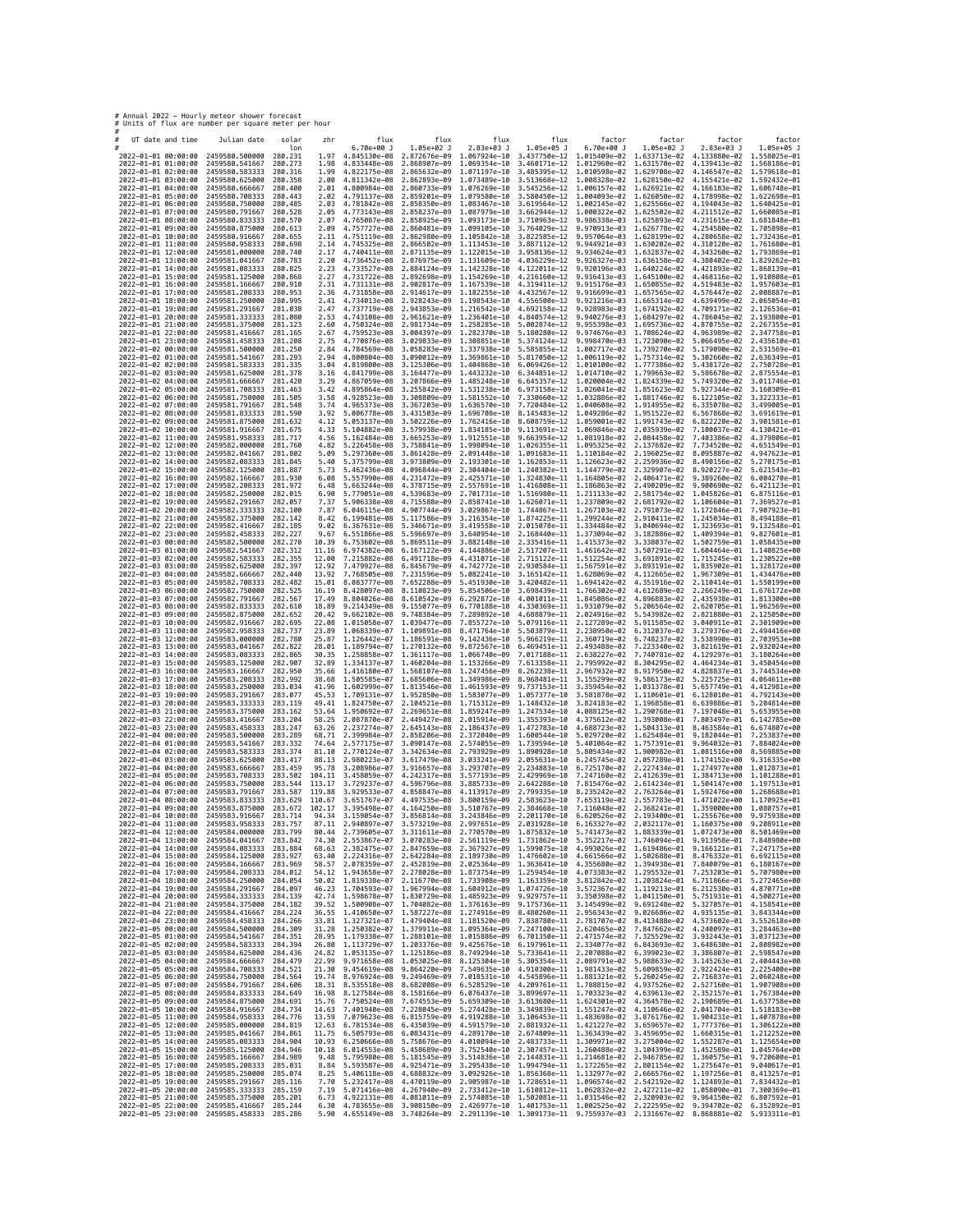|                                            |          |                                          | 285.328             |              |                                                                                                 |                              |                                           |                              |                              | 2.047545e-02                 |                                                                                                                                                                                                                                                                                                                                                                                                                                                                                    | $5.546121e - 0$              |
|--------------------------------------------|----------|------------------------------------------|---------------------|--------------|-------------------------------------------------------------------------------------------------|------------------------------|-------------------------------------------|------------------------------|------------------------------|------------------------------|------------------------------------------------------------------------------------------------------------------------------------------------------------------------------------------------------------------------------------------------------------------------------------------------------------------------------------------------------------------------------------------------------------------------------------------------------------------------------------|------------------------------|
| 2022-01-06 00:00:00<br>2022-01-06 01:00:00 |          | 2459585.500000<br>2459585.541667         | 285.371             | 5.54<br>5.20 | 4.535842e-08<br>4.425021e-08                                                                    | 3.600346e-09<br>3.463469e-09 | 2.165696e-10<br>2.049840e-10              | 1.223740e-11<br>1,144899e-11 | 9.505901e-03<br>9.273651e-03 | 1.969702e-02                 | 8.383296e-02<br>7.934824e-02                                                                                                                                                                                                                                                                                                                                                                                                                                                       | 5.188805e-01                 |
| 2022-01-06 02:00:00                        |          | 2459585.583333                           | 285.413             | 4.89         | 4.322030e-08                                                                                    | 3.336775e-09                 | 1.942827e-10                              | 1.072138e-11                 | 9.057809e-03                 | 1.897650e-02                 | 7.520582e-02                                                                                                                                                                                                                                                                                                                                                                                                                                                                       | 4.859042e-01                 |
| 2022-01-06 03:00:00                        |          | 2459585.625000                           | 285.456             | 4.60         | 4.226262e-08 3.219474e-09                                                                       |                              | 1.843970e-10                              | 1.004984e-11                 | 8.857106e-03                 | 1,830940e-02                 | 7.137912e-02                                                                                                                                                                                                                                                                                                                                                                                                                                                                       | 4.554692e-01                 |
| 2022-01-06 04:00:00<br>2022-01-06 05:00:00 |          | 2459585.666667<br>2459585.708333         | 285.498<br>285.541  | 4.33<br>4.09 | 4.137160e-08 3.110839e-09<br>4.054207e-08                                                       | 3.010197e-09                 | 1.752636e-10<br>1.668241e-10              | 9.430010e-12<br>8.857883e-12 | 8.670371e-03<br>8.496524e-03 | 1.769159e-02<br>1.711923e-02 | 6.784364e-02<br>6.457674e-02                                                                                                                                                                                                                                                                                                                                                                                                                                                       | 4.273780e-01<br>4.014487e-01 |
| 2022-01-06 06:00:00                        |          | 2459585.750000                           | 285.583             | 3.86         | 3.976928e-08                                                                                    | 2.916929e-09                 | 1.590246e-10                              | 8.329750e-12                 | 8.334569e-03                 | 1.658880e-02                 | 6.155760e-02                                                                                                                                                                                                                                                                                                                                                                                                                                                                       | 3.775131e-01                 |
| 2022-01-06 07:00:00                        |          | 2459585.791667                           | 285.626             | 3.65         | 3.904885e-08                                                                                    | 2.830462e-09                 | 1.518154e-10                              | 7.842194e-12                 | 8.183586e-03                 | 1,609706e-02                 | 5.876696e-02                                                                                                                                                                                                                                                                                                                                                                                                                                                                       | 3.554166e-01                 |
| 2022-01-06 08:00:00<br>2022-01-06 09:00:00 |          | 2459585.833333<br>2459585.875000         | 285.668<br>285,711  | 3.46<br>3.28 | 3.837674e-08<br>3.774921e-08                                                                    | 2.750271e-09<br>2.675868e-09 | 1.451507e-10<br>1.389883e-10              | 7.392063e-12<br>6.976449e-12 | 8.042729e-03<br>7.911217e-03 | 1.564101e-02<br>1.521787e-02 | 5.618709e-02<br>5.380164e-02                                                                                                                                                                                                                                                                                                                                                                                                                                                       | 3.350161e-01<br>3.161801e-01 |
| 2022-01-06 10:00:00                        |          | 2459585.916667                           | 285,753             | 3.12         | 3.716283e-08                                                                                    | 2.606805e-09                 | 1.332891e-10                              | 6.592672e-12                 | 7.788327e-03                 | 1.482511e-02                 | 5.159551e-02                                                                                                                                                                                                                                                                                                                                                                                                                                                                       | 2.987869e-01                 |
| 2022-01-06 11:00:00                        |          | 2459585.958333                           | 285,796             | 2.96         | 3.661442e-08                                                                                    | 2.542670e-09                 | 1.280172e-10                              | 6.238260e-12                 | 7.673396e-03                 | 1.446036e-02                 | 4.955480e-02                                                                                                                                                                                                                                                                                                                                                                                                                                                                       | 2.827245e-01                 |
| 2022-01-06 12:00:00                        |          | 2459586,000000                           | 285.838             | 2.82         | 3.610107e-08                                                                                    | 2.483079e-09                 | 1.231395e-10                              | 5.910931e-12                 | 7.565810e-03                 | 1.412147e-02                 | 4.766665e-02                                                                                                                                                                                                                                                                                                                                                                                                                                                                       | 2.678897e-01                 |
| 2022-01-06 13:00:00<br>2022-01-06 14:00:00 |          | 2459586.041667<br>2459586.083333         | 285.881<br>285.923  | 2.69<br>2.57 | 3.562006e-08<br>3.516892e-08                                                                    | 2.427682e-09<br>2.376154e-09 | 1.186253e-10<br>1.144465e-10              | 5.608583e-12<br>5.329275e-12 | 7.465004e-03<br>7.370457e-03 | 1.380642e-02<br>1.351338e-02 | 4.591924e-02<br>4.430165e-02                                                                                                                                                                                                                                                                                                                                                                                                                                                       | 2.541869e-01<br>2.415284e-01 |
| 2022-01-06 15:00:00                        |          | 2459586.125000                           | 285.966             | 2.46         | 3.474534e-08                                                                                    | 2.328197e-09                 | 1.105771e-10                              | 5.071219e-12                 | 7.281686e-03                 | 1.324064e-02                 | 4.280381e-02                                                                                                                                                                                                                                                                                                                                                                                                                                                                       | 2.298330e-01                 |
| 2022-01-06 16:00:00                        |          | 2459586.166667                           | 286.008             | 2.36         | 3.434721e-08                                                                                    | 2.283532e-09                 | 1.069930e-10                              | 4.832765e-12                 | 7.198248e-03                 | 1.298663e-02                 | 4.141643e-02                                                                                                                                                                                                                                                                                                                                                                                                                                                                       | 2.190260e-01                 |
| 2022-01-06 17:00:00<br>2022-01-06 18:00:00 |          | 2459586.208333<br>2459586.250000         | 286.051<br>286,093  | 2.26<br>2.17 | 3.397257e-08                                                                                    | 2.241908e-09<br>2.203088e-09 | 1.036721e-10<br>1.005941e-10              | 4.612390e-12<br>4.408691e-12 | 7.119735e-03                 | 1.274991e-02<br>1.252913e-02 | 4.013095e-02<br>3.893947e-02                                                                                                                                                                                                                                                                                                                                                                                                                                                       | 2.090384e-01<br>1.998066e-01 |
| 2022-01-06 19:00:00                        |          | 2459586.291667                           | 286,136             | 2.09         | 3.361963e-08<br>3.328672e-08                                                                    | 2.166855e-09                 | 9.774012e-11                              | 4.220374e-12                 | 7.045768e-03<br>6.976000e-03 | 1,232308e-02                 | 3.783470e-02                                                                                                                                                                                                                                                                                                                                                                                                                                                                       | 1.912718e-01                 |
| 2022-01-06 20:00:00                        |          | 2459586.333333                           | 286.178             | 2.02         | 3.297232e-08                                                                                    | 2.133011e-09                 | 9.509277e-11                              | 4.046245e-12                 | 6.910109e-03                 | 1.213060e-02                 | 3.680992e-02                                                                                                                                                                                                                                                                                                                                                                                                                                                                       | 1.833801e-01                 |
| 2022-01-06 21:00:00<br>2022-01-06 22:00:00 |          | 2459586.375000                           | 286,221             | 1.95<br>1.88 | 3.267500e-08                                                                                    | 2.101372e-09                 | 9.263605e-11                              | 3.885202e-12                 | 6.847799e-03                 | 1.195067e-02<br>1.178230e-02 | 3.585894e-02<br>3.497603e-02 1.693299e-01                                                                                                                                                                                                                                                                                                                                                                                                                                          | 1.760815e-01                 |
| 2022-01-06 23:00:00                        |          | 2459586.416667<br>2459586.458333         | 286.263<br>286.305  | 1.82         | 3.239346e-08<br>3.212651e-08                                                                    | 2.071766e-09<br>2.044038e-09 | 9.035521e-11<br>8.823661e-11              | 3.736230e-12<br>3.598392e-12 | 6.788797e-03<br>6.732851e-03 | 1.162460e-02                 | 3.415594e-02                                                                                                                                                                                                                                                                                                                                                                                                                                                                       | 1.630829e-01                 |
| 2022-01-07 00:00:00                        |          | 2459586.500000                           | 286,348             | 1.77         | 3.187303e-08                                                                                    | 2.018043e-09                 | 8.626771e-11                              | 3.470825e-12                 | 6.679729e-03                 | 1.147677e-02                 | 3.339379e-02                                                                                                                                                                                                                                                                                                                                                                                                                                                                       | 1.573015e-01                 |
| 2022-01-07 01:00:00                        |          | 2459586.541667                           | 286.390             | 1.71         | 3.163200e-08 1.993648e-09                                                                       |                              | 8.443692e-11                              | 3.352731e-12                 | 6.629215e-03                 | 1.133803e-02                 | 3.268509e-02 1.519493e-01                                                                                                                                                                                                                                                                                                                                                                                                                                                          |                              |
| 2022-01-07 02:00:00<br>2022-01-07 03:00:00 |          | 2459586.583333<br>2459586.625000         | 286.433<br>286.475  | 1.67<br>1.62 | 3.140248e-08 1.970729e-09<br>3.118360e-08                                                       | 1.949174e-09                 | 8.273355e-11<br>8.114775e-11              | 3.243376e-12<br>3.142082e-12 | 6.581114e-03<br>6.535241e-03 | 1,120769e-02<br>1.108510e-02 | 3.202573e-02<br>3.141187e-02                                                                                                                                                                                                                                                                                                                                                                                                                                                       | 1.469932e-01<br>1.424025e-01 |
| 2022-01-07 04:00:00                        |          | 2459586.666667                           | 286.518             | 1.58         | 3.097454e-08                                                                                    | 1.928878e-09                 | 7.967042e-11                              | 3.048225e-12                 | 6.491429e-03                 | 1.096968e-02                 | 3.084001e-02                                                                                                                                                                                                                                                                                                                                                                                                                                                                       | 1.381488e-01                 |
| 2022-01-07 05:00:00                        |          | 2459586.708333                           | 286,560             | 1.54         | 3.077459e-08                                                                                    | 1.909743e-09                 | 7.829319e-11                              | 2.961226e-12                 | 6.449523e-03                 | 1.086086e-02                 | 3.030689e-02 1.342059e-01                                                                                                                                                                                                                                                                                                                                                                                                                                                          |                              |
| 2022-01-07 06:00:00<br>2022-01-07 07:00:00 |          | 2459586.750000<br>2459586.791667         | 286,603<br>286.645  | 1.51<br>1.47 | 3.058304e-08 1.891683e-09<br>3.039927e-08                                                       | 1.874613e-09                 | 7.700833e-11<br>7.580869e-11              | 2.880556e-12<br>2.805723e-12 | 6.409380e-03<br>6.370867e-03 | 1.075815e-02<br>1.066107e-02 | 2.980952e-02 1.305498e-01<br>2.934515e-02                                                                                                                                                                                                                                                                                                                                                                                                                                          | 1.271583e-01                 |
| 2022-01-07 08:00:00                        |          | 2459586.833333                           | 286,688             | 1.44         | 3.022270e-08                                                                                    | 1.858460e-09                 | 7.468772e-11                              | 2.736274e-12                 | 6.333863e-03                 | 1.056921e-02                 | 2.891123e-02                                                                                                                                                                                                                                                                                                                                                                                                                                                                       | 1.240109e-01                 |
| 2022-01-07 09:00:00                        |          | 2459586.875000                           | 286.730             | 1.42         | 3.005279e-08 1.843152e-09                                                                       |                              | 7.363933e-11                              | 2.671794e-12                 | 6.298256e-03                 | 1.048215e-02                 | 2.850540e-02 1.210885e-01                                                                                                                                                                                                                                                                                                                                                                                                                                                          |                              |
| 2022-01-07 10:00:00                        |          | 2459586.916667                           | 286.773             | 1.39         | 2.988906e-08                                                                                    | 1.828625e-09                 | 7.265794e-11                              | 2.611897e-12                 | 6.263941e-03                 | 1.039953e-02                 | 2.812551e-02                                                                                                                                                                                                                                                                                                                                                                                                                                                                       | 1.183739e-01                 |
| 2022-01-07 11:00:00<br>2022-01-07 12:00:00 |          | 2459586.958333<br>2459587.000000         | 286.815<br>286.858  | 1.36<br>1.34 | 2.973103e-08<br>2.957830e-08                                                                    | 1.814821e-09<br>1.801683e-09 | 7.173838e-11<br>7.087590e-11              | 2.556228e-12<br>2.504460e-12 | 6.230823e-03<br>6.198815e-03 | 1.032103e-02<br>1.024631e-02 | 2.776956e-02<br>2.743569e-02                                                                                                                                                                                                                                                                                                                                                                                                                                                       | 1.158510e-01<br>1.135048e-01 |
| 2022-01-07 13:00:00                        |          | 2459587.041667                           | 286,900             | 1.32         | 2.943048e-08                                                                                    | 1.789163e-09                 | 7.006610e-11                              | 2.456292e-12                 | 6.167834e-03                 | 1.017511e-02                 | 2.712222e-02                                                                                                                                                                                                                                                                                                                                                                                                                                                                       | 1.113217e-01                 |
| 2022-01-07 14:00:00                        |          | 2459587.083333                           | 286.943             | 1.30         | 2.928719e-08                                                                                    | 1.777212e-09                 | 6.930494e-11                              | 2.411444e-12                 | 6.137807e-03                 | 1.010714e-02<br>1.004218e-02 | 2.682758e-02                                                                                                                                                                                                                                                                                                                                                                                                                                                                       | 1.092892e-01                 |
| 2022-01-07 15:00:00<br>2022-01-07 16:00:00 |          | 2459587.125000<br>2459587.166667         | 286,985<br>287.028  | 1.28<br>1.26 | 2.914813e-08<br>2.901297e-08                                                                    | 1.765789e-09<br>1.754853e-09 | 6.858868e-11<br>6.791388e-11              | 2.369660e-12<br>2.330703e-12 | 6.108662e-03<br>6.080337e-03 | 9.979985e-03                 | 2.655032e-02<br>2.628911e-02                                                                                                                                                                                                                                                                                                                                                                                                                                                       | 1.073955e-01<br>1.056299e-01 |
| 2022-01-07 17:00:00                        |          | 2459587.208333                           | 287.070             | 1.25         | 2.888145e-08                                                                                    | 1.744368e-09                 | 6.727736e-11                              | 2.294355e-12                 | 6.052773e-03                 | 9.920356e-03                 | 2.604272e-02                                                                                                                                                                                                                                                                                                                                                                                                                                                                       | 1.039826e-01                 |
| 2022-01-07 18:00:00                        |          | 2459587.250000                           | 287.112             | 1.23         | 2.875330e-08                                                                                    | 1.734300e-09                 | 6.667620e-11                              | 2.260415e-12                 | 6.025916e-03                 | 9.863099e-03                 | 2.581001e-02                                                                                                                                                                                                                                                                                                                                                                                                                                                                       | 1.024444e-01                 |
| 2022-01-07 19:00:00<br>2022-01-07 20:00:00 |          | 2459587.291667<br>2459587.333333         | 287.155<br>287, 197 | 1.22<br>1.20 | 2.862827e-08 1.724618e-09<br>2.850616e-08 1.715293e-09                                          |                              | 6.610768e-11<br>6.556932e-11              | 2.228696e-12<br>2.199026e-12 | 5.999714e-03<br>5.974123e-03 | 9.808038e-03<br>9.755008e-03 | 2.558994e-02<br>2.538154e-02                                                                                                                                                                                                                                                                                                                                                                                                                                                       | 1.010068e-01<br>9.966221e-02 |
| 2022-01-07 21:00:00                        |          | 2459587.375000                           | 287.240             | 1.19         | 2.838675e-08 1.706300e-09                                                                       |                              | 6.505881e-11                              | 2.171249e-12                 | 5.949098e-03                 | 9.703860e-03                 | 2.518393e-02                                                                                                                                                                                                                                                                                                                                                                                                                                                                       | 9.840333e-02                 |
| 2022-01-07 22:00:00                        |          | 2459587.416667                           | 287,282             | 1.18         | 2.826987e-08                                                                                    | 1.697612e-09                 | 6.457404e-11                              | 2.145219e-12                 | 5.924602e-03                 | 9.654455e-03                 | 2.499628e-02                                                                                                                                                                                                                                                                                                                                                                                                                                                                       | 9.722358e-02                 |
| 2022-01-07 23:00:00<br>2022-01-08 00:00:00 |          | 2459587.458333<br>2459587.500000         | 287,325<br>287, 367 | 1.17         | 2.815533e-08<br>2.804297e-08 1.681069e-09                                                       | 1.689209e-09                 | 6.411306e-11<br>6.367405e-11              | 2.120800e-12<br>2.097869e-12 | 5.900597e-03<br>5.877051e-03 | 9.606663e-03<br>9.560369e-03 | 2.481783e-02<br>2.464789e-02                                                                                                                                                                                                                                                                                                                                                                                                                                                       | 9.611689e-02<br>9.507763e-02 |
| 2022-01-08 01:00:00                        |          | 2459587.541667                           | 287.410             | 1.15<br>1.14 | 2.793265e-08                                                                                    | 1.673172e-09                 | 6.325535e-11                              | 2.076311e-12                 | 5.853931e-03                 | 9.515461e-03                 | 2.448582e-02                                                                                                                                                                                                                                                                                                                                                                                                                                                                       | 9.410061e-02                 |
| 2022-01-08 02:00:00                        |          | 2459587.583333                           | 287.452             | 1.13         | 2.782424e-08                                                                                    | 1,665502e-09                 | 6.285542e-11                              | 2.056021e-12                 | 5.831210e-03                 | 9.471839e-03                 | 2.433101e-02                                                                                                                                                                                                                                                                                                                                                                                                                                                                       | 9.318105e-02                 |
| 2022-01-08 03:00:00                        |          | 2459587.625000                           | 287.495             | 1.13         | 2.771760e-08                                                                                    | 1.658041e-09                 | 6.247286e-11                              | 2.036902e-12                 | 5.808861e-03                 | 9.429412e-03                 | 2.418292e-02                                                                                                                                                                                                                                                                                                                                                                                                                                                                       | 9.231455e-02                 |
| 2022-01-08 04:00:00<br>2022-01-08 05:00:00 |          | 2459587.666667<br>2459587.708333         | 287.537<br>287,580  | 1.12<br>1.11 | 2.761262e-08<br>2.750919e-08                                                                    | 1.650776e-09<br>1.643691e-09 | 6.210636e-11<br>6.175470e-11              | 2.018864e-12<br>2.001823e-12 | 5.786860e-03<br>5.765184e-03 | 9.388092e-03<br>9.347802e-03 | 2.404105e-02<br>2.390493e-02                                                                                                                                                                                                                                                                                                                                                                                                                                                       | 9.149704e-02<br>9.072476e-02 |
| 2022-01-08 06:00:00                        |          | 2459587.750000                           | 287.622             | 1.10         | 2.740722e-08 1.636775e-09                                                                       |                              | 6.141679e-11                              | 1.985705e-12                 | 5.743814e-03                 | 9.308468e-03                 | 2.377412e-02                                                                                                                                                                                                                                                                                                                                                                                                                                                                       | 8.999425e-02                 |
| 2022-01-08 07:00:00                        |          | 2459587.791667                           | 287.665             | 1.09         | 2.730661e-08 1.630015e-09                                                                       |                              | 6.109159e-11                              | 1.970438e-12                 | 5.722728e-03                 | 9.270023e-03                 | 2.364824e-02                                                                                                                                                                                                                                                                                                                                                                                                                                                                       | 8.930233e-02                 |
| 2022-01-08 08:00:00<br>2022-01-08 09:00:00 |          | 2459587.833333<br>2459587.875000         | 287.707<br>287,749  | 1.09<br>1.08 | 2.720727e-08<br>2.710914e-08                                                                    | 1.623400e-09<br>1.616921e-09 | 6.077816e-11<br>6.047563e-11              | 1.955957e-12<br>1.942203e-12 | 5.701911e-03<br>5.681345e-03 | 9.232405e-03<br>9.195556e-03 | 2.352691e-02<br>2.340980e-02                                                                                                                                                                                                                                                                                                                                                                                                                                                       | 8.864604e-02<br>8.802268e-02 |
| 2022-01-08 10:00:00                        |          | 2459587.916667                           | 287,792             | 1.07         | 2.701214e-08                                                                                    | 1.610568e-09                 | 6.018319e-11                              | 1.929120e-12                 | 5.661016e-03                 | 9.159424e-03                 | 2.329660e-02                                                                                                                                                                                                                                                                                                                                                                                                                                                                       | 8.742974e-02                 |
| 2022-01-08 11:00:00                        |          | 2459587.958333                           | 287,834             | 1.07         | 2.691620e-08 1.604332e-09                                                                       |                              | 5.990010e-11                              | 1.916657e-12                 | 5.640910e-03                 | 9.123961e-03                 | 2.318702e-02                                                                                                                                                                                                                                                                                                                                                                                                                                                                       | 8.686491e-02                 |
| 2022-01-08 12:00:00                        |          | 2459588,000000                           | 287,877<br>287.919  | 1.06         | 2.682126e-08                                                                                    | 1.598206e-09                 | 5.962567e-11                              | 1.904767e-12                 | 5.621013e-03                 | 9.089120e-03                 | 2.308079e-02                                                                                                                                                                                                                                                                                                                                                                                                                                                                       | 8.632606e-02<br>8.581122e-02 |
| 2022-01-08 13:00:00<br>2022-01-08 14:00:00 |          | 2459588.041667<br>2459588.083333         | 287,962             | 1.05<br>1.05 | 2.672727e-08 1.592182e-09<br>2.663417e-08                                                       | 1.586253e-09                 | 5.935928e-11 1.893407e-12<br>5.910035e-11 | 1.882537e-12                 | 5.601315e-03<br>5.581804e-03 | 9.054862e-03<br>9.021146e-03 | 2.297767e-02<br>2.287744e-02                                                                                                                                                                                                                                                                                                                                                                                                                                                       | 8.531859e-02                 |
| 2022-01-08 15:00:00                        |          | 2459588.125000                           | 288.004             | 1.04         | 2.654191e-08                                                                                    | 1.580414e-09                 | 5.884833e-11                              | 1.872120e-12                 | 5.562470e-03                 | 8.987939e-03                 | 2.277988e-02                                                                                                                                                                                                                                                                                                                                                                                                                                                                       | 8.484648e-02                 |
| 2022-01-08 16:00:00                        |          | 2459588.166667                           | 288.047             | 1.04         | 2.645046e-08                                                                                    | 1.574659e-09                 | 5.860272e-11                              | 1.862122e-12                 | 5.543303e-03                 | 8.955207e-03                 | 2.268481e-02                                                                                                                                                                                                                                                                                                                                                                                                                                                                       | 8.439337e-02                 |
| 2022-01-08 17:00:00<br>2022-01-08 18:00:00 |          | 2459588.208333<br>2459588.250000         | 288.089<br>288, 132 | 1.03<br>1.03 | 2.635976e-08 1.568981e-09<br>2.626979e-08 1.563378e-09                                          |                              | 5.836308e-11 1.852512e-12<br>5.812898e-11 | 1.843260e-12                 | 5.524295e-03<br>5.505439e-03 | 8.922921e-03<br>8.891052e-03 | 2.259205e-02<br>2.250143e-02                                                                                                                                                                                                                                                                                                                                                                                                                                                       | 8.395781e-02<br>8.353851e-02 |
| 2022-01-08 19:00:00                        |          | 2459588.291667                           | 288.174             | 1.02         | 2.618050e-08                                                                                    | 1.557843e-09                 | 5.790003e-11                              | 1.834340e-12                 | 5.486726e-03                 | 8.859574e-03                 | 2.241280e-02                                                                                                                                                                                                                                                                                                                                                                                                                                                                       | 8.313425e-02                 |
| 2022-01-08 20:00:00                        |          | 2459588.333333                           | 288.217             | 1.02         | 2.609186e-08                                                                                    | 1.552373e-09                 | 5.767586e-11                              | 1.825728e-12                 | 5.468150e-03                 | 8.828465e-03                 | 2.232603e-02                                                                                                                                                                                                                                                                                                                                                                                                                                                                       | 8.274392e-02                 |
| 2022-01-08 21:00:00<br>2022-01-08 22:00:00 |          | 2459588.375000<br>2459588.416667         | 288.259<br>288,302  | 1.01<br>1.01 | 2.600385e-08<br>2.591643e-08 1.541612e-09                                                       | 1.546963e-09                 | 5.745616e-11<br>5.724061e-11 1.809335e-12 | 1.817400e-12                 | 5.449705e-03<br>5.431385e-03 | 8.797702e-03<br>8.767266e-03 | 2.224098e-02<br>2.215754e-02                                                                                                                                                                                                                                                                                                                                                                                                                                                       | 8.236648e-02<br>8.200099e-02 |
| 2022-01-08 23:00:00                        |          | 2459588.458333                           | 288, 344            | 1.01         | 2.582958e-08                                                                                    | 1.536314e-09                 | 5.702893e-11                              | 1.801515e-12                 | 5.413184e-03                 | 8.737136e-03                 | 2.207561e-02                                                                                                                                                                                                                                                                                                                                                                                                                                                                       | 8.164656e-02                 |
| 2022-01-09 00:00:00                        |          | 2459588.500000                           | 288,386             | 1.00         | 2.574328e-08                                                                                    | 1.531067e-09                 | 5.682087e-11                              | 1.793921e-12                 | 5.395097e-03                 | 8.707297e-03                 | 2.199506e-02                                                                                                                                                                                                                                                                                                                                                                                                                                                                       | 8.130240e-02                 |
| 2022-01-09 01:00:00<br>2022-01-09 02:00:00 |          | 2459588.541667                           | 288.429             | 1.00         | 2.565750e-08<br>2.557223e-08                                                                    | 1.525868e-09                 | 5.661617e-11                              | 1.786537e-12                 | 5.377120e-03                 | 8.677733e-03<br>8.648427e-03 | 2.191583e-02                                                                                                                                                                                                                                                                                                                                                                                                                                                                       | 8.096775e-02                 |
| 2022-01-09 03:00:00                        |          | 2459588.583333<br>2459588.625000         | 288.471<br>288.514  | 0.99<br>0.99 | 2.548744e-08                                                                                    | 1.520715e-09<br>1.515606e-09 | 5.641462e-11<br>5.621602e-11              | 1.779348e-12<br>1.772339e-12 | 5.359249e-03<br>5.341480e-03 | 8.619368e-03                 | 2.183781e-02<br>2.176093e-02                                                                                                                                                                                                                                                                                                                                                                                                                                                       | 8.064193e-02<br>8.032430e-02 |
| 2022-01-09 04:00:00                        |          | 2459588.666667                           | 288.556             | 0.99         | 2.540311e-08 1.510537e-09                                                                       |                              | 5.602017e-11                              | 1.765499e-12                 | 5.323808e-03                 | 8.590543e-03                 | 2.168512e-02                                                                                                                                                                                                                                                                                                                                                                                                                                                                       | 8.001428e-02                 |
| 2022-01-09 05:00:00<br>2022-01-09 06:00:00 |          | 2459588.708333                           | 288.599             |              |                                                                                                 |                              |                                           |                              |                              |                              |                                                                                                                                                                                                                                                                                                                                                                                                                                                                                    |                              |
| 2022-01-09 07:00:00                        |          |                                          |                     | 0.98         | 2.531924e-08                                                                                    | 1.505508e-09                 | 5.582690e-11                              | 1,758814e-12                 | 5.306231e-03                 | 8.561939e-03                 | 2.161030e-02                                                                                                                                                                                                                                                                                                                                                                                                                                                                       | 7.971132e-02                 |
| 2022-01-09 08:00:00                        |          | 2459588.750000                           | 288.641<br>288.684  | 0.98         | 2.523581e-08                                                                                    | 1.500515e-09                 | 5.563605e-11                              | 1.752274e-12                 | 5.288746e-03                 | 8.533547e-03                 | 2.153643e-02                                                                                                                                                                                                                                                                                                                                                                                                                                                                       | 7.941493e-02                 |
| 2022-01-09 09:00:00                        |          | 2459588.791667<br>2459588.833333         | 288,726             | 0.97<br>0.97 | 2.515280e-08<br>2.507020e-08                                                                    | 1.495558e-09<br>1.490635e-09 | 5.544748e-11<br>5.526104e-11              | 1,745869e-12<br>1.739590e-12 | 5.271349e-03<br>5.254038e-03 | 8.505356e-03<br>8.477358e-03 | 2.146343e-02<br>2.139126e-02                                                                                                                                                                                                                                                                                                                                                                                                                                                       | 7.912465e-02<br>7.884006e-02 |
|                                            |          | 2459588.875000                           | 288,769             | 0.97         | 2.498799e-08                                                                                    | 1.485744e-09                 | 5.507660e-11                              | 1.733427e-12                 | 5.236810e-03                 | 8.449543e-03                 | 2.131987e-02                                                                                                                                                                                                                                                                                                                                                                                                                                                                       | 7.856075e-02                 |
| 2022-01-09 10:00:00                        |          | 2459588.916667                           | 288.811             | 0.96         | 2.490618e-08                                                                                    | 1.480884e-09                 | 5.489406e-11                              | 1.727373e-12                 | 5.219663e-03                 | 8.421904e-03                 | 2.124921e-02                                                                                                                                                                                                                                                                                                                                                                                                                                                                       | 7.828638e-02                 |
| 2022-01-09 11:00:00<br>2022-01-09 12:00:00 |          | 2459588.958333<br>2459589.000000         | 288.854<br>288.896  | 0.96<br>0.96 | 2.482474e-08<br>2.474366e-08 1.471252e-09                                                       | 1.476054e-09                 | 5.471330e-11                              | 1.721421e-12                 |                              | 5.202596e-03 8.394433e-03    | 2.117923e-02<br>5.453422e-11 1.715563e-12 5.185605e-03 8.367125e-03 2.110991e-02 7.775112e-02                                                                                                                                                                                                                                                                                                                                                                                      | 7.801660e-02                 |
| 2022-01-09 13:00:00                        |          | 2459589.041667                           | 288.939             | 0.95         |                                                                                                 |                              |                                           |                              |                              |                              | 2.466295e-08 1.466477e-09 5.435673e-11 1.709793e-12 5.168689e-03 8.339972e-03 2.104121e-02 7.748964e-02                                                                                                                                                                                                                                                                                                                                                                            |                              |
| 2022<br>-01-09<br>2022-01-09 15:00:00      | 14:00:00 | 2459589.083333<br>2459589.125000 289.023 | 288.981             | 0.95         | 2.458258e-08                                                                                    | 1.461729e-09                 | 5.418075e-11                              | 1.704106e-12                 | 5.151847e-03                 | 8.312970e-03                 | 2.097309e-02<br>2.450256e-08 1.457007e-09 5.400620e-11 1.698497e-12 5.135076e-03 8.286112e-03 2.090552e-02 7.697768e-02                                                                                                                                                                                                                                                                                                                                                            |                              |
| 2022-01-09 16:00:00                        |          | 2459589.166667                           | 289,066             | 0.94         |                                                                                                 |                              |                                           |                              |                              |                              | 2.442287e-08 1.452309e-09 5.383300e-11 1.692960e-12 5.118376e-03 8.259394e-03 2.083847e-02 7.672673e-02                                                                                                                                                                                                                                                                                                                                                                            |                              |
| 2022-01-09 17:00:00                        |          | 2459589.208333                           | 289,108             | 0.94         |                                                                                                 |                              |                                           |                              |                              |                              | 2.434351e-08 1.447635e-09 5.366109e-11 1.687490e-12 5.101744e-03 8.232812e-03 2.077193e-02 7.647885e-02                                                                                                                                                                                                                                                                                                                                                                            |                              |
| 2022-01-09 18:00:00                        |          | 2459589.250000                           | 289.151<br>289, 193 | 0.93         |                                                                                                 |                              |                                           |                              |                              |                              | 0.94 2.426447e-08 1.442983e-09 5.349040e-11 1.682085e-12 5.085180e-03 8.206360e-03 2.070586e-02 7.623386e-02                                                                                                                                                                                                                                                                                                                                                                       |                              |
| 2022-01-09 19:00:00<br>2022-01-09 20:00:00 |          | 2459589.291667<br>2459589.333333         | 289.236             | 0.93         |                                                                                                 |                              |                                           |                              |                              |                              | 2.418575e-08 1.438355e-09 5.332089e-11 1.676739e-12 5.068682e-03 8.180036e-03 2.064024e-02 7.599157e-02                                                                                                                                                                                                                                                                                                                                                                            |                              |
| 2022-01-09 21:00:00                        |          | 2459589.375000                           | 289.278             | 0.93         |                                                                                                 |                              |                                           |                              |                              |                              | $2.410734e-08 \quad 1.433748e-09 \quad 5.315249e-11 \quad 1.671449e-12 \quad 5.052249e-03 \quad 8.153835e-03 \quad 2.057505e-02 \quad 7.575184e-02 \quad 2.402924e-08 \quad 1.429162e-09 \quad 5.298515e-11 \quad 1.666212e-12 \quad 5.035881e-03 \quad 8.127754e-03 \quad 2.051028e-$                                                                                                                                                                                             |                              |
| 2022-01-09 22:00:00<br>2022-01-09 23:00:00 |          | 2459589.416667                           | 289.321             | 0.93         |                                                                                                 |                              |                                           |                              |                              |                              | 2.395144e-08 1.424596e-09 5.281884e-11 1.661025e-12 5.019576e-03 8.101790e-03 2.044590e-02 7.527941e-02                                                                                                                                                                                                                                                                                                                                                                            |                              |
| 2022-01-10 00:00:00                        |          | 2459589.458333<br>2459589.500000         | 289.363<br>289.406  | 0.92<br>0.92 |                                                                                                 |                              |                                           |                              |                              |                              | 2.387393e-08 1.420051e-09 5.265351e-11 1.655885e-12 5.003332e-03 8.075940e-03 2.038190e-02 7.504646e-02                                                                                                                                                                                                                                                                                                                                                                            |                              |
| 2022-01-10 01:00:00                        |          | 2459589.541667                           | 289.448             | 0.92         |                                                                                                 |                              |                                           |                              |                              |                              | 2.379672e-08 1.415525e-09 5.248912e-11 1.650789e-12 4.987151e-03 8.050202e-03 2.031827e-02 7.481553e-02<br>2.371979e-08 1.411018e-09 5.232563e-11 1.645736e-12 4.971029e-03 8.024573e-03 2.025498e-02 7.458650e-02                                                                                                                                                                                                                                                                 |                              |
| 2022-01-10 02:00:00                        |          | 2459589.583333                           | 289.490<br>289.533  |              |                                                                                                 |                              |                                           |                              |                              |                              | 0.91 2.364316e-08 1.406531e-09 5.216302e-11 1.640722e-12 4.954968e-03 7.999050e-03 2.019204e-02 7.435927e-02                                                                                                                                                                                                                                                                                                                                                                       |                              |
| 2022-01-10 03:00:00<br>2022-01-10 04:00:00 |          | 2459589.625000<br>2459589.666667         | 289.575             |              |                                                                                                 |                              |                                           |                              |                              |                              | 0.91 2.356680e-08 1.402061e-09 5.200125e-11 1.635746e-12 4.938966e-03 7.973631e-03 2.012941e-02 7.413376e-02<br>0.91 2.349072e-08 1.397610e-09 5.184029e-11 1.630806e-12 4.923022e-03 7.948315e-03 2.006711e-02 7.390987e-02                                                                                                                                                                                                                                                       |                              |
| 2022-01-10 05:00:00                        |          | 2459589.708333                           | 289.618             |              |                                                                                                 |                              |                                           |                              |                              |                              | 0.90 2.341492e-08 1.393176e-09 5.168011e-11 1.625900e-12 4.907136e-03 7.923099e-03 2.000510e-02 7.368753e-02                                                                                                                                                                                                                                                                                                                                                                       |                              |
| 2022-01-10 06:00:00<br>2022-01-10 07:00:00 |          | 2459589.750000                           | 289.660<br>289.703  | 0.90         |                                                                                                 |                              |                                           |                              |                              |                              | 2.333939e-08 1.388759e-09 5.152070e-11 1.621027e-12 4.891307e-03 7.897982e-03 1.994340e-02 7.346666e-02                                                                                                                                                                                                                                                                                                                                                                            |                              |
| 2022-01-10 08:00:00                        |          | 2459589.791667<br>2459589.833333         | 289.745             |              |                                                                                                 |                              |                                           |                              |                              |                              | 0.90 2.326413e-08 1.384360e-09 5.136203e-11 1.616185e-12 4.875534e-03 7.872962e-03 1.988198e-02 7.324720e-02<br>0.90 2.318914e-08 1.379977e-09 5.120408e-11 1.611372e-12 4.859818e-03 7.848038e-03 1.982083e-02 7.302909e-02                                                                                                                                                                                                                                                       |                              |
| 2022-01-10 09:00:00                        |          | 2459589.875000                           | 289.788             |              |                                                                                                 |                              |                                           |                              |                              |                              | 0.89 2.311441e-08 1.375611e-09 5.104682e-11 1.606588e-12 4.844157e-03 7.823208e-03 1.975996e-02 7.281226e-02                                                                                                                                                                                                                                                                                                                                                                       |                              |
| 2022-01-10 10:00:00                        |          | 2459589.916667                           | 289.830             |              |                                                                                                 |                              |                                           |                              |                              |                              | 0.89 2.303995e-08 1.371261e-09 5.089025e-11 1.601831e-12 4.828551e-03 7.798470e-03 1.969935e-02 7.259666e-02                                                                                                                                                                                                                                                                                                                                                                       |                              |
| 2022-01-10 11:00:00<br>2022-01-10 12:00:00 |          | 2459589.958333<br>2459590.000000         | 289.873<br>289.915  | 0.89<br>0.88 |                                                                                                 |                              |                                           |                              |                              |                              |                                                                                                                                                                                                                                                                                                                                                                                                                                                                                    |                              |
| 2022-01-10 13:00:00                        |          | 2459590.041667                           | 289.958             |              |                                                                                                 |                              |                                           |                              |                              |                              | $2.296574e- \color{red}{08}\quad 1.366927e- \color{red}{09}\quad 5.073434e- \color{red}{11}\quad 1.597100e- \color{red}{12}\quad 4.813000e- \color{red}{03}\quad 7.773824e- \color{red}{03}\quad 1.963900e- \color{red}{02}\quad 7.238224e- \color{red}{02}\quad 2.289180e- \color{red}{08}\quad 7.38224e- \color{red}{09}\quad 2.289180e- \color{red}{08}\quad 7$<br>0.88 2.281811e-08 1.358307e-09 5.042445e-11 1.587712e-12 4.782061e-03 7.724801e-03 1.951904e-02 7.195679e-02 |                              |
| 2022-01-10 14:00:00                        |          | 2459590.083333                           | 290.000             |              |                                                                                                 |                              |                                           |                              |                              |                              | 0.88 2.274468e-08 1.354021e-09 5.027044e-11 1.583053e-12 4.766671e-03 7.700423e-03 1.945943e-02 7.174566e-02                                                                                                                                                                                                                                                                                                                                                                       |                              |
| 2022-01-10 15:00:00<br>2022-01-10 16:00:00 |          | 2459590.125000                           | 290.042<br>290.085  | 0.88         |                                                                                                 |                              |                                           |                              |                              |                              | 2.267150e-08 1.349749e-09 5.011704e-11 1.578418e-12 4.751334e-03 7.676131e-03 1.940005e-02 7.153555e-02                                                                                                                                                                                                                                                                                                                                                                            |                              |
| 2022-01-10 17:00:00                        |          | 2459590.166667<br>2459590.208333 290.127 |                     |              |                                                                                                 |                              |                                           |                              |                              |                              | 0.87 2.259857e-08 1.345493e-09 4.996424e-11 1.573803e-12 4.736050e-03 7.651926e-03 1.934090e-02 7.132643e-02<br>0.87 2.252589e-08 1.341252e-09 4.981202e-11 1.569210e-12 4.720819e-03 7.627806e-03 1.928198e-02 7.111827e-02                                                                                                                                                                                                                                                       |                              |
| 2022-01-10 18:00:00                        |          | 2459590.250000                           | 290.170             |              |                                                                                                 |                              |                                           |                              |                              |                              |                                                                                                                                                                                                                                                                                                                                                                                                                                                                                    |                              |
| 2022-01-10 19:00:00                        |          | 2459590.291667                           | 290.212             |              |                                                                                                 |                              |                                           |                              |                              |                              | 0.87 2.245346e-08 1.337026e-09 4.966038e-11 1.564638e-12 4.705639e-03 7.603771e-03 1.922328e-02 7.091103e-02<br>0.86 2.238127e-08 1.332814e-09 4.950930e-11 1.560085e-12 4.690511e-03 7.579819e-03 1.916479e-02 7.070469e-02                                                                                                                                                                                                                                                       |                              |
| 2022-01-10 20:00:00<br>2022-01-10 21:00:00 |          | 2459590.333333<br>2459590.375000         | 290.255<br>290.297  |              |                                                                                                 |                              |                                           |                              |                              |                              | 0.86 2.230933e-08 1.328617e-09 4.935878e-11 1.555551e-12 4.675435e-03 7.555951e-03 1.910653e-02 7.049923e-02<br>0.86 2.223764e-08 1.324435e-09 4.920881e-11 1.551036e-12 4.660409e-03 7.532165e-03 1.904848e-02 7.029462e-02                                                                                                                                                                                                                                                       |                              |
| 2022-01-10 22:00:00                        |          | 2459590.416667                           | 290.340             |              | 0.86 2.216618e-08 1.320267e-09 4.905938e-11 1.546540e-12 4.645435e-03 7.508460e-03 1.899063e-02 |                              |                                           |                              |                              |                              |                                                                                                                                                                                                                                                                                                                                                                                                                                                                                    | 7.009084e-02                 |
| 2022-01-10 23:00:00                        |          | 2459590.458333                           | 290.382             |              |                                                                                                 |                              |                                           |                              |                              |                              | 0.85 2.209497e-08 1.316113e-09 4.891048e-11 1.542062e-12 4.630511e-03 7.484837e-03 1.893299e-02 6.988786e-02                                                                                                                                                                                                                                                                                                                                                                       |                              |
| 2022-01-11 00:00:00<br>2022-01-11 01:00:00 |          | 2459590.500000 290.425<br>2459590.541667 | 290.467             |              |                                                                                                 |                              |                                           |                              |                              |                              | 0.85 2.202400e-08 1.311973e-09 4.876211e-11 1.537601e-12 4.615637e-03 7.461294e-03 1.887556e-02 6.968568e-02<br>0.85 2.195327e-08 1.307847e-09 4.861426e-11 1.533157e-12 4.600813e-03 7.437830e-03 1.881833e-02 6.948428e-02                                                                                                                                                                                                                                                       |                              |
| 2022-01-11 02:00:00<br>2022-01-11 03:00:00 |          | 2459590.583333<br>2459590.625000         | 290.509<br>290.552  |              |                                                                                                 |                              |                                           |                              |                              |                              | 0.85 2.188277e-08 1.303736e-09 4.846692e-11 1.528729e-12 4.586039e-03 7.414447e-03 1.876129e-02 6.928364e-02<br>0.84 2.181251e-08 1.299638e-09 4.832009e-11 1.524319e-12 4.571315e-03 7.391142e-03 1.870446e-02 6.908373e-02                                                                                                                                                                                                                                                       |                              |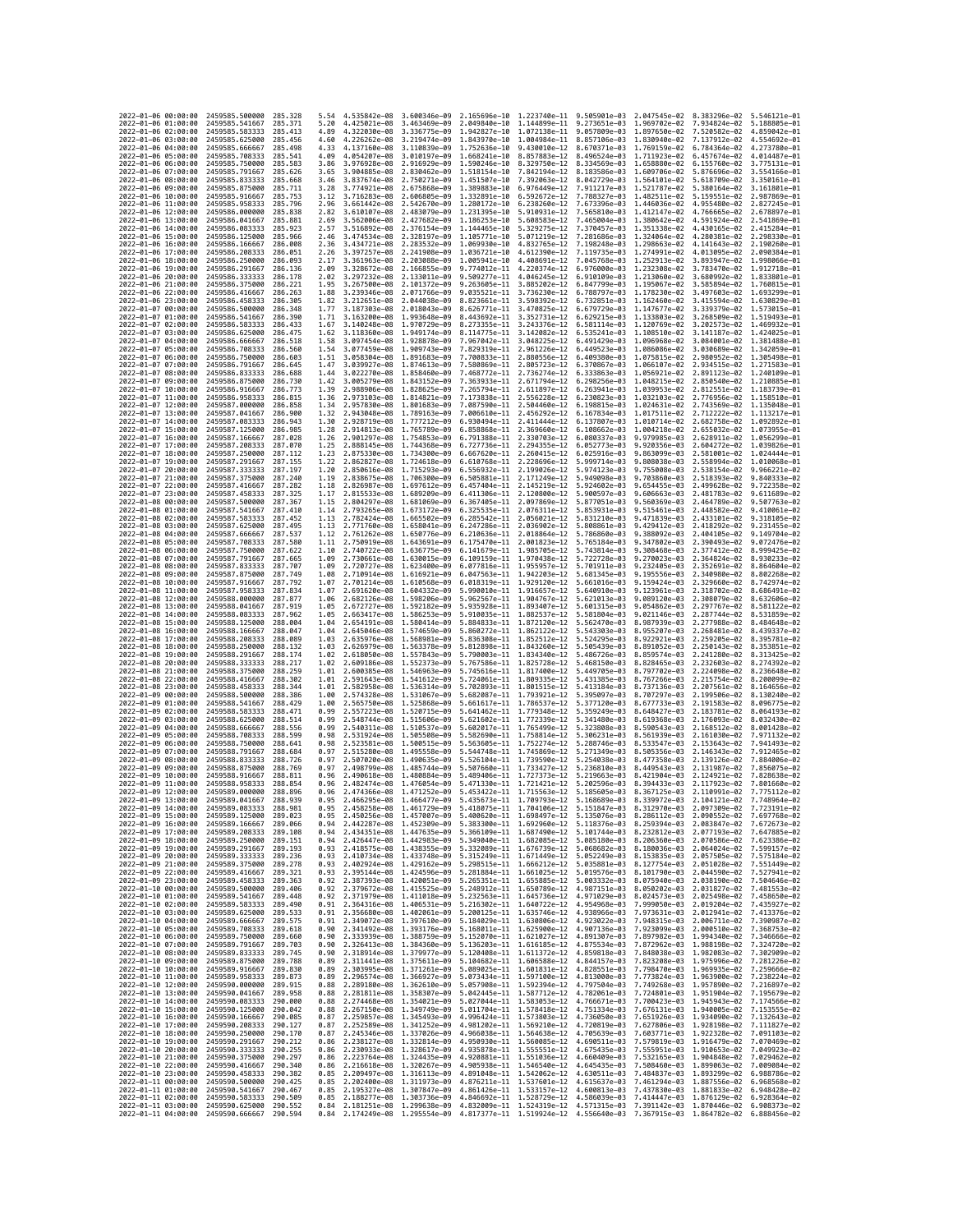| 2022-01-11 05:00:00                        |                                            | 2459590.708333                                   | 290.637             | 0.84         | 2.167270e-08 1.291483e-09                              |                              | 4.802794e-11 1.515545e-12                                                                                                                                                                                                                                                                                                                            |                                           | 4.542014e-03                 | 7.344766e-03 1.859137e-02    |                                                        | 6.868611e-02                 |
|--------------------------------------------|--------------------------------------------|--------------------------------------------------|---------------------|--------------|--------------------------------------------------------|------------------------------|------------------------------------------------------------------------------------------------------------------------------------------------------------------------------------------------------------------------------------------------------------------------------------------------------------------------------------------------------|-------------------------------------------|------------------------------|------------------------------|--------------------------------------------------------|------------------------------|
| 2022-01-11 06:00:00                        |                                            | 2459590.750000                                   | 290.679             | 0.84         | 2.160314e-08 1.287426e-09                              |                              | 4.788261e-11 1.511182e-12                                                                                                                                                                                                                                                                                                                            |                                           | 4.527436e-03                 | 7.321694e-03                 | 1.853511e-02                                           | 6.848836e-02                 |
| 2022-01-11 07:00:00                        |                                            | 2459590.791667                                   | 290.722             | 0.83         | 2.153382e-08 1.283383e-09                              |                              | 4.773777e-11                                                                                                                                                                                                                                                                                                                                         | 1.506834e-12                              | 4.512908e-03                 | 7.298700e-03                 | 1.847904e-02                                           | 6.829131e-02                 |
| 2022-01-11 08:00:00<br>2022-01-11 09:00:00 |                                            | 2459590.833333<br>2459590.875000                 | 290.764<br>290.807  | 0.83<br>0.83 | 2.146473e-08 1.279353e-09<br>2.139586e-08 1.275337e-09 |                              | 4.759341e-11 1.502501e-12<br>4.744953e-11 1.498183e-12                                                                                                                                                                                                                                                                                               |                                           | 4.498428e-03<br>4.483996e-03 | 7.275782e-03<br>7.252939e-03 | 1.842316e-02 6.809494e-02<br>1.836747e-02 6.789925e-02 |                              |
| 2022-01-11 10:00:00                        |                                            | 2459590.916667                                   | 290.849             | 0.83         | 2.132723e-08 1.271333e-09                              |                              | 4.730613e-11                                                                                                                                                                                                                                                                                                                                         | 1.493880e-12                              | 4.469612e-03                 | 7.230173e-03                 | 1.831196e-02                                           | 6.770422e-02                 |
| 2022-01-11 11:00:00                        |                                            | 2459590.958333                                   | 290.891             | 0.82         | 2.125882e-08                                           | 1.267344e-09                 | 4.716320e-11                                                                                                                                                                                                                                                                                                                                         | 1.489591e-12                              | 4.455276e-03                 | 7.207482e-03                 | 1.825663e-02                                           | 6.750984e-02                 |
| 2022-01-11 12:00:00                        |                                            | 2459591.000000                                   | 290.934             | 0.82         | 2.119064e-08                                           | 1.263367e-09                 | 4.702074e-11                                                                                                                                                                                                                                                                                                                                         | 1.485317e-12                              | 4.440988e-03                 | 7.184866e-03                 | 1,820149e-02                                           | 6.731612e-02                 |
| 2022-01-11 13:00:00<br>2022-01-11 14:00:00 |                                            | 2459591.041667<br>2459591.083333                 | 290.976<br>291.019  | 0.82<br>0.81 | 2.112269e-08 1.259403e-09<br>2.105496e-08              | 1.255453e-09                 | 4.687875e-11<br>4.673723e-11                                                                                                                                                                                                                                                                                                                         | 1.481056e-12<br>1.476810e-12              | 4.426747e-03<br>4.412553e-03 | 7.162324e-03<br>7.139857e-03 | 1.814652e-02<br>1.809174e-02                           | 6.712304e-02<br>6.693059e-02 |
| 2022-01-11 15:00:00                        |                                            | 2459591.125000                                   | 291.061             | 0.81         | 2.098746e-08 1.251515e-09                              |                              | 4.659616e-11                                                                                                                                                                                                                                                                                                                                         | 1.472577e-12                              | 4.398406e-03                 | 7.117463e-03                 | 1.803713e-02                                           | 6.673876e-02                 |
| 2022-01-11 16:00:00                        |                                            | 2459591.166667                                   | 291,104             | 0.81         | 2.092018e-08                                           | 1.247590e-09                 | 4.645555e-11                                                                                                                                                                                                                                                                                                                                         | 1.468358e-12                              | 4.384306e-03                 | 7.095143e-03                 | 1.798270e-02                                           | 6.654756e-02                 |
| 2022-01-11 17:00:00                        |                                            | 2459591,208333                                   | 291, 146            | 0.81         | 2.085313e-08 1.243678e-09                              |                              | 4.631540e-11                                                                                                                                                                                                                                                                                                                                         | 1.464153e-12                              | 4.370253e-03                 | 7.072897e-03                 | 1.792845e-02                                           | 6.635697e-02                 |
| 2022-01-11 18:00:00<br>2022-01-11 19:00:00 |                                            | 2459591.250000<br>2459591.291667                 | 291.189<br>291.231  | 0.80<br>0.80 | 2.078629e-08<br>2.071968e-08 1.235893e-09              | 1.239779e-09                 | 4.617570e-11<br>4.603645e-11 1.455783e-12                                                                                                                                                                                                                                                                                                            | 1.459961e-12                              | 4.356247e-03<br>4.342287e-03 | 7.050723e-03<br>7.028622e-03 | 1.787437e-02<br>1.782047e-02                           | 6.616700e-02<br>6.597762e-02 |
| 2022-01-11 20:00:00                        |                                            | 2459591.333333                                   | 291,274             | 0.80         | 2.065329e-08 1.232020e-09                              |                              | 4.589764e-11                                                                                                                                                                                                                                                                                                                                         | 1.451618e-12                              | 4.328373e-03                 | 7.006593e-03                 | 1.776674e-02                                           | 6.578885e-02                 |
| 2022-01-11 21:00:00                        |                                            | 2459591.375000                                   | 291.316             | 0.80         | 2.058712e-08                                           | 1.228159e-09                 | 4.575928e-11                                                                                                                                                                                                                                                                                                                                         | 1.447465e-12                              | 4.314505e-03                 | 6.984636e-03                 | 1.771318e-02                                           | 6.560067e-02                 |
| 2022-01-11 22:00:00                        |                                            | 2459591.416667                                   | 291,358             | 0.79         | 2.052116e-08                                           | 1.224311e-09                 | 4.562137e-11                                                                                                                                                                                                                                                                                                                                         | 1.443326e-12                              | 4.300682e-03                 | 6.962751e-03                 | 1.765980e-02                                           | 6.541308e-02                 |
| 2022-01-11 23:00:00<br>2022-01-12 00:00:00 |                                            | 2459591.458333<br>2459591.500000                 | 291.401<br>291.443  | 0.79<br>0.79 | 2.045543e-08 1.220475e-09<br>2.038991e-08 1.216652e-09 |                              | 4.548389e-11 1.439200e-12<br>4.534686e-11 1.435087e-12                                                                                                                                                                                                                                                                                               |                                           | 4.286906e-03<br>4.273175e-03 | 6.940937e-03<br>6.919194e-03 | 1.760658e-02<br>1.755353e-02 6.503965e-02              | 6.522608e-02                 |
| 2022-01-12 01:00:00                        |                                            | 2459591.541667                                   | 291.486             | 0.79         | 2.032461e-08                                           | 1.212841e-09                 | 4.521026e-11                                                                                                                                                                                                                                                                                                                                         | 1.430986e-12                              | 4.259489e-03                 | 6.897522e-03                 | 1.750066e-02                                           | 6.485381e-02                 |
| 2022-01-12 02:00:00                        |                                            | 2459591.583333                                   | 291.528             | 0.78         | 2.025952e-08                                           | 1.209043e-09                 | 4,507409e-11                                                                                                                                                                                                                                                                                                                                         | 1.426898e-12                              | 4.245849e-03                 | 6.875921e-03                 | 1.744795e-02                                           | 6.466854e-02                 |
| 2022-01-12 03:00:00                        |                                            | 2459591.625000                                   | 291.571             | 0.78         | 2.019465e-08 1.205257e-09                              |                              | 4.493836e-11 1.422823e-12                                                                                                                                                                                                                                                                                                                            |                                           | 4.232253e-03                 | 6.854390e-03                 | 1.739541e-02                                           | 6.448384e-02                 |
| 2022-01-12 04:00:00<br>2022-01-12 05:00:00 |                                            | 2459591.666667                                   | 291.613<br>291.656  | 0.78<br>0.78 | 2.012999e-08 1.201483e-09                              |                              | 4.480306e-11 1.418760e-12                                                                                                                                                                                                                                                                                                                            |                                           | 4.218703e-03                 | 6.832929e-03                 | 1,734303e-02                                           | 6.429971e-02                 |
| 2022-01-12 06:00:00                        |                                            | 2459591.708333<br>2459591.750000                 | 291.698             | 0.78         | 2.006554e-08<br>2.000131e-08 1.193973e-09              | 1.197722e-09                 | 4.466818e-11<br>4.453374e-11 1.410672e-12                                                                                                                                                                                                                                                                                                            | 1.414710e-12                              | 4.205197e-03<br>4.191736e-03 | 6.811538e-03<br>6.790216e-03 | 1.729082e-02<br>1.723878e-02                           | 6.411614e-02<br>6.393313e-02 |
| 2022-01-12 07:00:00                        |                                            | 2459591.791667                                   | 291,740             | 0.77         | 1.993729e-08 1.190236e-09                              |                              | 4.439972e-11 1.406646e-12                                                                                                                                                                                                                                                                                                                            |                                           | 4.178319e-03                 | 6.768964e-03                 | 1.718690e-02                                           | 6.375068e-02                 |
| 2022-01-12 08:00:00                        |                                            | 2459591.833333                                   | 291.783             | 0.77         | 1.987348e-08                                           | 1.186511e-09                 | 4.426612e-11                                                                                                                                                                                                                                                                                                                                         | 1.402632e-12                              | 4.164946e-03                 | 6.747781e-03                 | 1.713518e-02                                           | 6.356879e-02                 |
| 2022-01-12 09:00:00<br>2022-01-12 10:00:00 |                                            | 2459591.875000<br>2459591.916667                 | 291.825<br>291,868  | 0.77<br>0.77 | 1,980988e-08<br>1.974649e-08 1.179098e-09              | 1.182798e-09                 | 4.413294e-11<br>4.400019e-11                                                                                                                                                                                                                                                                                                                         | 1.398631e-12<br>1.394642e-12              | 4.151618e-03<br>4.138333e-03 | 6.726666e-03                 | 1,708363e-02<br>1.703224e-02                           | 6.338744e-02<br>6.320665e-02 |
| 2022-01-12 11:00:00                        |                                            | 2459591.958333                                   | 291.910             | 0.76         | 1.968331e-08 1.175409e-09                              |                              | 4.386785e-11                                                                                                                                                                                                                                                                                                                                         | 1.390665e-12                              | 4.125092e-03                 | 6.705620e-03<br>6.684643e-03 | 1.698102e-02                                           | 6.302641e-02                 |
| 2022-01-12 12:00:00                        |                                            | 2459592.000000                                   | 291.953             | 0.76         | 1.962034e-08                                           | 1.171732e-09                 | 4.373593e-11                                                                                                                                                                                                                                                                                                                                         | 1.386700e-12                              | 4.111895e-03                 | 6.663733e-03                 | 1.692995e-02                                           | 6.284670e-02                 |
| 2022-01-12 13:00:00                        |                                            | 2459592.041667                                   | 291.995             | 0.76         | 1.955758e-08 1.168067e-09                              |                              | 4.360442e-11 1.382747e-12                                                                                                                                                                                                                                                                                                                            |                                           | 4.098741e-03                 | 6.642891e-03                 | 1.687905e-02                                           | 6.266755e-02                 |
| 2022-01-12 14:00:00<br>2022-01-12 15:00:00 |                                            | 2459592.083333<br>2459592.125000                 | 292.038<br>292.080  | 0.76<br>0.75 | 1.949502e-08 1.164415e-09<br>1.943267e-08 1.160774e-09 |                              | 4.347333e-11 1.378805e-12<br>4.334265e-11                                                                                                                                                                                                                                                                                                            | 1.374876e-12                              | 4.085631e-03<br>4.072564e-03 | 6.622117e-03<br>6.601410e-03 | 1.682830e-02 6.248893e-02<br>1.677772e-02              | 6.231084e-02                 |
| 2022-01-12 16:00:00                        |                                            | 2459592.166667                                   | 292,122             | 0.75         | 1.937052e-08                                           | 1.157144e-09                 | 4.321238e-11                                                                                                                                                                                                                                                                                                                                         | 1.370959e-12                              | 4.059539e-03                 | 6.580771e-03                 | 1.672729e-02                                           | 6.213330e-02                 |
| 2022-01-12 17:00:00                        |                                            | 2459592.208333                                   | 292.165             | 0.75         | 1.930858e-08 1.153527e-09                              |                              | 4.308252e-11 1.367053e-12                                                                                                                                                                                                                                                                                                                            |                                           | 4.046558e-03                 | 6.560198e-03                 | 1.667702e-02                                           | 6.195628e-02                 |
| 2022-01-12 18:00:00                        |                                            | 2459592.250000                                   | 292,207             | 0.75         | 1.924684e-08                                           | 1.149921e-09                 | 4.295307e-11                                                                                                                                                                                                                                                                                                                                         | 1.363159e-12                              | 4.033620e-03                 | 6.539692e-03                 | 1.662691e-02                                           | 6.177980e-02                 |
| 2022-01-12 19:00:00<br>2022-01-12 20:00:00 |                                            | 2459592.291667<br>2459592.333333                 | 292.250<br>292.292  | 0.74<br>0.74 | 1.918531e-08<br>1,912398e-08                           | 1.146327e-09                 | 4.282403e-11                                                                                                                                                                                                                                                                                                                                         | 1.359276e-12                              | 4.020724e-03                 | 6.519252e-03<br>6.498879e-03 | 1.657696e-02                                           | 6.160385e-02<br>6.142842e-02 |
| 2022-01-12 21:00:00                        |                                            | 2459592.375000                                   | 292,335             | 0.74         | 1.906285e-08                                           | 1.142745e-09<br>1.139174e-09 | 4.269539e-11 1.355406e-12<br>4.256715e-11                                                                                                                                                                                                                                                                                                            | 1.351546e-12                              | 4.007870e-03<br>3.995059e-03 | 6.478571e-03                 | 1.652716e-02<br>1.647752e-02                           | 6.125352e-02                 |
| 2022-01-12 22:00:00                        |                                            | 2459592.416667                                   | 292.377             | 0.74         | 1.900192e-08                                           | 1.135615e-09                 | 4.243932e-11                                                                                                                                                                                                                                                                                                                                         | 1.347699e-12                              | 3.982290e-03                 | 6.458329e-03                 | 1.642804e-02                                           | 6.107914e-02                 |
| 2022-01-12 23:00:00                        |                                            | 2459592.458333                                   | 292.420             | 0.74         | 1.894119e-08                                           | 1.132067e-09                 | 4.231189e-11                                                                                                                                                                                                                                                                                                                                         | 1.343863e-12                              | 3.969563e-03                 | 6.438153e-03                 | 1.637871e-02                                           | 6.090528e-02                 |
| 2022-01-13 00:00:00                        |                                            | 2459592.500000                                   | 292.462<br>292.504  | 0.73         | 1.888067e-08 1.128531e-09                              |                              | 4.218485e-11 1.340038e-12                                                                                                                                                                                                                                                                                                                            |                                           | 3.956878e-03                 | 6.418042e-03                 | 1.632954e-02                                           | 6.073194e-02<br>6.055912e-02 |
| 2022-01-13 01:00:00<br>2022-01-13 02:00:00 |                                            | 2459592.541667<br>2459592.583333                 | 292.547             | 0.73<br>0.73 | 1.882034e-08 1.125006e-09<br>1.876021e-08 1.121492e-09 |                              | 4.205822e-11 1.336225e-12<br>4.193198e-11                                                                                                                                                                                                                                                                                                            | 1.332423e-12                              | 3.944235e-03<br>3.931634e-03 | 6.397996e-03<br>6.378016e-03 | 1.628052e-02<br>1.623165e-02                           | 6.038681e-02                 |
| 2022-01-13 03:00:00                        |                                            | 2459592.625000                                   | 292.589             | 0.73         | 1.870027e-08                                           | 1.117990e-09                 | 4.180614e-11                                                                                                                                                                                                                                                                                                                                         | 1.328632e-12                              | 3.919073e-03                 | 6.358099e-03                 | 1.618294e-02                                           | 6.021501e-02                 |
| 2022-01-13 04:00:00                        |                                            | 2459592.666667                                   | 292.632             | 0.72         | 1.864054e-08                                           | 1.114500e-09                 | 4.168069e-11 1.324853e-12                                                                                                                                                                                                                                                                                                                            |                                           | 3.906555e-03                 | 6.338248e-03                 | 1.613438e-02                                           | 6.004373e-02                 |
| 2022-01-13 05:00:00                        |                                            | 2459592.708333                                   | 292.674             | 0.72         | 1.858100e-08 1.111020e-09                              |                              | 4.155563e-11 1.321085e-12                                                                                                                                                                                                                                                                                                                            |                                           | 3.894077e-03                 | 6.318460e-03                 | 1.608597e-02                                           | 5.987296e-02                 |
| 2022-01-13 06:00:00<br>2022-01-13 07:00:00 |                                            | 2459592.750000<br>2459592.791667                 | 292.717<br>292.759  | 0.72<br>0.72 | 1.852166e-08<br>1.846251e-08                           | 1.107552e-09<br>1.104095e-09 | 4.143096e-11<br>4.130669e-11 1.313582e-12                                                                                                                                                                                                                                                                                                            | 1.317328e-12                              | 3.881641e-03<br>3.869245e-03 | 6.298736e-03<br>6.279077e-03 | 1,603771e-02<br>1,598961e-02                           | 5.970270e-02<br>5.953294e-02 |
| 2022-01-13 08:00:00                        |                                            | 2459592.833333                                   | 292.801             | 0.72         | 1.840356e-08                                           | 1.100650e-09                 | 4.118280e-11 1.309848e-12                                                                                                                                                                                                                                                                                                                            |                                           | 3.856890e-03                 | 6.259481e-03                 | 1.594165e-02                                           | 5.936369e-02                 |
| 2022-01-13 09:00:00                        |                                            | 2459592.875000                                   | 292.844             | 0.71         | 1.834480e-08 1.097215e-09                              |                              | 4.105931e-11 1.306124e-12                                                                                                                                                                                                                                                                                                                            |                                           | 3.844576e-03                 | 6.239948e-03                 | 1.589384e-02                                           | 5.919494e-02                 |
| 2022-01-13 10:00:00                        |                                            | 2459592.916667                                   | 292,886             | 0.71         | 1.828624e-08                                           | 1.093792e-09                 | 4.093619e-11 1.302412e-12                                                                                                                                                                                                                                                                                                                            |                                           | 3.832302e-03                 | 6.220479e-03                 | 1.584619e-02                                           | 5.902669e-02                 |
| 2022-01-13 11:00:00<br>2022-01-13 12:00:00 |                                            | 2459592.958333<br>2459593.000000                 | 292.929<br>292.971  | 0.71<br>0.71 | 1.822787e-08 1.090379e-09<br>1.816969e-08 1.086978e-09 |                              | 4.081347e-11 1.298711e-12<br>4.069112e-11 1.295020e-12                                                                                                                                                                                                                                                                                               |                                           | 3.820069e-03<br>3.807876e-03 | 6.201072e-03<br>6.181728e-03 | 1,579868e-02<br>1.575132e-02                           | 5.885894e-02<br>5.869169e-02 |
| 2022-01-13 13:00:00                        |                                            | 2459593.041667                                   | 293.014             | 0.70         | 1.811170e-08                                           | 1.083588e-09                 | 4.056916e-11                                                                                                                                                                                                                                                                                                                                         | 1.291341e-12                              | 3.795723e-03                 | 6.162447e-03                 | 1.570411e-02                                           | 5.852494e-02                 |
| 2022-01-13 14:00:00                        |                                            | 2459593.083333                                   | 293.056             | 0.70         | 1.805390e-08                                           | 1.080208e-09                 | 4.044759e-11                                                                                                                                                                                                                                                                                                                                         | 1.287672e-12                              | 3.783611e-03                 | 6.143228e-03                 | 1.565705e-02                                           | 5.835868e-02                 |
| 2022-01-13 15:00:00                        |                                            | 2459593.125000                                   | 293.099             | 0.70         | 1,799629e-08                                           | 1.076840e-09                 | 4.032639e-11 1.284015e-12                                                                                                                                                                                                                                                                                                                            |                                           | 3.771538e-03                 | 6.124072e-03                 | 1.561014e-02                                           | 5.819292e-02                 |
| 2022-01-13 16:00:00<br>2022-01-13 17:00:00 |                                            | 2459593.166667<br>2459593.208333                 | 293.141<br>293, 183 | 0.70<br>0.70 | 1.793887e-08<br>1.788164e-08                           | 1.073482e-09<br>1.070135e-09 | 4.020557e-11 1.280368e-12<br>4.008513e-11                                                                                                                                                                                                                                                                                                            | 1.276732e-12                              | 3.759504e-03<br>3.747511e-03 | 6.104977e-03<br>6.085944e-03 | 1.556337e-02<br>1.551675e-02                           | 5.802765e-02<br>5.786287e-02 |
| 2022-01-13 18:00:00                        |                                            | 2459593.250000                                   | 293.226             | 0.69         | 1,782460e-08                                           | 1.066800e-09                 | 3.996506e-11 1.273107e-12                                                                                                                                                                                                                                                                                                                            |                                           | 3.735557e-03                 | 6.066973e-03                 | 1.547027e-02                                           | 5.769857e-02                 |
| 2022-01-13 19:00:00                        |                                            | 2459593.291667                                   | 293.268             | 0.69         | 1.776775e-08                                           | 1.063474e-09                 | 3.984537e-11                                                                                                                                                                                                                                                                                                                                         | 1.269493e-12                              | 3.723642e-03                 | 6.048063e-03                 | 1.542394e-02                                           | 5.753477e-02                 |
| 2022-01-13 20:00:00                        |                                            | 2459593.333333                                   | 293.311             | 0.69         | 1.771109e-08                                           | 1.060160e-09                 | 3.972606e-11                                                                                                                                                                                                                                                                                                                                         | 1.265889e-12                              | 3.711766e-03                 | 6.029214e-03                 | 1.537775e-02                                           | 5.737145e-02                 |
| 2022-01-13 21:00:00<br>2022-01-13 22:00:00 |                                            | 2459593.375000<br>2459593.416667                 | 293.353<br>293.396  | 0.69<br>0.68 | 1.765461e-08<br>1.759831e-08 1.053564e-09              | 1.056856e-09                 | 3.960711e-11<br>3.948854e-11 1.258714e-12                                                                                                                                                                                                                                                                                                            | 1.262296e-12                              | 3.699929e-03<br>3.688132e-03 | 6.010426e-03<br>5.991699e-03 | 1.533171e-02<br>1.528581e-02                           | 5.720861e-02<br>5.704626e-02 |
| 2022-01-13 23:00:00                        |                                            | 2459593.458333                                   | 293.438             | 0.68         | 1.754220e-08 1.050281e-09                              |                              | 3.937034e-11 1.255143e-12                                                                                                                                                                                                                                                                                                                            |                                           | 3.676373e-03                 | 5.973032e-03                 | 1.524006e-02                                           | 5.688439e-02                 |
| 2022-01-14 00:00:00                        |                                            | 2459593.500000                                   | 293.480             | 0.68         | 1.748628e-08                                           | 1.047010e-09                 | 3.925251e-11                                                                                                                                                                                                                                                                                                                                         | 1.251582e-12                              | 3.664653e-03                 | 5.954426e-03                 | 1.519444e-02                                           | 5.672300e-02                 |
| 2022-01-14 01:00:00                        |                                            | 2459593.541667                                   | 293.523             | 0.68         | 1,743054e-08                                           | 1.043749e-09                 | 3.913505e-11                                                                                                                                                                                                                                                                                                                                         | 1.248031e-12                              | 3.652971e-03                 | 5.935880e-03                 | 1.514897e-02                                           | 5.656209e-02                 |
| 2022-01-14 02:00:00                        |                                            | 2459593.583333<br>2459593.625000                 | 293.565<br>293.608  | 0.68         | 1.737498e-08 1.040498e-09<br>1.731961e-08 1.037258e-09 |                              | 3.901795e-11 1.244491e-12<br>3.890122e-11 1.240962e-12                                                                                                                                                                                                                                                                                               |                                           | 3.641328e-03                 | 5.917393e-03<br>5.898967e-03 | 1.510365e-02                                           | 5.640165e-02<br>5.624169e-02 |
| 2022-01-14 03:00:00<br>2022-01-14 04:00:00 |                                            | 2459593.666667                                   | 293.650             | 0.67<br>0.67 | 1,726442e-08                                           | 1.034028e-09                 | 3.878486e-11                                                                                                                                                                                                                                                                                                                                         | 1.237443e-12                              | 3.629723e-03<br>3.618157e-03 | 5.880600e-03                 | 1.505846e-02<br>1.501342e-02                           | 5.608221e-02                 |
| 2022-01-14 05:00:00                        |                                            | 2459593.708333                                   | 293.693             | 0.67         | 1.720941e-08                                           | 1.030809e-09                 | 3.866886e-11                                                                                                                                                                                                                                                                                                                                         | 1.233934e-12                              | 3.606628e-03                 | 5.862293e-03                 | 1.496851e-02                                           | 5.592319e-02                 |
| 2022-01-14 06:00:00                        |                                            | 2459593.750000                                   | 293.735             | 0.67         | 1.715458e-08 1.027601e-09                              |                              | 3.855322e-11                                                                                                                                                                                                                                                                                                                                         | 1.230436e-12                              | 3.595137e-03                 | 5.844045e-03                 | 1.492375e-02                                           | 5.576465e-02                 |
| 2022-01-14 07:00:00<br>2022-01-14 08:00:00 |                                            | 2459593.791667                                   | 293.777             | 0.67<br>0.66 | 1.709993e-08 1.024402e-09                              |                              | 3.843794e-11                                                                                                                                                                                                                                                                                                                                         | 1.226948e-12                              | 3.583684e-03                 | 5.825856e-03                 | 1.487913e-02                                           | 5.560658e-02<br>5.544898e-02 |
| 2022-01-14 09:00:00                        |                                            | 2459593.833333<br>2459593.875000                 | 293.820<br>293.862  | 0.66         | 1.704546e-08<br>1.699117e-08 1.018037e-09              | 1.021214e-09                 | 3.832302e-11                                                                                                                                                                                                                                                                                                                                         | 1.223470e-12                              | 3.572269e-03                 | 5.807725e-03                 | 1.483464e-02                                           | 5.529184e-02                 |
| 2022-01-14 10:00:00                        |                                            |                                                  | 293.905             |              |                                                        |                              |                                                                                                                                                                                                                                                                                                                                                      |                                           |                              |                              |                                                        |                              |
| 2022-01-14 11:00:00                        |                                            | 2459593.916667                                   |                     | 0.66         | 1.693706e-08                                           | 1.014869e-09                 | 3.809427e-11                                                                                                                                                                                                                                                                                                                                         | 3.820847e-11 1.220003e-12<br>1.216546e-12 | 3.560892e-03<br>3.549551e-03 | 5.789654e-03<br>5.771640e-03 | 1,479030e-02<br>1.474609e-02                           | 5.513517e-02                 |
|                                            |                                            | 2459593.958333                                   | 293.947             | 0.66         | 1.688313e-08                                           | 1.011712e-09                 | 3.798042e-11                                                                                                                                                                                                                                                                                                                                         | 1.213100e-12                              | 3.538249e-03                 | 5.753685e-03                 | 1.470202e-02                                           | 5.497896e-02                 |
|                                            | 2022-01-14 12:00:00                        | 2459594,000000                                   | 293.990             | 0.66         | 1.682937e-08                                           | 1.008565e-09                 | 3.786693e-11                                                                                                                                                                                                                                                                                                                                         | 1.209663e-12                              | 3.526983e-03                 | 5.735788e-03                 | 1.465809e-02                                           | 5.482322e-02                 |
|                                            | 2022-01-14 13:00:00                        | 2459594.041667                                   | 294.032<br>294.874  | 0.65         | 1.677579e-08                                           | 1.005428e-09                 | 3.775380e-11                                                                                                                                                                                                                                                                                                                                         | 1.206237e-12                              | 3.515754e-03                 | 5.717949e-03                 | 1.461430e-02                                           | 5.466793e-02<br>5.451311e-02 |
|                                            | 2022-01-14 14:00:00<br>2022-01-14 15:00:00 | 2459594.083333<br>2459594.125000                 | 294.117             | 0.65<br>0.65 | 1.672239e-08<br>1,666917e-08                           | 1.002302e-09<br>9.991850e-10 | 3.764102e-11<br>3.752859e-11                                                                                                                                                                                                                                                                                                                         | 1.202821e-12<br>1.199415e-12              | 3.504563e-03<br>3.493408e-03 | 5.700168e-03<br>5.682444e-03 | 1.457064e-02<br>1.452712e-02                           | 5.435875e-02                 |
| 2022-01-14 16:00:00                        |                                            | 2459594.166667                                   | 294.159             | 0.65         | 1.661611e-08                                           | 9.960786e-10                 | 3.741652e-11 1.196019e-12                                                                                                                                                                                                                                                                                                                            |                                           | 3.482289e-03                 | 5.664777e-03 1.448374e-02    |                                                        | 5.420484e-02                 |
| 2022-01-14 17:00:00                        |                                            | 2459594.208333                                   | 294.202             | 0.65         |                                                        |                              | 1.656324e-08 9.929822e-10 3.730479e-11 1.192633e-12 3.471208e-03 5.647167e-03 1.444049e-02 5.405139e-02                                                                                                                                                                                                                                              |                                           |                              |                              |                                                        |                              |
| 2022-01-14 18:00:00                        | 19:00:00                                   | 2459594.250000<br>2459594.291667                 | 294.244<br>294.287  | 0.64         | 1.645800e-08                                           | 9.868193e-10                 | 1.651053e-08 9.898958e-10 3.719341e-11 1.189257e-12 3.460163e-03 5.629615e-03 1.439738e-02 5.389839e-02<br>3.708238e-11                                                                                                                                                                                                                              |                                           | 3.449154e-03                 |                              |                                                        | 5.374585e-02                 |
| 2022-01-14<br>2022-01-14 20:00:00          |                                            | 2459594.333333 294.329                           |                     | 0.64         |                                                        |                              | 1.640565e-08 9.837529e-10 3.697170e-11 1.182535e-12 3.438181e-03 5.594680e-03 1.431155e-02 5.359375e-02                                                                                                                                                                                                                                              | 1.185891e-12                              |                              | 5.612119e-03                 | 1.435440e-02                                           |                              |
| 2022-01-14 21:00:00                        |                                            | 2459594.375000                                   | 294.371             |              |                                                        |                              | 0.64 1.635346e-08 9.806963e-10 3.686137e-11 1.179189e-12 3.427245e-03 5.577297e-03 1.426884e-02 5.344211e-02                                                                                                                                                                                                                                         |                                           |                              |                              |                                                        |                              |
| 2022-01-14 22:00:00                        |                                            | 2459594.416667                                   | 294.414             | 0.64         |                                                        |                              | 1.630145e-08 9.776496e-10 3.675137e-11 1.175853e-12 3.416345e-03 5.559970e-03 1.422627e-02 5.329092e-02                                                                                                                                                                                                                                              |                                           |                              |                              |                                                        |                              |
| 2022-01-14 23:00:00<br>2022-01-15 00:00:00 |                                            | 2459594.458333<br>2459594.500000 294.499         | 294.456             |              |                                                        |                              | 0.63 1.624961e-08 9.746128e-10 3.664173e-11 1.172527e-12 3.405480e-03 5.542699e-03 1.418382e-02 5.314017e-02<br>0.63 1.619794e-08 9.715858e-10 3.653242e-11 1.169211e-12 3.394651e-03 5.525485e-03 1.414151e-02 5.298987e-02                                                                                                                         |                                           |                              |                              |                                                        |                              |
| 2022-01-15 01:00:00                        |                                            | 2459594.541667                                   | 294.541             |              |                                                        |                              |                                                                                                                                                                                                                                                                                                                                                      |                                           |                              |                              |                                                        |                              |
| 2022-01-15 02:00:00                        |                                            | 2459594.583333                                   | 294.584             |              |                                                        |                              | $\begin{array}{cccccccc} 0.63 & 1.614644e-08 & 9.685686e-10 & 3.642346e-11 & 1.165904e-12 & 3.383858e-03 & 5.508325e-03 & 1.409933e-02 & 5.284002e-02 & 0.63 & 1.609510e-08 & 9.655611e-10 & 3.631483e-11 & 1.162608e-12 & 3.373100e-03 & 5.491222e-03 & 1.4$                                                                                        |                                           |                              |                              |                                                        |                              |
| 2022-01-15 03:00:00                        |                                            | 2459594.625000 294.626                           |                     |              |                                                        |                              | 0.63 1.604394e-08 9.625634e-10 3.620655e-11 1.159321e-12 3.362378e-03 5.474173e-03 1.401537e-02 5.254164e-02                                                                                                                                                                                                                                         |                                           |                              |                              |                                                        |                              |
| 2022-01-15 04:00:00<br>2022-01-15 05:00:00 |                                            | 2459594.666667<br>2459594.708333                 | 294,668<br>294,711  |              |                                                        |                              | 0.62 1.599295e-08 9.595753e-10 3.609860e-11 1.156043e-12 3.351691e-03 5.457180e-03 1.397358e-02 5.239312e-02                                                                                                                                                                                                                                         |                                           |                              |                              |                                                        |                              |
| 2022-01-15 06:00:00                        |                                            | 2459594.750000                                   | 294.753             |              |                                                        |                              |                                                                                                                                                                                                                                                                                                                                                      |                                           |                              |                              |                                                        |                              |
| 2022-01-15 07:00:00                        |                                            | 2459594.791667                                   | 294.796             |              |                                                        |                              | 0.62 1.594212e-08 9.565970e-10 3.599099e-11 1.152776e-12 3.341039e-03 5.440242e-03 1.393193e-02 5.224503e-02<br>0.62 1.594314e-08 9.536282e-10 3.598372e-11 1.192716e-12 3.341039e-03 5.440242e-03 1.393193e-02 5.224503e-02<br>0.62                                                                                                                 |                                           |                              |                              |                                                        |                              |
| 2022-01-15 08:00:00                        |                                            | 2459594.833333 294.838                           | 294.881             |              |                                                        |                              |                                                                                                                                                                                                                                                                                                                                                      |                                           |                              |                              |                                                        |                              |
| 2022-01-15 09:00:00<br>2022-01-15 10:00:00 |                                            | 2459594.875000<br>2459594.916667 294.923         |                     |              |                                                        |                              |                                                                                                                                                                                                                                                                                                                                                      |                                           |                              |                              |                                                        |                              |
| 2022-01-15 11:00:00                        |                                            | 2459594.958333                                   | 294.965             |              |                                                        |                              | 0.62 1.579064e-08 9.477195e-10 3.567018e-11 1.143031e-12 3.309293e-03 5.389755e-03 1.380774e-02 5.180339e-02<br>0.61 1.579064e-08 9.447795e-10 3.566391e-11 1.139802e-12 3.309293e-03 5.389755e-03 1.380774e-02 5.180339e-02<br>0.61                                                                                                                 |                                           |                              |                              |                                                        |                              |
| 2022-01-15 12:00:00                        |                                            | 2459595.000000                                   | 295.008             |              |                                                        |                              |                                                                                                                                                                                                                                                                                                                                                      |                                           |                              |                              |                                                        |                              |
| 2022-01-15 13:00:00<br>2022-01-15 14:00:00 |                                            | 2459595.041667                                   | 295.050             |              |                                                        |                              | 0.61 1.564066e-08 9.389279e-10 3.535236e-11 1.133373e-12 3.277860e-03 5.339756e-03 1.368472e-02 5.136567e-02<br>0.61 1.559099e-08 9.360163e-10 3.534708e-11 1.130173e-12 3.267451e-03 5.323198e-03 1.364372e-02 5.122063e-02<br>0.61<br>0.61 1.549214e-08 9.302213e-10 3.503752e-11 1.123800e-12 3.246736e-03 5.290241e-03 1.356284e-02 5.093182e-02 |                                           |                              |                              |                                                        |                              |
| 2022-01-15 15:00:00                        |                                            | 2459595.083333 295.093<br>2459595.125000 295.135 |                     |              |                                                        |                              | 0.60 1.544297e-08 9.273378e-10 3.493322e-11 1.120628e-12 3.236429e-03 5.273843e-03 1.352247e-02 5.078806e-02                                                                                                                                                                                                                                         |                                           |                              |                              |                                                        |                              |
| 2022-01-15 16:00:00                        |                                            | 2459595.166667                                   | 295.178             |              |                                                        |                              |                                                                                                                                                                                                                                                                                                                                                      |                                           |                              |                              |                                                        |                              |
| 2022-01-15 17:00:00                        |                                            | 2459595.208333                                   | 295,220             |              |                                                        |                              | $\begin{array}{cccccccc} 0.60 & 1.539395e-08 & 9.244637e-10 & 3.482925e-11 & 1.117466e-12 & 3.226157e-03 & 5.257498e-03 & 1.348222e-02 & 5.064473e-02 \\ 0.60 & 1.534509e-08 & 9.215989e-10 & 3.472561e-11 & 1.114312e-12 & 3.215918e-03 & 5.241205e-03 & 1.3$                                                                                       |                                           |                              |                              |                                                        |                              |
| 2022-01-15 18:00:00                        |                                            | 2459595.250000 295.262                           |                     |              |                                                        |                              | 0.60 1.529640e-08 9.187433e-10 3.462229e-11 1.111168e-12 3.205713e-03 5.224965e-03 1.340211e-02 5.035933e-02                                                                                                                                                                                                                                         |                                           |                              |                              |                                                        |                              |
| 2022-01-15 19:00:00<br>2022-01-15 20:00:00 |                                            | 2459595.291667<br>2459595.333333                 | 295.305<br>295.347  |              |                                                        |                              | 0.60 1.524786e-08 9.158970e-10 3.451929e-11 1.108034e-12 3.195541e-03 5.208778e-03 1.336224e-02 5.021727e-02                                                                                                                                                                                                                                         |                                           |                              |                              |                                                        |                              |
| 2022-01-15 21:00:00                        |                                            | 2459595.375000                                   | 295.390             |              |                                                        |                              |                                                                                                                                                                                                                                                                                                                                                      |                                           |                              |                              |                                                        |                              |
| 2022-01-15 22:00:00                        |                                            | 2459595.416667                                   | 295.432             |              |                                                        |                              | 0.59 1.519949e-08 9.130599e-10 3.441662e-11 1.104908e-12 3.165403e-03 5.192643e-03 1.332250e-02 5.007562e-02<br>0.59 1.519120e-08 9.102319e-10 3.431472e-11 1.104908e-12 3.175299e-03 5.1792643e-03 1.332250e-02 5.007562e-02<br>0.5                                                                                                                 |                                           |                              |                              |                                                        |                              |
| 2022-01-15 23:00:00                        |                                            | 2459595.458333                                   | 295.475             |              |                                                        |                              |                                                                                                                                                                                                                                                                                                                                                      |                                           |                              |                              |                                                        |                              |
| 2022-01-16 00:00:00<br>2022-01-16 01:00:00 |                                            | 2459595.500000<br>2459595.541667                 | 295.517<br>295.559  |              |                                                        |                              | 0.59 1.505532e-08 9.046035e-10 3.411052e-11 1.095588e-12 3.155189e-03 5.144551e-03 1.320400e-02 4.965320e-02<br>0.59 1.500758e-08 9.018029e-10 3.400912e-11 1.092499e-12 3.145184e-03 5.128624e-03 1.316475e-02 4.951322e-02<br>0.58 1.496000e-08 8.990114e-10 3.390804e-11 1.089420e-12 3.135212e-03 5.112748e-03 1.312563e-02 4.937366e-02         |                                           |                              |                              |                                                        |                              |
| 2022-01-16 02:00:00                        |                                            | 2459595.583333                                   | 295.602             |              |                                                        |                              |                                                                                                                                                                                                                                                                                                                                                      |                                           |                              |                              |                                                        |                              |
| 2022-01-16 03:00:00                        |                                            | 2459595.625000                                   | 295.644             |              |                                                        |                              |                                                                                                                                                                                                                                                                                                                                                      |                                           |                              |                              |                                                        |                              |
| 2022-01-16 04:00:00                        |                                            | 2459595.666667 295.687                           |                     |              |                                                        |                              | 0.58 1.491257e-08 8.962289e-10 3.380727e-11 1.086350e-12 3.125273e-03 5.096924e-03 1.308662e-02 4.923452e-02<br>0.58 1.486530e-08 8.934554e-10 3.370682e-11 1.083238e-12 3.115366e-03 5.081151e-03 1.304774e-02 4.909578e-02<br>0.58                                                                                                                 |                                           |                              |                              |                                                        |                              |
| 2022-01-16 05:00:00<br>2022-01-16 06:00:00 |                                            | 2459595.708333 295.729<br>2459595.750000 295.771 |                     |              |                                                        |                              | 0.58 1.477122e-08 8.879353e-10 3.350686e-11 1.077193e-12 3.095650e-03 5.049757e-03 1.297033e-02 4.881954e-02<br>0.58 1.472442e-08 8.851886e-10 3.340735e-11 1.074159e-12 3.085841e-03 5.034137e-03 1.293181e-02 4.868203e-02                                                                                                                         |                                           |                              |                              |                                                        |                              |
| 2022-01-16 07:00:00<br>2022-01-16 08:00:00 |                                            | 2459595.791667<br>2459595.833333                 | 295.814<br>295.856  |              |                                                        |                              | 0.57 1.467777e-08 8.824508e-10 3.330815e-11 1.071134e-12 3.076064e-03 5.018567e-03 1.289341e-02 4.854494e-02<br>0.57 1.463127e-08 8.797219e-10 3.320926e-11 1.068118e-12 3.066320e-03 5.003048e-03 1.285513e-02 4.840824e-02                                                                                                                         |                                           |                              |                              |                                                        |                              |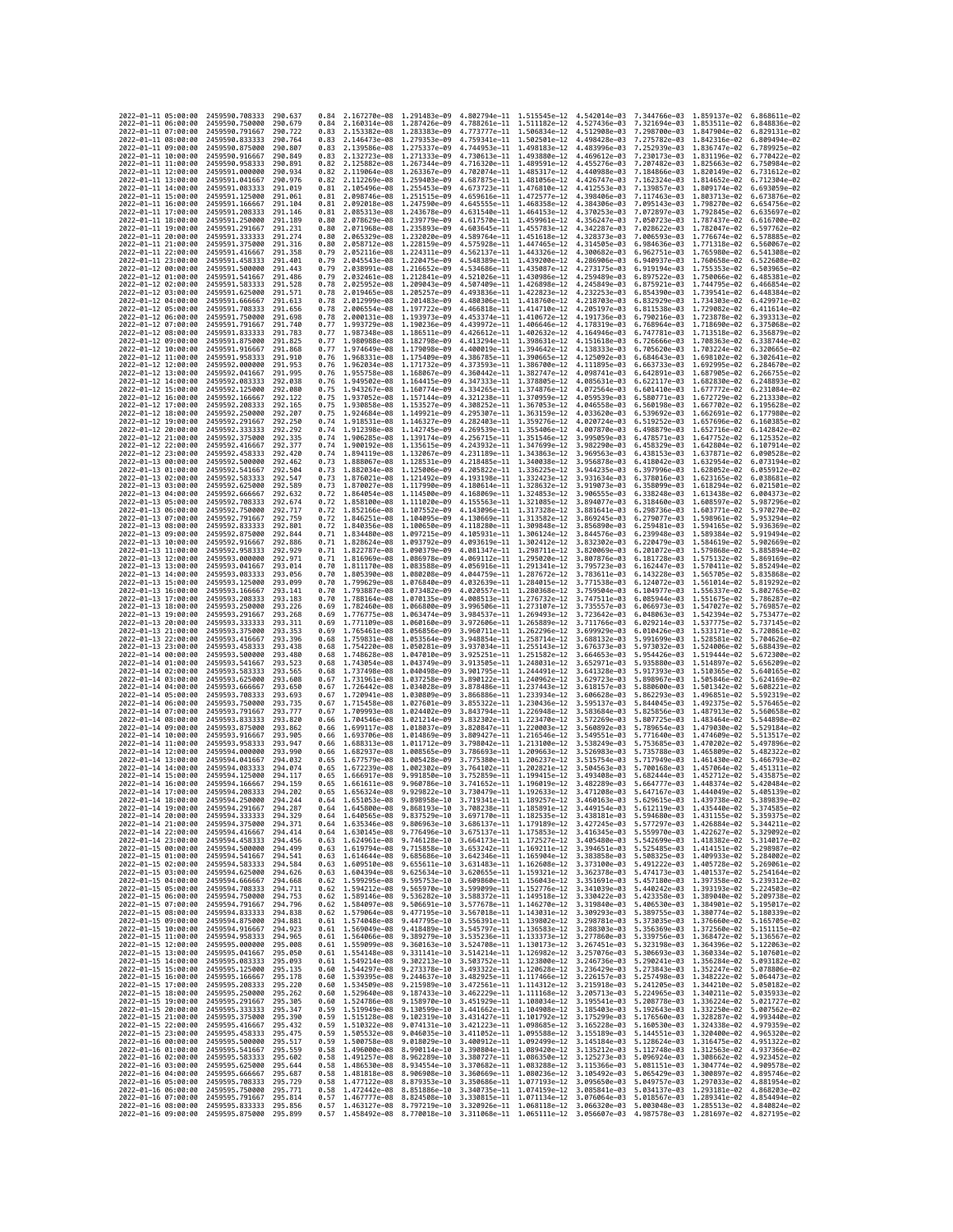| 2022-01-16 10:00:00                        |                 | 2459595.916667                           | 295.941            | 0.57         | 1.453873e-08 8.742905e-10                 |                              | 3.301241e-11 1.062113e-12 3.046926e-03                                                                                                                                                                                                                                                                                                                                         |                              |                              | 4.972159e-03 1.277893e-02 4.813607e-02 |                              |                              |
|--------------------------------------------|-----------------|------------------------------------------|--------------------|--------------|-------------------------------------------|------------------------------|--------------------------------------------------------------------------------------------------------------------------------------------------------------------------------------------------------------------------------------------------------------------------------------------------------------------------------------------------------------------------------|------------------------------|------------------------------|----------------------------------------|------------------------------|------------------------------|
| 2022-01-16 11:00:00                        |                 | 2459595.958333                           | 295.984            | 0.57         | 1.449269e-08                              | 8.715880e-10                 | 3.291444e-11 1.059123e-12                                                                                                                                                                                                                                                                                                                                                      |                              | 3.037278e-03                 | 4.956789e-03                           | 1,274101e-02                 | 4.800058e-02                 |
| 2022-01-16 12:00:00                        |                 | 2459596.000000                           | 296.026            | 0.57         | 1.444680e-08                              | 8.688943e-10                 | 3.281678e-11                                                                                                                                                                                                                                                                                                                                                                   | 1.056143e-12                 | 3.027661e-03                 | 4.941470e-03                           | 1.270321e-02                 | 4.786550e-02                 |
| 2022-01-16 13:00:00<br>2022-01-16 14:00:00 |                 | 2459596.041667<br>2459596.083333         | 296.068<br>296.111 | 0.56<br>0.56 | 1.435548e-08 8.635329e-10                 |                              | 1.440107e-08 8.662092e-10 3.271943e-11 1.053171e-12<br>3.262238e-11 1.050208e-12 3.008522e-03                                                                                                                                                                                                                                                                                  |                              | 3.018075e-03                 | 4.926200e-03<br>4.910979e-03           | 1.266552e-02<br>1.262795e-02 | 4.773082e-02<br>4.759654e-02 |
| 2022-01-16 15:00:00                        |                 | 2459596.125000                           | 296.153            | 0.56         | 1.431004e-08                              | 8.608652e-10                 | 3.252563e-11                                                                                                                                                                                                                                                                                                                                                                   | 1.047254e-12                 | 2.998999e-03                 | 4.895808e-03                           | 1.259050e-02                 | 4.746265e-02                 |
| 2022-01-16 16:00:00                        |                 | 2459596.166667                           | 296.196            | 0.56         | 1.426476e-08                              | 8.582061e-10                 | 3.242919e-11                                                                                                                                                                                                                                                                                                                                                                   | 1.044308e-12                 | 2.989509e-03                 | 4.880685e-03                           | 1.255317e-02                 | 4.732916e-02                 |
| 2022-01-16 17:00:00                        |                 | 2459596.208333                           | 296,238            | 0.56         | 1.421962e-08                              | 8.555556e-10                 | 3.233304e-11                                                                                                                                                                                                                                                                                                                                                                   | 1.041372e-12                 | 2.980049e-03                 | 4.865612e-03                           | 1.251595e-02                 | 4.719607e-02                 |
| 2022-01-16 18:00:00<br>2022-01-16 19:00:00 |                 | 2459596.250000<br>2459596.291667         | 296,280<br>296.323 | 0.56<br>0.55 | 1.417463e-08<br>1.412979e-08              | 8.529138e-10<br>8.502804e-10 | 3.223720e-11 1.038444e-12<br>3.214166e-11                                                                                                                                                                                                                                                                                                                                      | 1.035524e-12                 | 2.970620e-03<br>2.961223e-03 | 4.850587e-03<br>4.835611e-03           | 1.247885e-02<br>1.244187e-02 | 4.706337e-02<br>4.693106e-02 |
| 2022-01-16 20:00:00                        |                 | 2459596.333333                           | 296,365            | 0.55         | 1.408510e-08                              | 8.476556e-10                 | 3.204641e-11 1.032614e-12                                                                                                                                                                                                                                                                                                                                                      |                              | 2.951857e-03                 | 4.820684e-03                           | 1,240500e-02                 | 4.679915e-02                 |
| 2022-01-16 21:00:00                        |                 | 2459596.375000                           | 296.408            | 0.55         | 1.404055e-08                              | 8.450393e-10                 | 3.195147e-11                                                                                                                                                                                                                                                                                                                                                                   | 1.029712e-12                 | 2.942521e-03                 | 4.805805e-03                           | 1.236825e-02                 | 4.666763e-02                 |
| 2022-01-16 22:00:00                        |                 | 2459596.416667                           | 296.450            | 0.55         | 1.399615e-08                              | 8.424315e-10                 | 3.185682e-11                                                                                                                                                                                                                                                                                                                                                                   | 1.026818e-12                 | 2.933216e-03                 | 4.790974e-03                           | 1.233161e-02                 | 4.653649e-02                 |
| 2022-01-16 23:00:00<br>2022-01-17 00:00:00 |                 | 2459596.458333<br>2459596.500000         | 296.493<br>296.535 | 0.55<br>0.55 | 1.395190e-08<br>1.390779e-08              | 8.398321e-10                 | 3.176246e-11<br>8.372411e-10 3.166840e-11 1.021057e-12                                                                                                                                                                                                                                                                                                                         | 1.023933e-12                 | 2.923942e-03<br>2.914698e-03 | 4.776191e-03<br>4.761456e-03           | 1.229508e-02<br>1.225868e-02 | 4.640575e-02<br>4.627539e-02 |
| 2022-01-17 01:00:00                        |                 | 2459596.541667                           | 296.577            | 0.54         | 1.386383e-08                              | 8.346585e-10                 | 3.157464e-11 1.018189e-12                                                                                                                                                                                                                                                                                                                                                      |                              | 2.905485e-03                 | 4.746768e-03                           | 1.222238e-02                 | 4.614541e-02                 |
| 2022-01-17 02:00:00                        |                 | 2459596.583333                           | 296.620            | 0.54         | 1.382001e-08                              | 8.320843e-10                 | 3.148117e-11                                                                                                                                                                                                                                                                                                                                                                   | 1.015330e-12                 | 2.896302e-03                 | 4.732128e-03                           | 1.218620e-02                 | 4.601583e-02                 |
| 2022-01-17 03:00:00                        |                 | 2459596.625000                           | 296.662            | 0.54         | 1.377634e-08                              | 8.295184e-10                 | 3.138799e-11 1.012479e-12                                                                                                                                                                                                                                                                                                                                                      |                              | 2.887149e-03                 | 4.717536e-03                           | 1.215013e-02                 | 4.588662e-02                 |
| 2022-01-17 04:00:00<br>2022-01-17 05:00:00 |                 | 2459596.666667                           | 296.705<br>296.747 | 0.54<br>0.54 | 1.373281e-08<br>1.368943e-08 8.244115e-10 | 8.269608e-10                 | 3.129510e-11 1.009637e-12                                                                                                                                                                                                                                                                                                                                                      |                              | 2.878027e-03                 | 4.702991e-03                           | 1.211417e-02<br>1.207833e-02 | 4.575780e-02<br>4.562936e-02 |
| 2022-01-17 06:00:00                        |                 | 2459596.708333<br>2459596.750000         | 296,789            | 0.54         | 1.364618e-08                              | 8.218704e-10                 | 3.120250e-11 1.006803e-12<br>3.111020e-11                                                                                                                                                                                                                                                                                                                                      | 1.003977e-12                 | 2.868935e-03<br>2.859872e-03 | 4.688493e-03<br>4.674041e-03           | 1.204260e-02                 | 4.550130e-02                 |
| 2022-01-17 07:00:00                        |                 | 2459596.791667                           | 296,832            | 0.53         | 1.360308e-08                              | 8.193376e-10                 | 3.101818e-11                                                                                                                                                                                                                                                                                                                                                                   | 1.001160e-12                 | 2.850840e-03                 | 4.659637e-03                           | 1.200698e-02                 | 4.537362e-02                 |
| 2022-01-17 08:00:00                        |                 | 2459596.833333                           | 296.874            | 0.53         | 1.356013e-08 8.168129e-10                 |                              | 3.092644e-11                                                                                                                                                                                                                                                                                                                                                                   | 9.983508e-13                 | 2.841837e-03                 | 4.645279e-03                           | 1.197147e-02                 | 4.524632e-02                 |
| 2022-01-17 09:00:00                        |                 | 2459596.875000<br>2459596.916667         | 296.917            | 0.53         | 1.351731e-08                              | 8.142965e-10                 | 3.083500e-11                                                                                                                                                                                                                                                                                                                                                                   | 9.955502e-13<br>9.927580e-13 | 2.832864e-03                 | 4.630968e-03                           | 1.193607e-02                 | 4.511939e-02                 |
| 2022-01-17 10:00:00<br>2022-01-17 11:00:00 |                 | 2459596.958333                           | 296.959<br>297.001 | 0.53<br>0.53 | 1.347463e-08<br>1.343210e-08 8.092880e-10 | 8.117882e-10                 | 3.074384e-11<br>3.065297e-11                                                                                                                                                                                                                                                                                                                                                   | 9.899739e-13                 | 2.823920e-03<br>2.815006e-03 | 4.616703e-03<br>4.602484e-03           | 1.190078e-02<br>1.186561e-02 | 4.499284e-02<br>4.486667e-02 |
| 2022-01-17 12:00:00                        |                 | 2459597.000000                           | 297.044            | 0.53         | 1.338970e-08                              | 8.067959e-10                 | 3.056238e-11                                                                                                                                                                                                                                                                                                                                                                   | 9.871982e-13                 | 2.806121e-03                 | 4.588312e-03                           | 1.183054e-02                 | 4.474087e-02                 |
| 2022-01-17 13:00:00                        |                 | 2459597.041667                           | 297.086            | 0.52         | 1,334745e-08                              | 8.043119e-10                 | 3.047207e-11                                                                                                                                                                                                                                                                                                                                                                   | 9.844306e-13                 | 2.797266e-03                 | 4.574185e-03                           | 1.179558e-02                 | 4.461544e-02                 |
| 2022-01-17 14:00:00<br>2022-01-17 15:00:00 |                 | 2459597.083333<br>2459597.125000         | 297,129<br>297.171 | 0.52<br>0.52 | 1.330533e-08<br>1.326336e-08              | 8.018360e-10<br>7.993680e-10 | 3.038205e-11<br>3.029231e-11                                                                                                                                                                                                                                                                                                                                                   | 9.816713e-13<br>9.789201e-13 | 2.788439e-03                 | 4.560104e-03<br>4.546069e-03           | 1.176073e-02<br>1.172600e-02 | 4.449038e-02<br>4.436570e-02 |
| 2022-01-17 16:00:00                        |                 | 2459597.166667                           | 297.214            | 0.52         | 1.322152e-08                              | 7.969081e-10                 | 3.020285e-11                                                                                                                                                                                                                                                                                                                                                                   | 9.761771e-13                 | 2.779642e-03<br>2.770874e-03 | 4.532079e-03                           | 1.169137e-02                 | 4.424138e-02                 |
| 2022-01-17 17:00:00                        |                 | 2459597.208333                           | 297.256            | 0.52         | 1.317982e-08                              | 7.944561e-10                 | 3.011367e-11                                                                                                                                                                                                                                                                                                                                                                   | 9.734422e-13                 | 2.762135e-03                 | 4.518134e-03                           | 1.165684e-02                 | 4.411743e-02                 |
| 2022-01-17 18:00:00                        |                 | 2459597.250000                           | 297.298            | 0.52         | 1.313826e-08                              | 7.920121e-10                 | 3.002476e-11                                                                                                                                                                                                                                                                                                                                                                   | 9.707154e-13                 | 2.753424e-03                 | 4.504235e-03                           | 1.162243e-02                 | 4.399385e-02                 |
| 2022-01-17 19:00:00<br>2022-01-17 20:00:00 |                 | 2459597.291667<br>2459597.333333         | 297.341<br>297.383 | 0.51<br>0.51 | 1.309683e-08 7.895760e-10<br>1.305554e-08 | 7.871478e-10                 | 2.993614e-11<br>2.984779e-11                                                                                                                                                                                                                                                                                                                                                   | 9.679967e-13<br>9.652861e-13 | 2.744743e-03<br>2.736090e-03 | 4.490381e-03<br>4.476571e-03           | 1.158812e-02<br>1.155393e-02 | 4.387064e-02<br>4.374779e-02 |
| 2022-01-17 21:00:00                        |                 | 2459597.375000                           | 297.426            | 0.51         | 1.301439e-08                              | 7.847274e-10                 | 2.975972e-11                                                                                                                                                                                                                                                                                                                                                                   | 9.625835e-13                 | 2.727465e-03                 | 4.462806e-03                           | 1.151983e-02                 | 4.362530e-02                 |
| 2022-01-17 22:00:00                        |                 | 2459597.416667                           | 297.468            | 0.51         | 1.297337e-08                              | 7.823149e-10                 | 2.967193e-11                                                                                                                                                                                                                                                                                                                                                                   | 9.598888e-13                 | 2.718869e-03                 | 4.449086e-03                           | 1.148585e-02                 | 4.350318e-02                 |
| 2022-01-17 23:00:00                        |                 | 2459597.458333                           | 297.510            | 0.51         | 1,293249e-08                              | 7.799102e-10                 | 2.958441e-11                                                                                                                                                                                                                                                                                                                                                                   | 9.572022e-13                 | 2.710301e-03                 | 4.435411e-03                           | 1.145197e-02                 | 4.338142e-02                 |
| 2022-01-18 00:00:00<br>2022-01-18 01:00:00 |                 | 2459597.500000<br>2459597.541667         | 297.553<br>297.595 | 0.51<br>0.50 | 1.289174e-08                              | 7.775134e-10                 | 2.949716e-11<br>2.941019e-11                                                                                                                                                                                                                                                                                                                                                   | 9.545235e-13                 | 2.701762e-03                 | 4.421779e-03                           | 1.141820e-02                 | 4.326002e-02<br>4.313898e-02 |
| 2022-01-18 02:00:00                        |                 | 2459597.583333                           | 297.638            | 0.50         | 1.285113e-08<br>1.281065e-08              | 7.751242e-10<br>7.727429e-10 | 2.932349e-11                                                                                                                                                                                                                                                                                                                                                                   | 9.518528e-13<br>9.491900e-13 | 2.693250e-03<br>2.684767e-03 | 4.408192e-03<br>4.394649e-03           | 1.138453e-02<br>1.135097e-02 | 4.301830e-02                 |
| 2022-01-18 03:00:00                        |                 | 2459597.625000                           | 297.680            | 0.50         | 1.277030e-08                              | 7.703692e-10                 | 2.923706e-11                                                                                                                                                                                                                                                                                                                                                                   | 9.465351e-13                 | 2.676312e-03                 | 4.381150e-03                           | 1.131751e-02                 | 4.289797e-02                 |
| 2022-01-18 04:00:00                        |                 | 2459597.666667                           | 297.722            | 0.50         | 1.273009e-08                              | 7.680032e-10                 | 2.915090e-11                                                                                                                                                                                                                                                                                                                                                                   | 9.438880e-13                 | 2.667884e-03                 | 4.367695e-03                           | 1.128416e-02                 | 4.277801e-02                 |
| 2022-01-18 05:00:00                        |                 | 2459597.708333<br>2459597.750000         | 297.765<br>297,807 | 0.50<br>0.50 | 1.269001e-08                              |                              | 7.656449e-10 2.906501e-11                                                                                                                                                                                                                                                                                                                                                      | 9.412488e-13                 | 2.659485e-03                 | 4.354283e-03<br>4.340914e-03           | 1.125092e-02                 | 4.265839e-02<br>4.253914e-02 |
| 2022-01-18 06:00:00<br>2022-01-18 07:00:00 |                 | 2459597.791667                           | 297.850            | 0.50         | 1.265007e-08<br>1.261025e-08              | 7.632943e-10<br>7.609513e-10 | 2.897939e-11<br>2.889404e-11                                                                                                                                                                                                                                                                                                                                                   | 9.386174e-13<br>9.359938e-13 | 2.651113e-03<br>2.642768e-03 | 4.327589e-03                           | 1.121777e-02<br>1.118473e-02 | 4.242023e-02                 |
| 2022-01-18 08:00:00                        |                 | 2459597.833333                           | 297.892            | 0.49         | 1.257057e-08                              | 7.586158e-10                 | 2.880895e-11                                                                                                                                                                                                                                                                                                                                                                   | 9.333780e-13                 | 2.634452e-03                 | 4.314308e-03                           | 1.115180e-02                 | 4.230168e-02                 |
| 2022-01-18 09:00:00                        |                 | 2459597.875000                           | 297.934            | 0.49         | 1.253101e-08                              | 7.562880e-10                 | 2.872414e-11                                                                                                                                                                                                                                                                                                                                                                   | 9.307700e-13                 | 2.626162e-03                 | 4.301069e-03                           | 1.111896e-02                 | 4.218348e-02                 |
| 2022-01-18 10:00:00                        |                 | 2459597.916667                           | 297.977            | 0.49         | 1.249159e-08                              | 7.539677e-10                 | 2.863958e-11                                                                                                                                                                                                                                                                                                                                                                   | 9.281696e-13                 | 2.617900e-03                 | 4.287873e-03                           | 1.108623e-02                 | 4.206563e-02                 |
| 2022-01-18 11:00:00<br>2022-01-18 12:00:00 |                 | 2459597.958333<br>2459598.000000         | 298.019<br>298.062 | 0.49<br>0.49 | 1.245230e-08<br>1.241313e-08              | 7.516549e-10<br>7.493496e-10 | 2.855529e-11<br>2.847127e-11                                                                                                                                                                                                                                                                                                                                                   | 9.255770e-13<br>9.229921e-13 | 2.609666e-03<br>2.601458e-03 | 4.274720e-03<br>4.261610e-03           | 1.105361e-02<br>1.102108e-02 | 4.194813e-02<br>4.183098e-02 |
| 2022-01-18 13:00:00                        |                 | 2459598.041667                           | 298.104            | 0.49         | 1.237410e-08                              | 7.470518e-10                 | 2.838751e-11                                                                                                                                                                                                                                                                                                                                                                   | 9.204148e-13                 | 2.593278e-03                 | 4.248542e-03                           | 1.098866e-02                 | 4.171417e-02                 |
| 2022-01-18 14:00:00                        |                 | 2459598.083333                           | 298.147            | 0.49         | 1.233519e-08                              | 7.447614e-10                 | 2.830401e-11                                                                                                                                                                                                                                                                                                                                                                   | 9.178452e-13                 | 2.585124e-03                 | 4.235517e-03                           | 1.095634e-02                 | 4.159772e-02                 |
| 2022-01-18 15:00:00                        |                 | 2459598.125000                           | 298.189            | 0.48         | 1.229642e-08                              | 7.424785e-10                 | 2.822077e-11                                                                                                                                                                                                                                                                                                                                                                   | 9.152832e-13                 | 2.576998e-03                 | 4.222534e-03                           | 1.092411e-02                 | 4.148160e-02                 |
| 2022-01-18 16:00:00<br>2022-01-18 17:00:00 |                 | 2459598.166667<br>2459598.208333         | 298.231<br>298.274 | 0.48<br>0.48 | 1.225777e-08<br>1.221925e-08              | 7.402030e-10<br>7.379349e-10 | 2.813780e-11<br>2.805508e-11                                                                                                                                                                                                                                                                                                                                                   | 9.127287e-13<br>9.101819e-13 | 2.568898e-03<br>2.560825e-03 | 4.209592e-03<br>4.196693e-03           | 1.089199e-02<br>1.085998e-02 | 4.136583e-02<br>4.125041e-02 |
| 2022-01-18 18:00:00                        |                 | 2459598.250000                           | 298.316            | 0.48         | 1.218085e-08                              | 7.356741e-10                 | 2.797262e-11                                                                                                                                                                                                                                                                                                                                                                   | 9.076426e-13                 | 2.552779e-03                 | 4.183836e-03                           | 1.082806e-02                 | 4.113533e-02                 |
| 2022-01-18 19:00:00                        |                 | 2459598.291667                           | 298,359            | 0.48         | 1,214259e-08                              | 7.334206e-10                 | 2.789042e-11                                                                                                                                                                                                                                                                                                                                                                   | 9.051109e-13                 | 2.544759e-03                 | 4.171021e-03                           | 1.079624e-02                 | 4.102058e-02                 |
| 2022-01-18 20:00:00                        |                 | 2459598.333333                           | 298.401            | 0.48         | 1.210445e-08                              | 7.311745e-10                 | 2.780848e-11                                                                                                                                                                                                                                                                                                                                                                   | 9.025866e-13                 | 2.536766e-03                 | 4.158247e-03                           | 1.076452e-02                 | 4.090618e-02                 |
| 2022-01-18 21:00:00<br>2022-01-18 22:00:00 |                 | 2459598.375000<br>2459598.416667         | 298,443<br>298,486 | 0.47<br>0.47 | 1.206643e-08<br>1.202854e-08              | 7.289357e-10<br>7.267041e-10 | 2.772679e-11<br>2.764537e-11                                                                                                                                                                                                                                                                                                                                                   | 9.000698e-13<br>8.975605e-13 | 2.528799e-03<br>2.520858e-03 | 4.145514e-03<br>4.132823e-03           | 1.073290e-02<br>1.070138e-02 | 4.079212e-02<br>4.067839e-02 |
| 2022-01-18 23:00:00                        |                 | 2459598.458333                           | 298.528            | 0.47         | 1.199078e-08                              | 7.244798e-10                 | 2.756419e-11 8.950587e-13                                                                                                                                                                                                                                                                                                                                                      |                              | 2.512944e-03                 | 4.120173e-03                           | 1,066996e-02                 | 4.056501e-02                 |
| 2022-01-19 00:00:00                        |                 | 2459598.500000                           | 298.571            | 0.47         | 1.195314e-08                              | 7.222627e-10                 | 2.748327e-11                                                                                                                                                                                                                                                                                                                                                                   | 8.925642e-13                 | 2.505056e-03                 | 4.107564e-03                           | 1.063863e-02                 | 4.045196e-02                 |
| 2022-01-19 01:00:00                        |                 | 2459598.541667                           | 298.613            | 0.47         | 1.191562e-08                              | 7.200528e-10                 | 2.740261e-11                                                                                                                                                                                                                                                                                                                                                                   | 8.900772e-13                 | 2.497194e-03                 | 4.094997e-03                           | 1.060741e-02                 | 4.033924e-02                 |
| 2022-01-19 02:00:00<br>2022-01-19 03:00:00 |                 | 2459598.583333<br>2459598.625000         | 298.655<br>298.698 | 0.47<br>0.47 | 1.187823e-08<br>1.184096e-08              | 7.178500e-10                 | 2.732219e-11<br>7.156544e-10 2.724203e-11                                                                                                                                                                                                                                                                                                                                      | 8.875975e-13<br>8.851252e-13 | 2.489357e-03<br>2.481547e-03 | 4.082469e-03<br>4.069983e-03           | 1.057628e-02<br>1.054525e-02 | 4.022686e-02<br>4.011481e-02 |
| 2022-01-19 04:00:00                        |                 | 2459598.666667                           | 298.740            | 0.46         | 1.180382e-08                              | 7.134660e-10                 | 2.716212e-11                                                                                                                                                                                                                                                                                                                                                                   | 8.826603e-13                 | 2.473763e-03                 | 4.057537e-03                           | 1.051432e-02                 | 4.000310e-02                 |
| 2022-01-19 05:00:00                        |                 | 2459598.708333                           | 298.783            | 0.46         | 1.176680e-08                              | 7.112846e-10                 | 2.708246e-11                                                                                                                                                                                                                                                                                                                                                                   | 8.802026e-13                 | 2.466004e-03                 | 4.045132e-03                           | 1.048348e-02                 | 3.989171e-02                 |
| 2022-01-19 06:00:00                        |                 | 2459598.750000                           | 298.825            | 0.46         | 1.172990e-08                              | 7.091104e-10                 | 2.700305e-11                                                                                                                                                                                                                                                                                                                                                                   | 8.777522e-13                 | 2.458271e-03                 | 4.032766e-03                           | 1.045274e-02                 | 3.978066e-02                 |
| 2022-01-19 07:00:00                        |                 | 2459598.791667                           | 298.867<br>298.910 | 0.46         | 1.169312e-08                              | 7.069432e-10                 | 2.692389e-11                                                                                                                                                                                                                                                                                                                                                                   | 8.753091e-13                 | 2.450563e-03<br>2.442881e-03 | 4.020441e-03                           | 1.042210e-02<br>1.039155e-02 | 3.966994e-02<br>3.955954e-02 |
| 2022-01-19 08:00:00<br>2022-01-19 09:00:00 |                 | 2459598.833333<br>2459598.875000         | 298.952            | 0.46<br>0.46 | 1.165647e-08<br>1.161993e-08              | 7.047830e-10<br>7.026298e-10 | 2.684498e-11 8.728733e-13<br>2.676631e-11                                                                                                                                                                                                                                                                                                                                      | 8.704447e-13                 | 2.435224e-03                 | 4.008156e-03<br>3.995911e-03           | 1.036110e-02                 | 3.944948e-02                 |
| 2022-01-19 10:00:00                        |                 | 2459598.916667                           | 298.995            | 0.46         | 1.158352e-08                              | 7.004837e-10                 | 2.668789e-11                                                                                                                                                                                                                                                                                                                                                                   | 8.680233e-13                 | 2.427593e-03                 | 3.983706e-03                           | 1.033075e-02                 | 3.933973e-02                 |
| 2022-01-19 11:00:00                        |                 | 2459598.958333                           | 299.037            | 0.46         | 1.154722e-08                              | 6.983445e-10                 | 2.660972e-11                                                                                                                                                                                                                                                                                                                                                                   | 8.656090e-13                 | 2.419987e-03                 | 3.971540e-03                           | 1.030049e-02                 | 3.923032e-02                 |
| 2022-01-19 12:00:00                        |                 | 2459599.000000                           | 299.079            | 0.45         | 1.151105e-08                              | 6.962123e-10                 | 2.653179e-11                                                                                                                                                                                                                                                                                                                                                                   | 8.632020e-13                 | 2.412405e-03                 | 3.959414e-03                           | 1.027032e-02                 | 3.912123e-02                 |
| 2022-01-19 13:00:00<br>2022-01-19 14:00:00 |                 | 2459599.041667                           | 299.122            | 0.45         | 1.147499e-08                              | 6.940870e-10                 |                                                                                                                                                                                                                                                                                                                                                                                |                              |                              |                                        |                              | 3.901246e-02                 |
| 2022-01-19 15:00:00                        |                 |                                          |                    |              |                                           |                              | 2.645411e-11                                                                                                                                                                                                                                                                                                                                                                   | 8.608021e-13                 | 2.404849e-03                 | 3.947327e-03                           | 1.024025e-02                 |                              |
| 2022-01-19 16:00:00                        |                 | 2459599.083333                           | 299.164<br>299.207 | 0.45<br>0.45 | 1.143906e-08                              | 6.919686e-10                 | 2.637667e-11<br>2.629948e-11                                                                                                                                                                                                                                                                                                                                                   | 8.584093e-13<br>8.560236e-13 | 2.397318e-03                 | 3.935280e-03                           | 1.021027e-02                 | 3.890402e-02<br>3.879590e-02 |
|                                            |                 | 2459599.125000<br>2459599.166667         | 299.249            | 0.45         | 1.140324e-08<br>1.136755e-08              | 6.898571e-10<br>6.877524e-10 | 2.622252e-11                                                                                                                                                                                                                                                                                                                                                                   | 8.536450e-13                 | 2.389812e-03<br>2.382331e-03 | 3.923271e-03<br>3.911302e-03           | 1.018039e-02<br>1.015060e-02 | 3.868809e-02                 |
| 2022-01-19 17:00:00                        |                 | 2459599.208333                           | 299.291            | 0.45         | 1.133197e-08                              | 6.856546e-10                 | 2.614581e-11                                                                                                                                                                                                                                                                                                                                                                   | 8.512734e-13                 | 2.374874e-03                 | 3.899371e-03                           | 1.012091e-02                 | 3.858061e-02                 |
| 2022-01-19 18:00:00                        |                 | 2459599.250000                           | 299.334            | 0.45         | 1.129650e-08                              | 6.835636e-10                 | 2.606934e-11                                                                                                                                                                                                                                                                                                                                                                   | 8.489089e-13                 | 2.367443e-03                 | 3.887480e-03                           | 1.009131e-02                 | 3.847345e-02                 |
| 2022-01-19 19:00:00                        |                 | 2459599.291667<br>2459599.333333         | 299.376<br>299.419 | 0.44<br>0.44 | 1.126116e-08<br>1.122593e-08              | 6.814794e-10                 | 2.599311e-11<br>2.591711e-11                                                                                                                                                                                                                                                                                                                                                   | 8.465514e-13<br>8.442009e-13 | 2.360035e-03                 | 3.875627e-03<br>3.863812e-03           | 1.006180e-02<br>1.003238e-02 | 3.836661e-02<br>3.826008e-02 |
| 2022-01-19 20:00:00<br>2022-01-19 21:00:00 |                 | 2459599.375000                           | 299.461            | 0.44         | 1.119082e-08 6.773313e-10                 | 6.794020e-10                 | 2.584136e-11 8.418574e-13                                                                                                                                                                                                                                                                                                                                                      |                              | 2.352652e-03<br>2.345294e-03 | 3.852036e-03                           | 1.000306e-02                 | 3.815387e-02                 |
| 2022-01-19 22:00:00                        |                 | 2459599.416667                           | 299.503            | 0.44         |                                           |                              | 1.115582e-08 6.752674e-10 2.576584e-11 8.395209e-13 2.337960e-03 3.840299e-03 9.973824e-03 3.804798e-02                                                                                                                                                                                                                                                                        |                              |                              |                                        |                              |                              |
| 2022-01-19 23:00:00                        | -01-20 00:00:00 | 2459599.458333<br>2459599.500000         | 299.546<br>299.588 | 0.44         | 1.108618e-08                              | 6.711597e-10                 | 1.112094e-08 6.732102e-10 2.569056e-11 8.371913e-13 2.330650e-03 3.828599e-03 9.944684e-03<br>2.561552e-11                                                                                                                                                                                                                                                                     | 8.348686e-13                 |                              |                                        | 9.915635e-03                 | 3.794240e-02                 |
| 2022-<br>2022-01-20 01:00:00               |                 | 2459599.541667 299.631                   |                    | 0.44         |                                           |                              | 1.105153e-08 6.691158e-10 2.554071e-11 8.325528e-13 2.316103e-03 3.805314e-03 9.886677e-03 3.773218e-02                                                                                                                                                                                                                                                                        |                              | 2.323365e-03                 | 3.816938e-03                           |                              |                              |
| 2022-01-20 02:00:00                        |                 | 2459599.583333                           | 299.673            |              |                                           |                              | 0.43 1.101700e-08 6.670786e-10 2.546614e-11 8.302439e-13 2.308866e-03 3.793728e-03 9.857811e-03 3.762753e-02                                                                                                                                                                                                                                                                   |                              |                              |                                        |                              |                              |
| 2022-01-20 03:00:00                        |                 | 2459599.625000                           | 299.715            | 0.43         |                                           |                              | 1.098258e-08 6.650480e-10 2.539180e-11 8.279419e-13 2.301652e-03 3.782180e-03 9.829035e-03 3.752320e-02                                                                                                                                                                                                                                                                        |                              |                              |                                        |                              |                              |
| 2022-01-20 04:00:00<br>2022-01-20 05:00:00 |                 | 2459599.666667<br>2459599.708333         | 299.758<br>299.800 |              |                                           |                              | 0.43 1.094827e-08 6.630240e-10 2.531770e-11 8.256466e-13 2.294463e-03 3.770670e-03 9.800349e-03 3.741918e-02<br>0.43 1.091408e-08 6.610067e-10 2.524382e-11 8.233583e-13 2.287297e-03 3.759197e-03 9.771754e-03 3.731547e-02                                                                                                                                                   |                              |                              |                                        |                              |                              |
| 2022-01-20 06:00:00                        |                 | 2459599.750000                           | 299.842            |              |                                           |                              |                                                                                                                                                                                                                                                                                                                                                                                |                              |                              |                                        | 9.743248e-03                 | 3.721206e-02                 |
| 2022-01-20 07:00:00                        |                 | 2459599.791667                           | 299.885            |              |                                           |                              | $\begin{array}{cccccccc} 0.43 & 1.088000e-08 & 6.589958e-10 & 2.517018e-11 & 8.210767e-13 & 2.280155e-03 & 3.747761e-03 \\ 0.43 & 1.084603e-08 & 6.569916e-10 & 2.509678e-11 & 8.188018e-13 & 2.273036e-03 & 3.736362e-03 \end{array}$                                                                                                                                         |                              |                              |                                        | 9.714832e-03                 | 3.710897e-02                 |
| 2022-01-20 08:00:00                        |                 | 2459599.833333                           | 299.927<br>299.970 |              |                                           |                              | 0.43 1.081218e-08 6.549938e-10 2.502360e-11 8.165338e-13 2.265941e-03 3.725001e-03 9.686505e-03 3.700618e-02                                                                                                                                                                                                                                                                   |                              |                              |                                        |                              |                              |
| 2022-01-20 09:00:00<br>2022-01-20 10:00:00 |                 | 2459599.875000<br>2459599.916667         | 300.012            |              |                                           |                              | 0.43 1.077844e-08 6.530025e-10 2.495065e-11 8.142725e-13 2.258870e-03 3.713677e-03 9.658267e-03 3.690369e-02                                                                                                                                                                                                                                                                   |                              |                              |                                        |                              |                              |
| 2022-01-20 11:00:00                        |                 | 2459599.958333                           | 300.054            |              |                                           |                              | $\begin{array}{cccccccccccc} 0.42 & 1.074481e-08 & 6.510178e-10 & 2.487793e-11 & 8.120179e-13 & 2.251822e-03 & 3.702389e-03 & 9.630118e-03 & 3.680151e-02 & 0.42 & 1.071129e-08 & 6.49039e-10 & 2.48054e-11 & 8.097700e-13 & 2.244798e-03 & 3.691138e-03 & 9.60$                                                                                                               |                              |                              |                                        |                              |                              |
| 2022-01-20 12:00:00                        |                 | 2459600.000000                           | 300.097            |              |                                           |                              | 0.42 1.067788e-08 6.470676e-10 2.473318e-11 8.075288e-13 2.237796e-03 3.679924e-03 9.574084e-03 3.659806e-02                                                                                                                                                                                                                                                                   |                              |                              |                                        |                              |                              |
| 2022-01-20 13:00:00                        |                 | 2459600.041667                           | 300.139            |              |                                           |                              |                                                                                                                                                                                                                                                                                                                                                                                |                              |                              |                                        |                              |                              |
| 2022-01-20 14:00:00<br>2022-01-20 15:00:00 |                 | 2459600.083333<br>2459600.125000         | 300.182<br>300.224 |              |                                           |                              | $\begin{array}{cccccccc} 0.42 & 1.064458e-08 & 6.451022e-10 & 2.466114e-11 & 8.052943e-13 & 2.230818e-03 & 3.668747e-03 & 9.546200e-03 & 3.649679e-02 \\ 0.42 & 1.061140e-08 & 6.431431e-10 & 2.458933e-11 & 8.030664e-13 & 2.223863e-03 & 3.657605e-03 & 9.5$<br>0.42 1.057832e-08 6.411905e-10 2.451775e-11 8.008451e-13 2.216931e-03 3.646500e-03 9.490693e-03 3.629515e-02 |                              |                              |                                        |                              |                              |
| 2022-01-20 16:00:00                        |                 | 2459600.166667                           | 300.266            |              |                                           |                              |                                                                                                                                                                                                                                                                                                                                                                                |                              |                              |                                        |                              |                              |
| 2022-01-20 17:00:00                        |                 | 2459600.208333                           | 300.309            |              |                                           |                              |                                                                                                                                                                                                                                                                                                                                                                                |                              |                              |                                        |                              |                              |
| 2022-01-20 18:00:00<br>2022-01-20 19:00:00 |                 | 2459600.250000<br>2459600.291667         | 300.351<br>300.394 |              |                                           |                              | 0.42 1.054535e-08 6.392442e-10 2.444639e-11 7.986304e-13 2.210022e-03 3.635432e-03 9.463071e-03 3.619478e-02<br>0.42 1.051230e-08 6.373042e-10 2.437526e-11 7.964323e-13 2.203136e-03 3.624399e-03 9.445363e-03 3.609470e-02<br>0.41                                                                                                                                           |                              |                              |                                        |                              |                              |
| 2022-01-20 20:00:00                        |                 | 2459600.333333 300.436                   |                    |              |                                           |                              | 0.41 1.044711e-08 6.334432e-10 2.423366e-11 7.920258e-13 2.189432e-03 3.602441e-03 9.380724e-03 3.589545e-02<br>0.41 1.041458e-08 6.315222e-10 2.416319e-11 7.898374e-13 2.182614e-03 3.591516e-03 9.353447e-03 3.579627e-02                                                                                                                                                   |                              |                              |                                        |                              |                              |
| 2022-01-20 21:00:00                        |                 | 2459600.375000                           | 300.478            |              |                                           |                              |                                                                                                                                                                                                                                                                                                                                                                                |                              |                              |                                        | 9.326256e-03 3.569738e-02    |                              |
| 2022-01-20 22:00:00                        |                 | 2459600.416667                           | 300.521            |              |                                           |                              | 0.41 1.038215e-08 6.296074e-10 2.409295e-11 7.876554e-13 2.175819e-03 3.580627e-03 9.326256e-03<br>0.41 1.034984e-08 6.276988e-10 2.402293e-11 7.854800e-13 2.169046e-03 3.569773e-03 9.299151e-03                                                                                                                                                                             |                              |                              |                                        |                              | 3.559879e-02                 |
| 2022-01-20 23:00:00                        |                 | 2459600.458333                           | 300.563            |              |                                           |                              | 0.41 1.031763e-08 6.257965e-10 2.395313e-11 7.833110e-13 2.162296e-03 3.558954e-03 9.272131e-03 3.550049e-02                                                                                                                                                                                                                                                                   |                              |                              |                                        |                              |                              |
| 2022-01-21 00:00:00<br>2022-01-21 01:00:00 |                 | 2459600.500000<br>2459600.541667         | 300.606<br>300.648 |              |                                           |                              |                                                                                                                                                                                                                                                                                                                                                                                |                              |                              |                                        |                              |                              |
| 2022-01-21 02:00:00                        |                 | 2459600.583333                           | 300.690            |              |                                           |                              | 0.41 1.028552e-08 6.239004e-10 2.388354e-11 7.811485e-13 2.155568e-03 3.548170e-03 9.245196e-03 3.540248e-02<br>0.41 1.025353e-08 6.220104e-10 2.381418e-11 7.789924e-13 2.148863e-03 3.537422e-03 9.218346e-03 3.530476e-02<br>0.40 1.022164e-08 6.201267e-10 2.374503e-11 7.768428e-13 2.142180e-03 3.526709e-03 9.191580e-03 3.520734e-02                                   |                              |                              |                                        |                              |                              |
| 2022-01-21 03:00:00                        |                 | 2459600.625000 300.733                   |                    |              |                                           |                              | 0.40 1.018985e-08 6.182490e-10 2.367611e-11 7.746995e-13 2.135518e-03 3.516031e-03 9.164899e-03 3.511020e-02                                                                                                                                                                                                                                                                   |                              |                              |                                        |                              |                              |
| 2022-01-21 04:00:00                        |                 | 2459600.666667                           | 300.775            |              |                                           |                              |                                                                                                                                                                                                                                                                                                                                                                                |                              |                              |                                        |                              |                              |
| 2022-01-21 05:00:00<br>2022-01-21 06:00:00 |                 | 2459600.708333<br>2459600.750000         | 300.817<br>300.860 |              |                                           |                              | $\begin{array}{cccccccc} 0.40 & 1.015817e-08 & 6.163775e-10 & 2.360740e-11 & 7.725626e-13 & 2.128879e-03 & 3.505387e-03 & 9.138301e-03 & 3.501336e-02 \\ 0.40 & 1.012660e-08 & 6.145121e-10 & 2.353890e-11 & 7.704321e-13 & 2.122262e-03 & 3.494779e-03 & 9.1$<br>0.40 1.009513e-08 6.126528e-10 2.347062e-11 7.683079e-13 2.115667e-03 3.484205e-03 9.085357e-03 3.482053e-02 |                              |                              |                                        |                              |                              |
| 2022-01-21 07:00:00                        |                 | 2459600.791667                           | 300.902            |              |                                           |                              |                                                                                                                                                                                                                                                                                                                                                                                |                              |                              |                                        |                              |                              |
| 2022-01-21 08:00:00                        |                 | 2459600.833333                           | 300.945            |              |                                           |                              |                                                                                                                                                                                                                                                                                                                                                                                |                              |                              |                                        |                              |                              |
| 2022-01-21 09:00:00                        |                 | 2459600.875000                           | 300.987<br>301.029 |              |                                           |                              | 0.40 1.006377e-08 6.107996e-10 2.340256e-11 7.661901e-13 2.109094e-03 3.473665e-03 9.059010e-03 3.472455e-02<br>0.40 1.003251e-08 6.089524e-10 2.335471e-11 7.640785e-13 2.102543e-03 3.463160e-03 9.0327465e-03 3.462885e-02<br>0.4                                                                                                                                           |                              |                              |                                        |                              |                              |
| 2022-01-21 10:00:00<br>2022-01-21 11:00:00 |                 | 2459600.916667<br>2459600.958333 301.072 |                    |              |                                           |                              | 0.39 9.970298e-09 6.052760e-10 2.319966e-11 7.598742e-13 2.089506e-03 3.442252e-03 8.980466e-03 3.443831e-02<br>0.39 9.939348e-09 6.034469e-10 2.313245e-11 7.577815e-13 2.083019e-03 3.431850e-03 8.954450e-03 3.434346e-02                                                                                                                                                   |                              |                              |                                        |                              |                              |
| 2022-01-21 12:00:00<br>2022-01-21 13:00:00 |                 | 2459601.000000<br>2459601.041667         | 301.114<br>301.157 |              |                                           |                              | 0.39 9.908501e-09 6.016237e-10 2.306545e-11 7.556950e-13 2.076555e-03 3.421481e-03 8.928515e-03 3.424890e-02<br>0.39 9.877757e-09 5.998064e-10 2.299866e-11 7.536147e-13 2.070112e-03 3.411146e-03 8.902662e-03 3.415462e-02                                                                                                                                                   |                              |                              |                                        |                              |                              |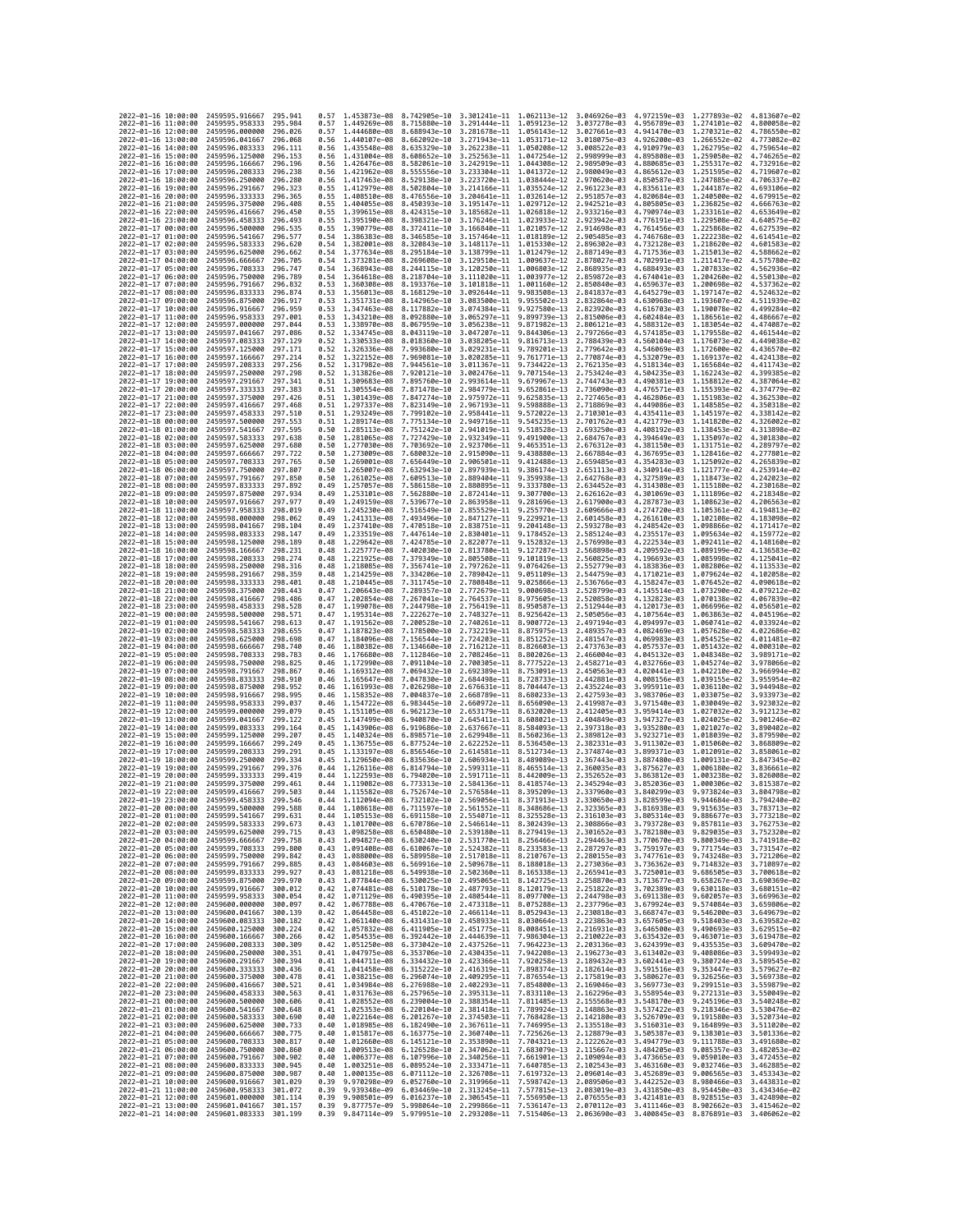| 2022-01-21 15:00:00                        |                     | 2459601.125000                           | 301.241            | 0.39         | 9.816574e-09                                                                                                                                                                                                                 | 5.961897e-10                 | 2.286572e-11 7.494727e-13                                                                                                                                                                                                                                      |                              | 2.057289e-03                 | 3.390578e-03                 | 8.851201e-03                 | 3.396690e-02                 |
|--------------------------------------------|---------------------|------------------------------------------|--------------------|--------------|------------------------------------------------------------------------------------------------------------------------------------------------------------------------------------------------------------------------------|------------------------------|----------------------------------------------------------------------------------------------------------------------------------------------------------------------------------------------------------------------------------------------------------------|------------------------------|------------------------------|------------------------------|------------------------------|------------------------------|
| 2022-01-21 16:00:00                        |                     | 2459601.166667                           | 301.284            | 0.39         | 9.786135e-09                                                                                                                                                                                                                 | 5.943903e-10                 | 2.279956e-11                                                                                                                                                                                                                                                   | 7.474109e-13                 | 2.050910e-03                 | 3.380344e-03                 | 8.825592e-03                 | 3.387346e-02                 |
| 2022-01-21 17:00:00                        |                     | 2459601.208333                           | 301,326            | 0.39         | 9.755797e-09                                                                                                                                                                                                                 | 5.925966e-10                 | 2.273361e-11                                                                                                                                                                                                                                                   | 7.453553e-13                 | 2.044552e-03                 | 3.370144e-03                 | 8.800064e-03                 | 3.378029e-02                 |
| 2022-01-21 18:00:00<br>2022-01-21 19:00:00 |                     | 2459601.250000<br>2459601.291667         | 301.369<br>301.411 | 0.39<br>0.38 | 9.725560e-09<br>9.695423e-09                                                                                                                                                                                                 | 5.890270e-10                 | 5.908089e-10 2.266787e-11<br>2.260234e-11                                                                                                                                                                                                                      | 7.433058e-13<br>7.412625e-13 | 2.038215e-03<br>2.031899e-03 | 3.359977e-03<br>3.349843e-03 | 8.774616e-03<br>8.749248e-03 | 3.368741e-02<br>3.359480e-02 |
| 2022-01-21 20:00:00                        |                     | 2459601.333333                           | 301.453            | 0.38         | 9.665387e-09                                                                                                                                                                                                                 | 5.872509e-10                 | 2.253701e-11                                                                                                                                                                                                                                                   | 7.392252e-13                 | 2.025605e-03                 | 3.339742e-03                 | 8.723960e-03                 | 3.350247e-02                 |
| 2022-01-21 21:00:00                        |                     | 2459601.375000                           | 301,496            | 0.38         | 9.635451e-09                                                                                                                                                                                                                 | 5.854806e-10                 | 2.247189e-11                                                                                                                                                                                                                                                   | 7.371940e-13                 | 2.019331e-03                 | 3.329674e-03                 | 8.698753e-03                 | 3.341041e-02                 |
| 2022-01-21 22:00:00                        |                     | 2459601.416667                           | 301.538            | 0.38         | 9.605614e-09                                                                                                                                                                                                                 | 5.837162e-10                 | 2.240698e-11                                                                                                                                                                                                                                                   | 7.351688e-13                 | 2.013078e-03                 | 3.319640e-03                 | 8.673624e-03                 | 3.331863e-02                 |
| 2022-01-21 23:00:00<br>2022-01-22 00:00:00 |                     | 2459601.458333<br>2459601.500000         | 301.580<br>301.623 | 0.38<br>0.38 | 9.575876e-09<br>9.546238e-09                                                                                                                                                                                                 | 5.819574e-10<br>5.802045e-10 | 2.234227e-11<br>2.227776e-11                                                                                                                                                                                                                                   | 7.331497e-13<br>7.311366e-13 | 2.006846e-03<br>2.000634e-03 | 3.309638e-03<br>3.299668e-03 | 8.648575e-03<br>8.623605e-03 | 3.322712e-02<br>3.313589e-02 |
| 2022-01-22 01:00:00                        |                     | 2459601.541667                           | 301.665            | 0.38         | 9.516698e-09                                                                                                                                                                                                                 | 5.784573e-10                 | 2.221346e-11                                                                                                                                                                                                                                                   | 7.291296e-13                 | 1,994443e-03                 | 3.289732e-03                 | 8.598714e-03                 | 3.304492e-02                 |
| 2022-01-22 02:00:00                        |                     | 2459601.583333                           | 301,708            | 0.38         | 9.487256e-09                                                                                                                                                                                                                 | 5.767157e-10                 | 2.214936e-11                                                                                                                                                                                                                                                   | 7.271285e-13                 | 1.988273e-03                 | 3.279828e-03                 | 8.573902e-03                 | 3.295423e-02                 |
| 2022-01-22 03:00:00                        |                     | 2459601.625000                           | 301.750            | 0.37         | 9.457912e-09                                                                                                                                                                                                                 | 5.749799e-10                 | 2.208546e-11                                                                                                                                                                                                                                                   | 7.251333e-13                 | 1.982123e-03                 | 3.269956e-03                 | 8.549168e-03                 | 3.286381e-02                 |
| 2022-01-22 04:00:00<br>2022-01-22 05:00:00 |                     | 2459601.666667<br>2459601.708333         | 301.792<br>301.835 | 0.37<br>0.37 | 9.428666e-09<br>9.399517e-09                                                                                                                                                                                                 | 5.732498e-10<br>5.715253e-10 | 2.202177e-11<br>2.195827e-11                                                                                                                                                                                                                                   | 7.231442e-13<br>7.211609e-13 | 1.975994e-03<br>1.969885e-03 | 3.260117e-03<br>3.250309e-03 | 8.524512e-03<br>8.499933e-03 | 3.277366e-02<br>3.268378e-02 |
| 2022-01-22 06:00:00                        |                     | 2459601.750000                           | 301.877            | 0.37         | 9.370465e-09                                                                                                                                                                                                                 | 5.698065e-10                 | 2.189498e-11                                                                                                                                                                                                                                                   | 7.191836e-13                 | 1.963797e-03                 | 3.240534e-03                 | 8.475433e-03                 | 3.259416e-02                 |
| 2022-01-22 07:00:00                        |                     | 2459601.791667                           | 301.920            | 0.37         | 9.341511e-09                                                                                                                                                                                                                 | 5.680933e-10                 | 2.183188e-11                                                                                                                                                                                                                                                   | 7.172122e-13                 | 1.957729e-03                 | 3.230791e-03                 | 8.451009e-03                 | 3.250482e-02                 |
| 2022-01-22 08:00:00                        |                     | 2459601.833333                           | 301.962            | 0.37         | 9.312652e-09                                                                                                                                                                                                                 | 5.663857e-10                 | 2.176899e-11                                                                                                                                                                                                                                                   | 7.152466e-13                 | 1.951681e-03                 | 3.221080e-03                 | 8.426663e-03                 | 3.241574e-02                 |
| 2022-01-22 09:00:00                        |                     | 2459601.875000<br>2459601.916667         | 302.004<br>302.047 | 0.37<br>0.37 | 9.283890e-09<br>9.255223e-09                                                                                                                                                                                                 | 5.646837e-10<br>5.629873e-10 | 2.170629e-11<br>2.164380e-11                                                                                                                                                                                                                                   | 7.132870e-13<br>7.113332e-13 | 1.945653e-03                 | 3.211401e-03<br>3.201753e-03 | 8.402394e-03<br>8.378202e-03 | 3.232692e-02<br>3.223837e-02 |
| 2022-01-22 10:00:00<br>2022-01-22 11:00:00 |                     | 2459601.958333                           | 302,089            | 0.37         | 9.226652e-09                                                                                                                                                                                                                 | 5.612965e-10                 | 2.158150e-11                                                                                                                                                                                                                                                   | 7.093852e-13                 | 1.939645e-03<br>1.933658e-03 | 3.192137e-03                 | 8.354086e-03                 | 3.215009e-02                 |
| 2022-01-22 12:00:00                        |                     | 2459602,000000                           | 302, 131           | 0.36         | 9.198176e-09                                                                                                                                                                                                                 | 5.596112e-10                 | 2.151939e-11                                                                                                                                                                                                                                                   | 7.074430e-13                 | 1.927690e-03                 | 3.182553e-03                 | 8.330046e-03                 | 3.206207e-02                 |
| 2022-01-22 13:00:00                        |                     | 2459602.041667                           | 302, 174           | 0.36         | 9.169795e-09                                                                                                                                                                                                                 | 5.579314e-10                 | 2.145749e-11                                                                                                                                                                                                                                                   | 7.055067e-13                 | 1.921742e-03                 | 3.172999e-03                 | 8.306083e-03                 | 3.197431e-02                 |
| 2022-01-22 14:00:00                        |                     | 2459602.083333                           | 302.216<br>302.259 | 0.36         | 9.141509e-09                                                                                                                                                                                                                 | 5.562571e-10                 | 2.139578e-11                                                                                                                                                                                                                                                   | 7.035761e-13                 | 1.915814e-03                 | 3.163478e-03<br>3.153987e-03 | 8.282195e-03                 | 3.188681e-02                 |
| 2022-01-22 15:00:00<br>2022-01-22 16:00:00 |                     | 2459602.125000<br>2459602.166667         | 302.301            | 0.36<br>0.36 | 9.113317e-09<br>9.085219e-09                                                                                                                                                                                                 | 5.545883e-10<br>5.529249e-10 | 2.133426e-11<br>2.127294e-11                                                                                                                                                                                                                                   | 7.016513e-13<br>6.997322e-13 | 1.909906e-03<br>1.904017e-03 | 3.144528e-03                 | 8.258383e-03<br>8.234646e-03 | 3.179958e-02<br>3.171261e-02 |
| 2022-01-22 17:00:00                        |                     | 2459602.208333                           | 302.343            | 0.36         | 9.057215e-09                                                                                                                                                                                                                 | 5.512671e-10                 | 2.121181e-11                                                                                                                                                                                                                                                   | 6.978189e-13                 | 1.898148e-03                 | 3.135099e-03                 | 8.210984e-03                 | 3.162589e-02                 |
| 2022-01-22 18:00:00                        |                     | 2459602.250000                           | 302.386            | 0.36         | 9.029304e-09                                                                                                                                                                                                                 | 5.496146e-10                 | 2.115088e-11                                                                                                                                                                                                                                                   | 6.959113e-13                 | 1.892299e-03                 | 3.125702e-03                 | 8.187397e-03                 | 3.153944e-02                 |
| 2022-01-22 19:00:00<br>2022-01-22 20:00:00 |                     | 2459602.291667<br>2459602.333333         | 302,428<br>302.471 | 0.36<br>0.36 | 9.001486e-09<br>8.973761e-09                                                                                                                                                                                                 | 5.479676e-10<br>5.463260e-10 | 2.109014e-11<br>2.102959e-11                                                                                                                                                                                                                                   | 6.940094e-13<br>6.921132e-13 | 1.886469e-03<br>1.880658e-03 | 3.116335e-03<br>3.106999e-03 | 8.163884e-03<br>8.140446e-03 | 3.145324e-02<br>3.136730e-02 |
| 2022-01-22 21:00:00                        |                     | 2459602.375000                           | 302.513            | 0.36         | 8.946129e-09                                                                                                                                                                                                                 | 5.446898e-10                 | 2.096924e-11                                                                                                                                                                                                                                                   | 6.902227e-13                 | 1.874867e-03                 | 3.097694e-03                 | 8.117082e-03                 | 3.128162e-02                 |
| 2022-01-22 22:00:00                        |                     | 2459602.416667                           | 302.555            | 0.35         | 8.918589e-09                                                                                                                                                                                                                 | 5.430589e-10                 | 2.090907e-11                                                                                                                                                                                                                                                   | 6.883378e-13                 | 1.869096e-03                 | 3.088419e-03                 | 8.093793e-03                 | 3.119620e-02                 |
| 2022-01-22 23:00:00                        |                     | 2459602.458333                           | 302.598            | 0.35         | 8.891140e-09                                                                                                                                                                                                                 | 5.414334e-10                 | 2.084909e-11                                                                                                                                                                                                                                                   | 6.864585e-13                 | 1.863343e-03                 | 3.079174e-03                 | 8.070577e-03                 | 3.111103e-02                 |
| 2022-01-23 00:00:00<br>2022-01-23 01:00:00 |                     | 2459602.500000<br>2459602.541667         | 302.640<br>302.682 | 0.35<br>0.35 | 8.863784e-09<br>8.836518e-09                                                                                                                                                                                                 | 5.398133e-10<br>5.381984e-10 | 2.078931e-11<br>2.072971e-11                                                                                                                                                                                                                                   | 6.845849e-13<br>6.827169e-13 | 1.857610e-03<br>1.851896e-03 | 3.069960e-03<br>3.060777e-03 | 8.047434e-03<br>8.024365e-03 | 3.102611e-02<br>3.094145e-02 |
| 2022-01-23 02:00:00                        |                     | 2459602.583333                           | 302.725            | 0.35         | 8.809344e-09                                                                                                                                                                                                                 | 5.365889e-10                 | 2.067031e-11                                                                                                                                                                                                                                                   | 6.808544e-13                 | 1.846201e-03                 | 3.051623e-03                 | 8.001369e-03                 | 3.085704e-02                 |
| 2022-01-23 03:00:00                        |                     | 2459602.625000                           | 302.767            | 0.35         | 8.782261e-09                                                                                                                                                                                                                 | 5.349846e-10                 | 2.061109e-11                                                                                                                                                                                                                                                   | 6.789975e-13                 | 1.840525e-03                 | 3.042500e-03                 | 7.978446e-03                 | 3.077289e-02                 |
| 2022-01-23 04:00:00                        |                     | 2459602.666667                           | 302.810            | 0.35         | 8.755268e-09                                                                                                                                                                                                                 | 5.333857e-10                 | 2.055206e-11                                                                                                                                                                                                                                                   | 6.771462e-13                 | 1.834868e-03                 | 3.033406e-03                 | 7.955595e-03                 | 3.068899e-02                 |
| 2022-01-23 05:00:00<br>2022-01-23 06:00:00 |                     | 2459602.708333<br>2459602.750000         | 302.852<br>302.894 | 0.35<br>0.35 | 8.728365e-09<br>8.701552e-09                                                                                                                                                                                                 | 5.317919e-10<br>5.302034e-10 | 2.049321e-11<br>2.043456e-11                                                                                                                                                                                                                                   | 6.753005e-13<br>6.734602e-13 | 1.829230e-03<br>1.823611e-03 | 3.024342e-03<br>3.015309e-03 | 7.932817e-03<br>7.910111e-03 | 3.060533e-02<br>3.052193e-02 |
| 2022-01-23 07:00:00                        |                     | 2459602.791667                           | 302.937            | 0.34         | 8.674829e-09                                                                                                                                                                                                                 | 5.286202e-10                 | 2.037609e-11                                                                                                                                                                                                                                                   | 6.716255e-13                 | 1.818010e-03                 | 3.006304e-03                 | 7.887477e-03                 | 3.043878e-02                 |
| 2022-01-23 08:00:00                        |                     | 2459602.833333                           | 302.979            | 0.34         | 8.648195e-09                                                                                                                                                                                                                 | 5.270421e-10                 | 2.031780e-11                                                                                                                                                                                                                                                   | 6.697963e-13                 | 1.812429e-03                 | 2.997330e-03                 | 7.864915e-03                 | 3.035588e-02                 |
| 2022-01-23 09:00:00                        |                     | 2459602.875000                           | 303.021            | 0.34         | 8.621650e-09                                                                                                                                                                                                                 | 5.254692e-10                 | 2.025970e-11                                                                                                                                                                                                                                                   | 6.679725e-13                 | 1.806865e-03                 | 2.988385e-03                 | 7.842425e-03                 | 3.027322e-02                 |
| 2022-01-23 10:00:00                        |                     | 2459602.916667                           | 303.064            | 0.34         | 8.595194e-09                                                                                                                                                                                                                 | 5.239015e-10                 | 2.020178e-11                                                                                                                                                                                                                                                   | 6.661542e-13                 | 1.801321e-03                 | 2.979469e-03                 | 7.820006e-03                 | 3.019082e-02                 |
| 2022-01-23 11:00:00<br>2022-01-23 12:00:00 |                     | 2459602.958333<br>2459603.000000         | 303,106<br>303.149 | 0.34<br>0.34 | 8.568827e-09<br>8.542547e-09                                                                                                                                                                                                 | 5.223390e-10<br>5.207816e-10 | 2.014405e-11<br>2.008650e-11                                                                                                                                                                                                                                   | 6.643414e-13<br>6.625340e-13 | 1.795795e-03<br>1.790288e-03 | 2.970583e-03<br>2.961726e-03 | 7.797658e-03<br>7.775381e-03 | 3.010866e-02<br>3.002674e-02 |
| 2022-01-23 13:00:00                        |                     | 2459603.041667                           | 303.191            | 0.34         | 8.516356e-09                                                                                                                                                                                                                 | 5.192293e-10                 | 2.002913e-11                                                                                                                                                                                                                                                   | 6.607320e-13                 | 1.784799e-03                 | 2.952898e-03                 | 7.753174e-03                 | 2.994507e-02                 |
| 2022-01-23 14:00:00                        |                     | 2459603.083333                           | 303.233            | 0.34         | 8.490252e-09                                                                                                                                                                                                                 | 5.176822e-10                 | 1.997195e-11                                                                                                                                                                                                                                                   | 6.589354e-13                 | 1.779328e-03                 | 2.944099e-03                 | 7.731039e-03                 | 2.986365e-02                 |
| 2022-01-23 15:00:00                        |                     | 2459603.125000                           | 303,276            | 0.34         | 8.464236e-09                                                                                                                                                                                                                 | 5.161401e-10                 | 1,991495e-11                                                                                                                                                                                                                                                   | 6.571442e-13                 | 1,773876e-03                 | 2.935329e-03                 | 7.708973e-03                 | 2.978247e-02                 |
| 2022-01-23 16:00:00<br>2022-01-23 17:00:00 |                     | 2459603.166667<br>2459603.208333         | 303.318<br>303.360 | 0.34<br>0.33 | 8.438307e-09<br>8.412464e-09                                                                                                                                                                                                 | 5.146031e-10<br>5.130712e-10 | 1.985813e-11<br>1.980148e-11                                                                                                                                                                                                                                   | 6.553583e-13<br>6.535778e-13 | 1.768442e-03<br>1.763026e-03 | 2.926588e-03<br>2.917876e-03 | 7.686978e-03<br>7.665052e-03 | 2.970153e-02<br>2.962084e-02 |
| 2022-01-23 18:00:00                        |                     | 2459603.250000                           | 303.403            | 0.33         | 8.386709e-09                                                                                                                                                                                                                 | 5.115443e-10                 | 1.974502e-11                                                                                                                                                                                                                                                   | 6.518027e-13                 | 1.757628e-03                 | 2.909193e-03                 | 7.643196e-03                 | 2.954039e-02                 |
| 2022-01-23 19:00:00                        |                     | 2459603.291667                           | 303.445            | 0.33         | 8.361039e-09                                                                                                                                                                                                                 | 5.100224e-10                 | 1.968874e-11                                                                                                                                                                                                                                                   | 6.500329e-13                 | 1.752248e-03                 | 2.900538e-03                 | 7.621410e-03                 | 2.946018e-02                 |
| 2022-01-23 20:00:00                        |                     | 2459603.333333                           | 303.488            | 0.33         | 8.335455e-09                                                                                                                                                                                                                 | 5.085056e-10                 | 1.963264e-11                                                                                                                                                                                                                                                   | 6.482684e-13                 | 1.746887e-03                 | 2.891911e-03                 | 7.599693e-03                 | 2.938021e-02                 |
| 2022-01-23 21:00:00<br>2022-01-23 22:00:00 |                     | 2459603.375000<br>2459603.416667         | 303.530<br>303.572 | 0.33<br>0.33 | 8.309958e-09<br>8.284545e-09                                                                                                                                                                                                 | 5.069938e-10<br>5.054869e-10 | 1.957671e-11<br>1.952097e-11                                                                                                                                                                                                                                   | 6.465091e-13<br>6.447552e-13 | 1.741543e-03<br>1.736217e-03 | 2.883313e-03<br>2.874744e-03 | 7.578045e-03<br>7.556465e-03 | 2.930048e-02<br>2.922099e-02 |
| 2022-01-23 23:00:00                        |                     | 2459603.458333                           | 303.615            | 0.33         | 8.259218e-09                                                                                                                                                                                                                 | 5.039850e-10                 | 1.946540e-11                                                                                                                                                                                                                                                   | 6.430065e-13                 | 1.730909e-03                 | 2.866202e-03                 | 7.534955e-03                 | 2.914174e-02                 |
| 2022-01-24 00:00:00                        |                     | 2459603.500000                           | 303.657            | 0.33         | 8.233976e-09                                                                                                                                                                                                                 | 5.024881e-10                 | 1.941001e-11                                                                                                                                                                                                                                                   | 6.412631e-13                 | 1.725619e-03                 | 2.857689e-03                 | 7.513512e-03                 | 2.906272e-02                 |
| 2022-01-24 01:00:00                        |                     | 2459603.541667                           | 303.699            | 0.33         | 8.208818e-09                                                                                                                                                                                                                 |                              | 5.009961e-10 1.935479e-11                                                                                                                                                                                                                                      | 6.395249e-13                 | 1.720347e-03                 | 2.849204e-03                 | 7.492139e-03                 | 2.898395e-02                 |
| 2022-01-24 02:00:00<br>2022-01-24 03:00:00 |                     | 2459603.583333<br>2459603.625000         | 303.742<br>303.784 | 0.33<br>0.32 | 8.183745e-09<br>8.158756e-09                                                                                                                                                                                                 | 4.980269e-10                 | 4.995091e-10 1.929975e-11<br>1,924488e-11                                                                                                                                                                                                                      | 6.377920e-13<br>6.360642e-13 | 1.715092e-03<br>1.709855e-03 | 2.840747e-03<br>2.832318e-03 | 7.470833e-03<br>7.449595e-03 | 2.890541e-02<br>2.882710e-02 |
| 2022-01-24 04:00:00                        |                     | 2459603.666667                           | 303.827            | 0.32         | 8.133851e-09                                                                                                                                                                                                                 |                              | 4.965496e-10 1.919019e-11                                                                                                                                                                                                                                      | 6.343416e-13                 | 1.704636e-03                 | 2.823917e-03                 | 7.428424e-03                 | 2.874903e-02                 |
| 2022-01-24 05:00:00                        |                     | 2459603.708333                           | 303.869            | 0.32         | 8.109029e-09                                                                                                                                                                                                                 | 4.950772e-10                 | 1,913568e-11                                                                                                                                                                                                                                                   | 6.326242e-13                 | 1.699434e-03                 | 2.815543e-03                 | 7.407321e-03                 | 2.867120e-02                 |
| 2022-01-24 06:00:00                        |                     | 2459603.750000                           | 303.911            | 0.32         | 8.084291e-09                                                                                                                                                                                                                 | 4.936097e-10                 | 1.908133e-11                                                                                                                                                                                                                                                   | 6.309120e-13                 | 1.694250e-03                 | 2.807197e-03                 | 7.386285e-03                 | 2.859360e-02                 |
| 2022-01-24 07:00:00<br>2022-01-24 08:00:00 |                     | 2459603.791667<br>2459603.833333         | 303.954<br>303.996 | 0.32<br>0.32 | 8.059636e-09<br>8.035064e-09                                                                                                                                                                                                 | 4.921470e-10                 | 1.902716e-11<br>4.906892e-10 1.897317e-11                                                                                                                                                                                                                      | 6.292049e-13<br>6.275030e-13 | 1.689082e-03<br>1.683933e-03 | 2.798879e-03<br>2.790588e-03 | 7.365316e-03<br>7.344414e-03 | 2.851623e-02<br>2.843910e-02 |
| 2022-01-24 09:00:00                        |                     | 2459603.875000                           | 304,038            | 0.32         | 8.010574e-09                                                                                                                                                                                                                 | 4.892362e-10                 | 1.891934e-11                                                                                                                                                                                                                                                   | 6.258061e-13                 | 1.678800e-03                 | 2.782324e-03                 | 7.323579e-03                 | 2.836220e-02                 |
| 2022-01-24 10:00:00                        |                     | 2459603.916667                           | 304.081            | 0.32         | 7.986166e-09                                                                                                                                                                                                                 | 4.877880e-10                 | 1.886569e-11                                                                                                                                                                                                                                                   | 6.241144e-13                 | 1.673685e-03                 | 2.774088e-03                 | 7.302810e-03                 | 2.828553e-02                 |
| 2022-01-24 11:00:00                        |                     | 2459603.958333                           | 304, 123           | 0.32         | 7.961841e-09                                                                                                                                                                                                                 | 4.863445e-10                 | 1.881221e-11                                                                                                                                                                                                                                                   | 6.224277e-13                 | 1.668587e-03                 | 2.765879e-03                 | 7.282107e-03                 | 2.820908e-02                 |
| 2022-01-24 12:00:00                        |                     | 2459604.000000                           | 304,166<br>304,208 | 0.32         | 7.937597e-09<br>7.913435e-09                                                                                                                                                                                                 |                              | 4.849059e-10 1.875889e-11<br>4.834720e-10 1.870575e-11                                                                                                                                                                                                         | 6.207462e-13<br>6.190696e-13 | 1.663506e-03                 | 2.757698e-03<br>2.749543e-03 | 7.261471e-03<br>7.240900e-03 | 2.813287e-02<br>2.805689e-02 |
| 2022-01-24 13:00:00<br>2022-01-24 14:00:00 |                     | 2459604.041667<br>2459604.083333         | 304.250            | 0.31<br>0.31 | 7.889354e-09                                                                                                                                                                                                                 | 4.820428e-10                 | 1.865278e-11                                                                                                                                                                                                                                                   | 6.173982e-13                 | 1.658443e-03<br>1.653396e-03 | 2.741415e-03                 | 7.220395e-03                 | 2.798114e-02                 |
| 2022-01-24 15:00:00                        |                     | 2459604.125000                           | 304, 293           | 0.31         | 7.865354e-09                                                                                                                                                                                                                 | 4.806184e-10                 | 1.859998e-11                                                                                                                                                                                                                                                   | 6.157317e-13                 | 1.648366e-03                 | 2.733314e-03                 | 7.199955e-03                 | 2.790562e-02                 |
| 2022-01-24 16:00:00                        |                     | 2459604.166667                           | 304,335            | 0.31         | 7.841435e-09                                                                                                                                                                                                                 | 4.791986e-10                 | 1.854734e-11                                                                                                                                                                                                                                                   | 6.140703e-13                 | 1.643353e-03                 | 2.725240e-03                 | 7.179581e-03                 | 2.783032e-02                 |
| 2022-01-24 17:00:00                        |                     | 2459604.208333                           | 304.377            | 0.31         | 7.817596e-09                                                                                                                                                                                                                 | 4.777836e-10                 | 1.849488e-11                                                                                                                                                                                                                                                   | 6.124139e-13                 | 1.638357e-03                 | 2.717193e-03                 | 7.159271e-03                 | 2.775525e-02                 |
| 2022-01-24 18:00:00<br>2022-01-24 19:00:00 |                     | 2459604.250000<br>2459604.291667         | 304,420<br>304.462 | 0.31<br>0.31 | 7.793838e-09<br>7.770159e-09                                                                                                                                                                                                 | 4.763733e-10                 | 1.844258e-11<br>4.749676e-10 1.839045e-11                                                                                                                                                                                                                      | 6.107625e-13<br>6.091160e-13 | 1.633378e-03<br>1.628416e-03 | 2.709172e-03<br>2.701178e-03 | 7.139027e-03<br>7.118847e-03 | 2.768040e-02<br>2.760578e-02 |
| 2022-01-24 20:00:00                        |                     | 2459604.333333                           | 304.505            | 0.31         | 7.746560e-09                                                                                                                                                                                                                 | 4.735667e-10                 | 1.833848e-11                                                                                                                                                                                                                                                   | 6.074745e-13                 | 1.623470e-03                 | 2.693211e-03                 | 7.098731e-03                 | 2.753139e-02                 |
| 2022-01-24 21:00:00                        |                     | 2459604.375000                           | 304.547            | 0.31         | 7.723041e-09                                                                                                                                                                                                                 | 4.721703e-10                 | 1.828668e-11                                                                                                                                                                                                                                                   | 6.058380e-13                 | 1.618541e-03                 | 2.685269e-03                 | 7.078680e-03                 | 2.745722e-02                 |
| 2022-01-24 22:00:00                        |                     | 2459604.416667<br>2459604.458333         | 304.589<br>304,632 | 0.31<br>0.31 | 7.699601e-09<br>7.676240e-09                                                                                                                                                                                                 | 4.707786e-10                 | 1.823505e-11<br>1.818358e-11                                                                                                                                                                                                                                   | 6.042064e-13<br>6.025797e-13 | 1.613629e-03                 | 2.677355e-03                 | 7.058693e-03<br>7.038770e-03 | 2.738327e-02<br>2.730955e-02 |
| 2022-01-24 23:00:00<br>2022-01-25 00:00:00 |                     | 2459604.500000                           | 304.674            | 0.30         | 7.652958e-09                                                                                                                                                                                                                 | 4.693915e-10<br>4.680089e-10 | 1.813228e-11                                                                                                                                                                                                                                                   | 6.009579e-13                 | 1.608733e-03<br>1.603854e-03 | 2.669466e-03<br>2.661604e-03 | 7.018911e-03                 | 2.723605e-02                 |
| 2022-01-25 01:00:00                        |                     | 2459604.541667                           | 304.716            | 0.30         | 7.629754e-09                                                                                                                                                                                                                 | 4.666310e-10                 | 1.808114e-11                                                                                                                                                                                                                                                   | 5.993410e-13                 | 1.598991e-03                 | 2.653767e-03                 | 6.999115e-03                 | 2.716277e-02                 |
| 2022-01-25 02:00:00                        |                     | 2459604.583333                           | 304.759            | 0.30         | 7.606628e-09                                                                                                                                                                                                                 |                              | 4.652577e-10 1.803016e-11                                                                                                                                                                                                                                      | 5.977290e-13                 | 1.594144e-03                 | 2.645957e-03                 | 6.979382e-03                 | 2.708971e-02                 |
| 2022-01-25 03:00:00                        |                     | 2459604.625000                           | 304,801            | 0.30         | 7.583581e-09                                                                                                                                                                                                                 |                              | 4.638889e-10 1.797935e-11 5.961218e-13 1.589314e-03 2.638172e-03 6.959713e-03 2.701687e-02                                                                                                                                                                     |                              |                              |                              |                              |                              |
| 2022-01-25 04:00:00<br>2022-               | -01-25 05:00:00     | 2459604.666667<br>2459604.708333         | 304.843<br>304.886 | 0.30<br>0.30 | 7.560611e-09<br>.537719e-09                                                                                                                                                                                                  | 4.611649e-10                 | 4.625246e-10 1.792870e-11 5.945195e-13 1.584500e-03 2.630414e-03 6.940107e-03 2.694425e-02<br>1.787821e-11                                                                                                                                                     | 5.929220e-13                 | 1.579703e-03                 | 2.622681e-03                 | 6.920563e-03                 | 2.687186e-02                 |
| 2022-01-25 06:00:00                        |                     | 2459604.750000 304.928                   |                    | 0.30         |                                                                                                                                                                                                                              |                              | 7.514904e-09 4.598097e-10 1.782789e-11 5.913294e-13 1.574921e-03 2.614974e-03 6.901082e-03 2.679967e-02                                                                                                                                                        |                              |                              |                              |                              |                              |
| 2022-01-25 07:00:00                        |                     | 2459604.791667                           | 304.971            | 0.30         |                                                                                                                                                                                                                              |                              | 7.492166e-09 4.584590e-10 1.777772e-11 5.897416e-13 1.570156e-03 2.607292e-03 6.881663e-03 2.672771e-02                                                                                                                                                        |                              |                              |                              |                              |                              |
| 2022-01-25 08:00:00<br>2022-01-25 09:00:00 |                     | 2459604.833333<br>2459604.875000         | 305.013<br>305.055 | 0.30<br>0.30 |                                                                                                                                                                                                                              |                              | 7.469505e-09 4.571128e-10 1.772772e-11 5.881585e-13 1.565407e-03 2.599636e-03 6.862307e-03 2.665597e-02<br>7.446920e-09 4.557710e-10 1.767787e-11 5.865803e-13 1.560674e-03 2.592006e-03 6.843013e-03 2.658444e-02                                             |                              |                              |                              |                              |                              |
| 2022-01-25 10:00:00                        |                     | 2459604.916667                           | 305.098            | 0.30         |                                                                                                                                                                                                                              |                              | 7.424412e-09 4.544338e-10 1.762819e-11 5.850068e-13 1.555957e-03 2.584400e-03 6.823780e-03 2.651313e-02                                                                                                                                                        |                              |                              |                              |                              |                              |
| 2022-01-25 11:00:00                        |                     | 2459604.958333                           | 305.140            | 0.30         |                                                                                                                                                                                                                              |                              | 7.401980e-09 4.531009e-10 1.757866e-11 5.834380e-13 1.551255e-03 2.576821e-03 6.804610e-03 2.644203e-02<br>7.379623e-09 4.517725e-10 1.752930e-11 5.818740e-13 1.546570e-03 2.569266e-03 6.785500e-03 2.637115e-02                                             |                              |                              |                              |                              |                              |
| 2022-01-25 12:00:00<br>2022-01-25 13:00:00 |                     | 2459605.000000<br>2459605.041667         | 305.182<br>305.225 | 0.29<br>0.29 |                                                                                                                                                                                                                              |                              | 7.357342e-09 4.504486e-10 1.748009e-11 5.803148e-13 1.541901e-03 2.561736e-03 6.766453e-03 2.630048e-02                                                                                                                                                        |                              |                              |                              |                              |                              |
| 2022-01-25 14:00:00                        |                     | 2459605.083333                           | 305.267            |              |                                                                                                                                                                                                                              |                              | 0.29 7.335137e-09 4.491290e-10 1.743104e-11 5.787602e-13 1.537247e-03 2.554232e-03 6.747466e-03 2.623003e-02                                                                                                                                                   |                              |                              |                              |                              |                              |
| 2022-01-25 15:00:00                        |                     | 2459605.125000                           | 305,309            | 0.29         |                                                                                                                                                                                                                              |                              |                                                                                                                                                                                                                                                                |                              |                              |                              |                              |                              |
| 2022-01-25 16:00:00                        |                     | 2459605.166667                           | 305.352            | 0.29         |                                                                                                                                                                                                                              |                              | 7.313006e-09 4.478138e-10 1.738215e-11 5.772104e-13 1.532609e-03 2.546752e-03 6.728540e-03 2.615979e-02<br>7.290951e-09 4.465030e-10 1.733341e-11 5.756652e-13 1.527987e-03 2.539298e-03 6.709675e-03 2.608976e-02                                             |                              |                              |                              |                              |                              |
| 2022-01-25 17:00:00                        |                     | 2459605.208333                           | 305.394            |              |                                                                                                                                                                                                                              |                              | 0.29 7.268970e-09 4.451966e-10 1.728484e-11 5.741248e-13 1.523380e-03 2.531868e-03 6.690871e-03 2.601994e-02                                                                                                                                                   |                              |                              |                              |                              |                              |
| 2022-01-25 18:00:00<br>2022-01-25 19:00:00 |                     | 2459605.250000 305.437<br>2459605.291667 | 305.479            | 0.29<br>0.29 |                                                                                                                                                                                                                              |                              |                                                                                                                                                                                                                                                                |                              |                              |                              |                              |                              |
| 2022-01-25 20:00:00                        |                     | 2459605.333333                           | 305.521            | 0.29         |                                                                                                                                                                                                                              |                              | 0.22322-09 4.438945e-10 1.723641e-11 5.725889e-13 1.518789e-03 2.524463e-03 6.672127e-03 2.595694e-02<br>7.225232e-09 4.435945e-10 1.718815e-11 5.718589e-13 1.518789e-03 2.517083e-03 6.672127e-03 2.595694e-02<br>7.203474e-09 4.4                           |                              |                              |                              |                              |                              |
| 2022-01-25 21:00:00                        |                     | 2459605.375000                           | 305.564            | 0.29         |                                                                                                                                                                                                                              |                              | 1.181789e-09 4.400143e-10 1.709208e-11 5.680093e-13 1.505109e-03 2.502396e-03 6.616255e-03 2.574279e-02<br>7.160178e-09 4.400143e-10 1.709208e-11 5.660093e-13 1.505109e-03 2.495889e-03 6.616255e-03 2.574279e-02<br>7.138640e-09 4                           |                              |                              |                              |                              |                              |
| 2022-01-25 22:00:00                        |                     | 2459605.416667<br>2459605.458333         | 305,606            | 0.29         |                                                                                                                                                                                                                              |                              |                                                                                                                                                                                                                                                                |                              |                              |                              |                              |                              |
| 2022-01-25 23:00:00<br>2022-01-26 00:00:00 |                     | 2459605.500000 305.691                   | 305.648            | 0.28         |                                                                                                                                                                                                                              |                              | 0.28 7.117176e-09 4.361728e-10 1.694913e-11 5.634713e-13 1.491568e-03 2.480549e-03 6.560922e-03 2.553711e-02                                                                                                                                                   |                              |                              |                              |                              |                              |
| 2022-01-26 01:00:00                        |                     | 2459605.541667                           | 305.733            |              |                                                                                                                                                                                                                              |                              | 0.28 7.095784e-09 4.349008e-10 1.690179e-11 5.619677e-13 1.487085e-03 2.473315e-03 6.542596e-03 2.546897e-02                                                                                                                                                   |                              |                              |                              |                              |                              |
| 2022-01-26 02:00:00                        |                     | 2459605.583333                           | 305.775            | 0.28         |                                                                                                                                                                                                                              |                              | 7.074465e-09 4.336331e-10 1.685460e-11 5.604687e-13 1.482617e-03 2.466106e-03 6.524329e-03 2.540104e-02<br>7.053218e-09 4.323696e-10 1.680756e-11 5.589743e-13 1.478164e-03 2.456106e-03 6.526121e-03 2.543104e-02                                             |                              |                              |                              |                              |                              |
| 2022-01-26 03:00:00                        |                     | 2459605.625000<br>2459605.666667         | 305.818            | 0.28         |                                                                                                                                                                                                                              |                              |                                                                                                                                                                                                                                                                |                              |                              |                              |                              | 2.533331e-02                 |
| 2022-01-26 04:00:00<br>2022-01-26 05:00:00 |                     | 2459605.708333                           | 305.860<br>305.903 |              |                                                                                                                                                                                                                              |                              | 0.28 7.032043e-09 4.311104e-10 1.676068e-11 5.574844e-13 1.473727e-03 2.451759e-03 6.487971e-03 2.526578e-02<br>0.28 7.010940e-09 4.298553e-10 1.671394e-11 5.559991e-13 1.469304e-03 2.444621e-03 6.469881e-03 2.519847e-02                                   |                              |                              |                              |                              |                              |
| 2022-01-26 06:00:00                        |                     | 2459605.750000                           | 305.945            |              |                                                                                                                                                                                                                              |                              |                                                                                                                                                                                                                                                                |                              |                              |                              |                              |                              |
| 2022-01-26 07:00:00                        |                     | 2459605.791667                           | 305.987            |              |                                                                                                                                                                                                                              |                              | 0.28 6.989999e-09 4.286045e-10 1.666736e-11 5.545182e-13 1.464896e-03 2.437507e-03 6.451848e-03 2.513135e-02<br>0.28 6.968949e-09 4.273578e-10 1.662092e-11 5.530418e-13 1.460596e-03 2.430417e-03 6.433874e-03 2.506444e-02<br>0.28                           |                              |                              |                              |                              |                              |
| 2022-01-26 08:00:00                        |                     | 2459605.833333 306.030                   |                    |              |                                                                                                                                                                                                                              |                              |                                                                                                                                                                                                                                                                |                              |                              |                              |                              |                              |
| 2022-01-26 09:00:00<br>2022-01-26 10:00:00 |                     | 2459605.875000<br>2459605.916667         | 306.072<br>306.114 |              |                                                                                                                                                                                                                              |                              | $\begin{array}{cccccccc} 0.28 & 6.927243e-09 & 4.248770e-10 & 1.652850e-11 & 5.501025e-13 & 1.451763e-03 & 2.416309e-03 & 6.398099e-03 & 2.493123e-02 \\ 0.28 & 6.906497e-09 & 4.236428e-10 & 1.648252e-11 & 5.486396e-13 & 1.447416e-03 & 2.409290e-03 & 6.3$ |                              |                              |                              |                              |                              |
| 2022-01-26 11:00:00                        |                     | 2459605.958333                           | 306.157            |              |                                                                                                                                                                                                                              |                              | 0.27 6.885821e-09 4.224127e-10 1.643668e-11 5.471811e-13 1.443082e-03 2.402294e-03 6.362554e-03 2.479883e-02                                                                                                                                                   |                              |                              |                              |                              |                              |
| 2022-01-26 12:00:00                        |                     | 2459606.000000                           | 306.199            | 0.27         |                                                                                                                                                                                                                              |                              |                                                                                                                                                                                                                                                                |                              |                              |                              |                              |                              |
| 2022-01-26 13:00:00                        |                     | 2459606.041667                           | 306.241            | 0.27         |                                                                                                                                                                                                                              |                              | 6.865215e-09 4.211866e-10 1.639099e-11 5.457270e-13 1.438764e-03 2.395322e-03 6.344868e-03 2.473293e-02<br>6.844679e-09 4.199650e-10 1.634945e-11 5.457270e-13 1.438764e-03 2.385374e-03 6.344868e-03 2.473293e-02<br>6.824214e-09 4                           |                              |                              |                              |                              |                              |
| 2022-01-26 14:00:00<br>2022-01-26 15:00:00 |                     | 2459606.083333<br>2459606.125000         | 306.284<br>306.326 | 0.27<br>0.27 |                                                                                                                                                                                                                              |                              | 6.803818e-09 4.175336e-10 1.625481e-11 5.413913e-13 1.425897e-03 2.374546e-03 6.292152e-03 2.453643e-02                                                                                                                                                        |                              |                              |                              |                              |                              |
| 2022-01-26 16:00:00                        |                     | 2459606.166667                           | 306.369            | 0.27         |                                                                                                                                                                                                                              |                              | 6.783492e-09 4.163240e-10 1.620971e-11 5.399549e-13 1.421637e-03 2.367667e-03 6.274694e-03 2.447133e-02                                                                                                                                                        |                              |                              |                              |                              |                              |
|                                            |                     |                                          | 306.411            |              |                                                                                                                                                                                                                              |                              |                                                                                                                                                                                                                                                                |                              |                              |                              |                              |                              |
|                                            | 2022-01-26 17:00:00 | 2459606.208333                           |                    |              |                                                                                                                                                                                                                              |                              |                                                                                                                                                                                                                                                                |                              |                              |                              |                              |                              |
| 2022-01-26 18:00:00<br>2022-01-26 19:00:00 |                     | 2459606.250000<br>2459606.291667         | 306.453<br>306.496 |              | 0.27 6.763234e-09 4.151185e-10 1.616475e-11 5.385228e-13 1.417392e-03 2.360812e-03 6.257292e-03 2.440642e-02<br>0.27 6.743046e-09 4.139171e-10 1.611994e-11 5.370951e-13 1.413161e-03 2.353979e-03 6.239946e-03 2.434172e-02 |                              | 0.27 6.722927e-09 4.127196e-10 1.607528e-11 5.356717e-13 1.408944e-03 2.347169e-03 6.222656e-03 2.427721e-02                                                                                                                                                   |                              |                              |                              |                              |                              |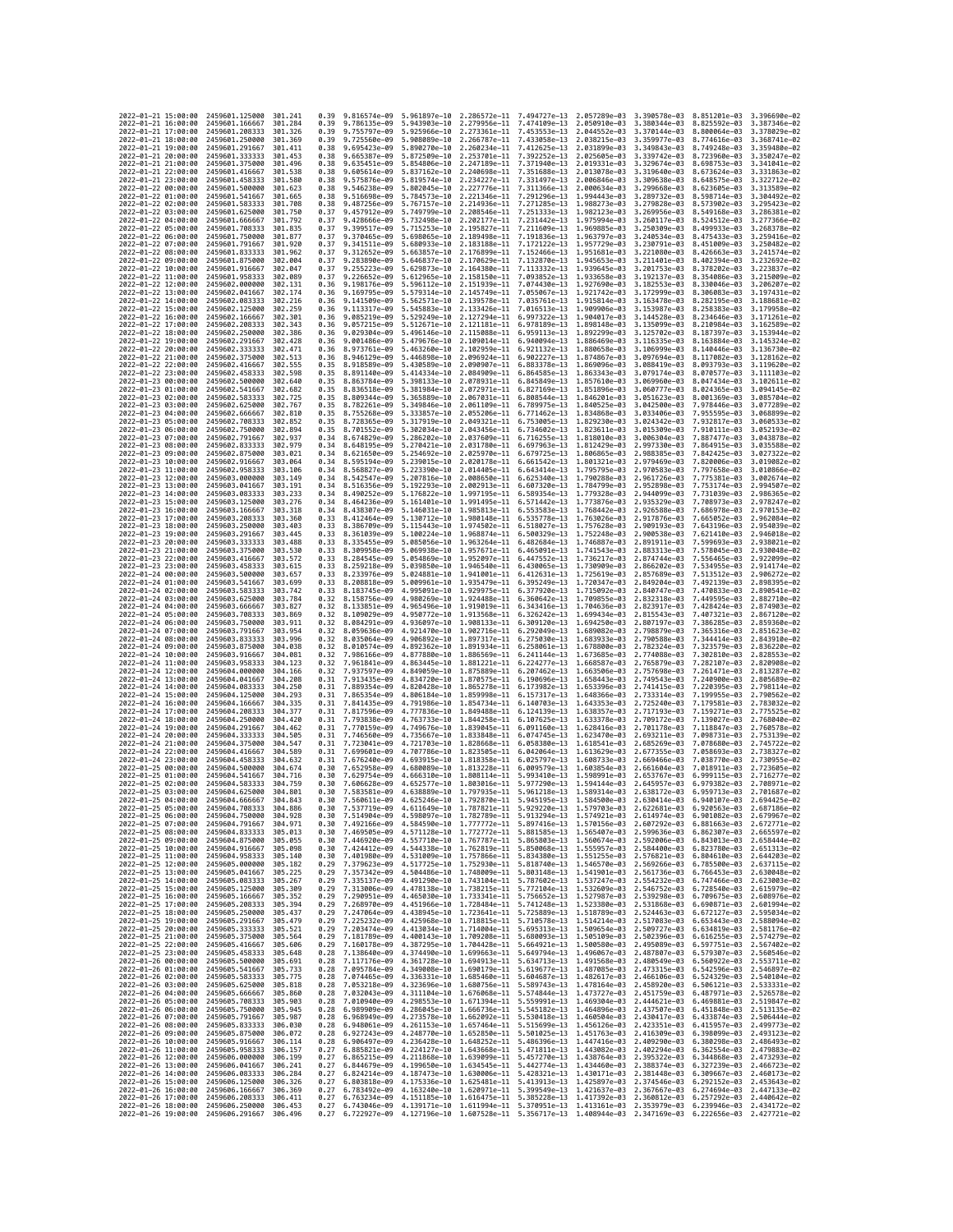| 2022-01-26 20:00:00                        |                     | 2459606.333333                                                                         | 306.538             | 0.27         | 6.702877e-09                 | 4.115262e-10                              | 1.603076e-11                              | 5.342527e-13                                                                                                                                                                                                                                                                                                                                         | 1.404742e-03                 | 2.340382e-03                 | 6.205423e-03 2.421290e-02                                                                                                                                                                                                            |                              |
|--------------------------------------------|---------------------|----------------------------------------------------------------------------------------|---------------------|--------------|------------------------------|-------------------------------------------|-------------------------------------------|------------------------------------------------------------------------------------------------------------------------------------------------------------------------------------------------------------------------------------------------------------------------------------------------------------------------------------------------------|------------------------------|------------------------------|--------------------------------------------------------------------------------------------------------------------------------------------------------------------------------------------------------------------------------------|------------------------------|
| 2022-01-26 21:00:00                        |                     | 2459606.375000                                                                         | 306.580             | 0.27         | 6.682894e-09                 | 4.103368e-10                              | 1.598638e-11                              | 5.328380e-13                                                                                                                                                                                                                                                                                                                                         | 1.400555e-03                 | 2.333618e-03                 | 6.188245e-03                                                                                                                                                                                                                         | 2.414878e-02                 |
| 2022-01-26 22:00:00                        |                     | 2459606.416667                                                                         | 306.623             | 0.27         | 6.662981e-09                 | 4.091514e-10                              | 1.594215e-11                              | 5.314276e-13                                                                                                                                                                                                                                                                                                                                         | 1.396381e-03                 | 2.326876e-03                 | 6.171123e-03                                                                                                                                                                                                                         | 2.408486e-02                 |
| 2022-01-26 23:00:00<br>2022-01-27 00:00:00 |                     | 2459606.458333<br>2459606.500000                                                       | 306.665<br>306.707  | 0.27<br>0.26 | 6.643135e-09<br>6.623356e-09 | 4.067926e-10                              | 4.079700e-10 1.589806e-11<br>1.585411e-11 | 5.300215e-13 1.392222e-03<br>5.286197e-13 1.388077e-03                                                                                                                                                                                                                                                                                               |                              | 2.320157e-03<br>2.313461e-03 | 6.154057e-03 2.402114e-02<br>6.137046e-03 2.395760e-02                                                                                                                                                                               |                              |
| 2022-01-27 01:00:00                        |                     | 2459606.541667                                                                         | 306.750             | 0.26         | 6.603646e-09                 | 4.056191e-10                              | 1.581031e-11                              | 5.272222e-13                                                                                                                                                                                                                                                                                                                                         | 1.383946e-03                 | 2.306788e-03                 | 6.120090e-03                                                                                                                                                                                                                         | 2.389427e-02                 |
| 2022-01-27 02:00:00                        |                     | 2459606.583333                                                                         | 306.792             | 0.26         | 6.584003e-09                 | 4.044496e-10                              | 1.576665e-11                              | 5.258289e-13                                                                                                                                                                                                                                                                                                                                         | 1.379829e-03                 | 2.300136e-03                 | 6.103189e-03                                                                                                                                                                                                                         | 2.383112e-02                 |
| 2022-01-27 03:00:00                        |                     | 2459606.625000                                                                         | 306,834             | 0.26         | 6.564427e-09                 | 4.032840e-10                              | 1,572313e-11                              | 5.244399e-13                                                                                                                                                                                                                                                                                                                                         | 1.375727e-03                 | 2.293508e-03                 | 6.086343e-03                                                                                                                                                                                                                         | 2.376817e-02                 |
| 2022-01-27 04:00:00<br>2022-01-27 05:00:00 |                     | 2459606.666667<br>2459606.708333                                                       | 306.877<br>306.919  | 0.26<br>0.26 | 6.544918e-09<br>6.525475e-09 | 4.021223e-10 1.567975e-11<br>4.009646e-10 | 1,563652e-11                              | 5.230552e-13<br>5.216746e-13                                                                                                                                                                                                                                                                                                                         | 1.371638e-03<br>1.367564e-03 | 2.286901e-03<br>2.280317e-03 | 6.069551e-03<br>6.052814e-03                                                                                                                                                                                                         | 2.370541e-02<br>2.364285e-02 |
| 2022-01-27 06:00:00                        |                     | 2459606.750000                                                                         | 306,962             | 0.26         | 6.506100e-09                 | 3.998107e-10                              | 1.559342e-11                              | 5.202983e-13                                                                                                                                                                                                                                                                                                                                         | 1.363503e-03                 | 2.273755e-03                 | 6.036132e-03                                                                                                                                                                                                                         | 2.358047e-02                 |
| 2022-01-27 07:00:00                        |                     | 2459606.791667                                                                         | 307.004             | 0.26         | 6.486790e-09                 | 3.986608e-10                              | 1.555046e-11                              | 5.189262e-13                                                                                                                                                                                                                                                                                                                                         | 1.359456e-03                 | 2.267215e-03                 | 6.019504e-03                                                                                                                                                                                                                         | 2.351829e-02                 |
| 2022-01-27 08:00:00                        |                     | 2459606.833333                                                                         | 307.046             | 0.26         | 6.467547e-09                 | 3.975147e-10                              | 1.550765e-11                              | 5.175583e-13                                                                                                                                                                                                                                                                                                                                         | 1.355424e-03                 | 2.260697e-03                 | 6.002930e-03                                                                                                                                                                                                                         | 2.345629e-02                 |
| 2022-01-27 09:00:00<br>2022-01-27 10:00:00 |                     | 2459606.875000<br>2459606.916667                                                       | 307,089<br>307.131  | 0.26<br>0.26 | 6.448370e-09<br>6.429258e-09 | 3.963725e-10<br>3.952342e-10              | 1.546497e-11<br>1.542243e-11              | 5.161946e-13<br>5.148350e-13                                                                                                                                                                                                                                                                                                                         | 1.351404e-03<br>1.347399e-03 | 2.254202e-03<br>2.247728e-03 | 5.986409e-03<br>5.969943e-03                                                                                                                                                                                                         | 2.339449e-02<br>2.333287e-02 |
| 2022-01-27 11:00:00                        |                     | 2459606.958333                                                                         | 307, 173            | 0.26         | 6.410212e-09                 | 3.940997e-10                              | 1.538003e-11                              | 5.134796e-13                                                                                                                                                                                                                                                                                                                                         | 1.343408e-03                 | 2.241276e-03                 | 5.953530e-03                                                                                                                                                                                                                         | 2.327144e-02                 |
| 2022-01-27 12:00:00                        |                     | 2459607.000000                                                                         | 307.216             | 0.26         | 6.391231e-09                 | 3.929690e-10                              | 1.533777e-11                              | 5.121284e-13                                                                                                                                                                                                                                                                                                                                         | 1.339430e-03                 | 2.234846e-03                 | 5.937171e-03                                                                                                                                                                                                                         | 2.321020e-02                 |
| 2022-01-27 13:00:00                        |                     | 2459607.041667                                                                         | 307,258             | 0.25         | 6.372316e-09                 | 3.918422e-10                              | 1.529564e-11                              | 5.107813e-13                                                                                                                                                                                                                                                                                                                                         | 1.335466e-03                 | 2.228437e-03                 | 5.920865e-03                                                                                                                                                                                                                         | 2.314915e-02                 |
| 2022-01-27 14:00:00                        |                     | 2459607.083333                                                                         | 307,300<br>307.343  | 0.25         | 6.353465e-09<br>6.334679e-09 | 3.907191e-10<br>3.895999e-10              | 1.525366e-11<br>1.521181e-11              | 5.094383e-13<br>5.080995e-13                                                                                                                                                                                                                                                                                                                         | 1.331515e-03                 | 2.222050e-03<br>2.215685e-03 | 5.904612e-03                                                                                                                                                                                                                         | 2.308829e-02<br>2.302761e-02 |
| 2022-01-27 15:00:00<br>2022-01-27 16:00:00 |                     | 2459607.125000<br>2459607.166667                                                       | 307.385             | 0.25<br>0.25 | 6.315958e-09                 | 3.884844e-10                              | 1.517009e-11                              | 5.067647e-13                                                                                                                                                                                                                                                                                                                                         | 1.327578e-03<br>1.323654e-03 | 2.209341e-03                 | 5.888412e-03<br>5.872265e-03                                                                                                                                                                                                         | 2.296711e-02                 |
| 2022-01-27 17:00:00                        |                     | 2459607.208333                                                                         | 307.427             | 0.25         | 6.297301e-09                 | 3.873728e-10                              | 1.512852e-11                              | 5.054341e-13                                                                                                                                                                                                                                                                                                                                         | 1.319744e-03                 | 2.203019e-03                 | 5.856171e-03                                                                                                                                                                                                                         | 2.290681e-02                 |
| 2022-01-27 18:00:00                        |                     | 2459607.250000                                                                         | 307,470             | 0.25         | 6.278708e-09                 | 3.862649e-10                              | 1.508708e-11                              | 5.041075e-13 1.315848e-03                                                                                                                                                                                                                                                                                                                            |                              | 2.196719e-03                 | 5.840129e-03                                                                                                                                                                                                                         | 2.284669e-02                 |
| 2022-01-27 19:00:00                        |                     | 2459607.291667                                                                         | 307.512             | 0.25         | 6.260179e-09                 | 3.851607e-10                              | 1.504577e-11                              | 5.027850e-13 1.311965e-03                                                                                                                                                                                                                                                                                                                            |                              | 2.190439e-03                 | 5.824139e-03                                                                                                                                                                                                                         | 2.278675e-02                 |
| 2022-01-27 20:00:00<br>2022-01-27 21:00:00 |                     | 2459607.333333<br>2459607.375000                                                       | 307.555<br>307.597  | 0.25<br>0.25 | 6.241713e-09<br>6.223312e-09 | 3.840603e-10<br>3.829636e-10              | 1.500460e-11<br>1.496356e-11              | 5.014665e-13<br>5.001521e-13                                                                                                                                                                                                                                                                                                                         | 1.308095e-03<br>1.304238e-03 | 2.184181e-03<br>2.177944e-03 | 5.808202e-03<br>5.792317e-03                                                                                                                                                                                                         | 2.272699e-02<br>2.266742e-02 |
| 2022-01-27 22:00:00                        |                     | 2459607.416667                                                                         | 307.639             | 0.25         | 6.204973e-09                 | 3.818706e-10                              | 1.492266e-11                              | 4.988418e-13                                                                                                                                                                                                                                                                                                                                         | 1.300395e-03                 | 2.171728e-03                 | 5.776484e-03                                                                                                                                                                                                                         | 2.260804e-02                 |
| 2022-01-27 23:00:00                        |                     | 2459607.458333                                                                         | 307.682             | 0.25         | 6.186698e-09                 | 3.807814e-10                              | 1.488189e-11                              | 4.975354e-13                                                                                                                                                                                                                                                                                                                                         | 1.296565e-03                 | 2.165534e-03                 | 5.760703e-03                                                                                                                                                                                                                         | 2.254883e-02                 |
| 2022-01-28 00:00:00                        |                     | 2459607.500000                                                                         | 307.724             | 0.25         | 6.168486e-09                 | 3.796958e-10                              | 1.484125e-11                              | 4.962331e-13                                                                                                                                                                                                                                                                                                                                         | 1.292748e-03                 | 2.159360e-03                 | 5.744973e-03                                                                                                                                                                                                                         | 2.248981e-02                 |
| 2022-01-28 01:00:00<br>2022-01-28 02:00:00 |                     | 2459607.541667<br>2459607.583333                                                       | 307,766<br>307.809  | 0.25<br>0.25 | 6.150336e-09<br>6.132249e-09 | 3.786140e-10<br>3.775358e-10              | 1.480075e-11<br>1.476038e-11              | 4.949348e-13<br>4.936405e-13                                                                                                                                                                                                                                                                                                                         | 1.288945e-03<br>1.285154e-03 | 2.153207e-03<br>2.147076e-03 | 5.729295e-03<br>5.713668e-03                                                                                                                                                                                                         | 2.243097e-02<br>2.237231e-02 |
| 2022-01-28 03:00:00                        |                     | 2459607.625000                                                                         | 307.851             | 0.24         | 6.114225e-09                 | 3.764612e-10                              | 1.472014e-11                              | 4.923501e-13                                                                                                                                                                                                                                                                                                                                         | 1.281377e-03                 | 2.140965e-03                 | 5.698092e-03                                                                                                                                                                                                                         | 2.231383e-02                 |
| 2022-01-28 04:00:00                        |                     | 2459607.666667                                                                         | 307.893             | 0.24         | 6.096262e-09                 |                                           | 3.753904e-10 1.468004e-11                 | 4.910638e-13                                                                                                                                                                                                                                                                                                                                         | 1.277612e-03                 | 2.134874e-03                 | 5.682567e-03                                                                                                                                                                                                                         | 2.225553e-02                 |
| 2022-01-28 05:00:00                        |                     | 2459607.708333                                                                         | 307.936             | 0.24         | 6.078362e-09                 | 3.743231e-10                              | 1.464007e-11                              | 4.897813e-13 1.273861e-03                                                                                                                                                                                                                                                                                                                            |                              | 2.128805e-03                 | 5.667093e-03 2.219741e-02                                                                                                                                                                                                            |                              |
| 2022-01-28 06:00:00<br>2022-01-28 07:00:00 |                     | 2459607.750000<br>2459607.791667                                                       | 307.978<br>308.020  | 0.24<br>0.24 | 6.060523e-09<br>6.042746e-09 | 3.732595e-10<br>3.721996e-10              | 1.460022e-11<br>1.456051e-11              | 4.885029e-13<br>4.872284e-13                                                                                                                                                                                                                                                                                                                         | 1.270122e-03<br>1.266397e-03 | 2.122756e-03<br>2.116728e-03 | 5.651670e-03<br>5.636298e-03                                                                                                                                                                                                         | 2.213947e-02<br>2.208171e-02 |
| 2022-01-28 08:00:00                        |                     | 2459607.833333                                                                         | 308.063             | 0.24         | 6.025031e-09                 | 3.711432e-10                              | 1.452093e-11                              | 4.859578e-13                                                                                                                                                                                                                                                                                                                                         | 1.262684e-03                 | 2.110720e-03                 | 5.620976e-03                                                                                                                                                                                                                         | 2.202412e-02                 |
| 2022-01-28 09:00:00                        |                     | 2459607.875000                                                                         | 308,105             | 0.24         | 6.007377e-09                 | 3.700904e-10                              | 1,448148e-11                              | 4.846911e-13                                                                                                                                                                                                                                                                                                                                         | 1.258984e-03                 | 2.104733e-03                 | 5.605704e-03                                                                                                                                                                                                                         | 2.196671e-02                 |
| 2022-01-28 10:00:00                        |                     | 2459607.916667                                                                         | 308.147             | 0.24         | 5.989783e-09                 | 3.690412e-10                              | 1.444215e-11                              | 4.834283e-13                                                                                                                                                                                                                                                                                                                                         | 1.255297e-03                 | 2.098767e-03                 | 5.590483e-03                                                                                                                                                                                                                         | 2.190948e-02                 |
| 2022-01-28 11:00:00<br>2022-01-28 12:00:00 |                     | 2459607.958333<br>2459608.000000                                                       | 308,190<br>308,232  | 0.24<br>0.24 | 5.972251e-09<br>5.954780e-09 | 3.669536e-10                              | 3.679956e-10 1.440296e-11<br>1.436390e-11 | 4.821695e-13<br>4.809145e-13                                                                                                                                                                                                                                                                                                                         | 1.251623e-03<br>1.247961e-03 | 2.092820e-03<br>2.086894e-03 | 5.575312e-03<br>5.560190e-03                                                                                                                                                                                                         | 2.185243e-02<br>2.179555e-02 |
| 2022-01-28 13:00:00                        |                     | 2459608.041667                                                                         | 308,274             | 0.24         | 5.937369e-09                 | 3.659151e-10                              | 1.432496e-11                              | 4.796634e-13                                                                                                                                                                                                                                                                                                                                         | 1.244312e-03                 | 2.080988e-03                 | 5.545118e-03                                                                                                                                                                                                                         | 2.173885e-02                 |
| 2022-01-28 14:00:00                        |                     | 2459608.083333                                                                         | 308.317             | 0.24         | 5.920018e-09                 | 3.648802e-10                              | 1.428615e-11                              | 4.784161e-13                                                                                                                                                                                                                                                                                                                                         | 1.240676e-03                 | 2.075102e-03                 | 5.530096e-03                                                                                                                                                                                                                         | 2.168233e-02                 |
| 2022-01-28 15:00:00                        |                     | 2459608.125000                                                                         | 308.359             | 0.24         | 5.902727e-09                 |                                           | 3.638488e-10 1.424747e-11                 | 4.771727e-13                                                                                                                                                                                                                                                                                                                                         | 1.237052e-03                 | 2.069237e-03                 | 5.515124e-03                                                                                                                                                                                                                         | 2.162597e-02                 |
| 2022-01-28 16:00:00                        |                     | 2459608.166667                                                                         | 308.401             | 0.24         | 5.885496e-09                 | 3.628210e-10                              | 1.420892e-11                              | 4.759332e-13 1.233441e-03                                                                                                                                                                                                                                                                                                                            |                              | 2.063391e-03                 | 5.500200e-03                                                                                                                                                                                                                         | 2.156980e-02                 |
| 2022-01-28 17:00:00<br>2022-01-28 18:00:00 |                     | 2459608.208333<br>2459608.250000                                                       | 308.444<br>308.486  | 0.23<br>0.23 | 5.868325e-09<br>5.851214e-09 | 3.617966e-10<br>3.607758e-10              | 1.417050e-11<br>1.413220e-11              | 4.746974e-13<br>4.734656e-13                                                                                                                                                                                                                                                                                                                         | 1.229843e-03<br>1.226257e-03 | 2.057566e-03<br>2.051760e-03 | 5.485326e-03<br>5.470501e-03                                                                                                                                                                                                         | 2.151379e-02<br>2.145796e-02 |
| 2022-01-28 19:00:00                        |                     | 2459608.291667                                                                         | 308.529             | 0.23         | 5.834162e-09                 | 3.597584e-10                              | 1.409403e-11                              | 4.722375e-13                                                                                                                                                                                                                                                                                                                                         | 1.222683e-03                 | 2.045974e-03                 | 5.455725e-03                                                                                                                                                                                                                         | 2.140230e-02                 |
| 2022-01-28 20:00:00                        |                     | 2459608.333333                                                                         | 308.571             | 0.23         | 5.817170e-09                 | 3.587445e-10                              | 1.405598e-11                              | 4.710132e-13                                                                                                                                                                                                                                                                                                                                         | 1.219122e-03                 | 2.040208e-03                 | 5.440997e-03                                                                                                                                                                                                                         | 2.134682e-02                 |
| 2022-01-28 21:00:00                        |                     | 2459608.375000                                                                         | 308.613             | 0.23         | 5.800236e-09                 | 3.577341e-10                              | 1.401806e-11                              | 4.697927e-13                                                                                                                                                                                                                                                                                                                                         | 1.215573e-03                 | 2.034462e-03                 | 5.426318e-03                                                                                                                                                                                                                         | 2.129150e-02                 |
| 2022-01-28 22:00:00<br>2022-01-28 23:00:00 |                     | 2459608.416667<br>2459608.458333                                                       | 308.656<br>308.698  | 0.23<br>0.23 | 5.783361e-09<br>5.766545e-09 | 3.567272e-10<br>3.557237e-10              | 1.398026e-11 4.685760e-13<br>1.394259e-11 | 4.673631e-13                                                                                                                                                                                                                                                                                                                                         | 1.212037e-03<br>1.208512e-03 | 2.028736e-03<br>2.023029e-03 | 5.411688e-03<br>5.397106e-03                                                                                                                                                                                                         | 2.123636e-02<br>2.118139e-02 |
| 2022-01-29 00:00:00                        |                     | 2459608.500000                                                                         | 308.740             | 0.23         | 5.749788e-09                 | 3.547237e-10                              | 1.390505e-11                              | 4.661539e-13                                                                                                                                                                                                                                                                                                                                         | 1.205000e-03                 | 2.017341e-03                 | 5.382572e-03                                                                                                                                                                                                                         | 2.112659e-02                 |
| 2022-01-29 01:00:00                        |                     | 2459608.541667                                                                         | 308.783             | 0.23         | 5.733088e-09                 | 3.537271e-10                              | 1.386763e-11                              | 4.649485e-13                                                                                                                                                                                                                                                                                                                                         | 1.201501e-03                 | 2.011674e-03                 | 5.368086e-03                                                                                                                                                                                                                         | 2.107196e-02                 |
| 2022-01-29 02:00:00                        |                     | 2459608.583333                                                                         | 308.825             | 0.23         | 5.716447e-09                 | 3.527339e-10                              | 1.383033e-11                              | 4.637468e-13                                                                                                                                                                                                                                                                                                                                         | 1.198013e-03                 | 2.006025e-03                 | 5.353649e-03                                                                                                                                                                                                                         | 2.101750e-02                 |
| 2022-01-29 03:00:00<br>2022-01-29 04:00:00 |                     | 2459608.625000<br>2459608.666667                                                       | 308.867<br>308.910  | 0.23<br>0.23 | 5.699864e-09<br>5.683339e-09 | 3.517441e-10<br>3.507578e-10              | 1.379315e-11<br>1.375610e-11              | 4.625488e-13<br>4.613546e-13                                                                                                                                                                                                                                                                                                                         | 1.194538e-03<br>1.191075e-03 | 2.000396e-03<br>1.994787e-03 | 5.339259e-03<br>5.324916e-03                                                                                                                                                                                                         | 2.096320e-02<br>2.090908e-02 |
| 2022-01-29 05:00:00                        |                     | 2459608.708333                                                                         | 308.952             | 0.23         | 5.666871e-09                 | 3.497748e-10                              | 1.371918e-11                              | 4.601641e-13                                                                                                                                                                                                                                                                                                                                         | 1.187623e-03                 | 1.989197e-03                 | 5.310622e-03                                                                                                                                                                                                                         | 2.085512e-02                 |
| 2022-01-29 06:00:00                        |                     | 2459608.750000                                                                         | 308.994             | 0.23         | 5.650461e-09                 | 3.487952e-10                              | 1.368237e-11                              | 4.589773e-13                                                                                                                                                                                                                                                                                                                                         | 1.184184e-03                 | 1.983626e-03                 | 5.296374e-03                                                                                                                                                                                                                         | 2.080134e-02                 |
| 2022-01-29 07:00:00                        |                     | 2459608.791667                                                                         | 309.037             | 0.23         | 5.634108e-09                 |                                           | 3.478190e-10 1.364569e-11                 | 4.577941e-13                                                                                                                                                                                                                                                                                                                                         | 1.180757e-03                 | 1,978074e-03                 | 5.282174e-03                                                                                                                                                                                                                         | 2.074772e-02                 |
| 2022-01-29 08:00:00<br>2022-01-29 09:00:00 |                     | 2459608.833333<br>2459608.875000                                                       | 309.079<br>309, 121 | 0.22<br>0.22 | 5.617812e-09<br>5.601574e-09 | 3.468461e-10                              | 1,360912e-11<br>3.458766e-10 1.357268e-11 | 4.566147e-13<br>4.554389e-13                                                                                                                                                                                                                                                                                                                         | 1.177342e-03<br>1.173939e-03 | 1.972541e-03                 | 5.268021e-03                                                                                                                                                                                                                         | 2.069426e-02<br>2.064097e-02 |
| 2022-01-29 10:00:00                        |                     | 2459608.916667                                                                         | 309, 164            | 0.22         | 5.585391e-09                 | 3.449105e-10                              | 1,353636e-11                              | 4.542668e-13                                                                                                                                                                                                                                                                                                                                         | 1.170547e-03                 | 1.967028e-03<br>1.961533e-03 | 5.253915e-03<br>5.239856e-03                                                                                                                                                                                                         | 2.058785e-02                 |
| 2022-01-29 11:00:00                        |                     | 2459608.958333                                                                         | 309,206             | 0.22         | 5.569266e-09                 | 3.439476e-10                              | 1.350016e-11                              | 4.530983e-13                                                                                                                                                                                                                                                                                                                                         | 1.167168e-03                 | 1.956057e-03                 | 5.225844e-03                                                                                                                                                                                                                         | 2.053490e-02                 |
| 2022-01-29 12:00:00                        |                     | 2459609.000000                                                                         | 309.248             | 0.22         | 5.553197e-09                 | 3.429881e-10                              | 1.346409e-11                              | 4.519335e-13                                                                                                                                                                                                                                                                                                                                         | 1.163800e-03                 | 1.950600e-03                 | 5.211878e-03                                                                                                                                                                                                                         | 2.048211e-02                 |
| 2022-01-29 13:00:00                        |                     | 2459609.041667                                                                         | 309.291<br>309, 333 | 0.22<br>0.22 | 5.537184e-09<br>5.521227e-09 |                                           | 3.420320e-10 1.342813e-11                 | 4.507723e-13                                                                                                                                                                                                                                                                                                                                         | 1.160445e-03                 | 1.945163e-03                 | 5.197959e-03                                                                                                                                                                                                                         | 2.042948e-02<br>2.037702e-02 |
| 2022-01-29 14:00:00<br>2022-01-29 15:00:00 |                     | 2459609.083333<br>2459609.125000                                                       | 309.375             | 0.22         | 5.505327e-09                 | 3.410791e-10 1.339229e-11<br>3.401295e-10 | 1.335657e-11                              | 4.496147e-13<br>4.484608e-13                                                                                                                                                                                                                                                                                                                         | 1.157100e-03<br>1.153768e-03 | 1.939743e-03<br>1.934343e-03 | 5.184086e-03<br>5.170259e-03                                                                                                                                                                                                         | 2.032472e-02                 |
| 2022-01-29 16:00:00                        |                     | 2459609.166667                                                                         | 309.418             | 0.22         | 5.489481e-09                 | 3.391832e-10                              | 1.332097e-11                              | 4.473104e-13                                                                                                                                                                                                                                                                                                                                         | 1.150447e-03                 | 1.928961e-03                 | 5.156478e-03                                                                                                                                                                                                                         | 2.027258e-02                 |
| 2022-01-29 17:00:00                        |                     | 2459609.208333                                                                         | 309,460             | 0.22         | 5.473692e-09                 |                                           | 3.382401e-10 1.328549e-11                 | 4.461637e-13                                                                                                                                                                                                                                                                                                                                         | 1.147138e-03                 | 1.923598e-03                 | 5.142744e-03                                                                                                                                                                                                                         | 2.022061e-02                 |
| 2022-01-29 18:00:00                        |                     | 2459609.250000                                                                         | 309.502             | 0.22         | 5.457958e-09                 | 3.373004e-10 1.325013e-11                 |                                           | 4.450205e-13 1.143841e-03                                                                                                                                                                                                                                                                                                                            |                              | 1,918254e-03                 | 5.129055e-03                                                                                                                                                                                                                         | 2.016880e-02                 |
| 2022-01-29 19:00:00<br>2022-01-29 20:00:00 |                     | 2459609.291667<br>2459609.333333                                                       | 309.545<br>309.587  | 0.22<br>0.22 | 5.442279e-09<br>5.426655e-09 | 3.363639e-10<br>3.354306e-10              | 1.321488e-11<br>1.317975e-11              | 4.438809e-13<br>4.427448e-13                                                                                                                                                                                                                                                                                                                         | 1.140555e-03<br>1.137281e-03 | 1.912928e-03<br>1,907620e-03 | 5.115412e-03<br>5.101814e-03                                                                                                                                                                                                         | 2.011715e-02<br>2.006566e-02 |
| 2022-01-29 21:00:00                        |                     | 2459609.375000                                                                         | 309.629             | 0.22         | 5.411086e-09                 | 3.345006e-10                              | 1.314474e-11                              | 4.416123e-13 1.134018e-03                                                                                                                                                                                                                                                                                                                            |                              | 1.902331e-03                 | 5.088262e-03                                                                                                                                                                                                                         | 2.001434e-02                 |
| 2022-01-29 22:00:00                        |                     | 2459609.416667                                                                         | 309.672             | 0.22         | 5.395572e-09                 | 3.335738e-10                              | 1.310985e-11                              | 4.404834e-13                                                                                                                                                                                                                                                                                                                                         | 1.130767e-03                 | 1.897060e-03                 | 5.074755e-03                                                                                                                                                                                                                         | 1,996317e-02                 |
| 2022-01-29 23:00:00<br>2022-01-30 00:00:00 |                     | 2459609.458333<br>2459609.500000                                                       | 309,714<br>309.756  | 0.22<br>0.21 | 5.380113e-09<br>5.364708e-09 | 3.326502e-10                              | 1.307507e-11<br>3.317298e-10 1.304041e-11 | 4.393580e-13<br>4.382361e-13                                                                                                                                                                                                                                                                                                                         | 1.127527e-03<br>1.124298e-03 | 1.891808e-03<br>1.886573e-03 | 5.061293e-03<br>5.047877e-03 1.986132e-02                                                                                                                                                                                            | 1.991217e-02                 |
| 2022-01-30 01:00:00                        |                     | 2459609.541667                                                                         | 309.799             | 0.21         | 5.349357e-09                 | 3.308126e-10                              | 1.300587e-11                              | 4.371177e-13                                                                                                                                                                                                                                                                                                                                         | 1.121081e-03                 | 1,881357e-03                 | 5.034505e-03                                                                                                                                                                                                                         | 1.981064e-02                 |
| 2022-01-30 02:00:00                        |                     | 2459609.583333                                                                         | 309.841             | 0.21         | 5.334060e-09                 | 3.298986e-10                              | 1.297144e-11                              | 4.360028e-13                                                                                                                                                                                                                                                                                                                                         | 1.117875e-03                 | 1,876159e-03                 | 5.021178e-03                                                                                                                                                                                                                         | 1.976011e-02                 |
| 2022-01-30 03:00:00                        |                     | 2459609.625000                                                                         | 309.883             | 0.21         | 5.318817e-09                 | 3.289878e-10                              | 1,293713e-11                              | 4.348915e-13                                                                                                                                                                                                                                                                                                                                         | 1.114681e-03                 | 1.870980e-03                 | 5.007896e-03                                                                                                                                                                                                                         | 1.970974e-02                 |
| 2022-01-30 04:00:00                        |                     | 2459609.666667                                                                         | 309.926<br>309.968  | 0.21         | 5.303628e-09                 | 3.280802e-10                              | 1,290293e-11<br>1.286885e-11              | 4.337836e-13                                                                                                                                                                                                                                                                                                                                         | 1.111498e-03<br>1.108326e-03 | 1,865818e-03                 | 4.994658e-03<br>4.981465e-03                                                                                                                                                                                                         | 1.965953e-02<br>1.960948e-02 |
| 2022-01-30 05:00:00<br>2022-01-30 06:00:00 |                     | 2459609.708333<br>2459609.750000                                                       | 310,010             | 0.21<br>0.21 | 5.288493e-09<br>5.273411e-09 | 3.271757e-10<br>3.262744e-10              | 1,283488e-11                              | 4.326792e-13<br>4.315783e-13                                                                                                                                                                                                                                                                                                                         | 1.105165e-03                 | 1,860674e-03<br>1,855548e-03 | 4.968316e-03                                                                                                                                                                                                                         | 1.955958e-02                 |
| 2022-01-30 07:00:00                        |                     | 2459609.791667                                                                         | 310.053             | 0.21         | 5.258382e-09                 | 3.253762e-10                              | 1.280103e-11                              | 4.304808e-13                                                                                                                                                                                                                                                                                                                                         |                              | 1.102015e-03 1.850440e-03    | 4.955211e-03                                                                                                                                                                                                                         | 1,950985e-02                 |
| 2022-01-30 08:00:00                        |                     | 2459609.833333                                                                         | 310.095             | 0.21         |                              |                                           |                                           | 5.243407e-09 3.244812e-10 1.276729e-11 4.293868e-13 1.098877e-03 1.845350e-03 4.942150e-03 1.946026e-02                                                                                                                                                                                                                                              |                              |                              |                                                                                                                                                                                                                                      |                              |
| 2022-01-30 09:00:00                        |                     | 2459609.875000                                                                         | 310.137             | 0.21         |                              |                                           | 1.270015e-11                              | 5.228484e-09 3.235893e-10 1.273366e-11 4.282962e-13 1.095749e-03 1.840277e-03 4.929133e-03 1.941084e-02                                                                                                                                                                                                                                              |                              |                              |                                                                                                                                                                                                                                      |                              |
| 2022-<br>-01-30<br>2022-01-30 11:00:00     | 10:00:00            | 2459609.916667<br>2459609.958333 310.222                                               | 310.180             | 0.21         | 5.213614e-09                 | 3.227004e-10                              |                                           | 1.272091e-13<br>5.198797e-09 3.218148e-10 1.266674e-11 4.261253e-13 1.089528e-03 1.830186e-03 4.903231e-03 1.931245e-02                                                                                                                                                                                                                              | 1.092633e-03                 | 1.835223e-03                 | 4.916160e-03                                                                                                                                                                                                                         | 1.936157e-02                 |
| 2022-01-30 12:00:00                        |                     | 2459610.000000                                                                         | 310,264             | 0.21         |                              |                                           |                                           | 5.184032e-09 3.209322e-10 1.263346e-11 4.250450e-13 1.086433e-03 1.825166e-03 4.890345e-03 1.926349e-02                                                                                                                                                                                                                                              |                              |                              |                                                                                                                                                                                                                                      |                              |
| 2022-01-30 13:00:00                        |                     | 2459610.041667                                                                         | 310.307             | 0.21         |                              |                                           |                                           | $\frac{5.169320e-09}{5.199520e-10} \quad \frac{3.200526e-10}{1.260028e-11} \quad \frac{4.239681e-13}{4.228946e-13} \quad \frac{1.083350e-03}{1.080278e-03} \quad \frac{1.820165e-03}{1.815180e-03} \quad \frac{4.877503e-03}{4.864704e-03} \quad \frac{1.91469e-02}{1.016603e-02}$                                                                   |                              |                              |                                                                                                                                                                                                                                      |                              |
| 2022-01-30 14:00:00<br>2022-01-30 15:00:00 |                     | 2459610.083333 310.349<br>2459610.125000 310.391                                       |                     | 0.21<br>0.21 |                              |                                           |                                           | 5.140052e-09 3.183029e-10 1.253426e-11 4.218245e-13 1.077216e-03 1.810213e-03 4.851948e-03 1.911753e-02                                                                                                                                                                                                                                              |                              |                              |                                                                                                                                                                                                                                      |                              |
| 2022-01-30 16:00:00                        |                     | 2459610.166667                                                                         | 310.434             |              |                              |                                           |                                           |                                                                                                                                                                                                                                                                                                                                                      |                              |                              |                                                                                                                                                                                                                                      |                              |
| 2022-01-30 17:00:00                        |                     | 2459610.208333                                                                         | 310.476             |              |                              |                                           |                                           | $\begin{array}{cccccccc} 0.21 & 5.125496e-09 & 3.174326e-10 & 1.250142e-11 & 4.207578e-13 & 1.074166e-03 & 1.805264e-03 & 4.839236e-03 & 1.906919e-02 \\ 0.20 & 5.110991e-09 & 3.165653e-10 & 1.246869e-11 & 4.196944e-13 & 1.071126e-03 & 1.800332e-03 & 4.8$                                                                                       |                              |                              |                                                                                                                                                                                                                                      |                              |
| 2022-01-30 18:00:00                        |                     | 2459610.250000 310.518                                                                 |                     |              |                              |                                           |                                           | 0.20 5.096538e-09 3.157011e-10 1.243607e-11 4.186344e-13 1.068097e-03 1.795417e-03 4.813939e-03 1.897296e-02                                                                                                                                                                                                                                         |                              |                              |                                                                                                                                                                                                                                      |                              |
| 2022-01-30 19:00:00<br>2022-01-30 20:00:00 |                     | 2459610.291667 310.561<br>2459610.333333                                               | 310.603             |              |                              |                                           |                                           | 0.20 5.082137e-09 3.148400e-10 1.240356e-11 4.175778e-13 1.065079e-03 1.790520e-03 4.801355e-03 1.892507e-02                                                                                                                                                                                                                                         |                              |                              |                                                                                                                                                                                                                                      |                              |
| 2022-01-30 21:00:00                        |                     |                                                                                        | 310.645             |              |                              |                                           |                                           |                                                                                                                                                                                                                                                                                                                                                      |                              |                              |                                                                                                                                                                                                                                      |                              |
| 2022-01-30 22:00:00                        |                     | 2459610.375000                                                                         |                     |              |                              |                                           |                                           |                                                                                                                                                                                                                                                                                                                                                      |                              |                              |                                                                                                                                                                                                                                      |                              |
| 2022-01-30 23:00:00                        |                     | 2459610.416667 310.688                                                                 |                     |              |                              |                                           |                                           |                                                                                                                                                                                                                                                                                                                                                      |                              |                              | 0.20 5.067787e-09 3.139818e-10 1.237116e-11 4.165244e-13 1.062071e-03 1.785639e-03 4.788814e-03 1.887733e-02<br>0.20 5.053488e-09 3.131267e-10 1.233887e-11 4.154244e-13 1.062071e-03 1.785639e-03 4.788814e-03 1.887733e-02<br>0.20 |                              |
| 2022-01-31 01:00:00                        |                     | 2459610.458333 310.730                                                                 |                     |              |                              |                                           |                                           |                                                                                                                                                                                                                                                                                                                                                      |                              |                              |                                                                                                                                                                                                                                      |                              |
|                                            | 2022-01-31 00:00:00 | 2459610.500000                                                                         | 310.772             |              |                              |                                           |                                           |                                                                                                                                                                                                                                                                                                                                                      |                              |                              |                                                                                                                                                                                                                                      |                              |
| 2022-01-31 02:00:00                        |                     | 2459610.541667<br>2459610.583333                                                       | 310,815<br>310.857  |              |                              |                                           |                                           | 0.20 5.025042e-09 3.114255e-10 1.227462e-11 4.133845e-13 1.053113e-03 1.771101e-03 4.751444e-03 1.873502e-02<br>0.20 5.010895e-09 3.105794e-10 1.224266e-11 4.123444e-13 1.053113e-03 1.761029e-03 4.739471e-03 1.873502e-02<br>0.20                                                                                                                 |                              |                              |                                                                                                                                                                                                                                      |                              |
| 2022-01-31 03:00:00                        |                     | 2459610.625000                                                                         | 310.899             |              |                              |                                           |                                           |                                                                                                                                                                                                                                                                                                                                                      |                              |                              |                                                                                                                                                                                                                                      |                              |
| 2022-01-31 04:00:00                        |                     | 2459610.666667 310.942                                                                 |                     |              |                              |                                           |                                           | 0.20 4.982753e-09 3.088961e-10 1.217906e-11 4.102743e-13 1.044251e-03 1.756717e-03 4.714453e-03 1.859407e-02<br>0.20 4.968758e-09 3.080589e-10 1.214743e-11 4.092441e-13 1.044318e-03 1.756717e-03 4.702206e-03 1.85473e-02<br>0.20                                                                                                                  |                              |                              |                                                                                                                                                                                                                                      |                              |
| 2022-01-31 05:00:00                        |                     | 2459610.708333 310.984                                                                 |                     |              |                              |                                           |                                           | 0.20 4.940916e-09 3.063934e-10 1.208448e-11 4.071936e-13 1.035483e-03 1.742484e-03 4.677838e-03 1.845445e-02                                                                                                                                                                                                                                         |                              |                              |                                                                                                                                                                                                                                      |                              |
| 2022-01-31 06:00:00<br>2022-01-31 07:00:00 |                     | 2459610.750000 311.026<br>2459610.791667 311.069                                       |                     |              |                              |                                           |                                           | 0.20 4.927070e-09 3.055651e-10 1.205316e-11 4.061733e-13 1.032581e-03 1.737773e-03 4.665716e-03 1.840820e-02                                                                                                                                                                                                                                         |                              |                              |                                                                                                                                                                                                                                      |                              |
| 2022-01-31 08:00:00                        |                     | 2459610.833333                                                                         | 311,111             |              |                              |                                           |                                           | $\begin{array}{cccccccc} 0.20& 4.913274e-09& 3.047397e-10& 1.202195e-11& 4.051561e-13& 1.029690e-03& 1.733079e-03& 4.653636e-03& 1.836211e-02\\ 0.20& 4.899527e-09& 3.039172e-10& 1.199085e-11& 4.041423e-13& 1.026809e-03& 1.728401e-03& 4.6$                                                                                                       |                              |                              |                                                                                                                                                                                                                                      |                              |
| 2022-01-31 09:00:00                        |                     | 2459610.875000 311.153                                                                 |                     |              |                              |                                           |                                           | 0.20 4.885830e-09 3.030977e-10 1.195986e-11 4.031316e-13 1.023938e-03 1.723740e-03 4.629598e-03 1.827035e-02                                                                                                                                                                                                                                         |                              |                              |                                                                                                                                                                                                                                      |                              |
| 2022-01-31 10:00:00                        |                     | 2459610.916667 311.196                                                                 |                     |              |                              |                                           |                                           |                                                                                                                                                                                                                                                                                                                                                      |                              |                              |                                                                                                                                                                                                                                      |                              |
| 2022-01-31 11:00:00<br>2022-01-31 12:00:00 |                     | 2459610.958333<br>2459611.000000 311.280                                               | 311.238             |              |                              |                                           |                                           |                                                                                                                                                                                                                                                                                                                                                      |                              |                              |                                                                                                                                                                                                                                      |                              |
| 2022-01-31 13:00:00                        |                     | 2459611.041667 311.322                                                                 |                     |              |                              |                                           |                                           |                                                                                                                                                                                                                                                                                                                                                      |                              |                              |                                                                                                                                                                                                                                      |                              |
| 2022-01-31 14:00:00                        |                     | 2459611.083333 311.365                                                                 |                     |              |                              |                                           |                                           | 0.20 4.872181e-09 3.022310e-10 1.192897e-11 4.021242e-13 1.021078e-03 1.719096e-03 4.617641e-03 1.822469e-02<br>0.19 4.8558262-09 3.014572e-10 1.189818e-11 4.011200e-13 1.011878e-03 1.719466e-03 4.617641e-03 1.822469e-02<br>0.19                                                                                                                 |                              |                              |                                                                                                                                                                                                                                      |                              |
| 2022-01-31 15:00:00                        |                     | 2459611.125000 311.407                                                                 |                     |              |                              |                                           |                                           | $\begin{array}{cccccccc} 0.19 & 4.818077e-09 & 2.990433e-10 & 1.180646e-11 & 3.981265e-13 & 1.009739e-03 & 1.700683e-03 & 4.570220e-03 & 1.804352e-02 \\ 0.19 & 4.804672e-09 & 2.982410e-10 & 1.177610e-11 & 3.971351e-13 & 1.006930e-03 & 1.696120e-03 & 4.5$                                                                                       |                              |                              |                                                                                                                                                                                                                                      |                              |
| 2022-01-31 16:00:00                        |                     | 2459611.166667 311.449                                                                 |                     |              |                              |                                           |                                           | 0.19 4.791316e-09 2.974417e-10 1.174584e-11 3.961468e-13 1.004131e-03 1.691574e-03 4.546753e-03 1.795379e-02                                                                                                                                                                                                                                         |                              |                              |                                                                                                                                                                                                                                      |                              |
| 2022-01-31 17:00:00<br>2022-01-31 18:00:00 |                     | 2459611.208333 311.492<br>2459611.250000                                               | 311,534             |              |                              |                                           |                                           |                                                                                                                                                                                                                                                                                                                                                      |                              |                              |                                                                                                                                                                                                                                      |                              |
| 2022-01-31 19:00:00                        |                     | 2459611.291667 311.576                                                                 |                     |              |                              |                                           |                                           | 0.19 4.778008e-09 2.966451e-10 1.171568e-11 3.951617e-13 1.001342e-03 1.687044e-03 4.535080e-03 1.790915e-02<br>0.19 4.764748e-09 2.958514e-10 1.168563e-11 3.941798e-13 9.955626e-04 1.682530e-03 4.523446e-03 1.786464e-02<br>0.19                                                                                                                 |                              |                              |                                                                                                                                                                                                                                      |                              |
| 2022-01-31 20:00:00                        |                     | 2459611.333333 311.619                                                                 |                     |              |                              |                                           |                                           | 0.19 4.738371e-09 2.942725e-10 1.162583e-11 3.922253e-13 9.930348e-04 1.673551e-03 4.500300e-03 1.777607e-02                                                                                                                                                                                                                                         |                              |                              |                                                                                                                                                                                                                                      |                              |
| 2022-01-31 21:00:00                        |                     | 2459611.375000 311.661                                                                 |                     |              |                              |                                           |                                           |                                                                                                                                                                                                                                                                                                                                                      |                              |                              |                                                                                                                                                                                                                                      |                              |
| 2022-01-31 22:00:00<br>2022-01-31 23:00:00 |                     | 2459611.416667<br>2459611.458333 311.746<br>2022-02-01 00:00:00 2459611.500000 311.788 | 311.703             |              |                              |                                           |                                           | 0.19 1.725254e-09 2.934873e-10 1.159609e-11 3.912528e-13 9.902859e-04 1.669085e-03 4.488786e-03 1.773199e-02<br>0.19 4.772185e-09 2.927049e-10 1.156649e-11 3.902833e-13 9.807469e-04 1.669085e-03 4.488786e-03 1.773199e-02<br>0.19<br>0.19 4.686188e-09 2.911485e-10 1.150747e-11 3.883538e-13 9.820986e-04 1.655784e-03 4.454483e-03 1.760061e-02 |                              |                              |                                                                                                                                                                                                                                      |                              |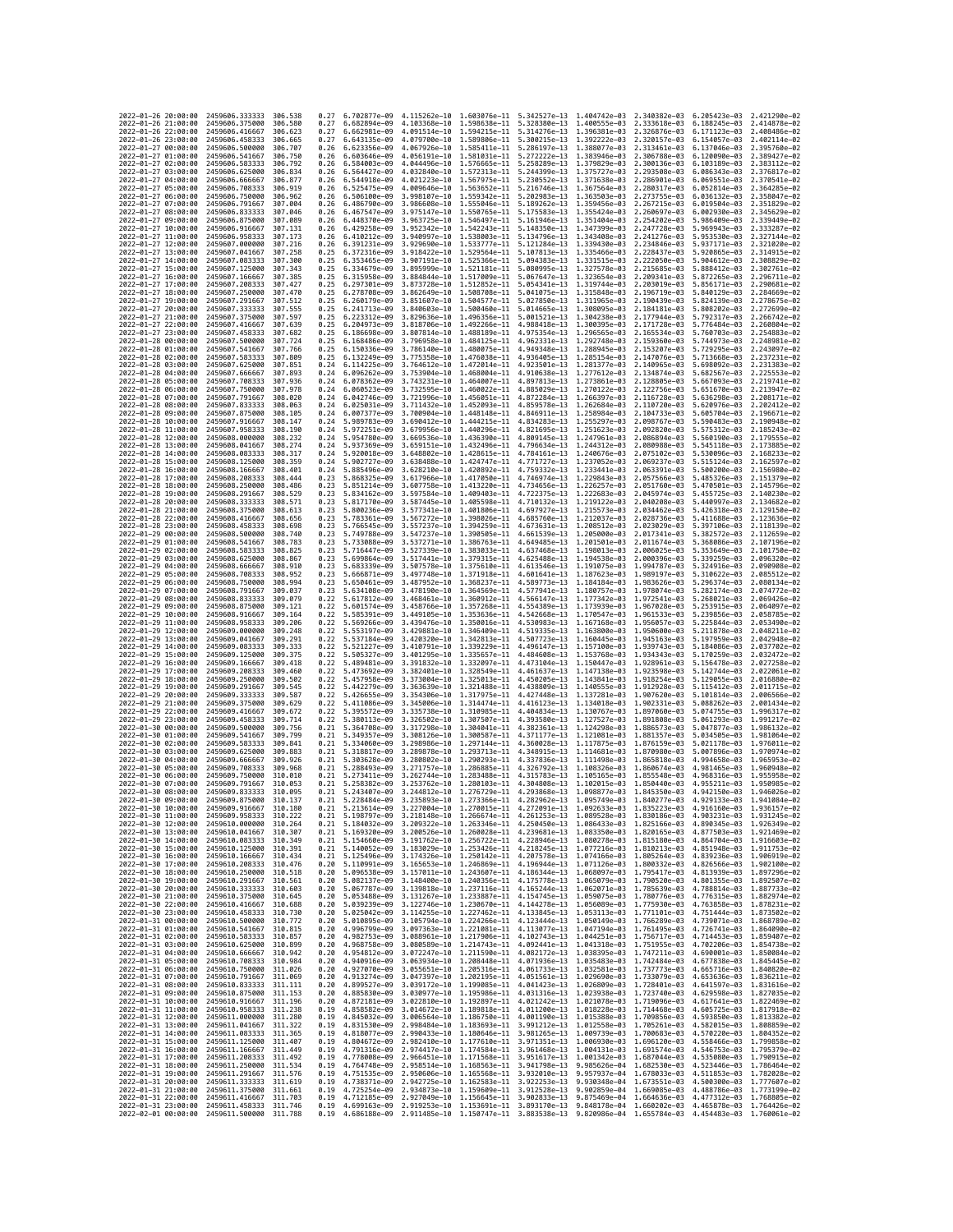| 2022-02-01 01:00:00                        |                     | 2459611.541667                                                                         | 311.830             | 0.19         | 4.673260e-09                 | 2.903745e-10                 | 1.147814e-11                                                                                                                                                                                                                                                                                                                                         | 3.873937e-13                 | 9.793893e-04                                                                                            | 1.651382e-03                 | 4.443128e-03 1.755710e-02                              |                                  |
|--------------------------------------------|---------------------|----------------------------------------------------------------------------------------|---------------------|--------------|------------------------------|------------------------------|------------------------------------------------------------------------------------------------------------------------------------------------------------------------------------------------------------------------------------------------------------------------------------------------------------------------------------------------------|------------------------------|---------------------------------------------------------------------------------------------------------|------------------------------|--------------------------------------------------------|----------------------------------|
| 2022-02-01 02:00:00                        |                     | 2459611.583333                                                                         | 311.873             | 0.19         | 4.660379e-09                 | 2.896032e-10                 | 1.144890e-11                                                                                                                                                                                                                                                                                                                                         | 3.864367e-13                 | 9.766898e-04                                                                                            | 1.646996e-03                 | 4.431811e-03                                           | 1.751372e-02                     |
| 2022-02-01 03:00:00                        |                     | 2459611.625000                                                                         | 311.915             | 0.19         | 4.647545e-09                 | 2.888348e-10                 | 1.141977e-11                                                                                                                                                                                                                                                                                                                                         | 3.854828e-13                 | 9.740001e-04                                                                                            | 1.642626e-03                 | 4.420534e-03                                           | 1,747049e-02                     |
| 2022-02-01 04:00:00<br>2022-02-01 05:00:00 |                     | 2459611.666667<br>2459611.708333                                                       | 311.957<br>312,000  | 0.19<br>0.19 | 4.634757e-09<br>4.622016e-09 | 2.873061e-10                 | 2.880691e-10 1.139074e-11<br>1.136181e-11                                                                                                                                                                                                                                                                                                            | 3.845320e-13<br>3.835842e-13 | 9.713202e-04<br>9.686500e-04                                                                            | 1,638271e-03<br>1.633932e-03 | 4.409296e-03 1.742740e-02<br>4.398097e-03 1.738444e-02 |                                  |
| 2022-02-01 06:00:00                        |                     | 2459611.750000                                                                         | 312.042             | 0.18         | 4.609322e-09                 | 2.865459e-10                 | 1.133298e-11                                                                                                                                                                                                                                                                                                                                         | 3.826395e-13                 | 9.659896e-04                                                                                            | 1,629609e-03                 | 4.386937e-03                                           | 1.734163e-02                     |
| 2022-02-01 07:00:00                        |                     | 2459611.791667                                                                         | 312.084             | 0.18         | 4.596673e-09                 | 2.857884e-10                 | 1.130425e-11                                                                                                                                                                                                                                                                                                                                         | 3.816978e-13                 | 9.633388e-04                                                                                            | 1.625301e-03                 | 4.375815e-03                                           | 1.729895e-02                     |
| 2022-02-01 08:00:00                        |                     | 2459611.833333                                                                         | 312, 126            | 0.18         | 4.584071e-09                 | 2.850337e-10                 | 1.127561e-11                                                                                                                                                                                                                                                                                                                                         | 3.807591e-13                 | 9.606977e-04                                                                                            | 1.621009e-03                 | 4.364732e-03                                           | 1.725641e-02                     |
| 2022-02-01 09:00:00<br>2022-02-01 10:00:00 |                     | 2459611.875000<br>2459611.916667                                                       | 312.169<br>312, 211 | 0.18<br>0.18 | 4.571515e-09<br>4.559004e-09 | 2.835323e-10                 | 2.842816e-10 1.124708e-11<br>1.121865e-11                                                                                                                                                                                                                                                                                                            | 3.798235e-13<br>3.788910e-13 | 9.580662e-04<br>9.554444e-04                                                                            | 1.616732e-03<br>1,612471e-03 | 4.353687e-03<br>4.342681e-03                           | 1.721401e-02<br>1.717174e-02     |
| 2022-02-01 11:00:00                        |                     | 2459611.958333                                                                         | 312.253             | 0.18         | 4.546539e-09                 | 2.827857e-10                 | 1.119032e-11                                                                                                                                                                                                                                                                                                                                         | 3.779614e-13                 | 9.528321e-04                                                                                            | 1,608225e-03                 | 4.331713e-03                                           | 1.712961e-02                     |
| 2022-02-01 12:00:00                        |                     | 2459612.000000                                                                         | 312.296             | 0.18         | 4.534120e-09                 | 2.820419e-10                 | 1.116208e-11                                                                                                                                                                                                                                                                                                                                         | 3.770349e-13                 | 9.502294e-04                                                                                            | 1.603994e-03                 | 4.320784e-03                                           | 1.708762e-02                     |
| 2022-02-01 13:00:00                        |                     | 2459612.041667                                                                         | 312,338             | 0.18         | 4.521746e-09                 | 2.813006e-10                 | 1.113394e-11                                                                                                                                                                                                                                                                                                                                         | 3.761113e-13                 | 9.476362e-04                                                                                            | 1.599779e-03                 | 4.309892e-03                                           | 1.704576e-02                     |
| 2022-02-01 14:00:00<br>2022-02-01 15:00:00 |                     | 2459612.083333<br>2459612.125000                                                       | 312.380<br>312.423  | 0.18<br>0.18 | 4.509418e-09<br>4.497135e-09 | 2.805621e-10<br>2.798263e-10 | 1.110591e-11<br>1.107797e-11                                                                                                                                                                                                                                                                                                                         | 3.751908e-13<br>3.742732e-13 | 9.450524e-04<br>9.424782e-04                                                                            | 1.595579e-03<br>1.591394e-03 | 4.299039e-03<br>4.288223e-03                           | 1.700404e-02<br>1.696246e-02     |
| 2022-02-01 16:00:00                        |                     | 2459612.166667                                                                         | 312,465             | 0.18         | 4.484896e-09                 | 2.790931e-10                 | 1.105012e-11                                                                                                                                                                                                                                                                                                                                         | 3.733586e-13                 | 9.399134e-04                                                                                            | 1.587224e-03                 | 4.277445e-03                                           | 1.692101e-02                     |
| 2022-02-01 17:00:00                        |                     | 2459612.208333                                                                         | 312.507             | 0.18         | 4.472703e-09                 | 2.783626e-10                 | 1.102238e-11                                                                                                                                                                                                                                                                                                                                         | 3.724470e-13                 | 9.373580e-04                                                                                            | 1.583070e-03                 | 4.266705e-03                                           | 1.687969e-02                     |
| 2022-02-01 18:00:00                        |                     | 2459612.250000                                                                         | 312,550             | 0.18         | 4.460554e-09                 | 2.776348e-10                 | 1.099473e-11                                                                                                                                                                                                                                                                                                                                         | 3.715384e-13                 | 9.348120e-04                                                                                            | 1.578931e-03                 | 4.256002e-03                                           | 1.683851e-02                     |
| 2022-02-01 19:00:00<br>2022-02-01 20:00:00 |                     | 2459612.291667<br>2459612.333333                                                       | 312,592             | 0.18         | 4.448451e-09<br>4.436391e-09 | 2.769096e-10                 | 1.096718e-11<br>1.093972e-11                                                                                                                                                                                                                                                                                                                         | 3.706327e-13                 | 9.322753e-04<br>9.297480e-04                                                                            | 1.574806e-03<br>1,570697e-03 | 4.245337e-03<br>4.234709e-03                           | 1.679747e-02<br>1.675655e-02     |
| 2022-02-01 21:00:00                        |                     | 2459612.375000                                                                         | 312.634<br>312.676  | 0.18<br>0.18 | 4.424376e-09                 | 2.761870e-10<br>2.754671e-10 | 1.091236e-11                                                                                                                                                                                                                                                                                                                                         | 3.697300e-13<br>3.688302e-13 | 9.272300e-04                                                                                            | 1.566603e-03                 | 4.224119e-03                                           | 1.671578e-02                     |
| 2022-02-01 22:00:00                        |                     | 2459612.416667                                                                         | 312.719             | 0.18         | 4.412405e-09                 | 2.747498e-10                 | 1.088510e-11                                                                                                                                                                                                                                                                                                                                         | 3.679333e-13                 | 9.247212e-04                                                                                            | 1,562523e-03                 | 4.213565e-03                                           | 1.667513e-02                     |
| 2022-02-01 23:00:00                        |                     | 2459612.458333                                                                         | 312,761             | 0.18         | 4.400479e-09                 | 2.740351e-10                 | 1.085793e-11                                                                                                                                                                                                                                                                                                                                         | 3.670394e-13                 | 9.222217e-04                                                                                            | 1.558459e-03                 | 4.203049e-03                                           | 1.663462e-02                     |
| 2022-02-02 00:00:00<br>2022-02-02 01:00:00 |                     | 2459612,500000                                                                         | 312.803<br>312,846  | 0.18         | 4.388596e-09                 | 2.733230e-10                 | 1.083086e-11                                                                                                                                                                                                                                                                                                                                         | 3.661484e-13                 | 9.197314e-04                                                                                            | 1.554409e-03                 | 4.192570e-03                                           | 1.659423e-02                     |
| 2022-02-02 02:00:00                        |                     | 2459612.541667<br>2459612,583333                                                       | 312.888             | 0.18<br>0.17 | 4.376757e-09<br>4.364962e-09 | 2.726135e-10<br>2.719067e-10 | 1.080388e-11<br>1.077700e-11                                                                                                                                                                                                                                                                                                                         | 3.652603e-13<br>3.643751e-13 | 9.172504e-04<br>9.147785e-04                                                                            | 1.550375e-03<br>1.546355e-03 | 4.182127e-03<br>4.171722e-03                           | 1.655398e-02<br>1.651387e-02     |
| 2022-02-02 03:00:00                        |                     | 2459612.625000                                                                         | 312,930             | 0.17         | 4.353211e-09                 | 2.712024e-10                 | 1.075022e-11                                                                                                                                                                                                                                                                                                                                         | 3.634928e-13                 | 9.123157e-04                                                                                            | 1,542349e-03                 | 4.161353e-03                                           | 1.647388e-02                     |
| 2022-02-02 04:00:00                        |                     | 2459612.666667                                                                         | 312.973             | 0.17         | 4.341503e-09                 | 2.705007e-10                 | 1.072352e-11                                                                                                                                                                                                                                                                                                                                         | 3.626134e-13                 | 9.098621e-04                                                                                            | 1.538359e-03                 | 4.151021e-03                                           | 1.643402e-02                     |
| 2022-02-02 05:00:00<br>2022-02-02 06:00:00 |                     | 2459612.708333<br>2459612.750000                                                       | 313.015<br>313.057  | 0.17<br>0.17 | 4.329839e-09<br>4.318218e-09 | 2.698015e-10                 | 1.069693e-11<br>1.067042e-11                                                                                                                                                                                                                                                                                                                         | 3.617369e-13<br>3.608632e-13 | 9.074175e-04 1.534383e-03<br>9.049820e-04                                                               | 1,530421e-03                 | 4.140725e-03<br>4.130465e-03                           | 1.639430e-02<br>1.635470e-02     |
| 2022-02-02 07:00:00                        |                     | 2459612.791667                                                                         | 313.099             | 0.17         | 4.306640e-09                 | 2.691050e-10<br>2.684110e-10 | 1.064401e-11                                                                                                                                                                                                                                                                                                                                         | 3.599924e-13                 | 9.025556e-04                                                                                            | 1,526474e-03                 | 4.120242e-03                                           | 1.631524e-02                     |
| 2022-02-02 08:00:00                        |                     | 2459612.833333                                                                         | 313, 142            | 0.17         | 4.295105e-09                 | 2.677195e-10                 | 1.061770e-11                                                                                                                                                                                                                                                                                                                                         | 3.591245e-13                 | 9.001381e-04                                                                                            | 1.522542e-03                 | 4.110055e-03                                           | 1.627590e-02                     |
| 2022-02-02 09:00:00                        |                     | 2459612.875000                                                                         | 313, 184            | 0.17         | 4.283612e-09                 | 2.670306e-10                 | 1.059147e-11                                                                                                                                                                                                                                                                                                                                         | 3.582595e-13                 | 8.977297e-04                                                                                            | 1.518624e-03                 | 4.099904e-03                                           | 1.623670e-02                     |
| 2022-02-02 10:00:00                        |                     | 2459612.916667                                                                         | 313.226             | 0.17         | 4.272163e-09                 | 2.663443e-10                 | 1.056534e-11                                                                                                                                                                                                                                                                                                                                         | 3.573972e-13                 | 8.953302e-04                                                                                            | 1.514721e-03                 | 4.089790e-03 1.619762e-02                              |                                  |
| 2022-02-02 11:00:00<br>2022-02-02 12:00:00 |                     | 2459612.958333<br>2459613.000000                                                       | 313.269<br>313, 311 | 0.17<br>0.17 | 4.260756e-09<br>4.249392e-09 | 2.656605e-10<br>2.649791e-10 | 1.053931e-11<br>1.051336e-11                                                                                                                                                                                                                                                                                                                         | 3.565379e-13<br>3.556813e-13 | 8.929396e-04<br>8.905580e-04                                                                            | 1.510832e-03<br>1.506957e-03 | 4.079711e-03<br>4.069668e-03                           | 1.615867e-02<br>1.611985e-02     |
| 2022-02-02 13:00:00                        |                     | 2459613.041667                                                                         | 313.353             | 0.17         | 4.238070e-09                 | 2.643004e-10                 | 1.048751e-11                                                                                                                                                                                                                                                                                                                                         | 3.548276e-13                 | 8.881852e-04                                                                                            | 1.503097e-03                 | 4.059660e-03                                           | 1.608116e-02                     |
| 2022-02-02 14:00:00                        |                     | 2459613.083333                                                                         | 313.396             | 0.17         | 4.226790e-09                 | 2.636241e-10                 | 1.046175e-11                                                                                                                                                                                                                                                                                                                                         | 3.539767e-13                 | 8.858213e-04                                                                                            | 1.499251e-03                 | 4.049689e-03                                           | 1.604260e-02                     |
| 2022-02-02 15:00:00                        |                     | 2459613.125000                                                                         | 313.438<br>313,480  | 0.17         | 4.215553e-09                 | 2.629503e-10                 | 1.043608e-11                                                                                                                                                                                                                                                                                                                                         | 3.531286e-13                 | 8.834663e-04                                                                                            | 1.495419e-03                 | 4.039752e-03                                           | 1.600416e-02                     |
| 2022-02-02 16:00:00<br>2022-02-02 17:00:00 |                     | 2459613.166667<br>2459613.208333                                                       | 313.522             | 0.17<br>0.17 | 4.204358e-09<br>4.193204e-09 | 2.622791e-10<br>2.616103e-10 | 1.041050e-11<br>1.038502e-11                                                                                                                                                                                                                                                                                                                         | 3.522833e-13<br>3.514408e-13 | 8.811200e-04<br>8.787825e-04                                                                            | 1.491602e-03<br>1.487798e-03 | 4.029852e-03<br>4.019986e-03                           | 1.596585e-02<br>1.592767e-02     |
| 2022-02-02 18:00:00                        |                     | 2459613.250000                                                                         | 313.565             | 0.17         | 4.182092e-09                 | 2.609440e-10                 | 1.035962e-11                                                                                                                                                                                                                                                                                                                                         | 3.506011e-13                 | 8.764538e-04                                                                                            | 1,484009e-03                 | 4.010156e-03                                           | 1.588961e-02                     |
| 2022-02-02 19:00:00                        |                     | 2459613.291667                                                                         | 313.607             | 0.17         | 4.171022e-09                 | 2.602802e-10                 | 1.033432e-11                                                                                                                                                                                                                                                                                                                                         | 3.497641e-13                 | 8.741338e-04                                                                                            | 1.480234e-03                 | 4.000361e-03                                           | 1.585168e-02                     |
| 2022-02-02 20:00:00                        |                     | 2459613.333333                                                                         | 313.649             | 0.17         | 4.159994e-09                 |                              | 2.596188e-10 1.030910e-11                                                                                                                                                                                                                                                                                                                            | 3.489300e-13                 | 8.718226e-04                                                                                            | 1.476473e-03                 | 3.990601e-03                                           | 1.581388e-02                     |
| 2022-02-02 21:00:00<br>2022-02-02 22:00:00 |                     | 2459613.375000<br>2459613.416667                                                       | 313.692<br>313.734  | 0.17<br>0.17 | 4.149007e-09<br>4.138061e-09 | 2.589599e-10<br>2.583035e-10 | 1.028398e-11<br>1.025895e-11                                                                                                                                                                                                                                                                                                                         | 3.480986e-13<br>3.472699e-13 | 8.695200e-04<br>8.672261e-04                                                                            | 1.472725e-03<br>1.468992e-03 | 3.980876e-03 1.577620e-02<br>3.971186e-03              | 1.573864e-02                     |
| 2022-02-02 23:00:00                        |                     | 2459613.458333                                                                         | 313.776             | 0.16         | 4.127157e-09                 | 2.576495e-10                 | 1.023401e-11                                                                                                                                                                                                                                                                                                                                         | 3.464441e-13                 | 8.649408e-04                                                                                            | 1.465273e-03                 | 3.961531e-03                                           | 1.570121e-02                     |
| 2022-02-03 00:00:00                        |                     | 2459613.500000                                                                         | 313,818             | 0.16         | 4.116293e-09                 | 2.569980e-10                 | 1.020915e-11                                                                                                                                                                                                                                                                                                                                         | 3.456209e-13                 | 8.626641e-04                                                                                            | 1,461568e-03                 | 3.951910e-03                                           | 1.566391e-02                     |
| 2022-02-03 01:00:00                        |                     | 2459613.541667                                                                         | 313,861             | 0.16         | 4.105471e-09                 | 2.563489e-10                 | 1.018439e-11                                                                                                                                                                                                                                                                                                                                         | 3.448006e-13                 | 8.603960e-04                                                                                            | 1,457876e-03                 | 3.942324e-03                                           | 1.562673e-02                     |
| 2022-02-03 02:00:00                        |                     | 2459613.583333                                                                         | 313.903<br>313.945  | 0.16         | 4.094689e-09                 | 2.557022e-10                 | 1.015971e-11<br>1.013513e-11                                                                                                                                                                                                                                                                                                                         | 3.439829e-13                 | 8.581365e-04                                                                                            | 1.454199e-03                 | 3.932773e-03<br>3.923256e-03                           | 1.558967e-02<br>1.555274e-02     |
| 2022-02-03 03:00:00<br>2022-02-03 04:00:00 |                     | 2459613.625000<br>2459613.666667                                                       | 313.988             | 0.16<br>0.16 | 4.083948e-09<br>4.073248e-09 | 2.550580e-10<br>2.544161e-10 | 1.011063e-11                                                                                                                                                                                                                                                                                                                                         | 3.431680e-13<br>3.423558e-13 | 8.558855e-04<br>8.536430e-04                                                                            | 1.450535e-03<br>1.446885e-03 | 3.913773e-03                                           | 1.551593e-02                     |
| 2022-02-03 05:00:00                        |                     | 2459613.708333                                                                         | 314.030             | 0.16         | 4.062588e-09                 | 2.537767e-10                 | 1.008622e-11                                                                                                                                                                                                                                                                                                                                         | 3.415463e-13                 | 8.514090e-04                                                                                            | 1.443248e-03                 | 3.904325e-03                                           | 1.547924e-02                     |
| 2022-02-03 06:00:00                        |                     | 2459613.750000                                                                         | 314.072             | 0.16         | 4.051969e-09                 | 2.531397e-10                 | 1.006190e-11                                                                                                                                                                                                                                                                                                                                         | 3.407395e-13                 | 8.491835e-04                                                                                            | 1.439625e-03                 | 3.894911e-03                                           | 1.544267e-02                     |
| 2022-02-03 07:00:00                        |                     | 2459613.791667                                                                         | 314.114             | 0.16         | 4.041390e-09                 | 2.525051e-10                 | 1.003767e-11                                                                                                                                                                                                                                                                                                                                         | 3.399354e-13                 | 8.469664e-04                                                                                            | 1.436016e-03                 | 3.885531e-03 1.540623e-02                              |                                  |
| 2022-02-03 08:00:00<br>2022-02-03 09:00:00 |                     | 2459613.833333<br>2459613.875000                                                       | 314, 157<br>314.199 | 0.16<br>0.16 | 4.030851e-09<br>4.020352e-09 | 2.518729e-10<br>2.512430e-10 | 1.001353e-11<br>9.989470e-12                                                                                                                                                                                                                                                                                                                         | 3.391340e-13<br>3.383353e-13 | 8.447577e-04<br>8.425575e-04                                                                            | 1.432421e-03<br>1.428839e-03 | 3.876185e-03 1.536991e-02<br>3.866872e-03              | 1.533371e-02                     |
| 2022-02-03 10:00:00                        |                     | 2459613.916667                                                                         | 314.241             | 0.16         | 4.009893e-09                 | 2.506155e-10                 | 9.965501e-12                                                                                                                                                                                                                                                                                                                                         | 3.375393e-13                 | 8.403656e-04                                                                                            | 1.425270e-03                 | 3.857594e-03                                           | 1.529764e-02                     |
| 2022-02-03 11:00:00                        |                     | 2459613.958333                                                                         | 314, 284            | 0.16         | 3.999474e-09                 | 2.499905e-10                 | 9.941619e-12                                                                                                                                                                                                                                                                                                                                         | 3.367459e-13                 | 8.381820e-04                                                                                            | 1.421715e-03                 | 3.848349e-03                                           | 1.526168e-02                     |
| 2022-02-03 12:00:00                        |                     | 2459614.000000                                                                         | 314,326             | 0.16         | 3.989095e-09                 | 2.493677e-10                 | 9.917823e-12                                                                                                                                                                                                                                                                                                                                         | 3.359552e-13                 | 8.360068e-04                                                                                            | 1,418174e-03                 | 3.839138e-03                                           | 1.522585e-02                     |
| 2022-02-03 13:00:00<br>2022-02-03 14:00:00 |                     | 2459614.041667<br>2459614.083333                                                       | 314, 368<br>314,410 | 0.16<br>0.16 | 3.978755e-09<br>3.968455e-09 | 2.487474e-10<br>2.481293e-10 | 9.894115e-12<br>9.870492e-12                                                                                                                                                                                                                                                                                                                         | 3.351672e-13<br>3.343818e-13 | 8.338398e-04<br>8.316812e-04                                                                            | 1,414646e-03<br>1.411131e-03 | 3.829961e-03<br>3.820817e-03                           | 1.519013e-02<br>1.515454e-02     |
| 2022-02-03 15:00:00                        |                     | 2459614.125000                                                                         | 314,453             | 0.16         | 3.958194e-09                 | 2.475137e-10                 | 9.846956e-12                                                                                                                                                                                                                                                                                                                                         | 3.335991e-13                 | 8.295308e-04                                                                                            | 1.407630e-03                 | 3.811706e-03                                           | 1.511906e-02                     |
| 2022-02-03 16:00:00                        |                     | 2459614.166667                                                                         | 314.495             | 0.16         | 3.947973e-09                 | 2.469003e-10                 | 9.823506e-12                                                                                                                                                                                                                                                                                                                                         | 3.328190e-13                 | 8.273886e-04                                                                                            | 1.404141e-03                 | 3.802628e-03                                           | 1.508371e-02                     |
| 2022-02-03 17:00:00                        |                     | 2459614.208333                                                                         | 314.537             | 0.16         | 3.937790e-09                 | 2.462893e-10                 | 9.800142e-12                                                                                                                                                                                                                                                                                                                                         | 3.320415e-13                 | 8.252547e-04                                                                                            | 1.400667e-03                 | 3.793584e-03                                           | 1.504847e-02                     |
| 2022-02-03 18:00:00<br>2022-02-03 19:00:00 |                     | 2459614.250000<br>2459614.291667                                                       | 314.580<br>314.622  | 0.16<br>0.16 | 3.927647e-09<br>3.917542e-09 | 2.456806e-10<br>2.450743e-10 | 9.776863e-12<br>9.753670e-12                                                                                                                                                                                                                                                                                                                         | 3.312667e-13<br>3.304944e-13 | 8.231289e-04<br>8.210113e-04                                                                            | 1.397205e-03<br>1.393757e-03 | 3.784573e-03<br>3.775595e-03                           | 1.501336e-02<br>1.497836e-02     |
| 2022-02-03 20:00:00                        |                     | 2459614.333333                                                                         | 314.664             | 0.16         | 3.907477e-09                 | 2.444702e-10                 | 9.730562e-12                                                                                                                                                                                                                                                                                                                                         | 3.297248e-13                 | 8.189018e-04                                                                                            | 1.390321e-03                 | 3.766650e-03                                           | 1.494348e-02                     |
| 2022-02-03 21:00:00                        |                     | 2459614.375000                                                                         | 314,706             | 0.16         | 3.897450e-09                 | 2.438685e-10                 | 9.707538e-12                                                                                                                                                                                                                                                                                                                                         | 3.289578e-13                 | 8.168004e-04                                                                                            | 1.386899e-03                 | 3.757738e-03                                           | 1.490872e-02                     |
| 2022-02-03 22:00:00                        |                     | 2459614.416667                                                                         | 314,749             | 0.16         | 3.887462e-09                 | 2.432691e-10                 | 9.684600e-12                                                                                                                                                                                                                                                                                                                                         | 3.281934e-13                 | 8.147072e-04                                                                                            | 1.383490e-03                 | 3.748858e-03                                           | 1.487407e-02                     |
| 2022-02-03 23:00:00                        |                     | 2459614.458333                                                                         | 314.791             | 0.15         | 3.877512e-09                 | 2.426719e-10                 | 9.661745e-12                                                                                                                                                                                                                                                                                                                                         | 3.274316e-13                 | 8.126220e-04                                                                                            | 1,380094e-03                 | 3.740012e-03                                           | 1.483955e-02                     |
| 2022-02-04 00:00:00<br>2022-02-04 01:00:00 |                     | 2459614.500000<br>2459614.541667                                                       | 314,833<br>314.875  | 0.15<br>0.15 | 3.867601e-09<br>3.857728e-09 | 2.420771e-10<br>2.414845e-10 | 9.638975e-12<br>9.616289e-12                                                                                                                                                                                                                                                                                                                         | 3.266724e-13<br>3.259158e-13 | 8.105448e-04<br>8.084757e-04                                                                            | 1.376711e-03<br>1,373341e-03 | 3.731197e-03<br>3.722416e-03                           | 1.480514e-02<br>1.477085e-02     |
| 2022-02-04 02:00:00                        |                     | 2459614.583333                                                                         | 314,918             | 0.15         | 3.847893e-09                 | 2.408942e-10                 | 9.593687e-12                                                                                                                                                                                                                                                                                                                                         | 3.251617e-13                 | 8.064146e-04                                                                                            | 1.369984e-03                 | 3.713667e-03                                           | 1.473667e-02                     |
| 2022-02-04 03:00:00                        |                     | 2459614.625000                                                                         | 314.960             | 0.15         | 3.838096e-09                 | 2.403062e-10                 | 9.571169e-12                                                                                                                                                                                                                                                                                                                                         | 3.244102e-13                 | 8.043615e-04                                                                                            | 1.366640e-03                 | 3,704950e-03                                           | 1.470262e-02                     |
| 2022-02-04 04:00:00<br>2022-02-04 05:00:00 |                     | 2459614.666667<br>2459614.708333                                                       | 315.002<br>315.045  | 0.15<br>0.15 | 3.828337e-09<br>3.818616e-09 | 2.397205e-10<br>2.391370e-10 | 9.548734e-12<br>9.526382e-12                                                                                                                                                                                                                                                                                                                         | 3.236613e-13<br>3.229149e-13 | 8.023163e-04<br>8.002791e-04                                                                            | 1.363309e-03<br>1.359991e-03 | 3.696265e-03<br>3.687613e-03                           | 1.466867e-02<br>1.463485e-02     |
| 2022-02-04 06:00:00                        |                     | 2459614.750000                                                                         | 315.087             | 0.15         | 3.808933e-09                 | 2.385557e-10                 | 9.504113e-12                                                                                                                                                                                                                                                                                                                                         | 3.221711e-13                 | 7.982497e-04                                                                                            | 1.356685e-03                 | 3.678993e-03                                           | 1.460114e-02                     |
| 2022-02-04 07:00:00                        |                     | 2459614.791667                                                                         | 315,129             | 0.15         | 3.799288e-09                 | 2.379767e-10                 | 9.481927e-12                                                                                                                                                                                                                                                                                                                                         | 3.214298e-13                 | 7.962283e-04                                                                                            | 1.353392e-03                 | 3.670405e-03                                           | 1.456754e-02                     |
| 2022-02-04 08:00:00                        |                     | 2459614,833333                                                                         | 315.171             | 0.15         | 3.789680e-09                 | 2.374000e-10                 | 9.459823e-12                                                                                                                                                                                                                                                                                                                                         | 3.206911e-13                 | 7.942148e-04                                                                                            | 1.350112e-03                 | 3.661849e-03                                           | 1.453406e-02                     |
| 2022-02-04 09:00:00                        |                     | 2459614.875000                                                                         | 315.214             | 0.15         | 3.780110e-09                 | 2.368255e-10                 | 9.437802e-12                                                                                                                                                                                                                                                                                                                                         | 3.199549e-13                 | 7.922091e-04<br>7.902112e-04                                                                            | 1,346845e-03<br>1.343590e-03 | 3.653324e-03                                           | 1.450070e-02<br>$1.446744e - 02$ |
| 2022-02-04 10:00:00<br>2022-02-04 11:00:00 |                     | 2459614.916667<br>2459614,958333                                                       | 315,256<br>315.298  | 0.15<br>0.15 | 3.770577e-09<br>3.761081e-09 | 2.362532e-10<br>2.356831e-10 | 9.415863e-12<br>9.394005e-12                                                                                                                                                                                                                                                                                                                         | 3.192212e-13<br>3.184900e-13 | 7.882211e-04                                                                                            | 1,340348e-03                 | 3.644832e-03<br>3.636371e-03                           | 1.443431e-02                     |
| 2022-02-04 12:00:00                        |                     | 2459615,000000                                                                         | 315, 340            | 0.15         | 3.751622e-09                 | 2.351153e-10                 | 9.372230e-12                                                                                                                                                                                                                                                                                                                                         | 3.177614e-13                 | 7.862389e-04 1.337119e-03                                                                               |                              | 3.627942e-03                                           | 1.440128e-02                     |
| 2022-02-04 13:00:00                        |                     | 2459615.041667                                                                         | 315.383             | 0.15         | 3.742201e-09                 | 2.345496e-10                 | 9.350536e-12                                                                                                                                                                                                                                                                                                                                         | 3.170353e-13                 | 7.842643e-04 1.333902e-03                                                                               |                              | 3.619544e-03 1.436837e-02                              |                                  |
| 2022-02-04 14:00:00<br>2022-<br>-02-04     | 15:00:00            | 2459615.083333<br>2459615.125000                                                       | 315.425<br>315.467  | 0.15<br>0.15 | 3.732816e-09<br>3.723468e-09 | 2.334250e-10                 | 2.339862e-10 9.328923e-12<br>9.307391e-12                                                                                                                                                                                                                                                                                                            | 3.155905e-13                 | 3.163116e-13 7.822976e-04 1.330698e-03 3.611178e-03 1.433558e-02<br>7.803385e-04                        |                              | 3.602843e-03                                           | 1.430289e-02                     |
| 2022-02-04 16:00:00                        |                     | 2459615.166667 315.509                                                                 |                     |              |                              |                              | 0.15 3.714157e-09 2.328659e-10 9.285941e-12 3.148718e-13 7.783872e-04 1.324327e-03 3.594540e-03 1.427032e-02                                                                                                                                                                                                                                         |                              |                                                                                                         | 1.327506e-03                 |                                                        |                                  |
| 2022-02-04 17:00:00                        |                     | 2459615.208333 315.552                                                                 |                     | 0.15         |                              |                              | 3.704883e-09 2.323091e-10 9.264571e-12 3.141556e-13 7.764435e-04 1.321160e-03 3.586267e-03 1.423787e-02                                                                                                                                                                                                                                              |                              |                                                                                                         |                              |                                                        |                                  |
| 2022-02-04 18:00:00                        |                     | 2459615.250000                                                                         | 315.594             | 0.15         |                              |                              |                                                                                                                                                                                                                                                                                                                                                      |                              |                                                                                                         |                              |                                                        |                                  |
| 2022-02-04 19:00:00                        |                     |                                                                                        |                     |              |                              |                              |                                                                                                                                                                                                                                                                                                                                                      |                              | 3.695645e-09 2.317544e-10 9.243281e-12 3.134419e-13 7.745075e-04 1.318006e-03 3.578026e-03 1.420552e-02 |                              |                                                        |                                  |
| 2022-02-04 21:00:00                        |                     | 2459615.291667 315.636                                                                 |                     |              |                              |                              | 0.15 3.686443e-09 2.312019e-10 9.222072e-12 3.127307e-13 7.725791e-04 1.314864e-03 3.569816e-03 1.417329e-02                                                                                                                                                                                                                                         |                              |                                                                                                         |                              |                                                        |                                  |
| 2022-02-04 22:00:00                        | 2022-02-04 20:00:00 | 2459615.333333 315.679                                                                 |                     |              |                              |                              | 0.15 3.677278e-09 2.306516e-10 9.200943e-12 3.120219e-13 7.706584e-04 1.311734e-03 3.561637e-03 1.414116e-02                                                                                                                                                                                                                                         |                              |                                                                                                         |                              |                                                        |                                  |
|                                            |                     | 2459615.375000<br>2459615.416667                                                       | 315.721<br>315.763  | 0.15<br>0.15 |                              |                              | 3.668149e-09 2.301035e-10 9.179893e-12 3.113156e-13 7.687452e-04 1.308617e-03 3.553489e-03 1.410915e-02<br>3.659057e-09 2.295575e-10 9.158924e-12 3.106117e-13 7.668396e-04 1.305511e-03 3.553489e-03 1.410915e-02                                                                                                                                   |                              |                                                                                                         |                              |                                                        |                                  |
|                                            | 2022-02-04 23:00:00 | 2459615.458333 315.805                                                                 |                     |              |                              |                              | 0.15 3.650000e-09 2.290136e-10 9.138034e-12 3.099103e-13 7.649416e-04 1.302419e-03 3.537286e-03 1.404547e-02                                                                                                                                                                                                                                         |                              |                                                                                                         |                              |                                                        |                                  |
| 2022-02-05 00:00:00                        |                     | 2459615.500000 315.848                                                                 |                     |              |                              |                              | 0.14 3.640979e-09 2.284720e-10 9.117223e-12 3.092114e-13 7.630511e-04 1.299338e-03 3.529230e-03 1.401379e-02                                                                                                                                                                                                                                         |                              |                                                                                                         |                              |                                                        |                                  |
| 2022-02-05 01:00:00                        |                     | 2459615.541667                                                                         | 315.890             |              |                              |                              |                                                                                                                                                                                                                                                                                                                                                      |                              |                                                                                                         |                              |                                                        |                                  |
| 2022-02-05 02:00:00<br>2022-02-05 03:00:00 |                     | 2459615.583333<br>2459615.625000 315.974                                               | 315,932             |              |                              |                              | 0.14 3.631995e-09 2.279324e-10 9.096491e-12 3.085148e-13 7.611681e-04 1.296269e-03 3.521205e-03 1.398222e-02<br>0.14 3.631995e-09 2.273939e-10 9.096391e-12 3.078307e-13 7.611681e-04 1.296269e-03 3.51220e-03 1.398222e-02<br>0.14                                                                                                                  |                              |                                                                                                         |                              |                                                        |                                  |
| 2022-02-05 04:00:00                        |                     | 2459615.666667 316.017                                                                 |                     |              |                              |                              |                                                                                                                                                                                                                                                                                                                                                      |                              |                                                                                                         |                              |                                                        |                                  |
| 2022-02-05 05:00:00                        |                     | 2459615.708333                                                                         | 316.059             |              |                              |                              |                                                                                                                                                                                                                                                                                                                                                      |                              |                                                                                                         |                              |                                                        |                                  |
| 2022-02-05 06:00:00<br>2022-02-05 07:00:00 |                     | 2459615.750000 316.101                                                                 |                     |              |                              |                              | 0.14 3.605254e-09 2.263266e-10 9.034769e-12 3.064398e-13 7.555641e-04 1.287137e-03 3.497312e-03 1.388818e-02<br>0.14 3.505412e-09 2.257955e-10 9.014351e-12 3.057529e-13 7.555641e-04 1.287137e-03 3.48949e-03 1.388818e-02<br>0.14                                                                                                                  |                              |                                                                                                         |                              |                                                        |                                  |
| 2022-02-05 08:00:00                        |                     | 2459615.791667 316.143<br>2459615.833333 316.186                                       |                     |              |                              |                              |                                                                                                                                                                                                                                                                                                                                                      |                              |                                                                                                         |                              |                                                        |                                  |
| 2022-02-05 09:00:00                        |                     | 2459615.875000 316.228                                                                 |                     |              |                              |                              | 0.14 3.578833e-09 2.247398e-10 8.973751e-12 3.043864e-13 7.50026Be-04 1.278113e-03 3.473693e-03 1.379512e-02<br>0.14 3.578833e-09 2.247398e-10 8.973751e-12 3.037868e-13 7.500269e-04 1.278113e-03 3.453698e-03 1.379512e-02<br>0.14                                                                                                                 |                              |                                                                                                         |                              |                                                        |                                  |
| 2022-02-05 10:00:00                        |                     | 2459615.916667 316.270                                                                 |                     |              |                              |                              | 0.14 3.552729e-09 2.231720e-10 8.913433e-12 3.023547e-13 7.445561e-04 1.269197e-03 3.450344e-03 1.370303e-02                                                                                                                                                                                                                                         |                              |                                                                                                         |                              |                                                        |                                  |
| 2022-02-05 11:00:00<br>2022-02-05 12:00:00 |                     | 2459615.958333 316.312<br>2459616.000000                                               | 316, 355            |              |                              |                              | 0.14 3.544097e-09 2.226536e-10 8.893482e-12 3.016822e-13 7.427472e-04 1.266248e-03 3.442621e-03 1.367256e-02                                                                                                                                                                                                                                         |                              |                                                                                                         |                              |                                                        |                                  |
| 2022-02-05 13:00:00                        |                     | 2459616.041667                                                                         | 316,397             |              |                              |                              | 0.14 3.535500e-09 2.221372e-10 8.873607e-12 3.010120e-13 7.409455e-04 1.263312e-03 3.434927e-03 1.364218e-02<br>0.14 3.526938e-09 2.216230e-10 8.853809e-12 3.003443e-13 7.391512e-04 1.260387e-03 3.427264e-03 1.361192e-02                                                                                                                         |                              |                                                                                                         |                              |                                                        |                                  |
| 2022-02-05 14:00:00                        |                     | 2459616.083333 316.439                                                                 |                     |              |                              |                              | 0.14 3.518411e-09 2.211108e-10 8.834088e-12 2.996789e-13 7.373640e-04 1.257474e-03 3.419630e-03 1.358176e-02                                                                                                                                                                                                                                         |                              |                                                                                                         |                              |                                                        |                                  |
| 2022-02-05 15:00:00                        |                     | 2459616.125000                                                                         | 316.481             |              |                              |                              |                                                                                                                                                                                                                                                                                                                                                      |                              |                                                                                                         |                              |                                                        |                                  |
| 2022-02-05 16:00:00<br>2022-02-05 17:00:00 |                     | 2459616.166667<br>2459616.208333 316.566                                               | 316.524             |              |                              |                              |                                                                                                                                                                                                                                                                                                                                                      |                              |                                                                                                         |                              |                                                        |                                  |
| 2022-02-05 18:00:00                        |                     | 2459616.250000 316.608                                                                 |                     |              |                              |                              | 0.14 3.509918e-09 2.206906e-10 8.814444e-12 2.999158e-13 7.358141e-04 1.254573e-03 3.412025e-03 1.355171e-02<br>0.14 3.509918e-09 2.206906e-10 8.7558951-2 2.983551e-13 7.35818e-04 1.254573e-03 3.412025e-03 1.355171e-02<br>0.14 3                                                                                                                 |                              |                                                                                                         |                              |                                                        |                                  |
| 2022-02-05 19:00:00                        |                     | 2459616.291667                                                                         | 316.650             |              |                              |                              |                                                                                                                                                                                                                                                                                                                                                      |                              |                                                                                                         |                              |                                                        |                                  |
| 2022-02-05 20:00:00                        |                     | 2459616.333333 316.693                                                                 |                     |              |                              |                              | $\begin{array}{cccccccc} 0.14 & 3.476289e-09 & 2.185807e-10 & 8.736625e-12 & 2.963871e-13 & 7.285366e-04 & 1.243086e-03 & 3.381902e-03 & 1.343258e-02 \\ 0.14 & 3.467968e-09 & 2.180808e-10 & 8.717360e-12 & 2.957357e-13 & 7.267926e-04 & 1.240243e-03 & 3.3$                                                                                       |                              |                                                                                                         |                              |                                                        |                                  |
| 2022-02-05 21:00:00                        |                     | 2459616.375000 316.735                                                                 |                     |              |                              |                              | 0.14 3.459680e-09 2.175830e-10 8.698170e-12 2.950867e-13 7.250557e-04 1.237412e-03 3.367016e-03 1.337364e-02                                                                                                                                                                                                                                         |                              |                                                                                                         |                              |                                                        |                                  |
| 2022-02-05 22:00:00<br>2022-02-05 23:00:00 |                     | 2459616.416667<br>2459616.458333                                                       | 316.777<br>316,819  |              |                              |                              |                                                                                                                                                                                                                                                                                                                                                      |                              |                                                                                                         |                              |                                                        |                                  |
| 2022-02-06 00:00:00                        |                     | 2459616.500000 316.862                                                                 |                     |              |                              |                              | 0.14 3.451426e-09 2.170877e-10 8.679055e-12 2.944400e-13 7.233259e-04 1.234592e-03 3.359617e-03 1.334433e-02<br>0.14 3.445206e-09 2.165934e-10 8.660015e-12 2.937956e-13 7.233259e-04 1.231784e-03 3.352617e-03 1.334433e-02<br>0.14                                                                                                                 |                              |                                                                                                         |                              |                                                        |                                  |
| 2022-02-06 01:00:00                        |                     | 2459616.541667 316.904                                                                 |                     |              |                              |                              | 0.14 3.426867e-09 2.156119e-10 8.622158e-12 2.925137e-13 7.181790e-04 1.226202e-03 3.337593e-03 1.325703e-02                                                                                                                                                                                                                                         |                              |                                                                                                         |                              |                                                        |                                  |
| 2022-02-06 02:00:00                        |                     | 2459616.583333 316.946                                                                 |                     |              |                              |                              |                                                                                                                                                                                                                                                                                                                                                      |                              |                                                                                                         |                              |                                                        |                                  |
| 2022-02-06 03:00:00<br>2022-02-06 04:00:00 |                     | 2459616.625000<br>2459616.666667 317.031<br>2022-02-06 05:00:00 2459616.708333 317.073 | 316.988             |              |                              |                              | 0.14 3.418748e-09 2.151242e-10 8.683342e-12 2.918762e-13 7.164775e-04 1.223428e-03 3.330309e-03 1.322814e-02<br>0.14 3.418748e-09 2.146384e-10 8.584600e-12 2.912410e-13 7.164775e-04 1.223428e-03 3.330309e-03 1.322814e-02<br>0.13<br>0.13 3.394591e-09 2.136730e-10 8.547338e-12 2.899774e-13 7.114148e-04 1.215175e-03 3.308630e-03 1.314208e-02 |                              |                                                                                                         |                              |                                                        |                                  |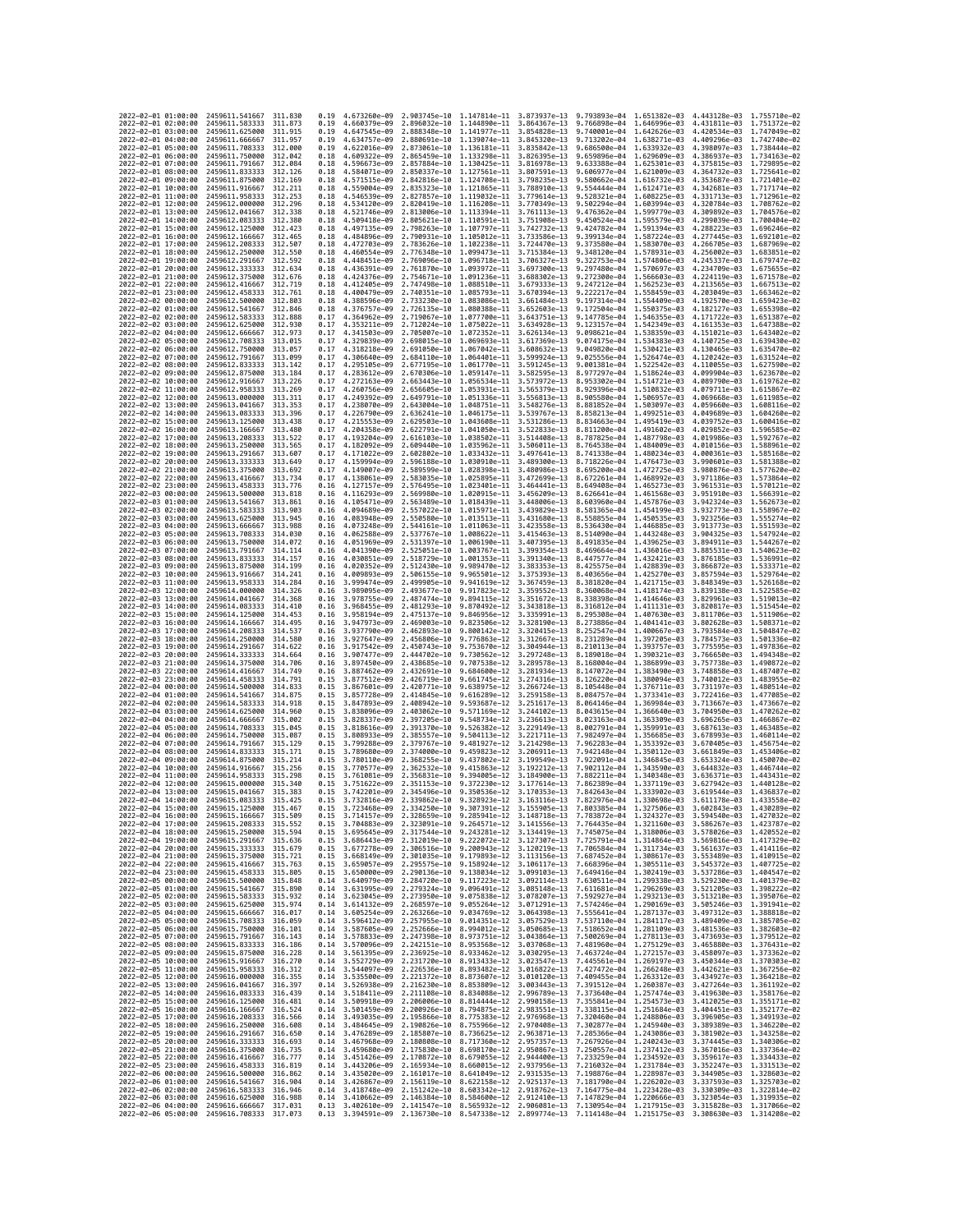| 2022-02-06 06:00:00                        |                     | 2459616,750000                                                       | 317.115             | 0.13         | 3.386605e-09 2.131932e-10    |                              | 8.528817e-12 2.893490e-13                                                                                                                                                                                                            |                                                                                                              | 7.097411e-04                              | 1.212447e-03                              | 3.301461e-03 1.311360e-02                              |                              |
|--------------------------------------------|---------------------|----------------------------------------------------------------------|---------------------|--------------|------------------------------|------------------------------|--------------------------------------------------------------------------------------------------------------------------------------------------------------------------------------------------------------------------------------|--------------------------------------------------------------------------------------------------------------|-------------------------------------------|-------------------------------------------|--------------------------------------------------------|------------------------------|
| 2022-02-06 07:00:00                        |                     | 2459616, 791667                                                      | 317.157             | 0.13         | 3.378652e-09                 | 2.127154e-10                 | 8.510370e-12                                                                                                                                                                                                                         | 2.887229e-13                                                                                                 | 7.080745e-04                              | 1.209729e-03                              | 3.294320e-03 1.308523e-02                              |                              |
| 2022-02-06 08:00:00                        |                     | 2459616.833333                                                       | 317, 199            | 0.13         | 3.370733e-09                 | 2.122397e-10                 | 8.491996e-12                                                                                                                                                                                                                         | 2.880991e-13                                                                                                 | 7.064147e-04                              | 1.207024e-03                              | 3.287208e-03                                           | 1.305696e-02                 |
| 2022-02-06 09:00:00<br>2022-02-06 10:00:00 |                     | 2459616,875000<br>2459616.916667                                     | 317.242<br>317.284  | 0.13<br>0.13 | 3.362846e-09<br>3.354992e-09 | 2.117658e-10<br>2.112940e-10 | 8.473696e-12<br>8.455468e-12                                                                                                                                                                                                         | 2.874775e-13<br>2.868582e-13                                                                                 | 7.031158e-04                              | 7.047618e-04 1.204329e-03<br>1.201646e-03 | 3.280124e-03 1.302879e-02<br>3.273068e-03 1.300072e-02 |                              |
| 2022-02-06 11:00:00                        |                     | 2459616.958333                                                       | 317.326             | 0.13         | 3.347170e-09                 | 2.108241e-10                 | 8.437313e-12                                                                                                                                                                                                                         | 2.862411e-13                                                                                                 | 7.014767e-04                              | 1.198973e-03                              | 3.266040e-03                                           | 1.297275e-02                 |
| 2022-02-06 12:00:00                        |                     | 2459617.000000                                                       | 317, 368            | 0.13         | 3.339382e-09                 | 2.103562e-10                 | 8.419231e-12                                                                                                                                                                                                                         | 2.856262e-13                                                                                                 | 6.998444e-04                              | 1.196312e-03                              | 3.259041e-03                                           | 1.294488e-02                 |
| 2022-02-06 13:00:00                        |                     | 2459617.041667                                                       | 317.411             | 0.13         | 3.331626e-09                 | 2.098902e-10                 | 8.401222e-12                                                                                                                                                                                                                         | 2.850136e-13                                                                                                 | 6.982189e-04                              | 1.193662e-03                              | 3.252069e-03                                           | 1.291712e-02                 |
| 2022-02-06 14:00:00<br>2022-02-06 15:00:00 |                     | 2459617.083333<br>2459617.125000                                     | 317.453<br>317,495  | 0.13<br>0.13 | 3.323902e-09<br>3.316211e-09 | 2.094262e-10<br>2.089642e-10 | 8.383284e-12<br>8.365419e-12                                                                                                                                                                                                         | 2.844033e-13<br>2.837951e-13                                                                                 | 6.966002e-04<br>6.949884e-04              | 1.191023e-03<br>1,188396e-03              | 3.245126e-03<br>3.238210e-03                           | 1.288946e-02<br>1.286190e-02 |
| 2022-02-06 16:00:00                        |                     | 2459617.166667                                                       | 317.537             | 0.13         | 3.308552e-09                 | 2.085040e-10                 | 8.347626e-12                                                                                                                                                                                                                         | 2.831892e-13                                                                                                 | 6.933833e-04                              | 1.185779e-03                              | 3.231323e-03                                           | 1.283444e-02                 |
| 2022-02-06 17:00:00                        |                     | 2459617.208333                                                       | 317,580             | 0.13         | 3.300925e-09                 | 2.080458e-10                 | 8.329904e-12                                                                                                                                                                                                                         | 2.825855e-13                                                                                                 | 6.917850e-04                              | 1.183173e-03                              | 3.224463e-03                                           | 1.280707e-02                 |
| 2022-02-06 18:00:00                        |                     | 2459617.250000                                                       | 317.622             | 0.13         | 3.293331e-09                 | 2.075896e-10                 | 8.312254e-12                                                                                                                                                                                                                         | 2.819840e-13                                                                                                 | 6.901934e-04                              | 1.180578e-03                              | 3.217631e-03                                           | 1.277981e-02                 |
| 2022-02-06 19:00:00<br>2022-02-06 20:00:00 |                     | 2459617.291667<br>2459617.333333                                     | 317.664<br>317.706  | 0.13<br>0.13 | 3.285769e-09<br>3.278238e-09 | 2.071352e-10<br>2.066828e-10 | 8.294676e-12<br>8.277168e-12                                                                                                                                                                                                         | 2.813847e-13<br>2.807876e-13                                                                                 | 6.886085e-04<br>6.870303e-04              | 1.177994e-03<br>1.175421e-03              | 3.210826e-03<br>3.204049e-03                           | 1.275265e-02<br>1.272559e-02 |
| 2022-02-06 21:00:00                        |                     | 2459617.375000                                                       | 317,749             | 0.13         | 3.270740e-09                 | 2.062323e-10                 | 8.259732e-12                                                                                                                                                                                                                         | 2.801928e-13                                                                                                 | 6.854589e-04                              | 1.172859e-03                              | 3.197300e-03 1.269863e-02                              |                              |
| 2022-02-06 22:00:00                        |                     | 2459617.416667                                                       | 317.791             | 0.13         | 3.263273e-09                 | 2.057837e-10                 | 8.242367e-12                                                                                                                                                                                                                         | 2.796001e-13                                                                                                 | 6.838940e-04                              | 1.170308e-03                              | 3.190578e-03                                           | 1.267177e-02                 |
| 2022-02-06 23:00:00                        |                     | 2459617.458333                                                       | 317.833             | 0.13         | 3.255838e-09                 | 2.053370e-10                 | 8.225073e-12                                                                                                                                                                                                                         | 2.790096e-13                                                                                                 | 6.823359e-04                              | 1.167768e-03                              | 3.183883e-03                                           | 1.264501e-02                 |
| 2022-02-07 00:00:00<br>2022-02-07 01:00:00 |                     | 2459617.500000                                                       | 317.875<br>317.917  | 0.13         | 3.248435e-09<br>3.241063e-09 | 2.048923e-10<br>2.044494e-10 | 8.207849e-12<br>8.190696e-12                                                                                                                                                                                                         | 2.784212e-13<br>2.778351e-13                                                                                 | 6.807844e-04<br>6.792395e-04              | 1.165238e-03<br>1.162720e-03              | 3.177216e-03<br>3.170576e-03                           | 1.261835e-02<br>1.259178e-02 |
| 2022-02-07 02:00:00                        |                     | 2459617.541667<br>2459617.583333                                     | 317.960             | 0.13<br>0.13 | 3.233723e-09                 | 2.040084e-10                 | 8.173613e-12                                                                                                                                                                                                                         | 2.772511e-13                                                                                                 | 6.777012e-04                              | 1.160212e-03                              | 3.163963e-03                                           | 1.256531e-02                 |
| 2022-02-07 03:00:00                        |                     | 2459617.625000                                                       | 318.002             | 0.13         | 3.226414e-09                 | 2.035693e-10                 | 8.156600e-12                                                                                                                                                                                                                         | 2.766693e-13                                                                                                 | 6.761694e-04                              | 1.157714e-03                              | 3.157378e-03                                           | 1.253895e-02                 |
| 2022-02-07 04:00:00                        |                     | 2459617.666667                                                       | 318,044             | 0.13         | 3.219137e-09                 | 2.031321e-10                 | 8.139657e-12                                                                                                                                                                                                                         | 2.760896e-13                                                                                                 | 6.746443e-04                              | 1.155228e-03                              | 3.150819e-03 1.251268e-02                              |                              |
| 2022-02-07 05:00:00                        |                     | 2459617.708333                                                       | 318.086             | 0.13         | 3.211891e-09                 | 2.026967e-10                 | 8.122784e-12                                                                                                                                                                                                                         | 2.755122e-13                                                                                                 | 6.731257e-04                              | 1.152752e-03                              | 3.144287e-03                                           | 1.248650e-02                 |
| 2022-02-07 06:00:00<br>2022-02-07 07:00:00 |                     | 2459617.750000<br>2459617.791667                                     | 318.129<br>318.171  | 0.13<br>0.13 | 3.204676e-09<br>3.197492e-09 | 2.022633e-10<br>2.018317e-10 | 8.105980e-12<br>8.089246e-12                                                                                                                                                                                                         | 2.749368e-13<br>2.743636e-13                                                                                 | 6.716136e-04<br>6.701081e-04              | 1.150287e-03<br>1.147833e-03              | 3.137783e-03<br>3.131305e-03 1.243445e-02              | 1.246043e-02                 |
| 2022-02-07 08:00:00                        |                     | 2459617.833333                                                       | 318.213             | 0.13         | 3.190339e-09                 | 2.014019e-10                 | 8.072581e-12                                                                                                                                                                                                                         | 2.737926e-13                                                                                                 | 6.686091e-04                              | 1,145389e-03                              | 3.124854e-03                                           | 1.240857e-02                 |
| 2022-02-07 09:00:00                        |                     | 2459617.875000                                                       | 318,255             | 0.13         | 3.183217e-09                 | 2.009741e-10                 | 8.055986e-12                                                                                                                                                                                                                         | 2.732237e-13                                                                                                 | 6.671165e-04                              | 1.142955e-03                              | 3.118430e-03                                           | 1.238279e-02                 |
| 2022-02-07 10:00:00                        |                     | 2459617.916667                                                       | 318,297             | 0.13         | 3.176126e-09                 | 2.005481e-10                 | 8.039459e-12                                                                                                                                                                                                                         | 2.726569e-13                                                                                                 |                                           | 6.656304e-04 1.140533e-03                 | 3.112033e-03                                           | 1.235710e-02                 |
| 2022-02-07 11:00:00<br>2022-02-07 12:00:00 |                     | 2459617.958333<br>2459618.000000                                     | 318.340<br>318, 382 | 0.12<br>0.12 | 3.169066e-09<br>3.162036e-09 | 2.001239e-10<br>1.997016e-10 | 8.023001e-12<br>8.006612e-12                                                                                                                                                                                                         | 2.720922e-13<br>2.715297e-13                                                                                 | 6.641508e-04                              | 1.138120e-03<br>1,135719e-03              | 3.105662e-03<br>3.099318e-03                           | 1.233151e-02<br>1.230601e-02 |
| 2022-02-07 13:00:00                        |                     | 2459618.041667                                                       | 318,424             | 0.12         | 3.155037e-09                 | 1.992811e-10                 | 7.990292e-12                                                                                                                                                                                                                         | 2.709693e-13                                                                                                 | 6.626776e-04<br>6.612108e-04              | 1.133327e-03                              | 3.093001e-03                                           | 1.228062e-02                 |
| 2022-02-07 14:00:00                        |                     | 2459618.083333                                                       | 318.466             | 0.12         | 3.148069e-09                 | 1.988625e-10                 | 7.974040e-12                                                                                                                                                                                                                         | 2.704110e-13                                                                                                 | 6.597504e-04                              | 1.130947e-03                              | 3.086709e-03 1.225531e-02                              |                              |
| 2022-02-07 15:00:00                        |                     | 2459618.125000                                                       | 318,508             | 0.12         | 3.141131e-09                 | 1.984457e-10                 | 7.957856e-12                                                                                                                                                                                                                         | 2.698549e-13                                                                                                 | 6.582964e-04                              | 1.128576e-03                              | 3.080445e-03 1.223011e-02                              |                              |
| 2022-02-07 16:00:00                        |                     | 2459618.166667                                                       | 318.551             | 0.12         | 3.134224e-09                 | 1.980307e-10                 | 7.941740e-12                                                                                                                                                                                                                         | 2.693008e-13                                                                                                 | 6.568488e-04                              | 1.126216e-03                              | 3.074206e-03                                           | 1.220500e-02                 |
| 2022-02-07 17:00:00<br>2022-02-07 18:00:00 |                     | 2459618.208333<br>2459618.250000                                     | 318.593<br>318.635  | 0.12<br>0.12 | 3.127347e-09<br>3.120500e-09 | 1.976176e-10<br>1.972063e-10 | 7.925692e-12<br>7.909712e-12                                                                                                                                                                                                         | 2.687488e-13<br>2.681989e-13                                                                                 | 6.554075e-04<br>6.539726e-04              | 1.123867e-03<br>1.121528e-03              | 3.067994e-03<br>3.061808e-03                           | 1.217998e-02<br>1.215506e-02 |
| 2022-02-07 19:00:00                        |                     | 2459618.291667                                                       | 318.677             | 0.12         | 3.113683e-09                 | 1.967968e-10                 | 7.893799e-12                                                                                                                                                                                                                         | 2.676511e-13                                                                                                 | 6.525440e-04                              | 1,119199e-03                              | 3.055649e-03                                           | 1.213023e-02                 |
| 2022-02-07 20:00:00                        |                     | 2459618.333333                                                       | 318.720             | 0.12         | 3.106896e-09                 | 1.963891e-10                 | 7.877954e-12                                                                                                                                                                                                                         | 2.671054e-13                                                                                                 | 6.511217e-04                              | 1,116880e-03                              | 3.049515e-03                                           | 1.210550e-02                 |
| 2022-02-07 21:00:00                        |                     | 2459618.375000                                                       | 318.762             | 0.12         | 3.100140e-09                 | 1.959832e-10                 | 7.862176e-12                                                                                                                                                                                                                         | 2.665618e-13                                                                                                 | 6.497057e-04                              | 1.114572e-03                              | 3.043408e-03                                           | 1.208086e-02                 |
| 2022-02-07 22:00:00                        |                     | 2459618.416667                                                       | 318,804             | 0.12         | 3.093413e-09                 | 1.955791e-10                 | 7.846465e-12                                                                                                                                                                                                                         | 2.660203e-13                                                                                                 | 6.482960e-04                              | 1.112274e-03                              | 3.037326e-03                                           | 1.205632e-02                 |
| 2022-02-07 23:00:00<br>2022-02-08 00:00:00 |                     | 2459618,458333<br>2459618.500000                                     | 318,846<br>318.888  | 0.12<br>0.12 | 3.086716e-09<br>3.080049e-09 | 1.951769e-10<br>1.947764e-10 | 7.830821e-12<br>7.815244e-12                                                                                                                                                                                                         | 2.654808e-13<br>2.649434e-13                                                                                 | 6.468925e-04<br>6.454953e-04              | 1.109986e-03<br>1.107709e-03              | 3.031270e-03<br>3.025241e-03                           | 1.203187e-02<br>1.200752e-02 |
| 2022-02-08 01:00:00                        |                     | 2459618.541667                                                       | 318.931             | 0.12         | 3.073412e-09                 | 1.943777e-10                 | 7.799734e-12                                                                                                                                                                                                                         | 2.644081e-13                                                                                                 | 6.441043e-04                              | 1.105441e-03                              | 3.019237e-03                                           | 1.198325e-02                 |
| 2022-02-08 02:00:00                        |                     | 2459618.583333                                                       | 318.973             | 0.12         | 3.066805e-09                 | 1.939808e-10                 | 7.784290e-12                                                                                                                                                                                                                         | 2.638748e-13                                                                                                 | 6.427196e-04                              | 1.103184e-03                              | 3.013259e-03 1.195909e-02                              |                              |
| 2022-02-08 03:00:00                        |                     | 2459618.625000                                                       | 319.015             | 0.12         | 3.060227e-09                 | 1,935857e-10                 | 7.768913e-12                                                                                                                                                                                                                         | 2.633436e-13                                                                                                 | 6.413410e-04                              | 1.100937e-03                              | 3.007306e-03                                           | 1.193501e-02                 |
| 2022-02-08 04:00:00<br>2022-02-08 05:00:00 |                     | 2459618.666667<br>2459618.708333                                     | 319.057<br>319,099  | 0.12<br>0.12 | 3.053678e-09<br>3.047159e-09 | 1.931923e-10<br>1.928008e-10 | 7.753602e-12<br>7.738357e-12                                                                                                                                                                                                         | 2.628144e-13<br>2.622873e-13                                                                                 | 6.399686e-04<br>6.386024e-04              | 1.098700e-03<br>1.096473e-03              | 3.001379e-03<br>2.995478e-03                           | 1.191103e-02<br>1.188714e-02 |
| 2022-02-08 06:00:00                        |                     | 2459618.750000                                                       | 319, 142            | 0.12         | 3.040669e-09                 | 1.924110e-10                 | 7.723178e-12                                                                                                                                                                                                                         | 2.617622e-13                                                                                                 | 6.372423e-04                              | 1,094256e-03                              | 2.989602e-03                                           | 1.186334e-02                 |
| 2022-02-08 07:00:00                        |                     | 2459618,791667                                                       | 319.184             | 0.12         | 3.034209e-09                 | 1.920230e-10                 | 7.708065e-12                                                                                                                                                                                                                         | 2.612392e-13                                                                                                 | 6.358884e-04                              | 1.092050e-03                              | 2.983752e-03                                           | 1.183964e-02                 |
| 2022-02-08 08:00:00                        |                     | 2459618.833333                                                       | 319.226             | 0.12         | 3.027778e-09                 | 1.916367e-10                 | 7.693018e-12                                                                                                                                                                                                                         | 2.607182e-13                                                                                                 | 6.345406e-04                              | 1.089853e-03                              | 2.977927e-03                                           | 1.181602e-02                 |
| 2022-02-08 09:00:00<br>2022-02-08 10:00:00 |                     | 2459618.875000<br>2459618.916667                                     | 319,268<br>319.310  | 0.12<br>0.12 | 3.021376e-09<br>3.015003e-09 | 1.912522e-10<br>1.908694e-10 | 7.678036e-12<br>7.663119e-12                                                                                                                                                                                                         | 2.601992e-13<br>2.596822e-13                                                                                 | 6.331989e-04<br>6.318633e-04              | 1.087666e-03<br>1.085489e-03              | 2.972128e-03<br>2.966354e-03                           | 1.179250e-02<br>1.176907e-02 |
| 2022-02-08 11:00:00                        |                     | 2459618.958333                                                       | 319, 353            | 0.12         | 3.008659e-09                 | 1.904884e-10                 | 7.648268e-12                                                                                                                                                                                                                         | 2.591673e-13                                                                                                 | 6.305338e-04                              | 1.083323e-03                              | 2.960605e-03                                           | 1.174574e-02                 |
| 2022-02-08 12:00:00                        |                     | 2459619.000000                                                       | 319.395             | 0.12         | 3.002344e-09                 | 1.901092e-10                 | 7.633481e-12                                                                                                                                                                                                                         | 2.586544e-13                                                                                                 | 6.292104e-04                              | 1.081166e-03                              | 2.954881e-03 1.172249e-02                              |                              |
| 2022-02-08 13:00:00                        |                     | 2459619.041667                                                       | 319.437             | 0.12         | 2.996058e-09                 | 1.897317e-10                 | 7.618760e-12                                                                                                                                                                                                                         | 2.581434e-13                                                                                                 | 6.278930e-04                              | 1.079019e-03                              | 2.949183e-03 1.169933e-02                              |                              |
| 2022-02-08 14:00:00<br>2022-02-08 15:00:00 |                     | 2459619.083333<br>2459619,125000                                     | 319.479<br>319.521  | 0.12         | 2.989801e-09<br>2.983572e-09 | 1.893559e-10<br>1,889818e-10 | 7.604103e-12<br>7.589512e-12                                                                                                                                                                                                         | 2.576345e-13<br>2.571276e-13                                                                                 | 6.265816e-04<br>6.252763e-04              | 1.076882e-03<br>1.074755e-03              | 2.943509e-03                                           | 1.167627e-02<br>1.165330e-02 |
| 2022-02-08 16:00:00                        |                     | 2459619.166667                                                       | 319,564             | 0.12<br>0.12 | 2.977372e-09                 | 1.886095e-10                 | 7.574984e-12                                                                                                                                                                                                                         | 2.566227e-13                                                                                                 | 6.239769e-04                              | 1.072637e-03                              | 2.937861e-03<br>2.932237e-03                           | 1.163041e-02                 |
| 2022-02-08 17:00:00                        |                     | 2459619.208333                                                       | 319.606             | 0.12         | 2.971201e-09                 | 1.882389e-10                 | 7.560521e-12                                                                                                                                                                                                                         | 2.561198e-13                                                                                                 | 6.226836e-04                              | 1,070530e-03                              | 2.926639e-03                                           | 1.160762e-02                 |
| 2022-02-08 18:00:00                        |                     | 2459619.250000                                                       | 319.648             | 0.12         | 2.965058e-09                 | 1.878701e-10                 | 7.546123e-12                                                                                                                                                                                                                         | 2.556189e-13                                                                                                 | 6.213962e-04                              | 1.068432e-03                              | 2.921065e-03                                           | 1.158492e-02                 |
| 2022-02-08 19:00:00                        |                     | 2459619,291667                                                       | 319,690             | 0.12         | 2.958944e-09                 | 1.875029e-10                 | 7.531788e-12                                                                                                                                                                                                                         | 2.551200e-13                                                                                                 | 6.201148e-04                              | 1,066344e-03                              | 2.915516e-03                                           | 1.156231e-02                 |
| 2022-02-08 20:00:00<br>2022-02-08 21:00:00 |                     | 2459619.333333<br>2459619.375000                                     | 319,732<br>319.775  | 0.12<br>0.12 | 2.952858e-09<br>2.946800e-09 | 1.871375e-10<br>1.867738e-10 | 7.517517e-12<br>7.503311e-12                                                                                                                                                                                                         | 2.546230e-13<br>2.541280e-13                                                                                 | 6.188393e-04<br>6.175698e-04              | 1.064266e-03<br>1.062197e-03              | 2.909992e-03<br>2.904493e-03                           | 1.153979e-02<br>1.151735e-02 |
| 2022-02-08 22:00:00                        |                     | 2459619.416667                                                       | 319.817             | 0.11         | 2.940770e-09                 | 1.864118e-10                 | 7.489167e-12                                                                                                                                                                                                                         | 2.536350e-13                                                                                                 | 6.163062e-04                              | 1.060138e-03                              | 2.899018e-03                                           | 1.149501e-02                 |
| 2022-02-08 23:00:00                        |                     | 2459619.458333                                                       | 319.859             | 0.11         | 2.934769e-09                 | 1.860515e-10                 | 7.475088e-12                                                                                                                                                                                                                         | 2.531440e-13                                                                                                 | 6.150485e-04                              | 1.058089e-03                              | 2.893568e-03                                           | 1.147275e-02                 |
| 2022-02-09 00:00:00                        |                     | 2459619.500000                                                       | 319,901             | 0.11         | 2.928796e-09                 | 1.856928e-10                 | 7.461072e-12                                                                                                                                                                                                                         | 2.526549e-13                                                                                                 | 6.137967e-04                              | 1.056050e-03                              | 2.888142e-03 1.145059e-02                              |                              |
| 2022-02-09 01:00:00<br>2022-02-09 02:00:00 |                     | 2459619.541667                                                       | 319.943             | 0.11         | 2.922851e-09<br>2.916934e-09 | 1.853359e-10                 | 7.447119e-12<br>7.433229e-12                                                                                                                                                                                                         | 2.521678e-13                                                                                                 | 6.125508e-04                              | 1.054020e-03                              | 2.882741e-03                                           | 1.142851e-02<br>1.140653e-02 |
| 2022-02-09 03:00:00                        |                     | 2459619.583333<br>2459619.625000                                     | 319.986<br>320,028  | 0.11<br>0.11 | 2.911045e-09                 | 1.849807e-10<br>1.846272e-10 | 7.419403e-12                                                                                                                                                                                                                         | 2.516827e-13<br>2.511995e-13                                                                                 | 6.113107e-04<br>6.100765e-04              | 1.052000e-03<br>1.049989e-03              | 2.877365e-03<br>2.872012e-03                           | 1.138463e-02                 |
| 2022-02-09 04:00:00                        |                     | 2459619.666667                                                       | 320,070             | 0.11         | 2.905184e-09                 | 1.842753e-10                 | 7.405639e-12                                                                                                                                                                                                                         | 2.507182e-13                                                                                                 | 6.088481e-04                              | 1,047988e-03                              | 2.866684e-03                                           | 1.136282e-02                 |
| 2022-02-09 05:00:00                        |                     | 2459619.708333                                                       | 320, 112            | 0.11         | 2.899350e-09                 | 1.839251e-10                 | 7.391938e-12                                                                                                                                                                                                                         | 2.502389e-13                                                                                                 | 6.076256e-04                              | 1.045997e-03                              | 2.861381e-03                                           | 1.134109e-02                 |
| 2022-02-09 06:00:00                        |                     | 2459619.750000                                                       | 320, 154            | 0.11         | 2.893544e-09                 | 1.835766e-10                 | 7.378299e-12                                                                                                                                                                                                                         | 2.497616e-13                                                                                                 | 6.064089e-04                              | 1.044015e-03                              | 2.856102e-03                                           | 1.131946e-02                 |
| 2022-02-09 07:00:00<br>2022-02-09 08:00:00 |                     | 2459619.791667<br>2459619.833333                                     | 320.196<br>320.239  | 0.11<br>0.11 | 2.887766e-09<br>2.882015e-09 | 1.832298e-10<br>1.828847e-10 | 7.364724e-12<br>7.351210e-12                                                                                                                                                                                                         | 2.492861e-13<br>2.488127e-13                                                                                 | 6.051979e-04<br>6.039927e-04              | 1.042042e-03<br>1.040079e-03              | 2.850846e-03 1.129791e-02<br>2.845615e-03              | 1.127645e-02                 |
| 2022-02-09 09:00:00                        |                     | 2459619.875000                                                       | 320.281             | 0.11         | 2.876292e-09                 | 1.825412e-10                 | 7.337759e-12                                                                                                                                                                                                                         | 2.483411e-13                                                                                                 | 6.027934e-04                              | 1.038126e-03                              | 2.840408e-03                                           | 1.125508e-02                 |
| 2022-02-09 10:00:00                        |                     | 2459619.916667                                                       | 320.323             | 0.11         | 2.870597e-09                 | 1.821993e-10                 | 7.324370e-12                                                                                                                                                                                                                         | 2.478714e-13                                                                                                 | 6.015997e-04                              | 1.036182e-03                              | 2.835226e-03 1.123380e-02                              |                              |
| 2022-02-09 11:00:00                        |                     | 2459619.958333                                                       | 320.365             | 0.11         | 2.864929e-09<br>2.859288e-09 | 1.818592e-10                 | 7.311042e-12                                                                                                                                                                                                                         | 2.474037e-13                                                                                                 | 6.004118e-04                              | 1.034247e-03                              | 2.830067e-03                                           | 1.121260e-02<br>1.119149e-02 |
| 2022-02-09 12:00:00<br>2022-02-09 13:00:00 |                     | 2459620,000000<br>2459620.041667                                     | 320,407<br>320.450  | 0.11<br>0.11 | 2.853674e-09                 | 1.815207e-10<br>1.811838e-10 | 7.297777e-12<br>7.284573e-12                                                                                                                                                                                                         | 2.469379e-13<br>2.464740e-13                                                                                 | 5.992296e-04<br>5.980532e-04              | 1.032322e-03<br>1.030406e-03              | 2.824932e-03<br>2.819821e-03                           | 1.117046e-02                 |
| 2022-02-09 14:00:00                        |                     | 2459620.083333                                                       | 320.492             | 0.11         | 2.848088e-09                 | 1,808486e-10                 | 7.271431e-12                                                                                                                                                                                                                         | 2.460120e-13                                                                                                 | 5.968824e-04                              | 1.028500e-03                              | 2.814733e-03                                           | 1.114953e-02                 |
| 2022-02-09 15:00:00                        |                     | 2459620.125000                                                       | 320.534             | 0.11         | 2.842529e-09                 | 1.805150e-10                 | 7.258351e-12                                                                                                                                                                                                                         | 2.455520e-13                                                                                                 | 5.957174e-04                              | 1.026603e-03                              | 2.809670e-03                                           | 1.112868e-02                 |
| 2022-02-09 16:00:00<br>2022-02-09 17:00:00 |                     | 2459620.166667<br>2459620.208333                                     | 320.576             | 0.11         | 2.836997e-09                 | 1,801831e-10                 | 7.245331e-12                                                                                                                                                                                                                         | 2.450938e-13<br>2.446375e-13                                                                                 | 5.945580e-04                              | 1.024715e-03                              | 2.804630e-03                                           | 1.110791e-02<br>1.108723e-02 |
| 2022-02-09 18:00:00                        |                     | 2459620.250000                                                       | 320,618<br>320.660  | 0.11<br>0.11 | 2.831491e-09                 | 1.798528e-10                 | 7.232373e-12<br>2.826013e-09 1.795241e-10 7.219476e-12 2.441831e-13                                                                                                                                                                  |                                                                                                              | 5.934043e-04<br>5.922562e-04 1.020968e-03 | 1.022837e-03                              | 2.799614e-03<br>2.794622e-03 1.106664e-02              |                              |
| 2022-02-09 19:00:00                        |                     | 2459620.291667                                                       | 320.703             | 0.11         |                              |                              | 2.820562e-09 1.791971e-10 7.206640e-12 2.437306e-13 5.911138e-04 1.019108e-03 2.789653e-03 1.104613e-02                                                                                                                              |                                                                                                              |                                           |                                           |                                                        |                              |
| 2022                                       | -02-09 20:00:00     | 2459620.333333                                                       |                     |              | 2.815138e-09                 | 1.788717e-10                 | 7.193865e–12                                                                                                                                                                                                                         | 2.432800e-13                                                                                                 | 5.899769e-04                              | 1.017257e-03                              | 2.784708e-03                                           |                              |
| 2022-02-09 21:00:00                        |                     | 2459620.375000 320.787                                               | 320,829             |              |                              |                              | 0.11 2.809740e-09 1.785479e-10 7.181150e-12 2.428313e-13 5.888457e-04 1.015416e-03 2.779786e-03 1.100537e-02                                                                                                                         |                                                                                                              |                                           |                                           |                                                        |                              |
| 2022-02-09 22:00:00<br>2022-02-09 23:00:00 |                     | 2459620.416667<br>2459620.458333                                     | 320.871             |              |                              |                              | 0.11 2.804369e-09 1.782257e-10 7.168496e-12 2.423845e-13 5.877201e-04 1.013584e-03 2.774888e-03 1.098512e-02                                                                                                                         |                                                                                                              |                                           |                                           |                                                        |                              |
| 2022-02-10 00:00:00                        |                     | 2459620.500000                                                       | 320.914             |              |                              |                              | 0.11 2.799025e-09 1.779051e-10 7.155903e-12 2.419395e-13 5.866001e-04 1.011761e-03 2.770013e-03 1.096495e-02<br>0.11 2.793707e-09 1.775862e-10 7.143370e-12 2.414964e-13 5.854857e-04 1.009947e-03 2.765161e-03 1.094487e-02         |                                                                                                              |                                           |                                           |                                                        |                              |
| 2022-02-10 01:00:00                        |                     | 2459620.541667 320.956                                               |                     |              |                              |                              | 0.11 2.788416e-09 1.772689e-10 7.130897e-12 2.410551e-13 5.843768e-04 1.008142e-03 2.760333e-03 1.092487e-02                                                                                                                         |                                                                                                              |                                           |                                           |                                                        |                              |
| 2022-02-10 02:00:00<br>2022-02-10 03:00:00 |                     | 2459620.583333                                                       | 320.998<br>321.040  |              |                              |                              | 0.11 2.783151e-09 1.769531e-10 7.118484e-12 2.406158e-13 5.832735e-04 1.006346e-03 2.755528e-03 1.090496e-02<br>0.11 2.777913e-09 1.766390e-10 7.106131e-12 2.401783e-13 5.821757e-04 1.004560e-03 2.750747e-03 1.088513e-02         |                                                                                                              |                                           |                                           |                                                        |                              |
| 2022-02-10 04:00:00                        |                     | 2459620.625000<br>2459620.666667 321.082                             |                     |              |                              |                              | 0.11 2.772701e-09 1.763265e-10 7.093838e-12 2.397426e-13 5.810834e-04 1.002783e-03 2.745988e-03 1.086539e-02                                                                                                                         |                                                                                                              |                                           |                                           |                                                        |                              |
| 2022-02-10 05:00:00                        |                     | 2459620.708333 321.124                                               |                     |              |                              |                              | 0.11 2.767515e-09 1.760156e-10 7.081605e-12 2.393088e-13 5.799966e-04 1.001014e-03 2.741253e-03 1.084573e-02                                                                                                                         |                                                                                                              |                                           |                                           |                                                        |                              |
| 2022-02-10 06:00:00                        |                     | 2459620.750000                                                       | 321, 167            |              |                              |                              | 0.11 2.762356e-09 1.757062e-10 7.069431e-12 2.388768e-13 5.789153e-04 9.992550e-04 2.736540e-03 1.082615e-02<br>0.11 2.757223ee-09 1.753085e-10 7.069431e-12 2.384768e-13 5.789153e-04 9.992550e-04 2.736540e-03 1.082615e-02<br>0.1 |                                                                                                              |                                           |                                           |                                                        |                              |
| 2022-02-10 07:00:00<br>2022-02-10 08:00:00 |                     | 2459620.791667<br>2459620.833333 321.251                             | 321,209             |              |                              |                              |                                                                                                                                                                                                                                      |                                                                                                              |                                           |                                           |                                                        |                              |
| 2022-02-10 09:00:00                        |                     | 2459620.875000 321.293                                               |                     |              |                              |                              |                                                                                                                                                                                                                                      |                                                                                                              |                                           |                                           |                                                        |                              |
| 2022-02-10 10:00:00                        |                     | 2459620.916667                                                       | 321.335             |              |                              |                              | 0.11 2.747035e-09 1.747877e-10 7.033267e-12 2.375920e-13 5.757044e-04 9.940314e-04 2.772541e-03 1.076792e-02<br>0.11 2.741980e-09 1.744847e-10 7.031331e-12 2.375920e-13 5.757044e-04 9.940314e-04 2.772541e-03 1.076792e-02<br>0.11 |                                                                                                              |                                           |                                           |                                                        |                              |
| 2022-02-10 11:00:00                        |                     | 2459620.958333 321.377                                               |                     |              |                              |                              |                                                                                                                                                                                                                                      |                                                                                                              |                                           |                                           |                                                        |                              |
| 2022-02-10 12:00:00                        |                     | 2459621.000000 321.420                                               |                     |              |                              |                              | 0.11 2.731947e-09 1.738834e-10 6.997635e-12 2.363237e-13 5.725425e-04 9.888886e-04 2.708748e-03 1.071044e-02                                                                                                                         |                                                                                                              |                                           |                                           |                                                        |                              |
| 2022-02-10 13:00:00<br>2022-02-10 14:00:00 |                     | 2459621.041667<br>2459621.083333 321.504                             | 321.462             |              |                              |                              | 0.11 2.726970e-09 1.735851e-10 6.985875e-12 2.359046e-13 5.714994e-04 9.871922e-04 2.704196e-03 1.069145e-02<br>0.11 2.722018e-09 1.732884e-10 6.974174e-12 2.354873e-13 5.704617e-04 9.855046e-04 2.699667e-03 1.067254e-02         |                                                                                                              |                                           |                                           |                                                        |                              |
| 2022-02-10 15:00:00                        |                     | 2459621.125000 321.546                                               |                     |              |                              |                              | 0.10 2.717093e-09 1.729932e-10 6.962532e-12 2.350718e-13 5.694294e-04 9.838260e-04 2.695160e-03 1.065371e-02                                                                                                                         |                                                                                                              |                                           |                                           |                                                        |                              |
| 2022-02-10 16:00:00                        |                     | 2459621.166667 321.588                                               |                     |              |                              |                              | 0.10 2.712192e-09 1.726996e-10 6.950948e-12 2.346582e-13 5.684024e-04 9.821563e-04 2.690676e-03 1.063496e-02                                                                                                                         |                                                                                                              |                                           |                                           |                                                        |                              |
| 2022-02-10 17:00:00                        |                     | 2459621.208333                                                       | 321.630             |              |                              |                              |                                                                                                                                                                                                                                      |                                                                                                              |                                           |                                           |                                                        |                              |
| 2022-02-10 18:00:00<br>2022-02-10 19:00:00 |                     | 2459621.250000<br>2459621.291667 321.715                             | 321.673             |              |                              |                              | 0.10 2.697645e-09 1.718281e-10 6.916546e-12 2.334280e-13 5.653537e-04 9.772000e-04 2.677359e-03 1.057921e-02                                                                                                                         |                                                                                                              |                                           |                                           |                                                        |                              |
| 2022-02-10 20:00:00                        |                     | 2459621.333333 321.757                                               |                     |              |                              |                              | 0.10 2.692847e-09 1.715407e-10 6.905195e-12 2.330216e-13 5.643482e-04 9.755655e-04 2.672965e-03 1.056079e-02                                                                                                                         |                                                                                                              |                                           |                                           |                                                        |                              |
| 2022-02-10 21:00:00                        |                     | 2459621.375000                                                       | 321.799             |              |                              |                              | 0.10 2.688074e-09 1.712549e-10 6.893902e-12 2.326169e-13 5.633479e-04 9.739398e-04 2.668594e-03 1.054245e-02                                                                                                                         |                                                                                                              |                                           |                                           |                                                        |                              |
| 2022-02-10 22:00:00                        |                     | 2459621.416667 321.841                                               |                     |              |                              |                              | 0.10 2.683327e-09 1.709705e-10 6.882666e-12 2.322141e-13 5.623530e-04 9.723228e-04 2.664244e-03 1.052419e-02                                                                                                                         |                                                                                                              |                                           |                                           |                                                        |                              |
| 2022-02-10 23:00:00                        |                     | 2459621.458333 321.883                                               |                     |              |                              |                              | 0.10 2.678605e-09 1.706878e-10 6.871488e-12 2.318130e-13 5.613634e-04 9.707146e-04 2.659918e-03 1.050601e-02                                                                                                                         |                                                                                                              |                                           |                                           |                                                        |                              |
| 2022-02-11 00:00:00<br>2022-02-11 01:00:00 |                     | 2459621.500000 321.925<br>2459621.541667                             | 321,968             |              |                              |                              | 0.10 2.673908e-09 1.704065e-10 6.860368e-12 2.314137e-13 5.603790e-04 9.691152e-04 2.655613e-03 1.048792e-02<br>0.10 2.669236e-09 1.701268e-10 6.849305e-12 2.310162e-13 5.594000e-04 9.675244e-04 2.651331e-03 1.046990e-02         |                                                                                                              |                                           |                                           |                                                        |                              |
| 2022-02-11 02:00:00                        |                     | 2459621.583333 322.010                                               |                     |              |                              |                              | 0.10 2.664590e-09 1.698486e-10 6.838300e-12 2.306205e-13 5.584262e-04 9.659423e-04 2.647070e-03 1.045197e-02                                                                                                                         |                                                                                                              |                                           |                                           |                                                        |                              |
| 2022-02-11 03:00:00                        |                     | 2459621.625000                                                       | 322.052             |              |                              |                              | 0.10 2.659968e-09 1.695719e-10 6.827352e-12 2.302265e-13 5.574576e-04 9.643689e-04 2.642832e-03 1.043411e-02<br>0.10 2.655372e-09 1.692968e-10 6.816461e-12 2.298344e-13 5.564943e-04 9.628041e-04 2.638617e-03 1.041634e-02         |                                                                                                              |                                           |                                           |                                                        |                              |
| 2022-02-11 04:00:00                        |                     | 2459621.666667                                                       | 322.094             |              |                              |                              |                                                                                                                                                                                                                                      |                                                                                                              |                                           |                                           |                                                        |                              |
| 2022-02-11 05:00:00<br>2022-02-11 06:00:00 |                     | 2459621.708333 322.136<br>2459621.750000 322.178                     |                     |              |                              |                              | 0.10 2.650800e-09 1.690232e-10 6.805627e-12 2.294440e-13 5.555362e-04 9.612480e-04 2.634423e-03 1.039864e-02<br>0.10 2.646253e-09 1.687511e-10 6.794849e-12 2.290553e-13 5.545834e-04 9.597005e-04 2.630251e-03 1.038103e-02         |                                                                                                              |                                           |                                           |                                                        |                              |
|                                            |                     |                                                                      |                     |              |                              |                              |                                                                                                                                                                                                                                      | 0.10 2.641731e-09 1.684805e-10 6.784129e-12 2.286685e-13 5.536357e-04 9.581616e-04 2.626101e-03 1.036350e-02 |                                           |                                           |                                                        |                              |
|                                            |                     |                                                                      |                     |              |                              |                              |                                                                                                                                                                                                                                      |                                                                                                              |                                           |                                           |                                                        |                              |
| 2022-02-11 08:00:00                        | 2022-02-11 07:00:00 | 2459621.791667 322.221<br>2459621.833333                             | 322.263             |              |                              |                              | 0.10 2.637234e-09 1.682114e-10 6.773466e-12 2.282833e-13 5.526932e-04 9.566312e-04 2.621973e-03 1.034604e-02                                                                                                                         |                                                                                                              |                                           |                                           |                                                        |                              |
| 2022-02-11 09:00:00                        |                     | 2459621.875000 322.305<br>2022-02-11 10:00:00 2459621.916667 322.347 |                     |              |                              |                              | 0.10 2.632762e-09 1.679438e-10 6.762859e-12 2.279000e-13 5.517560e-04 9.551095e-04 2.617868e-03 1.032867e-02<br>0.10 2.628315e-09 1.676777e-10 6.752308e-12 2.275184e-13 5.508239e-04 9.535963e-04 2.613783e-03 1.031137e-02         |                                                                                                              |                                           |                                           |                                                        |                              |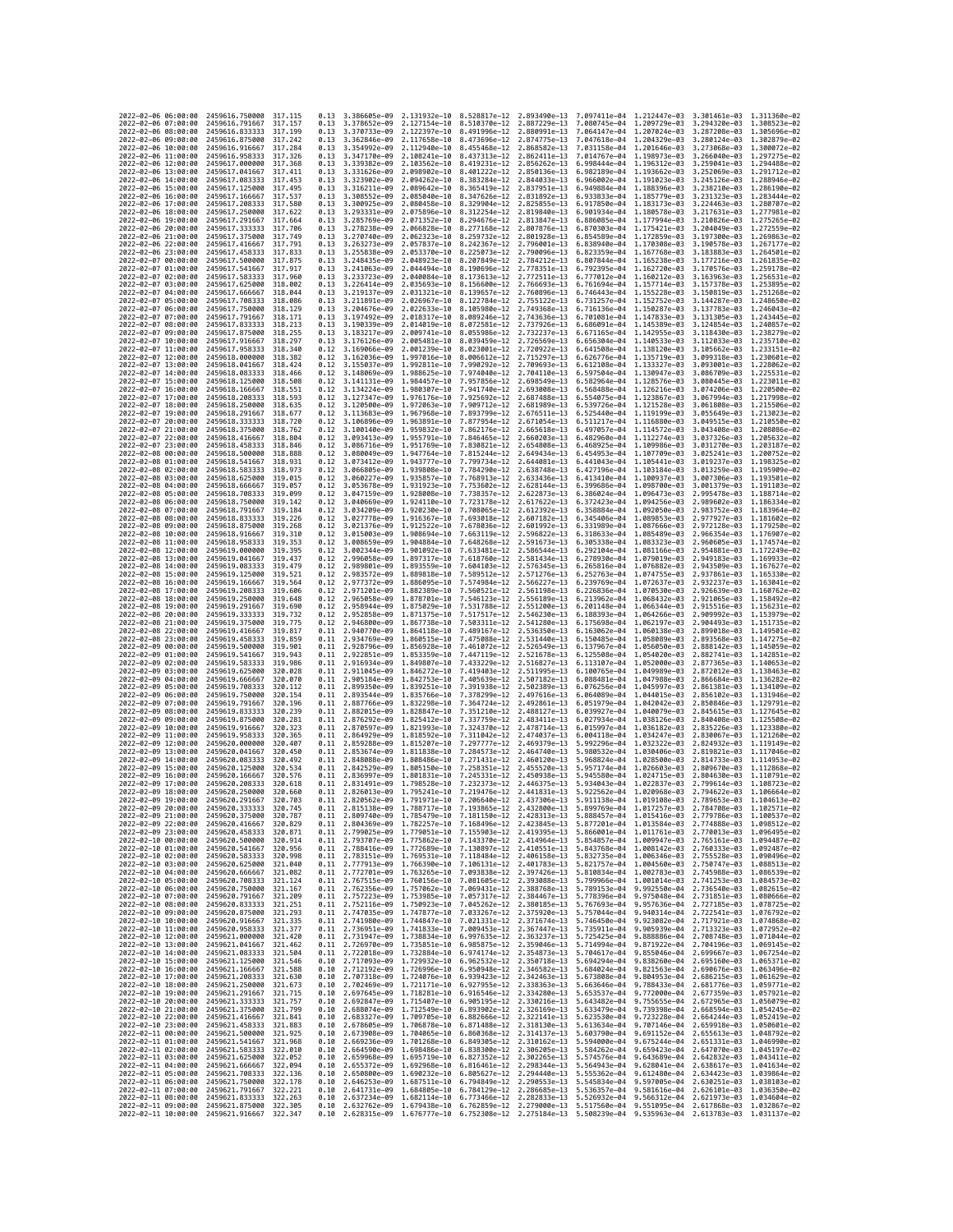| 2022-02-11 11:00:00                        |                 | 2459621.958333                                   | 322.389             | 0.10         | 2.623892e-09                              | 1.674131e-10                 | 6.741814e-12 2.271385e-13                                                                                                                                                                                                                  |                              | 5.498970e-04                 |                                                     | 9.520916e-04 2.609721e-03 1.029416e-02                 |                              |
|--------------------------------------------|-----------------|--------------------------------------------------|---------------------|--------------|-------------------------------------------|------------------------------|--------------------------------------------------------------------------------------------------------------------------------------------------------------------------------------------------------------------------------------------|------------------------------|------------------------------|-----------------------------------------------------|--------------------------------------------------------|------------------------------|
| 2022-02-11 12:00:00                        |                 | 2459622.000000                                   | 322.431             | 0.10         | 2.619493e-09                              | 1.671501e-10                 | 6.731376e-12                                                                                                                                                                                                                               | 2.267604e-13                 | 5.489752e-04                 | 9.505955e-04                                        | 2.605681e-03 1.027702e-02                              |                              |
| 2022-02-11 13:00:00                        |                 | 2459622.041667                                   | 322.473             | 0.10         | 2.615119e-09                              | 1.668885e-10                 | 6.720995e-12                                                                                                                                                                                                                               | 2.263840e-13                 | 5.480585e-04                 | 9.491078e-04                                        | 2.601662e-03                                           | 1.025996e-02                 |
| 2022-02-11 14:00:00<br>2022-02-11 15:00:00 |                 | 2459622.083333<br>2459622.125000                 | 322.516<br>322.558  | 0.10<br>0.10 | 2.610770e-09 1.666284e-10<br>2.606445e-09 | 1.663698e-10                 | 6.710669e-12<br>6.700400e-12                                                                                                                                                                                                               | 2.260094e-13<br>2.256365e-13 | 5.471470e-04<br>5.462407e-04 | 9.476287e-04<br>9.461580e-04                        | 2.597665e-03 1.024299e-02<br>2.593690e-03 1.022609e-02 |                              |
| 2022-02-11 16:00:00                        |                 | 2459622.166667                                   | 322.600             | 0.10         | 2.602145e-09                              | 1.661127e-10                 | 6,690186e-12                                                                                                                                                                                                                               | 2.252653e-13                 | 5.453394e-04                 | 9.446958e-04                                        | 2.589736e-03                                           | 1.020926e-02                 |
| 2022-02-11 17:00:00                        |                 | 2459622.208333                                   | 322.642             | 0.10         | 2.597869e-09                              | 1.658570e-10                 | 6.680028e-12                                                                                                                                                                                                                               | 2.248959e-13                 | 5.444432e-04                 | 9.432420e-04                                        | 2.585804e-03                                           | 1.019252e-02                 |
| 2022-02-11 18:00:00                        |                 | 2459622.250000                                   | 322,684             | 0.10         | 2.593617e-09                              | 1.656029e-10                 | 6.669926e-12                                                                                                                                                                                                                               | 2.245282e-13                 | 5.435522e-04                 | 9.417966e-04                                        | 2.581894e-03                                           | 1.017586e-02                 |
| 2022-02-11 19:00:00<br>2022-02-11 20:00:00 |                 | 2459622.291667<br>2459622.333333                 | 322,726<br>322.768  | 0.10<br>0.10 | 2.589389e-09<br>2.585186e-09              | 1.653502e-10<br>1.650990e-10 | 6.659879e-12<br>6.649888e-12                                                                                                                                                                                                               | 2.241622e-13<br>2.237980e-13 | 5.426662e-04<br>5.417852e-04 | 9.403596e-04<br>9.389310e-04                        | 2.578005e-03 1.015927e-02<br>2.574137e-03              | 1.014276e-02                 |
| 2022-02-11 21:00:00                        |                 | 2459622.375000                                   | 322,811             | 0.10         | 2.581006e-09                              | 1.648493e-10                 | 6.639953e-12                                                                                                                                                                                                                               | 2.234354e-13                 | 5.409094e-04                 | 9.375108e-04                                        | 2.570291e-03                                           | 1.012633e-02                 |
| 2022-02-11 22:00:00                        |                 | 2459622.416667                                   | 322,853             | 0.10         | 2.576851e-09                              | 1.646010e-10                 | 6.630072e-12                                                                                                                                                                                                                               | 2.230746e-13                 | 5.400386e-04                 | 9.360990e-04                                        | 2.566467e-03                                           | 1.010998e-02                 |
| 2022-02-11 23:00:00                        |                 | 2459622.458333                                   | 322.895             | 0.10         | 2.572720e-09                              | 1.643542e-10                 | 6.620247e-12                                                                                                                                                                                                                               | 2.227155e-13                 | 5.391728e-04                 | 9.346955e-04                                        | 2.562663e-03                                           | 1.009370e-02                 |
| 2022-02-12 00:00:00<br>2022-02-12 01:00:00 |                 | 2459622.500000<br>2459622.541667                 | 322.937<br>322.979  | 0.10<br>0.10 | 2.568613e-09<br>2.564530e-09              | 1.641089e-10<br>1.638651e-10 | 6.610477e-12<br>6.600762e-12                                                                                                                                                                                                               | 2.223581e-13<br>2.220024e-13 | 5.383120e-04<br>5.374563e-04 | 9.333003e-04<br>9.319135e-04                        | 2.558881e-03<br>2.555121e-03                           | 1.007750e-02<br>1.006138e-02 |
| 2022-02-12 02:00:00                        |                 | 2459622.583333                                   | 323.021             | 0.10         | 2.560471e-09                              | 1.636227e-10                 | 6.591102e-12                                                                                                                                                                                                                               | 2.216484e-13                 | 5.366056e-04                 | 9.305349e-04                                        | 2.551381e-03                                           | 1.004534e-02                 |
| 2022-02-12 03:00:00                        |                 | 2459622.625000                                   | 323.063             | 0.10         | 2.556435e-09                              | 1.633817e-10                 | 6.581496e-12                                                                                                                                                                                                                               | 2.212961e-13                 | 5.357599e-04                 | 9.291646e-04                                        | 2.547663e-03                                           | 1.002937e-02                 |
| 2022-02-12 04:00:00                        |                 | 2459622.666667                                   | 323,105             | 0.10         | 2.552423e-09                              | 1.631422e-10                 | 6.571945e-12                                                                                                                                                                                                                               | 2.209455e-13                 | 5.349191e-04                 | 9.278026e-04                                        | 2.543966e-03                                           | 1.001349e-02                 |
| 2022-02-12 05:00:00<br>2022-02-12 06:00:00 |                 | 2459622.708333<br>2459622.750000                 | 323,148<br>323,190  | 0.10<br>0.10 | 2.548436e-09<br>2.544471e-09              | 1.629042e-10                 | 6.562449e-12<br>6.553008e-12                                                                                                                                                                                                               | 2.205966e-13<br>2.202494e-13 | 5.340834e-04                 | 9.264488e-04<br>9.251033e-04                        | 2.540290e-03<br>2.536635e-03                           | 9.997673e-03<br>9.981937e-03 |
| 2022-02-12 07:00:00                        |                 | 2459622.791667                                   | 323.232             | 0.10         | 2.540531e-09                              | 1.626676e-10<br>1.624324e-10 | 6.543621e-12                                                                                                                                                                                                                               | 2.199039e-13                 | 5.332526e-04<br>5.324268e-04 | 9.237659e-04                                        | 2.533002e-03                                           | 9.966278e-03                 |
| 2022-02-12 08:00:00                        |                 | 2459622.833333                                   | 323.274             | 0.10         | 2.536614e-09                              | 1.621987e-10                 | 6.534288e-12                                                                                                                                                                                                                               | 2.195601e-13                 | 5.316059e-04                 | 9.224368e-04                                        | 2.529389e-03                                           | 9.950695e-03                 |
| 2022-02-12 09:00:00                        |                 | 2459622.875000                                   | 323.316             | 0.10         | 2.532721e-09                              | 1.619664e-10                 | 6.525009e-12                                                                                                                                                                                                                               | 2.192179e-13                 | 5.307900e-04                 | 9.211159e-04                                        | 2.525797e-03                                           | 9.935188e-03                 |
| 2022-02-12 10:00:00                        |                 | 2459622.916667                                   | 323.358<br>323,400  | 0.10         | 2.528851e-09                              | 1.617356e-10                 | 6.515785e-12                                                                                                                                                                                                                               | 2.188774e-13                 | 5.299790e-04                 | 9.198031e-04                                        | 2.522227e-03                                           | 9.919757e-03                 |
| 2022-02-12 11:00:00<br>2022-02-12 12:00:00 |                 | 2459622.958333<br>2459623,000000                 | 323.443             | 0.10<br>0.10 | 2.525005e-09<br>2.521182e-09              | 1.615062e-10<br>1.612783e-10 | 6.506615e-12<br>6.497498e-12                                                                                                                                                                                                               | 2.185386e-13<br>2.182015e-13 | 5.291729e-04<br>5.283717e-04 | 9.184986e-04<br>9.172021e-04                        | 2.518677e-03<br>2.515148e-03                           | 9.904402e-03<br>9.889124e-03 |
| 2022-02-12 13:00:00                        |                 | 2459623.041667                                   | 323.485             | 0.10         | 2.517382e-09                              | 1.610517e-10                 | 6.488436e-12                                                                                                                                                                                                                               | 2.178661e-13                 | 5.275755e-04                 | 9.159138e-04                                        | 2.511640e-03                                           | 9.873921e-03                 |
| 2022-02-12 14:00:00                        |                 | 2459623.083333                                   | 323.527             | 0.10         | 2.513606e-09                              | 1.608266e-10                 | 6.479427e-12                                                                                                                                                                                                                               | 2.175323e-13                 | 5.267841e-04                 | 9.146336e-04                                        | 2.508153e-03                                           | 9.858793e-03                 |
| 2022-02-12 15:00:00<br>2022-02-12 16:00:00 |                 | 2459623.125000<br>2459623.166667                 | 323.569<br>323.611  | 0.10<br>0.10 | 2.509853e-09<br>2.506124e-09              | 1.606029e-10                 | 6.470472e-12<br>6.461570e-12                                                                                                                                                                                                               | 2.172002e-13<br>2.168697e-13 | 5.259976e-04<br>5.252160e-04 | 9.133615e-04<br>9.120975e-04                        | 2.504686e-03<br>2.501240e-03                           | 9.843741e-03<br>9.828764e-03 |
| 2022-02-12 17:00:00                        |                 | 2459623.208333                                   | 323.653             | 0.09         | 2.502417e-09                              | 1.603807e-10<br>1.601598e-10 | 6.452723e-12                                                                                                                                                                                                                               | 2.165409e-13                 | 5.244392e-04                 | 9.108416e-04                                        | 2.497815e-03                                           | 9.813863e-03                 |
| 2022-02-12 18:00:00                        |                 | 2459623.250000                                   | 323.695             | 0.09         | 2.498734e-09                              | 1.599404e-10                 | 6.443928e-12                                                                                                                                                                                                                               | 2.162138e-13                 | 5.236673e-04                 | 9.095937e-04                                        | 2.494411e-03                                           | 9.799037e-03                 |
| 2022-02-12 19:00:00                        |                 | 2459623.291667                                   | 323.737             | 0.09         | 2.495074e-09                              | 1.597224e-10                 | 6.435187e-12                                                                                                                                                                                                                               | 2.158883e-13                 | 5.229003e-04                 | 9.083539e-04                                        | 2.491028e-03                                           | 9.784285e-03                 |
| 2022-02-12 20:00:00                        |                 | 2459623.333333                                   | 323,779             | 0.09         | 2.491437e-09                              | 1.595058e-10                 | 6.426499e-12                                                                                                                                                                                                                               | 2.155644e-13                 | 5.221381e-04                 | 9.071221e-04                                        | 2.487664e-03                                           | 9.769609e-03                 |
| 2022-02-12 21:00:00<br>2022-02-12 22:00:00 |                 | 2459623.375000<br>2459623.416667                 | 323.822<br>323.864  | 0.09<br>0.09 | 2.487823e-09<br>2.484232e-09              | 1.592906e-10<br>1.590769e-10 | 6.417864e-12<br>6.409283e-12                                                                                                                                                                                                               | 2.152422e-13<br>2.149217e-13 | 5.213807e-04<br>5.206281e-04 | 9.058983e-04<br>9.046825e-04                        | 2.484322e-03<br>2.481000e-03                           | 9.755007e-03<br>9.740480e-03 |
| 2022-02-12 23:00:00                        |                 | 2459623.458333                                   | 323.906             | 0.09         | 2.480664e-09                              | 1.588645e-10                 | 6.400754e-12                                                                                                                                                                                                                               | 2.146028e-13                 | 5.198804e-04                 | 9.034747e-04                                        | 2.477699e-03                                           | 9.726027e-03                 |
| 2022-02-13 00:00:00                        |                 | 2459623.500000                                   | 323.948             | 0.09         | 2.477119e-09                              | 1.586535e-10                 | 6.392278e-12                                                                                                                                                                                                                               | 2.142856e-13                 | 5.191374e-04                 | 9.022749e-04                                        | 2.474418e-03                                           | 9.711648e-03                 |
| 2022-02-13 01:00:00                        |                 | 2459623.541667                                   | 323.990             | 0.09         | 2.473597e-09                              | 1.584439e-10                 | 6.383855e-12                                                                                                                                                                                                                               | 2.139699e-13                 | 5.183993e-04                 | 9.010831e-04                                        | 2.471157e-03                                           | 9.697344e-03                 |
| 2022-02-13 02:00:00<br>2022-02-13 03:00:00 |                 | 2459623.583333<br>2459623.625000                 | 324,032<br>324.074  | 0.09<br>0.09 | 2.470098e-09<br>2.466621e-09              | 1.582358e-10<br>1.580290e-10 | 6.375485e-12<br>6.367167e-12                                                                                                                                                                                                               | 2.136559e-13<br>2.133436e-13 | 5.176659e-04<br>5.169373e-04 | 8.998992e-04<br>8.987232e-04                        | 2.467917e-03<br>2.464698e-03                           | 9.683114e-03<br>9.668958e-03 |
| 2022-02-13 04:00:00                        |                 | 2459623.666667                                   | 324, 116            | 0.09         | 2.463167e-09                              | 1.578236e-10                 | 6.358903e-12                                                                                                                                                                                                                               | 2.130329e-13                 | 5.162134e-04                 | 8.975552e-04                                        | 2.461498e-03                                           | 9.654876e-03                 |
| 2022-02-13 05:00:00                        |                 | 2459623.708333                                   | 324.159             | 0.09         | 2.459736e-09                              | 1.576196e-10                 | 6.350690e-12                                                                                                                                                                                                                               | 2.127238e-13                 | 5.154943e-04                 | 8.963951e-04                                        | 2.458319e-03                                           | 9.640867e-03                 |
| 2022-02-13 06:00:00                        |                 | 2459623.750000                                   | 324.201             | 0.09         | 2.456327e-09                              | 1.574170e-10                 | 6.342530e-12                                                                                                                                                                                                                               | 2.124163e-13                 | 5.147800e-04                 | 8.952428e-04                                        | 2.455160e-03                                           | 9.626932e-03                 |
| 2022-02-13 07:00:00<br>2022-02-13 08:00:00 |                 | 2459623.791667<br>2459623.833333                 | 324, 243<br>324.285 | 0.09<br>0.09 | 2.452942e-09<br>2.449578e-09              | 1.572158e-10<br>1.570159e-10 | 6.334422e-12<br>6.326367e-12                                                                                                                                                                                                               | 2.121105e-13<br>2.118062e-13 | 5.140704e-04<br>5.133656e-04 | 8.940985e-04<br>8.929620e-04                        | 2.452022e-03<br>2.448904e-03                           | 9.613071e-03<br>9.599283e-03 |
| 2022-02-13 09:00:00                        |                 | 2459623.875000                                   | 324, 327            | 0.09         | 2.446237e-09                              | 1.568175e-10                 | 6.318363e-12                                                                                                                                                                                                                               | 2.115036e-13                 | 5.126654e-04                 | 8.918334e-04                                        | 2.445806e-03                                           | 9.585568e-03                 |
| 2022-02-13 10:00:00                        |                 | 2459623.916667                                   | 324,369             | 0.09         | 2.442919e-09                              | 1.566204e-10                 | 6.310412e-12                                                                                                                                                                                                                               | 2.112026e-13                 | 5.119700e-04                 | 8.907126e-04                                        | 2.442728e-03                                           | 9.571927e-03                 |
| 2022-02-13 11:00:00                        |                 | 2459623.958333                                   | 324.411             | 0.09         | 2.439623e-09                              | 1.564247e-10                 | 6.302513e-12                                                                                                                                                                                                                               | 2.109032e-13                 | 5.112793e-04                 | 8.895996e-04                                        | 2.439670e-03                                           | 9.558358e-03                 |
| 2022-02-13 12:00:00<br>2022-02-13 13:00:00 |                 | 2459624,000000                                   | 324,453<br>324.495  | 0.09         | 2.436350e-09                              | 1.562304e-10<br>1.560374e-10 | 6.294665e-12                                                                                                                                                                                                                               | 2.106055e-13                 | 5.105932e-04                 | 8.884945e-04<br>8.873971e-04                        | 2.436632e-03                                           | 9.544863e-03<br>9.531440e-03 |
| 2022-02-13 14:00:00                        |                 | 2459624,041667<br>2459624.083333                 | 324,538             | 0.09<br>0.09 | 2.433099e-09<br>2.429870e-09              | 1.558459e-10                 | 6.286870e-12<br>6.279126e-12                                                                                                                                                                                                               | 2.103093e-13<br>2.100147e-13 | 5.099119e-04<br>5.092352e-04 | 8.863076e-04                                        | 2.433615e-03<br>2.430617e-03                           | 9.518090e-03                 |
| 2022-02-13 15:00:00                        |                 | 2459624,125000                                   | 324,580             | 0.09         | 2.426663e-09                              | 1.556556e-10                 | 6.271434e-12                                                                                                                                                                                                                               | 2.097218e-13                 | 5.085632e-04                 | 8.852258e-04                                        | 2.427639e-03                                           | 9.504812e-03                 |
| 2022-02-13 16:00:00                        |                 | 2459624.166667                                   | 324.622             | 0.09         | 2.423479e-09                              | 1.554668e-10                 | 6.263793e-12                                                                                                                                                                                                                               | 2.094304e-13                 | 5.078959e-04                 | 8.841518e-04                                        | 2.424682e-03                                           | 9.491607e-03                 |
| 2022-02-13 17:00:00                        |                 | 2459624.208333                                   | 324.664             | 0.09         | 2.420317e-09                              | 1.552793e-10                 | 6.256204e-12                                                                                                                                                                                                                               | 2.091406e-13                 | 5.072333e-04                 | 8.830856e-04                                        | 2.421744e-03                                           | 9.478475e-03                 |
| 2022-02-13 18:00:00<br>2022-02-13 19:00:00 |                 | 2459624.250000<br>2459624.291667                 | 324,706<br>324.748  | 0.09<br>0.09 | 2.417178e-09<br>2.414060e-09              | 1.550932e-10<br>1.549084e-10 | 6.248666e-12<br>6.241180e-12                                                                                                                                                                                                               | 2.088524e-13<br>2.085659e-13 | 5.065752e-04<br>5.059219e-04 | 8.820271e-04<br>8.809763e-04                        | 2.418826e-03<br>2.415929e-03                           | 9.465414e-03<br>9.452426e-03 |
| 2022-02-13 20:00:00                        |                 | 2459624.333333                                   | 324,790             | 0.09         | 2.410964e-09                              | 1.547250e-10                 | 6.233745e-12                                                                                                                                                                                                                               | 2.082809e-13                 | 5.052731e-04                 | 8.799333e-04                                        | 2.413050e-03                                           | 9.439510e-03                 |
| 2022-02-13 21:00:00                        |                 | 2459624.375000                                   | 324.832             | 0.09         | 2.407891e-09                              | 1.545430e-10                 | 6.226361e-12                                                                                                                                                                                                                               | 2.079975e-13                 | 5.046290e-04                 | 8.788979e-04                                        | 2.410192e-03                                           | 9.426665e-03                 |
| 2022-02-13 22:00:00                        |                 | 2459624.416667                                   | 324,874             | 0.09         | 2.404839e-09                              | 1.543623e-10                 | 6.219029e-12                                                                                                                                                                                                                               | 2.077156e-13                 | 5.039895e-04                 | 8.778703e-04                                        | 2.407354e-03                                           | 9.413893e-03                 |
| 2022-02-13 23:00:00<br>2022-02-14 00:00:00 |                 | 2459624.458333<br>2459624.500000                 | 324,916<br>324,959  | 0.09<br>0.09 | 2.401810e-09<br>2.398802e-09              | 1.541829e-10<br>1.540049e-10 | 6.211747e-12<br>6.204517e-12                                                                                                                                                                                                               | 2.074354e-13<br>2.071567e-13 | 5.033546e-04<br>5.027243e-04 | 8.768503e-04<br>8.758380e-04                        | 2.404535e-03<br>2.401736e-03                           | 9.401192e-03<br>9.388563e-03 |
| 2022-02-14 01:00:00                        |                 | 2459624.541667                                   | 325.001             | 0.09         | 2.395817e-09                              | 1.538282e-10                 | 6.197337e-12                                                                                                                                                                                                                               | 2.068797e-13                 | 5.020986e-04                 | 8.748333e-04                                        | 2.398957e-03                                           | 9.376005e-03                 |
| 2022-02-14 02:00:00                        |                 | 2459624.583333                                   | 325.043             | 0.09         | 2.392853e-09                              | 1.536529e-10                 | 6.190208e-12                                                                                                                                                                                                                               | 2.066041e-13                 | 5.014775e-04                 | 8.738363e-04                                        | 2.396198e-03                                           | 9.363519e-03                 |
| 2022-02-14 03:00:00                        |                 | 2459624.625000                                   | 325.085             | 0.09         | 2.389911e-09                              | 1.534790e-10                 | 6.183130e-12                                                                                                                                                                                                                               | 2.063302e-13                 | 5.008609e-04                 | 8.728469e-04                                        | 2.393458e-03                                           | 9.351104e-03                 |
| 2022-02-14 04:00:00<br>2022-02-14 05:00:00 |                 | 2459624.666667<br>2459624.708333                 | 325.127<br>325, 169 | 0.09<br>0.09 | 2.386991e-09<br>2.384092e-09              | 1.533063e-10<br>1.531351e-10 | 6.176103e-12<br>6.169126e-12                                                                                                                                                                                                               | 2.060578e-13<br>2.057870e-13 | 5.002489e-04<br>4.996415e-04 | 8.718652e-04<br>8.708910e-04                        | 2.390737e-03<br>2.388037e-03                           | 9.338760e-03<br>9.326487e-03 |
| 2022-02-14 06:00:00                        |                 | 2459624.750000                                   | 325.211             | 0.09         | 2.381216e-09                              | 1.529651e-10                 | 6.162200e-12                                                                                                                                                                                                                               | 2.055178e-13                 | 4.990386e-04                 | 8.699245e-04                                        | 2.385356e-03                                           | 9.314285e-03                 |
| 2022-02-14 07:00:00                        |                 | 2459624.791667                                   | 325.253             | 0.09         | 2.378361e-09                              | 1.527965e-10                 | 6.155324e-12                                                                                                                                                                                                                               | 2.052501e-13                 | 4.984403e-04                 | 8.689655e-04                                        | 2.382694e-03                                           | 9.302154e-03                 |
| 2022-02-14 08:00:00                        |                 | 2459624.833333                                   | 325.295             | 0.09         | 2.375528e-09                              | 1.526292e-10                 | 6.148499e-12                                                                                                                                                                                                                               | 2.049840e-13                 | 4.978465e-04                 | 8.680142e-04                                        | 2.380052e-03                                           | 9.290094e-03                 |
| 2022-02-14 09:00:00                        |                 | 2459624.875000                                   | 325.337             | 0.09         | 2.372716e-09                              | 1.524632e-10                 | 6.141724e-12                                                                                                                                                                                                                               | 2.047195e-13                 | 4.972573e-04                 | 8.670703e-04                                        | 2.377430e-03                                           | 9.278104e-03                 |
| 2022-02-14 10:00:00<br>2022-02-14 11:00:00 |                 | 2459624.916667<br>2459624.958333                 | 325,380<br>325.422  | 0.09<br>0.09 | 2.369926e-09<br>2.367157e-09              | 1.522986e-10<br>1.521353e-10 | 6.134999e-12<br>6.128325e-12                                                                                                                                                                                                               | 2.044565e-13<br>2.041951e-13 | 4.966726e-04<br>4.960924e-04 | 8.661341e-04<br>8.652053e-04                        | 2.374826e-03<br>2.372243e-03                           | 9.266185e-03<br>9.254336e-03 |
| 2022-02-14 12:00:00                        |                 | 2459625.000000                                   | 325.464             | 0.09         | 2.364410e-09                              | 1.519733e-10                 | 6.121700e-12                                                                                                                                                                                                                               | 2.039352e-13                 | 4.955167e-04                 | 8.642841e-04                                        | 2.369679e-03                                           | 9.242558e-03                 |
| 2022-02-14 13:00:00                        |                 | 2459625.041667                                   | 325.506             | 0.09         | 2.361685e-09                              | 1.518127e-10                 | 6.115126e-12                                                                                                                                                                                                                               | 2.036768e-13                 | 4.949455e-04                 | 8.633705e-04                                        | 2.367134e-03                                           | 9.230850e-03                 |
| 2022-02-14 14:00:00<br>2022-02-14 15:00:00 |                 | 2459625.083333<br>2459625,125000                 | 325.548<br>325.590  | 0.09<br>0.09 | 2.358981e-09<br>2.356298e-09 1.514953e-10 | 1.516533e-10                 | 6.108602e-12<br>6.102127e-12                                                                                                                                                                                                               | 2.034200e-13<br>2.031648e-13 | 4.943788e-04<br>4.938165e-04 | 8.624643e-04<br>8.615656e-04                        | 2.364608e-03<br>2.362102e-03                           | 9.219212e-03<br>9.207644e-03 |
| 2022-02-14 16:00:00                        |                 | 2459625.166667                                   | 325.632             | 0.09         | 2.353637e-09                              | 1.513386e-10                 | 6.095703e-12                                                                                                                                                                                                                               | 2.029111e-13                 | 4.932588e-04                 | 8.606745e-04                                        | 2.359615e-03                                           | 9.196146e-03                 |
| 2022-02-14 17:00:00                        |                 | 2459625.208333                                   | 325.674             | 0.09         | 2.350997e-09                              | 1.511832e-10                 | 6.089328e-12                                                                                                                                                                                                                               | 2.026589e-13                 | 4.927055e-04                 | 8.597908e-04                                        | 2.357147e-03                                           | 9.184718e-03                 |
| 2022-02-14 18:00:00                        |                 | 2459625.250000                                   | 325.716             | 0.09         | 2.348378e-09                              | 1.510291e-10                 | 6.083003e-12                                                                                                                                                                                                                               | 2.024083e-13                 | 4.921567e-04                 | 8.589145e-04                                        | 2.354699e-03                                           | 9.173360e-03                 |
| 2022-02-14 19:00:00<br>2022-02-14 20:00:00 |                 | 2459625.291667<br>2459625.333333                 | 325.758<br>325,800  | 0.09<br>0.09 | 2.345781e-09<br>2.343205e-09              | 1.508764e-10<br>1.507249e-10 | 6.076727e-12<br>6.070502e-12                                                                                                                                                                                                               | 2.021592e-13<br>2.019117e-13 | 4.916124e-04                 | 8.580457e-04<br>8.571844e-04                        | 2.352270e-03<br>2.349860e-03                           | 9.162071e-03<br>9.150852e-03 |
| 2022-02-14 21:00:00                        |                 | 2459625.375000                                   | 325.843             | 0.09         | 2.340650e-09                              | 1.505748e-10                 | 6.064325e-12                                                                                                                                                                                                                               | 2.016657e-13                 | 4.910725e-04<br>4.905371e-04 | 8.563305e-04                                        | 2.347469e-03                                           | 9.139702e-03                 |
| 2022-02-14 22:00:00                        |                 | 2459625.416667                                   | 325.885             | 0.09         | 2.338116e-09 1.504259e-10                 |                              | 6.058198e-12                                                                                                                                                                                                                               | 2.014212e-13                 | 4.900060e-04                 | 8.554840e-04 2.345097e-03                           |                                                        | 9.128621e-03                 |
| 2022-02-14 23:00:00                        |                 | 2459625.458333                                   | 325.927             | 0.09         |                                           |                              | 2.335603e-09 1.502784e-10 6.052121e-12 2.011782e-13                                                                                                                                                                                        |                              |                              | 4.894795e-04 8.546449e-04 2.342745e-03 9.117610e-03 |                                                        |                              |
| 2022-02-15 00:00:00<br>2022                | -02-15 01:00:00 | 2459625.500000<br>2459625.541667                 | 325.969<br>326.011  | 0.09<br>0.09 | 2.330641e-09                              | 1.499872e-10                 | 2.333112e-09 1.501321e-10 6.046093e-12 2.009368e-13 4.889573e-04 8.538132e-04 2.340411e-03 9.106668e-03<br>6.040114e-12                                                                                                                    | 2.006969e-13                 |                              | 8.529890e-04                                        | 2.338097e-03                                           | 9.095796e-03                 |
| 2022-02-15 02:00:00                        |                 | 2459625.583333                                   | 326.053             | 0.09         |                                           |                              | 2.328192e-09 1.498436e-10 6.034184e-12 2.004585e-13 4.879263e-04 8.521721e-04 2.335801e-03 9.084992e-03                                                                                                                                    |                              | 4.884396e-04                 |                                                     |                                                        |                              |
| 2022-02-15 03:00:00                        |                 | 2459625.625000                                   | 326,095             | 0.09         |                                           |                              | 2.325764e-09 1.497012e-10 6.028303e-12 2.002216e-13 4.874173e-04 8.513626e-04 2.333525e-03 9.074257e-03                                                                                                                                    |                              |                              |                                                     |                                                        |                              |
| 2022-02-15 04:00:00                        |                 | 2459625.666667                                   | 326,137             | 0.09         | 2.323356e-09                              |                              | 1.495602e-10 6.022472e-12 1.999863e-13 4.869128e-04 8.505604e-04 2.331268e-03                                                                                                                                                              |                              |                              |                                                     |                                                        | 9.063590e-03                 |
| 2022-02-15 05:00:00<br>2022-02-15 06:00:00 |                 | 2459625.708333<br>2459625.750000                 | 326,179<br>326.221  | 0.09<br>0.09 |                                           |                              | 2.320970e-09 1.494204e-10 6.016690e-12 1.997525e-13 4.864127e-04 8.497656e-04 2.329029e-03 9.052993e-03<br>2.318604e-09 1.492819e-10 6.010956e-12 1.995201e-13 4.859170e-04 8.489781e-04 2.326810e-03 9.042464e-03                         |                              |                              |                                                     |                                                        |                              |
| 2022-02-15 07:00:00                        |                 | 2459625.791667                                   | 326.263             | 0.09         |                                           |                              | 2.316260e-09 1.491448e-10 6.005271e-12 1.992893e-13                                                                                                                                                                                        |                              |                              | 4.854256e-04 8.481980e-04 2.324609e-03              |                                                        | 9.032004e-03                 |
| 2022-02-15 08:00:00                        |                 | 2459625.833333                                   | 326.305             | 0.09         | 2.313936e-09                              |                              | 1.490089e-10 5.999636e-12 1.990600e-13                                                                                                                                                                                                     |                              |                              | 4.849386e-04 8.474252e-04                           | 2.322428e-03                                           | 9.021612e-03                 |
| 2022-02-15 09:00:00<br>2022-02-15 10:00:00 |                 | 2459625.875000 326.347                           |                     |              |                                           |                              | 0.08 2.311633e-09 1.488743e-10 5.994048e-12 1.988322e-13 4.844560e-04 8.466597e-04 2.320265e-03 9.011288e-03                                                                                                                               |                              |                              |                                                     |                                                        |                              |
| 2022-02-15 11:00:00                        |                 | 2459625.916667<br>2459625.958333                 | 326.390<br>326.432  |              |                                           |                              | 0.08 2.309351e-09 1.487410e-10 5.988510e-12 1.986060e-13 4.839777e-04 8.459015e-04 2.318121e-03 9.001033e-03<br>0.08 2.307089e-09 1.486089e-10 5.983020e-12 1.983812e-13 4.835038e-04 8.451506e-04 2.315996e-03 8.990846e-03               |                              |                              |                                                     |                                                        |                              |
| 2022-02-15 12:00:00                        |                 | 2459626.000000                                   | 326.474             |              |                                           |                              | 0.08 2.304849e-09 1.484782e-10 5.977579e-12 1.981579e-13 4.830342e-04 8.444069e-04 2.313890e-03 8.980727e-03                                                                                                                               |                              |                              |                                                     |                                                        |                              |
| 2022-02-15 13:00:00                        |                 | 2459626.041667                                   | 326.516             |              |                                           |                              | 0.08 2.302629e-09 1.483487e-10 5.972187e-12 1.979361e-13 4.825689e-04 8.436706e-04 2.311803e-03 8.970676e-03                                                                                                                               |                              |                              |                                                     |                                                        |                              |
| 2022-02-15 14:00:00                        |                 | 2459626.083333 326.558<br>2459626.125000         | 326.600             |              |                                           |                              | 0.08 2.300430e-09 1.482205e-10 5.966843e-12 1.977159e-13 4.821080e-04 8.429415e-04 2.309734e-03 8.960693e-03                                                                                                                               |                              |                              |                                                     |                                                        |                              |
| 2022-02-15 15:00:00<br>2022-02-15 16:00:00 |                 | 2459626.166667                                   | 326.642             |              |                                           |                              | 0.08 2.298251e-09 1.480936e-10 5.961547e-12 1.974971e-13 4.816515e-04 8.422197e-04 2.307684e-03 8.950777e-03<br>0.08 2.296093e-09 1.479679e-10 5.956300e-12 1.972798e-13 4.811992e-04 8.415051e-04 2.305653e-03 8.940930e-03               |                              |                              |                                                     |                                                        |                              |
| 2022-02-15 17:00:00                        |                 | 2459626.208333                                   | 326.684             |              |                                           |                              | 0.08 2.293956e-09 1.478435e-10 5.951101e-12 1.970640e-13 4.807513e-04 8.407978e-04 2.303640e-03 8.931150e-03                                                                                                                               |                              |                              |                                                     |                                                        |                              |
| 2022-02-15 18:00:00                        |                 | 2459626.250000                                   | 326,726             |              |                                           |                              | 0.08 2.291839e-09 1.477204e-10 5.945950e-12 1.968497e-13 4.803076e-04 8.400977e-04 2.301646e-03 8.921437e-03<br>0.08 2.289743e-09 1.475986e-10 5.940847e-12 1.966369e-13 4.798683e-04 8.394048e-04 2.299671e-03 8.911792e-03               |                              |                              |                                                     |                                                        |                              |
| 2022-02-15 19:00:00<br>2022-02-15 20:00:00 |                 | 2459626.291667<br>2459626.333333                 | 326.768<br>326.810  |              |                                           |                              | 0.08 2.287667e-09 1.474780e-10 5.935793e-12 1.964256e-13 4.794333e-04 8.387191e-04 2.297715e-03 8.902215e-03                                                                                                                               |                              |                              |                                                     |                                                        |                              |
| 2022-02-15 21:00:00                        |                 | 2459626.375000 326.852                           |                     |              |                                           |                              | 0.08 2.285611e-09 1.473587e-10 5.930786e-12 1.962157e-13 4.790025e-04 8.380406e-04 2.295777e-03 8.892705e-03                                                                                                                               |                              |                              |                                                     |                                                        |                              |
| 2022-02-15 22:00:00                        |                 | 2459626.416667                                   | 326.894             | 0.08         |                                           |                              | $2.283576e-09 \quad 1.472407e-10 \quad 5.925828e-12 \quad 1.960074e-13 \quad 4.785761e-04 \quad 8.373693e-04 \notag \\ 2.281562e-09 \quad 1.471239e-10 \quad 5.920917e-12 \quad 1.958005e-13 \quad 4.781539e-04 \quad 8.367052e-04 \notag$ |                              |                              |                                                     | 2.293857e-03 8.883262e-03                              |                              |
| 2022-02-15 23:00:00                        |                 | 2459626.458333                                   | 326,936             | 0.08         |                                           |                              |                                                                                                                                                                                                                                            |                              |                              | 4.781539e-04 8.367052e-04 2.291956e-03              |                                                        | 8.873886e-03                 |
| 2022-02-16 00:00:00                        |                 | 2459626.500000 326.979                           | 327.021             |              |                                           |                              | 0.08 2.279568e-09 1.470084e-10 5.916055e-12 1.955951e-13 4.777360e-04 8.360483e-04 2.290074e-03 8.864577e-03                                                                                                                               |                              |                              |                                                     |                                                        |                              |
| 2022-02-16 01:00:00<br>2022-02-16 02:00:00 |                 | 2459626.541667<br>2459626.583333                 | 327.063             |              |                                           |                              | 0.08 2.277594e-09 1.468942e-10 5.911240e-12 1.953912e-13 4.773224e-04 8.353986e-04 2.288211e-03 8.855336e-03<br>0.08 2.275641e-09 1.467812e-10 5.906473e-12 1.951887e-13 4.769130e-04 8.347560e-04 2.286365e-03 8.846161e-03               |                              |                              |                                                     |                                                        |                              |
| 2022-02-16 03:00:00                        |                 | 2459626.625000                                   | 327,105             |              |                                           |                              | 0.08 2.273708e-09 1.466694e-10 5.901754e-12 1.949878e-13 4.765079e-04 8.341205e-04 2.284539e-03 8.837053e-03                                                                                                                               |                              |                              |                                                     |                                                        |                              |
| 2022-02-16 04:00:00                        |                 | 2459626.666667 327.147                           |                     |              |                                           |                              | 0.08 2.271795e-09 1.465589e-10 5.897083e-12 1.947883e-13 4.761070e-04 8.334922e-04 2.282730e-03 8.828012e-03                                                                                                                               |                              |                              |                                                     |                                                        |                              |
| 2022-02-16 05:00:00<br>2022-02-16 06:00:00 |                 | 2459626.708333 327.189<br>2459626.750000         | 327.231             | 0.08         |                                           |                              | 0.08 2.269902e-09 1.464497e-10 5.892459e-12 1.945903e-13 4.757104e-04 8.328710e-04 2.280940e-03 8.819037e-03<br>2.268030e-09 1.463417e-10 5.887883e-12 1.943937e-13                                                                        |                              |                              | 4.753180e-04 8.322570e-04 2.279169e-03              |                                                        | 8.810129e-03                 |
| 2022-02-16 07:00:00                        |                 | 2459626.791667 327.273                           |                     |              |                                           |                              | 0.08 2.266178e-09 1.462350e-10 5.883354e-12 1.941986e-13 4.749298e-04 8.316501e-04 2.277416e-03 8.801288e-03                                                                                                                               |                              |                              |                                                     |                                                        |                              |
| 2022-02-16 08:00:00                        |                 | 2459626.833333                                   | 327.315             |              |                                           |                              | 0.08 2.264346e-09 1.461296e-10 5.878873e-12 1.940050e-13 4.745459e-04 8.310502e-04 2.275681e-03 8.792513e-03                                                                                                                               |                              |                              |                                                     |                                                        |                              |
| 2022-02-16 09:00:00                        |                 | 2459626.875000                                   | 327, 357            |              |                                           |                              | 0.08 2.262534e-09 1.460253e-10 5.874440e-12 1.938129e-13 4.741662e-04 8.304575e-04 2.273965e-03 8.783804e-03                                                                                                                               |                              |                              |                                                     |                                                        |                              |
| 2022-02-16 10:00:00                        |                 | 2459626.916667 327.399                           |                     |              |                                           |                              | 0.08 2.260743e-09 1.459224e-10 5.870053e-12 1.936222e-13 4.737907e-04 8.298719e-04 2.272267e-03 8.775162e-03                                                                                                                               |                              |                              |                                                     |                                                        |                              |
| 2022-02-16 11:00:00<br>2022-02-16 12:00:00 |                 | 2459626.958333 327.441<br>2459627.000000 327.483 |                     |              |                                           |                              | 0.08 2.258971e-09 1.458206e-10 5.865714e-12 1.934329e-13 4.734194e-04 8.292933e-04 2.270588e-03 8.766586e-03<br>0.08 2.257220e-09 1.457201e-10 5.861423e-12 1.932452e-13 4.730524e-04 8.287219e-04 2.268926e-03 8.758076e-03               |                              |                              |                                                     |                                                        |                              |
| 2022-02-16 13:00:00                        |                 | 2459627.041667                                   | 327.525             | 0.08         | 2.255488e-09                              |                              | 1.456209e-10 5.857178e-12 1.930589e-13 4.726895e-04 8.281575e-04 2.267283e-03                                                                                                                                                              |                              |                              |                                                     |                                                        | 8.749632e-03                 |
| 2022-02-16 14:00:00<br>2022-02-16 15:00:00 |                 | 2459627.083333<br>2459627.125000 327.609         | 327.567             |              |                                           |                              | 0.08 2.253777e-09 1.455229e-10 5.852981e-12 1.928740e-13 4.723308e-04 8.276001e-04 2.265659e-03 8.741254e-03<br>0.08 2.252085e-09 1.454261e-10 5.848831e-12 1.926906e-13 4.719764e-04 8.270498e-04 2.264052e-03 8.732942e-03               |                              |                              |                                                     |                                                        |                              |
|                                            |                 |                                                  |                     |              |                                           |                              |                                                                                                                                                                                                                                            |                              |                              |                                                     |                                                        |                              |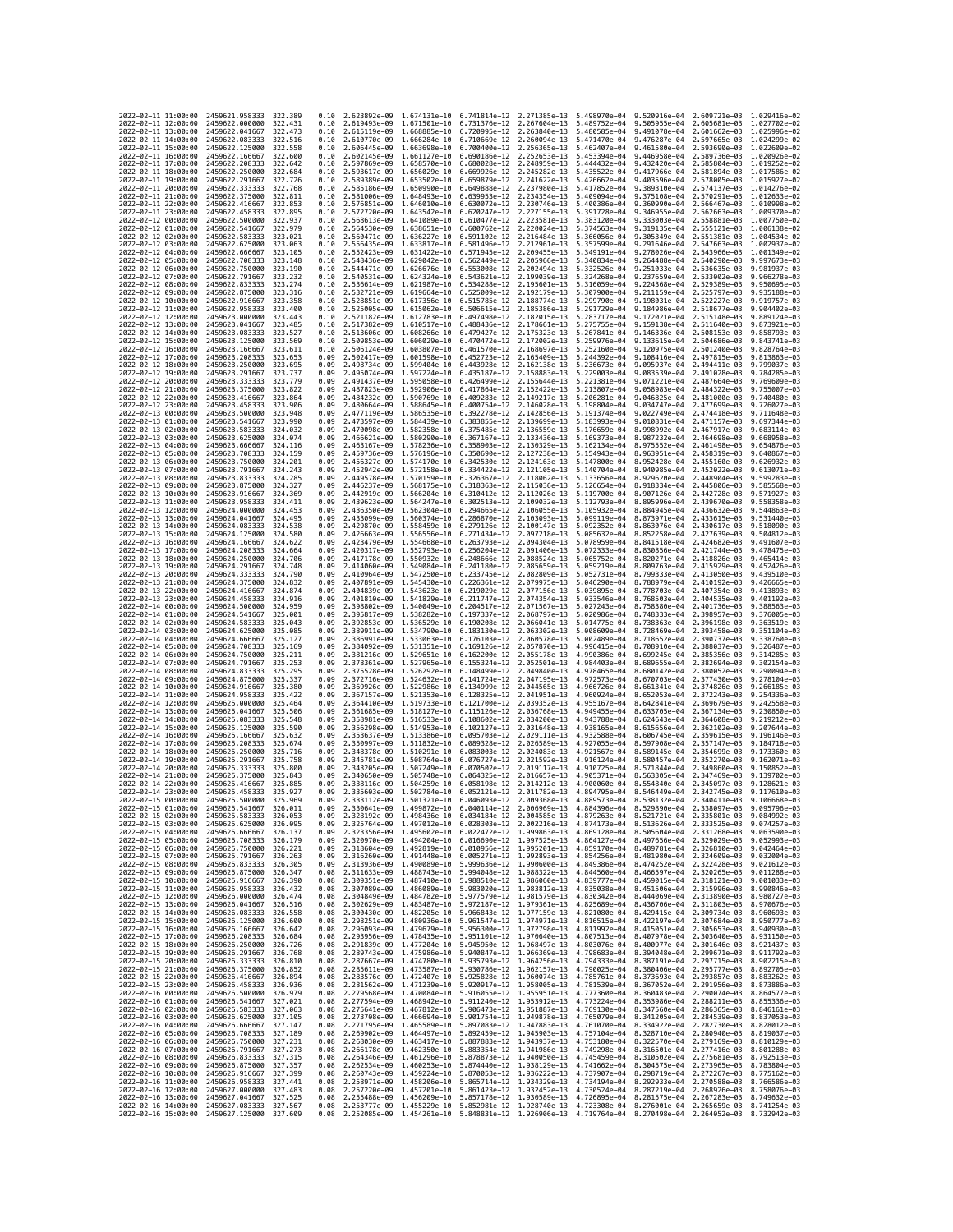| 2022-02-16 16:00:00                        |                                            | 2459627.166667                                   | 327.651            | 0.08         | 2.250414e-09 1.453306e-10                           |                              | 5.844728e-12 1.925086e-13                                                                                                                                                                                                                                     |                              | 4.716261e-04                                        | 8.265066e-04 2.262464e-03 8.724696e-03                              |                                                        |                              |
|--------------------------------------------|--------------------------------------------|--------------------------------------------------|--------------------|--------------|-----------------------------------------------------|------------------------------|---------------------------------------------------------------------------------------------------------------------------------------------------------------------------------------------------------------------------------------------------------------|------------------------------|-----------------------------------------------------|---------------------------------------------------------------------|--------------------------------------------------------|------------------------------|
| 2022-02-16 17:00:00                        |                                            | 2459627.208333                                   | 327.694            | 0.08         | 2.248762e-09                                        | 1.452363e-10                 | 5.840672e-12                                                                                                                                                                                                                                                  | 1.923281e-13                 | 4.712800e-04                                        | 8.259704e-04                                                        | 2.260894e-03                                           | 8.716515e-03                 |
| 2022-02-16 18:00:00                        |                                            | 2459627.250000                                   | 327,736            | 0.08         | 2.247131e-09                                        | 1.451433e-10                 | 5.836664e-12                                                                                                                                                                                                                                                  | 1.921491e-13                 | 4.709380e-04                                        | 8.254412e-04                                                        | 2.259342e-03                                           | 8.708401e-03                 |
| 2022-02-16 19:00:00<br>2022-02-16 20:00:00 |                                            | 2459627.291667<br>2459627.333333                 | 327.778<br>327,820 | 0.08<br>0.08 | 2.245519e-09<br>2.243927e-09                        | 1.450515e-10                 | 5.832702e-12<br>1.449609e-10 5.828787e-12                                                                                                                                                                                                                     | 1.919715e-13<br>1.917953e-13 | 4.706003e-04<br>4.702667e-04                        | 8.249191e-04<br>8.244039e-04                                        | 2.257809e-03<br>2.256293e-03                           | 8.700352e-03<br>8.692368e-03 |
| 2022-02-16 21:00:00                        |                                            | 2459627.375000                                   | 327.862            | 0.08         | 2.242355e-09                                        | 1.448715e-10                 | 5.824919e-12                                                                                                                                                                                                                                                  | 1.916206e-13                 | 4.699372e-04                                        | 8.238958e-04                                                        | 2.254796e-03                                           | 8.684450e-03                 |
| 2022-02-16 22:00:00                        |                                            | 2459627.416667                                   | 327.904            | 0.08         | 2.240803e-09                                        |                              | 1.447834e-10 5.821097e-12                                                                                                                                                                                                                                     | 1.914474e-13                 | 4.696119e-04                                        | 8.233947e-04                                                        | 2.253317e-03                                           | 8.676598e-03                 |
| 2022-02-16 23:00:00                        |                                            | 2459627.458333                                   | 327.946            | 0.08         | 2.239271e-09                                        | 1.446965e-10                 | 5.817323e-12                                                                                                                                                                                                                                                  | 1.912755e-13                 | 4.692908e-04                                        | 8.229005e-04                                                        | 2.251856e-03                                           | 8.668810e-03                 |
| 2022-02-17 00:00:00                        |                                            | 2459627.500000                                   | 327.988            | 0.08         | 2.237758e-09                                        |                              | 1.446109e-10 5.813595e-12                                                                                                                                                                                                                                     | 1.911052e-13                 | 4.689738e-04                                        | 8.224134e-04                                                        | 2.250413e-03                                           | 8.661088e-03                 |
| 2022-02-17 01:00:00<br>2022-02-17 02:00:00 |                                            | 2459627.541667<br>2459627.583333                 | 328.030<br>328.072 | 0.08<br>0.08 | 2.236265e-09<br>2.234792e-09                        | 1.445264e-10                 | 5.809914e-12<br>1,444432e-10 5,806280e-12                                                                                                                                                                                                                     | 1.909362e-13<br>1.907687e-13 | 4.686610e-04<br>4.683522e-04                        | 8.219332e-04<br>8.214600e-04                                        | 2.248988e-03<br>2.247581e-03                           | 8.653432e-03<br>8.645840e-03 |
| 2022-02-17 03:00:00                        |                                            | 2459627.625000                                   | 328.114            | 0.08         | 2.233339e-09                                        | 1.443613e-10                 | 5.802692e-12                                                                                                                                                                                                                                                  | 1.906026e-13                 | 4.680477e-04                                        | 8.209938e-04                                                        | 2.246192e-03                                           | 8.638314e-03                 |
| 2022-02-17 04:00:00                        |                                            | 2459627.666667                                   | 328.156            | 0.08         | 2.231905e-09                                        | 1.442805e-10                 | 5.799151e-12                                                                                                                                                                                                                                                  | 1.904380e-13                 | 4.677472e-04                                        | 8.205346e-04                                                        | 2.244821e-03                                           | 8.630852e-03                 |
| 2022-02-17 05:00:00                        |                                            | 2459627.708333                                   | 328,198            | 0.08         | 2.230491e-09                                        |                              | 1.442010e-10 5.795656e-12                                                                                                                                                                                                                                     | 1,902748e-13                 |                                                     | 4.674509e-04 8.200822e-04                                           | 2.243468e-03                                           | 8.623456e-03                 |
| 2022-02-17 06:00:00<br>2022-02-17 07:00:00 |                                            | 2459627.750000<br>2459627.791667                 | 328.240<br>328,282 | 0.08<br>0.08 | 2.229097e-09<br>2.227722e-09                        | 1.441227e-10<br>1.440456e-10 | 5.792208e-12<br>5.788806e-12                                                                                                                                                                                                                                  | 1.901130e-13<br>1.899527e-13 | 4.671587e-04<br>4.668706e-04                        | 8.196369e-04<br>8.191984e-04                                        | 2.242134e-03<br>2.240817e-03                           | 8.616124e-03<br>8.608857e-03 |
| 2022-02-17 08:00:00                        |                                            | 2459627.833333                                   | 328,324            | 0.08         | 2.226367e-09                                        | 1.439697e-10                 | 5.785450e-12                                                                                                                                                                                                                                                  | 1.897938e-13                 | 4.665866e-04                                        | 8.187669e-04                                                        | 2.239518e-03                                           | 8.601655e-03                 |
| 2022-02-17 09:00:00                        |                                            | 2459627.875000                                   | 328.366            | 0.08         | 2.225032e-09                                        |                              | 1.438950e-10 5.782141e-12                                                                                                                                                                                                                                     | 1.896363e-13                 | 4.663067e-04                                        | 8.183424e-04                                                        | 2.238237e-03                                           | 8.594518e-03                 |
| 2022-02-17 10:00:00                        |                                            | 2459627.916667                                   | 328.408            | 0.08         | 2.223716e-09                                        | 1.438216e-10 5.778879e-12    |                                                                                                                                                                                                                                                               | 1.894802e-13                 | 4.660309e-04                                        | 8.179247e-04                                                        | 2.236974e-03                                           | 8.587445e-03                 |
| 2022-02-17 11:00:00                        |                                            | 2459627.958333                                   | 328,450<br>328.492 | 0.08         | 2.222419e-09                                        |                              | 1.437494e-10 5.775662e-12<br>1.436784e-10 5.772492e-12                                                                                                                                                                                                        | 1.893256e-13                 | 4.657592e-04                                        | 8.175140e-04                                                        | 2.235729e-03                                           | 8.580437e-03<br>8.573494e-03 |
| 2022-02-17 12:00:00<br>2022-02-17 13:00:00 |                                            | 2459628.000000<br>2459628.041667                 | 328.534            | 0.08<br>0.08 | 2.221142e-09<br>2.219885e-09                        |                              | 1.436086e-10 5.769368e-12                                                                                                                                                                                                                                     | 1.891724e-13<br>1.890206e-13 | 4.654916e-04<br>4.652280e-04                        | 8.171101e-04<br>8.167132e-04                                        | 2.234502e-03<br>2.233292e-03                           | 8.566614e-03                 |
| 2022-02-17 14:00:00                        |                                            | 2459628.083333                                   | 328.576            | 0.08         | 2.218647e-09                                        |                              | 1.435400e-10 5.766290e-12                                                                                                                                                                                                                                     | 1.888702e-13                 | 4.649686e-04                                        | 8.163231e-04                                                        | 2.232101e-03                                           | 8.559800e-03                 |
| 2022-02-17 15:00:00                        |                                            | 2459628.125000                                   | 328.619            | 0.08         | 2.217429e-09                                        | 1.434726e-10                 | 5.763258e-12                                                                                                                                                                                                                                                  | 1.887213e-13                 | 4.647132e-04                                        | 8.159400e-04                                                        | 2.230927e-03                                           | 8.553049e-03                 |
| 2022-02-17 16:00:00                        |                                            | 2459628.166667                                   | 328.661            | 0.08         | 2.216229e-09                                        |                              | 1.434064e-10 5.760273e-12                                                                                                                                                                                                                                     | 1.885738e-13                 |                                                     | 4.644620e-04 8.155637e-04                                           | 2.229772e-03                                           | 8.546363e-03                 |
| 2022-02-17 17:00:00<br>2022-02-17 18:00:00 |                                            | 2459628.208333<br>2459628,250000                 | 328,703<br>328,745 | 0.08<br>0.08 | 2.215050e-09<br>2.213890e-09                        | 1.433415e-10<br>1.432777e-10 | 5.757333e-12<br>5.754440e-12                                                                                                                                                                                                                                  | 1.884277e-13<br>1.882830e-13 | 4.642147e-04<br>4.639716e-04                        | 8.151943e-04<br>8.148318e-04                                        | 2.228634e-03<br>2.227514e-03                           | 8.539741e-03<br>8.533183e-03 |
| 2022-02-17 19:00:00                        |                                            | 2459628.291667                                   | 328.787            | 0.08         | 2.212749e-09                                        | 1.432152e-10                 | 5.751592e-12                                                                                                                                                                                                                                                  | 1.881397e-13                 | 4.637325e-04                                        | 8.144761e-04                                                        | 2.226411e-03                                           | 8.526689e-03                 |
| 2022-02-17 20:00:00                        |                                            | 2459628.333333                                   | 328.829            | 0.08         | 2.211627e-09                                        |                              | 1.431539e-10 5.748790e-12                                                                                                                                                                                                                                     | 1.879978e-13                 | 4.634974e-04                                        | 8.141273e-04                                                        | 2.225327e-03                                           | 8.520260e-03                 |
| 2022-02-17 21:00:00                        |                                            | 2459628.375000                                   | 328,871            | 0.08         | 2.210525e-09                                        |                              | 1.430937e-10 5.746034e-12                                                                                                                                                                                                                                     | 1.878573e-13                 | 4.632664e-04                                        | 8.137853e-04                                                        | 2.224260e-03                                           | 8.513894e-03                 |
| 2022-02-17 22:00:00                        |                                            | 2459628.416667                                   | 328.913            | 0.08         | 2.209442e-09                                        | 1.430348e-10                 | 5.743325e-12                                                                                                                                                                                                                                                  | 1.877183e-13                 | 4.630395e-04                                        | 8.134502e-04                                                        | 2.223211e-03                                           | 8.507592e-03                 |
| 2022-02-17 23:00:00<br>2022-02-18 00:00:00 |                                            | 2459628.458333<br>2459628.500000                 | 328,955<br>328.997 | 0.08<br>0.08 | 2.208379e-09<br>2.207334e-09                        | 1.429771e-10<br>1.429206e-10 | 5.740660e-12<br>5.738042e-12                                                                                                                                                                                                                                  | 1.875807e-13<br>1.874444e-13 | 4.628166e-04<br>4.625978e-04                        | 8.131219e-04<br>8.128005e-04                                        | 2.222180e-03<br>2.221166e-03                           | 8.501354e-03<br>8.495180e-03 |
| 2022-02-18 01:00:00                        |                                            | 2459628.541667                                   | 329,039            | 0.08         | 2.206309e-09                                        |                              | 1.428653e-10 5.735470e-12                                                                                                                                                                                                                                     | 1.873096e-13                 | 4.623829e-04                                        | 8.124859e-04                                                        | 2.220171e-03                                           | 8.489069e-03                 |
| 2022-02-18 02:00:00                        |                                            | 2459628.583333                                   | 329.081            | 0.08         | 2.205303e-09                                        | 1.428111e-10                 | 5.732943e-12                                                                                                                                                                                                                                                  | 1.871762e-13                 | 4.621721e-04                                        | 8.121781e-04                                                        | 2.219193e-03                                           | 8.483023e-03                 |
| 2022-02-18 03:00:00                        |                                            | 2459628.625000                                   | 329, 123           | 0.08         | 2.204317e-09                                        |                              | 1.427582e-10 5.730462e-12                                                                                                                                                                                                                                     | 1.870442e-13                 | 4.619654e-04                                        | 8.118771e-04                                                        | 2.218232e-03                                           | 8.477039e-03                 |
| 2022-02-18 04:00:00<br>2022-02-18 05:00:00 |                                            | 2459628.666667<br>2459628.708333                 | 329.165<br>329.207 | 0.08<br>0.08 | 2.203349e-09<br>2.202401e-09                        | 1.427065e-10                 | 5.728026e-12<br>1.426560e-10 5.725637e-12                                                                                                                                                                                                                     | 1.869135e-13<br>1.867843e-13 | 4.617627e-04<br>4.615639e-04                        | 8.115830e-04<br>8.112956e-04                                        | 2.217289e-03<br>2.216364e-03                           | 8.471120e-03<br>8.465264e-03 |
| 2022-02-18 06:00:00                        |                                            | 2459628.750000                                   | 329.249            | 0.08         | 2.201472e-09                                        |                              | 1.426066e-10 5.723292e-12                                                                                                                                                                                                                                     | 1.866565e-13                 | 4.613693e-04                                        | 8.110151e-04                                                        | 2.215457e-03                                           | 8.459471e-03                 |
| 2022-02-18 07:00:00                        |                                            | 2459628.791667                                   | 329.291            | 0.08         | 2.200562e-09                                        |                              | 1.425585e-10 5.720994e-12                                                                                                                                                                                                                                     | 1.865301e-13                 | 4.611786e-04                                        | 8.107413e-04                                                        | 2.214567e-03                                           | 8.453742e-03                 |
| 2022-02-18 08:00:00                        |                                            | 2459628.833333                                   | 329.333            | 0.08         | 2.199672e-09                                        |                              | 1.425115e-10 5.718741e-12                                                                                                                                                                                                                                     | 1.864051e-13                 | 4.609919e-04                                        | 8.104743e-04                                                        | 2.213695e-03                                           | 8.448077e-03                 |
| 2022-02-18 09:00:00<br>2022-02-18 10:00:00 |                                            | 2459628.875000<br>2459628.916667                 | 329.375<br>329.417 | 0.08<br>0.08 | 2.198800e-09<br>2.197948e-09                        | 1.424658e-10<br>1.424212e-10 | 5.716533e-12<br>5.714371e-12                                                                                                                                                                                                                                  | 1.862815e-13<br>1.861593e-13 | 4.608092e-04<br>4.606306e-04                        | 8.102142e-04<br>8.099608e-04                                        | 2.212840e-03<br>2.212003e-03                           | 8.442474e-03<br>8.436935e-03 |
| 2022-02-18 11:00:00                        |                                            | 2459628.958333                                   | 329.459            | 0.08         | 2.197114e-09                                        | 1.423779e-10                 | 5.712254e-12                                                                                                                                                                                                                                                  | 1.860384e-13                 | 4.604559e-04                                        | 8.097141e-04                                                        | 2.211184e-03                                           | 8.431459e-03                 |
| 2022-02-18 12:00:00                        |                                            | 2459629.000000                                   | 329.501            | 0.08         | 2.196300e-09                                        | 1.423357e-10                 | 5.710183e-12                                                                                                                                                                                                                                                  | 1.859190e-13                 | 4.602852e-04                                        | 8.094743e-04                                                        | 2.210382e-03                                           | 8.426046e-03                 |
| 2022-02-18 13:00:00                        |                                            | 2459629.041667                                   | 329.543            | 0.08         | 2.195505e-09                                        | 1.422947e-10                 | 5.708157e-12                                                                                                                                                                                                                                                  | 1.858010e-13                 | 4.601186e-04                                        | 8.092412e-04                                                        | 2.209598e-03                                           | 8.420697e-03                 |
| 2022-02-18 14:00:00                        |                                            | 2459629.083333                                   | 329.585            | 0.08         | 2.194728e-09                                        |                              | 1.422549e-10 5.706176e-12                                                                                                                                                                                                                                     | 1.856843e-13                 | 4.599559e-04                                        | 8.090149e-04                                                        | 2.208831e-03                                           | 8.415410e-03                 |
| 2022-02-18 15:00:00<br>2022-02-18 16:00:00 |                                            | 2459629.125000<br>2459629,166667                 | 329.627<br>329.669 | 0.08<br>0.08 | 2.193971e-09<br>2.193233e-09                        | 1.422163e-10<br>1.421789e-10 | 5.704241e-12<br>5.702351e-12                                                                                                                                                                                                                                  | 1.855691e-13<br>1.854552e-13 | 4.597972e-04<br>4.596425e-04                        | 8.087953e-04<br>8.085825e-04                                        | 2.208082e-03<br>2.207351e-03                           | 8.410187e-03<br>8.405026e-03 |
| 2022-02-18 17:00:00                        |                                            | 2459629.208333                                   | 329,711            | 0.08         | 2.192514e-09                                        | 1.421427e-10                 | 5.700506e-12                                                                                                                                                                                                                                                  | 1.853427e-13                 | 4.594917e-04                                        | 8.083765e-04                                                        | 2.206636e-03                                           | 8.399928e-03                 |
| 2022-02-18 18:00:00                        |                                            | 2459629,250000                                   | 329.753            | 0.08         | 2.191813e-09                                        | 1.421076e-10 5.698707e-12    |                                                                                                                                                                                                                                                               | 1.852316e-13                 | 4.593450e-04                                        | 8.081771e-04                                                        | 2.205940e-03                                           | 8.394894e-03                 |
| 2022-02-18 19:00:00                        |                                            | 2459629.291667                                   | 329.795            | 0.08         | 2.191132e-09                                        | 1.420737e-10                 | 5.696953e-12                                                                                                                                                                                                                                                  | 1.851219e-13                 | 4.592022e-04                                        | 8.079845e-04                                                        | 2.205261e-03                                           | 8.389922e-03                 |
| 2022-02-18 20:00:00<br>2022-02-18 21:00:00 |                                            | 2459629.333333<br>2459629.375000                 | 329.837<br>329.879 | 0.08<br>0.08 | 2.190470e-09<br>2.189826e-09                        | 1.420411e-10                 | 5.695244e-12<br>1.420096e-10 5.693580e-12                                                                                                                                                                                                                     | 1.850136e-13<br>1.849067e-13 | 4.590634e-04<br>4.589285e-04                        | 8.077987e-04<br>8.076196e-04                                        | 2.204599e-03<br>2.203955e-03                           | 8.385013e-03<br>8.380166e-03 |
| 2022-02-18 22:00:00                        |                                            | 2459629.416667                                   | 329.921            | 0.08         | 2.189202e-09                                        | 1.419793e-10                 | 5.691961e-12                                                                                                                                                                                                                                                  | 1.848011e-13                 | 4.587976e-04                                        | 8.074472e-04                                                        | 2.203329e-03                                           | 8.375383e-03                 |
| 2022-02-18 23:00:00                        |                                            | 2459629.458333                                   | 329.963            | 0.08         | 2.188596e-09                                        | 1.419501e-10                 | 5.690387e-12                                                                                                                                                                                                                                                  | 1.846970e-13                 | 4.586707e-04                                        | 8.072815e-04                                                        | 2.202719e-03                                           | 8.370662e-03                 |
| 2022-02-19 00:00:00                        |                                            | 2459629.500000                                   | 330.005            | 0.08         | 2.188009e-09                                        | 1.419222e-10                 | 5.688859e-12                                                                                                                                                                                                                                                  | 1.845942e-13                 | 4.585477e-04                                        | 8.071226e-04                                                        | 2.202128e-03                                           | 8.366003e-03                 |
| 2022-02-19 01:00:00<br>2022-02-19 02:00:00 |                                            | 2459629.541667<br>2459629.583333                 | 330.047<br>330.089 | 0.08<br>0.08 | 2.187441e-09<br>2.186892e-09                        | 1.418698e-10                 | 1.418954e-10 5.687375e-12<br>5.685936e-12                                                                                                                                                                                                                     | 1.844928e-13<br>1.843927e-13 | 4.584287e-04<br>4.583136e-04                        | 8.069703e-04<br>8.068248e-04                                        | 2.201553e-03<br>2.200997e-03                           | 8.361407e-03<br>8.356874e-03 |
| 2022-02-19 03:00:00                        |                                            | 2459629.625000                                   | 330.131            | 0.08         | 2.186362e-09                                        | 1.418454e-10                 | 5.684543e-12                                                                                                                                                                                                                                                  | 1.842941e-13                 | 4.582025e-04                                        | 8.066860e-04                                                        | 2.200457e-03                                           | 8.352403e-03                 |
| 2022-02-19 04:00:00                        |                                            | 2459629.666667                                   | 330.173            | 0.08         | 2.185850e-09                                        | 1.418222e-10                 | 5.683194e-12                                                                                                                                                                                                                                                  | 1.841968e-13                 | 4.580953e-04                                        | 8.065538e-04                                                        | 2.199935e-03                                           | 8.347995e-03                 |
| 2022-02-19 05:00:00                        |                                            | 2459629.708333                                   | 330.215            | 0.08         | 2.185358e-09                                        | 1.418001e-10 5.681891e-12    |                                                                                                                                                                                                                                                               | 1.841009e-13                 | 4.579921e-04                                        | 8.064284e-04                                                        | 2.199431e-03                                           | 8.343649e-03                 |
| 2022-02-19 06:00:00<br>2022-02-19 07:00:00 |                                            | 2459629.750000<br>2459629.791667                 | 330.257<br>330,299 | 0.08<br>0.08 | 2.184884e-09<br>2.184429e-09                        | 1.417792e-10<br>1.417595e-10 | 5.680632e-12<br>5.679418e-12                                                                                                                                                                                                                                  | 1.840064e-13                 | 4.578928e-04<br>4.577974e-04                        | 8.063097e-04<br>8.061976e-04                                        | 2.198943e-03<br>2.198473e-03                           | 8.339365e-03<br>8.335144e-03 |
| 2022-02-19 08:00:00                        |                                            | 2459629.833333                                   | 330.341            | 0.08         | 2.183993e-09                                        |                              | 1.417410e-10 5.678250e-12                                                                                                                                                                                                                                     | 1.839133e-13<br>1.838215e-13 | 4.577060e-04                                        | 8.060922e-04                                                        | 2.198021e-03                                           | 8.330985e-03                 |
| 2022-02-19 09:00:00                        |                                            | 2459629.875000                                   | 330.383            | 0.08         | 2.183575e-09                                        | 1.417237e-10                 | 5.677126e-12                                                                                                                                                                                                                                                  | 1.837311e-13                 | 4.576185e-04                                        | 8.059936e-04                                                        | 2.197586e-03                                           | 8.326888e-03                 |
| 2022-02-19 10:00:00                        |                                            | 2459629.916667                                   | 330.425            | 0.08         | 2.183176e-09                                        | 1.417075e-10                 | 5.676046e-12                                                                                                                                                                                                                                                  | 1.836421e-13                 | 4.575349e-04                                        | 8.059016e-04                                                        | 2.197168e-03                                           | 8.322853e-03                 |
| 2022-02-19 11:00:00<br>2022-02-19 12:00:00 |                                            | 2459629.958333<br>2459630.000000                 | 330.467<br>330.509 | 0.08<br>0.08 | 2.182796e-09<br>2.182435e-09                        | 1.416925e-10                 | 5.675012e-12                                                                                                                                                                                                                                                  | 1.835544e-13<br>1.834681e-13 | 4.574553e-04<br>4.573796e-04                        | 8.058162e-04<br>8.057376e-04                                        | 2.196768e-03<br>2.196385e-03                           | 8.318881e-03<br>8.314971e-03 |
| 2022-02-19 13:00:00                        |                                            | 2459630.041667                                   | 330.551            | 0.08         | 2.182093e-09                                        |                              | 1.416786e-10 5.674022e-12<br>1.416660e-10 5.673078e-12                                                                                                                                                                                                        | 1.833832e-13                 | 4.573078e-04                                        | 8.056656e-04                                                        | 2.196019e-03                                           | 8.311122e-03                 |
| 2022-02-19 14:00:00                        |                                            | 2459630.083333                                   | 330.593            | 0.08         | 2.181769e-09                                        | 1.416545e-10                 | 5.672178e-12                                                                                                                                                                                                                                                  | 1.832997e-13                 | 4.572399e-04                                        | 8.056002e-04                                                        | 2.195671e-03                                           | 8.307336e-03                 |
| 2022-02-19 15:00:00                        |                                            | 2459630.125000                                   | 330.635            | 0.08         | 2.181463e-09                                        | 1.416442e-10                 | 5.671322e-12                                                                                                                                                                                                                                                  | 1.832175e-13                 | 4.571759e-04                                        | 8.055416e-04                                                        | 2.195340e-03                                           | 8.303612e-03                 |
| 2022-02-19 16:00:00                        |                                            | 2459630.166667                                   | 330.678            | 0.08         | 2.181177e-09                                        |                              | 1.416350e-10 5.670512e-12                                                                                                                                                                                                                                     | 1.831367e-13                 | 4.571159e-04                                        | 8.054896e-04                                                        | 2.195026e-03                                           | 8.299950e-03                 |
| 2022-02-19 17:00:00<br>2022-02-19 18:00:00 |                                            | 2459630.208333<br>2459630.250000                 | 330.720<br>330,762 | 0.08<br>0.08 | 2.180909e-09<br>2.180660e-09                        | 1.416271e-10<br>1.416203e-10 | 5.669746e-12<br>5.669025e-12                                                                                                                                                                                                                                  | 1.830573e-13<br>1.829792e-13 | 4.570597e-04<br>4.570075e-04                        | 8.054442e-04<br>8.054055e-04                                        | 2.194729e-03<br>2.194450e-03                           | 8.296350e-03<br>8.292811e-03 |
| 2022-02-19 19:00:00                        |                                            | 2459630.291667                                   | 330,804            | 0.07         | 2.180429e-09                                        |                              | 1.416146e-10 5.668348e-12                                                                                                                                                                                                                                     | 1.829025e-13                 | 4.569591e-04                                        | 8.053735e-04                                                        | 2.194188e-03                                           | 8.289335e-03                 |
| 2022-02-19 20:00:00                        |                                            | 2459630.333333                                   | 330.846            | 0.07         | 2.180217e-09                                        | 1.416102e-10                 | 5.667717e-12                                                                                                                                                                                                                                                  | 1.828271e-13                 | 4.569147e-04                                        | 8.053481e-04                                                        | 2.193944e-03                                           | 8.285920e-03                 |
| 2022-02-19 21:00:00                        |                                            | 2459630.375000                                   | 330.888            | 0.07         | 2.180024e-09                                        | 1.416069e-10                 | 5.667129e-12                                                                                                                                                                                                                                                  | 1.827532e-13                 | 4.568742e-04                                        | 8.053293e-04                                                        | 2.193716e-03                                           | 8.282567e-03                 |
| 2022-02-19 22:00:00<br>2022-02-19 23:00:00 |                                            | 2459630.416667<br>2459630.458333                 | 330.930<br>330.972 | 0.07<br>0.07 | 2.179849e-09<br>2.179693e-09                        | 1.416047e-10                 | 5.666587e-12<br>1.416038e-10 5.666089e-12                                                                                                                                                                                                                     | 1.826806e-13<br>1.826093e-13 | 4.568376e-04<br>4.568048e-04                        | 8.053172e-04<br>8.053117e-04                                        | 2.193506e-03<br>2.193314e-03                           | 8.279276e-03<br>8.276047e-03 |
| 2022-02-20 00:00:00                        |                                            | 2459630.500000                                   | 331.014            | 0.07         | 2.179555e-09                                        | 1.416040e-10                 | 5.665635e-12                                                                                                                                                                                                                                                  | 1.825394e-13                 | 4.567760e-04                                        | 8.053128e-04                                                        | 2.193138e-03                                           | 8.272879e-03                 |
| 2022-02-20 01:00:00                        |                                            | 2459630.541667                                   | 331.056            | 0.07         | 2.179436e-09                                        | 1.416053e-10                 | 5.665226e-12                                                                                                                                                                                                                                                  | 1.824709e-13                 | 4.567510e-04                                        | 8.053206e-04                                                        | 2.192980e-03                                           | 8.269773e-03                 |
| 2022-02-20 02:00:00                        |                                            | 2459630.583333                                   | 331.098<br>331.139 | 0.07         | 2.179336e-09                                        | 1.416079e-10                 | 5.664862e-12                                                                                                                                                                                                                                                  | 1.824037e-13                 | 4.567300e-04                                        | 8.053350e-04                                                        | 2.192839e-03                                           | 8.266729e-03<br>8.263746e-03 |
| 2022-02-20 03:00:00<br>2022-02-20 04:00:00 |                                            | 2459630.625000<br>2459630.666667                 | 331, 181           | 0.07<br>0.07 | 2.179254e-09                                        | 1.416116e-10                 | 5.664542e-12<br>2.179190e-09 1.416164e-10 5.664267e-12 1.822734e-13                                                                                                                                                                                           | 1.823379e-13                 | 4.567128e-04                                        | 8.053560e-04<br>4.566995e-04 8.053837e-04 2.192608e-03 8.260825e-03 | 2.192715e-03                                           |                              |
| 2022-02-20 05:00:00                        |                                            | 2459630.708333                                   | 331.223            | 0.07         | 2.179145e-09                                        |                              | 1.416224e-10 5.664036e-12 1.822103e-13 4.566901e-04 8.054180e-04 2.192519e-03 8.257966e-03                                                                                                                                                                    |                              |                                                     |                                                                     |                                                        |                              |
| 2022-02-20 06:00:00                        |                                            | 2459630.750000                                   | 331.265            | 0.07         | 2 1701100-00                                        | .416296e-10                  | 5.663850e-12                                                                                                                                                                                                                                                  | $1.821486e - 13$             |                                                     | 4.566846e-04 8.054589e-04                                           | $2.192447e - 03$                                       | 8.255168e-03                 |
| 2022-02-20 07:00:00<br>2022-02-20 08:00:00 |                                            | 2459630.791667 331.307<br>2459630.833333 331.349 |                    | 0.07<br>0.07 | 2.179122e-09                                        |                              | 2.179111e-09 1.416380e-10 5.663708e-12 1.820882e-13 4.566830e-04 8.055064e-04 2.192392e-03 8.252431e-03<br>1.416475e-10 5.663611e-12 1.820292e-13                                                                                                             |                              | 4.566852e-04 8.055605e-04                           |                                                                     | 2.192354e-03 8.249756e-03                              |                              |
| 2022-02-20 09:00:00                        |                                            | 2459630.875000                                   | 331.391            | 0.07         |                                                     |                              | 2.179151e-09 1.416582e-10 5.663558e-12 1.819715e-13                                                                                                                                                                                                           |                              | 4.566913e-04 8.056212e-04 2.192334e-03 8.247142e-03 |                                                                     |                                                        |                              |
| 2022-02-20 10:00:00                        |                                            | 2459630.916667 331.433                           |                    | 0.07         |                                                     |                              | 2.179199e-09 1.416700e-10 5.663549e-12 1.819152e-13 4.567013e-04 8.056886e-04 2.192331e-03 8.244590e-03                                                                                                                                                       |                              |                                                     |                                                                     |                                                        |                              |
| 2022-02-20 11:00:00                        |                                            | 2459630.958333 331.475                           |                    |              |                                                     |                              | 0.07 2.179265e-09 1.416830e-10 5.663585e-12 1.818603e-13 4.567151e-04 8.057625e-04 2.192345e-03 8.242099e-03                                                                                                                                                  |                              |                                                     |                                                                     |                                                        |                              |
| 2022-02-20 12:00:00<br>2022-02-20 13:00:00 |                                            | 2459631.000000<br>2459631.041667                 | 331.517<br>331.559 | 0.07<br>0.07 | 2.179349e-09                                        |                              | 1.416972e-10 5.663666e-12 1.818066e-13<br>2.179452e-09 1.417125e-10 5.663790e-12 1.817544e-13                                                                                                                                                                 |                              |                                                     | 4.567329e-04 8.058431e-04<br>4.567545e-04 8.059302e-04              | 2.192376e-03 8.239670e-03<br>2.192424e-03 8.237302e-03 |                              |
| 2022-02-20 14:00:00                        |                                            | 2459631.083333 331.601                           |                    | 0.07         |                                                     |                              | 2.179574e-09 1.417290e-10 5.663960e-12 1.817035e-13                                                                                                                                                                                                           |                              |                                                     | 4.567799e-04 8.060240e-04 2.192489e-03 8.234995e-03                 |                                                        |                              |
| 2022-02-20 15:00:00                        |                                            | 2459631.125000                                   | 331.643            | 0.07         |                                                     |                              | 2.179714e-09 1.417467e-10 5.664173e-12 1.816539e-13                                                                                                                                                                                                           |                              | 4.568093e-04 8.061244e-04 2.192572e-03 8.232749e-03 |                                                                     |                                                        |                              |
| 2022-02-20 16:00:00                        |                                            | 2459631.166667                                   | 331.685            | 0.07         |                                                     |                              | 2.179872e-09 1.417655e-10 5.664431e-12 1.816058e-13                                                                                                                                                                                                           |                              |                                                     | 4.568425e-04 8.062313e-04 2.192672e-03 8.230565e-03                 |                                                        |                              |
| 2022-02-20 17:00:00<br>2022-02-20 18:00:00 |                                            | 2459631.208333<br>2459631.250000 331.769         | 331.727            | 0.07         |                                                     |                              | 2.180049e-09 1.417854e-10 5.664733e-12 1.815589e-13<br>0.07 2.180244e-09 1.418066e-10 5.665080e-12 1.815134e-13 4.569204e-04 8.064650e-04 2.192923e-03 8.226380e-03                                                                                           |                              |                                                     | 4.568795e-04 8.063449e-04 2.192789e-03 8.228442e-03                 |                                                        |                              |
| 2022-02-20 19:00:00                        |                                            | 2459631.291667                                   | 331.811            | 0.07         |                                                     |                              |                                                                                                                                                                                                                                                               |                              |                                                     |                                                                     |                                                        |                              |
| 2022-02-20 20:00:00                        |                                            | 2459631.333333 331.853                           |                    | 0.07         |                                                     |                              | 0.180458e-09 1.418288e-10 5.665471e-12 1.814693e-13 4.569652e-04 8.065917e-04 2.193074e-03 8.224380e-03<br>2.180690e-09 1.418523e-10 5.665471e-12 1.814693e-13 4.569652e-04 8.065917e-04 2.193074e-03 8.224380e-03                                            |                              |                                                     |                                                                     |                                                        |                              |
| 2022-02-20 21:00:00                        |                                            | 2459631.375000 331.895                           |                    | 0.07         |                                                     |                              | 2.180940e-09 1.418769e-10 5.666385e-12 1.813850e-13 4.570663e-04 8.068650e-04 2.193428e-03 8.220562e-03                                                                                                                                                       |                              |                                                     |                                                                     |                                                        |                              |
| 2022-02-20 22:00:00<br>2022-02-20 23:00:00 |                                            | 2459631.416667<br>2459631.458333                 | 331.937<br>331,979 | 0.07         |                                                     |                              | 0.07 2.181209e-09 1.419026e-10 5.666909e-12 1.813449e-13 4.571226e-04 8.070115e-04 2.193631e-03 8.218745e-03<br>2.181496e-09 1.419296e-10 5.667477e-12 1.813062e-13                                                                                           |                              |                                                     | 4.571828e-04 8.071646e-04 2.193851e-03 8.216989e-03                 |                                                        |                              |
| 2022-02-21 00:00:00                        |                                            | 2459631.500000 332.021                           |                    | 0.07         |                                                     |                              | 2.181802e-09 1.419576e-10 5.668090e-12 1.812688e-13 4.572469e-04 8.073242e-04 2.194088e-03 8.215293e-03                                                                                                                                                       |                              |                                                     |                                                                     |                                                        |                              |
| 2022-02-21 01:00:00                        |                                            | 2459631.541667 332.063                           |                    |              |                                                     |                              | 0.07 2.182126e-09 1.419869e-10 5.668746e-12 1.812327e-13 4.573148e-04 8.074905e-04 2.194342e-03 8.213660e-03                                                                                                                                                  |                              |                                                     |                                                                     |                                                        |                              |
| 2022-02-21 02:00:00                        |                                            | 2459631.583333 332.105                           |                    |              |                                                     |                              | 0.07 2.182468e-09 1.420173e-10 5.669447e-12 1.811980e-13 4.573865e-04 8.076633e-04 2.194614e-03 8.212087e-03                                                                                                                                                  |                              |                                                     |                                                                     |                                                        | 8.210575e-03                 |
| 2022-02-21 03:00:00<br>2022-02-21 04:00:00 |                                            | 2459631.625000<br>2459631.666667                 | 332.147<br>332.189 | 0.07<br>0.07 | 2.182829e-09                                        |                              | 1.420488e-10 5.670193e-12 1.811647e-13<br>2.183208e-09 1.420815e-10 5.670982e-12 1.811327e-13 4.575415e-04 8.080287e-04 2.195208e-03 8.209124e-03                                                                                                             |                              |                                                     | 4.574621e-04 8.078427e-04                                           | 2.194902e-03                                           |                              |
| 2022-02-21 05:00:00                        |                                            | 2459631.708333 332.231                           |                    |              |                                                     |                              | 0.07 2.183605e-09 1.421154e-10 5.671816e-12 1.811020e-13 4.576248e-04 8.082213e-04 2.195531e-03 8.207734e-03                                                                                                                                                  |                              |                                                     |                                                                     |                                                        |                              |
| 2022-02-21 06:00:00                        |                                            | 2459631.750000                                   | 332,273            | 0.07         |                                                     |                              | 2.184021e-09 1.421504e-10 5.672694e-12 1.810727e-13 4.577119e-04 8.084204e-04 2.195870e-03 8.206405e-03<br>2.184455e-09 1.421866e-10 5.673616e-12 1.810447e-13 4.578029e-04 8.086262e-04 2.196227e-03 8.205137e-03                                            |                              |                                                     |                                                                     |                                                        |                              |
| 2022-02-21 07:00:00                        |                                            | 2459631.791667 332.315                           |                    | 0.07         |                                                     |                              |                                                                                                                                                                                                                                                               |                              |                                                     |                                                                     |                                                        |                              |
|                                            |                                            | 2459631.833333 332.357                           |                    | 0.07         |                                                     |                              | 2.184908e-09 1.422239e-10 5.674583e-12 1.810180e-13 4.578977e-04 8.088385e-04 2.196602e-03 8.203930e-03<br>0.07 2.185378e-09 1.422624e-10 5.675594e-12 1.809928e-13 4.579964e-04 8.090573e-04 2.196993e-03 8.202784e-03                                       |                              |                                                     |                                                                     |                                                        |                              |
|                                            | 2022-02-21 08:00:00                        |                                                  |                    |              |                                                     |                              |                                                                                                                                                                                                                                                               |                              |                                                     |                                                                     |                                                        |                              |
|                                            | 2022-02-21 09:00:00<br>2022-02-21 10:00:00 | 2459631.875000 332.399<br>2459631.916667         | 332.441            | 0.07         | 2.185867e-09 1.423020e-10 5.676649e-12 1.809688e-13 |                              |                                                                                                                                                                                                                                                               |                              |                                                     |                                                                     | 4.580989e-04 8.092828e-04 2.197401e-03 8.201698e-03    |                              |
| 2022-02-21 11:00:00                        |                                            | 2459631.958333 332.483                           |                    | 0.07         |                                                     |                              | 2.186375e-09 1.423428e-10 5.677748e-12 1.809462e-13 4.582052e-04 8.095148e-04 2.197827e-03 8.200674e-03                                                                                                                                                       |                              |                                                     |                                                                     |                                                        |                              |
| 2022-02-21 12:00:00                        |                                            | 2459632.000000 332.525                           |                    |              |                                                     |                              | 0.07 2.186900e-09 1.423848e-10 5.678891e-12 1.809250e-13 4.583153e-04 8.097534e-04 2.198269e-03 8.199711e-03                                                                                                                                                  |                              |                                                     |                                                                     |                                                        |                              |
| 2022-02-21 13:00:00                        |                                            | 2459632.041667                                   | 332.567            | 0.07         |                                                     |                              |                                                                                                                                                                                                                                                               |                              |                                                     |                                                                     |                                                        |                              |
| 2022-02-21 14:00:00                        |                                            | 2459632.083333<br>2459632.125000 332.651         | 332.609            | 0.07         |                                                     |                              | $\begin{array}{cccccccc} 2.187444e-09 & 1.424279e-10 & 5.680079e-12 & 1.809050e-13 & 4.584293e-04 & 8.099986e-04 & 2.198729e-03 & 8.198808e-03 \\ 2.188007e-09 & 1.424722e-10 & 5.681311e-12 & 1.808865e-13 & 4.585472e-04 & 8.102503e-04 & 2.199206e-03 & 8$ |                              |                                                     |                                                                     |                                                        |                              |
| 2022-02-21 15:00:00<br>2022-02-21 16:00:00 |                                            | 2459632.166667 332.693                           |                    |              |                                                     |                              | 0.07 2.188587e-09 1.425176e-10 5.682587e-12 1.808692e-13 4.586689e-04 8.105086e-04 2.199700e-03 8.197185e-03<br>0.07 2.189186e-09 1.425641e-10 5.683907e-12 1.808533e-13 4.587944e-04 8.107735e-04 2.200211e-03 8.196465e-03                                  |                              |                                                     |                                                                     |                                                        |                              |
| 2022-02-21 17:00:00                        |                                            | 2459632.208333 332.735                           |                    | 0.07         |                                                     |                              | 2.189803e-09 1.426119e-10 5.685272e-12 1.808388e-13 4.589237e-04 8.110449e-04 2.200739e-03 8.195806e-03                                                                                                                                                       |                              |                                                     |                                                                     |                                                        |                              |
| 2022-02-21 18:00:00<br>2022-02-21 19:00:00 |                                            | 2459632.250000<br>2459632.291667                 | 332.777<br>332.819 | 0.07         |                                                     |                              | 2.190439e-09 1.426608e-10 5.686681e-12 1.808256e-13<br>0.07 2.191092e-09 1.427108e-10 5.688134e-12 1.808137e-13 4.591939e-04 8.116075e-04 2.201847e-03 8.194670e-03                                                                                           |                              | 4.590569e-04 8.113229e-04 2.201285e-03              |                                                                     |                                                        | 8.195207e-03                 |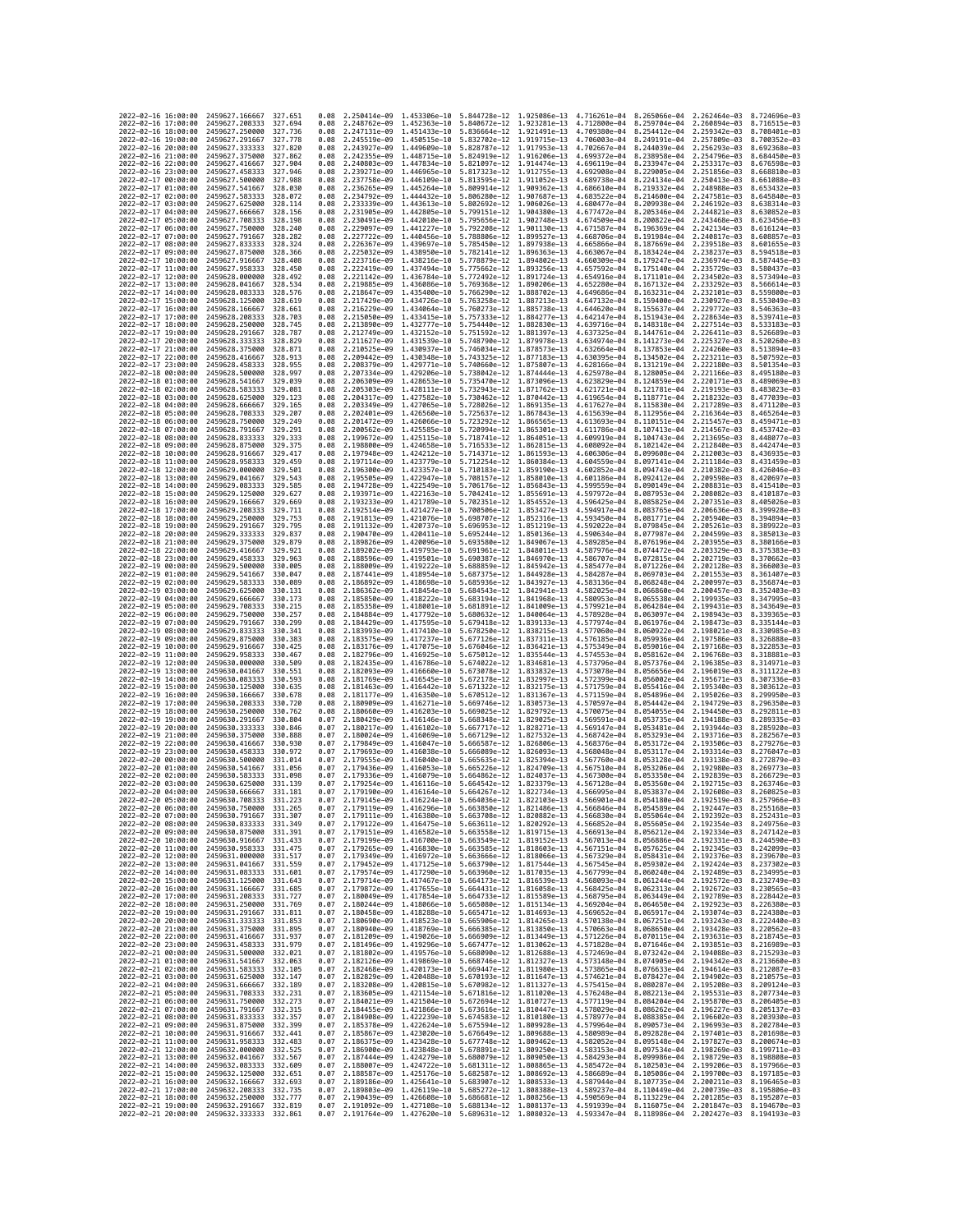|                                            | 2022-02-21 21:00:00 | 2459632.375000                                   | 332.903             | 0.07         | 2.192455e-09 1.428143e-10    |                                           | 5.691172e-12 1.807940e-13                                                                                                                                                                                                                                                |                              | 4.594794e-04                           |                              | 8.121963e-04 2.203023e-03 8.193776e-03              |                              |
|--------------------------------------------|---------------------|--------------------------------------------------|---------------------|--------------|------------------------------|-------------------------------------------|--------------------------------------------------------------------------------------------------------------------------------------------------------------------------------------------------------------------------------------------------------------------------|------------------------------|----------------------------------------|------------------------------|-----------------------------------------------------|------------------------------|
| 2022-02-21 22:00:00                        |                     | 2459632.416667                                   | 332.945             | 0.07         | 2.193163e-09                 | 1,428678e-10                              | 5.692758e-12                                                                                                                                                                                                                                                             | 1.807862e-13                 | 4.596279e-04                           | 8.125006e-04                 | 2.203637e-03                                        | 8.193421e-03                 |
| 2022-02-21 23:00:00<br>2022-02-22 00:00:00 |                     | 2459632.458333<br>2459632.500000                 | 332.987<br>333.029  | 0.07<br>0.07 | 2.193890e-09<br>2.194635e-09 | 1.429225e-10                              | 5.694388e-12<br>1.429783e-10 5.696062e-12                                                                                                                                                                                                                                | 1.807797e-13<br>1.807745e-13 | 4.597802e-04<br>4.599363e-04           | 8.128114e-04<br>8.131289e-04 | 2.204268e-03<br>2.204916e-03                        | 8.193126e-03<br>8.192892e-03 |
| 2022-02-22 01:00:00                        |                     | 2459632.541667                                   | 333.071             | 0.07         | 2.195398e-09                 | 1.430353e-10                              | 5.697780e-12                                                                                                                                                                                                                                                             | 1.807707e-13                 | 4.600963e-04                           | 8.134528e-04                 | 2.205581e-03                                        | 8.192719e-03                 |
| 2022-02-22 02:00:00                        |                     | 2459632,583333                                   | 333.113             | 0.07         | 2.196180e-09                 | 1.430934e-10                              | 5.699542e-12                                                                                                                                                                                                                                                             | 1.807682e-13                 | 4.602601e-04                           | 8.137834e-04                 | 2.206263e-03                                        | 8.192606e-03                 |
| 2022-02-22 03:00:00<br>2022-02-22 04:00:00 |                     | 2459632.625000<br>2459632.666667                 | 333.155<br>333, 197 | 0.07<br>0.07 | 2.196980e-09<br>2.197798e-09 | 1.431527e-10<br>1.432131e-10              | 5.701349e-12<br>5.703200e-12                                                                                                                                                                                                                                             | 1.807671e-13<br>1.807672e-13 | 4.604278e-04<br>4.605992e-04           | 8.141205e-04<br>8.144642e-04 | 2.206963e-03<br>2.207679e-03                        | 8.192554e-03<br>8.192563e-03 |
| 2022-02-22 05:00:00                        |                     | 2459632.708333                                   | 333.238             | 0.07         | 2.198634e-09                 | 1.432747e-10                              | 5.705095e-12                                                                                                                                                                                                                                                             | 1.807688e-13                 | 4.607745e-04                           | 8.148144e-04                 | 2.208413e-03                                        | 8.192633e-03                 |
| 2022-02-22 06:00:00                        |                     | 2459632.750000                                   | 333.280             | 0.07         | 2.199489e-09                 | 1.433374e-10                              | 5.707035e-12                                                                                                                                                                                                                                                             | 1.807717e-13                 | 4.609536e-04                           | 8.151712e-04                 | 2.209164e-03                                        | 8.192763e-03                 |
| 2022-02-22 07:00:00<br>2022-02-22 08:00:00 |                     | 2459632.791667<br>2459632,833333                 | 333.322<br>333, 364 | 0.07<br>0.07 | 2.200362e-09<br>2.201253e-09 | 1.434013e-10<br>1.434664e-10              | 5.709018e-12<br>5.711046e-12                                                                                                                                                                                                                                             | 1,807759e-13<br>1.807814e-13 | 4.611366e-04<br>4.613233e-04           | 8.155346e-04<br>8.159046e-04 | 2.209931e-03<br>2.210716e-03                        | 8.192954e-03<br>8.193205e-03 |
| 2022-02-22 09:00:00                        |                     | 2459632,875000                                   | 333.406             | 0.07         | 2.202163e-09                 | 1.435326e-10                              | 5.713118e-12                                                                                                                                                                                                                                                             | 1.807883e-13                 | 4.615139e-04                           | 8.162811e-04                 | 2.211518e-03                                        | 8.193518e-03                 |
| 2022-02-22 10:00:00                        |                     | 2459632.916667                                   | 333.448             | 0.07         | 2.203090e-09                 | 1.435999e-10                              | 5.715234e-12                                                                                                                                                                                                                                                             | 1.807965e-13                 | 4.617083e-04                           | 8.166642e-04                 | 2.212338e-03                                        | 8.193891e-03                 |
| 2022-02-22 11:00:00<br>2022-02-22 12:00:00 |                     | 2459632.958333<br>2459633.000000                 | 333.490<br>333.532  | 0.07<br>0.07 | 2.204036e-09<br>2.205000e-09 | 1.436685e-10 5.717395e-12<br>1.437381e-10 | 5.719600e-12                                                                                                                                                                                                                                                             | 1.808061e-13<br>1.808170e-13 | 4.619066e-04<br>4.621086e-04           | 8.170538e-04<br>8.174500e-04 | 2.213174e-03<br>2.214027e-03                        | 8.194324e-03<br>8.194818e-03 |
| 2022-02-22 13:00:00                        |                     | 2459633.041667                                   | 333.574             | 0.07         | 2.205983e-09                 | 1.438090e-10                              | 5.721849e-12                                                                                                                                                                                                                                                             | 1.808293e-13                 | 4.623145e-04                           | 8.178528e-04                 | 2.214898e-03                                        | 8.195373e-03                 |
| 2022-02-22 14:00:00                        |                     | 2459633.083333                                   | 333.616             | 0.07         | 2.206983e-09                 | 1.438809e-10                              | 5.724142e-12                                                                                                                                                                                                                                                             | 1.808428e-13                 | 4.625242e-04                           | 8.182622e-04                 | 2.215786e-03                                        | 8.195989e-03                 |
| 2022-02-22 15:00:00                        |                     | 2459633.125000                                   | 333.658<br>333.700  | 0.07<br>0.07 | 2.208002e-09<br>2.209039e-09 | 1.439541e-10<br>1.440284e-10              | 5.726480e-12<br>5.728862e-12                                                                                                                                                                                                                                             | 1,808578e-13<br>1.808740e-13 | 4.627377e-04                           | 8.186781e-04                 | 2.216691e-03<br>2.217613e-03                        | 8.196665e-03<br>8.197402e-03 |
| 2022-02-22 16:00:00<br>2022-02-22 17:00:00 |                     | 2459633.166667<br>2459633.208333                 | 333,742             | 0.07         | 2.210095e-09                 | 1.441038e-10                              | 5.731288e-12                                                                                                                                                                                                                                                             | 1.808916e-13                 | 4.629551e-04<br>4.631763e-04           | 8.191007e-04<br>8.195298e-04 | 2.218552e-03                                        | 8.198199e-03                 |
| 2022-02-22 18:00:00                        |                     | 2459633.250000                                   | 333.784             | 0.07         | 2.211168e-09                 | 1.441804e-10 5.733758e-12                 |                                                                                                                                                                                                                                                                          | 1.809105e-13                 | 4.634013e-04                           | 8.199654e-04                 | 2.219508e-03                                        | 8.199057e-03                 |
| 2022-02-22 19:00:00<br>2022-02-22 20:00:00 |                     | 2459633.291667<br>2459633.333333                 | 333.826<br>333.868  | 0.07<br>0.07 | 2.212260e-09<br>2.213370e-09 | 1.442582e-10<br>1.443371e-10              | 5.736273e-12<br>5.738832e-12                                                                                                                                                                                                                                             | 1.809308e-13<br>1.809524e-13 | 4.636301e-04<br>4.638628e-04           | 8.204077e-04<br>8.208565e-04 | 2.220482e-03<br>2.221472e-03                        | 8.199976e-03<br>8.200956e-03 |
| 2022-02-22 21:00:00                        |                     | 2459633.375000                                   | 333.910             | 0.07         | 2.214499e-09                 | 1.444172e-10                              | 5.741436e-12                                                                                                                                                                                                                                                             | 1.809754e-13                 | 4.640993e-04                           | 8.213119e-04                 | 2.222480e-03                                        | 8.201996e-03                 |
| 2022-02-22 22:00:00                        |                     | 2459633.416667                                   | 333.952             | 0.07         | 2.215645e-09                 | 1.444984e-10 5.744084e-12                 |                                                                                                                                                                                                                                                                          | 1.809997e-13                 | 4.643396e-04                           | 8.217738e-04                 | 2.223505e-03                                        | 8.203096e-03                 |
| 2022-02-22 23:00:00<br>2022-02-23 00:00:00 |                     | 2459633.458333<br>2459633.500000                 | 333.994<br>334,036  | 0.07<br>0.07 | 2.216810e-09<br>2.217993e-09 | 1.445808e-10<br>1.446644e-10              | 5.746776e-12<br>5.749512e-12                                                                                                                                                                                                                                             | 1.810253e-13<br>1.810522e-13 | 4.645837e-04<br>4.648316e-04           | 8.222424e-04<br>8.227175e-04 | 2.224547e-03<br>2.225606e-03                        | 8.204258e-03<br>8.205480e-03 |
| 2022-02-23 01:00:00                        |                     | 2459633.541667                                   | 334.078             | 0.07         | 2.219195e-09                 | 1.447491e-10                              | 5.752293e-12                                                                                                                                                                                                                                                             | 1.810805e-13                 | 4.650834e-04                           | 8.231993e-04                 | 2.226683e-03                                        | 8.206762e-03                 |
| 2022-02-23 02:00:00                        |                     | 2459633.583333                                   | 334.120             | 0.07         | 2.220414e-09                 | 1.448349e-10                              | 5.755118e-12                                                                                                                                                                                                                                                             | 1.811102e-13                 | 4.653390e-04                           | 8.236876e-04                 | 2.227776e-03                                        | 8.208106e-03                 |
| 2022-02-23 03:00:00<br>2022-02-23 04:00:00 |                     | 2459633.625000<br>2459633.666667                 | 334, 162<br>334.203 | 0.07<br>0.07 | 2.221652e-09<br>2.222909e-09 | 1.449219e-10<br>1.450101e-10              | 5.757987e-12<br>5.760901e-12                                                                                                                                                                                                                                             | 1.811412e-13<br>1.811735e-13 | 4.655984e-04<br>4.658617e-04           | 8.241824e-04<br>8.246839e-04 | 2.228887e-03<br>2.230015e-03                        | 8.209510e-03<br>8.210974e-03 |
| 2022-02-23 05:00:00                        |                     | 2459633.708333                                   | 334.245             | 0.07         | 2.224183e-09                 | 1.450995e-10 5.763860e-12                 |                                                                                                                                                                                                                                                                          | 1.812071e-13                 | 4.661288e-04                           | 8.251920e-04                 | 2.231160e-03                                        | 8.212500e-03                 |
| 2022-02-23 06:00:00                        |                     | 2459633.750000                                   | 334.287             | 0.07         | 2.225476e-09                 |                                           | 1.451900e-10 5.766862e-12                                                                                                                                                                                                                                                | 1.812421e-13                 | 4.663997e-04                           | 8.257066e-04                 | 2.232323e-03                                        | 8.214086e-03                 |
| 2022-02-23 07:00:00<br>2022-02-23 08:00:00 |                     | 2459633.791667<br>2459633.833333                 | 334.329<br>334.371  | 0.07<br>0.07 | 2.226787e-09<br>2.228116e-09 | 1.452816e-10<br>1.453744e-10              | 5.769909e-12<br>5.773001e-12                                                                                                                                                                                                                                             | 1.812785e-13<br>1.813161e-13 | 4.666744e-04<br>4.669530e-04           | 8.262279e-04<br>8.267557e-04 | 2.233502e-03<br>2.234699e-03                        | 8.215732e-03<br>8.217440e-03 |
| 2022-02-23 09:00:00                        |                     | 2459633.875000                                   | 334.413             | 0.07         | 2.229463e-09                 | 1.454684e-10 5.776137e-12                 |                                                                                                                                                                                                                                                                          | 1.813551e-13                 | 4.672354e-04                           | 8.272902e-04                 | 2.235913e-03                                        | 8.219208e-03                 |
| 2022-02-23 10:00:00                        |                     | 2459633.916667                                   | 334.455             | 0.07         | 2.230829e-09                 | 1.455635e-10                              | 5.779318e-12                                                                                                                                                                                                                                                             | 1.813955e-13                 | 4.675216e-04                           | 8.278312e-04                 | 2.237144e-03                                        | 8.221036e-03                 |
| 2022-02-23 11:00:00<br>2022-02-23 12:00:00 |                     | 2459633.958333<br>2459634.000000                 | 334.497<br>334.539  | 0.07<br>0.07 | 2.232213e-09<br>2.233615e-09 | 1.456598e-10<br>1.457573e-10 5.785812e-12 | 5.782542e-12                                                                                                                                                                                                                                                             | 1.814372e-13<br>1.814802e-13 | 4.678116e-04<br>4.681055e-04           | 8.283788e-04<br>8.289331e-04 | 2.238392e-03<br>2.239658e-03                        | 8.222926e-03<br>8.224876e-03 |
| 2022-02-23 13:00:00                        |                     | 2459634.041667                                   | 334.581             | 0.07         | 2.235036e-09                 | 1.458559e-10                              | 5.789126e-12                                                                                                                                                                                                                                                             | 1.815246e-13                 | 4.684032e-04                           | 8.294939e-04                 | 2.240941e-03                                        | 8.226887e-03                 |
| 2022-02-23 14:00:00                        |                     | 2459634.083333                                   | 334.623             | 0.07         | 2.236475e-09                 | 1.459557e-10                              | 5.792484e-12                                                                                                                                                                                                                                                             | 1.815703e-13                 | 4.687048e-04                           | 8.300614e-04                 | 2.242241e-03                                        | 8.228958e-03                 |
| 2022-02-23 15:00:00<br>2022-02-23 16:00:00 |                     | 2459634.125000<br>2459634.166667                 | 334.665<br>334.707  | 0.07<br>0.07 | 2.237932e-09<br>2.239407e-09 | 1.460566e-10                              | 5.795887e-12<br>1.461587e-10 5.799335e-12                                                                                                                                                                                                                                | 1.816173e-13<br>1.816657e-13 | 4.690102e-04<br>4.693194e-04           | 8.306354e-04<br>8.312161e-04 | 2.243558e-03<br>2.244892e-03                        | 8.231091e-03<br>8.233284e-03 |
| 2022-02-23 17:00:00                        |                     | 2459634.208333                                   | 334,749             | 0.07         | 2.240901e-09                 | 1.462620e-10                              | 5.802827e-12                                                                                                                                                                                                                                                             | 1.817155e-13                 | 4.696324e-04                           | 8.318033e-04                 | 2.246244e-03                                        | 8.235538e-03                 |
| 2022-02-23 18:00:00                        |                     | 2459634.250000                                   | 334.791             | 0.07         | 2.242413e-09                 | 1,463664e-10                              | 5.806363e-12                                                                                                                                                                                                                                                             | 1.817665e-13                 | 4.699493e-04                           | 8.323972e-04                 | 2.247613e-03                                        | 8.237852e-03                 |
| 2022-02-23 19:00:00<br>2022-02-23 20:00:00 |                     | 2459634.291667<br>2459634.333333                 | 334,833<br>334.875  | 0.07<br>0.07 | 2.243943e-09<br>2.245492e-09 | 1.464720e-10<br>1.465787e-10              | 5.809945e-12<br>5.813571e-12                                                                                                                                                                                                                                             | 1.818190e-13<br>1.818727e-13 | 4.702700e-04<br>4.705945e-04           | 8.329977e-04<br>8.336048e-04 | 2.249000e-03<br>2.250403e-03                        | 8.240228e-03<br>8.242664e-03 |
| 2022-02-23 21:00:00                        |                     | 2459634.375000                                   | 334.917             | 0.07         | 2.247059e-09                 | 1.466867e-10                              | 5.817241e-12                                                                                                                                                                                                                                                             | 1.819278e-13                 | 4.709229e-04                           | 8.342186e-04                 | 2.251824e-03                                        | 8.245161e-03                 |
| 2022-02-23 22:00:00                        |                     | 2459634.416667                                   | 334.958             | 0.07         | 2.248644e-09                 | 1.467957e-10                              | 5.820956e-12                                                                                                                                                                                                                                                             | 1.819842e-13                 | 4.712552e-04                           | 8.348389e-04                 | 2.253262e-03                                        | 8.247718e-03                 |
| 2022-02-23 23:00:00<br>2022-02-24 00:00:00 |                     | 2459634.458333<br>2459634,500000                 | 335,000<br>335.042  | 0.07<br>0.07 | 2.250247e-09<br>2.251869e-09 | 1.470174e-10                              | 1.469060e-10 5.824716e-12<br>5.828520e-12                                                                                                                                                                                                                                | 1.820420e-13<br>1.821011e-13 | 4.715912e-04<br>4.719311e-04           | 8.354659e-04<br>8.360995e-04 | 2.254717e-03<br>2.256190e-03                        | 8.250337e-03<br>8.253016e-03 |
| 2022-02-24 01:00:00                        |                     | 2459634.541667                                   | 335,084             | 0.07         | 2.253510e-09                 | 1.471300e-10                              | 5.832370e-12                                                                                                                                                                                                                                                             | 1.821616e-13                 | 4.722749e-04                           | 8.367397e-04                 | 2.257680e-03                                        | 8.255757e-03                 |
| 2022-02-24 02:00:00<br>2022-02-24 03:00:00 |                     | 2459634.583333<br>2459634.625000                 | 335.126<br>335.168  | 0.07<br>0.07 | 2.255168e-09<br>2.256845e-09 | 1.472437e-10 5.836263e-12                 | 1.473586e-10 5.840202e-12                                                                                                                                                                                                                                                | 1.822234e-13<br>1.822866e-13 | 4.726224e-04<br>4.729739e-04           | 8.373866e-04<br>8.380401e-04 | 2.259187e-03<br>2.260712e-03                        | 8.258558e-03<br>8.261420e-03 |
| 2022-02-24 04:00:00                        |                     | 2459634.666667                                   | 335.210             | 0.07         | 2.258540e-09                 | 1.474747e-10                              | 5.844185e-12                                                                                                                                                                                                                                                             | 1.823510e-13                 | 4.733291e-04                           | 8.387003e-04                 | 2.262254e-03                                        | 8.264343e-03                 |
| 2022-02-24 05:00:00                        |                     | 2459634.708333                                   | 335.252             | 0.07         | 2.260254e-09                 | 1.475920e-10                              | 5.848214e-12                                                                                                                                                                                                                                                             | 1.824169e-13                 | 4.736883e-04                           | 8.393671e-04                 | 2.263813e-03                                        | 8.267327e-03                 |
| 2022-02-24 06:00:00<br>2022-02-24 07:00:00 |                     | 2459634.750000<br>2459634.791667                 | 335.294<br>335.336  | 0.07<br>0.07 | 2.261986e-09<br>2.263736e-09 | 1.477104e-10<br>1.478300e-10              | 5.852287e-12<br>5.856404e-12                                                                                                                                                                                                                                             | 1.824841e-13<br>1.825526e-13 | 4.740512e-04<br>4.744180e-04           | 8.400405e-04<br>8.407206e-04 | 2.265390e-03<br>2.266984e-03                        | 8.270371e-03<br>8.273477e-03 |
| 2022-02-24 08:00:00                        |                     | 2459634.833333                                   | 335.378             | 0.07         | 2.265505e-09                 | 1.479507e-10                              | 5.860567e-12                                                                                                                                                                                                                                                             | 1.826225e-13                 | 4.747887e-04                           | 8.414073e-04                 | 2.268595e-03                                        | 8.276644e-03                 |
| 2022-02-24 09:00:00<br>2022-02-24 10:00:00 |                     | 2459634.875000<br>2459634.916667                 | 335.420<br>335,462  | 0.07<br>0.07 | 2.267292e-09                 | 1.480726e-10                              | 5.864774e-12<br>5.869027e-12                                                                                                                                                                                                                                             | 1.826937e-13                 | 4.751632e-04                           | 8.421007e-04                 | 2.270224e-03<br>2.271870e-03                        | 8.279871e-03<br>8.283160e-03 |
| 2022-02-24 11:00:00                        |                     | 2459634.958333                                   | 335.504             | 0.07         | 2.269097e-09<br>2.270921e-09 | 1.481957e-10<br>1.483200e-10              | 5.873324e-12                                                                                                                                                                                                                                                             | 1.827662e-13<br>1.828402e-13 | 4.755416e-04<br>4.759238e-04           | 8.428008e-04<br>8.435075e-04 | 2.273533e-03                                        | 8.286510e-03                 |
| 2022-02-24 12:00:00                        |                     | 2459635.000000                                   | 335.546             | 0.07         | 2.272763e-09                 | 1.484454e-10                              | 5.877666e-12                                                                                                                                                                                                                                                             | 1.829154e-13                 | 4.763099e-04                           | 8.442208e-04                 | 2.275214e-03                                        | 8.289920e-03                 |
| 2022-02-24 13:00:00<br>2022-02-24 14:00:00 |                     | 2459635.041667<br>2459635.083333                 | 335.587<br>335.629  | 0.07<br>0.07 | 2.274624e-09<br>2.276503e-09 | 1.485720e-10                              | 5.882053e-12<br>1.486998e-10 5.886485e-12                                                                                                                                                                                                                                | 1.829920e-13<br>1.830700e-13 | 4.766998e-04<br>4.770936e-04           | 8.449409e-04<br>8.456676e-04 | 2.276912e-03<br>2.278628e-03                        | 8.293392e-03<br>8.296925e-03 |
| 2022-02-24 15:00:00                        |                     | 2459635.125000                                   | 335.671             | 0.07         | 2.278400e-09                 | 1.488288e-10                              | 5.890962e-12                                                                                                                                                                                                                                                             | 1.831493e-13                 | 4.774912e-04                           | 8.464009e-04                 | 2.280361e-03                                        | 8.300519e-03                 |
| 2022-02-24 16:00:00<br>2022-02-24 17:00:00 |                     | 2459635.166667                                   | 335.713<br>335.755  | 0.07<br>0.07 | 2.280316e-09<br>2.282250e-09 | 1.489589e-10                              | 5.895484e-12                                                                                                                                                                                                                                                             | 1.832299e-13<br>1.833119e-13 | 4.778927e-04                           | 8.471410e-04                 | 2.282111e-03                                        | 8.304174e-03<br>8.307890e-03 |
| 2022-02-24 18:00:00                        |                     | 2459635.208333<br>2459635.250000                 | 335.797             | 0.07         | 2.284203e-09                 | 1.490902e-10<br>1.492227e-10              | 5.900051e-12<br>5.904663e-12                                                                                                                                                                                                                                             | 1.833953e-13                 | 4.782981e-04<br>4.787073e-04           | 8.478877e-04<br>8.486411e-04 | 2.283879e-03<br>2.285665e-03                        | 8.311667e-03                 |
| 2022-02-24 19:00:00                        |                     | 2459635.291667                                   | 335,839             | 0.07         | 2.286174e-09                 | 1.493563e-10                              | 5.909321e-12                                                                                                                                                                                                                                                             | 1.834799e-13                 | 4.791204e-04                           | 8.494012e-04                 | 2.287467e-03                                        | 8.315506e-03                 |
| 2022-02-24 20:00:00                        |                     | 2459635.333333                                   | 335,881             | 0.07         |                              | 1.494912e-10                              | 5.914023e-12                                                                                                                                                                                                                                                             | 1.835660e-13                 | 4.795374e-04<br>4.799582e-04           | 8.501680e-04                 | 2.289288e-03                                        | 8.319405e-03<br>8.323366e-03 |
| 2022-02-24 22:00:00                        |                     |                                                  |                     |              | 2.288164e-09                 |                                           |                                                                                                                                                                                                                                                                          |                              |                                        |                              |                                                     |                              |
|                                            | 2022-02-24 21:00:00 | 2459635.375000<br>2459635.416667                 | 335.923<br>335.965  | 0.07<br>0.07 | 2.290172e-09<br>2.292198e-09 | 1.496272e-10<br>1.497644e-10              | 5.918770e-12<br>5.923563e-12                                                                                                                                                                                                                                             | 1.836534e-13<br>1.837421e-13 | 4.803830e-04                           | 8.509415e-04<br>8.517217e-04 | 2.291125e-03<br>2.292981e-03                        | 8.327388e-03                 |
| 2022-02-24 23:00:00                        |                     | 2459635.458333                                   | 336.007             | 0.07         | 2.294243e-09                 | 1.499027e-10                              | 5.928401e-12                                                                                                                                                                                                                                                             | 1.838322e-13                 | 4.808115e-04                           | 8.525085e-04                 | 2.294853e-03                                        | 8.331472e-03                 |
| 2022-02-25 00:00:00                        |                     | 2459635.500000                                   | 336.049             | 0.07         | 2.296307e-09                 | 1.500423e-10                              | 5.933284e-12                                                                                                                                                                                                                                                             | 1.839237e-13                 | 4.812440e-04                           | 8.533021e-04                 | 2.296744e-03                                        | 8.335616e-03                 |
| 2022-02-25 01:00:00<br>2022-02-25 02:00:00 |                     | 2459635.541667<br>2459635.583333                 | 336.091<br>336.132  | 0.07<br>0.07 | 2.298389e-09<br>2.300489e-09 | 1.501830e-10<br>1.503249e-10              | 5.938212e-12<br>5.943186e-12                                                                                                                                                                                                                                             | 1.840165e-13<br>1.841106e-13 | 4.816803e-04<br>4.821205e-04           | 8.541024e-04<br>8.549094e-04 | 2.298651e-03<br>2.300576e-03                        | 8.339822e-03<br>8.344090e-03 |
| 2022-02-25 03:00:00                        |                     | 2459635.625000                                   | 336, 174            | 0.07         | 2.302608e-09                 | 1.504680e-10                              | 5.948205e-12                                                                                                                                                                                                                                                             | 1.842062e-13                 | 4.825646e-04                           | 8.557232e-04                 | 2.302519e-03                                        | 8.348418e-03                 |
| 2022-02-25 04:00:00                        |                     | 2459635.666667                                   | 336.216             | 0.07<br>0.07 | 2.304746e-09                 | 1.506122e-10                              | 5.953269e-12                                                                                                                                                                                                                                                             | 1.843030e-13                 | 4.830126e-04                           | 8.565436e-04                 | 2.304480e-03                                        | 8.352808e-03<br>8.357260e-03 |
| 2022-02-25 05:00:00<br>2022-02-25 06:00:00 |                     | 2459635.708333<br>2459635.750000                 | 336.258<br>336,300  | 0.07         | 2.306902e-09<br>2.309076e-09 | 1.507577e-10<br>1.509043e-10              | 5.958379e-12<br>5.963533e-12                                                                                                                                                                                                                                             | 1.844012e-13<br>1.845008e-13 | 4.834644e-04<br>4.839201e-04           | 8.573708e-04<br>8.582047e-04 | 2.306457e-03<br>2.308453e-03                        | 8.361773e-03                 |
| 2022-02-25 07:00:00                        |                     | 2459635.791667                                   | 336.342             | 0.07         | 2.311269e-09                 | 1.510521e-10                              | 5.968734e-12                                                                                                                                                                                                                                                             | 1.846018e-13                 | 4.843798e-04                           | 8.590453e-04                 | 2.310466e-03                                        | 8.366347e-03                 |
| 2022-02-25 08:00:00                        |                     | 2459635.833333                                   | 336.384             | 0.07<br>0.07 | 2.313481e-09                 | 1.512011e-10                              | 5.973980e-12                                                                                                                                                                                                                                                             | 1.847040e-13                 | 4.848433e-04                           | 8.598927e-04                 | 2.312497e-03                                        | 8.370983e-03                 |
| 2022-02-25 09:00:00<br>2022-02-25 10:00:00 |                     | 2459635.875000<br>2459635.916667                 | 336.426<br>336.468  | 0.07         |                              |                                           | 2.315711e-09 1.513513e-10 5.979271e-12 1.848077e-13<br>2.317960e-09 1.515027e-10 5.984607e-12 1.849127e-13 4.857820e-04 8.616077e-04 2.316611e-03 8.380439e-03                                                                                                           |                              | 4.853107e-04 8.607468e-04 2.314545e-03 |                              |                                                     | 8.375680e-03                 |
| 2022-<br>-02-25                            | 11:00:00            | 2459635.958333                                   | 336.510             | 0.07         | .320228e-09                  | 1.516552e-10                              | 5.989990e-12                                                                                                                                                                                                                                                             | 1.850191e-13                 | 4.862571e-04                           | 8.624753e-04                 | 2.318694e-03                                        | 8.385260e-03                 |
| 2022-02-25 12:00:00<br>2022-02-25 13:00:00 |                     | 2459636.000000 336.552<br>2459636.041667         | 336.594             | 0.07         |                              |                                           | 2.322514e-09 1.518090e-10 5.995418e-12 1.851268e-13 4.867362e-04 8.633496e-04 2.320795e-03 8.390142e-03<br>2.324818e-09 1.519639e-10 6.000891e-12 1.852359e-13 4.872192e-04 8.642308e-04 2.322914e-03 8.395086e-03                                                       |                              |                                        |                              |                                                     |                              |
| 2022-02-25 14:00:00                        |                     | 2459636.083333                                   | 336.635             | 0.07         |                              |                                           | 2.327141e-09 1.521201e-10 6.006410e-12 1.853463e-13 4.877061e-04 8.651187e-04 2.325050e-03 8.400091e-03                                                                                                                                                                  |                              |                                        |                              |                                                     |                              |
| 2022-02-25 15:00:00                        |                     | 2459636.125000                                   | 336.677             | 0.07<br>0.07 |                              |                                           | 2.329483e-09 1.522774e-10 6.011975e-12 1.854581e-13 4.881969e-04 8.660133e-04 2.327204e-03 8.405159e-03                                                                                                                                                                  |                              |                                        |                              |                                                     |                              |
| 2022-02-25 16:00:00<br>2022-02-25 17:00:00 |                     | 2459636.166667<br>2459636.208333                 | 336.719<br>336.761  | 0.07         |                              |                                           | 2.331844e-09 1.524359e-10 6.017585e-12 1.855713e-13 4.886916e-04 8.669148e-04 2.329376e-03 8.410288e-03<br>2.334223e-09 1.525956e-10 6.023241e-12 1.856858e-13                                                                                                           |                              |                                        |                              | 4.891902e-04 8.678230e-04 2.331565e-03 8.415478e-03 |                              |
| 2022-02-25 18:00:00                        |                     | 2459636.250000                                   | 336.803             | 0.07         |                              |                                           | 2.336621e-09 1.527565e-10 6.028943e-12 1.858017e-13                                                                                                                                                                                                                      |                              |                                        | 4.896927e-04 8.687380e-04    | 2.333773e-03                                        | 8.420731e-03                 |
| 2022-02-25 19:00:00                        |                     | 2459636.291667                                   | 336.845             | 0.07         |                              |                                           | 2.339037e-09 1.529185e-10 6.034691e-12 1.859190e-13 4.901992e-04 8.696598e-04 2.335998e-03 8.426045e-03                                                                                                                                                                  |                              |                                        |                              |                                                     |                              |
| 2022-02-25 20:00:00<br>2022-02-25 21:00:00 |                     | 2459636.333333 336.887<br>2459636.375000         | 336.929             | 0.07         |                              |                                           | 0.07 2.341472e-09 1.530818e-10 6.040484e-12 1.860376e-13 4.907095e-04 8.705884e-04 2.338240e-03 8.431421e-03<br>2.343926e-09 1.532463e-10 6.046323e-12 1.861576e-13                                                                                                      |                              |                                        |                              | 4.912238e-04 8.715237e-04 2.340500e-03 8.436860e-03 |                              |
| 2022-02-25 22:00:00                        |                     | 2459636.416667                                   | 336.971             | 0.07         |                              |                                           | 2.346399e-09 1.534120e-10 6.052209e-12 1.862790e-13                                                                                                                                                                                                                      |                              |                                        |                              | 4.917420e-04 8.724659e-04 2.342779e-03 8.442360e-03 |                              |
| 2022-02-25 23:00:00<br>2022-02-26 00:00:00 |                     | 2459636.458333<br>2459636.500000 337.055         | 337.013             | 0.07         |                              |                                           | 2.348890e-09 1.535788e-10 6.058140e-12 1.864017e-13 4.922641e-04 8.734149e-04 2.345075e-03 8.447922e-03<br>0.07 2.351400e-09 1.537469e-10 6.064117e-12 1.865258e-13 4.927901e-04 8.743707e-04 2.347388e-03 8.453546e-03                                                  |                              |                                        |                              |                                                     |                              |
| 2022-02-26 01:00:00                        |                     | 2459636.541667                                   | 337.096             | 0.07         |                              |                                           | 2.353929e-09 1.539162e-10 6.070140e-12 1.866512e-13                                                                                                                                                                                                                      |                              | 4.933201e-04 8.753333e-04 2.349720e-03 |                              |                                                     | 8.459232e-03                 |
| 2022-02-26 02:00:00                        |                     | 2459636.583333 337.138                           |                     |              |                              |                                           | 0.07 2.356477e-09 1.540866e-10 6.076209e-12 1.867781e-13 4.938540e-04 8.763028e-04 2.352069e-03 8.464980e-03                                                                                                                                                             |                              |                                        |                              |                                                     |                              |
| 2022-02-26 03:00:00<br>2022-02-26 04:00:00 |                     | 2459636.625000 337.180<br>2459636.666667         | 337.222             | 0.07         |                              |                                           | 0.07 2.359043e-09 1.542583e-10 6.082324e-12 1.869063e-13 4.943918e-04 8.772791e-04 2.354436e-03 8.470790e-03<br>2.361628e-09 1.544312e-10 6.088485e-12 1.870358e-13 4.949336e-04 8.782622e-04 2.356821e-03 8.476663e-03                                                  |                              |                                        |                              |                                                     |                              |
| 2022-02-26 05:00:00                        |                     | 2459636.708333 337.264                           |                     | 0.07         |                              |                                           | 2.364232e-09 1.546052e-10 6.094693e-12 1.871668e-13 4.954793e-04 8.792521e-04 2.359224e-03 8.482597e-03                                                                                                                                                                  |                              |                                        |                              |                                                     |                              |
| 2022-02-26 06:00:00<br>2022-02-26 07:00:00 |                     | 2459636.750000 337.306<br>2459636.791667 337.348 |                     |              |                              |                                           | 0.07 2.366855e-09 1.547805e-10 6.100946e-12 1.872991e-13 4.960290e-04 8.802489e-04 2.361645e-03 8.488594e-03<br>0.07 2.369496e-09 1.549570e-10 6.107246e-12 1.874328e-13 4.965825e-04 8.812526e-04 2.364083e-03 8.494653e-03                                             |                              |                                        |                              |                                                     |                              |
| 2022-02-26 08:00:00                        |                     | 2459636.833333                                   | 337.390             | 0.07         |                              |                                           |                                                                                                                                                                                                                                                                          |                              |                                        |                              | 4.971401e-04 8.822631e-04 2.366540e-03 8.500775e-03 |                              |
| 2022-02-26 09:00:00<br>2022-02-26 10:00:00 |                     | 2459636.875000<br>2459636.916667                 | 337.432<br>337.474  | 0.07         |                              |                                           | $\begin{array}{cccc} 2.372157e-09 & 1.551347e-10 & 6.113592e-12 & 1.875679e-13 \\ 2.374836e-09 & 1.553136e-10 & 6.119984e-12 & 1.877043e-13 \end{array}$<br>0.07 2.377534e-09 1.554937e-10 6.126423e-12 1.878421e-13 4.982670e-04 8.843047e-04 2.371506e-03 8.513204e-03 |                              |                                        |                              | 4.977016e-04 8.832804e-04 2.369014e-03 8.506958e-03 |                              |
| 2022-02-26 11:00:00                        |                     | 2459636.958333 337.515                           |                     | 0.07         |                              |                                           | 2.380251e-09 1.556750e-10 6.132907e-12 1.879813e-13 4.988364e-04 8.853358e-04 2.374017e-03 8.519513e-03                                                                                                                                                                  |                              |                                        |                              |                                                     |                              |
| 2022-02-26 12:00:00                        |                     | 2459637.000000                                   | 337.557             | 0.07         |                              |                                           | 2.382987e-09 1.558575e-10 6.139439e-12 1.881219e-13 4.994098e-04 8.863738e-04 2.376545e-03 8.525884e-03                                                                                                                                                                  |                              |                                        |                              |                                                     |                              |
| 2022-02-26 13:00:00<br>2022-02-26 14:00:00 |                     | 2459637.041667<br>2459637.083333 337.641         | 337.599             | 0.07         |                              |                                           | 2.385742e-09 1.560412e-10 6.146017e-12 1.882639e-13 4.999871e-04 8.874186e-04 2.379091e-03 8.532317e-03<br>0.07 2.388515e-09 1.562262e-10 6.152641e-12 1.884072e-13 5.005684e-04 8.884704e-04 2.381655e-03 8.538814e-03                                                  |                              |                                        |                              |                                                     |                              |
| 2022-02-26 15:00:00                        |                     | 2459637.125000 337.683                           |                     | 0.07         |                              |                                           | 2.391308e-09 1.564123e-10 6.159312e-12 1.885519e-13 5.011537e-04 8.895291e-04 2.384238e-03 8.545372e-03                                                                                                                                                                  |                              |                                        |                              |                                                     |                              |
| 2022-02-26 16:00:00<br>2022-02-26 17:00:00 |                     | 2459637.166667<br>2459637.208333 337.767         | 337.725             | 0.07         |                              |                                           | 2.394119e-09 1.565997e-10 6.166029e-12 1.886980e-13<br>0.07 2.396950e-09 1.567883e-10 6.172793e-12 1.888455e-13 5.023361e-04 8.916671e-04 2.389456e-03 8.558677e-03                                                                                                      |                              |                                        |                              | 5.017429e-04 8.905946e-04 2.386838e-03              | 8.551993e-03                 |
| 2022-02-26 18:00:00                        |                     | 2459637.250000                                   | 337.809             |              |                              |                                           | 0.07 2.399799e-09 1.569781e-10 6.179603e-12 1.889943e-13 5.029333e-04 8.927465e-04 2.392092e-03 8.565424e-03                                                                                                                                                             |                              |                                        |                              |                                                     |                              |
| 2022-02-26 19:00:00                        |                     | 2459637.291667                                   | 337.851             | 0.07         |                              |                                           | 2.402668e-09 1.571691e-10 6.186461e-12 1.891446e-13                                                                                                                                                                                                                      |                              | 5.035344e-04 8.938328e-04 2.394747e-03 |                              |                                                     | 8.572233e-03                 |
| 2022-02-26 20:00:00<br>2022-02-26 21:00:00 |                     | 2459637.333333 337.892<br>2459637.375000 337.934 |                     |              |                              |                                           | 0.07 2.405555e-09 1.573613e-10 6.193365e-12 1.892962e-13 5.041396e-04 8.949260e-04 2.397419e-03 8.579106e-03<br>0.07 2.408462e-09 1.575547e-10 6.200315e-12 1.894492e-13 5.047487e-04 8.960262e-04 2.400110e-03 8.586041e-03                                             |                              |                                        |                              |                                                     |                              |
| 2022-02-26 22:00:00                        |                     | 2459637.416667 337.976                           |                     |              |                              |                                           | 0.07 2.411388e-09 1.577494e-10 6.207313e-12 1.896037e-13 5.053618e-04 8.971333e-04 2.402819e-03 8.593039e-03                                                                                                                                                             |                              |                                        |                              |                                                     |                              |
| 2022-02-26 23:00:00<br>2022-02-27 00:00:00 |                     | 2459637.458333<br>2459637.500000                 | 338.018<br>338.060  | 0.07         |                              |                                           | 2.414332e-09 1.579453e-10 6.214357e-12 1.897595e-13<br>0.07 2.417296e-09 1.581424e-10 6.221449e-12 1.899166e-13 5.066000e-04 8.993684e-04 2.408291e-03 8.607224e-03                                                                                                      |                              |                                        |                              | 5.059789e-04 8.982474e-04 2.405546e-03              | 8.600100e-03                 |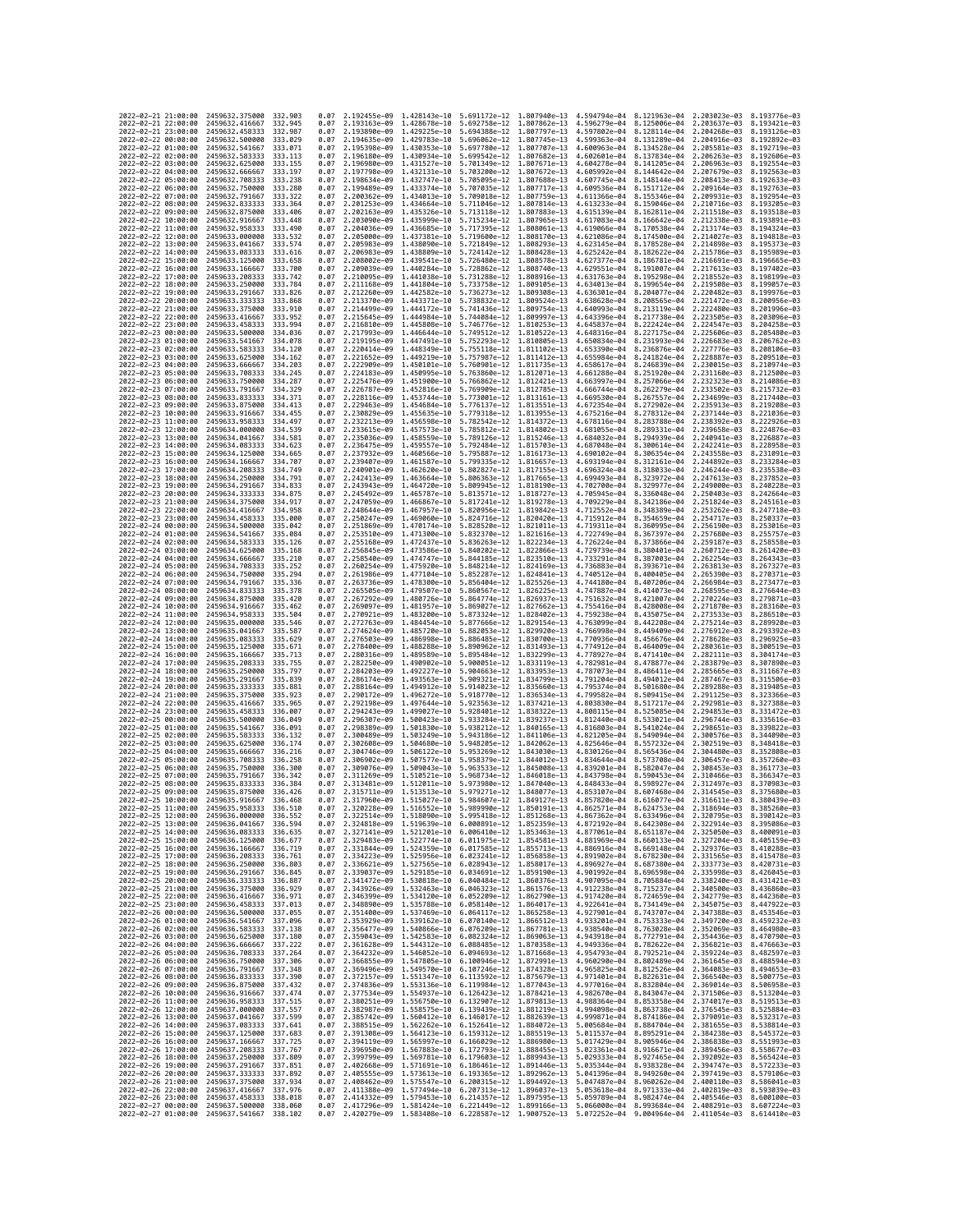| 2022-02-27 02:00:00                        |                     | 2459637.583333                                   | 338.144             | 0.07         | 2.423280e-09 1.585403e-10                 |                              | 6.235772e-12 1.902352e-13                                                                                                                                                                                                                                                                                                                            |                              | 5.078543e-04                 |                                                        | 9.016313e-04 2.413835e-03                 | 8.621660e-03                 |
|--------------------------------------------|---------------------|--------------------------------------------------|---------------------|--------------|-------------------------------------------|------------------------------|------------------------------------------------------------------------------------------------------------------------------------------------------------------------------------------------------------------------------------------------------------------------------------------------------------------------------------------------------|------------------------------|------------------------------|--------------------------------------------------------|-------------------------------------------|------------------------------|
| 2022-02-27 03:00:00                        |                     | 2459637.625000                                   | 338.186             | 0.07         | 2.426301e-09                              | 1,587411e-10                 | 6.243004e-12                                                                                                                                                                                                                                                                                                                                         | 1.903966e-13                 | 5.084874e-04                 | 9.027732e-04                                           | 2.416635e-03                              | 8.628974e-03                 |
| 2022-02-27 04:00:00                        |                     | 2459637.666667                                   | 338.228             | 0.07         | 2.429342e-09                              | 1.589431e-10                 | 6.250284e-12                                                                                                                                                                                                                                                                                                                                         | 1.905593e-13                 | 5.091245e-04                 | 9.039221e-04                                           | 2.419452e-03                              | 8.636350e-03                 |
| 2022-02-27 05:00:00<br>2022-02-27 06:00:00 |                     | 2459637.708333<br>2459637.750000                 | 338.269<br>338.311  | 0.07<br>0.07 | 2.432401e-09 1.591464e-10<br>2.435479e-09 | 1.593509e-10                 | 6.257610e-12<br>6.264984e-12 1.908890e-13                                                                                                                                                                                                                                                                                                            | 1.907235e-13                 | 5.097657e-04<br>5.104108e-04 | 9.050780e-04<br>9.062408e-04                           | 2.422288e-03<br>2.425143e-03              | 8.643789e-03<br>8.651292e-03 |
| 2022-02-27 07:00:00                        |                     | 2459637.791667                                   | 338.353             | 0.07         | 2.438577e-09                              | 1.595566e-10                 | 6.272404e-12                                                                                                                                                                                                                                                                                                                                         | 1.910560e-13                 | 5.110600e-04                 | 9.074107e-04                                           | 2.428015e-03                              | 8.658858e-03                 |
| 2022-02-27 08:00:00                        |                     | 2459637.833333                                   | 338.395             | 0.07         | 2.441694e-09                              | 1.597635e-10                 | 6.279872e-12                                                                                                                                                                                                                                                                                                                                         | 1.912243e-13                 | 5.117132e-04                 | 9.085876e-04                                           | 2.430906e-03                              | 8.666488e-03                 |
| 2022-02-27 09:00:00                        |                     | 2459637.875000                                   | 338,437             | 0.07         | 2.444830e-09                              | 1.599717e-10                 | 6.287388e-12                                                                                                                                                                                                                                                                                                                                         | 1.913940e-13                 | 5.123704e-04                 | 9.097715e-04                                           | 2.433815e-03                              | 8.674181e-03                 |
| 2022-02-27 10:00:00<br>2022-02-27 11:00:00 |                     | 2459637.916667<br>2459637.958333                 | 338,479<br>338.521  | 0.07<br>0.07 | 2.447985e-09<br>2.451160e-09              | 1.601811e-10<br>1.603917e-10 | 6.294950e-12<br>6.302561e-12                                                                                                                                                                                                                                                                                                                         | 1.915652e-13<br>1.917377e-13 | 5.130317e-04<br>5.136970e-04 | 9.109624e-04<br>9.121603e-04                           | 2.436743e-03<br>2.439689e-03              | 8.681937e-03<br>8.689757e-03 |
| 2022-02-27 12:00:00                        |                     | 2459638.000000                                   | 338,563             | 0.07         | 2.454354e-09                              | 1.606036e-10                 | 6.310218e-12                                                                                                                                                                                                                                                                                                                                         | 1,919117e-13                 | 5.143663e-04                 | 9.133653e-04                                           | 2.442653e-03                              | 8.697640e-03                 |
| 2022-02-27 13:00:00                        |                     | 2459638.041667                                   | 338,605             | 0.07         | 2.457567e-09                              | 1.608167e-10                 | 6.317923e-12                                                                                                                                                                                                                                                                                                                                         | 1.920870e-13                 | 5.150397e-04                 | 9.145773e-04                                           | 2.445635e-03                              | 8.705588e-03                 |
| 2022-02-27 14:00:00                        |                     | 2459638.083333                                   | 338,646             | 0.07         | 2.460799e-09                              | 1.610311e-10                 | 6.325676e-12                                                                                                                                                                                                                                                                                                                                         | 1.922638e-13                 | 5.157171e-04                 | 9.157963e-04                                           | 2.448636e-03                              | 8.713598e-03                 |
| 2022-02-27 15:00:00<br>2022-02-27 16:00:00 |                     | 2459638.125000<br>2459638.166667                 | 338.688<br>338.730  | 0.07<br>0.07 | 2.464051e-09<br>2.467322e-09              | 1.612467e-10<br>1.614635e-10 | 6.333476e-12<br>6.341324e-12                                                                                                                                                                                                                                                                                                                         | 1.924419e-13<br>1.926215e-13 | 5.163986e-04<br>5.170841e-04 | 9.170224e-04<br>9.182556e-04                           | 2.451656e-03<br>2.454693e-03              | 8.721673e-03<br>8.729811e-03 |
| 2022-02-27 17:00:00                        |                     | 2459638.208333                                   | 338.772             | 0.07         | 2.470612e-09                              | 1.616816e-10                 | 6.349219e-12                                                                                                                                                                                                                                                                                                                                         | 1.928025e-13                 | 5.177737e-04                 | 9.194958e-04                                           | 2.457750e-03                              | 8.738013e-03                 |
| 2022-02-27 18:00:00                        |                     | 2459638.250000                                   | 338.814             | 0.07         | 2.473922e-09                              | 1.619009e-10                 | 6.357162e-12                                                                                                                                                                                                                                                                                                                                         | 1.929849e-13                 | 5.184674e-04                 | 9.207432e-04                                           | 2.460825e-03                              | 8.746279e-03                 |
| 2022-02-27 19:00:00                        |                     | 2459638.291667                                   | 338.856             | 0.07         | 2.477251e-09                              | 1.621215e-10                 | 6.365153e-12                                                                                                                                                                                                                                                                                                                                         | 1.931687e-13                 | 5.191651e-04                 | 9.219976e-04                                           | 2.463918e-03                              | 8.754609e-03                 |
| 2022-02-27 20:00:00<br>2022-02-27 21:00:00 |                     | 2459638.333333<br>2459638.375000                 | 338,898<br>338,940  | 0.07         | 2.480600e-09<br>2.483968e-09              | 1.623433e-10<br>1.625664e-10 | 6.373192e-12<br>6.381279e-12                                                                                                                                                                                                                                                                                                                         | 1.933539e-13<br>1,935405e-13 | 5.198669e-04                 | 9.232591e-04<br>9.245277e-04                           | 2.467030e-03<br>2.470160e-03              | 8.763003e-03<br>8.771461e-03 |
| 2022-02-27 22:00:00                        |                     | 2459638.416667                                   | 338.981             | 0.07<br>0.07 | 2.487355e-09                              | 1.627907e-10                 | 6.389413e-12                                                                                                                                                                                                                                                                                                                                         | 1.937286e-13                 | 5.205727e-04<br>5.212827e-04 | 9.258034e-04                                           | 2.473309e-03                              | 8.779983e-03                 |
| 2022-02-27 23:00:00                        |                     | 2459638.458333                                   | 339.023             | 0.07         | 2.490762e-09                              | 1.630163e-10                 | 6.397596e-12                                                                                                                                                                                                                                                                                                                                         | 1.939180e-13                 | 5.219967e-04                 | 9.270862e-04                                           | 2.476476e-03                              | 8.788570e-03                 |
| 2022-02-28 00:00:00                        |                     | 2459638.500000                                   | 339,065             | 0.07         | 2.494189e-09                              | 1.632431e-10                 | 6.405826e-12                                                                                                                                                                                                                                                                                                                                         | 1.941089e-13                 | 5.227148e-04                 | 9.283761e-04                                           | 2.479662e-03                              | 8.797220e-03                 |
| 2022-02-28 01:00:00                        |                     | 2459638.541667                                   | 339.107             | 0.08         | 2.497635e-09                              | 1.634711e-10                 | 6.414105e-12                                                                                                                                                                                                                                                                                                                                         | 1.943012e-13                 | 5.234370e-04                 | 9.296732e-04                                           | 2.482867e-03                              | 8.805935e-03                 |
| 2022-02-28 02:00:00<br>2022-02-28 03:00:00 |                     | 2459638.583333<br>2459638.625000                 | 339.149<br>339.191  | 0.08<br>0.08 | 2.501101e-09<br>2.504586e-09              | 1.637005e-10<br>1.639311e-10 | 6.422432e-12<br>6.430807e-12                                                                                                                                                                                                                                                                                                                         | 1.944949e-13<br>1.946900e-13 | 5.241632e-04<br>5.248936e-04 | 9.309774e-04<br>9.322888e-04                           | 2.486090e-03<br>2.489332e-03              | 8.814714e-03<br>8.823558e-03 |
| 2022-02-28 04:00:00                        |                     | 2459638.666667                                   | 339,233             | 0.08         | 2.508090e-09                              | 1.641629e-10                 | 6.439230e-12                                                                                                                                                                                                                                                                                                                                         | 1.948866e-13                 | 5.256281e-04                 | 9.336073e-04                                           | 2.492593e-03                              | 8.832466e-03                 |
| 2022-02-28 05:00:00                        |                     | 2459638.708333                                   | 339.275             | 0.08         | 2.511615e-09                              | 1.643960e-10                 | 6.447702e-12                                                                                                                                                                                                                                                                                                                                         | 1.950846e-13                 | 5.263667e-04                 | 9.349330e-04                                           | 2.495872e-03                              | 8.841439e-03                 |
| 2022-02-28 06:00:00                        |                     | 2459638.750000                                   | 339, 316            | 0.08         | 2.515158e-09                              | 1.646304e-10                 | 6.456222e-12                                                                                                                                                                                                                                                                                                                                         | 1.952840e-13                 | 5.271094e-04                 | 9.362658e-04                                           | 2.499170e-03                              | 8.850476e-03                 |
| 2022-02-28 07:00:00<br>2022-02-28 08:00:00 |                     | 2459638.791667<br>2459638.833333                 | 339, 358<br>339,400 | 0.08<br>0.08 | 2.518722e-09<br>2.522305e-09              | 1.648660e-10<br>1.651029e-10 | 6.464790e-12<br>6.473407e-12                                                                                                                                                                                                                                                                                                                         | 1.954848e-13<br>1.956870e-13 | 5.278562e-04<br>5.286071e-04 | 9.376059e-04<br>9.389531e-04                           | 2.502487e-03<br>2.505822e-03              | 8.859578e-03<br>8.868744e-03 |
| 2022-02-28 09:00:00                        |                     | 2459638.875000                                   | 339.442             | 0.08         | 2.525908e-09                              | 1.653410e-10                 | 6.482073e-12                                                                                                                                                                                                                                                                                                                                         | 1.958907e-13                 | 5.293622e-04                 | 9.403075e-04                                           | 2.509177e-03                              | 8.877976e-03                 |
| 2022-02-28 10:00:00                        |                     | 2459638.916667                                   | 339.484             | 0.08         | 2.529530e-09                              | 1.655805e-10                 | 6.490787e-12                                                                                                                                                                                                                                                                                                                                         | 1.960958e-13                 | 5.301214e-04                 | 9.416691e-04                                           | 2.512550e-03                              | 8.887272e-03                 |
| 2022-02-28 11:00:00                        |                     | 2459638.958333                                   | 339.526             | 0.08         | 2.533173e-09                              | 1.658212e-10                 | 6.499549e-12                                                                                                                                                                                                                                                                                                                                         | 1.963024e-13                 | 5.308847e-04                 | 9.430379e-04                                           | 2.515942e-03                              | 8.896633e-03                 |
| 2022-02-28 12:00:00                        |                     | 2459639.000000                                   | 339.568             | 0.08         | 2.536835e-09                              | 1.660631e-10                 | 6.508361e-12                                                                                                                                                                                                                                                                                                                                         | 1.965104e-13                 | 5.316521e-04                 | 9.444140e-04                                           | 2.519353e-03                              | 8.906059e-03                 |
| 2022-02-28 13:00:00<br>2022-02-28 14:00:00 |                     | 2459639.041667<br>2459639.083333                 | 339,609<br>339.651  | 0.08<br>0.08 | 2.540516e-09<br>2.544218e-09              | 1.663064e-10<br>1.665509e-10 | 6.517221e-12<br>6.526129e-12                                                                                                                                                                                                                                                                                                                         | 1.967198e-13<br>1.969306e-13 | 5.324237e-04<br>5.331995e-04 | 9.457973e-04<br>9.471878e-04                           | 2.522782e-03<br>2.526231e-03              | 8.915550e-03<br>8.925106e-03 |
| 2022-02-28 15:00:00                        |                     | 2459639.125000                                   | 339.693             | 0.08         | 2.547939e-09                              | 1.667966e-10                 | 6.535087e-12                                                                                                                                                                                                                                                                                                                                         | 1.971429e-13                 | 5.339794e-04                 | 9.485855e-04                                           | 2.529698e-03                              | 8.934727e-03                 |
| 2022-02-28 16:00:00                        |                     | 2459639.166667                                   | 339.735             | 0.08         | 2.551680e-09                              | 1.670437e-10                 | 6.544094e-12                                                                                                                                                                                                                                                                                                                                         | 1.973567e-13                 | 5.347634e-04                 | 9.499905e-04                                           | 2.533185e-03                              | 8.944413e-03                 |
| 2022-02-28 17:00:00                        |                     | 2459639.208333                                   | 339.777             | 0.08         | 2.555441e-09                              | 1.672920e-10                 | 6.553149e-12                                                                                                                                                                                                                                                                                                                                         | 1.975718e-13                 | 5.355516e-04                 | 9.514028e-04                                           | 2.536690e-03                              | 8.954165e-03                 |
| 2022-02-28 18:00:00<br>2022-02-28 19:00:00 |                     | 2459639.250000<br>2459639.291667                 | 339.819<br>339.861  | 0.08<br>0.08 | 2.559222e-09<br>2.563023e-09              | 1.675416e-10<br>1.677925e-10 | 6.562254e-12<br>6.571407e-12                                                                                                                                                                                                                                                                                                                         | 1.977884e-13<br>1.980065e-13 | 5.363440e-04<br>5.371405e-04 | 9.528224e-04<br>9.542492e-04                           | 2.540214e-03<br>2.543758e-03              | 8.963982e-03<br>8.973864e-03 |
| 2022-02-28 20:00:00                        |                     | 2459639.333333                                   | 339.902             | 0.08         | 2.566844e-09                              | 1.680447e-10                 | 6.580610e-12                                                                                                                                                                                                                                                                                                                                         | 1.982260e-13                 | 5.379412e-04                 | 9.556833e-04                                           | 2.547320e-03                              | 8.983812e-03                 |
| 2022-02-28 21:00:00                        |                     | 2459639.375000                                   | 339.944             | 0.08         | 2.570684e-09                              | 1.682981e-10                 | 6.589862e-12                                                                                                                                                                                                                                                                                                                                         | 1.984469e-13                 | 5.387461e-04                 | 9.571247e-04                                           | 2.550902e-03                              | 8.993826e-03                 |
| 2022-02-28 22:00:00                        |                     | 2459639.416667                                   | 339,986             | 0.08         | 2.574545e-09                              | 1.685529e-10                 | 6.599164e-12                                                                                                                                                                                                                                                                                                                                         | 1.986693e-13                 | 5.395552e-04                 | 9.585734e-04                                           | 2.554502e-03                              | 9.003905e-03                 |
| 2022-02-28 23:00:00                        |                     | 2459639.458333                                   | 340.028<br>340.070  | 0.08<br>0.08 | 2.578425e-09                              | 1.688089e-10                 | 6.608514e-12                                                                                                                                                                                                                                                                                                                                         | 1.988932e-13                 | 5.403684e-04                 | 9.600295e-04<br>9.614928e-04                           | 2.558122e-03                              | 9.014050e-03<br>9.024260e-03 |
| 2022-03-01 00:00:00<br>2022-03-01 01:00:00 |                     | 2459639.500000<br>2459639.541667                 | 340.112             | 0.08         | 2.582326e-09<br>2.586246e-09              | 1.690662e-10<br>1.693248e-10 | 6.617914e-12<br>6.627364e-12                                                                                                                                                                                                                                                                                                                         | 1.991185e-13<br>1.993452e-13 | 5.411859e-04<br>5.420075e-04 | 9.629635e-04                                           | 2.561760e-03<br>2.565418e-03              | 9.034536e-03                 |
| 2022-03-01 02:00:00                        |                     | 2459639.583333                                   | 340, 154            | 0.08         | 2.590187e-09                              | 1.695847e-10                 | 6.636863e-12                                                                                                                                                                                                                                                                                                                                         | 1.995734e-13                 | 5.428334e-04                 | 9.644416e-04                                           | 2.569095e-03                              | 9.044879e-03                 |
| 2022-03-01 03:00:00                        |                     | 2459639.625000                                   | 340.195             | 0.08         | 2.594148e-09                              | 1.698459e-10                 | 6.646411e-12                                                                                                                                                                                                                                                                                                                                         | 1.998031e-13                 | 5.436634e-04                 | 9.659270e-04                                           | 2.572791e-03                              | 9.055287e-03                 |
| 2022-03-01 04:00:00                        |                     | 2459639.666667                                   | 340.237             | 0.08         | 2.598129e-09                              | 1,701084e-10                 | 6.656010e-12                                                                                                                                                                                                                                                                                                                                         | 2.000342e-13                 | 5.444977e-04                 | 9.674197e-04                                           | 2.576507e-03                              | 9.065761e-03<br>9.076301e-03 |
| 2022-03-01 05:00:00<br>2022-03-01 06:00:00 |                     | 2459639.708333<br>2459639.750000                 | 340.279<br>340.321  | 0.08<br>0.08 | 2.602129e-09<br>2.606151e-09              | 1.703722e-10<br>1.706372e-10 | 6.665657e-12<br>6.675355e-12                                                                                                                                                                                                                                                                                                                         | 2.002667e-13<br>2.005008e-13 | 5.453362e-04<br>5.461789e-04 | 9.689198e-04<br>9.704273e-04                           | 2.580242e-03<br>2.583995e-03              | 9.086907e-03                 |
| 2022-03-01 07:00:00                        |                     | 2459639.791667                                   | 340, 363            | 0.08         | 2.610192e-09                              | 1.709036e-10                 | 6.685103e-12                                                                                                                                                                                                                                                                                                                                         | 2.007363e-13                 | 5.470258e-04                 | 9.719422e-04                                           | 2.587769e-03                              | 9.097580e-03                 |
| 2022-03-01 08:00:00                        |                     | 2459639.833333                                   | 340.405             | 0.08         | 2.614253e-09                              | 1.711713e-10                 | 6.694900e-12                                                                                                                                                                                                                                                                                                                                         | 2.009732e-13                 | 5.478770e-04                 | 9.734645e-04                                           | 2.591561e-03                              | 9.108319e-03                 |
| 2022-03-01 09:00:00                        |                     | 2459639.875000                                   | 340,446             | 0.08         | 2.618335e-09                              | 1.714403e-10                 | 6.704747e-12                                                                                                                                                                                                                                                                                                                                         | 2.012116e-13                 | 5.487324e-04                 | 9.749942e-04                                           | 2.595373e-03                              | 9.119124e-03                 |
| 2022-03-01 10:00:00<br>2022-03-01 11:00:00 |                     | 2459639.916667<br>2459639.958333                 | 340.488<br>340.530  | 0.08<br>0.08 | 2.622437e-09<br>2.626559e-09              | 1.717105e-10<br>1.719821e-10 | 6.714645e-12<br>6.724592e-12                                                                                                                                                                                                                                                                                                                         | 2.014515e-13<br>2.016929e-13 | 5.495920e-04<br>5.504559e-04 | 9.765313e-04<br>9.780759e-04                           | 2.599204e-03<br>2.603055e-03              | 9.129996e-03<br>9.140934e-03 |
| 2022-03-01 12:00:00                        |                     | 2459640.000000                                   | 340.572             | 0.08         | 2.630701e-09                              | 1.722550e-10                 | 6.734590e-12                                                                                                                                                                                                                                                                                                                                         | 2.019357e-13                 | 5.513241e-04                 | 9.796279e-04                                           | 2.606925e-03                              | 9.151939e-03                 |
| 2022-03-01 13:00:00                        |                     | 2459640.041667                                   | 340.614             | 0.08         | 2.634864e-09                              | 1,725292e-10                 | 6.744637e-12                                                                                                                                                                                                                                                                                                                                         | 2.021800e-13                 | 5.521965e-04                 | 9.811873e-04                                           | 2.610814e-03                              | 9.163011e-03                 |
| 2022-03-01 14:00:00                        |                     | 2459640.083333                                   | 340.656             | 0.08         | 2.639047e-09                              | 1.728048e-10                 | 6.754735e-12                                                                                                                                                                                                                                                                                                                                         | 2.024257e-13                 | 5.530732e-04                 | 9.827542e-04                                           | 2.614723e-03                              | 9.174149e-03                 |
| 2022-03-01 15:00:00<br>2022-03-01 16:00:00 |                     | 2459640,125000<br>2459640.166667                 | 340,698<br>340.739  | 0.08<br>0.08 | 2.643251e-09<br>2.647475e-09              | 1.730816e-10<br>1.733597e-10 | 6.764884e-12<br>6.775082e-12                                                                                                                                                                                                                                                                                                                         | 2.026730e-13<br>2.029217e-13 | 5.539541e-04<br>5.548393e-04 | 9.843286e-04<br>9.859104e-04                           | 2.618651e-03<br>2.622599e-03              | 9.185355e-03<br>9.196627e-03 |
| 2022-03-01 17:00:00                        |                     | 2459640.208333                                   | 340.781             | 0.08         | 2.651719e-09                              | 1.736392e-10                 | 6.785332e-12                                                                                                                                                                                                                                                                                                                                         | 2.031719e-13                 | 5.557288e-04                 | 9.874997e-04                                           | 2.626567e-03                              | 9.207966e-03                 |
| 2022-03-01 18:00:00                        |                     | 2459640.250000                                   | 340.823             | 0.08         | 2.655984e-09                              | 1.739200e-10                 | 6.795632e-12                                                                                                                                                                                                                                                                                                                                         | 2.034236e-13                 | 5.566226e-04                 | 9.890965e-04                                           | 2.630554e-03                              | 9.219372e-03                 |
| 2022-03-01 19:00:00                        |                     | 2459640.291667                                   | 340.865             | 0.08         | 2.660269e-09                              | 1.742021e-10                 | 6.805982e-12                                                                                                                                                                                                                                                                                                                                         | 2.036767e-13                 | 5.575207e-04                 | 9.907009e-04                                           | 2.634560e-03                              | 9.230845e-03                 |
| 2022-03-01 20:00:00<br>2022-03-01 21:00:00 |                     | 2459640.333333<br>2459640.375000                 | 340.907<br>340.949  | 0.08<br>0.08 | 2.664575e-09<br>2.668901e-09              | 1.744855e-10<br>1.747702e-10 | 6.816383e-12<br>6.826835e-12                                                                                                                                                                                                                                                                                                                         | 2.039314e-13<br>2.041875e-13 | 5.584230e-04<br>5.593297e-04 | 9.923127e-04<br>9.939321e-04                           | 2.638587e-03<br>2.642632e-03              | 9.242385e-03<br>9.253993e-03 |
| 2022-03-01 22:00:00                        |                     | 2459640.416667                                   | 340,990             | 0.08         | 2.673248e-09                              | 1.750563e-10                 | 6.837337e-12                                                                                                                                                                                                                                                                                                                                         | 2.044451e-13                 | 5.602407e-04                 | 9.955590e-04                                           | 2.646698e-03                              | 9.265668e-03                 |
| 2022-03-01 23:00:00                        |                     | 2459640.458333                                   | 341.032             | 0.08         | 2.677615e-09                              | 1.753437e-10                 | 6.847891e-12                                                                                                                                                                                                                                                                                                                                         | 2.047042e-13                 | 5.611560e-04                 | 9.971934e-04                                           | 2.650783e-03                              | 9.277411e-03                 |
| 2022-03-02 00:00:00                        |                     | 2459640,500000                                   | 341.074             | 0.08         | 2.682003e-09                              | 1.756324e-10                 | 6.858495e-12                                                                                                                                                                                                                                                                                                                                         | 2.049648e-13                 | 5.620756e-04                 | 9.988355e-04                                           | 2.654888e-03                              | 9.289221e-03                 |
| 2022-03-02 01:00:00                        |                     | 2459640.541667                                   | 341, 116            | 0.08         | 2.686412e-09                              | 1.759225e-10                 | 6.869151e-12                                                                                                                                                                                                                                                                                                                                         | 2.052269e-13                 | 5.629995e-04                 | 1.000485e-03                                           | 2.659013e-03                              | 9.301099e-03<br>9.313044e-03 |
| 2022-03-02 02:00:00<br>2022-03-02 03:00:00 |                     | 2459640.583333<br>2459640.625000                 | 341, 158<br>341,200 | 0.08<br>0.08 | 2.690841e-09<br>2.695291e-09              | 1,762139e-10<br>1.765066e-10 | 6.879857e-12<br>6.890615e-12                                                                                                                                                                                                                                                                                                                         | 2.054904e-13<br>2.057555e-13 | 5.639277e-04<br>5.648603e-04 | 1.002142e-03<br>1.003807e-03                           | 2.663157e-03<br>2.667321e-03              | 9.325057e-03                 |
| 2022-03-02 04:00:00                        |                     | 2459640.666667                                   | 341.241             | 0.08         | 2.699762e-09                              | 1.768007e-10                 | 6.901424e-12                                                                                                                                                                                                                                                                                                                                         | 2.060221e-13                 | 5.657973e-04                 | 1.005479e-03                                           | 2.671506e-03                              | 9.337138e-03                 |
| 2022-03-02 05:00:00                        |                     | 2459640.708333                                   | 341,283             | 0.08         | 2.704253e-09                              | 1.770961e-10                 | 6.912284e-12                                                                                                                                                                                                                                                                                                                                         | 2.062901e-13                 | 5.667386e-04                 | 1.007159e-03                                           | 2.675709e-03                              | 9.349287e-03                 |
| 2022-03-02 06:00:00                        |                     |                                                  | 341.325             | 0.08         | 2.708765e-09                              | 1.773928e-10                 | 6.923196e-12                                                                                                                                                                                                                                                                                                                                         |                              |                              |                                                        |                                           | 9.361504e-03                 |
|                                            |                     | 2459640.750000                                   |                     |              |                                           |                              |                                                                                                                                                                                                                                                                                                                                                      | 2.065597e-13                 | 5.676842e-04                 | 1.008847e-03                                           | 2.679933e-03                              |                              |
| 2022-03-02 09:00:00                        | 2022-03-02 07:00:00 | 2459640.791667                                   | 341, 367            | 0.08         | 2.713298e-09                              | 1.776909e-10                 | 6.934159e-12                                                                                                                                                                                                                                                                                                                                         | 2.068308e-13                 | 5.686342e-04                 | 1.010542e-03                                           | 2.684177e-03                              | 9.373790e-03                 |
| 2022-03-02 10:00:00                        | 2022-03-02 08:00:00 | 2459640.833333<br>2459640.875000                 | 341,409<br>341.451  | 0.08<br>0.08 | 2.717852e-09<br>2.722427e-09              | 1.779903e-10<br>1,782911e-10 | 6.945174e-12<br>6.956240e-12                                                                                                                                                                                                                                                                                                                         | 2.071033e-13<br>2.073774e-13 | 5.695885e-04<br>5.705473e-04 | 1.012245e-03<br>1.013955e-03                           | 2.688441e-03                              | 9.386143e-03<br>9.398564e-03 |
|                                            |                     | 2459640.916667                                   | 341.492             | 0.08         | 2.727022e-09                              | 1.785932e-10                 | 6.967358e-12                                                                                                                                                                                                                                                                                                                                         | 2.076530e-13                 | 5.715104e-04                 | 1.015674e-03                                           | 2.692724e-03<br>2.697028e-03              | 9.411054e-03                 |
| 2022-03-02 11:00:00                        |                     | 2459640.958333                                   | 341.534             | 0.08         | 2.731639e-09                              | 1.788967e-10                 | 6.978527e-12                                                                                                                                                                                                                                                                                                                                         | 2.079301e-13                 | 5.724779e-04                 | 1,017400e-03                                           | 2.701352e-03                              | $9.423613e - 03$             |
| 2022-03-02 12:00:00                        |                     | 2459641.000000                                   | 341.576             | 0.08         | 2.736276e-09                              | 1.792015e-10                 | 6.989749e-12                                                                                                                                                                                                                                                                                                                                         | 2.082087e-13                 | 5.734497e-04                 | 1.019133e-03                                           | 2.705695e-03                              | 9.436240e-03                 |
| 2022-03-02 13:00:00<br>2022-03-02 14:00:00 |                     | 2459641.041667<br>2459641.083333                 | 341.618<br>341,660  | 0.08<br>0.08 | 2.740935e-09 1.795077e-10                 |                              | 7.001022e-12<br>2.745614e-09 1.798152e-10 7.012347e-12 2.087705e-13                                                                                                                                                                                                                                                                                  | 2.084888e-13                 |                              | 5.744260e-04 1.020874e-03<br>5.754067e-04 1.022623e-03 | 2.710059e-03<br>2.714443e-03 9.461699e-03 | 9.448935e-03                 |
| 2022-03-02 15:00:00                        |                     | 2459641.125000                                   | 341.701             | 0.08         |                                           |                              | 2.750314e-09 1.801241e-10 7.023724e-12 2.090536e-13 5.763918e-04 1.024380e-03 2.718847e-03 9.474532e-03                                                                                                                                                                                                                                              |                              |                              |                                                        |                                           |                              |
| 2022-03-02 16:00:00                        |                     | 2459641.166667                                   |                     | 0.08         | 2.755036e-09                              | 1.804344e-10                 | 7.035154e-12                                                                                                                                                                                                                                                                                                                                         | 2.093383e-13                 | 5.773812e-04                 | 1,026144e-03                                           | 2.723272e-03                              |                              |
| 2022-03-02 17:00:00                        |                     | 2459641.208333 341.785                           | 341.827             | 0.08         |                                           |                              | 0.08 2.759778e-09 1.807460e-10 7.046635e-12 2.096245e-13 5.783751e-04 1.027917e-03 2.727716e-03 9.500405e-03                                                                                                                                                                                                                                         |                              |                              |                                                        |                                           |                              |
| 2022-03-02 18:00:00<br>2022-03-02 19:00:00 |                     | 2459641.250000<br>2459641.291667                 | 341.869             |              |                                           |                              | 2.764542e-09 1.810589e-10 7.058169e-12 2.099122e-13 5.793735e-04 1.029696e-03 2.732181e-03 9.513445e-03                                                                                                                                                                                                                                              |                              |                              |                                                        |                                           |                              |
| 2022-03-02 20:00:00                        |                     | 2459641.333333 341.911                           |                     |              |                                           |                              | 0.08  2.769327e-09  1.813733e-10  7.069755e-12  2.102015e-13  5.803762e-04  1.031484e-03  2.736666e-03  9.526554e-03<br>0.08  2.774133e-09  1.816890e-10  7.081394e-12  2.104923e-13  5.813834e-04  1.033280e-03  2.741171e-03  9                                                                                                                    |                              |                              |                                                        |                                           |                              |
| 2022-03-02 21:00:00                        |                     | 2459641.375000 341.952                           |                     |              |                                           |                              | 0.08 2.778960e-09 1.820061e-10 7.093085e-12 2.107846e-13 5.823951e-04 1.035083e-03 2.745696e-03 9.552980e-03                                                                                                                                                                                                                                         |                              |                              |                                                        |                                           |                              |
| 2022-03-02 22:00:00<br>2022-03-02 23:00:00 |                     | 2459641.416667<br>2459641.458333                 | 341.994<br>342.036  |              |                                           |                              |                                                                                                                                                                                                                                                                                                                                                      |                              |                              |                                                        |                                           |                              |
| 2022-03-03 00:00:00                        |                     | 2459641.500000 342.078                           |                     |              |                                           |                              | 0.08 2.783808e-09 1.823245e-10 7.104829e-12 2.110784e-13 5.834112e-04 1.036894e-03 2.750242e-03 9.566297e-03<br>0.08 2.788678e-09 1.826443e-10 7.116625e-12 2.113738e-13 5.844317e-04 1.038713e-03 2.754809e-03 9.579683e-03<br>0.08 2.793569e-09 1.829655e-10 7.128474e-12 2.116707e-13 5.854568e-04 1.040539e-03 2.759395e-03 9.593139e-03         |                              |                              |                                                        |                                           |                              |
| 2022-03-03 01:00:00                        |                     | 2459641.541667 342.120                           |                     |              |                                           |                              | 0.08 2.798481e-09 1.832881e-10 7.140376e-12 2.119691e-13 5.864862e-04 1.042374e-03 2.764002e-03 9.606665e-03                                                                                                                                                                                                                                         |                              |                              |                                                        |                                           |                              |
| 2022-03-03 02:00:00                        |                     | 2459641.583333                                   | 342.161             |              |                                           |                              |                                                                                                                                                                                                                                                                                                                                                      |                              |                              |                                                        |                                           |                              |
| 2022-03-03 03:00:00<br>2022-03-03 04:00:00 |                     | 2459641.625000<br>2459641.666667                 | 342.203<br>342,245  |              |                                           |                              |                                                                                                                                                                                                                                                                                                                                                      |                              |                              |                                                        |                                           |                              |
| 2022-03-03 05:00:00                        |                     | 2459641.708333 342.287                           |                     |              |                                           |                              | 0.08 2.803415e-09 1.836121e-10 7.152330e-12 2.122691e-13 5.875202e-04 1.044216e-03 2.768630e-03 9.620261e-03<br>0.08 2.808370e-09 1.839374e-10 7.164338e-12 2.125706e-13 5.885587e-04 1.044216e-03 2.773278e-03 9.633926e-03<br>0.08                                                                                                                 |                              |                              |                                                        |                                           |                              |
| 2022-03-03 06:00:00                        |                     | 2459641.750000                                   | 342.329             |              |                                           |                              |                                                                                                                                                                                                                                                                                                                                                      |                              |                              |                                                        |                                           |                              |
| 2022-03-03 07:00:00                        |                     | 2459641.791667 342.370                           |                     |              |                                           |                              | 0.08 2.818344e-09 1.845922e-10 7.188513e-12 2.131783e-13 5.906490e-04 1.049791e-03 2.782636e-03 9.661467e-03<br>0.08 2.818344e-09 1.845922e-10 7.280630e-12 2.131783e-13 5.906490e-04 1.049791e-03 2.782636e-03 9.661467e-03<br>0.08                                                                                                                 |                              |                              |                                                        |                                           |                              |
| 2022-03-03 08:00:00<br>2022-03-03 09:00:00 |                     | 2459641.833333 342.412                           | 342.454             |              |                                           |                              |                                                                                                                                                                                                                                                                                                                                                      |                              |                              |                                                        |                                           |                              |
| 2022-03-03 10:00:00                        |                     | 2459641.875000<br>2459641.916667 342.496         |                     |              |                                           |                              |                                                                                                                                                                                                                                                                                                                                                      |                              |                              |                                                        |                                           |                              |
| 2022-03-03 11:00:00                        |                     | 2459641.958333 342.538                           |                     |              |                                           |                              | 0.08 2.833467e-09 1.855849e-10 7.225174e-12 2.141015e-13 5.938184e-04 1.055436e-03 2.706827e-03 9.703305e-03<br>0.08 2.838551e-09 1.859186e-10 7.237501e-12 2.1410128e-13 5.938838e-04 1.055334e-03 2.801599e-03 9.717392e-03<br>0.0<br>0.08 2.848784e-09 1.865901e-10 7.262316e-12 2.150386e-13 5.970284e-04 1.061153e-03 2.811205e-03 9.745777e-03 |                              |                              |                                                        |                                           |                              |
| 2022-03-03 12:00:00                        |                     | 2459642.000000 342.579                           |                     |              |                                           |                              | 0.08 2.853933e-09 1.869280e-10 7.274804e-12 2.153541e-13 5.981075e-04 1.063074e-03 2.816039e-03 9.760075e-03                                                                                                                                                                                                                                         |                              |                              |                                                        |                                           |                              |
| 2022-03-03 13:00:00                        |                     | 2459642.041667                                   | 342.621<br>342,663  |              |                                           |                              |                                                                                                                                                                                                                                                                                                                                                      |                              |                              |                                                        |                                           |                              |
| 2022-03-03 14:00:00<br>2022-03-03 15:00:00 |                     | 2459642.083333<br>2459642.125000 342.705         |                     |              |                                           |                              | 0.08 2.859104e-09 1.872673e-10 7.287345e-12 2.156711e-13 5.991911e-04 1.065004e-03 2.820894e-03 9.774445e-03<br>0.08 2.864296e-09 1.876080e-10 7.299941e-12 2.159898e-13 6.002793e-04 1.066941e-03 2.825769e-03 9.788885e-03<br>0.08 2.869511e-09 1.879501e-10 7.312591e-12 2.163100e-13 6.013721e-04 1.068887e-03 2.830666e-03 9.803396e-03         |                              |                              |                                                        |                                           |                              |
| 2022-03-03 16:00:00                        |                     | 2459642.166667                                   | 342,747             |              |                                           |                              |                                                                                                                                                                                                                                                                                                                                                      |                              |                              |                                                        |                                           |                              |
| 2022-03-03 17:00:00                        |                     | 2459642.208333                                   | 342.788             |              |                                           |                              |                                                                                                                                                                                                                                                                                                                                                      |                              |                              |                                                        |                                           |                              |
| 2022-03-03 18:00:00                        |                     | 2459642.250000                                   | 342.830             |              |                                           |                              |                                                                                                                                                                                                                                                                                                                                                      |                              |                              |                                                        |                                           |                              |
| 2022-03-03 19:00:00<br>2022-03-03 20:00:00 |                     | 2459642.291667 342.872<br>2459642.333333 342.914 |                     |              |                                           |                              | 0.08 2.874747e-09 1.882936e-10 7.325294e-12 2.166317e-13 6.024694e-04 1.070840e-03 2.835583e-03 9.817979e-03<br>0.08 2.880804e-09 1.885385e-10 7.338654e-12 2.166317e-13 6.024694e-04 1.070804e-03 2.835583e-03 9.837979e-03<br>0.08                                                                                                                 |                              |                              |                                                        |                                           |                              |
| 2022-03-03 21:00:00                        |                     | 2459642.375000 342.956                           |                     |              |                                           |                              | $\begin{array}{cccccccc} 0.08 & 2.895909e-09 & 1.896817e-10 & 7.376651e-12 & 2.179345e-13 & 6.069046e-04 & 1.078735e-03 & 2.855463e-03 & 9.877023e-03 \\ 0.08 & 2.901255e-09 & 1.900323e-10 & 7.389626e-12 & 2.182641e-13 & 6.080248e-04 & 1.080729e-03 & 2.8$                                                                                       |                              |                              |                                                        |                                           |                              |
| 2022-03-03 22:00:00                        |                     | 2459642.416667 342.997                           |                     |              |                                           |                              | 0.08 2.906623e-09 1.903843e-10 7.402655e-12 2.185954e-13 6.091497e-04 1.082731e-03 2.865530e-03 9.906974e-03                                                                                                                                                                                                                                         |                              |                              |                                                        |                                           |                              |
| 2022-03-03 23:00:00                        |                     | 2459642.458333 343.039                           |                     |              |                                           |                              |                                                                                                                                                                                                                                                                                                                                                      |                              |                              |                                                        |                                           |                              |
| 2022-03-04 00:00:00<br>2022-03-04 01:00:00 |                     | 2459642.500000<br>2459642.541667 343.123         | 343.081             |              |                                           |                              |                                                                                                                                                                                                                                                                                                                                                      |                              |                              |                                                        |                                           |                              |
| 2022-03-04 02:00:00                        |                     | 2459642.583333 343.165                           |                     |              |                                           |                              | 0.08 2.912012e-09 1.907378e-10 7.415740e-12 2.189282e-13 6.102793e-04 1.084741e-03 2.870594e-03 9.922057e-03<br>0.08 2.917424e-09 1.910926e-10 7.428879e-12 2.192626e-13 6.102793e-04 1.084741e-03 2.875698e-03 9.922267e-03<br>0.08<br>0.08 2.928314e-09 1.918067e-10 7.455321e-12 2.199361e-13 6.136956e-04 1.090820e-03 2.885916e-03 9.967739e-03 |                              |                              |                                                        |                                           |                              |
| 2022-03-04 03:00:00                        |                     | 2459642.625000 343.206                           |                     |              |                                           |                              |                                                                                                                                                                                                                                                                                                                                                      |                              |                              |                                                        |                                           |                              |
| 2022-03-04 04:00:00<br>2022-03-04 05:00:00 |                     | 2459642.666667<br>2459642.708333 343.290         | 343.248             |              |                                           |                              | 0.08 2.933792e-09 1.921658e-10 7.468625e-12 2.202753e-13 6.148437e-04 1.092662e-03 2.891066e-03 9.983111e-03<br>0.08 2.933792e-09 1.921658e-10 7.468625e-12 2.202753e-13 6.148437e-04 1.092662e-03 2.891066e-03 9.983111e-03<br>0.08                                                                                                                 |                              |                              |                                                        |                                           |                              |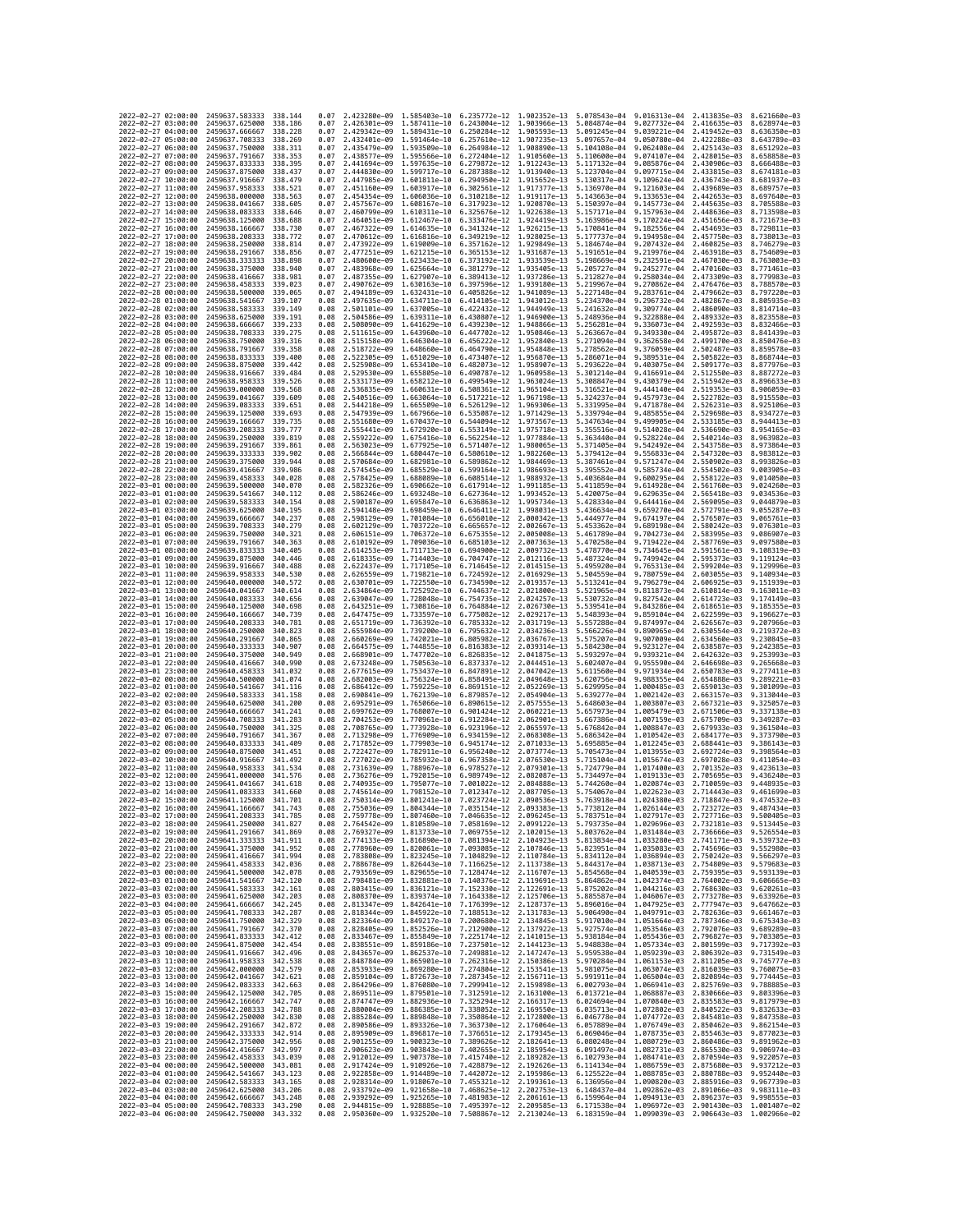| 2022-03-04 07:00:00                        |                     | 2459642.791667                                   | 343.374             | 0.08         | 2.955927e-09 1.936169e-10                 |                              | 7.522391e-12 2.216480e-13                                                                                                                                                                                                                                                                                                                            |                              | 6.194826e-04                                           |                                           | 1.101115e-03 2.911879e-03 1.004532e-02                                                                  |                              |
|--------------------------------------------|---------------------|--------------------------------------------------|---------------------|--------------|-------------------------------------------|------------------------------|------------------------------------------------------------------------------------------------------------------------------------------------------------------------------------------------------------------------------------------------------------------------------------------------------------------------------------------------------|------------------------------|--------------------------------------------------------|-------------------------------------------|---------------------------------------------------------------------------------------------------------|------------------------------|
| 2022-03-04 08:00:00                        |                     | 2459642.833333                                   | 343.415             | 0.08         | 2.961517e-09                              | 1.939833e-10                 | 7.535971e-12                                                                                                                                                                                                                                                                                                                                         | 2.219952e-13                 | 6.206541e-04                                           | 1.103198e-03                              | 2.917135e-03                                                                                            | 1.006106e-02                 |
| 2022-03-04 09:00:00                        |                     | 2459642.875000                                   | 343.457             | 0.08         | 2.967129e-09                              | 1.943511e-10                 | 7.549607e-12                                                                                                                                                                                                                                                                                                                                         | 2.223440e-13                 | 6.218302e-04                                           | 1.105290e-03                              | 2.922414e-03                                                                                            | 1,007686e-02                 |
| 2022-03-04 10:00:00<br>2022-03-04 11:00:00 |                     | 2459642,916667<br>2459642.958333                 | 343.499<br>343.541  | 0.08<br>0.08 | 2.972763e-09 1.947204e-10<br>2.978420e-09 | 1.950912e-10                 | 7.563298e-12<br>7.577045e-12                                                                                                                                                                                                                                                                                                                         | 2.226944e-13<br>2.230464e-13 | 6.230110e-04 1.107390e-03<br>6.241966e-04 1.109499e-03 |                                           | 2.927713e-03 1.009275e-02<br>2.933035e-03 1.010870e-02                                                  |                              |
| 2022-03-04 12:00:00                        |                     | 2459643,000000                                   | 343.582             | 0.08         | 2.984100e-09                              | 1.954634e-10                 | 7.590847e-12                                                                                                                                                                                                                                                                                                                                         | 2.234000e-13                 | 6.253868e-04                                           | 1.111615e-03                              | 2.938378e-03                                                                                            | 1.012473e-02                 |
| 2022-03-04 13:00:00                        |                     | 2459643.041667                                   | 343.624             | 0.08         | 2.989802e-09                              | 1.958370e-10                 | 7.604706e-12                                                                                                                                                                                                                                                                                                                                         | 2.237553e-13                 | 6.265818e-04                                           | 1.113740e-03                              | 2.943742e-03                                                                                            | 1.014083e-02                 |
| 2022-03-04 14:00:00                        |                     | 2459643.083333                                   | 343,666             | 0.08         | 2.995526e-09                              | 1.962121e-10                 | 7.618620e-12                                                                                                                                                                                                                                                                                                                                         | 2.241122e-13                 | 6.277815e-04                                           | 1.115874e-03                              | 2.949128e-03                                                                                            | 1.015700e-02                 |
| 2022-03-04 15:00:00<br>2022-03-04 16:00:00 |                     | 2459643.125000<br>2459643.166667                 | 343,708<br>343.750  | 0.08<br>0.09 | 3.001273e-09<br>3.007043e-09              | 1.965887e-10<br>1.969668e-10 | 7.632591e-12<br>7.646618e-12                                                                                                                                                                                                                                                                                                                         | 2.244706e-13<br>2.248308e-13 | 6.301952e-04                                           | 6.289860e-04 1.118015e-03<br>1.120165e-03 | 2.954536e-03 1.017325e-02<br>2.959966e-03                                                               | 1.018957e-02                 |
| 2022-03-04 17:00:00                        |                     | 2459643.208333                                   | 343.791             | 0.09         | 3.012836e-09                              | 1.973463e-10                 | 7.660701e-12                                                                                                                                                                                                                                                                                                                                         | 2.251925e-13                 |                                                        | 6.314091e-04 1.122324e-03                 | 2.965418e-03                                                                                            | 1.020596e-02                 |
| 2022-03-04 18:00:00                        |                     | 2459643.250000                                   | 343,833             | 0.09         | 3.018651e-09                              | 1.977273e-10                 | 7.674840e-12                                                                                                                                                                                                                                                                                                                                         | 2.255559e-13                 | 6.326279e-04                                           | 1,124491e-03                              | 2.970891e-03                                                                                            | 1.022243e-02                 |
| 2022-03-04 19:00:00                        |                     | 2459643.291667                                   | 343.875             | 0.09         | 3.024489e-09                              | 1.981097e-10                 | 7.689036e-12                                                                                                                                                                                                                                                                                                                                         | 2.259209e-13                 | 6.338514e-04                                           | 1.126666e-03                              | 2.976386e-03                                                                                            | 1.023898e-02                 |
| 2022-03-04 20:00:00<br>2022-03-04 21:00:00 |                     | 2459643.333333<br>2459643.375000                 | 343.917<br>343.958  | 0.09<br>0.09 | 3.030350e-09<br>3.036234e-09              | 1.984937e-10<br>1.988791e-10 | 7.703289e-12<br>7.717598e-12                                                                                                                                                                                                                                                                                                                         | 2.262876e-13<br>2.266558e-13 | 6.350796e-04<br>6.363127e-04                           | 1.128849e-03<br>1.131041e-03              | 2.981903e-03<br>2.987442e-03                                                                            | 1.025559e-02<br>1.027228e-02 |
| 2022-03-04 22:00:00                        |                     | 2459643.416667                                   | 344,000             | 0.09         | 3.042140e-09                              | 1.992660e-10                 | 7.731964e-12                                                                                                                                                                                                                                                                                                                                         | 2.270258e-13                 | 6.375506e-04                                           | 1.133242e-03                              | 2.993003e-03 1.028905e-02                                                                               |                              |
| 2022-03-04 23:00:00                        |                     | 2459643.458333                                   | 344.042             | 0.09         | 3.048070e-09                              | 1.996544e-10                 | 7.746387e-12                                                                                                                                                                                                                                                                                                                                         | 2.273973e-13                 | 6.387932e-04                                           | 1.135450e-03                              | 2.998586e-03                                                                                            | 1.030589e-02                 |
| 2022-03-05 00:00:00                        |                     | 2459643.500000                                   | 344,084             | 0.09         | 3.054022e-09                              | 2.000443e-10                 | 7.760866e-12                                                                                                                                                                                                                                                                                                                                         | 2.277706e-13                 | 6.400407e-04                                           | 1.137668e-03                              | 3.004191e-03                                                                                            | 1.032280e-02                 |
| 2022-03-05 01:00:00<br>2022-03-05 02:00:00 |                     | 2459643.541667                                   | 344,126<br>344, 167 | 0.09<br>0.09 | 3.059998e-09                              | 2.008285e-10                 | 2.004357e-10 7.775403e-12<br>7.789997e-12                                                                                                                                                                                                                                                                                                            | 2.281454e-13<br>2.285219e-13 | 6.412930e-04                                           | 1.139893e-03<br>6.425501e-04 1.142128e-03 | 3.009818e-03 1.033979e-02                                                                               |                              |
| 2022-03-05 03:00:00                        |                     | 2459643.583333<br>2459643.625000                 | 344.209             | 0.09         | 3.065996e-09<br>3.072018e-09              | 2.012229e-10                 | 7.804648e-12                                                                                                                                                                                                                                                                                                                                         | 2.289001e-13                 | 6.438121e-04                                           | 1.144370e-03                              | 3.015468e-03 1.035686e-02<br>3.021139e-03                                                               | 1.037400e-02                 |
| 2022-03-05 04:00:00                        |                     | 2459643.666667                                   | 344.251             | 0.09         | 3.078062e-09                              | 2.016187e-10                 | 7.819357e-12                                                                                                                                                                                                                                                                                                                                         | 2.292799e-13                 | 6.450789e-04                                           | 1,146622e-03                              | 3.026833e-03                                                                                            | 1.039121e-02                 |
| 2022-03-05 05:00:00                        |                     | 2459643.708333                                   | 344, 293            | 0.09         | 3.084130e-09                              | 2.020161e-10                 | 7.834123e-12                                                                                                                                                                                                                                                                                                                                         | 2.296614e-13                 | 6.463505e-04                                           | 1.148881e-03                              | 3.032548e-03 1.040850e-02                                                                               |                              |
| 2022-03-05 06:00:00<br>2022-03-05 07:00:00 |                     | 2459643.750000<br>2459643.791667                 | 344.334<br>344, 376 | 0.09<br>0.09 | 3.090221e-09<br>3.096335e-09              | 2.024150e-10<br>2.028153e-10 | 7.848946e-12<br>7.863828e-12                                                                                                                                                                                                                                                                                                                         | 2.300446e-13<br>2.304294e-13 | 6.476271e-04<br>6.489084e-04                           | 1.151150e-03<br>1.153427e-03              | 3.038287e-03<br>3.044047e-03                                                                            | 1.042586e-02<br>1.044330e-02 |
| 2022-03-05 08:00:00                        |                     | 2459643.833333                                   | 344.418             | 0.09         | 3.102473e-09                              | 2.032172e-10                 | 7.878767e-12                                                                                                                                                                                                                                                                                                                                         | 2.308159e-13                 | 6.501947e-04                                           | 1.155712e-03                              | 3.049830e-03 1.046082e-02                                                                               |                              |
| 2022-03-05 09:00:00                        |                     | 2459643.875000                                   | 344,460             | 0.09         | 3.108634e-09                              | 2.036206e-10                 | 7.893763e-12                                                                                                                                                                                                                                                                                                                                         | 2.312040e-13                 | 6.514859e-04                                           | 1.158006e-03                              | 3.055635e-03                                                                                            | 1.047841e-02                 |
| 2022-03-05 10:00:00                        |                     | 2459643.916667                                   | 344.501             | 0.09         | 3.114818e-09                              | 2.040255e-10                 | 7.908818e-12                                                                                                                                                                                                                                                                                                                                         | 2.315938e-13                 | 6.527819e-04                                           | 1.160309e-03                              | 3.061463e-03                                                                                            | 1.049608e-02                 |
| 2022-03-05 11:00:00<br>2022-03-05 12:00:00 |                     | 2459643.958333<br>2459644.000000                 | 344,543<br>344.585  | 0.09<br>0.09 | 3.121026e-09<br>3.127257e-09              | 2.044319e-10<br>2.048398e-10 | 7.923931e-12<br>7.939102e-12                                                                                                                                                                                                                                                                                                                         | 2.319853e-13<br>2.323785e-13 | 6.540829e-04 1.162620e-03<br>6.553887e-04              | 1.164940e-03                              | 3.067313e-03<br>3.073185e-03                                                                            | 1.051382e-02<br>1.053164e-02 |
| 2022-03-05 13:00:00                        |                     | 2459644.041667                                   | 344.627             | 0.09         | 3.133511e-09                              | 2.052493e-10                 | 7.954331e-12                                                                                                                                                                                                                                                                                                                                         | 2.327734e-13                 | 6.566995e-04                                           | 1,167269e-03                              | 3.079080e-03                                                                                            | 1.054954e-02                 |
| 2022-03-05 14:00:00                        |                     | 2459644.083333                                   | 344,668             | 0.09         | 3.139789e-09                              | 2.056603e-10                 | 7.969619e-12                                                                                                                                                                                                                                                                                                                                         | 2.331699e-13                 | 6.580152e-04                                           | 1.169606e-03                              | 3.084998e-03                                                                                            | 1.056751e-02                 |
| 2022-03-05 15:00:00                        |                     | 2459644.125000                                   | 344.710             | 0.09         | 3.146091e-09                              | 2.060728e-10                 | 7.984965e-12                                                                                                                                                                                                                                                                                                                                         | 2.335681e-13                 | 6.593359e-04                                           | 1.171952e-03                              | 3.090938e-03                                                                                            | 1.058556e-02                 |
| 2022-03-05 16:00:00<br>2022-03-05 17:00:00 |                     | 2459644.166667<br>2459644.208333                 | 344.752<br>344.794  | 0.09<br>0.09 | 3.152416e-09<br>3.158765e-09              | 2.069024e-10                 | 2.064868e-10 8.000369e-12<br>8.015832e-12                                                                                                                                                                                                                                                                                                            | 2.339681e-13<br>2.343697e-13 | 6.606615e-04<br>6.619920e-04                           | 1.174307e-03<br>1.176670e-03              | 3.096901e-03 1.060368e-02<br>3.102887e-03                                                               | 1.062188e-02                 |
| 2022-03-05 18:00:00                        |                     | 2459644.250000                                   | 344,835             | 0.09         | 3.165138e-09                              | 2.073195e-10                 | 8.031354e-12                                                                                                                                                                                                                                                                                                                                         | 2.347730e-13                 | 6.633275e-04                                           | 1.179042e-03                              | 3.108896e-03                                                                                            | 1.064016e-02                 |
| 2022-03-05 19:00:00                        |                     | 2459644.291667                                   | 344.877             | 0.09         | 3.171534e-09                              | 2.077381e-10                 | 8.046935e-12                                                                                                                                                                                                                                                                                                                                         | 2.351780e-13                 | 6.646680e-04                                           | 1.181423e-03                              | 3.114927e-03                                                                                            | 1.065851e-02                 |
| 2022-03-05 20:00:00                        |                     | 2459644.333333                                   | 344.919<br>344.961  | 0.09         | 3.177954e-09                              | 2.081583e-10                 | 8.062575e-12                                                                                                                                                                                                                                                                                                                                         | 2.355847e-13                 | 6.660135e-04                                           | 1.183813e-03                              | 3.120981e-03                                                                                            | 1.067695e-02<br>1.069546e-02 |
| 2022-03-05 21:00:00<br>2022-03-05 22:00:00 |                     | 2459644.375000<br>2459644,416667                 | 345,002             | 0.09<br>0.09 | 3.184398e-09<br>3.190866e-09              | 2.085800e-10<br>2.090033e-10 | 8.078274e-12<br>8.094033e-12                                                                                                                                                                                                                                                                                                                         | 2.359931e-13<br>2.364032e-13 | 6.673640e-04<br>6.687194e-04 1.188618e-03              | 1,186211e-03                              | 3.127058e-03<br>3.133158e-03                                                                            | 1.071404e-02                 |
| 2022-03-05 23:00:00                        |                     | 2459644.458333                                   | 345,044             | 0.09         | 3.197357e-09                              | 2.094282e-10                 | 8.109850e-12                                                                                                                                                                                                                                                                                                                                         | 2.368150e-13                 | 6.700799e-04                                           | 1.191034e-03                              | 3.139281e-03                                                                                            | 1.073271e-02                 |
| 2022-03-06 00:00:00                        |                     | 2459644.500000                                   | 345.086             | 0.09         | 3.203873e-09                              | 2.098545e-10                 | 8.125727e-12                                                                                                                                                                                                                                                                                                                                         | 2.372285e-13                 | 6.714454e-04                                           | 1,193459e-03                              | 3.145427e-03                                                                                            | 1.075145e-02                 |
| 2022-03-06 01:00:00                        |                     | 2459644.541667                                   | 345.128             | 0.09         | 3.210412e-09                              | 2.102825e-10                 | 8.141664e-12                                                                                                                                                                                                                                                                                                                                         | 2.376437e-13                 | 6.728159e-04                                           | 1.195893e-03                              | 3.151596e-03                                                                                            | 1.077027e-02                 |
| 2022-03-06 02:00:00<br>2022-03-06 03:00:00 |                     | 2459644.583333<br>2459644.625000                 | 345.169<br>345.211  | 0.09<br>0.09 | 3.216976e-09<br>3.223564e-09              | 2.107120e-10<br>2.111430e-10 | 8.157660e-12<br>8.173716e-12                                                                                                                                                                                                                                                                                                                         | 2.380607e-13<br>2.384794e-13 | 6.741914e-04<br>6.755720e-04                           | 1.198335e-03<br>1.200787e-03              | 3.157788e-03<br>3.164003e-03 1.080814e-02                                                               | 1.078916e-02                 |
| 2022-03-06 04:00:00                        |                     | 2459644.666667                                   | 345.253             | 0.09         | 3.230175e-09                              | 2.115756e-10                 | 8.189831e-12                                                                                                                                                                                                                                                                                                                                         | 2.388998e-13                 | 6.769577e-04                                           | 1.203247e-03                              | 3.170241e-03                                                                                            | 1.082719e-02                 |
| 2022-03-06 05:00:00                        |                     | 2459644.708333                                   | 345.295             | 0.09         | 3.236811e-09                              | 2.120098e-10                 | 8.206007e-12                                                                                                                                                                                                                                                                                                                                         | 2.393219e-13                 | 6.783484e-04                                           | 1.205717e-03                              | 3.176503e-03                                                                                            | 1.084632e-02                 |
| 2022-03-06 06:00:00                        |                     | 2459644.750000                                   | 345.336             | 0.09         | 3.243471e-09                              | 2.124456e-10                 | 8.222243e-12                                                                                                                                                                                                                                                                                                                                         | 2.397458e-13                 | 6.797442e-04                                           | 1.208195e-03                              | 3.182788e-03                                                                                            | 1.086553e-02                 |
| 2022-03-06 07:00:00<br>2022-03-06 08:00:00 |                     | 2459644,791667<br>2459644.833333                 | 345, 378<br>345.420 | 0.09<br>0.09 | 3.250156e-09<br>3.256864e-09              | 2.128829e-10<br>2.133218e-10 | 8.238539e-12<br>8.254895e-12                                                                                                                                                                                                                                                                                                                         | 2.401713e-13<br>2.405987e-13 | 6.811450e-04<br>6.825510e-04                           | 1,210682e-03<br>1.213178e-03              | 3.189096e-03<br>3.195427e-03                                                                            | 1.088482e-02<br>1.090419e-02 |
| 2022-03-06 09:00:00                        |                     | 2459644.875000                                   | 345.462             | 0.09         | 3.263597e-09                              | 2.137623e-10                 | 8.271312e-12                                                                                                                                                                                                                                                                                                                                         | 2.410277e-13                 | 6.839620e-04 1.215683e-03                              |                                           | 3.201782e-03                                                                                            | 1.092363e-02                 |
| 2022-03-06 10:00:00                        |                     | 2459644.916667                                   | 345.503             | 0.09         | 3.270355e-09                              | 2.142044e-10                 | 8.287789e-12                                                                                                                                                                                                                                                                                                                                         | 2.414585e-13                 | 6.853782e-04                                           | 1.218197e-03                              | 3.208160e-03                                                                                            | 1.094316e-02                 |
| 2022-03-06 11:00:00                        |                     | 2459644,958333                                   | 345.545             | 0.09         | 3.277136e-09                              | 2.146480e-10                 | 8.304327e-12                                                                                                                                                                                                                                                                                                                                         | 2.418911e-13                 | 6.867995e-04                                           | 1.220720e-03                              | 3.214562e-03                                                                                            | 1.096276e-02                 |
| 2022-03-06 12:00:00<br>2022-03-06 13:00:00 |                     | 2459645.000000<br>2459645.041667                 | 345,587<br>345.629  | 0.09<br>0.09 | 3.283943e-09<br>3.290773e-09              | 2.150933e-10<br>2.155401e-10 | 8.320925e-12<br>8.337585e-12                                                                                                                                                                                                                                                                                                                         | 2.423254e-13<br>2.427614e-13 | 6.882259e-04<br>6.896574e-04                           | 1.223252e-03<br>1,225793e-03              | 3.220987e-03<br>3.227436e-03 1.100220e-02                                                               | 1.098244e-02                 |
| 2022-03-06 14:00:00                        |                     | 2459645.083333                                   | 345.670             | 0.09         | 3.297629e-09                              | 2.159885e-10                 | 8.354305e-12                                                                                                                                                                                                                                                                                                                                         | 2.431992e-13                 |                                                        | 6.910941e-04 1.228344e-03                 | 3.233908e-03 1.102204e-02                                                                               |                              |
| 2022-03-06 15:00:00                        |                     | 2459645.125000                                   | 345.712             | 0.09         | 3.304509e-09                              | 2.164385e-10                 | 8.371087e-12                                                                                                                                                                                                                                                                                                                                         | 2.436387e-13                 | 6.925359e-04                                           | 1.230903e-03                              | 3.240404e-03                                                                                            | 1.104197e-02                 |
| 2022-03-06 16:00:00                        |                     | 2459645.166667                                   | 345,754             | 0.09         | 3.311413e-09                              | 2.168902e-10                 | 8.387929e-12                                                                                                                                                                                                                                                                                                                                         | 2.440800e-13                 | 6.939830e-04                                           | 1.233471e-03                              | 3.246924e-03                                                                                            | 1.106197e-02                 |
| 2022-03-06 17:00:00<br>2022-03-06 18:00:00 |                     | 2459645.208333<br>2459645.250000                 | 345.795<br>345,837  | 0.09<br>0.09 | 3.318343e-09<br>3.325297e-09              | 2.173434e-10<br>2.177982e-10 | 8.404833e-12<br>8.421799e-12                                                                                                                                                                                                                                                                                                                         | 2.445231e-13<br>2.449679e-13 | 6.954351e-04<br>6.968925e-04                           | 1.236049e-03<br>1,238635e-03              | 3.253467e-03<br>3.260035e-03                                                                            | 1.108205e-02<br>1.110221e-02 |
| 2022-03-06 19:00:00                        |                     | 2459645.291667                                   | 345.879             | 0.09         | 3.332275e-09                              | 2.182546e-10                 | 8.438826e-12                                                                                                                                                                                                                                                                                                                                         | 2.454145e-13                 | 6.983551e-04                                           | 1,241231e-03                              | 3.266626e-03                                                                                            | 1.112245e-02                 |
| 2022-03-06 20:00:00                        |                     | 2459645.333333                                   | 345.921             | 0.09         | 3.339279e-09                              | 2.187127e-10                 | 8.455914e-12                                                                                                                                                                                                                                                                                                                                         | 2.458629e-13                 | 6.998229e-04 1.243836e-03                              |                                           | 3.273241e-03                                                                                            | 1.114277e-02                 |
| 2022-03-06 21:00:00                        |                     | 2459645.375000                                   | 345.962             | 0.09         | 3.346308e-09                              | 2.191724e-10                 | 8.473065e-12                                                                                                                                                                                                                                                                                                                                         | 2.463131e-13                 | 7.012958e-04                                           | 1.246450e-03                              | 3.279880e-03                                                                                            | 1.116317e-02                 |
| 2022-03-06 22:00:00<br>2022-03-06 23:00:00 |                     | 2459645.416667<br>2459645.458333                 | 346.004<br>346.046  | 0.09<br>0.09 | 3.353361e-09<br>3.360439e-09              | 2.196336e-10<br>2.200965e-10 | 8.490277e-12<br>8.507552e-12                                                                                                                                                                                                                                                                                                                         | 2.467650e-13<br>2.472187e-13 | 7.027741e-04<br>7.042575e-04                           | 1.249074e-03<br>1.251706e-03              | 3.286542e-03<br>3.293229e-03                                                                            | 1.118365e-02<br>1.120421e-02 |
| 2022-03-07 00:00:00                        |                     | 2459645.500000                                   | 346.088             | 0.09         | 3.367543e-09                              | 2.205611e-10                 | 8.524888e-12                                                                                                                                                                                                                                                                                                                                         | 2.476742e-13                 | 7.057462e-04                                           | 1.254348e-03                              | 3.299940e-03                                                                                            | 1.122486e-02                 |
| 2022-03-07 01:00:00                        |                     | 2459645.541667                                   | 346.129             | 0.09         | 3.374671e-09                              | 2.210272e-10                 | 8.542287e-12                                                                                                                                                                                                                                                                                                                                         | 2.481315e-13                 | 7.072401e-04 1.256999e-03                              |                                           | 3.306675e-03 1.124558e-02                                                                               |                              |
| 2022-03-07 02:00:00                        |                     | 2459645.583333                                   | 346.171             | 0.09         | 3.381825e-09                              | 2.214950e-10                 | 8.559748e-12                                                                                                                                                                                                                                                                                                                                         | 2.485905e-13                 | 7.087393e-04                                           | 1.259659e-03                              | 3.313434e-03                                                                                            | 1.126639e-02                 |
| 2022-03-07 03:00:00<br>2022-03-07 04:00:00 |                     | 2459645.625000<br>2459645.666667                 | 346, 213<br>346.254 | 0.09<br>0.09 | 3.389004e-09                              | 2.219644e-10<br>2.224355e-10 | 8.577271e-12<br>8.594858e-12                                                                                                                                                                                                                                                                                                                         | 2.490514e-13<br>2.495140e-13 | 7.102438e-04<br>7.117536e-04                           | 1.262329e-03                              | 3.320217e-03<br>3.327025e-03                                                                            | 1.128727e-02<br>1.130824e-02 |
| 2022-03-07 05:00:00                        |                     | 2459645.708333                                   | 346,296             | 0.09         | 3.396208e-09<br>3.403437e-09              | 2.229082e-10                 | 8.612507e-12                                                                                                                                                                                                                                                                                                                                         | 2.499785e-13                 | 7.132686e-04                                           | 1.265008e-03<br>1,267696e-03              | 3.333857e-03                                                                                            | 1.132929e-02                 |
| 2022-03-07 06:00:00                        |                     | 2459645.750000                                   | 346, 338            | 0.09         | 3.410692e-09                              | 2.233825e-10                 | 8.630218e-12                                                                                                                                                                                                                                                                                                                                         | 2.504448e-13                 | 7.147890e-04                                           | 1.270394e-03                              | 3.340713e-03                                                                                            | 1.135042e-02                 |
| 2022-03-07 07:00:00                        |                     | 2459645.791667                                   | 346,380             | 0.09         | 3.417972e-09                              | 2.238585e-10                 | 8.647993e-12                                                                                                                                                                                                                                                                                                                                         | 2.509128e-13                 | 7.163147e-04                                           | 1,273101e-03                              | 3.347593e-03                                                                                            | 1.137163e-02                 |
| 2022-03-07 08:00:00<br>2022-03-07 09:00:00 |                     | 2459645.833333<br>2459645.875000                 | 346.421<br>346.463  | 0.09<br>0.09 | 3.425277e-09<br>3.432608e-09              | 2.243362e-10<br>2.248154e-10 | 8.665831e-12<br>8.683732e-12                                                                                                                                                                                                                                                                                                                         | 2.513827e-13<br>2.518544e-13 | 7.178457e-04<br>7.193820e-04                           | 1.275817e-03<br>1.278543e-03              | 3.354498e-03 1.139293e-02<br>3.361428e-03                                                               | 1.141431e-02                 |
| 2022-03-07 10:00:00                        |                     | 2459645.916667                                   | 346.505             | 0.09         | 3.439964e-09                              | 2.252964e-10                 | 8.701697e-12                                                                                                                                                                                                                                                                                                                                         | 2.523279e-13                 | 7.209237e-04                                           | 1.281278e-03                              | 3.368382e-03                                                                                            | 1.143577e-02                 |
| 2022-03-07 11:00:00                        |                     | 2459645.958333                                   | 346.546             | 0.09         | 3.447346e-09                              | 2.257790e-10                 | 8.719725e-12                                                                                                                                                                                                                                                                                                                                         | 2.528032e-13                 | 7.224707e-04                                           | 1.284023e-03                              | 3.375360e-03 1.145731e-02                                                                               |                              |
| 2022-03-07 12:00:00                        |                     | 2459646.000000                                   | 346.588             | 0.10         | 3.454753e-09                              | 2.262633e-10                 | 8.737816e-12                                                                                                                                                                                                                                                                                                                                         | 2.532803e-13                 | 7.240231e-04                                           | 1.286777e-03                              | 3.382363e-03                                                                                            | 1.147893e-02                 |
| 2022-03-07 13:00:00<br>2022-03-07 14:00:00 |                     | 2459646.041667<br>2459646,083333                 | 346.630<br>346.672  | 0.10<br>0.10 | 3.462186e-09<br>3.469645e-09              | 2.267492e-10<br>2.272368e-10 | 8.755971e-12<br>8.774190e-12                                                                                                                                                                                                                                                                                                                         | 2.537593e-13<br>2.542401e-13 | 7.255809e-04<br>7.271441e-04 1.292314e-03              | 1.289540e-03                              | 3.389391e-03<br>3.396444e-03                                                                            | 1.150064e-02<br>1.152243e-02 |
| 2022-03-07 15:00:00                        |                     | 2459646.125000                                   | 346.713             | 0.10         | 3.477130e-09                              | 2.277261e-10                 | 8.792473e-12                                                                                                                                                                                                                                                                                                                                         | 2.547227e-13                 | 7.287126e-04                                           | 1.295096e-03                              | 3.403521e-03                                                                                            | 1.154430e-02                 |
| 2022-03-07 16:00:00                        |                     | 2459646,166667                                   | 346,755             | 0.10         | 3.484640e-09                              | 2.282170e-10                 | 8.810820e-12                                                                                                                                                                                                                                                                                                                                         | 2.552072e-13                 | 7.302866e-04                                           | 1,297888e-03                              | 3.410623e-03                                                                                            | 1.156626e-02                 |
| 2022-03-07 17:00:00<br>2022-03-07 18:00:00 |                     | 2459646.208333<br>2459646,250000                 | 346.797             | 0.10         | 3.492176e-09                              | 2.287097e-10                 | 8.829232e-12                                                                                                                                                                                                                                                                                                                                         | 2.556935e-13                 | 7.318660e-04                                           | 1.300690e-03                              | 3.417750e-03<br>7.334508e-04 1.303501e-03 3.424902e-03 1.161043e-02                                     | 1.158830e-02                 |
| 2022-03-07 19:00:00                        |                     | 2459646.291667                                   | 346.838<br>346.880  | 0.10<br>0.10 | 3.499738e-09                              | 2.292040e-10                 | 8.847707e-12<br>3.507326e-09 2.297000e-10 8.866248e-12 2.566717e-13                                                                                                                                                                                                                                                                                  | 2.561817e-13                 | 7.350411e-04 1.306322e-03 3.432079e-03 1.163263e-02    |                                           |                                                                                                         |                              |
| 2022-03-07 20:00:00                        |                     | 2459646.333333                                   | 346.922             | 0.10         |                                           |                              | 3.514940e-09 2.301977e-10 8.884852e-12 2.571635e-13 7.366368e-04 1.309152e-03 3.439280e-03 1.165492e-02                                                                                                                                                                                                                                              |                              |                                                        |                                           |                                                                                                         |                              |
| 2022-03-07                                 | 21:00:00            | 2459646.375000                                   | 346.963             | 0.10         | 3.522581e-09                              | 2.306971e-10                 | 8.903522e-12                                                                                                                                                                                                                                                                                                                                         | 2.576572e-13                 | 7.382379e-04                                           | 1.311992e-03                              | 3.446507e-03                                                                                            | 1.167730e-02                 |
| 2022-03-07 22:00:00<br>2022-03-07 23:00:00 |                     | 2459646.416667 347.005<br>2459646.458333 347.047 |                     | 0.10         |                                           |                              | 0.10 3.530247e-09 2.311981e-10 8.922256e-12 2.581528e-13 7.398446e-04 1.314842e-03 3.453759e-03 1.169976e-02                                                                                                                                                                                                                                         |                              |                                                        |                                           |                                                                                                         |                              |
| 2022-03-08 00:00:00                        |                     |                                                  |                     |              |                                           |                              |                                                                                                                                                                                                                                                                                                                                                      |                              |                                                        |                                           |                                                                                                         |                              |
| 2022-03-08 01:00:00                        |                     |                                                  | 347.089             | 0.10         |                                           |                              |                                                                                                                                                                                                                                                                                                                                                      |                              |                                                        |                                           | 3.537939e-09 2.317009e-10 8.941055e-12 2.586502e-13 7.414567e-04 1.317701e-03 3.461036e-03 1.172230e-02 |                              |
| 2022-03-08 02:00:00                        |                     | 2459646.500000<br>2459646.541667 347.130         |                     |              |                                           |                              | 3.545658e-09 2.322054e-10 8.959920e-12 2.591495e-13 7.430743e-04 1.320570e-03 3.468339e-03 1.174493e-02<br>0.10 3.553403e-09 2.327116e-10 8.978849e-12 2.596506e-13 7.446974e-04 1.323449e-03 3.475666e-03 1.176764e-02                                                                                                                              |                              |                                                        |                                           |                                                                                                         |                              |
|                                            |                     | 2459646.583333 347.172                           |                     |              |                                           |                              | 0.10 3.561174e-09 2.332195e-10 8.997844e-12 2.601536e-13 7.463260e-04 1.326338e-03 3.483019e-03 1.179044e-02                                                                                                                                                                                                                                         |                              |                                                        |                                           |                                                                                                         |                              |
|                                            | 2022-03-08 03:00:00 | 2459646.625000                                   | 347, 214            | 0.10         |                                           |                              |                                                                                                                                                                                                                                                                                                                                                      |                              |                                                        |                                           |                                                                                                         |                              |
| 2022-03-08 04:00:00<br>2022-03-08 05:00:00 |                     | 2459646.666667<br>2459646.708333 347.297         | 347.255             | 0.10         |                                           |                              | 3.568971e-09 2.337291e-10 9.016905e-12 2.606585e-13 7.479602e-04 1.329236e-03 3.490397e-03 1.181332e-02<br>3.576795e-09 2.342404e-10 9.036031e-12 2.611653e-13 7.495999e-04 1.332144e-03 3.497801e-03 1.183629e-02<br>0.10 3.584646e-09 2.347535e-10 9.055223e-12 2.616739e-13 7.512451e-04 1.335061e-03 3.505230e-03 1.185934e-02                   |                              |                                                        |                                           |                                                                                                         |                              |
| 2022-03-08 06:00:00                        |                     | 2459646.750000 347.339                           |                     |              |                                           |                              | 0.10 3.592523e-09 2.352683e-10 9.074481e-12 2.621845e-13 7.528959e-04 1.337989e-03 3.512684e-03 1.188248e-02                                                                                                                                                                                                                                         |                              |                                                        |                                           |                                                                                                         |                              |
| 2022-03-08 07:00:00                        |                     | 2459646.791667                                   | 347.380             |              |                                           |                              |                                                                                                                                                                                                                                                                                                                                                      |                              |                                                        |                                           |                                                                                                         |                              |
| 2022-03-08 08:00:00                        |                     | 2459646.833333                                   | 347.422             |              |                                           |                              | $\begin{array}{cccccccc} 0.10 & 3.600426e-09 & 2.357848e-10 & 9.093804e-12 & 2.626969e-13 & 7.545523e-04 & 1.340926e-03 & 3.520165e-03 & 1.190570e-02 \\ 0.10 & 3.600356e-09 & 2.363030e-10 & 9.113194e-12 & 2.632112e-13 & 7.562142e-04 & 1.343874e-03 & 3.5$                                                                                       |                              |                                                        |                                           |                                                                                                         |                              |
| 2022-03-08 09:00:00<br>2022-03-08 10:00:00 |                     | 2459646.875000 347.464                           |                     |              |                                           |                              | 0.10 3.616313e-09 2.368230e-10 9.132651e-12 2.637274e-13 7.578818e-04 1.346831e-03 3.535202e-03 1.195241e-02                                                                                                                                                                                                                                         |                              |                                                        |                                           |                                                                                                         |                              |
| 2022-03-08 11:00:00                        |                     | 2459646.916667 347.505<br>2459646.958333         | 347.547             |              |                                           |                              |                                                                                                                                                                                                                                                                                                                                                      |                              |                                                        |                                           |                                                                                                         |                              |
| 2022-03-08 12:00:00                        |                     | 2459647.000000 347.589                           |                     |              |                                           |                              | 0.10 3.624297e-09 2.373447e-10 9.152173e-12 2.642455e-13 7.595549e-04 1.349798e-03 3.542759e-03 1.197589e-02<br>0.10 3.624397e-09 2.378681e-10 9.171763e-12 2.647455e-13 7.595549e-04 1.349798e-03 3.558342e-03 1.197589e-02<br>0.10                                                                                                                 |                              |                                                        |                                           |                                                                                                         |                              |
| 2022-03-08 13:00:00<br>2022-03-08 14:00:00 |                     | 2459647.041667                                   | 347.631             |              |                                           |                              | 0.10 3.648409e-09 2.389202e-10 9.211141e-12 2.658113e-13 7.646081e-04 1.358758e-03 3.565585e-03 1.204685e-02                                                                                                                                                                                                                                         |                              |                                                        |                                           |                                                                                                         |                              |
| 2022-03-08 15:00:00                        |                     | 2459647.083333 347.672<br>2459647.125000 347.714 |                     |              |                                           |                              | 0.10 3.656500e-09 2.394489e-10 9.230931e-12 2.663370e-13 7.663038e-04 1.361765e-03 3.573246e-03 1.207068e-02<br>0.10 3.664618e-09 2.399794e-10 9.250788e-12 2.668647e-13 7.680051e-04 1.364781e-03 3.580932e-03 1.209459e-02                                                                                                                         |                              |                                                        |                                           |                                                                                                         |                              |
| 2022-03-08 16:00:00                        |                     | 2459647.166667 347.756                           |                     |              |                                           |                              | 0.10 3.672763e-09 2.405116e-10 9.270712e-12 2.673943e-13 7.697121e-04 1.367808e-03 3.588645e-03 1.211859e-02                                                                                                                                                                                                                                         |                              |                                                        |                                           |                                                                                                         |                              |
| 2022-03-08 17:00:00                        |                     | 2459647.208333 347.797                           |                     |              |                                           |                              | 0.10 3.680935e-09 2.410455e-10 9.290704e-12 2.679258e-13 7.714248e-04 1.370845e-03 3.596383e-03 1.214268e-02                                                                                                                                                                                                                                         |                              |                                                        |                                           |                                                                                                         |                              |
| 2022-03-08 18:00:00                        |                     | 2459647.250000<br>2459647.291667                 | 347.839<br>347.881  |              |                                           |                              |                                                                                                                                                                                                                                                                                                                                                      |                              |                                                        |                                           |                                                                                                         |                              |
| 2022-03-08 19:00:00<br>2022-03-08 20:00:00 |                     | 2459647.333333 347.922                           |                     |              |                                           |                              | 0.10 3.689135e-09 2.415813e-10 9.310763e-12 2.684592e-13 7.731432e-04 1.373892e-03 3.604148e-03 1.216686e-02<br>0.10 3.697361e-09 2.421188e-10 9.330889e-12 2.689946e-13 7.748673e-04 1.376948e-03 3.611939e-03 1.219112e-02<br>0.10 3.705615e-09 2.426581e-10 9.351084e-12 2.695319e-13 7.765971e-04 1.380015e-03 3.619756e-03 1.221547e-02         |                              |                                                        |                                           |                                                                                                         |                              |
| 2022-03-08 21:00:00                        |                     | 2459647.375000                                   | 347.964             |              |                                           |                              |                                                                                                                                                                                                                                                                                                                                                      |                              |                                                        |                                           |                                                                                                         |                              |
| 2022-03-08 22:00:00                        |                     | 2459647.416667                                   | 348.006             |              |                                           |                              |                                                                                                                                                                                                                                                                                                                                                      |                              |                                                        |                                           |                                                                                                         |                              |
| 2022-03-08 23:00:00                        |                     | 2459647.458333 348.047                           |                     |              |                                           |                              |                                                                                                                                                                                                                                                                                                                                                      |                              |                                                        |                                           |                                                                                                         |                              |
| 2022-03-09 00:00:00<br>2022-03-09 01:00:00 |                     | 2459647.500000 348.089<br>2459647.541667         | 348.131             |              |                                           |                              | 0.10 3.773897e-09 2.431991e-10 9.371346e-12 2.700711e-13 7.783326e-04 1.383092e-03 3.627600e-03 1.223991e-02<br>0.10 3.772205e-09 2.431991e-10 9.371346e-12 2.700711e-13 7.83326e-04 1.383092e-03 3.627600e-03 1.223991e-02<br>0.10                                                                                                                  |                              |                                                        |                                           |                                                                                                         |                              |
| 2022-03-09 02:00:00                        |                     | 2459647.583333 348.172                           |                     |              |                                           |                              | 0.10 3.747296e-09 2.453812e-10 9.453078e-12 2.722475e-13 7.853323e-04 1.395502e-03 3.659237e-03 1.233855e-02<br>0.10 3.755715e-09 2.459312e-10 9.473682e-12 2.727965e-13 7.870967e-04 1.398630e-03 3.667213e-03 1.236343e-02                                                                                                                         |                              |                                                        |                                           |                                                                                                         |                              |
| 2022-03-09 03:00:00                        |                     | 2459647.625000 348.214                           |                     |              |                                           |                              | 0.10 3.764162e-09 2.464830e-10 9.494355e-12 2.733475e-13 7.888668e-04 1.401768e-03 3.675216e-03 1.238840e-02                                                                                                                                                                                                                                         |                              |                                                        |                                           |                                                                                                         |                              |
| 2022-03-09 04:00:00                        |                     | 2459647.666667                                   | 348.256<br>348,297  |              |                                           |                              |                                                                                                                                                                                                                                                                                                                                                      |                              |                                                        |                                           |                                                                                                         |                              |
| 2022-03-09 05:00:00<br>2022-03-09 06:00:00 |                     | 2459647.708333<br>2459647.750000 348.339         |                     |              |                                           |                              |                                                                                                                                                                                                                                                                                                                                                      |                              |                                                        |                                           |                                                                                                         |                              |
| 2022-03-09 07:00:00                        |                     | 2459647.791667 348.381                           |                     |              |                                           |                              | 0.10 3.772636e-09 2.470366e-10 9.515097e-12 2.739004e-13 7.906428e-04 1.404917e-03 3.683245e-03 1.241346e-02<br>0.10 3.781138e-09 2.475920e-10 9.535908e-12 2.744553e-13 7.924246e-04 1.408075e-03 3.691300e-03 1.24386ie-02<br>0.10<br>0.10 3.798226e-09 2.487083e-10 9.577737e-12 2.755710e-13 7.960058e-04 1.414423e-03 3.707493e-03 1.248917e-02 |                              |                                                        |                                           |                                                                                                         |                              |
| 2022-03-09 08:00:00                        |                     | 2459647.833333 348.422                           |                     |              |                                           |                              |                                                                                                                                                                                                                                                                                                                                                      |                              |                                                        |                                           |                                                                                                         |                              |
| 2022-03-09 09:00:00<br>2022-03-09 10:00:00 |                     | 2459647.875000<br>2459647.916667                 | 348.464<br>348.506  |              |                                           |                              | 0.10 3.806812e-09 2.492691e-10 9.598756e-12 2.761318e-13 7.978051e-04 1.417613e-03 3.715629e-03 1.251459e-02<br>0.10 3.806812e-09 2.498518e-10 9.598756e-12 2.766346e-13 7.978051e-04 1.417613e-03 3.715629e-03 1.251459e-02<br>0.10                                                                                                                 |                              |                                                        |                                           |                                                                                                         |                              |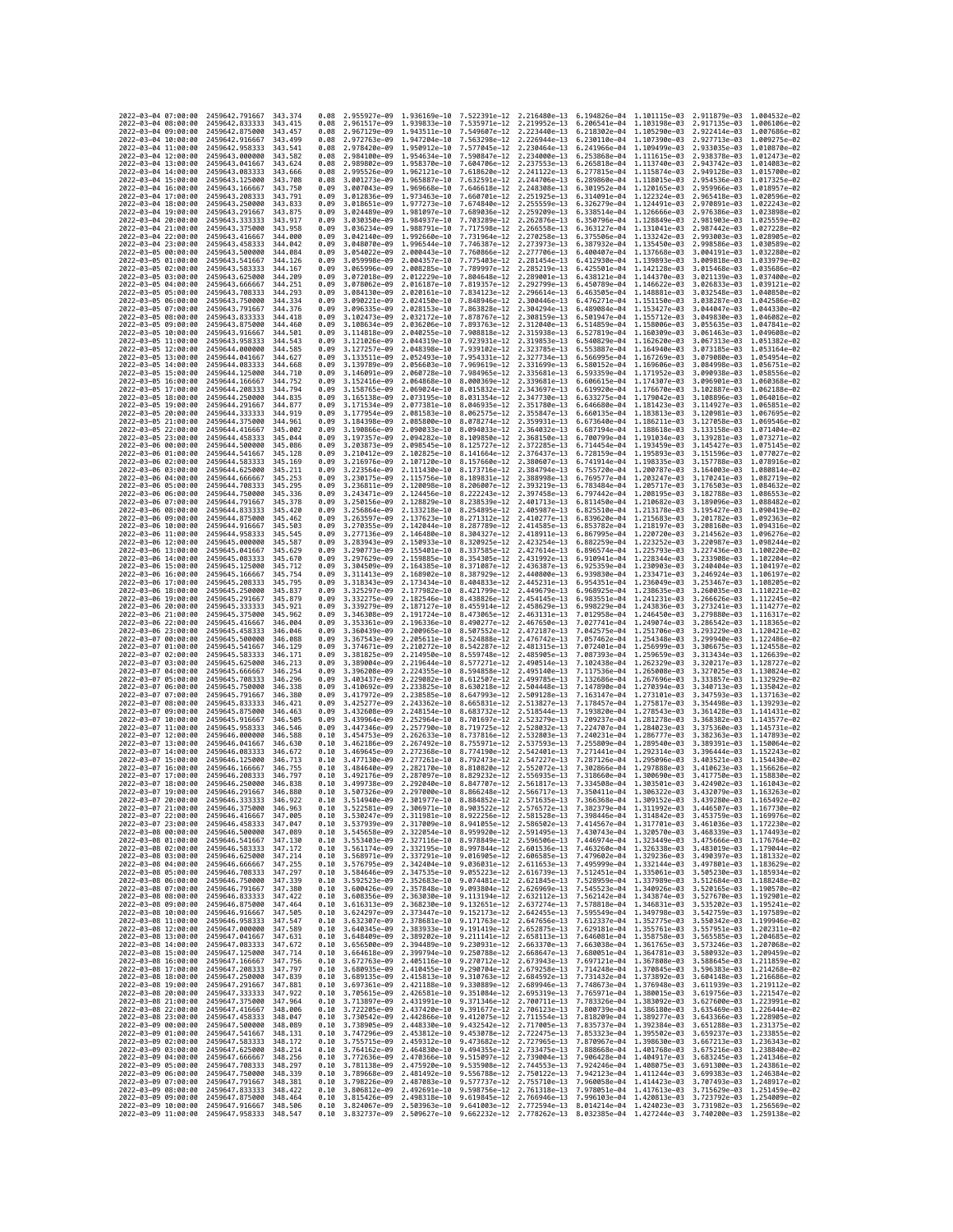| 2022-03-09 12:00:00                        |                     | 2459648.000000                                   | 348.589             | 0.10         | 3.841436e-09 2.515308e-10    |                              | 9.683530e-12 2.783950e-13                                                                                                                                                                                                                                                                                                                            |                              | 8.050614e-04                                        | 1.430476e-03                              | 3.748444e-03 1.261716e-02                 |                                           |
|--------------------------------------------|---------------------|--------------------------------------------------|---------------------|--------------|------------------------------|------------------------------|------------------------------------------------------------------------------------------------------------------------------------------------------------------------------------------------------------------------------------------------------------------------------------------------------------------------------------------------------|------------------------------|-----------------------------------------------------|-------------------------------------------|-------------------------------------------|-------------------------------------------|
| 2022-03-09 13:00:00                        |                     | 2459648.041667                                   | 348.631             | 0.10         | 3.850162e-09                 | 2.521008e-10                 | 9.704899e-12                                                                                                                                                                                                                                                                                                                                         | 2.789658e-13                 | 8.068902e-04                                        | 1.433717e-03                              | 3.756716e-03                              | 1.264303e-02                              |
| 2022-03-09 14:00:00                        |                     | 2459648.083333                                   | 348.672             | 0.10         | 3.858917e-09                 | 2.526727e-10                 | 9.726338e-12                                                                                                                                                                                                                                                                                                                                         | 2.795386e-13                 | 8.087250e-04                                        | 1.436969e-03                              | 3.765015e-03                              | 1.266899e-02                              |
| 2022-03-09 15:00:00                        |                     | 2459648.125000                                   | 348.714             | 0.10         | 3.867700e-09                 | 2.532464e-10                 | 9.747847e-12                                                                                                                                                                                                                                                                                                                                         | 2.801134e-13                 | 8.105657e-04                                        | 1.440232e-03                              | 3.773341e-03 1.269504e-02                 |                                           |
| 2022-03-09 16:00:00<br>2022-03-09 17:00:00 |                     | 2459648.166667<br>2459648.208333                 | 348.756<br>348.797  | 0.10<br>0.11 | 3.876512e-09<br>3.885352e-09 | 2.538219e-10<br>2.543993e-10 | 9.769428e-12<br>9.791079e-12                                                                                                                                                                                                                                                                                                                         | 2.806903e-13<br>2.812691e-13 | 8.124124e-04<br>8.142651e-04                        | 1.443505e-03<br>1.446789e-03              | 3.781695e-03 1.272118e-02<br>3.790076e-03 | 1,274741e-02                              |
| 2022-03-09 18:00:00                        |                     | 2459648.250000                                   | 348.839             | 0.11         | 3.894221e-09                 | 2.549786e-10                 | 9.812801e-12                                                                                                                                                                                                                                                                                                                                         | 2.818500e-13                 | 8.161237e-04                                        | 1.450083e-03                              | 3.798484e-03                              | 1.277374e-02                              |
| 2022-03-09 19:00:00                        |                     | 2459648.291667                                   | 348,881             | 0.11         | 3.903118e-09                 | 2.555597e-10                 | 9.834594e-12                                                                                                                                                                                                                                                                                                                                         | 2.824328e-13                 | 8.179883e-04                                        | 1.453388e-03                              | 3.806920e-03                              | 1.280016e-02                              |
| 2022-03-09 20:00:00                        |                     | 2459648.333333                                   | 348.922             | 0.11         | 3.912044e-09                 | 2.561427e-10                 | 9.856458e-12                                                                                                                                                                                                                                                                                                                                         | 2.830178e-13                 | 8.198590e-04                                        | 1.456704e-03                              | 3.815384e-03                              | 1.282667e-02<br>1.285327e-02              |
| 2022-03-09 21:00:00<br>2022-03-09 22:00:00 |                     | 2459648.375000<br>2459648,416667                 | 348,964<br>349,006  | 0.11<br>0.11 | 3.920999e-09<br>3.929982e-09 | 2.567276e-10<br>2.573143e-10 | 9.878394e-12<br>9.900402e-12                                                                                                                                                                                                                                                                                                                         | 2.836047e-13<br>2.841937e-13 | 8.217357e-04<br>8.236184e-04                        | 1,460030e-03<br>1.463367e-03              | 3.823875e-03<br>3.832394e-03              | 1,287996e-02                              |
| 2022-03-09 23:00:00                        |                     | 2459648.458333                                   | 349.047             | 0.11         | 3.938995e-09                 | 2.579029e-10                 | 9.922481e-12                                                                                                                                                                                                                                                                                                                                         | 2.847847e-13                 | 8.255071e-04                                        | 1.466714e-03                              | 3.840941e-03                              | 1.290675e-02                              |
| 2022-03-10 00:00:00                        |                     | 2459648,500000                                   | 349.089             | 0.11         | 3.948036e-09                 | 2.584934e-10                 | 9.944632e-12                                                                                                                                                                                                                                                                                                                                         | 2.853778e-13                 | 8.274020e-04                                        | 1.470072e-03                              | 3.849516e-03                              | 1.293363e-02                              |
| 2022-03-10 01:00:00                        |                     | 2459648.541667                                   | 349.131             | 0.11         | 3.957107e-09                 | 2.590858e-10                 | 9.966855e-12                                                                                                                                                                                                                                                                                                                                         | 2.859729e-13                 | 8.293029e-04                                        | 1.473441e-03                              | 3.858118e-03                              | 1.296060e-02                              |
| 2022-03-10 02:00:00                        |                     | 2459648.583333                                   | 349.172<br>349.214  | 0.11<br>0.11 | 3.966206e-09                 | 2.596800e-10                 | 9.989150e-12                                                                                                                                                                                                                                                                                                                                         | 2.865701e-13                 | 8.312098e-04                                        | 1.476821e-03                              | 3.866748e-03                              | 1.298766e-02                              |
| 2022-03-10 03:00:00<br>2022-03-10 04:00:00 |                     | 2459648.625000<br>2459648.666667                 | 349.255             | 0.11         | 3.975334e-09<br>3.984492e-09 | 2.602762e-10<br>2.608743e-10 | 1.001152e-11<br>1.003396e-11                                                                                                                                                                                                                                                                                                                         | 2.871694e-13<br>2.877707e-13 | 8.331229e-04<br>8.350421e-04                        | 1.480211e-03<br>1.483612e-03              | 3.875407e-03<br>3.884093e-03              | 1.301482e-02<br>1.304207e-02              |
| 2022-03-10 05:00:00                        |                     | 2459648.708333                                   | 349.297             | 0.11         | 3.993679e-09                 | 2.614742e-10                 | 1.005647e-11                                                                                                                                                                                                                                                                                                                                         | 2.883740e-13                 | 8.369675e-04                                        | 1.487024e-03                              | 3.892808e-03                              | 1.306942e-02                              |
| 2022-03-10 06:00:00                        |                     | 2459648.750000                                   | 349, 339            | 0.11         | 4.002895e-09                 | 2.620761e-10                 | 1.007906e-11                                                                                                                                                                                                                                                                                                                                         | 2.889795e-13                 | 8.388989e-04                                        | 1.490447e-03                              | 3.901551e-03                              | 1.309686e-02                              |
| 2022-03-10 07:00:00                        |                     | 2459648.791667                                   | 349,380<br>349.422  | 0.11         | 4.012141e-09                 | 2.626799e-10                 | 1.010171e-11                                                                                                                                                                                                                                                                                                                                         | 2.895870e-13                 | 8.408365e-04                                        | 1,493881e-03                              | 3.910322e-03                              | 1.312439e-02<br>1.315202e-02              |
| 2022-03-10 08:00:00<br>2022-03-10 09:00:00 |                     | 2459648.833333<br>2459648.875000                 | 349.464             | 0.11<br>0.11 | 4.021416e-09<br>4.030720e-09 | 2.632856e-10<br>2.638932e-10 | 1.012445e-11<br>1.014725e-11                                                                                                                                                                                                                                                                                                                         | 2.901966e-13<br>2.908083e-13 | 8.427803e-04<br>8.447303e-04                        | 1.497326e-03<br>1.500781e-03              | 3.919121e-03<br>3.927949e-03              | 1.317974e-02                              |
| 2022-03-10 10:00:00                        |                     | 2459648.916667                                   | 349.505             | 0.11         | 4.040054e-09                 | 2.645027e-10                 | 1.017013e-11                                                                                                                                                                                                                                                                                                                                         | 2.914221e-13                 | 8.466865e-04                                        | 1.504248e-03                              |                                           | 3.936805e-03 1.320756e-02                 |
| 2022-03-10 11:00:00                        |                     | 2459648.958333                                   | 349.547             | 0.11         | 4.049418e-09                 | 2.651142e-10                 | 1.019308e-11                                                                                                                                                                                                                                                                                                                                         | 2.920379e-13                 | 8.486488e-04                                        | 1.507725e-03                              | 3.945689e-03                              | 1.323547e-02                              |
| 2022-03-10 12:00:00                        |                     | 2459649.000000                                   | 349.589             | 0.11         | 4.058811e-09                 | 2.657276e-10                 | 1.021611e-11                                                                                                                                                                                                                                                                                                                                         | 2.926559e-13                 | 8.506174e-04                                        | 1.511214e-03                              | 3.954602e-03                              | 1.326348e-02                              |
| 2022-03-10 13:00:00                        |                     | 2459649.041667                                   | 349.630<br>349.672  | 0.11<br>0.11 | 4.068234e-09                 | 2.663429e-10                 | 1.023921e-11                                                                                                                                                                                                                                                                                                                                         | 2.932760e-13<br>2.938981e-13 | 8.525922e-04                                        | 1.514713e-03                              |                                           | 3.963544e-03 1.329158e-02<br>1.331977e-02 |
| 2022-03-10 14:00:00<br>2022-03-10 15:00:00 |                     | 2459649.083333<br>2459649.125000                 | 349.713             | 0.11         | 4.077687e-09<br>4.087170e-09 | 2.669602e-10<br>2.675794e-10 | 1.026238e-11<br>1.028563e-11                                                                                                                                                                                                                                                                                                                         | 2.945224e-13                 | 8.545733e-04<br>8.565606e-04                        | 1.518223e-03<br>1.521745e-03              | 3.972515e-03<br>3.981514e-03              | 1.334807e-02                              |
| 2022-03-10 16:00:00                        |                     | 2459649.166667                                   | 349,755             | 0.11         | 4.096682e-09                 | 2.682005e-10                 | 1.030895e-11                                                                                                                                                                                                                                                                                                                                         | 2.951488e-13                 | 8.585542e-04 1.525278e-03                           |                                           | 3.990542e-03                              | 1.337646e-02                              |
| 2022-03-10 17:00:00                        |                     | 2459649.208333                                   | 349.797             | 0.11         | 4.106225e-09                 | 2.688237e-10                 | 1.033235e-11                                                                                                                                                                                                                                                                                                                                         | 2.957773e-13                 | 8.605541e-04                                        | 1.528821e-03                              | 3.999599e-03                              | 1.340494e-02                              |
| 2022-03-10 18:00:00                        |                     | 2459649.250000                                   | 349.838             | 0.11         | 4.115798e-09                 | 2.694487e-10                 | 1.035582e-11                                                                                                                                                                                                                                                                                                                                         | 2.964080e-13                 | 8.625603e-04                                        | 1,532376e-03                              | 4.008684e-03                              | 1.343352e-02                              |
| 2022-03-10 19:00:00<br>2022-03-10 20:00:00 |                     | 2459649.291667<br>2459649.333333                 | 349.880<br>349.922  | 0.11<br>0.11 | 4.125401e-09<br>4.135034e-09 | 2.700758e-10                 | 1.037937e-11<br>2.707048e-10 1.040299e-11                                                                                                                                                                                                                                                                                                            | 2.970407e-13<br>2.976756e-13 | 8.645728e-04<br>8.665916e-04                        | 1.535942e-03<br>1.539519e-03              | 4.017799e-03<br>4.026943e-03              | 1.346220e-02<br>1.349097e-02              |
| 2022-03-10 21:00:00                        |                     | 2459649.375000                                   | 349.963             | 0.11         | 4.144697e-09                 | 2.713357e-10                 | 1.042668e-11                                                                                                                                                                                                                                                                                                                                         | 2.983127e-13                 | 8.686168e-04                                        | 1.543108e-03                              | 4.036116e-03 1.351985e-02                 |                                           |
| 2022-03-10 22:00:00                        |                     | 2459649.416667                                   | 350.005             | 0.11         | 4.154391e-09                 | 2.719687e-10                 | 1.045046e-11                                                                                                                                                                                                                                                                                                                                         | 2.989518e-13                 | 8.706483e-04                                        | 1.546707e-03                              | 4.045318e-03                              | 1.354881e-02                              |
| 2022-03-10 23:00:00                        |                     | 2459649.458333                                   | 350.046             | 0.11         | 4.164115e-09                 | 2.726036e-10                 | 1.047430e-11                                                                                                                                                                                                                                                                                                                                         | 2.995931e-13                 | 8.726862e-04                                        | 1.550318e-03                              | 4.054549e-03                              | 1.357788e-02                              |
| 2022-03-11 00:00:00<br>2022-03-11 01:00:00 |                     | 2459649.500000<br>2459649.541667                 | 350.088<br>350.130  | 0.11<br>0.11 | 4.173869e-09<br>4.183654e-09 | 2.732405e-10<br>2.738794e-10 | 1.049823e-11<br>1.052223e-11                                                                                                                                                                                                                                                                                                                         | 3.002366e-13<br>3.008822e-13 | 8.747305e-04<br>8.767811e-04                        | 1.553940e-03<br>1,557574e-03              | 4.063810e-03<br>4,073100e-03              | 1.360704e-02<br>1.363630e-02              |
| 2022-03-11 02:00:00                        |                     | 2459649.583333                                   | 350.171             | 0.11         | 4.193470e-09                 | 2.745203e-10                 | 1.054630e-11                                                                                                                                                                                                                                                                                                                                         | 3.015300e-13                 | 8.788382e-04                                        | 1,561218e-03                              | 4.082419e-03                              | 1.366566e-02                              |
| 2022-03-11 03:00:00                        |                     | 2459649.625000                                   | 350,213             | 0.11         | 4.203316e-09                 | 2.751632e-10                 | 1.057045e-11                                                                                                                                                                                                                                                                                                                                         | 3.021800e-13                 | 8.809017e-04 1.564874e-03                           |                                           | 4.091768e-03                              | 1.369512e-02                              |
| 2022-03-11 04:00:00                        |                     | 2459649.666667                                   | 350.255             | 0.11         | 4.213193e-09                 | 2.758080e-10                 | 1.059468e-11                                                                                                                                                                                                                                                                                                                                         | 3.028321e-13                 | 8.829717e-04                                        | 1.568542e-03                              | 4.101147e-03                              | 1.372467e-02                              |
| 2022-03-11 05:00:00                        |                     | 2459649.708333                                   | 350,296             | 0.11         | 4.223101e-09                 | 2.764549e-10                 | 1.061899e-11                                                                                                                                                                                                                                                                                                                                         | 3.034864e-13                 | 8.850481e-04                                        | 1.572221e-03                              | 4.110555e-03                              | 1.375432e-02                              |
| 2022-03-11 06:00:00<br>2022-03-11 07:00:00 |                     | 2459649.750000<br>2459649.791667                 | 350.338<br>350.379  | 0.11<br>0.11 | 4.233040e-09<br>4.243009e-09 | 2.771038e-10                 | 1.064337e-11<br>2.777547e-10 1.066783e-11                                                                                                                                                                                                                                                                                                            | 3.041429e-13<br>3.048015e-13 | 8.871310e-04<br>8.892203e-04                        | 1.575911e-03<br>1.579613e-03              | 4.119993e-03<br>4.129460e-03              | 1.378408e-02<br>1.381393e-02              |
| 2022-03-11 08:00:00                        |                     | 2459649.833333                                   | 350.421             | 0.11         | 4.253010e-09                 | 2.784077e-10                 | 1.069236e-11                                                                                                                                                                                                                                                                                                                                         | 3.054623e-13                 | 8.913162e-04                                        | 1.583326e-03                              | 4.138958e-03 1.384388e-02                 |                                           |
| 2022-03-11 09:00:00                        |                     | 2459649.875000                                   | 350.463             | 0.11         | 4.263041e-09                 | 2.790626e-10                 | 1.071697e-11                                                                                                                                                                                                                                                                                                                                         | 3.061254e-13                 | 8.934186e-04                                        | 1.587051e-03                              | 4.148485e-03                              | 1.387393e-02                              |
| 2022-03-11 10:00:00                        |                     | 2459649.916667                                   | 350.504             | 0.11         | 4.273104e-09                 | 2.797196e-10                 | 1.074166e-11                                                                                                                                                                                                                                                                                                                                         | 3.067906e-13                 | 8.955275e-04                                        | 1.590787e-03                              | 4.158042e-03                              | 1.390408e-02                              |
| 2022-03-11 11:00:00<br>2022-03-11 12:00:00 |                     | 2459649.958333<br>2459650,000000                 | 350.546<br>350.587  | 0.11<br>0.11 | 4.283198e-09<br>4.293324e-09 | 2.803786e-10                 | 1.076643e-11<br>1.079128e-11                                                                                                                                                                                                                                                                                                                         | 3.074580e-13<br>3.081277e-13 | 8.976429e-04<br>8.997649e-04                        | 1.594535e-03<br>1,598294e-03              | 4.167630e-03<br>4.177247e-03              | 1.393432e-02<br>1.396467e-02              |
| 2022-03-11 13:00:00                        |                     | 2459650.041667                                   | 350.629             | 0.12         | 4.303480e-09                 | 2.810396e-10<br>2.817027e-10 | 1.081620e-11                                                                                                                                                                                                                                                                                                                                         | 3.087995e-13                 | 9.018935e-04                                        | 1,602065e-03                              | 4.186894e-03                              | 1.399512e-02                              |
| 2022-03-11 14:00:00                        |                     | 2459650.083333                                   | 350.671             | 0.12         | 4.313668e-09                 | 2.823679e-10                 | 1.084120e-11                                                                                                                                                                                                                                                                                                                                         | 3.094736e-13                 | 9.040286e-04                                        | 1,605848e-03                              | 4.196572e-03                              | 1.402567e-02                              |
| 2022-03-11 15:00:00                        |                     | 2459650.125000                                   | 350.712             | 0.12         | 4.323888e-09                 | 2.830350e-10                 | 1.086628e-11                                                                                                                                                                                                                                                                                                                                         | 3.101498e-13                 | 9.061703e-04                                        | 1,609642e-03                              | 4.206280e-03                              | 1.405632e-02                              |
| 2022-03-11 16:00:00<br>2022-03-11 17:00:00 |                     | 2459650.166667<br>2459650.208333                 | 350.754<br>350.796  | 0.12<br>0.12 | 4.334139e-09<br>4.344422e-09 | 2.837043e-10<br>2.843756e-10 | 1.089144e-11<br>1.091667e-11                                                                                                                                                                                                                                                                                                                         | 3.108283e-13<br>3.115091e-13 | 9.083187e-04<br>9.104737e-04                        | 1.613448e-03<br>1.617266e-03              | 4.216019e-03<br>4.225788e-03              | 1.408707e-02<br>1.411792e-02              |
| 2022-03-11 18:00:00                        |                     | 2459650.250000                                   | 350.837             | 0.12         | 4.354736e-09                 |                              | 2.850489e-10 1.094199e-11                                                                                                                                                                                                                                                                                                                            | 3.121920e-13                 | 9.126353e-04                                        | 1.621096e-03                              |                                           | 4.235587e-03 1.414887e-02                 |
| 2022-03-11 19:00:00                        |                     | 2459650.291667                                   | 350.879             | 0.12         | 4.365082e-09                 | 2.857244e-10                 | 1.096738e-11                                                                                                                                                                                                                                                                                                                                         | 3.128772e-13                 | 9.148036e-04                                        | 1.624937e-03                              | 4.245417e-03 1.417993e-02                 |                                           |
| 2022-03-11 20:00:00                        |                     | 2459650.333333                                   | 350.920             | 0.12         | 4.375460e-09                 | 2.864019e-10                 | 1.099286e-11                                                                                                                                                                                                                                                                                                                                         | 3.135647e-13                 | 9.169785e-04                                        | 1.628790e-03                              | 4.255277e-03                              | 1.421108e-02                              |
| 2022-03-11 21:00:00<br>2022-03-11 22:00:00 |                     | 2459650.375000<br>2459650.416667                 | 350.962<br>351.004  | 0.12<br>0.12 | 4.385870e-09<br>4.396312e-09 | 2.870815e-10<br>2.877631e-10 | 1.101841e-11<br>1.104404e-11                                                                                                                                                                                                                                                                                                                         | 3.142544e-13<br>3.149463e-13 | 9.191602e-04<br>9.213485e-04                        | 1.632655e-03<br>1.636531e-03              | 4.265169e-03<br>4.275091e-03              | 1.424234e-02<br>1.427370e-02              |
| 2022-03-11 23:00:00                        |                     | 2459650.458333                                   | 351.045             | 0.12         | 4.406786e-09                 | 2.884469e-10                 | 1.106975e-11                                                                                                                                                                                                                                                                                                                                         | 3.156405e-13                 | 9.235436e-04                                        | 1,640420e-03                              | 4.285043e-03                              | 1.430516e-02                              |
| 2022-03-12 00:00:00                        |                     | 2459650.500000                                   | 351.087             | 0.12         | 4.417292e-09                 | 2.891327e-10                 | 1.109554e-11                                                                                                                                                                                                                                                                                                                                         | 3.163370e-13                 | 9.257454e-04                                        | 1,644320e-03                              | 4.295027e-03                              | 1.433673e-02                              |
| 2022-03-12 01:00:00                        |                     | 2459650.541667                                   | 351,128             | 0.12         | 4.427831e-09                 | 2.898207e-10                 | 1.112141e-11                                                                                                                                                                                                                                                                                                                                         | 3.170357e-13                 | 9.279539e-04                                        | 1.648233e-03                              | 4.305042e-03                              | 1.436840e-02                              |
| 2022-03-12 02:00:00<br>2022-03-12 03:00:00 |                     | 2459650.583333<br>2459650.625000                 | 351.170<br>351, 212 | 0.12<br>0.12 | 4.438401e-09<br>4.449004e-09 | 2.905107e-10<br>2.912029e-10 | 1.114737e-11<br>1.117340e-11                                                                                                                                                                                                                                                                                                                         | 3.177367e-13<br>3.184400e-13 | 9.301692e-04<br>9.323913e-04                        | 1.652157e-03<br>1.656093e-03              | 4.315088e-03<br>4.325165e-03              | 1.440017e-02<br>1.443204e-02              |
| 2022-03-12 04:00:00                        |                     | 2459650.666667                                   | 351.253             | 0.12         | 4.459639e-09                 | 2.918971e-10                 | 1.119951e-11                                                                                                                                                                                                                                                                                                                                         | 3.191456e-13                 | 9.346202e-04                                        | 1.660042e-03                              | 4.335273e-03                              | 1.446402e-02                              |
| 2022-03-12 05:00:00                        |                     | 2459650.708333                                   | 351.295             | 0.12         | 4.470307e-09                 |                              | 2.925935e-10 1.122570e-11                                                                                                                                                                                                                                                                                                                            | 3.198535e-13                 | 9.368559e-04                                        | 1.664002e-03                              | 4.345412e-03                              | 1.449610e-02                              |
| 2022-03-12 06:00:00                        |                     | 2459650.750000                                   | 351,336             | 0.12         | 4.481008e-09                 | 2.932920e-10                 | 1.125198e-11                                                                                                                                                                                                                                                                                                                                         | 3.205636e-13                 | 9.390984e-04                                        | 1.667975e-03                              | 4.355583e-03                              | 1.452828e-02                              |
| 2022-03-12 07:00:00<br>2022-03-12 08:00:00 |                     | 2459650.791667<br>2459650.833333                 | 351.378<br>351,419  | 0.12<br>0.12 | 4.491741e-09<br>4.502506e-09 | 2.939926e-10<br>2.946954e-10 | 1.127833e-11<br>1.130477e-11                                                                                                                                                                                                                                                                                                                         | 3.212761e-13<br>3.219908e-13 | 9.413477e-04<br>9.436039e-04                        | 1.671959e-03<br>1.675956e-03              | 4.365785e-03<br>4.376018e-03              | 1.456057e-02<br>1.459296e-02              |
| 2022-03-12 09:00:00                        |                     | 2459650.875000                                   | 351,461             | 0.12         | 4.513305e-09                 | 2.954003e-10                 | 1.133129e-11                                                                                                                                                                                                                                                                                                                                         | 3.227079e-13                 | 9.458670e-04                                        | 1.679964e-03                              | 4.386283e-03                              | 1.462546e-02                              |
| 2022-03-12 10:00:00                        |                     | 2459650.916667                                   | 351.503             | 0.12         | 4.524136e-09                 | 2.961073e-10                 | 1,135789e-11                                                                                                                                                                                                                                                                                                                                         | 3.234272e-13                 | 9.481370e-04                                        | 1,683985e-03                              | 4.396580e-03                              | 1.465806e-02                              |
| 2022-03-12 11:00:00                        |                     | 2459650.958333                                   | 351.544             | 0.12         | 4.535000e-09                 | 2.968165e-10                 | 1.138457e-11                                                                                                                                                                                                                                                                                                                                         | 3.241489e-13                 | 9.504138e-04                                        | 1,688018e-03                              | 4.406908e-03                              | 1.469077e-02                              |
| 2022-03-12 12:00:00                        |                     | 2459651.000000                                   | 351,586<br>351.627  | 0.12<br>0.12 | 4.545898e-09                 | 2.975278e-10                 | 1.141133e-11                                                                                                                                                                                                                                                                                                                                         | 3.248729e-13                 | 9.526976e-04                                        | 1,692064e-03                              | 4.417269e-03                              | 1.472359e-02                              |
| 2022-03-12 13:00:00<br>2022-03-12 14:00:00 |                     | 2459651.041667<br>2459651.083333                 | 351.669             | 0.12         | 4.556828e-09<br>4.567792e-09 | 2.982413e-10<br>2.989569e-10 | 1.143818e-11<br>1.146511e-11                                                                                                                                                                                                                                                                                                                         | 3.255993e-13<br>3.263279e-13 | 9.549883e-04<br>9.572860e-04                        | 1.696121e-03<br>1.700191e-03              | 4.427660e-03<br>4.438084e-03              | 1.475650e-02<br>1.478953e-02              |
| 2022-03-12 15:00:00                        |                     | 2459651.125000                                   | 351.711             | 0.12         | 4.578788e-09                 | 2.996747e-10                 | 1.149212e-11                                                                                                                                                                                                                                                                                                                                         | 3.270590e-13                 | 9.595906e-04                                        | 1.704274e-03                              | 4.448540e-03                              | 1.482266e-02                              |
| 2022-03-12 16:00:00                        |                     | 2459651.166667                                   | 351.752             | 0.12         | 4.589818e-09                 | 3.003947e-10                 | 1.151921e-11                                                                                                                                                                                                                                                                                                                                         | 3.277923e-13                 | 9.619022e-04                                        | 1.708368e-03                              | 4.459028e-03                              | 1.485589e-02                              |
| 2022-03-12 17:00:00                        |                     | 2459651.208333                                   | 351,794<br>351.835  | 0.12<br>0.12 | 4.600882e-09<br>4.611979e-09 | 3.011168e-10                 | 1.154639e-11<br>1.157365e-11                                                                                                                                                                                                                                                                                                                         | 3.285280e-13<br>3.292661e-13 | 9.642208e-04                                        | 1.712475e-03<br>1.716594e-03              | 4.469548e-03<br>4.480100e-03              | 1.488924e-02<br>1.492269e-02              |
| 2022-03-12 18:00:00<br>2022-03-12 19:00:00 |                     | 2459651.250000<br>2459651.291667                 | 351.877             | 0.12         | 4.623109e-09                 | 3.018412e-10<br>3.025677e-10 | 1.160099e-11                                                                                                                                                                                                                                                                                                                                         | 3.300065e-13                 | 9.665464e-04<br>9.688791e-04 1.720726e-03           |                                           | 4.490685e-03                              | 1.495624e-02                              |
| 2022-03-12 20:00:00                        |                     | 2459651.333333                                   | 351.918             | 0.12         | 4.634273e-09                 | 3.032964e-10                 | 1.162842e-11                                                                                                                                                                                                                                                                                                                                         | 3.307493e-13                 | 9.712188e-04                                        | 1,724870e-03                              | 4.501301e-03                              | 1.498991e-02                              |
| 2022-03-12 21:00:00                        |                     | 2459651.375000                                   | 351.960             | 0.12         | 4.645471e-09                 | 3.040273e-10                 | 1.165593e-11                                                                                                                                                                                                                                                                                                                                         | 3.314944e-13                 | 9.735655e-04                                        | 1.729027e-03                              | 4.511951e-03                              | 1.502368e-02                              |
| 2022-03-12 22:00:00<br>2022-03-12 23:00:00 |                     | 2459651,416667<br>2459651.458333                 | 352.002<br>352.043  | 0.12<br>0.12 | 4.656703e-09<br>4.667968e-09 | 3.047604e-10<br>3.054957e-10 | 1.168353e-11<br>1.171120e-11                                                                                                                                                                                                                                                                                                                         | 3.322419e-13<br>3.329918e-13 | 9.759193e-04                                        | 1.733196e-03<br>9.782802e-04 1.737378e-03 | 4.522632e-03<br>4.533347e-03              | 1.505756e-02<br>1.509154e-02              |
| 2022-03-13 00:00:00                        |                     | 2459651.500000                                   | 352.085             | 0.12         | 4.679267e-09                 |                              | 3.062332e-10 1.173897e-11                                                                                                                                                                                                                                                                                                                            | 3.337441e-13                 | 9.806483e-04 1.741572e-03 4.544093e-03 1.512564e-02 |                                           |                                           |                                           |
| 2022-03-13 01:00:00                        |                     | 2459651.541667                                   | 352,126             | 0.12         | 4.690601e-09                 |                              | 3.069729e-10 1.176681e-11 3.344988e-13 9.830234e-04 1.745779e-03 4.554873e-03 1.515984e-02                                                                                                                                                                                                                                                           |                              |                                                     |                                           |                                           |                                           |
| 2022-03-13 02:00:00                        |                     | 2459651.583333                                   | 352.168             |              | 1.701968e-09                 | 3.077149e-10                 | 1.179475e-11                                                                                                                                                                                                                                                                                                                                         | 3.352559e–13                 | 9.854057e-04                                        | 1,749999e-03                              | 4.565685e-03                              | 1.519415e-02                              |
| 2022-03-13 03:00:00<br>2022-03-13 04:00:00 |                     | 2459651.625000 352.209<br>2459651.666667 352.251 |                     | 0.13<br>0.13 |                              |                              | 4.713369e-09 3.084590e-10 1.182276e-11 3.360154e-13 9.877952e-04 1.754231e-03 4.576531e-03 1.522857e-02<br>4.724805e-09 3.092055e-10 1.185087e-11 3.367772e-13 9.901918e-04 1.758476e-03 4.587409e-03 1.526310e-02                                                                                                                                   |                              |                                                     |                                           |                                           |                                           |
| 2022-03-13 05:00:00                        |                     | 2459651.708333                                   | 352.293             |              |                              |                              |                                                                                                                                                                                                                                                                                                                                                      |                              |                                                     |                                           |                                           |                                           |
| 2022-03-13 06:00:00                        |                     | 2459651.750000 352.334                           |                     |              |                              |                              | $\begin{array}{cccccccc} 0.13 & 4.736275e-09 & 3.099541e-10 & 1.187905e-11 & 3.375415e-13 & 9.925956e-04 & 1.762733e-03 & 4.598320e-03 & 1.529774e-02 \\ 0.13 & 4.747780e-09 & 3.107050e-10 & 1.190733e-11 & 3.383083e-13 & 9.950066e-04 & 1.767004e-03 & 4.6$                                                                                       |                              |                                                     |                                           |                                           |                                           |
| 2022-03-13 07:00:00                        |                     | 2459651.791667 352.376                           |                     |              |                              |                              | 0.13 4.759319e-09 3.114581e-10 1.193569e-11 3.390774e-13 9.974249e-04 1.771287e-03 4.620242e-03 1.536735e-02                                                                                                                                                                                                                                         |                              |                                                     |                                           |                                           |                                           |
| 2022-03-13 08:00:00<br>2022-03-13 09:00:00 |                     | 2459651.833333<br>2459651.875000                 | 352.417<br>352.459  |              |                              |                              | 0.13 4.770892e-09 3.122135e-10 1.196413e-11 3.398490e-13 9.998504e-04 1.775583e-03 4.631253e-03 1.540231e-02<br>0.13 4.782500e-09 3.129711e-10 1.199266e-11 3.406229e-13 1.002283e-03 1.779891e-03 4.642297e-03 1.543739e-02                                                                                                                         |                              |                                                     |                                           |                                           |                                           |
| 2022-03-13 10:00:00                        |                     | 2459651.916667 352.500                           |                     |              |                              |                              | 0.13 4.794143e-09 3.137310e-10 1.202128e-11 3.413994e-13 1.004723e-03 1.784213e-03 4.653374e-03 1.547258e-02                                                                                                                                                                                                                                         |                              |                                                     |                                           |                                           |                                           |
| 2022-03-13 11:00:00                        |                     | 2459651.958333 352.542                           |                     |              |                              |                              | 0.13 4.805821e-09 3.144932e-10 1.204998e-11 3.421783e-13 1.007170e-03 1.788547e-03 4.664485e-03 1.550788e-02                                                                                                                                                                                                                                         |                              |                                                     |                                           |                                           |                                           |
| 2022-03-13 12:00:00                        |                     | 2459652.000000<br>2459652.041667                 | 352,584             |              |                              |                              | 0.13 4.817533e-09 3.152376e-10 1.207877e-11 3.429596e-13 1.009625e-03 1.792895e-03 4.675629e-03 1.534329e-02<br>0.13 4.817533e-09 3.162438e-10 1.20767Fe-11 3.429596e-13 1.009625e-03 1.792895e-03 4.666808e-03 1.554329e-02<br>0.13                                                                                                                 |                              |                                                     |                                           |                                           |                                           |
| 2022-03-13 13:00:00<br>2022-03-13 14:00:00 |                     |                                                  | 352.625             |              |                              |                              |                                                                                                                                                                                                                                                                                                                                                      |                              |                                                     |                                           |                                           |                                           |
| 2022-03-13 15:00:00                        |                     |                                                  |                     |              |                              |                              |                                                                                                                                                                                                                                                                                                                                                      |                              |                                                     |                                           |                                           |                                           |
| 2022-03-13 16:00:00                        |                     | 2459652.083333<br>2459652.125000 352.708         | 352.667             |              |                              |                              |                                                                                                                                                                                                                                                                                                                                                      |                              |                                                     |                                           |                                           |                                           |
|                                            |                     | 2459652.166667                                   | 352.750             |              |                              |                              |                                                                                                                                                                                                                                                                                                                                                      |                              |                                                     |                                           |                                           |                                           |
|                                            | 2022-03-13 17:00:00 | 2459652.208333                                   | 352.791             |              |                              |                              | 0.13 4.852881e-09 3.175646e-10 1.216566e-11 3.453183e-13 1.017033e-03 1.806015e-03 4.709265e-03 1.565019e-02<br>0.13 4.852881e-09 3.183382e-10 1.219480e-11 3.463183e-13 1.019537e-03 1.806015e-03 4.709265e-03 1.565019e-02<br>0.13                                                                                                                 |                              |                                                     |                                           |                                           |                                           |
| 2022-03-13 19:00:00                        | 2022-03-13 18:00:00 | 2459652.250000                                   | 352.833<br>352.874  |              |                              |                              |                                                                                                                                                                                                                                                                                                                                                      |                              |                                                     |                                           |                                           |                                           |
| 2022-03-13 20:00:00                        |                     | 2459652.291667<br>2459652.333333 352.916         |                     |              |                              |                              |                                                                                                                                                                                                                                                                                                                                                      |                              |                                                     |                                           |                                           |                                           |
| 2022-03-13 21:00:00                        |                     | 2459652.375000 352.958                           |                     |              |                              |                              | 0.13 4.888545e-09 3.198923e-10 1.225334e-11 3.476993e-13 1.024507e-03 1.819253e-03 4.743205e-03 1.575810e-02<br>0.13 4.900504e-09 3.206728e-10 1.228274e-11 3.484980e-13 1.027014e-03 1.823691e-03 4.754587e-03 1.575430e-02<br>0.13<br>0.13 4.924528e-09 3.222407e-10 1.234181e-11 3.501027e-13 1.032048e-03 1.832608e-03 4.777452e-03 1.586703e-02 |                              |                                                     |                                           |                                           |                                           |
| 2022-03-13 22:00:00                        |                     | 2459652.416667 352.999                           |                     |              |                              |                              | 0.13 4.936594e-09 3.230282e-10 1.237148e-11 3.509089e-13 1.034577e-03 1.837087e-03 4.788937e-03 1.590356e-02                                                                                                                                                                                                                                         |                              |                                                     |                                           |                                           |                                           |
| 2022-03-13 23:00:00                        |                     | 2459652.458333                                   | 353.041<br>353.082  |              |                              |                              |                                                                                                                                                                                                                                                                                                                                                      |                              |                                                     |                                           |                                           |                                           |
| 2022-03-14 00:00:00<br>2022-03-14 01:00:00 |                     | 2459652.500000<br>2459652.541667 353.124         |                     |              |                              |                              | 0.13 4.948696e-09 3.238180e-10 1.240124e-11 3.517175e-13 1.037113e-03 1.841578e-03 4.800455e-03 1.594021e-02<br>0.13 4.960833e-09 3.246101e-10 1.243108e-11 3.525287e-13 1.039657e-03 1.846083e-03 4.812009e-03 1.597697e-02<br>0.13 4.973006e-09 3.254046e-10 1.246102e-11 3.533423e-13 1.042208e-03 1.850601e-03 4.823596e-03 1.601385e-02         |                              |                                                     |                                           |                                           |                                           |
| 2022-03-14 02:00:00                        |                     | 2459652.583333 353.165                           |                     |              |                              |                              |                                                                                                                                                                                                                                                                                                                                                      |                              |                                                     |                                           |                                           |                                           |
| 2022-03-14 03:00:00                        |                     | 2459652.625000                                   | 353.207             |              |                              |                              |                                                                                                                                                                                                                                                                                                                                                      |                              |                                                     |                                           |                                           |                                           |
| 2022-03-14 04:00:00                        |                     | 2459652.666667                                   | 353.248             |              |                              |                              |                                                                                                                                                                                                                                                                                                                                                      |                              |                                                     |                                           |                                           |                                           |
| 2022-03-14 05:00:00<br>2022-03-14 06:00:00 |                     | 2459652.708333 353.290<br>2459652.750000 353.331 |                     |              |                              |                              | 0.13 4.985216e-09 3.262014e-10 1.249104e-11 3.541586e-13 1.044767e-03 1.855133e-03 4.835219e-03 1.665084e-02<br>0.13 4.985216e-09 3.278021e-10 1.252116e-11 3.549773e-13 1.044767e-03 1.855133e-03 4.835219e-03 1.669084e-02<br>0.13                                                                                                                 |                              |                                                     |                                           |                                           |                                           |
| 2022-03-14 07:00:00                        |                     | 2459652.791667                                   | 353.373             |              |                              |                              | $\begin{array}{cccccccc} 0.13 & 5.034415e-09 & 3.294123e-10 & 1.261204e-11 & 3.574488e-13 & 1.055078e-03 & 1.873393e-03 & 4.882057e-03 & 1.619996e-02 \\ 0.13 & 5.046806e-09 & 3.302209e-10 & 1.264252e-11 & 3.582778e-13 & 1.057674e-03 & 1.877992e-03 & 4.8$                                                                                       |                              |                                                     |                                           |                                           |                                           |
| 2022-03-14 08:00:00                        |                     | 2459652.833333 353.415                           |                     |              |                              |                              | 0.13 5.059233e-09 3.310319e-10 1.267309e-11 3.591093e-13 1.060279e-03 1.882605e-03 4.905686e-03 1.627521e-02                                                                                                                                                                                                                                         |                              |                                                     |                                           |                                           |                                           |
| 2022-03-14 09:00:00<br>2022-03-14 10:00:00 |                     | 2459652.875000<br>2459652.916667                 | 353.456<br>353.498  |              |                              |                              |                                                                                                                                                                                                                                                                                                                                                      |                              |                                                     |                                           |                                           |                                           |
| 2022-03-14 11:00:00                        |                     | 2459652.958333 353.539                           |                     |              |                              |                              |                                                                                                                                                                                                                                                                                                                                                      |                              |                                                     |                                           |                                           |                                           |
| 2022-03-14 12:00:00                        |                     | 2459653.000000 353.581                           |                     |              |                              |                              | 0.13 5.071697e-09 3.318453e-10 1.270374e-11 3.599434e-13 1.062891e-03 1.887230e-03 4.917553e-03 1.631301e-02<br>0.13 5.084198e-09 3.326611e-10 1.273449e-11 3.607800e-13 1.065511e-03 1.891870e-03 4.929456e-03 1.635093e-02<br>0.13<br>0.13 5.109309e-09 3.343000e-10 1.279626e-11 3.624611e-13 1.070774e-03 1.901190e-03 4.953368e-03 1.642712e-02 |                              |                                                     |                                           |                                           |                                           |
| 2022-03-14 13:00:00                        |                     | 2459653.041667 353.622                           |                     |              |                              |                              |                                                                                                                                                                                                                                                                                                                                                      |                              |                                                     |                                           |                                           |                                           |
| 2022-03-14 14:00:00<br>2022-03-14 15:00:00 |                     | 2459653.083333<br>2459653.125000 353.705         | 353.664             |              |                              |                              | 0.14 5.121921e-09 3.351230e-10 1.282729e-11 3.633055e-13 1.073417e-03 1.905871e-03 4.965377e-03 1.646539e-02<br>0.14 5.121921e-09 3.351239e-10 1.282540e-11 3.6415236=13 1.078067e-03 1.905871e-03 4.977422e-03 1.646539e-02<br>0.14                                                                                                                 |                              |                                                     |                                           |                                           |                                           |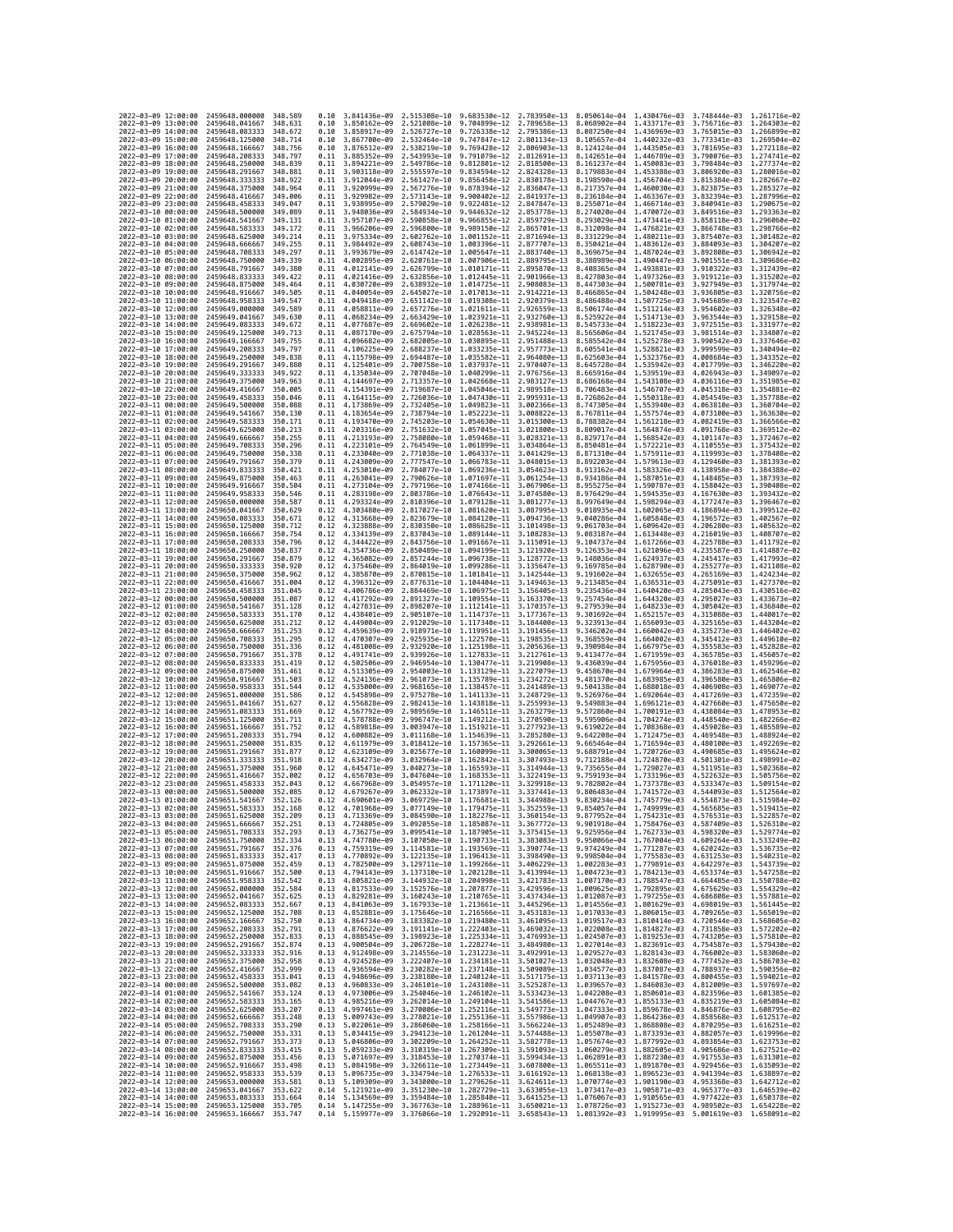| 2022-03-14 17:00:00                        |                     | 2459653.208333                                               | 353.788             | 0.14         | 5.172737e-09 3.384393e-10    |                                                                                                                                                                                                                                      |                                                        | 1.295231e-11 3.667092e-13 1.084066e-03                                                                                                                                                                                                                                                                                                               |                              | 1.924731e-03                                                        | 5.013771e-03 1.661965e-02                              |                                           |
|--------------------------------------------|---------------------|--------------------------------------------------------------|---------------------|--------------|------------------------------|--------------------------------------------------------------------------------------------------------------------------------------------------------------------------------------------------------------------------------------|--------------------------------------------------------|------------------------------------------------------------------------------------------------------------------------------------------------------------------------------------------------------------------------------------------------------------------------------------------------------------------------------------------------------|------------------------------|---------------------------------------------------------------------|--------------------------------------------------------|-------------------------------------------|
| 2022-03-14 18:00:00                        |                     | 2459653.250000                                               | 353.830             | 0.14         | 5.185535e-09                 | 3.392744e-10                                                                                                                                                                                                                         | 1.298379e-11                                           | 3.675667e-13                                                                                                                                                                                                                                                                                                                                         | 1.086748e-03                 | 1.929480e-03                                                        | 5.025959e-03 1.665851e-02                              |                                           |
| 2022-03-14 19:00:00                        |                     | 2459653.291667                                               | 353.871             | 0.14         | 5.198370e-09                 | 3.401120e-10                                                                                                                                                                                                                         | 1.301537e-11                                           | 3.684268e-13                                                                                                                                                                                                                                                                                                                                         |                              | 1.089438e-03 1.934244e-03                                           | 5.038184e-03                                           | 1.669749e-02                              |
| 2022-03-14 20:00:00<br>2022-03-14 21:00:00 |                     | 2459653.333333<br>2459653.375000                             | 353.913<br>353.954  | 0.14<br>0.14 | 5.211242e-09<br>5.224153e-09 | 3.417946e-10 1.307881e-11                                                                                                                                                                                                            |                                                        | 3.409521e-10 1.304705e-11 3.692895e-13 1.092136e-03 1.939021e-03                                                                                                                                                                                                                                                                                     |                              | 3.701549e-13 1.094842e-03 1.943813e-03                              | 5.050444e-03 1.673659e-02<br>5.062741e-03 1.677581e-02 |                                           |
| 2022-03-14 22:00:00                        |                     | 2459653.416667                                               | 353.996             | 0.14         | 5.237101e-09                 | 3.426396e-10                                                                                                                                                                                                                         | 1.311067e-11                                           | 3.710229e-13                                                                                                                                                                                                                                                                                                                                         | 1.097555e-03                 | 1.948618e-03                                                        | 5.075074e-03                                           | 1.681515e-02                              |
| 2022-03-14 23:00:00                        |                     | 2459653.458333                                               | 354.037             | 0.14         | 5.250087e-09                 | 3.434870e-10                                                                                                                                                                                                                         | 1.314263e-11                                           | 3.718936e-13                                                                                                                                                                                                                                                                                                                                         | 1.100277e-03                 | 1.953437e-03                                                        | 5.087444e-03                                           | 1.685461e-02                              |
| 2022-03-15 00:00:00                        |                     | 2459653.500000                                               | 354.079             | 0.14         | 5.263110e-09                 | 3.443369e-10 1.317468e-11                                                                                                                                                                                                            |                                                        | 3.727669e-13                                                                                                                                                                                                                                                                                                                                         | 1.103006e-03                 | 1.958271e-03                                                        | 5.099850e-03                                           | 1.689419e-02                              |
| 2022-03-15 01:00:00<br>2022-03-15 02:00:00 |                     | 2459653.541667<br>2459653.583333                             | 354, 121<br>354.162 | 0.14<br>0.14 | 5.276172e-09<br>5.289272e-09 | 3.451893e-10 1.320682e-11<br>3.460442e-10                                                                                                                                                                                            | 1,323906e-11                                           | 3.736429e-13<br>3.745216e-13                                                                                                                                                                                                                                                                                                                         | 1.105743e-03<br>1.108489e-03 | 1.963119e-03<br>1.967980e-03                                        | 5.112293e-03 1.693389e-02<br>5.124772e-03              | 1.697372e-02                              |
| 2022-03-15 03:00:00                        |                     | 2459653.625000                                               | 354,204             | 0.14         | 5.302410e-09                 | 3.469015e-10 1.327139e-11                                                                                                                                                                                                            |                                                        | 3.754030e-13                                                                                                                                                                                                                                                                                                                                         | 1.111242e-03                 | 1.972856e-03                                                        | 5.137288e-03                                           | 1.701366e-02                              |
| 2022-03-15 04:00:00                        |                     | 2459653.666667                                               | 354.245             | 0.14         | 5.315587e-09                 | 3.477614e-10                                                                                                                                                                                                                         | 1.330382e-11                                           | 3.762870e-13                                                                                                                                                                                                                                                                                                                                         | 1.114004e-03                 | 1.977746e-03                                                        | 5.149841e-03                                           | 1.705373e-02                              |
| 2022-03-15 05:00:00                        |                     | 2459653.708333                                               | 354.287             | 0.14         | 5.328802e-09                 | 3.486238e-10                                                                                                                                                                                                                         | 1.333635e-11                                           | 3.771737e-13                                                                                                                                                                                                                                                                                                                                         | 1.116773e-03                 | 1.982651e-03                                                        | 5.162431e-03                                           | 1.709391e-02                              |
| 2022-03-15 06:00:00<br>2022-03-15 07:00:00 |                     | 2459653.750000<br>2459653.791667                             | 354.328<br>354.370  | 0.14<br>0.14 | 5.342055e-09<br>5.355347e-09 | 3.494887e-10<br>3.503561e-10 1.340168e-11                                                                                                                                                                                            | 1.336897e-11                                           | 3.780631e-13<br>3.789553e-13                                                                                                                                                                                                                                                                                                                         | 1.119551e-03<br>1.122336e-03 | 1.987569e-03<br>1.992502e-03                                        | 5.175058e-03<br>5.187722e-03                           | 1.713422e-02<br>1.717465e-02              |
| 2022-03-15 08:00:00                        |                     | 2459653.833333                                               | 354,411             | 0.14         | 5.368678e-09                 | 3.512260e-10 1.343449e-11                                                                                                                                                                                                            |                                                        | 3.798501e-13 1.125130e-03                                                                                                                                                                                                                                                                                                                            |                              | 1.997450e-03                                                        |                                                        | 5.200423e-03 1.721521e-02                 |
| 2022-03-15 09:00:00                        |                     | 2459653.875000                                               | 354.453             | 0.14         | 5.382047e-09                 | 3.520984e-10                                                                                                                                                                                                                         | 1.346740e-11                                           | 3.807477e-13                                                                                                                                                                                                                                                                                                                                         | 1.127932e-03                 | 2.002411e-03                                                        | 5.213162e-03                                           | 1.725589e-02                              |
| 2022-03-15 10:00:00                        |                     | 2459653.916667                                               | 354,494             | 0.14         | 5.395456e-09                 | 3.529734e-10                                                                                                                                                                                                                         | 1.350041e-11                                           | 3.816480e-13                                                                                                                                                                                                                                                                                                                                         | 1.130742e-03                 | 2.007387e-03                                                        | 5.225938e-03                                           | 1,729669e-02                              |
| 2022-03-15 11:00:00<br>2022-03-15 12:00:00 |                     | 2459653.958333<br>2459654.000000                             | 354.536<br>354.577  | 0.14<br>0.14 | 5.408903e-09<br>5.422389e-09 | 3.538509e-10 1.353351e-11<br>3.547310e-10 1.356671e-11                                                                                                                                                                               |                                                        | 3.825510e-13 1.133560e-03<br>3.834567e-13                                                                                                                                                                                                                                                                                                            | 1.136387e-03                 | 2.012378e-03<br>2.017383e-03                                        | 5.238751e-03 1.733761e-02<br>5.251602e-03 1.737866e-02 |                                           |
| 2022-03-15 13:00:00                        |                     | 2459654.041667                                               | 354.619             | 0.14         | 5.435915e-09                 | 3.556136e-10                                                                                                                                                                                                                         | 1.360000e-11                                           | 3.843652e-13                                                                                                                                                                                                                                                                                                                                         | 1.139221e-03                 | 2.022403e-03                                                        | 5.264491e-03                                           | 1.741984e-02                              |
| 2022-03-15 14:00:00                        |                     | 2459654.083333                                               | 354,660             | 0.14         | 5.449480e-09                 | 3.564988e-10 1.363340e-11                                                                                                                                                                                                            |                                                        | 3.852764e-13                                                                                                                                                                                                                                                                                                                                         | 1.142064e-03                 | 2.027437e-03                                                        | 5.277418e-03                                           | 1.746114e-02                              |
| 2022-03-15 15:00:00                        |                     | 2459654.125000                                               | 354.702             | 0.14         | 5.463084e-09                 | 3.573865e-10 1.366689e-11                                                                                                                                                                                                            |                                                        | 3.861904e-13                                                                                                                                                                                                                                                                                                                                         | 1.144915e-03                 | 2.032485e-03                                                        |                                                        | 5.290382e-03 1.750256e-02                 |
| 2022-03-15 16:00:00                        |                     | 2459654.166667                                               | 354.743             | 0.14         | 5.476727e-09                 | 3.582769e-10                                                                                                                                                                                                                         | 1.370048e-11                                           | 3.871072e-13 1.147774e-03                                                                                                                                                                                                                                                                                                                            |                              | 2.037549e-03                                                        | 5.303384e-03                                           | 1.754411e-02                              |
| 2022-03-15 17:00:00<br>2022-03-15 18:00:00 |                     | 2459654.208333<br>2459654.250000                             | 354.785<br>354.826  | 0.14<br>0.14 | 5.490410e-09<br>5.504133e-09 | 3.591697e-10<br>3.600652e-10 1.376795e-11                                                                                                                                                                                            | 1.373417e-11                                           | 3.880267e-13<br>3.889490e-13                                                                                                                                                                                                                                                                                                                         | 1.150642e-03<br>1.153518e-03 | 2.042626e-03<br>2.047719e-03                                        | 5.316424e-03                                           | 1.758578e-02<br>5.329503e-03 1.762758e-02 |
| 2022-03-15 19:00:00                        |                     | 2459654.291667                                               | 354,868             | 0.14         | 5.517895e-09                 | 3.609633e-10                                                                                                                                                                                                                         | 1.380184e-11                                           | 3.898740e-13                                                                                                                                                                                                                                                                                                                                         | 1.156402e-03                 | 2.052826e-03                                                        | 5.342619e-03                                           | 1.766950e-02                              |
| 2022-03-15 20:00:00                        |                     | 2459654.333333                                               | 354.909             | 0.15         | 5.531697e-09                 | 3.618639e-10                                                                                                                                                                                                                         | 1.383582e-11                                           | 3.908019e-13                                                                                                                                                                                                                                                                                                                                         | 1.159295e-03                 | 2.057949e-03                                                        | 5.355774e-03                                           | 1.771156e-02                              |
| 2022-03-15 21:00:00<br>2022-03-15 22:00:00 |                     | 2459654.375000<br>2459654.416667                             | 354.951<br>354.992  | 0.15<br>0.15 | 5.545539e-09<br>5.559421e-09 | 3.627672e-10 1.386990e-11<br>3.636731e-10 1.390408e-11                                                                                                                                                                               |                                                        | 3.917325e-13<br>3.926660e-13                                                                                                                                                                                                                                                                                                                         | 1.162196e-03<br>1.165105e-03 | 2.063086e-03<br>2.068237e-03                                        | 5.368967e-03<br>5.382199e-03                           | 1.775373e-02<br>1,779604e-02              |
| 2022-03-15 23:00:00                        |                     | 2459654.458333                                               | 355.034             | 0.15         | 5.573344e-09                 | 3.645816e-10 1.393837e-11                                                                                                                                                                                                            |                                                        | 3.936022e-13                                                                                                                                                                                                                                                                                                                                         | 1.168023e-03                 | 2.073404e-03                                                        | 5.395469e-03 1.783847e-02                              |                                           |
| 2022-03-16 00:00:00                        |                     | 2459654.500000                                               | 355.075             | 0.15         | 5.587306e-09                 | 3.654927e-10                                                                                                                                                                                                                         | 1.397275e-11                                           | 3.945413e-13                                                                                                                                                                                                                                                                                                                                         | 1.170949e-03                 | 2.078585e-03                                                        | 5.408778e-03                                           | 1.788103e-02                              |
| 2022-03-16 01:00:00                        |                     | 2459654.541667                                               | 355.117             | 0.15         | 5.601309e-09                 | 3.664064e-10 1.400723e-11                                                                                                                                                                                                            |                                                        | 3.954832e-13                                                                                                                                                                                                                                                                                                                                         | 1.173883e-03                 | 2.083782e-03                                                        | 5.422126e-03                                           | 1.792372e-02                              |
| 2022-03-16 02:00:00<br>2022-03-16 03:00:00 |                     | 2459654.583333<br>2459654.625000                             | 355.158<br>355.200  | 0.15<br>0.15 | 5.615352e-09<br>5.629435e-09 | 3.673228e-10 1.404181e-11<br>3.682418e-10                                                                                                                                                                                            | 1.407649e-11                                           | 3.964279e-13<br>3.973755e-13                                                                                                                                                                                                                                                                                                                         | 1.176826e-03<br>1.179778e-03 | 2.088993e-03<br>2.094220e-03                                        | 5.435513e-03 1.796653e-02<br>5.448938e-03              | 1.800948e-02                              |
| 2022-03-16 04:00:00                        |                     | 2459654.666667                                               | 355.241             | 0.15         | 5.643559e-09                 | 3.691634e-10                                                                                                                                                                                                                         | 1.411128e-11                                           | 3.983259e-13                                                                                                                                                                                                                                                                                                                                         | 1.182738e-03                 | 2.099461e-03                                                        | 5.462403e-03                                           | 1.805255e-02                              |
| 2022-03-16 05:00:00                        |                     | 2459654.708333                                               | 355.283             | 0.15         | 5.657724e-09                 | 3.700877e-10                                                                                                                                                                                                                         | 1.414616e-11                                           | 3.992791e-13                                                                                                                                                                                                                                                                                                                                         | 1.185706e-03                 | 2.104718e-03                                                        | 5.475907e-03                                           | 1.809575e-02                              |
| 2022-03-16 06:00:00                        |                     | 2459654.750000                                               | 355.324<br>355.366  | 0.15         | 5.671930e-09                 | 3.710147e-10                                                                                                                                                                                                                         | 1.418115e-11                                           | 4.002352e-13                                                                                                                                                                                                                                                                                                                                         | 1.188684e-03                 | 2.109990e-03                                                        | 5.489450e-03                                           | 1.813908e-02                              |
| 2022-03-16 07:00:00<br>2022-03-16 08:00:00 |                     | 2459654.791667<br>2459654.833333                             | 355,407             | 0.15<br>0.15 | 5.686176e-09<br>5.700463e-09 | 3.719443e-10                                                                                                                                                                                                                         | 1.421624e-11<br>3.728766e-10 1.425143e-11 4.021560e-13 | 4.011942e-13                                                                                                                                                                                                                                                                                                                                         | 1.191669e-03<br>1.194663e-03 | 2.115277e-03<br>2.120579e-03                                        | 5.503032e-03<br>5.516654e-03                           | 1.818254e-02<br>1.822614e-02              |
| 2022-03-16 09:00:00                        |                     | 2459654.875000                                               | 355.449             | 0.15         | 5.714792e-09                 | 3.738116e-10                                                                                                                                                                                                                         | 1.428672e-11                                           | 4.031207e-13                                                                                                                                                                                                                                                                                                                                         | 1.197666e-03                 | 2.125896e-03                                                        | 5.530315e-03                                           | 1.826986e-02                              |
| 2022-03-16 10:00:00                        |                     | 2459654.916667                                               | 355.490             | 0.15         | 5.729162e-09                 | 3.747493e-10                                                                                                                                                                                                                         | 1.432211e-11                                           | 4.040882e-13                                                                                                                                                                                                                                                                                                                                         | 1.200678e-03                 | 2.131229e-03                                                        | 5.544016e-03                                           | $1.831371e - 02$                          |
| 2022-03-16 11:00:00                        |                     | 2459654.958333<br>2459655,000000                             | 355.532             | 0.15         | 5.743573e-09                 | 3.756897e-10                                                                                                                                                                                                                         | 1.435761e-11                                           | 4.050587e-13                                                                                                                                                                                                                                                                                                                                         | 1.203698e-03                 | 2.136577e-03                                                        | 5.557756e-03                                           | 1.835769e-02<br>1,840180e-02              |
| 2022-03-16 12:00:00<br>2022-03-16 13:00:00 |                     | 2459655.041667                                               | 355.573<br>355.615  | 0.15<br>0.15 | 5.758025e-09<br>5.772519e-09 | 3.766327e-10 1.439321e-11<br>3.775785e-10                                                                                                                                                                                            | 1.442891e-11                                           | 4.060321e-13 1.206727e-03 2.141940e-03<br>4.070083e-13 1.209764e-03                                                                                                                                                                                                                                                                                  |                              | 2.147318e-03                                                        | 5.571537e-03<br>5.585357e-03                           | 1.844605e-02                              |
| 2022-03-16 14:00:00                        |                     | 2459655.083333                                               | 355.656             | 0.15         | 5.787054e-09                 | 3.785270e-10                                                                                                                                                                                                                         | 1,446472e-11                                           | 4.079875e-13                                                                                                                                                                                                                                                                                                                                         | 1.212811e-03                 | 2.152713e-03                                                        | 5.599217e-03                                           | 1.849043e-02                              |
| 2022-03-16 15:00:00                        |                     | 2459655.125000                                               | 355.698             | 0.15         | 5.801631e-09                 | 3.794782e-10                                                                                                                                                                                                                         | 1.450063e-11                                           | 4.089696e-13                                                                                                                                                                                                                                                                                                                                         | 1.215866e-03                 | 2.158122e-03                                                        | 5.613118e-03                                           | 1.853494e-02                              |
| 2022-03-16 16:00:00                        |                     | 2459655.166667                                               | 355.739             | 0.15         | 5.816250e-09                 | 3.804321e-10                                                                                                                                                                                                                         | 1.453664e-11                                           | 4.099546e-13                                                                                                                                                                                                                                                                                                                                         | 1.218929e-03                 | 2.163547e-03                                                        | 5.627058e-03                                           | 1.857958e-02                              |
| 2022-03-16 17:00:00<br>2022-03-16 18:00:00 |                     | 2459655.208333<br>2459655.250000                             | 355.781<br>355.822  | 0.15<br>0.15 | 5.830911e-09<br>5.845614e-09 | 3.813887e-10<br>3.823481e-10                                                                                                                                                                                                         | 1.457276e-11<br>1.460898e-11                           | 4.109425e-13 1.222002e-03<br>4.119334e-13                                                                                                                                                                                                                                                                                                            | 1.225083e-03                 | 2.168988e-03<br>2.174444e-03                                        | 5.641039e-03<br>5.655060e-03                           | 1.862435e-02<br>1.866926e-02              |
| 2022-03-16 19:00:00                        |                     | 2459655.291667                                               | 355.864             | 0.15         | 5.860359e-09                 | 3.833103e-10                                                                                                                                                                                                                         | 1.464531e-11 4.129272e-13                              |                                                                                                                                                                                                                                                                                                                                                      | 1.228173e-03                 | 2.179916e-03                                                        | 5.669122e-03                                           | 1.871430e-02                              |
| 2022-03-16 20:00:00                        |                     | 2459655.333333                                               | 355.905             | 0.15         | 5.875146e-09                 | 3.842752e-10                                                                                                                                                                                                                         | 1.468174e-11                                           | 4.139240e-13                                                                                                                                                                                                                                                                                                                                         | 1.231272e-03                 | 2.185403e-03                                                        | 5.683225e-03                                           | 1.875947e-02                              |
| 2022-03-16 21:00:00                        |                     | 2459655.375000                                               | 355.946             | 0.15         | 5.889975e-09                 | 3.852428e-10                                                                                                                                                                                                                         | 1.471827e-11                                           | 4.149237e-13                                                                                                                                                                                                                                                                                                                                         | 1.234380e-03                 | 2.190906e-03                                                        | 5.697368e-03                                           | 1.880478e-02                              |
| 2022-03-16 22:00:00<br>2022-03-16 23:00:00 |                     | 2459655.416667<br>2459655.458333                             | 355.988<br>356.029  | 0.15<br>0.15 | 5.904847e-09<br>5.919761e-09 | 3.862132e-10<br>3.871864e-10 1.479166e-11                                                                                                                                                                                            | 1.475492e-11 4.159264e-13                              | 4.169321e-13 1.240622e-03                                                                                                                                                                                                                                                                                                                            | 1.237497e-03                 | 2.196425e-03<br>2.201960e-03                                        | 5.711551e-03<br>5.725776e-03                           | 1.885023e-02<br>1.889580e-02              |
| 2022-03-17 00:00:00                        |                     | 2459655.500000                                               | 356.071             | 0.16         | 5.934718e-09                 | 3.881624e-10                                                                                                                                                                                                                         |                                                        | 1.482852e-11 4.179407e-13 1.243757e-03                                                                                                                                                                                                                                                                                                               |                              | 2.207510e-03                                                        |                                                        | 5.740042e-03 1.894152e-02                 |
| 2022-03-17 01:00:00                        |                     | 2459655.541667                                               | 356.112             | 0.16         | 5.949718e-09                 | 3.891411e-10                                                                                                                                                                                                                         | 1.486548e-11                                           | 4.189523e-13                                                                                                                                                                                                                                                                                                                                         | 1.246900e-03                 | 2.213076e-03                                                        | 5.754349e-03                                           | 1.898736e-02                              |
| 2022-03-17 02:00:00                        |                     | 2459655.583333                                               | 356.154             | 0.16         | 5.964760e-09                 | 3.901227e-10                                                                                                                                                                                                                         | 1.490254e-11                                           | 4.199670e-13                                                                                                                                                                                                                                                                                                                                         | 1.250053e-03                 | 2.218658e-03<br>2.224256e-03                                        | 5.768697e-03                                           | 1.903335e-02                              |
| 2022-03-17 03:00:00<br>2022-03-17 04:00:00 |                     | 2459655.625000<br>2459655.666667                             | 356,195<br>356.237  | 0.16<br>0.16 | 5.979845e-09<br>5.994974e-09 | 3.911070e-10 1.493971e-11<br>3.920942e-10 1.497699e-11                                                                                                                                                                               |                                                        | 4.209846e-13<br>4.220052e-13                                                                                                                                                                                                                                                                                                                         | 1.253214e-03<br>1.256385e-03 | 2.229870e-03                                                        | 5.783086e-03<br>5.797517e-03                           | 1,907947e-02<br>1.912572e-02              |
| 2022-03-17 05:00:00                        |                     | 2459655.708333                                               | 356.278             | 0.16         | 6.010145e-09                 | 3.930841e-10                                                                                                                                                                                                                         | 1.501438e-11                                           | 4.230289e-13                                                                                                                                                                                                                                                                                                                                         | 1.259564e-03                 | 2.235500e-03                                                        | 5.811989e-03                                           | 1.917212e-02                              |
| 2022-03-17 06:00:00                        |                     | 2459655.750000                                               | 356,320             | 0.16         | 6.025360e-09                 |                                                                                                                                                                                                                                      | 3.940769e-10 1.505187e-11 4.240555e-13                 |                                                                                                                                                                                                                                                                                                                                                      | 1.262753e-03                 | 2.241146e-03                                                        | 5.826503e-03                                           | 1.921865e-02                              |
| 2022-03-17 07:00:00<br>2022-03-17 08:00:00 |                     | 2459655.791667<br>2459655.833333                             | 356.361<br>356.403  | 0.16<br>0.16 | 6.040618e-09<br>6.055919e-09 | 3.950725e-10<br>3.960710e-10                                                                                                                                                                                                         | 1.508948e-11<br>1.512719e-11                           | 4.250852e-13<br>4.261180e-13                                                                                                                                                                                                                                                                                                                         | 1.265951e-03<br>1.269157e-03 | 2.246809e-03<br>2.252487e-03                                        | 5.841058e-03<br>5.855656e-03                           | 1.926531e-02<br>1.931212e-02              |
| 2022-03-17 09:00:00                        |                     | 2459655.875000                                               | 356.444             | 0.16         | 6.071264e-09                 | 3.970723e-10                                                                                                                                                                                                                         | 1.516500e-11                                           | 4.271538e-13                                                                                                                                                                                                                                                                                                                                         | 1.272373e-03                 | 2.258181e-03                                                        | 5.870295e-03                                           | 1.935906e-02                              |
| 2022-03-17 10:00:00                        |                     | 2459655.916667                                               | 356.486             | 0.16         | 6.086653e-09                 |                                                                                                                                                                                                                                      | 3.980764e-10 1.520293e-11                              | 4.281926e-13                                                                                                                                                                                                                                                                                                                                         | 1.275598e-03                 | 2.263892e-03                                                        | 5.884976e-03                                           | 1.940614e-02                              |
| 2022-03-17 11:00:00                        |                     | 2459655.958333                                               | 356.527             | 0.16         | 6.102086e-09                 |                                                                                                                                                                                                                                      |                                                        | 3.990834e-10 1.524097e-11 4.292345e-13 1.278833e-03                                                                                                                                                                                                                                                                                                  |                              | 2.269619e-03                                                        |                                                        | 5.899699e-03 1.945336e-02                 |
| 2022-03-17 12:00:00                        |                     | 2459656.000000                                               | 356.569             | 0.16         | 6.117562e-09                 | 4.000933e-10 1.527911e-11                                                                                                                                                                                                            |                                                        | 4.302794e-13                                                                                                                                                                                                                                                                                                                                         | 1.282076e-03                 | 2.275362e-03                                                        | 5.914465e-03                                           | 1.950072e-02<br>1.954822e-02              |
| 2022-03-17 13:00:00<br>2022-03-17 14:00:00 |                     | 2459656.041667<br>2459656.083333                             | 356.610<br>356.651  | 0.16<br>0.16 | 6.133083e-09<br>6.148647e-09 | 4.011060e-10 1.531737e-11<br>4.021216e-10 1.535573e-11                                                                                                                                                                               |                                                        | 4.313275e-13<br>4.323786e-13                                                                                                                                                                                                                                                                                                                         | 1.285329e-03<br>1.288591e-03 | 2.281121e-03<br>2.286897e-03                                        | 5.929273e-03<br>5.944123e-03                           | 1.959586e-02                              |
| 2022-03-17 15:00:00                        |                     | 2459656.125000                                               | 356.693             | 0.16         | 6.164256e-09                 | 4.031401e-10 1.539420e-11                                                                                                                                                                                                            |                                                        | 4.334328e-13                                                                                                                                                                                                                                                                                                                                         | 1.291862e-03                 | 2,292689e-03                                                        |                                                        | 5.959016e-03 1.964363e-02                 |
| 2022-03-17 16:00:00                        |                     | 2459656,166667                                               | 356,734             | 0.16         | 6.179909e-09                 | 4.041615e-10                                                                                                                                                                                                                         | 1.543279e-11                                           | 4.344901e-13                                                                                                                                                                                                                                                                                                                                         | 1.295142e-03                 | 2.298498e-03                                                        | 5.973951e-03                                           | 1.969155e-02                              |
| 2022-03-17 17:00:00                        |                     | 2459656,208333                                               | 356,776             | 0.16         | 6.195606e-09                 | 4.051857e-10 1.547148e-11                                                                                                                                                                                                            |                                                        | 4.355505e-13                                                                                                                                                                                                                                                                                                                                         | 1.298432e-03                 | 2.304323e-03                                                        | 5.988929e-03                                           | 1.973961e-02                              |
| 2022-03-17 18:00:00<br>2022-03-17 19:00:00 |                     | 2459656.250000<br>2459656.291667                             | 356.817<br>356.859  | 0.16<br>0.16 | 6.211348e-09<br>6.227135e-09 | 4.062129e-10 1.551028e-11                                                                                                                                                                                                            | 4.072430e-10 1.554920e-11                              | 4.366140e-13 1.301731e-03<br>4.376806e-13 1.305040e-03                                                                                                                                                                                                                                                                                               |                              | 2.310165e-03<br>2.316023e-03                                        | 6.003951e-03 1.978781e-02<br>6.019014e-03              | 1.983615e-02                              |
| 2022-03-17 20:00:00                        |                     | 2459656.333333                                               | 356.900             | 0.16         | 6.242966e-09                 | 4.082760e-10                                                                                                                                                                                                                         | 1.558823e-11                                           | 4.387504e-13                                                                                                                                                                                                                                                                                                                                         | 1.308357e-03                 | 2.321898e-03                                                        | 6.034122e-03                                           | 1,988463e-02                              |
| 2022-03-17 21:00:00                        |                     | 2459656.375000                                               | 356.942             | 0.16         | 6.258842e-09                 | 4.093120e-10 1.562736e-11                                                                                                                                                                                                            |                                                        | 4.398233e-13                                                                                                                                                                                                                                                                                                                                         | 1.311685e-03                 | 2.327789e-03                                                        | 6.049272e-03 1.993326e-02                              |                                           |
| 2022-03-17 22:00:00<br>2022-03-17 23:00:00 |                     | 2459656.416667                                               | 356.983<br>357.025  | 0.16<br>0.16 | 6.274764e-09<br>6.290730e-09 | 4.103508e-10                                                                                                                                                                                                                         | 1.566661e-11<br>1.570598e-11                           | 4.408993e-13<br>4.419785e-13                                                                                                                                                                                                                                                                                                                         | 1.315021e-03                 | 2.333697e-03<br>2.339622e-03                                        | 6.064465e-03<br>6.079702e-03                           | 1.998202e-02<br>2.003093e-02              |
| 2022-03-18 00:00:00                        |                     | 2459656.458333<br>2459656.500000                             | 357.066             | 0.16         | 6.306741e-09                 | 4.113926e-10<br>4.124374e-10 1.574545e-11                                                                                                                                                                                            |                                                        | 4.430609e-13                                                                                                                                                                                                                                                                                                                                         | 1.318367e-03<br>1.321723e-03 | 2.345564e-03                                                        | 6.094982e-03                                           | 2.007999e-02                              |
| 2022-03-18 01:00:00                        |                     | 2459656.541667                                               | 357, 107            | 0.16         | 6.322798e-09                 | 4.134851e-10                                                                                                                                                                                                                         | 1.578504e-11                                           | 4.441464e-13                                                                                                                                                                                                                                                                                                                                         | 1.325088e-03                 | 2.351522e-03                                                        | 6.110306e-03                                           | 2.012918e-02                              |
| 2022-03-18 02:00:00                        |                     | 2459656.583333                                               | 357.149             | 0.17         | 6.338901e-09                 | 4.145358e-10 1.582474e-11                                                                                                                                                                                                            |                                                        | 4.452351e-13                                                                                                                                                                                                                                                                                                                                         | 1.328463e-03                 | 2.357498e-03                                                        | 6.125674e-03                                           | 2.017852e-02                              |
| 2022-03-18 03:00:00<br>2022-03-18 04:00:00 |                     | 2459656.625000<br>2459656.666667                             | 357.190<br>357.232  | 0.17<br>0.17 | 6.355048e-09<br>6.371242e-09 | 4.155895e-10                                                                                                                                                                                                                         | 1.586455e-11<br>4.166461e-10 1.590448e-11              | 4.463269e-13                                                                                                                                                                                                                                                                                                                                         | 1.331847e-03                 | 2.363490e-03<br>4.474220e-13 1.335241e-03 2.369499e-03 6.156541e-03 | 6.141085e-03                                           | 2.022801e-02<br>2.027764e-02              |
| 2022-03-18 05:00:00                        |                     | 2459656.708333                                               | 357.273             | 0.17         | 6.387481e-09                 |                                                                                                                                                                                                                                      |                                                        | 4.177057e-10 1.594452e-11 4.485202e-13 1.338644e-03 2.375525e-03 6.172040e-03 2.032741e-02                                                                                                                                                                                                                                                           |                              |                                                                     |                                                        |                                           |
| 2022-03-18 06:00:00                        |                     | 2459656.750000                                               | 357.315             | 0.17         |                              |                                                                                                                                                                                                                                      |                                                        | 6.403766e-09 4.187683e-10 1.598467e-11 4.496217e-13 1.342057e-03 2.381568e-03 6.187584e-03 2.037733e-02                                                                                                                                                                                                                                              |                              |                                                                     |                                                        |                                           |
| 2022                                       | -03-18 07:00:00     | 2459656.791667                                               | 357.356             |              | 6.420097e-09                 | 4.198339e-10                                                                                                                                                                                                                         | 1.602494e-11                                           | 4.507263e–13                                                                                                                                                                                                                                                                                                                                         | 1.345479e-03                 | 2.387628e-03                                                        | 6.203171e-03                                           |                                           |
| 2022-03-18 08:00:00<br>2022-03-18 09:00:00 |                     | 2459656.833333 357.398<br>2459656.875000                     | 357,439             | 0.17<br>0.17 |                              |                                                                                                                                                                                                                                      |                                                        | 6.436474e-09 4.209025e-10 1.606532e-11 4.518342e-13 1.348912e-03 2.393706e-03 6.218804e-03 2.047761e-02<br>6.452898e-09 4.219742e-10 1.610582e-11 4.529453e-13 1.352353e-03 2.399800e-03 6.234480e-03 2.052796e-02                                                                                                                                   |                              |                                                                     |                                                        |                                           |
| 2022-03-18 10:00:00                        |                     | 2459656.916667                                               | 357.480             | 0.17         |                              |                                                                                                                                                                                                                                      |                                                        |                                                                                                                                                                                                                                                                                                                                                      |                              |                                                                     |                                                        |                                           |
| 2022-03-18 11:00:00                        |                     | 2459656.958333                                               | 357.522             | 0.17         |                              |                                                                                                                                                                                                                                      |                                                        | $\begin{array}{cccccccc} 6.469367e-09 & 4.230488e-10 & 1.614643e-11 & 4.540597e-13 & 1.355805e-03 & 2.405912e-03 & 6.250201e-03 & 2.057847e-02 \\ 6.485884e-09 & 4.241265e-10 & 1.618716e-11 & 4.551773e-13 & 1.359266e-03 & 2.412041e-03 & 6.265967e-03 & 2$                                                                                        |                              |                                                                     |                                                        |                                           |
| 2022-03-18 12:00:00<br>2022-03-18 13:00:00 |                     | 2459657.000000 357.563<br>2459657.041667                     | 357.605             | 0.17<br>0.17 |                              |                                                                                                                                                                                                                                      |                                                        | 6.502446e-09 4.252072e-10 1.622801e-11 4.562981e-13 1.362737e-03 2.418187e-03 6.281778e-03 2.067991e-02                                                                                                                                                                                                                                              |                              |                                                                     |                                                        |                                           |
| 2022-03-18 14:00:00                        |                     | 2459657.083333                                               | 357.646             | 0.17         |                              |                                                                                                                                                                                                                                      |                                                        | 6.519056e-09 4.262910e-10 1.626897e-11 4.574222e-13 1.366218e-03 2.424350e-03 6.297633e-03 2.073086e-02<br>6.535712e-09 4.273778e-10 1.631004e-11 4.585496e-13 1.369709e-03 2.430531e-03 6.313534e-03 2.078195e-02                                                                                                                                   |                              |                                                                     |                                                        |                                           |
| 2022-03-18 15:00:00                        |                     | 2459657.125000 357.688                                       |                     | 0.17         |                              |                                                                                                                                                                                                                                      |                                                        | 6.552415e-09 4.284677e-10 1.635124e-11 4.596802e-13 1.373210e-03 2.436730e-03 6.329480e-03 2.083320e-02                                                                                                                                                                                                                                              |                              |                                                                     |                                                        |                                           |
| 2022-03-18 16:00:00                        |                     | 2459657.166667                                               | 357.729             | 0.17         |                              |                                                                                                                                                                                                                                      |                                                        | 6.569165e-09 4.295607e-10 1.639255e-11 4.608142e-13 1.376720e-03 2.442945e-03 6.345471e-03 2.088459e-02                                                                                                                                                                                                                                              |                              |                                                                     |                                                        |                                           |
| 2022-03-18 17:00:00<br>2022-03-18 18:00:00 |                     | 2459657.208333<br>2459657.250000                             | 357,770<br>357.812  | 0.17<br>0.17 |                              |                                                                                                                                                                                                                                      |                                                        | 6.585963e-09 4.306567e-10 1.643398e-11 4.619514e-13 1.380240e-03 2.449178e-03 6.361507e-03 2.093613e-02<br>6.602807e-09 4.307558e-10 1.643359e-11 4.619514e-13 1.380240e-03 2.454129e-03 6.361507e-03 2.093613e-02<br>6.619699e-09 4                                                                                                                 |                              |                                                                     |                                                        |                                           |
| 2022-03-18 19:00:00                        |                     | 2459657.291667                                               | 357,853             | 0.17         |                              |                                                                                                                                                                                                                                      |                                                        |                                                                                                                                                                                                                                                                                                                                                      |                              |                                                                     |                                                        |                                           |
| 2022-03-18 20:00:00                        |                     | 2459657.333333 357.895                                       |                     | 0.17         |                              |                                                                                                                                                                                                                                      |                                                        |                                                                                                                                                                                                                                                                                                                                                      |                              |                                                                     |                                                        |                                           |
| 2022-03-18 21:00:00                        |                     | 2459657.375000                                               | 357.936             | 0.17         |                              |                                                                                                                                                                                                                                      |                                                        | 0.036639e-09 4.339633e-10 1.655896e-11 4.653829e-13 1.390861e-03 2.467984e-03 6.409889e-03 2.109165e-02<br>6.653626e-09 4.339718e-10 1.669886e-11 4.653824e-13 1.390861e-03 2.474987e-03 6.409889e-03 2.109165e-02<br>6.670661e-09 4                                                                                                                 |                              |                                                                     |                                                        |                                           |
| 2022-03-18 22:00:00<br>2022-03-18 23:00:00 |                     | 2459657.416667<br>2459657.458333                             | 357.978<br>358.019  | 0.17<br>0.17 |                              |                                                                                                                                                                                                                                      |                                                        |                                                                                                                                                                                                                                                                                                                                                      |                              |                                                                     |                                                        |                                           |
| 2022-03-19 00:00:00                        |                     | 2459657.500000                                               | 358.060             | 0.17         |                              |                                                                                                                                                                                                                                      |                                                        | 6.687744e-09 4.372979e-10 1.668502e-11 4.688443e-13 1.401571e-03 2.486948e-03 6.458684e-03 2.124852e-02<br>6.704874e-09 4.384157e-10 1.672727e-11 4.700048e-13 1.403161e-03 2.493985e-03 6.458684e-03 2.130112e-02<br>6.722053e-09 4                                                                                                                 |                              |                                                                     |                                                        |                                           |
| 2022-03-19 01:00:00                        |                     | 2459657.541667 358.102                                       |                     | 0.17         |                              |                                                                                                                                                                                                                                      |                                                        |                                                                                                                                                                                                                                                                                                                                                      |                              |                                                                     |                                                        |                                           |
| 2022-03-19 02:00:00<br>2022-03-19 03:00:00 |                     | 2459657.583333 358.143                                       |                     |              |                              |                                                                                                                                                                                                                                      |                                                        | 0.18 6.739280e-09 4.406607e-10 1.681214e-11 4.723359e-13 1.412371e-03 2.506072e-03 6.507894e-03 2.140676e-02                                                                                                                                                                                                                                         |                              |                                                                     |                                                        |                                           |
| 2022-03-19 04:00:00                        |                     | 2459657.625000 358.185<br>2459657.666667                     | 358.226             | 0.18         |                              |                                                                                                                                                                                                                                      |                                                        | 0.18 6.756555e-09 4.417879e-10 1.685476e-11 4.735065e-13 1.415992e-03 2.512483e-03 6.524390e-03 2.145982e-02                                                                                                                                                                                                                                         |                              |                                                                     |                                                        |                                           |
| 2022-03-19 05:00:00                        |                     | 2459657.708333                                               | 358,268             | 0.18         |                              |                                                                                                                                                                                                                                      |                                                        | $\begin{array}{cccccccc} 6.773879e-09 & 4.429183e-10 & 1.689750e-11 & 4.746804e-13 & 1.419622e-03 & 2.518911e-03 & 6.540933e-03 & 2.151302e-02 & 0.16940e-02 & 0.16940e-03 & 0.16940e-03 & 0.16940e-03 & 0.16940e-03 & 0.16940e-03 & 0.16940e-03 & 0.16940e$                                                                                         |                              |                                                                     |                                                        |                                           |
| 2022-03-19 06:00:00                        |                     |                                                              |                     |              |                              |                                                                                                                                                                                                                                      |                                                        | 0.18 6.808673e-09 4.451886e-10 1.698333e-11 4.770386e-13 1.426914e-03 2.531822e-03 6.574159e-03 2.161989e-02                                                                                                                                                                                                                                         |                              |                                                                     |                                                        |                                           |
| 2022-03-19 07:00:00                        |                     | 2459657.750000 358.309                                       |                     |              |                              |                                                                                                                                                                                                                                      |                                                        | $0.18 \quad 6.826143e-09 \quad 4.463285e-10 \quad 1.702643e-11 \quad 4.782228e-13 \quad 1.430576e-03 \quad 2.538305e-03 \quad 6.590842e-03 \quad 2.167356e-02$                                                                                                                                                                                       |                              |                                                                     |                                                        |                                           |
|                                            |                     | 2459657.791667                                               | 358.350             |              |                              |                                                                                                                                                                                                                                      |                                                        |                                                                                                                                                                                                                                                                                                                                                      |                              |                                                                     |                                                        |                                           |
|                                            | 2022-03-19 08:00:00 | 2459657.833333                                               | 358.392             |              |                              |                                                                                                                                                                                                                                      |                                                        |                                                                                                                                                                                                                                                                                                                                                      |                              |                                                                     |                                                        |                                           |
| 2022-03-19 10:00:00                        | 2022-03-19 09:00:00 | 2459657.875000<br>2459657.916667                             | 358.433<br>358.475  |              |                              | 0.18 6.843662e-09 4.474716e-10 1.706965e-11 4.794103e-13 1.434247e-03 2.554806e-03 6.607573e-03 2.172738e-02<br>0.18 6.861230e-09 4.486179e-10 1.711299e-11 4.866014e-13 1.434247e-03 2.554806e-03 6.607573e-03 2.172738e-02<br>0.18 |                                                        |                                                                                                                                                                                                                                                                                                                                                      |                              |                                                                     |                                                        |                                           |
| 2022-03-19 11:00:00                        |                     | 2459657.958333                                               | 358.516             |              |                              |                                                                                                                                                                                                                                      |                                                        |                                                                                                                                                                                                                                                                                                                                                      |                              |                                                                     |                                                        |                                           |
| 2022-03-19 12:00:00                        |                     | 2459658.000000                                               | 358.558             |              |                              |                                                                                                                                                                                                                                      |                                                        | $\begin{array}{cccccccc} 0.18 & 6.896513e-09 & 4.509202e-10 & 1.720004e-11 & 4.829937e-13 & 1.445323e-03 & 2.564419e-03 & 6.658048e-03 & 2.188979e-02 \\ 0.18 & 6.914229e-09 & 4.520762e-10 & 1.724375e-11 & 4.841950e-13 & 1.449036e-03 & 2.570993e-03 & 6.6$                                                                                       |                              |                                                                     |                                                        |                                           |
| 2022-03-19 13:00:00                        |                     | 2459658.041667                                               | 358.599             |              |                              |                                                                                                                                                                                                                                      |                                                        | 0.18 6.931995e-09 4.532354e-10 1.728759e-11 4.853998e-13 1.452759e-03 2.577585e-03 6.691936e-03 2.199883e-02                                                                                                                                                                                                                                         |                              |                                                                     |                                                        |                                           |
| 2022-03-19 14:00:00<br>2022-03-19 15:00:00 |                     | 2459658.083333<br>2459658.125000                             | 358.640<br>358,682  |              |                              |                                                                                                                                                                                                                                      |                                                        |                                                                                                                                                                                                                                                                                                                                                      |                              |                                                                     |                                                        |                                           |
| 2022-03-19 16:00:00                        |                     | 2459658.166667                                               | 358.723             |              |                              |                                                                                                                                                                                                                                      |                                                        | 0.18 6.949810e-09 4.543978e-10 1.733155e-11 4.866081e-13 1.456493e-03 2.584196e-03 6.708952e-03 2.205359e-02<br>0.18 6.967675e-09 4.555635e-10 1.737555e-11 4.876198e-13 1.450437e-03 2.584196e-03 6.726015e-09 2.210851e-02<br>0.18                                                                                                                 |                              |                                                                     |                                                        |                                           |
| 2022-03-19 17:00:00                        |                     | 2459658.208333 358.765                                       |                     |              |                              |                                                                                                                                                                                                                                      |                                                        | 0.18 7.003555e-09 4.579047e-10 1.746416e-11 4.902538e-13 1.467756e-03 2.604140e-03 6.760287e-03 2.221882e-02                                                                                                                                                                                                                                         |                              |                                                                     |                                                        |                                           |
| 2022-03-19 18:00:00<br>2022-03-19 19:00:00 |                     | 2459658.250000<br>2459658.291667                             | 358.806<br>358.847  |              |                              |                                                                                                                                                                                                                                      |                                                        |                                                                                                                                                                                                                                                                                                                                                      |                              |                                                                     |                                                        |                                           |
| 2022-03-19 20:00:00                        |                     | 2459658.333333<br>2022-03-19 21:00:00 2459658.375000 358.930 | 358.889             |              |                              |                                                                                                                                                                                                                                      |                                                        | 0.18 7.021570e-09 4.599802e-10 1.750862e-11 4.914750e-13 1.471532e-03 2.610825e-03 6.777495e-03 2.227421e-02<br>0.18 7.021570e-09 4.502509e-10 1.750362e-11 4.914760e-13 1.471532e-03 2.610825e-03 6.774795e-03 2.227471e-02<br>0.18<br>0.18 7.075918e-09 4.626265e-10 1.764273e-11 4.951638e-13 1.482922e-03 2.630993e-03 6.829410e-03 2.244135e-02 |                              |                                                                     |                                                        |                                           |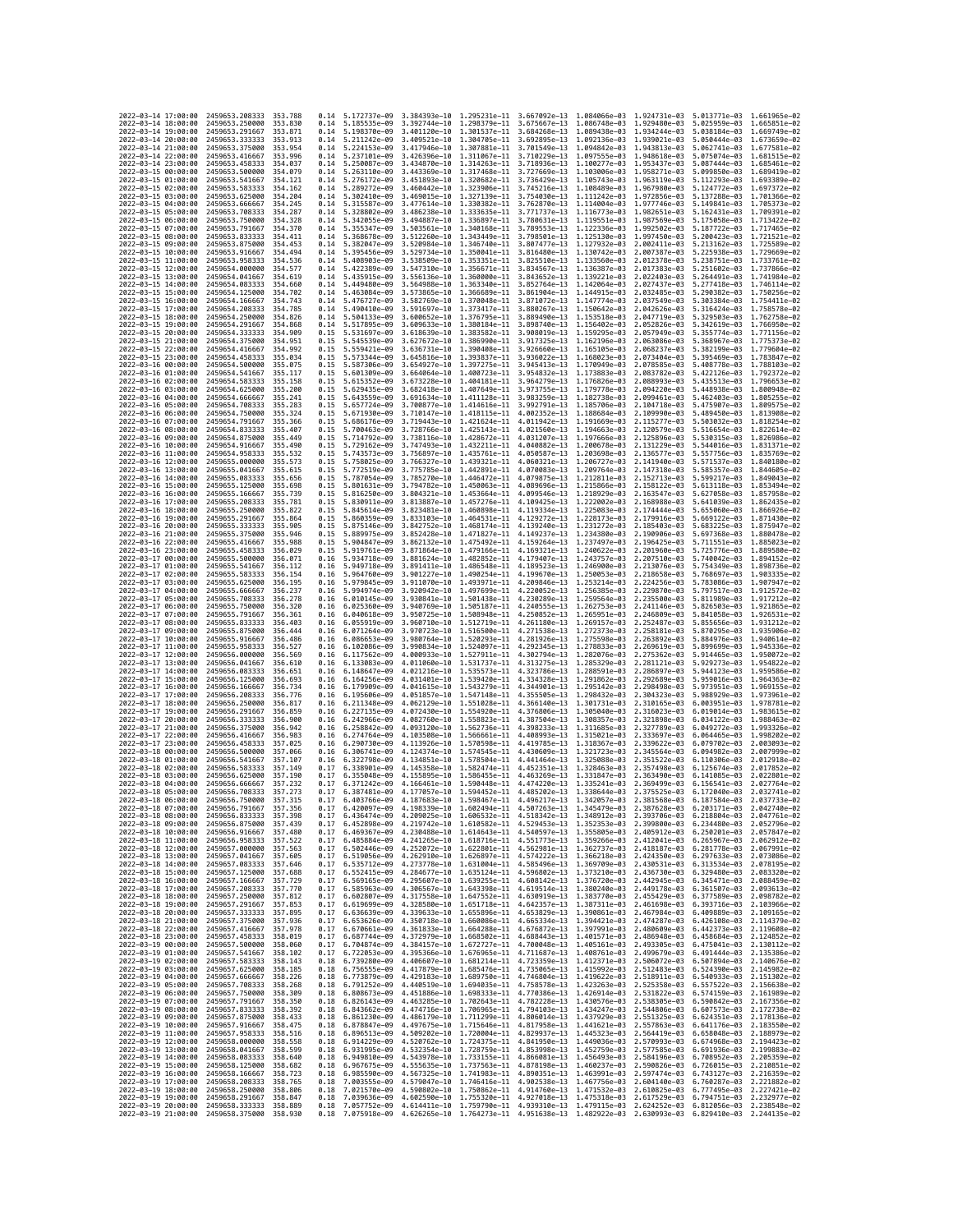|                                            | 2022-03-19 22:00:00 | 2459658.416667                   | 358.972            | 0.18         | 7.094136e-09                 | 4.638151e-10                 | 1.768769e-11                                                                                                                                                                                                                                                                                                                                                                                                | 4.964001e-13                                           | 1.486740e-03                 | 2.637753e-03                           | 6.846812e-03 2.249738e-02                              |                              |
|--------------------------------------------|---------------------|----------------------------------|--------------------|--------------|------------------------------|------------------------------|-------------------------------------------------------------------------------------------------------------------------------------------------------------------------------------------------------------------------------------------------------------------------------------------------------------------------------------------------------------------------------------------------------------|--------------------------------------------------------|------------------------------|----------------------------------------|--------------------------------------------------------|------------------------------|
| 2022-03-19 23:00:00                        |                     | 2459658.458333                   | 359.013            | 0.18         | 7.112404e-09                 | 4.650072e-10                 | 1.773277e-11                                                                                                                                                                                                                                                                                                                                                                                                | 4.976400e-13                                           | 1.490568e-03                 | 2.644532e-03                           | 6.864264e-03                                           | 2.255357e-02                 |
| 2022-03-20 00:00:00                        |                     | 2459658.500000                   | 359.054            | 0.19         | 7.130723e-09                 | 4.662025e-10                 | 1.777798e-11                                                                                                                                                                                                                                                                                                                                                                                                | 4.988834e-13                                           | 1.494407e-03                 | 2.651330e-03                           | 6.881764e-03                                           | 2.260993e-02                 |
| 2022-03-20 01:00:00<br>2022-03-20 02:00:00 |                     | 2459658.541667<br>2459658.583333 | 359.096<br>359.137 | 0.19<br>0.19 | 7.149093e-09<br>7.167515e-09 |                              | 4.674011e-10 1.782332e-11<br>4.686032e-10 1.786878e-11                                                                                                                                                                                                                                                                                                                                                      | 5.001304e-13 1.498257e-03<br>5.013810e-13 1.502118e-03 |                              | 2.658147e-03<br>2.664983e-03           | 6.899313e-03 2.266644e-02<br>6.916912e-03 2.272312e-02 |                              |
| 2022-03-20 03:00:00                        |                     | 2459658.625000                   | 359.179            | 0.19         | 7.185987e-09                 | 4.698085e-10                 | 1.791437e-11                                                                                                                                                                                                                                                                                                                                                                                                | 5.026351e-13                                           | 1.505989e-03                 | 2.671838e-03                           | 6.934561e-03                                           | 2.277996e-02                 |
| 2022-03-20 04:00:00                        |                     | 2459658.666667                   | 359.220            | 0.19         | 7.204512e-09                 | 4.710172e-10                 | 1.796009e-11                                                                                                                                                                                                                                                                                                                                                                                                | 5.038929e-13                                           | 1.509871e-03                 | 2.678712e-03                           | 6.952258e-03                                           | 2.283696e-02                 |
| 2022-03-20 05:00:00                        |                     | 2459658.708333                   | 359.261            | 0.19         | 7.223087e-09                 | 4.722293e-10                 | 1,800594e-11                                                                                                                                                                                                                                                                                                                                                                                                | 5.051542e-13                                           | 1.513764e-03                 | 2.685605e-03                           | 6.970006e-03                                           | 2.289412e-02                 |
| 2022-03-20 06:00:00<br>2022-03-20 07:00:00 |                     | 2459658.750000<br>2459658.791667 | 359,303<br>359.344 | 0.19<br>0.19 | 7.241715e-09<br>7.260394e-09 | 4.746636e-10                 | 4.734448e-10 1.805192e-11<br>1,809802e-11                                                                                                                                                                                                                                                                                                                                                                   | 5.064191e-13<br>5.076877e-13                           | 1.517668e-03<br>1.521583e-03 | 2.692518e-03<br>2.699449e-03           | 6.987803e-03<br>7.005650e-03                           | 2.295145e-02<br>2.300895e-02 |
| 2022-03-20 08:00:00                        |                     | 2459658.833333                   | 359,386            | 0.19         | 7.279126e-09                 |                              | 4.758859e-10 1.814425e-11                                                                                                                                                                                                                                                                                                                                                                                   | 5.089599e-13                                           | 1.525509e-03                 | 2.706400e-03                           | 7.023547e-03                                           | 2.306660e-02                 |
| 2022-03-20 09:00:00                        |                     | 2459658.875000                   | 359.427            | 0.19         | 7.297909e-09                 | 4.771115e-10                 | 1.819062e-11                                                                                                                                                                                                                                                                                                                                                                                                | 5.102357e-13                                           | 1.529445e-03                 | 2.713371e-03                           | 7.041494e-03                                           | 2.312442e-02                 |
| 2022-03-20 10:00:00                        |                     | 2459658.916667                   | 359.468            | 0.19         | 7.316745e-09                 | 4.783406e-10                 | 1.823711e-11                                                                                                                                                                                                                                                                                                                                                                                                | 5.115152e-13                                           | 1.533393e-03                 | 2.720360e-03                           | 7.059492e-03                                           | 2.318241e-02                 |
| 2022-03-20 11:00:00<br>2022-03-20 12:00:00 |                     | 2459658.958333<br>2459659.000000 | 359.510<br>359.551 | 0.19<br>0.19 | 7.335634e-09<br>7.354574e-09 | 4.795730e-10                 | 1.828374e-11<br>4.808089e-10 1.833049e-11                                                                                                                                                                                                                                                                                                                                                                   | 5.127983e-13<br>5.140851e-13                           | 1.537351e-03<br>1.541321e-03 | 2.727369e-03<br>2.734398e-03           | 7.077540e-03<br>7.095639e-03                           | 2.324056e-02<br>2.329888e-02 |
| 2022-03-20 13:00:00                        |                     | 2459659.041667                   | 359.593            | 0.19         | 7.373568e-09                 | 4.820483e-10                 | 1.837738e-11                                                                                                                                                                                                                                                                                                                                                                                                | 5.153756e-13                                           | 1.545301e-03                 | 2.741446e-03                           | 7.113788e-03                                           | 2.335737e-02                 |
| 2022-03-20 14:00:00                        |                     | 2459659.083333                   | 359.634            | 0.19         | 7.392614e-09                 | 4.832911e-10                 | 1.842439e-11                                                                                                                                                                                                                                                                                                                                                                                                | 5.166698e-13                                           | 1.549293e-03                 | 2.748514e-03                           | 7.131988e-03                                           | 2.341602e-02                 |
| 2022-03-20 15:00:00                        |                     | 2459659.125000                   | 359.675            | 0.19         | 7.411713e-09                 | 4.845373e-10                 | 1.847154e-11                                                                                                                                                                                                                                                                                                                                                                                                | 5.179676e-13                                           | 1.553295e-03                 | 2.755602e-03                           | 7.150239e-03                                           | 2.347484e-02                 |
| 2022-03-20 16:00:00                        |                     | 2459659.166667                   | 359.717<br>359.758 | 0.19         | 7.430865e-09                 |                              | 4.857870e-10 1.851882e-11                                                                                                                                                                                                                                                                                                                                                                                   | 5.192692e-13<br>5.205744e-13                           | 1.557309e-03<br>1.561334e-03 | 2.762709e-03                           | 7.168541e-03                                           | 2.353383e-02<br>2.359298e-02 |
| 2022-03-20 17:00:00<br>2022-03-20 18:00:00 |                     | 2459659.208333<br>2459659.250000 | 359.800            | 0.19<br>0.19 | 7.450071e-09<br>7.469330e-09 | 4.882969e-10                 | 4.870402e-10 1.856624e-11<br>1.861378e-11                                                                                                                                                                                                                                                                                                                                                                   | 5.218834e-13                                           | 1.565370e-03                 | 2.769836e-03<br>2.776982e-03           | 7.186894e-03<br>7.205299e-03                           | 2.365231e-02                 |
| 2022-03-20 19:00:00                        |                     | 2459659.291667                   | 359.841            | 0.19         | 7.488642e-09                 | 4.895570e-10                 | 1.866146e-11                                                                                                                                                                                                                                                                                                                                                                                                | 5.231961e-13                                           | 1.569417e-03                 | 2.784149e-03                           | 7.223755e-03                                           | 2.371180e-02                 |
| 2022-03-20 20:00:00                        |                     | 2459659.333333                   | 359.882            | 0.19         | 7.508008e-09                 | 4.908206e-10                 | 1.870927e-11                                                                                                                                                                                                                                                                                                                                                                                                | 5.245125e-13                                           | 1.573476e-03                 | 2.791335e-03                           | 7.242262e-03                                           | 2.377146e-02                 |
| 2022-03-20 21:00:00                        |                     | 2459659.375000                   | 359.924            | 0.20         | 7.527427e-09                 | 4.920878e-10                 | 1.875722e-11                                                                                                                                                                                                                                                                                                                                                                                                | 5.258327e-13                                           | 1.577546e-03                 | 2.798542e-03                           | 7.260821e-03                                           | 2.383130e-02                 |
| 2022-03-20 22:00:00<br>2022-03-20 23:00:00 |                     | 2459659.416667<br>2459659.458333 | 359.965<br>0.007   | 0.20<br>0.20 | 7.546901e-09<br>7.566428e-09 | 4.933585e-10                 | 1.880530e-11<br>4.946327e-10 1.885351e-11                                                                                                                                                                                                                                                                                                                                                                   | 5.271567e-13<br>5.284844e-13                           | 1.581627e-03<br>1.585719e-03 | 2.805768e-03<br>2.813015e-03           | 7.279433e-03<br>7.298096e-03                           | 2.389130e-02<br>2.395147e-02 |
| 2022-03-21 00:00:00                        |                     | 2459659.500000                   | 0.048              | 0.20         | 7.586010e-09                 | 4.959104e-10                 | 1.890186e-11                                                                                                                                                                                                                                                                                                                                                                                                | 5.298159e-13                                           | 1.589823e-03                 | 2.820281e-03                           | 7.316811e-03                                           | 2.401182e-02                 |
| 2022-03-21 01:00:00                        |                     | 2459659.541667                   | 0.089              | 0.20         | 7.605646e-09                 | 4.971917e-10                 | 1.895034e-11                                                                                                                                                                                                                                                                                                                                                                                                | 5.311512e-13                                           | 1.593938e-03                 | 2.827568e-03                           | 7.335578e-03                                           | 2.407234e-02                 |
| 2022-03-21 02:00:00                        |                     | 2459659.583333                   | 0.131              | 0.20         | 7.625336e-09                 | 4.984765e-10                 | 1.899896e-11                                                                                                                                                                                                                                                                                                                                                                                                | 5.324903e-13                                           | 1.598065e-03                 | 2.834875e-03                           | 7.354398e-03                                           | 2.413302e-02                 |
| 2022-03-21 03:00:00                        |                     | 2459659.625000                   | 0.172              | 0.20         | 7.645081e-09                 | 4.997649e-10                 | 1.904771e-11                                                                                                                                                                                                                                                                                                                                                                                                | 5.338332e-13                                           | 1.602203e-03                 | 2.842202e-03                           | 7.373271e-03                                           | 2.419388e-02<br>2.425492e-02 |
| 2022-03-21 04:00:00<br>2022-03-21 05:00:00 |                     | 2459659.666667<br>2459659.708333 | 0.213<br>0.255     | 0.20<br>0.20 | 7.664881e-09<br>7.684735e-09 | 5.010568e-10<br>5.023524e-10 | 1.909660e-11<br>1.914563e-11                                                                                                                                                                                                                                                                                                                                                                                | 5.351799e-13<br>5.365304e-13                           | 1.606352e-03<br>1.610513e-03 | 2.849550e-03<br>2.856917e-03           | 7.392196e-03<br>7.411173e-03                           | 2.431613e-02                 |
| 2022-03-21 06:00:00                        |                     | 2459659.750000                   | 0.296              | 0.20         | 7.704645e-09                 |                              | 5.036515e-10 1.919479e-11                                                                                                                                                                                                                                                                                                                                                                                   | 5.378848e-13                                           | 1.614686e-03                 | 2.864306e-03                           | 7.430204e-03                                           | 2.437751e-02                 |
| 2022-03-21 07:00:00                        |                     | 2459659.791667                   | 0.338              | 0.20         | 7.724609e-09                 |                              | 5.049542e-10 1.924409e-11                                                                                                                                                                                                                                                                                                                                                                                   | 5.392430e-13                                           | 1.618870e-03                 | 2.871714e-03                           | 7.449288e-03                                           | 2.443906e-02                 |
| 2022-03-21 08:00:00                        |                     | 2459659.833333                   | 0.379              | 0.20         | 7.744629e-09                 | 5.062606e-10                 | 1.929353e-11                                                                                                                                                                                                                                                                                                                                                                                                | 5.406050e-13                                           | 1.623066e-03                 | 2.879144e-03                           | 7.468425e-03                                           | 2.450079e-02                 |
| 2022-03-21 09:00:00<br>2022-03-21 10:00:00 |                     | 2459659.875000<br>2459659.916667 | 0.420<br>0.462     | 0.20<br>0.20 | 7.764704e-09<br>7.784835e-09 | 5.075705e-10<br>5.088841e-10 | 1.934310e-11<br>1.939282e-11                                                                                                                                                                                                                                                                                                                                                                                | 5.419710e-13<br>5.433408e-13                           | 1.627273e-03<br>1.631492e-03 | 2.886593e-03<br>2.894064e-03           | 7.487615e-03<br>7.506859e-03                           | 2.456270e-02<br>2.462478e-02 |
| 2022-03-21 11:00:00                        |                     | 2459659.958333                   | 0.503              | 0.20         | 7.805022e-09                 | 5.102013e-10                 | 1.944267e-11                                                                                                                                                                                                                                                                                                                                                                                                | 5.447144e-13                                           | 1.635722e-03                 | 2.901555e-03                           | 7.526156e-03                                           | 2.468704e-02                 |
| 2022-03-21 12:00:00                        |                     | 2459660.000000                   | 0.544              | 0.20         | 7.825264e-09                 | 5.115222e-10                 | 1,949266e-11                                                                                                                                                                                                                                                                                                                                                                                                | 5.460920e-13                                           | 1.639964e-03                 | 2.909067e-03                           | 7.545507e-03                                           | 2.474947e-02                 |
| 2022-03-21 13:00:00                        |                     | 2459660.041667                   | 0.586              | 0.20         | 7.845562e-09                 | 5.128467e-10                 | 1,954279e-11                                                                                                                                                                                                                                                                                                                                                                                                | 5.474735e-13                                           | 1.644218e-03                 | 2.916599e-03                           | 7.564912e-03                                           | 2.481208e-02                 |
| 2022-03-21 14:00:00                        |                     | 2459660.083333                   | 0.627              | 0.20         | 7.865917e-09<br>7.886328e-09 | 5.141749e-10                 | 1.959306e-11                                                                                                                                                                                                                                                                                                                                                                                                | 5.488589e-13                                           | 1.648484e-03                 | 2.924153e-03                           | 7.584371e-03                                           | 2.487487e-02                 |
| 2022-03-21 15:00:00<br>2022-03-21 16:00:00 |                     | 2459660.125000<br>2459660.166667 | 0.669<br>0.710     | 0.20<br>0.20 | 7.906795e-09                 | 5.155067e-10<br>5.168422e-10 | 1.964347e-11<br>1.969401e-11                                                                                                                                                                                                                                                                                                                                                                                | 5.502482e-13<br>5.516415e-13                           | 1.652762e-03<br>1.657051e-03 | 2.931727e-03<br>2.939322e-03           | 7.603884e-03<br>7.623451e-03                           | 2.493783e-02<br>2.500098e-02 |
| 2022-03-21 17:00:00                        |                     | 2459660.208333                   | 0.751              | 0.21         | 7.927318e-09                 | 5.181815e-10                 | 1.974470e-11                                                                                                                                                                                                                                                                                                                                                                                                | 5.530387e-13                                           | 1.661352e-03                 | 2.946939e-03                           | 7.643073e-03                                           | 2.506430e-02                 |
| 2022-03-21 18:00:00                        |                     | 2459660.250000                   | 0.793              | 0.21         | 7.947899e-09                 | 5.195244e-10                 | 1.979554e-11                                                                                                                                                                                                                                                                                                                                                                                                | 5.544398e-13                                           | 1.665665e-03                 | 2.954576e-03                           | 7.662749e-03                                           | 2.512780e-02                 |
| 2022-03-21 19:00:00                        |                     | 2459660.291667                   | 0.834              | 0.21         | 7.968536e-09                 | 5.208710e-10                 | 1.984651e-11                                                                                                                                                                                                                                                                                                                                                                                                | 5.558450e-13                                           | 1,669990e-03                 | 2.962234e-03                           | 7.682480e-03                                           | 2.519148e-02                 |
| 2022-03-21 20:00:00<br>2022-03-21 21:00:00 |                     | 2459660.333333<br>2459660.375000 | 0.875<br>0.917     | 0.21<br>0.21 | 7.989230e-09<br>8.009981e-09 | 5.222214e-10<br>5.235755e-10 | 1.989762e-11<br>1,994888e-11                                                                                                                                                                                                                                                                                                                                                                                | 5.572540e-13<br>5.586671e-13                           | 1.674327e-03<br>1.678676e-03 | 2.969914e-03<br>2.977615e-03           | 7.702266e-03<br>7.722107e-03                           | 2.525534e-02<br>2.531939e-02 |
| 2022-03-21 22:00:00                        |                     | 2459660.416667                   | 0.958              | 0.21         | 8.030790e-09                 | 5.249333e-10                 | 2.000027e-11                                                                                                                                                                                                                                                                                                                                                                                                | 5.600842e-13                                           | 1.683037e-03                 | 2.985337e-03                           | 7.742003e-03                                           | 2.538361e-02                 |
| 2022-03-21 23:00:00                        |                     | 2459660.458333                   | 1.000              | 0.21         | 8.051656e-09                 | 5.262948e-10                 | 2.005182e-11                                                                                                                                                                                                                                                                                                                                                                                                | 5.615053e-13                                           | 1.687410e-03                 | 2.993080e-03                           | 7.761954e-03                                           | 2.544801e-02                 |
| 2022-03-22 00:00:00                        |                     | 2459660.500000                   | 1.041              | 0.21         | 8.072580e-09                 | 5.276602e-10                 | 2.010350e-11                                                                                                                                                                                                                                                                                                                                                                                                | 5.629304e-13                                           | 1.691795e-03                 | 3.000845e-03                           | 7.781961e-03                                           | 2.551260e-02                 |
| 2022-03-22 01:00:00<br>2022-03-22 02:00:00 |                     | 2459660.541667<br>2459660.583333 | 1.082<br>1,124     | 0.21<br>0.21 | 8.093561e-09<br>8.114600e-09 | 5.290293e-10<br>5.304021e-10 | 2.015533e-11<br>2.020730e-11                                                                                                                                                                                                                                                                                                                                                                                | 5.643595e-13<br>5.657926e-13                           | 1.696192e-03<br>1.700601e-03 | 3.008631e-03<br>3.016439e-03           | 7.802023e-03<br>7.822141e-03                           | 2.557737e-02<br>2.564232e-02 |
| 2022-03-22 03:00:00                        |                     | 2459660.625000                   | 1.165              | 0.21         | 8.135697e-09                 | 5.317788e-10                 | 2.025941e-11                                                                                                                                                                                                                                                                                                                                                                                                | 5.672298e-13                                           | 1.705023e-03                 | 3.024268e-03                           | 7.842314e-03                                           | 2.570746e-02                 |
| 2022-03-22 04:00:00                        |                     | 2459660.666667                   | 1.206              | 0.21         | 8.156853e-09                 | 5.331593e-10                 | 2.031167e-11                                                                                                                                                                                                                                                                                                                                                                                                | 5.686711e-13                                           | 1.709456e-03                 | 3.032119e-03                           | 7.862544e-03                                           | 2.577278e-02                 |
| 2022-03-22 05:00:00                        |                     | 2459660.708333                   | 1.248              | 0.21         | 8.178066e-09                 | 5.345435e-10                 | 2.036408e-11                                                                                                                                                                                                                                                                                                                                                                                                | 5.701164e-13                                           | 1.713902e-03                 | 3.039991e-03                           | 7.882830e-03                                           | 2.583828e-02                 |
| 2022-03-22 06:00:00                        |                     | 2459660.750000                   | 1.289              | 0.21         | 8.199338e-09                 | 5.359316e-10                 | 2.041663e-11                                                                                                                                                                                                                                                                                                                                                                                                | 5.715658e-13                                           | 1.718360e-03                 | 3.047885e-03                           | 7.903172e-03                                           | 2.590397e-02                 |
| 2022-03-22 07:00:00<br>2022-03-22 08:00:00 |                     | 2459660.791667<br>2459660.833333 | 1.330<br>1,372     | 0.21<br>0.21 | 8.220669e-09<br>8.242058e-09 | 5.373235e-10<br>5.387193e-10 | 2.046933e-11<br>2.052217e-11                                                                                                                                                                                                                                                                                                                                                                                | 5.730193e-13<br>5.744769e-13                           | 1.722831e-03<br>1.727313e-03 | 3.055801e-03<br>3.063739e-03           | 7.923571e-03<br>7.944026e-03                           | 2.596984e-02<br>2.603590e-02 |
| 2022-03-22 09:00:00                        |                     | 2459660.875000                   | 1,413              | 0.21         | 8.263507e-09                 | 5.401189e-10                 | 2.057516e-11                                                                                                                                                                                                                                                                                                                                                                                                | 5.759386e-13                                           | 1.731808e-03                 | 3.071698e-03                           | 7.964538e-03                                           | 2.610215e-02                 |
| 2022-03-22 10:00:00                        |                     | 2459660.916667                   | 1.454              | 0.21         | 8.285014e-09                 | 5.415223e-10                 | 2.062829e-11                                                                                                                                                                                                                                                                                                                                                                                                | 5.774044e-13                                           | 1.736316e-03                 | 3.079680e-03                           | 7.985106e-03                                           | 2.616858e-02                 |
| 2022-03-22 11:00:00                        |                     | 2459660.958333                   | 1.496              | 0.21         | 8.306581e-09                 | 5.429296e-10                 | 2.068158e-11                                                                                                                                                                                                                                                                                                                                                                                                | 5.788744e-13                                           | 1.740835e-03                 | 3.087683e-03                           | 8.005732e-03                                           | 2.623520e-02                 |
| 2022-03-22 12:00:00<br>2022-03-22 13:00:00 |                     | 2459661.000000<br>2459661.041667 | 1.537<br>1.578     | 0.22<br>0.22 | 8.328207e-09<br>8.349893e-09 | 5.443408e-10<br>5.457559e-10 | 2.073501e-11<br>2.078859e-11                                                                                                                                                                                                                                                                                                                                                                                | 5.803484e-13<br>5.818267e-13                           | 1.745368e-03<br>1.749912e-03 | 3.095709e-03<br>3.103756e-03           | 8.026415e-03<br>8.047155e-03                           | 2.630201e-02<br>2.636900e-02 |
| 2022-03-22 14:00:00                        |                     | 2459661.083333                   | 1.620              | 0.22         | 8.371638e-09                 | 5.471748e-10                 | 2.084231e-11                                                                                                                                                                                                                                                                                                                                                                                                | 5.833091e-13                                           | 1.754470e-03                 | 3.111826e-03                           | 8.067952e-03                                           | 2.643619e-02                 |
| 2022-03-22 15:00:00                        |                     | 2459661.125000                   | 1.661              | 0.22         | 8.393443e-09                 | 5.485977e-10                 | 2.089619e-11                                                                                                                                                                                                                                                                                                                                                                                                | 5.847957e-13                                           | 1.759039e-03                 | 3.119918e-03                           | 8.088807e-03                                           | 2.650356e-02                 |
| 2022-03-22 16:00:00                        |                     | 2459661.166667                   | 1.703              | 0.22         | 8.415308e-09                 | 5.500245e-10                 | 2.095022e-11                                                                                                                                                                                                                                                                                                                                                                                                | 5.862864e-13                                           | 1.763622e-03                 | 3.128033e-03                           | 8.109720e-03                                           | 2.657112e-02                 |
| 2022-03-22 17:00:00                        |                     | 2459661.208333                   | 1.744              | 0.22         | 8.437233e-09                 | 5.514552e-10                 | 2.100439e-11                                                                                                                                                                                                                                                                                                                                                                                                | 5.877814e-13                                           | 1.768217e-03                 | 3.136169e-03                           | 8.130691e-03                                           | 2.663887e-02<br>2.670682e-02 |
| 2022-03-22 18:00:00<br>2022-03-22 19:00:00 |                     | 2459661.250000<br>2459661.291667 | 1.785<br>1.827     | 0.22<br>0.22 | 8.459219e-09<br>8.481264e-09 | 5.528899e-10<br>5.543285e-10 | 2.105872e-11<br>2.111319e-11                                                                                                                                                                                                                                                                                                                                                                                | 5.892805e-13<br>5.907839e-13                           | 1.772824e-03<br>1.777444e-03 | 3.144328e-03<br>3.152510e-03           | 8.151720e-03<br>8.172807e-03                           | 2.677495e-02                 |
| 2022-03-22 20:00:00                        |                     | 2459661.333333                   | 1.868              | 0.22         | 8.503371e-09                 | 5.557710e-10                 | 2.116782e-11                                                                                                                                                                                                                                                                                                                                                                                                | 5.922915e-13                                           | 1.782077e-03                 | 3.160713e-03                           | 8.193952e-03                                           | 2.684328e-02                 |
| 2022-03-22 21:00:00                        |                     | 2459661.375000                   | 1.909              | 0.22         | 8.525538e-09                 | 5.572176e-10                 | 2.122259e-11                                                                                                                                                                                                                                                                                                                                                                                                | 5.938033e-13                                           | 1.786723e-03                 | 3.168940e-03                           | 8.215156e-03                                           | 2.691180e-02                 |
| 2022-03-22 22:00:00                        |                     | 2459661,416667                   | 1.951              | 0.22         | 8.547766e-09                 | 5.586681e-10                 | 2.127752e-11                                                                                                                                                                                                                                                                                                                                                                                                | 5.953194e-13                                           | 1.791381e-03                 | 3.177189e-03                           | 8.236418e-03                                           | 2.698051e-02                 |
| 2022-03-22 23:00:00<br>2022-03-23 00:00:00 |                     | 2459661.458333<br>2459661.500000 | 1.992<br>2.033     | 0.22<br>0.22 | 8.570056e-09<br>8.592406e-09 | 5.601226e-10<br>5.615810e-10 | 2.133260e-11<br>2.138783e-11                                                                                                                                                                                                                                                                                                                                                                                | 5.968398e-13<br>5.983644e-13                           | 1.796053e-03<br>1.800737e-03 | 3.185461e-03<br>3.193755e-03           | 8.257739e-03<br>8.279119e-03                           | 2.704941e-02<br>2.711851e-02 |
| 2022-03-23 01:00:00                        |                     |                                  |                    | 0.22         | 8.614818e-09                 | 5.630435e-10                 | 2.144322e-11                                                                                                                                                                                                                                                                                                                                                                                                |                                                        | 1.805434e-03                 |                                        |                                                        |                              |
| 2022-03-23 02:00:00                        |                     | 2459661.541667                   |                    |              |                              |                              |                                                                                                                                                                                                                                                                                                                                                                                                             |                                                        |                              | 3.202073e-03                           |                                                        |                              |
|                                            |                     | 2459661.583333                   | 2.075<br>2.116     | 0.22         | 8.637291e-09                 | 5.645100e-10                 | 2.149876e-11                                                                                                                                                                                                                                                                                                                                                                                                | 5.998933e-13<br>6.014265e-13                           | 1.810143e-03                 | 3.210413e-03                           | 8.300559e-03<br>8.322057e-03                           | 2.718780e-02<br>2.725729e-02 |
| 2022-03-23 03:00:00                        |                     | 2459661.625000                   | 2.157              | 0.22         | 8.659826e-09                 | 5.659806e-10                 | 2.155445e-11                                                                                                                                                                                                                                                                                                                                                                                                | 6.029640e-13                                           | 1.814866e-03                 | 3.218776e-03                           | 8.343615e-03                                           | 2.732697e-02                 |
| 2022-03-23 04:00:00                        |                     | 2459661.666667                   | 2.199              | 0.22         | 8.682423e-09                 | 5.674552e-10                 | 2.161029e-11                                                                                                                                                                                                                                                                                                                                                                                                | 6.045058e-13                                           | 1.819602e-03                 | 3.227162e-03                           | 8.365232e-03                                           | 2.739684e-02                 |
| 2022-03-23 05:00:00                        |                     | 2459661.708333<br>2459661.750000 | 2.240              | 0.22<br>0.23 | 8.705082e-09<br>8.727803e-09 | 5.689338e-10                 | 2.166629e-11<br>2.172245e-11                                                                                                                                                                                                                                                                                                                                                                                | 6.060520e-13<br>6.076024e-13                           | 1.824351e-03                 | 3.235571e-03<br>3.244003e-03           | 8.386910e-03                                           | 2.746692e-02<br>2.753719e-02 |
| 2022-03-23 06:00:00<br>2022-03-23 07:00:00 |                     | 2459661.791667                   | 2.281<br>2.323     | 0.23         | 8.750587e-09                 | 5.704165e-10<br>5.719032e-10 | 2.177876e-11                                                                                                                                                                                                                                                                                                                                                                                                | 6.091573e-13                                           | 1.829112e-03<br>1.833887e-03 | 3.252459e-03                           | 8.408647e-03<br>8.430444e-03                           | 2.760765e-02                 |
| 2022-03-23 08:00:00                        |                     | 2459661.833333                   | 2.364              | 0.23         | 8.773433e-09                 | 5.733941e-10                 | 2.183522e-11                                                                                                                                                                                                                                                                                                                                                                                                | 6.107164e-13                                           | 1.838675e-03                 | 3.260937e-03                           | 8.452301e-03                                           | 2.767832e-02                 |
| 2022-03-23 09:00:00                        |                     | 2459661.875000                   | 2.405              | 0.23         | 8.796341e-09                 | 5.748890e-10                 | 2.189184e-11                                                                                                                                                                                                                                                                                                                                                                                                | 6.122800e-13                                           |                              | 1.843476e-03 3.269439e-03 8.474218e-03 |                                                        | 2.774918e-02                 |
| 2022-03-23 10:00:00<br>2022-03-23 11:00:00 |                     | 2459661.916667<br>2459661.958333 | 2.447<br>2.488     | 0.23<br>0.23 | 8.819313e-09                 |                              | 5.763880e-10 2.194862e-11 6.138480e-13 1.848290e-03 3.277964e-03 8.496196e-03 2.782024e-02<br>8.842347e-09 5.778912e-10 2.200555e-11 6.154203e-13 1.853118e-03 3.286513e-03 8.518235e-03 2.789150e-02                                                                                                                                                                                                       |                                                        |                              |                                        |                                                        |                              |
| 2022<br>-03-23                             | 12:00:00            | 2459662.000000                   | 2.529              |              | 8.865445e-09                 | 5.793985e-10                 | 2.206264e-11                                                                                                                                                                                                                                                                                                                                                                                                | 6.169970e-13                                           | 1.857958e-03                 | 3.295085e-03                           | 8.540334e-03                                           | 2.796296e-02                 |
| 2022-03-23 13:00:00                        |                     | 2459662.041667                   | 2.571              | 0.23         |                              |                              | 8.888606e-09 5.809099e-10 2.211989e-11 6.185782e-13 1.862812e-03 3.303680e-03 8.562495e-03 2.803462e-02                                                                                                                                                                                                                                                                                                     |                                                        |                              |                                        |                                                        |                              |
| 2022-03-23 14:00:00                        |                     | 2459662.083333                   | 2.612              | 0.23<br>0.23 |                              |                              | 8.911830e-09 5.824254e-10 2.217730e-11 6.201638e-13 1.867679e-03 3.312299e-03 8.584716e-03 2.810648e-02                                                                                                                                                                                                                                                                                                     |                                                        |                              |                                        |                                                        |                              |
| 2022-03-23 15:00:00<br>2022-03-23 16:00:00 |                     | 2459662.125000<br>2459662.166667 | 2.653<br>2.695     | 0.23         | 8.935118e-09                 |                              | 5.839451e-10 2.223486e-11 6.217538e-13 1.872560e-03 3.320942e-03 8.606999e-03 2.817854e-02<br>8.958470e-09 5.854690e-10 2.229258e-11 6.233483e-13 1.877454e-03 3.329608e-03 8.629344e-03 2.825081e-02                                                                                                                                                                                                       |                                                        |                              |                                        |                                                        |                              |
| 2022-03-23 17:00:00                        |                     | 2459662.208333                   | 2.736              | 0.23         |                              |                              | 8.981885e-09 5.869970e-10 2.235047e-11 6.249472e-13 1.882361e-03 3.338298e-03 8.651749e-03 2.832327e-02                                                                                                                                                                                                                                                                                                     |                                                        |                              |                                        |                                                        |                              |
| 2022-03-23 18:00:00                        |                     | 2459662.250000                   | 2.777              | 0.23         | 9.005365e-09                 |                              |                                                                                                                                                                                                                                                                                                                                                                                                             |                                                        |                              |                                        |                                                        |                              |
| 2022-03-23 19:00:00<br>2022-03-23 20:00:00 |                     | 2459662.291667<br>2459662,333333 | 2.819<br>2.860     | 0.23<br>0.23 | 9.028909e-09                 |                              | $\frac{5.885293e-10}{5.990657e-10} \quad \frac{2.240851e-11}{2.46671e-11} \quad \frac{6.265507e-13}{6.281586e-13} \quad \frac{1.887282e-03}{1.892216e-03} \quad \frac{3.347012e-03}{3.355750e-03} \quad \frac{8.674217e-03}{8.696747e-03} \quad \frac{2.839594e-02}{2.846881e-02}$<br>9.052518e-09 5.916064e-10 2.252507e-11 6.297710e-13 1.897164e-03 3.364512e-03 8.719338e-03 2.854189e-02               |                                                        |                              |                                        |                                                        |                              |
| 2022-03-23 21:00:00                        |                     | 2459662.375000                   | 2.901              | 0.23         |                              |                              | 9.076191e-09 5.931512e-10 2.258359e-11 6.313879e-13 1.902125e-03 3.373298e-03 8.741992e-03 2.861517e-02                                                                                                                                                                                                                                                                                                     |                                                        |                              |                                        |                                                        |                              |
| 2022-03-23 22:00:00                        |                     | 2459662.416667                   | 2.943              | 0.23         |                              |                              |                                                                                                                                                                                                                                                                                                                                                                                                             |                                                        |                              |                                        |                                                        |                              |
| 2022-03-23 23:00:00                        |                     | 2459662.458333                   | 2.984              | 0.24         |                              |                              | $\frac{9.099929e-09}{9.123732e-09} \cdot \frac{5.947003e-10}{5.962537e-10} \cdot \frac{2.264228e-11}{2.70112e-11} \cdot \frac{6.330093e-13}{6.346353e-13} \cdot \frac{1.907100e-03}{1.912088e-03} \cdot \frac{3.322107e-03}{3.390941e-03} \cdot \frac{8.764708e-03}{8.787487e-03} \cdot \frac{2$                                                                                                            |                                                        |                              |                                        |                                                        |                              |
| 2022-03-24 00:00:00                        |                     | 2459662.500000                   | 3.025              | 0.24         |                              |                              | 9.147600e-09 5.978112e-10 2.276013e-11 6.362658e-13 1.917090e-03 3.399799e-03 8.810329e-03 2.883624e-02                                                                                                                                                                                                                                                                                                     |                                                        |                              |                                        |                                                        |                              |
| 2022-03-24 01:00:00<br>2022-03-24 02:00:00 |                     | 2459662.541667<br>2459662.583333 | 3.067<br>3.108     |              |                              |                              |                                                                                                                                                                                                                                                                                                                                                                                                             |                                                        |                              |                                        |                                                        |                              |
| 2022-03-24 03:00:00                        |                     | 2459662.625000                   | 3,149              |              |                              |                              | 0.24 9.171534e-09 5.993731e-10 2.281930e-11 6.379009e-13 1.922106e-03 3.408682e-03 8.833233e-03 2.891035e-02<br>0.24 9.195533e-09 6.009392e-10 2.287863e-11 6.395405e-13 1.927136e-03 3.417589e-03 8.856201e-03 2.898466e-02<br>$0.24 \quad 9.219597e-09 \quad 6.025097e-10 \quad 2.293813e-11 \quad 6.411848e-13 \quad 1.932179e-03 \quad 3.426520e-03 \quad 8.879231e-03 \quad 2.905917e-02$              |                                                        |                              |                                        |                                                        |                              |
| 2022-03-24 04:00:00                        |                     | 2459662.666667                   | 3.191              |              |                              |                              |                                                                                                                                                                                                                                                                                                                                                                                                             |                                                        |                              |                                        |                                                        |                              |
| 2022-03-24 05:00:00                        |                     | 2459662.708333                   | 3.232              |              |                              |                              |                                                                                                                                                                                                                                                                                                                                                                                                             |                                                        |                              |                                        |                                                        |                              |
| 2022-03-24 06:00:00<br>2022-03-24 07:00:00 |                     | 2459662.750000<br>2459662.791667 | 3.273<br>3.315     |              |                              |                              | 0.24 9.243728e-09 6.040844e-10 2.299779e-11 6.428336e-13 1.937236e-03 3.435475e-03 8.902325e-03 2.913390e-02<br>0.24 9.267924e-09 6.056634e-10 2.305761e-11 6.444870e-13 1.942307e-03 3.443455e-03 8.925483e-03 2.92884e-02<br>0.24<br>0.24 9.316515e-09 6.088344e-10 2.317776e-11 6.478077e-13 1.952490e-03 3.462489e-03 8.971990e-03 2.935933e-02                                                         |                                                        |                              |                                        |                                                        |                              |
| 2022-03-24 08:00:00                        |                     | 2459662.833333                   | 3.356              |              |                              |                              | 0.24 9.340911e-09 6.104264e-10 2.323808e-11 6.494751e-13 1.957603e-03 3.471543e-03 8.995339e-03 2.943490e-02                                                                                                                                                                                                                                                                                                |                                                        |                              |                                        |                                                        |                              |
| 2022-03-24 09:00:00                        |                     | 2459662,875000                   | 3.397              | 0.24         |                              |                              |                                                                                                                                                                                                                                                                                                                                                                                                             |                                                        |                              |                                        |                                                        |                              |
| 2022-03-24 10:00:00                        |                     | 2459662.916667                   | 3.438              |              | 0.24 9.389901e-09            |                              | $\frac{9.365373e-09}{9.12922e-10} \cdot \frac{6.120228e-10}{2.329856e-11} \cdot \frac{2.329856e-11}{6.528237e-13} \cdot \frac{1.962730e-03}{1.967870e-03} \cdot \frac{3.480622e-03}{3.489725e-03} \cdot \frac{9.018752e-03}{9.042230e-03} \cdot \frac{2.951067e-02}{2.958666e-02}$                                                                                                                          |                                                        |                              |                                        |                                                        |                              |
| 2022-03-24 11:00:00<br>2022-03-24 12:00:00 |                     | 2459662.958333<br>2459663.000000 | 3.480<br>3.521     |              |                              |                              | 0.24 9.414497e-09 6.152287e-10 2.342003e-11 6.545050e-13 1.973025e-03 3.498854e-03 9.065773e-03 2.966286e-02                                                                                                                                                                                                                                                                                                |                                                        |                              |                                        |                                                        |                              |
| 2022-03-24 13:00:00                        |                     | 2459663.041667                   | 3.562              |              |                              |                              | $\begin{array}{cccccccc} 0.24 & 9.439160e-09 & 6.168382e-10 & 2.348102e-11 & 6.561910e-13 & 1.978194e-03 & 3.508007e-03 & 9.089380e-03 & 2.973927e-02 \\ 0.24 & 9.463890e-09 & 6.184521e-10 & 2.354217e-11 & 6.578817e-13 & 1.983376e-03 & 3.517185e-03 & 9.1$                                                                                                                                              |                                                        |                              |                                        |                                                        |                              |
| 2022-03-24 14:00:00                        |                     | 2459663.083333                   | 3.604              |              |                              |                              | $0.24 \quad 9.488688e-09 \quad 6.200704e-10 \quad 2.360349e-11 \quad 6.595771e-13 \quad 1.988573e-03 \quad 3.526389e-03 \quad 9.136789e-03 \quad 2.989273e-02$                                                                                                                                                                                                                                              |                                                        |                              |                                        |                                                        |                              |
| 2022-03-24 15:00:00                        |                     | 2459663.125000                   | 3.645              |              |                              |                              | 0.25 9.513554e-09 6.216931e-10 2.366498e-11 6.612773e-13 1.993784e-03 3.535618e-03 9.160591e-03 2.996979e-02                                                                                                                                                                                                                                                                                                |                                                        |                              |                                        |                                                        |                              |
| 2022-03-24 16:00:00                        |                     | 2459663.166667                   | 3.686              | 0.25         |                              |                              |                                                                                                                                                                                                                                                                                                                                                                                                             |                                                        |                              |                                        |                                                        |                              |
| 2022-03-24 17:00:00<br>2022-03-24 18:00:00 |                     | 2459663.208333<br>2459663.250000 | 3.728<br>3.769     | 0.25<br>0.25 |                              |                              | $\frac{9.538487e-09}{9.533203e-10} \quad \frac{6.2372664e-11}{2.372664e-11} \quad \frac{6.629822e-13}{6.646918e-13} \quad \frac{1.999010e-03}{2.094249e-03} \quad \frac{3.544871e-03}{3.554151e-03} \quad \frac{9.184459e-03}{3.208392e-03} \quad \frac{3.004705e-02}{3.012454e-02} \quad \frac$<br>9.588559e-09 6.265880e-10 2.385046e-11 6.664062e-13 2.009503e-03 3.563455e-03 9.232391e-03 3.020224e-02 |                                                        |                              |                                        |                                                        |                              |
| 2022-03-24 19:00:00                        |                     | 2459663.291667                   | 3.810              | 0.25         |                              |                              |                                                                                                                                                                                                                                                                                                                                                                                                             |                                                        |                              |                                        |                                                        |                              |
| 2022-03-24 20:00:00                        |                     | 2459663.333333                   | 3.852              | 0.25         |                              |                              |                                                                                                                                                                                                                                                                                                                                                                                                             |                                                        |                              |                                        |                                                        |                              |
| 2022-03-24 21:00:00                        |                     | 2459663.375000                   | 3.893              | 0.25<br>0.25 |                              |                              | 0.013697e-09 6.282285e-10 2.391263e-11 6.681254e-13 2.014772e-03 3.572785e-03 9.256456e-03 3.028015e-02<br>9.638994e-09 6.282785e-10 2.391497e-11 6.684254e-13 2.014772e-03 3.582140e-03 9.280587e-03 3.028015e-02<br>9.664179e-09 6                                                                                                                                                                        |                                                        |                              |                                        |                                                        |                              |
| 2022-03-24 22:00:00<br>2022-03-24 23:00:00 |                     | 2459663.416667<br>2459663.458333 | 3.934<br>3.975     | 0.25         |                              |                              | 9.689523e-09 6.331771e-10 2.410016e-11 6.733117e-13 2.030663e-03 3.600928e-03 9.329048e-03 3.051520e-02                                                                                                                                                                                                                                                                                                     |                                                        |                              |                                        |                                                        |                              |
| 2022-03-25 00:00:00<br>2022-03-25 01:00:00 |                     | 2459663.500000<br>2459663.541667 | 4.017<br>4.058     | 0.25<br>0.25 |                              |                              | 9.774937e-09 6.348356e-10 2.416302e-11 6.750502e-13 2.035989e-03 3.610360e-03 9.353379e-03 3.059399e-02<br>9.744920e-09 6.348356e-10 2.416302e-11 6.769594e-13 2.035989e-03 3.610360e-03 9.353379e-03 3.059399e-02<br>9.765972e-09 6                                                                                                                                                                        |                                                        |                              |                                        |                                                        |                              |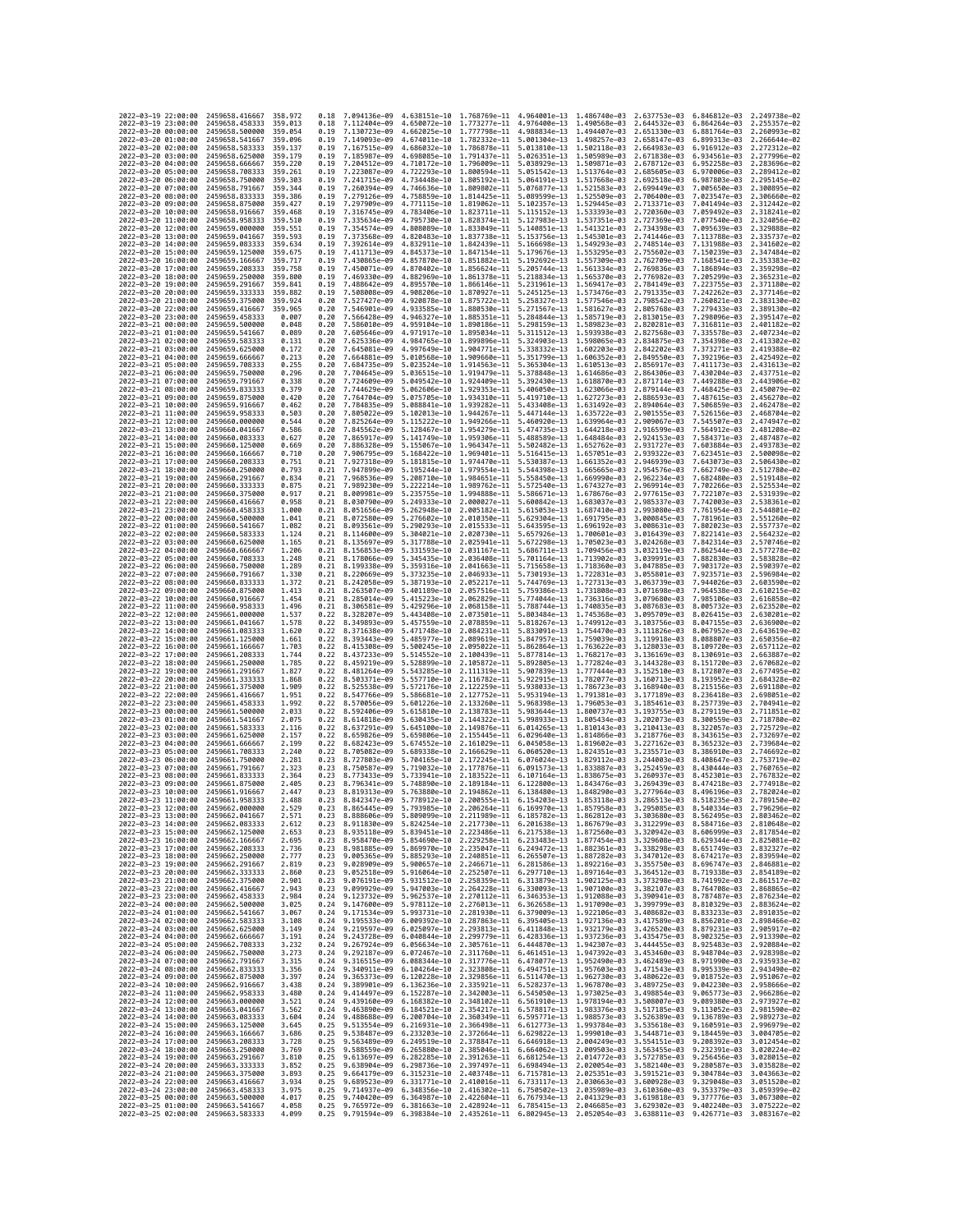|                                            | 2022-03-25 03:00:00 | 2459663.625000                   | 4.141          | 0.25         | 9.817286e-09                              | 6.415151e-10                 | 2.441616e-11 6.820524e-13 2.057439e-03                                                                                                                                                                                                                                                                                                                                         |                              |                              | 3.648347e-03                 | 9.451369e-03 3.091134e-02                 |                              |
|--------------------------------------------|---------------------|----------------------------------|----------------|--------------|-------------------------------------------|------------------------------|--------------------------------------------------------------------------------------------------------------------------------------------------------------------------------------------------------------------------------------------------------------------------------------------------------------------------------------------------------------------------------|------------------------------|------------------------------|------------------------------|-------------------------------------------|------------------------------|
| 2022-03-25 04:00:00                        |                     | 2459663.666667                   | 4.182          | 0.25         | 9.843048e-09                              | 6.431964e-10                 | 2.447988e-11 6.838151e-13                                                                                                                                                                                                                                                                                                                                                      |                              | 2.062838e-03                 | 3.657909e-03                 | 9.476035e-03                              | 3.099123e-02                 |
| 2022-03-25 05:00:00                        |                     | 2459663.708333                   | 4.223          | 0.25         | 9.868880e-09                              | 6.448823e-10                 | 2.454378e-11                                                                                                                                                                                                                                                                                                                                                                   | 6.855828e-13                 | 2.068251e-03                 | 3.667496e-03                 | 9.500769e-03                              | 3.107134e-02                 |
| 2022-03-25 06:00:00<br>2022-03-25 07:00:00 |                     | 2459663,750000<br>2459663.791667 | 4.265<br>4.306 | 0.26<br>0.26 | 9.894783e-09<br>9.920756e-09              | 6.482679e-10                 | 6.465728e-10 2.460785e-11 6.873554e-13<br>2.467209e-11 6.891329e-13                                                                                                                                                                                                                                                                                                            |                              | 2.073680e-03<br>2.079123e-03 | 3.677110e-03<br>3.686750e-03 | 9.525570e-03<br>9.550440e-03 3.123223e-02 | 3.115167e-02                 |
| 2022-03-25 08:00:00                        |                     | 2459663.833333                   | 4.347          | 0.26         | 9.946800e-09                              | 6.499676e-10                 | 2.473652e-11                                                                                                                                                                                                                                                                                                                                                                   | 6.909154e-13                 | 2.084581e-03                 | 3.696416e-03                 | 9.575378e-03                              | 3.131302e-02                 |
| 2022-03-25 09:00:00                        |                     | 2459663.875000                   | 4.388          | 0.26         | 9.972915e-09                              | 6.516719e-10                 | 2.480112e-11                                                                                                                                                                                                                                                                                                                                                                   | 6.927028e-13                 | 2.090054e-03                 | 3.706109e-03                 | 9.600384e-03                              | 3.139402e-02                 |
| 2022-03-25 10:00:00                        |                     | 2459663.916667                   | 4.430          | 0.26         | 9.999101e-09                              | 6.533809e-10                 | 2.486589e-11                                                                                                                                                                                                                                                                                                                                                                   | 6.944951e-13                 | 2.095542e-03                 | 3.715828e-03                 | 9.625458e-03                              | 3.147526e-02                 |
| 2022-03-25 11:00:00<br>2022-03-25 12:00:00 |                     | 2459663.958333<br>2459664.000000 | 4.471<br>4.512 | 0.26<br>0.26 | 1.002536e-08<br>1,005169e-08              | 6.550945e-10<br>6.568128e-10 | 2.493085e-11<br>2.499598e-11                                                                                                                                                                                                                                                                                                                                                   | 6.962925e-13<br>6.980949e-13 | 2.101045e-03<br>2.106563e-03 | 3.725574e-03<br>3.735346e-03 | 9.650602e-03<br>9.675814e-03              | 3.155671e-02<br>3.163840e-02 |
| 2022-03-25 13:00:00                        |                     | 2459664.041667                   | 4.554          | 0.26         | 1.007809e-08                              | 6.585358e-10                 | 2.506129e-11                                                                                                                                                                                                                                                                                                                                                                   | 6.999022e-13                 | 2.112095e-03                 | 3.745145e-03                 | 9.701095e-03                              | 3.172031e-02                 |
| 2022-03-25 14:00:00                        |                     | 2459664.083333                   | 4.595          | 0.26         | 1.010456e-08                              | 6.602635e-10                 | 2.512678e-11                                                                                                                                                                                                                                                                                                                                                                   | 7.017146e-13                 | 2.117643e-03                 | 3.754971e-03                 | 9.726446e-03                              | 3.180245e-02                 |
| 2022-03-25 15:00:00                        |                     | 2459664.125000                   | 4.636          | 0.26         | 1.013110e-08                              | 6.619959e-10                 | 2.519245e-11                                                                                                                                                                                                                                                                                                                                                                   | 7.035321e-13                 | 2.123206e-03                 | 3.764823e-03                 | 9.751866e-03                              | 3.188482e-02                 |
| 2022-03-25 16:00:00<br>2022-03-25 17:00:00 |                     | 2459664.166667<br>2459664.208333 | 4.677<br>4.719 | 0.26<br>0.26 | 1.015772e-08<br>1.018441e-08              | 6.637331e-10<br>6.654749e-10 | 2.525830e-11<br>2.532433e-11                                                                                                                                                                                                                                                                                                                                                   | 7.053546e-13<br>7.071821e-13 | 2.128784e-03<br>2.134378e-03 | 3.774702e-03<br>3.784608e-03 | 9.777356e-03<br>9.802915e-03              | 3.196742e-02<br>3.205024e-02 |
| 2022-03-25 18:00:00                        |                     | 2459664.250000                   | 4.760          | 0.26         | 1.021117e-08                              | 6.672215e-10                 | 2.539054e-11                                                                                                                                                                                                                                                                                                                                                                   | 7.090147e-13                 | 2.139986e-03                 | 3.794541e-03                 | 9.828545e-03                              | 3.213330e-02                 |
| 2022-03-25 19:00:00                        |                     | 2459664.291667                   | 4.801          | 0.26         | 1.023801e-08                              | 6.689729e-10                 | 2.545693e-11                                                                                                                                                                                                                                                                                                                                                                   | 7.108524e-13                 | 2.145610e-03                 | 3.804501e-03                 | 9.854244e-03                              | 3.221659e-02                 |
| 2022-03-25 20:00:00                        |                     | 2459664.333333                   | 4.843          | 0.26         | 1.026491e-08                              | 6.707290e-10                 | 2.552350e-11                                                                                                                                                                                                                                                                                                                                                                   | 7.126953e-13                 | 2.151249e-03                 | 3.814488e-03                 | 9.880015e-03                              | 3.230010e-02                 |
| 2022-03-25 21:00:00<br>2022-03-25 22:00:00 |                     | 2459664.375000<br>2459664.416667 | 4.884<br>4.925 | 0.27<br>0.27 | 1.029189e-08<br>1.031895e-08              | 6.724899e-10<br>6.742556e-10 | 2.559026e-11<br>2.565719e-11                                                                                                                                                                                                                                                                                                                                                   | 7.145432e-13<br>7.163963e-13 | 2.156903e-03<br>2.162573e-03 | 3.824503e-03<br>3.834545e-03 | 9.905855e-03<br>9.931767e-03              | 3.238385e-02<br>3.246784e-02 |
| 2022-03-25 23:00:00                        |                     | 2459664,458333                   | 4.966          | 0.27         | 1.034607e-08                              | 6.760261e-10                 | 2.572431e-11                                                                                                                                                                                                                                                                                                                                                                   | 7.182545e-13                 | 2.168258e-03                 | 3.844614e-03                 | 9.957749e-03                              | 3.255205e-02                 |
| 2022-03-26 00:00:00                        |                     | 2459664.500000                   | 5.008          | 0.27         | 1.037328e-08                              | 6.778015e-10                 | 2.579162e-11                                                                                                                                                                                                                                                                                                                                                                   | 7.201178e-13                 | 2.173959e-03                 | 3.854710e-03                 | 9.983803e-03                              | 3.263650e-02                 |
| 2022-03-26 01:00:00                        |                     | 2459664.541667                   | 5.049          | 0.27         | 1.040055e-08                              | 6.795816e-10                 | 2.585911e-11                                                                                                                                                                                                                                                                                                                                                                   | 7.219864e-13                 | 2.179675e-03                 | 3.864834e-03                 | 1.000993e-02                              | 3.272119e-02                 |
| 2022-03-26 02:00:00<br>2022-03-26 03:00:00 |                     | 2459664.583333                   | 5.090          | 0.27<br>0.27 | 1.042790e-08                              | 6.813666e-10                 | 2.592678e-11                                                                                                                                                                                                                                                                                                                                                                   | 7.238601e-13                 | 2.185407e-03                 | 3.874985e-03<br>3.885165e-03 | 1.003612e-02                              | 3.280611e-02                 |
| 2022-03-26 04:00:00                        |                     | 2459664.625000<br>2459664.666667 | 5.132<br>5.173 | 0.27         | 1.045532e-08<br>1.048282e-08 6.849512e-10 | 6.831565e-10                 | 2.599464e-11<br>2.606269e-11                                                                                                                                                                                                                                                                                                                                                   | 7.257390e-13<br>7.276232e-13 | 2.191154e-03<br>2.196917e-03 | 3.895371e-03                 | 1.006239e-02<br>1.008873e-02              | 3.289126e-02<br>3.297665e-02 |
| 2022-03-26 05:00:00                        |                     | 2459664.708333                   | 5.214          | 0.27         | 1.051040e-08                              | 6.867509e-10                 | 2.613092e-11                                                                                                                                                                                                                                                                                                                                                                   | 7.295125e-13                 | 2.202696e-03                 | 3.905606e-03                 | 1.011514e-02                              | 3.306228e-02                 |
| 2022-03-26 06:00:00                        |                     | 2459664.750000                   | 5.255          | 0.27         | 1,053804e-08                              | 6.885554e-10                 | 2.619934e-11                                                                                                                                                                                                                                                                                                                                                                   | 7.314072e-13                 | 2.208490e-03                 | 3.915868e-03                 | 1.014163e-02                              | 3.314815e-02                 |
| 2022-03-26 07:00:00<br>2022-03-26 08:00:00 |                     | 2459664.791667<br>2459664.833333 | 5.297<br>5.338 | 0.27<br>0.27 | 1.056577e-08<br>1.059357e-08              | 6.903648e-10<br>6.921791e-10 | 2.626794e-11<br>2.633673e-11                                                                                                                                                                                                                                                                                                                                                   | 7.333070e-13<br>7.352122e-13 | 2.214300e-03<br>2.220126e-03 | 3.926159e-03<br>3.936477e-03 | 1.016818e-02<br>1.019481e-02              | 3.323425e-02<br>3.332059e-02 |
| 2022-03-26 09:00:00                        |                     | 2459664.875000                   | 5.379          | 0.27         | 1.062144e-08                              | 6.939984e-10                 | 2.640572e-11                                                                                                                                                                                                                                                                                                                                                                   | 7.371226e-13                 | 2.225967e-03                 | 3.946823e-03                 | 1.022152e-02                              | 3.340718e-02                 |
| 2022-03-26 10:00:00                        |                     | 2459664.916667                   | 5.421          | 0.27         | 1.064939e-08                              | 6.958227e-10                 | 2.647489e-11                                                                                                                                                                                                                                                                                                                                                                   | 7.390383e-13                 | 2.231825e-03                 | 3.957198e-03                 | 1.024829e-02                              | 3.349400e-02                 |
| 2022-03-26 11:00:00                        |                     | 2459664.958333                   | 5.462          | 0.28         | 1.067742e-08                              | 6.976518e-10                 | 2.654424e-11                                                                                                                                                                                                                                                                                                                                                                   | 7.409593e-13                 | 2.237698e-03                 | 3.967601e-03                 | 1.027514e-02                              | 3.358106e-02                 |
| 2022-03-26 12:00:00<br>2022-03-26 13:00:00 |                     | 2459665.000000<br>2459665.041667 | 5.503<br>5.544 | 0.28<br>0.28 | 1.070552e-08 6.994860e-10<br>1.073369e-08 | 7.013252e-10                 | 2.661379e-11<br>2.668353e-11                                                                                                                                                                                                                                                                                                                                                   | 7.428857e-13<br>7.448174e-13 | 2.243588e-03<br>2.249493e-03 | 3.978032e-03<br>3.988491e-03 | 1.030206e-02<br>1.032906e-02              | 3.366837e-02<br>3.375591e-02 |
| 2022-03-26 14:00:00                        |                     | 2459665.083333                   | 5.586          | 0.28         | 1.076195e-08                              | 7.031693e-10                 | 2.675346e-11                                                                                                                                                                                                                                                                                                                                                                   | 7.467544e-13                 | 2.255414e-03                 | 3.998979e-03                 | 1.035613e-02                              | 3.384370e-02                 |
| 2022-03-26 15:00:00                        |                     | 2459665.125000                   | 5.627          | 0.28         | 1.079028e-08                              | 7.050185e-10                 | 2.682358e-11                                                                                                                                                                                                                                                                                                                                                                   | 7.486968e-13                 | 2.261352e-03                 | 4.009495e-03                 | 1.038327e-02                              | 3.393173e-02                 |
| 2022-03-26 16:00:00                        |                     | 2459665.166667                   | 5.668          | 0.28         | 1.081869e-08                              | 7.068727e-10                 | 2.689389e-11                                                                                                                                                                                                                                                                                                                                                                   | 7.506446e-13                 | 2.267306e-03                 | 4.020040e-03                 | 1.041049e-02                              | 3.402001e-02                 |
| 2022-03-26 17:00:00<br>2022-03-26 18:00:00 |                     | 2459665.208333<br>2459665.250000 | 5.709<br>5.751 | 0.28<br>0.28 | 1.084717e-08<br>1.087574e-08              | 7.087319e-10                 | 2.696440e-11<br>2.703509e-11                                                                                                                                                                                                                                                                                                                                                   | 7.525978e-13<br>7.545564e-13 | 2.273275e-03<br>2.279261e-03 | 4.030614e-03<br>4.041216e-03 | 1.043778e-02<br>1.046514e-02              | 3.410853e-02<br>3.419730e-02 |
| 2022-03-26 19:00:00                        |                     | 2459665.291667                   | 5.792          | 0.28         | 1.090438e-08                              | 7.105962e-10<br>7.124655e-10 | 2.710598e-11                                                                                                                                                                                                                                                                                                                                                                   | 7.565205e-13                 | 2.285263e-03                 | 4.051847e-03                 | 1.049259e-02                              | 3.428631e-02                 |
| 2022-03-26 20:00:00                        |                     | 2459665.333333                   | 5.833          | 0.28         | 1.093309e-08                              | 7.143399e-10                 | 2.717707e-11                                                                                                                                                                                                                                                                                                                                                                   | 7.584900e-13                 | 2.291282e-03                 | 4.062507e-03                 | 1.052010e-02                              | 3.437557e-02                 |
| 2022-03-26 21:00:00                        |                     | 2459665.375000                   | 5.875          | 0.28         | 1.096189e-08                              | 7.162195e-10                 | 2.724834e-11                                                                                                                                                                                                                                                                                                                                                                   | 7.604649e-13                 | 2.297317e-03                 | 4.073196e-03                 | 1.054769e-02                              | 3.446508e-02                 |
| 2022-03-26 22:00:00                        |                     | 2459665.416667                   | 5.916          | 0.28         | 1.099076e-08                              |                              | 7.181041e-10 2.731982e-11                                                                                                                                                                                                                                                                                                                                                      | 7.624453e-13                 | 2.303368e-03                 | 4.083914e-03                 | 1.057536e-02                              | 3.455483e-02                 |
| 2022-03-26 23:00:00<br>2022-03-27 00:00:00 |                     | 2459665.458333<br>2459665.500000 | 5.957<br>5.998 | 0.28<br>0.28 | 1.101972e-08<br>1.104875e-08              | 7.199938e-10<br>7.218887e-10 | 2.739148e-11<br>2.746335e-11                                                                                                                                                                                                                                                                                                                                                   | 7.644312e-13<br>7.664226e-13 | 2.309435e-03<br>2.315519e-03 | 4.094661e-03<br>4.105438e-03 | 1.060310e-02<br>1.063092e-02              | 3.464483e-02<br>3.473508e-02 |
| 2022-03-27 01:00:00                        |                     | 2459665.541667                   | 6.040          | 0.29         | 1.107786e-08                              | 7.237887e-10                 | 2.753541e-11                                                                                                                                                                                                                                                                                                                                                                   | 7.684195e-13                 | 2.321620e-03                 | 4.116243e-03                 | 1.065881e-02                              | 3.482559e-02                 |
| 2022-03-27 02:00:00                        |                     | 2459665.583333                   | 6.081          | 0.29         | 1.110704e-08                              | 7.256939e-10                 | 2.760766e-11                                                                                                                                                                                                                                                                                                                                                                   | 7.704220e-13                 | 2.327737e-03                 | 4.127078e-03                 | 1.068678e-02                              | 3.491634e-02                 |
| 2022-03-27 03:00:00                        |                     | 2459665.625000                   | 6.122          | 0.29         | 1.113631e-08                              | 7.276043e-10                 | 2.768012e-11                                                                                                                                                                                                                                                                                                                                                                   | 7.724299e-13                 | 2.333871e-03                 | 4.137943e-03                 | 1.071483e-02                              | 3.500734e-02<br>3.509860e-02 |
| 2022-03-27 04:00:00<br>2022-03-27 05:00:00 |                     | 2459665.666667<br>2459665.708333 | 6.163<br>6.205 | 0.29<br>0.29 | 1.116566e-08<br>1.119509e-08              | 7.295198e-10<br>7.314406e-10 | 2.775277e-11<br>2.782562e-11                                                                                                                                                                                                                                                                                                                                                   | 7.744435e-13<br>7.764626e-13 | 2.340021e-03<br>2.346188e-03 | 4.148836e-03<br>4.159760e-03 | 1.074295e-02<br>1.077115e-02              | 3.519011e-02                 |
| 2022-03-27 06:00:00                        |                     | 2459665.750000                   | 6.246          | 0.29         | 1.122459e-08                              | 7.333665e-10                 | 2.789867e-11                                                                                                                                                                                                                                                                                                                                                                   | 7.784873e-13                 | 2.352372e-03                 | 4.170713e-03                 | 1.079943e-02                              | 3.528187e-02                 |
| 2022-03-27 07:00:00                        |                     | 2459665.791667                   | 6.287          | 0.29         | 1.125418e-08                              | 7.352977e-10                 | 2.797192e-11                                                                                                                                                                                                                                                                                                                                                                   | 7.805176e-13                 | 2.358572e-03                 | 4.181696e-03                 | 1.082778e-02                              | 3.537389e-02                 |
| 2022-03-27 08:00:00<br>2022-03-27 09:00:00 |                     | 2459665.833333<br>2459665.875000 | 6.328<br>6.370 | 0.29<br>0.29 | 1.128384e-08<br>1.131359e-08 7.391758e-10 | 7.372341e-10                 | 2.804537e-11<br>2.811902e-11                                                                                                                                                                                                                                                                                                                                                   | 7.825536e-13<br>7.845951e-13 | 2.364789e-03<br>2.371024e-03 | 4.192708e-03<br>4.203751e-03 | 1.085622e-02<br>1,088473e-02              | 3.546616e-02<br>3.555868e-02 |
| 2022-03-27 10:00:00                        |                     | 2459665.916667                   | 6.411          | 0.29         | 1.134342e-08 7.411228e-10                 |                              | 2.819287e-11                                                                                                                                                                                                                                                                                                                                                                   | 7.866423e-13                 | 2.377275e-03                 | 4.214823e-03                 | 1.091331e-02                              | 3.565146e-02                 |
| 2022-03-27 11:00:00                        |                     | 2459665.958333                   | 6.452          | 0.29         | 1.137333e-08                              | 7.430750e-10                 | 2.826692e-11                                                                                                                                                                                                                                                                                                                                                                   | 7.886952e-13                 | 2.383543e-03                 | 4.225926e-03                 | 1.094198e-02                              | 3.574450e-02                 |
| 2022-03-27 12:00:00                        |                     | 2459666.000000                   | 6.493          | 0.29         | 1.140332e-08                              | 7.450326e-10                 | 2.834117e-11                                                                                                                                                                                                                                                                                                                                                                   | 7.907538e-13                 | 2.389828e-03                 | 4.237059e-03                 | 1.097072e-02                              | 3.583780e-02                 |
| 2022-03-27 13:00:00                        |                     | 2459666.041667                   | 6.535          | 0.29         | 1.143339e-08                              | 7.469954e-10                 | 2.841563e-11                                                                                                                                                                                                                                                                                                                                                                   | 7.928181e-13                 | 2.396129e-03                 | 4.248221e-03                 | 1.099954e-02                              | 3.593135e-02                 |
| 2022-03-27 14:00:00<br>2022-03-27 15:00:00 |                     | 2459666.083333<br>2459666.125000 | 6.576<br>6.617 | 0.30<br>0.30 | 1.146354e-08<br>1.149377e-08              | 7.489636e-10<br>7.509371e-10 | 2.849029e-11<br>2.856515e-11                                                                                                                                                                                                                                                                                                                                                   | 7.948880e-13<br>7.969637e-13 | 2.402448e-03<br>2.408785e-03 | 4.259415e-03<br>4.270638e-03 | 1.102844e-02<br>1.105742e-02              | 3.602517e-02<br>3.611924e-02 |
| 2022-03-27 16:00:00                        |                     | 2459666.166667                   | 6.658          | 0.30         | 1.152409e-08                              |                              | 7.529160e-10 2.864022e-11                                                                                                                                                                                                                                                                                                                                                      | 7.990452e-13                 | 2.415138e-03                 | 4.281892e-03                 | 1.108648e-02                              | 3.621357e-02                 |
| 2022-03-27 17:00:00                        |                     | 2459666.208333                   | 6.700          | 0.30         | 1.155448e-08                              | 7.549002e-10                 | 2.871549e-11                                                                                                                                                                                                                                                                                                                                                                   | 8.011324e-13                 | 2.421508e-03                 | 4.293177e-03                 | 1.111562e-02                              | 3.630817e-02                 |
| 2022-03-27 18:00:00                        |                     | 2459666.250000                   | 6.741          | 0.30         | 1.158496e-08                              | 7.568898e-10                 | 2.879097e-11                                                                                                                                                                                                                                                                                                                                                                   | 8.032254e-13                 | 2.427896e-03                 | 4.304492e-03                 | 1.114483e-02                              | 3.640302e-02                 |
| 2022-03-27 19:00:00<br>2022-03-27 20:00:00 |                     | 2459666.291667<br>2459666.333333 | 6.782<br>6.823 | 0.30<br>0.30 | 1.161553e-08<br>1.164617e-08              | 7.588848e-10                 | 2.886665e-11<br>7.608853e-10 2.894254e-11 8.074287e-13                                                                                                                                                                                                                                                                                                                         | 8.053241e-13                 | 2.434301e-03<br>2.440724e-03 | 4.315838e-03<br>4.327214e-03 | 1.117413e-02<br>1.120351e-02              | 3.649814e-02<br>3.659352e-02 |
| 2022-03-27 21:00:00                        |                     | 2459666.375000                   | 6.865          | 0.30         | 1.167690e-08                              | 7.628911e-10                 | 2.901864e-11                                                                                                                                                                                                                                                                                                                                                                   | 8.095391e-13                 | 2.447164e-03                 | 4.338622e-03                 | 1.123296e-02                              | 3.668917e-02                 |
| 2022-03-27 22:00:00                        |                     | 2459666.416667                   | 6.906          | 0.30         | 1.170771e-08                              | 7.649024e-10                 | 2.909494e-11                                                                                                                                                                                                                                                                                                                                                                   | 8.116553e-13                 | 2.453621e-03                 | 4.350060e-03                 | 1.126250e-02                              | 3.678508e-02                 |
| 2022-03-27 23:00:00                        |                     | 2459666.458333                   | 6.947          | 0.30         | 1.173861e-08                              | 7.669191e-10                 | 2.917146e-11                                                                                                                                                                                                                                                                                                                                                                   | 8.137774e-13                 | 2.460095e-03                 | 4.361529e-03                 | 1.129212e-02                              | 3.688126e-02                 |
| 2022-03-28 00:00:00<br>2022-03-28 01:00:00 |                     | 2459666.500000<br>2459666.541667 | 6.988<br>7.030 | 0.30<br>0.30 | 1.176958e-08<br>1.180065e-08              | 7.689414e-10<br>7.709690e-10 | 2.924818e-11 8.159054e-13<br>2.932511e-11 8.180392e-13                                                                                                                                                                                                                                                                                                                         |                              | 2.466588e-03<br>2.473098e-03 | 4.373030e-03<br>4.384561e-03 | 1.132182e-02<br>1.135160e-02              | 3.697770e-02<br>3.707440e-02 |
| 2022-03-28 02:00:00                        |                     |                                  | 7.071          | 0.30         | 1.183179e-08                              | 7.730022e-10                 | 2.940225e-11                                                                                                                                                                                                                                                                                                                                                                   | 8.201790e-13                 | 2.479625e-03                 | 4.396124e-03                 | 1.138146e-02                              | 3.717138e-02                 |
|                                            |                     |                                  |                |              |                                           |                              |                                                                                                                                                                                                                                                                                                                                                                                |                              |                              |                              |                                           | 3.726862e-02                 |
|                                            | 2022-03-28 03:00:00 | 2459666.583333<br>2459666.625000 | 7.112          | 0.31         | 1.186302e-08                              | 7.750409e-10                 | 2.947960e-11                                                                                                                                                                                                                                                                                                                                                                   | 8.223246e-13                 | 2.486170e-03                 | 4.407719e-03                 | 1.141140e-02                              |                              |
| 2022-03-28 04:00:00                        |                     | 2459666.666667                   | 7.153          | 0.31         | 1.189434e-08                              | 7.770852e-10                 | 2.955716e-11                                                                                                                                                                                                                                                                                                                                                                   | 8.244762e-13                 | 2.492733e-03                 | 4.419344e-03                 | 1.144142e-02                              | 3.736614e-02                 |
| 2022-03-28 05:00:00                        |                     | 2459666.708333                   | 7.195          | 0.31         | 1.192574e-08                              | 7.791349e-10                 | 2.963494e-11                                                                                                                                                                                                                                                                                                                                                                   | 8.266337e-13                 | 2.499313e-03                 | 4.431001e-03                 | 1.147153e-02                              | 3.746392e-02                 |
| 2022-03-28 06:00:00                        |                     | 2459666.750000                   | 7.236          | 0.31         | 1.195722e-08                              | 7.811903e-10                 | 2.971292e-11                                                                                                                                                                                                                                                                                                                                                                   | 8.287973e-13                 | 2.505912e-03                 | 4.442690e-03                 | 1.150172e-02                              | 3.756197e-02                 |
| 2022-03-28 07:00:00<br>2022-03-28 08:00:00 |                     | 2459666.791667<br>2459666.833333 | 7.277<br>7.318 | 0.31<br>0.31 | 1.198879e-08<br>1.202045e-08              | 7.832512e-10<br>7.853176e-10 | 2.979112e-11<br>2.986953e-11                                                                                                                                                                                                                                                                                                                                                   | 8.309667e-13<br>8.331422e-13 | 2.512528e-03<br>2.519162e-03 | 4.454411e-03<br>4.466163e-03 | 1,153199e-02<br>1.156234e-02              | 3.766029e-02<br>3.775889e-02 |
| 2022-03-28 09:00:00                        |                     | 2459666.875000                   | 7.359          | 0.31         | 1.205219e-08                              | 7.873897e-10                 | 2.994815e-11                                                                                                                                                                                                                                                                                                                                                                   | 8.353237e-13                 | 2.525814e-03                 | 4.477947e-03                 | 1.159278e-02                              | 3.785776e-02                 |
| 2022-03-28 10:00:00                        |                     | 2459666.916667                   | 7.401          | 0.31         | 1.208402e-08                              | 7.894674e-10                 | 3.002699e-11                                                                                                                                                                                                                                                                                                                                                                   | 8.375113e-13                 | 2.532484e-03                 | 4.489763e-03                 | 1.162329e-02                              | 3.795690e-02                 |
| 2022-03-28 11:00:00                        |                     | 2459666.958333<br>2459667.000000 | 7.442<br>7.483 | 0.31<br>0.31 | 1.211593e-08<br>1,214793e-08              | 7.915507e-10<br>7.936397e-10 | 3.010605e-11<br>3.018532e-11                                                                                                                                                                                                                                                                                                                                                   | 8.397048e-13<br>8.419045e-13 | 2.539172e-03                 | 4.501611e-03<br>4.513491e-03 | 1.165390e-02<br>1.168458e-02              | 3.805631e-02<br>3.815600e-02 |
| 2022-03-28 12:00:00<br>2022-03-28 13:00:00 |                     | 2459667.041667                   | 7.524          | 0.31         | 1.218001e-08                              | 7.957343e-10                 | 3.026480e-11                                                                                                                                                                                                                                                                                                                                                                   | 8.441102e-13                 | 2.545878e-03<br>2.552603e-03 | 4.525403e-03                 | 1.171535e-02                              | 3.825597e-02                 |
| 2022-03-28 14:00:00                        |                     | 2459667.083333                   | 7.566          | 0.31         | 1,221219e-08                              | 7.978346e-10                 | 3.034451e-11 8.463220e-13                                                                                                                                                                                                                                                                                                                                                      |                              |                              | 2.559345e-03 4.537348e-03    | 1.174620e-02                              | 3.835621e-02                 |
| 2022-03-28 15:00:00                        |                     | 2459667.125000                   | 7.607          | 0.32         | 1.224445e-08 7.999406e-10                 |                              | 3.042443e-11 8.485400e-13 2.566106e-03 4.549325e-03 1.177714e-02 3.845673e-02                                                                                                                                                                                                                                                                                                  |                              |                              |                              |                                           |                              |
| 2022-03-28 16:00:00<br>2022                | -03-28 17:00:00     | 2459667.166667<br>2459667.208333 | 7.648<br>7.689 | 0.32         | 1.230923e-08                              | 8.041697e-10                 | 1.227679e-08 8.020523e-10 3.050456e-11 8.507641e-13 2.572885e-03 4.561334e-03 1.180816e-02 3.855753e-02<br>3.058492e-11                                                                                                                                                                                                                                                        | 8.529943e-13                 | 2.579682e-03                 | 4.573376e-03                 | 1.183926e-02                              | 3.865860e-02                 |
| 2022-03-28 18:00:00                        |                     | 2459667.250000                   | 7.731          | 0.32         |                                           |                              | 1.234175e-08 8.062929e-10 3.066549e-11 8.552307e-13 2.586498e-03 4.585451e-03 1.187045e-02 3.875996e-02                                                                                                                                                                                                                                                                        |                              |                              |                              |                                           |                              |
| 2022-03-28 19:00:00                        |                     | 2459667.291667                   | 7.772          | 0.32         |                                           |                              | 1.237436e-08 8.084218e-10 3.074629e-11 8.574732e-13 2.593332e-03 4.597558e-03 1.190173e-02 3.886160e-02                                                                                                                                                                                                                                                                        |                              |                              |                              |                                           |                              |
| 2022-03-28 20:00:00<br>2022-03-28 21:00:00 |                     | 2459667.333333                   | 7.813<br>7.854 | 0.32<br>0.32 |                                           |                              | 1.240706e-08 8.105564e-10 3.082730e-11 8.597220e-13 2.600185e-03 4.609698e-03 1.193309e-02 3.896351e-02                                                                                                                                                                                                                                                                        |                              |                              |                              |                                           |                              |
| 2022-03-28 22:00:00                        |                     | 2459667.375000<br>2459667.416667 | 7.895          |              |                                           |                              | 1.243984e-08 8.126969e-10 3.090854e-11 8.619770e-13 2.607056e-03 4.621871e-03 1.196453e-02 3.906571e-02<br>0.32 1.247272e-08 8.148431e-10 3.098999e-11 8.642382e-13 2.613946e-03 4.634077e-03 1.199607e-02 3.916819e-02                                                                                                                                                        |                              |                              |                              |                                           |                              |
| 2022-03-28 23:00:00                        |                     | 2459667.458333                   | 7.937          |              |                                           |                              |                                                                                                                                                                                                                                                                                                                                                                                |                              |                              |                              |                                           |                              |
| 2022-03-29 00:00:00<br>2022-03-29 01:00:00 |                     | 2459667.500000<br>2459667.541667 | 7.978<br>8.019 |              |                                           |                              | 0.32 1.250568e-08 8.169952e-10 3.107167e-11 8.665056e-13 2.620854e-03 4.646316e-03 1.202768e-02 3.927095e-02<br>0.32 1.253873e-08 8.169952e-10 3.113357e-11 8.687794e-13 2.627781e-03 4.658588e-03 1.205939e-02 3.937400e-02                                                                                                                                                   |                              |                              |                              |                                           |                              |
| 2022-03-29 02:00:00                        |                     | 2459667.583333                   | 8.060          |              |                                           |                              | 0.32 1.257188e-08 8.213168e-10 3.123570e-11 8.710594e-13 2.634726e-03 4.670893e-03 1.209118e-02 3.947733e-02<br>0.32 1.260511e-08 8.234864e-10 3.131805e-11 8.733457e-13 2.641691e-03 4.683232e-03 1.212305e-02 3.958095e-02                                                                                                                                                   |                              |                              |                              |                                           |                              |
| 2022-03-29 03:00:00                        |                     | 2459667.625000                   | 8.102          |              |                                           |                              |                                                                                                                                                                                                                                                                                                                                                                                |                              |                              |                              |                                           |                              |
| 2022-03-29 04:00:00                        |                     | 2459667.666667                   | 8.143          |              |                                           |                              | $\begin{array}{cccccccc} 0.33 & 1.263843e-08 & 8.256618e-10 & 3.140062e-11 & 8.756383e-13 & 2.648674e-03 & 4.695604e-03 & 1.215502e-02 & 3.968486e-02 \\ 0.33 & 1.267184e-08 & 8.278432e-10 & 3.148342e-11 & 8.779373e-13 & 2.655676e-03 & 4.708009e-03 & 1.2$                                                                                                                 |                              |                              |                              |                                           |                              |
| 2022-03-29 05:00:00                        |                     | 2459667.708333                   | 8.184          |              |                                           |                              | 0.33 1.270534e-08 8.300304e-10 3.156644e-11 8.802427e-13 2.662697e-03 4.720448e-03 1.221921e-02 3.989353e-02                                                                                                                                                                                                                                                                   |                              |                              |                              |                                           |                              |
| 2022-03-29 06:00:00<br>2022-03-29 07:00:00 |                     | 2459667.750000<br>2459667.791667 | 8.225<br>8.266 |              |                                           |                              |                                                                                                                                                                                                                                                                                                                                                                                |                              |                              |                              |                                           |                              |
| 2022-03-29 08:00:00                        |                     | 2459667.833333                   | 8.308          |              |                                           |                              | 0.33 1.273894e-08 8.322236e-10 3.164969e-11 8.825544e-13 2.669737e-03 4.732921e-03 1.273544e-02 3.999830e-02<br>0.33 1.273694e-08 8.344227e-10 3.173316e-11 8.845725e-13 2.669737e-03 4.743427e-03 1.225143e-02 3.999830e-02<br>0.33                                                                                                                                           |                              |                              |                              |                                           |                              |
| 2022-03-29 09:00:00                        |                     | 2459667.875000                   | 8.349          |              |                                           |                              |                                                                                                                                                                                                                                                                                                                                                                                |                              |                              |                              |                                           |                              |
| 2022-03-29 10:00:00<br>2022-03-29 11:00:00 |                     | 2459667.916667<br>2459667.958333 | 8.390<br>8.431 |              |                                           |                              |                                                                                                                                                                                                                                                                                                                                                                                |                              |                              |                              |                                           |                              |
| 2022-03-29 12:00:00                        |                     | 2459668,000000                   | 8.472          |              |                                           |                              | 0.33 1.284026e-08 8.388388e-10 3.190080e-11 8.895279e-13 2.690972e-03 4.770542e-03 1.234053e-02 4.031435e-02<br>0.33 1.287421e-08 8.410558e-10 3.190496e-11 8.916652e-13 2.698080e-03 4.783150e-03 1.238121e-02 4.043028e-02<br>0.33<br>0.33 1.294240e-08 8.455078e-10 3.215397e-11 8.965594e-13 2.712379e-03 4.808469e-03 1.244663e-02 4.063302e-02                           |                              |                              |                              |                                           |                              |
| 2022-03-29 13:00:00                        |                     | 2459668.041667                   | 8.514          |              |                                           |                              | 0.33 1.297663e-08 8.477429e-10 3.223882e-11 8.989162e-13 2.719553e-03 4.821180e-03 1.247948e-02 4.073983e-02                                                                                                                                                                                                                                                                   |                              |                              |                              |                                           |                              |
| 2022-03-29 14:00:00                        |                     | 2459668.083333                   | 8.555          |              |                                           |                              |                                                                                                                                                                                                                                                                                                                                                                                |                              |                              |                              |                                           |                              |
| 2022-03-29 15:00:00<br>2022-03-29 16:00:00 |                     | 2459668.125000<br>2459668.166667 | 8.596<br>8.637 |              |                                           |                              | $\begin{array}{cccccccc} 0.34 & 1.301096e-08 & 8.499840e-10 & 3.232390e-11 & 9.012795e-13 & 2.726746e-03 & 4.833926e-03 & 1.251241e-02 & 4.084694e-02 \\ 0.34 & 1.304538e-08 & 8.522312e-10 & 3.240921e-11 & 9.036494e-13 & 2.733959e-03 & 4.846706e-03 & 1.2$<br>0.34 1.307989e-08 8.544845e-10 3.249476e-11 9.060258e-13 2.741192e-03 4.859520e-03 1.257855e-02 4.106205e-02 |                              |                              |                              |                                           |                              |
| 2022-03-29 17:00:00                        |                     | 2459668.208333                   | 8.679          |              |                                           |                              | 0.34 1.311449e-08 8.567438e-10 3.258054e-11 9.084088e-13 2.748444e-03 4.872369e-03 1.261176e-02 4.117005e-02                                                                                                                                                                                                                                                                   |                              |                              |                              |                                           |                              |
| 2022-03-29 18:00:00                        |                     | 2459668.250000                   | 8.720          |              |                                           |                              |                                                                                                                                                                                                                                                                                                                                                                                |                              |                              |                              |                                           |                              |
| 2022-03-29 19:00:00                        |                     | 2459668.291667                   | 8.761          |              |                                           |                              | $\begin{array}{cccccccc} 0.34 & 1.314919e-08 & 8.590093e-10 & 3.266655e-11 & 9.107983e-13 & 2.755715e-03 & 4.885253e-03 & 1.264505e-02 & 4.127835e-02 \\ 0.34 & 1.318398e-08 & 8.612809e-10 & 3.275279e-11 & 9.131945e-13 & 2.763006e-03 & 4.898172e-03 & 1.2$                                                                                                                 |                              |                              |                              |                                           |                              |
| 2022-03-29 20:00:00<br>2022-03-29 21:00:00 |                     | 2459668.333333<br>2459668.375000 | 8.802<br>8.843 |              |                                           |                              | 0.34 1.321886e-08 8.635586e-10 3.283927e-11 9.155973e-13 2.770317e-03 4.911126e-03 1.271191e-02 4.149584e-02                                                                                                                                                                                                                                                                   |                              |                              |                              |                                           |                              |
| 2022-03-29 22:00:00                        |                     | 2459668.416667                   | 8.885          |              |                                           |                              | 0.34 1.325384e-08 8.658425e-10 3.292599e-11 9.180067e-13 2.777648e-03 4.924114e-03 1.274548e-02 4.160504e-02<br>0.34 1.328891e-08 8.681326e-10 3.301294e-11 9.204229e-13 2.784998e-03 4.937138e-03 1.277914e-02 4.171454e-02                                                                                                                                                   |                              |                              |                              |                                           |                              |
| 2022-03-29 23:00:00                        |                     | 2459668.458333                   | 8.926          |              |                                           |                              | 0.34 1.332408e-08 8.704289e-10 3.310013e-11 9.228456e-13 2.792369e-03 4.950197e-03 1.281289e-02 4.182434e-02                                                                                                                                                                                                                                                                   |                              |                              |                              |                                           |                              |
| 2022-03-30 00:00:00                        |                     | 2459668.500000                   | 8.967          |              |                                           |                              |                                                                                                                                                                                                                                                                                                                                                                                |                              |                              |                              |                                           |                              |
| 2022-03-30 01:00:00<br>2022-03-30 02:00:00 |                     | 2459668.541667<br>2459668.583333 | 9.008<br>9.049 |              |                                           |                              |                                                                                                                                                                                                                                                                                                                                                                                |                              |                              |                              |                                           |                              |
| 2022-03-30 03:00:00                        |                     | 2459668.625000                   | 9.091          |              |                                           |                              | 0.34 1.335935e-08 8.777314e-10 3.318756e-11 9.252751e-13 2.799759e-03 4.963292e-03 1.284673e-02 4.193445e-02<br>0.34 1.335935e-08 8.7594491e-10 3.327525e-11 9.277113e-13 2.807169e-03 4.976392e-03 1.280676e-02 4.203445e-02<br>0.3<br>0.35 1.346571e-08 8.796763e-10 3.345127e-11 9.326040e-13 2.822049e-03 5.002788e-03 1.294881e-02 4.226660e-02                           |                              |                              |                              |                                           |                              |
| 2022-03-30 04:00:00                        |                     | 2459668.666667                   | 9.132          |              |                                           |                              | 0.35 1.350135e-08 8.820038e-10 3.353966e-11 9.350604e-13 2.829519e-03 5.016025e-03 1.298303e-02 4.237793e-02                                                                                                                                                                                                                                                                   |                              |                              |                              |                                           |                              |
| 2022-03-30 05:00:00<br>2022-03-30 06:00:00 |                     | 2459668.708333<br>2459668.750000 | 9.173<br>9.214 |              |                                           |                              | 0.35 1.353709e-08 8.843376e-10 3.362828e-11 9.375237e-13 2.837009e-03 5.029297e-03 1.301733e-02 4.248957e-02<br>0.35 1.357293e-08 8.866777e-10 3.371715e-11 9.399938e-13 2.844520e-03 5.042606e-03 1.305173e-02 4.260152e-02                                                                                                                                                   |                              |                              |                              |                                           |                              |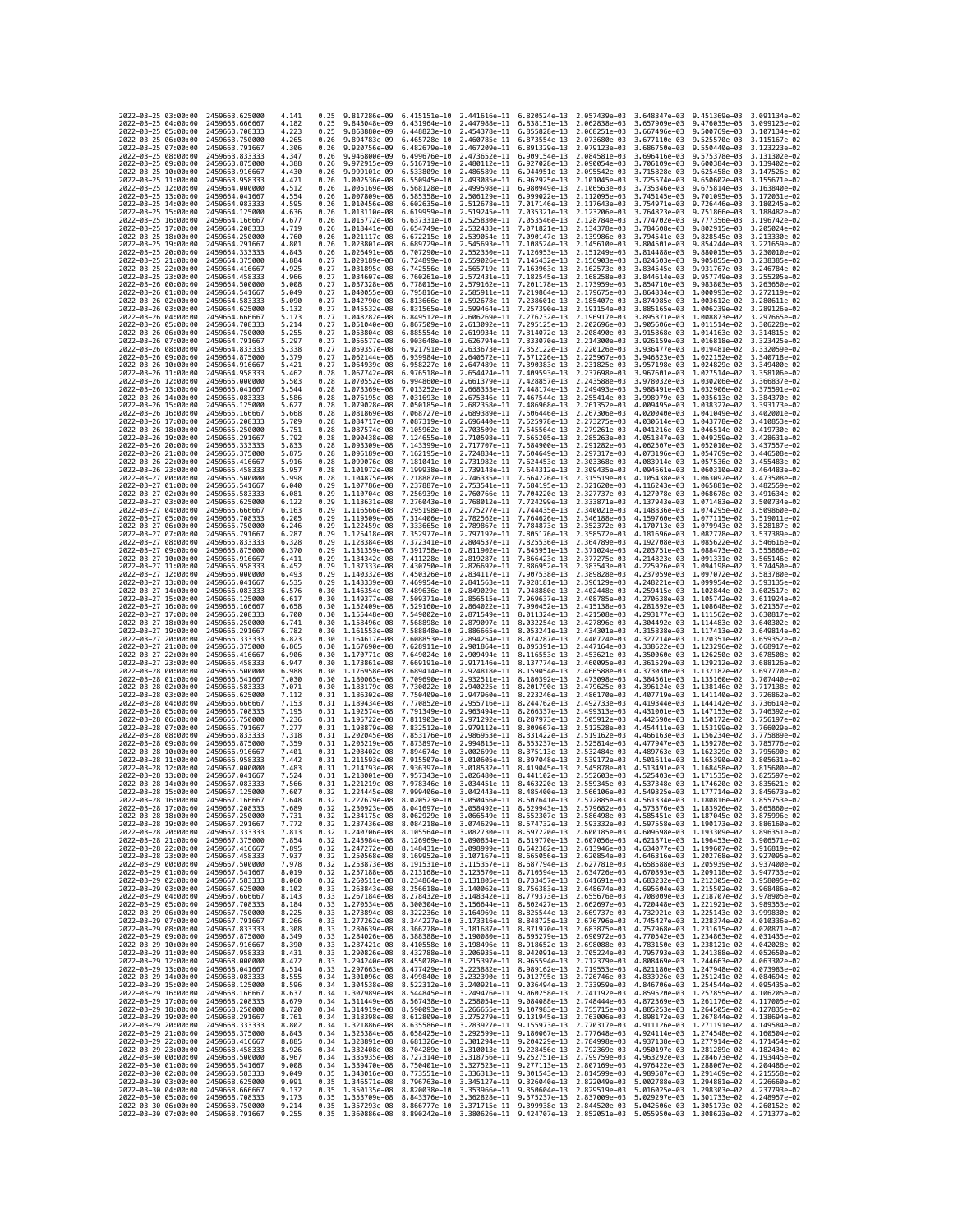| 2022-03-30 08:00:00                        |                     | 2459668.833333                   | 9.296            | 0.35         | 1.364489e-08                                           | 8.913770e-10                 | 3.389561e-11                                           | 9.449545e-13                              | 2.859602e-03                 | 5.069331e-03                                                                                                                                                                                                                                                   | 1.312081e-02                                                                                                 | 4.282634e-02                 |
|--------------------------------------------|---------------------|----------------------------------|------------------|--------------|--------------------------------------------------------|------------------------------|--------------------------------------------------------|-------------------------------------------|------------------------------|----------------------------------------------------------------------------------------------------------------------------------------------------------------------------------------------------------------------------------------------------------------|--------------------------------------------------------------------------------------------------------------|------------------------------|
| 2022-03-30 09:00:00                        |                     | 2459668.875000                   | 9.338            | 0.35         | 1.368102e-08                                           | 8.937361e-10                 | 3.398520e-11                                           | 9.474451e-13                              | 2.867173e-03                 | 5.082747e-03                                                                                                                                                                                                                                                   | 1.315549e-02                                                                                                 | 4.293922e-02                 |
| 2022-03-30 10:00:00                        |                     | 2459668.916667                   | 9.379            | 0.35         | 1.371725e-08                                           | 8.961017e-10                 | 3.407504e-11                                           | 9.499426e-13                              | 2.874765e-03                 | 5.096200e-03                                                                                                                                                                                                                                                   | 1.319027e-02                                                                                                 | 4.305241e-02                 |
| 2022-03-30 11:00:00<br>2022-03-30 12:00:00 |                     | 2459668.958333<br>2459669.000000 | 9.420<br>9.461   | 0.35<br>0.36 | 1.378999e-08                                           | 9.008519e-10                 | 1.375357e-08 8.984736e-10 3.416512e-11<br>3.425545e-11 | 9.524471e-13<br>9.549585e-13              | 2.882378e-03<br>2.890011e-03 | 5.109690e-03<br>5.123216e-03                                                                                                                                                                                                                                   | 1.322514e-02<br>1.326011e-02                                                                                 | 4.316591e-02<br>4.327973e-02 |
| 2022-03-30 13:00:00                        |                     | 2459669.041667                   | 9.502            | 0.36         | 1.382651e-08                                           | 9.032367e-10                 | 3.434602e-11                                           | 9.574768e-13                              | 2.897664e-03                 | 5.136778e-03                                                                                                                                                                                                                                                   | 1.329517e-02                                                                                                 | 4.339386e-02                 |
| 2022-03-30 14:00:00                        |                     | 2459669.083333                   | 9.544            | 0.36         | 1.386313e-08                                           | 9.056280e-10                 | 3.443684e-11                                           | 9.600021e-13                              | 2.905338e-03                 | 5.150377e-03                                                                                                                                                                                                                                                   | 1.333032e-02                                                                                                 | 4.350831e-02                 |
| 2022-03-30 15:00:00                        |                     | 2459669.125000                   | 9.585            | 0.36         | 1.389985e-08                                           | 9.080257e-10                 | 3.452791e-11                                           | 9.625343e-13                              | 2.913033e-03                 | 5.164013e-03                                                                                                                                                                                                                                                   | 1.336558e-02                                                                                                 | 4.362308e-02                 |
| 2022-03-30 16:00:00<br>2022-03-30 17:00:00 |                     | 2459669.166667<br>2459669.208333 | 9.626<br>9.667   | 0.36<br>0.36 | 1.393666e-08<br>1.397358e-08                           | 9.104299e-10<br>9.128406e-10 | 3.461923e-11<br>3.471080e-11                           | 9.650736e-13<br>9.676199e-13              | 2.920749e-03<br>2.928485e-03 | 5.177686e-03<br>5.191396e-03                                                                                                                                                                                                                                   | 1.340092e-02<br>1.343637e-02                                                                                 | 4.373816e-02<br>4.385356e-02 |
| 2022-03-30 18:00:00                        |                     | 2459669.250000                   | 9.708            | 0.36         | 1.401059e-08                                           | 9.152578e-10                 | 3.480261e-11                                           | 9.701733e-13                              | 2.936243e-03                 | 5.205143e-03                                                                                                                                                                                                                                                   | 1.347191e-02                                                                                                 | 4.396928e-02                 |
| 2022-03-30 19:00:00                        |                     | 2459669.291667                   | 9.750            | 0.36         | 1.404771e-08                                           | 9.176815e-10                 | 3.489468e-11                                           | 9.727337e-13                              | 2.944021e-03                 | 5.218927e-03                                                                                                                                                                                                                                                   | 1.350755e-02                                                                                                 | 4.408532e-02                 |
| 2022-03-30 20:00:00                        |                     | 2459669.333333                   | 9.791            | 0.36         | 1.408492e-08                                           | 9.201118e-10                 | 3.498699e-11                                           | 9.753012e-13                              | 2.951820e-03                 | 5.232748e-03                                                                                                                                                                                                                                                   | 1.354328e-02                                                                                                 | 4.420169e-02                 |
| 2022-03-30 21:00:00<br>2022-03-30 22:00:00 |                     | 2459669.375000<br>2459669.416667 | 9.832<br>9.873   | 0.36<br>0.36 | 1.412224e-08<br>1.415965e-08                           | 9.225487e-10<br>9.249922e-10 | 3.507956e-11<br>3.517238e-11                           | 9.778759e-13<br>9.804576e-13              | 2.959640e-03<br>2.967482e-03 | 5.246607e-03<br>5.260503e-03                                                                                                                                                                                                                                   | 1.357912e-02<br>1.361505e-02                                                                                 | 4.431837e-02<br>4.443538e-02 |
| 2022-03-30 23:00:00                        |                     | 2459669.458333                   | 9.914            | 0.37         | 1.419717e-08                                           | 9.274422e-10                 | 3.526545e-11                                           | 9.830465e-13                              | 2.975344e-03                 | 5.274437e-03                                                                                                                                                                                                                                                   | 1.365107e-02                                                                                                 | 4.455271e-02                 |
| 2022-03-31 00:00:00                        |                     | 2459669.500000                   | 9.955            | 0.37         | 1.423479e-08                                           | 9.298989e-10                 | 3.535878e-11                                           | 9.856426e-13                              | 2.983228e-03                 | 5.288408e-03                                                                                                                                                                                                                                                   | 1.368720e-02                                                                                                 | 4.467037e-02                 |
| 2022-03-31 01:00:00                        |                     | 2459669.541667                   | 9.997            | 0.37         | 1.427251e-08                                           | 9.323623e-10                 | 3.545236e-11                                           | 9.882459e-13                              | 2.991133e-03                 | 5.302417e-03                                                                                                                                                                                                                                                   | 1.372342e-02                                                                                                 | 4.478835e-02                 |
| 2022-03-31 02:00:00                        |                     | 2459669.583333                   | 10.038<br>10,079 | 0.37         | 1.431033e-08<br>1.434825e-08                           | 9.348323e-10                 | 3.554620e-11                                           | 9.908563e-13<br>9.934741e-13              | 2.999059e-03                 | 5.316465e-03                                                                                                                                                                                                                                                   | 1.375975e-02                                                                                                 | 4.490666e-02<br>4.502530e-02 |
| 2022-03-31 03:00:00<br>2022-03-31 04:00:00 |                     | 2459669.625000<br>2459669,666667 | 10.120           | 0.37<br>0.37 | 1.438628e-08                                           | 9.373090e-10<br>9.397924e-10 | 3.564029e-11<br>3.573464e-11                           | 9.960990e-13                              | 3.007007e-03<br>3.014976e-03 | 5.330550e-03<br>5.344673e-03                                                                                                                                                                                                                                   | 1.379617e-02<br>1.383269e-02                                                                                 | 4.514426e-02                 |
| 2022-03-31 05:00:00                        |                     | 2459669.708333                   | 10.161           | 0.37         | 1.442440e-08                                           | 9.422825e-10                 | 3.582924e-11                                           | 9.987313e-13                              | 3.022966e-03                 | 5.358834e-03                                                                                                                                                                                                                                                   | 1.386931e-02                                                                                                 | 4.526356e-02                 |
| 2022-03-31 06:00:00                        |                     | 2459669.750000                   | 10.202           | 0.37         | 1.446263e-08                                           | 9.447793e-10                 | 3.592410e-11                                           | 1.001371e-12                              | 3.030978e-03                 | 5.373034e-03                                                                                                                                                                                                                                                   | 1.390603e-02                                                                                                 | 4.538319e-02                 |
| 2022-03-31 07:00:00                        |                     | 2459669.791667                   | 10.244           | 0.37         | 1,450097e-08                                           | 9.472829e-10                 | 3.601923e-11                                           | 1.004018e-12                              | 3.039012e-03                 | 5.387272e-03                                                                                                                                                                                                                                                   | 1,394286e-02                                                                                                 | 4.550314e-02                 |
| 2022-03-31 08:00:00<br>2022-03-31 09:00:00 |                     | 2459669.833333<br>2459669.875000 | 10.285<br>10.326 | 0.37<br>0.38 | 1.453940e-08<br>1.457794e-08 9.523104e-10              | 9.497933e-10                 | 3.611461e-11<br>3.621025e-11 1.009333e-12              | 1.006672e-12                              | 3.047067e-03<br>3.055144e-03 | 5.401549e-03<br>5.415864e-03                                                                                                                                                                                                                                   | 1.397978e-02<br>1,401680e-02                                                                                 | 4.562343e-02<br>4.574406e-02 |
| 2022-03-31 10:00:00                        |                     | 2459669.916667                   | 10.367           | 0.38         | 1.461659e-08                                           | 9.548344e-10                 | 3.630615e-11                                           | 1.012002e-12                              | 3.063243e-03                 | 5.430218e-03                                                                                                                                                                                                                                                   | 1.405392e-02                                                                                                 | 4.586501e-02                 |
| 2022-03-31 11:00:00                        |                     | 2459669.958333                   | 10.408           | 0.38         | 1,465534e-08                                           | 9.573652e-10                 | 3.640231e-11                                           | 1.014679e-12                              | 3.071364e-03                 | 5.444611e-03                                                                                                                                                                                                                                                   | 1.409115e-02                                                                                                 | 4.598631e-02                 |
| 2022-03-31 12:00:00                        |                     | 2459670.000000                   | 10.449           | 0.38         | 1,469419e-08                                           | 9.599028e-10                 | 3.649874e-11                                           | 1.017362e-12                              | 3.079506e-03                 | 5.459042e-03                                                                                                                                                                                                                                                   | 1.412847e-02                                                                                                 | 4.610794e-02                 |
| 2022-03-31 13:00:00<br>2022-03-31 14:00:00 |                     | 2459670.041667                   | 10.491<br>10.532 | 0.38         | 1.473315e-08<br>1.477221e-08                           | 9.624473e-10                 | 3.659543e-11<br>3.669238e-11                           | 1.020053e-12<br>1.022752e-12              | 3.087671e-03<br>3.095857e-03 | 5.473513e-03<br>5.488023e-03                                                                                                                                                                                                                                   | 1.416590e-02<br>1.420343e-02                                                                                 | 4.622990e-02<br>4.635221e-02 |
| 2022-03-31 15:00:00                        |                     | 2459670.083333<br>2459670.125000 | 10.573           | 0.38<br>0.38 | 1,481138e-08                                           | 9.649987e-10<br>9.675569e-10 | 3.678959e-11                                           | 1.025458e-12                              | 3.104066e-03                 | 5.502572e-03                                                                                                                                                                                                                                                   | 1.424106e-02                                                                                                 | 4.647485e-02                 |
| 2022-03-31 16:00:00                        |                     | 2459670.166667                   | 10.614           | 0.38         | 1.485065e-08 9.701221e-10                              |                              | 3.688708e-11 1.028172e-12                              |                                           | 3.112296e-03                 | 5.517161e-03                                                                                                                                                                                                                                                   | 1.427880e-02                                                                                                 | 4.659784e-02                 |
| 2022-03-31 17:00:00                        |                     | 2459670.208333                   | 10.655           | 0.38         | 1.489003e-08 9.726943e-10                              |                              | 3.698482e-11 1.030893e-12                              |                                           | 3.120549e-03                 | 5.531789e-03                                                                                                                                                                                                                                                   | 1.431663e-02                                                                                                 | 4.672116e-02                 |
| 2022-03-31 18:00:00                        |                     | 2459670.250000                   | 10.696           | 0.38         | 1.492952e-08                                           | 9.752734e-10                 | 3.708284e-11                                           | 1.033622e-12                              | 3.128824e-03                 | 5.546456e-03                                                                                                                                                                                                                                                   | 1.435457e-02                                                                                                 | 4.684483e-02                 |
| 2022-03-31 19:00:00<br>2022-03-31 20:00:00 |                     | 2459670.291667<br>2459670.333333 | 10.738<br>10.779 | 0.39<br>0.39 | 1.496911e-08<br>1.500881e-08                           | 9.778594e-10<br>9.804525e-10 | 3.718112e-11<br>3.727967e-11 1.039102e-12              | 1.036358e-12                              | 3.137122e-03<br>3.145442e-03 | 5.561163e-03<br>5.575910e-03                                                                                                                                                                                                                                   | 1.439262e-02<br>1.443077e-02                                                                                 | 4.696884e-02<br>4.709320e-02 |
| 2022-03-31 21:00:00                        |                     | 2459670.375000                   | 10,820           | 0.39         | 1.504861e-08                                           | 9.830526e-10                 | 3.737849e-11                                           | 1.041853e-12                              | 3.153784e-03                 | 5.590697e-03                                                                                                                                                                                                                                                   | 1.446902e-02                                                                                                 | 4.721790e-02                 |
| 2022-03-31 22:00:00                        |                     | 2459670.416667                   | 10.861           | 0.39         | 1.508853e-08                                           | 9.856597e-10                 | 3.747757e-11                                           | 1.044613e-12                              | 3.162149e-03                 | 5.605524e-03                                                                                                                                                                                                                                                   | 1.450738e-02                                                                                                 | 4.734295e-02                 |
| 2022-03-31 23:00:00                        |                     | 2459670.458333                   | 10,902           | 0.39         | 1.512855e-08                                           | 9.882739e-10                 | 3.757693e-11 1.047379e-12                              |                                           | 3.170536e-03                 | 5.620391e-03                                                                                                                                                                                                                                                   | 1.454584e-02                                                                                                 | 4.746834e-02                 |
| 2022-04-01 00:00:00                        |                     | 2459670.500000                   | 10.943           | 0.39         | 1.516868e-08                                           | 9.908951e-10                 | 3.767656e-11 1.050154e-12                              |                                           | 3.178946e-03                 | 5.635298e-03                                                                                                                                                                                                                                                   | 1.458440e-02                                                                                                 | 4.759408e-02                 |
| 2022-04-01 01:00:00<br>2022-04-01 02:00:00 |                     | 2459670.541667<br>2459670.583333 | 10.985<br>11.026 | 0.39<br>0.39 | 1.520891e-08<br>1.524926e-08                           | 9.935234e-10<br>9.961589e-10 | 3.777646e-11<br>3.787664e-11                           | 1.052936e-12<br>1.055726e-12              | 3.187378e-03<br>3.195834e-03 | 5.650246e-03<br>5.665234e-03                                                                                                                                                                                                                                   | 1.462307e-02<br>1.466185e-02                                                                                 | 4.772018e-02<br>4.784662e-02 |
| 2022-04-01 03:00:00                        |                     | 2459670.625000                   | 11.067           | 0.39         | 1.528971e-08                                           |                              | 9.988014e-10 3.797708e-11 1.058524e-12                 |                                           | 3.204312e-03                 | 5.680262e-03                                                                                                                                                                                                                                                   | 1.470073e-02                                                                                                 | 4.797341e-02                 |
| 2022-04-01 04:00:00                        |                     | 2459670.666667                   | 11.108           | 0.40         | 1.533028e-08                                           | 1.001451e-09                 | 3.807781e-11 1.061329e-12                              |                                           | 3.212813e-03                 | 5.695331e-03                                                                                                                                                                                                                                                   | 1.473972e-02                                                                                                 | 4.810056e-02                 |
| 2022-04-01 05:00:00                        |                     | 2459670.708333                   | 11.149           | 0.40         | 1.537095e-08                                           | 1.004108e-09                 | 3.817880e-11                                           | 1.064142e-12                              | 3.221336e-03                 | 5.710441e-03                                                                                                                                                                                                                                                   | 1,477882e-02                                                                                                 | 4.822805e-02                 |
| 2022-04-01 06:00:00<br>2022-04-01 07:00:00 |                     | 2459670.750000<br>2459670.791667 | 11.190<br>11.231 | 0.40<br>0.40 | 1.541173e-08<br>1.545262e-08                           | 1.006772e-09<br>1.009443e-09 | 3.828007e-11<br>3.838162e-11                           | 1.066963e-12<br>1.069792e-12              | 3.229883e-03<br>3.238453e-03 | 5.725592e-03<br>5.740784e-03                                                                                                                                                                                                                                   | 1.481802e-02<br>1.485733e-02                                                                                 | 4.835591e-02<br>4.848412e-02 |
| 2022-04-01 08:00:00                        |                     | 2459670.833333                   | 11,273           | 0.40         | 1.549362e-08 1.012122e-09                              |                              |                                                        | 3.848345e-11 1.072629e-12                 | 3.247046e-03                 | 5.756017e-03                                                                                                                                                                                                                                                   | 1.489674e-02                                                                                                 | 4.861268e-02                 |
| 2022-04-01 09:00:00                        |                     | 2459670.875000                   | 11.314           | 0.40         | 1.553474e-08                                           | 1.014808e-09                 | 3.858555e-11                                           | 1.075474e-12                              | 3.255662e-03                 | 5.771291e-03                                                                                                                                                                                                                                                   | 1.493627e-02                                                                                                 | 4.874160e-02                 |
| 2022-04-01 10:00:00                        |                     | 2459670.916667                   | 11,355           | 0.40         | 1.557596e-08                                           | 1.017501e-09                 | 3.868794e-11                                           | 1.078326e-12                              | 3.264301e-03                 | 5.786606e-03                                                                                                                                                                                                                                                   | 1.497590e-02                                                                                                 | 4.887088e-02                 |
| 2022-04-01 11:00:00<br>2022-04-01 12:00:00 |                     | 2459670.958333<br>2459671.000000 | 11.396<br>11.437 | 0.40<br>0.40 | 1.561729e-08<br>1.565874e-08                           | 1.020201e-09<br>1.022909e-09 | 3.879060e-11                                           | 1.081187e-12<br>3.889354e-11 1.084055e-12 | 3.272964e-03<br>3.281650e-03 | 5.801963e-03<br>5.817362e-03                                                                                                                                                                                                                                   | 1.501564e-02<br>1.505549e-02                                                                                 | 4.900053e-02<br>4.913053e-02 |
| 2022-04-01 13:00:00                        |                     | 2459671.041667                   | 11.478           | 0.41         | 1.570030e-08                                           | 1.025624e-09                 | 3.899677e-11                                           | 1.086932e-12                              | 3.290359e-03                 | 5.832802e-03                                                                                                                                                                                                                                                   | 1.509545e-02                                                                                                 | 4.926089e-02                 |
| 2022-04-01 14:00:00                        |                     | 2459671.083333                   | 11.519           | 0.41         | 1.574197e-08 1.028346e-09                              |                              |                                                        | 3.910027e-11 1.089816e-12                 | 3.299092e-03                 | 5.848284e-03                                                                                                                                                                                                                                                   | 1.513551e-02                                                                                                 | 4.939162e-02                 |
| 2022-04-01 15:00:00                        |                     | 2459671.125000                   | 11.561           | 0.41         | 1.578375e-08 1.031076e-09                              |                              |                                                        | 3.920406e-11 1.092708e-12                 | 3.307848e-03                 | 5.863808e-03                                                                                                                                                                                                                                                   | 1.517569e-02                                                                                                 | 4.952271e-02                 |
| 2022-04-01 16:00:00                        |                     | 2459671.166667                   | 11.602           | 0.41         | 1.582564e-08                                           | 1.033813e-09                 | 3.930813e-11                                           | 1.095609e-12                              | 3.316628e-03                 | 5.879374e-03                                                                                                                                                                                                                                                   | 1.521597e-02                                                                                                 | 4.965416e-02                 |
| 2022-04-01 17:00:00<br>2022-04-01 18:00:00 |                     | 2459671.208333<br>2459671.250000 | 11.643<br>11.684 | 0.41<br>0.41 | 1.586765e-08<br>1.590977e-08                           | 1.036557e-09<br>1.039309e-09 | 3.941249e-11<br>3.951713e-11                           | 1.098518e-12<br>1.101434e-12              | 3.325432e-03<br>3.334260e-03 | 5.894982e-03<br>5.910632e-03                                                                                                                                                                                                                                   | 1.525637e-02<br>1.529688e-02                                                                                 | 4.978598e-02<br>4.991817e-02 |
| 2022-04-01 19:00:00                        |                     | 2459671.291667                   | 11,725           | 0.41         | 1.595201e-08 1.042068e-09                              |                              | 3.962206e-11 1.104359e-12                              |                                           | 3.343111e-03                 | 5.926325e-03                                                                                                                                                                                                                                                   | 1.533749e-02                                                                                                 | 5.005073e-02                 |
| 2022-04-01 20:00:00                        |                     | 2459671.333333                   | 11,766           | 0.41         | 1.599436e-08                                           | 1.044835e-09                 | 3.972727e-11                                           | 1.107292e-12                              | 3.351986e-03                 | 5.942060e-03                                                                                                                                                                                                                                                   | 1.537822e-02                                                                                                 | 5.018365e-02                 |
| 2022-04-01 21:00:00                        |                     | 2459671.375000                   | 11.807           | 0.41         | 1.603682e-08                                           | 1.047610e-09                 | 3.983278e-11 1.110233e-12                              |                                           | 3.360885e-03                 | 5.957838e-03                                                                                                                                                                                                                                                   | 1.541906e-02                                                                                                 | 5.031695e-02                 |
| 2022-04-01 22:00:00<br>2022-04-01 23:00:00 |                     | 2459671.416667<br>2459671.458333 | 11.849<br>11.890 | 0.42<br>0.42 | 1.607939e-08<br>1.612209e-08                           | 1.050391e-09<br>1.053181e-09 | 3.993857e-11<br>4.004465e-11                           | 1.113183e-12<br>1.116140e-12              | 3.369808e-03<br>3.378755e-03 | 5.973658e-03<br>5.989521e-03                                                                                                                                                                                                                                   | 1.546001e-02<br>1.550108e-02                                                                                 | 5.045062e-02<br>5.058466e-02 |
| 2022-04-02 00:00:00                        |                     | 2459671.500000                   | 11.931           | 0.42         | 1.616489e-08                                           | 1.055978e-09                 | 4.015102e-11                                           | 1.119106e-12                              | 3.387726e-03                 | 6.005428e-03                                                                                                                                                                                                                                                   | 1.554225e-02                                                                                                 | 5.071907e-02                 |
| 2022-04-02 01:00:00                        |                     | 2459671.541667                   | 11.972           | 0.42         | 1.620782e-08 1.058782e-09                              |                              | 4.025768e-11 1.122080e-12                              |                                           | 3.396721e-03                 | 6.021377e-03                                                                                                                                                                                                                                                   | 1.558354e-02                                                                                                 | 5.085386e-02                 |
| 2022-04-02 02:00:00                        |                     | 2459671.583333                   | 12,013           | 0.42         | 1.625085e-08 1.061594e-09                              |                              |                                                        | 4.036463e-11 1.125062e-12                 | 3.405741e-03                 | 6.037370e-03                                                                                                                                                                                                                                                   | 1.562494e-02                                                                                                 | 5.098902e-02                 |
| 2022-04-02 03:00:00                        |                     | 2459671.625000                   | 12.054<br>12,095 | 0.42         | 1.629401e-08                                           | 1.064414e-09                 | 4.047188e-11                                           | 1.128053e-12                              | 3.414785e-03                 | 6.053405e-03                                                                                                                                                                                                                                                   | 1.566645e-02                                                                                                 | 5.112457e-02                 |
| 2022-04-02 04:00:00<br>2022-04-02 05:00:00 |                     | 2459671.666667<br>2459671.708333 | 12.136           | 0.42<br>0.42 | 1.633728e-08<br>1.638066e-08 1.070076e-09              | 1.067241e-09                 | 4.057942e-11<br>4.068725e-11                           | 1.131052e-12<br>1.134060e-12              | 3.423853e-03<br>3.432946e-03 | 6.069485e-03<br>6.085608e-03                                                                                                                                                                                                                                   | 1.570808e-02<br>1.574982e-02                                                                                 | 5.126049e-02<br>5.139679e-02 |
| 2022-04-02 06:00:00                        |                     | 2459671.750000                   | 12,178           | 0.42         | 1.642417e-08 1.072919e-09                              |                              |                                                        | 4.079538e-11 1.137075e-12                 | 3.442063e-03                 | 6.101774e-03                                                                                                                                                                                                                                                   | 1.579168e-02                                                                                                 | 5.153347e-02                 |
| 2022-04-02 07:00:00                        |                     | 2459671.791667                   | 12.219           | 0.43         | 1.646779e-08                                           | 1.075769e-09                 | 4.090380e-11                                           | 1.140100e-12                              | 3.451205e-03                 | 6.117984e-03                                                                                                                                                                                                                                                   | 1.583365e-02                                                                                                 | 5.167053e-02                 |
| 2022-04-02 08:00:00                        |                     | 2459671.833333                   | 12,260           | 0.43         | 1.651153e-08                                           | 1.078627e-09                 | 4.101253e-11                                           | 1.143132e-12                              | 3.460371e-03                 | 6.134239e-03                                                                                                                                                                                                                                                   | 1.587574e-02                                                                                                 | 5.180797e-02                 |
| 2022-04-02 09:00:00<br>2022-04-02 10:00:00 |                     | 2459671.875000<br>2459671.916667 | 12.301<br>12.342 | 0.43<br>0.43 | 1.655539e-08 1.081493e-09<br>1.659936e-08 1.084367e-09 |                              | 4.112155e-11                                           | 1.146174e-12<br>4.123086e-11 1.149223e-12 | 3.469562e-03<br>3.478778e-03 | 6.150537e-03<br>6.166879e-03                                                                                                                                                                                                                                   | 1.591794e-02<br>1.596025e-02                                                                                 | 5.194580e-02<br>5.208402e-02 |
| 2022-04-02 11:00:00                        |                     | 2459671.958333                   | 12.383           | 0.43         | 1.664345e-08                                           | 1.087248e-09                 | 4.134048e-11                                           | 1.152281e-12                              | 3.488019e-03                 | 6.183266e-03                                                                                                                                                                                                                                                   | 1.600269e-02                                                                                                 | 5.222262e-02                 |
| 2022-04-02 12:00:00                        |                     | 2459672,000000                   | 12.424           | 0.43         | 1.668767e-08 1.090137e-09                              |                              |                                                        | 4.145040e-11 1.155348e-12                 | 3.497285e-03                 | 6.199697e-03                                                                                                                                                                                                                                                   | 1.604523e-02                                                                                                 | 5.236161e-02                 |
| 2022-04-02 13:00:00                        |                     | 2459672.041667                   | 12.465           | 0.43         | 1.673200e-08                                           | 1.093035e-09                 | 4.156062e-11                                           | 1.158424e-12                              | 3.506576e-03                 | 6.216173e-03                                                                                                                                                                                                                                                   | 1.608790e-02                                                                                                 | 5.250098e-02                 |
| 2022-04-02 14:00:00<br>2022-04-02 15:00:00 |                     | 2459672.083333<br>2459672.125000 | 12.507<br>12,548 | 0.43<br>0.43 | 1.677645e-08<br>1.682102e-08                           | 1.095939e-09<br>1.098852e-09 | 4.167114e-11<br>4.178196e-11                           | 1.161507e-12<br>1.164600e-12              | 3.515892e-03<br>3.525233e-03 | 6.232693e-03<br>6.249259e-03                                                                                                                                                                                                                                   | 1.613068e-02<br>1.617358e-02                                                                                 | 5.264075e-02<br>5.278091e-02 |
| 2022-04-02 16:00:00                        |                     | 2459672.166667                   | 12,589           | 0.44         | 1.686571e-08                                           | 1.101773e-09                 | 4.189309e-11                                           | 1.167701e-12                              | 3.534599e-03                 | 6.265869e-03                                                                                                                                                                                                                                                   | 1.621660e-02                                                                                                 | 5.292146e-02                 |
| 2022-04-02 17:00:00                        |                     | 2459672,208333                   | 12,630           | 0.44         | 1.691052e-08                                           | 1.104701e-09                 | 4.200452e-11                                           | 1.170811e-12                              | 3.543990e-03                 | 6.282524e-03                                                                                                                                                                                                                                                   | 1.625973e-02                                                                                                 | 5.306240e-02                 |
| 2022-04-02 18:00:00                        |                     | 2459672.250000                   | 12,671           | 0.44         | 1.695546e-08                                           | 1.107638e-09                 | 4.211625e-11                                           | 1.173930e-12                              | 3.553407e-03                 | 6.299224e-03                                                                                                                                                                                                                                                   | 1.630298e-02                                                                                                 | 5.320374e-02                 |
| 2022-04-02 19:00:00<br>2022-04-02 20:00:00 |                     | 2459672.291667<br>2459672.333333 | 12.712<br>12.753 | 0.44<br>0.44 |                                                        |                              | 1.700051e-08  1.110582e-09  4.222830e-11  1.177057e-12 |                                           | 3.562849e-03                 | 6.315969e-03 1.634636e-02<br>1.704569e-08 1.113535e-09 4.234065e-11 1.180193e-12 3.572317e-03 6.332760e-03 1.638985e-02 5.348760e-02                                                                                                                           |                                                                                                              | 5.334547e-02                 |
| 2022-04-02 21:00:00                        |                     | 2459672.375000                   | 12.794           | 0.44         |                                                        |                              |                                                        |                                           |                              | 1.709099e-08 1.116495e-09 4.245331e-11 1.183338e-12 3.581810e-03 6.349597e-03 1.643345e-02 5.363013e-02                                                                                                                                                        |                                                                                                              |                              |
| 2022-04-02 22:00:00                        |                     | 2459672.41666                    | 12.835           |              | 1.713641e-08                                           | 1.119464e-09                 | 4.256627e-11                                           | 1.186492e-12                              | 3.591329e-03                 | 6.366479e-03                                                                                                                                                                                                                                                   | 1.647718e-02                                                                                                 |                              |
| 2022-04-02 23:00:00                        |                     | 2459672.458333                   | 12.877           |              |                                                        |                              |                                                        |                                           |                              | 0.44 1.718195e-08 1.122440e-09 4.267955e-11 1.189654e-12 3.600873e-03 6.383407e-03 1.652103e-02 5.391639e-02                                                                                                                                                   |                                                                                                              |                              |
| 2022-04-03 00:00:00<br>2022-04-03 01:00:00 |                     | 2459672.500000<br>2459672.541667 | 12,918<br>12.959 | 0.45         |                                                        |                              |                                                        |                                           |                              | 0.45 1.722761e-08 1.125425e-09 4.279314e-11 1.192826e-12 3.610443e-03 6.400381e-03 1.656500e-02 5.406012e-02<br>1.727340e-08 1.128418e-09 4.290704e-11 1.196006e-12 3.620039e-03 6.417401e-03 1.660909e-02 5.420426e-02                                        |                                                                                                              |                              |
| 2022-04-03 02:00:00                        |                     | 2459672.583333                   | 13.000           |              |                                                        |                              |                                                        |                                           |                              | 0.45 1.731931e-08 1.131419e-09 4.302125e-11 1.199195e-12 3.629661e-03 6.434467e-03 1.665330e-02 5.434880e-02                                                                                                                                                   |                                                                                                              |                              |
| 2022-04-03 03:00:00                        |                     | 2459672.625000                   | 13.041           |              |                                                        |                              |                                                        |                                           |                              | 0.45 1.736535e-08 1.134428e-09 4.313578e-11 1.202393e-12 3.639309e-03 6.451579e-03 1.669764e-02 5.449374e-02                                                                                                                                                   |                                                                                                              |                              |
| 2022-04-03 04:00:00                        |                     | 2459672.666667                   | 13.082           |              |                                                        |                              |                                                        |                                           |                              | 0.45 1.741151e-08 1.137445e-09 4.325062e-11 1.205601e-12 3.648983e-03 6.468738e-03 1.674209e-02 5.463909e-02                                                                                                                                                   |                                                                                                              |                              |
| 2022-04-03 05:00:00<br>2022-04-03 06:00:00 |                     | 2459672.708333<br>2459672.750000 | 13.123<br>13.164 | 0.45<br>0.45 |                                                        |                              |                                                        |                                           |                              | 1.745779e-08 1.140470e-09 4.336578e-11 1.208817e-12 3.658683e-03 6.485943e-03 1.678667e-02<br>1.750420e-08 1.143504e-09 4.348125e-11 1.212042e-12 3.668409e-03 6.503195e-03 1.683137e-02 5.493102e-02                                                          |                                                                                                              | 5.478485e-02                 |
| 2022-04-03 07:00:00                        |                     | 2459672.791667                   | 13.205           |              |                                                        |                              |                                                        |                                           |                              | 0.45 1.755074e-08 1.146546e-09 4.359704e-11 1.215276e-12 3.678162e-03 6.520494e-03 1.687619e-02 5.507760e-02                                                                                                                                                   |                                                                                                              |                              |
| 2022-04-03 08:00:00                        |                     | 2459672.833333                   | 13.246           |              |                                                        |                              |                                                        |                                           |                              | 0.46 1.759740e-08 1.149596e-09 4.371315e-11 1.218520e-12 3.687940e-03 6.537840e-03 1.692113e-02 5.522460e-02                                                                                                                                                   |                                                                                                              |                              |
| 2022-04-03 09:00:00                        |                     | 2459672.875000                   | 13.288           |              |                                                        |                              |                                                        |                                           |                              | 0.46 1.764419e-08 1.152654e-09 4.382957e-11 1.221772e-12 3.697746e-03 6.555233e-03 1.696620e-02 5.537200e-02                                                                                                                                                   |                                                                                                              |                              |
| 2022-04-03 10:00:00<br>2022-04-03 11:00:00 |                     | 2459672.916667<br>2459672.958333 | 13.329<br>13,370 |              |                                                        |                              |                                                        |                                           |                              | 0.46 1.769110e-08 1.155721e-09 4.394632e-11 1.225034e-12 3.707577e-03 6.572674e-03 1.701139e-02 5.551982e-02<br>0.46 1.773814e-08 1.158796e-09 4.406339e-11 1.228304e-12 3.717436e-03 6.590161e-03 1.705671e-02 5.566806e-02                                   |                                                                                                              |                              |
| 2022-04-03 12:00:00                        |                     | 2459673.000000                   | 13.411           |              |                                                        |                              |                                                        |                                           |                              | 0.46 1.778530e-08 1.161879e-09 4.418078e-11 1.231584e-12 3.727320e-03 6.607696e-03 1.710215e-02 5.581671e-02                                                                                                                                                   |                                                                                                              |                              |
| 2022-04-03 13:00:00                        |                     | 2459673.041667                   | 13.452           |              |                                                        |                              |                                                        |                                           |                              | 0.46 1.783260e-08 1.164971e-09 4.429849e-11 1.234874e-12 3.737232e-03 6.625279e-03 1.714772e-02 5.596579e-02                                                                                                                                                   |                                                                                                              |                              |
| 2022-04-03 14:00:00                        |                     | 2459673.083333                   | 13.493           |              |                                                        |                              |                                                        |                                           |                              | 0.46 1.788002e-08 1.168071e-09 4.441653e-11 1.238172e-12 3.747170e-03 6.642910e-03 1.719341e-02 5.611528e-02                                                                                                                                                   |                                                                                                              |                              |
| 2022-04-03 15:00:00<br>2022-04-03 16:00:00 |                     | 2459673.125000<br>2459673.166667 | 13.534<br>13.575 |              |                                                        |                              |                                                        |                                           |                              | 0.46 1.792757e-08 1.171179e-09 4.453489e-11 1.241480e-12 3.757135e-03 6.660588e-03 1.723923e-02 5.626519e-02<br>0.47 1.797525e-08 1.174296e-09 4.465358e-11 1.244797e-12 3.757135e-03 6.678315e-03 1.728517e-02 5.641553e-02                                   |                                                                                                              |                              |
| 2022-04-03 17:00:00                        |                     | 2459673.208333                   | 13.616           |              |                                                        |                              |                                                        |                                           |                              | 0.47 1.802305e-08 1.177422e-09 4.477259e-11 1.248124e-12 3.777146e-03 6.696089e-03 1.733124e-02 5.656629e-02                                                                                                                                                   |                                                                                                              |                              |
| 2022-04-03 18:00:00                        |                     | 2459673.250000                   | 13.657           |              |                                                        |                              |                                                        |                                           |                              | 0.47 1.807099e-08 1.180556e-09 4.489194e-11 1.251460e-12 3.787193e-03 6.713912e-03 1.737744e-02 5.671747e-02                                                                                                                                                   |                                                                                                              |                              |
| 2022-04-03 19:00:00                        |                     | 2459673.291667                   | 13.698           | 0.47         |                                                        |                              |                                                        |                                           |                              | 1.811906e-08 1.183698e-09 4.501161e-11 1.254805e-12 3.797266e-03 6.731784e-03 1.742376e-02 5.686909e-02                                                                                                                                                        |                                                                                                              |                              |
| 2022-04-03 20:00:00                        |                     | 2459673.333333                   | 13.740           |              |                                                        |                              |                                                        |                                           |                              | 0.47 1.816725e-08 1.186849e-09 4.513161e-11 1.258160e-12 3.807366e-03 6.749704e-03 1.747021e-02 5.702112e-02                                                                                                                                                   |                                                                                                              |                              |
| 2022-04-03 21:00:00<br>2022-04-03 22:00:00 |                     | 2459673.375000<br>2459673.416667 | 13.781<br>13,822 |              |                                                        |                              |                                                        |                                           |                              | 0.47 1.821558e-08 1.190009e-09 4.525194e-11 1.261524e-12 3.817494e-03 6.767673e-03 1.751679e-02 5.717359e-02<br>0.47 1.826403e-08 1.193177e-09 4.537260e-11 1.264897e-12 3.827649e-03 6.785690e-03 1.756350e-02 5.732649e-02                                   |                                                                                                              |                              |
| 2022-04-03 23:00:00                        |                     | 2459673.458333                   | 13.863           |              |                                                        |                              |                                                        |                                           |                              | 0.47 1.831262e-08 1.196354e-09 4.549359e-11 1.268281e-12 3.837832e-03 6.803757e-03 1.761033e-02 5.747982e-02                                                                                                                                                   |                                                                                                              |                              |
| 2022-04-04 00:00:00                        |                     | 2459673.500000                   | 13.904           |              |                                                        |                              |                                                        |                                           |                              | 0.48 1.836134e-08 1.199539e-09 4.561492e-11 1.271673e-12 3.848042e-03 6.821873e-03 1.765730e-02 5.763359e-02                                                                                                                                                   |                                                                                                              |                              |
| 2022-04-04 01:00:00                        |                     | 2459673.541667                   | 13.945           |              |                                                        |                              |                                                        |                                           |                              | 0.48 1.841019e-08 1.202733e-09 4.573659e-11 1.275076e-12 3.858279e-03 6.840038e-03 1.770440e-02 5.778779e-02                                                                                                                                                   |                                                                                                              |                              |
| 2022-04-04 02:00:00<br>2022-04-04 03:00:00 |                     | 2459673.583333<br>2459673.625000 | 13.986<br>14.027 |              |                                                        |                              |                                                        |                                           |                              | $\begin{array}{cccccccc} 0.48 & 1.845917e-08 & 1.205936e-09 & 4.585858e-11 & 1.278488e-12 & 3.868545e-03 & 6.858252e-03 & 1.775162e-02 & 5.794242e-02 \\ 0.48 & 1.856829e-08 & 1.209147e-09 & 4.598092e-11 & 1.281909e-12 & 3.87833e-03 & 6.876516e-03 & 1.77$ |                                                                                                              |                              |
| 2022-04-04 04:00:00                        |                     | 2459673.666667                   | 14.068           |              |                                                        |                              |                                                        |                                           |                              | 0.48 1.855753e-08 1.212368e-09 4.610359e-11 1.285341e-12 3.889159e-03 6.894830e-03 1.784646e-02 5.825301e-02                                                                                                                                                   |                                                                                                              |                              |
| 2022-04-04 05:00:00                        |                     | 2459673.708333                   | 14.109           |              |                                                        |                              |                                                        |                                           |                              | 0.48 1.860691e-08 1.215597e-09 4.622660e-11 1.288782e-12 3.899507e-03 6.913194e-03 1.789408e-02 5.840896e-02                                                                                                                                                   |                                                                                                              |                              |
| 2022-04-04 06:00:00                        |                     | 2459673.750000                   | 14.150           |              |                                                        |                              |                                                        |                                           |                              | 0.48 1.865643e-08 1.218835e-09 4.634996e-11 1.292233e-12 3.909884e-03 6.931608e-03 1.794183e-02 5.856536e-02                                                                                                                                                   |                                                                                                              |                              |
| 2022-04-04 07:00:00                        |                     | 2459673.791667                   | 14.191           |              |                                                        |                              |                                                        |                                           |                              | 0.49 1.870608e-08 1.222081e-09 4.647365e-11 1.295693e-12 3.920289e-03 6.950071e-03 1.798971e-02 5.872219e-02                                                                                                                                                   |                                                                                                              |                              |
| 2022-04-04 08:00:00<br>2022-04-04 09:00:00 |                     | 2459673.833333<br>2459673.875000 | 14.232<br>14.274 |              |                                                        |                              |                                                        |                                           |                              | 0.49 1.875586e-08 1.225337e-09 4.659768e-11 1.299164e-12 3.930722e-03 6.968586e-03 1.803772e-02 5.887947e-02<br>0.49 1.880577e-08 1.228601e-09 4.672206e-11 1.302644e-12 3.941183e-03 6.987150e-03 1.808587e-02 5.903720e-02                                   |                                                                                                              |                              |
| 2022-04-04 10:00:00                        |                     | 2459673.916667                   | 14.315           |              |                                                        |                              |                                                        |                                           |                              |                                                                                                                                                                                                                                                                |                                                                                                              |                              |
| 2022-04-04 11:00:00                        |                     | 2459673.958333                   | 14.356           |              |                                                        |                              |                                                        |                                           |                              | 0.49 1.885583e-08 1.231874e-09 4.684678e-11 1.306134e-12 3.951673e-03 7.005765e-03 1.813415e-02 5.919538e-02<br>0.49 1.890601e-08 1.235156e-09 4.697184e-11 1.309634e-12 3.962191e-03 7.024431e-03 1.818256e-02 5.935400e-02                                   |                                                                                                              |                              |
|                                            | 2022-04-04 12:00:00 | 2459674.000000                   | 14.397           |              |                                                        |                              |                                                        |                                           |                              |                                                                                                                                                                                                                                                                | 0.49 1.895634e-08 1.238447e-09 4.709725e-11 1.313144e-12 3.972737e-03 7.043148e-03 1.823110e-02 5.951308e-02 |                              |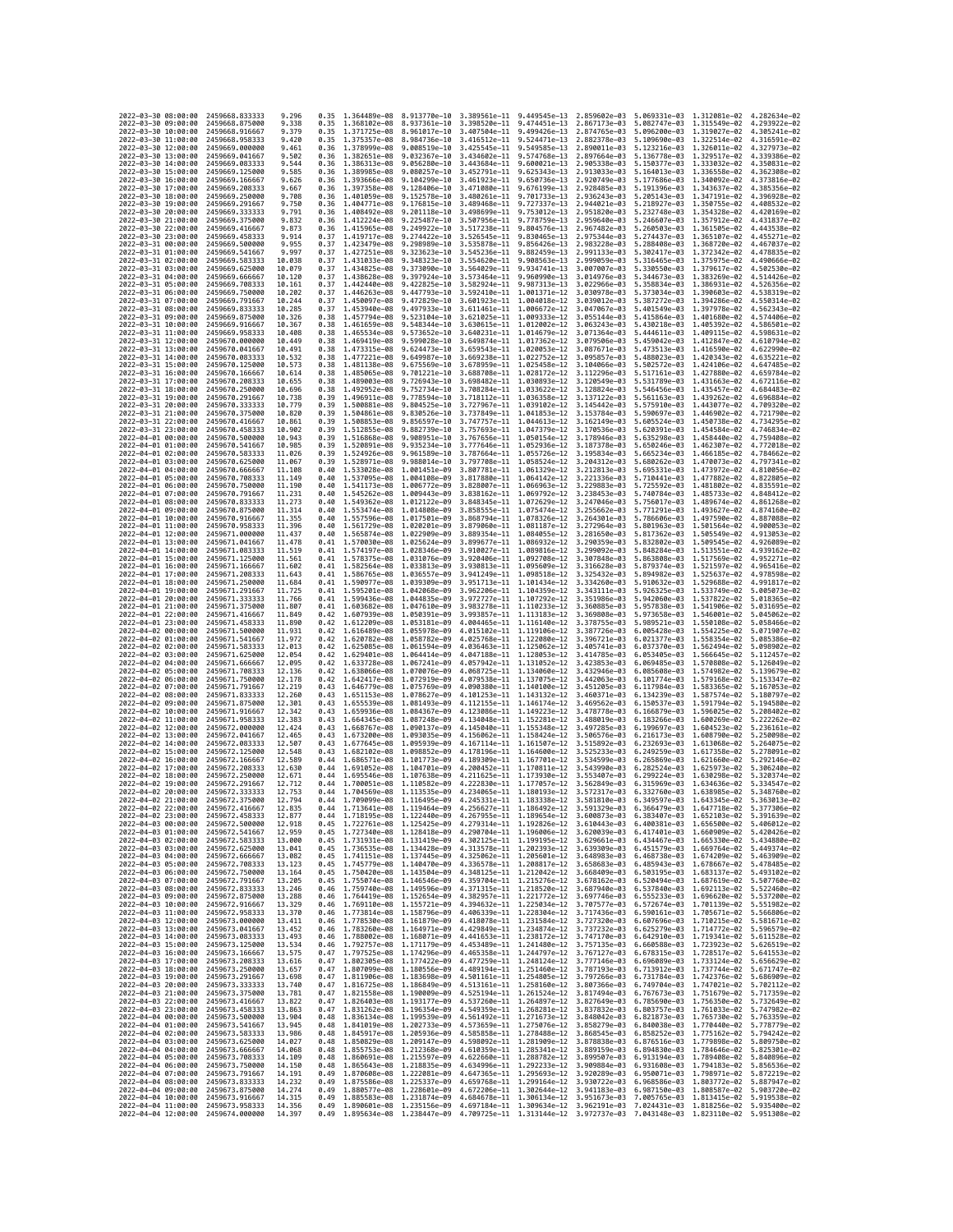|                                            | 2022-04-04 13:00:00 | 2459674.041667                   | 14.438           | 0.49         | 1,900680e-08 1,241748e-09                              |                              | 4.722301e-11 1.316664e-12                                                                                                                                                                                                                                                                                                                                                      |                              | 3.983312e-03                 | 7.061915e-03 1.827978e-02    |                                                        | 5.967260e-02                 |
|--------------------------------------------|---------------------|----------------------------------|------------------|--------------|--------------------------------------------------------|------------------------------|--------------------------------------------------------------------------------------------------------------------------------------------------------------------------------------------------------------------------------------------------------------------------------------------------------------------------------------------------------------------------------|------------------------------|------------------------------|------------------------------|--------------------------------------------------------|------------------------------|
| 2022-04-04 14:00:00                        |                     | 2459674.083333                   | 14.479           | 0.49         | 1.905739e-08 1.245057e-09                              |                              | 4.734912e-11 1.320194e-12                                                                                                                                                                                                                                                                                                                                                      |                              | 3.993915e-03                 | 7.080734e-03                 | 1.832860e-02                                           | 5.983258e-02                 |
| 2022-04-04 15:00:00                        |                     | 2459674.125000                   | 14.520           | 0.50         | 1.910812e-08                                           | 1.248375e-09                 | 4.747557e-11                                                                                                                                                                                                                                                                                                                                                                   | 1.323734e-12                 | 4.004548e-03                 | 7.099605e-03                 | 1.837755e-02                                           | 5.999302e-02                 |
| 2022-04-04 16:00:00<br>2022-04-04 17:00:00 |                     | 2459674.166667<br>2459674.208333 | 14.561<br>14.602 | 0.50<br>0.50 | 1.915899e-08 1.251702e-09<br>1.921000e-08 1.255038e-09 |                              | 4.760237e-11 1.327284e-12<br>4.772953e-11 1.330844e-12                                                                                                                                                                                                                                                                                                                         |                              | 4.015209e-03<br>4.025898e-03 | 7.118526e-03<br>7.137500e-03 | 1.842663e-02 6.015391e-02<br>1.847585e-02 6.031526e-02 |                              |
| 2022-04-04 18:00:00                        |                     | 2459674.250000                   | 14.643           | 0.50         | 1.926115e-08                                           | 1.258383e-09                 | 4,785704e-11                                                                                                                                                                                                                                                                                                                                                                   | 1.334414e-12                 | 4.036617e-03                 | 7.156525e-03                 | 1.852521e-02                                           | 6.047707e-02                 |
| 2022-04-04 19:00:00                        |                     | 2459674.291667                   | 14.684           | 0.50         | 1.931243e-08                                           | 1.261738e-09                 | 4.798490e-11                                                                                                                                                                                                                                                                                                                                                                   | 1.337995e-12                 | 4.047365e-03                 | 7.175602e-03                 | 1.857471e-02                                           | 6.063934e-02                 |
| 2022-04-04 20:00:00                        |                     | 2459674.333333                   | 14,725           | 0.50         | 1.936385e-08                                           | 1.265101e-09                 | 4.811311e-11                                                                                                                                                                                                                                                                                                                                                                   | 1.341585e-12                 | 4.058142e-03                 | 7.194731e-03                 | 1.862434e-02                                           | 6.080207e-02                 |
| 2022-04-04 21:00:00<br>2022-04-04 22:00:00 |                     | 2459674.375000<br>2459674.416667 | 14.766<br>14,807 | 0.50<br>0.51 | 1.941542e-08 1.268474e-09<br>1.946712e-08              | 1.271856e-09                 | 4.824168e-11<br>4.837061e-11                                                                                                                                                                                                                                                                                                                                                   | 1.345186e-12<br>1.348797e-12 | 4.068948e-03<br>4.079783e-03 | 7.213912e-03<br>7.233145e-03 | 1.867411e-02<br>1.872401e-02                           | 6.096526e-02<br>6.112892e-02 |
| 2022-04-04 23:00:00                        |                     | 2459674.458333                   | 14,848           | 0.51         | 1,951896e-08                                           | 1.275247e-09                 | 4.849989e-11                                                                                                                                                                                                                                                                                                                                                                   | 1.352419e-12                 | 4.090648e-03                 | 7.252431e-03                 | 1.877406e-02                                           | 6.129305e-02                 |
| 2022-04-05 00:00:00                        |                     | 2459674.500000                   | 14.889           | 0.51         | 1.957094e-08                                           | 1.278648e-09                 | 4.862954e-11                                                                                                                                                                                                                                                                                                                                                                   | 1.356051e-12                 | 4.101542e-03                 | 7.271770e-03                 | 1.882424e-02                                           | 6.145765e-02                 |
| 2022-04-05 01:00:00                        |                     | 2459674.541667                   | 14.931           | 0.51         | 1.962307e-08                                           | 1.282058e-09                 | 4.875954e-11                                                                                                                                                                                                                                                                                                                                                                   | 1.359693e-12                 | 4.112466e-03                 | 7.291162e-03                 | 1.887457e-02                                           | 6.162272e-02                 |
| 2022-04-05 02:00:00<br>2022-04-05 03:00:00 |                     | 2459674.583333<br>2459674.625000 | 14.972<br>15.013 | 0.51<br>0.51 | 1.967533e-08<br>1.972774e-08                           | 1.285477e-09<br>1.288905e-09 | 4.888991e-11<br>4.902063e-11                                                                                                                                                                                                                                                                                                                                                   | 1.363345e-12<br>1.367008e-12 | 4.123419e-03<br>4.134402e-03 | 7.310606e-03<br>7.330104e-03 | 1.892503e-02<br>1.897563e-02                           | 6.178825e-02<br>6.195426e-02 |
| 2022-04-05 04:00:00                        |                     | 2459674.666667                   | 15.054           | 0.51         | 1.978029e-08 1.292343e-09                              |                              | 4.915172e-11                                                                                                                                                                                                                                                                                                                                                                   | 1.370682e-12                 | 4.145415e-03                 | 7.349655e-03                 | 1.902638e-02                                           | 6.212075e-02                 |
| 2022-04-05 05:00:00                        |                     | 2459674.708333                   | 15.095           | 0.52         | 1.983298e-08                                           | 1.295790e-09                 | 4.928317e-11                                                                                                                                                                                                                                                                                                                                                                   | 1.374366e-12                 | 4.156457e-03                 | 7.369260e-03                 | 1.907726e-02                                           | 6.228771e-02                 |
| 2022-04-05 06:00:00                        |                     | 2459674.750000                   | 15.136           | 0.52         | 1.988581e-08                                           | 1.299247e-09                 | 4.941499e-11                                                                                                                                                                                                                                                                                                                                                                   | 1.378060e-12                 | 4.167530e-03                 | 7.388918e-03                 | 1.912829e-02                                           | 6.245515e-02                 |
| 2022-04-05 07:00:00<br>2022-04-05 08:00:00 |                     | 2459674.791667<br>2459674.833333 | 15.177<br>15.218 | 0.52<br>0.52 | 1.993879e-08 1.302713e-09<br>1.999191e-08 1.306188e-09 |                              | 4.954718e-11<br>4.967973e-11                                                                                                                                                                                                                                                                                                                                                   | 1.381765e-12<br>1.385481e-12 | 4.178632e-03<br>4.189765e-03 | 7.408630e-03<br>7.428395e-03 | 1.917946e-02<br>1.923077e-02                           | 6.262307e-02<br>6.279147e-02 |
| 2022-04-05 09:00:00                        |                     | 2459674.875000                   | 15.259           | 0.52         | 2.004517e-08                                           | 1.309673e-09                 | 4.981265e-11                                                                                                                                                                                                                                                                                                                                                                   | 1.389208e-12                 | 4.200928e-03                 | 7.448215e-03                 | 1.928222e-02                                           | 6.296036e-02                 |
| 2022-04-05 10:00:00                        |                     | 2459674.916667                   | 15.300           | 0.52         | 2.009858e-08                                           | 1.313168e-09                 | 4.994594e-11                                                                                                                                                                                                                                                                                                                                                                   | 1.392945e-12                 | 4.212121e-03                 | 7.468089e-03                 | 1.933382e-02                                           | 6.312972e-02                 |
| 2022-04-05 11:00:00                        |                     | 2459674.958333                   | 15.341           | 0.52         | 2.015213e-08 1.316672e-09                              |                              | 5.007961e-11                                                                                                                                                                                                                                                                                                                                                                   | 1.396692e-12                 | 4.223344e-03                 | 7.488018e-03                 | 1.938556e-02                                           | 6.329958e-02                 |
| 2022-04-05 12:00:00<br>2022-04-05 13:00:00 |                     | 2459675,000000                   | 15.382           | 0.53         | 2.020583e-08                                           | 1,320186e-09                 | 5.021364e-11                                                                                                                                                                                                                                                                                                                                                                   | 1.400451e-12                 | 4.234598e-03                 | 7.508001e-03                 | 1.943744e-02                                           | 6.346992e-02<br>6.364075e-02 |
| 2022-04-05 14:00:00                        |                     | 2459675.041667<br>2459675.083333 | 15.423<br>15.464 | 0.53<br>0.53 | 2.025968e-08<br>2.031367e-08 1.327242e-09              | 1.323709e-09                 | 5.034805e-11<br>5.048283e-11                                                                                                                                                                                                                                                                                                                                                   | 1.404220e-12<br>1.408000e-12 | 4.245883e-03<br>4.257198e-03 | 7.528038e-03<br>7.548131e-03 | 1.948947e-02<br>1.954164e-02                           | 6.381207e-02                 |
| 2022-04-05 15:00:00                        |                     | 2459675.125000                   | 15.505           | 0.53         | 2.036781e-08                                           | 1.330785e-09                 | 5.061799e-11                                                                                                                                                                                                                                                                                                                                                                   | 1.411792e-12                 | 4.268543e-03                 | 7.568279e-03                 | 1.959396e-02                                           | 6.398389e-02                 |
| 2022-04-05 16:00:00                        |                     | 2459675.166667                   | 15.546           | 0.53         | 2.042209e-08                                           | 1.334337e-09                 | 5.075353e-11                                                                                                                                                                                                                                                                                                                                                                   | 1.415594e-12                 | 4.279920e-03                 | 7.588482e-03                 | 1.964643e-02                                           | 6.415620e-02                 |
| 2022-04-05 17:00:00<br>2022-04-05 18:00:00 |                     | 2459675.208333<br>2459675.250000 | 15.587<br>15.628 | 0.53<br>0.54 | 2.047652e-08                                           | 1.337900e-09<br>1.341471e-09 | 5.088944e-11<br>5.102573e-11                                                                                                                                                                                                                                                                                                                                                   | 1.419406e-12<br>1.423230e-12 | 4.291328e-03<br>4.302766e-03 | 7.608740e-03<br>7.629054e-03 | 1,969904e-02<br>1.975180e-02                           | 6.432900e-02<br>6.450231e-02 |
| 2022-04-05 19:00:00                        |                     | 2459675.291667                   | 15,669           | 0.54         | 2.053110e-08<br>2.058583e-08                           | 1.345053e-09                 | 5.116241e-11                                                                                                                                                                                                                                                                                                                                                                   | 1.427065e-12                 | 4.314236e-03                 | 7.649423e-03                 | 1.980470e-02                                           | 6.467611e-02                 |
| 2022-04-05 20:00:00                        |                     | 2459675.333333                   | 15.710           | 0.54         | 2.064071e-08                                           | 1.348645e-09                 | 5.129946e-11                                                                                                                                                                                                                                                                                                                                                                   | 1.430911e-12                 | 4.325736e-03                 | 7.669848e-03                 | 1.985776e-02                                           | 6.485041e-02                 |
| 2022-04-05 21:00:00                        |                     | 2459675.375000                   | 15.751           | 0.54         | 2.069574e-08 1.352246e-09                              |                              | 5.143690e-11 1.434768e-12                                                                                                                                                                                                                                                                                                                                                      |                              | 4.337268e-03                 | 7.690330e-03                 | 1.991096e-02                                           | 6.502522e-02                 |
| 2022-04-05 22:00:00<br>2022-04-05 23:00:00 |                     | 2459675.416667<br>2459675.458333 | 15.792<br>15.833 | 0.54<br>0.54 | 2.075091e-08 1.355857e-09<br>2.080624e-08              | 1.359479e-09                 | 5.157472e-11 1.438637e-12<br>5.171293e-11                                                                                                                                                                                                                                                                                                                                      | 1.442516e-12                 | 4.348832e-03<br>4.360426e-03 | 7.710867e-03<br>7.731461e-03 | 1.996431e-02<br>2.001781e-02                           | 6.520053e-02<br>6.537635e-02 |
| 2022-04-06 00:00:00                        |                     | 2459675.500000                   | 15.874           | 0.54         | 2.086171e-08                                           | 1.363110e-09                 | 5.185152e-11                                                                                                                                                                                                                                                                                                                                                                   | 1.446407e-12                 | 4.372052e-03                 | 7.752112e-03                 | 2.007146e-02                                           | 6.555268e-02                 |
| 2022-04-06 01:00:00                        |                     | 2459675.541667                   | 15.915           | 0.55         | 2.091734e-08                                           | 1.366751e-09                 | 5.199051e-11                                                                                                                                                                                                                                                                                                                                                                   | 1.450308e-12                 | 4.383710e-03                 | 7.772819e-03                 | 2.012526e-02                                           | 6.572951e-02                 |
| 2022-04-06 02:00:00                        |                     | 2459675.583333                   | 15.957           | 0.55         | 2.097312e-08                                           | 1.370402e-09                 | 5.212988e-11                                                                                                                                                                                                                                                                                                                                                                   | 1.454222e-12                 | 4.395400e-03                 | 7.793583e-03                 | 2.017921e-02                                           | 6.590686e-02                 |
| 2022-04-06 03:00:00                        |                     | 2459675.625000                   | 15,998           | 0.55         | 2.102905e-08                                           | 1.374063e-09                 | 5.226964e-11                                                                                                                                                                                                                                                                                                                                                                   | 1.458146e-12                 | 4.407121e-03                 | 7.814404e-03                 | 2.023331e-02                                           | 6.608472e-02                 |
| 2022-04-06 04:00:00<br>2022-04-06 05:00:00 |                     | 2459675.666667<br>2459675.708333 | 16.039<br>16.080 | 0.55<br>0.55 | 2.108513e-08<br>2.114136e-08                           | 1.377734e-09<br>1.381416e-09 | 5.240979e-11<br>5.255034e-11                                                                                                                                                                                                                                                                                                                                                   | 1.462082e-12<br>1.466029e-12 | 4.418875e-03<br>4.430660e-03 | 7.835283e-03<br>7.856218e-03 | 2.028756e-02<br>2.034196e-02                           | 6.626310e-02<br>6.644199e-02 |
| 2022-04-06 06:00:00                        |                     | 2459675.750000                   | 16.121           | 0.55         | 2.119775e-08                                           | 1.385107e-09                 | 5.269128e-11                                                                                                                                                                                                                                                                                                                                                                   | 1,469988e-12                 | 4.442477e-03                 | 7.877212e-03                 | 2.039652e-02                                           | 6.662140e-02                 |
| 2022-04-06 07:00:00                        |                     | 2459675.791667                   | 16.162           | 0.56         | 2.125429e-08                                           | 1.388808e-09                 | 5.283261e-11                                                                                                                                                                                                                                                                                                                                                                   | 1.473958e-12                 | 4.454326e-03                 | 7.898263e-03                 | 2.045123e-02                                           | 6.680134e-02                 |
| 2022-04-06 08:00:00                        |                     | 2459675.833333                   | 16.203           | 0.56         | 2.131099e-08 1.392520e-09                              |                              | 5.297434e-11                                                                                                                                                                                                                                                                                                                                                                   | 1.477940e-12                 | 4.466208e-03                 | 7.919372e-03                 | 2.050609e-02                                           | 6.698179e-02                 |
| 2022-04-06 09:00:00<br>2022-04-06 10:00:00 |                     | 2459675.875000<br>2459675.916667 | 16.244<br>16.285 | 0.56<br>0.56 | 2.136784e-08 1.396242e-09<br>2.142484e-08              | 1.399974e-09                 | 5.311647e-11<br>5.325900e-11                                                                                                                                                                                                                                                                                                                                                   | 1.481933e-12<br>1.485938e-12 | 4.478122e-03<br>4.490069e-03 | 7.940539e-03<br>7.961764e-03 | 2.056111e-02<br>2.061628e-02                           | 6.716277e-02<br>6.734428e-02 |
| 2022-04-06 11:00:00                        |                     | 2459675.958333                   | 16.326           | 0.56         | 2.148200e-08                                           | 1.403717e-09                 | 5.340193e-11                                                                                                                                                                                                                                                                                                                                                                   | 1.489954e-12                 | 4.502048e-03                 | 7.983048e-03                 | 2.067161e-02                                           | 6.752632e-02                 |
| 2022-04-06 12:00:00                        |                     | 2459676.000000                   | 16.367           | 0.56         | 2.153931e-08                                           | 1.407470e-09                 | 5.354526e-11                                                                                                                                                                                                                                                                                                                                                                   | 1.493983e-12                 | 4.514060e-03                 | 8.004390e-03                 | 2.072709e-02                                           | 6.770888e-02                 |
| 2022-04-06 13:00:00                        |                     | 2459676.041667                   | 16.408           | 0.56         | 2.159678e-08                                           | 1.411233e-09                 | 5.368899e-11                                                                                                                                                                                                                                                                                                                                                                   | 1.498023e-12                 | 4.526104e-03                 | 8.025791e-03                 | 2.078273e-02                                           | 6.789198e-02<br>6.807561e-02 |
| 2022-04-06 14:00:00<br>2022-04-06 15:00:00 |                     | 2459676.083333<br>2459676.125000 | 16.449<br>16.490 | 0.57<br>0.57 | 2.165441e-08<br>2.171220e-08                           | 1.415006e-09<br>1.418790e-09 | 5.383313e-11<br>5.397767e-11                                                                                                                                                                                                                                                                                                                                                   | 1.502074e-12<br>1.506138e-12 | 4.538181e-03<br>4.550291e-03 | 8.047252e-03<br>8.068771e-03 | 2.083853e-02<br>2.089448e-02                           | 6.825977e-02                 |
| 2022-04-06 16:00:00                        |                     | 2459676.166667                   | 16.531           | 0.57         | 2.177014e-08                                           | 1.422584e-09                 | 5.412262e-11                                                                                                                                                                                                                                                                                                                                                                   | 1.510214e-12                 | 4.562435e-03                 | 8.090350e-03                 | 2.095059e-02                                           | 6.844448e-02                 |
| 2022-04-06 17:00:00                        |                     | 2459676.208333                   | 16.572           | 0.57         | 2.182824e-08                                           | 1.426389e-09                 | 5.426798e-11                                                                                                                                                                                                                                                                                                                                                                   | 1.514301e-12                 | 4.574611e-03                 | 8.111988e-03                 | 2.100686e-02                                           | 6.862972e-02                 |
| 2022-04-06 18:00:00<br>2022-04-06 19:00:00 |                     | 2459676.250000<br>2459676.291667 | 16.613<br>16.654 | 0.57<br>0.57 | 2.188650e-08<br>2.194492e-08 1.434030e-09              | 1.430205e-09                 | 5.441375e-11<br>5.455993e-11 1.522511e-12                                                                                                                                                                                                                                                                                                                                      | 1.518400e-12                 | 4.586820e-03<br>4.599063e-03 | 8.133686e-03<br>8.155443e-03 | 2.106328e-02<br>2.111987e-02                           | 6.881551e-02<br>6.900183e-02 |
| 2022-04-06 20:00:00                        |                     | 2459676.333333                   | 16.695           | 0.58         | 2.200349e-08 1.437867e-09                              |                              | 5.470652e-11 1.526635e-12                                                                                                                                                                                                                                                                                                                                                      |                              | 4.611339e-03                 | 8.177261e-03                 | 2.117661e-02                                           | 6.918871e-02                 |
| 2022-04-06 21:00:00                        |                     | 2459676.375000                   | 16.736           | 0.58         | 2.206223e-08                                           | 1.441714e-09                 | 5.485353e-11                                                                                                                                                                                                                                                                                                                                                                   | 1.530770e-12                 | 4.623649e-03                 | 8.199139e-03                 | 2.123352e-02                                           | 6.937613e-02                 |
| 2022-04-06 22:00:00                        |                     | 2459676.416667                   | 16.777           | 0.58         | 2.212113e-08                                           | 1.445571e-09                 | 5.500095e-11                                                                                                                                                                                                                                                                                                                                                                   | 1.534918e-12                 | 4.635992e-03                 | 8.221078e-03                 | 2.129058e-02                                           | 6.956410e-02                 |
| 2022-04-06 23:00:00                        |                     | 2459676.458333                   | 16.818           | 0.58         | 2.218019e-08                                           | 1.449440e-09                 | 5.514878e-11                                                                                                                                                                                                                                                                                                                                                                   | 1.539077e-12                 | 4.648370e-03                 | 8.243077e-03                 | 2.134781e-02                                           | 6.975262e-02                 |
| 2022-04-07 00:00:00<br>2022-04-07 01:00:00 |                     | 2459676.500000<br>2459676.541667 | 16.859<br>16,900 | 0.58<br>0.58 | 2.223941e-08<br>2.229879e-08                           | 1.453319e-09<br>1.457208e-09 | 5.529704e-11<br>5.544571e-11                                                                                                                                                                                                                                                                                                                                                   | 1.543249e-12<br>1.547434e-12 | 4.660780e-03<br>4.673225e-03 | 8.265137e-03<br>8.287258e-03 | 2.140520e-02<br>2.146275e-02                           | 6.994170e-02<br>7.013133e-02 |
| 2022-04-07 02:00:00                        |                     | 2459676.583333                   | 16.941           | 0.59         | 2.235833e-08                                           | 1.461109e-09                 | 5.559481e-11 1.551630e-12                                                                                                                                                                                                                                                                                                                                                      |                              | 4.685704e-03                 | 8.309440e-03                 | 2.152046e-02                                           | 7.032152e-02                 |
| 2022-04-07 03:00:00                        |                     | 2459676.625000                   | 16.982           | 0.59         | 2.241804e-08                                           | 1.465020e-09                 | 5.574432e-11                                                                                                                                                                                                                                                                                                                                                                   | 1.555839e-12                 | 4.698217e-03                 | 8.331683e-03                 | 2.157834e-02                                           | 7.051227e-02                 |
| 2022-04-07 04:00:00                        |                     | 2459676,666667                   | 17.023           | 0.59<br>0.59 | 2.247791e-08                                           | 1.468942e-09                 | 5.589426e-11                                                                                                                                                                                                                                                                                                                                                                   | 1.560060e-12                 | 4.710764e-03                 | 8.353988e-03                 | 2.163638e-02                                           | 7.070357e-02                 |
| 2022-04-07 05:00:00<br>2022-04-07 06:00:00 |                     | 2459676.708333<br>2459676.750000 | 17.064<br>17.105 | 0.59         | 2.253794e-08<br>2.259814e-08                           | 1.472875e-09<br>1.476819e-09 | 5.604463e-11<br>5.619542e-11 1.568540e-12                                                                                                                                                                                                                                                                                                                                      | 1.564294e-12                 | 4.723345e-03<br>4.735961e-03 | 8.376355e-03<br>8.398784e-03 | 2.169458e-02<br>2.175295e-02                           | 7.089545e-02<br>7.108789e-02 |
| 2022-04-07 07:00:00                        |                     | 2459676.791667                   | 17.146           | 0.59         | 2.265850e-08                                           | 1.480773e-09                 | 5.634663e-11                                                                                                                                                                                                                                                                                                                                                                   | 1.572798e-12                 | 4.748611e-03                 | 8.421275e-03                 | 2.181149e-02                                           | 7.128089e-02                 |
| 2022-04-07 08:00:00                        |                     | 2459676.833333                   | 17.187           | 0.60         | 2.271903e-08                                           | 1.484739e-09                 | 5.649828e-11                                                                                                                                                                                                                                                                                                                                                                   | 1.577070e-12                 | 4.761296e-03                 | 8.443828e-03                 | 2.187019e-02                                           | 7.147447e-02                 |
| 2022-04-07 09:00:00                        |                     | 2459676.875000                   | 17,228           | 0.60         | 2.277972e-08                                           | 1.488716e-09                 | 5.665036e-11                                                                                                                                                                                                                                                                                                                                                                   | 1.581354e-12                 | 4.774016e-03                 | 8.466444e-03                 | 2.192906e-02                                           | 7.166862e-02                 |
| 2022-04-07 10:00:00<br>2022-04-07 11:00:00 |                     | 2459676.916667<br>2459676.958333 | 17.269<br>17.310 | 0.60<br>0.60 | 2.284058e-08<br>2.290161e-08                           | 1.492704e-09<br>1.496702e-09 | 5.680287e-11<br>5.695581e-11                                                                                                                                                                                                                                                                                                                                                   | 1.585650e-12<br>1.589959e-12 | 4.786770e-03<br>4.799560e-03 | 8.489122e-03<br>8.511863e-03 | 2.198810e-02<br>2.204730e-02                           | 7.186334e-02<br>7.205864e-02 |
| 2022-04-07 12:00:00                        |                     | 2459677.000000                   | 17.351           | 0.60         | 2.296280e-08                                           | 1.500712e-09                 | 5.710919e-11                                                                                                                                                                                                                                                                                                                                                                   | 1.594281e-12                 | 4.812384e-03                 | 8.534668e-03                 | 2.210667e-02                                           | 7.225452e-02                 |
| 2022-04-07 13:00:00                        |                     |                                  | 17.392           |              |                                                        |                              |                                                                                                                                                                                                                                                                                                                                                                                |                              |                              |                              |                                                        | 7.245098e-02                 |
| 2022-04-07 14:00:00                        |                     | 2459677.041667                   |                  | 0.60         | 2.302416e-08                                           | 1.504733e-09                 | 5.726300e-11                                                                                                                                                                                                                                                                                                                                                                   | 1.598616e-12                 | 4.825244e-03                 | 8.557536e-03                 | 2.216621e-02                                           |                              |
|                                            |                     | 2459677.083333                   | 17.433           | 0.61         | 2.308569e-08                                           | 1.508765e-09                 | 5.741725e-11                                                                                                                                                                                                                                                                                                                                                                   | 1.602964e-12                 | 4.838138e-03                 | 8.580467e-03                 | 2.222592e-02                                           | 7.264802e-02                 |
|                                            | 2022-04-07 15:00:00 | 2459677.125000                   | 17.474           | 0.61         | 2.314739e-08                                           | 1.512809e-09                 | 5.757194e-11                                                                                                                                                                                                                                                                                                                                                                   | 1.607324e-12                 | 4.851068e-03                 | 8.603462e-03                 | 2.228580e-02                                           | 7.284564e-02                 |
| 2022-04-07 16:00:00                        |                     | 2459677.166667                   | 17.515           | 0.61         | 2.320925e-08                                           | 1.516863e-09                 | 5.772708e-11                                                                                                                                                                                                                                                                                                                                                                   | 1.611698e-12                 | 4.864034e-03                 | 8.626521e-03                 | 2.234585e-02                                           | 7.304386e-02                 |
| 2022-04-07 17:00:00<br>2022-04-07 18:00:00 |                     | 2459677.208333<br>2459677.250000 | 17.556<br>17.597 | 0.61<br>0.61 | 2.327129e-08 1.520929e-09<br>2.333350e-08              | 1.525007e-09                 | 5.788265e-11 1.616084e-12<br>5.803867e-11                                                                                                                                                                                                                                                                                                                                      | 1.620484e-12                 | 4.877035e-03<br>4.890072e-03 | 8.649644e-03<br>8.672832e-03 | 2.240607e-02<br>2.246647e-02                           | 7.324266e-02<br>7.344206e-02 |
| 2022-04-07 19:00:00                        |                     | 2459677.291667                   | 17.638           | 0.62         | 2.339587e-08                                           | 1.529095e-09                 | 5.819513e-11                                                                                                                                                                                                                                                                                                                                                                   | 1.624897e-12                 | 4.903145e-03                 | 8.696084e-03                 | 2.252703e-02                                           | 7.364204e-02                 |
| 2022-04-07 20:00:00                        |                     | 2459677.333333                   | 17,679           | 0.62         | 2.345842e-08                                           | 1.533195e-09                 | 5.835204e-11                                                                                                                                                                                                                                                                                                                                                                   | 1.629323e-12                 | 4.916253e-03                 | 8.719400e-03                 | 2.258777e-02                                           | 7.384263e-02                 |
| 2022-04-07 21:00:00<br>2022-04-07 22:00:00 |                     | 2459677.375000<br>2459677.416667 | 17,720<br>17.761 | 0.62<br>0.62 | 2.352114e-08<br>2.358403e-08                           | 1.537306e-09<br>1.541429e-09 | 5.850940e-11<br>5.866721e-11                                                                                                                                                                                                                                                                                                                                                   | 1.633762e-12<br>1.638214e-12 | 4.929397e-03                 | 8.742782e-03<br>8.766229e-03 | 2.264869e-02<br>2.270977e-02                           | 7.404381e-02<br>7.424560e-02 |
| 2022-04-07 23:00:00                        |                     | 2459677.458333                   | 17,802           | 0.62         | 2.364710e-08                                           | 1.545563e-09                 | 5.882547e-11                                                                                                                                                                                                                                                                                                                                                                   | 1.642680e-12                 | 4.942578e-03<br>4.955795e-03 | 8.789741e-03                 | 2.277103e-02                                           | 7.444799e-02                 |
| 2022-04-08 00:00:00                        |                     | 2459677.500000                   | 17,843           | 0.62         | 2.371034e-08 1.549709e-09                              |                              | 5.898418e-11 1.647159e-12                                                                                                                                                                                                                                                                                                                                                      |                              | 4.969048e-03                 | 8.813318e-03                 | 2.283247e-02                                           | 7.465098e-02                 |
| 2022-04-08 01:00:00<br>2022-04-08 02:00:00 |                     | 2459677.541667<br>2459677.583333 | 17,884<br>17.925 | 0.63<br>0.63 | 2.377375e-08 1.553867e-09                              |                              | 5.914335e-11 1.651651e-12<br>5.930297e-11 1.656157e-12 4.995663e-03 8.860671e-03                                                                                                                                                                                                                                                                                               |                              |                              | 4.982337e-03 8.836962e-03    | 2.289408e-02<br>2.295587e-02 7.505879e-02              | 7.485458e-02                 |
| 2022-                                      | -04-08 03:00:00     | 2459677.625000                   | 17.965           | 0.63         | 2.383734e-08 1.558036e-09<br>2.390110e-08              | 1.562216e-09                 | 5.946305e-11                                                                                                                                                                                                                                                                                                                                                                   | 1.660676e-12                 | 5.009026e-03                 | 8.884447e-03                 | 2.301784e-02                                           |                              |
| 2022-04-08 04:00:00                        |                     | 2459677.666667                   | 18.006           | 0.63         |                                                        |                              | 2.396504e-08 1.566409e-09 5.962359e-11 1.665209e-12 5.022425e-03 8.908289e-03 2.307998e-02 7.546905e-02                                                                                                                                                                                                                                                                        |                              |                              |                              |                                                        |                              |
| 2022-04-08 05:00:00                        |                     | 2459677.708333                   | 18.047           | 0.63         |                                                        |                              | 2.402915e-08 1.570613e-09 5.978459e-11 1.669756e-12 5.035862e-03 8.932197e-03 2.314231e-02 7.567511e-02                                                                                                                                                                                                                                                                        |                              |                              |                              |                                                        |                              |
| 2022-04-08 06:00:00<br>2022-04-08 07:00:00 |                     | 2459677.750000<br>2459677.791667 | 18.088<br>18.129 | 0.64<br>0.64 |                                                        |                              | 2.409344e-08 1.574828e-09 5.994606e-11 1.674316e-12 5.049335e-03 8.956173e-03 2.320481e-02                                                                                                                                                                                                                                                                                     |                              |                              |                              |                                                        | 7.588178e-02                 |
| 2022-04-08 08:00:00                        |                     | 2459677.833333                   | 18.170           | 0.64         |                                                        |                              | 2.415790e-08 1.579056e-09 6.010798e-11 1.678890e-12 5.062845e-03 8.980215e-03 2.326749e-02 7.608908e-02<br>2.422255e-08 1.583295e-09 6.027038e-11 1.683478e-12 5.076393e-03 9.004325e-03 2.333035e-02 7.629701e-02                                                                                                                                                             |                              |                              |                              |                                                        |                              |
| 2022-04-08 09:00:00                        |                     | 2459677.875000                   | 18.211           | 0.64         |                                                        |                              | 2.428737e-08 1.587547e-09 6.043324e-11 1.688080e-12 5.089978e-03 9.028502e-03                                                                                                                                                                                                                                                                                                  |                              |                              |                              | 2.339339e-02                                           | 7.650555e-02                 |
| 2022-04-08 10:00:00<br>2022-04-08 11:00:00 |                     | 2459677.916667<br>2459677.958333 | 18.252<br>18.293 | 0.64<br>0.65 |                                                        |                              | 2.435237e-08 1.591810e-09 6.059657e-11 1.692695e-12 5.103600e-03 9.052747e-03                                                                                                                                                                                                                                                                                                  |                              |                              |                              | 2.345662e-02                                           | 7.671473e-02                 |
| 2022-04-08 12:00:00                        |                     | 2459678.000000                   | 18.334           |              |                                                        |                              | 2.441755e-08 1.596085e-09 6.076037e-11 1.697325e-12 5.117260e-03 9.077060e-03 2.352002e-02 7.692455e-02<br>0.65 2.448291e-08 1.600372e-09 6.092464e-11 1.701968e-12 5.130958e-03 9.101441e-03 2.358361e-02 7.713499e-02                                                                                                                                                        |                              |                              |                              |                                                        |                              |
| 2022-04-08 13:00:00                        |                     | 2459678.041667                   | 18.375           | 0.65         |                                                        |                              | 2.454845e-08 1.604671e-09 6.108939e-11 1.706625e-12 5.144693e-03 9.125890e-03                                                                                                                                                                                                                                                                                                  |                              |                              |                              | 2.364739e-02 7.734607e-02                              |                              |
| 2022-04-08 14:00:00                        |                     | 2459678.083333                   | 18.416           | 0.65         |                                                        |                              | 2.461417e-08 1.608982e-09 6.125461e-11 1.711297e-12 5.158467e-03 9.150408e-03 2.371134e-02                                                                                                                                                                                                                                                                                     |                              |                              |                              |                                                        | 7.755780e-02                 |
| 2022-04-08 15:00:00                        |                     | 2459678.125000                   | 18.457<br>18.498 |              |                                                        |                              | 0.65 2.468007e-08 1.613305e-09 6.142032e-11 1.715983e-12 5.172278e-03 9.174995e-03 2.377549e-02 7.777016e-02                                                                                                                                                                                                                                                                   |                              |                              |                              |                                                        |                              |
| 2022-04-08 16:00:00<br>2022-04-08 17:00:00 |                     | 2459678.166667<br>2459678.208333 | 18.539           | 0.66         |                                                        |                              | 0.65 2.474616e-08 1.617641e-09 6.158650e-11 1.720683e-12 5.186127e-03 9.199650e-03 2.383981e-02 7.798317e-02<br>2.481242e-08 1.621988e-09 6.175316e-11 1.725397e-12 5.200015e-03 9.224375e-03 2.390433e-02                                                                                                                                                                     |                              |                              |                              |                                                        | 7.819683e-02                 |
| 2022-04-08 18:00:00                        |                     | 2459678.250000                   | 18.580           |              |                                                        |                              | 0.66 2.487887e-08 1.626348e-09 6.192030e-11 1.730126e-12 5.213941e-03 9.249170e-03 2.396903e-02 7.841114e-02                                                                                                                                                                                                                                                                   |                              |                              |                              |                                                        |                              |
| 2022-04-08 19:00:00                        |                     | 2459678.291667                   | 18.621           |              |                                                        |                              | 0.66 2.494551e-08 1.630720e-09 6.208793e-11 1.734869e-12 5.227906e-03 9.274034e-03 2.403392e-02 7.862610e-02                                                                                                                                                                                                                                                                   |                              |                              |                              |                                                        |                              |
| 2022-04-08 20:00:00<br>2022-04-08 21:00:00 |                     | 2459678.333333<br>2459678.375000 | 18.662<br>18.703 |              |                                                        |                              |                                                                                                                                                                                                                                                                                                                                                                                |                              |                              |                              |                                                        |                              |
| 2022-04-08 22:00:00                        |                     | 2459678.416667                   | 18.744           |              |                                                        |                              | $\begin{array}{cccccccc} 0.66 & 2.501232e-08 & 1.635105e-09 & 6.225604e-11 & 1.739626e-12 & 5.241909e-03 & 9.298968e-03 & 2.409899e-02 & 7.884171e-02 \\ 0.66 & 2.507933e-08 & 1.639501e-09 & 6.242464e-11 & 1.744398e-12 & 5.255951e-03 & 9.323973e-03 & 2.4$<br>0.67 2.514652e-08 1.643910e-09 6.259373e-11 1.749185e-12 5.270032e-03 9.349047e-03 2.422971e-02 7.927492e-02 |                              |                              |                              |                                                        |                              |
| 2022-04-08 23:00:00                        |                     | 2459678.458333                   | 18.785           |              |                                                        |                              | 0.67 2.521389e-08 1.648332e-09 6.276332e-11 1.753986e-12 5.284152e-03 9.374193e-03 2.429536e-02 7.949252e-02                                                                                                                                                                                                                                                                   |                              |                              |                              |                                                        |                              |
| 2022-04-09 00:00:00                        |                     | 2459678.500000                   | 18.826           | 0.67         |                                                        |                              |                                                                                                                                                                                                                                                                                                                                                                                |                              |                              |                              | 2.436119e-02 7.971078e-02                              |                              |
| 2022-04-09 01:00:00<br>2022-04-09 02:00:00 |                     | 2459678.541667<br>2459678.583333 | 18.867<br>18.908 | 0.67         |                                                        |                              | $\begin{array}{cccccc} 2.528145e-08 & 1.652766e-09 & 6.293339e-11 & 1.758802e-12 & 5.298310e-03 & 9.399409e-03 \\ 2.534920e-08 & 1.657212e-09 & 6.310396e-11 & 1.763633e-12 & 5.312509e-03 & 9.424697e-03 \end{array}$<br>0.67 2.541713e-08 1.661671e-09 6.327503e-11 1.768478e-12 5.326746e-03 9.450055e-03 2.449344e-02 8.014932e-02                                         |                              |                              |                              | 2.442722e-02                                           | 7.992971e-02                 |
| 2022-04-09 03:00:00                        |                     | 2459678.625000                   | 18.949           |              |                                                        |                              | 0.68 2.548526e-08 1.666143e-09 6.344660e-11 1.773339e-12 5.341023e-03 9.475486e-03 2.455985e-02 8.036960e-02                                                                                                                                                                                                                                                                   |                              |                              |                              |                                                        |                              |
| 2022-04-09 04:00:00                        |                     | 2459678.666667                   | 18.989           |              |                                                        |                              | 0.68 2.555357e-08 1.670627e-09 6.361866e-11 1.778214e-12 5.355340e-03 9.500988e-03 2.462646e-02 8.059055e-02                                                                                                                                                                                                                                                                   |                              |                              |                              |                                                        |                              |
| 2022-04-09 05:00:00                        |                     | 2459678.708333                   | 19.030           |              |                                                        |                              |                                                                                                                                                                                                                                                                                                                                                                                |                              |                              |                              |                                                        |                              |
| 2022-04-09 06:00:00<br>2022-04-09 07:00:00 |                     | 2459678.750000<br>2459678.791667 | 19.071<br>19.112 |              |                                                        |                              | $\begin{array}{cccccccc} 0.68 & 2.56207e-08 & 1.675124e-09 & 6.379123e-11 & 1.783105e-12 & 5.369696e-03 & 9.526562e-03 & 2.469326e-02 & 8.081219e-02 \\ 0.68 & 2.569077e-08 & 1.679634e-09 & 6.396431e-11 & 1.788010e-12 & 5.364092e-03 & 9.552209e-03 & 2.47$                                                                                                                 |                              |                              |                              | 2.482744e-02 8.125751e-02                              |                              |
| 2022-04-09 08:00:00                        |                     | 2459678.833333                   | 19.153           |              |                                                        |                              | $\begin{array}{cccccccc} 0.68 & 2.575965e-08 & 1.684156e-09 & 6.413788e-11 & 1.792930e-12 & 5.398528e-03 & 9.577928e-03 \\ 0.69 & 2.582872e-08 & 1.688691e-09 & 6.431197e-11 & 1.797866e-12 & 5.413004e-03 & 9.603720e-03 \end{array}$                                                                                                                                         |                              |                              |                              | 2.489483e-02 8.148120e-02                              |                              |
| 2022-04-09 09:00:00                        |                     | 2459678.875000                   | 19.194           |              |                                                        |                              | 0.69 2.589799e-08 1.693239e-09 6.448657e-11 1.802817e-12 5.427521e-03 9.629585e-03 2.496242e-02 8.170559e-02                                                                                                                                                                                                                                                                   |                              |                              |                              |                                                        |                              |
| 2022-04-09 10:00:00                        |                     | 2459678.916667                   | 19.235           |              |                                                        |                              | 0.69 2.596745e-08 1.697800e-09 6.466168e-11 1.807784e-12 5.442077e-03 9.655523e-03 2.503020e-02 8.193067e-02                                                                                                                                                                                                                                                                   |                              |                              |                              |                                                        |                              |
| 2022-04-09 11:00:00<br>2022-04-09 12:00:00 |                     | 2459678.958333<br>2459679.000000 | 19.276<br>19.317 |              |                                                        |                              | 0.69 2.603710e-08 1.702374e-09 6.483730e-11 1.812765e-12 5.456675e-03 9.681535e-03<br>0.70 2.610695e-08 1.706961e-09 6.501344e-11 1.817762e-12 5.471312e-03 9.707620e-03 2.516636e-02 8.238292e-02                                                                                                                                                                             |                              |                              |                              | 2.509818e-02 8.215644e-02                              |                              |
| 2022-04-09 13:00:00                        |                     | 2459679.041667                   | 19.358           |              |                                                        |                              | 0.70 2.617699e-08 1.711561e-09 6.519009e-11 1.822775e-12 5.485991e-03 9.733780e-03 2.523475e-02 8.261010e-02                                                                                                                                                                                                                                                                   |                              |                              |                              |                                                        |                              |
| 2022-04-09 14:00:00                        |                     | 2459679.083333                   | 19.399           |              |                                                        |                              | 0.70 2.624722e-08 1.716174e-09 6.536726e-11 1.827803e-12 5.500710e-03 9.760014e-03 2.530333e-02 8.283798e-02                                                                                                                                                                                                                                                                   |                              |                              |                              |                                                        |                              |
| 2022-04-09 15:00:00<br>2022-04-09 16:00:00 |                     | 2459679.125000<br>2459679.166667 | 19.440<br>19.481 |              |                                                        |                              | 0.70 2.631765e-08 1.720800e-09 6.554496e-11 1.832847e-12 5.515471e-03 9.786322e-03<br>0.70 2.638828e-08 1.725439e-09 6.572318e-11 1.837907e-12 5.530273e-03 9.812705e-03 2.544110e-02 8.329588e-02                                                                                                                                                                             |                              |                              |                              | 2.537211e-02                                           | 8.306658e-02                 |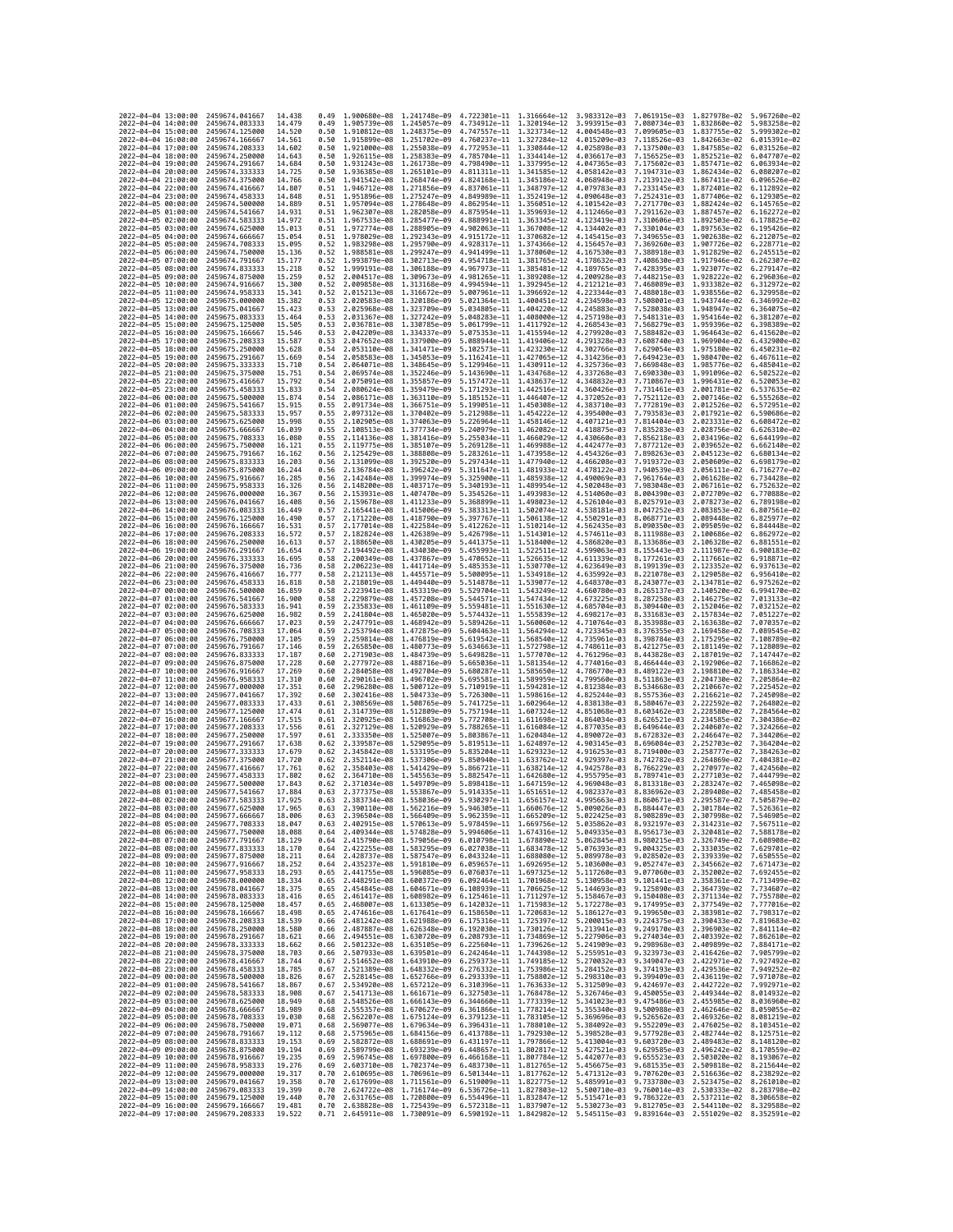| 2022-04-09 18:00:00<br>2022-04-09 19:00:00 |                     | 2459679.250000<br>2459679.291667 | 19.563<br>19.604 | 0.71<br>0.71 | 2.653013e-08 1.734757e-09<br>2.660135e-08 1.739436e-09 |                                           | 6.608119e-11<br>6.626099e-11 1.853181e-12              | 1.848073e-12                 | 5.560000e-03<br>5.574925e-03                                                                                 | 9.865698e-03<br>9.892307e-03                                                                                                                                                                                                                                                                                                                                                              | 2.557969e-02<br>2.564929e-02                           | 8.375665e-02<br>8.398811e-02 |
|--------------------------------------------|---------------------|----------------------------------|------------------|--------------|--------------------------------------------------------|-------------------------------------------|--------------------------------------------------------|------------------------------|--------------------------------------------------------------------------------------------------------------|-------------------------------------------------------------------------------------------------------------------------------------------------------------------------------------------------------------------------------------------------------------------------------------------------------------------------------------------------------------------------------------------|--------------------------------------------------------|------------------------------|
| 2022-04-09 20:00:00                        |                     | 2459679.333333                   | 19.644           | 0.71         | 2.667277e-08 1.744128e-09                              |                                           | 6.644132e-11                                           | 1.858304e-12                 | 5.589893e-03                                                                                                 | 9.918992e-03                                                                                                                                                                                                                                                                                                                                                                              | 2.571909e-02                                           | 8.422030e-02                 |
| 2022-04-09 21:00:00<br>2022-04-09 22:00:00 |                     | 2459679.375000<br>2459679.416667 | 19.685<br>19.726 | 0.71<br>0.72 | 2.674439e-08 1.748833e-09<br>2.681620e-08 1.753552e-09 |                                           | 6.662219e-11 1.863443e-12<br>6.680359e-11 1.868598e-12 |                              | 5.604902e-03<br>5.619953e-03                                                                                 | 9.945753e-03<br>9.972591e-03                                                                                                                                                                                                                                                                                                                                                              | 2.578910e-02 8.445321e-02<br>2.585932e-02              | 8.468686e-02                 |
| 2022-04-09 23:00:00                        |                     | 2459679.458333                   | 19.767           | 0.72         | 2.688822e-08 1.758285e-09                              |                                           | 6.698552e-11                                           | 1.873770e-12                 | 5.635047e-03                                                                                                 | 9.999505e-03                                                                                                                                                                                                                                                                                                                                                                              | 2.592975e-02                                           | 8.492124e-02                 |
| 2022-04-10 00:00:00<br>2022-04-10 01:00:00 |                     | 2459679.500000<br>2459679.541667 | 19.808<br>19.849 | 0.72<br>0.72 | 2.696044e-08<br>2.703287e-08                           | 1.763031e-09<br>1.767791e-09              | 6.716800e-11<br>6.735102e-11                           | 1.878958e-12<br>1.884162e-12 | 5.650182e-03<br>5.665360e-03                                                                                 | 1.002650e-02<br>1.005356e-02                                                                                                                                                                                                                                                                                                                                                              | 2.600039e-02<br>2.607123e-02                           | 8.515635e-02<br>8.539221e-02 |
| 2022-04-10 02:00:00                        |                     | 2459679.583333                   | 19.890           | 0.73         | 2.710549e-08 1.772564e-09                              |                                           | 6.753458e-11                                           | 1.889382e-12                 | 5.680580e-03                                                                                                 | 1.008071e-02                                                                                                                                                                                                                                                                                                                                                                              | 2.614229e-02                                           | 8.562882e-02                 |
| 2022-04-10 03:00:00<br>2022-04-10 04:00:00 |                     | 2459679.625000<br>2459679.666667 | 19.931<br>19.972 | 0.73<br>0.73 | 2.717832e-08<br>2.725135e-08 1.782151e-09              | 1.777351e-09                              | 6.771869e-11<br>6.790334e-11 1.899873e-12              | 1.894620e-12                 | 5.695843e-03<br>5.711149e-03                                                                                 | 1.010793e-02<br>1.013523e-02                                                                                                                                                                                                                                                                                                                                                              | 2.621355e-02<br>2.628503e-02                           | 8.586616e-02<br>8.610426e-02 |
| 2022-04-10 05:00:00                        |                     | 2459679.708333                   | 20.013           | 0.73         | 2.732459e-08                                           | 1.786966e-09                              | 6.808855e-11                                           | 1.905143e-12                 | 5.726498e-03                                                                                                 | 1.016261e-02                                                                                                                                                                                                                                                                                                                                                                              | 2.635672e-02                                           | 8.634312e-02                 |
| 2022-04-10 06:00:00<br>2022-04-10 07:00:00 |                     | 2459679.750000<br>2459679.791667 | 20.054<br>20.095 | 0.73<br>0.74 | 2.739803e-08 1.791794e-09<br>2.747168e-08              | 1.796636e-09                              | 6.827430e-11<br>6.846062e-11                           | 1.910430e-12<br>1.915734e-12 | 5.741889e-03<br>5.757324e-03                                                                                 | 1.019007e-02<br>1.021761e-02                                                                                                                                                                                                                                                                                                                                                              | 2.642863e-02<br>2.650075e-02                           | 8.658273e-02<br>8.682310e-02 |
| 2022-04-10 08:00:00                        |                     | 2459679.833333                   | 20.135           | 0.74         | 2.754554e-08 1.801492e-09                              |                                           | 6.864748e-11 1.921055e-12                              |                              | 5.772802e-03                                                                                                 | 1.024523e-02                                                                                                                                                                                                                                                                                                                                                                              | 2.657309e-02                                           | 8.706424e-02                 |
| 2022-04-10 09:00:00                        |                     | 2459679.875000                   | 20.176           | 0.74         | 2.761960e-08 1.806362e-09                              |                                           | 6.883491e-11                                           | 1.926392e-12                 |                                                                                                              | 5.788324e-03 1.027292e-02                                                                                                                                                                                                                                                                                                                                                                 | 2.664564e-02                                           | 8.730614e-02                 |
| 2022-04-10 10:00:00<br>2022-04-10 11:00:00 |                     | 2459679.916667<br>2459679.958333 | 20.217<br>20.258 | 0.74<br>0.75 | 2.769387e-08<br>2.776835e-08 1.816144e-09              | 1.811246e-09                              | 6.902290e-11<br>6.921145e-11                           | 1.931747e-12<br>1.937118e-12 | 5.803889e-03<br>5.819498e-03                                                                                 | 1.030070e-02<br>1.032855e-02                                                                                                                                                                                                                                                                                                                                                              | 2.671841e-02<br>2.679139e-02                           | 8.754881e-02<br>8.779226e-02 |
| 2022-04-10 12:00:00                        |                     | 2459680.000000                   | 20.299           | 0.75         |                                                        | 2.784304e-08 1.821056e-09                 | 6.940056e-11                                           | 1.942507e-12                 | 5.835151e-03                                                                                                 | 1.035649e-02                                                                                                                                                                                                                                                                                                                                                                              | 2.686460e-02                                           | 8.803649e-02                 |
| 2022-04-10 13:00:00<br>2022-04-10 14:00:00 |                     | 2459680.041667<br>2459680.083333 | 20.340<br>20.381 | 0.75<br>0.75 | 2.799305e-08                                           | 2.791794e-08 1.825982e-09<br>1.830922e-09 | 6.959025e-11 1.947913e-12<br>6.978050e-11              | 1.953337e-12                 | 5.850848e-03<br>5.866589e-03                                                                                 | 1.038450e-02<br>1.041260e-02                                                                                                                                                                                                                                                                                                                                                              | 2.693802e-02<br>2.701167e-02                           | 8.828150e-02<br>8.852729e-02 |
| 2022-04-10 15:00:00                        |                     | 2459680.125000                   | 20,422           | 0.76         | 2.806837e-08                                           | 1.835877e-09                              | 6.997132e-11                                           | 1.958778e-12                 | 5.882375e-03                                                                                                 | 1,044078e-02                                                                                                                                                                                                                                                                                                                                                                              | 2.708554e-02                                           | 8.877387e-02                 |
| 2022-04-10 16:00:00<br>2022-04-10 17:00:00 |                     | 2459680.166667<br>2459680,208333 | 20.463<br>20.504 | 0.76<br>0.76 | 2.814391e-08 1.840846e-09<br>2.821966e-08 1.845829e-09 |                                           | 7.016272e-11<br>7.035470e-11                           | 1.964236e-12<br>1.969712e-12 | 5.898205e-03<br>5.914079e-03                                                                                 | 1.046903e-02<br>1.049738e-02                                                                                                                                                                                                                                                                                                                                                              | 2.715963e-02<br>2.723394e-02                           | 8.902125e-02<br>8.926942e-02 |
| 2022-04-10 18:00:00                        |                     | 2459680.250000                   | 20.545           | 0.76         | 2.829562e-08 1.850827e-09                              |                                           | 7.054725e-11                                           | 1.975205e-12                 | 5.929999e-03                                                                                                 | 1.052580e-02                                                                                                                                                                                                                                                                                                                                                                              | 2.730848e-02                                           | 8.951839e-02                 |
| 2022-04-10 19:00:00<br>2022-04-10 20:00:00 |                     | 2459680.291667<br>2459680.333333 | 20.585<br>20.626 | 0.76<br>0.77 | 2.837179e-08 1.855839e-09<br>2.844818e-08 1.860866e-09 |                                           | 7.074039e-11<br>7.093411e-11                           | 1.980716e-12<br>1.986245e-12 | 5.945963e-03<br>5.961973e-03                                                                                 | 1.055430e-02<br>1.058289e-02                                                                                                                                                                                                                                                                                                                                                              | 2.738324e-02<br>2.745823e-02                           | 8.976816e-02<br>9.001874e-02 |
| 2022-04-10 21:00:00                        |                     | 2459680.375000                   | 20.667           | 0.77         | 2.852479e-08                                           | 1.865907e-09                              | 7.112842e-11                                           | 1.991792e-12                 | 5.978027e-03                                                                                                 | 1.061156e-02                                                                                                                                                                                                                                                                                                                                                                              | 2.753344e-02                                           | 9.027013e-02                 |
| 2022-04-10 22:00:00<br>2022-04-10 23:00:00 |                     | 2459680.416667<br>2459680.458333 | 20.708<br>20.749 | 0.77<br>0.77 | 2.860162e-08<br>2.867866e-08 1.876034e-09              | 1.870963e-09                              | 7.132331e-11<br>7.151880e-11                           | 1.997357e-12<br>2.002940e-12 | 5.994128e-03<br>6.010273e-03                                                                                 | 1.064031e-02<br>1.066915e-02                                                                                                                                                                                                                                                                                                                                                              | 2.760888e-02<br>2.768456e-02                           | 9.052234e-02<br>9.077536e-02 |
| 2022-04-11 00:00:00                        |                     | 2459680.500000                   | 20.790           | 0.78         | 2.875591e-08 1.881119e-09                              |                                           | 7.171487e-11                                           | 2.008541e-12                 | 6.026465e-03                                                                                                 | 1.069807e-02                                                                                                                                                                                                                                                                                                                                                                              | 2.776046e-02                                           | 9.102921e-02                 |
| 2022-04-11 01:00:00<br>2022-04-11 02:00:00 |                     | 2459680.541667<br>2459680.583333 | 20.831<br>20.872 | 0.78<br>0.78 | 2.883339e-08<br>2.891109e-08 1.891334e-09              | 1.886219e-09                              | 7.191155e-11<br>7.210882e-11                           | 2.014160e-12<br>2.019798e-12 | 6.042702e-03<br>6.058985e-03                                                                                 | 1.072708e-02<br>1.075617e-02                                                                                                                                                                                                                                                                                                                                                              | 2.783659e-02<br>2.791295e-02                           | 9.128388e-02<br>9.153938e-02 |
| 2022-04-11 03:00:00                        |                     | 2459680.625000                   | 20.913           | 0.78         | 2.898901e-08 1.896464e-09                              |                                           | 7.230669e-11                                           | 2.025454e-12                 |                                                                                                              | 6.075315e-03 1.078534e-02                                                                                                                                                                                                                                                                                                                                                                 | 2.798955e-02                                           | 9.179572e-02                 |
| 2022-04-11 04:00:00<br>2022-04-11 05:00:00 |                     | 2459680.666667<br>2459680.708333 | 20.954<br>20.994 | 0.79<br>0.79 | 2.906715e-08 1.901609e-09<br>2.914551e-08              | 1.906768e-09                              | 7.250517e-11<br>7.270425e-11                           | 2.031128e-12<br>2.036822e-12 | 6.091690e-03<br>6.108113e-03                                                                                 | 1.081460e-02<br>1.084394e-02                                                                                                                                                                                                                                                                                                                                                              | 2.806638e-02<br>2.814344e-02                           | 9.205289e-02<br>9.231091e-02 |
| 2022-04-11 06:00:00                        |                     | 2459680.750000                   | 21.035           | 0.79         | 2.922409e-08 1.911943e-09                              |                                           | 7.290394e-11                                           | 2.042533e-12                 | 6.124582e-03                                                                                                 | 1.087337e-02                                                                                                                                                                                                                                                                                                                                                                              | 2.822074e-02                                           | 9.256977e-02                 |
| 2022-04-11 07:00:00<br>2022-04-11 08:00:00 |                     | 2459680.791667<br>2459680.833333 | 21.076<br>21.117 | 0.79<br>0.80 | 2.930290e-08 1.917133e-09<br>2.938193e-08              | 1.922338e-09                              | 7.310424e-11<br>7.330516e-11                           | 2.048264e-12<br>2.054013e-12 | 6.141097e-03<br>6.157660e-03                                                                                 | 1,090289e-02<br>1.093249e-02                                                                                                                                                                                                                                                                                                                                                              | 2.829827e-02<br>2.837605e-02                           | 9.282949e-02<br>9.309005e-02 |
| 2022-04-11 09:00:00                        |                     | 2459680.875000                   | 21, 158          | 0.80         | 2.946118e-08 1.927559e-09                              |                                           | 7.350669e-11                                           | 2.059781e-12                 | 6.174270e-03                                                                                                 | 1.096218e-02                                                                                                                                                                                                                                                                                                                                                                              | 2.845406e-02                                           | 9.335148e-02                 |
| 2022-04-11 10:00:00                        |                     | 2459680.916667                   | 21.199           | 0.80<br>0.80 | 2.954066e-08 1.932794e-09                              |                                           | 7.370883e-11                                           | 2.065569e-12<br>2.071375e-12 | 6.190927e-03                                                                                                 | 1.099195e-02                                                                                                                                                                                                                                                                                                                                                                              | 2.853231e-02                                           | 9.361377e-02                 |
| 2022-04-11 11:00:00<br>2022-04-11 12:00:00 |                     | 2459680.958333<br>2459681.000000 | 21,240<br>21.281 | 0.81         | 2.962037e-08 1.938045e-09<br>2.970031e-08              | 1.943312e-09                              | 7.391160e-11<br>7.411500e-11                           | 2.077201e-12                 | 6.207632e-03<br>6.224384e-03                                                                                 | 1,102182e-02<br>1.105177e-02                                                                                                                                                                                                                                                                                                                                                              | 2.861080e-02<br>2.868953e-02                           | 9.387692e-02<br>9.414095e-02 |
| 2022-04-11 13:00:00                        |                     | 2459681.041667                   | 21.322           | 0.81         | 2.978047e-08 1.948594e-09                              |                                           | 7.431901e-11                                           |                              | 2.083046e-12 6.241184e-03 1.108181e-02                                                                       |                                                                                                                                                                                                                                                                                                                                                                                           | 2.876851e-02                                           | 9.440585e-02                 |
| 2022-04-11 14:00:00<br>2022-04-11 15:00:00 |                     | 2459681.083333<br>2459681,125000 | 21.362<br>21.403 | 0.81<br>0.82 | 2.986086e-08 1.953891e-09<br>2.994148e-08 1.959204e-09 |                                           | 7.452366e-11<br>7.472894e-11                           | 2.094794e-12                 | 2.088910e-12  6.258032e-03  1.111193e-02<br>6.274928e-03                                                     | 1.114215e-02                                                                                                                                                                                                                                                                                                                                                                              | 2.884772e-02<br>2.892719e-02                           | 9.467163e-02<br>9.493829e-02 |
| 2022-04-11 16:00:00                        |                     | 2459681.166667                   | 21.444           | 0.82         | 3.002234e-08 1.964533e-09                              |                                           | 7.493486e-11                                           | 2.100698e-12                 | 6.291873e-03                                                                                                 | 1.117245e-02                                                                                                                                                                                                                                                                                                                                                                              | 2.900689e-02                                           | 9.520584e-02<br>9.547429e-02 |
| 2022-04-11 17:00:00<br>2022-04-11 18:00:00 |                     | 2459681.208333<br>2459681.250000 | 21.485<br>21.526 | 0.82<br>0.82 | 3.010342e-08 1.969877e-09<br>3.018474e-08 1.975237e-09 |                                           | 7.514141e-11<br>7.534860e-11                           | 2.106621e-12<br>2.112564e-12 | 6.308865e-03                                                                                                 | 1.120284e-02<br>6.325907e-03 1.123333e-02                                                                                                                                                                                                                                                                                                                                                 | 2.908685e-02<br>2.916705e-02                           | 9.574363e-02                 |
| 2022-04-11 19:00:00                        |                     | 2459681, 291667                  | 21.567           | 0.83         | 3.026628e-08                                           | 1.980613e-09                              | 7.555643e-11                                           | 2.118527e-12                 | 6.342997e-03                                                                                                 | 1.126390e-02                                                                                                                                                                                                                                                                                                                                                                              | 2.924750e-02                                           | 9.601387e-02                 |
| 2022-04-11 20:00:00<br>2022-04-11 21:00:00 |                     | 2459681.333333<br>2459681.375000 | 21.608<br>21,649 | 0.83<br>0.83 | 3.034807e-08<br>3.043008e-08                           | 1.986005e-09<br>1.991412e-09              | 7.576491e-11<br>7.597403e-11                           | 2.124510e-12<br>2.130512e-12 | 6.360137e-03<br>6.377325e-03                                                                                 | 1.129456e-02<br>1.132532e-02                                                                                                                                                                                                                                                                                                                                                              | 2.932820e-02<br>2.940916e-02                           | 9.628502e-02<br>9.655708e-02 |
| 2022-04-11 22:00:00                        |                     | 2459681.416667                   | 21.689           | 0.83         | 3.051234e-08 1.996836e-09                              |                                           | 7.618381e-11                                           | 2.136536e-12                 | 6.394563e-03                                                                                                 | 1.135616e-02                                                                                                                                                                                                                                                                                                                                                                              | 2.949036e-02                                           | 9.683006e-02                 |
| 2022-04-11 23:00:00<br>2022-04-12 00:00:00 |                     | 2459681.458333<br>2459681,500000 | 21.730<br>21.771 | 0.84<br>0.84 | 3.059482e-08<br>3.067755e-08 2.007732e-09              | 2.002276e-09                              | 7.639424e-11<br>7.660533e-11 2.148643e-12              | 2.142579e-12                 | 6.411850e-03                                                                                                 | 1.138710e-02<br>6.429187e-03 1.141813e-02                                                                                                                                                                                                                                                                                                                                                 | 2.957182e-02<br>2.965353e-02                           | 9.710396e-02<br>9.737877e-02 |
| 2022-04-12 01:00:00                        |                     | 2459681.541667                   | 21.812           | 0.84         | 3.076051e-08 2.013204e-09                              |                                           | 7.681708e-11                                           | 2.154727e-12                 |                                                                                                              | 6.446574e-03 1.144925e-02                                                                                                                                                                                                                                                                                                                                                                 | 2.973549e-02                                           | 9.765452e-02                 |
| 2022-04-12 02:00:00<br>2022-04-12 03:00:00 |                     | 2459681.583333<br>2459681.625000 | 21.853<br>21,894 | 0.85<br>0.85 | 3.084371e-08<br>3.092716e-08                           | 2.018692e-09<br>2.024196e-09              | 7.702949e-11<br>7.724256e-11                           | 2.160832e-12<br>2.166958e-12 | 6.464011e-03<br>6.481498e-03                                                                                 | 1.148046e-02<br>1.151176e-02                                                                                                                                                                                                                                                                                                                                                              | 2.981772e-02<br>2.990020e-02                           | 9.793121e-02<br>9.820883e-02 |
| 2022-04-12 04:00:00                        |                     | 2459681.666667                   | 21.935           | 0.85         | 3.101084e-08 2.029717e-09                              |                                           | 7.745631e-11                                           | 2.173104e-12                 |                                                                                                              | 6.499036e-03 1.154316e-02                                                                                                                                                                                                                                                                                                                                                                 | 2.998294e-02                                           | 9.848739e-02                 |
| 2022-04-12 05:00:00<br>2022-04-12 06:00:00 |                     | 2459681.708333<br>2459681.750000 | 21.976<br>22.016 | 0.85<br>0.86 | 3.109476e-08 2.035255e-09<br>3.117893e-08              | 2.040809e-09                              | 7.767072e-11<br>7.788581e-11                           | 2.179272e-12<br>2.185460e-12 | 6.534263e-03                                                                                                 | 6.516624e-03 1.157465e-02<br>1,160624e-02                                                                                                                                                                                                                                                                                                                                                 | 3.006593e-02<br>3.014919e-02                           | 9.876691e-02<br>9.904737e-02 |
| 2022-04-12 07:00:00                        |                     | 2459681.791667                   | 22,057           | 0.86         | 3.126334e-08                                           | 2.046379e-09                              | 7.810158e-11 2.191670e-12                              |                              | 6.551953e-03                                                                                                 | 1.163792e-02                                                                                                                                                                                                                                                                                                                                                                              | 3.023272e-02                                           | 9.932880e-02                 |
| 2022-04-12 08:00:00<br>2022-04-12 09:00:00 |                     | 2459681.833333<br>2459681.875000 | 22.098<br>22.139 | 0.86<br>0.86 | 3.134799e-08 2.051967e-09<br>3.143289e-08 2.057570e-09 |                                           | 7.831802e-11<br>7.853516e-11                           | 2.197901e-12<br>2.204153e-12 | 6.569693e-03<br>6.587486e-03                                                                                 | 1.166969e-02<br>1.170156e-02                                                                                                                                                                                                                                                                                                                                                              | 3.031650e-02<br>3.040055e-02                           | 9.961119e-02<br>9.989454e-02 |
| 2022-04-12 10:00:00                        |                     | 2459681.916667                   | 22.180           | 0.87         | 3.151803e-08                                           | 2.063191e-09                              | 7.875297e-11                                           | 2.210426e-12                 | 6.605330e-03                                                                                                 | 1.173353e-02                                                                                                                                                                                                                                                                                                                                                                              | 3.048487e-02                                           | 1.001789e-01                 |
| 2022-04-12 11:00:00<br>2022-04-12 12:00:00 |                     | 2459681.958333<br>2459682.000000 | 22.221<br>22.262 | 0.87<br>0.87 | 3.160342e-08 2.068829e-09<br>3.168906e-08 2.074483e-09 |                                           | 7.897148e-11<br>7.919068e-11                           | 2.216722e-12<br>2.223039e-12 | 6.623225e-03<br>6.641172e-03                                                                                 | 1.176559e-02<br>1.179775e-02                                                                                                                                                                                                                                                                                                                                                              | 3.056945e-02 1.004642e-01<br>3.065430e-02 1.007505e-01 |                              |
| 2022-04-12 13:00:00                        |                     | 2459682.041667                   | 22.302           | 0.88         | 3.177494e-08                                           | 2.080154e-09                              | 7.941057e-11                                           | 2.229377e-12                 | 6.659172e-03                                                                                                 | 1.183000e-02                                                                                                                                                                                                                                                                                                                                                                              | 3.073942e-02                                           | 1.010377e-01                 |
| 2022-04-12 14:00:00<br>2022-04-12 15:00:00 |                     | 2459682.083333<br>2459682.125000 | 22,343<br>22.384 | 0.88<br>0.88 | 3.186108e-08                                           | 2.085843e-09<br>3.194747e-08 2.091548e-09 | 7.963117e-11<br>7.985246e-11                           | 2.235738e-12<br>2.242121e-12 | 6.677223e-03<br>6.695328e-03                                                                                 | 1.186235e-02<br>1.189480e-02                                                                                                                                                                                                                                                                                                                                                              | 3.082481e-02<br>3.091047e-02                           | 1.013260e-01<br>1.016153e-01 |
| 2022-04-12 16:00:00                        |                     | 2459682.166667                   | 22.425           | 0.89         |                                                        | 3.203410e-08 2.097271e-09                 | 8.007446e-11                                           | 2.248526e-12                 | 6.713484e-03                                                                                                 | 1.192734e-02                                                                                                                                                                                                                                                                                                                                                                              | 3.099641e-02 1.019056e-01                              |                              |
| 2022-04-12 17:00:00<br>2022-04-12 18:00:00 |                     | 2459682.208333<br>2459682,250000 | 22.466<br>22,507 | 0.89<br>0.89 | 3.212099e-08<br>3.220813e-08                           | 2.103011e-09<br>2.108768e-09              | 8.029717e-11<br>8.052060e-11                           | 2.254953e-12<br>2.261403e-12 | 6.731694e-03<br>6.749957e-03                                                                                 | 1.195999e-02<br>1.199273e-02                                                                                                                                                                                                                                                                                                                                                              | 3.108262e-02<br>3.116911e-02                           | 1.021969e-01<br>1.024892e-01 |
| 2022-04-12 19:00:00                        |                     | 2459682.291667                   | 22.548           | 0.89         | 3.229553e-08 2.114543e-09                              |                                           | 8.074473e-11                                           | 2.267875e-12                 |                                                                                                              | 6.768273e-03 1.202557e-02                                                                                                                                                                                                                                                                                                                                                                 | 3.125587e-02 1.027825e-01                              |                              |
| 2022-04-12 20:00:00<br>2022-04-12 21:00:00 |                     | 2459682,333333<br>2459682.375000 | 22.588<br>22.629 | 0.90<br>0.90 | 3.238318e-08 2.120335e-09<br>3.247109e-08              | 2.126144e-09                              | 8.096959e-11<br>8.119517e-11                           | 2.274370e-12<br>2.280887e-12 | 6.786642e-03<br>6.805065e-03                                                                                 | 1.205851e-02<br>1.209155e-02                                                                                                                                                                                                                                                                                                                                                              | 3.134291e-02 1.030768e-01<br>3.143023e-02              | 1.033722e-01                 |
| 2022-04-12 22:00:00                        |                     | 2459682.416667                   | 22.670           | 0.90         | 3.255925e-08 2.131972e-09                              |                                           | 8.142147e-11                                           | 2.287427e-12                 | 6.823542e-03                                                                                                 | 1.212469e-02                                                                                                                                                                                                                                                                                                                                                                              | 3.151783e-02 1.036686e-01                              |                              |
| 2022-04-12 23:00:00<br>2022-04-13 00:00:00 |                     | 2459682.458333<br>2459682.500000 | 22.711<br>22.752 | 0.91<br>0.91 | 3.264768e-08<br>3.273636e-08                           | 2.137817e-09<br>2.143679e-09              | 8.164851e-11<br>8.187627e-11                           | 2.293991e-12<br>2.300577e-12 | 6.842073e-03<br>6.860658e-03                                                                                 | 1.215793e-02<br>1.219127e-02                                                                                                                                                                                                                                                                                                                                                              | 3.160571e-02<br>3.169388e-02                           | 1.039661e-01<br>1.042646e-01 |
| 2022-04-13 01:00:00                        |                     | 2459682.541667                   | 22,793           | 0.91         | 3.282530e-08                                           | 2.149560e-09                              | 8.210477e-11                                           | 2.307187e-12                 | 6.879297e-03                                                                                                 | 1.222471e-02                                                                                                                                                                                                                                                                                                                                                                              | 3.178233e-02                                           | 1.045642e-01                 |
| 2022-04-13 02:00:00<br>2022-04-13 03:00:00 |                     | 2459682.583333<br>2459682.625000 | 22.833<br>22,874 | 0.92<br>0.92 | 3.291450e-08<br>3.300396e-08 2.161375e-09              | 2.155458e-09                              | 8.233401e-11<br>8.256399e-11                           | 2.313821e-12<br>2.320477e-12 | 6.916741e-03                                                                                                 | 6.897992e-03 1.225826e-02<br>1,229191e-02                                                                                                                                                                                                                                                                                                                                                 | 3.187107e-02<br>3.196009e-02                           | 1.048648e-01<br>1.051665e-01 |
| 2022-04-13 04:00:00                        |                     | 2459682.666667                   | 22,915           | 0.92         | 3.309369e-08                                           | 2.167309e-09                              | 8.279472e-11                                           | 2.327158e-12                 | 6.935545e-03                                                                                                 | 1,232566e-02                                                                                                                                                                                                                                                                                                                                                                              | 3.204941e-02                                           | 1.054693e-01                 |
| 2022-04-13 05:00:00<br>2022-04-13 06:00:00 |                     | 2459682,708333<br>2459682.750000 | 22.956<br>22,997 | 0.93<br>0.93 |                                                        | 3.318368e-08 2.173262e-09                 | 8.302620e-11                                           | 2.333862e-12                 |                                                                                                              | 6.954404e-03 1.235951e-02 3.213901e-02<br>3.327393e-08 2.179232e-09 8.325843e-11 2.340590e-12 6.973319e-03 1.239346e-02 3.222891e-02 1.060780e-01                                                                                                                                                                                                                                         |                                                        | 1.057731e-01                 |
| 2022-04-13 07:00:00                        |                     | 2459682,791667                   | 23.038           | 0.93         |                                                        |                                           |                                                        |                              |                                                                                                              | 3.336445e-08 2.185221e-09 8.349142e-11 2.347342e-12 6.992290e-03 1.242753e-02 3.231910e-02 1.063840e-01                                                                                                                                                                                                                                                                                   |                                                        |                              |
| 2022-04-<br>2022-04-13 09:00:00            | -13 08:00:00        | 2459682.833333<br>2459682.875000 | 23.079<br>23.119 | 0.94         | .345524e-08                                            | 2.191229e-09                              | 8.372517e-11                                           | 2.354119e–12                 | 7.011316e-03                                                                                                 | 1.246169e-02<br>3.354629e-08 2.197255e-09 8.395968e-11 2.360919e-12 7.030399e-03 1.249596e-02 3.250036e-02 1.069994e-01                                                                                                                                                                                                                                                                   | 3.240958e-02                                           | 1.066912e-01                 |
| 2022-04-13 10:00:00                        |                     | 2459682.916667                   | 23,160           | 0.94         |                                                        |                                           |                                                        |                              |                                                                                                              | 3.363762e-08 2.203299e-09 8.419496e-11 2.367745e-12 7.049538e-03 1.253033e-02 3.259143e-02 1.073087e-01                                                                                                                                                                                                                                                                                   |                                                        |                              |
| 2022-04-13 11:00:00<br>2022-04-13 12:00:00 |                     | 2459682.958333<br>2459683.000000 | 23.201<br>23.242 | 0.94<br>0.95 |                                                        |                                           |                                                        |                              |                                                                                                              | 3.372921e-08 2.209362e-09 8.443101e-11 2.374594e-12 7.068734e-03 1.256481e-02 3.268281e-02 1.076191e-01<br>3.382108e-08 2.215443e-09 8.466784e-11 2.381469e-12 7.087986e-03 1.259940e-02 3.277448e-02 1.079307e-01                                                                                                                                                                        |                                                        |                              |
| 2022-04-13 13:00:00                        |                     | 2459683.041667                   | 23.283           | 0.95<br>0.95 |                                                        |                                           |                                                        |                              |                                                                                                              | 3.391321e-08 2.221544e-09 8.490545e-11 2.388368e-12 7.107296e-03 1.263409e-02 3.286646e-02 1.082434e-01                                                                                                                                                                                                                                                                                   |                                                        |                              |
| 2022-04-13 14:00:00<br>2022-04-13 15:00:00 |                     | 2459683.083333<br>2459683.125000 | 23,324<br>23.364 | 0.96         |                                                        |                                           |                                                        |                              |                                                                                                              | 3.400562e-08 2.227663e-09 8.514384e-11 2.395293e-12 7.126662e-03 1.266889e-02<br>3.409831e-08 2.233801e-09 8.538302e-11 2.402242e-12 7.146086e-03 1.270380e-02 3.305132e-02 1.088722e-01                                                                                                                                                                                                  | 3.295874e-02 1.085572e-01                              |                              |
| 2022-04-13 16:00:00                        |                     | 2459683,166667                   | 23.405           |              |                                                        |                                           |                                                        |                              |                                                                                                              | 0.96 3.419127e-08 2.239958e-09 8.562299e-11 2.409217e-12 7.165568e-03 1.273882e-02 3.314421e-02 1.091883e-01                                                                                                                                                                                                                                                                              |                                                        |                              |
| 2022-04-13 17:00:00<br>2022-04-13 18:00:00 |                     | 2459683.208333<br>2459683.250000 | 23.446<br>23.487 |              |                                                        |                                           |                                                        |                              |                                                                                                              | 0.97 3.428450e-08 2.246134e-09 8.586375e-11 2.416217e-12 7.185108e-03 1.277394e-02 3.323741e-02 1.095055e-01                                                                                                                                                                                                                                                                              |                                                        |                              |
| 2022-04-13 19:00:00                        |                     | 2459683.291667                   | 23.528           |              |                                                        |                                           |                                                        |                              |                                                                                                              | 0.97 3.437802e-08 2.252330e-09 8.610531e-11 2.423243e-12 7.204706e-03 1.280918e-02 3.333092e-02 1.098239e-01<br>0.97 3.447181e-08 2.258544e-09 8.634768e-11 2.430295e-12 7.224362e-03 1.284452e-02 3.342474e-02 1.101435e-01                                                                                                                                                              |                                                        |                              |
| 2022-04-13 20:00:00<br>2022-04-13 21:00:00 |                     | 2459683.333333<br>2459683.375000 | 23.568<br>23.609 |              |                                                        |                                           |                                                        |                              |                                                                                                              | 0.98 3.456588e-08 2.264778e-09 8.659085e-11 2.437372e-12 7.244077e-03 1.287997e-02 3.351887e-02 1.104643e-01<br>0.98 3.466023e-08 2.271032e-09 8.683483e-11 2.444476e-12 7.263850e-03 1.291553e-02 3.361331e-02 1.107862e-01                                                                                                                                                              |                                                        |                              |
| 2022-04-13 22:00:00                        |                     | 2459683.416667                   | 23.650           | 0.98         |                                                        |                                           |                                                        |                              |                                                                                                              | 3.475487e-08 2.277304e-09 8.707963e-11 2.451606e-12 7.283683e-03 1.295121e-02 3.370807e-02 1.111094e-01                                                                                                                                                                                                                                                                                   |                                                        |                              |
| 2022-04-13 23:00:00<br>2022-04-14 00:00:00 |                     | 2459683.458333<br>2459683.500000 | 23.691<br>23.732 | 0.99         |                                                        |                                           |                                                        |                              |                                                                                                              | 0.99 3.484978e-08 2.283597e-09 8.732525e-11 2.458762e-12 7.303575e-03 1.298699e-02 3.380315e-02 1.114337e-01<br>3.494498e-08 2.289909e-09 8.757168e-11 2.465945e-12 7.323527e-03 1.302289e-02 3.389855e-02 1.117592e-01                                                                                                                                                                   |                                                        |                              |
| 2022-04-14 01:00:00                        |                     | 2459683.541667                   | 23.773           |              |                                                        |                                           |                                                        |                              |                                                                                                              | $\begin{array}{cccccccc} 0.99 & 3.504047e-08 & 2.296241e-09 & 8.781895e-11 & 2.473154e-12 & 7.343538e-03 & 1.305890e-02 & 3.399426e-02 & 1.120860e-01 \\ 1.00 & 3.513624e-08 & 2.302592e-09 & 8.806705e-11 & 2.480390e-12 & 7.363609e-03 & 1.309502e-02 & 3.4$                                                                                                                            |                                                        |                              |
| 2022-04-14 02:00:00<br>2022-04-14 03:00:00 |                     | 2459683.583333<br>2459683.625000 | 23.813<br>23.854 |              |                                                        |                                           |                                                        |                              |                                                                                                              | 1.00 3.523230e-08 2.308964e-09 8.831599e-11 2.487654e-12 7.383741e-03 1.313126e-02 3.418666e-02 1.127431e-01                                                                                                                                                                                                                                                                              |                                                        |                              |
| 2022-04-14 04:00:00<br>2022-04-14 05:00:00 |                     | 2459683.666667<br>2459683.708333 | 23.895           |              |                                                        |                                           |                                                        |                              |                                                                                                              | 1.00 3.532865e-08 2.315356e-09 8.856576e-11 2.494944e-12 7.403933e-03 1.316761e-02 3.428335e-02 1.130735e-01                                                                                                                                                                                                                                                                              |                                                        |                              |
| 2022-04-14 06:00:00                        |                     | 2459683.750000                   | 23.936<br>23.977 |              |                                                        |                                           |                                                        |                              |                                                                                                              | $\begin{array}{cccccccc} 1.01 & 3.542529e-08 & 2.321768e-09 & 8.881638e-11 & 2.502262e-12 & 7.424186e-03 & 1.320407e-02 & 3.438036e-02 & 1.134051e-01 \\ 1.01 & 3.552222e-08 & 2.328200e-09 & 8.906785e-11 & 2.509607e-12 & 7.444500e-03 & 1.324065e-02 & 3.4$                                                                                                                            |                                                        |                              |
| 2022-04-14 07:00:00<br>2022-04-14 08:00:00 |                     | 2459683.791667<br>2459683.833333 | 24.017<br>24.058 |              |                                                        |                                           |                                                        |                              |                                                                                                              | 1.01 3.561944e-08 2.334652e-09 8.932017e-11 2.516979e-12 7.464875e-03 1.327735e-02 3.457537e-02 1.140722e-01                                                                                                                                                                                                                                                                              |                                                        |                              |
| 2022-04-14 09:00:00                        |                     | 2459683.875000                   | 24.099           |              |                                                        |                                           |                                                        |                              |                                                                                                              | 1.02 3.571696e-08 2.341125e-09 8.957335e-11 2.524380e-12 7.485311e-03 1.331416e-02 3.467338e-02 1.144076e-01<br>1.02 3.581477e-08 2.347618e-09 8.982739e-11 2.531809e-12 7.505810e-03 1.335109e-02 3.477172e-02 1.147442e-01                                                                                                                                                              |                                                        |                              |
| 2022-04-14 10:00:00                        |                     | 2459683.916667                   | 24.140           |              |                                                        |                                           |                                                        |                              |                                                                                                              | 1.03 3.591287e-08 2.354131e-09 9.008230e-11 2.539265e-12 7.526370e-03 1.338813e-02 3.487039e-02 1.150822e-01                                                                                                                                                                                                                                                                              |                                                        |                              |
| 2022-04-14 11:00:00<br>2022-04-14 12:00:00 |                     | 2459683.958333<br>2459684.000000 | 24.181<br>24.222 |              |                                                        |                                           |                                                        |                              |                                                                                                              | 1.03 3.601128e-08 2.360666e-09 9.033807e-11 2.546750e-12 7.546993e-03 1.342529e-02 3.496940e-02 1.154214e-01<br>$\frac{1.03}{1.04}-\frac{3.610998e-08}{3.620898e-08}-\frac{2.67221e-09}{2.959473e-11}-\frac{9.65947e-11}{2.561806e-12}-\frac{7.567678e-03}{7.588426e-03}-\frac{1.346257e-02}{1.349997e-02}-\frac{3.506875e-02}{3.516844e-02}-\frac{1.157619e-01}{1.161038e-01}-\frac{1.1$ |                                                        |                              |
| 2022-04-14 13:00:00<br>2022-04-14 14:00:00 |                     | 2459684.041667<br>2459684.083333 | 24.262<br>24.303 |              |                                                        |                                           |                                                        |                              |                                                                                                              | 1.04 3.630828e-08 2.380394e-09 9.111069e-11 2.569377e-12 7.609237e-03 1.353749e-02 3.526847e-02 1.164469e-01                                                                                                                                                                                                                                                                              |                                                        |                              |
| 2022-04-14 15:00:00                        |                     | 2459684.125000                   | 24.344           |              |                                                        |                                           |                                                        |                              |                                                                                                              |                                                                                                                                                                                                                                                                                                                                                                                           |                                                        |                              |
| 2022-04-14 16:00:00<br>2022-04-14 17:00:00 |                     | 2459684.166667<br>2459684.208333 | 24.385<br>24.426 |              |                                                        |                                           |                                                        |                              |                                                                                                              | 1.04 3.640788e-08 2.387012e-09 9.137000e-11 2.576977e-12 7.630111e-03 1.357513e-02 3.536885e-02 1.167913e-01<br>1.05 3.650779e-08 2.393651e-09 9.16382ee-11 2.584606e-12 7.651049e-03 1.367513e-02 3.546985e-02 1.167913e-01<br>1.05                                                                                                                                                      |                                                        |                              |
| 2022-04-14 18:00:00                        |                     | 2459684.250000                   | 24.466           |              |                                                        |                                           |                                                        |                              |                                                                                                              | 1.06 3.670852e-08 2.406994e-09 9.215331e-11 2.599953e-12 7.693116e-03 1.368876e-02 3.567207e-02 1.178326e-01                                                                                                                                                                                                                                                                              |                                                        |                              |
| 2022-04-14 19:00:00<br>2022-04-14 20:00:00 |                     | 2459684.291667<br>2459684.333333 | 24.507<br>24.548 |              |                                                        |                                           |                                                        |                              |                                                                                                              | 1.06 3.680934e-08 2.413697e-09 9.241623e-11 2.607671e-12 7.714246e-03 1.372688e-02 3.577384e-02 1.181824e-01                                                                                                                                                                                                                                                                              |                                                        |                              |
| 2022-04-14 21:00:00                        |                     | 2459684.375000                   | 24.589           |              |                                                        |                                           |                                                        |                              |                                                                                                              | 1.06 3.691048e-08 2.420422e-09 9.268006e-11 2.615419e-12 7.735441e-03 1.376513e-02 3.587597e-02 1.185336e-01<br>1.07 3.701192e-08 2.427168e-09 9.294481e-11 2.623197e-12 7.756701e-03 1.380350e-02 3.597846e-02 1.188861e-01                                                                                                                                                              |                                                        |                              |
|                                            | 2022-04-14 22:00:00 | 2459684.416667                   | 24.630           |              |                                                        |                                           |                                                        |                              | 1.07 3.711367e-08 2.433937e-09 9.321049e-11 2.631005e-12 7.778026e-03 1.384199e-02 3.608130e-02 1.192399e-01 |                                                                                                                                                                                                                                                                                                                                                                                           |                                                        |                              |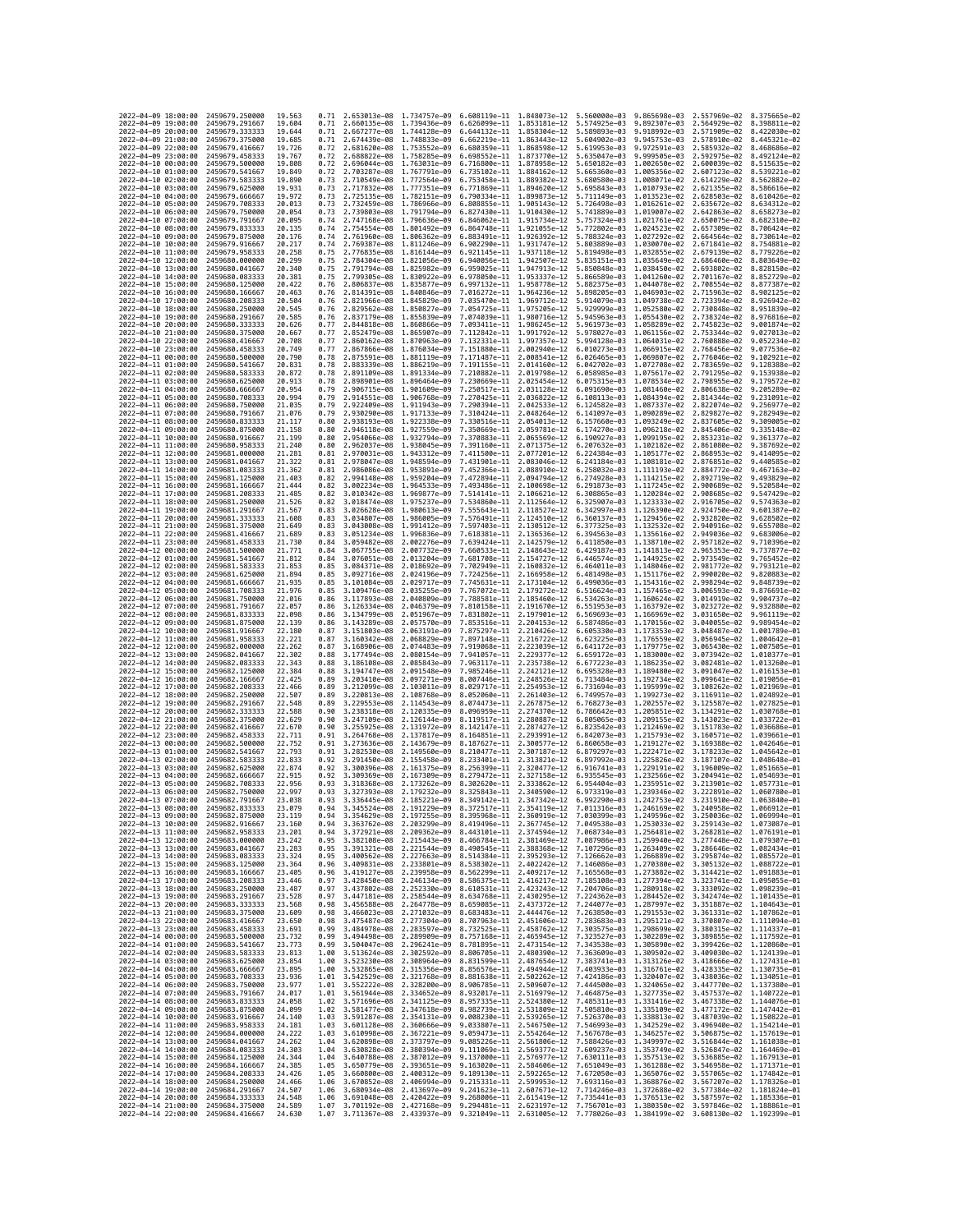| 2022-04-14 23:00:00                        |                                            | 2459684.458333                   | 24.670           | 1.08         | 3.721574e-08 2.440727e-09                                                                                                                                                                                                                                      |                                                                                                                                                                                                                                                                                 | 9.347709e-11                 |                              | 2.638844e-12 7.799416e-03 1.388061e-02    |                                                                  | 3.618450e-02 1.195952e-01                 |                              |
|--------------------------------------------|--------------------------------------------|----------------------------------|------------------|--------------|----------------------------------------------------------------------------------------------------------------------------------------------------------------------------------------------------------------------------------------------------------------|---------------------------------------------------------------------------------------------------------------------------------------------------------------------------------------------------------------------------------------------------------------------------------|------------------------------|------------------------------|-------------------------------------------|------------------------------------------------------------------|-------------------------------------------|------------------------------|
| 2022-04-15 00:00:00                        |                                            | 2459684.500000                   | 24.711           | 1.08         | 3.731812e-08                                                                                                                                                                                                                                                   | 2.447539e-09                                                                                                                                                                                                                                                                    | 9.374463e-11                 | 2.646714e-12                 | 7.820872e-03                              | 1.391935e-02                                                     | 3.628806e-02                              | 1.199519e-01                 |
| 2022-04-15 01:00:00                        |                                            | 2459684.541667                   | 24,752           | 1.08         | 3.742082e-08                                                                                                                                                                                                                                                   | 2.454373e-09                                                                                                                                                                                                                                                                    | 9.401310e-11                 | 2.654614e-12                 | 7.842394e-03                              | 1.395821e-02                                                     | 3.639199e-02                              | 1.203099e-01                 |
| 2022-04-15 02:00:00                        |                                            | 2459684.583333                   | 24.793           | 1.09         | 3.752383e-08                                                                                                                                                                                                                                                   | 2.461230e-09                                                                                                                                                                                                                                                                    | 9.428252e-11                 |                              | 2.662546e-12 7.863983e-03 1.399721e-02    |                                                                  | 3.649628e-02 1.206694e-01                 |                              |
| 2022-04-15 03:00:00                        |                                            | 2459684.625000                   | 24.834           | 1.09         | 3.762716e-08 2.468108e-09                                                                                                                                                                                                                                      |                                                                                                                                                                                                                                                                                 | 9.455289e-11                 |                              | 2.670508e-12 7.885638e-03 1.403632e-02    |                                                                  | 3.660094e-02 1.210303e-01                 |                              |
| 2022-04-15 04:00:00<br>2022-04-15 05:00:00 |                                            | 2459684.666667                   | 24.874<br>24.915 | 1.10         | 3.773081e-08                                                                                                                                                                                                                                                   | 2.475009e-09                                                                                                                                                                                                                                                                    | 9.482422e-11                 | 2.678503e-12                 | 7.907360e-03                              | 1.407557e-02                                                     | 3.670596e-02                              | 1.213926e-01                 |
| 2022-04-15 06:00:00                        |                                            | 2459684.708333<br>2459684.750000 | 24.956           | 1,10<br>1,11 | 3.783478e-08<br>3.793907e-08                                                                                                                                                                                                                                   | 2.481933e-09<br>2.488879e-09                                                                                                                                                                                                                                                    | 9.509650e-11<br>9.536975e-11 | 2.686529e-12<br>2.694587e-12 | 7.929149e-03<br>7.951006e-03 1.415445e-02 | 1.411495e-02                                                     | 3.681136e-02<br>3.691714e-02 1.221215e-01 | 1.217563e-01                 |
| 2022-04-15 07:00:00                        |                                            | 2459684.791667                   | 24.997           | 1.11         | 3.804368e-08                                                                                                                                                                                                                                                   | 2.495848e-09                                                                                                                                                                                                                                                                    | 9.564398e-11                 | 2.702677e-12                 | 7.972930e-03                              | 1.419408e-02                                                     | 3.702329e-02 1.224882e-01                 |                              |
| 2022-04-15 08:00:00                        |                                            | 2459684.833333                   | 25.037           | 1.11         | 3.814862e-08                                                                                                                                                                                                                                                   | 2.502840e-09                                                                                                                                                                                                                                                                    | 9.591917e-11                 | 2.710799e-12                 | 7.994923e-03                              | 1.423384e-02                                                     | 3.712982e-02                              | 1.228563e-01                 |
| 2022-04-15 09:00:00                        |                                            | 2459684.875000                   | 25.078           | 1.12         | 3.825389e-08 2.509854e-09                                                                                                                                                                                                                                      |                                                                                                                                                                                                                                                                                 | 9.619535e-11                 | 2.718954e-12                 | 8.016984e-03                              | 1.427374e-02                                                     | 3.723672e-02                              | 1.232259e-01                 |
| 2022-04-15 10:00:00                        |                                            | 2459684.916667                   | 25.119           | 1.12         | 3.835948e-08                                                                                                                                                                                                                                                   | 2.516892e-09                                                                                                                                                                                                                                                                    | 9.647252e-11                 | 2.727142e-12                 | 8.039113e-03                              | 1.431376e-02                                                     | 3.734401e-02                              | 1.235969e-01                 |
| 2022-04-15 11:00:00                        |                                            | 2459684.958333                   | 25.160           | 1.13         | 3.846540e-08                                                                                                                                                                                                                                                   | 2.523953e-09                                                                                                                                                                                                                                                                    | 9.675068e-11                 | 2.735362e-12                 | 8.061312e-03                              | 1.435392e-02                                                     | 3.745169e-02                              | 1.239695e-01                 |
| 2022-04-15 12:00:00<br>2022-04-15 13:00:00 |                                            | 2459685.000000<br>2459685.041667 | 25.201<br>25.241 | 1.13<br>1.14 | 3.857166e-08<br>3.867824e-08                                                                                                                                                                                                                                   | 2.531037e-09<br>2.538145e-09                                                                                                                                                                                                                                                    | 9.702984e-11<br>9.731001e-11 | 2.743616e-12<br>2.751903e-12 | 8.083579e-03<br>8.105917e-03              | 1.439421e-02<br>1.443463e-02                                     | 3.755975e-02<br>3.766820e-02              | 1.243436e-01<br>1.247192e-01 |
| 2022-04-15 14:00:00                        |                                            | 2459685.083333                   | 25.282           | 1.14         | 3.878516e-08 2.545276e-09                                                                                                                                                                                                                                      |                                                                                                                                                                                                                                                                                 | 9.759118e-11                 | 2.760224e-12                 | 8.128324e-03                              | 1,447518e-02                                                     | 3.777704e-02 1.250963e-01                 |                              |
| 2022-04-15 15:00:00                        |                                            | 2459685.125000                   | 25.323           | 1.14         | 3.889241e-08                                                                                                                                                                                                                                                   | 2.552430e-09                                                                                                                                                                                                                                                                    | 9.787337e-11                 | 2.768578e-12                 | 8.150802e-03                              | 1.451587e-02                                                     | 3.788627e-02                              | 1.254749e-01                 |
| 2022-04-15 16:00:00                        |                                            | 2459685.166667                   | 25.364           | 1.15         |                                                                                                                                                                                                                                                                | 3.900000e-08 2.559609e-09                                                                                                                                                                                                                                                       | 9.815658e-11                 | 2.776967e-12                 | 8.173350e-03                              | 1.455670e-02                                                     | 3.799590e-02                              | 1.258551e-01                 |
| 2022-04-15 17:00:00                        |                                            | 2459685.208333                   | 25.404           | 1.15         | 3.910793e-08 2.566811e-09                                                                                                                                                                                                                                      |                                                                                                                                                                                                                                                                                 | 9.844082e-11                 |                              | 2.785390e-12 8.195968e-03 1.459766e-02    |                                                                  | 3.810593e-02 1.262368e-01                 |                              |
| 2022-04-15 18:00:00                        |                                            | 2459685.250000                   | 25.445           | 1.16         | 3.921620e-08 2.574038e-09                                                                                                                                                                                                                                      |                                                                                                                                                                                                                                                                                 | 9.872609e-11                 | 2.793848e-12                 | 8.218659e-03                              | 1.463875e-02                                                     | 3.821636e-02                              | 1.266201e-01                 |
| 2022-04-15 19:00:00<br>2022-04-15 20:00:00 |                                            | 2459685.291667<br>2459685.333333 | 25.486<br>25.527 | 1.16<br>1.17 | 3.932481e-08<br>3.943376e-08 2.588563e-09                                                                                                                                                                                                                      | 2.581288e-09                                                                                                                                                                                                                                                                    | 9.901240e-11<br>9.929976e-11 | 2.802340e-12<br>2.810867e-12 | 8.241420e-03<br>8.264253e-03              | 1.467999e-02<br>1.472136e-02                                     | 3.832719e-02<br>3.843842e-02              | 1.270050e-01<br>1.273915e-01 |
| 2022-04-15 21:00:00                        |                                            | 2459685.375000                   | 25.568           | 1,17         | 3.954306e-08 2.595862e-09                                                                                                                                                                                                                                      |                                                                                                                                                                                                                                                                                 | 9.958817e-11                 | 2.819429e-12                 | 8.287159e-03                              | 1.476287e-02                                                     | 3.855007e-02                              | 1.277795e-01                 |
| 2022-04-15 22:00:00                        |                                            | 2459685.416667                   | 25,608           | 1.18         | 3.965270e-08                                                                                                                                                                                                                                                   | 2.603185e-09                                                                                                                                                                                                                                                                    | 9.987764e-11                 | 2.828027e-12                 | 8.310137e-03                              | 1.480452e-02                                                     | 3.866212e-02                              | 1.281692e-01                 |
| 2022-04-15 23:00:00                        |                                            | 2459685.458333                   | 25.649           | 1.18         | 3.976269e-08                                                                                                                                                                                                                                                   | 2.610534e-09                                                                                                                                                                                                                                                                    | 1.001682e-10                 | 2.836661e-12                 | 8.333187e-03                              | 1.484631e-02                                                     | 3.877458e-02                              | 1.285605e-01                 |
| 2022-04-16 00:00:00                        |                                            | 2459685.500000                   | 25.690           | 1.19         | 3.987303e-08 2.617907e-09                                                                                                                                                                                                                                      |                                                                                                                                                                                                                                                                                 | 1.004598e-10                 | 2.845331e-12                 | 8.356311e-03                              | 1.488824e-02                                                     | 3.888746e-02                              | 1.289534e-01                 |
| 2022-04-16 01:00:00                        |                                            | 2459685.541667                   | 25.731           | 1.19<br>1.20 | 3.998371e-08<br>4.009476e-08                                                                                                                                                                                                                                   | 2.625304e-09                                                                                                                                                                                                                                                                    | 1.007525e-10                 | 2.854036e-12                 | 8.379509e-03<br>8.402780e-03              | 1.493031e-02                                                     | 3.900075e-02                              | 1.293480e-01                 |
| 2022-04-16 02:00:00<br>2022-04-16 03:00:00 |                                            | 2459685.583333<br>2459685.625000 | 25.771<br>25.812 | 1.20         |                                                                                                                                                                                                                                                                | 2.632727e-09<br>4.020615e-08 2.640175e-09 1.013411e-10                                                                                                                                                                                                                          | 1.010462e-10                 | 2.862779e-12<br>2.871557e-12 | 8.426125e-03                              | 1.497253e-02<br>1.501488e-02                                     | 3.911447e-02<br>3.922860e-02 1.301420e-01 | 1.297442e-01                 |
| 2022-04-16 04:00:00                        |                                            | 2459685.666667                   | 25.853           | 1.21         |                                                                                                                                                                                                                                                                | 4.031790e-08 2.647648e-09 1.016370e-10                                                                                                                                                                                                                                          |                              | 2.880373e-12                 |                                           | 8.449545e-03 1.505738e-02                                        | 3.934316e-02 1.305416e-01                 |                              |
| 2022-04-16 05:00:00                        |                                            | 2459685.708333                   | 25.894           | 1.21         | 4.043001e-08 2.655147e-09                                                                                                                                                                                                                                      |                                                                                                                                                                                                                                                                                 | 1.019341e-10                 | 2.889226e-12                 | 8.473040e-03                              | 1.510003e-02                                                     | 3.945815e-02                              | 1.309428e-01                 |
| 2022-04-16 06:00:00                        |                                            | 2459685.750000                   | 25.935           | 1.22         | 4.054247e-08                                                                                                                                                                                                                                                   | 2.662671e-09                                                                                                                                                                                                                                                                    | 1.022322e-10                 | 2.898117e-12                 | 8.496609e-03                              | 1.514282e-02                                                     | 3.957357e-02                              | 1.313457e-01                 |
| 2022-04-16 07:00:00                        |                                            | 2459685.791667                   | 25.975           | 1.22         | 4.065530e-08                                                                                                                                                                                                                                                   | 2.670221e-09                                                                                                                                                                                                                                                                    | 1.025315e-10                 | 2.907045e-12                 | 8.520255e-03                              | 1.518575e-02                                                     | 3.968942e-02                              | 1.317504e-01                 |
| 2022-04-16 08:00:00                        |                                            | 2459685.833333<br>2459685.875000 | 26.016           | 1.23<br>1.23 |                                                                                                                                                                                                                                                                | 4.076849e-08 2.677796e-09 1.028319e-10                                                                                                                                                                                                                                          | 1.031334e-10                 | 2.916011e-12                 |                                           | 8.543976e-03 1.522884e-02                                        | 3.980570e-02 1.321567e-01                 | 1.325648e-01                 |
| 2022-04-16 09:00:00<br>2022-04-16 10:00:00 |                                            | 2459685.916667                   | 26.057<br>26.098 | 1.24         | 4.088204e-08<br>4.099596e-08                                                                                                                                                                                                                                   | 2.685398e-09<br>2.693025e-09 1.034361e-10                                                                                                                                                                                                                                       |                              | 2.925016e-12<br>2.934059e-12 | 8.567774e-03<br>8.591648e-03              | 1.527207e-02<br>1.531545e-02                                     | 3.992242e-02<br>4.003958e-02              | 1.329746e-01                 |
| 2022-04-16 11:00:00                        |                                            | 2459685.958333                   | 26,138           | 1.24         | 4.111024e-08                                                                                                                                                                                                                                                   | 2.700679e-09                                                                                                                                                                                                                                                                    | 1.037399e-10                 | 2.943140e-12                 | 8.615599e-03                              | 1.535897e-02                                                     | 4.015719e-02                              | 1.333862e-01                 |
| 2022-04-16 12:00:00                        |                                            | 2459686.000000                   | 26.179           | 1.25         | 4.122490e-08 2.708359e-09                                                                                                                                                                                                                                      |                                                                                                                                                                                                                                                                                 | 1.040449e-10                 | 2.952261e-12                 | 8.639627e-03                              | 1,540265e-02                                                     | 4.027524e-02                              | 1.337996e-01                 |
| 2022-04-16 13:00:00                        |                                            | 2459686.041667                   | 26.220           | 1.25         | 4.133992e-08                                                                                                                                                                                                                                                   | 2.716066e-09                                                                                                                                                                                                                                                                    | 1.043510e-10                 | 2.961421e-12                 | 8.663734e-03                              | 1.544648e-02                                                     | 4.039373e-02                              | 1.342148e-01                 |
| 2022-04-16 14:00:00                        |                                            | 2459686.083333                   | 26.261           | 1.26         |                                                                                                                                                                                                                                                                | 4.145532e-08 2.723799e-09 1.046583e-10                                                                                                                                                                                                                                          |                              | 2.970621e-12                 | 8.687918e-03                              | 1.549046e-02                                                     | 4.051268e-02 1.346317e-01                 |                              |
| 2022-04-16 15:00:00<br>2022-04-16 16:00:00 |                                            | 2459686.125000<br>2459686.166667 | 26.301<br>26.342 | 1.26<br>1.27 | 4.168724e-08                                                                                                                                                                                                                                                   | 4.157110e-08 2.731559e-09 1.049667e-10<br>2.739346e-09                                                                                                                                                                                                                          | 1.052764e-10                 | 2.979861e-12<br>2.989141e-12 | 8.712181e-03 1.553459e-02<br>8.736523e-03 | 1.557887e-02                                                     | 4.063208e-02 1.350505e-01<br>4.075194e-02 | 1.354710e-01                 |
| 2022-04-16 17:00:00                        |                                            | 2459686.208333                   | 26.383           | 1.27         | 4.180377e-08                                                                                                                                                                                                                                                   | 2.747160e-09                                                                                                                                                                                                                                                                    | 1.055872e-10                 | 2.998461e-12                 | 8.760944e-03                              | 1.562331e-02                                                     | 4.087226e-02                              | 1.358934e-01                 |
| 2022-04-16 18:00:00                        |                                            | 2459686.250000                   | 26.424           | 1.28         |                                                                                                                                                                                                                                                                | 4.192068e-08 2.755001e-09 1.058992e-10                                                                                                                                                                                                                                          |                              | 3.007822e-12                 | 8.785444e-03                              | 1.566791e-02                                                     | 4.099304e-02 1.363177e-01                 |                              |
| 2022-04-16 19:00:00                        |                                            | 2459686.291667                   | 26.464           | 1.28         |                                                                                                                                                                                                                                                                | 4.203797e-08 2.762870e-09 1.062124e-10                                                                                                                                                                                                                                          |                              | 3.017224e-12                 | 8.810025e-03                              | 1,571266e-02                                                     | 4.111429e-02 1.367438e-01                 |                              |
| 2022-04-16 20:00:00                        |                                            | 2459686.333333                   | 26,505           | 1.29         | 4.215564e-08                                                                                                                                                                                                                                                   | 2.770766e-09                                                                                                                                                                                                                                                                    | 1.065269e-10                 | 3.026668e-12                 | 8.834686e-03                              | 1.575756e-02                                                     | 4.123600e-02                              | 1.371718e-01                 |
| 2022-04-16 21:00:00                        |                                            | 2459686.375000                   | 26,546           | 1.29         | 4.227370e-08                                                                                                                                                                                                                                                   | 2.778689e-09                                                                                                                                                                                                                                                                    | 1.068425e-10                 | 3.036153e-12                 | 8.859427e-03                              | 1.580262e-02                                                     | 4.135818e-02                              | 1.376017e-01                 |
| 2022-04-16 22:00:00<br>2022-04-16 23:00:00 |                                            | 2459686.416667<br>2459686,458333 | 26.587<br>26.627 | 1.30<br>1.30 | 4.251098e-08                                                                                                                                                                                                                                                   | 4.239214e-08 2.786641e-09 1.071594e-10<br>2.794620e-09                                                                                                                                                                                                                          | 1.074775e-10                 | 3.045680e-12<br>3.055250e-12 | 8.884250e-03<br>8.909155e-03              | 1.584785e-02<br>1.589323e-02                                     | 4.148084e-02 1.380335e-01<br>4.160398e-02 | 1.384672e-01                 |
| 2022-04-17 00:00:00                        |                                            | 2459686.500000                   | 26.668           | 1.31         | 4.263020e-08                                                                                                                                                                                                                                                   | 2.802628e-09                                                                                                                                                                                                                                                                    | 1.077968e-10                 | 3.064862e-12                 | 8.934141e-03                              | 1.593877e-02                                                     | 4.172759e-02                              | 1.389028e-01                 |
| 2022-04-17 01:00:00                        |                                            | 2459686.541667                   | 26.709           | 1.32         |                                                                                                                                                                                                                                                                | 4.274982e-08 2.810664e-09 1.081174e-10                                                                                                                                                                                                                                          |                              | 3.074517e-12                 | 8.959210e-03                              | 1.598447e-02                                                     | 4.185169e-02                              | 1.393404e-01                 |
| 2022-04-17 02:00:00                        |                                            | 2459686.583333                   | 26.750           | 1.32         | 4.286984e-08                                                                                                                                                                                                                                                   | 2.818728e-09                                                                                                                                                                                                                                                                    | 1.084393e-10                 | 3.084215e-12                 | 8.984362e-03                              | 1.603033e-02                                                     | 4.197628e-02                              | 1.397799e-01                 |
| 2022-04-17 03:00:00                        |                                            | 2459686.625000                   | 26.790           | 1.33         | 4.299025e-08                                                                                                                                                                                                                                                   | 2.826821e-09                                                                                                                                                                                                                                                                    | 1.087624e-10                 | 3.093956e-12                 | 9.009597e-03                              | 1.607635e-02                                                     | 4.210135e-02                              | 1.402214e-01                 |
| 2022-04-17 04:00:00                        |                                            | 2459686.666667                   | 26.831           | 1.33         | 4.311106e-08                                                                                                                                                                                                                                                   | 2.834943e-09 1.090868e-10                                                                                                                                                                                                                                                       |                              | 3.103742e-12                 | 9.034916e-03                              | 1.612254e-02                                                     | 4.222692e-02                              | 1.406649e-01                 |
| 2022-04-17 05:00:00<br>2022-04-17 06:00:00 |                                            | 2459686,708333<br>2459686.750000 | 26.872<br>26.913 | 1.34<br>1.34 | 4.323227e-08                                                                                                                                                                                                                                                   | 2.843094e-09 1.094124e-10<br>4.335388e-08 2.851273e-09 1.097394e-10                                                                                                                                                                                                             |                              | 3.113571e-12<br>3.123445e-12 | 9.060318e-03                              | 1.616890e-02<br>1.621542e-02                                     | 4.235298e-02                              | 1.411104e-01                 |
| 2022-04-17 07:00:00                        |                                            | 2459686.791667                   | 26.953           | 1.35         | 4.347591e-08                                                                                                                                                                                                                                                   | 2.859482e-09                                                                                                                                                                                                                                                                    | 1.100676e-10                 | 3.133364e-12                 | 9.085806e-03<br>9.111378e-03              | 1.626210e-02                                                     | 4.247954e-02 1.415579e-01<br>4.260661e-02 | 1.420074e-01                 |
| 2022-04-17 08:00:00                        |                                            | 2459686.833333                   | 26.994           | 1.36         | 4.359833e-08                                                                                                                                                                                                                                                   | 2.867721e-09                                                                                                                                                                                                                                                                    | 1.103972e-10                 | 3.143328e-12                 | 9.137035e-03                              | 1.630895e-02                                                     | 4.273418e-02                              | 1.424590e-01                 |
| 2022-04-17 09:00:00                        |                                            | 2459686.875000                   | 27.035           | 1.36         |                                                                                                                                                                                                                                                                | 4.372117e-08 2.875989e-09 1.107281e-10                                                                                                                                                                                                                                          |                              | 3.153338e-12                 | 9.162778e-03 1.635597e-02                 |                                                                  | 4.286226e-02 1.429126e-01                 |                              |
| 2022-04-17 10:00:00                        |                                            | 2459686.916667                   | 27.076           | 1.37         | 4.384442e-08 2.884287e-09                                                                                                                                                                                                                                      |                                                                                                                                                                                                                                                                                 | 1.110602e-10                 | 3.163393e-12                 | 9.188608e-03                              | 1.640316e-02                                                     | 4.299085e-02 1.433683e-01                 |                              |
| 2022-04-17 11:00:00                        |                                            | 2459686.958333                   | 27.116           | 1.37         | 4.396808e-08                                                                                                                                                                                                                                                   | 2.892614e-09 1.113938e-10                                                                                                                                                                                                                                                       |                              | 3.173495e-12                 | 9.214524e-03                              | 1.645052e-02                                                     | 4.311995e-02                              | 1.438262e-01                 |
| 2022-04-17 12:00:00<br>2022-04-17 13:00:00 |                                            | 2459687.000000<br>2459687.041667 | 27.157<br>27.198 | 1.38<br>1.39 | 4.409216e-08 2.900972e-09<br>4.421665e-08 2.909360e-09                                                                                                                                                                                                         |                                                                                                                                                                                                                                                                                 | 1.117286e-10<br>1.120649e-10 | 3.183643e-12<br>3.193838e-12 | 9.240527e-03<br>9.266618e-03              | 1.649806e-02<br>1.654576e-02                                     | 4.324958e-02<br>4.337973e-02              | 1.442861e-01<br>1.447481e-01 |
| 2022-04-17 14:00:00                        |                                            | 2459687.083333                   | 27.239           | 1.39         | 4.434157e-08                                                                                                                                                                                                                                                   | 2.917779e-09                                                                                                                                                                                                                                                                    | 1.124024e-10                 | 3.204080e-12                 | 9.292797e-03                              | 1.659364e-02                                                     | 4.351040e-02                              | 1.452123e-01                 |
| 2022-04-17 15:00:00                        |                                            | 2459687.125000                   | 27,279           | 1.40         | 4,446690e-08                                                                                                                                                                                                                                                   | 2.926228e-09 1.127414e-10                                                                                                                                                                                                                                                       |                              | 3.214370e-12                 | 9.319064e-03                              | 1.664169e-02                                                     | 4.364160e-02                              | 1.456787e-01                 |
| 2022-04-17 16:00:00                        |                                            | 2459687.166667                   | 27,320           | 1.41         |                                                                                                                                                                                                                                                                | 4.459266e-08 2.934708e-09 1.130817e-10                                                                                                                                                                                                                                          |                              | 3.224708e-12                 | 9.345420e-03                              | 1.668991e-02                                                     | 4.377334e-02 1.461472e-01                 |                              |
| 2022-04-17 17:00:00                        |                                            | 2459687.208333                   | 27,361           | 1.41         |                                                                                                                                                                                                                                                                | 4.471885e-08 2.943219e-09 1.134234e-10                                                                                                                                                                                                                                          |                              | 3.235094e-12                 | 9.371866e-03                              | 1.673832e-02                                                     | 4.390561e-02 1.466179e-01                 |                              |
| 2022-04-17 18:00:00                        |                                            | 2459687.250000                   | 27,401           | 1.42         | 4.484547e-08                                                                                                                                                                                                                                                   | 2.951761e-09                                                                                                                                                                                                                                                                    | 1.137665e-10                 | 3.245529e-12                 | 9.398402e-03                              | 1.678690e-02                                                     | 4.403842e-02                              | 1.470908e-01                 |
| 2022-04-17 19:00:00                        |                                            | 2459687.291667                   | 27.442           | 1.42<br>1.43 | 4.497252e-08                                                                                                                                                                                                                                                   | 2.960335e-09 1.141110e-10                                                                                                                                                                                                                                                       |                              | 3.256013e-12                 | 9.425027e-03                              | 1.683566e-02                                                     | 4.417178e-02                              | 1.475659e-01                 |
| 2022-04-17 20:00:00<br>2022-04-17 21:00:00 |                                            | 2459687.333333<br>2459687.375000 | 27.483<br>27.524 | 1.44         | 4.522792e-08                                                                                                                                                                                                                                                   | 4.510000e-08 2.968940e-09 1.144569e-10<br>2.977576e-09                                                                                                                                                                                                                          | 1.148043e-10                 | 3.266546e-12<br>3.277129e-12 | 9.451744e-03 1.688459e-02<br>9.478552e-03 | 1.693371e-02                                                     | 4.430568e-02 1.480433e-01<br>4.444013e-02 | 1.485230e-01                 |
| 2022-04-17 22:00:00                        |                                            | 2459687.416667                   | 27.564           | 1.44         | 4.535627e-08                                                                                                                                                                                                                                                   | 2.986245e-09                                                                                                                                                                                                                                                                    | 1.151530e-10                 | 3.287762e-12                 | 9.505452e-03                              | 1.698301e-02                                                     | 4.457514e-02                              | 1.490049e-01                 |
| 2022-04-17 23:00:00                        |                                            | 2459687.458333                   | 27.605           | 1.45         | 4.548507e-08                                                                                                                                                                                                                                                   | 2.994946e-09 1.155032e-10                                                                                                                                                                                                                                                       |                              | 3.298446e-12                 | 9.532444e-03                              | 1.703249e-02                                                     | 4.471071e-02                              | 1.494891e-01                 |
| 2022-04-18 00:00:00                        |                                            | 2459687.500000                   | 27.646           | 1,46         | 4.561430e-08                                                                                                                                                                                                                                                   | 3.003679e-09 1.158549e-10                                                                                                                                                                                                                                                       |                              | 3.309181e-12                 | 9.559529e-03                              | 1.708216e-02                                                     | 4.484684e-02 1.499756e-01                 |                              |
| 2022-04-18 01:00:00                        |                                            | 2459687.541667                   | 27.687           | 1.46         | 4.574399e-08                                                                                                                                                                                                                                                   | 3.012445e-09                                                                                                                                                                                                                                                                    | 1.162081e-10                 | 3.319968e-12                 | 9.586707e-03                              | 1.713201e-02                                                     | 4.498354e-02                              | 1.504645e-01<br>1.509556e-01 |
| 2022-04-18 02:00:00<br>2022-04-18 03:00:00 |                                            | 2459687.583333<br>2459687.625000 | 27,727<br>27.768 | 1.47<br>1.48 | 4.587412e-08<br>4.600470e-08                                                                                                                                                                                                                                   | 3.021243e-09<br>3.030074e-09                                                                                                                                                                                                                                                    | 1.165627e-10<br>1.169188e-10 | 3.330806e-12<br>3.341696e-12 | 9.613978e-03<br>9.641344e-03              | 1.718205e-02<br>1.723227e-02                                     | 4.512080e-02<br>4.525864e-02 1.514492e-01 |                              |
| 2022-04-18 04:00:00                        |                                            | 2459687.666667                   | 27.809           | 1.48         | 4.613573e-08                                                                                                                                                                                                                                                   | 3.038939e-09                                                                                                                                                                                                                                                                    | 1.172763e-10                 | 3.352639e-12                 | 9.668805e-03                              | 1,728268e-02                                                     | 4.539706e-02                              | 1.519452e-01                 |
| 2022-04-18 05:00:00                        |                                            | 2459687.708333                   | 27.849           | 1.49         | 4.626722e-08                                                                                                                                                                                                                                                   | 3.047836e-09                                                                                                                                                                                                                                                                    | 1.176354e-10                 | 3.363635e-12                 | 9.696361e-03                              | 1.733328e-02                                                     | 4.553607e-02                              | 1.524435e-01                 |
| 2022-04-18 06:00:00                        |                                            | 2459687.750000                   | 27.890           | 1.50         |                                                                                                                                                                                                                                                                | 4.639916e-08 3.056767e-09 1.179960e-10                                                                                                                                                                                                                                          |                              | 3.374684e-12                 | 9.724013e-03                              | 1.738408e-02                                                     | 4.567565e-02 1.529443e-01                 |                              |
| 2022-04-18 07:00:00                        |                                            | 2459687.791667                   | 27.931           | 1.50         | 4.653156e-08 3.065732e-09                                                                                                                                                                                                                                      |                                                                                                                                                                                                                                                                                 | 1.183582e-10                 | 3.385788e-12                 | 9.751762e-03 1.743506e-02                 |                                                                  | 4.581583e-02 1.534475e-01                 |                              |
| 2022-04-18 08:00:00<br>2022-04-18 09:00:00 |                                            | 2459687.833333<br>2459687.875000 | 27.972<br>28.012 | 1.51<br>1.52 | 4.666443e-08 3.074731e-09<br>4.679776e-08                                                                                                                                                                                                                      | 3.083764e-09                                                                                                                                                                                                                                                                    | 1.187218e-10<br>1.190870e-10 | 3.396945e-12<br>3.408158e-12 | 9.779607e-03<br>9.807549e-03              | 1.748623e-02<br>1.753761e-02                                     | 4.595660e-02<br>4.609797e-02              | 1.539532e-01<br>1.544613e-01 |
| 2022-04-18 10:00:00                        |                                            | 2459687.916667                   | 28.053           | 1.53         | 4.693156e-08                                                                                                                                                                                                                                                   | 3.092831e-09 1.194538e-10                                                                                                                                                                                                                                                       |                              | 3.419425e-12                 | 9.835590e-03                              | 1.758917e-02                                                     | 4.623995e-02                              | 1.549720e-01                 |
| 2022-04-18 11:00:00                        |                                            | 2459687.958333                   | 28,094           | 1.53         |                                                                                                                                                                                                                                                                | 4.706583e-08 3.101932e-09 1.198221e-10                                                                                                                                                                                                                                          |                              |                              |                                           | 3.430748e-12 9.863729e-03 1.764093e-02 4.638253e-02 1.554851e-01 |                                           |                              |
| 2022-04-18 12:00:00                        |                                            | 2459688.000000                   | 28.134           | 1.54         |                                                                                                                                                                                                                                                                | 4.720057e-08 3.111069e-09 1.201921e-10                                                                                                                                                                                                                                          |                              |                              |                                           | 3.442127e-12 9.891967e-03 1.769289e-02 4.652572e-02 1.560009e-01 |                                           |                              |
| 2022-04-18 13:00:00                        |                                            | 2459688.041667                   | 28.175           | . 55         | 733578e-08                                                                                                                                                                                                                                                     | 3.120240e-09                                                                                                                                                                                                                                                                    | 1 2056360-10                 | 3.453563e-12                 | 9.920304e-03                              | 774505e-02                                                       | 4.666953e-02                              | 565101e-01                   |
| 2022-04-18 15:00:00                        | 2022-04-18 14:00:00                        | 2459688.083333<br>2459688.125000 | 28.216<br>28.257 | 1.56<br>1.56 |                                                                                                                                                                                                                                                                | 4.747148e-08 3.129447e-09 1.209367e-10 3.465056e-12 9.948742e-03 1.779741e-02 4.681396e-02 1.570400e-01<br>4.760765e-08 3.138689e-09 1.213114e-10 3.476606e-12 9.977280e-03 1.784997e-02 4.695901e-02 1.575635e-01                                                              |                              |                              |                                           |                                                                  |                                           |                              |
| 2022-04-18 16:00:00                        |                                            | 2459688.166667                   | 28.297           | 1.57         |                                                                                                                                                                                                                                                                | 4.774431e-08 3.147967e-09 1.216877e-10 3.488214e-12 1.000592e-02 1.790273e-02 4.710470e-02 1.580895e-01                                                                                                                                                                         |                              |                              |                                           |                                                                  |                                           |                              |
| 2022-04-18 17:00:00                        |                                            | 2459688.208333                   | 28.338           | 1.58         |                                                                                                                                                                                                                                                                | 4.788145e-08 3.157280e-09 1.220657e-10 3.499880e-12 1.003466e-02 1.795570e-02 4.725101e-02 1.586183e-01                                                                                                                                                                         |                              |                              |                                           |                                                                  |                                           |                              |
| 2022-04-18 18:00:00                        |                                            | 2459688.250000                   | 28.379           | 1.59         |                                                                                                                                                                                                                                                                | 4.801908e-08 3.166630e-09 1.224454e-10 3.511605e-12 1.006351e-02 1.800887e-02 4.739797e-02 1.591497e-01                                                                                                                                                                         |                              |                              |                                           |                                                                  |                                           |                              |
| 2022-04-18 19:00:00<br>2022-04-18 20:00:00 |                                            | 2459688.291667<br>2459688.333333 | 28.419<br>28.460 | 1.59<br>1.60 |                                                                                                                                                                                                                                                                | $\begin{array}{cccccccc} 4.815721e-08 & 3.176016e-09 & 1.228267e-10 & 3.523389e-12 & 1.009245e-02 & 1.806225e-02 & 4.754556e-02 & 1.59637e-01 \\ 4.829582e-08 & 3.185439e-09 & 1.232096e-10 & 3.535234e-12 & 1.012150e-02 & 1.811584e-02 & 4.769381e-02 & 1.$                   |                              |                              |                                           |                                                                  |                                           |                              |
| 2022-04-18 21:00:00                        |                                            | 2459688.375000                   | 28.501           |              |                                                                                                                                                                                                                                                                | 1.61 4.843494e-08 3.194898e-09 1.235943e-10 3.547138e-12 1.015066e-02 1.816964e-02 4.784271e-02 1.607601e-01                                                                                                                                                                    |                              |                              |                                           |                                                                  |                                           |                              |
| 2022-04-18 22:00:00                        |                                            | 2459688.416667                   | 28.542           |              |                                                                                                                                                                                                                                                                | 1.62 4.857455e-08 3.204394e-09 1.239806e-10 3.559103e-12 1.017992e-02 1.822364e-02 4.799226e-02 1.613023e-01                                                                                                                                                                    |                              |                              |                                           |                                                                  |                                           |                              |
| 2022-04-18 23:00:00                        |                                            | 2459688.458333                   | 28.582           |              |                                                                                                                                                                                                                                                                | $\begin{array}{cccccccc} 1.62 & 4.871467e-08 & 3.213928e-09 & 1.243687e-10 & 3.571130e-12 & 1.020928e-02 & 1.827786e-02 & 4.814248e-02 & 1.618474e-01 \\ 1.63 & 4.885529e-08 & 3.223499e-09 & 1.247585e-10 & 3.583218e-12 & 1.023875e-02 & 1.833229e-02 & 4.8$                  |                              |                              |                                           |                                                                  |                                           |                              |
| 2022-04-19 00:00:00                        |                                            | 2459688.500000                   | 28.623           |              |                                                                                                                                                                                                                                                                |                                                                                                                                                                                                                                                                                 |                              |                              |                                           |                                                                  |                                           |                              |
| 2022-04-19 01:00:00<br>2022-04-19 02:00:00 |                                            | 2459688.541667<br>2459688.583333 | 28.664<br>28.704 |              |                                                                                                                                                                                                                                                                | 1.64 4.899642e-08 3.233108e-09 1.251500e-10 3.595368e-12 1.026833e-02 1.838694e-02 4.844491e-02 1.629459e-01                                                                                                                                                                    |                              |                              |                                           |                                                                  |                                           |                              |
| 2022-04-19 03:00:00                        |                                            | 2459688.625000                   | 28.745           |              |                                                                                                                                                                                                                                                                | 1.65 4.913807e-08 3.242755e-09 1.255433e-10 3.607582e-12 1.029801e-02 1.844160e-02 4.859714e-02 1.634994e-01 1.66 4.92802e-08 3.242755e-09 1.255433e-10 3.607582e-12 1.029801e-02 1.844160e-02 4.859714e-02 1.634994e-01                                                        |                              |                              |                                           |                                                                  |                                           |                              |
| 2022-04-19 04:00:00                        |                                            | 2459688.666667                   | 28.786           |              |                                                                                                                                                                                                                                                                | 1.67 4.942290e-08 3.262164e-09 1.263351e-10 3.632199e-12 1.035771e-02 1.855218e-02 4.890365e-02 1.646151e-01                                                                                                                                                                    |                              |                              |                                           |                                                                  |                                           |                              |
| 2022-04-19 05:00:00                        |                                            | 2459688.708333                   | 28.827           |              |                                                                                                                                                                                                                                                                |                                                                                                                                                                                                                                                                                 |                              |                              |                                           |                                                                  |                                           |                              |
| 2022-04-19 06:00:00                        |                                            | 2459688.750000                   | 28.867           |              |                                                                                                                                                                                                                                                                | 1.67 4.956609e-08 3.271926e-09 1.267337e-10 3.644604e-12 1.038772e-02 1.860770e-02 4.905794e-02 1.651773e-01<br>1.68 4.970981e-08 3.281728e-09 1.271340e-10 3.657074e-12 1.038772e-02 1.866034e-02 4.921293e-02 1.651725e-01<br>1.69                                            |                              |                              |                                           |                                                                  |                                           |                              |
| 2022-04-19 07:00:00                        |                                            | 2459688.791667<br>2459688.833333 | 28.908<br>28.949 |              |                                                                                                                                                                                                                                                                |                                                                                                                                                                                                                                                                                 |                              |                              |                                           |                                                                  |                                           |                              |
|                                            |                                            |                                  |                  |              |                                                                                                                                                                                                                                                                | 1.70 4.999884e-08 3.301449e-09 1.279403e-10 3.682210e-12 1.047841e-02 1.877560e-02 4.952502e-02 1.668817e-01<br>1.71 5.014415e-08 3.311369e-09 1.283461e-10 3.694878e-12 1.050886e-02 1.883201e-02 4.968213e-02 1.674558e-01                                                    |                              |                              |                                           |                                                                  |                                           |                              |
|                                            | 2022-04-19 08:00:00                        |                                  |                  |              |                                                                                                                                                                                                                                                                |                                                                                                                                                                                                                                                                                 |                              |                              |                                           |                                                                  |                                           |                              |
|                                            | 2022-04-19 09:00:00                        | 2459688.875000                   | 28.989           |              |                                                                                                                                                                                                                                                                |                                                                                                                                                                                                                                                                                 |                              |                              |                                           |                                                                  |                                           |                              |
|                                            | 2022-04-19 10:00:00<br>2022-04-19 11:00:00 | 2459688.916667<br>2459688.958333 | 29.030<br>29.071 |              | $\begin{array}{cccccccc} 1.72 & 5.028999e-08 & 3.321329e-09 & 1.287539e-10 & 3.707613e-12 & 1.053943e-02 & 1.888866e-02 & 4.983995e-02 & 1.680330e-01 \\ 1.73 & 5.043637e-08 & 3.331329e-09 & 1.291635e-10 & 3.720416e-12 & 1.057010e-02 & 1.894553e-02 & 4.9$ |                                                                                                                                                                                                                                                                                 |                              |                              |                                           |                                                                  |                                           |                              |
| 2022-04-19 12:00:00                        |                                            | 2459689.000000                   | 29.111           |              |                                                                                                                                                                                                                                                                | 1.73 5.058330e-08 3.341370e-09 1.295749e-10 3.733287e-12 1.060090e-02 1.900263e-02 5.015778e-02 1.691965e-01                                                                                                                                                                    |                              |                              |                                           |                                                                  |                                           |                              |
| 2022-04-19 13:00:00                        |                                            | 2459689.041667                   | 29.152           |              |                                                                                                                                                                                                                                                                |                                                                                                                                                                                                                                                                                 |                              |                              |                                           |                                                                  |                                           |                              |
| 2022-04-19 14:00:00                        |                                            | 2459689.083333                   | 29.193           |              |                                                                                                                                                                                                                                                                | $\begin{array}{cccccccc} 1.74 & 5.073078e-08 & 3.351452e-09 & 1.299883e-10 & 3.746227e-12 & 1.063180e-02 & 1.905997e-02 & 5.031780e-02 & 1.697830e-01 \\ 1.75 & 5.087880e-08 & 3.361575e-09 & 1.304036e-10 & 3.759236e-12 & 1.066282e-02 & 1.911754e-02 & 5.0$                  |                              |                              |                                           |                                                                  |                                           |                              |
| 2022-04-19 15:00:00                        |                                            | 2459689.125000                   | 29.233           | 1.76<br>1.77 |                                                                                                                                                                                                                                                                | 5.102737e-08 3.371739e-09 1.308208e-10 3.772315e-12 1.069396e-02 1.917535e-02 5.064005e-02 1.709653e-01                                                                                                                                                                         |                              |                              |                                           |                                                                  |                                           |                              |
| 2022-04-19 16:00:00<br>2022-04-19 17:00:00 |                                            | 2459689.166667<br>2459689.208333 | 29.274<br>29.315 | 1.78         |                                                                                                                                                                                                                                                                | 5.117650e-08 3.381945e-09 1.312399e-10 3.785465e-12 1.072522e-02 1.923339e-02 5.080230e-02 1.715613e-01                                                                                                                                                                         |                              |                              |                                           |                                                                  |                                           |                              |
| 2022-04-19 18:00:00                        |                                            | 2459689.250000                   | 29.356           | 1.79         |                                                                                                                                                                                                                                                                | $\frac{132619e-08}{5.147645e-08} \quad \frac{3.32193e-09}{3.16640e-09} \quad \frac{1.316610e-10}{3.811979e-12} \quad \frac{1.075659e-02}{1.078608e-02} \quad \frac{1.929167e-02}{1.935019e-02} \quad \frac{5.096531e-02}{5.112908e-02} \quad \frac{1.721605e-01}{2.127629e-01}$ |                              |                              |                                           |                                                                  |                                           |                              |
| 2022-04-19 19:00:00                        |                                            | 2459689.291667                   | 29.396           | 1.80         |                                                                                                                                                                                                                                                                | 5.162726e-08 3.412817e-09 1.325092e-10 3.825345e-12 1.081968e-02 1.940896e-02 5.129362e-02 1.733687e-01                                                                                                                                                                         |                              |                              |                                           |                                                                  |                                           |                              |
| 2022-04-19 20:00:00                        |                                            | 2459689.333333                   | 29.437           |              |                                                                                                                                                                                                                                                                |                                                                                                                                                                                                                                                                                 |                              |                              |                                           |                                                                  |                                           |                              |
| 2022-04-19 21:00:00                        |                                            | 2459689.375000                   | 29.478           |              |                                                                                                                                                                                                                                                                | $\begin{array}{cccccccc} 1.81 & 5.177865e-08 & 3.423192e-09 & 1.329363e-10 & 3.838783e-12 & 1.085141e-02 & 1.946796e-02 & 5.145894e-02 & 1.739777e-01 \\ 1.82 & 5.193061e-08 & 3.433611e-09 & 1.333653e-10 & 3.852295e-12 & 1.088326e-02 & 1.952722e-02 & 5.1$                  |                              |                              |                                           |                                                                  |                                           |                              |
| 2022-04-19 22:00:00<br>2022-04-19 23:00:00 |                                            | 2459689.416667<br>2459689.458333 | 29.518<br>29.559 |              |                                                                                                                                                                                                                                                                | 1.83 5.208315e-08 3.444074e-09 1.337965e-10 3.865882e-12 1.091522e-02 1.958672e-02 5.179191e-02 1.752059e-01                                                                                                                                                                    |                              |                              |                                           |                                                                  |                                           |                              |
| 2022-04-20 00:00:00                        |                                            | 2459689.500000                   | 29.600           |              |                                                                                                                                                                                                                                                                | 1.84 5.223627e-08 3.454580e-09 1.342296e-10 3.879543e-12 1.094731e-02 1.964647e-02 5.195959e-02 1.758250e-01                                                                                                                                                                    |                              |                              |                                           |                                                                  |                                           |                              |
| 2022-04-20 01:00:00<br>2022-04-20 02:00:00 |                                            | 2459689.541667<br>2459689.583333 | 29.640<br>29.681 |              |                                                                                                                                                                                                                                                                | 1.85 5.238997e-08 3.465130e-09 1.346648e-10 3.893280e-12 1.097953e-02 1.970647e-02 5.212806e-02 1.764476e-01<br>1.86 5.238997e-08 3.475724e-09 1.346648e-10 3.993280e-12 1.097953e-02 1.970647e-02 5.212806e-02 1.764476e-01<br>1.87                                            |                              |                              |                                           |                                                                  |                                           |                              |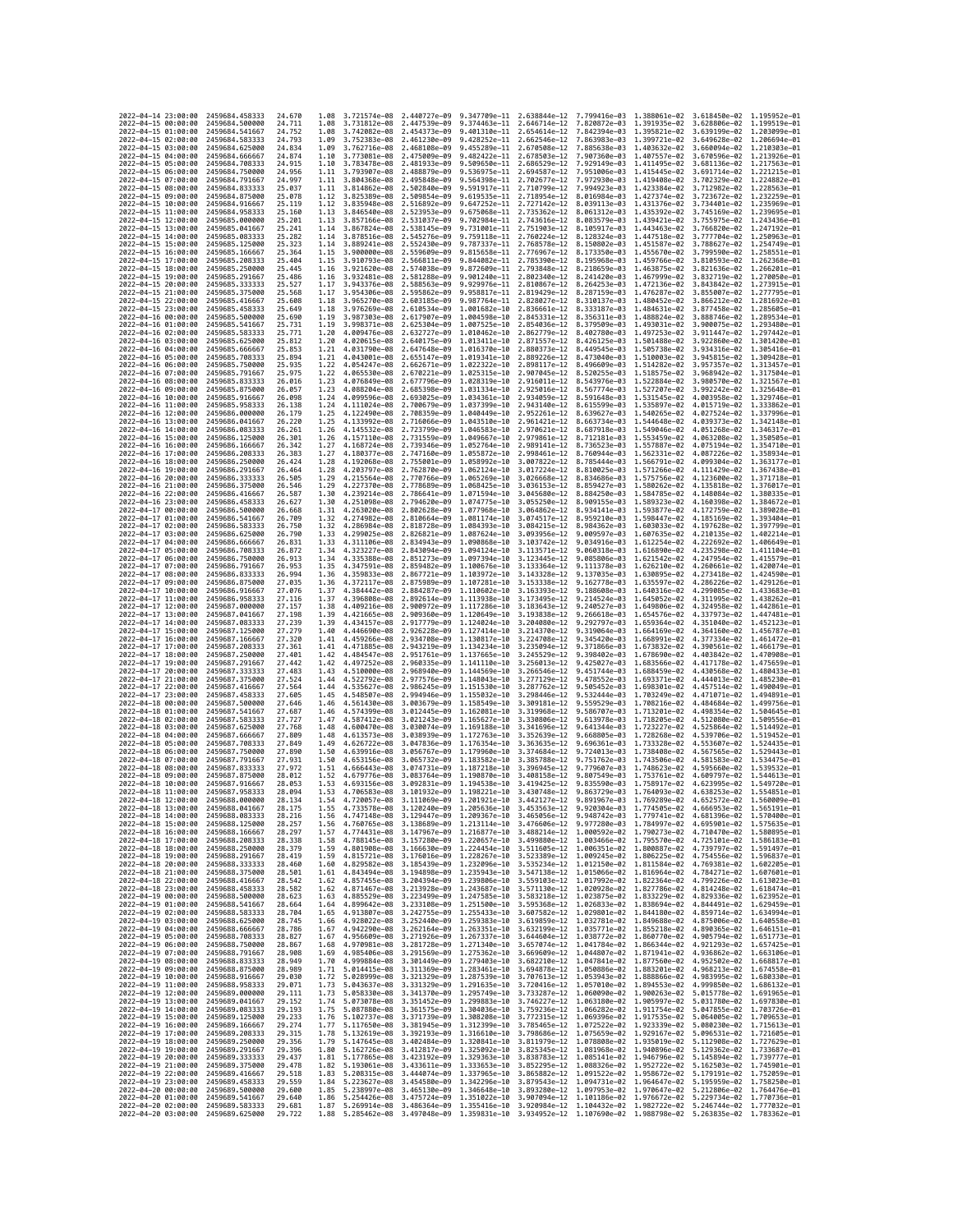| 2022-04-20 04:00:00                        |                     | 2459689,666667                   | 29.762           | 1.89         | 5.301069e-08 3.507777e-09                              |                                                                                                                                                                                                                                                                                                                               | 1.364267e-10                 | 3.948999e-12 1.110961e-02                                                                                                            |                              | 1.994900e-02                 | 5.281008e-02 1.789728e-01                                                                                                            |                              |
|--------------------------------------------|---------------------|----------------------------------|------------------|--------------|--------------------------------------------------------|-------------------------------------------------------------------------------------------------------------------------------------------------------------------------------------------------------------------------------------------------------------------------------------------------------------------------------|------------------------------|--------------------------------------------------------------------------------------------------------------------------------------|------------------------------|------------------------------|--------------------------------------------------------------------------------------------------------------------------------------|------------------------------|
| 2022-04-20 05:00:00                        |                     | 2459689.708333                   | 29.803           | 1.90         | 5.316737e-08                                           | 3.518552e-09                                                                                                                                                                                                                                                                                                                  | 1,368725e-10                 | 3.963124e-12 1.114245e-02 2.001028e-02                                                                                               |                              |                              | 5.298265e-02 1.796130e-01                                                                                                            |                              |
| 2022-04-20 06:00:00                        |                     | 2459689.750000<br>2459689.791667 | 29.844           | 1.91         | 5.332465e-08                                           | 3.529373e-09                                                                                                                                                                                                                                                                                                                  | 1.373205e-10                 | 3.977329e-12<br>3.991615e-12 1.120850e-02 2.013362e-02                                                                               | 1.117541e-02                 | 2.007182e-02                 | 5.315605e-02                                                                                                                         | 1.802568e-01                 |
| 2022-04-20 07:00:00<br>2022-04-20 08:00:00 |                     | 2459689.833333                   | 29.884<br>29.925 | 1.92<br>1.93 | 5.348255e-08 3.540240e-09<br>5.364106e-08 3.551154e-09 |                                                                                                                                                                                                                                                                                                                               | 1.377706e-10<br>1.382230e-10 | 4.005981e-12 1.124172e-02 2.019569e-02                                                                                               |                              |                              | 5.333030e-02 1.809042e-01<br>5.350540e-02 1.815553e-01                                                                               |                              |
| 2022-04-20 09:00:00                        |                     | 2459689.875000                   | 29.966           | 1.94         | 5.380018e-08                                           | 3.562115e-09                                                                                                                                                                                                                                                                                                                  | 1.386775e-10                 | 4.020430e-12 1.127507e-02                                                                                                            |                              | 2.025803e-02                 | 5.368136e-02                                                                                                                         | 1.822101e-01                 |
| 2022-04-20 10:00:00                        |                     | 2459689.916667                   | 30.006           | 1.95         | 5.395993e-08                                           | 3.573123e-09                                                                                                                                                                                                                                                                                                                  | 1.391343e-10                 | 4.034961e-12                                                                                                                         | 1.130855e-02                 | 2.032063e-02                 | 5.385818e-02                                                                                                                         | 1.828687e-01                 |
| 2022-04-20 11:00:00                        |                     | 2459689.958333                   | 30.047           | 1.96         | 5.412030e-08                                           | 3.584179e-09                                                                                                                                                                                                                                                                                                                  | 1,395934e-10                 | 4.049575e-12                                                                                                                         | 1.134216e-02                 | 2.038351e-02                 | 5.403588e-02                                                                                                                         | 1.835310e-01                 |
| 2022-04-20 12:00:00<br>2022-04-20 13:00:00 |                     | 2459690.000000<br>2459690.041667 | 30.088<br>30.129 | 1.97<br>1.98 | 5.428131e-08<br>5.444294e-08                           | 3.595282e-09<br>3.606434e-09                                                                                                                                                                                                                                                                                                  | 1.400547e-10<br>1.405183e-10 | 4.064273e-12 1.137590e-02<br>4.079056e-12                                                                                            | 1.140977e-02                 | 2.044665e-02<br>2.051007e-02 | 5.421445e-02 1.841972e-01<br>5.439391e-02                                                                                            | 1.848671e-01                 |
| 2022-04-20 14:00:00                        |                     | 2459690.083333                   | 30.169           | 1.99         | 5.460522e-08                                           | 3.617635e-09                                                                                                                                                                                                                                                                                                                  | 1.409842e-10                 | 4.093925e-12 1.144378e-02                                                                                                            |                              | 2.057377e-02                 | 5.457426e-02                                                                                                                         | 1.855410e-01                 |
| 2022-04-20 15:00:00                        |                     | 2459690.125000                   | 30.210           | 2.00         | 5.476814e-08                                           | 3.628884e-09                                                                                                                                                                                                                                                                                                                  | 1.414525e-10                 | 4.108879e-12                                                                                                                         | 1.147792e-02                 | 2.063775e-02                 | 5.475551e-02                                                                                                                         | 1.862188e-01                 |
| 2022-04-20 16:00:00                        |                     | 2459690.166667                   | 30.251           | 2.01         | 5.493170e-08                                           | 3.640183e-09                                                                                                                                                                                                                                                                                                                  | 1.419230e-10                 | 4.123921e-12 1.151220e-02                                                                                                            |                              | 2.070201e-02                 | 5.493767e-02                                                                                                                         | 1.869005e-01                 |
| 2022-04-20 17:00:00<br>2022-04-20 18:00:00 |                     | 2459690.208333<br>2459690.250000 | 30.291<br>30.332 | 2.03<br>2.04 | 5.509592e-08<br>5.526079e-08 3.662930e-09              | 3.651532e-09                                                                                                                                                                                                                                                                                                                  | 1.423960e-10<br>1.428713e-10 | 4.139051e-12<br>4.154269e-12 1.158117e-02                                                                                            | 1.154662e-02                 | 2.076655e-02<br>2.083137e-02 | 5.512075e-02<br>5.530475e-02 1.882759e-01                                                                                            | 1.875862e-01                 |
| 2022-04-20 19:00:00                        |                     | 2459690.291667                   | 30.373           | 2.05         | 5.542632e-08 3.674379e-09                              |                                                                                                                                                                                                                                                                                                                               | 1.433490e-10                 | 4.169577e-12 1.161586e-02                                                                                                            |                              | 2.089648e-02                 | 5.548967e-02 1.889697e-01                                                                                                            |                              |
| 2022-04-20 20:00:00                        |                     | 2459690.333333                   | 30.413           | 2.06         | 5.559251e-08                                           | 3.685879e-09                                                                                                                                                                                                                                                                                                                  | 1.438292e-10                 | 4.184975e-12                                                                                                                         | 1.165069e-02                 | 2.096188e-02                 | 5.567554e-02                                                                                                                         | 1.896675e-01                 |
| 2022-04-20 21:00:00                        |                     | 2459690.375000                   | 30.454           | 2.07         | 5.575937e-08                                           | 3.697430e-09                                                                                                                                                                                                                                                                                                                  | 1.443118e-10                 | 4.200464e-12                                                                                                                         | 1.168566e-02                 | 2.102758e-02                 | 5.586235e-02                                                                                                                         | 1.903695e-01                 |
| 2022-04-20 22:00:00                        |                     | 2459690.416667                   | 30.495           | 2.08         | 5.592691e-08                                           | 3.709033e-09                                                                                                                                                                                                                                                                                                                  | 1.447969e-10<br>1.452844e-10 | 4.216045e-12 1.172077e-02 2.109356e-02                                                                                               |                              |                              | 5.605012e-02 1.910756e-01                                                                                                            |                              |
| 2022-04-20 23:00:00<br>2022-04-21 00:00:00 |                     | 2459690.458333<br>2459690.500000 | 30.535<br>30.576 | 2.10<br>2.11 | 5.609512e-08<br>5.626401e-08                           | 3.720687e-09<br>3.732394e-09                                                                                                                                                                                                                                                                                                  | 1.457745e-10                 | 4.231719e-12 1.175602e-02 2.115984e-02<br>4.247486e-12                                                                               | 1.179142e-02                 | 2.122642e-02                 | 5.623884e-02 1.917860e-01<br>5.642854e-02                                                                                            | 1.925006e-01                 |
| 2022-04-21 01:00:00                        |                     | 2459690.541667                   | 30.617           | 2.12         | 5.643359e-08                                           | 3.744154e-09                                                                                                                                                                                                                                                                                                                  | 1.462670e-10                 | 4.263348e-12                                                                                                                         | 1.182696e-02                 | 2.129330e-02                 | 5.661921e-02                                                                                                                         | 1.932194e-01                 |
| 2022-04-21 02:00:00                        |                     | 2459690.583333                   | 30.657           | 2.13         | 5.660386e-08 3.755967e-09                              |                                                                                                                                                                                                                                                                                                                               | 1.467621e-10                 | 4.279305e-12 1.186264e-02 2.136048e-02                                                                                               |                              |                              | 5.681086e-02 1.939426e-01                                                                                                            |                              |
| 2022-04-21 03:00:00                        |                     | 2459690.625000                   | 30.698           | 2.14         | 5.677483e-08 3.767833e-09                              |                                                                                                                                                                                                                                                                                                                               | 1.472598e-10                 | 4.295358e-12 1.189847e-02                                                                                                            |                              | 2.142796e-02                 | 5.700351e-02 1.946702e-01                                                                                                            |                              |
| 2022-04-21 04:00:00<br>2022-04-21 05:00:00 |                     | 2459690.666667<br>2459690.708333 | 30.739<br>30.779 | 2.16<br>2.17 | 5.694649e-08<br>5.711886e-08 3.791728e-09              | 3.779753e-09                                                                                                                                                                                                                                                                                                                  | 1.477601e-10<br>1.482630e-10 | 4.311508e-12<br>4.327756e-12 1.197057e-02                                                                                            | 1.193445e-02                 | 2.149575e-02<br>2.156385e-02 | 5.719717e-02<br>5.739183e-02 1.961385e-01                                                                                            | 1.954021e-01                 |
| 2022-04-21 06:00:00                        |                     | 2459690.750000                   | 30.820           | 2.18         | 5.729195e-08                                           | 3.803757e-09                                                                                                                                                                                                                                                                                                                  | 1.487685e-10                 | 4.344102e-12                                                                                                                         | 1.200685e-02                 | 2.163226e-02                 | 5.758751e-02 1.968793e-01                                                                                                            |                              |
| 2022-04-21 07:00:00                        |                     | 2459690.791667                   | 30.861           | 2.19         | 5.746574e-08                                           | 3.815841e-09                                                                                                                                                                                                                                                                                                                  | 1.492766e-10                 | 4.360549e-12                                                                                                                         | 1.204327e-02                 | 2.170099e-02                 | 5.778422e-02                                                                                                                         | 1.976247e-01                 |
| 2022-04-21 08:00:00                        |                     | 2459690.833333                   | 30.901           | 2.21         | 5.764026e-08                                           | 3.827981e-09                                                                                                                                                                                                                                                                                                                  | 1.497875e-10                 | 4.377096e-12                                                                                                                         | 1.207984e-02                 | 2.177003e-02                 | 5.798196e-02                                                                                                                         | 1.983746e-01                 |
| 2022-04-21 09:00:00                        |                     | 2459690.875000<br>2459690.916667 | 30.942<br>30.982 | 2.22         | 5.781550e-08<br>5.799147e-08                           | 3.840177e-09                                                                                                                                                                                                                                                                                                                  | 1.503010e-10<br>1.508173e-10 | 4.393745e-12 1.211657e-02                                                                                                            |                              | 2.183939e-02<br>2.190907e-02 | 5.818075e-02 1.991292e-01                                                                                                            |                              |
| 2022-04-21 10:00:00<br>2022-04-21 11:00:00 |                     | 2459690.958333                   | 31,023           | 2.23<br>2.25 | 5.816817e-08                                           | 3.852430e-09<br>3.864739e-09                                                                                                                                                                                                                                                                                                  | 1,513363e-10                 | 4.410496e-12 1.215345e-02<br>4.427350e-12                                                                                            | 1.219048e-02                 | 2.197907e-02                 | 5.838059e-02 1.998883e-01<br>5.858149e-02                                                                                            | 2.006522e-01                 |
| 2022-04-21 12:00:00                        |                     | 2459691.000000                   | 31,064           | 2.26         | 5.834561e-08                                           | 3.877105e-09                                                                                                                                                                                                                                                                                                                  | 1.518581e-10                 | 4.444309e-12 1.222767e-02                                                                                                            |                              | 2.204940e-02                 | 5.878347e-02                                                                                                                         | 2.014208e-01                 |
| 2022-04-21 13:00:00                        |                     | 2459691.041667                   | 31.104           | 2.27         | 5.852380e-08 3.889529e-09                              |                                                                                                                                                                                                                                                                                                                               | 1.523826e-10                 | 4.461374e-12 1.226501e-02 2.212006e-02                                                                                               |                              |                              | 5.898653e-02 2.021942e-01                                                                                                            |                              |
| 2022-04-21 14:00:00                        |                     | 2459691.083333                   | 31.145           | 2.29         | 5.870274e-08                                           | 3.902012e-09                                                                                                                                                                                                                                                                                                                  | 1.529100e-10                 | 4.478544e-12 1.230251e-02                                                                                                            |                              | 2.219105e-02                 | 5.919067e-02                                                                                                                         | 2.029724e-01                 |
| 2022-04-21 15:00:00<br>2022-04-21 16:00:00 |                     | 2459691.125000<br>2459691.166667 | 31.186<br>31.226 | 2.30<br>2.32 | 5.888244e-08<br>5.906289e-08 3.927153e-09              | 3.914553e-09                                                                                                                                                                                                                                                                                                                  | 1.534402e-10<br>1.539733e-10 | 4.495823e-12<br>4.513209e-12 1.237799e-02                                                                                            | 1.234017e-02                 | 2.226237e-02<br>2.233403e-02 | 5.939592e-02<br>5.960227e-02                                                                                                         | 2.037554e-01<br>2.045434e-01 |
| 2022-04-21 17:00:00                        |                     | 2459691.208333                   | 31.267           | 2.33         | 5.924411e-08                                           | 3.939813e-09                                                                                                                                                                                                                                                                                                                  | 1,545093e-10                 | 4.530705e-12 1.241597e-02                                                                                                            |                              | 2.240602e-02                 | 5.980974e-02                                                                                                                         | 2.053364e-01                 |
| 2022-04-21 18:00:00                        |                     | 2459691.250000                   | 31.308           | 2.34         | 5.942610e-08                                           | 3.952532e-09                                                                                                                                                                                                                                                                                                                  | 1.550482e-10                 | 4.548311e-12                                                                                                                         | 1.245411e-02                 | 2.247836e-02                 | 6.001834e-02                                                                                                                         | 2.061343e-01                 |
| 2022-04-21 19:00:00                        |                     | 2459691.291667                   | 31,348           | 2.36         | 5.960887e-08                                           | 3.965312e-09                                                                                                                                                                                                                                                                                                                  | 1.555900e-10                 | 4.566029e-12 1.249241e-02                                                                                                            |                              | 2.255104e-02                 | 6.022808e-02                                                                                                                         | 2.069373e-01                 |
| 2022-04-21 20:00:00                        |                     | 2459691.333333                   | 31.389           | 2.37         | 5.979243e-08                                           | 3.978154e-09                                                                                                                                                                                                                                                                                                                  | 1.561348e-10                 | 4.583859e-12 1.253088e-02 2.262407e-02                                                                                               |                              |                              | 6.043896e-02                                                                                                                         | 2.077454e-01                 |
| 2022-04-21 21:00:00<br>2022-04-21 22:00:00 |                     | 2459691.375000<br>2459691.416667 | 31,430<br>31.470 | 2.39<br>2.40 | 5.997677e-08<br>6.016190e-08                           | 3.991056e-09<br>4.004020e-09                                                                                                                                                                                                                                                                                                  | 1.566825e-10<br>1.572333e-10 | 4.601803e-12 1.256951e-02<br>4.619861e-12                                                                                            | 1.260831e-02                 | 2.269745e-02<br>2.277118e-02 | 6.065100e-02<br>6.086421e-02                                                                                                         | 2.085586e-01<br>2.093770e-01 |
| 2022-04-21 23:00:00                        |                     | 2459691.458333                   | 31.511           | 2.42         | 6.034783e-08                                           | 4.017047e-09                                                                                                                                                                                                                                                                                                                  | 1.577872e-10                 | 4.638035e-12 1.264728e-02 2.284526e-02                                                                                               |                              |                              | 6.107859e-02                                                                                                                         | 2.102007e-01                 |
| 2022-04-22 00:00:00                        |                     | 2459691.500000                   | 31.552           | 2.43         | 6.053457e-08                                           | 4.030137e-09                                                                                                                                                                                                                                                                                                                  | 1.583441e-10                 | 4.656326e-12 1.268641e-02 2.291971e-02                                                                                               |                              |                              | 6.129417e-02                                                                                                                         | 2.110296e-01                 |
| 2022-04-22 01:00:00                        |                     | 2459691.541667                   | 31.592           | 2.45         | 6.072212e-08                                           | 4.043290e-09                                                                                                                                                                                                                                                                                                                  | 1.589041e-10                 | 4.674735e-12 1.272572e-02                                                                                                            |                              | 2.299451e-02                 | 6.151094e-02                                                                                                                         | 2.118639e-01                 |
| 2022-04-22 02:00:00<br>2022-04-22 03:00:00 |                     | 2459691.583333<br>2459691.625000 | 31.633<br>31.674 | 2.46<br>2.48 | 6.091048e-08<br>6.109967e-08                           | 4.056507e-09<br>4.069788e-09                                                                                                                                                                                                                                                                                                  | 1.594672e-10<br>1.600334e-10 | 4.693262e-12<br>4.711910e-12                                                                                                         | 1.276520e-02<br>1.280484e-02 | 2.306967e-02<br>2.314521e-02 | 6.172892e-02<br>6.194812e-02                                                                                                         | 2.127036e-01<br>2.135488e-01 |
| 2022-04-22 04:00:00                        |                     | 2459691.666667                   | 31.714           | 2.49         | 6.128969e-08                                           | 4.083135e-09                                                                                                                                                                                                                                                                                                                  | 1.606029e-10                 | 4.730679e-12 1.284467e-02 2.322111e-02                                                                                               |                              |                              | 6.216855e-02                                                                                                                         | 2.143994e-01                 |
| 2022-04-22 05:00:00                        |                     | 2459691.708333                   | 31.755           | 2.51         | 6.148054e-08                                           | 4.096547e-09                                                                                                                                                                                                                                                                                                                  | 1.611755e-10                 | 4.749571e-12                                                                                                                         | 1.288466e-02                 | 2.329738e-02                 | 6.239022e-02                                                                                                                         | 2.152556e-01                 |
| 2022-04-22 06:00:00                        |                     | 2459691.750000                   | 31,795           | 2.52         | 6.167223e-08                                           | 4.110024e-09                                                                                                                                                                                                                                                                                                                  | 1.617514e-10                 | 4.768586e-12                                                                                                                         | 1.292484e-02                 | 2.337403e-02                 | 6.261314e-02                                                                                                                         | 2.161174e-01                 |
| 2022-04-22 07:00:00<br>2022-04-22 08:00:00 |                     | 2459691.791667<br>2459691.833333 | 31.836<br>31.877 | 2.54<br>2.56 | 6.186477e-08<br>6.205816e-08                           | 4.123568e-09<br>4.137180e-09                                                                                                                                                                                                                                                                                                  | 1.623306e-10<br>1.629130e-10 | 4.787726e-12 1.296519e-02<br>4.806992e-12 1.300572e-02                                                                               |                              | 2.345106e-02<br>2.352847e-02 | 6.283732e-02<br>6.306278e-02                                                                                                         | 2.169848e-01<br>2.178580e-01 |
| 2022-04-22 09:00:00                        |                     | 2459691.875000                   | 31.917           | 2.57         | 6.225241e-08                                           | 4.150859e-09                                                                                                                                                                                                                                                                                                                  | 1.634988e-10                 | 4.826385e-12 1.304643e-02                                                                                                            |                              | 2.360626e-02                 | 6.328952e-02                                                                                                                         | 2.187369e-01                 |
| 2022-04-22 10:00:00                        |                     | 2459691.916667                   | 31.958           | 2.59         | 6.244753e-08 4.164605e-09                              |                                                                                                                                                                                                                                                                                                                               | 1.640879e-10                 | 4.845907e-12 1.308732e-02                                                                                                            |                              | 2.368444e-02                 | 6.351756e-02                                                                                                                         | 2.196216e-01                 |
| 2022-04-22 11:00:00                        |                     | 2459691.958333                   | 31.999           | 2.61         | 6.264352e-08                                           | 4.178421e-09                                                                                                                                                                                                                                                                                                                  | 1.646803e-10                 | 4.865558e-12 1.312839e-02                                                                                                            |                              | 2.376301e-02                 | 6.374691e-02                                                                                                                         | 2.205122e-01                 |
| 2022-04-22 12:00:00                        |                     | 2459692.000000                   | 32.039           | 2.62         | 6.284039e-08                                           | 4.192306e-09                                                                                                                                                                                                                                                                                                                  | 1.652762e-10                 | 4.885340e-12                                                                                                                         | 1.316965e-02                 | 2.384197e-02                 | 6.397758e-02                                                                                                                         | 2.214088e-01                 |
| 2022-04-22 13:00:00<br>2022-04-22 14:00:00 |                     | 2459692.041667<br>2459692.083333 | 32,080<br>32,121 | 2.64<br>2.66 | 6.303814e-08<br>6.323679e-08                           | 4.206261e-09<br>4.220286e-09                                                                                                                                                                                                                                                                                                  | 1.658756e-10<br>1.664784e-10 | 4.905254e-12<br>4.925302e-12 1.325273e-02                                                                                            | 1.321110e-02                 | 2.392133e-02<br>2.400110e-02 | 6.420958e-02<br>6.444292e-02                                                                                                         | 2.223113e-01<br>2.232199e-01 |
| 2022-04-22 15:00:00                        |                     | 2459692.125000                   | 32, 161          | 2.67         | 6.343633e-08                                           | 4.234382e-09                                                                                                                                                                                                                                                                                                                  | 1.670847e-10                 | 4.945485e-12 1.329455e-02                                                                                                            |                              | 2.408126e-02                 | 6.467762e-02 2.241346e-01                                                                                                            |                              |
| 2022-04-22 16:00:00                        |                     | 2459692.166667                   | 32,202           | 2.69         | 6.363678e-08                                           | 4.248549e-09                                                                                                                                                                                                                                                                                                                  | 1.676945e-10                 | 4.965803e-12                                                                                                                         | 1.333655e-02                 | 2.416183e-02                 | 6.491369e-02                                                                                                                         | 2.250555e-01                 |
| 2022-04-22 17:00:00                        |                     | 2459692.208333                   | 32,242           | 2.71         | 6.383814e-08                                           | 4.262789e-09                                                                                                                                                                                                                                                                                                                  | 1,683079e-10                 | 4.986259e-12 1.337875e-02                                                                                                            |                              | 2.424281e-02                 | 6.515113e-02                                                                                                                         | 2.259825e-01                 |
| 2022-04-22 18:00:00<br>2022-04-22 19:00:00 |                     | 2459692.250000<br>2459692.291667 | 32.283<br>32.324 | 2.73<br>2.74 | 6.404042e-08<br>6.424363e-08                           | 4.277101e-09<br>4.291487e-09                                                                                                                                                                                                                                                                                                  | 1.689249e-10<br>1.695456e-10 | 5.006853e-12 1.342115e-02<br>5.027588e-12 1.346373e-02                                                                               |                              | 2.432421e-02<br>2.440602e-02 | 6.538997e-02<br>6.563022e-02                                                                                                         | 2.269159e-01<br>2.278556e-01 |
| 2022-04-22 20:00:00                        |                     | 2459692.333333                   | 32.364           | 2.76         | 6.444777e-08                                           | 4.305947e-09                                                                                                                                                                                                                                                                                                                  | 1.701699e-10                 | 5.048464e-12                                                                                                                         | 1.350652e-02                 | 2.448826e-02                 | 6.587188e-02                                                                                                                         | 2.288017e-01                 |
| 2022-04-22 21:00:00                        |                     | 2459692.375000                   | 32.405           | 2.78         | 6.465285e-08 4.320481e-09                              |                                                                                                                                                                                                                                                                                                                               | 1.707979e-10                 | 5.069483e-12 1.354949e-02                                                                                                            |                              | 2.457091e-02                 | 6.611497e-02                                                                                                                         | 2.297543e-01                 |
| 2022-04-22 22:00:00                        |                     | 2459692.416667                   | 32.446           | 2.80         | 6.485888e-08                                           | 4.335090e-09                                                                                                                                                                                                                                                                                                                  | 1.714296e-10                 | 5.090646e-12 1.359267e-02                                                                                                            |                              | 2.465400e-02                 | 6.635951e-02                                                                                                                         | 2.307135e-01                 |
| 2022-04-22 23:00:00                        |                     | 2459692.458333                   | 32.486<br>32.527 | 2.82         | 6.506586e-08                                           | 4.349775e-09                                                                                                                                                                                                                                                                                                                  | 1.720651e-10                 | 5.111954e-12                                                                                                                         | 1.363605e-02                 | 2.473751e-02                 | 6.660551e-02                                                                                                                         | 2.316792e-01                 |
| 2022-04-23 00:00:00<br>2022-04-23 01:00:00 |                     | 2459692.500000<br>2459692.541667 | 32.568           | 2.84<br>2.85 | 6.527380e-08<br>6.548271e-08                           | 4.364537e-09<br>4.379376e-09                                                                                                                                                                                                                                                                                                  | 1.727044e-10<br>1.733475e-10 | 5.133410e-12<br>5.155014e-12 1.372341e-02                                                                                            | 1.367963e-02                 | 2.482146e-02<br>2.490585e-02 | 6.685297e-02<br>6.710192e-02                                                                                                         | 2.326516e-01<br>2.336307e-01 |
| 2022-04-23 02:00:00                        |                     | 2459692.583333                   | 32,608           | 2.87         | 6.569260e-08                                           | 4.394292e-09                                                                                                                                                                                                                                                                                                                  | 1.739945e-10                 | 5.176768e-12 1.376740e-02                                                                                                            |                              | 2.499068e-02                 | 6.735237e-02 2.346166e-01                                                                                                            |                              |
| 2022-04-23 03:00:00                        |                     | 2459692.625000                   | 32,649           | 2.89         | 6.590348e-08                                           | 4.409287e-09                                                                                                                                                                                                                                                                                                                  | 1.746454e-10                 | 5.198673e-12                                                                                                                         | 1.381159e-02                 | 2.507596e-02                 | 6.760433e-02                                                                                                                         | 2.356094e-01                 |
| 2022-04-23 04:00:00                        |                     | 2459692.666667                   | 32,689           | 2.91         | 6.611534e-08                                           | 4.424361e-09                                                                                                                                                                                                                                                                                                                  | 1.753002e-10                 | 5.220732e-12                                                                                                                         | 1.385599e-02                 | 2.516169e-02                 | 6.785781e-02                                                                                                                         | 2.366091e-01                 |
| 2022-04-23 05:00:00<br>2022-04-23 06:00:00 |                     | 2459692.708333<br>2459692.750000 | 32.730<br>32.771 | 2.93<br>2.95 | 6.632821e-08<br>6.654208e-08 4.454748e-09              | 4.439514e-09                                                                                                                                                                                                                                                                                                                  | 1.759590e-10<br>1.766219e-10 | 5.242944e-12 1.390060e-02<br>5.265313e-12 1.394543e-02                                                                               |                              | 2.524787e-02<br>2.533450e-02 | 6.811283e-02<br>6.836941e-02                                                                                                         | 2.376158e-01<br>2.386296e-01 |
| 2022-04-23 07:00:00                        |                     | 2459692.791667                   | 32.811           | 2.97         | 6.675697e-08                                           | 4.470063e-09                                                                                                                                                                                                                                                                                                                  | 1.772887e-10                 | 5.287839e-12                                                                                                                         | 1.399046e-02                 | 2.542160e-02                 | 6.862755e-02                                                                                                                         | 2.396505e-01                 |
| 2022-04-23 08:00:00                        |                     |                                  | 32.852           | 2.99         | 6.697288e-08 4.485460e-09                              |                                                                                                                                                                                                                                                                                                                               |                              |                                                                                                                                      |                              | 2.550916e-02                 | 6.888727e-02                                                                                                                         | 2.406786e-01                 |
| 2022-04-23 09:00:00                        |                     | 2459692.833333                   |                  |              |                                                        |                                                                                                                                                                                                                                                                                                                               | 1.779597e-10                 | 5.310524e-12 1.403571e-02                                                                                                            |                              |                              |                                                                                                                                      | 2.417140e-01                 |
|                                            |                     | 2459692.875000                   | 32.893           | 3.01         | 6.718982e-08                                           | 4.500939e-09                                                                                                                                                                                                                                                                                                                  | 1.786348e-10                 | 5.333370e-12                                                                                                                         | 1.408118e-02                 | 2.559719e-02                 | 6.914859e-02                                                                                                                         |                              |
|                                            | 2022-04-23 10:00:00 | 2459692.916667                   | 32,933           | 3.03         | 6.740780e-08                                           | 4.516502e-09                                                                                                                                                                                                                                                                                                                  | 1.793140e-10                 | 5.356377e-12                                                                                                                         | 1.412686e-02                 | 2.568570e-02                 | 6.941153e-02                                                                                                                         | 2.427567e-01                 |
|                                            | 2022-04-23 11:00:00 | 2459692.958333<br>2459693.000000 | 32,974<br>33.014 | 3.05<br>3.08 | 6.762683e-08                                           | 4.532148e-09                                                                                                                                                                                                                                                                                                                  | 1.799975e-10                 | 5.379549e-12                                                                                                                         | 1.417276e-02                 | 2.577468e-02<br>2.586414e-02 | 6.967609e-02                                                                                                                         | 2.438069e-01<br>2.448645e-01 |
| 2022-04-23 12:00:00<br>2022-04-23 13:00:00 |                     | 2459693.041667                   | 33.055           | 3.10         | 6.784692e-08<br>6.806807e-08                           | 4.547879e-09<br>4.563695e-09                                                                                                                                                                                                                                                                                                  | 1.806852e-10<br>1,813771e-10 | 5.402886e-12 1.421889e-02<br>5.426390e-12 1.426523e-02                                                                               |                              | 2.595409e-02                 | 6.994229e-02<br>7.021015e-02                                                                                                         | 2.459297e-01                 |
| 2022-04-23 14:00:00                        |                     | 2459693.083333                   | 33,096           | 3.12         | 6.829029e-08                                           | 4.579597e-09                                                                                                                                                                                                                                                                                                                  | 1,820734e-10                 | 5.450063e-12                                                                                                                         | 1.431180e-02                 | 2.604453e-02                 | 7.047968e-02                                                                                                                         | 2.470026e-01                 |
| 2022-04-23 15:00:00                        |                     | 2459693.125000                   | 33.136           | 3.14         | 6.851359e-08 4.595586e-09                              |                                                                                                                                                                                                                                                                                                                               | 1.827741e-10                 | 5.473906e-12 1.435860e-02 2.613546e-02                                                                                               |                              |                              | 7.075090e-02                                                                                                                         | 2.480832e-01                 |
| 2022-04-23 16:00:00<br>2022-04-23 17:00:00 |                     | 2459693.166667<br>2459693.208333 | 33.177<br>33.217 | 3.16<br>3.18 |                                                        | 6.873799e-08 4.611663e-09 1.834791e-10<br>6.896348e-08 4.627828e-09 1.841886e-10                                                                                                                                                                                                                                              |                              |                                                                                                                                      |                              |                              | 5.497921e-12 1.440563e-02 2.622689e-02 7.102383e-02 2.491716e-01<br>5.522111e-12 1.445289e-02 2.631882e-02 7.129847e-02 2.502679e-01 |                              |
| 2022-04-23                                 | 18:00:00            | 2459693.250000                   | 33.258           |              | 6.919008e-08                                           | 4.644082e-09                                                                                                                                                                                                                                                                                                                  | 1,849026e-10                 | 5.546475e–12                                                                                                                         | 1.450038e-02                 | 2.641126e-02                 | 7.157485e-02                                                                                                                         |                              |
| 2022-04-23 19:00:00                        |                     | 2459693.291667                   | 33.299           | 3.23         |                                                        | 6.941780e-08 4.660426e-09 1.856211e-10 5.571017e-12 1.454810e-02 2.650421e-02 7.185299e-02 2.524844e-01                                                                                                                                                                                                                       |                              |                                                                                                                                      |                              |                              |                                                                                                                                      |                              |
| 2022-04-23 20:00:00                        |                     | 2459693.333333                   | 33, 339          | 3.25<br>3.28 |                                                        | 6.964664e-08 4.676861e-09 1.863442e-10 5.595739e-12 1.459606e-02 2.659767e-02 7.213289e-02 2.536048e-01                                                                                                                                                                                                                       |                              |                                                                                                                                      |                              |                              |                                                                                                                                      |                              |
| 2022-04-23 21:00:00<br>2022-04-23 22:00:00 |                     | 2459693.375000<br>2459693.416667 | 33.380<br>33.421 | 3.30         |                                                        | 6.987661e-08 4.693387e-09 1.870719e-10 5.620641e-12 1.464425e-02 2.669166e-02 7.241458e-02 2.547334e-01<br>7.010773e-08 4.710005e-09 1.878043e-10 5.645726e-12 1.469269e-02 2.678617e-02 7.269807e-02 2.558703e-01                                                                                                            |                              |                                                                                                                                      |                              |                              |                                                                                                                                      |                              |
| 2022-04-23 23:00:00                        |                     | 2459693.458333                   | 33.461           | 3.32         |                                                        | 7.034001e-08 4.726717e-09 1.885414e-10 5.670995e-12 1.474137e-02 2.688121e-02 7.298338e-02 2.570155e-01                                                                                                                                                                                                                       |                              |                                                                                                                                      |                              |                              |                                                                                                                                      |                              |
| 2022-04-24 00:00:00                        |                     | 2459693.500000                   | 33.502           | 3.35         |                                                        |                                                                                                                                                                                                                                                                                                                               |                              |                                                                                                                                      |                              |                              |                                                                                                                                      |                              |
| 2022-04-24 01:00:00<br>2022-04-24 02:00:00 |                     | 2459693.541667<br>2459693.583333 | 33.542<br>33.583 | 3.37<br>3.39 |                                                        | 7.057344e-08 4.743522e-09 1.892832e-10<br>7.080805e-08 4.760422e-09 1.900298e-10<br>7.104384e-08 4.777418e-09 1.907812e-10 5.747930e-12 1.488887e-02 2.716955e-02 7.385041e-02 2.605023e-01                                                                                                                                   |                              | 5.696451e-12 1.479029e-02 2.697678e-02 7.327053e-02 2.581692e-01<br>5.722096e-12 1.483946e-02 2.707289e-02 7.355954e-02 2.593314e-01 |                              |                              |                                                                                                                                      |                              |
| 2022-04-24 03:00:00                        |                     | 2459693.625000                   | 33.624           | 3.42         |                                                        | 7.128082e-08 4.794510e-09 1.915375e-10 5.773957e-12 1.493854e-02 2.726675e-02 7.414318e-02 2.616819e-01                                                                                                                                                                                                                       |                              |                                                                                                                                      |                              |                              |                                                                                                                                      |                              |
| 2022-04-24 04:00:00                        |                     | 2459693.666667                   | 33.664           | 3.44         |                                                        |                                                                                                                                                                                                                                                                                                                               |                              |                                                                                                                                      |                              |                              |                                                                                                                                      |                              |
| 2022-04-24 05:00:00                        |                     | 2459693.708333                   | 33.705           | 3.47         |                                                        | $\begin{array}{cccccccc} 7.151900e-08& 4.811699e-09& 1.922988e-10& 5.800178e-12& 1.498845e-02& 2.736451e-02& 7.443786e-02& 2.628702e-01\\ 7.175839e-08& 4.828986e-09& 1.930650e-10& 5.826595e-12& 1.503862e-02& 2.746282e-02& 7.473446e-02& 2$                                                                                |                              |                                                                                                                                      |                              |                              |                                                                                                                                      |                              |
| 2022-04-24 06:00:00                        |                     | 2459693.750000                   | 33.745           |              |                                                        | 3.49 7.199900e-08 4.846373e-09 1.938362e-10 5.853210e-12 1.508905e-02 2.756170e-02 7.503300e-02 2.652737e-01                                                                                                                                                                                                                  |                              |                                                                                                                                      |                              |                              |                                                                                                                                      |                              |
| 2022-04-24 07:00:00<br>2022-04-24 08:00:00 |                     | 2459693.791667<br>2459693.833333 | 33.786<br>33.827 |              |                                                        |                                                                                                                                                                                                                                                                                                                               |                              |                                                                                                                                      |                              |                              |                                                                                                                                      |                              |
| 2022-04-24 09:00:00                        |                     | 2459693.875000                   | 33.867           |              |                                                        | 3.52 7.224084e-08 4.863859e-09 1.946126e-10 5.880025e-12 1.513973e-02 2.766115e-02 7.533352e-02 2.664890e-01<br>3.54 7.24899e-08 4.881446e-09 1.946126e-10 5.987042e-12 1.519073e-02 2.766115e-02 7.553352e-02 2.664890e-01<br>3.57                                                                                           |                              |                                                                                                                                      |                              |                              |                                                                                                                                      |                              |
| 2022-04-24 10:00:00                        |                     | 2459693.916667                   | 33.908           | 3.60         |                                                        | 7.297386e-08 4.916926e-09 1.969725e-10 5.961691e-12 1.529335e-02 2.796295e-02 7.624702e-02 2.701902e-01                                                                                                                                                                                                                       |                              |                                                                                                                                      |                              |                              |                                                                                                                                      |                              |
| 2022-04-24 11:00:00                        |                     | 2459693.958333                   | 33.948           | 3.62         |                                                        |                                                                                                                                                                                                                                                                                                                               |                              |                                                                                                                                      |                              |                              |                                                                                                                                      |                              |
| 2022-04-24 12:00:00<br>2022-04-24 13:00:00 |                     | 2459694.000000<br>2459694.041667 | 33.989<br>34.030 | 3.65<br>3.68 |                                                        | 7.322073e-08 4.934821e-09 1.977696e-10 5.989327e-12 1.534509e-02 2.806472e-02 7.655558e-02 2.714427e-01<br>7.346888e-08 4.952821e-09 1.985720e-10 6.017174e-12 1.539710e-02 2.816708e-02 7.686620e-02 2.714427e-01<br>7.371833e-08 4.970925e-09 1.993798e-10 6.045233e-12 1.544937e-02 2.827004e-02 7.717890e-02 2.739764e-01 |                              |                                                                                                                                      |                              |                              |                                                                                                                                      |                              |
| 2022-04-24 14:00:00                        |                     | 2459694.083333                   | 34.070           |              |                                                        | 3.70 7.396908e-08 4.989136e-09 2.001931e-10 6.073507e-12 1.550193e-02 2.837361e-02 7.749370e-02 2.752578e-01                                                                                                                                                                                                                  |                              |                                                                                                                                      |                              |                              |                                                                                                                                      |                              |
| 2022-04-24 15:00:00                        |                     | 2459694.125000                   | 34.111           | 3.73         |                                                        |                                                                                                                                                                                                                                                                                                                               |                              |                                                                                                                                      |                              |                              |                                                                                                                                      |                              |
| 2022-04-24 16:00:00                        |                     | 2459694.166667                   | 34, 151          | 3.76         |                                                        | $\begin{array}{cccccccc} 7.422115e-08 & 5.007455e-09 & 2.010118e-10 & 6.101998e-12 & 1.555475e-02 & 2.847779e-02 & 7.781062e-02 & 2.765490e-01 \\ 7.447455e-08 & 5.025882e-09 & 2.018360e-10 & 6.130709e-12 & 1.560786e-02 & 2.858258e-02 & 7.812968e-02 & 2$                                                                 |                              |                                                                                                                                      |                              |                              |                                                                                                                                      |                              |
| 2022-04-24 17:00:00<br>2022-04-24 18:00:00 |                     | 2459694.208333<br>2459694.250000 | 34.192<br>34,233 | 3.79         |                                                        | 7.472928e-08 5.044418e-09 2.026659e-10 6.159641e-12 1.566124e-02 2.868800e-02 7.845090e-02 2.791614e-01                                                                                                                                                                                                                       |                              |                                                                                                                                      |                              |                              |                                                                                                                                      |                              |
| 2022-04-24 19:00:00                        |                     | 2459694.291667                   | 34.273           | 3.84         |                                                        | 3.82 7.498536e-08 5.063064e-09 2.035013e-10 6.188796e-12 1.571491e-02 2.879404e-02 7.877431e-02 2.804828e-01                                                                                                                                                                                                                  |                              |                                                                                                                                      |                              |                              |                                                                                                                                      |                              |
| 2022-04-24 20:00:00                        |                     | 2459694.333333                   | 34.314           | 3.87         |                                                        | $\begin{array}{cccccccc} 7.524280e-08 & 5.081821e-09 & 2.043425e-10 & 6.218178e-12 & 1.576886e-02 & 2.890072e-02 & 7.909992e-02 & 2.818144e-01 \\ \hline \end{array} \\ \begin{array}{cccc} 7.550162e-08 & 5.100691e-09 & 2.051894e-10 & 6.247789e-12 & 1.582310e-02 & 2.900803e-02 &$                                        |                              |                                                                                                                                      |                              |                              |                                                                                                                                      |                              |
| 2022-04-24 21:00:00                        |                     | 2459694.375000                   | 34.354           |              |                                                        | 3.90 7.576182e-08 5.119674e-09 2.060422e-10 6.277630e-12 1.587764e-02 2.911599e-02 7.975785e-02 2.845088e-01                                                                                                                                                                                                                  |                              |                                                                                                                                      |                              |                              |                                                                                                                                      |                              |
| 2022-04-24 22:00:00                        |                     | 2459694.416667                   | 34.395           | 3.93         |                                                        |                                                                                                                                                                                                                                                                                                                               |                              |                                                                                                                                      |                              |                              |                                                                                                                                      |                              |
| 2022-04-24 23:00:00<br>2022-04-25 00:00:00 |                     | 2459694.458333<br>2459694.500000 | 34.436<br>34.476 | 3.96<br>3.99 |                                                        | 7.602342e-08 5.138772e-09 2.069007e-10 6.307704e-12 1.593246e-02 2.922460e-02 8.009021e-02 2.858718e-01<br>7.628642e-08 5.157985e-09 2.077653e-10 6.338014e-12 1.598758e-02 2.933387e-02 8.042486e-02 2.872455e-01<br>7.655085e-08 5.177315e-09 2.086358e-10 6.368561e-12 1.604299e-02 2.944379e-02 8.076182e-02 2.886300e-01 |                              |                                                                                                                                      |                              |                              |                                                                                                                                      |                              |
| 2022-04-25 01:00:00                        |                     | 2459694.541667                   | 34.517           |              |                                                        |                                                                                                                                                                                                                                                                                                                               |                              |                                                                                                                                      |                              |                              |                                                                                                                                      |                              |
| 2022-04-25 02:00:00                        |                     | 2459694.583333                   | 34.557           |              |                                                        |                                                                                                                                                                                                                                                                                                                               |                              |                                                                                                                                      |                              |                              |                                                                                                                                      |                              |
| 2022-04-25 03:00:00                        |                     | 2459694.625000                   | 34.598           |              |                                                        | 4.02 7.681670e-08 5.196762e-09 2.095123e-10 6.399350e-12 1.609871e-02 2.955439e-02 8.110113e-02 2.900253e-01<br>4.05 7.700401e-08 5.216372e-09 2.095123e-10 6.430381e-12 1.615473e-02 2.955439e-02 8.140113e-02 2.900253e-01<br>4.09                                                                                          |                              |                                                                                                                                      |                              |                              |                                                                                                                                      |                              |
| 2022-04-25 04:00:00<br>2022-04-25 05:00:00 |                     | 2459694.666667<br>2459694.708333 | 34.639<br>34.679 |              |                                                        | 4.12 7.762300e-08 5.255819e-09 2.121787e-10 6.493183e-12 1.626769e-02 2.989026e-02 8.213330e-02 2.942779e-01<br>4.15 7.789471e-08 5.275747e-09 2.130800e-10 6.524958e-12 1.632463e-02 3.000359e-02 8.248218e-02 2.957180e-01                                                                                                  |                              |                                                                                                                                      |                              |                              |                                                                                                                                      |                              |
| 2022-04-25 06:00:00<br>2022-04-25 07:00:00 |                     | 2459694.750000<br>2459694.791667 | 34.720<br>34.760 |              |                                                        | 4.18 7.816792e-08 5.295799e-09 2.139877e-10 6.556987e-12 1.638189e-02 3.011762e-02 8.283353e-02 2.971696e-01<br>4.21 7.844263e-08 5.315974e-09 2.149017e-10 6.589271e-12 1.643946e-02 3.023236e-02 8.318735e-02 2.986328e-01                                                                                                  |                              |                                                                                                                                      |                              |                              |                                                                                                                                      |                              |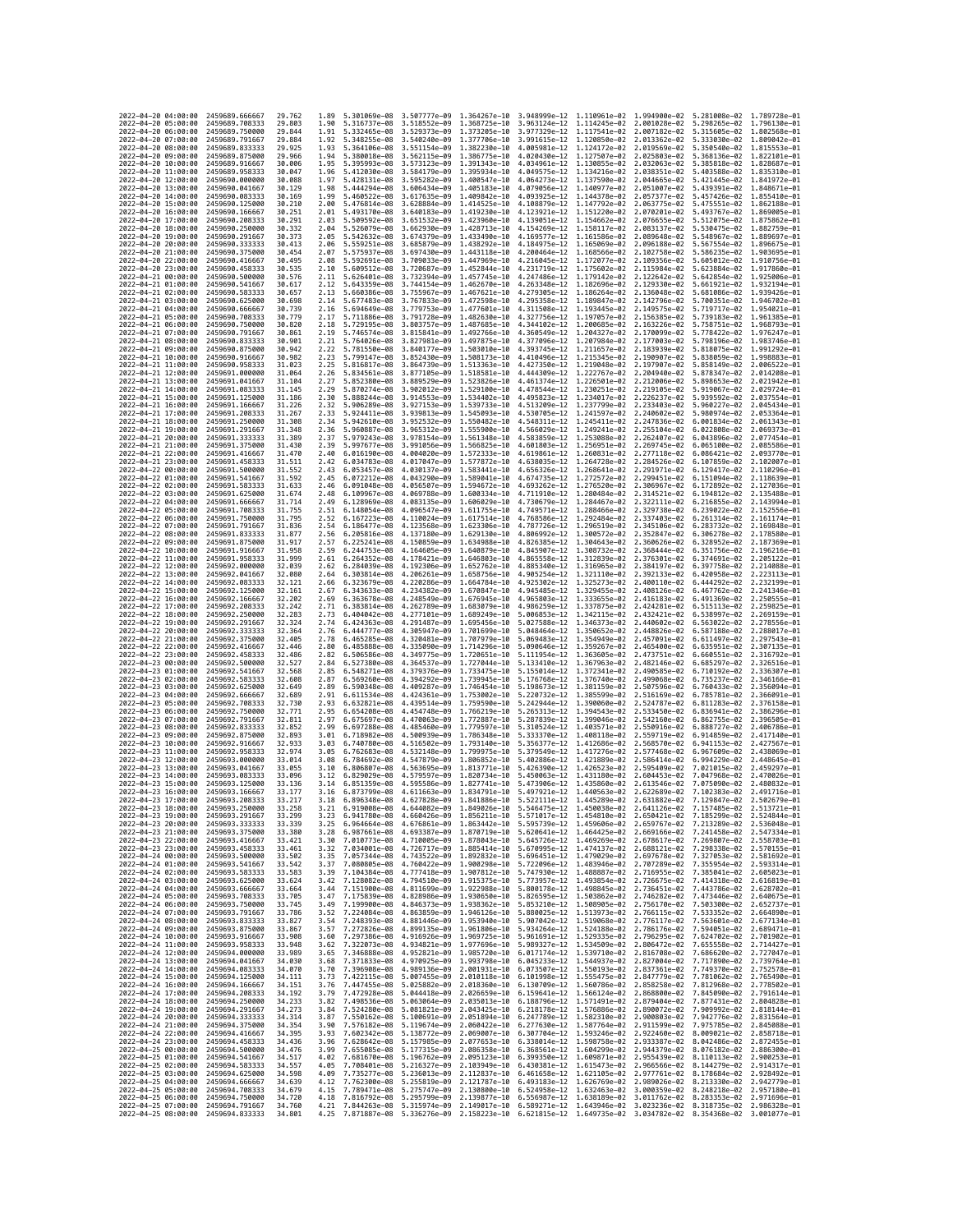| 2022-04-25 09:00:00                        | 2459694.875000                   | 34.841           | 4.28         | 7.899664e-08                                           | 5.356703e-09                                                                                                                                                                                                                                                                               | 2.167493e-10                 | 6.654619e-12 1.655557e-02                              |                                           | 3.046399e-02                                                         | 8.390254e-02                                           | 3.015944e-01                 |
|--------------------------------------------|----------------------------------|------------------|--------------|--------------------------------------------------------|--------------------------------------------------------------------------------------------------------------------------------------------------------------------------------------------------------------------------------------------------------------------------------------------|------------------------------|--------------------------------------------------------|-------------------------------------------|----------------------------------------------------------------------|--------------------------------------------------------|------------------------------|
| 2022-04-25 10:00:00                        | 2459694.916667                   | 34.882           | 4.31         | 7.927597e-08                                           | 5.377259e-09                                                                                                                                                                                                                                                                               | 2.176830e-10                 | 6.687687e-12 1.661411e-02                              |                                           | 3.058089e-02                                                         | 8.426395e-02                                           | 3.030931e-01                 |
| 2022-04-25 11:00:00                        | 2459694.958333                   | 34.923           | 4.35         | 7.955685e-08                                           | 5.397943e-09                                                                                                                                                                                                                                                                               | 2.186233e-10                 | 6.721022e-12                                           | 1.667297e-02                              | 3.069853e-02                                                         | 8.462795e-02                                           | 3.046039e-01                 |
| 2022-04-25 12:00:00<br>2022-04-25 13:00:00 | 2459695.000000<br>2459695.041667 | 34.963<br>35.004 | 4.38<br>4.42 | 7.983931e-08 5.418758e-09<br>8.012336e-08 5.439704e-09 |                                                                                                                                                                                                                                                                                            | 2.195704e-10<br>2.205242e-10 | 6.754627e-12 1.673217e-02 3.081690e-02                 | 6.788504e-12 1.679170e-02 3.093602e-02    |                                                                      | 8.499455e-02 3.061268e-01<br>8.536378e-02 3.076622e-01 |                              |
| 2022-04-25 14:00:00                        | 2459695.083333                   | 35.044           | 4.45         | 8.040902e-08                                           | 5.460783e-09                                                                                                                                                                                                                                                                               | 2.214849e-10                 | 6.822656e-12                                           | 1.685156e-02                              | 3.105590e-02                                                         | 8.573567e-02                                           | 3.092100e-01                 |
| 2022-04-25 15:00:00                        | 2459695.125000                   | 35.085           | 4.49         | 8.069629e-08                                           | 5.481996e-09                                                                                                                                                                                                                                                                               | 2.224526e-10                 | 6.857086e-12                                           | 1.691177e-02                              | 3.117654e-02                                                         | 8.611025e-02                                           | 3.107704e-01                 |
| 2022-04-25 16:00:00                        | 2459695.166667                   | 35.126           | 4.52         | 8.098520e-08                                           | 5.503344e-09                                                                                                                                                                                                                                                                               | 2.234273e-10                 | 6.891797e-12                                           | 1.697231e-02                              | 3.129795e-02                                                         | 8.648753e-02                                           | 3.123435e-01                 |
| 2022-04-25 17:00:00<br>2022-04-25 18:00:00 | 2459695.208333<br>2459695.250000 | 35.166<br>35.207 | 4.56<br>4.59 | 8.127575e-08<br>8.156796e-08                           | 5.524828e-09<br>5.546450e-09                                                                                                                                                                                                                                                               | 2.244090e-10<br>2.253979e-10 | 6.926792e-12 1.703321e-02<br>6.962074e-12              | 1.709445e-02                              | 3.142013e-02<br>3.154310e-02                                         | 8.686756e-02<br>8.725036e-02                           | 3.139296e-01<br>3.155286e-01 |
| 2022-04-25 19:00:00                        | 2459695.291667                   | 35.247           | 4.63         | 8.186186e-08                                           | 5.568212e-09                                                                                                                                                                                                                                                                               | 2.263940e-10                 | 6.997646e-12 1.715604e-02                              |                                           | 3.166686e-02                                                         | 8.763594e-02                                           | 3.171407e-01                 |
| 2022-04-25 20:00:00                        | 2459695.333333                   | 35.288           | 4.67         | 8.215744e-08                                           | 5.590113e-09                                                                                                                                                                                                                                                                               | 2.273974e-10                 | 7.033511e-12                                           | 1.721798e-02                              | 3.179141e-02                                                         | 8.802436e-02                                           | 3.187662e-01                 |
| 2022-04-25 21:00:00                        | 2459695.375000                   | 35,328           | 4.71         | 8.245473e-08                                           | 5.612157e-09                                                                                                                                                                                                                                                                               | 2.284082e-10                 | 7.069672e-12                                           | 1.728029e-02                              | 3.191677e-02                                                         | 8.841562e-02                                           | 3.204050e-01                 |
| 2022-04-25 22:00:00<br>2022-04-25 23:00:00 | 2459695.416667<br>2459695.458333 | 35.369<br>35.410 | 4.74<br>4.78 | 8.275374e-08<br>8.305449e-08                           | 5.634343e-09<br>5.656674e-09                                                                                                                                                                                                                                                               | 2.294264e-10<br>2.304521e-10 | 7.106132e-12                                           | 1.734295e-02<br>7.142894e-12 1.740598e-02 | 3.204295e-02<br>3.216995e-02                                         | 8.880976e-02<br>8.920682e-02                           | 3.220574e-01<br>3.237235e-01 |
| 2022-04-26 00:00:00                        | 2459695.500000                   | 35.450           | 4.82         | 8.335699e-08                                           | 5.679151e-09                                                                                                                                                                                                                                                                               | 2.314854e-10                 | 7.179963e-12 1.746938e-02                              |                                           | 3.229778e-02                                                         | 8.960681e-02                                           | 3.254035e-01                 |
| 2022-04-26 01:00:00                        | 2459695.541667                   | 35.491           | 4.86         | 8.366127e-08                                           | 5.701775e-09                                                                                                                                                                                                                                                                               | 2.325264e-10                 | 7.217339e-12 1.753315e-02                              |                                           | 3.242644e-02                                                         | 9.000977e-02                                           | 3.270975e-01                 |
| 2022-04-26 02:00:00                        | 2459695.583333                   | 35.531           | 4.90         | 8.396732e-08                                           | 5.724548e-09                                                                                                                                                                                                                                                                               | 2.335751e-10                 | 7.255028e-12 1.759729e-02                              |                                           | 3.255595e-02                                                         | 9.041573e-02                                           | 3.288056e-01                 |
| 2022-04-26 03:00:00<br>2022-04-26 04:00:00 | 2459695.625000<br>2459695.666667 | 35.572<br>35.612 | 4.94<br>4.98 | 8.427518e-08<br>8.458486e-08 5.770545e-09              | 5.747470e-09                                                                                                                                                                                                                                                                               | 2.346317e-10<br>2.356962e-10 | 7.293033e-12 1.766181e-02<br>7.331356e-12 1.772671e-02 |                                           | 3.268631e-02<br>3.281754e-02                                         | 9.082472e-02<br>9.123677e-02                           | 3.305280e-01<br>3.322648e-01 |
| 2022-04-26 05:00:00                        | 2459695.708333                   | 35.653           | 5.02         | 8.489637e-08                                           | 5.793772e-09                                                                                                                                                                                                                                                                               | 2.367686e-10                 | 7.370001e-12                                           | 1.779199e-02                              | 3.294964e-02                                                         | 9.165191e-02                                           | 3.340163e-01                 |
| 2022-04-26 06:00:00                        | 2459695.750000                   | 35.694           | 5.06         | 8.520973e-08                                           | 5.817154e-09                                                                                                                                                                                                                                                                               | 2.378491e-10                 | 7.408972e-12 1.785766e-02                              |                                           | 3.308261e-02                                                         | 9.207017e-02                                           | 3.357824e-01                 |
| 2022-04-26 07:00:00                        | 2459695.791667                   | 35.734           | 5.10         | 8.552496e-08                                           | 5.840692e-09                                                                                                                                                                                                                                                                               | 2.389378e-10                 | 7.448271e-12 1.792373e-02                              |                                           | 3.321647e-02                                                         | 9.249159e-02                                           | 3.375635e-01                 |
| 2022-04-26 08:00:00<br>2022-04-26 09:00:00 | 2459695.833333                   | 35.775           | 5.15         | 8.584208e-08                                           | 5.864387e-09                                                                                                                                                                                                                                                                               | 2.400347e-10                 | 7.527871e-12 1.805704e-02                              | 7.487903e-12 1.799019e-02                 | 3.335123e-02                                                         | 9.291619e-02                                           | 3.393597e-01                 |
| 2022-04-26 10:00:00                        | 2459695.875000<br>2459695.916667 | 35.815<br>35.856 | 5.19<br>5.23 | 8.616110e-08<br>8.648203e-08 5.912256e-09              | 5.888241e-09                                                                                                                                                                                                                                                                               | 2.411399e-10<br>2.422535e-10 |                                                        | 7.568179e-12 1.812430e-02                 | 3.348689e-02<br>3.362346e-02                                         | 9.334401e-02<br>9.377509e-02                           | 3.411711e-01<br>3.429979e-01 |
| 2022-04-26 11:00:00                        | 2459695.958333                   | 35.896           | 5.27         | 8.680491e-08                                           | 5.936433e-09                                                                                                                                                                                                                                                                               | 2.433756e-10                 | 7.608830e-12 1.819197e-02                              |                                           | 3.376096e-02                                                         | 9.420945e-02                                           | 3.448402e-01                 |
| 2022-04-26 12:00:00                        | 2459696.000000                   | 35.937           | 5.32         | 8.712974e-08                                           | 5.960774e-09                                                                                                                                                                                                                                                                               | 2.445063e-10                 | 7.649827e-12                                           | 1.826004e-02                              | 3.389939e-02                                                         | 9.464713e-02                                           | 3.466983e-01                 |
| 2022-04-26 13:00:00<br>2022-04-26 14:00:00 | 2459696.041667                   | 35.978<br>36.018 | 5.36<br>5.41 | 8.745654e-08<br>8.778533e-08                           | 5.985280e-09<br>6.009953e-09                                                                                                                                                                                                                                                               | 2.456457e-10<br>2.467938e-10 | 7.691176e-12<br>7.732878e-12 1.839744e-02              | 1.832853e-02                              | 3.403876e-02<br>3.417907e-02                                         | 9.508816e-02<br>9.553258e-02                           | 3.485722e-01<br>3.504622e-01 |
| 2022-04-26 15:00:00                        | 2459696.083333<br>2459696.125000 | 36,059           | 5.45         | 8.811614e-08                                           | 6.034794e-09                                                                                                                                                                                                                                                                               | 2.479507e-10                 | 7.774939e-12 1.846677e-02                              |                                           | 3.432035e-02                                                         | 9.598043e-02                                           | 3.523685e-01                 |
| 2022-04-26 16:00:00                        | 2459696.166667                   | 36,099           | 5.50         | 8.844897e-08                                           | 6.059806e-09                                                                                                                                                                                                                                                                               | 2.491166e-10                 | 7.817361e-12                                           | 1.853652e-02                              | 3.446259e-02                                                         | 9.643173e-02                                           | 3.542911e-01                 |
| 2022-04-26 17:00:00                        | 2459696.208333                   | 36,140           | 5.55         | 8.878385e-08 6.084989e-09                              |                                                                                                                                                                                                                                                                                            | 2.502915e-10                 |                                                        | 7.860149e-12 1.860670e-02                 | 3.460581e-02                                                         | 9.688653e-02                                           | 3.562303e-01                 |
| 2022-04-26 18:00:00                        | 2459696.250000                   | 36.180           | 5.59         | 8.912080e-08 6.110346e-09                              |                                                                                                                                                                                                                                                                                            | 2.514755e-10                 |                                                        | 7.903307e-12 1.867732e-02 3.475002e-02    |                                                                      | 9.734485e-02                                           | 3.581863e-01                 |
| 2022-04-26 19:00:00<br>2022-04-26 20:00:00 | 2459696.291667<br>2459696.333333 | 36.221<br>36.261 | 5.64<br>5.69 | 8.945983e-08<br>8.980097e-08                           | 6.135879e-09<br>6.161588e-09                                                                                                                                                                                                                                                               | 2.526687e-10<br>2.538712e-10 | 7.946839e-12<br>7.990748e-12                           | 1.874837e-02<br>1.881986e-02              | 3.489522e-02<br>3.504143e-02                                         | 9.780674e-02<br>9.827224e-02                           | 3.601592e-01<br>3.621492e-01 |
| 2022-04-26 21:00:00                        | 2459696.375000                   | 36.302           | 5.74         | 9.014424e-08                                           | 6.187476e-09                                                                                                                                                                                                                                                                               | 2.550832e-10                 | 8.035039e-12                                           | 1.889180e-02 3.518866e-02                 |                                                                      | 9.874137e-02                                           | 3.641565e-01                 |
| 2022-04-26 22:00:00                        | 2459696.416667                   | 36.343           | 5.78         | 9.048964e-08                                           | 6.213545e-09                                                                                                                                                                                                                                                                               | 2.563046e-10                 | 8.079716e-12 1.896419e-02                              |                                           | 3.533692e-02                                                         | 9.921419e-02                                           | 3.661813e-01                 |
| 2022-04-26 23:00:00                        | 2459696.458333                   | 36.383           | 5.83         | 9.083722e-08                                           | 6.239796e-09                                                                                                                                                                                                                                                                               | 2.575356e-10                 | 8.124783e-12                                           | 1.903703e-02                              | 3.548621e-02                                                         | 9.969071e-02                                           | 3.682238e-01                 |
| 2022-04-27 00:00:00<br>2022-04-27 01:00:00 | 2459696.500000<br>2459696.541667 | 36.424<br>36.464 | 5.88<br>5.93 | 9.118698e-08<br>9.153894e-08                           | 6.266231e-09<br>6.292852e-09                                                                                                                                                                                                                                                               | 2.587764e-10<br>2.600269e-10 | 8.170244e-12 1.911033e-02                              | 8.216103e-12 1.918409e-02                 | 3.563655e-02<br>3.578794e-02                                         | 1.001710e-01<br>1.006551e-01                           | 3.702841e-01<br>3.723625e-01 |
| 2022-04-27 02:00:00                        | 2459696.583333                   | 36.505           | 5.99         | 9.189313e-08                                           | 6.319660e-09                                                                                                                                                                                                                                                                               | 2.612874e-10                 | 8.262365e-12                                           | 1,925832e-02                              | 3.594040e-02                                                         | 1.011430e-01                                           | 3.744591e-01                 |
| 2022-04-27 03:00:00                        | 2459696.625000                   | 36.545           | 6.04         | 9.224957e-08                                           | 6.346659e-09                                                                                                                                                                                                                                                                               | 2.625578e-10                 | 8.309034e-12                                           | 1.933302e-02                              | 3.609395e-02                                                         | 1.016348e-01                                           | 3.765742e-01                 |
| 2022-04-27 04:00:00                        | 2459696,666667                   | 36.586           | 6.09         | 9.260828e-08                                           | 6.373849e-09                                                                                                                                                                                                                                                                               | 2.638384e-10                 |                                                        | 8.356115e-12 1.940820e-02                 | 3.624858e-02                                                         | 1.021305e-01 3.787080e-01                              |                              |
| 2022-04-27 05:00:00<br>2022-04-27 06:00:00 | 2459696.708333<br>2459696.750000 | 36.626<br>36.667 | 6.14<br>6.20 | 9.296928e-08<br>9.333259e-08                           | 6.401232e-09<br>6.428811e-09                                                                                                                                                                                                                                                               | 2.651291e-10<br>2.664302e-10 | 8.451527e-12 1.955999e-02                              |                                           | 8.403611e-12 1.948385e-02 3.640431e-02<br>3.656115e-02               | 1.026301e-01 3.808605e-01<br>1.031338e-01              | 3.830322e-01                 |
| 2022-04-27 07:00:00                        | 2459696.791667                   | 36.708           | 6.25         | 9.369824e-08                                           | 6.456587e-09                                                                                                                                                                                                                                                                               | 2.677418e-10                 | 8.499869e-12                                           | 1.963662e-02                              | 3.671911e-02                                                         | 1.036414e-01                                           | 3.852231e-01                 |
| 2022-04-27 08:00:00                        | 2459696.833333                   | 36.748           | 6.30         | 9.406624e-08                                           | 6.484562e-09                                                                                                                                                                                                                                                                               | 2.690638e-10                 | 8.548640e-12                                           | 1.971375e-02                              | 3.687821e-02                                                         | 1.041532e-01                                           | 3.874334e-01                 |
| 2022-04-27 09:00:00                        | 2459696.875000                   | 36.789           | 6.36         | 9.443662e-08 6.512738e-09                              |                                                                                                                                                                                                                                                                                            | 2.703965e-10                 | 8.597845e-12 1.979137e-02                              |                                           | 3.703845e-02                                                         | 1.046691e-01 3.896634e-01                              |                              |
| 2022-04-27 10:00:00                        | 2459696.916667                   | 36.829           | 6.41<br>6.47 | 9.480940e-08                                           | 6.541118e-09                                                                                                                                                                                                                                                                               | 2.717400e-10<br>2.730943e-10 | 8.647489e-12                                           | 1.986949e-02                              | 3.719985e-02                                                         | 1.051891e-01<br>1,057134e-01                           | 3.919134e-01                 |
| 2022-04-27 11:00:00<br>2022-04-27 12:00:00 | 2459696.958333<br>2459697.000000 | 36.870<br>36.910 | 6.53         | 9.518461e-08<br>9.556226e-08                           | 6.569704e-09<br>6.598496e-09                                                                                                                                                                                                                                                               | 2.744597e-10                 | 8.697576e-12<br>8.748112e-12                           | 1.994813e-02<br>2.002727e-02              | 3.736242e-02<br>3.752616e-02                                         | 1.062419e-01                                           | 3.941834e-01<br>3.964737e-01 |
| 2022-04-27 13:00:00                        | 2459697.041667                   | 36.951           | 6.58         | 9.594239e-08                                           | 6.627498e-09                                                                                                                                                                                                                                                                               | 2.758361e-10                 | 8.799101e-12                                           | 2.010694e-02                              | 3.769110e-02                                                         | 1.067747e-01                                           | 3.987846e-01                 |
| 2022-04-27 14:00:00                        | 2459697.083333                   | 36.991           | 6.64         | 9.632501e-08                                           | 6.656712e-09                                                                                                                                                                                                                                                                               | 2.772238e-10                 | 8.850548e-12                                           | 2.018713e-02                              | 3.785724e-02                                                         | 1.073119e-01                                           | 4.011162e-01                 |
| 2022-04-27 15:00:00                        | 2459697.125000                   | 37.032           | 6.70         | 9.671015e-08                                           | 6.686139e-09                                                                                                                                                                                                                                                                               | 2.786227e-10                 | 8.902458e-12                                           | 2.026784e-02                              | 3.802460e-02                                                         | 1.078534e-01                                           | 4.034688e-01                 |
| 2022-04-27 16:00:00<br>2022-04-27 17:00:00 | 2459697.166667<br>2459697.208333 | 37.072<br>37.113 | 6.76<br>6.82 | 9.709784e-08<br>9.748809e-08                           | 6.715783e-09<br>6.745644e-09                                                                                                                                                                                                                                                               | 2.800332e-10<br>2.814552e-10 | 8.954836e-12<br>9.007688e-12                           | 2.043088e-02                              | 2.034909e-02 3.819318e-02<br>3.836301e-02                            | 1.083994e-01<br>1.089499e-01                           | 4.058427e-01<br>4.082380e-01 |
| 2022-04-27 18:00:00                        | 2459697.250000                   | 37, 154          | 6.88         | 9.788093e-08                                           | 6.775726e-09                                                                                                                                                                                                                                                                               | 2.828889e-10                 | 9.061018e-12                                           | 2.051321e-02                              | 3.853408e-02                                                         | 1.095048e-01                                           | 4.106549e-01                 |
| 2022-04-27 19:00:00                        | 2459697.291667                   | 37.194           | 6.94         | 9.827640e-08                                           | 6.806030e-09                                                                                                                                                                                                                                                                               | 2.843345e-10                 | 9.114831e-12                                           | 2.059608e-02                              | 3.870643e-02                                                         | 1.100644e-01                                           | 4.130938e-01                 |
| 2022-04-27 20:00:00                        | 2459697.333333                   | 37,235           | 7.00         | 9.867450e-08 6.836559e-09                              |                                                                                                                                                                                                                                                                                            | 2.857920e-10                 | 9.169133e-12 2.067952e-02                              |                                           | 3.888005e-02                                                         | 1.106286e-01                                           | 4.155548e-01                 |
| 2022-04-27 21:00:00<br>2022-04-27 22:00:00 | 2459697.375000<br>2459697.416667 | 37.275<br>37.316 | 7.07<br>7.13 | 9.907528e-08<br>9.947875e-08                           | 6.867315e-09<br>6.898301e-09                                                                                                                                                                                                                                                               | 2.872615e-10<br>2.887433e-10 | 9.223930e-12<br>9.279226e-12                           | 2.076351e-02<br>2.084806e-02              | 3.905496e-02<br>3.923118e-02                                         | 1.111975e-01<br>1.117710e-01                           | 4.180383e-01<br>4.205444e-01 |
| 2022-04-27 23:00:00                        | 2459697.458333                   | 37.356           | 7.19         | 9.988494e-08                                           | 6.929518e-09                                                                                                                                                                                                                                                                               | 2.902374e-10                 | 9.335027e-12                                           | 2.093319e-02                              | 3.940871e-02                                                         | 1.123494e-01                                           | 4.230733e-01                 |
| 2022-04-28 00:00:00                        | 2459697.500000                   | 37.397           | 7.26         | 1.002939e-07                                           | 6.960969e-09                                                                                                                                                                                                                                                                               | 2.917439e-10                 | 9.391338e-12                                           | 2.101889e-02                              | 3.958758e-02                                                         | 1.129326e-01                                           | 4.256254e-01                 |
| 2022-04-28 01:00:00                        | 2459697.541667                   | 37.437           | 7.32         | 1.007056e-07                                           | 6.992657e-09                                                                                                                                                                                                                                                                               | 2.932631e-10                 | 9.448166e-12                                           | 2.110518e-02                              | 3.976779e-02                                                         | 1.135206e-01                                           | 4.282009e-01                 |
| 2022-04-28 02:00:00<br>2022-04-28 03:00:00 | 2459697.583333<br>2459697.625000 | 37.478<br>37.518 | 7.39<br>7.46 | 1.011201e-07<br>1.015374e-07                           | 7.024583e-09<br>7.056751e-09                                                                                                                                                                                                                                                               | 2.947950e-10<br>2.963397e-10 | 9.505515e-12<br>9.563392e-12                           | 2.127951e-02                              | 2.119205e-02 3.994936e-02<br>4.013230e-02                            | 1.141136e-01<br>1.147116e-01                           | 4.308000e-01<br>4.334230e-01 |
| 2022-04-28 04:00:00                        | 2459697.666667                   | 37.559           | 7.52         | 1.019576e-07                                           | 7.089163e-09                                                                                                                                                                                                                                                                               | 2.978975e-10                 | 9.621801e-12                                           | 2.136757e-02                              | 4.031662e-02                                                         | 1.153146e-01                                           | 4.360702e-01                 |
| 2022-04-28 05:00:00                        | 2459697.708333                   | 37,599           | 7.59         | 1.023807e-07                                           | 7.121821e-09                                                                                                                                                                                                                                                                               | 2.994683e-10                 | 9.680750e-12                                           | 2.145624e-02                              | 4.050235e-02                                                         | 1.159226e-01                                           | 4.387419e-01                 |
| 2022-04-28 06:00:00                        | 2459697.750000                   | 37.640           | 7.66         | 1.028067e-07 7.154727e-09                              |                                                                                                                                                                                                                                                                                            | 3.010525e-10                 | 9.740244e-12                                           | 2.154552e-02                              | 4.068950e-02                                                         | 1.165359e-01                                           | 4.414382e-01                 |
| 2022-04-28 07:00:00                        | 2459697.791667                   | 37.681           | 7.73         | 1.032357e-07                                           | 7.187885e-09                                                                                                                                                                                                                                                                               | 3.026501e-10                 | 9.800288e-12 2.163541e-02                              |                                           | 4.087807e-02                                                         | 1.171543e-01 4.441595e-01                              |                              |
| 2022-04-28 08:00:00<br>2022-04-28 09:00:00 | 2459697.833333<br>2459697.875000 | 37.721<br>37,762 | 7.80<br>7.87 | 1.036676e-07<br>1.041025e-07                           | 7.221297e-09<br>7.254966e-09                                                                                                                                                                                                                                                               | 3.042612e-10<br>3.058860e-10 | 9.860890e-12<br>9.922054e-12                           | 2.172593e-02<br>2.181707e-02              | 4.106808e-02<br>4.125956e-02                                         | 1.177779e-01<br>1.184069e-01                           | 4.469060e-01<br>4.496780e-01 |
| 2022-04-28 10:00:00                        | 2459697.916667                   | 37.802           | 7.94         | 1.045404e-07                                           | 7.288893e-09                                                                                                                                                                                                                                                                               | 3.075247e-10                 | 9.983788e-12 2.190885e-02                              |                                           | 4.145251e-02                                                         | 1.190412e-01                                           | 4.524758e-01                 |
| 2022-04-28 11:00:00                        | 2459697.958333                   | 37.843           | 8.02         | 1.049814e-07                                           | 7.323083e-09                                                                                                                                                                                                                                                                               | 3.091774e-10                 | 1.004610e-11 2.200127e-02                              |                                           | 4.164695e-02                                                         | 1.196810e-01                                           | 4.552997e-01                 |
| 2022-04-28 12:00:00<br>2022-04-28 13:00:00 | 2459698.000000<br>2459698.041667 | 37.883<br>37.924 | 8.09<br>8.16 | 1.054255e-07<br>1.058727e-07                           | 7.357537e-09<br>7.392258e-09                                                                                                                                                                                                                                                               | 3.108443e-10<br>3.125254e-10 | 1.010899e-11<br>1.017247e-11 2.218807e-02              | 2.209434e-02                              | 4.184289e-02<br>4.204035e-02                                         | 1.203262e-01<br>1,209770e-01                           | 4.581500e-01<br>4.610269e-01 |
| 2022-04-28 14:00:00                        | 2459698.083333                   | 37.964           | 8.24         | 1.063231e-07                                           | 7.427250e-09                                                                                                                                                                                                                                                                               | 3.142210e-10                 | 1.023654e-11 2.228245e-02                              |                                           | 4.223935e-02                                                         | 1.216333e-01                                           | 4.639308e-01                 |
| 2022-04-28 15:00:00                        | 2459698.125000                   | 38,005           | 8.32         | 1.067766e-07                                           | 7.462514e-09                                                                                                                                                                                                                                                                               | 3.159312e-10                 | 1.030121e-11                                           | 2.237750e-02                              | 4.243990e-02                                                         | 1.222953e-01                                           | 4.668619e-01                 |
| 2022-04-28 16:00:00                        | 2459698.166667                   | 38.045           | 8.39         | 1.072334e-07                                           | 7.498054e-09                                                                                                                                                                                                                                                                               | 3.176562e-10                 | 1.036650e-11 2.247322e-02                              |                                           | 4.264202e-02                                                         | 1.229631e-01                                           | 4.698206e-01                 |
| 2022-04-28 17:00:00                        | 2459698.208333<br>2459698.250000 | 38.086           | 8.47         | 1.076934e-07<br>1.081566e-07                           | 7.533872e-09                                                                                                                                                                                                                                                                               | 3.193961e-10<br>3.211510e-10 | 1.043239e-11 2.256963e-02                              |                                           | 4.284572e-02                                                         | 1,236366e-01                                           | 4.728071e-01<br>4.758217e-01 |
| 2022-04-28 18:00:00<br>2022-04-28 19:00:00 | 2459698.291667                   | 38,126<br>38.167 | 8.55<br>8.63 | 1.086232e-07                                           | 7.569972e-09<br>7.606356e-09                                                                                                                                                                                                                                                               | 3.229213e-10                 | 1.049891e-11 2.266672e-02<br>1.056606e-11              | 2.276450e-02                              | 4.305102e-02<br>4.325794e-02                                         | 1,243159e-01<br>1.250012e-01                           | 4.788649e-01                 |
| 2022-04-28 20:00:00                        | 2459698.333333                   | 38.207           | 8.71         | 1,090932e-07                                           | 7.643028e-09                                                                                                                                                                                                                                                                               | 3.247069e-10                 | 1.063384e-11 2.286299e-02 4.346650e-02                 |                                           |                                                                      | 1.256924e-01                                           | 4.819368e-01                 |
| 2022-04-28 21:00:00                        | 2459698.375000                   | 38.248           | 8.79         |                                                        | 1.095665e-07 7.679989e-09 3.265081e-10                                                                                                                                                                                                                                                     |                              |                                                        |                                           | 1.070226e-11  2.296218e-02  4.367670e-02  1.263896e-01  4.850377e-01 |                                                        |                              |
| 2022-04-28 22:00:00<br>2022-04-28 23:00:00 | 2459698.416667<br>2459698.458333 | 38.288<br>38.329 | 8.87         | 1.105234e-07                                           | 1.100432e-07 7.717244e-09 3.283251e-10 1.077133e-11 2.306209e-02 4.388857e-02 1.270929e-01 4.881681e-01<br>7.754796e-09                                                                                                                                                                    | 3.301579e-10                 | 1.084106e-11                                           | 2.316272e-02                              | 4.410213e-02                                                         | 1.278024e-01                                           | 4.913283e-01                 |
| 2022-04-29 00:00:00                        | 2459698.500000                   | 38.369           | 9.04         |                                                        | 1.110070e-07 7.792646e-09 3.320069e-10 1.091145e-11 2.326408e-02 4.431739e-02 1.285182e-01 4.945185e-01                                                                                                                                                                                    |                              |                                                        |                                           |                                                                      |                                                        |                              |
| 2022-04-29 01:00:00                        | 2459698.541667                   | 38.410           | 9.12         |                                                        | 1.114942e-07 7.830800e-09 3.338721e-10 1.098251e-11 2.336618e-02 4.453437e-02 1.292402e-01 4.977391e-01                                                                                                                                                                                    |                              |                                                        |                                           |                                                                      |                                                        |                              |
| 2022-04-29 02:00:00<br>2022-04-29 03:00:00 | 2459698.583333                   | 38.450           | 9.21         | 1.119849e-07                                           | 7.869259e-09 3.357538e-10 1.105425e-11 2.346902e-02 4.475309e-02 1.299685e-01 5.009904e-01                                                                                                                                                                                                 |                              |                                                        |                                           |                                                                      |                                                        |                              |
| 2022-04-29 04:00:00                        | 2459698.625000<br>2459698.666667 | 38.491<br>38.531 | 9.30<br>9.38 |                                                        | 1.124792e-07 7.908027e-09 3.376520e-10 1.112668e-11 2.357262e-02 4.497357e-02 1.307033e-01 5.042728e-01<br>1.129772e-07 7.947107e-09 3.395671e-10 1.119980e-11 2.367697e-02 4.519582e-02 1.314447e-01 5.075866e-01                                                                         |                              |                                                        |                                           |                                                                      |                                                        |                              |
| 2022-04-29 05:00:00                        | 2459698.708333                   | 38.572           | 9.47         |                                                        | $1.134788e-07 \quad 7.986503e-09 \quad 3.414991e-10 \quad 1.127362e-11 \quad 2.378209e-02 \quad 4.541987e-02 \quad 1.321925e-01 \quad 5.109322e-01 \quad 1.139841e-07 \quad 8.026217e-09 \quad 3.434483e-10 \quad 1.134814e-11 \quad 2.388799e-02 \quad 4.564573e-02 \quad 1.329470e-$     |                              |                                                        |                                           |                                                                      |                                                        |                              |
| 2022-04-29 06:00:00                        | 2459698.750000                   | 38.612           | 9.56         |                                                        |                                                                                                                                                                                                                                                                                            |                              |                                                        |                                           |                                                                      |                                                        |                              |
| 2022-04-29 07:00:00<br>2022-04-29 08:00:00 | 2459698.791667<br>2459698.833333 | 38.653<br>38.693 | 9.65         |                                                        | 1.144931e-07 8.066254e-09 3.454148e-10 1.142339e-11 2.399466e-02 4.587342e-02 1.337083e-01 5.177201e-01<br>9.74 1.150059e-07 8.106615e-09 3.473988e-10 1.149936e-11 2.410213e-02 4.610296e-02 1.344763e-01 5.211631e-01                                                                    |                              |                                                        |                                           |                                                                      |                                                        |                              |
| 2022-04-29 09:00:00                        | 2459698.875000                   | 38.734           |              |                                                        | 9.84 1.155225e-07 8.147306e-09 3.494006e-10 1.157606e-11 2.421040e-02 4.633437e-02 1.352512e-01 5.246393e-01                                                                                                                                                                               |                              |                                                        |                                           |                                                                      |                                                        |                              |
| 2022-04-29 10:00:00                        | 2459698.916667                   | 38.775           |              |                                                        | 9.93 1.160429e-07 8.188329e-09 3.514203e-10 1.165350e-11 2.431947e-02 4.656767e-02 1.360330e-01 5.281491e-01                                                                                                                                                                               |                              |                                                        |                                           |                                                                      |                                                        |                              |
| 2022-04-29 11:00:00                        | 2459698.958333                   | 38.815           |              |                                                        | 10.03 1.165673e-07 8.229688e-09 3.534580e-10 1.173169e-11 2.442936e-02 4.680288e-02 1.368218e-01 5.316928e-01                                                                                                                                                                              |                              |                                                        |                                           |                                                                      |                                                        |                              |
| 2022-04-29 12:00:00                        | 2459699.000000                   | 38.856           |              |                                                        | 10.12 1.170955e-07 8.271387e-09 3.555141e-10 1.181064e-11 2.454007e-02 4.704003e-02 1.376177e-01 5.352708e-01                                                                                                                                                                              |                              |                                                        |                                           |                                                                      |                                                        |                              |
| 2022-04-29 13:00:00<br>2022-04-29 14:00:00 | 2459699.041667<br>2459699.083333 | 38.896<br>38.937 | 10.22        |                                                        | 1.176278e-07 8.313428e-09 3.575887e-10 1.189036e-11 2.465161e-02 4.727912e-02 1.384207e-01 5.388835e-01<br>10.32 1.181640e-07 8.355816e-09 3.596820e-10 1.197084e-11 2.476400e-02 4.752018e-02 1.392310e-01 5.425313e-01                                                                   |                              |                                                        |                                           |                                                                      |                                                        |                              |
| 2022-04-29 15:00:00                        | 2459699.125000                   | 38.977           |              |                                                        | 10.42 1.187043e-07 8.398554e-09 3.617942e-10 1.205211e-11 2.487723e-02 4.776324e-02 1.400487e-01 5.462146e-01                                                                                                                                                                              |                              |                                                        |                                           |                                                                      |                                                        |                              |
| 2022-04-29 16:00:00                        | 2459699.166667                   | 39.018           |              |                                                        | $10.52 \quad 1.192487e-07 \quad 8.441647e-09 \quad 3.639255e-10 \quad 1.213418e-11 \quad 2.499132e-02 \quad 4.800831e-02 \quad 1.498737e-01 \quad 5.499337e-01 \quad 1.62 \quad 1.197972e-07 \quad 8.485996e-09 \quad 3.660761e-10 \quad 1.221704e-11 \quad 2.510627e-02 \quad 4.825541e-$ |                              |                                                        |                                           |                                                                      |                                                        |                              |
| 2022-04-29 17:00:00<br>2022-04-29 18:00:00 | 2459699.208333<br>2459699.250000 | 39.058<br>39.099 |              |                                                        | 10.72 1.203499e-07 8.528908e-09 3.682463e-10 1.230071e-11 2.522210e-02 4.850457e-02 1.425462e-01 5.574811e-01                                                                                                                                                                              |                              |                                                        |                                           |                                                                      |                                                        |                              |
| 2022-04-29 19:00:00                        | 2459699.291667                   | 39.139           |              |                                                        | 10.82 1.209068e-07 8.573085e-09 3.704362e-10 1.238520e-11 2.533881e-02 4.875580e-02 1.433939e-01 5.613102e-01                                                                                                                                                                              |                              |                                                        |                                           |                                                                      |                                                        |                              |
| 2022-04-29 20:00:00                        | 2459699.333333                   | 39,180           |              |                                                        | $\begin{array}{cccccccc} 10.93 & 1.214680e-07 & 8.617630e-09 & 3.726460e-10 & 1.247051e-11 & 2.545642e-02 & 4.900914e-02 & 1.442493e-01 & 5.651768e-01 \\ 11.03 & 1.220335e-07 & 8.662549e-09 & 3.748760e-10 & 1.255666e-11 & 2.557493e-02 & 4.926460e-02 & 1$                             |                              |                                                        |                                           |                                                                      |                                                        |                              |
| 2022-04-29 21:00:00                        | 2459699.375000                   | 39.220           |              |                                                        |                                                                                                                                                                                                                                                                                            |                              |                                                        |                                           |                                                                      |                                                        |                              |
| 2022-04-29 22:00:00<br>2022-04-29 23:00:00 | 2459699.416667<br>2459699.458333 | 39.261<br>39.301 |              |                                                        | 11.14 1.226033e-07 8.707846e-09 3.771265e-10 1.264366e-11 2.569435e-02 4.952220e-02 1.459837e-01 5.730242e-01<br>11.25 1.231775e-07 8.753523e-09 3.793975e-10 1.273151e-11 2.581469e-02 4.978197e-02 1.468628e-01 5.770057e-01                                                             |                              |                                                        |                                           |                                                                      |                                                        |                              |
| 2022-04-30 00:00:00                        | 2459699.500000                   | 39.342           | 11.36        |                                                        | 1.237562e-07 8.799585e-09 3.816894e-10 1.282023e-11 2.593597e-02 5.004393e-02 1.477500e-01 5.810265e-01                                                                                                                                                                                    |                              |                                                        |                                           |                                                                      |                                                        |                              |
| 2022-04-30 01:00:00                        | 2459699.541667                   | 39.382           |              |                                                        | 11.47 1.243394e-07 8.846037e-09 3.840024e-10 1.290982e-11 2.605818e-02 5.030810e-02 1.486453e-01 5.850869e-01                                                                                                                                                                              |                              |                                                        |                                           |                                                                      |                                                        |                              |
| 2022-04-30 02:00:00                        | 2459699.583333                   | 39.423           |              |                                                        | 11.58 1.249270e-07 8.892882e-09 3.863366e-10 1.300030e-11 2.618134e-02 5.057452e-02 1.495489e-01 5.891873e-01                                                                                                                                                                              |                              |                                                        |                                           |                                                                      |                                                        |                              |
| 2022-04-30 03:00:00<br>2022-04-30 04:00:00 | 2459699.625000<br>2459699.666667 | 39.463<br>39.504 |              |                                                        | 11.69 1.255193e-07 8.940124e-09 3.886924e-10 1.309167e-11 2.630546e-02 5.084319e-02 1.504608e-01 5.933282e-01<br>11.81 1.261162e-07 8.987769e-09 3.910700e-10 1.318394e-11 2.643055e-02 5.111414e-02 1.513812e-01 5.975102e-01                                                             |                              |                                                        |                                           |                                                                      |                                                        |                              |
| 2022-04-30 05:00:00                        | 2459699.708333                   | 39.544           |              |                                                        | 11.92 1.267177e-07 9.035819e-09 3.934696e-10 1.327713e-11 2.655662e-02 5.138741e-02 1.523100e-01 6.017335e-01                                                                                                                                                                              |                              |                                                        |                                           |                                                                      |                                                        |                              |
| 2022-04-30 06:00:00                        | 2459699.750000                   | 39.584           |              |                                                        | $12.04 \quad 1.273240e-07 \quad 9.084280e-09 \quad 3.958914e-10 \quad 1.337124e-11 \quad 2.668368e-02 \quad 5.166301e-02 \quad 1.532475e-01 \quad 6.059987e-01 \quad 1.216 \quad 1.279351e-07 \quad 9.133156e-09 \quad 3.983357e-10 \quad 1.346628e-11 \quad 2.681174e-02 \quad 5.194097e$ |                              |                                                        |                                           |                                                                      |                                                        |                              |
| 2022-04-30 07:00:00                        | 2459699.791667                   | 39.625           |              |                                                        |                                                                                                                                                                                                                                                                                            |                              |                                                        |                                           |                                                                      |                                                        |                              |
| 2022-04-30 08:00:00<br>2022-04-30 09:00:00 | 2459699.833333<br>2459699.875000 | 39.665<br>39.706 |              |                                                        | 12.28 1.285509e-07 9.182451e-09 4.008028e-10 1.356227e-11 2.694081e-02 5.222132e-02 1.551487e-01 6.146566e-01<br>12.40 1.291717e-07 9.232170e-09 4.032929e-10 1.365922e-11 2.707090e-02 5.250407e-02 1.561126e-01 6.190503e-01                                                             |                              |                                                        |                                           |                                                                      |                                                        |                              |
| 2022-04-30 10:00:00                        | 2459699.916667                   | 39.746           |              |                                                        | 12.52 1.297974e-07 9.282317e-09 4.058062e-10 1.375713e-11 2.720203e-02 5.278926e-02 1.570855e-01 6.234877e-01                                                                                                                                                                              |                              |                                                        |                                           |                                                                      |                                                        |                              |
| 2022-04-30 11:00:00                        | 2459699.958333                   | 39.787           |              |                                                        | 12.64 1.304280e-07 9.332897e-09 4.083430e-10 1.385602e-11 2.733419e-02 5.307692e-02 1.580674e-01 6.279695e-01<br>12.77 1.310637e-07 9.383915e-09 4.109035e-10 1.395589e-11 2.746741e-02 5.336706e-02 1.590586e-01 6.324960e-01                                                             |                              |                                                        |                                           |                                                                      |                                                        |                              |
| 2022-04-30 12:00:00                        | 2459700.000000<br>2459700.041667 | 39.827<br>39.868 |              |                                                        | 12.89 1.317044e-07 9.435375e-09 4.134881e-10 1.405677e-11 2.760169e-02 5.365971e-02 1.600591e-01 6.370677e-01                                                                                                                                                                              |                              |                                                        |                                           |                                                                      |                                                        |                              |
| 2022-04-30 13:00:00                        |                                  |                  |              |                                                        |                                                                                                                                                                                                                                                                                            |                              |                                                        |                                           |                                                                      |                                                        |                              |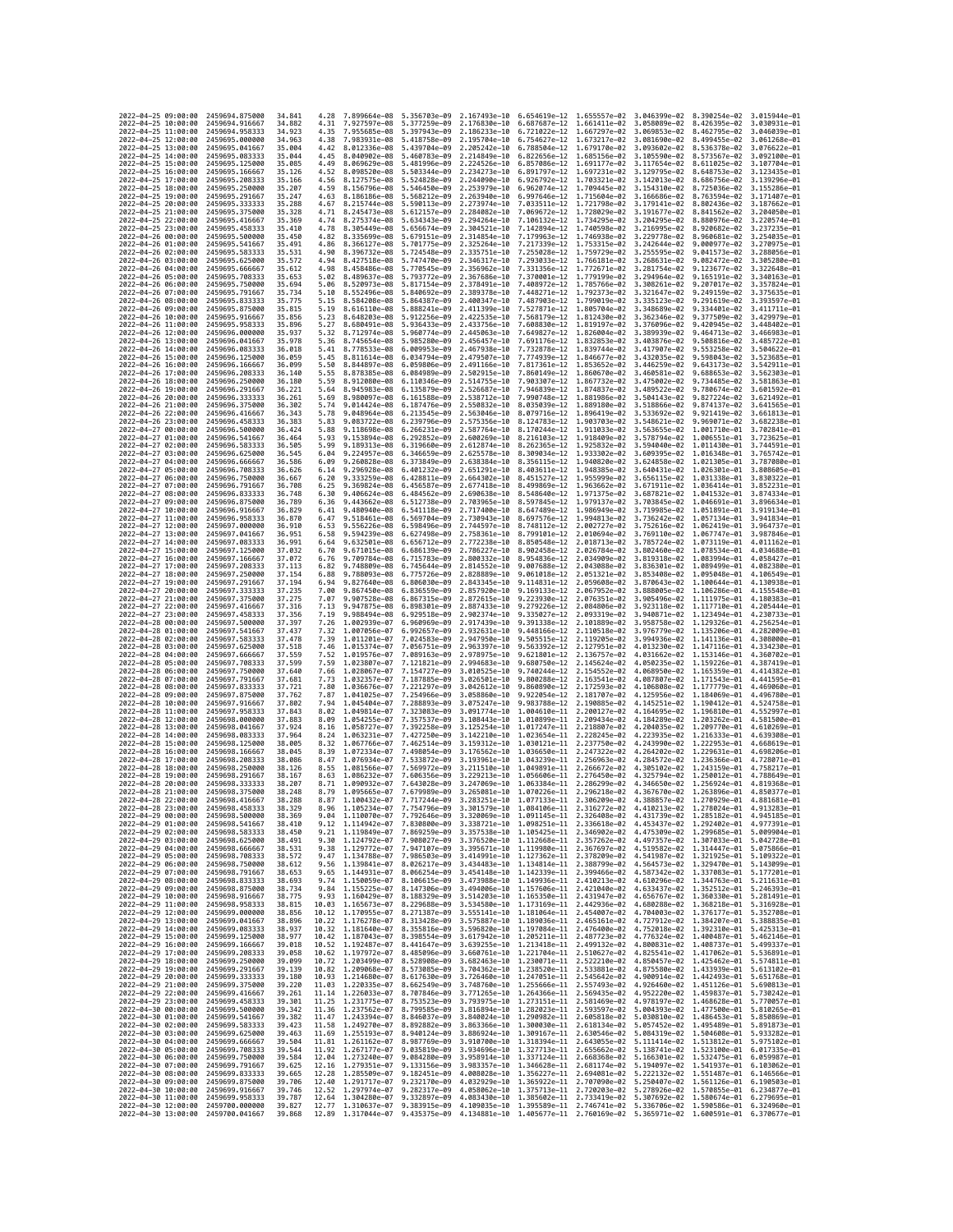| 2022-04-30 14:00:00                        | 2459700.083333                   | 39.908            |                | 13.02 1.323503e-07 9.487281e-09           |                                                                                                                                                                                                                                                               | 4.160970e-10 1.415866e-11 2.773705e-02 |                                           |                              |                                                                  | 5.395491e-02 1.610690e-01 6.416853e-01    |                                                        |
|--------------------------------------------|----------------------------------|-------------------|----------------|-------------------------------------------|---------------------------------------------------------------------------------------------------------------------------------------------------------------------------------------------------------------------------------------------------------------|----------------------------------------|-------------------------------------------|------------------------------|------------------------------------------------------------------|-------------------------------------------|--------------------------------------------------------|
| 2022-04-30 15:00:00                        | 2459700.125000                   | 39.949            | 13.15          | 1.330013e-07                              | 9.539640e-09                                                                                                                                                                                                                                                  | 4.187304e-10                           | 1.426156e-11 2.787349e-02                 |                              | 5.425268e-02                                                     | 1.620884e-01                              | 6.463491e-01                                           |
| 2022-04-30 16:00:00                        | 2459700.166667                   | 39,989            | 13.28          | 1.336576e-07                              | 9.592456e-09                                                                                                                                                                                                                                                  | 4.213887e-10                           | 1.436550e-11                              | 2.801103e-02                 | 5.455305e-02                                                     | 1.631174e-01                              | 6.510598e-01                                           |
| 2022-04-30 17:00:00                        | 2459700.208333                   | 40.030            | 13.41          | 1.343192e-07                              | 9.645732e-09                                                                                                                                                                                                                                                  | 4.240720e-10                           | 1.447049e-11 2.814968e-02                 |                              | 5.485604e-02                                                     | 1.641561e-01 6.558177e-01                 |                                                        |
| 2022-04-30 18:00:00                        | 2459700.250000<br>2459700.291667 | 40.070            | 13.55          | 1.349861e-07                              | 9.699476e-09                                                                                                                                                                                                                                                  | 4.267807e-10                           | 1.457653e-11 2.828945e-02                 |                              | 5.516168e-02                                                     | 1.652046e-01 6.606236e-01                 | 6.654778e-01                                           |
| 2022-04-30 19:00:00<br>2022-04-30 20:00:00 | 2459700.333333                   | 40.111<br>40.151  | 13.68<br>13.82 | 1.356585e-07<br>1.363363e-07              | 9.753691e-09<br>9.808383e-09                                                                                                                                                                                                                                  | 4.295151e-10<br>4.322754e-10           | 1.468363e-11<br>1.479182e-11              | 2.843036e-02<br>2.857241e-02 | 5.547001e-02<br>5.578104e-02                                     | 1.662631e-01<br>1.673316e-01              | 6.703810e-01                                           |
| 2022-04-30 21:00:00                        | 2459700.375000                   | 40.192            | 13.96          | 1.370196e-07                              | 9.863557e-09                                                                                                                                                                                                                                                  | 4.350619e-10                           | 1.490110e-11                              | 2.871561e-02                 | 5.609482e-02                                                     | 1.684102e-01                              | 6.753337e-01                                           |
| 2022-04-30 22:00:00                        | 2459700.416667                   | 40.232            | 14.10          | 1.377085e-07                              | 9.919217e-09                                                                                                                                                                                                                                                  | 4.378749e-10                           | 1.501149e-11 2.885999e-02                 |                              | 5.641137e-02                                                     | 1.694991e-01                              | 6.803364e-01                                           |
| 2022-04-30 23:00:00                        | 2459700.458333                   | 40.273            | 14.24          | 1.384030e-07                              | 9.975370e-09                                                                                                                                                                                                                                                  | 4.407148e-10                           | 1.512299e-11                              | 2.900554e-02                 | 5.673071e-02                                                     | 1.705984e-01                              | 6.853898e-01                                           |
| 2022-05-01 00:00:00                        | 2459700,500000                   | 40.313            | 14.38          | 1.391032e-07                              | 1,003202e-08                                                                                                                                                                                                                                                  | 4.435817e-10                           | 1.523562e-11                              | 2.915229e-02                 | 5.705289e-02                                                     | 1.717082e-01                              | 6.904943e-01                                           |
| 2022-05-01 01:00:00                        | 2459700.541667                   | 40.354            | 14.52          | 1.398092e-07                              | 1.008917e-08                                                                                                                                                                                                                                                  | 4.464760e-10                           | 1.534939e-11                              | 2.930024e-02                 | 5.737792e-02                                                     | 1.728286e-01                              | 6.956506e-01<br>7.008592e-01                           |
| 2022-05-01 02:00:00<br>2022-05-01 03:00:00 | 2459700.583333<br>2459700.625000 | 40.394<br>40.435  | 14.67<br>14.82 | 1.405210e-07<br>1.412387e-07              | 1.014684e-08                                                                                                                                                                                                                                                  | 4.493981e-10<br>4.523481e-10           | 1.546432e-11<br>1.558041e-11              | 2.944942e-02<br>2.959982e-02 | 5.770585e-02<br>5.803670e-02                                     | 1.739597e-01<br>1.751016e-01              | 7.061208e-01                                           |
| 2022-05-01 04:00:00                        | 2459700.666667                   | 40.475            | 14.97          | 1.419623e-07                              | 1.020501e-08<br>1.026371e-08                                                                                                                                                                                                                                  | 4.553265e-10                           | 1.569769e-11                              | 2.975147e-02                 | 5.837051e-02                                                     | 1.762545e-01                              | 7.114358e-01                                           |
| 2022-05-01 05:00:00                        | 2459700.708333                   | 40.516            | 15.12          | 1.426919e-07                              | 1.032293e-08                                                                                                                                                                                                                                                  | 4.583335e-10                           | 1.581616e-11 2.990438e-02                 |                              | 5.870730e-02                                                     | 1.774185e-01                              | 7.168050e-01                                           |
| 2022-05-01 06:00:00                        | 2459700.750000                   | 40.556            | 15.27          | 1.434276e-07                              | 1.038268e-08                                                                                                                                                                                                                                                  | 4.613695e-10                           | 1.593584e-11                              | 3.005856e-02                 | 5.904711e-02                                                     | 1.785937e-01                              | 7.222289e-01                                           |
| 2022-05-01 07:00:00                        | 2459700.791667                   | 40.597            | 15.43          | 1.441694e-07                              | 1.044297e-08                                                                                                                                                                                                                                                  | 4.644347e-10                           | 1.605673e-11                              | 3.021403e-02                 | 5.938998e-02                                                     | 1.797803e-01                              | 7.277082e-01                                           |
| 2022-05-01 08:00:00                        | 2459700.833333                   | 40.637            | 15.58          | 1.449174e-07 1.050380e-08                 |                                                                                                                                                                                                                                                               | 4.675296e-10                           | 1.617887e-11 3.037079e-02                 |                              | 5.973592e-02                                                     | 1.809783e-01 7.332435e-01                 |                                                        |
| 2022-05-01 09:00:00                        | 2459700.875000                   | 40.677            | 15.74          | 1.456717e-07                              | 1.056518e-08                                                                                                                                                                                                                                                  | 4.706543e-10                           | 1.630225e-11 3.052886e-02                 |                              | 6.008499e-02                                                     | 1.821879e-01                              | 7.388353e-01                                           |
| 2022-05-01 10:00:00<br>2022-05-01 11:00:00 | 2459700.916667<br>2459700.958333 | 40.718<br>40.758  | 15.90<br>16.06 | 1.464323e-07<br>1.471993e-07              | 1.062711e-08<br>1.068960e-08                                                                                                                                                                                                                                  | 4.738093e-10<br>4.769950e-10           | 1.642690e-11<br>1.655282e-11 3.084900e-02 | 3.068826e-02                 | 6.043721e-02<br>6.079262e-02                                     | 1.834091e-01<br>1.846423e-01              | 7.444844e-01<br>7.501913e-01                           |
| 2022-05-01 12:00:00                        | 2459701.000000                   | 40.799            | 16.22          | 1.479727e-07                              | 1.075266e-08                                                                                                                                                                                                                                                  | 4.802115e-10                           | 1.668003e-11                              | 3.101110e-02                 | 6.115124e-02                                                     | 1.858874e-01                              | 7.559568e-01                                           |
| 2022-05-01 13:00:00                        | 2459701.041667                   | 40.839            | 16.39          | 1.487527e-07                              | 1.081630e-08                                                                                                                                                                                                                                                  | 4.834593e-10                           | 1.680856e-11                              | 3.117456e-02                 | 6.151313e-02                                                     | 1.871446e-01                              | 7.617815e-01                                           |
| 2022-05-01 14:00:00                        | 2459701.083333                   | 40.880            | 16.56          | 1.495393e-07                              | 1.088051e-08                                                                                                                                                                                                                                                  | 4.867388e-10                           | 1.693840e-11                              | 3.133941e-02                 | 6.187830e-02                                                     | 1.884141e-01                              | 7.676661e-01                                           |
| 2022-05-01 15:00:00                        | 2459701.125000                   | 40.920            | 16.73          | 1.503326e-07                              | 1.094530e-08                                                                                                                                                                                                                                                  | 4.900502e-10                           | 1.706957e-11 3.150565e-02                 |                              | 6.224681e-02                                                     | 1.896959e-01                              | 7.736112e-01                                           |
| 2022-05-01 16:00:00                        | 2459701.166667                   | 40.961            | 16.90          | 1.511326e-07                              | 1.101069e-08                                                                                                                                                                                                                                                  | 4.933940e-10                           | 1.720210e-11                              | 3.167331e-02                 | 6.261868e-02                                                     | 1.909903e-01                              | 7.796175e-01                                           |
| 2022-05-01 17:00:00<br>2022-05-01 18:00:00 | 2459701.208333<br>2459701.250000 | 41.001<br>41.042  | 17.07<br>17.24 | 1.519394e-07<br>1.527531e-07 1.114327e-08 | 1.107668e-08                                                                                                                                                                                                                                                  | 4.967704e-10<br>5.001800e-10           | 1.733600e-11<br>1.747127e-11 3.201293e-02 | 3.184240e-02                 | 6.299394e-02<br>6.337265e-02                                     | 1.922973e-01<br>1.936171e-01              | 7.856858e-01<br>7.918166e-01                           |
| 2022-05-01 19:00:00                        | 2459701.291667                   | 41.082            | 17.42          | 1.535737e-07 1.121047e-08                 |                                                                                                                                                                                                                                                               | 5.036229e-10                           | 1.760795e-11 3.218491e-02                 |                              | 6.375483e-02                                                     | 1.949498e-01 7.980108e-01                 |                                                        |
| 2022-05-01 20:00:00                        | 2459701.333333                   | 41.123            | 17.60          | 1.544014e-07                              | 1.127829e-08                                                                                                                                                                                                                                                  | 5.070996e-10                           | 1.774603e-11 3.235838e-02                 |                              | 6.414053e-02                                                     |                                           | 1.962956e-01 8.042690e-01                              |
| 2022-05-01 21:00:00                        | 2459701.375000                   | 41.163            | 17.78          | 1.552362e-07                              | 1.134674e-08                                                                                                                                                                                                                                                  | 5.106106e-10                           | 1.788555e-11                              | 3.253333e-02                 | 6.452978e-02                                                     | 1.976547e-01                              | 8.105919e-01                                           |
| 2022-05-01 22:00:00                        | 2459701.416667                   | 41.203            | 17.96          | 1.560782e-07 1.141581e-08                 |                                                                                                                                                                                                                                                               | 5.141560e-10                           | 1.802651e-11                              | 3.270979e-02                 | 6.492262e-02                                                     | 1.990271e-01 8.169804e-01                 |                                                        |
| 2022-05-01 23:00:00                        | 2459701.458333                   | 41,244            | 18.15          | 1.569275e-07 1.148553e-08                 |                                                                                                                                                                                                                                                               | 5.177364e-10                           | 1.816893e-11 3.288777e-02                 |                              | 6.531909e-02                                                     | 2.004131e-01 8.234351e-01                 |                                                        |
| 2022-05-02 00:00:00<br>2022-05-02 01:00:00 | 2459701.500000<br>2459701.541667 | 41.284<br>41,325  | 18.33<br>18.52 | 1.577841e-07<br>1.586481e-07              | 1.155589e-08<br>1.162690e-08                                                                                                                                                                                                                                  | 5.213522e-10<br>5.250037e-10           | 1.831283e-11<br>1.845822e-11              | 3.306729e-02<br>3.324836e-02 | 6.571923e-02<br>6.612308e-02                                     | 2.018127e-01<br>2.032262e-01              | 8.299567e-01<br>8.365461e-01                           |
| 2022-05-02 02:00:00                        | 2459701.583333                   | 41.365            | 18.71          | 1.595196e-07                              | 1.169857e-08                                                                                                                                                                                                                                                  | 5.286913e-10                           | 1.860513e-11                              | 3.343101e-02                 | 6.653069e-02                                                     | 2.046536e-01                              | 8.432040e-01                                           |
| 2022-05-02 03:00:00                        | 2459701.625000                   | 41.406            | 18.91          | 1.603987e-07                              | 1.177091e-08                                                                                                                                                                                                                                                  | 5.324154e-10                           | 1.875356e-11                              | 3.361525e-02                 | 6.694208e-02                                                     | 2.060952e-01                              | 8.499312e-01                                           |
| 2022-05-02 04:00:00                        | 2459701.666667                   | 41.446            | 19.10          | 1.612855e-07                              | 1.184392e-08                                                                                                                                                                                                                                                  | 5.361765e-10                           | 1.890354e-11                              | 3.380109e-02                 | 6.735731e-02                                                     | 2.075511e-01                              | 8.567284e-01                                           |
| 2022-05-02 05:00:00                        | 2459701.708333                   | 41.487            | 19.30          | 1.621800e-07 1.191762e-08                 |                                                                                                                                                                                                                                                               | 5.399749e-10                           | 1.905508e-11 3.398855e-02                 |                              | 6.777642e-02                                                     |                                           | 2.090215e-01 8.635965e-01                              |
| 2022-05-02 06:00:00                        | 2459701.750000                   | 41.527            | 19.50          | 1.630823e-07 1.199200e-08                 |                                                                                                                                                                                                                                                               | 5.438111e-10                           | 1.920820e-11 3.417766e-02                 |                              | 6.819944e-02                                                     | 2.105064e-01 8.705362e-01                 |                                                        |
| 2022-05-02 07:00:00<br>2022-05-02 08:00:00 | 2459701.791667<br>2459701.833333 | 41.568<br>41.608  | 19.70<br>19.91 | 1.639926e-07<br>1.649108e-07              | 1,206708e-08<br>1.214286e-08                                                                                                                                                                                                                                  | 5.476854e-10<br>5.515984e-10           | 1.936293e-11<br>1.951927e-11              | 3.436842e-02<br>3.456086e-02 | 6.862643e-02<br>6.905742e-02                                     | 2.120062e-01<br>2.135209e-01              | 8.775484e-01<br>8.846339e-01                           |
| 2022-05-02 09:00:00                        | 2459701.875000                   | 41.648            | 20.11          | 1.658371e-07                              | 1.221936e-08                                                                                                                                                                                                                                                  | 5.555505e-10                           | 1.967724e-11                              | 3.475499e-02                 | 6.949246e-02                                                     | 2.150507e-01                              | 8.917935e-01                                           |
| 2022-05-02 10:00:00                        | 2459701.916667                   | 41.689            | 20.32          | 1.667716e-07 1.229658e-08                 |                                                                                                                                                                                                                                                               | 5.595420e-10                           | 1.983687e-11                              | 3.495084e-02                 | 6.993159e-02                                                     |                                           | 2.165958e-01 8.990281e-01                              |
| 2022-05-02 11:00:00                        | 2459701.958333                   | 41.729            | 20.53          | 1.677144e-07                              | 1.237452e-08                                                                                                                                                                                                                                                  | 5.635735e-10                           | 1.999817e-11                              | 3.514841e-02                 | 7.037487e-02                                                     | 2.181564e-01                              | 9.063384e-01                                           |
| 2022-05-02 12:00:00                        | 2459702.000000                   | 41.770            | 20.75          | 1.686655e-07                              | 1.245320e-08                                                                                                                                                                                                                                                  | 5.676453e-10                           | 2.016117e-11                              | 3.534774e-02                 | 7.082232e-02                                                     | 2.197326e-01                              | 9.137255e-01                                           |
| 2022-05-02 13:00:00<br>2022-05-02 14:00:00 | 2459702.041667                   | 41.810            | 20.96          | 1.696250e-07 1.253262e-08                 |                                                                                                                                                                                                                                                               | 5.717580e-10                           | 2.032587e-11                              | 3.554883e-02                 | 7.127401e-02                                                     |                                           | 2.213245e-01 9.211901e-01<br>2.229325e-01 9.287331e-01 |
| 2022-05-02 15:00:00                        | 2459702.083333<br>2459702.125000 | 41.851<br>41.891  | 21,18<br>21.41 | 1.705931e-07<br>1.715698e-07              | 1.261280e-08<br>1.269374e-08                                                                                                                                                                                                                                  | 5.759119e-10<br>5.801076e-10           | 2.049231e-11<br>2.066049e-11              | 3.575172e-02<br>3.595641e-02 | 7.172998e-02<br>7.219027e-02                                     | 2.245567e-01                              | 9.363553e-01                                           |
| 2022-05-02 16:00:00                        | 2459702.166667                   | 41.932            | 21.63          | 1.725552e-07                              | 1.277544e-08                                                                                                                                                                                                                                                  | 5.843455e-10                           | 2.083045e-11 3.616292e-02                 |                              | 7.265494e-02                                                     | 2.261971e-01                              | 9.440578e-01                                           |
| 2022-05-02 17:00:00                        | 2459702.208333                   | 41,972            | 21.86          | 1.735495e-07                              | 1.285792e-08                                                                                                                                                                                                                                                  | 5.886262e-10                           |                                           | 2.100219e-11 3.637129e-02    | 7.312403e-02                                                     | 2.278541e-01                              | 9.518415e-01                                           |
| 2022-05-02 18:00:00                        | 2459702.250000                   | 42.012            | 22.08          | 1.745526e-07                              | 1.294119e-08                                                                                                                                                                                                                                                  | 5.929499e-10                           | 2.117574e-11                              | 3.658152e-02                 | 7.359758e-02                                                     | 2.295279e-01                              | 9.597071e-01                                           |
| 2022-05-02 19:00:00                        | 2459702.291667                   | 42.053            | 22.32          | 1.755647e-07                              | 1.302526e-08                                                                                                                                                                                                                                                  | 5.973174e-10                           | 2.135113e-11                              | 3.679363e-02                 | 7.407566e-02                                                     | 2.312185e-01                              | 9.676557e-01                                           |
| 2022-05-02 20:00:00                        | 2459702.333333                   | 42.093            | 22.55          | 1.765860e-07                              | 1.311012e-08                                                                                                                                                                                                                                                  | 6.017290e-10                           | 2.152836e-11                              | 3.700766e-02                 | 7.455830e-02                                                     | 2.329262e-01<br>2.346512e-01 9.838056e-01 | 9.756883e-01                                           |
| 2022-05-02 21:00:00<br>2022-05-02 22:00:00 | 2459702.375000<br>2459702.416667 | 42, 134<br>42.174 | 22.79<br>23.03 | 1.776164e-07<br>1.786561e-07              | 1,319580e-08<br>1.328230e-08                                                                                                                                                                                                                                  | 6.061852e-10<br>6.106866e-10           | 2.170747e-11<br>2.188847e-11              | 3.722361e-02<br>3.744151e-02 | 7.504557e-02<br>7.553750e-02                                     | 2.363936e-01                              | 9.920088e-01                                           |
| 2022-05-02 23:00:00                        | 2459702.458333                   | 42.215            | 23.27          | 1.797053e-07                              | 1.336963e-08                                                                                                                                                                                                                                                  | 6.152336e-10                           | 2.207139e-11                              | 3.766138e-02                 | 7.603416e-02                                                     | 2.381538e-01                              | 1,000299e+00                                           |
| 2022-05-03 00:00:00                        | 2459702.500000                   | 42.255            | 23.51          | 1.807639e-07 1.345780e-08                 |                                                                                                                                                                                                                                                               | 6.198268e-10                           | 2.225625e-11 3.788325e-02                 |                              | 7.653559e-02                                                     |                                           | 2.399318e-01 1.008677e+00                              |
| 2022-05-03 01:00:00                        | 2459702.541667                   | 42.295            | 23.76          | 1.818322e-07                              | 1.354682e-08                                                                                                                                                                                                                                                  | 6.244667e-10                           |                                           | 2.244306e-11 3.810712e-02    | 7.704185e-02                                                     |                                           | 2.417278e-01 1.017143e+00                              |
| 2022-05-03 02:00:00                        | 2459702.583333                   | 42.336            | 24.01          | 1.829101e-07                              | 1.363670e-08                                                                                                                                                                                                                                                  | 6.291538e-10                           | 2.263185e-11                              | 3.833303e-02                 | 7.755299e-02                                                     | 2.435422e-01                              | 1.025700e+00                                           |
| 2022-05-03 03:00:00                        | 2459702.625000                   | 42.376<br>42,417  | 24.26<br>24.52 | 1.839979e-07<br>1.850956e-07              | 1.372745e-08                                                                                                                                                                                                                                                  | 6.338887e-10                           | 2.282265e-11                              | 3.856100e-02                 | 7.806907e-02                                                     |                                           | 2.453750e-01 1.034347e+00                              |
| 2022-05-03 04:00:00<br>2022-05-03 05:00:00 | 2459702.666667<br>2459702.708333 | 42.457            | 24.78          | 1.862034e-07                              | 1.381907e-08<br>1.391158e-08                                                                                                                                                                                                                                  | 6.386718e-10<br>6.435037e-10           | 2.301548e-11<br>2.321035e-11              | 3.879105e-02<br>3.902320e-02 | 7.859014e-02<br>7.911626e-02                                     | 2.490970e-01                              | 2.472265e-01 1.043086e+00<br>1.051918e+00              |
| 2022-05-03 06:00:00                        | 2459702.750000                   | 42.498            | 25.04          | 1.873212e-07                              | 1.400499e-08                                                                                                                                                                                                                                                  | 6.483850e-10                           | 2.340730e-11                              | 3.925748e-02                 | 7.964747e-02                                                     |                                           | 2.509865e-01 1.060844e+00                              |
| 2022-05-03 07:00:00                        | 2459702.791667                   | 42.538            | 25.31          | 1.884494e-07                              | 1.409930e-08                                                                                                                                                                                                                                                  | 6.533163e-10                           | 2.360634e-11 3.949391e-02                 |                              | 8.018385e-02                                                     | 2.528953e-01                              | 1.069865e+00                                           |
| 2022-05-03 08:00:00                        | 2459702.833333                   | 42.578            | 25.58          | 1.895879e-07                              | 1.419454e-08                                                                                                                                                                                                                                                  | 6.582980e-10                           | 2.380751e-11                              | 3.973251e-02                 | 8.072544e-02                                                     |                                           | 2.548238e-01 1.078982e+00                              |
| 2022-05-03 09:00:00                        | 2459702.875000                   | 42.619            | 25.85          | 1.907368e-07                              | 1.429069e-08                                                                                                                                                                                                                                                  | 6.633308e-10                           | 2.401082e-11                              | 3.997330e-02                 | 8.127230e-02                                                     | 2.567719e-01                              | 1.088196e+00                                           |
| 2022-05-03 10:00:00                        | 2459702.916667                   | 42.659            | 26.12          | 1.918964e-07 1.438779e-08                 |                                                                                                                                                                                                                                                               | 6.684152e-10                           | 2.421630e-11 4.021632e-02                 |                              | 8.182450e-02                                                     |                                           | 2.587401e-01 1.097508e+00                              |
| 2022-05-03 11:00:00<br>2022-05-03 12:00:00 | 2459702.958333<br>2459703.000000 | 42.700<br>42.740  | 26.40<br>26.68 | 1.930667e-07 1.448584e-08<br>1.942478e-07 | 1.458484e-08                                                                                                                                                                                                                                                  | 6.735519e-10<br>6.787413e-10           | 2.442397e-11 4.046157e-02                 | 2.463386e-11 4.070910e-02    | 8.238209e-02<br>8.294513e-02                                     |                                           | 2.607284e-01 1.106920e+00<br>2.627373e-01 1.116433e+00 |
| 2022-05-03 13:00:00                        | 2459703.041667                   | 42.781            | 26.96          | 1.954399e-07                              | 1.468481e-08                                                                                                                                                                                                                                                  | 6.839842e-10                           | 2.484599e-11                              | 4.095893e-02                 | 8.351368e-02                                                     | 2.647667e-01                              | 1.126047e+00                                           |
| 2022-05-03 14:00:00                        | 2459703.083333                   | 42.821            | 27.25          | 1.966430e-07                              | 1.478577e-08                                                                                                                                                                                                                                                  | 6.892811e-10                           | 2.506039e-11                              | 4.121107e-02                 | 8.408781e-02                                                     |                                           | 2.668171e-01 1.135764e+00                              |
| 2022-05-03 15:00:00                        | 2459703.125000                   | 42,861            | 27.54          | 1.978573e-07                              | 1.488771e-08                                                                                                                                                                                                                                                  | 6.946326e-10                           | 2.527709e-11                              | 4.146555e-02                 | 8.466757e-02                                                     |                                           | 2.688887e-01 1.145585e+00                              |
| 2022-05-03 16:00:00                        | 2459703.166667                   | 42.902            | 27.83          | 1.990829e-07                              | 1.499066e-08                                                                                                                                                                                                                                                  | 7.000393e-10                           | 2.549611e-11                              | 4.172241e-02                 | 8.525303e-02                                                     | 2.709816e-01                              | 1.155511e+00                                           |
| 2022-05-03 17:00:00                        | 2459703.208333<br>2459703.250000 | 42,942            | 28.13          | 2.003199e-07                              | 1.509462e-08                                                                                                                                                                                                                                                  | 7.055019e-10                           | 2.571748e-11 4.198166e-02                 |                              | 8.584426e-02                                                     |                                           | 2.730961e-01 1.165544e+00                              |
| 2022-05-03 18:00:00<br>2022-05-03 19:00:00 | 2459703.291667                   | 42.983<br>43.023  | 28.43<br>28.74 | 2.015686e-07<br>2.028288e-07              | 1.519960e-08<br>1.530562e-08                                                                                                                                                                                                                                  | 7.110209e-10<br>7.165971e-10           | 2.594122e-11<br>2.616737e-11              | 4.224333e-02<br>4.250746e-02 | 8.644131e-02<br>8.704426e-02                                     |                                           | 2.752325e-01 1.175684e+00<br>2.773910e-01 1.185933e+00 |
| 2022-05-03 20:00:00                        | 2459703.333333                   | 43.063            | 29.04          | 2.041010e-07                              | 1.541269e-08                                                                                                                                                                                                                                                  | 7.222311e-10                           | 2.639594e-11                              | 4.277406e-02                 | 8.765316e-02                                                     | 2.795719e-01                              | 1.196292e+00                                           |
| 2022-05-03 21:00:00                        | 2459703.375000                   | 43.104            | 29.35          | 2.053850e-07 1.552081e-08                 |                                                                                                                                                                                                                                                               | 7.279235e-10                           | 2.662697e-11                              | 4.304316e-02                 | 8.826808e-02                                                     |                                           | 2.817754e-01 1.206763e+00                              |
| 2022-05-03 22:00:00                        | 2459703.416667                   | 43.144            | 29.67          | 2.066811e-07 1.563001e-08                 |                                                                                                                                                                                                                                                               | 7.336750e-10                           | 2.686049e-11                              | 4.331480e-02                 | 8.888910e-02                                                     |                                           | 2.840018e-01 1.217346e+00                              |
| 2022-05-03 23:00:00                        | 2459703.458333                   | 43.185            | 29.99          | 2.079895e-07                              | 1.574029e-08                                                                                                                                                                                                                                                  | 7.394862e-10                           | 2.709652e-11                              | 4.358899e-02                 | 8.951628e-02                                                     |                                           | 2.862513e-01 1.228043e+00                              |
| 2022-05-04 00:00:00<br>2022-05-04 01:00:00 | 2459703.500000<br>2459703.541667 | 43.225<br>43.266  | 30.31<br>30.63 | 2.093102e-07<br>2.106433e-07 1.596415e-08 | 1.585167e-08                                                                                                                                                                                                                                                  | 7.453579e-10<br>7.512907e-10           | 2.733509e-11                              | 4.386577e-02<br>4.414517e-02 | 9.014968e-02<br>9.078938e-02                                     | 2.885242e-01                              | 1.238855e+00<br>2.908207e-01 1.249784e+00              |
| 2022-05-04 02:00:00                        | 2459703.583333                   | 43.306            | 30.96          |                                           | 2.119891e-07 1.607776e-08 7.572853e-10                                                                                                                                                                                                                        |                                        | 2.757623e-11                              |                              | 2.781997e-11 4.442721e-02 9.143546e-02 2.931412e-01 1.260831e+00 |                                           |                                                        |
| 2022-05-04 03:00:00                        | 2459703.625000                   | 43.346            | 31.29          |                                           | 2.133477e-07 1.619249e-08 7.633424e-10                                                                                                                                                                                                                        |                                        |                                           |                              | 2.806634e-11 4.471192e-02 9.208797e-02 2.954859e-01 1.271996e+00 |                                           |                                                        |
| 2022-05-04 04:00:00                        | 2459703.666667                   | 43.387            | 31.63          | $2.1471016 - 07$                          | 1 6308370-08                                                                                                                                                                                                                                                  | 7.694627e-10                           | 2.831538e-11                              |                              | 4.499934e-02 9.274699e-02                                        | 2.978550e-01                              | 1 2832830+00                                           |
| 2022-05-04 05:00:00<br>2022-05-04 06:00:00 | 2459703.708333<br>2459703.750000 | 43.427<br>43.468  | 31.97<br>32.32 |                                           | 2.161036e-07 1.642541e-08 7.756469e-10 2.856710e-11 4.528949e-02 9.341260e-02 3.002489e-01 1.294691e+00                                                                                                                                                       |                                        |                                           |                              |                                                                  |                                           |                                                        |
| 2022-05-04 07:00:00                        | 2459703.791667                   | 43.508            | 32.66          |                                           | 2.175013e-07 1.654362e-08 7.818958e-10 2.882154e-11 4.558240e-02 9.408487e-02<br>2.189123e-07 1.666301e-08 7.882101e-10 2.907874e-11 4.587811e-02 9.476387e-02 3.051120e-01 1.317879e+00                                                                      |                                        |                                           |                              |                                                                  |                                           | 3.026678e-01 1.306223e+00                              |
| 2022-05-04 08:00:00                        | 2459703.833333                   | 43.548            |                |                                           | 33.02 2.203367e-07 1.678360e-08 7.945905e-10 2.933871e-11 4.617664e-02 9.544967e-02 3.075819e-01 1.329662e+00                                                                                                                                                 |                                        |                                           |                              |                                                                  |                                           |                                                        |
| 2022-05-04 09:00:00                        | 2459703.875000                   | 43.589            |                |                                           | 33.37 2.217748e-07 1.690541e-08 8.010378e-10 2.960151e-11 4.647803e-02 9.614237e-02 3.100776e-01 1.341572e+00                                                                                                                                                 |                                        |                                           |                              |                                                                  |                                           |                                                        |
| 2022-05-04 10:00:00                        | 2459703.916667                   | 43.629            | 33.73          |                                           | 2.232267e-07 1.702843e-08 8.075527e-10                                                                                                                                                                                                                        |                                        |                                           |                              | 2.986715e-11 4.678230e-02 9.684202e-02                           |                                           | 3.125995e-01 1.353611e+00                              |
| 2022-05-04 11:00:00<br>2022-05-04 12:00:00 | 2459703.958333<br>2459704.000000 | 43.670<br>43.710  | 34.10          |                                           | 2.246925e-07 1.715269e-08 8.141361e-10 3.013567e-11 4.708949e-02 9.754872e-02<br>34.47 2.261724e-07 1.727821e-08 8.207886e-10 3.040711e-11 4.739964e-02 9.826253e-02 3.177230e-01 1.378082e+00                                                                |                                        |                                           |                              |                                                                  |                                           | 3.151479e-01 1.365781e+00                              |
| 2022-05-04 13:00:00                        | 2459704.041667                   | 43.750            |                |                                           | 34.84 2.276665e-07 1.740499e-08 8.275111e-10 3.068149e-11 4.771277e-02 9.898355e-02 3.203252e-01 1.390517e+00                                                                                                                                                 |                                        |                                           |                              |                                                                  |                                           |                                                        |
| 2022-05-04 14:00:00                        | 2459704.083333                   | 43.791            | 35.22          |                                           | 2.291751e-07 1.753305e-08 8.343043e-10 3.095885e-11 4.802892e-02 9.971184e-02                                                                                                                                                                                 |                                        |                                           |                              |                                                                  |                                           | 3.229549e-01 1.403088e+00                              |
| 2022-05-04 15:00:00                        | 2459704.125000                   | 43.831            |                |                                           | 35.60 2.306982e-07 1.766241e-08 8.411691e-10 3.123922e-11 4.834812e-02 1.004475e-01 3.256122e-01 1.415795e+00                                                                                                                                                 |                                        |                                           |                              |                                                                  |                                           |                                                        |
| 2022-05-04 16:00:00                        | 2459704.166667                   | 43.872            |                |                                           | 35.98 2.322360e-07 1.779307e-08 8.481063e-10 3.152264e-11 4.867040e-02 1.011906e-01 3.282975e-01 1.428640e+00                                                                                                                                                 |                                        |                                           |                              |                                                                  |                                           |                                                        |
| 2022-05-04 17:00:00                        | 2459704.208333<br>2459704.250000 | 43,912            | 36.37          |                                           | $\begin{array}{cccccccc} 2.337887e-07 & 1.792506e-08 & 8.551166e-10 & 3.180915e-11 & 4.899580e-02 & 1.019412e-01 & 3.310112e-01 & 1.441624e+00 \\ 2.353564e-07 & 1.805839e-08 & 8.622010e-10 & 3.209878e-11 & 4.932436e-02 & 1.026995e-01 & 3.337536e-01 & 1$ |                                        |                                           |                              |                                                                  |                                           |                                                        |
| 2022-05-04 18:00:00<br>2022-05-04 19:00:00 | 2459704.291667                   | 43.952<br>43,993  | 36.77          |                                           | 37.17 2.369394e-07 1.819307e-08 8.693603e-10 3.239156e-11 4.965610e-02 1.034654e-01 3.365249e-01 1.468020e+00                                                                                                                                                 |                                        |                                           |                              |                                                                  |                                           |                                                        |
| 2022-05-04 20:00:00                        | 2459704.333333                   | 44.033            |                |                                           |                                                                                                                                                                                                                                                               |                                        |                                           |                              |                                                                  |                                           |                                                        |
| 2022-05-04 21:00:00                        | 2459704.375000                   | 44.074            |                |                                           | 37.57 2.385377e-07 1.832912e-08 8.765953e-10 3.268753e-11 4.999107e-02 1.042391e-01 3.393255e-01 1.481433e+00<br>37.98 2.401516e-07 1.846655e-08 8.839068e-10 3.29867ze-11 5.082930e-02 1.050207e-01 3.393255e-01 1.49493e+00<br>38.                          |                                        |                                           |                              |                                                                  |                                           |                                                        |
| 2022-05-04 22:00:00                        | 2459704.416667                   | 44.114            |                |                                           |                                                                                                                                                                                                                                                               |                                        |                                           |                              |                                                                  |                                           |                                                        |
| 2022-05-04 23:00:00                        | 2459704.458333                   | 44.154            |                |                                           | 38.81 2.434267e-07 1.874563e-08 8.987632e-10 3.359495e-11 5.101568e-02 1.066079e-01 3.479066e-01 1.522559e+00                                                                                                                                                 |                                        |                                           |                              |                                                                  |                                           |                                                        |
| 2022-05-05 00:00:00<br>2022-05-05 01:00:00 | 2459704.500000<br>2459704.541667 | 44.195<br>44.235  |                |                                           | 39.23 2.450884e-07 1.888732e-08 9.063097e-10 3.390405e-11 5.136391e-02 1.074136e-01 3.508278e-01 1.536567e+00                                                                                                                                                 |                                        |                                           |                              |                                                                  |                                           |                                                        |
| 2022-05-05 02:00:00                        | 2459704.583333                   | 44.276            |                |                                           | 39.66 2.467662e-07 1.903044e-08 9.139364e-10 3.421652e-11 5.171555e-02 1.082276e-01 3.537801e-01 1.550729e+00<br>40.09 2.484605e-07 1.917504e-08 9.216441e-10 3.453242e-11 5.207063e-02 1.090499e-01 3.567637e-01 1.565046e+00                                |                                        |                                           |                              |                                                                  |                                           |                                                        |
| 2022-05-05 03:00:00                        | 2459704.625000                   | 44.316            |                |                                           | 40.53 2.501715e-07 1.932111e-08 9.294338e-10 3.485177e-11 5.242919e-02 1.098807e-01 3.597790e-01 1.579519e+00                                                                                                                                                 |                                        |                                           |                              |                                                                  |                                           |                                                        |
| 2022-05-05 04:00:00                        | 2459704.666667                   | 44.356            |                |                                           | 40.97 2.518992e-07 1.946868e-08 9.373064e-10 3.517461e-11 5.279128e-02 1.107199e-01 3.628264e-01 1.594151e+00<br>41.42 2.536439e-07 1.961776e-08 9.452628e-10 3.550099e-11 5.315693e-02 1.115678e-01 3.659063e-01 1.608942e+00                                |                                        |                                           |                              |                                                                  |                                           |                                                        |
| 2022-05-05 05:00:00                        | 2459704.708333                   | 44.397            |                |                                           |                                                                                                                                                                                                                                                               |                                        |                                           |                              |                                                                  |                                           |                                                        |
| 2022-05-05 06:00:00<br>2022-05-05 07:00:00 | 2459704.750000<br>2459704.791667 | 44.437<br>44.477  |                |                                           | 41.87 2.554058e-07 1.976838e-08 9.533039e-10 3.583094e-11 5.352618e-02 1.124243e-01 3.690190e-01 1.623896e+00<br>42.33 2.571851e-07 1.992054e-08 9.614308e-10 3.616451e-11 5.389907e-02 1.132897e-01 3.721649e-01 1.639014e+00                                |                                        |                                           |                              |                                                                  |                                           |                                                        |
| 2022-05-05 08:00:00                        | 2459704.833333                   | 44.518            |                |                                           |                                                                                                                                                                                                                                                               |                                        |                                           |                              |                                                                  |                                           |                                                        |
| 2022-05-05 09:00:00                        | 2459704.875000                   | 44.558            |                |                                           | $\begin{array}{cccccccc} 42.79 & 2.589820e&-07 & 2.007427e&-08 & 9.696445e&-10 & 3.650174e&-11 & 5.427565e&-02 & 1.141640e&-01 & 3.753444e&-01 & 1.654297e&00 \\ 43.26 & 2.607966e&-07 & 2.022959e&-08 & 9.779459e&-10 & 3.684266e&-11 & 5.465595e&-02 & 1.1$ |                                        |                                           |                              |                                                                  |                                           |                                                        |
| 2022-05-05 10:00:00                        | 2459704.916667                   | 44.599            |                |                                           | 43.73 2.626292e-07 2.038650e-08 9.863359e-10 3.718733e-11 5.504001e-02 1.159396e-01 3.818055e-01 1.685369e+00                                                                                                                                                 |                                        |                                           |                              |                                                                  |                                           |                                                        |
| 2022-05-05 11:00:00                        | 2459704.958333                   | 44.639            |                |                                           | 44.21 2.644800e-07 2.054503e-08 9.948157e-10 3.753578e-11 5.542788e-02 1.168412e-01 3.850880e-01 1.701162e+00<br>44.70 2.663491e-07 2.070521e-08 1.003386e-09 3.788806e-11 5.581960e-02 1.177521e-01 3.884056e-01 1.717127e+00                                |                                        |                                           |                              |                                                                  |                                           |                                                        |
| 2022-05-05 12:00:00<br>2022-05-05 13:00:00 | 2459705.000000<br>2459705.041667 | 44.679<br>44.720  |                |                                           | 45.19 2.682369e-07 2.086703e-08 1.012049e-09 3.824422e-11 5.621521e-02 1.186725e-01 3.917588e-01 1.733268e+00                                                                                                                                                 |                                        |                                           |                              |                                                                  |                                           |                                                        |
| 2022-05-05 14:00:00                        | 2459705.083333                   | 44.760            |                |                                           | 45.68 2.701433e-07 2.103054e-08 1.020804e-09 3.860429e-11 5.661476e-02 1.196023e-01 3.951478e-01 1.749587e+00                                                                                                                                                 |                                        |                                           |                              |                                                                  |                                           |                                                        |
| 2022-05-05 15:00:00                        | 2459705.125000                   | 44.801            |                |                                           |                                                                                                                                                                                                                                                               |                                        |                                           |                              |                                                                  |                                           |                                                        |
| 2022-05-05 16:00:00                        | 2459705.166667                   | 44.841            |                |                                           | 46.18 2.720638e-07 2.119573e-08 1.029653e-09 3.896831e-11 5.701829e-02 1.205418e-01 3.985733e-01 1.766085e+00<br>46.69 2.740138e-07 2.119573e-08 1.035539e-09 3.893633e-11 5.701829e-02 1.214910e-01 3.985733e-01 1.766085e+00<br>47                          |                                        |                                           |                              |                                                                  |                                           |                                                        |
| 2022-05-05 17:00:00                        | 2459705.208333                   | 44.881            |                |                                           |                                                                                                                                                                                                                                                               |                                        |                                           |                              |                                                                  |                                           |                                                        |
| 2022-05-05 18:00:00                        | 2459705.250000                   | 44.922            |                |                                           | 47.72 2.779614e-07 2.170168e-08 1.056774e-09 4.008463e-11 5.825321e-02 1.234192e-01 4.090717e-01 1.816678e+00                                                                                                                                                 |                                        |                                           |                              |                                                                  |                                           |                                                        |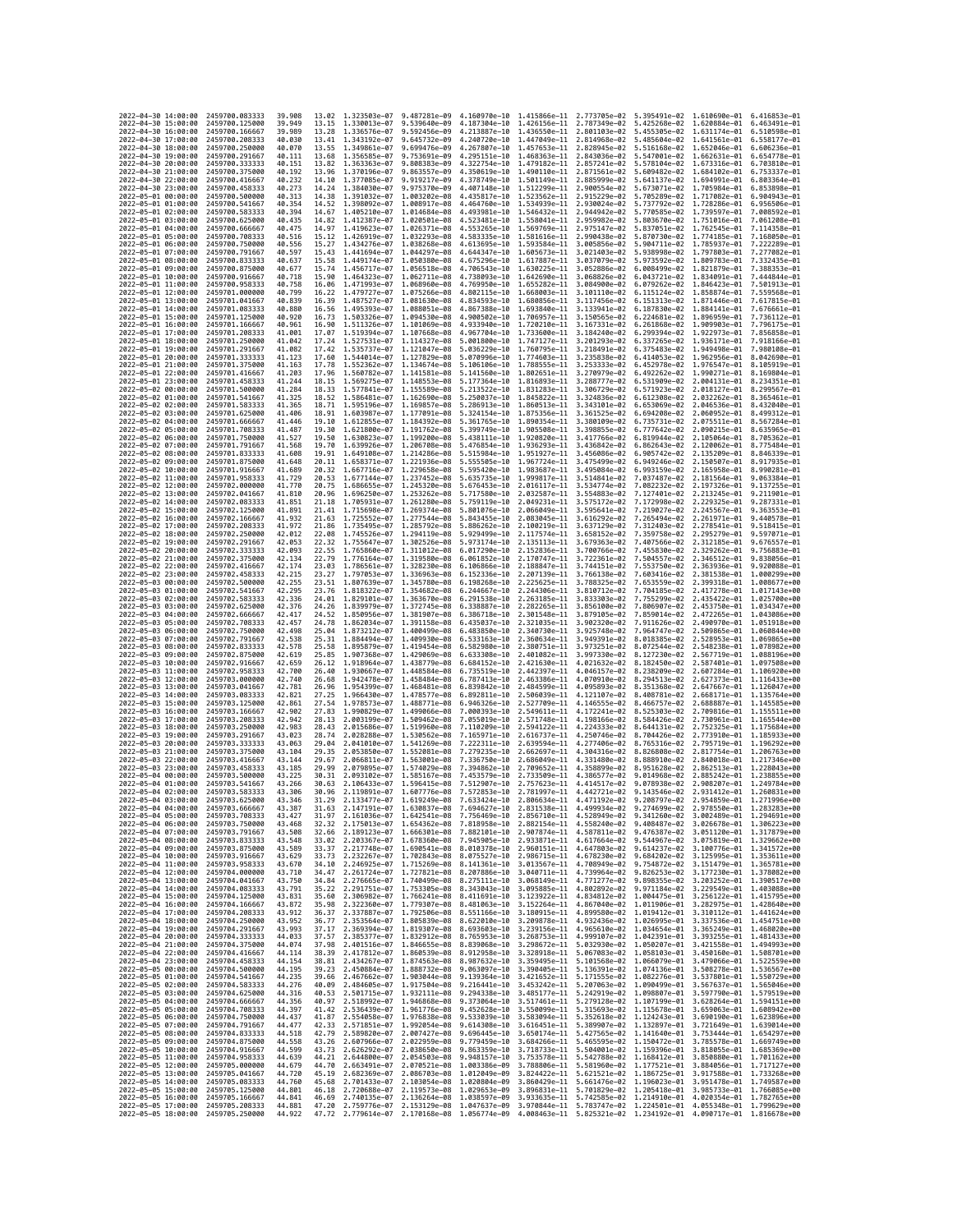| 2022-05-05 19:00:00                        | 2459705.291667                   | 44.962           | 48.25          | 2.799650e-07 2.187385e-08 1.066009e-09                 |                                                        |                                                                                                                                                                                                                                                                                    |                              | 4.046496e-11 5.867311e-02 1.243983e-01 4.126467e-01 1.833915e+00                                                                                                                       |                              |                                        |                                           |
|--------------------------------------------|----------------------------------|------------------|----------------|--------------------------------------------------------|--------------------------------------------------------|------------------------------------------------------------------------------------------------------------------------------------------------------------------------------------------------------------------------------------------------------------------------------------|------------------------------|----------------------------------------------------------------------------------------------------------------------------------------------------------------------------------------|------------------------------|----------------------------------------|-------------------------------------------|
| 2022-05-05 20:00:00                        | 2459705.333333                   | 45.002           | 48.78          | 2.819887e-07                                           | 2.204781e-08                                           | 1,075344e-09                                                                                                                                                                                                                                                                       | 4.084949e-11                 | 5.909722e-02 1.253876e-01                                                                                                                                                              |                              | 4.162601e-01                           | 1.851342e+00                              |
| 2022-05-05 21:00:00                        | 2459705.375000                   | 45.043           | 49.32          | 2.840327e-07                                           | 2.222358e-08                                           | 1.084779e-09                                                                                                                                                                                                                                                                       | 4.123826e-11                 | 5.952559e-02 1.263872e-01                                                                                                                                                              |                              | 4.199125e-01                           | 1.868962e+00                              |
| 2022-05-05 22:00:00<br>2022-05-05 23:00:00 | 2459705.416667<br>2459705.458333 | 45.083<br>45.124 | 49.86<br>50.41 | 2.860972e-07<br>2.881825e-07                           | 2.240118e-08 1.094316e-09<br>2.258064e-08 1.103956e-09 |                                                                                                                                                                                                                                                                                    | 4.163132e-11                 | 5.995826e-02 1.273973e-01 4.236042e-01 1.886776e+00<br>4.202872e-11  6.039528e-02  1.284179e-01  4.273356e-01  1.904786e+00                                                            |                              |                                        |                                           |
| 2022-05-06 00:00:00                        | 2459705.500000                   | 45.164           | 50.96          | 2.902887e-07                                           | 2.276197e-08                                           | 1.113700e-09                                                                                                                                                                                                                                                                       | 4.243051e-11                 | 6.083669e-02                                                                                                                                                                           | 1.294491e-01                 | 4.311074e-01                           | 1.922996e+00                              |
| 2022-05-06 01:00:00                        | 2459705.541667                   | 45.204           | 51.53          | 2.924162e-07                                           | 2.294519e-08 1.123548e-09                              |                                                                                                                                                                                                                                                                                    | 4.283674e-11                 | 6.128256e-02 1.304911e-01                                                                                                                                                              |                              | 4.349198e-01                           | 1.941406e+00                              |
| 2022-05-06 02:00:00                        | 2459705.583333                   | 45.245           | 52.10          | 2.945652e-07                                           | 2.313034e-08 1.133504e-09                              |                                                                                                                                                                                                                                                                                    | 4.324746e-11                 | 6.173293e-02 1.315441e-01                                                                                                                                                              |                              | 4.387734e-01                           | 1.960021e+00                              |
| 2022-05-06 03:00:00                        | 2459705.625000                   | 45.285           | 52.67          | 2.967359e-07                                           | 2.331742e-08 1.143566e-09                              |                                                                                                                                                                                                                                                                                    | 4.366272e-11                 | 6.218785e-02 1.326080e-01                                                                                                                                                              |                              | 4.426686e-01                           | 1.978841e+00                              |
| 2022-05-06 04:00:00<br>2022-05-06 05:00:00 | 2459705.666667<br>2459705.708333 | 45.325<br>45.366 | 53.25<br>53.84 | 2.989286e-07<br>3.011434e-07                           | 2.350647e-08 1.153738e-09<br>2.369749e-08 1.164020e-09 |                                                                                                                                                                                                                                                                                    | 4.408258e-11<br>4.450708e-11 | 6.264737e-02 1.336831e-01<br>6.311154e-02 1.347695e-01                                                                                                                                 |                              | 4.466060e-01<br>4.505860e-01           | 1.997869e+00<br>2.017108e+00              |
| 2022-05-06 06:00:00                        | 2459705.750000                   | 45.406           | 54.44          | 3.033807e-07                                           | 2.389052e-08 1.174413e-09                              |                                                                                                                                                                                                                                                                                    | 4.493628e-11                 | 6.358042e-02 1.358673e-01                                                                                                                                                              |                              | 4.546090e-01                           | 2.036560e+00                              |
| 2022-05-06 07:00:00                        | 2459705.791667                   | 45.446           | 55.04          | 3.056407e-07                                           | 2.408559e-08                                           | 1.184918e-09                                                                                                                                                                                                                                                                       | 4.537024e-11                 | 6.405405e-02                                                                                                                                                                           | 1.369766e-01                 | 4.586756e-01                           | 2.056228e+00                              |
| 2022-05-06 08:00:00                        | 2459705.833333                   | 45.487           | 55.65          | 3.079237e-07                                           | 2.428270e-08 1.195537e-09                              |                                                                                                                                                                                                                                                                                    | 4.580901e-11                 | 6.453250e-02 1.380976e-01                                                                                                                                                              |                              | 4.627863e-01                           | 2.076113e+00                              |
| 2022-05-06 09:00:00<br>2022-05-06 10:00:00 | 2459705.875000<br>2459705.916667 | 45.527<br>45,568 | 56.26<br>56.89 | 3.102298e-07<br>3.125595e-07                           | 2.448188e-08 1.206272e-09<br>2.468317e-08 1.217123e-09 |                                                                                                                                                                                                                                                                                    | 4.625264e-11<br>4.670120e-11 | 6.501581e-02 1.392304e-01<br>6.550404e-02 1.403751e-01                                                                                                                                 |                              | 4.669416e-01<br>4.711420e-01           | 2.096219e+00<br>2.116548e+00              |
| 2022-05-06 11:00:00                        | 2459705.958333                   | 45.608           | 57.52          | 3.149129e-07                                           | 2.488658e-08                                           | 1.228092e-09                                                                                                                                                                                                                                                                       | 4.715473e-11                 | 6.599725e-02 1.415319e-01                                                                                                                                                              |                              | 4.753880e-01                           | 2.137102e+00                              |
| 2022-05-06 12:00:00                        | 2459706.000000                   | 45.648           | 58.15          | 3.172903e-07                                           | 2.509213e-08 1.239180e-09                              |                                                                                                                                                                                                                                                                                    | 4.761329e-11                 | 6.649548e-02 1.427009e-01                                                                                                                                                              |                              | 4.796801e-01                           | 2.157885e+00                              |
| 2022-05-06 13:00:00                        | 2459706.041667                   | 45.689           | 58.80          | 3.196919e-07                                           | 2.529985e-08 1.250388e-09                              |                                                                                                                                                                                                                                                                                    | 4.807695e-11                 | 6.699881e-02 1.438822e-01                                                                                                                                                              |                              | 4.840188e-01                           | 2.178898e+00                              |
| 2022-05-06 14:00:00                        | 2459706.083333                   | 45.729           | 59.45          | 3.221182e-07                                           | 2.550977e-08 1.261719e-09                              |                                                                                                                                                                                                                                                                                    | 4.854575e-11                 | 6.750728e-02 1.450761e-01                                                                                                                                                              |                              | 4.884048e-01                           | 2.200145e+00<br>2.221628e+00              |
| 2022-05-06 15:00:00<br>2022-05-06 16:00:00 | 2459706.125000<br>2459706.166667 | 45.769<br>45.810 | 60.11<br>60.78 | 3.245692e-07<br>3.270454e-07                           | 2.572191e-08 1.273172e-09<br>2.593629e-08 1.284751e-09 |                                                                                                                                                                                                                                                                                    | 4.901977e-11<br>4.949905e-11 | 6.802096e-02 1.462825e-01<br>6.853989e-02 1.475017e-01                                                                                                                                 |                              | 4.928384e-01<br>4.973204e-01           | 2.243350e+00                              |
| 2022-05-06 17:00:00                        | 2459706.208333                   | 45.850           | 61.45          | 3.295469e-07                                           | 2.615295e-08 1.296455e-09                              |                                                                                                                                                                                                                                                                                    | 4.998367e-11                 | 6.906415e-02 1.487338e-01                                                                                                                                                              |                              | 5.018511e-01                           | 2.265313e+00                              |
| 2022-05-06 18:00:00                        | 2459706.250000                   | 45.890           | 62.14          | 3.320742e-07                                           | 2.637190e-08                                           | 1.308287e-09                                                                                                                                                                                                                                                                       | 5.047368e-11                 | 6.959379e-02 1.499790e-01                                                                                                                                                              |                              | 5.064313e-01                           | 2.287520e+00                              |
| 2022-05-06 19:00:00                        | 2459706.291667                   | 45.931           | 62.83          | 3.346274e-07                                           | 2.659317e-08 1.320249e-09                              |                                                                                                                                                                                                                                                                                    | 5.096914e-11                 | 7.012887e-02 1.512374e-01                                                                                                                                                              |                              | 5.110614e-01                           | 2.309975e+00                              |
| 2022-05-06 20:00:00<br>2022-05-06 21:00:00 | 2459706.333333<br>2459706.375000 | 45.971<br>46.011 | 63.52<br>63.91 | 3.372068e-07<br>3.387897e-07                           | 2.681679e-08 1.332340e-09<br>2.695033e-08 1.339385e-09 |                                                                                                                                                                                                                                                                                    | 5.147011e-11<br>5.175664e-11 | 7.066946e-02 1.525092e-01<br>7.100120e-02 1.532687e-01                                                                                                                                 |                              | 5.157420e-01<br>5.184690e-01           | 2.332680e+00<br>2.345666e+00              |
| 2022-05-06 22:00:00                        | 2459706.416667                   | 46.052           | 63.48          | 3.377897e-07                                           | 2.685043e-08                                           | 1.333353e-09                                                                                                                                                                                                                                                                       | 5.148753e-11                 | 7.079161e-02 1.527005e-01                                                                                                                                                              |                              | 5.161340e-01                           | 2.333470e+00                              |
| 2022-05-06 23:00:00                        | 2459706.458333                   | 46.092           | 63.06          | 3.368009e-07                                           | 2.675152e-08 1.327375e-09                              |                                                                                                                                                                                                                                                                                    | 5.122072e-11                 | 7.058440e-02 1.521380e-01                                                                                                                                                              |                              | 5.138201e-01                           | 2.321377e+00                              |
| 2022-05-07 00:00:00                        | 2459706.500000                   | 46.132           | 62.64          | 3.358234e-07                                           | 2.665360e-08 1.321452e-09                              |                                                                                                                                                                                                                                                                                    | 5.095619e-11                 | 7.037953e-02 1.515811e-01                                                                                                                                                              |                              | 5.115272e-01                           | 2.309389e+00                              |
| 2022-05-07 01:00:00                        | 2459706.541667                   | 46.173           | 62.22          | 3.348570e-07                                           | 2.655667e-08 1.315583e-09                              |                                                                                                                                                                                                                                                                                    | 5.069392e-11                 | 7.017699e-02 1.510298e-01                                                                                                                                                              |                              | 5.092552e-01                           | 2.297502e+00                              |
| 2022-05-07 02:00:00<br>2022-05-07 03:00:00 | 2459706.583333<br>2459706.625000 | 46.213<br>46.253 | 61.81<br>61.40 | 3.339016e-07<br>3.329573e-07                           | 2.646070e-08 1.309767e-09<br>2.636571e-08              | 1.304004e-09                                                                                                                                                                                                                                                                       | 5.043390e-11<br>5.017611e-11 | 6.997678e-02 1.504841e-01<br>6.977887e-02 1.499439e-01                                                                                                                                 |                              | 5.070040e-01<br>5.047733e-01           | 2.285718e+00<br>2.274035e+00              |
| 2022-05-07 04:00:00                        | 2459706.666667                   | 46.294           | 60.99          | 3.320239e-07                                           | 2.627169e-08 1.298295e-09                              |                                                                                                                                                                                                                                                                                    |                              | 4.992054e-11  6.958325e-02  1.494091e-01  5.025631e-01  2.262452e+00                                                                                                                   |                              |                                        |                                           |
| 2022-05-07 05:00:00                        | 2459706.708333                   | 46.334           | 60.59          | 3.311013e-07                                           | 2.617861e-08                                           | 1.292637e-09                                                                                                                                                                                                                                                                       | 4.966717e-11                 | 6.938991e-02                                                                                                                                                                           | 1.488798e-01                 | 5.003733e-01                           | 2.250969e+00                              |
| 2022-05-07 06:00:00                        | 2459706.750000                   | 46.374           | 60.19          | 3.301896e-07                                           | 2.608649e-08 1.287032e-09                              |                                                                                                                                                                                                                                                                                    | 4.941599e-11                 | 6.919883e-02 1.483559e-01                                                                                                                                                              |                              | 4.982036e-01                           | 2.239585e+00                              |
| 2022-05-07 07:00:00<br>2022-05-07 08:00:00 | 2459706.791667<br>2459706.833333 | 46.415<br>46.455 | 59.79<br>59.40 | 3.292885e-07<br>3.283981e-07                           | 2.599532e-08<br>2.590508e-08 1.275978e-09              | 1.281479e-09                                                                                                                                                                                                                                                                       | 4.916697e-11<br>4.892011e-11 | 6.901000e-02 1.478374e-01<br>6.882340e-02 1.473242e-01                                                                                                                                 |                              | 4.960540e-01<br>4.939243e-01           | 2.228299e+00<br>2.217111e+00              |
| 2022-05-07 09:00:00                        | 2459706.875000                   | 46.496           | 59.01          | 3.275183e-07                                           | 2.581577e-08 1.270527e-09                              |                                                                                                                                                                                                                                                                                    | 4.867540e-11                 | 6.863902e-02 1.468163e-01                                                                                                                                                              |                              | 4.918144e-01                           | 2.206021e+00                              |
| 2022-05-07 10:00:00                        | 2459706,916667                   | 46.536           | 58.62          | 3.266491e-07                                           | 2.572739e-08 1.265127e-09                              |                                                                                                                                                                                                                                                                                    | 4.843281e-11                 | 6.845684e-02 1.463137e-01                                                                                                                                                              |                              | 4.897241e-01                           | 2.195026e+00                              |
| 2022-05-07 11:00:00                        | 2459706.958333                   | 46.576           | 58.23          | 3.257902e-07                                           | 2.563993e-08 1.259778e-09                              |                                                                                                                                                                                                                                                                                    | 4.819233e-11                 | 6.827685e-02 1.458163e-01                                                                                                                                                              |                              | 4.876534e-01                           | 2.184128e+00                              |
| 2022-05-07 12:00:00<br>2022-05-07 13:00:00 | 2459707.000000<br>2459707.041667 | 46.617<br>46.657 | 57.85<br>57.47 | 3.249418e-07<br>3.241037e-07                           | 2.555339e-08<br>2.546775e-08                           | 1.254478e-09<br>1.249229e-09                                                                                                                                                                                                                                                       | 4.795396e-11<br>4.771766e-11 | 6.809904e-02<br>6.792340e-02                                                                                                                                                           | 1.453241e-01<br>1.448371e-01 | 4.856020e-01<br>4.835699e-01           | 2.173324e+00<br>2.162615e+00              |
| 2022-05-07 14:00:00                        | 2459707.083333                   | 46.697           | 57.09          | 3.232758e-07                                           | 2.538301e-08 1.244028e-09                              |                                                                                                                                                                                                                                                                                    | 4.748344e-11                 | 6.774990e-02 1.443552e-01                                                                                                                                                              |                              | 4.815569e-01                           | 2.152000e+00                              |
| 2022-05-07 15:00:00                        | 2459707.125000                   | 46.738           | 56.72          | 3.224582e-07                                           | 2.529917e-08 1.238877e-09                              |                                                                                                                                                                                                                                                                                    | 4.725127e-11                 | 6.757854e-02 1.438784e-01                                                                                                                                                              |                              | 4.795629e-01                           | 2.141477e+00                              |
| 2022-05-07 16:00:00                        | 2459707.166667                   | 46.778           | 56.35          | 3.216507e-07                                           | 2.521622e-08                                           | 1.233775e-09                                                                                                                                                                                                                                                                       | 4.702114e-11                 | 6.740931e-02                                                                                                                                                                           | 1.434066e-01                 | 4.775878e-01                           | 2.131048e+00                              |
| 2022-05-07 17:00:00                        | 2459707.208333                   | 46.818           | 55.98          | 3.208532e-07                                           | 2.513415e-08 1.228721e-09                              |                                                                                                                                                                                                                                                                                    | 4.679303e-11                 | 6.724218e-02 1.429399e-01                                                                                                                                                              |                              | 4.756315e-01                           | 2.120710e+00                              |
| 2022-05-07 18:00:00<br>2022-05-07 19:00:00 | 2459707.250000<br>2459707.291667 | 46.859<br>46.899 | 55.61<br>55.25 | 3.200657e-07<br>3.192882e-07                           | 2.505296e-08 1.223715e-09<br>2.497265e-08 1.218757e-09 |                                                                                                                                                                                                                                                                                    | 4.656695e-11<br>4.634286e-11 | 6.707715e-02 1.424782e-01<br>6.691420e-02 1.420214e-01                                                                                                                                 |                              | 4.736937e-01<br>4.717745e-01           | 2.110463e+00<br>2.100307e+00              |
| 2022-05-07 20:00:00                        | 2459707.333333                   | 46.939           | 54.89          | 3.185206e-07                                           | 2.489320e-08 1.213846e-09                              |                                                                                                                                                                                                                                                                                    | 4.612075e-11                 | 6.675333e-02 1.415696e-01                                                                                                                                                              |                              | 4.698736e-01                           | 2.090241e+00                              |
| 2022-05-07 21:00:00                        | 2459707.375000                   | 46.979           | 54.53          | 3.177628e-07                                           | 2.481462e-08 1.208983e-09                              |                                                                                                                                                                                                                                                                                    | 4.590062e-11                 | 6.659451e-02 1.411227e-01                                                                                                                                                              |                              | 4.679910e-01                           | 2.080265e+00                              |
| 2022-05-07 22:00:00                        | 2459707.416667                   | 47.020           | 54.18          | 3.170147e-07                                           | 2.473689e-08 1.204166e-09                              |                                                                                                                                                                                                                                                                                    | 4.568245e-11                 | 6.643774e-02 1.406806e-01                                                                                                                                                              |                              | 4.661265e-01                           | 2.070377e+00                              |
| 2022-05-07 23:00:00<br>2022-05-08 00:00:00 | 2459707.458333<br>2459707.500000 | 47.060<br>47.100 | 53.83<br>53.48 | 3.162764e-07<br>3.155476e-07                           | 2.466001e-08<br>2.458398e-08 1.194672e-09              | 1.199396e-09                                                                                                                                                                                                                                                                       | 4.546623e-11<br>4.525194e-11 | 6.628300e-02<br>6.613028e-02 1.398110e-01                                                                                                                                              | 1.402434e-01                 | 4.642800e-01<br>4.624514e-01           | 2.060578e+00<br>2.050866e+00              |
| 2022-05-08 01:00:00                        | 2459707.541667                   | 47.141           | 53.13          | 3.148285e-07                                           | 2.450878e-08 1.189994e-09                              |                                                                                                                                                                                                                                                                                    | 4.503957e-11                 | 6.597956e-02 1.393834e-01                                                                                                                                                              |                              | 4.606405e-01                           | 2.041241e+00                              |
| 2022-05-08 02:00:00                        | 2459707.583333                   | 47.181           | 52.79          | 3.141189e-07                                           | 2.443443e-08 1.185362e-09                              |                                                                                                                                                                                                                                                                                    |                              | 4.482910e-11 6.583085e-02 1.389605e-01                                                                                                                                                 |                              | 4.588473e-01                           | 2.031702e+00                              |
| 2022-05-08 03:00:00                        | 2459707.625000                   | 47.221           | 52.45          | 3.134187e-07                                           | 2.436090e-08                                           | 1.180775e-09                                                                                                                                                                                                                                                                       | 4.462053e-11                 | 6.568411e-02                                                                                                                                                                           | 1.385423e-01                 | 4.570717e-01                           | 2.022250e+00                              |
| 2022-05-08 04:00:00<br>2022-05-08 05:00:00 | 2459707.666667<br>2459707.708333 | 47.262<br>47.302 | 52.11<br>51.77 | 3.127279e-07<br>3.120465e-07                           | 2.428819e-08 1.176232e-09<br>2.421630e-08 1.171735e-09 |                                                                                                                                                                                                                                                                                    | 4.441384e-11<br>4.420902e-11 | 6.553935e-02 1.381288e-01<br>6.539654e-02 1.377200e-01                                                                                                                                 |                              | 4.553135e-01<br>4.535725e-01           | 2.012882e+00<br>2.003600e+00              |
| 2022-05-08 06:00:00                        | 2459707.750000                   | 47.342           | 51.44          | 3.113744e-07                                           | 2.414523e-08 1.167282e-09                              |                                                                                                                                                                                                                                                                                    | 4.400606e-11                 | 6.525568e-02 1.373158e-01                                                                                                                                                              |                              | 4.518488e-01                           | 1.994401e+00                              |
| 2022-05-08 07:00:00                        | 2459707.791667                   | 47.383           | 51.11          | 3.107115e-07                                           | 2.407496e-08 1.162873e-09                              |                                                                                                                                                                                                                                                                                    | 4.380494e-11                 | 6.511676e-02 1.369162e-01                                                                                                                                                              |                              | 4.501422e-01                           | 1.985286e+00                              |
| 2022-05-08 08:00:00                        | 2459707.833333                   | 47.423           | 50.78          | 3.100578e-07                                           | 2.400550e-08 1.158508e-09                              |                                                                                                                                                                                                                                                                                    | 4.360565e-11                 | 6.497976e-02 1.365212e-01                                                                                                                                                              |                              | 4.484525e-01                           | 1.976254e+00                              |
| 2022-05-08 09:00:00<br>2022-05-08 10:00:00 | 2459707.875000<br>2459707.916667 | 47.463<br>47.504 | 50.46<br>50.13 | 3.094132e-07<br>3.087777e-07                           | 2.393684e-08<br>2.386896e-08                           | 1.154187e-09                                                                                                                                                                                                                                                                       | 4.340818e-11<br>4.321251e-11 | 6.484467e-02 1.361307e-01<br>6.471148e-02                                                                                                                                              | 1.357447e-01                 | 4.467796e-01<br>4.451235e-01           | 1.967305e+00<br>1.958437e+00              |
| 2022-05-08 11:00:00                        | 2459707.958333                   | 47.544           | 49.81          | 3.081511e-07                                           | 2.380188e-08 1.145673e-09                              | 1.149908e-09                                                                                                                                                                                                                                                                       | 4.301864e-11                 | 6.458017e-02 1.353632e-01                                                                                                                                                              |                              | 4.434841e-01                           | 1.949650e+00                              |
| 2022-05-08 12:00:00                        | 2459708.000000                   | 47.584           | 49.50          | 3.075336e-07                                           | 2.373558e-08 1.141480e-09                              |                                                                                                                                                                                                                                                                                    | 4.282655e-11                 | 6.445075e-02 1.349861e-01                                                                                                                                                              |                              | 4.418611e-01                           | 1.940945e+00                              |
| 2022-05-08 13:00:00                        | 2459708.041667                   | 47.625           | 49.18          | 3.069249e-07                                           | 2.367005e-08 1.137330e-09                              |                                                                                                                                                                                                                                                                                    | 4.263624e-11                 | 6.432319e-02 1.346135e-01                                                                                                                                                              |                              | 4.402546e-01                           | 1.932319e+00                              |
| 2022-05-08 14:00:00                        | 2459708.083333                   | 47.665           | 48.87          | 3.063251e-07                                           | 2.360530e-08 1.133222e-09                              |                                                                                                                                                                                                                                                                                    | 4.244768e-11                 | 6.419748e-02 1.342452e-01                                                                                                                                                              |                              | 4.386644e-01                           | 1.923774e+00                              |
| 2022-05-08 15:00:00<br>2022-05-08 16:00:00 | 2459708.125000<br>2459708.166667 | 47.705<br>47.746 | 48.56<br>48.25 | 3.057341e-07<br>3.051518e-07                           | 2.354132e-08 1.129156e-09<br>2.347810e-08 1.125131e-09 |                                                                                                                                                                                                                                                                                    | 4.226087e-11<br>4.207579e-11 | 6.407362e-02 1.338813e-01<br>6.395159e-02 1.335218e-01                                                                                                                                 |                              | 4.370904e-01                           | 1.915307e+00<br>4.355325e-01 1.906920e+00 |
| 2022-05-08 17:00:00                        | 2459708.208333                   | 47.786           | 47.94          | 3.045782e-07                                           | 2.341564e-08                                           | 1.121148e-09                                                                                                                                                                                                                                                                       | 4.189244e-11                 | 6.383139e-02 1.331666e-01                                                                                                                                                              |                              | 4.339905e-01                           | 1.898610e+00                              |
| 2022-05-08 18:00:00                        | 2459708.250000                   | 47.826           | 47.64          | 3.040133e-07                                           | 2.335394e-08                                           | 1.117206e-09                                                                                                                                                                                                                                                                       | 4.171081e-11                 | 6.371299e-02                                                                                                                                                                           | 1.328157e-01                 | 4.324645e-01                           | 1.890378e+00                              |
| 2022-05-08 19:00:00                        | 2459708.291667                   | 47.866           | 47.34          | 3.034569e-07                                           | 2.329298e-08                                           | 1.113304e-09                                                                                                                                                                                                                                                                       | 4.153087e-11                 | 6.359639e-02 1.324690e-01                                                                                                                                                              |                              | 4.309543e-01                           | 1.882223e+00                              |
| 2022-05-08 20:00:00<br>2022-05-08 21:00:00 | 2459708.333333<br>2459708.375000 | 47,907<br>47.947 | 47.04<br>46.74 | 3.029091e-07<br>3.023698e-07                           | 2.323277e-08 1.109443e-09<br>2.317329e-08              | 1.105622e-09                                                                                                                                                                                                                                                                       | 4.135262e-11<br>4.117605e-11 | 6.348158e-02 1.321266e-01<br>6.336855e-02 1.317883e-01                                                                                                                                 |                              | 4.294597e-01<br>4.279807e-01           | 1.874145e+00<br>1.866142e+00              |
| 2022-05-08 22:00:00                        | 2459708.416667                   | 47.987           | 46.45          | 3.018389e-07                                           | 2.311456e-08 1.101842e-09                              |                                                                                                                                                                                                                                                                                    | 4.100115e-11                 | 6.325729e-02 1.314543e-01                                                                                                                                                              |                              | 4.265172e-01                           | 1.858216e+00                              |
| 2022-05-08 23:00:00                        | 2459708.458333                   | 48.028           | 46.16          | 3.013163e-07                                           | 2.305655e-08 1.098101e-09                              |                                                                                                                                                                                                                                                                                    | 4.082791e-11                 | 6.314778e-02 1.311244e-01                                                                                                                                                              |                              | 4.250691e-01                           | 1.850364e+00                              |
| 2022-05-09 00:00:00                        | 2459708.500000                   | 48,068           | 45.87          | 3.008022e-07                                           | 2.299927e-08                                           | 1.094399e-09                                                                                                                                                                                                                                                                       | 4.065631e-11                 | 6.304002e-02 1.307986e-01                                                                                                                                                              |                              | 4.236362e-01                           | 1.842587e+00                              |
| 2022-05-09 01:00:00<br>2022-05-09 02:00:00 | 2459708.541667<br>2459708.583333 | 48.108<br>48.149 | 45.58<br>45.30 | 3.002963e-07<br>2.997986e-07                           | 2.294271e-08<br>2.288687e-08 1.087114e-09              | 1.090737e-09                                                                                                                                                                                                                                                                       | 4.048634e-11<br>4.031800e-11 | 6.293400e-02 1.304770e-01<br>6.282971e-02 1.301594e-01                                                                                                                                 |                              | 4.222186e-01<br>4.208160e-01           | 1.834884e+00<br>1.827255e+00              |
| 2022-05-09 03:00:00                        | 2459708.625000                   | 48.189           | 45.01          | 2.993092e-07                                           | 2.283174e-08 1.083529e-09                              |                                                                                                                                                                                                                                                                                    | 4.015128e-11                 | 6.272713e-02 1.298459e-01                                                                                                                                                              |                              | 4.194284e-01                           | 1.819698e+00                              |
| 2022-05-09 04:00:00                        | 2459708.666667                   | 48.229           | 44.73          | 2.988278e-07                                           | 2.277732e-08                                           | 1.079983e-09                                                                                                                                                                                                                                                                       | 3.998615e-11                 | 6.262626e-02 1.295364e-01                                                                                                                                                              |                              | 4.180558e-01                           | 1.812215e+00                              |
| 2022-05-09 05:00:00                        | 2459708.708333                   | 48.269           | 44.46          | 2.983546e-07                                           | 2.272360e-08 1.076475e-09                              |                                                                                                                                                                                                                                                                                    | 3.982262e-11                 | 6.252709e-02 1.292309e-01                                                                                                                                                              |                              | 4.166979e-01                           | 1.804804e+00                              |
| 2022-05-09 06:00:00<br>2022-05-09 07:00:00 | 2459708.750000<br>2459708.791667 | 48.310<br>48,350 | 44.18<br>43.91 | 2.978894e-07<br>2.974323e-07 2.261826e-08 1.069573e-09 | 2.267058e-08 1.073005e-09                              |                                                                                                                                                                                                                                                                                    | 3.966067e-11                 | 3.950030e-11  6.233379e-02  1.286318e-01  4.140261e-01  1.790195e+00                                                                                                                   |                              | 6.242960e-02 1.289294e-01 4.153547e-01 | 1,797464e+00                              |
| 2022-05-09 08:00:00                        | 2459708.833333                   | 48.390           | 43.63          |                                                        |                                                        | 2.969831e-07 2.256663e-08 1.066178e-09 3.934148e-11 6.223964e-02 1.283382e-01 4.127120e-01 1.782998e+00                                                                                                                                                                            |                              |                                                                                                                                                                                        |                              |                                        |                                           |
| 2022-05-09 09:00:00                        | 2459708.875000                   | 48.431           | 43.36          | 2.965418e-07                                           | 2.251569e-08                                           | 1 862821e-89                                                                                                                                                                                                                                                                       | 3.918422e-11                 | 6 2147160-02                                                                                                                                                                           | 1.280485e-01                 | $A$ 1141246-01                         | $.7758700 + 00$                           |
| 2022-05-09 10:00:00<br>2022-05-09 11:00:00 | 2459708.916667<br>2459708.958333 | 48.471<br>48.511 | 43.10<br>42.83 |                                                        |                                                        | 2.961083e-07 2.246543e-08 1.059500e-09 3.902849e-11 6.205632e-02 1.277627e-01 4.101271e-01 1.768813e+00                                                                                                                                                                            |                              |                                                                                                                                                                                        |                              |                                        |                                           |
| 2022-05-09 12:00:00                        | 2459709.000000                   | 48.552           | 42.57          |                                                        |                                                        | 2.956827e-07 2.241585e-08 1.056217e-09 3.887430e-11 6.196712e-02 1.274807e-01 4.088560e-01 1.761824e+00<br>2.952648e-07 2.236694e-08 1.052970e-09 3.872163e-11 6.187955e-02 1.272025e-01 4.075991e-01 1.754905e+00                                                                 |                              |                                                                                                                                                                                        |                              |                                        |                                           |
| 2022-05-09 13:00:00                        | 2459709.041667                   | 48.592           |                |                                                        |                                                        | 42.31 2.948547e-07 2.231870e-08 1.049759e-09 3.857047e-11 6.179360e-02 1.269282e-01 4.063563e-01 1.748054e+00                                                                                                                                                                      |                              |                                                                                                                                                                                        |                              |                                        |                                           |
| 2022-05-09 14:00:00                        | 2459709.083333                   | 48.632           |                |                                                        |                                                        | 42.05 2.944523e-07 2.227113e-08 1.046584e-09 3.842081e-11 6.170926e-02 1.266577e-01 4.051274e-01 1.741272e+00                                                                                                                                                                      |                              |                                                                                                                                                                                        |                              |                                        |                                           |
| 2022-05-09 15:00:00<br>2022-05-09 16:00:00 | 2459709.125000<br>2459709.166667 | 48.672<br>48.713 | 41.79<br>41.54 |                                                        |                                                        | 2.940575e-07 2.222423e-08 1.043446e-09<br>2.936703e-07 2.217798e-08 1.040343e-09                                                                                                                                                                                                   |                              | $\begin{array}{cccc} 3.827264e-11 & 6.162653e-02 & 1.263909e-01 & 4.039124e-01 & 1.734557e+00 \\ 3.812595e-11 & 6.154538e-02 & 1.261279e-01 & 4.027113e-01 & 1.727909e+00 \end{array}$ |                              |                                        |                                           |
| 2022-05-09 17:00:00                        | 2459709.208333                   | 48.753           |                |                                                        |                                                        | 41.28 2.932907e-07 2.213238e-08 1.037275e-09 3.798074e-11 6.146582e-02 1.258686e-01 4.015238e-01 1.721327e+00                                                                                                                                                                      |                              |                                                                                                                                                                                        |                              |                                        |                                           |
| 2022-05-09 18:00:00                        | 2459709.250000                   | 48.793           |                |                                                        |                                                        | $\begin{array}{cccc} 41.03 & 2.929186e-07 & 2.208744e-08 & 1.034243e-09 \\ 40.78 & 2.925539e-07 & 2.204314e-08 & 1.031245e-09 \end{array}$                                                                                                                                         |                              | 3.783699e-11  6.138784e-02  1.256130e-01  4.003499e-01  1.714813e+00                                                                                                                   |                              |                                        |                                           |
| 2022-05-09 19:00:00                        | 2459709.291667                   | 48.834           |                |                                                        |                                                        |                                                                                                                                                                                                                                                                                    |                              | 3.769469e-11 6.131142e-02 1.253611e-01                                                                                                                                                 |                              | 3.991896e-01 1.708363e+00              |                                           |
| 2022-05-09 20:00:00                        | 2459709.333333                   | 48.874<br>48.914 |                |                                                        |                                                        | 40.54 2.921967e-07 2.199948e-08 1.028282e-09 3.755384e-11 6.123656e-02 1.251128e-01 3.980428e-01 1.701980e+00<br>40.29 2.918469e-07 2.1995647e-08 1.025354e-09 3.741443e-11 6.116324e-02 1.248682e-01 3.969093e-01 1.695661e+00                                                    |                              |                                                                                                                                                                                        |                              |                                        |                                           |
| 2022-05-09 21:00:00<br>2022-05-09 22:00:00 | 2459709.375000<br>2459709.416667 | 48.954           |                |                                                        |                                                        |                                                                                                                                                                                                                                                                                    |                              |                                                                                                                                                                                        |                              |                                        |                                           |
| 2022-05-09 23:00:00                        | 2459709.458333                   | 48.995           | 39.81          |                                                        |                                                        | $\begin{array}{cccccccccccc} 40.05 & 2.915044e-07 & 2.191409e-08 & 1.022460e-09 & 3.727644e-11 & 6.109147e-02 & 1.246271e-01 & 3.957891e-01 & 1.689408e+00 & 0.0000 & 0.0000 & 0.0000 & 0.0000 & 0.0000 & 0.0000 & 0.0000 & 0.0000 & 0.0000 & 0.0000 & 0.0000 & 0.0$               |                              |                                                                                                                                                                                        |                              |                                        |                                           |
| 2022-05-10 00:00:00                        | 2459709.500000                   | 49,035           |                |                                                        |                                                        | 39.57 2.908413e-07 2.183122e-08 1.016775e-09 3.700470e-11 6.095250e-02 1.241559e-01 3.935883e-01 1.677092e+00                                                                                                                                                                      |                              |                                                                                                                                                                                        |                              |                                        |                                           |
| 2022-05-10 01:00:00<br>2022-05-10 02:00:00 | 2459709.541667<br>2459709.583333 | 49.075<br>49.116 |                |                                                        |                                                        |                                                                                                                                                                                                                                                                                    |                              |                                                                                                                                                                                        |                              |                                        |                                           |
| 2022-05-10 03:00:00                        | 2459709.625000                   | 49.156           |                |                                                        |                                                        | 39.33 2.905206e-07 2.179072e-08 1.013983e-09 3.687093e-11 6.088530e-02 1.239255e-01 3.925074e-01 1.671030e+00<br>39.10 2.902071e-07 2.175085e-08 1.011224e-09 3.687093e-11 6.081960e-02 1.236988e-01 3.914396e-01 1.665030e+00<br>38                                               |                              |                                                                                                                                                                                        |                              |                                        |                                           |
| 2022-05-10 04:00:00                        | 2459709.666667                   | 49.196           |                |                                                        |                                                        | 38.63 2.896016e-07 2.167294e-08 1.005806e-09 3.647793e-11 6.069268e-02 1.232557e-01 3.893425e-01 1.653218e+00                                                                                                                                                                      |                              |                                                                                                                                                                                        |                              |                                        |                                           |
| 2022-05-10 05:00:00                        | 2459709.708333                   | 49.236           |                |                                                        |                                                        | 38.40 2.893094e-07 2.163490e-08 1.003147e-09 3.634967e-11 6.063145e-02 1.230394e-01 3.883130e-01 1.647406e+00<br>38.17 2.890242e-07 2.159747e-08 1.000520e-09 3.622277e-11 6.057169e-02 1.228265e-01 3.872962e-01 1.641654e+00                                                     |                              |                                                                                                                                                                                        |                              |                                        |                                           |
| 2022-05-10 06:00:00<br>2022-05-10 07:00:00 | 2459709.750000<br>2459709.791667 | 49.277<br>49.317 |                |                                                        |                                                        | 38.17 2.890242e-07 2.159747e-08 1.000520e-09 3.622277e-11 6.057169e-02 1.228265e-01 3.872962e-01 1.641654e+00<br>37.95 2.887461e-07 2.156064e-08 9.979261e-10 3.609721e-11 6.051339e-02 1.226171e-01 3.862920e-01 1.635964e+00                                                     |                              |                                                                                                                                                                                        |                              |                                        |                                           |
| 2022-05-10 08:00:00                        | 2459709.833333                   | 49.357           |                |                                                        |                                                        | 37.72 2.884749e-07 2.152441e-08 9.953641e-10 3.597299e-11 6.045656e-02 1.224110e-01 3.853003e-01 1.630334e+00                                                                                                                                                                      |                              |                                                                                                                                                                                        |                              |                                        |                                           |
| 2022-05-10 09:00:00                        | 2459709.875000                   | 49.397           |                |                                                        |                                                        | 37.50 2.882106e-07 2.148878e-08 9.928342e-10 3.585010e-11 6.040117e-02 1.222084e-01 3.843210e-01 1.624764e+00<br>37.28 2.879532e-07 2.145374e-08 9.903361e-10 3.572853e-11 6.034723e-02 1.220091e-01 3.833540e-01 1.619255e+00                                                     |                              |                                                                                                                                                                                        |                              |                                        |                                           |
| 2022-05-10 10:00:00                        | 2459709.916667                   | 49.438           |                |                                                        |                                                        |                                                                                                                                                                                                                                                                                    |                              |                                                                                                                                                                                        |                              |                                        |                                           |
| 2022-05-10 11:00:00<br>2022-05-10 12:00:00 | 2459709.958333<br>2459710.000000 | 49.478<br>49.518 |                |                                                        |                                                        |                                                                                                                                                                                                                                                                                    |                              |                                                                                                                                                                                        |                              |                                        |                                           |
| 2022-05-10 13:00:00                        | 2459710.041667                   | 49.559           |                |                                                        |                                                        | 37.06 2.877026e-07 2.131928e-08 9.878698e-10 3.560827e-11 6.029471e-02 1.218132e-01 3.823993e-01 1.613805e+00<br>36.84 2.874589e-07 2.138542e-08 9.854350e-10 3.560827e-11 6.029471e-02 1.218132e-01 3.823993e-01 1.603414e+00<br>36                                               |                              |                                                                                                                                                                                        |                              |                                        |                                           |
| 2022-05-10 14:00:00                        | 2459710.083333                   | 49.599           |                |                                                        |                                                        | 36.41 2.869916e-07 2.131942e-08 9.806590e-10 3.525530e-11 6.014571e-02 1.212452e-01 3.796080e-01 1.597808e+00                                                                                                                                                                      |                              |                                                                                                                                                                                        |                              |                                        |                                           |
| 2022-05-10 15:00:00                        | 2459710.125000                   | 49.639           |                |                                                        |                                                        | 36.20 2.867681e-07 2.128729e-08 9.783176e-10 3.514021e-11 6.009885e-02 1.210625e-01 3.787017e-01 1.592592e+00                                                                                                                                                                      |                              |                                                                                                                                                                                        |                              |                                        |                                           |
| 2022-05-10 16:00:00<br>2022-05-10 17:00:00 | 2459710.166667<br>2459710.208333 | 49.679<br>49.720 |                |                                                        |                                                        | 35.99 2.865512e-07 2.125573e-08 9.760068e-10 3.502640e-11 6.005340e-02 1.208830e-01 3.778072e-01 1.587434e+00<br>35.78 2.863409e-07 2.122474e-08 9.737266e-10 3.491385e-11 6.000933e-02 1.207068e-01 3.769245e-01 1.582333e+00                                                     |                              |                                                                                                                                                                                        |                              |                                        |                                           |
| 2022-05-10 18:00:00                        | 2459710.250000                   | 49.760           |                |                                                        |                                                        | 35.58 2.861372e-07 2.119432e-08 9.714768e-10 3.480256e-11 5.996665e-02 1.205337e-01 3.760537e-01 1.577289e+00                                                                                                                                                                      |                              |                                                                                                                                                                                        |                              |                                        |                                           |
| 2022-05-10 19:00:00                        | 2459710.291667                   | 49.800           |                |                                                        |                                                        | 35.37 2.859401e-07 2.116445e-08 9.692572e-10 3.469252e-11 5.992533e-02 1.203639e-01 3.751945e-01 1.572302e+00                                                                                                                                                                      |                              |                                                                                                                                                                                        |                              |                                        |                                           |
| 2022-05-10 20:00:00                        | 2459710.333333                   | 49.840           | 35.17          |                                                        |                                                        | $\frac{2.857495e-07}{2.113515e-08} \quad \frac{2.67676e-10}{2.655654e-08} \quad \frac{3.458372e-11}{3.447616e-11} \quad \frac{5.988539e-02}{5.984681e-02} \quad \frac{1.201973e-01}{1.200338e-01} \quad \frac{3.743469e-01}{3.735108e-01} \quad \frac{1.567371e+00}{1.562496e+00}$ |                              |                                                                                                                                                                                        |                              |                                        |                                           |
| 2022-05-10 21:00:00                        | 2459710.375000<br>2459710.416667 | 49.881<br>49.921 |                |                                                        |                                                        | 34.96 2.855654e-07 2.110640e-08 9.649079e-10 3.447616e-11<br>34.76 2.853877e-07 2.107821e-08 9.627778e-10 3.436982e-11 5.980957e-02 1.198734e-01 3.726863e-01 1.557677e+00                                                                                                         |                              |                                                                                                                                                                                        |                              |                                        |                                           |
| 2022-05-10 22:00:00                        |                                  | 49.961           |                |                                                        |                                                        |                                                                                                                                                                                                                                                                                    |                              | 34.57 2.852165e-07 2.105056e-08 9.606772e-10 3.426470e-11 5.977369e-02 1.197162e-01 3.718732e-01 1.552912e+00                                                                          |                              |                                        |                                           |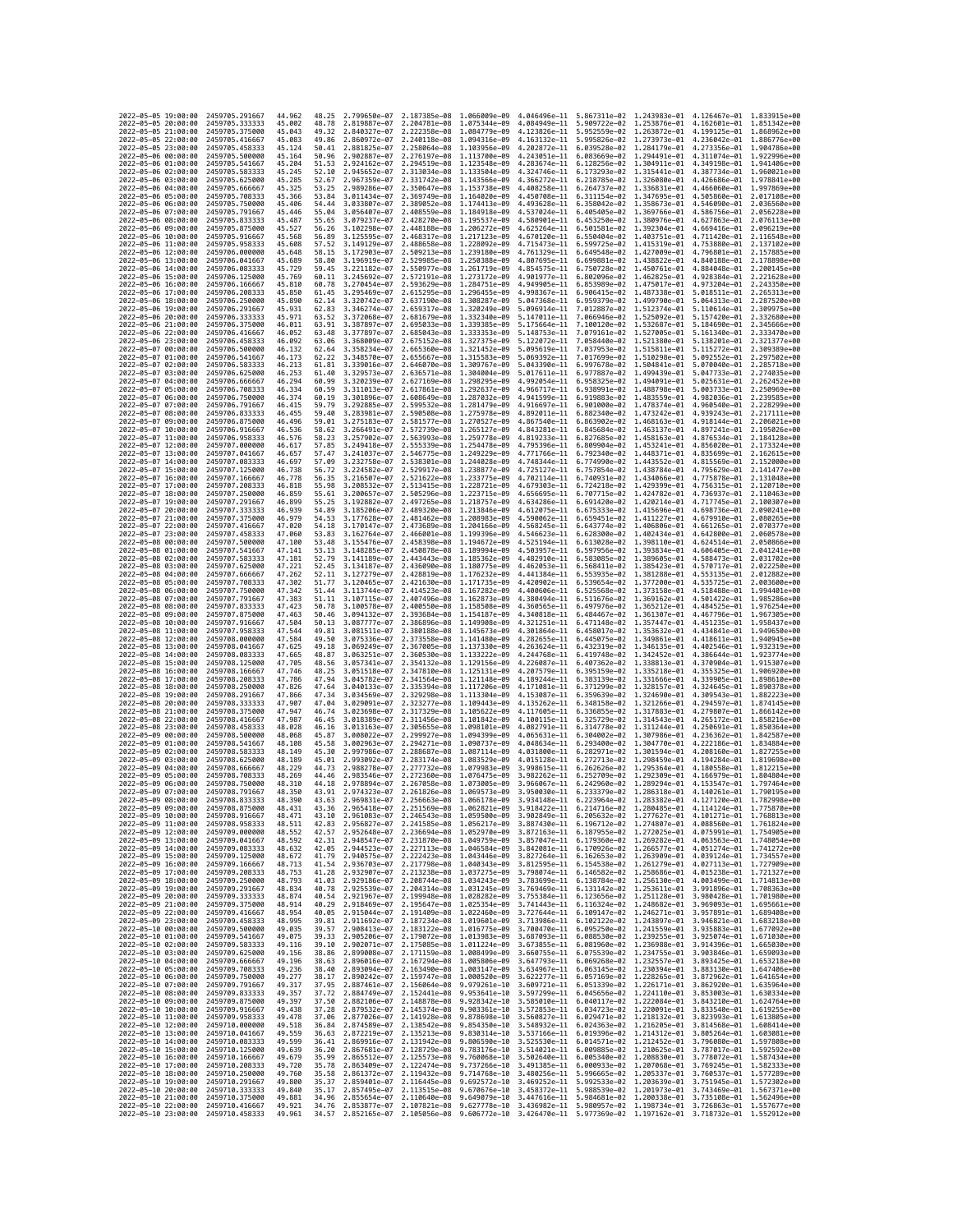| 2022-05-11 00:00:00                        |                     | 2459710.500000                   | 50.001           | 34.37          | 2.850517e-07 2.102347e-08                                           |                                           | 9.586059e-10                                                                                                                                                                                                                                                                                                                                                                                                    | 3.416079e-11                                                                                                  | 5.973914e-02 1.195621e-01 3.710714e-01 1.548203e+00                                                        |              |                                           |                              |
|--------------------------------------------|---------------------|----------------------------------|------------------|----------------|---------------------------------------------------------------------|-------------------------------------------|-----------------------------------------------------------------------------------------------------------------------------------------------------------------------------------------------------------------------------------------------------------------------------------------------------------------------------------------------------------------------------------------------------------------|---------------------------------------------------------------------------------------------------------------|------------------------------------------------------------------------------------------------------------|--------------|-------------------------------------------|------------------------------|
| 2022-05-11 01:00:00                        |                     | 2459710.541667                   | 50.042           | 34.17          | 2.848932e-07                                                        | 2.099691e-08                              | 9.565637e-10                                                                                                                                                                                                                                                                                                                                                                                                    | 3.405808e-11                                                                                                  | 5.970593e-02 1.194111e-01                                                                                  |              | 3.702809e-01                              | 1.543548e+00                 |
| 2022-05-11 02:00:00<br>2022-05-11 03:00:00 |                     | 2459710.583333<br>2459710,625000 | 50.082           | 33.98          | 2.847410e-07<br>2.845951e-07                                        | 2.097090e-08<br>2.094542e-08 9.525661e-10 | 9.545505e-10                                                                                                                                                                                                                                                                                                                                                                                                    | 3.395658e-11                                                                                                  | 5.967404e-02 1.192632e-01                                                                                  |              | 3.695016e-01                              | 1.538948e+00                 |
| 2022-05-11 04:00:00                        |                     | 2459710.666667                   | 50.122<br>50.162 | 33.79<br>33.60 | 2.844555e-07                                                        | 2.092048e-08                              | 9.506104e-10                                                                                                                                                                                                                                                                                                                                                                                                    | 3.385626e-11<br>3.375712e-11                                                                                  | 5.964347e-02 1.191183e-01 3.687334e-01 1.534401e+00<br>5.961421e-02 1.189764e-01 3.679764e-01 1.529909e+00 |              |                                           |                              |
| 2022-05-11 05:00:00                        |                     | 2459710.708333                   | 50.203           | 33.41          | 2.843221e-07                                                        | 2.089608e-08                              | 9.486831e-10                                                                                                                                                                                                                                                                                                                                                                                                    | 3.365916e-11                                                                                                  | 5.958626e-02 1.188376e-01                                                                                  |              | 3.672303e-01                              | 1.525469e+00                 |
| 2022-05-11 06:00:00                        |                     | 2459710.750000                   | 50.243           | 33.22          | 2.841950e-07                                                        | 2.087220e-08                              | 9.467841e-10                                                                                                                                                                                                                                                                                                                                                                                                    | 3.356237e-11                                                                                                  | 5.955960e-02                                                                                               | 1.187018e-01 | 3.664952e-01                              | 1.521082e+00                 |
| 2022-05-11 07:00:00                        |                     | 2459710.791667                   | 50.283<br>50.323 | 33.04<br>32.85 | 2.840739e-07                                                        | 2.084885e-08                              | 9.449132e-10                                                                                                                                                                                                                                                                                                                                                                                                    | 3.346674e-11                                                                                                  | 5.953424e-02 1.185690e-01                                                                                  |              | 3.657710e-01                              | 1.516748e+00                 |
| 2022-05-11 08:00:00<br>2022-05-11 09:00:00 |                     | 2459710.833333<br>2459710.875000 | 50.364           | 32.67          | 2.839591e-07<br>2.838503e-07                                        | 2.082602e-08<br>2.080371e-08              | 9.430703e-10<br>9.412552e-10                                                                                                                                                                                                                                                                                                                                                                                    | 3.337226e-11<br>3.327893e-11                                                                                  | 5.951016e-02 1.184392e-01<br>5.948737e-02                                                                  | 1.183123e-01 | 3.650576e-01 1.512466e+00<br>3.643550e-01 | 1.508236e+00                 |
| 2022-05-11 10:00:00                        |                     | 2459710.916667                   | 50.404           | 32.49          | 2.837476e-07                                                        | 2.078192e-08                              | 9.394678e-10                                                                                                                                                                                                                                                                                                                                                                                                    | 3.318674e-11                                                                                                  | 5.946584e-02 1.181884e-01                                                                                  |              | 3.636631e-01                              | 1.504058e+00                 |
| 2022-05-11 11:00:00                        |                     | 2459710.958333                   | 50.444           | 32.31          | 2.836509e-07                                                        | 2.076064e-08                              | 9.377078e-10                                                                                                                                                                                                                                                                                                                                                                                                    | 3.309569e-11                                                                                                  | 5.944559e-02 1.180674e-01                                                                                  |              | 3.629818e-01                              | 1.499932e+00                 |
| 2022-05-11 12:00:00<br>2022-05-11 13:00:00 |                     | 2459711.000000                   | 50.484           | 32.13          | 2.835603e-07                                                        | 2.073988e-08                              | 9.359752e-10                                                                                                                                                                                                                                                                                                                                                                                                    | 3.300576e-11                                                                                                  | 5.942659e-02 1.179493e-01                                                                                  |              | 3.623112e-01                              | 1.495856e+00                 |
| 2022-05-11 14:00:00                        |                     | 2459711.041667<br>2459711.083333 | 50.525<br>50.565 | 31.95<br>31.78 | 2.834756e-07<br>2.833969e-07                                        | 2.071962e-08<br>2.069987e-08              | 9.342697e-10<br>9.325913e-10                                                                                                                                                                                                                                                                                                                                                                                    | 3.291695e-11<br>3.282925e-11                                                                                  | 5.940885e-02 1.178341e-01<br>5.939235e-02 1.177218e-01                                                     |              | 3.616510e-01<br>3.610013e-01              | 1.491831e+00<br>1.487857e+00 |
| 2022-05-11 15:00:00                        |                     | 2459711.125000                   | 50.605           | 31.60          | 2.833241e-07                                                        | 2.068063e-08                              | 9.309398e-10                                                                                                                                                                                                                                                                                                                                                                                                    | 3.274267e-11                                                                                                  | 5.937710e-02 1.176124e-01                                                                                  |              | 3.603620e-01                              | 1.483932e+00                 |
| 2022-05-11 16:00:00                        |                     | 2459711.166667                   | 50.645           | 31.43          | 2.832572e-07                                                        | 2.066189e-08                              | 9.293149e-10                                                                                                                                                                                                                                                                                                                                                                                                    | 3.265718e-11                                                                                                  | 5.936308e-02 1.175058e-01                                                                                  |              | 3.597330e-01                              | 1.480058e+00                 |
| 2022-05-11 17:00:00                        |                     | 2459711.208333                   | 50.686           | 31.26          | 2.831962e-07                                                        | 2.064364e-08                              | 9.277166e-10                                                                                                                                                                                                                                                                                                                                                                                                    | 3.257279e-11                                                                                                  | 5.935030e-02 1.174020e-01                                                                                  |              | 3.591143e-01                              | 1.476233e+00                 |
| 2022-05-11 18:00:00<br>2022-05-11 19:00:00 |                     | 2459711.250000<br>2459711,291667 | 50.726<br>50.766 | 31.09<br>30.92 | 2.831411e-07<br>2.830917e-07                                        | 2.062589e-08<br>2.060864e-08              | 9.261448e-10<br>9.245992e-10                                                                                                                                                                                                                                                                                                                                                                                    | 3.248948e-11<br>3.240726e-11                                                                                  | 5.933873e-02 1.173011e-01<br>5.932839e-02 1.172029e-01                                                     |              | 3.585058e-01<br>3.579075e-01 1.468731e+00 | 1.472458e+00                 |
| 2022-05-11 20:00:00                        |                     | 2459711.333333                   | 50.806           | 30.75          | 2.830481e-07                                                        | 2.059188e-08                              | 9.230797e-10                                                                                                                                                                                                                                                                                                                                                                                                    | 3.232611e-11                                                                                                  | 5.931926e-02                                                                                               | 1.171076e-01 | 3.573194e-01                              | 1.465053e+00                 |
| 2022-05-11 21:00:00                        |                     | 2459711.375000                   | 50.847           | 30.59          | 2.830103e-07                                                        | 2.057560e-08                              | 9.215862e-10                                                                                                                                                                                                                                                                                                                                                                                                    | 3.224603e-11                                                                                                  | 5.931133e-02 1.170151e-01                                                                                  |              | 3.567412e-01                              | 1.461424e+00                 |
| 2022-05-11 22:00:00<br>2022-05-11 23:00:00 |                     | 2459711.416667<br>2459711.458333 | 50.887           | 30.43          | 2.829782e-07<br>2.829519e-07                                        | 2.055981e-08                              | 9.201185e-10                                                                                                                                                                                                                                                                                                                                                                                                    | 3.216701e-11                                                                                                  | 5.930461e-02 1.169253e-01                                                                                  |              | 3.561731e-01                              | 1.457843e+00                 |
| 2022-05-12 00:00:00                        |                     | 2459711.500000                   | 50.927<br>50.967 | 30.26<br>30.10 | 2.829312e-07                                                        | 2.054450e-08<br>2.052968e-08              | 9.186765e-10<br>9.172600e-10                                                                                                                                                                                                                                                                                                                                                                                    | 3.208905e-11<br>3.201214e-11                                                                                  | 5.929908e-02 1.168382e-01<br>5.929474e-02 1.167539e-01                                                     |              | 3.556149e-01<br>3.550666e-01              | 1.454310e+00<br>1.450824e+00 |
| 2022-05-12 01:00:00                        |                     | 2459711.541667                   | 51.008           | 29.94          | 2.829161e-07                                                        | 2.051533e-08                              | 9.158690e-10                                                                                                                                                                                                                                                                                                                                                                                                    | 3.193627e-11                                                                                                  | 5.929159e-02 1.166723e-01                                                                                  |              | 3.545281e-01                              | 1.447386e+00                 |
| 2022-05-12 02:00:00                        |                     | 2459711.583333                   | 51.048           | 29.78          | 2.829067e-07                                                        | 2.050146e-08                              | 9.145032e-10                                                                                                                                                                                                                                                                                                                                                                                                    | 3.186144e-11                                                                                                  | 5.928961e-02 1.165934e-01                                                                                  |              | 3.539995e-01                              | 1.443994e+00                 |
| 2022-05-12 03:00:00                        |                     | 2459711.625000                   | 51.088           | 29.63          | 2.829029e-07                                                        | 2.048806e-08                              | 9.131625e-10                                                                                                                                                                                                                                                                                                                                                                                                    | 3.178765e-11                                                                                                  | 5.928881e-02                                                                                               | 1.165172e-01 | 3.534805e-01                              | 1.440650e+00                 |
| 2022-05-12 04:00:00<br>2022-05-12 05:00:00 |                     | 2459711.666667<br>2459711.708333 | 51.128<br>51.169 | 29.47<br>29.32 | 2.829046e-07<br>2.829119e-07                                        | 2.047514e-08<br>2.046268e-08              | 9.118468e-10<br>9.105560e-10                                                                                                                                                                                                                                                                                                                                                                                    | 3.171488e-11<br>3.164313e-11                                                                                  | 5.928918e-02 1.164437e-01<br>5.929071e-02 1.163729e-01                                                     |              | 3.529712e-01<br>3.524715e-01              | 1.437352e+00<br>1.434100e+00 |
| 2022-05-12 06:00:00                        |                     | 2459711.750000                   | 51,209           | 29.16          | 2.829247e-07                                                        | 2.045069e-08                              | 9.092899e-10                                                                                                                                                                                                                                                                                                                                                                                                    | 3.157240e-11                                                                                                  | 5.929339e-02 1.163047e-01                                                                                  |              | 3.519814e-01                              | 1.430894e+00                 |
| 2022-05-12 07:00:00                        |                     | 2459711.791667                   | 51.249           | 29.01          | 2.829430e-07                                                        | 2.043916e-08                              | 9.080483e-10                                                                                                                                                                                                                                                                                                                                                                                                    | 3.150267e-11                                                                                                  | 5.929723e-02                                                                                               | 1.162391e-01 | 3.515008e-01                              | 1.427735e+00                 |
| 2022-05-12 08:00:00                        |                     | 2459711.833333                   | 51.289           | 28.86          | 2.829668e-07                                                        | 2.042809e-08                              | 9.068313e-10                                                                                                                                                                                                                                                                                                                                                                                                    | 3.143395e-11                                                                                                  | 5.930222e-02 1.161762e-01                                                                                  |              | 3.510297e-01                              | 1.424620e+00                 |
| 2022-05-12 09:00:00<br>2022-05-12 10:00:00 |                     | 2459711.875000<br>2459711.916667 | 51.329<br>51.370 | 28.71<br>28.56 | 2.829960e-07<br>2.830307e-07                                        | 2.041749e-08<br>2.040734e-08              | 9.056385e-10<br>9.044699e-10                                                                                                                                                                                                                                                                                                                                                                                    | 3.136623e-11<br>3.129950e-11                                                                                  | 5.930834e-02 1.161158e-01<br>5.931560e-02 1.160581e-01                                                     |              | 3.505680e-01 1.421551e+00<br>3.501156e-01 | 1.418527e+00                 |
| 2022-05-12 11:00:00                        |                     | 2459711.958333                   | 51.410           | 28.42          | 2.830708e-07                                                        | 2.039764e-08                              | 9.033253e-10                                                                                                                                                                                                                                                                                                                                                                                                    | 3.123376e-11                                                                                                  | 5.932400e-02                                                                                               | 1.160030e-01 | 3.496726e-01                              | 1.415547e+00                 |
| 2022-05-12 12:00:00                        |                     | 2459712.000000                   | 51.450           | 28.27          | 2.831162e-07                                                        | 2.038840e-08                              | 9.022047e-10                                                                                                                                                                                                                                                                                                                                                                                                    | 3.116900e-11                                                                                                  | 5.933352e-02 1.159504e-01                                                                                  |              | 3.492388e-01                              | 1.412612e+00                 |
| 2022-05-12 13:00:00                        |                     | 2459712.041667                   | 51.490           | 28.13          | 2.831670e-07                                                        | 2.037961e-08                              | 9.011079e-10                                                                                                                                                                                                                                                                                                                                                                                                    | 3.110521e-11                                                                                                  | 5.934416e-02 1.159004e-01                                                                                  |              | 3.488142e-01                              | 1.409721e+00                 |
| 2022-05-12 14:00:00<br>2022-05-12 15:00:00 |                     | 2459712.083333<br>2459712.125000 | 51.531<br>51.571 | 27.98<br>27.84 | 2.832231e-07<br>2.832845e-07                                        | 2.037126e-08                              | 9.000348e-10<br>8.989852e-10                                                                                                                                                                                                                                                                                                                                                                                    | 3.104239e-11<br>3.098054e-11                                                                                  | 5.935592e-02<br>5.936879e-02 1.158081e-01                                                                  | 1.158530e-01 | 3.483988e-01<br>3.479925e-01              | 1.406874e+00<br>1.404071e+00 |
| 2022-05-12 16:00:00                        |                     | 2459712.166667                   | 51.611           | 27.70          | 2.833512e-07                                                        | 2.036336e-08<br>2.035591e-08              | 8.979590e-10                                                                                                                                                                                                                                                                                                                                                                                                    | 3.091965e-11                                                                                                  | 5.938277e-02 1.157657e-01                                                                                  |              | 3.475953e-01                              | 1.401311e+00                 |
| 2022-05-12 17:00:00                        |                     | 2459712,208333                   | 51,651           | 27.56          | 2.834231e-07                                                        | 2.034890e-08                              | 8.969562e-10                                                                                                                                                                                                                                                                                                                                                                                                    | 3.085972e-11                                                                                                  | 5.939785e-02                                                                                               | 1.157258e-01 | 3.472071e-01                              | 1.398595e+00                 |
| 2022-05-12 18:00:00                        |                     | 2459712.250000                   | 51.691           | 27.43          | 2.835003e-07                                                        | 2.034233e-08                              | 8.959765e-10                                                                                                                                                                                                                                                                                                                                                                                                    | 3.080073e-11                                                                                                  | 5.941402e-02 1.156884e-01                                                                                  |              | 3.468279e-01                              | 1.395922e+00                 |
| 2022-05-12 19:00:00                        |                     | 2459712,291667                   | 51.732           | 27.29          | 2.835827e-07                                                        | 2.033619e-08                              | 8.950199e-10                                                                                                                                                                                                                                                                                                                                                                                                    | 3.074269e-11                                                                                                  | 5.943129e-02 1.156535e-01                                                                                  |              | 3.464576e-01 1.393291e+00                 |                              |
| 2022-05-12 20:00:00<br>2022-05-12 21:00:00 |                     | 2459712.333333<br>2459712.375000 | 51.772<br>51.812 | 27.15<br>27.02 | 2.836703e-07<br>2.837631e-07                                        | 2.033049e-08<br>2.032522e-08              | 8.940862e-10<br>8.931754e-10                                                                                                                                                                                                                                                                                                                                                                                    | 3.068559e-11<br>3.062942e-11                                                                                  | 5.944965e-02 1.156211e-01<br>5.946909e-02 1.155911e-01                                                     |              | 3.460961e-01<br>3.457436e-01 1.388158e+00 | 1.390703e+00                 |
| 2022-05-12 22:00:00                        |                     | 2459712.416667                   | 51.852           | 26.89          | 2.838610e-07                                                        | 2.032039e-08                              | 8.922872e-10                                                                                                                                                                                                                                                                                                                                                                                                    | 3.057418e-11                                                                                                  | 5.948961e-02 1.155636e-01                                                                                  |              | 3.453998e-01                              | 1.385654e+00                 |
| 2022-05-12 23:00:00                        |                     | 2459712,458333                   | 51.893           | 26.75          | 2.839640e-07                                                        | 2.031598e-08                              | 8.914216e-10                                                                                                                                                                                                                                                                                                                                                                                                    | 3.051986e-11                                                                                                  | 5.951121e-02 1.155386e-01                                                                                  |              | 3.450647e-01                              | 1.383192e+00                 |
| 2022-05-13 00:00:00                        |                     | 2459712,500000<br>2459712.541667 | 51.933           | 26.62          | 2.840722e-07                                                        | 2.031200e-08                              | 8.905786e-10                                                                                                                                                                                                                                                                                                                                                                                                    | 3.046647e-11                                                                                                  | 5.953387e-02 1.155159e-01                                                                                  |              | 3.447383e-01 1.380773e+00                 | 1.378394e+00                 |
| 2022-05-13 01:00:00<br>2022-05-13 02:00:00 |                     | 2459712.583333                   | 51.973<br>52.013 | 26.49<br>26.36 | 2.841854e-07<br>2.843037e-07                                        | 2.030845e-08<br>2.030532e-08              | 8.897578e-10<br>8.889593e-10                                                                                                                                                                                                                                                                                                                                                                                    | 3.041398e-11<br>3.036241e-11                                                                                  | 5.955760e-02<br>5.958239e-02 1.154779e-01                                                                  | 1.154957e-01 | 3.444206e-01<br>3.441116e-01              | 1.376057e+00                 |
| 2022-05-13 03:00:00                        |                     | 2459712.625000                   | 52.053           | 26.24          | 2.844270e-07                                                        | 2.030261e-08                              | 8.881830e-10                                                                                                                                                                                                                                                                                                                                                                                                    | 3.031174e-11                                                                                                  | 5.960823e-02 1.154625e-01                                                                                  |              | 3.438110e-01                              | 1.373760e+00                 |
| 2022-05-13 04:00:00                        |                     | 2459712.666667                   | 52.094           | 26.11          | 2.845554e-07                                                        | 2.030032e-08                              | 8.874287e-10                                                                                                                                                                                                                                                                                                                                                                                                    | 3.026197e-11                                                                                                  | 5.963513e-02 1.154495e-01                                                                                  |              | 3.435190e-01                              | 1.371505e+00                 |
| 2022-05-13 05:00:00                        |                     | 2459712.708333                   | 52.134           | 25.99          | 2.846887e-07<br>2.848271e-07                                        | 2.029844e-08                              | 8.866962e-10                                                                                                                                                                                                                                                                                                                                                                                                    | 3.021310e-11                                                                                                  | 5.966308e-02 1.154388e-01<br>5.969207e-02 1.154306e-01                                                     |              | 3.432355e-01                              | 1.369290e+00                 |
| 2022-05-13 06:00:00<br>2022-05-13 07:00:00 |                     | 2459712.750000<br>2459712.791667 | 52.174<br>52.214 | 25.86<br>25.74 | 2.849703e-07                                                        | 2.029699e-08<br>2.029594e-08              | 8.859856e-10<br>8.852967e-10                                                                                                                                                                                                                                                                                                                                                                                    | 3.016512e-11<br>3.011802e-11                                                                                  | 5.972210e-02 1.154246e-01                                                                                  |              | 3.429605e-01<br>3.426938e-01 1.364981e+00 | 1.367115e+00                 |
| 2022-05-13 08:00:00                        |                     | 2459712.833333                   | 52.255           | 25.62          | 2.851186e-07                                                        | 2.029531e-08                              | 8.846294e-10                                                                                                                                                                                                                                                                                                                                                                                                    | 3.007181e-11                                                                                                  | 5.975317e-02                                                                                               | 1.154210e-01 | 3.424355e-01                              | 1.362886e+00                 |
| 2022-05-13 09:00:00                        |                     | 2459712.875000                   | 52.295           | 25.50          | 2.852717e-07                                                        | 2.029509e-08                              | 8.839835e-10                                                                                                                                                                                                                                                                                                                                                                                                    | 3.002647e-11                                                                                                  | 5.978527e-02                                                                                               | 1.154198e-01 | 3.421854e-01                              | 1.360831e+00                 |
| 2022-05-13 10:00:00                        |                     | 2459712.916667                   | 52.335           | 25.38          | 2.854298e-07                                                        | 2.029528e-08                              | 8.833591e-10                                                                                                                                                                                                                                                                                                                                                                                                    | 2.998200e-11                                                                                                  | 5.981839e-02 1.154208e-01                                                                                  |              | 3.419437e-01                              | 1.358816e+00                 |
| 2022-05-13 11:00:00<br>2022-05-13 12:00:00 |                     | 2459712.958333<br>2459713.000000 | 52,375<br>52.415 | 25.26<br>25.14 | 2.855927e-07<br>2.857606e-07                                        | 2.029587e-08<br>2.029687e-08              | 8.827559e-10<br>8.821738e-10                                                                                                                                                                                                                                                                                                                                                                                    | 2.993840e-11<br>2.989567e-11                                                                                  | 5.985254e-02 1.154242e-01<br>5.988771e-02                                                                  | 1.154299e-01 | 3.417102e-01<br>3.414849e-01              | 1.356840e+00<br>1.354903e+00 |
| 2022-05-13 13:00:00                        |                     | 2459713.041667                   | 52,456           | 25.02          | 2.859332e-07                                                        | 2.029827e-08                              | 8.816128e-10                                                                                                                                                                                                                                                                                                                                                                                                    | 2.985379e-11                                                                                                  | 5.992389e-02 1.154378e-01                                                                                  |              | 3.412678e-01                              | 1.353005e+00                 |
| 2022-05-13 14:00:00                        |                     | 2459713.083333                   | 52.496           | 24.91          | 2.861107e-07                                                        | 2.030007e-08                              | 8.810728e-10                                                                                                                                                                                                                                                                                                                                                                                                    | 2.981277e-11                                                                                                  | 5.996109e-02 1.154481e-01                                                                                  |              | 3.410587e-01                              | 1.351146e+00                 |
| 2022-05-13 15:00:00                        |                     | 2459713.125000                   | 52.536           | 24,79          | 2.862930e-07                                                        | 2.030227e-08                              | 8.805537e-10                                                                                                                                                                                                                                                                                                                                                                                                    | 2.977260e-11                                                                                                  | 5.999929e-02 1.154606e-01                                                                                  |              | 3.408578e-01                              | 1.349326e+00                 |
| 2022-05-13 16:00:00<br>2022-05-13 17:00:00 |                     | 2459713.166667<br>2459713.208333 | 52.576<br>52.616 | 24.68<br>24.57 | 2.864801e-07<br>2.866719e-07                                        | 2.030487e-08<br>2.030786e-08              | 8.800553e-10<br>8.795776e-10                                                                                                                                                                                                                                                                                                                                                                                    | 2.973327e-11<br>2.969479e-11                                                                                  | 6.003850e-02 1.154754e-01<br>6.007870e-02 1.154924e-01                                                     |              | 3.406649e-01<br>3.404799e-01 1.345799e+00 | 1.347543e+00                 |
| 2022-05-13 18:00:00                        |                     | 2459713.250000                   | 52.657           | 24.46          | 2.868685e-07                                                        | 2.031125e-08                              | 8.791205e-10                                                                                                                                                                                                                                                                                                                                                                                                    | 2.965714e-11                                                                                                  | 6.011991e-02 1.155117e-01                                                                                  |              | 3.403030e-01                              | 1.344093e+00                 |
| 2022-05-13 19:00:00                        |                     | 2459713.291667                   | 52.697           | 24.35          | 2.870698e-07                                                        | 2.031503e-08                              | 8.786838e-10                                                                                                                                                                                                                                                                                                                                                                                                    | 2.962033e-11                                                                                                  | 6.016210e-02                                                                                               | 1.155332e-01 | 3.401339e-01                              | 1.342425e+00                 |
| 2022-05-13 20:00:00                        |                     | 2459713.333333                   | 52.737           | 24.24          | 2.872759e-07                                                        | 2.031920e-08                              | 8.782675e-10                                                                                                                                                                                                                                                                                                                                                                                                    | 2.958434e-11                                                                                                  | 6.020529e-02 1.155569e-01                                                                                  |              | 3.399728e-01                              | 1.340794e+00                 |
| 2022-05-13 21:00:00<br>2022-05-13 22:00:00 |                     | 2459713,375000<br>2459713,416667 | 52.777<br>52.817 | 24.13<br>24.02 | 2.874867e-07<br>2.877021e-07                                        | 2.032376e-08<br>2.032871e-08              | 8.778715e-10<br>8.774956e-10                                                                                                                                                                                                                                                                                                                                                                                    | 2.954919e-11<br>2.951485e-11                                                                                  | 6.024946e-02 1.155828e-01<br>6.029461e-02 1.156110e-01                                                     |              | 3.398195e-01 1.339200e+00<br>3.396740e-01 | 1.337644e+00                 |
| 2022-05-13 23:00:00                        |                     | 2459713.458333                   | 52.858           | 23.92          | 2.879222e-07                                                        | 2.033404e-08                              | 8.771399e-10                                                                                                                                                                                                                                                                                                                                                                                                    | 2.948133e-11                                                                                                  | 6.034074e-02                                                                                               | 1.156413e-01 | 3.395363e-01                              | 1.336125e+00                 |
| 2022-05-14 00:00:00                        |                     | 2459713.500000                   | 52.898           | 23.81          | 2.881470e-07                                                        | 2.033976e-08                              | 8.768041e-10                                                                                                                                                                                                                                                                                                                                                                                                    | 2.944862e-11                                                                                                  | 6.038784e-02 1.156738e-01                                                                                  |              | 3.394063e-01                              | 1.334643e+00                 |
| 2022-05-14 01:00:00                        |                     | 2459713.541667                   | 52.938           | 23.71          | 2.883764e-07                                                        | 2.034586e-08                              | 8.764883e-10                                                                                                                                                                                                                                                                                                                                                                                                    | 2.941673e-11                                                                                                  | 6.043592e-02 1.157085e-01                                                                                  |              | 3.392841e-01                              | 1.333197e+00                 |
| 2022-05-14 02:00:00<br>2022-05-14 03:00:00 |                     | 2459713.583333<br>2459713.625000 | 52.978<br>53.018 | 23.61<br>23.50 | 2.886104e-07<br>2.888490e-07                                        | 2.035234e-08<br>2.035920e-08              | 8.761923e-10<br>8.759160e-10                                                                                                                                                                                                                                                                                                                                                                                    | 2.938564e-11<br>2.935535e-11                                                                                  | 6.048496e-02 1.157454e-01<br>6.053497e-02 1.157844e-01                                                     |              | 3.391695e-01 1.331788e+00<br>3.390625e-01 | 1.330415e+00                 |
| 2022-05-14 04:00:00                        |                     | 2459713.666667                   | 53.059           | 23,40          | 2.890922e-07                                                        | 2.036644e-08                              | 8.756593e-10                                                                                                                                                                                                                                                                                                                                                                                                    | 2.932585e-11                                                                                                  | 6.058594e-02 1.158255e-01                                                                                  |              | 3.389632e-01                              | 1.329079e+00                 |
| 2022-05-14 05:00:00                        |                     | 2459713.708333                   | 53.099           | 23.30          | 2.893400e-07                                                        | 2.037406e-08                              | 8.754222e-10                                                                                                                                                                                                                                                                                                                                                                                                    | 2.929716e-11                                                                                                  | 6.063787e-02 1.158689e-01                                                                                  |              | 3.388714e-01                              | 1.327778e+00                 |
| 2022-05-14 06:00:00                        |                     | 2459713.750000                   | 53.139           | 23.20          | 2.895924e-07                                                        | 2.038205e-08                              | 8.752046e-10                                                                                                                                                                                                                                                                                                                                                                                                    | 2.926925e-11                                                                                                  | 6.069075e-02                                                                                               | 1.159143e-01 | 3.387872e-01                              | 1.326513e+00                 |
| 2022-05-14 07:00:00<br>2022-05-14 08:00:00 |                     | 2459713.791667<br>2459713.833333 | 53.179<br>53.219 | 23.10<br>23.01 | 2.898492e-07<br>2.901106e-07                                        | 2.039041e-08<br>2.039915e-08              | 8.750063e-10<br>8.748274e-10                                                                                                                                                                                                                                                                                                                                                                                    | 2.924213e-11<br>2.921579e-11                                                                                  | 6.074458e-02<br>6.079936e-02 1.160115e-01                                                                  | 1.159619e-01 | 3.387104e-01<br>3.386411e-01              | 1.325284e+00<br>1.324091e+00 |
| 2022-05-14 09:00:00                        |                     | 2459713,875000                   | 53,260           | 22.91          | 2.903765e-07                                                        | 2.040825e-08                              | 8.746676e-10                                                                                                                                                                                                                                                                                                                                                                                                    | 2.919024e-11                                                                                                  | 6.085509e-02 1.160633e-01                                                                                  |              | 3.385793e-01                              | 1.322932e+00                 |
| 2022-05-14 10:00:00                        |                     | 2459713.916667                   | 53.300           | 22.82          | 2.906469e-07                                                        | 2.041773e-08                              | 8.745270e-10                                                                                                                                                                                                                                                                                                                                                                                                    | 2.916545e-11                                                                                                  | 6.091176e-02                                                                                               | 1.161172e-01 | 3.385249e-01                              | 1.321809e+00                 |
| 2022-05-14 11:00:00                        |                     | 2459713.958333                   | 53.340           | 22.72          | 2.909218e-07                                                        | 2.042757e-08 8.744054e-10                 |                                                                                                                                                                                                                                                                                                                                                                                                                 | 2.914144e-11                                                                                                  | 6.096936e-02 1.161732e-01                                                                                  |              | 3.384778e-01 1.320721e+00                 |                              |
| 2022-05-14 12:00:00<br>2022-05-14 13:00:00 |                     | 2459714.000000<br>2459714.041667 | 53.380<br>53.420 | 22.63<br>22.53 | 2.912011e-07 2.043778e-08 8.743027e-10<br>2.914849e-07 2.044836e-08 |                                           | 8.742190e-10 2.909573e-11 6.108738e-02 1.162914e-01 3.384056e-01 1.318649e+00                                                                                                                                                                                                                                                                                                                                   |                                                                                                               | 2.911820e-11  6.102790e-02  1.162313e-01  3.384381e-01  1.319668e+00                                       |              |                                           |                              |
| 2022-05-14                                 | 14:00:00            | 2459714.083333                   | 53.460           |                | .917731e-07                                                         | 2.045930e-08                              | 8.741540e-10                                                                                                                                                                                                                                                                                                                                                                                                    | 2.907402e-11                                                                                                  | 6.114778e-02                                                                                               | 1.163536e-01 | 3.383805e-01                              |                              |
| 2022-05-14 15:00:00                        |                     | 2459714.125000                   | 53.501           | 22.35          |                                                                     |                                           | 2.920658e-07 2.047060e-08 8.741078e-10 2.905306e-11 6.120911e-02 1.164179e-01 3.383626e-01 1.316716e+00                                                                                                                                                                                                                                                                                                         |                                                                                                               |                                                                                                            |              |                                           |                              |
| 2022-05-14 16:00:00<br>2022-05-14 17:00:00 |                     | 2459714.166667<br>2459714.208333 | 53.541<br>53.581 | 22.26<br>22.17 |                                                                     |                                           | 2.923628e-07 2.048226e-08 8.740801e-10 2.903286e-11 6.127136e-02 1.164842e-01 3.383519e-01 1.315800e+00<br>2.926642e-07 2.049428e-08 8.740711e-10 2.901341e-11 6.133453e-02 1.165526e-01 3.383484e-01 1.314919e+00                                                                                                                                                                                              |                                                                                                               |                                                                                                            |              |                                           |                              |
| 2022-05-14 18:00:00                        |                     | 2459714.250000                   | 53.621           | 22.09          |                                                                     |                                           | 2.929700e-07 2.050666e-08 8.740805e-10 2.899472e-11 6.139862e-02 1.166230e-01 3.383520e-01 1.314071e+00                                                                                                                                                                                                                                                                                                         |                                                                                                               |                                                                                                            |              |                                           |                              |
| 2022-05-14 19:00:00                        |                     | 2459714.291667                   | 53.661           | 22.00          |                                                                     |                                           | 2.932802e-07 2.051940e-08 8.741084e-10 2.897676e-11 6.146363e-02 1.166954e-01 3.383628e-01 1.313258e+00                                                                                                                                                                                                                                                                                                         |                                                                                                               |                                                                                                            |              |                                           |                              |
| 2022-05-14 20:00:00                        |                     | 2459714.333333                   | 53.702           |                |                                                                     |                                           | $\begin{array}{cccccccc} 21.91 & 2.935948e-07 & 2.053249e-08 & 8.741545e-10 & 2.895955e-11 & 6.152955e-02 & 1.167699e-01 & 3.383807e-01 & 1.312477e+00 \\ 21.83 & 2.939136e-07 & 2.054593e-08 & 8.742190e-10 & 2.894308e-11 & 6.159637e-02 & 1.168463e-01 & 3$                                                                                                                                                  |                                                                                                               |                                                                                                            |              |                                           |                              |
| 2022-05-14 21:00:00<br>2022-05-14 22:00:00 |                     | 2459714.375000<br>2459714.416667 | 53.742<br>53.782 |                |                                                                     |                                           | 21.74 2.942368e-07 2.055973e-08 8.743016e-10 2.892734e-11 6.166410e-02 1.169248e-01 3.384376e-01 1.311018e+00                                                                                                                                                                                                                                                                                                   |                                                                                                               |                                                                                                            |              |                                           |                              |
| 2022-05-14 23:00:00                        |                     | 2459714.458333                   | 53.822           |                |                                                                     |                                           | 21.66 2.945643e-07 2.057388e-08 8.744023e-10 2.891233e-11 6.173274e-02 1.170053e-01 3.384766e-01 1.310338e+00                                                                                                                                                                                                                                                                                                   |                                                                                                               |                                                                                                            |              |                                           |                              |
| 2022-05-15 00:00:00                        |                     | 2459714.500000                   | 53.862           |                |                                                                     |                                           | 21.57 2.948961e-07 2.058838e-08 8.745210e-10 2.889806e-11 6.180228e-02 1.170878e-01 3.385226e-01 1.309691e+00<br>21.49 2.952322e-07 2.060323e-08 8.745578e-10 2.888451e-11 6.187271e-02 1.171722e-01 3.385755e-01 1.309077e+00                                                                                                                                                                                  |                                                                                                               |                                                                                                            |              |                                           |                              |
| 2022-05-15 01:00:00                        |                     | 2459714.541667                   | 53.902           |                |                                                                     |                                           |                                                                                                                                                                                                                                                                                                                                                                                                                 |                                                                                                               |                                                                                                            |              |                                           |                              |
| 2022-05-15 02:00:00<br>2022-05-15 03:00:00 |                     | 2459714.583333<br>2459714.625000 | 53.943<br>53.983 |                |                                                                     |                                           | 21.41 2.955726e-07 2.061843e-08 8.748124e-10 2.887168e-11 6.194404e-02 1.172586e-01 3.386353e-01 1.308495e+00                                                                                                                                                                                                                                                                                                   |                                                                                                               |                                                                                                            |              |                                           |                              |
| 2022-05-15 04:00:00                        |                     | 2459714.666667                   | 54.023           |                |                                                                     |                                           | $\begin{array}{cccccccc} 21.33 & 2.959172e-07 & 2.063398e-08 & 8.749848e-10 & 2.885958e-11 & 6.201627e-02 & 1.173470e-01 & 3.387021e-01 & 1.307947e+00 \\ 21.25 & 2.962661e-07 & 2.064987e-08 & 8.751750e-10 & 2.884819e-11 & 6.208938e-02 & 1.174374e-01 & 3$                                                                                                                                                  |                                                                                                               |                                                                                                            |              |                                           |                              |
| 2022-05-15 05:00:00                        |                     |                                  |                  |                |                                                                     |                                           |                                                                                                                                                                                                                                                                                                                                                                                                                 |                                                                                                               |                                                                                                            |              |                                           |                              |
| 2022-05-15 06:00:00                        |                     | 2459714.708333                   | 54.063           |                |                                                                     |                                           |                                                                                                                                                                                                                                                                                                                                                                                                                 | 21.17 2.966192e-07 2.066610e-08 8.753828e-10 2.883751e-11 6.216339e-02 1.175297e-01 3.388562e-01 1.306947e+00 |                                                                                                            |              |                                           |                              |
|                                            |                     | 2459714.750000                   | 54,103           |                |                                                                     |                                           |                                                                                                                                                                                                                                                                                                                                                                                                                 |                                                                                                               |                                                                                                            |              |                                           |                              |
| 2022-05-15 09:00:00                        | 2022-05-15 07:00:00 | 2459714.791667                   | 54, 143          |                |                                                                     |                                           |                                                                                                                                                                                                                                                                                                                                                                                                                 |                                                                                                               |                                                                                                            |              |                                           |                              |
|                                            | 2022-05-15 08:00:00 | 2459714.833333<br>2459714.875000 | 54.184<br>54.224 |                |                                                                     |                                           | 21.09 2.969765e-07 2.068268e-08 8.756083e-10 2.882755e-11 6.223827e-02 1.176240e-01 3.389434e-01 1.306495e-00<br>21.09 2.973381e-07 2.068950e-08 8.756083e-10 2.881830e-11 6.223827e-02 1.177620e-01 3.389434e-01 1.306495e-00<br>20<br>20.86 2.980738e-07 2.073446e-08 8.763898e-10 2.880190e-11 6.246823e-02 1.179185e-01 3.392459e-01 1.305333e+00                                                           |                                                                                                               |                                                                                                            |              |                                           |                              |
|                                            | 2022-05-15 10:00:00 | 2459714.916667                   | 54.264           |                |                                                                     |                                           | 20.79 2.984479e-07 2.075240e-08 8.766851e-10 2.879476e-11 6.254663e-02 1.180205e-01 3.393602e-01 1.305009e+00                                                                                                                                                                                                                                                                                                   |                                                                                                               |                                                                                                            |              |                                           |                              |
| 2022-05-15 11:00:00                        |                     | 2459714.958333                   | 54.304           |                |                                                                     |                                           |                                                                                                                                                                                                                                                                                                                                                                                                                 |                                                                                                               |                                                                                                            |              |                                           |                              |
| 2022-05-15 12:00:00                        |                     | 2459715.000000                   | 54.344           |                |                                                                     |                                           | $\begin{array}{cccccccc} 20.72& 2.988262e-07& 2.077068e-08& 8.769976e-10& 2.878831e-11& 6.262591e-02& 1.181245e-01& 3.394812e-01& 1.304717e+00& 1.0000& 0.0000& 0.0000& 0.0000& 0.0000& 0.0000& 0.0000& 0.0000& 0.0000& 0.0000& 0.0000& 0.00$                                                                                                                                                                   |                                                                                                               |                                                                                                            |              |                                           |                              |
| 2022-05-15 13:00:00                        |                     | 2459715.041667<br>2459715.083333 | 54.385<br>54.425 |                |                                                                     |                                           | 20.57 2.995952e-07 2.080824e-08 8.776743e-10 2.877750e-11 6.278708e-02 1.183381e-01 3.397432e-01 1.304227e+00                                                                                                                                                                                                                                                                                                   |                                                                                                               |                                                                                                            |              |                                           |                              |
| 2022-05-15 14:00:00<br>2022-05-15 15:00:00 |                     | 2459715.125000                   | 54.465           |                |                                                                     |                                           | 20.50 2.999860e-07 2.082753e-08 8.780384e-10 2.877312e-11 6.286897e-02 1.184478e-01 3.398841e-01 1.304028e+00<br>20.43 3.003808e-07 2.084715e-08 8.784194e-10 2.876944e-11 6.295172e-02 1.185594e-01 3.400316e-01 1.303861e+00                                                                                                                                                                                  |                                                                                                               |                                                                                                            |              |                                           |                              |
| 2022-05-15 16:00:00                        |                     | 2459715.166667                   | 54.505           |                |                                                                     |                                           |                                                                                                                                                                                                                                                                                                                                                                                                                 |                                                                                                               |                                                                                                            |              |                                           |                              |
| 2022-05-15 17:00:00                        |                     | 2459715.208333                   | 54.545           |                |                                                                     |                                           | 20.36 3.007798e-07 2.086710e-08 8.788175e-10 2.876644e-11 6.303533e-02 1.186728e-01 3.401857e-01 1.303725e+00<br>20.29 3.011828e-07 2.088738e-08 8.792324e-10 2.876412e-11 6.311980e-02 1.187881e-01 3.403463e-01 1.303620e+00                                                                                                                                                                                  |                                                                                                               |                                                                                                            |              |                                           |                              |
| 2022-05-15 18:00:00<br>2022-05-15 19:00:00 |                     | 2459715.250000<br>2459715.291667 | 54.585<br>54.625 |                |                                                                     |                                           |                                                                                                                                                                                                                                                                                                                                                                                                                 |                                                                                                               |                                                                                                            |              |                                           |                              |
| 2022-05-15 20:00:00                        |                     | 2459715.333333                   | 54.666           |                |                                                                     |                                           | $20.22 \quad 3.015900e-07 \quad 2.090799e-08 \quad 8.796643e-10 \quad 2.876248e-11 \quad 6.320513e-02 \quad 1.189054e-01 \quad 3.405135e-01 \quad 1.303546e+00 \quad 2.015 \quad 3.020012e-07 \quad 2.09203e-08 \quad 2.015 \quad 3.020012e-07 \quad 2.09203e-08 \quad 3.020012e-08 \quad 3.0$<br>20.09 3.024166e-07 2.095020e-08 8.805782e-10 2.876122e-11 6.337836e-02 1.191454e-01 3.408673e-01 1.303489e+00 |                                                                                                               |                                                                                                            |              |                                           |                              |
| 2022-05-15 21:00:00                        |                     | 2459715.375000                   | 54.706           |                |                                                                     |                                           |                                                                                                                                                                                                                                                                                                                                                                                                                 |                                                                                                               |                                                                                                            |              |                                           |                              |
| 2022-05-15 22:00:00                        |                     | 2459715.416667                   | 54.746           |                |                                                                     |                                           | 20.02 3.028359e-07 2.097179e-08 8.810602e-10 2.876160e-11 6.346625e-02 1.192682e-01 3.410538e-01 1.303506e+00<br>19.95 3.032594e-07 2.099372e-08 8.815589e-10 2.876265e-11 6.355499e-02 1.193929e-01 3.412469e-01 1.303554e+00                                                                                                                                                                                  |                                                                                                               |                                                                                                            |              |                                           |                              |
| 2022-05-15 23:00:00<br>2022-05-16 00:00:00 |                     | 2459715.458333<br>2459715.500000 | 54.786<br>54.826 |                |                                                                     |                                           | 19.89 3.036869e-07 2.101596e-08 8.820741e-10 2.876437e-11 6.364458e-02 1.195194e-01 3.414463e-01 1.303632e+00<br>19.83 3.041184e-07 2.103854e-08 8.826058e-10 2.876675e-11 6.373501e-02 1.196478e-01 3.416521e-01 1.303739e+00                                                                                                                                                                                  |                                                                                                               |                                                                                                            |              |                                           |                              |
| 2022-05-16 01:00:00                        |                     | 2459715.541667                   | 54.866           |                |                                                                     |                                           | 19.76 3.045539e-07 2.106143e-08 8.831539e-10 2.876979e-11 6.382629e-02 1.197780e-01 3.418643e-01 1.303877e+00                                                                                                                                                                                                                                                                                                   |                                                                                                               |                                                                                                            |              |                                           |                              |
| 2022-05-16 02:00:00<br>2022-05-16 03:00:00 |                     | 2459715.583333<br>2459715.625000 | 54.907<br>54.947 |                |                                                                     |                                           | 19.70 3.049935e-07 2.108465e-08 8.837185e-10 2.877349e-11 6.391841e-02 1.199101e-01 3.420829e-01 1.304045e+00<br>19.64 3.054370e-07 2.110819e-08 8.842994e-10 2.877785e-11 6.401137e-02 1.200439e-01 3.423077e-01 1.304243e+00                                                                                                                                                                                  |                                                                                                               |                                                                                                            |              |                                           |                              |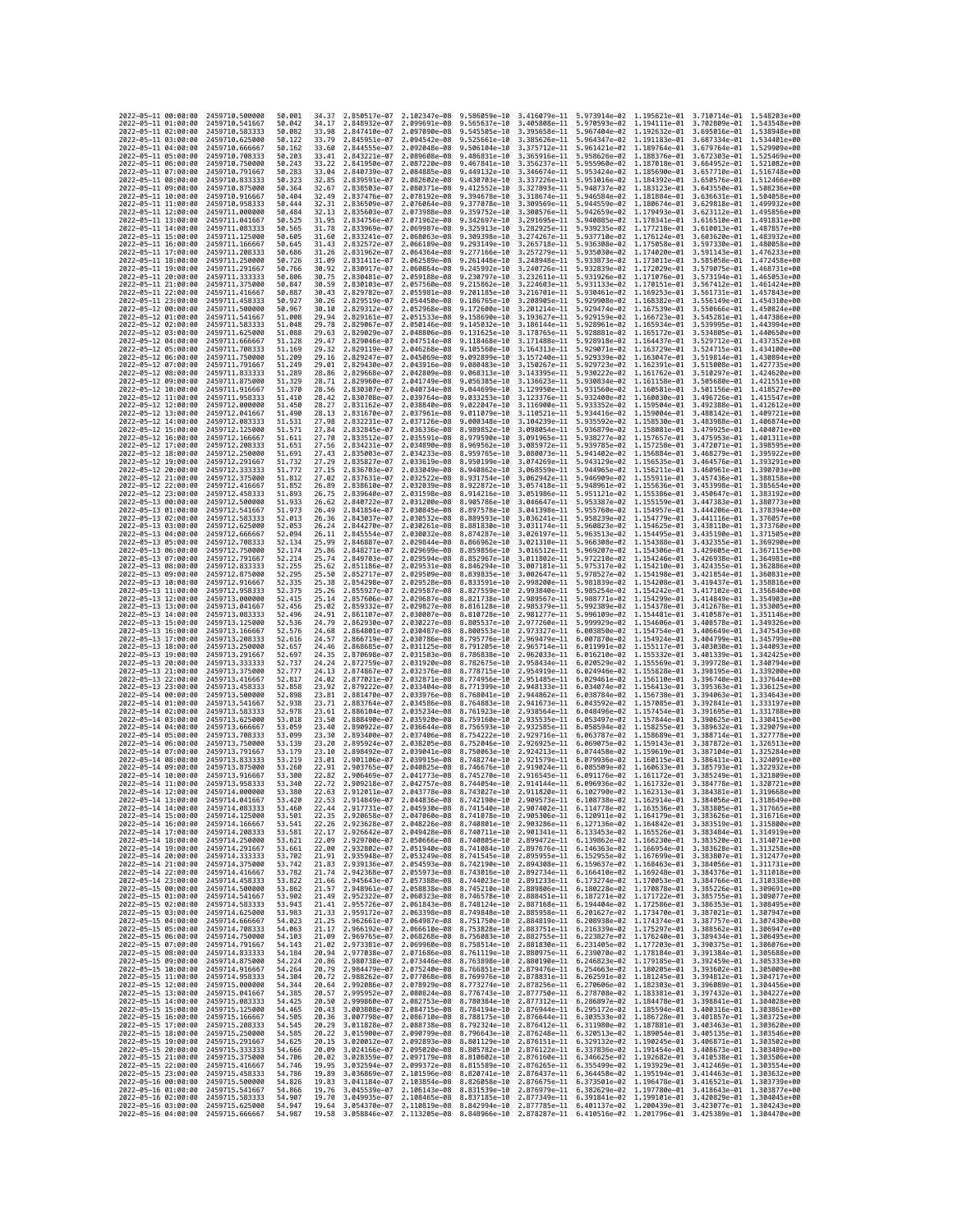| 2022-05-16 05:00:00                        |                     | 2459715.708333                                       | 55.027           | 19.52          | 3.063361e-07 2.115623e-08    |                                                        | 8.855101e-10 2.878853e-11                                                                                                                                                                                                                                                                                                                             |                                                                                                                                                                                        | 6.419980e-02 1.203172e-01 3.427764e-01 1.304727e+00                                                                                                                                    |              |                                                                     |                              |
|--------------------------------------------|---------------------|------------------------------------------------------|------------------|----------------|------------------------------|--------------------------------------------------------|-------------------------------------------------------------------------------------------------------------------------------------------------------------------------------------------------------------------------------------------------------------------------------------------------------------------------------------------------------|----------------------------------------------------------------------------------------------------------------------------------------------------------------------------------------|----------------------------------------------------------------------------------------------------------------------------------------------------------------------------------------|--------------|---------------------------------------------------------------------|------------------------------|
| 2022-05-16 06:00:00                        |                     | 2459715.750000                                       | 55.067           | 19.46          | 3.067917e-07                 | 2.118073e-08                                           | 8.861397e-10                                                                                                                                                                                                                                                                                                                                          | 2.879485e-11                                                                                                                                                                           | 6.429526e-02 1.204565e-01                                                                                                                                                              |              | 3.430201e-01 1.305013e+00                                           |                              |
| 2022-05-16 07:00:00<br>2022-05-16 08:00:00 |                     | 2459715.791667                                       | 55.107           | 19.40          | 3.072512e-07                 | 2.120555e-08<br>3.077146e-07 2.123069e-08 8.874474e-10 | 8.867855e-10                                                                                                                                                                                                                                                                                                                                          | 2.880182e-11                                                                                                                                                                           | 6.439156e-02 1.205976e-01                                                                                                                                                              |              | 3.432701e-01                                                        | 1.305329e+00                 |
| 2022-05-16 09:00:00                        |                     | 2459715.833333<br>2459715.875000                     | 55.148<br>55.188 | 19.34<br>19.28 | 3.081821e-07 2.125614e-08    |                                                        | 8.881253e-10                                                                                                                                                                                                                                                                                                                                          | 2.880943e-11<br>2.881769e-11                                                                                                                                                           | 6.448869e-02 1.207406e-01 3.435263e-01 1.305674e+00<br>6.458665e-02 1.208853e-01 3.437887e-01 1.306048e+00                                                                             |              |                                                                     |                              |
| 2022-05-16 10:00:00                        |                     | 2459715.916667                                       | 55.228           | 19.22          | 3.086534e-07                 | 2.128191e-08                                           | 8.888192e-10                                                                                                                                                                                                                                                                                                                                          | 2.882659e-11                                                                                                                                                                           | 6.468544e-02 1.210319e-01                                                                                                                                                              |              | 3.440573e-01                                                        | 1.306452e+00                 |
| 2022-05-16 11:00:00                        |                     | 2459715.958333                                       | 55.268           | 19.17          | 3.091287e-07                 | 2.130799e-08                                           | 8.895290e-10                                                                                                                                                                                                                                                                                                                                          | 2.883613e-11                                                                                                                                                                           | 6.478505e-02 1.211802e-01                                                                                                                                                              |              | 3.443321e-01                                                        | 1.306884e+00                 |
| 2022-05-16 12:00:00                        |                     | 2459716.000000                                       | 55.308           | 19.11          | 3.096080e-07                 | 2.133439e-08                                           | 8.902547e-10                                                                                                                                                                                                                                                                                                                                          | 2.884631e-11                                                                                                                                                                           | 6.488549e-02 1.213303e-01                                                                                                                                                              |              | 3.446130e-01                                                        | 1.307345e+00                 |
| 2022-05-16 13:00:00<br>2022-05-16 14:00:00 |                     | 2459716.041667<br>2459716.083333                     | 55.348<br>55.388 | 19.06<br>19.00 | 3.100911e-07<br>3.105782e-07 | 2.136110e-08<br>2.138812e-08                           | 8.909963e-10<br>8.917537e-10                                                                                                                                                                                                                                                                                                                          | 2.885712e-11<br>2.886857e-11                                                                                                                                                           | 6.498674e-02 1.214822e-01<br>6.508882e-02 1.216359e-01                                                                                                                                 |              | 3.449001e-01<br>3.451932e-01                                        | 1.307835e+00<br>1.308354e+00 |
| 2022-05-16 15:00:00                        |                     | 2459716.125000                                       | 55.429           | 18.95          | 3.110692e-07                 | 2.141546e-08                                           | 8.925268e-10                                                                                                                                                                                                                                                                                                                                          | 2.888065e-11                                                                                                                                                                           | 6.519172e-02 1.217914e-01                                                                                                                                                              |              | 3.454925e-01                                                        | 1.308902e+00                 |
| 2022-05-16 16:00:00                        |                     | 2459716.166667                                       | 55.469           | 18.90          | 3.115641e-07                 | 2.144310e-08                                           | 8.933156e-10                                                                                                                                                                                                                                                                                                                                          | 2.889336e-11                                                                                                                                                                           | 6.529544e-02 1.219486e-01                                                                                                                                                              |              | 3.457979e-01                                                        | 1.309478e+00                 |
| 2022-05-16 17:00:00                        |                     | 2459716.208333                                       | 55.509           | 18.85          | 3.120629e-07                 | 2.147106e-08                                           | 8.941201e-10                                                                                                                                                                                                                                                                                                                                          | 2.890670e-11                                                                                                                                                                           | 6.539997e-02 1.221076e-01                                                                                                                                                              |              | 3.461093e-01                                                        | 1.310082e+00                 |
| 2022-05-16 18:00:00                        |                     | 2459716.250000                                       | 55.549           | 18.79          | 3.125656e-07                 | 2.149932e-08                                           | 8.949402e-10                                                                                                                                                                                                                                                                                                                                          | 2.892066e-11                                                                                                                                                                           | 6.550532e-02 1.222683e-01                                                                                                                                                              |              | 3.464267e-01                                                        | 1.310715e+00                 |
| 2022-05-16 19:00:00                        |                     | 2459716.291667                                       | 55.589           | 18.74          | 3.130721e-07                 | 2.152790e-08                                           | 8.957759e-10                                                                                                                                                                                                                                                                                                                                          | 2.893525e-11                                                                                                                                                                           | 6.561147e-02 1.224308e-01                                                                                                                                                              |              | 3.467502e-01                                                        | 1.311376e+00                 |
| 2022-05-16 20:00:00<br>2022-05-16 21:00:00 |                     | 2459716.333333<br>2459716.375000                     | 55.629<br>55.670 | 18.69<br>18.64 | 3.135825e-07<br>3.140968e-07 | 2.155678e-08<br>2.158597e-08                           | 8.966271e-10<br>8.974938e-10                                                                                                                                                                                                                                                                                                                          | 2.895046e-11<br>2.896630e-11                                                                                                                                                           | 6.571845e-02 1.225951e-01<br>6.582623e-02 1.227611e-01                                                                                                                                 |              | 3.470797e-01<br>3.474152e-01                                        | 1.312066e+00<br>1.312783e+00 |
| 2022-05-16 22:00:00                        |                     | 2459716.416667                                       | 55.710           | 18.60          | 3.146150e-07                 | 2.161546e-08                                           | 8.983760e-10                                                                                                                                                                                                                                                                                                                                          | 2.898275e-11                                                                                                                                                                           | 6.593482e-02 1.229288e-01                                                                                                                                                              |              | 3.477567e-01                                                        | 1.313529e+00                 |
| 2022-05-16 23:00:00                        |                     | 2459716.458333                                       | 55.750           | 18.55          | 3.151370e-07                 | 2.164526e-08                                           | 8.992735e-10                                                                                                                                                                                                                                                                                                                                          | 2.899982e-11                                                                                                                                                                           | 6.604422e-02 1.230983e-01                                                                                                                                                              |              | 3.481041e-01 1.314302e+00                                           |                              |
| 2022-05-17 00:00:00                        |                     | 2459716,500000                                       | 55.790           | 18.50          | 3.156628e-07                 | 2.167537e-08                                           | 9.001864e-10                                                                                                                                                                                                                                                                                                                                          |                                                                                                                                                                                        | 2.901750e-11 6.615442e-02 1.232695e-01                                                                                                                                                 |              | 3.484575e-01 1.315104e+00                                           |                              |
| 2022-05-17 01:00:00                        |                     | 2459716.541667                                       | 55.830           | 18.45          | 3.161925e-07                 | 2.170578e-08                                           | 9.011147e-10                                                                                                                                                                                                                                                                                                                                          | 2.903580e-11                                                                                                                                                                           | 6.626543e-02                                                                                                                                                                           | 1.234425e-01 | 3.488168e-01                                                        | 1.315933e+00                 |
| 2022-05-17 02:00:00<br>2022-05-17 03:00:00 |                     | 2459716.583333<br>2459716.625000                     | 55,870<br>55.910 | 18.41<br>18.36 | 3.167260e-07<br>3.172634e-07 | 2.173650e-08<br>2.176752e-08                           | 9.020582e-10<br>9.030170e-10                                                                                                                                                                                                                                                                                                                          | 2.905471e-11<br>2.907423e-11                                                                                                                                                           | 6.637724e-02 1.236172e-01<br>6.648985e-02 1.237936e-01                                                                                                                                 |              | 3.491821e-01<br>3.495532e-01                                        | 1.316790e+00<br>1.317675e+00 |
| 2022-05-17 04:00:00                        |                     | 2459716.666667                                       | 55.951           | 18.32          | 3.178046e-07                 | 2.179884e-08                                           | 9.039910e-10                                                                                                                                                                                                                                                                                                                                          | 2.909437e-11                                                                                                                                                                           | 6.660327e-02 1.239717e-01                                                                                                                                                              |              | 3.499302e-01 1.318587e+00                                           |                              |
| 2022-05-17 05:00:00                        |                     | 2459716.708333                                       | 55.991           | 18.27          | 3.183495e-07                 | 2.183046e-08                                           | 9.049801e-10                                                                                                                                                                                                                                                                                                                                          | 2.911510e-11                                                                                                                                                                           | 6.671748e-02 1.241516e-01                                                                                                                                                              |              | 3.503131e-01                                                        | 1.319527e+00                 |
| 2022-05-17 06:00:00                        |                     | 2459716.750000                                       | 56.031           | 18.23          | 3.188983e-07                 | 2.186239e-08 9.059844e-10                              |                                                                                                                                                                                                                                                                                                                                                       | 2.913645e-11                                                                                                                                                                           | 6.683249e-02 1.243331e-01 3.507019e-01 1.320495e+00                                                                                                                                    |              |                                                                     |                              |
| 2022-05-17 07:00:00                        |                     | 2459716.791667                                       | 56.071           | 18.18          | 3.194509e-07                 | 2.189461e-08                                           | 9.070038e-10                                                                                                                                                                                                                                                                                                                                          | 2.915840e-11                                                                                                                                                                           | 6.694831e-02 1.245164e-01                                                                                                                                                              |              | 3.510965e-01                                                        | 1.321489e+00<br>1.322511e+00 |
| 2022-05-17 08:00:00<br>2022-05-17 09:00:00 |                     | 2459716.833333<br>2459716.875000                     | 56.111<br>56.151 | 18.14<br>18.10 | 3.200073e-07<br>3.205675e-07 | 2.192714e-08<br>2.195996e-08 9.090877e-10              | 9.080382e-10                                                                                                                                                                                                                                                                                                                                          | 2.918095e-11<br>2.920410e-11                                                                                                                                                           | 6.706491e-02<br>6.718231e-02 1.248880e-01                                                                                                                                              | 1.247014e-01 | 3.514969e-01<br>3.519031e-01                                        | 1.323561e+00                 |
| 2022-05-17 10:00:00                        |                     | 2459716.916667                                       | 56.191           | 18.06          | 3.211315e-07                 | 2.199309e-08                                           | 9.101521e-10                                                                                                                                                                                                                                                                                                                                          | 2.922785e-11                                                                                                                                                                           | 6.730051e-02 1.250764e-01 3.523152e-01                                                                                                                                                 |              |                                                                     | 1.324637e+00                 |
| 2022-05-17 11:00:00                        |                     | 2459716.958333                                       | 56,231           | 18.02          | 3.216993e-07                 | 2.202651e-08                                           | 9.112315e-10                                                                                                                                                                                                                                                                                                                                          | 2.925220e-11                                                                                                                                                                           | 6.741950e-02 1.252665e-01                                                                                                                                                              |              | 3.527330e-01                                                        | 1.325741e+00                 |
| 2022-05-17 12:00:00                        |                     | 2459717.000000                                       | 56.272           | 17.98          | 3.222708e-07                 | 2.206023e-08                                           | 9.123258e-10                                                                                                                                                                                                                                                                                                                                          | 2.927715e-11                                                                                                                                                                           | 6.753927e-02                                                                                                                                                                           | 1.254583e-01 | 3.531566e-01                                                        | 1.326872e+00                 |
| 2022-05-17 13:00:00                        |                     | 2459717.041667                                       | 56.312           | 17.94          | 3.228461e-07                 | 2.209425e-08 9.134350e-10                              |                                                                                                                                                                                                                                                                                                                                                       | 2.930269e-11                                                                                                                                                                           | 6.765984e-02 1.256517e-01                                                                                                                                                              |              | 3.535860e-01                                                        | 1.328029e+00                 |
| 2022-05-17 14:00:00<br>2022-05-17 15:00:00 |                     | 2459717.083333<br>2459717.125000                     | 56.352<br>56.392 | 17.90<br>17.86 | 3.234252e-07<br>3.240080e-07 | 2.212857e-08 9.145591e-10<br>2.216318e-08              | 9.156980e-10                                                                                                                                                                                                                                                                                                                                          | 2.932883e-11<br>2.935556e-11                                                                                                                                                           | 6.778120e-02 1.258469e-01 3.540211e-01 1.329214e+00<br>6.790335e-02 1.260437e-01                                                                                                       |              | 3.544619e-01 1.330425e+00                                           |                              |
| 2022-05-17 16:00:00                        |                     | 2459717.166667                                       | 56.432           | 17.82          | 3.245947e-07                 | 2.219809e-08                                           | 9.168516e-10                                                                                                                                                                                                                                                                                                                                          | 2.938288e-11                                                                                                                                                                           | 6.802629e-02                                                                                                                                                                           | 1.262423e-01 | 3.549085e-01                                                        | 1.331663e+00                 |
| 2022-05-17 17:00:00                        |                     | 2459717.208333                                       | 56.472           | 17.79          | 3.251850e-07                 | 2.223329e-08                                           | 9.180200e-10                                                                                                                                                                                                                                                                                                                                          | 2.941080e-11                                                                                                                                                                           | 6.815001e-02 1.264425e-01                                                                                                                                                              |              | 3.553608e-01                                                        | 1.332928e+00                 |
| 2022-05-17 18:00:00                        |                     | 2459717.250000                                       | 56.512           | 17.75          | 3.257791e-07                 | 2.226879e-08                                           | 9.192032e-10                                                                                                                                                                                                                                                                                                                                          | 2.943930e-11                                                                                                                                                                           | 6.827452e-02 1.266443e-01                                                                                                                                                              |              | 3.558188e-01                                                        | 1.334220e+00                 |
| 2022-05-17 19:00:00                        |                     | 2459717.291667                                       | 56.553           | 17.71          | 3.263770e-07                 | 2.230458e-08                                           | 9.204010e-10                                                                                                                                                                                                                                                                                                                                          | 2.946838e-11                                                                                                                                                                           | 6.839981e-02                                                                                                                                                                           | 1.268479e-01 | 3.562825e-01                                                        | 1.335538e+00                 |
| 2022-05-17 20:00:00<br>2022-05-17 21:00:00 |                     | 2459717.333333<br>2459717.375000                     | 56.593<br>56.633 | 17.68<br>17.64 | 3.269785e-07<br>3.275839e-07 | 2.234067e-08<br>2.237704e-08                           | 9.216136e-10<br>9.228407e-10                                                                                                                                                                                                                                                                                                                          | 2.949806e-11<br>2.952832e-11                                                                                                                                                           | 6.852589e-02 1.270531e-01<br>6.865275e-02 1.272600e-01                                                                                                                                 |              | 3.567518e-01<br>3.572269e-01                                        | 1.336883e+00<br>1.338255e+00 |
| 2022-05-17 22:00:00                        |                     | 2459717.416667                                       | 56.673           | 17.61          | 3.281929e-07                 | 2.241372e-08                                           | 9.240825e-10                                                                                                                                                                                                                                                                                                                                          | 2.955916e-11                                                                                                                                                                           | 6.878039e-02 1.274686e-01                                                                                                                                                              |              | 3.577075e-01                                                        | 1.339653e+00                 |
| 2022-05-17 23:00:00                        |                     | 2459717.458333                                       | 56.713           | 17.57          | 3.288057e-07                 | 2.245068e-08                                           | 9.253388e-10                                                                                                                                                                                                                                                                                                                                          | 2.959059e-11                                                                                                                                                                           | 6.890881e-02 1.276788e-01                                                                                                                                                              |              | 3.581939e-01                                                        | 1.341077e+00                 |
| 2022-05-18 00:00:00                        |                     | 2459717.500000                                       | 56.753           | 17.54          | 3.294222e-07                 | 2.248794e-08 9.266097e-10                              |                                                                                                                                                                                                                                                                                                                                                       | 2.962260e-11                                                                                                                                                                           |                                                                                                                                                                                        |              | 6.903802e-02 1.278907e-01 3.586858e-01                              | 1.342527e+00                 |
| 2022-05-18 01:00:00                        |                     | 2459717.541667                                       | 56.793           | 17.51          | 3.300425e-07                 | 2.252549e-08                                           | 9.278951e-10                                                                                                                                                                                                                                                                                                                                          | 2.965518e-11                                                                                                                                                                           | 6.916800e-02 1.281042e-01 3.591834e-01                                                                                                                                                 |              |                                                                     | 1.344004e+00                 |
| 2022-05-18 02:00:00<br>2022-05-18 03:00:00 |                     | 2459717.583333                                       | 56.833           | 17.48          | 3.306664e-07                 | 2.256332e-08                                           | 9.291950e-10                                                                                                                                                                                                                                                                                                                                          | 2.968835e-11                                                                                                                                                                           | 6.929876e-02 1.283194e-01                                                                                                                                                              |              | 3.596866e-01                                                        | 1.345508e+00                 |
| 2022-05-18 04:00:00                        |                     | 2459717.625000<br>2459717.666667                     | 56.874<br>56.914 | 17.45<br>17.41 | 3.312941e-07<br>3.319254e-07 | 2.260145e-08<br>2.263987e-08                           | 9.305094e-10<br>9.318383e-10                                                                                                                                                                                                                                                                                                                          | 2.972210e-11<br>2.975642e-11                                                                                                                                                           | 6.943031e-02 1.285362e-01<br>6.956262e-02 1.287547e-01                                                                                                                                 |              | 3.601954e-01<br>3.607098e-01                                        | 1.347037e+00<br>1.348593e+00 |
| 2022-05-18 05:00:00                        |                     | 2459717.708333                                       | 56.954           | 17.38          | 3.325605e-07                 | 2.267858e-08                                           | 9.331815e-10                                                                                                                                                                                                                                                                                                                                          | 2.979132e-11                                                                                                                                                                           | 6.969572e-02 1.289749e-01                                                                                                                                                              |              | 3.612297e-01                                                        | 1.350174e+00                 |
| 2022-05-18 06:00:00                        |                     | 2459717.750000                                       | 56.994           | 17.35          | 3.331993e-07                 | 2.271758e-08                                           | 9.345392e-10                                                                                                                                                                                                                                                                                                                                          | 2.982679e-11                                                                                                                                                                           | 6.982959e-02                                                                                                                                                                           | 1.291967e-01 | 3.617553e-01                                                        | 1.351782e+00                 |
| 2022-05-18 07:00:00                        |                     | 2459717.791667                                       | 57.034           | 17.32          | 3.338418e-07                 | 2.275687e-08                                           | 9.359112e-10                                                                                                                                                                                                                                                                                                                                          | 2.986284e-11                                                                                                                                                                           | 6.996424e-02 1.294201e-01                                                                                                                                                              |              | 3.622864e-01                                                        | 1.353416e+00                 |
| 2022-05-18 08:00:00<br>2022-05-18 09:00:00 |                     | 2459717.833333<br>2459717.875000                     | 57.074<br>57.114 | 17.30<br>17.27 | 3.344880e-07<br>3.351378e-07 | 2.279645e-08<br>2.283632e-08                           | 9.372976e-10<br>9.386983e-10                                                                                                                                                                                                                                                                                                                          | 2.989947e-11<br>2.993666e-11                                                                                                                                                           | 7.009966e-02 1.296452e-01<br>7.023585e-02 1.298719e-01                                                                                                                                 |              | 3.628231e-01<br>3.633653e-01                                        | 1.355075e+00<br>1.356761e+00 |
| 2022-05-18 10:00:00                        |                     | 2459717.916667                                       | 57.154           | 17.24          | 3.357914e-07                 | 2.287647e-08                                           | 9.401133e-10                                                                                                                                                                                                                                                                                                                                          | 2.997443e-11                                                                                                                                                                           | 7.037282e-02 1.301003e-01                                                                                                                                                              |              | 3.639130e-01                                                        | 1.358473e+00                 |
| 2022-05-18 11:00:00                        |                     | 2459717.958333                                       | 57.195           | 17.21          | 3.364486e-07                 | 2.291691e-08 9.415426e-10                              |                                                                                                                                                                                                                                                                                                                                                       | 3.001276e-11                                                                                                                                                                           | 7.051057e-02 1.303303e-01                                                                                                                                                              |              | 3.644663e-01                                                        | 1.360210e+00                 |
| 2022-05-18 12:00:00                        |                     | 2459718.000000                                       | 57.235           | 17.19          | 3.371096e-07                 | 2.295764e-08                                           | 9.429862e-10                                                                                                                                                                                                                                                                                                                                          | 3.005167e-11                                                                                                                                                                           | 7.064908e-02 1.305619e-01                                                                                                                                                              |              | 3.650251e-01 1.361973e+00                                           |                              |
| 2022-05-18 13:00:00                        |                     | 2459718.041667                                       | 57.275           | 17.16          | 3.377742e-07                 | 2.299866e-08                                           | 9.444440e-10                                                                                                                                                                                                                                                                                                                                          | 3.009114e-11                                                                                                                                                                           | 7.078837e-02 1.307952e-01                                                                                                                                                              |              | 3.655894e-01                                                        | 1.363762e+00                 |
| 2022-05-18 14:00:00                        |                     | 2459718.083333                                       | 57,315<br>57.355 | 17.13<br>17.11 | 3.384425e-07                 | 2.303996e-08                                           | 9.459160e-10                                                                                                                                                                                                                                                                                                                                          | 3.013118e-11                                                                                                                                                                           | 7.092843e-02 1.310301e-01                                                                                                                                                              |              | 3.661592e-01                                                        | 1.365577e+00<br>1.367418e+00 |
| 2022-05-18 15:00:00<br>2022-05-18 16:00:00 |                     | 2459718.125000<br>2459718.166667                     | 57.395           | 17.09          | 3.391145e-07<br>3.397902e-07 | 2.308155e-08<br>2.312342e-08                           | 9.474022e-10<br>9.489026e-10                                                                                                                                                                                                                                                                                                                          | 3.017179e-11<br>3.021297e-11                                                                                                                                                           | 7.106926e-02 1.312666e-01<br>7.121086e-02 1.315047e-01                                                                                                                                 |              | 3.667345e-01<br>3.673153e-01                                        | 1.369284e+00                 |
| 2022-05-18 17:00:00                        |                     | 2459718.208333                                       | 57.435           | 17.06          | 3.404695e-07                 | 2.316559e-08                                           | 9.504172e-10                                                                                                                                                                                                                                                                                                                                          | 3.025471e-11                                                                                                                                                                           | 7.135323e-02 1.317445e-01                                                                                                                                                              |              | 3.679016e-01                                                        | 1.371175e+00                 |
| 2022-05-18 18:00:00                        |                     | 2459718.250000                                       | 57.475           | 17.04          | 3.411525e-07                 | 2.320803e-08                                           | 9.519459e-10                                                                                                                                                                                                                                                                                                                                          | 3.029701e-11                                                                                                                                                                           | 7.149636e-02 1.319859e-01                                                                                                                                                              |              | 3.684933e-01                                                        | 1.373093e+00                 |
| 2022-05-18 19:00:00                        |                     | 2459718.291667                                       | 57.516           | 17.01          | 3.418392e-07                 | 2.325076e-08                                           | 9.534887e-10                                                                                                                                                                                                                                                                                                                                          | 3.033988e-11                                                                                                                                                                           | 7.164027e-02 1.322289e-01                                                                                                                                                              |              | 3.690905e-01                                                        | 1.375036e+00                 |
| 2022-05-18 20:00:00                        |                     | 2459718.333333                                       | 57.556           | 16.99          | 3.425295e-07                 | 2.329378e-08                                           | 9.550456e-10                                                                                                                                                                                                                                                                                                                                          | 3.038332e-11                                                                                                                                                                           | 7.178495e-02 1.324736e-01                                                                                                                                                              |              | 3.696932e-01                                                        | 1.377004e+00                 |
| 2022-05-18 21:00:00<br>2022-05-18 22:00:00 |                     | 2459718.375000<br>2459718.416667                     | 57.596<br>57.636 | 16.97<br>16.95 | 3.432235e-07<br>3.439212e-07 | 2.333708e-08<br>2.338067e-08                           | 9.566166e-10<br>9.582017e-10                                                                                                                                                                                                                                                                                                                          | 3.042731e-11<br>3.047187e-11                                                                                                                                                           | 7.193040e-02 1.327198e-01<br>7.207661e-02 1.329677e-01                                                                                                                                 |              | 3.703013e-01<br>3.709149e-01 1.381017e+00                           | 1.378998e+00                 |
| 2022-05-18 23:00:00                        |                     | 2459718.458333                                       | 57.676           | 16.93          | 3.446225e-07                 | 2.342454e-08                                           | 9.598009e-10                                                                                                                                                                                                                                                                                                                                          | 3.051699e-11                                                                                                                                                                           | 7.222359e-02 1.332172e-01                                                                                                                                                              |              | 3.715339e-01                                                        | 1.383062e+00                 |
| 2022-05-19 00:00:00                        |                     | 2459718.500000                                       | 57.716           | 16.91          | 3.453275e-07                 | 2.346869e-08                                           | 9.614140e-10                                                                                                                                                                                                                                                                                                                                          | 3.056267e-11                                                                                                                                                                           | 7.237134e-02                                                                                                                                                                           | 1.334683e-01 | 3.721584e-01                                                        | 1.385132e+00                 |
| 2022-05-19 01:00:00                        |                     | 2459718.541667                                       | 57.756           | 16.89          | 3.460362e-07                 | 2.351313e-08                                           | 9.630412e-10                                                                                                                                                                                                                                                                                                                                          | 3.060891e-11                                                                                                                                                                           | 7.251985e-02 1.337210e-01                                                                                                                                                              |              | 3.727883e-01                                                        | 1.387228e+00                 |
| 2022-05-19 02:00:00                        |                     | 2459718.583333                                       | 57.796           | 16.87          | 3.467485e-07                 | 2.355785e-08<br>2.360286e-08                           | 9.646824e-10                                                                                                                                                                                                                                                                                                                                          | 3.065571e-11                                                                                                                                                                           | 7.266914e-02 1.339754e-01                                                                                                                                                              |              | 3.734236e-01                                                        | 1.389349e+00                 |
| 2022-05-19 03:00:00<br>2022-05-19 04:00:00 |                     | 2459718.625000<br>2459718.666667                     | 57.836<br>57.877 | 16.85<br>16.83 | 3.474645e-07<br>3.481841e-07 | 2.364815e-08                                           | 9.663376e-10<br>9.680068e-10                                                                                                                                                                                                                                                                                                                          | 3.070306e-11<br>3.075098e-11                                                                                                                                                           | 7.281919e-02 1.342313e-01<br>7.297000e-02                                                                                                                                              | 1.344889e-01 | 3.740643e-01<br>3.747104e-01                                        | 1.391495e+00<br>1.393667e+00 |
| 2022-05-19 05:00:00                        |                     | 2459718.708333                                       | 57.917           | 16.81          | 3.489074e-07                 | 2.369372e-08                                           | 9.696900e-10                                                                                                                                                                                                                                                                                                                                          | 3.079945e-11                                                                                                                                                                           | 7.312158e-02 1.347480e-01                                                                                                                                                              |              | 3.753620e-01                                                        | 1.395864e+00                 |
| 2022-05-19 06:00:00                        |                     | 2459718.750000                                       | 57.957           | 16.80          | 3.496343e-07                 | 2.373957e-08                                           | 9.713871e-10                                                                                                                                                                                                                                                                                                                                          | 3.084848e-11                                                                                                                                                                           | 7.327393e-02 1.350088e-01 3.760189e-01                                                                                                                                                 |              |                                                                     | 1.398086e+00                 |
| 2022-05-19 07:00:00                        |                     | 2459718.791667                                       | 57.997           | 16.78          | 3.503649e-07                 | 2.378571e-08                                           | 9.730981e-10                                                                                                                                                                                                                                                                                                                                          | 3.089807e-11                                                                                                                                                                           | 7.342704e-02 1.352712e-01                                                                                                                                                              |              | 3.766812e-01                                                        | 1.400333e+00                 |
| 2022-05-19 08:00:00                        |                     | 2459718.833333<br>2459718,875000                     | 58.037           | 16.76          | 3.510992e-07                 | 2.383213e-08                                           | 9.748231e-10                                                                                                                                                                                                                                                                                                                                          | 3.094821e-11<br>3.099891e-11                                                                                                                                                           | 7.358092e-02 1.355352e-01                                                                                                                                                              |              | 3.773490e-01                                                        | 1.402606e+00                 |
| 2022-05-19 09:00:00<br>2022-05-19 10:00:00 |                     | 2459718.916667                                       | 58.077<br>58.117 | 16.75<br>16.73 | 3.518371e-07<br>3.525786e-07 | 2.387883e-08<br>2.392581e-08                           | 9.765619e-10<br>9.783147e-10                                                                                                                                                                                                                                                                                                                          | 3.105017e-11                                                                                                                                                                           | 7.373556e-02 1.358008e-01<br>7.389097e-02 1.360680e-01                                                                                                                                 |              | 3.780221e-01<br>3.787006e-01                                        | 1.404904e+00<br>1.407227e+00 |
| 2022-05-19 11:00:00                        |                     | 2459718.958333                                       | 58.157           | 16.72          | 3.533238e-07                 | 2.397308e-08                                           | 9.800814e-10                                                                                                                                                                                                                                                                                                                                          | 3.110198e-11                                                                                                                                                                           | 7.404714e-02                                                                                                                                                                           | 1.363368e-01 | 3.793844e-01                                                        | 1.409575e+00                 |
| 2022-05-19 12:00:00                        |                     | 2459719,000000                                       | 58.197           | 16.70          | 3.540726e-07                 | 2.402062e-08                                           | 9.818620e-10                                                                                                                                                                                                                                                                                                                                          | 3.115434e-11                                                                                                                                                                           | 7.420408e-02 1.366072e-01                                                                                                                                                              |              | 3.800737e-01                                                        | 1.411948e+00                 |
| 2022-05-19 13:00:00                        |                     | 2459719.041667                                       | 58.238           | 16.69          | 3.548251e-07                 | 2.406845e-08                                           | 9.836564e-10                                                                                                                                                                                                                                                                                                                                          | 3.120726e-11                                                                                                                                                                           | 7.436178e-02 1.368792e-01                                                                                                                                                              |              | 3.807683e-01                                                        | 1.414346e+00                 |
| 2022-05-19 14:00:00                        |                     | 2459719.083333                                       | 58,278           | 16.67          | 3.555813e-07                 | 2.411656e-08                                           | 9.854647e-10                                                                                                                                                                                                                                                                                                                                          | 3.126074e-11                                                                                                                                                                           | 7.452025e-02 1.371528e-01                                                                                                                                                              |              | 3.814683e-01                                                        | 1.416770e+00                 |
| 2022-05-19 15:00:00<br>2022-05-19 16:00:00 |                     | 2459719.125000<br>2459719.166667                     | 58.318<br>58.358 | 16.66<br>16.65 | 3.563411e-07<br>3.571045e-07 | 2.416495e-08<br>2.421362e-08 9.891228e-10              | 9.872869e-10                                                                                                                                                                                                                                                                                                                                          | 3.131476e-11<br>3.136934e-11                                                                                                                                                           | 7.467949e-02                                                                                                                                                                           | 1.374280e-01 | 3.821736e-01<br>7.483948e-02 1.377048e-01 3.828843e-01 1.421692e+00 | 1.419218e+00                 |
| 2022-05-19 17:00:00                        |                     | 2459719.208333                                       | 58.398           | 16.64          |                              | 3.578716e-07 2.426258e-08 9.909727e-10                 |                                                                                                                                                                                                                                                                                                                                                       |                                                                                                                                                                                        | 3.142448e-11 7.500025e-02 1.379832e-01 3.836004e-01 1.424191e+00                                                                                                                       |              |                                                                     |                              |
| 2022-05-19 18:00:00                        |                     | 2459719.250000                                       | 58.438           | 16.62          |                              |                                                        | 3.586424e-07 2.431181e-08 9.928364e-10 3.148016e-11 7.516177e-02 1.382632e-01 3.843218e-01 1.426714e+00                                                                                                                                                                                                                                               |                                                                                                                                                                                        |                                                                                                                                                                                        |              |                                                                     |                              |
| 2022-05-<br>-19<br>2022-05-19 20:00:00     | 19:00:00            | 2459719.291667<br>2459719,333333                     | 58.478<br>58.518 | 16.61<br>16.60 | .594168e-07                  | 2.436133e-08                                           | 9.947138e-10<br>3.601948e-07 2.441113e-08 9.966051e-10 3.159319e-11 7.548712e-02 1.388280e-01 3.857807e-01 1.431837e+00                                                                                                                                                                                                                               | 3.153640e-11                                                                                                                                                                           | 7.532406e-02                                                                                                                                                                           | 1.385448e-01 | 3.850486e-01                                                        | 1.429263e+00                 |
| 2022-05-19 21:00:00                        |                     | 2459719.375000                                       | 58.558           | 16.59          |                              |                                                        | 3.609765e-07 2.446120e-08 9.985103e-10 3.165053e-11 7.565094e-02 1.391128e-01 3.865181e-01 1.434436e+00                                                                                                                                                                                                                                               |                                                                                                                                                                                        |                                                                                                                                                                                        |              |                                                                     |                              |
| 2022-05-19 22:00:00                        |                     | 2459719.416667                                       | 58.598           | 16.58          |                              |                                                        | 3.617618e-07 2.451156e-08 1.000429e-09 3.170843e-11 7.581553e-02 1.393992e-01 3.872610e-01 1.437060e+00                                                                                                                                                                                                                                               |                                                                                                                                                                                        |                                                                                                                                                                                        |              |                                                                     |                              |
| 2022-05-19 23:00:00                        |                     | 2459719.458333                                       | 58.639           | 16.57          |                              |                                                        | 3.625508e-07 2.456220e-08 1.002362e-09 3.176687e-11 7.598088e-02 1.396872e-01 3.880091e-01 1.439708e+00                                                                                                                                                                                                                                               |                                                                                                                                                                                        |                                                                                                                                                                                        |              |                                                                     |                              |
| 2022-05-20 00:00:00                        |                     | 2459719.500000                                       | 58.679           |                |                              |                                                        | 16.56 3.633435e-07 2.461312e-08 1.004308e-09 3.182587e-11 7.614700e-02 1.399767e-01 3.887626e-01 1.442382e+00                                                                                                                                                                                                                                         |                                                                                                                                                                                        |                                                                                                                                                                                        |              |                                                                     |                              |
| 2022-05-20 01:00:00<br>2022-05-20 02:00:00 |                     | 2459719.541667<br>2459719.583333                     | 58.719<br>58.759 | 16.55<br>16.55 |                              |                                                        | 3.641398e-07 2.466432e-08 1.006269e-09<br>3.649397e-07 2.471580e-08 1.008243e-09                                                                                                                                                                                                                                                                      |                                                                                                                                                                                        | $\begin{array}{cccc} 3.188542e-11 & 7.631388e-02 & 1.402679e-01 & 3.895214e-01 & 1.445081e+00 \\ 3.194552e-11 & 7.648153e-02 & 1.405607e-01 & 3.902855e-01 & 1.447805e+00 \end{array}$ |              |                                                                     |                              |
| 2022-05-20 03:00:00                        |                     | 2459719.625000                                       | 58.799           |                |                              |                                                        | 16.54 3.657433e-07 2.476756e-08 1.010231e-09 3.200617e-11 7.664994e-02 1.408551e-01 3.910550e-01 1.450554e+00                                                                                                                                                                                                                                         |                                                                                                                                                                                        |                                                                                                                                                                                        |              |                                                                     |                              |
| 2022-05-20 04:00:00                        |                     | 2459719.666667                                       | 58.839           |                |                              |                                                        | 16.53 3.665506e-07 2.481961e-08 1.012232e-09 3.206738e-11 7.681912e-02 1.411510e-01 3.918299e-01 1.453327e+00                                                                                                                                                                                                                                         |                                                                                                                                                                                        |                                                                                                                                                                                        |              |                                                                     |                              |
| 2022-05-20 05:00:00                        |                     |                                                      |                  |                |                              |                                                        |                                                                                                                                                                                                                                                                                                                                                       |                                                                                                                                                                                        |                                                                                                                                                                                        |              |                                                                     |                              |
|                                            |                     | 2459719.708333                                       | 58,879           | 16.52          |                              |                                                        |                                                                                                                                                                                                                                                                                                                                                       |                                                                                                                                                                                        |                                                                                                                                                                                        |              |                                                                     |                              |
|                                            | 2022-05-20 06:00:00 | 2459719.750000                                       | 58.919           | 16.52          |                              |                                                        | 3.673615e-07 2.487193e-08 1.014248e-09<br>3.681761e-07 2.492453e-08 1.016277e-09                                                                                                                                                                                                                                                                      | $3.212913e-11 \quad 7.698907e-02 \quad 1.414486e-01 \quad 3.926100e-01 \quad 1.456126e+00 \\ 3.219144e-11 \quad 7.715978e-02 \quad 1.417478e-01 \quad 3.933955e-01 \quad 1.458950e+00$ |                                                                                                                                                                                        |              |                                                                     |                              |
| 2022-05-20 09:00:00                        | 2022-05-20 07:00:00 | 2459719.791667                                       | 58.959           |                |                              |                                                        | 16.51 3.689943e-07 2.497742e-08 1.018320e-09 3.225429e-11 7.733126e-02 1.420485e-01 3.941863e-01 1.461799e+00                                                                                                                                                                                                                                         |                                                                                                                                                                                        |                                                                                                                                                                                        |              |                                                                     |                              |
|                                            | 2022-05-20 08:00:00 | 2459719.833333<br>2459719.875000                     | 58.999<br>59.040 |                |                              |                                                        |                                                                                                                                                                                                                                                                                                                                                       |                                                                                                                                                                                        |                                                                                                                                                                                        |              |                                                                     |                              |
| 2022-05-20 10:00:00                        |                     | 2459719.916667                                       | 59.080           |                |                              |                                                        | 16.51 3.698162e-07 2.503053e-08 1.020376e-09 3.231770e-11 7.750350e-02 1.423509e-01 3.949824e-01 1.464672e-00<br>16.50 3.706417e-07 2.509402e-08 1.022447e-09 3.231770e-11 7.750550e-02 1.423509e-01 3.949824e-01 1.464672e+00<br>16                                                                                                                  |                                                                                                                                                                                        |                                                                                                                                                                                        |              |                                                                     |                              |
| 2022-05-20 11:00:00                        |                     | 2459719.958333                                       | 59.120           |                |                              |                                                        |                                                                                                                                                                                                                                                                                                                                                       |                                                                                                                                                                                        |                                                                                                                                                                                        |              |                                                                     |                              |
| 2022-05-20 12:00:00                        |                     | 2459720.000000                                       | 59.160           |                |                              |                                                        |                                                                                                                                                                                                                                                                                                                                                       |                                                                                                                                                                                        |                                                                                                                                                                                        |              |                                                                     |                              |
| 2022-05-20 13:00:00<br>2022-05-20 14:00:00 |                     | 2459720.041667<br>2459720.083333                     | 59.200<br>59.240 |                |                              |                                                        | 16.49 3.723038e-07 2.519176e-08 1.026629e-09 3.251123e-11 7.802484e-02 1.432675e-01 3.974028e-01 1.473443e+00<br>16.49 3.731403e-07 2.524604e-08 1.028741e-09 3.257684e-11 7.820016e-02 1.4336762e-01 3.932802e-01 1.473413e+00<br>1                                                                                                                  |                                                                                                                                                                                        |                                                                                                                                                                                        |              |                                                                     |                              |
| 2022-05-20 15:00:00                        |                     | 2459720.125000                                       | 59.280           |                |                              |                                                        | 16.48 3.748244e-07 2.535546e-08 1.033006e-09 3.270972e-11 7.855309e-02 1.441985e-01 3.998711e-01 1.482439e+00<br>16.48 3.756719e-07 2.541059e-08 1.035159e-09 3.277698e-11 7.873071e-02 1.445120e-01 4.007045e-01 1.485488e+00                                                                                                                        |                                                                                                                                                                                        |                                                                                                                                                                                        |              |                                                                     |                              |
| 2022-05-20 16:00:00                        |                     | 2459720.166667                                       | 59.320           | 16.48          |                              |                                                        |                                                                                                                                                                                                                                                                                                                                                       |                                                                                                                                                                                        |                                                                                                                                                                                        |              |                                                                     |                              |
| 2022-05-20 17:00:00                        |                     | 2459720.208333                                       | 59.360           | 16.48          |                              |                                                        | 3.765232e-07 2.546600e-08 1.037325e-09 3.284480e-11 7.890910e-02 1.448271e-01 4.015433e-01 1.488561e+00<br>3.773780e-07 2.552169e-08 1.039506e-09 3.291317e-11 7.908826e-02 1.451439e-01 4.023874e-01 1.491660e+00                                                                                                                                    |                                                                                                                                                                                        |                                                                                                                                                                                        |              |                                                                     |                              |
| 2022-05-20 18:00:00                        |                     | 2459720.250000                                       | 59.400           |                |                              |                                                        | 16.48 3.782366e-07 2.557766e-08 1.041700e-09 3.298209e-11 7.926819e-02 1.454622e-01 4.032368e-01 1.494783e+00                                                                                                                                                                                                                                         |                                                                                                                                                                                        |                                                                                                                                                                                        |              |                                                                     |                              |
| 2022-05-20 19:00:00<br>2022-05-20 20:00:00 |                     | 2459720.291667<br>2459720.333333                     | 59.440<br>59.481 |                |                              |                                                        |                                                                                                                                                                                                                                                                                                                                                       |                                                                                                                                                                                        |                                                                                                                                                                                        |              |                                                                     |                              |
| 2022-05-20 21:00:00                        |                     | 2459720.375000                                       | 59.521           |                |                              |                                                        | $\frac{16.48}{3.799988e-07} \quad \frac{2.563392e-08}{2.569945e-08} \quad \frac{1.043988e-09}{1.046130e-09} \quad \frac{3.305156e-11}{3.312159e-11} \quad \frac{7.944899e-02}{7.963037e-02} \quad \frac{1.457821e-01}{1.461036e-01} \quad \frac{4.040915e-01}{4.049516e-01} \quad \frac{1.49793$                                                      |                                                                                                                                                                                        |                                                                                                                                                                                        |              |                                                                     |                              |
| 2022-05-20 22:00:00                        |                     | 2459720.416667                                       | 59.561           |                |                              |                                                        | 16.48 3.808343e-07 2.574727e-08 1.048366e-09 3.319217e-11 7.981261e-02 1.464267e-01 4.058170e-01 1.504304e+00<br>16.48 3.808343e-07 2.580436e-08 1.050615e-09 3.319217e-11 7.981261e-02 1.464567e-01 4.058170e-01 1.504304e+00                                                                                                                        |                                                                                                                                                                                        |                                                                                                                                                                                        |              |                                                                     |                              |
| 2022-05-20 23:00:00                        |                     | 2459720.458333                                       | 59.601           |                |                              |                                                        |                                                                                                                                                                                                                                                                                                                                                       |                                                                                                                                                                                        |                                                                                                                                                                                        |              |                                                                     |                              |
| 2022-05-21 00:00:00<br>2022-05-21 01:00:00 |                     | 2459720.500000<br>2459720.541667                     | 59.641<br>59.681 |                |                              |                                                        | $16.48\quad 3.825846e-07 \quad 2.586174e-08 \quad 1.052879e-09 \quad 3.333499e-11 \quad 8.017942e-02 \quad 1.470778e-01 \quad 4.075639e-01 \quad 1.510777e+000 \quad 1.648 \quad 3.834653e-07 \quad 2.591940e-08 \quad 1.65156e-09 \quad 3.340723e-11 \quad 8.036398e-02 \quad 1.474057e$                                                             |                                                                                                                                                                                        |                                                                                                                                                                                        |              |                                                                     |                              |
| 2022-05-21 02:00:00                        |                     | 2459720.583333                                       | 59.721           |                |                              |                                                        | 16.48 3.843496e-07 2.597734e-08 1.057446e-09 3.348002e-11 8.054932e-02 1.477352e-01 4.093321e-01 1.517350e+00                                                                                                                                                                                                                                         |                                                                                                                                                                                        |                                                                                                                                                                                        |              |                                                                     |                              |
| 2022-05-21 03:00:00                        |                     | 2459720.625000                                       | 59.761           |                |                              |                                                        |                                                                                                                                                                                                                                                                                                                                                       |                                                                                                                                                                                        |                                                                                                                                                                                        |              |                                                                     |                              |
| 2022-05-21 04:00:00                        |                     | 2459720.666667                                       | 59.801           |                |                              |                                                        | 16.48 3.852376e-07 2.603557e-08 1.859751e-09 3.355337e-11 8.073543e-02 1.480653e-01 4.102242e-01 1.520674e-00<br>16.49 3.861294e-07 2.609407e-08 1.062959e-09 3.355277e-11 8.073543e-02 1.480663e-01 4.102242e-01 1.520674e-00<br>16                                                                                                                  |                                                                                                                                                                                        |                                                                                                                                                                                        |              |                                                                     |                              |
| 2022-05-21 05:00:00                        |                     | 2459720.708333                                       | 59.841           |                |                              |                                                        | 16.49 3.879240e-07 2.621193e-08 1.066748e-09 3.377674e-11 8.129841e-02 1.490693e-01 4.129325e-01 1.530798e+00                                                                                                                                                                                                                                         |                                                                                                                                                                                        |                                                                                                                                                                                        |              |                                                                     |                              |
| 2022-05-21 06:00:00<br>2022-05-21 07:00:00 |                     | 2459720.750000<br>2459720.791667                     | 59.881<br>59.922 |                |                              |                                                        |                                                                                                                                                                                                                                                                                                                                                       |                                                                                                                                                                                        |                                                                                                                                                                                        |              |                                                                     |                              |
| 2022-05-21 08:00:00                        |                     | 2459720.833333<br>2022-05-21 09:00:00 2459720.875000 | 59.962<br>60.002 |                |                              |                                                        | 16.50 3.882268e-07 2.627129e-08 1.069108e-09 3.385231e-11 8.148762e-02 1.494069e-01 4.138460e-01 1.534222e-00<br>16.50 3.882268e-07 2.637892e-08 1.071481e-09 3.385231e-11 8.148762e-02 1.494069e-01 4.138460e-01 1.534222e-00<br>16<br>16.51 3.915576e-07 2.645105e-08 1.076270e-09 3.408235e-11 8.205993e-02 1.504292e-01 4.166187e-01 1.544648e+00 |                                                                                                                                                                                        |                                                                                                                                                                                        |              |                                                                     |                              |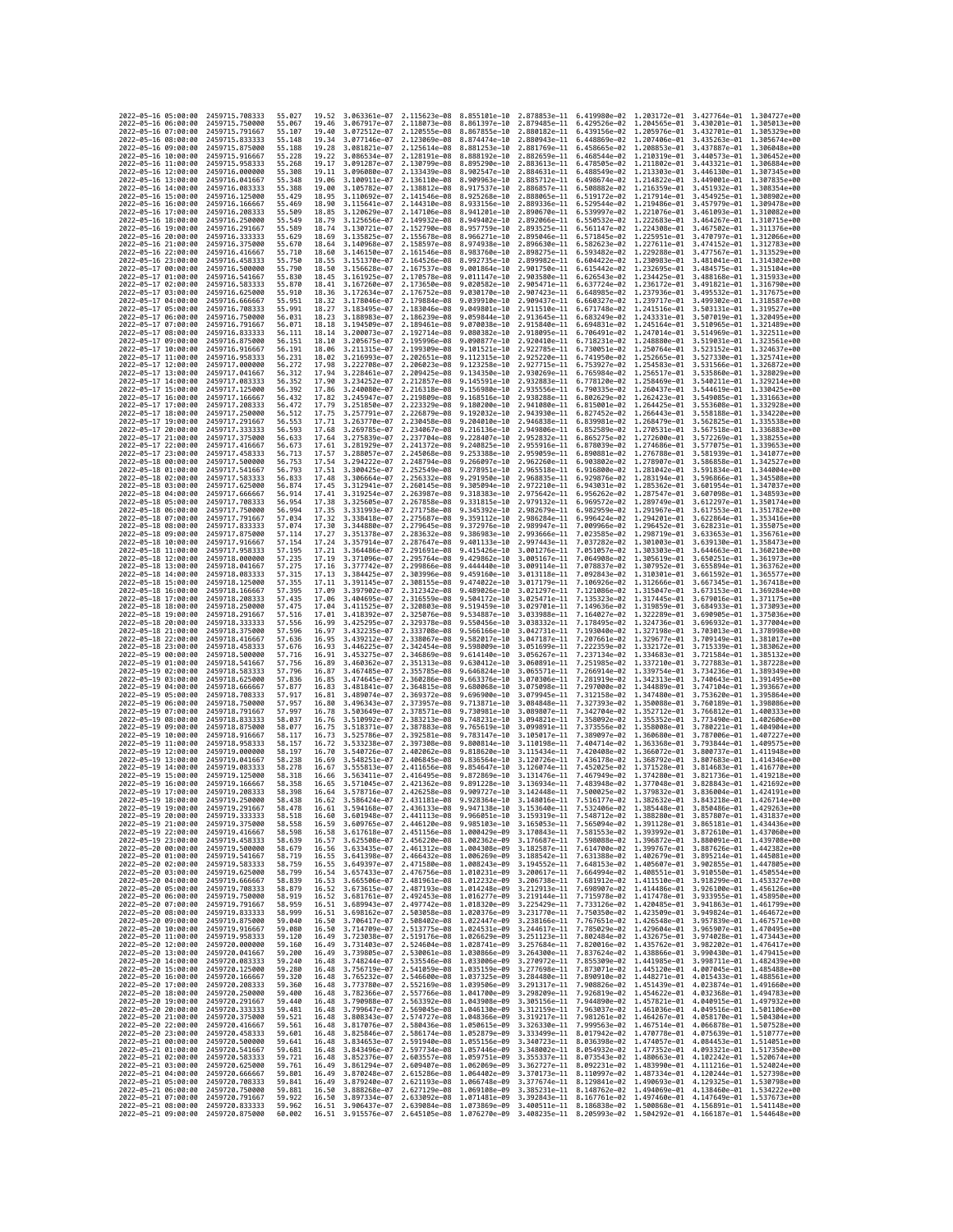| 2022-05-21 10:00:00                        |                     | 2459720.916667                                       | 60.042           | 16.52          | 3.924753e-07 2.651153e-08                                                                                                                                                                                                      |                                                        | 1.078686e-09                                                                                                                                                                                                                         |                              | 3.416015e-11 8.225225e-02 1.507732e-01 4.175536e-01 1.548174e+00                                                                                                                                           |              |                              |                                                        |
|--------------------------------------------|---------------------|------------------------------------------------------|------------------|----------------|--------------------------------------------------------------------------------------------------------------------------------------------------------------------------------------------------------------------------------|--------------------------------------------------------|--------------------------------------------------------------------------------------------------------------------------------------------------------------------------------------------------------------------------------------|------------------------------|------------------------------------------------------------------------------------------------------------------------------------------------------------------------------------------------------------|--------------|------------------------------|--------------------------------------------------------|
| 2022-05-21 11:00:00                        |                     | 2459720.958333                                       | 60.082           | 16.52          | 3.933968e-07                                                                                                                                                                                                                   | 2.657230e-08                                           | 1.081115e-09                                                                                                                                                                                                                         |                              | 3.423850e-11 8.244536e-02 1.511188e-01                                                                                                                                                                     |              | 4.184939e-01                 | 1.551725e+00                                           |
| 2022-05-21 12:00:00                        |                     | 2459721.000000                                       | 60.122           | 16.53          | 3.943219e-07                                                                                                                                                                                                                   | 2.663335e-08 1.083558e-09                              |                                                                                                                                                                                                                                      | 3.431742e-11                 | 8.263925e-02 1.514660e-01                                                                                                                                                                                  |              | 4.194396e-01                 | 1.555302e+00                                           |
| 2022-05-21 13:00:00<br>2022-05-21 14:00:00 |                     | 2459721.041667<br>2459721.083333                     | 60.162<br>60.202 | 16.54<br>16.54 | 3.952508e-07<br>3.961834e-07                                                                                                                                                                                                   | 2.669469e-08 1.086015e-09<br>2.675631e-08 1.088485e-09 |                                                                                                                                                                                                                                      |                              | 3.439689e-11 8.283391e-02 1.518148e-01<br>3.447692e-11 8.302936e-02 1.521652e-01                                                                                                                           |              |                              | 4.203907e-01 1.558903e+00<br>4.213471e-01 1.562531e+00 |
| 2022-05-21 15:00:00                        |                     | 2459721.125000                                       | 60.242           | 16.55          | 3.971198e-07                                                                                                                                                                                                                   | 2.681822e-08                                           | 1.090970e-09                                                                                                                                                                                                                         | 3.455751e-11                 | 8.322560e-02 1.525173e-01                                                                                                                                                                                  |              | 4.223089e-01                 | 1.566183e+00                                           |
| 2022-05-21 16:00:00                        |                     | 2459721.166667                                       | 60.282           | 16.56          | 3.980599e-07                                                                                                                                                                                                                   | 2.688041e-08                                           | 1.093469e-09                                                                                                                                                                                                                         | 3.463867e-11                 | 8.342261e-02                                                                                                                                                                                               | 1.528710e-01 | 4.232761e-01                 | 1.569861e+00                                           |
| 2022-05-21 17:00:00                        |                     | 2459721.208333                                       | 60.322           | 16.57          | 3.990037e-07                                                                                                                                                                                                                   | 2.694288e-08                                           | 1.095981e-09                                                                                                                                                                                                                         | 3.472038e-11                 | 8.362042e-02 1.532263e-01                                                                                                                                                                                  |              | 4.242487e-01                 | 1.573564e+00                                           |
| 2022-05-21 18:00:00<br>2022-05-21 19:00:00 |                     | 2459721.250000<br>2459721.291667                     | 60.362<br>60.402 | 16.58<br>16.58 | 3.999513e-07<br>4.009026e-07                                                                                                                                                                                                   | 2.700564e-08 1.098508e-09<br>2.706869e-08              | 1.101048e-09                                                                                                                                                                                                                         | 3.480266e-11<br>3.488550e-11 | 8.381900e-02 1.535832e-01<br>8.401838e-02                                                                                                                                                                  | 1.539417e-01 | 4.252267e-01<br>4.262101e-01 | 1.577293e+00<br>1.581048e+00                           |
| 2022-05-21 20:00:00                        |                     | 2459721.333333                                       | 60.443           | 16.59          | 4.018577e-07                                                                                                                                                                                                                   | 2.713202e-08 1.103603e-09                              |                                                                                                                                                                                                                                      | 3.496890e-11                 | 8.421854e-02 1.543019e-01                                                                                                                                                                                  |              | 4.271989e-01                 | 1.584828e+00                                           |
| 2022-05-21 21:00:00                        |                     | 2459721.375000                                       | 60.483           | 16.60          | 4.028165e-07                                                                                                                                                                                                                   | 2.719563e-08                                           | 1.106171e-09                                                                                                                                                                                                                         | 3.505287e-11                 | 8.441948e-02 1.546637e-01                                                                                                                                                                                  |              | 4.281931e-01                 | 1.588633e+00                                           |
| 2022-05-21 22:00:00                        |                     | 2459721.416667                                       | 60.523           | 16.61          | 4.037791e-07                                                                                                                                                                                                                   | 2.725953e-08                                           | 1.108754e-09                                                                                                                                                                                                                         | 3.513740e-11                 | 8.462122e-02 1.550271e-01                                                                                                                                                                                  |              | 4.291927e-01                 | 1.592464e+00                                           |
| 2022-05-21 23:00:00<br>2022-05-22 00:00:00 |                     | 2459721.458333<br>2459721.500000                     | 60.563<br>60.603 | 16.62<br>16.64 | 4.047455e-07<br>4.057156e-07                                                                                                                                                                                                   | 2.732372e-08<br>2.738820e-08 1.113960e-09              | 1.111350e-09                                                                                                                                                                                                                         | 3.522250e-11<br>3.530816e-11 | 8.482375e-02 1.553922e-01<br>8.502706e-02 1.557588e-01                                                                                                                                                     |              | 4.301978e-01<br>4.312083e-01 | 1.596321e+00<br>1.600203e+00                           |
| 2022-05-22 01:00:00                        |                     | 2459721.541667                                       | 60.643           | 16.65          | 4.066896e-07                                                                                                                                                                                                                   | 2.745296e-08 1.116585e-09                              |                                                                                                                                                                                                                                      | 3.539439e-11                 | 8.523117e-02 1.561271e-01                                                                                                                                                                                  |              | 4.322242e-01                 | 1.604111e+00                                           |
| 2022-05-22 02:00:00                        |                     | 2459721.583333                                       | 60.683           | 16.66          | 4.076673e-07                                                                                                                                                                                                                   | 2.751801e-08                                           | 1.119223e-09                                                                                                                                                                                                                         | 3.548119e-11                 | 8.543607e-02                                                                                                                                                                                               | 1.564971e-01 | 4.332455e-01                 | 1.608045e+00                                           |
| 2022-05-22 03:00:00                        |                     | 2459721.625000                                       | 60.723           | 16.67          | 4.086488e-07                                                                                                                                                                                                                   | 2.758335e-08                                           | 1.121876e-09                                                                                                                                                                                                                         | 3.556856e-11                 | 8.564176e-02 1.568687e-01                                                                                                                                                                                  |              | 4.342723e-01                 | 1.612005e+00                                           |
| 2022-05-22 04:00:00<br>2022-05-22 05:00:00 |                     | 2459721.666667                                       | 60.763<br>60.803 | 16.68<br>16.70 | 4.096340e-07                                                                                                                                                                                                                   | 2.764897e-08 1.124543e-09<br>2.771489e-08 1.127223e-09 |                                                                                                                                                                                                                                      | 3.565649e-11                 | 8.584825e-02 1.572419e-01<br>3.574500e-11 8.605553e-02 1.576167e-01                                                                                                                                        |              | 4.353046e-01                 | 1.615990e+00                                           |
| 2022-05-22 06:00:00                        |                     | 2459721.708333<br>2459721.750000                     | 60.843           | 16.71          | 4.106231e-07<br>4.116160e-07                                                                                                                                                                                                   | 2.778109e-08                                           | 1.129918e-09                                                                                                                                                                                                                         | 3.583408e-11                 | 8.626361e-02                                                                                                                                                                                               | 1.579932e-01 | 4.373855e-01                 | 4.363423e-01 1.620001e+00<br>1.624038e+00              |
| 2022-05-22 07:00:00                        |                     | 2459721.791667                                       | 60.883           | 16.72          | 4.126127e-07                                                                                                                                                                                                                   | 2.784758e-08 1.132627e-09                              |                                                                                                                                                                                                                                      | 3.592373e-11                 | 8.647249e-02 1.583714e-01                                                                                                                                                                                  |              | 4.384341e-01                 | 1.628101e+00                                           |
| 2022-05-22 08:00:00                        |                     | 2459721.833333                                       | 60.923           | 16.74          | 4.136131e-07                                                                                                                                                                                                                   | 2.791436e-08 1.135350e-09                              |                                                                                                                                                                                                                                      | 3.601395e-11                 | 8.668216e-02 1.587512e-01                                                                                                                                                                                  |              | 4.394882e-01                 | 1.632190e+00                                           |
| 2022-05-22 09:00:00                        |                     | 2459721.875000                                       | 60.964           | 16.75          | 4.146174e-07                                                                                                                                                                                                                   | 2.798143e-08 1.138088e-09<br>2.804879e-08 1.140839e-09 |                                                                                                                                                                                                                                      | 3.610475e-11                 | 8.689264e-02 1.591326e-01                                                                                                                                                                                  |              | 4.405478e-01                 | 1.636305e+00                                           |
| 2022-05-22 10:00:00<br>2022-05-22 11:00:00 |                     | 2459721.916667<br>2459721.958333                     | 61.004<br>61.044 | 16.77<br>16.78 | 4.156256e-07<br>4.166375e-07                                                                                                                                                                                                   | 2.811644e-08 1.143605e-09                              |                                                                                                                                                                                                                                      | 3.619612e-11<br>3.628807e-11 | 8.710391e-02 1.595157e-01<br>8.731599e-02 1.599004e-01                                                                                                                                                     |              | 4.416129e-01<br>4.426835e-01 | 1.640447e+00<br>1.644614e+00                           |
| 2022-05-22 12:00:00                        |                     | 2459722.000000                                       | 61.084           | 16.80          | 4.176533e-07                                                                                                                                                                                                                   | 2.818438e-08 1.146385e-09                              |                                                                                                                                                                                                                                      | 3.638059e-11                 | 8.752887e-02 1.602868e-01                                                                                                                                                                                  |              | 4.437596e-01                 | 1.648807e+00                                           |
| 2022-05-22 13:00:00                        |                     | 2459722.041667                                       | 61.124           | 16.82          | 4.186729e-07                                                                                                                                                                                                                   | 2.825261e-08                                           | 1.149179e-09                                                                                                                                                                                                                         | 3.647369e-11                 | 8.774255e-02                                                                                                                                                                                               | 1.606748e-01 | 4.448412e-01                 | 1.653026e+00                                           |
| 2022-05-22 14:00:00<br>2022-05-22 15:00:00 |                     | 2459722.083333<br>2459722.125000                     | 61.164<br>61.204 | 16.83<br>16.85 | 4.196963e-07<br>4.207236e-07                                                                                                                                                                                                   | 2.832113e-08<br>2.838995e-08 1.154810e-09              | 1.151987e-09                                                                                                                                                                                                                         | 3.656737e-11<br>3.666163e-11 | 8.795703e-02 1.610645e-01<br>8.817233e-02 1.614559e-01                                                                                                                                                     |              | 4.459283e-01<br>4.470209e-01 | 1.657272e+00<br>1.661544e+00                           |
| 2022-05-22 16:00:00                        |                     | 2459722.166667                                       | 61,244           | 16.87          | 4.217547e-07                                                                                                                                                                                                                   | 2.845906e-08 1.157647e-09                              |                                                                                                                                                                                                                                      | 3.675647e-11                 | 8.838843e-02 1.618489e-01                                                                                                                                                                                  |              | 4.481191e-01                 | 1.665842e+00                                           |
| 2022-05-22 17:00:00                        |                     | 2459722.208333                                       | 61.284           | 16.88          | 4.227897e-07                                                                                                                                                                                                                   | 2.852845e-08                                           | 1.160498e-09                                                                                                                                                                                                                         | 3.685189e-11                 | 8.860533e-02                                                                                                                                                                                               | 1.622436e-01 | 4.492228e-01                 | 1.670167e+00                                           |
| 2022-05-22 18:00:00                        |                     | 2459722.250000                                       | 61.324           | 16.90          | 4.238286e-07                                                                                                                                                                                                                   | 2.859815e-08 1.163364e-09                              |                                                                                                                                                                                                                                      | 3.694790e-11                 | 8.882305e-02 1.626399e-01                                                                                                                                                                                  |              | 4.503321e-01                 | 1.674518e+00                                           |
| 2022-05-22 19:00:00                        |                     | 2459722.291667                                       | 61.364           | 16.92          | 4.248713e-07                                                                                                                                                                                                                   | 2.866813e-08 1.166244e-09                              |                                                                                                                                                                                                                                      | 3.704448e-11                 | 8.904158e-02 1.630379e-01                                                                                                                                                                                  |              | 4.514469e-01                 | 1.678895e+00                                           |
| 2022-05-22 20:00:00<br>2022-05-22 21:00:00 |                     | 2459722.333333<br>2459722.375000                     | 61.404<br>61.444 | 16.94<br>16.96 | 4.259179e-07<br>4.269684e-07                                                                                                                                                                                                   | 2.873841e-08<br>2.880898e-08                           | 1.169138e-09<br>1.172047e-09                                                                                                                                                                                                         | 3.714166e-11<br>3.723941e-11 | 8.926091e-02 1.634376e-01<br>8.948107e-02 1.638390e-01                                                                                                                                                     |              | 4.525673e-01<br>4.536933e-01 | 1.683299e+00<br>1.687730e+00                           |
| 2022-05-22 22:00:00                        |                     | 2459722.416667                                       | 61.484           | 16.98          | 4.280228e-07                                                                                                                                                                                                                   | 2.887985e-08 1.174970e-09                              |                                                                                                                                                                                                                                      | 3.733776e-11                 | 8.970203e-02 1.642420e-01                                                                                                                                                                                  |              | 4.548249e-01                 | 1.692187e+00                                           |
| 2022-05-22 23:00:00                        |                     | 2459722.458333                                       | 61.524           | 17.00          | 4.290810e-07                                                                                                                                                                                                                   | 2.895101e-08                                           | 1.177908e-09                                                                                                                                                                                                                         | 3.743669e-11                 | 8.992381e-02 1.646467e-01                                                                                                                                                                                  |              | 4.559620e-01                 | 1.696671e+00                                           |
| 2022-05-23 00:00:00                        |                     | 2459722.500000<br>2459722.541667                     | 61.565           | 17.02          | 4.301432e-07                                                                                                                                                                                                                   | 2.902247e-08                                           | 1.180860e-09                                                                                                                                                                                                                         | 3.753622e-11                 | 9.014641e-02                                                                                                                                                                                               | 1.650531e-01 | 4.571048e-01                 | 1.701181e+00                                           |
| 2022-05-23 01:00:00<br>2022-05-23 02:00:00 |                     | 2459722.583333                                       | 61.605<br>61.645 | 17.04<br>17.06 | 4.312092e-07<br>4.322792e-07                                                                                                                                                                                                   | 2.909423e-08 1.183827e-09<br>2.916628e-08              | 1.186808e-09                                                                                                                                                                                                                         | 3.763633e-11<br>3.773703e-11 | 9.036982e-02 1.654612e-01<br>9.059406e-02 1.658709e-01                                                                                                                                                     |              | 4.582531e-01<br>4.594071e-01 | 1.705718e+00<br>1.710282e+00                           |
| 2022-05-23 03:00:00                        |                     | 2459722.625000                                       | 61.685           | 17.08          | 4.333530e-07                                                                                                                                                                                                                   | 2.923863e-08                                           | 1.189803e-09                                                                                                                                                                                                                         | 3.783833e-11                 | 9.081911e-02                                                                                                                                                                                               | 1,662824e-01 | 4.605667e-01                 | 1.714873e+00                                           |
| 2022-05-23 04:00:00                        |                     | 2459722.666667                                       | 61.725           | 17.10          | 4.344308e-07                                                                                                                                                                                                                   | 2.931127e-08                                           | 1.192814e-09                                                                                                                                                                                                                         | 3.794023e-11                 | 9.104499e-02                                                                                                                                                                                               | 1.666955e-01 | 4.617320e-01                 | 1.719491e+00                                           |
| 2022-05-23 05:00:00                        |                     | 2459722.708333                                       | 61.765           | 17.13          | 4.355126e-07                                                                                                                                                                                                                   | 2.938421e-08 1.195839e-09                              |                                                                                                                                                                                                                                      | 3.804271e-11                 | 9.127169e-02 1.671103e-01                                                                                                                                                                                  |              |                              | 4.629029e-01 1.724136e+00                              |
| 2022-05-23 06:00:00<br>2022-05-23 07:00:00 |                     | 2459722.750000<br>2459722.791667                     | 61.805<br>61.845 | 17.15<br>17.17 | 4.365982e-07<br>4.376878e-07                                                                                                                                                                                                   | 2.945745e-08 1.198878e-09<br>2.953099e-08              | 1.201932e-09                                                                                                                                                                                                                         | 3.814580e-11<br>3.824948e-11 | 9.149922e-02 1.675268e-01<br>9.172757e-02 1.679451e-01                                                                                                                                                     |              | 4.640795e-01<br>4.652617e-01 | 1.728808e+00<br>1.733507e+00                           |
| 2022-05-23 08:00:00                        |                     | 2459722.833333                                       | 61.885           | 17.20          | 4.387814e-07                                                                                                                                                                                                                   | 2.960483e-08 1.205001e-09                              |                                                                                                                                                                                                                                      | 3.835376e-11                 | 9.195674e-02                                                                                                                                                                                               | 1.683650e-01 | 4.664496e-01                 | 1.738233e+00                                           |
| 2022-05-23 09:00:00                        |                     | 2459722,875000                                       | 61.925           | 17.22          | 4.398789e-07                                                                                                                                                                                                                   | 2.967897e-08                                           | 1.208084e-09                                                                                                                                                                                                                         | 3.845865e-11                 | 9.218675e-02                                                                                                                                                                                               | 1.687866e-01 | 4.676432e-01                 | 1.742987e+00                                           |
| 2022-05-23 10:00:00                        |                     | 2459722.916667                                       | 61.965           | 17.24          | 4.409803e-07                                                                                                                                                                                                                   | 2.975341e-08                                           | 1.211183e-09                                                                                                                                                                                                                         | 3.856413e-11                 | 9.241759e-02 1.692100e-01                                                                                                                                                                                  |              |                              | 4.688425e-01 1.747767e+00                              |
| 2022-05-23 11:00:00                        |                     | 2459722.958333                                       | 62.005           | 17.27          | 4.420857e-07                                                                                                                                                                                                                   | 2.982815e-08                                           | 1.214296e-09                                                                                                                                                                                                                         | 3.867022e-11                 | 9.264926e-02                                                                                                                                                                                               | 1.696350e-01 | 4.700475e-01                 | 1.752575e+00                                           |
| 2022-05-23 12:00:00<br>2022-05-23 13:00:00 |                     | 2459723,000000<br>2459723.041667                     | 62.045<br>62.085 | 17.29<br>17.32 | 4.431951e-07<br>4.443085e-07                                                                                                                                                                                                   | 2.990319e-08 1.217423e-09<br>2.997853e-08              | 1.220566e-09                                                                                                                                                                                                                         | 3.877691e-11<br>3.888421e-11 | 9.288176e-02 1.700618e-01<br>9.311509e-02 1.704903e-01                                                                                                                                                     |              | 4.712583e-01<br>4.724747e-01 | 1.757411e+00<br>1.762274e+00                           |
| 2022-05-23 14:00:00                        |                     | 2459723.083333                                       | 62.125           | 17.34          | 4.454259e-07                                                                                                                                                                                                                   | 3.005418e-08                                           | 1.223723e-09                                                                                                                                                                                                                         | 3.899212e-11                 | 9.334926e-02 1.709205e-01                                                                                                                                                                                  |              | 4.736969e-01                 | 1.767164e+00                                           |
| 2022-05-23 15:00:00                        |                     | 2459723.125000                                       | 62.165           | 17.37          | 4.465473e-07                                                                                                                                                                                                                   | 3.013012e-08 1.226896e-09                              |                                                                                                                                                                                                                                      | 3.910063e-11                 | 9.358427e-02 1.713524e-01                                                                                                                                                                                  |              | 4.749249e-01                 | 1.772082e+00                                           |
| 2022-05-23 16:00:00                        |                     | 2459723.166667                                       | 62.205           | 17.40          | 4.476726e-07                                                                                                                                                                                                                   | 3.020637e-08 1.230083e-09                              |                                                                                                                                                                                                                                      | 3.920976e-11                 | 9.382012e-02 1.717860e-01                                                                                                                                                                                  |              | 4.761586e-01                 | 1.777028e+00                                           |
| 2022-05-23 17:00:00<br>2022-05-23 18:00:00 |                     | 2459723.208333<br>2459723.250000                     | 62.246<br>62.286 | 17.42<br>17.45 | 4.488020e-07<br>4.499354e-07                                                                                                                                                                                                   | 3.028293e-08 1.233285e-09<br>3.035979e-08              | 1.236502e-09                                                                                                                                                                                                                         | 3.931950e-11<br>3.942985e-11 | 9.405681e-02 1.722214e-01<br>9.429433e-02 1.726585e-01                                                                                                                                                     |              | 4.786434e-01                 | 4.773981e-01 1.782001e+00<br>1.787003e+00              |
| 2022-05-23 19:00:00                        |                     | 2459723.291667                                       | 62.326           | 17.48          | 4.510728e-07                                                                                                                                                                                                                   | 3.043695e-08                                           | 1.239734e-09                                                                                                                                                                                                                         | 3.954082e-11                 | 9.453271e-02                                                                                                                                                                                               | 1.730973e-01 | 4.798945e-01                 | 1.792032e+00                                           |
| 2022-05-23 20:00:00                        |                     | 2459723.333333                                       | 62.366           | 17.50          | 4.522143e-07                                                                                                                                                                                                                   | 3.051442e-08                                           | 1.242981e-09                                                                                                                                                                                                                         | 3.965240e-11                 | 9.477193e-02 1.735379e-01                                                                                                                                                                                  |              | 4.811514e-01                 | 1.797089e+00                                           |
| 2022-05-23 21:00:00                        |                     | 2459723.375000                                       | 62.406           | 17.53          | 4.533598e-07                                                                                                                                                                                                                   | 3.059220e-08 1.246243e-09                              |                                                                                                                                                                                                                                      | 3.976460e-11                 | 9.501199e-02 1.739802e-01                                                                                                                                                                                  |              | 4.824142e-01                 | 1.802174e+00                                           |
| 2022-05-23 22:00:00<br>2022-05-23 23:00:00 |                     | 2459723.416667<br>2459723.458333                     | 62.446<br>62.486 | 17.56<br>17.59 | 4.545093e-07<br>4.556629e-07                                                                                                                                                                                                   | 3.067028e-08<br>3.074867e-08 1.252812e-09              | 1.249520e-09                                                                                                                                                                                                                         | 3.987742e-11<br>3.999087e-11 | 9.525290e-02<br>9.549466e-02 1.748701e-01                                                                                                                                                                  | 1.744243e-01 | 4.836828e-01<br>4.849572e-01 | 1.807287e+00<br>1.812428e+00                           |
| 2022-05-24 00:00:00                        |                     | 2459723.500000                                       | 62.526           | 17.62          | 4.568206e-07                                                                                                                                                                                                                   | 3.082737e-08                                           | 1.256120e-09                                                                                                                                                                                                                         | 4.010493e-11                 | 9.573728e-02 1.753177e-01                                                                                                                                                                                  |              | 4.862375e-01                 | 1.817598e+00                                           |
| 2022-05-24 01:00:00                        |                     | 2459723.541667                                       | 62.566           | 17.65          | 4.579823e-07                                                                                                                                                                                                                   | 3.090638e-08                                           | 1.259442e-09                                                                                                                                                                                                                         | 4.021962e-11                 | 9.598074e-02 1.757670e-01                                                                                                                                                                                  |              | 4.875236e-01                 | 1.822796e+00                                           |
| 2022-05-24 02:00:00                        |                     | 2459723.583333                                       | 62.606           | 17.68          | 4.591481e-07                                                                                                                                                                                                                   | 3.098569e-08                                           | 1.262780e-09                                                                                                                                                                                                                         | 4.033494e-11                 | 9.622506e-02 1.762181e-01                                                                                                                                                                                  |              | 4.888157e-01                 | 1.828022e+00                                           |
| 2022-05-24 03:00:00<br>2022-05-24 04:00:00 |                     | 2459723.625000<br>2459723.666667                     | 62.646<br>62.686 | 17.71<br>17.74 | 4.603180e-07<br>4.614920e-07                                                                                                                                                                                                   | 3.106532e-08 1.266133e-09<br>3.114526e-08 1.269501e-09 |                                                                                                                                                                                                                                      | 4.045088e-11<br>4.056745e-11 | 9.647024e-02 1.766709e-01<br>9.671628e-02 1.771255e-01                                                                                                                                                     |              | 4.901136e-01<br>4.914175e-01 | 1.833277e+00<br>1.838560e+00                           |
| 2022-05-24 05:00:00                        |                     | 2459723.708333                                       | 62.726           | 17.77          | 4.626701e-07                                                                                                                                                                                                                   | 3.122550e-08                                           | 1.272885e-09                                                                                                                                                                                                                         | 4.068466e-11                 | 9.696317e-02                                                                                                                                                                                               | 1.775819e-01 | 4.927272e-01                 | 1.843872e+00                                           |
| 2022-05-24 06:00:00                        |                     | 2459723.750000                                       | 62.766           | 17.80          | 4.638523e-07                                                                                                                                                                                                                   | 3.130606e-08                                           | 1.276284e-09                                                                                                                                                                                                                         | 4.080250e-11                 | 9.721093e-02 1.780400e-01                                                                                                                                                                                  |              | 4.940430e-01                 | 1.849212e+00                                           |
| 2022-05-24 07:00:00                        |                     | 2459723.791667                                       | 62.806           | 17.83          | 4.650386e-07                                                                                                                                                                                                                   | 3.138693e-08 1.279698e-09                              |                                                                                                                                                                                                                                      | 4.092097e-11                 | 9.745955e-02 1.784999e-01                                                                                                                                                                                  |              | 4.953646e-01                 | 1.854582e+00                                           |
| 2022-05-24 08:00:00                        |                     | 2459723.833333                                       | 62.846           | 17.87          | 4.662290e-07                                                                                                                                                                                                                   | 3.146812e-08 1.283128e-09                              |                                                                                                                                                                                                                                      | 4.104008e-11                 | 9.770903e-02 1.789616e-01                                                                                                                                                                                  |              |                              | 4.966923e-01 1.859980e+00                              |
| 2022-05-24 09:00:00<br>2022-05-24 10:00:00 |                     | 2459723.875000<br>2459723.916667                     | 62.886<br>62.926 | 17.90<br>17.93 | 4.674236e-07<br>4.686223e-07                                                                                                                                                                                                   | 3.154961e-08<br>3.163143e-08                           | 1.286573e-09<br>1.290034e-09                                                                                                                                                                                                         | 4.115982e-11<br>4.128021e-11 | 9.795938e-02<br>9.821060e-02 1.798904e-01                                                                                                                                                                  | 1.794251e-01 | 4.980259e-01<br>4.993655e-01 | 1.865407e+00<br>1.870863e+00                           |
| 2022-05-24 11:00:00                        |                     | 2459723.958333                                       | 62.966           | 17.96          | 4.698252e-07                                                                                                                                                                                                                   | 3.171355e-08 1.293510e-09                              |                                                                                                                                                                                                                                      | 4.140124e-11                 | 9.846269e-02 1.803575e-01                                                                                                                                                                                  |              | 5.007111e-01                 | 1.876348e+00                                           |
| 2022-05-24 12:00:00                        |                     | 2459724,000000                                       | 63.007           | 18.00          | 4.710322e-07                                                                                                                                                                                                                   | 3.179600e-08 1.297002e-09                              |                                                                                                                                                                                                                                      | 4.152291e-11                 | 9.871565e-02 1.808263e-01                                                                                                                                                                                  |              | 5.020628e-01                 | 1.881862e+00                                           |
| 2022-05-24 13:00:00<br>2022-05-24 14:00:00 |                     | 2459724.041667<br>2459724.083333                     | 63.047<br>63.087 | 18.03<br>18.07 | 4.722434e-07<br>4.734588e-07                                                                                                                                                                                                   | 3.187875e-08 1.300509e-09<br>3.196183e-08 1.304032e-09 |                                                                                                                                                                                                                                      | 4.164522e-11<br>4.176819e-11 | 9.896948e-02 1.812970e-01<br>9.922419e-02 1.817694e-01                                                                                                                                                     |              | 5.034205e-01<br>5.047842e-01 | 1.887406e+00<br>1.892979e+00                           |
| 2022-05-24 15:00:00                        |                     | 2459724.125000                                       | 63.127           | 18.10          | 4.746783e-07                                                                                                                                                                                                                   | 3.204522e-08                                           | 1.307571e-09                                                                                                                                                                                                                         | 4.189180e-11                 | 9.947978e-02                                                                                                                                                                                               | 1.822437e-01 | 5.061540e-01                 | 1.898581e+00                                           |
| 2022-05-24 16:00:00                        |                     | 2459724.166667                                       | 63.167           | 18.14          | 4.759021e-07                                                                                                                                                                                                                   | 3.212893e-08                                           | 1.311125e-09                                                                                                                                                                                                                         | 4.201606e-11                 | 9.973624e-02                                                                                                                                                                                               | 1.827198e-01 | 5.075299e-01                 | 1.904213e+00                                           |
| 2022-05-24 17:00:00                        |                     | 2459724.208333                                       | 63.207           | 18.17          | 4.771300e-07                                                                                                                                                                                                                   | 3.221296e-08                                           | 1.314696e-09                                                                                                                                                                                                                         | 4.214098e-11                 | 9.999359e-02 1.831976e-01                                                                                                                                                                                  |              | 5.089119e-01                 | 1.909874e+00                                           |
| 2022-05-24 18:00:00<br>2022-05-24 19:00:00 |                     | 2459724,250000                                       | 63.247           | 18.21          | 4.783622e-07                                                                                                                                                                                                                   | 3.229731e-08                                           | 1.318282e-09                                                                                                                                                                                                                         | 4.226655e-11                 | 1.002518e-01 1.836774e-01                                                                                                                                                                                  |              | 5.103000e-01                 | 1.915565e+00                                           |
| 2022-05-24 20:00:00                        |                     | 2459724.291667<br>2459724.333333                     | 63,287<br>63.327 | 18.24<br>18.28 | 4.795986e-07<br>4.808392e-07                                                                                                                                                                                                   | 3.238198e-08<br>3.246698e-08                           | 1,321883e-09<br>1.325501e-09                                                                                                                                                                                                         | 4.239278e-11<br>4.251967e-11 | 1.005109e-01 1.841589e-01<br>1.007709e-01 1.846422e-01                                                                                                                                                     |              | 5.116942e-01<br>5.130946e-01 | 1.921286e+00<br>1.927037e+00                           |
| 2022-05-24 21:00:00                        |                     | 2459724.375000                                       | 63.367           | 18.32          | 4.820841e-07                                                                                                                                                                                                                   | 3.255229e-08 1.329134e-09                              |                                                                                                                                                                                                                                      |                              | 4.264722e-11 1.010318e-01 1.851274e-01                                                                                                                                                                     |              |                              | 5.145011e-01 1.932817e+00                              |
| 2022-05-24 22:00:00                        |                     | 2459724.416667                                       | 63.407           | 18.36          | 4.833332e-07 3.263792e-08 1.332784e-09                                                                                                                                                                                         |                                                        |                                                                                                                                                                                                                                      |                              | 4.277543e-11  1.012936e-01  1.856144e-01  5.159138e-01  1.938628e+00                                                                                                                                       |              |                              |                                                        |
| 2022-05-24 23:00:00<br>2022-05-25 00:00:00 |                     | 2459724.458333<br>2459724.500000                     | 63.447           | 18.39          |                                                                                                                                                                                                                                |                                                        | 4.845866e-07 3.272388e-08 1.336449e-09 4.290431e-11 1.015563e-01 1.861033e-01 5.173327e-01 1.944469e+00<br>1.340131e-09                                                                                                              |                              |                                                                                                                                                                                                            |              |                              |                                                        |
| 2022-05-25 01:00:00                        |                     | 2459724.541667                                       | 63.487<br>63.527 | 18.43<br>18.47 | 1.858442e-07<br>4.871061e-07 3.289678e-08 1.343828e-09                                                                                                                                                                         | 3.281017e-08                                           |                                                                                                                                                                                                                                      | 4.303385e-11                 | 1.018198e-01<br>4.316406e-11 1.020843e-01 1.870865e-01 5.201891e-01 1.956241e+00                                                                                                                           | 1.865940e-01 | 5.187577e-01                 | 1.950340e+00                                           |
| 2022-05-25 02:00:00                        |                     | 2459724.583333                                       | 63.567           | 18.51          |                                                                                                                                                                                                                                |                                                        | 4.883723e-07 3.298371e-08 1.347542e-09 4.329495e-11 1.023497e-01 1.875809e-01 5.216266e-01 1.962173e+00                                                                                                                              |                              |                                                                                                                                                                                                            |              |                              |                                                        |
| 2022-05-25 03:00:00                        |                     | 2459724.625000                                       | 63.607           | 18.55          | 4.896428e-07                                                                                                                                                                                                                   |                                                        | 3.307097e-08 1.351272e-09 4.342651e-11 1.026159e-01 1.880772e-01 5.230704e-01 1.968135e+00                                                                                                                                           |                              |                                                                                                                                                                                                            |              |                              |                                                        |
| 2022-05-25 04:00:00<br>2022-05-25 05:00:00 |                     | 2459724.666667<br>2459724.708333                     | 63.647<br>63.687 | 18.59          |                                                                                                                                                                                                                                |                                                        | 4.909176e-07 3.315856e-08 1.355018e-09 4.355874e-11 1.028831e-01 1.885753e-01 5.245205e-01 1.974128e+00<br>18.63 4.921968e-07 3.324647e-08 1.358780e-09 4.369165e-11 1.031512e-01 1.890753e-01 5.259769e-01 1.980152e+00             |                              |                                                                                                                                                                                                            |              |                              |                                                        |
| 2022-05-25 06:00:00                        |                     | 2459724.750000                                       | 63.727           | 18.67          |                                                                                                                                                                                                                                |                                                        |                                                                                                                                                                                                                                      |                              | 4.382524e-11 1.034201e-01 1.895771e-01 5.274395e-01 1.986206e+00<br>4.395951e-11 1.036900e-01 1.900809e-01 5.289085e-01 1.992292e+00                                                                       |              |                              |                                                        |
| 2022-05-25 07:00:00                        |                     | 2459724.791667                                       | 63.767           |                | 4.934802e-07 3.333472e-08 1.362559e-09<br>4.947680e-07 3.342329e-08 1.366354e-09<br>18.71 4.947680e-07                                                                                                                         |                                                        |                                                                                                                                                                                                                                      |                              |                                                                                                                                                                                                            |              |                              | 1.992292e+00                                           |
| 2022-05-25 08:00:00                        |                     | 2459724.833333                                       | 63.807           | 18.75          |                                                                                                                                                                                                                                |                                                        | 4.960601e-07 3.351219e-08 1.370165e-09                                                                                                                                                                                               |                              | 4.409447e-11 1.039608e-01 1.905865e-01 5.303839e-01 1.998408e+00                                                                                                                                           |              |                              |                                                        |
| 2022-05-25 09:00:00<br>2022-05-25 10:00:00 |                     | 2459724.875000<br>2459724.916667                     | 63.847<br>63.887 | 18.79          | 4.973566e-07 3.360143e-08 1.373993e-09                                                                                                                                                                                         |                                                        |                                                                                                                                                                                                                                      |                              | 4.423011e-11 1.042325e-01 1.910940e-01 5.318656e-01 2.004555e+00                                                                                                                                           |              |                              |                                                        |
| 2022-05-25 11:00:00                        |                     | 2459724.958333                                       | 63.927           |                | $\begin{array}{cccc} 18.83 & 4.986575e-07 & 3.369099e-08 & 1.377837e-09 \\ 18.87 & 4.999627e-07 & 3.378089e-08 & 1.381698e-09 \end{array}$                                                                                     |                                                        |                                                                                                                                                                                                                                      |                              | $\begin{array}{cccc} 4.436644e-11 & 1.045052e-01 & 1.916033e-01 & 5.333536e-01 & 2.010734e+00 \\ 4.450346e-11 & 1.047787e-01 & 1.921146e-01 & 5.348481e-01 & 2.016944e+00 \end{array}$                     |              |                              |                                                        |
| 2022-05-25 12:00:00                        |                     | 2459725.000000                                       | 63.967           |                | 18.92 5.012723e-07 3.387113e-08 1.385575e-09                                                                                                                                                                                   |                                                        |                                                                                                                                                                                                                                      |                              | 4.464118e-11 1.050532e-01 1.926278e-01 5.363490e-01 2.023185e+00                                                                                                                                           |              |                              |                                                        |
| 2022-05-25 13:00:00                        |                     | 2459725.041667                                       | 64.008           |                |                                                                                                                                                                                                                                |                                                        | $\begin{array}{cccc} 18.96 & 5.025863e-07 & 3.396170e-08 & 1.389469e-09 \\ 19.00 & 5.039048e-07 & 3.405260e-08 & 1.393380e-09 \end{array}$                                                                                           |                              | 4.477959e-11 1.053285e-01 1.931428e-01 5.378563e-01 2.029458e+00                                                                                                                                           |              |                              |                                                        |
| 2022-05-25 14:00:00<br>2022-05-25 15:00:00 |                     | 2459725.083333<br>2459725.125000                     | 64.048<br>64.088 |                |                                                                                                                                                                                                                                |                                                        | 19.05 5.052276e-07 3.414384e-08 1.397307e-09 4.505851e-11 1.058821e-01 1.941787e-01 5.408902e-01 2.042099e+00                                                                                                                        |                              | 4.491870e-11 1.056049e-01 1.936598e-01 5.393700e-01                                                                                                                                                        |              |                              | 2.035763e+00                                           |
| 2022-05-25 16:00:00                        |                     | 2459725.166667                                       | 64.128           |                |                                                                                                                                                                                                                                |                                                        |                                                                                                                                                                                                                                      |                              | 4.519902e-11 1.061602e-01 1.946995e-01 5.424169e-01 2.048467e+00                                                                                                                                           |              |                              |                                                        |
| 2022-05-25 17:00:00                        |                     | 2459725.208333                                       | 64.168           |                |                                                                                                                                                                                                                                |                                                        | 19.09 5.065549e-07 3.423541e-08 1.401251e-09 4.519902e-11 1.061602e-01 1.946995e-01 5.424169e-01<br>19.13 5.078866e-07 3.432733e-08 1.405212e-09 4.539024e-11 1.064393e-01 1.946995e-01 5.434169e-01<br>19.18 5.092227e-07 3.441958e |                              |                                                                                                                                                                                                            |              |                              | 2.054868e+00                                           |
| 2022-05-25 18:00:00                        |                     | 2459725.250000                                       | 64.208           |                |                                                                                                                                                                                                                                |                                                        |                                                                                                                                                                                                                                      |                              |                                                                                                                                                                                                            |              |                              | 2.061300e+00                                           |
| 2022-05-25 19:00:00<br>2022-05-25 20:00:00 |                     | 2459725.291667<br>2459725.333333                     | 64.248<br>64.288 |                |                                                                                                                                                                                                                                |                                                        | 19.22 5.105634e-07 3.451217e-08 1.413184e-09<br>19.27 5.119085e-07 3.460511e-08 1.417195e-09 4.576814e-11 1.072822e-01 1.968020e-01 5.485890e-01 2.074261e+00                                                                        |                              | 4.562480e-11 1.070003e-01 1.962734e-01 5.470361e-01 2.067764e+00                                                                                                                                           |              |                              |                                                        |
| 2022-05-25 21:00:00                        |                     | 2459725.375000                                       | 64.328           | 19.32          | 5.132580e-07 3.469838e-08 1.421224e-09<br>5.146121e-07 3.479200e-08 1.421224e-09                                                                                                                                               |                                                        |                                                                                                                                                                                                                                      |                              |                                                                                                                                                                                                            |              |                              |                                                        |
| 2022-05-25 22:00:00                        |                     | 2459725.416667                                       | 64.368           |                | 19.36 5.146121e-07                                                                                                                                                                                                             |                                                        |                                                                                                                                                                                                                                      |                              | $\begin{array}{cccc} 4.591221e{-}11 & 1.075650e{-}01 & 1.973324e{-}01 & 5.501484e{-}01 & 2.080790e{+}00 \\ 4.605699e{-}11 & 1.078488e{-}01 & 1.978648e{-}01 & 5.517144e{-}01 & 2.087351e{+}00 \end{array}$ |              |                              |                                                        |
| 2022-05-25 23:00:00                        |                     | 2459725.458333                                       | 64.408           |                |                                                                                                                                                                                                                                |                                                        | 19.41 5.159707e-07 3.488596e-08 1.429332e-09 4.620249e-11 1.081336e-01 1.983992e-01 5.532871e-01 2.093946e+00                                                                                                                        |                              |                                                                                                                                                                                                            |              |                              |                                                        |
| 2022-05-26 00:00:00<br>2022-05-26 01:00:00 |                     | 2459725.500000<br>2459725.541667                     | 64.448<br>64.488 |                |                                                                                                                                                                                                                                |                                                        | 19.46 5.173338e-07 3.498026e-08 1.433412e-09<br>19.50 5.173338e-07 3.498026e-08 1.433412e-09                                                                                                                                         |                              | 4.634871e-11 1.084192e-01 1.989355e-01 5.548663e-01 2.100573e+00<br>4.649566e-11 1.087058e-01 1.994738e-01 5.564523e-01 2.107232e+00                                                                       |              |                              |                                                        |
| 2022-05-26 02:00:00                        |                     | 2459725.583333                                       | 64.528           |                |                                                                                                                                                                                                                                |                                                        | 19.55 5.200737e-07 3.516991e-08 1.441623e-09                                                                                                                                                                                         |                              | 4.664333e-11 1.089934e-01 2.000140e-01 5.580449e-01 2.113925e+00                                                                                                                                           |              |                              |                                                        |
| 2022-05-26 03:00:00                        |                     | 2459725.625000                                       | 64.568           |                |                                                                                                                                                                                                                                |                                                        | 19.60 5.214504e-07 3.526525e-08 1.445755e-09 4.679174e-11 1.092819e-01 2.005563e-01 5.596443e-01 2.120651e+00                                                                                                                        |                              |                                                                                                                                                                                                            |              |                              |                                                        |
| 2022-05-26 04:00:00                        |                     | 2459725.666667                                       | 64.608           |                |                                                                                                                                                                                                                                |                                                        | $\begin{array}{cccc} 19.65 & 5.228317e-07 & 3.536095e-08 & 1.449904e-09 \\ 19.70 & 5.242176e-07 & 3.545699e-08 & 1.454071e-09 \end{array}$                                                                                           |                              | $\begin{array}{cccccc} 4.694088e-11 & 1.095714e-01 & 2.011005e-01 & 5.612504e-01 & 2.127411e+00 \\ 4.709076e-11 & 1.098619e-01 & 2.016467e-01 & 5.628632e-01 & 2.134203e+00 \end{array}$                   |              |                              |                                                        |
| 2022-05-26 05:00:00<br>2022-05-26 06:00:00 |                     | 2459725.708333<br>2459725.750000                     | 64.648<br>64.688 |                |                                                                                                                                                                                                                                |                                                        | 19.75 5.256082e-07 3.555338e-08 1.458255e-09                                                                                                                                                                                         |                              | 4.724138e-11 1.101533e-01 2.021949e-01 5.644828e-01 2.141029e+00                                                                                                                                           |              |                              |                                                        |
| 2022-05-26 07:00:00                        |                     | 2459725.791667                                       | 64.728           |                |                                                                                                                                                                                                                                |                                                        |                                                                                                                                                                                                                                      |                              |                                                                                                                                                                                                            |              |                              |                                                        |
| 2022-05-26 08:00:00                        |                     | 2459725.833333                                       | 64.768           |                |                                                                                                                                                                                                                                |                                                        | 19.80 5.270033e-07 3.565013e-08 1.462456e-09 4.739273e-11 1.104457e-01 2.027451e-01 5.661092e-01 2.147889e+00<br>19.85 5.284030e-07 3.574722e-08 1.466675e-09 4.754484e-11 1.107390e-01 2.032973e-01 5.661092e-01 2.154782e+00<br>19 |                              |                                                                                                                                                                                                            |              |                              |                                                        |
| 2022-05-26 09:00:00                        |                     | 2459725.875000                                       | 64.808           |                |                                                                                                                                                                                                                                |                                                        |                                                                                                                                                                                                                                      |                              |                                                                                                                                                                                                            |              |                              |                                                        |
| 2022-05-26 10:00:00<br>2022-05-26 11:00:00 |                     | 2459725.916667<br>2459725.958333                     | 64.848<br>64.888 |                |                                                                                                                                                                                                                                |                                                        | 19.95 5.312165e-07 3.594248e-08 1.475167e-09 4.785129e-11 1.113287e-01 2.044077e-01 5.710295e-01 2.168671e+00<br>20.00 5.326303e-07 3.604065e-08 1.479440e-09 4.800565e-11 1.116249e-01 2.049660e-01 5.726834e-01 2.175667e+00       |                              |                                                                                                                                                                                                            |              |                              |                                                        |
|                                            |                     |                                                      | 64.928           |                |                                                                                                                                                                                                                                |                                                        |                                                                                                                                                                                                                                      |                              |                                                                                                                                                                                                            |              |                              |                                                        |
|                                            | 2022-05-26 12:00:00 | 2459726.000000                                       |                  |                |                                                                                                                                                                                                                                |                                                        |                                                                                                                                                                                                                                      |                              |                                                                                                                                                                                                            |              |                              |                                                        |
| 2022-05-26 13:00:00                        |                     | 2459726.041667<br>2022-05-26 14:00:00 2459726.083333 | 64.968<br>65.008 |                | 20.05 5.340487e-07 3.613917e-08 1.483730e-09 4.816077e-11 1.119222e-01 2.055263e-01 5.743442e-01 2.182697e+00<br>20.10 5.354719e-07 3.623805e-08 1.488038e-09 4.831665e-11 1.122205e-01 2.060887e-01 5.760120e-01 2.189762e+00 |                                                        | 20.15 5.368998e-07 3.633730e-08 1.492365e-09 4.847329e-11 1.125197e-01 2.066531e-01 5.776868e-01 2.196861e+00                                                                                                                        |                              |                                                                                                                                                                                                            |              |                              |                                                        |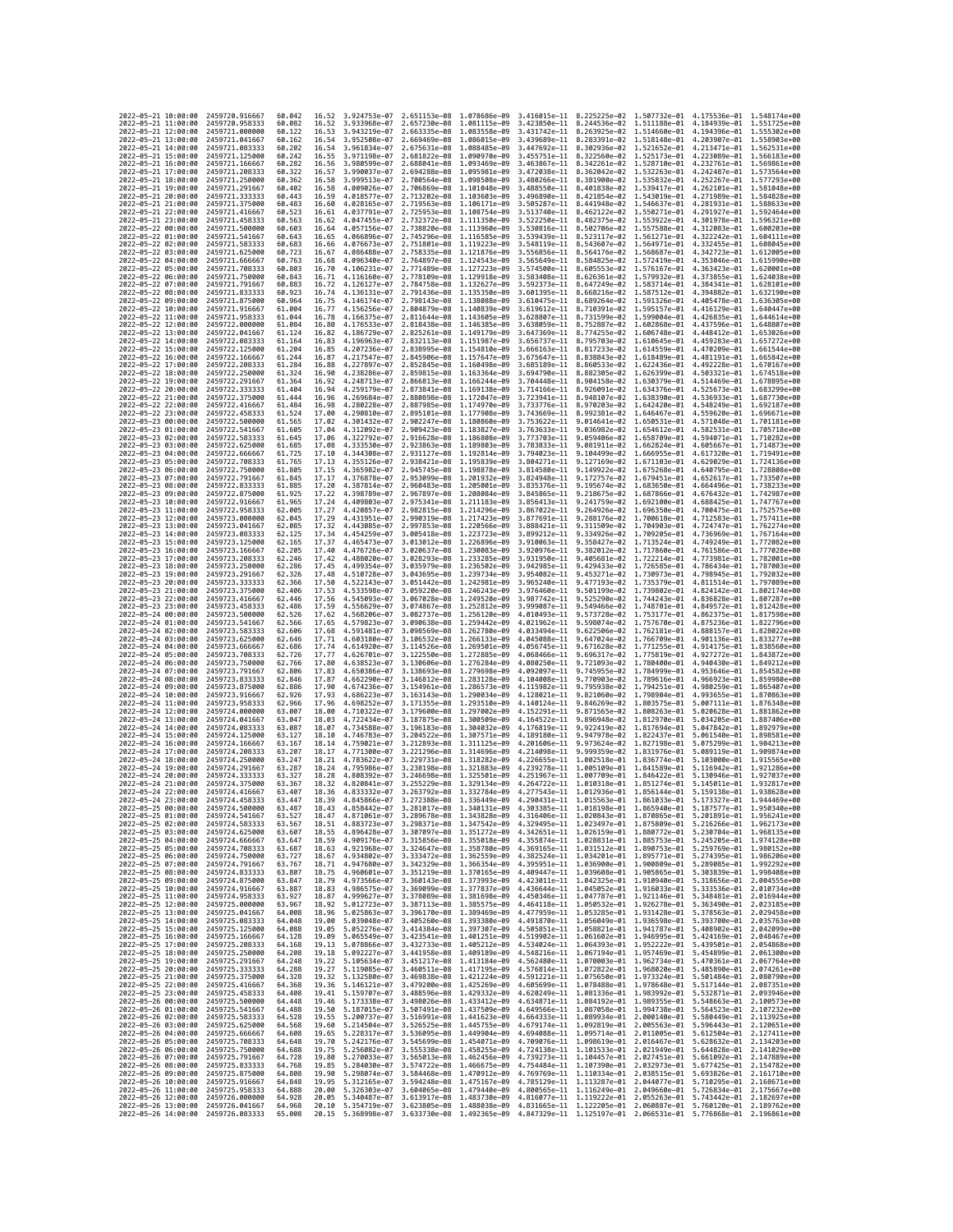|                                                                   | 2022-05-26 15:00:00 | 2459726.125000                   | 65.048           | 20.21          | 5.383325e-07 3.643691e-08                                                              |                                                        | 1,496710e-09                                                                                                                                                                                                                                                  | 4.863070e-11 1.128200e-01 2.072196e-01                                           |                                                        |                                        | 5.793686e-01 2.203995e+00                                                                                                                                                                                                                                  |                                           |
|-------------------------------------------------------------------|---------------------|----------------------------------|------------------|----------------|----------------------------------------------------------------------------------------|--------------------------------------------------------|---------------------------------------------------------------------------------------------------------------------------------------------------------------------------------------------------------------------------------------------------------------|----------------------------------------------------------------------------------|--------------------------------------------------------|----------------------------------------|------------------------------------------------------------------------------------------------------------------------------------------------------------------------------------------------------------------------------------------------------------|-------------------------------------------|
|                                                                   | 2022-05-26 16:00:00 | 2459726,166667                   | 65.088           | 20.26          | 5.397700e-07                                                                           | 3.653688e-08                                           | 1.501073e-09                                                                                                                                                                                                                                                  | 4.878888e-11 1.131212e-01 2.077881e-01                                           |                                                        |                                        | 5.810574e-01                                                                                                                                                                                                                                               | 2.211164e+00                              |
| 2022-05-26 17:00:00                                               |                     | 2459726.208333                   | 65.128           | 20.31          | 5.412123e-07                                                                           | 3.663723e-08                                           | 1.505454e-09                                                                                                                                                                                                                                                  | 4.894784e-11                                                                     | 1.134235e-01 2.083588e-01                              |                                        | 5.827534e-01                                                                                                                                                                                                                                               | 2.218368e+00                              |
| 2022-05-26 18:00:00<br>2022-05-26 19:00:00                        |                     | 2459726,250000<br>2459726.291667 | 65.168<br>65.208 | 20.37<br>20.42 | 5.426595e-07<br>5.441116e-07                                                           | 3.673794e-08 1.509854e-09<br>3.683902e-08 1.514272e-09 |                                                                                                                                                                                                                                                               | 4.910758e-11 1.137268e-01 2.089315e-01<br>4.926811e-11 1.140311e-01 2.095064e-01 |                                                        |                                        | 5.844566e-01                                                                                                                                                                                                                                               | 2.225608e+00<br>5.861669e-01 2.232883e+00 |
| 2022-05-26 20:00:00                                               |                     | 2459726.333333                   | 65.248           | 20.48          | 5.455686e-07                                                                           | 3.694048e-08                                           | 1.518709e-09                                                                                                                                                                                                                                                  | 4.942942e-11 1.143365e-01                                                        |                                                        | 2.100834e-01                           | 5.878845e-01                                                                                                                                                                                                                                               | 2.240194e+00                              |
| 2022-05-26 21:00:00                                               |                     | 2459726.375000                   | 65.288           | 20.53          | 5.470306e-07                                                                           | 3.704232e-08                                           | 1.523165e-09                                                                                                                                                                                                                                                  | 4.959153e-11                                                                     | 1.146429e-01 2.106626e-01                              |                                        | 5.896093e-01                                                                                                                                                                                                                                               | 2.247541e+00                              |
| 2022-05-26 22:00:00                                               |                     | 2459726.416667                   | 65.328           | 20.59          | 5.484976e-07                                                                           | 3.714454e-08                                           | 1.527640e-09                                                                                                                                                                                                                                                  | 4.975445e-11                                                                     | 1.149503e-01 2.112439e-01                              |                                        | 5.913416e-01                                                                                                                                                                                                                                               | 2.254924e+00                              |
| 2022-05-26 23:00:00<br>2022-05-27 00:00:00                        |                     | 2459726.458333<br>2459726.500000 | 65.368<br>65.408 | 20.64<br>20.70 | 5.499697e-07<br>5.514470e-07                                                           | 3.724715e-08<br>3.735015e-08                           | 1.532134e-09<br>1.536648e-09                                                                                                                                                                                                                                  | 4.991817e-11 1.152588e-01 2.118275e-01<br>5.008270e-11                           | 1.155684e-01                                           | 2.124132e-01                           | 5.930812e-01<br>5.948284e-01                                                                                                                                                                                                                               | 2.262344e+00<br>2.269801e+00              |
| 2022-05-27 01:00:00                                               |                     | 2459726.541667                   | 65.448           | 20.75          | 5.529295e-07                                                                           | 3.745354e-08                                           | 1.541181e-09                                                                                                                                                                                                                                                  | 5.024806e-11 1.158791e-01 2.130012e-01                                           |                                                        |                                        | 5.965831e-01                                                                                                                                                                                                                                               | 2.277295e+00                              |
| 2022-05-27 02:00:00                                               |                     | 2459726.583333                   | 65.488           | 20.81          | 5.544173e-07                                                                           | 3.755734e-08                                           | 1.545734e-09                                                                                                                                                                                                                                                  | 5.041424e-11                                                                     | 1.161909e-01 2.135915e-01                              |                                        | 5.983456e-01                                                                                                                                                                                                                                               | 2.284827e+00                              |
| 2022-05-27 03:00:00                                               |                     | 2459726.625000                   | 65.528           | 20.87          | 5.559106e-07                                                                           | 3.766155e-08                                           | 1,550307e-09                                                                                                                                                                                                                                                  | 5.058127e-11                                                                     | 1.165039e-01                                           | 2.141842e-01                           | 6.001158e-01                                                                                                                                                                                                                                               | 2.292397e+00                              |
| 2022-05-27 04:00:00<br>2022-05-27 05:00:00                        |                     | 2459726.666667<br>2459726.708333 | 65.568<br>65.609 | 20.93<br>20.98 | 5.574094e-07<br>5.589139e-07                                                           | 3.776617e-08<br>3.787122e-08 1.559515e-09              | 1.554901e-09                                                                                                                                                                                                                                                  | 5.074914e-11<br>5.091788e-11                                                     | 1.168180e-01 2.147792e-01<br>1.171333e-01 2.153766e-01 |                                        | 6.018939e-01<br>6.036801e-01                                                                                                                                                                                                                               | 2.300005e+00<br>2.307652e+00              |
| 2022-05-27 06:00:00                                               |                     | 2459726.750000                   | 65.649           | 21.04          | 5.604242e-07                                                                           | 3.797670e-08                                           | 1.564151e-09                                                                                                                                                                                                                                                  | 5.108749e-11 1.174498e-01 2.159765e-01                                           |                                                        |                                        | 6.054746e-01                                                                                                                                                                                                                                               | 2.315339e+00                              |
| 2022-05-27 07:00:00                                               |                     | 2459726.791667                   | 65.689           | 21.10          | 5.619405e-07                                                                           | 3.808264e-08                                           | 1.568808e-09                                                                                                                                                                                                                                                  | 5.125799e-11                                                                     | 1.177676e-01                                           | 2.165789e-01                           | 6.072774e-01                                                                                                                                                                                                                                               | 2.323066e+00                              |
| 2022-05-27 08:00:00                                               |                     | 2459726.833333                   | 65.729           | 21,16          | 5.634630e-07                                                                           | 3.818903e-08                                           | 1.573488e-09                                                                                                                                                                                                                                                  | 5.142939e-11                                                                     | 1.180867e-01 2.171840e-01                              |                                        | 6.090889e-01                                                                                                                                                                                                                                               | 2.330835e+00                              |
| 2022-05-27 09:00:00<br>2022-05-27 10:00:00                        |                     | 2459726.875000                   | 65.769<br>65.809 | 21.22<br>21.28 | 5.649921e-07<br>5.665279e-07                                                           | 3.829591e-08 1.578190e-09<br>3.840328e-08 1.582916e-09 |                                                                                                                                                                                                                                                               | 5.160172e-11 1.184071e-01 2.177918e-01<br>5.177500e-11 1.187290e-01 2.184025e-01 |                                                        |                                        | 6.109092e-01<br>6.127388e-01                                                                                                                                                                                                                               | 2.338645e+00<br>2.346498e+00              |
| 2022-05-27 11:00:00                                               |                     | 2459726.916667<br>2459726.958333 | 65.849           | 21.34          | 5.680708e-07                                                                           | 3.851118e-08                                           | 1.587667e-09                                                                                                                                                                                                                                                  | 5.194925e-11                                                                     | 1.190523e-01                                           | 2.190161e-01                           | 6.145778e-01                                                                                                                                                                                                                                               | 2.354395e+00                              |
| 2022-05-27 12:00:00                                               |                     | 2459727.000000                   | 65.889           | 21.40          | 5.696212e-07                                                                           | 3.861962e-08                                           | 1.592444e-09                                                                                                                                                                                                                                                  | 5.212451e-11                                                                     | 1.193772e-01 2.196328e-01                              |                                        | 6.164268e-01                                                                                                                                                                                                                                               | 2.362338e+00                              |
| 2022-05-27 13:00:00                                               |                     | 2459727.041667                   | 65.929           | 21.46          | 5.711796e-07                                                                           | 3.872865e-08 1.597247e-09                              |                                                                                                                                                                                                                                                               | 5.230081e-11 1.197038e-01 2.202528e-01                                           |                                                        |                                        | 6.182861e-01                                                                                                                                                                                                                                               | 2.370328e+00                              |
| 2022-05-27 14:00:00<br>2022-05-27 15:00:00                        |                     | 2459727.083333                   | 65.969           | 21.53          | 5.727465e-07                                                                           | 3.883828e-08 1.602079e-09                              |                                                                                                                                                                                                                                                               | 5.247818e-11 1.200322e-01 2.208764e-01                                           | 1.203625e-01 2.215036e-01                              |                                        | 6.201563e-01                                                                                                                                                                                                                                               | 2.378367e+00                              |
| 2022-05-27 16:00:00                                               |                     | 2459727.125000<br>2459727.166667 | 66.009<br>66.049 | 21.59<br>21.65 | 5.743227e-07<br>5.759087e-07                                                           | 3.894858e-08 1.606940e-09<br>3.905958e-08 1.611833e-09 |                                                                                                                                                                                                                                                               | 5.265668e-11<br>5.283637e-11 1.206949e-01 2.221349e-01                           |                                                        |                                        | 6.220382e-01<br>6.239323e-01                                                                                                                                                                                                                               | 2.386457e+00<br>2.394600e+00              |
| 2022-05-27 17:00:00                                               |                     | 2459727.208333                   | 66.089           | 21.71          | 5.775056e-07                                                                           | 3.917135e-08                                           | 1.616760e-09                                                                                                                                                                                                                                                  | 5.301730e-11 1.210296e-01 2.227706e-01                                           |                                                        |                                        | 6.258396e-01                                                                                                                                                                                                                                               | 2.402800e+00                              |
| 2022-05-27 18:00:00                                               |                     | 2459727.250000                   | 66.129           | 21.78          | 5.791145e-07                                                                           | 3.928396e-08                                           | 1.621724e-09                                                                                                                                                                                                                                                  | 5.319955e-11                                                                     | 1.213668e-01                                           | 2.234110e-01                           | 6.277611e-01                                                                                                                                                                                                                                               | 2.411060e+00                              |
| 2022-05-27 19:00:00                                               |                     | 2459727.291667<br>2459727.333333 | 66.169           | 21.84<br>21.91 | 5.807364e-07<br>5.823730e-07                                                           | 3.939748e-08                                           | 1.626728e-09                                                                                                                                                                                                                                                  | 5.338321e-11                                                                     | 1.217067e-01 2.240566e-01                              |                                        | 6.296980e-01                                                                                                                                                                                                                                               | 2.419384e+00<br>2.427776e+00              |
| 2022-05-27 20:00:00<br>2022-05-27 21:00:00                        |                     | 2459727.375000                   | 66.209<br>66.249 | 21.97          | 5.840259e-07                                                                           | 3.951202e-08<br>3.962769e-08                           | 1.631775e-09<br>1.636870e-09                                                                                                                                                                                                                                  | 5.356839e-11<br>5.375520e-11 1.223961e-01 2.253658e-01                           | 1.220497e-01 2.247080e-01                              |                                        | 6.316518e-01<br>6.336241e-01                                                                                                                                                                                                                               | 2.436243e+00                              |
| 2022-05-27 22:00:00                                               |                     | 2459727.416667                   | 66.289           | 22.04          | 5.856971e-07                                                                           | 3.974461e-08                                           | 1.642019e-09                                                                                                                                                                                                                                                  | 5.394379e-11                                                                     | 1.227463e-01                                           | 2.260307e-01                           | 6.356169e-01                                                                                                                                                                                                                                               | 2.444790e+00                              |
| 2022-05-27 23:00:00                                               |                     | 2459727.458333                   | 66.329           | 22.10          | 5.873892e-07                                                                           | 3.986296e-08 1.647226e-09                              |                                                                                                                                                                                                                                                               | 5.413433e-11                                                                     | 1.231009e-01 2.267038e-01                              |                                        | 6.376325e-01                                                                                                                                                                                                                                               | 2.453425e+00                              |
| 2022-05-28 00:00:00                                               |                     | 2459727.500000                   | 66.369           | 22.17          | 5.891048e-07                                                                           | 3.998290e-08 1.652499e-09                              |                                                                                                                                                                                                                                                               | 5.432701e-11 1.234605e-01 2.273859e-01                                           |                                                        |                                        | 6.396736e-01                                                                                                                                                                                                                                               | 2.462158e+00                              |
| 2022-05-28 01:00:00<br>2022-05-28 02:00:00                        |                     | 2459727.541667<br>2459727.583333 | 66.409<br>66.449 | 22.24<br>22.31 | 5.908474e-07<br>5.926209e-07                                                           | 4.010467e-08<br>4.022852e-08                           | 1.657846e-09<br>1.663277e-09                                                                                                                                                                                                                                  | 5.452207e-11<br>5.471978e-11                                                     | 1.238257e-01<br>1.241974e-01 2.287828e-01              | 2.280784e-01                           | 6.417436e-01<br>6.438461e-01                                                                                                                                                                                                                               | 2.470998e+00<br>2.479959e+00              |
| 2022-05-28 03:00:00                                               |                     | 2459727.625000                   | 66.489           | 22.37          | 5.944299e-07                                                                           | 4.035476e-08 1.668805e-09                              |                                                                                                                                                                                                                                                               | 5.492047e-11                                                                     | 1.245765e-01 2.295007e-01                              |                                        | 6.459857e-01                                                                                                                                                                                                                                               | 2.489054e+00                              |
| 2022-05-28 04:00:00                                               |                     | 2459727.666667                   | 66.529           | 22.44          | 5.962800e-07                                                                           | 4.048374e-08                                           | 1.674442e-09                                                                                                                                                                                                                                                  | 5.512453e-11                                                                     | 1.249642e-01 2.302342e-01                              |                                        | 6.481678e-01                                                                                                                                                                                                                                               | 2.498302e+00                              |
| 2022-05-28 05:00:00                                               |                     | 2459727.708333                   | 66.569           | 22.51<br>22.58 | 5.981776e-07                                                                           | 4.061589e-08                                           | 1.680205e-09                                                                                                                                                                                                                                                  | 5.533239e-11                                                                     | 1.253619e-01                                           | 2.309857e-01                           | 6.503985e-01                                                                                                                                                                                                                                               | 2.507723e+00                              |
| 2022-05-28 06:00:00<br>2022-05-28 07:00:00                        |                     | 2459727.750000<br>2459727.791667 | 66.609<br>66.649 | 22.66          | 6.001305e-07<br>6.021477e-07                                                           | 4.075171e-08 1.686112e-09<br>4.089181e-08 1.692187e-09 |                                                                                                                                                                                                                                                               | 5.554461e-11 1.257712e-01 2.317582e-01<br>5.576179e-11 1.261939e-01 2.325549e-01 |                                                        |                                        | 6.526853e-01<br>6.550369e-01                                                                                                                                                                                                                               | 2.517340e+00<br>2.527184e+00              |
| 2022-05-28 08:00:00                                               |                     | 2459727.833333                   | 66.689           | 22.73          | 6.042400e-07                                                                           | 4.103688e-08                                           | 1.698457e-09                                                                                                                                                                                                                                                  | 5.598470e-11                                                                     | 1.266324e-01 2.333799e-01                              |                                        | 6.574637e-01                                                                                                                                                                                                                                               | 2.537286e+00                              |
| 2022-05-28 09:00:00                                               |                     | 2459727.875000                   | 66.729           | 22.80          | 6.064200e-07                                                                           | 4.118774e-08                                           | 1.704952e-09                                                                                                                                                                                                                                                  | 5.621421e-11                                                                     | 1.270893e-01 2.342379e-01                              |                                        | 6.599780e-01                                                                                                                                                                                                                                               | 2.547688e+00                              |
| 2022-05-28 10:00:00                                               |                     | 2459727.916667                   | 66.769           | 22.88          | 6.087029e-07                                                                           | 4.134540e-08 1.711710e-09                              |                                                                                                                                                                                                                                                               | 5.645136e-11                                                                     | 1.275677e-01 2.351345e-01                              |                                        | 6.625941e-01                                                                                                                                                                                                                                               | 2.558435e+00                              |
| 2022-05-28 11:00:00<br>2022-05-28 12:00:00                        |                     | 2459727.958333<br>2459728.000000 | 66.809<br>66.849 | 22.95<br>23.03 | 6.111063e-07<br>6.136514e-07                                                           | 4.151100e-08 1.718776e-09<br>4.168593e-08 1.726202e-09 |                                                                                                                                                                                                                                                               | 5.669738e-11 1.280714e-01 2.360763e-01<br>5.695373e-11                           | 1.286048e-01 2.370711e-01                              |                                        | 6.653293e-01<br>6.682038e-01                                                                                                                                                                                                                               | 2.569585e+00<br>2.581203e+00              |
| 2022-05-28 13:00:00                                               |                     | 2459728.041667                   | 66.889           | 23.11          | 6.163630e-07                                                                           | 4.187181e-08 1.734050e-09                              |                                                                                                                                                                                                                                                               | 5.722213e-11                                                                     | 1.291731e-01 2.381283e-01                              |                                        | 6.712416e-01                                                                                                                                                                                                                                               | 2.593367e+00                              |
| 2022-05-28 14:00:00                                               |                     | 2459728.083333                   | 66.929           | 23.19          | 6.192707e-07                                                                           | 4.207059e-08 1.742392e-09                              |                                                                                                                                                                                                                                                               | 5.750462e-11                                                                     | 1.297824e-01 2.392587e-01                              |                                        | 6.744711e-01                                                                                                                                                                                                                                               | 2.606170e+00                              |
| 2022-05-28 15:00:00<br>2022-05-28 16:00:00                        |                     | 2459728.125000                   | 66.969           | 23.27          | 6.224095e-07                                                                           | 4.228453e-08                                           | 1.751318e-09                                                                                                                                                                                                                                                  | 5.780362e-11                                                                     | 1.304402e-01 2.404755e-01                              |                                        | 6.779260e-01                                                                                                                                                                                                                                               | 2.619722e+00<br>2.634151e+00              |
| 2022-05-28 17:00:00                                               |                     | 2459728.166667<br>2459728.208333 | 67.009<br>67,049 | 23.35<br>23.44 | 6.258207e-07<br>6.295537e-07                                                           | 4.251637e-08<br>4.276930e-08 1.771346e-09              | 1,760928e-09                                                                                                                                                                                                                                                  | 5.812200e-11<br>5.846316e-11                                                     | 1.311552e-01<br>1.319375e-01 2.432324e-01              | 2.417939e-01                           | 6.816462e-01<br>6.856790e-01                                                                                                                                                                                                                               | 2.649612e+00                              |
| 2022-05-28 18:00:00                                               |                     | 2459728.250000                   | 67.089           | 23.53          | 6.336665e-07                                                                           | 4.304714e-08 1.782717e-09                              |                                                                                                                                                                                                                                                               | 5.883111e-11 1.327994e-01 2.448125e-01                                           |                                                        |                                        | 6.900805e-01                                                                                                                                                                                                                                               | 2.666288e+00                              |
| 2022-05-28 19:00:00                                               |                     | 2459728.291667                   | 67.129           | 23.63          | 6.382284e-07                                                                           | 4.335442e-08 1.795212e-09                              |                                                                                                                                                                                                                                                               | 5.923064e-11                                                                     | 1.337555e-01 2.465600e-01                              |                                        | 6.949172e-01                                                                                                                                                                                                                                               | 2.684395e+00                              |
| 2022-05-28 20:00:00<br>2022-05-28 21:00:00                        |                     | 2459728.333333<br>2459728.375000 | 67.169<br>67.209 | 23.72<br>23.83 | 6.433215e-07<br>6.490431e-07                                                           | 4.369650e-08 1.809035e-09<br>4.407975e-08 1.824429e-09 |                                                                                                                                                                                                                                                               | 5.966741e-11                                                                     | 1.348228e-01 2.485054e-01                              |                                        | 7.002681e-01<br>7.062270e-01                                                                                                                                                                                                                               | 2.704190e+00<br>2.725978e+00              |
| 2022-05-28 22:00:00                                               |                     | 2459728.416667                   | 67.249           | 23.93          | 6.555089e-07                                                                           | 4.451174e-08 1.841681e-09                              |                                                                                                                                                                                                                                                               | 6.014816e-11 1.360219e-01 2.506850e-01<br>6.068088e-11 1.373770e-01 2.531418e-01 |                                                        |                                        | 7.129051e-01                                                                                                                                                                                                                                               | 2.750122e+00                              |
| 2022-05-28 23:00:00                                               |                     | 2459728.458333                   | 67.289           | 24.05          | 6.628564e-07                                                                           | 4.500146e-08                                           | 1.861133e-09                                                                                                                                                                                                                                                  | 6.127505e-11                                                                     | 1.389168e-01                                           | 2.559268e-01                           | 7.204349e-01                                                                                                                                                                                                                                               | 2.777050e+00                              |
| 2022-05-29 00:00:00                                               |                     | 2459728.500000                   | 67.329           | 24.17          | 6.712490e-07                                                                           | 4.555959e-08                                           | 1.883191e-09                                                                                                                                                                                                                                                  | 6.194197e-11                                                                     | 1.406757e-01 2.591010e-01                              |                                        | 7.289734e-01                                                                                                                                                                                                                                               | 2.807276e+00                              |
| 2022-05-29 01:00:00                                               |                     | 2459728.541667                   | 67.369<br>67,409 | 24.30<br>24.45 | 6.808810e-07                                                                           | 4.619885e-08<br>4.693434e-08 1.937149e-09              | 1.908338e-09                                                                                                                                                                                                                                                  | 6.269506e-11                                                                     | 1.426943e-01 2.627365e-01                              |                                        | 7.387078e-01                                                                                                                                                                                                                                               | 2.841407e+00<br>2.880166e+00              |
| 2022-05-29 02:00:00<br>2022-05-29 03:00:00                        |                     | 2459728.583333<br>2459728.625000 | 67.449           | 24.60          | 6.919835e-07<br>7.048317e-07                                                           | 4.778406e-08                                           | 1.970308e-09                                                                                                                                                                                                                                                  | 6.355028e-11<br>6.452662e-11                                                     | 1.450211e-01 2.669193e-01<br>1.477137e-01              | 2.717517e-01                           | 7.498604e-01<br>7.626959e-01                                                                                                                                                                                                                               | 2.924415e+00                              |
| 2022-05-29 04:00:00                                               |                     | 2459728.666667                   | 67.489           | 24,77          | 7.197529e-07                                                                           | 4.876943e-08 2.008628e-09                              |                                                                                                                                                                                                                                                               | 6.564671e-11                                                                     | 1.508408e-01 2.773556e-01                              |                                        | 7.775295e-01                                                                                                                                                                                                                                               | 2.975178e+00                              |
| 2022-05-29 05:00:00                                               |                     | 2459728.708333                   | 67.529           | 24.96          | 7.371376e-07                                                                           | 4.991597e-08                                           | 2.053080e-09                                                                                                                                                                                                                                                  | 6.693749e-11                                                                     | 1.544842e-01 2.838760e-01                              |                                        | 7.947367e-01                                                                                                                                                                                                                                               | 3.033678e+00                              |
| 2022-05-29 06:00:00                                               |                     | 2459728.750000                   | 67.569           | 25.16          | 7.574507e-07                                                                           | 5.125409e-08                                           | 2.104820e-09                                                                                                                                                                                                                                                  | 6.843108e-11                                                                     | 1.587412e-01                                           | 2.914860e-01                           | 8.147650e-01                                                                                                                                                                                                                                               | 3.101369e+00                              |
| 2022-05-29 07:00:00<br>2022-05-29 08:00:00                        |                     | 2459728.791667<br>2459728.833333 | 67.609<br>67.649 | 25.40<br>25.66 | 7.812467e-07<br>8.091872e-07                                                           | 5.282006e-08<br>5.465714e-08 2.235944e-09              | 2.165227e-09                                                                                                                                                                                                                                                  | 7.016577e-11<br>7.218724e-11                                                     | 1.637282e-01 3.003918e-01<br>1.695838e-01 3.108395e-01 |                                        | 8.381481e-01<br>8.655224e-01                                                                                                                                                                                                                               | 3.179987e+00<br>3.271602e+00              |
| 2022-05-29 09:00:00                                               |                     | 2459728.875000                   | 67.689           | 25.71          | 8.062023e-07                                                                           | 5.447182e-08                                           | 2.229797e-09                                                                                                                                                                                                                                                  | 7.207395e-11                                                                     | 1.689583e-01 3.097855e-01                              |                                        | 8.631428e-01                                                                                                                                                                                                                                               | 3.266468e+00                              |
| 2022-05-29 10:00:00                                               |                     | 2459728.916667                   | 67.729           | 25.75          |                                                                                        |                                                        |                                                                                                                                                                                                                                                               |                                                                                  |                                                        | 3.082555e-01                           | 8.595340e-01                                                                                                                                                                                                                                               | 3.257352e+00                              |
|                                                                   |                     |                                  |                  |                | 8.019363e-07                                                                           | 5.420279e-08                                           | 2.220474e-09                                                                                                                                                                                                                                                  | 7.187282e-11                                                                     | 1.680642e-01                                           |                                        |                                                                                                                                                                                                                                                            |                                           |
|                                                                   | 2022-05-29 11:00:00 | 2459728.958333                   | 67,769           | 25.81          | 8.008705e-07                                                                           | 5.414312e-08                                           | 2.219115e-09                                                                                                                                                                                                                                                  | 7.189328e-11                                                                     | 1.678409e-01 3.079161e-01                              |                                        | 8.590079e-01                                                                                                                                                                                                                                               | 3.258280e+00                              |
| 2022-05-29 12:00:00                                               |                     | 2459729.000000                   | 67.809           | 25.89          | 8.032860e-07                                                                           | 5.431119e-08 2.226418e-09                              |                                                                                                                                                                                                                                                               | 7.215475e-11                                                                     | 1.683471e-01 3.088720e-01                              |                                        | 8.618350e-01                                                                                                                                                                                                                                               | 3.270130e+00                              |
| 2022-05-29 13:00:00                                               |                     | 2459729.041667                   | 67.849           | 26.01          | 8.095808e-07                                                                           | 5.473304e-08                                           | 2.243374e-09                                                                                                                                                                                                                                                  | 7.268470e-11 1.696663e-01 3.112711e-01                                           |                                                        |                                        | 8.683983e-01                                                                                                                                                                                                                                               | 3.294148e+00                              |
| 2022-05-29 14:00:00<br>2022-05-29 15:00:00                        |                     | 2459729.083333<br>2459729.125000 | 67.889<br>67.929 | 26.15<br>26.33 | 8.202923e-07<br>8.361260e-07                                                           | 5.544380e-08<br>5.648961e-08                           | 2.271317e-09<br>2.312001e-09                                                                                                                                                                                                                                  | 7.352026e-11<br>7.471012e-11                                                     | 1.719112e-01<br>1.752295e-01 3.212608e-01              | 3.153132e-01                           | 8.792149e-01<br>8.949636e-01                                                                                                                                                                                                                               | 3.332016e+00<br>3.385942e+00              |
| 2022-05-29 16:00:00                                               |                     | 2459729.166667                   | 67.968           | 26.56          | 8.579913e-07                                                                           | 5.792996e-08 2.367688e-09                              |                                                                                                                                                                                                                                                               | 7.631710e-11                                                                     | 1.798119e-01 3.294522e-01                              |                                        | 9.165196e-01                                                                                                                                                                                                                                               | 3.458772e+00                              |
| 2022-05-29 17:00:00                                               |                     | 2459729.208333                   | 68.008           | 26.83          | 8.870467e-07                                                                           | 5.984060e-08                                           | 2.441256e-09                                                                                                                                                                                                                                                  | 7.842118e-11                                                                     | 1.859011e-01 3.403182e-01                              |                                        | 9.449976e-01                                                                                                                                                                                                                                               | 3.554131e+00                              |
| 2022-05-29 18:00:00                                               |                     | 2459729.250000                   | 68.048           | 27.17          | 9.247554e-07                                                                           | 6.231723e-08                                           | 2.536344e-09                                                                                                                                                                                                                                                  | 8.112342e-11                                                                     | 1.938038e-01 3.544029e-01                              |                                        | 9.818055e-01                                                                                                                                                                                                                                               | 3.676599e+00                              |
| 2022-05-29 19:00:00<br>2022-05-29 20:00:00                        |                     | 2459729.291667<br>2459729.333333 | 68.088<br>68.128 | 27.58<br>28.08 | 9.729554e-07<br>1.033946e-06                                                           | 6.548004e-08 2.657519e-09<br>6.947941e-08              | 2.810498e-09                                                                                                                                                                                                                                                  | 8.455071e-11<br>8.886182e-11                                                     |                                                        | 2.166872e-01 3.951348e-01 1.087929e+00 | 2.039052e-01 3.723901e-01 1.028712e+00                                                                                                                                                                                                                     | 3.831928e+00<br>4.027312e+00              |
| 2022-05-29 21:00:00                                               |                     | 2459729.375000                   | 68.168           | 28.68          | 1.110595e-06                                                                           | 7.450287e-08                                           | 3.002409e-09                                                                                                                                                                                                                                                  | 9.425477e-11                                                                     | 2.327507e-01                                           | 4.237037e-01                           | 1.162217e+00                                                                                                                                                                                                                                               | 4.271726e+00                              |
| 2022-05-29 22:00:00                                               |                     | 2459729.416667                   | 68.208           | 29.43          | 1.206471e-06                                                                           | 8.078390e-08                                           | 3.242126e-09                                                                                                                                                                                                                                                  | 1.009761e-10                                                                     |                                                        |                                        | 2.528439e-01 4.594244e-01 1.255010e+00                                                                                                                                                                                                                     | 4.576343e+00                              |
| 2022-05-29 23:00:00<br>2022-05-30 00:00:00                        |                     | 2459729.458333<br>2459729.500000 | 68.248           | 30.34<br>31.45 | 1.326014e-06<br>1.474733e-06                                                           | 8.861272e-08                                           | 3.540679e-09                                                                                                                                                                                                                                                  | 1.093321e-10                                                                     |                                                        | 2.778968e-01 5.039475e-01 1.370579e+00 |                                                                                                                                                                                                                                                            | 4.955048e+00<br>5.425086e+00              |
| 2022-05-30 01:00:00                                               |                     | 2459729.541667                   | 68.288<br>68.328 | 32.81          | 1.659464e-06                                                                           | 9.834968e-08<br>1.104419e-07                           | 3.911766e-09<br>4.372382e-09                                                                                                                                                                                                                                  | 1.197034e-10<br>1.325620e-10                                                     | 3.090642e-01 5.593223e-01 1.514224e+00                 | 3.477790e-01 6.280917e-01              | 1.692526e+00                                                                                                                                                                                                                                               | 6.007852e+00                              |
| 2022-05-30 02:00:00                                               |                     | 2459729.583333                   | 68.368           | 32.63          | 1.622979e-06                                                                           | 1.080669e-07 4.283115e-09                              |                                                                                                                                                                                                                                                               | 1.301465e-10                                                                     |                                                        |                                        | 3.401325e-01 6.145850e-01 1.657972e+00                                                                                                                                                                                                                     | 5.898377e+00                              |
| 2022-05-30 03:00:00<br>2022-05-30 04:00:00                        |                     | 2459729.625000<br>2459729.666667 | 68.408<br>68.448 | 28.27          |                                                                                        |                                                        | 9.864822e-07 6.645227e-08 2.702376e-09 8.630149e-11 2.067401e-01 3.779193e-01 1.046076e+00 3.911275e+00                                                                                                                                                       |                                                                                  |                                                        |                                        |                                                                                                                                                                                                                                                            |                                           |
| 2022-<br>-05-                                                     | -30 05:00:00        | 2459729.708333                   | 68.488           | 26.96<br>26.61 | .272755e–07                                                                            | 4.952322e-08                                           | 7.883898e-07 5.350863e-08 2.211413e-09 7.272852e-11 1.652252e-01 3.043078e-01 8.560265e-01 3.296134e+00<br>2.060954e-09                                                                                                                                       | 6.861444e-11                                                                     | 1.524173e-01                                           | 2.816424e-01                           | 7.977846e-01                                                                                                                                                                                                                                               | 3.109679e+00                              |
| 2022-05-30 06:00:00                                               |                     | 2459729.750000                   | 68.528           | 26.56          |                                                                                        |                                                        | 7.091103e-07 4.834670e-08 2.017266e-09 6.746664e-11 1.486104e-01 2.749515e-01 7.808732e-01 3.057659e+00                                                                                                                                                       |                                                                                  |                                                        |                                        |                                                                                                                                                                                                                                                            |                                           |
| 2022-05-30 07:00:00                                               |                     | 2459729.791667                   | 68.568           | 26.60          |                                                                                        |                                                        | 7.045684e-07 4.806120e-08 2.007452e-09 6.726020e-11 1.476585e-01 2.733278e-01 7.770743e-01 3.048304e+00                                                                                                                                                       |                                                                                  |                                                        |                                        |                                                                                                                                                                                                                                                            |                                           |
| 2022-05-30 08:00:00<br>2022-05-30 09:00:00                        |                     | 2459729.833333<br>2459729.875000 | 68.608<br>68.648 | 26.68<br>26.77 |                                                                                        |                                                        | 7.045142e-07 4.806926e-08 2.008803e-09 6.736433e-11 1.476472e-01 2.733737e-01 7.775972e-01 3.053023e+00<br>7.061164e-07 4.818573e-08 2.014281e-09 6.758353e-11 1.479830e-01 2.740360e-01 7.797179e-01 3.062957e+00                                            |                                                                                  |                                                        |                                        |                                                                                                                                                                                                                                                            |                                           |
| 2022-05-30 10:00:00                                               |                     | 2459729.916667                   | 68.688           | 26.87          |                                                                                        |                                                        | 7.085172e-07 4.835451e-08 2.021755e-09                                                                                                                                                                                                                        |                                                                                  |                                                        |                                        | 6.785858e-11 1.484861e-01 2.749959e-01 7.826108e-01 3.075423e+00                                                                                                                                                                                           |                                           |
|                                                                   |                     | 2459729.958333                   | 68.728           | 26.97          |                                                                                        |                                                        |                                                                                                                                                                                                                                                               |                                                                                  |                                                        |                                        |                                                                                                                                                                                                                                                            |                                           |
| 2022-05-30 11:00:00<br>2022-05-30 12:00:00<br>2022-05-30 13:00:00 |                     | 2459730.000000<br>2459730.041667 | 68.768<br>68.808 | 27.07<br>27.18 | 7.114823e-07 4.856027e-08 2.030641e-09<br>7.149808e-07 4.880100e-08 2.040863e-09       |                                                        | 7.190561e-07 4.907953e-08 2.052529e-09                                                                                                                                                                                                                        |                                                                                  |                                                        |                                        | $\begin{array}{cccccc} 6.817329e-11 & 1.491075e-01 & 2.761661e-01 & 7.860505e-01 & 3.089686e+00 \\ 6.852555e-11 & 1.498407e-01 & 2.775351e-01 & 7.900075e-01 & 3.105651e+00 \end{array}$                                                                   |                                           |
| 2022-05-30 14:00:00                                               |                     | 2459730.083333                   | 68.848           | 27.29          |                                                                                        |                                                        | 7.237868e-07 4.940101e-08 2.065834e-09                                                                                                                                                                                                                        |                                                                                  |                                                        |                                        | 6.891835e-11 1.506948e-01 2.791191e-01 7.945232e-01 3.123452e+00<br>6.935712e-11 1.516862e-01 2.809474e-01 7.996737e-01 3.143338e+00                                                                                                                       |                                           |
| 2022-05-30 15:00:00                                               |                     | 2459730,125000                   | 68.888           | 27.41          |                                                                                        |                                                        |                                                                                                                                                                                                                                                               |                                                                                  |                                                        |                                        |                                                                                                                                                                                                                                                            |                                           |
| 2022-05-30 16:00:00                                               |                     | 2459730.166667                   | 68.928           | 27.54          | 7.292779e-07 4.977229e-08 2.081040e-09<br>7.356599e-07 5.020193e-08 2.098470e-09       |                                                        |                                                                                                                                                                                                                                                               |                                                                                  |                                                        |                                        | $\frac{6.984912e-11}{7.040337e-11} \quad \frac{1.528370e-01}{1.541745e-01} \quad \frac{2.830589e-01}{2.855023e-01} \quad \frac{8.055597e-01}{8.123070e-01} \quad \frac{3.196755e+00}{3.190755e+00}$                                                        |                                           |
| 2022-05-30 17:00:00                                               |                     | 2459730.208333<br>2459730.250000 | 68.968           | 27.67          |                                                                                        |                                                        | 7.430925e-07 5.070035e-08 2.118522e-09                                                                                                                                                                                                                        |                                                                                  |                                                        |                                        | 7.103088e-11 1.557322e-01 2.883368e-01 8.200691e-01 3.219195e+00                                                                                                                                                                                           |                                           |
| 2022-05-30 18:00:00<br>2022-05-30 19:00:00                        |                     | 2459730.291667                   | 69.008<br>69.048 | 27.97          | 27.82 7.517694e-07 5.128023e-08 2.141678e-09<br>7.619255e-07 5.195694e-08 2.168521e-09 |                                                        |                                                                                                                                                                                                                                                               |                                                                                  |                                                        |                                        | 7.174505e-11  1.575506e-01  2.916347e-01  8.290326e-01  3.251562e+00<br>7.256209e-11 1.596791e-01 2.954832e-01 8.394234e-01                                                                                                                                | 3.288591e+00                              |
| 2022-05-30 20:00:00                                               |                     | 2459730.333333                   | 69.088           |                | 28.14 7.738444e-07 5.274900e-08 2.199757e-09                                           |                                                        |                                                                                                                                                                                                                                                               |                                                                                  |                                                        |                                        | 7.350159e-11 1.621769e-01 2.999877e-01 8.515145e-01                                                                                                                                                                                                        | 3.331170e+00                              |
| 2022-05-30 21:00:00                                               |                     | 2459730.375000                   | 69.128           |                |                                                                                        |                                                        |                                                                                                                                                                                                                                                               |                                                                                  |                                                        |                                        |                                                                                                                                                                                                                                                            | 3.380370e+00                              |
| 2022-05-30 22:00:00<br>2022-05-30 23:00:00                        |                     | 2459730.416667<br>2459730.458333 | 69.168<br>69.208 |                |                                                                                        |                                                        |                                                                                                                                                                                                                                                               |                                                                                  |                                                        |                                        |                                                                                                                                                                                                                                                            | 3.437483e+00<br>3.504064e+00              |
| 2022-05-31 00:00:00                                               |                     | 2459730.500000                   | 69.248           |                |                                                                                        |                                                        | 28.32 7.878681e-07 5.367882e-08 2.236235e-09<br>28.52 8.044095e-07 5.477336e-08 2.236235e-09<br>28.74 8.239656e-07 5.606515e-08 2.329234e-09<br>28.99 8.471356e-07 5.759337e-08 2.388479e-09 7.903586e-11 1.775368e-01 3.275380e-01 9.245680e-01 3.581989e+00 |                                                                                  |                                                        |                                        | 7.458719e-11 1.651159e-01 3.052756e-01 8.656350e-01<br>7.584736e-11 1.655159e-01 3.052756e-01 8.656350e-01<br>7.731647e-11 1.726810e-01 3.188469e-01 9.016343e-01                                                                                          |                                           |
| 2022-05-31 01:00:00                                               |                     | 2459730.541667                   | 69.288           |                |                                                                                        |                                                        | 29.27 8.746410e-07 5.940521e-08 2.458513e-09 8.105538e-11 1.833012e-01 3.378421e-01 9.516775e-01 3.673516e+00                                                                                                                                                 |                                                                                  |                                                        |                                        |                                                                                                                                                                                                                                                            |                                           |
| 2022-05-31 02:00:00                                               |                     | 2459730.583333                   | 69.328           | 29.58          |                                                                                        |                                                        |                                                                                                                                                                                                                                                               |                                                                                  |                                                        |                                        |                                                                                                                                                                                                                                                            |                                           |
| 2022-05-31 03:00:00<br>2022-05-31 04:00:00                        |                     | 2459730.625000<br>2459730.666667 | 69.368<br>69.408 | 29.94          | 9.073511e-07  6.155751e-08  2.541494e-09<br>9.463132e-07  6.411877e-08  2.640028e-09   |                                                        | 30.36 9.927895e-07 6.717154e-08 2.757251e-09                                                                                                                                                                                                                  |                                                                                  |                                                        |                                        | $\begin{array}{cccc} 8.343504e-11 & 1.901563e-01 & 3.500824e-01 & 9.837992e-01 & 3.781365e+00 \\ 8.624717e-11 & 1.983217e-01 & 3.646485e-01 & 1.021941e+00 & 3.908813e+00 \end{array}$<br>8.957893e-11 2.080619e-01 3.820098e-01 1.067317e+00 4.059812e+00 |                                           |
| 2022-05-31 05:00:00                                               |                     | 2459730.708333                   | 69.448           |                |                                                                                        |                                                        |                                                                                                                                                                                                                                                               |                                                                                  |                                                        |                                        | 9.353540e-11 2.196958e-01 4.027324e-01 1.121393e+00 4.239123e+00                                                                                                                                                                                           |                                           |
| 2022-05-31 06:00:00                                               |                     | 2459730.750000                   | 69.488           |                |                                                                                        |                                                        | $\begin{array}{cccc} 30.83 & 1.048302e{-}06 & 7.081534e{-}08 & 2.896946e{-}09 \\ 31.38 & 1.114686e{-}06 & 7.517025e{-}08 & 3.063678e{-}09 \end{array}$                                                                                                        |                                                                                  |                                                        |                                        | 9.824336e-11 2.336082e-01 4.274991e-01 1.185934e+00 4.452493e+00                                                                                                                                                                                           |                                           |
| 2022-05-31 07:00:00                                               |                     | 2459730.791667                   | 69.527           |                |                                                                                        |                                                        | 31.58 1.130470e-06 7.621603e-08 3.104640e-09                                                                                                                                                                                                                  |                                                                                  |                                                        |                                        | 9.945817e-11 2.369160e-01 4.334465e-01 1.201790e+00 4.507550e+00                                                                                                                                                                                           |                                           |
| 2022-05-31 08:00:00<br>2022-05-31 09:00:00                        |                     | 2459730.833333<br>2459730.875000 | 69.567<br>69.607 |                |                                                                                        |                                                        | 31.13 1.052809e-06 7.115076e-08 2.913332e-09 9.422152e-11 2.206403e-01 4.046400e-01 1.127736e+00 4.270219e+00                                                                                                                                                 |                                                                                  |                                                        |                                        |                                                                                                                                                                                                                                                            |                                           |
| 2022-05-31 10:00:00                                               |                     | 2459730.916667                   | 69.647           |                |                                                                                        |                                                        |                                                                                                                                                                                                                                                               |                                                                                  |                                                        |                                        |                                                                                                                                                                                                                                                            |                                           |
| 2022-05-31 11:00:00                                               |                     | 2459730.958333                   | 69.687           |                |                                                                                        |                                                        | 30.41 9.111722e-07 6.192944e-08 2.566541e-09 8.482376e-11 1.909571e-01 3.521976e-01 9.934948e-01 3.844303e+00                                                                                                                                                 |                                                                                  |                                                        |                                        |                                                                                                                                                                                                                                                            |                                           |
| 2022-05-31 12:00:00                                               |                     | 2459731.000000                   | 69.727           |                |                                                                                        |                                                        |                                                                                                                                                                                                                                                               |                                                                                  |                                                        |                                        |                                                                                                                                                                                                                                                            |                                           |
| 2022-05-31 13:00:00<br>2022-05-31 14:00:00                        |                     | 2459731.041667<br>2459731.083333 | 69.767<br>69.807 |                |                                                                                        |                                                        | 30.33 8.862844e-07 6.031583e-08 2.506460e-09 8.323427e-11 1.857413e-01 3.430209e-01 9.702378e-01 3.772265e+00<br>30.31 8.702017e-07 5.927816e-08 2.468278e-09 8.225359e-11 1.823708e-01 3.371195e-01 9.554578e-01 3.727820e+00                                |                                                                                  |                                                        |                                        |                                                                                                                                                                                                                                                            |                                           |
| 2022-05-31 15:00:00                                               |                     | 2459731.125000                   | 69.847           |                |                                                                                        |                                                        | 30.34 8.624308e-07 5.878416e-08 2.450769e-09 8.184765e-11 1.807423e-01 3.343101e-01 9.486801e-01 3.709422e+00<br>30.44 8.631107e-07 5.884292e-08 2.454278e-09 8.202605e-11 1.808847e-01 3.346443e-01 9.500384e-01 3.717508e+00                                |                                                                                  |                                                        |                                        |                                                                                                                                                                                                                                                            |                                           |
| 2022-05-31 16:00:00                                               |                     | 2459731.166667                   | 69.887           |                |                                                                                        |                                                        | 30.60 8.730969e-07 5.951039e-08 2.480932e-09 8.284788e-11 1.829776e-01 3.384402e-01 9.603560e-01 3.754754e+00                                                                                                                                                 |                                                                                  |                                                        |                                        |                                                                                                                                                                                                                                                            |                                           |
| 2022-05-31 17:00:00<br>2022-05-31 18:00:00                        |                     | 2459731.208333<br>2459731.250000 | 69.927<br>69.967 |                |                                                                                        |                                                        | 30.84 8.941164e-07 6.089952e-08 2.535024e-09 8.443238e-11 1.873827e-01 3.463403e-01 9.812948e-01 3.826565e+00<br>31.18 9.290123e-07 6.319623e-08 2.623621e-09 8.697588e-11 1.946959e-01 3.594019e-01 1.015590e+00 3.941839e+00                                |                                                                                  |                                                        |                                        |                                                                                                                                                                                                                                                            |                                           |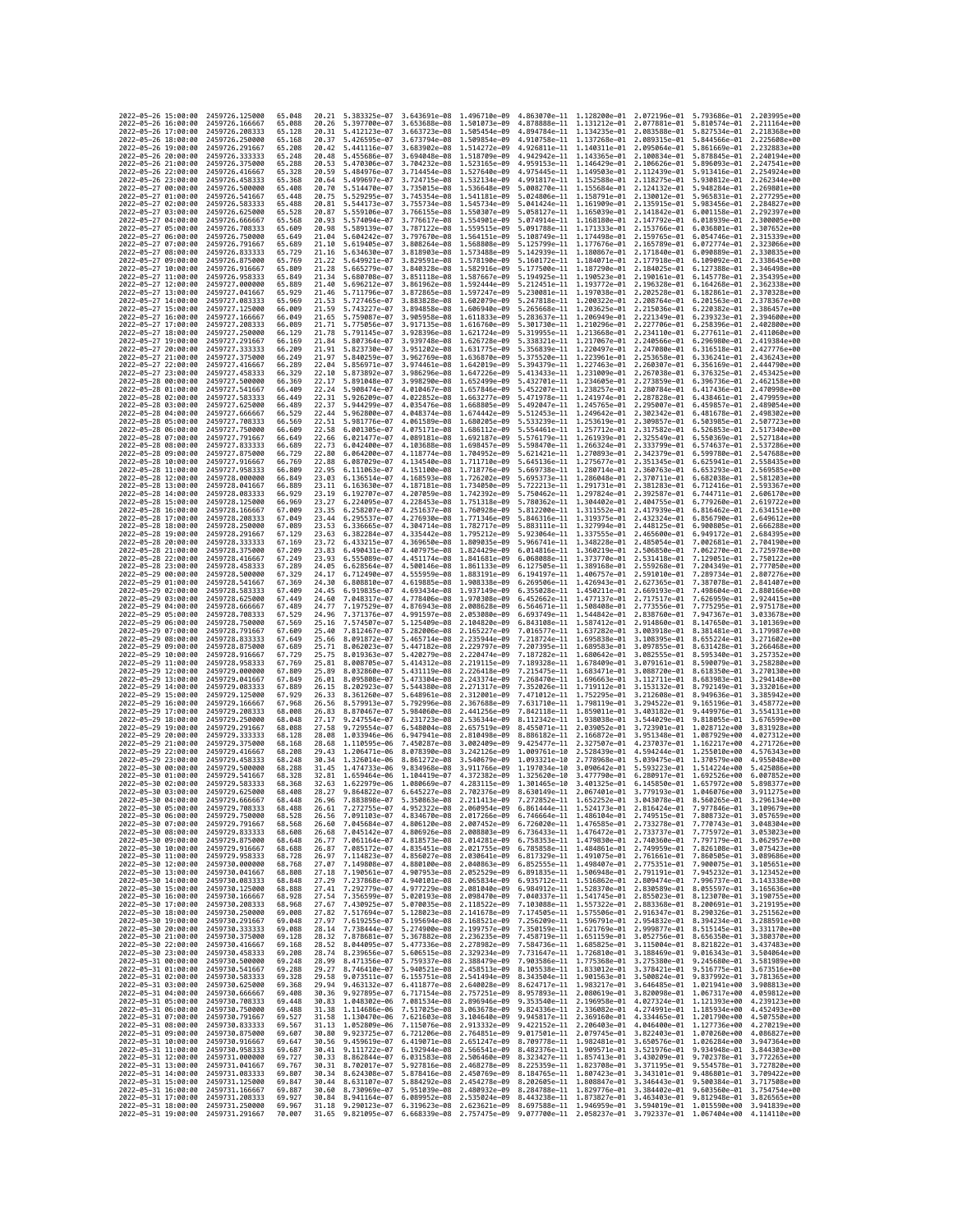| 2022-05-31 20:00:00                                       | 2459731.333333                   | 70.047           | 32.28          | 1.059748e-06                 | 7.177557e-08                             | 2.952343e-09                                                                                                                                                                                                                                                   | 9.627350e-11 2.220945e-01                                           |                              | 4.081933e-01 1.142837e+00                              |                                                                                                                                                                                        | 4.363217e+00                 |
|-----------------------------------------------------------|----------------------------------|------------------|----------------|------------------------------|------------------------------------------|----------------------------------------------------------------------------------------------------------------------------------------------------------------------------------------------------------------------------------------------------------------|---------------------------------------------------------------------|------------------------------|--------------------------------------------------------|----------------------------------------------------------------------------------------------------------------------------------------------------------------------------------------|------------------------------|
| 2022-05-31 21:00:00                                       | 2459731.375000                   | 70.087           | 33.15          | 1.171042e-06                 | 7.906894e-08                             | 3.230885e-09                                                                                                                                                                                                                                                   | 1.040948e-10                                                        | 2.454189e-01                 | 4.496713e-01 1.250659e+00                              |                                                                                                                                                                                        | 4.717687e+00                 |
| 2022-05-31 22:00:00                                       | 2459731.416667                   | 70.127           | 34.35          | 1.328967e-06                 | 8.941197e-08                             | 3.625351e-09                                                                                                                                                                                                                                                   | 1.151368e-10                                                        | 2.785158e-01                 | 5.084929e-01                                           | 1.403355e+00                                                                                                                                                                           | 5.218120e+00                 |
| 2022-05-31 23:00:00                                       | 2459731.458333                   | 70.167           | 36.00          |                              | 1.551885e-06 1.040055e-07 4.181385e-09   |                                                                                                                                                                                                                                                                | 1.306672e-10                                                        |                              |                                                        | 3.252332e-01 5.914874e-01 1.618592e+00                                                                                                                                                 | 5.921978e+00                 |
| 2022-06-01 00:00:00                                       | 2459731.500000                   | 70.207           | 34.65          | 1.343019e-06                 | 9.036116e-08 3.664122e-09                |                                                                                                                                                                                                                                                                | 1.163844e-10                                                        |                              |                                                        | 2.814606e-01 5.138910e-01 1.418363e+00                                                                                                                                                 | 5.274663e+00                 |
| 2022-06-01 01:00:00                                       | 2459731.541667                   | 70.247           | 32.86          | 1.073442e-06                 | 7.274649e-08                             | 2.995958e-09                                                                                                                                                                                                                                                   | 9.791033e-11                                                        | 2.249645e-01                 | 4.137150e-01                                           | 1.159720e+00                                                                                                                                                                           | 4.437400e+00                 |
| 2022-06-01 02:00:00<br>2022-06-01 03:00:00                | 2459731.583333<br>2459731.625000 | 70.287<br>70.327 | 32.06<br>31.74 | 9.433220e-07<br>8.841463e-07 | 6.425223e-08<br>6.039769e-08             | 2.674463e-09<br>2.529331e-09                                                                                                                                                                                                                                   | 8.906657e-11<br>8.512230e-11                                        | 1.976949e-01<br>1.852932e-01 | 3.654075e-01<br>3.434864e-01                           | 1.035271e+00<br>9.790909e-01                                                                                                                                                           | 4.036591e+00<br>3.857833e+00 |
| 2022-06-01 04:00:00                                       | 2459731.666667                   | 70.367           | 31.69          | 8.619961e-07                 | 5.896467e-08                             | 2.476248e-09                                                                                                                                                                                                                                                   | 8.373550e-11                                                        | 1.806511e-01                 | 3.353367e-01                                           | 9.585427e-01                                                                                                                                                                           | 3.794982e+00                 |
| 2022-06-01 05:00:00                                       | 2459731.708333                   | 70.407           | 31.78          | 8.603413e-07                 | 5.887213e-08                             | 2.474124e-09                                                                                                                                                                                                                                                   | 8.376479e-11                                                        | 1.803044e-01                 | 3.348104e-01                                           | 9.577207e-01                                                                                                                                                                           | 3.796309e+00                 |
| 2022-06-01 06:00:00                                       | 2459731.750000                   | 70.447           | 31.96          | 8.714704e-07                 | 5.961572e-08                             | 2.503791e-09                                                                                                                                                                                                                                                   | 8.467769e-11                                                        | 1.826367e-01                 | 3.390393e-01                                           | 9.692044e-01                                                                                                                                                                           | 3.837683e+00                 |
| 2022-06-01 07:00:00                                       | 2459731.791667                   | 70.486           | 32.20          | 8.922439e-07                 | 6.099015e-08                             | 2.557444e-09                                                                                                                                                                                                                                                   | 8.625744e-11                                                        | 1.869903e-01                 | 3.468558e-01                                           | 9.899732e-01                                                                                                                                                                           | 3.909279e+00                 |
| 2022-06-01 08:00:00                                       | 2459731.833333                   | 70.526           | 32.51          | 9.220202e-07                 | 6.295345e-08                             | 2.633488e-09                                                                                                                                                                                                                                                   | 8.845973e-11                                                        | 1.932306e-01                 | 3.580212e-01                                           | 1.019410e+00                                                                                                                                                                           | 4.009089e+00                 |
| 2022-06-01 09:00:00                                       | 2459731.875000                   | 70.566           | 32.89          | 9.616794e-07                 | 6.556319e-08                             | 2.734112e-09                                                                                                                                                                                                                                                   | 9.134534e-11                                                        | 2.015421e-01                 | 3.728630e-01                                           | 1.058361e+00                                                                                                                                                                           | 4.139868e+00                 |
| 2022-06-01 10:00:00<br>2022-06-01 11:00:00                | 2459731.916667<br>2459731.958333 | 70.606<br>70.646 | 33.35<br>33.92 | 1.013215e-06<br>1.079630e-06 | 6.894970e-08<br>7.330944e-08             | 2.864271e-09<br>3.031430e-09                                                                                                                                                                                                                                   | 9.505190e-11<br>9.978684e-11                                        | 2.262613e-01                 | 2.123425e-01 3.921223e-01<br>4.169166e-01              | 1.108744e+00<br>1.173451e+00                                                                                                                                                           | 4.307853e+00<br>4.522445e+00 |
| 2022-06-01 12:00:00                                       | 2459732.000000                   | 70.686           | 34.62          | 1.165020e-06                 | 7.891024e-08                             | 3.245770e-09                                                                                                                                                                                                                                                   | 1.058329e-10                                                        | 2.441569e-01                 | 4.487687e-01                                           | 1.256421e+00                                                                                                                                                                           | 4.796461e+00                 |
| 2022-06-01 13:00:00                                       | 2459732.041667                   | 70.726           | 35.49          | 1.274783e-06                 | 8.610506e-08                             | 3.520707e-09                                                                                                                                                                                                                                                   | 1.135628e-10                                                        | 2.671602e-01                 | 4.896862e-01                                           | 1.362847e+00                                                                                                                                                                           | 5.146788e+00                 |
| 2022-06-01 14:00:00                                       | 2459732.083333                   | 70.766           | 36.57          | 1.415942e-06                 | 9.535323e-08                             | 3.873700e-09                                                                                                                                                                                                                                                   | 1.234616e-10                                                        | 2.967432e-01                 |                                                        | 5.422813e-01 1.499489e+00                                                                                                                                                              | 5.595409e+00                 |
| 2022-06-01 15:00:00                                       | 2459732.125000                   | 70.806           | 36.93          | 1.452139e-06                 | 9.773722e-08                             | 3.965799e-09                                                                                                                                                                                                                                                   | 1.261138e-10                                                        | 3.043293e-01                 |                                                        | 5.558393e-01 1.535140e+00                                                                                                                                                              | 5.715610e+00                 |
| 2022-06-01 16:00:00                                       | 2459732.166667                   | 70.846           | 36.06          | 1.312159e-06                 | 8.859954e-08                             | 3.619974e-09                                                                                                                                                                                                                                                   | 1.166020e-10                                                        | 2.749931e-01                 | 5.038725e-01                                           | 1.401273e+00                                                                                                                                                                           | 5.284526e+00                 |
| 2022-06-01 17:00:00                                       | 2459732,208333                   | 70.886           | 35.41          | 1.203279e-06<br>1.118703e-06 | 8.149590e-08                             | 3.351472e-09                                                                                                                                                                                                                                                   | 1.092387e-10                                                        |                              | 2.521748e-01 4.634736e-01                              | 1.297338e+00                                                                                                                                                                           | 4.950812e+00                 |
| 2022-06-01 18:00:00<br>2022-06-01 19:00:00                | 2459732.250000<br>2459732,291667 | 70.926<br>70.966 | 34.93<br>34.58 | 1.053120e-06                 | 7.598182e-08<br>7.170997e-08             | 3.143398e-09<br>2.982550e-09                                                                                                                                                                                                                                   | 1.035545e-10<br>9.918270e-11                                        | 2.344500e-01<br>2.207056e-01 | 4.321145e-01<br>4.078202e-01                           | 1.216793e+00<br>1.154529e+00                                                                                                                                                           | 4.693198e+00<br>4.495065e+00 |
| 2022-06-01 20:00:00                                       | 2459732.333333                   | 71.006           | 34.34          | 1.002381e-06                 | 6.840899e-08                             | 2.858613e-09                                                                                                                                                                                                                                                   | 9.583685e-11                                                        |                              | 2.100721e-01 3.890473e-01                              | 1.106554e+00                                                                                                                                                                           | 4.343427e+00                 |
| 2022-06-01 21:00:00                                       | 2459732.375000                   | 71.046           | 34.18          | 9.632436e-07                 | 6.586682e-08                             | 2.763528e-09                                                                                                                                                                                                                                                   | 9.329303e-11                                                        | 2.018699e-01                 | 3.745898e-01 1.069747e+00                              |                                                                                                                                                                                        | 4.228139e+00                 |
| 2022-06-01 22:00:00                                       | 2459732.416667                   | 71.086           | 34.08          | 9.331730e-07                 | 6.391774e-08                             | 2.690996e-09                                                                                                                                                                                                                                                   | 9.137628e-11                                                        | 1.955679e-01                 | 3.635052e-01                                           | 1.041670e+00                                                                                                                                                                           | 4.141270e+00                 |
| 2022-06-01 23:00:00                                       | 2459732,458333                   | 71.126           | 34.03          | 9.101899e-07                 | 6.243229e-08                             | 2.636095e-09                                                                                                                                                                                                                                                   | 8.994991e-11                                                        | 1.907513e-01                 | 3.550573e-01                                           | 1.020419e+00                                                                                                                                                                           | 4.076625e+00                 |
| 2022-06-02 00:00:00                                       | 2459732.500000                   | 71.166           | 34.02          | 8.927469e-07                 | 6.130926e-08                             | 2.594980e-09                                                                                                                                                                                                                                                   | 8.890708e-11                                                        | 1.870957e-01                 | 3.486706e-01                                           | 1.004503e+00                                                                                                                                                                           | 4.029363e+00                 |
| 2022-06-02 01:00:00<br>2022-06-02 02:00:00                | 2459732.541667<br>2459732.583333 | 71.205<br>71,245 | 34.04<br>34.09 | 8.796350e-07<br>8.699094e-07 | 6.046960e-08<br>5.985151e-08             | 2.564645e-09<br>2.542742e-09                                                                                                                                                                                                                                   | 8.816432e-11<br>8.765638e-11 1.823096e-01                           | 1.843478e-01                 | 3.438953e-01<br>3.403802e-01                           | 9.927609e-01<br>9.842824e-01                                                                                                                                                           | 3.995700e+00<br>3.972680e+00 |
| 2022-06-02 03:00:00                                       | 2459732.625000                   | 71.285           | 34.15          | 8.628318e-07                 | 5.940670e-08                             | 2.527436e-09                                                                                                                                                                                                                                                   | 8.733230e-11                                                        | 1.808263e-01                 | 3.378506e-01                                           | 9.783574e-01                                                                                                                                                                           | 3.957993e+00                 |
| 2022-06-02 04:00:00                                       | 2459732.666667                   | 71.325           | 34.23          | 8.578252e-07                 | 5.909746e-08 2.517292e-09                |                                                                                                                                                                                                                                                                | 8.715225e-11                                                        |                              | 1.797770e-01 3.360919e-01                              | 9.744307e-01                                                                                                                                                                           | 3.949832e+00                 |
| 2022-06-02 05:00:00                                       | 2459732.708333                   | 71.365           | 34.32          | 8.544387e-07                 | 5.889429e-08 2.511190e-09                |                                                                                                                                                                                                                                                                | 8.708510e-11 1.790673e-01 3.349364e-01                              |                              |                                                        | 9.720686e-01                                                                                                                                                                           | 3.946789e+00                 |
| 2022-06-02 06:00:00                                       | 2459732.750000                   | 71.405           | 34.42          | 8.523201e-07                 | 5.877414e-08                             | 2.508254e-09                                                                                                                                                                                                                                                   | 8.710653e-11                                                        | 1.786233e-01                 | 3.342532e-01                                           | 9.709321e-01                                                                                                                                                                           | 3.947760e+00                 |
| 2022-06-02 07:00:00                                       | 2459732.791667                   | 71.445           | 34.53          | 8.511940e-07                 | 5.871903e-08                             | 2.507800e-09                                                                                                                                                                                                                                                   | 8.719752e-11                                                        | 1.783873e-01                 | 3.339397e-01                                           | 9.707563e-01                                                                                                                                                                           | 3.951884e+00                 |
| 2022-06-02 08:00:00<br>2022-06-02 09:00:00                | 2459732.833333<br>2459732.875000 | 71.485<br>71.525 | 34.64<br>34.76 | 8.508452e-07<br>8.511056e-07 | 5.871487e-08<br>5.875067e-08             | 2.509293e-09<br>2.512315e-09                                                                                                                                                                                                                                   | 8.734324e-11<br>8.753208e-11                                        | 1.783688e-01                 | 1.783142e-01 3.339161e-01<br>3.341197e-01              | 9.713342e-01<br>9.725040e-01                                                                                                                                                           | 3.958488e+00<br>3.967047e+00 |
| 2022-06-02 10:00:00                                       | 2459732.916667                   | 71.565           | 34.88          | 8.518439e-07                 | 5.881784e-08                             | 2.516539e-09                                                                                                                                                                                                                                                   | 8.775498e-11                                                        | 1.785235e-01                 | 3.345017e-01                                           | 9.741394e-01                                                                                                                                                                           | 3.977149e+00                 |
| 2022-06-02 11:00:00                                       | 2459732.958333                   | 71.605           | 35.01          | 8.529573e-07                 | 5.890967e-08                             | 2.521712e-09                                                                                                                                                                                                                                                   | 8.800484e-11                                                        |                              | 1.787569e-01 3.350239e-01                              | 9.761416e-01                                                                                                                                                                           | 3.988473e+00                 |
| 2022-06-02 12:00:00                                       | 2459733.000000                   | 71.645           | 35.14          | 8.543657e-07                 | 5.902091e-08                             | 2.527632e-09                                                                                                                                                                                                                                                   | 8.827614e-11                                                        | 1.790520e-01                 | 3.356565e-01                                           | 9.784334e-01                                                                                                                                                                           | 4.000768e+00                 |
| 2022-06-02 13:00:00                                       | 2459733.041667                   | 71.685           | 35.27          | 8.560063e-07                 | 5.914746e-08                             | 2.534146e-09                                                                                                                                                                                                                                                   | 8.856455e-11                                                        | 1.793958e-01                 | 3.363762e-01                                           | 9.809546e-01                                                                                                                                                                           | 4.013839e+00                 |
| 2022-06-02 14:00:00                                       | 2459733.083333                   | 71.725           | 35.40          | 8.578302e-07                 | 5.928611e-08                             | 2.541129e-09                                                                                                                                                                                                                                                   | 8.886671e-11                                                        | 1.797781e-01                 | 3.371648e-01                                           | 9.836581e-01                                                                                                                                                                           | 4.027533e+00                 |
| 2022-06-02 15:00:00                                       | 2459733,125000                   | 71.765           | 35.54          | 8.597990e-07                 | 5.943437e-08 2.548489e-09                |                                                                                                                                                                                                                                                                | 8.917996e-11                                                        |                              | 1.801907e-01 3.380079e-01                              | 9.865070e-01                                                                                                                                                                           | 4.041730e+00                 |
| 2022-06-02 16:00:00<br>2022-06-02 17:00:00                | 2459733.166667<br>2459733.208333 | 71.805<br>71.844 | 35.67<br>35.81 | 8.618829e-07<br>8.640585e-07 | 5.959028e-08<br>5.975232e-08             | 2.556150e-09<br>2.564055e-09                                                                                                                                                                                                                                   | 8.950226e-11 1.806274e-01<br>8.983199e-11                           | 1.810834e-01                 | 3.388946e-01<br>3.398161e-01                           | 9.894726e-01<br>9.925325e-01                                                                                                                                                           | 4.056337e+00<br>4.071281e+00 |
| 2022-06-02 18:00:00                                       | 2459733.250000                   | 71.884           | 35.95          | 8.663076e-07                 | 5.991928e-08                             | 2.572158e-09                                                                                                                                                                                                                                                   | 9.016791e-11                                                        | 1.815547e-01                 | 3.407657e-01                                           | 9.956691e-01                                                                                                                                                                           | 4.086505e+00                 |
| 2022-06-02 19:00:00                                       | 2459733.291667                   | 71.924           | 36.09          | 8.686159e-07                 | 6.009024e-08                             | 2.580424e-09                                                                                                                                                                                                                                                   | 9.050903e-11                                                        | 1.820385e-01                 | 3.417379e-01                                           | 9.988688e-01                                                                                                                                                                           | 4.101965e+00                 |
| 2022-06-02 20:00:00                                       | 2459733.333333                   | 71.964           | 36.23          | 8.709723e-07                 | 6.026448e-08                             | 2.588825e-09                                                                                                                                                                                                                                                   | 9.085460e-11 1.825323e-01                                           |                              | 3.427288e-01 1.002121e+00                              |                                                                                                                                                                                        | 4.117627e+00                 |
| 2022-06-02 21:00:00                                       | 2459733.375000                   | 72.004           | 36.37          | 8.733680e-07                 | 6.044141e-08                             | 2.597340e-09                                                                                                                                                                                                                                                   | 9.120401e-11                                                        | 1.830344e-01                 | 3.437351e-01                                           | 1.005417e+00                                                                                                                                                                           | 4.133462e+00                 |
| 2022-06-02 22:00:00                                       | 2459733.416667                   | 72.044           | 36.51          | 8.757962e-07                 | 6.062061e-08 2.605952e-09                |                                                                                                                                                                                                                                                                | 9.155680e-11                                                        |                              |                                                        | 1.835433e-01 3.447541e-01 1.008751e+00                                                                                                                                                 | 4.149451e+00                 |
| 2022-06-02 23:00:00<br>2022-06-03 00:00:00                | 2459733.458333<br>2459733,500000 | 72.084<br>72.124 | 36.66<br>36.80 | 8.782518e-07<br>8.807305e-07 | 6.080171e-08<br>6.098447e-08             | 2.614648e-09<br>2.623418e-09                                                                                                                                                                                                                                   | 9.191263e-11<br>9.227120e-11                                        | 1.840579e-01<br>1.845774e-01 | 3.457841e-01 1.012117e+00<br>3.468234e-01              | 1.015511e+00                                                                                                                                                                           | 4.165578e+00<br>4.181829e+00 |
| 2022-06-03 01:00:00                                       | 2459733.541667                   | 72.164           | 36.95          | 8.832290e-07                 | 6.116865e-08 2.632253e-09                |                                                                                                                                                                                                                                                                | 9.263230e-11                                                        | 1.851010e-01                 | 3.478709e-01                                           | 1.018932e+00                                                                                                                                                                           | 4.198194e+00                 |
| 2022-06-03 02:00:00                                       | 2459733.583333                   | 72.204           | 37.09          | 8.857450e-07                 | 6.135410e-08 2.641148e-09                |                                                                                                                                                                                                                                                                | 9.299577e-11                                                        | 1.856283e-01                 | 3.489256e-01 1.022375e+00                              |                                                                                                                                                                                        | 4.214667e+00                 |
| 2022-06-03 03:00:00                                       | 2459733.625000                   | 72.244           | 37.24          | 8.882764e-07                 | 6.154070e-08 2.650098e-09                |                                                                                                                                                                                                                                                                | 9.336147e-11 1.861588e-01                                           |                              | 3.499868e-01 1.025839e+00                              |                                                                                                                                                                                        | 4.231241e+00                 |
| 2022-06-03 04:00:00                                       | 2459733.666667                   | 72.284           | 37.39          | 8.908218e-07                 | 6.172834e-08                             | 2.659099e-09                                                                                                                                                                                                                                                   | 9.372931e-11                                                        | 1.866922e-01                 | 3.510539e-01                                           | 1.029323e+00                                                                                                                                                                           | 4.247912e+00                 |
| 2022-06-03 05:00:00                                       | 2459733.708333                   | 72.324           | 37.53          | 8.933798e-07                 | 6.191694e-08                             | 2.668148e-09                                                                                                                                                                                                                                                   | 9.409921e-11                                                        | 1.872283e-01                 | 3.521265e-01                                           | 1.032826e+00                                                                                                                                                                           | 4.264676e+00                 |
| 2022-06-03 06:00:00<br>2022-06-03 07:00:00                | 2459733.750000<br>2459733.791667 | 72.364<br>72.403 | 37.67<br>37.72 | 8.955937e-07<br>8.941476e-07 | 6.208317e-08<br>6.201018e-08             | 2.676359e-09<br>2.675488e-09                                                                                                                                                                                                                                   | 9.444654e-11<br>9.454235e-11 1.873892e-01 3.526568e-01 1.035668e+00 | 1.876923e-01                 | 3.530719e-01                                           | 1,036005e+00                                                                                                                                                                           | 4.280417e+00<br>4.284759e+00 |
| 2022-06-03 08:00:00                                       | 2459733.833333                   | 72.443           | 37.77          | 8.927120e-07                 | 6.193802e-08                             | 2.674661e-09                                                                                                                                                                                                                                                   | 9.464009e-11                                                        | 1.870884e-01                 | 3.522464e-01                                           | 1.035348e+00                                                                                                                                                                           | 4.289189e+00                 |
| 2022-06-03 09:00:00                                       | 2459733.875000                   | 72.483           | 37.82          | 8.912866e-07                 | 6.186666e-08                             | 2.673876e-09                                                                                                                                                                                                                                                   | 9.473975e-11                                                        |                              |                                                        | 1.867896e-01 3.518405e-01 1.035044e+00                                                                                                                                                 | 4.293706e+00                 |
| 2022-06-03 10:00:00                                       | 2459733.916667                   | 72.523           | 37.87          | 8.898709e-07                 | 6.179607e-08                             | 2.673133e-09                                                                                                                                                                                                                                                   | 9.484129e-11                                                        | 1.864930e-01                 | 3.514391e-01                                           | 1.034756e+00                                                                                                                                                                           | 4.298308e+00                 |
| 2022-06-03 11:00:00                                       | 2459733.958333                   | 72.563           | 37.92          | 8.884648e-07                 | 6.172625e-08                             | 2.672430e-09                                                                                                                                                                                                                                                   | 9.494472e-11                                                        | 1.861983e-01                 | 3.510420e-01                                           | 1.034484e+00                                                                                                                                                                           | 4.302996e+00                 |
| 2022-06-03 12:00:00                                       | 2459734.000000                   | 72.603           | 37.97          | 8.870679e-07                 | 6.165717e-08                             | 2.671768e-09                                                                                                                                                                                                                                                   | 9.505003e-11                                                        | 1.859055e-01                 | 3.506492e-01                                           | 1.034228e+00                                                                                                                                                                           | 4.307768e+00                 |
| 2022-06-03 13:00:00                                       | 2459734.041667                   | 72.643           | 38.02          | 8.856802e-07                 | 6.158883e-08                             | 2.671146e-09                                                                                                                                                                                                                                                   | 9.515721e-11                                                        |                              | 1.856147e-01 3.502605e-01 1.033987e+00                 |                                                                                                                                                                                        | 4.312626e+00                 |
| 2022-06-03 14:00:00<br>2022-06-03 15:00:00                | 2459734.083333<br>2459734.125000 | 72.683<br>72.723 | 38.07<br>38.12 | 8.843015e-07<br>8.829316e-07 | 6.152122e-08<br>6.145434e-08             | 2.670565e-09<br>2.670022e-09                                                                                                                                                                                                                                   | 9.526626e-11<br>9.537717e-11                                        | 1.853257e-01<br>1.850387e-01 | 3.498760e-01 1.033762e+00<br>3.494956e-01              | 1.033552e+00                                                                                                                                                                           | 4.317568e+00<br>4.322595e+00 |
| 2022-06-03 16:00:00                                       | 2459734.166667                   | 72.763           | 38.18          | 8.815706e-07                 | 6.138817e-08                             | 2.669520e-09                                                                                                                                                                                                                                                   | 9.548996e-11                                                        | 1.847534e-01                 | 3.491193e-01                                           | 1.033357e+00                                                                                                                                                                           | 4.327706e+00                 |
| 2022-06-03 17:00:00                                       | 2459734.208333                   | 72.803           | 38.23          | 8.802184e-07                 | 6.132272e-08                             | 2.669058e-09                                                                                                                                                                                                                                                   | 9.560463e-11                                                        | 1.844700e-01                 |                                                        | 3.487471e-01 1.033178e+00                                                                                                                                                              | 4.332903e+00                 |
| 2022-06-03 18:00:00                                       | 2459734.250000                   | 72.843           | 38.29          | 8.788748e-07                 | 6.125799e-08                             | 2.668635e-09                                                                                                                                                                                                                                                   | 9.572118e-11 1.841885e-01                                           |                              |                                                        | 3.483790e-01 1.033015e+00                                                                                                                                                              | 4.338185e+00                 |
| 2022-06-03 19:00:00                                       | 2459734.291667                   | 72.882           | 38.34          | 8.775400e-07                 | 6.119397e-08                             | 2.668251e-09                                                                                                                                                                                                                                                   | 9.583961e-11                                                        | 1.839087e-01                 | 3.480149e-01                                           | 1.032866e+00                                                                                                                                                                           | 4.343553e+00                 |
| 2022-06-03 20:00:00                                       | 2459734.333333                   | 72.922           | 38,40          | 8.762138e-07                 | 6.113067e-08                             | 2.667908e-09                                                                                                                                                                                                                                                   | 9.595993e-11                                                        | 1.836308e-01                 | 3.476549e-01                                           | 1.032733e+00                                                                                                                                                                           | 4.349006e+00                 |
| 2022-06-03 21:00:00<br>2022-06-03 22:00:00                | 2459734.375000<br>2459734,416667 | 72.962<br>73.002 | 38.46<br>38.52 | 8.748963e-07<br>8.735874e-07 | 6.106808e-08<br>6.100620e-08             | 2.667604e-09<br>2.667340e-09                                                                                                                                                                                                                                   | 9.608215e-11<br>9.620628e-11                                        | 1.833547e-01<br>1.830804e-01 |                                                        | 3.472990e-01 1.032616e+00<br>3.469470e-01 1.032514e+00                                                                                                                                 | 4.354545e+00<br>4.360170e+00 |
| 2022-06-03 23:00:00                                       | 2459734.458333                   | 73.042           | 38.58          | 8.722872e-07                 | 6.094504e-08                             | 2.667117e-09                                                                                                                                                                                                                                                   | 9.633232e-11                                                        |                              | 1.828079e-01 3.465992e-01                              | 1.032427e+00                                                                                                                                                                           | 4.365883e+00                 |
| 2022-06-04 00:00:00                                       | 2459734,500000                   | 73.082           | 38.64          | 8.709955e-07                 | 6.088459e-08                             | 2.666933e-09                                                                                                                                                                                                                                                   | 9.646027e-11                                                        | 1.825372e-01                 | 3.462554e-01 1.032356e+00                              |                                                                                                                                                                                        | 4.371682e+00                 |
| 2022-06-04 01:00:00                                       | 2459734,541667                   | 73.122           | 38.70          | 8.697125e-07                 | 6.082485e-08                             | 2.666790e-09                                                                                                                                                                                                                                                   | 9.659016e-11                                                        | 1.822683e-01                 |                                                        | 3.459157e-01 1.032300e+00                                                                                                                                                              | 4.377568e+00                 |
| 2022-06-04 02:00:00                                       | 2459734.583333                   | 73.162           | 38.76          | 8.684381e-07                 | 6.076583e-08                             | 2.666686e-09                                                                                                                                                                                                                                                   | 9.672198e-11                                                        | 1.820012e-01                 | 3.455800e-01                                           | 1.032261e+00                                                                                                                                                                           | 4.383542e+00                 |
| 2022-06-04 03:00:00                                       | 2459734.625000                   | 73,202           | 38.82          | 8.671724e-07                 | 6.070753e-08                             | 2.666624e-09                                                                                                                                                                                                                                                   | 9.685574e-11                                                        | 1.817360e-01                 | 3.452485e-01 1.032236e+00                              |                                                                                                                                                                                        | 4.389605e+00                 |
| 2022-06-04 04:00:00<br>2022-06-04 05:00:00                | 2459734.666667<br>2459734.708333 | 73.242<br>73.282 | 38.88<br>38.95 | 8.659152e-07<br>8.646667e-07 | 6.064994e-08<br>6.059308e-08             | 2.666602e-09<br>2.666620e-09                                                                                                                                                                                                                                   | 9.699145e-11<br>9.712912e-11 1.812108e-01                           | 1.814725e-01                 | 3.449210e-01 1.032228e+00<br>3.445976e-01 1.032235e+00 |                                                                                                                                                                                        | 4.395755e+00<br>4.401995e+00 |
| 2022-06-04 06:00:00                                       | 2459734.750000                   | 73.322           | 39.01          | 8.634268e-07                 | 6.053693e-08                             | 2.666679e-09                                                                                                                                                                                                                                                   | 9.726876e-11                                                        | 1.809510e-01                 | 3.442783e-01                                           | 1.032258e+00                                                                                                                                                                           | 4.408324e+00                 |
| 2022-06-04 07:00:00                                       | 2459734.791667                   | 73.361           | 39.08          | 8.621956e-07                 | 6.048150e-08 2.666779e-09                |                                                                                                                                                                                                                                                                | 9.741038e-11                                                        |                              | 1.806929e-01 3.439631e-01 1.032297e+00                 |                                                                                                                                                                                        | 4.414742e+00                 |
| 2022-06-04 08:00:00                                       | 2459734.833333                   | 73.401           | 39.15          |                              | 8.609730e-07  6.042680e-08  2.666921e-09 |                                                                                                                                                                                                                                                                | 9.755398e-11 1.804367e-01 3.436520e-01 1.032351e+00                 |                              |                                                        |                                                                                                                                                                                        | 4.421250e+00                 |
| 2022-06-04 09:00:00                                       | 2459734.875000                   | 73.441           | 39.21          |                              | 8.597590e-07 6.037282e-08 2.667103e-09   |                                                                                                                                                                                                                                                                |                                                                     |                              |                                                        | 9.769958e-11 1.801823e-01 3.433450e-01 1.032422e+00                                                                                                                                    | 4.427848e+00                 |
| 2022-06-04 10:00:00<br>2022-06-04 11:00:00 2459734.958333 | 2459734.916667                   | 73.481           | 39.28          | 8.585537e-07                 | 6.031957e-08                             | 2.667327e-09<br>8.573571e-07 6.026705e-08 2.667592e-09 9.799678e-11 1.796789e-01 3.427434e-01 1.032611e+00 4.441318e+00                                                                                                                                        | 9.784717e-11                                                        | 1.799297e-01                 | 3.430421e-01                                           | 1.032508e+00                                                                                                                                                                           | 4.434538e+00                 |
| 2022-06-04 12:00:00 2459735.000000                        |                                  | 73.521<br>73.561 | 39.35<br>39.42 |                              |                                          | 8.561691e-07 6.021525e-08 2.667899e-09 9.814841e-11 1.794300e-01 3.424488e-01 1.032730e+00 4.448190e+00                                                                                                                                                        |                                                                     |                              |                                                        |                                                                                                                                                                                        |                              |
| 2022-06-04 13:00:00                                       | 2459735.041667                   | 73.601           | 39.49          |                              |                                          | 8.549899e-07 6.016418e-08 2.668247e-09 9.830207e-11 1.791828e-01 3.421584e-01 1.032865e+00 4.455154e+00                                                                                                                                                        |                                                                     |                              |                                                        |                                                                                                                                                                                        |                              |
| 2022-06-04 14:00:00 2459735.083333                        |                                  | 73.641           | 39.57          |                              |                                          | 8.538193e-07 6.011385e-08 2.668637e-09 9.845776e-11 1.789375e-01 3.418722e-01 1.033016e+00 4.462210e+00                                                                                                                                                        |                                                                     |                              |                                                        |                                                                                                                                                                                        |                              |
| 2022-06-04 15:00:00                                       | 2459735.125000                   | 73.681           |                |                              |                                          | 39.64 8.526574e-07 6.006424e-08 2.669070e-09 9.861551e-11 1.786940e-01 3.415901e-01 1.033183e+00 4.469359e+00                                                                                                                                                  |                                                                     |                              |                                                        |                                                                                                                                                                                        |                              |
| 2022-06-04 16:00:00<br>2022-06-04 17:00:00                | 2459735.166667                   | 73.721           | 39.71          |                              |                                          | 8.515042e-07 6.001538e-08 2.669544e-09<br>8.503598e-07 5.996724e-08 2.670061e-09                                                                                                                                                                               |                                                                     |                              |                                                        | $\begin{array}{cccc} 9.877530e-11 & 1.784523e-01 & 3.413121e-01 & 1.033367e+00 & 4.476601e+00 \\ 9.893717e-11 & 1.782125e-01 & 3.419384e-01 & 1.033567e+00 & 4.483937e+00 \end{array}$ |                              |
| 2022-06-04 18:00:00                                       | 2459735.208333<br>2459735,250000 | 73.761<br>73.800 | 39.79          |                              |                                          | 39.86 8.492240e-07 5.991985e-08 2.670620e-09 9.910111e-11 1.779745e-01 3.407689e-01 1.033783e+00 4.491367e+00                                                                                                                                                  |                                                                     |                              |                                                        |                                                                                                                                                                                        |                              |
| 2022-06-04 19:00:00                                       | 2459735.291667                   | 73.840           |                |                              |                                          | 39.94 8.480970e-07 5.987319e-08 2.671222e-09 9.926713e-11 1.777383e-01 3.405035e-01 1.034016e+00 4.498892e+00                                                                                                                                                  |                                                                     |                              |                                                        |                                                                                                                                                                                        |                              |
| 2022-06-04 20:00:00                                       | 2459735.333333                   | 73.880           |                |                              |                                          |                                                                                                                                                                                                                                                                |                                                                     |                              |                                                        |                                                                                                                                                                                        |                              |
| 2022-06-04 21:00:00                                       | 2459735.375000                   | 73.920           |                |                              |                                          | 40.02 8.469786e-07 5.982728e-08 2.671867e-09 9.943525e-11 1.775039e-01 3.402424e-01 1.034266e+00 4.506511e+00<br>40.02 8.459788e-07 5.978211e-08 2.672534e-09 9.943525e-11 1.775039e-01 3.402424e-01 1.034366e+00 4.506511e+00<br>40                           |                                                                     |                              |                                                        |                                                                                                                                                                                        |                              |
| 2022-06-04 22:00:00                                       | 2459735.416667                   | 73.960           |                |                              |                                          |                                                                                                                                                                                                                                                                |                                                                     |                              |                                                        |                                                                                                                                                                                        |                              |
| 2022-06-04 23:00:00 2459735.458333                        |                                  | 74.000           |                |                              |                                          | 40.25 8.436766e-07 5.969400e-08 2.674058e-09 9.995225e-11 1.768119e-01 3.394844e-01 1.035114e+00 4.529942e+00<br>40.33 8.425934e-07 5.969100e-08 2.674058e-09 1.001288e-10 1.765849e-01 3.392404e-01 1.035414e+00 4.529942e+00<br>40                           |                                                                     |                              |                                                        |                                                                                                                                                                                        |                              |
| 2022-06-05 00:00:00<br>2022-06-05 01:00:00                | 2459735.500000<br>2459735.541667 | 74.040<br>74.080 |                |                              |                                          |                                                                                                                                                                                                                                                                |                                                                     |                              |                                                        |                                                                                                                                                                                        |                              |
| 2022-06-05 02:00:00                                       | 2459735.583333                   | 74.120           |                |                              |                                          |                                                                                                                                                                                                                                                                |                                                                     |                              |                                                        |                                                                                                                                                                                        |                              |
| 2022-06-05 03:00:00                                       | 2459735.625000                   | 74.160           |                |                              |                                          | 0.50 0.404534e-07 5.956744e-08 2.676640e-09 1.004885e-10 1.761364e-01 3.387647e-01 1.036113e+00 4.554243e+00<br>10.50 3.404534e-07 5.956744e-08 2.677567e-09 1.006715e-10 1.761364e-01 3.387647e-01 1.036413e+00 4.554243e+00<br>10.                           |                                                                     |                              |                                                        |                                                                                                                                                                                        |                              |
| 2022-06-05 04:00:00                                       | 2459735.666667                   | 74.199           |                |                              |                                          |                                                                                                                                                                                                                                                                |                                                                     |                              |                                                        |                                                                                                                                                                                        |                              |
| 2022-06-05 05:00:00                                       | 2459735.708333                   | 74.239           |                |                              |                                          | $\begin{array}{cccccccc} 40.75 & 8.373096e-07 & 5.944767e-08 & 2.679615e-09 & 1.010441e-10 & 1.754775e-01 & 3.380835e-01 & 1.037265e+00 & 4.579426e+00 \\ 40.84 & 8.362794e-07 & 5.940925e-08 & 2.680695e-09 & 1.012337e-10 & 1.752616e-01 & 3.378651e-01 & 1$ |                                                                     |                              |                                                        |                                                                                                                                                                                        |                              |
| 2022-06-05 06:00:00                                       | 2459735.750000                   | 74.279           |                |                              |                                          |                                                                                                                                                                                                                                                                |                                                                     |                              |                                                        |                                                                                                                                                                                        |                              |
| 2022-06-05 07:00:00<br>2022-06-05 08:00:00                | 2459735.791667<br>2459735.833333 | 74.319<br>74.359 |                |                              |                                          | $\begin{array}{cccccccc} 40.93 & 8.352580e&-07 & 5.937160e&-08 & 2.681820e&-09 & 1.014255e&-10 & 1.750476e&-01 & 3.376510e&-01 & 1.038119e&+00 & 4.596710e&+00 \\ 41.01 & 8.342455e&-07 & 5.933471e&-08 & 2.682989e&-09 & 1.016195e&-10 & 1.748354e&-01 & 3.$  |                                                                     |                              |                                                        |                                                                                                                                                                                        |                              |
| 2022-06-05 09:00:00 2459735.875000                        |                                  | 74.399           |                |                              |                                          | 41.10 8.332418e-07 5.929858e-08 2.684203e-09 1.018157e-10 1.746250e-01 3.372357e-01 1.039041e+00 4.614396e+00                                                                                                                                                  |                                                                     |                              |                                                        |                                                                                                                                                                                        |                              |
| 2022-06-05 10:00:00 2459735.916667                        |                                  | 74.439           |                |                              |                                          |                                                                                                                                                                                                                                                                |                                                                     |                              |                                                        |                                                                                                                                                                                        |                              |
| 2022-06-05 11:00:00                                       | 2459735.958333                   | 74.479           |                |                              |                                          | 41.19 8.322471e-07 5.926322e-08 2.683462e-09 1.620142e-10 1.744166e-01 3.376346e-01 1.63952e-60 4.623390e+00<br>41.29 8.312613e-07 5.926322e-08 2.685462e-09 1.620149e-10 1.744166e-01 3.376346e-01 1.63952e-60 4.623390e+00<br>41.2                           |                                                                     |                              |                                                        |                                                                                                                                                                                        |                              |
| 2022-06-05 12:00:00                                       | 2459736.000000                   | 74.519           |                |                              |                                          |                                                                                                                                                                                                                                                                |                                                                     |                              |                                                        |                                                                                                                                                                                        |                              |
| 2022-06-05 13:00:00                                       | 2459736.041667                   | 74.559           |                |                              |                                          |                                                                                                                                                                                                                                                                |                                                                     |                              |                                                        |                                                                                                                                                                                        |                              |
| 2022-06-05 14:00:00<br>2022-06-05 15:00:00                | 2459736.083333<br>2459736.125000 | 74.598<br>74.638 |                |                              |                                          | $\begin{array}{cccccccc} 41.56 & 8.283574e&-07 & 5.912947e&-08 & 2.690951e&-09 & 1.028305e&-10 & 1.736014e&-01 & 3.362739e&-01 & 1.041653e&+00 & 4.660389e&+00 \\ 41.66 & 8.274073e&-07 & 5.999797e&-08 & 2.692437e&-09 & 1.030403e&-10 & 1.734023e&-01 & 3.$  |                                                                     |                              |                                                        |                                                                                                                                                                                        |                              |
| 2022-06-05 16:00:00 2459736.166667                        |                                  | 74.678           |                |                              |                                          | 41.76 8.264662e-07 5.906724e-08 2.693969e-09 1.032524e-10 1.732050e-01 3.359200e-01 1.042821e+00 4.679508e+00                                                                                                                                                  |                                                                     |                              |                                                        |                                                                                                                                                                                        |                              |
| 2022-06-05 17:00:00                                       | 2459736.208333                   | 74.718           |                |                              |                                          |                                                                                                                                                                                                                                                                |                                                                     |                              |                                                        |                                                                                                                                                                                        |                              |
| 2022-06-05 18:00:00                                       | 2459736.250000                   | 74.758           |                |                              |                                          | 41.85 8.255341e-07 5.903729e-08 2.695547e-09 1.034668e-10 1.730097e-01 3.357497e-01 1.043432e+00 4.689224e+00<br>41.95 8.246110e-07 5.909612e-08 2.697171e-09 1.036633e-10 1.738162e-01 3.353638e-01 1.044361e-09 4.699045e+00<br>42                           |                                                                     |                              |                                                        |                                                                                                                                                                                        |                              |
| 2022-06-05 19:00:00                                       |                                  |                  |                |                              |                                          |                                                                                                                                                                                                                                                                |                                                                     |                              |                                                        |                                                                                                                                                                                        |                              |
|                                                           | 2459736.291667                   | 74.798           |                |                              |                                          |                                                                                                                                                                                                                                                                |                                                                     |                              |                                                        |                                                                                                                                                                                        |                              |
| 2022-06-05 20:00:00 2459736.333333                        |                                  | 74.838           |                |                              |                                          | 42.15 8.227918e-07 5.895214e-08 2.700560e-09 1.041239e-10 1.724350e-01 3.352654e-01 1.045373e+00 4.719005e+00                                                                                                                                                  |                                                                     |                              |                                                        |                                                                                                                                                                                        |                              |
| 2022-06-05 21:00:00 2459736.375000                        |                                  | 74.878           |                |                              |                                          |                                                                                                                                                                                                                                                                |                                                                     |                              |                                                        |                                                                                                                                                                                        |                              |
| 2022-06-05 22:00:00<br>2022-06-05 23:00:00 2459736.458333 | 2459736.416667                   | 74.918<br>74.957 |                |                              |                                          | 42.25 8.218958e-07 5.892533e-08 2.702334e-09 1.043476e-10 1.722472e-01 3.351130e-01 1.046056e+00 4.729144e+00<br>42.35 8.218058e-07 5.89933e-08 2.704336e-09 1.043376e-10 1.722472e-01 3.351130e-01 1.046056e+00 4.739391e+00<br>42.                           |                                                                     |                              |                                                        |                                                                                                                                                                                        |                              |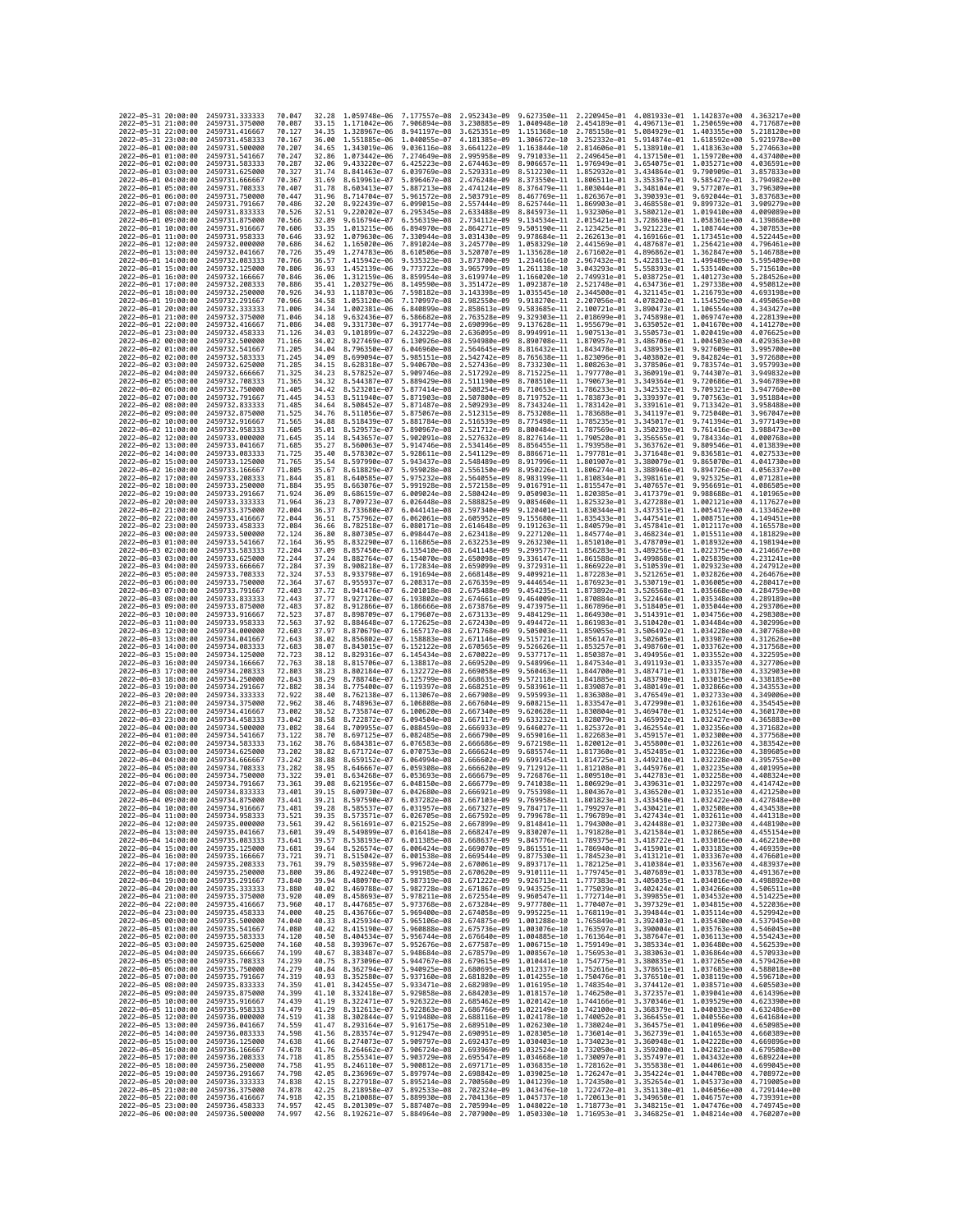| 2022-06-06 01:00:00                                       | 2459736.541667                   | 75.037           | 42.66          | 8.184024e-07                                                                                                                                                                                                                                                   | 5.882600e-08                 | 2.709854e-09                                                                                                                                                                                                                                                                                                                                          | 1.052663e-10                 |                                           | 1.715151e-01 3.345480e-01 1.048970e+00                                                        |                              | 4.770778e+00                 |
|-----------------------------------------------------------|----------------------------------|------------------|----------------|----------------------------------------------------------------------------------------------------------------------------------------------------------------------------------------------------------------------------------------------------------------|------------------------------|-------------------------------------------------------------------------------------------------------------------------------------------------------------------------------------------------------------------------------------------------------------------------------------------------------------------------------------------------------|------------------------------|-------------------------------------------|-----------------------------------------------------------------------------------------------|------------------------------|------------------------------|
| 2022-06-06 02:00:00                                       | 2459736,583333                   | 75.077           | 42.77          | 8.175518e-07                                                                                                                                                                                                                                                   | 5.880315e-08                 | 2.711855e-09                                                                                                                                                                                                                                                                                                                                          |                              |                                           | 1.055019e-10 1.713368e-01 3.344181e-01 1.049745e+00                                           |                              | 4.781459e+00                 |
| 2022-06-06 03:00:00                                       | 2459736.625000                   | 75.117           | 42.88          | 8.167103e-07                                                                                                                                                                                                                                                   | 5.878111e-08                 | 2.713904e-09                                                                                                                                                                                                                                                                                                                                          | 1.057400e-10                 | 1.711605e-01 3.342928e-01                 |                                                                                               | 1.050538e+00                 | 4.792249e+00                 |
| 2022-06-06 04:00:00                                       | 2459736,666667                   | 75.157           | 42.98          | 8.158780e-07                                                                                                                                                                                                                                                   |                              | 5.875987e-08 2.716001e-09                                                                                                                                                                                                                                                                                                                             |                              |                                           | 1.059805e-10 1.709860e-01 3.341720e-01 1.051350e+00                                           |                              | 4.803149e+00                 |
| 2022-06-06 05:00:00<br>2022-06-06 06:00:00                | 2459736.708333                   | 75.197           | 43.09          | 8.150548e-07                                                                                                                                                                                                                                                   |                              | 5.873943e-08 2.718147e-09                                                                                                                                                                                                                                                                                                                             |                              |                                           | 1.062235e-10 1.708135e-01 3.340558e-01 1.052181e+00                                           |                              | 4.814160e+00                 |
| 2022-06-06 07:00:00                                       | 2459736.750000<br>2459736.791667 | 75.237<br>75.276 | 43.20<br>43.32 | 8.142408e-07<br>8.134360e-07                                                                                                                                                                                                                                   | 5.871981e-08<br>5.870099e-08 | 2.720341e-09<br>2.722584e-09                                                                                                                                                                                                                                                                                                                          | 1.064689e-10<br>1.067167e-10 | 1.706429e-01<br>1.704743e-01              | 3.339441e-01 1.053030e+00<br>3.338371e-01                                                     | 1.053898e+00                 | 4.825282e+00<br>4.836516e+00 |
| 2022-06-06 08:00:00                                       | 2459736.833333                   | 75.316           | 43.43          | 8.126404e-07                                                                                                                                                                                                                                                   | 5.868298e-08                 | 2.724875e-09                                                                                                                                                                                                                                                                                                                                          | 1.069671e-10                 |                                           | 1.703075e-01 3.337347e-01 1.054785e+00                                                        |                              | 4.847863e+00                 |
| 2022-06-06 09:00:00                                       | 2459736.875000                   | 75.356           | 43.54          | 8.118540e-07                                                                                                                                                                                                                                                   | 5.866579e-08                 | 2.727216e-09                                                                                                                                                                                                                                                                                                                                          | 1.072200e-10                 |                                           | 1.701427e-01 3.336369e-01 1.055691e+00                                                        |                              | 4.859322e+00                 |
| 2022-06-06 10:00:00                                       | 2459736.916667                   | 75.396           | 43.65          | 8.110769e-07                                                                                                                                                                                                                                                   | 5.864941e-08                 | 2.729606e-09                                                                                                                                                                                                                                                                                                                                          | 1.074753e-10                 | 1.699798e-01                              | 3.335438e-01                                                                                  | 1.056616e+00                 | 4.870895e+00                 |
| 2022-06-06 11:00:00<br>2022-06-06 12:00:00                | 2459736.958333<br>2459737.000000 | 75.436<br>75.476 | 43.77<br>43.89 | 8.103090e-07<br>8.095504e-07                                                                                                                                                                                                                                   | 5.861911e-08                 | 5.863385e-08 2.732046e-09<br>2.734535e-09                                                                                                                                                                                                                                                                                                             | 1.077332e-10<br>1.079936e-10 | 1.698189e-01 3.334553e-01<br>1.696599e-01 | 3.333715e-01                                                                                  | 1.057561e+00<br>1.058524e+00 | 4.882582e+00<br>4.894384e+00 |
| 2022-06-06 13:00:00                                       | 2459737.041667                   | 75.516           | 44.00          | 8.088011e-07                                                                                                                                                                                                                                                   | 5.860520e-08                 | 2.737074e-09                                                                                                                                                                                                                                                                                                                                          | 1.082565e-10                 | 1.695029e-01                              | 3.332924e-01                                                                                  | 1.059507e+00                 | 4.906301e+00                 |
| 2022-06-06 14:00:00                                       | 2459737.083333                   | 75.556           | 44.12          | 8.080611e-07                                                                                                                                                                                                                                                   | 5.859211e-08                 | 2.739663e-09                                                                                                                                                                                                                                                                                                                                          | 1.085220e-10                 | 1.693478e-01 3.332179e-01                 |                                                                                               | 1.060509e+00                 | 4.918333e+00                 |
| 2022-06-06 15:00:00                                       | 2459737.125000                   | 75.596           | 44.24          | 8.073304e-07                                                                                                                                                                                                                                                   | 5.857985e-08                 | 2.742302e-09                                                                                                                                                                                                                                                                                                                                          | 1.087901e-10                 | 1.691947e-01 3.331482e-01                 |                                                                                               | 1.061531e+00                 | 4.930482e+00                 |
| 2022-06-06 16:00:00                                       | 2459737.166667                   | 75.635           | 44.36          | 8.066090e-07                                                                                                                                                                                                                                                   | 5.856842e-08                 | 2.744992e-09                                                                                                                                                                                                                                                                                                                                          | 1.090607e-10                 | 1.690435e-01 3.330832e-01                 |                                                                                               | 1.062572e+00                 | 4.942748e+00                 |
| 2022-06-06 17:00:00<br>2022-06-06 18:00:00                | 2459737.208333<br>2459737.250000 | 75.675<br>75.715 | 44.49<br>44.61 | 8.058971e-07<br>8.051945e-07                                                                                                                                                                                                                                   | 5.855782e-08<br>5.854806e-08 | 2.747733e-09<br>2.750524e-09                                                                                                                                                                                                                                                                                                                          | 1.093340e-10<br>1.096098e-10 | 1.688943e-01<br>1.687471e-01 3.329674e-01 | 3.330229e-01                                                                                  | 1.063633e+00<br>1.064714e+00 | 4.955131e+00<br>4.967633e+00 |
| 2022-06-06 19:00:00                                       | 2459737.291667                   | 75.755           | 44.73          | 8.045013e-07                                                                                                                                                                                                                                                   | 5.853914e-08                 | 2.753367e-09                                                                                                                                                                                                                                                                                                                                          | 1.098883e-10                 |                                           | 1.686018e-01 3.329167e-01 1.065814e+00                                                        |                              | 4.980253e+00                 |
| 2022-06-06 20:00:00                                       | 2459737.333333                   | 75.795           | 44.86          | 8.038175e-07                                                                                                                                                                                                                                                   | 5.853106e-08                 | 2.756261e-09                                                                                                                                                                                                                                                                                                                                          | 1.101694e-10                 |                                           | 1.684585e-01 3.328707e-01 1.066934e+00                                                        |                              | 4.992992e+00                 |
| 2022-06-06 21:00:00                                       | 2459737.375000                   | 75.835           | 44.98          | 8.031431e-07                                                                                                                                                                                                                                                   | 5.852382e-08                 | 2.759207e-09                                                                                                                                                                                                                                                                                                                                          | 1.104531e-10                 | 1.683172e-01                              | 3.328295e-01                                                                                  | 1.068075e+00                 | 5.005851e+00                 |
| 2022-06-06 22:00:00<br>2022-06-06 23:00:00                | 2459737.416667<br>2459737.458333 | 75.875<br>75.915 | 45.11<br>45.24 | 8.024782e-07<br>8.018228e-07                                                                                                                                                                                                                                   | 5.851743e-08<br>5.851188e-08 | 2,762204e-09<br>2.765253e-09                                                                                                                                                                                                                                                                                                                          | 1.107395e-10<br>1.110285e-10 | 1.681778e-01 3.327932e-01                 | 1.680404e-01 3.327617e-01 1.070415e+00                                                        | 1.069235e+00                 | 5.018831e+00<br>5.031932e+00 |
| 2022-06-07 00:00:00                                       | 2459737,500000                   | 75.954           | 45.37          | 8.011769e-07                                                                                                                                                                                                                                                   | 5.850719e-08                 | 2.768355e-09                                                                                                                                                                                                                                                                                                                                          | 1.113203e-10                 | 1.679051e-01 3.327350e-01                 |                                                                                               | 1.071616e+00                 | 5.045154e+00                 |
| 2022-06-07 01:00:00                                       | 2459737.541667                   | 75.994           | 45.50          | 8.005405e-07                                                                                                                                                                                                                                                   | 5.850335e-08                 | 2.771508e-09                                                                                                                                                                                                                                                                                                                                          | 1.116147e-10                 | 1.677717e-01 3.327131e-01                 |                                                                                               | 1.072837e+00                 | 5.058498e+00                 |
| 2022-06-07 02:00:00                                       | 2459737.583333                   | 76.034           | 45.63          | 7.999136e-07                                                                                                                                                                                                                                                   |                              | 5.850037e-08 2.774715e-09                                                                                                                                                                                                                                                                                                                             | 1.119119e-10                 |                                           | 1.676403e-01 3.326962e-01 1.074078e+00                                                        |                              | 5.071966e+00                 |
| 2022-06-07 03:00:00<br>2022-06-07 04:00:00                | 2459737.625000<br>2459737.666667 | 76.074<br>76.114 | 45.77<br>45.90 | 7.992962e-07<br>7.986885e-07                                                                                                                                                                                                                                   | 5.849825e-08<br>5.849699e-08 | 2.777974e-09<br>2.781287e-09                                                                                                                                                                                                                                                                                                                          | 1.122118e-10<br>1.125144e-10 | 1.673836e-01                              | 1.675109e-01 3.326841e-01 1.075339e+00<br>3.326769e-01                                        | 1.076622e+00                 | 5.085557e+00<br>5.099272e+00 |
| 2022-06-07 05:00:00                                       | 2459737.708333                   | 76.154           | 46.04          | 7.980903e-07                                                                                                                                                                                                                                                   |                              | 5.849659e-08 2.784652e-09                                                                                                                                                                                                                                                                                                                             | 1.128198e-10                 |                                           | 1.672582e-01 3.326747e-01 1.077925e+00                                                        |                              | 5.113111e+00                 |
| 2022-06-07 06:00:00                                       | 2459737.750000                   | 76.194           | 46.17          | 7.975017e-07                                                                                                                                                                                                                                                   | 5.849706e-08                 | 2.788072e-09                                                                                                                                                                                                                                                                                                                                          | 1.131279e-10                 |                                           | 1.671349e-01 3.326774e-01 1.079248e+00                                                        |                              | 5.127076e+00                 |
| 2022-06-07 07:00:00                                       | 2459737.791667                   | 76.234           | 46.31          | 7.969228e-07                                                                                                                                                                                                                                                   | 5.849840e-08                 | 2.791545e-09                                                                                                                                                                                                                                                                                                                                          | 1.134388e-10                 | 1.670135e-01                              | 3.326850e-01 1.080592e+00                                                                     |                              | 5.141167e+00                 |
| 2022-06-07 08:00:00                                       | 2459737.833333                   | 76.273           | 46.45          | 7.963535e-07                                                                                                                                                                                                                                                   | 5.850062e-08                 | 2.795072e-09                                                                                                                                                                                                                                                                                                                                          | 1.137525e-10                 | 1.668942e-01                              | 3.326976e-01                                                                                  | 1.081958e+00                 | 5.155385e+00                 |
| 2022-06-07 09:00:00<br>2022-06-07 10:00:00                | 2459737.875000<br>2459737.916667 | 76.313<br>76.353 | 46.59<br>46.73 | 7.957939e-07<br>7.952440e-07                                                                                                                                                                                                                                   |                              | 5.850371e-08 2.798653e-09<br>5.850768e-08 2.802289e-09                                                                                                                                                                                                                                                                                                | 1.140690e-10                 |                                           | 1.667770e-01 3.327152e-01 1.083344e+00<br>1.143884e-10 1.666617e-01 3.327377e-01 1.084751e+00 |                              | 5.169730e+00<br>5.184203e+00 |
| 2022-06-07 11:00:00                                       | 2459737.958333                   | 76.393           | 46.88          | 7.947039e-07                                                                                                                                                                                                                                                   | 5.851253e-08                 | 2.805979e-09                                                                                                                                                                                                                                                                                                                                          | 1.147106e-10                 | 1.665485e-01                              | 3.327653e-01                                                                                  | 1.086180e+00                 | 5.198805e+00                 |
| 2022-06-07 12:00:00                                       | 2459738.000000                   | 76.433           | 47.02          | 7.941734e-07                                                                                                                                                                                                                                                   | 5.851826e-08                 | 2.809724e-09                                                                                                                                                                                                                                                                                                                                          | 1.150356e-10                 | 1.664373e-01 3.327980e-01                 |                                                                                               | 1.087630e+00                 | 5.213535e+00                 |
| 2022-06-07 13:00:00                                       | 2459738.041667                   | 76.473           | 47.16          | 7.936527e-07                                                                                                                                                                                                                                                   | 5.852489e-08                 | 2.813525e-09                                                                                                                                                                                                                                                                                                                                          | 1.153635e-10                 |                                           | 1.663282e-01 3.328356e-01 1.089101e+00                                                        |                              | 5.228396e+00                 |
| 2022-06-07 14:00:00<br>2022-06-07 15:00:00                | 2459738.083333<br>2459738.125000 | 76.513<br>76.552 | 47.31<br>47.46 | 7.931418e-07<br>7.926407e-07                                                                                                                                                                                                                                   | 5.853240e-08<br>5.854081e-08 | 2.817381e-09<br>2.821293e-09                                                                                                                                                                                                                                                                                                                          | 1.156943e-10<br>1.160279e-10 | 1.661161e-01                              | 1.662211e-01 3.328784e-01 1.090594e+00<br>3.329262e-01                                        |                              | 5.243387e+00<br>5.258509e+00 |
| 2022-06-07 16:00:00                                       | 2459738.166667                   | 76.592           | 47.61          | 7.921495e-07                                                                                                                                                                                                                                                   |                              | 5.855011e-08 2.825260e-09                                                                                                                                                                                                                                                                                                                             | 1.163645e-10                 |                                           | 1.660132e-01 3.329791e-01 1.093644e+00                                                        | 1.092108e+00                 | 5.273764e+00                 |
| 2022-06-07 17:00:00                                       | 2459738.208333                   | 76.632           | 47.76          | 7.916681e-07                                                                                                                                                                                                                                                   | 5.856032e-08                 | 2.829284e-09                                                                                                                                                                                                                                                                                                                                          | 1.167040e-10                 |                                           | 1.659123e-01 3.330371e-01 1.095201e+00                                                        |                              | 5.289151e+00                 |
| 2022-06-07 18:00:00                                       | 2459738.250000                   | 76.672           | 47.91          | 7.911966e-07                                                                                                                                                                                                                                                   | 5.857142e-08                 | 2.833364e-09                                                                                                                                                                                                                                                                                                                                          | 1.170465e-10                 | 1.658135e-01                              | 3.331003e-01 1.096780e+00                                                                     |                              | 5.304671e+00                 |
| 2022-06-07 19:00:00                                       | 2459738.291667                   | 76.712           | 48.06          | 7.907349e-07                                                                                                                                                                                                                                                   | 5.858344e-08                 | 2.837500e-09                                                                                                                                                                                                                                                                                                                                          | 1.173919e-10                 | 1.657167e-01 3.331686e-01                 |                                                                                               | 1.098382e+00                 | 5.320325e+00                 |
| 2022-06-07 20:00:00<br>2022-06-07 21:00:00                | 2459738,333333<br>2459738.375000 | 76.752<br>76.792 | 48.22<br>48.37 | 7.902832e-07<br>7.898415e-07                                                                                                                                                                                                                                   | 5.861019e-08                 | 5.859636e-08 2.841694e-09<br>2.845945e-09                                                                                                                                                                                                                                                                                                             | 1.177403e-10<br>1.180916e-10 |                                           | 1.656221e-01 3.332421e-01 1.100005e+00<br>1.655295e-01 3.333207e-01 1.101650e+00              |                              | 5.336114e+00<br>5.352038e+00 |
| 2022-06-07 22:00:00                                       | 2459738.416667                   | 76.831           | 48.53          | 7.894097e-07                                                                                                                                                                                                                                                   | 5.862494e-08                 | 2.850253e-09                                                                                                                                                                                                                                                                                                                                          | 1.184460e-10                 |                                           | 1.654390e-01 3.334046e-01 1.103318e+00                                                        |                              | 5.368098e+00                 |
| 2022-06-07 23:00:00                                       | 2459738.458333                   | 76.871           | 48.68          | 7.889879e-07                                                                                                                                                                                                                                                   | 5.864060e-08                 | 2.854619e-09                                                                                                                                                                                                                                                                                                                                          | 1.188034e-10                 |                                           | 1.653506e-01 3.334937e-01                                                                     | 1.105008e+00                 | 5.384294e+00                 |
| 2022-06-08 00:00:00                                       | 2459738.500000                   | 76.911           | 48.84          | 7.885761e-07                                                                                                                                                                                                                                                   | 5.865719e-08                 | 2.859042e-09                                                                                                                                                                                                                                                                                                                                          | 1.191638e-10                 |                                           | 1.652643e-01 3.335880e-01 1.106720e+00                                                        |                              | 5.400629e+00                 |
| 2022-06-08 01:00:00<br>2022-06-08 02:00:00                | 2459738.541667<br>2459738.583333 | 76.951<br>76.991 | 49.00<br>49.17 | 7.881744e-07<br>7.877827e-07                                                                                                                                                                                                                                   | 5.867470e-08<br>5.869314e-08 | 2.863524e-09<br>2.868065e-09                                                                                                                                                                                                                                                                                                                          | 1.195272e-10<br>1.198938e-10 | 1.650980e-01                              | 1.651801e-01 3.336876e-01 1.108455e+00<br>3.337925e-01                                        | 1.110213e+00                 | 5.417101e+00<br>5.433712e+00 |
| 2022-06-08 03:00:00                                       | 2459738.625000                   | 77.031           | 49.33          | 7.874012e-07                                                                                                                                                                                                                                                   | 5.871251e-08                 | 2.872664e-09                                                                                                                                                                                                                                                                                                                                          | 1.202634e-10                 |                                           | 1.650181e-01 3.339027e-01 1.111993e+00                                                        |                              | 5.450463e+00                 |
| 2022-06-08 04:00:00                                       | 2459738.666667                   | 77.071           | 49.49          | 7.870298e-07                                                                                                                                                                                                                                                   | 5.873282e-08                 | 2.877322e-09                                                                                                                                                                                                                                                                                                                                          | 1.206361e-10                 |                                           | 1.649402e-01 3.340181e-01 1.113796e+00                                                        |                              | 5.467354e+00                 |
| 2022-06-08 05:00:00                                       | 2459738.708333                   | 77.111           | 49.66          | 7.866685e-07                                                                                                                                                                                                                                                   | 5.875406e-08                 | 2.882039e-09                                                                                                                                                                                                                                                                                                                                          | 1.210119e-10                 | 1.648645e-01                              | 3.341390e-01                                                                                  | 1.115622e+00                 | 5.484386e+00                 |
| 2022-06-08 06:00:00<br>2022-06-08 07:00:00                | 2459738.750000<br>2459738.791667 | 77.150<br>77.190 | 49.82<br>49.99 | 7.863173e-07<br>7.859764e-07                                                                                                                                                                                                                                   | 5.877625e-08<br>5.879937e-08 | 2.886815e-09<br>2.891652e-09                                                                                                                                                                                                                                                                                                                          | 1.213908e-10                 |                                           | 1.647909e-01 3.342651e-01 1.117471e+00<br>1.217729e-10 1.647195e-01 3.343967e-01 1.119343e+00 |                              | 5.501560e+00<br>5.518877e+00 |
| 2022-06-08 08:00:00                                       | 2459738.833333                   | 77.230           | 50.16          | 7.856457e-07                                                                                                                                                                                                                                                   | 5.882345e-08                 | 2.896548e-09                                                                                                                                                                                                                                                                                                                                          |                              |                                           | 1.221581e-10 1.646502e-01 3.345336e-01 1.121239e+00                                           |                              | 5.536337e+00                 |
| 2022-06-08 09:00:00                                       | 2459738.875000                   | 77.270           | 50.33          | 7.853253e-07                                                                                                                                                                                                                                                   | 5.884848e-08                 | 2.901505e-09                                                                                                                                                                                                                                                                                                                                          | 1.225466e-10                 | 1.645830e-01                              | 3.346759e-01 1.123158e+00                                                                     |                              | 5.553940e+00                 |
| 2022-06-08 10:00:00                                       | 2459738.916667                   | 77.310           | 50.51          | 7.850152e-07                                                                                                                                                                                                                                                   | 5.887446e-08                 | 2.906523e-09                                                                                                                                                                                                                                                                                                                                          | 1.229382e-10                 | 1.645180e-01                              | 3.348237e-01                                                                                  | 1.125100e+00                 | 5.571689e+00                 |
| 2022-06-08 11:00:00<br>2022-06-08 12:00:00                | 2459738.958333                   | 77.350<br>77.390 | 50.68<br>50.85 | 7.847153e-07<br>7.844258e-07                                                                                                                                                                                                                                   | 5.890141e-08                 | 2.911601e-09<br>5.892931e-08 2.916741e-09                                                                                                                                                                                                                                                                                                             | 1.233330e-10                 |                                           | 1.644552e-01 3.349769e-01 1.127066e+00<br>1.643945e-01 3.351356e-01 1.129055e+00              |                              | 5.589583e+00<br>5.607623e+00 |
| 2022-06-08 13:00:00                                       | 2459739.000000<br>2459739.041667 | 77.429           | 51.03          | 7.841466e-07                                                                                                                                                                                                                                                   | 5.895818e-08                 | 2.921941e-09                                                                                                                                                                                                                                                                                                                                          | 1.237311e-10<br>1.241324e-10 | 1.643360e-01                              | 3.352998e-01                                                                                  | 1.131068e+00                 | 5.625811e+00                 |
| 2022-06-08 14:00:00                                       | 2459739.083333                   | 77.469           | 51.21          | 7.838779e-07                                                                                                                                                                                                                                                   |                              | 5.898802e-08 2.927204e-09                                                                                                                                                                                                                                                                                                                             | 1.245369e-10                 |                                           | 1.642797e-01 3.354695e-01 1.133106e+00                                                        |                              | 5.644146e+00                 |
| 2022-06-08 15:00:00                                       | 2459739.125000                   | 77.509           | 51.39          | 7.836195e-07                                                                                                                                                                                                                                                   | 5.901883e-08                 | 2.932529e-09                                                                                                                                                                                                                                                                                                                                          | 1.249448e-10                 | 1.642255e-01                              | 3.356447e-01                                                                                  | 1.135167e+00                 | 5.662630e+00                 |
| 2022-06-08 16:00:00                                       | 2459739.166667                   | 77.549           | 51.57          | 7.833716e-07                                                                                                                                                                                                                                                   | 5.905061e-08                 | 2.937916e-09                                                                                                                                                                                                                                                                                                                                          | 1.253559e-10                 | 1.641736e-01                              | 3.358255e-01                                                                                  | 1.137252e+00                 | 5.681263e+00                 |
| 2022-06-08 17:00:00<br>2022-06-08 18:00:00                | 2459739.208333<br>2459739.250000 | 77.589<br>77.629 | 51.75<br>51.93 | 7.831342e-07<br>7.829073e-07                                                                                                                                                                                                                                   | 5.908338e-08<br>5.911713e-08 | 2.943365e-09<br>2.948878e-09                                                                                                                                                                                                                                                                                                                          | 1.257704e-10<br>1.261882e-10 | 1.641238e-01 3.360118e-01                 | 1.640763e-01 3.362038e-01 1.141495e+00                                                        | 1.139361e+00                 | 5.700047e+00<br>5.718981e+00 |
| 2022-06-08 19:00:00                                       | 2459739.291667                   | 77.668           | 52.12          | 7.826909e-07                                                                                                                                                                                                                                                   | 5.915187e-08                 | 2.954453e-09                                                                                                                                                                                                                                                                                                                                          | 1.266093e-10                 |                                           | 1.640309e-01 3.364013e-01 1.143653e+00                                                        |                              | 5.738067e+00                 |
| 2022-06-08 20:00:00                                       | 2459739.333333                   | 77.708           | 52.30          | 7.824851e-07                                                                                                                                                                                                                                                   | 5.918760e-08                 | 2.960092e-09                                                                                                                                                                                                                                                                                                                                          | 1.270338e-10                 | 1.639878e-01                              | 3.366045e-01                                                                                  | 1.145836e+00                 | 5.757306e+00                 |
| 2022-06-08 21:00:00                                       | 2459739.375000                   | 77.748           | 52.49          | 7.822899e-07                                                                                                                                                                                                                                                   | 5.922432e-08                 | 2.965795e-09                                                                                                                                                                                                                                                                                                                                          | 1.274617e-10                 | 1.639469e-01                              | 3.368133e-01                                                                                  | 1.148044e+00                 | 5.776698e+00                 |
| 2022-06-08 22:00:00<br>2022-06-08 23:00:00                | 2459739.416667<br>2459739.458333 | 77.788<br>77.828 | 52.68<br>52.87 | 7.821053e-07<br>7.819313e-07                                                                                                                                                                                                                                   | 5.926204e-08<br>5.930076e-08 | 2.971562e-09<br>2.977393e-09                                                                                                                                                                                                                                                                                                                          | 1.278930e-10<br>1.283277e-10 |                                           | 1.639082e-01 3.370279e-01 1.150276e+00<br>1.638717e-01 3.372481e-01 1.152533e+00              |                              | 5.796245e+00<br>5.815946e+00 |
| 2022-06-09 00:00:00                                       | 2459739.500000                   | 77.868           | 53.06          | 7.817681e-07                                                                                                                                                                                                                                                   | 5.934049e-08                 | 2.983289e-09                                                                                                                                                                                                                                                                                                                                          | 1.287658e-10                 | 1.638375e-01                              | 3.374740e-01                                                                                  | 1.154816e+00                 | 5.835804e+00                 |
| 2022-06-09 01:00:00                                       | 2459739.541667                   | 77.908           | 53.26          | 7.816155e-07                                                                                                                                                                                                                                                   | 5.938123e-08                 | 2.989250e-09                                                                                                                                                                                                                                                                                                                                          | 1.292074e-10                 |                                           | 1.638055e-01 3.377057e-01                                                                     | 1.157123e+00                 | 5.855818e+00                 |
| 2022-06-09 02:00:00                                       | 2459739.583333                   | 77.947           | 53.45          | 7.814737e-07                                                                                                                                                                                                                                                   | 5.942299e-08                 | 2.995276e-09                                                                                                                                                                                                                                                                                                                                          | 1.296525e-10                 |                                           | 1.637758e-01 3.379432e-01 1.159456e+00                                                        |                              | 5.875989e+00                 |
| 2022-06-09 03:00:00<br>2022-06-09 04:00:00                | 2459739.625000<br>2459739.666667 | 77.987<br>78.027 | 53.65<br>53.85 | 7.813427e-07<br>7.812225e-07                                                                                                                                                                                                                                   | 5.946576e-08                 | 3.001367e-09<br>5.950955e-08 3.007525e-09                                                                                                                                                                                                                                                                                                             | 1.301011e-10<br>1.305532e-10 | 1.637484e-01                              | 3.381864e-01<br>1.637232e-01 3.384355e-01                                                     | 1.161814e+00<br>1.164197e+00 | 5.896319e+00<br>5.916808e+00 |
| 2022-06-09 05:00:00                                       | 2459739.708333                   | 78.067           | 54.05          | 7.811131e-07                                                                                                                                                                                                                                                   | 5.955437e-08                 | 3.013749e-09                                                                                                                                                                                                                                                                                                                                          |                              |                                           | 1.310088e-10 1.637003e-01 3.386904e-01 1.166607e+00                                           |                              | 5.937457e+00                 |
| 2022-06-09 06:00:00                                       | 2459739.750000                   | 78.107           | 54.25          | 7.810147e-07                                                                                                                                                                                                                                                   | 5.960022e-08                 | 3.020039e-09                                                                                                                                                                                                                                                                                                                                          | 1.314680e-10                 |                                           | 1.636796e-01 3.389511e-01 1.169041e+00                                                        |                              | 5.958267e+00                 |
| 2022-06-09 07:00:00                                       | 2459739.791667                   | 78.147           | 54.45          | 7.809271e-07                                                                                                                                                                                                                                                   | 5.964710e-08                 | 3.026396e-09                                                                                                                                                                                                                                                                                                                                          | 1.319307e-10                 | 1.636613e-01                              | 3.392177e-01                                                                                  | 1.171502e+00                 | 5.979239e+00<br>6.000374e+00 |
| 2022-06-09 08:00:00<br>2022-06-09 09:00:00                | 2459739.833333<br>2459739.875000 | 78.186<br>78.226 | 54.65<br>54.86 | 7.808504e-07<br>7.807847e-07                                                                                                                                                                                                                                   | 5.969502e-08<br>5.974398e-08 | 3.032821e-09<br>3.039312e-09                                                                                                                                                                                                                                                                                                                          | 1.323970e-10<br>1.328670e-10 |                                           | 1.636452e-01 3.394903e-01 1.173989e+00<br>1.636314e-01 3.397687e-01 1.176502e+00              |                              | 6.021672e+00                 |
| 2022-06-09 10:00:00                                       | 2459739.916667                   | 78.266           | 55.06          | 7.807301e-07                                                                                                                                                                                                                                                   | 5.979399e-08                 | 3.045872e-09                                                                                                                                                                                                                                                                                                                                          | 1.333405e-10                 | 1.636200e-01                              | 3.400531e-01 1.179041e+00                                                                     |                              | 6.043134e+00                 |
| 2022-06-09 11:00:00                                       | 2459739.958333                   | 78.306           | 55.27          | 7.806864e-07                                                                                                                                                                                                                                                   | 5.984505e-08                 | 3.052500e-09                                                                                                                                                                                                                                                                                                                                          | 1.338177e-10                 | 1.636108e-01                              | 3.403435e-01                                                                                  | 1.181607e+00                 | 6.064762e+00                 |
| 2022-06-09 12:00:00<br>2022-06-09 13:00:00                | 2459740.000000<br>2459740.041667 | 78.346           | 55.48          | 7.806539e-07                                                                                                                                                                                                                                                   |                              | 5.989717e-08 3.059196e-09                                                                                                                                                                                                                                                                                                                             |                              |                                           | 1.342986e-10 1.636040e-01 3.406399e-01 1.184199e+00                                           |                              | 6.086556e+00                 |
| 2022-06-09 14:00:00                                       | 2459740.083333                   | 78.386<br>78.426 | 55.70<br>55.91 |                                                                                                                                                                                                                                                                |                              | 7.806324e-07 5.995034e-08 3.065961e-09 1.347832e-10 1.635995e-01 3.409423e-01 1.186818e+00<br>7.806221e-07 6.000457e-08 3.072795e-09 1.352715e-10 1.635974e-01 3.412507e-01 1.189463e+00 6.130646e+00                                                                                                                                                 |                              |                                           |                                                                                               |                              | 6.108517e+00                 |
| 2022-06-09 15:00:00                                       | 2459740.125000                   | 78.465           | 56.12          | .806230e-07                                                                                                                                                                                                                                                    | 6.005988e-08                 | 3.079699e-09                                                                                                                                                                                                                                                                                                                                          | 1.357635e-10                 | 1.635975e-01                              | 3.415652e-01                                                                                  | 1.192136e+00                 |                              |
| 2022-06-09 16:00:00 2459740.166667                        |                                  | 78.505           | 56.34          |                                                                                                                                                                                                                                                                |                              | 7.806350e-07 6.011625e-08 3.086673e-09 1.362592e-10 1.636001e-01 3.418858e-01 1.194835e+00 6.175411e+00                                                                                                                                                                                                                                               |                              |                                           |                                                                                               |                              |                              |
| 2022-06-09 17:00:00 2459740.208333<br>2022-06-09 18:00:00 | 2459740.250000                   | 78.545<br>78.585 | 56.56<br>56.78 |                                                                                                                                                                                                                                                                |                              | 7.806584e-07 6.017370e-08 3.093716e-09 1.367587e-10 1.636050e-01 3.422125e-01 1.197562e+00 6.198050e+00                                                                                                                                                                                                                                               |                              |                                           |                                                                                               |                              |                              |
| 2022-06-09 19:00:00                                       | 2459740.291667                   | 78.625           | 57.00          |                                                                                                                                                                                                                                                                |                              | $\begin{array}{cccccccc} 7.806930e-07 & 6.023223e-08 & 3.100830e-09 & 1.372620e-10 & 1.636122e-01 & 3.425454e-01 & 1.200315e+00 & 6.220860e+00 & 0.20060e-00 & 0.20060e-00 & 0.20060e-00 & 0.20060e-00 & 0.20060e-00 & 0.20060e-00 & 0.20060e-00 & 0.20060e$                                                                                          |                              |                                           |                                                                                               |                              |                              |
| 2022-06-09 20:00:00                                       | 2459740.333333                   | 78.665           |                |                                                                                                                                                                                                                                                                |                              | 57.22 7.807962e-07 6.035255e-08 3.115271e-09 1.382800e-10 1.636338e-01 3.432297e-01 1.205905e+00 6.266998e+00                                                                                                                                                                                                                                         |                              |                                           |                                                                                               |                              |                              |
| 2022-06-09 21:00:00                                       | 2459740.375000                   | 78.704           | 57.45          | 7.808648e-07                                                                                                                                                                                                                                                   |                              | $\begin{array}{cccccccc} 6.041435e-08 & 3.122599e-09 & 1.387948e-10 & 1.636482e-01 & 3.435811e-01 & 1.208742e+00 & 6.290329e+00 \\ 6.0417724e-08 & 3.129999e-09 & 1.393135e-10 & 1.636650e-01 & 3.439388e-01 & 1.211606e+00 & 6.313834e+00 \end{array}$                                                                                               |                              |                                           |                                                                                               |                              |                              |
| 2022-06-09 22:00:00<br>2022-06-09 23:00:00                | 2459740.416667<br>2459740.458333 | 78.744<br>78.784 | 57.67          | 7.809449e-07                                                                                                                                                                                                                                                   |                              | 57.90 7.810365e-07 6.054124e-08 3.137470e-09 1.398360e-10 1.636842e-01 3.443028e-01 1.214499e+00 6.337517e+00                                                                                                                                                                                                                                         |                              |                                           |                                                                                               |                              |                              |
| 2022-06-10 00:00:00                                       | 2459740.500000                   | 78.824           |                |                                                                                                                                                                                                                                                                |                              | 58.13 7.811395e-07 6.060635e-08 3.145015e-09 1.403625e-10 1.637058e-01 3.446731e-01 1.217419e+00 6.361376e+00                                                                                                                                                                                                                                         |                              |                                           |                                                                                               |                              |                              |
| 2022-06-10 01:00:00                                       | 2459740.541667                   | 78.864           |                |                                                                                                                                                                                                                                                                |                              |                                                                                                                                                                                                                                                                                                                                                       |                              |                                           |                                                                                               |                              | 6.385414e+00                 |
| 2022-06-10 02:00:00                                       | 2459740.583333                   | 78.904           |                |                                                                                                                                                                                                                                                                |                              |                                                                                                                                                                                                                                                                                                                                                       |                              |                                           |                                                                                               |                              | 6.409631e+00                 |
| 2022-06-10 03:00:00<br>2022-06-10 04:00:00                | 2459740.625000<br>2459740.666667 | 78.943<br>78.983 |                |                                                                                                                                                                                                                                                                |                              | 58.83 7.815181e-07 6.080836e-08 3.168087e-09 1.419655e-10 1.637851e-01 3.458219e-01 1.226350e+00 6.434028e+00                                                                                                                                                                                                                                         |                              |                                           |                                                                                               |                              |                              |
| 2022-06-10 05:00:00                                       | 2459740.708333                   | 79.023           |                |                                                                                                                                                                                                                                                                |                              |                                                                                                                                                                                                                                                                                                                                                       |                              |                                           |                                                                                               |                              |                              |
| 2022-06-10 06:00:00                                       | 2459740.750000                   | 79.063           |                |                                                                                                                                                                                                                                                                |                              | 59.06 7.816676e-07 6.087794e-08 3.175925e-09 1.425076e-10 1.638164e-01 3.462176e-01 1.229384e-00 6.458607e-00<br>59.30 7.818287e-07 6.094865e-08 3.183838e-09 1.430542e-10 1.638502e-01 3.462198e-01 1.22347e-00 6.458607e-00<br>59.                                                                                                                  |                              |                                           |                                                                                               |                              |                              |
| 2022-06-10 07:00:00<br>2022-06-10 08:00:00                | 2459740.791667<br>2459740.833333 | 79.103<br>79.143 |                |                                                                                                                                                                                                                                                                |                              |                                                                                                                                                                                                                                                                                                                                                       |                              |                                           |                                                                                               |                              |                              |
| 2022-06-10 09:00:00                                       | 2459740.875000                   | 79.182           |                |                                                                                                                                                                                                                                                                |                              | 59.78 7.821862e-07 6.109349e-08 3.199888e-09 1.441590e-10 1.639251e-01 3.474435e-01 1.238660e+00 6.533439e+00<br>60.03 7.823826e-07 6.116762e-08 3.208027e-09 1.441759e-10 1.639653e-01 3.476435e-01 1.2318660e+00 6.533439e+00<br>6                                                                                                                  |                              |                                           |                                                                                               |                              |                              |
| 2022-06-10 10:00:00                                       | 2459740.916667                   | 79.222           |                |                                                                                                                                                                                                                                                                |                              | 60.52 7.828111e-07 6.131934e-08 3.224531e-09 1.458469e-10 1.640561e-01 3.487279e-01 1.248199e+00 6.609938e+00                                                                                                                                                                                                                                         |                              |                                           |                                                                                               |                              |                              |
| 2022-06-10 11:00:00                                       | 2459740.958333                   | 79.262           |                |                                                                                                                                                                                                                                                                |                              | 60.77 7.830433e-07 6.139694e-08 3.232898e-09 1.464179e-10 1.641048e-01 3.491692e-01 1.251438e+00 6.635813e+00                                                                                                                                                                                                                                         |                              |                                           |                                                                                               |                              |                              |
| 2022-06-10 12:00:00<br>2022-06-10 13:00:00                | 2459741.000000<br>2459741.041667 | 79.302<br>79.342 |                |                                                                                                                                                                                                                                                                |                              |                                                                                                                                                                                                                                                                                                                                                       |                              |                                           |                                                                                               |                              | 6.661877e+00                 |
| 2022-06-10 14:00:00                                       | 2459741.083333                   | 79.382           |                |                                                                                                                                                                                                                                                                |                              | 61.52 7.838117e-07 6.163675e-08 3.258463e-09 1.481558e-10 1.642658e-01 3.505330e-01 1.261334e+00 6.714578e+00                                                                                                                                                                                                                                         |                              |                                           |                                                                                               |                              | 6.688132e+00                 |
| 2022-06-10 15:00:00                                       | 2459741.125000                   | 79.421           |                |                                                                                                                                                                                                                                                                |                              |                                                                                                                                                                                                                                                                                                                                                       |                              |                                           |                                                                                               |                              |                              |
| 2022-06-10 16:00:00                                       | 2459741.166667                   | 79.461           |                |                                                                                                                                                                                                                                                                |                              | 61.78 7.848919e-07 6.171993e-08 3.267141e-09 1.487436e-10 1.643245e-01 3.510010e-01 1.264693e+00 6.741216e+00<br>62.03 7.843943e-07 6.180251e-08 3.275897e-09 1.493356e-10 1.643858e-01 3.5110510e-01 1.266493e+00 6.7641316e+0<br>6                                                                                                                  |                              |                                           |                                                                                               |                              |                              |
| 2022-06-10 17:00:00<br>2022-06-10 18:00:00                | 2459741.208333                   | 79.501           |                |                                                                                                                                                                                                                                                                |                              |                                                                                                                                                                                                                                                                                                                                                       |                              |                                           |                                                                                               |                              |                              |
|                                                           |                                  | 79.541           |                |                                                                                                                                                                                                                                                                |                              |                                                                                                                                                                                                                                                                                                                                                       |                              |                                           |                                                                                               |                              |                              |
|                                                           | 2459741.250000                   |                  |                |                                                                                                                                                                                                                                                                |                              |                                                                                                                                                                                                                                                                                                                                                       |                              |                                           |                                                                                               |                              |                              |
| 2022-06-10 19:00:00<br>2022-06-10 20:00:00                | 2459741.291667<br>2459741.333333 | 79.581<br>79.620 |                |                                                                                                                                                                                                                                                                |                              |                                                                                                                                                                                                                                                                                                                                                       |                              |                                           |                                                                                               |                              |                              |
| 2022-06-10 21:00:00                                       | 2459741.375000                   | 79.660           |                | $\begin{array}{cccccccc} 62.82 & 7.853348e-07 & 6.206008e-08 & 3.302641e-09 & 1.511376e-10 & 1.645850e-01 & 3.529406e-01 & 1.278435e+00 & 6.849716e+00 \\ 63.08 & 7.856762e-07 & 6.214835e-08 & 3.311716e-09 & 1.517469e-10 & 1.646566e-01 & 3.534425e-01 & 1$ |                              | 63.35 7.860300e-07 6.223782e-08 3.320871e-09 1.523607e-10 1.647307e-01 3.539514e-01 1.285492e+00 6.905148e+00                                                                                                                                                                                                                                         |                              |                                           |                                                                                               |                              |                              |
| 2022-06-10 22:00:00                                       | 2459741.416667                   | 79.700           |                |                                                                                                                                                                                                                                                                |                              |                                                                                                                                                                                                                                                                                                                                                       |                              |                                           |                                                                                               |                              |                              |
| 2022-06-10 23:00:00                                       | 2459741.458333                   | 79.740           |                |                                                                                                                                                                                                                                                                |                              |                                                                                                                                                                                                                                                                                                                                                       |                              |                                           |                                                                                               |                              |                              |
| 2022-06-11 00:00:00<br>2022-06-11 01:00:00 2459741.541667 | 2459741.500000                   | 79.780<br>79.820 |                |                                                                                                                                                                                                                                                                |                              | 03.62 1.863962e-97 6.232652e-08 3.330108e-09 1.529789e-10 1.648074e-01 3.544672e-01 1.288399e-00 6.933164e+00<br>63.61 7.854846e-07 6.2327352e-08 3.328382e-09 1.529789e-10 1.648074e-01 3.544672e-01 1.288399e-00 6.933164e+00<br>6<br>63.06 7.811165e-07 6.186742e-08 3.303069e-09 1.516477e-10 1.637010e-01 3.518449e-01 1.278601e+00 6.872834e+00 |                              |                                           |                                                                                               |                              |                              |
| 2022-06-11 02:00:00 2459741.583333                        |                                  | 79.859           |                |                                                                                                                                                                                                                                                                |                              |                                                                                                                                                                                                                                                                                                                                                       |                              |                                           |                                                                                               |                              |                              |
| 2022-06-11 03:00:00<br>2022-06-11 04:00:00 2459741.666667 | 2459741.625000                   | 79.899<br>79.939 |                |                                                                                                                                                                                                                                                                |                              | 02.78 7.789376e-07 6.166636e-08 3.290504e-09 1.509968e-10 1.632464e-01 3.507014e-01 1.273737e-00 6.843336e+00<br>62.51 7.767886e-07 6.166636e-08 3.278080e-09 1.5039968e-10 1.632464e-01 3.507014e-01 1.273737e-00 6.843336e+00<br>6                                                                                                                  |                              |                                           |                                                                                               |                              |                              |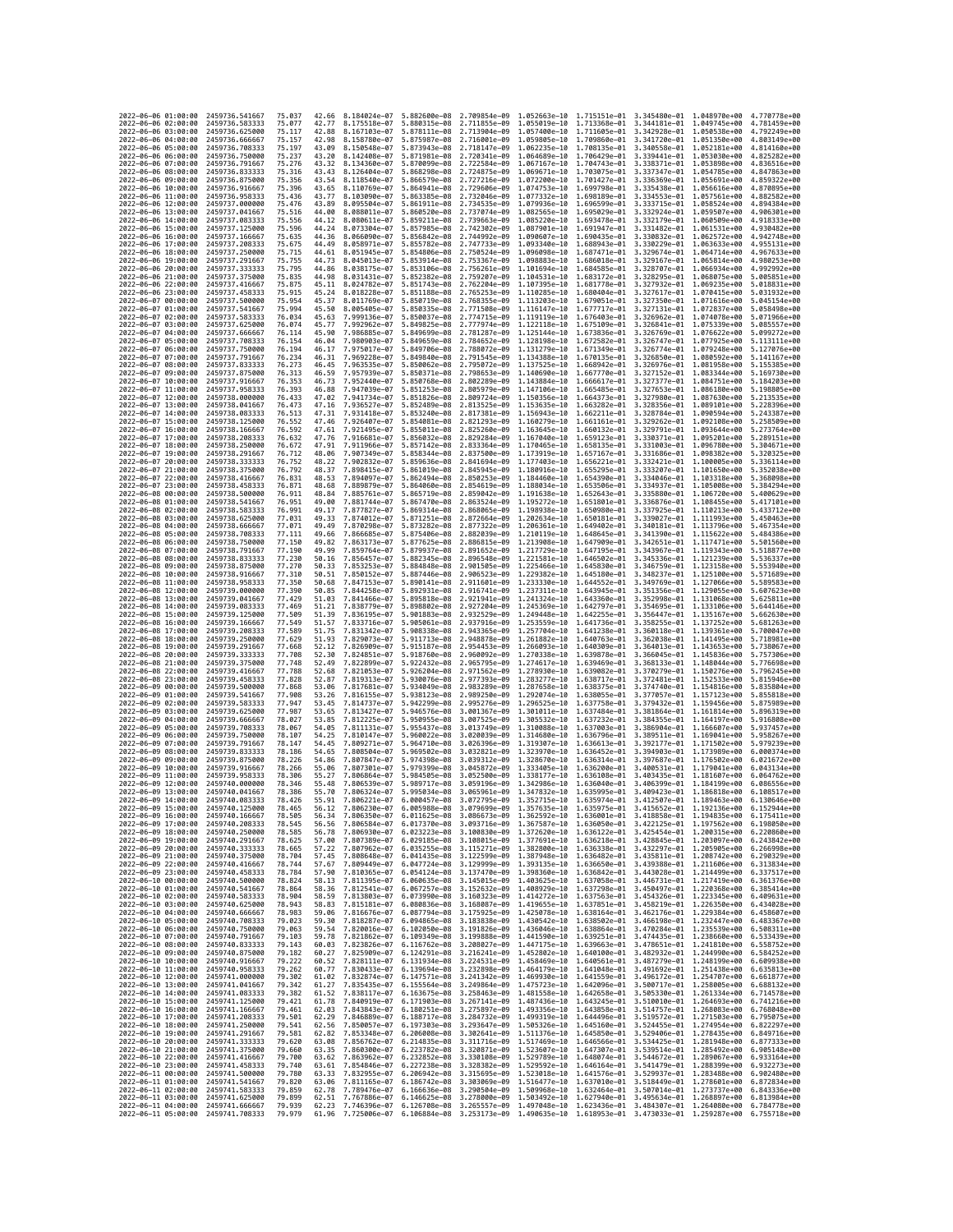| 2022-06-11 06:00:00                                                      | 2459741.750000                   | 80.019           | 61.69          | 7.703715e-07                 | 6.087154e-08                 | 3.240850e-09                                                                                                                                                                                                                                                                                                                                          | 1.484255e-10                                                                                                  |                                                        | 1.614491e-01 3.461812e-01 1.254516e+00                              |                                                                     | 6.726802e+00                 |
|--------------------------------------------------------------------------|----------------------------------|------------------|----------------|------------------------------|------------------------------|-------------------------------------------------------------------------------------------------------------------------------------------------------------------------------------------------------------------------------------------------------------------------------------------------------------------------------------------------------|---------------------------------------------------------------------------------------------------------------|--------------------------------------------------------|---------------------------------------------------------------------|---------------------------------------------------------------------|------------------------------|
| 2022-06-11 07:00:00                                                      | 2459741.791667                   | 80.058           | 61.42          | 7.682523e-07                 | 6.067517e-08                 | 3.228587e-09                                                                                                                                                                                                                                                                                                                                          | 1.477907e-10                                                                                                  | 1.610050e-01                                           | 3.450644e-01 1.249769e+00                                           |                                                                     | 6.698031e+00                 |
| 2022-06-11 08:00:00                                                      | 2459741.833333                   | 80.098           | 61.16          | 7.661429e-07                 | 6.047972e-08                 | 3.216383e-09                                                                                                                                                                                                                                                                                                                                          | 1.471590e-10                                                                                                  | 1.605629e-01                                           | 3.439529e-01                                                        | 1.245045e+00                                                        | 6.669403e+00                 |
| 2022-06-11 09:00:00                                                      | 2459741.875000                   | 80.138           | 60.89          | 7.640434e-07                 |                              | 6.028519e-08 3.204238e-09                                                                                                                                                                                                                                                                                                                             | 1.465305e-10 1.601229e-01 3.428466e-01 1.240344e+00                                                           |                                                        |                                                                     |                                                                     | 6.640917e+00                 |
| 2022-06-11 10:00:00                                                      | 2459741.916667                   | 80.178           | 60.62          | 7.619536e-07                 |                              | 6.009159e-08 3.192152e-09                                                                                                                                                                                                                                                                                                                             | 1.459051e-10                                                                                                  |                                                        | 1.596849e-01 3.417456e-01 1.235666e+00                              |                                                                     | 6.612574e+00                 |
| 2022-06-11 11:00:00                                                      | 2459741.958333                   | 80.218           | 60.36          | 7.598736e-07                 | 5.989890e-08                 | 3.180125e-09                                                                                                                                                                                                                                                                                                                                          | 1.452828e-10                                                                                                  | 1.592490e-01                                           | 3.406497e-01 1.231010e+00<br>3.395591e-01                           |                                                                     | 6.584372e+00                 |
| 2022-06-11 12:00:00<br>2022-06-11 13:00:00                               | 2459742.000000<br>2459742.041667 | 80.258<br>80.297 | 60.10<br>59.84 | 7.578033e-07<br>7.557427e-07 | 5.970712e-08<br>5.951625e-08 | 3.168157e-09<br>3.156247e-09                                                                                                                                                                                                                                                                                                                          | 1.446637e-10<br>1.440476e-10                                                                                  | 1.588151e-01                                           | 1.583833e-01 3.384736e-01 1.221767e+00                              | 1.226377e+00                                                        | 6.556311e+00<br>6.528391e+00 |
| 2022-06-11 14:00:00                                                      | 2459742.083333                   | 80.337           | 59.58          | 7.536917e-07                 | 5.932629e-08                 | 3.144395e-09                                                                                                                                                                                                                                                                                                                                          | 1.434346e-10                                                                                                  |                                                        | 1.579535e-01 3.373932e-01 1.217179e+00                              |                                                                     | 6.500609e+00                 |
| 2022-06-11 15:00:00                                                      | 2459742.125000                   | 80.377           | 59.32          | 7.516504e-07                 | 5.913722e-08                 | 3.132600e-09                                                                                                                                                                                                                                                                                                                                          | 1.428247e-10                                                                                                  | 1.575257e-01                                           | 3.363180e-01                                                        | 1.212613e+00                                                        | 6.472967e+00                 |
| 2022-06-11 16:00:00                                                      | 2459742.166667                   | 80.417           | 59.06          | 7.496187e-07                 | 5.894906e-08                 | 3.120863e-09                                                                                                                                                                                                                                                                                                                                          | 1.422178e-10                                                                                                  |                                                        | 1.570999e-01 3.352479e-01 1.208070e+00                              |                                                                     | 6.445463e+00                 |
| 2022-06-11 17:00:00                                                      | 2459742.208333                   | 80.457           | 58.81          | 7.475965e-07                 | 5.876179e-08                 | 3.109183e-09                                                                                                                                                                                                                                                                                                                                          | 1.416140e-10                                                                                                  | 1.566761e-01                                           | 3.341829e-01                                                        | 1.203549e+00                                                        | 6.418097e+00                 |
| 2022-06-11 18:00:00                                                      | 2459742.250000                   | 80.496           | 58.55          | 7.455838e-07                 | 5.857541e-08                 | 3.097561e-09                                                                                                                                                                                                                                                                                                                                          | 1.410132e-10                                                                                                  | 1.562543e-01                                           | 3.331230e-01                                                        | 1.199050e+00                                                        | 6.390868e+00                 |
| 2022-06-11 19:00:00<br>2022-06-11 20:00:00                               | 2459742.291667<br>2459742.333333 | 80.536<br>80.576 | 58.30<br>58.05 | 7.435807e-07<br>7.415870e-07 | 5.838992e-08<br>5.820532e-08 | 3.085995e-09<br>3.074486e-09                                                                                                                                                                                                                                                                                                                          | 1.404154e-10<br>1.398206e-10                                                                                  | 1.558345e-01                                           | 3.320681e-01<br>1.554166e-01 3.310182e-01 1.190118e+00              | 1.194573e+00                                                        | 6.363775e+00<br>6.336818e+00 |
| 2022-06-11 21:00:00                                                      | 2459742.375000                   | 80.616           | 57.80          | 7.396028e-07                 | 5.802159e-08                 | 3.063033e-09                                                                                                                                                                                                                                                                                                                                          | 1.392288e-10                                                                                                  |                                                        | 1.550008e-01 3.299734e-01 1.185684e+00                              |                                                                     | 6.309997e+00                 |
| 2022-06-11 22:00:00                                                      | 2459742.416667                   | 80.656           | 57.55          | 7.376279e-07                 | 5.783875e-08                 | 3.051636e-09                                                                                                                                                                                                                                                                                                                                          | 1.386400e-10                                                                                                  | 1.545869e-01                                           | 3.289335e-01                                                        | 1.181272e+00                                                        | 6.283310e+00                 |
| 2022-06-11 23:00:00                                                      | 2459742.458333                   | 80.696           | 57.30          | 7.356625e-07                 | 5.765678e-08                 | 3.040295e-09                                                                                                                                                                                                                                                                                                                                          | 1.380541e-10                                                                                                  |                                                        | 1.541750e-01 3.278986e-01                                           | 1.176882e+00                                                        | 6.256757e+00                 |
| 2022-06-12 00:00:00                                                      | 2459742.500000                   | 80.735           | 57.05          | 7.337063e-07                 | 5.747568e-08                 | 3.029010e-09                                                                                                                                                                                                                                                                                                                                          | 1.374711e-10                                                                                                  |                                                        | 1.537651e-01 3.268687e-01 1.172514e+00                              |                                                                     | 6.230338e+00                 |
| 2022-06-12 01:00:00                                                      | 2459742.541667                   | 80.775           | 56.81          | 7.317596e-07<br>7.298220e-07 | 5.729545e-08                 | 3.017780e-09                                                                                                                                                                                                                                                                                                                                          | 1.368911e-10                                                                                                  |                                                        | 1.533571e-01 3.258437e-01 1.168167e+00                              |                                                                     | 6.204051e+00                 |
| 2022-06-12 02:00:00<br>2022-06-12 03:00:00                               | 2459742.583333<br>2459742.625000 | 80.815<br>80.855 | 56.56<br>56.32 | 7.278938e-07                 | 5.711609e-08<br>5.693758e-08 | 3.006605e-09<br>2.995485e-09                                                                                                                                                                                                                                                                                                                          | 1.363140e-10<br>1.357399e-10                                                                                  | 1.529510e-01                                           | 3.248237e-01<br>1.525469e-01 3.238085e-01                           | 1.163841e+00<br>1.159537e+00                                        | 6.177897e+00<br>6.151874e+00 |
| 2022-06-12 04:00:00                                                      | 2459742.666667                   | 80.895           | 56.08          | 7.259748e-07                 | 5.675994e-08                 | 2.984420e-09                                                                                                                                                                                                                                                                                                                                          | 1.351686e-10                                                                                                  |                                                        | 1.521447e-01 3.227982e-01 1.155253e+00                              |                                                                     | 6.125983e+00                 |
| 2022-06-12 05:00:00                                                      | 2459742.708333                   | 80.934           | 55.83          | 7.240650e-07                 | 5.658315e-08                 | 2.973409e-09                                                                                                                                                                                                                                                                                                                                          | 1.346002e-10                                                                                                  | 1.517445e-01 3.217928e-01                              |                                                                     | 1.150991e+00                                                        | 6.100222e+00                 |
| 2022-06-12 06:00:00                                                      | 2459742.750000                   | 80.974           | 55.60          | 7.221643e-07                 | 5.640722e-08                 | 2.962453e-09                                                                                                                                                                                                                                                                                                                                          | 1.340346e-10                                                                                                  | 1.513462e-01 3.207923e-01                              |                                                                     | 1.146750e+00                                                        | 6.074591e+00                 |
| 2022-06-12 07:00:00                                                      | 2459742.791667                   | 81.014           | 55.36          | 7.202728e-07                 | 5.623213e-08                 | 2.951550e-09                                                                                                                                                                                                                                                                                                                                          | 1.334719e-10                                                                                                  |                                                        | 1.509498e-01 3.197966e-01 1.142530e+00                              |                                                                     | 6.049090e+00                 |
| 2022-06-12 08:00:00<br>2022-06-12 09:00:00                               | 2459742.833333<br>2459742.875000 | 81.054<br>81.094 | 55.12<br>54.88 | 7.183904e-07<br>7.165171e-07 | 5.605790e-08<br>5.588450e-08 | 2.940702e-09<br>2.929907e-09                                                                                                                                                                                                                                                                                                                          | 1.329121e-10<br>1.323551e-10                                                                                  | 1.501627e-01                                           | 1.505553e-01 3.188057e-01 1.138331e+00<br>3.178195e-01              | 1.134152e+00                                                        | 6.023717e+00<br>5.998473e+00 |
| 2022-06-12 10:00:00                                                      | 2459742.916667                   | 81.133           | 54.65          | 7.146529e-07                 | 5.571195e-08                 | 2.919166e-09                                                                                                                                                                                                                                                                                                                                          | 1.318009e-10                                                                                                  |                                                        | 1.497720e-01 3.168382e-01 1.129994e+00                              |                                                                     | 5.973356e+00                 |
| 2022-06-12 11:00:00                                                      | 2459742.958333                   | 81.173           | 54.41          | 7.127976e-07                 | 5.554023e-08                 | 2.908477e-09                                                                                                                                                                                                                                                                                                                                          | 1.312495e-10                                                                                                  |                                                        | 1.493832e-01 3.158616e-01 1.125856e+00                              |                                                                     | 5.948366e+00                 |
| 2022-06-12 12:00:00                                                      | 2459743,000000                   | 81.213           | 54.18          | 7.109514e-07                 | 5.536935e-08                 | 2.897842e-09                                                                                                                                                                                                                                                                                                                                          | 1.307009e-10                                                                                                  |                                                        | 1.489963e-01 3.148898e-01 1.121740e+00                              |                                                                     | 5.923503e+00                 |
| 2022-06-12 13:00:00                                                      | 2459743.041667                   | 81.253           | 53.95          | 7.091142e-07                 | 5.519930e-08                 | 2.887259e-09                                                                                                                                                                                                                                                                                                                                          | 1.301551e-10                                                                                                  | 1.486112e-01                                           | 3.139227e-01                                                        | 1.117643e+00                                                        | 5.898766e+00                 |
| 2022-06-12 14:00:00                                                      | 2459743.083333                   | 81.293           | 53.72          | 7.072859e-07                 | 5.503007e-08                 | 2.876729e-09                                                                                                                                                                                                                                                                                                                                          | 1.296120e-10                                                                                                  |                                                        | 1.482281e-01 3.129604e-01 1.113567e+00                              |                                                                     | 5.874155e+00                 |
| 2022-06-12 15:00:00<br>2022-06-12 16:00:00                               | 2459743.125000<br>2459743.166667 | 81.332<br>81.372 | 53.49<br>53.26 | 7.054665e-07<br>7.036560e-07 | 5.486168e-08<br>5.469410e-08 | 2.866251e-09<br>2.855826e-09                                                                                                                                                                                                                                                                                                                          | 1.290717e-10<br>1.285342e-10                                                                                  | 1.474673e-01                                           | 1.478468e-01 3.120027e-01 1.109511e+00<br>3.110497e-01              | 1.105475e+00                                                        | 5.849668e+00<br>5.825306e+00 |
| 2022-06-12 17:00:00                                                      | 2459743.208333                   | 81.412           | 53.04          | 7.018544e-07                 | 5.452735e-08                 | 2.845452e-09                                                                                                                                                                                                                                                                                                                                          | 1.279994e-10                                                                                                  |                                                        | 1.470898e-01 3.101013e-01                                           | 1.101460e+00                                                        | 5.801068e+00                 |
| 2022-06-12 18:00:00                                                      | 2459743.250000                   | 81.452           | 52.81          | 7.000616e-07                 | 5.436141e-08                 | 2.835130e-09                                                                                                                                                                                                                                                                                                                                          | 1.274673e-10                                                                                                  |                                                        | 1.467140e-01 3.091576e-01 1.097464e+00                              |                                                                     | 5.776953e+00                 |
| 2022-06-12 19:00:00                                                      | 2459743.291667                   | 81,492           | 52.59          | 6.982777e-07                 | 5.419629e-08                 | 2.824859e-09                                                                                                                                                                                                                                                                                                                                          | 1.269379e-10                                                                                                  | 1.463402e-01                                           | 3.082185e-01 1.093488e+00                                           |                                                                     | 5.752961e+00                 |
| 2022-06-12 20:00:00                                                      | 2459743.333333                   | 81.531           | 52.36          | 6.965025e-07                 | 5.403197e-08                 | 2.814640e-09                                                                                                                                                                                                                                                                                                                                          | 1.264112e-10                                                                                                  | 1.459681e-01                                           | 3.072841e-01                                                        | 1,089533e+00                                                        | 5.729091e+00                 |
| 2022-06-12 21:00:00<br>2022-06-12 22:00:00                               | 2459743.375000<br>2459743.416667 | 81.571           | 52.14          | 6.947361e-07<br>6.929784e-07 | 5.386847e-08<br>5.370577e-08 | 2.804472e-09<br>2.794355e-09                                                                                                                                                                                                                                                                                                                          | 1.258872e-10                                                                                                  |                                                        | 1.455979e-01 3.063542e-01 1.085597e+00                              |                                                                     | 5.705343e+00                 |
| 2022-06-12 23:00:00                                                      | 2459743.458333                   | 81.611<br>81,651 | 51.92<br>51.70 | 6.912294e-07                 | 5.354387e-08                 | 2.784288e-09                                                                                                                                                                                                                                                                                                                                          | 1.253659e-10<br>1.248473e-10                                                                                  | 1.452296e-01<br>1.448630e-01                           | 3.054289e-01 1.081680e+00<br>3.045082e-01                           | 1.077783e+00                                                        | 5.681716e+00<br>5.658210e+00 |
| 2022-06-13 00:00:00                                                      | 2459743.500000                   | 81.691           | 51.48          | 6.894891e-07                 | 5.338278e-08                 | 2.774272e-09                                                                                                                                                                                                                                                                                                                                          | 1.243313e-10                                                                                                  | 1.444983e-01                                           | 3.035920e-01                                                        | 1.073906e+00                                                        | 5.634824e+00                 |
| 2022-06-13 01:00:00                                                      | 2459743.541667                   | 81.730           | 51.26          | 6.877575e-07                 | 5.322248e-08                 | 2.764306e-09                                                                                                                                                                                                                                                                                                                                          | 1.238179e-10                                                                                                  |                                                        | 1,441354e-01 3,026804e-01 1,070048e+00                              |                                                                     | 5.611558e+00                 |
| 2022-06-13 02:00:00                                                      | 2459743.583333                   | 81.770           | 51.05          | 6.860345e-07                 | 5.306297e-08                 | 2.754390e-09                                                                                                                                                                                                                                                                                                                                          | 1.233072e-10                                                                                                  |                                                        | 1.437743e-01 3.017733e-01 1.066210e+00                              |                                                                     | 5.588411e+00                 |
| 2022-06-13 03:00:00                                                      | 2459743.625000                   | 81.810           | 50.83          | 6.843201e-07                 | 5.290426e-08                 | 2.744524e-09                                                                                                                                                                                                                                                                                                                                          | 1.227990e-10                                                                                                  | 1.434150e-01                                           | 3.008707e-01                                                        | 1,062391e+00                                                        | 5.565383e+00                 |
| 2022-06-13 04:00:00<br>2022-06-13 05:00:00                               | 2459743.666667                   | 81.850           | 50.62          | 6.826142e-07                 | 5.274633e-08<br>5.258919e-08 | 2.734708e-09<br>2.724941e-09                                                                                                                                                                                                                                                                                                                          | 1.222935e-10                                                                                                  | 1.430575e-01                                           | 2.999725e-01                                                        | 1.058591e+00                                                        | 5.542472e+00                 |
| 2022-06-13 06:00:00                                                      | 2459743.708333<br>2459743.750000 | 81.890<br>81.929 | 50.40<br>50.19 | 6.809170e-07<br>6.792282e-07 | 5.243284e-08                 | 2.715224e-09                                                                                                                                                                                                                                                                                                                                          | 1.217906e-10<br>1.212903e-10                                                                                  | 1.427018e-01                                           | 2.990789e-01 1.054811e+00<br>1.423479e-01 2.981896e-01 1.051049e+00 |                                                                     | 5.519680e+00<br>5.497004e+00 |
| 2022-06-13 07:00:00                                                      | 2459743.791667                   | 81.969           | 49.98          | 6.775480e-07                 | 5.227726e-08                 | 2.705555e-09                                                                                                                                                                                                                                                                                                                                          | 1.207925e-10                                                                                                  | 1.419958e-01                                           | 2.973049e-01                                                        | 1.047307e+00                                                        | 5.474446e+00                 |
| 2022-06-13 08:00:00                                                      | 2459743.833333                   | 82.009           | 49.77          | 6.758763e-07                 | 5.212246e-08                 | 2.695936e-09                                                                                                                                                                                                                                                                                                                                          | 1.202973e-10                                                                                                  |                                                        | 1.416454e-01 2.964245e-01 1.043583e+00                              |                                                                     | 5.452003e+00                 |
| 2022-06-13 09:00:00                                                      | 2459743.875000                   | 82.049           | 49.56          | 6.742130e-07                 | 5.196844e-08                 | 2.686365e-09                                                                                                                                                                                                                                                                                                                                          | 1.198047e-10                                                                                                  | 1.412969e-01                                           | 2.955486e-01 1.039878e+00                                           |                                                                     | 5.429676e+00                 |
| 2022-06-13 10:00:00                                                      | 2459743.916667                   | 82.089           | 49.35          | 6.725582e-07                 | 5.181519e-08                 | 2.676843e-09                                                                                                                                                                                                                                                                                                                                          | 1.193146e-10                                                                                                  | 1.409501e-01                                           | 2.946771e-01                                                        | 1.036192e+00                                                        | 5.407465e+00                 |
| 2022-06-13 11:00:00<br>2022-06-13 12:00:00                               | 2459743.958333<br>2459744.000000 | 82.128<br>82.168 | 49.15<br>48.94 | 6.709117e-07<br>6.692737e-07 | 5.166272e-08                 | 2.667370e-09<br>2.657944e-09                                                                                                                                                                                                                                                                                                                          | 1.188270e-10<br>1.183420e-10                                                                                  |                                                        | 1.406050e-01 2.938099e-01<br>1.402617e-01 2.929471e-01 1.028876e+00 | 1.032525e+00                                                        | 5.385368e+00<br>5.363385e+00 |
| 2022-06-13 13:00:00                                                      | 2459744.041667                   | 82.208           | 48.74          | 6.676440e-07                 | 5.151101e-08<br>5.136006e-08 | 2.648567e-09                                                                                                                                                                                                                                                                                                                                          | 1.178595e-10                                                                                                  |                                                        | 1.399202e-01 2.920887e-01 1.025246e+00                              |                                                                     | 5.341516e+00                 |
| 2022-06-13 14:00:00                                                      | 2459744.083333                   | 82.248           | 48.53          | 6.660227e-07                 | 5.120988e-08                 | 2.639237e-09                                                                                                                                                                                                                                                                                                                                          | 1.173794e-10                                                                                                  | 1.395804e-01                                           | 2.912346e-01 1.021635e+00                                           |                                                                     | 5.319761e+00                 |
| 2022-06-13 15:00:00                                                      | 2459744.125000                   | 82.288           | 48.33          | 6.644097e-07                 | 5.106046e-08                 | 2.629955e-09                                                                                                                                                                                                                                                                                                                                          | 1.169019e-10                                                                                                  | 1.392424e-01                                           | 2.903848e-01                                                        | 1.018042e+00                                                        | 5.298118e+00                 |
| 2022-06-13 16:00:00                                                      | 2459744.166667                   | 82.327           | 48.13          | 6.628050e-07                 | 5.091179e-08                 | 2.620720e-09                                                                                                                                                                                                                                                                                                                                          | 1.164268e-10                                                                                                  | 1.389061e-01                                           | 2.895393e-01 1.014467e+00                                           |                                                                     | 5.276588e+00                 |
| 2022-06-13 17:00:00                                                      | 2459744.208333                   | 82,367           | 47.93          | 6.612085e-07                 | 5.076388e-08                 | 2.611533e-09                                                                                                                                                                                                                                                                                                                                          | 1.159542e-10                                                                                                  |                                                        | 1.385715e-01 2.886982e-01 1.010911e+00                              |                                                                     | 5.255169e+00                 |
| 2022-06-13 18:00:00                                                      | 2459744.250000                   | 82.407           | 47.73          | 6.596203e-07                 | 5.061672e-08                 | 2.602393e-09                                                                                                                                                                                                                                                                                                                                          | 1.154841e-10                                                                                                  | 1.382386e-01                                           | 2.878613e-01                                                        | 1.007373e+00                                                        | 5.233862e+00                 |
| 2022-06-13 19:00:00<br>2022-06-13 20:00:00                               | 2459744.291667<br>2459744.333333 | 82,447<br>82.487 | 47.53<br>47.33 | 6.580404e-07<br>6.564686e-07 | 5.047032e-08<br>5.032466e-08 | 2.593299e-09<br>2.584253e-09                                                                                                                                                                                                                                                                                                                          | 1.150164e-10<br>1.145512e-10                                                                                  | 1.379075e-01 2.870287e-01<br>1.375781e-01              | 2.862003e-01                                                        | 1.003853e+00<br>1.000351e+00                                        | 5.212666e+00<br>5.191581e+00 |
| 2022-06-13 21:00:00                                                      | 2459744.375000                   | 82.526           | 47.14          | 6.549050e-07                 | 5.017975e-08                 | 2.575253e-09                                                                                                                                                                                                                                                                                                                                          | 1.140884e-10                                                                                                  | 1.372504e-01                                           | 2.853762e-01                                                        | 9.968670e-01                                                        | 5.170606e+00                 |
| 2022-06-13 22:00:00                                                      | 2459744.416667                   | 82.566           | 46.94          | 6.533496e-07                 | 5.003558e-08                 | 2.566299e-09                                                                                                                                                                                                                                                                                                                                          | 1.136280e-10                                                                                                  | 1.369245e-01                                           | 2.845562e-01                                                        | 9.934011e-01                                                        | 5.149740e+00                 |
| 2022-06-13 23:00:00                                                      | 2459744.458333                   | 82.606           | 46.75          | 6.518023e-07                 | 4.989215e-08                 | 2.557392e-09                                                                                                                                                                                                                                                                                                                                          | 1.131700e-10                                                                                                  | 1.366002e-01 2.837406e-01                              |                                                                     | 9.899530e-01                                                        | 5.128983e+00                 |
| 2022-06-14 00:00:00                                                      | 2459744.500000                   | 82.646           | 46.55          | 6.502632e-07                 | 4.974946e-08                 | 2.548530e-09                                                                                                                                                                                                                                                                                                                                          | 1.127144e-10                                                                                                  | 1.362776e-01                                           | 2.829291e-01                                                        | 9.865229e-01                                                        | 5.108336e+00                 |
| 2022-06-14 01:00:00                                                      | 2459744.541667                   | 82.686           | 46.36          | 6.487321e-07                 | 4.960750e-08                 | 2.539715e-09                                                                                                                                                                                                                                                                                                                                          | 1.122612e-10                                                                                                  | 1.359568e-01                                           | 2.821218e-01                                                        | 9.831105e-01                                                        | 5.087796e+00                 |
| 2022-06-14 02:00:00<br>2022-06-14 03:00:00                               | 2459744.583333<br>2459744.625000 | 82.725<br>82.765 | 46.17          | 6.472092e-07<br>6.456943e-07 | 4.946628e-08<br>4.932579e-08 | 2.530945e-09<br>2.522221e-09                                                                                                                                                                                                                                                                                                                          | 1.118104e-10<br>1.113619e-10                                                                                  | 1.356376e-01<br>1.353201e-01 2.805196e-01              | 2.813186e-01                                                        | 9.797157e-01<br>9.763387e-01                                        | 5.067365e+00<br>5.047041e+00 |
| 2022-06-14 04:00:00                                                      | 2459744.666667                   | 82.805           | 45.98<br>45.79 | 6.441874e-07                 | 4.918603e-08                 | 2.513542e-09                                                                                                                                                                                                                                                                                                                                          | 1.109158e-10                                                                                                  |                                                        | 1.350043e-01 2.797248e-01                                           | 9.729792e-01                                                        | 5.026824e+00                 |
| 2022-06-14 05:00:00                                                      | 2459744.708333                   | 82.845           | 45.60          | 6.426885e-07                 | 4.904699e-08                 | 2.504909e-09                                                                                                                                                                                                                                                                                                                                          | 1.104721e-10                                                                                                  | 1.346902e-01                                           | 2.789341e-01                                                        | 9.696372e-01                                                        | 5.006713e+00                 |
| 2022-06-14 06:00:00                                                      | 2459744.750000                   | 82,885           | 45.41          | 6.411976e-07                 | 4.890868e-08                 | 2.496320e-09                                                                                                                                                                                                                                                                                                                                          | 1.100307e-10                                                                                                  | 1.343777e-01 2.781475e-01                              |                                                                     | 9.663126e-01                                                        | 4.986709e+00                 |
| 2022-06-14 07:00:00                                                      | 2459744.791667                   | 82.924           | 45.23          | 6.397147e-07                 | 4.877110e-08                 | 2.487777e-09                                                                                                                                                                                                                                                                                                                                          | 1.095917e-10                                                                                                  | 1.340670e-01 2.773651e-01                              |                                                                     | 9.630054e-01                                                        | 4.966810e+00                 |
| 2022-06-14 08:00:00                                                      | 2459744.833333                   | 82.964           | 45.04          | 6.382398e-07                 | 4.863423e-08                 | 2.479278e-09                                                                                                                                                                                                                                                                                                                                          | 1.091549e-10                                                                                                  | 1.337579e-01                                           | 2.765867e-01                                                        | 9.597156e-01                                                        | 4.947017e+00                 |
| 2022-06-14 09:00:00<br>2022-06-14 10:00:00                               | 2459744.875000<br>2459744,916667 | 83.004<br>83.044 | 44.85<br>44.67 | 6.367728e-07<br>6.353137e-07 | 4.849808e-08<br>4.836265e-08 | 2.470823e-09<br>2.462414e-09                                                                                                                                                                                                                                                                                                                          | 1.087205e-10<br>1.082884e-10                                                                                  | 1.334504e-01 2.758124e-01<br>1.331446e-01 2.750422e-01 |                                                                     | 9.564430e-01<br>9.531875e-01                                        | 4.927329e+00<br>4.907745e+00 |
| 2022-06-14 11:00:00                                                      | 2459744.958333                   | 83.083           | 44.49          | 6.338625e-07                 | 4.822793e-08                 | 2.454048e-09                                                                                                                                                                                                                                                                                                                                          | 1.078586e-10                                                                                                  | 1.328405e-01                                           | 2.742760e-01                                                        | 9.499493e-01                                                        | 4.888265e+00                 |
| 2022-06-14 12:00:00                                                      | 2459745,000000                   | 83.123           | 44.31          | 6.324191e-07                 | 4.809392e-08                 | 2.445726e-09                                                                                                                                                                                                                                                                                                                                          | 1.074311e-10                                                                                                  | 1.325380e-01                                           | 2.735139e-01                                                        | 9.467281e-01                                                        | 4.868889e+00                 |
| 2022-06-14 13:00:00                                                      | 2459745.041667                   | 83.163           | 44.13          | 6.309836e-07                 | 4.796062e-08                 | 2.437449e-09                                                                                                                                                                                                                                                                                                                                          | 1.070058e-10                                                                                                  | 1.322372e-01 2.727558e-01                              |                                                                     | 9.435239e-01                                                        | 4.849617e+00                 |
| 2022-06-14 14:00:00                                                      | 2459745.083333                   | 83.203           | 43.95          | 6.295560e-07                 | 4.782802e-08                 | 2.429215e-09                                                                                                                                                                                                                                                                                                                                          | 1.065828e-10                                                                                                  | 1.319380e-01 2.720017e-01                              |                                                                     | 9.403366e-01                                                        | 4.830447e+00                 |
| 2022-06-14 15:00:00<br>2022-06-14 16:00:00                               | 2459745.125000                   | 83.243<br>83.282 | 43.77<br>43.59 | 6.281362e-07                 | 4.769614e-08                 | 2.421025e-09                                                                                                                                                                                                                                                                                                                                          | 1.061621e-10                                                                                                  | 1.316404e-01 2.712517e-01<br>1.313445e-01              | 2.705056e-01                                                        | 9.371663e-01                                                        | 4.811379e+00<br>4.792414e+00 |
| 2022-06-14 17:00:00                                                      | 2459745.166667<br>2459745.208333 | 83.322           | 43.41          | 6.267242e-07<br>6.253199e-07 | 4.756495e-08                 | 2.412879e-09<br>4.743447e-08 2.404775e-09                                                                                                                                                                                                                                                                                                             | 1.057436e-10                                                                                                  |                                                        |                                                                     | 9.340128e-01<br>1.053274e-10 1.310502e-01 2.697635e-01 9.308761e-01 | 4.773550e+00                 |
| 2022-06-14 18:00:00                                                      | 2459745.250000                   | 83.362           | 43.24          |                              |                              | 6.239234e-07 4.730468e-08 2.396715e-09 1.049134e-10 1.307575e-01 2.690254e-01 9.277561e-01 4.754788e+00                                                                                                                                                                                                                                               |                                                                                                               |                                                        |                                                                     |                                                                     |                              |
| 2022-06-14 19:00:00                                                      | 2459745.291667                   | 83,402           | 43.06          |                              |                              | 6.225347e-07 4.717559e-08 2.388698e-09 1.045017e-10 1.304665e-01 2.682913e-01 9.246527e-01 4.736127e+00                                                                                                                                                                                                                                               |                                                                                                               |                                                        |                                                                     |                                                                     |                              |
| 2022-<br>-06–14<br>20:00:00                                              | 2459745.333333                   | 83.442           |                | 6.211537e-07                 | 4.704720e-08                 | 2.380724e-09                                                                                                                                                                                                                                                                                                                                          | 1.040921e-10                                                                                                  | 1.301771e-01                                           | 2.675611e-01                                                        | 9.215660e-01                                                        |                              |
| 2022-06-14 21:00:00 2459745.375000<br>2022-06-14 22:00:00 2459745.416667 |                                  | 83,481<br>83.521 | 42.71<br>42.54 |                              |                              | 6.197804e-07 4.691950e-08 2.372793e-09 1.036848e-10 1.298893e-01 2.668349e-01 9.184958e-01 4.699105e+00<br>6.184147e-07 4.679249e-08 2.364904e-09 1.032797e-10 1.296031e-01 2.661125e-01 9.154421e-01 4.680744e+00                                                                                                                                    |                                                                                                               |                                                        |                                                                     |                                                                     |                              |
| 2022-06-14 23:00:00                                                      | 2459745.458333                   | 83.561           | 42.37          |                              |                              |                                                                                                                                                                                                                                                                                                                                                       |                                                                                                               |                                                        |                                                                     |                                                                     |                              |
| 2022-06-15 00:00:00                                                      | 2459745.500000                   | 83.601           | 42.20          |                              |                              | $\begin{array}{cccccccc} 6.170568e-07 & 4.666617e-08 & 2.357058e-09 & 1.028767e-10 & 1.293185e-01 & 2.653941e-01 & 9.124049e-01 & 4.662483e+00 & 0.00000 & 0.000000 & 0.000000 & 0.000000 & 0.000000 & 0.000000 & 0.000000 & 0.000000 & 0.000000 & 0.000000 & $                                                                                       |                                                                                                               |                                                        |                                                                     |                                                                     |                              |
| 2022-06-15 01:00:00                                                      | 2459745.541667                   | 83.640           | 42.03          |                              |                              | 6.143638e-07 4.641558e-08 2.341492e-09 1.020774e-10 1.287541e-01 2.639691e-01 9.063794e-01 4.626256e+00                                                                                                                                                                                                                                               |                                                                                                               |                                                        |                                                                     |                                                                     |                              |
| 2022-06-15 02:00:00                                                      | 2459745.583333                   | 83.680           | 41.86          |                              |                              | $\begin{array}{cccccccc} 6.130288e-07 & 4.629131e-08 & 2.333772e-09 & 1.016810e-10 & 1.284743e-01 & 2.632623e-01 & 9.033912e-01 & 4.608291e+00 \\ 6.117013e-07 & 4.616773e-08 & 2.326094e-09 & 1.012868e-10 & 1.281961e-01 & 2.625595e-01 & 9.004191e-01 & 4$                                                                                         |                                                                                                               |                                                        |                                                                     |                                                                     |                              |
| 2022-06-15 03:00:00<br>2022-06-15 04:00:00                               | 2459745.625000                   | 83.720           | 41.69          |                              |                              | 41.52 6.103815e-07 4.604482e-08 2.318458e-09 1.008947e-10 1.279195e-01 2.618605e-01 8.974632e-01                                                                                                                                                                                                                                                      |                                                                                                               |                                                        |                                                                     |                                                                     | 4.572653e+00                 |
| 2022-06-15 05:00:00                                                      |                                  |                  |                |                              |                              |                                                                                                                                                                                                                                                                                                                                                       |                                                                                                               |                                                        |                                                                     |                                                                     |                              |
| 2022-06-15 06:00:00                                                      | 2459745.666667<br>2459745.708333 | 83.760<br>83.800 |                |                              |                              |                                                                                                                                                                                                                                                                                                                                                       | 41.36 6.090692e-07 4.592259e-08 2.310864e-09 1.005047e-10 1.276445e-01 2.611654e-01 8.945235e-01 4.554980e+00 |                                                        |                                                                     |                                                                     |                              |
|                                                                          | 2459745.750000                   | 83.839           |                |                              |                              |                                                                                                                                                                                                                                                                                                                                                       |                                                                                                               |                                                        |                                                                     |                                                                     |                              |
| 2022-06-15 07:00:00                                                      | 2459745.791667                   | 83.879           |                |                              |                              | $\begin{array}{cccccccc} 41.19 & 6.077644e-07 & 4.580104e-08 & 2.303311e-09 & 1.001169e-10 & 1.273710e-01 & 2.604741e-01 & 8.915998e-01 & 4.537404e+00 & 41.03 & 6.064672e-07 & 4.560016e-08 & 2.295799e-09 & 9.973121e-11 & 1.270992e-01 & 2.597866e-01 & 8$                                                                                         |                                                                                                               |                                                        |                                                                     |                                                                     |                              |
| 2022-06-15 08:00:00                                                      | 2459745.833333                   | 83.919           |                |                              |                              | 40.86 6.051776e-07 4.555995e-08 2.288329e-09 9.934765e-11 1.268289e-01 2.591030e-01 8.858003e-01 4.502541e+00                                                                                                                                                                                                                                         |                                                                                                               |                                                        |                                                                     |                                                                     |                              |
| 2022-06-15 09:00:00                                                      | 2459745.875000                   | 83.959           |                |                              |                              | 40.70 6.038954e-07 4.544041e-08 2.280900e-09 9.896620e-11 1.265602e-01 2.584232e-01 8.829245e-01 4.485253e+00                                                                                                                                                                                                                                         |                                                                                                               |                                                        |                                                                     |                                                                     |                              |
| 2022-06-15 10:00:00                                                      | 2459745.916667<br>2459745.958333 | 83.999<br>84.038 |                |                              |                              | 40.54 6.026207e-07 4.532154e-08 2.273511e-09 9.858686e-11 1.262931e-01 2.577472e-01 8.800645e-01                                                                                                                                                                                                                                                      |                                                                                                               |                                                        |                                                                     |                                                                     | 4.468061e+00                 |
| 2022-06-15 11:00:00<br>2022-06-15 12:00:00                               | 2459746.000000                   | 84.078           |                |                              |                              | 40.38 6.013535e-07 4.520334e-08 2.266164e-09 9.820961e-11 1.260275e-01 2.570749e-01 8.772203e-01 4.450964e+00                                                                                                                                                                                                                                         |                                                                                                               |                                                        |                                                                     |                                                                     | 4.433961e+00                 |
| 2022-06-15 13:00:00                                                      | 2459746.041667                   | 84.118           |                |                              |                              |                                                                                                                                                                                                                                                                                                                                                       |                                                                                                               |                                                        |                                                                     |                                                                     | 4.417054e+00                 |
| 2022-06-15 14:00:00                                                      | 2459746.083333                   | 84.158           |                |                              |                              | 40.22 6.000937e-07 4.508580e-08 2.258857e-09 9.783446e-11 1.257635e-01 2.564065e-01 8.743919e-01<br>40.06 5.988414e-07 4.496892e-08 2.251591e-09 9.746139e-11 1.255630e-01 2.5564165e-01 8.71592e-01<br>39.90 5.975965e-07 4.485270e                                                                                                                  |                                                                                                               |                                                        |                                                                     |                                                                     | 4.400240e+00                 |
| 2022-06-15 15:00:00                                                      | 2459746.125000                   | 84.197           |                |                              |                              |                                                                                                                                                                                                                                                                                                                                                       |                                                                                                               |                                                        |                                                                     |                                                                     |                              |
| 2022-06-15 16:00:00                                                      | 2459746.166667                   | 84.237           |                |                              |                              | $\frac{39.74}{39.59} - \frac{5.963590e-07}{3.951289e-07} - \frac{4.473715e-08}{4.62225e-08} - \frac{2.237180e-09}{2.230034e-09} - \frac{9.672147e-11}{9.635461e-11} - \frac{1.249808e-01}{1.247230e-01} - \frac{2.547237e-01}{2.537702e-01} - \frac{8.650007e-01}{8.632348e$                                                                          |                                                                                                               |                                                        |                                                                     |                                                                     |                              |
| 2022-06-15 17:00:00<br>2022-06-15 18:00:00                               | 2459746.208333<br>2459746.250000 | 84.277<br>84.317 |                |                              |                              | 39.43 5.939062e-07 4.450801e-08 2.222929e-09 9.598980e-11 1.244667e-01 2.531205e-01 8.604844e-01 4.350359e+00<br>39.28 5.926908e-07 4.439442e-08 2.215864e-09 9.562704e-11 1.2442607e-01 2.524746e-01 8.577494e-01 4.339359e+00                                                                                                                       |                                                                                                               |                                                        |                                                                     |                                                                     |                              |
| 2022-06-15 19:00:00 2459746.291667                                       |                                  | 84.357           |                |                              |                              | 39.12 5.914828e-07 4.428149e-08 2.208838e-09 9.526631e-11 1.239589e-01 2.518323e-01 8.550299e-01 4.317570e+00                                                                                                                                                                                                                                         |                                                                                                               |                                                        |                                                                     |                                                                     |                              |
| 2022-06-15 20:00:00                                                      | 2459746.333333                   | 84.396           |                |                              |                              | 38.97 5.902822e-07 4.416920e-08 2.201853e-09 9.490762e-11 1.237072e-01 2.511937e-01 8.523258e-01 4.301314e+00                                                                                                                                                                                                                                         |                                                                                                               |                                                        |                                                                     |                                                                     |                              |
| 2022-06-15 21:00:00                                                      | 2459746.375000                   | 84.436           |                |                              |                              |                                                                                                                                                                                                                                                                                                                                                       |                                                                                                               |                                                        |                                                                     |                                                                     |                              |
| 2022-06-15 22:00:00                                                      | 2459746.416667                   | 84.476           |                |                              |                              |                                                                                                                                                                                                                                                                                                                                                       |                                                                                                               |                                                        |                                                                     |                                                                     |                              |
| 2022-06-15 23:00:00<br>2022-06-16 00:00:00                               | 2459746.458333<br>2459746.500000 | 84.516<br>84.555 |                |                              |                              | 03.27 1.0908286-07 4.1485757e-08 2.194987e-09 9.455996e-11 1.234571e-01 2.49389e-01 8.49637e-01 4.285150e-00<br>19.62 5.899888e-07 4.395757e-08 2.188980e-09 9.455996e-11 1.234571e-01 2.499589e-01 8.49637e-01 4.285150e-00<br>19.5                                                                                                                  |                                                                                                               |                                                        |                                                                     |                                                                     |                              |
| 2022-06-16 01:00:00                                                      | 2459746.541667                   | 84.595           |                |                              |                              | 38.36 5.855526e-07 4.372655e-08 2.174305e-09 9.349306e-11 1.227160e-01 2.486763e-01 8.416621e-01 4.237204e+00<br>38.21 5.843884e-07 4.361750e-08 2.167516e-09 9.314443e-11 1.224721e-01 2.480561e-01 8.390341e-01 4.221404e+00                                                                                                                        |                                                                                                               |                                                        |                                                                     |                                                                     |                              |
| 2022-06-16 02:00:00                                                      | 2459746.583333                   | 84.635           |                |                              |                              | 38.07 5.832315e-07 4.350909e-08 2.160766e-09 9.279779e-11 1.222296e-01 2.474396e-01 8.364212e-01 4.205694e+00                                                                                                                                                                                                                                         |                                                                                                               |                                                        |                                                                     |                                                                     |                              |
| 2022-06-16 03:00:00                                                      | 2459746.625000                   | 84.675           |                |                              |                              |                                                                                                                                                                                                                                                                                                                                                       |                                                                                                               |                                                        |                                                                     |                                                                     |                              |
| 2022-06-16 04:00:00                                                      | 2459746.666667                   | 84.715           |                |                              |                              |                                                                                                                                                                                                                                                                                                                                                       |                                                                                                               |                                                        |                                                                     |                                                                     |                              |
| 2022-06-16 05:00:00<br>2022-06-16 06:00:00 2459746.750000                | 2459746.708333                   | 84.754<br>84.794 |                |                              |                              | 37.92 5.820816e-07 4.340132e-08 2.154055e-09 9.245314e-11 1.219887e-01 2.468267e-01 8.338234e-01 4.190074e+00<br>37.77 5.809394e-07 4.329419e-08 2.147382e-09 9.211047e-11 1.219492e-01 2.462175e-01 8.338234e-01 4.174544e+00<br>37<br>37.48 5.786761e-07 4.308184e-08 2.134154e-09 9.143104e-11 1.212749e-01 2.450098e-01 8.261199e-01 4.143752e+00 |                                                                                                               |                                                        |                                                                     |                                                                     |                              |
| 2022-06-16 07:00:00 2459746.791667                                       |                                  | 84.834           |                |                              |                              | 37.34 5.775552e-07 4.297662e-08 2.127597e-09 9.109427e-11 1.210400e-01 2.444114e-01 8.235819e-01 4.128489e+00                                                                                                                                                                                                                                         |                                                                                                               |                                                        |                                                                     |                                                                     |                              |
| 2022-06-16 08:00:00<br>2022-06-16 09:00:00 2459746.875000                | 2459746.833333                   | 84.874<br>84.913 |                |                              |                              | 37.19 5.764416e-07 4.287203e-08 2.121079e-09 9.075945e-11 1.208066e-01 2.438166e-01 8.210587e-01 4.113314e+00<br>37.05 5.753351e-07 4.276807e-08 2.114599e-09 9.042658e-11 1.205747e-01 2.432254e-01 8.185504e-01 4.098228e+00                                                                                                                        |                                                                                                               |                                                        |                                                                     |                                                                     |                              |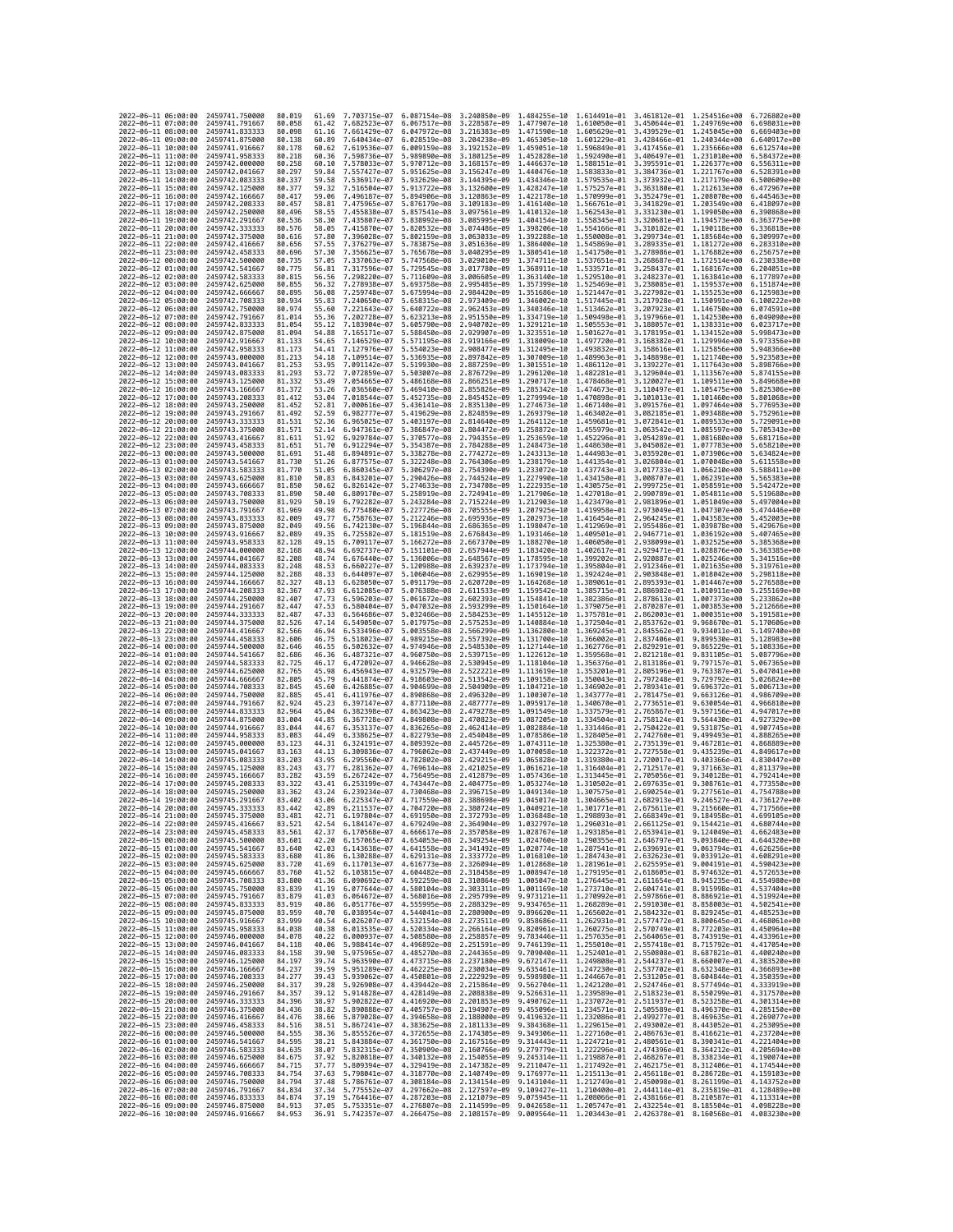| 2022-06-16 11:00:00                        |                     | 2459746,958333                                       | 84.993           | 36.77          | 5.731435e-07 4.256205e-08              |                                           | 2.101753e-09                                                                                                                                                                                                                                                                                                                                          | 8.976665e-11 1.201154e-01 2.420537e-01                                                                                                                                                                                               |                                                        |                                           | 8.135779e-01                 | 4.068320e+00                 |
|--------------------------------------------|---------------------|------------------------------------------------------|------------------|----------------|----------------------------------------|-------------------------------------------|-------------------------------------------------------------------------------------------------------------------------------------------------------------------------------------------------------------------------------------------------------------------------------------------------------------------------------------------------------|--------------------------------------------------------------------------------------------------------------------------------------------------------------------------------------------------------------------------------------|--------------------------------------------------------|-------------------------------------------|------------------------------|------------------------------|
| 2022-06-16 12:00:00                        |                     | 2459747.000000                                       | 85.033           | 36.63          | 5.720584e-07                           | 4.245998e-08                              | 2.095388e-09                                                                                                                                                                                                                                                                                                                                          | 8.943958e-11 1.198880e-01 2.414732e-01                                                                                                                                                                                               |                                                        |                                           | 8.111137e-01                 | 4.053496e+00                 |
| 2022-06-16 13:00:00                        |                     | 2459747.041667                                       | 85.073           | 36.49          | 5.709805e-07                           | 4.235853e-08                              | 2.089060e-09                                                                                                                                                                                                                                                                                                                                          | 8.911443e-11                                                                                                                                                                                                                         | 1.196621e-01 2.408963e-01                              |                                           | 8.086642e-01                 | 4.038760e+00                 |
| 2022-06-16 14:00:00                        |                     | 2459747.083333                                       | 85.112           | 36.35          | 5.699096e-07                           | 4.225771e-08 2.082769e-09                 |                                                                                                                                                                                                                                                                                                                                                       | 8.879120e-11 1.194377e-01 2.403229e-01                                                                                                                                                                                               |                                                        |                                           | 8.062292e-01                 | 4.024111e+00                 |
| 2022-06-16 15:00:00<br>2022-06-16 16:00:00 |                     | 2459747.125000<br>2459747.166667                     | 85.152<br>85.192 | 36.21<br>36.07 | 5.688459e-07<br>5.677892e-07           | 4.215752e-08<br>4.205794e-08              | 2.076517e-09<br>2.070301e-09                                                                                                                                                                                                                                                                                                                          | 8.846988e-11 1.192148e-01 2.397531e-01<br>8.815047e-11                                                                                                                                                                               | 1.189933e-01                                           | 2.391868e-01                              | 8.038088e-01<br>8.014030e-01 | 4.009549e+00<br>3.995073e+00 |
| 2022-06-16 17:00:00                        |                     | 2459747.208333                                       | 85.232           | 35.94          | 5.667396e-07                           | 4.195899e-08                              | 2.064124e-09                                                                                                                                                                                                                                                                                                                                          | 8.783295e-11                                                                                                                                                                                                                         | 1.187733e-01                                           | 2.386241e-01                              | 7.990116e-01                 | 3.980683e+00                 |
| 2022-06-16 18:00:00                        |                     | 2459747.250000                                       | 85.271           | 35.80          | 5.656971e-07                           | 4.186065e-08                              | 2.057983e-09                                                                                                                                                                                                                                                                                                                                          | 8.751733e-11                                                                                                                                                                                                                         | 1.185549e-01                                           | 2.380648e-01                              | 7.966347e-01                 | 3.966378e+00                 |
| 2022-06-16 19:00:00                        |                     | 2459747.291667                                       | 85.311           | 35.67          | 5.646616e-07                           | 4.176294e-08                              | 2.051880e-09                                                                                                                                                                                                                                                                                                                                          | 8.720360e-11 1.183378e-01 2.375091e-01                                                                                                                                                                                               |                                                        |                                           | 7.942722e-01                 | 3.952160e+00<br>3.938026e+00 |
| 2022-06-16 20:00:00<br>2022-06-16 21:00:00 |                     | 2459747.333333<br>2459747.375000                     | 85.351<br>85.391 | 35.53<br>35.40 | 5.636332e-07<br>5.626118e-07           | 4.166584e-08<br>4.156936e-08              | 2.045814e-09<br>2.039785e-09                                                                                                                                                                                                                                                                                                                          | 8.689175e-11<br>8.658177e-11                                                                                                                                                                                                         | 1.181223e-01<br>1.179083e-01 2.364082e-01              | 2.369569e-01                              | 7.919241e-01<br>7.895904e-01 | 3.923978e+00                 |
| 2022-06-16 22:00:00                        |                     | 2459747.416667                                       | 85.430           | 35.27          | 5.615974e-07                           | 4.147349e-08                              | 2.033793e-09                                                                                                                                                                                                                                                                                                                                          | 8.627367e-11                                                                                                                                                                                                                         |                                                        | 1.176957e-01 2.358630e-01                 | 7.872709e-01                 | 3.910014e+00                 |
| 2022-06-16 23:00:00                        |                     | 2459747.458333                                       | 85.470           | 35.13          | 5.605900e-07                           | 4.137824e-08                              | 2.027838e-09                                                                                                                                                                                                                                                                                                                                          | 8.596743e-11                                                                                                                                                                                                                         | 1.174846e-01                                           | 2.353213e-01                              | 7.849658e-01                 | 3.896135e+00                 |
| 2022-06-17 00:00:00                        |                     | 2459747.500000                                       | 85.510           | 35.00          | 5.595897e-07                           | 4.128359e-08                              | 2.021920e-09                                                                                                                                                                                                                                                                                                                                          | 8.566305e-11                                                                                                                                                                                                                         | 1.172749e-01 2.347830e-01                              |                                           | 7.826748e-01                 | 3.882340e+00                 |
| 2022-06-17 01:00:00                        |                     | 2459747.541667                                       | 85.550           | 34.87<br>34.74 | 5.585963e-07                           | 4.118956e-08 2.016039e-09                 |                                                                                                                                                                                                                                                                                                                                                       | 8.536053e-11                                                                                                                                                                                                                         | 1.170667e-01 2.342483e-01                              |                                           | 7.803981e-01                 | 3.868630e+00                 |
| 2022-06-17 02:00:00<br>2022-06-17 03:00:00 |                     | 2459747.583333<br>2459747.625000                     | 85.590<br>85.629 | 34.61          | 5.576099e-07<br>5.566305e-07           | 4.109614e-08<br>4.100333e-08              | 2.010194e-09<br>2.004385e-09                                                                                                                                                                                                                                                                                                                          | 8.505985e-11 1.168600e-01 2.337170e-01<br>8.476102e-11                                                                                                                                                                               | 1.166548e-01                                           | 2.331892e-01                              | 7.781355e-01<br>7.758871e-01 | 3.855003e+00<br>3.841459e+00 |
| 2022-06-17 04:00:00                        |                     | 2459747.666667                                       | 85.669           | 34,49          | 5.556581e-07                           | 4.091113e-08                              | 1.998613e-09                                                                                                                                                                                                                                                                                                                                          | 8.446403e-11                                                                                                                                                                                                                         | 1.164510e-01 2.326648e-01                              |                                           | 7.736528e-01                 | 3.828000e+00                 |
| 2022-06-17 05:00:00                        |                     | 2459747.708333                                       | 85.709           | 34.36          | 5.546926e-07                           | 4.081953e-08                              | 1.992877e-09                                                                                                                                                                                                                                                                                                                                          | 8.416888e-11 1.162486e-01 2.321439e-01                                                                                                                                                                                               |                                                        |                                           | 7.714325e-01                 | 3.814623e+00                 |
| 2022-06-17 06:00:00                        |                     | 2459747.750000                                       | 85.749           | 34.23          | 5.537341e-07<br>5.527825e-07           | 4.072854e-08 1.987178e-09                 |                                                                                                                                                                                                                                                                                                                                                       | 8.387555e-11 1.160477e-01 2.316264e-01                                                                                                                                                                                               |                                                        |                                           | 7.692263e-01                 | 3.801329e+00                 |
| 2022-06-17 07:00:00<br>2022-06-17 08:00:00 |                     | 2459747.791667<br>2459747.833333                     | 85.788<br>85,828 | 34.11<br>33.98 | 5.518378e-07                           | 4.063816e-08<br>4.054837e-08              | 1.981515e-09<br>1.975888e-09                                                                                                                                                                                                                                                                                                                          | 8.358405e-11<br>8.329436e-11                                                                                                                                                                                                         | 1.158483e-01<br>1.156503e-01 2.306018e-01              | 2.311124e-01                              | 7.670341e-01<br>7.648559e-01 | 3.788118e+00<br>3.774989e+00 |
| 2022-06-17 09:00:00                        |                     | 2459747.875000                                       | 85.868           | 33.86          | 5.509000e-07                           | 4.045920e-08 1.970297e-09                 |                                                                                                                                                                                                                                                                                                                                                       | 8.300649e-11                                                                                                                                                                                                                         | 1.154538e-01 2.300946e-01                              |                                           | 7.626916e-01                 | 3.761942e+00                 |
| 2022-06-17 10:00:00                        |                     | 2459747.916667                                       | 85.908           | 33.73          | 5.499692e-07                           | 4.037062e-08                              | 1.964742e-09                                                                                                                                                                                                                                                                                                                                          | 8.272043e-11 1.152587e-01 2.295909e-01                                                                                                                                                                                               |                                                        |                                           | 7.605413e-01                 | 3.748978e+00                 |
| 2022-06-17 11:00:00                        |                     | 2459747.958333                                       | 85.948           | 33.61          | 5.490453e-07                           | 4.028264e-08 1.959222e-09                 |                                                                                                                                                                                                                                                                                                                                                       | 8.243617e-11                                                                                                                                                                                                                         | 1.150651e-01 2.290905e-01                              |                                           | 7.584048e-01                 | 3.736095e+00                 |
| 2022-06-17 12:00:00                        |                     | 2459748,000000                                       | 85.987           | 33.49          | 5.481283e-07                           | 4.019526e-08 1.953739e-09<br>4.010848e-08 | 1.948291e-09                                                                                                                                                                                                                                                                                                                                          | 8.215372e-11<br>8.187306e-11                                                                                                                                                                                                         | 1.148729e-01 2.285936e-01                              |                                           | 7.562822e-01                 | 3.723294e+00<br>3.710574e+00 |
| 2022-06-17 13:00:00<br>2022-06-17 14:00:00 |                     | 2459748.041667<br>2459748.083333                     | 86.027<br>86.067 | 33.37<br>33.25 | 5.472182e-07<br>5.463149e-07           | 4.002230e-08                              | 1.942879e-09                                                                                                                                                                                                                                                                                                                                          | 8.159419e-11                                                                                                                                                                                                                         | 1.146822e-01 2.281001e-01<br>1.144929e-01              | 2.276100e-01                              | 7.541734e-01<br>7.520784e-01 | 3.697935e+00                 |
| 2022-06-17 15:00:00                        |                     | 2459748.125000                                       | 86.107           | 33.13          | 5.454185e-07                           | 3.993672e-08                              | 1.937503e-09                                                                                                                                                                                                                                                                                                                                          | 8.131711e-11                                                                                                                                                                                                                         | 1.143050e-01 2.271233e-01                              |                                           | 7.499972e-01                 | 3.685377e+00                 |
| 2022-06-17 16:00:00                        |                     | 2459748.166667                                       | 86.146           | 33.01          | 5.445290e-07                           | 3.985173e-08                              | 1.932161e-09                                                                                                                                                                                                                                                                                                                                          | 8.104180e-11 1.141186e-01 2.266399e-01                                                                                                                                                                                               |                                                        |                                           | 7.479297e-01                 | 3.672900e+00                 |
| 2022-06-17 17:00:00                        |                     | 2459748.208333                                       | 86.186           | 32.89          | 5.436464e-07                           | 3.976734e-08                              | 1.926856e-09                                                                                                                                                                                                                                                                                                                                          | 8.076828e-11 1.139336e-01 2.261600e-01                                                                                                                                                                                               |                                                        |                                           | 7.458759e-01                 | 3.660504e+00                 |
| 2022-06-17 18:00:00<br>2022-06-17 19:00:00 |                     | 2459748.250000<br>2459748.291667                     | 86.226<br>86.266 | 32.77<br>32.65 | 5.427706e-07<br>5.419017e-07           | 3.968354e-08<br>3.960033e-08 1.916351e-09 | 1.921586e-09                                                                                                                                                                                                                                                                                                                                          | 8.049653e-11<br>8.022655e-11                                                                                                                                                                                                         | 1.137501e-01<br>1.135680e-01 2.252102e-01              | 2.256834e-01                              | 7.438359e-01<br>7.418094e-01 | 3.648188e+00<br>3.635952e+00 |
| 2022-06-17 20:00:00                        |                     | 2459748.333333                                       | 86.305           | 32.54          | 5.410396e-07                           | 3.951772e-08 1.911151e-09                 |                                                                                                                                                                                                                                                                                                                                                       | 7.995833e-11 1.133873e-01 2.247404e-01                                                                                                                                                                                               |                                                        |                                           | 7.397967e-01                 | 3.623796e+00                 |
| 2022-06-17 21:00:00                        |                     | 2459748.375000                                       | 86.345           | 32.42          | 5.401844e-07                           | 3.943570e-08                              | 1.905986e-09                                                                                                                                                                                                                                                                                                                                          | 7.969187e-11                                                                                                                                                                                                                         | 1.132081e-01                                           | 2.242739e-01                              | 7.377975e-01                 | 3.611720e+00                 |
| 2022-06-17 22:00:00                        |                     | 2459748.416667                                       | 86.385           | 32.30          | 5.393360e-07                           | 3.935427e-08                              | 1.900857e-09                                                                                                                                                                                                                                                                                                                                          | 7.942717e-11                                                                                                                                                                                                                         | 1.130303e-01 2.238108e-01                              |                                           | 7.358119e-01                 | 3.599724e+00                 |
| 2022-06-17 23:00:00<br>2022-06-18 00:00:00 |                     | 2459748.458333<br>2459748.500000                     | 86.425<br>86.465 | 32.19<br>32.08 | 5.384944e-07<br>5.376596e-07           | 3.927343e-08<br>3.919318e-08              | 1.895763e-09<br>1.890703e-09                                                                                                                                                                                                                                                                                                                          | 7.916422e-11<br>7.890302e-11                                                                                                                                                                                                         | 1.128539e-01 2.233511e-01<br>1.126790e-01 2.228947e-01 |                                           | 7.338399e-01<br>7.318814e-01 | 3.587807e+00<br>3.575969e+00 |
| 2022-06-18 01:00:00                        |                     | 2459748.541667                                       | 86.504           | 31.96          | 5.368317e-07                           | 3.911352e-08                              | 1.885678e-09                                                                                                                                                                                                                                                                                                                                          | 7.864357e-11                                                                                                                                                                                                                         | 1.125054e-01                                           | 2.224417e-01                              | 7.299364e-01                 | 3.564210e+00                 |
| 2022-06-18 02:00:00                        |                     | 2459748.583333                                       | 86.544           | 31.85          | 5.360105e-07                           | 3.903445e-08                              | 1.880689e-09                                                                                                                                                                                                                                                                                                                                          | 7.838585e-11 1.123334e-01 2.219920e-01                                                                                                                                                                                               |                                                        |                                           | 7.280049e-01                 | 3.552530e+00                 |
| 2022-06-18 03:00:00                        |                     | 2459748.625000                                       | 86.584           | 31.74          | 5.351962e-07                           | 3.895596e-08                              | 1.875734e-09                                                                                                                                                                                                                                                                                                                                          | 7.812987e-11 1.121627e-01 2.215456e-01                                                                                                                                                                                               |                                                        |                                           | 7.260868e-01                 | 3.540929e+00                 |
| 2022-06-18 04:00:00<br>2022-06-18 05:00:00 |                     | 2459748.666667<br>2459748.708333                     | 86.624<br>86.663 | 31.63<br>31.52 | 5.343886e-07<br>5.335879e-07           | 3.887806e-08<br>3.880075e-08              | 1,870813e-09<br>1.865928e-09                                                                                                                                                                                                                                                                                                                          | 7.787563e-11<br>7.762311e-11                                                                                                                                                                                                         | 1.119934e-01 2.211026e-01<br>1.118256e-01              | 2.206629e-01                              | 7.241822e-01<br>7.222910e-01 | 3.529406e+00<br>3.517962e+00 |
| 2022-06-18 06:00:00                        |                     | 2459748.750000                                       | 86.703           | 31.41          | 5.327939e-07                           | 3.872402e-08 1.861077e-09                 |                                                                                                                                                                                                                                                                                                                                                       | 7.737232e-11                                                                                                                                                                                                                         | 1.116592e-01 2.202265e-01                              |                                           | 7.204132e-01                 | 3.506596e+00                 |
| 2022-06-18 07:00:00                        |                     | 2459748.791667                                       | 86.743           | 31.30          | 5.320067e-07                           | 3.864787e-08 1.856261e-09                 |                                                                                                                                                                                                                                                                                                                                                       | 7.712325e-11 1.114943e-01 2.197935e-01                                                                                                                                                                                               |                                                        |                                           | 7.185488e-01                 | 3.495307e+00                 |
| 2022-06-18 08:00:00                        |                     | 2459748.833333                                       | 86.783           | 31.19          | 5.312263e-07                           | 3.857231e-08                              | 1.851479e-09                                                                                                                                                                                                                                                                                                                                          | 7.687590e-11 1.113307e-01                                                                                                                                                                                                            |                                                        | 2.193638e-01                              | 7.166978e-01                 | 3.484097e+00                 |
| 2022-06-18 09:00:00<br>2022-06-18 10:00:00 |                     | 2459748.875000<br>2459748.916667                     | 86.822<br>86.862 | 31.08<br>30.98 | 5.304527e-07<br>5.296859e-07           | 3.849733e-08<br>3.842294e-08              | 1.846731e-09<br>1.842018e-09                                                                                                                                                                                                                                                                                                                          | 7.663026e-11<br>7.638634e-11                                                                                                                                                                                                         | 1.111686e-01 2.189374e-01<br>1.110079e-01 2.185143e-01 |                                           | 7.148600e-01<br>7.130356e-01 | 3.472965e+00<br>3.461910e+00 |
| 2022-06-18 11:00:00                        |                     | 2459748.958333                                       | 86.902           | 30.87          | 5.289258e-07                           | 3.834913e-08                              | 1.837339e-09                                                                                                                                                                                                                                                                                                                                          | 7.614412e-11 1.108486e-01 2.180945e-01                                                                                                                                                                                               |                                                        |                                           | 7.112245e-01                 | 3.450932e+00                 |
| 2022-06-18 12:00:00                        |                     | 2459749.000000                                       | 86.942           | 30.77          | 5.281725e-07                           | 3.827590e-08                              | 1.832695e-09                                                                                                                                                                                                                                                                                                                                          | 7.590361e-11                                                                                                                                                                                                                         | 1.106907e-01                                           | 2.176780e-01                              | 7.094267e-01                 | 3.440032e+00                 |
| 2022-06-18 13:00:00                        |                     | 2459749.041667                                       | 86.981           | 30.66          | 5.274259e-07                           | 3.820325e-08                              | 1,828085e-09                                                                                                                                                                                                                                                                                                                                          | 7.566480e-11                                                                                                                                                                                                                         | 1.105343e-01 2.172649e-01                              |                                           | 7.076421e-01                 | 3.429209e+00                 |
| 2022-06-18 14:00:00<br>2022-06-18 15:00:00 |                     | 2459749.083333<br>2459749.125000                     | 87.021<br>87.061 | 30.56<br>30.45 | 5.266861e-07<br>5.259531e-07           | 3.813118e-08<br>3.805969e-08              | 1.823509e-09<br>1.818967e-09                                                                                                                                                                                                                                                                                                                          | 7.542769e-11<br>7.519228e-11                                                                                                                                                                                                         | 1.103792e-01 2.168550e-01<br>1.102256e-01              | 2.164484e-01                              | 7.058707e-01<br>7.041126e-01 | 3.418463e+00<br>3.407794e+00 |
| 2022-06-18 16:00:00                        |                     | 2459749.166667                                       | 87.101           | 30.35          | 5.252268e-07                           | 3.798878e-08 1.814459e-09                 |                                                                                                                                                                                                                                                                                                                                                       | 7.495855e-11                                                                                                                                                                                                                         | 1.100734e-01 2.160452e-01                              |                                           | 7.023676e-01                 | 3.397201e+00                 |
| 2022-06-18 17:00:00                        |                     | 2459749.208333                                       | 87.141           | 30.25          | 5.245072e-07                           | 3.791845e-08 1.809985e-09                 |                                                                                                                                                                                                                                                                                                                                                       | 7.472652e-11                                                                                                                                                                                                                         | 1.099226e-01 2.156452e-01                              |                                           | 7.006359e-01                 | 3.386685e+00                 |
| 2022-06-18 18:00:00                        |                     | 2459749.250000                                       | 87.180           | 30.15          | 5.237944e-07                           | 3.784869e-08 1.805545e-09                 |                                                                                                                                                                                                                                                                                                                                                       | 7.449617e-11 1.097732e-01 2.152485e-01                                                                                                                                                                                               |                                                        |                                           | 6.989173e-01                 | 3.376245e+00                 |
| 2022-06-18 19:00:00<br>2022-06-18 20:00:00 |                     | 2459749.291667<br>2459749.333333                     | 87.220<br>87.260 | 30.05<br>29.94 | 5.230884e-07<br>5.223891e-07           | 3.777952e-08<br>3.771092e-08              | 1.801140e-09<br>1.796768e-09                                                                                                                                                                                                                                                                                                                          | 7.426751e-11<br>7.404053e-11                                                                                                                                                                                                         | 1.096252e-01<br>1.094787e-01 2.144650e-01              | 2.148551e-01                              | 6.972119e-01<br>6.955196e-01 | 3.365882e+00<br>3.355595e+00 |
| 2022-06-18 21:00:00                        |                     | 2459749.375000                                       | 87.300           | 29.85          | 5.216965e-07                           | 3.764290e-08                              | 1.792430e-09                                                                                                                                                                                                                                                                                                                                          | 7.381522e-11                                                                                                                                                                                                                         |                                                        | 1.093335e-01 2.140781e-01                 | 6.938404e-01                 | 3.345384e+00                 |
| 2022-06-18 22:00:00                        |                     | 2459749.416667                                       | 87,339           | 29.75          | 5.210107e-07                           | 3.757546e-08 1.788126e-09                 |                                                                                                                                                                                                                                                                                                                                                       | 7.359159e-11                                                                                                                                                                                                                         | 1.091898e-01 2.136946e-01                              |                                           | 6.921743e-01                 | 3.335249e+00                 |
| 2022-06-18 23:00:00                        |                     | 2459749.458333                                       | 87.379           | 29.65          | 5.203316e-07                           | 3.750859e-08                              | 1.783856e-09                                                                                                                                                                                                                                                                                                                                          | 7.336963e-11                                                                                                                                                                                                                         | 1.090475e-01                                           | 2.133143e-01                              | 6.905214e-01                 | 3.325190e+00                 |
| 2022-06-19 00:00:00<br>2022-06-19 01:00:00 |                     | 2459749.500000<br>2459749.541667                     | 87.419<br>87.459 | 29.55<br>29.45 | 5.196592e-07<br>5.189936e-07           | 3.744230e-08 1.779619e-09<br>3.737659e-08 | 1.775417e-09                                                                                                                                                                                                                                                                                                                                          | 7.314935e-11<br>7.293073e-11                                                                                                                                                                                                         | 1.089066e-01 2.129373e-01                              | 1.087671e-01 2.125636e-01                 | 6.888815e-01<br>6.872546e-01 | 3.315206e+00<br>3.305298e+00 |
| 2022-06-19 02:00:00                        |                     | 2459749.583333                                       | 87.498           | 29.36          | 5.183347e-07                           | 3.731145e-08                              | 1.771248e-09                                                                                                                                                                                                                                                                                                                                          | 7.271377e-11                                                                                                                                                                                                                         | 1.086290e-01                                           | 2.121931e-01                              | 6.856408e-01                 | 3.295465e+00                 |
| 2022-06-19 03:00:00                        |                     | 2459749.625000                                       | 87.538           | 29.26          | 5.176825e-07                           | 3.724689e-08                              | 1.767112e-09                                                                                                                                                                                                                                                                                                                                          | 7.249848e-11                                                                                                                                                                                                                         | 1.084923e-01 2.118260e-01                              |                                           | 6.840401e-01                 | 3.285708e+00                 |
| 2022-06-19 04:00:00                        |                     | 2459749.666667                                       | 87.578           | 29.17          | 5.170371e-07                           | 3.718290e-08 1.763011e-09                 |                                                                                                                                                                                                                                                                                                                                                       | 7.228485e-11                                                                                                                                                                                                                         | 1.083570e-01 2.114621e-01                              |                                           | 6.824523e-01                 | 3.276026e+00                 |
| 2022-06-19 05:00:00<br>2022-06-19 06:00:00 |                     | 2459749.708333<br>2459749.750000                     | 87.618<br>87.657 | 29.07<br>28.98 | 5.163984e-07<br>5.157664e-07           | 3.711949e-08 1.758943e-09<br>3.705665e-08 | 1.754908e-09                                                                                                                                                                                                                                                                                                                                          | 7.207288e-11<br>7.186256e-11                                                                                                                                                                                                         | 1.082232e-01 2.111014e-01<br>1.080907e-01 2.107441e-01 |                                           | 6.808776e-01<br>6.793159e-01 | 3.266419e+00<br>3.256888e+00 |
| 2022-06-19 07:00:00                        |                     | 2459749.791667                                       | 87.697           | 28.89          | 5.151412e-07                           | 3.699438e-08                              | 1.750907e-09                                                                                                                                                                                                                                                                                                                                          | 7.165390e-11                                                                                                                                                                                                                         | 1.079597e-01 2.103899e-01                              |                                           | 6.777672e-01                 | 3.247431e+00                 |
| 2022-06-19 08:00:00                        |                     | 2459749.833333                                       | 87.737           | 28.79          | 5.145227e-07                           | 3.693269e-08 1.746940e-09                 |                                                                                                                                                                                                                                                                                                                                                       | 7.144689e-11 1.078301e-01 2.100391e-01                                                                                                                                                                                               |                                                        |                                           | 6.762315e-01                 | 3.238049e+00                 |
| 2022-06-19 09:00:00                        |                     | 2459749.875000                                       | 87.777           | 28.70          | 5.139109e-07                           | 3.687157e-08 1.743006e-09                 |                                                                                                                                                                                                                                                                                                                                                       | 7.124153e-11 1.077019e-01 2.096915e-01                                                                                                                                                                                               |                                                        |                                           | 6.747087e-01                 | 3.228742e+00                 |
| 2022-06-19 10:00:00                        |                     | 2459749.916667                                       | 87.817           | 28.61          | 5.133058e-07                           | 3.681103e-08                              | 1.739106e-09                                                                                                                                                                                                                                                                                                                                          | 7.103781e-11                                                                                                                                                                                                                         | 1.075751e-01                                           | 2.093472e-01                              | 6.731989e-01                 | 3.219509e+00                 |
| 2022-06-19 11:00:00<br>2022-06-19 12:00:00 |                     | 2459749.958333<br>2459750.000000                     | 87.856<br>87.896 | 28.52<br>28.43 | 5.127075e-07<br>5.121159e-07           | 3.675106e-08<br>3.669166e-08 1.731406e-09 | 1.735239e-09                                                                                                                                                                                                                                                                                                                                          | 7.083575e-11<br>7.063532e-11                                                                                                                                                                                                         | 1.074497e-01 2.090062e-01<br>1.073257e-01 2.086684e-01 |                                           | 6.717021e-01<br>6.702182e-01 | 3.210351e+00<br>3.201268e+00 |
| 2022-06-19 13:00:00                        |                     | 2459750.041667                                       | 87.936           | 28.34          | 5.115310e-07                           | 3.663284e-08 1.727606e-09                 |                                                                                                                                                                                                                                                                                                                                                       | 7.043654e-11                                                                                                                                                                                                                         | 1.072031e-01 2.083338e-01                              |                                           | 6.687472e-01                 | 3.192259e+00                 |
| 2022-06-19 14:00:00                        |                     | 2459750.083333                                       | 87.976           | 28.25          | 5.109529e-07                           | 3.657459e-08 1.723839e-09                 |                                                                                                                                                                                                                                                                                                                                                       | 7.023940e-11                                                                                                                                                                                                                         | 1.070820e-01 2.080026e-01                              |                                           | 6.672892e-01                 | 3.183324e+00                 |
| 2022-06-19 15:00:00                        |                     | 2459750.125000                                       | 88.015           | 28.16          | 5.103815e-07                           | 3.651691e-08 1.720106e-09                 |                                                                                                                                                                                                                                                                                                                                                       | 7.004390e-11                                                                                                                                                                                                                         | 1.069622e-01 2.076745e-01                              |                                           | 6.658441e-01                 | 3.174464e+00                 |
| 2022-06-19 16:00:00<br>2022-06-19 17:00:00 |                     | 2459750.166667<br>2459750.208333                     | 88.055<br>88.095 | 28.08<br>27.99 | 5.098168e-07<br>5.092589e-07           | 3.645981e-08<br>3.640328e-08              | 1.716406e-09<br>1.712740e-09                                                                                                                                                                                                                                                                                                                          | 6.985004e-11<br>6.965781e-11                                                                                                                                                                                                         | 1.068439e-01 2.073498e-01<br>1.067269e-01              | 2.070283e-01                              | 6.644119e-01<br>6.629926e-01 | 3.165678e+00<br>3.156966e+00 |
| 2022-06-19 18:00:00                        |                     | 2459750.250000                                       | 88.135           | 27.90          | 5.087077e-07                           | 3.634732e-08                              | 1.709106e-09                                                                                                                                                                                                                                                                                                                                          | 6.946721e-11                                                                                                                                                                                                                         | 1.066114e-01 2.067101e-01                              |                                           | 6.615862e-01                 | 3.148328e+00                 |
| 2022-06-19 19:00:00                        |                     | 2459750.291667                                       | 88.174           | 27.82          | 5.081633e-07                           | 3.629193e-08                              | 1.705507e-09                                                                                                                                                                                                                                                                                                                                          | 6.927825e-11                                                                                                                                                                                                                         | 1.064973e-01 2.063951e-01                              |                                           | 6.601927e-01                 | 3.139764e+00                 |
| 2022-06-19 20:00:00                        |                     | 2459750.333333                                       | 88,214           | 27.73          | 5.076256e-07                           | 3.623712e-08                              | 1.701940e-09                                                                                                                                                                                                                                                                                                                                          | 6.909092e-11                                                                                                                                                                                                                         | 1.063846e-01 2.060834e-01                              |                                           | 6.588122e-01                 | 3.131274e+00<br>3.122858e+00 |
| 2022-06-19 21:00:00<br>2022-06-19 22:00:00 |                     | 2459750.375000<br>2459750.416667                     | 88.254<br>88.294 | 27.65<br>27.57 | 5.070946e-07<br>5.065704e-07           | 3.618288e-08<br>3.612922e-08 1.694907e-09 | 1.698407e-09                                                                                                                                                                                                                                                                                                                                          | 6.890522e-11<br>6.872115e-11                                                                                                                                                                                                         | 1.062734e-01                                           | 2.057749e-01<br>1.061635e-01 2.054697e-01 | 6.574445e-01<br>6.560897e-01 | 3.114516e+00                 |
| 2022-06-19 23:00:00                        |                     | 2459750.458333                                       | 88.333           | 27.48          | 5.060530e-07 3.607613e-08 1.691440e-09 |                                           |                                                                                                                                                                                                                                                                                                                                                       | 6.853871e-11 1.060551e-01 2.051678e-01 6.547477e-01 3.106247e+00                                                                                                                                                                     |                                                        |                                           |                              |                              |
| 2022-06-20 00:00:00                        |                     | 2459750.500000                                       | 88.373           | 27,40          | 5.055423e-07 3.602361e-08 1.688007e-09 |                                           |                                                                                                                                                                                                                                                                                                                                                       | 6.835790e-11 1.059480e-01 2.048691e-01 6.534187e-01 3.098052e+00                                                                                                                                                                     |                                                        |                                           |                              |                              |
| 2022-<br>2022-06-20 02:00:00               | -06-20 01:00:00     | 2459750.541667<br>2459750.583333                     | 88.413<br>88.453 | 27.24          | .050383e-07                            | 3.597166e-08                              | 1.684607e-09<br>5.045412e-07 3.592029e-08 1.681240e-09 6.800114e-11 1.057382e-01 2.042815e-01 6.507993e-01 3.081884e+00                                                                                                                                                                                                                               | 6.817871e-11                                                                                                                                                                                                                         | 1.058424e-01                                           | 2.045737e-01                              | 6.521026e-01                 | 3.089931e+00                 |
| 2022-06-20 03:00:00                        |                     | 2459750.625000                                       | 88.493           | 27.16          |                                        |                                           | 5.040507e-07 3.586949e-08 1.677906e-09 6.782521e-11 1.056354e-01 2.039926e-01 6.495089e-01 3.073910e+00                                                                                                                                                                                                                                               |                                                                                                                                                                                                                                      |                                                        |                                           |                              |                              |
| 2022-06-20 04:00:00                        |                     | 2459750.666667                                       | 88.532           | 27.07          | 5.028396e-07                           |                                           | 3.578016e-08 1.673431e-09 6.762567e-11 1.053816e-01 2.034846e-01 6.477766e-01                                                                                                                                                                                                                                                                         |                                                                                                                                                                                                                                      |                                                        |                                           |                              | 3.064867e+00                 |
| 2022-06-20 05:00:00                        |                     | 2459750.708333                                       | 88.572           | 26.97          |                                        |                                           | 5.014669e-07 3.568236e-08 1.668718e-09 6.742193e-11 1.050939e-01 2.029284e-01 6.459521e-01 3.055633e+00                                                                                                                                                                                                                                               |                                                                                                                                                                                                                                      |                                                        |                                           |                              |                              |
| 2022-06-20 06:00:00<br>2022-06-20 07:00:00 |                     | 2459750.750000<br>2459750.791667                     | 88.612<br>88.652 | 26.88<br>26.79 |                                        |                                           | 5.001009e-07 3.558514e-08 1.664038e-09 6.721981e-11 1.048077e-01 2.023755e-01 6.441404e-01 3.046473e+00                                                                                                                                                                                                                                               |                                                                                                                                                                                                                                      |                                                        |                                           |                              |                              |
| 2022-06-20 08:00:00                        |                     | 2459750.833333                                       | 88.691           | 26.70          |                                        |                                           | $\begin{array}{cccc} 4.987418e{-}07 & 3.548849e{-}08 & 1.659391e{-}09 \\ 4.973893e{-}07 & 3.539241e{-}08 & 1.654777e{-}09 \end{array}$                                                                                                                                                                                                                | $\begin{array}{cccc} 6.701931e{-}11 & 1.045228e{-}01 & 2.018258e{-}01 & 6.423415e{-}01 & 3.037386e{+}00 \\ 6.682043e{-}11 & 1.042394e{-}01 & 2.012794e{-}01 & 6.40555e{-}01 & 3.028373e{+}00 \end{array}$                            |                                                        |                                           |                              |                              |
| 2022-06-20 09:00:00                        |                     | 2459750.875000                                       | 88.731           | 26.61          |                                        |                                           | 4.960436e-07 3.529690e-08 1.650196e-09                                                                                                                                                                                                                                                                                                                | 6.662317e-11 1.039574e-01 2.007362e-01 6.387824e-01 3.019433e+00                                                                                                                                                                     |                                                        |                                           |                              |                              |
| 2022-06-20 10:00:00                        |                     | 2459750.916667<br>2459750.958333                     | 88.771           |                |                                        |                                           | 26.52 4.947047e-07 3.520197e-08 1.645649e-09                                                                                                                                                                                                                                                                                                          | 6.642753e-11 1.036768e-01 2.001963e-01 6.370221e-01 3.010566e+00                                                                                                                                                                     |                                                        |                                           |                              |                              |
| 2022-06-20 11:00:00<br>2022-06-20 12:00:00 |                     | 2459751.000000                                       | 88.811<br>88.850 |                |                                        |                                           | ${\small \begin{array}{cccc} 26.43 & 4.933725e-07 & 3.510760e-08 & 1.641134e-09 \\ 26.34 & 4.920470e-07 & 3.501381e-08 & 1.636653e-09 \end{array}}$                                                                                                                                                                                                   | $\begin{array}{cccc} 6.623350e{-}11 & 1.033976e{-}01 & 1.996597e{-}01 & 6.352747e{-}01 & 3.001772e{+}00 \\ 6.604109e{-}11 & 1.031198e{-}01 & 1.991263e{-}01 & 6.335401e{-}01 & 2.993052e{+}00 \end{array}$                           |                                                        |                                           |                              |                              |
| 2022-06-20 13:00:00                        |                     | 2459751.041667                                       | 88.890           |                |                                        |                                           | 26.25 4.907282e-07 3.492059e-08 1.632205e-09                                                                                                                                                                                                                                                                                                          | 6.585029e-11 1.028434e-01 1.985962e-01 6.318183e-01 2.984405e+00                                                                                                                                                                     |                                                        |                                           |                              |                              |
| 2022-06-20 14:00:00                        |                     | 2459751.083333                                       | 88.930           |                |                                        |                                           |                                                                                                                                                                                                                                                                                                                                                       |                                                                                                                                                                                                                                      |                                                        |                                           |                              |                              |
| 2022-06-20 15:00:00                        |                     |                                                      |                  |                |                                        |                                           |                                                                                                                                                                                                                                                                                                                                                       |                                                                                                                                                                                                                                      |                                                        |                                           |                              |                              |
|                                            |                     | 2459751.125000                                       | 88.970           |                |                                        |                                           |                                                                                                                                                                                                                                                                                                                                                       |                                                                                                                                                                                                                                      |                                                        |                                           |                              |                              |
| 2022-06-20 18:00:00                        | 2022-06-20 16:00:00 | 2459751.166667                                       | 89.009           |                |                                        |                                           |                                                                                                                                                                                                                                                                                                                                                       | 26.17 4.894162e-07 3.482795e-08 1.627791e-09 6.566112e-11 1.025684e-01 1.989693e-01 6.301093e-01 2.975831e+00<br>26.08 4.881109e-07 3.473587e-08 1.623499e-09 6.566112e-11 1.025984e-01 1.975456e-01 6.301093e-01 2.975331e+00<br>25 |                                                        |                                           |                              |                              |
|                                            | 2022-06-20 17:00:00 | 2459751.208333<br>2459751.250000                     | 89.049<br>89.089 |                |                                        |                                           |                                                                                                                                                                                                                                                                                                                                                       |                                                                                                                                                                                                                                      |                                                        |                                           |                              |                              |
|                                            | 2022-06-20 19:00:00 | 2459751.291667                                       | 89.129           |                |                                        |                                           | 25.91 4.855203e-07 3.455343e-08 1.614745e-09 6.510327e-11 1.017520e-01 1.963081e-01 6.250595e-01 2.950549e-00<br>25.82 4.842351e-07 3.445397e-08 1.614745e-09 6.452055e-11 1.017520e-01 1.963081e-01 6.234039e-01 2.943268e+00<br>25                                                                                                                  |                                                                                                                                                                                                                                      |                                                        |                                           |                              |                              |
| 2022-06-20 20:00:00                        |                     | 2459751.333333                                       | 89.168           |                |                                        |                                           | 25.66 4.816848e-07 3.428405e-08 1.601998e-09 6.455995e-11 1.009482e-01 1.949761e-01 6.201252e-01 2.925925e+00                                                                                                                                                                                                                                         |                                                                                                                                                                                                                                      |                                                        |                                           |                              |                              |
| 2022-06-20 21:00:00<br>2022-06-20 22:00:00 |                     | 2459751.375000<br>2459751.416667                     | 89.208<br>89.248 |                |                                        |                                           | 25.57 4.804197e-07 3.419540e-08 1.597815e-09 6.438207e-11 1.006830e-01 1.944719e-01 6.185060e-01 2.917863e+00                                                                                                                                                                                                                                         |                                                                                                                                                                                                                                      |                                                        |                                           |                              |                              |
| 2022-06-20 23:00:00                        |                     | 2459751.458333                                       | 89,288           |                |                                        |                                           | ${\frac{25.49}{25.41}}\begin{array}{l} 4.791613e-07\\ 3.410732e-08\\ 1.593666e-09\\ 25.41\end{array} \begin{array}{l} 4.791613e-07\\ 3.401981e-08\\ 1.589549e-09 \end{array}$                                                                                                                                                                         | 6.420580e-11 1.004193e-01 1.939710e-01 6.168998e-01 2.909875e+00<br>6.403115e-11 1.001570e-01 1.934733e-01 6.153063e-01 2.901960e+00                                                                                                 |                                                        |                                           |                              |                              |
| 2022-06-21 00:00:00                        |                     | 2459751.500000                                       | 89.328           |                |                                        |                                           | 25.33 4.766645e-07 3.393287e-08 1.585466e-09 6.385811e-11 9.989603e-02 1.929789e-01 6.137257e-01 2.894117e+00                                                                                                                                                                                                                                         |                                                                                                                                                                                                                                      |                                                        |                                           |                              |                              |
| 2022-06-21 01:00:00                        |                     | 2459751.541667                                       | 89.367           |                |                                        |                                           |                                                                                                                                                                                                                                                                                                                                                       |                                                                                                                                                                                                                                      |                                                        |                                           |                              |                              |
| 2022-06-21 02:00:00<br>2022-06-21 03:00:00 |                     | 2459751.583333<br>2459751.625000                     | 89.407<br>89.447 |                |                                        |                                           | 25.25 4.754262e-07 3.384651e-08 1.581416e-09<br>25.17 4.741945e-07 3.384651e-08 1.581416e-09                                                                                                                                                                                                                                                          | $\begin{array}{cccc} 6.368669e-11& 9.963651e-02& 1.924877e-01& 6.121579e-01& 2.886348e+00\\ 6.351688e-11& 9.937838e-02& 1.919998e-01& 6.106030e-01& 2.878652e+00 \end{array}$                                                        |                                                        |                                           |                              |                              |
| 2022-06-21 04:00:00                        |                     | 2459751.666667                                       | 89.487           |                |                                        |                                           | 25.09 4.729695e-07 3.367548e-08 1.573415e-09 6.334869e-11 9.912165e-02 1.915151e-01 6.090610e-01 2.871030e+00<br>25.01 4.717512e-07 3.359083e-08 1.569465e-09 6.318211e-11 9.886633e-02 1.910337e-01 6.075318e-01 2.863480e+00                                                                                                                        |                                                                                                                                                                                                                                      |                                                        |                                           |                              |                              |
| 2022-06-21 05:00:00                        |                     | 2459751.708333                                       | 89.526           |                |                                        |                                           |                                                                                                                                                                                                                                                                                                                                                       |                                                                                                                                                                                                                                      |                                                        |                                           |                              |                              |
| 2022-06-21 06:00:00                        |                     | 2459751.750000                                       | 89.566           |                |                                        |                                           | 24.93 4.705395e-07 3.350675e-08 1.565548e-09 6.301715e-11 9.861240e-02 1.905555e-01 6.060154e-01 2.856004e+00<br>24.85 4.693346e-07 3.342323e-08 1.561664e-09 6.285380e-11 9.835988e-02 1.900805e-01 6.045120e-01 2.848601e+00                                                                                                                        |                                                                                                                                                                                                                                      |                                                        |                                           |                              |                              |
| 2022-06-21 07:00:00                        |                     | 2459751.791667                                       | 89.606           |                |                                        |                                           | 24.78 4.681363e-07 3.334029e-08 1.557813e-09 6.269208e-11 9.810875e-02 1.896089e-01 6.030214e-01 2.841271e+00                                                                                                                                                                                                                                         |                                                                                                                                                                                                                                      |                                                        |                                           |                              |                              |
| 2022-06-21 08:00:00<br>2022-06-21 09:00:00 |                     | 2459751.833333<br>2459751.875000                     | 89.646<br>89.685 |                |                                        |                                           |                                                                                                                                                                                                                                                                                                                                                       |                                                                                                                                                                                                                                      |                                                        |                                           |                              |                              |
| 2022-06-21 10:00:00                        |                     | 2459751.916667                                       | 89.725           |                |                                        |                                           | 24.70 4.669447e-07 3.325793e-08 1.553996e-09 6.253197e-11 9.785902e-02 1.891404e-01 6.815437e-01 2.834015e-00<br>24.62 4.657598e-07 3.315613e-08 1.553996e-09 6.253197e-11 9.761870e-02 1.886752e-01 6.815437e-01 2.826832e+00<br>24                                                                                                                  |                                                                                                                                                                                                                                      |                                                        |                                           |                              |                              |
| 2022-06-21 11:00:00                        |                     | 2459751.958333                                       | 89.765           |                |                                        |                                           | 24.47 4.634100e-07 3.301425e-08 1.542743e-09 6.206136e-11 9.711824e-02 1.877547e-01 5.971880e-01 2.812687e+00                                                                                                                                                                                                                                         |                                                                                                                                                                                                                                      |                                                        |                                           |                              |                              |
| 2022-06-21 12:00:00<br>2022-06-21 13:00:00 |                     | 2459752.000000<br>2459752.041667                     | 89.805<br>89.844 |                |                                        |                                           |                                                                                                                                                                                                                                                                                                                                                       |                                                                                                                                                                                                                                      |                                                        |                                           |                              |                              |
| 2022-06-21 14:00:00                        |                     | 2459752.083333<br>2022-06-21 15:00:00 2459752.125000 | 89.884<br>89.924 |                |                                        |                                           | 24.33 4.622451e-07 3.293418e-08 1.539059e-09 6.190773e-11 9.687411e-02 1.872992e-01 5.957619e-01 2.865724e-00<br>24.33 4.610869e-07 3.293418e-08 1.539095e-09 6.190773e-11 9.68713e-02 1.862979e-01 5.957619e-01 2.798835e-00<br>24.<br>24.18 4.587905e-07 3.269738e-08 1.528208e-09 6.145659e-11 9.615012e-02 1.859526e-01 5.915613e-01 2.785278e+00 |                                                                                                                                                                                                                                      |                                                        |                                           |                              |                              |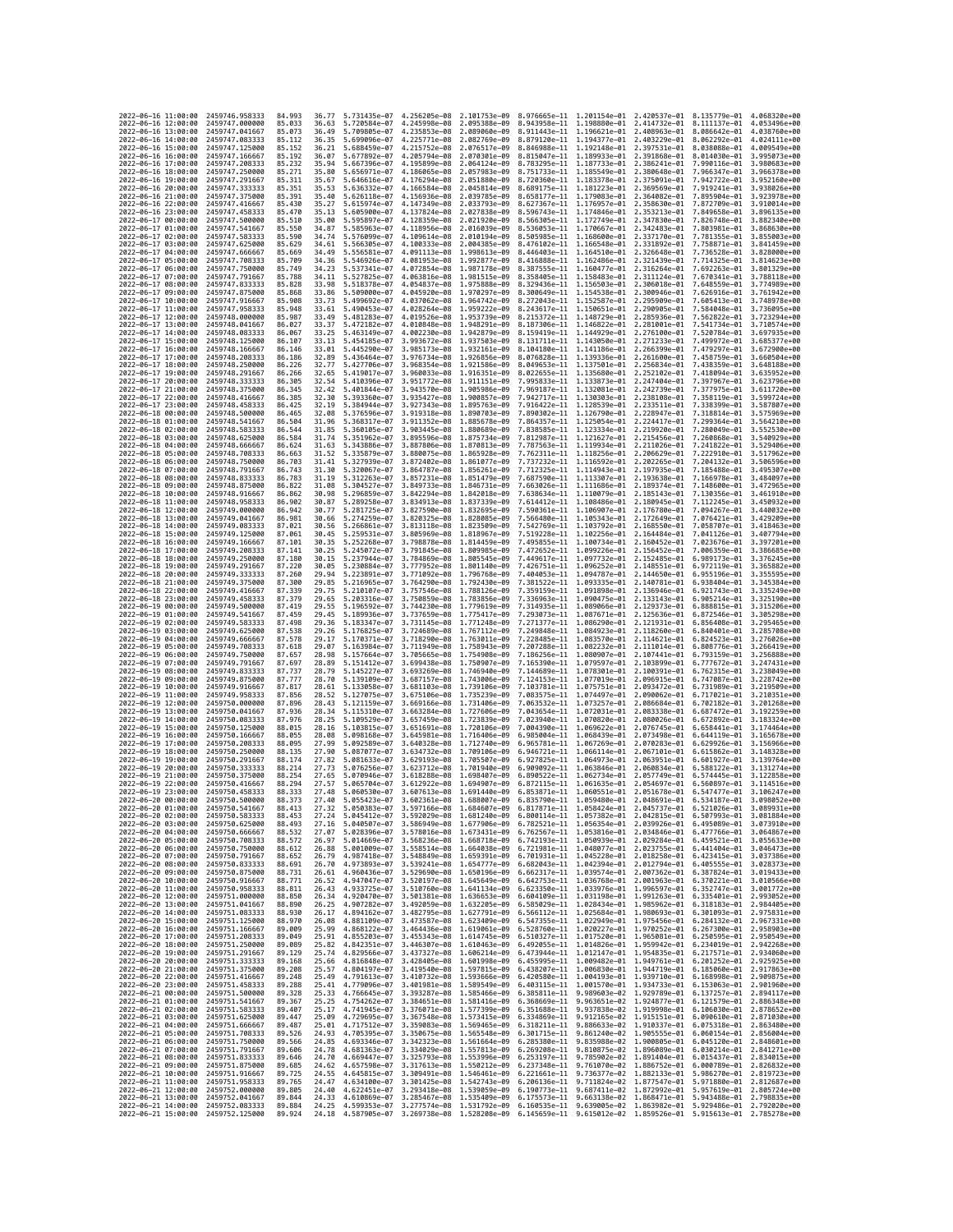| 2022-06-21 16:00:00                        |                     | 2459752,166667                                     | 89.964           | 24,11          | 4.576523e-07 3.261960e-08                                                                                     |                                                        | 1,524658e-09                                                                                                                                                                                                                                                                                                                                    | 6.130947e-11                 | 9.591159e-02 1.855102e-01                                                                                                                                                                                 |                              | 5.901871e-01                 | 2.778610e+00                 |
|--------------------------------------------|---------------------|----------------------------------------------------|------------------|----------------|---------------------------------------------------------------------------------------------------------------|--------------------------------------------------------|-------------------------------------------------------------------------------------------------------------------------------------------------------------------------------------------------------------------------------------------------------------------------------------------------------------------------------------------------|------------------------------|-----------------------------------------------------------------------------------------------------------------------------------------------------------------------------------------------------------|------------------------------|------------------------------|------------------------------|
| 2022-06-21 17:00:00                        |                     | 2459752.208333                                     | 90.003           | 24.04          | 4.565208e-07                                                                                                  | 3.254239e-08                                           | 1.521141e-09                                                                                                                                                                                                                                                                                                                                    | 6.116397e-11                 | 9.567446e-02 1.850711e-01                                                                                                                                                                                 |                              | 5.888258e-01                 | 2.772016e+00                 |
| 2022-06-21 18:00:00<br>2022-06-21 19:00:00 |                     | 2459752.250000<br>2459752,291667                   | 90.043<br>90.083 | 23.97<br>23.90 | 4.553960e-07<br>4.542779e-07                                                                                  | 3.246576e-08 1.517658e-09<br>3.238970e-08 1.514208e-09 |                                                                                                                                                                                                                                                                                                                                                 | 6.102010e-11<br>6.087787e-11 | 9.543873e-02<br>9.520440e-02 1.842028e-01                                                                                                                                                                 | 1.846353e-01                 | 5.874774e-01<br>5.861421e-01 | 2.765496e+00<br>2.759049e+00 |
| 2022-06-21 20:00:00                        |                     | 2459752.333333                                     | 90.123           | 23.83          | 4.531665e-07                                                                                                  | 3.231422e-08 1.510792e-09                              |                                                                                                                                                                                                                                                                                                                                                 | 6.073726e-11                 | 9.497148e-02 1.837735e-01                                                                                                                                                                                 |                              | 5.848199e-01                 | 2.752677e+00                 |
| 2022-06-21 21:00:00                        |                     | 2459752.375000                                     | 90.162           | 23.76          | 4.520618e-07                                                                                                  | 3.223932e-08                                           | 1.507410e-09                                                                                                                                                                                                                                                                                                                                    | 6.059829e-11                 | 9.473996e-02 1.833475e-01                                                                                                                                                                                 |                              | 5.835106e-01                 | 2.746379e+00                 |
| 2022-06-21 22:00:00<br>2022-06-21 23:00:00 |                     | 2459752.416667<br>2459752.458333                   | 90.202<br>90.242 | 23.69<br>23.62 | 4.509637e-07<br>4.498724e-07                                                                                  | 3.216499e-08<br>3.209124e-08                           | 1.504062e-09<br>1.500747e-09                                                                                                                                                                                                                                                                                                                    | 6.046096e-11<br>6.032527e-11 | 9.450984e-02<br>9.428112e-02 1.825054e-01                                                                                                                                                                 | 1.829248e-01                 | 5.822144e-01<br>5.809313e-01 | 2.740155e+00<br>2.734005e+00 |
| 2022-06-22 00:00:00                        |                     | 2459752.500000                                     | 90.282           | 23.56          | 4.487877e-07                                                                                                  | 3.201807e-08                                           | 1.497466e-09                                                                                                                                                                                                                                                                                                                                    | 6.019122e-11                 | 9.405381e-02 1.820893e-01                                                                                                                                                                                 |                              | 5.796612e-01                 | 2.727930e+00                 |
| 2022-06-22 01:00:00                        |                     | 2459752.541667                                     | 90.322           | 23.49          | 4.477098e-07                                                                                                  | 3.194548e-08                                           | 1.494219e-09                                                                                                                                                                                                                                                                                                                                    | 6.005881e-11                 | 9.382791e-02                                                                                                                                                                                              | 1.816764e-01                 | 5.784043e-01                 | 2.721929e+00                 |
| 2022-06-22 02:00:00                        |                     | 2459752.583333                                     | 90.361           | 23.42          | 4.466386e-07                                                                                                  | 3.187347e-08                                           | 1.491005e-09                                                                                                                                                                                                                                                                                                                                    | 5.992804e-11                 | 9.360341e-02 1.812669e-01                                                                                                                                                                                 |                              | 5.771605e-01                 | 2.716002e+00                 |
| 2022-06-22 03:00:00<br>2022-06-22 04:00:00 |                     | 2459752.625000<br>2459752.666667                   | 90.401<br>90.441 | 23.36<br>23.29 | 4.455741e-07<br>4.445163e-07                                                                                  | 3.180203e-08<br>3.173118e-08                           | 1.487826e-09<br>1.484681e-09                                                                                                                                                                                                                                                                                                                    | 5.979892e-11<br>5.967146e-11 | 9.338032e-02<br>9.315863e-02                                                                                                                                                                              | 1.808607e-01<br>1.804577e-01 | 5.759298e-01<br>5.747123e-01 | 2.710151e+00<br>2.704374e+00 |
| 2022-06-22 05:00:00                        |                     | 2459752.708333                                     | 90.481           | 23.23          | 4.434652e-07                                                                                                  | 3.166092e-08                                           | 1.481570e-09                                                                                                                                                                                                                                                                                                                                    | 5.954564e-11                 | 9.293836e-02                                                                                                                                                                                              | 1.800581e-01                 | 5.735079e-01                 | 2.698672e+00                 |
| 2022-06-22 06:00:00                        |                     | 2459752.750000                                     | 90.520           | 23.17          | 4.424209e-07                                                                                                  | 3.159123e-08                                           | 1.478492e-09                                                                                                                                                                                                                                                                                                                                    | 5.942148e-11                 | 9.271949e-02 1.796618e-01                                                                                                                                                                                 |                              | 5.723168e-01                 | 2.693044e+00                 |
| 2022-06-22 07:00:00<br>2022-06-22 08:00:00 |                     | 2459752.791667<br>2459752.833333                   | 90.560<br>90.600 | 23.10<br>23.04 | 4.413833e-07<br>4.403524e-07                                                                                  | 3.152213e-08<br>3.145361e-08                           | 1.475449e-09<br>1.472441e-09                                                                                                                                                                                                                                                                                                                    | 5.929897e-11<br>5.917813e-11 | 9.250204e-02 1.792688e-01<br>9.228600e-02 1.788791e-01                                                                                                                                                    |                              | 5.711388e-01<br>5.699741e-01 | 2.687492e+00<br>2.682015e+00 |
| 2022-06-22 09:00:00                        |                     | 2459752.875000                                     | 90.640           | 22.98          | 4.393283e-07                                                                                                  | 3.138567e-08                                           | 1.469466e-09                                                                                                                                                                                                                                                                                                                                    | 5.905894e-11                 | 9.207137e-02 1.784928e-01                                                                                                                                                                                 |                              | 5.688227e-01                 | 2.676614e+00                 |
| 2022-06-22 10:00:00                        |                     | 2459752.916667                                     | 90.679           | 22.92          | 4.383109e-07                                                                                                  | 3.131832e-08                                           | 1.466526e-09                                                                                                                                                                                                                                                                                                                                    | 5.894143e-11                 | 9.185815e-02 1.781098e-01                                                                                                                                                                                 |                              | 5.676846e-01                 | 2.671288e+00                 |
| 2022-06-22 11:00:00<br>2022-06-22 12:00:00 |                     | 2459752.958333<br>2459753.000000                   | 90.719<br>90.759 | 22.86          | 4.373003e-07<br>4.362964e-07                                                                                  | 3.125156e-08<br>3.118539e-08                           | 1.463620e-09<br>1.460749e-09                                                                                                                                                                                                                                                                                                                    | 5.882558e-11<br>5.871140e-11 | 9.164635e-02 1.777301e-01<br>9.143597e-02                                                                                                                                                                 | 1.773537e-01                 | 5.665597e-01                 | 2.666037e+00<br>2.660863e+00 |
| 2022-06-22 13:00:00                        |                     | 2459753.041667                                     | 90.799           | 22.80<br>22.74 | 4.352993e-07                                                                                                  | 3.111980e-08                                           | 1.457912e-09                                                                                                                                                                                                                                                                                                                                    | 5.859889e-11                 | 9.122701e-02 1.769807e-01                                                                                                                                                                                 |                              | 5.654482e-01<br>5.643501e-01 | 2.655764e+00                 |
| 2022-06-22 14:00:00                        |                     | 2459753.083333                                     | 90.838           | 22.68          | 4.343090e-07                                                                                                  | 3.105480e-08 1.455109e-09                              |                                                                                                                                                                                                                                                                                                                                                 | 5.848806e-11                 | 9.101946e-02 1.766111e-01                                                                                                                                                                                 |                              | 5.632653e-01                 | 2.650741e+00                 |
| 2022-06-22 15:00:00                        |                     | 2459753.125000                                     | 90.878           | 22.62          | 4.333255e-07                                                                                                  | 3.099039e-08 1.452342e-09                              |                                                                                                                                                                                                                                                                                                                                                 | 5.837891e-11                 | 9.081334e-02 1.762448e-01                                                                                                                                                                                 |                              | 5.621940e-01                 | 2.645794e+00                 |
| 2022-06-22 16:00:00<br>2022-06-22 17:00:00 |                     | 2459753.166667<br>2459753.208333                   | 90.918<br>90.958 | 22.56<br>22.51 | 4.323487e-07<br>4.313788e-07                                                                                  | 3.092658e-08 1.449609e-09<br>3.086335e-08 1.446911e-09 |                                                                                                                                                                                                                                                                                                                                                 | 5.827145e-11<br>5.816567e-11 | 9.060864e-02 1.758819e-01<br>9.040537e-02 1.755223e-01                                                                                                                                                    |                              | 5.611361e-01<br>5.600917e-01 | 2.640924e+00<br>2.636130e+00 |
| 2022-06-22 18:00:00                        |                     | 2459753.250000                                     | 90.997           | 22.45          | 4.304157e-07                                                                                                  | 3.080072e-08                                           | 1.444247e-09                                                                                                                                                                                                                                                                                                                                    | 5.806158e-11                 | 9.020352e-02 1.751661e-01                                                                                                                                                                                 |                              | 5.590607e-01                 | 2.631412e+00                 |
| 2022-06-22 19:00:00                        |                     | 2459753.291667                                     | 91.037           | 22.39          | 4.294593e-07                                                                                                  | 3.073869e-08                                           | 1.441619e-09                                                                                                                                                                                                                                                                                                                                    | 5.795919e-11                 | 9.000310e-02                                                                                                                                                                                              | 1.748133e-01                 | 5.580433e-01                 | 2.626772e+00                 |
| 2022-06-22 20:00:00<br>2022-06-22 21:00:00 |                     | 2459753.333333<br>2459753.375000                   | 91.077<br>91.117 | 22.34<br>22.28 | 4.285098e-07<br>4.275672e-07                                                                                  | 3.067725e-08<br>3.061640e-08                           | 1.439026e-09<br>1.436468e-09                                                                                                                                                                                                                                                                                                                    | 5.785849e-11<br>5.775950e-11 | 8.980411e-02 1.744639e-01<br>8.960655e-02 1.741179e-01                                                                                                                                                    |                              | 5.570394e-01<br>5.560491e-01 | 2.622208e+00<br>2.617722e+00 |
| 2022-06-22 22:00:00                        |                     | 2459753.416667                                     | 91,156           | 22.23          | 4.266313e-07                                                                                                  | 3.055616e-08                                           | 1.433944e-09                                                                                                                                                                                                                                                                                                                                    | 5.766221e-11                 | 8.941042e-02 1.737753e-01                                                                                                                                                                                 |                              | 5.550725e-01                 | 2.613313e+00                 |
| 2022-06-22 23:00:00                        |                     | 2459753.458333                                     | 91.196           | 22.18          | 4.257023e-07                                                                                                  | 3.049651e-08                                           | 1.431457e-09                                                                                                                                                                                                                                                                                                                                    | 5.756663e-11                 | 8.921574e-02                                                                                                                                                                                              | 1.734360e-01                 | 5.541095e-01                 | 2.608981e+00                 |
| 2022-06-23 00:00:00<br>2022-06-23 01:00:00 |                     | 2459753.500000<br>2459753.541667                   | 91.236<br>91.276 | 22.12<br>22.07 | 4.247802e-07<br>4.238650e-07                                                                                  | 3.043746e-08 1.429004e-09<br>3.037902e-08 1.426587e-09 |                                                                                                                                                                                                                                                                                                                                                 | 5.747276e-11<br>5.738062e-11 | 8.902248e-02 1.731002e-01<br>8.883067e-02 1.727679e-01                                                                                                                                                    |                              | 5.531601e-01<br>5.522245e-01 | 2.604727e+00<br>2.600550e+00 |
| 2022-06-23 02:00:00                        |                     | 2459753.583333                                     | 91.315           | 22.02          | 4.229566e-07                                                                                                  | 3.032117e-08                                           | 1.424206e-09                                                                                                                                                                                                                                                                                                                                    | 5.729019e-11                 | 8.864030e-02 1.724389e-01                                                                                                                                                                                 |                              | 5.513026e-01                 | 2.596452e+00                 |
| 2022-06-23 03:00:00                        |                     | 2459753.625000                                     | 91.355           | 21.97          | 4.220551e-07                                                                                                  | 3.026394e-08                                           | 1.421860e-09                                                                                                                                                                                                                                                                                                                                    | 5.720149e-11                 | 8.845138e-02 1.721134e-01                                                                                                                                                                                 |                              | 5.503945e-01                 | 2.592432e+00                 |
| 2022-06-23 04:00:00<br>2022-06-23 05:00:00 |                     | 2459753.666667<br>2459753.708333                   | 91.395<br>91,435 | 21.92<br>21.87 | 4.211605e-07<br>4.202729e-07                                                                                  | 3.020730e-08 1.419549e-09<br>3.015128e-08              | 1.417275e-09                                                                                                                                                                                                                                                                                                                                    | 5.711452e-11<br>5.702928e-11 | 8.826390e-02 1.717913e-01<br>8.807787e-02 1.714727e-01                                                                                                                                                    |                              | 5.495002e-01<br>5.486198e-01 | 2.588490e+00<br>2.584627e+00 |
| 2022-06-23 06:00:00                        |                     | 2459753.750000                                     | 91.474           | 21.82          | 4.193921e-07                                                                                                  | 3.009586e-08                                           | 1.415036e-09                                                                                                                                                                                                                                                                                                                                    | 5.694578e-11                 | 8.789329e-02                                                                                                                                                                                              | 1.711575e-01                 | 5.477533e-01                 | 2.580843e+00                 |
| 2022-06-23 07:00:00                        |                     | 2459753.791667                                     | 91.514           | 21.77          | 4.185183e-07                                                                                                  | 3.004105e-08 1.412834e-09                              |                                                                                                                                                                                                                                                                                                                                                 | 5.686403e-11                 | 8.771016e-02 1.708458e-01                                                                                                                                                                                 |                              | 5.469007e-01                 | 2.577138e+00                 |
| 2022-06-23 08:00:00                        |                     | 2459753.833333                                     | 91.554           | 21.72          | 4.176515e-07                                                                                                  | 2.998685e-08                                           | 1.410667e-09                                                                                                                                                                                                                                                                                                                                    | 5.678402e-11                 | 8.752849e-02 1.705376e-01                                                                                                                                                                                 |                              | 5.460620e-01                 | 2.573512e+00                 |
| 2022-06-23 09:00:00<br>2022-06-23 10:00:00 |                     | 2459753.875000<br>2459753.916667                   | 91.594<br>91.633 | 21.68<br>21.63 | 4.167916e-07<br>4.159387e-07                                                                                  | 2.993326e-08<br>2.988029e-08                           | 1.408537e-09<br>1.406443e-09                                                                                                                                                                                                                                                                                                                    | 5.670577e-11<br>5.662928e-11 | 8.734828e-02<br>8.716953e-02                                                                                                                                                                              | 1.702328e-01<br>1.699316e-01 | 5.452374e-01<br>5.444268e-01 | 2.569966e+00<br>2.566499e+00 |
| 2022-06-23 11:00:00                        |                     | 2459753.958333                                     | 91.673           | 21.58          | 4.150927e-07                                                                                                  | 2.982793e-08 1.404385e-09                              |                                                                                                                                                                                                                                                                                                                                                 | 5.655455e-11                 | 8.699225e-02 1.696338e-01                                                                                                                                                                                 |                              | 5.436303e-01                 | 2.563112e+00                 |
| 2022-06-23 12:00:00                        |                     | 2459754.000000                                     | 91,713           | 21.54          | 4.142538e-07                                                                                                  | 2.977620e-08                                           | 1.402364e-09                                                                                                                                                                                                                                                                                                                                    | 5.648160e-11                 | 8.681643e-02 1.693396e-01                                                                                                                                                                                 |                              | 5.428479e-01                 | 2.559806e+00                 |
| 2022-06-23 13:00:00<br>2022-06-23 14:00:00 |                     | 2459754.041667<br>2459754.083333                   | 91.753<br>91,793 | 21.49<br>21.45 | 4.134219e-07<br>4.125970e-07                                                                                  | 2.972507e-08<br>2.967457e-08                           | 1.400379e-09<br>1.398432e-09                                                                                                                                                                                                                                                                                                                    | 5.641041e-11<br>5.634100e-11 | 8.664208e-02 1.690488e-01<br>8.646920e-02 1.687616e-01                                                                                                                                                    |                              | 5.420796e-01<br>5.413256e-01 | 2.556580e+00<br>2.553434e+00 |
| 2022-06-23 15:00:00                        |                     | 2459754.125000                                     | 91.832           | 21.40          | 4.117791e-07                                                                                                  | 2.962470e-08                                           | 1.396521e-09                                                                                                                                                                                                                                                                                                                                    | 5.627338e-11                 | 8.629780e-02 1.684780e-01                                                                                                                                                                                 |                              | 5.405859e-01                 | 2.550369e+00                 |
| 2022-06-23 16:00:00                        |                     | 2459754.166667                                     | 91,872           | 21.36          | 4.109683e-07                                                                                                  | 2.957544e-08                                           | 1,394646e-09                                                                                                                                                                                                                                                                                                                                    | 5.620755e-11                 | 8.612788e-02 1.681979e-01                                                                                                                                                                                 |                              | 5.398604e-01                 | 2.547386e+00                 |
| 2022-06-23 17:00:00<br>2022-06-23 18:00:00 |                     | 2459754.208333<br>2459754,250000                   | 91.912<br>91,952 | 21.32<br>21.27 | 4.101646e-07<br>4.093680e-07                                                                                  | 2.952681e-08<br>2.947881e-08                           | 1.392809e-09<br>1.391010e-09                                                                                                                                                                                                                                                                                                                    | 5.614352e-11<br>5.608129e-11 | 8.595944e-02<br>8.579249e-02 1.676483e-01                                                                                                                                                                 | 1.679213e-01                 | 5.391493e-01<br>5.384526e-01 | 2.544484e+00<br>2.541663e+00 |
| 2022-06-23 19:00:00                        |                     | 2459754.291667                                     | 91.991           | 21.23          | 4.085784e-07                                                                                                  | 2.943144e-08                                           | 1.389247e-09                                                                                                                                                                                                                                                                                                                                    | 5.602086e-11                 | 8.562702e-02 1.673789e-01                                                                                                                                                                                 |                              | 5.377703e-01                 | 2.538925e+00                 |
| 2022-06-23 20:00:00                        |                     | 2459754.333333                                     | 92.031           | 21.19          | 4.077960e-07                                                                                                  | 2.938469e-08                                           | 1.387522e-09                                                                                                                                                                                                                                                                                                                                    | 5.596225e-11                 | 8.546305e-02 1.671131e-01                                                                                                                                                                                 |                              | 5.371025e-01                 | 2.536269e+00                 |
| 2022-06-23 21:00:00<br>2022-06-23 22:00:00 |                     | 2459754.375000<br>2459754.416667                   | 92.071<br>92.111 | 21.15<br>21.11 | 4.070207e-07<br>4.062526e-07                                                                                  | 2.933858e-08 1.385834e-09<br>2.929311e-08 1.384184e-09 |                                                                                                                                                                                                                                                                                                                                                 | 5.590546e-11<br>5.585050e-11 | 8.530057e-02 1.668508e-01<br>8.513959e-02 1.665922e-01                                                                                                                                                    |                              | 5.364492e-01<br>5.358106e-01 | 2.533695e+00<br>2.531204e+00 |
| 2022-06-23 23:00:00                        |                     | 2459754.458333                                     | 92.150           | 21.07          | 4.054916e-07                                                                                                  | 2.924827e-08                                           | 1.382572e-09                                                                                                                                                                                                                                                                                                                                    | 5.579737e-11                 | 8.498011e-02 1.663372e-01                                                                                                                                                                                 |                              | 5.351865e-01                 | 2.528796e+00                 |
| 2022-06-24 00:00:00                        |                     | 2459754.500000                                     | 92.190           | 21.04          | 4.047378e-07                                                                                                  | 2.920407e-08                                           | 1.380998e-09                                                                                                                                                                                                                                                                                                                                    | 5.574608e-11                 | 8.482213e-02                                                                                                                                                                                              | 1.660858e-01                 | 5.345771e-01                 | 2.526471e+00                 |
| 2022-06-24 01:00:00                        |                     | 2459754.541667                                     | 92.230           | 21.00          | 4.039912e-07                                                                                                  | 2.916051e-08                                           | 1.379462e-09                                                                                                                                                                                                                                                                                                                                    | 5.569663e-11                 | 8.466567e-02                                                                                                                                                                                              | 1.658381e-01                 | 5.339825e-01                 | 2.524230e+00                 |
| 2022-06-24 02:00:00<br>2022-06-24 03:00:00 |                     | 2459754.583333<br>2459754.625000                   | 92.270<br>92,309 | 20.96<br>20.92 | 4.032519e-07<br>4.025197e-07                                                                                  | 2.911759e-08<br>2.907532e-08                           | 1.377964e-09<br>1.376504e-09                                                                                                                                                                                                                                                                                                                    | 5.564903e-11<br>5.560330e-11 | 8.451072e-02 1.655940e-01<br>8.435728e-02 1.653536e-01                                                                                                                                                    |                              | 5.334027e-01<br>5.328377e-01 | 2.522073e+00<br>2.520000e+00 |
| 2022-06-24 04:00:00                        |                     | 2459754.666667                                     | 92.349           | 20.89          | 4.017949e-07                                                                                                  | 2.903369e-08                                           | 1.375083e-09                                                                                                                                                                                                                                                                                                                                    | 5.555942e-11                 | 8.420537e-02                                                                                                                                                                                              | 1.651169e-01                 | 5.322875e-01                 | 2.518012e+00                 |
| 2022-06-24 05:00:00                        |                     | 2459754.708333                                     | 92.389           | 20.85          | 4.010773e-07                                                                                                  | 2.899271e-08 1.373701e-09                              |                                                                                                                                                                                                                                                                                                                                                 | 5.551742e-11                 | 8.405498e-02 1.648838e-01                                                                                                                                                                                 |                              | 5.317524e-01                 | 2.516109e+00                 |
| 2022-06-24 06:00:00<br>2022-06-24 07:00:00 |                     | 2459754.750000<br>2459754.791667                   | 92.429<br>92.468 | 20.82<br>20.78 | 4.003669e-07<br>3.996640e-07                                                                                  | 2.895239e-08<br>2.891271e-08                           | 1.372357e-09<br>1.371052e-09                                                                                                                                                                                                                                                                                                                    | 5.547731e-11<br>5.543907e-11 | 8.390612e-02<br>8.375879e-02 1.644289e-01                                                                                                                                                                 | 1.646545e-01                 | 5.312322e-01<br>5.307271e-01 | 2.514290e+00<br>2.512558e+00 |
| 2022-06-24 08:00:00                        |                     | 2459754.833333                                     | 92.508           | 20.75          | 3.989683e-07                                                                                                  | 2.887369e-08                                           | 1.369786e-09                                                                                                                                                                                                                                                                                                                                    | 5.540273e-11                 | 8.361300e-02                                                                                                                                                                                              | 1.642070e-01                 | 5.302372e-01                 | 2.510911e+00                 |
| 2022-06-24 09:00:00                        |                     | 2459754.875000                                     | 92.548           | 20.72          | 3.982800e-07                                                                                                  | 2.883533e-08 1.368560e-09                              |                                                                                                                                                                                                                                                                                                                                                 | 5.536829e-11                 | 8.346875e-02 1.639888e-01                                                                                                                                                                                 |                              | 5.297624e-01                 | 2.509350e+00                 |
| 2022-06-24 10:00:00<br>2022-06-24 11:00:00 |                     | 2459754.916667<br>2459754.958333                   | 92.588<br>92.627 | 20.69<br>20.65 | 3.975991e-07<br>3.969255e-07                                                                                  | 2.879763e-08<br>2.876059e-08                           | 1.367372e-09<br>1.366225e-09                                                                                                                                                                                                                                                                                                                    | 5.533577e-11<br>5.530515e-11 | 8.332605e-02 1.637744e-01<br>8.318489e-02                                                                                                                                                                 | 1.635637e-01                 | 5.293028e-01<br>5.288585e-01 | 2.507876e+00<br>2.506488e+00 |
| 2022-06-24 12:00:00                        |                     | 2459755.000000                                     | 92.667           | 20.62          | 3.962594e-07                                                                                                  | 2.872421e-08                                           | 1.365117e-09                                                                                                                                                                                                                                                                                                                                    | 5.527646e-11                 | 8.304529e-02                                                                                                                                                                                              | 1.633569e-01                 | 5.284296e-01                 | 2.505188e+00                 |
| 2022-06-24 13:00:00                        |                     | 2459755.041667                                     | 92.707           | 20.59          | 3.956007e-07                                                                                                  | 2.868851e-08                                           | 1.364049e-09                                                                                                                                                                                                                                                                                                                                    | 5.524971e-11                 | 8.290725e-02 1.631538e-01                                                                                                                                                                                 |                              | 5.280162e-01                 | 2.503975e+00                 |
| 2022-06-24 14:00:00                        |                     | 2459755.083333                                     | 92.747           | 20.56          | 3.949495e-07                                                                                                  | 2.865347e-08                                           | 1,363020e-09                                                                                                                                                                                                                                                                                                                                    |                              | 5.522489e-11 8.277077e-02 1.629545e-01                                                                                                                                                                    |                              | 5.276182e-01                 | 2.502851e+00                 |
| 2022-06-24 15:00:00<br>2022-06-24 16:00:00 |                     | 2459755.125000<br>2459755.166667                   | 92.786<br>92,826 | 20.53<br>20.51 | 3.943058e-07<br>3.936695e-07                                                                                  | 2.861910e-08<br>2.858541e-08                           | 1.362033e-09<br>1.361085e-09                                                                                                                                                                                                                                                                                                                    | 5.520202e-11<br>5.518111e-11 | 8.263586e-02<br>8.250252e-02                                                                                                                                                                              | 1.627591e-01<br>1.625675e-01 | 5.272357e-01<br>5.268689e-01 | 2.501814e+00<br>2.500866e+00 |
| 2022-06-24 17:00:00                        |                     | 2459755.208333                                     | 92.866           | 20.48          | 3.930408e-07                                                                                                  | 2.855239e-08 1.360178e-09                              |                                                                                                                                                                                                                                                                                                                                                 | 5.516216e-11                 | 8.237077e-02 1.623797e-01                                                                                                                                                                                 |                              | 5.265177e-01                 | 2.500008e+00                 |
| 2022-06-24 18:00:00                        |                     | 2459755.250000                                     | 92.906           | 20.45          | 3.924197e-07                                                                                                  | 2.852006e-08 1.359311e-09                              |                                                                                                                                                                                                                                                                                                                                                 | 5.514519e-11                 | 8.224059e-02 1.621958e-01                                                                                                                                                                                 |                              | 5.261823e-01                 | 2.499238e+00                 |
| 2022-06-24 19:00:00<br>2022-06-24 20:00:00 |                     | 2459755.291667<br>2459755.333333                   | 92.945<br>92.985 | 20.43<br>20.40 | 3.918061e-07<br>3.912002e-07                                                                                  | 2.848840e-08 1.358486e-09<br>2.845743e-08 1.357701e-09 |                                                                                                                                                                                                                                                                                                                                                 | 5.513019e-11<br>5.511719e-11 | 8.211200e-02 1.620158e-01<br>8.198501e-02 1.618397e-01                                                                                                                                                    |                              | 5.258628e-01<br>5.255590e-01 | 2.498559e+00<br>2.497970e+00 |
| 2022-06-24 21:00:00                        |                     | 2459755.375000                                     | 93.025           | 20.37          | 3.906018e-07                                                                                                  | 2.842715e-08                                           | 1.356958e-09                                                                                                                                                                                                                                                                                                                                    | 5.510619e-11                 | 8.185961e-02 1.616674e-01                                                                                                                                                                                 |                              | 5.252713e-01                 | 2.497471e+00                 |
| 2022-06-24 22:00:00                        |                     | 2459755.416667                                     | 93.065           | 20.35          | 3.900111e-07                                                                                                  | 2.839756e-08                                           | 1.356256e-09                                                                                                                                                                                                                                                                                                                                    | 5.509719e-11                 | 8.173582e-02                                                                                                                                                                                              | 1.614992e-01                 | 5.249995e-01<br>5.247439e-01 | 2.497063e+00                 |
| 2022-06-24 23:00:00<br>2022-06-25 00:00:00 |                     | 2459755.458333<br>2459755.500000                   | 93.104<br>93.144 | 20.33<br>20.30 | 3.894281e-07<br>3.888528e-07                                                                                  | 2.836866e-08<br>2.834046e-08                           | 1.355595e-09<br>1.354977e-09                                                                                                                                                                                                                                                                                                                    | 5.509021e-11<br>5.508526e-11 | 8.161363e-02 1.613348e-01<br>8.149306e-02 1.611744e-01                                                                                                                                                    |                              | 5.245044e-01                 | 2.496747e+00<br>2.496522e+00 |
| 2022-06-25 01:00:00                        |                     | 2459755.541667                                     | 93, 184          | 20.28          | 3.882852e-07                                                                                                  | 2.831296e-08                                           | 1.354400e-09                                                                                                                                                                                                                                                                                                                                    |                              | 5.508235e-11 8.137411e-02 1.610180e-01                                                                                                                                                                    |                              | 5.242812e-01                 | 2.496390e+00                 |
| 2022-06-25 02:00:00<br>2022-06-25 03:00:00 |                     | 2459755.583333<br>2459755.625000                   | 93.224<br>93.263 | 20.26<br>20.24 | 3.877254e-07<br>3.871733e-07                                                                                  | 2.828616e-08<br>2.826006e-08 1.353373e-09              | 1,353865e-09                                                                                                                                                                                                                                                                                                                                    | 5.508147e-11<br>5.508266e-11 | 8.125678e-02                                                                                                                                                                                              | 1.608656e-01                 | 5.240743e-01<br>5.238837e-01 | 2.496351e+00<br>2.496404e+00 |
| 2022-06-25 04:00:00                        |                     | 2459755.666667                                     | 93,303           | 20.22          | 3.866291e-07 2.823467e-08 1.352924e-09                                                                        |                                                        |                                                                                                                                                                                                                                                                                                                                                 |                              | 8.114109e-02 1.607172e-01<br>5.508591e-11 8.102703e-02 1.605728e-01 5.237097e-01 2.496552e+00                                                                                                             |                              |                              |                              |
| 2022-06-25 05:00:00                        |                     | 2459755.708333                                     | 93.343           | 20.20          | 3.860927e-07 2.820999e-08 1.352517e-09                                                                        |                                                        |                                                                                                                                                                                                                                                                                                                                                 |                              | 5.509123e-11 8.091462e-02 1.604324e-01 5.235522e-01 2.496793e+00                                                                                                                                          |                              |                              |                              |
| 2022<br>2022-06-25 07:00:00                | -06-25 06:00:00     | 2459755.750000<br>2459755.791667                   | 93.383<br>93,422 | 20.18<br>20.16 | .855641e-07<br>3.850435e-07 2.816278e-08 1.351832e-09                                                         | 2.818602e-08                                           | 1.352153e-09                                                                                                                                                                                                                                                                                                                                    | 5.509863e-11                 | 8.080385e-02<br>5.510814e-11 8.069474e-02 1.601639e-01 5.232871e-01 2.497559e+00                                                                                                                          | 1.602961e-01                 | 5.234113e-01                 | 2.497129e+00                 |
| 2022-06-25 08:00:00                        |                     | 2459755.833333                                     | 93.462           | 20.14          |                                                                                                               |                                                        | 3.845308e-07 2.814025e-08 1.351554e-09 5.511974e-11 8.058729e-02 1.600358e-01 5.231797e-01 2.498085e+00                                                                                                                                                                                                                                         |                              |                                                                                                                                                                                                           |                              |                              |                              |
| 2022-06-25 09:00:00                        |                     | 2459755.875000                                     | 93.502           | 20.12          | 3.840260e-07                                                                                                  |                                                        | 2.811844e-08 1.351320e-09                                                                                                                                                                                                                                                                                                                       |                              | 5.513346e-11 8.048150e-02 1.599118e-01 5.230891e-01 2.498707e+00                                                                                                                                          |                              |                              |                              |
| 2022-06-25 10:00:00<br>2022-06-25 11:00:00 |                     | 2459755.916667<br>2459755.958333                   | 93.542<br>93.581 |                |                                                                                                               |                                                        | 20.11 3.835292e-07 2.809737e-08 1.351130e-09 5.514931e-11 8.037739e-02 1.597919e-01 5.230155e-01 2.499425e+00<br>20.09 3.830405e-07 2.807702e-08 1.350984e-09                                                                                                                                                                                   |                              | 5.516729e-11 8.027496e-02 1.596762e-01 5.229590e-01 2.500240e+00                                                                                                                                          |                              |                              |                              |
| 2022-06-25 12:00:00                        |                     | 2459756.000000                                     | 93.621           | 20.08          | 3.825598e-07                                                                                                  |                                                        |                                                                                                                                                                                                                                                                                                                                                 |                              |                                                                                                                                                                                                           |                              |                              |                              |
| 2022-06-25 13:00:00                        |                     | 2459756.041667                                     | 93.661           | 20.06          | 3.820871e-07                                                                                                  | 2.805740e-08 1.350882e-09<br>2.803852e-08 1.350825e-09 |                                                                                                                                                                                                                                                                                                                                                 |                              | $\begin{array}{cccc} 5.518742e-11& 8.017421e-02& 1.595646e-01& 5.229195e-01& 2.501152e+00\\ 5.520971e-11& 8.007516e-02& 1.594573e-01& 5.228973e-01& 2.502162e+00 \end{array}$                             |                              |                              |                              |
| 2022-06-25 14:00:00                        |                     | 2459756.083333<br>2459756.125000                   | 93.701           |                | 20.05 3.816226e-07 2.802038e-08 1.350812e-09                                                                  |                                                        |                                                                                                                                                                                                                                                                                                                                                 |                              | 5.523416e-11 7.997781e-02 1.593541e-01 5.228923e-01 2.503271e+00<br>5.526080e-11 7.988216e-02 1.592552e-01 5.229047e-01 2.504478e+00                                                                      |                              |                              |                              |
| 2022-06-25 15:00:00<br>2022-06-25 16:00:00 |                     | 2459756,166667                                     | 93.740<br>93.780 |                |                                                                                                               |                                                        | 20.04 3.811662e-07 2.800299e-08 1.350844e-09                                                                                                                                                                                                                                                                                                    |                              |                                                                                                                                                                                                           |                              |                              |                              |
| 2022-06-25 17:00:00                        |                     | 2459756.208333                                     | 93.820           |                | 20.02 3.807180e-07 2.798634e-08 1.350921e-09<br>20.01 3.802780e-07 2.797044e-08 1.351044e-09                  |                                                        |                                                                                                                                                                                                                                                                                                                                                 |                              | $\frac{5.528962e-11}{5.522066e-11}\ \frac{7.978823e-02}{7.969601e-02}\ \frac{1.591605e-01}{1.590701e-01}\ \frac{5.229346e-01}{5.229821e-01}\ \frac{2.595784e+00}{2.507191e+00}$                           |                              |                              |                              |
| 2022-06-25 18:00:00<br>2022-06-25 19:00:00 |                     | 2459756.250000<br>2459756.291667                   | 93.860<br>93.899 |                |                                                                                                               |                                                        | 20.00 3.798462e-07 2.795529e-08 1.351212e-09                                                                                                                                                                                                                                                                                                    |                              | 5.535390e-11 7.960553e-02 1.589840e-01 5.230472e-01 2.508697e+00                                                                                                                                          |                              |                              |                              |
| 2022-06-25 20:00:00                        |                     | 2459756.333333                                     | 93.939           |                |                                                                                                               |                                                        | 19.99 3.794227e-07 2.794091e-08 1.351426e-09<br>19.98 3.790075e-07 2.792728e-08 1.351426e-09<br>19.97 3.786007e-07 2.792728e-08 1.351686e-09<br>19.97 3.786007e-07 2.791442e-08 1.351992e-09                                                                                                                                                    |                              | $\begin{array}{cccc} 5.538937e-11 & 7.951677e-02 & 1.589021e-01 & 5.231300e-01 & 2.510305e+00 \\ 5.542708e-11 & 7.942976e-02 & 1.588246e-01 & 5.232307e-01 & 2.512014e+00 \end{array}$                    |                              |                              |                              |
| 2022-06-25 21:00:00                        |                     | 2459756.375000                                     | 93.979           |                |                                                                                                               |                                                        |                                                                                                                                                                                                                                                                                                                                                 |                              | 5.546704e-11 7.934450e-02 1.587515e-01 5.233493e-01 2.513825e+00                                                                                                                                          |                              |                              |                              |
| 2022-06-25 22:00:00<br>2022-06-25 23:00:00 |                     | 2459756.416667<br>2459756.458333                   | 94.019<br>94.058 |                |                                                                                                               |                                                        | 19.96 3.782022e-07 2.790233e-08 1.352345e-09<br>19.96 3.782022e-07 2.790233e-08 1.352345e-09<br>19.95 3.774306e-07 2.788047e-08 1.353192e-09                                                                                                                                                                                                    |                              | 5.550927e-11 7.926099e-02 1.586827e-01 5.234859e-01 2.515739e+00<br>5.555377e-11 7.916099e-02 1.586827e-01 5.234859e-01 2.515739e+00<br>5.5560855e-11 7.909928e-02 1.585584e-01 5.238137e-01 2.519876e+00 |                              |                              |                              |
| 2022-06-26 00:00:00                        |                     | 2459756.500000                                     | 94.098           |                |                                                                                                               |                                                        |                                                                                                                                                                                                                                                                                                                                                 |                              |                                                                                                                                                                                                           |                              |                              |                              |
| 2022-06-26 01:00:00                        |                     |                                                    |                  |                |                                                                                                               |                                                        | 19.94 3.770575e-07 2.787071e-08 1.353686e-09                                                                                                                                                                                                                                                                                                    |                              | 5.564964e-11 7.902109e-02 1.585029e-01 5.240050e-01 2.522101e+00                                                                                                                                          |                              |                              |                              |
| 2022-06-26 02:00:00                        |                     | 2459756.541667                                     | 94.138           |                |                                                                                                               |                                                        |                                                                                                                                                                                                                                                                                                                                                 |                              |                                                                                                                                                                                                           |                              |                              |                              |
|                                            |                     | 2459756.583333                                     | 94.178           |                | 19.94 3.766929e-07 2.786173e-08 1.354228e-09 5.570104e-11 7.894468e-02 1.584518e-01 5.242147e-01 2.524430e+00 |                                                        |                                                                                                                                                                                                                                                                                                                                                 |                              |                                                                                                                                                                                                           |                              |                              |                              |
|                                            | 2022-06-26 03:00:00 | 2459756.625000<br>2459756.666667                   | 94.218<br>94.257 | 19.93          |                                                                                                               |                                                        |                                                                                                                                                                                                                                                                                                                                                 |                              |                                                                                                                                                                                                           |                              |                              |                              |
| 2022-06-26 04:00:00<br>2022-06-26 05:00:00 |                     | 2459756.708333                                     | 94.297           | 19.93          |                                                                                                               |                                                        | 3.763369e-07 2.785354e-08 1.354818e-09<br>3.759895e-07 2.784614e-08 1.355456e-09<br>19.93 3.756508e-07 2.783954e-08 1.356142e-09 5.586925e-11 7.872627e-02 1.583257e-01 5.249555e-01 2.532054e+00                                                                                                                                               |                              | $\begin{array}{cccc} 5.575477e-11& 7.887007e-02& 1.584053e-01& 5.244429e-01& 2.526865e+00\\ 5.581083e-11& 7.879727e-02& 1.583632e-01& 5.246898e-01& 2.529406e+00 \end{array}$                             |                              |                              |                              |
| 2022-06-26 06:00:00                        |                     | 2459756.750000                                     | 94.337           |                |                                                                                                               |                                                        |                                                                                                                                                                                                                                                                                                                                                 |                              | 5.593004e-11 7.865709e-02 1.582927e-01 5.252399e-01 2.534809e+00                                                                                                                                          |                              |                              |                              |
| 2022-06-26 07:00:00                        |                     | 2459756.791667                                     | 94.377           |                |                                                                                                               |                                                        | $\begin{array}{cccc} 19.92 & 3.753207e{-}07 & 2.783374e{-}08 & 1.356877e{-}09 \\ 19.92 & 3.749993e{-}07 & 2.782875e{-}08 & 1.357660e{-}09 \end{array}$                                                                                                                                                                                          |                              | 5.599320e-11 7.858975e-02 1.582643e-01 5.255433e-01                                                                                                                                                       |                              |                              | 2.537671e+00                 |
| 2022-06-26 08:00:00<br>2022-06-26 09:00:00 |                     | 2459756.833333<br>2459756.875000                   | 94.416<br>94.456 |                |                                                                                                               |                                                        |                                                                                                                                                                                                                                                                                                                                                 |                              |                                                                                                                                                                                                           |                              |                              |                              |
| 2022-06-26 10:00:00                        |                     | 2459756.916667                                     | 94.496           | 19.92          |                                                                                                               |                                                        | 19.92 3.746867e-07 2.782457e-08 1.358493e-09 5.605876e-11 7.852423e-02 1.582405e-01 5.258658e-01 2.540643e+00<br>19.92 3.743829e-07 2.782120e-08 1.359376e-09 5.612673e-11 7.846057e-02 1.582213e-01 5.262074e-01 2.543723e+00                                                                                                                  |                              |                                                                                                                                                                                                           |                              |                              |                              |
| 2022-06-26 11:00:00                        |                     | 2459756.958333                                     | 94.536           | 19.92          |                                                                                                               |                                                        | 3.740880e-07 2.781864e-08 1.360308e-09<br>3.738019e-07 2.781691e-08 1.361291e-09                                                                                                                                                                                                                                                                |                              | $\begin{array}{cccc} 5.619712e-11 & 7.839875e-02 & 1.582068e-01 & 5.265683e-01 & 2.546913e+00 \\ 5.626994e-11 & 7.833880e-02 & 1.581970e-01 & 5.269486e-01 & 2.550213e+00 \end{array}$                    |                              |                              |                              |
| 2022-06-26 12:00:00<br>2022-06-26 13:00:00 |                     | 2459757.000000                                     | 94.575<br>94.615 |                |                                                                                                               |                                                        | 19.92 3.735247e-07 2.781601e-08 1.362324e-09 5.634522e-11 7.828072e-02 1.581918e-01 5.273484e-01 2.553625e+00                                                                                                                                                                                                                                   |                              |                                                                                                                                                                                                           |                              |                              |                              |
| 2022-06-26 14:00:00                        |                     | 2459757.041667<br>2459757.083333                   | 94.655           |                |                                                                                                               |                                                        |                                                                                                                                                                                                                                                                                                                                                 |                              |                                                                                                                                                                                                           |                              |                              |                              |
| 2022-06-26 15:00:00                        |                     | 2459757.125000                                     | 94.695           |                |                                                                                                               |                                                        | 19.93 3.732566e-07 2.781594e-08 1.363407e-09 5.642296e-11 7.822452e-02 1.581914e-01 5.277678e-01 2.557148e+00<br>19.93 3.729974e-07 2.781670e-08 1.364542e-09 5.669318e-11 7.817020e-02 1.581958e-01 5.222070e-01 2.560784e+00<br>19                                                                                                            |                              |                                                                                                                                                                                                           |                              |                              |                              |
| 2022-06-26 16:00:00<br>2022-06-26 17:00:00 |                     | 2459757.166667                                     | 94.734<br>94.774 |                |                                                                                                               |                                                        | 19.94 3.725063e-07 2.782076e-08 1.366965e-09                                                                                                                                                                                                                                                                                                    |                              | 5.667112e-11 7.806729e-02 1.582188e-01 5.291450e-01 2.568395e+00                                                                                                                                          |                              |                              |                              |
| 2022-06-26 18:00:00<br>2022-06-26 19:00:00 |                     | 2459757.208333<br>2459757.250000<br>2459757.291667 | 94.814<br>94.854 |                |                                                                                                               |                                                        | 19.95 3.722745e-07 2.782406e-08 1.368254e-09 5.675887e-11 7.801870e-02 1.582376e-01 5.296440e-01 2.572372e+00<br>19.95 3.720519e-07 2.782821e-08 1.369595e-09 5.684917e-11 7.797204e-02 1.582612e-01 5.301633e-01 2.576464e+00<br>19.96 3.718384e-07 2.783323e-08 1.370989e-09 5.694202e-11 7.792731e-02 1.582898e-01 5.307029e-01 2.580673e+00 |                              |                                                                                                                                                                                                           |                              |                              |                              |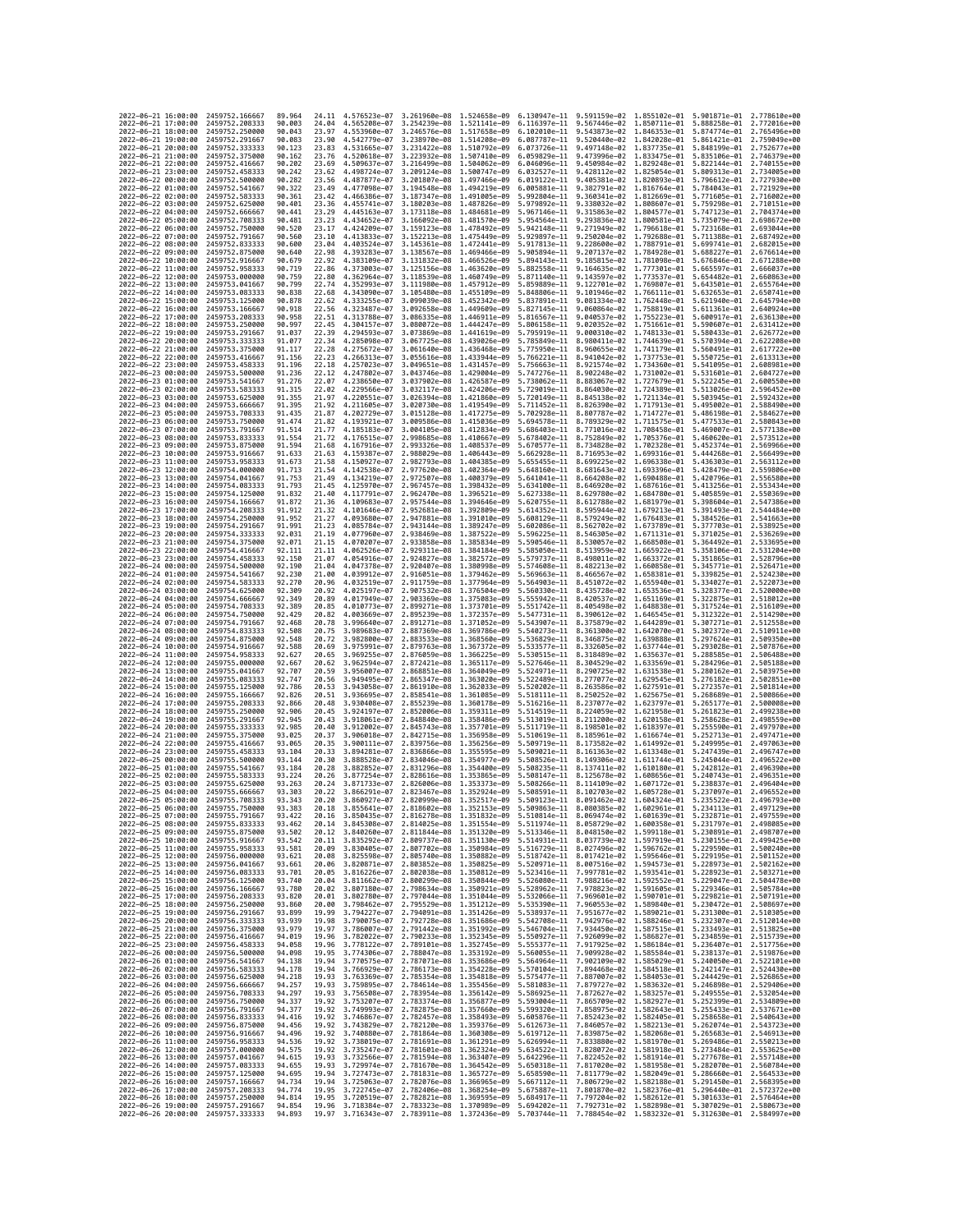| 2022-06-26 21:00:00                                               |                     | 2459757.375000                                     | 94.933                     | 19.98          | 3.714395e-07 2.784586e-08    |                                                                                                                                                                                              | 1.373936e-09                                                                                                                                                                                                                                                                                                                                                                   |                              | 5.713545e-11 7.784372e-02                                                                                                                                                                                                                                       | 1.583616e-01 | 5.318436e-01 2.589439e+00                 |                              |
|-------------------------------------------------------------------|---------------------|----------------------------------------------------|----------------------------|----------------|------------------------------|----------------------------------------------------------------------------------------------------------------------------------------------------------------------------------------------|--------------------------------------------------------------------------------------------------------------------------------------------------------------------------------------------------------------------------------------------------------------------------------------------------------------------------------------------------------------------------------|------------------------------|-----------------------------------------------------------------------------------------------------------------------------------------------------------------------------------------------------------------------------------------------------------------|--------------|-------------------------------------------|------------------------------|
| 2022-06-26 22:00:00                                               |                     | 2459757,416667                                     | 94.973                     | 19.99          | 3.712541e-07                 | 2.785349e-08                                                                                                                                                                                 | 1,375490e-09                                                                                                                                                                                                                                                                                                                                                                   |                              | 5.723607e-11 7.780486e-02 1.584050e-01                                                                                                                                                                                                                          |              | 5.324450e-01                              | 2.593999e+00                 |
| 2022-06-26 23:00:00<br>2022-06-27 00:00:00                        |                     | 2459757.458333<br>2459757,500000                   | 95.013<br>95.052           | 20.00<br>20.01 | 3.710782e-07<br>3.709117e-07 | 2.786199e-08 1.377097e-09<br>2.787138e-08 1.378759e-09                                                                                                                                       |                                                                                                                                                                                                                                                                                                                                                                                | 5.733930e-11                 | 7.776798e-02 1.584533e-01<br>5.744518e-11 7.773309e-02 1.585067e-01                                                                                                                                                                                             |              | 5.330672e-01<br>5.337104e-01              | 2.598678e+00<br>2.603476e+00 |
| 2022-06-27 01:00:00                                               |                     | 2459757.541667                                     | 95.092                     | 20.02          | 3.707547e-07                 | 2.788166e-08 1.380475e-09                                                                                                                                                                    |                                                                                                                                                                                                                                                                                                                                                                                |                              | 5.755371e-11 7.770020e-02 1.585652e-01                                                                                                                                                                                                                          |              | 5.343747e-01 2.608395e+00                 |                              |
| 2022-06-27 02:00:00                                               |                     | 2459757.583333                                     | 95.132                     | 20.04          | 3.706074e-07                 | 2.789284e-08                                                                                                                                                                                 | 1.382246e-09                                                                                                                                                                                                                                                                                                                                                                   | 5.766491e-11                 | 7.766931e-02 1.586288e-01                                                                                                                                                                                                                                       |              | 5.350602e-01                              | 2.613435e+00                 |
| 2022-06-27 03:00:00<br>2022-06-27 04:00:00                        |                     | 2459757.625000<br>2459757.666667                   | 95.172<br>95.211           | 20.05<br>20.06 | 3.704696e-07<br>3.703416e-07 | 2.790491e-08<br>2.791790e-08                                                                                                                                                                 | 1.384072e-09<br>1.385954e-09                                                                                                                                                                                                                                                                                                                                                   | 5.777880e-11<br>5.789540e-11 | 7.764045e-02 1.586974e-01<br>7.761361e-02 1.587713e-01                                                                                                                                                                                                          |              | 5.357671e-01<br>5.364955e-01              | 2.618597e+00<br>2.623881e+00 |
| 2022-06-27 05:00:00                                               |                     | 2459757.708333                                     | 95.251                     | 20.08          | 3.702232e-07                 | 2.793179e-08 1.387891e-09                                                                                                                                                                    |                                                                                                                                                                                                                                                                                                                                                                                |                              | 5.801472e-11 7.758881e-02 1.588503e-01                                                                                                                                                                                                                          |              | 5.372455e-01                              | 2.629289e+00                 |
| 2022-06-27 06:00:00                                               |                     | 2459757.750000                                     | 95.291                     | 20.10          | 3.701147e-07                 | 2.794660e-08                                                                                                                                                                                 | 1.389885e-09                                                                                                                                                                                                                                                                                                                                                                   | 5.813678e-11                 | 7.756607e-02                                                                                                                                                                                                                                                    | 1.589345e-01 | 5.380174e-01                              | 2.634821e+00                 |
| 2022-06-27 07:00:00<br>2022-06-27 08:00:00                        |                     | 2459757.791667<br>2459757.833333                   | 95,331<br>95.370           | 20.11<br>20.13 | 3.700160e-07<br>3.699272e-07 | 2.796234e-08<br>2.797900e-08                                                                                                                                                                 | 1.391936e-09<br>1.394043e-09                                                                                                                                                                                                                                                                                                                                                   | 5.826161e-11<br>5.838921e-11 | 7.754538e-02 1.590240e-01<br>7.752677e-02 1.591188e-01                                                                                                                                                                                                          |              | 5.388111e-01<br>5.396269e-01              | 2.640478e+00<br>2.646261e+00 |
| 2022-06-27 09:00:00                                               |                     | 2459757.875000                                     | 95.410                     | 20.15          | 3.698484e-07                 | 2.799660e-08                                                                                                                                                                                 | 1,396208e-09                                                                                                                                                                                                                                                                                                                                                                   | 5.851960e-11                 | 7.751025e-02                                                                                                                                                                                                                                                    | 1.592189e-01 | 5.404650e-01                              | 2.652170e+00                 |
| 2022-06-27 10:00:00                                               |                     | 2459757.916667                                     | 95.450                     | 20.17          | 3.697795e-07                 | 2.801514e-08                                                                                                                                                                                 | 1.398431e-09                                                                                                                                                                                                                                                                                                                                                                   | 5.865281e-11                 | 7.749582e-02 1.593243e-01                                                                                                                                                                                                                                       |              | 5.413254e-01                              | 2.658208e+00                 |
| 2022-06-27 11:00:00<br>2022-06-27 12:00:00                        |                     | 2459757.958333<br>2459758.000000                   | 95.490<br>95.529           | 20.19<br>20.21 | 3.697208e-07<br>3.696721e-07 | 2.803462e-08<br>2.805506e-08                                                                                                                                                                 | 1.400712e-09<br>1.403051e-09                                                                                                                                                                                                                                                                                                                                                   | 5.878886e-11<br>5.892775e-11 | 7.748350e-02 1.594351e-01<br>7.747331e-02 1.595513e-01                                                                                                                                                                                                          |              | 5.422083e-01<br>5.431138e-01              | 2.664373e+00<br>2.670668e+00 |
| 2022-06-27 13:00:00                                               |                     | 2459758.041667                                     | 95.569                     | 20.23          | 3.696336e-07                 | 2.807645e-08                                                                                                                                                                                 | 1.405449e-09                                                                                                                                                                                                                                                                                                                                                                   | 5.906952e-11                 | 7.746524e-02                                                                                                                                                                                                                                                    | 1.596730e-01 | 5.440421e-01                              | 2.677093e+00                 |
| 2022-06-27 14:00:00<br>2022-06-27 15:00:00                        |                     | 2459758.083333<br>2459758.125000                   | 95.609<br>95.649           | 20.26<br>20.28 | 3.696054e-07<br>3.695874e-07 | 2.809880e-08<br>2.812213e-08                                                                                                                                                                 | 1.407907e-09<br>1.410424e-09                                                                                                                                                                                                                                                                                                                                                   | 5.921418e-11                 | 7.745932e-02 1.598001e-01<br>5.936174e-11 7.745556e-02 1.599328e-01                                                                                                                                                                                             |              | 5.449934e-01<br>5.459678e-01              | 2.683649e+00<br>2.690337e+00 |
| 2022-06-27 16:00:00                                               |                     | 2459758.166667                                     | 95.688                     | 20.31          | 3.695798e-07                 | 2.814643e-08 1.413001e-09                                                                                                                                                                    |                                                                                                                                                                                                                                                                                                                                                                                |                              | 5.951224e-11 7.745396e-02 1.600710e-01                                                                                                                                                                                                                          |              | 5.469655e-01                              | 2.697158e+00                 |
| 2022-06-27 17:00:00                                               |                     | 2459758.208333                                     | 95.728                     | 20.33          | 3.695826e-07                 | 2.817171e-08                                                                                                                                                                                 | 1.415639e-09                                                                                                                                                                                                                                                                                                                                                                   | 5.966569e-11                 | 7.745455e-02                                                                                                                                                                                                                                                    | 1.602147e-01 | 5.479866e-01                              | 2.704112e+00                 |
| 2022-06-27 18:00:00<br>2022-06-27 19:00:00                        |                     | 2459758,250000<br>2459758.291667                   | 95.768<br>95.808           | 20.36<br>20.38 | 3.695959e-07<br>3.696197e-07 | 2.819799e-08<br>2.822525e-08 1.421098e-09                                                                                                                                                    | 1.418338e-09                                                                                                                                                                                                                                                                                                                                                                   | 5.982211e-11<br>5.998152e-11 | 7.745733e-02 1.603642e-01<br>7.746232e-02 1.605192e-01                                                                                                                                                                                                          |              | 5.490312e-01<br>5.500996e-01              | 2.711201e+00<br>2.718426e+00 |
| 2022-06-27 20:00:00                                               |                     | 2459758.333333                                     | 95.847                     | 20.41          | 3.696541e-07                 | 2.825352e-08                                                                                                                                                                                 | 1.423920e-09                                                                                                                                                                                                                                                                                                                                                                   | 6.014394e-11                 | 7.746953e-02 1.606800e-01                                                                                                                                                                                                                                       |              | 5.511919e-01                              | 2.725787e+00                 |
| 2022-06-27 21:00:00                                               |                     | 2459758.375000                                     | 95.887                     | 20.44          | 3.696991e-07                 | 2.828279e-08 1.426803e-09                                                                                                                                                                    |                                                                                                                                                                                                                                                                                                                                                                                | 6.030939e-11                 | 7.747897e-02 1.608465e-01                                                                                                                                                                                                                                       |              | 5.523082e-01                              | 2.733286e+00                 |
| 2022-06-27 22:00:00<br>2022-06-27 23:00:00                        |                     | 2459758.416667<br>2459758.458333                   | 95.927<br>95.966           | 20.47<br>20.50 | 3.697549e-07<br>3.698215e-07 | 2.831308e-08 1.429750e-09<br>2.834439e-08                                                                                                                                                    | 1.432760e-09                                                                                                                                                                                                                                                                                                                                                                   | 6.047790e-11                 | 7.749066e-02 1.610187e-01<br>6.064948e-11 7.750461e-02 1.611968e-01                                                                                                                                                                                             |              | 5.534488e-01<br>5.546138e-01              | 2.740923e+00<br>2.748699e+00 |
| 2022-06-28 00:00:00                                               |                     | 2459758.500000                                     | 96.006                     | 20.54          | 3.698989e-07                 | 2.837673e-08                                                                                                                                                                                 | 1,435832e-09                                                                                                                                                                                                                                                                                                                                                                   | 6.082416e-11                 | 7.752083e-02                                                                                                                                                                                                                                                    | 1.613807e-01 | 5.558033e-01                              | 2.756615e+00                 |
| 2022-06-28 01:00:00                                               |                     | 2459758.541667                                     | 96.046                     | 20.57          | 3.699872e-07                 | 2.841010e-08                                                                                                                                                                                 | 1.438969e-09                                                                                                                                                                                                                                                                                                                                                                   | 6.100195e-11                 | 7.753934e-02 1.615705e-01                                                                                                                                                                                                                                       |              | 5.570176e-01                              | 2.764673e+00                 |
| 2022-06-28 02:00:00<br>2022-06-28 03:00:00                        |                     | 2459758.583333<br>2459758.625000                   | 96.086<br>96.125           | 20.60<br>20.64 | 3.700865e-07<br>3.701968e-07 | 2.844452e-08<br>2.847998e-08                                                                                                                                                                 | 1.442171e-09<br>1.445437e-09                                                                                                                                                                                                                                                                                                                                                   | 6.118289e-11                 | 7.756015e-02 1.617662e-01<br>6.136698e-11 7.758328e-02 1.619679e-01                                                                                                                                                                                             |              | 5.582568e-01<br>5.595210e-01              | 2.772873e+00<br>2.781217e+00 |
| 2022-06-28 04:00:00                                               |                     | 2459758.666667                                     | 96.165                     | 20.67          | 3.703183e-07                 | 2.851649e-08                                                                                                                                                                                 | 1.448768e-09                                                                                                                                                                                                                                                                                                                                                                   | 6.155427e-11                 | 7.760873e-02                                                                                                                                                                                                                                                    | 1.621755e-01 | 5.608105e-01                              | 2.789705e+00                 |
| 2022-06-28 05:00:00                                               |                     | 2459758.708333                                     | 96.205                     | 20.71          | 3.704509e-07                 | 2.855407e-08 1.452165e-09                                                                                                                                                                    |                                                                                                                                                                                                                                                                                                                                                                                | 6.174476e-11                 | 7.763653e-02 1.623892e-01                                                                                                                                                                                                                                       |              | 5.621254e-01                              | 2.798338e+00                 |
| 2022-06-28 06:00:00<br>2022-06-28 07:00:00                        |                     | 2459758.750000<br>2459758.791667                   | 96.245<br>96.284           | 20.75<br>20.79 | 3.705948e-07<br>3.707501e-07 | 2.859272e-08 1.455628e-09<br>2.863244e-08                                                                                                                                                    | 1.459158e-09                                                                                                                                                                                                                                                                                                                                                                   | 6.213545e-11                 | 6.193848e-11 7.766669e-02 1.626090e-01<br>7.769922e-02 1.628349e-01                                                                                                                                                                                             |              | 5.634660e-01<br>5.648323e-01              | 2.807117e+00<br>2.816044e+00 |
| 2022-06-28 08:00:00                                               |                     | 2459758.833333                                     | 96.324                     | 20.83          | 3.709167e-07                 | 2.867325e-08                                                                                                                                                                                 | 1.462754e-09                                                                                                                                                                                                                                                                                                                                                                   | 6.233570e-11                 | 7.773414e-02 1.630670e-01                                                                                                                                                                                                                                       |              | 5.662246e-01                              | 2.825120e+00                 |
| 2022-06-28 09:00:00                                               |                     | 2459758.875000                                     | 96.364                     | 20.87          | 3.710947e-07                 | 2.871515e-08                                                                                                                                                                                 | 1.466419e-09                                                                                                                                                                                                                                                                                                                                                                   | 6.253925e-11                 | 7.777145e-02 1.633053e-01                                                                                                                                                                                                                                       |              | 5.676431e-01                              | 2.834345e+00                 |
| 2022-06-28 10:00:00<br>2022-06-28 11:00:00                        |                     | 2459758.916667<br>2459758.958333                   | 96.404<br>96.443           | 20.91<br>20.95 | 3.712844e-07<br>3.714856e-07 | 2.875814e-08<br>2.880225e-08                                                                                                                                                                 | 1.470151e-09<br>1.473952e-09                                                                                                                                                                                                                                                                                                                                                   | 6.274612e-11<br>6.295635e-11 | 7.781119e-02 1.635498e-01<br>7.785336e-02                                                                                                                                                                                                                       | 1.638006e-01 | 5.690879e-01<br>5.705593e-01              | 2.843721e+00<br>2.853248e+00 |
| 2022-06-28 12:00:00                                               |                     | 2459759.000000                                     | 96.483                     | 20.99          | 3.716985e-07                 | 2.884747e-08                                                                                                                                                                                 | 1.477822e-09                                                                                                                                                                                                                                                                                                                                                                   | 6.316994e-11                 | 7.789798e-02 1.640578e-01                                                                                                                                                                                                                                       |              | 5.720574e-01                              | 2.862929e+00                 |
| 2022-06-28 13:00:00                                               |                     | 2459759.041667                                     | 96.523                     | 21.04          | 3.719231e-07                 | 2.889380e-08                                                                                                                                                                                 | 1.481762e-09                                                                                                                                                                                                                                                                                                                                                                   |                              | 6.338694e-11 7.794506e-02 1.643213e-01                                                                                                                                                                                                                          |              | 5.735824e-01                              | 2.872763e+00                 |
| 2022-06-28 14:00:00<br>2022-06-28 15:00:00                        |                     | 2459759.083333<br>2459759.125000                   | 96.563<br>96.602           | 21.08<br>21.13 | 3.721596e-07<br>3.724080e-07 | 2.894127e-08<br>2.898988e-08                                                                                                                                                                 | 1.485772e-09<br>1.489852e-09                                                                                                                                                                                                                                                                                                                                                   | 6.360735e-11<br>6.383122e-11 | 7.799462e-02 1.645913e-01<br>7.804668e-02 1.648677e-01                                                                                                                                                                                                          |              | 5.751346e-01<br>5.767140e-01              | 2.882753e+00<br>2.892898e+00 |
| 2022-06-28 16:00:00                                               |                     | 2459759.166667                                     | 96.642                     | 21.18          | 3.726684e-07                 | 2.903963e-08 1.494003e-09                                                                                                                                                                    |                                                                                                                                                                                                                                                                                                                                                                                | 6.405856e-11                 | 7.810125e-02 1.651506e-01                                                                                                                                                                                                                                       |              | 5.783210e-01                              | 2.903202e+00                 |
| 2022-06-28 17:00:00<br>2022-06-28 18:00:00                        |                     | 2459759.208333<br>2459759.250000                   | 96.682<br>96.722           | 21.23<br>21.18 | 3.729408e-07<br>3.720936e-07 | 2.909053e-08<br>2.902764e-08                                                                                                                                                                 | 1.498226e-09<br>1,495114e-09                                                                                                                                                                                                                                                                                                                                                   | 6.415680e-11                 | 6.428939e-11 7.815834e-02 1.654401e-01<br>7.798079e-02                                                                                                                                                                                                          | 1.650824e-01 | 5.799557e-01<br>5.787508e-01              | 2.913663e+00<br>2.907654e+00 |
| 2022-06-28 19:00:00                                               |                     | 2459759.291667                                     | 96.761                     | 21.04          | 3.703162e-07                 | 2.887019e-08 1.485906e-09                                                                                                                                                                    |                                                                                                                                                                                                                                                                                                                                                                                | 6.372219e-11                 | 7.760829e-02 1.641870e-01                                                                                                                                                                                                                                       |              | 5.751864e-01                              | 2.887957e+00                 |
| 2022-06-28 20:00:00                                               |                     | 2459759.333333                                     | 96.801                     | 20.91          | 3.685508e-07                 | 2.871389e-08                                                                                                                                                                                 | 1.476769e-09                                                                                                                                                                                                                                                                                                                                                                   |                              | 6.329108e-11 7.723832e-02                                                                                                                                                                                                                                       | 1.632981e-01 | 5.716496e-01                              | 2.868419e+00<br>2.849037e+00 |
| 2022-06-28 21:00:00<br>2022-06-28 22:00:00                        |                     | 2459759.375000<br>2459759.416667                   | 96.841<br>96.881           | 20.78<br>20.65 | 3.667974e-07<br>3.650558e-07 | 2.855873e-08<br>2.840471e-08                                                                                                                                                                 | 1.467703e-09<br>1.458707e-09                                                                                                                                                                                                                                                                                                                                                   | 6.243920e-11                 | 6.286342e-11 7.687084e-02 1.624157e-01<br>7.650585e-02                                                                                                                                                                                                          | 1.615398e-01 | 5.681402e-01<br>5.646581e-01              | 2.829811e+00                 |
| 2022-06-28 23:00:00                                               |                     | 2459759.458333                                     | 96.920                     | 20.52          | 3.633260e-07                 | 2.825181e-08                                                                                                                                                                                 | 1.449781e-09                                                                                                                                                                                                                                                                                                                                                                   | 6.201839e-11                 | 7.614333e-02 1.606702e-01                                                                                                                                                                                                                                       |              | 5.612029e-01                              | 2.810739e+00                 |
| 2022-06-29 00:00:00<br>2022-06-29 01:00:00                        |                     | 2459759.500000<br>2459759.541667                   | 96.960<br>97.000           | 20.40<br>20.27 | 3.616078e-07<br>3.599012e-07 | 2.810002e-08<br>2.794934e-08                                                                                                                                                                 | 1,440925e-09<br>1.432136e-09                                                                                                                                                                                                                                                                                                                                                   | 6.160095e-11<br>6.118686e-11 | 7.578325e-02 1.598070e-01<br>7.542560e-02 1.589501e-01                                                                                                                                                                                                          |              | 5.577745e-01<br>5.543726e-01              | 2.791820e+00<br>2.773053e+00 |
| 2022-06-29 02:00:00                                               |                     | 2459759.583333                                     | 97.040                     | 20.14          | 3.582061e-07                 | 2.779975e-08 1.423416e-09                                                                                                                                                                    |                                                                                                                                                                                                                                                                                                                                                                                | 6.077608e-11                 | 7.507035e-02 1.580994e-01                                                                                                                                                                                                                                       |              | 5.509970e-01                              | 2.754436e+00                 |
| 2022-06-29 03:00:00                                               |                     | 2459759.625000                                     | 97.079                     | 20.02          | 3.565225e-07                 | 2.765125e-08 1.414763e-09                                                                                                                                                                    |                                                                                                                                                                                                                                                                                                                                                                                | 6.036860e-11                 | 7.471750e-02 1.572548e-01                                                                                                                                                                                                                                       |              | 5.476475e-01                              | 2.735969e+00                 |
| 2022-06-29 04:00:00<br>2022-06-29 05:00:00                        |                     | 2459759.666667<br>2459759.708333                   | 97.119<br>97.159           | 19.90<br>19.77 | 3.548501e-07<br>3.531890e-07 | 2.750383e-08<br>2.735748e-08                                                                                                                                                                 | 1.406177e-09<br>1.397657e-09                                                                                                                                                                                                                                                                                                                                                   | 5.956339e-11                 | 5.996438e-11 7.436702e-02 1.564164e-01<br>7.401889e-02                                                                                                                                                                                                          | 1.555841e-01 | 5.443239e-01<br>5.410259e-01              | 2.717649e+00<br>2.699476e+00 |
| 2022-06-29 06:00:00                                               |                     | 2459759.750000                                     | 97.199                     | 19.65          | 3.515390e-07                 | 2.721219e-08                                                                                                                                                                                 | 1.389203e-09                                                                                                                                                                                                                                                                                                                                                                   | 5.916561e-11                 | 7.367310e-02 1.547579e-01                                                                                                                                                                                                                                       |              | 5.377534e-01                              | 2.681448e+00                 |
| 2022-06-29 07:00:00<br>2022-06-29 08:00:00                        |                     | 2459759.791667<br>2459759.833333                   | 97.238<br>97,278           | 19.53<br>19.41 | 3.499001e-07<br>3.482721e-07 | 2.706795e-08<br>2.692476e-08 1.372490e-09                                                                                                                                                    | 1.380814e-09                                                                                                                                                                                                                                                                                                                                                                   | 5.877102e-11                 | 7.332962e-02 1.539376e-01<br>5.837957e-11 7.298845e-02 1.531232e-01                                                                                                                                                                                             |              | 5.345061e-01<br>5.312839e-01              | 2.663565e+00<br>2.645824e+00 |
| 2022-06-29 09:00:00                                               |                     | 2459759.875000                                     | 97.318                     | 19.29          | 3.466551e-07                 | 2.678261e-08                                                                                                                                                                                 | 1.364230e-09                                                                                                                                                                                                                                                                                                                                                                   | 5.799126e-11                 | 7.264956e-02                                                                                                                                                                                                                                                    | 1.523148e-01 | 5.280865e-01                              | 2.628225e+00                 |
| 2022-06-29 10:00:00                                               |                     | 2459759.916667                                     | 97.358                     | 19.18          | 3.450488e-07                 | 2.664148e-08 1.356034e-09                                                                                                                                                                    |                                                                                                                                                                                                                                                                                                                                                                                | 5.760605e-11                 | 7.231293e-02 1.515122e-01                                                                                                                                                                                                                                       |              | 5.249137e-01                              | 2.610767e+00                 |
| 2022-06-29 11:00:00<br>2022-06-29 12:00:00                        |                     | 2459759.958333<br>2459760.000000                   | 97.397<br>97.437           | 19.06<br>18.94 | 3.434533e-07<br>3.418685e-07 | 2.650137e-08<br>2.636228e-08                                                                                                                                                                 | 1.347900e-09<br>1.339830e-09                                                                                                                                                                                                                                                                                                                                                   | 5.722391e-11<br>5.684482e-11 | 7.197856e-02 1.507154e-01<br>7.164641e-02 1.499243e-01                                                                                                                                                                                                          |              | 5.217653e-01<br>5.186411e-01              | 2.593448e+00<br>2.576268e+00 |
| 2022-06-29 13:00:00                                               |                     | 2459760.041667                                     | 97.477                     | 18.83          | 3.402942e-07                 | 2.622418e-08 1.331821e-09                                                                                                                                                                    |                                                                                                                                                                                                                                                                                                                                                                                | 5.646876e-11                 | 7.131648e-02 1.491390e-01                                                                                                                                                                                                                                       |              | 5.155409e-01                              | 2.559224e+00                 |
| 2022-06-29 14:00:00<br>2022-06-29 15:00:00                        |                     | 2459760.083333<br>2459760.125000                   | 97.517<br>97.556           | 18.71<br>18.60 | 3.387304e-07<br>3.371770e-07 | 2.608709e-08 1.323873e-09<br>2.595098e-08 1.315987e-09                                                                                                                                       |                                                                                                                                                                                                                                                                                                                                                                                | 5.609569e-11                 | 7.098875e-02 1.483593e-01<br>5.572560e-11 7.066320e-02 1.475852e-01                                                                                                                                                                                             |              | 5.124645e-01<br>5.094118e-01              | 2.542316e+00<br>2.525543e+00 |
| 2022-06-29 16:00:00                                               |                     | 2459760.166667                                     | 97.596                     | 18.49          | 3.356339e-07                 | 2.581585e-08                                                                                                                                                                                 | 1.308161e-09                                                                                                                                                                                                                                                                                                                                                                   | 5.535845e-11                 | 7.033982e-02                                                                                                                                                                                                                                                    | 1.468167e-01 | 5.063824e-01                              | 2.508904e+00                 |
| 2022-06-29 17:00:00                                               |                     | 2459760.208333                                     | 97.636                     | 18.37          | 3.341011e-07                 | 2.568169e-08 1.300395e-09                                                                                                                                                                    |                                                                                                                                                                                                                                                                                                                                                                                | 5.499423e-11                 | 7.001858e-02 1.460538e-01                                                                                                                                                                                                                                       |              | 5.033763e-01                              | 2.492397e+00                 |
| 2022-06-29 18:00:00<br>2022-06-29 19:00:00                        |                     | 2459760.250000<br>2459760.291667                   | 97.676<br>97.715           | 18.26<br>18.15 | 3.325784e-07<br>3.310659e-07 | 2.554849e-08 1.292689e-09<br>2.541626e-08 1.285042e-09                                                                                                                                       |                                                                                                                                                                                                                                                                                                                                                                                |                              | 5.463291e-11 6.969948e-02 1.452963e-01<br>5.427446e-11 6.938249e-02 1.445442e-01                                                                                                                                                                                |              | 5.003932e-01<br>4.974330e-01 2.459776e+00 | 2.476021e+00                 |
| 2022-06-29 20:00:00                                               |                     | 2459760.333333                                     | 97.755                     | 18.04          | 3.295634e-07                 | 2.528497e-08                                                                                                                                                                                 | 1.277453e-09                                                                                                                                                                                                                                                                                                                                                                   | 5.391886e-11                 | 6.906760e-02                                                                                                                                                                                                                                                    | 1.437976e-01 | 4.944955e-01                              | 2.443660e+00                 |
| 2022-06-29 21:00:00                                               |                     | 2459760.375000                                     | 97.795                     | 17.94          | 3.280708e-07                 | 2.515462e-08                                                                                                                                                                                 | 1.269922e-09                                                                                                                                                                                                                                                                                                                                                                   | 5.356609e-11                 | 6.875480e-02 1.430563e-01                                                                                                                                                                                                                                       |              | 4.915804e-01                              | 2.427672e+00                 |
| 2022-06-29 22:00:00<br>2022-06-29 23:00:00                        |                     | 2459760.416667<br>2459760.458333                   | 97.835<br>97.874           | 17.83<br>17.72 | 3.265881e-07<br>3.251153e-07 | 2.502521e-08 1.262449e-09<br>2.489672e-08 1.255033e-09                                                                                                                                       |                                                                                                                                                                                                                                                                                                                                                                                |                              | 5.321613e-11 6.844407e-02 1.423203e-01<br>5.286894e-11 6.813540e-02 1.415896e-01                                                                                                                                                                                |              | 4.886875e-01<br>4.858168e-01              | 2.411811e+00<br>2.396076e+00 |
| 2022-06-30 00:00:00                                               |                     | 2459760.500000                                     | 97.914                     | 17.61          | 3.236521e-07                 | 2.476915e-08 1.247674e-09                                                                                                                                                                    |                                                                                                                                                                                                                                                                                                                                                                                | 5.252451e-11                 | 6.782876e-02 1.408641e-01                                                                                                                                                                                                                                       |              | 4.829681e-01                              | 2.380466e+00                 |
| 2022-06-30 01:00:00<br>2022-06-30 02:00:00                        |                     | 2459760.541667<br>2459760.583333                   | 97.954<br>97.994           | 17.51<br>17.41 | 3.221986e-07<br>3.207547e-07 | 2.464250e-08 1.240371e-09<br>2.451675e-08                                                                                                                                                    | 1.233123e-09                                                                                                                                                                                                                                                                                                                                                                   | 5.218281e-11                 | 6.752414e-02 1.401438e-01<br>5.184382e-11 6.722154e-02 1.394287e-01                                                                                                                                                                                             |              | 4.801410e-01<br>4.773356e-01              | 2.364980e+00<br>2.349617e+00 |
| 2022-06-30 03:00:00                                               |                     | 2459760.625000                                     | 98.033                     | 17.30          | 3.193203e-07                 | 2.439190e-08                                                                                                                                                                                 | 1.225931e-09                                                                                                                                                                                                                                                                                                                                                                   | 5.150752e-11                 | 6.692093e-02                                                                                                                                                                                                                                                    | 1.387186e-01 | 4.745515e-01                              | 2.334375e+00                 |
| 2022-06-30 04:00:00                                               |                     | 2459760.666667                                     | 98.073                     | 17.20          | 3.178954e-07                 | 2.426794e-08                                                                                                                                                                                 |                                                                                                                                                                                                                                                                                                                                                                                |                              |                                                                                                                                                                                                                                                                 |              |                                           | 2.319255e+00                 |
| 2022-06-30 05:00:00<br>2022-06-30 06:00:00                        |                     | 2459760.708333<br>2459760.750000                   | 98.113<br>98,152           | 17.10          | 3.164798e-07                 |                                                                                                                                                                                              | 1.218793e-09                                                                                                                                                                                                                                                                                                                                                                   |                              | 5.117389e-11 6.662230e-02 1.380136e-01                                                                                                                                                                                                                          |              | 4.717886e-01                              | 2.304254e+00                 |
| 2022-06-30 07:00:00                                               |                     | 2459760.791667                                     |                            |                |                              | 2.414486e-08                                                                                                                                                                                 | 1.211710e-09                                                                                                                                                                                                                                                                                                                                                                   |                              | 5.084289e-11 6.632563e-02 1.373137e-01                                                                                                                                                                                                                          |              | 4.690468e-01                              |                              |
| 2022-06-30 08:00:00                                               |                     |                                                    | 98.192                     | 17.00<br>16.90 | 3.150735e-07<br>3.136765e-07 | 2.402266e-08<br>2.390133e-08                                                                                                                                                                 | 1.204681e-09<br>1.197705e-09                                                                                                                                                                                                                                                                                                                                                   | 5.018875e-11                 | 5.051452e-11 6.603091e-02 1.366187e-01<br>6.573813e-02                                                                                                                                                                                                          | 1.359287e-01 | 4.663258e-01<br>4.636256e-01              | 2.289372e+00<br>2.274607e+00 |
| 2022-06-30 10:00:00                                               |                     | 2459760.833333                                     | 98.232                     | 16.80          | 3.122886e-07                 | 2.378086e-08 1.190783e-09                                                                                                                                                                    |                                                                                                                                                                                                                                                                                                                                                                                |                              | 4.986556e-11 6.544728e-02 1.352436e-01                                                                                                                                                                                                                          |              | 4.609459e-01                              | 2.259960e+00                 |
|                                                                   | 2022-06-30 09:00:00 | 2459760.875000<br>2459760,916667                   | 98.272<br>98.311           | 16.70<br>16.60 |                              | 3.109099e-07 2.366125e-08 1.183913e-09                                                                                                                                                       | 3.095401e-07 2.354249e-08 1.177095e-09 4.922682e-11 6.487127e-02 1.338880e-01 4.556473e-01 2.231012e+00                                                                                                                                                                                                                                                                        |                              | 4.954492e-11  6.515833e-02  1.345634e-01  4.582865e-01  2.245428e+00                                                                                                                                                                                            |              |                                           |                              |
| 2022-06-30                                                        | 11:00:00            | 2459760.958333                                     | 98.351                     | 16.50          | .081794e-07                  | 2.342457e-08                                                                                                                                                                                 | 1.170329e-09                                                                                                                                                                                                                                                                                                                                                                   | 4.891123e-11                 | 6.458609e-02                                                                                                                                                                                                                                                    | 1.332174e-01 | 4.530282e-01                              |                              |
| 2022-06-30 12:00:00                                               |                     | 2459761.000000                                     | 98.391<br>98.431           | 16.40<br>16.31 |                              |                                                                                                                                                                                              | 3.068275e-07 2.330749e-08 1.163614e-09 4.859813e-11 6.430278e-02 1.325515e-01 4.504289e-01 2.202519e+00                                                                                                                                                                                                                                                                        |                              |                                                                                                                                                                                                                                                                 |              |                                           |                              |
| 2022-06-30 13:00:00<br>2022-06-30 14:00:00                        |                     | 2459761.041667<br>2459761.083333                   | 98.470                     | 16.21          |                              |                                                                                                                                                                                              | 3.054845e-07 2.319124e-08 1.156950e-09 4.828751e-11 6.402132e-02 1.318904e-01 4.478494e-01 2.188441e+00                                                                                                                                                                                                                                                                        |                              |                                                                                                                                                                                                                                                                 |              |                                           |                              |
| 2022-06-30 15:00:00                                               |                     | 2459761.125000                                     | 98.510                     | 16.12          |                              |                                                                                                                                                                                              | $\frac{3.041503e-07}{3.028248e-07} \quad \frac{2.307581e-08}{2.296120e-08} \quad \frac{4.150337e-09}{4.797934e-11} \quad \frac{6.374170e-02}{6.346391e-02} \quad \frac{1.312339e-01}{1.305821e-01} \quad \frac{4.452894e-01}{4.427487e-01} \quad \frac{2.174474e+00}{2.160618e+00}$                                                                                            |                              |                                                                                                                                                                                                                                                                 |              |                                           |                              |
| 2022-06-30 16:00:00<br>2022-06-30 17:00:00                        |                     | 2459761.166667<br>2459761.208333                   | 98.550<br>98.590           | 16.02<br>15.93 |                              |                                                                                                                                                                                              | 3.015079e-07 2.284740e-08 1.137260e-09                                                                                                                                                                                                                                                                                                                                         |                              | 4.737027e-11  6.318793e-02  1.299350e-01  4.402274e-01  2.146871e+00                                                                                                                                                                                            |              | 4.377250e-01 2.133232e+00                 |                              |
| 2022-06-30 18:00:00                                               |                     | 2459761.250000                                     | 98.629                     | 15.84          |                              | 3.001996e-07 2.273441e-08 1.130795e-09<br>2.988999e-07 2.262221e-08 1.130795e-09                                                                                                             |                                                                                                                                                                                                                                                                                                                                                                                |                              | 4.706933e-11 6.291375e-02 1.292923e-01<br>4.677076e-11 6.264135e-02 1.292923e-01                                                                                                                                                                                |              | 4.352417e-01                              | 2.119701e+00                 |
| 2022-06-30 19:00:00<br>2022-06-30 20:00:00                        |                     | 2459761.291667<br>2459761.333333                   | 98.669<br>98.709           | 15.75          |                              | 2.976086e-07 2.251081e-08 1.118013e-09                                                                                                                                                       |                                                                                                                                                                                                                                                                                                                                                                                |                              | 4.647455e-11 6.237073e-02 1.280207e-01 4.327770e-01 2.106276e+00                                                                                                                                                                                                |              |                                           |                              |
| 2022-06-30 21:00:00                                               |                     | 2459761.375000                                     | 98.749                     | 15.57          |                              | 15.66 2.963257e-07 2.240019e-08 1.111694e-09                                                                                                                                                 |                                                                                                                                                                                                                                                                                                                                                                                |                              | 4.618067e-11  6.210187e-02  1.273916e-01  4.303310e-01  2.092957e+00                                                                                                                                                                                            |              |                                           |                              |
| 2022-06-30 22:00:00                                               |                     | 2459761.416667                                     | 98.788                     | 15.48          |                              | 2.950511e-07 2.229035e-08 1.105423e-09<br>2.937849e-07 2.218129e-08 1.099199e-09                                                                                                             |                                                                                                                                                                                                                                                                                                                                                                                |                              |                                                                                                                                                                                                                                                                 |              |                                           |                              |
| 2022-06-30 23:00:00<br>2022-07-01 00:00:00                        |                     | 2459761.458333<br>2459761.500000                   | 98.828<br>98.868           |                |                              | 15.39 2.925268e-07 2.207299e-08 1.093022e-09                                                                                                                                                 |                                                                                                                                                                                                                                                                                                                                                                                |                              | $\begin{array}{cccc} 4.588910e-11 & 6.183476e-02 & 1.267670e-01 & 4.279935e-01 & 2.079742e+00\\ 4.589910e-11 & 6.156339e-02 & 1.26167e-01 & 4.259935e-01 & 2.0769742e+00\\ 4.531982e-11 & 6.150539e-02 & 1.251457e-01 & 4.254943e-01 & 2.066632e+00\\ 4.$       |              |                                           |                              |
| 2022-07-01 01:00:00                                               |                     | 2459761.541667                                     | 98.908                     |                |                              | 15.30 2.912769e-07 2.196546e-08 1.086892e-09<br>15.21 2.900352e-07 2.185868e-08 1.080808e-09                                                                                                 |                                                                                                                                                                                                                                                                                                                                                                                |                              |                                                                                                                                                                                                                                                                 |              |                                           |                              |
| 2022-07-01 02:00:00<br>2022-07-01 03:00:00                        |                     | 2459761.583333<br>2459761.625000                   | 98.947<br>98.987           |                |                              | 15.12 2.888015e-07 2.175266e-08 1.074769e-09<br>15.04 2.875757e-07 2.164738e-08 1.068777e-09                                                                                                 |                                                                                                                                                                                                                                                                                                                                                                                |                              | 4.52287e-11 6.104386e-02 1.243193e-01 4.207302e-01 2.029726e+00<br>4.474557e-11 6.078355e-02 1.243193e-01 4.18375ie-01 2.027916e+00<br>4.446528e-11 6.078359e-02 1.237091e-01 4.160377e-01 2.015214e+00                                                         |              |                                           |                              |
| 2022-07-01 04:00:00                                               |                     | 2459761.666667                                     | 99.027                     |                |                              |                                                                                                                                                                                              |                                                                                                                                                                                                                                                                                                                                                                                |                              |                                                                                                                                                                                                                                                                 |              |                                           |                              |
| 2022-07-01 05:00:00<br>2022-07-01 06:00:00                        |                     | 2459761.708333<br>2459761.750000                   | 99.067<br>99.106           |                |                              |                                                                                                                                                                                              | 14.95  2.863579e-07  2.154284e-08  1.062829e-09<br>14.87  2.851480e-07  2.143903e-08  1.056926e-09                                                                                                                                                                                                                                                                             |                              | $\begin{array}{cccc} 4.418719e-11 & 6.026812e-02 & 1.231103e-01 & 4.137179e-01 & 2.002610e+00 \\ 4.391129e-11 & 6.001290e-02 & 1.225156e-01 & 4.114155e-01 & 1.990106e+00 \\ 4.363755e-11 & 5.975934e-02 & 1.219254e-01 & 4.091305e-01 & 1.977700e+00 \\ \end{$ |              |                                           |                              |
| 2022-07-01 07:00:00                                               |                     | 2459761.791667                                     | 99.146                     |                |                              |                                                                                                                                                                                              | 14.78 2.839459e-07 2.133595e-08 1.051067e-09<br>14.70 2.827516e-07 2.123359e-08 1.045252e-09                                                                                                                                                                                                                                                                                   |                              | 4.336595e-11 5.950741e-02 1.213392e-01 4.068626e-01 1.965391e+00<br>4.309649e-11  5.925711e-02  1.207571e-01  4.046118e-01  1.953179e+00                                                                                                                        |              |                                           |                              |
| 2022-07-01 08:00:00                                               |                     | 2459761.833333                                     | 99.186                     |                |                              |                                                                                                                                                                                              |                                                                                                                                                                                                                                                                                                                                                                                |                              |                                                                                                                                                                                                                                                                 |              |                                           |                              |
| 2022-07-01 09:00:00<br>2022-07-01 10:00:00                        |                     | 2459761.875000<br>2459761.916667                   | 99.225<br>99.265           |                |                              | 14.62 2.815650e-07 2.113195e-08 1.039481e-09<br>14.62 2.815650e-07 2.113195e-08 1.039481e-09<br>14.53 2.803861e-07 2.103102e-08 1.033754e-09<br>14.45 2.792147e-07 2.093080e-08 1.028069e-09 |                                                                                                                                                                                                                                                                                                                                                                                |                              | $\begin{array}{cccc} 4.282914e-11 & 5.900843e-02 & 1.201791e-01 & 4.023779e-01 & 1.941062e+00 \\ 4.256388e-11 & 5.876136e-02 & 1.196051e-01 & 4.001607e-01 & 1.929040e+00 \end{array}$<br>4.230070e-11 5.851588e-02 1.190351e-01 3.979602e-01 1.917113e+00      |              |                                           |                              |
| 2022-07-01 11:00:00                                               |                     | 2459761.958333                                     | 99.305                     |                |                              |                                                                                                                                                                                              |                                                                                                                                                                                                                                                                                                                                                                                |                              |                                                                                                                                                                                                                                                                 |              |                                           |                              |
| 2022-07-01 12:00:00<br>2022-07-01 13:00:00                        |                     | 2459762.000000<br>2459762.041667                   | 99.345<br>99.384           |                |                              | 14.37 2.780509e-07 2.083128e-08 1.022427e-09<br>14.29 2.780509e-07 2.083128e-08 1.022427e-09<br>14.29 2.768946e-07 2.073245e-08 1.016827e-09<br>14.21 2.757458e-07 2.063432e-08 1.011269e-09 |                                                                                                                                                                                                                                                                                                                                                                                |                              | 4.203958e-11 5.827198e-02 1.184691e-01 3.957761e-01 1.905278e+00<br>4.178050e-11 5.802965e-02 1.179071e-01 3.957761e-01 1.893537e+00                                                                                                                            |              |                                           |                              |
| 2022-07-01 14:00:00                                               |                     | 2459762.083333                                     | 99.424                     |                |                              |                                                                                                                                                                                              | 14.13 2.746044e-07 2.053687e-08 1.005753e-09                                                                                                                                                                                                                                                                                                                                   |                              | 4.152346e-11 5.778889e-02 1.173490e-01 3.914570e-01 1.881887e+00<br>4.126842e-11 5.778889e-02 1.173490e-01 3.914570e-01 1.881887e+00                                                                                                                            |              |                                           |                              |
| 2022-07-01 15:00:00                                               |                     | 2459762.125000                                     | 99.464                     |                |                              |                                                                                                                                                                                              |                                                                                                                                                                                                                                                                                                                                                                                |                              |                                                                                                                                                                                                                                                                 |              |                                           |                              |
| 2022-07-01 16:00:00<br>2022-07-01 17:00:00                        |                     | 2459762.166667<br>2459762.208333                   | 99.504<br>99.543           |                |                              |                                                                                                                                                                                              | $\begin{array}{cccccccc} 14.05 & 2.734703e-07 & 2.044010e-08 & 1.000278e-09 & 4.101537e-11 & 5.731200e-02 & 1.162444e-01 & 3.872023e-01 & 1.85860e+00 & 1.31200e-08 & 1.31200e-08 & 1.31200e-08 & 1.31200e-08 & 1.3200e-08 & 1.3200e-08 & 1.3200e-08 & 1.320$<br>13.89 2.712240e-07 2.024858e-08 9.894503e-10 4.051519e-11 5.684123e-02 1.151552e-01 3.830111e-01 1.836192e+00 |                              |                                                                                                                                                                                                                                                                 |              |                                           |                              |
| 2022-07-01 18:00:00                                               |                     | 2459762.250000                                     | 99.583                     |                |                              |                                                                                                                                                                                              |                                                                                                                                                                                                                                                                                                                                                                                |                              |                                                                                                                                                                                                                                                                 |              |                                           |                              |
| 2022-07-01 19:00:00<br>2022-07-01 20:00:00                        |                     | 2459762.291667<br>2459762.333333                   | 99.623<br>99.663           |                |                              |                                                                                                                                                                                              |                                                                                                                                                                                                                                                                                                                                                                                |                              |                                                                                                                                                                                                                                                                 |              |                                           |                              |
| 2022-07-01 21:00:00                                               |                     | 2459762.375000                                     | 99.702                     |                |                              |                                                                                                                                                                                              | 13.82 2.701116e-07 2.015381e-08 9.840971e-10 4.026803e-11 5.660811e-02 1.146163e-01 3.809389e-01 1.824990e-00<br>13.74 2.690064e-07 2.0059971e-08 9.787840e-10 4.002280e-11 5.650641e-02 1.146163e-01 3.809389e-01 1.814990e-00<br>1<br>13.59 2.668173e-07 1.987347e-08 9.682765e-10 3.953806e-11 5.591771e-02 1.130220e-01 3.748148e-01 1.791907e+00                          |                              |                                                                                                                                                                                                                                                                 |              |                                           |                              |
| 2022-07-01 22:00:00                                               |                     | 2459762.416667                                     | 99.742                     |                |                              |                                                                                                                                                                                              |                                                                                                                                                                                                                                                                                                                                                                                |                              |                                                                                                                                                                                                                                                                 |              |                                           |                              |
| 2022-07-01 23:00:00<br>2022-07-02 00:00:00<br>2022-07-02 01:00:00 |                     | 2459762.458333<br>2459762.500000<br>2459762.541667 | 99.782<br>99.822<br>99.861 |                |                              |                                                                                                                                                                                              | 11.52 1.657332e-07 1.978132e-08 9.630814e-10 3.929852e-11 5.569052e-02 1.124979e-01 3.722038e-01 1.781051e+00<br>13.44 2.646561e-07 1.968981e-08 9.579251e-10 3.929853e-11 5.569052e-02 1.119775e-01 3.722038e-01 1.781051e+00<br>13<br>13.29 2.625226e-07 1.950870e-08 9.477275e-10 3.859105e-11 5.501766e-02 1.109475e-01 3.668604e-01 1.748987e+00                          |                              |                                                                                                                                                                                                                                                                 |              |                                           |                              |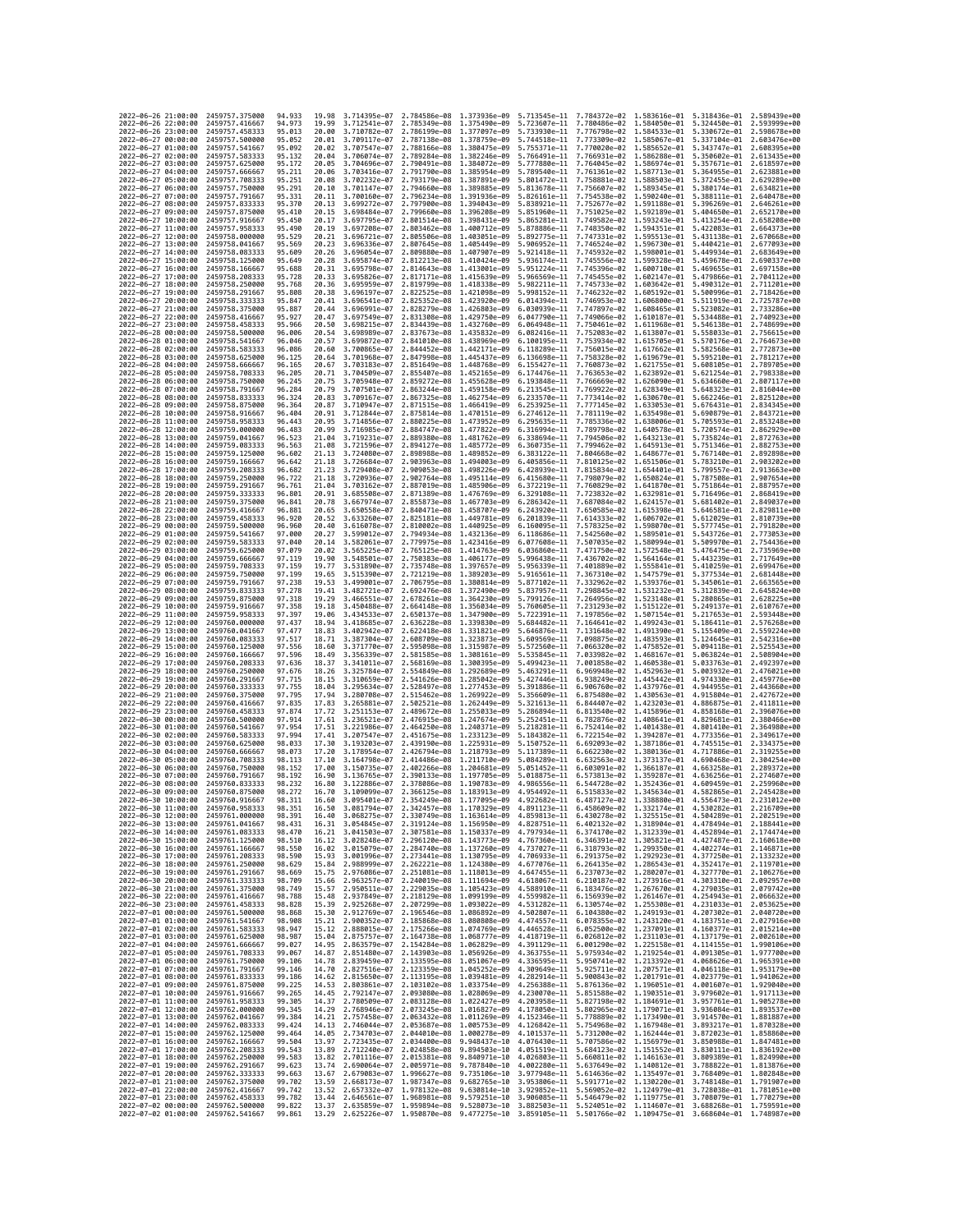| 2022-07-02 02:00:00                                                                      | 2459762.583333                                   | 99.901              | 13.22          | 2.614661e-07 1.941908e-08                 |                              | 9.426856e-10                                                                                                                                                                                                                                                  |                              | 3.835889e-11 5.479625e-02 1.104378e-01 3.649087e-01 1.738465e+00 |                                                        |                                                     |                                                        |
|------------------------------------------------------------------------------------------|--------------------------------------------------|---------------------|----------------|-------------------------------------------|------------------------------|---------------------------------------------------------------------------------------------------------------------------------------------------------------------------------------------------------------------------------------------------------------|------------------------------|------------------------------------------------------------------|--------------------------------------------------------|-----------------------------------------------------|--------------------------------------------------------|
| 2022-07-02 03:00:00                                                                      | 2459762.625000                                   | 99.941              | 13.15          | 2.604164e-07 1.933009e-08                 |                              | 9.376813e-10                                                                                                                                                                                                                                                  | 3.812854e-11                 |                                                                  |                                                        | 5.457625e-02 1.099317e-01 3.629716e-01 1.728026e+00 |                                                        |
| 2022-07-02 04:00:00                                                                      | 2459762.666667                                   | 99.981              | 13.08          | 2.593733e-07                              | 1.924171e-08                 | 9.327142e-10                                                                                                                                                                                                                                                  | 3.789998e-11                 | 5.435766e-02                                                     | 1.094291e-01                                           | 3.610488e-01                                        | 1.717667e+00                                           |
| 2022-07-02 05:00:00                                                                      | 2459762.708333                                   | 100,020             | 13.01          | 2.583370e-07                              | 1.915394e-08                 | 9.277840e-10                                                                                                                                                                                                                                                  | 3.767319e-11                 |                                                                  |                                                        | 5.414047e-02 1.089300e-01 3.591404e-01 1.707389e+00 |                                                        |
| 2022-07-02 06:00:00<br>2022-07-02 07:00:00                                               | 2459762.750000<br>2459762,791667                 | 100,060<br>100,100  | 12.94<br>12.87 | 2.573073e-07<br>2.562842e-07              | 1.906679e-08<br>1.898023e-08 | 9.228905e-10<br>9.180334e-10                                                                                                                                                                                                                                  | 3.744818e-11<br>3.722491e-11 |                                                                  | 5.392467e-02 1.084343e-01<br>5.371026e-02 1.079421e-01 |                                                     | 3.572461e-01 1.697191e+00<br>3.553660e-01 1.687072e+00 |
| 2022-07-02 08:00:00                                                                      | 2459762.833333                                   | 100,139             | 12.80          | 2.552676e-07                              | 1.889428e-08                 | 9.132123e-10                                                                                                                                                                                                                                                  | 3.700338e-11                 | 5.349721e-02                                                     | 1.074533e-01                                           | 3.534998e-01                                        | 1.677032e+00                                           |
| 2022-07-02 09:00:00                                                                      | 2459762.875000                                   | 100.179             | 12.73          | 2.542576e-07                              | 1.880892e-08                 | 9.084271e-10                                                                                                                                                                                                                                                  | 3.678357e-11                 |                                                                  | 5.328553e-02 1.069678e-01                              | 3.516474e-01                                        | 1.667070e+00                                           |
| 2022-07-02 10:00:00                                                                      | 2459762.916667                                   | 100.219             | 12.66          | 2.532540e-07                              | 1.872416e-08                 | 9.036775e-10                                                                                                                                                                                                                                                  | 3.656546e-11                 |                                                                  | 5.307521e-02 1.064857e-01                              |                                                     | 3.498089e-01 1.657186e+00                              |
| 2022-07-02 11:00:00<br>2022-07-02 12:00:00                                               | 2459762.958333                                   | 100.259<br>100.298  | 12.59          | 2.522568e-07                              | 1.863997e-08                 | 8.989630e-10                                                                                                                                                                                                                                                  | 3.634906e-11                 |                                                                  | 5.286623e-02 1.060070e-01<br>5.265858e-02 1.055316e-01 | 3.479839e-01<br>3.461726e-01                        | 1.647378e+00<br>1.637646e+00                           |
| 2022-07-02 13:00:00                                                                      | 2459763.000000<br>2459763.041667                 | 100.338             | 12.52<br>12.46 | 2.512660e-07<br>2.502815e-07              | 1.855637e-08<br>1.847335e-08 | 8.942836e-10<br>8.896389e-10                                                                                                                                                                                                                                  | 3.613433e-11<br>3.592126e-11 |                                                                  | 5.245226e-02 1.050594e-01                              | 3.443746e-01                                        | 1.627990e+00                                           |
| 2022-07-02 14:00:00                                                                      | 2459763.083333                                   | 100.378             | 12.39          | 2.493034e-07                              | 1.839091e-08                 | 8.850286e-10                                                                                                                                                                                                                                                  | 3.570986e-11                 |                                                                  | 5.224727e-02 1.045905e-01                              | 3.425900e-01                                        | 1.618409e+00                                           |
| 2022-07-02 15:00:00                                                                      | 2459763,125000                                   | 100.418             | 12.33          | 2.483315e-07                              | 1.830903e-08                 | 8.804525e-10                                                                                                                                                                                                                                                  | 3.550009e-11                 | 5.204358e-02                                                     | 1.041249e-01                                           | 3.408186e-01                                        | 1.608902e+00                                           |
| 2022-07-02 16:00:00                                                                      | 2459763.166667                                   | 100.457             | 12.26          | 2.473658e-07                              | 1.822772e-08                 | 8.759103e-10                                                                                                                                                                                                                                                  | 3.529195e-11                 |                                                                  | 5.184119e-02 1.036625e-01                              | 3.390603e-01                                        | 1.599468e+00                                           |
| 2022-07-02 17:00:00<br>2022-07-02 18:00:00                                               | 2459763.208333<br>2459763.250000                 | 100.497<br>100.537  | 12.20<br>12.13 | 2.464062e-07<br>2.454528e-07              | 1.814697e-08<br>1.806677e-08 | 8.714018e-10<br>8.669266e-10                                                                                                                                                                                                                                  | 3.508542e-11<br>3.488049e-11 |                                                                  | 5.164010e-02 1.032032e-01<br>5.144030e-02 1.027472e-01 | 3.373151e-01<br>3.355828e-01                        | 1.590108e+00<br>1.580821e+00                           |
| 2022-07-02 19:00:00                                                                      | 2459763.291667                                   | 100.577             | 12.07          | 2.445055e-07                              | 1.798713e-08                 | 8.624846e-10                                                                                                                                                                                                                                                  | 3.467715e-11                 |                                                                  | 5.124177e-02 1.022942e-01                              | 3.338633e-01                                        | 1.571605e+00                                           |
| 2022-07-02 20:00:00                                                                      | 2459763.333333                                   | 100.616             | 12.00          | 2.435643e-07 1.790804e-08                 |                              | 8.580755e-10                                                                                                                                                                                                                                                  | 3.447539e-11                 |                                                                  | 5.104451e-02 1.018444e-01                              |                                                     | 3.321566e-01 1.562461e+00                              |
| 2022-07-02 21:00:00                                                                      | 2459763.375000                                   | 100.656             | 11.94          | 2.426291e-07 1.782950e-08                 |                              | 8.536990e-10                                                                                                                                                                                                                                                  | 3.427519e-11                 |                                                                  |                                                        | 5.084851e-02 1.013978e-01 3.304625e-01 1.553388e+00 |                                                        |
| 2022-07-02 22:00:00                                                                      | 2459763.416667                                   | 100.696             | 11.88          | 2.416998e-07                              | 1.775150e-08                 | 8.493549e-10                                                                                                                                                                                                                                                  | 3.407654e-11                 |                                                                  | 5.065376e-02 1.009541e-01                              | 3.287809e-01                                        | 1.544385e+00                                           |
| 2022-07-02 23:00:00<br>2022-07-03 00:00:00                                               | 2459763.458333<br>2459763.500000                 | 100.736<br>100.775  | 11.82<br>11.75 | 2.407765e-07<br>2.398591e-07 1.759710e-08 | 1.767403e-08                 | 8.450429e-10<br>8.407628e-10                                                                                                                                                                                                                                  | 3.387943e-11<br>3.368385e-11 | 5.046026e-02<br>5.026800e-02                                     | 1.005136e-01<br>1.000761e-01                           | 3.271117e-01<br>3.254549e-01                        | 1.535452e+00<br>1.526588e+00                           |
| 2022-07-03 01:00:00                                                                      | 2459763.541667                                   | 100.815             | 11.69          | 2.389476e-07                              | 1.752070e-08                 | 8.365144e-10                                                                                                                                                                                                                                                  | 3.348977e-11                 | 5.007697e-02                                                     | 9.964160e-02                                           |                                                     | 3.238104e-01 1.517792e+00                              |
| 2022-07-03 02:00:00                                                                      | 2459763.583333                                   | 100.855             | 11.63          | 2.380419e-07                              | 1.744483e-08                 | 8.322973e-10                                                                                                                                                                                                                                                  | 3.329720e-11                 | 4.988716e-02                                                     | 9.921010e-02                                           | 3.221780e-01                                        | 1.509065e+00                                           |
| 2022-07-03 03:00:00                                                                      | 2459763.625000                                   | 100.894             | 11.57          | 2.371419e-07                              | 1.736948e-08                 | 8.281115e-10                                                                                                                                                                                                                                                  | 3.310612e-11                 |                                                                  | 4.969856e-02 9.878157e-02                              | 3.205577e-01                                        | 1.500405e+00                                           |
| 2022-07-03 04:00:00<br>2022-07-03 05:00:00                                               | 2459763.666667<br>2459763.708333                 | 100.934<br>100.974  | 11.51<br>11.45 | 2.362478e-07<br>2.353594e-07              | 1.729464e-08<br>1.722033e-08 | 8.239565e-10<br>8.198322e-10                                                                                                                                                                                                                                  | 3.291652e-11<br>3.272838e-11 | 4.951117e-02<br>4.932498e-02                                     | 9.835600e-02<br>9.793336e-02                           | 3.189493e-01<br>3.173528e-01                        | 1.491812e+00<br>1.483285e+00                           |
| 2022-07-03 06:00:00                                                                      | 2459763.750000                                   | 101.014             | 11.40          | 2.344766e-07                              | 1.714652e-08                 | 8.157384e-10                                                                                                                                                                                                                                                  | 3.254170e-11                 | 4.913998e-02                                                     | 9.751363e-02                                           | 3.157681e-01                                        | 1.474824e+00                                           |
| 2022-07-03 07:00:00                                                                      | 2459763.791667                                   | 101.053             | 11.34          | 2.335995e-07 1.707323e-08                 |                              | 8.116748e-10                                                                                                                                                                                                                                                  | 3.235646e-11                 | 4.895616e-02                                                     | 9.709680e-02                                           | 3.141951e-01                                        | 1.466429e+00                                           |
| 2022-07-03 08:00:00                                                                      | 2459763.833333                                   | 101.093             | 11.28          | 2.327281e-07                              | 1.700044e-08                 | 8.076412e-10                                                                                                                                                                                                                                                  | 3.217266e-11                 | 4.877353e-02                                                     | 9.668283e-02                                           | 3.126337e-01                                        | 1.458099e+00                                           |
| 2022-07-03 09:00:00                                                                      | 2459763.875000                                   | 101.133             | 11.22          | 2.318622e-07                              | 1.692815e-08                 | 8.036374e-10                                                                                                                                                                                                                                                  | 3.199027e-11                 | 4.859206e-02                                                     | 9.627172e-02                                           | 3.110839e-01                                        | 1.449833e+00<br>1.441631e+00                           |
| 2022-07-03 10:00:00<br>2022-07-03 11:00:00                                               | 2459763.916667<br>2459763.958333                 | 101.173<br>101.212  | 11,16<br>11,11 | 2.310018e-07<br>2.301470e-07              | 1.685636e-08<br>1.678506e-08 | 7.996632e-10<br>7.957183e-10                                                                                                                                                                                                                                  | 3.180929e-11<br>3.162972e-11 | 4.841176e-02<br>4.823261e-02                                     | 9.586344e-02<br>9.545797e-02                           | 3.095455e-01                                        | 3.080184e-01 1.433492e+00                              |
| 2022-07-03 12:00:00                                                                      | 2459764.000000                                   | 101.252             | 11.05          | 2.292977e-07                              | 1.671426e-08                 | 7.918024e-10                                                                                                                                                                                                                                                  | 3.145152e-11                 | 4.805461e-02                                                     | 9.505530e-02                                           |                                                     | 3.065026e-01 1.425416e+00                              |
| 2022-07-03 13:00:00                                                                      | 2459764.041667                                   | 101.292             | 11.00          | 2.284538e-07                              | 1.664394e-08                 | 7.879155e-10                                                                                                                                                                                                                                                  | 3.127471e-11                 | 4.787775e-02                                                     | 9.465540e-02                                           | 3.049980e-01                                        | 1.417403e+00                                           |
| 2022-07-03 14:00:00                                                                      | 2459764.083333                                   | 101.332             | 10.94          | 2.276153e-07                              | 1.657411e-08                 | 7.840572e-10                                                                                                                                                                                                                                                  | 3.109926e-11                 | 4.770203e-02                                                     | 9.425826e-02                                           | 3.035045e-01                                        | 1.409451e+00                                           |
| 2022-07-03 15:00:00<br>2022-07-03 16:00:00                                               | 2459764.125000<br>2459764.166667                 | 101.371<br>101.411  | 10.89<br>10.83 | 2.267822e-07<br>2.259545e-07              | 1.650476e-08<br>1.643588e-08 | 7.802274e-10<br>7.764259e-10                                                                                                                                                                                                                                  | 3.092516e-11<br>3.075241e-11 | 4.752744e-02<br>4.735397e-02                                     | 9.386385e-02<br>9.347216e-02                           | 3.020220e-01<br>3.005504e-01                        | 1.401561e+00<br>1,393732e+00                           |
| 2022-07-03 17:00:00                                                                      | 2459764.208333                                   | 101.451             | 10.78          | 2.251321e-07                              | 1.636749e-08                 | 7.726524e-10                                                                                                                                                                                                                                                  | 3.058099e-11                 | 4.718162e-02                                                     | 9.308317e-02                                           | 2.990897e-01                                        | 1.385963e+00                                           |
| 2022-07-03 18:00:00                                                                      | 2459764.250000                                   | 101.490             | 10.72          | 2.243150e-07                              | 1.629956e-08 7.689067e-10    |                                                                                                                                                                                                                                                               | 3.041090e-11                 | 4.701037e-02                                                     | 9.269686e-02                                           |                                                     | 2.976398e-01 1.378254e+00                              |
| 2022-07-03 19:00:00                                                                      | 2459764.291667                                   | 101.530             | 10.67          | 2.235031e-07                              | 1.623210e-08                 | 7.651886e-10                                                                                                                                                                                                                                                  | 3.024212e-11                 | 4.684023e-02                                                     | 9.231322e-02                                           | 2.962005e-01                                        | 1.370605e+00                                           |
| 2022-07-03 20:00:00                                                                      | 2459764.333333                                   | 101.570             | 10.62          | 2.226965e-07                              | 1.616511e-08                 | 7.614979e-10                                                                                                                                                                                                                                                  | 3.007464e-11                 | 4.667118e-02                                                     | 9.193222e-02                                           | 2.947719e-01                                        | 1.363014e+00                                           |
| 2022-07-03 21:00:00<br>2022-07-03 22:00:00                                               | 2459764,375000<br>2459764.416667                 | 101.610<br>101.649  | 10.56<br>10.51 | 2.218951e-07<br>2.210988e-07              | 1.609857e-08<br>1.603250e-08 | 7.578345e-10<br>7.541981e-10                                                                                                                                                                                                                                  | 2.990845e-11<br>2.974354e-11 | 4.650322e-02 9.155385e-02<br>4.633635e-02                        | 9.117809e-02                                           | 2.933538e-01<br>2.919462e-01                        | 1.355483e+00<br>1,348009e+00                           |
| 2022-07-03 23:00:00                                                                      | 2459764.458333                                   | 101,689             | 10.46          | 2.203077e-07                              | 1.596688e-08                 | 7.505885e-10                                                                                                                                                                                                                                                  | 2.957991e-11                 | 4.617055e-02                                                     | 9.080492e-02                                           | 2.905489e-01                                        | 1.340593e+00                                           |
| 2022-07-04 00:00:00                                                                      | 2459764.500000                                   | 101.729             | 10.41          | 2.195217e-07                              | 1.590172e-08                 | 7.470055e-10                                                                                                                                                                                                                                                  | 2.941754e-11                 | 4.600582e-02                                                     | 9.043433e-02                                           | 2.891620e-01                                        | 1.333234e+00                                           |
| 2022-07-04 01:00:00                                                                      | 2459764.541667                                   | 101.769             | 10.36          | 2.187407e-07                              | 1.583701e-08                 | 7.434489e-10                                                                                                                                                                                                                                                  | 2.925642e-11                 | 4.584216e-02                                                     | 9.006629e-02                                           | 2.877852e-01                                        | 1.325932e+00                                           |
| 2022-07-04 02:00:00<br>2022-07-04 03:00:00                                               | 2459764.583333<br>2459764.625000                 | 101.808<br>101.848  | 10.31<br>10.26 | 2.179649e-07 1.577274e-08<br>2.171940e-07 | 1.570892e-08                 | 7.399186e-10<br>7.364143e-10                                                                                                                                                                                                                                  | 2.909655e-11<br>2.893791e-11 | 4.551801e-02                                                     | 4.567956e-02 8.970080e-02<br>8.933783e-02              | 2.850622e-01                                        | 2.864186e-01 1.318687e+00<br>1.311497e+00              |
| 2022-07-04 04:00:00                                                                      | 2459764.666667                                   | 101.888             | 10.21          | 2.164282e-07                              | 1.564553e-08                 | 7.329358e-10                                                                                                                                                                                                                                                  | 2.878049e-11                 | 4.535751e-02                                                     | 8.897737e-02                                           | 2.837157e-01                                        | 1.304362e+00                                           |
| 2022-07-04 05:00:00                                                                      | 2459764.708333                                   | 101.927             | 10.16          | 2.156673e-07                              | 1.558259e-08                 | 7.294830e-10                                                                                                                                                                                                                                                  | 2.862429e-11                 | 4.519805e-02                                                     | 8.861941e-02                                           | 2.823791e-01                                        | 1.297283e+00                                           |
| 2022-07-04 06:00:00                                                                      | 2459764.750000                                   | 101.967             | 10.11          | 2.149113e-07                              | 1.552008e-08                 | 7.260557e-10                                                                                                                                                                                                                                                  | 2.846929e-11                 | 4.503962e-02                                                     | 8.826391e-02                                           | 2.810524e-01                                        | 1.290259e+00                                           |
| 2022-07-04 07:00:00                                                                      | 2459764.791667                                   | 102.007             | 10.06          | 2.141603e-07                              | 1.545800e-08                 | 7.226536e-10                                                                                                                                                                                                                                                  | 2.831549e-11                 | 4.488223e-02                                                     | 8.791088e-02                                           | 2.797355e-01                                        | 1.283288e+00                                           |
| 2022-07-04 08:00:00<br>2022-07-04 09:00:00                                               | 2459764.833333<br>2459764.875000                 | 102.047<br>102.086  | 10.01<br>9.96  | 2.134142e-07<br>2.126729e-07              | 1.539636e-08<br>1.533514e-08 | 7.192767e-10<br>7.159247e-10                                                                                                                                                                                                                                  | 2.816288e-11<br>2.801144e-11 | 4.472586e-02<br>4.457050e-02                                     | 8.756029e-02<br>8.721213e-02                           | 2.784283e-01<br>2.771307e-01                        | 1.276371e+00<br>1.269508e+00                           |
| 2022-07-04 10:00:00                                                                      | 2459764.916667                                   | 102,126             | 9.92           | 2.119364e-07                              | 1.527434e-08                 | 7.125974e-10                                                                                                                                                                                                                                                  | 2.786117e-11                 | 4.441616e-02                                                     | 8.686639e-02                                           | 2.758428e-01                                        | 1.262698e+00                                           |
| 2022-07-04 11:00:00                                                                      | 2459764.958333                                   | 102.166             | 9.87           | 2.112048e-07                              | 1.521397e-08                 | 7.092947e-10                                                                                                                                                                                                                                                  | 2.771206e-11                 | 4.426283e-02                                                     | 8.652304e-02                                           | 2.745643e-01                                        | 1.255940e+00                                           |
| 2022-07-04 12:00:00                                                                      | 2459765.000000                                   | 102.206             | 9.82           | 2.104779e-07                              | 1.515401e-08                 | 7.060164e-10                                                                                                                                                                                                                                                  | 2.756410e-11                 |                                                                  | 4.411050e-02 8.618207e-02                              |                                                     | 2.732953e-01 1.249234e+00                              |
| 2022-07-04 13:00:00<br>2022-07-04 14:00:00                                               | 2459765.041667<br>2459765.083333                 | 102.245<br>102.285  | 9.78<br>9.73   | 2.097558e-07<br>2.090385e-07              | 1.509447e-08<br>1.503535e-08 | 7.027623e-10<br>6.995322e-10                                                                                                                                                                                                                                  | 2.741728e-11<br>2.727160e-11 | 4.395917e-02<br>4.380883e-02                                     | 8.584346e-02<br>8.550721e-02                           | 2.707853e-01                                        | 2.720356e-01 1.242580e+00<br>1.235978e+00              |
| 2022-07-04 15:00:00                                                                      | 2459765.125000                                   | 102.325             | 9.68           | 2.083258e-07                              | 1.497663e-08                 | 6.963260e-10                                                                                                                                                                                                                                                  | 2.712704e-11                 | 4.365947e-02                                                     | 8.517330e-02                                           | 2.695442e-01                                        | 1.229426e+00                                           |
| 2022-07-04 16:00:00                                                                      | 2459765.166667                                   | 102.365             | 9.64           | 2.076178e-07                              | 1.491833e-08                 | 6.931435e-10                                                                                                                                                                                                                                                  | 2.698360e-11                 | 4.351110e-02                                                     | 8.484170e-02                                           |                                                     | 2.683122e-01 1.222925e+00                              |
| 2022-07-04 17:00:00                                                                      | 2459765.208333                                   | 102,404             | 9.59           | 2.069145e-07                              | 1.486043e-08                 | 6.899845e-10                                                                                                                                                                                                                                                  | 2.684126e-11                 | 4.336370e-02                                                     | 8.451242e-02                                           |                                                     | 2.670894e-01 1.216474e+00                              |
| 2022-07-04 18:00:00                                                                      | 2459765.250000                                   | 102.444             | 9.55           | 2.062158e-07                              | 1.480293e-08                 | 6.868489e-10                                                                                                                                                                                                                                                  | 2.670003e-11                 | 4.321727e-02                                                     | 8.418542e-02                                           | 2.658756e-01                                        | 1.210073e+00                                           |
| 2022-07-04 19:00:00<br>2022-07-04 20:00:00                                               | 2459765.291667<br>2459765.333333                 | 102,484<br>102.523  | 9.50<br>9.46   | 2.055217e-07<br>2.048322e-07              | 1.474583e-08<br>1.468913e-08 | 6.837365e-10<br>6.806471e-10                                                                                                                                                                                                                                  | 2.655988e-11<br>2.642082e-11 | 4.307181e-02<br>4.292731e-02                                     | 8.386071e-02<br>8.353826e-02                           | 2.646708e-01<br>2.634750e-01                        | 1.203722e+00<br>1.197419e+00                           |
| 2022-07-04 21:00:00                                                                      | 2459765.375000                                   | 102.563             | 9.42           | 2.041473e-07                              | 1.463283e-08                 | 6.775806e-10                                                                                                                                                                                                                                                  | 2.628283e-11                 | 4.278377e-02                                                     | 8.321806e-02                                           | 2.622879e-01                                        | 1.191166e+00                                           |
| 2022-07-04 22:00:00                                                                      | 2459765.416667                                   | 102.603             | 9.37           | 2.034669e-07                              | 1.457692e-08                 | 6.745368e-10                                                                                                                                                                                                                                                  | 2.614590e-11                 | 4.264117e-02                                                     | 8.290009e-02                                           | 2.611097e-01                                        | 1.184960e+00                                           |
| 2022-07-04 23:00:00                                                                      | 2459765.458333                                   | 102.643             | 9.33           | 2.027910e-07 1.452140e-08                 |                              | 6.715155e-10                                                                                                                                                                                                                                                  | 2.601004e-11                 |                                                                  | 4.249953e-02 8.258435e-02                              |                                                     | 2.599402e-01 1.178803e+00                              |
| 2022-07-05 00:00:00<br>2022-07-05 01:00:00                                               | 2459765.500000<br>2459765.541667                 | 102.682<br>102.722  | 9.29<br>9.24   | 2.021196e-07 1.446627e-08<br>2.014527e-07 | 1.441153e-08                 | 6.685167e-10<br>6.655401e-10                                                                                                                                                                                                                                  | 2.587522e-11<br>2.574145e-11 | 4.235882e-02<br>4.221906e-02                                     | 8.227082e-02<br>8.195949e-02                           | 2.576271e-01                                        | 2.587794e-01 1.172693e+00<br>1.166630e+00              |
| 2022-07-05 02:00:00                                                                      | 2459765.583333                                   | 102.762             | 9.20           | 2.007902e-07                              | 1.435717e-08                 | 6.625856e-10                                                                                                                                                                                                                                                  | 2.560872e-11                 | 4.208022e-02                                                     | 8.165034e-02                                           | 2.564834e-01                                        | 1.160614e+00                                           |
| 2022-07-05 03:00:00                                                                      | 2459765.625000                                   | 102.802             | 9.16           | 2.001322e-07                              | 1.430319e-08                 | 6.596530e-10                                                                                                                                                                                                                                                  | 2.547700e-11                 | 4.194232e-02                                                     | 8.134335e-02                                           | 2.553482e-01                                        | 1.154645e+00                                           |
| 2022-07-05 04:00:00                                                                      | 2459765.666667                                   | 102.841             | 9.12           | 1.994786e-07                              | 1.424959e-08                 | 6.567421e-10                                                                                                                                                                                                                                                  | 2.534631e-11                 | 4.180533e-02                                                     | 8.103853e-02                                           |                                                     | 2.542215e-01 1.148722e+00                              |
| 2022-07-05 05:00:00                                                                      | 2459765.708333                                   | 102,881             | 9.08           | 1.988293e-07                              | 1.419637e-08                 | 6.538529e-10                                                                                                                                                                                                                                                  | 2.521663e-11                 | 4.166927e-02                                                     | 8.073585e-02                                           | 2.531031e-01                                        | 1.142845e+00                                           |
| 2022-07-05 06:00:00<br>2022-07-05 07:00:00                                               | 2459765.750000<br>2459765.791667                 | 102.921<br>102.960  | 9.04<br>9.00   | 1.981845e-07<br>1.975439e-07              | 1.414352e-08<br>1.409104e-08 | 6.509852e-10<br>6.481389e-10                                                                                                                                                                                                                                  | 2.508796e-11<br>2.496028e-11 | 4.153412e-02<br>4.139988e-02                                     | 8.043529e-02<br>8.013686e-02                           | 2.508912e-01                                        | 2.519930e-01 1.137013e+00<br>1.131226e+00              |
| 2022-07-05 08:00:00                                                                      | 2459765.833333                                   | 103.000             | 8.96           | 1.969077e-07                              | 1.403894e-08                 | 6.453137e-10                                                                                                                                                                                                                                                  | 2.483359e-11                 | 4.126655e-02                                                     | 7.984053e-02                                           | 2.497976e-01                                        | 1.125485e+00                                           |
| 2022-07-05 09:00:00                                                                      | 2459765.875000                                   | 103.040             | 8.92           | 1.962758e-07                              | 1.398720e-08                 | 6.425095e-10                                                                                                                                                                                                                                                  | 2.470788e-11                 | 4.113412e-02                                                     | 7.954630e-02                                           | 2.487121e-01                                        | 1.119787e+00                                           |
| 2022-07-05 10:00:00                                                                      | 2459765.916667                                   | 103.080             | 8.88           | 1,956482e-07                              | 1.393583e-08                 | 6.397263e-10                                                                                                                                                                                                                                                  | 2.458315e-11                 | 4.100259e-02                                                     | 7.925414e-02                                           |                                                     | 2.476347e-01 1.114134e+00                              |
| 2022-07-05 11:00:00<br>2022-07-05 12:00:00                                               | 2459765.958333<br>2459766.000000                 | 103, 119<br>103.159 | 8.84<br>8.80   | 1.950249e-07<br>1.944057e-07              | 1.388482e-08<br>1.383417e-08 | 6.369638e-10<br>6.342219e-10                                                                                                                                                                                                                                  | 2.445938e-11<br>2.433657e-11 | 4.087195e-02<br>4.074220e-02                                     | 7.896406e-02<br>7.867603e-02                           | 2.455040e-01                                        | 2.465654e-01 1.108525e+00<br>1.102959e+00              |
| 2022-07-05 13:00:00                                                                      | 2459766.041667                                   | 103.199             | 8.76           | 1.937909e-07                              | 1.378389e-08                 | 6.315005e-10                                                                                                                                                                                                                                                  | 2.421472e-11                 | 4.061334e-02                                                     | 7.839005e-02                                           | 2.444506e-01                                        | 1.097437e+00                                           |
| 2022-07-05 14:00:00                                                                      | 2459766.083333                                   | 103,239             | 8.72           | 1.931802e-07 1.373396e-08                 |                              | 6.287994e-10                                                                                                                                                                                                                                                  |                              | 2.409381e-11 4.048536e-02 7.810610e-02 2.434050e-01 1.091957e+00 |                                                        |                                                     |                                                        |
| 2022-07-05 15:00:00                                                                      | 2459766.125000                                   | 103.278             | 8.68           |                                           |                              | 1.925737e-07 1.368439e-08 6.261185e-10 2.397385e-11 4.035825e-02 7.782418e-02 2.423672e-01 1.086520e+00                                                                                                                                                       |                              |                                                                  |                                                        |                                                     |                                                        |
| 2022-07-05 16:00:00                                                                      | 2459766.166607                                   | 103.318             | 8.00           | 1.919714e-07                              |                              | 1.363517e-08 6.234577e-10                                                                                                                                                                                                                                     | 2.385481e-11                 | 4.023202e-02                                                     | 7.754426e-02                                           | 2.413373e-01                                        | 1.0811206+00                                           |
| 2022-07-05 17:00:00 2459766.208333 103.358<br>2022-07-05 18:00:00 2459766.250000 103.397 |                                                  |                     |                |                                           |                              | 8.61 1.913732e-07 1.358630e-08 6.208169e-10 2.373670e-11 4.010666e-02 7.726635e-02 2.403150e-01 1.075773e+00<br>8.57 1.907792e-07 1.353778e-08 6.181958e-10 2.361951e-11 3.998217e-02 7.699042e-02 2.393004e-01 1.070461e+00                                  |                              |                                                                  |                                                        |                                                     |                                                        |
| 2022-07-05 19:00:00 2459766.291667 103.437                                               |                                                  |                     |                |                                           |                              |                                                                                                                                                                                                                                                               |                              |                                                                  |                                                        |                                                     |                                                        |
| 2022-07-05 20:00:00                                                                      | 2459766.333333 103.477                           |                     |                |                                           |                              | 8.54 1.901892e-07 1.348961e-08 6.155944e-10 2.350324e-11 3.985854e-02 7.671647e-02 2.382934e-01 1.065192e+00<br>8.50 1.896034e-07 1.344178e-08 6.130125e-10 2.338786e-11 3.973577e-02 7.644448e-02 2.372940e-01 1.059963e+00                                  |                              |                                                                  |                                                        |                                                     |                                                        |
| 2022-07-05 21:00:00                                                                      | 2459766.375000 103.517                           |                     |                |                                           |                              | 8.46 1.890217e-07 1.339430e-08 6.104501e-10 2.327339e-11 3.961385e-02 7.617445e-02 2.363021e-01 1.054775e+00                                                                                                                                                  |                              |                                                                  |                                                        |                                                     |                                                        |
| 2022-07-05 22:00:00<br>2022-07-05 23:00:00                                               | 2459766.416667 103.556<br>2459766.458333         | 103.596             |                |                                           |                              | 0.43 1.884440e-07 1.334716e-08 6.079069e-10 2.315981e-11 3.949278e-02 7.590637e-02 2.353176e-01 1.049627e-00<br>0.39 1.878704e-07 1.330036e-08 6.079069e-10 2.315981e-11 3.949278e-02 7.590637e-02 2.353176e-01 1.049527e-00<br>0.36                          |                              |                                                                  |                                                        |                                                     |                                                        |
| 2022-07-06 00:00:00                                                                      | 2459766.500000 103.636                           |                     |                |                                           |                              |                                                                                                                                                                                                                                                               |                              |                                                                  |                                                        |                                                     |                                                        |
| 2022-07-06 01:00:00 2459766.541667 103.676                                               |                                                  |                     |                |                                           |                              | 8.32 1.867352e-07 1.320778e-08 6.003919e-10 2.282436e-11 3.913466e-02 7.511367e-02 2.324086e-01 1.034424e+00                                                                                                                                                  |                              |                                                                  |                                                        |                                                     |                                                        |
| 2022-07-06 02:00:00                                                                      | 2459766.583333 103.715                           |                     |                |                                           |                              | 0.21 1.861736e-07 1.316199e-08 5.979246e-10 2.271428e-11 3.991697e-02 7.485326e-02 2.314535e-01 1.029435e+00<br>8.25 1.861506e-07 1.316199e-08 5.979246e-10 2.266307e-11 3.890697e-02 7.485326e-02 2.314535e-01 1.029435e+00<br>8.22                          |                              |                                                                  |                                                        |                                                     |                                                        |
| 2022-07-06 03:00:00<br>2022-07-06 04:00:00                                               | 2459766.625000<br>2459766.666667 103.795         | 103.755             |                |                                           |                              |                                                                                                                                                                                                                                                               |                              |                                                                  |                                                        |                                                     |                                                        |
| 2022-07-06 05:00:00                                                                      | 2459766.708333 103.834                           |                     |                |                                           |                              | 8.18 1.845127e-07 1.302661e-08 5.906342e-10 2.238920e-11 3.866889e-02 7.408333e-02 2.286314e-01 1.014702e+00                                                                                                                                                  |                              |                                                                  |                                                        |                                                     |                                                        |
| 2022-07-06 06:00:00                                                                      | 2459766.750000 103.874                           |                     |                |                                           |                              |                                                                                                                                                                                                                                                               |                              |                                                                  |                                                        |                                                     |                                                        |
| 2022-07-06 07:00:00                                                                      | 2459766.791667 103.914                           |                     |                |                                           |                              | $\begin{array}{cccccccc} 8.15 & 1.839669e-07 & 1.298214e-08 & 5.882409e-10 & 2.228253e-11 & 3.855451e-02 & 7.383043e-02 & 2.277050e-01 & 1.009868e+00 & 8.12 & 1.8344096e-02 & 1.333043e-02 & 2.267856e-01 & 1.005671e+00 & 1.005671e-01 & 1.005671e-01 & 1.$ |                              |                                                                  |                                                        |                                                     |                                                        |
| 2022-07-06 08:00:00                                                                      | 2459766.833333 103.954                           |                     |                |                                           |                              |                                                                                                                                                                                                                                                               |                              |                                                                  |                                                        |                                                     |                                                        |
| 2022-07-06 09:00:00<br>2022-07-06 10:00:00                                               | 2459766.875000 103.993<br>2459766.916667         | 104.033             |                |                                           |                              | 0.021353226-07 112894176-08 5.8358866-10 2.1271696-11 3.8328236-20 7.3338186-02 2.2587326-01 1.080313e+08<br>0.05 1.8235326-07 11285668-08 5.8358866-10 2.1971696-11 3.8328236-02 7.3338186-02 2.2587326-01 1.080313e+08<br>0.02 1.8                          |                              |                                                                  |                                                        |                                                     |                                                        |
| 2022-07-06 11:00:00                                                                      | 2459766.958333 104.073                           |                     |                |                                           |                              |                                                                                                                                                                                                                                                               |                              |                                                                  |                                                        |                                                     |                                                        |
| 2022-07-06 12:00:00 2459767.000000 104.113                                               |                                                  |                     |                |                                           |                              | 7.95 1.807743e-07 1.272210e-08 5.742588e-10 2.165988e-11 3.788542e-02 7.235160e-02 2.222926e-01 9.816488e-01                                                                                                                                                  |                              |                                                                  |                                                        |                                                     |                                                        |
| 2022-07-06 13:00:00                                                                      | 2459767.041667                                   | 104.152             |                |                                           |                              | 7.92 1.802557e-07 1.267988e-08 5.719904e-10 2.155895e-11 3.777674e-02 7.211148e-02 2.214145e-01 9.770743e-01<br>7.89 1.797409e-07 1.263797e-08 5.697394e-10 2.145881e-11 3.766886e-02 7.187314e-02 2.205432e-01 9.770743e-01                                  |                              |                                                                  |                                                        |                                                     |                                                        |
| 2022-07-06 14:00:00<br>2022-07-06 15:00:00 2459767.125000 104.232                        | 2459767.083333                                   | 104.192             |                |                                           |                              | 7.86 1.792300e-07 1.259638e-08 5.675057e-10 2.135946e-11 3.756177e-02 7.163658e-02 2.196785e-01 9.680335e-01                                                                                                                                                  |                              |                                                                  |                                                        |                                                     |                                                        |
| 2022-07-06 16:00:00                                                                      | 2459767.166667 104.271                           |                     |                |                                           |                              | 7.83 1.787228e-07 1.255509e-08 5.652892e-10 2.126090e-11 3.745549e-02 7.140179e-02 2.188205e-01 9.635665e-01                                                                                                                                                  |                              |                                                                  |                                                        |                                                     |                                                        |
| 2022-07-06 17:00:00                                                                      | 2459767.208333                                   | 104.311             |                |                                           |                              |                                                                                                                                                                                                                                                               |                              |                                                                  |                                                        |                                                     |                                                        |
| 2022-07-06 18:00:00                                                                      | 2459767.250000                                   | 104.351             |                |                                           |                              | 7.00 1.702194e-07 1.251412e-08 5.630898e-10 2.116312e-11 3.734999e-02 7.116877e-02 2.179691e-01 9.591349e-01<br>7.76 1.777198e-07 1.247345e-08 5.630898e-10 2.106311e-11 3.734999e-02 7.116877e-02 2.1719691e-01 9.591349e-01<br>7.7                          |                              |                                                                  |                                                        |                                                     |                                                        |
| 2022-07-06 19:00:00<br>2022-07-06 20:00:00 2459767.333333 104.430                        | 2459767.291667 104.391                           |                     |                |                                           |                              |                                                                                                                                                                                                                                                               |                              |                                                                  |                                                        |                                                     |                                                        |
| 2022-07-06 21:00:00                                                                      | 2459767.375000                                   | 104.470             |                |                                           |                              | 7.70 1.767319e-07 1.235394e-08 5.565930e-10 2.087440e-11 3.703824e-02 7.048018e-02 2.154543e-01 9.460497e-01<br>7.67 1.762435e-07 1.235399e-08 5.565930e-10 2.077968e-11 3.693539e-02 7.048018e-02 2.146343e-01 9.460497e-01<br>7.64                          |                              |                                                                  |                                                        |                                                     |                                                        |
| 2022-07-06 22:00:00                                                                      | 2459767.416667 104.510                           |                     |                |                                           |                              |                                                                                                                                                                                                                                                               |                              |                                                                  |                                                        |                                                     |                                                        |
| 2022-07-06 23:00:00                                                                      | 2459767.458333 104.549                           |                     |                |                                           |                              |                                                                                                                                                                                                                                                               |                              |                                                                  |                                                        |                                                     |                                                        |
| 2022-07-07 00:00:00                                                                      | 2459767.500000                                   | 104.589             |                |                                           |                              | 7.62 1.752780e-07 1.227470e-08 5.502463e-10 2.059250e-11 3.673354e-02 6.980716e-02 2.129975e-01 9.332740e-01<br>7.59 1.748007e-07 1.223585e-08 5.481637e-10 2.050003e-11 3.663352e-02 6.958624e-02 2.121913e-01 9.290831e-01<br>7.56                          |                              |                                                                  |                                                        |                                                     |                                                        |
| 2022-07-07 01:00:00<br>2022-07-07 02:00:00                                               | 2459767.541667 104.629<br>2459767.583333 104.669 |                     |                |                                           |                              | 7.53 1.738574e-07 1.215905e-08 5.440471e-10 2.031730e-11 3.643582e-02 6.914949e-02 2.105978e-01 9.208014e-01                                                                                                                                                  |                              |                                                                  |                                                        |                                                     |                                                        |
| 2022-07-07 03:00:00                                                                      | 2459767.625000 104.708                           |                     |                |                                           |                              | 7.50 1.733912e-07 1.212110e-08 5.420130e-10 2.022702e-11 3.633812e-02 6.893364e-02 2.098104e-01 9.167101e-01                                                                                                                                                  |                              |                                                                  |                                                        |                                                     |                                                        |
| 2022-07-07 04:00:00                                                                      | 2459767.666667                                   | 104.748             |                |                                           |                              | 7.47 1.729287e-07 1.208344e-08 5.399949e-10 2.013747e-11 3.624118e-02 6.871947e-02 2.090292e-01 9.126516e-01<br>7.44 1.724698e-07 1.204607e-08 5.379927e-10 2.004864e-11 3.614502e-02 6.850697e-02 2.082542e-01 9.086257e-01                                  |                              |                                                                  |                                                        |                                                     |                                                        |
| 2022-07-07 05:00:00 2459767.708333                                                       |                                                  | 104.788             |                |                                           |                              |                                                                                                                                                                                                                                                               |                              |                                                                  |                                                        |                                                     |                                                        |
| 2022-07-07 06:00:00 2459767.750000 104.828                                               |                                                  |                     |                |                                           |                              | 7.42 1.720146e-07 1.200900e-08 5.360063e-10 1.996053e-11 3.604961e-02 6.829612e-02 2.074853e-01 9.046322e-01                                                                                                                                                  |                              |                                                                  |                                                        |                                                     |                                                        |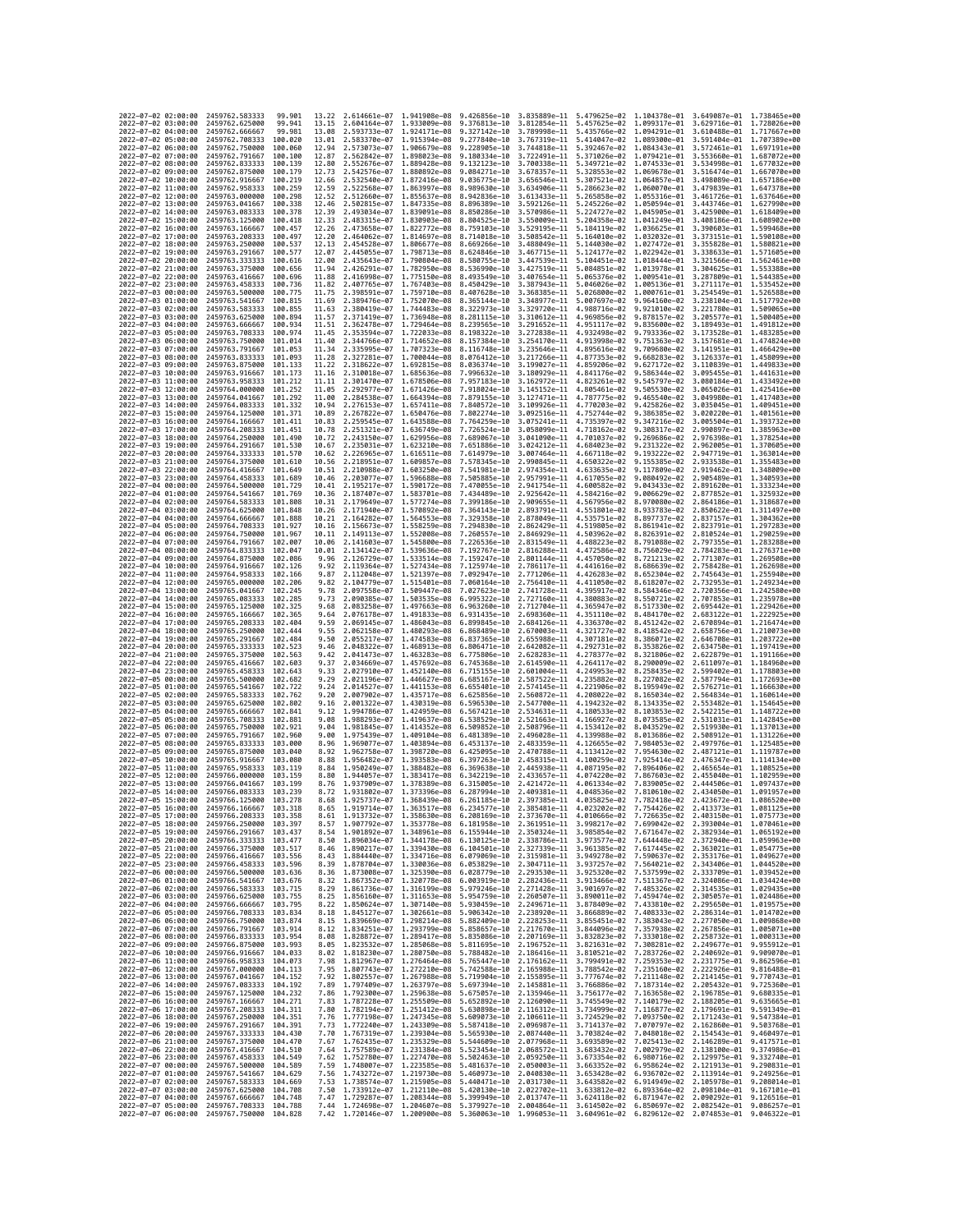|                                            |                     | 2459767.791667                                   |                    | 7.39         | 1.715630e-07 1.197222e-08                                                        |                              | 5.340357e-10                                                                                                                                                                                                                                                                                                                                         |                              | 1.987312e-11 3.595497e-02 6.808693e-02                                           |                              | 2.067224e-01                                           | 9.006707e-01                 |
|--------------------------------------------|---------------------|--------------------------------------------------|--------------------|--------------|----------------------------------------------------------------------------------|------------------------------|------------------------------------------------------------------------------------------------------------------------------------------------------------------------------------------------------------------------------------------------------------------------------------------------------------------------------------------------------|------------------------------|----------------------------------------------------------------------------------|------------------------------|--------------------------------------------------------|------------------------------|
| 2022-07-07 08:00:00                        | 2022-07-07 07:00:00 | 2459767.833333                                   | 104.867<br>104,907 | 7.36         | 1.711150e-07 1.193572e-08                                                        |                              | 5.320807e-10                                                                                                                                                                                                                                                                                                                                         |                              | 1.978641e-11 3.586108e-02 6.787938e-02                                           |                              | 2.059657e-01                                           | 8.967412e-01                 |
| 2022-07-07 09:00:00                        |                     | 2459767.875000                                   | 104.947            | 7.34         | 1.706706e-07                                                                     | 1.189952e-08                 | 5.301412e-10                                                                                                                                                                                                                                                                                                                                         |                              | 1.970041e-11 3.576796e-02                                                        | 6.767348e-02                 | 2.052149e-01                                           | 8.928434e-01                 |
| 2022-07-07 10:00:00                        |                     | 2459767.916667                                   | 104.986            | 7.31         | 1.702298e-07 1.186360e-08                                                        |                              | 5.282172e-10                                                                                                                                                                                                                                                                                                                                         |                              | 1.961510e-11  3.567558e-02  6.746921e-02  2.044701e-01  8.889770e-01             |                              |                                                        |                              |
| 2022-07-07 11:00:00                        |                     | 2459767.958333                                   | 105.026            | 7.28         | 1.697927e-07 1.182796e-08                                                        |                              | 5.263085e-10                                                                                                                                                                                                                                                                                                                                         |                              | 1.953048e-11 3.558396e-02 6.726656e-02                                           |                              | 2.037313e-01 8.851419e-01                              |                              |
| 2022-07-07 12:00:00                        |                     | 2459768,000000                                   | 105,066            | 7.26         | 1.693591e-07<br>1.689290e-07                                                     | 1.179262e-08                 | 5.244152e-10                                                                                                                                                                                                                                                                                                                                         |                              | 1.944654e-11 3.549309e-02                                                        | 6.706553e-02                 | 2.029984e-01                                           | 8.813380e-01                 |
| 2022-07-07 13:00:00<br>2022-07-07 14:00:00 |                     | 2459768.041667<br>2459768.083333                 | 105.106<br>105,145 | 7.23<br>7.20 | 1.685026e-07 1.172277e-08                                                        | 1.175755e-08                 | 5.225370e-10<br>5.206740e-10                                                                                                                                                                                                                                                                                                                         | 1.936329e-11                 | 3.540297e-02<br>1.928071e-11 3.531360e-02                                        | 6.686611e-02<br>6.666830e-02 | 2.022714e-01<br>2.015502e-01                           | 8.775648e-01<br>8.738224e-01 |
| 2022-07-07 15:00:00                        |                     | 2459768.125000                                   | 105,185            | 7.18         | 1.680797e-07 1.168827e-08                                                        |                              | 5.188260e-10                                                                                                                                                                                                                                                                                                                                         |                              | 1.919881e-11 3.522498e-02 6.647210e-02                                           |                              | 2.008348e-01                                           | 8.701104e-01                 |
| 2022-07-07 16:00:00                        |                     | 2459768.166667                                   | 105.225            | 7.15         | 1.676604e-07                                                                     | 1.165405e-08                 | 5.169929e-10                                                                                                                                                                                                                                                                                                                                         | 1.911757e-11                 | 3.513710e-02                                                                     | 6.627748e-02                 | 2.001253e-01                                           | 8.664287e-01                 |
| 2022-07-07 17:00:00                        |                     | 2459768.208333                                   | 105,264            | 7.13         | 1.672446e-07 1.162011e-08                                                        |                              | 5.151747e-10                                                                                                                                                                                                                                                                                                                                         |                              | 1.903700e-11 3.504996e-02                                                        | 6.608445e-02                 | 1.994215e-01                                           | 8.627771e-01                 |
| 2022-07-07 18:00:00<br>2022-07-07 19:00:00 |                     | 2459768,250000<br>2459768.291667                 | 105,304<br>105.344 | 7.10<br>7.08 | 1.668323e-07<br>1,664236e-07                                                     | 1.158644e-08<br>1.155306e-08 | 5.133713e-10<br>5.115826e-10                                                                                                                                                                                                                                                                                                                         | 1.895709e-11<br>1.887783e-11 | 3.496356e-02<br>3.487790e-02                                                     | 6.589300e-02<br>6.570313e-02 | 1.987234e-01<br>1.980310e-01                           | 8.591554e-01<br>8.555633e-01 |
| 2022-07-07 20:00:00                        |                     | 2459768.333333                                   | 105.384            | 7.06         | 1.660184e-07                                                                     | 1.151994e-08                 | 5.098086e-10                                                                                                                                                                                                                                                                                                                                         | 1.879922e-11                 | 3.479299e-02                                                                     | 6.551483e-02                 | 1.973443e-01                                           | 8.520008e-01                 |
| 2022-07-07 21:00:00                        |                     | 2459768.375000                                   | 105.423            | 7.03         | 1.656167e-07 1.148711e-08                                                        |                              | 5.080491e-10                                                                                                                                                                                                                                                                                                                                         |                              | 1.872126e-11 3.470880e-02                                                        | 6.532809e-02                 | 1.966632e-01                                           | 8.484676e-01                 |
| 2022-07-07 22:00:00                        |                     | 2459768.416667                                   | 105.463            | 7.01         | 1.652186e-07 1.145455e-08                                                        |                              | 5.063041e-10                                                                                                                                                                                                                                                                                                                                         |                              | 1.864395e-11 3.462536e-02                                                        | 6.514291e-02                 | 1.959877e-01                                           | 8.449635e-01                 |
| 2022-07-07 23:00:00                        |                     | 2459768.458333                                   | 105.503            | 6.98         | 1.648239e-07                                                                     | 1.142226e-08                 | 5.045734e-10                                                                                                                                                                                                                                                                                                                                         |                              | 1.856727e-11 3.454264e-02                                                        | 6.495928e-02                 | 1.953178e-01                                           | 8.414883e-01                 |
| 2022-07-08 00:00:00                        |                     | 2459768.500000                                   | 105.543            | 6.96         | 1.644327e-07                                                                     | 1.139024e-08                 | 5.028571e-10                                                                                                                                                                                                                                                                                                                                         |                              | 1.849122e-11 3.446066e-02                                                        | 6.477720e-02                 | 1.946534e-01                                           | 8.380419e-01                 |
| 2022-07-08 01:00:00<br>2022-07-08 02:00:00 |                     | 2459768.541667                                   | 105,582            | 6.94<br>6.91 | 1.640450e-07 1.135850e-08<br>1.636608e-07 1.132702e-08                           |                              | 5.011551e-10<br>4.994672e-10                                                                                                                                                                                                                                                                                                                         |                              | 1.841581e-11 3.437942e-02 6.459666e-02<br>1.834103e-11 3.429890e-02 6.441766e-02 |                              | 1.939945e-01 8.346241e-01<br>1.933412e-01 8.312347e-01 |                              |
| 2022-07-08 03:00:00                        |                     | 2459768.583333<br>2459768.625000                 | 105.622<br>105.662 | 6.89         | 1.632801e-07                                                                     | 1.129581e-08                 | 4.977935e-10                                                                                                                                                                                                                                                                                                                                         | 1.826686e-11                 | 3.421911e-02                                                                     | 6.424019e-02                 | 1.926933e-01                                           | 8.278735e-01                 |
| 2022-07-08 04:00:00                        |                     | 2459768.666667                                   | 105,701            | 6.87         | 1.629029e-07 1.126488e-08                                                        |                              | 4.961338e-10                                                                                                                                                                                                                                                                                                                                         |                              | 1.819332e-11 3.414005e-02                                                        | 6.406424e-02                 | 1.920508e-01                                           | 8.245404e-01                 |
| 2022-07-08 05:00:00                        |                     | 2459768.708333                                   | 105.741            | 6.85         | 1.625291e-07 1.123421e-08                                                        |                              | 4.944880e-10                                                                                                                                                                                                                                                                                                                                         |                              | 1.812039e-11 3.406172e-02 6.388981e-02                                           |                              | 1.914138e-01                                           | 8.212351e-01                 |
| 2022-07-08 06:00:00                        |                     | 2459768.750000                                   | 105.781            | 6.82         | 1.621588e-07 1.120380e-08                                                        |                              | 4.928562e-10                                                                                                                                                                                                                                                                                                                                         |                              | 1.804807e-11 3.398411e-02                                                        | 6.371690e-02                 | 1.907821e-01                                           | 8.179576e-01                 |
| 2022-07-08 07:00:00<br>2022-07-08 08:00:00 |                     | 2459768.791667<br>2459768.833333                 | 105.821<br>105.860 | 6.80<br>6.78 | 1.617919e-07 1.117366e-08<br>1.614285e-07 1.114379e-08                           |                              | 4.912382e-10<br>4.896339e-10                                                                                                                                                                                                                                                                                                                         |                              | 1.797636e-11 3.390723e-02<br>1.790525e-11 3.383107e-02                           |                              | 6.354550e-02 1.901557e-01<br>6.337561e-02 1.895347e-01 | 8.147076e-01<br>8.114849e-01 |
| 2022-07-08 09:00:00                        |                     | 2459768.875000                                   | 105.900            | 6.76         | 1.610686e-07 1.111418e-08                                                        |                              | 4.880433e-10                                                                                                                                                                                                                                                                                                                                         |                              | 1.783474e-11 3.375564e-02                                                        | 6.320722e-02                 | 1.889190e-01                                           | 8.082895e-01                 |
| 2022-07-08 10:00:00                        |                     | 2459768.916667                                   | 105.940            | 6.74         | 1.607121e-07                                                                     | 1.108483e-08                 | 4.864664e-10                                                                                                                                                                                                                                                                                                                                         | 1.776483e-11                 | 3.368092e-02                                                                     | 6.304032e-02                 | 1.883086e-01                                           | 8.051211e-01                 |
| 2022-07-08 11:00:00                        |                     | 2459768.958333                                   | 105.979            | 6.72         | 1.603590e-07 1.105575e-08                                                        |                              | 4.849030e-10                                                                                                                                                                                                                                                                                                                                         |                              | 1.769552e-11 3.360693e-02                                                        | 6.287492e-02                 | 1.877034e-01                                           | 8.019796e-01                 |
| 2022-07-08 12:00:00                        |                     | 2459769.000000                                   | 106.019            | 6.69         | 1.600094e-07 1.102693e-08                                                        |                              | 4.833531e-10                                                                                                                                                                                                                                                                                                                                         |                              | 1.762679e-11 3.353366e-02 6.271100e-02                                           |                              | 1.871035e-01                                           | 7.988647e-01                 |
| 2022-07-08 13:00:00<br>2022-07-08 14:00:00 |                     | 2459769.041667<br>2459769.083333                 | 106,059<br>106,099 | 6.67<br>6.65 | 1.596632e-07 1.099837e-08<br>1.593205e-07                                        | 1.097007e-08                 | 4.818167e-10<br>4.802936e-10                                                                                                                                                                                                                                                                                                                         | 1.749109e-11                 | 1.755865e-11 3.346111e-02 6.254857e-02<br>3.338928e-02                           | 6.238762e-02                 | 1.865087e-01<br>1.859192e-01                           | 7.957765e-01<br>7.927146e-01 |
| 2022-07-08 15:00:00                        |                     | 2459769.125000                                   | 106,138            | 6.63         | 1.589812e-07 1.094202e-08                                                        |                              | 4.787838e-10                                                                                                                                                                                                                                                                                                                                         |                              | 1.742411e-11 3.331817e-02                                                        | 6.222814e-02                 | 1.853347e-01                                           | 7.896789e-01                 |
| 2022-07-08 16:00:00                        |                     | 2459769.166667                                   | 106.178            | 6.61         | 1.586453e-07 1.091424e-08                                                        |                              | 4.772873e-10                                                                                                                                                                                                                                                                                                                                         |                              | 1.735770e-11 3.324777e-02 6.207014e-02                                           |                              | 1.847554e-01 7.866694e-01                              |                              |
| 2022-07-08 17:00:00                        |                     | 2459769.208333                                   | 106.218            | 6.59         | 1.583128e-07 1.088671e-08                                                        |                              | 4.758040e-10                                                                                                                                                                                                                                                                                                                                         |                              | 1.729187e-11 3.317810e-02                                                        | 6.191360e-02                 | 1.841812e-01                                           | 7.836857e-01                 |
| 2022-07-08 18:00:00                        |                     | 2459769.250000                                   | 106.257            | 6.57         | 1.579838e-07                                                                     | 1.085945e-08                 | 4.743337e-10                                                                                                                                                                                                                                                                                                                                         | 1.722660e-11                 | 3.310914e-02                                                                     | 6.175852e-02                 | 1.836121e-01                                           | 7.807279e-01                 |
| 2022-07-08 19:00:00<br>2022-07-08 20:00:00 |                     | 2459769.291667<br>2459769.333333                 | 106.297<br>106,337 | 6.55<br>6.53 | 1.576581e-07 1.083244e-08<br>1.573359e-07 1.080568e-08                           |                              | 4.728766e-10<br>4.714325e-10                                                                                                                                                                                                                                                                                                                         |                              | 1.716190e-11 3.304089e-02<br>1.709777e-11 3.297337e-02 6.145275e-02              | 6.160491e-02                 | 1.830481e-01 7.777957e-01<br>1.824891e-01              | 7.748889e-01                 |
| 2022-07-08 21:00:00                        |                     | 2459769.375000                                   | 106,377            | 6.51         | 1.570171e-07                                                                     | 1.077918e-08                 | 4.700013e-10                                                                                                                                                                                                                                                                                                                                         | 1.703419e-11                 | 3.290655e-02                                                                     | 6.130204e-02                 | 1.819351e-01                                           | 7.720075e-01                 |
| 2022-07-08 22:00:00                        |                     | 2459769.416667                                   | 106,416            | 6.50         | 1.567017e-07 1.075293e-08                                                        |                              | 4.685830e-10                                                                                                                                                                                                                                                                                                                                         |                              | 1.697117e-11 3.284046e-02                                                        | 6.115278e-02                 | 1.813861e-01                                           | 7.691513e-01                 |
| 2022-07-08 23:00:00                        |                     | 2459769.458333                                   | 106,456            | 6.48         | 1.563897e-07 1.072694e-08                                                        |                              | 4.671776e-10                                                                                                                                                                                                                                                                                                                                         |                              | 1.690870e-11 3.277507e-02                                                        | 6.100496e-02                 | 1.808420e-01                                           | 7.663201e-01                 |
| 2022-07-09 00:00:00                        |                     | 2459769.500000                                   | 106.496            | 6.46         | 1.560812e-07                                                                     | 1.070120e-08                 | 4.657849e-10                                                                                                                                                                                                                                                                                                                                         |                              | 1.684678e-11 3.271041e-02                                                        | 6.085859e-02                 | 1.803029e-01                                           | 7.635138e-01                 |
| 2022-07-09 01:00:00<br>2022-07-09 02:00:00 |                     | 2459769.541667<br>2459769.583333                 | 106.535<br>106.575 | 6.44<br>6.42 | 1.557760e-07<br>1.554743e-07 1.065049e-08                                        | 1.067572e-08                 | 4.644050e-10<br>4.630377e-10                                                                                                                                                                                                                                                                                                                         | 1.678540e-11                 | 3.264645e-02<br>1.672457e-11 3.258321e-02                                        | 6.071366e-02<br>6.057016e-02 | 1.797688e-01<br>1.792395e-01 7.579754e-01              | 7.607323e-01                 |
| 2022-07-09 03:00:00                        |                     | 2459769.625000                                   | 106.615            | 6.40         | 1.551759e-07 1.062551e-08                                                        |                              | 4.616831e-10                                                                                                                                                                                                                                                                                                                                         |                              | 1.666428e-11 3.252069e-02                                                        | 6.042809e-02                 | 1.787151e-01                                           | 7.552430e-01                 |
| 2022-07-09 04:00:00                        |                     | 2459769.666667                                   | 106.655            | 6.39         | 1.548810e-07                                                                     | 1.060078e-08                 | 4.603411e-10                                                                                                                                                                                                                                                                                                                                         |                              | 1.660453e-11 3.245888e-02                                                        | 6.028745e-02                 | 1.781956e-01                                           | 7.525350e-01                 |
| 2022-07-09 05:00:00                        |                     | 2459769.708333                                   | 106.694            | 6.37         | 1.545894e-07                                                                     | 1.057630e-08                 | 4.590115e-10                                                                                                                                                                                                                                                                                                                                         | 1.654531e-11                 | 3.239778e-02                                                                     | 6.014824e-02                 | 1.776810e-01                                           | 7.498511e-01                 |
| 2022-07-09 06:00:00                        |                     | 2459769.750000                                   | 106,734            | 6.35         | 1.543013e-07 1.055207e-08                                                        |                              | 4.576945e-10                                                                                                                                                                                                                                                                                                                                         |                              | 1.648663e-11 3.233740e-02                                                        | 6.001045e-02                 | 1.771712e-01                                           | 7.471914e-01                 |
| 2022-07-09 07:00:00<br>2022-07-09 08:00:00 |                     | 2459769.791667<br>2459769.833333                 | 106,774<br>106.814 | 6.33<br>6.32 | 1.540166e-07 1.052809e-08<br>1.537353e-07                                        |                              | 4.563898e-10<br>4.550976e-10                                                                                                                                                                                                                                                                                                                         | 1.637083e-11                 | 1.642847e-11 3.227773e-02<br>3.221877e-02                                        | 5.987408e-02<br>5.973913e-02 | 1.766661e-01 7.445555e-01<br>1.761659e-01              | 7.419436e-01                 |
| 2022-07-09 09:00:00                        |                     | 2459769.875000                                   | 106.853            | 6.30         | 1.534574e-07                                                                     | 1.050436e-08<br>1.048088e-08 | 4.538176e-10                                                                                                                                                                                                                                                                                                                                         |                              | 1.631372e-11 3.216053e-02                                                        | 5.960559e-02                 | 1.756705e-01 7.393553e-01                              |                              |
| 2022-07-09 10:00:00                        |                     | 2459769.916667                                   | 106.893            | 6.28         | 1.531829e-07                                                                     | 1.045765e-08                 | 4.525500e-10                                                                                                                                                                                                                                                                                                                                         |                              | 1.625713e-11 3.210300e-02                                                        | 5.947347e-02                 | 1.751798e-01                                           | 7.367905e-01                 |
| 2022-07-09 11:00:00                        |                     | 2459769.958333                                   | 106.933            | 6.27         | 1.529118e-07                                                                     | 1.043466e-08                 | 4.512946e-10                                                                                                                                                                                                                                                                                                                                         |                              | 1.620106e-11 3.204619e-02                                                        | 5.934275e-02                 | 1.746938e-01                                           | 7.342492e-01                 |
| 2022-07-09 12:00:00                        |                     | 2459770.000000                                   | 106.972            | 6.25         | 1.526441e-07                                                                     | 1.041193e-08                 | 4.500513e-10                                                                                                                                                                                                                                                                                                                                         |                              | 1.614550e-11 3.199009e-02                                                        | 5.921345e-02                 | 1.742125e-01                                           | 7.317312e-01                 |
| 2022-07-09 13:00:00                        |                     | 2459770.041667<br>2459770.083333                 | 107.012<br>107.052 | 6.24<br>6.22 | 1.523799e-07 1.038944e-08                                                        |                              | 4.488202e-10                                                                                                                                                                                                                                                                                                                                         |                              | 1.609045e-11 3.193471e-02<br>1.603592e-11 3.188004e-02                           | 5.908554e-02                 | 1.737360e-01 7.292365e-01                              |                              |
| 2022-07-09 14:00:00<br>2022-07-09 15:00:00 |                     | 2459770.125000                                   | 107.092            | 6.20         | 1.521190e-07 1.036719e-08<br>1.518616e-07                                        | 1.034520e-08                 | 4.476012e-10<br>4.463943e-10                                                                                                                                                                                                                                                                                                                         | 1.598189e-11                 | 3.182609e-02                                                                     | 5.895905e-02<br>5.883395e-02 | 1.732641e-01 7.267647e-01<br>1.727969e-01              | 7.243160e-01                 |
| 2022-07-09 16:00:00                        |                     | 2459770.166667                                   | 107.131            | 6.19         | 1.516076e-07                                                                     | 1.032345e-08                 | 4.451993e-10                                                                                                                                                                                                                                                                                                                                         | 1.592836e-11                 | 3.177286e-02                                                                     | 5.871025e-02                 | 1.723344e-01                                           | 7.218900e-01                 |
| 2022-07-09 17:00:00                        |                     | 2459770.208333                                   | 107.171            | 6.17         | 1.513570e-07 1.030194e-08                                                        |                              | 4.440163e-10                                                                                                                                                                                                                                                                                                                                         |                              | 1.587533e-11 3.172034e-02                                                        | 5.858795e-02                 | 1.718764e-01 7.194868e-01                              |                              |
| 2022-07-09 18:00:00                        |                     | 2459770.250000                                   | 107.211            | 6.16         | 1.511098e-07 1.028068e-08                                                        |                              | 4.428453e-10                                                                                                                                                                                                                                                                                                                                         |                              | 1.582280e-11 3.166853e-02                                                        | 5.846705e-02                 | 1.714231e-01 7.171062e-01                              |                              |
| 2022-07-09 19:00:00<br>2022-07-09 20:00:00 |                     | 2459770.291667<br>2459770.333333                 | 107,250<br>107.290 | 6.14         | 1.508660e-07<br>1.506257e-07 1.023890e-08                                        | 1.025967e-08                 | 4.416861e-10<br>4.405388e-10                                                                                                                                                                                                                                                                                                                         | 1.577077e-11                 | 3.161745e-02<br>1.571923e-11 3.156708e-02                                        | 5.834754e-02<br>5.822942e-02 | 1.709744e-01<br>1.705303e-01                           | 7.147480e-01<br>7.124123e-01 |
| 2022-07-09 21:00:00                        |                     | 2459770.375000                                   | 107.330            | 6.13<br>6.11 | 1.503888e-07 1.021837e-08                                                        |                              | 4.394033e-10                                                                                                                                                                                                                                                                                                                                         |                              | 1.566819e-11 3.151744e-02                                                        | 5.811269e-02                 | 1.700907e-01                                           | 7.100988e-01                 |
| 2022-07-09 22:00:00                        |                     | 2459770.416667                                   | 107.370            | 6.10         | 1.501553e-07 1.019809e-08                                                        |                              | 4.382795e-10                                                                                                                                                                                                                                                                                                                                         |                              | 1.561763e-11 3.146851e-02                                                        | 5.799735e-02                 | 1.696557e-01                                           | 7.078074e-01                 |
| 2022-07-09 23:00:00                        |                     | 2459770.458333                                   | 107,409            | 6.09         | 1.499253e-07                                                                     | 1.017806e-08                 | 4.371675e-10                                                                                                                                                                                                                                                                                                                                         |                              | 1.556756e-11 3.142030e-02                                                        | 5.788340e-02                 | 1.692253e-01                                           | 7.055381e-01                 |
| 2022-07-10 00:00:00                        |                     | 2459770.500000                                   | 107.449            | 6.07         | 1.496987e-07 1.015826e-08                                                        |                              | 4.360672e-10                                                                                                                                                                                                                                                                                                                                         |                              | 1.551797e-11 3.137282e-02                                                        | 5.777083e-02                 | 1.687993e-01                                           | 7.032907e-01                 |
| 2022-07-10 01:00:00                        |                     | 2459770.541667                                   | 107,489            | 6.06         | 1.494756e-07 1.013871e-08                                                        |                              | 4.349785e-10                                                                                                                                                                                                                                                                                                                                         |                              | 1.546886e-11 3.132605e-02                                                        | 5.765965e-02                 | 1.683779e-01                                           | 7.010651e-01                 |
| 2022-07-10 02:00:00<br>2022-07-10 03:00:00 |                     | 2459770.583333<br>2459770.625000                 | 107.528<br>107.568 | 6.04<br>6.03 | 1.492559e-07<br>1.490396e-07                                                     | 1.011941e-08<br>1.010034e-08 | 4.339014e-10<br>4.328359e-10                                                                                                                                                                                                                                                                                                                         |                              | 1.542023e-11 3.128001e-02<br>1.537208e-11 3.123469e-02                           | 5.754985e-02<br>5.744144e-02 | 1.679610e-01<br>1.675486e-01                           | 6.988613e-01<br>6.966791e-01 |
| 2022-07-10 04:00:00                        |                     | 2459770.666667                                   | 107,608            | 6.02         | 1.488269e-07 1.008152e-08                                                        |                              | 4.317820e-10                                                                                                                                                                                                                                                                                                                                         |                              | 1.532441e-11 3.119010e-02                                                        | 5.733440e-02                 | 1.671406e-01                                           | 6.945184e-01                 |
| 2022-07-10 05:00:00                        |                     | 2459770.708333                                   | 107.648            | 6.01         | 1.486176e-07 1.006294e-08                                                        |                              | 4.307396e-10                                                                                                                                                                                                                                                                                                                                         |                              | 1.527720e-11 3.114623e-02                                                        | 5.722875e-02                 | 1.667371e-01                                           | 6.923791e-01                 |
| 2022-07-10 06:00:00                        |                     | 2459770.750000                                   | 107,687            | 5.99         | 1.484117e-07                                                                     | 1.004461e-08                 | 4.297087e-10                                                                                                                                                                                                                                                                                                                                         | 1.523047e-11                 | 3.110309e-02                                                                     | 5.712448e-02                 | 1.663380e-01                                           | 6.902611e-01                 |
| 2022-07-10 07:00:00                        |                     | 2459770.791667                                   | 107.727<br>107,767 | 5.98<br>5.97 | 1.482093e-07                                                                     | 1.002652e-08                 | 4.286892e-10                                                                                                                                                                                                                                                                                                                                         |                              | 1.518421e-11 3.106068e-02                                                        | 5.702158e-02                 | 1.659434e-01                                           | 6.881643e-01                 |
| 2022-07-10 08:00:00<br>2022-07-10 09:00:00 |                     | 2459770.833333                                   | 107.806            | 5.95         | 1.480104e-07 1.000867e-08<br>1.478150e-07                                        | 9.991057e-09                 | 4.276811e-10<br>4.266844e-10                                                                                                                                                                                                                                                                                                                         |                              | 1.513841e-11 3.101899e-02<br>1.509307e-11 3.097804e-02                           | 5.692006e-02<br>5.681992e-02 | 1.655531e-01<br>1.651673e-01                           | 6.860887e-01<br>6.840341e-01 |
|                                            |                     |                                                  |                    |              |                                                                                  |                              |                                                                                                                                                                                                                                                                                                                                                      |                              |                                                                                  |                              |                                                        |                              |
|                                            |                     | 2459770.875000                                   | 107.846            | 5.94         |                                                                                  |                              |                                                                                                                                                                                                                                                                                                                                                      |                              |                                                                                  |                              |                                                        | 6.820003e-01                 |
| 2022-07-10 11:00:00                        | 2022-07-10 10:00:00 | 2459770.916667<br>2459770.958333                 | 107.886            | 5.93         | 1.476231e-07<br>1.474346e-07                                                     | 9.973691e-09<br>9.956567e-09 | 4.256991e-10<br>4.247251e-10                                                                                                                                                                                                                                                                                                                         |                              | 1.504820e-11 3.093782e-02<br>1.500379e-11 3.089833e-02                           | 5.672116e-02<br>5.662378e-02 | 1.647859e-01<br>1.644089e-01                           | 6.799875e-01                 |
| 2022-07-10 12:00:00                        |                     | 2459771.000000                                   | 107.926            | 5.92         | 1.472497e-07                                                                     | 9.939685e-09                 | 4.237624e-10                                                                                                                                                                                                                                                                                                                                         |                              | 1.495983e-11 3.085957e-02                                                        | 5.652777e-02                 | 1.640362e-01                                           | 6.779953e-01                 |
| 2022-07-10 13:00:00                        |                     | 2459771.041667                                   | 107.965            | 5.91         | 1.470683e-07                                                                     | 9.923045e-09                 | 4.228110e-10                                                                                                                                                                                                                                                                                                                                         | 1.491633e-11                 | 3.082155e-02                                                                     | 5.643314e-02                 | 1.636679e-01                                           | 6.760239e-01                 |
| 2022-07-10 14:00:00                        |                     | 2459771.083333<br>2459771.125000                 | 108.005<br>108,045 | 5.90<br>5.89 | 1.468904e-07<br>1.467160e-07                                                     | 9,906647e-09                 | 4.218708e-10<br>4.209418e-10                                                                                                                                                                                                                                                                                                                         |                              | 1.487328e-11 3.078427e-02                                                        | 5.633988e-02<br>5.624800e-02 | 1.633040e-01<br>1.629444e-01                           | 6.740729e-01<br>6.721425e-01 |
| 2022-07-10 15:00:00<br>2022-07-10 16:00:00 |                     | 2459771.166667                                   | 108.084            | 5.87         | 1.465452e-07                                                                     | 9.890491e-09<br>9.874577e-09 | 4.200240e-10                                                                                                                                                                                                                                                                                                                                         |                              | 1.483069e-11 3.074772e-02<br>1.478854e-11 3.071192e-02                           | 5.615749e-02                 | 1.625891e-01                                           | 6.702324e-01                 |
| 2022-07-10 17:00:00                        |                     | 2459771.208333                                   | 108, 124           | 5.86         | 1.463778e-07                                                                     | 9.858905e-09                 | 4.191174e-10                                                                                                                                                                                                                                                                                                                                         | 1.474685e-11                 | 3.067685e-02                                                                     | 5.606836e-02                 | 1.622382e-01                                           | 6.683427e-01                 |
| 2022-07-10 18:00:00                        |                     | 2459771.250000                                   | 108,164            | 5.85         | 1.462141e-07 9.843475e-09 4.182219e-10                                           |                              |                                                                                                                                                                                                                                                                                                                                                      |                              | 1.470559e-11 3.064253e-02                                                        |                              | 5.598061e-02 1.618915e-01                              | 6.664731e-01                 |
| 2022-07-10 19:00:00<br>2022-07-10 20:00:00 |                     | 2459771.291667<br>2459771.333333                 | 108.204<br>108.243 | 5.84<br>5.83 | 1.460539e-07 9.828286e-09 4.173375e-10<br>1.458972e-07 9.813340e-09 4.164642e-10 |                              |                                                                                                                                                                                                                                                                                                                                                      |                              | 1.466479e-11 3.060895e-02 5.589423e-02 1.615492e-01 6.646237e-01                 |                              |                                                        |                              |
| 2022<br>-07                                | -10 21:00:00        | 2459771.375000                                   | 108.283            |              | 1.457441e-07                                                                     | 9.798636e-09                 | 4.156020e-10                                                                                                                                                                                                                                                                                                                                         | 1.458450e-11                 | 1.462442e-11 3.057612e-02 5.580923e-02 1.612111e-01 6.627943e-01<br>3.054404e-02 | 5.572561e-02                 | 1.608774e-01                                           | 6.609848e-01                 |
| 2022-07-10 22:00:00                        |                     | 2459771.416667 108.323                           |                    |              |                                                                                  |                              | 5.81 1.455946e-07 9.784174e-09 4.147508e-10 1.454501e-11 3.051270e-02 5.564337e-02 1.605479e-01 6.591953e-01                                                                                                                                                                                                                                         |                              |                                                                                  |                              |                                                        |                              |
| 2022-07-10 23:00:00                        |                     | 2459771.458333 108.362                           |                    | 5.80         |                                                                                  |                              | 1.454487e-07 9.769955e-09 4.139106e-10 1.450596e-11 3.048212e-02 5.556250e-02 1.602227e-01 6.574256e-01                                                                                                                                                                                                                                              |                              |                                                                                  |                              |                                                        |                              |
| 2022-07-11 00:00:00                        |                     | 2459771.500000                                   | 108.402            | 5.79         |                                                                                  |                              | 1.453064e-07 9.755978e-09 4.130815e-10 1.446735e-11 3.045230e-02 5.548301e-02 1.599017e-01 6.556755e-01                                                                                                                                                                                                                                              |                              |                                                                                  |                              |                                                        |                              |
| 2022-07-11 01:00:00<br>2022-07-11 02:00:00 |                     | 2459771.541667 108.442<br>2459771.583333 108.482 |                    |              |                                                                                  |                              | 5.78 1.451676e-07 9.742243e-09 4.122633e-10 1.442917e-11 3.042322e-02 5.540490e-02 1.595850e-01 6.539452e-01<br>5.77 1.450325e-07 9.728752e-09 4.114561e-10 1.439142e-11 3.039491e-02 5.532817e-02 1.592725e-01 6.522344e-01                                                                                                                         |                              |                                                                                  |                              |                                                        |                              |
|                                            |                     | 2459771.625000 108.521                           |                    |              |                                                                                  |                              |                                                                                                                                                                                                                                                                                                                                                      |                              |                                                                                  |                              |                                                        |                              |
| 2022-07-11 03:00:00<br>2022-07-11 04:00:00 |                     | 2459771.666667                                   | 108.561            |              |                                                                                  |                              | 5.76 1.449010e-07 9.715503e-09 4.106598e-10 1.435410e-11 3.036735e-02 5.525283e-02 1.589643e-01 6.505431e-01<br>5.76 1.447732e-07 9.702497e-09 4.098744e-10 1.431721e-11 3.034056e-02 5.517886e-02 1.586603e-01 6.488712e-01                                                                                                                         |                              |                                                                                  |                              |                                                        |                              |
| 2022-07-11 05:00:00                        |                     | 2459771.708333 108.601                           |                    |              |                                                                                  |                              | 5.75 1.446490e-07 9.689735e-09 4.091000e-10 1.428075e-11 3.031453e-02 5.510628e-02 1.583605e-01 6.472187e-01                                                                                                                                                                                                                                         |                              |                                                                                  |                              |                                                        |                              |
| 2022-07-11 06:00:00<br>2022-07-11 07:00:00 |                     | 2459771.750000 108.640<br>2459771.791667         | 108,680            |              |                                                                                  |                              | 5.74 1.445284e-07 9.677216e-09 4.083364e-10 1.424471e-11 3.028927e-02 5.503509e-02 1.580649e-01 6.455855e-01                                                                                                                                                                                                                                         |                              |                                                                                  |                              |                                                        |                              |
| 2022-07-11 08:00:00                        |                     | 2459771.833333 108.720                           |                    |              |                                                                                  |                              |                                                                                                                                                                                                                                                                                                                                                      |                              |                                                                                  |                              |                                                        |                              |
| 2022-07-11 09:00:00                        |                     | 2459771.875000 108.760                           |                    |              |                                                                                  |                              | 5.73 1.444116e-07 9.664941e-09 4.075837e-10 1.420910e-11 3.026477e-02 5.496528e-02 1.577736e-01 6.439715e-01<br>5.72 1.444116e-07 9.652909e-09 4.075837e-10 1.417991e-11 3.024477e-02 5.4966328e-02 1.57773e-01 6.439715e-01<br>5.71                                                                                                                 |                              |                                                                                  |                              |                                                        |                              |
| 2022-07-11 10:00:00                        |                     | 2459771.916667 108.799                           |                    |              |                                                                                  |                              |                                                                                                                                                                                                                                                                                                                                                      |                              |                                                                                  |                              |                                                        |                              |
| 2022-07-11 11:00:00                        |                     | 2459771.958333 108.839                           |                    |              |                                                                                  |                              |                                                                                                                                                                                                                                                                                                                                                      |                              |                                                                                  |                              |                                                        |                              |
| 2022-07-11 12:00:00<br>2022-07-11 13:00:00 |                     | 2459772.000000 108.879<br>2459772.041667 108.918 |                    |              |                                                                                  |                              | 5.71 1.440830e-07 9.629580e-09 4.053907e-10 1.410479e-11 3.019592e-02 5.476418e-02 1.569247e-01 6.392440e-01<br>5.70 1.439800e-07 9.618282e-09 4.053907e-10 1.407086e-11 3.017452e-02 5.469992e-02 1.566921e-01 6.392440e-01<br>5.69                                                                                                                 |                              |                                                                                  |                              |                                                        |                              |
| 2022-07-11 14:00:00                        |                     | 2459772.083333 108.958                           |                    |              |                                                                                  |                              |                                                                                                                                                                                                                                                                                                                                                      |                              |                                                                                  |                              |                                                        |                              |
| 2022-07-11 15:00:00                        |                     | 2459772.125000 108.998                           |                    |              |                                                                                  |                              | 5.68 1.437879e-07 9.596422e-09 4.032950e-10 1.400424e-11 3.013406e-02 5.457560e-02 1.561134e-01 6.346870e-01<br>5.68 1.437879e-07 9.585860e-09 4.032950e-10 1.397155e-11 3.011406e-02 5.457560e-02 1.558134e-01 6.3346870e-01<br>5.6                                                                                                                 |                              |                                                                                  |                              |                                                        |                              |
| 2022-07-11 16:00:00                        |                     | 2459772.166667 109.038                           |                    |              |                                                                                  |                              | 5.66 1.435265e-07 9.565476e-09 4.012963e-10 1.390742e-11 3.007928e-02 5.439961e-02 1.553397e-01 6.302989e-01                                                                                                                                                                                                                                         |                              |                                                                                  |                              |                                                        |                              |
| 2022-07-11 17:00:00<br>2022-07-11 18:00:00 |                     | 2459772.208333 109.077<br>2459772.250000 109.117 |                    |              |                                                                                  |                              | 5.66 1.434469e-07 9.555653e-09 4.006515e-10 1.387596e-11 3.006260e-02 5.434375e-02 1.550901e-01 6.288733e-01                                                                                                                                                                                                                                         |                              |                                                                                  |                              |                                                        |                              |
| 2022-07-11 19:00:00                        |                     | 2459772.291667 109.157                           |                    |              |                                                                                  |                              | 5.65 1.433711e-07 9.546078e-09 4.000175e-10 1.384492e-11 3.004672e-02 5.428929e-02 1.548447e-01 6.274664e-01<br>5.64 1.432992e-07 9.536750e-09 3.993942e-10 1.381428e-11 3.003164e-02 5.423625e-02 1.546034e-01 6.260778e-01                                                                                                                         |                              |                                                                                  |                              |                                                        |                              |
| 2022-07-11 20:00:00                        |                     | 2459772.333333 109.196                           |                    |              |                                                                                  |                              | 5.64 1.432310e-07 9.527671e-09 3.987817e-10 1.378405e-11 3.001736e-02 5.418461e-02 1.543663e-01 6.247077e-01                                                                                                                                                                                                                                         |                              |                                                                                  |                              |                                                        |                              |
| 2022-07-11 21:00:00                        |                     | 2459772.375000 109.236                           |                    |              |                                                                                  |                              |                                                                                                                                                                                                                                                                                                                                                      |                              |                                                                                  |                              |                                                        |                              |
| 2022-07-11 22:00:00                        |                     | 2459772.416667                                   | 109.276            |              |                                                                                  |                              |                                                                                                                                                                                                                                                                                                                                                      |                              |                                                                                  |                              |                                                        |                              |
| 2022-07-11 23:00:00<br>2022-07-12 00:00:00 |                     | 2459772.458333 109.316<br>2459772.500000 109.355 |                    |              |                                                                                  |                              |                                                                                                                                                                                                                                                                                                                                                      |                              |                                                                                  |                              |                                                        |                              |
| 2022-07-12 01:00:00                        |                     | 2459772.541667 109.395                           |                    |              |                                                                                  |                              | 5.63 1.431667e-07 9.518840e-09 3.981798e-10 1.375422e-11 3.000339e-02 5.413439e-02 1.534533e-01 6.233559e-01<br>5.63 1.431667e-07 9.510238e-09 3.975868e-10 1.372480e-11 2.999122e-02 5.403658e-02 1.539035e-01 6.23252e-01<br>5.62                                                                                                                  |                              |                                                                                  |                              |                                                        |                              |
| 2022-07-12 02:00:00                        |                     | 2459772.583333 109.435                           |                    |              |                                                                                  |                              | $\frac{1.429483e-07}{5.61}\cdot\frac{9.486010e-09}{3.958793e-10}\cdot\frac{3.358793e-10}{3.953309e-10} -\frac{1.363894e-11}{3.361112e-11}\cdot\frac{2.995811e-02}{2.994870e-02}\cdot\frac{5.394768e-02}{5.390457e-02} -\frac{1.532428e-01}{1.530305e-01}\cdot\frac{6.181312e-01}{6.$                                                                 |                              |                                                                                  |                              |                                                        |                              |
| 2022-07-12 03:00:00                        |                     | 2459772.625000 109.474                           |                    |              |                                                                                  |                              | 5.60 1.428625e-07 9.471099e-09 3.947931e-10 1.358370e-11 2.994013e-02 5.386288e-02 1.528224e-01 6.156276e-01                                                                                                                                                                                                                                         |                              |                                                                                  |                              |                                                        |                              |
| 2022-07-12 04:00:00                        |                     | 2459772.666667 109.514                           | 109.554            |              |                                                                                  |                              |                                                                                                                                                                                                                                                                                                                                                      |                              |                                                                                  |                              |                                                        |                              |
| 2022-07-12 05:00:00<br>2022-07-12 06:00:00 |                     | 2459772.708333<br>2459772.750000 109.594         |                    |              |                                                                                  |                              |                                                                                                                                                                                                                                                                                                                                                      |                              |                                                                                  |                              |                                                        |                              |
| 2022-07-12 07:00:00                        |                     | 2459772.791667 109.633                           |                    |              |                                                                                  |                              | 5.60 1.428255e-07 9.464021e-09 3.942661e-10 1.355667e-11 2.993238e-02 5.382263e-02 1.526184e-01 6.144028e-01<br>5.59 1.427925e-07 9.457196e-09 3.93249Pe-10 1.353605e-11 2.992546e-02 5.382263e-02 1.524188e-01 6.144028e-01<br>5.59<br>5.58 1.427385e-07 9.444306e-09 3.927489e-10 1.347797e-11 2.991414e-02 5.371051e-02 1.520311e-01 6.108360e-01 |                              |                                                                                  |                              |                                                        |                              |
| 2022-07-12 08:00:00                        |                     | 2459772.833333 109.673                           |                    |              |                                                                                  |                              |                                                                                                                                                                                                                                                                                                                                                      |                              |                                                                                  |                              |                                                        |                              |
| 2022-07-12 09:00:00<br>2022-07-12 10:00:00 |                     | 2459772.875000 109.713<br>2459772.916667 109.752 |                    |              |                                                                                  |                              | 5.58 1.427175e-07 9.438242e-09 3.922645e-10 1.345253e-11 2.990973e-02 5.367602e-02 1.518436e-01 6.096827e-01<br>5.58 1.427095e-07 9.432433e-09 3.927645e-10 1.345247e-11 2.990973e-02 5.367602e-02 1.516436e-01 6.096827e-01<br>5.57                                                                                                                 |                              |                                                                                  |                              |                                                        |                              |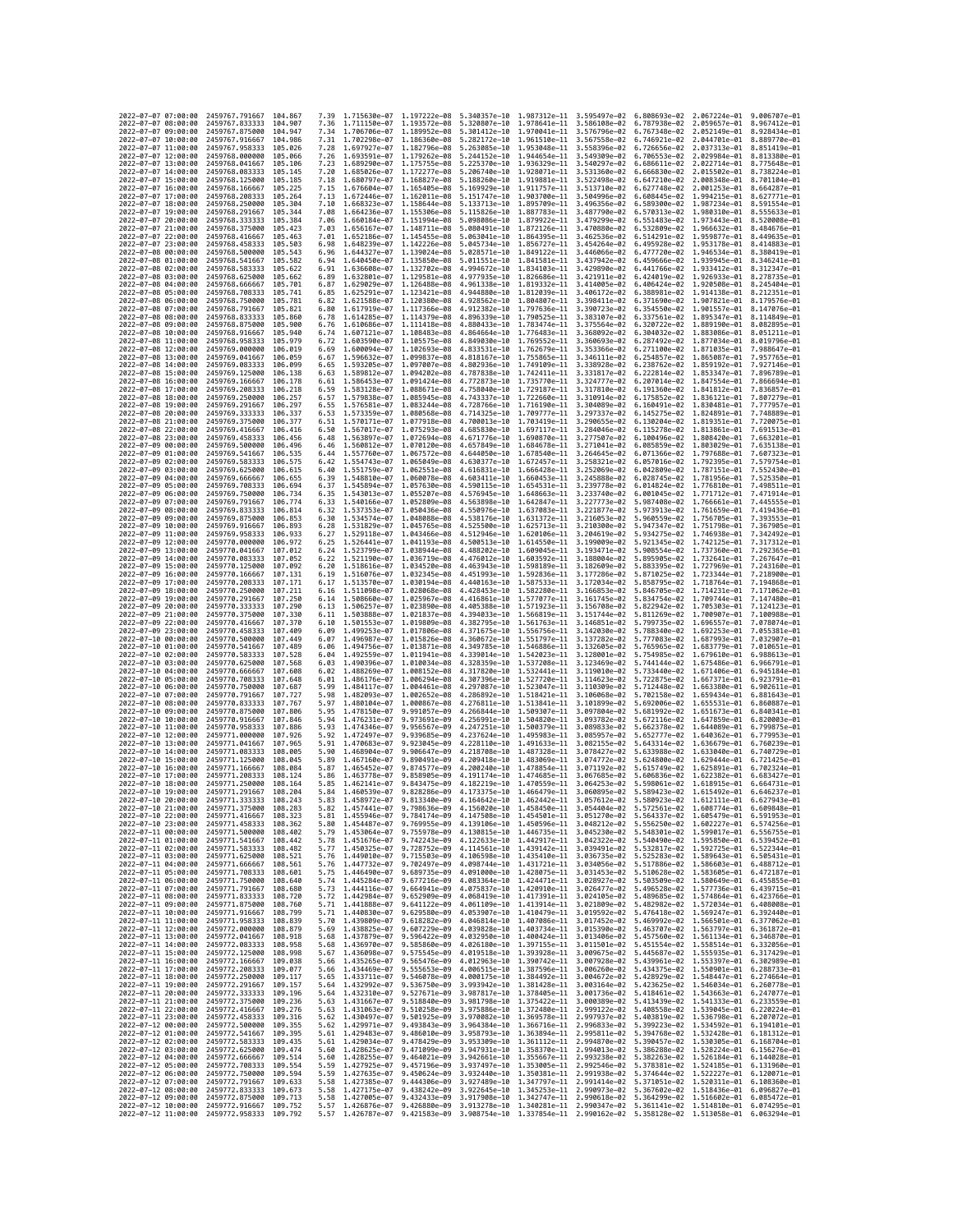| 2022-07-12 12:00:00                                                                      | 2459773,000000 109,832                                               |                    | 5.57         | 1.426740e-07 9.416544e-09                                                                                                                                                                                                            |                                                                                                                                                                                                                                                                                                                                                                                | 3.904337e-10                 |              | 1.335465e-11 2.990062e-02                              | 5.355262e-02 1.511349e-01 6.052470e-01                                           |                                           |                                           |
|------------------------------------------------------------------------------------------|----------------------------------------------------------------------|--------------------|--------------|--------------------------------------------------------------------------------------------------------------------------------------------------------------------------------------------------------------------------------------|--------------------------------------------------------------------------------------------------------------------------------------------------------------------------------------------------------------------------------------------------------------------------------------------------------------------------------------------------------------------------------|------------------------------|--------------|--------------------------------------------------------|----------------------------------------------------------------------------------|-------------------------------------------|-------------------------------------------|
| 2022-07-12 13:00:00                                                                      | 2459773.041667                                                       | 109.872            | 5.56         | 1.426733e-07 9.411762e-09                                                                                                                                                                                                            |                                                                                                                                                                                                                                                                                                                                                                                | 3.900027e-10                 |              | 1.333116e-11 2.990048e-02                              | 5.352543e-02                                                                     | 1,509680e-01 6,041822e-01                 |                                           |
| 2022-07-12 14:00:00<br>2022-07-12 15:00:00                                               | 2459773.083333<br>2459773.125000 109.951                             | 109.911            | 5.56<br>5.56 | 1.426768e-07                                                                                                                                                                                                                         | 9.407239e-09<br>1,426844e-07 9,402975e-09 3,891727e-10                                                                                                                                                                                                                                                                                                                         | 3.895824e-10                 |              | 1.330805e-11 2.990121e-02                              | 5.349970e-02<br>1,328533e-11 2,990281e-02 5,347545e-02 1,506467e-01 6,021053e-01 |                                           | 1.508053e-01 6.031350e-01                 |
| 2022-07-12 16:00:00                                                                      | 2459773.166667 109.991                                               |                    | 5.55         | 1.426962e-07 9.398971e-09                                                                                                                                                                                                            |                                                                                                                                                                                                                                                                                                                                                                                | 3.887737e-10                 |              |                                                        | 1.326300e-11  2.990528e-02  5.345268e-02  1.504923e-01  6.010932e-01             |                                           |                                           |
| 2022-07-12 17:00:00                                                                      | 2459773.208333                                                       | 110.031            | 5.55         | 1.427122e-07 9.395228e-09                                                                                                                                                                                                            |                                                                                                                                                                                                                                                                                                                                                                                | 3.883855e-10                 |              | 1.324105e-11 2.990863e-02                              | 5.343140e-02                                                                     |                                           | 1.503420e-01 6.000985e-01                 |
| 2022-07-12 18:00:00<br>2022-07-12 19:00:00                                               | 2459773.250000<br>2459773.291667                                     | 110,070<br>110,110 | 5.55<br>5.55 | 1.427324e-07<br>1.427568e-07                                                                                                                                                                                                         | 9.391746e-09<br>9.388527e-09                                                                                                                                                                                                                                                                                                                                                   | 3.880079e-10<br>3.876410e-10 | 1.321949e-11 | 2.991286e-02<br>1.319831e-11 2.991797e-02              | 5.341160e-02<br>5.339329e-02                                                     | 1.501959e-01<br>1.500538e-01              | 5.991212e-01<br>5.981614e-01              |
| 2022-07-12 20:00:00                                                                      | 2459773.333333                                                       | 110.150            | 5.55         | 1.427854e-07 9.385571e-09                                                                                                                                                                                                            |                                                                                                                                                                                                                                                                                                                                                                                | 3.872849e-10                 |              |                                                        | 1.317751e-11 2.992398e-02 5.337648e-02                                           | 1.499160e-01 5.972189e-01                 |                                           |
| 2022-07-12 21:00:00                                                                      | 2459773.375000                                                       | 110, 189           | 5.55         | 1.428184e-07                                                                                                                                                                                                                         | 9.382879e-09                                                                                                                                                                                                                                                                                                                                                                   | 3.869395e-10                 | 1.315710e-11 | 2.993088e-02                                           | 5.336117e-02                                                                     | 1.497823e-01                              | 5.962938e-01                              |
| 2022-07-12 22:00:00                                                                      | 2459773.416667                                                       | 110,229            | 5.54         | 1.428556e-07 9.380452e-09                                                                                                                                                                                                            |                                                                                                                                                                                                                                                                                                                                                                                | 3.866048e-10<br>3.862809e-10 |              | 1.313707e-11 2.993868e-02                              | 5.334736e-02                                                                     |                                           | 1.496527e-01 5.953860e-01<br>5.944955e-01 |
| 2022-07-12 23:00:00<br>2022-07-13 00:00:00                                               | 2459773.458333<br>2459773.500000                                     | 110.269<br>110.309 | 5.54<br>5.54 | 1.428971e-07<br>1.429430e-07 9.376396e-09                                                                                                                                                                                            | 9.378290e-09                                                                                                                                                                                                                                                                                                                                                                   | 3.859677e-10                 | 1.311742e-11 | 2.994738e-02<br>1.309815e-11 2.995699e-02              | 5.333507e-02<br>5.332430e-02                                                     | 1.495273e-01<br>1.494061e-01              | 5.936222e-01                              |
| 2022-07-13 01:00:00                                                                      | 2459773.541667                                                       | 110.348            | 5.54         | 1.429932e-07                                                                                                                                                                                                                         | 9.374769e-09                                                                                                                                                                                                                                                                                                                                                                   | 3.856652e-10                 | 1.307927e-11 | 2.996752e-02                                           | 5.331505e-02                                                                     | 1.492890e-01                              | 5.927662e-01                              |
| 2022-07-13 02:00:00                                                                      | 2459773.583333                                                       | 110.388            | 5.54         | 1.430478e-07 9.373411e-09                                                                                                                                                                                                            |                                                                                                                                                                                                                                                                                                                                                                                | 3.853736e-10                 |              | 1.306076e-11 2.997896e-02                              | 5.330732e-02                                                                     | 1.491761e-01 5.919274e-01                 |                                           |
| 2022-07-13 03:00:00<br>2022-07-13 04:00:00                                               | 2459773.625000<br>2459773.666667                                     | 110.428<br>110.467 | 5.54<br>5.54 | 1.431068e-07 9.372322e-09<br>1.431702e-07                                                                                                                                                                                            | 9.371504e-09                                                                                                                                                                                                                                                                                                                                                                   | 3.850927e-10<br>3.848226e-10 |              | 1.304263e-11 2.999132e-02<br>1.302488e-11 3.000462e-02 | 5.330113e-02<br>5.329648e-02                                                     | 1.490674e-01 5.911058e-01                 | 1.489629e-01 5.903013e-01                 |
| 2022-07-13 05:00:00                                                                      | 2459773.708333                                                       | 110,507            | 5.54         | 1.432381e-07 9.370957e-09                                                                                                                                                                                                            |                                                                                                                                                                                                                                                                                                                                                                                | 3.845634e-10                 | 1.300751e-11 | 3.001884e-02                                           | 5.329337e-02                                                                     | 1.488625e-01                              | 5.895140e-01                              |
| 2022-07-13 06:00:00                                                                      | 2459773.750000                                                       | 110.547            | 5.54         | 1.433104e-07 9.370682e-09                                                                                                                                                                                                            |                                                                                                                                                                                                                                                                                                                                                                                | 3.843150e-10                 |              | 1.299051e-11 3.003400e-02                              | 5.329180e-02 1.487663e-01 5.887439e-01                                           |                                           |                                           |
| 2022-07-13 07:00:00<br>2022-07-13 08:00:00                                               | 2459773.791667<br>2459773.833333                                     | 110.587<br>110.626 | 5.54<br>5.54 | 1.433873e-07 9.370681e-09<br>1.434686e-07                                                                                                                                                                                            | 9.370955e-09                                                                                                                                                                                                                                                                                                                                                                   | 3.840774e-10<br>3.838507e-10 | 1.295766e-11 | 3.006716e-02                                           | 1.297390e-11 3.005010e-02 5.329180e-02 1.486744e-01 5.879908e-01<br>5.329336e-02 | 1.485866e-01                              | 5.872548e-01                              |
| 2022-07-13 09:00:00                                                                      | 2459773.875000                                                       | 110,666            | 5.54         | 1.435545e-07 9.371504e-09                                                                                                                                                                                                            |                                                                                                                                                                                                                                                                                                                                                                                | 3.836348e-10                 |              | 1.294179e-11 3.008516e-02                              | 5.329648e-02                                                                     | 1.485030e-01                              | 5.865358e-01                              |
| 2022-07-13 10:00:00                                                                      | 2459773.916667                                                       | 110.706            | 5.54         |                                                                                                                                                                                                                                      | 1.436450e-07 9.372330e-09 3.834298e-10                                                                                                                                                                                                                                                                                                                                         |                              |              |                                                        | 1.292631e-11 3.010412e-02 5.330118e-02                                           | 1.484237e-01 5.858339e-01                 |                                           |
| 2022-07-13 11:00:00                                                                      | 2459773.958333                                                       | 110.745            | 5.54         |                                                                                                                                                                                                                                      | 1.437401e-07 9.373434e-09 3.832358e-10                                                                                                                                                                                                                                                                                                                                         |                              |              | 1.289646e-11 3.014494e-02                              | 1.291120e-11 3.012405e-02 5.330745e-02                                           |                                           | 1.483486e-01 5.851491e-01                 |
| 2022-07-13 12:00:00<br>2022-07-13 13:00:00                                               | 2459774.000000<br>2459774,041667                                     | 110.785<br>110.825 | 5.54<br>5.55 |                                                                                                                                                                                                                                      | 1.438398e-07 9.374817e-09 3.830527e-10<br>1.439441e-07 9.376479e-09 3.828805e-10                                                                                                                                                                                                                                                                                               |                              |              | 1.288210e-11 3.016681e-02                              | 5.331532e-02<br>5.332477e-02 1.482111e-01 5.838304e-01                           | 1.482777e-01 5.844812e-01                 |                                           |
| 2022-07-13 14:00:00                                                                      | 2459774.083333 110.865                                               |                    | 5.55         | 1.440532e-07 9.378423e-09                                                                                                                                                                                                            |                                                                                                                                                                                                                                                                                                                                                                                | 3.827193e-10                 |              | 1.286811e-11 3.018966e-02                              | 5.333583e-02 1.481486e-01 5.831965e-01                                           |                                           |                                           |
| 2022-07-13 15:00:00<br>2022-07-13 16:00:00                                               | 2459774.125000                                                       | 110.904<br>110.944 | 5.55<br>5.55 | 1.441669e-07                                                                                                                                                                                                                         | 9.380650e-09<br>1.442854e-07 9.383160e-09 3.824298e-10                                                                                                                                                                                                                                                                                                                         | 3.825690e-10                 | 1.285450e-11 | 3.021350e-02<br>1.284126e-11 3.023832e-02              | 5.334849e-02                                                                     | 1.480905e-01                              | 5.825796e-01                              |
| 2022-07-13 17:00:00                                                                      | 2459774.166667<br>2459774.208333 110.984                             |                    | 5.55         | 1.444086e-07 9.385955e-09                                                                                                                                                                                                            |                                                                                                                                                                                                                                                                                                                                                                                | 3.823016e-10                 |              | 1.282840e-11 3.026415e-02                              | 5.336277e-02<br>5.337866e-02                                                     | 1.479870e-01 5.813967e-01                 | 1.480366e-01 5.819797e-01                 |
| 2022-07-13 18:00:00                                                                      | 2459774.250000                                                       | 111.023            | 5.56         |                                                                                                                                                                                                                                      | 1.445366e-07 9.389036e-09                                                                                                                                                                                                                                                                                                                                                      | 3.821845e-10                 |              |                                                        | 1.281591e-11 3.029098e-02 5.339618e-02                                           | 1.479416e-01 5.808307e-01                 |                                           |
| 2022-07-13 19:00:00                                                                      | 2459774.291667                                                       | 111,063            | 5.56         | 1.446694e-07                                                                                                                                                                                                                         | 9.392404e-09                                                                                                                                                                                                                                                                                                                                                                   | 3.820784e-10                 | 1.280380e-11 | 3.031881e-02                                           | 5.341534e-02                                                                     | 1.479006e-01                              | 5.802816e-01                              |
| 2022-07-13 20:00:00<br>2022-07-13 21:00:00                                               | 2459774.333333<br>2459774.375000 111.143                             | 111,103            | 5.56<br>5.56 |                                                                                                                                                                                                                                      | 1.448071e-07 9.396061e-09 3.819834e-10<br>1.449496e-07 9.400007e-09 3.818995e-10                                                                                                                                                                                                                                                                                               |                              |              | 1.279205e-11 3.034766e-02<br>1.278069e-11 3.037754e-02 | 5.343613e-02 1.478638e-01 5.797494e-01<br>5.345858e-02 1.478313e-01 5.792342e-01 |                                           |                                           |
| 2022-07-13 22:00:00                                                                      | 2459774.416667                                                       | 111.182            | 5.57         | 1.450971e-07 9.404245e-09                                                                                                                                                                                                            |                                                                                                                                                                                                                                                                                                                                                                                | 3.818268e-10                 |              | 1.276969e-11 3.040844e-02                              | 5.348268e-02                                                                     |                                           | 1.478032e-01 5.787359e-01                 |
| 2022-07-13 23:00:00                                                                      | 2459774.458333                                                       | 111,222            | 5.57         | 1.452495e-07                                                                                                                                                                                                                         | 9.408776e-09                                                                                                                                                                                                                                                                                                                                                                   | 3.817653e-10                 | 1.275907e-11 | 3.044037e-02                                           | 5.350845e-02                                                                     | 1.477794e-01                              | 5.782545e-01                              |
| 2022-07-14 00:00:00<br>2022-07-14 01:00:00                                               | 2459774.500000 111.262<br>2459774.541667                             | 111,301            | 5.57<br>5.58 | 1.455691e-07                                                                                                                                                                                                                         | 1.454068e-07 9.413600e-09 3.817150e-10<br>9.418720e-09                                                                                                                                                                                                                                                                                                                         | 3.816759e-10                 |              | 1.274882e-11 3.047335e-02<br>1.273894e-11 3.050737e-02 | 5.353588e-02<br>5.356500e-02 1.477447e-01                                        | 1.477599e-01 5.777900e-01                 | 5.773424e-01                              |
| 2022-07-14 02:00:00                                                                      | 2459774.583333                                                       | 111,341            | 5.58         | 1.457365e-07                                                                                                                                                                                                                         | 9.424137e-09                                                                                                                                                                                                                                                                                                                                                                   | 3.816480e-10                 | 1.272944e-11 | 3.054244e-02                                           | 5.359580e-02                                                                     | 1.477340e-01                              | 5.769117e-01                              |
| 2022-07-14 03:00:00                                                                      | 2459774.625000                                                       | 111,381            | 5.59         |                                                                                                                                                                                                                                      | 1.459089e-07 9.429851e-09 3.816314e-10                                                                                                                                                                                                                                                                                                                                         |                              |              | 1.272031e-11 3.057858e-02                              | 5.362830e-02 1.477275e-01 5.764979e-01                                           |                                           |                                           |
| 2022-07-14 04:00:00<br>2022-07-14 05:00:00                                               | 2459774.666667<br>2459774.708333                                     | 111.421<br>111.460 | 5.59<br>5.59 | 1.460864e-07<br>1.462691e-07                                                                                                                                                                                                         | 9.435865e-09<br>9.442181e-09                                                                                                                                                                                                                                                                                                                                                   | 3.816262e-10<br>3.816322e-10 | 1.270317e-11 | 1.271155e-11 3.061578e-02<br>3.065405e-02              | 5.366251e-02 1.477255e-01<br>5.369842e-02                                        | 1.477279e-01                              | 5.761010e-01<br>5.757210e-01              |
| 2022-07-14 06:00:00                                                                      | 2459774.750000                                                       | 111.500            | 5.60         | 1.464568e-07                                                                                                                                                                                                                         | 9.448798e-09                                                                                                                                                                                                                                                                                                                                                                   | 3.816497e-10                 | 1.269516e-11 | 3.069340e-02                                           | 5.373606e-02                                                                     | 1.477346e-01                              | 5.753579e-01                              |
| 2022-07-14 07:00:00                                                                      | 2459774.791667 111.540                                               |                    | 5.60         |                                                                                                                                                                                                                                      | 1.466498e-07 9.455720e-09 3.816786e-10                                                                                                                                                                                                                                                                                                                                         |                              |              | 1.268752e-11 3.073384e-02                              | 5.377542e-02 1.477458e-01 5.750117e-01                                           |                                           |                                           |
| 2022-07-14 08:00:00<br>2022-07-14 09:00:00                                               | 2459774.833333 111.580<br>2459774.875000                             | 111,619            | 5.61         |                                                                                                                                                                                                                                      | 1.468480e-07 9.462948e-09 3.817189e-10<br>9.470482e-09                                                                                                                                                                                                                                                                                                                         |                              |              | 1.268025e-11 3.077538e-02                              | 5.381653e-02                                                                     | 1.477614e-01 5.746825e-01                 |                                           |
| 2022-07-14 10:00:00                                                                      | 2459774.916667                                                       | 111,659            | 5.62<br>5.62 | 1.470514e-07<br>1.472602e-07                                                                                                                                                                                                         | 9.478326e-09                                                                                                                                                                                                                                                                                                                                                                   | 3.817706e-10<br>3.818339e-10 |              | 1.267336e-11 3.081801e-02<br>1.266684e-11 3.086176e-02 | 5.385938e-02<br>5.390398e-02                                                     | 1.478059e-01 5.740747e-01                 | 1.477814e-01 5.743701e-01                 |
| 2022-07-14 11:00:00                                                                      | 2459774.958333                                                       | 111.699            | 5.63         | 1.474742e-07                                                                                                                                                                                                                         | 9.486479e-09                                                                                                                                                                                                                                                                                                                                                                   | 3.819087e-10                 |              | 1.266070e-11 3.090662e-02                              | 5.395035e-02 1.478349e-01 5.737962e-01                                           |                                           |                                           |
| 2022-07-14 12:00:00                                                                      | 2459775.000000 111.738                                               |                    | 5.63         | 1.476936e-07 9.494945e-09                                                                                                                                                                                                            |                                                                                                                                                                                                                                                                                                                                                                                | 3.819951e-10                 |              | 1.265493e-11 3.095260e-02                              | 5.399850e-02 1.478683e-01 5.735347e-01                                           |                                           | 5.732901e-01                              |
| 2022-07-14 13:00:00<br>2022-07-14 14:00:00                                               | 2459775.041667<br>2459775.083333                                     | 111,778<br>111.818 | 5.64<br>5.65 | 1.479184e-07                                                                                                                                                                                                                         | 9.503724e-09<br>1.481487e-07 9.512819e-09 3.822028e-10                                                                                                                                                                                                                                                                                                                         | 3.820931e-10                 | 1.264953e-11 | 3.099971e-02<br>1.264451e-11 3.104796e-02              | 5.404842e-02<br>5.410015e-02                                                     | 1.479063e-01<br>1.479487e-01 5.730625e-01 |                                           |
| 2022-07-14 15:00:00                                                                      | 2459775.125000                                                       | 111.858            | 5.65         | 1.483843e-07                                                                                                                                                                                                                         | 9.522230e-09                                                                                                                                                                                                                                                                                                                                                                   | 3.823241e-10                 |              | 1.263986e-11 3.109736e-02                              | 5.415367e-02                                                                     | 1.479957e-01 5.728518e-01                 |                                           |
| 2022-07-14 16:00:00                                                                      | 2459775.166667                                                       | 111.897            | 5.66         | 1.486255e-07 9.531960e-09                                                                                                                                                                                                            |                                                                                                                                                                                                                                                                                                                                                                                | 3.824572e-10                 |              | 1.263559e-11 3.114791e-02                              | 5.420900e-02                                                                     |                                           | 1.480472e-01 5.726581e-01                 |
| 2022-07-14 17:00:00<br>2022-07-14 18:00:00                                               | 2459775.208333 111.937<br>2459775.250000 111.977                     |                    | 5.67<br>5.67 |                                                                                                                                                                                                                                      | 1.488723e-07 9.542010e-09 3.826020e-10<br>1.491246e-07 9.552383e-09 3.827586e-10                                                                                                                                                                                                                                                                                               |                              |              | 1.263169e-11 3.119962e-02<br>1.262816e-11 3.125250e-02 | 5.426616e-02<br>5.432515e-02 1.481639e-01 5.723218e-01                           | 1.481032e-01 5.724815e-01                 |                                           |
| 2022-07-14 19:00:00                                                                      | 2459775.291667 112.016                                               |                    | 5.68         | 1.493825e-07 9.563080e-09                                                                                                                                                                                                            |                                                                                                                                                                                                                                                                                                                                                                                | 3.829271e-10                 |              | 1.262502e-11 3.130655e-02                              | 5.438598e-02 1.482291e-01 5.721791e-01                                           |                                           |                                           |
| 2022-07-14 20:00:00                                                                      | 2459775.333333                                                       | 112.056            | 5.69         | 1.496461e-07                                                                                                                                                                                                                         | 9.574102e-09                                                                                                                                                                                                                                                                                                                                                                   | 3.831074e-10                 |              | 1.262225e-11 3.136179e-02                              | 5.444867e-02                                                                     |                                           | 1.482989e-01 5.720535e-01                 |
| 2022-07-14 21:00:00<br>2022-07-14 22:00:00                                               | 2459775.375000<br>2459775.416667                                     | 112.096<br>112,136 | 5.70<br>5.70 | 1.499154e-07<br>1.501904e-07                                                                                                                                                                                                         | 9.585452e-09<br>9.597131e-09                                                                                                                                                                                                                                                                                                                                                   | 3.832997e-10<br>3.835040e-10 | 1.261985e-11 | 3.141823e-02<br>1.261783e-11 3.147586e-02              | 5.451322e-02<br>5.457964e-02                                                     | 1.483733e-01<br>1.484524e-01 5.718535e-01 | 5.719450e-01                              |
| 2022-07-14 23:00:00                                                                      | 2459775.458333 112.175                                               |                    | 5.71         | 1.504712e-07 9.609142e-09                                                                                                                                                                                                            |                                                                                                                                                                                                                                                                                                                                                                                | 3.837203e-10                 |              | 1.261619e-11 3.153471e-02                              | 5.464794e-02                                                                     | 1.485361e-01 5.717791e-01                 |                                           |
| 2022-07-15 00:00:00                                                                      | 2459775.500000                                                       | 112,215            | 5.72         | 1.507578e-07                                                                                                                                                                                                                         | 9.621485e-09                                                                                                                                                                                                                                                                                                                                                                   | 3.839486e-10                 | 1.261493e-11 | 3.159477e-02                                           | 5.471814e-02                                                                     | 1.486245e-01                              | 5.717219e-01                              |
| 2022-07-15 01:00:00<br>2022-07-15 02:00:00                                               | 2459775.541667 112.255<br>2459775.583333 112.295                     |                    | 5.73<br>5.74 | 1.510503e-07<br>1.513486e-07 9.647180e-09                                                                                                                                                                                            | 9.634164e-09                                                                                                                                                                                                                                                                                                                                                                   | 3.841890e-10<br>3.844416e-10 |              | 1.261404e-11 3.165606e-02<br>1.261354e-11 3.171859e-02 | 5.479025e-02<br>5.486427e-02 1.488154e-01 5.716588e-01                           |                                           | 1.487176e-01 5.716818e-01                 |
| 2022-07-15 03:00:00                                                                      | 2459775.625000 112.334                                               |                    | 5.75         | 1.516529e-07                                                                                                                                                                                                                         | 9.660536e-09                                                                                                                                                                                                                                                                                                                                                                   | 3.847064e-10                 |              | 1.261341e-11 3.178236e-02                              | 5.494022e-02                                                                     |                                           | 1.489179e-01 5.716530e-01                 |
| 2022-07-15 04:00:00                                                                      | 2459775.666667                                                       | 112,374            | 5.76         | 1.519632e-07                                                                                                                                                                                                                         | 9.674232e-09                                                                                                                                                                                                                                                                                                                                                                   | 3.849834e-10                 |              | 1.261366e-11 3.184738e-02                              | 5.501812e-02                                                                     | 1.490251e-01                              | 5.716644e-01                              |
| 2022-07-15 05:00:00                                                                      | 2459775.708333 112.414                                               |                    | 5.77<br>5.78 |                                                                                                                                                                                                                                      | 1.522794e-07 9.688271e-09 3.852728e-10                                                                                                                                                                                                                                                                                                                                         |                              |              | 1.261429e-11 3.191367e-02                              | 5.509796e-02                                                                     | 1.491371e-01 5.716931e-01                 |                                           |
| 2022-07-15 06:00:00<br>2022-07-15 07:00:00                                               | 2459775.750000 112.453<br>2459775.791667                             | 112.493            | 5.79         | 1.526018e-07 9.702656e-09<br>1.529303e-07                                                                                                                                                                                            | 9.717388e-09                                                                                                                                                                                                                                                                                                                                                                   | 3.855744e-10<br>3.858885e-10 |              | 1.261530e-11 3.198122e-02<br>1.261670e-11 3.205006e-02 | 5.517976e-02<br>5.526355e-02                                                     | 1.492539e-01 5.717390e-01                 | 1.493754e-01 5.718022e-01                 |
| 2022-07-15 08:00:00                                                                      | 2459775.833333                                                       | 112,533            | 5.80         | 1.532649e-07                                                                                                                                                                                                                         | 9.732469e-09                                                                                                                                                                                                                                                                                                                                                                   | 3.862150e-10                 |              | 1.261848e-11 3.212018e-02                              | 5.534931e-02                                                                     |                                           | 1.495018e-01 5.718827e-01                 |
| 2022-07-15 09:00:00<br>2022-07-15 10:00:00                                               | 2459775.875000                                                       | 112.573            | 5.81         | 1.536057e-07                                                                                                                                                                                                                         | 9.747901e-09                                                                                                                                                                                                                                                                                                                                                                   | 3.865540e-10<br>3.869056e-10 |              | 1.262063e-11 3.219161e-02                              | 5.543708e-02 1.496331e-01 5.719805e-01                                           |                                           |                                           |
| 2022-07-15 11:00:00                                                                      | 2459775.916667 112.612<br>2459775.958333                             | 112,652            | 5.82<br>5.83 | 1.539527e-07 9.763688e-09<br>1.543061e-07                                                                                                                                                                                            | 9.779830e-09                                                                                                                                                                                                                                                                                                                                                                   | 3.872697e-10                 | 1.262610e-11 | 1.262318e-11 3.226434e-02<br>3.233839e-02              | 5.552686e-02 1.497691e-01 5.720957e-01<br>5.561866e-02                           | 1.499101e-01                              | 5.722283e-01                              |
| 2022-07-15 12:00:00                                                                      | 2459776.000000                                                       | 112,692            | 5.84         | 1.546657e-07 9.796330e-09                                                                                                                                                                                                            |                                                                                                                                                                                                                                                                                                                                                                                | 3.876466e-10                 |              | 1.262941e-11 3.241377e-02                              | 5.571250e-02                                                                     |                                           | 1.500560e-01 5.723784e-01                 |
| 2022-07-15 13:00:00                                                                      | 2459776.041667 112.732<br>2459776.083333 112.771                     |                    | 5.85         | 1.554043e-07 9.830414e-09                                                                                                                                                                                                            | 1.550318e-07 9.813191e-09 3.880361e-10                                                                                                                                                                                                                                                                                                                                         |                              |              | 1.263311e-11 3.249049e-02<br>1.263719e-11 3.256855e-02 | 5.580839e-02 1.502068e-01 5.725459e-01                                           | 1.503625e-01 5.727309e-01                 |                                           |
| 2022-07-15 14:00:00<br>2022-07-15 15:00:00                                               | 2459776.125000                                                       | 112,811            | 5.86<br>5.88 | 1.557833e-07                                                                                                                                                                                                                         | 9.848002e-09                                                                                                                                                                                                                                                                                                                                                                   | 3.884384e-10<br>3.888536e-10 |              | 1.264166e-11 3.264797e-02                              | 5.590634e-02<br>5.600636e-02                                                     | 1.505232e-01 5.729334e-01                 |                                           |
| 2022-07-15 16:00:00                                                                      | 2459776.166667 112.851                                               |                    | 5.89         |                                                                                                                                                                                                                                      | 1.561688e-07 9.865957e-09 3.892816e-10                                                                                                                                                                                                                                                                                                                                         |                              |              | 1.264652e-11 3.272876e-02                              | 5.610847e-02 1.506889e-01 5.731536e-01                                           |                                           |                                           |
| 2022-07-15 17:00:00                                                                      | 2459776.208333 112.890<br>2459776.250000                             | 112.930            | 5.90<br>5.91 | 1.565608e-07<br>1.569595e-07                                                                                                                                                                                                         | 9.884282e-09<br>9.902979e-09                                                                                                                                                                                                                                                                                                                                                   | 3.897226e-10<br>3.901765e-10 |              | 1.265176e-11 3.281093e-02                              | 5.621269e-02                                                                     | 1.508596e-01 5.733913e-01                 | 5.736467e-01                              |
| 2022-07-15 18:00:00<br>2022-07-15 19:00:00                                               | 2459776.291667                                                       | 112,970            | 5.93         | 1.573649e-07                                                                                                                                                                                                                         | 9.922050e-09                                                                                                                                                                                                                                                                                                                                                                   | 3.906436e-10                 | 1.265740e-11 | 3.289448e-02<br>1.266342e-11 3.297943e-02              | 5.631902e-02<br>5.642748e-02                                                     | 1.510353e-01<br>1.512161e-01              | 5.739197e-01                              |
| 2022-07-15 20:00:00                                                                      | 2459776.333333                                                       | 113.010            | 5.94         | 1.577770e-07 9.941498e-09                                                                                                                                                                                                            |                                                                                                                                                                                                                                                                                                                                                                                | 3.911238e-10                 |              | 1.266984e-11 3.306580e-02                              | 5.653808e-02                                                                     | 1.514020e-01                              | 5.742105e-01                              |
| 2022-07-15 21:00:00                                                                      | 2459776.375000                                                       | 113.049            | 5.95         | 1.581958e-07<br>1.586215e-07                                                                                                                                                                                                         | 9.961325e-09                                                                                                                                                                                                                                                                                                                                                                   | 3.916171e-10                 |              | 1.267665e-11 3.315358e-02                              | 5.665083e-02                                                                     | 1.515930e-01 5.745191e-01                 | 5.748455e-01                              |
| 2022-07-15 22:00:00<br>2022-07-15 23:00:00                                               | 2459776.416667<br>2459776.458333                                     | 113,089<br>113.129 | 5.97<br>5.98 |                                                                                                                                                                                                                                      | 9.981534e-09<br>1.590541e-07 1.000213e-08 3.926437e-10                                                                                                                                                                                                                                                                                                                         | 3.921237e-10                 | 1.268385e-11 | 3.324279e-02<br>1.269144e-11 3.333345e-02              | 5.676576e-02<br>5.688288e-02 1.519903e-01 5.751897e-01                           | 1.517891e-01                              |                                           |
| 2022-07-16 00:00:00                                                                      | 2459776.500000 113.169                                               |                    | 5.99         |                                                                                                                                                                                                                                      | 1.594936e-07 1.002311e-08 3.931770e-10                                                                                                                                                                                                                                                                                                                                         |                              |              |                                                        | 1.269943e-11 3.342555e-02 5.700219e-02 1.521968e-01 5.755518e-01                 |                                           |                                           |
| 2022-07-16 01:00:00<br>2022-07-                                                          | 2459776.541667 113.208                                               |                    | 6.01         |                                                                                                                                                                                                                                      | 1.599401e-07 1.004448e-08 3.937238e-10                                                                                                                                                                                                                                                                                                                                         |                              |              |                                                        | 1.270782e-11 3.351912e-02 5.712372e-02 1.524084e-01 5.759319e-01<br>5.724748e-02 |                                           |                                           |
| -16 02:00:00<br>2022-07-16 03:00:00 2459776.625000 113.288                               | 2459776.583333                                                       |                    | 6.04         | 1.603936e-07                                                                                                                                                                                                                         | 1.006624e-08<br>1.608542e-07 1.008839e-08 3.948579e-10 1.272579e-11 3.371070e-02 5.737349e-02 1.528475e-01 5.767461e-01                                                                                                                                                                                                                                                        | 3.942840e-10                 | 1.271660e-11 | 3.361417e-02                                           |                                                                                  | 1.526253e-01                              | 5.763300e-01                              |
| 2022-07-16 04:00:00                                                                      | 2459776.666667 113.327                                               |                    | 6.05         |                                                                                                                                                                                                                                      | 1.613220e-07 1.011095e-08 3.954454e-10 1.273537e-11 3.380873e-02 5.750175e-02 1.530749e-01 5.771803e-01                                                                                                                                                                                                                                                                        |                              |              |                                                        |                                                                                  |                                           |                                           |
| 2022-07-16 05:00:00 2459776.708333 113.367<br>2022-07-16 06:00:00 2459776.750000 113.407 |                                                                      |                    | 6.07         |                                                                                                                                                                                                                                      | 1.617969e-07 1.013390e-08 3.960467e-10 1.274535e-11 3.390827e-02 5.763229e-02 1.533076e-01 5.776326e-01<br>6.08 1.622792e-07 1.015726e-08 3.966617e-10 1.275573e-11 3.400934e-02 5.776512e-02 1.535457e-01 5.781032e-01                                                                                                                                                        |                              |              |                                                        |                                                                                  |                                           |                                           |
| 2022-07-16 07:00:00                                                                      | 2459776.791667 113.447                                               |                    |              |                                                                                                                                                                                                                                      | 6.10 1.627687e-07 1.018102e-08 3.972906e-10 1.276651e-11 3.411193e-02 5.790025e-02 1.537891e-01 5.785919e-01                                                                                                                                                                                                                                                                   |                              |              |                                                        |                                                                                  |                                           |                                           |
| 2022-07-16 08:00:00<br>2022-07-16 09:00:00                                               | 2459776.833333 113.486                                               |                    |              |                                                                                                                                                                                                                                      | 0.12 1.632656e-07 1.020519e-08 3.979335e-10 1.277770e-11 3.421607e-02 5.803771e-02 1.540380e-01 5.790990e-01<br>6.13 1.637700e-07 1.022577e-08 3.985903e-10 1.278930e-11 3.432177e-02 5.803771e-02 1.542923e-01 5.790990e-01                                                                                                                                                   |                              |              |                                                        |                                                                                  |                                           |                                           |
| 2022-07-16 10:00:00                                                                      | 2459776.875000 113.526<br>2459776.916667 113.566                     |                    |              |                                                                                                                                                                                                                                      | 6.15 1.642818e-07 1.025477e-08 3.992613e-10 1.280130e-11 3.442904e-02 5.831966e-02 1.545520e-01 5.801683e-01                                                                                                                                                                                                                                                                   |                              |              |                                                        |                                                                                  |                                           |                                           |
| 2022-07-16 11:00:00                                                                      | 2459776.958333 113.606                                               |                    |              |                                                                                                                                                                                                                                      | 6.17 1.648012e-07 1.028018e-08 3.999464e-10 1.281370e-11 3.453789e-02 5.846418e-02 1.548172e-01 5.807306e-01                                                                                                                                                                                                                                                                   |                              |              |                                                        |                                                                                  |                                           |                                           |
| 2022-07-16 12:00:00                                                                      | 2459777.000000 113.645                                               |                    |              |                                                                                                                                                                                                                                      | 6.18<br>6.18 1.653222e-07 1.030601e-08 4.006458e-10 1.282652e-11 3.464834e-02 5.861109e-02 1.550879e-01 5.813114e-01<br>6.20 1.658629e-01 5.813114e-01 - 4.006458e-10 1.283674e-11 3.464834e-02 5.861049e-02 1.550879e-01 5.813114e-                                                                                                                                           |                              |              |                                                        |                                                                                  |                                           |                                           |
| 2022-07-16 13:00:00<br>2022-07-16 14:00:00                                               | 2459777.041667 113.685<br>2459777.083333 113.725                     |                    |              |                                                                                                                                                                                                                                      |                                                                                                                                                                                                                                                                                                                                                                                |                              |              |                                                        |                                                                                  |                                           |                                           |
| 2022-07-16 15:00:00                                                                      | 2459777.125000 113.764                                               |                    |              |                                                                                                                                                                                                                                      | $6.24 \quad 1.669555e-07 \quad 1.038606e-08 \quad 4.028300e-10 \quad 1.286743e-11 \quad 3.498938e-02 \quad 5.906633e-02 \quad 1.559334e-01 \quad 5.831655e-01$                                                                                                                                                                                                                 |                              |              |                                                        |                                                                                  |                                           |                                           |
| 2022-07-16 16:00:00                                                                      | 2459777.166667 113.804                                               |                    |              |                                                                                                                                                                                                                                      | 6.26 1.675136e-07 1.041360e-08 4.035872e-10 1.288189e-11 3.510634e-02 5.922296e-02 1.562265e-01 5.838211e-01                                                                                                                                                                                                                                                                   |                              |              |                                                        |                                                                                  |                                           |                                           |
| 2022-07-16 17:00:00<br>2022-07-16 18:00:00                                               | 2459777.208333 113.844<br>2459777.250000 113.884                     |                    |              |                                                                                                                                                                                                                                      | 6.27 1.680796e-07 1.044158e-08 4.043589e-10 1.289677e-11 3.522495e-02 5.938207e-02 1.565252e-01 5.844954e-01<br>6.29 1.686536e-07 1.046999e-08 4.051454e-10 1.291207e-11 3.534524e-02 5.954367e-02 1.568297e-01 5.851886e-01                                                                                                                                                   |                              |              |                                                        |                                                                                  |                                           |                                           |
| 2022-07-16 19:00:00                                                                      | 2459777.291667 113.923                                               |                    |              |                                                                                                                                                                                                                                      | 0.31 1.692356e-07 1.049885e-08 4.059466e-10 1.292778e-11 3.546722e-02 5.970778e-02 1.571398e-01 5.859008e-01<br>6.33 1.698257e-07 1.052815e-08 4.067628e-10 1.294392e-11 3.559089e-02 5.987442e-02 1.574558e-01 5.866320e-01                                                                                                                                                   |                              |              |                                                        |                                                                                  |                                           |                                           |
| 2022-07-16 20:00:00                                                                      | 2459777.333333 113.963                                               |                    |              |                                                                                                                                                                                                                                      |                                                                                                                                                                                                                                                                                                                                                                                |                              |              |                                                        |                                                                                  |                                           |                                           |
| 2022-07-16 21:00:00<br>2022-07-16 22:00:00                                               | 2459777.375000 114.003<br>2459777.416667 114.043                     |                    |              |                                                                                                                                                                                                                                      | 6.35 1.704240e-07 1.055790e-08 4.075940e-10 1.296047e-11 3.571628e-02 6.004361e-02 1.577775e-01 5.873823e-01<br>$6.37 \quad 1.710306e-07 \quad 1.058810e-08 \quad 4.084402e-10 \quad 1.297745e-11 \quad 3.584340e-02 \quad 6.021536e-02 \quad 1.581051e-01 \quad 5.881518e-01$                                                                                                 |                              |              |                                                        |                                                                                  |                                           |                                           |
| 2022-07-16 23:00:00                                                                      | 2459777.458333 114.082                                               |                    |              |                                                                                                                                                                                                                                      | 6.39 1.716455e-07 1.061876e-08 4.093015e-10 1.299485e-11 3.597227e-02 6.038970e-02 1.584385e-01 5.889405e-01 6.41 1.722688e-07 1.061876e-08 4.101782e-10 1.391265e-01 6.41 1.722688e-07 1.064987e-08 4.101782e-10 1.301268e-11                                                                                                                                                 |                              |              |                                                        |                                                                                  |                                           |                                           |
| 2022-07-17 00:00:00                                                                      | 2459777.500000 114.122                                               |                    |              |                                                                                                                                                                                                                                      |                                                                                                                                                                                                                                                                                                                                                                                |                              |              |                                                        |                                                                                  |                                           |                                           |
| 2022-07-17 01:00:00<br>2022-07-17 02:00:00                                               | 2459777.541667 114.162<br>2459777.583333 114.202                     |                    |              |                                                                                                                                                                                                                                      | 6.43 1.729005e-07 1.068144e-08 4.110701e-10 1.303094e-11 3.623528e-02 6.074620e-02 1.591231e-01 5.905759e-01<br>6.45 1.735407e-07 1.071348e-08 4.119775e-10 1.304962e-11 3.636945e-02 6.092841e-02 1.594743e-01 5.914227e-01                                                                                                                                                   |                              |              |                                                        |                                                                                  |                                           |                                           |
| 2022-07-17 03:00:00                                                                      | 2459777.625000 114.241                                               |                    |              |                                                                                                                                                                                                                                      | 6.48 1.741895e-07 1.074599e-08 4.129004e-10 1.306874e-11 3.650543e-02 6.111328e-02 1.598316e-01 5.922891e-01                                                                                                                                                                                                                                                                   |                              |              |                                                        |                                                                                  |                                           |                                           |
| 2022-07-17 04:00:00                                                                      | 2459777.666667 114.281                                               |                    |              |                                                                                                                                                                                                                                      | 6.50 1.748470e-07 1.077897e-08 4.138389e-10 1.308829e-11 3.664322e-02 6.130083e-02 1.601949e-01 5.931750e-01                                                                                                                                                                                                                                                                   |                              |              |                                                        |                                                                                  |                                           |                                           |
| 2022-07-17 05:00:00<br>2022-07-17 06:00:00                                               | 2459777.708333 114.321<br>2459777.750000 114.361                     |                    |              |                                                                                                                                                                                                                                      | 6.52 1.755133e-07 1.081242e-08 4.147931e-10 1.310827e-11 3.678285e-02 6.149108e-02 1.605643e-01 5.940807e-01                                                                                                                                                                                                                                                                   |                              |              |                                                        |                                                                                  |                                           |                                           |
| 2022-07-17 07:00:00                                                                      | 2459777.791667 114.400                                               |                    |              |                                                                                                                                                                                                                                      | $\begin{array}{cccccccc} 6.54 & 1.761883e-07 & 1.084635e-08 & 4.157631e-10 & 1.312869e-11 & 3.692432e-02 & 6.168405e-02 & 1.609397e-01 & 5.950061e-01 \\ 6.56 & 1.768722e-07 & 1.088077e-08 & 4.167490e-10 & 1.314955e-11 & 3.706765e-02 & 6.187977e-02 & 1.6$                                                                                                                 |                              |              |                                                        |                                                                                  |                                           |                                           |
| 2022-07-17 08:00:00                                                                      | 2459777.833333 114.440                                               |                    |              |                                                                                                                                                                                                                                      | 6.59 1.775651e-07 1.091567e-08 4.177509e-10 1.317084e-11 3.721285e-02 6.207825e-02 1.617092e-01 5.969165e-01                                                                                                                                                                                                                                                                   |                              |              |                                                        |                                                                                  |                                           |                                           |
| 2022-07-17 09:00:00<br>2022-07-17 10:00:00                                               | 2459777.875000 114.480                                               |                    |              |                                                                                                                                                                                                                                      |                                                                                                                                                                                                                                                                                                                                                                                |                              |              |                                                        |                                                                                  |                                           |                                           |
|                                                                                          |                                                                      |                    |              |                                                                                                                                                                                                                                      |                                                                                                                                                                                                                                                                                                                                                                                |                              |              |                                                        |                                                                                  |                                           |                                           |
|                                                                                          | 2459777.916667 114.519<br>2022-07-17 11:00:00 2459777.958333 114.559 |                    |              |                                                                                                                                                                                                                                      |                                                                                                                                                                                                                                                                                                                                                                                |                              |              |                                                        |                                                                                  |                                           |                                           |
| 2022-07-17 12:00:00                                                                      | 2459778.000000 114.599                                               |                    |              | 6.61 1.782670e-07 1.095106e-08 4.187689e-10 1.319258e-11 3.735995e-02 6.227951e-02 1.621033e-01 5.979017e-01<br>6.63 1.789780e-07 1.098504e-08 4.187689e-10 1.321476e-11 3.735095e-02 6.242535e-02 1.625036e-01 5.989870e-01<br>6.66 | 6.68 1.804276e-07 1.106020e-08 4.219206e-10 1.326046e-11 3.781276e-02 6.290023e-02 1.633233e-01 6.009782e-01                                                                                                                                                                                                                                                                   |                              |              |                                                        |                                                                                  |                                           |                                           |
| 2022-07-17 13:00:00                                                                      | 2459778.041667 114.639                                               |                    |              |                                                                                                                                                                                                                                      | $6.71 \quad 1.811664e-07 \quad 1.109759e-08 \quad 4.230040e-10 \quad 1.328398e-11 \quad 3.796759e-02 \quad 6.311285e-02 \quad 1.637427e-01 \quad 6.020442e-01$                                                                                                                                                                                                                 |                              |              |                                                        |                                                                                  |                                           |                                           |
| 2022-07-17 14:00:00<br>2022-07-17 15:00:00<br>2022-07-17 16:00:00 2459778.166667 114.758 | 2459778.083333 114.678<br>2459778.125000 114.718                     |                    |              |                                                                                                                                                                                                                                      | $\begin{array}{cccccccc} 6.73 & 1.819146e-07 & 1.113548e-08 & 4.241041e-10 & 1.330796e-11 & 3.812440e-02 & 6.332836e-02 & 1.641685e-01 & 6.031307e-01 \\ 6.76 & 1.826723e-07 & 1.117389e-08 & 4.252208e-10 & 1.33238e-11 & 3.828319e-02 & 6.354678e-02 & 1.64$<br>6.78 1.834396e-07 1.121281e-08 4.263544e-10 1.335726e-11 3.844399e-02 6.376815e-02 1.650396e-01 6.053654e-01 |                              |              |                                                        |                                                                                  |                                           |                                           |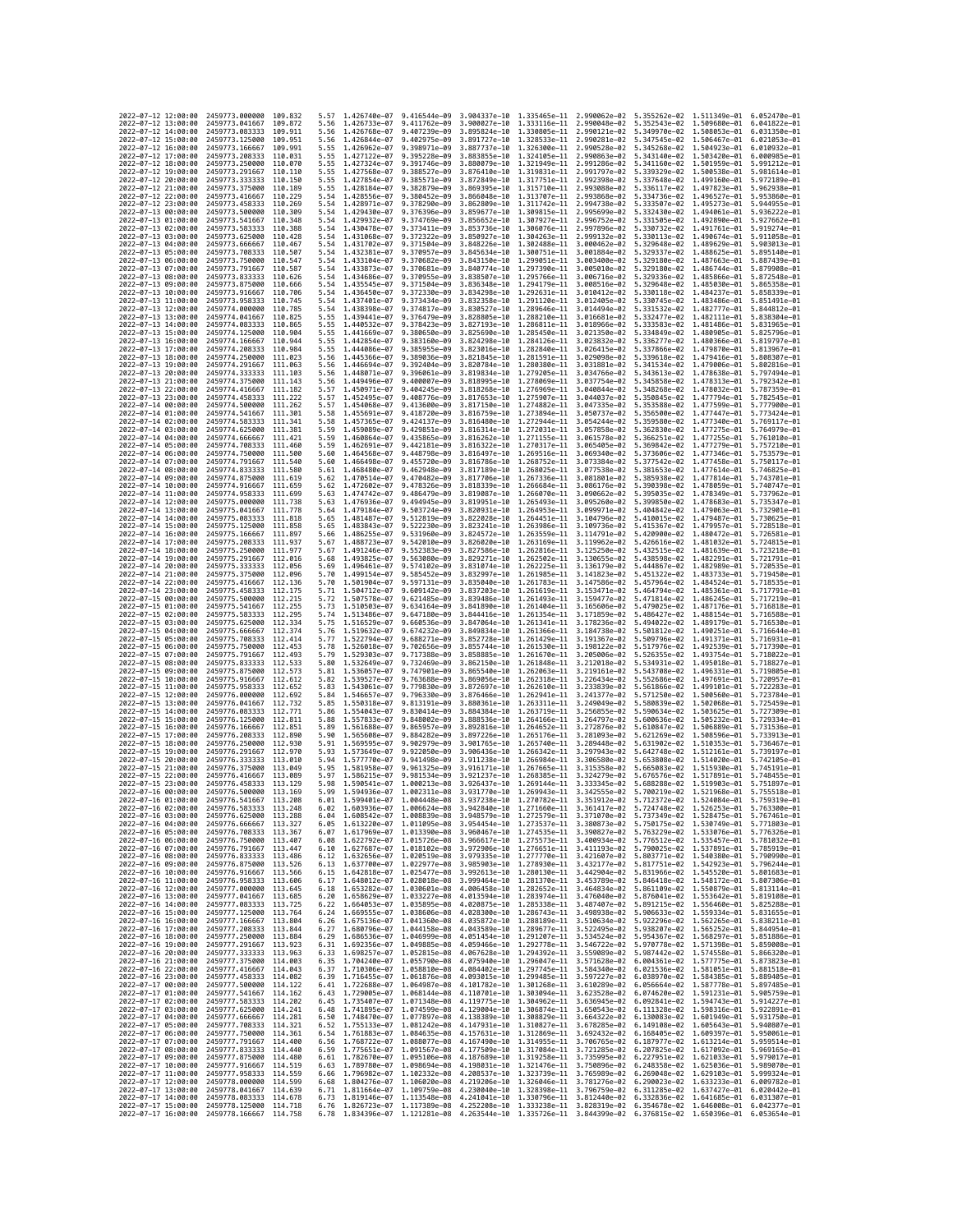| 2022-07-17 17:00:00<br>2022-07-17 18:00:00 |                     | 2459778.208333                                   | 114.798             | 6.81           | 1.842165e-07 1.125226e-08                                                                                                                                                                                                                                                                                                                             |                                                        | 4.275050e-10                 |                              | 1.338260e-11 3.860681e-02 6.399247e-02                                           |                                                                                                         | 1.654850e-01                              | 6.065138e-01                 |
|--------------------------------------------|---------------------|--------------------------------------------------|---------------------|----------------|-------------------------------------------------------------------------------------------------------------------------------------------------------------------------------------------------------------------------------------------------------------------------------------------------------------------------------------------------------|--------------------------------------------------------|------------------------------|------------------------------|----------------------------------------------------------------------------------|---------------------------------------------------------------------------------------------------------|-------------------------------------------|------------------------------|
|                                            |                     | 2459778.250000                                   | 114.837             | 6.83           | 1.850031e-07 1.129223e-08                                                                                                                                                                                                                                                                                                                             |                                                        | 4.286726e-10                 |                              | 1.340840e-11 3.877167e-02 6.421978e-02                                           |                                                                                                         | 1.659369e-01                              | 6.076829e-01                 |
| 2022-07-17 19:00:00                        |                     | 2459778.291667                                   | 114.877             | 6.86           | 1.857996e-07 1.133273e-08                                                                                                                                                                                                                                                                                                                             |                                                        | 4.298573e-10                 |                              | 1.343466e-11 3.893859e-02                                                        | 6.445010e-02                                                                                            | 1.663955e-01                              | 6.088730e-01                 |
| 2022-07-17 20:00:00                        |                     | 2459778.333333 114.917                           |                     | 6.89           |                                                                                                                                                                                                                                                                                                                                                       | 1.866060e-07 1.137376e-08 4.310593e-10                 |                              |                              |                                                                                  | 1.346138e-11  3.910759e-02  6.468345e-02  1.668608e-01  6.100841e-01                                    |                                           |                              |
| 2022-07-17 21:00:00                        |                     | 2459778.375000 114.957                           |                     | 6.91           |                                                                                                                                                                                                                                                                                                                                                       | 1.874224e-07 1.141533e-08 4.322787e-10                 |                              |                              |                                                                                  | 1.348857e-11 3.927868e-02 6.491985e-02 1.673329e-01                                                     |                                           | 6.113163e-01                 |
| 2022-07-17 22:00:00                        |                     | 2459778.416667                                   | 114.996             | 6.94           | 1.882489e-07                                                                                                                                                                                                                                                                                                                                          | 1,145744e-08                                           | 4.335157e-10                 | 1.351622e-11                 | 3.945189e-02                                                                     | 6.515934e-02                                                                                            | 1.678117e-01                              | 6.125696e-01                 |
| 2022-07-17 23:00:00<br>2022-07-18 00:00:00 |                     | 2459778.458333<br>2459778.500000                 | 115.036<br>115,076  | 6.97<br>7.00   | 1.890855e-07<br>1.899324e-07 1.154330e-08                                                                                                                                                                                                                                                                                                             | 1.150009e-08                                           | 4.347702e-10<br>4.360425e-10 | 1.354435e-11<br>1.357295e-11 | 3.962722e-02<br>3.980470e-02                                                     | 6.540192e-02<br>6.564764e-02                                                                            | 1.682973e-01<br>1.687898e-01              | 6.138443e-01<br>6.151404e-01 |
| 2022-07-18 01:00:00                        |                     | 2459778.541667                                   | 115, 116            | 7.03           | 1.907896e-07 1.158706e-08                                                                                                                                                                                                                                                                                                                             |                                                        | 4.373326e-10                 |                              | 1.360202e-11 3.998435e-02                                                        | 6.589651e-02                                                                                            | 1.692892e-01                              | 6.164580e-01                 |
| 2022-07-18 02:00:00                        |                     | 2459778.583333                                   | 115.155             | 7.05           | 1.916572e-07                                                                                                                                                                                                                                                                                                                                          | 1.163138e-08                                           | 4.386408e-10                 | 1.363157e-11                 | 4.016618e-02                                                                     | 6.614855e-02                                                                                            | 1.697956e-01                              | 6.177972e-01                 |
| 2022-07-18 03:00:00                        |                     | 2459778.625000                                   | 115, 195            | 7.08           | 1.925354e-07 1.167626e-08                                                                                                                                                                                                                                                                                                                             |                                                        | 4.399670e-10                 |                              | 1.366160e-11 4.035022e-02                                                        | 6.640380e-02                                                                                            | 1.703089e-01                              | 6.191581e-01                 |
| 2022-07-18 04:00:00                        |                     | 2459778.666667                                   | 115.235             | 7.11           | 1.934241e-07                                                                                                                                                                                                                                                                                                                                          | 1.172171e-08                                           | 4.413115e-10                 | 1.369211e-11                 | 4.053648e-02                                                                     | 6.666228e-02                                                                                            | 1.708294e-01                              | 6.205408e-01                 |
| 2022-07-18 05:00:00                        |                     | 2459778,708333                                   | 115.275             | 7.14           | 1.943236e-07 1.176773e-08                                                                                                                                                                                                                                                                                                                             |                                                        | 4.426743e-10                 | 1.372310e-11                 | 4.072498e-02                                                                     | 6.692402e-02                                                                                            | 1.713569e-01                              | 6.219455e-01                 |
| 2022-07-18 06:00:00                        |                     | 2459778.750000                                   | 115.314             | 7.17           | 1.952338e-07                                                                                                                                                                                                                                                                                                                                          | 1.181433e-08                                           | 4.440556e-10                 | 1.375458e-11                 | 4.091575e-02                                                                     | 6.718903e-02                                                                                            | 1.718916e-01                              | 6.233722e-01                 |
| 2022-07-18 07:00:00                        |                     | 2459778.791667                                   | 115.354             | 7.20           | 1.961550e-07 1.186151e-08                                                                                                                                                                                                                                                                                                                             |                                                        | 4.454555e-10                 |                              | 1.378655e-11 4.110880e-02                                                        | 6.745736e-02                                                                                            | 1.724335e-01                              | 6.248211e-01                 |
| 2022-07-18 08:00:00<br>2022-07-18 09:00:00 |                     | 2459778.833333<br>2459778.875000                 | 115,394<br>115.434  | 7.24<br>7.27   | 1.970871e-07 1.190928e-08<br>1.980303e-07                                                                                                                                                                                                                                                                                                             | 1.195764e-08                                           | 4.468741e-10<br>4.483116e-10 |                              | 1.381901e-11 4.130414e-02<br>1.385197e-11 4.150181e-02                           | 6.772901e-02<br>6.800404e-02                                                                            | 1.729827e-01<br>1.735391e-01              | 6.262922e-01<br>6.277858e-01 |
| 2022-07-18 10:00:00                        |                     | 2459778.916667                                   | 115,473             | 7.30           | 1.989847e-07 1.200659e-08                                                                                                                                                                                                                                                                                                                             |                                                        | 4.497681e-10                 |                              | 1.388542e-11 4.170183e-02                                                        | 6.828245e-02                                                                                            | 1.741029e-01                              | 6.293018e-01                 |
| 2022-07-18 11:00:00                        |                     | 2459778.958333                                   | 115.513             | 7.33           |                                                                                                                                                                                                                                                                                                                                                       | 1.999503e-07 1.205615e-08                              | 4.512438e-10                 |                              | 1.391937e-11 4.190420e-02                                                        | 6.856427e-02                                                                                            | 1.746741e-01                              | 6.308405e-01                 |
| 2022-07-18 12:00:00                        |                     | 2459779.000000                                   | 115,553             | 7.36           | 2.009274e-07 1.210631e-08                                                                                                                                                                                                                                                                                                                             |                                                        | 4.527387e-10                 |                              | 1.395382e-11 4.210896e-02 6.884954e-02                                           |                                                                                                         | 1.752528e-01                              | 6.324019e-01                 |
| 2022-07-18 13:00:00                        |                     | 2459779.041667                                   | 115,593             | 7.40           | 2.019158e-07                                                                                                                                                                                                                                                                                                                                          | 1.215708e-08                                           | 4.542530e-10                 | 1.398878e-11                 | 4.231612e-02                                                                     | 6.913829e-02                                                                                            | 1.758390e-01                              | 6.339861e-01                 |
| 2022-07-18 14:00:00                        |                     | 2459779.083333                                   | 115,632             | 7.43           | 2.029159e-07                                                                                                                                                                                                                                                                                                                                          | 1.220847e-08                                           | 4.557868e-10                 |                              | 1.402424e-11 4.252570e-02                                                        | 6.943053e-02                                                                                            | 1.764327e-01                              | 6.355934e-01                 |
| 2022-07-18 15:00:00                        |                     | 2459779.125000                                   | 115.672             | 7.46           | 2.039276e-07 1.226048e-08                                                                                                                                                                                                                                                                                                                             |                                                        | 4.573404e-10                 |                              | 1.406021e-11 4.273774e-02                                                        | 6.972631e-02                                                                                            | 1.770341e-01                              | 6.372237e-01                 |
| 2022-07-18 16:00:00<br>2022-07-18 17:00:00 |                     | 2459779.166667                                   | 115.712             | 7.50           |                                                                                                                                                                                                                                                                                                                                                       | 2.049512e-07 1.231311e-08                              | 4.589138e-10                 |                              | 1,409670e-11 4,295224e-02<br>1.413370e-11 4.316923e-02                           | 7.002565e-02                                                                                            | 1.776431e-01<br>1.782599e-01              | 6.388773e-01                 |
| 2022-07-18 18:00:00                        |                     | 2459779.208333<br>2459779,250000                 | 115.752<br>115.791  | 7.53<br>7.57   | 2.059865e-07 1.236638e-08                                                                                                                                                                                                                                                                                                                             | 2.070339e-07 1.242028e-08                              | 4.605071e-10<br>4.621205e-10 |                              | 1.417122e-11 4.338873e-02                                                        | 7.032857e-02                                                                                            | 7.063511e-02 1.788845e-01                 | 6.405543e-01<br>6.422547e-01 |
| 2022-07-18 19:00:00                        |                     | 2459779.291667                                   | 115.831             | 7.60           | 2.080934e-07 1.247482e-08                                                                                                                                                                                                                                                                                                                             |                                                        | 4.637542e-10                 |                              | 1.420926e-11 4.361076e-02                                                        | 7.094531e-02                                                                                            | 1.795169e-01                              | 6.439788e-01                 |
| 2022-07-18 20:00:00                        |                     | 2459779.333333                                   | 115,871             | 7.64           | 2.091650e-07                                                                                                                                                                                                                                                                                                                                          | 1.253001e-08                                           | 4.654083e-10                 | 1.424783e-11                 | 4.383535e-02                                                                     | 7.125918e-02                                                                                            | 1.801572e-01                              | 6.457266e-01                 |
| 2022-07-18 21:00:00                        |                     | 2459779.375000                                   | 115.911             | 7.67           | 2.102490e-07 1.258586e-08                                                                                                                                                                                                                                                                                                                             |                                                        | 4.670830e-10                 |                              | 1.428692e-11 4.406253e-02                                                        | 7.157676e-02                                                                                            | 1.808054e-01                              | 6.474983e-01                 |
| 2022-07-18 22:00:00                        |                     | 2459779.416667                                   | 115,950             | 7.71           | 2.113454e-07 1.264236e-08                                                                                                                                                                                                                                                                                                                             |                                                        | 4.687784e-10                 |                              | 1.432654e-11 4.429230e-02 7.189808e-02                                           |                                                                                                         | 1.814617e-01                              | 6.492940e-01                 |
| 2022-07-18 23:00:00                        |                     | 2459779.458333                                   | 115.990             | 7.75           | 2.124543e-07 1.269952e-08                                                                                                                                                                                                                                                                                                                             |                                                        | 4,704946e-10                 |                              | 1.436670e-11 4.452470e-02                                                        | 7.222317e-02                                                                                            | 1.821260e-01                              | 6.511139e-01                 |
| 2022-07-19 00:00:00                        |                     | 2459779.500000                                   | 116,030             | 7.78           | 2.135759e-07                                                                                                                                                                                                                                                                                                                                          | 1.275735e-08                                           | 4.722318e-10                 |                              | 1.440739e-11 4.475974e-02                                                        | 7.255206e-02                                                                                            | 1.827985e-01                              | 6.529581e-01                 |
| 2022-07-19 01:00:00<br>2022-07-19 02:00:00 |                     | 2459779.541667<br>2459779.583333 116.109         | 116,070             | 7.82<br>7.86   |                                                                                                                                                                                                                                                                                                                                                       | 2.147102e-07 1.281586e-08<br>2.158573e-07 1.287504e-08 | 4.739902e-10<br>4.757699e-10 |                              | 1.444862e-11 4.499746e-02<br>1.449039e-11 4.523787e-02 7.322139e-02              |                                                                                                         | 7.288479e-02 1.834792e-01<br>1.841681e-01 | 6.548267e-01<br>6.567199e-01 |
| 2022-07-19 03:00:00                        |                     | 2459779.625000                                   | 116.149             | 7.90           | 2.170174e-07 1.293492e-08                                                                                                                                                                                                                                                                                                                             |                                                        | 4.775711e-10                 |                              | 1.453271e-11 4.548101e-02                                                        | 7.356189e-02                                                                                            | 1.848653e-01                              | 6.586378e-01                 |
| 2022-07-19 04:00:00                        |                     | 2459779.666667                                   | 116.189             | 7.94           | 2.181907e-07                                                                                                                                                                                                                                                                                                                                          | 1.299548e-08                                           | 4.793940e-10                 |                              | 1.457558e-11 4.572689e-02                                                        | 7.390632e-02                                                                                            | 1.855709e-01                              | 6.605806e-01                 |
| 2022-07-19 05:00:00                        |                     | 2459779.708333                                   | 116.229             | 7.98           |                                                                                                                                                                                                                                                                                                                                                       | 2.193771e-07 1.305674e-08                              | 4.812386e-10                 |                              | 1.461900e-11 4.597553e-02                                                        | 7.425471e-02                                                                                            | 1.862850e-01                              | 6.625484e-01                 |
| 2022-07-19 06:00:00                        |                     | 2459779.750000                                   | 116, 268            | 8.02           | 2.205769e-07 1.311871e-08                                                                                                                                                                                                                                                                                                                             |                                                        | 4.831052e-10                 |                              | 1.466297e-11 4.622697e-02                                                        | 7.460711e-02                                                                                            | 1.870075e-01                              | 6.645413e-01                 |
| 2022-07-19 07:00:00                        |                     | 2459779.791667                                   | 116,308             | 8.06           | 2.217901e-07                                                                                                                                                                                                                                                                                                                                          | 1.318138e-08                                           | 4.849940e-10                 |                              | 1.470750e-11 4.648123e-02                                                        | 7.496354e-02                                                                                            | 1.877387e-01                              | 6.665596e-01                 |
| 2022-07-19 08:00:00                        |                     | 2459779.833333                                   | 116,348             | 8.10           | 2.230169e-07 1.324477e-08                                                                                                                                                                                                                                                                                                                             |                                                        | 4.869050e-10                 |                              | 1.475260e-11 4.673834e-02                                                        | 7.532403e-02                                                                                            | 1.884784e-01                              | 6.686033e-01                 |
| 2022-07-19 09:00:00<br>2022-07-19 10:00:00 |                     | 2459779.875000<br>2459779.916667                 | 116.388             | 8.14           | 2.242574e-07 1.330888e-08<br>2.255117e-07                                                                                                                                                                                                                                                                                                             | 1.337372e-08                                           | 4.888385e-10                 | 1.484448e-11                 | 1.479826e-11 4.699831e-02<br>4.726118e-02                                        | 7.568863e-02                                                                                            | 1.892269e-01<br>1.899841e-01              | 6.706726e-01<br>6.727677e-01 |
| 2022-07-19 11:00:00                        |                     | 2459779.958333                                   | 116,427<br>116.467  | 8.18<br>8.22   | 2.267800e-07                                                                                                                                                                                                                                                                                                                                          | 1.343929e-08                                           | 4.907947e-10<br>4.927737e-10 | 1.489128e-11                 | 4.752697e-02                                                                     | 7.605737e-02<br>7.643028e-02                                                                            | 1.907501e-01                              | 6.748887e-01                 |
| 2022-07-19 12:00:00                        |                     | 2459780,000000                                   | 116.507             | 8.26           |                                                                                                                                                                                                                                                                                                                                                       | 2.280623e-07 1.350560e-08                              | 4.947756e-10                 |                              | 1.493866e-11 4.779570e-02                                                        | 7.680740e-02                                                                                            | 1.915251e-01                              | 6.770358e-01                 |
| 2022-07-19 13:00:00                        |                     | 2459780.041667                                   | 116.547             | 8.31           | 2.293588e-07 1.357266e-08                                                                                                                                                                                                                                                                                                                             |                                                        | 4.968007e-10                 |                              | 1.498661e-11 4.806742e-02                                                        | 7.718876e-02                                                                                            | 1.923090e-01                              | 6.792092e-01                 |
| 2022-07-19 14:00:00                        |                     | 2459780.083333                                   | 116.586             | 8.35           | 2.306696e-07                                                                                                                                                                                                                                                                                                                                          | 1.364047e-08                                           | 4.988492e-10                 |                              | 1.503515e-11 4.834213e-02                                                        | 7.757440e-02                                                                                            | 1.931019e-01                              | 6.814089e-01                 |
| 2022-07-19 15:00:00                        |                     | 2459780.125000                                   | 116.626             | 8.39           | 2.319949e-07                                                                                                                                                                                                                                                                                                                                          | 1.370904e-08                                           | 5.009211e-10                 | 1.508427e-11                 | 4.861987e-02                                                                     | 7.796436e-02                                                                                            | 1.939040e-01                              | 6.836353e-01                 |
| 2022-07-19 16:00:00                        |                     | 2459780.166667                                   | 116,666             | 8.44           | 2.333347e-07 1.377837e-08                                                                                                                                                                                                                                                                                                                             |                                                        | 5.030168e-10                 | 1.513399e-11                 |                                                                                  | 4.890067e-02 7.835868e-02                                                                               | 1.947152e-01                              | 6.858883e-01                 |
| 2022-07-19 17:00:00                        |                     | 2459780.208333                                   | 116,706             | 8.48           | 2.346893e-07 1.384848e-08                                                                                                                                                                                                                                                                                                                             |                                                        | 5.051364e-10                 |                              | 1.518429e-11 4.918456e-02                                                        | 7.875738e-02                                                                                            | 1.955357e-01                              | 6.881683e-01                 |
| 2022-07-19 18:00:00<br>2022-07-19 19:00:00 |                     | 2459780.250000<br>2459780.291667                 | 116,745<br>116,785  | 8.53<br>8.57   | 2.360587e-07<br>2.374432e-07 1.399104e-08                                                                                                                                                                                                                                                                                                             | 1.391937e-08                                           | 5.072800e-10<br>5.094479e-10 | 1.523520e-11                 | 4.947155e-02                                                                     | 7.916052e-02<br>7.956813e-02                                                                            | 1.963655e-01                              | 6.904753e-01<br>6.928096e-01 |
| 2022-07-19 20:00:00                        |                     | 2459780.333333                                   | 116.825             | 8.62           | 2.388427e-07                                                                                                                                                                                                                                                                                                                                          | 1.406350e-08                                           | 5.116402e-10                 |                              | 1.528670e-11 4.976169e-02<br>1.533881e-11 5.005499e-02                           | 7.998024e-02                                                                                            | 1.972046e-01<br>1.980533e-01              | 6.951713e-01                 |
| 2022-07-19 21:00:00                        |                     | 2459780.375000                                   | 116.865             | 8.67           | 2.402575e-07                                                                                                                                                                                                                                                                                                                                          | 1.413677e-08                                           | 5.138572e-10                 | 1.539153e-11                 | 5.035149e-02                                                                     | 8.039690e-02                                                                                            | 1.989115e-01                              | 6.975606e-01                 |
| 2022-07-19 22:00:00                        |                     | 2459780.416667                                   | 116.904             | 8.71           | 2.416877e-07                                                                                                                                                                                                                                                                                                                                          | 1.421084e-08                                           | 5.160990e-10                 | 1.544486e-11                 | 5.065122e-02                                                                     | 8.081815e-02                                                                                            | 1.997793e-01                              | 6.999776e-01                 |
| 2022-07-19 23:00:00                        |                     | 2459780,458333                                   | 116.944             | 8.76           | 2.431334e-07 1.428572e-08                                                                                                                                                                                                                                                                                                                             |                                                        | 5.183658e-10                 |                              | 1.549881e-11 5.095420e-02                                                        | 8.124402e-02                                                                                            | 2.006567e-01 7.024227e-01                 |                              |
| 2022-07-20 00:00:00                        |                     | 2459780.500000                                   | 116.984             | 8.81           | 2.445948e-07 1.436143e-08                                                                                                                                                                                                                                                                                                                             |                                                        | 5.206579e-10                 |                              | 1.555338e-11 5.126047e-02 8.167455e-02                                           |                                                                                                         | 2.015440e-01 7.048958e-01                 |                              |
| 2022-07-20 01:00:00                        |                     | 2459780.541667                                   | 117.024             | 8.86           | 2.460720e-07                                                                                                                                                                                                                                                                                                                                          | 1.443796e-08                                           | 5.229754e-10                 | 1.560858e-11                 | 5.157006e-02                                                                     | 8.210980e-02                                                                                            | 2.024411e-01                              | 7.073972e-01                 |
| 2022-07-20 02:00:00<br>2022-07-20 03:00:00 |                     | 2459780.583333<br>2459780.625000                 | 117,063<br>117,103  | 8.91<br>8.96   | 2.475652e-07<br>2.490745e-07 1.459353e-08                                                                                                                                                                                                                                                                                                             | 1.451532e-08                                           | 5.253185e-10<br>5.276874e-10 | 1.566440e-11                 | 5.188299e-02<br>1.572086e-11 5.219930e-02 8.299457e-02                           | 8.254979e-02                                                                                            | 2.033481e-01<br>2.042651e-01 7.124858e-01 | 7.099272e-01                 |
| 2022-07-20 04:00:00                        |                     | 2459780.666667                                   | 117, 143            | 9.01           | 2.506001e-07 1.467259e-08                                                                                                                                                                                                                                                                                                                             |                                                        | 5.300824e-10                 |                              | 1.577795e-11 5.251902e-02 8.344418e-02                                           |                                                                                                         | 2.051922e-01 7.150733e-01                 |                              |
| 2022-07-20 05:00:00                        |                     | 2459780.708333                                   | 117, 183            | 9.06           | 2.521420e-07                                                                                                                                                                                                                                                                                                                                          | 1.475251e-08                                           | 5.325036e-10                 | 1.583568e-11                 | 5.284218e-02                                                                     | 8.389867e-02                                                                                            | 2.061294e-01                              | 7.176899e-01                 |
| 2022-07-20 06:00:00                        |                     | 2459780.750000                                   | 117,222             | 9.11           | 2.537006e-07 1.483329e-08                                                                                                                                                                                                                                                                                                                             |                                                        | 5.349513e-10                 | 1.589406e-11                 | 5.316880e-02                                                                     | 8.435807e-02                                                                                            | 2.070769e-01                              | 7.203357e-01                 |
| 2022-07-20 07:00:00                        |                     | 2459780.791667                                   | 117.262             | 9.16           | 2.552758e-07 1.491494e-08                                                                                                                                                                                                                                                                                                                             |                                                        | 5.374256e-10                 |                              | 1.595309e-11 5.349893e-02 8.482243e-02                                           |                                                                                                         | 2.080347e-01                              | 7.230110e-01                 |
| 2022-07-20 08:00:00                        |                     | 2459780.833333                                   | 117.302             | 9.21           | 2.568680e-07 1.499747e-08                                                                                                                                                                                                                                                                                                                             |                                                        | 5.399268e-10                 | 1.601277e-11 5.383260e-02    |                                                                                  |                                                                                                         |                                           |                              |
|                                            |                     |                                                  |                     |                |                                                                                                                                                                                                                                                                                                                                                       |                                                        |                              |                              |                                                                                  | 8.529179e-02                                                                                            | 2.090029e-01                              | 7.257159e-01                 |
|                                            | 2022-07-20 09:00:00 | 2459780.875000                                   | 117,342             | 9.27           | 2.584771e-07                                                                                                                                                                                                                                                                                                                                          | 1.508089e-08                                           | 5.424551e-10                 | 1.607312e-11                 | 5.416983e-02                                                                     | 8.576620e-02                                                                                            | 2.099816e-01                              | 7.284507e-01                 |
| 2022-07-20 10:00:00                        |                     | 2459780.916667                                   | 117.382             | 9.32           | 2.601034e-07 1.516520e-08                                                                                                                                                                                                                                                                                                                             |                                                        | 5.450107e-10                 |                              | 1.613412e-11 5.451067e-02                                                        | 8.624571e-02                                                                                            | 2.109708e-01 7.312155e-01                 |                              |
| 2022-07-20 11:00:00                        |                     | 2459780.958333                                   | 117.421             | 9.37           | 2.617471e-07 1.525042e-08                                                                                                                                                                                                                                                                                                                             |                                                        | 5.475939e-10                 |                              | 1.619579e-11 5.485513e-02                                                        | 8.673035e-02                                                                                            | 2.119707e-01                              | 7.340105e-01                 |
| 2022-07-20 12:00:00                        |                     | 2459781.000000                                   | 117.461<br>117.501  | 9.43<br>9.48   | 2.634082e-07                                                                                                                                                                                                                                                                                                                                          | 1.533655e-08                                           | 5.502048e-10                 | 1.625814e-11                 | 5.520327e-02                                                                     | 8.722017e-02                                                                                            | 2.129814e-01                              | 7.368361e-01<br>7.396922e-01 |
| 2022-07-20 13:00:00                        |                     | 2459781.041667                                   | 117.541             | 9.54           | 2.650871e-07 1.542360e-08                                                                                                                                                                                                                                                                                                                             |                                                        | 5.528436e-10                 | 1.632116e-11                 | 5.555510e-02                                                                     | 8.771522e-02                                                                                            | 2.140029e-01                              | 7.425793e-01                 |
| 2022-07-20 14:00:00<br>2022-07-20 15:00:00 |                     | 2459781.083333<br>2459781.125000                 | 117.580             | 9.60           | 2.667837e-07 1.551158e-08<br>2.684983e-07 1.560049e-08                                                                                                                                                                                                                                                                                                |                                                        | 5.555107e-10<br>5.582063e-10 |                              | 1.638486e-11 5.591067e-02 8.821554e-02<br>1.644925e-11 5.627001e-02 8.872119e-02 |                                                                                                         | 2.150353e-01<br>2.160788e-01 7.454974e-01 |                              |
| 2022-07-20 16:00:00                        |                     | 2459781.166667                                   | 117,620             | 9.65           | 2.702311e-07                                                                                                                                                                                                                                                                                                                                          | 1.569034e-08                                           | 5.609304e-10                 | 1.651433e-11                 | 5.663316e-02                                                                     | 8.923220e-02                                                                                            | 2.171333e-01                              | 7.484469e-01                 |
| 2022-07-20 17:00:00                        |                     | 2459781.208333                                   | 117,660             | 9.71           | 2.719822e-07                                                                                                                                                                                                                                                                                                                                          | 1.578115e-08                                           | 5.636835e-10                 | 1.658010e-11                 | 5.700014e-02                                                                     | 8.974863e-02                                                                                            | 2.181990e-01                              | 7.514278e-01                 |
| 2022-07-20 18:00:00                        |                     | 2459781.250000                                   | 117,700             | 9.77           | 2.737518e-07 1.587292e-08                                                                                                                                                                                                                                                                                                                             |                                                        | 5.664658e-10                 |                              | 1.664658e-11 5.737100e-02 9.027053e-02                                           |                                                                                                         | 2.192760e-01                              | 7.544405e-01                 |
| 2022-07-20 19:00:00                        |                     | 2459781.291667                                   | 117,739             | 9.83           | 2.755401e-07 1.596566e-08                                                                                                                                                                                                                                                                                                                             |                                                        | 5.692774e-10                 |                              | 1.671376e-11 5.774577e-02                                                        | 9.079794e-02                                                                                            | 2.203643e-01                              | 7.574852e-01                 |
| 2022-07-20 20:00:00                        |                     | 2459781.333333                                   | 117.779             | 9.89           | 2.773472e-07 1.605937e-08                                                                                                                                                                                                                                                                                                                             |                                                        | 5.721186e-10                 | 1.678165e-11                 | 5.812449e-02                                                                     | 9.133091e-02                                                                                            | 2.214642e-01<br>2.225756e-01              | 7.605620e-01                 |
| 2022-07-20 21:00:00<br>2022-07-20 22:00:00 |                     | 2459781.375000<br>2459781,416667                 | 117.819<br>117,859  | 9.95<br>10.01  | 2.791733e-07 1.615407e-08<br>2.810186e-07                                                                                                                                                                                                                                                                                                             | 1.624977e-08                                           | 5.749897e-10<br>5.778910e-10 | 1.685025e-11<br>1.691958e-11 | 5.850720e-02<br>5.889392e-02                                                     | 9.186949e-02<br>9.241373e-02                                                                            | 2.236986e-01                              | 7.636713e-01<br>7.668131e-01 |
| 2022-07-20 23:00:00                        |                     | 2459781.458333                                   | 117,898             | 10.07          | 2.828833e-07                                                                                                                                                                                                                                                                                                                                          | 1.634648e-08                                           | 5.808225e-10                 | 1.698963e-11                 | 5.928471e-02                                                                     | 9.296369e-02                                                                                            | 2.248334e-01                              | 7.699879e-01                 |
| 2022-07-21 00:00:00                        |                     | 2459781.500000                                   | 117,938             | 10.13          | 2.847675e-07                                                                                                                                                                                                                                                                                                                                          | 1.644419e-08                                           | 5.837847e-10                 | 1.706041e-11                 | 5.967959e-02                                                                     | 9.351941e-02                                                                                            | 2.259800e-01                              | 7.731957e-01                 |
| 2022-07-21 01:00:00                        |                     | 2459781.541667                                   | 117.978             | 10.19          | 2.866714e-07 1.654293e-08                                                                                                                                                                                                                                                                                                                             |                                                        | 5.867778e-10                 |                              | 1.713192e-11 6.007861e-02 9.408095e-02                                           |                                                                                                         | 2.271386e-01                              | 7.764368e-01                 |
| 2022-07-21 02:00:00                        |                     | 2459781.583333                                   | 118,018<br>118, 058 | 10.25          | 2.885953e-07 1.664270e-08                                                                                                                                                                                                                                                                                                                             |                                                        | 5.898020e-10                 |                              | 1.720418e-11 6.048180e-02 9.464836e-02                                           |                                                                                                         | 2.283093e-01                              | 7.797116e-01<br>7.830201e-01 |
| 2022-07-21 03:00:00<br>2022-07-21 04:00:00 |                     | 2459781.625000<br>2459781,666667                 | 118.097             | 10.32<br>10.38 | 2.905393e-07                                                                                                                                                                                                                                                                                                                                          | 1.674352e-08<br>2.925035e-07 1.684538e-08              | 5.928575e-10<br>5.959447e-10 | 1.727718e-11                 | 6.088920e-02                                                                     | 9.522169e-02<br>1.735093e-11  6.130085e-02  9.580099e-02  2.306871e-01  7.863627e-01                    | 2.294921e-01                              |                              |
| 2022-07-21 05:00:00                        |                     | 2459781.708333 118.137                           |                     | 10.45          |                                                                                                                                                                                                                                                                                                                                                       |                                                        |                              |                              |                                                                                  | 2.944883e-07 1.694830e-08 5.990638e-10 1.742544e-11 6.171680e-02 9.638632e-02 2.318945e-01 7.897395e-01 |                                           |                              |
| 2022-07-21 06:00:00                        |                     | 2459781.750000 118.177                           |                     | 10.51          |                                                                                                                                                                                                                                                                                                                                                       |                                                        |                              |                              |                                                                                  | 2.964937e-07 1.705229e-08 6.022151e-10 1.750072e-11 6.213708e-02 9.697773e-02 2.331144e-01 7.931510e-01 |                                           |                              |
| 2022<br>-07                                | -21 07:00:00        | 2459781.791667                                   | 118.217             | 10.58          | 2.985199e-07                                                                                                                                                                                                                                                                                                                                          | 1.715736e-08                                           | 6.053988e-10                 | 1.757675e-11                 | 6.256173e-02                                                                     | 9.757528e-02                                                                                            | 2.343468e-01                              | 7.965972e-01                 |
| 2022-07-21 08:00:00                        |                     | 2459781.833333 118.256                           |                     |                | 10.64 3.005672e-07 1.726353e-08 6.086153e-10 1.765357e-11 6.299079e-02 9.817902e-02 2.355918e-01 8.000784e-01                                                                                                                                                                                                                                         |                                                        |                              |                              |                                                                                  |                                                                                                         |                                           |                              |
| 2022-07-21 09:00:00<br>2022-07-21 10:00:00 |                     | 2459781.875000 118.296<br>2459781.916667 118.336 |                     | 10.78          | 10.71 3.026358e-07 1.737078e-08 6.118647e-10 1.773116e-11 6.342431e-02 9.878901e-02 2.368497e-01 8.035950e-01                                                                                                                                                                                                                                         |                                                        |                              |                              |                                                                                  |                                                                                                         |                                           |                              |
| 2022-07-21 11:00:00                        |                     | 2459781.958333 118.376                           |                     |                | 3.047258e-07 1.747915e-08 6.151474e-10 1.780954e-11 6.386232e-02 9.940531e-02 2.381204e-01 8.071471e-01<br>10.85 3.068375e-07 1.758864e-08 6.184637e-10 1.788870e-11 6.430488e-02 1.000280e-01 2.394041e-01 8.107350e-01                                                                                                                              |                                                        |                              |                              |                                                                                  |                                                                                                         |                                           |                              |
| 2022-07-21 12:00:00                        |                     | 2459782.000000 118.415                           |                     |                | 10.92 3.089711e-07 1.769925e-08 6.218138e-10 1.796867e-11 6.475201e-02 1.006570e-01 2.407009e-01 8.143590e-01                                                                                                                                                                                                                                         |                                                        |                              |                              |                                                                                  |                                                                                                         |                                           |                              |
| 2022-07-21 13:00:00                        |                     | 2459782.041667 118.455                           |                     |                |                                                                                                                                                                                                                                                                                                                                                       |                                                        |                              |                              |                                                                                  |                                                                                                         |                                           |                              |
| 2022-07-21 14:00:00                        |                     | 2459782.083333 118.495                           |                     | 11.06          | 10.99 3.111267e-07 1.781101e-08 6.251980e-10 1.804943e-11 6.520377e-02 1.012926e-01 2.420109e-01 8.180193e-01<br>11.06 3.133046e-07 1.792391e-08 6.266166e-10 1.813100e-11 6.566019e-02 1.019347e-01 2.433342e-01 8.217163e-01                                                                                                                        |                                                        |                              |                              |                                                                                  |                                                                                                         |                                           |                              |
| 2022-07-21 15:00:00                        |                     | 2459782.125000 118.535                           |                     |                | 11.13 3.155049e-07 1.803798e-08 6.320699e-10 1.821339e-11 6.612133e-02 1.025834e-01 2.446710e-01 8.254501e-01                                                                                                                                                                                                                                         |                                                        |                              |                              |                                                                                  |                                                                                                         |                                           |                              |
| 2022-07-21 16:00:00<br>2022-07-21 17:00:00 |                     | 2459782.166667 118.575<br>2459782.208333 118.614 |                     |                | 11.20 3.177280e-07 1.815321e-08 6.355582e-10 1.829660e-11 6.658722e-02 1.032387e-01 2.460213e-01 8.292211e-01                                                                                                                                                                                                                                         |                                                        |                              |                              |                                                                                  |                                                                                                         |                                           |                              |
| 2022-07-21 18:00:00                        |                     | 2459782.250000 118.654                           |                     |                |                                                                                                                                                                                                                                                                                                                                                       |                                                        |                              |                              |                                                                                  |                                                                                                         |                                           |                              |
| 2022-07-21 19:00:00                        |                     | 2459782.291667 118.694                           |                     |                | 11.28 3.199740e-07 1.826963e-08 6.390818e-10 1.838063e-11 6.765792e-02 1.039008e-01 2.473853e-01 8.330295e-01<br>11.35 3.222430e-07 1.838724e-08 6.426410e-10 1.836063e-11 6.7553346e-02 1.045697e-01 2.437853e-01 8.330295e-01<br>1                                                                                                                  |                                                        |                              |                              |                                                                                  |                                                                                                         |                                           |                              |
| 2022-07-21 20:00:00                        |                     | 2459782.333333 118.734                           |                     |                | 11.50 3.268515e-07 1.862607e-08 6.498674e-10 1.863774e-11 6.849925e-02 1.059279e-01 2.515603e-01 8.446822e-01                                                                                                                                                                                                                                         |                                                        |                              |                              |                                                                                  |                                                                                                         |                                           |                              |
| 2022-07-21 21:00:00                        |                     | 2459782.375000 118.773                           |                     |                |                                                                                                                                                                                                                                                                                                                                                       |                                                        |                              |                              |                                                                                  |                                                                                                         |                                           |                              |
| 2022-07-21 22:00:00                        |                     | 2459782.416667 118.813                           |                     |                | $\begin{array}{cccccccccccc} 11.58 & 3.291912e-07 & 1.874732e-08 & 6.535352e-10 & 1.872514e-11 & 6.898961e-02 & 1.066175e-01 & 2.529801e-01 & 8.486432e-01 \\ 11.65 & 3.315550e-07 & 1.886981e-08 & 6.572398e-10 & 1.881339e-11 & 6.948499e-02 & 1.073141e-01 & $                                                                                     |                                                        |                              |                              |                                                                                  |                                                                                                         |                                           |                              |
| 2022-07-21 23:00:00<br>2022-07-22 00:00:00 |                     | 2459782.458333 118.853                           |                     |                | 11.73 3.339430e-07 1.899354e-08 6.609816e-10 1.890251e-11 6.998545e-02 1.080177e-01 2.558626e-01 8.566820e-01                                                                                                                                                                                                                                         |                                                        |                              |                              |                                                                                  |                                                                                                         |                                           |                              |
| 2022-07-22 01:00:00                        |                     | 2459782.500000 118.893<br>2459782.541667 118.933 |                     |                |                                                                                                                                                                                                                                                                                                                                                       |                                                        |                              |                              |                                                                                  |                                                                                                         |                                           |                              |
| 2022-07-22 02:00:00                        |                     | 2459782.583333 118.972                           |                     |                | 11.81 3.363555e-07 1.911853e-08 6.647608e-10 1.899250e-11 7.049104e-02 1.087286e-01 2.573255e-01 8.607604e-01<br>11.89 3.387926e-07 1.924479e-08 6.685779e-10 1.908337e-11 7.100181e-02 1.094467e-01 2.588030e-01 8.648785e-01<br>11.97 3.412547e-07 1.937234e-08 6.724330e-10 1.917512e-11 7.151779e-02 1.101720e-01 2.602953e-01 8.690367e-01       |                                                        |                              |                              |                                                                                  |                                                                                                         |                                           |                              |
| 2022-07-22 03:00:00                        |                     | 2459782.625000 119.012                           |                     |                | 12.05 3.437420e-07 1.950118e-08 6.763266e-10 1.926776e-11 7.203906e-02 1.109047e-01 2.618025e-01 8.732353e-01                                                                                                                                                                                                                                         |                                                        |                              |                              |                                                                                  |                                                                                                         |                                           |                              |
| 2022-07-22 04:00:00                        |                     | 2459782.666667 119.052                           |                     |                |                                                                                                                                                                                                                                                                                                                                                       |                                                        |                              |                              |                                                                                  |                                                                                                         |                                           |                              |
| 2022-07-22 05:00:00                        |                     | 2459782.708333 119.092                           |                     |                | 12.13 3.462547e-07 1.963132e-08 6.802589e-10 1.936130e-11 7.256564e-02 1.116449e-01 2.633247e-01 8.774745e-01<br>12.21 3.487930e-07 1.976278e-08 6.842303e-10 1.945574e-11 7.309760e-02 1.123925e-01 2.648620e-01 8.817547e-01                                                                                                                        |                                                        |                              |                              |                                                                                  |                                                                                                         |                                           |                              |
| 2022-07-22 06:00:00                        |                     | 2459782.750000 119.131                           |                     |                | 12.29 3.513571e-07 1.989557e-08 6.882412e-10 1.955109e-11 7.363499e-02 1.131477e-01 2.664146e-01 8.860761e-01                                                                                                                                                                                                                                         |                                                        |                              |                              |                                                                                  |                                                                                                         |                                           |                              |
| 2022-07-22 07:00:00                        |                     | 2459782.791667 119.171                           |                     |                |                                                                                                                                                                                                                                                                                                                                                       |                                                        |                              |                              |                                                                                  |                                                                                                         |                                           |                              |
| 2022-07-22 08:00:00<br>2022-07-22 09:00:00 |                     | 2459782.833333 119.211<br>2459782.875000 119.251 |                     |                |                                                                                                                                                                                                                                                                                                                                                       |                                                        |                              |                              |                                                                                  |                                                                                                         |                                           |                              |
| 2022-07-22 10:00:00                        |                     | 2459782.916667 119.291                           |                     |                |                                                                                                                                                                                                                                                                                                                                                       |                                                        |                              |                              |                                                                                  |                                                                                                         |                                           |                              |
| 2022-07-22 11:00:00                        |                     | 2459782.958333 119.330                           |                     |                | 12.38 3.539476e-07 2.062971e-08 6.922919e-10 1.964736e-11 7.417785e-02 1.139105e-01 2.679826e-01 8.9049392e-01<br>12.48 3.539476e-07 2.063520e-08 6.962827e-10 1.974456e-11 7.417785e-02 1.139105e-01 2.679826e-01 8.9049492e-01<br>                                                                                                                  |                                                        |                              |                              |                                                                                  |                                                                                                         |                                           |                              |
| 2022-07-22 12:00:00                        |                     | 2459783.000000 119.370                           |                     |                | $\begin{array}{cccccccccccc} 12.72 & 3.645751e-07 & 2.057991e-08 & 7.088994e-10 & 2.004176e-11 & 7.640510e-02 & 1.170396e-01 & 2.744113e-01 & 9.083139e-01 \\ 12.81 & 3.672998e-07 & 2.072094e-08 & 7.131542e-10 & 2.014273e-11 & 7.697614e-02 & 1.178416e-01 & $                                                                                     |                                                        |                              |                              |                                                                                  |                                                                                                         |                                           |                              |
| 2022-07-22 13:00:00                        |                     | 2459783.041667 119.410                           |                     |                | 12.90 3.700522e-07 2.086339e-08 7.174510e-10 2.024466e-11 7.755297e-02 1.186518e-01 2.777216e-01 9.175093e-01                                                                                                                                                                                                                                         |                                                        |                              |                              |                                                                                  |                                                                                                         |                                           |                              |
| 2022-07-22 14:00:00                        |                     | 2459783.083333 119.450                           |                     |                |                                                                                                                                                                                                                                                                                                                                                       |                                                        |                              |                              |                                                                                  |                                                                                                         |                                           |                              |
| 2022-07-22 15:00:00                        |                     | 2459783.125000 119.489                           |                     |                |                                                                                                                                                                                                                                                                                                                                                       |                                                        |                              |                              |                                                                                  |                                                                                                         |                                           |                              |
| 2022-07-22 16:00:00<br>2022-07-22 17:00:00 |                     | 2459783.166667 119.529<br>2459783.208333 119.569 |                     |                | 11.99 3.728325e-07 2.100728e-08 7.217900e-10 2.034755e-11 7.813565e-02 1.194700e-01 2.794012e-01 9.221727e-01<br>13.08 3.756410e-07 2.115260e-08 7.261717e-10 2.045143e-11 7.873424e-02 1.202965e-01 2.310973e-01 9.26880e-01<br>13.<br>13.26 3.813437e-07 2.144764e-08 7.350645e-10 2.066214e-11 7.991936e-02 1.219744e-01 2.845397e-01 9.364299e-01 |                                                        |                              |                              |                                                                                  |                                                                                                         |                                           |                              |
| 2022-07-22 18:00:00                        |                     | 2459783.250000 119.609                           |                     |                | 13.36 3.842384e-07 2.159738e-08 7.395764e-10 2.076898e-11 8.052601e-02 1.228260e-01 2.862862e-01 9.412724e-01                                                                                                                                                                                                                                         |                                                        |                              |                              |                                                                                  |                                                                                                         |                                           |                              |
| 2022-07-22 19:00:00<br>2022-07-22 20:00:00 |                     | 2459783.291667 119.649<br>2459783.333333 119.688 |                     |                | 13.45 3.871623e-07 2.174862e-08 7.441324e-10 2.087684e-11 8.113879e-02 1.236861e-01 2.880498e-01 9.461606e-01<br>13.55 3.901159e-07 2.190138e-08 7.487330e-10 2.098571e-11 8.175777e-02 1.245549e-01 2.898307e-01 9.510947e-01                                                                                                                        |                                                        |                              |                              |                                                                                  |                                                                                                         |                                           |                              |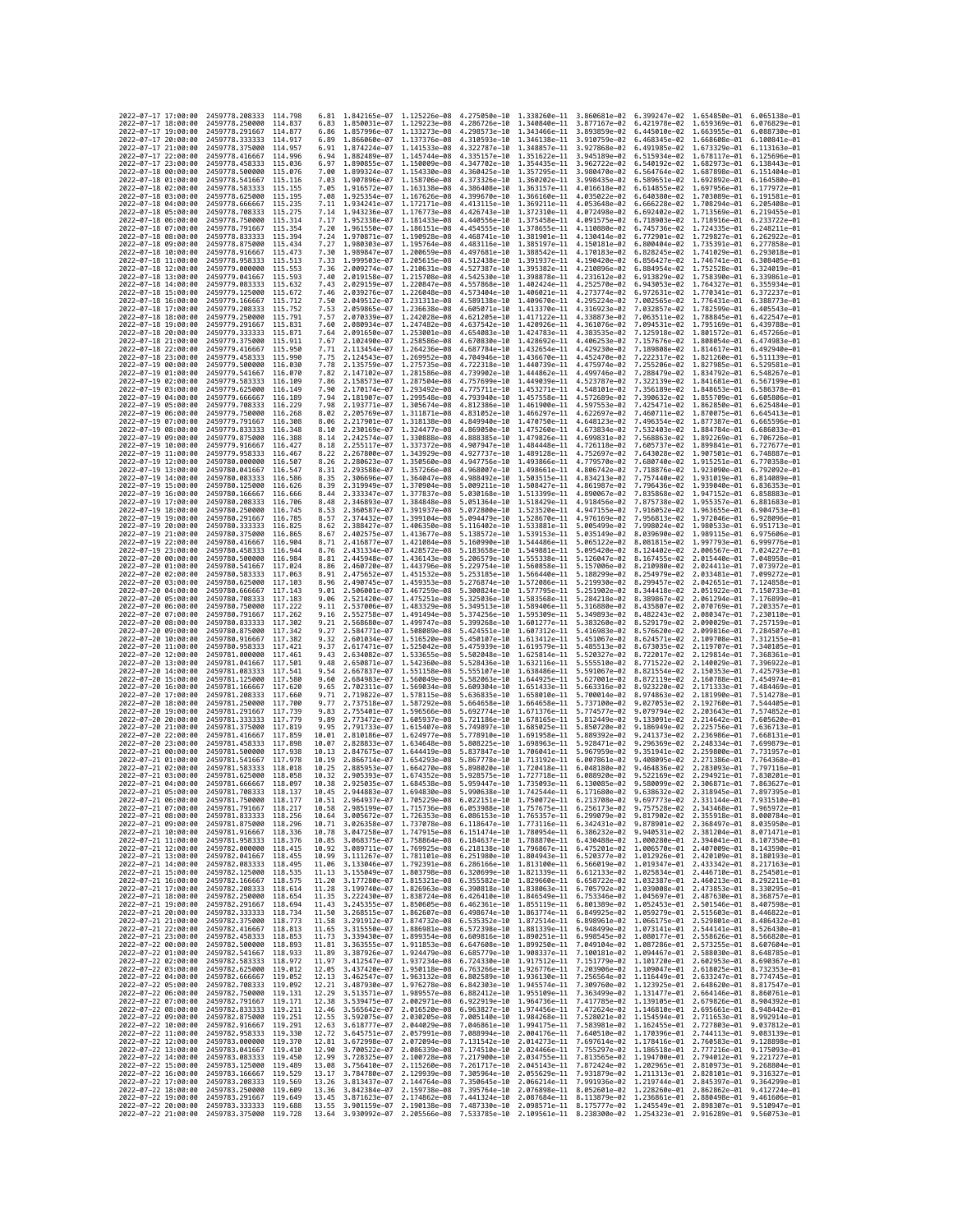| 2022-07-22 22:00:00                        |                     | 2459783.416667                                   | 119.768              | 13.74          | 3.961127e-07 2.221148e-08    |                                                        | 7.580694e-10 2.120654e-11 8.301454e-02                                                                                                                                                                                                                                                                                                                                                                             |                                           |                                                                                  |                              | 1.263184e-01 2.934447e-01 9.611027e-01    |                                                        |
|--------------------------------------------|---------------------|--------------------------------------------------|----------------------|----------------|------------------------------|--------------------------------------------------------|--------------------------------------------------------------------------------------------------------------------------------------------------------------------------------------------------------------------------------------------------------------------------------------------------------------------------------------------------------------------------------------------------------------------|-------------------------------------------|----------------------------------------------------------------------------------|------------------------------|-------------------------------------------|--------------------------------------------------------|
| 2022-07-22 23:00:00                        |                     | 2459783.458333                                   | 119,808              | 13.84          | 3.991566e-07                 | 2.236886e-08                                           | 7.628060e-10                                                                                                                                                                                                                                                                                                                                                                                                       |                                           | 2.131850e-11 8.365246e-02 1.272134e-01                                           |                              | 2.952782e-01                              | 9.661771e-01                                           |
| 2022-07-23 00:00:00                        |                     | 2459783.500000                                   | 119.848              | 13.94          | 4.022312e-07                 | 2.252780e-08                                           | 7.675887e-10                                                                                                                                                                                                                                                                                                                                                                                                       | 2.143152e-11                              | 8.429681e-02 1.281174e-01                                                        |                              | 2.971296e-01                              | 9.712990e-01                                           |
| 2022-07-23 01:00:00<br>2022-07-23 02:00:00 |                     | 2459783.541667<br>2459783.583333                 | 119.887<br>119.927   | 14.03<br>14.14 | 4.053368e-07<br>4.084736e-07 | 2.268833e-08<br>2.285046e-08                           | 7.724180e-10<br>7.772943e-10                                                                                                                                                                                                                                                                                                                                                                                       |                                           | 2.154559e-11 8.494766e-02 1.290303e-01<br>2.166072e-11 8.560506e-02 1.299524e-01 |                              | 2.989990e-01                              | 9.764689e-01<br>3.008866e-01 9.816869e-01              |
| 2022-07-23 03:00:00                        |                     | 2459783.625000                                   | 119,967              | 14.24          | 4.116421e-07                 | 2.301421e-08                                           | 7.822179e-10                                                                                                                                                                                                                                                                                                                                                                                                       | 2.177693e-11                              | 8.626909e-02 1.308836e-01                                                        |                              | 3.027925e-01                              | 9.869537e-01                                           |
| 2022-07-23 04:00:00                        |                     | 2459783.666667                                   | 120.007              | 14.34          | 4.148425e-07                 | 2.317958e-08                                           | 7.871893e-10                                                                                                                                                                                                                                                                                                                                                                                                       | 2.189422e-11                              | 8.693980e-02 1.318241e-01                                                        |                              | 3.047169e-01                              | 9.922694e-01                                           |
| 2022-07-23 05:00:00                        |                     | 2459783.708333                                   | 120,046              | 14.44          | 4.180750e-07                 | 2.334660e-08                                           | 7.922090e-10                                                                                                                                                                                                                                                                                                                                                                                                       | 2.201261e-11                              |                                                                                  | 8.761725e-02 1.327740e-01    | 3.066600e-01                              | 9.976346e-01                                           |
| 2022-07-23 06:00:00<br>2022-07-23 07:00:00 |                     | 2459783.750000<br>2459783.791667                 | 120,086<br>120.126   | 14.55<br>14.65 | 4.213401e-07<br>4.246380e-07 | 2.351528e-08<br>2.368564e-08                           | 7.972773e-10<br>8.023947e-10                                                                                                                                                                                                                                                                                                                                                                                       | 2.213209e-11<br>2.225268e-11              | 8.830152e-02 1.337332e-01<br>8.899267e-02                                        | 1.347021e-01                 | 3.086219e-01 1.003050e+00<br>3.106028e-01 | 1.008515e+00                                           |
| 2022-07-23 08:00:00                        |                     | 2459783.833333                                   | 120,166              | 14.76          | 4.279690e-07                 | 2.385768e-08                                           | 8.075616e-10                                                                                                                                                                                                                                                                                                                                                                                                       | 2.237438e-11                              | 8.969076e-02 1.356805e-01                                                        |                              | 3.126029e-01                              | 1.014031e+00                                           |
| 2022-07-23 09:00:00                        |                     | 2459783.875000                                   | 120,206              | 14.87          | 4.313334e-07                 | 2.403143e-08                                           | 8.127785e-10                                                                                                                                                                                                                                                                                                                                                                                                       | 2.249721e-11                              | 9.039586e-02                                                                     | 1.366686e-01                 | 3.146224e-01                              | 1.019598e+00                                           |
| 2022-07-23 10:00:00                        |                     | 2459783.916667                                   | 120.245              | 14.98          | 4.347317e-07                 | 2.420691e-08                                           | 8.180458e-10                                                                                                                                                                                                                                                                                                                                                                                                       | 2.262118e-11                              | 9.110804e-02                                                                     | 1.376666e-01                 | 3.166613e-01                              | 1.025216e+00                                           |
| 2022-07-23 11:00:00<br>2022-07-23 12:00:00 |                     | 2459783.958333<br>2459784.000000                 | 120.285<br>120.325   | 15.09<br>15.20 | 4.381640e-07<br>4.416307e-07 | 2.438412e-08<br>2.456310e-08                           | 8.233639e-10<br>8.287334e-10                                                                                                                                                                                                                                                                                                                                                                                       | 2.274629e-11<br>2.287256e-11              | 9.182736e-02<br>9.255390e-02 1.396922e-01                                        | 1.386744e-01                 | 3.187199e-01                              | 1.030886e+00<br>3.207984e-01 1.036609e+00              |
| 2022-07-23 13:00:00                        |                     | 2459784.041667                                   | 120.365              | 15.31          | 4.451322e-07                 | 2.474384e-08                                           | 8.341547e-10                                                                                                                                                                                                                                                                                                                                                                                                       | 2.299999e-11                              | 9.328772e-02                                                                     | 1.407201e-01                 | 3.228969e-01 1.042384e+00                 |                                                        |
| 2022-07-23 14:00:00                        |                     | 2459784.083333                                   | 120.405              | 15.42          | 4.486688e-07                 | 2.492637e-08                                           | 8.396281e-10                                                                                                                                                                                                                                                                                                                                                                                                       | 2.312859e-11                              | 9.402889e-02                                                                     | 1.417582e-01                 | 3.250157e-01                              | 1.048212e+00                                           |
| 2022-07-23 15:00:00                        |                     | 2459784.125000                                   | 120,444              | 15.54          | 4.522409e-07                 | 2.511071e-08                                           | 8.451543e-10                                                                                                                                                                                                                                                                                                                                                                                                       | 2.325837e-11                              | 9.477749e-02                                                                     | 1.428066e-01                 | 3.271549e-01                              | 1.054094e+00                                           |
| 2022-07-23 16:00:00<br>2022-07-23 17:00:00 |                     | 2459784.166667<br>2459784.208333                 | 120.484<br>120.524   | 15.65<br>15.77 | 4.558486e-07<br>4.594925e-07 | 2.529687e-08<br>2.548486e-08                           | 8.507337e-10<br>8.563667e-10                                                                                                                                                                                                                                                                                                                                                                                       | 2.338935e-11                              | 9.553359e-02<br>2.352152e-11 9.629725e-02                                        | 1.438653e-01<br>1,449344e-01 |                                           | 3.293146e-01 1.060030e+00<br>3.314951e-01 1.066020e+00 |
| 2022-07-23 18:00:00                        |                     | 2459784.250000                                   | 120.564              | 15.89          | 4.631729e-07                 | 2.567472e-08                                           | 8.620538e-10                                                                                                                                                                                                                                                                                                                                                                                                       | 2.365491e-11                              | 9.706855e-02                                                                     | 1.460141e-01                 | 3.336966e-01                              | 1.072066e+00                                           |
| 2022-07-23 19:00:00                        |                     | 2459784.291667                                   | 120,604              | 16.01          | 4.668900e-07                 | 2.586645e-08                                           | 8.677956e-10                                                                                                                                                                                                                                                                                                                                                                                                       | 2.378952e-11                              | 9.784756e-02                                                                     | 1.471045e-01                 | 3.359192e-01                              | 1.078166e+00                                           |
| 2022-07-23 20:00:00                        |                     | 2459784.333333                                   | 120.643              | 16.13          | 4.706444e-07                 | 2.606007e-08                                           | 8.735924e-10                                                                                                                                                                                                                                                                                                                                                                                                       | 2.392536e-11                              | 9.863437e-02 1.482057e-01                                                        |                              |                                           | 3.381631e-01 1.084323e+00                              |
| 2022-07-23 21:00:00                        |                     | 2459784.375000                                   | 120.683<br>120.723   | 16.25          | 4.744362e-07                 | 2.625560e-08                                           | 8.794449e-10                                                                                                                                                                                                                                                                                                                                                                                                       | 2.406244e-11                              | 9.942904e-02 1.493177e-01                                                        |                              | 3.404286e-01                              | 1.090535e+00                                           |
| 2022-07-23 22:00:00<br>2022-07-23 23:00:00 |                     | 2459784.416667<br>2459784.458333                 | 120.763              | 16.37<br>16.49 | 4.782659e-07<br>4.821339e-07 | 2.645306e-08<br>2.665247e-08                           | 8.853535e-10<br>8.913188e-10                                                                                                                                                                                                                                                                                                                                                                                       | 2.420078e-11                              | 1.002316e-01 1.504406e-01<br>2.434037e-11 1.010423e-01 1.515747e-01              |                              | 3.427158e-01                              | 1.096805e+00<br>3.450249e-01 1.103131e+00              |
| 2022-07-24 00:00:00                        |                     | 2459784.500000                                   | 120.803              | 16.62          | 4.860405e-07                 | 2.685384e-08                                           | 8.973411e-10                                                                                                                                                                                                                                                                                                                                                                                                       |                                           | 2.448124e-11 1.018610e-01 1.527199e-01                                           |                              |                                           | 3.473561e-01 1.109516e+00                              |
| 2022-07-24 01:00:00                        |                     | 2459784.541667                                   | 120.842              | 16.74          | 4.899860e-07                 | 2.705719e-08                                           | 9.034211e-10                                                                                                                                                                                                                                                                                                                                                                                                       | 2.462339e-11                              | 1.026879e-01                                                                     | 1.538764e-01                 | 3.497096e-01                              | 1.115958e+00                                           |
| 2022-07-24 02:00:00<br>2022-07-24 03:00:00 |                     | 2459784.583333<br>2459784.625000                 | 120,882<br>120.922   | 16.87<br>17.00 | 4.939710e-07<br>4.979956e-07 | 2.726254e-08<br>2.746992e-08                           | 9.095592e-10<br>9.157561e-10                                                                                                                                                                                                                                                                                                                                                                                       |                                           | 2.476683e-11 1.035230e-01 1.550442e-01<br>2.491158e-11 1.043665e-01 1.562236e-01 |                              | 3.520857e-01<br>3.544844e-01 1.129019e+00 | 1.122459e+00                                           |
| 2022-07-24 04:00:00                        |                     | 2459784,666667                                   | 120.962              | 17.13          | 5.020604e-07                 | 2.767933e-08                                           | 9.220122e-10                                                                                                                                                                                                                                                                                                                                                                                                       |                                           | 2.505765e-11 1.052183e-01 1.574145e-01                                           |                              | 3.569061e-01 1.135639e+00                 |                                                        |
| 2022-07-24 05:00:00                        |                     | 2459784.708333                                   | 121.002              | 17.26          | 5.061658e-07                 | 2.789081e-08                                           | 9.283280e-10                                                                                                                                                                                                                                                                                                                                                                                                       | 2.520504e-11                              | 1.060787e-01                                                                     | 1.586172e-01                 | 3.593510e-01                              | 1.142319e+00                                           |
| 2022-07-24 06:00:00                        |                     | 2459784.750000                                   | 121.041              | 17.39          | 5.103120e-07                 | 2.810436e-08                                           | 9.347041e-10                                                                                                                                                                                                                                                                                                                                                                                                       |                                           | 2.535376e-11 1.069476e-01 1.598317e-01                                           |                              |                                           | 3.618191e-01 1.149059e+00                              |
| 2022-07-24 07:00:00                        |                     | 2459784.791667                                   | 121,081              | 17.52          | 5.144995e-07                 | 2.832001e-08                                           | 9.411411e-10                                                                                                                                                                                                                                                                                                                                                                                                       |                                           | 2.550384e-11 1.078252e-01 1.610581e-01                                           |                              | 3.643108e-01 1.155861e+00                 |                                                        |
| 2022-07-24 08:00:00<br>2022-07-24 09:00:00 |                     | 2459784.833333<br>2459784.875000                 | 121.121<br>121.161   | 17.66<br>17.79 | 5.187288e-07<br>5.230001e-07 | 2.853778e-08<br>2.875768e-08                           | 9.476395e-10<br>9.541998e-10                                                                                                                                                                                                                                                                                                                                                                                       | 2.580808e-11                              | 2.565527e-11 1.087116e-01 1.622966e-01<br>1.096067e-01 1.635472e-01              |                              | 3.668263e-01<br>3.693658e-01              | 1.162724e+00<br>1.169649e+00                           |
| 2022-07-24 10:00:00                        |                     | 2459784.916667                                   | 121.201              | 17.93          | 5.273139e-07                 | 2.897975e-08                                           | 9.608227e-10                                                                                                                                                                                                                                                                                                                                                                                                       |                                           | 2.596227e-11 1.105108e-01 1.648101e-01                                           |                              | 3.719295e-01                              | 1.176637e+00                                           |
| 2022-07-24 11:00:00                        |                     | 2459784.958333                                   | 121.240              | 18.07          | 5.316707e-07                 | 2.920399e-08                                           | 9.675086e-10                                                                                                                                                                                                                                                                                                                                                                                                       |                                           | 2.611785e-11 1.114238e-01                                                        | 1.660854e-01                 | 3.745176e-01                              | 1.183689e+00                                           |
| 2022-07-24 12:00:00                        |                     | 2459785.000000                                   | 121,280              | 18.21          | 5.360708e-07                 | 2.943043e-08                                           | 9.742583e-10                                                                                                                                                                                                                                                                                                                                                                                                       | 2.627483e-11                              | 1.123460e-01                                                                     | 1.673732e-01                 | 3.771303e-01                              | 1.190803e+00                                           |
| 2022-07-24 13:00:00<br>2022-07-24 14:00:00 |                     | 2459785.041667<br>2459785.083333                 | 121,320<br>121,360   | 18.35<br>18.49 | 5.405147e-07<br>5.450027e-07 | 2.965910e-08<br>2.989000e-08                           | 9.810721e-10<br>9.879508e-10                                                                                                                                                                                                                                                                                                                                                                                       | 2.659307e-11 1.142179e-01                 | 2.643324e-11 1.132773e-01 1.686736e-01                                           | 1.699868e-01                 | 3.797679e-01<br>3.824307e-01              | 1.197982e+00<br>1,205226e+00                           |
| 2022-07-24 15:00:00                        |                     | 2459785.125000                                   | 121,400              | 18.63          | 5.495354e-07                 | 3.012317e-08                                           | 9.948950e-10                                                                                                                                                                                                                                                                                                                                                                                                       |                                           | 2.675435e-11 1.151678e-01 1.713128e-01                                           |                              | 3.851187e-01                              | 1.212535e+00                                           |
| 2022-07-24 16:00:00                        |                     | 2459785.166667                                   | 121.439              | 18.78          | 5.541130e-07                 | 3.035862e-08                                           | 1.001905e-09                                                                                                                                                                                                                                                                                                                                                                                                       | 2.691708e-11                              | 1.161272e-01                                                                     | 1.726519e-01                 | 3.878323e-01                              | 1.219910e+00                                           |
| 2022-07-24 17:00:00                        |                     | 2459785,208333                                   | 121.479              | 18.93          | 5.587362e-07                 | 3.059638e-08 1.008982e-09                              |                                                                                                                                                                                                                                                                                                                                                                                                                    |                                           | 2.708127e-11 1.170960e-01 1.740040e-01                                           |                              |                                           | 3.905717e-01 1.227352e+00                              |
| 2022-07-24 18:00:00<br>2022-07-24 19:00:00 |                     | 2459785.250000<br>2459785.291667                 | 121.519<br>121.559   | 19.07<br>19.22 | 5.634053e-07<br>5.681208e-07 | 3.083646e-08<br>3.107890e-08                           | 1.016126e-09<br>1.023338e-09                                                                                                                                                                                                                                                                                                                                                                                       |                                           | 2.724695e-11 1.180746e-01 1.753694e-01<br>2.741411e-11 1.190628e-01 1.767481e-01 |                              | 3.933371e-01 1.234860e+00<br>3.961287e-01 | 1.242436e+00                                           |
| 2022-07-24 20:00:00                        |                     | 2459785.333333                                   | 121,599              | 19.37          | 5.728830e-07                 | 3.132371e-08 1.030618e-09                              |                                                                                                                                                                                                                                                                                                                                                                                                                    | 2.758278e-11                              | 1.200608e-01 1.781404e-01                                                        |                              | 3.989469e-01                              | 1.250081e+00                                           |
| 2022-07-24 21:00:00                        |                     | 2459785.375000                                   | 121,638              | 19.53          | 5.776925e-07                 | 3.157091e-08                                           | 1.037967e-09                                                                                                                                                                                                                                                                                                                                                                                                       | 2.775296e-11 1.210688e-01                 |                                                                                  | 1.795462e-01                 | 4.017918e-01                              | 1.257794e+00                                           |
| 2022-07-24 22:00:00                        |                     | 2459785.416667                                   | 121,678              | 19.68          | 5.825498e-07                 | 3.182053e-08                                           | 1.045387e-09                                                                                                                                                                                                                                                                                                                                                                                                       |                                           | 2.792467e-11 1.220867e-01 1.809658e-01                                           |                              |                                           | 4.046638e-01 1.265576e+00                              |
| 2022-07-24 23:00:00<br>2022-07-25 00:00:00 |                     | 2459785.458333<br>2459785.500000                 | 121,718<br>121,758   | 19.83<br>19.99 | 5.874552e-07<br>5.924093e-07 | 3.207259e-08<br>3.232712e-08                           | 1.052876e-09<br>1,060437e-09                                                                                                                                                                                                                                                                                                                                                                                       | 2.809792e-11                              | 1.231148e-01<br>2.827273e-11 1.241530e-01 1.838468e-01                           | 1.823993e-01                 | 4.075629e-01<br>4.104896e-01              | 1.273428e+00<br>1.281350e+00                           |
| 2022-07-25 01:00:00                        |                     | 2459785.541667                                   | 121.798              | 20.15          | 5.974126e-07                 | 3.258413e-08                                           | 1.068069e-09                                                                                                                                                                                                                                                                                                                                                                                                       | 2.844911e-11 1.252016e-01                 |                                                                                  | 1.853085e-01                 | 4.134439e-01                              | 1.289344e+00                                           |
| 2022-07-25 02:00:00                        |                     | 2459785.583333                                   | 121.837              | 20.31          | 6.024654e-07                 | 3.284365e-08                                           | 1.075773e-09                                                                                                                                                                                                                                                                                                                                                                                                       |                                           | 2.862707e-11 1.262605e-01 1.867844e-01                                           |                              | 4.164263e-01                              | 1,297409e+00                                           |
| 2022-07-25 03:00:00                        |                     | 2459785.625000                                   | 121,877              | 20.47          | 6.075683e-07                 | 3.310571e-08 1.083551e-09                              |                                                                                                                                                                                                                                                                                                                                                                                                                    |                                           | 2.880662e-11 1.273299e-01 1.882748e-01                                           |                              | 4.194370e-01                              | 1.305547e+00                                           |
| 2022-07-25 04:00:00<br>2022-07-25 05:00:00 |                     | 2459785.666667<br>2459785.708333                 | 121,917<br>121,957   | 20.63<br>20.80 | 6.127218e-07<br>6.179264e-07 | 3.337033e-08 1.091402e-09<br>3.363753e-08              | 1.099328e-09                                                                                                                                                                                                                                                                                                                                                                                                       |                                           | 2.898779e-11 1.284100e-01 1.897797e-01<br>2.917057e-11 1.295007e-01 1.912993e-01 |                              |                                           | 4.224761e-01 1.313757e+00<br>4.255441e-01 1.322041e+00 |
| 2022-07-25 06:00:00                        |                     | 2459785.750000                                   | 121.997              | 20.96          | 6.231825e-07                 | 3.390734e-08                                           | 1.107328e-09                                                                                                                                                                                                                                                                                                                                                                                                       | 2.935499e-11                              | 1.306023e-01                                                                     | 1.928337e-01                 | 4.286410e-01                              | 1.330399e+00                                           |
| 2022-07-25 07:00:00                        |                     | 2459785.791667                                   | 122,036              | 21.13          | 6.284907e-07                 | 3.417979e-08                                           | 1.115405e-09                                                                                                                                                                                                                                                                                                                                                                                                       | 2.954107e-11                              | 1.317147e-01                                                                     | 1.943831e-01                 | 4.317673e-01                              | 1.338832e+00                                           |
| 2022-07-25 08:00:00                        |                     | 2459785.833333                                   | 122.076              | 21.30          | 6.338515e-07                 | 3.445489e-08                                           | 1.123557e-09                                                                                                                                                                                                                                                                                                                                                                                                       | 2.972880e-11 1.328382e-01                 |                                                                                  | 1.959477e-01                 | 4.349232e-01                              | 1.347341e+00                                           |
| 2022-07-25 09:00:00<br>2022-07-25 10:00:00 |                     | 2459785.875000<br>2459785.916667                 | 122, 116<br>122, 156 | 21.47<br>21.64 | 6.392653e-07<br>6.447328e-07 | 3.473268e-08 1.131787e-09<br>3.501318e-08              | 1.140095e-09                                                                                                                                                                                                                                                                                                                                                                                                       | 3.010933e-11                              | 2.991822e-11 1.339728e-01 1.975275e-01<br>1.351186e-01                           | 1.991227e-01                 | 4.413248e-01                              | 4.381089e-01 1.355925e+00<br>1.364587e+00              |
| 2022-07-25 11:00:00                        |                     | 2459785.958333                                   | 122, 196             | 21.82          | 6.502543e-07                 | 3.529641e-08                                           | 1.148481e-09                                                                                                                                                                                                                                                                                                                                                                                                       |                                           | 3.030215e-11 1.362758e-01 2.007335e-01                                           |                              | 4.445710e-01                              | 1.373325e+00                                           |
| 2022-07-25 12:00:00                        |                     | 2459786.000000                                   | 122.235              | 21.99          | 6.558306e-07                 | 3.558241e-08 1.156946e-09                              |                                                                                                                                                                                                                                                                                                                                                                                                                    | 3.049669e-11 1.374444e-01                 |                                                                                  | 2.023599e-01                 |                                           | 4.478480e-01 1.382142e+00                              |
| 2022-07-25 13:00:00                        |                     | 2459786.041667                                   | 122.275              | 22.17          | 6.614620e-07                 | 3.587119e-08                                           | 1.165492e-09                                                                                                                                                                                                                                                                                                                                                                                                       |                                           | 3.069297e-11 1.386246e-01                                                        | 2.040023e-01                 | 4.511559e-01                              | 1.391038e+00                                           |
| 2022-07-25 14:00:00<br>2022-07-25 15:00:00 |                     | 2459786.083333<br>2459786.125000                 | 122.315<br>122.355   | 22.35<br>22.53 | 6.671491e-07<br>6.728924e-07 | 3.616279e-08<br>3.645723e-08                           | 1.174118e-09<br>1.182826e-09                                                                                                                                                                                                                                                                                                                                                                                       | 3.089100e-11<br>3.109080e-11 1.410201e-01 | 1.398165e-01                                                                     | 2.056606e-01<br>2.073351e-01 | 4.544951e-01<br>4.578658e-01              | 1.400013e+00<br>1.409068e+00                           |
| 2022-07-25 16:00:00                        |                     | 2459786.166667                                   | 122,395              | 22.71          | 6.786926e-07                 | 3.675454e-08                                           | 1.191616e-09                                                                                                                                                                                                                                                                                                                                                                                                       | 3.129238e-11 1.422357e-01                 |                                                                                  | 2.090260e-01                 | 4.612684e-01                              | 1.418204e+00                                           |
| 2022-07-25 17:00:00                        |                     | 2459786.208333                                   | 122.434              | 22.89          | 6.845501e-07                 | 3.705475e-08                                           | 1,200489e-09                                                                                                                                                                                                                                                                                                                                                                                                       | 3.149576e-11                              | 1.434633e-01                                                                     | 2.107333e-01                 | 4.647031e-01                              | 1.427421e+00                                           |
| 2022-07-25 18:00:00                        |                     | 2459786.250000                                   | 122,474              | 23.08          | 6.904656e-07                 | 3.735788e-08 1.209446e-09                              |                                                                                                                                                                                                                                                                                                                                                                                                                    |                                           | 3.170095e-11 1.447030e-01 2.124572e-01                                           |                              | 4.681702e-01                              | 1.436721e+00                                           |
| 2022-07-25 19:00:00<br>2022-07-25 20:00:00 |                     | 2459786.291667                                   | 122,514<br>122,554   | 23.27          | 6.964396e-07<br>7.024726e-07 | 3.766396e-08                                           | 1.218487e-09<br>1,227614e-09                                                                                                                                                                                                                                                                                                                                                                                       |                                           | 3.190798e-11 1.459550e-01<br>3.211685e-11 1.472193e-01 2.159556e-01              | 2.141979e-01                 |                                           | 4.716701e-01 1.446103e+00<br>4.752030e-01 1.455569e+00 |
| 2022-07-25 21:00:00                        |                     | 2459786.333333<br>2459786.375000                 | 122.594              | 23.46<br>23.65 | 7.085652e-07                 | 3.797303e-08<br>3.828510e-08                           | 1.236827e-09                                                                                                                                                                                                                                                                                                                                                                                                       | 3.232758e-11                              | 1.484962e-01                                                                     | 2.177304e-01                 | 4.787693e-01                              | 1.465120e+00                                           |
| 2022-07-25 22:00:00                        |                     | 2459786.416667                                   | 122.634              | 23.84          | 7.147180e-07                 | 3.860022e-08 1.246127e-09                              |                                                                                                                                                                                                                                                                                                                                                                                                                    | 3.254019e-11                              | 1.497856e-01 2.195225e-01                                                        |                              | 4.823692e-01                              | 1.474756e+00                                           |
| 2022-07-25 23:00:00                        |                     | 2459786.458333                                   | 122.673              | 24.04          | 7.209317e-07                 | 3.891840e-08 1.255514e-09                              |                                                                                                                                                                                                                                                                                                                                                                                                                    |                                           | 3.275469e-11 1.510878e-01 2.213320e-01                                           |                              |                                           | 4.860031e-01 1.484477e+00                              |
| 2022-07-26 00:00:00                        |                     | 2459786,500000                                   | 122.713              | 24.23          | 7.272067e-07                 | 3.923968e-08                                           | 1.264991e-09                                                                                                                                                                                                                                                                                                                                                                                                       |                                           |                                                                                  |                              |                                           | 1.494285e+00                                           |
| 2022-07-26 01:00:00<br>2022-07-26 02:00:00 |                     | 2459786.541667                                   | 122.753              | 24.43          | 7.335438e-07                 |                                                        |                                                                                                                                                                                                                                                                                                                                                                                                                    | 3.297110e-11 1.524029e-01                 |                                                                                  | 2.231591e-01                 | 4.896713e-01                              |                                                        |
| 2022-07-26 03:00:00                        |                     |                                                  |                      |                |                              |                                                        | 3.956408e-08 1.274556e-09                                                                                                                                                                                                                                                                                                                                                                                          |                                           | 3.318945e-11 1.537310e-01 2.250041e-01                                           |                              | 4.933741e-01                              | 1.504181e+00                                           |
| 2022-07-26 04:00:00                        |                     | 2459786.583333                                   | 122.793<br>122,833   | 24.63          | 7.399434e-07                 | 3.989165e-08 1.284212e-09                              | 1,293959e-09                                                                                                                                                                                                                                                                                                                                                                                                       | 3.340973e-11 1.550722e-01                 |                                                                                  | 2.268669e-01                 | 4.971118e-01                              | 1.514164e+00<br>1.524237e+00                           |
|                                            |                     | 2459786.625000<br>2459786.666667                 | 122,872              | 24.83<br>25.04 | 7.464063e-07<br>7.529330e-07 | 4.022240e-08<br>4.055637e-08                           | 1,303797e-09                                                                                                                                                                                                                                                                                                                                                                                                       | 3.363198e-11 1.564266e-01<br>3.385620e-11 | 1.577945e-01                                                                     | 2.287479e-01<br>2.306472e-01 | 5.008847e-01<br>5.046933e-01              | 1.534399e+00                                           |
|                                            | 2022-07-26 05:00:00 | 2459786.708333                                   | 122,912              | 25.25          | 7.595241e-07                 | 4.089358e-08                                           | 1,313729e-09                                                                                                                                                                                                                                                                                                                                                                                                       | 3.408243e-11                              | 1.591758e-01                                                                     | 2.325650e-01                 | 5.085377e-01                              | 1.544652e+00                                           |
| 2022-07-26 06:00:00                        |                     | 2459786.750000                                   | 122.952              | 25.45          | 7.661803e-07                 | 4.123408e-08                                           | 1.323754e-09                                                                                                                                                                                                                                                                                                                                                                                                       |                                           | 3.431066e-11 1.605707e-01                                                        | 2.345015e-01                 | 5.124184e-01                              | 1.554996e+00                                           |
| 2022-07-26 07:00:00                        |                     | 2459786.791667                                   | 122.992<br>123.032   | 25.66          | 7.729023e-07                 | 4.157789e-08                                           | 1,333874e-09<br>1,344089e-09                                                                                                                                                                                                                                                                                                                                                                                       | 3.477324e-11                              | 3.454093e-11 1.619795e-01                                                        | 2.364567e-01                 | 5.163357e-01<br>5.202899e-01              | 1.565431e+00<br>1.575960e+00                           |
| 2022-07-26 08:00:00<br>2022-07-26 09:00:00 |                     | 2459786.833333<br>2459786.875000                 | 123.072              | 25.88<br>26.09 | 7.796906e-07                 | 4.192504e-08<br>7.865459e-07 4.227557e-08 1.354400e-09 |                                                                                                                                                                                                                                                                                                                                                                                                                    |                                           | 1.634021e-01<br>3.500762e-11 1.648388e-01 2.404245e-01                           | 2.384310e-01                 |                                           | 5.242814e-01 1.586583e+00                              |
| 2022-07-26 10:00:00                        |                     | 2459786.916667                                   | 123.111              | 26.31          |                              | 7.934688e-07 4.262951e-08 1.364809e-09                 |                                                                                                                                                                                                                                                                                                                                                                                                                    |                                           | 3.524409e-11 1.662897e-01 2.424374e-01 5.283105e-01 1.597299e+00                 |                              |                                           |                                                        |
| 2022-07-26 11:00:00<br>-07-                | -26 12:00:00        | 2459786.958333                                   | 123, 151<br>123.191  | 26.53<br>26.75 | 8.075204e-07                 | 8.004601e-07 4.298689e-08 1.375316e-09                 |                                                                                                                                                                                                                                                                                                                                                                                                                    | 3.572335e–11                              | 3.548266e-11 1.677549e-01 2.444698e-01 5.323776e-01 1.608112e+00<br>1.692345e-01 | 2.465220e-01                 | 5.364830e-01                              |                                                        |
| 2022<br>2022-07-26 13:00:00                |                     | 2459787.000000<br>2459787.041667 123.231         |                      | 26.97          |                              | 4.334775e-08                                           | 1.385921e-09<br>8.146504e-07 4.371211e-08 1.396627e-09 3.596618e-11 1.707288e-01 2.485942e-01 5.406271e-01 1.630025e+00                                                                                                                                                                                                                                                                                            |                                           |                                                                                  |                              |                                           |                                                        |
| 2022-07-26 14:00:00                        |                     | 2459787.083333 123.271                           |                      | 27.19          |                              |                                                        | 8.218507e-07 4.408002e-08 1.407433e-09 3.621117e-11 1.722378e-01 2.506865e-01 5.448102e-01 1.641129e+00                                                                                                                                                                                                                                                                                                            |                                           |                                                                                  |                              |                                           |                                                        |
| 2022-07-26 15:00:00                        |                     | 2459787.125000 123.310                           |                      | 27.42          |                              |                                                        | 8.291221e-07 4.445150e-08 1.418342e-09 3.645834e-11 1.737616e-01 2.527991e-01                                                                                                                                                                                                                                                                                                                                      |                                           |                                                                                  |                              |                                           | 5.490328e-01 1.652331e+00                              |
| 2022-07-26 16:00:00                        |                     | 2459787.166667 123.350                           |                      | 27.65          |                              |                                                        | 8.364652e-07 4.482659e-08 1.429353e-09 3.670770e-11 1.753006e-01 2.549323e-01 5.532951e-01 1.663632e+00                                                                                                                                                                                                                                                                                                            |                                           |                                                                                  |                              |                                           |                                                        |
| 2022-07-26 17:00:00                        |                     | 2459787.208333 123.390<br>2459787.250000 123.430 |                      | 27.88<br>28.11 |                              |                                                        | 8.438808e-07 4.520533e-08 1.440468e-09 3.695929e-11 1.768547e-01 2.570862e-01 5.575976e-01 1.675034e+00                                                                                                                                                                                                                                                                                                            |                                           |                                                                                  |                              |                                           |                                                        |
| 2022-07-26 18:00:00<br>2022-07-26 19:00:00 |                     | 2459787.291667                                   | 123,470              | 28.35          |                              |                                                        | $\begin{array}{cccccccc} 8.513695e-07 & 4.558774e-08 & 1.451687e-09 & 3.721311e-11 & 1.784241e-01 & 2.592611e-01 & 5.619407e-01 & 1.686537e+00 \\ 8.589320e-07 & 4.597388e-08 & 1.463013e-09 & 3.746918e-11 & 1.800090e-01 & 2.614571e-01 & 5.663246e-01 & 1$                                                                                                                                                      |                                           |                                                                                  |                              |                                           |                                                        |
| 2022-07-26 20:00:00                        |                     | 2459787.333333 123.510                           |                      | 28.59          |                              |                                                        | 8.665692e-07 4.636377e-08 1.474445e-09 3.772754e-11 1.816095e-01 2.636744e-01                                                                                                                                                                                                                                                                                                                                      |                                           |                                                                                  |                              |                                           | 5.707499e-01 1.709852e+00                              |
| 2022-07-26 21:00:00<br>2022-07-26 22:00:00 |                     | 2459787.375000 123.549<br>2459787.416667 123.589 |                      | 28.83          |                              |                                                        | 8.742817e-07 4.675744e-08 1.485984e-09 3.798819e-11 1.832259e-01 2.659132e-01 5.752168e-01 1.721665e+00                                                                                                                                                                                                                                                                                                            |                                           |                                                                                  |                              |                                           |                                                        |
| 2022-07-26 23:00:00                        |                     | 2459787.458333 123.629                           |                      |                |                              |                                                        |                                                                                                                                                                                                                                                                                                                                                                                                                    |                                           |                                                                                  |                              |                                           |                                                        |
| 2022-07-27 00:00:00                        |                     | 2459787.500000 123.669                           |                      |                |                              |                                                        | 20.07 8.8209256-07 4.7154946-08 1.4976336-09 3.8251156-11 1.8485816-01 2.6817396-01 5.7972586-01 1.7335836+00<br>29.32 8.8993556-07 4.7556316-08 1.509331-09 3.8251156-11 1.8485816-01 2.704564e-01 5.7972586-01 1.7335836+00<br>29.                                                                                                                                                                               |                                           |                                                                                  |                              |                                           |                                                        |
| 2022-07-27 01:00:00                        |                     | 2459787.541667 123.709                           |                      |                |                              |                                                        |                                                                                                                                                                                                                                                                                                                                                                                                                    |                                           |                                                                                  |                              |                                           |                                                        |
| 2022-07-27 02:00:00<br>2022-07-27 03:00:00 |                     | 2459787.583333<br>2459787.625000 123.788         | 123.748              |                |                              |                                                        |                                                                                                                                                                                                                                                                                                                                                                                                                    |                                           |                                                                                  |                              |                                           |                                                        |
| 2022-07-27 04:00:00                        |                     | 2459787.666667 123.828                           |                      |                |                              |                                                        |                                                                                                                                                                                                                                                                                                                                                                                                                    |                                           |                                                                                  |                              |                                           |                                                        |
| 2022-07-27 05:00:00                        |                     | 2459787.708333 123.868                           |                      |                |                              |                                                        |                                                                                                                                                                                                                                                                                                                                                                                                                    |                                           |                                                                                  |                              |                                           |                                                        |
| 2022-07-27 06:00:00<br>2022-07-27 07:00:00 |                     | 2459787.750000 123.908<br>2459787.791667 123.948 |                      |                |                              |                                                        | 30.58 9.304409e-07 4.962237e-08 1.569963e-09 3.987877e-11 1.949953e-01 2.822063e-01 6.076860e-01 1.807348e+00<br>30.84 9.387832e-07 5.004771e-08 1.582302e-09 4.0415854e-11 1.949436e-01 2.846252e-01 6.075860e-01 1.820026e+00<br>3                                                                                                                                                                               |                                           |                                                                                  |                              |                                           |                                                        |
| 2022-07-27 08:00:00                        |                     | 2459787.833333 123.987                           |                      |                |                              |                                                        | 31.36 9.557152e-07 5.091081e-08 1.607531e-09 4.072557e-11 2.002921e-01 2.895338e-01 6.222671e-01 1.845726e+00<br>31.63 9.643066e-07 5.134866e-08 1.620325e-09 4.101287e-11 2.020927e-01 2.920239e-01 6.272193e-01 1.858747e+00                                                                                                                                                                                     |                                           |                                                                                  |                              |                                           |                                                        |
| 2022-07-27 09:00:00                        |                     | 2459787.875000                                   | 124,027              | 31.90          |                              |                                                        |                                                                                                                                                                                                                                                                                                                                                                                                                    |                                           |                                                                                  |                              |                                           |                                                        |
| 2022-07-27 10:00:00                        |                     | 2459787.916667                                   | 124.067              | 32.17          |                              |                                                        | 9.729827e-07 5.179076e-08 1.633238e-09 4.130272e-11 2.039109e-01 2.945381e-01 6.322181e-01 1.871883e+00<br>9.817443e-07 5.223716e-08 1.646274e-09 4.159516e-11 2.057471e-01 2.970768e-01 6.372641e-01 1.885137e+00                                                                                                                                                                                                 |                                           |                                                                                  |                              |                                           |                                                        |
| 2022-07-27 11:00:00                        |                     | 2459787.958333 124.107                           |                      |                |                              |                                                        | 32.45 9.905922e-07 5.268789e-08 1.659432e-09 4.189019e-11 2.076014e-01 2.996402e-01 6.423576e-01 1.898508e+00                                                                                                                                                                                                                                                                                                      |                                           |                                                                                  |                              |                                           |                                                        |
| 2022-07-27 12:00:00<br>2022-07-27 13:00:00 |                     | 2459788.000000<br>2459788.041667                 | 124.147<br>124.187   |                |                              |                                                        | 32.72 9.995274e-07 5.314300e-08 1.672714e-09 4.218784e-11 2.094740e-01 3.022284e-01 6.474991e-01 1.911998e+00<br>33.00 1.008551e-06 5.360253e-08 1.686122e-09 4.248815e-11 2.113650e-01 3.048418e-01 6.526890e-01 1.925608e+00                                                                                                                                                                                     |                                           |                                                                                  |                              |                                           |                                                        |
| 2022-07-27 14:00:00                        |                     | 2459788.083333 124.226                           |                      |                |                              |                                                        |                                                                                                                                                                                                                                                                                                                                                                                                                    |                                           |                                                                                  |                              |                                           |                                                        |
| 2022-07-27 15:00:00                        |                     | 2459788.125000 124.266                           |                      |                |                              |                                                        | 33.29 1.017663e-06 5.406653e-08 1.699655e-09 4.279112e-11 2.132747e-01 3.074806e-01 6.579278e-01 1.939339e+00<br>33.57 1.026865e-06 5.455503e-08 1.713317e-09 4.309679e-11 2.132747e-01 3.101450e-01 6.632160e-01 1.953192e+00                                                                                                                                                                                     |                                           |                                                                                  |                              |                                           |                                                        |
| 2022-07-27 16:00:00                        |                     | 2459788.166667 124.306                           |                      |                |                              |                                                        |                                                                                                                                                                                                                                                                                                                                                                                                                    |                                           |                                                                                  |                              |                                           |                                                        |
| 2022-07-27 17:00:00<br>2022-07-27 18:00:00 |                     | 2459788.208333 124.346<br>2459788.250000 124.386 |                      |                |                              |                                                        | $\frac{33.86}{34.15} \cdot \frac{1.036157e-06}{1.036157e-06} \cdot \frac{5.500808e-08}{5.548572e-08} \cdot \frac{1.727106e-09}{1.41026e-09} \cdot \frac{4.340518e-11}{4.371631e-11} \cdot \frac{2.171506e-01}{2.191173e-01} \cdot \frac{3.128353e-01}{3.155517e-01} \cdot \frac{6.68554e-01}{6.7$<br>34.44 1.055018e-06 5.596801e-08 1.755077e-09 4.403021e-11 2.211034e-01 3.182945e-01 6.793813e-01 1.995496e+00 |                                           |                                                                                  |                              |                                           |                                                        |
| 2022-07-27 19:00:00                        |                     | 2459788.291667 124.426                           |                      |                |                              |                                                        |                                                                                                                                                                                                                                                                                                                                                                                                                    |                                           |                                                                                  |                              |                                           |                                                        |
| 2022-07-27 20:00:00                        |                     | 2459788.333333                                   | 124.465              |                |                              |                                                        |                                                                                                                                                                                                                                                                                                                                                                                                                    |                                           |                                                                                  |                              |                                           |                                                        |
| 2022-07-27 21:00:00                        |                     | 2459788.375000 124.505                           |                      |                |                              |                                                        | 34.74 1.064588e-06 5.645498e-08 1.769261e-09 4.43469e-11 2.231090e-01 3.210639e-01 6.848716e-01 2.009848e-00<br>35.04 1.074253e-06 5.694668e-08 1.783578e-09 4.43469e-11 2.231340e-01 3.236602e-01 6.848716e-01 2.024329e+00<br>35.3                                                                                                                                                                               |                                           |                                                                                  |                              |                                           |                                                        |
| 2022-07-27 22:00:00<br>2022-07-27 23:00:00 |                     | 2459788.416667 124.545<br>2459788.458333 124.585 |                      |                |                              |                                                        | 35.65 1.093868e-06 5.794445e-08 1.812618e-09 4.531399e-11 2.292452e-01 3.295346e-01 7.016550e-01 2.053678e+00                                                                                                                                                                                                                                                                                                      |                                           |                                                                                  |                              |                                           |                                                        |
| 2022-07-28 00:00:00<br>2022-07-28 01:00:00 |                     | 2459788.500000<br>2459788.541667 124.665         | 124.625              |                |                              |                                                        | 35.95 1.103821e-06 5.845062e-08 1.827344e-09 4.564211e-11 2.313311e-01 3.224132e-01 7.073553e-01 2.068549e+00<br>36.26 1.113872e-06 5.845062e-08 1.847344e-09 4.564211e-11 2.313311e-01 3.324132e-01 7.073553e-01 2.068549e+00<br>36                                                                                                                                                                               |                                           |                                                                                  |                              |                                           |                                                        |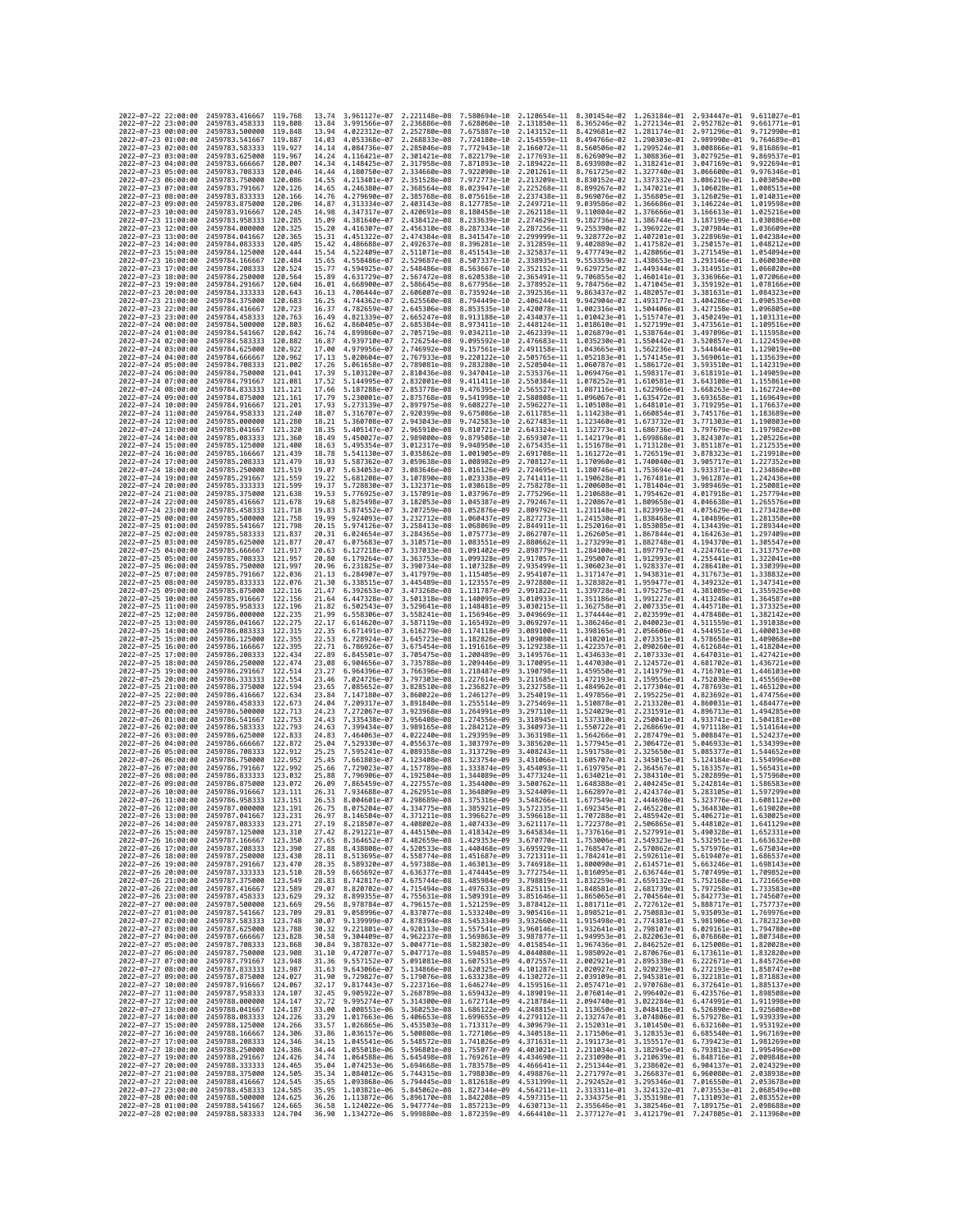|                                            | 2022-07-28 03:00:00 | 2459788.625000                                                             | 124,744             | 37.22          | 1.144623e-06 6.052492e-08                                                            |                                                        | 1.887648e-09                                                                                                                                                                                                                                                                                                                                          |                              |                                                                                  |              | 4.698406e-11 2.398820e-01 3.442100e-01 7.306987e-01 2.129367e+00                 |                                           |
|--------------------------------------------|---------------------|----------------------------------------------------------------------------|---------------------|----------------|--------------------------------------------------------------------------------------|--------------------------------------------------------|-------------------------------------------------------------------------------------------------------------------------------------------------------------------------------------------------------------------------------------------------------------------------------------------------------------------------------------------------------|------------------------------|----------------------------------------------------------------------------------|--------------|----------------------------------------------------------------------------------|-------------------------------------------|
| 2022-07-28 04:00:00                        |                     | 2459788.666667                                                             | 124.784             | 37.54          | 1.155075e-06                                                                         | 6.105616e-08                                           | 1.903081e-09                                                                                                                                                                                                                                                                                                                                          | 4.732705e-11                 | 2.420727e-01 3.472311e-01                                                        |              | 7.366728e-01                                                                     | 2.144912e+00                              |
| 2022-07-28 05:00:00                        |                     | 2459788.708333                                                             | 124.824             | 37.86          | 1.165631e-06                                                                         | 6.159255e-08                                           | 1.918660e-09                                                                                                                                                                                                                                                                                                                                          | 4.767310e-11                 | 2.442849e-01 3.502816e-01                                                        |              | 7.427032e-01                                                                     | 2.160595e+00                              |
| 2022-07-28 06:00:00<br>2022-07-28 07:00:00 |                     | 2459788.750000<br>2459788.791667                                           | 124.864<br>124,904  | 38,19<br>38.53 | 1.176291e-06  6.213415e-08  1.934385e-09<br>1.187056e-06  6.268101e-08  1.950259e-09 |                                                        |                                                                                                                                                                                                                                                                                                                                                       | 4.802223e-11                 | 2.465190e-01 3.533618e-01<br>4.837447e-11 2.487750e-01 3.564718e-01              |              | 7.549351e-01                                                                     | 7.487904e-01 2.176418e+00<br>2.192382e+00 |
| 2022-07-28 08:00:00                        |                     | 2459788.833333                                                             | 124.943             | 38.70          | 1.192269e-06                                                                         | 6.295612e-08                                           | 1.958838e-09                                                                                                                                                                                                                                                                                                                                          | 4.858845e-11                 | 2.498675e-01                                                                     | 3.580364e-01 | 7.582560e-01                                                                     | 2.202080e+00                              |
| 2022-07-28 09:00:00                        |                     | 2459788.875000                                                             | 124,983             | 38.54          | 1.186322e-06                                                                         | 6.268483e-08                                           | 1.952743e-09                                                                                                                                                                                                                                                                                                                                          | 4.852402e-11                 | 2.486212e-01                                                                     | 3.564936e-01 | 7.558966e-01                                                                     | 2.199160e+00                              |
| 2022-07-28 10:00:00                        |                     | 2459788.916667                                                             | 125.023             | 38.38          | 1.180423e-06                                                                         | 6.241599e-08                                           | 1.946720e-09                                                                                                                                                                                                                                                                                                                                          | 4.846126e-11                 | 2.473847e-01 3.549646e-01                                                        |              | 7.535654e-01                                                                     | 2.196316e+00                              |
| 2022-07-28 11:00:00<br>2022-07-28 12:00:00 |                     | 2459788.958333<br>2459789.000000                                           | 125,063<br>125, 103 | 38.23<br>38.07 | 1.174570e-06 6.214957e-08<br>1.168764e-06                                            | 6.188558e-08                                           | 1.940770e-09<br>1.934892e-09                                                                                                                                                                                                                                                                                                                          | 4.840017e-11<br>4.834076e-11 | 2.461582e-01 3.534495e-01<br>2.449415e-01                                        | 3.519481e-01 | 7.512621e-01<br>7.489868e-01                                                     | 2.193547e+00<br>2.190855e+00              |
| 2022-07-28 13:00:00                        |                     | 2459789.041667                                                             | 125, 143            | 37.92          | 1.163005e-06                                                                         | 6.162399e-08                                           | 1,929086e-09                                                                                                                                                                                                                                                                                                                                          | 4.828302e-11                 | 2.437346e-01 3.504605e-01                                                        |              | 7.467393e-01                                                                     | 2.188238e+00                              |
| 2022-07-28 14:00:00                        |                     | 2459789.083333                                                             | 125.182             | 37.77          | 1.157293e-06                                                                         | 6.136480e-08                                           | 1.923352e-09                                                                                                                                                                                                                                                                                                                                          | 4.822694e-11                 | 2.425374e-01                                                                     | 3.489864e-01 | 7.445195e-01                                                                     | 2.185696e+00                              |
| 2022-07-28 15:00:00                        |                     | 2459789.125000                                                             | 125.222             | 37.62          | 1.151626e-06                                                                         | 6.110799e-08                                           | 1.917688e-09                                                                                                                                                                                                                                                                                                                                          | 4.817252e-11                 | 2.413499e-01                                                                     | 3.475259e-01 | 7.423273e-01                                                                     | 2.183229e+00                              |
| 2022-07-28 16:00:00<br>2022-07-28 17:00:00 |                     | 2459789.166667<br>2459789.208333                                           | 125.262<br>125.302  | 37.47<br>37.33 | 1.146006e-06<br>1.140431e-06                                                         | 6.085356e-08<br>6.060149e-08 1.906575e-09              | 1.912096e-09                                                                                                                                                                                                                                                                                                                                          | 4.811975e-11<br>4.806864e-11 | 2.401720e-01<br>2.390037e-01 3.446454e-01                                        | 3.460790e-01 | 7.401626e-01<br>7.380252e-01                                                     | 2.180838e+00<br>2.178522e+00              |
| 2022-07-28 18:00:00                        |                     | 2459789.250000                                                             | 125,342             | 37.18          | 1.134902e-06                                                                         | 6.035177e-08                                           | 1.901124e-09                                                                                                                                                                                                                                                                                                                                          | 4.801918e-11                 | 2.378449e-01 3.432252e-01                                                        |              | 7.359152e-01                                                                     | 2.176280e+00                              |
| 2022-07-28 19:00:00                        |                     | 2459789.291667                                                             | 125.382             | 37.04          | 1.129418e-06                                                                         | 6.010439e-08                                           | 1.895743e-09                                                                                                                                                                                                                                                                                                                                          | 4.797136e-11                 | 2.366956e-01                                                                     | 3.418184e-01 | 7.338323e-01                                                                     | 2.174113e+00                              |
| 2022-07-28 20:00:00                        |                     | 2459789.333333                                                             | 125.421             | 36.90          | 1.123979e-06                                                                         | 5.985933e-08                                           | 1.890432e-09                                                                                                                                                                                                                                                                                                                                          | 4.792519e-11                 | 2.355557e-01 3.404247e-01                                                        |              | 7.317766e-01                                                                     | 2.172020e+00                              |
| 2022-07-28 21:00:00                        |                     | 2459789.375000                                                             | 125,461<br>125,501  | 36.75          | 1.118585e-06                                                                         | 5.961660e-08                                           | 1.885191e-09                                                                                                                                                                                                                                                                                                                                          | 4.788066e-11                 | 2.344252e-01 3.390443e-01 7.297478e-01                                           |              |                                                                                  | 2.170002e+00<br>2.162411e+00              |
| 2022-07-28 22:00:00<br>2022-07-28 23:00:00 |                     | 2459789.416667<br>2459789.458333                                           | 125.541             | 36.59<br>36.39 | 1.112376e-06<br>1.105450e-06                                                         | 5.930678e-08<br>5.893775e-08                           | 1.876622e-09<br>1.865109e-09                                                                                                                                                                                                                                                                                                                          | 4.743685e-11                 | 4.771316e-11 2.331241e-01 3.372823e-01<br>2.316726e-01                           | 3.351836e-01 | 7.264306e-01<br>7.219741e-01                                                     | 2.149888e+00                              |
| 2022-07-29 00:00:00                        |                     | 2459789,500000                                                             | 125,581             | 36.20          | 1.098573e-06                                                                         | 5.857138e-08                                           | 1.853684e-09                                                                                                                                                                                                                                                                                                                                          | 4.716283e-11                 | 2.302313e-01 3.331000e-01                                                        |              | 7.175514e-01                                                                     | 2.137470e+00                              |
| 2022-07-29 01:00:00                        |                     | 2459789.541667                                                             | 125.621             | 36.01          | 1.091744e-06                                                                         | 5.820764e-08 1.842345e-09                              |                                                                                                                                                                                                                                                                                                                                                       | 4.689110e-11                 | 2.288002e-01 3.310314e-01                                                        |              | 7.131622e-01                                                                     | 2.125154e+00                              |
| 2022-07-29 02:00:00                        |                     | 2459789.583333                                                             | 125.660             | 35.82          | 1.084964e-06                                                                         | 5.784653e-08 1.831092e-09                              |                                                                                                                                                                                                                                                                                                                                                       | 4.662164e-11                 | 2.273791e-01 3.289778e-01                                                        |              | 7.088064e-01                                                                     | 2.112942e+00                              |
| 2022-07-29 03:00:00<br>2022-07-29 04:00:00 |                     | 2459789.625000<br>2459789.666667                                           | 125.700<br>125.740  | 35.64<br>35.45 | 1.078231e-06<br>1.071545e-06                                                         | 5.748803e-08 1.819925e-09<br>5.713212e-08 1.808843e-09 |                                                                                                                                                                                                                                                                                                                                                       | 4.635443e-11<br>4.608946e-11 | 2.259681e-01 3.269389e-01<br>2.245669e-01 3.249148e-01                           |              | 7.044836e-01<br>7.001937e-01                                                     | 2.100832e+00<br>2.088823e+00              |
| 2022-07-29 05:00:00                        |                     | 2459789.708333                                                             | 125.780             | 35.27          | 1.064906e-06                                                                         | 5.677878e-08                                           | 1.797845e-09                                                                                                                                                                                                                                                                                                                                          | 4.582671e-11                 | 2.231757e-01 3.229053e-01                                                        |              | 6.959365e-01                                                                     | 2.076915e+00                              |
| 2022-07-29 06:00:00                        |                     | 2459789.750000                                                             | 125.820             | 35.09          | 1.058315e-06                                                                         | 5.642799e-08                                           | 1.786931e-09                                                                                                                                                                                                                                                                                                                                          | 4.556617e-11                 | 2.217942e-01                                                                     | 3.209104e-01 | 6.917117e-01                                                                     | 2.065107e+00                              |
| 2022-07-29 07:00:00                        |                     | 2459789.791667                                                             | 125.860             | 34.90          | 1.051770e-06                                                                         | 5.607974e-08 1.776100e-09                              |                                                                                                                                                                                                                                                                                                                                                       | 4.530783e-11                 | 2.204225e-01 3.189299e-01                                                        |              | 6.875191e-01                                                                     | 2.053399e+00                              |
| 2022-07-29 08:00:00<br>2022-07-29 09:00:00 |                     | 2459789.833333<br>2459789.875000                                           | 125,899<br>125,939  | 34.73<br>34.55 | 1.045271e-06<br>1.038818e-06                                                         | 5.573402e-08<br>5.539080e-08                           | 1.765352e-09<br>1,754686e-09                                                                                                                                                                                                                                                                                                                          | 4.505166e-11<br>4.479765e-11 | 2.190605e-01 3.169637e-01<br>2.177082e-01 3.150118e-01                           |              | 6.833586e-01<br>6.792298e-01                                                     | 2.041789e+00<br>2.030277e+00              |
| 2022-07-29 10:00:00                        |                     | 2459789.916667                                                             | 125,979             | 34.37          | 1.032410e-06                                                                         | 5.505007e-08                                           | 1.744101e-09                                                                                                                                                                                                                                                                                                                                          | 4.454580e-11                 | 2.163653e-01                                                                     | 3.130741e-01 | 6.751325e-01                                                                     | 2.018863e+00                              |
| 2022-07-29 11:00:00                        |                     | 2459789.958333                                                             | 126.019             | 34.20          | 1.026048e-06                                                                         | 5.471182e-08 1.733598e-09                              |                                                                                                                                                                                                                                                                                                                                                       | 4.429608e-11                 | 2.150320e-01 3.111504e-01                                                        |              | 6.710667e-01                                                                     | 2.007545e+00                              |
| 2022-07-29 12:00:00                        |                     | 2459790.000000                                                             | 126.059             | 34.02          | 1.019731e-06                                                                         | 5.437602e-08 1.723175e-09                              |                                                                                                                                                                                                                                                                                                                                                       | 4.404848e-11                 | 2.137081e-01 3.092407e-01                                                        |              | 6.670320e-01                                                                     | 1.996324e+00                              |
| 2022-07-29 13:00:00<br>2022-07-29 14:00:00 |                     | 2459790.041667<br>2459790.083333                                           | 126.099<br>126.139  | 33.85<br>33.68 | 1.013459e-06<br>1.007231e-06                                                         | 5.404266e-08<br>5.371173e-08                           | 1.712832e-09<br>1.702568e-09                                                                                                                                                                                                                                                                                                                          | 4.380299e-11<br>4.355959e-11 | 2.123936e-01<br>2.110884e-01 3.054628e-01                                        | 3.073448e-01 | 6.630282e-01<br>6.590552e-01                                                     | 1.985198e+00<br>1.974167e+00              |
| 2022-07-29 15:00:00                        |                     | 2459790.125000                                                             | 126.178             | 33.51          | 1.001047e-06                                                                         | 5.338320e-08 1.692383e-09                              |                                                                                                                                                                                                                                                                                                                                                       | 4.331827e-11                 | 2.097925e-01 3.035945e-01                                                        |              | 6.551127e-01                                                                     | 1.963230e+00                              |
| 2022-07-29 16:00:00                        |                     | 2459790.166667                                                             | 126.218             | 33.34          | 9.949073e-07                                                                         | 5.305707e-08                                           | 1,682277e-09                                                                                                                                                                                                                                                                                                                                          | 4.307901e-11                 | 2.085058e-01                                                                     | 3.017397e-01 | 6.512006e-01                                                                     | 1.952387e+00                              |
| 2022-07-29 17:00:00                        |                     | 2459790.208333                                                             | 126,258             | 33.17          | 9.888112e-07                                                                         | 5.273332e-08                                           | 1.672248e-09                                                                                                                                                                                                                                                                                                                                          | 4.284181e-11                 | 2.072282e-01                                                                     | 2.998985e-01 | 6.473186e-01                                                                     | 1.941636e+00                              |
| 2022-07-29 18:00:00<br>2022-07-29 19:00:00 |                     | 2459790.250000<br>2459790.291667                                           | 126.298             | 33.01          | 9.827583e-07<br>9.767485e-07                                                         | 5.241193e-08 1.662297e-09<br>5.209288e-08              | 1.652422e-09                                                                                                                                                                                                                                                                                                                                          | 4.260664e-11<br>4.237349e-11 | 2.059596e-01 2.980707e-01<br>2.047002e-01 2.962563e-01                           |              | 6.434665e-01<br>6.396442e-01                                                     | 1,930978e+00<br>1.920412e+00              |
| 2022-07-29 20:00:00                        |                     | 2459790.333333                                                             | 126.338<br>126,378  | 32.85<br>32.68 | 9.707815e-07                                                                         | 5.177617e-08                                           | 1.642624e-09                                                                                                                                                                                                                                                                                                                                          | 4.214236e-11                 | 2.034496e-01                                                                     | 2.944551e-01 | 6.358514e-01                                                                     | 1.909936e+00                              |
| 2022-07-29 21:00:00                        |                     | 2459790.375000                                                             | 126.417             | 32.52          | 9.648570e-07                                                                         | 5.146177e-08                                           | 1.632902e-09                                                                                                                                                                                                                                                                                                                                          | 4.191322e-11                 | 2.022080e-01                                                                     | 2.926671e-01 | 6.320879e-01                                                                     | 1.899552e+00                              |
| 2022-07-29 22:00:00                        |                     | 2459790.416667                                                             | 126.457             | 32.36          | 9.589747e-07                                                                         | 5.114968e-08 1.623255e-09                              |                                                                                                                                                                                                                                                                                                                                                       | 4.168607e-11                 | 2.009752e-01 2.908922e-01                                                        |              | 6.283536e-01                                                                     | 1.889257e+00                              |
| 2022-07-29 23:00:00<br>2022-07-30 00:00:00 |                     | 2459790.458333<br>2459790.500000                                           | 126,497<br>126.537  | 32.20<br>32.05 | 9.531344e-07<br>9.473358e-07                                                         | 5.083987e-08 1.613683e-09<br>5.053233e-08              | 1,604185e-09                                                                                                                                                                                                                                                                                                                                          | 4.123766e-11                 | 4.146089e-11 1.997513e-01 2.891303e-01<br>1,985360e-01                           | 2.873813e-01 | 6.246482e-01<br>6.209716e-01                                                     | 1.879051e+00<br>1.868935e+00              |
| 2022-07-30 01:00:00                        |                     | 2459790.541667                                                             | 126.577             | 31.89          | 9.415786e-07                                                                         | 5.022706e-08                                           | 1.594761e-09                                                                                                                                                                                                                                                                                                                                          | 4.101638e-11                 | 1.973295e-01 2.856452e-01                                                        |              | 6.173236e-01                                                                     | 1.858906e+00                              |
| 2022-07-30 02:00:00                        |                     | 2459790.583333                                                             | 126.617             | 31.74          | 9.358626e-07                                                                         | 4.992402e-08                                           | 1.585410e-09                                                                                                                                                                                                                                                                                                                                          | 4.079704e-11                 | 1.961316e-01                                                                     | 2.839218e-01 | 6.137040e-01                                                                     | 1.848965e+00                              |
| 2022-07-30 03:00:00                        |                     | 2459790.625000                                                             | 126,657             | 31.58          | 9.301875e-07                                                                         | 4.962321e-08                                           | 1.576132e-09                                                                                                                                                                                                                                                                                                                                          |                              | 4.057961e-11 1.949422e-01 2.822111e-01                                           |              | 6.101126e-01                                                                     | 1.839111e+00                              |
| 2022-07-30 04:00:00<br>2022-07-30 05:00:00 |                     | 2459790.666667<br>2459790.708333                                           | 126.696<br>126,736  | 31.43          | 9.245530e-07<br>9.189589e-07                                                         | 4.932462e-08<br>4,902822e-08                           | 1.566927e-09<br>1,557793e-09                                                                                                                                                                                                                                                                                                                          | 4.036409e-11<br>4.015046e-11 | 1.937614e-01<br>1.925890e-01 2.788273e-01                                        | 2.805130e-01 | 6.065492e-01<br>6.030136e-01                                                     | 1.829343e+00<br>1.819662e+00              |
| 2022-07-30 06:00:00                        |                     | 2459790.750000                                                             | 126.776             | 31.28<br>31.13 | 9.134050e-07                                                                         | 4.873401e-08                                           | 1.548731e-09                                                                                                                                                                                                                                                                                                                                          | 3.993872e-11                 | 1.914251e-01                                                                     | 2.771541e-01 | 5.995057e-01                                                                     | 1.810065e+00                              |
| 2022-07-30 07:00:00                        |                     | 2459790.791667                                                             | 126,816             | 30.98          | 9.078910e-07                                                                         | 4.844197e-08                                           | 1.539740e-09                                                                                                                                                                                                                                                                                                                                          | 3.972885e-11 1.902695e-01    |                                                                                  | 2.754933e-01 | 5.960253e-01                                                                     | 1.800554e+00                              |
| 2022-07-30 08:00:00                        |                     | 2459790.833333                                                             | 126.856             | 30.84          | 9.024166e-07                                                                         | 4.815209e-08 1.530819e-09                              |                                                                                                                                                                                                                                                                                                                                                       | 3.952084e-11                 | 1.891222e-01 2.738447e-01                                                        |              | 5.925721e-01                                                                     | 1.791126e+00                              |
| 2022-07-30 09:00:00<br>2022-07-30 10:00:00 |                     | 2459790.875000<br>2459790.916667                                           | 126.896<br>126.936  | 30.69<br>30.55 | 8.969815e-07<br>8.915856e-07                                                         | 4.786435e-08 1.521968e-09<br>4.757874e-08              | 1.513187e-09                                                                                                                                                                                                                                                                                                                                          |                              | 3.931467e-11 1.879831e-01 2.722083e-01<br>3.911033e-11 1.868523e-01 2.705840e-01 |              | 5.891461e-01<br>5.857470e-01                                                     | 1.781782e+00<br>1.772522e+00              |
| 2022-07-30 11:00:00                        |                     | 2459790.958333                                                             | 126.975             | 30.40          | 8.862286e-07                                                                         | 4.729525e-08                                           | 1.504476e-09                                                                                                                                                                                                                                                                                                                                          | 3.890782e-11                 | 1.857296e-01                                                                     | 2.689718e-01 | 5.823747e-01                                                                     | 1.763344e+00                              |
| 2022-07-30 12:00:00                        |                     | 2459791.000000                                                             | 127.015             | 30.26          | 8.809102e-07                                                                         | 4.701386e-08                                           | 1.495832e-09                                                                                                                                                                                                                                                                                                                                          | 3.870712e-11                 | 1.846150e-01                                                                     | 2.673715e-01 | 5.790290e-01                                                                     | 1.754248e+00                              |
| 2022-07-30 13:00:00                        |                     | 2459791.041667                                                             | 127,055             | 30.12          | 8.756302e-07                                                                         | 4.673456e-08                                           | 1.487257e-09                                                                                                                                                                                                                                                                                                                                          | 3.850822e-11                 | 1.835085e-01 2.657831e-01                                                        |              | 5.757097e-01                                                                     | 1.745233e+00                              |
| 2022-07-30 14:00:00<br>2022-07-30 15:00:00 |                     | 2459791.083333<br>2459791.125000                                           | 127.095<br>127, 135 | 29.98<br>29.84 | 8.703884e-07<br>8.651845e-07                                                         | 4.645733e-08<br>4.618217e-08                           | 1.478750e-09<br>1.470311e-09                                                                                                                                                                                                                                                                                                                          | 3.811577e-11                 | 3.831111e-11 1.824099e-01 2.642065e-01<br>1.813193e-01                           | 2.626416e-01 | 5.724166e-01<br>5.691496e-01                                                     | 1,736300e+00<br>1.727447e+00              |
| 2022-07-30 16:00:00                        |                     | 2459791.166667                                                             | 127, 175            | 29.71          | 8.600183e-07                                                                         | 4.590906e-08 1.461938e-09                              |                                                                                                                                                                                                                                                                                                                                                       | 3.792219e-11                 | 1.802366e-01 2.610884e-01                                                        |              | 5.659085e-01                                                                     | 1.718674e+00                              |
| 2022-07-30 17:00:00                        |                     | 2459791.208333                                                             | 127.215             | 29.57          | 8.548895e-07                                                                         | 4.563798e-08 1.453631e-09                              |                                                                                                                                                                                                                                                                                                                                                       |                              | 3.773037e-11 1.791618e-01 2.595468e-01                                           |              | 5.626932e-01                                                                     | 1.709981e+00                              |
| 2022-07-30 18:00:00                        |                     | 2459791.250000                                                             | 127.254             | 29.43          | 8.497979e-07                                                                         | 4.536893e-08                                           | 1.445391e-09                                                                                                                                                                                                                                                                                                                                          | 3.754030e-11                 | 1.780947e-01                                                                     | 2.580167e-01 | 5.595035e-01                                                                     | 1.701366e+00                              |
| 2022-07-30 19:00:00<br>2022-07-30 20:00:00 |                     | 2459791.291667<br>2459791.333333                                           | 127,294<br>127.334  | 29.30<br>29.17 | 8.447433e-07<br>8.397254e-07                                                         | 4.510189e-08<br>4.483684e-08 1.429107e-09              | 1.437217e-09                                                                                                                                                                                                                                                                                                                                          | 3.735195e-11<br>3.716533e-11 | 1.770354e-01<br>1.759838e-01 2.549906e-01                                        | 2.564980e-01 | 5.563391e-01<br>5.532000e-01                                                     | 1.692830e+00<br>1.684372e+00              |
| 2022-07-30 21:00:00                        |                     | 2459791.375000                                                             | 127,374             | 29.04          | 8.347441e-07                                                                         | 4.457378e-08                                           | 1.421063e-09                                                                                                                                                                                                                                                                                                                                          | 3.698041e-11                 | 1.749399e-01                                                                     | 2.534946e-01 | 5.500860e-01                                                                     | 1.675991e+00                              |
| 2022-07-30 22:00:00                        |                     |                                                                            |                     |                |                                                                                      |                                                        |                                                                                                                                                                                                                                                                                                                                                       |                              |                                                                                  |              |                                                                                  |                                           |
|                                            |                     | 2459791.416667                                                             | 127.414             | 28.91          | 8.297990e-07                                                                         | 4.431269e-08                                           | 1.413083e-09                                                                                                                                                                                                                                                                                                                                          | 3.679719e-11                 | 1.739035e-01                                                                     | 2.520098e-01 | 5.469970e-01                                                                     | 1.667688e+00                              |
| 2022-07-30 23:00:00                        |                     | 2459791.458333                                                             | 127,454             | 28.78          | 8.248900e-07                                                                         | 4.405357e-08 1.405167e-09                              |                                                                                                                                                                                                                                                                                                                                                       |                              | 3.661567e-11 1.728747e-01 2.505361e-01                                           |              | 5.439327e-01                                                                     | 1.659461e+00                              |
| 2022-07-31 00:00:00                        |                     | 2459791.500000                                                             | 127.494             | 28.65          | 8.200169e-07                                                                         | 4.379639e-08 1.397314e-09                              |                                                                                                                                                                                                                                                                                                                                                       |                              | 3.643582e-11 1.718534e-01 2.490735e-01                                           |              |                                                                                  | 5.408930e-01 1.651310e+00                 |
| 2022-07-31 01:00:00                        |                     | 2459791.541667                                                             | 127.533             | 28.53          | 8.151793e-07                                                                         | 4.354115e-08                                           | 1.389525e-09                                                                                                                                                                                                                                                                                                                                          |                              | 3.625763e-11 1.708396e-01 2.476219e-01                                           |              |                                                                                  | 5.378778e-01 1.643234e+00                 |
| 2022-07-31 02:00:00<br>2022-07-31 03:00:00 |                     | 2459791.583333                                                             | 127.573<br>127,613  | 28.40<br>28,28 | 8.103772e-07                                                                         | 4.328783e-08<br>4.303642e-08                           | 1.381798e-09<br>1.374134e-09                                                                                                                                                                                                                                                                                                                          | 3.608111e-11                 | 1.698332e-01                                                                     | 2.461813e-01 | 5.348868e-01<br>5.319201e-01                                                     | 1.635234e+00<br>1.627308e+00              |
| 2022-07-31 04:00:00                        |                     | 2459791.625000<br>2459791.666667                                           | 127.653             | 28.15          | 8.056102e-07<br>8.008782e-07                                                         | 4.278691e-08 1.366532e-09                              |                                                                                                                                                                                                                                                                                                                                                       | 3.590623e-11<br>3.573298e-11 | 1.688342e-01 2.447515e-01<br>1.678425e-01 2.433325e-01                           |              | 5.289773e-01                                                                     | 1.619457e+00                              |
| 2022-07-31 05:00:00                        |                     | 2459791.708333                                                             | 127.693             | 28.03          | 7.961809e-07                                                                         | 4.253929e-08 1.358991e-09                              |                                                                                                                                                                                                                                                                                                                                                       | 3.556137e-11                 | 1.668581e-01 2.419243e-01                                                        |              | 5.260583e-01                                                                     | 1.611679e+00                              |
| 2022-07-31 06:00:00                        |                     | 2459791.750000                                                             | 127,733             | 27.91          | 7.915182e-07                                                                         | 4.229354e-08 1.351511e-09                              |                                                                                                                                                                                                                                                                                                                                                       | 3.539136e-11                 | 1.658809e-01 2.405267e-01                                                        |              | 5.231631e-01                                                                     | 1.603974e+00                              |
| 2022-07-31 07:00:00<br>2022-07-31 08:00:00 |                     | 2459791.791667<br>2459791.833333                                           | 127.773<br>127,812  | 27.79<br>27.67 | 7.868898e-07<br>7.822954e-07                                                         | 4.204966e-08 1.344093e-09<br>4.180763e-08              | 1.336735e-09                                                                                                                                                                                                                                                                                                                                          | 3.522297e-11<br>3.505617e-11 | 1.649109e-01 2.391397e-01<br>1.639480e-01 2.377633e-01                           |              | 5.202914e-01<br>5.174430e-01                                                     | 1.596342e+00<br>1.588783e+00              |
| 2022-07-31 09:00:00                        |                     | 2459791.875000                                                             | 127,852             | 27.56          | 7.777350e-07                                                                         | 4.156744e-08                                           | 1.329436e-09                                                                                                                                                                                                                                                                                                                                          | 3.489096e-11                 | 1.629923e-01                                                                     | 2.363973e-01 | 5.146180e-01                                                                     | 1.581295e+00                              |
| 2022-07-31 10:00:00                        |                     | 2459791.916667                                                             | 127,892             | 27.44          | 7.732082e-07                                                                         | 4.132908e-08                                           | 1,322198e-09                                                                                                                                                                                                                                                                                                                                          | 3.472732e-11                 | 1.620436e-01 2.350417e-01                                                        |              | 5.118160e-01                                                                     | 1.573879e+00                              |
| 2022-07-31 11:00:00                        |                     | 2459791.958333                                                             | 127.932<br>127.972  | 27.32          | 7.687150e-07                                                                         | 4.109254e-08                                           | 1,315019e-09                                                                                                                                                                                                                                                                                                                                          | 3.456526e-11                 | 1.611019e-01 2.336965e-01                                                        |              | 5.090370e-01                                                                     | 1.566534e+00<br>1.559260e+00              |
| 2022-07-31 12:00:00<br>2022-07-31 13:00:00 |                     | 2459792.000000<br>2459792.041667                                           | 128,012             | 27.21<br>27.10 | 7.642550e-07<br>7.598280e-07                                                         | 4.085780e-08<br>4.062486e-08                           | 1,307899e-09<br>1.300837e-09                                                                                                                                                                                                                                                                                                                          | 3.424579e-11                 | 3.440475e-11 1.601672e-01 2.323615e-01<br>1.592395e-01                           | 2.310368e-01 | 5.062808e-01<br>5.035473e-01                                                     | 1.552055e+00                              |
| 2022-07-31 14:00:00                        |                     | 2459792.083333                                                             | 128.052             | 26.99          | 7.554340e-07 4.039370e-08 1.293834e-09                                               |                                                        |                                                                                                                                                                                                                                                                                                                                                       |                              |                                                                                  |              | 3.408836e-11 1.583186e-01 2.297222e-01 5.008363e-01 1.544921e+00                 |                                           |
| 2022-07-31 15:00:00                        |                     | 2459792.125000                                                             | 128,091             | 26.87          | 7.510726e-07 4.016432e-08 1.286888e-09                                               |                                                        |                                                                                                                                                                                                                                                                                                                                                       |                              |                                                                                  |              | 3.393247e-11  1.574046e-01  2.284176e-01  4.981477e-01  1.537856e+00             |                                           |
| 2022-07-31 16:00:00<br>2022-<br>-07        | 17:00:00            | 2459792.166667<br>2459792.208333                                           | 128.131<br>128.171  | 26.76<br>26.66 | 7.467437e-07 3.993670e-08 1.280000e-09<br>.424470e-07                                | 3.971083e-08                                           | 1.273169e-09                                                                                                                                                                                                                                                                                                                                          | 3.362524e-11                 | 1.555969e-01                                                                     | 2.258386e-01 | 3.377810e-11 1.564973e-01 2.271232e-01 4.954813e-01 1.530859e+00<br>4.928371e-01 | 1.523932e+00                              |
|                                            |                     | 2022-07-31 18:00:00 2459792.250000 128.211                                 |                     | 26.55          |                                                                                      |                                                        | 7.381824e-07 3.948670e-08 1.266395e-09 3.347388e-11 1.547031e-01 2.245640e-01 4.902148e-01 1.517072e+00                                                                                                                                                                                                                                               |                              |                                                                                  |              |                                                                                  |                                           |
| 2022-07-31 19:00:00                        |                     | 2459792.291667 128.251                                                     |                     | 26.44          |                                                                                      |                                                        | 7.339497e-07 3.926431e-08 1.259677e-09 3.332402e-11 1.538161e-01 2.232992e-01 4.876144e-01 1.510280e+00                                                                                                                                                                                                                                               |                              |                                                                                  |              |                                                                                  |                                           |
| 2022-07-31 20:00:00<br>2022-07-31 21:00:00 |                     | 2459792.333333 128.291                                                     |                     | 26.34<br>26.23 |                                                                                      |                                                        | 7.297487e-07 3.904363e-08 1.253015e-09 3.317564e-11 1.529357e-01 2.220442e-01 4.850357e-01 1.503555e+00<br>7.255792e-07 3.882466e-08 1.246409e-09 3.302874e-11 1.520618e-01 2.207989e-01 4.824786e-01 1.496898e+00                                                                                                                                    |                              |                                                                                  |              |                                                                                  |                                           |
| 2022-07-31 22:00:00                        |                     | 2459792.375000 128.331<br>2459792.416667 128.370                           |                     |                |                                                                                      |                                                        | 26.13 7.214410e-07 3.860739e-08 1.239859e-09 3.288331e-11 1.511946e-01 2.195632e-01 4.799429e-01 1.490306e+00                                                                                                                                                                                                                                         |                              |                                                                                  |              |                                                                                  |                                           |
| 2022-07-31 23:00:00                        |                     |                                                                            |                     | 26.03          |                                                                                      |                                                        |                                                                                                                                                                                                                                                                                                                                                       |                              |                                                                                  |              |                                                                                  |                                           |
| 2022-08-01 00:00:00                        |                     | 2459792.458333 128.410<br>2459792.500000 128.450<br>2459792.541667 128.490 |                     | 25.92          |                                                                                      |                                                        | 7.173339e-07 3.839181e-08 1.233363e-09 3.273933e-11 1.503339e-01 2.183372e-01 4.774285e-01 1.483781e+00<br>7.132578e-07 3.817790e-08 1.226922e-09 3.259681e-11 1.494796e-01 2.171207e-01 4.749353e-01 1.477322e+00                                                                                                                                    |                              |                                                                                  |              |                                                                                  |                                           |
| 2022-08-01 01:00:00<br>2022-08-01 02:00:00 |                     | 2459792.583333 128.530                                                     |                     | 25.82          |                                                                                      |                                                        | 7.092123e-07 3.796566e-08 1.220536e-09 3.245572e-11 1.486318e-01 2.159137e-01 4.724632e-01 1.470928e+00<br>25.72 7.051975e-07 3.775509e-08 1.214204e-09 3.231607e-11 1.477904e-01 2.147161e-01 4.700120e-01 1.464599e+00                                                                                                                              |                              |                                                                                  |              |                                                                                  |                                           |
| 2022-08-01 03:00:00                        |                     | 2459792.625000                                                             | 128.570             |                |                                                                                      |                                                        |                                                                                                                                                                                                                                                                                                                                                       |                              |                                                                                  |              |                                                                                  |                                           |
| 2022-08-01 04:00:00                        |                     | 2459792.666667 128.610                                                     |                     |                |                                                                                      |                                                        |                                                                                                                                                                                                                                                                                                                                                       |                              |                                                                                  |              |                                                                                  |                                           |
| 2022-08-01 05:00:00                        |                     | 2459792.708333 128.649                                                     |                     |                |                                                                                      |                                                        | 25.63 7.012130e-07 3.754615e-08 1.207925e-09 3.217785e-11 1.469553e-01 2.135279e-01 4.675816e-01 1.458334e+00<br>25.53 6.972587e-07 3.734815e-08 1.207925e-09 3.214108e-11 1.469553e-01 2.123430e-01 4.675816e-01 1.458334e+00<br>25                                                                                                                  |                              |                                                                                  |              |                                                                                  |                                           |
| 2022-08-01 06:00:00<br>2022-08-01 07:00:00 |                     | 2459792.750000 128.689<br>2459792.791667                                   | 128.729             |                |                                                                                      |                                                        |                                                                                                                                                                                                                                                                                                                                                       |                              |                                                                                  |              |                                                                                  |                                           |
| 2022-08-01 08:00:00                        |                     | 2459792.833333 128.769                                                     |                     |                |                                                                                      |                                                        | 25.34 6.894400e-07 3.692914e-08 1.189409e-09 3.177165e-11 1.444880e-01 2.100189e-01 4.604140e-01 1.439925e-00<br>25.24 6.895752e-07 3.672670e-08 1.183342e-09 3.177165e-11 1.444880e-01 2.100189e-01 4.6004140e-01 1.439925e+00<br>2                                                                                                                  |                              |                                                                                  |              |                                                                                  |                                           |
| 2022-08-01 09:00:00                        |                     | 2459792.875000 128.809                                                     |                     |                |                                                                                      |                                                        |                                                                                                                                                                                                                                                                                                                                                       |                              |                                                                                  |              |                                                                                  |                                           |
| 2022-08-01 10:00:00                        |                     | 2459792.916667                                                             | 128,849             |                |                                                                                      |                                                        |                                                                                                                                                                                                                                                                                                                                                       |                              |                                                                                  |              |                                                                                  |                                           |
| 2022-08-01 11:00:00<br>2022-08-01 12:00:00 |                     | 2459792.958333 128.889<br>2459793.000000 128.929                           |                     |                |                                                                                      |                                                        | 25.06 6.779339e-07 3.632661e-08 1.171364e-09 3.137799e-11 1.420767e-01 2.065923e-01 4.534291e-01 1.422084e+00<br>24.96 6.779339e-07 3.612894e-08 1.165453e-09 3.134952e-11 1.412051e-01 2.054681e-01 4.534291e-01 1.416261e+00<br>24<br>24.78 6.666900e-07 3.573829e-08 1.153784e-09 3.099666e-11 1.397203e-01 2.032465e-01 4.466237e-01 1.404801e+00 |                              |                                                                                  |              |                                                                                  |                                           |
| 2022-08-01 13:00:00                        |                     | 2459793.041667 128.968                                                     |                     |                |                                                                                      |                                                        | 24.69 6.629995e-07 3.554530e-08 1.148025e-09 3.087225e-11 1.389468e-01 2.021489e-01 4.443946e-01 1.399163e+00                                                                                                                                                                                                                                         |                              |                                                                                  |              |                                                                                  |                                           |
| 2022-08-01 14:00:00                        |                     | 2459793.083333 129.008                                                     |                     | 24.61          |                                                                                      |                                                        |                                                                                                                                                                                                                                                                                                                                                       |                              |                                                                                  |              |                                                                                  |                                           |
| 2022-08-01 15:00:00                        |                     | 2459793.125000 129.048                                                     |                     | 24.52          |                                                                                      |                                                        | 6.593375e-07 3.535385e-08 1.142317e-09 3.074919e-11 1.381794e-01 2.010601e-01 4.421850e-01 1.393586e+00<br>6.557038e-07 3.516394e-08 1.136659e-09 3.062745e-11 1.381794e-01 2.010601e-01 4.421850e-01 1.393586e+00                                                                                                                                    |                              |                                                                                  |              |                                                                                  |                                           |
| 2022-08-01 16:00:00<br>2022-08-01 17:00:00 |                     | 2459793.166667 129.088<br>2459793.208333 129.128                           |                     |                |                                                                                      |                                                        | 24.43 6.520981e-07 3.497555e-08 1.131050e-09 3.050705e-11 1.366622e-01 1.989087e-01 4.378237e-01 1.382612e+00                                                                                                                                                                                                                                         |                              |                                                                                  |              |                                                                                  |                                           |
| 2022-08-01 18:00:00                        |                     | 2459793.250000                                                             | 129.168             |                |                                                                                      |                                                        |                                                                                                                                                                                                                                                                                                                                                       |                              |                                                                                  |              |                                                                                  |                                           |
| 2022-08-01 19:00:00                        |                     | 2459793.291667 129.208                                                     |                     |                |                                                                                      |                                                        |                                                                                                                                                                                                                                                                                                                                                       |                              |                                                                                  |              |                                                                                  |                                           |
| 2022-08-01 20:00:00<br>2022-08-01 21:00:00 |                     | 2459793.333333 129.248<br>2459793.375000 129.287                           |                     |                |                                                                                      |                                                        | 24.35 6.485205e-07 3.478867e-08 1.125491e-09 3.698796e-11 1.359124e-01 1.978459e-01 4.356719e-01 1.377214e+00<br>24.27 6.449706e-07 3.469330e-08 1.119982e-09 3.698796e-11 1.351684e-01 1.978459e-01 4.356719e-01 1.377214e+00<br>24                                                                                                                  |                              |                                                                                  |              |                                                                                  |                                           |
| 2022-08-01 22:00:00                        |                     | 2459793.416667 129.327                                                     |                     |                |                                                                                      |                                                        | $24.02 \quad 6.344861e-07 \quad 3.405614e-08 \quad 1.103744e-09 \quad 2.992464e-11 \quad 1.329712e-01 \quad 1.936800e-01 \quad 4.272536e-01 \quad 1.356216e+00 \quad 2.9848e-01 \quad 2.99464e-01 \quad 2.99464e-01 \quad 2.99464e-01 \quad 2.99464e-01 \quad 2.99464e-01 \quad 2.99464e-$                                                            |                              |                                                                                  |              |                                                                                  |                                           |
| 2022-08-01 23:00:00                        |                     | 2459793.458333 129.367                                                     |                     |                |                                                                                      |                                                        | 23.86 6.276325e-07 3.369875e-08 1.093160e-09 2.970070e-11 1.315348e-01 1.916474e-01 4.231565e-01 1.346067e+00                                                                                                                                                                                                                                         |                              |                                                                                  |              |                                                                                  |                                           |
| 2022-08-02 00:00:00                        |                     | 2459793.500000 129.407                                                     |                     |                |                                                                                      |                                                        |                                                                                                                                                                                                                                                                                                                                                       |                              |                                                                                  |              |                                                                                  |                                           |
| 2022-08-02 01:00:00<br>2022-08-02 02:00:00 |                     | 2459793.541667<br>2459793.583333 129.487                                   | 129.447             |                |                                                                                      |                                                        |                                                                                                                                                                                                                                                                                                                                                       |                              |                                                                                  |              |                                                                                  |                                           |
| 2022-08-02 03:00:00                        |                     | 2459793.625000 129.527                                                     |                     |                |                                                                                      |                                                        | 23.78 6.242460e-07 3.352223e-08 1.087939e-09 2.959065e-11 1.308251e-01 1.906436e-01 4.211356e-01 1.341079e+00<br>23.70 6.208662e-07 3.352223e-08 1.082766e-09 2.959065e-11 1.308251e-01 1.896436e-01 4.211356e-01 1.341079e+00<br>23<br>23.55 6.142461e-07 3.300133e-08 1.072559e-09 2.926803e-11 1.287294e-01 1.876812e-01 4.151821e-01 1.326458e+00 |                              |                                                                                  |              |                                                                                  |                                           |
| 2022-08-02 04:00:00                        |                     | 2459793.666667 129.567                                                     |                     |                |                                                                                      |                                                        |                                                                                                                                                                                                                                                                                                                                                       |                              |                                                                                  |              |                                                                                  |                                           |
| 2022-08-02 05:00:00                        |                     | 2459793.708333 129.606<br>2022-08-02 06:00:00 2459793.750000 129.646       |                     |                |                                                                                      |                                                        | 03.048 0.109654e-07 3.283856e-08 1.067526e-09 2.916299e-11 1.280419e-01 1.867099e-01 4.132337e-01 1.321697e+00<br>23.40 6.109654e-07 3.263619e-08 1.062539e-09 2.916299e-11 1.278998e-01 1.857099e-01 4.132337e-01 1.316993e+00<br>2                                                                                                                  |                              |                                                                                  |              |                                                                                  |                                           |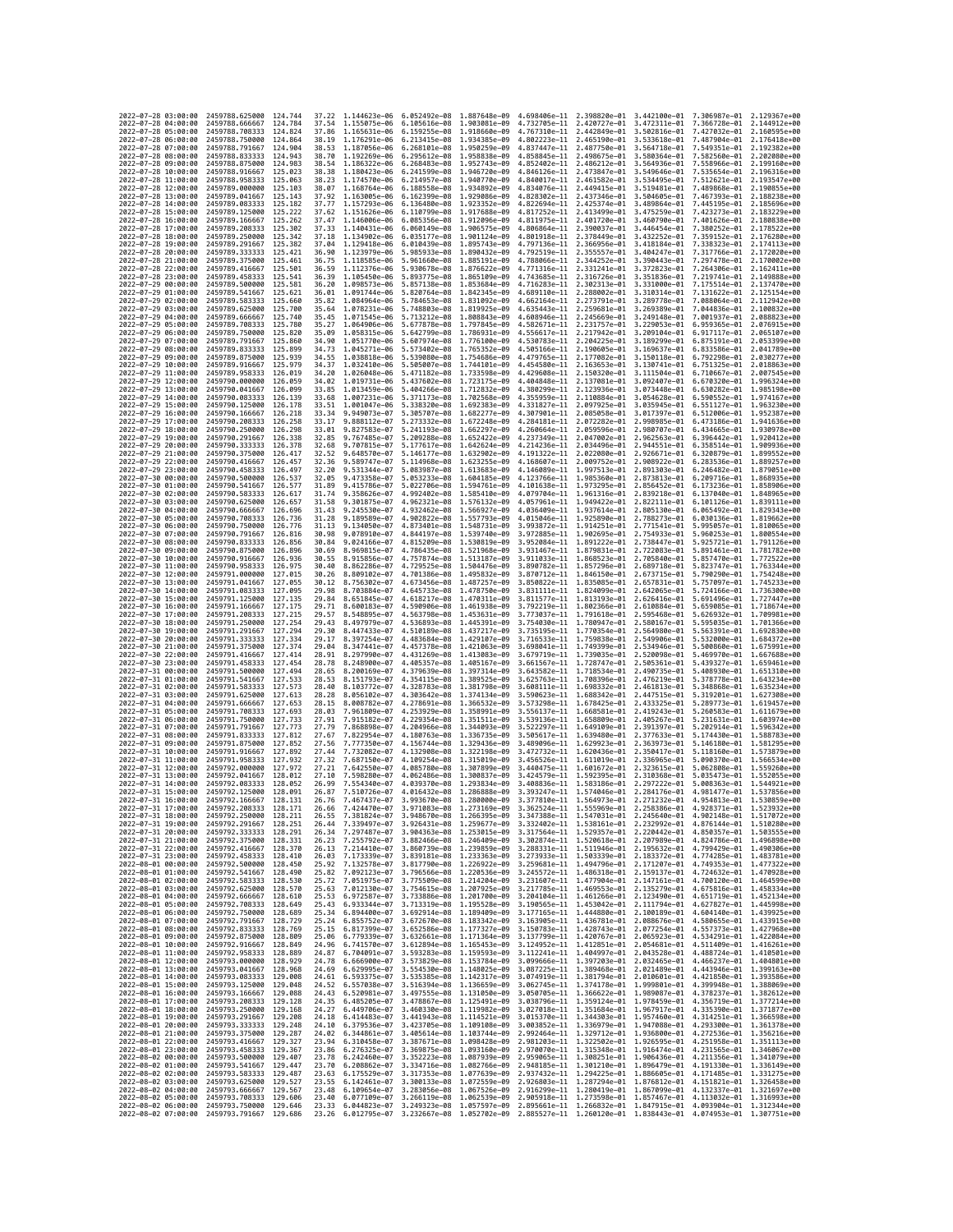| 2022-08-02 08:00:00                                                                      | 2459793.833333                                                                           | 129.726             | 23.19          | 5.981023e-07                 | 3.216149e-08 1.047851e-09                 |                                                                                                                                                                                                                                                                                            |                              |                                                                                  |                              | 2.875514e-11  1.253461e-01  1.829049e-01  4.056178e-01  1.303213e+00 |                                           |
|------------------------------------------------------------------------------------------|------------------------------------------------------------------------------------------|---------------------|----------------|------------------------------|-------------------------------------------|--------------------------------------------------------------------------------------------------------------------------------------------------------------------------------------------------------------------------------------------------------------------------------------------|------------------------------|----------------------------------------------------------------------------------|------------------------------|----------------------------------------------------------------------|-------------------------------------------|
| 2022-08-02 09:00:00                                                                      | 2459793.875000                                                                           | 129,766             | 23.12          | 5.949506e-07                 | 3.199770e-08 1.043046e-09                 |                                                                                                                                                                                                                                                                                            |                              | 2.865623e-11 1.246856e-01 1.819734e-01                                           |                              | 4.037578e-01                                                         | 1.298731e+00                              |
| 2022-08-02 10:00:00                                                                      | 2459793.916667                                                                           | 129.806             | 23.05          | 5.918243e-07                 | 3.183528e-08                              | 1,038286e-09                                                                                                                                                                                                                                                                               | 2.855852e-11                 | 1.240304e-01                                                                     | 1.810498e-01                 | 4.019152e-01                                                         | 1.294303e+00                              |
| 2022-08-02 11:00:00                                                                      | 2459793.958333                                                                           | 129.846             | 22.98          | 5.887231e-07                 | 3.167423e-08 1.033571e-09                 |                                                                                                                                                                                                                                                                                            |                              |                                                                                  |                              | 2.846202e-11 1.233805e-01 1.801338e-01 4.000898e-01 1.289929e+00     |                                           |
| 2022-08-02 12:00:00<br>2022-08-02 13:00:00                                               | 2459794.000000<br>2459794.041667                                                         | 129.886<br>129.925  | 22.91<br>22.84 | 5.856471e-07<br>5.825960e-07 | 3.151454e-08<br>3.135620e-08 1.024273e-09 | 1.028900e-09                                                                                                                                                                                                                                                                               |                              | 2.836671e-11 1.227358e-01 1.792257e-01<br>2.827260e-11 1.220964e-01 1.783251e-01 |                              | 3.964907e-01                                                         | 3.982817e-01 1.285610e+00<br>1.281344e+00 |
| 2022-08-02 14:00:00                                                                      | 2459794.083333                                                                           | 129.965             | 22.78          | 5.795697e-07                 | 3.119920e-08                              | 1.019690e-09                                                                                                                                                                                                                                                                               | 2.817967e-11                 | 1.214622e-01                                                                     | 1.774323e-01                 | 3.947167e-01                                                         | 1.277133e+00                              |
| 2022-08-02 15:00:00                                                                      | 2459794.125000                                                                           | 130.005             | 22.71          | 5.765680e-07                 | 3.104353e-08 1.015151e-09                 |                                                                                                                                                                                                                                                                                            | 2.808792e-11                 | 1.208331e-01 1.765470e-01                                                        |                              | 3.929596e-01                                                         | 1.272974e+00                              |
| 2022-08-02 16:00:00                                                                      | 2459794.166667                                                                           | 130.045             | 22.65          | 5.735909e-07                 | 3.088920e-08 1.010655e-09                 |                                                                                                                                                                                                                                                                                            |                              | 2.799734e-11 1.202092e-01 1.756693e-01 3.912194e-01                              |                              |                                                                      | 1.268869e+00                              |
| 2022-08-02 17:00:00                                                                      | 2459794.208333                                                                           | 130.085             | 22.58          | 5.706381e-07                 | 3.073619e-08                              | 1.006203e-09                                                                                                                                                                                                                                                                               |                              | 2.790794e-11 1.195904e-01 1.747991e-01                                           |                              | 3.894959e-01                                                         | 1.264817e+00                              |
| 2022-08-02 18:00:00<br>2022-08-02 19:00:00                                               | 2459794.250000<br>2459794.291667                                                         | 130.125<br>130, 165 | 22.52<br>22.46 | 5.677096e-07<br>5.648052e-07 | 3.058449e-08<br>3.043410e-08              | 1.001793e-09<br>9.974269e-10                                                                                                                                                                                                                                                               | 2.781970e-11<br>2.773261e-11 | 1.189766e-01 1.739364e-01<br>1.183679e-01 1.730811e-01                           |                              | 3.877891e-01<br>3.860988e-01                                         | 1.260818e+00<br>1.256871e+00              |
| 2022-08-02 20:00:00                                                                      | 2459794.333333                                                                           | 130.205             | 22,40          | 5.619248e-07                 | 3.028500e-08                              | 9.931030e-10                                                                                                                                                                                                                                                                               | 2.764668e-11                 | 1.177643e-01 1.722332e-01                                                        |                              | 3.844250e-01                                                         | 1.252977e+00                              |
| 2022-08-02 21:00:00                                                                      | 2459794.375000                                                                           | 130.244             | 22.34          | 5.590683e-07                 | 3.013720e-08                              | 9.888215e-10                                                                                                                                                                                                                                                                               | 2.756190e-11                 | 1.171656e-01                                                                     | 1.713926e-01                 | 3.827677e-01                                                         | 1.249135e+00                              |
| 2022-08-02 22:00:00                                                                      | 2459794.416667                                                                           | 130.284             | 22.28          | 5.562355e-07                 | 2.999069e-08                              | 9.845821e-10                                                                                                                                                                                                                                                                               |                              | 2.747826e-11 1.165720e-01 1.705594e-01                                           |                              | 3.811266e-01                                                         | 1.245344e+00                              |
| 2022-08-02 23:00:00<br>2022-08-03 00:00:00                                               | 2459794.458333<br>2459794.500000                                                         | 130,324<br>130.364  | 22.22<br>22.16 | 5.534262e-07<br>5.506405e-07 | 2.984546e-08<br>2.970149e-08              | 9.803846e-10<br>9.762289e-10                                                                                                                                                                                                                                                               |                              | 2.739576e-11 1.159832e-01 1.697334e-01                                           |                              | 3.795018e-01<br>3.778932e-01                                         | 1.241605e+00<br>1.237917e+00              |
| 2022-08-03 01:00:00                                                                      | 2459794.541667                                                                           | 130.404             | 22.10          | 5.478781e-07                 | 2.955880e-08                              | 9.721147e-10                                                                                                                                                                                                                                                                               | 2.723416e-11                 | 2.731440e-11 1.153994e-01 1.689147e-01<br>1.148205e-01 1.681032e-01              |                              | 3.763006e-01                                                         | 1.234281e+00                              |
| 2022-08-03 02:00:00                                                                      | 2459794.583333                                                                           | 130.444             | 22.05          | 5.451389e-07                 | 2.941736e-08 9.680419e-10                 |                                                                                                                                                                                                                                                                                            |                              |                                                                                  |                              | 2.715505e-11  1.142464e-01  1.672988e-01  3.747240e-01  1.230696e+00 |                                           |
| 2022-08-03 03:00:00                                                                      | 2459794.625000                                                                           | 130.484             | 21.99          | 5.424228e-07                 | 2.927717e-08 9.640101e-10                 |                                                                                                                                                                                                                                                                                            |                              |                                                                                  |                              | 2.707706e-11 1.136772e-01 1.665016e-01 3.731633e-01 1.227161e+00     |                                           |
| 2022-08-03 04:00:00                                                                      | 2459794.666667                                                                           | 130.524             | 21.94          | 5.397297e-07                 | 2.913823e-08                              | 9.600192e-10                                                                                                                                                                                                                                                                               |                              | 2.700018e-11 1.131128e-01 1.657114e-01                                           |                              | 3.716185e-01                                                         | 1.223677e+00                              |
| 2022-08-03 05:00:00<br>2022-08-03 06:00:00                                               | 2459794.708333<br>2459794.750000                                                         | 130.563<br>130,603  | 21.89<br>21.83 | 5.370594e-07<br>5.344119e-07 | 2.900053e-08<br>2.886406e-08              | 9.560691e-10<br>9.521594e-10                                                                                                                                                                                                                                                               | 2.692442e-11<br>2.684976e-11 | 1.125532e-01 1.649283e-01<br>1.119983e-01 1.641522e-01                           |                              | 3.700894e-01<br>3.685760e-01                                         | 1.220243e+00<br>1.216859e+00              |
| 2022-08-03 07:00:00                                                                      | 2459794.791667                                                                           | 130.643             | 21.78          | 5.317870e-07                 | 2.872882e-08                              | 9.482901e-10                                                                                                                                                                                                                                                                               |                              | 2.677620e-11 1.114482e-01 1.633830e-01                                           |                              | 3.670782e-01                                                         | 1.213526e+00                              |
| 2022-08-03 08:00:00                                                                      | 2459794.833333                                                                           | 130.683             | 21.73          | 5.291845e-07                 | 2.859479e-08                              | 9.444609e-10                                                                                                                                                                                                                                                                               | 2.670375e-11                 | 1.109028e-01 1.626208e-01                                                        |                              | 3.655959e-01                                                         | 1.210242e+00                              |
| 2022-08-03 09:00:00                                                                      | 2459794.875000                                                                           | 130.723             | 21.68          | 5.266045e-07                 | 2.846198e-08 9.406716e-10                 |                                                                                                                                                                                                                                                                                            |                              | 2.663239e-11 1.103621e-01 1.618655e-01                                           |                              | 3.641291e-01 1.207008e+00                                            |                                           |
| 2022-08-03 10:00:00<br>2022-08-03 11:00:00                                               | 2459794.916667<br>2459794.958333                                                         | 130.763<br>130.803  | 21.63<br>21.58 | 5.240467e-07<br>5.215110e-07 | 2.833038e-08<br>2.819998e-08              | 9.369221e-10<br>9.332121e-10                                                                                                                                                                                                                                                               | 2.656211e-11<br>2.649293e-11 | 1.098261e-01 1.611171e-01<br>1.092947e-01 1.603755e-01                           |                              | 3.626777e-01<br>3.612416e-01                                         | 1.203823e+00<br>1,200688e+00              |
| 2022-08-03 12:00:00                                                                      | 2459795.000000                                                                           | 130.843             | 21.53          | 5.189974e-07                 | 2.807077e-08                              | 9.295415e-10                                                                                                                                                                                                                                                                               | 2.642483e-11                 | 1.087679e-01 1.596407e-01                                                        |                              | 3.598207e-01                                                         | 1.197601e+00                              |
| 2022-08-03 13:00:00                                                                      | 2459795.041667                                                                           | 130.883             | 21.49          | 5.165057e-07                 | 2.794275e-08                              | 9.259102e-10                                                                                                                                                                                                                                                                               |                              | 2.635781e-11 1.082457e-01 1.589126e-01                                           |                              | 3.584150e-01                                                         | 1.194564e+00                              |
| 2022-08-03 14:00:00                                                                      | 2459795.083333                                                                           | 130.922             | 21.44          | 5.140358e-07                 | 2.781592e-08                              | 9.223178e-10                                                                                                                                                                                                                                                                               |                              | 2.629186e-11 1.077280e-01 1.581913e-01                                           |                              | 3.570244e-01                                                         | 1.191575e+00                              |
| 2022-08-03 15:00:00                                                                      | 2459795.125000                                                                           | 130.962             | 21.39          | 5.115876e-07                 | 2.769026e-08                              | 9.187642e-10                                                                                                                                                                                                                                                                               |                              | 2.622699e-11 1.072150e-01 1.574767e-01                                           |                              | 3.556489e-01                                                         | 1.188635e+00                              |
| 2022-08-03 16:00:00<br>2022-08-03 17:00:00                                               | 2459795.166667<br>2459795.208333                                                         | 131,002<br>131.042  | 21.35<br>21.31 | 5.091609e-07<br>5.067558e-07 | 2.756578e-08<br>2.744246e-08              | 9.152494e-10<br>9.117730e-10                                                                                                                                                                                                                                                               |                              | 2.616318e-11 1.067064e-01 1.567687e-01<br>2.610045e-11 1.062023e-01 1.560674e-01 |                              | 3.542883e-01                                                         | 1.185743e+00<br>3.529426e-01 1.182900e+00 |
| 2022-08-03 18:00:00                                                                      | 2459795.250000                                                                           | 131.082             | 21.26          | 5.043720e-07                 | 2.732030e-08                              | 9.083350e-10                                                                                                                                                                                                                                                                               |                              | 2.603877e-11 1.057028e-01 1.553727e-01                                           |                              | 3.516118e-01                                                         | 1.180105e+00                              |
| 2022-08-03 19:00:00                                                                      | 2459795.291667                                                                           | 131.122             | 21.22          | 5.020094e-07                 | 2.719929e-08                              | 9.049351e-10                                                                                                                                                                                                                                                                               | 2.597815e-11                 | 1.052076e-01                                                                     | 1.546845e-01                 | 3.502957e-01                                                         | 1.177357e+00                              |
| 2022-08-03 20:00:00                                                                      | 2459795.333333                                                                           | 131, 162            | 21.18          | 4.996680e-07                 | 2.707944e-08                              | 9.015733e-10                                                                                                                                                                                                                                                                               | 2.591859e-11                 | 1.047169e-01 1.540029e-01                                                        |                              | 3.489944e-01                                                         | 1.174658e+00                              |
| 2022-08-03 21:00:00<br>2022-08-03 22:00:00                                               | 2459795.375000<br>2459795.416667                                                         | 131.202<br>131.242  | 21.14<br>21.10 | 4.973477e-07<br>4.950483e-07 | 2.696072e-08<br>2.684315e-08              | 8.982493e-10<br>8.949630e-10                                                                                                                                                                                                                                                               |                              | 2.586008e-11 1.042307e-01 1.533277e-01<br>2.580262e-11 1.037488e-01 1.526591e-01 |                              | 3.477076e-01<br>3.464355e-01                                         | 1.172006e+00<br>1.169402e+00              |
| 2022-08-03 23:00:00                                                                      | 2459795.458333                                                                           | 131.281             | 21.06          | 4.927697e-07                 | 2.672670e-08                              | 8.917142e-10                                                                                                                                                                                                                                                                               | 2.574622e-11                 | 1.032713e-01 1.519969e-01                                                        |                              | 3.451780e-01                                                         | 1.166846e+00                              |
| 2022-08-04 00:00:00                                                                      | 2459795.500000                                                                           | 131.321             | 21.02          | 4.905119e-07                 | 2.661139e-08                              | 8.885028e-10                                                                                                                                                                                                                                                                               |                              |                                                                                  |                              | 2.569085e-11 1.027981e-01 1.513411e-01 3.439348e-01 1.164337e+00     |                                           |
| 2022-08-04 01:00:00                                                                      | 2459795.541667                                                                           | 131.361             | 20.98          | 4.882748e-07                 | 2.649720e-08                              | 8.853286e-10                                                                                                                                                                                                                                                                               |                              | 2.563653e-11 1.023292e-01 1.506916e-01                                           |                              | 3.427061e-01                                                         | 1.161875e+00                              |
| 2022-08-04 02:00:00                                                                      | 2459795.583333                                                                           | 131.401             | 20.95          | 4.860581e-07                 | 2.638412e-08                              | 8.821916e-10                                                                                                                                                                                                                                                                               | 2.558325e-11                 | 1.018647e-01                                                                     | 1.500486e-01                 | 3.414918e-01                                                         | 1.159460e+00                              |
| 2022-08-04 03:00:00<br>2022-08-04 04:00:00                                               | 2459795.625000<br>2459795.666667                                                         | 131,441<br>131.481  | 20.91<br>20.87 | 4.838619e-07<br>4.816861e-07 | 2.627215e-08<br>2.616130e-08              | 8.790915e-10<br>8.760281e-10                                                                                                                                                                                                                                                               |                              | 2.553100e-11 1.014044e-01 1.494118e-01<br>2.547979e-11 1.009484e-01 1.487813e-01 |                              | 3.402917e-01<br>3.391060e-01                                         | 1.157092e+00<br>1.154771e+00              |
| 2022-08-04 05:00:00                                                                      | 2459795.708333                                                                           | 131.521             | 20.84          | 4.795305e-07                 | 2.605154e-08                              | 8.730015e-10                                                                                                                                                                                                                                                                               | 2.542962e-11                 | 1.004967e-01 1.481571e-01                                                        |                              | 3.379344e-01                                                         | 1.152497e+00                              |
| 2022-08-04 06:00:00                                                                      | 2459795.750000                                                                           | 131.561             | 20.81          | 4.773950e-07                 | 2.594288e-08                              | 8.700114e-10                                                                                                                                                                                                                                                                               | 2.538048e-11                 | 1.000491e-01 1.475392e-01                                                        |                              | 3.367769e-01                                                         | 1.150270e+00                              |
| 2022-08-04 07:00:00                                                                      | 2459795.791667                                                                           | 131.600             | 20.77          | 4.752796e-07                 | 2.583531e-08                              | 8.670576e-10                                                                                                                                                                                                                                                                               | 2.533236e-11                 | 9.960579e-02 1.469274e-01                                                        |                              | 3.356335e-01                                                         | 1.148090e+00                              |
| 2022-08-04 08:00:00<br>2022-08-04 09:00:00                                               | 2459795.833333<br>2459795.875000                                                         | 131.640<br>131,680  | 20.74<br>20.71 | 4.731842e-07<br>4.711086e-07 | 2.572883e-08<br>2.562343e-08              | 8.641402e-10<br>8.612588e-10                                                                                                                                                                                                                                                               | 2.528528e-11<br>2.523922e-11 | 9.873166e-02 1.457225e-01                                                        |                              | 9.916665e-02 1.463219e-01 3.345042e-01 1.145956e+00<br>3.333888e-01  | 1.143868e+00                              |
| 2022-08-04 10:00:00                                                                      | 2459795.916667                                                                           | 131.720             | 20.68          | 4.690528e-07                 | 2.551911e-08                              | 8.584136e-10                                                                                                                                                                                                                                                                               | 2.519418e-11                 | 9.830083e-02                                                                     | 1.451292e-01                 | 3.322874e-01                                                         | 1.141827e+00                              |
| 2022-08-04 11:00:00                                                                      | 2459795.958333                                                                           | 131.760             | 20.65          | 4.670167e-07                 | 2.541586e-08                              | 8.556042e-10                                                                                                                                                                                                                                                                               | 2.515017e-11                 |                                                                                  |                              | 9.787411e-02 1.445420e-01 3.311999e-01 1.139832e+00                  |                                           |
| 2022-08-04 12:00:00                                                                      | 2459796.000000                                                                           | 131,800             | 20.62          | 4.650002e-07                 | 2.531368e-08                              | 8.528305e-10                                                                                                                                                                                                                                                                               | 2.510718e-11                 |                                                                                  |                              | 9.745151e-02 1.439609e-01 3.301263e-01                               | 1.137884e+00                              |
| 2022-08-04 13:00:00                                                                      | 2459796.041667                                                                           | 131,840             | 20.59          | 4.630032e-07                 | 2.521257e-08                              | 8.500926e-10                                                                                                                                                                                                                                                                               | 2.506521e-11                 | 9.703299e-02                                                                     | 1.433859e-01                 | 3.290664e-01                                                         | 1.135982e+00                              |
| 2022-08-04 14:00:00<br>2022-08-04 15:00:00                                               | 2459796.083333<br>2459796.125000                                                         | 131,880<br>131.920  | 20.56<br>20.54 | 4.610257e-07<br>4.590674e-07 | 2.511251e-08<br>2.501351e-08              | 8.473902e-10<br>8.447232e-10                                                                                                                                                                                                                                                               | 2.502427e-11<br>2.498434e-11 | 9.661855e-02 1.428168e-01<br>9.620816e-02 1.422538e-01                           |                              | 3.280203e-01 1.134126e+00                                            | 3.269880e-01 1.132317e+00                 |
| 2022-08-04 16:00:00                                                                      | 2459796.166667                                                                           | 131.960             | 20.51          | 4.571285e-07                 | 2.491556e-08                              | 8.420916e-10                                                                                                                                                                                                                                                                               | 2.494542e-11                 | 9.580180e-02 1.416968e-01                                                        |                              | 3.259693e-01                                                         | 1.130553e+00                              |
| 2022-08-04 17:00:00                                                                      | 2459796.208333                                                                           | 131.999             | 20.49          | 4.552087e-07                 | 2.481866e-08                              | 8.394952e-10                                                                                                                                                                                                                                                                               | 2.490753e-11                 | 9.539946e-02                                                                     | 1.411457e-01                 | 3.249642e-01                                                         | 1.128836e+00                              |
| 2022-08-04 18:00:00                                                                      | 2459796.250000                                                                           | 132.039             | 20.46          | 4.533079e-07                 | 2.472280e-08 8.369340e-10                 |                                                                                                                                                                                                                                                                                            | 2.487066e-11                 |                                                                                  |                              | 9.500112e-02 1.406005e-01 3.239728e-01 1.127164e+00                  |                                           |
| 2022-08-04 19:00:00                                                                      | 2459796.291667                                                                           | 132.079             | 20.44          | 4.514262e-07                 | 2.462798e-08                              | 8.344077e-10                                                                                                                                                                                                                                                                               | 2.483480e-11                 |                                                                                  |                              | 9.460676e-02 1.400613e-01 3.229949e-01 1.125539e+00                  |                                           |
| 2022-08-04 20:00:00<br>2022-08-04 21:00:00                                               | 2459796.333333<br>2459796.375000                                                         | 132.119<br>132, 159 | 20.42<br>20.39 | 4.495634e-07<br>4.477195e-07 | 2.453420e-08<br>2.444144e-08              | 8.319165e-10<br>8.294601e-10                                                                                                                                                                                                                                                               | 2.479995e-11<br>2.476613e-11 | 9.421637e-02<br>9.382993e-02                                                     | 1.395279e-01<br>1.390004e-01 | 3.210797e-01                                                         | 3.220306e-01 1.123960e+00<br>1.122427e+00 |
| 2022-08-04 22:00:00                                                                      | 2459796.416667                                                                           | 132, 199            | 20.37          | 4.458943e-07                 | 2.434972e-08                              | 8.270385e-10                                                                                                                                                                                                                                                                               | 2.473332e-11                 | 9.344742e-02 1.384788e-01                                                        |                              | 3.201423e-01                                                         | 1.120940e+00                              |
| 2022-08-04 23:00:00                                                                      | 2459796.458333                                                                           | 132,239             | 20.35          | 4.440878e-07                 | 2.425901e-08 8.246515e-10                 |                                                                                                                                                                                                                                                                                            |                              |                                                                                  |                              | 2.470153e-11 9.306882e-02 1.379629e-01 3.192183e-01 1.119499e+00     |                                           |
| 2022-08-05 00:00:00                                                                      | 2459796.500000                                                                           | 132.279             | 20.33          | 4.422999e-07                 | 2.416933e-08                              | 8.222992e-10                                                                                                                                                                                                                                                                               | 2.467075e-11                 | 9.269413e-02                                                                     | 1.374529e-01                 | 3.183078e-01                                                         | 1.118105e+00                              |
| 2022-08-05 01:00:00<br>2022-08-05 02:00:00                                               | 2459796.541667<br>2459796.583333                                                         | 132,319<br>132,358  | 20.31<br>20.29 | 4.405305e-07<br>4.387796e-07 | 2.408066e-08 8.199814e-10<br>2.399301e-08 | 8.176981e-10                                                                                                                                                                                                                                                                               | 2.464100e-11<br>2.461226e-11 | 9.232332e-02 1.369486e-01<br>9.195637e-02 1.364501e-01                           |                              | 3.174106e-01<br>3.165267e-01                                         | 1.116756e+00<br>1.115454e+00              |
| 2022-08-05 03:00:00                                                                      | 2459796.625000                                                                           | 132.398             | 20.28          | 4.370471e-07                 | 2.390636e-08 8.154492e-10                 |                                                                                                                                                                                                                                                                                            | 2.458454e-11                 | 9.159328e-02 1.359573e-01                                                        |                              | 3.156562e-01                                                         | 1.114197e+00                              |
| 2022-08-05 04:00:00                                                                      | 2459796.666667                                                                           | 132.438             | 20.26          | 4.353328e-07                 | 2.382072e-08 8.132346e-10                 |                                                                                                                                                                                                                                                                                            | 2.455784e-11                 | 9.123403e-02 1.354703e-01                                                        |                              | 3.147989e-01                                                         | 1.112987e+00                              |
| 2022-08-05 05:00:00                                                                      | 2459796.708333                                                                           | 132.478             | 20.25          | 4.336369e-07                 | 2.373608e-08 8.110543e-10                 |                                                                                                                                                                                                                                                                                            | 2.453217e-11                 |                                                                                  |                              | 9.087860e-02 1.349889e-01 3.139549e-01 1.111824e+00                  |                                           |
| 2022-08-05 06:00:00                                                                      | 2459796.750000                                                                           | 132.518             | 20.23          | 4.319591e-07                 | 2.365244e-08 8.089082e-10                 |                                                                                                                                                                                                                                                                                            | 2.450752e-11                 |                                                                                  |                              | 9.052697e-02 1.345133e-01 3.131242e-01 1.110707e+00                  |                                           |
| 2022-08-05 07:00:00<br>2022-08-05 08:00:00                                               | 2459796.791667<br>2459796.833333                                                         | 132.558<br>132.598  | 20.22<br>20.20 | 4.302993e-07<br>4.286577e-07 | 2.356980e-08<br>2.348815e-08              | 8.067963e-10<br>8.047185e-10                                                                                                                                                                                                                                                               | 2.448389e-11<br>2.446129e-11 | 9.017914e-02 1.340433e-01<br>8.983509e-02                                        | 1.335789e-01                 | 3.123067e-01<br>3.115024e-01                                         | 1.109636e+00<br>1.108612e+00              |
| 2022-08-05 09:00:00                                                                      | 2459796.875000                                                                           | 132.638             | 20.19          | 4.270340e-07                 | 2.340748e-08                              | 8.026748e-10                                                                                                                                                                                                                                                                               | 2.443972e-11                 | 8.949480e-02 1.331202e-01                                                        |                              | 3.107113e-01                                                         | 1.107634e+00                              |
| 2022-08-05 10:00:00                                                                      | 2459796.916667                                                                           | 132.678             | 20.18          | 4.254281e-07                 | 2.332781e-08                              | 8.006651e-10                                                                                                                                                                                                                                                                               | 2.441918e-11                 | 8.915827e-02 1.326671e-01                                                        |                              | 3.099333e-01                                                         | 1.106703e+00                              |
| 2022-08-05 11:00:00                                                                      | 2459796.958333                                                                           | 132,718             | 20.17          | 4.238402e-07                 | 2.324912e-08                              | 7.986894e-10                                                                                                                                                                                                                                                                               | 2.439968e-11                 | 8.882547e-02                                                                     | 1.322196e-01                 | 3.091685e-01                                                         | 1.105819e+00                              |
| 2022-08-05 12:00:00<br>2022-08-05 13:00:00                                               | 2459797.000000<br>2459797.041667                                                         | 132,757<br>132.797  | 20.16<br>20.15 | 4.222699e-07<br>4.207174e-07 | 2.317141e-08<br>2.309468e-08              | 7.967477e-10<br>7.948399e-10                                                                                                                                                                                                                                                               | 2.438121e-11<br>2.436378e-11 | 8.849640e-02 1.317776e-01<br>8.817103e-02 1.313412e-01                           |                              | 3.084169e-01<br>3.076784e-01                                         | 1.104982e+00<br>1.104192e+00              |
| 2022-08-05 14:00:00                                                                      | 2459797.083333                                                                           | 132.837             | 20.14          | 4.191826e-07                 | 2.301892e-08                              | 7.929660e-10                                                                                                                                                                                                                                                                               | 2.434740e-11                 | 8.784937e-02                                                                     | 1.309104e-01                 | 3.069530e-01                                                         | 1.103450e+00                              |
| 2022-08-05 15:00:00                                                                      | 2459797.125000                                                                           | 132.877             | 20.13          | 4.176653e-07                 | 2.294414e-08                              | 7.911261e-10                                                                                                                                                                                                                                                                               | 2.433206e-11                 | 8.753139e-02                                                                     | 1.304851e-01                 | 3.062408e-01                                                         | 1.102755e+00                              |
| 2022-08-05 16:00:00                                                                      | 2459797.166667                                                                           | 132.917             | 20.12          | 4.161655e-07                 | 2.287033e-08                              | 7.893200e-10                                                                                                                                                                                                                                                                               | 2.431777e-11                 |                                                                                  |                              | 8.721708e-02 1.300654e-01 3.055417e-01                               | 1.102107e+00                              |
| 2022-08-05 17:00:00<br>2022-08-05 18:00:00                                               | 2459797.208333                                                                           | 132,957             | 20.12          | 4.146833e-07                 | 2.279749e-08                              | 7.875478e-10                                                                                                                                                                                                                                                                               | 2.430453e-11                 | 8.690643e-02 1.296511e-01 3.048557e-01                                           |                              | 3.041828e-01                                                         | 1.101507e+00                              |
| 2022-08-05 19:00:00                                                                      | 2459797.250000<br>2459797.291667                                                         | 132.997<br>133.037  | 20.11<br>20.11 | 4.132184e-07<br>4.117709e-07 | 2.272561e-08<br>2.265470e-08              | 7.858095e-10<br>7.841050e-10                                                                                                                                                                                                                                                               | 2.429235e-11<br>2.428123e-11 | 8.659943e-02<br>8.629607e-02 1.288391e-01                                        | 1.292424e-01                 | 3.035230e-01                                                         | 1.100955e+00<br>1.100451e+00              |
| 2022-08-05 20:00:00                                                                      | 2459797.333333                                                                           | 133.077             | 20.11          | 4.103406e-07 2.258475e-08    |                                           | 7.824345e-10                                                                                                                                                                                                                                                                               |                              |                                                                                  |                              | 2.427118e-11 8.599634e-02 1.284413e-01 3.028763e-01 1.099995e+00     |                                           |
| 2022-08-05 21:00:00                                                                      | 2459797.375000                                                                           | 133.117             | 20.10          |                              |                                           | 4.089277e-07 2.251577e-08 7.807979e-10 2.426219e-11 8.570021e-02 1.280489e-01 3.022428e-01 1.099588e+00                                                                                                                                                                                    |                              |                                                                                  |                              |                                                                      |                                           |
| 2022-08-05 22:00:00                                                                      | 2459797.416667                                                                           | 133.130             | 20.10          | 4.075319e-07                 |                                           | 2.244774e-08 7.791951e-10 2.425429e-11 8.540770e-02                                                                                                                                                                                                                                        |                              |                                                                                  | 1.276620e-01                 | 3.016224e-01                                                         | 1.099230e+00                              |
| 2022-08-05 23:00:00 2459797.458333 133.196<br>2022-08-06 00:00:00 2459797.500000 133.236 |                                                                                          |                     | 20.10<br>20.10 |                              |                                           | 4.061532e-07 2.238066e-08 7.776264e-10 2.424746e-11 8.511877e-02 1.272806e-01 3.010151e-01 1.098921e+00<br>4.047917e-07 2.231454e-08 7.760916e-10 2.424173e-11 8.483343e-02 1.269046e-01 3.004210e-01 1.098661e+00                                                                         |                              |                                                                                  |                              |                                                                      |                                           |
|                                                                                          |                                                                                          |                     |                |                              |                                           |                                                                                                                                                                                                                                                                                            |                              |                                                                                  |                              |                                                                      |                                           |
| 2022-08-06 01:00:00 2459797.541667 133.276<br>2022-08-06 02:00:00 2459797.583333 133.316 |                                                                                          |                     |                |                              |                                           | 20.10 4.034472e-07 2.224938e-08 7.745908e-10 2.423708e-11 8.455166e-02 1.265339e-01 2.998401e-01 1.098450e+00<br>20.10 4.021197e-07 2.218516e-08 7.731240e-10 2.423354e-11 8.427345e-02 1.261688e-01 2.998491e-01 1.098450e+00                                                             |                              |                                                                                  |                              |                                                                      |                                           |
| 2022-08-06 03:00:00 2459797.625000 133.356                                               |                                                                                          |                     |                |                              |                                           | 20.11 4.008091e-07 2.212190e-08 7.716914e-10 2.423110e-11 8.399879e-02 1.258090e-01 2.987177e-01 1.098179e+00                                                                                                                                                                              |                              |                                                                                  |                              |                                                                      |                                           |
| 2022-08-06 04:00:00<br>2022-08-06 05:00:00                                               | 2459797.666667 133.396<br>2459797.708333 133.436                                         |                     |                |                              |                                           | 20.11 3.995155e-07 2.205958e-08 7.702929e-10 2.422978e-11 8.372768e-02 1.254546e-01 2.981764e-01 1.098119e+00<br>20.11 3.982387e-07 2.199822e-08 7.689286e-10 2.422957e-11 8.346010e-02 1.251056e-01 2.976483e-01 1.098110e+00                                                             |                              |                                                                                  |                              |                                                                      |                                           |
| 2022-08-06 06:00:00                                                                      | 2459797.750000 133.476                                                                   |                     |                |                              |                                           | 20.12 3.969787e-07 2.193780e-08 7.675986e-10 2.423049e-11 8.319604e-02 1.247620e-01 2.971334e-01 1.098152e+00                                                                                                                                                                              |                              |                                                                                  |                              |                                                                      |                                           |
| 2022-08-06 07:00:00 2459797.791667 133.516                                               |                                                                                          |                     |                |                              |                                           | 20.13 3.957356e-07 2.187832e-08 7.663029e-10 2.423255e-11 8.293551e-02 1.244237e-01 2.966319e-01 1.098245e+00                                                                                                                                                                              |                              |                                                                                  |                              |                                                                      |                                           |
| 2022-08-06 08:00:00                                                                      | 2459797.833333 133.555                                                                   |                     |                |                              |                                           |                                                                                                                                                                                                                                                                                            |                              |                                                                                  |                              |                                                                      |                                           |
| 2022-08-06 09:00:00<br>2022-08-06 10:00:00 2459797.916667 133.635                        | 2459797.875000                                                                           | 133.595             |                |                              |                                           | 0.13 3.945091e-07 2.181980e-08 7.650417e-10 2.423576e-11 8.247948e-02 1.240909e-01 2.961437e-01 1.098390e+00<br>20.14 3.932994e-07 2.181980e-08 7.638150e-10 2.424811e-11 8.247495e-02 1.237634e-01 2.966688e-01 1.098590e+00<br>20.                                                       |                              |                                                                                  |                              |                                                                      |                                           |
| 2022-08-06 11:00:00 2459797.958333 133.675                                               |                                                                                          |                     |                |                              |                                           | 20.16 3.909299e-07 2.164988e-08 7.614656e-10 2.425232e-11 8.192837e-02 1.231245e-01 2.947594e-01 1.099141e+00                                                                                                                                                                              |                              |                                                                                  |                              |                                                                      |                                           |
| 2022-08-06 12:00:00                                                                      | 2459798.000000 133.715                                                                   |                     |                |                              |                                           |                                                                                                                                                                                                                                                                                            |                              |                                                                                  |                              |                                                                      |                                           |
| 2022-08-06 13:00:00                                                                      | 2459798.041667 133.755                                                                   |                     |                |                              |                                           | 20.17 3.897701e-07 2.159512e-08 7.603431e-10 2.426019e-11 8.168530e-02 1.228132e-01 2.943249e-01 1.099498e+00<br>20.18 3.886268e-07 2.154131e-08 7.592555e-10 2.426926e-11 8.144570e-02 1.225071e-01 2.939039e-01 1.099908e+00                                                             |                              |                                                                                  |                              |                                                                      |                                           |
| 2022-08-06 14:00:00                                                                      | 2459798.083333 133.795                                                                   |                     |                |                              |                                           | 20.20 3.875001-07 2.148845-08 7.5820306-10 2.4279526-11 8.1209576-02 1.2220656-01 2.9349646-01 1.1003746-00<br>20.21 3.6639986-07 2.148636-08 7.571857e-10 2.4291006-11 8.0976906-02 1.219112e-01 2.931027e-01 1.1008946-00<br>20.23                                                       |                              |                                                                                  |                              |                                                                      |                                           |
| 2022-08-06 15:00:00<br>2022-08-06 16:00:00                                               | 2459798.125000 133.835<br>2459798.166667 133.875                                         |                     |                |                              |                                           |                                                                                                                                                                                                                                                                                            |                              |                                                                                  |                              |                                                                      |                                           |
| 2022-08-06 17:00:00                                                                      | 2459798.208333 133.915                                                                   |                     |                |                              |                                           | 20.24 3.842188e-07 2.133550e-08 7.552573e-10 2.431765e-11 8.052190e-02 1.213367e-01 2.923562e-01 1.102102e+00                                                                                                                                                                              |                              |                                                                                  |                              |                                                                      |                                           |
| 2022-08-06 18:00:00 2459798.250000 133.955                                               |                                                                                          |                     |                |                              |                                           | 20.26 3.831579e-07 2.128641e-08 7.543465e-10 2.433284e-11 8.029958e-02 1.210575e-01 2.920036e-01 1.102790e+00                                                                                                                                                                              |                              |                                                                                  |                              |                                                                      |                                           |
| 2022-08-06 19:00:00                                                                      | 2459798.291667 133.994                                                                   |                     |                |                              |                                           | $20.28 \quad 3.821135e-07 \quad 2.123826e-08 \quad 7.534716e-10 \quad 2.434930e-11 \quad 8.008069e-02 \quad 1.207836e-01 \quad 2.916650e-01 \quad 1.103536e+00 \quad 2.916654e-01 \quad 2.119165e-01 \quad 2.119165e-02 \quad 2.119165e-03 \quad 2.119165e-04 \quad 2.119165e-05 \quad 2.$ |                              |                                                                                  |                              |                                                                      |                                           |
| 2022-08-06 20:00:00<br>2022-08-06 21:00:00 2459798.375000 134.074                        | 2459798.333333 134.034                                                                   |                     |                |                              |                                           | 20.32 3.800737e-07 2.114479e-08 7.518300e-10 2.438605e-11 7.965320e-02 1.202521e-01 2.910295e-01 1.105202e+00                                                                                                                                                                              |                              |                                                                                  |                              |                                                                      |                                           |
| 2022-08-06 22:00:00                                                                      | 2459798.416667 134.114                                                                   |                     |                |                              |                                           | 20.34 3.790784e-07 2.109948e-08 7.510637e-10 2.440638e-11 7.944460e-02 1.199944e-01 2.907329e-01 1.106123e+00                                                                                                                                                                              |                              |                                                                                  |                              |                                                                      |                                           |
| 2022-08-06 23:00:00                                                                      | 2459798.458333 134.154                                                                   |                     |                |                              |                                           |                                                                                                                                                                                                                                                                                            |                              |                                                                                  |                              |                                                                      |                                           |
| 2022-08-07 00:00:00                                                                      | 2459798.500000 134.194                                                                   |                     |                |                              |                                           | 08.36 3.788993e-07 2.105512e-08 7.503340e-10 2.445180e-11 7.923943e-02 1.197421e-01 2.904504e-01 1.107104e-00<br>20.38 3.771360e-07 2.105512e-08 7.496411e-10 2.445102e-11 7.923943e-02 1.194952e-01 2.90162e-01 1.107104e-00<br>20.                                                       |                              |                                                                                  |                              |                                                                      |                                           |
| 2022-08-07 01:00:00                                                                      | 2459798.541667 134.234                                                                   |                     |                |                              |                                           |                                                                                                                                                                                                                                                                                            |                              |                                                                                  |                              |                                                                      |                                           |
| 2022-08-07 02:00:00 2459798.583333 134.274<br>2022-08-07 03:00:00                        | 2459798.625000 134.314                                                                   |                     |                |                              |                                           | $\begin{array}{cccccccc} 20.43 & 3.752601e-07 & 2.092773e-08 & 7.483669e-10 & 2.450108e-11 & 7.864440e-02 & 1.190177e-01 & 2.896889e-01 & 1.110415e+00 \\ 20.46 & 3.743463e-07 & 2.088718e-08 & 7.477860e-10 & 2.45281e-11 & 7.845289e-02 & 1.187870e-01 & 2.$                             |                              |                                                                                  |                              |                                                                      |                                           |
| 2022-08-07 04:00:00 2459798.666667 134.354                                               |                                                                                          |                     |                |                              |                                           | 20.49 3.734487e-07 2.084758e-08 7.472429e-10 2.455668e-11 7.826479e-02 1.185618e-01 2.892539e-01 1.112935e+00                                                                                                                                                                              |                              |                                                                                  |                              |                                                                      |                                           |
| 2022-08-07 05:00:00                                                                      | 2459798.708333 134.394                                                                   |                     |                |                              |                                           |                                                                                                                                                                                                                                                                                            |                              |                                                                                  |                              |                                                                      |                                           |
| 2022-08-07 06:00:00                                                                      | 2459798.750000 134.433                                                                   |                     |                |                              |                                           | 00.52 3.725675e-07 2.080894e-08 7.467380e-10 2.458662e-11 7.808010e-02 1.183421e-01 2.890584e-01 1.114292e+00<br>20.55 3.717025e-07 2.077127e-08 7.462714e-10 2.461800e-11 7.789882e-02 1.181278e-01 2.888778e-01 1.115714e+00<br>20                                                       |                              |                                                                                  |                              |                                                                      |                                           |
| 2022-08-07 07:00:00<br>2022-08-07 08:00:00 2459798.833333 134.513                        | 2459798.791667 134.473                                                                   |                     |                |                              |                                           | 20.62 3.700213e-07 2.069881e-08 7.454548e-10 2.468518e-11 7.754648e-02 1.177158e-01 2.885617e-01 1.118758e+00                                                                                                                                                                              |                              |                                                                                  |                              |                                                                      |                                           |
| 2022-08-07 09:00:00 2459798.875000 134.553                                               |                                                                                          |                     |                |                              |                                           | 20.65 3.692051e-07 2.066404e-08 7.451053e-10 2.472102e-11 7.737543e-02 1.175180e-01 2.884264e-01 1.120383e+00                                                                                                                                                                              |                              |                                                                                  |                              |                                                                      |                                           |
|                                                                                          | 2022-08-07 10:00:00 2459798.916667 134.593<br>2022-08-07 11:00:00 2459798.958333 134.633 |                     |                |                              |                                           | $\begin{array}{cccccccc} 20.69 & 3.664052e-07 & 2.063024e-08 & 7.447956e-10 & 2.475840e-11 & 7.720780e-02 & 1.173258e-01 & 2.883065e-01 & 1.122077e+00 \\ 20.72 & 3.676216e-07 & 2.059741e-08 & 7.445259e-10 & 2.479733e-11 & 7.704357e-02 & 1.171391e-01 & 2$                             |                              |                                                                                  |                              |                                                                      |                                           |
|                                                                                          |                                                                                          |                     |                |                              |                                           |                                                                                                                                                                                                                                                                                            |                              |                                                                                  |                              |                                                                      |                                           |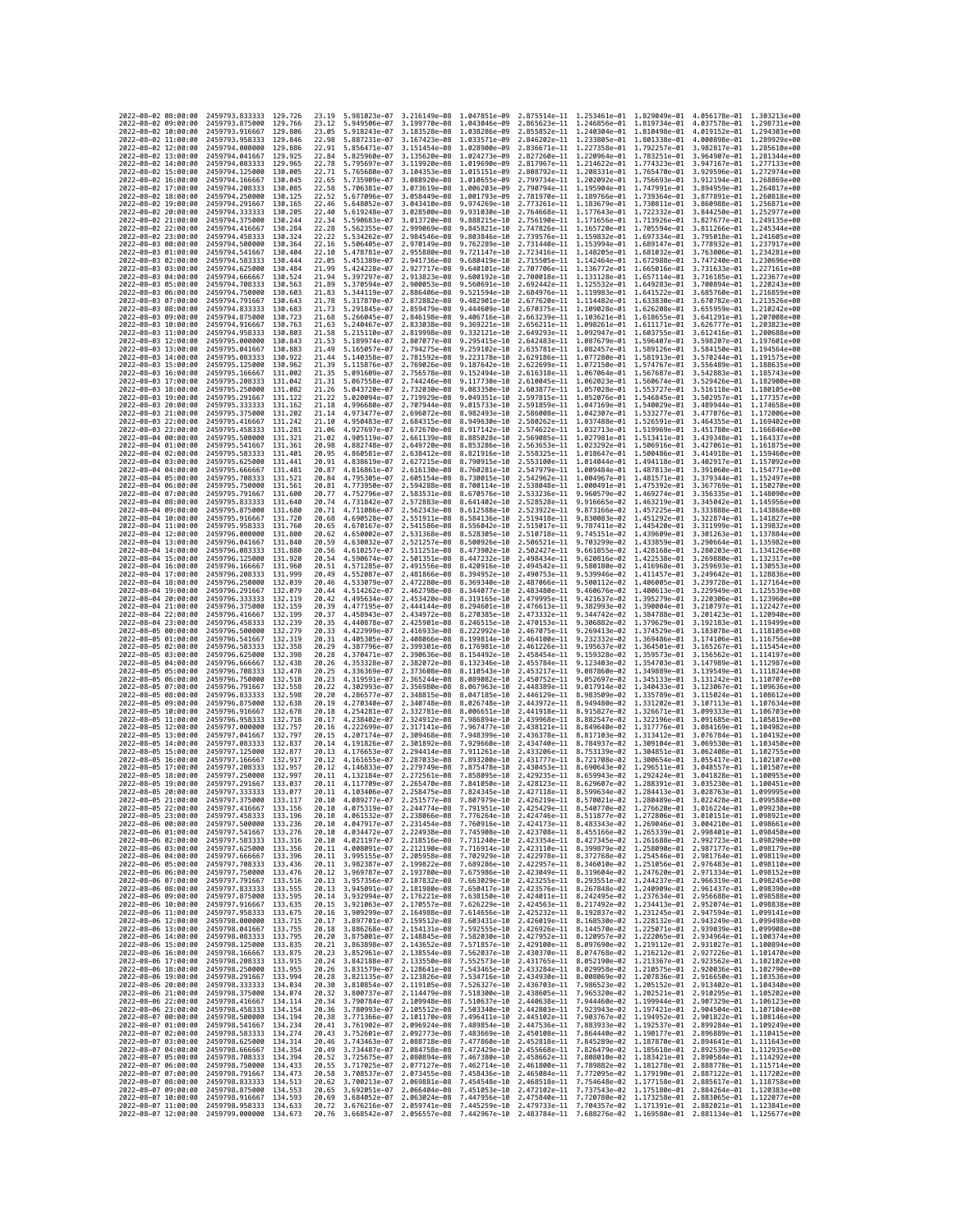| 2022-08-07 13:00:00                        |                     | 2459799.041667                                   | 134.713             | 20.80          | 3.661032e-07 2.053471e-08    |                                           | 7.441083e-10                                                                                                                                                                                                                                                                                                                                          |                              |                                                        |              | 2.487996e-11 7.672537e-02 1.167825e-01 2.880405e-01 1.127586e+00                                                                     |                              |
|--------------------------------------------|---------------------|--------------------------------------------------|---------------------|----------------|------------------------------|-------------------------------------------|-------------------------------------------------------------------------------------------------------------------------------------------------------------------------------------------------------------------------------------------------------------------------------------------------------------------------------------------------------|------------------------------|--------------------------------------------------------|--------------|--------------------------------------------------------------------------------------------------------------------------------------|------------------------------|
| 2022-08-07 14:00:00                        |                     | 2459799.083333                                   | 134.753             | 20.84          | 3.653686e-07                 | 2.050484e-08                              | 7.439612e-10                                                                                                                                                                                                                                                                                                                                          | 2.492371e-11                 | 7.657140e-02 1.166127e-01                              |              | 2.879835e-01 1.129569e+00                                                                                                            |                              |
| 2022-08-07 15:00:00                        |                     | 2459799.125000                                   | 134.793             | 20.89          | 3.646502e-07                 | 2.047597e-08                              | 7.438557e-10                                                                                                                                                                                                                                                                                                                                          | 2.496912e-11                 | 7.642085e-02                                           | 1.164484e-01 | 2.879427e-01                                                                                                                         | 1.131627e+00                 |
| 2022-08-07 16:00:00<br>2022-08-07 17:00:00 |                     | 2459799.166667<br>2459799.208333                 | 134.833<br>134.873  | 20.93<br>20.97 | 3.639482e-07                 | 2.044809e-08 7.437923e-10<br>2.042122e-08 | 7.437715e-10                                                                                                                                                                                                                                                                                                                                          |                              |                                                        |              | 2.501621e-11 7.627374e-02 1.162899e-01 2.879182e-01 1.133761e+00<br>2.506503e-11 7.613005e-02 1.161371e-01 2.879101e-01 1.135974e+00 |                              |
| 2022-08-07 18:00:00                        |                     | 2459799.250000                                   | 134.912             | 21.02          | 3.632626e-07<br>3.625934e-07 | 2.039535e-08                              | 7.437938e-10                                                                                                                                                                                                                                                                                                                                          | 2.511559e-11                 |                                                        |              | 7.598981e-02 1.159899e-01 2.879187e-01 1.138265e+00                                                                                  |                              |
| 2022-08-07 19:00:00                        |                     | 2459799.291667                                   | 134.952             | 21.07          | 3.619407e-07                 | 2.037050e-08                              | 7.438596e-10                                                                                                                                                                                                                                                                                                                                          | 2.516792e-11                 | 7.585301e-02                                           | 1.158486e-01 | 2.879442e-01                                                                                                                         | 1.140637e+00                 |
| 2022-08-07 20:00:00                        |                     | 2459799.333333                                   | 134.992             | 21.12          | 3.613044e-07                 | 2.034666e-08                              | 7.439694e-10                                                                                                                                                                                                                                                                                                                                          | 2.522207e-11                 | 7.571966e-02 1.157131e-01                              |              | 2.879867e-01                                                                                                                         | 1.143091e+00                 |
| 2022-08-07 21:00:00                        |                     | 2459799.375000                                   | 135.032             | 21.17          | 3.606846e-07                 | 2.032385e-08                              | 7.441239e-10                                                                                                                                                                                                                                                                                                                                          | 2.527806e-11                 | 7.558977e-02 1.155833e-01                              |              | 2.880465e-01                                                                                                                         | 1.145629e+00                 |
| 2022-08-07 22:00:00                        |                     | 2459799.416667                                   | 135.072             | 21.23          | 3.600813e-07                 | 2.030207e-08                              | 7.443234e-10                                                                                                                                                                                                                                                                                                                                          | 2.533593e-11                 | 7.546334e-02 1.154595e-01                              |              | 2.881237e-01                                                                                                                         | 1.148251e+00                 |
| 2022-08-07 23:00:00<br>2022-08-08 00:00:00 |                     | 2459799.458333<br>2459799.500000                 | 135.112<br>135, 152 | 21.28<br>21.34 | 3.594947e-07<br>3.589246e-07 | 2.028133e-08<br>2.026164e-08              | 7.445687e-10<br>7.448603e-10                                                                                                                                                                                                                                                                                                                          | 2.539572e-11<br>2.545745e-11 | 7.534039e-02 1.153415e-01<br>7.522092e-02 1.152295e-01 |              | 2.882187e-01<br>2.883316e-01                                                                                                         | 1.150961e+00<br>1.153759e+00 |
| 2022-08-08 01:00:00                        |                     | 2459799.541667                                   | 135.192             | 21.40          | 3.583712e-07                 | 2.024300e-08                              | 7.451989e-10                                                                                                                                                                                                                                                                                                                                          | 2.552117e-11                 | 7.510494e-02 1.151235e-01                              |              | 2.884626e-01                                                                                                                         | 1.156647e+00                 |
| 2022-08-08 02:00:00                        |                     | 2459799.583333                                   | 135.232             | 21.46          | 3.578345e-07                 | 2.022541e-08                              | 7.455850e-10                                                                                                                                                                                                                                                                                                                                          | 2.558692e-11                 | 7.499246e-02                                           | 1.150235e-01 | 2.886121e-01                                                                                                                         | 1.159626e+00                 |
| 2022-08-08 03:00:00                        |                     | 2459799.625000                                   | 135,272             | 21.52          | 3.573145e-07                 | 2.020890e-08                              | 7.460194e-10                                                                                                                                                                                                                                                                                                                                          | 2.565474e-11                 | 7.488349e-02 1.149296e-01                              |              | 2.887802e-01                                                                                                                         | 1.162700e+00                 |
| 2022-08-08 04:00:00                        |                     | 2459799.666667                                   | 135, 312            | 21.58          | 3.568114e-07                 | 2.019346e-08                              | 7.465027e-10                                                                                                                                                                                                                                                                                                                                          | 2.572467e-11                 |                                                        |              | 7.477805e-02 1.148418e-01 2.889673e-01                                                                                               | 1.165870e+00                 |
| 2022-08-08 05:00:00<br>2022-08-08 06:00:00 |                     | 2459799.708333<br>2459799.750000                 | 135,352<br>135.392  | 21.65<br>21.72 | 3.563251e-07<br>3.558558e-07 | 2.017910e-08<br>2.016584e-08              | 7.470357e-10<br>7.476190e-10                                                                                                                                                                                                                                                                                                                          | 2.579676e-11<br>2.587105e-11 | 7.467614e-02 1.147601e-01<br>7.457778e-02 1.146847e-01 |              | 2.891736e-01<br>2.893995e-01                                                                                                         | 1.169137e+00<br>1.172503e+00 |
| 2022-08-08 07:00:00                        |                     | 2459799.791667                                   | 135.431             | 21.79          | 3.554035e-07                 | 2.015368e-08 7.482536e-10                 |                                                                                                                                                                                                                                                                                                                                                       | 2.594758e-11                 |                                                        |              | 7.448299e-02 1.146156e-01 2.896451e-01 1.175972e+00                                                                                  |                              |
| 2022-08-08 08:00:00                        |                     | 2459799.833333                                   | 135.471             | 21.86          |                              | 3.549682e-07 2.014264e-08 7.489400e-10    |                                                                                                                                                                                                                                                                                                                                                       | 2.602641e-11                 |                                                        |              | 7.439177e-02 1.145527e-01 2.899108e-01 1.179544e+00                                                                                  |                              |
| 2022-08-08 09:00:00                        |                     | 2459799.875000                                   | 135.511             | 21.94          | 3.545501e-07                 | 2.013271e-08                              | 7.496793e-10                                                                                                                                                                                                                                                                                                                                          | 2.610758e-11                 | 7.430414e-02 1.144963e-01                              |              | 2.901970e-01                                                                                                                         | 1.183223e+00                 |
| 2022-08-08 10:00:00                        |                     | 2459799.916667                                   | 135.551             | 22.01          | 3.541492e-07                 | 2.012392e-08                              | 7.504722e-10                                                                                                                                                                                                                                                                                                                                          | 2.619115e-11                 | 7.422012e-02                                           | 1.144463e-01 | 2.905039e-01                                                                                                                         | 1.187011e+00                 |
| 2022-08-08 11:00:00<br>2022-08-08 12:00:00 |                     | 2459799.958333<br>2459800.000000                 | 135.591<br>135.631  | 22.09<br>22.17 | 3.537656e-07<br>3.533993e-07 | 2.011627e-08<br>2.010978e-08              | 7.513196e-10<br>7.522225e-10                                                                                                                                                                                                                                                                                                                          | 2.627717e-11<br>2.636570e-11 | 7.413972e-02 1.144028e-01                              |              | 2.908319e-01<br>7.406297e-02 1.143659e-01 2.911814e-01                                                                               | 1.190909e+00<br>1.194921e+00 |
| 2022-08-08 13:00:00                        |                     | 2459800.041667                                   | 135.671             | 22.25          | 3.530505e-07                 | 2.010445e-08                              | 7.531817e-10                                                                                                                                                                                                                                                                                                                                          | 2.645679e-11                 | 7.398988e-02 1.143356e-01                              |              | 2.915528e-01                                                                                                                         | 1.199050e+00                 |
| 2022-08-08 14:00:00                        |                     | 2459800.083333                                   | 135.711             | 22.34          | 3.527193e-07                 | 2.010031e-08                              | 7.541984e-10                                                                                                                                                                                                                                                                                                                                          | 2.655050e-11                 | 7.392047e-02 1.143120e-01                              |              | 2.919463e-01 1.203297e+00                                                                                                            |                              |
| 2022-08-08 15:00:00                        |                     | 2459800.125000                                   | 135.751             | 22.43          | 3.524058e-07                 | 2.009735e-08                              | 7.552734e-10                                                                                                                                                                                                                                                                                                                                          | 2.664688e-11                 | 7.385476e-02 1.142952e-01                              |              | 2.923624e-01                                                                                                                         | 1.207665e+00                 |
| 2022-08-08 16:00:00                        |                     | 2459800,166667                                   | 135.791             | 22.52          | 3.521100e-07                 | 2.009560e-08                              | 7.564078e-10                                                                                                                                                                                                                                                                                                                                          | 2.674602e-11                 | 7.379277e-02 1.142853e-01                              |              | 2.928015e-01                                                                                                                         | 1.212158e+00                 |
| 2022-08-08 17:00:00<br>2022-08-08 18:00:00 |                     | 2459800.208333<br>2459800.250000                 | 135.831<br>135.871  | 22.61<br>22.71 | 3.518321e-07<br>3.515722e-07 | 2.009508e-08<br>2.009578e-08 7.588594e-10 | 7.576028e-10                                                                                                                                                                                                                                                                                                                                          | 2.684796e-11<br>2.695278e-11 | 7.373452e-02 1.142823e-01                              |              | 2.932641e-01<br>7.368005e-02 1.142863e-01 2.937505e-01 1.221529e+00                                                                  | 1.216778e+00                 |
| 2022-08-08 19:00:00                        |                     | 2459800.291667                                   | 135.911             | 22,80          | 3.513303e-07                 | 2.009773e-08                              | 7.601788e-10                                                                                                                                                                                                                                                                                                                                          | 2.706054e-11                 | 7.362937e-02 1.142974e-01                              |              | 2.942613e-01                                                                                                                         | 1.226413e+00                 |
| 2022-08-08 20:00:00                        |                     | 2459800.333333                                   | 135.950             | 22.90          | 3.511067e-07                 | 2.010095e-08                              | 7.615622e-10                                                                                                                                                                                                                                                                                                                                          | 2.717133e-11                 | 7.358250e-02 1.143157e-01                              |              | 2.947968e-01                                                                                                                         | 1.231433e+00                 |
| 2022-08-08 21:00:00                        |                     | 2459800.375000                                   | 135,990             | 23.01          | 3.509015e-07                 | 2.010544e-08                              | 7.630110e-10                                                                                                                                                                                                                                                                                                                                          | 2.728520e-11                 | 7.353949e-02 1.143412e-01                              |              | 2.953576e-01                                                                                                                         | 1.236594e+00                 |
| 2022-08-08 22:00:00                        |                     | 2459800.416667                                   | 136,030             | 23.11          | 3.507147e-07                 | 2.011124e-08                              | 7.645262e-10                                                                                                                                                                                                                                                                                                                                          | 2.740224e-11                 |                                                        |              | 7.350034e-02 1.143742e-01 2.959441e-01                                                                                               | 1.241899e+00                 |
| 2022-08-08 23:00:00<br>2022-08-09 00:00:00 |                     | 2459800.458333<br>2459800.500000                 | 136,070<br>136.110  | 23.22          | 3.505465e-07<br>3.503971e-07 | 2.011834e-08                              | 7.661094e-10<br>7.677618e-10                                                                                                                                                                                                                                                                                                                          | 2.752253e-11                 |                                                        | 1.144626e-01 | 7.346510e-02 1.144146e-01 2.965570e-01 1.247350e+00                                                                                  | 1.252952e+00                 |
| 2022-08-09 01:00:00                        |                     | 2459800.541667                                   | 136,150             | 23.34<br>23.45 | 3.502666e-07                 | 2.012678e-08<br>2.013657e-08              | 7.694849e-10                                                                                                                                                                                                                                                                                                                                          | 2.764614e-11<br>2.777317e-11 | 7.343379e-02<br>7.340644e-02 1.145182e-01              |              | 2.971966e-01<br>2.978636e-01                                                                                                         | 1.258709e+00                 |
| 2022-08-09 02:00:00                        |                     | 2459800.583333                                   | 136.190             | 23.57          | 3.501552e-07                 | 2.014772e-08                              | 7.712801e-10                                                                                                                                                                                                                                                                                                                                          | 2.790370e-11                 | 7.338309e-02 1.145817e-01                              |              | 2.985585e-01                                                                                                                         | 1.264625e+00                 |
| 2022-08-09 03:00:00                        |                     | 2459800.625000                                   | 136,230             | 23.69          | 3.500630e-07                 | 2.016027e-08                              | 7.731491e-10                                                                                                                                                                                                                                                                                                                                          | 2.803781e-11                 | 7.336377e-02 1.146530e-01                              |              | 2.992820e-01                                                                                                                         | 1.270703e+00                 |
| 2022-08-09 04:00:00                        |                     | 2459800.666667                                   | 136.270             | 23.82          | 3.499902e-07                 | 2.017422e-08                              | 7.750933e-10                                                                                                                                                                                                                                                                                                                                          | 2.817561e-11                 | 7.334851e-02 1.147324e-01                              |              | 3.000346e-01                                                                                                                         | 1.276949e+00                 |
| 2022-08-09 05:00:00                        |                     | 2459800.708333                                   | 136.310             | 23.94          | 3.499370e-07                 | 2.018960e-08 7.771144e-10                 |                                                                                                                                                                                                                                                                                                                                                       | 2.831719e-11                 | 7.333736e-02 1.148199e-01                              |              | 3.008170e-01                                                                                                                         | 1.283365e+00                 |
| 2022-08-09 06:00:00<br>2022-08-09 07:00:00 |                     | 2459800.750000<br>2459800.791667                 | 136.350<br>136,390  | 24.08<br>24.21 | 3.499035e-07<br>3.498900e-07 | 2.020644e-08<br>2.022475e-08              | 7.792141e-10<br>7.813941e-10                                                                                                                                                                                                                                                                                                                          | 2.846265e-11<br>2.861208e-11 | 7.333035e-02 1.149156e-01<br>7.332752e-02              | 1.150197e-01 | 3.016297e-01<br>3.024736e-01                                                                                                         | 1.289957e+00<br>1.296730e+00 |
| 2022-08-09 08:00:00                        |                     | 2459800.833333                                   | 136,430             | 24.35          | 3.498967e-07                 | 2.024456e-08                              | 7.836562e-10                                                                                                                                                                                                                                                                                                                                          | 2.876560e-11                 | 7.332891e-02 1.151324e-01                              |              | 3.033493e-01                                                                                                                         | 1.303688e+00                 |
| 2022-08-09 09:00:00                        |                     | 2459800.875000                                   | 136.470             | 24.50          | 3.499237e-07                 | 2.026589e-08                              | 7.860023e-10                                                                                                                                                                                                                                                                                                                                          | 2.892332e-11                 | 7.333457e-02 1.152537e-01                              |              | 3.042574e-01                                                                                                                         | 1.310835e+00                 |
| 2022-08-09 10:00:00                        |                     | 2459800.916667                                   | 136.509             | 24.64          | 3.499712e-07                 | 2.028878e-08                              | 7.884343e-10                                                                                                                                                                                                                                                                                                                                          | 2.908534e-11                 | 7.334453e-02 1.153839e-01                              |              | 3.051988e-01                                                                                                                         | 1.318179e+00                 |
| 2022-08-09 11:00:00<br>2022-08-09 12:00:00 |                     | 2459800.958333<br>2459801,000000                 | 136.549             | 24.79          | 3.500396e-07                 | 2.031323e-08                              | 7.909542e-10                                                                                                                                                                                                                                                                                                                                          | 2.925179e-11                 | 7.335886e-02 1.155229e-01                              |              | 3.061743e-01                                                                                                                         | 1.325722e+00<br>1.333472e+00 |
| 2022-08-09 13:00:00                        |                     | 2459801.041667                                   | 136.589<br>136.629  | 24.95<br>25.11 | 3.501289e-07<br>3.502395e-07 | 2.033929e-08<br>2.036697e-08              | 7.935640e-10<br>7.962659e-10                                                                                                                                                                                                                                                                                                                          | 2.942279e-11<br>2.959845e-11 | 7.337758e-02 1.156711e-01                              |              | 3.071845e-01<br>7.340076e-02 1.158286e-01 3.082304e-01 1.341433e+00                                                                  |                              |
| 2022-08-09 14:00:00                        |                     | 2459801.083333                                   | 136.669             | 25.27          | 3.503716e-07                 | 2.039632e-08                              | 7.990620e-10                                                                                                                                                                                                                                                                                                                                          | 2.977891e-11                 | 7.342844e-02 1.159955e-01                              |              | 3.093128e-01                                                                                                                         | 1.349612e+00                 |
| 2022-08-09 15:00:00                        |                     | 2459801.125000                                   | 136.709             | 25.44          | 3.505254e-07                 | 2.042735e-08                              | 8.019547e-10                                                                                                                                                                                                                                                                                                                                          | 2.996430e-11                 | 7.346068e-02 1.161720e-01                              |              | 3.104325e-01                                                                                                                         | 1.358014e+00                 |
| 2022-08-09 16:00:00                        |                     | 2459801.166667                                   | 136.749             | 25.62          | 3.507013e-07                 | 2.046011e-08                              | 8.049462e-10                                                                                                                                                                                                                                                                                                                                          | 3.015476e-11                 |                                                        |              | 7.349753e-02 1.163582e-01 3.115905e-01                                                                                               | 1.366646e+00                 |
| 2022-08-09 17:00:00                        |                     | 2459801.208333                                   | 136,789             | 25.79          | 3.508994e-07<br>3.511201e-07 | 2.049461e-08                              | 8.080390e-10                                                                                                                                                                                                                                                                                                                                          | 3.035043e-11                 | 7.353906e-02 1.165545e-01                              |              | 3.127877e-01                                                                                                                         | 1.375514e+00<br>1.384625e+00 |
| 2022-08-09 18:00:00<br>2022-08-09 19:00:00 |                     | 2459801.250000<br>2459801.291667                 | 136,829<br>136,869  | 25.98<br>26.17 | 3.513637e-07                 | 2.053090e-08<br>2.056901e-08              | 8.112355e-10<br>8.145385e-10                                                                                                                                                                                                                                                                                                                          | 3.055146e-11<br>3.075799e-11 | 7.358531e-02<br>7.363636e-02 1.169776e-01              | 1.167608e-01 | 3.140251e-01<br>3.153036e-01                                                                                                         | 1.393985e+00                 |
| 2022-08-09 20:00:00                        |                     | 2459801.333333                                   | 136.909             | 26.36          | 3.516304e-07                 | 2.060897e-08                              | 8.179504e-10                                                                                                                                                                                                                                                                                                                                          | 3.097019e-11                 | 7.369226e-02 1.172048e-01                              |              | 3.166244e-01 1.403602e+00                                                                                                            |                              |
| 2022-08-09 21:00:00                        |                     | 2459801.375000                                   | 136.949             | 26.56          | 3.519206e-07                 | 2.065082e-08                              | 8.214742e-10                                                                                                                                                                                                                                                                                                                                          | 3.118821e-11                 | 7.375308e-02 1.174429e-01                              |              | 3.179884e-01                                                                                                                         | 1.413483e+00                 |
| 2022-08-09 22:00:00                        |                     | 2459801.416667                                   | 136.989             | 26.76          | 3.522347e-07                 | 2.069461e-08                              | 8.251126e-10                                                                                                                                                                                                                                                                                                                                          | 3.141222e-11                 | 7.381889e-02 1.176919e-01                              |              | 3.193968e-01                                                                                                                         | 1.423635e+00                 |
| 2022-08-09 23:00:00                        |                     | 2459801.458333                                   | 137.029             | 26.97          | 3.525728e-07                 | 2.074036e-08 8.288685e-10                 |                                                                                                                                                                                                                                                                                                                                                       | 3.164239e-11                 |                                                        |              | 7.388976e-02 1.179520e-01 3.208507e-01                                                                                               | 1.434067e+00                 |
| 2022-08-10 00:00:00<br>2022-08-10 01:00:00 |                     | 2459801.500000<br>2459801.541667                 | 137,069<br>137.109  | 27.19<br>27.41 | 3.529355e-07<br>3.533230e-07 | 2.078812e-08<br>2.083792e-08              | 8.327451e-10<br>8.367454e-10                                                                                                                                                                                                                                                                                                                          | 3.187890e-11<br>3.212194e-11 | 7.404698e-02 1.185069e-01                              |              | 7.396576e-02 1.182236e-01 3.223513e-01<br>3.238998e-01                                                                               | 1,444786e+00<br>1.455800e+00 |
| 2022-08-10 02:00:00                        |                     | 2459801.583333                                   | 137.148             | 27.64          | 3.537357e-07                 | 2.088983e-08                              | 8.408728e-10                                                                                                                                                                                                                                                                                                                                          | 3.237169e-11                 | 7.413348e-02 1.188021e-01                              |              | 3.254975e-01                                                                                                                         | 1.467119e+00                 |
| 2022-08-10 03:00:00                        |                     | 2459801.625000                                   | 137.188             | 27.87          | 3.541741e-07                 | 2.094387e-08                              | 8.451305e-10                                                                                                                                                                                                                                                                                                                                          | 3.262834e-11                 | 7.422535e-02 1.191094e-01                              |              | 3.271456e-01                                                                                                                         | 1.478751e+00                 |
| 2022-08-10 04:00:00                        |                     | 2459801.666667                                   | 137.228             | 28.11          | 3.546385e-07                 | 2.100009e-08                              | 8.495220e-10                                                                                                                                                                                                                                                                                                                                          | 3.289211e-11                 |                                                        |              | 7.432267e-02 1.194292e-01 3.288456e-01 1.490705e+00                                                                                  |                              |
| 2022-08-10 05:00:00                        |                     | 2459801.708333                                   | 137.268             | 28.36          | 3.551293e-07                 | 2.105855e-08                              | 8.540510e-10                                                                                                                                                                                                                                                                                                                                          | 3.316319e-11                 | 7.442552e-02                                           | 1.197616e-01 | 3.305987e-01                                                                                                                         | 1.502991e+00                 |
| 2022-08-10 06:00:00                        |                     | 2459801.750000                                   | 137,308             | 28.62          | 3.556469e-07                 | 2.111929e-08                              | 8.587210e-10                                                                                                                                                                                                                                                                                                                                          | 3.344181e-11                 | 7.453401e-02 1.201071e-01                              |              | 3.324065e-01                                                                                                                         | 1.515618e+00                 |
| 2022-08-10 07:00:00<br>2022-08-10 08:00:00 |                     | 2459801.791667<br>2459801.833333                 | 137.348<br>137.388  | 28.88<br>29.15 | 3.561919e-07<br>3.567646e-07 | 2.118236e-08<br>2.124782e-08              | 8.635359e-10<br>8.684997e-10                                                                                                                                                                                                                                                                                                                          | 3.372819e-11<br>3.402255e-11 | 7.464822e-02 1.204657e-01<br>7.476825e-02 1.208380e-01 |              | 3.342703e-01<br>3.361917e-01                                                                                                         | 1.528597e+00<br>1.541938e+00 |
| 2022-08-10 09:00:00                        |                     | 2459801.875000                                   | 137.428             | 29.43          | 3.573656e-07                 | 2.131571e-08                              | 8.736164e-10                                                                                                                                                                                                                                                                                                                                          | 3.432513e-11                 | 7.489419e-02 1.212241e-01                              |              | 3.381724e-01                                                                                                                         | 1.555651e+00                 |
| 2022-08-10 10:00:00                        |                     | 2459801.916667                                   | 137.468             | 29.71          | 3.579953e-07                 | 2.138611e-08 8.788903e-10                 |                                                                                                                                                                                                                                                                                                                                                       | 3.463619e-11                 |                                                        |              | 7.502615e-02 1.216245e-01 3.402139e-01 1.569749e+00                                                                                  |                              |
| 2022-08-10 11:00:00                        |                     | 2459801.958333                                   | 137.508             | 30.00          | 3.586542e-07                 | 2.145906e-08                              | 8.843256e-10                                                                                                                                                                                                                                                                                                                                          | 3.495596e-11                 |                                                        |              | 7.516424e-02 1.220393e-01 3.423179e-01 1.584241e+00                                                                                  |                              |
| 2022-08-10 12:00:00                        |                     | 2459802.000000                                   | 137.548             | 30.30          | 3.593428e-07                 | 2.153462e-08                              | 8.899269e-10                                                                                                                                                                                                                                                                                                                                          | 3.528472e-11                 | 7.530857e-02 1.224691e-01                              |              | 3.444861e-01                                                                                                                         | 1.599141e+00                 |
| 2022-08-10 13:00:00<br>2022-08-10 14:00:00 |                     | 2459802.041667<br>2459802.083333                 | 137,588<br>137.628  | 30.61<br>30.93 | 3.600618e-07<br>3.608116e-07 | 2.161286e-08<br>2.169383e-08              | 8.956988e-10<br>9.016461e-10                                                                                                                                                                                                                                                                                                                          | 3.562273e-11<br>3.597028e-11 | 7.545924e-02<br>7.561638e-02 1.233745e-01              | 1.229140e-01 | 3.467204e-01<br>3.490226e-01                                                                                                         | 1.614460e+00<br>1.630211e+00 |
| 2022-08-10 15:00:00                        |                     | 2459802.125000                                   | 137.668             | 31.26          | 3.615928e-07                 | 2.177762e-08                              | 9.077738e-10                                                                                                                                                                                                                                                                                                                                          | 3.632764e-11                 | 7.578010e-02 1.238510e-01                              |              | 3.513945e-01                                                                                                                         | 1.646407e+00                 |
| 2022-08-10 16:00:00                        |                     | 2459802.166667                                   | 137,708             | 31.60          | 3.624061e-07                 | 2.186428e-08                              | 9.140869e-10                                                                                                                                                                                                                                                                                                                                          | 3.669512e-11                 | 7.595054e-02 1.243439e-01                              |              | 3.538383e-01                                                                                                                         | 1.663062e+00                 |
| 2022-08-10 17:00:00                        |                     | 2459802.208333                                   | 137.748             | 31.95          | 3.632520e-07                 | 2.195389e-08 9.205907e-10                 |                                                                                                                                                                                                                                                                                                                                                       | 3.707302e-11                 | 7.612782e-02 1.248535e-01                              |              | 3.563559e-01                                                                                                                         | 1.680189e+00                 |
| 2022-08-10 18:00:00                        |                     | 2459802.250000                                   | 137.788<br>137,828  | 32.30          | 3.641312e-07                 | 2.204652e-08                              | 9.272907e-10                                                                                                                                                                                                                                                                                                                                          | 3.746167e-11                 | 7.631208e-02 1.253803e-01<br>7.650345e-02 1.259246e-01 |              | 3.589494e-01                                                                                                                         | 1.697803e+00                 |
| 2022-08-10 19:00:00<br>2022-08-10 20:00:00 |                     | 2459802.291667<br>2459802.333333                 | 137.867             | 32.67<br>33.05 | 3.650443e-07<br>3.659921e-07 | 2.214224e-08<br>2.224113e-08              | 9.341924e-10<br>9.413018e-10                                                                                                                                                                                                                                                                                                                          | 3.786138e-11                 |                                                        |              | 3.616211e-01                                                                                                                         | 1.715918e+00                 |
| 2022-08-10 21:00:00                        |                     | 2459802.375000                                   | 137.907             | 33.44          | 3.669752e-07                 | 2.234328e-08                              |                                                                                                                                                                                                                                                                                                                                                       |                              |                                                        |              |                                                                                                                                      |                              |
| 2022-08-10 22:00:00                        |                     | 2459802.416667                                   | 137.947             | 33.84          | 3.679943e-07                 |                                           | 9.486249e-10                                                                                                                                                                                                                                                                                                                                          | 3.827250e-11<br>3.869538e-11 | 7.670207e-02                                           | 1.264871e-01 | 3.643731e-01<br>7.690810e-02 1.270680e-01 3.672078e-01                                                                               | 1.734550e+00<br>1,753716e+00 |
| 2022-08-10 23:00:00                        |                     | 2459802.458333                                   | 137,987             |                |                              | 2.244876e-08                              | 9.561677e-10                                                                                                                                                                                                                                                                                                                                          | 3.913038e-11                 |                                                        |              | 7.712169e-02 1.276679e-01 3.701276e-01                                                                                               | 1.773430e+00                 |
| 2022-08-11 00:00:00                        |                     |                                                  |                     | 34.25          | 3.690503e-07                 | 2.255767e-08                              | 9.639368e-10                                                                                                                                                                                                                                                                                                                                          | 3.957786e-11                 | 7.734299e-02 1.282872e-01                              |              | 3.731349e-01                                                                                                                         | 1.793711e+00                 |
| 2022-08-11 02:00:00                        |                     | 2459802.500000                                   | 138.027             | 34.67          | 3.701439e-07                 | 2.267009e-08                              | 9.719387e-10                                                                                                                                                                                                                                                                                                                                          | 4.003822e-11                 |                                                        |              | 7.757218e-02 1.289266e-01 3.762324e-01                                                                                               | 1.814574e+00                 |
| 2022-08-11 03:00:00                        | 2022-08-11 01:00:00 | 2459802.541667                                   | 138, 067            | 35.11          | 3.712758e-07                 | 2.278611e-08                              | 9.801803e-10                                                                                                                                                                                                                                                                                                                                          |                              |                                                        |              | 4.051185e-11 7.780940e-02 1.295864e-01 3.794227e-01 1.836040e+00                                                                     |                              |
|                                            |                     | 2459802.583333 138.107<br>2459802.625000         | 138.147             | 35.56<br>30.UZ | 3.736582e-07                 | 2.302934e-08                              | 3.724470e-07 2.290583e-08 9.886686e-10 4.099916e-11 7.805485e-02 1.302672e-01 3.827085e-01 1.858125e+00<br>9.974109e-10                                                                                                                                                                                                                               | 4.150057e-11                 | 7.830869e-02                                           | 1.309697e-01 | 3.860926e-01                                                                                                                         | 1.880850e+00                 |
|                                            | 2022-08-11 04:00:00 | 2459802.666667 138.187                           |                     | 36.50          |                              |                                           | 3.749105e-07 2.315675e-08 1.006415e-09 4.201653e-11 7.857113e-02 1.316943e-01 3.895780e-01 1.904234e+00                                                                                                                                                                                                                                               |                              |                                                        |              |                                                                                                                                      |                              |
| 2022-08-11 05:00:00                        |                     | 2459802.708333 138.227                           |                     | 36.99          |                              |                                           | 3.762046e-07 2.328816e-08 1.015688e-09 4.254749e-11 7.884233e-02 1.324416e-01 3.931676e-01 1.928297e+00                                                                                                                                                                                                                                               |                              |                                                        |              |                                                                                                                                      |                              |
| 2022-08-11 06:00:00                        |                     | 2459802.750000 138.267                           |                     |                |                              |                                           |                                                                                                                                                                                                                                                                                                                                                       |                              |                                                        |              |                                                                                                                                      |                              |
| 2022-08-11 07:00:00<br>2022-08-11 08:00:00 |                     | 2459802.791667 138.307<br>2459802.833333 138.347 |                     |                |                              |                                           | 37.49 3.775415e-07 2.342369e-08 1.025239e-09 4.309390e-11 7.912252e-02 1.332123e-01 3.968645e-01 1.953061e+00<br>38.01 3.789222e-07 2.356343e-08 1.035075e-09 4.365626e-11 7.941188e-02 1.340071e-01 4.006721e-01 1.978548e+00<br>38.55 3.803477e-07 2.370751e-08 1.045205e-09 4.423506e-11 7.971063e-02 1.348264e-01 4.045935e-01 2.004780e+00       |                              |                                                        |              |                                                                                                                                      |                              |
| 2022-08-11 09:00:00                        |                     | 2459802.875000 138.387                           |                     |                |                              |                                           |                                                                                                                                                                                                                                                                                                                                                       |                              |                                                        |              |                                                                                                                                      |                              |
| 2022-08-11 10:00:00                        |                     | 2459802.916667                                   | 138.427             |                |                              |                                           |                                                                                                                                                                                                                                                                                                                                                       |                              |                                                        |              | 4.483082e-11 8.001899e-02 1.356712e-01 4.086322e-01 2.031780e+00<br>4.544406e-11 8.033719e-02 1.365419e-01 4.127918e-01 2.059573e+00 |                              |
| 2022-08-11 11:00:00                        |                     | 2459802.958333 138.467                           |                     |                |                              |                                           | 09.10 3.8181910-07 2.3856040-08 1.0556390-09 4.4830820-11 8.0018990-02 1.3567120-01 4.08632720-01 2.0317800-00<br>39.66 3.8333740-07 2.400915e-08 1.0663384-09 4.5444068-11 8.0018990-02 1.3567120-01 4.08632720-01 2.0317800-00<br>                                                                                                                  |                              |                                                        |              |                                                                                                                                      |                              |
| 2022-08-11 12:00:00                        |                     | 2459803.000000 138.507                           |                     |                |                              |                                           | 40.85 3.865193e-07 2.432961e-08 1.088850e-09 4.672521e-11 8.100402e-02 1.383644e-01 4.214882e-01 2.117636e+00                                                                                                                                                                                                                                         |                              |                                                        |              |                                                                                                                                      |                              |
| 2022-08-11 13:00:00<br>2022-08-11 14:00:00 |                     | 2459803.041667<br>2459803.083333                 | 138.547<br>138.587  |                |                              |                                           |                                                                                                                                                                                                                                                                                                                                                       |                              |                                                        |              |                                                                                                                                      |                              |
| 2022-08-11 15:00:00                        |                     | 2459803.125000 138.627                           |                     |                |                              |                                           | 41.47 3.881852e-07 2.46993e-08 1.100590e-09 4.739427e-11 8.135315e-02 1.393176e-01 4.260327e-01 2.147959e-00<br>42.11 3.889852e-07 2.46993e-08 1.100582e-09 4.898312e-11 8.135315e-02 1.402999e-01 4.260327e-01 2.179759e-00<br>42.7                                                                                                                  |                              |                                                        |              |                                                                                                                                      |                              |
| 2022-08-11 16:00:00                        |                     | 2459803.166667 138.667                           |                     |                |                              |                                           | 43.44 3.934975e-07 2.503131e-08 1.137964e-09 4.952270e-11 8.246647e-02 1.423550e-01 4.404999e-01 2.244421e+00                                                                                                                                                                                                                                         |                              |                                                        |              |                                                                                                                                      |                              |
| 2022-08-11 17:00:00                        |                     | 2459803.208333                                   | 138,706             |                |                              |                                           |                                                                                                                                                                                                                                                                                                                                                       |                              |                                                        |              |                                                                                                                                      |                              |
| 2022-08-11 18:00:00<br>2022-08-11 19:00:00 |                     | 2459803.250000 138.746                           |                     |                |                              |                                           | $\begin{array}{cccccccc} 44.14 & 3.953775e-07 & 2.522025e-08 & 1.151177e-09 & 5.027474e-11 & 8.286048e-02 & 1.434296e-01 & 4.456146e-01 & 2.278505e+00 & 44.86 & 3.973145e-07 & 2.541491e-08 & 1.164787e-09 & 5.104919e-11 & 8.326641e-02 & 1.445366e-01 & 4$                                                                                         |                              |                                                        |              |                                                                                                                                      |                              |
| 2022-08-11 20:00:00                        |                     | 2459803.291667 138.786<br>2459803.333333 138.826 |                     |                |                              |                                           |                                                                                                                                                                                                                                                                                                                                                       |                              |                                                        |              |                                                                                                                                      |                              |
| 2022-08-11 21:00:00                        |                     | 2459803.375000                                   | 138.866             |                |                              |                                           |                                                                                                                                                                                                                                                                                                                                                       |                              |                                                        |              |                                                                                                                                      |                              |
| 2022-08-11 22:00:00                        |                     | 2459803.416667 138.906                           |                     |                |                              |                                           | 45.60 3.993998e-07 2.561544e-08 1.17886e-09 5.184676e-11 8.368456e-02 1.456776e-01 4.563996e-01 2.349756e+06<br>47.56 44.63894e-07 2.561289e-08 1.193846e-09 5.266618e-11 8.4155649e-02 1.4657176e-01 4.563996e-01 2.389756e+0<br>47                                                                                                                  |                              |                                                        |              |                                                                                                                                      |                              |
| 2022-08-11 23:00:00                        |                     | 2459803.458333 138.946                           |                     |                |                              |                                           | 48.79 4.079048e-07 2.647985e-08 1.239231e-09 5.528322e-11 8.548585e-02 1.505930e-01 4.796997e-01 2.505494e+00                                                                                                                                                                                                                                         |                              |                                                        |              |                                                                                                                                      |                              |
| 2022-08-12 00:00:00<br>2022-08-12 01:00:00 |                     | 2459803.500000<br>2459803.541667                 | 138.986<br>139.026  |                |                              |                                           | $\begin{array}{cccc} 49.64 & 4.102151e-07 & 2.671244e-08 & 1.255492e-09 \\ 50.53 & 4.125934e-07 & 2.695201e-08 & 1.272246e-09 \end{array}$                                                                                                                                                                                                            |                              |                                                        |              | 5.620786e-11 8.597003e-02 1.519157e-01 4.859946e-01 2.547400e+00<br>5.716038e-11 8.646846e-02 1.532782e-01 4.859946e-01 2.547400e+00 |                              |
| 2022-08-12 02:00:00                        |                     | 2459803,583333 139,066                           |                     |                |                              |                                           | 51.44 4.150416e-07 2.719877e-08 1.289505e-09 5.814168e-11 8.698153e-02 1.546815e-01 4.991608e-01 2.635043e+00                                                                                                                                                                                                                                         |                              |                                                        |              |                                                                                                                                      |                              |
| 2022-08-12 03:00:00                        |                     | 2459803.625000 139.106                           |                     |                |                              |                                           | 52.38 4.175614e-07 2.745293e-08 1.307287e-09 5.915268e-11 8.750962e-02 1.561270e-01 5.060440e-01 2.680862e+00                                                                                                                                                                                                                                         |                              |                                                        |              |                                                                                                                                      |                              |
| 2022-08-12 04:00:00                        |                     | 2459803.666667                                   | 139.146             |                |                              |                                           |                                                                                                                                                                                                                                                                                                                                                       |                              |                                                        |              |                                                                                                                                      |                              |
| 2022-08-12 05:00:00                        |                     | 2459803.708333 139.186                           |                     |                |                              |                                           | $\frac{53.35}{54.2823926-07} \quad \frac{2.771471e-08}{2.798434e-08} \quad \frac{1.325607e-09}{1.344483e-09} \quad \frac{6.019432e-11}{6.126758e-11} \quad \frac{8.805313e-02}{8.861249e-02} \quad \frac{1.576157e-01}{1.591491e-01} \quad \frac{5.131358e-01}{5.204425e-01} \quad \frac{2.7280$                                                      |                              |                                                        |              |                                                                                                                                      |                              |
| 2022-08-12 06:00:00<br>2022-08-12 07:00:00 |                     | 2459803.750000 139.226<br>2459803.791667 139.266 |                     |                |                              |                                           | 55.38 4.255706e-07 2.826205e-08 1.363932e-09 6.237348e-11 8.918813e-02 1.607285e-01 5.279710e-01 2.826832e+00                                                                                                                                                                                                                                         |                              |                                                        |              |                                                                                                                                      |                              |
| 2022-08-12 08:00:00                        |                     | 2459803.833333                                   | 139.306             |                |                              |                                           |                                                                                                                                                                                                                                                                                                                                                       |                              |                                                        |              |                                                                                                                                      |                              |
| 2022-08-12 09:00:00                        |                     | 2459803.875000 139.346                           |                     |                |                              |                                           | 56.44 4.283971e-07 2.854808e-08 1.383971e-09 6.351305e-11 8.978047e-02 1.623552e-01 5.357282e-01 2.878479e-00<br>57.53 4.313055e-07 2.884269e-08 1.404620e-09 6.468737e-11 8.978040e-02 1.649306e-01 5.357282e-01 2.978479e-00<br>58                                                                                                                  |                              |                                                        |              |                                                                                                                                      |                              |
| 2022-08-12 10:00:00                        |                     | 2459803.916667                                   | 139.386             |                |                              |                                           |                                                                                                                                                                                                                                                                                                                                                       |                              |                                                        |              |                                                                                                                                      |                              |
| 2022-08-12 11:00:00<br>2022-08-12 12:00:00 |                     | 2459803.958333<br>2459804.000000 139.466         | 139.426             |                |                              |                                           |                                                                                                                                                                                                                                                                                                                                                       |                              |                                                        |              |                                                                                                                                      |                              |
| 2022-08-12 13:00:00                        |                     | 2459804.041667 139.506                           |                     |                |                              |                                           | 59.82 4.373772e-07 2.945865e-08 1.447823e-09 6.714478e-11 9.166247e-02 1.675336e-01 5.604450e-01 3.043073e+00<br>61.02 4.405453e-07 2.978054e-08 1.470418e-09 6.843020e-11 9.232642e-02 1.693643e-01 5.601450e-01 3.161329e+00<br>62<br>63.53 4.471584e-07 3.045359e-08 1.517698e-09 7.112061e-11 9.371234e-02 1.731920e-01 5.874931e-01 3.223261e+00 |                              |                                                        |              |                                                                                                                                      |                              |
| 2022-08-12 14:00:00                        |                     | 2459804.083333 139.546                           |                     |                |                              |                                           | 64.84 4.506086e-07 3.080534e-08 1.542428e-09 7.252817e-11 9.443541e-02 1.751924e-01 5.970660e-01 3.287053e+00                                                                                                                                                                                                                                         |                              |                                                        |              |                                                                                                                                      |                              |
| 2022-08-12 15:00:00<br>2022-08-12 16:00:00 |                     | 2459804.125000<br>2459804.166667                 | 139.586<br>139.626  |                |                              |                                           | 06.19 4.541581e-07 3.116765e-08 1.567916e-09 7.397908e-11 9.517930e-02 1.772529e-01 6.069322e-01 3.352811e+00<br>67.59 4.578099e-07 3.154085e-08 1.594185e-09 7.547476e-11 9.594462e-02 1.793753e-01 6.171008e-01 3.420596e+00                                                                                                                        |                              |                                                        |              |                                                                                                                                      |                              |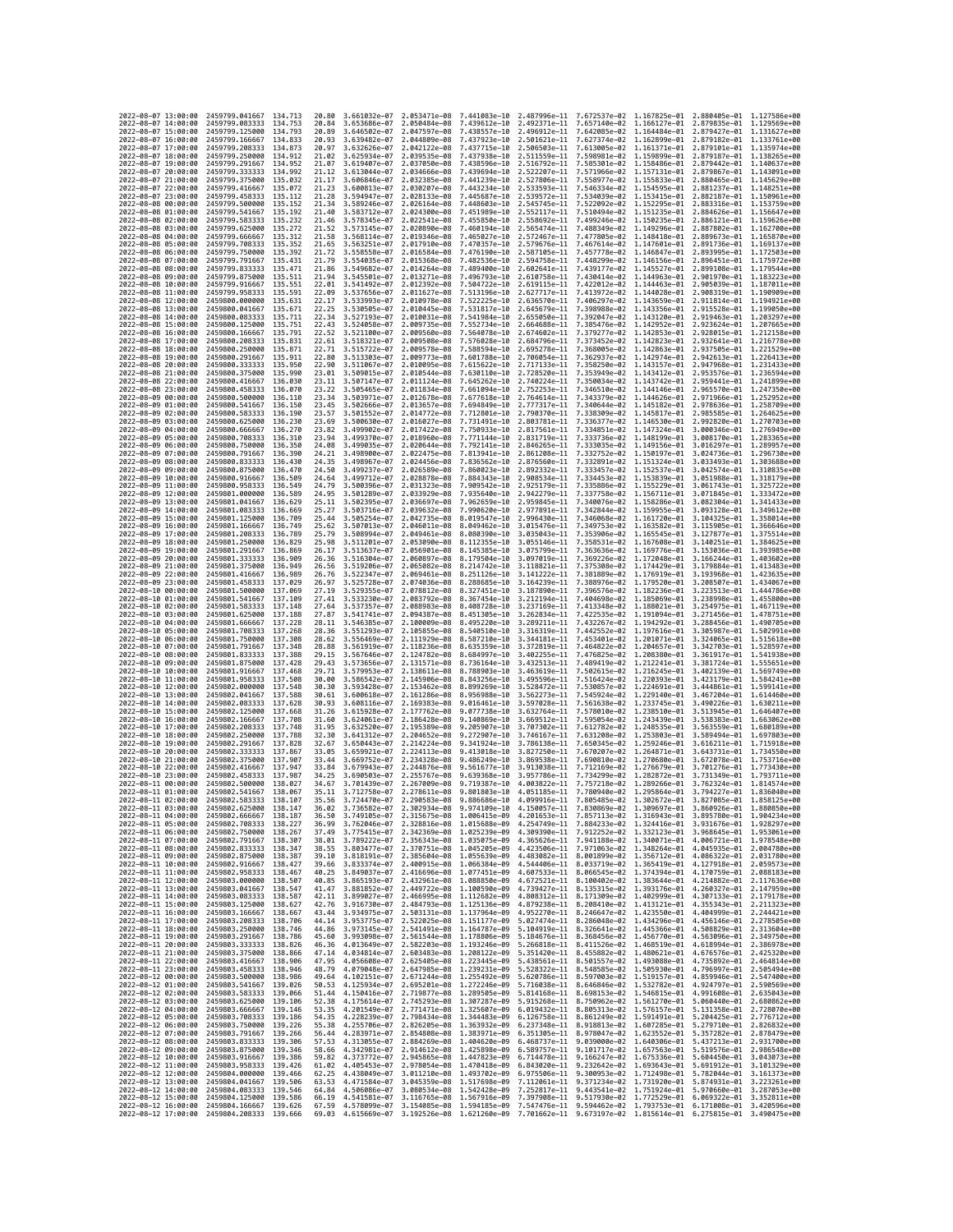| 2022-08-12 18:00:00                                               | 2459804.250000                                   | 139,706             | 70.51          | 4.654320e-07                 | 3.232123e-08 1.649167e-09                              |                                                                                                                                                                                                                                                                |                              | 7.860617e-11 9.754199e-02 1.838134e-01 6.383842e-01    |                                           |                                                                     | 3.562515e+00                              |
|-------------------------------------------------------------------|--------------------------------------------------|---------------------|----------------|------------------------------|--------------------------------------------------------|----------------------------------------------------------------------------------------------------------------------------------------------------------------------------------------------------------------------------------------------------------------|------------------------------|--------------------------------------------------------|-------------------------------------------|---------------------------------------------------------------------|-------------------------------------------|
| 2022-08-12 19:00:00                                               | 2459804.291667                                   | 139.746             | 72.04          | 4.694083e-07                 | 3.272912e-08 1.677933e-09                              |                                                                                                                                                                                                                                                                |                              | 8.024494e-11 9.837533e-02 1.861331e-01                 |                                           | 6.495191e-01                                                        | 3.636786e+00                              |
| 2022-08-12 20:00:00                                               | 2459804.333333                                   | 139.786             | 73.62          | 4.734991e-07                 | 3.314930e-08                                           | 1.707584e-09                                                                                                                                                                                                                                                   | 8.193452e-11                 | 9.923266e-02                                           | 1.885227e-01                              | 6.609969e-01                                                        | 3.713359e+00                              |
| 2022-08-12 21:00:00<br>2022-08-12 22:00:00                        | 2459804.375000<br>2459804.416667                 | 139.826<br>139,866  | 75.25<br>76.93 | 4.777078e-07<br>4.820376e-07 |                                                        | 3.358214e-08 1.738149e-09<br>3.402803e-08 1.769657e-09                                                                                                                                                                                                         |                              | 8.547270e-11 1.010221e-01 1.935201e-01                 |                                           | 8.367654e-11 1.001147e-01 1.909843e-01 6.728284e-01<br>6.850249e-01 | 3.792310e+00<br>3.873714e+00              |
| 2022-08-12 23:00:00                                               | 2459804.458333                                   | 139.906             | 78.66          | 4.864923e-07                 |                                                        | 3.448739e-08 1.802137e-09                                                                                                                                                                                                                                      |                              | 8.732475e-11 1.019557e-01 1.961325e-01                 |                                           | 6.975980e-01                                                        | 3.957650e+00                              |
| 2022-08-13 00:00:00                                               | 2459804.500000                                   | 139.945             | 80.44          | 4.910753e-07                 | 3.496062e-08                                           | 1.835622e-09                                                                                                                                                                                                                                                   | 8.923450e-11                 | 1.029162e-01                                           | 1.988238e-01                              | 7.105599e-01                                                        | 4.044202e+00                              |
| 2022-08-13 01:00:00                                               | 2459804.541667                                   | 139.985             | 82.28          | 4.957906e-07                 |                                                        | 3.544815e-08 1.870144e-09                                                                                                                                                                                                                                      | 9.120380e-11                 | 1.039043e-01 2.015964e-01                              |                                           | 7.239229e-01                                                        | 4.133453e+00                              |
| 2022-08-13 02:00:00                                               | 2459804.583333                                   | 140.025             | 84.18          | 5.006420e-07                 | 3.595044e-08 1.905734e-09                              |                                                                                                                                                                                                                                                                |                              | 9.323458e-11 1.049211e-01 2.044530e-01 7.376998e-01    |                                           |                                                                     | 4.225490e+00                              |
| 2022-08-13 03:00:00                                               | 2459804.625000                                   | 140.065             | 84.59          | 5.023288e-07                 | 3.608872e-08                                           | 1.914140e-09                                                                                                                                                                                                                                                   | 9.368375e-11 1.052746e-01    |                                                        | 2.052394e-01                              | 7.409537e-01                                                        | 4.245847e+00                              |
| 2022-08-13 04:00:00<br>2022-08-13 05:00:00                        | 2459804.666667<br>2459804.708333                 | 140,105<br>140, 145 | 82.58<br>80.64 | 4.988941e-07<br>4.955987e-07 | 3.520317e-08 1.844174e-09                              | 3.563838e-08 1.878609e-09                                                                                                                                                                                                                                      | 9.157707e-11<br>8.953343e-11 | 1.045548e-01 2.026783e-01<br>1.038641e-01 2.002032e-01 |                                           | 7.271999e-01<br>7.138704e-01                                        | 4.150370e+00<br>4.057750e+00              |
| 2022-08-13 06:00:00                                               | 2459804.750000                                   | 140,185             | 78.75          | 4.924388e-07                 |                                                        | 3.478262e-08 1.810802e-09                                                                                                                                                                                                                                      | 8.755088e-11                 | 1.032019e-01 1.978115e-01                              |                                           | 7.009522e-01                                                        | 3.967899e+00                              |
| 2022-08-13 07:00:00                                               | 2459804.791667                                   | 140.225             | 76.92          | 4.894105e-07                 | 3.437631e-08                                           | 1.778461e-09                                                                                                                                                                                                                                                   | 8.562754e-11                 | 1.025673e-01                                           | 1.955008e-01                              | 6.884330e-01                                                        | 3.880731e+00                              |
| 2022-08-13 08:00:00                                               | 2459804.833333                                   | 140,265             | 75.14          | 4.865103e-07                 |                                                        | 3.398381e-08 1.747118e-09                                                                                                                                                                                                                                      | 8.376158e-11                 | 1.019595e-01 1.932686e-01                              |                                           | 6.763004e-01                                                        | 3.796164e+00                              |
| 2022-08-13 09:00:00                                               | 2459804.875000                                   | 140.305             | 73.41          | 4.837347e-07                 | 3.360473e-08                                           | 1.716744e-09                                                                                                                                                                                                                                                   | 8.195124e-11                 | 1.013777e-01 1.911127e-01                              |                                           | 6.645428e-01                                                        | 3.714117e+00                              |
| 2022-08-13 10:00:00<br>2022-08-13 11:00:00                        | 2459804.916667<br>2459804.958333                 | 140.345<br>140.385  | 71.73<br>70.11 | 4.810801e-07<br>4.785435e-07 | 3.288523e-08 1.658785e-09                              | 3.323866e-08 1.687309e-09                                                                                                                                                                                                                                      | 8.019480e-11<br>7.849061e-11 | 1.008214e-01 1.890309e-01<br>1.002898e-01 1.870209e-01 |                                           | 6.531487e-01<br>6.421072e-01                                        | 3.634513e+00<br>3.557278e+00              |
| 2022-08-13 12:00:00                                               | 2459805.000000                                   | 140.425             | 68.53          | 4.761214e-07                 | 3.254407e-08 1.631145e-09                              |                                                                                                                                                                                                                                                                | 7.683706e-11                 | 9.978221e-02 1.850807e-01                              |                                           | 6.314076e-01                                                        | 3.482337e+00                              |
| 2022-08-13 13:00:00                                               | 2459805.041667                                   | 140.465             | 67.00          | 4.738109e-07                 | 3.221481e-08 1.604360e-09                              |                                                                                                                                                                                                                                                                | 7.523260e-11                 | 9.929800e-02 1.832082e-01                              |                                           | 6.210395e-01                                                        | 3.409621e+00                              |
| 2022-08-13 14:00:00                                               | 2459805.083333                                   | 140.505             | 65.51          | 4.716090e-07                 | 3.189713e-08 1.578406e-09                              |                                                                                                                                                                                                                                                                | 7.367571e-11                 | 9.883653e-02 1.814015e-01                              |                                           | 6.109929e-01                                                        | 3.339061e+00                              |
| 2022-08-13 15:00:00                                               | 2459805.125000                                   | 140.545             | 64.06          | 4.695127e-07                 | 3.159067e-08                                           | 1.553258e-09                                                                                                                                                                                                                                                   | 7.216495e-11                 | 9.839721e-02                                           | 1.796586e-01                              | 6.012582e-01                                                        | 3.270592e+00                              |
| 2022-08-13 16:00:00<br>2022-08-13 17:00:00                        | 2459805.166667                                   | 140.585<br>140.625  | 62.66<br>61.30 | 4.675194e-07<br>4.656261e-07 | 3.129512e-08                                           | 1.528891e-09<br>3.101016e-08 1.505282e-09                                                                                                                                                                                                                      | 7.069889e-11                 | 9.797946e-02 1.779778e-01<br>9.758269e-02 1.763572e-01 |                                           | 5.918258e-01<br>5.826868e-01                                        | 3.204149e+00<br>3.139670e+00              |
| 2022-08-13 18:00:00                                               | 2459805.208333<br>2459805.250000                 | 140.665             | 59.98          | 4.638305e-07                 | 3.073549e-08                                           | 1.482408e-09                                                                                                                                                                                                                                                   | 6.927617e-11<br>6.789547e-11 | 9.720636e-02                                           | 1.747952e-01                              | 5.738324e-01                                                        | 3.077095e+00                              |
| 2022-08-13 19:00:00                                               | 2459805.291667                                   | 140.705             | 58.69          | 4.621298e-07                 | 3.047082e-08 1.460247e-09                              |                                                                                                                                                                                                                                                                | 6.655550e-11                 | 9.684995e-02 1.732899e-01                              |                                           | 5.652539e-01                                                        | 3.016366e+00                              |
| 2022-08-13 20:00:00                                               | 2459805.333333                                   | 140.745             | 57.44          | 4.605217e-07                 | 3.021586e-08                                           | 1,438777e-09                                                                                                                                                                                                                                                   | 6.525501e-11                 | 9.651292e-02 1.718400e-01                              |                                           | 5.569431e-01                                                        | 2.957426e+00                              |
| 2022-08-13 21:00:00                                               | 2459805.375000                                   | 140.785             | 56.23          | 4.590037e-07                 |                                                        | 2.997033e-08 1.417978e-09                                                                                                                                                                                                                                      | 6.399281e-11                 | 9.619480e-02 1.704436e-01                              |                                           | 5.488921e-01                                                        | 2.900222e+00                              |
| 2022-08-13 22:00:00<br>2022-08-13 23:00:00                        | 2459805.416667<br>2459805.458333                 | 140.825<br>140.865  | 55.06<br>53.91 | 4.575736e-07<br>4.562291e-07 | 2.973397e-08 1.397831e-09<br>2.950651e-08 1.378315e-09 |                                                                                                                                                                                                                                                                | 6.276772e-11<br>6.157862e-11 | 9.589508e-02<br>9.561332e-02 1.678059e-01              | 1.690994e-01                              | 5.410931e-01<br>5.335385e-01                                        | 2.844700e+00<br>2.790808e+00              |
| 2022-08-14 00:00:00                                               | 2459805.500000                                   | 140.905             | 52.81          | 4.549681e-07                 | 2.928772e-08 1.359412e-09                              |                                                                                                                                                                                                                                                                | 6.042442e-11                 | 9.534904e-02 1.665616e-01                              |                                           | 5.262212e-01                                                        | 2.738499e+00                              |
| 2022-08-14 01:00:00                                               | 2459805.541667                                   | 140.945             | 51.73          | 4.537885e-07                 | 2.907734e-08                                           | 1.341103e-09                                                                                                                                                                                                                                                   | 5.930405e-11                 | 9.510183e-02                                           | 1.653651e-01                              | 5.191340e-01                                                        | 2.687722e+00                              |
| 2022-08-14 02:00:00                                               | 2459805.583333                                   | 140.985             | 50.68          | 4.526882e-07                 |                                                        | 2.887515e-08 1.323371e-09                                                                                                                                                                                                                                      | 5.821648e-11                 | 9.487125e-02                                           | 1.642152e-01                              | 5.122702e-01                                                        | 2.638433e+00                              |
| 2022-08-14 03:00:00                                               | 2459805.625000                                   | 141.025             | 49.66          | 4.516654e-07                 | 2.868090e-08                                           | 1.306200e-09                                                                                                                                                                                                                                                   | 5.716074e-11                 | 9.465689e-02 1.631105e-01                              |                                           | 5.056232e-01                                                        | 2.590585e+00                              |
| 2022-08-14 04:00:00                                               | 2459805.666667                                   | 141,065             | 48.67          | 4.507181e-07                 | 2.849440e-08 1.289572e-09                              |                                                                                                                                                                                                                                                                |                              | 5.613584e-11 9.445836e-02 1.620499e-01                 |                                           | 4.991865e-01                                                        | 2.544136e+00                              |
| 2022-08-14 05:00:00<br>2022-08-14 06:00:00                        | 2459805.708333<br>2459805.750000                 | 141.105<br>141, 145 | 47.71<br>46.78 | 4.498445e-07<br>4.490429e-07 | 2.831541e-08<br>2.814374e-08 1.257882e-09              | 1.273471e-09                                                                                                                                                                                                                                                   | 5.514086e-11<br>5.417490e-11 | 9.427528e-02<br>9.410728e-02 1.600556e-01              | 1.610319e-01                              | 4.929540e-01<br>4.869197e-01                                        | 2.499042e+00<br>2.455264e+00              |
| 2022-08-14 07:00:00                                               | 2459805.791667                                   | 141.185             | 45.87          | 4.483114e-07                 |                                                        | 2.797918e-08 1.242790e-09                                                                                                                                                                                                                                      | 5.323708e-11                 | 9.395399e-02 1.591198e-01                              |                                           | 4.810777e-01                                                        | 2.412761e+00                              |
| 2022-08-14 08:00:00                                               | 2459805.833333                                   | 141.225             | 44.99          | 4.476485e-07                 | 2.782155e-08 1.228181e-09                              |                                                                                                                                                                                                                                                                | 5.232656e-11                 | 9.381507e-02 1.582233e-01                              |                                           | 4.754225e-01                                                        | 2.371495e+00                              |
| 2022-08-14 09:00:00                                               | 2459805.875000                                   | 141.265             | 44.14          | 4.470526e-07                 | 2.767065e-08 1.214040e-09                              |                                                                                                                                                                                                                                                                | 5.144251e-11                 | 9.369018e-02 1.573652e-01                              |                                           | 4.699486e-01                                                        | 2.331429e+00                              |
| 2022-08-14 10:00:00                                               | 2459805.916667                                   | 141.305             | 43.30          | 4.465221e-07                 | 2.752630e-08 1.200354e-09                              |                                                                                                                                                                                                                                                                | 5.058413e-11                 | 9.357900e-02 1.565443e-01                              |                                           | 4.646507e-01                                                        | 2.292527e+00                              |
| 2022-08-14 11:00:00<br>2022-08-14 12:00:00                        | 2459805.958333<br>2459806.000000                 | 141, 345<br>141.385 | 42.50<br>41.71 | 4.460556e-07<br>4.456514e-07 | 2.738834e-08 1.187109e-09<br>2.725658e-08              | 1.174293e-09                                                                                                                                                                                                                                                   | 4.975067e-11<br>4.894137e-11 | 9.348122e-02<br>9.339653e-02                           | 1.557596e-01<br>1.550103e-01              | 4.595238e-01<br>4.545628e-01                                        | 2.254753e+00<br>2.218075e+00              |
| 2022-08-14 13:00:00                                               | 2459806.041667                                   | 141,425             | 40.95          | 4.453084e-07                 | 2.713087e-08 1.161894e-09                              |                                                                                                                                                                                                                                                                | 4.815551e-11                 | 9.332464e-02 1.542954e-01                              |                                           | 4.497630e-01                                                        | 2.182459e+00                              |
| 2022-08-14 14:00:00                                               | 2459806.083333                                   | 141.465             | 40.20          | 4.450251e-07                 | 2.701105e-08                                           | 1,149898e-09                                                                                                                                                                                                                                                   | 4.739239e-11                 | 9.326526e-02 1.536139e-01                              |                                           | 4.451197e-01                                                        | 2.147873e+00                              |
| 2022-08-14 15:00:00                                               | 2459806.125000                                   | 141,505             | 39.48          | 4.448001e-07                 | 2.689695e-08 1.138296e-09                              |                                                                                                                                                                                                                                                                | 4.665134e-11                 | 9.321812e-02 1.529651e-01                              |                                           | 4.406285e-01                                                        | 2.114288e+00                              |
| 2022-08-14 16:00:00                                               | 2459806.166667                                   | 141.545             | 38.78          | 4.446323e-07                 | 2.678844e-08                                           | 1.127075e-09                                                                                                                                                                                                                                                   | 4.593169e-11                 | 9.318295e-02                                           | 1.523480e-01                              | 4.362850e-01                                                        | 2.081673e+00                              |
| 2022-08-14 17:00:00                                               | 2459806.208333                                   | 141.585             | 38.09          | 4.445204e-07                 | 2.668537e-08 1.116225e-09                              |                                                                                                                                                                                                                                                                | 4.523282e-11                 | 9.315949e-02 1.517618e-01                              |                                           | 4.320850e-01                                                        | 2.049999e+00<br>2.019239e+00              |
| 2022-08-14 18:00:00<br>2022-08-14 19:00:00                        | 2459806.250000<br>2459806.291667                 | 141.625<br>141.665  | 37.43<br>36.78 | 4.444632e-07<br>4.444596e-07 | 2.658760e-08 1.105735e-09<br>2.649499e-08 1.095595e-09 |                                                                                                                                                                                                                                                                | 4.455410e-11<br>4.389494e-11 | 9.314751e-02 1.512057e-01<br>9.314675e-02 1.506791e-01 |                                           | 4.280244e-01<br>4.240993e-01                                        | 1.989365e+00                              |
| 2022-08-14 20:00:00                                               | 2459806.333333                                   | 141.705             | 36.16          | 4.445085e-07                 | 2.640741e-08 1.085795e-09                              |                                                                                                                                                                                                                                                                | 4.325477e-11                 | 9.315699e-02                                           | 1.501810e-01                              | 4.203058e-01                                                        | 1.960352e+00                              |
| 2022-08-14 21:00:00                                               | 2459806.375000                                   | 141.745             | 35.55          | 4.446087e-07                 | 2.632474e-08 1.076326e-09                              |                                                                                                                                                                                                                                                                | 4.263302e-11                 | 9.317800e-02 1.497109e-01                              |                                           | 4.166402e-01                                                        | 1.932173e+00                              |
| 2022-08-14 22:00:00                                               | 2459806.416667                                   | 141,785             | 34.95          | 4.447594e-07                 | 2.624685e-08                                           | 1.067178e-09                                                                                                                                                                                                                                                   | 4.202914e-11                 | 9.320957e-02                                           | 1.492679e-01                              | 4.130989e-01                                                        | 1.904805e+00                              |
| 2022-08-14 23:00:00                                               | 2459806.458333                                   | 141,825             | 34.37          | 4.449593e-07                 | 2.617363e-08                                           | 1.058341e-09                                                                                                                                                                                                                                                   | 4.144263e-11                 | 9.325148e-02                                           | 1.488515e-01                              | 4.096785e-01                                                        | 1.878224e+00                              |
| 2022-08-15 00:00:00<br>2022-08-15 01:00:00                        | 2459806.500000<br>2459806.541667                 | 141,865<br>141.905  | 33.81          | 4.452077e-07<br>4.455036e-07 | 2.604073e-08                                           | 2.610496e-08 1.049809e-09<br>1.041571e-09                                                                                                                                                                                                                      | 4.087296e-11<br>4.031964e-11 | 9.330353e-02 1.484610e-01<br>9.336553e-02 1.480957e-01 |                                           | 4.063756e-01                                                        | 1.852406e+00<br>4.031869e-01 1.827329e+00 |
| 2022-08-15 02:00:00                                               | 2459806.583333                                   | 141.945             | 33.26<br>32.73 | 4.458460e-07                 | 2.598083e-08                                           | 1.033621e-09                                                                                                                                                                                                                                                   | 3.978220e-11                 | 9.343729e-02                                           | 1.477550e-01                              | 4.001093e-01                                                        | 1.802972e+00                              |
| 2022-08-15 03:00:00                                               | 2459806.625000                                   | 141.985             | 32.21          | 4.462340e-07                 | 2.592516e-08                                           | 1.025949e-09                                                                                                                                                                                                                                                   | 3.926018e-11                 | 9.351863e-02                                           | 1.474384e-01                              | 3.971397e-01                                                        | 1.779313e+00                              |
| 2022-08-15 04:00:00                                               | 2459806.666667                                   | 142.025             | 31.71          | 4.466670e-07                 | 2.587362e-08 1.018549e-09                              |                                                                                                                                                                                                                                                                | 3.875312e-11                 |                                                        |                                           | 9.360936e-02 1.471453e-01 3.942751e-01                              | 1.756332e+00                              |
| 2022-08-15 05:00:00                                               | 2459806.708333                                   | 142,065             | 31.22          | 4.471440e-07                 | 2.582610e-08 1.011413e-09                              |                                                                                                                                                                                                                                                                | 3.826059e-11                 |                                                        |                                           | 9.370932e-02 1.468751e-01 3.915128e-01                              | 1.734011e+00                              |
| 2022-08-15 06:00:00                                               | 2459806.750000                                   | 142.105             | 30.74          | 4.476642e-07                 | 2.578253e-08                                           | 1.004534e-09                                                                                                                                                                                                                                                   | 3.778218e-11                 | 9.381835e-02                                           | 1.466273e-01                              |                                                                     | 3.888499e-01 1.712328e+00                 |
| 2022-08-15 07:00:00<br>2022-08-15 08:00:00                        | 2459806.791667<br>2459806.833333                 | 142.145<br>142, 185 | 30.28<br>29.82 | 4.482269e-07<br>4.488314e-07 | 2.574279e-08<br>2.570682e-08                           | 9.979044e-10<br>9.915182e-10                                                                                                                                                                                                                                   | 3.731747e-11<br>3.686608e-11 | 9.393628e-02                                           | 1.464013e-01<br>9.406296e-02 1.461967e-01 | 3.862836e-01<br>3.838116e-01                                        | 1.691267e+00<br>1.670810e+00              |
| 2022-08-15 09:00:00                                               | 2459806.875000                                   | 142,225             | 29.38          | 4.494769e-07                 | 2.567451e-08                                           | 9.853686e-10                                                                                                                                                                                                                                                   | 3.642761e-11                 | 9.419825e-02 1.460130e-01                              |                                           | 3.814311e-01 1.650938e+00                                           |                                           |
| 2022-08-15 10:00:00                                               | 2459806.916667                                   | 142.265             | 28.96          | 4.501629e-07                 | 2.564580e-08                                           | 9.794493e-10                                                                                                                                                                                                                                                   | 3.600171e-11                 | 9.434200e-02                                           | 1.458497e-01                              | 3.791397e-01                                                        | 1.631636e+00                              |
| 2022-08-15 11:00:00                                               | 2459806.958333                                   | 142.305             | 28.54          | 4.508885e-07                 | 2.562059e-08                                           | 9.737542e-10                                                                                                                                                                                                                                                   | 3.558800e-11                 | 9.449407e-02 1.457063e-01                              |                                           | 3.769352e-01                                                        | 1.612886e+00                              |
| 2022-08-15 12:00:00                                               | 2459807.000000                                   | 142.345             | 28.13          | 4.516532e-07                 | 2.559882e-08                                           | 9.682775e-10                                                                                                                                                                                                                                                   | 3.518615e-11                 | 9.465434e-02 1.455825e-01                              |                                           | 3.748152e-01                                                        | 1.594674e+00                              |
| 2022-08-15 13:00:00                                               | 2459807.041667                                   | 142.385             | 27.74          | 4.524564e-07                 | 2.558040e-08                                           | 9.630133e-10                                                                                                                                                                                                                                                   | 3.479582e-11                 | 9.482266e-02 1.454777e-01                              |                                           | 3.727775e-01                                                        | 1.576984e+00                              |
| 2022-08-15 14:00:00<br>2022-08-15 15:00:00                        | 2459807.083333<br>2459807.125000                 | 142.425<br>142.465  | 27.35<br>26.98 | 4.532974e-07<br>4.541758e-07 | 2.556526e-08                                           | 9.579562e-10<br>2.555335e-08 9.531008e-10                                                                                                                                                                                                                      | 3.441668e-11<br>3.404842e-11 | 9.499893e-02 1.453917e-01                              | 9.518301e-02 1.453239e-01                 | 3.708199e-01<br>3.689404e-01                                        | 1.559801e+00<br>1.543110e+00              |
| 2022-08-15 16:00:00                                               | 2459807.166667                                   | 142.505             | 26.61          | 4.550910e-07                 | 2.554458e-08                                           | 9.484418e-10                                                                                                                                                                                                                                                   | 3.369072e-11                 |                                                        |                                           | 9.537480e-02 1.452740e-01 3.671369e-01 1.526899e+00                 |                                           |
| 2022-08-15 17:00:00                                               | 2459807.208333                                   | 142.545             | 26.25          | 4.560423e-07                 | 2.553889e-08                                           | 9.439743e-10                                                                                                                                                                                                                                                   | 3.334330e-11                 | 9.557418e-02                                           | 1.452417e-01                              | 3.654076e-01                                                        | 1.511154e+00                              |
| 2022-08-15 18:00:00                                               | 2459807.250000                                   | 142,585             | 25.91          | 4.570294e-07                 | 2.553622e-08                                           | 9.396933e-10                                                                                                                                                                                                                                                   | 3.300587e-11                 | 9.578105e-02                                           | 1.452265e-01                              | 3.637504e-01                                                        | 1.495861e+00                              |
| 2022-08-15 19:00:00                                               | 2459807.291667                                   | 142.625             | 25.57          | 4.580518e-07                 | 2.553651e-08                                           | 9.355942e-10                                                                                                                                                                                                                                                   | 3.267815e-11                 |                                                        | 9.599530e-02 1.452281e-01                 | 3.621637e-01                                                        | 1.481008e+00                              |
| 2022-08-15 20:00:00                                               | 2459807.333333                                   | 142,665<br>142.705  | 25.24<br>24.92 | 4.591088e-07                 | 2.553969e-08                                           | 9.316724e-10<br>9.279234e-10                                                                                                                                                                                                                                   | 3.235987e-11<br>3.205076e-11 | 9.621684e-02 1.452462e-01<br>9.644556e-02              |                                           | 3.606456e-01                                                        | 1.466583e+00<br>1.452575e+00              |
| 2022-08-15 21:00:00<br>2022-08-15 22:00:00                        | 2459807.375000<br>2459807.416667                 | 142,745             | 24.61          | 4.602002e-07<br>4.613255e-07 | 2.554572e-08<br>2.555454e-08 9.243430e-10              |                                                                                                                                                                                                                                                                | 3.175059e-11                 | 9.668139e-02 1.453307e-01                              | 1.452805e-01                              | 3.591944e-01<br>3.578084e-01                                        | 1.438970e+00                              |
| 2022-08-15 23:00:00                                               | 2459807.458333                                   | 142.785             | 24.30          | 4.624842e-07                 | 2.556609e-08                                           | 9.209271e-10                                                                                                                                                                                                                                                   | 3.145909e-11                 | 9.692422e-02                                           | 1.453964e-01                              | 3.564861e-01                                                        | 1.425759e+00                              |
| 2022-08-16 00:00:00                                               | 2459807.500000                                   | 142.826             | 24.01          | 4.636759e-07                 | 2.558032e-08                                           | 9.176715e-10                                                                                                                                                                                                                                                   | 3.117604e-11                 | 9.717398e-02                                           | 1.454773e-01                              | 3.552259e-01                                                        | 1.412931e+00                              |
| 2022-08-16 01:00:00                                               | 2459807.541667                                   | 142.866             | 23.72          | 4.649003e-07                 | 2.559718e-08                                           | 9.145725e-10                                                                                                                                                                                                                                                   | 3.090120e-11                 | 9.743058e-02                                           | 1.455732e-01                              | 3.540263e-01                                                        | 1.400475e+00                              |
| 2022-08-16 02:00:00<br>2022-08-16 03:00:00                        | 2459807.583333<br>2459807.625000                 | 142.906<br>142,946  | 23.44<br>23.16 | 4.661570e-07<br>4.674456e-07 | 2.561663e-08<br>2.563862e-08                           | 9.116263e-10<br>9.088291e-10                                                                                                                                                                                                                                   | 3.063436e-11<br>3.037529e-11 | 9.796399e-02 1.458088e-01                              | 9.769394e-02 1.456838e-01                 | 3.528858e-01<br>3.518031e-01                                        | 1.388382e+00<br>1.376640e+00              |
| 2022-08-16 04:00:00                                               | 2459807.666667                                   | 142.986             | 22.89          | 4.687657e-07                 | 2.566310e-08                                           | 9.061776e-10                                                                                                                                                                                                                                                   | 3.012379e-11                 | 9.824066e-02                                           | 1.459481e-01                              | 3.507767e-01                                                        | 1.365242e+00                              |
| 2022-08-16 05:00:00                                               | 2459807.708333                                   | 143.026             | 22.63          | 4.701171e-07                 | 2.569003e-08                                           | 9.036682e-10                                                                                                                                                                                                                                                   | 2.987965e-11                 | 9.852387e-02 1.461012e-01                              |                                           |                                                                     | 3.498053e-01 1.354178e+00                 |
| 2022-08-16 06:00:00                                               | 2459807.750000                                   | 143,066             | 22.38          | 4.714994e-07 2.571936e-08    |                                                        | 9.012978e-10                                                                                                                                                                                                                                                   |                              |                                                        |                                           | 2.964269e-11 9.881357e-02 1.462680e-01 3.488877e-01 1.343438e+00    |                                           |
| 2022-08-16 07:00:00                                               | 2459807.791667                                   | 143.106             | 22.13          |                              |                                                        | 4.729123e-07 2.575107e-08 8.990630e-10 2.941270e-11 9.910967e-02 1.464483e-01 3.480226e-01 1.333015e+00                                                                                                                                                        |                              |                                                        |                                           |                                                                     |                                           |
| 2022-08-16 08:00:00<br>2022-08-16 09:00:00 2459807.875000 143.186 | 2459807.833333                                   | 143.140             | 21.89<br>21.65 | 4.743555e-07                 |                                                        | 2.578510e-08 8.969608e-10 2.918950e-11<br>4.758288e-07 2.582142e-08 8.949882e-10 2.897292e-11 9.972089e-02 1.468485e-01 3.464453e-01 1.313084e+00                                                                                                              |                              | 9.941213e-02                                           | 1.466419e-01                              | 3.472089e-01                                                        | 1.322899e+00                              |
| 2022-08-16 10:00:00 2459807.916667 143.226                        |                                                  |                     | 21.42          |                              |                                                        | 4.773318e-07 2.586000e-08 8.931422e-10 2.876279e-11 1.000359e-01 1.470678e-01 3.457307e-01 1.303560e+00                                                                                                                                                        |                              |                                                        |                                           |                                                                     |                                           |
| 2022-08-16 11:00:00 2459807.958333 143.266                        |                                                  |                     |                |                              |                                                        | 21.20 4.788643e-07 2.590080e-08 8.914202e-10 2.855893e-11 1.003571e-01 1.472999e-01 3.450641e-01 1.294321e+00<br>20.98 4.804261e-07 2.594378e-08 8.898193e-10 2.836119e-11 1.006844e-01 1.475443e-01 3.444444e-01 1.285359e+00                                 |                              |                                                        |                                           |                                                                     |                                           |
| 2022-08-16 12:00:00                                               | 2459808.000000 143.306                           |                     |                |                              |                                                        |                                                                                                                                                                                                                                                                |                              |                                                        |                                           |                                                                     |                                           |
| 2022-08-16 13:00:00                                               | 2459808.041667 143.346<br>2459808.083333 143.386 |                     | 20.77          |                              |                                                        | 4.820169e-07 2.598891e-08 8.883370e-10 2.816940e-11 1.010178e-01 1.478010e-01 3.438706e-01 1.276667e+00                                                                                                                                                        |                              |                                                        |                                           |                                                                     |                                           |
| 2022-08-16 14:00:00<br>2022-08-16 15:00:00                        | 2459808.125000                                   | 143.426             |                |                              |                                                        | 20.56 4.836365e-07 2.603617e-08 8.869706e-10 2.798341e-11 1.013572e-01 1.480697e-01 3.433417e-01 1.268238e+00<br>20.36 4.852847e-07 2.608552e-08 8.857178e-10 2.788309e-11 1.013572e-01 1.480597e-01 3.433417e-01 1.268238e+00                                 |                              |                                                        |                                           |                                                                     |                                           |
| 2022-08-16 16:00:00                                               | 2459808.166667 143.466                           |                     |                |                              |                                                        | 20.16 4.869613e-07 2.613693e-08 8.845761e-10 2.762828e-11 1.020540e-01 1.486428e-01 3.424148e-01 1.252143e+00                                                                                                                                                  |                              |                                                        |                                           |                                                                     |                                           |
| 2022-08-16 17:00:00                                               | 2459808.208333 143.506                           |                     |                |                              |                                                        | 19.96 4.886661e-07 2.619037e-08 8.835432e-10 2.745884e-11 1.024112e-01 1.489467e-01 3.420150e-01 1.244464e+00                                                                                                                                                  |                              |                                                        |                                           |                                                                     |                                           |
| 2022-08-16 18:00:00                                               | 2459808.250000                                   | 143.546             |                |                              |                                                        | 19.57 4.9939368-97 2.624582-08 8.826170e-10 2.729464-11 1.0277446-01 1.492620e-01 3.416565e-01 1.237022e-00<br>19.59 4.9915946-07 2.638325e-08 8.817952e-10 2.7213556-11 1.0277446-01 1.492620e-01 3.416565e-01 1.237022e-00<br>19.4                           |                              |                                                        |                                           |                                                                     |                                           |
| 2022-08-16 19:00:00<br>2022-08-16 20:00:00                        | 2459808.291667<br>2459808.333333 143.626         | 143.586             |                |                              |                                                        |                                                                                                                                                                                                                                                                |                              |                                                        |                                           |                                                                     |                                           |
| 2022-08-16 21:00:00                                               | 2459808.375000 143.666                           |                     |                |                              |                                                        | 19.24 4.957633e-07 2.642395e-08 8.804567e-10 2.683223e-11 1.038986e-01 1.502751e-01 3.408202e-01 1.216065e+00                                                                                                                                                  |                              |                                                        |                                           |                                                                     |                                           |
| 2022-08-16 22:00:00                                               | 2459808.416667                                   | 143.706             |                |                              |                                                        | $\frac{19.67}{18.90} \begin{array}{cccc} 4.976063e-07 & 2.648717e-08 & 8.799361e-10 & 2.668774e-11 & 1.042849e-01 & 1.506346e-01 & 3.406187e-01 & 1.209517e+00 \\ 18.90 & 4.994766e-07 & 2.655228e-08 & 8.795119e-10 & 2.654788e-11 & 1.046768e-01 & 1.510049$ |                              |                                                        |                                           |                                                                     |                                           |
| 2022-08-16 23:00:00                                               | 2459808.458333 143.746                           |                     |                |                              |                                                        |                                                                                                                                                                                                                                                                |                              |                                                        |                                           |                                                                     |                                           |
| 2022-08-17 00:00:00                                               | 2459808.500000 143.786<br>2459808.541667         |                     |                |                              |                                                        | 18.74 5.013739e-07 2.661925e-08 8.791824e-10 2.641254e-11 1.050744e-01 1.513858e-01 3.403269e-01 1.197044e+00                                                                                                                                                  |                              |                                                        |                                           |                                                                     |                                           |
| 2022-08-17 01:00:00<br>2022-08-17 02:00:00                        | 2459808.583333                                   | 143.826<br>143.866  |                |                              |                                                        | 16.58 5.032981e-07 2.668807e-08 8.78345e-10 2.628161e-11 1.054777e-01 1.517771e-01 3.402554e-01 1.191111e-00<br>18.42 5.052492e-07 2.675870e-08 8.78945e-10 2.675160e-11 1.054777e-01 1.517771e-01 3.402554e-01 1.19111e-00<br>18.27                           |                              |                                                        |                                           |                                                                     |                                           |
| 2022-08-17 03:00:00                                               | 2459808.625000 143.906                           |                     |                |                              |                                                        |                                                                                                                                                                                                                                                                |                              |                                                        |                                           |                                                                     |                                           |
| 2022-08-17 04:00:00                                               | 2459808.666667 143.946                           |                     |                |                              |                                                        | 18.13 5.092313e-07 2.690537e-08 8.787766e-10 2.591428e-11 1.067211e-01 1.530130e-01 3.401699e-01 1.174463e+00                                                                                                                                                  |                              |                                                        |                                           |                                                                     |                                           |
| 2022-08-17 05:00:00                                               | 2459808.708333 143.987                           |                     |                |                              |                                                        | 17.98 5.112621e-07 2.698136e-08 8.788951e-10 2.580000e-11 1.071468e-01 1.534451e-01 3.402158e-01 1.169283e+00<br>17.84 5.133193e-07 2.705911e-08 8.790985e-10 2.568963e-11 1.075779e-01 1.538873e-01 3.402945e-01 1.164281e+00                                 |                              |                                                        |                                           |                                                                     |                                           |
| 2022-08-17 06:00:00                                               | 2459808.750000<br>2459808.791667 144.067         | 144.027             |                |                              |                                                        | 17.70 5.154029e-07 2.713858e-08 8.793854e-10 2.558310e-11 1.080146e-01 1.543392e-01 3.404055e-01 1.159453e+00                                                                                                                                                  |                              |                                                        |                                           |                                                                     |                                           |
| 2022-08-17 07:00:00<br>2022-08-17 08:00:00                        | 2459808.833333 144.107                           |                     |                |                              |                                                        | 17.57 5.175127e-07 2.721978e-08 8.797544e-10 2.548032e-11 1.084567e-01 1.548010e-01 3.405484e-01 1.154795e+00                                                                                                                                                  |                              |                                                        |                                           |                                                                     |                                           |
| 2022-08-17 09:00:00                                               | 2459808.875000                                   | 144.147             |                |                              |                                                        |                                                                                                                                                                                                                                                                |                              |                                                        |                                           |                                                                     |                                           |
| 2022-08-17 10:00:00                                               | 2459808.916667                                   | 144.187             |                |                              |                                                        | $\begin{array}{cccccccc} 17.44 & 5.196487e-07 & 2.730268e-08 & 8.802040e-10 & 2.538121e-11 & 1.089943e-01 & 1.552725e-01 & 3.407224e-01 & 1.150303e+00 \\ 17.31 & 5.218107e-07 & 2.738726e-08 & 8.807331e-10 & 2.528567e-11 & 1.093575e-01 & 1.557535e-01 & 3$ |                              |                                                        |                                           |                                                                     |                                           |
| 2022-08-17 11:00:00                                               | 2459808.958333                                   | 144.227             |                |                              |                                                        | 17.19 5.239988e-07 2.747353e-08 8.813404e-10 2.519364e-11 1.098160e-01 1.562441e-01 3.411623e-01 1.141803e+00                                                                                                                                                  |                              |                                                        |                                           |                                                                     |                                           |
| 2022-08-17 12:00:00                                               |                                                  | 144.267             |                |                              |                                                        | $\begin{array}{cccccccc} 17.67 & 5.262129e-07 & 2.756145e-08 & 8.820245e-10 & 2.510504e-11 & 1.102800e-01 & 1.567441e-01 & 3.414271e-01 & 1.137787e+00 \\ 16.95 & 5.284529e-07 & 2.765103e-08 & 8.827845e-10 & 2.501980e-11 & 1.107495e-01 & 1.572536e-01 & 3$ |                              |                                                        |                                           |                                                                     |                                           |
|                                                                   | 2459809.000000                                   |                     |                |                              |                                                        |                                                                                                                                                                                                                                                                |                              |                                                        |                                           |                                                                     |                                           |
| 2022-08-17 13:00:00                                               | 2459809.041667                                   | 144.307             |                |                              |                                                        |                                                                                                                                                                                                                                                                |                              |                                                        |                                           |                                                                     |                                           |
| 2022-08-17 14:00:00                                               | 2459809.083333                                   | 144.347             |                |                              |                                                        | 16.83 5.307188e-07 2.774224e-08 8.836191e-10 2.493784e-11 1.112244e-01 1.577723e-01 3.420444e-01 1.130210e+00                                                                                                                                                  |                              |                                                        |                                           |                                                                     |                                           |
| 2022-08-17 15:00:00                                               | 2459809.125000<br>2459809.166667                 | 144.387<br>144.427  |                |                              |                                                        |                                                                                                                                                                                                                                                                |                              |                                                        |                                           |                                                                     |                                           |
| 2022-08-17 16:00:00<br>2022-08-17 17:00:00                        | 2459809.208333 144.467                           |                     |                |                              |                                                        | 16.72 5.330105e-07 2.783508e-08 8.845272e-10 2.485910e-11 1.117046e-01 1.583003e-01 3.423959e-01 1.126641e+00<br>16.61 5.353281e-07 2.792953e-08 8.855079e-10 2.478351e-11 1.121903e-01 1.588303e-01 3.427755e-01 1.123215e+00<br>16                           |                              |                                                        |                                           |                                                                     |                                           |
| 2022-08-17 18:00:00                                               | 2459809.250000 144.507                           |                     |                |                              |                                                        | 16.40 5.400405e-07 2.812325e-08 8.876825e-10 2.464151e-11 1.131779e-01 1.599391e-01 3.436173e-01 1.116779e+00                                                                                                                                                  |                              |                                                        |                                           |                                                                     |                                           |
| 2022-08-17 19:00:00                                               | 2459809.291667 144.547                           |                     |                |                              |                                                        | 16.29 5.424353e-07 2.822249e-08 8.888746e-10 2.457498e-11 1.136798e-01 1.605035e-01 3.440788e-01 1.113764e+00                                                                                                                                                  |                              |                                                        |                                           |                                                                     |                                           |
| 2022-08-17 20:00:00<br>2022-08-17 21:00:00 2459809.375000         | 2459809.333333                                   | 144.587<br>144.627  |                |                              |                                                        | $\begin{array}{cccccccc} 16.19 & 5.448559e-07 & 2.832331e-08 & 8.991353e-10 & 2.451135e-11 & 1.141871e-01 & 1.610769e-01 & 3.445668e-01 & 1.110881e+00 & 1.610769e-01 & 1.610769e-01 & 1.610769e-01 & 1.616592e-01 & 1.616592e-01 & 1.616592e-01 & 1.61659e$   |                              |                                                        |                                           |                                                                     |                                           |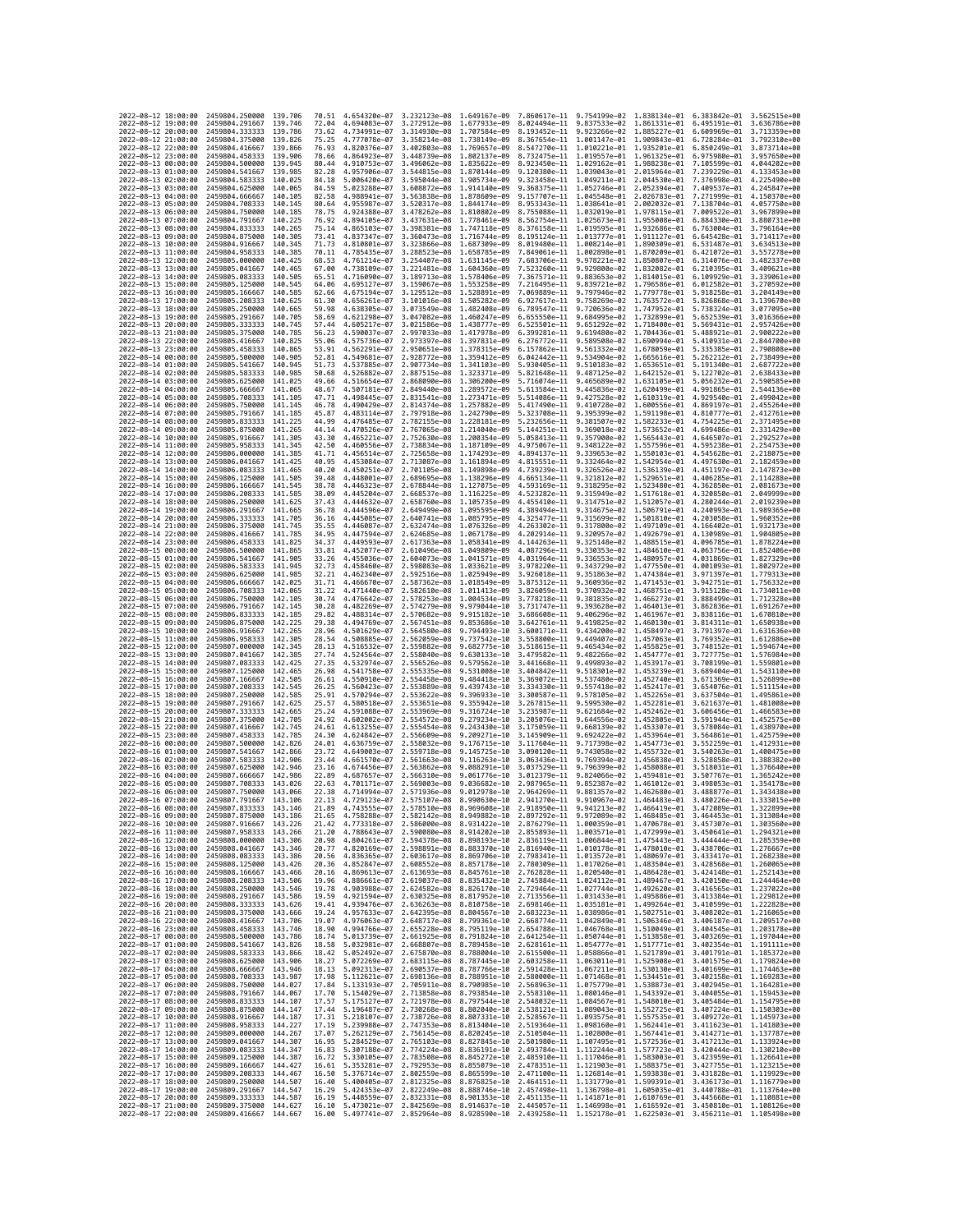| 2022-08-17 23:00:00                                                                      | 2459809.458333                                   | 144.707              | 15.91          | 5.522718e-07 2.863514e-08                              |                                                        | 8.943203e-10 2.433732e-11 1.157413e-01 1.628503e-01 3.461868e-01 1.102993e+00                                                                                                                                                                                                  |                              |                                                                                  |                           |                                                        |                                                        |
|------------------------------------------------------------------------------------------|--------------------------------------------------|----------------------|----------------|--------------------------------------------------------|--------------------------------------------------------|--------------------------------------------------------------------------------------------------------------------------------------------------------------------------------------------------------------------------------------------------------------------------------|------------------------------|----------------------------------------------------------------------------------|---------------------------|--------------------------------------------------------|--------------------------------------------------------|
| 2022-08-18 00:00:00                                                                      | 2459809.500000                                   | 144.748              | 15.82          | 5.547952e-07                                           | 2.874219e-08                                           | 8.958469e-10                                                                                                                                                                                                                                                                   |                              | 2.428475e-11 1.162701e-01 1.634591e-01                                           |                           |                                                        | 3.467777e-01 1.100611e+00                              |
| 2022-08-18 01:00:00                                                                      | 2459809.541667                                   | 144.788              | 15.73          | 5.573443e-07                                           | 2.885077e-08                                           | 8.974380e-10                                                                                                                                                                                                                                                                   |                              | 2.423481e-11 1.168043e-01 1.640766e-01                                           |                           | 3.473936e-01                                           | 1,098347e+00                                           |
| 2022-08-18 02:00:00<br>2022-08-18 03:00:00                                               | 2459809.583333<br>2459809.625000                 | 144,828<br>144.868   | 15.64<br>15.56 | 5.599191e-07<br>5.625197e-07                           | 2.896089e-08<br>2.907253e-08                           | 8.990928e-10<br>9.008107e-10                                                                                                                                                                                                                                                   |                              | 2.418745e-11 1.173439e-01 1.647028e-01<br>2.414264e-11 1.178890e-01 1.653378e-01 |                           |                                                        | 3.480342e-01 1.096201e+00<br>3.486992e-01 1.094170e+00 |
| 2022-08-18 04:00:00                                                                      | 2459809.666667                                   | 144.908              | 15.48          | 5.651460e-07                                           | 2.918570e-08                                           | 9.025910e-10                                                                                                                                                                                                                                                                   |                              | 2.410031e-11 1.184394e-01 1.659814e-01                                           |                           |                                                        | 3.493883e-01 1.092252e+00                              |
| 2022-08-18 05:00:00                                                                      | 2459809.708333                                   | 144.948              | 15.40          | 5.677981e-07                                           | 2.930038e-08                                           | 9.044329e-10                                                                                                                                                                                                                                                                   | 2.406044e-11                 | 1.189952e-01                                                                     | 1.666336e-01              | 3.501013e-01                                           | 1.090444e+00                                           |
| 2022-08-18 06:00:00                                                                      | 2459809.750000                                   | 144.988              | 15.32          | 5.704760e-07                                           | 2.941657e-08                                           | 9.063359e-10                                                                                                                                                                                                                                                                   |                              | 2.402297e-11 1.195564e-01 1.672944e-01                                           |                           | 3.508379e-01                                           | 1.088746e+00                                           |
| 2022-08-18 07:00:00<br>2022-08-18 08:00:00                                               | 2459809.791667<br>2459809.833333                 | 145.028<br>145,068   | 15.20<br>15.06 | 5.687104e-07<br>5.650425e-07                           | 2.931541e-08<br>2.912133e-08                           | 9.024189e-10<br>8.960247e-10                                                                                                                                                                                                                                                   |                              | 2.387617e-11 1.191864e-01 1.667191e-01<br>2.368350e-11 1.184177e-01 1.656153e-01 |                           |                                                        | 3.493217e-01 1.082093e+00<br>3.468465e-01 1.073361e+00 |
| 2022-08-18 09:00:00                                                                      | 2459809.875000                                   | 145.108              | 14.92          | 5.614000e-07                                           | 2.892873e-08                                           | 8.896890e-10                                                                                                                                                                                                                                                                   |                              | 2.349311e-11 1.176543e-01 1.645199e-01                                           |                           |                                                        | 3.443940e-01 1.064732e+00                              |
| 2022-08-18 10:00:00                                                                      | 2459809.916667                                   | 145.148              | 14.79          | 5.577826e-07                                           | 2.873757e-08                                           | 8.834111e-10                                                                                                                                                                                                                                                                   |                              | 2.330494e-11 1.168962e-01 1.634328e-01                                           |                           |                                                        | 3.419638e-01 1.056205e+00                              |
| 2022-08-18 11:00:00                                                                      | 2459809.958333                                   | 145.188              | 14.66          | 5.541901e-07                                           | 2.854786e-08                                           | 8.771899e-10                                                                                                                                                                                                                                                                   |                              | 2.311896e-11 1.161433e-01 1.623539e-01                                           |                           |                                                        | 3.395557e-01 1.047776e+00                              |
| 2022-08-18 12:00:00<br>2022-08-18 13:00:00                                               | 2459810,000000<br>2459810.041667                 | 145, 228<br>145, 268 | 14.53          | 5.506222e-07<br>5.470789e-07                           | 2.835957e-08<br>2.817269e-08                           | 8.710248e-10<br>8.649148e-10                                                                                                                                                                                                                                                   | 2.293511e-11                 | 1.153956e-01<br>2.275337e-11 1.146530e-01 1.602203e-01                           | 1.612831e-01              | 3.371692e-01                                           | 1.039444e+00<br>3.348041e-01 1.031207e+00              |
| 2022-08-18 14:00:00                                                                      | 2459810.083333                                   | 145,308              | 14.40<br>14,27 | 5.435598e-07                                           | 2.798721e-08                                           | 8.588593e-10                                                                                                                                                                                                                                                                   |                              | 2.257370e-11 1.139155e-01 1.591654e-01                                           |                           |                                                        | 3.324600e-01 1.023064e+00                              |
| 2022-08-18 15:00:00                                                                      | 2459810.125000                                   | 145, 349             | 14.14          | 5.400648e-07                                           | 2.780310e-08                                           | 8.528573e-10                                                                                                                                                                                                                                                                   |                              | 2.239604e-11 1.131830e-01 1.581184e-01                                           |                           |                                                        | 3.301366e-01 1.015012e+00                              |
| 2022-08-18 16:00:00                                                                      | 2459810.166667                                   | 145.389              | 14.02          | 5.365937e-07                                           | 2.762036e-08                                           | 8.469081e-10                                                                                                                                                                                                                                                                   |                              | 2.222037e-11 1.124556e-01 1.570791e-01                                           |                           | 3.278337e-01                                           | 1.007051e+00                                           |
| 2022-08-18 17:00:00<br>2022-08-18 18:00:00                                               | 2459810.208333                                   | 145.429              | 13.90          | 5.331462e-07                                           | 2.743896e-08 8.410110e-10                              |                                                                                                                                                                                                                                                                                |                              | 2.204666e-11 1.117331e-01 1.560475e-01                                           |                           |                                                        | 3.255510e-01 9.991778e-01                              |
| 2022-08-18 19:00:00                                                                      | 2459810.250000<br>2459810.291667                 | 145.469<br>145,509   | 13.78<br>13.66 | 5.263215e-07                                           | 5.297222e-07 2.725891e-08 8.351653e-10<br>2.708017e-08 | 8.293702e-10                                                                                                                                                                                                                                                                   |                              | 2.187485e-11 1.110155e-01 1.550235e-01<br>2.170493e-11 1.103028e-01 1.540071e-01 |                           | 3.232882e-01 9.913914e-01                              | 3.210449e-01 9.836902e-01                              |
| 2022-08-18 20:00:00                                                                      | 2459810.333333                                   | 145.549              | 13.54          | 5.229438e-07                                           | 2.690275e-08                                           | 8.236251e-10                                                                                                                                                                                                                                                                   | 2.153685e-11                 | 1.095949e-01 1.529981e-01                                                        |                           | 3.188210e-01                                           | 9.760727e-01                                           |
| 2022-08-18 21:00:00                                                                      | 2459810.375000                                   | 145.589              | 13.42          | 5.195891e-07                                           | 2.672663e-08                                           | 8.179292e-10                                                                                                                                                                                                                                                                   |                              | 2.137058e-11 1.088919e-01 1.519964e-01                                           |                           | 3.166162e-01                                           | 9.685373e-01                                           |
| 2022-08-18 22:00:00                                                                      | 2459810.416667                                   | 145.629              | 13.31          | 5.162570e-07                                           | 2.655178e-08                                           | 8.122820e-10                                                                                                                                                                                                                                                                   |                              | 2.120609e-11 1.081936e-01 1.510021e-01                                           |                           |                                                        | 3.144301e-01 9.610826e-01<br>9.537073e-01              |
| 2022-08-18 23:00:00<br>2022-08-19 00:00:00                                               | 2459810.458333<br>2459810.500000                 | 145,669<br>145.709   | 13.19<br>13.08 | 5.129475e-07<br>5.096604e-07                           | 2.637821e-08<br>2.620590e-08                           | 8.066827e-10<br>8.011307e-10                                                                                                                                                                                                                                                   | 2.104336e-11                 | 1.075000e-01 1.500150e-01<br>2.088234e-11 1.068111e-01 1.490350e-01              |                           | 3.122627e-01                                           | 3.101135e-01 9.464099e-01                              |
| 2022-08-19 01:00:00                                                                      | 2459810.541667                                   | 145.749              | 12.97          | 5.063954e-07                                           | 2.603483e-08                                           | 7.956254e-10                                                                                                                                                                                                                                                                   |                              | 2.072302e-11 1.061268e-01 1.480621e-01                                           |                           | 3.079825e-01                                           | 9.391890e-01                                           |
| 2022-08-19 02:00:00                                                                      | 2459810.583333                                   | 145.789              | 12.86          | 5.031524e-07                                           | 2.586500e-08                                           | 7.901663e-10                                                                                                                                                                                                                                                                   |                              | 2.056535e-11 1.054472e-01 1.470963e-01                                           |                           | 3.058693e-01                                           | 9.320435e-01                                           |
| 2022-08-19 03:00:00                                                                      | 2459810.625000                                   | 145.829              | 12.75          | 4.999312e-07                                           | 2.569639e-08                                           | 7.847526e-10                                                                                                                                                                                                                                                                   | 2.040932e-11                 | 1.047721e-01 1.461374e-01                                                        |                           | 3.037737e-01                                           | 9.249720e-01                                           |
| 2022-08-19 04:00:00<br>2022-08-19 05:00:00                                               | 2459810.666667<br>2459810.708333                 | 145.870<br>145,910   | 12.64<br>12.54 | 4.967317e-07<br>4.935537e-07                           | 2.552899e-08<br>2.536278e-08                           | 7.793839e-10<br>7.740595e-10                                                                                                                                                                                                                                                   |                              | 2.025489e-11 1.041016e-01 1.451853e-01<br>2.010205e-11 1.034355e-01 1.442401e-01 |                           | 2.996344e-01 9.110461e-01                              | 3.016955e-01 9.179733e-01                              |
| 2022-08-19 06:00:00                                                                      | 2459810.750000                                   | 145.950              | 12.43          | 4.903969e-07                                           | 2.519777e-08                                           | 7.687789e-10                                                                                                                                                                                                                                                                   |                              | 1.995076e-11 1.027740e-01 1.433017e-01                                           |                           | 2.975903e-01                                           | 9.041894e-01                                           |
| 2022-08-19 07:00:00                                                                      | 2459810.791667                                   | 145.990              | 12.33          | 4.872613e-07                                           | 2.503393e-08                                           | 7.635416e-10                                                                                                                                                                                                                                                                   |                              | 1.980099e-11 1.021168e-01 1.423699e-01                                           |                           | 2.955630e-01                                           | 8.974019e-01                                           |
| 2022-08-19 08:00:00                                                                      | 2459810.833333                                   | 146,030              | 12.23          | 4.841467e-07                                           | 2.487126e-08                                           | 7.583470e-10                                                                                                                                                                                                                                                                   |                              | 1.965273e-11 1.014641e-01 1.414448e-01                                           |                           | 2.935522e-01                                           | 8.906825e-01                                           |
| 2022-08-19 09:00:00<br>2022-08-19 10:00:00                                               | 2459810.875000<br>2459810.916667                 | 146,070<br>146.110   | 12.13<br>12.03 | 4.810529e-07<br>4.779798e-07                           | 2.470975e-08<br>2.454938e-08                           | 7.531946e-10<br>7.480839e-10                                                                                                                                                                                                                                                   | 1.936062e-11                 | 1.950595e-11 1.008157e-01 1.405263e-01<br>1.001717e-01                           | 1.396142e-01              | 2.915577e-01 8.840302e-01<br>2.895794e-01              | 8.774438e-01                                           |
| 2022-08-19 11:00:00                                                                      | 2459810.958333                                   | 146,150              | 11.93          | 4.749271e-07                                           | 2.439014e-08                                           | 7.430145e-10                                                                                                                                                                                                                                                                   | 1.921673e-11                 | 9.953192e-02 1.387087e-01                                                        |                           | 2.876170e-01                                           | 8.709224e-01                                           |
| 2022-08-19 12:00:00                                                                      | 2459811.000000                                   | 146.190              | 11.83          | 4.718948e-07                                           | 2.423203e-08 7.379857e-10                              |                                                                                                                                                                                                                                                                                | 1.907424e-11                 | 9.889643e-02 1.378095e-01                                                        |                           | 2.856704e-01                                           | 8.644649e-01                                           |
| 2022-08-19 13:00:00                                                                      | 2459811.041667                                   | 146.230              | 11.73          | 4.688827e-07                                           | 2.407503e-08                                           | 7.329971e-10                                                                                                                                                                                                                                                                   | 1.893315e-11                 |                                                                                  | 9.826517e-02 1.369166e-01 | 2.837394e-01                                           | 8.580703e-01                                           |
| 2022-08-19 14:00:00<br>2022-08-19 15:00:00                                               | 2459811.083333<br>2459811.125000                 | 146.270<br>146,310   | 11.64<br>11.54 | 4.658906e-07<br>4.629184e-07                           | 2.391914e-08 7.280483e-10<br>2.376434e-08              | 7.231388e-10                                                                                                                                                                                                                                                                   | 1.879342e-11<br>1.865504e-11 | 9.763812e-02 1.360300e-01                                                        | 9.701523e-02 1.351497e-01 | 2.818237e-01<br>2.799233e-01                           | 8.517377e-01<br>8.454661e-01                           |
| 2022-08-19 16:00:00                                                                      | 2459811.166667                                   | 146.351              | 11.45          | 4.599660e-07                                           | 2.361062e-08                                           | 7.182682e-10                                                                                                                                                                                                                                                                   | 1.851798e-11                 | 9.639647e-02 1.342755e-01                                                        |                           | 2.780379e-01                                           | 8.392547e-01                                           |
| 2022-08-19 17:00:00                                                                      | 2459811.208333                                   | 146,391              | 11.36          | 4.570331e-07                                           | 2.345798e-08                                           | 7.134359e-10                                                                                                                                                                                                                                                                   | 1.838224e-11                 | 9.578182e-02                                                                     | 1.334074e-01              | 2.761673e-01                                           | 8.331024e-01                                           |
| 2022-08-19 18:00:00                                                                      | 2459811.250000                                   | 146.431              | 11.27          | 4.541197e-07                                           | 2.330641e-08                                           | 7.086416e-10                                                                                                                                                                                                                                                                   | 1.824777e-11                 | 9.517124e-02 1.325454e-01                                                        |                           | 2.743115e-01                                           | 8.270084e-01<br>8.209720e-01                           |
| 2022-08-19 19:00:00<br>2022-08-19 20:00:00                                               | 2459811.291667<br>2459811.333333                 | 146.471<br>146.511   | 11.17<br>11.08 | 4.512256e-07<br>4.483506e-07                           | 2.315589e-08<br>2.300642e-08                           | 7.038849e-10<br>6.991653e-10                                                                                                                                                                                                                                                   | 1.811458e-11                 | 9.456471e-02 1.316894e-01<br>1.798264e-11 9.396220e-02 1.308393e-01              |                           | 2.724702e-01<br>2.706433e-01 8.149921e-01              |                                                        |
| 2022-08-19 21:00:00                                                                      | 2459811.375000                                   | 146.551              | 11.00          | 4.454946e-07                                           | 2.285799e-08                                           | 6.944824e-10                                                                                                                                                                                                                                                                   | 1.785192e-11                 | 9.336367e-02                                                                     | 1.299952e-01              | 2.688305e-01                                           | 8.090681e-01                                           |
| 2022-08-19 22:00:00                                                                      | 2459811.416667                                   | 146.591              | 10.91          | 4.426575e-07                                           | 2.271058e-08                                           | 6.898359e-10                                                                                                                                                                                                                                                                   | 1.772243e-11                 |                                                                                  | 9.276909e-02 1.291569e-01 |                                                        | 2.670319e-01 8.031991e-01                              |
| 2022-08-19 23:00:00                                                                      | 2459811.458333                                   | 146.631              | 10.82          | 4.398392e-07 2.256420e-08                              |                                                        | 6.852252e-10                                                                                                                                                                                                                                                                   |                              | 1.759412e-11 9.217844e-02 1.283244e-01                                           |                           | 2.652471e-01 7.973844e-01                              |                                                        |
| 2022-08-20 00:00:00<br>2022-08-20 01:00:00                                               | 2459811.500000                                   | 146.671<br>146.711   | 10.73          | 4.370394e-07                                           | 2.241884e-08                                           | 6.806501e-10                                                                                                                                                                                                                                                                   | 1.746700e-11                 | 9.159169e-02 1.274977e-01<br>9.100880e-02 1.266767e-01                           |                           | 2.634761e-01                                           | 7.916231e-01                                           |
| 2022-08-20 02:00:00                                                                      | 2459811.541667<br>2459811.583333                 | 146.752              | 10.65<br>10.57 | 4.342582e-07<br>4.314952e-07                           | 2.227447e-08<br>2.213110e-08                           | 6.761102e-10<br>6.716051e-10                                                                                                                                                                                                                                                   | 1.734105e-11<br>1.721624e-11 |                                                                                  | 9.042976e-02 1.258613e-01 | 2.617188e-01<br>2.599748e-01                           | 7.859146e-01<br>7.802580e-01                           |
| 2022-08-20 03:00:00                                                                      | 2459811.625000                                   | 146,792              | 10.48          | 4.287504e-07                                           | 2.198872e-08                                           | 6.671344e-10                                                                                                                                                                                                                                                                   |                              | 1.709256e-11 8.985453e-02 1.250516e-01                                           |                           | 2.582443e-01                                           | 7.746528e-01                                           |
| 2022-08-20 04:00:00                                                                      | 2459811.666667                                   | 146.832              | 10.40          | 4.260237e-07                                           | 2.184732e-08                                           | 6.626977e-10                                                                                                                                                                                                                                                                   | 1.696999e-11                 | 8.928309e-02                                                                     | 1.242474e-01              | 2.565269e-01                                           | 7.690982e-01                                           |
| 2022-08-20 05:00:00                                                                      | 2459811.708333                                   | 146,872<br>146.912   | 10.32<br>10.24 | 4.233150e-07                                           | 2.170689e-08                                           | 6.582948e-10                                                                                                                                                                                                                                                                   |                              | 1.684853e-11 8.871541e-02 1.234488e-01                                           |                           | 2.548225e-01 7.635934e-01                              |                                                        |
| 2022-08-20 06:00:00<br>2022-08-20 07:00:00                                               | 2459811.750000<br>2459811.791667                 | 146.952              | 10.16          | 4.206240e-07<br>4.179507e-07                           | 2.156742e-08<br>2.142891e-08                           | 6.539252e-10<br>6.495887e-10                                                                                                                                                                                                                                                   |                              | 1.672816e-11 8.815145e-02 1.226556e-01<br>1.660886e-11 8.759121e-02 1.218679e-01 |                           | 2.531311e-01 7.581380e-01<br>2.514524e-01 7.527311e-01 |                                                        |
| 2022-08-20 08:00:00                                                                      | 2459811.833333                                   | 146.992              | 10.08          | 4.152950e-07                                           | 2.129134e-08                                           | 6.452848e-10                                                                                                                                                                                                                                                                   | 1.649062e-11                 | 8.703464e-02                                                                     | 1.210855e-01              | 2.497864e-01                                           | 7.473722e-01                                           |
| 2022-08-20 09:00:00                                                                      | 2459811.875000                                   | 147.032              | 10.00          | 4.126567e-07                                           | 2.115472e-08                                           | 6.410133e-10                                                                                                                                                                                                                                                                   | 1.637342e-11                 |                                                                                  | 8.648172e-02 1.203085e-01 | 2.481329e-01                                           | 7.420606e-01                                           |
| 2022-08-20 10:00:00                                                                      | 2459811.916667                                   | 147,072              | 9.92           | 4.100357e-07                                           | 2.101902e-08                                           | 6.367739e-10                                                                                                                                                                                                                                                                   |                              | 1.625725e-11 8.593243e-02 1.195368e-01                                           |                           | 2.464919e-01 7.367957e-01                              |                                                        |
| 2022-08-20 11:00:00<br>2022-08-20 12:00:00                                               | 2459811.958333<br>2459812.000000                 | 147.112<br>147, 153  | 9.84<br>9.77   | 4.074319e-07<br>4.048451e-07                           | 2.088426e-08<br>2.075041e-08 6.283899e-10              | 6.325662e-10                                                                                                                                                                                                                                                                   | 1.614210e-11<br>1.602795e-11 | 8.538674e-02 1.187704e-01<br>8.484463e-02 1.180092e-01                           |                           | 2.448631e-01<br>2.432465e-01                           | 7.315770e-01<br>7.264038e-01                           |
| 2022-08-20 13:00:00                                                                      | 2459812.041667                                   | 147.193              | 9.69           | 4.022753e-07                                           | 2.061747e-08                                           | 6.242447e-10                                                                                                                                                                                                                                                                   |                              | 1.591480e-11 8.430606e-02 1.172532e-01                                           |                           |                                                        | 2.416419e-01 7.212756e-01                              |
| 2022-08-20 14:00:00                                                                      | 2459812.083333                                   | 147.233              | 9.62           | 3.997223e-07                                           | 2.048544e-08                                           | 6.201303e-10                                                                                                                                                                                                                                                                   |                              | 1.580263e-11 8.377102e-02 1.165023e-01                                           |                           |                                                        | 2.400492e-01 7.161918e-01                              |
| 2022-08-20 15:00:00                                                                      | 2459812.125000                                   | 147, 273             | 9.54           | 3.971860e-07                                           | 2.035430e-08                                           | 6.160465e-10                                                                                                                                                                                                                                                                   | 1.569142e-11                 | 8.323948e-02                                                                     | 1.157565e-01              | 2.384684e-01                                           | 7.111519e-01                                           |
| 2022-08-20 16:00:00<br>2022-08-20 17:00:00                                               | 2459812.166667<br>2459812.208333                 | 147, 313<br>147, 353 | 9.47<br>9.40   | 3.946663e-07<br>3.921630e-07                           | 2.022405e-08<br>2.009468e-08                           | 6.119928e-10<br>6.079691e-10                                                                                                                                                                                                                                                   |                              | 1.558117e-11 8.271141e-02 1.150157e-01<br>1.547187e-11 8.218680e-02 1.142800e-01 |                           | 2.368992e-01<br>2.353417e-01                           | 7.061553e-01<br>7.012015e-01                           |
| 2022-08-20 18:00:00                                                                      | 2459812.250000                                   | 147, 393             | 9.32           | 3.896761e-07                                           | 1.996619e-08                                           | 6.039750e-10                                                                                                                                                                                                                                                                   |                              | 1.536350e-11 8.166561e-02 1.135493e-01                                           |                           | 2.337956e-01                                           | 6.962899e-01                                           |
| 2022-08-20 19:00:00                                                                      | 2459812.291667                                   | 147.433              | 9.25           | 3.872055e-07                                           | 1.983857e-08                                           | 6.000103e-10                                                                                                                                                                                                                                                                   | 1.525605e-11                 | 8.114783e-02 1.128235e-01                                                        |                           | 2.322609e-01                                           | 6.914201e-01                                           |
| 2022-08-20 20:00:00                                                                      | 2459812.333333                                   | 147.473              | 9.18           | 3.847510e-07 1.971181e-08                              |                                                        | 5.960747e-10                                                                                                                                                                                                                                                                   |                              | 1.514951e-11 8.063343e-02 1.121026e-01                                           |                           |                                                        | 2.307374e-01 6.865917e-01                              |
| 2022-08-20 21:00:00<br>2022-08-20 22:00:00                                               | 2459812.375000<br>2459812.416667                 | 147.514<br>147.554   | 9.11<br>9.04   | 3.823124e-07 1.958591e-08<br>3.798898e-07              | 1.946085e-08                                           | 5.921679e-10<br>5.882897e-10                                                                                                                                                                                                                                                   | 1.493912e-11                 | 1.504387e-11 8.012238e-02 1.113866e-01<br>7.961467e-02                           | 1.106754e-01              | 2.292251e-01 6.818040e-01<br>2.277239e-01              | 6.770566e-01                                           |
| 2022-08-20 23:00:00                                                                      | 2459812.458333                                   | 147,594              | 8.97           | 3.774830e-07                                           | 1.933664e-08                                           | 5.844398e-10                                                                                                                                                                                                                                                                   | 1.483524e-11                 | 7.911026e-02                                                                     | 1.099690e-01              | 2.262336e-01                                           | 6.723490e-01                                           |
| 2022-08-21 00:00:00                                                                      | 2459812.500000                                   | 147,634              | 8.90           | 3.750919e-07                                           | 1,921326e-08                                           | 5.806179e-10                                                                                                                                                                                                                                                                   | 1.473224e-11                 | 7.860914e-02                                                                     | 1.092673e-01              | 2.247542e-01                                           | 6.676808e-01                                           |
| 2022-08-21 01:00:00                                                                      | 2459812.541667                                   | 147,674              | 8.84           | 3.727163e-07 1.909072e-08                              |                                                        | 5.768238e-10                                                                                                                                                                                                                                                                   |                              | 1.463010e-11 7.811129e-02 1.085704e-01                                           |                           | 2.232855e-01 6.630516e-01                              |                                                        |
| 2022-08-21 02:00:00<br>2022-08-21 03:00:00                                               | 2459812.583333<br>2459812.625000                 | 147.714<br>147,754   | 8.77<br>8.70   | 3.703562e-07<br>3.680115e-07 1.884809e-08              | 1.896900e-08                                           | 5.730573e-10<br>5.693180e-10                                                                                                                                                                                                                                                   | 1.452881e-11                 | 7.761668e-02<br>1.442835e-11 7.712529e-02 1.071906e-01                           | 1.078782e-01              | 2.218275e-01                                           | 6.584609e-01<br>2.203801e-01 6.539082e-01              |
| 2022-08-21 04:00:00                                                                      | 2459812.666667                                   | 147.794              | 8.64           | 3.656820e-07 1.872800e-08                              |                                                        | 5.656058e-10                                                                                                                                                                                                                                                                   | 1.432873e-11 7.663710e-02    |                                                                                  | 1.065076e-01              | 2.189431e-01                                           | 6.493931e-01                                           |
| 2022-08-21 05:00:00                                                                      | 2459812.708333                                   | 147.835              | 8.57           | 3.633677e-07                                           | 1.860871e-08                                           | 5.619204e-10                                                                                                                                                                                                                                                                   | 1.422993e-11                 | 7.615208e-02                                                                     | 1.058292e-01              | 2.175165e-01                                           | 6.449153e-01                                           |
| 2022-08-21 06:00:00                                                                      | 2459812.750000                                   | 147.875              | 8.51           | 3.610685e-07                                           | 1.849022e-08                                           | 5.582616e-10                                                                                                                                                                                                                                                                   | 1.413194e-11                 | 7.567022e-02                                                                     | 1.051554e-01              | 2.161002e-01                                           | 6.404743e-01                                           |
| 2022-08-21 07:00:00<br>2022-08-21 08:00:00                                               | 2459812.791667<br>2459812.833333                 | 147.915<br>147,955   | 8.44<br>8.38   | 3.587842e-07 1.837253e-08<br>3.565147e-07 1.825562e-08 |                                                        | 5.546291e-10<br>5.510228e-10                                                                                                                                                                                                                                                   |                              | 1.403475e-11 7.519149e-02 1.044860e-01<br>1.393836e-11 7.471587e-02 1.038212e-01 |                           | 2.146941e-01<br>2.132981e-01 6.317011e-01              | 6.360697e-01                                           |
| 2022-08-21 09:00:00                                                                      | 2459812.875000                                   | 147.995              | 8.32           | 3.542600e-07                                           | 1.813950e-08                                           | 5.474423e-10                                                                                                                                                                                                                                                                   |                              | 1.384275e-11 7.424334e-02                                                        | 1.031608e-01              | 2.119121e-01                                           | 6.273681e-01                                           |
| 2022-08-21 10:00:00                                                                      | 2459812.916667                                   | 148.035              | 8.25           | 3.520199e-07                                           | 1.802415e-08                                           | 5.438875e-10                                                                                                                                                                                                                                                                   |                              | 1.374792e-11 7.377388e-02 1.025048e-01                                           |                           | 2.105361e-01 6.230703e-01                              |                                                        |
| 2022-08-21 11:00:00                                                                      | 2459812.958333                                   | 148.075              | 8.19           | 3.497944e-07 1.790957e-08                              |                                                        | 5.403582e-10                                                                                                                                                                                                                                                                   |                              | 1.365386e-11 7.330747e-02 1.018532e-01 2.091699e-01 6.188074e-01                 |                           |                                                        |                                                        |
| 2022-08-21 12:00:00<br>2022-08-21 13:00:00                                               | 2459813.000000<br>2459813.041667                 | 148.115              | 8.13           | 3.475833e-07 1.779576e-08<br>3.453866e-07              | 1.768271e-08                                           | 5.368541e-10 1.356056e-11 7.284409e-02 1.012059e-01 2.078134e-01 6.145791e-01<br>5.333750e-10 1.346802e-11 7.238371e-02                                                                                                                                                        |                              |                                                                                  | 1.005629e-01              | 2.064667e-01                                           |                                                        |
| 2022-08-21 14:00:00 2459813.083333 148.196                                               |                                                  | 148.150              | 8.07<br>8.01   |                                                        |                                                        | 3.432041e-07 1.757041e-08 5.299207e-10 1.337622e-11 7.192633e-02 9.992429e-02 2.051296e-01 6.062243e-01                                                                                                                                                                        |                              |                                                                                  |                           |                                                        | 0.1038486-01                                           |
| 2022-08-21 15:00:00 2459813.125000 148.236                                               |                                                  |                      | 7.95           |                                                        |                                                        | 3.410358e-07 1.745886e-08 5.264910e-10 1.328515e-11 7.147190e-02 9.928989e-02 2.038019e-01 6.020973e-01                                                                                                                                                                        |                              |                                                                                  |                           |                                                        |                                                        |
| 2022-08-21 16:00:00 2459813.166667 148.276<br>2022-08-21 17:00:00 2459813.208333 148.316 |                                                  |                      |                |                                                        |                                                        | $\begin{array}{cccccccccccc} 7.89 & 3.388815e-07 & 1.734805e-08 & 5.230857e-10 & 1.319482e-11 & 7.102043e-02 & 9.865972e-02 & 2.024838e-01 & 5.980033e-01 \\ 7.83 & 3.367412e-07 & 1.723798e-08 & 5.197046e-10 & 1.310521e-11 & 7.057188e-02 & 9.803374e-02 & 2.$              |                              |                                                                                  |                           |                                                        |                                                        |
| 2022-08-21 18:00:00 2459813.250000 148.356                                               |                                                  |                      |                |                                                        |                                                        | 7.78 3.346148e-07 1.712864e-08 5.163475e-10 1.301632e-11 7.012625e-02 9.741193e-02 1.998754e-01 5.899133e-01                                                                                                                                                                   |                              |                                                                                  |                           |                                                        |                                                        |
| 2022-08-21 19:00:00                                                                      | 2459813.291667 148.396                           |                      |                |                                                        |                                                        | $\begin{array}{cccccccc} 7.72 & 3.325922e-97 & 1.702003e-08 & 5.130141e-10 & 1.292813e-11 & 6.968350e-02 & 9.679425e-02 & 1.985851e-01 & 5.859167e-01 \\ 7.66 & 3.304032e-07 & 1.691214e-08 & 5.097044e-10 & 1.284065e-11 & 6.924361e-02 & 9.618068e-02 & 1.9$                 |                              |                                                                                  |                           |                                                        |                                                        |
| 2022-08-21 20:00:00                                                                      | 2459813.333333                                   | 148.436              |                |                                                        |                                                        |                                                                                                                                                                                                                                                                                |                              |                                                                                  |                           |                                                        |                                                        |
| 2022-08-21 21:00:00<br>2022-08-21 22:00:00 2459813.416667 148.517                        | 2459813.375000 148.477                           |                      | 7.60           |                                                        |                                                        | 3.283179e-07 1.680497e-08 5.064181e-10 1.275386e-11 6.880658e-02 9.557119e-02 1.960318e-01 5.780182e-01                                                                                                                                                                        |                              |                                                                                  |                           |                                                        |                                                        |
| 2022-08-21 23:00:00                                                                      | 2459813.458333 148.557                           |                      |                |                                                        |                                                        | 7.55 3.262461e-07 1.669851e-08 5.031550e-10 1.266775e-11 6.837238e-02 9.496574e-02 1.947687e-01 5.741159e-01<br>7.49 3.241876e-07 1.659276e-08 4.999149e-10 1.258233e-11 6.794099e-02 9.436431e-02 1.935145e-01 5.702444e-01                                                   |                              |                                                                                  |                           |                                                        |                                                        |
| 2022-08-22 00:00:00                                                                      | 2459813.500000                                   | 148.597              |                |                                                        |                                                        | 7.44 3.221425e-07 1.648771e-08 4.966976e-10 1.249758e-11 6.751239e-02 9.376687e-02 1.922691e-01 5.664035e-01<br>7.38 3.201107e-07 1.638335e-08 4.935030e-10 1.241349e-11 6.708657e-02 9.317340e-02 1.910325e-01 5.625927e-01                                                   |                              |                                                                                  |                           |                                                        |                                                        |
| 2022-08-22 01:00:00 2459813.541667 148.637                                               |                                                  |                      |                |                                                        |                                                        |                                                                                                                                                                                                                                                                                |                              |                                                                                  |                           |                                                        |                                                        |
| 2022-08-22 02:00:00                                                                      | 2459813.583333 148.677<br>2459813.625000 148.717 |                      |                |                                                        |                                                        | 7.33 3.180920e-07 1.627969e-08 4.903309e-10 1.233007e-11 6.666351e-02 9.258386e-02 1.898046e-01 5.588119e-01                                                                                                                                                                   |                              |                                                                                  |                           |                                                        |                                                        |
| 2022-08-22 03:00:00<br>2022-08-22 04:00:00                                               | 2459813.666667 148.757                           |                      |                |                                                        |                                                        | $\begin{array}{cccccccc} 7.27 & 3.160863e-07 & 1.617671e-08 & 4.871811e-10 & 1.224730e-11 & 6.624318e-02 & 9.199822e-02 & 1.885853e-01 & 5.550608e-01 \\ 7.22 & 3.140937e-07 & 1.607442e-08 & 4.840534e-10 & 1.216518e-11 & 6.582557e-02 & 9.141647e-02 & 1.8$                 |                              |                                                                                  |                           |                                                        |                                                        |
| 2022-08-22 05:00:00 2459813.708333 148.798                                               |                                                  |                      |                |                                                        |                                                        | 7.17 3.121139e-07 1.597280e-08 4.809476e-10 1.208371e-11 6.541066e-02 9.083856e-02 1.861723e-01 5.476464e-01                                                                                                                                                                   |                              |                                                                                  |                           |                                                        |                                                        |
| 2022-08-22 06:00:00                                                                      | 2459813.750000 148.838                           |                      |                |                                                        |                                                        |                                                                                                                                                                                                                                                                                |                              |                                                                                  |                           |                                                        |                                                        |
| 2022-08-22 07:00:00                                                                      | 2459813.791667 148.878                           |                      |                |                                                        |                                                        |                                                                                                                                                                                                                                                                                |                              |                                                                                  |                           |                                                        |                                                        |
| 2022-08-22 08:00:00<br>2022-08-22 09:00:00 2459813.875000 148.958                        | 2459813.833333 148.918                           |                      |                |                                                        |                                                        | 6.96 3.043220e-07 1.557301e-08 4.687406e-10 1.176410e-11 6.377769e-02 8.856494e-02 1.814471e-01 5.331613e-01                                                                                                                                                                   |                              |                                                                                  |                           |                                                        |                                                        |
| 2022-08-22 10:00:00                                                                      | 2459813.916667 148.998                           |                      |                |                                                        |                                                        |                                                                                                                                                                                                                                                                                |                              |                                                                                  |                           |                                                        |                                                        |
| 2022-08-22 11:00:00                                                                      | 2459813.958333 149.038                           |                      |                |                                                        |                                                        | $\begin{array}{cccccccc} 6.91 & 3.024054e-07 & 1.547471e-08 & 4.657420e-10 & 1.168574e-11 & 6.337602e-02 & 8.800590e-02 & 1.802863e-01 & 5.296101e-01 \\ 6.86 & 3.005012e-07 & 1.537706e-08 & 4.62764e-10 & 1.160799e-11 & 6.297695e-02 & 8.745055e-02 & 1.79$                 |                              |                                                                                  |                           |                                                        |                                                        |
| 2022-08-22 12:00:00 2459814.000000 149.079                                               |                                                  |                      |                |                                                        |                                                        | 6.81 2.986093e-07 1.528006e-08 4.598075e-10 1.153084e-11 6.258046e-02 8.689887e-02 1.779891e-01 5.225899e-01                                                                                                                                                                   |                              |                                                                                  |                           |                                                        |                                                        |
| 2022-08-22 13:00:00<br>2022-08-22 14:00:00                                               | 2459814.041667 149.119<br>2459814.083333 149.159 |                      |                |                                                        |                                                        | 6.76 2.967296e-07 1.518369e-08 4.568712e-10 1.145429e-11 6.218653e-02 8.635084e-02 1.768525e-01 5.191205e-01                                                                                                                                                                   |                              |                                                                                  |                           |                                                        |                                                        |
| 2022-08-22 15:00:00                                                                      | 2459814.125000 149.199                           |                      |                |                                                        |                                                        | $\begin{array}{cccccccc} 6.71 & 2.948621e-07 & 1.508796e-08 & 4.539554e-10 & 1.137833e-11 & 6.179515e-02 & 8.580642e-02 & 1.757238e-01 & 5.156778e-01 \\ 6.66 & 2.930067e-07 & 1.499286e-08 & 4.510599e-10 & 1.130295e-11 & 6.140630e-02 & 8.526559e-02 & 1.7$                 |                              |                                                                                  |                           |                                                        |                                                        |
| 2022-08-22 16:00:00                                                                      | 2459814.166667 149.239                           |                      |                |                                                        |                                                        | 6.61 2.911632e-07 1.489839e-08 4.481845e-10 1.122815e-11 6.101995e-02 8.472834e-02 1.734899e-01 5.088717e-01                                                                                                                                                                   |                              |                                                                                  |                           |                                                        |                                                        |
| 2022-08-22 17:00:00 2459814.208333 149.279                                               |                                                  |                      |                |                                                        |                                                        | $6.57 \quad 2.893316e-07 \quad 1.480455e-08 \quad 4.453291e-10 \quad 1.115393e-11 \quad 6.063610e-02 \quad 8.419463e-02 \quad 1.723846e-01 \quad 5.055079e-01$                                                                                                                 |                              |                                                                                  |                           |                                                        |                                                        |
| 2022-08-22 18:00:00<br>2022-08-22 19:00:00 2459814.291667 149.360                        | 2459814.250000 149.320                           |                      |                |                                                        |                                                        | $6.52 \quad 2.875119e-07 \quad 1.471132e-08 \quad 4.424936e-10 \quad 1.108028e-11 \quad 6.025474e-02 \quad 8.366443e-02 \quad 1.712870e-01 \quad 5.021699e-01$<br>6.47 2.857039e-07 1.461871e-08 4.396777e-10 1.100719e-11 5.987583e-02 8.313774e-02 1.701970e-01 4.988574e-01 |                              |                                                                                  |                           |                                                        |                                                        |
| 2022-08-22 20:00:00                                                                      | 2459814.333333 149.400                           |                      |                |                                                        |                                                        |                                                                                                                                                                                                                                                                                |                              |                                                                                  |                           |                                                        |                                                        |
| 2022-08-22 21:00:00                                                                      | 2459814.375000 149.440                           |                      |                |                                                        |                                                        | 6.42 2.839075e-07 1.452670e-08 4.368814e-10 1.003466e-11 5.949937e-02 8.261451e-02 1.691145e-01 4.955703e-01<br>6.38 2.821228e-07 1.443531e-08 4.341045e-10 1.086268e-11 5.912534e-02 8.209473e-02 1.680396e-01 4.923884e-01<br>6.33                                           |                              |                                                                                  |                           |                                                        |                                                        |
| 2022-08-22 22:00:00                                                                      | 2459814.416667 149.480                           |                      |                |                                                        |                                                        |                                                                                                                                                                                                                                                                                |                              |                                                                                  |                           |                                                        |                                                        |
| 2022-08-22 23:00:00<br>2022-08-23 00:00:00                                               | 2459814.458333 149.520<br>2459814.500000 149.560 |                      |                |                                                        |                                                        | 6.29 2.785879e-07 1.425432e-08 4.286082e-10 1.072038e-11 5.838451e-02 8.106543e-02 1.659120e-01 4.858591e-01<br>6.24 2.768375e-07 1.416472e-08 4.258886e-10 1.065004e-11 5.801768e-02 8.055585e-02 1.648593e-01 4.826712e-01                                                   |                              |                                                                                  |                           |                                                        |                                                        |
| 2022-08-23 01:00:00                                                                      | 2459814.541667 149.601                           |                      |                |                                                        |                                                        |                                                                                                                                                                                                                                                                                |                              |                                                                                  |                           |                                                        |                                                        |
| 2022-08-23 02:00:00 2459814.583333 149.641                                               |                                                  |                      |                |                                                        |                                                        | $\begin{array}{cccccccc} 6.20 & 2.750984e-07 & 1.407570e-08 & 4.231878e-10 & 1.058024e-11 & 5.765321e-02 & 8.004963e-02 & 1.638138e-01 & 4.795077e-01 \\ 6.15 & 2.733706e-07 & 1.398728e-08 & 4.205057e-10 & 1.051097e-11 & 5.729110e-02 & 7.954675e-02 & 1.6$                 |                              |                                                                                  |                           |                                                        |                                                        |
| 2022-08-23 03:00:00 2459814.625000 149.681                                               |                                                  |                      |                |                                                        |                                                        | 6.11 2.716539e-07 1.389943e-08 4.178422e-10 1.044222e-11 5.693132e-02 7.904717e-02 1.617445e-01 4.732526e-01                                                                                                                                                                   |                              |                                                                                  |                           |                                                        |                                                        |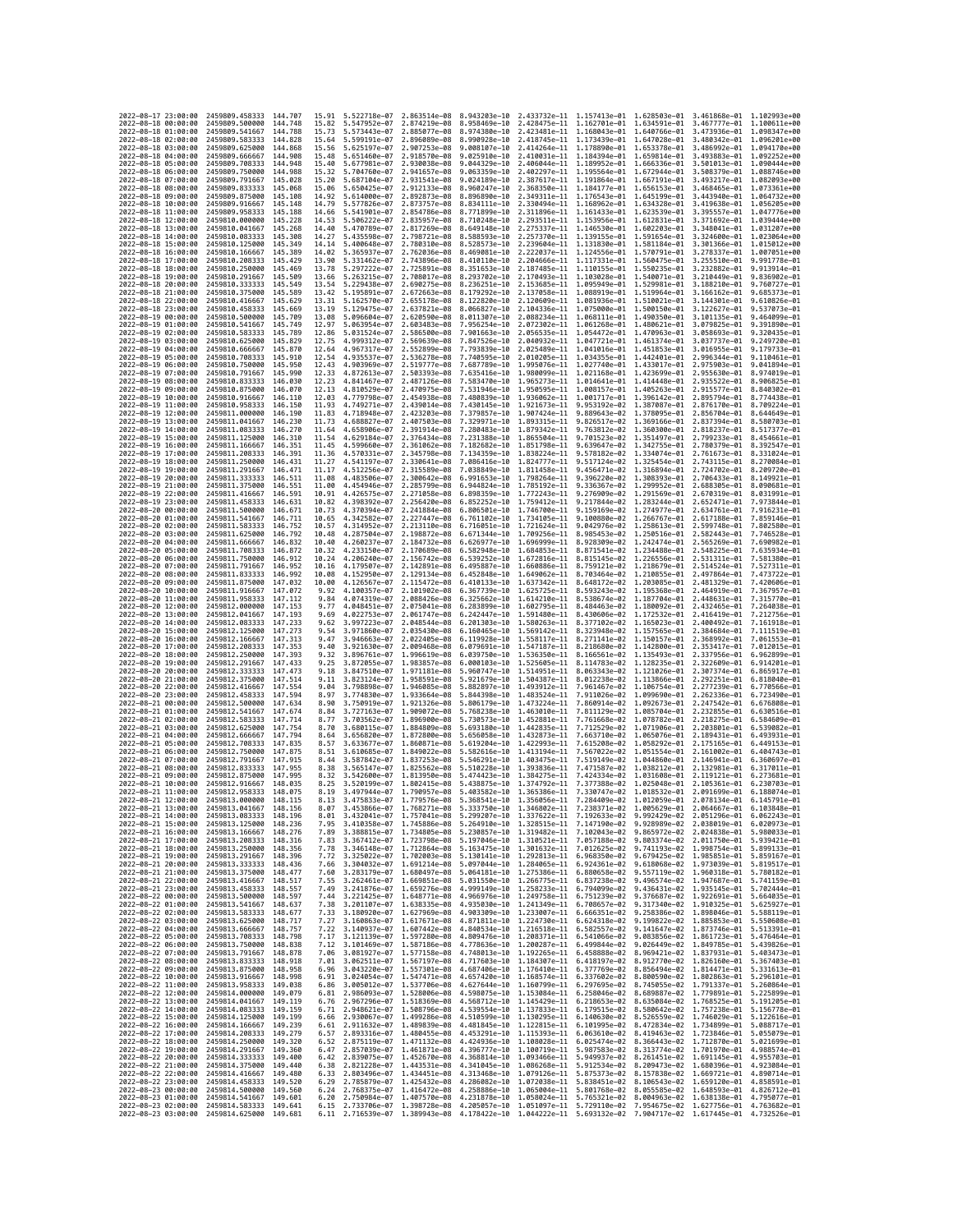| 2022-08-23 04:00:00<br>2022-08-23 05:00:00 | 2459814.666667<br>2459814.708333                                     | 149.721<br>149.761  | 6.06<br>6.02 | 2.699482e-07 1.381217e-08<br>2.682536e-07 1.372548e-08                           |                                                                                  | 4.151970e-10<br>4.125702e-10 | 1.037400e-11                 | 1.030629e-11 5.621872e-02                              | 5.657387e-02 7.855088e-02<br>7.805786e-02                                                                                                                                                                                                                                           | 1.607206e-01<br>1.597038e-01 4.670921e-01              | 4.701606e-01                 |
|--------------------------------------------|----------------------------------------------------------------------|---------------------|--------------|----------------------------------------------------------------------------------|----------------------------------------------------------------------------------|------------------------------|------------------------------|--------------------------------------------------------|-------------------------------------------------------------------------------------------------------------------------------------------------------------------------------------------------------------------------------------------------------------------------------------|--------------------------------------------------------|------------------------------|
| 2022-08-23 06:00:00                        | 2459814.750000                                                       | 149,801             | 5.98         | 2.665699e-07                                                                     | 1.363935e-08                                                                     | 4.099614e-10                 | 1.023910e-11                 | 5.586587e-02                                           | 7.756808e-02                                                                                                                                                                                                                                                                        | 1.586939e-01                                           | 4.640469e-01                 |
| 2022-08-23 07:00:00                        | 2459814,791667                                                       | 149.842             | 5.93         |                                                                                  | 2.648971e-07 1.355380e-08 4.073707e-10                                           |                              |                              | 1.017242e-11 5.551529e-02                              | 7.708152e-02 1.576911e-01                                                                                                                                                                                                                                                           |                                                        | 4.610247e-01                 |
| 2022-08-23 08:00:00<br>2022-08-23 09:00:00 | 2459814.833333<br>2459814.875000                                     | 149.882<br>149.922  | 5.89<br>5.85 | 2.632350e-07 1.346881e-08<br>2.615837e-07                                        | 1.338437e-08                                                                     | 4.047978e-10<br>4.022427e-10 | 1.004056e-11                 | 1.010624e-11 5.516697e-02 7.659815e-02<br>5.482090e-02 | 7.611797e-02                                                                                                                                                                                                                                                                        | 1.566951e-01<br>1.557061e-01                           | 4.580254e-01<br>4.550487e-01 |
| 2022-08-23 10:00:00                        | 2459814.916667                                                       | 149.962             | 5.81         | 2.599431e-07                                                                     | 1.330049e-08                                                                     | 3.997052e-10                 | 9.975376e-12                 | 5.447706e-02                                           | 7.564095e-02                                                                                                                                                                                                                                                                        | 1.547238e-01                                           | 4.520946e-01                 |
| 2022-08-23 11:00:00                        | 2459814.958333                                                       | 150,002             | 5.77         | 2.583130e-07 1.321717e-08                                                        |                                                                                  | 3.971851e-10                 | 9.910685e-12                 | 5.413544e-02                                           | 7.516706e-02                                                                                                                                                                                                                                                                        | 1.537483e-01                                           | 4.491628e-01                 |
| 2022-08-23 12:00:00<br>2022-08-23 13:00:00 | 2459815.000000<br>2459815.041667                                     | 150.042<br>150.082  | 5.73<br>5.68 | 2.566934e-07 1.313439e-08<br>2.550843e-07                                        |                                                                                  | 3.946825e-10<br>3.921970e-10 | 9.846483e-12<br>9.782765e-12 | 5.379602e-02<br>5.345880e-02                           | 7.469628e-02<br>7.422860e-02                                                                                                                                                                                                                                                        | 1.527795e-01<br>1.518174e-01                           | 4.462530e-01<br>4.433653e-01 |
| 2022-08-23 14:00:00                        | 2459815.083333                                                       | 150,123             | 5.64         | 2.534856e-07 1.297045e-08                                                        | 1.305215e-08                                                                     | 3.897287e-10                 | 9.719526e-12                 | 5.312374e-02                                           | 7.376399e-02                                                                                                                                                                                                                                                                        | 1.508620e-01                                           | 4.404992e-01                 |
| 2022-08-23 15:00:00                        | 2459815.125000                                                       | 150, 163            | 5.60         | 2.518972e-07                                                                     | 1.288930e-08                                                                     | 3.872774e-10                 | 9.656764e-12                 | 5.279085e-02                                           | 7.330243e-02                                                                                                                                                                                                                                                                        | 1.499131e-01                                           | 4.376548e-01                 |
| 2022-08-23 16:00:00                        | 2459815.166667                                                       | 150.203             | 5.56         | 2.503190e-07                                                                     | 1.280867e-08                                                                     | 3.848429e-10                 | 9.594474e-12                 | 5.246011e-02                                           | 7.284391e-02                                                                                                                                                                                                                                                                        | 1.489707e-01                                           | 4.348317e-01                 |
| 2022-08-23 17:00:00<br>2022-08-23 18:00:00 | 2459815.208333<br>2459815.250000                                     | 150.243<br>150.283  | 5.52<br>5.49 | 2.487510e-07                                                                     | 1.272857e-08<br>2.471931e-07 1.264900e-08                                        | 3.824251e-10<br>3.800240e-10 | 9.532653e-12<br>9.471296e-12 | 5.213150e-02<br>5.180501e-02                           | 7.238839e-02<br>7.193587e-02                                                                                                                                                                                                                                                        | 1.480348e-01<br>1.471053e-01                           | 4.320299e-01<br>4.292492e-01 |
| 2022-08-23 19:00:00                        | 2459815.291667                                                       | 150.323             | 5.45         | 2.456452e-07 1.256996e-08                                                        |                                                                                  | 3.776394e-10                 | 9.410399e-12                 | 5.148062e-02                                           | 7.148632e-02                                                                                                                                                                                                                                                                        | 1.461823e-01                                           | 4.264893e-01                 |
| 2022-08-23 20:00:00                        | 2459815.333333                                                       | 150.364             | 5.41         | 2.441074e-07                                                                     | 1.249143e-08                                                                     | 3.752712e-10                 | 9.349960e-12                 | 5.115833e-02                                           | 7.103973e-02                                                                                                                                                                                                                                                                        | 1.452655e-01                                           | 4.237501e-01                 |
| 2022-08-23 21:00:00<br>2022-08-23 22:00:00 | 2459815.375000<br>2459815.416667                                     | 150,404<br>150,444  | 5.37<br>5.33 | 2.425794e-07 1.241341e-08<br>2.410613e-07 1.233591e-08                           |                                                                                  | 3.729192e-10<br>3.705834e-10 | 9.289975e-12<br>9.230438e-12 | 5.083811e-02                                           | 7.059606e-02<br>5.051996e-02 7.015531e-02                                                                                                                                                                                                                                           | 1.443551e-01<br>1.434509e-01                           | 4.210315e-01<br>4.183333e-01 |
| 2022-08-23 23:00:00                        | 2459815.458333                                                       | 150.484             | 5.29         | 2.395531e-07 1.225892e-08                                                        |                                                                                  | 3.682636e-10                 | 9.171349e-12                 |                                                        | 5.020386e-02 6.971745e-02                                                                                                                                                                                                                                                           | 1.425529e-01                                           | 4.156552e-01                 |
| 2022-08-24 00:00:00                        | 2459815.500000                                                       | 150.524             | 5.26         | 2.380545e-07                                                                     | 1.218243e-08                                                                     | 3.659597e-10                 | 9.112701e-12                 | 4.988980e-02                                           | 6.928246e-02                                                                                                                                                                                                                                                                        | 1.416611e-01                                           | 4.129973e-01                 |
| 2022-08-24 01:00:00                        | 2459815.541667<br>2459815.583333                                     | 150.565             | 5.22<br>5.18 | 2.365656e-07                                                                     | 1.210645e-08                                                                     | 3.636717e-10<br>3.613993e-10 | 9.054493e-12                 | 4.957777e-02                                           | 6.885033e-02                                                                                                                                                                                                                                                                        | 1.407754e-01                                           | 4.103592e-01<br>4.077409e-01 |
| 2022-08-24 02:00:00<br>2022-08-24 03:00:00 | 2459815,625000                                                       | 150.605<br>150.645  | 5.15         | 2.350863e-07 1.203096e-08<br>2.336165e-07 1.195597e-08                           |                                                                                  | 3.591426e-10                 | 8.996721e-12<br>8.939380e-12 | 4.926774e-02<br>4.895972e-02                           | 6.842104e-02<br>6.799456e-02                                                                                                                                                                                                                                                        | 1.398958e-01<br>1.390222e-01                           | 4.051422e-01                 |
| 2022-08-24 04:00:00                        | 2459815.666667                                                       | 150.685             | 5.11         | 2.321562e-07 1.188148e-08                                                        |                                                                                  | 3.569013e-10                 | 8.882469e-12                 | 4.865368e-02                                           | 6.757089e-02                                                                                                                                                                                                                                                                        | 1.381546e-01                                           | 4.025629e-01                 |
| 2022-08-24 05:00:00                        | 2459815,708333                                                       | 150,725             | 5.07         | 2.307053e-07 1.180747e-08                                                        |                                                                                  | 3.546754e-10                 | 8.825982e-12                 | 4.834962e-02                                           | 6.714999e-02 1.372930e-01                                                                                                                                                                                                                                                           |                                                        | 4.000029e-01                 |
| 2022-08-24 06:00:00<br>2022-08-24 07:00:00 | 2459815.750000<br>2459815.791667                                     | 150.765<br>150.806  | 5.04<br>5.00 | 2.292638e-07 1.173394e-08<br>2.278316e-07                                        | 1.166090e-08                                                                     | 3.524647e-10<br>3.502692e-10 | 8.769918e-12<br>8.714272e-12 | 4.804752e-02<br>4.774736e-02                           | 6.673185e-02<br>6.631646e-02                                                                                                                                                                                                                                                        | 1.364373e-01 3.974620e-01<br>1.355874e-01              | 3.949401e-01                 |
| 2022-08-24 08:00:00                        | 2459815.833333                                                       | 150.846             | 4.97         | 2.264086e-07 1.158834e-08                                                        |                                                                                  | 3.480888e-10                 | 8.659042e-12                 | 4.744914e-02                                           | 6.590380e-02                                                                                                                                                                                                                                                                        | 1.347434e-01                                           | 3.924370e-01                 |
| 2022-08-24 09:00:00                        | 2459815.875000                                                       | 150,886             | 4.93         | 2.249948e-07 1.151625e-08                                                        |                                                                                  | 3.459232e-10                 | 8.604224e-12                 | 4.715285e-02                                           | 6.549384e-02                                                                                                                                                                                                                                                                        | 1.339051e-01                                           | 3.899526e-01                 |
| 2022-08-24 10:00:00<br>2022-08-24 11:00:00 | 2459815.916667<br>2459815.958333                                     | 150.926<br>150.966  | 4.90<br>4.87 | 2.235901e-07 1.144464e-08<br>2.221945e-07                                        | 1.137350e-08                                                                     | 3.437726e-10<br>3.416366e-10 | 8.495812e-12                 | 8.549815e-12 4.685846e-02<br>4.656598e-02              | 6.508657e-02<br>6.468198e-02                                                                                                                                                                                                                                                        | 1.330726e-01<br>1.322458e-01                           | 3.874867e-01<br>3.850392e-01 |
| 2022-08-24 12:00:00                        | 2459816.000000                                                       | 151,006             | 4.83         | 2.208079e-07 1.130282e-08                                                        |                                                                                  | 3.395153e-10                 | 8.442212e-12                 | 4.627538e-02                                           | 6.428004e-02 1.314246e-01                                                                                                                                                                                                                                                           |                                                        | 3.826100e-01                 |
| 2022-08-24 13:00:00                        | 2459816.041667                                                       | 151.047             | 4.80         | 2.194302e-07 1.123261e-08 3.374085e-10                                           |                                                                                  |                              | 8.389011e-12                 |                                                        | 4.598665e-02   6.388073e-02   1.306091e-01   3.801989e-01                                                                                                                                                                                                                           |                                                        |                              |
| 2022-08-24 14:00:00<br>2022-08-24 15:00:00 | 2459816.083333<br>2459816.125000                                     | 151.087<br>151.127  | 4.76<br>4.73 | 2.180614e-07 1.116286e-08<br>2.167014e-07                                        | 1.109356e-08                                                                     | 3.353162e-10<br>3.332382e-10 | 8.336206e-12<br>8.283795e-12 | 4.569979e-02<br>4.541478e-02                           | 6.348405e-02<br>6.308997e-02                                                                                                                                                                                                                                                        | 1.297992e-01<br>1.289948e-01                           | 3.778057e-01<br>3.754304e-01 |
| 2022-08-24 16:00:00                        | 2459816.166667                                                       | 151.167             | 4.70         | 2.153502e-07 1.102472e-08 3.311744e-10                                           |                                                                                  |                              | 8.231775e-12                 | 4.513160e-02                                           | 6.269847e-02                                                                                                                                                                                                                                                                        | 1.281959e-01 3.730728e-01                              |                              |
| 2022-08-24 17:00:00                        | 2459816.208333                                                       | 151,207             | 4.67         | 2.140077e-07 1.095634e-08                                                        |                                                                                  | 3.291247e-10                 | 8.180142e-12                 | 4.485025e-02                                           | 6.230954e-02                                                                                                                                                                                                                                                                        | 1.274025e-01                                           | 3.707327e-01                 |
| 2022-08-24 18:00:00<br>2022-08-24 19:00:00 | 2459816.250000<br>2459816.291667                                     | 151,248<br>151,288  | 4.63<br>4.60 | 2.126739e-07<br>2.113487e-07 1.082090e-08                                        | 1.088840e-08                                                                     | 3.270891e-10                 | 8.128893e-12                 | 4.457072e-02<br>4.429299e-02                           | 6.192317e-02<br>6.153933e-02 1.258319e-01                                                                                                                                                                                                                                           | 1.266145e-01                                           | 3.684100e-01<br>3.661047e-01 |
| 2022-08-24 20:00:00                        | 2459816.333333                                                       | 151, 328            | 4.57         | 2.100320e-07 1.075385e-08                                                        |                                                                                  | 3.250674e-10<br>3.230595e-10 | 8.078026e-12<br>8.027537e-12 |                                                        | 4.401705e-02 6.115800e-02                                                                                                                                                                                                                                                           | 1.250547e-01                                           | 3.638165e-01                 |
| 2022-08-24 21:00:00                        | 2459816.375000                                                       | 151,368             | 4.54         | 2.087238e-07                                                                     | 1,068724e-08                                                                     | 3.210654e-10                 | 7.977424e-12                 | 4.374289e-02                                           | 6.077918e-02                                                                                                                                                                                                                                                                        | 1.242827e-01                                           | 3.615453e-01                 |
| 2022-08-24 22:00:00                        | 2459816.416667<br>2459816,458333                                     | 151.408             | 4.51         | 2.074241e-07                                                                     | 1.062107e-08                                                                     | 3.190849e-10                 | 7.927684e-12                 | 4.347050e-02                                           | 6.040285e-02                                                                                                                                                                                                                                                                        | 1.235161e-01                                           | 3.592910e-01                 |
| 2022-08-24 23:00:00<br>2022-08-25 00:00:00 | 2459816.500000                                                       | 151.449<br>151,489  | 4.47<br>4.44 |                                                                                  | 2.061328e-07 1.055533e-08 3.171180e-10<br>2.048497e-07 1.049002e-08 3.151645e-10 |                              | 7.878314e-12<br>7.829311e-12 | 4.319987e-02<br>4.293098e-02                           | 6.002898e-02 1.227547e-01 3.570535e-01<br>5.965757e-02                                                                                                                                                                                                                              | 1.219986e-01 3.548327e-01                              |                              |
| 2022-08-25 01:00:00                        | 2459816.541667                                                       | 151.529             | 4.41         | 2.035750e-07 1.042514e-08                                                        |                                                                                  | 3.132244e-10                 | 7.780673e-12                 | 4.266383e-02                                           | 5.928859e-02                                                                                                                                                                                                                                                                        | 1.212476e-01                                           | 3.526284e-01                 |
| 2022-08-25 02:00:00                        | 2459816.583333                                                       | 151.569             | 4.38         | 2.023085e-07                                                                     | 1.036069e-08                                                                     | 3.112976e-10                 | 7.732397e-12                 | 4.239840e-02                                           | 5.892204e-02 1.205017e-01                                                                                                                                                                                                                                                           |                                                        | 3.504404e-01                 |
| 2022-08-25 03:00:00<br>2022-08-25 04:00:00 | 2459816.625000<br>2459816.666667                                     | 151.609<br>151.649  | 4.35<br>4.32 | 2.010501e-07 1.029666e-08<br>1.997999e-07 1.023305e-08                           |                                                                                  | 3.093840e-10<br>3.074835e-10 | 7.684479e-12<br>7.636918e-12 | 4.213469e-02<br>4.187268e-02                           | 5.855789e-02<br>5.819613e-02                                                                                                                                                                                                                                                        | 1.197610e-01<br>1.190253e-01                           | 3.482687e-01<br>3.461132e-01 |
| 2022-08-25 05:00:00                        | 2459816.708333                                                       | 151.690             | 4.29         | 1.985578e-07                                                                     | 1.016985e-08                                                                     | 3.055960e-10                 | 7.589711e-12                 | 4.161236e-02                                           | 5.783675e-02                                                                                                                                                                                                                                                                        | 1.182946e-01                                           | 3.439737e-01                 |
| 2022-08-25 06:00:00                        | 2459816.750000                                                       | 151,730             | 4.26         | 1.973236e-07                                                                     | 1.010707e-08                                                                     | 3.037214e-10                 | 7.542854e-12                 | 4.135371e-02                                           | 5.747972e-02                                                                                                                                                                                                                                                                        | 1.175690e-01 3.418501e-01                              |                              |
| 2022-08-25 07:00:00<br>2022-08-25 08:00:00 | 2459816.791667<br>2459816.833333                                     | 151.770<br>151,810  | 4.23<br>4.20 | 1.960975e-07<br>1.948792e-07                                                     | 1.004471e-08<br>9.982750e-09                                                     | 3.018596e-10<br>3.000106e-10 | 7.496346e-12<br>7.450184e-12 | 4.109674e-02<br>4.084143e-02                           | 5.712504e-02<br>5.677268e-02                                                                                                                                                                                                                                                        | 1.168483e-01<br>1.161325e-01                           | 3.397423e-01<br>3.376502e-01 |
| 2022-08-25 09:00:00                        | 2459816.875000                                                       | 151,850             | 4.18         | 1.936688e-07                                                                     | 9.921199e-09                                                                     | 2.981742e-10                 | 7.404365e-12                 | 4.058776e-02                                           | 5.642264e-02 1.154217e-01                                                                                                                                                                                                                                                           |                                                        | 3.355737e-01                 |
| 2022-08-25 10:00:00                        | 2459816.916667                                                       | 151.891             | 4.15         | 1.924662e-07                                                                     | 9.860053e-09                                                                     | 2.963504e-10                 | 7.358886e-12                 | 4.033573e-02                                           | 5.607489e-02 1.147157e-01 3.335125e-01                                                                                                                                                                                                                                              |                                                        |                              |
| 2022-08-25 11:00:00<br>2022-08-25 12:00:00 | 2459816.958333<br>2459817.000000                                     | 151.931<br>151.971  | 4.12<br>4.09 | 1.912714e-07<br>1.900843e-07                                                     | 9.799308e-09<br>9.738962e-09                                                     | 2.945391e-10<br>2.927401e-10 | 7.313746e-12<br>7.268941e-12 | 4.008533e-02<br>3.983655e-02                           | 5.572943e-02 1.140145e-01 3.314667e-01<br>5.538624e-02                                                                                                                                                                                                                              | 1.133182e-01                                           | 3.294361e-01                 |
| 2022-08-25 13:00:00                        | 2459817.041667                                                       | 152.011             | 4.06         | 1.889049e-07                                                                     | 9.679012e-09                                                                     | 2.909535e-10                 | 7.224470e-12                 | 3.958937e-02                                           | 5.504530e-02                                                                                                                                                                                                                                                                        | 1.126266e-01                                           | 3.274206e-01                 |
| 2022-08-25 14:00:00                        | 2459817.083333                                                       | 152.051             | 4.04         | 1.877331e-07                                                                     | 9.619456e-09                                                                     | 2.891791e-10                 | 7.180329e-12                 | 3.934379e-02                                           | 5.470660e-02                                                                                                                                                                                                                                                                        | 1.119397e-01 3.254201e-01                              |                              |
| 2022-08-25 15:00:00<br>2022-08-25 16:00:00 | 2459817.125000                                                       | 152,092<br>152, 132 | 4.01<br>3.98 | 1.865688e-07<br>1.854121e-07                                                     | 9.560290e-09                                                                     | 2.874169e-10<br>2.856667e-10 | 7.136516e-12<br>7.093029e-12 | 3.909979e-02                                           | 5.437012e-02                                                                                                                                                                                                                                                                        | 1.112576e-01<br>1.105801e-01                           | 3.234345e-01<br>3.214636e-01 |
| 2022-08-25 17:00:00                        | 2459817.166667<br>2459817.208333                                     | 152, 172            | 3.95         | 1.842628e-07                                                                     | 9.501514e-09<br>9.443123e-09                                                     | 2.839285e-10                 | 7.049866e-12                 | 3.885737e-02<br>3.861652e-02                           | 5.403585e-02<br>5.370378e-02 1.099073e-01                                                                                                                                                                                                                                           |                                                        | 3.195074e-01                 |
| 2022-08-25 18:00:00                        | 2459817.250000                                                       | 152,212             | 3.93         | 1.831210e-07                                                                     | 9.385116e-09                                                                     | 2.822023e-10                 | 7.007023e-12                 | 3.837722e-02                                           | 5.337389e-02                                                                                                                                                                                                                                                                        | 1.092390e-01                                           | 3.175657e-01                 |
| 2022-08-25 19:00:00                        | 2459817.291667                                                       | 152.253             | 3.90         | 1.819865e-07                                                                     | 9.327490e-09                                                                     | 2.804878e-10                 | 6.964500e-12                 | 3.813947e-02                                           | 5.304617e-02                                                                                                                                                                                                                                                                        | 1.085754e-01                                           | 3.156385e-01                 |
| 2022-08-25 20:00:00<br>2022-08-25 21:00:00 | 2459817.333333<br>2459817.375000                                     | 152,293<br>152.333  | 3.87<br>3.85 | 1.808594e-07<br>1.797395e-07                                                     | 9.270242e-09<br>9.213371e-09                                                     | 2.787851e-10<br>2.770940e-10 | 6.922292e-12                 | 3.790325e-02<br>6.880399e-12 3.766856e-02              | 5.272060e-02<br>5.239716e-02                                                                                                                                                                                                                                                        | 1.079163e-01<br>1.072617e-01 3.118270e-01              | 3.137256e-01                 |
| 2022-08-25 22:00:00                        | 2459817.416667                                                       | 152,373             | 3.82         | 1.786269e-07                                                                     | 9.156873e-09                                                                     | 2.754145e-10                 |                              | 6.838817e-12 3.743539e-02                              | 5.207586e-02                                                                                                                                                                                                                                                                        | 1.066115e-01 3.099424e-01                              |                              |
| 2022-08-25 23:00:00                        | 2459817.458333                                                       | 152.413             | 3.79         | 1.775215e-07                                                                     | 9.100747e-09                                                                     | 2.737466e-10                 | 6.797545e-12                 | 3.720372e-02                                           | 5.175666e-02                                                                                                                                                                                                                                                                        | 1.059659e-01                                           | 3.080719e-01                 |
| 2022-08-26 00:00:00<br>2022-08-26 01:00:00 | 2459817.500000<br>2459817.541667                                     | 152,454<br>152,494  | 3.77<br>3.74 | 1.764232e-07<br>1.753320e-07                                                     | 9.044990e-09<br>8.989599e-09 2.704449e-10                                        | 2.720900e-10                 | 6.756580e-12                 | 3.697355e-02<br>6.715920e-12 3.674487e-02              | 5.143956e-02<br>5.112455e-02                                                                                                                                                                                                                                                        | 1.053246e-01<br>1.046878e-01                           | 3.062154e-01<br>3.043726e-01 |
| 2022-08-26 02:00:00                        | 2459817.583333                                                       | 152,534             | 3.72         | 1.742479e-07 8.934572e-09 2.688109e-10                                           |                                                                                  |                              |                              | 6.675563e-12 3.651766e-02                              | 5.081161e-02                                                                                                                                                                                                                                                                        | 1.040553e-01                                           | 3.025436e-01                 |
| 2022-08-26 03:00:00                        | 2459817.625000                                                       | 152,574             | 3.69         | 1.731708e-07                                                                     | 8.879907e-09                                                                     | 2.671882e-10                 | 6.635506e-12                 | 3.629193e-02                                           | 5.050072e-02                                                                                                                                                                                                                                                                        | 1.034272e-01                                           | 3.007282e-01                 |
| 2022-08-26 04:00:00<br>2022-08-26 05:00:00 | 2459817.666667<br>2459817.708333                                     | 152,614<br>152.655  | 3.67<br>3.64 | 1.721006e-07<br>1.710374e-07 8.771652e-09                                        | 8.825601e-09                                                                     | 2.655767e-10<br>2.639761e-10 | 6.595748e-12<br>6.556286e-12 | 3.606765e-02<br>3.584483e-02                           | 5.019188e-02<br>4.988507e-02                                                                                                                                                                                                                                                        | 1.028033e-01 2.989263e-01<br>1.021838e-01 2.971378e-01 |                              |
| 2022-08-26 06:00:00                        | 2459817.750000                                                       | 152.695             | 3.62         | 1.699810e-07                                                                     | 8.718058e-09                                                                     | 2.623866e-10                 | 6.517117e-12                 | 3.562344e-02                                           | 4.958028e-02                                                                                                                                                                                                                                                                        | 1.015685e-01                                           | 2.953627e-01                 |
| 2022-08-26 07:00:00                        | 2459817.791667                                                       | 152.735             | 3.60         | 1.689315e-07                                                                     | 8.664817e-09                                                                     | 2.608079e-10                 | 6.478241e-12                 | 3.540349e-02                                           | 4.927749e-02                                                                                                                                                                                                                                                                        | 1.009574e-01                                           | 2.936008e-01                 |
| 2022-08-26 08:00:00<br>2022-08-26 09:00:00 | 2459817,833333<br>2459817.875000                                     | 152.775<br>152.815  | 3.57<br>3.55 | 1.678888e-07<br>1.668528e-07                                                     | 8.611926e-09<br>8.559383e-09                                                     | 2.592401e-10<br>2.576830e-10 | 6.439655e-12<br>6.401356e-12 | 3.518496e-02<br>3.496784e-02                           | 4.897670e-02<br>4.867788e-02                                                                                                                                                                                                                                                        | 1.003505e-01<br>9.974776e-02                           | 2.918520e-01<br>2.901163e-01 |
| 2022-08-26 10:00:00                        | 2459817.916667                                                       | 152,856             | 3.52         | 1.658235e-07                                                                     | 8.507186e-09                                                                     | 2.561366e-10                 | 6.363343e-12                 | 3.475213e-02                                           | 4.838103e-02                                                                                                                                                                                                                                                                        | 9.914916e-02                                           | 2.883935e-01                 |
| 2022-08-26 11:00:00                        | 2459817.958333                                                       | 152.896             | 3.50         | 1.648008e-07                                                                     | 8.455332e-09                                                                     | 2.546008e-10                 | 6.325614e-12                 | 3.453781e-02                                           | 4.808614e-02                                                                                                                                                                                                                                                                        | 9.855467e-02                                           | 2.866835e-01                 |
| 2022-08-26 12:00:00<br>2022-08-26 13:00:00 | 2459818.000000<br>2459818.041667                                     | 152.936<br>152,976  | 3.48<br>3.45 | 1.637848e-07<br>1.627754e-07                                                     | 8.403820e-09<br>8.352646e-09                                                     | 2.530756e-10<br>2.515609e-10 |                              | 6.288166e-12 3.432488e-02<br>6.250998e-12 3.411333e-02 | 4.779318e-02<br>4.750216e-02                                                                                                                                                                                                                                                        | 9.796426e-02<br>9.737790e-02                           | 2.849864e-01<br>2.833018e-01 |
| 2022-08-26 14:00:00                        | 2459818.083333                                                       | 153.017             | 3.43         | 1.617724e-07                                                                     | 8.301810e-09                                                                     | 2.500565e-10                 | 6.214107e-12                 | 3.390314e-02                                           | 4.721304e-02                                                                                                                                                                                                                                                                        | 9.679558e-02                                           | 2.816299e-01                 |
| 2022-08-26 15:00:00                        | 2459818,125000                                                       | 153.057             | 3.41         | 1.607760e-07 8.251308e-09                                                        |                                                                                  | 2.485625e-10                 | 6.177492e-12                 |                                                        | 3.369432e-02 4.692584e-02 9.621725e-02                                                                                                                                                                                                                                              |                                                        | 2.799705e-01                 |
| 2022-08-26 16:00:00<br>2022-08-26 17:00:00 | 2459818.166667<br>2459818,208333                                     | 153.097<br>153.137  | 3.38<br>3.36 | 1.597861e-07 8.201139e-09 2.470787e-10<br>1.588025e-07 8.151301e-09 2.456052e-10 |                                                                                  |                              |                              |                                                        | 6.141150e-12  3.348685e-02  4.664052e-02  9.564289e-02  2.783234e-01<br>6.105080e-12 3.328072e-02 4.635709e-02 9.507249e-02 2.766887e-01                                                                                                                                            |                                                        |                              |
| 2022-08-26 18:00:00                        | 2459818.250000                                                       | 153.177             |              | 1.578253e-07                                                                     | 8.101791e-09                                                                     | 2.441417e-10                 | 6.069280e-12                 | 3.307593e-02                                           | 4.607552e-02                                                                                                                                                                                                                                                                        | 9.450600e-02                                           |                              |
| 2022-08-26 19:00:00                        | 2459818.291667 153.218                                               |                     | 3.32         |                                                                                  |                                                                                  |                              |                              |                                                        | 1.568544e-07 8.052607e-09 2.426884e-10 6.033747e-12 3.287246e-02 4.579581e-02 9.394341e-02 2.734558e-01                                                                                                                                                                             |                                                        |                              |
| 2022-08-26 20:00:00<br>2022-08-26 21:00:00 | 2459818.333333 153.258<br>2459818.375000 153.298                     |                     | 3.30         |                                                                                  |                                                                                  |                              |                              |                                                        | 1.558899e-07 8.003747e-09 2.412450e-10 5.998480e-12 3.267032e-02 4.551794e-02 9.338468e-02 2.718575e-01                                                                                                                                                                             |                                                        |                              |
| 2022-08-26 22:00:00                        | 2459818.416667 153.338                                               |                     |              |                                                                                  |                                                                                  |                              |                              |                                                        | $\begin{array}{cccccccc} 3.27 & 1.549315e-07 & 7.955209e-09 & 2.398115e-10 & 5.963478e-12 & 3.246948e-02 & 4.524190e-02 & 9.282980e-02 & 2.702711e-01 \\ 3.25 & 1.539794e-07 & 7.906991e-09 & 2.383879e-10 & 5.926737e-12 & 3.226994e-02 & 4.496768e-02 & 9.2$                      |                                                        |                              |
| 2022-08-26 23:00:00                        | 2459818.458333 153.379                                               |                     |              |                                                                                  |                                                                                  |                              |                              |                                                        | 3.23 1.530335e-07 7.859091e-09 2.369741e-10 5.894256e-12 3.207169e-02 4.469527e-02 9.173146e-02 2.671339e-01                                                                                                                                                                        |                                                        |                              |
| 2022-08-27 00:00:00<br>2022-08-27 01:00:00 | 2459818.500000 153.419<br>2459818.541667                             | 153.459             | 3.21<br>3.19 |                                                                                  |                                                                                  |                              |                              |                                                        | $\frac{1.520937e-07}{1.811507e-09} \quad \frac{2.355701e-10}{2.355701e-10} \quad \frac{5.860034e-12}{5.860034e-12} \quad \frac{3.187473e-02}{3.167905e-02} \quad \frac{4.442466e-02}{4.415583e-02} \quad \frac{9.118796e-02}{9.064820e-02} \quad \frac{2.655829e-01}{2.640436e-01}$ |                                                        |                              |
| 2022-08-27 02:00:00                        | 2459818.583333 153.499                                               |                     |              |                                                                                  |                                                                                  |                              |                              |                                                        | 3.17 1.502323e-07 7.717279e-09 2.327909e-10 5.792357e-12 3.148463e-02 4.388877e-02 9.011215e-02 2.625158e-01                                                                                                                                                                        |                                                        |                              |
| 2022-08-27 03:00:00<br>2022-08-27 04:00:00 | 2459818.625000 153.539                                               |                     |              |                                                                                  |                                                                                  |                              |                              |                                                        | 3.15 1.493106e-07 7.670631e-09 2.314156e-10 5.758899e-12 3.129148e-02 4.362348e-02 8.957980e-02 2.609994e-01                                                                                                                                                                        |                                                        |                              |
| 2022-08-27 05:00:00                        | 2459818.666667 153.580<br>2459818.708333                             | 153.620             |              |                                                                                  |                                                                                  |                              |                              |                                                        | 91.1 1.483949e-07 7.624290e-09 2.300499e-10 5.725692e-12 3.109958e-02 4.395994e-02 8.905112e-02 2.594944e-01<br>1.11 1.483949e-07 7.578256e-09 2.300499e-10 5.692734e-12 3.000892e-02 4.395994e-02 8.905112e-02 2.594944e-01<br>1.08                                                |                                                        |                              |
| 2022-08-27 06:00:00                        | 2459818.750000 153.660                                               |                     |              |                                                                                  |                                                                                  |                              |                              |                                                        |                                                                                                                                                                                                                                                                                     |                                                        |                              |
| 2022-08-27 07:00:00<br>2022-08-27 08:00:00 | 2459818.791667 153.700                                               | 153.741             |              |                                                                                  |                                                                                  |                              |                              |                                                        | 3.06 1.456834e-07 7.487097e-09 2.260088e-10 5.627560e-12 3.053131e-02 4.257971e-02 8.748683e-02 2.550470e-01                                                                                                                                                                        |                                                        |                              |
| 2022-08-27 09:00:00                        | 2459818.833333<br>2459818.875000 153.781                             |                     |              |                                                                                  |                                                                                  |                              |                              |                                                        | $\begin{array}{cccccccc} 3.04 & 1.447912e-07 & 7.441968e-09 & 2.246803e-10 & 5.595339e-12 & 3.034433e-02 & 4.232306e-02 & 8.697258e-02 & 2.535867e-01 \\ 3.02 & 1.439048e-07 & 7.397138e-09 & 2.233610e-10 & 5.563361e-12 & 3.015858e-02 & 4.206810e-02 & 8.6$                      |                                                        |                              |
| 2022-08-27 10:00:00                        | 2459818.916667 153.821                                               |                     |              |                                                                                  |                                                                                  |                              |                              |                                                        | 3.00 1.430242e-07 7.352604e-09 2.220508e-10 5.531624e-12 2.997402e-02 4.181483e-02 8.595470e-02 2.506991e-01                                                                                                                                                                        |                                                        |                              |
| 2022-08-27 11:00:00<br>2022-08-27 12:00:00 | 2459818.958333 153.861<br>2459819.000000 153.902                     |                     |              |                                                                                  |                                                                                  |                              |                              |                                                        | 02.99 1.421493e-07 7.308364e-09 2.207496e-10 5.500126e-12 2.979067e-02 4.156324e-02 8.545102e-02 2.492715e-01<br>2.97 1.412801e-07 7.264417e-09 2.194574e-10 5.468865e-12 2.960850e-02 4.131331e-02 8.495083e-02 2.478548e-01                                                       |                                                        |                              |
| 2022-08-27 13:00:00                        | 2459819.041667 153.942                                               |                     |              |                                                                                  |                                                                                  |                              |                              |                                                        | 2.95 1.404165e-07 7.220760e-09 2.181742e-10 5.437840e-12 2.942752e-02 4.106503e-02 8.445409e-02 2.464487e-01                                                                                                                                                                        |                                                        |                              |
| 2022-08-27 14:00:00                        | 2459819.083333 153.982                                               |                     |              |                                                                                  |                                                                                  |                              |                              |                                                        | 2.93 1.395586e-07 7.177392e-09 2.168998e-10 5.407048e-12 2.924772e-02 4.081839e-02 8.396078e-02 2.450532e-01                                                                                                                                                                        |                                                        |                              |
| 2022-08-27 15:00:00<br>2022-08-27 16:00:00 | 2459819.125000 154.022<br>2459819.166667                             | 154,063             |              |                                                                                  |                                                                                  |                              |                              |                                                        | $\begin{array}{cccccccc} 2.91 & 1.387062e-07 & 7.134311e-09 & 2.156342e-10 & 5.376489e-12 & 2.966908e-02 & 4.057339e-02 & 8.347089e-02 & 2.436682e-01 \\ 2.89 & 1.378593e-07 & 7.091515e-09 & 2.143774e-10 & 5.346161e-12 & 2.889160e-02 & 4.033000e-02 & 8.2$                      |                                                        |                              |
| 2022-08-27 17:00:00                        | 2459819.208333 154.103                                               |                     |              |                                                                                  |                                                                                  |                              |                              |                                                        | 2.87 1.370180e-07 7.049003e-09 2.131293e-10 5.316062e-12 2.871528e-02 4.008823e-02 8.250124e-02 2.409295e-01                                                                                                                                                                        |                                                        |                              |
| 2022-08-27 18:00:00                        | 2459819.250000 154.143                                               |                     |              |                                                                                  |                                                                                  |                              |                              |                                                        | 2.85 1.361821e-07 7.006771e-09 2.118898e-10 5.286190e-12 2.854010e-02 3.984806e-02 8.202144e-02 2.395757e-01                                                                                                                                                                        |                                                        |                              |
| 2022-08-27 19:00:00                        | 2459819.291667                                                       | 154.183             |              |                                                                                  |                                                                                  |                              |                              |                                                        | 2.03 1.353517e-07 6.964920e-09 2.106589e-10 5.256544e-12 2.836606e-02 3.960948e-02 8.154497e-02 2.382321e-01<br>2.82 1.345266e-07 6.923146e-09 2.094365e-10 5.227122e-12 2.819315e-02 3.950948e-02 8.154497e-02 2.382321e-01<br>2.80                                                |                                                        |                              |
| 2022-08-27 20:00:00<br>2022-08-27 21:00:00 | 2459819.333333 154.224<br>2459819.375000 154.264                     |                     |              |                                                                                  |                                                                                  |                              |                              |                                                        |                                                                                                                                                                                                                                                                                     |                                                        |                              |
| 2022-08-27 22:00:00                        | 2459819.416667 154.304                                               |                     |              |                                                                                  |                                                                                  |                              |                              |                                                        | 2.78 1.328926e-07 6.840626e-09 2.070172e-10 5.168946e-12 2.785070e-02 3.890317e-02 8.013527e-02 2.342621e-01<br>2.76 1.320835e-07 6.799775e-09 2.058200e-10 5.140188e-12 2.768115e-02 3.867085e-02 7.967187e-02 2.329588e-01                                                        |                                                        |                              |
| 2022-08-27 23:00:00                        | 2459819.458333 154.344                                               |                     |              |                                                                                  |                                                                                  |                              |                              |                                                        |                                                                                                                                                                                                                                                                                     |                                                        |                              |
| 2022-08-28 00:00:00<br>2022-08-28 01:00:00 | 2459819.500000 154.384<br>2459819.541667 154.425                     |                     |              |                                                                                  |                                                                                  |                              |                              |                                                        | 2.74 1.312797e-07 6.759195e-09 2.046312e-10 5.111648e-12 2.751269e-02 3.844007e-02 7.921168e-02 2.316653e-01                                                                                                                                                                        |                                                        |                              |
| 2022-08-28 02:00:00                        | 2459819.583333                                                       | 154.465             |              |                                                                                  |                                                                                  |                              |                              |                                                        | 2.73 1.344812e-07 6.718885e-09 2.034506e-10 5.083325e-12 2.734534e-02 3.821082e-02 7.875469e-02 2.303817e-01<br>2.71 1.296878e-07 6.678842e-09 2.032783e-10 5.055317e-12 2.717907e-02 3.798310e-02 7.830087e-02 2.291078e-01<br>2.69                                                |                                                        |                              |
| 2022-08-28 03:00:00                        | 2459819.625000 154.505                                               |                     |              |                                                                                  |                                                                                  |                              |                              |                                                        |                                                                                                                                                                                                                                                                                     |                                                        |                              |
| 2022-08-28 04:00:00<br>2022-08-28 05:00:00 | 2459819.666667 154.545<br>2459819.708333 154.586                     |                     |              |                                                                                  |                                                                                  |                              |                              |                                                        | 2.67 1.281166e-07 6.599551e-09 1.999579e-10 4.999641e-12 2.684978e-02 3.753216e-02 7.740268e-02 2.265890e-01<br>2.66 1.273386e-07 6.560300e-09 1.988098e-10 4.972169e-12 2.668674e-02 3.730894e-02 7.695825e-02 2.253440e-01                                                        |                                                        |                              |
| 2022-08-28 06:00:00                        | 2459819.750000                                                       | 154.626             |              |                                                                                  |                                                                                  |                              |                              |                                                        | 2.64 1.265657e-07 6.521310e-09 1.976697e-10 4.944907e-12 2.652476e-02 3.708720e-02 7.651692e-02 2.241084e-01<br>2.62 1.257978e-07 6.482579e-09 1.965375e-10 4.917852e-12 2.636384e-02 3.686693e-02 7.607866e-02 2.228823e-01                                                        |                                                        |                              |
| 2022-08-28 07:00:00                        | 2459819.791667 154.666<br>2022-08-28 08:00:00 2459819.833333 154.706 |                     |              |                                                                                  |                                                                                  |                              |                              |                                                        | 2.61 1.250350e-07 6.444105e-09 1.954132e-10 4.891004e-12 2.620396e-02 3.664813e-02 7.564346e-02 2.216655e-01                                                                                                                                                                        |                                                        |                              |
|                                            |                                                                      |                     |              |                                                                                  |                                                                                  |                              |                              |                                                        |                                                                                                                                                                                                                                                                                     |                                                        |                              |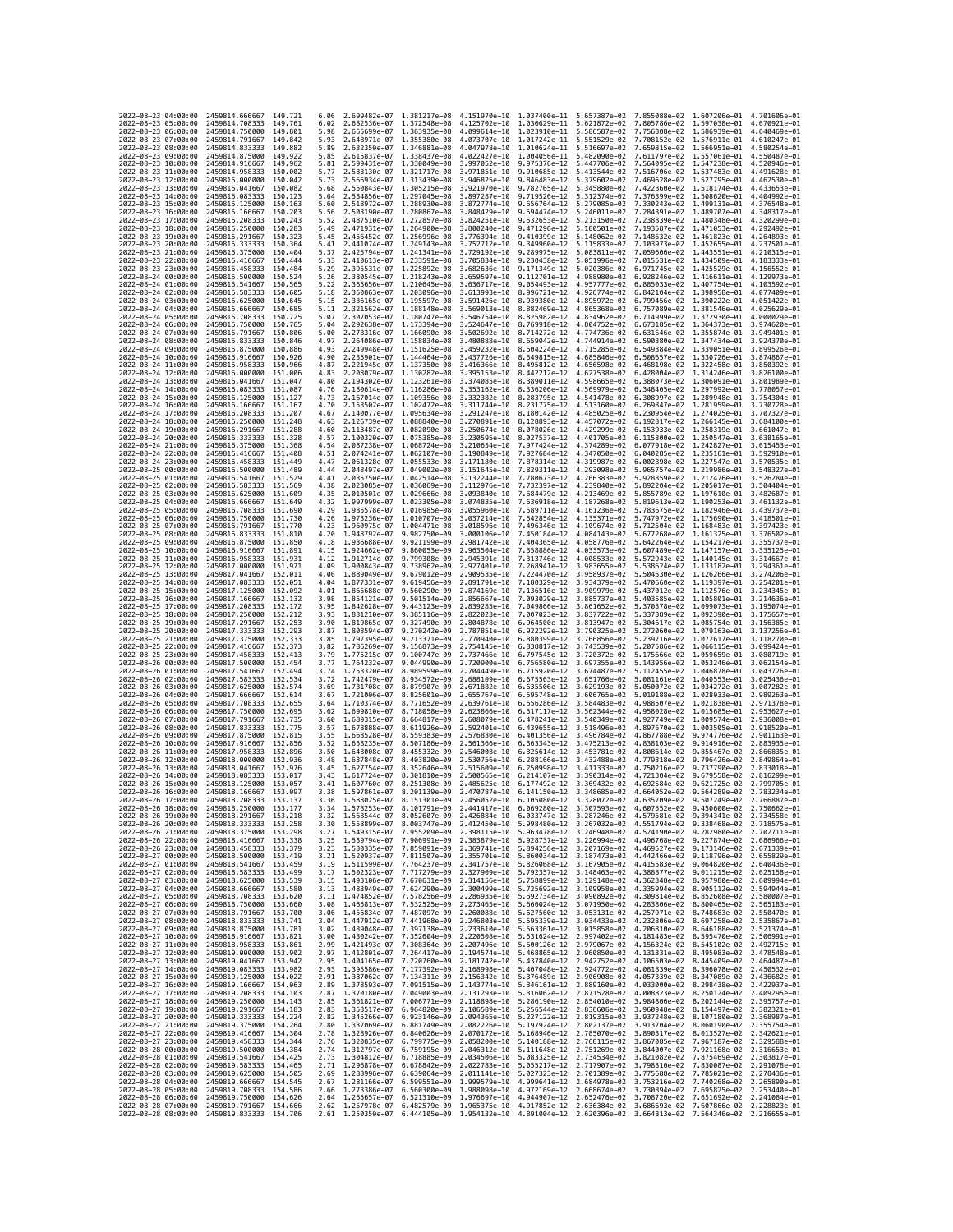|                                            | 2022-08-28 09:00:00 | 2459819.875000                                   | 154.747             | 2.59         | 1.242771e-07                                           | 6.405887e-09                                                                                                                                                                                                                                                                                                                                                                      | 1.942968e-10                 | 4.864361e-12 2.604513e-02                                                        |                                                        | 3.643078e-02                 | 7.521128e-02 2.204580e-01                                                        |                              |
|--------------------------------------------|---------------------|--------------------------------------------------|---------------------|--------------|--------------------------------------------------------|-----------------------------------------------------------------------------------------------------------------------------------------------------------------------------------------------------------------------------------------------------------------------------------------------------------------------------------------------------------------------------------|------------------------------|----------------------------------------------------------------------------------|--------------------------------------------------------|------------------------------|----------------------------------------------------------------------------------|------------------------------|
| 2022-08-28 10:00:00                        |                     | 2459819.916667                                   | 154.787             | 2.57         | 1.235242e-07                                           | 6.367923e-09                                                                                                                                                                                                                                                                                                                                                                      | 1,931881e-10                 | 4.837921e-12 2.588733e-02                                                        |                                                        | 3.621488e-02                 | 7.478211e-02 2.192597e-01                                                        |                              |
| 2022-08-28 11:00:00                        |                     | 2459819.958333                                   | 154.827             | 2.56         | 1.227761e-07                                           | 6.330212e-09                                                                                                                                                                                                                                                                                                                                                                      | 1.920872e-10                 | 4.811684e-12                                                                     | 2.573057e-02                                           | 3.600041e-02                 | 7.435594e-02                                                                     | 2.180706e-01                 |
| 2022-08-28 12:00:00<br>2022-08-28 13:00:00 |                     | 2459820.000000<br>2459820.041667                 | 154.867<br>154.908  | 2.54<br>2.53 | 1.220330e-07 6.292751e-09<br>1.212947e-07 6.255540e-09 |                                                                                                                                                                                                                                                                                                                                                                                   | 1,909939e-10<br>1.899082e-10 | 4.785647e-12 2.557482e-02 3.578737e-02<br>4.759809e-12 2.542009e-02 3.557575e-02 |                                                        |                              | 7.393274e-02 2.168906e-01<br>7.351249e-02 2.157196e-01                           |                              |
| 2022-08-28 14:00:00                        |                     | 2459820,083333                                   | 154.948             | 2.51         | 1.205612e-07                                           | 6.218577e-09                                                                                                                                                                                                                                                                                                                                                                      | 1.888302e-10                 | 4.734170e-12                                                                     | 2.526638e-02                                           | 3.536554e-02                 | 7.309518e-02                                                                     | 2.145576e-01                 |
| 2022-08-28 15:00:00                        |                     | 2459820.125000                                   | 154.988             | 2.49         | 1.198325e-07                                           | 6.181860e-09                                                                                                                                                                                                                                                                                                                                                                      | 1.877596e-10                 | 4.708727e-12                                                                     | 2.511366e-02                                           | 3.515672e-02                 | 7.268078e-02                                                                     | 2.134045e-01                 |
| 2022-08-28 16:00:00                        |                     | 2459820.166667                                   | 155.029             | 2.48         | 1.191086e-07                                           | 6.145388e-09                                                                                                                                                                                                                                                                                                                                                                      | 1.866966e-10                 | 4.683479e-12                                                                     | 2.496194e-02                                           | 3.494930e-02                 | 7.226928e-02                                                                     | 2.122602e-01                 |
| 2022-08-28 17:00:00<br>2022-08-28 18:00:00 |                     | 2459820.208333<br>2459820.250000                 | 155,069<br>155,109  | 2.46<br>2.45 | 1.183893e-07<br>1.176748e-07                           | 6.109159e-09<br>6.073171e-09                                                                                                                                                                                                                                                                                                                                                      | 1.856410e-10<br>1.845927e-10 | 4.658425e-12<br>4.633564e-12                                                     | 2.481122e-02<br>2.466147e-02                           | 3.474326e-02<br>3.453860e-02 | 7.186066e-02 2.111248e-01<br>7.145489e-02                                        | 2.099980e-01                 |
| 2022-08-28 19:00:00                        |                     | 2459820.291667                                   | 155, 149            | 2.43         | 1.169650e-07                                           | 6.037423e-09                                                                                                                                                                                                                                                                                                                                                                      | 1.835518e-10                 | 4.608894e-12                                                                     | 2.451271e-02                                           | 3.433530e-02                 | 7.105197e-02                                                                     | 2.088800e-01                 |
| 2022-08-28 20:00:00                        |                     | 2459820.333333                                   | 155.190             | 2.42         | 1.162598e-07                                           | 6.001914e-09                                                                                                                                                                                                                                                                                                                                                                      | 1,825182e-10                 | 4.584415e-12                                                                     | 2.436492e-02                                           | 3.413336e-02                 | 7.065187e-02                                                                     | 2.077705e-01                 |
| 2022-08-28 21:00:00                        |                     | 2459820.375000                                   | 155,230             | 2.40         | 1.155592e-07                                           | 5.966642e-09                                                                                                                                                                                                                                                                                                                                                                      | 1.814919e-10                 | 4.560123e-12                                                                     | 2.421809e-02                                           | 3.393276e-02                 | 7.025457e-02                                                                     | 2.066696e-01                 |
| 2022-08-28 22:00:00<br>2022-08-28 23:00:00 |                     | 2459820.416667<br>2459820.458333                 | 155.270<br>155.310  | 2.39<br>2.37 | 1.148632e-07<br>1.141717e-07                           | 5.931605e-09<br>5.896803e-09                                                                                                                                                                                                                                                                                                                                                      | 1.804727e-10<br>1.794607e-10 | 4.536019e-12<br>4.512102e-12                                                     | 2.407223e-02<br>2.392732e-02                           | 3.373350e-02<br>3.353558e-02 | 6.986006e-02<br>6.946831e-02                                                     | 2.055772e-01<br>2.044932e-01 |
| 2022-08-29 00:00:00                        |                     | 2459820.500000                                   | 155.351             | 2.36         | 1.134848e-07                                           | 5.862233e-09                                                                                                                                                                                                                                                                                                                                                                      | 1.784558e-10                 | 4.488369e-12 2.378335e-02 3.333898e-02                                           |                                                        |                              | 6.907932e-02                                                                     | 2.034176e-01                 |
| 2022-08-29 01:00:00                        |                     | 2459820.541667                                   | 155.391             | 2.34         | 1.128024e-07                                           | 5.827894e-09                                                                                                                                                                                                                                                                                                                                                                      | 1.774580e-10                 | 4.464820e-12                                                                     | 2.364033e-02                                           | 3.314369e-02                 | 6.869306e-02                                                                     | 2.023504e-01                 |
| 2022-08-29 02:00:00                        |                     | 2459820.583333                                   | 155.431             | 2.33         | 1.121244e-07                                           | 5.793785e-09                                                                                                                                                                                                                                                                                                                                                                      | 1.764671e-10                 | 4.441453e-12                                                                     | 2.349825e-02                                           | 3.294971e-02                 | 6.830951e-02                                                                     | 2.012913e-01                 |
| 2022-08-29 03:00:00<br>2022-08-29 04:00:00 |                     | 2459820.625000<br>2459820.666667                 | 155.471<br>155.512  | 2.32<br>2.30 | 1.114508e-07<br>1.107817e-07 5.726249e-09              | 5.759903e-09                                                                                                                                                                                                                                                                                                                                                                      | 1.754833e-10<br>1,745063e-10 | 4.418267e-12<br>4.395261e-12 2.321686e-02                                        | 2.335709e-02                                           | 3.275702e-02<br>3.256563e-02 | 6.792866e-02<br>6.755049e-02 1.991979e-01                                        | 2.002405e-01                 |
| 2022-08-29 05:00:00                        |                     | 2459820.708333                                   | 155.552             | 2.29         | 1.101170e-07                                           | 5.692820e-09                                                                                                                                                                                                                                                                                                                                                                      | 1.735362e-10                 | 4.372434e-12                                                                     | 2.307755e-02                                           | 3.237551e-02                 | 6.717498e-02                                                                     | 1.981633e-01                 |
| 2022-08-29 06:00:00                        |                     | 2459820.750000                                   | 155,592             | 2.27         | 1.094566e-07                                           | 5.659615e-09                                                                                                                                                                                                                                                                                                                                                                      | 1.725730e-10                 | 4.349784e-12                                                                     | 2.293915e-02                                           | 3.218667e-02                 | 6.680212e-02                                                                     | 1.971368e-01                 |
| 2022-08-29 07:00:00                        |                     | 2459820.791667                                   | 155.632             | 2.26         | 1.088006e-07                                           | 5.626632e-09                                                                                                                                                                                                                                                                                                                                                                      | 1.716166e-10                 | 4.327310e-12 2.280166e-02 3.199910e-02                                           |                                                        |                              | 6.643189e-02 1.961183e-01                                                        |                              |
| 2022-08-29 08:00:00                        |                     | 2459820.833333                                   | 155.673             | 2.25<br>2.23 | 1.081488e-07                                           | 5.593871e-09                                                                                                                                                                                                                                                                                                                                                                      | 1.706669e-10                 | 4.305012e-12 2.266507e-02                                                        |                                                        | 3.181278e-02<br>3.162771e-02 | 6.606427e-02 1.951077e-01                                                        |                              |
| 2022-08-29 09:00:00<br>2022-08-29 10:00:00 |                     | 2459820.875000<br>2459820.916667                 | 155.713<br>155.753  | 2.22         | 1.075013e-07<br>1.068581e-07                           | 5.561329e-09<br>5.529005e-09                                                                                                                                                                                                                                                                                                                                                      | 1.697239e-10<br>1.687876e-10 | 4.282887e-12<br>4.260935e-12                                                     | 2.252938e-02<br>2.239458e-02                           | 3.144389e-02                 | 6.569924e-02 1.941050e-01<br>6.533679e-02 1.931101e-01                           |                              |
| 2022-08-29 11:00:00                        |                     | 2459820.958333                                   | 155.794             | 2.20         | 1.062191e-07                                           | 5.496899e-09                                                                                                                                                                                                                                                                                                                                                                      | 1.678579e-10                 | 4.239155e-12                                                                     | 2.226066e-02                                           | 3.126129e-02                 | 6.497691e-02 1.921230e-01                                                        |                              |
| 2022-08-29 12:00:00                        |                     | 2459821.000000                                   | 155.834             | 2.19         | 1.055843e-07                                           | 5.465008e-09                                                                                                                                                                                                                                                                                                                                                                      | 1.669347e-10                 | 4.217545e-12                                                                     | 2.212762e-02                                           | 3.107993e-02                 | 6.461957e-02                                                                     | 1.911436e-01                 |
| 2022-08-29 13:00:00<br>2022-08-29 14:00:00 |                     | 2459821.041667<br>2459821.083333                 | 155.874<br>155.914  | 2.18<br>2.16 | 1.049536e-07<br>1.043271e-07                           | 5.433331e-09<br>5.401867e-09                                                                                                                                                                                                                                                                                                                                                      | 1.660181e-10<br>1.651080e-10 | 4.196104e-12<br>4.174832e-12                                                     | 2.199545e-02<br>2.186416e-02                           | 3.089978e-02<br>3.072084e-02 | 6.426475e-02<br>6.391246e-02 1.892078e-01                                        | 1.901719e-01                 |
| 2022-08-29 15:00:00                        |                     | 2459821.125000                                   | 155,955             | 2.15         | 1.037048e-07                                           | 5.370615e-09                                                                                                                                                                                                                                                                                                                                                                      | 1.642044e-10                 | 4.153726e-12 2.173372e-02                                                        |                                                        | 3.054311e-02                 | 6.356265e-02 1.882513e-01                                                        |                              |
| 2022-08-29 16:00:00                        |                     | 2459821.166667                                   | 155.995             | 2.14         | 1.030865e-07                                           | 5.339573e-09                                                                                                                                                                                                                                                                                                                                                                      | 1.633071e-10                 | 4.132786e-12                                                                     | 2.160415e-02                                           | 3.036657e-02                 | 6.321533e-02                                                                     | 1.873022e-01                 |
| 2022-08-29 17:00:00                        |                     | 2459821.208333                                   | 156.035             | 2.13         | 1.024723e-07                                           | 5.308740e-09 1.624162e-10                                                                                                                                                                                                                                                                                                                                                         |                              | 4.112011e-12                                                                     | 2.147542e-02                                           | 3.019122e-02                 | 6.287048e-02 1.863607e-01                                                        |                              |
| 2022-08-29 18:00:00<br>2022-08-29 19:00:00 |                     | 2459821.250000<br>2459821.291667                 | 156.075<br>156.116  | 2.11<br>2.10 | 1.012559e-07                                           | 1.018621e-07 5.278114e-09 1.615317e-10<br>5.247695e-09                                                                                                                                                                                                                                                                                                                            | 1.606534e-10                 | 4.091399e-12 2.134754e-02 3.001705e-02<br>4.070951e-12                           | 2.122051e-02                                           | 2.984405e-02                 | 6.252807e-02 1.854266e-01<br>6.218810e-02 1.844998e-01                           |                              |
| 2022-08-29 20:00:00                        |                     | 2459821.333333                                   | 156.156             | 2.09         | 1.006537e-07                                           | 5.217481e-09                                                                                                                                                                                                                                                                                                                                                                      | 1.597814e-10                 | 4.050663e-12                                                                     | 2.109431e-02                                           | 2.967222e-02                 | 6.185055e-02                                                                     | 1.835803e-01                 |
| 2022-08-29 21:00:00                        |                     | 2459821.375000                                   | 156.196             | 2.08         | 1.000555e-07                                           | 5.187471e-09                                                                                                                                                                                                                                                                                                                                                                      | 1.589156e-10                 | 4.030536e-12                                                                     | 2.096894e-02 2.950155e-02                              |                              | 6.151540e-02 1.826682e-01                                                        |                              |
| 2022-08-29 22:00:00                        |                     | 2459821.416667                                   | 156.237             | 2.06         | 9.946124e-08                                           | 5.157663e-09                                                                                                                                                                                                                                                                                                                                                                      | 1.580559e-10                 | 4.010568e-12                                                                     | 2.084440e-02                                           | 2.933203e-02                 | 6.118264e-02 1.817632e-01                                                        |                              |
| 2022-08-29 23:00:00<br>2022-08-30 00:00:00 |                     | 2459821.458333                                   | 156.277<br>156.317  | 2.05<br>2.04 | 9.887089e-08                                           | 5.128056e-09                                                                                                                                                                                                                                                                                                                                                                      | 1.572024e-10                 | 3.990759e-12                                                                     | 2.072067e-02                                           | 2.916366e-02                 | 6.085225e-02                                                                     | 1.808654e-01<br>1.799747e-01 |
| 2022-08-30 01:00:00                        |                     | 2459821.500000<br>2459821.541667                 | 156,357             | 2.03         | 9.828442e-08<br>9.770183e-08                           | 5.098649e-09 1.563550e-10<br>5.069441e-09                                                                                                                                                                                                                                                                                                                                         | 1.555137e-10                 | 3.971106e-12<br>3.951610e-12                                                     | 2.059777e-02 2.899642e-02<br>2.047567e-02 2.883031e-02 |                              | 6.052422e-02<br>6.019853e-02 1.790912e-01                                        |                              |
| 2022-08-30 02:00:00                        |                     | 2459821.583333                                   | 156.398             | 2.01         | 9.712307e-08                                           | 5.040430e-09                                                                                                                                                                                                                                                                                                                                                                      | 1.546783e-10                 | 3.932269e-12                                                                     | 2.035438e-02                                           | 2.866532e-02                 | 5.987517e-02 1.782146e-01                                                        |                              |
| 2022-08-30 03:00:00                        |                     | 2459821.625000                                   | 156.438             | 2.00         | 9.654814e-08                                           | 5.011616e-09                                                                                                                                                                                                                                                                                                                                                                      | 1.538489e-10                 | 3.913082e-12                                                                     | 2.023389e-02                                           | 2.850145e-02                 | 5.955412e-02                                                                     | 1.773450e-01                 |
| 2022-08-30 04:00:00                        |                     | 2459821,666667                                   | 156.478             | 1.99<br>1.98 |                                                        | 9.597700e-08 4.982996e-09 1.530255e-10                                                                                                                                                                                                                                                                                                                                            |                              | 3.894048e-12 2.011419e-02 2.833869e-02<br>3.875166e-12 1.999529e-02 2.817703e-02 |                                                        |                              | 5.923537e-02 1.764824e-01                                                        |                              |
| 2022-08-30 05:00:00<br>2022-08-30 06:00:00 |                     | 2459821.708333<br>2459821.750000                 | 156.519<br>156.559  | 1.97         | 9.540964e-08<br>9.484602e-08                           | 4.954571e-09<br>4.926338e-09                                                                                                                                                                                                                                                                                                                                                      | 1.522080e-10<br>1.513963e-10 | 3.856435e-12 1.987717e-02                                                        |                                                        | 2.801647e-02                 | 5.891891e-02 1.756266e-01<br>5.860471e-02 1.747777e-01                           |                              |
| 2022-08-30 07:00:00                        |                     | 2459821.791667                                   | 156.599             | 1.96         | 9.428613e-08                                           | 4.898296e-09                                                                                                                                                                                                                                                                                                                                                                      | 1.505904e-10                 | 3.837855e-12                                                                     | 1.975983e-02                                           | 2.785699e-02                 | 5.829277e-02                                                                     | 1.739356e-01                 |
| 2022-08-30 08:00:00                        |                     | 2459821.833333                                   | 156.639             | 1.95         | 9.372994e-08                                           | 4.870445e-09                                                                                                                                                                                                                                                                                                                                                                      | 1.497904e-10                 | 3.819423e-12                                                                     | 1.964327e-02                                           | 2.769860e-02                 | 5.798308e-02 1.731003e-01                                                        |                              |
| 2022-08-30 09:00:00                        |                     | 2459821.875000                                   | 156,680             | 1.93         | 9.317742e-08                                           | 4.842782e-09                                                                                                                                                                                                                                                                                                                                                                      | 1.489961e-10                 | 3.801139e-12 1.952748e-02 2.754128e-02                                           |                                                        |                              | 5.767560e-02 1.722717e-01                                                        |                              |
| 2022-08-30 10:00:00<br>2022-08-30 11:00:00 |                     | 2459821.916667<br>2459821.958333                 | 156.720<br>156.760  | 1.92<br>1.91 | 9.262857e-08<br>9.208335e-08                           | 4.815307e-09<br>4.788019e-09                                                                                                                                                                                                                                                                                                                                                      | 1.482075e-10<br>1.474246e-10 | 3.783002e-12<br>3.765012e-12 1.929819e-02                                        | 1.941245e-02                                           | 2.738503e-02<br>2.722984e-02 | 5.737034e-02<br>5.706728e-02                                                     | 1.714497e-01<br>1.706343e-01 |
| 2022-08-30 12:00:00                        |                     | 2459822.000000                                   | 156,800             | 1.90         | 9.154174e-08                                           | 4.760917e-09                                                                                                                                                                                                                                                                                                                                                                      | 1.466473e-10                 | 3.747167e-12 1.918468e-02                                                        |                                                        | 2.707571e-02                 | 5.676641e-02 1.698256e-01                                                        |                              |
| 2022-08-30 13:00:00                        |                     | 2459822.041667                                   | 156.841             | 1.89         | 9.100371e-08                                           | 4.733999e-09                                                                                                                                                                                                                                                                                                                                                                      | 1.458756e-10                 | 3.729466e-12 1.907193e-02                                                        |                                                        | 2.692262e-02                 | 5.646771e-02 1.690233e-01                                                        |                              |
| 2022-08-30 14:00:00                        |                     | 2459822.083333                                   | 156.881             | 1.88         | 9.046926e-08                                           | 4.707264e-09                                                                                                                                                                                                                                                                                                                                                                      | 1.451096e-10                 | 3.711908e-12                                                                     | 1.895992e-02                                           | 2.677058e-02                 | 5.617116e-02                                                                     | 1.682276e-01                 |
| 2022-08-30 15:00:00<br>2022-08-30 16:00:00 |                     | 2459822,125000<br>2459822.166667                 | 156.921<br>156.962  | 1.87<br>1.86 | 8.941096e-08                                           | 8.993835e-08 4.680711e-09 1.443490e-10<br>4.654339e-09                                                                                                                                                                                                                                                                                                                            | 1.435940e-10                 | 3.694492e-12 1.884865e-02 2.661957e-02<br>3.677218e-12 1.873813e-02 2.646959e-02 |                                                        |                              | 5.587676e-02 1.674383e-01<br>5.558449e-02 1.666554e-01                           |                              |
| 2022-08-30 17:00:00                        |                     | 2459822.208333                                   | 157.002             | 1.85         | 8.888707e-08                                           | 4.628147e-09                                                                                                                                                                                                                                                                                                                                                                      | 1.428444e-10                 | 3.660085e-12                                                                     | 1.862833e-02                                           | 2.632064e-02                 | 5.529434e-02 1.658789e-01                                                        |                              |
| 2022-08-30 18:00:00                        |                     | 2459822.250000                                   | 157.042             | 1.84         | 8.836666e-08                                           | 4.602134e-09                                                                                                                                                                                                                                                                                                                                                                      | 1.421003e-10                 | 3.643091e-12                                                                     | 1.851927e-02                                           | 2.617270e-02                 | 5.500629e-02                                                                     | 1.651087e-01                 |
| 2022-08-30 19:00:00                        |                     | 2459822.291667                                   | 157.083             | 1.83         | 8.784970e-08                                           | 4.576299e-09                                                                                                                                                                                                                                                                                                                                                                      | 1.413616e-10                 | 3.626235e-12                                                                     | 1.841093e-02                                           | 2.602577e-02                 | 5.472033e-02                                                                     | 1.643448e-01                 |
| 2022-08-30 20:00:00<br>2022-08-30 21:00:00 |                     | 2459822.333333<br>2459822.375000                 | 157.123<br>157, 163 | 1.82<br>1.81 | 8.733619e-08<br>8.682608e-08                           | 4.550639e-09<br>4.525156e-09                                                                                                                                                                                                                                                                                                                                                      | 1.406282e-10<br>1.399002e-10 | 3.609517e-12 1.830331e-02 2.587984e-02<br>3.592937e-12                           | 1.819641e-02                                           | 2.573492e-02                 | 5.443645e-02 1.635872e-01<br>5.415463e-02                                        | 1.628357e-01                 |
| 2022-08-30 22:00:00                        |                     | 2459822.416667                                   | 157,203             | 1.79         | 8.631937e-08                                           | 4.499846e-09                                                                                                                                                                                                                                                                                                                                                                      | 1.391775e-10                 | 3.576492e-12 1.809021e-02                                                        |                                                        | 2.559098e-02                 | 5.387487e-02 1.620904e-01                                                        |                              |
| 2022-08-30 23:00:00                        |                     | 2459822.458333                                   | 157, 244            | 1.78         | 8.581604e-08                                           | 4.474710e-09                                                                                                                                                                                                                                                                                                                                                                      | 1.384600e-10                 | 3.560182e-12 1.798473e-02                                                        |                                                        | 2.544803e-02                 | 5.359715e-02 1.613512e-01                                                        |                              |
| 2022-08-31 00:00:00                        |                     | 2459822.500000                                   | 157.284             | 1.77         | 8.531605e-08                                           | 4.449747e-09                                                                                                                                                                                                                                                                                                                                                                      | 1.377478e-10                 | 3.544006e-12 1.787994e-02                                                        |                                                        | 2.530606e-02                 | 5.332145e-02                                                                     | 1.606181e-01                 |
| 2022-08-31 01:00:00<br>2022-08-31 02:00:00 |                     | 2459822.541667<br>2459822.583333                 | 157.324<br>157.365  | 1.76<br>1.76 | 8.481940e-08<br>8.432605e-08 4.400331e-09              | 4.424954e-09                                                                                                                                                                                                                                                                                                                                                                      | 1.370408e-10<br>1.363389e-10 | 3.527964e-12<br>3.512054e-12 1.767247e-02                                        | 1.777586e-02                                           | 2.516506e-02<br>2.502503e-02 | 5.304777e-02<br>5.277609e-02 1.591700e-01                                        | 1.598911e-01                 |
| 2022-08-31 03:00:00                        |                     | 2459822.625000                                   | 157.405             | 1.75         | 8.383600e-08 4.375878e-09                              |                                                                                                                                                                                                                                                                                                                                                                                   | 1.356422e-10                 | 3.496276e-12 1.756976e-02                                                        |                                                        | 2.488596e-02                 | 5.250640e-02 1.584549e-01                                                        |                              |
| 2022-08-31 04:00:00                        |                     | 2459822.666667                                   | 157.445             | 1.74         | 8.334921e-08                                           | 4.351592e-09                                                                                                                                                                                                                                                                                                                                                                      | 1.349506e-10                 | 3.480629e-12                                                                     | 1.746775e-02                                           | 2.474785e-02                 | 5.223868e-02                                                                     | 1.577458e-01                 |
| 2022-08-31 05:00:00                        |                     | 2459822.708333                                   | 157,485             | 1.73         | 8.286568e-08                                           | 4.327473e-09                                                                                                                                                                                                                                                                                                                                                                      | 1.342641e-10                 | 3.465111e-12                                                                     | 1.736641e-02                                           | 2.461068e-02                 | 5.197293e-02                                                                     | 1.570425e-01                 |
| 2022-08-31 06:00:00<br>2022-08-31 07:00:00 |                     | 2459822.750000<br>2459822.791667                 | 157.526<br>157,566  | 1.72         | 8.238537e-08 4.303521e-09                              |                                                                                                                                                                                                                                                                                                                                                                                   | 1.335826e-10<br>1,329061e-10 | 3.449723e-12 1.726575e-02                                                        |                                                        | 2.447446e-02<br>2.433918e-02 | 5.170914e-02 1.563451e-01<br>5.144728e-02 1.556535e-01                           |                              |
| 2022-08-31 08:00:00                        |                     | 2459822.833333                                   | 157,606             | 1.71<br>1.70 | 8.190828e-08<br>8.143437e-08                           | 4.279733e-09<br>4.256109e-09                                                                                                                                                                                                                                                                                                                                                      | 1.322347e-10                 | 3.434463e-12 1.716577e-02<br>3.419330e-12                                        | 1.706645e-02                                           | 2.420483e-02                 | 5.118735e-02                                                                     | 1.549677e-01                 |
| 2022-08-31 09:00:00                        |                     | 2459822.875000                                   | 157.647             | 1.69         | 8.096363e-08                                           | 4.232648e-09                                                                                                                                                                                                                                                                                                                                                                      | 1.315681e-10                 | 3.404324e-12                                                                     | 1.696780e-02                                           | 2.407140e-02                 | 5.092934e-02 1.542876e-01                                                        |                              |
| 2022-08-31 10:00:00                        |                     | 2459822.916667                                   | 157.687             | 1.68         | 8.049605e-08 4.209349e-09                              |                                                                                                                                                                                                                                                                                                                                                                                   | 1.309065e-10                 |                                                                                  | 3.389444e-12 1.686980e-02 2.393890e-02                 |                              | 5.067323e-02 1.536132e-01                                                        |                              |
| 2022-08-31 11:00:00                        |                     | 2459822,958333                                   | 157.727             | 1.67         | 8.003160e-08 4.186211e-09                              |                                                                                                                                                                                                                                                                                                                                                                                   | 1.302498e-10                 |                                                                                  |                                                        | 2.380731e-02                 |                                                                                  | 5.041902e-02 1.529445e-01    |
|                                            |                     |                                                  |                     |              |                                                        |                                                                                                                                                                                                                                                                                                                                                                                   |                              | 3.374689e-12 1.677246e-02                                                        |                                                        |                              |                                                                                  |                              |
|                                            | 2022-08-31 12:00:00 | 2459823.000000                                   | 157.768             | 1.66         | 7.957025e-08                                           | 4.163233e-09                                                                                                                                                                                                                                                                                                                                                                      | 1.295979e-10                 | 3.360058e-12                                                                     | 1.667578e-02                                           | 2.367663e-02                 | 5.016669e-02 1.522814e-01                                                        |                              |
| 2022-08-31 13:00:00<br>2022-08-31 14:00:00 |                     | 2459823.041667                                   | 157.808             | 1.65<br>1.64 | 7.911201e-08 4.140414e-09                              |                                                                                                                                                                                                                                                                                                                                                                                   | 1.289509e-10<br>1.283087e-10 | 3.345550e-12 1.657974e-02                                                        |                                                        | 2.354686e-02                 | 4.991622e-02 1.516239e-01                                                        |                              |
| 2022-08-31 15:00:00                        |                     | 2459823.083333<br>2459823.125000                 | 157.848<br>157.889  | 1.63         | 7.865683e-08<br>7.820471e-08                           | 4.117753e-09<br>4.095249e-09                                                                                                                                                                                                                                                                                                                                                      | 1.276712e-10                 | 3.331165e-12<br>3.316902e-12                                                     | 1.648435e-02<br>1.638960e-02                           | 2.341798e-02<br>2.329000e-02 | 4.966762e-02 1.509719e-01<br>4.942086e-02                                        | 1.503255e-01                 |
| 2022-08-31 16:00:00                        |                     | 2459823.166667                                   | 157.929             | 1.63         | 7.775563e-08                                           | 4.072901e-09                                                                                                                                                                                                                                                                                                                                                                      | 1.270385e-10                 | 3.302760e-12                                                                     | 1.629548e-02                                           | 2.316291e-02                 | 4.917594e-02                                                                     | 1.496846e-01                 |
| 2022-08-31 17:00:00                        |                     | 2459823.208333                                   | 157.969             | 1.62         | 7.730956e-08                                           | 4.050708e-09                                                                                                                                                                                                                                                                                                                                                                      | 1.264105e-10                 | 3.288738e-12 1.620200e-02                                                        |                                                        | 2.303669e-02                 | 4.893284e-02 1.490491e-01                                                        |                              |
| 2022-08-31 18:00:00<br>2022-08-31 19:00:00 |                     | 2459823.250000<br>2459823.291667                 | 158,009<br>158.050  | 1.61<br>1.60 | 7.686650e-08<br>7.642641e-08                           | 4.028669e-09<br>4.006783e-09                                                                                                                                                                                                                                                                                                                                                      | 1.257871e-10<br>1.251685e-10 | 3.274836e-12 1.610915e-02<br>3.261052e-12                                        | 1.601692e-02                                           | 2.291136e-02<br>2.278689e-02 | 4.869155e-02 1.484190e-01<br>4.845207e-02                                        | 1.477944e-01                 |
| 2022-08-31 20:00:00                        |                     | 2459823.333333                                   | 158.090             | 1.59         |                                                        | 7.598929e-08 3.985050e-09 1.245544e-10                                                                                                                                                                                                                                                                                                                                            |                              | 3.247387e-12 1.592531e-02 2.266329e-02                                           |                                                        |                              | 4.821438e-02 1.471750e-01                                                        |                              |
| 2022-08-31 21:00:00                        |                     | 2459823.375000                                   | 158.130             | 1.58         |                                                        | 7.555512e-08 3.963468e-09 1.239450e-10                                                                                                                                                                                                                                                                                                                                            |                              |                                                                                  |                                                        |                              | 3.233839e-12  1.583432e-02  2.254055e-02  4.797847e-02  1.465610e-01             |                              |
| 2022-08-31 22:00:00<br>2022-08-31 23:00:00 |                     | 2459823.416667<br>2459823.458333                 | 158.171             | 1.57         | 469552e-08                                             | 7.512386e-08 3.942037e-09 1.233401e-10<br>3.920755e-09                                                                                                                                                                                                                                                                                                                            | 1.227398e-10                 | 3.207092e-12                                                                     | 1.565417e-02                                           | 2.229764e-02                 | 3.220408e-12 1.574394e-02 2.241867e-02 4.774432e-02 1.459523e-01<br>4.751194e-02 | 1.453488e-01                 |
| 2022-09-01 00:00:00                        |                     | 2459823.500000 158.251                           |                     | 1.56         |                                                        | 7.427007e-08 3.899622e-09 1.221440e-10 3.193891e-12 1.556501e-02 2.217745e-02 4.728130e-02 1.447505e-01                                                                                                                                                                                                                                                                           |                              |                                                                                  |                                                        |                              |                                                                                  |                              |
| 2022-09-01 01:00:00                        |                     | 2459823.541667 158.292                           |                     | 1.55         |                                                        | 7.384750e-08 3.878636e-09 1.215527e-10 3.180805e-12 1.547644e-02 2.205811e-02 4.705241e-02 1.441575e-01                                                                                                                                                                                                                                                                           |                              |                                                                                  |                                                        |                              |                                                                                  |                              |
| 2022-09-01 02:00:00                        |                     | 2459823.583333                                   | 158.332             |              |                                                        |                                                                                                                                                                                                                                                                                                                                                                                   |                              |                                                                                  |                                                        |                              |                                                                                  |                              |
| 2022-09-01 03:00:00<br>2022-09-01 04:00:00 |                     | 2459823.625000 158.372<br>2459823.666667 158.413 |                     | 1.53         |                                                        | 1.54 7.342777e-08 3.857797e-09 1.209658e-10 3.167833e-12 1.538848e-02 2.193960e-02 4.682523e-02 1.435695e-01<br>1.53 7.301089e-08 3.837105e-09 1.203834e-10 3.154973e-12 1.530111e-02 2.182192e-02 4.659978e-02 1.429867e-01<br>7.259683e-08 3.816557e-09 1.198053e-10 3.142226e-12 1.521434e-02 2.170506e-02 4.637603e-02 1.424090e-01                                           |                              |                                                                                  |                                                        |                              |                                                                                  |                              |
| 2022-09-01 05:00:00                        |                     | 2459823.708333 158.453                           |                     | 1.52         |                                                        |                                                                                                                                                                                                                                                                                                                                                                                   |                              |                                                                                  |                                                        |                              |                                                                                  |                              |
| 2022-09-01 06:00:00                        |                     | 2459823.750000 158.493                           |                     | 1.51         |                                                        | 7.218557e-08 3.796154e-09 1.192317e-10 3.129590e-12 1.512815e-02 2.158902e-02 4.615398e-02 1.418363e-01<br>7.177710e-08 3.795154e-09 1.186624e-10 3.117065e-12 1.504255e-02 2.147380e-02 4.593361e-02 1.412687e-01                                                                                                                                                                |                              |                                                                                  |                                                        |                              |                                                                                  |                              |
| 2022-09-01 07:00:00                        |                     | 2459823.791667 158.534                           |                     | 1.50         |                                                        | 7.137140e-08 3.755776e-09 1.180975e-10 3.104650e-12 1.495752e-02 2.135939e-02 4.571491e-02 1.407060e-01                                                                                                                                                                                                                                                                           |                              |                                                                                  |                                                        |                              |                                                                                  |                              |
| 2022-09-01 08:00:00<br>2022-09-01 09:00:00 |                     | 2459823.833333 158.574<br>2459823.875000         | 158.614             | 1.49         |                                                        | 7.096845e-08 3.735800e-09 1.175368e-10 3.092345e-12 1.487307e-02 2.124579e-02 4.549789e-02 1.401484e-01                                                                                                                                                                                                                                                                           |                              |                                                                                  |                                                        |                              |                                                                                  |                              |
| 2022-09-01 10:00:00                        |                     | 2459823.916667                                   | 158.654             |              |                                                        |                                                                                                                                                                                                                                                                                                                                                                                   |                              |                                                                                  |                                                        |                              |                                                                                  |                              |
| 2022-09-01 11:00:00                        |                     | 2459823.958333 158.695                           |                     |              |                                                        | 1.48 7.055624e-08 3.715964e-09 1.169804e-10 3.060149e-12 1.476920e-02 2.113296e-02 4.528251e-02 1.395956e-01<br>1.48 7.055624e-08 3.696269e-09 1.164283e-10 3.068060e-12 1.476920e-02 2.113296e-02 4.506379e-02 1.395956e-01<br>1.47                                                                                                                                              |                              |                                                                                  |                                                        |                              |                                                                                  |                              |
| 2022-09-01 12:00:00                        |                     | 2459824.000000 158.735                           | 158.775             |              |                                                        |                                                                                                                                                                                                                                                                                                                                                                                   |                              |                                                                                  |                                                        |                              |                                                                                  |                              |
| 2022-09-01 13:00:00<br>2022-09-01 14:00:00 |                     | 2459824.041667<br>2459824.083333 158.816         |                     |              |                                                        |                                                                                                                                                                                                                                                                                                                                                                                   |                              |                                                                                  |                                                        |                              |                                                                                  |                              |
| 2022-09-01 15:00:00                        |                     | 2459824.125000 158.856                           |                     |              |                                                        | 1.46 6.938386e-08 3.657295e-09 1.153367e-10 3.044206e-12 1.454099e-02 2.079932e-02 4.464623e-02 1.379666e-01<br>1.46 6.938386e-08 3.638994e-09 1.153367e-10 3.032438e-12 1.445999e-02 2.079932e-02 4.464623e-02 1.379656e-01<br>1.45                                                                                                                                              |                              |                                                                                  |                                                        |                              |                                                                                  |                              |
| 2022-09-01 16:00:00                        |                     | 2459824.166667 158.896                           |                     |              |                                                        |                                                                                                                                                                                                                                                                                                                                                                                   |                              |                                                                                  |                                                        |                              |                                                                                  |                              |
| 2022-09-01 17:00:00<br>2022-09-01 18:00:00 |                     | 2459824.208333 158.937<br>2459824.250000 158.977 |                     |              |                                                        | 1.42 6.708678e-08 3.543643e-09 1.121612e-10 2.975169e-12 1.405958e-02 2.015297e-02 4.341702e-02 1.348378e-01                                                                                                                                                                                                                                                                      |                              |                                                                                  |                                                        |                              |                                                                                  |                              |
| 2022-09-01 19:00:00                        |                     | 2459824.291667 159.017                           |                     |              |                                                        | 1.41 6.671303e-08 3.525169e-09 1.116462e-10 2.964024e-12 1.398125e-02 2.004791e-02 4.321767e-02 1.343327e-01                                                                                                                                                                                                                                                                      |                              |                                                                                  |                                                        |                              |                                                                                  |                              |
| 2022-09-01 20:00:00                        |                     | 2459824.333333 159.058                           |                     |              |                                                        |                                                                                                                                                                                                                                                                                                                                                                                   |                              |                                                                                  |                                                        |                              |                                                                                  |                              |
| 2022-09-01 21:00:00                        |                     | 2459824.375000                                   | 159.098             |              |                                                        | $\begin{array}{cccccccc} 1.41 & 6.634185e-08 & 3.506828e-09 & 1.111352e-10 & 2.952982e-12 & 1.390346e-02 & 1.994360e-02 & 4.301986e-02 & 1.338323e-01 \\ 1.40 & 6.597321e-08 & 3.488617e-09 & 1.106282e-10 & 2.942040e-12 & 1.382621e-02 & 1.984004e-02 & 4.2$                                                                                                                    |                              |                                                                                  |                                                        |                              |                                                                                  |                              |
| 2022-09-01 22:00:00<br>2022-09-01 23:00:00 |                     | 2459824.416667 159.138<br>2459824.458333 159.179 |                     |              |                                                        | 1.39 6.560710e-08 3.470536e-09 1.101251e-10 2.931199e-12 1.374948e-02 1.973721e-02 4.262886e-02 1.328451e-01                                                                                                                                                                                                                                                                      |                              |                                                                                  |                                                        |                              |                                                                                  |                              |
| 2022-09-02 00:00:00                        |                     | 2459824.500000                                   | 159.219             |              |                                                        |                                                                                                                                                                                                                                                                                                                                                                                   |                              |                                                                                  |                                                        |                              |                                                                                  |                              |
| 2022-09-02 01:00:00                        |                     | 2459824.541667 159.259                           |                     |              |                                                        |                                                                                                                                                                                                                                                                                                                                                                                   |                              |                                                                                  |                                                        |                              |                                                                                  |                              |
| 2022-09-02 02:00:00                        |                     | 2459824.583333 159.300                           |                     |              |                                                        | $\begin{array}{cccccccccccc} 1.39 & 6.524351e-08 & 3.452585e-09 & 1.09520e-10 & 2.92453e-12 & 1.36732e-02 & 1.963512e-02 & 4.243565e-02 & 1.323583e-01 \\ 1.38 & 6.524351e-08 & 3.437585e-09 & 1.09130e-10 & 2.92458e-12 & 1.36732e-02 & 1.96337e-02 & 4.243565e$                                                                                                                 |                              |                                                                                  |                                                        |                              |                                                                                  |                              |
| 2022-09-02 03:00:00<br>2022-09-02 04:00:00 |                     | 2459824.625000 159.340<br>2459824.666667 159.380 |                     |              |                                                        |                                                                                                                                                                                                                                                                                                                                                                                   |                              |                                                                                  |                                                        |                              |                                                                                  |                              |
| 2022-09-02 05:00:00                        |                     | 2459824.708333 159.421                           |                     |              |                                                        | $\frac{1.36}{1.36} \begin{array}{cccccccc} 6.381397e-08 & 3.382060e-09 & 1.076683e-10 & 2.878480e-12 & 1.337369e-02 & 1.923404e-02 & 4.167785e-02 & 1.304558e-01 \\ 1.35 & 6.346271e-08 & 3.364744e-09 & 1.071885e-10 & 2.868229e-12 & 1.330007e-02 & 1.913556e-$<br>1.35 6.311389e-08 3.347554e-09 1.067125e-10 2.858075e-12 1.322697e-02 1.903780e-02 4.130786e-02 1.295310e-01 |                              |                                                                                  |                                                        |                              |                                                                                  |                              |
| 2022-09-02 06:00:00                        |                     | 2459824.750000 159.461                           |                     |              |                                                        |                                                                                                                                                                                                                                                                                                                                                                                   |                              |                                                                                  |                                                        |                              |                                                                                  |                              |
| 2022-09-02 07:00:00                        |                     | 2459824.791667                                   | 159.501             |              |                                                        |                                                                                                                                                                                                                                                                                                                                                                                   |                              |                                                                                  |                                                        |                              |                                                                                  |                              |
| 2022-09-02 08:00:00                        |                     | 2459824.833333 159.542                           |                     |              |                                                        | $\frac{1.34}{1.33}\begin{array}{l} 6.276747e-88 & 3.330487e-99 \\ 1.062493e-88 & 3.3153437e-99 \\ 1.3366.24234e-98 & 3.3153437e-92 \\ 1.3366.24234e-98 & 3.3153437e-92 \\ 1.3366.24234e-98 & 3.3153437e-10 \\ 1.3366.26836e-10 & 1.697718e-10 \\ 1.3366.26836$                                                                                                                    |                              |                                                                                  |                                                        |                              |                                                                                  |                              |
| 2022-09-02 09:00:00<br>2022-09-02 10:00:00 |                     | 2459824.875000 159.582<br>2459824.916667 159.622 |                     |              |                                                        | 1.32 6.174254e-08 3.280026e-09 1.048460e-10 2.818410e-12 1.293957e-02 1.865376e-02 4.058533e-02 1.277333e-01                                                                                                                                                                                                                                                                      |                              |                                                                                  |                                                        |                              |                                                                                  |                              |
| 2022-09-02 11:00:00<br>2022-09-02 12:00:00 |                     | 2459824.958333<br>2459825.000000 159.703         | 159.663             |              |                                                        | 1.32 6.149562e-08 3.263449e-09 1.043886e-10 2.808729e-12 1.286896e-02 1.855949e-02 1.040829e-02 1.272946e-01<br>1.31 6.149562e-08 3.245992e-09 1.043886e-10 2.799140e-12 1.279884e-02 1.855949e-02 4.040829e-02 1.272946e-01<br>1.30                                                                                                                                              |                              |                                                                                  |                                                        |                              |                                                                                  |                              |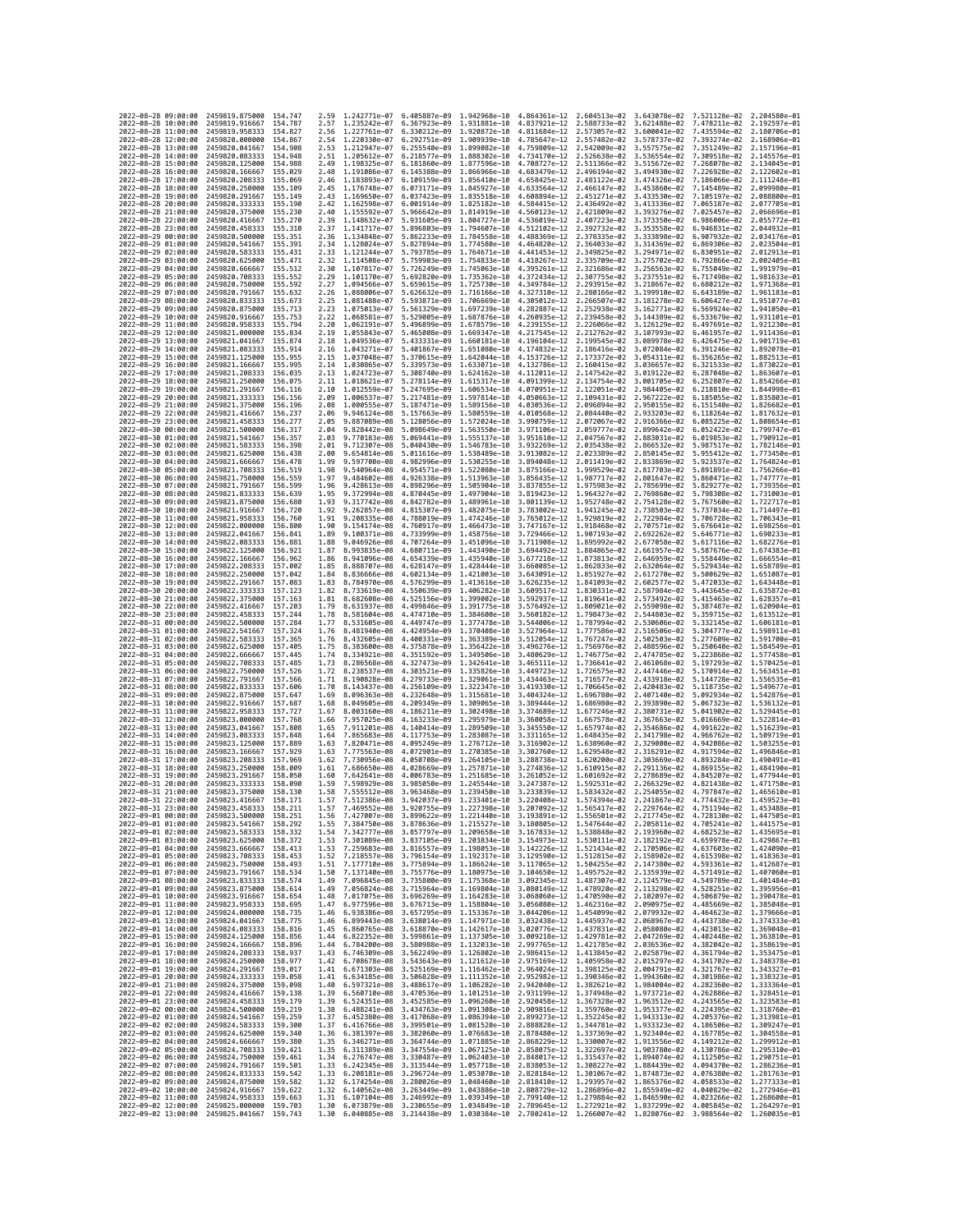| 2022-09-02 14:00:00                        |                     | 2459825.083333                                   | 159.784              | 1.29         | 6.008120e-08                                           | 3.198339e-09                                                                                                                                                                                                                                                   | 1.025956e-10                 | 2.770928e-12 1.259140e-02                                                                                    |                                           | 1.818920e-02                 | 3.971423e-02 1.255814e-01                              |                              |
|--------------------------------------------|---------------------|--------------------------------------------------|----------------------|--------------|--------------------------------------------------------|----------------------------------------------------------------------------------------------------------------------------------------------------------------------------------------------------------------------------------------------------------------|------------------------------|--------------------------------------------------------------------------------------------------------------|-------------------------------------------|------------------------------|--------------------------------------------------------|------------------------------|
| 2022-09-02 15:00:00                        |                     | 2459825.125000                                   | 159.824              | 1.29         | 5.975584e-08                                           | 3.182357e-09                                                                                                                                                                                                                                                   | 1.021564e-10                 | 2.761707e-12 1.252321e-02                                                                                    |                                           | 1.809832e-02                 | 3.954420e-02 1.251635e-01                              |                              |
| 2022-09-02 16:00:00                        |                     | 2459825.166667                                   | 159.864              | 1.28         | 5.943275e-08                                           | 3.166493e-09                                                                                                                                                                                                                                                   | 1.017207e-10                 | 2.752575e-12                                                                                                 | 1.245550e-02                              | 1.800809e-02                 | 3.937555e-02                                           | 1.247496e-01                 |
| 2022-09-02 17:00:00<br>2022-09-02 18:00:00 |                     | 2459825,208333<br>2459825.250000                 | 159.905<br>159.945   | 1.27<br>1.27 | 5.911191e-08 3.150745e-09<br>5.879332e-08 3.135113e-09 |                                                                                                                                                                                                                                                                | 1.012885e-10<br>1.008599e-10 | 2.743534e-12 1.238826e-02 1.791853e-02<br>2.734581e-12 1.232150e-02                                          |                                           | 1.782963e-02                 | 3.920827e-02 1.243399e-01<br>3.904236e-02 1.239341e-01 |                              |
| 2022-09-02 19:00:00                        |                     | 2459825.291667                                   | 159.985              | 1.26         | 5.847696e-08                                           | 3.119596e-09                                                                                                                                                                                                                                                   | 1.004348e-10                 | 2.725718e-12                                                                                                 | 1.225519e-02                              | 1.774138e-02                 | 3.887780e-02                                           | 1.235324e-01                 |
| 2022-09-02 20:00:00                        |                     | 2459825.333333                                   | 160.026              | 1.26         | 5.816282e-08                                           | 3.104193e-09                                                                                                                                                                                                                                                   | 1.000132e-10                 | 2.716942e-12                                                                                                 | 1.218936e-02                              | 1.765379e-02                 | 3.871458e-02                                           | 1.231347e-01                 |
| 2022-09-02 21:00:00                        |                     | 2459825.375000                                   | 160,066              | 1.25         | 5.785088e-08                                           | 3.088904e-09                                                                                                                                                                                                                                                   | 9.959500e-11                 | 2.708255e-12                                                                                                 | 1.212398e-02                              | 1.756684e-02                 | 3.855271e-02                                           | 1.227410e-01                 |
| 2022-09-02 22:00:00<br>2022-09-02 23:00:00 |                     | 2459825.416667<br>2459825.458333                 | 160,106<br>160.147   | 1.25<br>1.24 | 5.754113e-08<br>5.723356e-08                           | 3.073728e-09<br>3.058664e-09                                                                                                                                                                                                                                   | 9.918027e-11<br>9.876896e-11 | 2.699654e-12 1.205907e-02<br>2.691140e-12                                                                    | 1.199461e-02                              | 1,748053e-02<br>1.739486e-02 | 3.839217e-02 1.223512e-01<br>3.823295e-02              | 1.219653e-01                 |
| 2022-09-03 00:00:00                        |                     | 2459825.500000                                   | 160,187              | 1.24         | 5.692815e-08                                           | 3.043712e-09                                                                                                                                                                                                                                                   | 9.836105e-11                 | 2.682713e-12                                                                                                 | 1.193061e-02                              | 1.730983e-02                 | 3.807505e-02                                           | 1.215834e-01                 |
| 2022-09-03 01:00:00                        |                     | 2459825.541667                                   | 160.227              | 1.23         | 5.662490e-08                                           | 3.028871e-09                                                                                                                                                                                                                                                   | 9.795652e-11                 | 2.674371e-12                                                                                                 | 1.186705e-02                              | 1.722543e-02                 | 3.791846e-02                                           | 1.212053e-01                 |
| 2022-09-03 02:00:00                        |                     | 2459825,583333                                   | 160.268              | 1.23         | 5.632379e-08                                           | 3.014141e-09                                                                                                                                                                                                                                                   | 9.755536e-11                 | 2.666114e-12                                                                                                 | 1.180395e-02                              | 1.714165e-02                 | 3.776318e-02                                           | 1.208311e-01                 |
| 2022-09-03 03:00:00<br>2022-09-03 04:00:00 |                     | 2459825.625000<br>2459825.666667                 | 160.308<br>160.348   | 1.22<br>1.21 | 5.602480e-08<br>5.572793e-08                           | 2.999520e-09<br>2.985008e-09                                                                                                                                                                                                                                   | 9.715755e-11<br>9.676306e-11 | 2.657942e-12<br>2.649855e-12                                                                                 | 1.174129e-02<br>1.167907e-02              | 1.705850e-02<br>1.697598e-02 | 3.760918e-02<br>3.745648e-02                           | 1.204608e-01<br>1.200942e-01 |
| 2022-09-03 05:00:00                        |                     | 2459825.708333                                   | 160,389              | 1.21         | 5.543316e-08                                           | 2.970606e-09                                                                                                                                                                                                                                                   | 9.637187e-11                 | 2.641851e-12 1.161730e-02                                                                                    |                                           | 1.689407e-02                 | 3.730505e-02                                           | 1.197315e-01                 |
| 2022-09-03 06:00:00                        |                     | 2459825.750000                                   | 160.429              | 1.20         | 5.514048e-08                                           | 2.956311e-09                                                                                                                                                                                                                                                   | 9.598398e-11                 | 2.633930e-12                                                                                                 | 1.155596e-02                              | 1.681277e-02                 | 3.715490e-02                                           | 1.193725e-01                 |
| 2022-09-03 07:00:00                        |                     | 2459825.791667                                   | 160,469              | 1.20         | 5.484988e-08                                           | 2.942123e-09                                                                                                                                                                                                                                                   | 9.559936e-11                 | 2.626093e-12                                                                                                 | 1.149506e-02                              | 1.673209e-02                 | 3.700602e-02                                           | 1.190173e-01                 |
| 2022-09-03 08:00:00<br>2022-09-03 09:00:00 |                     | 2459825.833333                                   | 160.510<br>160,550   | 1.19<br>1.19 | 5.456135e-08<br>5.427487e-08                           | 2.928042e-09<br>2.914068e-09                                                                                                                                                                                                                                   | 9.521799e-11<br>9.483986e-11 | 2.618338e-12                                                                                                 | 1.143459e-02                              | 1.665201e-02<br>1.657253e-02 | 3.685839e-02<br>3.671202e-02 1.183181e-01              | 1.186658e-01                 |
| 2022-09-03 10:00:00                        |                     | 2459825.875000<br>2459825,916667                 | 160.591              | 1.18         | 5.399043e-08                                           | 2.900198e-09                                                                                                                                                                                                                                                   | 9.446494e-11                 | 2.610664e-12 1.137455e-02<br>2.603072e-12                                                                    | 1.131494e-02                              | 1,649366e-02                 | 3.656689e-02                                           | 1.179740e-01                 |
| 2022-09-03 11:00:00                        |                     | 2459825.958333                                   | 160.631              | 1.18         | 5.370802e-08                                           | 2.886434e-09                                                                                                                                                                                                                                                   | 9.409322e-11                 | 2.595562e-12                                                                                                 | 1.125575e-02                              | 1.641538e-02                 | 3.642300e-02                                           | 1.176336e-01                 |
| 2022-09-03 12:00:00                        |                     | 2459826.000000                                   | 160.671              | 1.17         | 5.342763e-08                                           | 2.872774e-09                                                                                                                                                                                                                                                   | 9.372468e-11                 | 2.588132e-12 1.119699e-02                                                                                    |                                           | 1.633769e-02                 | 3.628034e-02                                           | 1.172969e-01                 |
| 2022-09-03 13:00:00                        |                     | 2459826.041667                                   | 160.712<br>160.752   | 1.17         | 5.314924e-08                                           | 2.859218e-09                                                                                                                                                                                                                                                   | 9.335931e-11                 | 2.580782e-12 1.113865e-02                                                                                    |                                           | 1.626059e-02                 | 3.613891e-02                                           | 1.169638e-01<br>1.166343e-01 |
| 2022-09-03 14:00:00<br>2022-09-03 15:00:00 |                     | 2459826.083333<br>2459826,125000                 | 160.792              | 1.17<br>1.16 | 5.287285e-08<br>5.259844e-08                           | 2.845764e-09<br>2.832414e-09                                                                                                                                                                                                                                   | 9.299708e-11<br>9.263799e-11 | 2.573511e-12<br>2.566320e-12                                                                                 | 1.108072e-02<br>1.102322e-02              | 1.618408e-02<br>1.610816e-02 | 3.599869e-02<br>3.585968e-02 1.163083e-01              |                              |
| 2022-09-03 16:00:00                        |                     | 2459826.166667                                   | 160.833              | 1.16         | 5.232601e-08                                           | 2.819165e-09                                                                                                                                                                                                                                                   | 9.228200e-11                 | 2.559208e-12                                                                                                 | 1.096612e-02                              | 1.603281e-02                 | 3.572188e-02                                           | 1.159860e-01                 |
| 2022-09-03 17:00:00                        |                     | 2459826.208333                                   | 160,873              | 1.15         | 5.205553e-08                                           | 2.806018e-09                                                                                                                                                                                                                                                   | 9.192911e-11                 | 2.552174e-12                                                                                                 | 1.090944e-02                              | 1,595804e-02                 | 3.558528e-02                                           | 1.156672e-01                 |
| 2022-09-03 18:00:00<br>2022-09-03 19:00:00 |                     | 2459826.250000<br>2459826.291667                 | 160,913<br>160.954   | 1.15<br>1.14 | 5.178700e-08<br>5.152041e-08                           | 2.792971e-09<br>2.780025e-09                                                                                                                                                                                                                                   | 9.157930e-11<br>9.123254e-11 | 2.545218e-12<br>2.538340e-12                                                                                 | 1.085316e-02<br>1.079729e-02              | 1.588385e-02<br>1.581022e-02 | 3.544987e-02<br>3.531565e-02                           | 1.153520e-01<br>1.150403e-01 |
| 2022-09-03 20:00:00                        |                     | 2459826,333333                                   | 160.994              | 1.14         | 5.125575e-08                                           | 2.767179e-09                                                                                                                                                                                                                                                   | 9.088884e-11                 | 2.531539e-12 1.074182e-02                                                                                    |                                           | 1,573716e-02                 | 3.518260e-02 1.147320e-01                              |                              |
| 2022-09-03 21:00:00                        |                     | 2459826.375000                                   | 161,034              | 1.13         | 5.099300e-08                                           | 2.754431e-09                                                                                                                                                                                                                                                   | 9.054816e-11                 | 2.524814e-12                                                                                                 | 1.068676e-02                              | 1.566467e-02                 | 3.505072e-02                                           | 1.144273e-01                 |
| 2022-09-03 22:00:00                        |                     | 2459826.416667                                   | 161.075              | 1.13         | 5.073216e-08                                           | 2.741782e-09                                                                                                                                                                                                                                                   | 9.021049e-11                 | 2.518166e-12                                                                                                 | 1.063209e-02                              | 1.559273e-02                 | 3.492001e-02                                           | 1.141260e-01                 |
| 2022-09-03 23:00:00                        |                     | 2459826.458333                                   | 161.115              | 1.12         | 5.047321e-08 2.729232e-09                              |                                                                                                                                                                                                                                                                | 8.987582e-11                 | 2.511594e-12 1.057782e-02                                                                                    |                                           | 1.552135e-02                 | 3.479046e-02 1.138281e-01                              |                              |
| 2022-09-04 00:00:00<br>2022-09-04 01:00:00 |                     | 2459826.500000<br>2459826.541667                 | 161.156<br>161, 196  | 1.12<br>1.12 | 5.021614e-08<br>4.996094e-08                           | 2.716778e-09<br>2.704422e-09                                                                                                                                                                                                                                   | 8.954413e-11<br>8.921540e-11 | 2.505097e-12<br>2.498676e-12                                                                                 | 1.052395e-02<br>1.047047e-02              | 1.545053e-02<br>1.538026e-02 | 3.466207e-02<br>3.453482e-02                           | 1.135337e-01<br>1.132426e-01 |
| 2022-09-04 02:00:00                        |                     | 2459826.583333                                   | 161.236              | 1.11         | 4.970761e-08                                           | 2.692162e-09                                                                                                                                                                                                                                                   | 8.888962e-11                 | 2.492329e-12                                                                                                 | 1.041737e-02 1.531054e-02                 |                              | 3.440871e-02                                           | 1.129550e-01                 |
| 2022-09-04 03:00:00                        |                     | 2459826.625000                                   | 161,277              | 1.11         | 4.945613e-08                                           | 2.679998e-09                                                                                                                                                                                                                                                   | 8.856677e-11                 | 2.486056e-12                                                                                                 | 1.036467e-02                              | 1,524136e-02                 | 3.428374e-02                                           | 1.126707e-01                 |
| 2022-09-04 04:00:00<br>2022-09-04 05:00:00 |                     | 2459826.666667                                   | 161, 317<br>161, 357 | 1.10         | 4.920648e-08<br>4.895867e-08                           | 2.667929e-09                                                                                                                                                                                                                                                   | 8.824684e-11<br>8.792981e-11 | 2.479857e-12                                                                                                 | 1.031235e-02                              | 1.517272e-02                 | 3.415989e-02                                           | 1.123898e-01<br>1.121122e-01 |
| 2022-09-04 06:00:00                        |                     | 2459826.708333<br>2459826.750000                 | 161,398              | 1.10<br>1.10 | 4.871267e-08                                           | 2.655956e-09<br>2.644076e-09                                                                                                                                                                                                                                   | 8.761566e-11                 | 2.473732e-12<br>2.467680e-12                                                                                 | 1.026042e-02 1.510463e-02<br>1.020886e-02 | 1.503707e-02                 | 3.403717e-02<br>3.391557e-02                           | 1.118379e-01                 |
| 2022-09-04 07:00:00                        |                     | 2459826.791667                                   | 161.438              | 1.09         | 4.846848e-08                                           | 2.632290e-09                                                                                                                                                                                                                                                   | 8.730439e-11                 | 2.461701e-12                                                                                                 | 1.015769e-02                              | 1,497004e-02                 | 3.379508e-02                                           | 1.115669e-01                 |
| 2022-09-04 08:00:00                        |                     | 2459826.833333                                   | 161.478              | 1.09         | 4.822609e-08                                           | 2.620598e-09                                                                                                                                                                                                                                                   | 8.699597e-11                 | 2.455794e-12                                                                                                 | 1.010689e-02                              | 1.490355e-02                 | 3.367569e-02                                           | 1.112992e-01                 |
| 2022-09-04 09:00:00                        |                     | 2459826.875000                                   | 161.519              | 1.08         | 4.798549e-08                                           | 2.608998e-09                                                                                                                                                                                                                                                   | 8.669039e-11                 | 2.449959e-12                                                                                                 | 1.005647e-02 1.483758e-02                 |                              | 3.355740e-02 1.110347e-01                              |                              |
| 2022-09-04 10:00:00<br>2022-09-04 11:00:00 |                     | 2459826.916667<br>2459826.958333                 | 161,559<br>161.600   | 1.08<br>1.08 | 4.774667e-08<br>4.750962e-08                           | 2.597491e-09<br>2.586075e-09                                                                                                                                                                                                                                   | 8.638763e-11<br>8.608769e-11 | 2.444196e-12<br>2.438504e-12                                                                                 | 1.000642e-02<br>9.956735e-03              | 1.477213e-02<br>1.470721e-02 | 3.344021e-02 1.107735e-01<br>3.332410e-02              | 1.105156e-01                 |
| 2022-09-04 12:00:00                        |                     | 2459827.000000                                   | 161,640              | 1.07         | 4.727432e-08                                           | 2.574751e-09                                                                                                                                                                                                                                                   | 8.579054e-11                 | 2.432883e-12                                                                                                 | 9.907423e-03                              | 1.464281e-02                 | 3.320907e-02                                           | 1.102608e-01                 |
| 2022-09-04 13:00:00                        |                     | 2459827.041667                                   | 161,680              | 1.07         | 4.704077e-08                                           | 2.563517e-09                                                                                                                                                                                                                                                   | 8.549618e-11                 | 2.427332e-12                                                                                                 | 9.858478e-03                              | 1.457892e-02                 | 3.309513e-02                                           | 1.100093e-01                 |
| 2022-09-04 14:00:00                        |                     | 2459827.083333                                   | 161.721              | 1.06         | 4.680896e-08                                           | 2.552373e-09                                                                                                                                                                                                                                                   | 8.520458e-11                 | 2.421852e-12                                                                                                 | 9.809897e-03                              | 1.451555e-02                 | 3.298225e-02                                           | 1.097609e-01                 |
| 2022-09-04 15:00:00<br>2022-09-04 16:00:00 |                     | 2459827.125000<br>2459827.166667                 | 161.761<br>161,801   | 1.06<br>1.06 | 4.657888e-08<br>4.635052e-08                           | 2.541320e-09<br>2.530355e-09                                                                                                                                                                                                                                   | 8.491573e-11<br>8.462962e-11 | 2.416442e-12<br>2.411101e-12                                                                                 | 9.761678e-03<br>9.713820e-03              | 1.445268e-02<br>1.439033e-02 | 3.287044e-02<br>3.275969e-02                           | 1.095157e-01<br>1.092736e-01 |
| 2022-09-04 17:00:00                        |                     | 2459827.208333                                   | 161.842              | 1.05         | 4.612387e-08                                           | 2.519480e-09                                                                                                                                                                                                                                                   | 8.434624e-11                 | 2.405829e-12                                                                                                 | 9.666320e-03                              | 1.432848e-02                 | 3.264999e-02                                           | 1.090347e-01                 |
| 2022-09-04 18:00:00                        |                     | 2459827.250000                                   | 161.882              | 1.05         | 4.589892e-08                                           | 2.508693e-09                                                                                                                                                                                                                                                   | 8.406557e-11                 | 2.400626e-12                                                                                                 | 9.619176e-03                              | 1.426713e-02                 | 3.254135e-02                                           | 1.087989e-01                 |
| 2022-09-04 19:00:00                        |                     | 2459827.291667                                   | 161.922              | 1.05         | 4.567566e-08                                           | 2.497993e-09                                                                                                                                                                                                                                                   | 8.378759e-11                 | 2.395491e-12                                                                                                 | 9.572386e-03                              | 1.420628e-02                 | 3.243374e-02                                           | 1.085662e-01                 |
| 2022-09-04 20:00:00<br>2022-09-04 21:00:00 |                     | 2459827.333333<br>2459827.375000                 | 161.963<br>162.003   | 1.04<br>1.04 | 4.545407e-08<br>4.523416e-08                           | 2.487381e-09<br>2.476856e-09                                                                                                                                                                                                                                   | 8.351230e-11<br>8.323968e-11 | 2.390425e-12<br>2.385426e-12                                                                                 | 9.525949e-03<br>9.479861e-03              | 1.414593e-02<br>1.408608e-02 | 3.232718e-02 1.083366e-01<br>3.222165e-02 1.081100e-01 |                              |
| 2022-09-04 22:00:00                        |                     | 2459827.416667                                   | 162.044              | 1.04         | 4.501592e-08                                           | 2.466418e-09                                                                                                                                                                                                                                                   | 8.296972e-11                 | 2.380494e-12                                                                                                 | 9.434123e-03                              | 1.402671e-02                 | 3.211715e-02                                           | 1.078865e-01                 |
| 2022-09-04 23:00:00                        |                     | 2459827.458333                                   | 162.084              | 1.03         | 4.479932e-08                                           | 2.456065e-09                                                                                                                                                                                                                                                   | 8.270239e-11                 | 2.375630e-12                                                                                                 | 9.388730e-03                              | 1.396783e-02                 | 3.201367e-02                                           | 1.076661e-01                 |
| 2022-09-05 00:00:00                        |                     | 2459827.500000                                   | 162, 124             | 1.03         | 4.458437e-08                                           | 2.445798e-09                                                                                                                                                                                                                                                   | 8.243770e-11                 | 2.370833e-12                                                                                                 | 9.343683e-03                              | 1.390945e-02                 | 3.191121e-02                                           | 1.074487e-01                 |
| 2022-09-05 01:00:00<br>2022-09-05 02:00:00 |                     | 2459827.541667<br>2459827.583333                 | 162, 165<br>162,205  | 1.03<br>1.02 | 4.437106e-08<br>4.415937e-08                           | 2.435616e-09<br>2.425519e-09                                                                                                                                                                                                                                   | 8.217562e-11<br>8.191615e-11 | 2.366102e-12<br>2.361437e-12                                                                                 | 9.298977e-03<br>9.254613e-03              | 1,385154e-02<br>1.379412e-02 | 3.180976e-02 1.072343e-01<br>3.170932e-02              | 1.070228e-01                 |
| 2022-09-05 03:00:00                        |                     | 2459827.625000                                   | 162,245              | 1.02         | 4.394930e-08                                           | 2.415506e-09                                                                                                                                                                                                                                                   | 8.165927e-11                 | 2.356838e-12                                                                                                 | 9.210588e-03                              | 1.373717e-02                 | 3.160988e-02                                           | 1.068144e-01                 |
| 2022-09-05 04:00:00                        |                     | 2459827.666667                                   | 162.286              | 1.02         | 4.374083e-08                                           | 2.405577e-09                                                                                                                                                                                                                                                   | 8.140496e-11                 | 2.352305e-12                                                                                                 | 9.166899e-03                              | 1.368070e-02                 | 3.151144e-02                                           | 1.066089e-01                 |
| 2022-09-05 05:00:00                        |                     | 2459827.708333                                   | 162,326              | 1.01         | 4.353397e-08                                           | 2.395731e-09                                                                                                                                                                                                                                                   | 8.115322e-11                 | 2.347837e-12                                                                                                 | 9.123546e-03                              | 1.362471e-02                 | 3.141399e-02                                           | 1.064064e-01                 |
| 2022-09-05 06:00:00<br>2022-09-05 07:00:00 |                     | 2459827.750000<br>2459827.791667                 | 162.367<br>162.407   | 1.01<br>1.01 | 4.332869e-08<br>4.312500e-08                           | 2.385967e-09<br>2.376287e-09                                                                                                                                                                                                                                   | 8.090403e-11<br>8.065738e-11 | 2.343433e-12<br>2.339094e-12                                                                                 | 9.080526e-03<br>9.037837e-03              | 1.356918e-02<br>1.351413e-02 | 3.131753e-02<br>3.122205e-02                           | 1.062069e-01<br>1.060102e-01 |
| 2022-09-05 08:00:00                        |                     | 2459827.833333                                   | 162,447              | 1.00         | 4.292288e-08                                           | 2.366688e-09                                                                                                                                                                                                                                                   | 8.041326e-11                 | 2.334820e-12                                                                                                 | 8.995478e-03                              | 1.345954e-02                 | 3.112756e-02 1.058165e-01                              |                              |
| 2022-09-05 09:00:00                        |                     | 2459827.875000                                   | 162.488              | 1.00         | 4.272232e-08                                           | 2.357171e-09                                                                                                                                                                                                                                                   | 8.017165e-11                 | 2.330609e-12                                                                                                 | 8.953447e-03                              | 1.340542e-02                 | 3.103403e-02                                           | 1.056257e-01                 |
| 2022-09-05 10:00:00                        |                     | 2459827.916667                                   | 162.528              | 1.00         | 4.252332e-08                                           | 2.347735e-09                                                                                                                                                                                                                                                   | 7.993255e-11                 | 2.326462e-12                                                                                                 | 8.911742e-03                              | 1.335176e-02                 | 3.094148e-02                                           | 1.054377e-01                 |
| 2022-09-05 11:00:00<br>2022-09-05 12:00:00 |                     | 2459827.958333                                   | 162,569<br>162.609   | 1.00<br>0.99 | 4.232587e-08<br>4.212996e-08                           | 2.338380e-09<br>2.329106e-09                                                                                                                                                                                                                                   | 7.969594e-11<br>7.946180e-11 | 2.322379e-12<br>2.318359e-12                                                                                 | 8.870362e-03<br>8.829304e-03              | 1.329855e-02<br>1,324581e-02 | 3.084988e-02                                           | 1.052527e-01                 |
| 2022-09-05 13:00:00                        |                     | 2459828.000000<br>2459828.041667                 | 162,649              | 0.99         | 4.193558e-08                                           | 2.319911e-09                                                                                                                                                                                                                                                   | 7.923013e-11                 | 2.314401e-12                                                                                                 | 8.788567e-03                              | 1.319351e-02                 | 3.075925e-02 1.050705e-01<br>3.066957e-02              | 1.048911e-01                 |
| 2022-09-05 14:00:00                        |                     | 2459828.083333                                   | 162,690              | 0.99         | 4.174272e-08                                           | 2.310796e-09                                                                                                                                                                                                                                                   | 7.900092e-11                 | 2.310506e-12                                                                                                 | 8.748149e-03                              | 1,314168e-02                 | 3.058085e-02                                           | 1.047146e-01                 |
| 2022-09-05 15:00:00                        |                     | 2459828.125000                                   | 162.730              | 0.98         | 4.155138e-08                                           | 2.301759e-09                                                                                                                                                                                                                                                   | 7.877415e-11                 | 2.306673e-12                                                                                                 | 8.708049e-03                              | 1.309029e-02                 | 3.049307e-02                                           | 1.045409e-01                 |
| 2022-09-05 16:00:00                        |                     | 2459828.166667                                   | 162.770              | 0.98         | 4.136154e-08                                           | 2.292802e-09                                                                                                                                                                                                                                                   | 7.854982e-11                 | 2.302902e-12                                                                                                 | 8.668264e-03                              | 1.303934e-02                 |                                                        | 3.040623e-02 1.043700e-01    |
| 2022-09-05 17:00:00<br>2022-09-05 18:00:00 |                     | 2459828.208333<br>2459828,250000                 | 162,811<br>162,851   | 0.98<br>0.98 | 4.117320e-08<br>4.098636e-08                           | 2.283923e-09<br>2.275122e-09                                                                                                                                                                                                                                   | 7.832790e-11<br>7.810839e-11 | 2.299193e-12<br>2.295545e-12                                                                                 | 8.628794e-03<br>8.589635e-03              | 1.298885e-02<br>1.293880e-02 | 3.032032e-02<br>3.023535e-02 1.040365e-01              | 1.042019e-01                 |
| 2022-09-05 19:00:00                        |                     | 2459828.291667                                   | 162,892              | 0.97         | 4.080099e-08                                           | 2.266398e-09                                                                                                                                                                                                                                                   | 7.789128e-11                 | 2.291959e-12                                                                                                 | 8.550788e-03                              | 1.288918e-02                 | 3.015131e-02                                           | 1.038740e-01                 |
| 2022-09-05 20:00:00                        |                     | 2459828.333333                                   | 162.932              | 0.97         | 4.061710e-08                                           | 2.257752e-09                                                                                                                                                                                                                                                   | 7.767656e-11                 | 2.288433e-12                                                                                                 | 8.512249e-03                              | 1,284001e-02                 | 3.006819e-02                                           | 1.037142e-01                 |
| 2022-09-05 21:00:00                        |                     | 2459828.375000                                   | 162,972              | 0.97         | 4.043467e-08                                           | 2.249182e-09                                                                                                                                                                                                                                                   | 7.746421e-11                 | 2.284968e-12                                                                                                 | 8.474018e-03                              | 1.279127e-02                 | 2.998600e-02                                           | 1.035572e-01<br>1.034028e-01 |
| 2022-09-05 22:00:00<br>2022-09-05 23:00:00 |                     | 2459828.416667<br>2459828.458333                 | 163.013<br>163.053   | 0.97<br>0.96 | 4.025371e-08<br>4.007420e-08                           | 2.240689e-09<br>2.232271e-09                                                                                                                                                                                                                                   | 7.725423e-11<br>7.704660e-11 | 2.281563e-12<br>2.278218e-12                                                                                 | 8.436092e-03<br>8.398471e-03              | 1,274297e-02<br>1.269510e-02 | 2.990471e-02<br>2.982434e-02                           | 1.032512e-01                 |
| 2022-09-06 00:00:00                        |                     | 2459828.500000                                   | 163.094              | 0.96         | 3.989612e-08                                           | 2.223929e-09                                                                                                                                                                                                                                                   | 7.684131e-11                 | 2.274933e-12                                                                                                 | 8.361152e-03                              | 1.264766e-02                 | 2.974488e-02                                           | 1.031024e-01                 |
| 2022-09-06 01:00:00                        |                     | 2459828.541667                                   | 163.134              | 0.96         | 3.971949e-08                                           | 2.215663e-09                                                                                                                                                                                                                                                   | 7.663836e-11                 | 2.271707e-12                                                                                                 |                                           | 8.324134e-03 1.260065e-02    | 2.966631e-02 1.029562e-01                              |                              |
| 2022-09-06 02:00:00                        |                     | 2459828.583333                                   | 163.174              | 0.96         | 3.954428e-08 2.207471e-09<br>3.937050e-08 2.199354e-09 |                                                                                                                                                                                                                                                                | 7.643773e-11                 | 2.268541e-12 8.287416e-03 1.255406e-02 2.958865e-02 1.028127e-01                                             |                                           |                              |                                                        |                              |
| 2022-09-06 03:00:00<br>2022-09-06 04:00:00 |                     | 2459828.625000<br>2459828.666667                 | 163.215<br>163.255   | 0.95         | 3.919813e-08                                           | 2.191311e-09                                                                                                                                                                                                                                                   | 7.604338e-11                 | 7.623941e-11 2.265434e-12 8.250996e-03 1.250790e-02 2.951188e-02 1.026719e-01<br>2.262385e-12                | 8.214871e-03                              | 1.246216e-02                 | 2.943600e-02                                           |                              |
| 2022-09-06 05:00:00                        |                     | 2459828.708333 163.296                           |                      |              |                                                        | 0.95 3.902716e-08 2.183342e-09 7.584965e-11 2.259395e-12 8.179042e-03 1.241684e-02 2.936101e-02 1.023982e-01                                                                                                                                                   |                              |                                                                                                              |                                           |                              |                                                        |                              |
| 2022-09-06 06:00:00                        |                     | 2459828.750000 163.336                           |                      | 0.95         |                                                        |                                                                                                                                                                                                                                                                |                              |                                                                                                              |                                           |                              |                                                        |                              |
| 2022-09-06 07:00:00<br>2022-09-06 08:00:00 |                     | 2459828.791667<br>2459828.833333 163.417         | 163.376              | 0.94<br>0.94 |                                                        | 3.885760e-08 2.175446e-09 7.565820e-11 2.256464e-12 8.143505e-03 1.237193e-02 2.928690e-02 1.022653e-01<br>3.868942e-08 2.167623e-09 7.546902e-11 2.253590e-12 8.143505e-03 1.232744e-02 2.921367e-02 1.022351e-01<br>3.852263e-08 2                           |                              |                                                                                                              |                                           |                              |                                                        |                              |
| 2022-09-06 09:00:00                        |                     | 2459828.875000 163.457                           |                      | 0.94         |                                                        | 3.835722e-08 2.152195e-09 7.509743e-11 2.248017e-12 8.038640e-03 1.223970e-02 2.906983e-02 1.018825e-01                                                                                                                                                        |                              |                                                                                                              |                                           |                              |                                                        |                              |
| 2022-09-06 10:00:00                        |                     | 2459828.916667                                   | 163.498              | 0.94         |                                                        | 3.819318e-08 2.144590e-09 7.491500e-11 2.245316e-12 8.004261e-03 1.219645e-02 2.899921e-02 1.017601e-01<br>3.803050e-08 2.137056e-09 7.473480e-11 2.242672e-12 7.970168e-03 1.215360e-02 2.892945e-02 1.016403e-01                                             |                              |                                                                                                              |                                           |                              |                                                        |                              |
| 2022-09-06 11:00:00<br>2022-09-06 12:00:00 |                     | 2459828.958333<br>2459829.000000 163.578         | 163.538              | 0.93         |                                                        | 0.93 3.786918e-08 2.129593e-09 7.455682e-11 2.240085e-12 7.936359e-03 1.211116e-02 2.886056e-02 1.015230e-01                                                                                                                                                   |                              |                                                                                                              |                                           |                              |                                                        |                              |
| 2022-09-06 13:00:00                        |                     | 2459829.041667 163.619                           |                      |              |                                                        | 0.93 3.770921e-08 2.122201e-09 7.438105e-11 2.237555e-12 7.902833e-03 1.206912e-02 2.879252e-02 1.014084e-01                                                                                                                                                   |                              |                                                                                                              |                                           |                              |                                                        |                              |
| 2022-09-06 14:00:00                        |                     | 2459829.083333                                   | 163,659              |              |                                                        |                                                                                                                                                                                                                                                                |                              |                                                                                                              |                                           |                              |                                                        |                              |
| 2022-09-06 15:00:00                        |                     | 2459829.125000                                   | 163.700              |              |                                                        | 0.93 3.755058e-08 2.114880e-09 7.420749e-11 2.235081e-12 7.869589e-03 1.202749e-02 2.872533e-02 1.012963e-01<br>0.93 3.739328e-08 2.107629e-09 7.403611e-11 2.235064e-12 7.860589e-03 1.198625e-02 2.865900e-02 1.011867e-01<br>0.92                           |                              |                                                                                                              |                                           |                              |                                                        |                              |
| 2022-09-06 16:00:00                        |                     | 2459829.166667                                   | 163.740              |              |                                                        |                                                                                                                                                                                                                                                                |                              |                                                                                                              |                                           |                              |                                                        |                              |
| 2022-09-06 17:00:00<br>2022-09-06 18:00:00 |                     | 2459829.208333 163.780<br>2459829.250000         | 163.821              |              |                                                        | 0.92 3.700267e-08 2.003337e-09 7.360991e-11 2.227997e-12 7.771529e-03 1.190497e-02 2.852885e-02 1.009752e-01<br>0.92 3.692935e-08 2.0062956e-09 7.353505e-11 2.227946e-12 7.771529e-03 1.190497e-02 2.845388e-02 1.009752e-01<br>0.9                           |                              |                                                                                                              |                                           |                              |                                                        |                              |
| 2022-09-06 19:00:00                        |                     | 2459829.291667                                   | 163.861              |              |                                                        |                                                                                                                                                                                                                                                                |                              |                                                                                                              |                                           |                              |                                                        |                              |
| 2022-09-06 20:00:00                        |                     | 2459829.333333                                   | 163.902              |              |                                                        | 0.92 3.662661e-08 2.072418e-09 7.321181e-11 2.221412e-12 7.675950e-03 1.178601e-02 2.833991e-02 1.006767e-01<br>0.91 3.647719e-08 2.065583e-09 7.385340e-11 2.219327e-12 7.675950e-03 1.178601e-02 2.827859e-02 1.006362e-01<br>0.91                           |                              |                                                                                                              |                                           |                              |                                                        |                              |
| 2022-09-06 21:00:00                        |                     | 2459829.375000<br>2459829.416667 163.982         | 163.942              |              |                                                        |                                                                                                                                                                                                                                                                |                              |                                                                                                              |                                           |                              |                                                        |                              |
| 2022-09-06 22:00:00<br>2022-09-06 23:00:00 |                     | 2459829.458333 164.023                           |                      |              |                                                        | 0.91 3.618221e-08 2.052115e-09 7.274295e-11 2.215321e-12 7.582816e-03 1.167054e-02 2.815842e-02 1.004007e-01                                                                                                                                                   |                              |                                                                                                              |                                           |                              |                                                        |                              |
| 2022-09-07 00:00:00                        |                     | 2459829.500000 164.063                           |                      |              |                                                        | 0.91 3.603664e-08 2.045482e-09 7.259090e-11 2.213400e-12 7.552308e-03 1.163282e-02 2.809956e-02 1.003136e-01                                                                                                                                                   |                              |                                                                                                              |                                           |                              |                                                        |                              |
| 2022-09-07 01:00:00                        |                     | 2459829.541667                                   | 164,104              |              |                                                        | $\begin{array}{cccccccc} 0.91 & 3.589234e-08 & 2.038917e-09 & 7.244095e-11 & 2.211533e-12 & 7.522067e-03 & 1.159548e-02 & 2.804152e-02 & 1.002290e-01 \\ 0.91 & 3.574930e-08 & 2.032418e-09 & 7.229310e-11 & 2.209720e-12 & 7.492090e-03 & 1.155852e-02 & 2.7$ |                              |                                                                                                              |                                           |                              |                                                        |                              |
| 2022-09-07 02:00:00                        |                     | 2459829.583333                                   | 164, 144             |              |                                                        |                                                                                                                                                                                                                                                                |                              |                                                                                                              |                                           |                              |                                                        |                              |
| 2022-09-07 03:00:00<br>2022-09-07 04:00:00 |                     | 2459829.625000 164.184<br>2459829.666667         | 164.225              |              |                                                        | 0.90 3.560752e-08 2.025986e-09 7.214733e-11 2.207960e-12 7.462377e-03 1.152194e-02 2.792786e-02 1.000671e-01                                                                                                                                                   |                              |                                                                                                              |                                           |                              |                                                        |                              |
| 2022-09-07 05:00:00                        |                     | 2459829.708333                                   | 164.265              |              |                                                        |                                                                                                                                                                                                                                                                |                              |                                                                                                              |                                           |                              |                                                        |                              |
| 2022-09-07 06:00:00                        |                     | 2459829.750000                                   | 164.306              |              |                                                        |                                                                                                                                                                                                                                                                |                              |                                                                                                              |                                           |                              |                                                        |                              |
| 2022-09-07 07:00:00                        |                     | 2459829.791667 164.346                           |                      |              |                                                        |                                                                                                                                                                                                                                                                |                              |                                                                                                              |                                           |                              |                                                        |                              |
| 2022-09-07 08:00:00<br>2022-09-07 09:00:00 |                     | 2459829.833333 164.386<br>2459829.875000         | 164.427              |              |                                                        | 0.90 3.491729e-08 1.994814e-09 7.144950e-11 2.199962e-12 7.317723e-03 1.134466e-02 2.765773e-02 9.970460e-02<br>0.89 3.478293e-08 1.988775e-09 7.131608e-11 2.198521e-12 7.289565e-03 1.131032e-02 2.760609e-02 9.963929e-02                                   |                              |                                                                                                              |                                           |                              |                                                        |                              |
| 2022-09-07 10:00:00                        |                     | 2459829.916667 164.467                           |                      |              |                                                        | 0.89 3.464979e-08 1.982800e-09 7.118469e-11 2.197132e-12 7.261663e-03 1.127634e-02 2.755523e-02 9.957635e-02                                                                                                                                                   |                              |                                                                                                              |                                           |                              |                                                        |                              |
| 2022-09-07 11:00:00                        |                     | 2459829.958333                                   | 164.508              |              |                                                        |                                                                                                                                                                                                                                                                |                              |                                                                                                              |                                           |                              |                                                        |                              |
| 2022-09-07 12:00:00<br>2022-09-07 13:00:00 |                     | 2459830.000000                                   | 164.548              |              |                                                        | 0.89 3.451786-08 1.976890e-09 7.105533e-11 2.195795e-12 7.234014-03 1.124273e-02 2.750515e-02 9.951578e-02<br>0.89 3.453714e-08 1.971683e-09 7.005738e-11 2.194511e-12 7.234014-03 1.124273e-02 2.745385e-02 9.951578e-02<br>0.89 3.                           |                              |                                                                                                              |                                           |                              |                                                        |                              |
| 2022-09-07 14:00:00                        |                     | 2459830.041667 164.589<br>2459830.083333 164.629 |                      |              |                                                        | 0.89 3.412928e-08 1.959541e-09 7.067929e-11 2.192098e-12 7.152576e-03 1.114407e-02 2.735959e-02 9.934820e-02                                                                                                                                                   |                              |                                                                                                              |                                           |                              |                                                        |                              |
| 2022-09-07 15:00:00                        |                     | 2459830.125000 164.669                           |                      |              |                                                        |                                                                                                                                                                                                                                                                |                              |                                                                                                              |                                           |                              |                                                        |                              |
| 2022-09-07 16:00:00                        |                     | 2459830.166667                                   | 164.710              |              |                                                        | 0.89 3.400213e-08 1.953885e-09 7.055793e-11 2.190969e-12 7.125930e-03 1.111190e-02 2.731261e-02 9.929702e-02<br>0.88 3.387617e-08 1.948292e-09 7.055793e-11 2.189891e-12 7.029938e-03 1.111190e-02 2.731261e-02 9.929702e-02<br>0.88                           |                              |                                                                                                              |                                           |                              |                                                        |                              |
|                                            | 2022-09-07 17:00:00 | 2459830.208333                                   | 164.750              |              |                                                        |                                                                                                                                                                                                                                                                |                              | 0.88 3.362776e-08 1.937293e-09 7.020576e-11 2.187889e-12 7.047472e-03 1.101754e-02 2.717629e-02 9.915743e-02 |                                           |                              |                                                        |                              |
|                                            |                     | 2022-09-07 18:00:00 2459830.250000 164.791       |                      |              |                                                        |                                                                                                                                                                                                                                                                |                              |                                                                                                              |                                           |                              |                                                        |                              |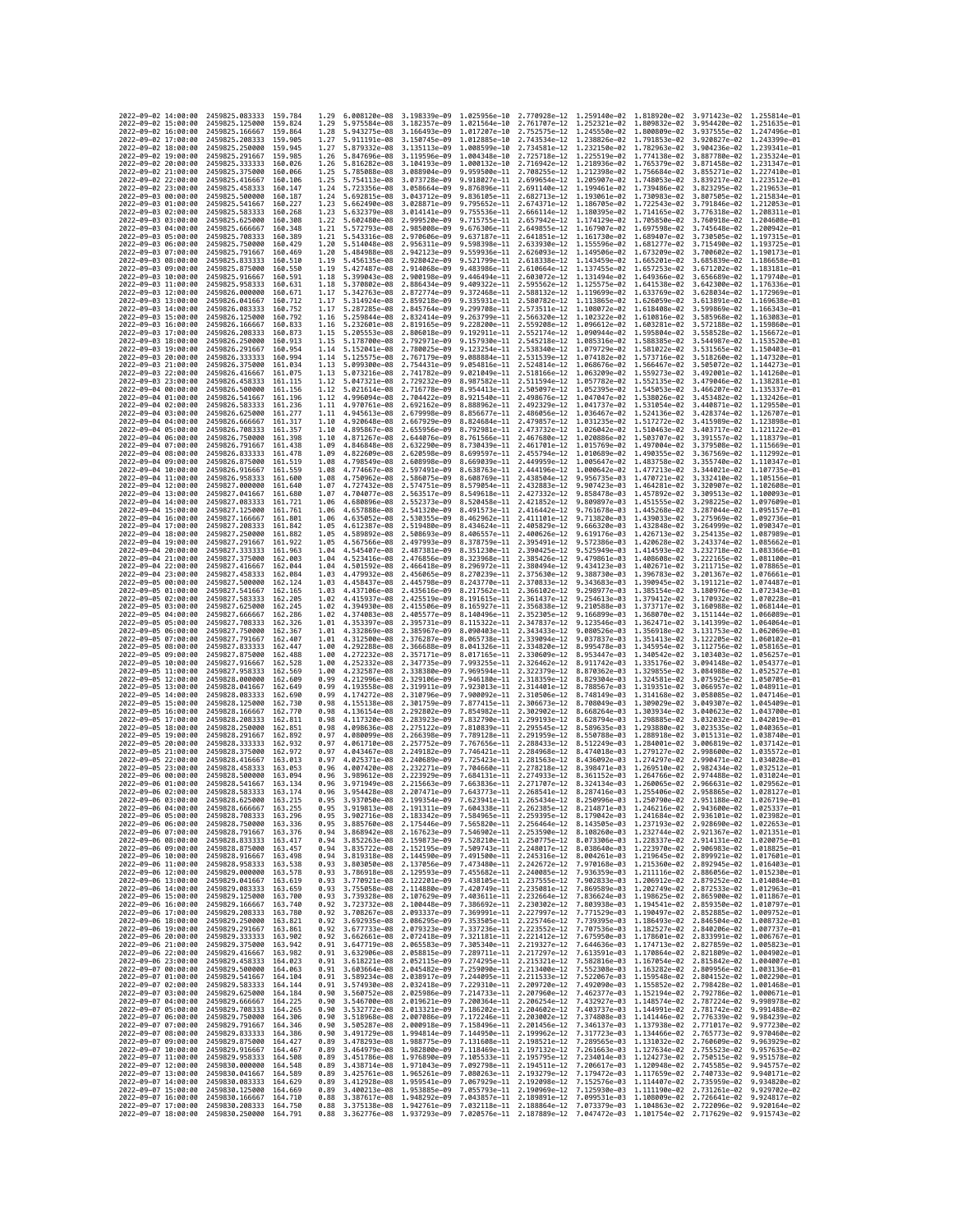| 2022-09-07 19:00:00                        |                     | 2459830.291667                                   | 164.831              | 0.88         | 3.350531e-08 1.931886e-09                                                                                                                                                                                                                                                                                                                    |                                           | 7.009231e-11                              | 2.186964e-12 7.021810e-03                 |                              | 1.098679e-02 2.713237e-02                                                                                                                                                                                                    |                                           | 9.911553e-02                 |
|--------------------------------------------|---------------------|--------------------------------------------------|----------------------|--------------|----------------------------------------------------------------------------------------------------------------------------------------------------------------------------------------------------------------------------------------------------------------------------------------------------------------------------------------------|-------------------------------------------|-------------------------------------------|-------------------------------------------|------------------------------|------------------------------------------------------------------------------------------------------------------------------------------------------------------------------------------------------------------------------|-------------------------------------------|------------------------------|
| 2022-09-07 20:00:00                        |                     | 2459830.333333                                   | 164.872              | 0.88         | 3.338402e-08 1.926542e-09                                                                                                                                                                                                                                                                                                                    |                                           | 6.998081e-11                              | 2.186090e-12                              | 6.996391e-03                 | 1,095639e-02                                                                                                                                                                                                                 | 2.708921e-02                              | 9.907592e-02                 |
| 2022-09-07 21:00:00                        |                     | 2459830.375000                                   | 164,912              | 0.88         | 3.326389e-08                                                                                                                                                                                                                                                                                                                                 | 1.921259e-09                              | 6.987126e-11                              | 2.185267e-12                              | 6.971214e-03                 | 1.092635e-02                                                                                                                                                                                                                 | 2.704680e-02                              | 9.903861e-02                 |
| 2022-09-07 22:00:00<br>2022-09-07 23:00:00 |                     | 2459830.416667<br>2459830.458333                 | 164.952<br>164.993   | 0.88<br>0.88 | 3.314490e-08 1.916037e-09<br>3.302706e-08 1.910877e-09                                                                                                                                                                                                                                                                                       |                                           | 6.976366e-11 2.184494e-12<br>6.965799e-11 | 2.183771e-12                              | 6.946278e-03<br>6.921581e-03 | 1.089665e-02<br>1.086731e-02                                                                                                                                                                                                 | 2.700515e-02<br>2.696425e-02              | 9.900358e-02<br>9.897084e-02 |
| 2022-09-08 00:00:00                        |                     | 2459830.500000                                   | 165,033              | 0.87         | 3.291036e-08 1.905777e-09                                                                                                                                                                                                                                                                                                                    |                                           | 6.955425e-11                              | 2.183099e-12                              | 6.897124e-03                 | 1.083830e-02                                                                                                                                                                                                                 | 2.692409e-02                              | 9.894036e-02                 |
| 2022-09-08 01:00:00                        |                     | 2459830.541667                                   | 165.074              | 0.87         | 3.279479e-08                                                                                                                                                                                                                                                                                                                                 | 1.900738e-09                              | 6.945244e-11                              | 2.182477e-12                              | 6.872904e-03                 | 1.080964e-02                                                                                                                                                                                                                 | 2.688468e-02                              | 9.891215e-02                 |
| 2022-09-08 02:00:00                        |                     | 2459830.583333                                   | 165, 114             | 0.87<br>0.87 | 3.268035e-08                                                                                                                                                                                                                                                                                                                                 | 1.895759e-09                              | 6.935254e-11                              | 2.181904e-12                              | 6.848921e-03                 | 1.078133e-02                                                                                                                                                                                                                 | 2.684601e-02                              | 9.888620e-02                 |
| 2022-09-08 03:00:00<br>2022-09-08 04:00:00 |                     | 2459830.625000<br>2459830.666667                 | 165.155<br>165.195   | 0.87         | 3.256704e-08 1.890840e-09<br>3.245484e-08 1.885981e-09                                                                                                                                                                                                                                                                                       |                                           | 6.925455e-11<br>6.915846e-11              | 2.181381e-12<br>2.180908e-12              | 6.825173e-03<br>6.801660e-03 | 1.075335e-02<br>1.072572e-02                                                                                                                                                                                                 | 2.680808e-02<br>2.677088e-02              | 9.886251e-02<br>9.884106e-02 |
| 2022-09-08 05:00:00                        |                     | 2459830.708333                                   | 165,235              | 0.87         | 3.234376e-08 1.881182e-09                                                                                                                                                                                                                                                                                                                    |                                           | 6.906428e-11                              | 2.180484e-12                              | 6.778380e-03                 | 1.069843e-02                                                                                                                                                                                                                 | 2.673442e-02                              | 9.882185e-02                 |
| 2022-09-08 06:00:00                        |                     | 2459830.750000                                   | 165.276              | 0.87         | 3.223379e-08 1.876442e-09                                                                                                                                                                                                                                                                                                                    |                                           | 6.897198e-11                              | 2.180109e-12                              | 6.755333e-03                 | 1.067147e-02                                                                                                                                                                                                                 | 2.669870e-02                              | 9.880487e-02                 |
| 2022-09-08 07:00:00<br>2022-09-08 08:00:00 |                     | 2459830.791667<br>2459830.833333                 | 165, 316<br>165, 357 | 0.87<br>0.87 | 3.212492e-08 1.871761e-09<br>3.201715e-08                                                                                                                                                                                                                                                                                                    | 1.867139e-09                              | 6.888157e-11<br>6.879304e-11              | 2.179784e-12<br>2.179507e-12              | 6.732517e-03                 | 1.064485e-02<br>1.061856e-02                                                                                                                                                                                                 | 2.666370e-02                              | 9.879012e-02<br>9.877759e-02 |
| 2022-09-08 09:00:00                        |                     | 2459830.875000                                   | 165,397              | 0.87         | 3.191048e-08                                                                                                                                                                                                                                                                                                                                 | 1.862576e-09                              | 6.870638e-11                              | 2.179280e-12                              | 6.709932e-03<br>6.687576e-03 | 1.059261e-02                                                                                                                                                                                                                 | 2.662943e-02<br>2.659588e-02              | 9.876728e-02                 |
| 2022-09-08 10:00:00                        |                     | 2459830.916667                                   | 165,438              | 0.86         | 3.180489e-08 1.858071e-09                                                                                                                                                                                                                                                                                                                    |                                           | 6.862158e-11                              | 2.179101e-12                              | 6.665448e-03                 | 1,056699e-02                                                                                                                                                                                                                 | 2.656306e-02                              | 9.875917e-02                 |
| 2022-09-08 11:00:00                        |                     | 2459830.958333                                   | 165,478              | 0.86         | 3.170039e-08 1.853624e-09                                                                                                                                                                                                                                                                                                                    |                                           | 6.853865e-11                              | 2.178971e-12                              | 6.643548e-03                 | 1.054171e-02                                                                                                                                                                                                                 | 2.653096e-02                              | 9.875327e-02                 |
| 2022-09-08 12:00:00<br>2022-09-08 13:00:00 |                     | 2459831.000000<br>2459831.041667                 | 165.518<br>165.559   | 0.86<br>0.86 | 3.159698e-08                                                                                                                                                                                                                                                                                                                                 | 1.849236e-09<br>3.149463e-08 1.844905e-09 | 6.845758e-11                              | 2.178889e-12<br>6.837835e-11 2.178856e-12 | 6.621874e-03<br>6.600426e-03 | 1.051675e-02<br>1.049212e-02                                                                                                                                                                                                 | 2.649957e-02<br>2.646891e-02              | 9.874957e-02<br>9.874806e-02 |
| 2022-09-08 14:00:00                        |                     | 2459831.083333                                   | 165.599              | 0.86         | 3.139336e-08 1.840632e-09                                                                                                                                                                                                                                                                                                                    |                                           | 6.830097e-11                              | 2.178871e-12                              |                              | 6.579202e-03 1.046782e-02                                                                                                                                                                                                    | 2.643895e-02                              | 9.874874e-02                 |
| 2022-09-08 15:00:00                        |                     | 2459831.125000                                   | 165.640              | 0.86         | 3.129316e-08 1.836416e-09                                                                                                                                                                                                                                                                                                                    |                                           | 6.822543e-11                              | 2.178934e-12                              | 6.558202e-03                 | 1.044384e-02                                                                                                                                                                                                                 | 2.640971e-02                              | 9.875160e-02                 |
| 2022-09-08 16:00:00                        |                     | 2459831.166667                                   | 165.680              | 0.86         | 3.119402e-08                                                                                                                                                                                                                                                                                                                                 | 1.832258e-09                              | 6.815172e-11                              | 2.179045e-12                              | 6.537425e-03                 | 1.042019e-02                                                                                                                                                                                                                 | 2.638118e-02                              | 9.875663e-02                 |
| 2022-09-08 17:00:00<br>2022-09-08 18:00:00 |                     | 2459831.208333<br>2459831.250000                 | 165.721<br>165,761   | 0.86<br>0.86 | 3.109593e-08<br>3.099890e-08 1.824111e-09                                                                                                                                                                                                                                                                                                    | 1.828156e-09                              | 6.807983e-11<br>6.800977e-11              | 2.179204e-12<br>2.179411e-12              | 6.516869e-03                 | 1.039687e-02<br>1,037386e-02                                                                                                                                                                                                 | 2.635335e-02                              | 9.876384e-02<br>9.877321e-02 |
| 2022-09-08 19:00:00                        |                     | 2459831.291667                                   | 165,801              | 0.86         | 3.090292e-08                                                                                                                                                                                                                                                                                                                                 | 1.820123e-09                              | 6.794153e-11                              | 2.179665e-12                              | 6.496534e-03<br>6.476419e-03 | 1.035118e-02                                                                                                                                                                                                                 | 2.632623e-02<br>2.629981e-02              | 9.878474e-02                 |
| 2022-09-08 20:00:00                        |                     | 2459831.333333                                   | 165,842              | 0.86         | 3.080798e-08 1.816191e-09                                                                                                                                                                                                                                                                                                                    |                                           | 6.787510e-11 2.179967e-12                 |                                           | 6.456522e-03                 | 1.032882e-02                                                                                                                                                                                                                 | 2.627410e-02                              | 9.879843e-02                 |
| 2022-09-08 21:00:00                        |                     | 2459831.375000                                   | 165,882              | 0.86         | 3.071408e-08 1.812315e-09                                                                                                                                                                                                                                                                                                                    |                                           | 6.781047e-11                              | 2.180317e-12                              | 6.436844e-03                 | 1.030678e-02                                                                                                                                                                                                                 | 2.624908e-02                              | 9.881427e-02                 |
| 2022-09-08 22:00:00<br>2022-09-08 23:00:00 |                     | 2459831.416667<br>2459831.458333                 | 165,923<br>165.963   | 0.86<br>0.86 | 3.062122e-08 1.808495e-09<br>3.052940e-08                                                                                                                                                                                                                                                                                                    | 1.804731e-09                              | 6.774765e-11<br>6.768662e-11              | 2.180714e-12<br>2.181158e-12              | 6.417383e-03<br>6.398138e-03 | 1.028506e-02<br>1.026365e-02                                                                                                                                                                                                 | 2.622476e-02<br>2.620114e-02              | 9.883225e-02<br>9.885238e-02 |
| 2022-09-09 00:00:00                        |                     | 2459831.500000                                   | 166.004              | 0.86         | 3.043860e-08 1.801023e-09                                                                                                                                                                                                                                                                                                                    |                                           | 6.762738e-11                              | 2.181649e-12                              | 6.379109e-03                 | 1.024256e-02                                                                                                                                                                                                                 | 2.617821e-02                              | 9.887464e-02                 |
| 2022-09-09 01:00:00                        |                     | 2459831.541667                                   | 166.044              | 0.85         | 3.034882e-08 1.797370e-09                                                                                                                                                                                                                                                                                                                    |                                           | 6.756993e-11                              | 2.182187e-12                              |                              | 6.360294e-03 1.022178e-02                                                                                                                                                                                                    | 2.615597e-02                              | 9.889903e-02                 |
| 2022-09-09 02:00:00                        |                     | 2459831.583333                                   | 166.085              | 0.85         | 3.026006e-08                                                                                                                                                                                                                                                                                                                                 | 1.793772e-09                              | 6.751427e-11                              | 2.182772e-12                              | 6.341693e-03                 | 1.020132e-02                                                                                                                                                                                                                 | 2.613442e-02                              | 9.892556e-02                 |
| 2022-09-09 03:00:00<br>2022-09-09 04:00:00 |                     | 2459831.625000<br>2459831.666667                 | 166, 125<br>166, 165 | 0.85<br>0.85 | 3.017232e-08 1.790229e-09<br>3.008559e-08 1.786741e-09                                                                                                                                                                                                                                                                                       |                                           | 6.746037e-11<br>6.740826e-11              | 2.183404e-12<br>2.184083e-12              | 6.323305e-03<br>6.305129e-03 | 1.018117e-02<br>1.016134e-02                                                                                                                                                                                                 | 2.611356e-02<br>2.609339e-02              | 9.895420e-02<br>9.898496e-02 |
| 2022-09-09 05:00:00                        |                     | 2459831.708333                                   | 166,206              | 0.85         | 2.999987e-08 1.783307e-09                                                                                                                                                                                                                                                                                                                    |                                           | 6.735791e-11                              | 2.184808e-12                              | 6.287164e-03                 | 1.014181e-02                                                                                                                                                                                                                 | 2.607390e-02                              | 9.901784e-02                 |
| 2022-09-09 06:00:00                        |                     | 2459831.750000                                   | 166,246              | 0.85         | 2.991515e-08                                                                                                                                                                                                                                                                                                                                 | 1.779928e-09                              | 6.730932e-11                              | 2.185580e-12                              | 6.269409e-03                 | 1.012259e-02                                                                                                                                                                                                                 | 2.605509e-02                              | 9.905282e-02                 |
| 2022-09-09 07:00:00                        |                     | 2459831.791667                                   | 166,287              | 0.85         | 2.983143e-08                                                                                                                                                                                                                                                                                                                                 | 1.776604e-09                              | 6.726249e-11                              | 2.186399e-12                              | 6.251864e-03                 | 1.010368e-02                                                                                                                                                                                                                 | 2.603696e-02                              | 9.908991e-02                 |
| 2022-09-09 08:00:00<br>2022-09-09 09:00:00 |                     | 2459831.833333<br>2459831.875000                 | 166.327<br>166.368   | 0.85<br>0.85 | 2.974871e-08 1.773333e-09<br>2.966698e-08 1.770116e-09                                                                                                                                                                                                                                                                                       |                                           | 6.721742e-11<br>6.717410e-11              | 2.187264e-12<br>2.188175e-12              | 6.217399e-03                 | 6.234528e-03 1.008508e-02<br>1.006679e-02                                                                                                                                                                                    | 2.601952e-02<br>2.600275e-02              | 9.912911e-02<br>9.917040e-02 |
| 2022-09-09 10:00:00                        |                     | 2459831.916667                                   | 166,408              | 0.85         | 2.958624e-08 1.766953e-09                                                                                                                                                                                                                                                                                                                    |                                           | 6.713252e-11                              | 2.189132e-12                              | 6.200478e-03                 | 1.004880e-02                                                                                                                                                                                                                 | 2.598665e-02                              | 9.921378e-02                 |
| 2022-09-09 11:00:00                        |                     | 2459831.958333                                   | 166.449              | 0.85         | 2.950648e-08 1.763844e-09                                                                                                                                                                                                                                                                                                                    |                                           | 6.709269e-11                              | 2.190135e-12                              | 6.183763e-03                 | 1.003112e-02                                                                                                                                                                                                                 | 2.597123e-02                              | 9.925926e-02                 |
| 2022-09-09 12:00:00                        |                     | 2459832.000000<br>2459832.041667                 | 166.489<br>166,530   | 0.85         | 2.942770e-08 1.760788e-09                                                                                                                                                                                                                                                                                                                    | 1.757785e-09                              | 6.705459e-11                              | 2.191185e-12                              | 6.167254e-03                 | 1.001374e-02                                                                                                                                                                                                                 | 2.595648e-02                              | 9.930682e-02<br>9.935647e-02 |
| 2022-09-09 13:00:00<br>2022-09-09 14:00:00 |                     | 2459832.083333                                   | 166.570              | 0.85<br>0.85 | 2.934991e-08<br>2.927308e-08                                                                                                                                                                                                                                                                                                                 | 1.754836e-09                              | 6.701822e-11<br>6.698359e-11 2.193422e-12 | 2.192280e-12                              | 6.150949e-03<br>6.134849e-03 | 9.996663e-03<br>9.979889e-03                                                                                                                                                                                                 | 2.594241e-02<br>2.592900e-02              | 9.940819e-02                 |
| 2022-09-09 15:00:00                        |                     | 2459832.125000                                   | 166,610              | 0.85         | 2.919723e-08 1.751939e-09                                                                                                                                                                                                                                                                                                                    |                                           | 6.695068e-11                              | 2.194609e-12                              | 6.118952e-03                 | 9.963415e-03                                                                                                                                                                                                                 | 2.591626e-02                              | 9.946199e-02                 |
| 2022-09-09 16:00:00                        |                     | 2459832.166667                                   | 166,651              | 0.85         | 2.912234e-08 1.749095e-09                                                                                                                                                                                                                                                                                                                    |                                           | 6.691950e-11                              | 2.195842e-12                              | 6.103257e-03                 | 9.947242e-03                                                                                                                                                                                                                 | 2.590419e-02                              | 9.951787e-02                 |
| 2022-09-09 17:00:00                        |                     | 2459832,208333                                   | 166.691              | 0.85         | 2.904841e-08                                                                                                                                                                                                                                                                                                                                 | 1.746304e-09                              | 6.689003e-11                              | 2.197120e-12                              | 6.087764e-03                 | 9.931368e-03                                                                                                                                                                                                                 | 2.589278e-02                              | 9.957581e-02                 |
| 2022-09-09 18:00:00<br>2022-09-09 19:00:00 |                     | 2459832.250000<br>2459832.291667                 | 166.732<br>166.772   | 0.85<br>0.85 | 2.897545e-08 1.743565e-09<br>2.890344e-08 1.740879e-09                                                                                                                                                                                                                                                                                       |                                           | 6.686227e-11<br>6.683623e-11              | 2.198444e-12<br>2.199814e-12              | 6.072473e-03<br>6.057382e-03 | 9.915792e-03<br>9.900514e-03                                                                                                                                                                                                 | 2.588204e-02<br>2.587196e-02              | 9.963582e-02<br>9.969789e-02 |
| 2022-09-09 20:00:00                        |                     | 2459832.333333                                   | 166,813              | 0.85         | 2.883238e-08 1.738244e-09                                                                                                                                                                                                                                                                                                                    |                                           | 6.681189e-11                              | 2.201229e-12                              | 6.042490e-03                 | 9.885532e-03                                                                                                                                                                                                                 | 2.586254e-02                              | 9.976202e-02                 |
| 2022-09-09 21:00:00                        |                     | 2459832.375000                                   | 166.853              | 0.85         | 2.876228e-08                                                                                                                                                                                                                                                                                                                                 | 1.735662e-09                              | 6.678926e-11                              | 2.202689e-12                              | 6.027798e-03                 | 9.870846e-03                                                                                                                                                                                                                 | 2.585378e-02                              | 9.982821e-02                 |
| 2022-09-09 22:00:00                        |                     | 2459832.416667                                   | 166.894              | 0.85         | 2.869312e-08 1.733132e-09                                                                                                                                                                                                                                                                                                                    |                                           | 6.676833e-11 2.204195e-12                 |                                           | 6.013304e-03                 | 9.856455e-03                                                                                                                                                                                                                 | 2.584567e-02                              | 9.989645e-02                 |
| 2022-09-09 23:00:00<br>2022-09-10 00:00:00 |                     | 2459832.458333<br>2459832.500000                 | 166.934<br>166.975   | 0.85<br>0.85 | 2.862490e-08 1.730653e-09<br>2.855762e-08                                                                                                                                                                                                                                                                                                    | 1.728226e-09                              | 6.674909e-11<br>6.673155e-11              | 2.205746e-12<br>2.207342e-12              | 5.999007e-03<br>5.984907e-03 | 9.842358e-03<br>9.828554e-03                                                                                                                                                                                                 | 2.583823e-02<br>2.583144e-02              | 9.996675e-02<br>1.000391e-01 |
| 2022-09-10 01:00:00                        |                     | 2459832.541667                                   | 167.015              | 0.85         | 2.849128e-08 1.725850e-09                                                                                                                                                                                                                                                                                                                    |                                           | 6.671570e-11 2.208984e-12                 |                                           | 5.971004e-03                 | 9.815043e-03                                                                                                                                                                                                                 | 2.582530e-02                              | 1.001135e-01                 |
| 2022-09-10 02:00:00                        |                     | 2459832.583333                                   | 167.056              | 0.85         | 2.842587e-08                                                                                                                                                                                                                                                                                                                                 | 1.723525e-09                              | 6.670153e-11                              | 2.210670e-12                              | 5.957296e-03                 | 9.801824e-03                                                                                                                                                                                                                 | 2.581982e-02                              | 1.001899e-01                 |
| 2022-09-10 03:00:00                        |                     | 2459832.625000                                   | 167,096              | 0.85         | 2.836139e-08 1.721252e-09                                                                                                                                                                                                                                                                                                                    |                                           | 6.668905e-11                              | 2.212401e-12                              | 5.943783e-03                 | 9.788895e-03                                                                                                                                                                                                                 | 2.581499e-02 1.002684e-01                 |                              |
| 2022-09-10 04:00:00<br>2022-09-10 05:00:00 |                     | 2459832.666667<br>2459832.708333                 | 167, 137<br>167.177  | 0.85<br>0.85 | 2.829784e-08<br>2.823522e-08                                                                                                                                                                                                                                                                                                                 | 1.719030e-09<br>1.716858e-09              | 6.667825e-11<br>6.666912e-11              | 2.214178e-12<br>2.215999e-12              | 5.930465e-03<br>5.917340e-03 | 9.776257e-03<br>9.763907e-03                                                                                                                                                                                                 | 2.581080e-02<br>2.580727e-02              | 1.003489e-01<br>1.004314e-01 |
| 2022-09-10 06:00:00                        |                     | 2459832.750000                                   | 167.217              | 0.85         | 2.817351e-08 1.714738e-09                                                                                                                                                                                                                                                                                                                    |                                           | 6.666167e-11                              | 2.217865e-12 5.904408e-03                 |                              | 9.751847e-03                                                                                                                                                                                                                 | 2.580439e-02 1.005160e-01                 |                              |
| 2022-09-10 07:00:00                        |                     | 2459832.791667                                   | 167.258              | 0.85         | 2.811272e-08 1.712668e-09                                                                                                                                                                                                                                                                                                                    |                                           | 6.665589e-11                              | 2.219776e-12                              | 5.891669e-03                 | 9.740074e-03                                                                                                                                                                                                                 | 2.580215e-02                              | 1.006026e-01                 |
| 2022-09-10 08:00:00<br>2022-09-10 09:00:00 |                     | 2459832.833333<br>2459832.875000                 | 167,298<br>167.339   | 0.85<br>0.85 | 2.805285e-08 1.710648e-09<br>2.799389e-08 1.708679e-09                                                                                                                                                                                                                                                                                       |                                           | 6.665179e-11<br>6.664934e-11              | 2.221732e-12<br>2.223733e-12              | 5.879121e-03<br>5.866765e-03 | 9.728589e-03<br>9.717390e-03                                                                                                                                                                                                 | 2.580056e-02<br>2.579962e-02              | 1.006912e-01<br>1.007819e-01 |
| 2022-09-10 10:00:00                        |                     | 2459832.916667                                   | 167.379              | 0.85         | 2.793584e-08 1.706760e-09                                                                                                                                                                                                                                                                                                                    |                                           | 6.664856e-11                              | 2.225778e-12                              | 5.854599e-03                 | 9.706477e-03                                                                                                                                                                                                                 | 2.579931e-02 1.008746e-01                 |                              |
| 2022-09-10 11:00:00                        |                     | 2459832.958333                                   | 167,420              | 0.85         | 2.787869e-08                                                                                                                                                                                                                                                                                                                                 | 1,704891e-09                              | 6.664945e-11                              | 2.227867e-12                              | 5.842623e-03                 | 9.695849e-03                                                                                                                                                                                                                 | 2.579966e-02                              | 1.009693e-01                 |
| 2022-09-10 12:00:00                        |                     | 2459833.000000                                   | 167,460              | 0.85         | 2.782245e-08                                                                                                                                                                                                                                                                                                                                 | 1.703072e-09                              | 6.665199e-11                              | 2.230002e-12                              | 5.830836e-03                 | 9.685505e-03                                                                                                                                                                                                                 | 2.580064e-02                              | 1.010660e-01                 |
| 2022-09-10 13:00:00                        |                     | 2459833.041667                                   | 167.501              | 0.85         | 2.776711e-08                                                                                                                                                                                                                                                                                                                                 | 1.701303e-09<br>1.699584e-09              | 6.665618e-11                              | 2.232181e-12                              | 5.819238e-03                 | 9.675445e-03                                                                                                                                                                                                                 | 2.580226e-02 1.011648e-01                 |                              |
| 2022-09-10 14:00:00<br>2022-09-10 15:00:00 |                     | 2459833.083333<br>2459833.125000                 | 167.541<br>167.582   | 0.85<br>0.85 | 2.771267e-08<br>2.765912e-08                                                                                                                                                                                                                                                                                                                 | 1.697915e-09                              | 6.666203e-11<br>6.666953e-11              | 2.234404e-12<br>2.236672e-12              | 5.807829e-03<br>5.796607e-03 | 9.665668e-03<br>9.656174e-03                                                                                                                                                                                                 | 2.580453e-02 1.012656e-01<br>2.580743e-02 | 1.013684e-01                 |
| 2022-09-10 16:00:00                        |                     | 2459833.166667                                   | 167.622              | 0.85         | 2.760647e-08 1.696295e-09                                                                                                                                                                                                                                                                                                                    |                                           | 6.667868e-11 2.238985e-12                 |                                           | 5.785572e-03                 | 9.646961e-03                                                                                                                                                                                                                 | 2.581097e-02 1.014732e-01                 |                              |
| 2022-09-10 17:00:00                        |                     | 2459833.208333                                   | 167.663              | 0.85         | 2.755471e-08 1.694724e-09                                                                                                                                                                                                                                                                                                                    |                                           | 6.668947e-11                              | 2.241341e-12                              | 5.774724e-03                 | 9.638029e-03                                                                                                                                                                                                                 | 2.581515e-02 1.015800e-01                 |                              |
| 2022-09-10 18:00:00                        |                     | 2459833.250000                                   | 167.703              | 0.85         | 2.750383e-08                                                                                                                                                                                                                                                                                                                                 | 1.693203e-09                              | 6.670191e-11                              | 2.243743e-12                              | 5.764061e-03                 | 9.629378e-03                                                                                                                                                                                                                 | 2.581996e-02                              | 1.016888e-01                 |
| 2022-09-10 19:00:00<br>2022-09-10 20:00:00 |                     | 2459833.291667<br>2459833.333333                 | 167,744<br>167,784   | 0.85<br>0.85 | 2.745384e-08<br>2.740473e-08                                                                                                                                                                                                                                                                                                                 | 1.691731e-09<br>1.690308e-09              | 6.671599e-11<br>6.673171e-11              | 2.246188e-12<br>2.248678e-12              | 5.753584e-03<br>5.743293e-03 | 9.621007e-03<br>9.612915e-03                                                                                                                                                                                                 | 2.582541e-02<br>2.583150e-02              | 1.017996e-01<br>1.019125e-01 |
| 2022-09-10 21:00:00                        |                     | 2459833.375000                                   | 167,825              | 0.85         | 2.735650e-08 1.688934e-09                                                                                                                                                                                                                                                                                                                    |                                           | 6.674907e-11                              | 2.251212e-12                              | 5.733185e-03                 | 9.605102e-03                                                                                                                                                                                                                 | 2.583822e-02 1.020273e-01                 |                              |
| 2022-09-10 22:00:00                        |                     | 2459833.416667                                   | 167,865              | 0.86         | 2.730915e-08                                                                                                                                                                                                                                                                                                                                 | 1.687609e-09                              | 6.676806e-11                              | 2.253791e-12                              | 5.723261e-03                 | 9.597567e-03                                                                                                                                                                                                                 | 2.584557e-02                              | 1.021442e-01                 |
| 2022-09-10 23:00:00<br>2022-09-11 00:00:00 |                     | 2459833.458333<br>2459833.500000                 | 167.906<br>167.946   | 0.86<br>0.86 | 2.726267e-08 1.686333e-09<br>2.721707e-08                                                                                                                                                                                                                                                                                                    | 1.685106e-09                              | 6.678868e-11 2.256413e-12<br>6.681094e-11 | 2.259080e-12                              | 5.713521e-03                 | 9.590310e-03<br>9.583329e-03                                                                                                                                                                                                 | 2.585355e-02<br>2.586217e-02              | 1.022630e-01<br>1.023839e-01 |
| 2022-09-11 01:00:00                        |                     | 2459833.541667                                   | 167.987              | 0.86         | 2.717233e-08                                                                                                                                                                                                                                                                                                                                 | 1.683927e-09                              | 6.683483e-11                              | 2.261791e-12                              | 5.703964e-03<br>5.694589e-03 | 9.576625e-03                                                                                                                                                                                                                 | 2.587142e-02                              | 1.025068e-01                 |
| 2022-09-11 02:00:00                        |                     | 2459833.583333                                   | 168.027              | 0.86         | 2.712847e-08                                                                                                                                                                                                                                                                                                                                 | 1.682797e-09                              | 6.686035e-11                              | 2.264547e-12                              | 5.685395e-03                 | 9.570197e-03                                                                                                                                                                                                                 | 2.588129e-02                              | 1.026317e-01                 |
| 2022-09-11 03:00:00                        |                     | 2459833.625000                                   | 168.068              | 0.86         | 2.708547e-08                                                                                                                                                                                                                                                                                                                                 | 1,681715e-09                              | 6.688749e-11                              | 2.267346e-12                              | 5.676384e-03                 | 9.564045e-03                                                                                                                                                                                                                 | 2.589180e-02 1.027585e-01                 |                              |
| 2022-09-11 04:00:00<br>2022-09-11 05:00:00 |                     | 2459833.666667<br>2459833.708333                 | 168.108<br>168.149   | 0.86<br>0.86 | 2.704333e-08 1.680681e-09<br>2.700205e-08                                                                                                                                                                                                                                                                                                    | 1,679696e-09                              | 6.691626e-11<br>6.694665e-11              | 2.270190e-12<br>2.273078e-12              | 5.667553e-03<br>5.658902e-03 | 9.558167e-03<br>9.552564e-03                                                                                                                                                                                                 | 2.590294e-02 1.028874e-01<br>2.591470e-02 | 1.030183e-01                 |
| 2022-09-11 06:00:00                        |                     | 2459833.750000                                   | 168,189              | 0.86         | 2.696164e-08                                                                                                                                                                                                                                                                                                                                 | 1.678759e-09                              | 6.697867e-11                              | 2.276009e-12                              | 5.650432e-03                 | 9.547235e-03                                                                                                                                                                                                                 | 2.592710e-02                              | 1.031512e-01                 |
| 2022-09-11 07:00:00                        |                     | 2459833.791667                                   | 168,229              | 0.86         |                                                                                                                                                                                                                                                                                                                                              | 2.692207e-08 1.677870e-09 6.701230e-11    |                                           |                                           |                              | 2.278985e-12 5.642141e-03 9.542179e-03 2.594012e-02 1.032860e-01                                                                                                                                                             |                                           |                              |
| 2022-09-11 08:00:00<br>2022-09-11 09:00:00 |                     | 2459833.833333 168.270<br>2459833.875000         |                      | 0.86         | 2.684551e-08                                                                                                                                                                                                                                                                                                                                 | 1.676236e-09 6.708443e-11                 |                                           | 2.285070e-12                              | 5.626096e-03                 | 2.688337e-08 1.677029e-09 6.704756e-11 2.282006e-12 5.634029e-03 9.537396e-03 2.595376e-02 1.034229e-01<br>9.532886e-03                                                                                                      | 2.596804e-02                              | 1.035618e-01                 |
| 2022-09-11 10:00:00                        |                     | 2459833.916667 168.351                           | 108.310              | 0.80<br>0.86 | 2.680851e-08 1.675491e-09 6.712292e-11 2.288178e-12 5.618341e-03 9.528648e-03 2.598293e-02 1.037027e-01                                                                                                                                                                                                                                      |                                           |                                           |                                           |                              |                                                                                                                                                                                                                              |                                           |                              |
| 2022-09-11 11:00:00                        |                     | 2459833.958333 168.391                           |                      | 0.86         | 2.677236e-08 1.674793e-09 6.716302e-11 2.291331e-12 5.610764e-03 9.524681e-03 2.599846e-02 1.038455e-01                                                                                                                                                                                                                                      |                                           |                                           |                                           |                              |                                                                                                                                                                                                                              |                                           |                              |
| 2022-09-11 12:00:00                        |                     | 2459834.000000 168.432                           |                      |              | 0.86 2.673705e-08 1.674144e-09 6.720474e-11 2.294527e-12 5.603365e-03 9.520986e-03 2.601461e-02 1.039904e-01<br>0.87 2.670258e-08 1.673541e-09 6.724807e-11 2.297768e-12 5.596142e-03 9.517561e-03 2.603138e-02 1.041373e-01                                                                                                                 |                                           |                                           |                                           |                              |                                                                                                                                                                                                                              |                                           |                              |
| 2022-09-11 13:00:00<br>2022-09-11 14:00:00 |                     | 2459834.041667<br>2459834.083333 168.513         | 168.472              |              | 0.87 2.666896e-08 1.672987e-09 6.729302e-11 2.301053e-12 5.589096e-03 9.514407e-03 2.604878e-02 1.042861e-01                                                                                                                                                                                                                                 |                                           |                                           |                                           |                              |                                                                                                                                                                                                                              |                                           |                              |
| 2022-09-11 15:00:00                        |                     | 2459834.125000                                   | 168.553              |              | 0.87 2.663618e-08 1.672480e-09 6.733957e-11 2.304381e-12 5.582225e-03 9.511522e-03 2.606680e-02 1.044370e-01                                                                                                                                                                                                                                 |                                           |                                           |                                           |                              |                                                                                                                                                                                                                              |                                           |                              |
| 2022-09-11 16:00:00                        |                     | 2459834.166667                                   | 168.594              | 0.87         |                                                                                                                                                                                                                                                                                                                                              |                                           |                                           |                                           |                              | 2.660424e-08 1.672020e-09 6.738774e-11 2.307754e-12 5.575531e-03 9.508908e-03 2.608544e-02 1.045899e-01                                                                                                                      |                                           |                              |
| 2022-09-11 17:00:00<br>2022-09-11 18:00:00 |                     | 2459834.208333<br>2459834.250000 168.675         | 168.634              | 0.87         | 2.657313e-08 1.671607e-09 6.743751e-11 2.311171e-12 5.569012e-03 9.506562e-03 2.610471e-02 1.047447e-01<br>0.87 2.654286e-08 1.671242e-09 6.748890e-11 2.314632e-12 5.562668e-03 9.504485e-03 2.612460e-02 1.049016e-01                                                                                                                      |                                           |                                           |                                           |                              |                                                                                                                                                                                                                              |                                           |                              |
| 2022-09-11 19:00:00                        |                     | 2459834.291667                                   | 168.715              |              | 0.87 2.651342e-08 1.670924e-09 6.754189e-11 2.318138e-12 5.556499e-03 9.502677e-03 2.614511e-02 1.050605e-01                                                                                                                                                                                                                                 |                                           |                                           |                                           |                              |                                                                                                                                                                                                                              |                                           |                              |
| 2022-09-11 20:00:00                        |                     | 2459834.333333                                   | 168.756              |              | 0.87 2.648482e-08 1.670653e-09 6.759649e-11 2.321687e-12 5.550504e-03 9.501137e-03 2.616625e-02 1.052213e-01<br>0.87 2.645704e-08 1.670430e-09 6.765269e-11 2.325281e-12 5.544683e-03 9.499864e-03 2.618801e-02 1.053842e-01                                                                                                                 |                                           |                                           |                                           |                              |                                                                                                                                                                                                                              |                                           |                              |
| 2022-09-11 21:00:00                        |                     | 2459834.375000 168.796                           |                      |              |                                                                                                                                                                                                                                                                                                                                              |                                           |                                           |                                           |                              |                                                                                                                                                                                                                              |                                           |                              |
| 2022-09-11 22:00:00<br>2022-09-11 23:00:00 |                     | 2459834.416667 168.837<br>2459834.458333         | 168,878              |              | 0.87 2.643009e-08 1.670253e-09 6.771050e-11 2.328918e-12 5.539035e-03 9.498859e-03 2.621039e-02 1.055490e-01                                                                                                                                                                                                                                 |                                           |                                           |                                           |                              |                                                                                                                                                                                                                              |                                           |                              |
| 2022-09-12 00:00:00                        |                     | 2459834.500000                                   | 168,918              |              | 0.87 2.640397e-08 1.670123e-09 6.776992e-11 2.332600e-12 5.533560e-03 9.498121e-03 2.623339e-02 1.057159e-01<br>0.88 2.637867e-08 1.670040e-09 6.783094e-11 2.336326e-12 5.528259e-03 9.497650e-03 2.625701e-02 1.058848e-01                                                                                                                 |                                           |                                           |                                           |                              |                                                                                                                                                                                                                              |                                           |                              |
| 2022-09-12 01:00:00                        |                     | 2459834.541667 168.959                           |                      |              | 0.88 2.635420e-08 1.670004e-09 6.789357e-11 2.340096e-12 5.523130e-03 9.497446e-03 2.628125e-02 1.060556e-01                                                                                                                                                                                                                                 |                                           |                                           |                                           |                              |                                                                                                                                                                                                                              |                                           |                              |
| 2022-09-12 02:00:00                        |                     | 2459834.583333 168.999<br>2459834.625000         | 169.040              |              | 0.88 2.633055e-08 1.670015e-09 6.795780e-11 2.343911e-12 5.518173e-03 9.497507e-03 2.630611e-02 1.062285e-01                                                                                                                                                                                                                                 |                                           |                                           |                                           |                              |                                                                                                                                                                                                                              |                                           |                              |
| 2022-09-12 03:00:00                        |                     |                                                  |                      |              |                                                                                                                                                                                                                                                                                                                                              |                                           |                                           |                                           |                              | 0.88 2.630771e-08 1.670073e-09 6.802364e-11 2.347769e-12 5.513388e-03 9.497835e-03 2.633160e-02 1.064034e-01<br>0.88 2.628570e-08 1.670177e-09 6.809108e-11 2.351672e-12 5.508774e-03 9.498428e-03 2.635770e-02 1.065803e-01 |                                           |                              |
| 2022-09-12 05:00:00                        |                     |                                                  |                      |              |                                                                                                                                                                                                                                                                                                                                              |                                           |                                           |                                           |                              |                                                                                                                                                                                                                              |                                           |                              |
|                                            | 2022-09-12 04:00:00 | 2459834.666667 169.080<br>2459834.708333 169.121 |                      |              | 0.88 2.626450e-08 1.670328e-09 6.816012e-11 2.355619e-12 5.504332e-03 9.499286e-03 2.638443e-02 1.067592e-01                                                                                                                                                                                                                                 |                                           |                                           |                                           |                              |                                                                                                                                                                                                                              |                                           |                              |
|                                            | 2022-09-12 06:00:00 | 2459834.750000 169.161                           |                      |              |                                                                                                                                                                                                                                                                                                                                              |                                           |                                           |                                           |                              |                                                                                                                                                                                                                              |                                           |                              |
| 2022-09-12 07:00:00                        |                     | 2459834.791667                                   | 169.202              |              | $\begin{array}{cccccccc} 0.88 & 2.624412e-08 & 1.670526e-09 & 6.823077e-11 & 2.359611e-12 & 5.500061e-03 & 9.500410e-03 & 2.641178e-02 & 1.069401e-01 \\ 0.88 & 2.622456e-08 & 1.670770e-09 & 6.830302e-11 & 2.363647e-12 & 5.495960e-03 & 9.501799e-03 & 2.6$                                                                               |                                           |                                           |                                           |                              |                                                                                                                                                                                                                              |                                           |                              |
| 2022-09-12 08:00:00<br>2022-09-12 09:00:00 |                     | 2459834.833333 169.242                           |                      |              | 0.88 2.620580e-08 1.671061e-09 6.837687e-11 2.367727e-12 5.492029e-03 9.503452e-03 2.646833e-02 1.073079e-01                                                                                                                                                                                                                                 |                                           |                                           |                                           |                              |                                                                                                                                                                                                                              |                                           |                              |
| 2022-09-12 10:00:00                        |                     | 2459834.875000 169.283<br>2459834.916667         | 169.323              |              | 0.89 2.618786e-08 1.671398e-09 6.845233e-11 2.371851e-12 5.488269e-03 9.505370e-03 2.649754e-02 1.074948e-01                                                                                                                                                                                                                                 |                                           |                                           |                                           |                              |                                                                                                                                                                                                                              |                                           |                              |
| 2022-09-12 11:00:00                        |                     | 2459834.958333                                   | 169.364              |              | $\begin{array}{cccccccc} 0.89 & 2.617073e-08 & 1.671781e-09 & 6.852939e-11 & 2.376020e-12 & 5.484679e-03 & 9.507552e-03 & 2.652737e-02 & 1.076838e-01 \\ 0.89 & 2.615440e-08 & 1.672212e-09 & 6.860806e-11 & 2.380234e-12 & 5.481258e-03 & 9.509998e-03 & 2.6$                                                                               |                                           |                                           |                                           |                              |                                                                                                                                                                                                                              |                                           |                              |
| 2022-09-12 12:00:00                        |                     | 2459835.000000 169.404                           |                      |              | 0.89 2.613889e-08 1.672688e-09 6.868833e-11 2.384492e-12 5.478006e-03 9.512708e-03 2.658890e-02 1.080677e-01                                                                                                                                                                                                                                 |                                           |                                           |                                           |                              |                                                                                                                                                                                                                              |                                           |                              |
| 2022-09-12 13:00:00<br>2022-09-12 14:00:00 |                     | 2459835.041667 169.445<br>2459835.083333         | 169.485              | 0.89         | 0.89 2.612418e-08 1.673211e-09 6.877020e-11 2.388794e-12 5.474924e-03 9.515682e-03 2.662059e-02 1.082627e-01<br>2.611027e-08 1.673780e-09 6.885368e-11 2.393141e-12 5.472010e-03 9.518919e-03 2.665290e-02 1.084597e-01                                                                                                                      |                                           |                                           |                                           |                              |                                                                                                                                                                                                                              |                                           |                              |
| 2022-09-12 15:00:00                        |                     | 2459835.125000                                   | 169.526              |              | 0.89 2.609717e-08 1.674396e-09 6.893876e-11 2.397533e-12 5.469264e-03 9.522419e-03 2.668584e-02 1.086587e-01                                                                                                                                                                                                                                 |                                           |                                           |                                           |                              |                                                                                                                                                                                                                              |                                           |                              |
| 2022-09-12 16:00:00                        |                     | 2459835.166667                                   | 169.566              |              | 0.89 2.608488e-08 1.675057e-09 6.902546e-11 2.401969e-12 5.466687e-03 9.526182e-03 2.671940e-02 1.088598e-01                                                                                                                                                                                                                                 |                                           |                                           |                                           |                              |                                                                                                                                                                                                                              |                                           |                              |
| 2022-09-12 17:00:00                        |                     | 2459835.208333                                   | 169.607              |              |                                                                                                                                                                                                                                                                                                                                              |                                           |                                           |                                           |                              |                                                                                                                                                                                                                              |                                           |                              |
| 2022-09-12 18:00:00<br>2022-09-12 19:00:00 |                     | 2459835.250000<br>2459835.291667                 | 169.647<br>169.688   |              | 0.90 2.607338e-08 1.675765e-09 6.911375e-11 2.406450e-12 5.464278e-03 9.530209e-03 2.675358e-02 1.090629e-01<br>0.90 2.606269e-08 1.676520e-09 6.920366e-11 2.410976e-12 5.462037e-03 9.534498e-03 2.678838e-02 1.092680e-01<br>0.90 2.605279e-08 1.677320e-09 6.929517e-11 2.415546e-12 5.459963e-03 9.539051e-03 2.682380e-02 1.094751e-01 |                                           |                                           |                                           |                              |                                                                                                                                                                                                                              |                                           |                              |
| 2022-09-12 20:00:00                        |                     | 2459835.333333 169.728                           |                      |              | 0.90 2.604370e-08 1.678167e-09 6.938829e-11 2.420162e-12 5.458057e-03 9.543865e-03 2.685985e-02 1.096843e-01                                                                                                                                                                                                                                 |                                           |                                           |                                           |                              |                                                                                                                                                                                                                              |                                           |                              |
| 2022-09-12 21:00:00<br>2022-09-12 22:00:00 |                     | 2459835.375000<br>2459835.416667                 | 169.769<br>169,809   |              | 0.90 2.603540e-08 1.679059e-09 6.948302e-11 2.424822e-12 5.456318e-03 9.548943e-03 2.689652e-02 1.098955e-01<br>0.90 2.602790e-08 1.679998e-09 6.957935e-11 2.429527e-12 5.454746e-03 9.554283e-03 2.693381e-02 1.101087e-01                                                                                                                 |                                           |                                           |                                           |                              |                                                                                                                                                                                                                              |                                           |                              |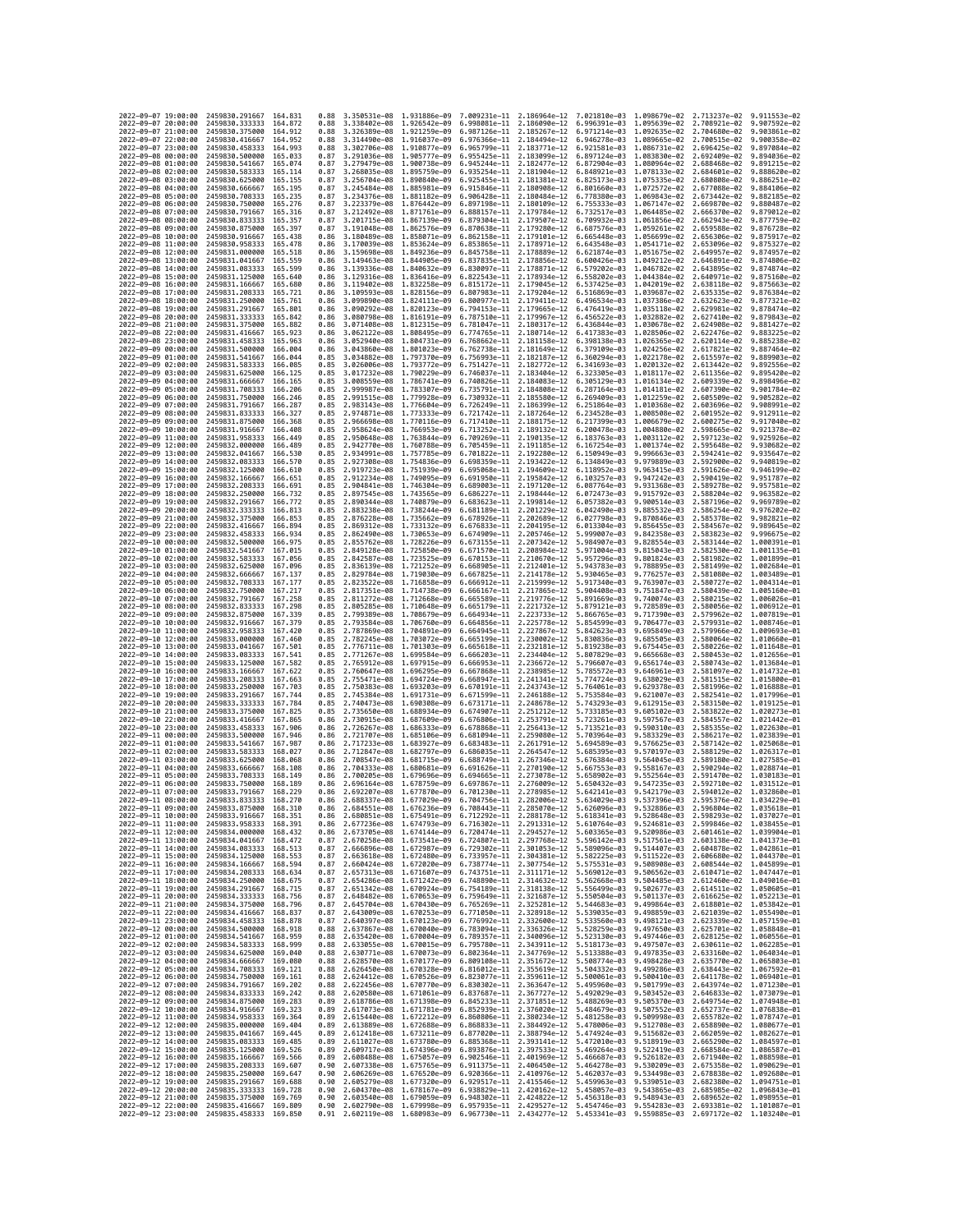| 2022-09-13 00:00:00                        |                     | 2459835,500000                                   | 169.890            | 0.91         | 2.601528e-08 1.682015e-09                              |                              |                                                     | 6.977687e-11 2.439072e-12 5.452102e-03 |                              | 9.565749e-03                                                                                                                                                                                                                                                   | 2.701026e-02 1.105413e-01                              |                                                                                                                                                                                                                                                                |
|--------------------------------------------|---------------------|--------------------------------------------------|--------------------|--------------|--------------------------------------------------------|------------------------------|-----------------------------------------------------|----------------------------------------|------------------------------|----------------------------------------------------------------------------------------------------------------------------------------------------------------------------------------------------------------------------------------------------------------|--------------------------------------------------------|----------------------------------------------------------------------------------------------------------------------------------------------------------------------------------------------------------------------------------------------------------------|
| 2022-09-13 01:00:00                        |                     | 2459835.541667                                   | 169.931            | 0.91         | 2.601017e-08 1.683092e-09                              |                              | 6.987804e-11                                        | 2.443912e-12                           | 5.451030e-03                 | 9.571876e-03                                                                                                                                                                                                                                                   | 2.704943e-02 1.107607e-01                              |                                                                                                                                                                                                                                                                |
| 2022-09-13 02:00:00                        |                     | 2459835.583333                                   | 169.972            | 0.91         | 2.600584e-08                                           | 1.684215e-09                 | 6.998083e-11                                        | 2.448797e-12                           | 5.450124e-03                 | 9.578265e-03                                                                                                                                                                                                                                                   | 2.708922e-02                                           | 1.109821e-01                                                                                                                                                                                                                                                   |
| 2022-09-13 03:00:00<br>2022-09-13 04:00:00 |                     | 2459835.625000<br>2459835.666667                 | 170.012<br>170.053 | 0.91<br>0.91 | 2.600231e-08 1.685385e-09<br>2.599957e-08 1.686600e-09 |                              | 7.008523e-11 2.453728e-12<br>7.019125e-11           | 2.458703e-12                           | 5.449384e-03<br>5.448810e-03 | 9.584916e-03<br>9.591829e-03                                                                                                                                                                                                                                   | 2.712963e-02 1.112055e-01<br>2.717067e-02 1.114310e-01 |                                                                                                                                                                                                                                                                |
| 2022-09-13 05:00:00                        |                     | 2459835.708333                                   | 170.093            | 0.91         | 2.599762e-08 1.687862e-09                              |                              | 7.029888e-11                                        | 2.463724e-12                           | 5.448401e-03                 | 9.599004e-03                                                                                                                                                                                                                                                   | 2.721233e-02 1.116586e-01                              |                                                                                                                                                                                                                                                                |
| 2022-09-13 06:00:00                        |                     | 2459835.750000                                   | 170.134            | 0.92         | 2.599647e-08                                           | 1.689170e-09                 | 7.040813e-11                                        | 2.468791e-12                           | 5.448159e-03                 | 9.606441e-03                                                                                                                                                                                                                                                   | 2.725462e-02                                           | 1.118882e-01                                                                                                                                                                                                                                                   |
| 2022-09-13 07:00:00                        |                     | 2459835.791667                                   | 170.174            | 0.92         | 2.599610e-08                                           | 1.690524e-09                 | 7.051901e-11                                        | 2.473902e-12                           | 5.448081e-03                 | 9.614140e-03                                                                                                                                                                                                                                                   | 2.729754e-02                                           | 1.121199e-01                                                                                                                                                                                                                                                   |
| 2022-09-13 08:00:00<br>2022-09-13 09:00:00 |                     | 2459835.833333<br>2459835.875000                 | 170.215<br>170,255 | 0.92<br>0.92 | 2.599652e-08 1.691923e-09<br>2.599773e-08 1.693369e-09 |                              | 7.063150e-11<br>7.074562e-11                        | 2.479060e-12<br>2.484262e-12           | 5.448170e-03<br>5.448423e-03 | 9.622101e-03<br>9.630324e-03                                                                                                                                                                                                                                   | 2.734109e-02 1.123536e-01<br>2.738526e-02 1.125894e-01 |                                                                                                                                                                                                                                                                |
| 2022-09-13 10:00:00                        |                     | 2459835.916667                                   | 170.296            | 0.92         | 2.599972e-08                                           | 1.694861e-09                 | 7.086136e-11                                        | 2.489511e-12                           | 5.448841e-03                 | 9.638809e-03                                                                                                                                                                                                                                                   | 2.743007e-02                                           | 1.128273e-01                                                                                                                                                                                                                                                   |
| 2022-09-13 11:00:00                        |                     | 2459835.958333                                   | 170.336            | 0.92         | 2.600251e-08 1.696399e-09                              |                              | 7.097872e-11                                        | 2.494805e-12                           | 5.449425e-03                 | 9.647556e-03                                                                                                                                                                                                                                                   | 2.747550e-02 1.130672e-01                              |                                                                                                                                                                                                                                                                |
| 2022-09-13 12:00:00                        |                     | 2459836.000000                                   | 170.377            | 0.93         | 2.600608e-08 1.697983e-09                              |                              | 7.109772e-11                                        | 2.500145e-12                           | 5.450173e-03                 | 9.656565e-03                                                                                                                                                                                                                                                   | 2.752156e-02                                           | 1.133092e-01                                                                                                                                                                                                                                                   |
| 2022-09-13 13:00:00<br>2022-09-13 14:00:00 |                     | 2459836.041667<br>2459836.083333                 | 170.417<br>170.458 | 0.93<br>0.93 | 2.601043e-08<br>2.601558e-08                           | 1.699614e-09<br>1.701290e-09 | 7.121834e-11<br>7.134059e-11                        | 2.505530e-12<br>2.510962e-12           | 5.451086e-03                 | 9.665837e-03<br>9.675370e-03                                                                                                                                                                                                                                   | 2.756825e-02                                           | 1.135533e-01<br>1.137995e-01                                                                                                                                                                                                                                   |
| 2022-09-13 15:00:00                        |                     | 2459836.125000                                   | 170.499            | 0.93         | 2.602150e-08                                           | 1.703013e-09                 | 7.146448e-11                                        | 2.516440e-12                           | 5.452163e-03<br>5.453405e-03 | 9.685166e-03                                                                                                                                                                                                                                                   | 2.761557e-02<br>2.766353e-02                           | 1.140477e-01                                                                                                                                                                                                                                                   |
| 2022-09-13 16:00:00                        |                     | 2459836.166667                                   | 170.539            | 0.93         | 2.602821e-08                                           | 1.704781e-09                 | 7.159000e-11                                        | 2.521963e-12                           | 5.454812e-03                 | 9.695224e-03                                                                                                                                                                                                                                                   | 2.771212e-02                                           | 1.142981e-01                                                                                                                                                                                                                                                   |
| 2022-09-13 17:00:00                        |                     | 2459836.208333                                   | 170.580            | 0.94         | 2.603571e-08                                           | 1.706596e-09                 | 7.171715e-11                                        | 2.527533e-12                           | 5.456383e-03                 | 9.705545e-03                                                                                                                                                                                                                                                   | 2.776134e-02                                           | 1.145505e-01                                                                                                                                                                                                                                                   |
| 2022-09-13 18:00:00                        |                     | 2459836.250000                                   | 170.620            | 0.94         | 2.604399e-08 1.708457e-09                              |                              | 7.184594e-11                                        | 2.533149e-12                           | 5.458118e-03                 | 9.716128e-03                                                                                                                                                                                                                                                   | 2.781119e-02 1.148050e-01                              |                                                                                                                                                                                                                                                                |
| 2022-09-13 19:00:00<br>2022-09-13 20:00:00 |                     | 2459836.291667<br>2459836.333333                 | 170.661<br>170.701 | 0.94<br>0.94 | 2.605305e-08 1.710364e-09<br>2.606290e-08 1.712317e-09 |                              | 7.197638e-11<br>7.210845e-11                        | 2.538812e-12<br>2.544520e-12           | 5.460017e-03<br>5.462081e-03 | 9.726973e-03<br>9.738082e-03                                                                                                                                                                                                                                   | 2.786168e-02 1.150616e-01<br>2.791281e-02 1.153204e-01 |                                                                                                                                                                                                                                                                |
| 2022-09-13 21:00:00                        |                     | 2459836.375000                                   | 170.742            | 0.94         | 2.607353e-08                                           | 1.714317e-09                 | 7.224217e-11                                        | 2.550275e-12                           | 5.464308e-03                 | 9.749453e-03                                                                                                                                                                                                                                                   | 2.796457e-02                                           | 1.155812e-01                                                                                                                                                                                                                                                   |
| 2022-09-13 22:00:00                        |                     | 2459836.416667                                   | 170.782            | 0.95         | 2.608494e-08                                           | 1.716362e-09                 | 7.237754e-11                                        | 2.556077e-12                           | 5.466700e-03                 | 9.761087e-03                                                                                                                                                                                                                                                   | 2.801697e-02                                           | 1.158441e-01                                                                                                                                                                                                                                                   |
| 2022-09-13 23:00:00                        |                     | 2459836.458333                                   | 170.823<br>170.864 | 0.95         | 2.609713e-08 1.718454e-09                              |                              | 7.251455e-11                                        | 2.561925e-12                           | 5.469255e-03                 | 9.772984e-03                                                                                                                                                                                                                                                   | 2.807001e-02 1.161092e-01                              | 1.163764e-01                                                                                                                                                                                                                                                   |
| 2022-09-14 00:00:00<br>2022-09-14 01:00:00 |                     | 2459836.500000<br>2459836.541667                 | 170.904            | 0.95<br>0.95 | 2.611011e-08<br>2.612387e-08 1.722777e-09              | 1.720593e-09                 | 7.265322e-11<br>7.279353e-11                        | 2.567821e-12<br>2.573762e-12           | 5.471975e-03<br>5.474858e-03 | 9.785145e-03<br>9.797569e-03                                                                                                                                                                                                                                   | 2.812368e-02<br>2.817800e-02 1.166456e-01              |                                                                                                                                                                                                                                                                |
| 2022-09-14 02:00:00                        |                     | 2459836.583333                                   | 170.945            | 0.95         | 2.613841e-08                                           | 1.725008e-09                 | 7.293551e-11                                        | 2.579751e-12                           | 5.477906e-03                 | 9.810257e-03                                                                                                                                                                                                                                                   | 2.823296e-02                                           | 1.169171e-01                                                                                                                                                                                                                                                   |
| 2022-09-14 03:00:00                        |                     | 2459836.625000                                   | 170.985            | 0.96         | 2.615373e-08                                           | 1.727286e-09                 | 7.307914e-11                                        | 2.585787e-12                           | 5.481117e-03                 | 9.823208e-03                                                                                                                                                                                                                                                   | 2.828856e-02                                           | 1.171906e-01                                                                                                                                                                                                                                                   |
| 2022-09-14 04:00:00                        |                     | 2459836.666667                                   | 171.026            | 0.96         | 2.616984e-08                                           | 1.729609e-09                 | 7.322443e-11                                        | 2.591870e-12                           | 5.484492e-03                 | 9.836423e-03                                                                                                                                                                                                                                                   | 2.834480e-02                                           | 1.174663e-01                                                                                                                                                                                                                                                   |
| 2022-09-14 05:00:00<br>2022-09-14 06:00:00 |                     | 2459836.708333<br>2459836.750000                 | 171.066<br>171,107 | 0.96<br>0.96 | 2.618672e-08 1.731979e-09<br>2.620439e-08 1.734396e-09 |                              | 7.337139e-11<br>7.352001e-11                        | 2.598000e-12<br>2.604178e-12           | 5.488031e-03<br>5.491734e-03 | 9.849903e-03<br>9.863647e-03                                                                                                                                                                                                                                   | 2.840168e-02 1.177441e-01<br>2.845921e-02 1.180241e-01 |                                                                                                                                                                                                                                                                |
| 2022-09-14 07:00:00                        |                     | 2459836.791667                                   | 171.147            | 0.96         | 2.622284e-08                                           | 1.736859e-09                 | 7.367030e-11                                        | 2.610402e-12                           | 5.495600e-03                 | 9.877655e-03                                                                                                                                                                                                                                                   | 2.851739e-02                                           | 1.183062e-01                                                                                                                                                                                                                                                   |
| 2022-09-14 08:00:00                        |                     | 2459836.833333                                   | 171,188            | 0.97         | 2.624207e-08                                           | 1.739369e-09                 | 7.382226e-11                                        | 2.616675e-12                           | 5.499631e-03                 | 9.891929e-03                                                                                                                                                                                                                                                   | 2.857621e-02                                           | 1.185905e-01                                                                                                                                                                                                                                                   |
| 2022-09-14 09:00:00                        |                     | 2459836.875000                                   | 171.229            | 0.97         | 2.626208e-08 1.741926e-09                              |                              | 7.397589e-11                                        | 2.622995e-12                           | 5.503825e-03                 | 9.906467e-03                                                                                                                                                                                                                                                   | 2.863569e-02                                           | 1.188769e-01                                                                                                                                                                                                                                                   |
| 2022-09-14 10:00:00<br>2022-09-14 11:00:00 |                     | 2459836.916667<br>2459836.958333                 | 171.269<br>171,310 | 0.97<br>0.97 | 2.628288e-08 1.744529e-09<br>2.630446e-08              | 1.747178e-09                 | 7.413120e-11 2.629362e-12<br>7.428820e-11           | 2.635778e-12                           | 5.508183e-03<br>5.512705e-03 | 9.921271e-03<br>9.936340e-03                                                                                                                                                                                                                                   | 2.869581e-02 1.191655e-01<br>2.875658e-02              | 1.194562e-01                                                                                                                                                                                                                                                   |
| 2022-09-14 12:00:00                        |                     | 2459837.000000                                   | 171,350            | 0.98         | 2.632682e-08                                           | 1.749875e-09                 | 7.444687e-11                                        | 2.642241e-12                           | 5.517391e-03                 | 9.951675e-03                                                                                                                                                                                                                                                   | 2.881800e-02                                           | 1.197492e-01                                                                                                                                                                                                                                                   |
| 2022-09-14 13:00:00                        |                     | 2459837.041667                                   | 171.391            | 0.98         | 2.634996e-08 1.752618e-09                              |                              | 7.460723e-11                                        | 2.648752e-12                           | 5.522241e-03                 | 9.967276e-03                                                                                                                                                                                                                                                   | 2.888007e-02 1.200443e-01                              |                                                                                                                                                                                                                                                                |
| 2022-09-14 14:00:00                        |                     | 2459837.083333                                   | 171.431            | 0.98         | 2.637388e-08 1.755408e-09                              |                              | 7.476928e-11                                        | 2.655312e-12                           | 5.527255e-03                 | 9.983143e-03                                                                                                                                                                                                                                                   | 2.894280e-02 1.203415e-01                              |                                                                                                                                                                                                                                                                |
| 2022-09-14 15:00:00<br>2022-09-14 16:00:00 |                     | 2459837.125000<br>2459837.166667                 | 171.472<br>171.513 | 0.98<br>0.99 | 2.639859e-08<br>2.642408e-08 1.761129e-09              | 1.758245e-09                 | 7.493302e-11<br>7.509845e-11                        | 2.661920e-12<br>2.668576e-12           | 5.532433e-03<br>5.537775e-03 | 9.999277e-03<br>1.001568e-02                                                                                                                                                                                                                                   | 2.900618e-02<br>2.907022e-02 1.209427e-01              | 1.206410e-01                                                                                                                                                                                                                                                   |
| 2022-09-14 17:00:00                        |                     | 2459837.208333                                   | 171.553            | 0.99         | 2.645035e-08 1.764060e-09                              |                              | 7.526559e-11                                        | 2.675280e-12                           | 5.543281e-03                 | 1.003235e-02                                                                                                                                                                                                                                                   | 2.913492e-02                                           | 1.212465e-01                                                                                                                                                                                                                                                   |
| 2022-09-14 18:00:00                        |                     | 2459837.250000                                   | 171.594            | 0.99         | 2.647741e-08                                           | 1.767038e-09                 | 7.543443e-11                                        | 2.682033e-12                           | 5.548952e-03                 | 1.004928e-02                                                                                                                                                                                                                                                   | 2.920028e-02                                           | 1.215526e-01                                                                                                                                                                                                                                                   |
| 2022-09-14 19:00:00                        |                     | 2459837.291667                                   | 171.634<br>171.675 | 0.99         | 2.650525e-08                                           | 1.770063e-09                 | 7.560497e-11                                        | 2.688835e-12                           | 5.554787e-03                 | 1.006649e-02                                                                                                                                                                                                                                                   | 2.926629e-02                                           | 1.218609e-01                                                                                                                                                                                                                                                   |
| 2022-09-14 20:00:00<br>2022-09-14 21:00:00 |                     | 2459837.333333<br>2459837.375000                 | 171.715            | 0.99<br>1.00 | 2.653388e-08<br>2.656329e-08 1.776255e-09              | 1.773135e-09                 | 7.577722e-11<br>7.595118e-11                        | 2.695686e-12<br>2.702586e-12           | 5.560786e-03<br>5.566950e-03 | 1.008396e-02<br>1.010170e-02                                                                                                                                                                                                                                   | 2.933297e-02 1.221713e-01<br>2.940031e-02 1.224840e-01 |                                                                                                                                                                                                                                                                |
| 2022-09-14 22:00:00                        |                     | 2459837.416667                                   | 171.756            | 1.00         | 2.659349e-08                                           | 1.779421e-09                 | 7.612686e-11                                        | 2.709534e-12                           | 5.573278e-03                 | 1,011971e-02                                                                                                                                                                                                                                                   | 2.946831e-02                                           | 1.227990e-01                                                                                                                                                                                                                                                   |
| 2022-09-14 23:00:00                        |                     | 2459837.458333                                   | 171.797            | 1.00         | 2.662447e-08 1.782635e-09                              |                              | 7.630425e-11                                        | 2.716532e-12                           | 5.579771e-03                 | 1.013799e-02                                                                                                                                                                                                                                                   | 2.953698e-02 1.231161e-01                              |                                                                                                                                                                                                                                                                |
| 2022-09-15 00:00:00                        |                     | 2459837.500000                                   | 171.837            | 1.00         | 2.665624e-08 1.785897e-09                              |                              | 7.648337e-11                                        | 2.723579e-12                           | 5.586429e-03                 | 1.015654e-02                                                                                                                                                                                                                                                   | 2.960632e-02 1.234355e-01                              |                                                                                                                                                                                                                                                                |
| 2022-09-15 01:00:00<br>2022-09-15 02:00:00 |                     | 2459837.541667<br>2459837.583333                 | 171.878<br>171.918 | 1.01<br>1.01 | 2.668879e-08 1.789206e-09<br>2.672213e-08              | 1.792563e-09                 | 7.666422e-11<br>7.684680e-11                        | 2.730676e-12<br>2.737822e-12           | 5.593251e-03<br>5.600239e-03 | 1.017536e-02<br>1.019444e-02                                                                                                                                                                                                                                   | 2.967632e-02 1.237571e-01<br>2.974700e-02              | 1.240810e-01                                                                                                                                                                                                                                                   |
| 2022-09-15 03:00:00                        |                     | 2459837.625000                                   | 171.959            | 1.01         | 2.675626e-08 1.795967e-09                              |                              | 7.703111e-11                                        | 2.745018e-12                           | 5.607392e-03                 | 1.021380e-02                                                                                                                                                                                                                                                   | 2.981834e-02 1.244071e-01                              |                                                                                                                                                                                                                                                                |
| 2022-09-15 04:00:00                        |                     | 2459837.666667                                   | 171.999            | 1.02         | 2.679118e-08 1.799419e-09                              |                              | 7.721716e-11                                        | 2.752264e-12                           | 5.614710e-03                 | 1.023344e-02                                                                                                                                                                                                                                                   | 2.989036e-02 1.247355e-01                              |                                                                                                                                                                                                                                                                |
| 2022-09-15 05:00:00                        |                     | 2459837.708333                                   | 172.040            | 1.02         | 2.682689e-08                                           | 1.802919e-09                 | 7.740495e-11                                        | 2.759560e-12                           | 5.622193e-03                 | 1.025334e-02                                                                                                                                                                                                                                                   | 2.996306e-02                                           | 1.250662e-01                                                                                                                                                                                                                                                   |
| 2022-09-15 06:00:00<br>2022-09-15 07:00:00 |                     | 2459837.750000<br>2459837.791667                 | 172.081<br>172.121 | 1.02<br>1.02 | 2.686339e-08 1.806466e-09<br>2.690068e-08              | 1.810062e-09                 | 7.759449e-11<br>7.778578e-11                        | 2.766906e-12<br>2.774302e-12           | 5.629842e-03<br>5.637657e-03 | 1.027352e-02<br>1.029396e-02                                                                                                                                                                                                                                   | 3.003642e-02 1.253991e-01<br>3.011047e-02 1.257343e-01 |                                                                                                                                                                                                                                                                |
| 2022-09-15 08:00:00                        |                     | 2459837.833333                                   | 172,162            | 1.03         | 2.693876e-08                                           | 1.813705e-09                 | 7.797882e-11                                        | 2.781749e-12                           | 5.645637e-03                 | 1.031468e-02                                                                                                                                                                                                                                                   | 3.018520e-02                                           | 1.260718e-01                                                                                                                                                                                                                                                   |
| 2022-09-15 09:00:00                        |                     | 2459837.875000                                   | 172.202            | 1.03         | 2.697763e-08                                           | 1.817397e-09                 | 7.817362e-11                                        | 2.789246e-12                           | 5.653784e-03                 | 1.033568e-02                                                                                                                                                                                                                                                   | 3.026060e-02                                           | 1.264116e-01                                                                                                                                                                                                                                                   |
| 2022-09-15 10:00:00                        |                     | 2459837.916667                                   | 172.243            | 1.03         | 2.701729e-08 1.821137e-09                              |                              | 7.837018e-11                                        | 2.796794e-12                           |                              | 5.662096e-03 1.035695e-02                                                                                                                                                                                                                                      | 3.033669e-02 1.267537e-01                              |                                                                                                                                                                                                                                                                |
| 2022-09-15 11:00:00<br>2022-09-15 12:00:00 |                     | 2459837.958333<br>2459838.000000                 | 172.284<br>172.324 | 1.03<br>1.04 | 2.705775e-08 1.824925e-09<br>2.709900e-08              | 1.828761e-09                 | 7.856852e-11<br>7.876862e-11                        | 2.804392e-12<br>2.812042e-12           | 5.679221e-03                 | 5.670575e-03 1.037849e-02<br>1.040031e-02                                                                                                                                                                                                                      | 3.041347e-02 1.270980e-01<br>3.049092e-02 1.274447e-01 |                                                                                                                                                                                                                                                                |
| 2022-09-15 13:00:00                        |                     | 2459838.041667                                   | 172,365            | 1.04         | 2.714105e-08                                           | 1.832646e-09                 | 7.897050e-11                                        | 2.819743e-12                           |                              | 5.688033e-03 1.042240e-02                                                                                                                                                                                                                                      | 3.056907e-02                                           | 1.277937e-01                                                                                                                                                                                                                                                   |
| 2022-09-15 14:00:00                        |                     | 2459838.083333                                   | 172.405            | 1.04         | 2.718390e-08 1.836580e-09                              |                              | 7.917416e-11                                        | 2.827494e-12                           |                              | 5.697012e-03 1.044477e-02                                                                                                                                                                                                                                      | 3.064791e-02 1.281450e-01                              |                                                                                                                                                                                                                                                                |
| 2022-09-15 15:00:00                        |                     | 2459838.125000                                   | 172.446            | 1.05         | 2.722754e-08                                           | 1.840562e-09                 | 7.937960e-11                                        | 2.835298e-12                           | 5.706158e-03                 | 1.046742e-02                                                                                                                                                                                                                                                   | 3.072743e-02 1.284987e-01                              |                                                                                                                                                                                                                                                                |
| 2022-09-15 16:00:00<br>2022-09-15 17:00:00 |                     | 2459838.166667<br>2459838.208333                 | 172,487<br>172.527 | 1.05<br>1.05 | 2.727198e-08<br>2.731721e-08                           | 1.844593e-09<br>1.848672e-09 | 7.958684e-11<br>7.979587e-11                        | 2.843153e-12<br>2.851059e-12           | 5.715471e-03<br>5.724952e-03 | 1.049034e-02<br>1.051354e-02                                                                                                                                                                                                                                   | 3.080765e-02<br>3.088857e-02                           | 1.288547e-01<br>1.292130e-01                                                                                                                                                                                                                                   |
| 2022-09-15 18:00:00                        |                     | 2459838.250000                                   | 172,568            | 1.05         | 2.736325e-08                                           | 1.852801e-09                 | 8.000669e-11                                        | 2.859018e-12                           | 5.734600e-03                 | 1.053702e-02                                                                                                                                                                                                                                                   | 3.097018e-02                                           | 1.295737e-01                                                                                                                                                                                                                                                   |
| 2022-09-15 19:00:00                        |                     | 2459838.291667                                   | 172.608            | 1.06         | 2.741009e-08                                           | 1.856978e-09                 | 8.021933e-11                                        | 2.867028e-12                           | 5.744416e-03                 | 1.056078e-02                                                                                                                                                                                                                                                   | 3.105249e-02 1.299368e-01                              |                                                                                                                                                                                                                                                                |
| 2022-09-15 20:00:00                        |                     | 2459838.333333                                   | 172.649            | 1.06         | 2.745773e-08                                           | 1.861205e-09                 | 8.043377e-11                                        | 2.875091e-12                           | 5.754401e-03                 | 1.058482e-02                                                                                                                                                                                                                                                   | 3.113550e-02                                           | 1.303022e-01                                                                                                                                                                                                                                                   |
| 2022-09-15 21:00:00                        |                     | 2459838.375000                                   | 172.690            | 1.06         | 2.750618e-08 1.865481e-09                              |                              | 8.065002e-11 2.883206e-12                           |                                        |                              | 5.764553e-03 1.060914e-02                                                                                                                                                                                                                                      | 3.121921e-02 1.306700e-01                              |                                                                                                                                                                                                                                                                |
| 2022-09-15 22:00:00<br>2022-09-15 23:00:00 |                     | 2459838.416667<br>2459838.458333                 | 172.730<br>172.771 | 1.07<br>1.07 | 2.755543e-08 1.869806e-09<br>2.760548e-08              | 1.874180e-09                 | 8.086810e-11<br>8.108799e-11                        | 2.891374e-12<br>2.899594e-12           | 5.785365e-03                 | 5.774875e-03 1.063373e-02<br>1.065861e-02                                                                                                                                                                                                                      | 3.130362e-02 1.310401e-01<br>3.138874e-02 1.314127e-01 |                                                                                                                                                                                                                                                                |
| 2022-09-16 00:00:00                        |                     | 2459838.500000                                   | 172,811            | 1.07         | 2.765634e-08                                           | 1.878605e-09                 | 8.130972e-11                                        | 2.907867e-12                           | 5.796024e-03                 | 1.068377e-02                                                                                                                                                                                                                                                   | 3.147457e-02                                           | 1.317876e-01                                                                                                                                                                                                                                                   |
| 2022-09-16 01:00:00                        |                     | 2459838.541667                                   | 172,852            | 1.08         | 2.770801e-08                                           | 1.883078e-09                 | 8.153328e-11                                        | 2.916193e-12                           | 5.806852e-03                 | 1,070921e-02                                                                                                                                                                                                                                                   | 3.156111e-02                                           | 1.321650e-01                                                                                                                                                                                                                                                   |
| 2022-09-16 02:00:00                        |                     | 2459838.583333                                   | 172,893<br>172.933 | 1.08<br>1.08 | 2.776049e-08 1.887602e-09<br>2.781378e-08              | 1.892175e-09                 | 8.175868e-11 2.924572e-12<br>8.198592e-11           | 2.933005e-12                           | 5.817851e-03<br>5.829019e-03 | 1.073494e-02                                                                                                                                                                                                                                                   | 3.164836e-02 1.325447e-01                              | 1.329269e-01                                                                                                                                                                                                                                                   |
| 2022-09-16 03:00:00<br>2022-09-16 04:00:00 |                     | 2459838.625000<br>2459838.666667                 | 172.974            | 1.09         | 2.786788e-08 1.896799e-09                              |                              | 8.221502e-11                                        | 2.941491e-12                           | 5.840357e-03                 | 1.076095e-02<br>1.078724e-02                                                                                                                                                                                                                                   | 3.173633e-02<br>3.182501e-02 1.333115e-01              |                                                                                                                                                                                                                                                                |
| 2022-09-16 05:00:00                        |                     | 2459838.708333                                   | 173.014            | 1.09         | 2.792280e-08                                           | 1.901472e-09                 | 8.244597e-11                                        | 2.950031e-12                           | 5.851865e-03                 | 1.081382e-02                                                                                                                                                                                                                                                   | 3.191441e-02                                           | 1.336985e-01                                                                                                                                                                                                                                                   |
| 2022-09-16 06:00:00                        |                     | 2459838,750000                                   | 173.055            | 1.09         | 2.797852e-08                                           | 1.906196e-09                 | 8.267878e-11                                        | 2.958624e-12                           | 5.863544e-03                 | 1.084068e-02                                                                                                                                                                                                                                                   | 3.200453e-02                                           | 1.340880e-01                                                                                                                                                                                                                                                   |
| 2022-09-16 07:00:00<br>2022-09-16 08:00:00 |                     | 2459838.791667<br>2459838,833333                 | 173.096<br>173.136 | 1.10<br>1.10 | 2.803507e-08<br>2.809243e-08 1.915794e-09              | 1.910970e-09                 | 8.291346e-11<br>8.315001e-11                        | 2.967272e-12<br>2.975974e-12           | 5.875395e-03<br>5.887416e-03 | 1.086783e-02<br>1.089527e-02                                                                                                                                                                                                                                   | 3.209537e-02<br>3.218694e-02                           | 1.344799e-01<br>1.348743e-01                                                                                                                                                                                                                                   |
| 2022-09-16 09:00:00                        |                     | 2459838.875000                                   | 173.177            | 1.10         | 2.815061e-08 1.920669e-09                              |                              | 8.338843e-11                                        | 2.984730e-12                           | 5.899609e-03                 | 1.092300e-02                                                                                                                                                                                                                                                   | 3.227923e-02 1.352711e-01                              |                                                                                                                                                                                                                                                                |
| 2022-09-16 10:00:00                        |                     | 2459838.916667                                   | 173.217            | 1.11         | 2.820961e-08                                           | 1,925595e-09                 | 8.362874e-11                                        | 2.993541e-12                           | 5.911974e-03                 | 1.095101e-02                                                                                                                                                                                                                                                   | 3.237225e-02                                           | 1.356705e-01                                                                                                                                                                                                                                                   |
| 2022-09-16 11:00:00                        |                     | 2459838.958333                                   | 173.258            | 1.11         | 2.826943e-08 1.930571e-09                              |                              | 8.387094e-11                                        | 3.002407e-12                           | 5.924511e-03                 | 1,097931e-02                                                                                                                                                                                                                                                   | 3.246601e-02                                           | 1.360723e-01                                                                                                                                                                                                                                                   |
| 2022-09-16 12:00:00<br>2022-09-16 13:00:00 |                     | 2459839.000000<br>2459839.041667 173.339         | 173.299            | 1.11         | 2.833008e-08 1.935599e-09                              |                              | 8.411504e-11 3.011327e-12 5.937221e-03 1.100790e-02 |                                        |                              | 1.12 2.839155e-08 1.940677e-09 8.436103e-11 3.020303e-12 5.950103e-03 1.103678e-02 3.265572e-02 1.368833e-01                                                                                                                                                   | 3.256050e-02 1.364766e-01                              |                                                                                                                                                                                                                                                                |
| 2022-09-16 14:00:00                        |                     | 2459839.083333                                   | 173.380            | 1.12         | 2.845385e-08 1.945807e-09                              |                              | 8.460894e-11                                        | 3.029334e-12                           | 5.963159e-03                 | 1.106596e-02                                                                                                                                                                                                                                                   | 3.275168e-02                                           | 1.372926e-01                                                                                                                                                                                                                                                   |
|                                            |                     | 2022-09-16 15:00:00 2459839.125000 173.421       |                    | 1.12         |                                                        |                              |                                                     |                                        |                              | 2.851697e-08 1.950988e-09 8.485875e-11 3.038421e-12 5.976388e-03 1.109542e-02 3.284838e-02 1.377045e-01                                                                                                                                                        |                                                        |                                                                                                                                                                                                                                                                |
| 2022-09-16 17:00:00                        | 2022-09-16 16:00:00 | 2459839.166667 173.461<br>2459839.208333 173.502 |                    |              |                                                        |                              |                                                     |                                        |                              | 1.13 2.858093e-08 1.956221e-09 8.511049e-11 3.047563e-12 5.989792e-03 1.112518e-02 3.294583e-02 1.381188e-01                                                                                                                                                   |                                                        |                                                                                                                                                                                                                                                                |
| 2022-09-16 18:00:00                        |                     | 2459839.250000 173.542                           |                    |              |                                                        |                              |                                                     |                                        |                              | $\begin{array}{cccccccc} 1.13 & 2.864571e-08 & 1.961505e-09 & 8.536415e-11 & 3.056761e-12 & 6.003369e-03 & 1.115523e-02 & 3.304402e-02 & 1.385357e-01 \\ 1.13 & 2.871133e-08 & 1.966841e-09 & 8.561974e-11 & 3.066016e-12 & 6.017121e-03 & 1.118558e-02 & 3.3$ |                                                        |                                                                                                                                                                                                                                                                |
| 2022-09-16 19:00:00                        |                     | 2459839.291667 173.583                           |                    |              |                                                        |                              |                                                     |                                        |                              | 1.14 2.877778e-08 1.972229e-09 8.587727e-11 3.075326e-12 6.031048e-03 1.121622e-02 3.324265e-02 1.393770e-01                                                                                                                                                   |                                                        |                                                                                                                                                                                                                                                                |
| 2022-09-16 20:00:00                        |                     | 2459839.333333 173.624                           |                    |              |                                                        |                              |                                                     |                                        |                              |                                                                                                                                                                                                                                                                |                                                        |                                                                                                                                                                                                                                                                |
| 2022-09-16 21:00:00<br>2022-09-16 22:00:00 |                     | 2459839.375000 173.664<br>2459839.416667 173.705 |                    |              |                                                        |                              |                                                     |                                        |                              | 1.14 2.884597e-08 1.971669e-09 8.613674e-11 3.084693e-12 6.043150e-03 1.124716e-02 3.334309e-02 1.398016e-01<br>1.14 2.884597e-08 1.983161e-09 8.613674e-11 3.094693e-12 6.043150e-03 1.124716e-02 3.334309e-02 1.398016e-01<br>1.15                           |                                                        |                                                                                                                                                                                                                                                                |
| 2022-09-16 23:00:00                        |                     | 2459839.458333 173.745                           |                    |              |                                                        |                              |                                                     |                                        |                              | 1.15 2.905198e-08 1.994303e-09 8.692690e-11 3.113136e-12 6.088513e-03 1.134176e-02 3.364895e-02 1.410906e-01                                                                                                                                                   |                                                        |                                                                                                                                                                                                                                                                |
| 2022-09-17 00:00:00                        |                     | 2459839.500000 173.786                           |                    |              |                                                        |                              |                                                     |                                        |                              |                                                                                                                                                                                                                                                                |                                                        |                                                                                                                                                                                                                                                                |
| 2022-09-17 01:00:00                        |                     | 2459839.541667                                   | 173.827            |              |                                                        |                              |                                                     |                                        |                              | 1.15 2.912264e-08 1.999952e-09 8.719421e-11 3.122731e-12 6.103320e-03 1.137389e-02 3.375243e-02 1.415255e-01<br>1.16 2.919414e-08 2.085555e-09 8.74635ie-11 3.122731e-12 6.103320e-03 1.137389e-02 3.375243e-02 1.415255e-01<br>1.16                           |                                                        |                                                                                                                                                                                                                                                                |
| 2022-09-17 02:00:00<br>2022-09-17 03:00:00 |                     | 2459839.583333 173.867<br>2459839.625000 173.908 |                    |              |                                                        |                              |                                                     |                                        |                              | 1.17 2.933969e-08 2.017219e-09 8.800805e-11 3.151862e-12 6.148808e-03 1.147208e-02 3.406746e-02 1.428457e-01                                                                                                                                                   |                                                        |                                                                                                                                                                                                                                                                |
| 2022-09-17 04:00:00                        |                     | 2459839.666667 173.949                           |                    |              |                                                        |                              |                                                     |                                        |                              |                                                                                                                                                                                                                                                                |                                                        |                                                                                                                                                                                                                                                                |
| 2022-09-17 05:00:00                        |                     | 2459839.708333 173.989                           |                    |              |                                                        |                              |                                                     |                                        |                              | $\begin{array}{cccccccc} 1.17 & 2.941374e-08 & 2.023080e-09 & 8.828332e-11 & 3.161689e-12 & 6.164327e-03 & 1.150542e-02 & 3.417402e-02 & 1.432911e-01 \\ 1.17 & 2.948864e-08 & 2.028996e-09 & 8.856059e-11 & 3.171574e-12 & 6.180025e-03 & 1.153906e-02 & 3.4$ |                                                        |                                                                                                                                                                                                                                                                |
| 2022-09-17 06:00:00                        |                     | 2459839.750000 174.030                           |                    |              |                                                        |                              |                                                     |                                        |                              | 1.18 2.956440e-08 2.034964e-09 8.883987e-11 3.181517e-12 6.195902e-03 1.157300e-02 3.438945e-02 1.441897e-01                                                                                                                                                   |                                                        |                                                                                                                                                                                                                                                                |
| 2022-09-17 07:00:00<br>2022-09-17 08:00:00 |                     | 2459839.791667 174.071<br>2459839.833333         | 174.111            |              |                                                        |                              |                                                     |                                        |                              |                                                                                                                                                                                                                                                                |                                                        |                                                                                                                                                                                                                                                                |
| 2022-09-17 09:00:00                        |                     | 2459839.875000 174.152                           |                    |              |                                                        |                              |                                                     |                                        |                              | 1.18 2.964102e-08 2.040937e-09 8.912117e-11 3.191520e-12 6.211955e-03 1.160725e-02 3.449834e-02 1.446431e-01<br>1.19 2.971850e-08 2.047085e-09 8.949456e-11 3.201581e-12 6.228197e-03 1.160725e-02 3.449834e-02 1.456431e-01<br>1.19                           |                                                        |                                                                                                                                                                                                                                                                |
| 2022-09-17 10:00:00                        |                     | 2459839.916667 174.192                           |                    |              |                                                        |                              |                                                     |                                        |                              | 1.19 2.987605e-08 2.059378e-09 8.997726e-11 3.221882e-12 6.261215e-03 1.171184e-02 3.482973e-02 1.460191e-01                                                                                                                                                   |                                                        |                                                                                                                                                                                                                                                                |
| 2022-09-17 11:00:00<br>2022-09-17 12:00:00 |                     | 2459839.958333 174.233                           |                    |              |                                                        |                              |                                                     |                                        |                              | 1.20 2.995612e-08 2.065617e-09 9.026671e-11 3.232122e-12 6.277996e-03 1.174733e-02 3.494178e-02 1.464832e-01 1.20 3.003706e-08 2.071911e-09 9.05521e-11 3.242421e-12 6.277996e-03 1.174733e-02 3.494178e-02 1.469500e-01                                       |                                                        |                                                                                                                                                                                                                                                                |
| 2022-09-17 13:00:00                        |                     | 2459840.000000 174.274<br>2459840.041667 174.314 |                    |              |                                                        |                              |                                                     |                                        |                              | 1.21 3.011888e-08 2.078259e-09 9.085178e-11 3.252781e-12 6.312105e-03 1.181922e-02 3.516825e-02 1.474195e-01                                                                                                                                                   |                                                        |                                                                                                                                                                                                                                                                |
| 2022-09-17 14:00:00                        |                     | 2459840.083333 174.355                           |                    |              |                                                        |                              |                                                     |                                        |                              | 1.21 3.020157e-08 2.084663e-09 9.114742e-11 3.263202e-12 6.329434e-03 1.185564e-02 3.528269e-02 1.478918e-01                                                                                                                                                   |                                                        |                                                                                                                                                                                                                                                                |
| 2022-09-17 15:00:00<br>2022-09-17 16:00:00 |                     | 2459840.125000                                   | 174.396            |              |                                                        |                              |                                                     |                                        |                              | 1.22 3.020513e-08 2.001121e-09 9.144513e-11 3.273683e-12 6.346947e-03 1.189237e-02 3.539794e-02 1.483668e-01<br>1.22 3.0396957e-08 2.097635e-09 9.1744913e-11 3.284224e-12 6.346947e-03 1.189241e-02 3.539794e-02 1.483668e-01<br>1.                           |                                                        |                                                                                                                                                                                                                                                                |
| 2022-09-17 17:00:00                        |                     | 2459840.166667 174.436<br>2459840.208333 174.477 |                    |              |                                                        |                              |                                                     |                                        |                              |                                                                                                                                                                                                                                                                |                                                        |                                                                                                                                                                                                                                                                |
| 2022-09-17 18:00:00                        |                     | 2459840.250000 174.518                           |                    |              |                                                        |                              |                                                     |                                        |                              |                                                                                                                                                                                                                                                                |                                                        |                                                                                                                                                                                                                                                                |
| 2022-09-17 19:00:00                        |                     | 2459840.291667                                   | 174.558            |              |                                                        |                              |                                                     |                                        |                              | 1.23 3.054110e-08 2.110829e-09 9.235082e-11 3.305492e-12 6.408591e-03 1.200445e-02 3.574853e-02 1.498084e-01<br>1.23 3.054110e-08 2.111510e-09 9.255092e-11 3.3163492e-12 6.408459e-03 1.200445e-02 3.586702e-02 1.587884e-01<br>1.2                           |                                                        |                                                                                                                                                                                                                                                                |
| 2022-09-17 20:00:00                        |                     | 2459840.333333 174.599                           |                    |              |                                                        |                              |                                                     |                                        |                              |                                                                                                                                                                                                                                                                |                                                        |                                                                                                                                                                                                                                                                |
| 2022-09-17 21:00:00                        |                     | 2459840.375000 174.640<br>2459840.416667 174.680 |                    |              |                                                        |                              |                                                     |                                        |                              |                                                                                                                                                                                                                                                                |                                                        |                                                                                                                                                                                                                                                                |
| 2022-09-17 22:00:00<br>2022-09-17 23:00:00 |                     | 2459840.458333 174.721                           |                    |              |                                                        |                              |                                                     |                                        |                              | $\frac{1.24}{1.25}\begin{smallmatrix} 3.080594e-08& 2.131039e-09& 9.327559e-11& 3.337855e-12& 6.455906e-03& 1.211039e-02& 3.610646e-02& 1.512751e-01\\ 1.24& 3.089486e-08& 2.137889e-09& 9.58798e-11& 3.348767e-12& 6.474718e-02& 1.215334e-02& $              |                                                        |                                                                                                                                                                                                                                                                |
| 2022-09-18 00:00:00                        |                     | 2459840.500000 174.762                           |                    |              |                                                        |                              |                                                     |                                        |                              | 1.25 3.107702e-08 2.151758e-09 9.421938e-11 3.370780e-12 6.512906e-03 1.223721e-02 3.647183e-02 1.527673e-01                                                                                                                                                   |                                                        |                                                                                                                                                                                                                                                                |
| 2022-09-18 01:00:00                        |                     | 2459840.541667 174.802                           |                    |              |                                                        |                              |                                                     |                                        |                              | 1.26 3.116948e-08 2.158777e-09 9.453831e-11 3.381881e-12 6.532284e-03 1.227714e-02 3.659529e-02 1.532704e-01                                                                                                                                                   |                                                        |                                                                                                                                                                                                                                                                |
|                                            |                     |                                                  |                    |              |                                                        |                              |                                                     |                                        |                              |                                                                                                                                                                                                                                                                |                                                        |                                                                                                                                                                                                                                                                |
| 2022-09-18 03:00:00                        | 2022-09-18 02:00:00 | 2459840.583333 174.843<br>2459840.625000         | 174.883            |              |                                                        |                              |                                                     |                                        |                              |                                                                                                                                                                                                                                                                |                                                        | $\begin{array}{cccccccc} 1.26 & 3.126285e-08 & 2.165854e-09 & 9.485941e-11 & 3.393045e-12 & 6.551850e-03 & 1.231738e-02 & 3.671959e-02 & 1.537764e-01 \\ 1.26 & 3.135712e-08 & 2.172989e-09 & 9.518268e-11 & 3.404272e-12 & 6.571607e-03 & 1.235796e-02 & 3.6$ |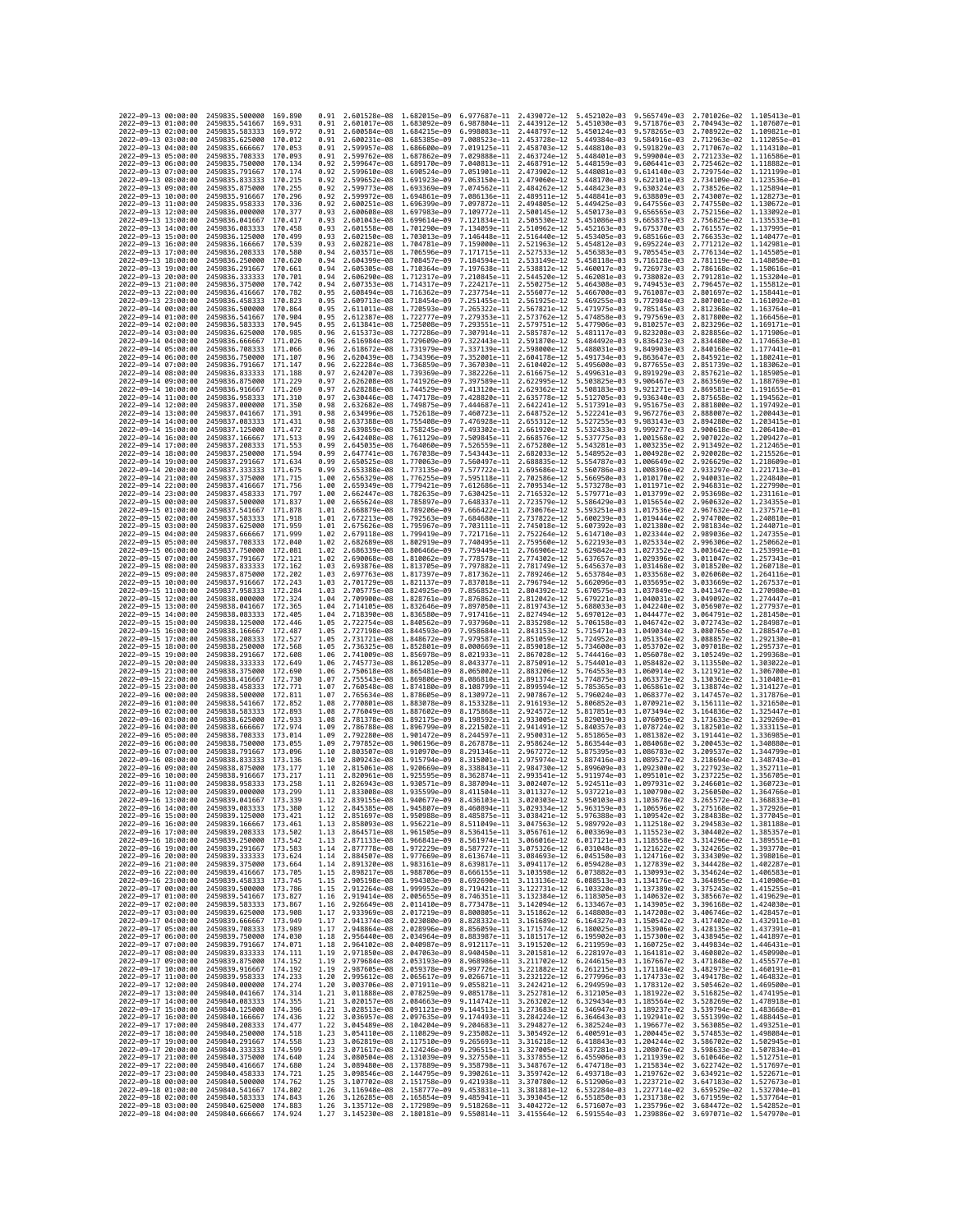|                                            | 2022-09-18 05:00:00 | 2459840.708333                                   | 174.965             | 1.27         | 3.154839e-08 2.187431e-09                                                                                                                                                                                                                                      |                                           | 9.583579e-11                 | 3.426920e-12                 |                                                        | 6.611693e-03 1.244009e-02                                                                               | 3.709754e-02 1.553116e-01                              |                              |
|--------------------------------------------|---------------------|--------------------------------------------------|---------------------|--------------|----------------------------------------------------------------------------------------------------------------------------------------------------------------------------------------------------------------------------------------------------------------|-------------------------------------------|------------------------------|------------------------------|--------------------------------------------------------|---------------------------------------------------------------------------------------------------------|--------------------------------------------------------|------------------------------|
| 2022-09-18 06:00:00                        |                     | 2459840.750000                                   | 175.005             | 1.28         | 3.164540e-08                                                                                                                                                                                                                                                   | 2.194738e-09                              | 9.616565e-11                 |                              | 3.438340e-12 6.632023e-03                              | 1.248165e-02                                                                                            | 3.722522e-02 1.558292e-01                              |                              |
| 2022-09-18 07:00:00                        |                     | 2459840.791667                                   | 175.046             | 1.28         | 3.174333e-08                                                                                                                                                                                                                                                   | 2.202105e-09                              | 9.649771e-11                 | 3.449824e-12                 | 6.652545e-03                                           | 1.252354e-02                                                                                            | 3.735376e-02                                           | 1.563497e-01                 |
| 2022-09-18 08:00:00                        |                     | 2459840.833333 175.087                           |                     | 1.29         | 3.184217e-08 2.209529e-09                                                                                                                                                                                                                                      |                                           | 9.683199e-11                 |                              | 3.461374e-12  6.673261e-03  1.256576e-02               |                                                                                                         | 3.748316e-02 1.568731e-01                              |                              |
| 2022-09-18 09:00:00                        |                     | 2459840.875000 175.127                           |                     | 1.29         | 3.194194e-08 2.217012e-09                                                                                                                                                                                                                                      |                                           | 9.716850e-11                 | 3.472989e-12                 |                                                        | 6.694170e-03 1.260832e-02                                                                               | 3.761342e-02 1.573995e-01                              |                              |
| 2022-09-18 10:00:00<br>2022-09-18 11:00:00 |                     | 2459840.916667                                   | 175.168<br>175.209  | 1.30         | 3.204264e-08                                                                                                                                                                                                                                                   | 2.224554e-09                              | 9.750724e-11                 | 3.484669e-12                 | 6.715274e-03<br>6.736572e-03                           | 1.265121e-02                                                                                            | 3.774455e-02                                           | 1.579289e-01<br>1.584612e-01 |
| 2022-09-18 12:00:00                        |                     | 2459840.958333<br>2459841.000000                 | 175.249             | 1.30<br>1.31 | 3.214427e-08<br>3.224683e-08                                                                                                                                                                                                                                   | 2.232155e-09<br>2.239816e-09              | 9.784824e-11<br>9.819148e-11 | 3.496415e-12<br>3.508227e-12 | 6.758066e-03                                           | 1.269444e-02<br>1.273801e-02                                                                            | 3.787655e-02<br>3.800941e-02                           | 1.589966e-01                 |
| 2022-09-18 13:00:00                        |                     | 2459841.041667                                   | 175,290             | 1.31         | 3.235032e-08 2.247536e-09                                                                                                                                                                                                                                      |                                           | 9.853699e-11                 | 3.520106e-12                 | 6.779756e-03                                           | 1.278191e-02                                                                                            | 3.814316e-02 1.595349e-01                              |                              |
| 2022-09-18 14:00:00                        |                     | 2459841.083333                                   | 175.331             | 1.31         | 3.245476e-08                                                                                                                                                                                                                                                   | 2.255315e-09                              | 9.888478e-11                 | 3.532051e-12                 | 6.801642e-03                                           | 1.282616e-02                                                                                            | 3.827779e-02                                           | 1.600763e-01                 |
| 2022-09-18 15:00:00                        |                     | 2459841.125000                                   | 175.371             | 1.32         | 3.256013e-08                                                                                                                                                                                                                                                   | 2.263155e-09                              | 9.923485e-11                 | 3.544063e-12                 | 6.823727e-03                                           | 1,287074e-02                                                                                            | 3.841330e-02                                           | 1.606207e-01                 |
| 2022-09-18 16:00:00                        |                     | 2459841,166667                                   | 175.412             | 1.32         | 3.266646e-08                                                                                                                                                                                                                                                   | 2.271055e-09                              | 9.958721e-11                 | 3.556142e-12                 | 6.846009e-03                                           | 1.291567e-02                                                                                            | 3.854969e-02                                           | 1.611681e-01                 |
| 2022-09-18 17:00:00                        |                     | 2459841,208333                                   | 175.453             | 1.33         | 3.277373e-08                                                                                                                                                                                                                                                   | 2.279015e-09                              | 9.994187e-11                 | 3.568288e-12                 | 6.868490e-03                                           | 1.296094e-02                                                                                            | 3.868698e-02                                           | 1.617186e-01                 |
| 2022-09-18 18:00:00<br>2022-09-18 19:00:00 |                     | 2459841.250000<br>2459841.291667                 | 175.493<br>175.534  | 1.33<br>1.34 | 3.288195e-08<br>3.299113e-08                                                                                                                                                                                                                                   | 2.287036e-09<br>2.295118e-09              | 1.002988e-10<br>1.006581e-10 | 3.580502e-12<br>3.592784e-12 | 6.891170e-03<br>6.914051e-03                           | 1.300655e-02<br>1.305252e-02                                                                            | 3.882516e-02<br>3.896425e-02 1.628288e-01              | 1.622722e-01                 |
| 2022-09-18 20:00:00                        |                     | 2459841.333333                                   | 175.575             | 1.34         | 3.310126e-08 2.303261e-09                                                                                                                                                                                                                                      |                                           | 1.010198e-10                 | 3.605135e-12                 | 6.937132e-03                                           | 1.309883e-02                                                                                            | 3.910423e-02 1.633885e-01                              |                              |
| 2022-09-18 21:00:00                        |                     | 2459841.375000                                   | 175.615             | 1.35         | 3.321236e-08                                                                                                                                                                                                                                                   | 2.311465e-09                              | 1.013837e-10                 | 3.617554e-12                 | 6.960415e-03                                           | 1.314548e-02                                                                                            | 3.924512e-02                                           | 1.639514e-01                 |
| 2022-09-18 22:00:00                        |                     | 2459841.416667                                   | 175.656             | 1.35         | 3.332442e-08                                                                                                                                                                                                                                                   | 2.319731e-09                              | 1.017501e-10                 | 3.630042e-12                 | 6.983900e-03                                           | 1.319249e-02                                                                                            | 3.938692e-02                                           | 1.645174e-01                 |
| 2022-09-18 23:00:00                        |                     | 2459841.458333                                   | 175.697             | 1.36         | 3.343745e-08                                                                                                                                                                                                                                                   | 2.328059e-09 1.021187e-10                 |                              | 3.642599e-12                 | 7.007588e-03                                           | 1.323986e-02                                                                                            | 3.952963e-02 1.650865e-01                              |                              |
| 2022-09-19 00:00:00                        |                     | 2459841.500000                                   | 175.737             | 1.36         | 3.355145e-08 2.336449e-09 1.024898e-10                                                                                                                                                                                                                         |                                           |                              |                              | 3.655226e-12 7.031480e-03                              | 1.328757e-02                                                                                            | 3.967327e-02 1.656587e-01                              |                              |
| 2022-09-19 01:00:00                        |                     | 2459841.541667                                   | 175.778             | 1.37         | 3.366643e-08                                                                                                                                                                                                                                                   | 2.344901e-09                              | 1.028632e-10                 | 3.667922e-12                 | 7.055576e-03                                           | 1.333564e-02                                                                                            | 3.981782e-02                                           | 1.662341e-01                 |
| 2022-09-19 02:00:00<br>2022-09-19 03:00:00 |                     | 2459841.583333<br>2459841.625000                 | 175,819             | 1.37<br>1.38 | 3.378238e-08                                                                                                                                                                                                                                                   | 2.353416e-09                              | 1.032390e-10<br>1.036173e-10 | 3.680689e-12                 | 7.079877e-03                                           | 1.338406e-02                                                                                            | 3.996330e-02                                           | 1.668127e-01                 |
| 2022-09-19 04:00:00                        |                     | 2459841.666667                                   | 175.860<br>175.900  | 1.38         | 3.389932e-08 2.361994e-09<br>3.401724e-08 2.370635e-09                                                                                                                                                                                                         |                                           | 1.039979e-10                 | 3.693526e-12<br>3.706434e-12 | 7.104384e-03<br>7.129097e-03                           | 1.343285e-02<br>1.348199e-02                                                                            | 4.010971e-02 1.673945e-01<br>4.025705e-02 1.679795e-01 |                              |
| 2022-09-19 05:00:00                        |                     | 2459841.708333                                   | 175.941             | 1.39         | 3.413616e-08                                                                                                                                                                                                                                                   | 2.379339e-09                              | 1.043810e-10                 | 3.719413e-12                 | 7.154018e-03                                           | 1.353149e-02                                                                                            | 4.040533e-02                                           | 1.685677e-01                 |
| 2022-09-19 06:00:00                        |                     | 2459841.750000                                   | 175.982             | 1.39         | 3.425606e-08 2.388107e-09                                                                                                                                                                                                                                      |                                           | 1.047665e-10                 | 3.732463e-12                 | 7.179147e-03                                           | 1.358135e-02                                                                                            | 4.055455e-02 1.691592e-01                              |                              |
| 2022-09-19 07:00:00                        |                     | 2459841.791667                                   | 176.022             | 1.40         | 3.437696e-08                                                                                                                                                                                                                                                   | 2.396939e-09                              | 1.051544e-10                 | 3.745585e-12                 | 7.204485e-03                                           | 1.363158e-02                                                                                            | 4.070472e-02 1.697539e-01                              |                              |
| 2022-09-19 08:00:00                        |                     | 2459841.833333                                   | 176,063             | 1.40         | 3.449887e-08                                                                                                                                                                                                                                                   | 2.405835e-09                              | 1.055448e-10                 | 3.758779e-12                 | 7.230032e-03                                           | 1.368217e-02                                                                                            | 4.085584e-02                                           | 1.703518e-01                 |
| 2022-09-19 09:00:00                        |                     | 2459841.875000                                   | 176.104             | 1.41         | 3.462177e-08                                                                                                                                                                                                                                                   | 2.414795e-09                              | 1.059376e-10                 | 3.772045e-12                 | 7.255790e-03                                           | 1.373313e-02                                                                                            | 4.100792e-02                                           | 1.709531e-01                 |
| 2022-09-19 10:00:00<br>2022-09-19 11:00:00 |                     | 2459841.916667<br>2459841.958333                 | 176, 144<br>176,185 | 1.42         | 3.474569e-08<br>3.487061e-08 2.432910e-09                                                                                                                                                                                                                      | 2.423820e-09                              | 1.063330e-10<br>1.067308e-10 |                              | 3.785384e-12 7.281759e-03<br>3.798795e-12 7.307940e-03 | 1.378445e-02<br>1,383615e-02                                                                            | 4.116095e-02 1.715576e-01<br>4.131494e-02 1.721654e-01 |                              |
| 2022-09-19 12:00:00                        |                     | 2459842.000000                                   | 176.226             | 1.42<br>1.43 | 3.499655e-08                                                                                                                                                                                                                                                   | 2.442065e-09                              | 1.071311e-10                 | 3.812281e-12                 | 7.334334e-03                                           | 1.388821e-02                                                                                            | 4.146990e-02                                           | 1.727766e-01                 |
| 2022-09-19 13:00:00                        |                     | 2459842.041667                                   | 176.266             | 1.43         | 3.512352e-08                                                                                                                                                                                                                                                   | 2.451285e-09 1.075340e-10                 |                              | 3.825839e-12                 | 7.360942e-03                                           | 1.394065e-02                                                                                            | 4.162584e-02 1.733911e-01                              |                              |
| 2022-09-19 14:00:00                        |                     | 2459842.083333                                   | 176.307             | 1.44         | 3.525150e-08 2.460572e-09 1.079393e-10                                                                                                                                                                                                                         |                                           |                              | 3.839472e-12                 | 7.387764e-03 1.399346e-02                              |                                                                                                         | 4.178275e-02 1.740089e-01                              |                              |
| 2022-09-19 15:00:00                        |                     | 2459842.125000                                   | 176.348             | 1.44         | 3.538051e-08                                                                                                                                                                                                                                                   | 2.469924e-09                              | 1.083472e-10                 | 3.853179e-12                 | 7.414802e-03                                           | 1.404665e-02                                                                                            | 4.194063e-02                                           | 1.746302e-01                 |
| 2022-09-19 16:00:00                        |                     | 2459842.166667                                   | 176.388             | 1.45         | 3.551055e-08                                                                                                                                                                                                                                                   | 2.479343e-09                              | 1.087576e-10                 | 3.866961e-12                 | 7.442055e-03                                           | 1.410022e-02                                                                                            | 4.209951e-02                                           | 1.752548e-01                 |
| 2022-09-19 17:00:00<br>2022-09-19 18:00:00 |                     | 2459842.208333                                   | 176.429             | 1.45         | 3.564163e-08                                                                                                                                                                                                                                                   | 2.488828e-09<br>2.498380e-09 1.095861e-10 | 1.091706e-10                 | 3.880817e-12                 | 7.469526e-03                                           | 1.415416e-02                                                                                            | 4.225937e-02 1.758827e-01                              |                              |
| 2022-09-19 19:00:00                        |                     | 2459842.250000<br>2459842.291667                 | 176,470<br>176.511  | 1,46<br>1.46 | 3.577375e-08<br>3.590691e-08                                                                                                                                                                                                                                   | 2.507999e-09                              | 1.100043e-10                 | 3.894749e-12<br>3.908757e-12 | 7.497214e-03<br>7.525121e-03                           | 1,420848e-02<br>1.426319e-02                                                                            | 4.242023e-02 1.765142e-01<br>4.258208e-02              | 1.771490e-01                 |
| 2022-09-19 20:00:00                        |                     | 2459842.333333                                   | 176.551             | 1.47         | 3.604112e-08                                                                                                                                                                                                                                                   | 2.517686e-09 1.104250e-10                 |                              | 3.922840e-12                 | 7.553247e-03                                           | 1.431828e-02                                                                                            | 4.274494e-02                                           | 1.777873e-01                 |
| 2022-09-19 21:00:00                        |                     | 2459842.375000                                   | 176.592             | 1.48         | 3.617638e-08                                                                                                                                                                                                                                                   | 2.527441e-09                              | 1.108483e-10                 |                              | 3.937000e-12 7.581594e-03                              | 1.437375e-02                                                                                            | 4.290880e-02                                           | 1.784290e-01                 |
| 2022-09-19 22:00:00                        |                     | 2459842.416667                                   | 176.633             | 1.48         | 3.631270e-08                                                                                                                                                                                                                                                   | 2.537263e-09                              | 1.112742e-10                 | 3.951237e-12                 | 7.610163e-03                                           | 1.442962e-02                                                                                            | 4.307368e-02                                           | 1.790743e-01                 |
| 2022-09-19 23:00:00                        |                     | 2459842.458333                                   | 176.673             | 1.49         | 3.645007e-08                                                                                                                                                                                                                                                   | 2.547154e-09                              | 1.117028e-10                 | 3.965551e-12                 | 7.638953e-03                                           | 1.448587e-02                                                                                            | 4.323957e-02                                           | 1.797230e-01                 |
| 2022-09-20 00:00:00                        |                     | 2459842,500000                                   | 176.714             | 1.49         | 3.658852e-08 2.557114e-09 1.121340e-10                                                                                                                                                                                                                         |                                           |                              | 3.979942e-12                 | 7.667967e-03                                           | 1.454251e-02                                                                                            | 4.340648e-02 1.803752e-01                              |                              |
| 2022-09-20 01:00:00<br>2022-09-20 02:00:00 |                     | 2459842.541667                                   | 176.755             | 1.50         | 3.672803e-08 2.567142e-09                                                                                                                                                                                                                                      |                                           | 1.125678e-10                 |                              | 3.994411e-12 7.697204e-03<br>7.726667e-03              | 1.459954e-02<br>1,465697e-02                                                                            | 4.357442e-02 1.810309e-01                              |                              |
| 2022-09-20 03:00:00                        |                     | 2459842.583333                                   | 176.795<br>176.836  | 1.51         | 3.686861e-08                                                                                                                                                                                                                                                   | 2.577240e-09                              | 1.130043e-10                 | 4.008958e-12                 |                                                        |                                                                                                         | 4.374339e-02                                           | 1.816902e-01                 |
| 2022-09-20 04:00:00                        |                     | 2459842.625000<br>2459842.666667                 | 176.877             | 1.51<br>1.52 | 3.701027e-08<br>3.715301e-08                                                                                                                                                                                                                                   | 2.587407e-09<br>2.597644e-09              | 1.134435e-10<br>1.138854e-10 | 4.023584e-12<br>4.038288e-12 | 7.756355e-03<br>7.786270e-03                           | 1.471479e-02<br>1.477301e-02                                                                            | 4.391339e-02<br>4.408444e-02                           | 1.823531e-01<br>1.830195e-01 |
| 2022-09-20 05:00:00                        |                     | 2459842.708333                                   | 176.918             | 1.52         | 3.729684e-08 2.607952e-09                                                                                                                                                                                                                                      |                                           | 1,143299e-10                 |                              | 4.053072e-12 7.816413e-03                              | 1.483163e-02                                                                                            | 4.425653e-02 1.836895e-01                              |                              |
| 2022-09-20 06:00:00                        |                     | 2459842,750000                                   | 176.958             | 1.53         | 3.744176e-08                                                                                                                                                                                                                                                   | 2.618330e-09                              | 1.147772e-10                 | 4.067936e-12                 | 7.846784e-03                                           | 1.489065e-02                                                                                            | 4.442966e-02                                           | 1.843632e-01                 |
| 2022-09-20 07:00:00                        |                     | 2459842.791667                                   | 176,999             | 1.54         | 3.758778e-08                                                                                                                                                                                                                                                   | 2.628778e-09 1.152272e-10                 |                              | 4.082879e-12                 | 7.877385e-03                                           | 1.495007e-02                                                                                            | 4.460386e-02                                           | 1.850404e-01                 |
| 2022-09-20 08:00:00                        |                     | 2459842,833333                                   | 177,040             | 1.54         | 3.773490e-08                                                                                                                                                                                                                                                   | 2.639298e-09                              | 1.156800e-10                 | 4.097903e-12                 | 7.908217e-03                                           | 1.500989e-02                                                                                            | 4.477911e-02                                           | 1.857213e-01                 |
| 2022-09-20 09:00:00<br>2022-09-20 10:00:00 |                     | 2459842.875000<br>2459842.916667                 | 177.080<br>177.121  | 1.55<br>1.55 | 3.788312e-08<br>3.803245e-08                                                                                                                                                                                                                                   | 2.649889e-09<br>2.660552e-09              | 1.161354e-10<br>1.165937e-10 | 4.113007e-12<br>4.128193e-12 | 7.939280e-03<br>7.970576e-03                           | 1.507013e-02<br>1.513077e-02                                                                            | 4.495543e-02<br>4.513282e-02                           | 1.864059e-01<br>1.870941e-01 |
| 2022-09-20 11:00:00                        |                     | 2459842.958333                                   | 177.162             | 1.56         | 3.818289e-08 2.671287e-09                                                                                                                                                                                                                                      |                                           | 1.170547e-10                 | 4.143460e-12                 | 8.002105e-03                                           | 1.519182e-02                                                                                            | 4.531128e-02 1.877860e-01                              |                              |
| 2022-09-20 12:00:00                        |                     | 2459843.000000 177.203                           |                     | 1.57         | 3.833445e-08 2.682095e-09                                                                                                                                                                                                                                      |                                           | 1.175186e-10                 | 4.158809e-12                 |                                                        | 8.033868e-03 1.525328e-02                                                                               | 4.549082e-02 1.884817e-01                              |                              |
| 2022-09-20 13:00:00                        |                     | 2459843.041667                                   | 177.243             | 1.57         | 3.848714e-08                                                                                                                                                                                                                                                   | 2.692975e-09                              | 1.179852e-10                 | 4.174241e-12                 | 8.065867e-03                                           | 1.531516e-02                                                                                            | 4.567145e-02                                           | 1.891810e-01                 |
| 2022-09-20 14:00:00                        |                     | 2459843.083333                                   | 177,284             | 1.58         | 3.864096e-08                                                                                                                                                                                                                                                   | 2.703928e-09                              | 1.184546e-10                 | 4.189755e-12                 | 8.098103e-03                                           | 1.537745e-02                                                                                            | 4.585317e-02                                           | 1.898841e-01                 |
| 2022-09-20 15:00:00                        |                     | 2459843.125000                                   | 177,325             | 1.58         | 3.879591e-08                                                                                                                                                                                                                                                   | 2.714955e-09                              | 1.189269e-10                 | 4.205352e-12                 | 8.130576e-03                                           | 1.544016e-02                                                                                            | 4.603598e-02                                           | 1.905910e-01                 |
| 2022-09-20 16:00:00                        |                     | 2459843.166667                                   | 177,365<br>177,406  | 1.59<br>1.60 | 3.895199e-08 2.726055e-09 1.194020e-10<br>3.910923e-08                                                                                                                                                                                                         | 2.737230e-09                              | 1,198800e-10                 | 4.221033e-12<br>4.236798e-12 | 8.163288e-03<br>8.196239e-03                           | 1.550329e-02                                                                                            | 4.621989e-02 1.913017e-01                              | 1.920162e-01                 |
| 2022-09-20 17:00:00<br>2022-09-20 18:00:00 |                     | 2459843.208333<br>2459843.250000                 | 177.447             | 1.60         | 3.926760e-08 2.748479e-09 1.203608e-10                                                                                                                                                                                                                         |                                           |                              | 4.252646e-12                 | 8.229431e-03                                           | 1.556684e-02<br>1.563081e-02                                                                            | 4.640491e-02<br>4.659104e-02 1.927344e-01              |                              |
| 2022-09-20 19:00:00                        |                     | 2459843.291667                                   | 177,488             | 1.61         | 3.942714e-08                                                                                                                                                                                                                                                   | 2.759802e-09                              | 1.208445e-10                 | 4.268580e-12                 | 8.262865e-03                                           | 1.569521e-02                                                                                            | 4.677829e-02                                           | 1.934566e-01                 |
| 2022-09-20 20:00:00                        |                     | 2459843.333333                                   | 177.528             | 1.62         | 3.958783e-08                                                                                                                                                                                                                                                   | 2.771201e-09                              | 1.213312e-10                 | 4.284599e-12                 | 8.296541e-03                                           | 1.576004e-02                                                                                            | 4.696666e-02                                           | 1.941826e-01                 |
| 2022-09-20 21:00:00                        |                     | 2459843.375000                                   | 177,569             | 1.62         | 3.974968e-08                                                                                                                                                                                                                                                   | 2.782675e-09                              | 1.218207e-10                 | 4.300703e-12                 | 8.330461e-03                                           | 1.582529e-02                                                                                            | 4.715616e-02                                           | 1.949124e-01                 |
| 2022-09-20 22:00:00                        |                     | 2459843.416667                                   | 177.610             | 1.63         | 3.991270e-08 2.794226e-09                                                                                                                                                                                                                                      |                                           | 1.223132e-10                 | 4.316893e-12                 | 8.364627e-03                                           | 1.589098e-02                                                                                            | 4.734679e-02 1.956462e-01                              |                              |
| 2022-09-20 23:00:00                        |                     | 2459843.458333                                   | 177.651             | 1.64         | 4.007690e-08 2.805852e-09                                                                                                                                                                                                                                      |                                           | 1.228086e-10                 | 4.333170e-12                 | 8.399038e-03                                           | 1.595710e-02                                                                                            | 4.753856e-02 1.963838e-01                              |                              |
| 2022-09-21 00:00:00<br>2022-09-21 01:00:00 |                     | 2459843.500000                                   | 177.691<br>177.732  | 1.64<br>1.65 | 4.024227e-08                                                                                                                                                                                                                                                   | 2.817555e-09<br>2.829335e-09              | 1.233069e-10                 | 4.349533e-12                 | 8.433696e-03                                           | 1.602366e-02                                                                                            | 4.773147e-02                                           | 1.971254e-01<br>1.978710e-01 |
| 2022-09-21 02:00:00                        |                     | 2459843.541667<br>2459843.583333                 | 177.773             | 1.66         | 4.040883e-08<br>4.057658e-08                                                                                                                                                                                                                                   | 2.841192e-09                              | 1.238082e-10<br>1.243125e-10 | 4.365983e-12<br>4.382521e-12 | 8.468602e-03<br>8.503758e-03                           | 1.609065e-02<br>1.615808e-02                                                                            | 4.792553e-02<br>4.812074e-02                           | 1.986205e-01                 |
| 2022-09-21 03:00:00                        |                     | 2459843.625000                                   | 177.813             | 1.66         | 4.074553e-08 2.853127e-09                                                                                                                                                                                                                                      |                                           | 1,248199e-10                 | 4.399147e-12                 | 8.539164e-03                                           | 1.622595e-02                                                                                            | 4.831712e-02                                           | 1.993740e-01                 |
| 2022-09-21 04:00:00                        |                     | 2459843.666667                                   | 177,854             | 1.67         | 4.091567e-08                                                                                                                                                                                                                                                   | 2.865139e-09                              | 1.253302e-10                 | 4.415862e-12                 | 8.574821e-03                                           | 1.629427e-02                                                                                            | 4.851466e-02                                           | 2.001315e-01                 |
| 2022-09-21 05:00:00                        |                     | 2459843.708333                                   | 177.895             | 1.68         | 4.108702e-08                                                                                                                                                                                                                                                   | 2.877230e-09                              | 1.258435e-10                 |                              | 8.610732e-03                                           | 1.636303e-02                                                                                            |                                                        | 2.008931e-01                 |
|                                            |                     |                                                  |                     |              |                                                                                                                                                                                                                                                                |                                           |                              | 4.432666e-12                 |                                                        |                                                                                                         | 4.871338e-02                                           |                              |
|                                            | 2022-09-21 06:00:00 | 2459843.750000                                   | 177.936             | 1.68         | 4.125958e-08 2.889400e-09                                                                                                                                                                                                                                      |                                           | 1.263599e-10                 | 4.449558e-12                 | 8.646896e-03                                           | 1.643225e-02                                                                                            | 4.891327e-02                                           | 2.016587e-01                 |
|                                            | 2022-09-21 07:00:00 | 2459843.791667                                   | 177.976             | 1.69         | 4.143336e-08 2.901649e-09                                                                                                                                                                                                                                      |                                           | 1.268794e-10                 | 4.466541e-12                 | 8.683315e-03                                           | 1.650191e-02                                                                                            | 4.911435e-02                                           | 2.024284e-01                 |
| 2022-09-21 08:00:00                        |                     | 2459843.833333                                   | 178.017             | 1.70         | 4.160836e-08                                                                                                                                                                                                                                                   | 2.913978e-09                              | 1.274019e-10                 | 4.483614e-12                 | 8.719990e-03                                           | 1.657202e-02                                                                                            | 4.931662e-02                                           | 2.032021e-01                 |
| 2022-09-21 09:00:00                        |                     | 2459843.875000                                   | 178.058             | 1.71         | 4.178459e-08 2.926386e-09                                                                                                                                                                                                                                      |                                           | 1.279275e-10                 | 4.500777e-12                 | 8.756923e-03                                           | 1.664259e-02                                                                                            | 4.952008e-02 2.039800e-01                              |                              |
| 2022-09-21 10:00:00<br>2022-09-21 11:00:00 |                     | 2459843.916667<br>2459843.958333                 | 178.099<br>178, 139 | 1.71<br>1.72 | 4.196205e-08<br>4.214075e-08                                                                                                                                                                                                                                   | 2.938875e-09<br>2.951444e-09              | 1.284562e-10<br>1.289881e-10 | 4.518032e-12<br>4.535378e-12 | 8.794114e-03<br>8.831565e-03                           | 1.671361e-02<br>1.678509e-02                                                                            | 4.972475e-02<br>4.993062e-02                           | 2.047620e-01<br>2.055481e-01 |
| 2022-09-21 12:00:00                        |                     | 2459844.000000                                   | 178.180             | 1.73         | 4.232070e-08                                                                                                                                                                                                                                                   | 2.964095e-09                              | 1.295231e-10                 | 4.552816e-12                 | 8.869277e-03                                           | 1.685704e-02                                                                                            | 5.013770e-02                                           | 2.063385e-01                 |
| 2022-09-21 13:00:00                        |                     | 2459844,041667                                   | 178.221             | 1.73         | 4.250189e-08                                                                                                                                                                                                                                                   | 2.976826e-09                              | 1.300612e-10                 | 4.570347e-12                 | 8.907251e-03                                           | 1.692945e-02                                                                                            | 5.034601e-02                                           | 2.071330e-01                 |
| 2022-09-21 14:00:00                        |                     | 2459844.083333                                   | 178.262             | 1.74         | 4.268434e-08 2.989640e-09                                                                                                                                                                                                                                      |                                           | 1.306025e-10                 | 4.587971e-12                 | 8.945488e-03                                           | 1,700232e-02                                                                                            | 5.055554e-02                                           | 2.079317e-01                 |
| 2022-09-21 15:00:00                        |                     | 2459844.125000                                   | 178.302             | 1.75         | 4.286806e-08                                                                                                                                                                                                                                                   | 3.002536e-09                              | 1.311469e-10                 | 4.605688e-12                 | 8.983990e-03                                           | 1.707566e-02                                                                                            | 5.076630e-02                                           | 2.087347e-01                 |
| 2022-09-21 16:00:00<br>2022-09-21 17:00:00 |                     | 2459844,166667<br>2459844.208333 178.384         | 178.343             | 1.76<br>1.76 | 4.305304e-08<br>4.323930e-08 3.028576e-09 1.322455e-10                                                                                                                                                                                                         | 3.015515e-09 1.316946e-10                 |                              | 4.623499e-12                 |                                                        | 9.022758e-03 1.714947e-02<br>4.641404e-12  9.061792e-03  1.722375e-02  5.119154e-02  2.103533e-01       | 5.097830e-02 2.095419e-01                              |                              |
| 2022-09-21 18:00:00                        |                     | 2459844.250000                                   | 178.425             | 1.77         |                                                                                                                                                                                                                                                                |                                           |                              |                              |                                                        | 4.342684e-08 3.041722e-09 1.327996e-10 4.659404e-12 9.101095e-03 1.729851e-02 5.140604e-02 2.111691e-01 |                                                        |                              |
| 2022-09-                                   | 19:00:00            | 2459844.291667                                   |                     |              | l.361567e-08                                                                                                                                                                                                                                                   | 3.054951e-09                              | 1.333570e-10                 | 4.677499e-12                 | 9.140668e-03                                           | 1.737374e-02                                                                                            | 5.162179e-02                                           | 2.119892e-01                 |
| 2022-09-21 20:00:00                        |                     | 2459844.333333 178.506                           |                     | 1.79         | 4.380578e-08 3.068264e-09 1.339176e-10 4.695690e-12 9.180512e-03 1.744946e-02 5.183880e-02 2.128137e-01                                                                                                                                                        |                                           |                              |                              |                                                        |                                                                                                         |                                                        |                              |
| 2022-09-21 21:00:00                        |                     | 2459844.375000 178.547                           |                     | 1.79<br>1.80 | 4.399720e-08 3.081662e-09 1.344815e-10 4.713978e-12 9.220627e-03 1.752565e-02 5.205709e-02 2.136425e-01                                                                                                                                                        |                                           |                              |                              |                                                        |                                                                                                         |                                                        |                              |
| 2022-09-21 22:00:00<br>2022-09-21 23:00:00 |                     | 2459844.416667<br>2459844.458333 178.628         | 178.588             |              | 4.418992e-08 3.095145e-09 1.350487e-10 4.732362e-12 9.261016e-03 1.760233e-02 5.227665e-02 2.144757e-01<br>1.81 4.438395e-08 3.108714e-09 1.356192e-10 4.750843e-12 9.301680e-03 1.767950e-02 5.249749e-02 2.153132e-01                                        |                                           |                              |                              |                                                        |                                                                                                         |                                                        |                              |
| 2022-09-22 00:00:00                        |                     | 2459844.500000 178.669                           |                     |              | 1.82 4.457930e-08 3.122369e-09 1.361930e-10 4.769422e-12 9.342620e-03 1.775715e-02 5.271962e-02 2.161553e-01                                                                                                                                                   |                                           |                              |                              |                                                        |                                                                                                         |                                                        |                              |
| 2022-09-22 01:00:00                        |                     | 2459844.541667 178.710                           |                     | 1.82         |                                                                                                                                                                                                                                                                |                                           |                              |                              |                                                        |                                                                                                         |                                                        |                              |
| 2022-09-22 02:00:00                        |                     | 2459844.583333 178.751                           |                     | 1.83         | $\begin{array}{cccccccc} 4.477598e-08 & 3.136110e-09 & 1.367702e-10 & 4.788099e-12 & 9.38383e-03 & 1.783530e-02 & 5.294304e-02 & 2.170017e-01 \\ 4.497398e-08 & 3.149938e-09 & 1.373508e-10 & 4.806875e-12 & 9.425334e-03 & 1.791394e-02 & 5.316777e-02 & 2.$  |                                           |                              |                              |                                                        |                                                                                                         |                                                        |                              |
| 2022-09-22 03:00:00                        |                     | 2459844.625000 178.791                           |                     |              | 1.84 4.517332e-08 3.163853e-09 1.379347e-10 4.825750e-12 9.467110e-03 1.799308e-02 5.339381e-02 2.187081e-01                                                                                                                                                   |                                           |                              |                              |                                                        |                                                                                                         |                                                        |                              |
| 2022-09-22 04:00:00<br>2022-09-22 05:00:00 |                     | 2459844.666667 178.832<br>2459844.708333 178.873 |                     |              | 1.85 4.537400e-08 3.177856e-09 1.385220e-10 4.844725e-12 9.509168e-03 1.807271e-02 5.362116e-02 2.195681e-01                                                                                                                                                   |                                           |                              |                              |                                                        |                                                                                                         |                                                        |                              |
| 2022-09-22 06:00:00                        |                     | 2459844.750000                                   | 178.914             |              | 1.85 4.557603e-08 3.191947e-09 1.391128e-10 4.863800e-12 9.551508e-03 1.815285e-02 5.384984e-02 2.204326e-01<br>1.86 4.577942e-08 3.206126e-09 1.397070e-10 4.882975e-12 9.594133e-03 1.823349e-02 5.407984e-02 2.213016e-01                                   |                                           |                              |                              |                                                        |                                                                                                         |                                                        |                              |
| 2022-09-22 07:00:00                        |                     | 2459844.791667 178.954                           |                     |              | 1.87 4.598417e-08 3.220395e-09 1.403046e-10 4.902252e-12 9.637043e-03 1.831464e-02 5.431118e-02 2.221753e-01                                                                                                                                                   |                                           |                              |                              |                                                        |                                                                                                         |                                                        |                              |
| 2022-09-22 08:00:00                        |                     | 2459844.833333 178.995                           |                     |              | 1.88 4.619029e-08 3.234753e-09 1.409057e-10 4.921631e-12 9.680240e-03 1.839630e-02 5.454386e-02 2.230535e-01                                                                                                                                                   |                                           |                              |                              |                                                        |                                                                                                         |                                                        |                              |
| 2022-09-22 09:00:00                        |                     | 2459844.875000 179.036                           |                     |              | 1.89 4.639779e-08 3.249201e-09 1.415103e-10 4.941111e-12 9.723725e-03 1.847846e-02 5.477789e-02 2.239364e-01                                                                                                                                                   |                                           |                              |                              |                                                        |                                                                                                         |                                                        |                              |
| 2022-09-22 10:00:00                        |                     | 2459844.916667 179.077                           |                     |              | 1.89 4.660667e-08 3.263740e-09 1.421184e-10 4.960695e-12 9.767501e-03 1.856114e-02 5.501328e-02 2.248240e-01                                                                                                                                                   |                                           |                              |                              |                                                        |                                                                                                         |                                                        |                              |
| 2022-09-22 11:00:00<br>2022-09-22 12:00:00 |                     | 2459844.958333 179.117<br>2459845.000000 179.158 |                     |              | 1.90 4.681693e-08 3.278369e-09 1.427300e-10 4.980382e-12 9.811567e-03 1.864434e-02 5.525003e-02 2.257162e-01                                                                                                                                                   |                                           |                              |                              |                                                        |                                                                                                         |                                                        |                              |
| 2022-09-22 13:00:00                        |                     | 2459845.041667 179.199                           |                     |              | 1.91 4.702860e-08 3.293090e-09 1.433451e-10 5.000173e-12 9.855926e-03 1.872806e-02 5.548815e-02 2.266131e-01<br>1.92 4.724166e-08 3.307903e-09 1.439638e-10 5.020068e-12 9.900579e-03 1.881230e-02 5.572765e-02 2.275148e-01                                   |                                           |                              |                              |                                                        |                                                                                                         |                                                        |                              |
| 2022-09-22 14:00:00                        |                     | 2459845.083333 179.240                           |                     |              | 1.93 4.745614e-08 3.322807e-09 1.445861e-10 5.040068e-12 9.945528e-03 1.889707e-02 5.596853e-02 2.284212e-01                                                                                                                                                   |                                           |                              |                              |                                                        |                                                                                                         |                                                        |                              |
| 2022-09-22 15:00:00                        |                     | 2459845.125000 179.281                           |                     |              | 1.94 4.767204e-08 3.337805e-09 1.452120e-10 5.060173e-12 9.990774e-03 1.898236e-02 5.621081e-02 2.293324e-01                                                                                                                                                   |                                           |                              |                              |                                                        |                                                                                                         |                                                        |                              |
| 2022-09-22 16:00:00                        |                     | 2459845.166667                                   | 179.321             |              |                                                                                                                                                                                                                                                                |                                           |                              |                              |                                                        |                                                                                                         |                                                        |                              |
| 2022-09-22 17:00:00                        |                     | 2459845.208333                                   | 179.362             |              | 1.94 4.788935e-08 3.352895e-09 1.458415e-10 5.080384e-12 1.003632e-02 1.906818e-02 5.645449e-02 2.302484e-01<br>1.95 4.810810e-08 3.368080e-09 1.464746e-10 5.100702e-12 1.008216e-02 1.915453e-02 5.669957e-02 2.311692e-01                                   |                                           |                              |                              |                                                        |                                                                                                         |                                                        |                              |
| 2022-09-22 18:00:00                        |                     | 2459845.250000 179.403                           |                     |              | 1.96 4.832829e-08 3.383358e-09 1.471114e-10 5.121127e-12 1.012831e-02 1.924142e-02 5.694606e-02 2.320949e-01                                                                                                                                                   |                                           |                              |                              |                                                        |                                                                                                         |                                                        |                              |
| 2022-09-22 19:00:00<br>2022-09-22 20:00:00 |                     | 2459845.291667 179.444<br>2459845.333333         | 179.484             |              | 1.97 4.854993e-08 3.398732e-09 1.477519e-10 5.141660e-12 1.017476e-02 1.932885e-02 5.719398e-02 2.330255e-01                                                                                                                                                   |                                           |                              |                              |                                                        |                                                                                                         |                                                        |                              |
| 2022-09-22 21:00:00                        |                     | 2459845.375000                                   | 179.525             |              | $\begin{array}{cccccccc} 1.98 & 4.877301e-08 & 3.414200e-09 & 1.483960e-10 & 5.162301e-12 & 1.022151e-02 & 1.941682e-02 & 5.744333e-02 & 2.339609e-01 \\ 1.99 & 4.899756e-08 & 3.429764e-09 & 1.490439e-10 & 5.183050e-12 & 1.026857e-02 & 1.950534e-02 & 5.7$ |                                           |                              |                              |                                                        |                                                                                                         |                                                        |                              |
| 2022-09-22 22:00:00                        |                     | 2459845.416667 179.566                           |                     |              | 2.00 4.922358e-08 3.445424e-09 1.496954e-10 5.203909e-12 1.031593e-02 1.959440e-02 5.794633e-02 2.358467e-01                                                                                                                                                   |                                           |                              |                              |                                                        |                                                                                                         |                                                        |                              |
| 2022-09-22 23:00:00                        |                     | 2459845.458333 179.607                           |                     |              |                                                                                                                                                                                                                                                                |                                           |                              |                              |                                                        |                                                                                                         |                                                        |                              |
| 2022-09-23 00:00:00                        |                     | 2459845.500000 179.647                           |                     |              | 2.00 4.945106e-08 3.461181e-09 1.503508e-10 5.224878e-12 1.036361e-02 1.968401e-02 5.820001e-02 2.367970e-01<br>2.01 4.968004e-08 3.477034e-09 1.510099e-10 5.245957e-12 1.041160e-02 1.977417e-02 5.845514e-02 2.377523e-01                                   |                                           |                              |                              |                                                        |                                                                                                         |                                                        |                              |
| 2022-09-23 01:00:00                        |                     | 2459845.541667 179.688                           |                     |              | 2.02 4.991050e-08 3.492986e-09 1.516728e-10 5.267147e-12 1.045989e-02 1.986488e-02 5.871175e-02 2.387127e-01                                                                                                                                                   |                                           |                              |                              |                                                        |                                                                                                         |                                                        |                              |
| 2022-09-23 02:00:00<br>2022-09-23 03:00:00 |                     | 2459845.583333 179.729<br>2459845.625000         | 179.770             |              |                                                                                                                                                                                                                                                                |                                           |                              |                              |                                                        |                                                                                                         |                                                        |                              |
| 2022-09-23 04:00:00                        |                     | 2459845.666667 179.811                           |                     |              | 7.03 5.011246e-08 3.509035e-09 1.523395e-10 5.288419e-12 1.050851e-02 1.995616e-02 5.896982e-02 2.396781e-01<br>2.04 5.037592e-08 3.525184e-09 1.5233950e-10 5.309862e-12 1.055744e-02 1.995616e-02 5.896982e-02 2.396781e-01<br>2.0                           |                                           |                              |                              |                                                        |                                                                                                         |                                                        |                              |
| 2022-09-23 05:00:00                        |                     | 2459845.708333 179.851                           |                     |              | 2.06 5.084740e-08 3.557778e-09 1.543626e-10 5.353029e-12 1.065624e-02 2.023336e-02 5.975297e-02 2.426049e-01                                                                                                                                                   |                                           |                              |                              |                                                        |                                                                                                         |                                                        |                              |
| 2022-09-23 06:00:00                        |                     | 2459845.750000 179.892                           |                     |              |                                                                                                                                                                                                                                                                |                                           |                              |                              |                                                        |                                                                                                         |                                                        |                              |
| 2022-09-23 07:00:00<br>2022-09-23 08:00:00 |                     | 2459845.791667<br>2459845.833333 179.974         | 179.933             |              | 0.07 5.108542e-08 3.574225e-09 1.550448e-10 5.374783e-12 1.070613e-02 2.032590e-02 6.001703e-02 2.435909e-01<br>2.08 5.132499e-08 3.590773e-09 1.557308e-10 5.396651e-12 1.075633e-02 2.032590e-02 6.001703e-02 2.435809e-01<br>2.09                           |                                           |                              |                              |                                                        |                                                                                                         |                                                        |                              |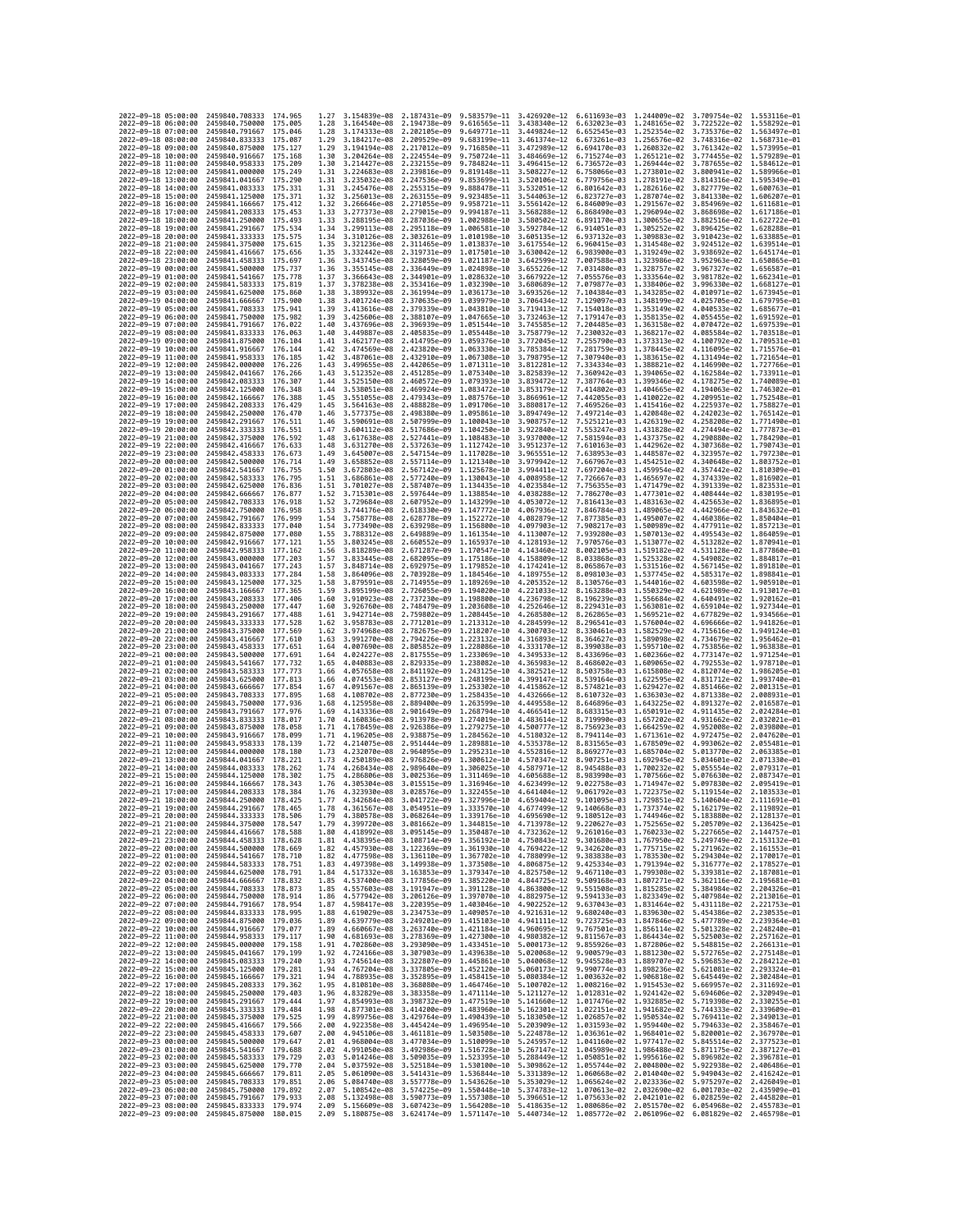| 2022-09-23 10:00:00                        |                     | 2459845.916667                                                       | 180,055             | 2.10         | 5.205296e-08 3.641027e-09                              |                                                                                                                                                                                                                                                                                                                                              | 1.578126e-10                 | 5.462950e-12 1.090890e-02                                            |                              | 2.070681e-02                           | 6.108845e-02 2.475867e-01                 |                                                                                                              |
|--------------------------------------------|---------------------|----------------------------------------------------------------------|---------------------|--------------|--------------------------------------------------------|----------------------------------------------------------------------------------------------------------------------------------------------------------------------------------------------------------------------------------------------------------------------------------------------------------------------------------------------|------------------------------|----------------------------------------------------------------------|------------------------------|----------------------------------------|-------------------------------------------|--------------------------------------------------------------------------------------------------------------|
| 2022-09-23 11:00:00                        |                     | 2459845.958333                                                       | 180.096             | 2.11         | 5.229875e-08                                           | 3.657983e-09                                                                                                                                                                                                                                                                                                                                 | 1.585145e-10                 | 5.485282e-12 1.096041e-02                                            |                              | 2.080324e-02                           | 6.136015e-02                              | 2.485988e-01                                                                                                 |
| 2022-09-23 12:00:00                        |                     | 2459846.000000                                                       | 180.137             | 2.12         | 5.254611e-08                                           | 3.675043e-09                                                                                                                                                                                                                                                                                                                                 | 1.592204e-10                 | 5.507732e-12                                                         | 1.101225e-02                 | 2.090026e-02                           | 6.163340e-02                              | 2.496163e-01                                                                                                 |
| 2022-09-23 13:00:00<br>2022-09-23 14:00:00 |                     | 2459846.041667<br>2459846.083333                                     | 180.178<br>180.218  | 2.13<br>2.14 | 5.279505e-08 3.692207e-09<br>5.304559e-08 3.709475e-09 |                                                                                                                                                                                                                                                                                                                                              | 1.599304e-10<br>1.606444e-10 | 5.530301e-12 1.106442e-02<br>5.552988e-12 1.111693e-02               |                              | 2.099787e-02<br>2.109607e-02           | 6.190822e-02<br>6.218461e-02 2.516673e-01 | 2.506391e-01                                                                                                 |
| 2022-09-23 15:00:00                        |                     | 2459846.125000                                                       | 180.259             | 2.15         | 5.329773e-08                                           | 3.726848e-09                                                                                                                                                                                                                                                                                                                                 | 1.613625e-10                 | 5.575794e-12                                                         | 1.116977e-02                 | 2.119488e-02                           | 6.246258e-02                              | 2.527009e-01                                                                                                 |
| 2022-09-23 16:00:00                        |                     | 2459846.166667                                                       | 180.300             | 2.16         | 5.355148e-08                                           | 3.744327e-09                                                                                                                                                                                                                                                                                                                                 | 1.620847e-10                 | 5.598721e-12                                                         | 1.122295e-02                 | 2.129428e-02                           | 6.274213e-02                              | 2.537400e-01                                                                                                 |
| 2022-09-23 17:00:00                        |                     | 2459846.208333                                                       | 180.341             | 2.17         | 5.380684e-08                                           | 3.761912e-09                                                                                                                                                                                                                                                                                                                                 | 1.628110e-10                 | 5.621768e-12                                                         | 1.127646e-02                 | 2.139429e-02                           | 6.302328e-02                              | 2.547845e-01                                                                                                 |
| 2022-09-23 18:00:00<br>2022-09-23 19:00:00 |                     | 2459846.250000<br>2459846.291667                                     | 180,382<br>180.422  | 2.18<br>2.19 | 5.406383e-08<br>5.432245e-08                           | 3.779603e-09<br>3.797402e-09                                                                                                                                                                                                                                                                                                                 | 1.635414e-10<br>1.642760e-10 | 5.644937e-12 1.133032e-02<br>5.668227e-12                            | 1.138452e-02                 | 2.149490e-02<br>2.159612e-02           | 6.330604e-02<br>6.359041e-02              | 2.558345e-01<br>2.568901e-01                                                                                 |
| 2022-09-23 20:00:00                        |                     | 2459846.333333                                                       | 180,463             | 2.20         | 5.458272e-08                                           | 3.815309e-09                                                                                                                                                                                                                                                                                                                                 | 1.650149e-10                 | 5.691640e-12                                                         | 1.143907e-02                 | 2.169796e-02                           | 6.387640e-02                              | 2.579512e-01                                                                                                 |
| 2022-09-23 21:00:00                        |                     | 2459846.375000                                                       | 180.504             | 2.21         | 5.484464e-08                                           | 3.833325e-09                                                                                                                                                                                                                                                                                                                                 | 1.657579e-10                 | 5.715177e-12                                                         | 1.149396e-02                 | 2.180042e-02                           | 6.416402e-02                              | 2.590179e-01                                                                                                 |
| 2022-09-23 22:00:00                        |                     | 2459846.416667                                                       | 180.545             | 2.22         | 5.510821e-08                                           | 3.851449e-09                                                                                                                                                                                                                                                                                                                                 | 1.665052e-10                 | 5.738837e-12                                                         | 1.154920e-02                 | 2.190349e-02                           | 6.445328e-02                              | 2.600902e-01                                                                                                 |
| 2022-09-23 23:00:00<br>2022-09-24 00:00:00 |                     | 2459846.458333<br>2459846.500000                                     | 180.586<br>180.626  | 2.23<br>2.24 | 5.537346e-08<br>5.564039e-08                           | 3.869683e-09<br>3.888027e-09                                                                                                                                                                                                                                                                                                                 | 1.672567e-10<br>1.680125e-10 | 5.762622e-12<br>5.786532e-12                                         | 1.160478e-02<br>1.166072e-02 | 2.200719e-02<br>2.211152e-02           | 6.474420e-02<br>6.503676e-02              | 2.611681e-01<br>2.622518e-01                                                                                 |
| 2022-09-24 01:00:00                        |                     | 2459846.541667                                                       | 180.667             | 2.25         | 5.590900e-08                                           | 3.906482e-09                                                                                                                                                                                                                                                                                                                                 | 1.687726e-10                 | 5.810568e-12 1.171702e-02                                            |                              | 2.221647e-02                           | 6.533100e-02                              | 2.633411e-01                                                                                                 |
| 2022-09-24 02:00:00                        |                     | 2459846.583333                                                       | 180.708             | 2.26         | 5.617930e-08                                           | 3.925049e-09                                                                                                                                                                                                                                                                                                                                 | 1.695370e-10                 | 5.834731e-12                                                         | 1.177367e-02                 | 2.232206e-02                           | 6.562691e-02                              | 2.644362e-01                                                                                                 |
| 2022-09-24 03:00:00                        |                     | 2459846.625000                                                       | 180.749             | 2.27         | 5.645131e-08                                           | 3.943727e-09                                                                                                                                                                                                                                                                                                                                 | 1.703058e-10                 | 5.859020e-12                                                         | 1.183067e-02                 | 2.242829e-02                           | 6.592450e-02                              | 2.655370e-01                                                                                                 |
| 2022-09-24 04:00:00<br>2022-09-24 05:00:00 |                     | 2459846.666667<br>2459846.708333                                     | 180.790<br>180,830  | 2.28<br>2.29 | 5.672503e-08<br>5.700048e-08                           | 3.962518e-09<br>3.981422e-09                                                                                                                                                                                                                                                                                                                 | 1.710790e-10<br>1.718565e-10 | 5.883438e-12<br>5.907985e-12 1.194576e-02                            | 1.188804e-02                 | 2.253515e-02<br>2.264266e-02           | 6.622379e-02<br>6.652478e-02              | 2.666437e-01<br>2.677561e-01                                                                                 |
| 2022-09-24 06:00:00                        |                     | 2459846.750000                                                       | 180.871             | 2.30         | 5.727766e-08                                           | 4.000440e-09                                                                                                                                                                                                                                                                                                                                 | 1.726385e-10                 | 5.932660e-12                                                         | 1.200385e-02                 | 2.275082e-02                           | 6.682748e-02                              | 2.688744e-01                                                                                                 |
| 2022-09-24 07:00:00                        |                     | 2459846.791667                                                       | 180.912             | 2.31         | 5.755657e-08                                           | 4.019573e-09                                                                                                                                                                                                                                                                                                                                 | 1,734249e-10                 | 5.957466e-12                                                         | 1.206231e-02                 | 2.285963e-02                           | 6.713190e-02                              | 2.699987e-01                                                                                                 |
| 2022-09-24 08:00:00                        |                     | 2459846.833333                                                       | 180.953             | 2.32         | 5.783724e-08                                           | 4.038820e-09                                                                                                                                                                                                                                                                                                                                 | 1.742158e-10                 | 5.982402e-12 1.212113e-02                                            |                              | 2.296909e-02                           | 6.743805e-02                              | 2.711288e-01                                                                                                 |
| 2022-09-24 09:00:00                        |                     | 2459846,875000                                                       | 180.994<br>181.035  | 2.33         | 5.811967e-08                                           | 4.058184e-09                                                                                                                                                                                                                                                                                                                                 | 1.750112e-10                 | 6.007470e-12 1.218032e-02                                            | 1.223987e-02                 | 2.307921e-02                           | 6.774595e-02                              | 2.722649e-01<br>2.734070e-01                                                                                 |
| 2022-09-24 10:00:00<br>2022-09-24 11:00:00 |                     | 2459846.916667<br>2459846,958333                                     | 181,075             | 2.34<br>2.35 | 5.840386e-08<br>5.868983e-08                           | 4.077663e-09<br>4.097260e-09                                                                                                                                                                                                                                                                                                                 | 1.758112e-10<br>1.766156e-10 | 6.032669e-12<br>6.058002e-12 1.229981e-02                            |                              | 2.318999e-02<br>2.330144e-02           | 6.805559e-02<br>6.836699e-02              | 2.745551e-01                                                                                                 |
| 2022-09-24 12:00:00                        |                     | 2459847.000000                                                       | 181, 116            | 2.36         | 5.897759e-08                                           | 4.116974e-09                                                                                                                                                                                                                                                                                                                                 | 1.774246e-10                 | 6.083468e-12                                                         | 1.236011e-02                 | 2.341355e-02                           | 6.868016e-02                              | 2.757092e-01                                                                                                 |
| 2022-09-24 13:00:00                        |                     | 2459847.041667                                                       | 181.157             | 2.38         | 5.926715e-08                                           | 4.136806e-09                                                                                                                                                                                                                                                                                                                                 | 1.782383e-10                 | 6.109068e-12                                                         | 1.242080e-02                 | 2.352634e-02                           | 6.899511e-02                              | 2.768694e-01                                                                                                 |
| 2022-09-24 14:00:00<br>2022-09-24 15:00:00 |                     | 2459847.083333<br>2459847.125000                                     | 181.198<br>181,239  | 2.39<br>2.40 | 5.955852e-08<br>5.985170e-08                           | 4.156757e-09<br>4.176827e-09                                                                                                                                                                                                                                                                                                                 | 1.790565e-10<br>1.798794e-10 | 6.134803e-12<br>6.160674e-12 1.254330e-02                            | 1.248186e-02                 | 2.363980e-02<br>2.375394e-02           | 6.931184e-02<br>6.963037e-02              | 2.780358e-01<br>2.792083e-01                                                                                 |
| 2022-09-24 16:00:00                        |                     | 2459847.166667                                                       | 181,279             | 2.41         | 6.014670e-08                                           | 4.197018e-09                                                                                                                                                                                                                                                                                                                                 | 1.807069e-10                 | 6.186681e-12 1.260513e-02                                            |                              | 2.386877e-02                           | 6.995071e-02                              | 2.803870e-01                                                                                                 |
| 2022-09-24 17:00:00                        |                     | 2459847.208333                                                       | 181,320             | 2.42         | 6.044355e-08                                           | 4.217330e-09                                                                                                                                                                                                                                                                                                                                 | 1.815392e-10                 | 6.212826e-12                                                         | 1.266734e-02                 | 2.398428e-02                           | 7.027287e-02                              | 2.815718e-01                                                                                                 |
| 2022-09-24 18:00:00                        |                     | 2459847.250000                                                       | 181.361             | 2.43         | 6.074224e-08                                           | 4.237763e-09                                                                                                                                                                                                                                                                                                                                 | 1.823761e-10                 | 6.239108e-12                                                         | 1.272994e-02                 | 2.410049e-02                           | 7.059686e-02                              | 2.827630e-01                                                                                                 |
| 2022-09-24 19:00:00                        |                     | 2459847.291667                                                       | 181.402             | 2.44         | 6.104278e-08                                           | 4.258318e-09                                                                                                                                                                                                                                                                                                                                 | 1.832178e-10                 | 6.265529e-12 1.279292e-02                                            |                              | 2.421739e-02                           | 7.092268e-02 2.839604e-01                 |                                                                                                              |
| 2022-09-24 20:00:00<br>2022-09-24 21:00:00 |                     | 2459847.333333<br>2459847.375000                                     | 181.443<br>181.484  | 2.45<br>2.46 | 6.134519e-08<br>6.164948e-08                           | 4.278995e-09<br>4.299797e-09                                                                                                                                                                                                                                                                                                                 | 1.840643e-10<br>1.849156e-10 | 6.292089e-12 1.285630e-02<br>6.318789e-12                            | 1.292007e-02                 | 2.433498e-02<br>2.445328e-02           | 7.125035e-02<br>7.157987e-02              | 2.851641e-01<br>2.863742e-01                                                                                 |
| 2022-09-24 22:00:00                        |                     | 2459847.416667                                                       | 181.524             | 2.48         | 6.195565e-08                                           | 4.320722e-09                                                                                                                                                                                                                                                                                                                                 | 1.857717e-10                 | 6.345630e-12                                                         | 1.298423e-02                 | 2.457229e-02                           | 7.191127e-02                              | 2.875907e-01                                                                                                 |
| 2022-09-24 23:00:00                        |                     | 2459847.458333                                                       | 181.565             | 2.49         | 6.226372e-08                                           | 4.341773e-09                                                                                                                                                                                                                                                                                                                                 | 1,866327e-10                 | 6.372613e-12                                                         | 1.304880e-02                 | 2.469200e-02                           | 7.224454e-02                              | 2.888136e-01                                                                                                 |
| 2022-09-25 00:00:00                        |                     | 2459847.500000                                                       | 181,606             | 2.50         | 6.257370e-08                                           | 4.362948e-09                                                                                                                                                                                                                                                                                                                                 | 1.874985e-10                 | 6.399738e-12                                                         | 1.311376e-02                 | 2.481243e-02                           | 7.257970e-02                              | 2.900429e-01                                                                                                 |
| 2022-09-25 01:00:00<br>2022-09-25 02:00:00 |                     | 2459847.541667<br>2459847.583333                                     | 181.647<br>181,688  | 2.51<br>2.52 | 6.288559e-08<br>6.319941e-08                           | 4.384250e-09<br>4.405679e-09                                                                                                                                                                                                                                                                                                                 | 1.883692e-10<br>1.892449e-10 | 6.427006e-12<br>6.454418e-12 1.324489e-02                            | 1.317912e-02                 | 2.493358e-02<br>2.505544e-02           | 7.291676e-02<br>7.325573e-02              | 2.912787e-01<br>2.925211e-01                                                                                 |
| 2022-09-25 03:00:00                        |                     | 2459847.625000                                                       | 181.728             | 2.53         | 6.351517e-08                                           | 4.427236e-09                                                                                                                                                                                                                                                                                                                                 | 1.901255e-10                 | 6.481975e-12                                                         | 1.331107e-02                 | 2.517804e-02                           | 7.359661e-02                              | 2.937700e-01                                                                                                 |
| 2022-09-25 04:00:00                        |                     | 2459847.666667                                                       | 181,769             | 2.54         | 6.383288e-08                                           | 4.448921e-09                                                                                                                                                                                                                                                                                                                                 | 1.910112e-10                 | 6.509678e-12                                                         | 1.337765e-02                 | 2.530136e-02                           | 7.393943e-02                              | 2.950255e-01                                                                                                 |
| 2022-09-25 05:00:00                        |                     | 2459847.708333                                                       | 181.810             | 2.56         | 6.415254e-08                                           | 4.470735e-09                                                                                                                                                                                                                                                                                                                                 | 1.919018e-10                 | 6.537526e-12 1.344464e-02                                            |                              | 2.542542e-02                           | 7.428419e-02                              | 2.962876e-01                                                                                                 |
| 2022-09-25 06:00:00<br>2022-09-25 07:00:00 |                     | 2459847.750000<br>2459847.791667                                     | 181.851<br>181,892  | 2.57<br>2.58 | 6.447418e-08<br>6.479780e-08                           | 4.492678e-09<br>4.514752e-09                                                                                                                                                                                                                                                                                                                 | 1.927975e-10<br>1.936982e-10 | 6.565522e-12 1.351205e-02<br>6.593666e-12 1.357987e-02               |                              | 2.555021e-02<br>2.567575e-02           | 7.463090e-02<br>7.497957e-02              | 2.975564e-01<br>2.988319e-01                                                                                 |
| 2022-09-25 08:00:00                        |                     | 2459847.833333                                                       | 181,933             | 2.59         | 6.512340e-08                                           | 4.536957e-09                                                                                                                                                                                                                                                                                                                                 | 1.946040e-10                 | 6.621958e-12                                                         | 1.364811e-02                 | 2.580203e-02                           | 7.533022e-02                              | 3.001142e-01                                                                                                 |
| 2022-09-25 09:00:00                        |                     | 2459847.875000                                                       | 181.973             | 2.60         | 6.545101e-08                                           | 4.559294e-09                                                                                                                                                                                                                                                                                                                                 | 1.955150e-10                 | 6.650400e-12                                                         | 1.371677e-02                 | 2.592906e-02                           | 7.568285e-02                              | 3.014032e-01                                                                                                 |
| 2022-09-25 10:00:00                        |                     | 2459847.916667                                                       | 182.014             | 2.62         | 6.578064e-08                                           | 4.581764e-09                                                                                                                                                                                                                                                                                                                                 | 1.964311e-10                 | 6.678992e-12 1.378585e-02                                            |                              | 2.605685e-02                           | 7.603747e-02                              | 3.026990e-01                                                                                                 |
| 2022-09-25 11:00:00                        |                     | 2459847.958333                                                       | 182.055<br>182.096  | 2.63         | 6.611229e-08                                           | 4.604367e-09                                                                                                                                                                                                                                                                                                                                 | 1.973524e-10                 | 6.707735e-12<br>6.736631e-12                                         | 1.385535e-02<br>1.392528e-02 | 2.618539e-02<br>2.631470e-02           | 7.639411e-02                              | 3.040017e-01<br>3.053112e-01                                                                                 |
| 2022-09-25 12:00:00<br>2022-09-25 13:00:00 |                     | 2459848.000000<br>2459848.041667                                     | 182.137             | 2.64<br>2.65 | 6.644597e-08<br>6.678170e-08                           | 4.627104e-09<br>4.649976e-09                                                                                                                                                                                                                                                                                                                 | 1.982789e-10<br>1.992107e-10 | 6.765679e-12                                                         | 1.399564e-02                 | 2.644478e-02                           | 7.675275e-02<br>7.711343e-02              | 3.066277e-01                                                                                                 |
| 2022-09-25 14:00:00                        |                     | 2459848.083333                                                       | 182.178             | 2.67         | 6.711949e-08                                           | 4.672983e-09                                                                                                                                                                                                                                                                                                                                 | 2.001477e-10                 | 6.794880e-12                                                         | 1.406644e-02                 | 2.657562e-02                           | 7.747615e-02                              | 3.079512e-01                                                                                                 |
| 2022-09-25 15:00:00                        |                     | 2459848.125000                                                       | 182,219             | 2.68         | 6.745935e-08                                           | 4.696127e-09                                                                                                                                                                                                                                                                                                                                 | 2.010900e-10                 | 6.824236e-12                                                         | 1.413766e-02                 | 2.670724e-02                           | 7.784092e-02                              | 3.092816e-01                                                                                                 |
| 2022-09-25 16:00:00                        |                     | 2459848.166667                                                       | 182.259<br>182,300  | 2.69         | 6.780128e-08                                           | 4.719408e-09                                                                                                                                                                                                                                                                                                                                 | 2.020377e-10                 | 6.853748e-12 1.420932e-02                                            |                              | 2.683964e-02                           | 7.820775e-02                              | 3.106191e-01                                                                                                 |
| 2022-09-25 17:00:00<br>2022-09-25 18:00:00 |                     | 2459848.208333<br>2459848.250000                                     | 182.341             | 2.70<br>2.72 | 6.814531e-08<br>6.849145e-08                           | 4.742826e-09<br>4.766384e-09                                                                                                                                                                                                                                                                                                                 | 2.029907e-10<br>2.039491e-10 | 6.883415e-12<br>6.913240e-12                                         | 1.428142e-02<br>1.435396e-02 | 2.697283e-02<br>2.710680e-02           | 7.857665e-02<br>7.894764e-02              | 3.119637e-01<br>3.133154e-01                                                                                 |
| 2022-09-25 19:00:00                        |                     | 2459848.291667                                                       | 182,382             | 2.73         | 6.883970e-08                                           | 4,790080e-09                                                                                                                                                                                                                                                                                                                                 | 2.049129e-10                 | 6.943222e-12                                                         | 1.442694e-02                 | 2.724156e-02                           | 7.932073e-02                              | 3.146742e-01                                                                                                 |
| 2022-09-25 20:00:00                        |                     | 2459848.333333                                                       | 182.423             | 2.74         | 6.919007e-08                                           | 4.813917e-09                                                                                                                                                                                                                                                                                                                                 | 2.058822e-10                 | 6.973364e-12                                                         | 1.450037e-02                 | 2.737713e-02                           | 7.969593e-02                              | 3.160402e-01                                                                                                 |
| 2022-09-25 21:00:00                        |                     | 2459848.375000                                                       | 182,464             | 2.75         | 6.954259e-08                                           | 4.837895e-09                                                                                                                                                                                                                                                                                                                                 | 2.068569e-10                 | 7.003664e-12 1.457425e-02                                            |                              | 2.751349e-02                           | 8.007325e-02                              | 3.174135e-01                                                                                                 |
| 2022-09-25 22:00:00<br>2022-09-25 23:00:00 |                     | 2459848.416667<br>2459848.458333                                     | 182,504<br>182.545  | 2.77<br>2.78 | 6.989726e-08<br>7.025408e-08                           | 4.862015e-09<br>4.886277e-09                                                                                                                                                                                                                                                                                                                 | 2.078372e-10<br>2.088230e-10 | 7.034126e-12<br>7.064748e-12                                         | 1.464858e-02<br>1.472336e-02 | 2.765066e-02<br>2.778864e-02           | 8.045270e-02<br>8.083429e-02              | 3.187940e-01<br>3.201819e-01                                                                                 |
| 2022-09-26 00:00:00                        |                     | 2459848.500000                                                       | 182,586             | 2.79         | 7.061309e-08                                           | 4.910683e-09                                                                                                                                                                                                                                                                                                                                 | 2.098143e-10                 | 7.095533e-12                                                         | 1.479860e-02                 | 2.792744e-02                           | 8.121804e-02                              | 3.215771e-01                                                                                                 |
| 2022-09-26 01:00:00                        |                     | 2459848.541667                                                       | 182.627             | 2.81         | 7.097428e-08                                           | 4.935232e-09                                                                                                                                                                                                                                                                                                                                 | 2.108113e-10                 | 7.126481e-12                                                         | 1.487430e-02                 | 2.806705e-02                           | 8.160396e-02                              | 3.229797e-01                                                                                                 |
| 2022-09-26 02:00:00                        |                     | 2459848.583333                                                       | 182.668             | 2.82         | 7.133767e-08                                           | 4.959927e-09                                                                                                                                                                                                                                                                                                                                 | 2.118139e-10                 | 7.157593e-12                                                         | 1.495045e-02                 | 2.820749e-02                           | 8.199206e-02                              | 3.243897e-01                                                                                                 |
| 2022-09-26 03:00:00<br>2022-09-26 04:00:00 |                     | 2459848.625000<br>2459848.666667                                     | 182.709<br>182,750  | 2.83<br>2.85 | 7.170327e-08<br>7.207109e-08                           | 4.984767e-09<br>5.009754e-09                                                                                                                                                                                                                                                                                                                 | 2.128221e-10<br>2.138361e-10 | 7.188870e-12<br>7.220313e-12 1.510416e-02                            | 1.502707e-02                 | 2.834876e-02<br>2.849086e-02           | 8.238235e-02<br>8.277485e-02              | 3.258072e-01<br>3.272322e-01                                                                                 |
| 2022-09-26 05:00:00                        |                     | 2459848.708333                                                       | 182.790             | 2.86         | 7.244115e-08                                           | 5.034888e-09                                                                                                                                                                                                                                                                                                                                 | 2.148558e-10                 | 7.251922e-12                                                         | 1.518171e-02                 | 2.863381e-02                           | 8.316957e-02                              | 3.286648e-01                                                                                                 |
| 2022-09-26 06:00:00                        |                     | 2459848.750000                                                       | 182.831             | 2.87         | 7.281346e-08                                           | 5.060171e-09                                                                                                                                                                                                                                                                                                                                 | 2.158812e-10                 | 7.283700e-12                                                         | 1.525974e-02                 | 2.877759e-02                           | 8.356651e-02                              | 3.301050e-01                                                                                                 |
| 2022-09-26 07:00:00                        |                     | 2459848.791667                                                       | 182.872             | 2.89         | 7.318803e-08                                           | 5.085603e-09                                                                                                                                                                                                                                                                                                                                 | 2.169125e-10                 | 7.315645e-12                                                         | 1.533824e-02                 | 2.892222e-02                           | 8.396570e-02                              | 3.315528e-01                                                                                                 |
| 2022-09-26 08:00:00                        |                     | 2459848.833333                                                       | 182.913             | 2.90         | 7.356487e-08                                           | 5.111184e-09                                                                                                                                                                                                                                                                                                                                 | 2.179495e-10                 | 7.347761e-12 1.541721e-02                                            |                              | 2.906771e-02                           | 8.436714e-02                              | 3.330083e-01                                                                                                 |
| 2022-09-26 09:00:00<br>2022-09-26 10:00:00 |                     | 2459848.875000<br>2459848.916667                                     | 182.954<br>182.995  | 2.92<br>2.93 | 7.394400e-08<br>7.432543e-08                           | 5.136917e-09<br>5.162800e-09                                                                                                                                                                                                                                                                                                                 | 2.189925e-10<br>2.200413e-10 | 7.380047e-12<br>7.412504e-12                                         | 1.549667e-02<br>1.557661e-02 | 2.921405e-02<br>2.936125e-02           | 8.477085e-02<br>8.517684e-02              | 3.344715e-01<br>3.359425e-01                                                                                 |
| 2022-09-26 11:00:00                        |                     | 2459848.958333                                                       | 183.036             | 2.94         | 7.470917e-08                                           | 5.188837e-09                                                                                                                                                                                                                                                                                                                                 | 2.210960e-10                 | 7.445134e-12 1.565703e-02                                            |                              | 2.950932e-02                           | 8.558513e-02                              | 3.374213e-01                                                                                                 |
| 2022-09-26 12:00:00                        |                     | 2459849,000000                                                       | 183.076             | 2.96         | 7.509523e-08                                           | 5.215026e-09                                                                                                                                                                                                                                                                                                                                 | 2.221567e-10                 | 7.477937e-12 1.573794e-02                                            |                              | 2.965826e-02                           | 8.599572e-02                              | 3.389080e-01                                                                                                 |
| 2022-09-26 13:00:00                        |                     | 2459849.041667                                                       | 183, 117            | 2.97         | 7.548364e-08                                           | 5.241370e-09                                                                                                                                                                                                                                                                                                                                 | 2.232234e-10                 | 7.510914e-12                                                         | 1.581934e-02                 | 2.980808e-02                           | 8.640863e-02                              | 3.404026e-01                                                                                                 |
| 2022-09-26 14:00:00<br>2022-09-26 15:00:00 |                     | 2459849.083333<br>2459849.125000                                     | 183.158<br>183, 199 | 2.99<br>3.00 | 7.587439e-08<br>7.626751e-08                           | 5.267869e-09<br>5.294524e-09                                                                                                                                                                                                                                                                                                                 | 2.242961e-10<br>2.253749e-10 | 7.544066e-12 1.590123e-02<br>7.577395e-12                            | 1.598361e-02                 | 2.995878e-02<br>3.011037e-02           | 8.682387e-02<br>8.724146e-02              | 3.419051e-01<br>3.434156e-01                                                                                 |
| 2022-09-26 16:00:00                        |                     | 2459849.166667                                                       | 183.240             | 3.01         | 7.666300e-08                                           | 5.321336e-09                                                                                                                                                                                                                                                                                                                                 | 2.264598e-10                 | 7.610901e-12                                                         | 1.606650e-02                 | 3.026285e-02                           | 8.766140e-02                              | 3.449341e-01                                                                                                 |
| 2022-09-26 17:00:00                        |                     | 2459849.208333                                                       | 183.281             | 3.03         | 7.706089e-08                                           | 5.348305e-09                                                                                                                                                                                                                                                                                                                                 | 2.275508e-10                 | 7.644585e-12                                                         | 1.614989e-02                 | 3.041623e-02                           | 8.808372e-02                              | 3.464607e-01                                                                                                 |
| 2022-09-26 18:00:00                        |                     | 2459849.250000                                                       | 183.322             | 3.04         | 7.746118e-08                                           | 5.375433e-09                                                                                                                                                                                                                                                                                                                                 | 2.286479e-10                 | 7.678448e-12                                                         | 1.623378e-02                 | 3.057051e-02                           | 8.850843e-02                              | 3.479954e-01<br>3.495383e-01                                                                                 |
| 2022-09-26 19:00:00<br>2022-09-26 20:00:00 |                     | 2459849.291667<br>2459849.333333                                     | 183, 362<br>183.403 | 3.06<br>3.07 | 7.786389e-08<br>7.826903e-08                           | 5.402720e-09<br>5.430168e-09                                                                                                                                                                                                                                                                                                                 | 2.297513e-10<br>2.308609e-10 | 7.712492e-12 1.631817e-02<br>7.746716e-12                            | 1.640308e-02                 | 3.072569e-02<br>3.088179e-02           | 8.893553e-02<br>8.936504e-02              | 3.510894e-01                                                                                                 |
| 2022-09-26 21:00:00                        |                     | 2459849.375000                                                       | 183.444             | 3.09         | 7.867662e-08                                           | 5.457777e-09                                                                                                                                                                                                                                                                                                                                 | 2.319767e-10                 | 7.781123e-12                                                         |                              | 1.648850e-02 3.103881e-02 8.979698e-02 |                                           | 3.526487e-01                                                                                                 |
| 2022-09-26 22:00:00                        |                     | 2459849.416667                                                       | 183.485             | 3.10         | 7.908666e-08 5.485548e-09                              |                                                                                                                                                                                                                                                                                                                                              | 2.330989e-10                 | 7.815713e-12  1.657443e-02  3.119674e-02  9.023136e-02  3.542164e-01 |                              |                                        |                                           |                                                                                                              |
| 2022-09-26 23:00:00                        |                     | 2459849.458333                                                       | 183.526             | 3.12         | 7.949918e-08 5.513483e-09                              |                                                                                                                                                                                                                                                                                                                                              | 2.342274e-10                 | 7.850487e-12 1.666089e-02 3.135561e-02 9.066820e-02 3.557924e-01     |                              |                                        |                                           |                                                                                                              |
| 2022-09-27<br>2022-09-27 01:00:00          | 00:00:00            | 2459849.500000<br>2459849.541667 183.608                             | 183.567             | 3.13<br>3.15 | 7.991419e-08                                           | 5.541581e-09<br>8.033170e-08 5.569845e-09 2.365035e-10 7.920592e-12 1.683536e-02 3.167614e-02 9.154928e-02 3.589696e-01                                                                                                                                                                                                                      | 2.353622e-10                 | 7.885446e–12                                                         | 1.674786e-02                 | 3.151541e-02                           | 9.110750e-02                              | 573768e-01                                                                                                   |
| 2022-09-27 02:00:00                        |                     | 2459849.583333 183.649                                               |                     | 3.16         |                                                        | 8.075172e-08 5.598274e-09 2.376512e-10 7.955925e-12 1.692338e-02 3.183782e-02 9.199356e-02 3.605709e-01                                                                                                                                                                                                                                      |                              |                                                                      |                              |                                        |                                           |                                                                                                              |
| 2022-09-27 03:00:00                        |                     | 2459849.625000                                                       | 183.689             | 3.18         |                                                        | 8.117427e-08 5.626870e-09 2.388054e-10 7.991446e-12 1.701194e-02 3.200045e-02 9.244035e-02 3.621808e-01                                                                                                                                                                                                                                      |                              |                                                                      |                              |                                        |                                           |                                                                                                              |
| 2022-09-27 04:00:00<br>2022-09-27 05:00:00 |                     | 2459849.666667 183.730<br>2459849.708333 183.771                     |                     |              |                                                        | 3.19 8.159936e-08 5.655634e-09 2.399662e-10 8.027157e-12 1.710103e-02 3.216404e-02 9.288966e-02 3.637992e-01<br>8.202702e-08 5.684567e-09 2.411335e-10 8.063058e-12 1.719065e-02 3.232858e-02 9.334151e-02 3.654263e-01                                                                                                                      |                              |                                                                      |                              |                                        |                                           |                                                                                                              |
| 2022-09-27 06:00:00                        |                     | 2459849.750000                                                       | 183.812             | 3.21<br>3.22 |                                                        |                                                                                                                                                                                                                                                                                                                                              |                              |                                                                      |                              |                                        |                                           |                                                                                                              |
| 2022-09-27 07:00:00                        |                     | 2459849.791667                                                       | 183.853             | 3.24         |                                                        | 8.245724e-08 5.713670e-09 2.423073e-10 8.099150e-12 1.728082e-02 3.249409e-02 9.379592e-02 3.670621e-01<br>8.289006e-08 5.742943e-09 2.434879e-10 8.135435e-12 1.737152e-02 3.266057e-02 9.425289e-02 3.687066e-01                                                                                                                           |                              |                                                                      |                              |                                        |                                           |                                                                                                              |
| 2022-09-27 08:00:00                        |                     | 2459849.833333 183.894                                               |                     |              |                                                        | 3.26 8.332548e-08 5.772388e-09 2.446750e-10 8.171914e-12 1.746277e-02 3.282803e-02 9.471244e-02 3.703598e-01                                                                                                                                                                                                                                 |                              |                                                                      |                              |                                        |                                           |                                                                                                              |
| 2022-09-27 09:00:00<br>2022-09-27 10:00:00 |                     | 2459849.875000 183.935<br>2459849.916667                             | 183.976             | 3.27         |                                                        | 8.376351e-08 5.802006e-09 2.458689e-10 8.208588e-12 1.755457e-02 3.299646e-02 9.517459e-02 3.720219e-01                                                                                                                                                                                                                                      |                              |                                                                      |                              |                                        |                                           |                                                                                                              |
| 2022-09-27 11:00:00                        |                     | 2459849.958333                                                       | 184,016             |              |                                                        | 3.29 8.420417e-08 5.831797e-09 2.470696e-10 8.245457e-12 1.764692e-02 3.316589e-02 9.563935e-02 3.736929e-01<br>3.30 8.464749e-08 5.851797e-09 2.470696e-10 8.285423e-12 1.7679692e-02 3.316589e-02 9.563935e-02 3.756929e-01<br>3.3                                                                                                         |                              |                                                                      |                              |                                        |                                           |                                                                                                              |
| 2022-09-27 12:00:00                        |                     | 2459850.000000                                                       | 184.057             |              |                                                        |                                                                                                                                                                                                                                                                                                                                              |                              |                                                                      |                              |                                        |                                           |                                                                                                              |
| 2022-09-27 13:00:00                        |                     | 2459850.041667 184.098                                               |                     |              |                                                        | 3.34 8.554211e-08 5.922224e-09 2.507123e-10 8.357251e-12 1.792732e-02 3.368015e-02 9.704945e-02 3.787595e-01                                                                                                                                                                                                                                 |                              |                                                                      |                              |                                        |                                           |                                                                                                              |
| 2022-09-27 14:00:00<br>2022-09-27 15:00:00 |                     | 2459850.083333<br>2459850.125000                                     | 184.139<br>184.180  | 3.35<br>3.37 |                                                        | 8.599345e-08 5.952720e-09 2.519403e-10 8.394915e-12 1.802191e-02 3.385358e-02 9.752480e-02 3.804664e-01<br>8.644750e-08 5.983394e-09 2.531753e-10 8.432780e-12 1.811707e-02 3.402803e-02 9.800284e-02 3.821825e-01                                                                                                                           |                              |                                                                      |                              |                                        |                                           |                                                                                                              |
| 2022-09-27 16:00:00                        |                     | 2459850.166667                                                       | 184.221             |              |                                                        |                                                                                                                                                                                                                                                                                                                                              |                              |                                                                      |                              |                                        |                                           |                                                                                                              |
| 2022-09-27 17:00:00                        |                     | 2459850.208333                                                       | 184.262             |              |                                                        | 3.38 8.699428e-08 6.014249e-09 2.544172e-10 8.470848e-12 1.821279e-02 3.420350e-02 9.848359e-02 3.839078e-01<br>3.40 8.736379e-08 6.045284e-09 2.556662e-10 8.509119e-12 1.839910e-02 3.430800e-02 9.848359e-02 3.839078e-01<br>3.42                                                                                                         |                              |                                                                      |                              |                                        |                                           |                                                                                                              |
| 2022-09-27 18:00:00                        |                     | 2459850.250000                                                       | 184.303             |              |                                                        |                                                                                                                                                                                                                                                                                                                                              |                              |                                                                      |                              |                                        |                                           |                                                                                                              |
| 2022-09-27 19:00:00<br>2022-09-27 20:00:00 |                     | 2459850.291667 184.344<br>2459850.333333 184.384                     |                     |              |                                                        | 3.43 8.829109e-08 6.107900e-09 2.581853e-10 8.586277e-12 1.850343e-02 3.473611e-02 9.994218e-02 3.891392e-01<br>3.45 8.875892e-08 6.139484e-09 2.594555e-10 8.625166e-12 1.860148e-02 3.491573e-02 1.004339e-01 3.909017e-01                                                                                                                 |                              |                                                                      |                              |                                        |                                           |                                                                                                              |
| 2022-09-27 21:00:00                        |                     | 2459850.375000                                                       | 184,425             |              |                                                        |                                                                                                                                                                                                                                                                                                                                              |                              |                                                                      |                              |                                        |                                           |                                                                                                              |
| 2022-09-27 22:00:00                        |                     | 2459850.416667                                                       | 184.466             |              |                                                        | $\begin{array}{cccccccc} 3.47 & 8.922954e-08 & 6.171252e-09 & 2.607329e-10 & 8.664263e-12 & 1.870011e-02 & 3.509640e-02 & 1.009284e-01 & 3.926736e-01 \\ 3.49 & 8.970299e-08 & 6.203207e-09 & 2.620176e-10 & 8.703570e-12 & 1.879933e-02 & 3.527812e-02 & 1.0$                                                                               |                              |                                                                      |                              |                                        |                                           |                                                                                                              |
| 2022-09-27 23:00:00                        |                     | 2459850.458333                                                       | 184.507             |              |                                                        | 3.50 9.017926e-08 6.235348e-09 2.633095e-10 8.743087e-12 1.889914e-02 3.546091e-02 1.019257e-01 3.962460e-01                                                                                                                                                                                                                                 |                              |                                                                      |                              |                                        |                                           |                                                                                                              |
| 2022-09-28 00:00:00<br>2022-09-28 01:00:00 |                     | 2459850.500000<br>2459850.541667                                     | 184.548<br>184.589  |              |                                                        | 3.52 9.065839e-08 6.267678e-09 2.646087e-10 8.782817e-12 1.899955e-02 3.564478e-02 1.024287e-01 3.980466e-01<br>3.54 9.114938e-08 6.300197e-09 2.659153e-10 8.822759e-12 1.910057e-02 3.582971e-02 1.029344e-01 4.015676e-01<br>3.55                                                                                                         |                              |                                                                      |                              |                                        |                                           |                                                                                                              |
| 2022-09-28 02:00:00                        |                     | 2459850.583333                                                       | 184.630             |              |                                                        |                                                                                                                                                                                                                                                                                                                                              |                              |                                                                      |                              |                                        |                                           |                                                                                                              |
| 2022-09-28 03:00:00                        |                     | 2459850.625000 184.671                                               |                     |              |                                                        |                                                                                                                                                                                                                                                                                                                                              |                              |                                                                      |                              |                                        |                                           |                                                                                                              |
| 2022-09-28 04:00:00                        |                     | 2459850.666667                                                       | 184.712             | 3.59         |                                                        | $\begin{array}{cccccccc} 9.260373e-08 & 6.398899e-09 & 2.698795e-10 & 8.943875e-12 & 1.940725e-02 & 3.639104e-02 & 1.044690e-01 & 4.053459e-01 \\ 9.309736e-08 & 6.432186e-09 & 2.712159e-10 & 8.984682e-12 & 1.951070e-02 & 3.658035e-02 & 1.049863e-01 & 4$                                                                                |                              |                                                                      |                              |                                        |                                           |                                                                                                              |
| 2022-09-28 05:00:00<br>2022-09-28 06:00:00 |                     | 2459850.708333<br>2459850.750000 184.793                             | 184.752             | 3.61<br>3.62 |                                                        | 9.359394e-08 6.465667e-09 2.725598e-10 9.025707e-12 1.961477e-02 3.677076e-02 1.055065e-01 4.090546e-01                                                                                                                                                                                                                                      |                              |                                                                      |                              |                                        |                                           |                                                                                                              |
| 2022-09-28 07:00:00                        |                     | 2459850.791667                                                       | 184,834             |              |                                                        |                                                                                                                                                                                                                                                                                                                                              |                              |                                                                      |                              |                                        |                                           |                                                                                                              |
| 2022-09-28 08:00:00                        |                     | 2459850.833333                                                       | 184.875             |              |                                                        | 3.64 9.4893486-08 6.4993446-09 2.7391146-10 9.0669526-12 1.9719466-02 3.6962286-02 1.0602376-01 4.1892396-01<br>3.66 9.459601e-08 6.5332196-09 2.7527056-10 9.1084206-12 1.9824776-02 3.75962286-02 1.0655386-01 4.12803296-01<br>3.                                                                                                         |                              |                                                                      |                              |                                        |                                           |                                                                                                              |
| 2022-09-28 09:00:00                        |                     | 2459850.875000                                                       | 184.916             |              |                                                        |                                                                                                                                                                                                                                                                                                                                              |                              |                                                                      |                              |                                        |                                           |                                                                                                              |
|                                            |                     |                                                                      |                     |              |                                                        |                                                                                                                                                                                                                                                                                                                                              |                              |                                                                      |                              |                                        |                                           |                                                                                                              |
|                                            | 2022-09-28 10:00:00 | 2459850.916667 184.957                                               |                     |              |                                                        |                                                                                                                                                                                                                                                                                                                                              |                              |                                                                      |                              |                                        |                                           | 3.70 9.561009e-08 6.601562e-09 2.780120e-10 9.192024e-12 2.003730e-02 3.754360e-02 1.076170e-01 4.165923e-01 |
| 2022-09-28 11:00:00<br>2022-09-28 12:00:00 |                     | 2459850.958333 184.998<br>2459851.000000                             | 185.039             |              |                                                        | 3.72 9.612167e-08 6.636034e-09 2.793944e-10 9.234163e-12 2.014451e-02 3.773965e-02 1.081521e-01 4.185021e-01                                                                                                                                                                                                                                 |                              |                                                                      |                              |                                        |                                           |                                                                                                              |
| 2022-09-28 13:00:00                        |                     | 2459851.041667 185.080<br>2022-09-28 14:00:00 2459851.083333 185.121 |                     |              |                                                        | 3.73 9.663631e-08 6.670708e-09 2.807847e-10 9.276529e-12 2.025236e-02 3.793684e-02 1.086903e-01 4.204221e-01<br>3.75 9.715402e-08 6.705584e-09 2.821828e-10 9.319123e-12 2.036086e-02 3.813518e-02 1.092315e-01 4.223525e-01<br>3.77 9.767481e-08 6.740664e-09 2.835888e-10 9.361946e-12 2.047001e-02 3.833468e-02 1.097757e-01 4.242933e-01 |                              |                                                                      |                              |                                        |                                           |                                                                                                              |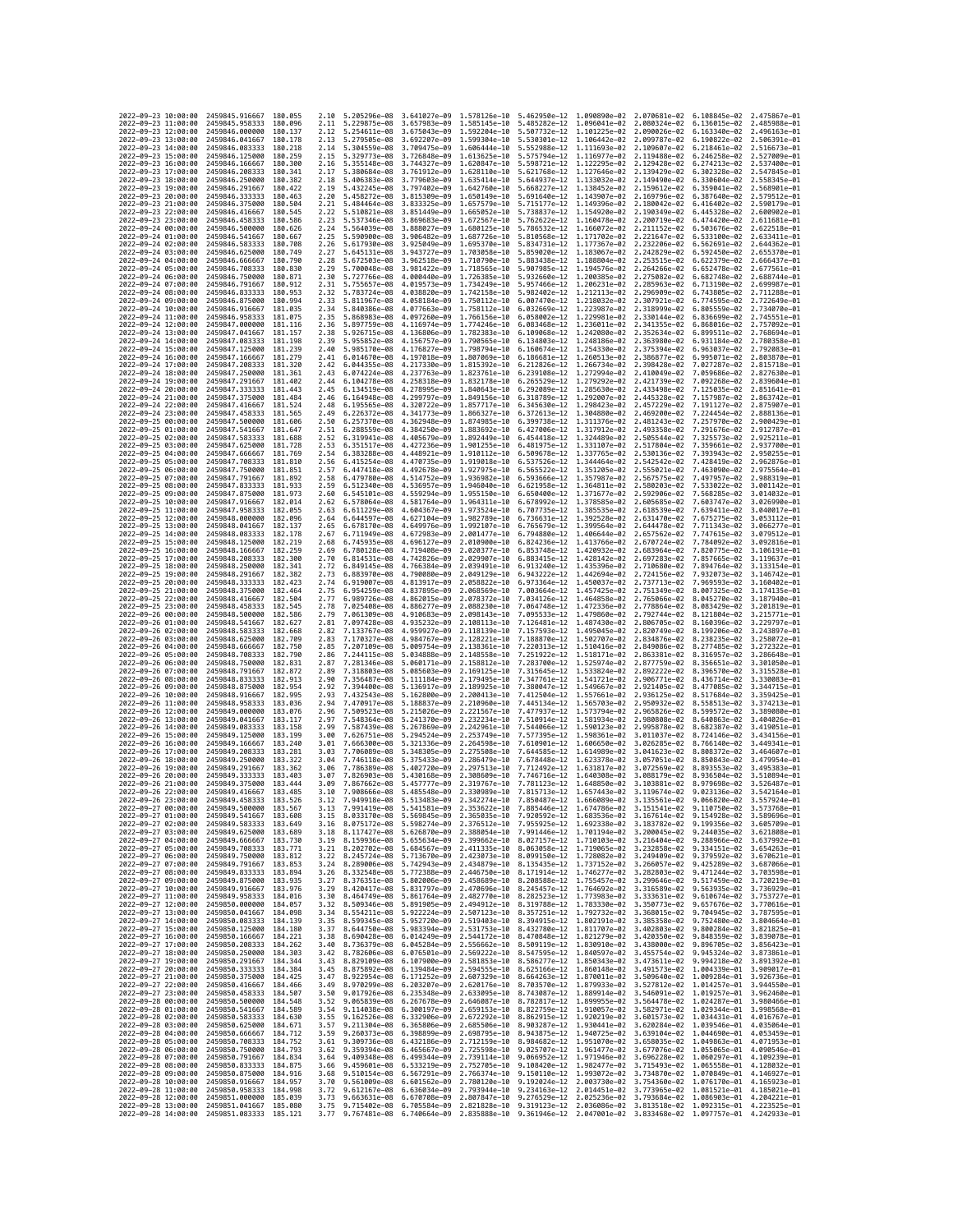| 2022-09-28 15:00:00                        |                     | 2459851.125000                                   | 185, 162            | 3.79         | 9.819872e-08                                           | 6.775949e-09                                                                                                                                                                                                                                                                                                                                                                                                                                                                         | 2.850027e-10                 | 9.404999e-12                                           | 2.057980e-02                              | 3.853535e-02                                                                     | 1.103231e-01                                           | 4.262445e-01                 |
|--------------------------------------------|---------------------|--------------------------------------------------|---------------------|--------------|--------------------------------------------------------|--------------------------------------------------------------------------------------------------------------------------------------------------------------------------------------------------------------------------------------------------------------------------------------------------------------------------------------------------------------------------------------------------------------------------------------------------------------------------------------|------------------------------|--------------------------------------------------------|-------------------------------------------|----------------------------------------------------------------------------------|--------------------------------------------------------|------------------------------|
| 2022-09-28 16:00:00                        |                     | 2459851.166667                                   | 185.202             | 3.81         | 9.872575e-08                                           | 6.811441e-09                                                                                                                                                                                                                                                                                                                                                                                                                                                                         | 2.864247e-10                 | 9.448285e-12 2.069025e-02                              |                                           | 3.873720e-02                                                                     | 1.108735e-01 4.282063e-01                              |                              |
| 2022-09-28 17:00:00                        |                     | 2459851.208333                                   | 185.243             | 3.83         | 9.925592e-08                                           | 6.847140e-09                                                                                                                                                                                                                                                                                                                                                                                                                                                                         | 2.878547e-10                 | 9.491803e-12                                           | 2.080136e-02                              | 3.894022e-02                                                                     | 1.114271e-01                                           | 4.301786e-01                 |
| 2022-09-28 18:00:00<br>2022-09-28 19:00:00 |                     | 2459851.250000<br>2459851.291667                 | 185.284<br>185.325  | 3.85<br>3.87 | 9.978925e-08 6.883047e-09<br>1.003258e-07 6.919165e-09 |                                                                                                                                                                                                                                                                                                                                                                                                                                                                                      | 2.892929e-10<br>2.907392e-10 |                                                        | 9.579544e-12 2.102557e-02 3.934983e-02    | 9.535556e-12 2.091314e-02 3.914443e-02 1.119838e-01 4.321615e-01                 | 1.125436e-01 4.341551e-01                              |                              |
| 2022-09-28 20:00:00                        |                     | 2459851.333333                                   | 185.366             | 3.89         | 1.008655e-07                                           | 6.955493e-09                                                                                                                                                                                                                                                                                                                                                                                                                                                                         | 2.921936e-10                 | 9.623770e-12                                           | 2.113868e-02                              | 3.955643e-02                                                                     | 1,131066e-01                                           | 4.361595e-01                 |
| 2022-09-28 21:00:00                        |                     | 2459851.375000                                   | 185.407             | 3.90         | 1.014084e-07                                           | 6.992034e-09                                                                                                                                                                                                                                                                                                                                                                                                                                                                         | 2.936563e-10                 | 9.668234e-12                                           | 2.125247e-02                              | 3.976425e-02                                                                     | 1.136728e-01                                           | 4.381746e-01                 |
| 2022-09-28 22:00:00                        |                     | 2459851.416667                                   | 185,448             | 3.92         | 1.019546e-07                                           | 7.028788e-09                                                                                                                                                                                                                                                                                                                                                                                                                                                                         | 2.951273e-10                 | 9.712938e-12                                           | 2.136693e-02                              | 3.997327e-02                                                                     | 1.142423e-01                                           | 4.402006e-01                 |
| 2022-09-28 23:00:00<br>2022-09-29 00:00:00 |                     | 2459851.458333<br>2459851.500000                 | 185,489<br>185.530  | 3.94<br>3.96 | 1.025040e-07<br>1.030567e-07                           | 7.065757e-09<br>7.102943e-09                                                                                                                                                                                                                                                                                                                                                                                                                                                         | 2.966067e-10<br>2.980944e-10 | 9.757883e-12 2.148207e-02<br>9.803071e-12              | 2.159790e-02                              | 4.018352e-02<br>4.039499e-02                                                     | 1.148149e-01<br>1.153908e-01                           | 4.422376e-01<br>4.442856e-01 |
| 2022-09-29 01:00:00                        |                     | 2459851.541667                                   | 185.571             | 3.98         | 1.036126e-07                                           | 7.140345e-09                                                                                                                                                                                                                                                                                                                                                                                                                                                                         | 2.995905e-10                 | 9.848502e-12                                           | 2.171441e-02                              | 4.060770e-02                                                                     | 1.159699e-01                                           | 4.463446e-01                 |
| 2022-09-29 02:00:00                        |                     | 2459851.583333                                   | 185.612             | 4.00         | 1.041719e-07                                           | 7.177966e-09                                                                                                                                                                                                                                                                                                                                                                                                                                                                         | 3.010951e-10                 | 9.894179e-12                                           | 2.183163e-02                              | 4.082166e-02                                                                     | 1.165524e-01                                           | 4.484147e-01                 |
| 2022-09-29 03:00:00                        |                     | 2459851.625000                                   | 185.652             | 4.02         | 1.047345e-07                                           | 7.215807e-09                                                                                                                                                                                                                                                                                                                                                                                                                                                                         | 3.026083e-10                 | 9.940103e-12                                           | 2.194953e-02                              | 4.103686e-02                                                                     | 1.171381e-01                                           | 4.504960e-01                 |
| 2022-09-29 04:00:00<br>2022-09-29 05:00:00 |                     | 2459851.666667<br>2459851.708333                 | 185.693<br>185.734  | 4.04<br>4.06 | 1.053005e-07<br>1.058698e-07                           | 7.253869e-09<br>7.292153e-09                                                                                                                                                                                                                                                                                                                                                                                                                                                         | 3.041300e-10<br>3.056604e-10 | 9.986274e-12                                           | 2.206815e-02<br>1.003270e-11 2.218746e-02 | 4.125332e-02<br>4.147105e-02                                                     | 1.177272e-01<br>1.183196e-01                           | 4.525885e-01<br>4.546924e-01 |
| 2022-09-29 06:00:00                        |                     | 2459851.750000                                   | 185,775             | 4.08         | 1.064426e-07                                           | 7.330661e-09                                                                                                                                                                                                                                                                                                                                                                                                                                                                         | 3.071995e-10                 | 1.007937e-11 2.230749e-02                              |                                           | 4.169004e-02                                                                     | 1.189153e-01                                           | 4.568076e-01                 |
| 2022-09-29 07:00:00                        |                     | 2459851.791667                                   | 185.816             | 4.10         | 1.070187e-07                                           | 7.369394e-09                                                                                                                                                                                                                                                                                                                                                                                                                                                                         | 3.087472e-10                 | 1.012629e-11                                           | 2.242823e-02                              | 4.191032e-02                                                                     | 1.195145e-01                                           | 4.589343e-01                 |
| 2022-09-29 08:00:00                        |                     | 2459851.833333                                   | 185.857             | 4.13         | 1.075982e-07                                           | 7.408353e-09                                                                                                                                                                                                                                                                                                                                                                                                                                                                         | 3.103038e-10                 | 1.017347e-11                                           | 2.254969e-02                              | 4.213189e-02                                                                     | 1.201170e-01                                           | 4.610724e-01                 |
| 2022-09-29 09:00:00<br>2022-09-29 10:00:00 |                     | 2459851.875000<br>2459851.916667                 | 185.898<br>185,939  | 4.15<br>4.17 | 1.081812e-07<br>1.087677e-07                           | 7.447540e-09<br>7.486956e-09                                                                                                                                                                                                                                                                                                                                                                                                                                                         | 3.118692e-10<br>3.134434e-10 | 1.026859e-11 2.279478e-02                              | 1.022090e-11 2.267187e-02                 | 4.235474e-02<br>4.257891e-02                                                     | 1.207229e-01 4.632222e-01<br>1.213323e-01 4.653836e-01 |                              |
| 2022-09-29 11:00:00                        |                     | 2459851.958333                                   | 185.980             | 4.19         | 1.093577e-07                                           | 7.526602e-09                                                                                                                                                                                                                                                                                                                                                                                                                                                                         | 3.150266e-10                 | 1.031654e-11                                           | 2.291842e-02                              | 4.280438e-02                                                                     | 1.219452e-01                                           | 4.675566e-01                 |
| 2022-09-29 12:00:00                        |                     | 2459852.000000                                   | 186.021             | 4.21         | 1.099511e-07                                           | 7.566480e-09                                                                                                                                                                                                                                                                                                                                                                                                                                                                         | 3.166188e-10                 | 1.036475e-11                                           | 2.304280e-02                              | 4.303116e-02                                                                     | 1.225615e-01                                           | 4.697415e-01                 |
| 2022-09-29 13:00:00                        |                     | 2459852.041667                                   | 186.062             | 4.23         | 1.105481e-07                                           | 7.606590e-09                                                                                                                                                                                                                                                                                                                                                                                                                                                                         | 3.182201e-10                 | 1.041322e-11 2.316791e-02                              |                                           | 4.325928e-02                                                                     | 1.231813e-01                                           | 4.719382e-01                 |
| 2022-09-29 14:00:00                        |                     | 2459852,083333                                   | 186,103             | 4.25<br>4.27 | 1.111487e-07                                           | 7.646935e-09                                                                                                                                                                                                                                                                                                                                                                                                                                                                         | 3.198304e-10                 |                                                        | 1.046195e-11 2.329377e-02                 | 4.348872e-02                                                                     | 1,238047e-01 4,741467e-01                              | 4.763673e-01                 |
| 2022-09-29 15:00:00<br>2022-09-29 16:00:00 |                     | 2459852.125000<br>2459852.166667                 | 186.144<br>186,184  | 4.30         | 1.117528e-07<br>1.123605e-07                           | 7.687516e-09<br>7.728333e-09                                                                                                                                                                                                                                                                                                                                                                                                                                                         | 3.214498e-10<br>3.230785e-10 | 1.051095e-11                                           | 2.342037e-02<br>1.056021e-11 2.354773e-02 | 4.371950e-02<br>4.395164e-02                                                     | 1.244316e-01<br>1.250620e-01                           | 4.785999e-01                 |
| 2022-09-29 17:00:00                        |                     | 2459852.208333                                   | 186.225             | 4.32         | 1.129718e-07                                           | 7.769389e-09                                                                                                                                                                                                                                                                                                                                                                                                                                                                         | 3.247164e-10                 | 1.060974e-11 2.367585e-02                              |                                           | 4.418513e-02                                                                     | 1.256960e-01                                           | 4.808446e-01                 |
| 2022-09-29 18:00:00                        |                     | 2459852.250000                                   | 186,266             | 4.34         | 1.135868e-07                                           | 7.810685e-09                                                                                                                                                                                                                                                                                                                                                                                                                                                                         | 3.263636e-10                 | 1.065954e-11                                           | 2.380473e-02                              | 4.441998e-02                                                                     | 1.263337e-01                                           | 4.831014e-01                 |
| 2022-09-29 19:00:00<br>2022-09-29 20:00:00 |                     | 2459852.291667<br>2459852.333333                 | 186,307<br>186,348  | 4.36<br>4.38 | 1.142054e-07<br>1.148277e-07                           | 7.852223e-09<br>7.894002e-09                                                                                                                                                                                                                                                                                                                                                                                                                                                         | 3.280202e-10<br>3.296861e-10 | 1.070960e-11<br>1.075994e-11 2.406478e-02              | 2.393437e-02                              | 4.465621e-02<br>4.489381e-02                                                     | 1.269749e-01 4.853706e-01<br>1.276198e-01 4.876520e-01 |                              |
| 2022-09-29 21:00:00                        |                     | 2459852.375000                                   | 186,389             | 4.41         | 1.154536e-07                                           | 7.936026e-09                                                                                                                                                                                                                                                                                                                                                                                                                                                                         | 3.313616e-10                 | 1.081056e-11 2.419597e-02                              |                                           | 4.513280e-02                                                                     | 1.282684e-01 4.899458e-01                              |                              |
| 2022-09-29 22:00:00                        |                     | 2459852.416667                                   | 186,430             | 4.43         | 1.160833e-07                                           | 7.978296e-09                                                                                                                                                                                                                                                                                                                                                                                                                                                                         | 3.330465e-10                 | 1.086144e-11                                           | 2.432793e-02                              | 4.537319e-02                                                                     | 1.289206e-01                                           | 4.922521e-01                 |
| 2022-09-29 23:00:00                        |                     | 2459852.458333                                   | 186.471             | 4.45         | 1.167168e-07                                           | 8.020812e-09                                                                                                                                                                                                                                                                                                                                                                                                                                                                         | 3.347411e-10                 | 1.091261e-11                                           | 2.446069e-02                              | 4.561499e-02                                                                     | 1.295765e-01                                           | 4.945710e-01                 |
| 2022-09-30 00:00:00                        |                     | 2459852.500000                                   | 186.512             | 4.47         | 1.173539e-07 8.063577e-09                              |                                                                                                                                                                                                                                                                                                                                                                                                                                                                                      | 3.364453e-10                 | 1.096405e-11 2.459422e-02                              |                                           | 4.585819e-02                                                                     | 1.302362e-01 4.969024e-01                              |                              |
| 2022-09-30 01:00:00<br>2022-09-30 02:00:00 |                     | 2459852.541667<br>2459852.583333                 | 186.553<br>186.594  | 4.50<br>4.52 | 1.179949e-07<br>1.186397e-07                           | 8.106591e-09<br>8.149857e-09                                                                                                                                                                                                                                                                                                                                                                                                                                                         | 3.381591e-10<br>3.398827e-10 | 1.101577e-11<br>1.106778e-11                           | 2.472856e-02<br>2.486369e-02              | 4.610282e-02<br>4.634888e-02                                                     | 1.308996e-01<br>1.315668e-01                           | 4.992465e-01<br>5.016033e-01 |
| 2022-09-30 03:00:00                        |                     | 2459852.625000                                   | 186.635             | 4.54         | 1.192883e-07                                           | 8.193376e-09                                                                                                                                                                                                                                                                                                                                                                                                                                                                         | 3.416161e-10                 | 1.112006e-11                                           | 2.499962e-02                              | 4.659637e-02                                                                     | 1.322378e-01                                           | 5.039730e-01                 |
| 2022-09-30 04:00:00                        |                     | 2459852.666667                                   | 186.676             | 4.56         | 1.199408e-07                                           | 8.237148e-09                                                                                                                                                                                                                                                                                                                                                                                                                                                                         | 3.433594e-10                 | 1.117263e-11 2.513636e-02                              |                                           | 4.684531e-02                                                                     | 1.329127e-01                                           | 5.063556e-01                 |
| 2022-09-30 05:00:00                        |                     | 2459852.708333                                   | 186.717             | 4.59         | 1.205971e-07<br>1.212574e-07                           | 8.281177e-09                                                                                                                                                                                                                                                                                                                                                                                                                                                                         | 3.451126e-10                 | 1.122549e-11                                           | 2.527391e-02                              | 4.709570e-02                                                                     | 1.335913e-01                                           | 5.087511e-01                 |
| 2022-09-30 06:00:00<br>2022-09-30 07:00:00 |                     | 2459852.750000<br>2459852.791667                 | 186,758<br>186.799  | 4.61<br>4.63 | 1.219215e-07                                           | 8.325463e-09<br>8.370007e-09                                                                                                                                                                                                                                                                                                                                                                                                                                                         | 3.468758e-10<br>3.486490e-10 | 1.127863e-11 2.541227e-02<br>1.133207e-11 2.555146e-02 |                                           | 4.734756e-02<br>4.760089e-02                                                     | 1.342738e-01<br>1.349602e-01                           | 5.111597e-01<br>5.135814e-01 |
| 2022-09-30 08:00:00                        |                     | 2459852.833333                                   | 186,839             | 4.66         | 1.225896e-07                                           | 8.414812e-09                                                                                                                                                                                                                                                                                                                                                                                                                                                                         | 3.504322e-10                 | 1.138579e-11                                           | 2.569148e-02                              | 4.785570e-02                                                                     | 1.356505e-01                                           | 5.160163e-01                 |
| 2022-09-30 09:00:00                        |                     | 2459852.875000                                   | 186.880             | 4.68         | 1.232617e-07                                           | 8.459879e-09                                                                                                                                                                                                                                                                                                                                                                                                                                                                         | 3.522257e-10                 | 1.143981e-11                                           | 2.583232e-02                              | 4.811199e-02                                                                     | 1.363447e-01                                           | 5.184644e-01                 |
| 2022-09-30 10:00:00                        |                     | 2459852.916667                                   | 186.921             | 4.71         | 1.239377e-07                                           | 8.505208e-09                                                                                                                                                                                                                                                                                                                                                                                                                                                                         | 3.540293e-10                 |                                                        | 1.149413e-11 2.597400e-02                 | 4.836979e-02                                                                     | 1,370429e-01                                           | 5.209260e-01<br>5.234009e-01 |
| 2022-09-30 11:00:00<br>2022-09-30 12:00:00 |                     | 2459852.958333<br>2459853.000000                 | 186.962<br>187.003  | 4.73<br>4.75 | 1.246178e-07<br>1.253019e-07                           | 8.550803e-09<br>8.596664e-09                                                                                                                                                                                                                                                                                                                                                                                                                                                         | 3.558432e-10<br>3.576675e-10 | 1.154873e-11 2.611653e-02<br>1.160364e-11 2.625989e-02 |                                           | 4.862909e-02<br>4.888990e-02                                                     | 1.377451e-01<br>1.384512e-01                           | 5.258893e-01                 |
| 2022-09-30 13:00:00                        |                     | 2459853.041667                                   | 187.044             | 4.78         | 1.259900e-07                                           | 8.642794e-09                                                                                                                                                                                                                                                                                                                                                                                                                                                                         | 3.595021e-10                 | 1.165885e-11                                           | 2.640411e-02                              | 4.915224e-02                                                                     | 1.391614e-01                                           | 5.283913e-01                 |
| 2022-09-30 14:00:00                        |                     | 2459853.083333                                   | 187,085             | 4.80         | 1.266823e-07                                           | 8.689192e-09                                                                                                                                                                                                                                                                                                                                                                                                                                                                         | 3.613472e-10                 | 1.171436e-11                                           | 2.654918e-02                              | 4.941612e-02                                                                     | 1.398756e-01                                           | 5.309070e-01                 |
| 2022-09-30 15:00:00                        |                     | 2459853.125000                                   | 187, 126            | 4.83         | 1,273786e-07                                           | 8.735862e-09                                                                                                                                                                                                                                                                                                                                                                                                                                                                         | 3.632028e-10                 | 1.177017e-11 2.669512e-02                              |                                           | 4.968153e-02                                                                     | 1.405939e-01 5.334364e-01                              | 5.359797e-01                 |
| 2022-09-30 16:00:00<br>2022-09-30 17:00:00 |                     | 2459853.166667<br>2459853.208333                 | 187, 167<br>187.208 | 4.85<br>4.88 | 1.280791e-07<br>1.287837e-07                           | 8.782805e-09<br>8.830022e-09                                                                                                                                                                                                                                                                                                                                                                                                                                                         | 3.650690e-10<br>3.669458e-10 | 1.182628e-11<br>1.188270e-11 2.698959e-02              | 2.684192e-02                              | 4.994850e-02<br>5.021703e-02                                                     | 1.413163e-01<br>1,420428e-01                           | 5.385368e-01                 |
| 2022-09-30 18:00:00                        |                     | 2459853.250000                                   | 187.249             | 4.90         | 1.294925e-07                                           | 8.877515e-09                                                                                                                                                                                                                                                                                                                                                                                                                                                                         | 3.688333e-10                 | 1.193944e-11 2.713814e-02                              |                                           | 5.048712e-02                                                                     | 1.427735e-01                                           | 5.411079e-01                 |
| 2022-09-30 19:00:00                        |                     | 2459853.291667                                   | 187.290             | 4.93         | 1.302055e-07                                           | 8.925285e-09                                                                                                                                                                                                                                                                                                                                                                                                                                                                         | 3.707315e-10                 | 1.199648e-11 2.728757e-02                              |                                           | 5.075880e-02                                                                     | 1.435083e-01                                           | 5.436930e-01                 |
| 2022-09-30 20:00:00<br>2022-09-30 21:00:00 |                     | 2459853.333333<br>2459853.375000                 | 187.331<br>187.372  | 4.95<br>4.98 | 1.309228e-07<br>1.316442e-07                           | 8.973335e-09<br>9.021666e-09                                                                                                                                                                                                                                                                                                                                                                                                                                                         | 3.726406e-10<br>3.745606e-10 | 1.205383e-11 2.743788e-02                              | 1.211150e-11 2.758909e-02                 | 5.103206e-02<br>5.130692e-02                                                     | 1.442473e-01<br>1.449905e-01                           | 5.462923e-01<br>5.489058e-01 |
| 2022-09-30 22:00:00                        |                     | 2459853.416667                                   | 187.413             | 5.00         | 1.323700e-07                                           | 9.070279e-09                                                                                                                                                                                                                                                                                                                                                                                                                                                                         | 3.764915e-10                 | 1.216948e-11 2.774119e-02                              |                                           | 5.158339e-02                                                                     | 1.457379e-01                                           | 5.515336e-01                 |
| 2022-09-30 23:00:00                        |                     | 2459853.458333                                   | 187.454             | 5.03         | 1.331001e-07                                           | 9.119176e-09                                                                                                                                                                                                                                                                                                                                                                                                                                                                         | 3.784335e-10                 | 1.222778e-11                                           | 2.789419e-02                              | 5.186147e-02                                                                     | 1.464896e-01                                           | 5.541758e-01                 |
| 2022-10-01 00:00:00                        |                     | 2459853.500000                                   | 187.495             | 5.06         | 1.338345e-07                                           | 9.168359e-09                                                                                                                                                                                                                                                                                                                                                                                                                                                                         | 3.803865e-10                 | 1.228640e-11                                           | 2.804810e-02                              | 5.214118e-02                                                                     | 1.472456e-01                                           | 5.568325e-01                 |
| 2022-10-01 01:00:00                        |                     | 2459853.541667                                   | 187.536             | 5.08         | 1.345733e-07                                           | 9.217830e-09                                                                                                                                                                                                                                                                                                                                                                                                                                                                         | 3.823506e-10                 | 1.234534e-11 2.820293e-02                              |                                           | 5.242252e-02                                                                     | 1.480060e-01 5.595037e-01                              |                              |
| 2022-10-01 02:00:00<br>2022-10-01 03:00:00 |                     | 2459853.583333<br>2459853.625000                 | 187.577<br>187.618  | 5.11<br>5.14 | 1.353164e-07<br>1,360640e-07                           | 9.267590e-09<br>9.317641e-09                                                                                                                                                                                                                                                                                                                                                                                                                                                         | 3.843260e-10<br>3.863127e-10 | 1.240460e-11 2.835867e-02<br>1.246419e-11              | 2.851534e-02                              | 5.270551e-02<br>5.299015e-02                                                     | 1.487706e-01 5.621896e-01<br>1.495396e-01              | 5.648901e-01                 |
| 2022-10-01 04:00:00                        |                     | 2459853.666667                                   | 187,659             | 5.16         | 1.368159e-07                                           | 9.367985e-09                                                                                                                                                                                                                                                                                                                                                                                                                                                                         | 3.883106e-10                 | 1.252410e-11 2.867293e-02                              |                                           | 5.327646e-02                                                                     | 1.503130e-01                                           | 5.676055e-01                 |
| 2022-10-01 05:00:00                        |                     | 2459853.708333                                   | 187.699             | 5.19         | 1.375724e-07                                           | 9.418623e-09                                                                                                                                                                                                                                                                                                                                                                                                                                                                         | 3.903200e-10                 | 1.258434e-11 2.883146e-02                              |                                           | 5.356444e-02                                                                     | 1.510909e-01                                           | 5.703358e-01                 |
| 2022-10-01 06:00:00                        |                     | 2459853.750000                                   | 187.740<br>187,781  | 5.22<br>5.24 | 1.383333e-07                                           | 9.469557e-09                                                                                                                                                                                                                                                                                                                                                                                                                                                                         | 3.923409e-10                 | 1.264492e-11 2.899093e-02                              |                                           | 5.385411e-02                                                                     | 1.518731e-01                                           | 5.730810e-01                 |
| 2022-10-01 07:00:00<br>2022-10-01 08:00:00 |                     | 2459853.791667<br>2459853.833333                 | 187.822             | 5.27         | 1.390987e-07<br>1.398687e-07                           | 9.520789e-09<br>9.572320e-09                                                                                                                                                                                                                                                                                                                                                                                                                                                         | 3.943733e-10<br>3.964173e-10 | 1.270582e-11                                           | 2.915135e-02<br>1.276706e-11 2.931271e-02 | 5.414547e-02<br>5.443854e-02                                                     | 1.526599e-01<br>1.534511e-01                           | 5.758413e-01<br>5.786168e-01 |
| 2022-10-01 09:00:00                        |                     | 2459853.875000                                   | 187.863             | 5.30         | 1.406433e-07                                           | 9.624153e-09                                                                                                                                                                                                                                                                                                                                                                                                                                                                         | 3.984730e-10                 | 1.282864e-11 2.947503e-02                              |                                           | 5.473331e-02                                                                     | 1.542469e-01                                           | 5.814075e-01                 |
| 2022-10-01 10:00:00                        |                     | 2459853.916667                                   | 187,904             | 5.33         | 1.414224e-07                                           | 9.676289e-09                                                                                                                                                                                                                                                                                                                                                                                                                                                                         | 4.005405e-10                 | 1.289055e-11                                           | 2.963832e-02                              | 5.502982e-02                                                                     | 1.550472e-01                                           | 5.842136e-01                 |
| 2022-10-01 11:00:00                        |                     | 2459853.958333                                   | 187.945             | 5.35         | 1.422061e-07 9.728730e-09                              |                                                                                                                                                                                                                                                                                                                                                                                                                                                                                      | 4.026198e-10                 |                                                        | 1.295281e-11 2.980257e-02                 | 5.532805e-02                                                                     | 1.558520e-01                                           | 5.870350e-01                 |
| 2022-10-01 12:00:00<br>2022-10-01 13:00:00 |                     | 2459854.000000<br>2459854.041667                 | 187.986<br>188.027  | 5.38<br>5.41 | 1.429945e-07<br>1.437876e-07 9.834535e-09              | 9.781478e-09                                                                                                                                                                                                                                                                                                                                                                                                                                                                         | 4.047109e-10<br>4.068140e-10 | 1.301541e-11 2.996780e-02<br>1.307835e-11 3.013401e-02 |                                           | 5.562803e-02<br>5.592977e-02                                                     | 1.566615e-01<br>1.574756e-01 5.927245e-01              | 5.898720e-01                 |
| 2022-10-01 14:00:00                        |                     | 2459854.083333                                   | 188,068             | 5.44         | 1.445854e-07                                           | 9.887902e-09                                                                                                                                                                                                                                                                                                                                                                                                                                                                         | 4.089292e-10                 | 1.314163e-11                                           | 3.030120e-02                              | 5.623327e-02                                                                     | 1.582944e-01                                           | 5.955928e-01                 |
| 2022-10-01 15:00:00                        |                     |                                                  |                     |              |                                                        |                                                                                                                                                                                                                                                                                                                                                                                                                                                                                      |                              |                                                        |                                           |                                                                                  |                                                        | 5.984768e-01                 |
| 2022-10-01 16:00:00                        |                     | 2459854.125000                                   | 188,109             | 5.47         | 1.453879e-07                                           | 9.941581e-09                                                                                                                                                                                                                                                                                                                                                                                                                                                                         | 4.110564e-10                 | 1.320527e-11                                           | 3.046938e-02                              | 5.653855e-02                                                                     | 1.591178e-01                                           |                              |
|                                            |                     | 2459854.166667                                   | 188.150             | 5.49         | 1.461951e-07 9.995574e-09                              |                                                                                                                                                                                                                                                                                                                                                                                                                                                                                      | 4.131958e-10                 | 1.326926e-11 3.063856e-02                              |                                           | 5.684561e-02                                                                     | 1.599460e-01                                           | 6.013767e-01                 |
|                                            | 2022-10-01 17:00:00 | 2459854.208333                                   | 188.191             | 5.52         | 1.470072e-07                                           | 1.004988e-08                                                                                                                                                                                                                                                                                                                                                                                                                                                                         | 4.153474e-10                 | 1.333359e-11                                           | 3.080874e-02                              | 5.715448e-02                                                                     | 1.607788e-01                                           | 6.042926e-01                 |
| 2022-10-01 18:00:00                        |                     | 2459854.250000                                   | 188.232             | 5.55         | 1.478240e-07                                           | 1.010451e-08                                                                                                                                                                                                                                                                                                                                                                                                                                                                         | 4.175114e-10                 | 1.339829e-11                                           | 3.097993e-02                              | 5.746514e-02                                                                     | 1.616165e-01                                           | 6.072245e-01                 |
| 2022-10-01 19:00:00<br>2022-10-01 20:00:00 |                     | 2459854.291667<br>2459854.333333                 | 188.273<br>188.314  | 5.58<br>5.61 | 1.486457e-07 1.015946e-08<br>1.494723e-07              | 1.021473e-08                                                                                                                                                                                                                                                                                                                                                                                                                                                                         | 4.196877e-10<br>4.218765e-10 | 1.346333e-11<br>1.352874e-11                           | 3.115214e-02<br>3.132537e-02              | 5.777763e-02<br>5.809195e-02                                                     | 1.624589e-01<br>1.633062e-01                           | 6.101726e-01<br>6.131369e-01 |
| 2022-10-01 21:00:00                        |                     | 2459854.375000                                   | 188, 355            | 5.64         | 1.503038e-07                                           | 1.027032e-08                                                                                                                                                                                                                                                                                                                                                                                                                                                                         | 4.240779e-10                 | 1.359451e-11                                           | 3.149962e-02                              | 5.840810e-02                                                                     | 1.641583e-01                                           | 6.161176e-01                 |
| 2022-10-01 22:00:00                        |                     | 2459854.416667                                   | 188.396             | 5.67         | 1.511402e-07                                           | 1.032623e-08                                                                                                                                                                                                                                                                                                                                                                                                                                                                         | 4.262918e-10                 | 1.366064e-11                                           | 3.167491e-02                              | 5.872611e-02                                                                     | 1.650153e-01                                           | 6.191146e-01                 |
| 2022-10-01 23:00:00<br>2022-10-02 00:00:00 |                     | 2459854.458333<br>2459854.500000                 | 188.437<br>188,478  | 5.70<br>5.73 | 1.519815e-07 1.038248e-08                              | 1.043905e-08                                                                                                                                                                                                                                                                                                                                                                                                                                                                         | 4.285184e-10<br>4.307578e-10 | 1.372713e-11<br>1.379400e-11                           | 3.185123e-02<br>3.202860e-02              | 5.904598e-02<br>5.936772e-02                                                     | 1.658773e-01<br>1.667441e-01                           | 6.221283e-01<br>6.251585e-01 |
| 2022-10-02 01:00:00                        |                     | 2459854.541667                                   | 188.519             | 5.76         | 1.528279e-07<br>1.536792e-07                           | 1.049596e-08                                                                                                                                                                                                                                                                                                                                                                                                                                                                         | 4.330100e-10                 | 1.386123e-11                                           | 3.220703e-02                              | 5.969134e-02                                                                     | 1.676159e-01                                           | 6.282055e-01                 |
| 2022-10-02 02:00:00                        |                     | 2459854.583333                                   | 188,560             | 5.79         |                                                        | 1.545356e-07 1.055320e-08 4.352751e-10                                                                                                                                                                                                                                                                                                                                                                                                                                               |                              |                                                        | 1.392883e-11 3.238651e-02                 | 6.001686e-02                                                                     | 1.684927e-01 6.312693e-01                              |                              |
| 2022-10-02 03:00:00<br>2022-10-02 04:00:00 |                     | 2459854.625000<br>2459854.666667                 | 188.601<br>188.642  | 5.82<br>5.85 |                                                        | 1.553971e-07 1.061077e-08 4.375532e-10<br>1.562637e-07 1.066868e-08 4.398443e-10                                                                                                                                                                                                                                                                                                                                                                                                     |                              |                                                        |                                           | 1.399680e-11  3.256705e-02  6.034429e-02  1.693746e-01  6.343500e-01             |                                                        |                              |
| 2022                                       | -10-02 05:00:00     | 2459854.708333                                   | 188.683             |              | 1.571355e-07                                           | 1.072693e-08                                                                                                                                                                                                                                                                                                                                                                                                                                                                         | 4.421486e-10                 | 1.413388e-11                                           | 3.293136e-02                              | 1.406516e-11 3.274866e-02 6.067363e-02 1.702615e-01 6.374478e-01<br>6.100490e-02 | 1.711534e-01                                           | 6.405626e-01                 |
| 2022-10-02 06:00:00                        |                     | 2459854.750000 188.724                           |                     |              |                                                        | 5.91 1.580124e-07 1.078552e-08 4.444661e-10 1.420299e-11 3.311513e-02 6.133811e-02 1.720505e-01 6.436947e-01                                                                                                                                                                                                                                                                                                                                                                         |                              |                                                        |                                           |                                                                                  |                                                        |                              |
| 2022-10-02 07:00:00                        |                     | 2459854.791667                                   | 188.765             | 5.94         |                                                        | 1.588944e-07 1.084446e-08 4.467969e-10 1.427248e-11 3.329999e-02 6.167328e-02 1.729528e-01 6.468441e-01                                                                                                                                                                                                                                                                                                                                                                              |                              |                                                        |                                           |                                                                                  |                                                        |                              |
| 2022-10-02 08:00:00<br>2022-10-02 09:00:00 |                     | 2459854.833333<br>2459854.875000                 | 188.806<br>188.847  | 5.97         |                                                        | 1.597818e-07 1.090374e-08 4.491410e-10 1.434236e-11 3.348595e-02 6.201041e-02 1.738602e-01 6.500109e-01<br>6.00 1.606744e-07 1.096336e-08 4.514986e-10 1.441262e-11 3.367301e-02 6.234951e-02 1.747728e-01 6.531952e-01                                                                                                                                                                                                                                                              |                              |                                                        |                                           |                                                                                  |                                                        |                              |
| 2022-10-02 10:00:00                        |                     | 2459854.916667 188.888                           |                     |              |                                                        | 6.04 1.615722e-07 1.102334e-08 4.538698e-10 1.448327e-11 3.386118e-02 6.269060e-02 1.756906e-01 6.563972e-01                                                                                                                                                                                                                                                                                                                                                                         |                              |                                                        |                                           |                                                                                  |                                                        |                              |
| 2022-10-02 11:00:00                        |                     | 2459854.958333 188.929                           |                     |              |                                                        |                                                                                                                                                                                                                                                                                                                                                                                                                                                                                      |                              |                                                        |                                           |                                                                                  |                                                        |                              |
| 2022-10-02 12:00:00<br>2022-10-02 13:00:00 |                     | 2459855.000000<br>2459855.041667 189.011         | 188.970             |              |                                                        | $\begin{array}{cccccccc} 6.07 & 1.624754e-07 & 1.108367e-08 & 4.562545e-10 & 1.455431e-11 & 3.405047e-02 & 6.303369e-02 & 1.766138e-01 & 6.596169e-01 \\ 6.10 & 1.633840e-07 & 1.114435e-08 & 4.586530e-10 & 1.462575e-11 & 3.424088e-02 & 6.337879e-02 & 1.7$                                                                                                                                                                                                                       |                              |                                                        |                                           |                                                                                  |                                                        |                              |
| 2022-10-02 14:00:00                        |                     | 2459855.083333 189.052                           |                     |              |                                                        | 6.13 1.642979e-07 1.120539e-08 4.610652e-10 1.469758e-11 3.443242e-02 6.372591e-02 1.784759e-01 6.661099e-01<br>6.17 1.652173e-07 1.126678e-08 4.634912e-10 1.476981e-11 3.462509e-02 6.407507e-02 1.794151e-01 6.693834e-01                                                                                                                                                                                                                                                         |                              |                                                        |                                           |                                                                                  |                                                        |                              |
| 2022-10-02 15:00:00                        |                     | 2459855.125000                                   | 189.093             |              |                                                        |                                                                                                                                                                                                                                                                                                                                                                                                                                                                                      |                              |                                                        |                                           |                                                                                  |                                                        |                              |
| 2022-10-02 16:00:00                        |                     | 2459855.166667                                   | 189.134             |              |                                                        | $\begin{array}{cccccccc} 6.20 & 1.661421e-07 & 1.132854e-08 & 4.659312e-10 & 1.484244e-11 & 3.481891e-02 & 6.442627e-02 & 1.803596e-01 & 6.726750e-01 \\ 6.23 & 1.670724e-07 & 1.13905e-08 & 4.683852e-10 & 1.491547e-11 & 3.501387e-02 & 6.477953e-02 & 1.81$                                                                                                                                                                                                                       |                              |                                                        |                                           |                                                                                  |                                                        |                              |
| 2022-10-02 17:00:00                        |                     | 2459855.208333 189.175                           |                     |              |                                                        | 6.26 1.680082e-07 1.145313e-08 4.708534e-10 1.498891e-11 3.520999e-02 6.513487e-02 1.822649e-01 6.793132e-01                                                                                                                                                                                                                                                                                                                                                                         |                              |                                                        |                                           |                                                                                  |                                                        |                              |
| 2022-10-02 18:00:00<br>2022-10-02 19:00:00 |                     | 2459855.250000 189.216<br>2459855.291667         | 189.257             |              |                                                        | $6.30 \quad 1.689496e-07 \quad 1.151598e-08 \quad 4.733357e-10 \quad 1.506275e-11 \quad 3.540727e-02 \quad 6.549228e-02 \quad 1.832258e-01 \quad 6.826599e-01$<br>6.33 1.698965e-07 1.157920e-08 4.758322e-10 1.513701e-11 3.560573e-02 6.585179e-02 1.841922e-01 6.860252e-01                                                                                                                                                                                                       |                              |                                                        |                                           |                                                                                  |                                                        |                              |
| 2022-10-02 20:00:00                        |                     | 2459855.333333 189.298                           |                     |              |                                                        | 6.36 1.708491e-07 1.164278e-08 4.783431e-10 1.521168e-11 3.580536e-02 6.621342e-02 1.851642e-01 6.894092e-01                                                                                                                                                                                                                                                                                                                                                                         |                              |                                                        |                                           |                                                                                  |                                                        |                              |
| 2022-10-02 21:00:00                        |                     | 2459855.375000 189.339                           |                     |              |                                                        | 6.40 1.718073e-07 1.170674e-08 4.808685e-10 1.528676e-11 3.600617e-02 6.657716e-02 1.861417e-01 6.928120e-01                                                                                                                                                                                                                                                                                                                                                                         |                              |                                                        |                                           |                                                                                  |                                                        |                              |
| 2022-10-02 22:00:00<br>2022-10-02 23:00:00 |                     | 2459855.416667<br>2459855.458333 189.421         | 189.380             |              |                                                        |                                                                                                                                                                                                                                                                                                                                                                                                                                                                                      |                              |                                                        |                                           |                                                                                  |                                                        |                              |
| 2022-10-03 00:00:00                        |                     | 2459855.500000 189.462                           |                     |              |                                                        | $\begin{array}{cccccccc} 6.43 & 1.727712e-07 & 1.177108e-08 & 4.834084e-10 & 1.536226e-11 & 3.620818e-02 & 6.694303e-02 & 1.871249e-01 & 6.962337e-01 \\ 6.47 & 1.737408e-07 & 1.183579e-08 & 4.859629e-10 & 1.543817e-11 & 3.641138e-02 & 6.731106e-02 & 1.8$<br>6.44 1.729239e-07 1.178367e-08 4.840770e-10 1.539076e-11 3.624018e-02 6.701465e-02 1.873837e-01 6.975257e-01                                                                                                       |                              |                                                        |                                           |                                                                                  |                                                        |                              |
| 2022-10-03 01:00:00                        |                     | 2459855.541667 189.503                           |                     |              |                                                        | 6.37 1.705227e-07 1.162794e-08 4.782533e-10 1.523398e-11 3.573696e-02 6.612903e-02 1.851294e-01 6.904203e-01                                                                                                                                                                                                                                                                                                                                                                         |                              |                                                        |                                           |                                                                                  |                                                        |                              |
| 2022-10-03 02:00:00                        |                     | 2459855.583333                                   | 189.544             |              |                                                        |                                                                                                                                                                                                                                                                                                                                                                                                                                                                                      |                              |                                                        |                                           |                                                                                  |                                                        |                              |
| 2022-10-03 03:00:00<br>2022-10-03 04:00:00 |                     | 2459855.625000<br>2459855.666667 189.626         | 189.585             |              |                                                        | $\begin{array}{cccccccc} 6.30 & 1.681598e-07 & 1.147473e-08 & 4.725253e-10 & 1.507987e-11 & 3.524177e-02 & 6.525769e-02 & 1.829121e-01 & 6.834359e-01 \\ 6.23 & 1.658347e-07 & 1.132399e-08 & 4.668915e-10 & 1.492839e-11 & 3.475448e-02 & 6.440039e-02 & 1.8$<br>6.16 1.635467e-07 1.117567e-08 4.613504e-10 1.477951e-11 3.427497e-02 6.355693e-02 1.785864e-01 6.698228e-01                                                                                                       |                              |                                                        |                                           |                                                                                  |                                                        |                              |
| 2022-10-03 05:00:00                        |                     | 2459855.708333 189.667                           |                     |              |                                                        | $6.09 \quad 1.612952e-07 \quad 1.102975e-08 \quad 4.559006e-10 \quad 1.463317e-11 \quad 3.380313e-02 \quad 6.272708e-02 \quad 1.764768e-01 \quad 6.631906e-01$                                                                                                                                                                                                                                                                                                                       |                              |                                                        |                                           |                                                                                  |                                                        |                              |
| 2022-10-03 06:00:00                        |                     | 2459855.750000                                   | 189.708             |              |                                                        | 6.02 1.590798e-07 1.088619e-08 4.505407e-10 1.448934e-11 3.333883e-02 6.191064e-02 1.744020e-01 6.566721e-01                                                                                                                                                                                                                                                                                                                                                                         |                              |                                                        |                                           |                                                                                  |                                                        |                              |
| 2022-10-03 07:00:00                        |                     | 2459855.791667 189.749                           |                     |              |                                                        | 5.96 1.568997e-07 1.074495e-08 4.452692e-10 1.434798e-11 3.288196e-02 6.110740e-02 1.723614e-01 6.502657e-01                                                                                                                                                                                                                                                                                                                                                                         |                              |                                                        |                                           |                                                                                  |                                                        |                              |
| 2022-10-03 08:00:00<br>2022-10-03 09:00:00 |                     | 2459855.833333 189.790<br>2459855.875000 189.831 |                     |              |                                                        | 5.89 1.547546e-07 1.060600e-08 4.400849e-10 1.420906e-11 3.243239e-02 6.031716e-02 1.703546e-01 6.439696e-01                                                                                                                                                                                                                                                                                                                                                                         |                              |                                                        |                                           |                                                                                  |                                                        |                              |
| 2022-10-03 10:00:00                        |                     | 2459855.916667                                   | 189.872             |              |                                                        | $\frac{1}{2}\cdot \frac{3}{2}\cdot \frac{3}{2}\cdot \frac{3}{2}\cdot \frac{4}{2}\cdot \frac{3}{2}\cdot \frac{4}{2}\cdot \frac{4}{2}\cdot \frac{4}{2}\cdot \frac{4}{2}\cdot \frac{4}{2}\cdot \frac{4}{2}\cdot \frac{4}{2}\cdot \frac{4}{2}\cdot \frac{4}{2}\cdot \frac{4}{2}\cdot \frac{4}{2}\cdot \frac{4}{2}\cdot \frac{4}{2}\cdot \frac{4}{2}\cdot \frac{4}{2}\cdot \frac{4}{2}\cdot \frac{4}{2}\cdot \frac{4}{2}\cdot \frac{4}{2}\cdot \frac{4}{2}\cdot \frac{4}{2}\cdot \frac{4$ |                              |                                                        |                                           |                                                                                  |                                                        |                              |
| 2022-10-03 11:00:00                        |                     | 2459855.958333 189.913                           |                     |              |                                                        | 5.71 1.485231e-07 1.020250e-08 4.250416e-10 1.380654e-11 3.112645e-02 5.802241e-02 1.645314e-01 6.257268e-01                                                                                                                                                                                                                                                                                                                                                                         |                              |                                                        |                                           |                                                                                  |                                                        |                              |
| 2022-10-03 12:00:00                        |                     | 2459856.000000 189.954                           |                     |              |                                                        | 5.65 1.465122e-07 1.007234e-08 4.201926e-10 1.367699e-11 3.070501e-02 5.728217e-02 1.626544e-01 6.198555e-01                                                                                                                                                                                                                                                                                                                                                                         |                              |                                                        |                                           |                                                                                  |                                                        |                              |
| 2022-10-03 13:00:00<br>2022-10-03 14:00:00 |                     | 2459856.041667<br>2459856.083333 190.036         | 189.995             |              |                                                        |                                                                                                                                                                                                                                                                                                                                                                                                                                                                                      |                              |                                                        |                                           |                                                                                  |                                                        |                              |
| 2022-10-03 15:00:00                        |                     | 2459856.125000 190.077                           |                     |              |                                                        | $\frac{1}{3}.59 \quad 1.445336e-07 \quad 9.944290e-09 \quad 4.154243e-10 \quad 1.354969e-11 \quad 3.029034e-02 \quad 5.655396e-02 \quad 1.608086e-01 \quad 6.140865e-01 \quad 6.14086e-01 \quad 6.14086e-01 \quad 6.14086e-01 \quad 6.14086e-01 \quad 6.14086e-01 \quad 6.14086e-01 \quad 6.14$<br>5.47 1.406711e-07 9.694408e-09 4.061246e-10 1.330173e-11 2.948086e-02 5.513286e-02 1.572087e-01 6.028486e-01                                                                      |                              |                                                        |                                           |                                                                                  |                                                        |                              |
| 2022-10-03 16:00:00                        |                     | 2459856.166667 190.118                           |                     |              |                                                        | 5.42 1.387862e-07 9.572509e-09 4.015909e-10 1.318100e-11 2.908586e-02 5.443961e-02 1.554537e-01 5.973768e-01                                                                                                                                                                                                                                                                                                                                                                         |                              |                                                        |                                           |                                                                                  |                                                        |                              |
| 2022-10-03 17:00:00<br>2022-10-03 18:00:00 |                     | 2459856.208333<br>2459856.250000 190.200         | 190.159             |              |                                                        | 5.36 1.369317e-07 9.452596e-09 3.971329e-10 1.306238e-11 2.869720e-02 5.375766e-02 1.537281e-01 5.920011e-01<br>5.31 1.351071e-07 9.334639e-09 3.927496e-10 1.294586e-11 2.831480e-02 5.308683e-02 1.520313e-01 5.867200e-01                                                                                                                                                                                                                                                         |                              |                                                        |                                           |                                                                                  |                                                        |                              |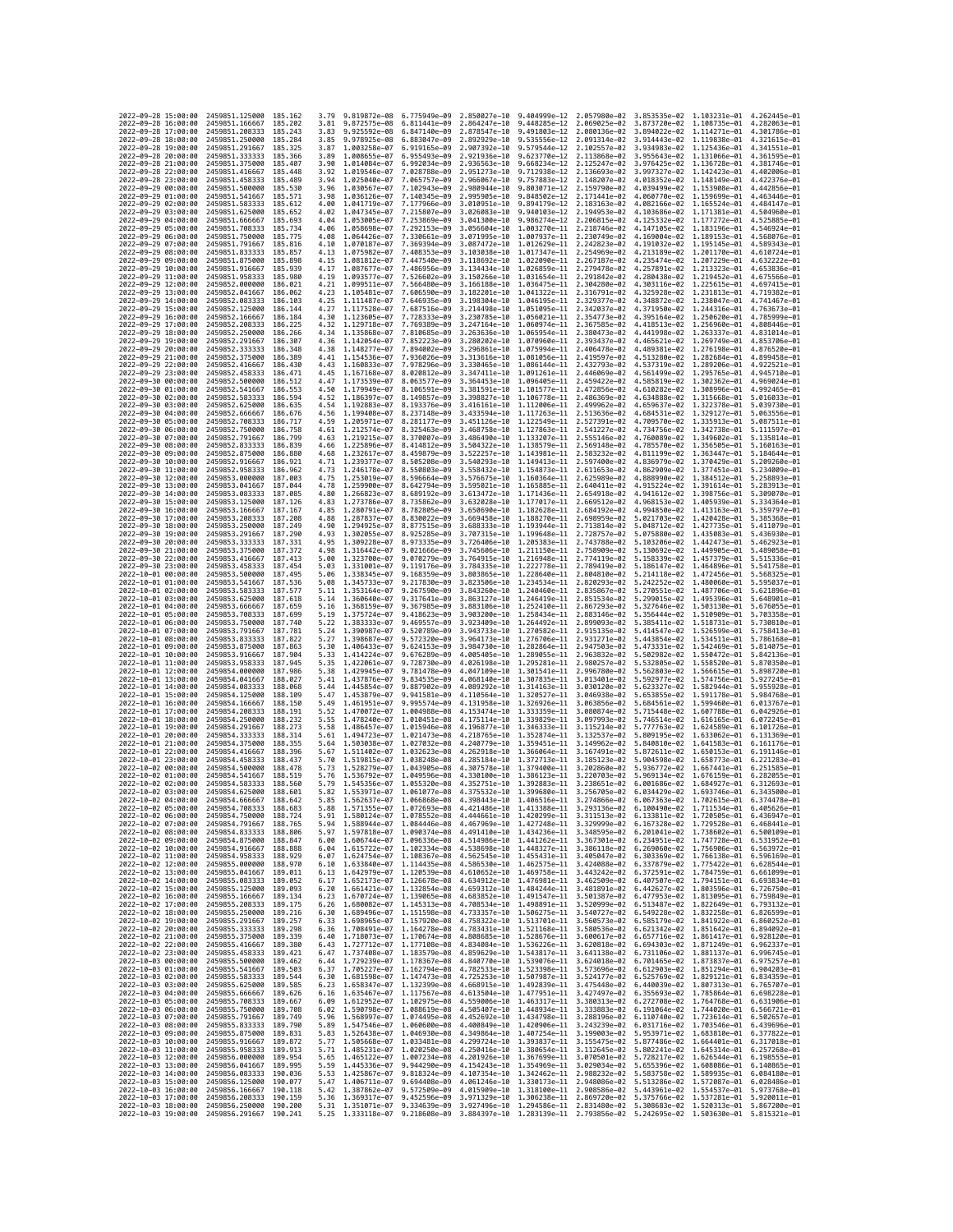| 2022-10-03 20:00:00                        |          | 2459856.333333                                   | 190.282             | 5.20         | 1.315455e-07 9.104473e-09                              |                              | 3.842022e-10 1.271894e-11 2.756838e-02                                                                                                                                                                                                                                                                                                                                                                           |                                                        |                              |                                                        | 5.177785e-02 1.487227e-01 5.764360e-01                 |                              |
|--------------------------------------------|----------|--------------------------------------------------|---------------------|--------------|--------------------------------------------------------|------------------------------|------------------------------------------------------------------------------------------------------------------------------------------------------------------------------------------------------------------------------------------------------------------------------------------------------------------------------------------------------------------------------------------------------------------|--------------------------------------------------------|------------------------------|--------------------------------------------------------|--------------------------------------------------------|------------------------------|
| 2022-10-03 21:00:00                        |          | 2459856.375000                                   | 190.323             | 5.15         | 1.298076e-07                                           | 8.992205e-09                 | 3.800360e-10                                                                                                                                                                                                                                                                                                                                                                                                     | 1.260849e-11 2.720417e-02                              |                              | 5.113938e-02                                           | 1.471100e-01                                           | 5.714303e-01                 |
| 2022-10-03 22:00:00                        |          | 2459856.416667                                   | 190.364             | 5.10         | 1.280978e-07                                           | 8.881775e-09                 | 3.759399e-10                                                                                                                                                                                                                                                                                                                                                                                                     | 1.250001e-11                                           | 2.684584e-02                 | 5.051135e-02                                           | 1.455244e-01                                           | 5.665136e-01                 |
| 2022-10-03 23:00:00<br>2022-10-04 00:00:00 |          | 2459856.458333<br>2459856.500000                 | 190.405<br>190.446  | 5.05<br>5.00 | 1.264156e-07<br>1.247605e-07                           | 8.773154e-09<br>8.666315e-09 | 3.719129e-10<br>3.679539e-10                                                                                                                                                                                                                                                                                                                                                                                     | 1.239346e-11 2.649329e-02<br>1.228881e-11 2.614644e-02 |                              | 4.989362e-02<br>4.928601e-02 1.424330e-01 5.569418e-01 | 1.439655e-01 5.616845e-01                              |                              |
| 2022-10-04 01:00:00                        |          | 2459856.541667                                   | 190.487             | 4.95         | 1.231322e-07                                           | 8.561231e-09                 | 3.640619e-10                                                                                                                                                                                                                                                                                                                                                                                                     | 1.218604e-11                                           | 2.580520e-02                 | 4.868839e-02                                           | 1.409265e-01                                           | 5.522841e-01                 |
| 2022-10-04 02:00:00                        |          | 2459856.583333                                   | 190.528             | 4.91         | 1.215303e-07                                           | 8.457874e-09                 | 3.602359e-10                                                                                                                                                                                                                                                                                                                                                                                                     | 1.208511e-11                                           | 2.546948e-02                 | 4.810059e-02                                           | 1.394454e-01                                           | 5.477102e-01                 |
| 2022-10-04 03:00:00                        |          | 2459856.625000                                   | 190.569             | 4.86         | 1.199543e-07                                           | 8.356217e-09                 | 3.564748e-10                                                                                                                                                                                                                                                                                                                                                                                                     | 1.198601e-11                                           | 2.513920e-02                 | 4.752246e-02                                           | 1.379895e-01                                           | 5.432187e-01                 |
| 2022-10-04 04:00:00<br>2022-10-04 05:00:00 |          | 2459856.666667<br>2459856.708333                 | 190.610<br>190.651  | 4.81<br>4.77 | 1.184039e-07<br>1.168786e-07                           | 8.256235e-09<br>8.157902e-09 | 3.527776e-10<br>3.491435e-10                                                                                                                                                                                                                                                                                                                                                                                     | 1.188870e-11 2.481427e-02<br>1.179315e-11              | 2.449460e-02                 | 4.695386e-02<br>4.639463e-02                           | 1.365584e-01<br>1.351516e-01                           | 5.388084e-01<br>5.344781e-01 |
| 2022-10-04 06:00:00                        |          | 2459856.750000                                   | 190.692             | 4.73         | 1.153781e-07                                           | 8.061193e-09                 | 3.455714e-10                                                                                                                                                                                                                                                                                                                                                                                                     | 1.169934e-11 2.418013e-02                              |                              | 4.584463e-02                                           | 1.337689e-01                                           | 5.302267e-01                 |
| 2022-10-04 07:00:00                        |          | 2459856.791667                                   | 190.733             | 4.68         | 1.139019e-07                                           | 7.966081e-09                 | 3.420603e-10                                                                                                                                                                                                                                                                                                                                                                                                     | 1.160725e-11                                           | 2.387077e-02                 | 4.530373e-02                                           | 1.324098e-01                                           | 5.260528e-01                 |
| 2022-10-04 08:00:00                        |          | 2459856,833333                                   | 190.774             | 4.64         | 1.124498e-07                                           | 7.872544e-09                 | 3.386094e-10                                                                                                                                                                                                                                                                                                                                                                                                     | 1.151684e-11                                           | 2.356644e-02                 | 4.477178e-02                                           | 1.310739e-01                                           | 5.219553e-01                 |
| 2022-10-04 09:00:00<br>2022-10-04 10:00:00 |          | 2459856.875000<br>2459856.916667                 | 190.815<br>190.856  | 4.60<br>4.56 | 1.110212e-07<br>1.096160e-07                           | 7.780557e-09<br>7.690096e-09 | 3.352176e-10<br>3.318843e-10                                                                                                                                                                                                                                                                                                                                                                                     | 1.142809e-11<br>1.134098e-11 2.297255e-02              | 2.326706e-02                 | 4.424864e-02<br>4.373418e-02                           | 1.297610e-01<br>1.284707e-01                           | 5.179331e-01<br>5.139851e-01 |
| 2022-10-04 11:00:00                        |          | 2459856.958333                                   | 190.897             | 4.52         | 1.082336e-07                                           | 7.601137e-09                 | 3.286083e-10                                                                                                                                                                                                                                                                                                                                                                                                     | 1.125548e-11 2.268285e-02                              |                              | 4.322826e-02                                           | 1.272026e-01                                           | 5.101101e-01                 |
| 2022-10-04 12:00:00                        |          | 2459857.000000                                   | 190.938             | 4.48         | 1.068738e-07                                           | 7.513657e-09                 | 3.253889e-10                                                                                                                                                                                                                                                                                                                                                                                                     | 1.117156e-11                                           | 2.239787e-02                 | 4.273076e-02                                           | 1.259564e-01                                           | 5.063070e-01                 |
| 2022-10-04 13:00:00                        |          | 2459857.041667                                   | 190.979             | 4.44         | 1.055362e-07                                           | 7.427635e-09                 | 3.222252e-10                                                                                                                                                                                                                                                                                                                                                                                                     | 1.108921e-11                                           | 2.211755e-02                 | 4.224154e-02                                           | 1.247317e-01                                           | 5.025748e-01                 |
| 2022-10-04 14:00:00<br>2022-10-04 15:00:00 |          | 2459857.083333<br>2459857.125000                 | 191.020<br>191.061  | 4.40<br>4.37 | 1.042205e-07<br>1.029263e-07                           | 7.343047e-09<br>7.259871e-09 | 3.191163e-10<br>3.160615e-10                                                                                                                                                                                                                                                                                                                                                                                     | 1.100840e-11 2.184181e-02<br>1.092911e-11 2.157058e-02 |                              | 4.176048e-02<br>4.128746e-02                           | 1.235283e-01 4.989124e-01<br>1.223458e-01 4.953187e-01 |                              |
| 2022-10-04 16:00:00                        |          | 2459857.166667                                   | 191.102             | 4.33         | 1.016533e-07                                           | 7.178086e-09                 | 3.130598e-10                                                                                                                                                                                                                                                                                                                                                                                                     | 1.085131e-11                                           | 2.130379e-02                 | 4.082234e-02                                           | 1.211838e-01                                           | 4.917927e-01                 |
| 2022-10-04 17:00:00                        |          | 2459857.208333                                   | 191.143             | 4.30         | 1.004012e-07                                           | 7.097671e-09                 | 3.101105e-10                                                                                                                                                                                                                                                                                                                                                                                                     | 1.077498e-11 2.104138e-02                              |                              | 4.036501e-02                                           | 1,200422e-01                                           | 4.883334e-01                 |
| 2022-10-04 18:00:00                        |          | 2459857.250000                                   | 191.184             | 4.26         | 9.916959e-08                                           | 7.018605e-09                 | 3.072128e-10                                                                                                                                                                                                                                                                                                                                                                                                     | 1.070010e-11 2.078327e-02                              |                              | 3.991536e-02                                           | 1.189205e-01                                           | 4.849398e-01                 |
| 2022-10-04 19:00:00<br>2022-10-04 20:00:00 |          | 2459857.291667<br>2459857.333333                 | 191.225<br>191.266  | 4.23         | 9.795825e-08                                           | 6.940866e-09                 | 3.043659e-10                                                                                                                                                                                                                                                                                                                                                                                                     | 1.062665e-11 2.052941e-02                              |                              | 3.947325e-02                                           | 1.178185e-01                                           | 4.816109e-01                 |
| 2022-10-04 21:00:00                        |          | 2459857.375000                                   | 191.307             | 4.19<br>4.16 | 9.676683e-08<br>9.559503e-08                           | 6.864435e-09<br>6.789292e-09 | 3.015691e-10<br>2.988215e-10                                                                                                                                                                                                                                                                                                                                                                                     | 1.055460e-11<br>1.048395e-11 2.003414e-02              | 2.027972e-02                 | 3.903858e-02<br>3.861123e-02                           | 1.167358e-01<br>1.156723e-01                           | 4.783458e-01<br>4.751435e-01 |
| 2022-10-04 22:00:00                        |          | 2459857.416667                                   | 191.348             | 4.13         | 9.444254e-08                                           | 6.715416e-09                 | 2.961225e-10                                                                                                                                                                                                                                                                                                                                                                                                     | 1.041465e-11 1.979261e-02                              |                              | 3.819110e-02                                           | 1.146275e-01 4.720030e-01                              |                              |
| 2022-10-04 23:00:00                        |          | 2459857.458333                                   | 191.389             | 4.10         | 9.330908e-08                                           | 6.642789e-09                 | 2.934712e-10                                                                                                                                                                                                                                                                                                                                                                                                     | 1.034670e-11                                           | 1.955507e-02                 | 3.777806e-02                                           | 1.136012e-01                                           | 4.689235e-01                 |
| 2022-10-05 00:00:00<br>2022-10-05 01:00:00 |          | 2459857.500000<br>2459857.541667                 | 191.430<br>191.471  | 4.07<br>4.04 | 9.219434e-08<br>9.109804e-08                           | 6.571392e-09<br>6.501206e-09 | 2.908670e-10                                                                                                                                                                                                                                                                                                                                                                                                     | 1.028008e-11 1.932145e-02<br>1.021476e-11 1.909169e-02 |                              | 3.737202e-02<br>3.697287e-02                           | 1.125931e-01                                           | 4.659041e-01<br>4.629437e-01 |
| 2022-10-05 02:00:00                        |          | 2459857.583333                                   | 191.512             | 4.01         | 9.001990e-08                                           | 6.432211e-09                 | 2.883092e-10<br>2.857971e-10                                                                                                                                                                                                                                                                                                                                                                                     | 1.015073e-11 1.886574e-02                              |                              | 3.658049e-02                                           | 1.116030e-01<br>1.106306e-01                           | 4.600417e-01                 |
| 2022-10-05 03:00:00                        |          | 2459857.625000                                   | 191.553             | 3.98         | 8.895964e-08                                           | 6.364392e-09                 | 2.833299e-10                                                                                                                                                                                                                                                                                                                                                                                                     | 1.008796e-11                                           | 1.864354e-02                 | 3.619479e-02                                           | 1.096756e-01                                           | 4.571970e-01                 |
| 2022-10-05 04:00:00                        |          | 2459857.666667                                   | 191.595             | 3.95         | 8.791698e-08                                           | 6.297728e-09                 | 2.809071e-10                                                                                                                                                                                                                                                                                                                                                                                                     | 1.002644e-11                                           | 1.842503e-02                 | 3.581567e-02                                           | 1.087377e-01                                           | 4.544089e-01                 |
| 2022-10-05 05:00:00                        |          | 2459857.708333                                   | 191.636             | 3.92         | 8.689166e-08                                           | 6.232203e-09                 | 2.785278e-10                                                                                                                                                                                                                                                                                                                                                                                                     | 9.966151e-12 1.821015e-02                              |                              | 3.544303e-02                                           | 1.078167e-01 4.516765e-01                              |                              |
| 2022-10-05 06:00:00<br>2022-10-05 07:00:00 |          | 2459857.750000<br>2459857.791667                 | 191.677<br>191.718  | 3.89<br>3.87 | 8.588341e-08<br>8.489197e-08                           | 6.167799e-09<br>6.104500e-09 | 2.761916e-10<br>2.738976e-10                                                                                                                                                                                                                                                                                                                                                                                     | 9.907073e-12<br>9.849189e-12                           | 1.799885e-02<br>1.779107e-02 | 3.507676e-02<br>3.471677e-02                           | 1.069123e-01<br>1.060243e-01                           | 4.489991e-01<br>4.463757e-01 |
| 2022-10-05 08:00:00                        |          | 2459857.833333                                   | 191.759             | 3.84         | 8.391709e-08                                           | 6.042288e-09                 | 2.716454e-10                                                                                                                                                                                                                                                                                                                                                                                                     | 9.792480e-12                                           | 1.758676e-02                 | 3.436296e-02                                           | 1.051525e-01                                           | 4.438056e-01                 |
| 2022-10-05 09:00:00                        |          | 2459857.875000                                   | 191,800             | 3.82         | 8.295850e-08                                           | 5.981147e-09                 | 2.694342e-10                                                                                                                                                                                                                                                                                                                                                                                                     | 9.736930e-12                                           | 1.738586e-02                 | 3.401525e-02                                           | 1.042966e-01                                           | 4.412880e-01                 |
| 2022-10-05 10:00:00<br>2022-10-05 11:00:00 |          | 2459857.916667                                   | 191.841             | 3.79<br>3.77 | 8.201596e-08                                           | 5.921061e-09                 | 2.672635e-10                                                                                                                                                                                                                                                                                                                                                                                                     | 9.682521e-12                                           | 1.718833e-02                 | 3.367354e-02                                           | 1.034563e-01                                           | 4.388221e-01                 |
| 2022-10-05 12:00:00                        |          | 2459857.958333<br>2459858.000000                 | 191.882<br>191.923  | 3.74         | 8.108923e-08<br>8.017806e-08                           | 5.862013e-09<br>5.803989e-09 | 2.651326e-10<br>2.630409e-10                                                                                                                                                                                                                                                                                                                                                                                     | 9.629237e-12<br>9.577061e-12                           | 1.699412e-02<br>1.680316e-02 | 3.333773e-02<br>3.300774e-02                           | 1.026314e-01<br>1.018218e-01                           | 4.364072e-01<br>4.340426e-01 |
| 2022-10-05 13:00:00                        |          | 2459858.041667                                   | 191.964             | 3.72         | 7.928221e-08                                           | 5.746972e-09                 | 2.609879e-10                                                                                                                                                                                                                                                                                                                                                                                                     | 9.525978e-12                                           | 1.661541e-02                 | 3.268348e-02                                           | 1.010271e-01                                           | 4.317274e-01                 |
| 2022-10-05 14:00:00                        |          | 2459858.083333                                   | 192.005             | 3.70         | 7.840146e-08                                           | 5.690948e-09                 | 2.589730e-10                                                                                                                                                                                                                                                                                                                                                                                                     | 9.475970e-12                                           | 1.643083e-02                 | 3.236487e-02                                           | 1.002471e-01                                           | 4.294610e-01                 |
| 2022-10-05 15:00:00                        |          | 2459858,125000                                   | 192,046             | 3.67         | 7.753557e-08                                           | 5.635900e-09                 | 2.569957e-10                                                                                                                                                                                                                                                                                                                                                                                                     | 9.427023e-12                                           | 1.624937e-02 3.205181e-02    |                                                        | 9.948169e-02                                           | 4.272427e-01                 |
| 2022-10-05 16:00:00<br>2022-10-05 17:00:00 |          | 2459858.166667<br>2459858.208333                 | 192,087<br>192.128  | 3.65<br>3.63 | 7.668432e-08<br>7.584748e-08                           | 5.581815e-09<br>5.528679e-09 | 2.550552e-10<br>2.531512e-10                                                                                                                                                                                                                                                                                                                                                                                     | 9.379121e-12 1.607097e-02<br>9.332249e-12              | 1.589559e-02                 | 3.174422e-02<br>3.144203e-02                           | 9.873056e-02<br>9.799352e-02                           | 4.250717e-01<br>4.229474e-01 |
| 2022-10-05 18:00:00                        |          | 2459858.250000                                   | 192, 169            | 3.61         | 7.502484e-08                                           | 5.476475e-09                 | 2.512830e-10                                                                                                                                                                                                                                                                                                                                                                                                     | 9.286391e-12                                           | 1.572318e-02                 | 3.114514e-02                                           | 9.727036e-02                                           | 4.208691e-01                 |
| 2022-10-05 19:00:00                        |          | 2459858.291667                                   | 192,210             | 3.59         | 7.421617e-08                                           | 5.425192e-09                 | 2.494502e-10                                                                                                                                                                                                                                                                                                                                                                                                     | 9.241534e-12                                           | 1.555371e-02                 | 3.085349e-02                                           | 9.656088e-02                                           | 4.188361e-01                 |
| 2022-10-05 20:00:00                        |          | 2459858.333333                                   | 192.251             | 3.57         | 7.342127e-08                                           | 5.374814e-09                 | 2.476522e-10                                                                                                                                                                                                                                                                                                                                                                                                     | 9.197662e-12 1.538712e-02                              |                              | 3.056699e-02                                           | 9.586487e-02                                           | 4.168478e-01                 |
| 2022-10-05 21:00:00<br>2022-10-05 22:00:00 |          | 2459858.375000<br>2459858.416667                 | 192.292<br>192.333  | 3.55<br>3.53 | 7.263993e-08<br>7.187194e-08                           | 5.325328e-09<br>5.276720e-09 | 2.458884e-10<br>2.441585e-10                                                                                                                                                                                                                                                                                                                                                                                     | 9.154762e-12<br>9.112819e-12                           | 1.522337e-02<br>1.506242e-02 | 3.028556e-02<br>3.000912e-02                           | 9.518214e-02<br>9.451248e-02                           | 4.149035e-01<br>4.130026e-01 |
| 2022-10-05 23:00:00                        |          | 2459858.458333                                   | 192.374             | 3.51         | 7.111710e-08                                           | 5.228979e-09                 | 2.424618e-10                                                                                                                                                                                                                                                                                                                                                                                                     | 9.071820e-12                                           | 1.490423e-02                 | 2.973761e-02                                           | 9.385571e-02                                           | 4.111445e-01                 |
| 2022-10-06 00:00:00                        |          | 2459858,500000                                   | 192.415             | 3.49         | 7.037520e-08                                           | 5.182089e-09                 | 2.407979e-10                                                                                                                                                                                                                                                                                                                                                                                                     | 9.031751e-12                                           | 1.474875e-02                 | 2.947095e-02                                           | 9.321163e-02                                           | 4.093285e-01                 |
| 2022-10-06 01:00:00                        |          | 2459858.541667                                   | 192.457             | 3.47         | 6.964606e-08                                           | 5.136040e-09                 | 2.391663e-10                                                                                                                                                                                                                                                                                                                                                                                                     | 8.992598e-12                                           | 1.459594e-02                 | 2.920906e-02                                           | 9.258005e-02                                           | 4.075541e-01                 |
| 2022-10-06 02:00:00<br>2022-10-06 03:00:00 |          | 2459858.583333<br>2459858.625000                 | 192.498<br>192.539  | 3.46<br>3.44 | 6.892949e-08<br>6.822528e-08                           | 5.090817e-09<br>5.046409e-09 | 2.375666e-10<br>2.359982e-10                                                                                                                                                                                                                                                                                                                                                                                     | 8.954349e-12<br>8.916991e-12                           | 1.444576e-02<br>1.429818e-02 | 2.895188e-02<br>2.869933e-02                           | 9.196080e-02<br>9.135369e-02                           | 4.058206e-01<br>4.041275e-01 |
| 2022-10-06 04:00:00                        |          | 2459858.666667                                   | 192.580             | 3.42         | 6.753325e-08                                           | 5.002804e-09                 | 2.344607e-10                                                                                                                                                                                                                                                                                                                                                                                                     | 8.880510e-12                                           | 1.415315e-02                 | 2.845134e-02                                           | 9.075853e-02                                           | 4.024741e-01                 |
| 2022-10-06 05:00:00                        |          | 2459858.708333                                   | 192.621             | 3.41         | 6.685323e-08                                           | 4,959989e-09                 | 2.329537e-10                                                                                                                                                                                                                                                                                                                                                                                                     | 8.844896e-12                                           | 1.401063e-02                 | 2.820785e-02                                           | 9.017517e-02                                           | 4.008600e-01                 |
| 2022-10-06 06:00:00                        |          | 2459858.750000                                   | 192.662             | 3.39         | 6.618502e-08                                           | 4.917953e-09                 | 2.314767e-10                                                                                                                                                                                                                                                                                                                                                                                                     | 8.810134e-12                                           | 1.387060e-02                 | 2.796879e-02                                           | 8.960342e-02                                           | 3.992846e-01                 |
| 2022-10-06 07:00:00<br>2022-10-06 08:00:00 |          | 2459858.791667<br>2459858.833333                 | 192.703<br>192,744  | 3.38<br>3.36 | 6.552846e-08<br>6.488336e-08                           | 4.876684e-09<br>4.836171e-09 | 2.300292e-10<br>2.286108e-10                                                                                                                                                                                                                                                                                                                                                                                     | 8.776213e-12 1.373300e-02<br>8.743122e-12              | 1.359780e-02                 | 2.773409e-02<br>2.750369e-02                           | 8.904311e-02<br>8.849408e-02                           | 3.977473e-01<br>3.962476e-01 |
| 2022-10-06 09:00:00                        |          | 2459858.875000                                   | 192,785             | 3.35         | 6.424956e-08                                           | 4.796403e-09                 | 2.272212e-10                                                                                                                                                                                                                                                                                                                                                                                                     | 8.710848e-12                                           | 1.346497e-02                 | 2.727752e-02                                           | 8.795616e-02                                           | 3.947849e-01                 |
| 2022-10-06 10:00:00                        |          | 2459858.916667                                   | 192.826             | 3.33         | 6.362687e-08                                           | 4.757367e-09                 | 2.258599e-10                                                                                                                                                                                                                                                                                                                                                                                                     | 8.679380e-12 1.333448e-02                              |                              | 2.705552e-02                                           | 8.742919e-02                                           | 3.933587e-01                 |
| 2022-10-06 11:00:00                        |          | 2459858.958333                                   | 192.867             | 3.32         | 6.301515e-08                                           | 4.719055e-09                 | 2.245264e-10                                                                                                                                                                                                                                                                                                                                                                                                     | 8.648707e-12                                           | 1.320628e-02                 | 2.683763e-02                                           | 8.691301e-02                                           | 3.919686e-01                 |
| 2022-10-06 12:00:00<br>2022-10-06 13:00:00 |          | 2459859.000000<br>2459859.041667                 | 192,908<br>192.949  | 3.31<br>3.29 | 6.241421e-08<br>6.182391e-08                           | 4.681454e-09<br>4.644554e-09 | 2.232204e-10<br>2.219415e-10                                                                                                                                                                                                                                                                                                                                                                                     | 8.618817e-12<br>8.589700e-12 1.295663e-02              | 1.308034e-02                 | 2.662379e-02<br>2.641394e-02                           | 8.640746e-02<br>8.591240e-02                           | 3.906139e-01<br>3.892943e-01 |
| 2022-10-06 14:00:00                        |          | 2459859.083333                                   | 192.990             | 3.28         | 6.124408e-08                                           | 4.608345e-09                 | 2.206892e-10                                                                                                                                                                                                                                                                                                                                                                                                     | 8.561345e-12 1.283511e-02                              |                              | 2.620802e-02                                           | 8.542767e-02                                           | 3.880092e-01                 |
| 2022-10-06 15:00:00                        |          | 2459859.125000                                   | 193.031             | 3.27         | 6.067456e-08                                           | 4.572817e-09                 | 2.194633e-10                                                                                                                                                                                                                                                                                                                                                                                                     | 8.533741e-12                                           | 1.271575e-02                 | 2.600597e-02                                           | 8.495311e-02                                           | 3.867582e-01                 |
| 2022-10-06 16:00:00                        |          | 2459859.166667                                   | 193.073             | 3.26         | 6.011520e-08                                           | 4.537960e-09                 | 2.182633e-10                                                                                                                                                                                                                                                                                                                                                                                                     | 8.506878e-12                                           | 1.259853e-02                 | 2.580773e-02                                           | 8.448859e-02                                           | 3.855407e-01                 |
| 2022-10-06 17:00:00<br>2022-10-06 18:00:00 |          | 2459859.208333<br>2459859.250000                 | 193, 114<br>193.155 | 3.25<br>3.24 | 5.956585e-08<br>5.902636e-08                           | 4.503763e-09<br>4,470218e-09 | 2.170888e-10<br>2.159395e-10                                                                                                                                                                                                                                                                                                                                                                                     | 8.480745e-12<br>8.455333e-12 1.237033e-02              | 1.248340e-02                 | 2.561325e-02<br>2.542248e-02                           | 8.403395e-02<br>8.358907e-02                           | 3.843564e-01<br>3.832046e-01 |
| 2022-10-06 19:00:00                        |          | 2459859.291667                                   | 193, 196            | 3.23         | 5.849658e-08                                           | 4.437314e-09                 | 2.148150e-10                                                                                                                                                                                                                                                                                                                                                                                                     | 8.430631e-12                                           | 1.225931e-02                 | 2.523535e-02                                           | 8.315379e-02                                           | 3.820851e-01                 |
| 2022-10-06 20:00:00                        |          | 2459859.333333                                   | 193.237             | 3.21         | 5.797638e-08                                           | 4.405042e-09                 | 2.137150e-10                                                                                                                                                                                                                                                                                                                                                                                                     | 8.406630e-12                                           | 1.215029e-02                 | 2.505182e-02                                           | 8.272798e-02                                           | 3.809974e-01                 |
| 2022-10-06 21:00:00<br>2022-10-06 22:00:00 |          | 2459859.375000                                   | 193.278             | 3.20         | 5.746559e-08<br>5.696410e-08                           | 4.373393e-09                 | 2.126391e-10                                                                                                                                                                                                                                                                                                                                                                                                     |                                                        | 8.383321e-12 1.204324e-02    | 2.487183e-02                                           | 8.231150e-02                                           | 3.799410e-01<br>3.789155e-01 |
| 2022-10-06 23:00:00                        |          | 2459859.416667                                   | 193.319             | 3.20         |                                                        |                              |                                                                                                                                                                                                                                                                                                                                                                                                                  |                                                        |                              |                                                        |                                                        |                              |
| 2022-10-07 00:00:00                        |          |                                                  |                     |              |                                                        | 4.342357e-09                 | 2.115870e-10                                                                                                                                                                                                                                                                                                                                                                                                     | 8.360693e-12 1.193814e-02                              |                              | 2.469533e-02                                           | 8.190422e-02                                           |                              |
| 2022-10-07 01:00:00                        |          | 2459859.458333<br>2459859,500000                 | 193, 360            | 3.19<br>3.18 | 5.647175e-08                                           | 4.311927e-09<br>4.282092e-09 | 2.105583e-10                                                                                                                                                                                                                                                                                                                                                                                                     | 8.338738e-12                                           | 1.183496e-02                 | 2.452227e-02                                           | 8.150602e-02                                           | 3.779205e-01<br>3.769555e-01 |
|                                            |          | 2459859.541667                                   | 193.401<br>193.442  | 3.17         | 5.598841e-08<br>5.551396e-08                           | 4.252845e-09                 | 2.095527e-10<br>2.085699e-10                                                                                                                                                                                                                                                                                                                                                                                     | 8.317447e-12<br>8.296809e-12                           | 1.173366e-02<br>1.163423e-02 | 2.435260e-02<br>2.418626e-02                           | 8.111676e-02<br>8.073632e-02                           | 3.760202e-01                 |
| 2022-10-07 02:00:00                        |          | 2459859.583333                                   | 193.483             | 3.16         | 5.504825e-08                                           | 4.224177e-09                 | 2.076095e-10                                                                                                                                                                                                                                                                                                                                                                                                     | 8.276818e-12                                           | 1.153663e-02                 | 2.402323e-02                                           | 8.036456e-02                                           | 3.751142e-01                 |
| 2022-10-07 03:00:00                        |          | 2459859.625000                                   | 193.524<br>193.565  | 3.15         | 5.459116e-08                                           | 4.196079e-09                 | 2.066713e-10                                                                                                                                                                                                                                                                                                                                                                                                     | 8.257464e-12                                           | 1.144084e-02                 | 2.386343e-02                                           | 8.000138e-02                                           | 3.742370e-01<br>3.733883e-01 |
| 2022-10-07 04:00:00<br>2022-10-07 05:00:00 |          | 2459859.666667<br>2459859.708333                 | 193.607             | 3.14<br>3.14 | 5.414257e-08<br>5.370235e-08                           | 4.168544e-09<br>4.141562e-09 | 2.057549e-10<br>2.048600e-10                                                                                                                                                                                                                                                                                                                                                                                     | 8.238738e-12<br>8.220633e-12                           | 1.134682e-02<br>1.125456e-02 | 2.370683e-02<br>2.355339e-02                           | 7.964665e-02<br>7.930025e-02                           | 3.725678e-01                 |
| 2022-10-07 06:00:00                        |          | 2459859.750000                                   | 193.648             | 3.13         | 5.327038e-08                                           | 4.115127e-09                 | 2.039864e-10                                                                                                                                                                                                                                                                                                                                                                                                     | 8.203140e-12                                           | 1.116404e-02                 | 2.340305e-02                                           | 7.896207e-02                                           | 3.717750e-01                 |
| 2022-10-07 07:00:00                        |          | 2459859.791667                                   | 193.689             | 3.12         | 5.284655e-08                                           | 4,089231e-09                 | 2.031337e-10                                                                                                                                                                                                                                                                                                                                                                                                     | 8.186253e-12                                           |                              | 1.107521e-02 2.325578e-02                              | 7.863201e-02                                           | 3.710096e-01                 |
| 2022-10-07 08:00:00<br>2022-10-07 09:00:00 |          | 2459859.833333<br>2459859.875000                 | 193.730<br>193.771  | 3.12<br>3.11 | 5.243074e-08 4.063868e-09<br>5.202287e-08 4.039030e-09 |                              | 2.023017e-10 8.169963e-12 1.098807e-02 2.311153e-02 7.830996e-02 3.702714e-01                                                                                                                                                                                                                                                                                                                                    |                                                        |                              |                                                        | 7.799584e-02 3.695600e-01                              |                              |
| 2022<br>-10-07                             | 10:00:00 | 2459859.916667                                   | 193.812             |              | .162286e-08                                            | 4.014714e-09                 | 2.014903e-10 8.154266e-12 1.090259e-02 2.297028e-02<br>2.006991e-10                                                                                                                                                                                                                                                                                                                                              | 8.139158e-12                                           | 1.081876e-02                 | 2.283200e-02                                           | .768959e-02                                            | 3.688753e-01                 |
| 2022-10-07 11:00:00                        |          | 2459859.958333 193.853                           |                     | 3.10         |                                                        |                              | 5.123068e-08 3.990919e-09 1.999283e-10 8.124641e-12 1.073657e-02 2.269667e-02 7.739122e-02 3.682173e-01                                                                                                                                                                                                                                                                                                          |                                                        |                              |                                                        |                                                        |                              |
| 2022-10-07 12:00:00                        |          | 2459860.000000                                   | 193.894             | 3.09         |                                                        |                              | 5.084641e-08 3.967651e-09 1.991781e-10 8.110723e-12 1.065604e-02 2.256434e-02 7.710083e-02 3.675866e-01                                                                                                                                                                                                                                                                                                          |                                                        |                              |                                                        |                                                        |                              |
| 2022-10-07 13:00:00<br>2022-10-07 14:00:00 |          | 2459860.041667<br>2459860.083333 193.976         | 193.935             |              |                                                        |                              |                                                                                                                                                                                                                                                                                                                                                                                                                  |                                                        |                              |                                                        |                                                        |                              |
| 2022-10-07 15:00:00                        |          | 2459860.125000 194.017                           |                     |              |                                                        |                              | $\frac{3.09}{3.047026e-08} \quad \frac{3.944926e-09}{3.92787e-09} \quad \frac{1.984494e-10}{1.977439e-10} \quad \frac{8.097433e-12}{3.061872e-02} \quad \frac{1.057721e-02}{1.050020e-02} \quad \frac{2.243510e-02}{2.230920e-02} \quad \frac{7.681872e-02}{7.654562e-02} \quad \frac{3.669842e$<br>3.08 4.974531e-08 3.901324e-09 1.970655e-10 8.073039e-12 1.042528e-02 2.218714e-02 7.628305e-02 3.658787e-01 |                                                        |                              |                                                        |                                                        |                              |
|                                            |          | 2459860.166667                                   | 194.058             | 3.08         |                                                        |                              |                                                                                                                                                                                                                                                                                                                                                                                                                  |                                                        |                              |                                                        | 7.603413e-02 3.653929e-01                              |                              |
| 2022-10-07 16:00:00<br>2022-10-07 17:00:00 |          | 2459860.208333                                   | 194.100             | 3.07         |                                                        |                              | $\begin{array}{cccccc} 4.940030e-08 & 3.880725e-09 & 1.964225e-10 & 8.062320e-12 & 1.035297e-02 & 2.206999e-02 \\ 4.940030e-08 & 3.861364e-09 & 1.958309e-10 & 8.053189e-12 & 1.028437e-02 & 2.195988e-02 \end{array}$                                                                                                                                                                                           |                                                        |                              |                                                        | 7.580512e-02<br>7.560857e-02 3.646840e-01              | 3.649791e-01                 |
| 2022-10-07 18:00:00<br>2022-10-07 19:00:00 |          | 2459860.250000 194.141<br>2459860.291667 194.182 |                     | 3.07         |                                                        |                              | 4.877363e-08 3.843994e-09 1.953231e-10 8.046678e-12 1.022164e-02 2.186109e-02<br>3.07 4.852290e-08 3.830108e-09 1.949636e-10 8.044837e-12 1.016909e-02 2.178212e-02 7.546939e-02 3.646005e-01                                                                                                                                                                                                                    |                                                        |                              |                                                        |                                                        |                              |
| 2022-10-07 20:00:00                        |          | 2459860.333333                                   | 194.223             |              |                                                        |                              |                                                                                                                                                                                                                                                                                                                                                                                                                  |                                                        |                              |                                                        |                                                        |                              |
| 2022-10-07 21:00:00                        |          | 2459860.375000                                   | 194.264             |              |                                                        |                              |                                                                                                                                                                                                                                                                                                                                                                                                                  |                                                        |                              |                                                        |                                                        |                              |
| 2022-10-07 22:00:00<br>2022-10-07 23:00:00 |          | 2459860.416667                                   | 194.305             |              |                                                        |                              | 0.07 1.0351106-08 3.8226756-09 1.948800c-10 8.0517336-12 1.0135316-02 2.1739856-02 7.5437046-02 3.6491316-01<br>1.07 4.8361106-08 3.8226756-09 1.948800c-10 8.0754346-12 1.0137536-02 2.1739856-02 7.5699046-02 3.6491316-01<br>1.09                                                                                                                                                                             |                                                        |                              |                                                        |                                                        |                              |
| 2022-10-08 00:00:00                        |          | 2459860.458333 194.346<br>2459860.500000         | 194.387             |              |                                                        |                              |                                                                                                                                                                                                                                                                                                                                                                                                                  |                                                        |                              |                                                        |                                                        |                              |
| 2022-10-08 01:00:00                        |          | 2459860.541667 194.428                           |                     |              |                                                        |                              | 08 11 4.9703516-08 3.9325566-09 2.0030796-10 8.2529036-12 1.0416526-02 2.2364766-02 7.7538156-02 3.7403036-01<br>3.16 5.1977056-08 4.1015836-09 2.0030796-10 8.5011436-12 1.0092996-02 2.335696-02 3.0443026-02 3.852806-01<br>3.27                                                                                                                                                                              |                                                        |                              |                                                        |                                                        |                              |
| 2022-10-08 02:00:00                        |          | 2459860.583333 194.469                           |                     |              |                                                        |                              |                                                                                                                                                                                                                                                                                                                                                                                                                  |                                                        |                              |                                                        |                                                        |                              |
| 2022-10-08 03:00:00<br>2022-10-08 04:00:00 |          | 2459860.625000<br>2459860.666667 194.552         | 194.511             |              |                                                        |                              |                                                                                                                                                                                                                                                                                                                                                                                                                  |                                                        |                              |                                                        |                                                        |                              |
| 2022-10-08 05:00:00                        |          | 2459860.708333 194.593                           |                     |              |                                                        |                              | 3.48 6.660737e-08 5.170956e-09 2.542904e-10 9.999171e-12 1.395911e-02 2.940763e-02 9.843451e-02 4.531730e-01<br>3.89 8.636051e-08 6.607828e-09 3.163555e-10 1.198394e-11 1.809883e-02 3.757924e-02 1.224596e-01 5.431251e-01<br>4.72<br>5.78 1.765257e-07 1.315622e-08 5.986301e-10 2.098707e-11 3.699502e-02 7.482044e-02 2.317266e-01 9.511565e-01                                                             |                                                        |                              |                                                        |                                                        |                              |
| 2022-10-08 06:00:00                        |          | 2459860.750000 194.634                           |                     |              |                                                        |                              | 4.42 1.112885e-07 8.427867e-09 3.953526e-10 1.452596e-11 2.332306e-02 4.792994e-02 1.530390e-01 6.583317e-01                                                                                                                                                                                                                                                                                                     |                                                        |                              |                                                        |                                                        |                              |
| 2022-10-08 07:00:00                        |          | 2459860.791667                                   | 194.675             |              |                                                        |                              |                                                                                                                                                                                                                                                                                                                                                                                                                  |                                                        |                              |                                                        |                                                        |                              |
| 2022-10-08 08:00:00<br>2022-10-08 09:00:00 |          | 2459860.833333<br>2459860.875000 194.757         | 194.716             |              |                                                        |                              | 3.74 7.823791e-08 6.034272e-09 2.925567e-10 1.126310e-11 1.639656e-02 3.431738e-02 1.132472e-01 5.104557e-01<br>3.40 6.143459e-08 4.819206e-09 2.404808e-10 9.614618e-12 1.287503e-02 2.740720e-02 9.308887e-02 4.357447e-01<br>3.23 5.283380e-08 4.199111e-09 2.140099e-10 8.781101e-12 1.107254e-02 2.388067e-02 8.284212e-02 3.979688e-01                                                                     |                                                        |                              |                                                        |                                                        |                              |
| 2022-10-08 10:00:00                        |          | 2459860.916667 194.798                           |                     |              |                                                        |                              |                                                                                                                                                                                                                                                                                                                                                                                                                  |                                                        |                              |                                                        |                                                        |                              |
| 2022-10-08 11:00:00                        |          | 2459860.958333                                   | 194.839             |              |                                                        |                              |                                                                                                                                                                                                                                                                                                                                                                                                                  |                                                        |                              |                                                        |                                                        |                              |
| 2022-10-08 12:00:00                        |          | 2459861.000000 194.881                           |                     |              |                                                        |                              |                                                                                                                                                                                                                                                                                                                                                                                                                  |                                                        |                              |                                                        |                                                        |                              |
| 2022-10-08 13:00:00<br>2022-10-08 14:00:00 |          | 2459861.041667 194.922<br>2459861.083333 194.963 |                     |              |                                                        |                              | 3.14 4.837537e-08 3.879468e-09 1.08765e-10 8.359994e-12 1.013817e-02 2.206284e-02 7.760032e-02 3.788430e-01<br>3.07 4.470385e-08 3.711632e-09 1.937536e-10 8.149794e-12 9.368722e-03 2.110834e-02 7.488709e-02 3.631388e-01<br>3.07                                                                                                                                                                              |                                                        |                              |                                                        |                                                        |                              |
| 2022-10-08 15:00:00                        |          | 2459861.125000                                   | 195,004             |              |                                                        |                              | 3.06 4.343886e-08 3.536151e-09 1.865419e-10 7.951554e-12 9.103615e-03 2.011037e-02 7.220942e-02 3.603729e-01<br>3.06 4.308370e-08 3.514009e-09 1.857983e-10 7.936746e-12 9.029182e-03 1.998445e-02 7.192156e-02 3.597018e-01                                                                                                                                                                                     |                                                        |                              |                                                        |                                                        |                              |
| 2022-10-08 16:00:00                        |          | 2459861.166667 195.045                           |                     |              |                                                        |                              | 3.06 4.280195e-08 3.497165e-09 1.852815e-10 7.929132e-12 8.970134e-03 1.988865e-02 7.172152e-02 3.593567e-01                                                                                                                                                                                                                                                                                                     |                                                        |                              |                                                        |                                                        |                              |
| 2022-10-08 17:00:00                        |          | 2459861.208333 195.086                           |                     |              |                                                        |                              |                                                                                                                                                                                                                                                                                                                                                                                                                  |                                                        |                              |                                                        |                                                        |                              |
| 2022-10-08 18:00:00<br>2022-10-08 19:00:00 |          | 2459861.250000<br>2459861.291667 195.168         | 195.127             |              |                                                        |                              |                                                                                                                                                                                                                                                                                                                                                                                                                  |                                                        |                              |                                                        |                                                        |                              |
| 2022-10-08 20:00:00                        |          | 2459861.333333 195.209                           |                     |              |                                                        |                              | 3.06 4.255968e-08 3.483159e-09 1.848858e-10 7.925343e-12 8.919362e-03 1.980900e-02 7.156833e-02 3.591850e-01<br>3.06 4.235976e-08 3.470747e-09 1.845376e-10 7.925378e-12 8.873273e-03 1.978040e-02 7.156833e-02 3.591850e-01<br>3.07<br>3.07 4.193647e-08 3.448497e-09 1.840088e-10 7.923700e-12 8.788754e-03 1.961187e-02 7.122885e-02 3.591105e-01                                                             |                                                        |                              |                                                        |                                                        |                              |
| 2022-10-08 21:00:00                        |          | 2459861.375000 195.251                           |                     |              |                                                        |                              |                                                                                                                                                                                                                                                                                                                                                                                                                  |                                                        |                              |                                                        |                                                        |                              |
| 2022-10-08 22:00:00<br>2022-10-08 23:00:00 |          | 2459861.416667<br>2459861.458333 195.333         | 195.292             |              |                                                        |                              | 0.07 1.174643e-08 3.438176e-09 1.837675e-10 7.924729e-12 8.748926e-03 1.955317e-02 7.113544e-02 3.591571e-01<br>1.08 4.156220e-08 3.4281252e-09 1.835475e-10 7.924729e-12 8.748926e-03 1.995317e-02 7.114344e-02 3.591571e-01<br>1.0                                                                                                                                                                             |                                                        |                              |                                                        |                                                        |                              |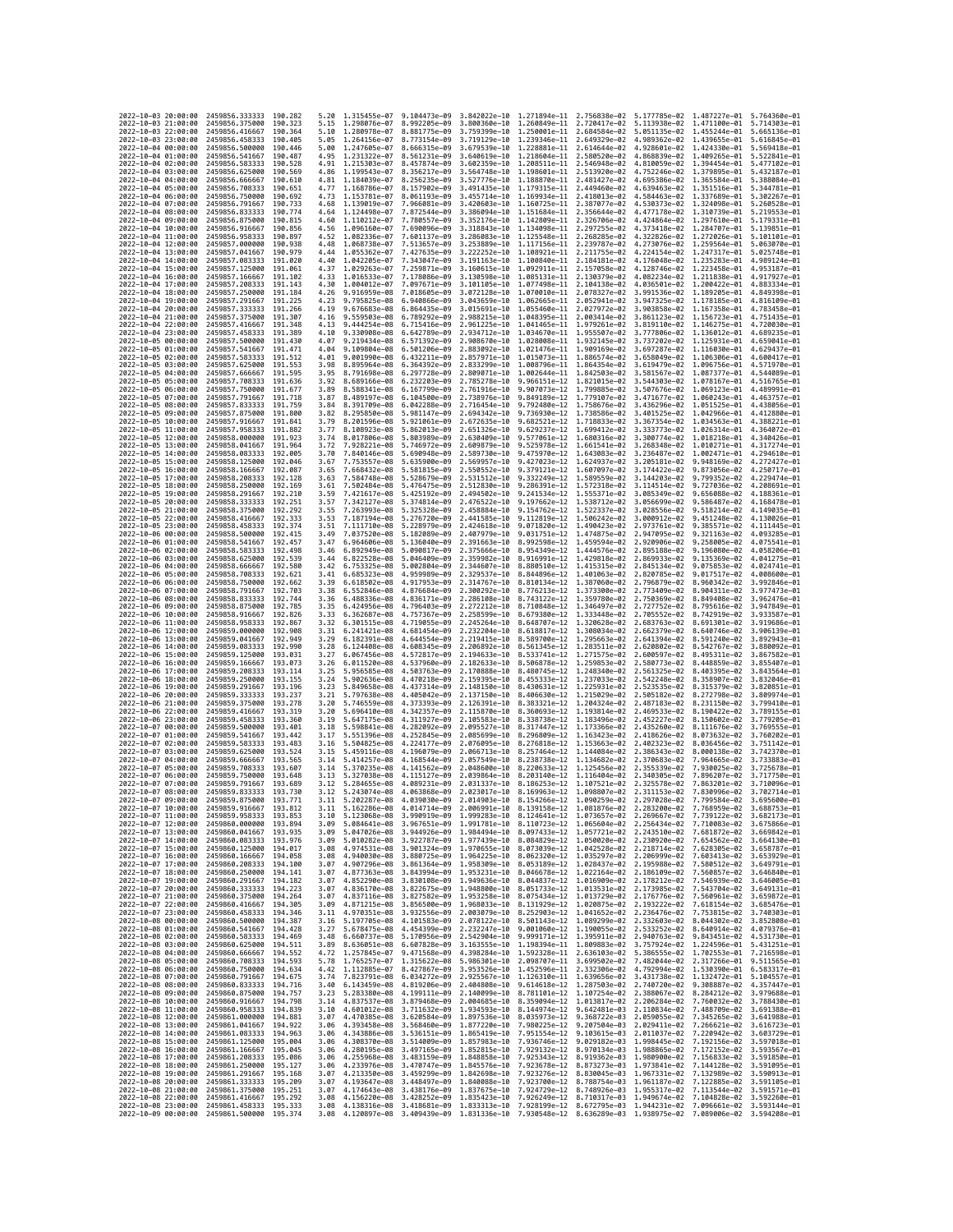| 2022-10-09 01:00:00                                               |                     | 2459861.541667                                     | 195.415                       | 3.09         | 4.103942e-08                              | 3.400511e-09                              | 1.829484e-10                 | 7.933278e-12                 |                                           | 8.600757e-03 1.933897e-02                                                                                                                                                                                                                                                                                                                                                      | 7.081839e-02                 | 3.595446e-0                  |
|-------------------------------------------------------------------|---------------------|----------------------------------------------------|-------------------------------|--------------|-------------------------------------------|-------------------------------------------|------------------------------|------------------------------|-------------------------------------------|--------------------------------------------------------------------------------------------------------------------------------------------------------------------------------------------------------------------------------------------------------------------------------------------------------------------------------------------------------------------------------|------------------------------|------------------------------|
| 2022-10-09 02:00:00                                               |                     | 2459861.583333                                     | 195.456                       | 3.09         | 4.087439e-08                              | 3.391888e-09                              | 1.827756e-10                 | 7.936379e-12                 | 8.566171e-03                              | 1,928993e-02                                                                                                                                                                                                                                                                                                                                                                   | 7.075147e-02                 | 3.596851e-01                 |
| 2022-10-09 03:00:00                                               |                     | 2459861.625000                                     | 195.497                       | 3.10         | 4.071379e-08                              | 3.383564e-09                              | 1.826147e-10                 | 7.939844e-12                 | 8.532512e-03                              | 1.924259e-02                                                                                                                                                                                                                                                                                                                                                                   | 7.068919e-02                 | 3.598421e-01                 |
| 2022-10-09 04:00:00                                               |                     | 2459861.666667                                     | 195.538                       | 3.10         | 4.055753e-08 3.375534e-09                 |                                           | 1.824656e-10                 | 7.943666e-12                 |                                           | 8.499765e-03 1.919693e-02                                                                                                                                                                                                                                                                                                                                                      | 7.063149e-02 3.600154e-01    |                              |
| 2022-10-09 05:00:00                                               |                     | 2459861.708333                                     | 195.580                       | 3.11         | 4.040555e-08 3.367795e-09                 |                                           | 1.823282e-10                 | 7.947842e-12                 |                                           | 8.467915e-03 1.915291e-02                                                                                                                                                                                                                                                                                                                                                      | 7.057829e-02 3.602046e-01    |                              |
| 2022-10-09 06:00:00                                               |                     | 2459861.750000                                     | 195.621                       | 3.11         | 4.025780e-08                              | 3.360341e-09                              | 1.822023e-10                 | 7.952367e-12                 | 8.436950e-03                              | 1.911052e-02                                                                                                                                                                                                                                                                                                                                                                   | 7.052956e-02                 | 3.604097e-01                 |
| 2022-10-09 07:00:00<br>2022-10-09 08:00:00                        |                     | 2459861.791667<br>2459861.833333                   | 195.662<br>195,703            | 3.12<br>3.12 | 4.011422e-08<br>3.997475e-08              | 3.353169e-09<br>3.346277e-09              | 1.820878e-10<br>1,819845e-10 | 7.957239e-12<br>7.962454e-12 | 8.406859e-03<br>8.377630e-03              | 1.906974e-02<br>1.903054e-02                                                                                                                                                                                                                                                                                                                                                   | 7.048523e-02<br>7.044525e-02 | 3.606305e-01<br>3.608668e-01 |
| 2022-10-09 09:00:00                                               |                     | 2459861.875000                                     | 195.744                       | 3.13         | 3.983934e-08 3.339660e-09                 |                                           | 1.818923e-10                 | 7.968008e-12                 | 8.349253e-03                              | 1,899291e-02                                                                                                                                                                                                                                                                                                                                                                   | 7.040958e-02                 | 3.611186e-01                 |
| 2022-10-09 10:00:00                                               |                     | 2459861.916667                                     | 195.785                       | 3.14         | 3.970795e-08                              | 3.333316e-09                              | 1,818112e-10                 | 7.973899e-12                 | 8.321716e-03                              | 1.895683e-02                                                                                                                                                                                                                                                                                                                                                                   | 7.037818e-02                 | 3.613856e-01                 |
| 2022-10-09 11:00:00                                               |                     | 2459861.958333                                     | 195.826                       | 3.14         | 3.958052e-08                              | 3.327240e-09                              | 1.817410e-10                 | 7.980123e-12                 | 8.295009e-03                              | 1,892228e-02                                                                                                                                                                                                                                                                                                                                                                   | 7.035099e-02                 | 3.616676e-01                 |
| 2022-10-09 12:00:00                                               |                     | 2459862.000000                                     | 195.867                       | 3.15         | 3.945699e-08                              | 3.321431e-09                              | 1.816815e-10                 | 7.986678e-12                 | 8.269122e-03                              | 1.888924e-02                                                                                                                                                                                                                                                                                                                                                                   | 7.032798e-02                 | 3.619647e-01                 |
| 2022-10-09 13:00:00                                               |                     | 2459862.041667                                     | 195.909                       | 3.16         | 3.933734e-08                              | 3.315885e-09                              | 1.816327e-10                 | 7.993561e-12                 | 8.244046e-03                              | 1.885770e-02                                                                                                                                                                                                                                                                                                                                                                   | 7.030910e-02                 | 3.622767e-01                 |
| 2022-10-09 14:00:00                                               |                     | 2459862.083333                                     | 195.950                       | 3.16         | 3.922150e-08                              | 3.310599e-09                              | 1.815945e-10                 | 8.000768e-12                 | 8.219769e-03                              | 1.882764e-02                                                                                                                                                                                                                                                                                                                                                                   | 7.029430e-02                 | 3.626033e-01                 |
| 2022-10-09 15:00:00                                               |                     | 2459862.125000                                     | 195.991                       | 3.17         | 3.910943e-08 3.305570e-09                 |                                           | 1.815668e-10                 | 8.008298e-12                 | 8.196282e-03                              | 1.879903e-02                                                                                                                                                                                                                                                                                                                                                                   | 7.028355e-02                 | 3.629446e-01                 |
| 2022-10-09 16:00:00<br>2022-10-09 17:00:00                        |                     | 2459862.166667<br>2459862.208333                   | 196,032<br>196.073            | 3.18<br>3.19 | 3.900109e-08 3.300795e-09<br>3.889643e-08 | 3.296271e-09                              | 1.815493e-10<br>1.815422e-10 | 8.016147e-12<br>8.024313e-12 | 8.173577e-03<br>8.151642e-03              | 1.877188e-02<br>1.874615e-02                                                                                                                                                                                                                                                                                                                                                   | 7.027681e-02<br>7.027403e-02 | 3.633003e-01<br>3.636704e-01 |
| 2022-10-09 18:00:00                                               |                     | 2459862.250000                                     | 196.114                       | 3.19         | 3.879540e-08                              | 3.291997e-09                              | 1.815451e-10                 | 8.032793e-12                 | 8.130471e-03                              | 1.872184e-02                                                                                                                                                                                                                                                                                                                                                                   | 7.027518e-02                 | 3.640547e-01                 |
| 2022-10-09 19:00:00                                               |                     | 2459862.291667                                     | 196, 155                      | 3.20         | 3.869797e-08                              | 3.287968e-09                              | 1.815582e-10                 | 8.041584e-12                 | 8.110052e-03                              | 1.869893e-02                                                                                                                                                                                                                                                                                                                                                                   | 7.028022e-02                 | 3.644531e-01                 |
| 2022-10-09 20:00:00                                               |                     | 2459862.333333                                     | 196,197                       | 3.21         | 3.860410e-08 3.284182e-09                 |                                           | 1.815811e-10                 | 8.050685e-12                 | 8.090378e-03                              | 1,867740e-02                                                                                                                                                                                                                                                                                                                                                                   | 7.028912e-02                 | 3.648656e-01                 |
| 2022-10-09 21:00:00                                               |                     | 2459862.375000                                     | 196.238                       | 3.22         | 3.851373e-08                              | 3.280637e-09                              | 1.816140e-10                 | 8.060093e-12                 | 8.071440e-03                              | 1.865724e-02                                                                                                                                                                                                                                                                                                                                                                   | 7.030183e-02                 | 3.652919e-01                 |
| 2022-10-09 22:00:00                                               |                     | 2459862,416667                                     | 196,279                       | 3.23         | 3.842684e-08                              | 3.277329e-09                              | 1,816566e-10                 | 8.069805e-12                 | 8.053229e-03                              | 1.863843e-02                                                                                                                                                                                                                                                                                                                                                                   | 7.031832e-02                 | 3.657321e-01                 |
| 2022-10-09 23:00:00<br>2022-10-10 00:00:00                        |                     | 2459862.458333<br>2459862,500000                   | 196.320<br>196,361            | 3.24<br>3.24 | 3.834338e-08<br>3.826330e-08              | 3.274258e-09<br>3.271419e-09              | 1.817088e-10<br>1.817707e-10 | 8.079819e-12<br>8.090133e-12 | 8.035738e-03<br>8.018957e-03              | 1.862096e-02<br>1.860482e-02                                                                                                                                                                                                                                                                                                                                                   | 7.033855e-02<br>7.036250e-02 | 3.661860e-01<br>3.666534e-01 |
| 2022-10-10 01:00:00                                               |                     | 2459862.541667                                     | 196.402                       | 3.25         | 3.818659e-08                              | 3.268811e-09                              | 1.818421e-10                 | 8.100745e-12                 | 8.002879e-03                              | 1.858999e-02                                                                                                                                                                                                                                                                                                                                                                   | 7.039012e-02                 | 3.671344e-01                 |
| 2022-10-10 02:00:00                                               |                     | 2459862,583333                                     | 196.443                       | 3.26         | 3.811319e-08                              | 3.266432e-09 1.819229e-10                 |                              | 8.111653e-12                 | 7.987497e-03                              | 1.857645e-02                                                                                                                                                                                                                                                                                                                                                                   | 7.042140e-02                 | 3.676287e-01                 |
| 2022-10-10 03:00:00                                               |                     | 2459862.625000                                     | 196.485                       | 3.27         | 3.804307e-08                              | 3.264278e-09                              | 1.820130e-10                 | 8.122855e-12                 | 7.972801e-03                              | 1.856421e-02                                                                                                                                                                                                                                                                                                                                                                   | 7.045628e-02                 | 3.681364e-01                 |
| 2022-10-10 04:00:00                                               |                     | 2459862.666667                                     | 196.526                       | 3.28         | 3.797619e-08                              | 3.262348e-09                              | 1.821124e-10                 | 8.134348e-12                 | 7.958786e-03                              | 1.855323e-02                                                                                                                                                                                                                                                                                                                                                                   | 7.049475e-02                 | 3.686573e-01                 |
| 2022-10-10 05:00:00                                               |                     | 2459862.708333                                     | 196.567                       | 3.29         | 3.791252e-08                              | 3.260640e-09                              | 1.822209e-10                 | 8.146131e-12                 | 7.945443e-03                              | 1.854352e-02                                                                                                                                                                                                                                                                                                                                                                   | 7.053677e-02                 | 3.691913e-01                 |
| 2022-10-10 06:00:00                                               |                     | 2459862.750000                                     | 196,608                       | 3.30         | 3.785203e-08                              | 3.259151e-09                              | 1.823386e-10                 | 8.158202e-12                 | 7.932765e-03                              | 1.853505e-02                                                                                                                                                                                                                                                                                                                                                                   | 7.058231e-02                 | 3.697383e-01                 |
| 2022-10-10 07:00:00                                               |                     | 2459862.791667                                     | 196.649                       | 3.31         | 3.779467e-08                              | 3.257880e-09                              | 1.824652e-10                 | 8.170559e-12                 | 7.920745e-03                              | 1,852782e-02                                                                                                                                                                                                                                                                                                                                                                   | 7.063135e-02                 | 3.702984e-01                 |
| 2022-10-10 08:00:00<br>2022-10-10 09:00:00                        |                     | 2459862.833333<br>2459862.875000                   | 196.690<br>196.731            | 3.33<br>3.34 | 3.774043e-08<br>3.768925e-08              | 3.256823e-09<br>3.255980e-09 1.827454e-10 | 1.826009e-10                 | 8.183200e-12<br>8.196123e-12 | 7.909376e-03<br>7.898652e-03              | 1.852181e-02<br>1.851701e-02                                                                                                                                                                                                                                                                                                                                                   | 7.068385e-02<br>7.073979e-02 | 3.708713e-01<br>3.714570e-01 |
| 2022-10-10 10:00:00                                               |                     | 2459862.916667                                     | 196.773                       | 3.35         |                                           | 3.764112e-08 3.255348e-09 1.828987e-10    |                              | 8.209328e-12                 | 7.888565e-03 1.851342e-02                 |                                                                                                                                                                                                                                                                                                                                                                                | 7.079915e-02 3.720554e-01    |                              |
| 2022-10-10 11:00:00                                               |                     | 2459862.958333                                     | 196.814                       | 3.36         | 3.759601e-08                              | 3.254925e-09                              | 1.830608e-10                 | 8.222811e-12                 | 7.879109e-03                              | 1.851101e-02                                                                                                                                                                                                                                                                                                                                                                   | 7.086188e-02                 | 3.726665e-01                 |
| 2022-10-10 12:00:00                                               |                     | 2459863.000000                                     | 196.855                       | 3.37         | 3.755387e-08                              | 3.254710e-09                              | 1.832315e-10                 | 8.236573e-12                 | 7.870278e-03                              | 1.850979e-02                                                                                                                                                                                                                                                                                                                                                                   | 7.092798e-02                 | 3.732902e-01                 |
| 2022-10-10 13:00:00                                               |                     | 2459863.041667                                     | 196.896                       | 3.38         | 3.751468e-08                              | 3.254699e-09                              | 1.834109e-10                 | 8.250610e-12                 | 7.862066e-03                              | 1.850973e-02                                                                                                                                                                                                                                                                                                                                                                   | 7.099741e-02                 | 3.739264e-01                 |
| 2022-10-10 14:00:00                                               |                     | 2459863.083333                                     | 196.937                       | 3.40         | 3.747842e-08                              | 3.254893e-09                              | 1,835988e-10                 | 8.264922e-12                 | 7.854466e-03                              | 1.851083e-02                                                                                                                                                                                                                                                                                                                                                                   | 7.107016e-02                 | 3.745750e-01                 |
| 2022-10-10 15:00:00                                               |                     | 2459863,125000                                     | 196,978<br>197.020            | 3.41         | 3.744504e-08<br>3.741454e-08              | 3.255289e-09                              | 1.837952e-10                 | 8.279507e-12<br>8.294364e-12 | 7.847472e-03                              | 1.851308e-02                                                                                                                                                                                                                                                                                                                                                                   | 7.114619e-02                 | 3.752360e-01<br>3.759094e-01 |
| 2022-10-10 16:00:00<br>2022-10-10 17:00:00                        |                     | 2459863.166667<br>2459863.208333                   | 197.061                       | 3.42<br>3.43 | 3.738687e-08                              | 3.255884e-09<br>3.256679e-09              | 1.840001e-10<br>1.842133e-10 | 8.309492e-12                 | 7.841079e-03<br>7.835280e-03              | 1.851647e-02<br>1.852099e-02                                                                                                                                                                                                                                                                                                                                                   | 7.122548e-02<br>7.130802e-02 | 3.765950e-01                 |
| 2022-10-10 18:00:00                                               |                     | 2459863.250000                                     | 197.102                       | 3.45         | 3.736201e-08                              | 3.257670e-09                              | 1.844348e-10                 | 8.324888e-12                 | 7.830070e-03                              | 1.852662e-02                                                                                                                                                                                                                                                                                                                                                                   | 7.139378e-02                 | 3.772928e-01                 |
| 2022-10-10 19:00:00                                               |                     | 2459863.291667                                     | 197.143                       | 3.46         | 3.733994e-08                              | 3.258856e-09                              | 1.846647e-10                 | 8.340553e-12                 | 7.825444e-03                              | 1.853337e-02                                                                                                                                                                                                                                                                                                                                                                   | 7.148273e-02                 | 3.780027e-01                 |
| 2022-10-10 20:00:00                                               |                     | 2459863.333333                                     | 197.184                       | 3.47         | 3.732062e-08 3.260236e-09 1.849027e-10    |                                           |                              | 8.356485e-12                 | 7.821396e-03                              | 1,854122e-02                                                                                                                                                                                                                                                                                                                                                                   | 7.157487e-02                 | 3.787247e-01                 |
| 2022-10-10 21:00:00                                               |                     | 2459863.375000                                     | 197.225                       | 3.49         | 3.730404e-08 3.261809e-09                 |                                           | 1.851488e-10                 |                              | 8.372682e-12 7.817922e-03                 | 1.855016e-02                                                                                                                                                                                                                                                                                                                                                                   | 7.167016e-02                 | 3.794588e-01                 |
| 2022-10-10 22:00:00                                               |                     | 2459863.416667                                     | 197.267                       | 3.50         | 3.729017e-08                              | 3.263572e-09                              | 1.854031e-10                 | 8.389143e-12                 | 7.815015e-03                              | 1,856019e-02                                                                                                                                                                                                                                                                                                                                                                   | 7.176859e-02                 | 3.802049e-01                 |
| 2022-10-10 23:00:00                                               |                     | 2459863.458333                                     | 197.308<br>197, 349           | 3.51         | 3.727899e-08                              | 3.265524e-09                              | 1.856655e-10<br>1.859358e-10 | 8.405868e-12                 | 7.812670e-03                              | 1.857129e-02                                                                                                                                                                                                                                                                                                                                                                   | 7.187015e-02                 | 3.809629e-01<br>3.817327e-01 |
| 2022-10-11 00:00:00<br>2022-10-11 01:00:00                        |                     | 2459863.500000<br>2459863.541667                   | 197,390                       | 3.53<br>3.54 | 3.727046e-08<br>3.726458e-08              | 3.267664e-09<br>3.269990e-09              | 1,862142e-10                 | 8.422856e-12                 | 7.810884e-03<br>8.440105e-12 7.809651e-03 | 1,858346e-02<br>1,859669e-02                                                                                                                                                                                                                                                                                                                                                   | 7.197480e-02<br>7.208254e-02 | 3.825145e-01                 |
| 2022-10-11 02:00:00                                               |                     | 2459863.583333                                     | 197.431                       | 3.56         | 3.726131e-08                              | 3.272502e-09                              | 1.865004e-10                 | 8.457614e-12                 | 7.808967e-03                              | 1,861098e-02                                                                                                                                                                                                                                                                                                                                                                   | 7.219336e-02                 | 3.833080e-01                 |
| 2022-10-11 03:00:00                                               |                     | 2459863.625000                                     | 197.472                       | 3.57         | 3.726064e-08                              | 3.275198e-09                              | 1,867946e-10                 | 8.475383e-12                 | 7.808827e-03                              | 1.862631e-02                                                                                                                                                                                                                                                                                                                                                                   | 7.230722e-02                 | 3.841134e-01                 |
| 2022-10-11 04:00:00                                               |                     | 2459863.666667                                     | 197.514                       | 3.59         | 3.726255e-08                              | 3.278076e-09                              | 1.870966e-10                 | 8.493411e-12                 | 7.809226e-03                              | 1.864267e-02                                                                                                                                                                                                                                                                                                                                                                   | 7.242412e-02                 | 3.849304e-01                 |
| 2022-10-11 05:00:00                                               |                     | 2459863,708333                                     | 197.555                       | 3.60         | 3.726701e-08                              | 3.281135e-09                              | 1.874064e-10                 | 8.511697e-12                 | 7.810160e-03                              | 1.866007e-02                                                                                                                                                                                                                                                                                                                                                                   | 7.254404e-02                 | 3.857591e-01                 |
| 2022-10-11 06:00:00                                               |                     | 2459863.750000                                     | 197.596                       | 3.62         | 3.727400e-08                              | 3.284375e-09                              | 1.877239e-10                 | 8.530241e-12                 | 7.811626e-03                              | 1.867850e-02                                                                                                                                                                                                                                                                                                                                                                   | 7.266696e-02                 | 3.865996e-01                 |
| 2022-10-11 07:00:00                                               |                     | 2459863.791667                                     | 197.637<br>197.678            | 3.63         | 3.728351e-08 3.287793e-09                 |                                           | 1.880492e-10                 | 8.549041e-12                 | 7.813618e-03                              | 1,869794e-02                                                                                                                                                                                                                                                                                                                                                                   | 7.279288e-02                 | 3.874516e-01                 |
| 2022-10-11 08:00:00<br>2022-10-11 09:00:00                        |                     | 2459863.833333<br>2459863.875000                   | 197.719                       | 3.65<br>3.67 | 3.729551e-08 3.291390e-09<br>3.730999e-08 | 3.295163e-09                              | 1.883822e-10<br>1.887229e-10 | 8.568097e-12<br>8.587408e-12 | 7.816134e-03<br>7.819168e-03              | 1.871839e-02<br>1.873985e-02                                                                                                                                                                                                                                                                                                                                                   | 7.292178e-02<br>7.305365e-02 | 3.883152e-01<br>3.891904e-01 |
| 2022-10-11 10:00:00                                               |                     | 2459863.916667                                     | 197.761                       | 3.68         | 3.732693e-08                              | 3.299112e-09                              | 1,890712e-10                 | 8.606974e-12                 | 7.822718e-03                              | 1.876231e-02                                                                                                                                                                                                                                                                                                                                                                   | 7.318846e-02                 | 3.900772e-01                 |
| 2022-10-11 11:00:00                                               |                     | 2459863.958333                                     | 197.802                       | 3.70         | 3.734631e-08                              | 3.303235e-09                              | 1.894270e-10                 | 8.626794e-12                 | 7.826779e-03                              | 1.878576e-02                                                                                                                                                                                                                                                                                                                                                                   | 7.332622e-02                 | 3.909755e-01                 |
| 2022-10-11 12:00:00                                               |                     | 2459864.000000                                     | 197.843                       | 3.72         | 3.736811e-08 3.307533e-09                 |                                           | 1.897905e-10                 |                              | 8.646868e-12 7.831348e-03                 | 1,881020e-02                                                                                                                                                                                                                                                                                                                                                                   | 7.346691e-02                 | 3.918852e-01                 |
| 2022-10-11 13:00:00                                               |                     | 2459864.041667                                     | 197.884                       | 3.73         | 3.739232e-08                              | 3.312003e-09                              | 1.901615e-10                 | 8.667195e-12                 | 7.836422e-03                              | 1,883562e-02                                                                                                                                                                                                                                                                                                                                                                   | 7.361052e-02                 | 3.928065e-01                 |
| 2022-10-11 14:00:00                                               |                     | 2459864.083333                                     | 197.925                       | 3.75<br>3.77 | 3.741892e-08                              | 3.316645e-09                              | 1,905400e-10                 | 8.687775e-12                 | 7.841997e-03                              | 1,886202e-02                                                                                                                                                                                                                                                                                                                                                                   | 7.375703e-02                 | 3.937392e-01                 |
| 2022-10-11 15:00:00<br>2022-10-11 16:00:00                        |                     | 2459864.125000<br>2459864.166667                   | 197.967<br>198.008            | 3.79         | 3.744790e-08<br>3.747924e-08              | 3.321458e-09<br>3.326441e-09              | 1.909259e-10<br>1.913194e-10 | 8.708607e-12<br>8.729692e-12 | 7.848070e-03<br>7.854637e-03              | 1.888939e-02<br>1.891773e-02                                                                                                                                                                                                                                                                                                                                                   | 7.390645e-02<br>7.405875e-02 | 3.946833e-01<br>3.956389e-01 |
| 2022-10-11 17:00:00                                               |                     | 2459864.208333                                     | 198.049                       | 3.81         | 3.751292e-08                              | 3.331594e-09                              | 1.917203e-10                 | 8.751028e-12                 | 7.861697e-03                              | 1.894704e-02                                                                                                                                                                                                                                                                                                                                                                   | 7.421393e-02                 | 3.966059e-01                 |
| 2022-10-11 18:00:00                                               |                     | 2459864.250000                                     | 198.090                       | 3.82         | 3.754893e-08                              | 3.336915e-09                              | 1.921286e-10                 | 8.772615e-12                 | 7.869244e-03                              | 1.897730e-02                                                                                                                                                                                                                                                                                                                                                                   | 7.437199e-02                 | 3.975842e-01                 |
| 2022-10-11 19:00:00                                               |                     | 2459864.291667                                     | 198, 131                      | 3.84         | 3.758727e-08                              | 3.342404e-09                              | 1,925443e-10                 | 8.794454e-12                 | 7.877278e-03                              | 1,900851e-02                                                                                                                                                                                                                                                                                                                                                                   | 7.453290e-02                 | 3.985740e-01                 |
| 2022-10-11 20:00:00                                               |                     | 2459864.333333                                     | 198.173                       | 3.86         | 3.762790e-08                              | 3.348060e-09                              | 1.929674e-10                 | 8.816544e-12                 | 7.885794e-03                              | 1,904068e-02                                                                                                                                                                                                                                                                                                                                                                   | 7.469668e-02                 | 3.995751e-01                 |
| 2022-10-11 21:00:00                                               |                     | 2459864.375000                                     | 198.214                       | 3.88         | 3.767083e-08                              | 3.353882e-09 1.933978e-10                 |                              | 8.838885e-12                 | 7.894791e-03                              | 1.907379e-02                                                                                                                                                                                                                                                                                                                                                                   | 7.486330e-02                 | 4.005877e-01                 |
| 2022-10-11 22:00:00                                               |                     | 2459864.416667                                     | 198.255                       | 3.90         | 3.771604e-08                              | 3.359869e-09 1.938356e-10                 |                              | 8.861477e-12                 | 7.904266e-03                              | 1.910784e-02                                                                                                                                                                                                                                                                                                                                                                   | 7.503277e-02                 | 4.016115e-01                 |
| 2022-10-11 23:00:00<br>2022-10-12 00:00:00                        |                     | 2459864.458333                                     | 198.296<br>198,337            | 3.92<br>3.94 | 3.776352e-08<br>3.781325e-08              | 3.366022e-09 1.942807e-10<br>3.372339e-09 | 1.947332e-10                 | 8.907413e-12                 | 8.884320e-12 7.914215e-03<br>7.924637e-03 | 1,914283e-02<br>1.917876e-02                                                                                                                                                                                                                                                                                                                                                   | 7.520507e-02                 | 4.026468e-01<br>4.036934e-01 |
| 2022-10-12 01:00:00                                               |                     | 2459864.500000<br>2459864.541667                   | 198, 378                      | 3.96         | 3.786522e-08                              | 3.378820e-09                              | 1.951929e-10                 | 8.930757e-12                 | 7.935530e-03                              | 1.921562e-02                                                                                                                                                                                                                                                                                                                                                                   | 7.538021e-02<br>7.555817e-02 | 4.047514e-01                 |
| 2022-10-12 02:00:00                                               |                     | 2459864.583333                                     | 198.420                       | 3.98         | 3.791943e-08                              | 3.385465e-09                              | 1.956599e-10                 | 8.954352e-12                 | 7.946891e-03 1.925340e-02                 |                                                                                                                                                                                                                                                                                                                                                                                | 7.573895e-02                 | 4.058207e-01                 |
| 2022-10-12 03:00:00                                               |                     | 2459864.625000                                     | 198,461                       | 4.00         | 3.797586e-08 3.392272e-09                 |                                           | 1.961342e-10                 | 8.978198e-12                 | 7.958717e-03                              | 1.929212e-02                                                                                                                                                                                                                                                                                                                                                                   | 7.592255e-02                 | 4.069014e-01                 |
| 2022-10-12 04:00:00                                               |                     | 2459864.666667                                     | 198.502                       | 4.02         | 3.803451e-08                              | 3.399241e-09                              | 1.966158e-10                 | 9.002295e-12                 | 7.971008e-03                              | 1.933175e-02                                                                                                                                                                                                                                                                                                                                                                   | 7.610896e-02                 | 4.079935e-01                 |
| 2022-10-12 05:00:00                                               |                     | 2459864,708333                                     | 198.543                       | 4.04         | 3.809536e-08 3.406373e-09                 |                                           | 1.971046e-10                 | 9.026643e-12                 | 7.983760e-03                              | 1.937231e-02                                                                                                                                                                                                                                                                                                                                                                   | 7.629819e-02                 | 4.090970e-01                 |
| 2022-10-12 06:00:00<br>2022-10-12 07:00:00                        |                     | 2459864.750000                                     | 198.584<br>198.626            | 4.06         | 3.815840e-08                              | 3.413665e-09                              | 1,976007e-10                 | 9.051242e-12                 | 7.996973e-03                              | 1.941378e-02                                                                                                                                                                                                                                                                                                                                                                   |                              | 4.102119e-01<br>4.113381e-01 |
|                                                                   |                     | 2459864.791667<br>2459864.833333                   | 198.667                       | 4.09<br>4.11 | 3.822363e-08<br>3.829104e-08              | 3.421119e-09                              |                              |                              |                                           |                                                                                                                                                                                                                                                                                                                                                                                | 7.649022e-02                 |                              |
| 2022-10-12 08:00:00<br>2022-10-12 09:00:00                        |                     | 2459864.875000                                     | 198,708                       | 4.13         |                                           |                                           | 1.981041e-10                 | 9.076093e-12                 | 8.010643e-03                              | 1,945617e-02                                                                                                                                                                                                                                                                                                                                                                   | 7.668506e-02                 |                              |
| 2022-10-12 10:00:00                                               |                     | 2459864.916667                                     |                               |              |                                           | 3.428733e-09                              | 1,986146e-10                 | 9.101195e-12                 | 8.024770e-03                              | 1,949947e-02                                                                                                                                                                                                                                                                                                                                                                   | 7.688270e-02                 | 4.124758e-01                 |
| 2022-10-12 11:00:00                                               |                     |                                                    | 198,749                       | 4.15         | 3.836062e-08<br>3.843236e-08              | 3.436507e-09<br>3.444442e-09              | 1,991325e-10                 | 9.126550e-12<br>9.152157e-12 | 8.039352e-03<br>8.054387e-03              | 1.954369e-02<br>1,958881e-02                                                                                                                                                                                                                                                                                                                                                   | 7.708315e-02<br>7.728639e-02 | 4.136249e-01<br>4.147855e-01 |
| 2022-10-12 12:00:00                                               |                     | 2459864.958333                                     | 198.790                       | 4.18         | 3.850626e-08                              | 3.452536e-09                              | 1.996575e-10<br>2.001898e-10 | 9.178017e-12                 | 8.069874e-03                              | 1.963484e-02                                                                                                                                                                                                                                                                                                                                                                   | 7.749244e-02                 | 4.159575e-01                 |
| 2022-10-12 13:00:00                                               |                     | 2459865,000000                                     | 198.832                       | 4.20         | 3.858231e-08                              | 3.460789e-09 2.007293e-10                 |                              | 9.204131e-12                 |                                           | 8.085811e-03 1.968178e-02                                                                                                                                                                                                                                                                                                                                                      | 7.770129e-02                 | 4.171410e-01                 |
| 2022<br>-10-12                                                    |                     | 2459865.041667                                     | 198.873                       | 4.22         | 3.866050e-08 3.469202e-09 2.012761e-10    |                                           |                              |                              |                                           | 9.230498e-12 8.102198e-03 1.972962e-02 7.791294e-02 4.183359e-01                                                                                                                                                                                                                                                                                                               |                              |                              |
|                                                                   | 2022-10-12 14:00:00 | 2459865.083333                                     | 198.914                       | 4.25         |                                           |                                           |                              |                              |                                           | 3.874082e-08 3.477773e-09 2.018301e-10 9.257119e-12 8.119032e-03 1.977837e-02 7.812739e-02 4.195424e-01                                                                                                                                                                                                                                                                        |                              |                              |
| 2022-10-12 16:00:00                                               | 15:00:00            | 2459865.125000<br>2459865.166667 198.997           | 198.955                       | 4.29         | 882328e-08.                               | 3.486503e-09                              | 2.023914e-10                 | 9.283995e-12                 | 8.136313e-03                              | 1.982802e-02<br>3.890786e-08 3.495392e-09 2.029599e-10 9.311126e-12 8.154039e-03 1.987857e-02 7.856471e-02 4.219901e-01                                                                                                                                                                                                                                                        | 7.834465e-02                 | 4.207605e-01                 |
| 2022-10-12 17:00:00                                               |                     | 2459865.208333 199.038                             |                               | 4.32         |                                           |                                           |                              |                              |                                           | 3.899457e-08 3.504439e-09 2.035356e-10 9.338513e-12 8.172210e-03 1.993002e-02 7.878758e-02 4.232313e-01                                                                                                                                                                                                                                                                        |                              |                              |
| 2022-10-12 18:00:00                                               |                     | 2459865.250000                                     | 199.079                       | 4.34         |                                           |                                           |                              |                              |                                           | 3.908339e-08 3.513645e-09 2.041186e-10 9.366156e-12 8.190825e-03 1.998237e-02 7.901326e-02 4.244841e-01                                                                                                                                                                                                                                                                        |                              |                              |
| 2022-10-12 19:00:00                                               |                     | 2459865.291667 199.120                             |                               | 4.37         |                                           |                                           |                              |                              |                                           | 3.917432e-08 3.523009e-09 2.047089e-10 9.394056e-12 8.209882e-03 2.003563e-02 7.924175e-02 4.257486e-01                                                                                                                                                                                                                                                                        |                              |                              |
| 2022-10-12 20:00:00                                               |                     | 2459865.333333 199.161                             |                               | 4.39         |                                           |                                           |                              |                              |                                           | 3.926737e-08 3.532531e-09 2.053064e-10 9.422215e-12 8.229382e-03 2.008978e-02 7.947306e-02 4.270248e-01                                                                                                                                                                                                                                                                        |                              |                              |
| 2022-10-12 21:00:00                                               |                     | 2459865.375000 199.203                             | 199.244                       | 4.42         |                                           |                                           |                              |                              |                                           | 3.936252e-08 3.542211e-09 2.059113e-10 9.450632e-12 8.249323e-03 2.014483e-02 7.970719e-02 4.283126e-01<br>3.945977e-08 3.552050e-09 2.065234e-10 9.479308e-12 8.269705e-03 2.020079e-02 7.994414e-02 4.296123e-01                                                                                                                                                             |                              |                              |
| 2022-10-12 22:00:00<br>2022-10-12 23:00:00                        |                     | 2459865.416667<br>2459865.458333 199.285           |                               | 4.44<br>4.47 |                                           |                                           |                              |                              |                                           | 3.955913e-08 3.562046e-09 2.071429e-10 9.508244e-12 8.290527e-03 2.025764e-02 8.018393e-02 4.309237e-01                                                                                                                                                                                                                                                                        |                              |                              |
| 2022-10-13 00:00:00                                               |                     | 2459865.500000 199.326                             |                               |              |                                           |                                           |                              |                              |                                           | 4.50 3.966058e-08 3.572201e-09 2.077696e-10 9.537441e-12 8.311789e-03 2.031539e-02 8.042655e-02 4.322469e-01                                                                                                                                                                                                                                                                   |                              |                              |
| 2022-10-13 01:00:00                                               |                     | 2459865.541667                                     | 199.367                       | 4.52         |                                           |                                           |                              |                              |                                           | 3.976413e-08 3.582515e-09 2.084037e-10 9.566900e-12 8.333490e-03 2.037404e-02 8.067201e-02 4.335820e-01                                                                                                                                                                                                                                                                        |                              |                              |
| 2022-10-13 02:00:00                                               |                     | 2459865.583333                                     | 199,409                       | 4.55         |                                           |                                           |                              |                              |                                           | 3.986978e-08 3.592986e-09 2.090452e-10 9.596622e-12 8.355631e-03 2.043360e-02 8.092031e-02 4.349291e-01                                                                                                                                                                                                                                                                        |                              |                              |
| 2022-10-13 03:00:00                                               |                     | 2459865.625000 199.450                             |                               |              |                                           |                                           |                              |                              |                                           | 4.58 3.997752e-08 3.603617e-09 2.096940e-10 9.626607e-12 8.378210e-03 2.049405e-02 8.117147e-02 4.362880e-01                                                                                                                                                                                                                                                                   |                              |                              |
| 2022-10-13 04:00:00                                               |                     | 2459865.666667 199.491                             |                               |              |                                           |                                           |                              |                              |                                           | 4.61 4.008735e-08 3.614406e-09 2.103502e-10 9.656857e-12 8.401228e-03 2.055541e-02 8.142549e-02 4.376590e-01                                                                                                                                                                                                                                                                   |                              |                              |
| 2022-10-13 05:00:00<br>2022-10-13 06:00:00                        |                     | 2459865.708333<br>2459865.750000 199.574           | 199.532                       |              |                                           |                                           |                              |                              |                                           | 4.63 4.019928e-08 3.625354e-09 2.110139e-10 9.687373e-12 8.424685e-03 2.061767e-02 8.168237e-02 4.390420e-01<br>4.66 4.031330e-08 3.636461e-09 2.116849e-10 9.718155e-12 8.448580e-03 2.068084e-02 8.194213e-02 4.404371e-01                                                                                                                                                   |                              |                              |
| 2022-10-13 07:00:00                                               |                     | 2459865.791667                                     | 199.615                       |              |                                           |                                           |                              |                              |                                           | 4.69 4.042941e-08 3.647727e-09 2.123634e-10 9.749205e-12 8.472914e-03 2.074491e-02 8.220477e-02 4.418443e-01                                                                                                                                                                                                                                                                   |                              |                              |
| 2022-10-13 08:00:00                                               |                     | 2459865.833333 199.656                             |                               |              |                                           |                                           |                              |                              |                                           |                                                                                                                                                                                                                                                                                                                                                                                |                              |                              |
| 2022-10-13 09:00:00                                               |                     | 2459865.875000                                     | 199.697                       |              |                                           |                                           |                              |                              |                                           | 4.72 4.054762e-08 3.659153e-09 2.130494e-10 9.780524e-12 8.497687e-03 2.080989e-02 8.247031e-02 4.432637e-01<br>4.75 4.066792e-08 3.670739e-09 2.137428e-10 9.812113e-12 8.522899e-03 2.087578e-02 8.273874e-02 4.446954e-01                                                                                                                                                   |                              |                              |
| 2022-10-13 10:00:00                                               |                     | 2459865.916667 199.739                             |                               |              |                                           |                                           |                              |                              |                                           | 4.78 4.079032e-08 3.682485e-09 2.144438e-10 9.843973e-12 8.548551e-03 2.094258e-02 8.301008e-02 4.461393e-01                                                                                                                                                                                                                                                                   |                              |                              |
| 2022-10-13 11:00:00                                               |                     | 2459865.958333 199.780                             | 199.821                       |              |                                           |                                           |                              |                              |                                           | 4.81 4.091481e-08 3.694392e-09 2.151523e-10 9.876106e-12 8.574642e-03 2.101030e-02 8.328435e-02 4.475956e-01                                                                                                                                                                                                                                                                   |                              |                              |
| 2022-10-13 12:00:00<br>2022-10-13 13:00:00                        |                     | 2459866.000000<br>2459866.041667                   | 199.862                       |              |                                           |                                           |                              |                              |                                           |                                                                                                                                                                                                                                                                                                                                                                                |                              |                              |
| 2022-10-13 14:00:00                                               |                     | 2459866.083333 199.903                             |                               |              |                                           |                                           |                              |                              |                                           | $\begin{array}{cccccccc} 4.84 & 4.104141e-08 & 3.706460e-09 & 2.158684e-10 & 9.908512e-12 & 8.601173e-03 & 2.107893e-02 & 8.356154e-02 & 4.490643e-01 \\ 4.87 & 4.117011e-08 & 3.718688e-09 & 2.165921e-10 & 9.941194e-12 & 8.628145e-03 & 2.114847e-02 & 8.3$<br>4.90 4.130091e-08 3.731079e-09 2.173234e-10 9.974152e-12 8.655557e-03 2.121894e-02 8.412475e-02 4.520391e-01 |                              |                              |
| 2022-10-13 15:00:00                                               |                     | 2459866.125000 199.945                             |                               |              |                                           |                                           |                              |                              |                                           | 4.93 4.143382e-08 3.743631e-09 2.180623e-10 1.000739e-11 8.683412e-03 2.129032e-02 8.441080e-02 4.535454e-01                                                                                                                                                                                                                                                                   |                              |                              |
| 2022-10-13 16:00:00                                               |                     | 2459866.166667                                     | 199.986                       |              |                                           |                                           |                              |                              |                                           |                                                                                                                                                                                                                                                                                                                                                                                |                              |                              |
| 2022-10-13 17:00:00                                               |                     | 2459866.208333                                     | 200.027                       |              |                                           |                                           |                              |                              |                                           | $\begin{array}{cccccccccccc} 4.96 & 4.156885e-08 & 3.756346e-09 & 2.188090e-10 & 1.004090e-11 & 8.711709e-03 & 2.136263e-02 & 8.469982e-02 & 4.550643e-01 & 4.99 & 4.170598e-08 & 3.76924e-09 & 2.19563e-01 & 1.007470e-11 & 8.740450e-03 & 2.143587e-02 & 8.49$                                                                                                               |                              |                              |
| 2022-10-13 18:00:00                                               |                     | 2459866.250000 200.068                             |                               |              |                                           |                                           |                              |                              |                                           | 5.03 4.184524e-08 3.782265e-09 2.203254e-10 1.010877e-11 8.769635e-03 2.151004e-02 8.528683e-02 4.581404e-01                                                                                                                                                                                                                                                                   |                              |                              |
| 2022-10-13 19:00:00                                               |                     | 2459866.291667                                     | 200.110                       |              |                                           |                                           |                              |                              |                                           |                                                                                                                                                                                                                                                                                                                                                                                |                              |                              |
| 2022-10-13 20:00:00<br>2022-10-13 21:00:00                        |                     | 2459866.333333<br>2459866.375000                   | 200.151<br>200.192            |              |                                           |                                           |                              |                              |                                           | 5.06 4.198662e-08 3.795471e-09 2.210953e-10 1.014314e-11 8.799265e-03 2.158514e-02 8.558485e-02 4.596976e-01<br>5.09 4.213013e-08 3.808841e-09 2.218730e-10 1.017778e-11 8.829340e-03 2.166118e-02 8.588590e-02 4.612678e-01<br>5.12 4.227578e-08 3.822376e-09 2.226586e-10 1.021271e-11 8.859863e-03 2.173815e-02 8.618999e-02 4.628510e-01                                   |                              |                              |
| 2022-10-13 22:00:00                                               |                     | 2459866.416667                                     | 200.233                       |              |                                           |                                           |                              |                              |                                           |                                                                                                                                                                                                                                                                                                                                                                                |                              |                              |
| 2022-10-13 23:00:00                                               |                     | 2459866.458333                                     | 200.275                       |              |                                           |                                           |                              |                              |                                           |                                                                                                                                                                                                                                                                                                                                                                                |                              |                              |
| 2022-10-14 00:00:00                                               |                     | 2459866.500000                                     | 200.316                       |              |                                           |                                           |                              |                              |                                           | 5.16 4.242356e-08 3.836077e-09 2.234520e-10 1.024793e-11 8.890835e-03 2.181607e-02 8.649713e-02 4.644473e-01<br>5.19 4.257349e-08 3.849945e-09 2.242534e-10 1.028345e-11 8.922255e-03 2.189494e-02 8.680734e-02 4.664567e-01<br>5.23                                                                                                                                           |                              |                              |
| 2022-10-14 01:00:00                                               |                     | 2459866.541667                                     | 200.357                       |              |                                           |                                           |                              |                              |                                           | 5.26 4.287980e-08 3.878181e-09 2.258801e-10 1.035534e-11 8.986450e-03 2.205552e-02 8.743703e-02 4.693152e-01                                                                                                                                                                                                                                                                   |                              |                              |
| 2022-10-14 02:00:00                                               |                     | 2459866.583333 200.398                             |                               |              |                                           |                                           |                              |                              |                                           | 5.30 4.303620e-08 3.892551e-09 2.267055e-10 1.039174e-11 9.019227e-03 2.213724e-02 8.775654e-02 4.709644e-01                                                                                                                                                                                                                                                                   |                              |                              |
| 2022-10-14 03:00:00<br>2022-10-14 04:00:00<br>2022-10-14 05:00:00 |                     | 2459866.625000<br>2459866.666667<br>2459866.708333 | 200.440<br>200.481<br>200.522 |              |                                           |                                           |                              |                              |                                           | 5.33 4.319477e-08 3.907091e-09 2.275390e-10 1.042842e-11 9.052459e-03 2.221993e-02 8.807918e-02 4.726272e-01<br>5.37 4.335552e-08 3.921800e-09 2.283807e-10 1.046541e-11 9.086148e-03 2.230359e-02 8.840498e-02 4.743035e-01<br>5.40 4.351845e-08 3.936680e-09 2.292305e-10 1.050270e-11 9.120294e-03 2.238821e-02 8.873394e-02 4.759934e-01                                   |                              |                              |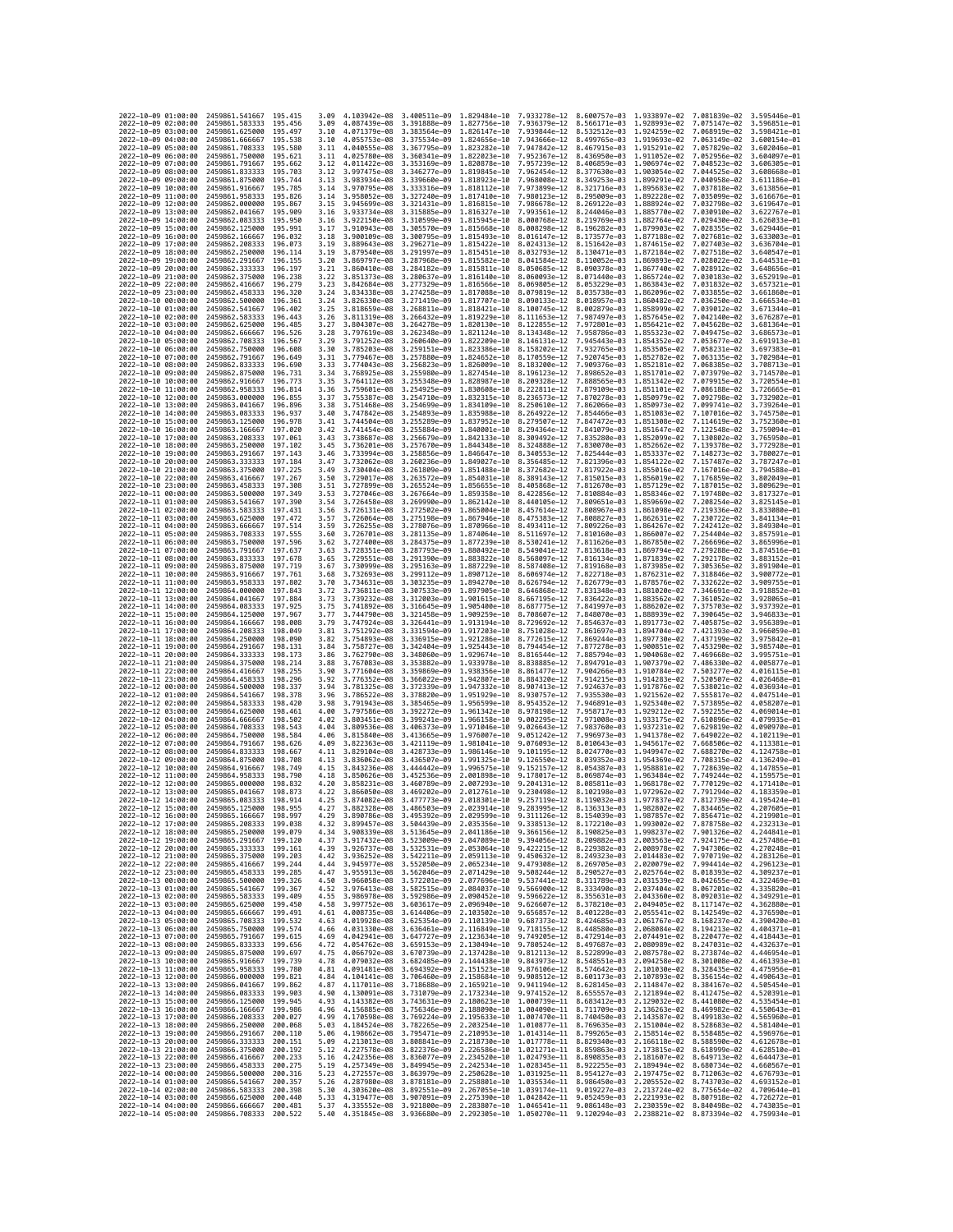| 2022-10-14 06:00:00                        |                                            | 2459866,750000                                                                 | 200.563              | 5.44           | 4.368358e-08 3.951732e-09                 |                              | 2.300885e-10 1.054029e-11 9.154901e-03                 |                                                        |                              | 2.247381e-02 8.906608e-02 4.776970e-01                                                                                                                                                                                                                                                                                                                                          |                                                        |                              |
|--------------------------------------------|--------------------------------------------|--------------------------------------------------------------------------------|----------------------|----------------|-------------------------------------------|------------------------------|--------------------------------------------------------|--------------------------------------------------------|------------------------------|---------------------------------------------------------------------------------------------------------------------------------------------------------------------------------------------------------------------------------------------------------------------------------------------------------------------------------------------------------------------------------|--------------------------------------------------------|------------------------------|
| 2022-10-14 07:00:00                        |                                            | 2459866.791667                                                                 | 200.605<br>200.646   | 5.48<br>5.52   | 4.385091e-08                              | 3.966955e-09                 | 2.309549e-10<br>2.318295e-10                           | 1.057818e-11 9.189968e-03                              |                              | 2.256039e-02                                                                                                                                                                                                                                                                                                                                                                    | 8.940143e-02<br>8.974000e-02                           | 4.794144e-01<br>4.811457e-01 |
| 2022-10-14 08:00:00<br>2022-10-14 09:00:00 |                                            | 2459866.833333<br>2459866.875000                                               | 200.687              | 5.55           | 4.402045e-08<br>4.419221e-08              | 3.982352e-09<br>3.997923e-09 | 2.327125e-10                                           | 1.061638e-11<br>1.065489e-11 9.261496e-03              | 9.225500e-03                 | 2.264795e-02<br>2.273650e-02                                                                                                                                                                                                                                                                                                                                                    | 9.008182e-02                                           | 4.828910e-01                 |
| 2022-10-14 10:00:00                        |                                            | 2459866.916667                                                                 | 200.728              | 5.59           | 4.436620e-08 4.013669e-09                 |                              | 2.336040e-10                                           | 1.069371e-11 9.297960e-03                              |                              | 2.282605e-02                                                                                                                                                                                                                                                                                                                                                                    | 9.042689e-02                                           | 4.846504e-01                 |
| 2022-10-14 11:00:00<br>2022-10-14 12:00:00 |                                            | 2459866.958333<br>2459867.000000                                               | 200,770<br>200.811   | 5.63<br>5.67   | 4.454243e-08 4.029590e-09<br>4.472091e-08 | 4.045688e-09                 | 2.345039e-10<br>2.354123e-10                           | 1.073285e-11 9.334893e-03<br>1.077229e-11              | 9.372298e-03                 | 2.291659e-02<br>2.300814e-02                                                                                                                                                                                                                                                                                                                                                    | 9.077524e-02<br>9.112689e-02                           | 4.864239e-01<br>4.882117e-01 |
| 2022-10-14 13:00:00                        |                                            | 2459867.041667                                                                 | 200.852              | 5.71           | 4.490165e-08                              | 4.061964e-09                 | 2.363293e-10                                           | 1.081206e-11                                           | 9.410176e-03                 | 2.310071e-02                                                                                                                                                                                                                                                                                                                                                                    | 9.148187e-02                                           | 4.900139e-01                 |
| 2022-10-14 14:00:00                        |                                            | 2459867.083333<br>2459867,125000                                               | 200.893              | 5.75           | 4.508466e-08<br>4.526995e-08              | 4.078418e-09                 | 2.372550e-10                                           | 1.085214e-11                                           | 9.448530e-03                 | 2.319428e-02                                                                                                                                                                                                                                                                                                                                                                    | 9.184018e-02                                           | 4.918306e-01                 |
| 2022-10-14 15:00:00<br>2022-10-14 16:00:00 |                                            | 2459867.166667                                                                 | 200.935<br>200,976   | 5.79<br>5.83   | 4.545754e-08                              | 4.095052e-09<br>4.111867e-09 | 2.381894e-10<br>2.391325e-10                           | 1.089255e-11<br>1.093328e-11                           | 9.487362e-03<br>9.526675e-03 | 2.328888e-02<br>2.338451e-02                                                                                                                                                                                                                                                                                                                                                    | 9.220187e-02<br>9.256693e-02                           | 4.936618e-01<br>4.955077e-01 |
| 2022-10-14 17:00:00                        |                                            | 2459867.208333                                                                 | 201.017              | 5.87           | 4.564743e-08                              | 4.128864e-09                 | 2.400844e-10                                           | 1.097433e-11                                           | 9.566470e-03                 | 2.348117e-02                                                                                                                                                                                                                                                                                                                                                                    | 9.293541e-02                                           | 4.973684e-01                 |
| 2022-10-14 18:00:00<br>2022-10-14 19:00:00 |                                            | 2459867.250000<br>2459867.291667                                               | 201.058<br>201.100   | 5.91<br>5.95   | 4.583963e-08                              | 4.146043e-09<br>4.163407e-09 | 2.410451e-10<br>2.420148e-10                           | 1.101572e-11<br>1.105743e-11                           | 9.606751e-03<br>9.647520e-03 | 2.357887e-02<br>2.367762e-02                                                                                                                                                                                                                                                                                                                                                    | 9.330732e-02<br>9.368269e-02                           | 4.992439e-01<br>5.011345e-01 |
| 2022-10-14 20:00:00                        |                                            | 2459867.333333                                                                 | 201.141              | 6.00           | 4.603416e-08<br>4.623104e-08              | 4.180956e-09                 | 2.429935e-10                                           | 1.109948e-11                                           | 9.688780e-03                 | 2.377742e-02                                                                                                                                                                                                                                                                                                                                                                    | 9.406153e-02                                           | 5.030402e-01                 |
| 2022-10-14 21:00:00                        |                                            | 2459867.375000                                                                 | 201,182              | 6.04           | 4.643027e-08                              | 4.198691e-09                 | 2.439812e-10                                           | 1.114186e-11                                           | 9.730533e-03                 | 2.387828e-02                                                                                                                                                                                                                                                                                                                                                                    | 9.444388e-02                                           | 5.049611e-01                 |
| 2022-10-14 22:00:00<br>2022-10-14 23:00:00 |                                            | 2459867.416667<br>2459867.458333                                               | 201.224<br>201.265   | 6.08<br>6.13   | 4.663187e-08<br>4.683585e-08              | 4.216613e-09<br>4.234725e-09 | 2.449781e-10<br>2.459841e-10                           | 1.118459e-11 9.772782e-03<br>1.122765e-11              | 9.815531e-03                 | 2.398021e-02<br>2.408321e-02                                                                                                                                                                                                                                                                                                                                                    | 9.482975e-02<br>9.521919e-02                           | 5.068973e-01<br>5.088490e-01 |
| 2022-10-15 00:00:00                        |                                            | 2459867.500000                                                                 | 201.306              | 6.17           | 4.704222e-08                              | 4.253026e-09                 | 2.469994e-10 1.127106e-11 9.858782e-03                 |                                                        |                              | 2.418729e-02                                                                                                                                                                                                                                                                                                                                                                    | 9.561220e-02                                           | 5.108163e-01                 |
| 2022-10-15 01:00:00                        |                                            | 2459867.541667                                                                 | 201.347              | 6.22           | 4.725101e-08<br>4.746222e-08              | 4.271518e-09                 | 2.480240e-10 1.131481e-11 9.902537e-03                 | 1.135891e-11 9.946801e-03                              |                              | 2.429246e-02                                                                                                                                                                                                                                                                                                                                                                    | 9.600881e-02<br>9,640906e-02                           | 5.127993e-01<br>5.147980e-01 |
| 2022-10-15 02:00:00<br>2022-10-15 03:00:00 |                                            | 2459867.583333<br>2459867.625000                                               | 201.389<br>201.430   | 6.26<br>6.31   | 4.767587e-08                              | 4.290204e-09<br>4.309083e-09 | 2.490580e-10<br>2.501014e-10                           | 1.140337e-11                                           | 9.991577e-03                 | 2.439872e-02<br>2.450609e-02                                                                                                                                                                                                                                                                                                                                                    | 9.681297e-02                                           | 5.168128e-01                 |
| 2022-10-15 04:00:00                        |                                            | 2459867.666667                                                                 | 201.471              | 6.35           | 4.789197e-08                              | 4.328157e-09                 | 2.511544e-10                                           | 1.144818e-11                                           | 1.003687e-02                 | 2.461457e-02                                                                                                                                                                                                                                                                                                                                                                    | 9.722057e-02                                           | 5.188436e-01                 |
| 2022-10-15 05:00:00<br>2022-10-15 06:00:00 |                                            | 2459867.708333<br>2459867.750000                                               | 201.512<br>201.554   | 6.40<br>6.45   | 4.811055e-08<br>4.833162e-08              | 4.347428e-09<br>4.366897e-09 | 2.522170e-10<br>2.532892e-10                           | 1.149334e-11 1.008267e-02<br>1.153887e-11              | 1.012900e-02                 | 2.472416e-02<br>2.483488e-02                                                                                                                                                                                                                                                                                                                                                    | 9.763188e-02<br>9.804693e-02                           | 5.208906e-01<br>5.229539e-01 |
| 2022-10-15 07:00:00                        |                                            | 2459867.791667                                                                 | 201.595              | 6.50           | 4.855518e-08                              | 4.386565e-09                 | 2.543712e-10                                           | 1.158476e-11 1.017586e-02                              |                              | 2.494674e-02                                                                                                                                                                                                                                                                                                                                                                    | 9.846576e-02                                           | 5.250337e-01                 |
| 2022-10-15 08:00:00                        |                                            | 2459867.833333<br>2459867.875000                                               | 201.636              | 6.54           | 4.878127e-08                              | 4.406434e-09<br>4.426506e-09 | 2.554630e-10                                           | 1.163102e-11 1.022324e-02                              |                              | 2.505974e-02<br>2.517389e-02                                                                                                                                                                                                                                                                                                                                                    | 9.888839e-02<br>9.931486e-02                           | 5.271300e-01                 |
| 2022-10-15 09:00:00<br>2022-10-15 10:00:00 |                                            | 2459867.916667                                                                 | 201.678<br>201.719   | 6.59<br>6.64   | 4.900990e-08<br>4.924108e-08              | 4.446782e-09                 | 2.565647e-10<br>2.576764e-10                           | 1.167764e-11 1.027115e-02<br>1.172464e-11              | 1.031960e-02                 | 2.528920e-02                                                                                                                                                                                                                                                                                                                                                                    | 9.974518e-02                                           | 5.292432e-01<br>5.313731e-01 |
| 2022-10-15 11:00:00                        |                                            | 2459867.958333                                                                 | 201.760              | 6.69           | 4.947483e-08                              | 4.467263e-09                 | 2.587981e-10                                           |                                                        |                              | 1.177201e-11 1.036859e-02 2.540567e-02                                                                                                                                                                                                                                                                                                                                          | 1.001794e-01                                           | 5.335201e-01                 |
| 2022-10-15 12:00:00<br>2022-10-15 13:00:00 |                                            | 2459868.000000<br>2459868.041667                                               | 201.801<br>201.843   | 6.74<br>6.79   | 4.971118e-08<br>4.995014e-08              | 4.487951e-09<br>4.508847e-09 | 2.599300e-10 1.181976e-11 1.041812e-02<br>2.610721e-10 | 1.186790e-11 1.046820e-02                              |                              | 2.552333e-02<br>2.564217e-02                                                                                                                                                                                                                                                                                                                                                    | 1.006176e-01<br>1.010597e-01                           | 5.356843e-01<br>5.378657e-01 |
| 2022-10-15 14:00:00                        |                                            | 2459868.083333                                                                 | 201.884              | 6.85           | 5.019172e-08                              | 4.529954e-09                 | 2.622245e-10                                           | 1.191642e-11 1.051883e-02                              |                              | 2.576220e-02                                                                                                                                                                                                                                                                                                                                                                    | 1.015057e-01                                           | 5.400646e-01                 |
| 2022-10-15 15:00:00                        |                                            | 2459868.125000                                                                 | 201.925              | 6.90           | 5.043595e-08                              | 4.551273e-09                 | 2.633873e-10                                           | 1.196532e-11 1.057002e-02                              |                              | 2.588345e-02                                                                                                                                                                                                                                                                                                                                                                    | 1.019559e-01                                           | 5.422810e-01                 |
| 2022-10-15 16:00:00<br>2022-10-15 17:00:00 |                                            | 2459868.166667<br>2459868.208333                                               | 201.967<br>202,008   | 6.95<br>7.00   | 5.068285e-08<br>5.093244e-08              | 4.572805e-09<br>4.594553e-09 | 2.645606e-10<br>2.657445e-10                           | 1.201462e-11 1.062176e-02<br>1.206431e-11              | 1.067407e-02                 | 2.600590e-02<br>2.612958e-02                                                                                                                                                                                                                                                                                                                                                    | 1.024100e-01 5.445152e-01<br>1.028683e-01              | 5.467673e-01                 |
| 2022-10-15 18:00:00                        |                                            | 2459868.250000                                                                 | 202.049              | 7.06           | 5.118474e-08                              | 4.616517e-09                 | 2.669390e-10                                           | 1.211440e-11 1.072694e-02                              |                              | 2.625450e-02                                                                                                                                                                                                                                                                                                                                                                    | 1.033307e-01                                           | 5.490375e-01                 |
| 2022-10-15 19:00:00<br>2022-10-15 20:00:00 |                                            | 2459868.291667<br>2459868.333333                                               | 202.090<br>202.132   | 7.11<br>7.17   | 5.143977e-08<br>5.169754e-08              | 4.638701e-09<br>4.661104e-09 | 2.681442e-10<br>2.693603e-10                           | 1.216489e-11 1.078039e-02<br>1.221579e-11 1.083441e-02 |                              | 2.638065e-02<br>2.650807e-02                                                                                                                                                                                                                                                                                                                                                    | 1.037972e-01<br>1.042680e-01                           | 5.513259e-01<br>5.536326e-01 |
| 2022-10-15 21:00:00                        |                                            | 2459868.375000                                                                 | 202.173              | 7.22           | 5.195809e-08                              | 4.683731e-09                 | 2.705873e-10                                           | 1.226710e-11 1.088902e-02                              |                              | 2.663674e-02                                                                                                                                                                                                                                                                                                                                                                    | 1.047430e-01                                           | 5.559578e-01                 |
| 2022-10-15 22:00:00                        |                                            | 2459868.416667                                                                 | 202.214              | 7.28           | 5.222143e-08                              | 4,706581e-09                 | 2.718254e-10                                           | 1.231882e-11 1.094420e-02                              |                              | 2.676670e-02                                                                                                                                                                                                                                                                                                                                                                    | 1.052222e-01                                           | 5.583018e-01                 |
| 2022-10-15 23:00:00<br>2022-10-16 00:00:00 |                                            | 2459868.458333<br>2459868.500000                                               | 202.256<br>202.297   | 7.33<br>7.39   | 5.248759e-08<br>5.275659e-08              | 4.729658e-09<br>4.752962e-09 | 2.730746e-10<br>2.743350e-10                           | 1.237095e-11 1.099998e-02<br>1.242350e-11              | 1.105636e-02                 | 2.689793e-02<br>2.703047e-02                                                                                                                                                                                                                                                                                                                                                    | 1.057058e-01<br>1.061936e-01                           | 5.606646e-01<br>5.630464e-01 |
| 2022-10-16 01:00:00                        |                                            | 2459868.541667                                                                 | 202.338              | 7.45           | 5.302844e-08                              | 4,776497e-09                 | 2.756067e-10                                           | 1.247648e-11 1.111333e-02                              |                              | 2.716431e-02                                                                                                                                                                                                                                                                                                                                                                    | 1.066859e-01                                           | 5.654474e-01                 |
| 2022-10-16 02:00:00                        |                                            | 2459868.583333                                                                 | 202.379<br>202.421   | 7.51           | 5.330318e-08                              | 4.800263e-09                 | 2.768898e-10                                           | 1.252989e-11 1.117091e-02                              |                              | 2.729947e-02                                                                                                                                                                                                                                                                                                                                                                    | 1.071826e-01                                           | 5.678678e-01<br>5.703078e-01 |
| 2022-10-16 03:00:00<br>2022-10-16 04:00:00 |                                            | 2459868.625000<br>2459868.666667                                               | 202.462              | 7.57<br>7.63   | 5.358084e-08<br>5.386142e-08              | 4.824263e-09<br>4.848499e-09 | 2.781845e-10<br>2.794908e-10                           | 1.258372e-11 1.122910e-02<br>1.263800e-11              | 1.128790e-02                 | 2.743596e-02<br>2.757380e-02                                                                                                                                                                                                                                                                                                                                                    | 1.076838e-01<br>1.081894e-01                           | 5.727674e-01                 |
| 2022-10-16 05:00:00                        |                                            | 2459868.708333                                                                 | 202.503              | 7.69           | 5.414496e-08                              | 4.872974e-09                 | 2.808088e-10 1.269271e-11 1.134732e-02                 |                                                        |                              | 2.771298e-02                                                                                                                                                                                                                                                                                                                                                                    | 1.086996e-01                                           | 5.752470e-01                 |
| 2022-10-16 06:00:00<br>2022-10-16 07:00:00 |                                            | 2459868.750000<br>2459868.791667                                               | 202.545<br>202.586   | 7.75<br>7.81   | 5.443148e-08<br>5.472102e-08              | 4.897688e-09<br>4.922644e-09 | 2.821386e-10 1.274786e-11 1.140737e-02<br>2.834804e-10 | 1.280346e-11 1.146805e-02                              |                              | 2.785354e-02<br>2.799546e-02                                                                                                                                                                                                                                                                                                                                                    | 1.092144e-01 5.777466e-01<br>1.097338e-01              | 5.802665e-01                 |
| 2022-10-16 08:00:00                        |                                            | 2459868.833333                                                                 | 202.627              | 7.87           | 5.501358e-08                              | 4.947845e-09                 | 2.848342e-10                                           | 1.285952e-11 1.152936e-02                              |                              | 2.813878e-02                                                                                                                                                                                                                                                                                                                                                                    | 1.102579e-01                                           | 5.828069e-01                 |
| 2022-10-16 09:00:00                        |                                            | 2459868.875000                                                                 | 202.669              | 7.94           | 5.530921e-08                              | 4.973293e-09                 | 2.862002e-10                                           | 1.291602e-11 1.159132e-02                              |                              | 2.828351e-02                                                                                                                                                                                                                                                                                                                                                                    | 1.107866e-01                                           | 5.853679e-01                 |
| 2022-10-16 10:00:00<br>2022-10-16 11:00:00 |                                            | 2459868.916667<br>2459868.958333                                               | 202.710<br>202.751   | 8.00<br>8.06   | 5.560792e-08<br>5.590974e-08              | 4.998989e-09<br>5.024936e-09 | 2.875785e-10<br>2.889692e-10                           | 1.297299e-11 1.165392e-02<br>1.303042e-11              | 1.171717e-02                 | 2.842964e-02<br>2.857721e-02                                                                                                                                                                                                                                                                                                                                                    | 1.113201e-01<br>1.118585e-01                           | 5.879497e-01<br>5.905526e-01 |
| 2022-10-16 12:00:00                        |                                            | 2459869.000000                                                                 | 202.793              | 8.13           | 5.621471e-08                              | 5.051136e-09                 | 2.903723e-10                                           |                                                        |                              | 1.308832e-11 1.178109e-02 2.872621e-02                                                                                                                                                                                                                                                                                                                                          | 1.124016e-01                                           | 5.931767e-01                 |
| 2022-10-16 13:00:00<br>2022-10-16 14:00:00 |                                            | 2459869.041667<br>2459869.083333                                               | 202.834<br>202.875   | 8.19<br>8.26   | 5.652284e-08<br>5.683417e-08              | 5.077593e-09<br>5.104307e-09 | 2.917881e-10<br>2.932166e-10                           | 1.314670e-11 1.184566e-02<br>1.320555e-11 1.191091e-02 |                              | 2.887667e-02<br>2.902859e-02                                                                                                                                                                                                                                                                                                                                                    | 1.129497e-01<br>1.135026e-01                           | 5.958222e-01<br>5.984893e-01 |
| 2022-10-16 15:00:00                        |                                            | 2459869.125000                                                                 | 202.916              | 8.33           | 5.714873e-08                              | 5.131281e-09                 | 2.946580e-10                                           | 1.326488e-11                                           | 1.197683e-02                 | 2.918200e-02                                                                                                                                                                                                                                                                                                                                                                    | 1.140606e-01                                           | 6.011783e-01                 |
| 2022-10-16 16:00:00                        |                                            | 2459869.166667                                                                 | 202.958              | 8.40           | 5.746654e-08                              | 5.158518e-09                 | 2.961123e-10                                           |                                                        |                              | 1.332470e-11 1.204344e-02 2.933690e-02                                                                                                                                                                                                                                                                                                                                          | 1.146236e-01 6.038894e-01                              |                              |
| 2022-10-16 17:00:00<br>2022-10-16 18:00:00 |                                            | 2459869.208333<br>2459869.250000                                               | 202.999<br>203.040   | 8.46<br>8.53   | 5.778763e-08<br>5.811204e-08              | 5.186020e-09<br>5.213790e-09 | 2.975798e-10<br>2.990605e-10                           | 1.338501e-11 1.211073e-02<br>1.344581e-11 1.217872e-02 |                              | 2.949330e-02<br>2.965123e-02                                                                                                                                                                                                                                                                                                                                                    | 1.151916e-01 6.066226e-01<br>1.157648e-01 6.093784e-01 |                              |
| 2022-10-16 19:00:00                        |                                            | 2459869.291667                                                                 | 203.082              | 8.60           | 5.843979e-08                              | 5.241830e-09                 | 3.005545e-10                                           | 1.350711e-11 1.224740e-02                              |                              | 2.981070e-02                                                                                                                                                                                                                                                                                                                                                                    | 1.163431e-01                                           | 6.121568e-01                 |
| 2022-10-16 20:00:00<br>2022-10-16 21:00:00 |                                            | 2459869.333333<br>2459869.375000                                               | 203, 123<br>203, 164 | 8.68<br>8.75   | 5.877092e-08<br>5.910545e-08              | 5.270143e-09<br>5.298731e-09 | 3.020620e-10<br>3.035831e-10                           | 1.356893e-11 1.231680e-02<br>1.363125e-11 1.238691e-02 |                              | 2.997172e-02<br>3.013430e-02                                                                                                                                                                                                                                                                                                                                                    | 1.169266e-01 6.149581e-01<br>1.175155e-01 6.177825e-01 |                              |
| 2022-10-16 22:00:00                        |                                            | 2459869.416667                                                                 | 203.206              | 8.82           | 5.944342e-08                              | 5.327597e-09                 | 3.051180e-10                                           | 1.369408e-11                                           | 1.245774e-02                 | 3.029846e-02                                                                                                                                                                                                                                                                                                                                                                    | 1.181096e-01                                           | 6.206302e-01                 |
| 2022-10-16 23:00:00                        |                                            | 2459869.458333                                                                 | 203,247              | 8.89           | 5.978487e-08                              | 5.356744e-09                 | 3.066667e-10                                           | 1.375744e-11 1.252930e-02                              |                              | 3.046422e-02                                                                                                                                                                                                                                                                                                                                                                    | 1.187091e-01                                           | 6.235016e-01                 |
| 2022-10-17 00:00:00<br>2022-10-17 01:00:00 |                                            | 2459869.500000<br>2459869.541667                                               | 203.288<br>203,330   | 8.97<br>9.04   | 6.012981e-08<br>6.047829e-08              | 5.386174e-09<br>5.415890e-09 | 3.082295e-10<br>3.098064e-10                           | 1.382132e-11 1.260159e-02<br>1.388573e-11 1.267462e-02 |                              | 3.063159e-02<br>3.080059e-02                                                                                                                                                                                                                                                                                                                                                    | 1.193140e-01<br>1.199244e-01                           | 6.263967e-01<br>6.293158e-01 |
| 2022-10-17 02:00:00                        |                                            | 2459869.583333                                                                 | 203.371              | 9.12           | 6.083034e-08                              | 5.445895e-09                 | 3.113976e-10                                           | 1.395067e-11 1.274840e-02                              |                              | 3.097123e-02                                                                                                                                                                                                                                                                                                                                                                    | 1.205404e-01                                           | 6.322592e-01                 |
| 2022-10-17 03:00:00                        |                                            | 2459869.625000                                                                 | 203.412              | 9.19           | 6.118600e-08                              | 5.476191e-09                 | 3.130032e-10 1.401616e-11 1.282294e-02                 |                                                        |                              | 3.114353e-02                                                                                                                                                                                                                                                                                                                                                                    | 1.211619e-01 6.352271e-01                              |                              |
| 2022-10-17 04:00:00<br>2022-10-17 05:00:00 |                                            | 2459869.666667<br>2459869.708333                                               | 203.454<br>203.495   | 9.27<br>9.35   | 6.154529e-08<br>6.190825e-08              | 5.506782e-09<br>5.537670e-09 | 3.146233e-10<br>3.162582e-10                           | 1.408219e-11 1.289823e-02<br>1.414877e-11 1.297430e-02 |                              | 3.131750e-02<br>3.149316e-02                                                                                                                                                                                                                                                                                                                                                    | 1.217891e-01 6.382198e-01                              | 1.224219e-01 6.412374e-01    |
| 2022-10-17 06:00:00                        |                                            | 2459869.750000                                                                 | 203.536              | 9.43           | 6.227493e-08                              | 5.568858e-09                 | 3.179079e-10                                           | 1.421591e-11                                           | 1.305115e-02                 | 3.167053e-02                                                                                                                                                                                                                                                                                                                                                                    | 1.230605e-01                                           | 6.442803e-01                 |
| 2022-10-17 07:00:00<br>2022-10-17 08:00:00 |                                            | 2459869.791667<br>2459869.833333                                               | 203.578<br>203.619   | 9.51<br>9.59   | 6.264534e-08<br>6.301954e-08              | 5.600350e-09<br>5.632147e-09 | 3.195727e-10<br>3.212526e-10                           | 1.428362e-11 1.312878e-02<br>1.435188e-11 1.320720e-02 |                              | 3.184963e-02<br>3.203046e-02                                                                                                                                                                                                                                                                                                                                                    | 1.237049e-01<br>1.243552e-01 6.504426e-01              | 6.473486e-01                 |
| 2022-10-17 09:00:00                        |                                            | 2459869.875000                                                                 | 203.660              | 9.67           | 6.339756e-08                              | 5.664254e-09                 | 3.229477e-10                                           | 1.442073e-11                                           | 1.328642e-02                 | 3.221306e-02                                                                                                                                                                                                                                                                                                                                                                    | 1.250114e-01                                           | 6.535627e-01                 |
| 2022-10-17 10:00:00                        |                                            | 2459869.916667                                                                 | 203.702<br>203.743   | 9.75           | 6.377943e-08                              | 5.696673e-09                 | 3.246584e-10                                           | 1.449015e-11 1.336645e-02                              |                              | 3.239743e-02                                                                                                                                                                                                                                                                                                                                                                    | 1.256736e-01                                           | 6.567090e-01                 |
| 2022-10-17 11:00:00<br>2022-10-17 12:00:00 |                                            | 2459869.958333<br>2459870.000000                                               | 203.784              | 9.83<br>9.92   | 6.416519e-08<br>6.455488e-08              | 5.729408e-09<br>5.762461e-09 | 3.263847e-10<br>3.281267e-10                           | 1.456016e-11 1.344729e-02<br>1.463076e-11 1.352896e-02 |                              | 3.258359e-02<br>3.277156e-02                                                                                                                                                                                                                                                                                                                                                    | 1.263418e-01<br>1.270161e-01                           | 6.598818e-01<br>6.630813e-01 |
| 2022-10-17 13:00:00                        |                                            | 2459870.041667                                                                 | 203.826              | 10.00          | 6.494854e-08                              | 5.795835e-09                 | 3.298846e-10                                           | 1.470195e-11                                           | 1.361146e-02                 | 3.296137e-02                                                                                                                                                                                                                                                                                                                                                                    | 1.276966e-01                                           | 6.663079e-01                 |
| 2022-10-17 14:00:00<br>2022-10-17 15:00:00 |                                            | 2459870.083333<br>2459870.125000                                               | 203.867<br>203.908   | 10.09<br>10.18 | 6.534622e-08<br>6.574794e-08              | 5.829535e-09<br>5.863562e-09 | 3.316587e-10<br>3.334489e-10                           | 1.484615e-11 1.377900e-02                              |                              | 1.477375e-11 1.369481e-02 3.315302e-02<br>3.334654e-02                                                                                                                                                                                                                                                                                                                          | 1.283834e-01<br>1.290764e-01                           | 6.695619e-01<br>6.728434e-01 |
| 2022-10-17 16:00:00                        |                                            | 2459870.166667                                                                 | 203.950              | 10.26          | 6.615375e-08                              | 5.897922e-09                 | 3.352557e-10                                           | 1.491917e-11 1.386404e-02                              |                              | 3.354194e-02                                                                                                                                                                                                                                                                                                                                                                    | 1.297757e-01                                           | 6.761527e-01                 |
| 2022-10-17 17:00:00                        |                                            | 2459870.208333                                                                 | 203.991<br>204.032   | 10.35          | 6.656369e-08                              | 5.932616e-09                 | 3.370789e-10                                           |                                                        |                              | 1.499281e-11 1.394996e-02 3.373925e-02                                                                                                                                                                                                                                                                                                                                          | 1.304815e-01                                           | 6.794903e-01                 |
| 2022-10-17 18:00:00<br>2022-10-17 19:00:00 |                                            | 2459870.250000<br>2459870.291667                                               | 204,074              | 10.44<br>10.53 | 6.697781e-08                              | 5.967648e-09                 |                                                        |                                                        |                              | 3.389190e-10 1.506708e-11 1.403674e-02 3.393848e-02 1.311938e-01 6.828562e-01<br>6.739614e-08 6.003022e-09 3.407759e-10 1.514199e-11 1.412441e-02 3.413966e-02 1.319126e-01 6.862509e-01                                                                                                                                                                                        |                                                        |                              |
| 2022-10-17 20:00:00                        |                                            | 2459870.333333                                                                 | 204.113              | 10.02          | 6.781872e-08 6.038742e-09                 |                              | 3.426500e-10                                           | 1.521753e-11 1.421298e-02                              |                              | 3.434280e-02                                                                                                                                                                                                                                                                                                                                                                    |                                                        | 1.326380e-01 6.896746e-01    |
| 2022-10-17 21:00:00<br>2022-10-17 22:00:00 |                                            | 2459870.375000<br>2459870.416667                                               | 204.156<br>204.198   | 10.72<br>10.81 |                                           |                              |                                                        |                                                        |                              | $6.824561e-08 \quad 6.074810e-09 \quad 3.445413e-10 \quad 1.529372e-11 \quad 1.430244e-02 \quad 3.454792e-02 \quad 1.333702e-01 \quad 6.931275e-01$<br>6.867684e-08 6.111230e-09 3.464501e-10 1.537056e-11 1.439281e-02 3.475505e-02 1.341090e-01 6.966101e-01                                                                                                                  |                                                        |                              |
| 2022-10-17 23:00:00                        |                                            | 2459870.458333 204.239                                                         |                      |                |                                           |                              |                                                        |                                                        |                              | $10.91 \quad 6.911245e-08 \quad 6.148007e-09 \quad 3.483765e-10 \quad 1.544806e-11 \quad 1.448411e-02 \quad 3.496420e-02 \quad 1.348547e-01 \quad 7.001226e-01 \quad 1.146763e-02 \quad 3.517539e-02 \quad 1.356073e-01 \quad 7.036654e-01 \quad 1.45762e-03 \quad 1.45763e-02 \quad 3.51$                                                                                      |                                                        |                              |
| 2022-10-18 00:00:00<br>2022-10-18 01:00:00 |                                            | 2459870.500000<br>2459870.541667 204.322                                       | 204.280              |                |                                           |                              |                                                        |                                                        |                              | 11.10 6.999703e-08 6.222642e-09 3.522828e-10 1.560508e-11 1.466949e-02 3.538865e-02 1.363669e-01 7.072386e-01                                                                                                                                                                                                                                                                   |                                                        |                              |
| 2022-10-18 02:00:00                        |                                            | 2459870.583333 204.363                                                         |                      |                |                                           |                              |                                                        |                                                        |                              |                                                                                                                                                                                                                                                                                                                                                                                 |                                                        |                              |
| 2022-10-18 03:00:00<br>2022-10-18 04:00:00 |                                            | 2459870.625000<br>2459870.666667                                               | 204.405<br>204.446   |                |                                           |                              |                                                        |                                                        |                              | 11.20 7.044608e-08 6.260508e-09 3.542632e-10 1.568460e-11 1.476360e-02 3.560400e-02 1.371335e-01 7.108427e-01<br>11.29 7.089971e-08 6.260508e-09 3.562620e-10 1.568460e-11 1.476360e-02 3.560400e-02 1.371335e-01 7.148472e-01<br>11                                                                                                                                            |                                                        |                              |
| 2022-10-18 05:00:00                        |                                            | 2459870.708333                                                                 | 204.487              |                |                                           |                              |                                                        |                                                        |                              | 11.50 7.182085e-08 6.376347e-09 3.603153e-10 1.592732e-11 1.505171e-02 3.626279e-02 1.394762e-01 7.218431e-01                                                                                                                                                                                                                                                                   |                                                        |                              |
| 2022-10-18 06:00:00                        |                                            | 2459870.750000                                                                 | 204.529              |                |                                           |                              |                                                        |                                                        |                              | 11.60 7.228847e-08 6.415720e-09 3.623703e-10 1.600964e-11 1.514972e-02 3.648670e-02 1.402717e-01 7.255738e-01<br>11.70 7.276986e-08 6.415720e-09 3.644344e-10 1.600964e-11 1.514972e-02 3.643670e-02 1.402717e-01 7.255738e-01<br>11                                                                                                                                            |                                                        |                              |
| 2022-10-18 07:00:00                        |                                            | 2459870.791667                                                                 | 204.570              |                |                                           |                              |                                                        |                                                        |                              |                                                                                                                                                                                                                                                                                                                                                                                 |                                                        |                              |
| 2022-10-18 09:00:00                        |                                            |                                                                                |                      |                |                                           |                              |                                                        |                                                        |                              |                                                                                                                                                                                                                                                                                                                                                                                 |                                                        |                              |
|                                            | 2022-10-18 08:00:00                        | 2459870.833333 204.611<br>2459870.875000 204.653                               |                      |                |                                           |                              |                                                        |                                                        |                              | 11.91 7.372011e-08 6.536175e-09 3.686510e-10 1.626091e-11 1.544975e-02 3.717174e-02 1.427029e-01 7.369618e-01                                                                                                                                                                                                                                                                   |                                                        |                              |
|                                            | 2022-10-18 10:00:00                        | 2459870.916667                                                                 | 204,694              |                |                                           |                              |                                                        |                                                        |                              |                                                                                                                                                                                                                                                                                                                                                                                 |                                                        |                              |
|                                            | 2022-10-18 11:00:00<br>2022-10-18 12:00:00 | 2459870.958333<br>2459871.000000                                               | 204.735<br>204.777   |                |                                           |                              |                                                        |                                                        |                              | $12.02 \quad 7.420708 e - 08 \quad 6.577118 e - 09 \quad 3.707837 e - 10 \quad 1.634614 e - 11 \quad 1.555180 e - 02 \quad 3.740459 e - 02 \quad 1.435285 e - 01 \quad 7.408243 e - 01 \quad 1.212 \quad 7.469902 e - 08 \quad 6.618465 e - 09 \quad 3.729365 e - 10 \quad 1.643211 e - 11 \quad 1.565490 e - 0$                                                                |                                                        |                              |
| 2022-10-18 13:00:00                        |                                            | 2459871.041667                                                                 | 204,818              |                |                                           |                              |                                                        |                                                        |                              |                                                                                                                                                                                                                                                                                                                                                                                 |                                                        |                              |
| 2022-10-18 14:00:00                        |                                            | 2459871.083333                                                                 | 204.859              |                |                                           |                              |                                                        |                                                        |                              |                                                                                                                                                                                                                                                                                                                                                                                 |                                                        |                              |
| 2022-10-18 15:00:00<br>2022-10-18 16:00:00 |                                            | 2459871.125000<br>2459871.166667                                               | 204.901<br>204.942   |                |                                           |                              |                                                        |                                                        |                              | 11.23 7.519597e-08 6.660219e-09 3.751094e-10 1.651884e-11 1.575905e-02 3.787719e-02 1.452029e-01 7.486512e-01<br>12.34 7.569800e-08 6.702384e-09 3.7730827e-10 1.660633e-11 1.575905e-02 3.811599e-02 1.456912e-01 7.526163e-01<br>1<br>12.68 7.723502e-08 6.831394e-09 3.840070e-10 1.687344e-11 1.618638e-02 3.885067e-02 1.486471e-01 7.647224e-01                           |                                                        |                              |
| 2022-10-18 17:00:00                        |                                            | 2459871.208333                                                                 | 204.984              | 12.80          |                                           |                              |                                                        |                                                        |                              |                                                                                                                                                                                                                                                                                                                                                                                 |                                                        |                              |
| 2022-10-18 18:00:00<br>2022-10-18 19:00:00 |                                            | 2459871.250000<br>2459871.291667 205.066                                       | 205.025              | 12.91          |                                           |                              |                                                        |                                                        |                              | 7.775786e-08 6.875250e-09 3.862840e-10 1.696406e-11 1.629595e-02 3.910008e-02 1.495285e-01 7.688293e-01<br>7.828605e-08 6.919539e-09 3.885825e-10 1.705548e-11 1.640665e-02 3.935196e-02 1.504183e-01 7.729725e-01<br>13.03 7.881963e-08 6.964267e-09 3.909026e-10 1.714771e-11 1.651847e-02 3.960633e-02 1.513164e-01 7.771526e-01                                             |                                                        |                              |
| 2022-10-18 20:00:00                        |                                            | 2459871.333333 205.108                                                         |                      |                |                                           |                              |                                                        |                                                        |                              | 13.15 7.935868e-08 7.009439e-09 3.932448e-10 1.724077e-11 1.663144e-02 3.986323e-02 1.522230e-01 7.813698e-01                                                                                                                                                                                                                                                                   |                                                        |                              |
| 2022-10-18 21:00:00                        |                                            | 2459871.375000                                                                 | 205.149              |                |                                           |                              |                                                        |                                                        |                              |                                                                                                                                                                                                                                                                                                                                                                                 |                                                        |                              |
| 2022-10-18 22:00:00<br>2022-10-18 23:00:00 |                                            | 2459871.416667<br>2459871.458333                                               | 205.190<br>205.232   |                |                                           |                              |                                                        |                                                        |                              | $\begin{array}{cccccccc} 13.27 & 7.990324e-08 & 7.055058e-09 & 3.956091e-10 & 1.733465e-11 & 1.674556e-02 & 4.012267e-02 & 1.531382e-01 & 7.856246e-01 \\ 13.39 & 8.045337e-08 & 7.101129e-09 & 3.979958e-10 & 1.742936e-11 & 1.686086e-02 & 4.038468e-02 & 1$<br>13.51 8.100914e-08 7.147658e-09 4.004051e-10 1.752493e-11 1.697733e-02 4.064929e-02 1.549948e-01 7.942483e-01 |                                                        |                              |
| 2022-10-19 00:00:00                        |                                            | 2459871.500000 205.273                                                         |                      |                |                                           |                              |                                                        |                                                        |                              | 13.64 8.157060e-08 7.194650e-09 4.028374e-10 1.762135e-11 1.709500e-02 4.091654e-02 1.559363e-01 7.986182e-01                                                                                                                                                                                                                                                                   |                                                        |                              |
| 2022-10-19 01:00:00<br>2022-10-19 02:00:00 |                                            | 2459871.541667<br>2459871.583333 205.356                                       | 205.315              |                |                                           |                              |                                                        |                                                        |                              | 13.76 8.213782e-08 7.242109e-09 4.052928e-10 1.771863e-11 1.721387e-02 4.118644e-02 1.568867e-01 8.030271e-01<br>13.89 8.271085e-08 7.290040e-09 4.077716e-10 1.781679e-11 1.733396e-02 4.145903e-02 1.578463e-01 8.074757e-01                                                                                                                                                  |                                                        |                              |
| 2022-10-19 03:00:00                        |                                            | 2459871.625000                                                                 | 205.397              |                |                                           |                              |                                                        |                                                        |                              | 14.02 8.328977e-08 7.338449e-09 4.102740e-10 1.791583e-11 1.745529e-02 4.173434e-02 1.588149e-01 8.119642e-01                                                                                                                                                                                                                                                                   |                                                        |                              |
| 2022-10-19 04:00:00                        |                                            | 2459871.666667                                                                 | 205.439              |                |                                           |                              |                                                        |                                                        |                              |                                                                                                                                                                                                                                                                                                                                                                                 |                                                        |                              |
| 2022-10-19 05:00:00<br>2022-10-19 06:00:00 |                                            | 2459871.708333 205.480<br>2459871.750000 205.521                               |                      |                |                                           |                              |                                                        |                                                        |                              | 14.41 8.506242e-08 7.486592e-09 4.179256e-10 1.821833e-11 1.782679e-02 4.257684e-02 1.617768e-01 8.256742e-01                                                                                                                                                                                                                                                                   |                                                        |                              |
| 2022-10-19 07:00:00                        |                                            | 2459871.791667 205.563                                                         |                      |                |                                           |                              |                                                        |                                                        |                              | 14.55 8.566550e-08 7.536963e-09 4.205251e-10 1.832100e-11 1.795318e-02 4.286330e-02 1.627831e-01 8.303270e-01                                                                                                                                                                                                                                                                   |                                                        |                              |
| 2022-10-19 08:00:00<br>2022-10-19 09:00:00 |                                            | 2459871.833333<br>2459871.875000<br>2022-10-19 10:00:00 2459871.916667 205.687 | 205.604<br>205.646   |                |                                           |                              |                                                        |                                                        |                              | $\begin{array}{cccccccc} 14.68 & 8.627477e-08 & 7.587838e-09 & 4.231496e-10 & 1.842459e-11 & 1.808087e-02 & 4.315263e-02 & 1.637990e-01 & 8.350221e-01 & 1.482 & 8.689032e-08 & 7.639221e-09 & 4.257993e-10 & 1.652913e-11 & 1.820987e-02 & 4.344485e-02 & 1$<br>14.96 8.751221e-08 7.691120e-09 4.284744e-10 1.863461e-11 1.834020e-02 4.374000e-02 1.658602e-01 8.445404e-01  |                                                        |                              |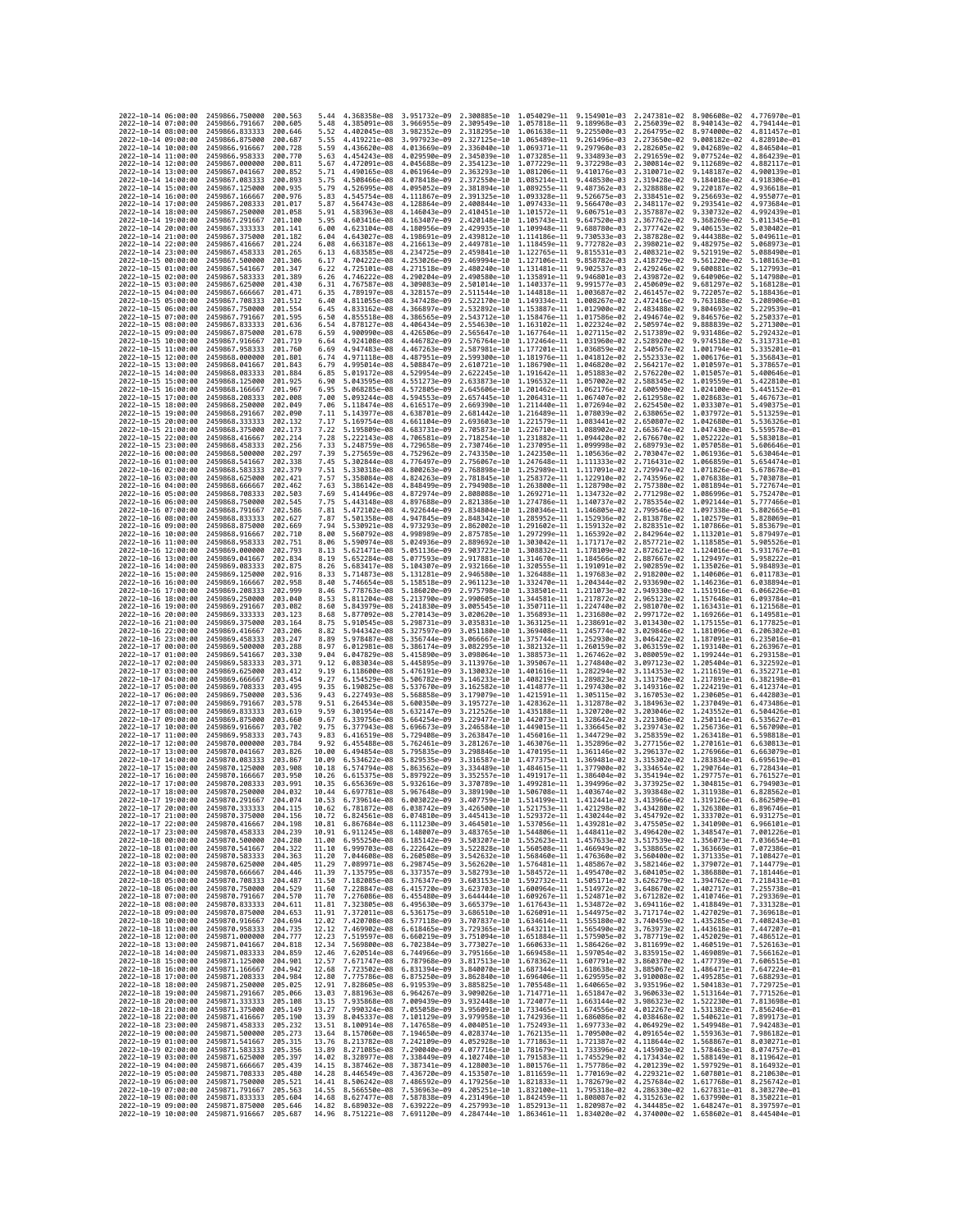| 2022-10-19 11:00:00                        |                     | 2459871,958333                                   | 205.728             | 15.10          | 8.814050e-08 7.743539e-09                              |                                        |                              | 4.311753e-10 1.874106e-11 1.847187e-02                                                                        |                              | 4.403811e-02 1.669057e-01 8.493647e-01                                                                                                                                                                                                                                                                                                                |                                                        |                                           |
|--------------------------------------------|---------------------|--------------------------------------------------|---------------------|----------------|--------------------------------------------------------|----------------------------------------|------------------------------|---------------------------------------------------------------------------------------------------------------|------------------------------|-------------------------------------------------------------------------------------------------------------------------------------------------------------------------------------------------------------------------------------------------------------------------------------------------------------------------------------------------------|--------------------------------------------------------|-------------------------------------------|
| 2022-10-19 12:00:00                        |                     | 2459872.000000                                   | 205.770             | 15.24          | 8.877528e-08                                           | 7,796484e-09                           | 4.339022e-10                 | 1.884848e-11 1.860490e-02                                                                                     |                              | 4.433922e-02                                                                                                                                                                                                                                                                                                                                          | 1.679613e-01 8.542330e-01                              |                                           |
| 2022-10-19 13:00:00                        |                     | 2459872.041667                                   | 205.811             | 15.38          | 8.941660e-08                                           | 7.849961e-09                           | 4.366554e-10                 | 1.895688e-11                                                                                                  | 1.873931e-02                 | 4.464334e-02                                                                                                                                                                                                                                                                                                                                          | 1.690271e-01                                           | 8.591458e-01                              |
| 2022-10-19 14:00:00<br>2022-10-19 15:00:00 |                     | 2459872.083333<br>2459872,125000                 | 205.853<br>205.894  | 15.53<br>15.67 | 9.006454e-08<br>9.071917e-08                           | 7.903975e-09<br>7.958533e-09           | 4.394353e-10<br>4.422420e-10 | 1.906627e-11 1.887510e-02<br>1.917666e-11 1.901229e-02                                                        |                              | 4.495053e-02<br>4.526080e-02                                                                                                                                                                                                                                                                                                                          | 1.701031e-01 8.641035e-01<br>1.711896e-01 8.691067e-01 |                                           |
| 2022-10-19 16:00:00                        |                     | 2459872.166667                                   | 205.935             | 15.82          | 9.138056e-08                                           | 8.013640e-09                           | 4.450759e-10                 | 1.928807e-11 1.915090e-02                                                                                     |                              | 4.557420e-02                                                                                                                                                                                                                                                                                                                                          | 1.722866e-01 8.741558e-01                              |                                           |
| 2022-10-19 17:00:00                        |                     | 2459872.208333                                   | 205.977             | 15.97          | 9.204880e-08                                           | 8.069303e-09                           | 4.479372e-10                 | 1.940050e-11                                                                                                  | 1.929095e-02                 | 4.589076e-02                                                                                                                                                                                                                                                                                                                                          | 1.733942e-01                                           | 8.792513e-01                              |
| 2022-10-19 18:00:00                        |                     | 2459872.250000                                   | 206.018             | 16.12          | 9.272394e-08                                           | 8.125527e-09                           | 4.508264e-10                 | 1.951397e-11 1.943244e-02                                                                                     |                              | 4.621051e-02                                                                                                                                                                                                                                                                                                                                          | 1.745126e-01                                           | 8.843937e-01                              |
| 2022-10-19 19:00:00<br>2022-10-19 20:00:00 |                     | 2459872.291667<br>2459872.333333                 | 206.060<br>206.101  | 16.27<br>16.43 | 9.340608e-08<br>9.409528e-08                           | 8.182318e-09<br>8.239683e-09           | 4.537436e-10<br>4.566892e-10 | 1.962848e-11 1.957540e-02<br>1.974405e-11 1.971983e-02                                                        |                              | 4.653348e-02<br>4.685972e-02                                                                                                                                                                                                                                                                                                                          | 1.756418e-01 8.895836e-01<br>1.767820e-01              | 8.948214e-01                              |
| 2022-10-19 21:00:00                        |                     | 2459872.375000                                   | 206.142             | 16.58          | 9.479162e-08                                           | 8.297628e-09                           | 4.596635e-10                 | 1.986069e-11 1.986577e-02                                                                                     |                              | 4.718926e-02                                                                                                                                                                                                                                                                                                                                          | 1.779333e-01                                           | 9.001076e-01                              |
| 2022-10-19 22:00:00                        |                     | 2459872,416667                                   | 206.184             | 16.74          | 9.549519e-08                                           | 8.356160e-09                           | 4.626668e-10                 | 1.997841e-11 2.001322e-02                                                                                     |                              | 4.752214e-02                                                                                                                                                                                                                                                                                                                                          | 1.790959e-01                                           | 9.054429e-01                              |
| 2022-10-19 23:00:00                        |                     | 2459872.458333                                   | 206.225             | 16.90          | 9.620606e-08                                           | 8.415284e-09                           | 4.656994e-10                 | 2.009723e-11 2.016220e-02                                                                                     |                              | 4.785838e-02                                                                                                                                                                                                                                                                                                                                          | 1.802698e-01 9.108276e-01                              |                                           |
| 2022-10-20 00:00:00<br>2022-10-20 01:00:00 |                     | 2459872.500000<br>2459872.541667                 | 206.267<br>206,308  | 17.06          | 9.692430e-08<br>9.765001e-08                           | 8.475008e-09                           | 4.687616e-10<br>4.718538e-10 | 2.021714e-11<br>2.033818e-11 2.046481e-02                                                                     | 2.031272e-02                 | 4.819803e-02<br>4.854113e-02                                                                                                                                                                                                                                                                                                                          | 1.814552e-01<br>1.826522e-01                           | 9.162624e-01<br>9.217478e-01              |
| 2022-10-20 02:00:00                        |                     | 2459872.583333                                   | 206,349             | 17.22<br>17.39 | 9.838326e-08                                           | 8.535338e-09<br>8.596280e-09           | 4.749763e-10                 | 2.046034e-11 2.061848e-02                                                                                     |                              | 4.888772e-02                                                                                                                                                                                                                                                                                                                                          | 1.838609e-01                                           | 9.272843e-01                              |
| 2022-10-20 03:00:00                        |                     | 2459872.625000                                   | 206.391             | 17.56          | 9.912414e-08                                           | 8.657841e-09                           | 4.781294e-10                 | 2.058364e-11 2.077375e-02                                                                                     |                              | 4.923782e-02                                                                                                                                                                                                                                                                                                                                          | 1.850814e-01                                           | 9.328725e-01                              |
| 2022-10-20 04:00:00                        |                     | 2459872.666667                                   | 206.432             | 17.73          | 9.987273e-08                                           | 8.720029e-09                           | 4.813135e-10                 | 2.070810e-11                                                                                                  | 2.093063e-02                 | 4.959149e-02                                                                                                                                                                                                                                                                                                                                          | 1.863140e-01                                           | 9.385130e-01                              |
| 2022-10-20 05:00:00                        |                     | 2459872.708333                                   | 206.474             | 17.90          | 1.006291e-07                                           | 8.782850e-09                           | 4.845289e-10                 | 2.083372e-11 2.108915e-02                                                                                     |                              | 4.994876e-02                                                                                                                                                                                                                                                                                                                                          | 1.875586e-01 9.442063e-01                              |                                           |
| 2022-10-20 06:00:00<br>2022-10-20 07:00:00 |                     | 2459872.750000<br>2459872.791667                 | 206.515<br>206.556  | 18.07<br>18.24 | 1.013934e-07<br>1.021656e-07                           | 8.846311e-09<br>8.910419e-09           | 4.877759e-10<br>4.910549e-10 | 2.096052e-11 2.124932e-02<br>2.108851e-11 2.141116e-02                                                        |                              | 5.030966e-02<br>5.067425e-02                                                                                                                                                                                                                                                                                                                          | 1.888155e-01 9.499530e-01<br>1.900848e-01              | 9.557536e-01                              |
| 2022-10-20 08:00:00                        |                     | 2459872.833333                                   | 206.598             | 18.42          | 1.029459e-07                                           | 8.975181e-09                           | 4.943663e-10                 | 2.121770e-11                                                                                                  | 2.157469e-02                 | 5.104256e-02                                                                                                                                                                                                                                                                                                                                          | 1.913666e-01                                           | 9.616088e-01                              |
| 2022-10-20 09:00:00                        |                     | 2459872,875000                                   | 206.639             | 18.60          | 1.037344e-07                                           | 9.040605e-09                           | 4.977103e-10                 | 2.134811e-11                                                                                                  | 2.173993e-02                 | 5.141463e-02                                                                                                                                                                                                                                                                                                                                          | 1.926611e-01                                           | 9.675192e-01                              |
| 2022-10-20 10:00:00                        |                     | 2459872.916667                                   | 206,681             | 18.78          | 1.045311e-07                                           | 9.106697e-09                           | 5.010874e-10                 | 2.147976e-11 2.190689e-02                                                                                     |                              | 5.179050e-02                                                                                                                                                                                                                                                                                                                                          | 1.939683e-01 9.734853e-01                              |                                           |
| 2022-10-20 11:00:00<br>2022-10-20 12:00:00 |                     | 2459872.958333<br>2459873,000000                 | 206.722<br>206,763  | 18.96<br>19.14 | 1.053361e-07<br>1.061495e-07                           | 9.173466e-09<br>9.240918e-09           | 5.044979e-10<br>5.079422e-10 | 2.161264e-11<br>2.174678e-11 2.224607e-02                                                                     | 2.207560e-02                 | 5.217022e-02<br>5.255383e-02                                                                                                                                                                                                                                                                                                                          | 1.952885e-01<br>1,966218e-01 9,855872e-01              | 9.795078e-01                              |
| 2022-10-20 13:00:00                        |                     | 2459873.041667                                   | 206.805             | 19.33          | 1.069715e-07                                           | 9.309062e-09                           | 5.114207e-10                 | 2.188220e-11                                                                                                  | 2.241833e-02                 | 5.294137e-02                                                                                                                                                                                                                                                                                                                                          | 1.979683e-01                                           | 9.917243e-01                              |
| 2022-10-20 14:00:00                        |                     | 2459873.083333                                   | 206.846             | 19.52          | 1.078020e-07                                           | 9.377905e-09                           | 5.149337e-10                 | 2.201889e-11                                                                                                  | 2.259239e-02                 | 5.333288e-02                                                                                                                                                                                                                                                                                                                                          | 1.993282e-01                                           | 9.979196e-01                              |
| 2022-10-20 15:00:00                        |                     | 2459873.125000                                   | 206.888             | 19.71          | 1.086413e-07                                           | 9.447454e-09                           | 5.184817e-10                 | 2.215689e-11                                                                                                  | 2.276828e-02                 | 5.372841e-02                                                                                                                                                                                                                                                                                                                                          | 2.007016e-01                                           | 1.004174e+00                              |
| 2022-10-20 16:00:00                        |                     | 2459873.166667                                   | 206.929             | 19.90          | 1.094893e-07                                           | 9.517718e-09                           | 5.220649e-10                 | 2.229620e-11 2.294601e-02                                                                                     |                              | 5.412801e-02                                                                                                                                                                                                                                                                                                                                          | 2.020886e-01 1.010487e+00                              |                                           |
| 2022-10-20 17:00:00<br>2022-10-20 18:00:00 |                     | 2459873.208333<br>2459873.250000                 | 206.971<br>207.012  | 20.10<br>20.29 | 1.103463e-07<br>1.112123e-07                           | 9.588704e-09<br>9.660421e-09           | 5.256838e-10<br>5.293388e-10 | 2.243684e-11 2.312561e-02<br>2.257882e-11                                                                     | 2.330709e-02                 | 5.453171e-02<br>5.493957e-02                                                                                                                                                                                                                                                                                                                          | 2.034895e-01 1.016861e+00<br>2.049043e-01              | 1.023296e+00                              |
| 2022-10-20 19:00:00                        |                     | 2459873.291667                                   | 207.053             | 20.49          | 1.120873e-07                                           | 9.732877e-09                           | 5.330303e-10                 | 2.272215e-11                                                                                                  | 2.349048e-02                 | 5.535163e-02                                                                                                                                                                                                                                                                                                                                          | 2.063333e-01 1.029792e+00                              |                                           |
| 2022-10-20 20:00:00                        |                     | 2459873.333333                                   | 207.095             | 20.69          | 1.129716e-07                                           | 9.806079e-09                           | 5.367587e-10                 | 2.286686e-11 2.367580e-02                                                                                     |                              | 5.576794e-02                                                                                                                                                                                                                                                                                                                                          | 2.077765e-01 1.036350e+00                              |                                           |
| 2022-10-20 21:00:00                        |                     | 2459873.375000                                   | 207,136             | 20.90          | 1.138652e-07                                           | 9.880037e-09                           | 5.405245e-10                 | 2.301295e-11 2.386307e-02                                                                                     |                              | 5.618854e-02                                                                                                                                                                                                                                                                                                                                          | 2.092342e-01 1.042971e+00                              |                                           |
| 2022-10-20 22:00:00<br>2022-10-20 23:00:00 |                     | 2459873.416667<br>2459873.458333                 | 207,178<br>207.219  | 21.10          | 1.147681e-07<br>1.156806e-07                           | 9.954758e-09<br>1.003025e-08           | 5.443279e-10<br>5.481694e-10 | 2.316045e-11<br>2.330936e-11                                                                                  | 2.405231e-02<br>2.424354e-02 | 5.661349e-02<br>5.704282e-02                                                                                                                                                                                                                                                                                                                          | 2.107065e-01<br>2.121935e-01                           | 1.049656e+00<br>1.056405e+00              |
| 2022-10-21 00:00:00                        |                     | 2459873.500000                                   | 207.261             | 21.31<br>21.52 | 1.166027e-07                                           | 1.010652e-08                           | 5.520495e-10                 | 2.345971e-11                                                                                                  | 2.443679e-02                 | 5.747660e-02                                                                                                                                                                                                                                                                                                                                          | 2.136955e-01 1.063219e+00                              |                                           |
| 2022-10-21 01:00:00                        |                     | 2459873.541667                                   | 207.302             | 21.73          | 1.175345e-07                                           | 1.018359e-08                           | 5.559686e-10                 | 2.361150e-11                                                                                                  | 2.463207e-02                 | 5.791486e-02                                                                                                                                                                                                                                                                                                                                          | 2.152126e-01 1.070098e+00                              |                                           |
| 2022-10-21 02:00:00                        |                     | 2459873.583333                                   | 207.343             | 21.95          | 1.184762e-07                                           | 1.026145e-08                           | 5.599271e-10                 | 2.376476e-11                                                                                                  | 2.482942e-02                 | 5.835767e-02                                                                                                                                                                                                                                                                                                                                          | 2.167449e-01                                           | 1.077044e+00                              |
| 2022-10-21 03:00:00                        |                     | 2459873.625000                                   | 207.385             | 22.17          | 1.194278e-07                                           | 1.034012e-08                           | 5.639255e-10                 | 2.391950e-11                                                                                                  | 2.502885e-02                 | 5.880506e-02                                                                                                                                                                                                                                                                                                                                          | 2.182926e-01 1.084057e+00                              |                                           |
| 2022-10-21 04:00:00<br>2022-10-21 05:00:00 |                     | 2459873.666667<br>2459873.708333                 | 207.426<br>207.468  | 22.38<br>22.61 | 1.203895e-07<br>1.213613e-07                           | 1.041960e-08<br>1.049991e-08           | 5.679642e-10<br>5.720436e-10 | 2.407574e-11<br>2.423349e-11                                                                                  | 2.523039e-02<br>2.543406e-02 | 5.925710e-02<br>5.971383e-02                                                                                                                                                                                                                                                                                                                          | 2.214351e-01                                           | 2.198560e-01 1.091138e+00<br>1.098287e+00 |
| 2022-10-21 06:00:00                        |                     | 2459873.750000                                   | 207,509             | 22.83          | 1.223434e-07                                           | 1.058106e-08                           | 5.761642e-10                 | 2.439277e-11                                                                                                  | 2.563989e-02                 | 6.017531e-02                                                                                                                                                                                                                                                                                                                                          | 2.230302e-01 1.105506e+00                              |                                           |
| 2022-10-21 07:00:00                        |                     | 2459873.791667                                   | 207.551             | 23.06          | 1.233360e-07                                           | 1.066305e-08                           | 5.803264e-10                 | 2.455360e-11                                                                                                  | 2.584789e-02                 | 6.064158e-02                                                                                                                                                                                                                                                                                                                                          | 2.246414e-01 1.112795e+00                              |                                           |
| 2022-10-21 08:00:00                        |                     | 2459873.833333                                   | 207.592             | 23.29          | 1.243390e-07                                           | 1,074589e-08                           | 5.845308e-10                 | 2.471599e-11 2.605810e-02                                                                                     |                              | 6.111271e-02                                                                                                                                                                                                                                                                                                                                          | 2.262689e-01 1.120155e+00                              |                                           |
| 2022-10-21 09:00:00<br>2022-10-21 10:00:00 |                     | 2459873.875000<br>2459873.916667                 | 207.633<br>207.675  | 23.52<br>23.76 | 1.253527e-07<br>1.263771e-07                           | 1.082959e-08<br>1.091417e-08           | 5.887778e-10<br>5.930678e-10 | 2.487996e-11<br>2.504553e-11                                                                                  | 2.627054e-02<br>2.648523e-02 | 6.158874e-02<br>6.206974e-02                                                                                                                                                                                                                                                                                                                          | 2.279128e-01<br>2.295735e-01 1.135090e+00              | 1.127586e+00                              |
| 2022-10-21 11:00:00                        |                     | 2459873.958333                                   | 207.716             | 23.99          | 1.274124e-07 1.099963e-08                              |                                        | 5.974014e-10                 | 2.521272e-11 2.670220e-02                                                                                     |                              | 6.255575e-02                                                                                                                                                                                                                                                                                                                                          | 2.312510e-01 1.142667e+00                              |                                           |
| 2022-10-21 12:00:00                        |                     | 2459874.000000                                   | 207.758             | 24.23          | 1.284587e-07                                           | 1.108598e-08                           | 6.017790e-10                 | 2.538154e-11                                                                                                  | 2.692147e-02                 | 6.304684e-02                                                                                                                                                                                                                                                                                                                                          |                                                        | 2.329455e-01 1.150318e+00                 |
| 2022-10-21 13:00:00                        |                     | 2459874.041667                                   | 207,799             | 24.48          | 1.295161e-07                                           | 1.117323e-08                           | 6.062012e-10                 | 2.555202e-11                                                                                                  | 2.714308e-02                 | 6.354306e-02                                                                                                                                                                                                                                                                                                                                          | 2.346573e-01                                           | 1.158044e+00                              |
| 2022-10-21 14:00:00<br>2022-10-21 15:00:00 |                     | 2459874.083333<br>2459874.125000                 | 207.841<br>207,882  | 24.72<br>24.97 | 1.305847e-07<br>1.316647e-07 1.135049e-08              | 1.126140e-08                           | 6.106683e-10<br>6.151810e-10 | 2.572416e-11 2.736704e-02<br>2.589800e-11                                                                     | 2.759338e-02                 | 6.404446e-02<br>6.455112e-02                                                                                                                                                                                                                                                                                                                          | 2.363866e-01 1.165846e+00<br>2.381334e-01 1.173725e+00 |                                           |
| 2022-10-21 16:00:00                        |                     | 2459874.166667                                   | 207.924             | 25.22          | 1.327563e-07                                           | 1.144051e-08                           | 6.197397e-10                 | 2.607354e-11                                                                                                  | 2.782213e-02                 | 6.506308e-02                                                                                                                                                                                                                                                                                                                                          | 2.398980e-01                                           | 1.181680e+00                              |
| 2022-10-21 17:00:00                        |                     | 2459874.208333                                   | 207.965             | 25.48          | 1.338594e-07 1.153147e-08                              |                                        | 6.243450e-10                 | 2.625081e-11 2.805332e-02                                                                                     |                              | 6.558040e-02                                                                                                                                                                                                                                                                                                                                          | 2.416807e-01 1.189715e+00                              |                                           |
| 2022-10-21 18:00:00                        |                     | 2459874.250000                                   | 208.006             | 25.73          | 1.349743e-07 1.162339e-08                              |                                        | 6.289973e-10                 | 2.642983e-11                                                                                                  | 2.828698e-02                 | 6.610315e-02                                                                                                                                                                                                                                                                                                                                          | 2.434816e-01 1.197828e+00                              |                                           |
| 2022-10-21 19:00:00                        |                     | 2459874.291667                                   | 208.048             | 25.99          | 1.361011e-07                                           | 1.171628e-08                           | 6.336972e-10                 | 2.661061e-11                                                                                                  | 2.852312e-02                 | 6.663139e-02                                                                                                                                                                                                                                                                                                                                          |                                                        | 2.453009e-01 1.206021e+00                 |
| 2022-10-21 20:00:00<br>2022-10-21 21:00:00 |                     | 2459874.333333<br>2459874.375000                 | 208.089<br>208.131  | 26.26<br>26.52 | 1.372399e-07<br>1.383909e-07 1.190498e-08              | 1.181014e-08                           | 6.384453e-10<br>6.432420e-10 | 2.679317e-11<br>2.697754e-11 2.900300e-02                                                                     | 2.876179e-02                 | 6.716517e-02<br>6.770457e-02                                                                                                                                                                                                                                                                                                                          | 2.471389e-01                                           | 1.214295e+00<br>2.489956e-01 1.222651e+00 |
| 2022-10-21 22:00:00                        |                     | 2459874.416667                                   | 208.172             | 26.79          | 1.395542e-07 1.200083e-08                              |                                        | 6.480879e-10                 | 2.716374e-11 2.924680e-02                                                                                     |                              | 6.824963e-02                                                                                                                                                                                                                                                                                                                                          |                                                        | 2.508715e-01 1.231089e+00                 |
| 2022-10-21 23:00:00                        |                     | 2459874.458333                                   | 208.214             | 27.06          | 1.407299e-07                                           | 1.209768e-08                           | 6.529836e-10                 | 2.735178e-11                                                                                                  | 2.949319e-02                 | 6.880044e-02                                                                                                                                                                                                                                                                                                                                          |                                                        | 2.527666e-01 1.239612e+00                 |
| 2022-10-22 00:00:00                        |                     | 2459874.500000                                   | 208.255             | 27.34          | 1.419182e-07                                           | 1.219555e-08                           | 6.579296e-10                 | 2.754169e-11                                                                                                  | 2.974223e-02                 | 6.935705e-02                                                                                                                                                                                                                                                                                                                                          | 2.546811e-01                                           | 1,248219e+00                              |
| 2022-10-22 01:00:00<br>2022-10-22 02:00:00 |                     | 2459874.541667<br>2459874.583333                 | 208.297<br>208,338  | 27.61<br>27.90 | 1.431192e-07 1.229445e-08<br>1.443331e-07 1.239440e-08 |                                        | 6.629265e-10<br>6.679748e-10 | 2.773348e-11<br>2.792718e-11 3.024833e-02                                                                     | 2.999393e-02                 | 6.991952e-02<br>7.048793e-02                                                                                                                                                                                                                                                                                                                          | 2.566154e-01 1.256911e+00<br>2.585696e-01 1.265690e+00 |                                           |
| 2022-10-22 03:00:00                        |                     | 2459874.625000                                   | 208.380             | 28.18          | 1.455600e-07                                           | 1.249540e-08                           | 6.730752e-10                 | 2.812281e-11                                                                                                  | 3.050545e-02                 | 7.106234e-02                                                                                                                                                                                                                                                                                                                                          | 2.605439e-01                                           | 1.274556e+00                              |
| 2022-10-22 04:00:00                        |                     | 2459874.666667                                   | 208,421             | 28.47          | 1.468000e-07                                           | 1,259747e-08                           | 6.782282e-10                 | 2.832039e-11                                                                                                  | 3.076533e-02                 | 7.164282e-02                                                                                                                                                                                                                                                                                                                                          | 2.625386e-01 1.283510e+00                              |                                           |
| 2022-10-22 05:00:00                        |                     | 2459874.708333                                   | 208.462             | 28.76          | 1.480534e-07                                           | 1.270062e-08                           | 6.834343e-10                 | 2.851994e-11                                                                                                  | 3.102800e-02                 | 7.222943e-02                                                                                                                                                                                                                                                                                                                                          | 2.645539e-01 1.292554e+00                              |                                           |
| 2022-10-22 06:00:00<br>2022-10-22 07:00:00 |                     | 2459874.750000<br>2459874.791667                 | 208.504<br>208.545  | 29.05<br>29.35 | 1.493202e-07<br>1.506006e-07                           | 1.280486e-08<br>1.291021e-08           | 6.886943e-10<br>6.940087e-10 | 2.872149e-11<br>2.892505e-11                                                                                  | 3.129348e-02<br>3.156182e-02 | 7.282225e-02<br>7.342135e-02                                                                                                                                                                                                                                                                                                                          | 2.665900e-01 1.301688e+00<br>2.686472e-01              | 1.310914e+00                              |
| 2022-10-22 08:00:00                        |                     | 2459874.833333                                   | 208.587             | 29.65          | 1.518948e-07 1.301666e-08                              |                                        | 6.993781e-10                 | 2.913065e-11 3.183305e-02                                                                                     |                              | 7.402679e-02                                                                                                                                                                                                                                                                                                                                          | 2.707257e-01 1.320232e+00                              |                                           |
| 2022-10-22 09:00:00                        |                     | 2459874.875000                                   | 208.628             | 29.95          | 1.532029e-07 1.312425e-08                              |                                        | 7.048032e-10                 | 2.933831e-11 3.210719e-02                                                                                     |                              | 7.463866e-02                                                                                                                                                                                                                                                                                                                                          | 2.728257e-01 1.329643e+00                              |                                           |
| 2022-10-22 10:00:00                        |                     | 2459874.916667                                   | 208.670             | 30.26          | 1.545250e-07                                           | 1.323298e-08                           | 7.102845e-10                 | 2.954806e-11                                                                                                  | 3.238428e-02                 | 7.525701e-02                                                                                                                                                                                                                                                                                                                                          |                                                        | 2.749475e-01 1.339149e+00                 |
| 2022-10-22 11:00:00<br>2022-10-22 12:00:00 |                     | 2459874.958333<br>2459875.000000                 | 208.711<br>208.753  | 30.57<br>30.88 | 1.558614e-07<br>1.572122e-07                           | 1.334287e-08<br>1.345392e-08           | 7.158227e-10<br>7.214185e-10 | 2.975991e-11<br>2.997389e-11                                                                                  | 3.266435e-02<br>3.294744e-02 | 7.588193e-02<br>7.651348e-02                                                                                                                                                                                                                                                                                                                          | 2.770913e-01<br>2.792574e-01                           | 1.348751e+00<br>1.358449e+00              |
| 2022-10-22 13:00:00                        |                     | 2459875.041667                                   | 208.794             | 31.20          | 1.585776e-07                                           | 1.356615e-08                           | 7.270724e-10                 | 3.019003e-11 3.323358e-02                                                                                     |                              | 7.715175e-02                                                                                                                                                                                                                                                                                                                                          | 2.814460e-01 1.368244e+00                              |                                           |
| 2022-10-22 14:00:00                        |                     | 2459875.083333                                   | 208.836             | 31.52          | 1.599576e-07                                           | 1.367957e-08                           | 7.327852e-10                 | 3.040835e-11                                                                                                  | 3.352281e-02                 | 7.779681e-02                                                                                                                                                                                                                                                                                                                                          | 2.836574e-01                                           | 1.378139e+00                              |
| 2022-10-22 15:00:00                        |                     | 2459875.125000                                   | 208,877             | 31.85          | 1.613526e-07                                           | 1,379421e-08                           | 7.385575e-10                 | 3.062887e-11                                                                                                  | 3.381516e-02                 | 7.844874e-02                                                                                                                                                                                                                                                                                                                                          | 2.858918e-01 1.388133e+00                              |                                           |
| 2022-10-22 16:00:00<br>2022-10-22 17:00:00 |                     | 2459875.166667                                   | 208.919             | 32.17          | 1.627626e-07                                           | 1.391006e-08                           | 7.443899e-10                 | 3.085162e-11<br>3.107663e-11                                                                                  | 3.411066e-02                 | 7.910761e-02                                                                                                                                                                                                                                                                                                                                          | 2.881495e-01                                           | 1.398228e+00<br>1.408426e+00              |
| 2022-10-22 18:00:00                        |                     | 2459875.208333<br>2459875.250000                 | 208.960<br>209,002  | 32.51<br>32.84 | 1.641879e-07<br>1.656285e-07                           | 1.402715e-08<br>1.414549e-08           | 7.502832e-10<br>7.562381e-10 | 3.130391e-11                                                                                                  | 3.440936e-02<br>3.471128e-02 | 7.977350e-02<br>8.044650e-02                                                                                                                                                                                                                                                                                                                          | 2.904307e-01<br>2.927358e-01                           | 1.418726e+00                              |
| 2022-10-22 19:00:00                        |                     | 2459875.291667                                   | 209.043             | 33.18          | 1.670848e-07 1.426509e-08                              |                                        | 7.622551e-10                 | 3.153349e-11 3.501647e-02                                                                                     |                              | 8.112668e-02                                                                                                                                                                                                                                                                                                                                          | 2.950650e-01 1.429131e+00                              |                                           |
| 2022-10-22 20:00:00                        |                     | 2459875.333333                                   | 209,084             | 33.53          | 1.685568e-07 1.438597e-08                              |                                        | 7.683351e-10                 | 3.176541e-11 3.532496e-02                                                                                     |                              | 8.181412e-02                                                                                                                                                                                                                                                                                                                                          | 2.974185e-01 1.439642e+00                              |                                           |
| 2022-10-22 21:00:00<br>2022-10-22 22:00:00 |                     | 2459875.375000                                   | 209.126<br>209, 167 | 33.87<br>34.22 | 1.700447e-07<br>1.715488e-07                           | 1,450814e-08<br>1.463161e-08           | 7.744788e-10<br>7.806868e-10 | 3.199968e-11                                                                                                  | 3.563679e-02                 | 8.250891e-02<br>8.321113e-02                                                                                                                                                                                                                                                                                                                          | 2.997967e-01                                           | 1.450259e+00                              |
| 2022-10-22 23:00:00                        |                     | 2459875.416667<br>2459875.458333                 | 209.209             | 34.10          | 1,711318e-07 1,459990e-08                              |                                        | 7.792956e-10                 | 3.223633e-11                                                                                                  | 3.595199e-02                 | 3.219435e-11 3.586460e-02 8.303077e-02 3.016613e-01 1.459082e+00                                                                                                                                                                                                                                                                                      | 3.021998e-01 1.460985e+00                              |                                           |
| 2022-10-23 00:00:00                        |                     | 2459875.500000                                   | 209.250             | 33.78          |                                                        | 1.698895e-07 1.450152e-08 7.746400e-10 |                              |                                                                                                               |                              | 3.203271e-11 3.560426e-02 8.247126e-02 2.998591e-01 1.451756e+00                                                                                                                                                                                                                                                                                      |                                                        |                                           |
| 2022-10-23 01:00:00                        |                     | 2459875.541667                                   | 209.292             | 33.45          | 1.686629e-07                                           | 1.440441e-08                           | 1.7004736-10                 | 3.18/3386-11                                                                                                  | 3.534720e-02                 | 8.191900e-02                                                                                                                                                                                                                                                                                                                                          | 2.980813e-01                                           | 1.4445358+00                              |
| 2022-10-23 02:00:00                        |                     | 2459875.583333 209.333<br>2459875.625000 209.375 |                     |                |                                                        |                                        |                              |                                                                                                               |                              | 33.14 1.674519e-07 1.430856e-08 7.655166e-10 3.171636e-11 3.509341e-02 8.137391e-02 2.963275e-01 1.437419e+00                                                                                                                                                                                                                                         |                                                        |                                           |
| 2022-10-23 03:00:00<br>2022-10-23 04:00:00 |                     | 2459875.666667 209.416                           |                     |                |                                                        |                                        |                              |                                                                                                               |                              | 32.82 1.662563e-07 1.421396e-08 7.610475e-10 3.156161e-11 3.484283e-02 8.083591e-02 2.945975e-01 1.430406e+00                                                                                                                                                                                                                                         |                                                        |                                           |
| 2022-10-23 05:00:00                        |                     | 2459875.708333 209.458                           |                     |                |                                                        |                                        |                              |                                                                                                               |                              | $\frac{32.51}{32.51} \quad \frac{1.650758e-07}{1.639105e-07} \quad \frac{1.412060e-08}{1.42040e+00} \quad \frac{7.566391e-10}{3.125885e-11} \quad \frac{3.459545e-02}{3.435122e-02} \quad \frac{8.030493e-02}{7.978089e-02} \quad \frac{2.928911e-01}{2.912079e-01} \quad \frac{1.423494e+00}{1.$                                                     |                                                        |                                           |
| 2022-10-23 06:00:00                        |                     | 2459875.750000 209.499                           |                     |                |                                                        |                                        |                              |                                                                                                               |                              | 31.90 1.627600e-07 1.393751e-08 7.480021e-10 3.111078e-11 3.411010e-02 7.926370e-02 2.895478e-01 1.409974e+00                                                                                                                                                                                                                                         |                                                        |                                           |
| 2022-10-23 07:00:00<br>2022-10-23 08:00:00 |                     | 2459875.791667<br>2459875.833333                 | 209.541<br>209.582  |                |                                                        |                                        |                              |                                                                                                               |                              | 31.50 1.616242e-07 1.354776e-08 7.437722e-10 3.496490e-11 3.387207e-02 7.873331e-02 2.879104e-01 1.403362e+00<br>31.31 1.609592e-07 1.375920e-08 7.437722e-10 3.096490e-11 3.387207e-02 7.825331e-02 2.879104e-01 1.403362e+00<br>31                                                                                                                  |                                                        |                                           |
| 2022-10-23 09:00:00                        |                     | 2459875.875000                                   | 209.624             |                |                                                        |                                        |                              |                                                                                                               |                              |                                                                                                                                                                                                                                                                                                                                                       |                                                        |                                           |
| 2022-10-23 10:00:00                        |                     |                                                  |                     |                |                                                        |                                        |                              |                                                                                                               |                              |                                                                                                                                                                                                                                                                                                                                                       |                                                        |                                           |
| 2022-10-23 11:00:00                        |                     | 2459875.916667                                   | 209.665             |                |                                                        |                                        |                              | 30.72 1.583035e-07 1.358555e-08 7.314292e-10 3.054010e-11 3.317615e-02 7.726211e-02 2.831325e-01 1.384110e+00 |                              |                                                                                                                                                                                                                                                                                                                                                       |                                                        |                                           |
|                                            |                     | 2459875.958333 209.707                           |                     |                |                                                        |                                        |                              |                                                                                                               |                              |                                                                                                                                                                                                                                                                                                                                                       |                                                        |                                           |
|                                            | 2022-10-23 12:00:00 | 2459876.000000                                   | 209.748             |                |                                                        |                                        |                              |                                                                                                               |                              |                                                                                                                                                                                                                                                                                                                                                       |                                                        |                                           |
|                                            | 2022-10-23 13:00:00 | 2459876.041667 209.790                           |                     |                |                                                        |                                        |                              |                                                                                                               |                              | 90.14 1.572250e-07 1.350045e-08 7.274284e-10 3.040271e-11 3.295012e-02 7.677813e-02 2.815838e-01 1.377883e+00<br>30.15 1.561604e-07 1.350045e-08 7.234833e-10 3.040271e-11 3.275701e-02 7.630058e-02 2.815838e-01 1.377883e+00<br>29                                                                                                                  |                                                        |                                           |
| 2022-10-23 14:00:00<br>2022-10-23 15:00:00 |                     | 2459876.083333 209.831<br>2459876.125000 209.873 |                     |                |                                                        |                                        |                              |                                                                                                               |                              | 29.60 1.540724e-07 1.325188e-08 7.157579e-10 3.000284e-11 3.228941e-02 7.536448e-02 2.770662e-01 1.359760e+00                                                                                                                                                                                                                                         |                                                        |                                           |
| 2022-10-23 16:00:00                        |                     | 2459876.166667                                   | 209.914             |                |                                                        |                                        |                              |                                                                                                               |                              | 29.33 1.530486e-07 1.317122e-08 7.119765e-10 2.987358e-11 3.207487e-02 7.490578e-02 2.756024e-01 1.353902e+00<br>29.06 1.520382e-07 1.309165e-08 7.082483e-10 2.974630e-11 3.186311e-02 7.445324e-02 2.741593e-01 1.348134e+00                                                                                                                        |                                                        |                                           |
| 2022-10-23 17:00:00                        |                     | 2459876.208333 209.956                           |                     |                |                                                        |                                        |                              |                                                                                                               |                              |                                                                                                                                                                                                                                                                                                                                                       |                                                        |                                           |
| 2022-10-23 18:00:00                        |                     | 2459876.250000                                   | 209.997             |                |                                                        |                                        |                              |                                                                                                               |                              |                                                                                                                                                                                                                                                                                                                                                       |                                                        |                                           |
| 2022-10-23 19:00:00<br>2022-10-23 20:00:00 |                     | 2459876.291667<br>2459876.333333 210.080         | 210.039             |                |                                                        |                                        |                              |                                                                                                               |                              |                                                                                                                                                                                                                                                                                                                                                       |                                                        |                                           |
| 2022-10-23 21:00:00                        |                     | 2459876.375000 210.122                           |                     |                |                                                        |                                        |                              |                                                                                                               |                              | 28.79 1.518410e-07 1.381315e-08 7.045730e-10 2.962098e-11 3.165412e-02 7.400679e-02 2.777366e-01 1.342454e+00<br>28.53 1.580656e-07 1.239370e-08 7.0045499e-10 2.962098e-11 3.165412e-02 7.400679e-02 2.777366e-01 1.342454e+00<br>2<br>27.76 1.471811e-07 1.270960e-08 6.903885e-10 2.913889e-11 3.084519e-02 7.228049e-02 2.672458e-01 1.320605e+00 |                                                        |                                           |
| 2022-10-23 22:00:00                        |                     | 2459876.416667 210.163                           |                     |                |                                                        |                                        |                              |                                                                                                               |                              |                                                                                                                                                                                                                                                                                                                                                       |                                                        |                                           |
| 2022-10-23 23:00:00                        |                     | 2459876.458333 210.205                           |                     |                |                                                        |                                        |                              |                                                                                                               |                              | $\begin{array}{cccccccc} 27.51 & 1.462477e-07 & 1.263627e-08 & 6.869688e-10 & 2.902306e-11 & 3.064957e-02 & 7.186347e-02 & 2.659221e-01 & 1.315356e+00 \\ 27.26 & 1.453266e-07 & 1.256395e-08 & 6.835985e-10 & 2.899907e-11 & 3.045653e-02 & 7.145216e-02 & 2$                                                                                        |                                                        |                                           |
| 2022-10-24 00:00:00<br>2022-10-24 01:00:00 |                     | 2459876.500000 210.246<br>2459876.541667 210.288 |                     |                |                                                        |                                        |                              |                                                                                                               |                              | 27.01 1.444177e-07 1.249261e-08 6.802773e-10 2.879690e-11 3.026606e-02 7.104648e-02 2.633318e-01 1.305106e+00                                                                                                                                                                                                                                         |                                                        |                                           |
| 2022-10-24 02:00:00                        |                     | 2459876.583333 210.329                           |                     |                |                                                        |                                        |                              |                                                                                                               |                              | 26.77 1.435209e-07 1.242226e-08 6.770044e-10 2.868652e-11 3.007811e-02 7.064638e-02 2.620649e-01 1.300104e+00                                                                                                                                                                                                                                         |                                                        |                                           |
| 2022-10-24 03:00:00                        |                     | 2459876.625000 210.371                           |                     |                |                                                        |                                        |                              |                                                                                                               |                              | $\begin{array}{cccccccccccc} 26.53 & 1.426360e-07 & 1.235288e-08 & 6.737795e-10 & 2.657793e-11 & 2.989266e-02 & 7.025179e-02 & 2.608165e-01 & 1.295182e+00 & 26.30 & 1.417630e-07 & 1.228445e-08 & 6.706020e-10 & 2.847110e-11 & 2.970969e-02 & 6.986266e-02 & $                                                                                      |                                                        |                                           |
| 2022-10-24 04:00:00                        |                     | 2459876.666667 210.412                           |                     |                |                                                        |                                        |                              |                                                                                                               |                              | 26.06 1.409016e-07 1.221698e-08 6.674713e-10 2.836602e-11 2.952917e-02 6.947892e-02 2.583747e-01 1.285578e+00                                                                                                                                                                                                                                         |                                                        |                                           |
| 2022-10-24 05:00:00                        |                     | 2459876.708333 210.454                           | 210.495             |                |                                                        |                                        |                              |                                                                                                               |                              | 25.83 1.400518e-07 1.215044e-08 6.643871e-10 2.826266e-11 2.935108e-02 6.910053e-02 2.571808e-01 1.280893e+00                                                                                                                                                                                                                                         |                                                        |                                           |
| 2022-10-24 06:00:00<br>2022-10-24 07:00:00 |                     | 2459876.750000<br>2459876.791667 210.537         |                     |                |                                                        |                                        |                              |                                                                                                               |                              | 25.60 1.392134e-07 1.208484e-08 6.613487e-10 2.816100e-11 2.917537e-02 6.872741e-02 2.560047e-01 1.276286e+00<br>25.38 1.383863e-07 1.202015e-08 6.583558e-10 2.806104e-11 2.900204e-02 6.835953e-02 2.548461e-01 1.271756e+00                                                                                                                        |                                                        |                                           |
| 2022-10-24 08:00:00                        |                     | 2459876.833333 210.578                           |                     |                |                                                        |                                        |                              |                                                                                                               |                              | 25.16 1.375704e-07 1.195637e-08 6.554078e-10 2.796274e-11 2.883105e-02 6.799680e-02 2.537050e-01 1.267301e+00                                                                                                                                                                                                                                         |                                                        |                                           |
| 2022-10-24 09:00:00                        |                     | 2459876.875000 210.620                           |                     |                |                                                        |                                        |                              |                                                                                                               |                              |                                                                                                                                                                                                                                                                                                                                                       |                                                        |                                           |
| 2022-10-24 10:00:00<br>2022-10-24 11:00:00 |                     | 2459876.916667 210.661<br>2459876.958333 210.703 |                     |                |                                                        |                                        |                              |                                                                                                               |                              | 24.94 1.367656e-07 1.189349e-08 6.525043e-10 2.786611e-11 2.866238e-02 6.763919e-02 2.525810e-01 1.262921e+00<br>24.72 1.359717e-07 1.183150e-08 6.496447e-10 2.777110e-11 2.849601e-02 6.728664e-02 2.514741e-01 1.258616e+00                                                                                                                        |                                                        |                                           |
| 2022-10-24 12:00:00                        |                     | 2459877.000000 210.744                           |                     |                |                                                        |                                        |                              |                                                                                                               |                              | 24.51 1.351887e-07 1.177038e-08 6.468287e-10 2.767772e-11 2.833190e-02 6.693909e-02 2.503840e-01 1.254384e+00<br>24.29 1.344163e-07 1.171014e-08 6.440556e-10 2.758594e-11 2.817004e-02 6.659649e-02 2.493106e-01 1.250224e+00                                                                                                                        |                                                        |                                           |
| 2022-10-24 13:00:00<br>2022-10-24 14:00:00 |                     | 2459877.041667 210.786<br>2459877.083333 210.827 |                     |                |                                                        |                                        |                              |                                                                                                               |                              | 24.08 1.336546e-07 1.165076e-08 6.413252e-10 2.749575e-11 2.801039e-02 6.625879e-02 2.482537e-01 1.246137e+00<br>23.88 1.329033e-07 1.159223e-08 6.386369e-10 2.740713e-11 2.785294e-02 6.592593e-02 2.472131e-01 1.242120e+00                                                                                                                        |                                                        |                                           |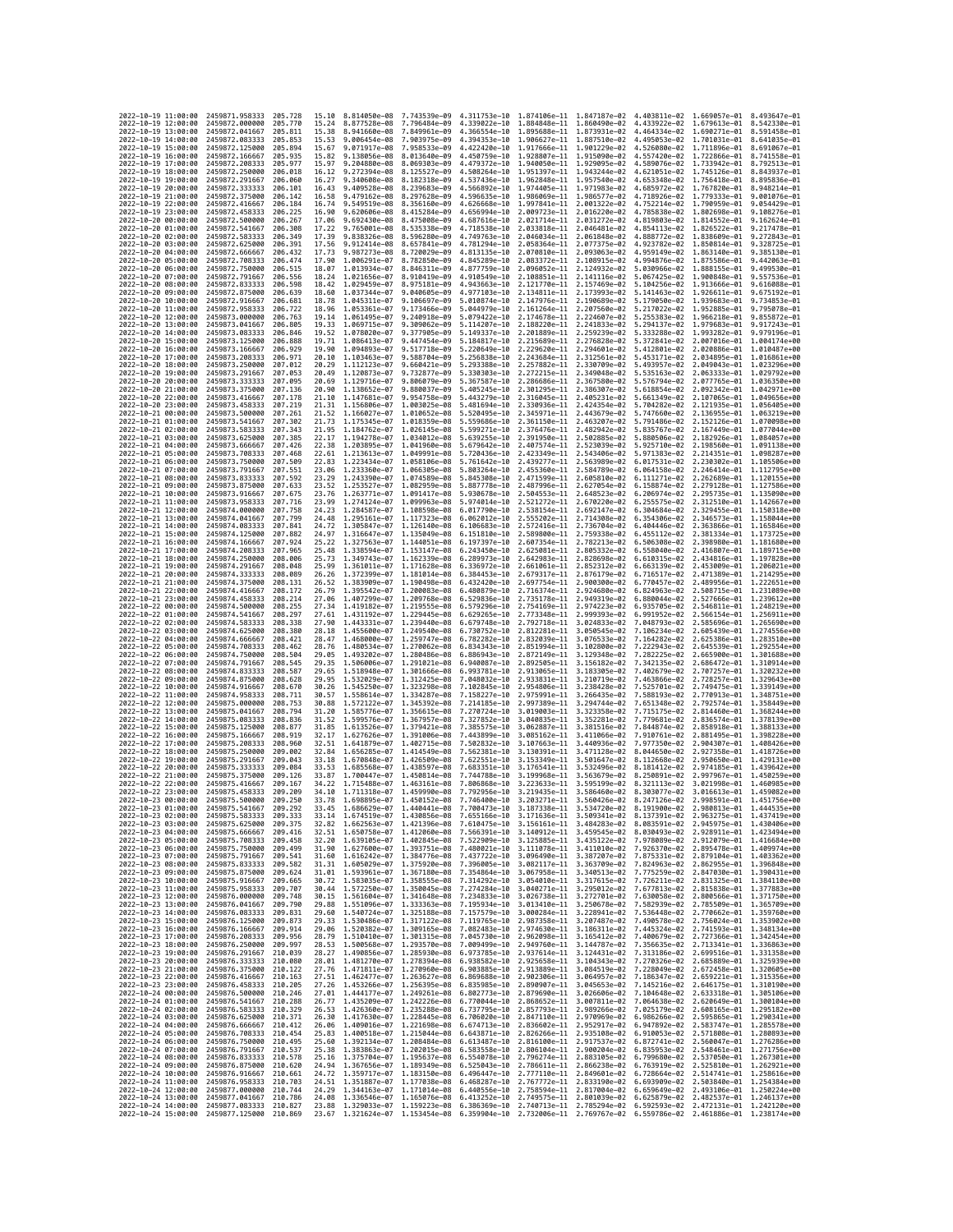| 2022-10-24 16:00:00                        | 2459877.166667                                   | 210.910              | 23.47          | 1.314317e-07 1.147769e-08              |                              | 6.333850e-10 2.723453e-11 2.754454e-02                                                                                                                                                                                         |                              |                                                                      |                              | 6.527453e-02 2.451801e-01 1.234298e+00    |                              |
|--------------------------------------------|--------------------------------------------------|----------------------|----------------|----------------------------------------|------------------------------|--------------------------------------------------------------------------------------------------------------------------------------------------------------------------------------------------------------------------------|------------------------------|----------------------------------------------------------------------|------------------------------|-------------------------------------------|------------------------------|
| 2022-10-24 17:00:00                        | 2459877.208333                                   | 210.952              | 23.27          | 1.307112e-07 1.142166e-08              |                              | 6.308205e-10                                                                                                                                                                                                                   | 2.715052e-11                 | 2.739354e-02                                                         | 6.495589e-02                 | 2.441874e-01 1.230490e+00                 |                              |
| 2022-10-24 18:00:00                        | 2459877.250000                                   | 210.993              | 23.08          | 1.300007e-07                           | 1.136645e-08                 | 6.282964e-10                                                                                                                                                                                                                   | 2.706801e-11                 | 2.724464e-02                                                         | 6.464188e-02                 | 2.432103e-01                              | 1.226751e+00                 |
| 2022-10-24 19:00:00                        | 2459877.291667                                   | 211.035              | 22.88          | 1.293001e-07 1.131204e-08 6.258122e-10 |                              |                                                                                                                                                                                                                                | 2.698700e-11                 | 2.709782e-02 6.433247e-02                                            |                              | 2.422487e-01 1.223079e+00                 |                              |
| 2022-10-24 20:00:00                        | 2459877.333333                                   | 211.076              | 22.69          | 1.286094e-07 1.125843e-08              |                              | 6.233676e-10                                                                                                                                                                                                                   | 2.690746e-11                 | 2.695305e-02                                                         | 6.402760e-02                 | 2.413024e-01 1.219475e+00                 |                              |
| 2022-10-24 21:00:00                        | 2459877.375000                                   | 211.118              | 22.50          | 1.279283e-07                           | 1.120562e-08                 | 6.209621e-10                                                                                                                                                                                                                   | 2.682938e-11                 | 2.681033e-02                                                         | 6.372722e-02                 | 2.403712e-01                              | 1.215936e+00                 |
| 2022-10-24 22:00:00<br>2022-10-24 23:00:00 | 2459877.416667<br>2459877.458333                 | 211.160<br>211,201   | 22.31<br>22.13 | 1.272569e-07<br>1.265949e-07           | 1.115358e-08<br>1.110232e-08 | 6.185953e-10<br>6.162668e-10                                                                                                                                                                                                   | 2.675275e-11<br>2.667754e-11 | 2.666961e-02<br>2.653089e-02                                         | 6.343128e-02<br>6.313974e-02 | 2.394550e-01<br>2.385537e-01              | 1.212463e+00<br>1.209054e+00 |
| 2022-10-25 00:00:00                        | 2459877.500000                                   | 211, 243             | 21.94          | 1.259424e-07                           | 1.105182e-08                 | 6.139762e-10                                                                                                                                                                                                                   | 2.660375e-11                 | 2.639413e-02                                                         | 6.285255e-02                 | 2.376670e-01                              | 1.205710e+00                 |
| 2022-10-25 01:00:00                        | 2459877.541667                                   | 211, 284             | 21.76          | 1.252992e-07                           | 1.100207e-08                 | 6.117231e-10                                                                                                                                                                                                                   | 2.653136e-11                 | 2.625933e-02                                                         | 6.256966e-02                 | 2.367948e-01                              | 1.202429e+00                 |
| 2022-10-25 02:00:00                        | 2459877.583333                                   | 211,326              | 21.58          | 1.246651e-07                           | 1.095308e-08                 | 6.095071e-10                                                                                                                                                                                                                   | 2.646035e-11                 | 2.612645e-02                                                         | 6.229103e-02                 | 2.359370e-01                              | 1.199211e+00                 |
| 2022-10-25 03:00:00                        | 2459877.625000                                   | 211,367              | 21.41          | 1.240402e-07                           | 1.090483e-08                 | 6.073278e-10                                                                                                                                                                                                                   | 2.639072e-11                 | 2.599548e-02                                                         | 6.201661e-02                 | 2.350934e-01                              | 1.196056e+00                 |
| 2022-10-25 04:00:00                        | 2459877.666667                                   | 211,409              | 21.23          | 1.234243e-07                           | 1.085731e-08                 | 6.051849e-10                                                                                                                                                                                                                   | 2.632245e-11                 | 2.586640e-02                                                         | 6.174636e-02                 | 2.342639e-01                              | 1.192961e+00                 |
| 2022-10-25 05:00:00                        | 2459877.708333                                   | 211.450              | 21.06          | 1.228172e-07                           | 1.081051e-08                 | 6.030779e-10                                                                                                                                                                                                                   | 2.625552e-11                 | 2.573918e-02                                                         | 6.148023e-02                 | 2.334483e-01                              | 1.189928e+00                 |
| 2022-10-25 06:00:00                        | 2459877.750000                                   | 211.492              | 20.89          | 1.222190e-07                           | 1.076443e-08                 | 6.010065e-10                                                                                                                                                                                                                   | 2.618992e-11                 | 2.561381e-02                                                         | 6.121818e-02                 | 2.326465e-01                              | 1.186955e+00                 |
| 2022-10-25 07:00:00<br>2022-10-25 08:00:00 | 2459877.791667<br>2459877.833333                 | 211,533<br>211.575   | 20.72<br>20.56 | 1.216295e-07<br>1.210486e-07           | 1.071906e-08<br>1.067440e-08 | 5.989703e-10<br>5.969689e-10                                                                                                                                                                                                   | 2.612564e-11<br>2.606266e-11 | 2.549027e-02<br>2.536853e-02                                         | 6.096016e-02<br>6.070614e-02 | 2.318583e-01<br>2.310836e-01              | 1.184042e+00<br>1.181187e+00 |
| 2022-10-25 09:00:00                        | 2459877.875000                                   | 211.616              | 20.39          | 1.204763e-07                           | 1.063043e-08                 | 5.950020e-10                                                                                                                                                                                                                   | 2.600097e-11                 | 2.524858e-02                                                         | 6.045607e-02                 | 2.303222e-01                              | 1.178391e+00                 |
| 2022-10-25 10:00:00                        | 2459877.916667                                   | 211,658              | 20.23          | 1.199124e-07                           | 1.058714e-08                 | 5.930693e-10                                                                                                                                                                                                                   | 2.594055e-11                 | 2.513040e-02                                                         | 6.020990e-02                 | 2.295740e-01 1.175653e+00                 |                              |
| 2022-10-25 11:00:00                        | 2459877.958333                                   | 211,699              | 20.07          | 1.193568e-07                           | 1.054454e-08                 | 5.911703e-10                                                                                                                                                                                                                   | 2.588141e-11                 | 2.501397e-02                                                         | 5.996761e-02                 | 2.288390e-01 1.172973e+00                 |                              |
| 2022-10-25 12:00:00                        | 2459878.000000                                   | 211.741              | 19.91          | 1.188095e-07                           | 1.050261e-08                 | 5.893047e-10                                                                                                                                                                                                                   | 2.582351e-11                 | 2.489927e-02                                                         | 5.972914e-02                 | 2.281168e-01                              | 1.170349e+00                 |
| 2022-10-25 13:00:00                        | 2459878.041667                                   | 211,783              | 19.76          | 1.182704e-07                           | 1.046134e-08                 | 5.874722e-10                                                                                                                                                                                                                   | 2.576685e-11                 | 2.478628e-02                                                         | 5.949446e-02                 | 2.274074e-01                              | 1.167781e+00                 |
| 2022-10-25 14:00:00<br>2022-10-25 15:00:00 | 2459878.083333<br>2459878,125000                 | 211.824<br>211.866   | 19.60<br>19.45 | 1.177393e-07<br>1.172163e-07           | 1.042073e-08<br>1.038078e-08 | 5.856724e-10<br>5.839050e-10                                                                                                                                                                                                   | 2.571142e-11<br>2.565720e-11 | 2.467499e-02<br>2.456537e-02                                         | 5.926352e-02<br>5.903629e-02 | 2.267107e-01<br>2.260266e-01              | 1.165269e+00<br>1.162812e+00 |
| 2022-10-25 16:00:00                        | 2459878.166667                                   | 211,907              | 19.30          | 1.167011e-07                           | 1.034147e-08                 | 5.821696e-10                                                                                                                                                                                                                   | 2.560418e-11                 | 2.445741e-02                                                         | 5.881273e-02                 | 2.253548e-01                              | 1.160409e+00                 |
| 2022-10-25 17:00:00                        | 2459878.208333                                   | 211.949              | 19.15          | 1.161938e-07                           | 1.030279e-08                 | 5.804660e-10                                                                                                                                                                                                                   | 2.555236e-11                 | 2.435110e-02                                                         | 5.859280e-02                 | 2.246954e-01 1.158060e+00                 |                              |
| 2022-10-25 18:00:00                        | 2459878.250000                                   | 211,990              | 19.01          | 1.156943e-07                           | 1.026475e-08                 | 5.787937e-10                                                                                                                                                                                                                   | 2.550171e-11                 | 2.424640e-02                                                         | 5.837645e-02                 | 2.240481e-01                              | 1.155764e+00                 |
| 2022-10-25 19:00:00                        | 2459878.291667                                   | 212.032              | 18.86          | 1.152024e-07                           | 1.022734e-08                 | 5.771525e-10                                                                                                                                                                                                                   | 2.545222e-11                 | 2.414331e-02                                                         | 5.816367e-02                 | 2.234128e-01                              | 1.153522e+00                 |
| 2022-10-25 20:00:00                        | 2459878.333333                                   | 212,073              | 18.72          | 1.147181e-07                           | 1.019054e-08                 | 5.755421e-10                                                                                                                                                                                                                   | 2.540390e-11                 | 2.404181e-02                                                         | 5.795439e-02                 | 2.227894e-01                              | 1.151331e+00                 |
| 2022-10-25 21:00:00                        | 2459878.375000                                   | 212, 115             | 18.58          | 1.142412e-07                           | 1.015435e-08                 | 5.739621e-10                                                                                                                                                                                                                   | 2.535671e-11                 | 2.394189e-02                                                         | 5.774860e-02                 | 2.221778e-01                              | 1.149193e+00                 |
| 2022-10-25 22:00:00                        | 2459878.416667                                   | 212.156              | 18.44          | 1.137719e-07                           | 1.011877e-08                 | 5.724123e-10                                                                                                                                                                                                                   | 2.531065e-11                 | 2.384351e-02                                                         | 5.754625e-02                 | 2.215778e-01                              | 1.147106e+00                 |
| 2022-10-25 23:00:00<br>2022-10-26 00:00:00 | 2459878.458333<br>2459878.500000                 | 212, 198<br>212.240  | 18.30<br>18.17 | 1.133098e-07<br>1.128550e-07           | 1.008379e-08<br>1.004940e-08 | 5.708922e-10<br>5.694016e-10                                                                                                                                                                                                   | 2.526572e-11<br>2.522189e-11 | 2.374668e-02<br>2.365137e-02                                         | 5.734730e-02<br>5.715173e-02 | 2.209894e-01<br>2.204124e-01              | 1.145069e+00<br>1.143083e+00 |
| 2022-10-26 01:00:00                        | 2459878.541667                                   | 212.281              | 18.03          | 1.124074e-07                           | 1.001560e-08                 | 5.679403e-10                                                                                                                                                                                                                   | 2.517916e-11                 | 2.355757e-02                                                         | 5.695949e-02                 | 2.198467e-01 1.141146e+00                 |                              |
| 2022-10-26 02:00:00                        | 2459878.583333                                   | 212.323              | 17.90          | 1.119670e-07                           | 9.982376e-09                 | 5.665078e-10                                                                                                                                                                                                                   | 2.513752e-11                 | 2.346526e-02                                                         | 5.677056e-02                 | 2.192923e-01                              | 1.139259e+00                 |
| 2022-10-26 03:00:00                        | 2459878.625000                                   | 212,364              | 17.77          | 1.115335e-07                           | 9.949729e-09                 | 5.651040e-10                                                                                                                                                                                                                   | 2.509696e-11                 | 2.337442e-02                                                         | 5.658489e-02                 | 2.187488e-01                              | 1.137421e+00                 |
| 2022-10-26 04:00:00                        | 2459878.666667                                   | 212.406              | 17.64          | 1.111070e-07                           | 9.917650e-09                 | 5.637285e-10                                                                                                                                                                                                                   | 2.505746e-11                 | 2.328504e-02                                                         | 5.640245e-02                 | 2.182164e-01 1.135631e+00                 |                              |
| 2022-10-26 05:00:00                        | 2459878.708333                                   | 212,447              | 17.51          | 1.106874e-07                           | 9.886133e-09                 | 5.623810e-10                                                                                                                                                                                                                   | 2.501901e-11                 | 2.319710e-02                                                         | 5.622321e-02                 | 2.176948e-01                              | 1.133888e+00                 |
| 2022-10-26 06:00:00                        | 2459878.750000                                   | 212.489<br>212,530   | 17.39<br>17.26 | 1.102747e-07<br>1.098687e-07           | 9.855173e-09                 | 5.610613e-10                                                                                                                                                                                                                   | 2.498161e-11                 | 2.311060e-02                                                         | 5.604714e-02                 | 2.171839e-01                              | 1.132193e+00                 |
| 2022-10-26 07:00:00<br>2022-10-26 08:00:00 | 2459878.791667<br>2459878.833333                 | 212,572              | 17.14          | 1.094693e-07                           | 9.824764e-09<br>9.794900e-09 | 5.597690e-10<br>5.585039e-10                                                                                                                                                                                                   | 2.494525e-11<br>2.490991e-11 | 2.302551e-02<br>2.294182e-02                                         | 5.587420e-02<br>5.570436e-02 | 2.166837e-01<br>2.161940e-01              | 1.130545e+00<br>1.128943e+00 |
| 2022-10-26 09:00:00                        | 2459878.875000                                   | 212,614              | 17.02          | 1.090766e-07                           | 9.765576e-09                 | 5.572658e-10                                                                                                                                                                                                                   | 2.487558e-11                 | 2.285951e-02                                                         | 5.553759e-02                 | 2.157147e-01                              | 1.127388e+00                 |
| 2022-10-26 10:00:00                        | 2459878.916667                                   | 212.655              | 16.90          | 1.086904e-07                           | 9.736785e-09                 | 5.560543e-10                                                                                                                                                                                                                   | 2.484226e-11                 | 2.277857e-02                                                         | 5.537386e-02                 | 2.152457e-01                              | 1.125878e+00                 |
| 2022-10-26 11:00:00                        | 2459878.958333                                   | 212.697              | 16.78          | 1.083106e-07                           | 9.708523e-09                 | 5.548691e-10                                                                                                                                                                                                                   | 2.480994e-11                 | 2.269899e-02 5.521313e-02                                            |                              | 2.147870e-01 1.124413e+00                 |                              |
| 2022-10-26 12:00:00                        | 2459879.000000                                   | 212.738              | 16.67          | 1.079373e-07                           | 9.680785e-09                 | 5.537101e-10                                                                                                                                                                                                                   | 2.477859e-11                 | 2.262074e-02                                                         | 5.505538e-02                 | 2.143383e-01                              | 1.122992e+00                 |
| 2022-10-26 13:00:00                        | 2459879.041667                                   | 212.780              | 16.55          | 1.075703e-07                           | 9.653563e-09                 | 5.525769e-10                                                                                                                                                                                                                   | 2.474823e-11                 | 2.254383e-02                                                         | 5.490057e-02                 | 2.138996e-01 1.121616e+00                 |                              |
| 2022-10-26 14:00:00                        | 2459879.083333<br>2459879.125000                 | 212,821              | 16.44          | 1.072095e-07                           | 9.626854e-09                 | 5.514692e-10                                                                                                                                                                                                                   | 2.471883e-11                 | 2.246823e-02                                                         | 5.474867e-02                 | 2.134709e-01                              | 1.120284e+00<br>1.118994e+00 |
| 2022-10-26 15:00:00<br>2022-10-26 16:00:00 | 2459879.166667                                   | 212,863<br>212,904   | 16.32<br>16.21 | 1.068550e-07<br>1.065066e-07           | 9.600652e-09<br>9.574952e-09 | 5.503870e-10<br>5.493297e-10                                                                                                                                                                                                   | 2.469039e-11<br>2.466289e-11 | 2.239393e-02<br>2.232091e-02                                         | 5.459966e-02<br>5.445350e-02 | 2.130519e-01<br>2.126427e-01 1.117748e+00 |                              |
| 2022-10-26 17:00:00                        | 2459879.208333                                   | 212.946              | 16.11          | 1.061643e-07                           | 9.549749e-09                 | 5.482973e-10                                                                                                                                                                                                                   | 2.463633e-11                 | 2.224917e-02                                                         | 5.431017e-02                 | 2.122431e-01                              | 1.116545e+00                 |
| 2022-10-26 18:00:00                        | 2459879.250000                                   | 212.988              | 16.00          | 1.058279e-07                           | 9.525037e-09                 | 5.472895e-10                                                                                                                                                                                                                   | 2.461071e-11                 | 2.217868e-02                                                         | 5.416963e-02                 | 2.118529e-01                              | 1.115383e+00                 |
| 2022-10-26 19:00:00                        | 2459879.291667                                   | 213.029              | 15.89          | 1.054976e-07                           | 9.500811e-09                 | 5.463060e-10                                                                                                                                                                                                                   | 2.458600e-11                 | 2.210945e-02                                                         | 5.403186e-02                 | 2.114722e-01                              | 1.114264e+00                 |
| 2022-10-26 20:00:00                        | 2459879.333333                                   | 213.071              | 15.79          | 1.051731e-07                           | 9.477068e-09                 | 5.453466e-10                                                                                                                                                                                                                   | 2.456220e-11                 | 2.204144e-02                                                         | 5.389683e-02                 | 2.111009e-01                              | 1.113185e+00                 |
| 2022-10-26 21:00:00                        | 2459879.375000                                   | 213.112              | 15.68          | 1.048544e-07                           | 9.453800e-09                 | 5.444111e-10                                                                                                                                                                                                                   | 2.453931e-11                 | 2.197466e-02                                                         | 5.376450e-02                 | 2.107387e-01                              | 1.112148e+00                 |
| 2022-10-26 22:00:00                        | 2459879.416667                                   | 213.154              | 15.58          | 1.045415e-07                           | 9.431005e-09                 | 5.434992e-10                                                                                                                                                                                                                   | 2.451731e-11                 | 2.190909e-02                                                         | 5.363487e-02                 | 2.103857e-01 1.111151e+00                 |                              |
| 2022-10-26 23:00:00<br>2022-10-27 00:00:00 | 2459879.458333<br>2459879.500000                 | 213.195<br>213.237   | 15.48<br>15.38 | 1.042343e-07<br>1.039328e-07           | 9.408677e-09<br>9.386811e-09 | 5.426106e-10<br>5.417452e-10                                                                                                                                                                                                   | 2.449620e-11<br>2.447597e-11 | 2.184471e-02<br>2.178151e-02                                         | 5.350788e-02<br>5.338353e-02 | 2.100418e-01 1.110194e+00<br>2.097068e-01 | 1.109277e+00                 |
| 2022-10-27 01:00:00                        | 2459879.541667                                   | 213, 279             | 15.28          | 1.036368e-07                           | 9.365403e-09                 | 5.409027e-10                                                                                                                                                                                                                   | 2.445660e-11                 | 2.171948e-02                                                         | 5.326178e-02                 | 2.093806e-01                              | 1.108399e+00                 |
| 2022-10-27 02:00:00                        | 2459879.583333                                   | 213.320              | 15.19          | 1.033464e-07                           | 9.344447e-09                 | 5.400829e-10                                                                                                                                                                                                                   | 2.443810e-11                 | 2.165862e-02                                                         | 5.314260e-02                 | 2.090633e-01                              | 1.107560e+00                 |
| 2022-10-27 03:00:00                        | 2459879.625000                                   | 213,362              | 15.09          | 1.030614e-07                           | 9.323940e-09                 | 5.392856e-10                                                                                                                                                                                                                   | 2.442045e-11                 | 2.159890e-02                                                         | 5.302598e-02                 | 2.087547e-01                              | 1.106760e+00                 |
| 2022-10-27 04:00:00                        | 2459879.666667                                   | 213,403              | 15.00          | 1.027819e-07                           | 9.303877e-09                 | 5.385106e-10                                                                                                                                                                                                                   | 2.440364e-11                 | 2.154032e-02                                                         | 5.291188e-02                 | 2.084546e-01                              | 1.105999e+00                 |
| 2022-10-27 05:00:00                        | 2459879.708333                                   | 213,445              | 14.90          | 1.025077e-07                           | 9.284253e-09                 | 5.377575e-10                                                                                                                                                                                                                   | 2.438767e-11                 | 2.148285e-02                                                         | 5.280027e-02                 | 2.081632e-01                              | 1.105275e+00                 |
| 2022-10-27 06:00:00<br>2022-10-27 07:00:00 | 2459879.750000<br>2459879.791667                 | 213.486<br>213.528   | 14.81<br>14.72 | 1.022388e-07<br>1.019752e-07           | 9.265064e-09<br>9.246306e-09 | 5.370263e-10<br>5.363167e-10                                                                                                                                                                                                   | 2.437253e-11<br>2.435821e-11 | 2.142651e-02<br>2.137126e-02                                         | 5.269115e-02<br>5.258447e-02 | 2.078801e-01<br>2.076054e-01              | 1.104589e+00<br>1.103940e+00 |
| 2022-10-27 08:00:00                        | 2459879.833333                                   | 213.570              | 14.63          | 1.017168e-07                           | 9.227973e-09                 | 5.356285e-10                                                                                                                                                                                                                   | 2.434471e-11                 | 2.131710e-02                                                         | 5.248021e-02                 | 2.073390e-01                              | 1.103328e+00                 |
| 2022-10-27 09:00:00                        | 2459879.875000                                   | 213.611              | 14.54          | 1.014635e-07                           | 9.210063e-09                 | 5.349615e-10                                                                                                                                                                                                                   | 2.433201e-11                 | 2.126402e-02                                                         | 5.237835e-02                 | 2.070808e-01                              | 1.102752e+00                 |
| 2022-10-27 10:00:00                        | 2459879.916667                                   | 213.653              | 14.46          | 1.012153e-07                           | 9.192571e-09                 | 5.343154e-10                                                                                                                                                                                                                   | 2.432011e-11                 | 2.121201e-02                                                         | 5.227887e-02                 | 2.068307e-01                              | 1.102213e+00                 |
| 2022-10-27 11:00:00                        | 2459879.958333                                   | 213,694              | 14.37          | 1.009722e-07                           | 9.175492e-09                 | 5.336901e-10                                                                                                                                                                                                                   | 2.430900e-11                 | 2.116105e-02                                                         | 5.218174e-02                 | 2.065887e-01                              | 1.101710e+00                 |
| 2022-10-27 12:00:00                        | 2459880.000000                                   | 213,736              | 14.28          | 1.007340e-07                           | 9.158823e-09                 | 5.330855e-10                                                                                                                                                                                                                   | 2.429868e-11                 | 2.111114e-02                                                         | 5.208694e-02                 | 2.063546e-01                              | 1.101242e+00                 |
| 2022-10-27 13:00:00                        | 2459880.041667                                   | 213,778              | 14.20          | 1.005008e-07                           | 9.142559e-09                 | 5.325011e-10                                                                                                                                                                                                                   | 2.428913e-11                 | 2.106226e-02                                                         | 5.199445e-02                 | 2.061284e-01                              | 1.100809e+00                 |
| 2022-10-27 14:00:00                        | 2459880.083333                                   | 213,819              | 14.12          | 1,002725e-07                           | 9.126696e-09                 | 5.319370e-10                                                                                                                                                                                                                   | 2.428035e-11 2.101441e-02    |                                                                      | 5.190423e-02                 | 2.059101e-01                              | 1.100411e+00                 |
| 2022-10-27 15:00:00<br>2022-10-27 16:00:00 | 2459880.125000<br>2459880,166667                 | 213,861<br>213.902   | 14.04<br>13.96 | 1.000490e-07<br>9.983028e-08           | 9.111230e-09<br>9.096158e-09 | 5.313929e-10<br>5.308685e-10                                                                                                                                                                                                   | 2.427234e-11<br>2.426508e-11 | 2.096757e-02<br>2.092174e-02                                         | 5.181628e-02<br>5.173057e-02 | 2.056994e-01<br>2.054965e-01              | 1.100048e+00<br>1.099719e+00 |
| 2022-10-27 17:00:00                        | 2459880.208333                                   | 213.944              | 13.88          | 9.961632e-08                           | 9.081476e-09                 | 5.303638e-10                                                                                                                                                                                                                   |                              | 2.087690e-02                                                         |                              |                                           | 1.099424e+00                 |
| 2022-10-27 18:00:00                        | 2459880.250000                                   | 213,985              | 13.80          |                                        |                              |                                                                                                                                                                                                                                |                              |                                                                      |                              |                                           | 1.099163e+00                 |
| 2022-10-27 19:00:00                        |                                                  |                      |                |                                        |                              |                                                                                                                                                                                                                                | 2.425857e-11                 |                                                                      | 5.164707e-02                 | 2.053011e-01                              |                              |
| 2022-10-27 20:00:00                        |                                                  | 214.027              |                | 9.940705e-08                           | 9.067179e-09                 | 5.298785e-10<br>5.294124e-10                                                                                                                                                                                                   | 2.425280e-11                 | 2.083304e-02                                                         | 5.156576e-02                 | 2.051132e-01<br>2.049328e-01              |                              |
| 2022-10-27 21:00:00                        | 2459880.291667<br>2459880.333333                 | 214.069              | 13.72<br>13.65 | 9.920243e-08<br>9.900241e-08           | 9.053264e-09<br>9.039727e-09 | 5.289654e-10                                                                                                                                                                                                                   | 2.424777e-11<br>2.424347e-11 | 2.079016e-02<br>2.074824e-02                                         | 5.148662e-02<br>5.140964e-02 | 2.047598e-01                              | 1.098935e+00<br>1.098740e+00 |
|                                            | 2459880.375000                                   | 214,110              | 13.57          | 9.880694e-08                           | 9.026565e-09                 | 5.285373e-10                                                                                                                                                                                                                   | 2.423988e-11                 | 2.070727e-02                                                         | 5.133478e-02                 | 2.045940e-01                              | 1.098577e+00                 |
| 2022-10-27 22:00:00                        | 2459880.416667                                   | 214.152              | 13.50          | 9.861598e-08                           | 9.013773e-09                 | 5.281278e-10                                                                                                                                                                                                                   | 2.423702e-11                 | 2.066725e-02                                                         | 5.126203e-02                 | 2.044355e-01                              | 1.098447e+00                 |
| 2022-10-27 23:00:00                        | 2459880.458333                                   | 214.193              | 13.43          | 9.842948e-08                           | 9.001348e-09                 | 5.277369e-10                                                                                                                                                                                                                   | 2.423486e-11                 | 2.062817e-02                                                         | 5.119137e-02                 | 2.042842e-01                              | 1.098350e+00                 |
| 2022-10-28 00:00:00                        | 2459880.500000                                   | 214,235              | 13.36          | 9.824740e-08                           | 8.989287e-09                 | 5.273643e-10                                                                                                                                                                                                                   | 2.423341e-11                 | 2.059001e-02                                                         | 5.112278e-02                 | 2.041400e-01                              | 1.098284e+00                 |
| 2022-10-28 01:00:00<br>2022-10-28 02:00:00 | 2459880.541667<br>2459880.583333                 | 214, 277<br>214, 318 | 13.28<br>13.22 | 9.806969e-08<br>9.789631e-08           | 8.977586e-09<br>8.966241e-09 | 5.270099e-10<br>5.266735e-10                                                                                                                                                                                                   | 2.423266e-11<br>2.423259e-11 | 2.055276e-02<br>2.051643e-02                                         | 5.105624e-02<br>5.099172e-02 | 2.040028e-01<br>2.038726e-01              | 1.098250e+00<br>1.098247e+00 |
| 2022-10-28 03:00:00                        | 2459880.625000                                   | 214,360              | 13.15          | 9.772722e-08                           | 8.955250e-09                 | 5.263549e-10                                                                                                                                                                                                                   | 2.423321e-11                 | 2.048099e-02                                                         | 5.092921e-02                 | 2.037493e-01                              | 1.098275e+00                 |
| 2022-10-28 04:00:00                        | 2459880.666667                                   | 214,401              | 13.08          | 9.756238e-08 8.944607e-09              |                              | 5.260540e-10                                                                                                                                                                                                                   |                              | 2.423451e-11  2.044644e-02  5.086868e-02  2.036328e-01  1.098334e+00 |                              |                                           |                              |
| 2022-10-28 05:00:00                        | 2459880.708333                                   | 214.443              | 13.01          | 9,740174e-08 8,934311e-09              |                              | 5.257706e-10 2.423649e-11 2.041278e-02 5.081013e-02 2.035231e-01 1.098423e+00                                                                                                                                                  |                              |                                                                      |                              |                                           |                              |
| 2022-10-28 06:00:00                        | 2459880.750000                                   | 214.485              |                | 9.724525e-08                           | 8.924358e-09                 | 5.255046e-10                                                                                                                                                                                                                   | 2.423912e-11                 | 2.037998e-02                                                         | 5.075352e-02                 | 2.034201e-01                              | 1.098543e+00                 |
| 2022-10-28 07:00:00                        | 2459880.791667 214.526<br>2459880.833333         | 214.568              | 12.88<br>12.82 |                                        |                              | 9.709289e-08 8.914744e-09 5.252557e-10 2.424242e-11 2.034805e-02 5.069885e-02 2.033238e-01 1.098692e+00<br>9.694461e-08 8.905467e-09 5.250238e-10 2.424638e-11 2.031698e-02 5.064609e-02 2.032340e-01 1.098872e+00             |                              |                                                                      |                              |                                           |                              |
| 2022-10-28 08:00:00<br>2022-10-28 09:00:00 | 2459880.875000                                   | 214.609              | 12.75          |                                        |                              | 9.680036e-08 8.896523e-09 5.248088e-10 2.425098e-11 2.028675e-02 5.059522e-02 2.031508e-01 1.099080e+00                                                                                                                        |                              |                                                                      |                              |                                           |                              |
| 2022-10-28 10:00:00                        | 2459880.916667 214.651                           |                      | 12.69          |                                        |                              | 9.666012e-08 8.887908e-09 5.246106e-10 2.425623e-11 2.025735e-02 5.054623e-02 2.030740e-01 1.099318e+00                                                                                                                        |                              |                                                                      |                              |                                           |                              |
| 2022-10-28 11:00:00                        | 2459880.958333 214.693                           |                      | 12.63          |                                        |                              | 9.652383e-08 8.879621e-09 5.244288e-10 2.426212e-11 2.022879e-02 5.049910e-02 2.030037e-01 1.099585e+00                                                                                                                        |                              |                                                                      |                              |                                           |                              |
| 2022-10-28 12:00:00                        | 2459881.000000                                   | 214,734              | 12.57          |                                        |                              |                                                                                                                                                                                                                                |                              |                                                                      |                              |                                           |                              |
| 2022-10-28 13:00:00                        | 2459881.041667                                   | 214.776              | 12.51          |                                        |                              | 9.639146e-08 8.871656e-09 5.242635e-10 2.426664e-11 2.020105e-02 5.045381e-02 2.029397e-01 1.099881e+00<br>9.626298e-08 8.864013e-09 5.242635e-10 2.427579e-11 2.017413e-02 5.045381e-02 2.028820e-01 1.100205e+00             |                              |                                                                      |                              |                                           |                              |
| 2022-10-28 14:00:00<br>2022-10-28 15:00:00 | 2459881.083333 214.817<br>2459881.125000 214.859 |                      | 12.45<br>12.40 |                                        |                              | 9.613835e-08 8.856687e-09 5.239815e-10 2.428356e-11 2.014801e-02 5.036867e-02 2.028305e-01 1.100557e+00<br>9.601752e-08 8.849675e-09 5.238646e-10 2.429195e-11 2.012268e-02 5.032879e-02 2.027853e-01 1.100937e+00             |                              |                                                                      |                              |                                           |                              |
| 2022-10-28 16:00:00                        | 2459881.166667                                   | 214.901              | 12.34          |                                        |                              | 9.590046e-08 8.842975e-09 5.237634e-10 2.430095e-11 2.009815e-02 5.029069e-02 2.027461e-01 1.101345e+00                                                                                                                        |                              |                                                                      |                              |                                           |                              |
| 2022-10-28 17:00:00                        | 2459881.208333                                   | 214.942              |                |                                        |                              | 12.28 9.578713e-08 8.836583e-09 5.236779e-10 2.431056e-11 2.007440e-02 5.025434e-02 2.027130e-01 1.101780e+00                                                                                                                  |                              |                                                                      |                              |                                           |                              |
| 2022-10-28 18:00:00                        | 2459881.250000                                   | 214.984              | 12.23          |                                        |                              | 9.567750e-08 8.830497e-09 5.236080e-10 2.432077e-11 2.005143e-02 5.021973e-02 2.026859e-01 1.102243e+00                                                                                                                        |                              |                                                                      |                              |                                           |                              |
| 2022-10-28 19:00:00                        | 2459881.291667 215.025                           |                      | 12.17          |                                        |                              | 9.557154e-08 8.824714e-09 5.235535e-10 2.433157e-11 2.002922e-02 5.018684e-02 2.026648e-01 1.102733e+00                                                                                                                        |                              |                                                                      |                              |                                           |                              |
| 2022-10-28 20:00:00                        | 2459881.333333                                   | 215.067              | 12.12          |                                        |                              | 9.546920e-08 8.819230e-09 5.235142e-10 2.434297e-11 2.000777e-02 5.015565e-02 2.026496e-01 1.103249e+00                                                                                                                        |                              |                                                                      |                              |                                           |                              |
| 2022-10-28 21:00:00                        | 2459881.375000 215.109                           |                      | 12.07          |                                        |                              | 9.537045e-08 8.814044e-09 5.234900e-10 2.435495e-11 1.998708e-02 5.012616e-02 2.026403e-01 1.103792e+00                                                                                                                        |                              |                                                                      |                              |                                           |                              |
| 2022-10-28 22:00:00<br>2022-10-28 23:00:00 | 2459881.416667<br>2459881.458333                 | 215.150<br>215, 192  | 12.02          |                                        |                              | 9.527527e-08 8.809152e-09 5.234809e-10 2.436752e-11 1.996713e-02 5.009834e-02 2.026367e-01 1.104362e+00                                                                                                                        |                              |                                                                      |                              |                                           |                              |
| 2022-10-29 00:00:00                        | 2459881.500000                                   | 215.233              |                |                                        |                              | 11.97 9.518360e-08 8.804552e-09 5.234866e-10 2.438066e-11 1.994792e-02 5.007218e-02 2.026389e-01 1.104957e+00<br>11.92 9.509542e-08 8.800241e-09 5.235070e-10 2.439438e-11 1.994792e-02 5.007218e-02 2.026369e-01 1.104957e+00 |                              |                                                                      |                              |                                           |                              |
| 2022-10-29 01:00:00                        | 2459881.541667 215.275                           |                      |                |                                        |                              | 11.87 9.501070e-08 8.796216e-09 5.235420e-10 2.440866e-11 1.991168e-02 5.002477e-02 2.026604e-01 1.106226e+00                                                                                                                  |                              |                                                                      |                              |                                           |                              |
| 2022-10-29 02:00:00                        | 2459881.583333 215.317                           |                      |                |                                        |                              | 11.82 9.492941e-08 8.792475e-09 5.235916e-10 2.442351e-11 1.989464e-02 5.000350e-02 2.026796e-01 1.106899e+00                                                                                                                  |                              |                                                                      |                              |                                           |                              |
| 2022-10-29 03:00:00                        | 2459881.625000                                   | 215.358              | 11.77          |                                        |                              | 9.485150e-08 8.789015e-09 5.236554e-10 2.443892e-11 1.987832e-02 4.998382e-02 2.027043e-01 1.107598e+00                                                                                                                        |                              |                                                                      |                              |                                           |                              |
| 2022-10-29 04:00:00                        | 2459881.666667                                   | 215.400              | 11.72          |                                        |                              | 9.477696e-08 8.785833e-09 5.237335e-10 2.445488e-11 1.986269e-02 4.996572e-02 2.027345e-01 1.108321e+00                                                                                                                        |                              |                                                                      |                              |                                           |                              |
| 2022-10-29 05:00:00                        | 2459881.708333 215.442                           | 215.483              |                |                                        |                              | 11.68 9.470574e-08 8.782927e-09 5.238256e-10 2.447139e-11 1.984777e-02 4.994920e-02 2.027702e-01 1.109069e+00                                                                                                                  |                              |                                                                      |                              |                                           |                              |
| 2022-10-29 06:00:00<br>2022-10-29 07:00:00 | 2459881.750000<br>2459881.791667                 | 215.525              | 11.59          |                                        |                              | 11.63 9.463781e-08 8.780295e-09 5.239318e-10 2.448844e-11 1.983353e-02 4.993423e-02 2.028113e-01 1.109842e+00<br>9.457315e-08 8.777933e-09 5.240518e-10 2.450604e-11 1.981998e-02 4.992080e-02 2.028577e-01 1.110640e+00       |                              |                                                                      |                              |                                           |                              |
| 2022-10-29 08:00:00                        | 2459881.833333 215.566                           |                      |                |                                        |                              | 11.54 9.451173e-08 8.775840e-09 5.241855e-10 2.452417e-11 1.980711e-02 4.990889e-02 2.029095e-01 1.111461e+00                                                                                                                  |                              |                                                                      |                              |                                           |                              |
| 2022-10-29 09:00:00                        | 2459881.875000 215.608                           |                      |                |                                        |                              | 11.50 9.445351e-08 8.774013e-09 5.243329e-10 2.454284e-11 1.979491e-02 4.989850e-02 2.029665e-01 1.112307e+00                                                                                                                  |                              |                                                                      |                              |                                           |                              |
| 2022-10-29 10:00:00                        | 2459881.916667                                   | 215.650              |                |                                        |                              | 11.46 9.439846e-08 8.772450e-09 5.244938e-10 2.456203e-11 1.978337e-02 4.988961e-02 2.030288e-01 1.113177e+00                                                                                                                  |                              |                                                                      |                              |                                           |                              |
| 2022-10-29 11:00:00                        | 2459881.958333                                   | 215.691              | 11.41          |                                        |                              | 9.434656e-08 8.771148e-09 5.246680e-10 2.458175e-11 1.977250e-02 4.988221e-02                                                                                                                                                  |                              |                                                                      |                              | 2.030963e-01 1.114071e+00                 |                              |
| 2022-10-29 12:00:00                        | 2459882.000000 215.733                           |                      | 11.37          |                                        |                              | 9.429777e-08 8.770105e-09 5.248555e-10 2.460199e-11 1.976227e-02 4.987627e-02 2.031689e-01 1.114988e+00                                                                                                                        |                              |                                                                      |                              |                                           |                              |
| 2022-10-29 13:00:00<br>2022-10-29 14:00:00 | 2459882.041667<br>2459882.083333                 | 215.775<br>215.816   |                |                                        |                              | 11.33 9.425207e-08 8.769318e-09 5.250562e-10 2.462275e-11 1.975269e-02 4.987180e-02 2.032466e-01 1.115929e+00<br>11.29 9.420943e-08 8.768786e-09 5.252700e-10 2.464401e-11 1.974376e-02 4.986877e-02 2.033293e-01 1.116893e+00 |                              |                                                                      |                              |                                           |                              |
| 2022-10-29 15:00:00                        | 2459882.125000 215.858                           |                      |                |                                        |                              | 11.25 9.416981e-08 8.768505e-09 5.254967e-10 2.466579e-11 1.973545e-02 4.986718e-02 2.034170e-01 1.117880e+00                                                                                                                  |                              |                                                                      |                              |                                           |                              |
| 2022-10-29 16:00:00                        | 2459882.166667 215.899                           |                      | 11.21          |                                        |                              | 9.413320e-08 8.768475e-09 5.257362e-10 2.468807e-11 1.972778e-02 4.986700e-02 2.035098e-01 1.118890e+00                                                                                                                        |                              |                                                                      |                              |                                           |                              |
| 2022-10-29 17:00:00                        | 2459882.208333 215.941                           |                      |                |                                        |                              | 11.18 9.409956e-08 8.768692e-09 5.259885e-10 2.471085e-11 1.972073e-02 4.986824e-02 2.036074e-01 1.119922e+00                                                                                                                  |                              |                                                                      |                              |                                           |                              |
| 2022-10-29 18:00:00<br>2022-10-29 19:00:00 | 2459882.250000<br>2459882.291667 216.024         | 215.983              | 11.14          |                                        |                              | 9.406887e-08 8.769155e-09 5.262534e-10 2.473413e-11 1.971430e-02 4.987087e-02 2.037100e-01<br>11.10 9.404110e-08 8.769861e-09 5.265308e-10 2.475790e-11 1.970848e-02 4.987489e-02 2.038173e-01 1.122054e+00                    |                              |                                                                      |                              |                                           | 1.120977e+00                 |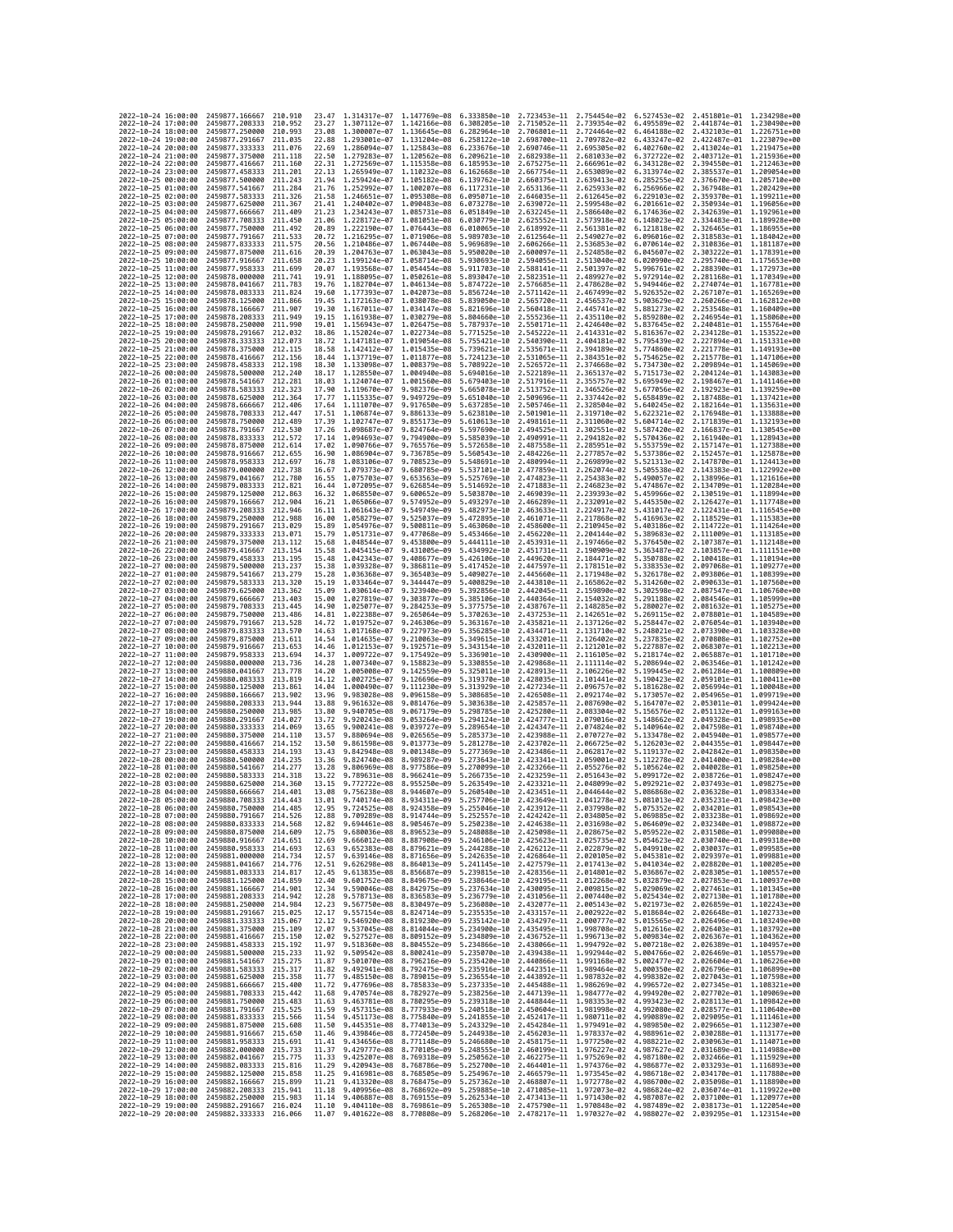| 2022-10-29 21:00:00                        | 2459882,375000                                   | 216.108              | 11.03          | 9.399421e-08 8.771994e-09                 |                              | 5.271228e-10                                                                                                                                                                                                                                                      |                              | 2.480691e-11 1.969865e-02 4.988702e-02 2.040465e-01 1.124276e+00                                                                                                                                                             |                                           |                              |                                                        |
|--------------------------------------------|--------------------------------------------------|----------------------|----------------|-------------------------------------------|------------------------------|-------------------------------------------------------------------------------------------------------------------------------------------------------------------------------------------------------------------------------------------------------------------|------------------------------|------------------------------------------------------------------------------------------------------------------------------------------------------------------------------------------------------------------------------|-------------------------------------------|------------------------------|--------------------------------------------------------|
| 2022-10-29 22:00:00                        | 2459882.416667                                   | 216.149              | 11.00          | 9.397504e-08                              | 8.773417e-09                 | 5.274372e-10                                                                                                                                                                                                                                                      | 2.483214e-11 1.969464e-02    |                                                                                                                                                                                                                              | 4.989511e-02                              | 2.041682e-01                 | 1.125419e+00                                           |
| 2022-10-29 23:00:00                        | 2459882.458333                                   | 216.191              | 10.96          | 9.395869e-08                              | 8.775075e-09                 | 5.277637e-10                                                                                                                                                                                                                                                      | 2.485785e-11                 | 1.969121e-02                                                                                                                                                                                                                 | 4.990454e-02                              | 2.042946e-01                 | 1.126584e+00                                           |
| 2022-10-30 00:00:00<br>2022-10-30 01:00:00 | 2459882.500000<br>2459882.541667                 | 216,232<br>216.274   | 10.93<br>10.89 | 9.394513e-08<br>9.393433e-08              | 8.776966e-09<br>8.779088e-09 | 5.281022e-10<br>5.284526e-10                                                                                                                                                                                                                                      |                              | 2.488404e-11 1.968837e-02<br>2.491069e-11 1.968610e-02                                                                                                                                                                       | 4.991530e-02<br>4.992736e-02              |                              | 2.044256e-01 1.127771e+00<br>2.045613e-01 1.128979e+00 |
| 2022-10-30 02:00:00                        | 2459882.583333                                   | 216,316              | 10.86          | 9.392627e-08                              | 8.781439e-09                 | 5.288149e-10                                                                                                                                                                                                                                                      |                              | 2.493782e-11 1.968442e-02                                                                                                                                                                                                    | 4.994073e-02                              |                              | 2.047015e-01 1.130208e+00                              |
| 2022-10-30 03:00:00                        | 2459882.625000                                   | 216.357              | 10.83          | 9.392093e-08                              | 8.784017e-09                 | 5.291889e-10                                                                                                                                                                                                                                                      | 2.496540e-11                 | 1.968330e-02                                                                                                                                                                                                                 | 4.995539e-02                              | 2.048463e-01                 | 1.131459e+00                                           |
| 2022-10-30 04:00:00                        | 2459882.666667                                   | 216.399              | 10.80          | 9.391829e-08                              | 8.786820e-09                 | 5.295745e-10                                                                                                                                                                                                                                                      | 2.499346e-11                 | 1.968274e-02                                                                                                                                                                                                                 | 4.997133e-02                              | 2.049956e-01                 | 1.132730e+00                                           |
| 2022-10-30 05:00:00<br>2022-10-30 06:00:00 | 2459882.708333<br>2459882,750000                 | 216.441<br>216,482   | 10.77<br>10.74 | 9.391831e-08<br>9.392097e-08              | 8.789846e-09<br>8.793094e-09 | 5.299717e-10<br>5.303804e-10                                                                                                                                                                                                                                      | 2.502197e-11<br>2.505093e-11 | 1.968275e-02<br>1.968330e-02                                                                                                                                                                                                 | 4.998854e-02<br>5.000701e-02              | 2.051493e-01<br>2.053075e-01 | 1.134022e+00<br>1.135335e+00                           |
| 2022-10-30 07:00:00                        | 2459882.791667                                   | 216.524              | 10.71          | 9.392626e-08                              | 8.796560e-09                 | 5.308004e-10                                                                                                                                                                                                                                                      | 2.508035e-11                 | 1.968441e-02                                                                                                                                                                                                                 | 5.002673e-02                              | 2.054701e-01                 | 1.136668e+00                                           |
| 2022-10-30 08:00:00                        | 2459882.833333                                   | 216.565              | 10.68          | 9.393414e-08                              | 8.800245e-09                 | 5.312317e-10                                                                                                                                                                                                                                                      | 2.511021e-11                 | 1.968606e-02                                                                                                                                                                                                                 | 5.004768e-02                              |                              | 2.056371e-01 1.138022e+00                              |
| 2022-10-30 09:00:00                        | 2459882.875000                                   | 216.607              | 10.65          | 9.394461e-08                              | 8.804145e-09                 | 5.316743e-10                                                                                                                                                                                                                                                      | 2.514053e-11                 | 1.968826e-02                                                                                                                                                                                                                 | 5.006986e-02                              | 2.058084e-01                 | 1.139395e+00                                           |
| 2022-10-30 10:00:00<br>2022-10-30 11:00:00 | 2459882.916667<br>2459882.958333                 | 216.649<br>216,690   | 10.62          | 9.395762e-08<br>9.397317e-08              | 8.808259e-09                 | 5.321279e-10<br>5.325925e-10                                                                                                                                                                                                                                      | 2.517128e-11<br>2.520248e-11 | 1.969098e-02                                                                                                                                                                                                                 | 5.009326e-02                              | 2.059839e-01                 | 1.140789e+00<br>1.142203e+00                           |
| 2022-10-30 12:00:00                        | 2459883.000000                                   | 216,732              | 10.60<br>10.57 | 9.399122e-08                              | 8.812585e-09<br>8.817122e-09 | 5.330681e-10                                                                                                                                                                                                                                                      | 2.523411e-11                 | 1.969424e-02<br>1.969803e-02                                                                                                                                                                                                 | 5.011786e-02<br>5.014366e-02              | 2.061638e-01<br>2.063479e-01 | 1.143636e+00                                           |
| 2022-10-30 13:00:00                        | 2459883.041667                                   | 216,774              | 10.54          | 9.401176e-08                              | 8.821867e-09                 | 5.335546e-10                                                                                                                                                                                                                                                      | 2.526617e-11                 | 1.970233e-02                                                                                                                                                                                                                 | 5.017065e-02                              | 2.065362e-01                 | 1.145090e+00                                           |
| 2022-10-30 14:00:00                        | 2459883.083333                                   | 216.815              | 10.52          | 9.403477e-08                              | 8.826820e-09                 | 5.340518e-10                                                                                                                                                                                                                                                      | 2.529867e-11                 | 1.970715e-02                                                                                                                                                                                                                 | 5.019882e-02                              | 2.067287e-01                 | 1.146562e+00                                           |
| 2022-10-30 15:00:00                        | 2459883.125000                                   | 216.857              | 10.49          | 9.406023e-08 8.831977e-09                 |                              | 5.345597e-10                                                                                                                                                                                                                                                      |                              | 2.533159e-11 1.971249e-02                                                                                                                                                                                                    | 5.022815e-02                              |                              | 2.069253e-01 1.148055e+00                              |
| 2022-10-30 16:00:00<br>2022-10-30 17:00:00 | 2459883.166667<br>2459883.208333                 | 216.899<br>216.940   | 10.47<br>10.44 | 9.408811e-08<br>9.411839e-08              | 8.837339e-09<br>8.842902e-09 | 5.350782e-10<br>5.356073e-10                                                                                                                                                                                                                                      | 2.539871e-11                 | 2.536494e-11 1.971833e-02<br>1.972468e-02                                                                                                                                                                                    | 5.025864e-02<br>5.029028e-02              | 2.073308e-01                 | 2.071260e-01 1.149566e+00<br>1.151097e+00              |
| 2022-10-30 18:00:00                        | 2459883.250000                                   | 216.982              | 10.42          | 9.415106e-08                              | 8.848666e-09                 | 5.361468e-10                                                                                                                                                                                                                                                      | 2.543290e-11                 | 1.973152e-02                                                                                                                                                                                                                 | 5.032306e-02                              | 2.075397e-01                 | 1.152646e+00                                           |
| 2022-10-30 19:00:00                        | 2459883.291667                                   | 217.024              | 10.40          | 9.418609e-08                              | 8.854629e-09                 | 5.366967e-10                                                                                                                                                                                                                                                      | 2.546751e-11                 | 1.973886e-02                                                                                                                                                                                                                 | 5.035697e-02                              | 2.077525e-01                 | 1.154215e+00                                           |
| 2022-10-30 20:00:00                        | 2459883.333333                                   | 217,065              | 10.38          | 9.422346e-08                              | 8.860788e-09                 | 5.372570e-10                                                                                                                                                                                                                                                      |                              | 2.550254e-11 1.974670e-02                                                                                                                                                                                                    |                                           | 5.039200e-02 2.079694e-01    | 1.155802e+00                                           |
| 2022-10-30 21:00:00<br>2022-10-30 22:00:00 | 2459883.375000                                   | 217, 107<br>217, 149 | 10.35<br>10.33 | 9.426316e-08                              | 8.867144e-09                 | 5.378274e-10<br>5.384080e-10                                                                                                                                                                                                                                      | 2.553797e-11                 | 1.975502e-02<br>2.557381e-11 1.976382e-02                                                                                                                                                                                    | 5.042814e-02                              | 2.081902e-01<br>2.084150e-01 | 1.157408e+00<br>1.159032e+00                           |
| 2022-10-30 23:00:00                        | 2459883.416667<br>2459883.458333                 | 217.190              | 10.31          | 9.430516e-08<br>9.434945e-08              | 8.873693e-09<br>8.880436e-09 | 5.389987e-10                                                                                                                                                                                                                                                      | 2.561006e-11                 | 1.977310e-02                                                                                                                                                                                                                 | 5.046539e-02<br>5.050373e-02              | 2.086436e-01                 | 1.160675e+00                                           |
| 2022-10-31 00:00:00                        | 2459883.500000                                   | 217.232              | 10.29          | 9.439600e-08                              | 8.887369e-09                 | 5.395994e-10                                                                                                                                                                                                                                                      | 2.564671e-11                 | 1.978286e-02                                                                                                                                                                                                                 | 5.054316e-02                              | 2.088761e-01                 | 1.162336e+00                                           |
| 2022-10-31 01:00:00                        | 2459883.541667                                   | 217.273              | 10.27          | 9.444480e-08                              | 8.894491e-09                 | 5.402100e-10                                                                                                                                                                                                                                                      | 2.568377e-11                 | 1.979308e-02                                                                                                                                                                                                                 | 5.058367e-02                              | 2.091125e-01                 | 1.164016e+00                                           |
| 2022-10-31 02:00:00                        | 2459883.583333                                   | 217.315              | 10.25          | 9.449583e-08                              | 8.901802e-09                 | 5.408305e-10                                                                                                                                                                                                                                                      | 2.572122e-11                 | 1.980378e-02                                                                                                                                                                                                                 | 5.062525e-02                              | 2.093527e-01                 | 1.165713e+00                                           |
| 2022-10-31 03:00:00<br>2022-10-31 04:00:00 | 2459883.625000<br>2459883.666667                 | 217,357<br>217.398   | 10.23<br>10.21 | 9.454907e-08<br>9.460451e-08              | 8.909300e-09<br>8.916982e-09 | 5.414608e-10<br>5.421009e-10                                                                                                                                                                                                                                      | 2.575907e-11<br>2.579731e-11 | 1.981494e-02<br>1.982655e-02                                                                                                                                                                                                 | 5.066789e-02<br>5.071158e-02              | 2.095967e-01<br>2.098444e-01 | 1.167428e+00<br>1.169162e+00                           |
| 2022-10-31 05:00:00                        | 2459883.708333                                   | 217,440              | 10.19          | $9.466212e - 08$                          | 8.924849e-09                 | 5.427506e-10                                                                                                                                                                                                                                                      | 2.583595e-11                 | 1.983863e-02                                                                                                                                                                                                                 | 5.075632e-02                              | 2.100959e-01                 | 1.170912e+00                                           |
| 2022-10-31 06:00:00                        | 2459883.750000                                   | 217,482              | 10.18          | 9.472189e-08                              | 8.932898e-09                 | 5.434099e-10                                                                                                                                                                                                                                                      | 2.587497e-11                 | 1.985115e-02                                                                                                                                                                                                                 | 5.080209e-02                              | 2.103511e-01                 | 1.172681e+00                                           |
| 2022-10-31 07:00:00                        | 2459883.791667                                   | 217,523              | 10.16          | 9.478380e-08                              | 8.941128e-09                 | 5.440787e-10                                                                                                                                                                                                                                                      | 2.591438e-11                 | 1.986413e-02                                                                                                                                                                                                                 | 5.084889e-02                              |                              | 2.106100e-01 1.174467e+00                              |
| 2022-10-31 08:00:00<br>2022-10-31 09:00:00 | 2459883.833333<br>2459883.875000                 | 217,565<br>217,607   | 10.14<br>10.12 | 9.484783e-08<br>9.491397e-08              | 8.949537e-09<br>8.958125e-09 | 5.447570e-10<br>5.454447e-10                                                                                                                                                                                                                                      | 2.595418e-11<br>2.599435e-11 | 1.987755e-02<br>1.989141e-02                                                                                                                                                                                                 | 5.089672e-02<br>5.094556e-02              | 2.108726e-01<br>2.111388e-01 | 1.176271e+00<br>1.178092e+00                           |
| 2022-10-31 10:00:00                        | 2459883.916667                                   | 217.648              | 10.11          | 9.498220e-08                              | 8.966890e-09                 | 5.461417e-10                                                                                                                                                                                                                                                      | 2.603491e-11                 | 1.990571e-02                                                                                                                                                                                                                 | 5.099541e-02                              | 2.114086e-01                 | 1.179930e+00                                           |
| 2022-10-31 11:00:00                        | 2459883.958333                                   | 217,690              | 10.09          | 9.505250e-08                              | 8.975831e-09                 | 5.468480e-10                                                                                                                                                                                                                                                      | 2.607585e-11                 | 1.992044e-02                                                                                                                                                                                                                 | 5.104625e-02                              |                              | 2.116820e-01 1.181785e+00                              |
| 2022-10-31 12:00:00                        | 2459884.000000                                   | 217.732              | 10.08          | 9.512486e-08                              | 8.984946e-09                 | 5.475636e-10                                                                                                                                                                                                                                                      | 2.611716e-11                 | 1.993561e-02                                                                                                                                                                                                                 | 5.109809e-02                              | 2.119590e-01                 | 1.183657e+00                                           |
| 2022-10-31 13:00:00                        | 2459884.041667                                   | 217.773              | 10.06          | 9.519926e-08                              | 8,994234e-09                 | 5.482882e-10                                                                                                                                                                                                                                                      | 2.615884e-11                 | 1.995120e-02                                                                                                                                                                                                                 | 5.115091e-02                              |                              | 2.122395e-01 1.185546e+00                              |
| 2022-10-31 14:00:00<br>2022-10-31 15:00:00 | 2459884.083333<br>2459884.125000                 | 217.815<br>217.857   | 10.05<br>10.03 | 9.527568e-08<br>9.535412e-08              | 9.003694e-09<br>9.013324e-09 | 5.490220e-10<br>5.497648e-10                                                                                                                                                                                                                                      | 2.620090e-11<br>2.624332e-11 | 1.996721e-02<br>1.998365e-02                                                                                                                                                                                                 | 5.120471e-02<br>5.125948e-02              | 2.125236e-01<br>2.128111e-01 | 1.187452e+00<br>1.189375e+00                           |
| 2022-10-31 16:00:00                        | 2459884.166667                                   | 217,898              | 10.02          | 9.543455e-08                              | 9.023124e-09                 | 5.505166e-10                                                                                                                                                                                                                                                      | 2.628611e-11                 | 2.000051e-02                                                                                                                                                                                                                 | 5.131522e-02                              | 2.131021e-01                 | 1.191315e+00                                           |
| 2022-10-31 17:00:00                        | 2459884.208333                                   | 217.940              | 10.01          | 9.551695e-08                              | 9.033092e-09                 | 5.512773e-10                                                                                                                                                                                                                                                      | 2.632927e-11                 | 2.001778e-02                                                                                                                                                                                                                 | 5.137190e-02                              | 2.133966e-01                 | 1.193271e+00                                           |
| 2022-10-31 18:00:00                        | 2459884.250000                                   | 217.982              | 9.99           | 9.560132e-08                              | 9.043227e-09                 | 5.520469e-10                                                                                                                                                                                                                                                      | 2.637279e-11                 | 2.003546e-02                                                                                                                                                                                                                 | 5.142954e-02                              | 2.136945e-01                 | 1.195243e+00                                           |
| 2022-10-31 19:00:00<br>2022-10-31 20:00:00 | 2459884.291667<br>2459884.333333                 | 218.023<br>218.065   | 9.98<br>9.97   | 9.568764e-08<br>9.577590e-08              | 9.053528e-09<br>9.063993e-09 | 5.528252e-10<br>5.536123e-10                                                                                                                                                                                                                                      | 2.641668e-11<br>2.646092e-11 | 2.005355e-02<br>2.007205e-02                                                                                                                                                                                                 | 5.148812e-02<br>5.154764e-02              | 2.139958e-01<br>2.143005e-01 | 1.197232e+00<br>1.199237e+00                           |
| 2022-10-31 21:00:00                        | 2459884.375000                                   | 218.107              | 9.96           | 9.586607e-08                              | 9.074622e-09                 | 5.544082e-10                                                                                                                                                                                                                                                      | 2.650552e-11                 | 2.009094e-02                                                                                                                                                                                                                 | 5.160809e-02                              |                              | 2.146085e-01 1.201258e+00                              |
| 2022-10-31 22:00:00                        | 2459884,416667                                   | 218.148              | 9.95           | 9.595815e-08                              | 9.085413e-09                 | 5.552126e-10                                                                                                                                                                                                                                                      | 2.655047e-11                 | 2.011024e-02                                                                                                                                                                                                                 | 5.166946e-02                              |                              | 2.149199e-01 1.203296e+00                              |
| 2022-10-31 23:00:00                        | 2459884.458333                                   | 218.190              | 9.94           | 9.605212e-08                              | 9.096366e-09                 | 5.560256e-10                                                                                                                                                                                                                                                      | 2.659578e-11                 | 2.012994e-02                                                                                                                                                                                                                 | 5.173175e-02                              | 2.152346e-01                 | 1.205349e+00                                           |
| 2022-11-01 00:00:00<br>2022-11-01 01:00:00 | 2459884,500000                                   | 218.232<br>218, 273  | 9.93<br>9.92   | 9.614797e-08<br>9.624568e-08              | 9.107478e-09                 | 5.568472e-10<br>5.576773e-10                                                                                                                                                                                                                                      | 2.664144e-11                 | 2.015002e-02                                                                                                                                                                                                                 | 5.179494e-02<br>5.185904e-02              |                              | 2.155527e-01 1.207418e+00<br>1.209504e+00              |
| 2022-11-01 02:00:00                        | 2459884.541667<br>2459884.583333                 | 218, 315             | 9.91           | 9.634524e-08                              | 9.118750e-09<br>9.130179e-09 | 5.585158e-10                                                                                                                                                                                                                                                      | 2.668745e-11<br>2.673381e-11 | 2.017050e-02<br>2.019136e-02                                                                                                                                                                                                 | 5.192404e-02                              | 2.158740e-01<br>2.161986e-01 | 1.211605e+00                                           |
| 2022-11-01 03:00:00                        | 2459884.625000                                   | 218,357              | 9.90           | 9.644663e-08                              | 9.141765e-09                 | 5.593626e-10                                                                                                                                                                                                                                                      | 2.678052e-11                 | 2.021261e-02                                                                                                                                                                                                                 | 5.198994e-02                              |                              | 2.165264e-01 1.213721e+00                              |
| 2022-11-01 04:00:00                        | 2459884.666667                                   | 218.398              | 9.89           | 9.654985e-08                              | 9.153507e-09                 | 5.602178e-10                                                                                                                                                                                                                                                      | 2.682757e-11                 | 2.023425e-02                                                                                                                                                                                                                 | 5.205671e-02                              |                              | 2.168574e-01 1.215854e+00                              |
| 2022-11-01 05:00:00                        | 2459884.708333                                   | 218,440              | 9.88           | 9.665488e-08                              | 9.165404e-09                 | 5.610813e-10                                                                                                                                                                                                                                                      | 2.687496e-11                 | 2.025626e-02                                                                                                                                                                                                                 | 5.212437e-02                              | 2.171917e-01                 | 1.218002e+00                                           |
| 2022-11-01 06:00:00<br>2022-11-01 07:00:00 | 2459884.750000<br>2459884.791667                 | 218.482<br>218.523   | 9.87<br>9.86   | 9.676171e-08<br>9.687032e-08              | 9.177455e-09<br>9.189658e-09 | 5.619530e-10<br>5.628330e-10                                                                                                                                                                                                                                      | 2.692270e-11<br>2.697077e-11 | 2.027865e-02                                                                                                                                                                                                                 | 5.219290e-02<br>2.030141e-02 5.226231e-02 | 2.175291e-01                 | 1.220165e+00<br>2.178697e-01 1.222344e+00              |
| 2022-11-01 08:00:00                        | 2459884.833333                                   | 218.565              | 9.86           | 9.698071e-08                              | 9.202013e-09                 | 5.637210e-10                                                                                                                                                                                                                                                      | 2.701918e-11                 | 2.032454e-02                                                                                                                                                                                                                 | 5.233257e-02                              | 2.182135e-01                 | 1.224538e+00                                           |
| 2022-11-01 09:00:00                        | 2459884.875000                                   | 218.607              | 9.85           | 9.709285e-08                              | 9.214519e-09                 | 5.646171e-10                                                                                                                                                                                                                                                      | 2.706793e-11                 | 2.034804e-02                                                                                                                                                                                                                 | 5.240369e-02                              | 2.185604e-01                 | 1.226747e+00                                           |
| 2022-11-01 10:00:00                        | 2459884.916667                                   | 218.648              | 9.84           | 9.720674e-08                              | 9.227174e-09                 | 5.655213e-10                                                                                                                                                                                                                                                      | 2.711702e-11                 | 2.037191e-02                                                                                                                                                                                                                 | 5.247566e-02                              | 2.189104e-01                 | 1.228972e+00                                           |
| 2022-11-01 11:00:00<br>2022-11-01 12:00:00 | 2459884.958333<br>2459885.000000                 | 218,690<br>218,732   | 9.83<br>9.83   | 9.732237e-08<br>9.743971e-08              | 9.239979e-09<br>9.252931e-09 | 5.664335e-10<br>5.673537e-10                                                                                                                                                                                                                                      | 2.716644e-11<br>2.721619e-11 | 2.039614e-02<br>2.042074e-02                                                                                                                                                                                                 | 5.254848e-02<br>5.262215e-02              | 2.192635e-01                 | 1.231212e+00<br>2.196197e-01 1.233466e+00              |
| 2022-11-01 13:00:00                        | 2459885.041667                                   | 218,773              | 9.82           | 9.755878e-08                              | 9.266030e-09                 | 5.682817e-10                                                                                                                                                                                                                                                      | 2.726627e-11                 | 2.044569e-02                                                                                                                                                                                                                 | 5.269664e-02                              | 2.199789e-01                 | 1.235736e+00                                           |
| 2022-11-01 14:00:00                        | 2459885.083333                                   | 218,815              | 9.82           | 9.767954e-08                              | 9.279276e-09                 | 5.692177e-10                                                                                                                                                                                                                                                      | 2.731668e-11                 | 2.047100e-02                                                                                                                                                                                                                 | 5.277197e-02                              | 2.203412e-01                 | 1.238021e+00                                           |
| 2022-11-01 15:00:00                        | 2459885.125000                                   | 218.857              | 9.81           | 9.780199e-08                              | 9.292666e-09                 | 5.701614e-10                                                                                                                                                                                                                                                      | 2.736741e-11                 | 2.049666e-02                                                                                                                                                                                                                 | 5.284812e-02                              | 2.207065e-01                 | 1,240320e+00                                           |
| 2022-11-01 16:00:00                        | 2459885.166667                                   | 218.898              | 9.81<br>9.80   | 9.792611e-08                              | 9.306201e-09                 | 5.711130e-10                                                                                                                                                                                                                                                      | 2.741848e-11                 | 2.052267e-02                                                                                                                                                                                                                 | 5.292510e-02                              | 2.210749e-01                 | 1.242634e+00<br>1.244963e+00                           |
| 2022-11-01 17:00:00<br>2022-11-01 18:00:00 | 2459885.208333<br>2459885.250000                 | 218.940<br>218.982   | 9.80           | 9.805191e-08<br>9.817936e-08              | 9.319879e-09<br>9.333700e-09 | 5.720723e-10<br>5.730393e-10                                                                                                                                                                                                                                      | 2.746987e-11<br>2.752158e-11 | 2.054904e-02<br>2.057575e-02                                                                                                                                                                                                 | 5.300288e-02<br>5.308148e-02              | 2.214462e-01                 | 2.218205e-01 1.247307e+00                              |
| 2022-11-01 19:00:00                        | 2459885.291667                                   | 219.023              | 9.79           | 9.830845e-08                              | 9.347662e-09                 | 5.740139e-10                                                                                                                                                                                                                                                      | 2.757361e-11                 | 2.060280e-02                                                                                                                                                                                                                 | 5.316089e-02                              |                              | 2.221978e-01 1.249665e+00                              |
| 2022-11-01 20:00:00                        | 2459885.333333                                   | 219.065              | 9.79           | 9.843918e-08                              | 9.361765e-09                 | 5.749962e-10                                                                                                                                                                                                                                                      | 2.762596e-11                 | 2.063020e-02                                                                                                                                                                                                                 | 5.324109e-02                              | 2.225781e-01                 | 1.252038e+00                                           |
| 2022-11-01 21:00:00                        | 2459885.375000                                   | 219.107              | 9.79           | 9.857153e-08                              | 9.376009e-09                 | 5.759861e-10                                                                                                                                                                                                                                                      | 2.767864e-11                 | 2.065794e-02                                                                                                                                                                                                                 | 5.332210e-02                              | 2.229612e-01                 | 1.254425e+00                                           |
| 2022-11-01 22:00:00<br>2022-11-01 23:00:00 | 2459885.416667<br>2459885.458333                 | 219,149<br>219,190   | 9.78<br>9.78   | 9.870549e-08<br>9.884106e-08              | 9.390391e-09<br>9.404912e-09 | 5.769835e-10<br>5.779885e-10                                                                                                                                                                                                                                      | 2.773163e-11<br>2.778493e-11 | 2.068601e-02<br>2.071442e-02                                                                                                                                                                                                 | 5.340389e-02<br>5.348647e-02              | 2.233473e-01<br>2.237363e-01 | 1.256827e+00<br>1.259243e+00                           |
| 2022-11-02 00:00:00                        | 2459885.500000                                   | 219,232              | 9.78           | 9.897822e-08                              | 9.419570e-09                 | 5.790009e-10                                                                                                                                                                                                                                                      | 2.783856e-11                 | 2.074317e-02                                                                                                                                                                                                                 | 5.356983e-02                              | 2.241282e-01                 | 1.261673e+00                                           |
| 2022-11-02 01:00:00                        | 2459885.541667                                   | 219.274              | 9.78           | 9.911697e-08                              | 9.434365e-09                 | 5.800207e-10                                                                                                                                                                                                                                                      | 2.789249e-11                 | 2.077224e-02                                                                                                                                                                                                                 | 5.365397e-02                              | 2.245230e-01                 | 1.264117e+00                                           |
| 2022-11-02 02:00:00                        | 2459885.583333                                   | 219.315              | 9.77           | 9.925728e-08                              | 9.449296e-09                 | 5.810480e-10                                                                                                                                                                                                                                                      | 2.794674e-11                 | 2.080165e-02                                                                                                                                                                                                                 | 5.373889e-02                              | 2.249207e-01                 | 1.266576e+00                                           |
| 2022-11-02 03:00:00<br>2022-11-02 04:00:00 | 2459885.625000<br>2459885.666667                 | 219.357<br>219,399   | 9.77<br>9.77   | 9.939917e-08<br>9.954260e-08              | 9.464363e-09<br>9.479563e-09 | 5.820826e-10<br>5.831245e-10                                                                                                                                                                                                                                      | 2.800130e-11<br>2.805617e-11 | 2.083139e-02<br>2.086145e-02                                                                                                                                                                                                 | 5.382457e-02<br>5.391102e-02              | 2.253211e-01<br>2.257245e-01 | 1.269049e+00<br>1.271536e+00                           |
| 2022-11-02 05:00:00                        | 2459885.708333                                   | 219.440              | 9.77           | 9.968758e-08                              | 9.494898e-09                 | 5.841737e-10                                                                                                                                                                                                                                                      | 2.811135e-11                 | 2.089183e-02                                                                                                                                                                                                                 | 5.399823e-02                              | 2.261306e-01                 | 1.274036e+00                                           |
| 2022-11-02 06:00:00                        | 2459885.750000                                   | 219,482              | 9.77           | 9.983410e-08                              | 9.510366e-09                 | 5.852302e-10                                                                                                                                                                                                                                                      | 2.816684e-11                 | 2.092254e-02                                                                                                                                                                                                                 | 5.408620e-02                              | 2.265396e-01                 | 1.276551e+00                                           |
| 2022-11-02 07:00:00                        | 2459885.791667                                   | 219.524              | 9.77           | 9.998215e-08                              | 9.525966e-09                 | 5.862940e-10                                                                                                                                                                                                                                                      | 2.822264e-11                 | 2.095356e-02                                                                                                                                                                                                                 | 5.417492e-02                              | 2.269514e-01                 | 1.279080e+00                                           |
| 2022-11-02 08:00:00<br>2022-11-02 09:00:00 | 2459885.833333<br>2459885.875000                 | 219.565<br>219,607   | 9.77<br>9.77   | 1.001317e-07<br>1.002828e-07 9.557561e-09 | 9.541698e-09                 | 5.873649e-10<br>5.884430e-10                                                                                                                                                                                                                                      | 2.827874e-11                 | 2.098491e-02<br>2.833515e-11  2.101657e-02  5.435460e-02  2.277832e-01  1.284179e+00                                                                                                                                         | 5.426438e-02                              | 2.273659e-01                 | 1.281623e+00                                           |
| 2022-11-02 10:00:00                        | 2459885.916667                                   | 219.649              | 9.77           |                                           |                              | 1.004354e-07 9.573554e-09 5.895282e-10 2.839186e-11 2.104854e-02 5.444555e-02 2.282033e-01 1.286749e+00                                                                                                                                                           |                              |                                                                                                                                                                                                                              |                                           |                              |                                                        |
| 2022-11-02 11:00:00                        | 2459885.958333                                   | 719.691              | 9.77           | 1.005894e-07                              | 9.589677e-09                 | 5.906205e-10                                                                                                                                                                                                                                                      | 2.844887e-11                 | 2.108083e-02                                                                                                                                                                                                                 | 5.453724e-02                              | 2.286261e-01                 | 1.289333e+00                                           |
| 2022-11-02 12:00:00                        | 2459886.000000 219.732                           |                      | 9.77           |                                           |                              | 1.007450e-07 9.605928e-09 5.917199e-10 2.850619e-11 2.111343e-02 5.462967e-02 2.290517e-01 1.291931e+00                                                                                                                                                           |                              |                                                                                                                                                                                                                              |                                           |                              |                                                        |
| 2022-11-02 13:00:00<br>2022-11-02 14:00:00 | 2459886.041667 219.774<br>2459886.083333 219.816 |                      |                |                                           |                              | 9.77 1.009020e-07 9.622309e-09 5.928263e-10 2.856380e-11 2.114634e-02 5.472282e-02 2.294800e-01 1.294542e+00                                                                                                                                                      |                              |                                                                                                                                                                                                                              |                                           |                              |                                                        |
| 2022-11-02 15:00:00                        | 2459886.125000 219.857                           |                      |                |                                           |                              | $\begin{array}{cccccccc} 9.77 & 1.010605e-07 & 9.638816e-09 & 5.939397e-10 & 2.862172e-11 & 2.117956e-02 & 5.481670e-02 & 2.299110e-01 & 1.297167e+00 & 0.0000 & 0.0000 & 0.0000 & 0.0000 & 0.0000 & 0.0000 & 0.0000 & 0.0000 & 0.0000 & 0.0000 & 0.0000 & 0.000$ |                              |                                                                                                                                                                                                                              |                                           |                              |                                                        |
| 2022-11-02 16:00:00                        | 2459886.166667 219.899                           |                      |                |                                           |                              | 9.78 1.013819e-07 9.672212e-09 5.961875e-10 2.873845e-11 2.124691e-02 5.500663e-02 2.307811e-01 1.302457e+00                                                                                                                                                      |                              |                                                                                                                                                                                                                              |                                           |                              |                                                        |
| 2022-11-02 17:00:00                        | 2459886.208333 219.941                           |                      |                |                                           |                              | 9.78 1.015447e-07 9.689100e-09 5.973218e-10 2.879726e-11 2.128104e-02 5.510267e-02 2.312202e-01 1.305122e+00<br>9.78 1.017090e-07 9.706112e-09 5.984630e-10 2.885636e-11 2.131547e-02 5.510267e-02 2.316619e-01 1.307801e+00                                      |                              |                                                                                                                                                                                                                              |                                           |                              |                                                        |
| 2022-11-02 18:00:00                        | 2459886.250000                                   | 219.982<br>220.024   |                |                                           |                              | 9.79 1.018748e-07 9.723249e-09 5.996111e-10 2.891576e-11 2.135020e-02 5.529688e-02 2.321063e-01 1.310493e+00                                                                                                                                                      |                              |                                                                                                                                                                                                                              |                                           |                              |                                                        |
| 2022-11-02 19:00:00<br>2022-11-02 20:00:00 | 2459886.291667<br>2459886.333333 220.066         |                      |                |                                           |                              | 9.79 1.020419e-07 9.740511e-09 6.007660e-10 2.897545e-11 2.138523e-02 5.539505e-02 2.325534e-01 1.313198e+00                                                                                                                                                      |                              |                                                                                                                                                                                                                              |                                           |                              |                                                        |
| 2022-11-02 21:00:00                        | 2459886.375000                                   | 220.108              |                |                                           |                              | 9.79 1.022105e-07 9.757895e-09 6.019277e-10 2.903544e-11 2.142056e-02 5.549392e-02 2.330031e-01 1.315917e+00                                                                                                                                                      |                              |                                                                                                                                                                                                                              |                                           |                              |                                                        |
| 2022-11-02 22:00:00                        | 2459886.416667                                   | 220.149              |                |                                           |                              | 9.80 1.023805e-07 9.775403e-09 6.030962e-10 2.909572e-11 2.145618e-02 5.559349e-02 2.334554e-01 1.318649e+00<br>9.80 1.025518e-07 9.793034e-09 6.042715e-10 2.915629e-11 2.149210e-02 5.569375e-02 2.339104e-01 1.321394e+00                                      |                              |                                                                                                                                                                                                                              |                                           |                              |                                                        |
| 2022-11-02 23:00:00                        | 2459886.458333 220.191                           |                      |                |                                           |                              |                                                                                                                                                                                                                                                                   |                              |                                                                                                                                                                                                                              |                                           |                              |                                                        |
| 2022-11-03 00:00:00<br>2022-11-03 01:00:00 | 2459886.500000 220.233<br>2459886.541667         | 220.274              |                |                                           |                              | 9.80 1.027246e-07 9.810786e-09 6.054535e-10 2.921716e-11 2.152831e-02 5.579471e-02 2.343679e-01 1.324153e+00                                                                                                                                                      |                              |                                                                                                                                                                                                                              |                                           |                              |                                                        |
| 2022-11-03 02:00:00                        | 2459886.583333                                   | 220.316              |                |                                           |                              | 9.81 1.028988e-07 9.828660e-09 6.066423e-10 2.927831e-11 2.156481e-02 5.589636e-02 2.348281e-01 1.326924e+00<br>9.81 1.030743e-07 9.846655e-09 6.078377e-10 2.933975e-11 2.160160e-02 5.599870e-02 2.352908e-01 1.329709e+00                                      |                              |                                                                                                                                                                                                                              |                                           |                              |                                                        |
| 2022-11-03 03:00:00                        | 2459886.625000 220.358                           |                      |                |                                           |                              | 9.82 1.032513e-07 9.864770e-09 6.090398e-10 2.940148e-11 2.163868e-02 5.610172e-02 2.357562e-01 1.332506e+00                                                                                                                                                      |                              |                                                                                                                                                                                                                              |                                           |                              |                                                        |
| 2022-11-03 04:00:00                        | 2459886.666667                                   | 220,399              |                |                                           |                              | 9.82 1.034296e-07 9.883006e-09 6.102486e-10 2.946350e-11 2.167605e-02 5.620543e-02 2.362241e-01 1.335317e+00                                                                                                                                                      |                              |                                                                                                                                                                                                                              |                                           |                              |                                                        |
| 2022-11-03 05:00:00<br>2022-11-03 06:00:00 | 2459886.708333<br>2459886.750000 220.483         | 220.441              |                |                                           |                              | 9.83 1.036093e-07 9.901361e-09 6.114639e-10 2.952580e-11 2.171371e-02 5.630982e-02 2.366945e-01 1.338141e+00<br>9.83 1.037903e-07 9.919835e-09 6.126859e-10 2.958840e-11 2.175165e-02 5.641488e-02 2.371676e-01 1.340977e+00                                      |                              |                                                                                                                                                                                                                              |                                           |                              |                                                        |
| 2022-11-03 07:00:00                        | 2459886.791667 220.525                           |                      |                |                                           |                              | 9.84 1.039727e-07 9.938428e-09 6.139145e-10 2.965127e-11 2.178987e-02 5.652062e-02 2.376431e-01 1.343827e+00                                                                                                                                                      |                              |                                                                                                                                                                                                                              |                                           |                              |                                                        |
| 2022-11-03 08:00:00                        | 2459886.833333 220.566                           |                      |                |                                           |                              | $\begin{array}{cccccccc} 9.85 & 1.041564e-07 & 9.957138e-09 & 6.151497e-10 & 2.971444e-11 & 2.182838e-02 & 5.662703e-02 & 2.381212e-01 & 1.346690e+00 & 9.85 & 1.043415e-07 & 9.97596e-09 & 6.163913e-10 & 2.977788e-11 & 2.186717e-02 & 5.673411e-02 & 2.38$     |                              |                                                                                                                                                                                                                              |                                           |                              |                                                        |
| 2022-11-03 09:00:00                        | 2459886.875000                                   | 220.608              |                |                                           |                              |                                                                                                                                                                                                                                                                   |                              |                                                                                                                                                                                                                              |                                           |                              |                                                        |
| 2022-11-03 10:00:00<br>2022-11-03 11:00:00 | 2459886.916667 220.650<br>2459886.958333 220.691 |                      |                |                                           |                              | 9.86 1.045280e-07 9.994913e-09 6.176396e-10 2.984161e-11 2.190624e-02 5.684186e-02 2.390851e-01 1.352454e+00                                                                                                                                                      |                              |                                                                                                                                                                                                                              |                                           |                              |                                                        |
| 2022-11-03 12:00:00                        | 2459887.000000                                   | 220.733              |                |                                           |                              | 9.86 1.047157e-07 1.001398e-08 6.188943e-10 2.990563e-11 2.194560e-02 5.695027e-02 2.395708e-01 1.355355e+00                                                                                                                                                      |                              |                                                                                                                                                                                                                              |                                           |                              |                                                        |
| 2022-11-03 13:00:00                        | 2459887.041667                                   | 220.775              |                |                                           |                              | $\begin{array}{cccccccccccc} 9.87 & 1.049048e-07 & 1.003316e-08 & 6.201555e-10 & 2.996992e-11 & 2.198523e-02 & 5.705935e-02 & 2.400590e-01 & 1.358269e+00 & 0.88 & 1.050953e-07 & 1.005245e-08 & 6.214232e-10 & 3.003450e-11 & 2.202514e-02 & 5.716908e-02 & 2.$  |                              |                                                                                                                                                                                                                              |                                           |                              |                                                        |
| 2022-11-03 14:00:00                        | 2459887.083333 220.817                           |                      |                |                                           |                              | 9.89 1.052870e-07 1.007186e-08 6.226973e-10 3.009936e-11 2.206532e-02 5.727948e-02 2.410429e-01 1.364135e+00                                                                                                                                                      |                              |                                                                                                                                                                                                                              |                                           |                              |                                                        |
| 2022-11-03 15:00:00                        | 2459887.125000 220.858                           | 220.900              |                |                                           |                              | 9.89 1.054801e-07 1.009139e-08 6.239779e-10 3.016450e-11 2.210579e-02 5.739054e-02 2.415386e-01 1.367087e+00                                                                                                                                                      |                              |                                                                                                                                                                                                                              |                                           |                              |                                                        |
| 2022-11-03 16:00:00<br>2022-11-03 17:00:00 | 2459887.166667<br>2459887.208333 220.942         |                      |                |                                           |                              | 9.90 1.056745e-07 1.011103e-08 6.252649e-10 3.022992e-11 2.214653e-02 5.750225e-02 2.420368e-01 1.370052e+00<br>9.91 1.058702e-07 1.013079e-08 6.265583e-10 3.029562e-11 2.218754e-02 5.761461e-02 2.425375e-01 1.373030e+00                                      |                              |                                                                                                                                                                                                                              |                                           |                              |                                                        |
| 2022-11-03 18:00:00                        | 2459887.250000 220.983                           |                      |                |                                           |                              |                                                                                                                                                                                                                                                                   |                              |                                                                                                                                                                                                                              |                                           |                              |                                                        |
| 2022-11-03 19:00:00                        | 2459887.291667                                   | 221.025              |                |                                           |                              | 9.92 1.060672e-07 1.015066e-08 6.278580e-10 3.036160e-11 2.222883e-02 5.772763e-02 2.430406e-01 1.376020e+00<br>9.93 1.063656e-07 1.017005e-08 6.291642e-10 3.042785e-11 2.227040e-02 5.784129e-02 2.435405e-01 1.376020e+00<br>9.93                              |                              |                                                                                                                                                                                                                              |                                           |                              |                                                        |
| 2022-11-03 20:00:00<br>2022-11-03 21:00:00 | 2459887.333333 221.067<br>2459887.375000 221.109 |                      |                |                                           |                              |                                                                                                                                                                                                                                                                   |                              |                                                                                                                                                                                                                              |                                           |                              |                                                        |
| 2022-11-03 22:00:00                        | 2459887.416667 221.150                           |                      |                |                                           |                              | 9.94 1.066661e-07 1.021097e-08 6.317956e-10 3.056120e-11 2.235435e-02 5.807057e-02 2.445648e-01 1.385066e+00<br>9.95 1.068684e-07 1.023130e-08 6.331208e-10 3.062830e-11 2.239673e-02 5.818618e-02 2.450778e-01 1.388107e+00                                      |                              |                                                                                                                                                                                                                              |                                           |                              |                                                        |
| 2022-11-03 23:00:00                        | 2459887.458333                                   | 221.192              |                |                                           |                              |                                                                                                                                                                                                                                                                   |                              |                                                                                                                                                                                                                              |                                           |                              |                                                        |
|                                            | 2459887.500000                                   | 221.234              |                |                                           |                              |                                                                                                                                                                                                                                                                   |                              | 9.96 1.070719e-07 1.025174e-08 6.344523e-10 3.069566e-11 2.243939e-02 5.830243e-02 2.455932e-01 1.391160e+00<br>9.97 1.072767e-07 1.027229e-08 6.357901e-10 3.076331e-11 2.248231e-02 5.841933e-02 2.461111e-01 1.394226e+00 |                                           |                              |                                                        |
| 2022-11-04 00:00:00                        | 2022-11-04 01:00:00 2459887.541667 221.275       |                      |                |                                           |                              | 9.98 1.074829e-07 1.029296e-08 6.371343e-10 3.083123e-11 2.252551e-02 5.853686e-02 2.466314e-01 1.397304e+00                                                                                                                                                      |                              |                                                                                                                                                                                                                              |                                           |                              |                                                        |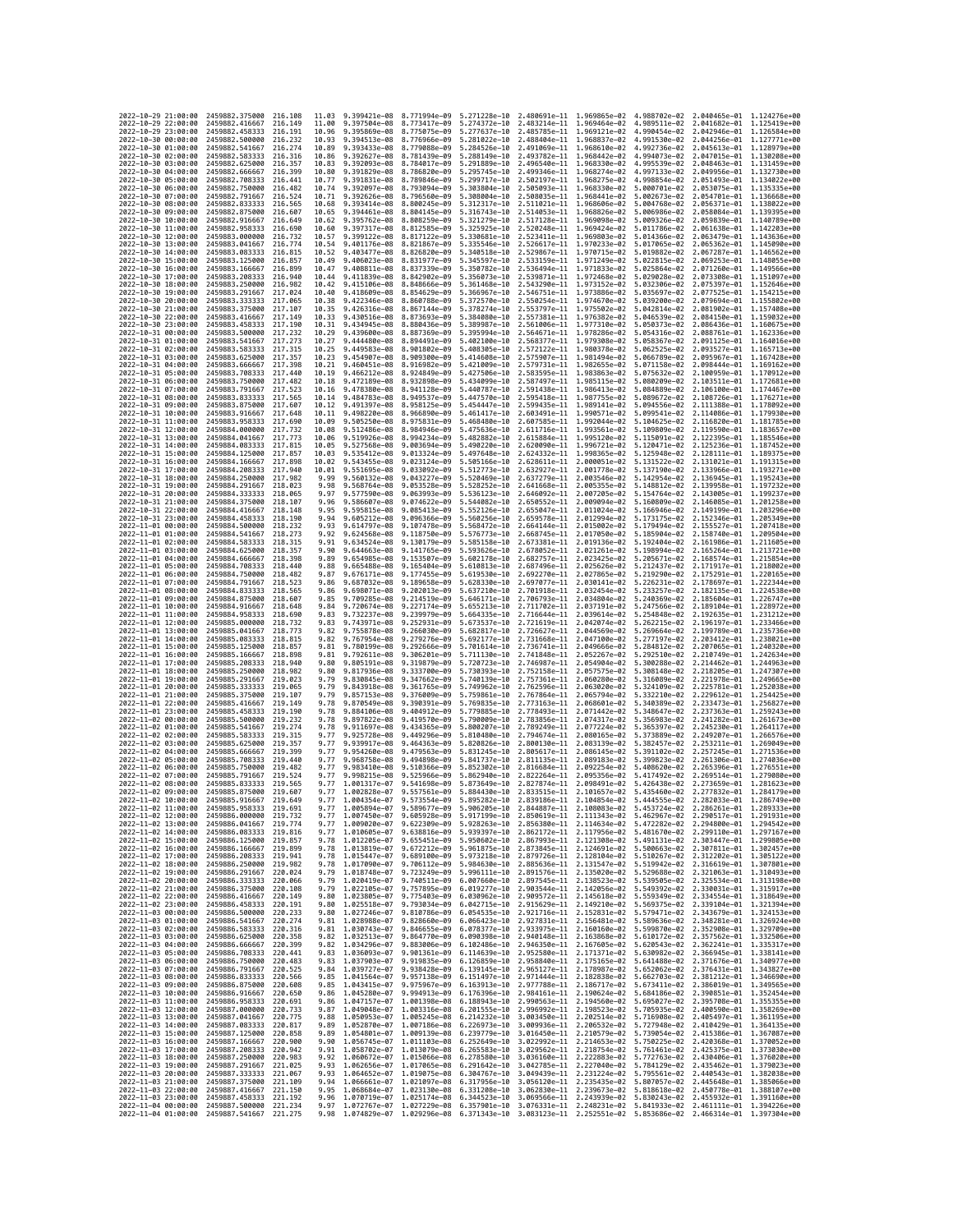| 2022-11-04 02:00:00                                                                      | 2459887.583333                                   | 221.317             | 9.99           | 1.076903e-07 1.031374e-08                 |                              | 6.384847e-10                                                                                                                                                                                                                                                                               | 3.089943e-11 2.256898e-02                              |                                                                                                               |                              | 5.865504e-02 2.471541e-01 1.400395e+00 |                                           |
|------------------------------------------------------------------------------------------|--------------------------------------------------|---------------------|----------------|-------------------------------------------|------------------------------|--------------------------------------------------------------------------------------------------------------------------------------------------------------------------------------------------------------------------------------------------------------------------------------------|--------------------------------------------------------|---------------------------------------------------------------------------------------------------------------|------------------------------|----------------------------------------|-------------------------------------------|
| 2022-11-04 03:00:00                                                                      | 2459887.625000                                   | 221,359             | 10.00          | 1.078990e-07                              | 1.033463e-08                 | 6.398414e-10                                                                                                                                                                                                                                                                               | 3.096790e-11 2.261272e-02                              |                                                                                                               | 5.877386e-02                 | 2.476793e-01                           | 1.403498e+00                              |
| 2022-11-04 04:00:00                                                                      | 2459887.666667                                   | 221.401             | 10.01          | 1.081090e-07                              | 1.035564e-08                 | 6.412044e-10                                                                                                                                                                                                                                                                               | 3.103665e-11                                           | 2.265673e-02                                                                                                  | 5.889332e-02                 | 2.482069e-01                           | 1.406614e+00                              |
| 2022-11-04 05:00:00                                                                      | 2459887.708333                                   | 221,442             | 10.02          | 1.083203e-07                              | 1.037676e-08                 | 6.425736e-10                                                                                                                                                                                                                                                                               | 3.110567e-11 2.270101e-02                              |                                                                                                               | 5.901342e-02                 | 2.487369e-01 1.409742e+00              |                                           |
| 2022-11-04 06:00:00<br>2022-11-04 07:00:00                                               | 2459887.750000<br>2459887.791667                 | 221.484<br>221.526  | 10.03<br>10.04 | 1.085329e-07<br>1.087467e-07              | 1.039799e-08<br>1.041933e-08 | 6.439491e-10<br>6.453309e-10                                                                                                                                                                                                                                                               | 3.124454e-11 2.279038e-02                              | 3.117497e-11 2.274556e-02                                                                                     | 5.913416e-02<br>5.925553e-02 | 2.498042e-01 1.416036e+00              | 2.492694e-01 1.412883e+00                 |
| 2022-11-04 08:00:00                                                                      | 2459887.833333                                   | 221.568             | 10.05          | 1.089619e-07                              | 1.044078e-08                 | 6.467189e-10                                                                                                                                                                                                                                                                               | 3.131439e-11                                           | 2.283548e-02                                                                                                  | 5.937755e-02                 | 2.503415e-01                           | 1.419201e+00                              |
| 2022-11-04 09:00:00                                                                      | 2459887.875000                                   | 221.609             | 10.06          | 1.091784e-07                              | 1.046235e-08                 | 6.481131e-10                                                                                                                                                                                                                                                                               | 3.138451e-11                                           | 2.288084e-02                                                                                                  | 5.950020e-02                 | 2.508812e-01                           | 1.422379e+00                              |
| 2022-11-04 10:00:00                                                                      | 2459887.916667                                   | 221.651             | 10.08          | 1.093961e-07                              | 1.048403e-08                 | 6.495136e-10                                                                                                                                                                                                                                                                               | 3.145490e-11                                           | 2.292648e-02                                                                                                  | 5.962348e-02                 | 2.514233e-01                           | 1.425570e+00                              |
| 2022-11-04 11:00:00                                                                      | 2459887.958333                                   | 221.693             | 10.09          | 1.096152e-07                              | 1,050582e-08                 | 6.509202e-10                                                                                                                                                                                                                                                                               | 3.152557e-11                                           | 2.297238e-02                                                                                                  | 5.974741e-02                 | 2.519679e-01                           | 1.428772e+00                              |
| 2022-11-04 12:00:00<br>2022-11-04 13:00:00                                               | 2459888.000000<br>2459888.041667                 | 221.734<br>221.776  | 10.10<br>10.11 | 1.098355e-07<br>1.100572e-07              | 1.052772e-08<br>1.054973e-08 | 6.523332e-10<br>6.537523e-10                                                                                                                                                                                                                                                               | 3.159651e-11<br>3.166773e-11                           | 2.301856e-02<br>2.306501e-02                                                                                  | 5.987197e-02<br>5.999717e-02 | 2.525148e-01<br>2.530641e-01           | 1.431988e+00<br>1.435215e+00              |
| 2022-11-04 14:00:00                                                                      | 2459888.083333                                   | 221,818             | 10.12          | 1.102801e-07                              | 1.057186e-08                 | 6.551777e-10                                                                                                                                                                                                                                                                               | 3.173922e-11                                           | 2.311174e-02                                                                                                  | 6.012300e-02                 | 2.536159e-01                           | 1.438455e+00                              |
| 2022-11-04 15:00:00                                                                      | 2459888,125000                                   | 221,860             | 10.14          | 1.105044e-07                              | 1.059410e-08                 | 6.566092e-10                                                                                                                                                                                                                                                                               | 3.181098e-11                                           | 2.315874e-02                                                                                                  | 6.024948e-02                 | 2.541700e-01                           | 1.441707e+00                              |
| 2022-11-04 16:00:00                                                                      | 2459888,166667                                   | 221,901             | 10.15          | 1.107299e-07                              | 1.061645e-08                 | 6.580470e-10                                                                                                                                                                                                                                                                               | 3.188301e-11                                           | 2.320601e-02                                                                                                  | 6.037659e-02                 | 2.547266e-01                           | 1.444972e+00                              |
| 2022-11-04 17:00:00                                                                      | 2459888.208333                                   | 221.943             | 10.16          | 1.109568e-07                              | 1.063892e-08                 | 6.594911e-10                                                                                                                                                                                                                                                                               | 3.195532e-11                                           | 2.325356e-02                                                                                                  | 6.050435e-02                 | 2.552856e-01                           | 1,448249e+00                              |
| 2022-11-04 18:00:00<br>2022-11-04 19:00:00                                               | 2459888.250000<br>2459888.291667                 | 221.985<br>222.027  | 10.18<br>10.19 | 1.111850e-07<br>1.114146e-07              | 1.066149e-08<br>1.068418e-08 | 6.609413e-10<br>6.623978e-10                                                                                                                                                                                                                                                               | 3.202790e-11<br>3.210076e-11                           | 2.330139e-02<br>2.334949e-02                                                                                  | 6.063275e-02<br>6.076178e-02 | 2.558470e-01<br>2.564108e-01           | 1.451539e+00<br>1.454840e+00              |
| 2022-11-04 20:00:00                                                                      | 2459888.333333                                   | 222.068             | 10.20          | 1.116454e-07 1.070699e-08 6.638605e-10    |                              |                                                                                                                                                                                                                                                                                            | 3.217389e-11                                           | 2.339787e-02                                                                                                  | 6.089147e-02                 |                                        | 2.569770e-01 1.458155e+00                 |
| 2022-11-04 21:00:00                                                                      | 2459888.375000                                   | 222.110             | 10.22          | 1.118776e-07                              | 1.072990e-08                 | 6.653295e-10                                                                                                                                                                                                                                                                               | 3.224729e-11 2.344654e-02                              |                                                                                                               | 6.102180e-02                 | 2.575456e-01                           | 1.461481e+00                              |
| 2022-11-04 22:00:00                                                                      | 2459888.416667                                   | 222.152             | 10.23          | 1.121112e-07                              | 1,075293e-08                 | 6.668047e-10                                                                                                                                                                                                                                                                               | 3.232096e-11                                           | 2.349548e-02                                                                                                  | 6.115277e-02                 | 2.581166e-01                           | 1.464820e+00                              |
| 2022-11-04 23:00:00                                                                      | 2459888.458333                                   | 222, 194            | 10.24          | 1.123461e-07                              | 1.077608e-08                 | 6.682861e-10                                                                                                                                                                                                                                                                               | 3.239491e-11                                           | 2.354471e-02                                                                                                  | 6.128440e-02                 | 2.586901e-01                           | 1.468172e+00<br>1.471535e+00              |
| 2022-11-05 00:00:00<br>2022-11-05 01:00:00                                               | 2459888.500000<br>2459888.541667                 | 222,235<br>222.277  | 10.26<br>10.27 | 1.125823e-07<br>1.128200e-07              | 1.079934e-08<br>1.082271e-08 | 6.697738e-10<br>6.712678e-10                                                                                                                                                                                                                                                               | 3.246913e-11<br>3.254363e-11 2.364402e-02              | 2.359422e-02                                                                                                  | 6.141667e-02<br>6.154960e-02 | 2.592660e-01<br>2.598443e-01           | 1.474912e+00                              |
| 2022-11-05 02:00:00                                                                      | 2459888.583333                                   | 222,319             | 10.29          | 1.130590e-07                              | 1.084620e-08                 | 6.727681e-10                                                                                                                                                                                                                                                                               | 3.261840e-11                                           | 2.369412e-02                                                                                                  | 6.168319e-02                 | 2.604251e-01                           | 1.478300e+00                              |
| 2022-11-05 03:00:00                                                                      | 2459888.625000                                   | 222,361             | 10.30          | 1.132994e-07                              | 1.086981e-08 6.742747e-10    |                                                                                                                                                                                                                                                                                            | 3.269344e-11                                           | 2.374450e-02                                                                                                  | 6.181744e-02                 | 2.610083e-01                           | 1.481701e+00                              |
| 2022-11-05 04:00:00                                                                      | 2459888.666667                                   | 222,402             | 10.32          | 1.135412e-07                              | 1.089353e-08                 | 6.757876e-10                                                                                                                                                                                                                                                                               | 3.276876e-11                                           | 2.379517e-02                                                                                                  | 6.195235e-02                 | 2.615939e-01                           | 1.485115e+00                              |
| 2022-11-05 05:00:00<br>2022-11-05 06:00:00                                               | 2459888.708333<br>2459888.750000                 | 222,444<br>222.486  | 10.33<br>10.35 | 1.137844e-07<br>1.140291e-07              | 1,091737e-08<br>1.094132e-08 | 6.773069e-10<br>6.788324e-10                                                                                                                                                                                                                                                               | 3.284435e-11<br>3.292022e-11                           | 2.384615e-02<br>2.389742e-02                                                                                  | 6.208792e-02<br>6.222417e-02 | 2.621820e-01<br>2.627725e-01           | 1.488541e+00<br>1.491979e+00              |
| 2022-11-05 07:00:00                                                                      | 2459888.791667                                   | 222.528             | 10.36          | 1.142752e-07                              | 1.096540e-08                 | 6.803644e-10                                                                                                                                                                                                                                                                               | 3.299637e-11                                           | 2.394900e-02                                                                                                  | 6.236109e-02                 | 2.633655e-01                           | 1.495430e+00                              |
| 2022-11-05 08:00:00                                                                      | 2459888.833333                                   | 222,569             | 10.38          | 1.145227e-07                              | 1.098960e-08                 | 6.819027e-10                                                                                                                                                                                                                                                                               | 3.307279e-11                                           | 2.400088e-02                                                                                                  | 6.249869e-02                 | 2.639610e-01                           | 1,498894e+00                              |
| 2022-11-05 09:00:00                                                                      | 2459888.875000                                   | 222.611             | 10.40          | 1.147718e-07                              | 1.101391e-08                 | 6.834475e-10                                                                                                                                                                                                                                                                               | 3.314949e-11                                           | 2.405307e-02                                                                                                  | 6.263698e-02                 | 2.645590e-01                           | 1.502370e+00                              |
| 2022-11-05 10:00:00                                                                      | 2459888.916667                                   | 222,653             | 10.41          | 1.150223e-07                              | 1.103835e-08                 | 6.849987e-10                                                                                                                                                                                                                                                                               | 3.322647e-11                                           | 2.410557e-02                                                                                                  | 6.277595e-02                 | 2.651595e-01                           | 1.505859e+00                              |
| 2022-11-05 11:00:00<br>2022-11-05 12:00:00                                               | 2459888.958333<br>2459889,000000                 | 222.695<br>222,736  | 10.43<br>10.44 | 1.152743e-07<br>1.155279e-07              | 1.106291e-08<br>1.108759e-08 | 6.865564e-10<br>6.881205e-10                                                                                                                                                                                                                                                               | 3.330372e-11 2.415839e-02<br>3.338126e-11 2.421153e-02 |                                                                                                               | 6.291561e-02<br>6.305598e-02 | 2.657624e-01<br>2.663679e-01           | 1.509360e+00<br>1.512874e+00              |
| 2022-11-05 13:00:00                                                                      | 2459889.041667                                   | 222.778             | 10.46          | 1.157830e-07                              | 1.111239e-08                 | 6.896912e-10                                                                                                                                                                                                                                                                               | 3.345907e-11                                           | 2.426500e-02                                                                                                  | 6.319705e-02                 | 2.669759e-01                           | 1.516401e+00                              |
| 2022-11-05 14:00:00                                                                      | 2459889.083333                                   | 222,820             | 10.48          | 1.160397e-07                              | 1.113732e-08                 | 6.912685e-10                                                                                                                                                                                                                                                                               | 3.353717e-11                                           | 2.431879e-02                                                                                                  | 6.333883e-02                 | 2.675865e-01                           | 1.519940e+00                              |
| 2022-11-05 15:00:00                                                                      | 2459889.125000                                   | 222.862             | 10.50          | 1.162980e-07                              | 1.116238e-08                 | 6.928524e-10                                                                                                                                                                                                                                                                               | 3.361554e-11                                           | 2.437293e-02                                                                                                  | 6.348134e-02                 | 2.681996e-01                           | 1.523492e+00                              |
| 2022-11-05 16:00:00<br>2022-11-05 17:00:00                                               | 2459889.166667<br>2459889.208333                 | 222.903<br>222.945  | 10.51<br>10.53 | 1.165579e-07<br>1.168195e-07              | 1.118757e-08<br>1.121288e-08 | 6.944429e-10<br>6.960400e-10                                                                                                                                                                                                                                                               | 3.369420e-11<br>3.377314e-11                           | 2.442740e-02<br>2.448222e-02                                                                                  | 6.362457e-02<br>6.376854e-02 | 2.688152e-01<br>2.694335e-01           | 1.527057e+00<br>1.530634e+00              |
| 2022-11-05 18:00:00                                                                      | 2459889.250000                                   | 222.987             | 10.55          | 1.170827e-07 1.123833e-08                 |                              | 6.976439e-10                                                                                                                                                                                                                                                                               | 3.385236e-11                                           | 2.453739e-02                                                                                                  | 6.391325e-02                 |                                        | 2.700544e-01 1.534225e+00                 |
| 2022-11-05 19:00:00                                                                      | 2459889.291667                                   | 223.029             | 10.55          | 1.171265e-07                              | 1.124144e-08                 | 6.978068e-10                                                                                                                                                                                                                                                                               | 3.386015e-11                                           | 2.454655e-02                                                                                                  | 6.393093e-02                 | 2.701174e-01                           | 1.534578e+00                              |
| 2022-11-05 20:00:00                                                                      | 2459889.333333                                   | 223,070             | 10.54          | 1.170700e-07                              | 1.123432e-08                 | 6.973087e-10                                                                                                                                                                                                                                                                               | 3.383514e-11                                           | 2.453471e-02                                                                                                  | 6.389044e-02                 | 2.699246e-01                           | 1.533444e+00                              |
| 2022-11-05 21:00:00                                                                      | 2459889.375000                                   | 223, 112            | 10.54          | 1.170152e-07                              | 1.122733e-08                 | 6.968175e-10                                                                                                                                                                                                                                                                               | 3.381042e-11                                           | 2.452323e-02                                                                                                  | 6.385072e-02                 | 2.697344e-01                           | 1.532324e+00<br>1.531217e+00              |
| 2022-11-05 22:00:00<br>2022-11-05 23:00:00                                               | 2459889.416667<br>2459889.458333                 | 223, 154<br>223,196 | 10.53<br>10.53 | 1.169622e-07<br>1.169111e-07              | 1.122049e-08<br>1.121378e-08 | 6.963331e-10<br>6.958556e-10                                                                                                                                                                                                                                                               | 3.378598e-11 2.451213e-02<br>3.376183e-11 2.450142e-02 |                                                                                                               | 6.381178e-02<br>6.377363e-02 | 2.695469e-01<br>2.693621e-01           | 1.530122e+00                              |
| 2022-11-06 00:00:00                                                                      | 2459889.500000                                   | 223.237             | 10.52          | 1.168619e-07                              | 1.120721e-08                 | 6.953850e-10                                                                                                                                                                                                                                                                               | 3.373797e-11                                           | 2.449110e-02                                                                                                  | 6.373627e-02                 | 2.691799e-01                           | 1.529040e+00                              |
| 2022-11-06 01:00:00                                                                      | 2459889.541667                                   | 223.279             | 10.52          | 1.168146e-07                              | 1.120078e-08                 | 6.949215e-10                                                                                                                                                                                                                                                                               | 3.371439e-11                                           | 2.448118e-02                                                                                                  | 6.369973e-02                 | 2.690005e-01                           | 1.527972e+00                              |
| 2022-11-06 02:00:00                                                                      | 2459889.583333                                   | 223.321             | 10.51          | 1.167692e-07                              | 1.119450e-08                 | 6.944651e-10                                                                                                                                                                                                                                                                               | 3.369110e-11 2.447167e-02                              |                                                                                                               | 6.366400e-02                 |                                        | 2.688238e-01 1.526916e+00                 |
| 2022-11-06 03:00:00                                                                      | 2459889.625000                                   | 223,363             | 10.51          | 1.167258e-07                              | 1.118837e-08                 | 6.940157e-10                                                                                                                                                                                                                                                                               | 3.366810e-11                                           | 2.446259e-02                                                                                                  | 6.362912e-02                 | 2.686499e-01                           | 1.525874e+00                              |
| 2022-11-06 04:00:00<br>2022-11-06 05:00:00                                               | 2459889.666667<br>2459889.708333                 | 223,404<br>223.446  | 10.50<br>10.50 | 1.166845e-07<br>1.166453e-07              | 1.118238e-08<br>1.117655e-08 | 6.935736e-10<br>6.931388e-10                                                                                                                                                                                                                                                               | 3.364539e-11<br>3.362297e-11                           | 2.445393e-02<br>2.444572e-02                                                                                  | 6.359508e-02<br>6.356191e-02 | 2.684788e-01                           | 1.524845e+00<br>2.683104e-01 1.523829e+00 |
| 2022-11-06 06:00:00                                                                      | 2459889.750000                                   | 223.488             | 10.49          | 1.166083e-07                              | 1.117087e-08                 | 6.927113e-10                                                                                                                                                                                                                                                                               | 3.360085e-11                                           | 2.443795e-02                                                                                                  | 6.352962e-02                 | 2.681449e-01                           | 1.522826e+00                              |
| 2022-11-06 07:00:00                                                                      | 2459889.791667                                   | 223.530             | 10.49          | 1.165735e-07                              | 1.116535e-08                 | 6.922912e-10                                                                                                                                                                                                                                                                               | 3.357902e-11                                           | 2.443066e-02                                                                                                  | 6.349823e-02                 | 2.679823e-01                           | 1.521837e+00                              |
| 2022-11-06 08:00:00                                                                      | 2459889.833333                                   | 223.571             | 10.49          | 1.165409e-07                              | 1.115999e-08                 | 6.918787e-10                                                                                                                                                                                                                                                                               | 3.355749e-11                                           | 2.442384e-02                                                                                                  | 6.346776e-02                 |                                        | 2.678227e-01 1.520861e+00                 |
| 2022-11-06 09:00:00<br>2022-11-06 10:00:00                                               | 2459889.875000<br>2459889.916667                 | 223.613<br>223.655  | 10.48<br>10.48 | 1.165107e-07<br>1.164830e-07              | 1.115480e-08<br>1.114977e-08 | 6.914738e-10<br>6.910766e-10                                                                                                                                                                                                                                                               | 3.353625e-11<br>3.351532e-11                           | 2.441751e-02<br>2.441169e-02                                                                                  | 6.343822e-02<br>6.340964e-02 | 2.676659e-01<br>2.675122e-01           | 1.519898e+00<br>1.518950e+00              |
| 2022-11-06 11:00:00                                                                      | 2459889.958333                                   | 223.697             | 10.48          | 1.164577e-07                              | 1.114492e-08                 | 6.906873e-10                                                                                                                                                                                                                                                                               | 3.349468e-11                                           | 2.440639e-02                                                                                                  | 6.338204e-02                 | 2.673615e-01                           | 1.518014e+00                              |
| 2022-11-06 12:00:00                                                                      | 2459890.000000                                   | 223.739             | 10.48          | 1.164350e-07                              | 1.114024e-08                 | 6.903058e-10                                                                                                                                                                                                                                                                               | 3.347435e-11                                           | 2.440163e-02                                                                                                  | 6.335544e-02                 |                                        | 2.672138e-01 1.517093e+00                 |
| 2022-11-06 13:00:00                                                                      | 2459890.041667                                   | 223,780             | 10.47          | 1.164149e-07                              | 1.113575e-08                 | 6.899325e-10                                                                                                                                                                                                                                                                               | 3.345433e-11                                           | 2.439742e-02                                                                                                  | 6.332987e-02                 | 2.670693e-01                           | 1.516186e+00                              |
| 2022-11-06 14:00:00                                                                      | 2459890.083333                                   | 223.822             | 10.47          | 1.163975e-07                              | 1.113143e-08                 | 6.895674e-10                                                                                                                                                                                                                                                                               | 3.343462e-11                                           | 2.439379e-02                                                                                                  | 6.330534e-02                 | 2.669280e-01                           | 1.515292e+00                              |
| 2022-11-06 15:00:00<br>2022-11-06 16:00:00                                               | 2459890.125000<br>2459890,166667                 | 223.864<br>223,906  | 10.47<br>10.47 | 1.163830e-07<br>1.163714e-07              | 1.112731e-08<br>1.112338e-08 | 6.892105e-10<br>6.888622e-10                                                                                                                                                                                                                                                               | 3.341521e-11<br>3.339613e-11                           | 2.439075e-02<br>2.438831e-02                                                                                  | 6.328190e-02<br>6.325956e-02 | 2.667898e-01<br>2.666550e-01           | 1.514413e+00<br>1.513548e+00              |
| 2022-11-06 17:00:00                                                                      | 2459890.208333                                   | 223.947             | 10.47          | 1.163628e-07                              | 1.111966e-08                 | 6.885225e-10                                                                                                                                                                                                                                                                               | 3.337736e-11 2.438652e-02                              |                                                                                                               | 6.323836e-02                 | 2.665235e-01 1.512697e+00              |                                           |
| 2022-11-06 18:00:00                                                                      | 2459890.250000                                   | 223.989             | 10.47          | 1.163574e-07                              | 1.111613e-08                 | 6.881916e-10                                                                                                                                                                                                                                                                               | 3.335891e-11                                           | 2.438537e-02                                                                                                  | 6.321833e-02                 | 2.663954e-01                           | 1.511861e+00                              |
| 2022-11-06 19:00:00                                                                      | 2459890.291667                                   | 224,031             | 10.47          | 1.163552e-07                              | 1.111282e-08                 | 6.878697e-10                                                                                                                                                                                                                                                                               | 3.334078e-11                                           | 2.438491e-02                                                                                                  | 6.319950e-02                 | 2.662708e-01                           | 1.511040e+00                              |
| 2022-11-06 20:00:00                                                                      | 2459890.333333                                   | 224.073             | 10.47          | 1.163563e-07                              | 1.110973e-08                 | 6.875569e-10                                                                                                                                                                                                                                                                               | 3.332299e-11                                           | 2.438515e-02                                                                                                  | 6.318191e-02                 | 2.661497e-01                           | 1.510233e+00                              |
| 2022-11-06 21:00:00<br>2022-11-06 22:00:00                                               | 2459890.375000<br>2459890.416667                 | 224.115<br>224, 156 | 10.48<br>10.48 | 1.163610e-07<br>1.163692e-07              | 1.110686e-08<br>1.110423e-08 | 6.872535e-10<br>6.869597e-10                                                                                                                                                                                                                                                               | 3.330552e-11<br>3.328839e-11                           | 2.438612e-02<br>2.438785e-02                                                                                  | 6.316560e-02<br>6.315061e-02 | 2.660323e-01<br>2.659185e-01           | 1.509442e+00<br>1.508665e+00              |
| 2022-11-06 23:00:00                                                                      | 2459890.458333                                   | 224.198             | 10.48          | 1.163813e-07 1.110183e-08                 |                              | 6.866756e-10                                                                                                                                                                                                                                                                               | 3.327161e-11                                           | 2.439037e-02                                                                                                  | 6.313698e-02                 | 2.658086e-01                           | 1.507905e+00                              |
| 2022-11-07 00:00:00                                                                      | 2459890.500000                                   | 224,240             | 10.48          | 1.163972e-07                              | 1.109968e-08                 | 6.864015e-10                                                                                                                                                                                                                                                                               | 3.325517e-11                                           | 2.439371e-02                                                                                                  | 6.312476e-02                 | 2.657025e-01                           | 1.507159e+00                              |
| 2022-11-07 01:00:00                                                                      | 2459890.541667                                   | 224.282             | 10.49          | 1.164172e-07                              | 1.109779e-08                 | 6.861377e-10                                                                                                                                                                                                                                                                               | 3.323908e-11                                           | 2.439790e-02                                                                                                  | 6.311399e-02                 | 2.656004e-01                           | 1.506430e+00                              |
| 2022-11-07 02:00:00<br>2022-11-07 03:00:00                                               | 2459890.583333<br>2459890.625000                 | 224,323<br>224,365  | 10.49<br>10.49 | 1.164414e-07<br>1.164701e-07              | 1.109616e-08<br>1.109480e-08 | 6.858844e-10<br>6.856419e-10                                                                                                                                                                                                                                                               | 3.322334e-11<br>3.320797e-11                           | 2.440298e-02<br>2.440899e-02                                                                                  | 6.310472e-02<br>6.309701e-02 | 2.655023e-01<br>2.654084e-01           | 1.505717e+00<br>1.505020e+00              |
| 2022-11-07 04:00:00                                                                      | 2459890.666667                                   | 224,407             | 10.50          | 1.165033e-07                              | 1.109373e-08                 | 6.854105e-10                                                                                                                                                                                                                                                                               | 3.319296e-11                                           | 2.441595e-02                                                                                                  | 6.309091e-02                 | 2.653189e-01                           | 1.504340e+00                              |
| 2022-11-07 05:00:00                                                                      | 2459890.708333                                   | 224.449             | 10.51          | 1.165413e-07                              | 1.109295e-08                 | 6.851905e-10                                                                                                                                                                                                                                                                               | 3.317833e-11                                           | 2.442392e-02                                                                                                  | 6.308648e-02                 | 2.652337e-01                           | 1.503677e+00                              |
| 2022-11-07 06:00:00                                                                      | 2459890.750000                                   | 224,491             | 10.51          | 1.165844e-07                              | 1.109248e-08                 | 6.849822e-10                                                                                                                                                                                                                                                                               | 3.316408e-11                                           | 2.443294e-02                                                                                                  | 6.308379e-02                 | 2.651531e-01                           | 1.503031e+00                              |
| 2022-11-07 07:00:00<br>2022-11-07 08:00:00                                               | 2459890.791667<br>2459890.833333                 | 224.532<br>224.574  | 10.52<br>10.53 | 1.166326e-07<br>1.166863e-07              | 1.109232e-08<br>1.109249e-08 | 6.847860e-10<br>6.846021e-10                                                                                                                                                                                                                                                               | 3.315022e-11<br>3.313675e-11                           | 2.444305e-02<br>2.445430e-02                                                                                  | 6.308290e-02<br>6.308388e-02 | 2.650771e-01<br>2.650059e-01           | 1.502403e+00<br>1.501793e+00              |
| 2022-11-07 09:00:00                                                                      | 2459890.875000                                   | 224.616             | 10.54          | 1.167457e-07                              | 1.109301e-08                 | 6.844311e-10                                                                                                                                                                                                                                                                               | 3.312369e-11                                           | 2.446674e-02                                                                                                  | 6.308680e-02                 | 2.649397e-01                           | 1.501201e+00                              |
| 2022-11-07 10:00:00                                                                      | 2459890.916667                                   | 224.658             | 10.54          | 1.168110e-07 1.109388e-08                 |                              | 6.842733e-10                                                                                                                                                                                                                                                                               | 3.311104e-11                                           | 2.448043e-02                                                                                                  | 6.309175e-02                 | 2.648787e-01                           | 1.500627e+00                              |
| 2022-11-07 11:00:00                                                                      | 2459890.958333                                   | 224.699             | 10.55          | 1.168825e-07                              | 1.109512e-08                 | 6.841291e-10                                                                                                                                                                                                                                                                               | 3.309881e-11                                           | 2.449542e-02                                                                                                  | 6.309879e-02                 | 2.648229e-01                           | 1.500073e+00                              |
| 2022-11-07 12:00:00<br>2022-11-07 13:00:00                                               | 2459891.000000                                   | 224.741             | 10.57          | 1.169605e-07                              | 1.109674e-08                 | 6.839991e-10                                                                                                                                                                                                                                                                               | 3.308701e-11                                           | 2.451177e-02                                                                                                  | 6.310803e-02                 | 2.647725e-01                           | 1.499538e+00                              |
| 2022-11-07 14:00:00                                                                      | 2459891.041667<br>2459891.083333                 | 224,783<br>224.825  | 10.58<br>10.59 | 1.170453e-07<br>1.171372e-07 1.110121e-08 | 1.109876e-08                 | 6.838836e-10<br>6.837831e-10                                                                                                                                                                                                                                                               | 3.307565e-11                                           | 2.452954e-02<br>3.306474e-11 2.454880e-02 6.313344e-02 2.646889e-01 1.498529e+00                              | 6.311954e-02                 | 2.647278e-01                           | 1.499023e+00                              |
| 2022-11-07 15:00:00                                                                      | 2459891.125000                                   | 224,867             | 10.60          |                                           |                              | 1.172366e-07 1.110409e-08 6.836983e-10 3.305430e-11 2.456963e-02 6.314981e-02 2.646561e-01 1.498056e+00                                                                                                                                                                                    |                                                        |                                                                                                               |                              |                                        |                                           |
| 2022-11-07 16:00:00                                                                      | 2459891.166667                                   | 224.908             | 10.62          | 1.173437e-07                              |                              | 1.110742e-08 6.836296e-10                                                                                                                                                                                                                                                                  | 3.3044338-11                                           | 2.459208e-02                                                                                                  | 6.316877e-02                 | 2.646295e-01                           | 1.497604e+00                              |
| 2022-11-07 17:00:00 2459891.208333 224.950                                               |                                                  |                     | 10.63          |                                           |                              | 1.174591e-07 1.111123e-08 6.835777e-10 3.303484e-11 2.461625e-02 6.319043e-02 2.646094e-01 1.497174e+00                                                                                                                                                                                    |                                                        |                                                                                                               |                              |                                        |                                           |
| 2022-11-07 18:00:00 2459891.250000 224.992<br>2022-11-07 19:00:00 2459891.291667 225.034 |                                                  |                     |                |                                           |                              | 10.65 1.175830e-07 1.111553e-08 6.835432e-10 3.302586e-11 2.464222e-02 6.321491e-02 2.645960e-01 1.496767e+00                                                                                                                                                                              |                                                        |                                                                                                               |                              |                                        |                                           |
| 2022-11-07 20:00:00                                                                      | 2459891.333333 225.076                           |                     |                |                                           |                              | 10.67 1.177158e-07 1.112035e-08 6.835267e-10 3.301739e-11 2.467006e-02 6.324233e-02 2.645896e-01 1.496383e+00<br>10.69 1.178581e-07 1.112572e-08 6.835290e-10 3.300945e-11 2.467006e-02 6.324233e-02 2.645905e-01 1.496033e+00                                                             |                                                        |                                                                                                               |                              |                                        |                                           |
| 2022-11-07 21:00:00                                                                      | 2459891.375000 225.117                           |                     |                |                                           |                              | 10.71 1.180102e-07 1.113165e-08 6.835507e-10 3.300205e-11 2.473177e-02 6.330654e-02 2.645989e-01 1.495688e+00                                                                                                                                                                              |                                                        |                                                                                                               |                              |                                        |                                           |
| 2022-11-07 22:00:00                                                                      | 2459891.416667                                   | 225.159             |                |                                           |                              | 10.73 1.181728e-07 1.113817e-08 6.835927e-10 3.299522e-11 2.476582e-02 6.334362e-02 2.646152e-01 1.495378e+00                                                                                                                                                                              |                                                        |                                                                                                               |                              |                                        |                                           |
| 2022-11-07 23:00:00<br>2022-11-08 00:00:00                                               | 2459891.458333<br>2459891.500000 225.243         | 225.201             |                |                                           |                              | 10.75 1.183461e-07 1.114531e-08 6.836558e-10 3.298896e-11 2.480216e-02 6.338423e-02 2.646396e-01 1.495095e+00                                                                                                                                                                              |                                                        |                                                                                                               |                              |                                        |                                           |
| 2022-11-08 01:00:00 2459891.541667 225.285                                               |                                                  |                     |                |                                           |                              | 10.78 1.185309e-07 1.115309e-08 6.837408e-10 3.298330e-11 2.484088e-02 6.342852e-02 2.646725e-01 1.494838e+00<br>10.80 1.187277e-07 1.116156e-08 6.838487e-10 3.297826e-11 2.488212e-02 6.347667e-02 2.647143e-01 1.494610e+00                                                             |                                                        |                                                                                                               |                              |                                        |                                           |
| 2022-11-08 02:00:00                                                                      | 2459891.583333                                   | 225.326             |                |                                           |                              | 10.83 1.189370e-07 1.117074e-08 6.839804e-10 3.297385e-11 2.492599e-02 6.352886e-02 2.647653e-01 1.494410e+00                                                                                                                                                                              |                                                        |                                                                                                               |                              |                                        |                                           |
| 2022-11-08 03:00:00                                                                      | 2459891.625000                                   | 225.368             |                |                                           |                              | 10.86 1.191595e-07 1.118066e-08 6.841370e-10 3.297011e-11 2.497263e-02 6.358529e-02 2.648259e-01 1.494240e+00<br>10.89 1.193960e-07 1.119136e-08 6.843194e-10 3.296704e-11 2.502218e-02 6.364616e-02 2.648965e-01 1.494101e+00                                                             |                                                        |                                                                                                               |                              |                                        |                                           |
| 2022-11-08 04:00:00 2459891.666667 225.410                                               |                                                  |                     |                |                                           |                              |                                                                                                                                                                                                                                                                                            |                                                        |                                                                                                               |                              |                                        |                                           |
| 2022-11-08 05:00:00<br>2022-11-08 06:00:00                                               | 2459891.708333 225.452<br>2459891.750000         | 225.494             |                |                                           |                              | 10.92 1.196470e-07 1.120289e-08 6.845289e-10 3.296468e-11 2.507478e-02 6.371169e-02 2.649776e-01 1.493994e+00                                                                                                                                                                              |                                                        |                                                                                                               |                              |                                        |                                           |
| 2022-11-08 07:00:00                                                                      | 2459891.791667 225.535                           |                     |                |                                           |                              | $\begin{array}{cccccccc} 10.96 & 1.199133e-07 & 1.121527e-08 & 6.847667e-10 & 3.296305e-11 & 2.513060e-02 & 6.378209e-02 & 2.650696e-01 & 1.493920e+00 & 10.99 & 1.201958e-07 & 1.122855e-08 & 6.850339e-10 & 3.296218e-11 & 2.518979e-02 & 6.385762e-02 & 2$                              |                                                        |                                                                                                               |                              |                                        |                                           |
| 2022-11-08 08:00:00 2459891.833333 225.577                                               |                                                  |                     |                |                                           |                              | 11.03 1.204952e-07 1.124277e-08 6.853320e-10 3.296209e-11 2.525254e-02 6.393852e-02 2.652885e-01 1.493877e+00                                                                                                                                                                              |                                                        |                                                                                                               |                              |                                        |                                           |
| 2022-11-08 09:00:00                                                                      | 2459891.875000                                   | 225.619             |                |                                           |                              | 11.07 1.208123e-07 1.125799e-08 6.856622e-10 3.296282e-11 2.531901e-02 6.402507e-02 2.654163e-01 1.493910e+00                                                                                                                                                                              |                                                        |                                                                                                               |                              |                                        |                                           |
| 2022-11-08 10:00:00<br>2022-11-08 11:00:00                                               | 2459891.916667<br>2459891.958333 225.703         | 225.661             |                |                                           |                              | $11.12 \quad 1.211483e-07 \quad 1.127425e-08 \quad 6.860262e-10 \quad 3.296440e-11 \quad 2.538941e-02 \quad 6.411753e-02 \quad 2.655572e-01 \quad 1.493982e+00 \quad 11.16 \quad 1.215039e-07 \quad 1.129160e-08 \quad 6.64255e-10 \quad 3.296686e-11 \quad 2.546394e-02 \quad 6.421620e-$ |                                                        |                                                                                                               |                              |                                        |                                           |
| 2022-11-08 12:00:00 2459892.000000 225.744                                               |                                                  |                     |                |                                           |                              | 11.21 1.218802e-07 1.131010e-08 6.868617e-10 3.297024e-11 2.554281e-02 6.432141e-02 2.658806e-01 1.494246e+00                                                                                                                                                                              |                                                        |                                                                                                               |                              |                                        |                                           |
| 2022-11-08 13:00:00                                                                      | 2459892.041667                                   | 225.786             |                |                                           |                              | 11.26 1.222784e-07 1.132980e-08 6.873365e-10 3.297457e-11 2.562625e-02 6.443347e-02 2.660644e-01 1.494442e+00                                                                                                                                                                              |                                                        |                                                                                                               |                              |                                        |                                           |
| 2022-11-08 14:00:00                                                                      | 2459892.083333                                   | 225.828             |                |                                           |                              | 11.32 1.226994e-07 1.135077e-08 6.878517e-10 3.297989e-11 2.571449e-02 6.455274e-02 2.662638e-01                                                                                                                                                                                           |                                                        |                                                                                                               |                              |                                        | 1.494684e+00                              |
| 2022-11-08 15:00:00 2459892.125000 225.870                                               |                                                  |                     |                |                                           |                              | 11.38 1.231446e-07 1.137308e-08 6.884094e-10 3.298625e-11 2.580780e-02 6.467958e-02 2.664797e-01 1.494972e+00                                                                                                                                                                              |                                                        |                                                                                                               |                              |                                        |                                           |
| 2022-11-08 16:00:00<br>2022-11-08 17:00:00                                               | 2459892.166667 225.912<br>2459892.208333 225.954 |                     |                |                                           |                              | 11.44 1.236152e-07 1.139678e-08 6.890116e-10 3.299368e-11 2.590642e-02 6.481437e-02 2.667128e-01 1.495309e+00                                                                                                                                                                              |                                                        |                                                                                                               |                              |                                        |                                           |
| 2022-11-08 18:00:00                                                                      | 2459892.250000                                   | 225.995             |                |                                           |                              | $\begin{array}{cccccccccccc} 11.50 & 1.241126e-07 & 1.142195e-08 & 6.896603e-10 & 3.300224e-11 & 2.601065e-02 & 6.495753e-02 & 2.669639e-01 & 1.495696e+00 \\ 11.57 & 1.246380e-07 & 1.144867e-08 & 6.903579e-10 & 3.301197e-11 & 2.612077e-02 & 6.510948e-02 & $                          |                                                        |                                                                                                               |                              |                                        |                                           |
| 2022-11-08 19:00:00                                                                      | 2459892.291667 226.037                           |                     |                |                                           |                              | 11.64 1.251931e-07 1.147701e-08 6.911067e-10 3.302292e-11 2.623710e-02 6.527068e-02 2.675238e-01 1.496634e+00                                                                                                                                                                              |                                                        |                                                                                                               |                              |                                        |                                           |
| 2022-11-08 20:00:00 2459892.333333 226.079                                               |                                                  |                     |                |                                           |                              | 11.72 1.257794e-07 1.150707e-08 6.919093e-10 3.303515e-11 2.635997e-02 6.544160e-02 2.678345e-01 1.497188e+00                                                                                                                                                                              |                                                        |                                                                                                               |                              |                                        |                                           |
| 2022-11-08 21:00:00<br>2022-11-08 22:00:00                                               | 2459892.375000<br>2459892.416667                 | 226.121<br>226.163  |                |                                           |                              | 11.80 1.263985e-07 1.153892e-08 6.927683e-10 3.304871e-11 2.648972e-02 6.562275e-02 2.681670e-01 1.497803e+00<br>11.88 1.270522e-07 1.157266e-08 6.936865e-10 3.306367e-11 2.662671e-02 6.581465e-02 2.685225e-01 1.498481e+00                                                             |                                                        |                                                                                                               |                              |                                        |                                           |
| 2022-11-08 23:00:00                                                                      | 2459892.458333                                   | 226.204             |                |                                           |                              | 11.97 1.277422e-07 1.160840e-08 6.946669e-10 3.308009e-11 2.677133e-02 6.601788e-02 2.689020e-01 1.499225e+00                                                                                                                                                                              |                                                        |                                                                                                               |                              |                                        |                                           |
| 2022-11-09 00:00:00                                                                      | 2459892.500000                                   | 226.246             |                |                                           |                              | 12.06 1.284706e-07 1.164623e-08 6.957127e-10 3.309802e-11 2.692398e-02 6.623301e-02 2.693068e-01 1.500038e+00<br>12.16 1.292394e-07 1.168626e-08 6.968269e-10 3.311756e-11 2.708510e-02 6.646068e-02 2.697381e-01 1.500923e+00                                                             |                                                        |                                                                                                               |                              |                                        |                                           |
| 2022-11-09 01:00:00                                                                      | 2459892.541667 226.288                           |                     |                |                                           |                              |                                                                                                                                                                                                                                                                                            |                                                        |                                                                                                               |                              |                                        |                                           |
| 2022-11-09 02:00:00                                                                      | 2459892.583333 226.330                           |                     |                |                                           |                              | 12.27 1.300507e-07 1.172861e-08 6.980133e-10 3.313876e-11 2.725513e-02 6.670153e-02 2.701973e-01 1.501884e+00                                                                                                                                                                              |                                                        |                                                                                                               |                              |                                        |                                           |
| 2022-11-09 03:00:00 2459892.625000 226.372<br>2022-11-09 04:00:00                        | 2459892.666667                                   | 226.414             |                |                                           |                              | 12.37 1.309068e-07 1.177340e-08 6.992753e-10 3.316171e-11 2.743454e-02 6.695627e-02 2.706859e-01 1.502924e+00                                                                                                                                                                              |                                                        |                                                                                                               |                              |                                        |                                           |
| 2022-11-09 05:00:00 2459892.708333                                                       |                                                  | 226.455             |                |                                           |                              | $12.49 \quad 1.318101e-07 \quad 1.182076e-08 \quad 7.006170e-10 \quad 3.318649e-11 \quad 2.762384e-02 \quad 6.722561e-02 \quad 2.712052e-01 \quad 1.504047e+001 \quad 2.712652e-01 \quad 2.712765e-02 \quad 2.717569e-01 \quad 1.505257e+001 \quad 2.717569e-01 \quad 2.717569e-01 \quad $ |                                                        |                                                                                                               |                              |                                        |                                           |
|                                                                                          | 2022-11-09 06:00:00 2459892.750000 226.497       |                     |                |                                           |                              |                                                                                                                                                                                                                                                                                            |                                                        | 12.74 1.337684e-07 1.192374e-08 7.035553e-10 3.324189e-11 2.803425e-02 6.781126e-02 2.723426e-01 1.506558e+00 |                              |                                        |                                           |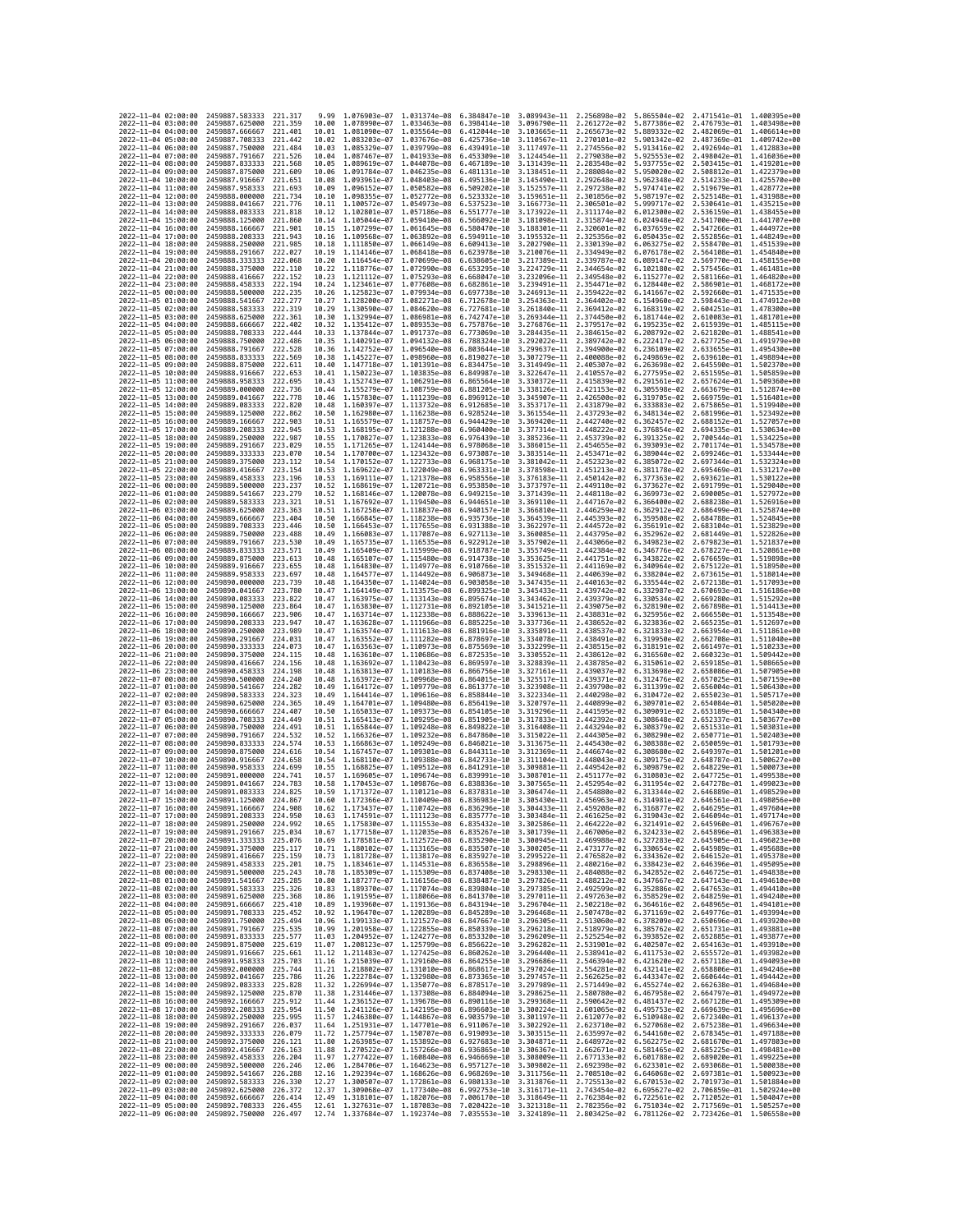|                                            | 2022-11-09 07:00:00 | 2459892,791667                                   | 226.539             | 12.88          | 1.348289e-07 1.197966e-08                                           |                              | 7.051609e-10                                                                                                                                                                                                                                                                                                                                                                       | 3.327270e-11 2.825651e-02                 |                                                                  |                              | 6.812924e-02 2.729641e-01 1.507954e+00                 |                              |
|--------------------------------------------|---------------------|--------------------------------------------------|---------------------|----------------|---------------------------------------------------------------------|------------------------------|------------------------------------------------------------------------------------------------------------------------------------------------------------------------------------------------------------------------------------------------------------------------------------------------------------------------------------------------------------------------------------|-------------------------------------------|------------------------------------------------------------------|------------------------------|--------------------------------------------------------|------------------------------|
|                                            | 2022-11-09 08:00:00 | 2459892.833333                                   | 226.581             | 13.02          | 1.359475e-07 1.203872e-08                                           |                              | 7.068637e-10                                                                                                                                                                                                                                                                                                                                                                       | 3.330572e-11                              | 2.849094e-02                                                     | 6.846517e-02                 | 2.736233e-01                                           | 1.509450e+00                 |
| 2022-11-09 09:00:00                        |                     | 2459892.875000                                   | 226.623             | 13.17          | 1.371274e-07                                                        | 1.210112e-08                 | 7.086688e-10                                                                                                                                                                                                                                                                                                                                                                       | 3.334105e-11                              | 2.873821e-02                                                     | 6.882000e-02                 | 2.743220e-01                                           | 1.511052e+00                 |
| 2022-11-09 10:00:00<br>2022-11-09 11:00:00 |                     | 2459892.916667<br>2459892.958333                 | 226.665<br>226.706  | 13.33<br>13.50 | 1.383718e-07 1.216701e-08 7.105813e-10<br>1.396841e-07 1.223659e-08 |                              | 7.126070e-10                                                                                                                                                                                                                                                                                                                                                                       | 3.337882e-11<br>3.341913e-11 2.927403e-02 | 2.899899e-02 6.919475e-02                                        | 6.959046e-02                 | 2.750624e-01 1.512763e+00<br>2.758465e-01 1.514590e+00 |                              |
| 2022-11-09 12:00:00                        |                     | 2459893.000000                                   | 226.748             | 13.68          | 1.410682e-07                                                        | 1.231006e-08                 | 7.147518e-10                                                                                                                                                                                                                                                                                                                                                                       | 3.346212e-11                              | 2.956408e-02                                                     | 7.000826e-02                 | 2.766767e-01                                           | 1.516539e+00                 |
| 2022-11-09 13:00:00                        |                     | 2459893.041667                                   | 226.790             | 13.86          | 1.425277e-07                                                        | 1.238761e-08                 | 7.170217e-10                                                                                                                                                                                                                                                                                                                                                                       | 3.350792e-11                              | 2.986996e-02                                                     | 7.044933e-02                 | 2.775554e-01                                           | 1.518614e+00                 |
| 2022-11-09 14:00:00                        |                     | 2459893.083333                                   | 226.832             | 14.06          | 1.440667e-07                                                        | 1.246948e-08                 | 7.194235e-10                                                                                                                                                                                                                                                                                                                                                                       | 3.355667e-11                              | 3.019250e-02                                                     | 7.091490e-02                 | 2.784851e-01                                           | 1.520824e+00                 |
| 2022-11-09 15:00:00<br>2022-11-09 16:00:00 |                     | 2459893.125000<br>2459893.166667                 | 226,874<br>226,916  | 14.27<br>14.48 | 1.456896e-07<br>1.474009e-07                                        | 1.255588e-08<br>1.264707e-08 | 7.219640e-10<br>7.246505e-10                                                                                                                                                                                                                                                                                                                                                       | 3.360852e-11<br>3.366362e-11              | 3.053262e-02<br>3.089126e-02                                     | 7.140629e-02<br>7.192487e-02 | 2.794685e-01<br>2.805085e-01                           | 1.523174e+00<br>1.525671e+00 |
| 2022-11-09 17:00:00                        |                     | 2459893.208333                                   | 226,957             | 14.72          | 1.492053e-07                                                        | 1,274329e-08                 | 7.274907e-10                                                                                                                                                                                                                                                                                                                                                                       | 3.372215e-11                              | 3.126942e-02                                                     | 7.247211e-02                 | 2.816079e-01 1.528323e+00                              |                              |
| 2022-11-09 18:00:00                        |                     | 2459893.250000                                   | 226.999             | 14.96          | 1.511079e-07                                                        | 1.284483e-08                 | 7.304928e-10                                                                                                                                                                                                                                                                                                                                                                       | 3.378426e-11                              | 3.166814e-02                                                     | 7.304954e-02                 | 2.827700e-01                                           | 1.531139e+00                 |
| 2022-11-09 19:00:00                        |                     | 2459893.291667                                   | 227.041             | 15.21          | 1.531139e-07                                                        | 1.295195e-08                 | 7.336652e-10                                                                                                                                                                                                                                                                                                                                                                       | 3.385016e-11                              | 3.208855e-02                                                     | 7.365877e-02                 | 2.839980e-01                                           | 1.534125e+00                 |
| 2022-11-09 20:00:00<br>2022-11-09 21:00:00 |                     | 2459893.333333<br>2459893.375000                 | 227.083<br>227.125  | 15.48<br>15.77 | 1.552290e-07<br>1.574590e-07                                        | 1.306497e-08<br>1.318420e-08 | 7.370169e-10<br>7.405576e-10                                                                                                                                                                                                                                                                                                                                                       | 3.392002e-11<br>3.399406e-11              | 3.253181e-02<br>3.299916e-02                                     | 7.430153e-02<br>7.497959e-02 | 2.852954e-01<br>2.866660e-01                           | 1.537291e+00<br>1.540647e+00 |
| 2022-11-09 22:00:00                        |                     | 2459893.416667                                   | 227, 167            | 16.07          | 1.598101e-07                                                        | 1.330998e-08                 | 7.442972e-10                                                                                                                                                                                                                                                                                                                                                                       | 3.407250e-11                              | 3.349189e-02                                                     | 7.569488e-02                 | 2.881136e-01                                           | 1.544202e+00                 |
| 2022-11-09 23:00:00                        |                     | 2459893.458333                                   | 227.208             | 16.39          | 1.622889e-07                                                        | 1.344265e-08                 | 7.482463e-10                                                                                                                                                                                                                                                                                                                                                                       | 3.415554e-11                              | 3.401139e-02                                                     | 7.644938e-02                 | 2.896423e-01                                           | 1.547965e+00                 |
| 2022-11-10 00:00:00                        |                     | 2459893.500000                                   | 227,250             | 16.72          | 1.649024e-07                                                        | 1.358258e-08                 | 7.524160e-10                                                                                                                                                                                                                                                                                                                                                                       | 3.424345e-11                              | 3.455909e-02                                                     | 7.724521e-02                 | 2.912563e-01                                           | 1.551949e+00                 |
| 2022-11-10 01:00:00<br>2022-11-10 02:00:00 |                     | 2459893.541667                                   | 227.292<br>227,334  | 17.07<br>17.44 | 1.676577e-07<br>1.705626e-07                                        | 1.373018e-08                 | 7.568182e-10<br>7.614651e-10                                                                                                                                                                                                                                                                                                                                                       | 3.433646e-11                              | 3.513653e-02<br>3.574532e-02                                     | 7.808460e-02                 | 2.929604e-01 1.556165e+00                              |                              |
| 2022-11-10 03:00:00                        |                     | 2459893.583333<br>2459893.625000                 | 227.376             | 17.83          | 1.736252e-07                                                        | 1.388584e-08<br>1.405002e-08 | 7.663700e-10                                                                                                                                                                                                                                                                                                                                                                       | 3.443485e-11<br>3.453889e-11              | 3.638716e-02                                                     | 7.896989e-02<br>7.990356e-02 | 2.947592e-01 1.560624e+00<br>2.966578e-01              | 1.565339e+00                 |
| 2022-11-10 04:00:00                        |                     | 2459893.666667                                   | 227.418             | 18.24          | 1.768540e-07                                                        | 1.422316e-08                 | 7.715465e-10                                                                                                                                                                                                                                                                                                                                                                       | 3.464889e-11                              | 3.706382e-02                                                     | 8.088822e-02                 | 2.986616e-01                                           | 1.570324e+00                 |
| 2022-11-10 05:00:00                        |                     | 2459893.708333                                   | 227,459             | 18.68          | 1.802580e-07 1.440575e-08                                           |                              | 7.770092e-10                                                                                                                                                                                                                                                                                                                                                                       | 3.476515e-11                              | 3.777721e-02                                                     | 8.192662e-02                 | 3.007762e-01                                           | 1.575593e+00                 |
| 2022-11-10 06:00:00                        |                     | 2459893.750000                                   | 227.501<br>227.543  | 19.14          | 1.838467e-07                                                        | 1.459830e-08                 | 7.827735e-10<br>7.888555e-10                                                                                                                                                                                                                                                                                                                                                       | 3.488800e-11                              | 3.852931e-02                                                     | 8.302167e-02                 | 3.030076e-01                                           | 1.581161e+00<br>1.587043e+00 |
| 2022-11-10 07:00:00<br>2022-11-10 08:00:00 |                     | 2459893.791667<br>2459893.833333                 | 227.585             | 19.62<br>20.13 | 1.876302e-07<br>1.916189e-07                                        | 1.480135e-08<br>1.501546e-08 | 7.952723e-10                                                                                                                                                                                                                                                                                                                                                                       | 3.501779e-11<br>3.515488e-11              | 3.932222e-02<br>4.015816e-02                                     | 8.417643e-02<br>8.539413e-02 | 3.053619e-01<br>3.078458e-01 1.593257e+00              |                              |
| 2022-11-10 09:00:00                        |                     | 2459893.875000                                   | 227.627             | 20.66          | 1.958241e-07                                                        | 1.524125e-08                 | 8.020418e-10                                                                                                                                                                                                                                                                                                                                                                       | 3.529967e-11                              | 4.103946e-02                                                     | 8.667816e-02                 | 3.104662e-01                                           | 1.599818e+00                 |
| 2022-11-10 10:00:00                        |                     | 2459893.916667                                   | 227,669             | 21.23          | 2.002575e-07                                                        | 1.547932e-08                 | 8.091830e-10                                                                                                                                                                                                                                                                                                                                                                       | 3.545255e-11                              | 4.196857e-02                                                     | 8.803213e-02                 | 3.132306e-01                                           | 1.606747e+00                 |
| 2022-11-10 11:00:00<br>2022-11-10 12:00:00 |                     | 2459893.958333<br>2459894.000000                 | 227,711<br>227.752  | 21.82<br>22.45 | 2.049314e-07<br>2.098590e-07                                        | 1.573036e-08<br>1.599507e-08 | 8.167160e-10<br>8.246617e-10                                                                                                                                                                                                                                                                                                                                                       | 3.561397e-11                              | 4.294811e-02<br>4.398079e-02                                     | 8.945981e-02<br>9.096519e-02 | 3.161465e-01<br>3.192223e-01                           | 1.614063e+00<br>1.621785e+00 |
| 2022-11-10 13:00:00                        |                     | 2459894.041667                                   | 227,794             | 23.12          | 2.150540e-07                                                        | 1.627417e-08                 | 8.330425e-10                                                                                                                                                                                                                                                                                                                                                                       | 3.578436e-11<br>3.596421e-11              | 4.506951e-02                                                     | 9.255250e-02                 | 3.224664e-01                                           | 1.629936e+00                 |
| 2022-11-10 14:00:00                        |                     | 2459894.083333                                   | 227.836             | 23.81          | 2.205309e-07                                                        | 1.656846e-08                 | 8.418817e-10                                                                                                                                                                                                                                                                                                                                                                       | 3.615402e-11                              | 4.621732e-02                                                     | 9.422615e-02                 | 3.258880e-01                                           | 1.638538e+00                 |
| 2022-11-10 15:00:00                        |                     | 2459894.125000                                   | 227.878             | 24.55          | 2.263050e-07 1.687876e-08 8.512041e-10                              |                              |                                                                                                                                                                                                                                                                                                                                                                                    | 3.635432e-11                              | 4.742742e-02                                                     | 9.599085e-02                 | 3.294967e-01                                           | 1.647616e+00                 |
| 2022-11-10 16:00:00                        |                     | 2459894.166667                                   | 227,920             | 25.33          | 2.323925e-07 1.720594e-08                                           |                              | 8.610358e-10                                                                                                                                                                                                                                                                                                                                                                       | 3.656567e-11                              | 4.870319e-02                                                     | 9.785151e-02                 | 3.333025e-01 1.657195e+00                              |                              |
| 2022-11-10 17:00:00<br>2022-11-10 18:00:00 |                     | 2459894.208333<br>2459894.250000                 | 227.962<br>228,004  | 26.14<br>27.01 | 2.388104e-07<br>2.455766e-07                                        | 1.755090e-08<br>1.791462e-08 | 8.714042e-10<br>8.823384e-10                                                                                                                                                                                                                                                                                                                                                       | 3.678866e-11<br>3.702392e-11              | 5.004821e-02<br>5.146624e-02                                     | 9.981336e-02<br>1.018819e-01 | 3.373161e-01<br>3.415486e-01                           | 1.667301e+00<br>1.677963e+00 |
| 2022-11-10 19:00:00                        |                     | 2459894.291667                                   | 228.045             | 27.92          | 2.527102e-07                                                        | 1.829812e-08                 | 8.938689e-10                                                                                                                                                                                                                                                                                                                                                                       | 3.727209e-11                              |                                                                  | 5.296124e-02 1.040628e-01    | 3.460120e-01                                           | 1.689211e+00                 |
| 2022-11-10 20:00:00                        |                     | 2459894.333333                                   | 228,087             | 28.87          | 2.602310e-07                                                        | 1.870246e-08                 | 9.060280e-10                                                                                                                                                                                                                                                                                                                                                                       | 3.753388e-11                              | 5.453741e-02                                                     | 1.063623e-01                 | 3.507188e-01                                           | 1.701075e+00                 |
| 2022-11-10 21:00:00                        |                     | 2459894.375000<br>2459894,416667                 | 228.129<br>228, 171 | 29.89<br>29.89 | 2.681602e-07<br>2.681938e-07                                        | 1.912877e-08                 | 9.188496e-10                                                                                                                                                                                                                                                                                                                                                                       | 3.781000e-11                              | 5.619914e-02                                                     | 1.087868e-01                 | 3.556819e-01                                           | 1.713589e+00                 |
| 2022-11-10 22:00:00<br>2022-11-10 23:00:00 |                     | 2459894.458333                                   | 228.213             | 28.89          | 2.603449e-07                                                        | 1.913076e-08<br>1.870912e-08 | 9.189260e-10<br>9.062783e-10                                                                                                                                                                                                                                                                                                                                                       | 3.781267e-11<br>3.754233e-11              | 5.620618e-02<br>5.456127e-02                                     | 1.087981e-01<br>1.064003e-01 | 3.557115e-01<br>3.508156e-01                           | 1.713710e+00<br>1.701458e+00 |
| 2022-11-11 00:00:00                        |                     | 2459894.500000                                   | 228.255             | 27.94          | 2.529041e-07                                                        | 1.830945e-08                 | 8.942926e-10                                                                                                                                                                                                                                                                                                                                                                       | 3.728633e-11                              | 5.300187e-02                                                     | 1.041273e-01                 | 3.461760e-01                                           | 1.689856e+00                 |
| 2022-11-11 01:00:00                        |                     | 2459894.541667                                   | 228.297             | 27.04          | 2.458503e-07                                                        | 1.793060e-08                 | 8.829351e-10                                                                                                                                                                                                                                                                                                                                                                       | 3.704392e-11                              | 5.152359e-02                                                     | 1.019728e-01                 | 3.417796e-01                                           | 1.678870e+00                 |
| 2022-11-11 02:00:00                        |                     | 2459894.583333                                   | 228.338             | 26.19          | 2.391635e-07 1.757152e-08                                           |                              | 8.721736e-10                                                                                                                                                                                                                                                                                                                                                                       | 3.681443e-11                              | 5.012223e-02                                                     | 9.993063e-02                 | 3.376139e-01                                           | 1.668469e+00                 |
| 2022-11-11 03:00:00<br>2022-11-11 04:00:00 |                     | 2459894.625000<br>2459894.666667                 | 228,380<br>228.422  | 25.38<br>24.62 | 2.328250e-07 1.723119e-08<br>2.268167e-07                           | 1.690864e-08                 | 8.619775e-10<br>8.523179e-10                                                                                                                                                                                                                                                                                                                                                       | 3.659719e-11<br>3.639159e-11              | 4.879384e-02<br>4.753467e-02                                     | 9.799512e-02<br>9.616074e-02 | 3.336670e-01<br>3.299279e-01                           | 1.658623e+00<br>1.649305e+00 |
| 2022-11-11 05:00:00                        |                     | 2459894.708333                                   | 228,464             | 23.89          | 2.211217e-07                                                        | 1.660295e-08                 | 8.431674e-10                                                                                                                                                                                                                                                                                                                                                                       | 3.619703e-11                              | 4.634115e-02                                                     | 9.442229e-02                 | 3.263857e-01                                           | 1.640488e+00                 |
| 2022-11-11 06:00:00                        |                     | 2459894.750000                                   | 228,506             | 23.20          | 2.157239e-07                                                        | 1.631327e-08                 | 8.344999e-10                                                                                                                                                                                                                                                                                                                                                                       | 3.601296e-11                              | 4.520991e-02                                                     | 9.277485e-02                 | 3.230306e-01                                           | 1.632146e+00                 |
| 2022-11-11 07:00:00                        |                     | 2459894.791667                                   | 228.548             | 22.55          | 2.106078e-07                                                        | 1.603877e-08                 | 8.262907e-10                                                                                                                                                                                                                                                                                                                                                                       | 3.583885e-11                              | 4.413773e-02                                                     | 9.121374e-02                 | 3.198529e-01                                           | 1.624255e+00<br>1.616792e+00 |
| 2022-11-11 08:00:00<br>2022-11-11 09:00:00 |                     | 2459894.833333<br>2459894.875000                 | 228,590<br>228.631  | 21.93<br>21.35 | 2.057592e-07<br>2.011641e-07                                        | 1.577867e-08<br>1.553223e-08 | 8.185165e-10<br>8.111549e-10                                                                                                                                                                                                                                                                                                                                                       | 3.567419e-11<br>3.551850e-11              | 4.312158e-02<br>4.215857e-02                                     | 8.973453e-02<br>8.833302e-02 | 3.168435e-01<br>3.139939e-01                           | 1.609736e+00                 |
| 2022-11-11 10:00:00                        |                     | 2459894.916667                                   | 228.673             | 20.79          | 1.968096e-07                                                        | 1.529875e-08                 | 8.041850e-10                                                                                                                                                                                                                                                                                                                                                                       | 3.537134e-11                              | 4.124598e-02                                                     | 8.700521e-02                 | 3.112958e-01                                           | 1.603067e+00                 |
| 2022-11-11 11:00:00                        |                     | 2459894.958333                                   | 228.715             | 20.26          | 1.926832e-07                                                        | 1.507757e-08                 | 7.975867e-10                                                                                                                                                                                                                                                                                                                                                                       | 3.523228e-11                              | 4.038121e-02                                                     | 8.574733e-02                 | 3.087417e-01                                           | 1.596764e+00                 |
| 2022-11-11 12:00:00<br>2022-11-11 13:00:00 |                     | 2459895.000000                                   | 228,757             | 19.77          | 1.887733e-07                                                        | 1.486805e-08                 | 7.913411e-10                                                                                                                                                                                                                                                                                                                                                                       | 3.510091e-11                              | 3.956180e-02                                                     | 8.455578e-02                 | 3.063241e-01<br>3.040360e-01 1.585187e+00              | 1.590810e+00                 |
| 2022-11-11 14:00:00                        |                     | 2459895.041667<br>2459895.083333                 | 228.799<br>228.841  | 19.29<br>18.85 | 1.850687e-07<br>1.815589e-07 1.448165e-08                           | 1.466960e-08                 | 7.854303e-10<br>7.798372e-10                                                                                                                                                                                                                                                                                                                                                       | 3.497684e-11<br>3.485971e-11              | 3.878541e-02<br>3.804985e-02                                     | 8.342718e-02<br>8.235828e-02 | 3.018709e-01 1.579879e+00                              |                              |
| 2022-11-11 15:00:00                        |                     | 2459895.125000                                   | 228.883             | 18.42          | 1.782338e-07                                                        | 1.430366e-08                 | 7.745456e-10                                                                                                                                                                                                                                                                                                                                                                       | 3.474917e-11                              | 3.735299e-02                                                     | 8.134603e-02                 | 2.998226e-01                                           | 1.574869e+00                 |
| 2022-11-11 16:00:00                        |                     | 2459895.166667                                   | 228.925             | 18.02          | 1.750839e-07                                                        | 1.413512e-08                 | 7.695402e-10                                                                                                                                                                                                                                                                                                                                                                       | 3.464489e-11                              | 3.669287e-02                                                     | 8.038753e-02                 | 2.978850e-01                                           | 1.570143e+00                 |
| 2022-11-11 17:00:00                        |                     | 2459895.208333                                   | 228.966             | 17.64          | 1.721003e-07                                                        | 1.397555e-08                 | 7.648065e-10                                                                                                                                                                                                                                                                                                                                                                       | 3.454656e-11                              | 3.606759e-02                                                     | 7.948003e-02                 | 2.960526e-01                                           | 1.565687e+00                 |
| 2022-11-11 18:00:00<br>2022-11-11 19:00:00 |                     | 2459895.250000<br>2459895.291667                 | 229.008<br>229.050  | 17.28<br>16.94 | 1.692744e-07<br>1.665982e-07                                        | 1,382448e-08<br>1,368149e-08 | 7.603306e-10<br>7.560995e-10                                                                                                                                                                                                                                                                                                                                                       | 3.445388e-11<br>3.436658e-11              | 3.547536e-02<br>3.491448e-02                                     | 7.862091e-02<br>7.780770e-02 | 2.943200e-01<br>2.926822e-01                           | 1.561486e+00<br>1.557530e+00 |
| 2022-11-11 20:00:00                        |                     | 2459895.333333                                   | 229,092             | 16.61          | 1.640638e-07                                                        | 1,354616e-08                 | 7.521008e-10                                                                                                                                                                                                                                                                                                                                                                       | 3.428438e-11                              | 3.438335e-02                                                     | 7.703805e-02                 | 2.911343e-01                                           | 1.553804e+00                 |
| 2022-11-11 21:00:00                        |                     | 2459895.375000                                   | 229.134             | 16.31          | 1.616641e-07 1.341809e-08                                           |                              | 7.483228e-10                                                                                                                                                                                                                                                                                                                                                                       | 3.420704e-11                              | 3.388043e-02                                                     | 7.630974e-02                 | 2.896719e-01                                           | 1.550299e+00                 |
| 2022-11-11 22:00:00                        |                     | 2459895.416667                                   | 229.176             | 16.02          | 1.593921e-07                                                        | 1.329693e-08                 | 7.447542e-10                                                                                                                                                                                                                                                                                                                                                                       | 3.413431e-11                              | 3.340429e-02                                                     | 7.562066e-02                 | 2.882905e-01                                           | 1.547003e+00                 |
| 2022-11-11 23:00:00<br>2022-11-12 00:00:00 |                     | 2459895.458333<br>2459895.500000                 | 229,218<br>229.260  | 15.74<br>15.48 | 1.572413e-07<br>1.552055e-07 1.307389e-08                           | 1.318230e-08                 | 7.413845e-10<br>7.382037e-10                                                                                                                                                                                                                                                                                                                                                       | 3.406597e-11<br>3.400180e-11              | 3.295354e-02<br>3.252689e-02                                     | 7.496879e-02<br>7.435225e-02 | 2.869861e-01<br>2.857548e-01                           | 1.543906e+00<br>1.540998e+00 |
|                                            |                     |                                                  |                     |                |                                                                     |                              |                                                                                                                                                                                                                                                                                                                                                                                    |                                           |                                                                  |                              |                                                        |                              |
|                                            |                     |                                                  |                     |                |                                                                     |                              |                                                                                                                                                                                                                                                                                                                                                                                    |                                           |                                                                  |                              |                                                        |                              |
| 2022-11-12 01:00:00<br>2022-11-12 02:00:00 |                     | 2459895.541667<br>2459895.583333                 | 229,302<br>229.343  | 15.24<br>15.00 | 1.532787e-07<br>1.514555e-07                                        | 1.297137e-08<br>1.287445e-08 | 7.352022e-10<br>7.323710e-10                                                                                                                                                                                                                                                                                                                                                       | 3.394160e-11<br>3.388517e-11              | 3.212309e-02<br>3.174098e-02                                     | 7.376922e-02<br>7.321800e-02 | 2.845930e-01<br>2.834970e-01                           | 1.538269e+00<br>1.535712e+00 |
| 2022-11-12 03:00:00                        |                     | 2459895.625000                                   | 229,385             | 14.78          | 1.497304e-07                                                        | 1.278283e-08                 | 7.297016e-10                                                                                                                                                                                                                                                                                                                                                                       | 3.383233e-11                              | 3.137945e-02                                                     | 7.269698e-02                 | 2.824637e-01                                           | 1.533317e+00                 |
| 2022-11-12 04:00:00                        |                     | 2459895.666667                                   | 229.427             | 14.58          | 1.480984e-07                                                        | 1.269626e-08                 | 7.271858e-10                                                                                                                                                                                                                                                                                                                                                                       | 3.378291e-11                              | 3.103744e-02                                                     | 7.220461e-02                 | 2.814898e-01                                           | 1.531077e+00                 |
| 2022-11-12 05:00:00                        |                     | 2459895.708333                                   | 229.469             | 14.38          | 1.465549e-07                                                        | 1.261446e-08                 | 7.248159e-10                                                                                                                                                                                                                                                                                                                                                                       | 3.373674e-11                              | 3.071396e-02                                                     | 7.173943e-02                 | 2.805725e-01                                           | 1.528985e+00                 |
| 2022-11-12 06:00:00<br>2022-11-12 07:00:00 |                     | 2459895.750000<br>2459895.791667                 | 229.511<br>229.553  | 14.19<br>14.01 | 1.450952e-07<br>1.437151e-07                                        | 1.253721e-08<br>1.246426e-08 | 7.225847e-10<br>7.204852e-10                                                                                                                                                                                                                                                                                                                                                       | 3.369366e-11<br>3.365353e-11              | 3.040805e-02<br>3.011882e-02                                     | 7.130007e-02<br>7.088521e-02 | 2.797088e-01<br>2.788961e-01                           | 1.527033e+00<br>1.525214e+00 |
| 2022-11-12 08:00:00                        |                     | 2459895.833333                                   | 229,595             | 13.85          | 1.424105e-07 1.239540e-08                                           |                              | 7.185108e-10                                                                                                                                                                                                                                                                                                                                                                       | 3.361620e-11                              | 2.984541e-02                                                     | 7.049362e-02                 | 2.781318e-01                                           | 1.523522e+00                 |
| 2022-11-12 09:00:00                        |                     | 2459895.875000                                   | 229.637             | 13.69          | 1.411776e-07                                                        | 1.233043e-08                 | 7.166553e-10                                                                                                                                                                                                                                                                                                                                                                       | 3.358155e-11                              | 2.958702e-02                                                     | 7.012410e-02                 | 2.774136e-01                                           | 1.521951e+00                 |
| 2022-11-12 10:00:00                        |                     | 2459895.916667                                   | 229.679             | 13.54          | 1.400126e-07<br>1.389122e-07                                        | 1.226914e-08                 | 7.149129e-10                                                                                                                                                                                                                                                                                                                                                                       | 3.354943e-11<br>3.351975e-11              | 2.934288e-02                                                     | 6.977554e-02                 | 2.767391e-01                                           | 1.520496e+00                 |
| 2022-11-12 11:00:00<br>2022-11-12 12:00:00 |                     | 2459895.958333<br>2459896.000000                 | 229.720<br>229,762  | 13.40<br>13.27 | 1.378730e-07                                                        | 1.221135e-08<br>1.215688e-08 | 7.132778e-10<br>7.117448e-10                                                                                                                                                                                                                                                                                                                                                       | 3.349237e-11                              | 2.911226e-02<br>2.889447e-02                                     | 6.944689e-02<br>6.913713e-02 | 2.761061e-01<br>2.755127e-01                           | 1.519150e+00<br>1.517910e+00 |
| 2022-11-12 13:00:00                        |                     | 2459896.041667                                   | 229.804             | 13.14          | 1.368920e-07                                                        | 1.210557e-08                 | 7.103089e-10                                                                                                                                                                                                                                                                                                                                                                       | 3.346719e-11                              | 2.868886e-02                                                     | 6.884531e-02                 | 2.749569e-01                                           | 1.516768e+00                 |
| 2022-11-12 14:00:00                        |                     | 2459896.083333                                   | 229.846             | 13.02          | 1,359660e-07                                                        | 1.205725e-08                 | 7.089652e-10                                                                                                                                                                                                                                                                                                                                                                       | 3.344411e-11                              | 2.849481e-02                                                     | 6.857053e-02                 | 2.744368e-01                                           | 1.515722e+00                 |
| 2022-11-12 15:00:00<br>2022-11-12 16:00:00 |                     | 2459896,125000<br>2459896,166667                 | 229.888<br>229.930  | 12.91<br>12.80 | 1.350924e-07<br>1.342685e-07                                        | 1.201178e-08<br>1.196901e-08 | 7.077093e-10<br>7.065369e-10                                                                                                                                                                                                                                                                                                                                                       | 3.342303e-11<br>3.340386e-11              | 2.831173e-02<br>2.813907e-02                                     | 6.831193e-02<br>6.806870e-02 | 2.739506e-01<br>2.734968e-01                           | 1.514767e+00<br>1.513898e+00 |
| 2022-11-12 17:00:00                        |                     | 2459896,208333                                   | 229.972             | 12.70          | 1.334918e-07                                                        | 1.192881e-08                 | 7.054437e-10                                                                                                                                                                                                                                                                                                                                                                       | 3.338652e-11                              | 2.797629e-02                                                     | 6.784006e-02                 | 2.730736e-01                                           | 1.513112e+00                 |
| 2022-11-12 18:00:00                        |                     | 2459896,250000                                   | 230.014             | 12.60          | 1.326669e-07 1.188160e-08 7.038181e-10                              |                              |                                                                                                                                                                                                                                                                                                                                                                                    | 3.334079e-11                              | 2.780341e-02                                                     | 6.757162e-02                 | 2.724443e-01                                           | 1.511040e+00                 |
| 2022-11-12 19:00:00<br>2022-11-12 20:00:00 |                     | 2459896.291667<br>2459896.333333                 | 230.056<br>230.097  | 12.49<br>12.38 | 1.316932e-07 1.181728e-08 7.010118e-10                              |                              |                                                                                                                                                                                                                                                                                                                                                                                    |                                           | 3.323467e-11 2.759935e-02 6.720581e-02 2.713580e-01 1.506231e+00 |                              |                                                        |                              |
| 2022                                       | -11-12 21:00:00     | 2459896.375000                                   | 230.139             | 12.28          | 1.298647e-07                                                        | 1.169512e-08                 | 1.307598e-07 1.175516e-08 6.982739e-10 3.313015e-11 2.740373e-02 6.685251e-02 2.702982e-01 1.501493e+00<br>6.956009e-10                                                                                                                                                                                                                                                            | 3.302713e-11                              | 2.721614e-02                                                     | 6.651108e-02                 | 2.692635e-01                                           | 1.496825e+00                 |
| 2022-11-12 22:00:00                        |                     | 2459896.416667 230.181                           |                     | 12.18          |                                                                     |                              | 1.290059e-07 1.163707e-08 6.929898e-10 3.292556e-11 2.703617e-02 6.618095e-02 2.682528e-01 1.492221e+00                                                                                                                                                                                                                                                                            |                                           |                                                                  |                              |                                                        |                              |
| 2022-11-12 23:00:00                        |                     | 2459896.458333 230.223                           |                     | 12.08          |                                                                     |                              | 1.281817e-07 1.158091e-08 6.904376e-10 3.282536e-11 2.686343e-02 6.586154e-02 2.672648e-01 1.487680e+00                                                                                                                                                                                                                                                                            |                                           |                                                                  |                              |                                                        |                              |
| 2022-11-13 00:00:00                        |                     | 2459896.500000                                   | 230.265             | 11.99          |                                                                     |                              | 1.273902e-07 1.152654e-08 6.879414e-10 3.272649e-11 2.669756e-02 6.555232e-02 2.662986e-01 1.483199e+00                                                                                                                                                                                                                                                                            |                                           |                                                                  |                              |                                                        |                              |
| 2022-11-13 01:00:00<br>2022-11-13 02:00:00 |                     | 2459896.541667 230.307<br>2459896.583333 230.349 |                     |                |                                                                     |                              | 11.90 1.266299e-07 1.147387e-08 6.854986e-10 3.262888e-11 2.653821e-02 6.525278e-02 2.653530e-01 1.478775e+00<br>11.82 1.258990e-07 1.142282e-08 6.831066e-10 3.253247e-11 2.638505e-02 6.496245e-02 2.644270e-01 1.474406e+00                                                                                                                                                     |                                           |                                                                  |                              |                                                        |                              |
| 2022-11-13 03:00:00                        |                     | 2459896.625000                                   | 230.391             |                |                                                                     |                              |                                                                                                                                                                                                                                                                                                                                                                                    |                                           |                                                                  |                              |                                                        |                              |
| 2022-11-13 04:00:00                        |                     | 2459896.666667<br>2459896.708333 230.475         | 230.433             |                |                                                                     |                              | $\begin{array}{cccccccc} 11.74 & 1.251963e-07 & 1.137330e-08 & 6.807631e-10 & 3.243721e-11 & 2.623777e-02 & 6.468087e-02 & 2.635199e-01 & 1.470089e+00 & 1.67 & 1.245202e-07 & 1.132525e-08 & 6.784657e-10 & 3.234306e-11 & 2.609607e-02 & 6.440760e-02 & 2.$                                                                                                                      |                                           |                                                                  |                              |                                                        |                              |
| 2022-11-13 05:00:00<br>2022-11-13 06:00:00 |                     | 2459896.750000 230.517                           |                     |                |                                                                     |                              | 11.59 1.238694e-07 1.127859e-08 6.762122e-10 3.224997e-11 2.595968e-02 6.414225e-02 2.617582e-01 1.461603e+00<br>11.52 1.232426e-07 1.123326e-08 6.740007e-10 3.215789e-11 2.582833e-02 6.388441e-02 2.609022e-01 1.457430e+00                                                                                                                                                     |                                           |                                                                  |                              |                                                        |                              |
| 2022-11-13 07:00:00                        |                     | 2459896.791667                                   | 230.558             |                |                                                                     |                              | 11.46 1.226387e-07 1.118918e-08 6.718291e-10 3.206679e-11 2.570176e-02 6.363373e-02 2.600616e-01 1.453301e+00                                                                                                                                                                                                                                                                      |                                           |                                                                  |                              |                                                        |                              |
| 2022-11-13 08:00:00                        |                     | 2459896.833333                                   | 230.600             |                |                                                                     |                              | 11.39 1.220565e-07 1.114629e-08 6.696956e-10 3.197661e-11 2.557974e-02 6.338985e-02 2.592357e-01 1.449214e+00                                                                                                                                                                                                                                                                      |                                           |                                                                  |                              |                                                        |                              |
| 2022-11-13 09:00:00                        |                     | 2459896.875000 230.642                           |                     |                |                                                                     |                              | 11.33 1.214948e-07 1.110455e-08 6.675984e-10 3.188733e-11 2.546204e-02 6.315244e-02 2.584239e-01 1.445167e+00                                                                                                                                                                                                                                                                      |                                           |                                                                  |                              |                                                        |                              |
| 2022-11-13 10:00:00<br>2022-11-13 11:00:00 |                     | 2459896.916667 230.684<br>2459896.958333         | 230.726             |                |                                                                     |                              | 11.27 1.209528e-07 1.106389e-08 6.655360e-10 3.179890e-11 2.534845e-02 6.292119e-02 2.576255e-01 1.441160e+00<br>11.21 1.204294e-07 1.102425e-08 6.635066e-10 3.171130e-11 2.523875e-02 6.269579e-02 2.568400e-01 1.437190e+00                                                                                                                                                     |                                           |                                                                  |                              |                                                        |                              |
| 2022-11-13 12:00:00                        |                     | 2459897.000000 230.768                           |                     |                |                                                                     |                              | 11.16 1.199237e-07 1.098560e-08 6.615089e-10 3.162448e-11 2.513277e-02 6.247597e-02 2.560667e-01 1.433255e+00                                                                                                                                                                                                                                                                      |                                           |                                                                  |                              |                                                        |                              |
| 2022-11-13 13:00:00                        |                     | 2459897.041667 230.810                           |                     |                |                                                                     |                              | 11.11 1.194347e-07 1.094788e-08 6.595413e-10 3.153843e-11 2.503030e-02 6.226146e-02 2.553050e-01 1.429355e+00                                                                                                                                                                                                                                                                      |                                           |                                                                  |                              |                                                        |                              |
| 2022-11-13 14:00:00<br>2022-11-13 15:00:00 |                     | 2459897.083333 230.852                           |                     |                |                                                                     |                              |                                                                                                                                                                                                                                                                                                                                                                                    |                                           |                                                                  |                              |                                                        |                              |
| 2022-11-13 16:00:00                        |                     | 2459897.125000 230.894<br>2459897.166667 230.936 |                     |                |                                                                     |                              | $\frac{11.06}{11.89618e-07}\cdot\frac{1.091105e-08}{1.091105e-08}\cdot\frac{6.576026e-10}{6.576026e-10}\cdot\frac{3.145311e-11}{3.136348e-11}\cdot\frac{2.493119e-02}{2.6205201e-02}\cdot\frac{2.545546e-01}{2.545346e-01}\cdot\frac{1.425486e+00}{1.421653e+00}$<br>10.96 1.180608e-07 1.083989e-08 6.538065e-10 3.128454e-11 2.474235e-02 6.164730e-02 2.530851e-01 1.417848e+00 |                                           |                                                                  |                              |                                                        |                              |
| 2022-11-13 17:00:00                        |                     | 2459897.208333 230.978                           |                     |                |                                                                     |                              | 10.92 1.176312e-07 1.080548e-08 6.519468e-10 3.120124e-11 2.465233e-02 6.145160e-02 2.523652e-01 1.414073e+00                                                                                                                                                                                                                                                                      |                                           |                                                                  |                              |                                                        |                              |
| 2022-11-13 18:00:00                        |                     | 2459897.250000 231.020                           |                     |                |                                                                     |                              |                                                                                                                                                                                                                                                                                                                                                                                    |                                           |                                                                  |                              |                                                        |                              |
| 2022-11-13 19:00:00                        |                     | 2459897.291667<br>2459897.333333 231.103         | 231.061             |                |                                                                     |                              | $\begin{array}{cccccccc} 10.87 & 1.172147e-07 & 1.077180e-08 & 6.501113e-10 & 3.111858e-11 & 2.456504e-02 & 6.126006e-02 & 2.516547e-01 & 1.410327e+00 & 1.012606e-07 & 1.012606e-08 & 6.482987e-10 & 3.103651e-11 & 2.448036e-02 & 6.107249e-02 & 2.509531$<br>10.79 1.164184e-07 1.070650e-08 6.465082e-10 3.095503e-11 2.439816e-02 6.088869e-02 2.502600e-01 1.402915e+00      |                                           |                                                                  |                              |                                                        |                              |
| 2022-11-13 20:00:00<br>2022-11-13 21:00:00 |                     | 2459897.375000 231.145                           |                     |                |                                                                     |                              | 10.75 1.160374e-07 1.067481e-08 6.447389e-10 3.087412e-11 2.431831e-02 6.070850e-02 2.495751e-01 1.399248e+00                                                                                                                                                                                                                                                                      |                                           |                                                                  |                              |                                                        |                              |
| 2022-11-13 22:00:00                        |                     | 2459897.416667 231.187                           |                     |                |                                                                     |                              | 10.72 1.156671e-07 1.064373e-08 6.429898e-10 3.079375e-11 2.424071e-02 6.053175e-02 2.488980e-01 1.395605e+00                                                                                                                                                                                                                                                                      |                                           |                                                                  |                              |                                                        |                              |
| 2022-11-13 23:00:00                        |                     | 2459897.458333 231.229                           |                     |                |                                                                     |                              | 10.68 1.153070e-07 1.061323e-08 6.412601e-10 3.071390e-11 2.416524e-02 6.035827e-02 2.482285e-01 1.391986e+00                                                                                                                                                                                                                                                                      |                                           |                                                                  |                              |                                                        |                              |
| 2022-11-14 00:00:00<br>2022-11-14 01:00:00 |                     | 2459897.500000 231.271<br>2459897.541667 231.313 |                     |                |                                                                     |                              | 10.64 1.149566e-07 1.058328e-08 6.395490e-10 3.063456e-11 2.409180e-02 6.018793e-02 2.475661e-01 1.388391e+00                                                                                                                                                                                                                                                                      |                                           |                                                                  |                              |                                                        |                              |
| 2022-11-14 02:00:00                        |                     | 2459897.583333 231.355                           |                     |                |                                                                     |                              | $10.61 \quad 1.146154e-07 \quad 1.055385e-08 \quad 6.378558e-10 \quad 3.055571e-11 \quad 2.402030e-02 \quad 6.002057e-02 \quad 2.469107e-01 \quad 1.384817e+001 \quad 2.0564e-02 \quad 2.46544e-03 \quad 2.462619e-01 \quad 2.39564e-03 \quad 2.462619e-01 \quad 2.39564e-04 \quad 2.4626$                                                                                         |                                           |                                                                  |                              |                                                        |                              |
| 2022-11-14 03:00:00                        |                     | 2459897.625000 231.397                           |                     |                |                                                                     |                              | 10.55 1.139590e-07 1.049647e-08 6.345201e-10 3.039942e-11 2.388274e-02 5.969427e-02 2.456194e-01 1.377734e+00                                                                                                                                                                                                                                                                      |                                           |                                                                  |                              |                                                        |                              |
| 2022-11-14 04:00:00                        |                     | 2459897.666667 231.439                           |                     |                |                                                                     |                              | 10.52 1.136430e-07 1.046848e-08 6.328762e-10 3.032196e-11 2.381651e-02 5.953509e-02 2.449831e-01 1.374223e+00                                                                                                                                                                                                                                                                      |                                           |                                                                  |                              |                                                        |                              |
| 2022-11-14 05:00:00<br>2022-11-14 06:00:00 |                     | 2459897.708333 231.481<br>2459897.750000 231.523 |                     |                |                                                                     |                              | 10.49 1.133346e-07 1.044093e-08 6.312476e-10 3.024493e-11 2.375188e-02 5.937839e-02 2.443527e-01 1.370732e+00                                                                                                                                                                                                                                                                      |                                           |                                                                  |                              |                                                        |                              |
| 2022-11-14 07:00:00                        |                     | 2459897.791667 231.565                           |                     |                |                                                                     |                              | 10.46 1.130334e-07 1.041379e-08 6.296335e-10 3.016831e-11 2.368876e-02 5.922406e-02 2.437279e-01 1.367260e+00<br>10.43 1.127392e-07 1.038706e-08 6.280335e-10 3.009211e-11 2.362710e-02 5.907202e-02 2.431085e-01 1.363806e+00                                                                                                                                                     |                                           |                                                                  |                              |                                                        |                              |
| 2022-11-14 08:00:00                        |                     | 2459897.833333 231.607                           |                     |                |                                                                     |                              | 10.40 1.124515e-07 1.036071e-08 6.264470e-10 3.001630e-11 2.356681e-02 5.892214e-02 2.424944e-01 1.360371e+00                                                                                                                                                                                                                                                                      |                                           |                                                                  |                              |                                                        |                              |
| 2022-11-14 09:00:00<br>2022-11-14 10:00:00 |                     | 2459897.875000 231.649<br>2459897.916667 231.690 |                     |                |                                                                     |                              | 10.38 1.121702e-07 1.033472e-08 6.248736e-10 2.994088e-11 2.350784e-02 5.877435e-02 2.418853e-01 1.356952e+00<br>10.35 1.118948e-07 1.030908e-08 6.233127e-10 2.986583e-11 2.345013e-02 5.862855e-02 2.412811e-01 1.353551e+00                                                                                                                                                     |                                           |                                                                  |                              |                                                        |                              |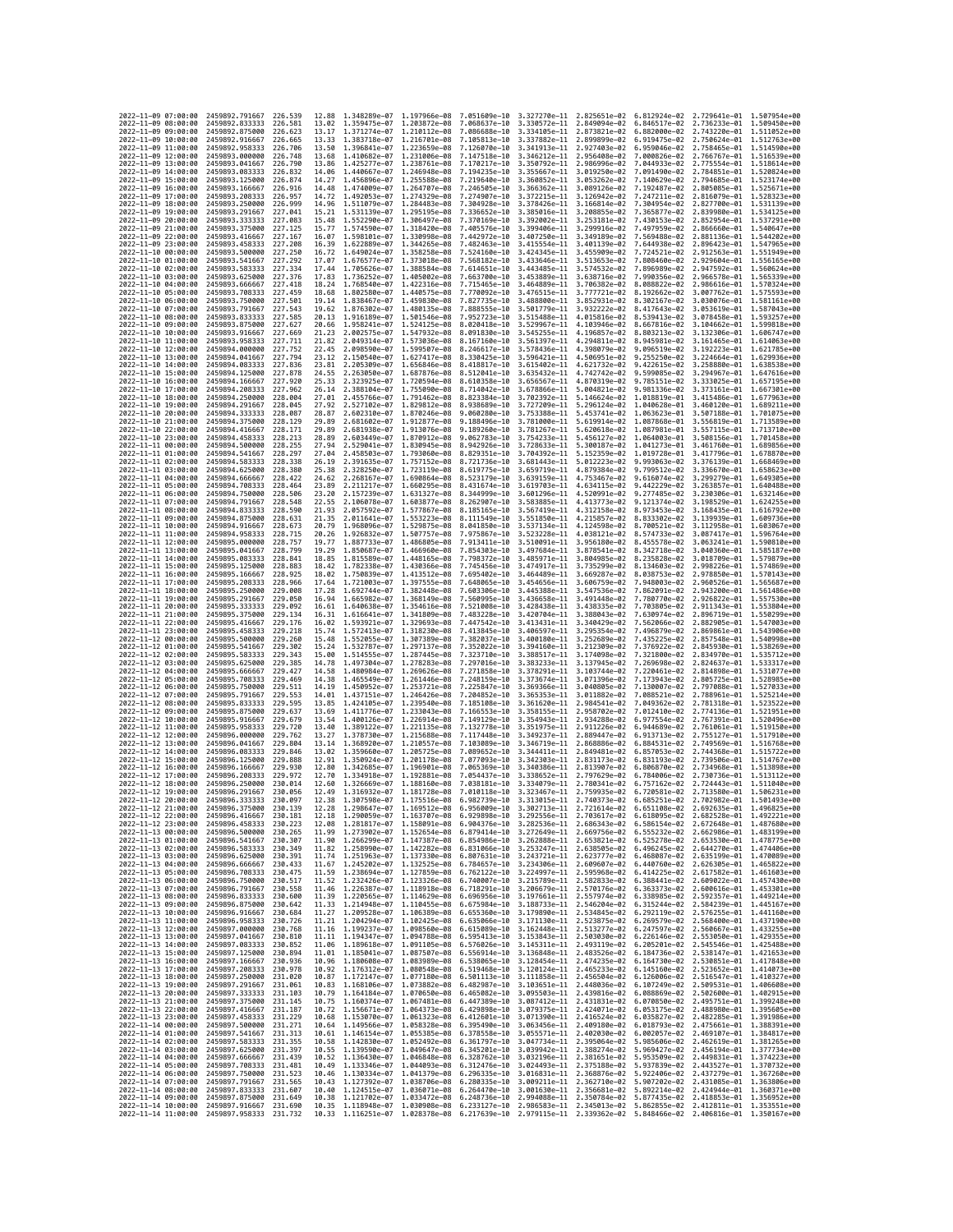| 2022-11-14 12:00:00                        |                     | 2459898.000000                                               | 231.774             | 10.30          | 1.113609e-07 1.025880e-08                              |                              | 6.202268e-10                                                                                                                                                                                                                                                                                                                                                                   | 2.971683e-11 2.333825e-02                              |                                                                  |                              | 5.834260e-02 2.400866e-01 1.346798e+00                 |                                           |
|--------------------------------------------|---------------------|--------------------------------------------------------------|---------------------|----------------|--------------------------------------------------------|------------------------------|--------------------------------------------------------------------------------------------------------------------------------------------------------------------------------------------------------------------------------------------------------------------------------------------------------------------------------------------------------------------------------|--------------------------------------------------------|------------------------------------------------------------------|------------------------------|--------------------------------------------------------|-------------------------------------------|
| 2022-11-14 13:00:00                        |                     | 2459898.041667                                               | 231.816             | 10.28          | 1.111020e-07 1.023413e-08                              |                              | 6.187010e-10                                                                                                                                                                                                                                                                                                                                                                   | 2.964285e-11 2.328398e-02                              |                                                                  | 5.820229e-02                 | 2.394959e-01                                           | 1,343445e+00                              |
| 2022-11-14 14:00:00                        |                     | 2459898.083333                                               | 231.858             | 10.25          | 1.108480e-07                                           | 1.020975e-08                 | 6.171860e-10                                                                                                                                                                                                                                                                                                                                                                   | 2.956921e-11                                           | 2.323075e-02                                                     | 5.806367e-02                 | 2.389095e-01                                           | 1.340108e+00                              |
| 2022-11-14 15:00:00<br>2022-11-14 16:00:00 |                     | 2459898.125000<br>2459898.166667                             | 231,900<br>231.942  | 10.23<br>10.21 | 1.105988e-07 1.018566e-08<br>1.103541e-07 1.016184e-08 |                              | 6.156816e-10<br>6.141874e-10                                                                                                                                                                                                                                                                                                                                                   | 2.949590e-11 2.317852e-02<br>2.942291e-11 2.312724e-02 |                                                                  | 5.792665e-02<br>5.779119e-02 | 2.383272e-01 1.336785e+00<br>2.377487e-01 1.333478e+00 |                                           |
| 2022-11-14 17:00:00                        |                     | 2459898.208333                                               | 231.984             | 10.19          | 1.101138e-07                                           | 1.013828e-08                 | 6.127030e-10                                                                                                                                                                                                                                                                                                                                                                   | 2.935024e-11 2.307688e-02                              |                                                                  | 5.765722e-02                 | 2.371742e-01 1.330184e+00                              |                                           |
| 2022-11-14 18:00:00                        |                     | 2459898.250000                                               | 232.026             | 10.17          | 1.098776e-07                                           | 1.011498e-08                 | 6.112281e-10                                                                                                                                                                                                                                                                                                                                                                   | 2.927788e-11                                           | 2.302739e-02                                                     | 5.752467e-02                 | 2.366032e-01                                           | 1.326904e+00                              |
| 2022-11-14 19:00:00                        |                     | 2459898.291667                                               | 232.068             | 10.15          | 1.096455e-07                                           | 1.009191e-08                 | 6.097625e-10                                                                                                                                                                                                                                                                                                                                                                   | 2.920581e-11                                           | 2.297873e-02                                                     | 5.739350e-02                 | 2.360359e-01                                           | 1.323638e+00                              |
| 2022-11-14 20:00:00                        |                     | 2459898.333333<br>2459898.375000                             | 232,110             | 10.13          | 1.094171e-07                                           | 1.006908e-08<br>1,004647e-08 | 6.083059e-10                                                                                                                                                                                                                                                                                                                                                                   | 2.913405e-11                                           | 2.293088e-02                                                     | 5.726365e-02                 | 2.354721e-01                                           | 1.320386e+00<br>1.317146e+00              |
| 2022-11-14 21:00:00<br>2022-11-14 22:00:00 |                     | 2459898.416667                                               | 232.152<br>232, 194 | 10.11<br>10.09 | 1.091924e-07<br>1.089712e-07                           | 1.002408e-08                 | 6.068579e-10<br>6.054184e-10                                                                                                                                                                                                                                                                                                                                                   | 2.906257e-11<br>2.899138e-11                           | 2.288379e-02<br>2.283743e-02                                     | 5.713507e-02<br>5.700772e-02 | 2.349116e-01<br>2.343543e-01                           | 1.313920e+00                              |
| 2022-11-14 23:00:00                        |                     | 2459898.458333                                               | 232.236             | 10.07          | 1.087534e-07                                           | 1.000189e-08                 | 6.039871e-10                                                                                                                                                                                                                                                                                                                                                                   | 2.892046e-11                                           | 2.279178e-02                                                     | 5.688154e-02                 | 2.338003e-01 1.310706e+00                              |                                           |
| 2022-11-15 00:00:00                        |                     | 2459898.500000                                               | 232.278             | 10.05          | 1.085388e-07                                           | 9.979906e-09                 | 6.025637e-10                                                                                                                                                                                                                                                                                                                                                                   | 2.884982e-11                                           | 2.274680e-02                                                     | 5.675651e-02                 | 2.332493e-01                                           | 1.307504e+00                              |
| 2022-11-15 01:00:00                        |                     | 2459898.541667                                               | 232.320             | 10.04          | 1.083273e-07                                           | 9.958114e-09                 | 6.011481e-10                                                                                                                                                                                                                                                                                                                                                                   | 2.877944e-11                                           | 2.270247e-02                                                     | 5.663257e-02                 | 2.327013e-01                                           | 1.304315e+00                              |
| 2022-11-15 02:00:00                        |                     | 2459898.583333                                               | 232,362             | 10.02          | 1.081187e-07                                           | 9.936507e-09                 | 5.997401e-10                                                                                                                                                                                                                                                                                                                                                                   | 2.870933e-11                                           | 2.265876e-02                                                     | 5.650969e-02                 | 2.321563e-01                                           | 1.301137e+00                              |
| 2022-11-15 03:00:00<br>2022-11-15 04:00:00 |                     | 2459898.625000<br>2459898.666667                             | 232.403<br>232.445  | 10.00<br>9.98  | 1.079130e-07<br>1.077100e-07                           | 9.915080e-09<br>9.893828e-09 | 5.983394e-10<br>5.969458e-10                                                                                                                                                                                                                                                                                                                                                   | 2.863948e-11<br>2.856988e-11                           | 2.261565e-02<br>2.257311e-02                                     | 5.638784e-02<br>5.626697e-02 | 2.316141e-01<br>2.310746e-01                           | 1.297972e+00<br>1.294817e+00              |
| 2022-11-15 05:00:00                        |                     | 2459898.708333                                               | 232.487             | 9.97           | 1.075096e-07                                           | 9.872743e-09                 | 5.955592e-10                                                                                                                                                                                                                                                                                                                                                                   | 2.850054e-11                                           | 2.253112e-02                                                     | 5.614706e-02                 | 2.305379e-01                                           | 1.291674e+00                              |
| 2022-11-15 06:00:00                        |                     | 2459898.750000                                               | 232.529             | 9.95           | 1.073118e-07                                           | 9.851820e-09                 | 5.941795e-10                                                                                                                                                                                                                                                                                                                                                                   | 2.843144e-11                                           | 2.248967e-02                                                     | 5.602808e-02                 |                                                        | 2.300038e-01 1.288543e+00                 |
| 2022-11-15 07:00:00                        |                     | 2459898.791667                                               | 232.571             | 9.94           | 1.071164e-07 9.831056e-09                              |                              | 5.928063e-10                                                                                                                                                                                                                                                                                                                                                                   | 2.836258e-11                                           | 2.244872e-02                                                     | 5.590998e-02                 | 2.294723e-01 1.285422e+00                              |                                           |
| 2022-11-15 08:00:00                        |                     | 2459898.833333                                               | 232.613             | 9.92           | 1.069234e-07                                           | 9.810443e-09                 | 5.914397e-10                                                                                                                                                                                                                                                                                                                                                                   | 2.829396e-11                                           | 2.240826e-02                                                     | 5.579276e-02                 | 2.289433e-01                                           | 1.282312e+00<br>1.279213e+00              |
| 2022-11-15 09:00:00<br>2022-11-15 10:00:00 |                     | 2459898.875000<br>2459898.916667                             | 232.655<br>232.697  | 9.90<br>9.89   | 1.067326e-07<br>1.065440e-07                           | 9.789978e-09<br>9.769657e-09 | 5.900795e-10<br>5.887254e-10                                                                                                                                                                                                                                                                                                                                                   | 2.822558e-11<br>2.815743e-11                           | 2.236827e-02<br>2.232875e-02                                     | 5.567638e-02<br>5.556081e-02 | 2.284167e-01<br>2.278926e-01                           | 1.276125e+00                              |
| 2022-11-15 11:00:00                        |                     | 2459898.958333                                               | 232,739             | 9.87           | 1.063575e-07                                           | 9.749475e-09                 | 5.873774e-10                                                                                                                                                                                                                                                                                                                                                                   | 2.808951e-11                                           | 2.228966e-02                                                     | 5.544603e-02                 | 2.273708e-01                                           | 1.273046e+00                              |
| 2022-11-15 12:00:00                        |                     | 2459899.000000                                               | 232.781             | 9.86           | 1.061730e-07                                           | 9.729428e-09                 | 5.860354e-10                                                                                                                                                                                                                                                                                                                                                                   | 2.802182e-11                                           | 2.225099e-02                                                     | 5.533202e-02                 | 2.268513e-01                                           | 1.269979e+00                              |
| 2022-11-15 13:00:00                        |                     | 2459899.041667                                               | 232,823             | 9.85           | 1.059904e-07                                           | 9.709512e-09                 | 5.846993e-10                                                                                                                                                                                                                                                                                                                                                                   | 2.795435e-11                                           | 2.221274e-02                                                     | 5.521876e-02                 | 2.263341e-01 1.266921e+00                              |                                           |
| 2022-11-15 14:00:00<br>2022-11-15 15:00:00 |                     | 2459899.083333<br>2459899.125000                             | 232.865<br>232.907  | 9.83<br>9.82   | 1.058098e-07<br>1.056310e-07                           | 9.689725e-09<br>9.670061e-09 | 5.833688e-10<br>5.820440e-10                                                                                                                                                                                                                                                                                                                                                   | 2.788710e-11<br>2.782008e-11                           | 2.217488e-02<br>2.213741e-02                                     | 5.510622e-02<br>5.499439e-02 | 2.258191e-01<br>2.253062e-01                           | 1.263873e+00<br>1.260835e+00              |
| 2022-11-15 16:00:00                        |                     | 2459899.166667                                               | 232.949             | 9.80           | 1.054539e-07                                           | 9.650518e-09                 | 5.807247e-10                                                                                                                                                                                                                                                                                                                                                                   | 2.775326e-11                                           | 2.210030e-02                                                     | 5.488325e-02                 | 2.247955e-01                                           | 1.257807e+00                              |
| 2022-11-15 17:00:00                        |                     | 2459899.208333                                               | 232.991             | 9.79           | 1.052786e-07                                           | 9.631094e-09                 | 5.794108e-10                                                                                                                                                                                                                                                                                                                                                                   | 2.768667e-11                                           | 2.206355e-02                                                     | 5.477279e-02                 |                                                        | 2.242869e-01 1.254789e+00                 |
| 2022-11-15 18:00:00                        |                     | 2459899.250000                                               | 233.033             | 9.78           | 1.051049e-07                                           | 9.611784e-09                 | 5.781023e-10                                                                                                                                                                                                                                                                                                                                                                   | 2.762028e-11                                           | 2.202716e-02                                                     | 5.466297e-02                 | 2.237804e-01                                           | 1.251780e+00                              |
| 2022-11-15 19:00:00                        |                     | 2459899.291667                                               | 233.075             | 9.76           | 1.049328e-07                                           | 9.592587e-09                 | 5.767990e-10                                                                                                                                                                                                                                                                                                                                                                   | 2.755411e-11                                           | 2.199109e-02                                                     | 5.455379e-02                 | 2.232759e-01                                           | 1.248781e+00                              |
| 2022-11-15 20:00:00<br>2022-11-15 21:00:00 |                     | 2459899.333333<br>2459899.375000                             | 233.117<br>233, 159 | 9.75<br>9.74   | 1.047623e-07<br>1.045933e-07                           | 9.573499e-09<br>9.554518e-09 | 5.755008e-10<br>5.742077e-10                                                                                                                                                                                                                                                                                                                                                   | 2.748814e-11<br>2.742238e-11                           | 2.195536e-02<br>2.191994e-02                                     | 5.444524e-02<br>5.433730e-02 | 2.227734e-01<br>2.222728e-01 1.242811e+00              | 1.245792e+00                              |
| 2022-11-15 22:00:00                        |                     | 2459899.416667                                               | 233,201             | 9.72           | 1.044258e-07                                           | 9.535642e-09                 | 5.729196e-10                                                                                                                                                                                                                                                                                                                                                                   | 2.735682e-11 2.188483e-02                              |                                                                  | 5.422995e-02                 | 2.217742e-01 1.239840e+00                              |                                           |
| 2022-11-15 23:00:00                        |                     | 2459899.458333                                               | 233.243             | 9.71           | 1.042597e-07                                           | 9.516869e-09                 | 5.716365e-10                                                                                                                                                                                                                                                                                                                                                                   | 2.729146e-11                                           | 2.185002e-02                                                     | 5.412318e-02                 | 2.212775e-01                                           | 1.236878e+00                              |
| 2022-11-16 00:00:00                        |                     | 2459899.500000                                               | 233,285             | 9.70           | 1.040950e-07                                           | 9.498196e-09                 | 5.703581e-10                                                                                                                                                                                                                                                                                                                                                                   | 2.722631e-11                                           | 2.181550e-02                                                     | 5.401698e-02                 | 2.207827e-01                                           | 1.233925e+00                              |
| 2022-11-16 01:00:00<br>2022-11-16 02:00:00 |                     | 2459899.541667<br>2459899.583333                             | 233.327<br>233.369  | 9.69<br>9.68   | 1.039316e-07<br>1.037696e-07                           | 9.479620e-09<br>9.461142e-09 | 5.690846e-10<br>5.678158e-10                                                                                                                                                                                                                                                                                                                                                   | 2.716135e-11<br>2.709659e-11                           | 2.178127e-02<br>2.174731e-02                                     | 5.391134e-02<br>5.380625e-02 | 2.202897e-01                                           | 1.230981e+00<br>2.197986e-01 1.228046e+00 |
| 2022-11-16 03:00:00                        |                     | 2459899.625000                                               | 233.411             | 9.66           | 1.036088e-07                                           | 9.442757e-09                 | 5.665517e-10                                                                                                                                                                                                                                                                                                                                                                   | 2.703202e-11                                           | 2.171362e-02                                                     | 5.370170e-02                 | 2.193092e-01                                           | 1.225120e+00                              |
| 2022-11-16 04:00:00                        |                     | 2459899.666667                                               | 233.453             | 9.65           | 1.034493e-07                                           | 9.424465e-09                 | 5.652922e-10                                                                                                                                                                                                                                                                                                                                                                   | 2.696765e-11                                           | 2.168019e-02                                                     | 5.359767e-02                 |                                                        | 2.188217e-01 1.222203e+00                 |
| 2022-11-16 05:00:00                        |                     | 2459899.708333                                               | 233.495             | 9.64           | 1.032911e-07                                           | 9.406264e-09                 | 5.640372e-10                                                                                                                                                                                                                                                                                                                                                                   | 2.690348e-11                                           | 2.164702e-02                                                     | 5.349416e-02                 | 2.183359e-01                                           | 1,219294e+00                              |
| 2022-11-16 06:00:00                        |                     | 2459899.750000                                               | 233.537             | 9.63           | 1.031340e-07                                           | 9.388153e-09                 | 5.627868e-10                                                                                                                                                                                                                                                                                                                                                                   | 2.683949e-11                                           | 2.161410e-02                                                     | 5.339116e-02                 | 2.178519e-01                                           | 1.216394e+00                              |
| 2022-11-16 07:00:00<br>2022-11-16 08:00:00 |                     | 2459899.791667<br>2459899.833333                             | 233.579<br>233.620  | 9.62<br>9.61   | 1.029781e-07<br>1.028233e-07                           | 9.370129e-09<br>9.352192e-09 | 5.615408e-10<br>5.602992e-10                                                                                                                                                                                                                                                                                                                                                   | 2.677569e-11<br>2.671209e-11                           | 2.158142e-02 5.328866e-02<br>2.154899e-02                        | 5.318665e-02                 | 2.173695e-01<br>2.168889e-01                           | 1.213503e+00<br>1.210620e+00              |
| 2022-11-16 09:00:00                        |                     | 2459899.875000                                               | 233,662             | 9.59           | 1.026696e-07                                           | 9.334340e-09                 | 5.590619e-10                                                                                                                                                                                                                                                                                                                                                                   | 2.664867e-11                                           | 2.151678e-02                                                     | 5.308512e-02                 | 2.164100e-01                                           | 1.207746e+00                              |
| 2022-11-16 10:00:00                        |                     | 2459899.916667                                               | 233.704             | 9.58           | 1.025171e-07                                           | 9.316571e-09                 | 5.578290e-10                                                                                                                                                                                                                                                                                                                                                                   | 2.658543e-11                                           | 2.148481e-02                                                     | 5.298407e-02                 | 2.159327e-01                                           | 1.204880e+00                              |
| 2022-11-16 11:00:00                        |                     | 2459899.958333                                               | 233.746             | 9.57           | 1.023656e-07                                           | 9.298885e-09                 | 5.566004e-10                                                                                                                                                                                                                                                                                                                                                                   | 2.652239e-11                                           | 2.145306e-02                                                     | 5.288349e-02                 | 2.154571e-01                                           | 1.202023e+00                              |
| 2022-11-16 12:00:00                        |                     | 2459900.000000                                               | 233.788             | 9.56           | 1.022151e-07 9.281280e-09                              |                              | 5.553760e-10                                                                                                                                                                                                                                                                                                                                                                   | 2.645952e-11                                           | 2.142153e-02                                                     | 5.278337e-02                 | 2.149832e-01 1.199174e+00                              |                                           |
| 2022-11-16 13:00:00<br>2022-11-16 14:00:00 |                     | 2459900.041667<br>2459900.083333                             | 233.830<br>233.872  | 9.55<br>9.54   | 1.020657e-07<br>1.019173e-07                           | 9.263756e-09<br>9.246311e-09 | 5.541558e-10<br>5.529397e-10                                                                                                                                                                                                                                                                                                                                                   | 2.639684e-11<br>2.633434e-11                           | 2.139022e-02<br>2.135912e-02                                     | 5.268371e-02<br>5.258449e-02 | 2.145108e-01<br>2.140401e-01                           | 1.196333e+00<br>1.193500e+00              |
| 2022-11-16 15:00:00                        |                     | 2459900.125000                                               | 233.914             | 9.53           | 1.017699e-07                                           | 9.228943e-09                 | 5.517278e-10                                                                                                                                                                                                                                                                                                                                                                   | 2.627203e-11                                           | 2.132823e-02                                                     | 5.248573e-02                 | 2.135710e-01 1.190676e+00                              |                                           |
| 2022-11-16 16:00:00                        |                     | 2459900.166667                                               | 233.956             | 9.52           | 1.016235e-07                                           | 9.211653e-09                 | 5.505200e-10                                                                                                                                                                                                                                                                                                                                                                   | 2.620989e-11                                           | 2.129754e-02                                                     | 5.238740e-02                 | 2.131034e-01                                           | 1.187860e+00                              |
| 2022-11-16 17:00:00                        |                     | 2459900.208333                                               | 233,998             | 9.51           | 1.014780e-07                                           | 9.194440e-09                 | 5.493162e-10                                                                                                                                                                                                                                                                                                                                                                   | 2.614793e-11                                           | 2.126705e-02                                                     | 5.228950e-02                 | 2.126375e-01                                           | 1.185052e+00                              |
| 2022-11-16 18:00:00<br>2022-11-16 19:00:00 |                     | 2459900.250000                                               | 234,040<br>234,082  | 9.50<br>9.49   | 1.013335e-07                                           | 9.177301e-09                 | 5.481165e-10                                                                                                                                                                                                                                                                                                                                                                   |                                                        | 2.608615e-11 2.123677e-02<br>2.120667e-02                        | 5.219203e-02                 | 2.121730e-01 1.182252e+00                              | 1.179460e+00                              |
| 2022-11-16 20:00:00                        |                     | 2459900.291667<br>2459900.333333                             | 234,124             | 9.48           | 1.011899e-07 9.160237e-09<br>1.010472e-07              | 9.143247e-09                 | 5.469207e-10<br>5.457290e-10                                                                                                                                                                                                                                                                                                                                                   | 2.602455e-11<br>2.596313e-11                           | 2.117677e-02                                                     | 5.209499e-02<br>5.199836e-02 | 2.117102e-01<br>2.112489e-01                           | 1.176677e+00                              |
| 2022-11-16 21:00:00                        |                     | 2459900.375000                                               | 234.166             | 9.47           | 1.009055e-07                                           | 9.126330e-09                 | 5.445412e-10                                                                                                                                                                                                                                                                                                                                                                   | 2.590188e-11                                           | 2.114706e-02                                                     | 5.190215e-02                 | 2.107891e-01                                           | 1.173901e+00                              |
| 2022-11-16 22:00:00                        |                     | 2459900.416667                                               | 234.208             | 9.46           | 1.007646e-07                                           | 9.109485e-09                 | 5.433573e-10                                                                                                                                                                                                                                                                                                                                                                   | 2.584081e-11                                           | 2.111754e-02 5.180635e-02                                        |                              | 2.103308e-01 1.171133e+00                              |                                           |
| 2022-11-16 23:00:00                        |                     | 2459900.458333                                               | 234.250             | 9.45           | 1.006246e-07                                           | 9.092711e-09                 | 5.421773e-10                                                                                                                                                                                                                                                                                                                                                                   |                                                        | 2.577991e-11 2.108820e-02                                        | 5.171096e-02                 | 2.098740e-01                                           | 1.168373e+00                              |
| 2022-11-17 00:00:00<br>2022-11-17 01:00:00 |                     | 2459900.500000<br>2459900.541667                             | 234.292<br>234,334  | 9.44<br>9.43   | 1.004855e-07<br>1.003472e-07                           | 9.076009e-09<br>9.059376e-09 | 5.410012e-10<br>5.398289e-10                                                                                                                                                                                                                                                                                                                                                   | 2.571919e-11<br>2.565864e-11                           | 2.105904e-02<br>2.103007e-02                                     | 5.161597e-02<br>5.152138e-02 | 2.094188e-01<br>2.089650e-01                           | 1.165621e+00<br>1.162877e+00              |
| 2022-11-17 02:00:00                        |                     | 2459900.583333                                               | 234.376             | 9.42           | 1.002098e-07                                           | 9.042814e-09                 | 5.386605e-10                                                                                                                                                                                                                                                                                                                                                                   | 2.559826e-11                                           | 2.100127e-02                                                     | 5.142719e-02                 | 2.085127e-01                                           | 1.160140e+00                              |
| 2022-11-17 03:00:00                        |                     | 2459900.625000                                               | 234,418             | 9.39           | 9.990066e-08                                           | 9.017047e-09                 | 5.372173e-10                                                                                                                                                                                                                                                                                                                                                                   | 2.553207e-11                                           | 2.093648e-02                                                     | 5.128065e-02                 | 2.079540e-01 1.157141e+00                              |                                           |
| 2022-11-17 04:00:00                        |                     | 2459900.666667                                               | 234.460             | 9.33           | 9.937107e-08                                           | 8.979455e-09                 | 5.354205e-10                                                                                                                                                                                                                                                                                                                                                                   | 2.545839e-11                                           | 2.082550e-02                                                     | 5.106686e-02                 | 2.072585e-01                                           | 1.153801e+00                              |
| 2022-11-17 05:00:00                        |                     | 2459900.708333                                               | 234,502             | 9.27           | 9.884701e-08                                           | 8.942183e-09                 | 5.336352e-10                                                                                                                                                                                                                                                                                                                                                                   | 2.538504e-11                                           | 2.071567e-02                                                     | 5.085490e-02                 | 2.065674e-01                                           | 1.150477e+00                              |
| 2022-11-17 06:00:00<br>2022-11-17 07:00:00 |                     | 2459900.750000<br>2459900.791667                             | 234.544<br>234.586  | 9.21<br>9.16   | 9.832840e-08<br>9.781516e-08                           | 8.905229e-09<br>8.868587e-09 | 5.318610e-10<br>5.300980e-10                                                                                                                                                                                                                                                                                                                                                   | 2.531202e-11<br>2.523932e-11                           | 2.060698e-02<br>2.049942e-02                                     | 5.064473e-02<br>5.043635e-02 | 2.058806e-01<br>2.051982e-01                           | 1.147167e+00<br>1.143873e+00              |
| 2022-11-17 08:00:00                        |                     | 2459900.833333                                               | 234.628             | 9.10           | 9.730721e-08                                           | 8.832253e-09                 | 5.283459e-10                                                                                                                                                                                                                                                                                                                                                                   | 2.516695e-11                                           | 2.039297e-02                                                     | 5.022971e-02                 | 2.045200e-01                                           | 1.140593e+00                              |
| 2022-11-17 09:00:00                        |                     | 2459900.875000                                               | 234.670             | 9.04           | 9.680449e-08 8.796223e-09                              |                              | 5.266047e-10                                                                                                                                                                                                                                                                                                                                                                   | 2.509491e-11                                           | 2.028761e-02                                                     | 5.002481e-02                 | 2.038460e-01 1.137328e+00                              |                                           |
| 2022-11-17 10:00:00                        |                     | 2459900.916667                                               | 234,712             | 8.99           | 9.630691e-08                                           | 8.760494e-09                 | 5.248742e-10                                                                                                                                                                                                                                                                                                                                                                   | 2.502318e-11                                           | 2.018333e-02                                                     | 4.982162e-02                 | 2.031761e-01 1.134077e+00                              |                                           |
| 2022-11-17 11:00:00<br>2022-11-17 12:00:00 |                     | 2459900.958333<br>2459901.000000                             | 234.754<br>234.796  | 8.93<br>8.88   | 9.581441e-08<br>9.532691e-08                           | 8.725061e-09<br>8.689922e-09 | 5.231544e-10<br>5.214450e-10                                                                                                                                                                                                                                                                                                                                                   | 2.495177e-11<br>2.488067e-11                           | 2.008012e-02<br>1.997795e-02                                     | 4.962011e-02<br>4.942027e-02 | 2.025103e-01<br>2.018487e-01                           | 1.130841e+00<br>1.127618e+00              |
| 2022-11-17 13:00:00                        |                     | 2459901.041667                                               | 234.838             | 8.82           | 9.484436e-08                                           | 8.655071e-09                 | 5.197460e-10                                                                                                                                                                                                                                                                                                                                                                   | 2.480988e-11                                           | 1.987682e-02                                                     | 4.922206e-02                 | 2.011910e-01                                           | 1.124410e+00                              |
| 2022-11-17 14:00:00                        |                     | 2459901.083333                                               | 234,880             | 8.77           | 9.436667e-08                                           | 8.620505e-09                 | 5.180573e-10                                                                                                                                                                                                                                                                                                                                                                   | 2.473941e-11                                           | 1.977671e-02                                                     | 4.902549e-02 2.005373e-01    |                                                        | 1.121216e+00                              |
| 2022-11-17 15:00:00                        |                     | 2459901.125000                                               | 234.922             | 8.72           | 9.389379e-08                                           | 8.586221e-09                 | 5.163787e-10                                                                                                                                                                                                                                                                                                                                                                   | 2.466923e-11                                           | 1.967761e-02                                                     | 4.883051e-02                 | 1.998875e-01                                           | 1.118036e+00                              |
| 2022-11-17 16:00:00<br>2022-11-17 17:00:00 |                     | 2459901.166667<br>2459901.208333                             | 234.964<br>235,006  | 8.67<br>8.62   | 9.342565e-08<br>9.296218e-08                           | 8.552215e-09<br>8.518484e-09 | 5.147101e-10<br>5.130515e-10                                                                                                                                                                                                                                                                                                                                                   | 2.452979e-11                                           | 2.459936e-11 1.957950e-02<br>1.948237e-02                        | 4.863712e-02<br>4.844528e-02 | 1.985996e-01                                           | 1.992416e-01 1.114869e+00<br>1.111716e+00 |
| 2022-11-17 18:00:00                        |                     | 2459901.250000                                               | 235,048             | 8.57           | 9.250332e-08                                           | 8.485023e-09                 | 5.114027e-10                                                                                                                                                                                                                                                                                                                                                                   | 2.446052e-11                                           | 1.938620e-02                                                     | 4.825499e-02                 | 1.979613e-01                                           | 1.108577e+00                              |
| 2022-11-17 19:00:00                        |                     | 2459901.291667                                               | 235.090             | 8.51           | 9.204901e-08                                           | 8.451831e-09                 | 5.097636e-10                                                                                                                                                                                                                                                                                                                                                                   | 2.439154e-11                                           | 1.929099e-02                                                     | 4.806622e-02                 | 1.973269e-01                                           | 1.105451e+00                              |
| 2022-11-17 20:00:00                        |                     | 2459901.333333                                               | 235.132             | 8.47           | 9.159919e-08                                           | 8.418903e-09                 | 5.081341e-10                                                                                                                                                                                                                                                                                                                                                                   |                                                        | 2.432286e-11 1.919672e-02                                        | 4.787896e-02                 | 1,966961e-01 1,102338e+00                              |                                           |
| 2022-11-17 21:00:00                        |                     | 2459901.375000                                               | 235.174<br>235.216  | 8.42           | 9.115379e-08                                           | 8.386236e-09                 | 5.065142e-10                                                                                                                                                                                                                                                                                                                                                                   | 2.425447e-11 1.910338e-02                              |                                                                  | 4.769318e-02 1.960690e-01    |                                                        | 1.099238e+00                              |
| 2022-11-17 22:00:00<br>2022-11-17 23:00:00 |                     | 2459901.416667<br>2459901.458333                             | 235, 258            | 8.37<br>8.32   | 9.071277e-08<br>9.027605e-08                           | 8.353827e-09<br>8.321673e-09 | 5.049036e-10<br>5.033024e-10                                                                                                                                                                                                                                                                                                                                                   | 2.418636e-11<br>2.411854e-11                           | 1.901095e-02<br>1.891943e-02                                     | 4.750887e-02<br>4.732601e-02 | 1.954456e-01<br>1.948257e-01                           | 1.096151e+00<br>1.093078e+00              |
| 2022-11-18 00:00:00                        |                     | 2459901.500000                                               | 235.300             | 8.27           | 8.984359e-08 8.289770e-09                              |                              | 5.017104e-10                                                                                                                                                                                                                                                                                                                                                                   |                                                        | 2.405101e-11 1.882880e-02 4.714457e-02 1.942095e-01 1.090017e+00 |                              |                                                        |                                           |
| 2022-11-18 01:00:00                        |                     | 2459901.541667                                               | 235.342             | 8.22           |                                                        |                              | 8.941533e-08 8.258116e-09 5.001275e-10 2.398375e-11 1.873904e-02 4.696456e-02 1.935968e-01 1.086969e+00                                                                                                                                                                                                                                                                        |                                                        |                                                                  |                              |                                                        |                                           |
| 2022-11-18 02:00:00                        |                     | 2459901.583333                                               | 233.384             | 8.18           | 8.899121e-08                                           | 8.226708e-09                 | 4.985536e-10                                                                                                                                                                                                                                                                                                                                                                   | 2.391678e-11                                           | 1.865016e-02                                                     | 4.678593e-02                 | 1.929875e-01                                           | 1.083934e+00                              |
| 2022-11-18 03:00:00<br>2022-11-18 04:00:00 |                     | 2459901.625000 235.426<br>2459901.666667 235.468             |                     | 8.13<br>8.09   |                                                        |                              | 8.857117e-08 8.195542e-09 4.969887e-10 2.385008e-11 1.856213e-02 4.660869e-02 1.923817e-01 1.080911e+00<br>8.815517e-08 8.164616e-09 4.954326e-10 2.378366e-11 1.847495e-02 4.643281e-02 1.917794e-01 1.077901e+00                                                                                                                                                             |                                                        |                                                                  |                              |                                                        |                                           |
| 2022-11-18 05:00:00                        |                     | 2459901.708333 235.510                                       |                     | 8.04           |                                                        |                              |                                                                                                                                                                                                                                                                                                                                                                                |                                                        |                                                                  |                              |                                                        |                                           |
| 2022-11-18 06:00:00                        |                     | 2459901.750000 235.552                                       |                     | 8.00           |                                                        |                              | $\texttt{8.774316e-08} \quad \texttt{8.133927e-09} \quad \texttt{4.938852e-10} \quad \texttt{2.371751e-11} \quad \texttt{1.838860e-02} \quad \texttt{4.625828e-02} \quad \texttt{1.911804e-01} \quad \texttt{1.074903e+00} \quad \texttt{3.71751e-11} \quad \texttt{1.836360e-02} \quad \texttt{4.608508e-02} \quad \texttt{1.905848$                                          |                                                        |                                                                  |                              |                                                        |                                           |
| 2022-11-18 07:00:00                        |                     | 2459901.791667 235.594                                       |                     |                |                                                        |                              | 7.95 8.693086e-08 8.073248e-09 4.908165e-10 2.358602e-11 1.821836e-02 4.591320e-02 1.899925e-01 1.068944e+00                                                                                                                                                                                                                                                                   |                                                        |                                                                  |                              |                                                        |                                           |
| 2022-11-18 08:00:00<br>2022-11-18 09:00:00 |                     | 2459901.833333 235.636<br>2459901.875000                     | 235.679             | 7.91<br>7.87   |                                                        |                              | 8.653048e-08 8.043253e-09 4.892949e-10 2.352068e-11 1.813446e-02 4.574261e-02 1.894035e-01 1.065982e+00<br>8.613388e-08 8.013483e-09 4.877817e-10 2.345560e-11 1.805134e-02 4.557331e-02 1.888178e-01 1.063033e+00                                                                                                                                                             |                                                        |                                                                  |                              |                                                        |                                           |
| 2022-11-18 10:00:00                        |                     | 2459901.916667                                               | 235.721             | 7.82           |                                                        |                              | 8.574101e-08 7.983937e-09 4.862768e-10 2.339079e-11 1.796900e-02 4.540528e-02 1.882352e-01 1.060095e+00                                                                                                                                                                                                                                                                        |                                                        |                                                                  |                              |                                                        |                                           |
| 2022-11-18 11:00:00                        |                     | 2459901.958333 235.763                                       |                     |                |                                                        |                              | 7.78 8.535182e-08 7.954611e-09 4.847802e-10 2.332623e-11 1.788744e-02 4.523850e-02 1.876559e-01 1.057169e+00                                                                                                                                                                                                                                                                   |                                                        |                                                                  |                              |                                                        |                                           |
| 2022-11-18 12:00:00                        |                     | 2459902.000000                                               | 235.805             | 7.74           |                                                        |                              | 8.496627e-08 7.925503e-09 4.832917e-10 2.326193e-11 1.780664e-02 4.507296e-02 1.870797e-01 1.054256e+00                                                                                                                                                                                                                                                                        |                                                        |                                                                  |                              |                                                        |                                           |
| 2022-11-18 13:00:00                        |                     | 2459902.041667                                               | 235.847             |                |                                                        |                              | 7.70 8.458431e-08 7.896611e-09 4.818114e-10 2.319790e-11 1.772659e-02 4.490865e-02 1.865067e-01 1.051353e+00<br>7.66 8.420589e-08 7.867932e-09 4.803390e-10 2.313411e-11 1.764729e-02 4.474554e-02 1.859367e-01 1.048463e+00                                                                                                                                                   |                                                        |                                                                  |                              |                                                        |                                           |
| 2022-11-18 14:00:00<br>2022-11-18 15:00:00 |                     | 2459902.083333 235.889<br>2459902.125000 235.931             |                     |                |                                                        |                              | 7.62 8.383098e-08 7.839463e-09 4.788746e-10 2.307058e-11 1.756871e-02 4.458364e-02 1.853699e-01 1.045583e+00                                                                                                                                                                                                                                                                   |                                                        |                                                                  |                              |                                                        |                                           |
| 2022-11-18 16:00:00                        |                     | 2459902.166667                                               | 235.973             |                |                                                        |                              |                                                                                                                                                                                                                                                                                                                                                                                |                                                        |                                                                  |                              |                                                        |                                           |
| 2022-11-18 17:00:00                        |                     | 2459902.208333                                               | 236.015             |                |                                                        |                              | 7.58 8.345952e-08 7.811202e-09 4.774180e-10 2.300731e-11 1.749086e-02 4.442292e-02 1.848060e-01 1.042715e+00<br>7.54 8.309147e-08 7.783147e-09 4.759692e-10 2.294428e-11 1.741373e-02 4.426337e-02 1.842452e-01 1.039859e+00                                                                                                                                                   |                                                        |                                                                  |                              |                                                        |                                           |
| 2022-11-18 18:00:00                        |                     | 2459902.250000 236.057                                       |                     |                |                                                        |                              | 7.50 8.272679e-08 7.755296e-09 4.745281e-10 2.288150e-11 1.733731e-02 4.410498e-02 1.836874e-01 1.037014e+00                                                                                                                                                                                                                                                                   |                                                        |                                                                  |                              |                                                        |                                           |
| 2022-11-18 19:00:00<br>2022-11-18 20:00:00 |                     | 2459902.291667<br>2459902.333333                             | 236.099<br>236.141  |                |                                                        |                              | 7.46 8.236544e-08 7.727646e-09 4.730947e-10 2.281896e-11 1.726158e-02 4.394773e-02 1.831325e-01 1.034180e+00                                                                                                                                                                                                                                                                   |                                                        |                                                                  |                              |                                                        |                                           |
| 2022-11-18 21:00:00                        |                     | 2459902.375000 236.183                                       |                     |                |                                                        |                              | 7.42 8.200738e-08 7.700194e-09 4.716688e-10 2.275667e-11 1.718654e-02 4.379161e-02 1.825806e-01 1.031357e+00<br>7.38 8.165256e-08 7.672940e-09 4.702505e-10 2.269463e-11 1.711218e-02 4.363661e-02 1.820315e-01 1.028545e+00                                                                                                                                                   |                                                        |                                                                  |                              |                                                        |                                           |
| 2022-11-18 22:00:00                        |                     | 2459902.416667 236.225                                       |                     |                |                                                        |                              | 7.34 8.130095e-08 7.645879e-09 4.688395e-10 2.263282e-11 1.703849e-02 4.348272e-02 1.814853e-01 1.025744e+00                                                                                                                                                                                                                                                                   |                                                        |                                                                  |                              |                                                        |                                           |
| 2022-11-18 23:00:00                        |                     | 2459902.458333 236.267<br>2459902.500000 236.309             |                     | 7.31           |                                                        |                              | 8.095250e-08 7.619012e-09 4.674359e-10 2.257126e-11 1.696546e-02 4.332992e-02 1.809420e-01 1.022953e+00                                                                                                                                                                                                                                                                        |                                                        |                                                                  |                              |                                                        |                                           |
| 2022-11-19 00:00:00                        |                     |                                                              | 236.309             | 7.27           |                                                        |                              | 8.060718e-08 7.592334e-09 4.660396e-10 2.250993e-11 1.689309e-02 4.317820e-02 1.804015e-01 1.020174e+00                                                                                                                                                                                                                                                                        |                                                        |                                                                  |                              |                                                        |                                           |
| 2022-11-19 01:00:00<br>2022-11-19 02:00:00 |                     | 2459902.541667<br>2459902.583333 236.393                     | 236.351             | 7.23           |                                                        |                              | 8.026495e-08 7.565844e-09 4.646506e-10 2.244884e-11 1.682137e-02 4.302755e-02 1.798638e-01 1.017405e+00<br>7.20 7.992577e-08 7.539541e-09 4.632687e-10 2.238799e-11 1.675029e-02 4.287796e-02 1.793289e-01 1.014647e+00                                                                                                                                                        |                                                        |                                                                  |                              |                                                        |                                           |
| 2022-11-19 03:00:00                        |                     | 2459902.625000                                               | 236.435             |                |                                                        |                              |                                                                                                                                                                                                                                                                                                                                                                                |                                                        |                                                                  |                              |                                                        |                                           |
| 2022-11-19 04:00:00                        |                     | 2459902.666667                                               | 236.477             |                |                                                        |                              | 7.16 7.958961e-08 7.513422e-09 4.618939e-10 2.232737e-11 1.667984e-02 4.272942e-02 1.787967e-01 1.011900e+00<br>7.13 7.925642e-08 7.487484e-09 4.605261e-10 2.226698e-11 1.661001e-02 4.258191e-02 1.782673e-01 1.009163e+00                                                                                                                                                   |                                                        |                                                                  |                              |                                                        |                                           |
| 2022-11-19 05:00:00                        |                     | 2459902.708333 236.519                                       |                     |                |                                                        |                              | 7.09 7.892618e-08 7.461727e-09 4.591654e-10 2.220682e-11 1.654080e-02 4.243543e-02 1.777405e-01 1.006437e+00                                                                                                                                                                                                                                                                   |                                                        |                                                                  |                              |                                                        |                                           |
| 2022-11-19 06:00:00<br>2022-11-19 07:00:00 |                     | 2459902.750000 236.561<br>2459902.791667                     | 236.603             |                |                                                        |                              | 7.06 7.859884e-08 7.436148e-09 4.578115e-10 2.214689e-11 1.647220e-02 4.228996e-02 1.772165e-01 1.003721e+00<br>7.827437e-08 7.410745e-09 4.564645e-10 2.208719e-11 1.640420e-02 4.214549e-02 1.766950e-01 1.001015e+00                                                                                                                                                        |                                                        |                                                                  |                              |                                                        |                                           |
| 2022-11-19 08:00:00                        |                     | 2459902.833333 236.645                                       |                     | 7.02           |                                                        |                              | 6.99 7.795274e-08 7.385517e-09 4.551243e-10 2.202771e-11 1.633679e-02 4.200201e-02 1.761763e-01 9.983193e-01                                                                                                                                                                                                                                                                   |                                                        |                                                                  |                              |                                                        |                                           |
| 2022-11-19 09:00:00                        |                     | 2459902.875000 236.687                                       |                     |                |                                                        |                              | 6.95 7.763392e-08 7.360461e-09 4.537908e-10 2.196846e-11 1.626998e-02 4.185952e-02 1.756601e-01 9.956340e-01                                                                                                                                                                                                                                                                   |                                                        |                                                                  |                              |                                                        |                                           |
| 2022-11-19 10:00:00                        |                     | 2459902.916667                                               | 236.729             | 6.92           |                                                        |                              | 7.731786e-08 7.335576e-09 4.524640e-10 2.190943e-11 1.620374e-02 4.171799e-02 1.751465e-01 9.929588e-01<br>7.700455e-08 7.310860e-09 4.511439e-10 2.185063e-11 1.613808e-02 4.157743e-02 1.746355e-01 9.902937e-01                                                                                                                                                             |                                                        |                                                                  |                              |                                                        |                                           |
| 2022-11-19 11:00:00                        |                     | 2459902.958333 236.771                                       |                     | 6.89           |                                                        |                              | 6.85 7.669394e-08 7.286311e-09 4.498303e-10 2.179205e-11 1.607298e-02 4.143782e-02 1.741270e-01 9.876386e-01                                                                                                                                                                                                                                                                   |                                                        |                                                                  |                              |                                                        |                                           |
|                                            |                     |                                                              |                     |                |                                                        |                              |                                                                                                                                                                                                                                                                                                                                                                                |                                                        |                                                                  |                              |                                                        |                                           |
|                                            | 2022-11-19 12:00:00 | 2459903.000000 236.813                                       |                     |                |                                                        |                              |                                                                                                                                                                                                                                                                                                                                                                                |                                                        |                                                                  |                              |                                                        |                                           |
| 2022-11-19 13:00:00<br>2022-11-19 14:00:00 |                     | 2459903.041667 236.855<br>2459903.083333                     | 236.898             |                |                                                        |                              | 6.82 7.638600e-08 7.261927e-09 4.485232e-10 2.173368e-11 1.600845e-02 4.129915e-02 1.736210e-01 9.849935e-01                                                                                                                                                                                                                                                                   |                                                        |                                                                  |                              |                                                        |                                           |
| 2022-11-19 15:00:00                        |                     | 2459903.125000<br>2022-11-19 16:00:00 2459903.166667 236.982 | 236.940             |                |                                                        |                              | $\begin{array}{cccccccc} 6.79 & 7.608071e-08 & 7.237707e-09 & 4.472226e-10 & 2.167553e-11 & 1.594447e-02 & 4.116141e-02 & 1.731176e-01 & 9.823582e-01 \\ 6.76 & 7.577803e-08 & 7.213650e-09 & 4.459284e-10 & 2.161760e-11 & 1.588103e-02 & 4.102459e-02 & 1.7$<br>6.73 7.547793e-08 7.189753e-09 4.446406e-10 2.155989e-11 1.581814e-02 4.088869e-02 1.721181e-01 9.771171e-01 |                                                        |                                                                  |                              |                                                        |                                           |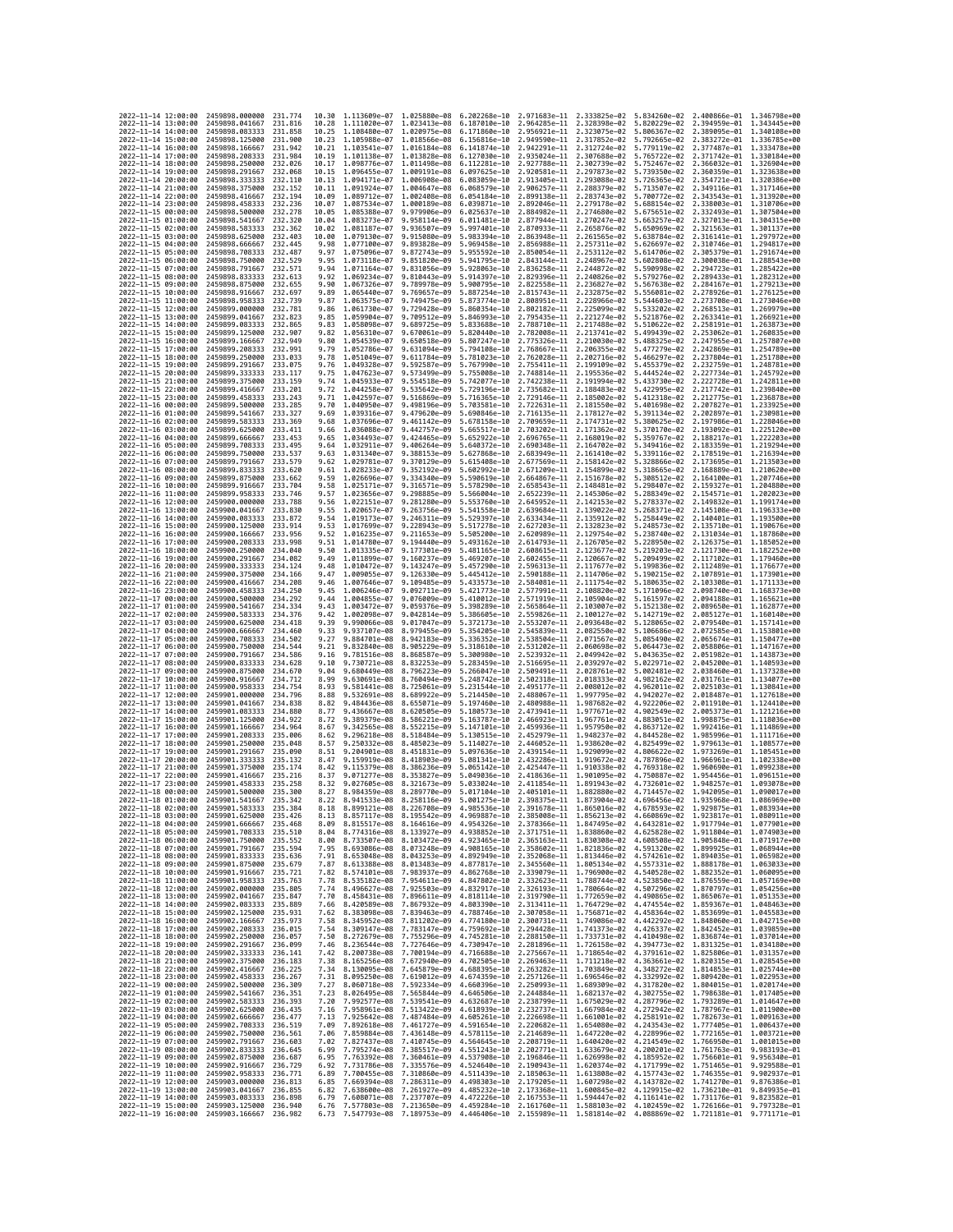| 2022-11-19 17:00:00                        |          | 2459903.208333                                                       | 237.024             | 6.69         | 7.518039e-08                 | 7.166014e-09                             | 4.433590e-10                 |              | 2.150239e-11 1.575578e-02 4.075369e-02                              |                                                                                                                                                                                                                                                                | 1.716220e-01                              | 9.745112e-01                 |
|--------------------------------------------|----------|----------------------------------------------------------------------|---------------------|--------------|------------------------------|------------------------------------------|------------------------------|--------------|---------------------------------------------------------------------|----------------------------------------------------------------------------------------------------------------------------------------------------------------------------------------------------------------------------------------------------------------|-------------------------------------------|------------------------------|
| 2022-11-19 18:00:00                        |          | 2459903.250000                                                       | 237.066             | 6.66         | 7.488537e-08                 | 7.142433e-09                             | 4.420838e-10                 |              | 2.144510e-11 1.569395e-02                                           | 4.061958e-02                                                                                                                                                                                                                                                   | 1.711283e-01                              | $9.719149e - 01$             |
| 2022-11-19 19:00:00                        |          | 2459903.291667                                                       | 237,108             | 6.63         | 7.459284e-08                 | 7.119008e-09                             | 4.408147e-10                 |              | 2.138803e-11 1.563265e-02                                           | 4.048636e-02 1.706371e-01                                                                                                                                                                                                                                      |                                           | 9.693282e-01                 |
| 2022-11-19 20:00:00                        |          | 2459903.333333                                                       | 237.150             | 6.60         | 7.430278e-08 7.095737e-09    |                                          | 4.395518e-10                 |              |                                                                     | 2.133117e-11 1.557186e-02 4.035401e-02 1.701482e-01                                                                                                                                                                                                            |                                           | 9.667511e-01                 |
| 2022-11-19 21:00:00                        |          | 2459903.375000                                                       | 237, 192            | 6.57         | 7.401516e-08 7.072618e-09    |                                          | 4.382950e-10                 |              | 2.127451e-11 1.551158e-02 4.022253e-02                              |                                                                                                                                                                                                                                                                | 1.696617e-01                              | 9.641834e-01                 |
| 2022-11-19 22:00:00                        |          | 2459903.416667                                                       | 237.234             | 6.54         | 7.372994e-08                 | 7.049650e-09                             | 4.370443e-10                 |              | 2.121807e-11 1.545181e-02                                           | 4.009191e-02                                                                                                                                                                                                                                                   | 1,691776e-01                              | 9.616252e-01                 |
| 2022-11-19 23:00:00<br>2022-11-20 00:00:00 |          | 2459903.458333<br>2459903.500000                                     | 237.276<br>237, 318 | 6.51<br>6.48 | 7.344712e-08<br>7.316664e-08 | 7.026832e-09<br>7.004162e-09             | 4.357996e-10<br>4.345608e-10 | 2.116183e-11 | 1.539254e-02<br>2.110580e-11 1.533376e-02                           | 3.996215e-02<br>3.983322e-02                                                                                                                                                                                                                                   | 1.686958e-01<br>1.682162e-01              | 9.590765e-01<br>9.565370e-01 |
| 2022-11-20 01:00:00                        |          | 2459903.541667                                                       | 237,360             | 6.45         | 7.288851e-08                 | 6.981639e-09                             | 4.333280e-10                 |              | 2.104997e-11 1.527547e-02                                           | 3.970513e-02                                                                                                                                                                                                                                                   | 1.677390e-01                              | 9.540069e-01                 |
| 2022-11-20 02:00:00                        |          | 2459903.583333                                                       | 237,402             | 6.43         | 7.261267e-08                 | 6.959262e-09                             | 4.321011e-10                 | 2.099434e-11 | 1.521766e-02                                                        | 3.957787e-02                                                                                                                                                                                                                                                   | 1.672641e-01                              | 9.514859e-01                 |
| 2022-11-20 03:00:00                        |          | 2459903.625000                                                       | 237,444             | 6.40         | 7.233912e-08                 | 6.937028e-09                             | 4.308800e-10                 |              | 2.093892e-11 1.516033e-02                                           | 3.945142e-02                                                                                                                                                                                                                                                   | 1.667914e-01                              | 9.489742e-01                 |
| 2022-11-20 04:00:00                        |          | 2459903.666667                                                       | 237.486             | 6.37         | 7.206782e-08                 | 6.914937e-09                             | 4.296647e-10                 |              | 2.088371e-11 1.510347e-02                                           | 3.932579e-02                                                                                                                                                                                                                                                   | 1.663210e-01                              | 9.464717e-01                 |
| 2022-11-20 05:00:00                        |          | 2459903.708333                                                       | 237.528             | 6.34         | 7.179875e-08                 | 6.892987e-09                             | 4.284551e-10                 |              | 2.082869e-11 1.504708e-02                                           | 3.920096e-02                                                                                                                                                                                                                                                   | 1.658528e-01                              | 9.439782e-01                 |
| 2022-11-20 06:00:00                        |          | 2459903.750000                                                       | 237.570             | 6.31         | 7.153189e-08                 | 6.871177e-09                             | 4.272513e-10                 | 2.077387e-11 | 1.499116e-02                                                        | 3.907692e-02                                                                                                                                                                                                                                                   | 1.653868e-01                              | 9.414938e-01                 |
| 2022-11-20 07:00:00                        |          | 2459903.791667                                                       | 237.612             | 6.29         | 7.126721e-08                 | 6.849506e-09                             | 4.260531e-10                 |              | 2.071925e-11 1.493569e-02                                           | 3.895368e-02                                                                                                                                                                                                                                                   | 1.649230e-01                              | 9.390184e-01                 |
| 2022-11-20 08:00:00<br>2022-11-20 09:00:00 |          | 2459903.833333<br>2459903.875000                                     | 237.654<br>237.697  | 6.26<br>6.23 | 7.100469e-08<br>7.074431e-08 | 6.827972e-09<br>6.806574e-09             | 4.248606e-10<br>4.236737e-10 |              | 2.066483e-11 1.488067e-02<br>2.061060e-11 1.482610e-02              | 3.883121e-02<br>3.870952e-02                                                                                                                                                                                                                                   | 1.644613e-01<br>1.640019e-01              | 9.365520e-01<br>9.340945e-01 |
| 2022-11-20 10:00:00                        |          | 2459903.916667                                                       | 237.739             | 6.20         | 7.048604e-08                 | 6.785311e-09                             | 4.224923e-10                 |              | 2.055658e-11 1.477197e-02                                           | 3.858860e-02                                                                                                                                                                                                                                                   | 1.635446e-01                              | 9.316458e-01                 |
| 2022-11-20 11:00:00                        |          | 2459903.958333                                                       | 237.781             | 6.18         | 7.022986e-08                 | 6.764182e-09                             | 4.213164e-10                 |              | 2.050274e-11 1.471829e-02                                           | 3.846843e-02                                                                                                                                                                                                                                                   | 1.630894e-01                              | 9.292060e-01                 |
| 2022-11-20 12:00:00                        |          | 2459904.000000                                                       | 237.823             | 6.15         | 6.997575e-08 6.743185e-09    |                                          | 4.201460e-10                 |              | 2.044910e-11 1.466503e-02                                           | 3.834902e-02                                                                                                                                                                                                                                                   | 1.626364e-01                              | 9.267750e-01                 |
| 2022-11-20 13:00:00                        |          | 2459904.041667                                                       | 237,865             | 6.13         | 6.972369e-08                 | 6.722320e-09                             | 4.189811e-10                 | 2.039566e-11 | 1.461221e-02                                                        | 3.823036e-02                                                                                                                                                                                                                                                   | 1.621854e-01                              | 9.243527e-01                 |
| 2022-11-20 14:00:00                        |          | 2459904.083333                                                       | 237.907             | 6.10         | 6.947366e-08                 | 6.701585e-09                             | 4.178215e-10                 |              | 2.034240e-11 1.455981e-02                                           | 3.811244e-02                                                                                                                                                                                                                                                   | 1.617366e-01                              | 9.219392e-01                 |
| 2022-11-20 15:00:00<br>2022-11-20 16:00:00 |          | 2459904.125000<br>2459904.166667                                     | 237.949<br>237.991  | 6.07<br>6.05 | 6.922563e-08<br>6.897959e-08 | 6.680979e-09<br>6.660501e-09             | 4.166674e-10<br>4.155185e-10 |              | 2.028934e-11 1.450783e-02 3.799525e-02<br>2.023647e-11 1.445626e-02 | 3.787879e-02                                                                                                                                                                                                                                                   | 1.612898e-01<br>1.608451e-01              | 9.195343e-01<br>9.171380e-01 |
| 2022-11-20 17:00:00                        |          | 2459904.208333                                                       | 238.033             | 6.02         | 6.873551e-08                 | 6.640150e-09                             | 4.143750e-10                 |              | 2.018378e-11 1.440511e-02                                           | 3.776305e-02                                                                                                                                                                                                                                                   | 1.604024e-01                              | 9.147504e-01                 |
| 2022-11-20 18:00:00                        |          | 2459904.250000                                                       | 238.075             | 6.00         | 6.849338e-08                 | 6.619924e-09                             | 4.132367e-10                 |              | 2.013129e-11 1.435437e-02                                           | 3.764803e-02                                                                                                                                                                                                                                                   | 1.599618e-01                              | 9.123713e-01                 |
| 2022-11-20 19:00:00                        |          | 2459904.291667                                                       | 238.117             | 5.97         | 6.825318e-08                 | 6.599824e-09                             | 4.121036e-10                 |              | 2.007898e-11 1.430403e-02                                           | 3.753371e-02                                                                                                                                                                                                                                                   | 1.595232e-01                              | 9.100007e-01                 |
| 2022-11-20 20:00:00                        |          | 2459904.333333                                                       | 238.159             | 5.95         | 6.801489e-08                 | 6.579846e-09                             | 4.109758e-10                 | 2.002686e-11 | 1.425409e-02                                                        | 3.742010e-02                                                                                                                                                                                                                                                   | 1.590866e-01                              | 9.076386e-01                 |
| 2022-11-20 21:00:00                        |          | 2459904.375000                                                       | 238,201             | 5.93         | 6,777848e-08                 | 6.559992e-09                             | 4.098531e-10                 |              | 1.997493e-11 1.420454e-02                                           | 3.730719e-02                                                                                                                                                                                                                                                   | 1.586520e-01                              | 9.052849e-01                 |
| 2022-11-20 22:00:00                        |          | 2459904.416667                                                       | 238, 243            | 5.90         | 6.754394e-08                 | 6.540259e-09                             | 4.087356e-10                 |              | 1.992318e-11 1.415539e-02                                           | 3.719497e-02                                                                                                                                                                                                                                                   | 1.582194e-01                              | 9.029397e-01                 |
| 2022-11-20 23:00:00<br>2022-11-21 00:00:00 |          | 2459904.458333<br>2459904.500000                                     | 238,286<br>238.328  | 5.88<br>5.85 | 6.731126e-08<br>6.708041e-08 | 6.520647e-09                             | 4.076231e-10<br>4.065158e-10 | 1.982024e-11 | 1.987162e-11 1.410662e-02                                           | 3.708343e-02<br>3.697258e-02                                                                                                                                                                                                                                   | 1,577888e-01<br>1,573601e-01              | 9.006028e-01<br>8.982742e-01 |
| 2022-11-21 01:00:00                        |          | 2459904.541667                                                       | 238.370             | 5.83         | 6.685137e-08                 | 6.501155e-09<br>6.481782e-09             | 4.054134e-10                 |              | 1.405824e-02<br>1.976904e-11 1.401025e-02                           | 3.686240e-02 1.569334e-01                                                                                                                                                                                                                                      |                                           | 8.959540e-01                 |
| 2022-11-21 02:00:00                        |          | 2459904.583333                                                       | 238.412             | 5.81         | 6.662414e-08                 | 6.462526e-09                             | 4.043161e-10                 |              | 1.971803e-11 1.396262e-02 3.675289e-02                              |                                                                                                                                                                                                                                                                | 1.565087e-01                              | 8.936420e-01                 |
| 2022-11-21 03:00:00                        |          | 2459904.625000                                                       | 238.454             | 5.78         | 6.639868e-08                 | 6.443387e-09                             | 4.032238e-10                 |              | 1.966720e-11 1.391537e-02                                           | 3.664405e-02                                                                                                                                                                                                                                                   | 1.560859e-01                              | 8.913383e-01                 |
| 2022-11-21 04:00:00                        |          | 2459904.666667                                                       | 238,496             | 5.76         | 6.617500e-08                 | 6.424365e-09                             | 4.021365e-10                 | 1.961655e-11 | 1.386850e-02                                                        | 3.653587e-02                                                                                                                                                                                                                                                   | 1.556649e-01                              | 8.890427e-01                 |
| 2022-11-21 05:00:00                        |          | 2459904.708333                                                       | 238.538             | 5.74         | 6.595306e-08                 | 6.405457e-09                             | 4.010541e-10                 |              | 1.956608e-11 1.382198e-02                                           | 3.642834e-02                                                                                                                                                                                                                                                   | 1.552459e-01                              | 8.867554e-01                 |
| 2022-11-21 06:00:00                        |          | 2459904.750000<br>2459904.791667                                     | 238.580<br>238.622  | 5.72<br>5.69 | 6.573285e-08<br>6.551437e-08 | 6.386664e-09                             | 3.999765e-10                 |              | 1.951579e-11 1.377583e-02                                           | 3.632146e-02                                                                                                                                                                                                                                                   | 1.548288e-01<br>1.544136e-01              | 8.844762e-01<br>8.822051e-01 |
| 2022-11-21 07:00:00<br>2022-11-21 08:00:00 |          | 2459904.833333                                                       | 238.664             | 5.67         | 6.529758e-08                 | 6.367984e-09<br>6.349417e-09             | 3.989039e-10<br>3.978361e-10 | 1.946568e-11 | 1.373005e-02<br>1.941574e-11 1.368461e-02                           | 3.621523e-02<br>3.610963e-02                                                                                                                                                                                                                                   | 1.540003e-01                              | 8.799421e-01                 |
| 2022-11-21 09:00:00                        |          | 2459904.875000                                                       | 238.706             | 5.65         | 6.508249e-08                 | 6.330962e-09                             | 3.967731e-10                 |              | 1.936599e-11 1.363953e-02                                           | 3.600468e-02                                                                                                                                                                                                                                                   | 1.535888e-01                              | 8.776871e-01                 |
| 2022-11-21 10:00:00                        |          | 2459904.916667                                                       | 238,748             | 5.63         | 6.486906e-08                 | 6.312617e-09                             | 3.957150e-10                 |              | 1.931641e-11 1.359481e-02                                           | 3.590035e-02                                                                                                                                                                                                                                                   | 1.531792e-01                              | 8.754402e-01                 |
| 2022-11-21 11:00:00                        |          | 2459904.958333                                                       | 238.790             | 5.61         | 6.465729e-08                 | 6.294383e-09                             | 3.946616e-10                 |              | 1.926701e-11 1.355043e-02                                           | 3.579665e-02                                                                                                                                                                                                                                                   | 1.527715e-01                              | 8.732013e-01                 |
| 2022-11-21 12:00:00                        |          | 2459905.000000                                                       | 238.833             | 5.59         | 6.444717e-08                 | 6.276259e-09 3.936130e-10                |                              |              | 1.921778e-11 1.350639e-02                                           | 3.569358e-02                                                                                                                                                                                                                                                   | 1.523655e-01                              | 8.709703e-01                 |
| 2022-11-21 13:00:00                        |          | 2459905.041667                                                       | 238.875             | 5.56         | 6.423867e-08                 | 6.258243e-09                             | 3.925691e-10                 |              | 1.916873e-11 1.346269e-02 3.559112e-02                              | 3.548927e-02                                                                                                                                                                                                                                                   | 1.519615e-01                              | 8.687473e-01                 |
| 2022-11-21 14:00:00                        |          | 2459905.083333<br>2459905.125000                                     | 238.917             | 5.54<br>5.52 | 6.403179e-08                 | 6.240335e-09                             | 3.915299e-10<br>3.904954e-10 |              | 1.911986e-11 1.341934e-02<br>1.907116e-11 1.337632e-02              | 3.538804e-02                                                                                                                                                                                                                                                   | 1.515592e-01                              | 8.665322e-01<br>8.643251e-01 |
| 2022-11-21 15:00:00<br>2022-11-21 16:00:00 |          | 2459905.166667                                                       | 238.959<br>239.001  | 5.50         | 6.382652e-08<br>6.362283e-08 | 6.222534e-09<br>6.204840e-09             | 3.894655e-10                 |              | 1.902263e-11 1.333363e-02                                           | 3.528741e-02                                                                                                                                                                                                                                                   | 1.511587e-01<br>1.507601e-01              | 8.621257e-01                 |
| 2022-11-21 17:00:00                        |          | 2459905.208333                                                       | 239.043             | 5.48         | 6.342071e-08                 | 6.187252e-09                             | 3.884403e-10                 |              | 1.897428e-11 1.329127e-02                                           | 3.518738e-02                                                                                                                                                                                                                                                   | 1.503632e-01 8.599343e-01                 |                              |
| 2022-11-21 18:00:00                        |          | 2459905.250000                                                       | 239.085             | 5.46         | 6.322016e-08                 | 6.169768e-09                             | 3.874198e-10                 | 1.892609e-11 | 1.324924e-02                                                        | 3.508796e-02                                                                                                                                                                                                                                                   | 1.499682e-01                              | 8.577506e-01                 |
| 2022-11-21 19:00:00                        |          | 2459905.291667                                                       | 239, 127            | 5.44         | 6.302116e-08                 | 6.152390e-09                             | 3.864038e-10                 |              | 1.887808e-11 1.320754e-02                                           | 3.498912e-02                                                                                                                                                                                                                                                   | 1.495749e-01                              | 8.555748e-01                 |
| 2022-11-21 20:00:00                        |          | 2459905.333333                                                       | 239, 169            | 5.42         | 6.282370e-08                 | 6.135115e-09                             | 3.853924e-10                 |              | 1.883025e-11 1.316615e-02                                           | 3.489088e-02                                                                                                                                                                                                                                                   | 1.491834e-01 8.534067e-01                 |                              |
| 2022-11-21 21:00:00                        |          | 2459905.375000                                                       | 239.211             | 5.40         | 6.262776e-08                 | 6.117943e-09                             | 3.843855e-10                 |              | 1.878258e-11 1.312509e-02<br>1.873508e-11 1.308435e-02              | 3.479322e-02                                                                                                                                                                                                                                                   | 1.487937e-01                              | 8.512464e-01                 |
| 2022-11-21 22:00:00<br>2022-11-21 23:00:00 |          | 2459905.416667<br>2459905.458333                                     | 239.253<br>239.296  | 5.38<br>5.36 | 6.243334e-08<br>6.224042e-08 | 6.100874e-09<br>6.083908e-09             | 3.833832e-10<br>3.823855e-10 |              | 1.868776e-11 1.304391e-02                                           | 3.469615e-02<br>3.459966e-02                                                                                                                                                                                                                                   | 1.484057e-01<br>1.480194e-01 8.469489e-01 | 8.490938e-01                 |
| 2022-11-22 00:00:00                        |          | 2459905.500000                                                       | 239.338             | 5.34         | 6.204899e-08                 | 6.067042e-09                             | 3.813922e-10                 |              | 1.864060e-11 1.300380e-02                                           | 3.450374e-02                                                                                                                                                                                                                                                   | 1.476349e-01                              | 8.448117e-01                 |
| 2022-11-22 01:00:00                        |          | 2459905.541667                                                       | 239.380             | 5.32         | 6.185905e-08                 | 6.050277e-09                             | 3.804034e-10                 |              | 1.859361e-11 1.296399e-02                                           | 3.440840e-02                                                                                                                                                                                                                                                   | 1.472522e-01                              | 8.426822e-01                 |
| 2022-11-22 02:00:00                        |          | 2459905.583333                                                       | 239.422             | 5.31         | 6.167057e-08                 | 6.033613e-09                             | 3.794191e-10                 | 1.854679e-11 | 1.292449e-02                                                        | 3.431363e-02                                                                                                                                                                                                                                                   | 1.468712e-01                              | 8.405603e-01                 |
| 2022-11-22 03:00:00                        |          | 2459905.625000                                                       | 239,464             | 5.29         | 6.148355e-08                 | 6.017048e-09                             | 3.784393e-10                 |              | 1.850014e-11 1.288530e-02                                           | 3.421942e-02                                                                                                                                                                                                                                                   | 1.464919e-01                              | 8.384461e-01                 |
| 2022-11-22 04:00:00                        |          | 2459905.666667                                                       | 239.506             | 5.27         | 6.129798e-08                 | 6.000583e-09                             | 3.774638e-10                 |              | 1.845366e-11 1.284640e-02                                           | 3.412578e-02                                                                                                                                                                                                                                                   | 1.461143e-01                              | 8.363395e-01                 |
| 2022-11-22 05:00:00<br>2022-11-22 06:00:00 |          | 2459905.708333<br>2459905.750000                                     | 239.548<br>239.590  | 5.25<br>5.23 | 6.111385e-08<br>6.093115e-08 | 5.984216e-09                             | 3.764928e-10<br>3.755263e-10 | 1.840735e-11 | 1.280782e-02<br>1.836120e-11 1.276953e-02                           | 3.403270e-02                                                                                                                                                                                                                                                   | 1.457384e-01                              | 8.342405e-01<br>8.321490e-01 |
| 2022-11-22 07:00:00                        |          | 2459905.791667                                                       | 239.632             | 5.21         | 6.074987e-08                 | 5.967947e-09<br>5.951776e-09             | 3.745641e-10                 |              | 1.831522e-11 1.273153e-02                                           | 3.394018e-02<br>3.384822e-02                                                                                                                                                                                                                                   | 1.453643e-01<br>1.449918e-01              | 8.300651e-01                 |
| 2022-11-22 08:00:00                        |          | 2459905.833333                                                       | 239.674             | 5.20         | 6.057000e-08                 | 5.935702e-09                             | 3.736062e-10                 |              | 1.826941e-11 1.269384e-02                                           | 3.375680e-02                                                                                                                                                                                                                                                   | 1.446210e-01                              | 8.279888e-01                 |
| 2022-11-22 09:00:00                        |          | 2459905.875000                                                       | 239.717             | 5.18         | 6.039153e-08                 | 5.919725e-09                             | 3.726528e-10                 |              | 1.822376e-11 1.265644e-02                                           | 3.366594e-02                                                                                                                                                                                                                                                   | 1.442520e-01                              | 8.259200e-01                 |
| 2022-11-22 10:00:00                        |          | 2459905.916667                                                       | 239.759             | 5.16         | 6.021445e-08                 | 5.903844e-09                             | 3.717037e-10                 |              | 1.817828e-11 1.261932e-02                                           | 3.357563e-02                                                                                                                                                                                                                                                   | 1.438846e-01 8.238587e-01                 |                              |
| 2022-11-22 11:00:00                        |          | 2459905.958333                                                       | 239,801             | 5.14         | 6.003875e-08                 | 5.888059e-09                             | 3.707589e-10                 |              | 1.813296e-11 1.258250e-02 3.348585e-02                              |                                                                                                                                                                                                                                                                | 1.435189e-01                              | 8.218049e-01                 |
| 2022-11-22 12:00:00                        |          | 2459906.000000                                                       | 239.843             | 5.12         | 5.986443e-08                 | 5.872370e-09                             | 3.698185e-10                 |              | 1.808781e-11 1.254597e-02                                           | 3.339663e-02                                                                                                                                                                                                                                                   | 1.431548e-01                              | 8.197586e-01                 |
| 2022-11-22 13:00:00<br>2022-11-22 14:00:00 |          | 2459906.041667<br>2459906.083333                                     | 239.885<br>239.927  | 5.11<br>5.09 | 5.969147e-08<br>5.951988e-08 | 5.856775e-09<br>5.841275e-09             | 3.688824e-10<br>3.679505e-10 |              | 1.804282e-11 1.250972e-02<br>1.799800e-11 1.247376e-02              | 3.330794e-02<br>3.321979e-02                                                                                                                                                                                                                                   | 1.427925e-01<br>1.424318e-01              | 8.177198e-01<br>8.156884e-01 |
| 2022-11-22 15:00:00                        |          | 2459906.125000                                                       | 239.969             | 5.07         | 5.934963e-08 5.825869e-09    |                                          | 3.670230e-10                 |              | 1.795334e-11 1.243808e-02                                           | 3.313217e-02                                                                                                                                                                                                                                                   | 1.420727e-01                              | 8.136645e-01                 |
| 2022-11-22 16:00:00                        |          | 2459906.166667                                                       | 240.011             | 5.06         | 5.918073e-08                 | 5.810557e-09                             | 3.660998e-10                 | 1.790885e-11 | 1.240269e-02                                                        | 3.304509e-02                                                                                                                                                                                                                                                   | 1.417153e-01                              | 8.116480e-01                 |
| 2022-11-22 17:00:00                        |          | 2459906.208333                                                       | 240.053             | 5.04         | 5.901316e-08                 | 5.795338e-09                             | 3.651808e-10                 |              | 1.786452e-11 1.236757e-02                                           | 3.295854e-02                                                                                                                                                                                                                                                   | 1.413596e-01                              | 8.096389e-01                 |
| 2022-11-22 18:00:00                        |          | 2459906.250000                                                       | 240.095             | 5.02         | 5.884692e-08                 | 5.780212e-09                             | 3.642660e-10                 |              | 1.782035e-11 1.233273e-02 3.287252e-02                              |                                                                                                                                                                                                                                                                | 1.410055e-01                              | 8.076373e-01                 |
| 2022-11-22 19:00:00                        |          | 2459906.291667                                                       | 240.138             | 5.01         | 5.868200e-08                 | 5.765179e-09                             | 3.633556e-10                 |              | 1,777635e-11 1,229817e-02                                           | 3.278703e-02                                                                                                                                                                                                                                                   | 1.406531e-01                              | 8.056430e-01                 |
| 2022-11-22 20:00:00                        |          | 2459906.333333                                                       | 240,180             | 4.99         | 5.851840e-08<br>5.835610e-08 | 5.750239e-09                             | 3.624493e-10                 |              | 1.773251e-11 1.226388e-02<br>1.768883e-11 1.222987e-02              | 3.270206e-02                                                                                                                                                                                                                                                   | 1.403023e-01                              | 8.036561e-01                 |
| 2022-11-22 21:00:00<br>2022-11-22 22:00:00 |          | 2459906.375000<br>2459906.416667                                     | 240.222<br>240,264  | 4.97<br>4.96 | 5.819511e-08                 | 5.735390e-09<br>5.720633e-09             | 3.615473e-10<br>3.606496e-10 |              | 1.764532e-11 1.219613e-02                                           | 3.261761e-02<br>3.253369e-02                                                                                                                                                                                                                                   | 1.399531e-01<br>1.396056e-01              | 8.016767e-01<br>7.997046e-01 |
| 2022-11-22 23:00:00                        |          | 2459906.458333                                                       | 240.306             | 4.94         | 5.803541e-08                 | 5.705968e-09                             | 3.597560e-10                 | 1.760197e-11 | 1.216266e-02                                                        | 3.245029e-02                                                                                                                                                                                                                                                   | 1.392597e-01                              | 7.977398e-01                 |
| 2022-11-23 00:00:00                        |          | 2459906.500000                                                       | 240.348             | 4.92         | 5.787700e-08                 | 5.691394e-09                             | 3.588666e-10                 |              | 1.755878e-11 1.212946e-02                                           | 3.236740e-02                                                                                                                                                                                                                                                   | 1.389154e-01                              | 7.957824e-01                 |
| 2022-11-23 01:00:00                        |          | 2459906.541667                                                       | 240.390             | 4.91         | 5.771987e-08                 | 5.676911e-09                             | 3.579815e-10                 |              | 1.751575e-11 1.209653e-02                                           | 3.228504e-02                                                                                                                                                                                                                                                   | 1.385728e-01                              | 7.938324e-01                 |
| 2022-11-23 02:00:00                        |          | 2459906.583333                                                       | 240.432             | 4.89         | 5.756403e-08                 | 5.662519e-09                             | 3.571005e-10                 |              | 1,747289e-11 1,206387e-02                                           | 3.220319e-02                                                                                                                                                                                                                                                   | 1.382318e-01                              | 7.918897e-01                 |
| 2022-11-23 03:00:00                        |          | 2459906.625000                                                       | 240.474             | 4.88         | 5.740945e-08                 | 5.648217e-09<br>5.634005e-09             | 3.562238e-10                 | 1.743018e-11 | 1.203147e-02                                                        | 3.212185e-02                                                                                                                                                                                                                                                   | 1.378924e-01                              | 7.899544e-01<br>7.880264e-01 |
| 2022-11-23 04:00:00<br>2022-11-23 05:00:00 |          | 2459906.666667<br>2459906.708333                                     | 240.517<br>240.559  | 4.86<br>4.85 | 5.725614e-08                 | 5.710410e-08  5.619883e-09  3.544828e-10 | 3.553512e-10                 |              |                                                                     | 1.738764e-11  1.199934e-02  3.204103e-02  1.375546e-01<br>1.734526e-11  1.196748e-02  3.196072e-02  1.372185e-01  7.861057e-01                                                                                                                                 |                                           |                              |
| 2022-11-23 06:00:00                        |          | 2459906.750000                                                       | 240.601             | 4.83         |                              |                                          |                              |              |                                                                     | 5.695331e-08 5.605851e-09 3.536186e-10 1.730304e-11 1.193588e-02 3.188092e-02 1.368839e-01 7.841923e-01                                                                                                                                                        |                                           |                              |
| 2022                                       | 07:00:00 | 2459906.791667                                                       | 240.643             |              | .680378e-08                  | 5.591909e-09                             | 3.527585e-10                 | 1.726099e-11 | 1.190454e-02                                                        | 3.180162e-02                                                                                                                                                                                                                                                   | 1.365510e-01                              | 7.822863e-01                 |
| 2022-11-23 08:00:00                        |          | 2459906.833333 240.685                                               |                     | 4.80         |                              |                                          |                              |              |                                                                     | 5.665549e-08 5.578056e-09 3.519026e-10 1.721909e-11 1.187346e-02 3.172284e-02 1.362197e-01 7.803876e-01                                                                                                                                                        |                                           |                              |
| 2022-11-23 09:00:00                        |          | 2459906.875000                                                       | 240.727             | 4.79         |                              |                                          |                              |              |                                                                     | 5.650845e-08 5.564292e-09 3.510509e-10 1.717736e-11 1.184265e-02 3.164457e-02 1.358900e-01 7.784961e-01                                                                                                                                                        |                                           |                              |
| 2022-11-23 10:00:00<br>2022-11-23 11:00:00 |          | 2459906.916667<br>2459906.958333 240.811                             | 240.769             |              |                              |                                          |                              |              |                                                                     | $\begin{array}{cccccccc} 4.77 & 5.636265e-08 & 5.550617e-09 & 3.502033e-10 & 1.713579e-11 & 1.181209e-02 & 3.156680e-02 & 1.355619e-01 & 7.766120e-01 \\ 4.76 & 5.621809e-08 & 5.537032e-09 & 3.49359e-10 & 1.709438e-11 & 1.178180e-02 & 3.148953e-02 & 1.35$ |                                           |                              |
| 2022-11-23 12:00:00                        |          | 2459907.000000 240.853                                               |                     |              |                              |                                          |                              |              |                                                                     | 4.74 5.607476e-08 5.523535e-09 3.485207e-10 1.705313e-11 1.175176e-02 3.141278e-02 1.349105e-01 7.728658e-01                                                                                                                                                   |                                           |                              |
| 2022-11-23 13:00:00                        |          | 2459907.041667                                                       | 240.896             |              |                              |                                          |                              |              |                                                                     | 4.73 5.593266e-08 5.510126e-09 3.476856e-10 1.701204e-11 1.172198e-02 3.133652e-02 1.345873e-01 7.710036e-01<br>4.71 5.579179e-08 5.496807e-09 3.468546e-10 1.697111e-11 1.169245e-02 3.126077e-02 1.342656e-01 7.691487e-01                                   |                                           |                              |
| 2022-11-23 14:00:00                        |          | 2459907.083333                                                       | 240.938             |              |                              |                                          |                              |              |                                                                     |                                                                                                                                                                                                                                                                |                                           |                              |
| 2022-11-23 15:00:00                        |          | 2459907.125000 240.980                                               |                     |              |                              |                                          |                              |              |                                                                     | 4.70 5.565214e-08 5.483575e-09 3.460278e-10 1.693034e-11 1.166319e-02 3.118552e-02 1.339456e-01 7.673012e-01                                                                                                                                                   |                                           |                              |
| 2022-11-23 16:00:00                        |          | 2459907.166667<br>2459907.208333 241.064                             | 241.022             |              |                              |                                          |                              |              |                                                                     | 4.69 5.551371e-08 5.470433e-09 3.452052e-10 1.688974e-11 1.163418e-02 3.111078e-02 1.336271e-01 7.654609e-01                                                                                                                                                   |                                           |                              |
| 2022-11-23 17:00:00<br>2022-11-23 18:00:00 |          | 2459907.250000                                                       | 241,106             |              |                              |                                          |                              |              |                                                                     | 4.67 5.537650e-08 5.457378e-09 3.443867e-10 1.684930e-11 1.166542e-02 3.103654e-02 1.333103e-01 7.636280e-01<br>4.66 5.524051e-08 5.444412e-09 3.443867e-10 1.68090e-11 1.1676942e-02 3.103654e-02 1.339103e-01 7.636280e-01<br>4.65                           |                                           |                              |
| 2022-11-23 19:00:00                        |          | 2459907.291667 241.148                                               |                     |              |                              |                                          |                              |              |                                                                     |                                                                                                                                                                                                                                                                |                                           |                              |
| 2022-11-23 20:00:00                        |          | 2459907.333333 241.190                                               |                     |              |                              |                                          |                              |              |                                                                     | 4.63 5.497216e-08 5.418743e-09 3.419562e-10 1.672893e-11 1.152066e-02 3.081682e-02 1.323695e-01 7.581730e-01<br>4.62 5.489308e-08 5.406042e-09 3.411543e-10 1.668914e-11 1.152066e-02 3.081682e-02 1.32859Ee-01 7.581730e-01<br>4.60                           |                                           |                              |
| 2022-11-23 21:00:00                        |          | 2459907.375000 241.233                                               |                     |              |                              |                                          |                              |              |                                                                     |                                                                                                                                                                                                                                                                |                                           |                              |
| 2022-11-23 22:00:00                        |          | 2459907.416667 241.275                                               |                     |              |                              |                                          |                              |              |                                                                     |                                                                                                                                                                                                                                                                |                                           |                              |
| 2022-11-23 23:00:00<br>2022-11-24 00:00:00 |          | 2459907.458333 241.317<br>2459907.500000 241.359                     |                     |              |                              |                                          |                              |              |                                                                     | 4.58 5.457870e-08 5.380982e-09 3.395631e-10 1.661003e-11 1.143822e-02 3.066161e-02 1.314431e-01 7.527840e-01<br>4.58 5.444996e-08 5.368464e-09 3.397737e-10 1.661003e-11 1.141822e-02 3.066161e-02 1.311437e-01 7.527840e-01<br>4.57                           |                                           |                              |
| 2022-11-24 01:00:00                        |          | 2459907.541667 241.401                                               |                     |              |                              |                                          |                              |              |                                                                     |                                                                                                                                                                                                                                                                |                                           |                              |
| 2022-11-24 02:00:00                        |          | 2459907.583333 241.443                                               |                     |              |                              |                                          |                              |              |                                                                     | 4.55 5.419609e-08 5.343854e-09 3.372074e-10 1.649257e-11 1.135804e-02 3.039091e-02 1.305313e-01 7.474610e-01                                                                                                                                                   |                                           |                              |
| 2022-11-24 03:00:00                        |          | 2459907.625000 241.485                                               |                     |              |                              |                                          |                              |              |                                                                     | 4.54 5.407096e-08 5.331680e-09 3.364306e-10 1.645375e-11 1.133182e-02 3.032168e-02 1.302305e-01 7.457013e-01                                                                                                                                                   |                                           |                              |
| 2022-11-24 04:00:00                        |          | 2459907.666667                                                       | 241,528             |              |                              |                                          |                              |              |                                                                     | 4.53 5.394703e-08 5.319596e-09 3.356579e-10 1.641509e-11 1.130584e-02 3.025296e-02 1.299314e-01 7.439491e-01<br>4.51 5.382430e-08 5.307599e-09 3.348894e-10 1.637658e-11 1.128012e-02 3.018473e-02 1.296340e-01 7.422042e-01                                   |                                           |                              |
| 2022-11-24 05:00:00                        |          | 2459907.708333                                                       | 241.570             |              |                              |                                          |                              |              |                                                                     |                                                                                                                                                                                                                                                                |                                           |                              |
| 2022-11-24 06:00:00                        |          | 2459907.750000 241.612                                               |                     |              |                              |                                          |                              |              |                                                                     | 4.50 5.370278e-08 5.295691e-09 3.341251e-10 1.633825e-11 1.125465e-02 3.011701e-02 1.293381e-01 7.404667e-01                                                                                                                                                   |                                           |                              |
| 2022-11-24 07:00:00<br>2022-11-24 08:00:00 |          | 2459907.791667 241.654<br>2459907.833333                             | 241.696             |              |                              |                                          |                              |              |                                                                     | $\begin{array}{cccccccc} 4.49 & 5.358245e-08 & 5.283871e-09 & 3.333651e-10 & 1.630007e-11 & 1.122944e-02 & 3.004979e-02 & 1.299439e-01 & 7.387366e-01 \\ 4.49 & 5.358245e-08 & 5.272140e-09 & 3.32563e-01 & 1.630007e-11 & 1.12044e-02 & 2.995307e-02 & 1.299$ |                                           |                              |
| 2022-11-24 09:00:00                        |          | 2459907.875000                                                       | 241.738             |              |                              |                                          |                              |              |                                                                     |                                                                                                                                                                                                                                                                |                                           |                              |
| 2022-11-24 10:00:00                        |          | 2459907.916667 241.780                                               |                     |              |                              |                                          |                              |              |                                                                     |                                                                                                                                                                                                                                                                |                                           |                              |
| 2022-11-24 11:00:00                        |          | 2459907.958333 241.822                                               |                     |              |                              |                                          |                              |              |                                                                     | $\begin{array}{cccccccc} 4.44 & 5.311318e-08 & 5.237480e-09 & 3.303669e-10 & 1.614901e-11 & 1.113109e-02 & 2.978596e-02 & 1.278833e-01 & 7.318903e-01 \\ 4.43 & 5.299887e-08 & 5.226104e-09 & 3.296279e-10 & 1.611166e-11 & 1.110713e-02 & 2.972126e-02 & 1.2$ |                                           |                              |
| 2022-11-24 12:00:00                        |          | 2459908.000000                                                       | 241.865             |              |                              |                                          |                              |              |                                                                     |                                                                                                                                                                                                                                                                |                                           |                              |
| 2022-11-24 13:00:00                        |          | 2459908.041667 241.907                                               |                     |              |                              |                                          |                              |              |                                                                     | 4.42 5.288576e-08 5.214818e-09 3.288932e-10 1.607447e-11 1.108343e-02 2.965708e-02 1.273129e-01 7.285118e-01                                                                                                                                                   |                                           |                              |
| 2022-11-24 14:00:00<br>2022-11-24 15:00:00 |          | 2459908.083333 241.949<br>2459908.125000                             | 241.991             |              |                              |                                          |                              |              |                                                                     |                                                                                                                                                                                                                                                                |                                           |                              |
| 2022-11-24 16:00:00                        |          | 2459908.166667 242.033                                               |                     |              |                              |                                          |                              |              |                                                                     | $\frac{4.41}{4.36} \begin{smallmatrix} 5.277366e-08& 5.203627e-09& 3.261627e-10& 1.603744e-11& 1.105995e-02& 2.959346e-02& 1.270301e-01& 1.268336e-01\\ 4.39 & 5.266317e-08& 5.192513e-09& 3.274366e-10& 1.600956e-11& 1.100595e-02& 2.95934e-02&$             |                                           |                              |
| 2022-11-24 17:00:00                        |          | 2459908.208333 242.075                                               |                     |              |                              |                                          |                              |              |                                                                     | 4.37 5.244542e-08 5.170571e-09 3.259970e-10 1.592736e-11 1.099115e-02 2.940544e-02 1.261918e-01 7.218447e-01                                                                                                                                                   |                                           |                              |
| 2022-11-24 18:00:00                        |          | 2459908.250000 242.117                                               |                     |              |                              |                                          |                              |              |                                                                     | 4.36 5.233837e-08 5.159734e-09 3.252837e-10 1.589100e-11 1.096871e-02 2.934381e-02 1.259157e-01 7.201968e-01<br>4.35 5.233837e-08 5.149988e-09 3.252837e-10 1.589100e-11 1.094653e-02 2.934381e-02 1.259157e-01 7.201968e-01<br>4.34                           |                                           |                              |
| 2022-11-24 19:00:00                        |          | 2459908.291667                                                       | 242.160             |              |                              |                                          |                              |              |                                                                     |                                                                                                                                                                                                                                                                |                                           |                              |
| 2022-11-24 20:00:00                        |          | 2459908.333333 242.202<br>2022-11-24 21:00:00 2459908.375000 242.244 |                     |              |                              |                                          |                              |              |                                                                     | 4.33 5.202452e-08 5.127769e-09 3.231698e-10 1.578291e-11 1.090294e-02 2.916202e-02 1.250973e-01 7.152984e-01                                                                                                                                                   |                                           |                              |
|                                            |          |                                                                      |                     |              |                              |                                          |                              |              |                                                                     |                                                                                                                                                                                                                                                                |                                           |                              |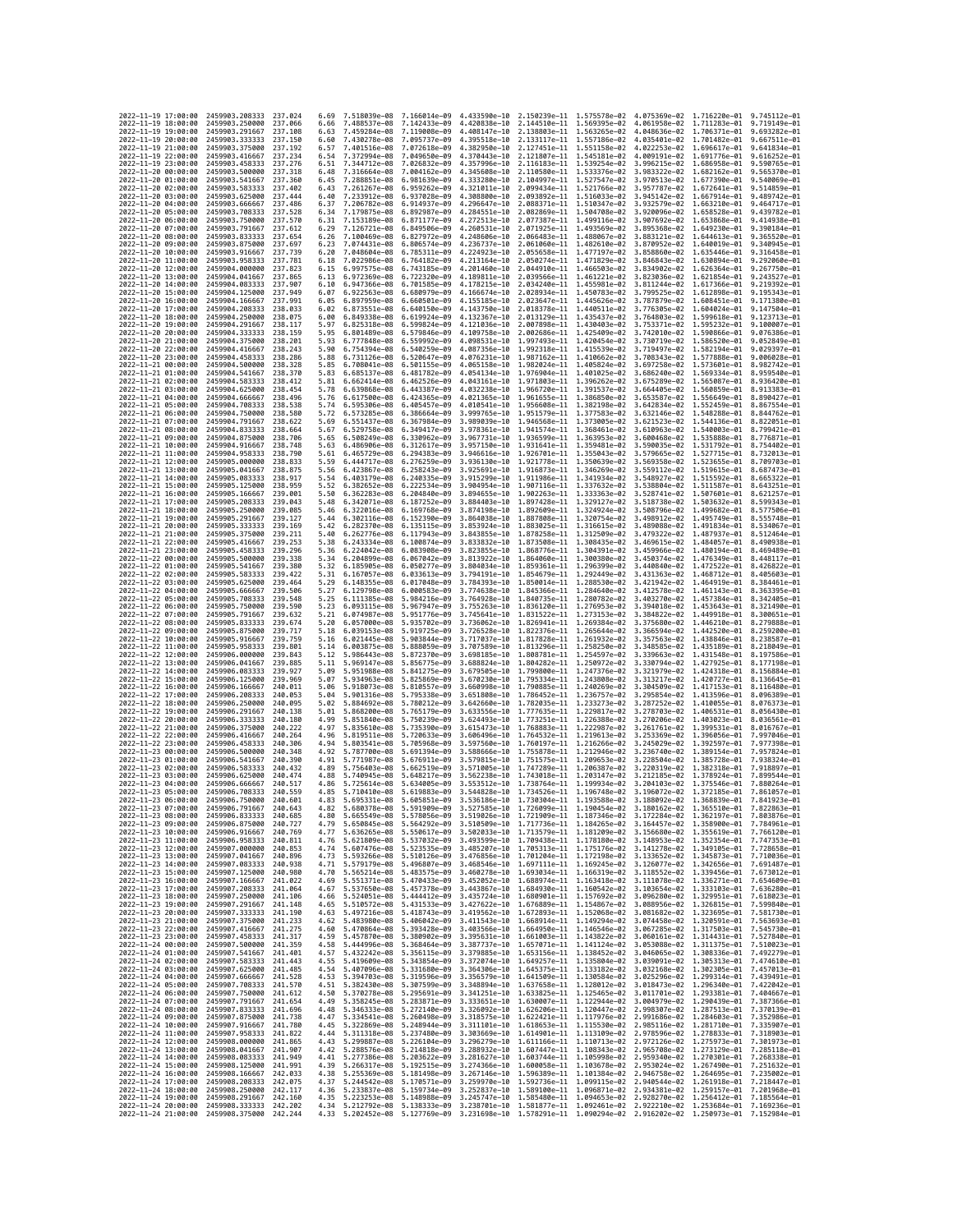| 2022-11-24 22:00:00                        |                     | 2459908.416667                                                       | 242.286              | 4.32         | 5.192235e-08                                                                                                                                                                                                                         | 5.117296e-09                 | 3.224738e-10                                                                                                                                                                                                                                                                                                                                 | 1.574722e-11 1.088152e-02                                                        |              | 2.910246e-02                                                                                                   | 1.248279e-01 7.136808e-01                 |                              |
|--------------------------------------------|---------------------|----------------------------------------------------------------------|----------------------|--------------|--------------------------------------------------------------------------------------------------------------------------------------------------------------------------------------------------------------------------------------|------------------------------|----------------------------------------------------------------------------------------------------------------------------------------------------------------------------------------------------------------------------------------------------------------------------------------------------------------------------------------------|----------------------------------------------------------------------------------|--------------|----------------------------------------------------------------------------------------------------------------|-------------------------------------------|------------------------------|
| 2022-11-24 23:00:00                        |                     | 2459908.458333                                                       | 242,328              | 4.30         | 5.182140e-08                                                                                                                                                                                                                         | 5.106915e-09                 | 3.217822e-10                                                                                                                                                                                                                                                                                                                                 | 1.571170e-11 1.086037e-02 2.904342e-02                                           |              |                                                                                                                | 1.245602e-01                              | 7.120708e-01                 |
| 2022-11-25 00:00:00                        |                     | 2459908.500000                                                       | 242.370              | 4.29         | 5.172169e-08                                                                                                                                                                                                                         | 5.096626e-09                 | 3.210950e-10                                                                                                                                                                                                                                                                                                                                 | 1.567634e-11                                                                     | 1.083947e-02 | 2.898491e-02                                                                                                   | 1.242942e-01                              | 7.104686e-01                 |
| 2022-11-25 01:00:00<br>2022-11-25 02:00:00 |                     | 2459908.541667<br>2459908.583333                                     | 242.412<br>242,455   | 4.28<br>4.27 | 5.162321e-08 5.086429e-09<br>5.152597e-08 5.076324e-09                                                                                                                                                                               |                              | 3.204122e-10<br>3.197338e-10                                                                                                                                                                                                                                                                                                                 | 1.560615e-11 1.079845e-02 2.886946e-02                                           |              | 1.564116e-11  1.081883e-02  2.892692e-02  1.240299e-01  7.088739e-01                                           | 1.237673e-01 7.072870e-01                 |                              |
| 2022-11-25 03:00:00                        |                     | 2459908.625000                                                       | 242.497              | 4.26         | 5.142997e-08                                                                                                                                                                                                                         | 5.066313e-09                 | 3.190599e-10                                                                                                                                                                                                                                                                                                                                 | 1.557130e-11 1.077834e-02                                                        |              | 2.881252e-02                                                                                                   | 1.235064e-01                              | 7.057079e-01                 |
| 2022-11-25 04:00:00                        |                     | 2459908.666667                                                       | 242.539              | 4.25         | 5.133522e-08                                                                                                                                                                                                                         | 5.056395e-09                 | 3.183904e-10                                                                                                                                                                                                                                                                                                                                 | 1.553663e-11                                                                     | 1.075848e-02 | 2.875612e-02                                                                                                   | 1.232473e-01                              | 7.041364e-01                 |
| 2022-11-25 05:00:00                        |                     | 2459908.708333                                                       | 242,581              | 4.24         | 5.124172e-08                                                                                                                                                                                                                         | 5.046571e-09                 | 3.177254e-10                                                                                                                                                                                                                                                                                                                                 | 1.550213e-11 1.073888e-02                                                        |              | 2.870024e-02                                                                                                   | 1.229898e-01                              | 7.025728e-01                 |
| 2022-11-25 06:00:00<br>2022-11-25 07:00:00 |                     | 2459908.750000<br>2459908.791667                                     | 242.623<br>242,665   | 4.23<br>4.22 | 5.114947e-08<br>5.105849e-08                                                                                                                                                                                                         | 5.036841e-09<br>5.027205e-09 | 3.170648e-10<br>3.164088e-10                                                                                                                                                                                                                                                                                                                 | 1.546780e-11 1.071955e-02<br>1.543364e-11                                        | 1.070048e-02 | 2.864491e-02<br>2.859011e-02                                                                                   | 1.227342e-01 7.010170e-01<br>1.224802e-01 | 6.994689e-01                 |
| 2022-11-25 08:00:00                        |                     | 2459908.833333                                                       | 242.707              | 4.21         | 5.096877e-08                                                                                                                                                                                                                         | 5.017664e-09                 | 3.157573e-10                                                                                                                                                                                                                                                                                                                                 | 1.539966e-11 1.068168e-02                                                        |              | 2.853585e-02                                                                                                   | 1.222280e-01                              | 6.979288e-01                 |
| 2022-11-25 09:00:00                        |                     | 2459908.875000                                                       | 242.750              | 4.20         | 5.088032e-08                                                                                                                                                                                                                         | 5.008219e-09                 | 3.151103e-10                                                                                                                                                                                                                                                                                                                                 | 1.536585e-11 1.066314e-02                                                        |              | 2.848213e-02                                                                                                   | 1.219776e-01                              | 6.963965e-01                 |
| 2022-11-25 10:00:00                        |                     | 2459908.916667                                                       | 242.792              | 4.19         | 5.079314e-08                                                                                                                                                                                                                         | 4.998869e-09                 | 3.144679e-10                                                                                                                                                                                                                                                                                                                                 | 1.533221e-11                                                                     | 1.064487e-02 | 2.842896e-02                                                                                                   | 1.217289e-01                              | 6.948721e-01                 |
| 2022-11-25 11:00:00<br>2022-11-25 12:00:00 |                     | 2459908.958333<br>2459909.000000                                     | 242,834<br>242.876   | 4.18<br>4.17 | 5.070724e-08<br>5.062264e-08                                                                                                                                                                                                         | 4.989616e-09<br>4.980459e-09 | 3.138301e-10<br>3.131969e-10                                                                                                                                                                                                                                                                                                                 | 1.529875e-11<br>1.526547e-11 1.060914e-02                                        | 1.062687e-02 | 2.837634e-02<br>2.832426e-02                                                                                   | 1.214820e-01<br>1.212369e-01              | 6.933557e-01<br>6.918472e-01 |
| 2022-11-25 13:00:00                        |                     | 2459909.041667                                                       | 242,918              | 4.16         | 5.053932e-08                                                                                                                                                                                                                         | 4.971400e-09                 | 3.125683e-10                                                                                                                                                                                                                                                                                                                                 | 1.523236e-11 1.059168e-02 2.827274e-02                                           |              |                                                                                                                | 1.209936e-01                              | 6.903468e-01                 |
| 2022-11-25 14:00:00                        |                     | 2459909.083333                                                       | 242.960              | 4.15         | 5.045730e-08                                                                                                                                                                                                                         | 4.962438e-09                 | 3.119444e-10                                                                                                                                                                                                                                                                                                                                 | 1.519943e-11                                                                     | 1.057449e-02 | 2.822177e-02                                                                                                   | 1.207520e-01                              | 6.888544e-01                 |
| 2022-11-25 15:00:00                        |                     | 2459909.125000                                                       | 243.003              | 4.15         | 5.037659e-08                                                                                                                                                                                                                         | 4.953574e-09                 | 3.113251e-10                                                                                                                                                                                                                                                                                                                                 | 1.516668e-11 1.055758e-02                                                        |              | 2.817137e-02                                                                                                   | 1.205123e-01                              | 6.873700e-01                 |
| 2022-11-25 16:00:00                        |                     | 2459909.166667                                                       | 243.045<br>243.087   | 4.14<br>4.13 | 5.029719e-08<br>5.021911e-08                                                                                                                                                                                                         | 4.944810e-09<br>4.936144e-09 | 3.107105e-10<br>3.101007e-10                                                                                                                                                                                                                                                                                                                 | 1.513411e-11 1.054093e-02 2.812152e-02<br>1.510171e-11 1.052457e-02 2.807224e-02 |              |                                                                                                                | 1.202744e-01                              | 6.858938e-01<br>6.844257e-01 |
| 2022-11-25 17:00:00<br>2022-11-25 18:00:00 |                     | 2459909.208333<br>2459909.250000                                     | 243.129              | 4.12         | 5.014235e-08                                                                                                                                                                                                                         | 4.927578e-09                 | 3.094956e-10                                                                                                                                                                                                                                                                                                                                 | 1.506950e-11                                                                     | 1.050848e-02 | 2.802352e-02                                                                                                   | 1.200384e-01<br>1.198042e-01              | 6.829657e-01                 |
| 2022-11-25 19:00:00                        |                     | 2459909.291667                                                       | 243.171              | 4.11         | 5.006693e-08                                                                                                                                                                                                                         | 4.919113e-09                 | 3.088953e-10                                                                                                                                                                                                                                                                                                                                 | 1.503747e-11 1.049268e-02                                                        |              | 2.797538e-02                                                                                                   | 1.195718e-01                              | 6.815140e-01                 |
| 2022-11-25 20:00:00                        |                     | 2459909.333333                                                       | 243, 213             | 4.10         | 4.999284e-08                                                                                                                                                                                                                         | 4.910749e-09                 | 3.082998e-10                                                                                                                                                                                                                                                                                                                                 | 1.500562e-11 1.047715e-02                                                        |              | 2.792781e-02                                                                                                   | 1.193413e-01                              | 6.800705e-01                 |
| 2022-11-25 21:00:00<br>2022-11-25 22:00:00 |                     | 2459909.375000<br>2459909.416667                                     | 243.255<br>243.298   | 4.09<br>4.08 | 4.992011e-08<br>4.984873e-08                                                                                                                                                                                                         | 4.902486e-09<br>4.894325e-09 | 3.077091e-10<br>3.071233e-10                                                                                                                                                                                                                                                                                                                 | 1.497395e-11 1.046191e-02<br>1.494247e-11 1.044695e-02                           |              | 2.788082e-02<br>2.783441e-02                                                                                   | 1.191126e-01<br>1.188858e-01              | 6.786353e-01<br>6.772084e-01 |
| 2022-11-25 23:00:00                        |                     | 2459909.458333                                                       | 243.340              | 4.07         | 4.977872e-08 4.886268e-09                                                                                                                                                                                                            |                              | 3.065423e-10                                                                                                                                                                                                                                                                                                                                 | 1.491117e-11 1.043228e-02                                                        |              | 2.778859e-02                                                                                                   | 1.186609e-01 6.757898e-01                 |                              |
| 2022-11-26 00:00:00                        |                     | 2459909.500000                                                       | 243.382              | 4.07         | 4.971007e-08                                                                                                                                                                                                                         | 4.878314e-09                 | 3.059663e-10                                                                                                                                                                                                                                                                                                                                 | 1.488005e-11 1.041789e-02                                                        |              | 2.774335e-02                                                                                                   | 1.184380e-01                              | 6.743797e-01                 |
| 2022-11-26 01:00:00                        |                     | 2459909.541667                                                       | 243.424              | 4.06         | 4.964281e-08                                                                                                                                                                                                                         | 4.870464e-09                 | 3.053952e-10                                                                                                                                                                                                                                                                                                                                 | 1.484912e-11                                                                     | 1.040380e-02 | 2.769871e-02                                                                                                   | 1.182169e-01                              | 6.729780e-01                 |
| 2022-11-26 02:00:00<br>2022-11-26 03:00:00 |                     | 2459909.583333<br>2459909.625000                                     | 243.466<br>243,508   | 4.05<br>4.04 | 4.957694e-08<br>4.951247e-08                                                                                                                                                                                                         | 4.862719e-09<br>4.855080e-09 | 3.048291e-10<br>3.042679e-10                                                                                                                                                                                                                                                                                                                 | 1.481838e-11 1.038999e-02<br>1.478783e-11 1.037648e-02 2.761122e-02              |              | 2.765466e-02                                                                                                   | 1.179978e-01<br>1.177805e-01              | 6.715848e-01<br>6.702001e-01 |
| 2022-11-26 04:00:00                        |                     | 2459909.666667                                                       | 243.551              | 4.03         | 4.944941e-08                                                                                                                                                                                                                         | 4.847546e-09                 | 3.037119e-10                                                                                                                                                                                                                                                                                                                                 | 1.475747e-11 1.036326e-02                                                        |              | 2.756838e-02                                                                                                   | 1.175653e-01                              | 6.688240e-01                 |
| 2022-11-26 05:00:00                        |                     | 2459909.708333                                                       | 243.593              | 4.03         | 4.938777e-08                                                                                                                                                                                                                         | 4.840120e-09                 | 3.031608e-10                                                                                                                                                                                                                                                                                                                                 | 1.472729e-11                                                                     | 1.035035e-02 | 2.752614e-02                                                                                                   | 1.173520e-01                              | 6.674565e-01                 |
| 2022-11-26 06:00:00                        |                     | 2459909.750000                                                       | 243.635              | 4.02         | 4.932756e-08                                                                                                                                                                                                                         | 4.832802e-09                 | 3.026149e-10                                                                                                                                                                                                                                                                                                                                 | 1.469731e-11 1.033773e-02                                                        |              | 2.748452e-02                                                                                                   | 1.171407e-01                              | 6.660976e-01                 |
| 2022-11-26 07:00:00<br>2022-11-26 08:00:00 |                     | 2459909.791667<br>2459909.833333                                     | 243.677<br>243.719   | 4.01<br>4.00 | 4.926878e-08 4.825592e-09<br>4.921145e-08                                                                                                                                                                                            | 4.818492e-09                 | 3.020741e-10<br>3.015385e-10                                                                                                                                                                                                                                                                                                                 | 1.466752e-11 1.032541e-02 2.744352e-02<br>1.463792e-11 1.031339e-02              |              | 2.740314e-02                                                                                                   | 1.169313e-01<br>1.167240e-01              | 6.647475e-01<br>6.634061e-01 |
| 2022-11-26 09:00:00                        |                     | 2459909.875000                                                       | 243.761              | 3.99         | 4.915558e-08                                                                                                                                                                                                                         | 4.811502e-09                 | 3.010081e-10                                                                                                                                                                                                                                                                                                                                 | 1.460852e-11                                                                     | 1.030169e-02 | 2.736339e-02                                                                                                   | 1.165187e-01                              | 6.620735e-01                 |
| 2022-11-26 10:00:00                        |                     | 2459909.916667                                                       | 243.804              | 3.99         | 4.910118e-08                                                                                                                                                                                                                         | 4.804622e-09                 | 3.004829e-10                                                                                                                                                                                                                                                                                                                                 | 1.457931e-11 1.029028e-02 2.732426e-02                                           |              |                                                                                                                | 1.163154e-01                              | 6.607498e-01                 |
| 2022-11-26 11:00:00                        |                     | 2459909.958333                                                       | 243.846<br>243.888   | 3.98         | 4.904827e-08                                                                                                                                                                                                                         | 4.797855e-09                 | 2.999630e-10                                                                                                                                                                                                                                                                                                                                 | 1.455030e-11 1.027919e-02                                                        |              | 2.728578e-02                                                                                                   | 1.161141e-01                              | 6.594350e-01<br>6.581292e-01 |
| 2022-11-26 12:00:00<br>2022-11-26 13:00:00 |                     | 2459910,000000<br>2459910.041667                                     | 243.930              | 3.97<br>3.97 | 4.899684e-08<br>4.894692e-08                                                                                                                                                                                                         | 4.791200e-09<br>4.784659e-09 | 2.994484e-10<br>2.989392e-10                                                                                                                                                                                                                                                                                                                 | 1.452149e-11<br>1.449287e-11 1.025796e-02 2.721073e-02                           | 1.026842e-02 | 2.724793e-02                                                                                                   | 1.159149e-01<br>1.157178e-01              | 6.568324e-01                 |
| 2022-11-26 14:00:00                        |                     | 2459910.083333                                                       | 243.972              | 3.96         | 4.889852e-08                                                                                                                                                                                                                         | 4.778232e-09                 | 2.984353e-10                                                                                                                                                                                                                                                                                                                                 | 1.446446e-11 1.024781e-02 2.717418e-02                                           |              |                                                                                                                | 1.155228e-01                              | 6.555446e-01                 |
| 2022-11-26 15:00:00                        |                     | 2459910.125000                                                       | 244.014              | 3.95         | 4.885164e-08                                                                                                                                                                                                                         | 4.771921e-09                 | 2.979369e-10                                                                                                                                                                                                                                                                                                                                 | 1.443625e-11 1.023799e-02                                                        |              | 2.713829e-02                                                                                                   | 1.153298e-01                              | 6.542660e-01                 |
| 2022-11-26 16:00:00                        |                     | 2459910.166667                                                       | 244.057              | 3.95         | 4.880631e-08                                                                                                                                                                                                                         | 4.765725e-09                 | 2.974439e-10                                                                                                                                                                                                                                                                                                                                 | 1.440824e-11                                                                     | 1.022849e-02 | 2.710305e-02                                                                                                   | 1.151390e-01                              | 6.529965e-01<br>6.517363e-01 |
| 2022-11-26 17:00:00<br>2022-11-26 18:00:00 |                     | 2459910.208333<br>2459910.250000                                     | 244.099<br>244, 141  | 3.94<br>3.93 | 4.876253e-08 4.759647e-09<br>4.872031e-08                                                                                                                                                                                            | 4.753688e-09                 | 2.969565e-10<br>2.964746e-10                                                                                                                                                                                                                                                                                                                 | 1.438043e-11 1.021931e-02 2.706849e-02<br>1.435283e-11 1.021046e-02 2.703459e-02 |              |                                                                                                                | 1.149503e-01<br>1.147638e-01              | 6.504854e-01                 |
| 2022-11-26 19:00:00                        |                     | 2459910.291667                                                       | 244.183              | 3.93         | 4.867968e-08                                                                                                                                                                                                                         | 4.747847e-09                 | 2.959983e-10                                                                                                                                                                                                                                                                                                                                 | 1.432543e-11 1.020195e-02                                                        |              | 2.700138e-02                                                                                                   | 1.145794e-01                              | 6.492439e-01                 |
| 2022-11-26 20:00:00                        |                     | 2459910.333333                                                       | 244,225              | 3.92         | 4.864064e-08                                                                                                                                                                                                                         | 4.742127e-09                 | 2.955276e-10                                                                                                                                                                                                                                                                                                                                 | 1.429825e-11 1.019377e-02                                                        |              | 2.696885e-02                                                                                                   | 1.143972e-01                              | 6.480117e-01                 |
| 2022-11-26 21:00:00                        |                     | 2459910.375000                                                       | 244.267              | 3.91         | 4.860320e-08                                                                                                                                                                                                                         | 4.736527e-09                 | 2.950627e-10                                                                                                                                                                                                                                                                                                                                 | 1.427127e-11 1.018592e-02                                                        |              | 2.693700e-02                                                                                                   | 1.142172e-01                              | 6.467891e-01                 |
| 2022-11-26 22:00:00<br>2022-11-26 23:00:00 |                     | 2459910.416667<br>2459910.458333                                     | 244.310<br>244.352   | 3.91<br>3.90 | 4.856739e-08<br>4.853321e-08                                                                                                                                                                                                         | 4.731050e-09<br>4.725697e-09 | 2.946034e-10<br>2.941500e-10                                                                                                                                                                                                                                                                                                                 | 1.424450e-11 1.017842e-02<br>1.421795e-11                                        | 1.017125e-02 | 2.690585e-02<br>2.687541e-02                                                                                   | 1.140395e-01<br>1.138639e-01              | 6.455760e-01<br>6.443725e-01 |
| 2022-11-27 00:00:00                        |                     | 2459910,500000                                                       | 244.394              | 3.89         | 4.850068e-08                                                                                                                                                                                                                         | 4.720468e-09                 | 2.937023e-10                                                                                                                                                                                                                                                                                                                                 | 1.419161e-11 1.016444e-02                                                        |              | 2.684567e-02                                                                                                   | 1.136906e-01                              | 6.431787e-01                 |
| 2022-11-27 01:00:00                        |                     | 2459910.541667                                                       | 244,436              | 3.89         | 4.846982e-08                                                                                                                                                                                                                         | 4.715364e-09                 | 2.932605e-10                                                                                                                                                                                                                                                                                                                                 | 1.416548e-11 1.015797e-02                                                        |              | 2.681664e-02                                                                                                   | 1.135196e-01                              | 6.419946e-01                 |
| 2022-11-27 02:00:00                        |                     | 2459910.583333                                                       | 244.478              | 3.88         | 4.844063e-08                                                                                                                                                                                                                         | 4.710387e-09                 | 2.928247e-10                                                                                                                                                                                                                                                                                                                                 | 1.413957e-11 1.015185e-02                                                        |              | 2.678834e-02                                                                                                   | 1.133509e-01                              | 6.408204e-01                 |
| 2022-11-27 03:00:00<br>2022-11-27 04:00:00 |                     | 2459910.625000<br>2459910.666667                                     | 244.520<br>244.563   | 3.88<br>3.87 | 4.841315e-08<br>4.838737e-08                                                                                                                                                                                                         | 4.705538e-09<br>4.700818e-09 | 2.923948e-10<br>2.919709e-10                                                                                                                                                                                                                                                                                                                 | 1.411388e-11<br>1,408841e-11 1,014069e-02 2,673392e-02                           | 1.014609e-02 | 2.676076e-02                                                                                                   | 1.131845e-01<br>1.130204e-01 6.385016e-01 | 6.396560e-01                 |
| 2022-11-27 05:00:00                        |                     | 2459910.708333                                                       | 244,605              | 3.87         | 4.836332e-08                                                                                                                                                                                                                         | 4.696228e-09                 | 2.915531e-10                                                                                                                                                                                                                                                                                                                                 | 1.406316e-11 1.013565e-02 2.670782e-02                                           |              |                                                                                                                | 1.128587e-01                              | 6.373572e-01                 |
| 2022-11-27 06:00:00                        |                     | 2459910.750000                                                       | 244.647              | 3.86         | 4.834102e-08                                                                                                                                                                                                                         | 4.691769e-09                 | 2.911415e-10                                                                                                                                                                                                                                                                                                                                 | 1.403813e-11 1.013097e-02                                                        |              | 2.668246e-02                                                                                                   | 1.126994e-01                              | 6.362229e-01                 |
| 2022-11-27 07:00:00                        |                     | 2459910.791667                                                       | 244,689              | 3.86         | 4.832048e-08                                                                                                                                                                                                                         | 4.687443e-09                 | 2.907360e-10                                                                                                                                                                                                                                                                                                                                 | 1.401333e-11                                                                     | 1.012667e-02 | 2.665786e-02                                                                                                   | 1.125424e-01                              | 6.350988e-01                 |
| 2022-11-27 08:00:00<br>2022-11-27 09:00:00 |                     | 2459910.833333<br>2459910.875000                                     | 244,731<br>244,773   | 3.85<br>3.85 | 4.830172e-08<br>4.828475e-08                                                                                                                                                                                                         | 4.683251e-09<br>4.679194e-09 | 2.903367e-10<br>2.899437e-10                                                                                                                                                                                                                                                                                                                 | 1.398875e-11 1.012274e-02<br>1.396440e-11 1.011918e-02                           |              | 2.663402e-02<br>2.661095e-02                                                                                   | 1.123878e-01<br>1.122357e-01              | 6.339849e-01<br>6.328814e-01 |
| 2022-11-27 10:00:00                        |                     | 2459910.916667                                                       | 244,816              | 3.84         | 4.826960e-08                                                                                                                                                                                                                         | 4.675274e-09                 | 2.895571e-10                                                                                                                                                                                                                                                                                                                                 | 1.394028e-11                                                                     | 1.011601e-02 | 2.658865e-02                                                                                                   | 1.120861e-01                              | 6.317883e-01                 |
| 2022-11-27 11:00:00                        |                     | 2459910.958333                                                       | 244,858              | 3.84         | 4.825628e-08                                                                                                                                                                                                                         | 4.671492e-09                 | 2.891769e-10                                                                                                                                                                                                                                                                                                                                 | 1.391639e-11 1.011321e-02                                                        |              | 2.656714e-02                                                                                                   | 1.119389e-01                              | 6.307057e-01                 |
| 2022-11-27 12:00:00                        |                     | 2459911.000000                                                       | 244.900              | 3.83         | 4.824480e-08                                                                                                                                                                                                                         | 4.667848e-09                 | 2.888031e-10                                                                                                                                                                                                                                                                                                                                 | 1.389274e-11 1.011081e-02                                                        |              | 2.654642e-02                                                                                                   | 1.117942e-01                              | 6.296336e-01                 |
| 2022-11-27 13:00:00<br>2022-11-27 14:00:00 |                     | 2459911.041667<br>2459911.083333                                     | 244.942<br>244,984   | 3.83<br>3.82 | 4.823520e-08<br>4.822749e-08                                                                                                                                                                                                         | 4.664346e-09<br>4.660985e-09 | 2.884358e-10<br>2.880752e-10                                                                                                                                                                                                                                                                                                                 | 1.386932e-11 1.010880e-02<br>1.384614e-11                                        | 1.010718e-02 | 2.652650e-02<br>2.650739e-02                                                                                   | 1.116520e-01<br>1.115124e-01              | 6.285722e-01<br>6.275216e-01 |
| 2022-11-27 15:00:00                        |                     | 2459911.125000                                                       | 245.027              | 3.82         | 4.822168e-08                                                                                                                                                                                                                         | 4.657768e-09                 | 2.877211e-10                                                                                                                                                                                                                                                                                                                                 | 1.382319e-11 1.010596e-02                                                        |              | 2.648909e-02                                                                                                   | 1.113754e-01                              | 6.264818e-01                 |
| 2022-11-27 16:00:00                        |                     | 2459911.166667                                                       | 245,069              | 3.81         | 4.821780e-08                                                                                                                                                                                                                         | 4.654696e-09                 | 2.873738e-10                                                                                                                                                                                                                                                                                                                                 | 1.380049e-11 1.010515e-02                                                        |              | 2.647162e-02                                                                                                   | 1.112409e-01                              | 6.254529e-01                 |
| 2022-11-27 17:00:00                        |                     | 2459911.208333                                                       | 245.111              | 3.81         | 4.821587e-08                                                                                                                                                                                                                         | 4.651769e-09                 | 2.870332e-10                                                                                                                                                                                                                                                                                                                                 | 1.377803e-11 1.010475e-02                                                        |              | 2.645498e-02                                                                                                   | 1.111091e-01                              | 6.244350e-01                 |
| 2022-11-27 18:00:00<br>2022-11-27 19:00:00 |                     | 2459911.250000                                                       | 245, 153<br>245, 195 | 3.80<br>3.80 | 4.821591e-08<br>4.821794e-08                                                                                                                                                                                                         | 4.648991e-09<br>4.646363e-09 | 2.866995e-10                                                                                                                                                                                                                                                                                                                                 | 1.375582e-11 1.010476e-02                                                        |              | 2.643918e-02<br>2.642423e-02                                                                                   | 1.109799e-01                              | 6.234282e-01<br>6.224326e-01 |
| 2022-11-27 20:00:00                        |                     | 2459911.291667<br>2459911.333333                                     | 245, 237             | 3.80         | 4.822198e-08                                                                                                                                                                                                                         | 4.643885e-09                 | 2.863727e-10<br>2.860528e-10                                                                                                                                                                                                                                                                                                                 | 1.373385e-11 1.010518e-02<br>1.371213e-11 1.010603e-02 2.641014e-02              |              |                                                                                                                | 1.108534e-01<br>1.107296e-01 6.214483e-01 |                              |
| 2022-11-27 21:00:00                        |                     | 2459911.375000                                                       | 245,280              | 3.79         | 4.822805e-08                                                                                                                                                                                                                         | 4.641560e-09                 | 2.857400e-10                                                                                                                                                                                                                                                                                                                                 | 1.369066e-11                                                                     | 1.010730e-02 | 2.639691e-02                                                                                                   | 1.106085e-01                              | 6.204754e-01                 |
| 2022-11-27 22:00:00                        |                     | 2459911.416667                                                       | 245,322              | 3.79         | 4.823617e-08                                                                                                                                                                                                                         | 4.639388e-09                 | 2.854342e-10                                                                                                                                                                                                                                                                                                                                 | 1.366945e-11 1.010900e-02                                                        |              | 2.638457e-02                                                                                                   | 1.104901e-01                              | 6.195140e-01                 |
| 2022-11-27 23:00:00<br>2022-11-28 00:00:00 |                     | 2459911.458333<br>2459911.500000                                     | 245.364<br>245.406   | 3.79<br>3.78 | 4.824637e-08<br>4.825867e-08                                                                                                                                                                                                         | 4.637373e-09<br>4.635515e-09 | 2.851357e-10<br>2.848443e-10                                                                                                                                                                                                                                                                                                                 | 1.364849e-11 1.011114e-02 2.637310e-02<br>1.362779e-11 1.011372e-02              |              | 2.636254e-02                                                                                                   | 1.103745e-01<br>1.102618e-01              | 6.185641e-01<br>6.176259e-01 |
| 2022-11-28 01:00:00                        |                     | 2459911.541667                                                       | 245,448              | 3.78         | 4.827309e-08                                                                                                                                                                                                                         | 4.633817e-09                 | 2.845603e-10                                                                                                                                                                                                                                                                                                                                 | 1.360735e-11 1.011674e-02                                                        |              | 2.635288e-02                                                                                                   | 1.101518e-01                              | 6.166995e-01                 |
| 2022-11-28 02:00:00                        |                     | 2459911.583333                                                       | 245.491              | 3.78         | 4.828966e-08                                                                                                                                                                                                                         | 4.632279e-09                 | 2.842837e-10                                                                                                                                                                                                                                                                                                                                 | 1.358717e-11 1.012021e-02                                                        |              | 2.634413e-02                                                                                                   | 1.100448e-01                              | 6.157850e-01                 |
| 2022-11-28 03:00:00                        |                     | 2459911.625000                                                       | 245.533              | 3.77         | 4.830841e-08                                                                                                                                                                                                                         | 4.630904e-09                 | 2.840146e-10                                                                                                                                                                                                                                                                                                                                 | 1.356726e-11 1.012414e-02                                                        |              | 2.633631e-02                                                                                                   | 1.099406e-01                              | 6.148825e-01                 |
| 2022-11-28 04:00:00<br>2022-11-28 05:00:00 |                     | 2459911.666667<br>2459911.708333                                     | 245.575<br>245.617   | 3.77<br>3.77 | 4.832934e-08<br>4.835250e-08                                                                                                                                                                                                         | 4.629693e-09<br>4.628649e-09 | 2.837530e-10<br>2.834990e-10                                                                                                                                                                                                                                                                                                                 | 1.354761e-11<br>1.352824e-11 1.013338e-02                                        | 1.012853e-02 | 2.632943e-02<br>2.632349e-02                                                                                   | 1.098393e-01<br>1.097410e-01              | 6.139921e-01<br>6.131140e-01 |
| 2022-11-28 06:00:00                        |                     | 2459911.750000                                                       | 245.659              | 3.77         | 4.837790e-08                                                                                                                                                                                                                         | 4.627772e-09                 | 2.832527e-10                                                                                                                                                                                                                                                                                                                                 | 1.350913e-11 1.013870e-02                                                        |              | 2.631850e-02                                                                                                   | 1.096457e-01                              | 6.122481e-01                 |
| 2022-11-28 07:00:00                        |                     | 2459911.791667                                                       | 245,702              | 3.76         | 4.840557e-08                                                                                                                                                                                                                         | 4.627066e-09                 | 2.830142e-10                                                                                                                                                                                                                                                                                                                                 | 1.349030e-11 1.014450e-02                                                        |              | 2.631449e-02                                                                                                   | 1.095533e-01                              | $6.113947e - 01$             |
| 2022-11-28 08:00:00<br>2022-11-28 09:00:00 |                     | 2459911.833333<br>2459911.875000                                     | 245.744              | 3.76         | 4.843553e-08                                                                                                                                                                                                                         | 4.626531e-09                 | 2.827836e-10<br>2.825609e-10                                                                                                                                                                                                                                                                                                                 | 1.347175e-11                                                                     | 1.015078e-02 | 2.631145e-02                                                                                                   | 1.094641e-01                              | 6.105538e-01                 |
| 2022-11-28 10:00:00                        |                     | 2459911.916667                                                       | 245.786<br>245.828   | 3.76<br>3.76 | 4.846783e-08<br>4.850247e-08 4.625986e-09                                                                                                                                                                                            | 4.626171e-09                 | 2.823462e-10                                                                                                                                                                                                                                                                                                                                 |                                                                                  |              | 1.345347e-11 1.015755e-02 2.630939e-02<br>1.343548e-11  1.016481e-02  2.630834e-02  1.092948e-01  6.089103e-01 | 1.093778e-01 6.097257e-01                 |                              |
| 2022-11-28 11:00:00                        |                     | 2459911.958333                                                       | 245,870              | 3.76         | 4.853949e-08 4.625978e-09                                                                                                                                                                                                            |                              | 2.821396e-10                                                                                                                                                                                                                                                                                                                                 |                                                                                  |              | 1.341778e-11  1.017257e-02  2.630830e-02  1.092148e-01  6.081078e-01                                           |                                           |                              |
| 2022                                       | -11-28 12:00:00     | 2459912,000000                                                       | 245.912              |              | 857891e-08. ا                                                                                                                                                                                                                        | 4.626151e-09                 | 2.819413e-10                                                                                                                                                                                                                                                                                                                                 | 1.340036e-11                                                                     | 1.018083e-02 | 2.630928e-02                                                                                                   | 1.091380e-01                              |                              |
| 2022-11-28 13:00:00<br>2022-11-28 14:00:00 |                     | 2459912.041667 245.955<br>2459912.083333                             | 245.997              | 3.75         |                                                                                                                                                                                                                                      |                              | 3.75 4.862077e-08 4.626506e-09 2.817512e-10 1.338323e-11 1.018960e-02 2.631130e-02 1.090644e-01 6.065421e-01<br>4.866510e-08 4.627044e-09 2.815696e-10 1.336639e-11 1.019889e-02 2.631436e-02 1.089941e-01 6.057791e-01                                                                                                                      |                                                                                  |              |                                                                                                                |                                           |                              |
| 2022-11-28 15:00:00                        |                     | 2459912.125000                                                       | 246.039              |              |                                                                                                                                                                                                                                      |                              |                                                                                                                                                                                                                                                                                                                                              |                                                                                  |              |                                                                                                                |                                           |                              |
| 2022-11-28 16:00:00                        |                     | 2459912.166667                                                       | 246.081              |              |                                                                                                                                                                                                                                      |                              | $\begin{array}{cccccccc} 3.75 & 4.871191e-08 & 4.627769e-09 & 2.813963e-10 & 1.334986e-11 & 1.020870e-02 & 2.631848e-02 & 1.089271e-01 & 6.050296e-01 \\ 3.75 & 4.876125e-08 & 4.628682e-09 & 2.812317e-10 & 1.333562e-11 & 1.021904e-02 & 2.632368e-02 & 1.0$                                                                               |                                                                                  |              |                                                                                                                |                                           |                              |
| 2022-11-28 17:00:00                        |                     | 2459912.208333                                                       | 246.123              |              |                                                                                                                                                                                                                                      |                              | 3.75 4.881314e-08 4.629785e-09 2.810757e-10 1.331768e-11 1.022992e-02 2.632995e-02 1.088030e-01 6.035713e-01                                                                                                                                                                                                                                 |                                                                                  |              |                                                                                                                |                                           |                              |
| 2022-11-28 18:00:00<br>2022-11-28 19:00:00 |                     | 2459912.250000<br>2459912.291667                                     | 246.166<br>246.208   | 3.75<br>3.75 |                                                                                                                                                                                                                                      |                              | $\begin{array}{cccccccc} 4.886762e-08 & 4.631081e-09 & 2.809285e-10 & 1.330205e-11 & 1.024133e-02 & 2.633732e-02 & 1.087460e-01 & 6.028628e-01 \\ 4.892471e-08 & 4.632572e-09 & 2.807901e-10 & 1.328672e-11 & 1.025330e-02 & 2.634580e-02 & 1.086924e-01 & 6$                                                                                |                                                                                  |              |                                                                                                                |                                           |                              |
| 2022-11-28 20:00:00                        |                     | 2459912.333333                                                       | 246.250              |              |                                                                                                                                                                                                                                      |                              | 3.75 4.898444e-08 4.634261e-09 2.806607e-10 1.327171e-11 1.026582e-02 2.635541e-02 1.086423e-01 6.014879e-01                                                                                                                                                                                                                                 |                                                                                  |              |                                                                                                                |                                           |                              |
| 2022-11-28 21:00:00                        |                     | 2459912.375000                                                       | 246.292              |              |                                                                                                                                                                                                                                      |                              | 3.75 4.904685e-08 4.636149e-09 2.805403e-10 1.325701e-11 1.027890e-02 2.636614e-02 1.085957e-01 6.008217e-01                                                                                                                                                                                                                                 |                                                                                  |              |                                                                                                                |                                           |                              |
| 2022-11-28 22:00:00<br>2022-11-28 23:00:00 |                     | 2459912.416667<br>2459912.458333                                     | 246.334<br>246.377   |              |                                                                                                                                                                                                                                      |                              | 3.75 4.911198e-08 4.638239e-09 2.804291e-10 1.324263e-11 1.029255e-02 2.637803e-02 1.085527e-01 6.001700e-01<br>3.74 4.911998e-08 4.640534e-09 2.804291e-10 1.324263e-11 1.029057e-02 2.637803e-02 1.085527e-01 6.001700e-01<br>3.75                                                                                                         |                                                                                  |              |                                                                                                                |                                           |                              |
| 2022-11-29 00:00:00                        |                     | 2459912.500000                                                       | 246.419              |              |                                                                                                                                                                                                                                      |                              |                                                                                                                                                                                                                                                                                                                                              |                                                                                  |              |                                                                                                                |                                           |                              |
| 2022-11-29 01:00:00                        |                     | 2459912.541667 246.461                                               |                      |              |                                                                                                                                                                                                                                      |                              | 3.75 4.932397e-08 4.645747e-09 2.804755e-10 1.320142e-11 1.033697e-02 2.642073e-02 1.084452e-01 5.983025e-01<br>3.75 4.932397e-08 4.64578e-09 2.804755e-10 1.320142e-11 1.033697e-02 2.642073e-02 1.084452e-01 5.983025e-01<br>3.75                                                                                                          |                                                                                  |              |                                                                                                                |                                           |                              |
| 2022-11-29 02:00:00                        |                     | 2459912.583333                                                       | 246.503              |              |                                                                                                                                                                                                                                      |                              |                                                                                                                                                                                                                                                                                                                                              |                                                                                  |              |                                                                                                                |                                           |                              |
| 2022-11-29 03:00:00<br>2022-11-29 04:00:00 |                     | 2459912.625000<br>2459912.666667                                     | 246.545<br>246.588   |              |                                                                                                                                                                                                                                      |                              |                                                                                                                                                                                                                                                                                                                                              |                                                                                  |              |                                                                                                                |                                           |                              |
| 2022-11-29 05:00:00                        |                     | 2459912.708333 246.630                                               |                      |              |                                                                                                                                                                                                                                      |                              | 3.75 4.956159e-08 4.655162e-09 2.799601e-10 1.316320e-11 1.038677e-02 2.647427e-02 1.083711e-01 5.965701e-01<br>3.75 4.964666e-08 4.658737e-09 2.799159e-10 1.315113e-11 1.040460e-02 2.649460e-02 1.083540e-01 5.969233e-01<br>3.75                                                                                                         |                                                                                  |              |                                                                                                                |                                           |                              |
| 2022-11-29 06:00:00                        |                     | 2459912.750000                                                       | 246.672              |              |                                                                                                                                                                                                                                      |                              |                                                                                                                                                                                                                                                                                                                                              |                                                                                  |              |                                                                                                                |                                           |                              |
| 2022-11-29 07:00:00<br>2022-11-29 08:00:00 |                     | 2459912.791667 246.714<br>2459912.833333 246.756                     |                      |              |                                                                                                                                                                                                                                      |                              | 3.75 4.982583e-08 4.666557e-09 2.798579e-10 1.312805e-11 1.044215e-02 2.653908e-02 1.083316e-01 5.949770e-01<br>3.75 4.991999e-08 4.670808e-09 2.798443e-10 1.311703e-11 1.046189e-02 2.656325e-02 1.083263e-01 5.944777e-01                                                                                                                 |                                                                                  |              |                                                                                                                |                                           |                              |
| 2022-11-29 09:00:00                        |                     | 2459912.875000                                                       | 246.799              | 3.75         |                                                                                                                                                                                                                                      |                              |                                                                                                                                                                                                                                                                                                                                              |                                                                                  |              |                                                                                                                |                                           |                              |
| 2022-11-29 10:00:00                        |                     | 2459912.916667                                                       | 246.841              | 3.75         |                                                                                                                                                                                                                                      |                              | 5.001727e-08 4.675290e-09 2.798410e-10 1.310637e-11 1.048227e-02 2.658874e-02 1.083250e-01 5.939945e-01<br>5.011770e-08 4.680005e-09 2.798482e-10 1.309607e-11 1.050332e-02 2.661556e-02 1.083278e-01 5.935277e-01                                                                                                                           |                                                                                  |              |                                                                                                                |                                           |                              |
| 2022-11-29 11:00:00                        |                     | 2459912.958333                                                       | 246.883              |              |                                                                                                                                                                                                                                      |                              | 3.76 5.022132e-08 4.684958e-09 2.798661e-10 1.308613e-11 1.052503e-02 2.664372e-02 1.083347e-01 5.930774e-01                                                                                                                                                                                                                                 |                                                                                  |              |                                                                                                                |                                           |                              |
| 2022-11-29 12:00:00                        |                     | 2459913.000000                                                       | 246.925              |              |                                                                                                                                                                                                                                      |                              | 3.76 5.032316e-08 4.699150e-09 2.799348e-10 1.307656e-11 1.654743e-02 2.667325e-02 1.083458e-01 5.926438e-01<br>3.76 5.04382e-08 4.699150e-09 2.799348e-10 1.306737e-11 1.65769e-22 2.667325e-02 1.083458e-01 5.926438e-01<br>3.76 5                                                                                                         |                                                                                  |              |                                                                                                                |                                           |                              |
| 2022-11-29 13:00:00<br>2022-11-29 14:00:00 |                     | 2459913.041667<br>2459913.083333                                     | 246.967<br>247.010   |              |                                                                                                                                                                                                                                      |                              |                                                                                                                                                                                                                                                                                                                                              |                                                                                  |              |                                                                                                                |                                           |                              |
| 2022-11-29 15:00:00                        |                     | 2459913.125000 247.052                                               |                      |              |                                                                                                                                                                                                                                      |                              |                                                                                                                                                                                                                                                                                                                                              |                                                                                  |              |                                                                                                                |                                           |                              |
| 2022-11-29 16:00:00                        |                     | 2459913.166667                                                       | 247.094              |              |                                                                                                                                                                                                                                      |                              | $\frac{3.77}{3.76} - \frac{5.078870e - 08}{3.766} - \frac{4.713376e - 09}{3.766} - \frac{2.801198e - 10}{2.602043e - 10} - \frac{1.304206e - 11}{3.764206e - 11} - \frac{1.064394e - 02}{3.7664195e - 02} - \frac{1.084329e - 01}{3.084656e - 01} - \frac{5.91799e - 01}{3.77664195e - $                                                     |                                                                                  |              |                                                                                                                |                                           |                              |
| 2022-11-29 17:00:00                        |                     | 2459913.208333 247.136                                               |                      |              |                                                                                                                                                                                                                                      |                              | 3.77 5.103946e-08 4.726509e-09 2.803003e-10 1.302712e-11 1.069649e-02 2.688003e-02 1.085028e-01 5.904031e-01                                                                                                                                                                                                                                 |                                                                                  |              |                                                                                                                |                                           |                              |
|                                            |                     |                                                                      |                      |              |                                                                                                                                                                                                                                      |                              |                                                                                                                                                                                                                                                                                                                                              |                                                                                  |              |                                                                                                                |                                           |                              |
|                                            | 2022-11-29 18:00:00 | 2459913.250000 247.178                                               | 247.221              |              |                                                                                                                                                                                                                                      |                              |                                                                                                                                                                                                                                                                                                                                              |                                                                                  |              |                                                                                                                |                                           |                              |
| 2022-11-29 19:00:00<br>2022-11-29 20:00:00 |                     | 2459913.291667<br>2459913.333333                                     | 247.263              |              |                                                                                                                                                                                                                                      |                              |                                                                                                                                                                                                                                                                                                                                              |                                                                                  |              |                                                                                                                |                                           |                              |
| 2022-11-29 21:00:00                        |                     | 2459913.375000 247.305                                               |                      |              | 3.78 5.117012e-08 4.733466e-09 2.804081e-10 1.302025e-11 1.072388e-02 2.691959e-02 1.085445e-01 5.900916e-01<br>3.78 5.130436e-08 4.740689e-09 2.805278e-10 1.301378e-11 1.075201e-02 2.696067e-02 1.085948e-01 5.897984e-01<br>3.79 |                              |                                                                                                                                                                                                                                                                                                                                              |                                                                                  |              |                                                                                                                |                                           |                              |
| 2022-11-29 22:00:00                        |                     | 2459913.416667 247.347                                               |                      |              |                                                                                                                                                                                                                                      |                              | 3.79 5.158378e-08 4.755943e-09 2.808032e-10 1.300207e-11 1.081057e-02 2.704742e-02 1.086975e-01 5.892675e-01                                                                                                                                                                                                                                 |                                                                                  |              |                                                                                                                |                                           |                              |
| 2022-11-29 23:00:00<br>2022-11-30 00:00:00 |                     | 2459913.458333 247.389<br>2459913.500000                             | 247.432              |              |                                                                                                                                                                                                                                      |                              | 3.79 5.172906e-08 4.763982e-09 2.809594e-10 1.299684e-11 1.084102e-02 2.709314e-02 1.087579e-01 5.890303e-01                                                                                                                                                                                                                                 |                                                                                  |              |                                                                                                                |                                           |                              |
| 2022-11-30 01:00:00                        |                     | 2459913.541667 247.474<br>2022-11-30 02:00:00 2459913.583333 247.516 |                      |              |                                                                                                                                                                                                                                      |                              | 3.80 5.187811e-08 4.772300e-09 2.811279e-10 1.299202e-11 1.087225e-02 2.714045e-02 1.088232e-01 5.888122e-01<br>3.80 5.203098e-08 4.780901e-09 2.813091e-10 1.298764e-11 1.090429e-02 2.718936e-02 1.088933e-01 5.886135e-01<br>3.81 5.218772e-08 4.789789e-09 2.815031e-10 1.298368e-11 1.093714e-02 2.723990e-02 1.089684e-01 5.884342e-01 |                                                                                  |              |                                                                                                                |                                           |                              |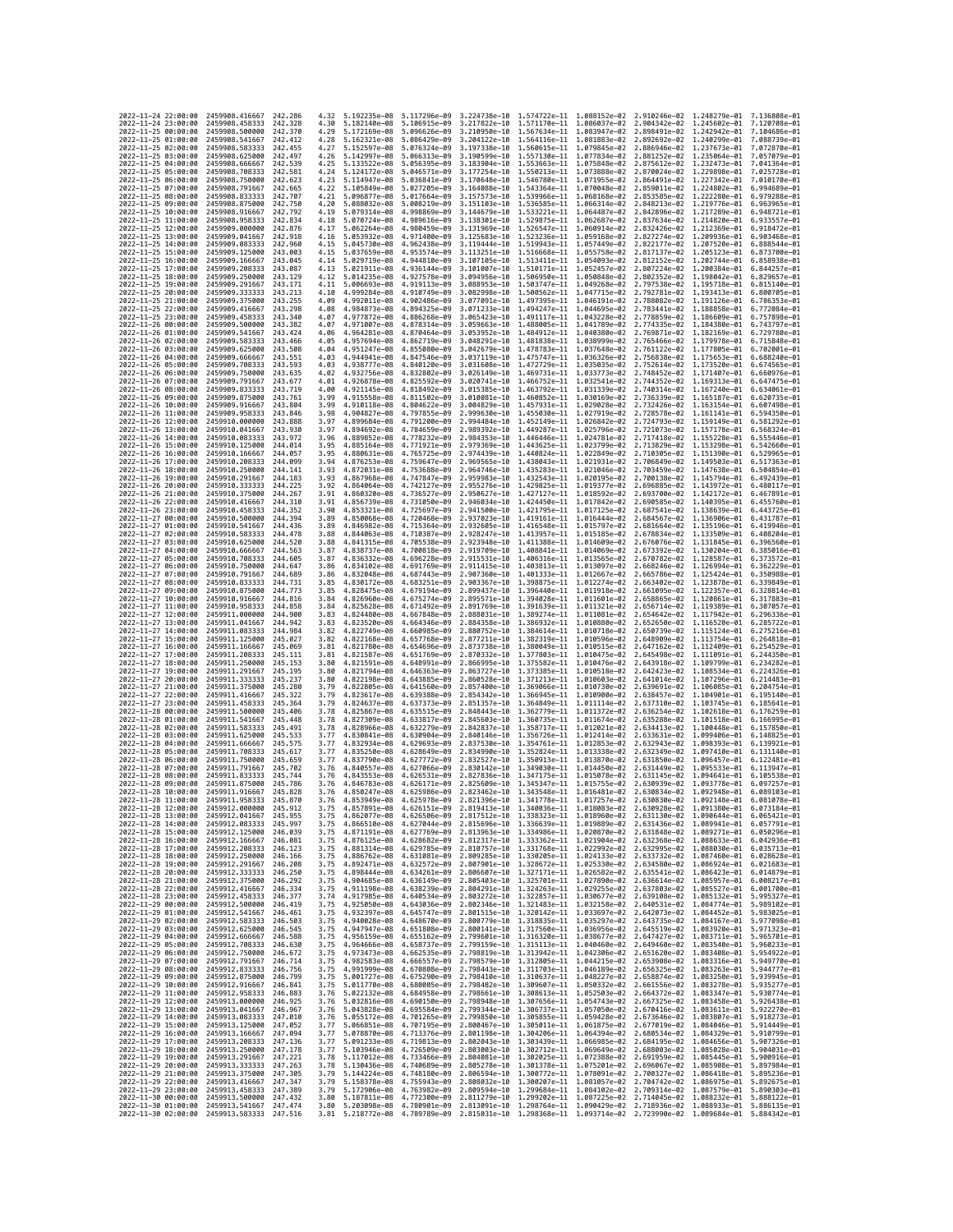| 2022-11-30 03:00:00                        |                                            | 2459913.625000                                   | 247,558             | 3.81         | 5.234840e-08                              | 4.798967e-09                 | 2.817100e-10 1.298016e-11 1.097081e-02                                                                                                                                                                                                                                                                                                       |                                                                     |              | 2.729210e-02 1.090485e-01 5.882748e-01                                               |                                                        |                              |
|--------------------------------------------|--------------------------------------------|--------------------------------------------------|---------------------|--------------|-------------------------------------------|------------------------------|----------------------------------------------------------------------------------------------------------------------------------------------------------------------------------------------------------------------------------------------------------------------------------------------------------------------------------------------|---------------------------------------------------------------------|--------------|--------------------------------------------------------------------------------------|--------------------------------------------------------|------------------------------|
| 2022-11-30 04:00:00                        |                                            | 2459913.666667                                   | 247.600             | 3.82         | 5.251305e-08                              | 4.808438e-09                 | 2.819300e-10                                                                                                                                                                                                                                                                                                                                 | 1.297709e-11 1.100532e-02                                           |              | 2.734597e-02                                                                         | 1.091336e-01                                           | 5.881354e-01                 |
| 2022-11-30 05:00:00                        |                                            | 2459913.708333                                   | 247.643             | 3.82         | 5.268174e-08                              | 4.818208e-09                 | 2.821633e-10                                                                                                                                                                                                                                                                                                                                 | 1.297446e-11 1.104067e-02                                           |              | 2.740153e-02                                                                         | 1.092239e-01                                           | 5.880162e-01                 |
| 2022-11-30 06:00:00<br>2022-11-30 07:00:00 |                                            | 2459913,750000<br>2459913.791667                 | 247.685<br>247,727  | 3.83<br>3.83 | 5.285451e-08 4.828280e-09<br>5.303142e-08 | 4.838657e-09                 | 2.824100e-10 1.297228e-11 1.107688e-02 2.745880e-02<br>2.826703e-10                                                                                                                                                                                                                                                                          | 1.297056e-11 1.111396e-02                                           |              | 2.751782e-02                                                                         | 1.093194e-01 5.879175e-01<br>1.094202e-01 5.878395e-01 |                              |
| 2022-11-30 08:00:00                        |                                            | 2459913.833333                                   | 247.769             | 3.84         | 5.321253e-08                              | 4.849344e-09                 | 2.829443e-10                                                                                                                                                                                                                                                                                                                                 | 1.296930e-11 1.115191e-02                                           |              | 2.757860e-02                                                                         | 1.095263e-01                                           | 5.877825e-01                 |
| 2022-11-30 09:00:00                        |                                            | 2459913.875000                                   | 247.812             | 3.85         | 5.339789e-08                              | 4.860345e-09                 | 2.832324e-10                                                                                                                                                                                                                                                                                                                                 | 1.296851e-11                                                        | 1.119076e-02 | 2.764116e-02                                                                         | 1.096378e-01                                           | 5.877467e-01                 |
| 2022-11-30 10:00:00                        |                                            | 2459913.916667                                   | 247.854             | 3.85         | 5.358756e-08                              | 4.871664e-09                 | 2.835345e-10                                                                                                                                                                                                                                                                                                                                 | 1.296820e-11 1.123051e-02                                           |              | 2.770553e-02                                                                         | 1.097547e-01                                           | 5.877325e-01                 |
| 2022-11-30 11:00:00<br>2022-11-30 12:00:00 |                                            | 2459913.958333<br>2459914,000000                 | 247.896<br>247.938  | 3.86<br>3.87 | 5.378161e-08<br>5.398007e-08              | 4.883305e-09<br>4.895273e-09 | 2.838510e-10<br>2.841819e-10                                                                                                                                                                                                                                                                                                                 | 1.296836e-11 1.127117e-02<br>1.296901e-11                           | 1.131277e-02 | 2.777174e-02<br>2.783980e-02                                                         | 1.098772e-01 5.877399e-01<br>1.100053e-01              | 5.877694e-01                 |
| 2022-11-30 13:00:00                        |                                            | 2459914.041667                                   | 247.980             | 3.87         | 5.418303e-08                              | 4.907572e-09                 | 2.845275e-10                                                                                                                                                                                                                                                                                                                                 | 1.297015e-11 1.135530e-02                                           |              | 2.790975e-02                                                                         | 1.101391e-01                                           | 5.878211e-01                 |
| 2022-11-30 14:00:00                        |                                            | 2459914.083333                                   | 248.023             | 3.88         | 5.439054e-08                              | 4.920206e-09                 | 2.848880e-10                                                                                                                                                                                                                                                                                                                                 | 1.297179e-11 1.139879e-02                                           |              | 2.798160e-02                                                                         | 1.102787e-01                                           | 5.878954e-01                 |
| 2022-11-30 15:00:00                        |                                            | 2459914.125000                                   | 248,065             | 3.89         | 5.460265e-08                              | 4.933180e-09                 | 2.852636e-10                                                                                                                                                                                                                                                                                                                                 | 1.297394e-11 1.144324e-02                                           |              | 2.805538e-02                                                                         | 1.104241e-01                                           | 5.879925e-01                 |
| 2022-11-30 16:00:00<br>2022-11-30 17:00:00 |                                            | 2459914.166667<br>2459914.208333                 | 248.107<br>248.149  | 3.90<br>3.90 | 5.481944e-08<br>5.504097e-08              | 4.946499e-09<br>4.960166e-09 | 2.856544e-10<br>2.860607e-10                                                                                                                                                                                                                                                                                                                 | 1.297659e-11<br>1.297976e-11 1.153510e-02                           | 1.148868e-02 | 2.813113e-02<br>2.820885e-02                                                         | 1.105753e-01<br>1.107326e-01                           | 5.881127e-01<br>5.882563e-01 |
| 2022-11-30 18:00:00                        |                                            | 2459914.250000                                   | 248, 191            | 3.91         | 5.526730e-08                              | 4.974187e-09                 | 2.864826e-10                                                                                                                                                                                                                                                                                                                                 | 1.298345e-11 1.158254e-02                                           |              | 2.828859e-02                                                                         | 1.108959e-01                                           | 5.884235e-01                 |
| 2022-11-30 19:00:00                        |                                            | 2459914.291667                                   | 248.234             | 3.92         | 5.549850e-08                              | 4.988567e-09                 | 2.869203e-10                                                                                                                                                                                                                                                                                                                                 | 1.298766e-11 1.163099e-02                                           |              | 2.837037e-02                                                                         | 1.110654e-01                                           | 5.886147e-01                 |
| 2022-11-30 20:00:00                        |                                            | 2459914, 333333                                  | 248,276             | 3.93         | 5.573463e-08                              | 5.003310e-09                 | 2.873742e-10                                                                                                                                                                                                                                                                                                                                 | 1.299242e-11 1.168048e-02                                           |              | 2.845421e-02                                                                         | 1.112411e-01                                           | 5.888302e-01                 |
| 2022-11-30 21:00:00<br>2022-11-30 22:00:00 |                                            | 2459914.375000<br>2459914,416667                 | 248, 318<br>248,360 | 3.94<br>3.95 | 5.597576e-08<br>5.622196e-08              | 5.018421e-09<br>5.033905e-09 | 2.878443e-10                                                                                                                                                                                                                                                                                                                                 | 1.299771e-11 1.173101e-02                                           |              | 2.854015e-02<br>2.862821e-02                                                         | 1.114230e-01<br>1.116114e-01 5.893351e-01              | 5.890702e-01                 |
| 2022-11-30 23:00:00                        |                                            | 2459914.458333                                   | 248.403             | 3.96         | 5.647330e-08                              | 5.049767e-09                 | 2.883309e-10<br>2.888342e-10                                                                                                                                                                                                                                                                                                                 | 1.300356e-11 1.178261e-02<br>1.300996e-11                           | 1.183528e-02 | 2.871842e-02                                                                         | 1.118062e-01                                           | 5.896251e-01                 |
| 2022-12-01 00:00:00                        |                                            | 2459914,500000                                   | 248,445             | 3.97         | 5.672986e-08                              | 5.066013e-09                 | 2.893545e-10                                                                                                                                                                                                                                                                                                                                 | 1.301692e-11 1.188905e-02                                           |              | 2.881081e-02                                                                         | 1.120076e-01                                           | 5.899407e-01                 |
| 2022-12-01 01:00:00                        |                                            | 2459914.541667                                   | 248.487             | 3.98         | 5.699170e-08                              | 5.082647e-09                 | 2.898919e-10                                                                                                                                                                                                                                                                                                                                 | 1.302445e-11 1.194392e-02                                           |              | 2.890541e-02                                                                         | 1.122156e-01                                           | 5.902820e-01                 |
| 2022-12-01 02:00:00                        |                                            | 2459914.583333                                   | 248.529             | 3.99         | 5.725889e-08                              | 5.099676e-09                 | 2.904466e-10                                                                                                                                                                                                                                                                                                                                 | 1.303256e-11 1.199992e-02                                           |              | 2.900225e-02                                                                         | 1.124304e-01                                           | 5.906495e-01                 |
| 2022-12-01 03:00:00<br>2022-12-01 04:00:00 |                                            | 2459914.625000<br>2459914.666667                 | 248.571<br>248.614  | 4.00<br>4.01 | 5.753151e-08<br>5.780964e-08              | 5.117103e-09<br>5.134935e-09 | 2.910190e-10<br>2.916092e-10                                                                                                                                                                                                                                                                                                                 | 1.304125e-11 1.205705e-02<br>1.305054e-11 1.211534e-02              |              | 2.910137e-02<br>2.920278e-02                                                         | 1.126520e-01<br>1.128804e-01                           | 5.910435e-01<br>5.914642e-01 |
| 2022-12-01 05:00:00                        |                                            | 2459914.708333                                   | 248.656             | 4.02         | 5.809335e-08                              | 5.153177e-09                 | 2.922175e-10                                                                                                                                                                                                                                                                                                                                 | 1.306042e-11 1.217480e-02                                           |              | 2.930652e-02                                                                         | 1.131159e-01                                           | 5.919121e-01                 |
| 2022-12-01 06:00:00                        |                                            | 2459914.750000                                   | 248.698             | 4.04         | 5.838272e-08                              | 5.171835e-09                 | 2.928441e-10                                                                                                                                                                                                                                                                                                                                 | 1.307091e-11                                                        | 1.223544e-02 | 2.941263e-02                                                                         | 1.133585e-01                                           | 5.923875e-01                 |
| 2022-12-01 07:00:00                        |                                            | 2459914,791667                                   | 248,740             | 4.05         | 5.867783e-08                              | 5.190915e-09                 | 2.934893e-10                                                                                                                                                                                                                                                                                                                                 | 1.308201e-11 1.229729e-02                                           |              | 2.952114e-02                                                                         | 1.136082e-01                                           | 5.928907e-01                 |
| 2022-12-01 08:00:00<br>2022-12-01 09:00:00 |                                            | 2459914.833333<br>2459914.875000                 | 248.782<br>248.825  | 4.06<br>4.07 | 5.897875e-08<br>5.928557e-08              | 5.210422e-09<br>5.230362e-09 | 2.941533e-10<br>2.948364e-10                                                                                                                                                                                                                                                                                                                 | 1.309374e-11 1.236036e-02<br>1.310609e-11 1.242466e-02              |              | 2.963208e-02<br>2.974548e-02                                                         | 1.138652e-01<br>1.141296e-01                           | 5.934221e-01<br>5.939820e-01 |
| 2022-12-01 10:00:00                        |                                            | 2459914.916667                                   | 248.867             | 4.09         | 5.959838e-08                              | 5.250741e-09                 | 2.955387e-10                                                                                                                                                                                                                                                                                                                                 | 1.311909e-11                                                        | 1.249021e-02 | 2.986138e-02                                                                         | 1.144015e-01                                           | 5.945709e-01                 |
| 2022-12-01 11:00:00                        |                                            | 2459914.958333                                   | 248.909             | 4.10         | 5.991724e-08                              | 5.271565e-09                 | 2.962607e-10 1.313273e-11 1.255704e-02                                                                                                                                                                                                                                                                                                       |                                                                     |              | 2.997981e-02                                                                         | 1.146810e-01                                           | 5.951891e-01                 |
| 2022-12-01 12:00:00                        |                                            | 2459915.000000                                   | 248.951             | 4.11         | 6.024226e-08                              | 5.292841e-09                 | 2.970025e-10 1.314702e-11 1.262515e-02                                                                                                                                                                                                                                                                                                       |                                                                     |              | 3.010080e-02 1.149681e-01 5.958369e-01                                               |                                                        |                              |
| 2022-12-01 13:00:00<br>2022-12-01 14:00:00 |                                            | 2459915.041667<br>2459915.083333                 | 248.994<br>249.036  | 4.13<br>4.14 | 6.057351e-08<br>6.091108e-08              | 5.314574e-09<br>5.336771e-09 | 2.977644e-10<br>2.985467e-10                                                                                                                                                                                                                                                                                                                 | 1.316198e-11 1.269457e-02<br>1.317761e-11                           | 1.276532e-02 | 3.022440e-02<br>3.035064e-02                                                         | 1.152631e-01<br>1.155659e-01                           | 5.965148e-01<br>5.972231e-01 |
| 2022-12-01 15:00:00                        |                                            | 2459915.125000                                   | 249.078             | 4.16         | 6.125507e-08                              | 5.359438e-09                 | 2.993496e-10                                                                                                                                                                                                                                                                                                                                 | 1.319392e-11 1.283741e-02                                           |              | 3.047955e-02                                                                         | 1.158767e-01                                           | 5.979622e-01                 |
| 2022-12-01 16:00:00                        |                                            | 2459915.166667                                   | 249,120             | 4.17         | 6.160555e-08                              | 5.382583e-09                 | 3.001735e-10                                                                                                                                                                                                                                                                                                                                 | 1.321091e-11 1.291086e-02                                           |              | 3.061117e-02                                                                         | 1.161956e-01                                           | 5.987326e-01                 |
| 2022-12-01 17:00:00                        |                                            | 2459915.208333                                   | 249.162             | 4.19         | 6.196262e-08                              | 5.406210e-09                 | 3.010186e-10                                                                                                                                                                                                                                                                                                                                 | 1.322861e-11                                                        | 1.298570e-02 | 3.074554e-02                                                                         | 1.165227e-01                                           | 5.995347e-01                 |
| 2022-12-01 18:00:00<br>2022-12-01 19:00:00 |                                            | 2459915,250000<br>2459915.291667                 | 249,205<br>249.247  | 4.20<br>4.22 | 6.232638e-08<br>6.269692e-08              | 5.430328e-09<br>5.454942e-09 | 3.018852e-10<br>3.027736e-10                                                                                                                                                                                                                                                                                                                 | 1.324701e-11 1.306193e-02<br>1.326614e-11 1.313958e-02              |              | 3.088270e-02<br>3.102268e-02                                                         | 1.168582e-01 6.003687e-01<br>1.172021e-01              | 6.012353e-01                 |
| 2022-12-01 20:00:00                        |                                            | 2459915.333333                                   | 249.289             | 4.23         | 6.307433e-08                              | 5.480061e-09                 | 3.036841e-10                                                                                                                                                                                                                                                                                                                                 | 1.328598e-11 1.321868e-02                                           |              | 3.116553e-02                                                                         | 1.175546e-01                                           | 6.021348e-01                 |
| 2022-12-01 21:00:00                        |                                            | 2459915.375000                                   | 249.331             | 4.25         | 6.345871e-08                              | 5.505690e-09                 | 3.046170e-10                                                                                                                                                                                                                                                                                                                                 | 1.330656e-11                                                        | 1.329924e-02 | 3.131129e-02                                                                         | 1.179157e-01                                           | 6.030676e-01                 |
| 2022-12-01 22:00:00                        |                                            | 2459915.416667                                   | 249.374             | 4.27         | 6.385016e-08                              | 5.531837e-09                 | 3.055726e-10                                                                                                                                                                                                                                                                                                                                 | 1.332789e-11 1.338127e-02 3.145999e-02                              |              |                                                                                      | 1.182856e-01 6.040341e-01                              |                              |
| 2022-12-01 23:00:00<br>2022-12-02 00:00:00 |                                            | 2459915.458333                                   | 249.416             | 4.28         | 6.424878e-08                              | 5.558509e-09                 | 3.065512e-10                                                                                                                                                                                                                                                                                                                                 | 1.334997e-11 1.346481e-02<br>1.337282e-11 1.354988e-02              |              | 3.161168e-02                                                                         | 1.186644e-01                                           | 6.050349e-01<br>6.060704e-01 |
| 2022-12-02 01:00:00                        |                                            | 2459915.500000<br>2459915.541667                 | 249.458<br>249,500  | 4.30<br>4.32 | 6.465467e-08<br>6.506793e-08              | 5.585714e-09<br>5.613459e-09 | 3.075532e-10<br>3.085788e-10                                                                                                                                                                                                                                                                                                                 | 1.339644e-11 1.363648e-02                                           |              | 3.176639e-02<br>3.192418e-02                                                         | 1.190523e-01<br>1.194493e-01                           | 6.071410e-01                 |
| 2022-12-02 02:00:00                        |                                            | 2459915.583333                                   | 249.543             | 4.34         | 6.548866e-08                              | 5.641752e-09                 | 3.096284e-10                                                                                                                                                                                                                                                                                                                                 | 1.342085e-11 1.372466e-02                                           |              | 3.208508e-02                                                                         | 1.198555e-01                                           | 6.082471e-01                 |
| 2022-12-02 03:00:00                        |                                            | 2459915.625000                                   | 249.585             | 4.36         | 6.591698e-08                              | 5.670599e-09                 | 3.107022e-10                                                                                                                                                                                                                                                                                                                                 | 1.344605e-11 1.381442e-02                                           |              | 3.224914e-02                                                                         | 1.202712e-01 6.093894e-01                              |                              |
| 2022-12-02 04:00:00                        |                                            | 2459915.666667                                   | 249.627             | 4.38         | 6.635299e-08                              | 5.700010e-09                 | 3.118007e-10                                                                                                                                                                                                                                                                                                                                 | 1.347206e-11                                                        | 1.390580e-02 | 3.241640e-02                                                                         | 1.206965e-01                                           | 6.105682e-01                 |
| 2022-12-02 05:00:00<br>2022-12-02 06:00:00 |                                            | 2459915.708333<br>2459915.750000                 | 249.669<br>249.711  | 4.40<br>4.42 | 6.679680e-08<br>6.724852e-08              | 5.729992e-09<br>5.760552e-09 | 3.129242e-10<br>3.140730e-10                                                                                                                                                                                                                                                                                                                 | 1.349889e-11 1.399881e-02 3.258691e-02<br>1.352655e-11 1.409348e-02 |              | 3.276071e-02                                                                         | 1.211314e-01<br>1.215760e-01                           | 6.117840e-01<br>6.130374e-01 |
| 2022-12-02 07:00:00                        |                                            | 2459915.791667                                   | 249.754             | 4.44         | 6.770826e-08                              | 5.791699e-09                 | 3.152475e-10                                                                                                                                                                                                                                                                                                                                 | 1.355504e-11 1.418983e-02                                           |              | 3.293785e-02                                                                         | 1.220307e-01                                           | 6.143287e-01                 |
| 2022-12-02 08:00:00                        |                                            | 2459915.833333                                   | 249,796             | 4.46         | 6.817613e-08                              | 5.823442e-09                 | 3.164480e-10                                                                                                                                                                                                                                                                                                                                 | 1.358438e-11 1.428788e-02                                           |              | 3.311837e-02                                                                         | 1.224954e-01                                           | 6.156587e-01                 |
| 2022-12-02 09:00:00                        |                                            | 2459915.875000                                   | 249.838             | 4.48         | 6.865226e-08                              | 5.855789e-09                 | 3.176749e-10                                                                                                                                                                                                                                                                                                                                 | 1.361459e-11 1.438766e-02 3.330233e-02                              |              |                                                                                      | 1.229703e-01 6.170276e-01                              |                              |
| 2022-12-02 10:00:00<br>2022-12-02 11:00:00 |                                            | 2459915.916667<br>2459915.958333                 | 249,880<br>249.923  | 4.50<br>4.52 | 6.913675e-08<br>6.962973e-08              | 5.888747e-09<br>5.922327e-09 | 3.189285e-10<br>3.202093e-10                                                                                                                                                                                                                                                                                                                 | 1.364567e-11 1.448920e-02<br>1.367763e-11 1.459252e-02              |              | 3.348977e-02<br>3.368074e-02                                                         | 1.234556e-01 6.184362e-01<br>1.239514e-01              | 6.198849e-01                 |
| 2022-12-02 12:00:00                        |                                            | 2459916.000000                                   | 249,965             | 4.55         | 7.013132e-08                              | 5.956536e-09                 | 3.215175e-10                                                                                                                                                                                                                                                                                                                                 | 1.371050e-11                                                        | 1.469763e-02 | 3.387529e-02                                                                         | 1.244578e-01                                           | 6.213742e-01                 |
| 2022-12-02 13:00:00                        |                                            | 2459916.041667                                   | 250.007             | 4.57         | 7.064165e-08                              | 5.991384e-09                 | 3.228536e-10                                                                                                                                                                                                                                                                                                                                 | 1.374427e-11                                                        | 1.480458e-02 | 3.407347e-02                                                                         | 1.249750e-01                                           | 6.229047e-01                 |
| 2022-12-02 14:00:00                        |                                            | 2459916.083333                                   | 250.049             | 4.59         | 7.116082e-08                              | 6.026879e-09                 | 3.242180e-10                                                                                                                                                                                                                                                                                                                                 | 1.377896e-11 1.491339e-02                                           |              | 3.427533e-02                                                                         | 1.255031e-01 6.244770e-01                              |                              |
| 2022-12-02 15:00:00<br>2022-12-02 16:00:00 |                                            | 2459916.125000<br>2459916,166667                 | 250.092<br>250,134  | 4.62<br>4.64 | 7.168898e-08<br>7.222625e-08              | 6.063030e-09<br>6.099848e-09 | 3.256111e-10<br>3.270332e-10                                                                                                                                                                                                                                                                                                                 | 1.381458e-11<br>1.385116e-11 1.513668e-02                           | 1.502408e-02 | 3.448093e-02<br>3.469031e-02                                                         | 1,260424e-01<br>1.265929e-01 6.277491e-01              | 6.260916e-01                 |
| 2022-12-02 17:00:00                        |                                            | 2459916.208333                                   | 250.176             | 4.67         | 7.277277e-08                              | 6.137341e-09                 | 3.284848e-10                                                                                                                                                                                                                                                                                                                                 | 1.388869e-11 1.525121e-02                                           |              | 3.490354e-02                                                                         | 1.271548e-01                                           | 6.294501e-01                 |
| 2022-12-02 18:00:00                        |                                            | 2459916.250000                                   | 250.218             | 4.69         | 7.332865e-08                              | 6.175519e-09                 | 3.299662e-10                                                                                                                                                                                                                                                                                                                                 | 1.392719e-11 1.536771e-02                                           |              | 3.512066e-02                                                                         | 1.277282e-01                                           | 6.311951e-01                 |
| 2022-12-02 19:00:00                        |                                            | 2459916.291667                                   | 250.260             | 4.72         | 7.389404e-08                              | 6.214392e-09                 | 3.314779e-10                                                                                                                                                                                                                                                                                                                                 | 1.396668e-11 1.548620e-02                                           |              | 3.534173e-02                                                                         | 1.283134e-01                                           | 6.329849e-01                 |
| 2022-12-02 20:00:00                        |                                            | 2459916.333333                                   | 250.303             | 4.75<br>4.77 | 7.446907e-08                              | 6.253969e-09                 | 3.330204e-10                                                                                                                                                                                                                                                                                                                                 | 1.400717e-11 1.560671e-02 3.556681e-02                              |              |                                                                                      | 1.289105e-01                                           | 6.348199e-01                 |
| 2022-12-02 21:00:00<br>2022-12-02 22:00:00 |                                            | 2459916.375000<br>2459916.416667                 | 250.345<br>250.387  | 4.80         | 7.505389e-08<br>7.564862e-08              | 6.294261e-09<br>6.335277e-09 | 3.345940e-10<br>3.361992e-10                                                                                                                                                                                                                                                                                                                 | 1.404867e-11 1.572927e-02<br>1.409120e-11 1.585391e-02              |              | 3.579595e-02<br>3.602922e-02                                                         | 1.295196e-01 6.367008e-01<br>1.301410e-01              | 6.386282e-01                 |
| 2022-12-02 23:00:00                        |                                            | 2459916.458333                                   | 250.429             | 4.83         | 7.625342e-08                              | 6.377028e-09                 | 3.378364e-10                                                                                                                                                                                                                                                                                                                                 | 1.413477e-11 1.598066e-02                                           |              | 3.626666e-02                                                                         | 1.307747e-01                                           | 6.406028e-01                 |
| 2022-12-03 00:00:00                        |                                            | 2459916.500000                                   | 250.472             | 4.86         | 7.686842e-08                              | 6.419525e-09                 | 3.395060e-10                                                                                                                                                                                                                                                                                                                                 | 1.417939e-11 1.610955e-02                                           |              | 3.650834e-02                                                                         | 1.314210e-01 6.426252e-01                              |                              |
| 2022-12-03 01:00:00                        |                                            | 2459916.541667                                   | 250.514             | 4.89         | 7.749378e-08                              | 6.462778e-09                 | 3.412086e-10                                                                                                                                                                                                                                                                                                                                 | 1.422509e-11 1.624061e-02                                           |              | 3.675433e-02                                                                         | 1.320801e-01 6.446960e-01                              |                              |
| 2022-12-03 02:00:00<br>2022-12-03 03:00:00 |                                            | 2459916.583333<br>2459916.625000                 | 250.556<br>250,598  | 4.92<br>4.95 | 7.812964e-08<br>7.877615e-08              | 6.506798e-09<br>6.551596e-09 | 3.429446e-10<br>3.447145e-10                                                                                                                                                                                                                                                                                                                 | 1.427186e-11<br>1.431974e-11 1.650936e-02                           | 1.637387e-02 | 3.700467e-02<br>3.725944e-02                                                         | 1.327521e-01<br>1.334372e-01                           | 6.468160e-01<br>6.489858e-01 |
| 2022-12-03 04:00:00                        |                                            | 2459916.666667                                   | 250.641             | 4.98         | 7.943347e-08                              | 6.597182e-09                 | 3.465187e-10                                                                                                                                                                                                                                                                                                                                 | 1.436873e-11 1.664711e-02                                           |              | 3.751869e-02                                                                         | 1.341356e-01                                           | 6.512060e-01                 |
| 2022-12-03 05:00:00                        |                                            | 2459916,708333                                   | 250.683             | 5.01         | 8.010175e-08                              | 6.643568e-09                 | 3.483577e-10                                                                                                                                                                                                                                                                                                                                 | 1.441885e-11 1.678717e-02                                           |              | 3.778249e-02                                                                         | 1.348475e-01                                           | 6.534775e-01                 |
| 2022-12-03 06:00:00                        |                                            | 2459916.750000                                   | 250.725             | 5.04         | 8.078115e-08                              | 6.690767e-09                 | 3.502320e-10                                                                                                                                                                                                                                                                                                                                 | 1.447011e-11 1.692955e-02                                           |              | 3.805091e-02                                                                         | 1.355730e-01                                           | 6.558008e-01                 |
| 2022-12-03 07:00:00<br>2022-12-03 08:00:00 |                                            | 2459916.791667<br>2459916.833333                 | 250.767<br>250,810  | 5.07<br>5.11 | 8.147183e-08<br>8.217395e-08              | 6.738788e-09<br>6.787644e-09 | 3.521422e-10<br>3.540886e-10                                                                                                                                                                                                                                                                                                                 | 1.452254e-11 1.707430e-02<br>1.457614e-11 1.722145e-02              |              | 3.832401e-02<br>3.860186e-02                                                         | 1.363124e-01 6.581768e-01<br>1.370659e-01              | 6.606060e-01                 |
| 2022-12-03 09:00:00                        |                                            | 2459916.875000                                   | 250.852             | 5.14         | 8.288768e-08                              | 6.837347e-09                 | 3.560719e-10                                                                                                                                                                                                                                                                                                                                 | 1.463093e-11                                                        | 1.737102e-02 | 3.888453e-02                                                                         | 1,378336e-01                                           | 6.630894e-01                 |
| 2022-12-03 10:00:00                        |                                            | 2459916.916667                                   | 250.894             | 5.17         | 8.361318e-08                              | 6.887909e-09                 | 3.580925e-10                                                                                                                                                                                                                                                                                                                                 | 1.468694e-11 1.752307e-02                                           |              | 3.917208e-02                                                                         | 1.386158e-01                                           | 6.656276e-01                 |
| 2022-12-03 11:00:00                        |                                            | 2459916.958333                                   | 250.936             | 5.21         | 8.435062e-08                              | 6.939342e-09<br>6.991659e-09 | 3.601511e-10                                                                                                                                                                                                                                                                                                                                 |                                                                     |              |                                                                                      |                                                        | 6.682213e-01                 |
| 2022-12-03 12:00:00<br>2022-12-03 13:00:00 |                                            | 2459917,000000<br>2459917.041667                 | 250.979<br>251.021  | 5.24<br>5.28 | 8.510018e-08                              |                              |                                                                                                                                                                                                                                                                                                                                              | 1.474417e-11 1.767762e-02                                           |              | 3.946458e-02                                                                         | 1,394126e-01                                           |                              |
| 2022-12-03 14:00:00                        |                                            |                                                  |                     |              |                                           |                              | 3.622480e-10                                                                                                                                                                                                                                                                                                                                 | 1.480264e-11 1.783470e-02                                           |              | 3.976211e-02                                                                         | 1.402243e-01                                           | 6.708714e-01                 |
| 2022-12-03 15:00:00                        |                                            | 2459917.083333                                   | 251.063             | 5.32         | 8.586203e-08<br>8.663634e-08              | 7.044872e-09<br>7.098995e-09 | 3.643839e-10<br>3.665593e-10                                                                                                                                                                                                                                                                                                                 | 1.486238e-11                                                        | 1.799437e-02 | 4.006474e-02<br>1.492339e-11  1.815664e-02  4.037254e-02  1.418932e-01  6.763438e-01 | 1.410511e-01                                           | 6.735786e-01                 |
|                                            |                                            | 2459917.125000                                   | 251,105             | 5.35         | 8.742330e-08 7.154040e-09                 |                              | 3.687748e-10 1.498570e-11 1.832157e-02 4.068558e-02 1.427508e-01 6.791677e-01                                                                                                                                                                                                                                                                |                                                                     |              |                                                                                      |                                                        |                              |
| 2022                                       | 2022-12-03 16:00:00                        | 2459917,166667                                   | 251,148             | 5.39         | 8.822310e-08 7.210020e-09                 |                              | 3.710309e-10 1.504932e-11 1.848918e-02 4.100395e-02 1.436241e-01 6.820511e-01                                                                                                                                                                                                                                                                |                                                                     |              |                                                                                      |                                                        |                              |
|                                            | -12-03 17:00:00                            | 2459917.208333                                   | 251.190             |              | 8.903590e-08                              | 7.266949e-09                 | 3.733282e-10                                                                                                                                                                                                                                                                                                                                 | 1.511427e-11                                                        | 1.865952e-02 | 4.132771e-02                                                                         | 1.445134e-01                                           | 6.849949e-01                 |
|                                            | 2022-12-03 18:00:00<br>2022-12-03 19:00:00 | 2459917.250000 251.232<br>2459917.291667 251.274 |                     | 5.47<br>5.51 |                                           |                              | 8.986191e-08 7.324841e-09 3.756673e-10 1.518058e-11 1.883263e-02 4.165695e-02 1.454189e-01 6.880000e-01<br>9.070131e-08 7.383710e-09 3.780489e-10 1.524826e-11 1.900855e-02 4.199174e-02 1.463408e-01 6.910671e-01                                                                                                                           |                                                                     |              |                                                                                      |                                                        |                              |
| 2022-12-03 20:00:00                        |                                            | 2459917.333333 251.317                           |                     | 5.55         |                                           |                              | 9.155430e-08 7.443569e-09 3.804734e-10 1.531732e-11 1.918731e-02 4.233216e-02 1.472793e-01 6.941972e-01                                                                                                                                                                                                                                      |                                                                     |              |                                                                                      |                                                        |                              |
| 2022-12-03 21:00:00                        |                                            | 2459917.375000 251.359                           |                     |              |                                           |                              | 5.59 9.242108e-08 7.504432e-09 3.829415e-10 1.538779e-11 1.936897e-02 4.267829e-02 1.482347e-01 6.973911e-01                                                                                                                                                                                                                                 |                                                                     |              |                                                                                      |                                                        |                              |
| 2022-12-03 22:00:00                        |                                            | 2459917.416667 251.401                           |                     | 5.64         |                                           |                              | 9.330183e-08 7.566315e-09 3.854539e-10 1.545970e-11 1.955355e-02 4.303023e-02 1.492072e-01 7.006498e-01                                                                                                                                                                                                                                      |                                                                     |              |                                                                                      |                                                        |                              |
| 2022-12-03 23:00:00<br>2022-12-04 00:00:00 |                                            | 2459917.458333 251.443<br>2459917.500000 251.485 |                     | 5.68<br>5.72 |                                           |                              | 9.419678e-08 7.629232e-09 3.880112e-10 1.553305e-11 1.974111e-02 4.338804e-02 1.501971e-01 7.039741e-01<br>9.510611e-08 7.693197e-09 3.906139e-10 1.560786e-11 1.993168e-02 4.375182e-02 1.512046e-01 7.039741e-01                                                                                                                           |                                                                     |              |                                                                                      |                                                        |                              |
| 2022-12-04 01:00:00                        |                                            | 2459917.541667 251.528                           |                     | 5.77         |                                           |                              | 9.603005e-08 7.758226e-09 3.932629e-10 1.568417e-11 2.012531e-02 4.412164e-02 1.522300e-01 7.108232e-01                                                                                                                                                                                                                                      |                                                                     |              |                                                                                      |                                                        |                              |
| 2022-12-04 02:00:00                        |                                            | 2459917.583333 251.570                           |                     |              |                                           |                              | 5.81 9.696879e-08 7.824335e-09 3.959586e-10 1.576199e-11 2.032204e-02 4.449761e-02 1.532735e-01 7.143500e-01                                                                                                                                                                                                                                 |                                                                     |              |                                                                                      |                                                        |                              |
| 2022-12-04 03:00:00                        |                                            | 2459917.625000                                   | 251.612             |              |                                           |                              |                                                                                                                                                                                                                                                                                                                                              |                                                                     |              |                                                                                      |                                                        |                              |
| 2022-12-04 04:00:00<br>2022-12-04 05:00:00 |                                            | 2459917.666667 251.654<br>2459917.708333 251.697 |                     |              |                                           |                              | 5.86 9.792256e-08 7.891538e-09 3.987018e-10 1.584134e-11 2.052193e-02 4.487980e-02 1.543354e-01 7.179461e-01<br>5.90 9.889158e-08 7.959852e-09 4.014932e-10 1.592224e-11 2.072501e-02 4.526830e-02 1.554159e-01 7.216127e-01<br>5.95 9.987605e-08 8.029292e-09 4.043334e-10 1.600471e-11 2.093133e-02 4.566321e-02 1.565154e-01 7.253506e-01 |                                                                     |              |                                                                                      |                                                        |                              |
| 2022-12-04 06:00:00                        |                                            | 2459917.750000 251.739                           |                     |              |                                           |                              | 6.00 1.008762e-07 8.099875e-09 4.072232e-10 1.608879e-11 2.114094e-02 4.606462e-02 1.576340e-01 7.291609e-01                                                                                                                                                                                                                                 |                                                                     |              |                                                                                      |                                                        |                              |
| 2022-12-04 07:00:00                        |                                            | 2459917.791667 251.781                           |                     |              |                                           |                              | 6.05 1.018923e-07 8.171617e-09 4.101632e-10 1.617448e-11 2.135388e-02 4.647263e-02 1.587721e-01 7.330446e-01                                                                                                                                                                                                                                 |                                                                     |              |                                                                                      |                                                        |                              |
| 2022-12-04 08:00:00                        |                                            | 2459917.833333 251.823                           |                     |              |                                           |                              | 6.10 1.029245e-07 8.244536e-09 4.131542e-10 1.626181e-11 2.157021e-02 4.688732e-02 1.599299e-01 7.370027e-01                                                                                                                                                                                                                                 |                                                                     |              |                                                                                      |                                                        |                              |
| 2022-12-04 09:00:00<br>2022-12-04 10:00:00 |                                            | 2459917.875000 251.866<br>2459917.916667 251.908 |                     |              |                                           |                              | 6.15 1.039731e-07 8.318647e-09 4.161970e-10 1.635081e-11 2.178997e-02 4.730880e-02 1.611077e-01 7.410363e-01                                                                                                                                                                                                                                 |                                                                     |              |                                                                                      |                                                        |                              |
| 2022-12-04 11:00:00                        |                                            | 2459917.958333 251.950                           |                     |              |                                           |                              | 6.20 1.050384e-07 8.393969e-09 4.192921e-10 1.644150e-11 2.201321e-02 4.773716e-02 1.623058e-01 7.451464e-01<br>6.25 1.061205e-07 8.470519e-09 4.224405e-10 1.653391e-11 2.223999e-02 4.817250e-02 1.635245e-01 7.493342e-01                                                                                                                 |                                                                     |              |                                                                                      |                                                        |                              |
| 2022-12-04 12:00:00                        |                                            | 2459918.000000 251.993                           |                     |              |                                           |                              | 6.31 1.072197e-07 8.548314e-09 4.256429e-10 1.662805e-11 2.247035e-02 4.861493e-02 1.647641e-01 7.536007e-01                                                                                                                                                                                                                                 |                                                                     |              |                                                                                      |                                                        |                              |
| 2022-12-04 13:00:00                        |                                            | 2459918.041667 252.035                           |                     |              |                                           |                              | 6.36 1.083362e-07 8.627373e-09 4.289000e-10 1.672395e-11 2.270435e-02 4.906455e-02 1.660250e-01 7.579471e-01                                                                                                                                                                                                                                 |                                                                     |              |                                                                                      |                                                        |                              |
| 2022-12-04 14:00:00<br>2022-12-04 15:00:00 |                                            | 2459918.083333 252.077<br>2459918.125000 252.119 |                     |              |                                           |                              | 6.42 1.094704e-07 8.707713e-09 4.322126e-10 1.682164e-11 2.294204e-02 4.952145e-02 1.673073e-01 7.623744e-01 6.47 1.106224e-07 8.707713e-09 4.355815e-10 1.68214e-11 2.294204e-02 4.952145e-02 1.673073e-01 7.623744e-01                                                                                                                     |                                                                     |              |                                                                                      |                                                        |                              |
| 2022-12-04 16:00:00                        |                                            | 2459918.166667 252.162                           |                     |              |                                           |                              | 6.53 1.117926e-07 8.872315e-09 4.390076e-10 1.702248e-11 2.342871e-02 5.045755e-02 1.699376e-01 7.714767e-01                                                                                                                                                                                                                                 |                                                                     |              |                                                                                      |                                                        |                              |
| 2022-12-04 17:00:00                        |                                            | 2459918.208333 252.204                           |                     |              |                                           |                              | 6.59 1.129811e-07 8.956613e-09 4.424916e-10 1.712568e-11 2.367779e-02 5.093696e-02 1.712862e-01 7.761539e-01                                                                                                                                                                                                                                 |                                                                     |              |                                                                                      |                                                        |                              |
| 2022-12-04 18:00:00                        |                                            | 2459918.250000                                   | 252.246             |              |                                           |                              | 6.65 1.141883e-07 9.042270e-09 4.460345e-10 1.723077e-11 2.393078e-02 5.142410e-02 1.726576e-01 7.809169e-01                                                                                                                                                                                                                                 |                                                                     |              |                                                                                      |                                                        |                              |
| 2022-12-04 19:00:00<br>2022-12-04 20:00:00 |                                            | 2459918.291667 252.288<br>2459918.333333 252.331 |                     |              |                                           |                              | 0.11 1154144e-07 9.129304e-09 4.496369e-10 1.733778e-11 2.418774e-02 5.191907e-02 1.740521e-01 7.857667e-01<br>6.77 1.156597e-07 9.217735e-09 4.532999e-10 1.744674e-11 2.418774e-02 5.242198e-02 1.754701e-01 7.987667e-01                                                                                                                  |                                                                     |              |                                                                                      |                                                        |                              |
| 2022-12-04 21:00:00                        |                                            | 2459918.375000 252.373                           |                     |              |                                           |                              |                                                                                                                                                                                                                                                                                                                                              |                                                                     |              |                                                                                      |                                                        |                              |
| 2022-12-04 22:00:00                        |                                            | 2459918.416667                                   | 252,415             |              |                                           |                              | $\begin{array}{cccccccc} 6.83 & 1.179245e-07 & 9.307584e-09 & 4.570242e-10 & 1.755767e-11 & 2.471379e-02 & 5.293296e-02 & 1.769117e-01 & 7.957321e-01 \\ 6.89 & 1.192090e-07 & 9.398872e-09 & 4.608108e-10 & 1.767060e-11 & 2.498300e-02 & 5.345212e-02 & 1.7$                                                                               |                                                                     |              |                                                                                      |                                                        |                              |
| 2022-12-04 23:00:00                        |                                            | 2459918.458333 252.457                           |                     |              |                                           |                              | 6.96 1.205137e-07 9.491618e-09 4.646606e-10 1.778555e-11 2.525641e-02 5.397958e-02 1.798677e-01 8.060601e-01                                                                                                                                                                                                                                 |                                                                     |              |                                                                                      |                                                        |                              |
| 2022-12-05 00:00:00<br>2022-12-05 01:00:00 |                                            | 2459918.500000 252.500<br>2459918.541667         | 252.542             |              |                                           |                              |                                                                                                                                                                                                                                                                                                                                              |                                                                     |              |                                                                                      |                                                        |                              |
| 2022-12-05 02:00:00                        |                                            | 2459918.583333 252.584                           |                     |              |                                           |                              | 0.02 1.218386e-07 9.585845e-09 4.765744e-10 1.790257e-11 2.553409e-02 5.451545e-02 1.813827e-01 8.113633e-01<br>1.09 1.218386e-07 9.681573e-09 4.7655744e-10 1.802167e-11 2.553409e-02 5.451545e-02 1.829229e-01 8.167612e-01<br>7.1                                                                                                         |                                                                     |              |                                                                                      |                                                        |                              |
| 2022-12-05 03:00:00                        |                                            | 2459918.625000 252.626                           |                     |              |                                           |                              | 7.22 1.259385e-07 9.877623e-09 4.807094e-10 1.826626e-11 2.639331e-02 5.617482e-02 1.860801e-01 8.278461e-01                                                                                                                                                                                                                                 |                                                                     |              |                                                                                      |                                                        |                              |
| 2022-12-05 04:00:00                        |                                            | 2459918.666667 252.669                           |                     |              |                                           |                              | 7.29 1.273478e-07 9.977989e-09 4.848889e-10 1.839180e-11 2.668867e-02 5.674561e-02 1.876980e-01 8.335360e-01                                                                                                                                                                                                                                 |                                                                     |              |                                                                                      |                                                        |                              |
| 2022-12-05 05:00:00<br>2022-12-05 06:00:00 |                                            | 2459918.708333<br>2459918.750000 252.753         | 252.711             |              |                                           |                              | 7.36 1.287790e-07 1.007995e-08 4.891371e-10 1.851956e-11 2.698861e-02 5.732545e-02 1.893424e-01 8.393260e-01<br>7.43 1.302324e-07 1.018352e-08 4.934552e-10 1.864955e-11 2.729321e-02 5.791446e-02 1.910139e-01 8.452175e-01                                                                                                                 |                                                                     |              |                                                                                      |                                                        |                              |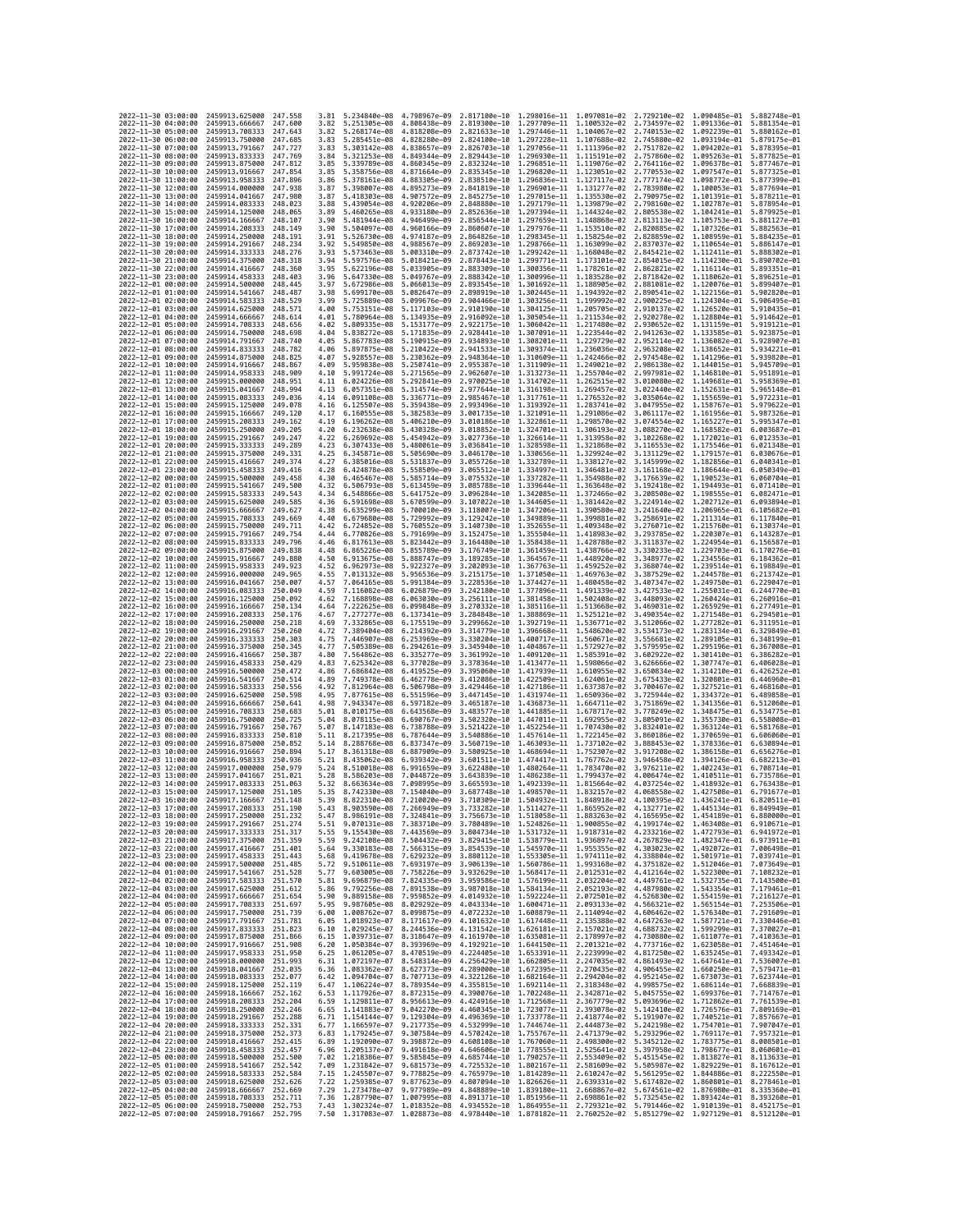| 2022-12-05 08:00:00                        |                     | 2459918.833333                                                       | 252.838            | 7.58           | 1.332071e-07 1.039560e-08                              |                                        | 5.023048e-10 1.891639e-11 2.791661e-02                                                                                                                                                                                                                                                                                                          |                                                        |                                           |                                                                                  | 5.912057e-02 1.944396e-01 8.573111e-01                 |                                                        |
|--------------------------------------------|---------------------|----------------------------------------------------------------------|--------------------|----------------|--------------------------------------------------------|----------------------------------------|-------------------------------------------------------------------------------------------------------------------------------------------------------------------------------------------------------------------------------------------------------------------------------------------------------------------------------------------------|--------------------------------------------------------|-------------------------------------------|----------------------------------------------------------------------------------|--------------------------------------------------------|--------------------------------------------------------|
| 2022-12-05 09:00:00                        |                     | 2459918.875000                                                       | 252.880            | 7.65           | 1.347290e-07 1.050415e-08                              |                                        | 5.068384e-10                                                                                                                                                                                                                                                                                                                                    | 1.905331e-11 2.823557e-02                              |                                           | 5.973794e-02                                                                     | 1.961945e-01 8.635161e-01                              |                                                        |
| 2022-12-05 10:00:00                        |                     | 2459918.916667                                                       | 252,922            | 7.73           | 1.362744e-07                                           | 1.061442e-08                           | 5.114459e-10                                                                                                                                                                                                                                                                                                                                    | 1.919259e-11                                           | 2.855945e-02                              | 6.036503e-02                                                                     | 1.979781e-01                                           | 8.698286e-01                                           |
| 2022-12-05 11:00:00<br>2022-12-05 12:00:00 |                     | 2459918,958333<br>2459919.000000                                     | 252.964<br>253.007 | 7.81<br>7.89   | 1.378437e-07 1.072642e-08<br>1.394372e-07 1.084018e-08 |                                        | 5.161285e-10<br>5.208872e-10                                                                                                                                                                                                                                                                                                                    | 1,933428e-11 2,888833e-02<br>1.947841e-11 2.922228e-02 |                                           | 6.100199e-02<br>6.164896e-02                                                     | 1.997907e-01 8.762502e-01<br>2.016327e-01 8.827823e-01 |                                                        |
| 2022-12-05 13:00:00                        |                     | 2459919.041667                                                       | 253.049            | 7.97           | 1.410553e-07                                           | 1.095573e-08                           | 5.257231e-10                                                                                                                                                                                                                                                                                                                                    | 1.962502e-11                                           | 2.956138e-02                              | 6.230608e-02                                                                     | 2.035047e-01                                           | 8.894267e-01                                           |
| 2022-12-05 14:00:00                        |                     | 2459919.083333                                                       | 253.091            | 8.05           | 1.426982e-07                                           | 1.107309e-08                           | 5.306373e-10                                                                                                                                                                                                                                                                                                                                    | 1.977414e-11                                           | 2.990570e-02                              | 6.297351e-02                                                                     | 2.054069e-01                                           | 8.961849e-01                                           |
| 2022-12-05 15:00:00                        |                     | 2459919.125000                                                       | 253, 134           | 8.13           | 1.443665e-07                                           | 1.119228e-08                           | 5.356309e-10                                                                                                                                                                                                                                                                                                                                    | 1.992580e-11                                           | 3.025532e-02                              | 6.365139e-02                                                                     | 2.073400e-01                                           | 9.030585e-01                                           |
| 2022-12-05 16:00:00<br>2022-12-05 17:00:00 |                     | 2459919.166667<br>2459919.208333                                     | 253.176<br>253.218 | 8.21<br>8.30   | 1.460604e-07 1.131335e-08<br>1.477803e-07              | 1.143630e-08                           | 5.407052e-10<br>5.458612e-10                                                                                                                                                                                                                                                                                                                    | 2.008005e-11<br>2.023692e-11                           | 3.061032e-02<br>3.097077e-02              | 6.433988e-02<br>6.503914e-02                                                     | 2.113000e-01                                           | 2.093042e-01 9.100493e-01<br>9.171588e-01              |
| 2022-12-05 18:00:00                        |                     | 2459919,250000                                                       | 253.260            | 8.38           | 1.495266e-07                                           | 1.156117e-08                           | 5.511002e-10                                                                                                                                                                                                                                                                                                                                    | 2.039645e-11                                           | 3.133675e-02                              | 6.574931e-02                                                                     | 2.133280e-01                                           | 9.243888e-01                                           |
| 2022-12-05 19:00:00                        |                     | 2459919.291667                                                       | 253,303            | 8.47           | 1.512998e-07                                           | 1.168800e-08                           | 5.564233e-10                                                                                                                                                                                                                                                                                                                                    | 2.055868e-11                                           | 3.170835e-02                              | 6.647055e-02                                                                     | 2.153886e-01                                           | 9.317411e-01                                           |
| 2022-12-05 20:00:00                        |                     | 2459919.333333                                                       | 253,345            | 8.56           | 1.531001e-07                                           | 1.181679e-08                           | 5.618319e-10                                                                                                                                                                                                                                                                                                                                    | 2.072364e-11                                           | 3.208564e-02                              | 6.720304e-02                                                                     | 2.174822e-01                                           | 9.392173e-01                                           |
| 2022-12-05 21:00:00<br>2022-12-05 22:00:00 |                     | 2459919.375000<br>2459919.416667                                     | 253.387<br>253.429 | 8.65<br>8.74   | 1.549279e-07<br>1.567838e-07                           | 1.194760e-08<br>1.208044e-08           | 5.673271e-10<br>5.729101e-10                                                                                                                                                                                                                                                                                                                    | 2.089138e-11<br>2.106193e-11                           | 3.246872e-02<br>3.285766e-02              | 6.794693e-02<br>6.870239e-02                                                     | 2.196094e-01<br>2.217705e-01                           | 9.468194e-01<br>9.545490e-01                           |
| 2022-12-05 23:00:00                        |                     | 2459919.458333                                                       | 253.472            | 8.84           | 1.586681e-07                                           | 1.221534e-08                           | 5.785823e-10                                                                                                                                                                                                                                                                                                                                    | 2.123534e-11                                           | 3.325255e-02                              | 6.946958e-02                                                                     | 2.239662e-01                                           | 9.624081e-01                                           |
| 2022-12-06 00:00:00                        |                     | 2459919.500000                                                       | 253.514            | 8.93           | 1.605811e-07                                           | 1.235233e-08                           | 5.843450e-10                                                                                                                                                                                                                                                                                                                                    | 2.141164e-11                                           | 3.365347e-02                              | 7.024869e-02                                                                     | 2.261969e-01                                           | 9.703984e-01                                           |
| 2022-12-06 01:00:00                        |                     | 2459919.541667                                                       | 253.556            | 9.03           | 1.625234e-07                                           | 1.249145e-08                           | 5.901995e-10                                                                                                                                                                                                                                                                                                                                    | 2.159089e-11                                           | 3.406053e-02                              | 7.103987e-02                                                                     | 2.284632e-01                                           | 9.785220e-01                                           |
| 2022-12-06 02:00:00<br>2022-12-06 03:00:00 |                     | 2459919.583333<br>2459919.625000                                     | 253.598<br>253.641 | 9.12<br>9.22   | 1.644954e-07<br>1.664974e-07                           | 1.263273e-08<br>1.277619e-08           | 5.961470e-10<br>6.021890e-10                                                                                                                                                                                                                                                                                                                    | 2.177311e-11<br>2.195836e-11                           | 3.447379e-02<br>3.489337e-02              | 7.184332e-02<br>7.265921e-02                                                     |                                                        | 2.307654e-01 9.867806e-01<br>2.331043e-01 9.951764e-01 |
| 2022-12-06 04:00:00                        |                     | 2459919.666667                                                       | 253.683            | 9.32           | 1.685300e-07                                           | 1.292187e-08                           | 6.083269e-10                                                                                                                                                                                                                                                                                                                                    | 2.214668e-11                                           | 3.531934e-02                              | 7.348771e-02                                                                     | 2.354802e-01                                           | 1.003711e+00                                           |
| 2022-12-06 05:00:00                        |                     | 2459919.708333                                                       | 253,725            | 9.43           | 1.705935e-07                                           | 1.306981e-08                           | 6.145619e-10                                                                                                                                                                                                                                                                                                                                    | 2.233811e-11                                           | 3.575180e-02                              | 7.432902e-02                                                                     |                                                        | 2.378937e-01 1.012387e+00                              |
| 2022-12-06 06:00:00                        |                     | 2459919.750000                                                       | 253.768            | 9.53           | 1.726885e-07                                           | 1.322003e-08                           | 6.208956e-10                                                                                                                                                                                                                                                                                                                                    | 2.253270e-11                                           | 3.619086e-02                              | 7.518332e-02                                                                     |                                                        | 2.403455e-01 1.021206e+00                              |
| 2022-12-06 07:00:00<br>2022-12-06 08:00:00 |                     | 2459919.791667                                                       | 253,810            | 9.64<br>9.74   | 1.748154e-07                                           | 1.337256e-08                           | 6.273294e-10                                                                                                                                                                                                                                                                                                                                    | 2.273049e-11 3.663659e-02<br>2.293153e-11              |                                           | 7.605080e-02                                                                     | 2.453658e-01                                           | 2.428360e-01 1.030170e+00<br>1.039281e+00              |
| 2022-12-06 09:00:00                        |                     | 2459919.833333<br>2459919.875000                                     | 253.852<br>253.894 | 9.85           | 1.769746e-07<br>1.791667e-07 1.368472e-08              | 1.352745e-08                           | 6.338647e-10<br>6.405031e-10                                                                                                                                                                                                                                                                                                                    | 2.313587e-11                                           | 3.708911e-02<br>3.754851e-02              | 7.693166e-02<br>7.782608e-02                                                     |                                                        | 2.479354e-01 1.048542e+00                              |
| 2022-12-06 10:00:00                        |                     | 2459919.916667                                                       | 253.937            | 9.96           | 1.813921e-07                                           | 1.384441e-08                           | 6.472459e-10                                                                                                                                                                                                                                                                                                                                    | 2.334355e-11                                           | 3.801489e-02                              | 7.873427e-02                                                                     |                                                        | 2.505455e-01 1.057954e+00                              |
| 2022-12-06 11:00:00                        |                     | 2459919.958333                                                       | 253.979            | 10.08          | 1.836512e-07                                           | 1.400656e-08                           | 6.540948e-10                                                                                                                                                                                                                                                                                                                                    | 2.355462e-11                                           | 3.848835e-02                              | 7.965643e-02                                                                     | 2.531967e-01                                           | 1.067520e+00                                           |
| 2022-12-06 12:00:00                        |                     | 2459920,000000                                                       | 254.021            | 10.19          | 1.859447e-07                                           | 1.417121e-08                           | 6.610512e-10                                                                                                                                                                                                                                                                                                                                    | 2.376913e-11                                           | 3.896900e-02                              | 8.059276e-02                                                                     |                                                        | 2.558895e-01 1.077242e+00                              |
| 2022-12-06 13:00:00<br>2022-12-06 14:00:00 |                     | 2459920.041667<br>2459920.083333                                     | 254,063<br>254,106 | 10.31<br>10.42 | 1.882730e-07<br>1.906366e-07                           | 1.433838e-08<br>1.450811e-08           | 6.681168e-10<br>6.752932e-10                                                                                                                                                                                                                                                                                                                    | 2.398714e-11<br>2.420869e-11                           | 3.945694e-02<br>3.995229e-02              | 8.154347e-02<br>8.250878e-02                                                     |                                                        | 2.586246e-01 1.087123e+00<br>2.614025e-01 1.097163e+00 |
| 2022-12-06 15:00:00                        |                     | 2459920.125000                                                       | 254, 148           | 10.54          | 1.930360e-07                                           | 1.468045e-08                           | 6.825818e-10                                                                                                                                                                                                                                                                                                                                    | 2.443383e-11                                           | 4.045514e-02                              | 8.348888e-02                                                                     | 2.642239e-01                                           | 1.107367e+00                                           |
| 2022-12-06 16:00:00                        |                     | 2459920.166667                                                       | 254.190            | 10.66          | 1.954717e-07                                           | 1.485543e-08                           | 6.899845e-10                                                                                                                                                                                                                                                                                                                                    | 2.466261e-11                                           | 4.096561e-02                              | 8.448401e-02                                                                     |                                                        | 2.670894e-01 1.117736e+00                              |
| 2022-12-06 17:00:00                        |                     | 2459920.208333                                                       | 254.233            | 10.79          | 1.979444e-07 1.503309e-08                              |                                        | 6.975028e-10                                                                                                                                                                                                                                                                                                                                    | 2.489510e-11                                           | 4.148381e-02                              | 8.549437e-02                                                                     |                                                        | 2.699997e-01 1.128272e+00                              |
| 2022-12-06 18:00:00                        |                     | 2459920.250000                                                       | 254.275<br>254,317 | 10.91          | 2.004544e-07                                           | 1.521347e-08                           | 7.051385e-10                                                                                                                                                                                                                                                                                                                                    | 2.513133e-11                                           | 4.200985e-02                              | 8.652020e-02                                                                     |                                                        | 2.729554e-01 1.138979e+00<br>1.149858e+00              |
| 2022-12-06 19:00:00<br>2022-12-06 20:00:00 |                     | 2459920.291667<br>2459920.333333                                     | 254.359            | 11.04<br>11.17 | 2.030025e-07<br>2.055891e-07                           | 1.539661e-08<br>1.558255e-08           | 7.128932e-10<br>7.207686e-10                                                                                                                                                                                                                                                                                                                    | 2.537138e-11<br>2.561528e-11                           | 4.254385e-02<br>4.308592e-02              | 8.756172e-02<br>8.861916e-02                                                     | 2.759573e-01                                           | 2.790058e-01 1.160912e+00                              |
| 2022-12-06 21:00:00                        |                     | 2459920.375000                                                       | 254,402            | 11.30          | 2.082147e-07                                           | 1,577132e-08                           | 7.287667e-10                                                                                                                                                                                                                                                                                                                                    | 2.586310e-11                                           | 4.363619e-02                              | 8.969274e-02                                                                     |                                                        | 2.821018e-01 1.172143e+00                              |
| 2022-12-06 22:00:00                        |                     | 2459920.416667                                                       | 254,444            | 11.43          | 2.108801e-07                                           | 1.596298e-08                           | 7.368890e-10                                                                                                                                                                                                                                                                                                                                    | 2.611490e-11                                           | 4.419478e-02                              | 9.078272e-02                                                                     | 2.852459e-01                                           | 1.183555e+00                                           |
| 2022-12-06 23:00:00<br>2022-12-07 00:00:00 |                     | 2459920.458333<br>2459920.500000                                     | 254,486<br>254.529 | 11.57<br>11.70 | 2.135856e-07                                           | 1.615756e-08                           | 7.451376e-10                                                                                                                                                                                                                                                                                                                                    | 2.637073e-11                                           | 4.476179e-02                              | 9.188932e-02                                                                     |                                                        | 2.884389e-01 1.195149e+00                              |
| 2022-12-07 01:00:00                        |                     | 2459920.541667                                                       | 254.571            | 11.84          | 2.163321e-07<br>2.191199e-07                           | 1.635511e-08<br>1.655567e-08           | 7.535141e-10<br>7.620204e-10                                                                                                                                                                                                                                                                                                                    | 2.663065e-11<br>2.689472e-11                           | 4.533737e-02<br>4.592163e-02              | 9.301280e-02<br>9.415340e-02                                                     |                                                        | 2.916814e-01 1.206929e+00<br>2.949742e-01 1.218897e+00 |
| 2022-12-07 02:00:00                        |                     | 2459920.583333                                                       | 254.613            | 11.99          | 2.219498e-07                                           | 1.675928e-08                           | 7.706586e-10                                                                                                                                                                                                                                                                                                                                    | 2.716300e-11                                           | 4.651470e-02                              | 9.531136e-02                                                                     | 2.983179e-01                                           | 1.231056e+00                                           |
| 2022-12-07 03:00:00                        |                     | 2459920.625000                                                       | 254.655            | 12.13          | 2.248224e-07 1.696600e-08                              |                                        | 7.794304e-10                                                                                                                                                                                                                                                                                                                                    | 2.743555e-11                                           | 4.711672e-02                              | 9.648695e-02                                                                     |                                                        | 3.017135e-01 1.243408e+00                              |
| 2022-12-07 04:00:00                        |                     | 2459920.666667                                                       | 254,698            | 12.27          | 2.277383e-07 1.717585e-08                              |                                        | 7.883378e-10                                                                                                                                                                                                                                                                                                                                    | 2.771243e-11                                           | 4.772780e-02                              | 9.768042e-02                                                                     |                                                        | 3.051615e-01 1.255957e+00                              |
| 2022-12-07 05:00:00<br>2022-12-07 06:00:00 |                     | 2459920.708333<br>2459920.750000                                     | 254.740<br>254.782 | 12.42<br>12.57 | 2.306981e-07<br>2.337024e-07                           | 1.738890e-08<br>1.760518e-08           | 7.973829e-10<br>8.065676e-10                                                                                                                                                                                                                                                                                                                    | 2.799372e-11<br>2.827946e-11                           | 4.834810e-02<br>4.897773e-02              | 9.889203e-02<br>1.001221e-01                                                     | 3.122181e-01                                           | 3.086628e-01 1.268705e+00<br>1.281655e+00              |
| 2022-12-07 07:00:00                        |                     | 2459920.791667                                                       | 254.825            | 12.72          | 2.367520e-07                                           | 1.782475e-08                           | 8.158939e-10                                                                                                                                                                                                                                                                                                                                    | 2.856973e-11                                           | 4.961684e-02                              | 1.013708e-01                                                                     |                                                        | 3.158283e-01 1.294810e+00                              |
| 2022-12-07 08:00:00                        |                     | 2459920.833333                                                       | 254,867            | 12.88          | 2.398475e-07 1.804765e-08                              |                                        | 8.253641e-10                                                                                                                                                                                                                                                                                                                                    | 2.886459e-11 5.026557e-02                              |                                           | 1.026384e-01                                                                     |                                                        | 3.194942e-01 1.308174e+00                              |
| 2022-12-07 09:00:00                        |                     | 2459920.875000                                                       | 254.909            | 13.04          | 2.429895e-07                                           | 1.827394e-08                           | 8.349800e-10                                                                                                                                                                                                                                                                                                                                    | 2.916411e-11                                           | 5.092405e-02                              | 1.039253e-01                                                                     | 3.232164e-01                                           | 1.321748e+00                                           |
| 2022-12-07 10:00:00<br>2022-12-07 11:00:00 |                     | 2459920.916667<br>2459920.958333                                     | 254.951<br>254.994 | 13.20<br>13.36 | 2.461788e-07<br>2.494160e-07                           | 1.850365e-08                           | 8.447439e-10<br>8.546580e-10                                                                                                                                                                                                                                                                                                                    | 2.946836e-11<br>2.977740e-11                           | 5.159244e-02<br>5.227087e-02              | 1.052317e-01<br>1.065579e-01                                                     |                                                        | 3.269960e-01 1.335537e+00<br>3.308337e-01 1.349543e+00 |
| 2022-12-07 12:00:00                        |                     | 2459921.000000                                                       | 255.036            | 13.52          | 2.527019e-07                                           | 1.873684e-08<br>1.897357e-08           | 8.647244e-10                                                                                                                                                                                                                                                                                                                                    | 3.009131e-11                                           | 5.295950e-02                              | 1.079042e-01                                                                     |                                                        | 3.347303e-01 1.363770e+00                              |
| 2022-12-07 13:00:00                        |                     | 2459921.041667                                                       | 255.078            | 13.69          | 2.560371e-07                                           | 1.921388e-08                           | 8.749453e-10                                                                                                                                                                                                                                                                                                                                    | 3.041015e-11                                           | 5.365847e-02                              | 1.092709e-01                                                                     | 3.386868e-01                                           | 1.378220e+00                                           |
| 2022-12-07 14:00:00                        |                     | 2459921.083333                                                       | 255.121            | 13.86          | 2.594224e-07 1.945783e-08                              |                                        | 8.853231e-10                                                                                                                                                                                                                                                                                                                                    | 3.073400e-11                                           | 5.436793e-02 1.106582e-01                 |                                                                                  |                                                        | 3.427040e-01 1.392897e+00                              |
| 2022-12-07 15:00:00<br>2022-12-07 16:00:00 |                     | 2459921.125000<br>2459921.166667                                     | 255.163<br>255.205 | 14.03<br>14.21 | 2.628585e-07 1.970547e-08<br>2.663461e-07              | 1.995686e-08                           | 8.958600e-10<br>9.065584e-10                                                                                                                                                                                                                                                                                                                    | 3.106293e-11 5.508805e-02<br>3.139702e-11              | 5.581897e-02                              | 1.120666e-01<br>1.134962e-01                                                     |                                                        | 3.467828e-01 1.407805e+00<br>3.509241e-01 1.422946e+00 |
| 2022-12-07 17:00:00                        |                     | 2459921.208333                                                       | 255.247            | 14.38          | 2.698861e-07                                           | 2.021204e-08                           | 9.174206e-10                                                                                                                                                                                                                                                                                                                                    | 3.173633e-11                                           | 5.656086e-02                              | 1.149474e-01                                                                     | 3.551287e-01                                           | 1.438324e+00                                           |
| 2022-12-07 18:00:00                        |                     | 2459921,250000                                                       | 255.290            | 14.56          | 2.734792e-07                                           | 2.047108e-08                           | 9.284489e-10                                                                                                                                                                                                                                                                                                                                    | 3.208096e-11                                           | 5.731387e-02                              | 1.164206e-01                                                                     | 3.593978e-01                                           | 1.453943e+00                                           |
| 2022-12-07 19:00:00                        |                     | 2459921.291667                                                       | 255.332            | 14.75          | 2.771261e-07                                           | 2.073402e-08                           | 9.396459e-10                                                                                                                                                                                                                                                                                                                                    | 3.243097e-11 5.807817e-02                              |                                           | 1.179160e-01                                                                     |                                                        | 3.637321e-01 1.469806e+00                              |
| 2022-12-07 20:00:00<br>2022-12-07 21:00:00 |                     | 2459921.333333                                                       | 255.374<br>255.417 | 14.93<br>15.12 | 2.808277e-07<br>2.845848e-07                           | 2.100094e-08<br>2.127189e-08           | 9.510141e-10<br>9.625558e-10                                                                                                                                                                                                                                                                                                                    | 3.278644e-11<br>3.314745e-11                           | 5.885393e-02<br>5.964131e-02 1.209749e-01 | 1.194340e-01                                                                     | 3.681326e-01                                           | 1.485916e+00                                           |
| 2022-12-07 22:00:00                        |                     | 2459921.375000<br>2459921.416667                                     | 255.459            | 15.31          | 2.883982e-07                                           | 2.154692e-08                           | 9.742737e-10                                                                                                                                                                                                                                                                                                                                    | 3.351408e-11                                           | 6.044048e-02                              | 1.225390e-01                                                                     | 3.771363e-01                                           | 3.726004e-01 1.502277e+00<br>1.518894e+00              |
| 2022-12-07 23:00:00                        |                     | 2459921.458333                                                       | 255.501            | 15.51          | 2.922686e-07                                           | 2.182610e-08                           | 9.861704e-10                                                                                                                                                                                                                                                                                                                                    |                                                        | 3.388642e-11 6.125162e-02                 | 1.241267e-01                                                                     | 3.817415e-01                                           | 1.535769e+00                                           |
| 2022-12-08 00:00:00                        |                     | 2459921.500000                                                       | 255.543            | 15.70          | 2.961970e-07                                           | 2.210948e-08                           | 9.982484e-10                                                                                                                                                                                                                                                                                                                                    | 3.426455e-11                                           | 6.207491e-02                              | 1.257383e-01                                                                     | 3.864168e-01                                           | 1.552906e+00                                           |
| 2022-12-08 01:00:00                        |                     | 2459921.541667                                                       | 255.586            | 15.90          | 3.001842e-07                                           | 2.239713e-08                           | 1.010510e-09<br>1.022959e-09                                                                                                                                                                                                                                                                                                                    |                                                        | 3.464856e-11 6.291051e-02 1.273743e-01    |                                                                                  |                                                        | 3.911634e-01 1.570309e+00                              |
| 2022-12-08 02:00:00<br>2022-12-08 03:00:00 |                     | 2459921.583333<br>2459921.625000                                     | 255.628<br>255.670 | 16.11<br>16.31 | 3.042310e-07<br>3.083384e-07                           | 2.268912e-08<br>2.298550e-08           | 1.035597e-09                                                                                                                                                                                                                                                                                                                                    | 3.543452e-11                                           | 3.503852e-11 6.375862e-02<br>6.461942e-02 | 1.290348e-01<br>1.307203e-01                                                     | 4.008744e-01                                           | 3.959822e-01 1.587983e+00<br>1.605930e+00              |
| 2022-12-08 04:00:00                        |                     | 2459921.666667                                                       | 255.713            | 16.52          | 3.125072e-07                                           | 2.328634e-08                           | 1.048428e-09                                                                                                                                                                                                                                                                                                                                    | 3.583666e-11                                           | 6.549309e-02                              | 1.324312e-01                                                                     | 4.058410e-01                                           | 1.624156e+00                                           |
| 2022-12-08 05:00:00                        |                     | 2459921.708333                                                       | 255.755            | 16.73          | 3.167383e-07                                           | 2.359170e-08                           | 1.061453e-09                                                                                                                                                                                                                                                                                                                                    |                                                        | 3.624503e-11 6.637982e-02                 | 1.341679e-01                                                                     |                                                        | 4.108830e-01 1.642663e+00                              |
| 2022-12-08 06:00:00                        |                     | 2459921.750000                                                       | 255.797            | 16.95          | 3.210327e-07                                           | 2.390166e-08                           | 1,074677e-09                                                                                                                                                                                                                                                                                                                                    |                                                        |                                           | 3.665971e-11 6.727980e-02 1.359306e-01                                           |                                                        | 4.160017e-01 1.661457e+00                              |
| 2022-12-08 07:00:00<br>2022-12-08 08:00:00 |                     | 2459921.791667<br>2459921.833333                                     | 255.839<br>255.882 | 17.17<br>17.39 | 3.253913e-07<br>3.298149e-07                           | 2.421627e-08<br>2.453562e-08           | 1.088101e-09<br>1.101729e-09                                                                                                                                                                                                                                                                                                                    | 3.708080e-11<br>3.750838e-11                           | 6.819324e-02<br>6.912032e-02              | 1.377198e-01<br>1.395360e-01                                                     | 4.211982e-01<br>4.264735e-01                           | 1.680541e+00<br>1.699920e+00                           |
| 2022-12-08 09:00:00                        |                     | 2459921.875000                                                       | 255.924            | 17.62          | 3.343047e-07                                           | 2.485976e-08                           | 1.115563e-09                                                                                                                                                                                                                                                                                                                                    |                                                        | 3.794257e-11 7.006125e-02                 | 1.413794e-01                                                                     |                                                        | 4.318288e-01 1.719597e+00                              |
| 2022-12-08 10:00:00                        |                     | 2459921.916667                                                       | 255.966            | 17.84          | 3.388615e-07                                           | 2.518876e-08                           | 1.129608e-09                                                                                                                                                                                                                                                                                                                                    |                                                        | 3.838344e-11 7.101623e-02                 | 1.432505e-01                                                                     |                                                        | 4.372653e-01 1.739578e+00                              |
| 2022-12-08 11:00:00                        |                     | 2459921.958333                                                       | 256.009            | 18.08          | 3.434863e-07                                           | 2.552271e-08                           | 1.143865e-09                                                                                                                                                                                                                                                                                                                                    | 3.883111e-11                                           | 7.198547e-02                              | 1.451496e-01                                                                     | 4.427842e-01                                           | 1.759867e+00                                           |
| 2022-12-08 12:00:00<br>2022-12-08 13:00:00 |                     | 2459922.000000<br>2459922.041667                                     | 256.051<br>256.093 | 18.31<br>18.55 | 3.481801e-07<br>3.529440e-07                           | 2.586166e-08<br>2.620571e-08           | 1.158338e-09<br>1.173031e-09                                                                                                                                                                                                                                                                                                                    | 3.928566e-11<br>3.974721e-11                           | 7.296917e-02<br>7.396756e-02              | 1.470773e-01<br>1.490339e-01                                                     |                                                        | 4.483867e-01 1.780468e+00<br>4.540741e-01 1.801386e+00 |
| 2022-12-08 14:00:00                        |                     | 2459922.083333                                                       | 256.136            | 18.79          | 3.577790e-07                                           | 2.655491e-08                           | 1.187945e-09                                                                                                                                                                                                                                                                                                                                    | 4.021585e-11                                           | 7.498084e-02                              | 1.510198e-01                                                                     | 4.598475e-01                                           | 1.822625e+00                                           |
| 2022-12-08 15:00:00                        |                     | 2459922.125000                                                       | 256.178            | 19.04          | 3.626861e-07                                           | 2.690934e-08                           | 1.203086e-09                                                                                                                                                                                                                                                                                                                                    | 4.069168e-11                                           | 7.600923e-02                              | 1.530355e-01                                                                     | 4.657082e-01                                           | 1.844190e+00                                           |
| 2022-12-08 16:00:00                        |                     | 2459922.166667                                                       | 256.220            | 19.29          | 3.676664e-07                                           | 2.726909e-08                           | 1.218455e-09                                                                                                                                                                                                                                                                                                                                    | 4.117482e-11                                           | 7.705297e-02                              | 1.550815e-01                                                                     | 4.716576e-01                                           | 1.866087e+00                                           |
| 2022-12-08 17:00:00<br>2022-12-08 18:00:00 |                     | 2459922.208333<br>2459922.250000                                     | 256,262<br>256.305 | 19.55<br>19.80 | 3.727209e-07<br>3.778508e-07                           | 2.763423e-08<br>2.800484e-08           | 1,234056e-09<br>1.249894e-09                                                                                                                                                                                                                                                                                                                    | 4.166537e-11<br>4.216343e-11                           | 7.811226e-02<br>7.918735e-02              | 1.571580e-01<br>1.592657e-01                                                     | 4,776968e-01<br>4.838273e-01                           | 1.888319e+00<br>1.910891e+00                           |
| 2022-12-08 19:00:00                        |                     | 2459922.291667                                                       | 256.347            | 20.07          | 3.830572e-07                                           | 2.838100e-08 1.265970e-09              |                                                                                                                                                                                                                                                                                                                                                 |                                                        |                                           | 4.266912e-11 8.027846e-02 1.614050e-01                                           |                                                        | 4.900504e-01 1.933810e+00                              |
| 2022-12-08 20:00:00                        |                     | 2459922.333333                                                       | 256.389            | 20.33          |                                                        | 3.883411e-07 2.876279e-08 1.282289e-09 |                                                                                                                                                                                                                                                                                                                                                 |                                                        |                                           | 4.318255e-11 8.138583e-02 1.635763e-01 4.963674e-01 1.957079e+00                 |                                                        |                                                        |
| 2022-12-08 21:00:00                        |                     | 2459922.375000                                                       | 256,432            | 20.60          |                                                        | 3.937038e-07 2.915030e-08 1.298854e-09 | 1.315669e-09                                                                                                                                                                                                                                                                                                                                    |                                                        |                                           | 4.370383e-11 8.250970e-02 1.657800e-01 5.027797e-01 1.980704e+00<br>1,680168e-01 |                                                        |                                                        |
| 2022<br>2022-12-08 23:00:00                | -12-08 22:00:00     | 2459922.416667<br>2459922.458333                                     | 256.516            | 20.87<br>21.15 | 3.991463e–07                                           | 2.954360e-08                           | 4.046700e-07 2.994279e-08 1.332738e-09 4.477041e-11 8.480791e-02 1.702870e-01 5.158959e-01 2.029042e+00                                                                                                                                                                                                                                         | 4.423308e-11                                           | 8.365031e-02                              |                                                                                  | 5.092888e-01                                           | 2.004690e+00                                           |
| 2022-12-09 00:00:00                        |                     | 2459922.500000                                                       | 256.559            | 21.43          |                                                        |                                        | 4.102758e-07 3.034795e-08 1.350064e-09 4.531594e-11 8.598275e-02 1.725912e-01 5.226026e-01 2.053767e+00                                                                                                                                                                                                                                         |                                                        |                                           |                                                                                  |                                                        |                                                        |
| 2022-12-09 01:00:00                        |                     | 2459922.541667                                                       | 256.601            | 21.72          |                                                        |                                        | 4.159651e-07 3.075917e-08 1.367650e-09 4.586980e-11 8.717508e-02 1.749298e-01 5.294104e-01 2.078868e+00                                                                                                                                                                                                                                         |                                                        |                                           |                                                                                  |                                                        |                                                        |
| 2022-12-09 02:00:00<br>2022-12-09 03:00:00 |                     | 2459922.583333<br>2459922.625000 256.685                             | 256.643            | 22.31          |                                                        |                                        | 22.01 4.217392e-07 3.117653e-08 1.385502e-09 4.643210e-11 8.838516e-02 1.773034e-01 5.363207e-01 2.104352e+00<br>4.275991e-07 3.160013e-08 1.403622e-09 4.700297e-11 8.961325e-02 1.797124e-01 5.433350e-01 2.130224e+00                                                                                                                        |                                                        |                                           |                                                                                  |                                                        |                                                        |
| 2022-12-09 04:00:00                        |                     | 2459922.666667                                                       | 256.728            | 22.61          |                                                        |                                        |                                                                                                                                                                                                                                                                                                                                                 |                                                        |                                           |                                                                                  |                                                        |                                                        |
| 2022-12-09 05:00:00                        |                     | 2459922.708333                                                       | 256.770            | 22.91          |                                                        |                                        | $\begin{array}{cccccccc} 4.335463e-07 & 3.203006e-08 & 1.422016e-09 & 4.758254e-11 & 9.085961e-02 & 1.821575e-01 & 5.504548e-01 & 2.156491e+00 \\ 4.395819e-07 & 3.246641e-08 & 1.440685e-09 & 4.817092e-11 & 9.212452e-02 & 1.846390e-01 & 5.576818e-01 & 2$                                                                                   |                                                        |                                           |                                                                                  |                                                        |                                                        |
| 2022-12-09 06:00:00                        |                     | 2459922,750000 256,812                                               |                    | 23.22          |                                                        |                                        | 4.457073e-07 3.290928e-08 1.459636e-09 4.876826e-11 9.340824e-02 1.871577e-01 5.650174e-01 2.210229e+00                                                                                                                                                                                                                                         |                                                        |                                           |                                                                                  |                                                        |                                                        |
| 2022-12-09 07:00:00<br>2022-12-09 08:00:00 |                     | 2459922.791667<br>2459922.833333                                     | 256.855<br>256,897 |                |                                                        |                                        | 23.53 4.519239e-07 3.335876e-08 1.478871e-09 4.937468e-11 9.471106e-02 1.897139e-01 5.724633e-01 2.237713e+00                                                                                                                                                                                                                                   |                                                        |                                           |                                                                                  |                                                        |                                                        |
| 2022-12-09 09:00:00                        |                     | 2459922.875000                                                       | 256.939            |                |                                                        |                                        |                                                                                                                                                                                                                                                                                                                                                 |                                                        |                                           |                                                                                  |                                                        |                                                        |
| 2022-12-09 10:00:00                        |                     | 2459922.916667                                                       | 256.982            |                |                                                        |                                        | 03.05 4.582320e-07 3.381496e-08 1.498395e-09 4.999931e-11 9.693326e-02 1.923083e-01 5.800211e-01 2.265614e-00<br>24.17 4.646357e-07 3.427796e-08 1.518213e-09 5.061529e-11 9.737511e-02 1.949414e-01 2.265614e-01 2.265614e-00<br>24                                                                                                            |                                                        |                                           |                                                                                  |                                                        |                                                        |
| 2022-12-09 11:00:00                        |                     | 2459922.958333 257.024                                               |                    |                |                                                        |                                        | 21.03 4.777282e-07 3.522479e-08 1.558746e-09 5.189386e-11 1.001990e-01 2.003251e-01 6.033824e-01 2.351885e+00<br>25.17 4.844208e-07 3.572479e-08 1.558746e-09 5.189386e-11 1.001990e-01 2.003261e-01 6.033824e-01 2.351885e+00<br>25                                                                                                            |                                                        |                                           |                                                                                  |                                                        |                                                        |
| 2022-12-09 12:00:00<br>2022-12-09 13:00:00 |                     | 2459923.000000<br>2459923.041667 257.109                             | 257.066            |                |                                                        |                                        |                                                                                                                                                                                                                                                                                                                                                 |                                                        |                                           |                                                                                  |                                                        |                                                        |
| 2022-12-09 14:00:00                        |                     | 2459923.083333                                                       | 257.151            |                |                                                        |                                        |                                                                                                                                                                                                                                                                                                                                                 |                                                        |                                           |                                                                                  |                                                        |                                                        |
| 2022-12-09 15:00:00                        |                     | 2459923.125000                                                       | 257, 193           |                |                                                        |                                        | 25.86 4.981059e-07 3.669864e-08 1.621854e-09 5.388534e-11 1.043896e-01 2.087081e-01 6.278113e-01 2.442141e+00<br>26.21 5.051012e-07 3.720465e-08 1.643524e-09 5.388537e-11 1.053556e-01 2.115858e-01 6.379113e-01 2.473142e+00<br>26                                                                                                            |                                                        |                                           |                                                                                  |                                                        |                                                        |
| 2022-12-09 16:00:00                        |                     | 2459923.166667 257.235<br>2459923.208333 257.278                     |                    |                |                                                        |                                        |                                                                                                                                                                                                                                                                                                                                                 |                                                        |                                           |                                                                                  |                                                        |                                                        |
| 2022-12-09 17:00:00<br>2022-12-09 18:00:00 |                     | 2459923.250000 257.320                                               |                    |                |                                                        |                                        | 26.93 5.194053e-07 3.823940e-08 1.687844e-09 5.596866e-11 1.088533e-01 2.174705e-01 6.533558e-01 2.536559e+00<br>27.30 5.267170e-07 3.876837e-08 1.710503e-09 5.668422e-11 1.103857e-01 2.204788e-01 6.621270e-01 2.568989e+00                                                                                                                  |                                                        |                                           |                                                                                  |                                                        |                                                        |
| 2022-12-09 19:00:00                        |                     | 2459923.291667                                                       | 257.362            |                |                                                        |                                        |                                                                                                                                                                                                                                                                                                                                                 |                                                        |                                           |                                                                                  |                                                        |                                                        |
| 2022-12-09 20:00:00                        |                     | 2459923.333333                                                       | 257.405            |                |                                                        |                                        | $\frac{27.67}{28.67} - \frac{5.341373e-07}{5.341373e-07} - \frac{3.936521e-08}{3.93696e-08} - \frac{1.33592e-09}{1.75684e-09} - \frac{5.741059e-11}{5.814794e-11} - \frac{1.119408e-01}{1.135190e-01} - \frac{2.235318e-01}{2.266304e-01} - \frac{6.710296e-01}{6.800655e-0$                                                                    |                                                        |                                           |                                                                                  |                                                        |                                                        |
| 2022-12-09 21:00:00                        |                     | 2459923.375000 257.447                                               |                    |                |                                                        |                                        | 28.44 5.493101e-07 4.040301e-08 1.780537e-09 5.889643e-11 1.151206e-01 2.297751e-01 6.892367e-01 2.669248e+00                                                                                                                                                                                                                                   |                                                        |                                           |                                                                                  |                                                        |                                                        |
| 2022-12-09 22:00:00<br>2022-12-09 23:00:00 |                     | 2459923.416667 257.489<br>2459923.458333                             | 257.532            |                |                                                        |                                        | 28.33 5.576658e-07 4.056420e-08 1.804554e-09 5.965621e-11 1.167460e-01 2.329666e-01 6.985452e-01 2.703663e+00<br>29.23 5.649366e-07 4.155374e-08 1.829591e-09 6.042746e-11 1.163955e-01 2.352666e-01 7.079939e-01 2.73863e+00<br>29.                                                                                                            |                                                        |                                           |                                                                                  |                                                        |                                                        |
| 2022-12-10 00:00:00                        |                     | 2459923.500000                                                       | 257.574            |                |                                                        |                                        |                                                                                                                                                                                                                                                                                                                                                 |                                                        |                                           |                                                                                  |                                                        |                                                        |
| 2022-12-10 01:00:00                        |                     | 2459923.541667 257.616                                               |                    |                |                                                        |                                        |                                                                                                                                                                                                                                                                                                                                                 |                                                        |                                           |                                                                                  |                                                        |                                                        |
| 2022-12-10 02:00:00                        |                     | 2459923.583333 257.659                                               |                    |                |                                                        |                                        | 30.45 5.892569e-07 4.329372e-08 1.904423e-09 6.281171e-11 1.234924e-01 2.462148e-01 7.371922e-01 2.846693e+00<br>30.87 5.976054e-07 4.389792e-08 1.930322e-09 6.363053e-11 1.252420e-01 2.496509e-01 7.472178e-01 2.883803e+00                                                                                                                  |                                                        |                                           |                                                                                  |                                                        |                                                        |
| 2022-12-10 03:00:00<br>2022-12-10 04:00:00 |                     | 2459923.625000<br>2459923.666667 257.743                             | 257.701            |                |                                                        |                                        | 31.30 6.060777e-07 4.451111e-08 1.956609e-09 6.446169e-11 1.270176e-01 2.531382e-01 7.573932e-01 2.921472e+00                                                                                                                                                                                                                                   |                                                        |                                           |                                                                                  |                                                        |                                                        |
| 2022-12-10 05:00:00                        |                     | 2459923.708333 257.786                                               |                    |                |                                                        |                                        |                                                                                                                                                                                                                                                                                                                                                 |                                                        |                                           |                                                                                  |                                                        |                                                        |
| 2022-12-10 06:00:00                        |                     | 2459923.750000                                                       | 257.828            |                |                                                        |                                        | 31.73 6.146757e-07 4.513342e-08 1.983288e-09 6.530536e-11 1.288195e-01 2.566773e-01 7.677206e-01 2.959708e+00<br>32.17 6.234012e-07 4.576498e-08 2.010366e-09 6.636173e-11 1.308481e-01 2.602690e-01 7.672023e-01 2.998520e+00<br>32                                                                                                            |                                                        |                                           |                                                                                  |                                                        |                                                        |
|                                            |                     |                                                                      |                    |                |                                                        |                                        |                                                                                                                                                                                                                                                                                                                                                 |                                                        |                                           |                                                                                  |                                                        |                                                        |
|                                            | 2022-12-10 07:00:00 | 2459923.791667 257.870                                               |                    |                |                                                        |                                        |                                                                                                                                                                                                                                                                                                                                                 |                                                        |                                           |                                                                                  |                                                        |                                                        |
| 2022-12-10 08:00:00                        |                     | 2459923.833333 257.912                                               |                    |                |                                                        |                                        | 33.07 6.412423e-07 4.705641e-08 2.065741e-09 6.791332e-11 1.343871e-01 2.676135e-01 7.996376e-01 3.077904e+00                                                                                                                                                                                                                                   |                                                        |                                           |                                                                                  |                                                        |                                                        |
| 2022-12-10 09:00:00<br>2022-12-10 10:00:00 |                     | 2459923.875000 257.955<br>2459923.916667                             | 257.997            |                |                                                        |                                        | 33.53 6.503618e-07 4.771656e-08 2.094050e-09 6.880891e-11 1.362983e-01 2.713678e-01 8.105958e-01 3.118493e+00                                                                                                                                                                                                                                   |                                                        |                                           |                                                                                  |                                                        |                                                        |
| 2022-12-10 11:00:00                        |                     | 2459923.958333 258.039<br>2022-12-10 12:00:00 2459924.000000 258.082 |                    |                |                                                        |                                        | 34.00 6.596164e-07 4.838651e-08 2.122781e-09 6.971797e-11 1.382378e-01 2.751779e-01 8.217175e-01 3.159692e+00<br>34.47 6.690082e-07 4.906643e-08 2.151941e-09 7.064069e-11 1.402061e-01 2.790446e-01 8.330052e-01 3.201511e+00<br>34.96 6.785392e-07 4.975644e-08 2.181536e-09 7.157726e-11 1.422035e-01 2.829688e-01 8.444613e-01 3.243957e+00 |                                                        |                                           |                                                                                  |                                                        |                                                        |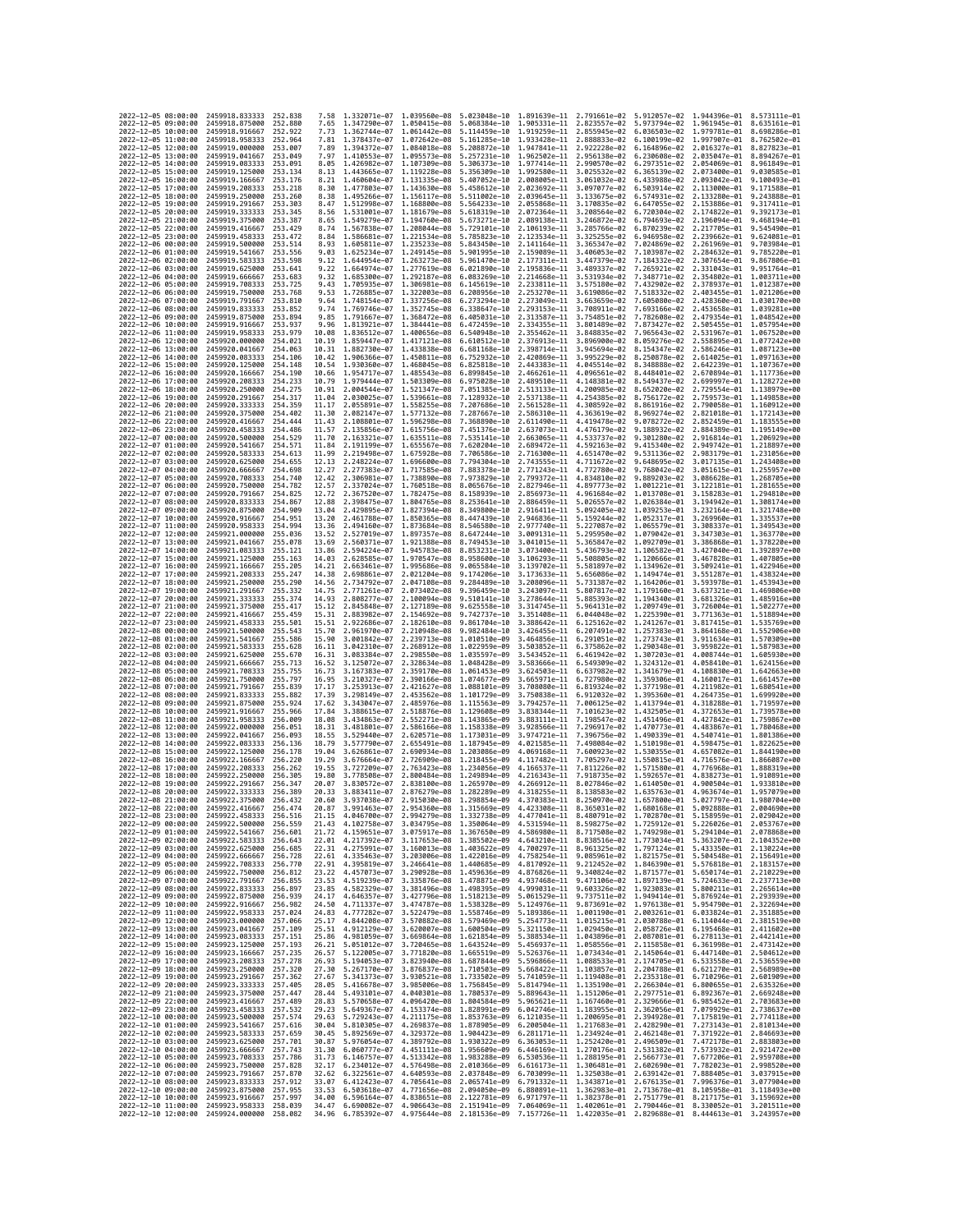| 2022-12-10 13:00:00                        |                     | 2459924.041667                           | 258.124                   | 35.44            | 6.882115e-07 5.045671e-08                                                               |                                           | 2.211573e-09                                                                                                                                                                                                                                                                                                                                                                               | 7.252790e-11 1.442306e-01 2.869512e-01                                           |                                           |                                                        | 8.560883e-01                                                                                                                                                                           | 3.287041e+00                 |
|--------------------------------------------|---------------------|------------------------------------------|---------------------------|------------------|-----------------------------------------------------------------------------------------|-------------------------------------------|--------------------------------------------------------------------------------------------------------------------------------------------------------------------------------------------------------------------------------------------------------------------------------------------------------------------------------------------------------------------------------------------|----------------------------------------------------------------------------------|-------------------------------------------|--------------------------------------------------------|----------------------------------------------------------------------------------------------------------------------------------------------------------------------------------------|------------------------------|
| 2022-12-10 14:00:00                        |                     | 2459924.083333                           | 258.166                   | 35.94            | 6.980272e-07                                                                            | 5.116737e-08                              | 2.242057e-09                                                                                                                                                                                                                                                                                                                                                                               | 7.349281e-11                                                                     | 1.462877e-01 2.909929e-01                 |                                                        | 8.678886e-01                                                                                                                                                                           | 3.330772e+00                 |
| 2022-12-10 15:00:00                        |                     | 2459924.125000                           | 258.209                   | 36.44            | 7.079883e-07                                                                            | 5.188859e-08                              | 2.272996e-09                                                                                                                                                                                                                                                                                                                                                                               | 7.447220e-11                                                                     | 1.483753e-01                              | 2.950945e-01                                           | 8.798649e-01                                                                                                                                                                           | 3.375159e+00                 |
| 2022-12-10 16:00:00<br>2022-12-10 17:00:00 |                     | 2459924.166667<br>2459924.208333         | 258.251<br>258.293        | 36.95<br>37.47   | 7.180970e-07<br>7.283554e-07                                                            | 5.262053e-08 2.304396e-09<br>5.336332e-08 | 2.336264e-09                                                                                                                                                                                                                                                                                                                                                                               | 7.546628e-11 1.504938e-01 2.992571e-01<br>7.647528e-11 1.526437e-01 3.034814e-01 |                                           |                                                        | 8.920197e-01<br>9.043556e-01                                                                                                                                                           | 3.420212e+00<br>3.465941e+00 |
| 2022-12-10 18:00:00                        |                     | 2459924.250000                           | 258.336                   | 37.99            | 7.387659e-07                                                                            | 5.411715e-08                              | 2.368607e-09                                                                                                                                                                                                                                                                                                                                                                               | 7.749940e-11                                                                     | 1.548254e-01                              | 3.077685e-01                                           | 9.168754e-01                                                                                                                                                                           | 3.512355e+00                 |
| 2022-12-10 19:00:00                        |                     | 2459924.291667                           | 258.378                   | 38.53            | 7.493306e-07                                                                            | 5.488217e-08                              | 2.401432e-09                                                                                                                                                                                                                                                                                                                                                                               | 7.853887e-11                                                                     | 1.570395e-01                              | 3.121192e-01                                           | 9.295817e-01                                                                                                                                                                           | 3.559465e+00                 |
| 2022-12-10 20:00:00                        |                     | 2459924.333333                           | 258,420                   | 39.07            | 7.600517e-07                                                                            | 5.565854e-08                              | 2.434745e-09                                                                                                                                                                                                                                                                                                                                                                               | 7.959392e-11                                                                     | 1.592864e-01 3.165345e-01                 |                                                        | 9.424773e-01                                                                                                                                                                           | 3.607281e+00                 |
| 2022-12-10 21:00:00<br>2022-12-10 22:00:00 |                     | 2459924.375000<br>2459924.416667         | 258,463<br>258.505        | 39.62<br>40.18   | 7.709317e-07<br>7.819728e-07                                                            | 5.644644e-08<br>5.724602e-08              | 2.468555e-09<br>2.502868e-09                                                                                                                                                                                                                                                                                                                                                               | 8.066477e-11<br>8.175167e-11                                                     | 1.615665e-01 3.210153e-01<br>1.638804e-01 | 3.255626e-01                                           | 9.555649e-01<br>9.688474e-01                                                                                                                                                           | 3.655813e+00<br>3.705072e+00 |
| 2022-12-10 23:00:00                        |                     | 2459924.458333                           | 258.547                   | 40.74            | 7.931774e-07                                                                            | 5.805747e-08                              | 2.537693e-09                                                                                                                                                                                                                                                                                                                                                                               | 8.285483e-11                                                                     | 1.662286e-01 3.301774e-01                 |                                                        | 9.823277e-01                                                                                                                                                                           | 3.755069e+00                 |
| 2022-12-11 00:00:00                        |                     | 2459924.500000                           | 258.590                   | 41.32            | 8.045479e-07                                                                            | 5.888096e-08                              | 2.573035e-09                                                                                                                                                                                                                                                                                                                                                                               | 8.397451e-11                                                                     | 1.686116e-01                              | 3.348607e-01                                           | 9.960086e-01                                                                                                                                                                           | 3.805814e+00                 |
| 2022-12-11 01:00:00                        |                     | 2459924.541667                           | 258.632                   | 41.90            | 8.160868e-07                                                                            | 5.971667e-08                              | 2.608904e-09                                                                                                                                                                                                                                                                                                                                                                               | 8.511095e-11                                                                     | 1.710298e-01                              | 3.396134e-01                                           | 1.009893e+00                                                                                                                                                                           | 3.857318e+00                 |
| 2022-12-11 02:00:00<br>2022-12-11 03:00:00 |                     | 2459924.583333<br>2459924.625000         | 258.674<br>258.717        | 42.49<br>43.09   | 8.277966e-07<br>8.396797e-07                                                            | 6.056478e-08<br>6.142546e-08              | 2.645306e-09<br>2.682250e-09                                                                                                                                                                                                                                                                                                                                                               | 8.626439e-11<br>8.743508e-11                                                     | 1.734839e-01                              | 3.444366e-01<br>1.759742e-01 3.493314e-01              | 1.023984e+00<br>1.038285e+00                                                                                                                                                           | 3.909594e+00<br>3.962651e+00 |
| 2022-12-11 04:00:00                        |                     | 2459924.666667                           | 258.759                   | 43.70            | 8.517388e-07                                                                            | 6.229891e-08                              | 2.719744e-09                                                                                                                                                                                                                                                                                                                                                                               | 8.862328e-11                                                                     | 1.785015e-01 3.542988e-01                 |                                                        | 1.052799e+00                                                                                                                                                                           | 4.016501e+00                 |
| 2022-12-11 05:00:00                        |                     | 2459924.708333                           | 258.801                   | 44.32            | 8.639763e-07                                                                            | 6.318531e-08                              | 2.757795e-09                                                                                                                                                                                                                                                                                                                                                                               | 8.982925e-11                                                                     | 1.810662e-01                              | 3.593398e-01                                           | 1.067528e+00                                                                                                                                                                           | 4.071157e+00                 |
| 2022-12-11 06:00:00                        |                     | 2459924.750000                           | 258,844                   | 44.94            | 8.763951e-07                                                                            | 6.408485e-08                              | 2.796413e-09                                                                                                                                                                                                                                                                                                                                                                               | 9.105324e-11                                                                     | 1.836688e-01                              | 3.644556e-01                                           | 1.082477e+00                                                                                                                                                                           | 4.126629e+00                 |
| 2022-12-11 07:00:00                        |                     | 2459924.791667<br>2459924.833333         | 258,886<br>258.928        | 45.58<br>46.23   | 8.889976e-07                                                                            | 6.499773e-08<br>6.592415e-08              | 2.835604e-09                                                                                                                                                                                                                                                                                                                                                                               | 9.229552e-11                                                                     |                                           | 1.863099e-01 3.696472e-01 1.097648e+00                 |                                                                                                                                                                                        | 4.182931e+00<br>4.240073e+00 |
| 2022-12-11 08:00:00<br>2022-12-11 09:00:00 |                     | 2459924.875000                           | 258.971                   | 46.88            | 9.017867e-07<br>9.147650e-07                                                            | 6.686430e-08                              | 2.875378e-09<br>2.915744e-09                                                                                                                                                                                                                                                                                                                                                               | 9.355636e-11 1.889902e-01 3.749158e-01 1.113044e+00<br>9.483604e-11              | 1.917101e-01                              | 3.802625e-01                                           | 1.128669e+00                                                                                                                                                                           | 4.298070e+00                 |
| 2022-12-11 10:00:00                        |                     | 2459924.916667                           | 259.013                   | 47.55            | 9.279354e-07                                                                            | 6.781838e-08                              | 2.956709e-09                                                                                                                                                                                                                                                                                                                                                                               | 9.613483e-11                                                                     | 1,944702e-01 3,856884e-01                 |                                                        | 1.144527e+00                                                                                                                                                                           | 4.356932e+00                 |
| 2022-12-11 11:00:00                        |                     | 2459924.958333                           | 259.055                   | 48.22            | 9.413007e-07                                                                            | 6.878660e-08                              | 2.998284e-09                                                                                                                                                                                                                                                                                                                                                                               | 9.745301e-11                                                                     | 1.972713e-01                              | 3.911948e-01                                           | 1.160620e+00                                                                                                                                                                           | 4.416673e+00                 |
| 2022-12-11 12:00:00<br>2022-12-11 13:00:00 |                     | 2459925.000000                           | 259.098                   | 48.91            | 9.548638e-07                                                                            | 6.976918e-08                              | 3.040476e-09<br>3.083295e-09                                                                                                                                                                                                                                                                                                                                                               | 9.879086e-11                                                                     | 2.001137e-01                              | 3.967828e-01                                           | 1.176952e+00                                                                                                                                                                           | 4.477307e+00                 |
| 2022-12-11 14:00:00                        |                     | 2459925.041667<br>2459925.083333         | 259.140<br>259.182        | 49.60<br>50.31   | 9.686276e-07<br>9.825950e-07                                                            | 7.076631e-08<br>7.177823e-08              | 3.126750e-09                                                                                                                                                                                                                                                                                                                                                                               | 1.001487e-10<br>1.015268e-10                                                     | 2.029982e-01                              | 4.024536e-01<br>2.059254e-01 4.082084e-01 1.210349e+00 | 1.193528e+00                                                                                                                                                                           | 4.538845e+00<br>4.601301e+00 |
| 2022-12-11 15:00:00                        |                     | 2459925.125000                           | 259.225                   | 51.02            | 9.967690e-07                                                                            | 7.280513e-08                              | 3.170851e-09                                                                                                                                                                                                                                                                                                                                                                               | 1.029254e-10                                                                     | 2.088959e-01                              | 4.140485e-01                                           | 1,227420e+00                                                                                                                                                                           | 4.664689e+00                 |
| 2022-12-11 16:00:00                        |                     | 2459925,166667                           | 259.267                   | 51.75            | 1.011153e-06                                                                            | 7.384725e-08                              | 3.215607e-09                                                                                                                                                                                                                                                                                                                                                                               | 1.043449e-10                                                                     | 2.119104e-01                              | 4.199751e-01                                           | 1,244745e+00                                                                                                                                                                           | 4.729023e+00                 |
| 2022-12-11 17:00:00                        |                     | 2459925.208333                           | 259,309                   | 52.49            | 1.025749e-06                                                                            | 7.490481e-08                              | 3.261027e-09                                                                                                                                                                                                                                                                                                                                                                               | 1.057856e-10                                                                     | 2.149694e-01 4.259895e-01                 |                                                        | 1.262327e+00                                                                                                                                                                           | 4.794316e+00                 |
| 2022-12-11 18:00:00<br>2022-12-11 19:00:00 |                     | 2459925.250000<br>2459925.291667         | 259.352<br>259.394        | 53.24<br>53.99   | 1.040562e-06<br>1.055593e-06                                                            | 7.597803e-08<br>7.706715e-08              | 3.307122e-09<br>3.353901e-09                                                                                                                                                                                                                                                                                                                                                               | 1.072478e-10<br>1.087317e-10                                                     | 2.212239e-01 4.382869e-01                 | 2.180737e-01 4.320930e-01 1.280170e+00                 | 1,298278e+00                                                                                                                                                                           | 4.860582e+00<br>4.927837e+00 |
| 2022-12-11 20:00:00                        |                     | 2459925.333333                           | 259.436                   | 54.77            | 1.070847e-06                                                                            | 7.817240e-08                              | 3.401375e-09                                                                                                                                                                                                                                                                                                                                                                               | 1.102378e-10                                                                     | 2.244207e-01                              | 4.445726e-01                                           | 1.316655e+00                                                                                                                                                                           | 4.996093e+00                 |
| 2022-12-11 21:00:00                        |                     | 2459925.375000                           | 259.479                   | 55.55            | 1.086327e-06                                                                            | 7.929402e-08                              | 3.449554e-09                                                                                                                                                                                                                                                                                                                                                                               | 1.117663e-10                                                                     | 2.276648e-01 4.509513e-01                 |                                                        | 1.335304e+00                                                                                                                                                                           | 5.065368e+00                 |
| 2022-12-11 22:00:00                        |                     | 2459925.416667                           | 259.521                   | 56.34            | 1.102035e-06 8.043226e-08                                                               |                                           | 3.498448e-09                                                                                                                                                                                                                                                                                                                                                                               | 1.133176e-10                                                                     | 2.309569e-01                              | 4.574245e-01 1.354231e+00                              |                                                                                                                                                                                        | 5.135674e+00                 |
| 2022-12-11 23:00:00                        |                     | 2459925.458333                           | 259.563                   | 57.15            | 1.117976e-06                                                                            | 8.158734e-08                              | 3.548067e-09                                                                                                                                                                                                                                                                                                                                                                               | 1.148920e-10                                                                     | 2.342977e-01                              | 4.639936e-01                                           | 1.373438e+00                                                                                                                                                                           | 5.207027e+00                 |
| 2022-12-12 00:00:00<br>2022-12-12 01:00:00 |                     | 2459925.500000<br>2459925.541667         | 259.606<br>259.648        | 57.96<br>58.79   | 1.134153e-06<br>1.150568e-06                                                            | 8.275953e-08<br>8.394908e-08              | 3.598423e-09<br>3.649526e-09                                                                                                                                                                                                                                                                                                                                                               | 1.164899e-10<br>1.181115e-10                                                     | 2.376878e-01<br>2.411281e-01              | 4.706600e-01<br>4.774250e-01 1.412713e+00              | 1.392931e+00                                                                                                                                                                           | 5.279444e+00<br>5.352939e+00 |
| 2022-12-12 02:00:00                        |                     | 2459925.583333                           | 259.690                   | 59.64            | 1.167227e-06                                                                            | 8.515624e-08                              | 3.701387e-09                                                                                                                                                                                                                                                                                                                                                                               | 1.197573e-10                                                                     | 2.446193e-01                              | 4.842902e-01                                           | 1.432788e+00                                                                                                                                                                           | 5.427528e+00                 |
| 2022-12-12 03:00:00                        |                     | 2459925.625000                           | 259.733                   | 60.49            | 1.184132e-06                                                                            | 8.638127e-08                              | 3.754017e-09                                                                                                                                                                                                                                                                                                                                                                               | 1.214276e-10                                                                     | 2.481621e-01                              | 4.912571e-01                                           | 1.453161e+00                                                                                                                                                                           | 5.503227e+00                 |
| 2022-12-12 04:00:00                        |                     | 2459925.666667<br>2459925.708333         | 259,775<br>259.817        | 61.36<br>62.24   | 1.201287e-06                                                                            | 8.762444e-08                              | 3.807429e-09<br>3.861632e-09                                                                                                                                                                                                                                                                                                                                                               | 1.231228e-10                                                                     |                                           | 2.517573e-01 4.983271e-01                              | 1.473836e+00                                                                                                                                                                           | 5.580054e+00<br>5.658024e+00 |
| 2022-12-12 05:00:00<br>2022-12-12 06:00:00 |                     | 2459925.750000                           | 259.860                   | 63.13            | 1.218695e-06<br>1.236361e-06                                                            | 8.888601e-08<br>9.016625e-08              | 3.916640e-09                                                                                                                                                                                                                                                                                                                                                                               | 1.248431e-10<br>1.265891e-10                                                     | 2.554056e-01<br>2.591079e-01              | 5.055017e-01 1.494818e+00<br>5.127825e-01              | 1.516111e+00                                                                                                                                                                           | 5.737154e+00                 |
| 2022-12-12 07:00:00                        |                     | 2459925.791667                           | 259.902                   | 64.04            | 1.254288e-06                                                                            | 9.146544e-08                              | 3.972463e-09                                                                                                                                                                                                                                                                                                                                                                               | 1.283611e-10                                                                     | 2.628650e-01                              | 5.201711e-01                                           | 1.537720e+00                                                                                                                                                                           | 5.817461e+00                 |
| 2022-12-12 08:00:00                        |                     | 2459925.833333                           | 259.944                   | 64.95            | 1.272480e-06                                                                            | 9.278386e-08                              | 4.029114e-09                                                                                                                                                                                                                                                                                                                                                                               | 1.301594e-10                                                                     |                                           |                                                        | 2.666775e-01 5.276691e-01 1.559649e+00                                                                                                                                                 | 5.898963e+00                 |
| 2022-12-12 09:00:00                        |                     | 2459925.875000                           | 259.987                   | 65.89            | 1.290941e-06                                                                            | 9.412180e-08                              | 4.086605e-09                                                                                                                                                                                                                                                                                                                                                                               | 1.319845e-10                                                                     |                                           | 2.705465e-01 5.352780e-01 1.581904e+00                 |                                                                                                                                                                                        | 5.981678e+00                 |
| 2022-12-12 10:00:00<br>2022-12-12 11:00:00 |                     | 2459925.916667<br>2459925.958333         | 260.029<br>260.071        | 66.83<br>67.80   | 1.309675e-06<br>1.328686e-06                                                            | 9.547953e-08<br>9.685735e-08              | 4.144948e-09<br>4.204156e-09                                                                                                                                                                                                                                                                                                                                                               | 1.338367e-10<br>1.357165e-10                                                     | 2.744726e-01<br>2.784568e-01              | 5.429996e-01<br>5.508354e-01                           | 1.604488e+00<br>1.627407e+00                                                                                                                                                           | 6.065622e+00<br>6.150815e+00 |
| 2022-12-12 12:00:00                        |                     | 2459926.000000                           | 260.114                   | 68.77            | 1.347978e-06                                                                            | 9.825557e-08                              | 4.264242e-09                                                                                                                                                                                                                                                                                                                                                                               | 1.376242e-10                                                                     | 2.824998e-01                              | 5.587871e-01                                           | 1.650666e+00                                                                                                                                                                           | 6.237275e+00                 |
| 2022-12-12 13:00:00                        |                     | 2459926.041667                           | 260,156                   | 69.76            | 1.367555e-06                                                                            | 9.967447e-08                              | 4.325219e-09                                                                                                                                                                                                                                                                                                                                                                               | 1.395603e-10                                                                     |                                           | 2.866026e-01 5.668565e-01 1.674270e+00                 |                                                                                                                                                                                        | 6.325020e+00                 |
| 2022-12-12 14:00:00                        |                     | 2459926.083333                           | 260.198                   | 70.76            | 1.387421e-06                                                                            | 1.011144e-07                              | 4.387099e-09                                                                                                                                                                                                                                                                                                                                                                               | 1.415251e-10                                                                     | 2.907661e-01                              | 5.750453e-01                                           | 1.698223e+00                                                                                                                                                                           | 6.414069e+00                 |
| 2022-12-12 15:00:00<br>2022-12-12 16:00:00 |                     | 2459926.125000<br>2459926.166667         | 260.241<br>260,283        | 71.78<br>72.82   | 1.407581e-06<br>1.428040e-06                                                            | 1.025756e-07<br>1.040584e-07              | 4.449897e-09<br>4.513625e-09                                                                                                                                                                                                                                                                                                                                                               | 1.435192e-10<br>1.455429e-10                                                     | 2.992786e-01                              | 2.949911e-01 5.833553e-01 1.722532e+00<br>5.917882e-01 | 1.747201e+00                                                                                                                                                                           | 6.504442e+00<br>6.596157e+00 |
| 2022-12-12 17:00:00                        |                     | 2459926.208333                           | 260,325                   | 73.87            | 1,448800e-06                                                                            | 1.055631e-07                              | 4.578298e-09                                                                                                                                                                                                                                                                                                                                                                               | 1.475966e-10                                                                     | 3.036294e-01                              | 6.003458e-01                                           | 1.772235e+00                                                                                                                                                                           | 6.689236e+00                 |
| 2022-12-12 18:00:00                        |                     | 2459926.250000                           | 260, 368                  | 74.93            | 1.469867e-06                                                                            | 1.070902e-07                              | 4.643928e-09                                                                                                                                                                                                                                                                                                                                                                               | 1.496809e-10                                                                     | 3.080446e-01                              | 6.090301e-01                                           | 1.797641e+00                                                                                                                                                                           | 6.783697e+00                 |
| 2022-12-12 19:00:00                        |                     | 2459926.291667                           | 260.410                   | 76.01            | 1.491246e-06 1.086398e-07 4.710531e-09                                                  |                                           |                                                                                                                                                                                                                                                                                                                                                                                            | 1.517961e-10                                                                     |                                           | 3.125249e-01  6.178428e-01  1.823422e+00               |                                                                                                                                                                                        | 6.879562e+00                 |
| 2022-12-12 20:00:00<br>2022-12-12 21:00:00 |                     | 2459926.333333<br>2459926.375000         | 260.453<br>260.495        | 77.11<br>78.22   | 1.512940e-06 1.102123e-07<br>1.534956e-06                                               | 1.118081e-07                              | 4.778121e-09<br>4.846712e-09                                                                                                                                                                                                                                                                                                                                                               | 1.539428e-10<br>1.561213e-10                                                     | 3.216853e-01                              | 3.170715e-01 6.267859e-01 1.849586e+00<br>6.358612e-01 | 1.876137e+00                                                                                                                                                                           | 6.976850e+00<br>7.075584e+00 |
| 2022-12-12 22:00:00                        |                     | 2459926.416667                           | 260.537                   | 79.35            | 1.557296e-06                                                                            | 1.134275e-07                              | 4.916319e-09                                                                                                                                                                                                                                                                                                                                                                               | 1.583322e-10                                                                     | 3.263673e-01                              | 6.450708e-01                                           | 1.903082e+00                                                                                                                                                                           | 7.175784e+00                 |
| 2022-12-12 23:00:00                        |                     | 2459926.458333                           | 260.580                   | 80.50            | 1.579967e-06                                                                            | 1.150708e-07                              | 4.986957e-09                                                                                                                                                                                                                                                                                                                                                                               | 1.605759e-10                                                                     | 3.311185e-01                              | 6.544166e-01                                           | 1,930425e+00                                                                                                                                                                           | 7.277471e+00                 |
| 2022-12-13 00:00:00                        |                     | 2459926.500000                           | 260.622                   | 81.66            | 1.602973e-06                                                                            | 1.167384e-07                              | 5.058642e-09                                                                                                                                                                                                                                                                                                                                                                               | 1.628530e-10                                                                     |                                           | 3.359398e-01 6.639006e-01 1.958174e+00                 |                                                                                                                                                                                        | 7.380669e+00                 |
| 2022-12-13 01:00:00<br>2022-12-13 02:00:00 |                     | 2459926.541667<br>2459926.583333         | 260,664<br>260,707        | 82.84<br>84.04   | 1.626318e-06<br>1.650009e-06                                                            | 1.184307e-07                              | 5.131388e-09                                                                                                                                                                                                                                                                                                                                                                               | 1.651638e-10                                                                     | 3.408324e-01                              | 6.735249e-01                                           | 1,986334e+00<br>2.014910e+00                                                                                                                                                           | 7.485398e+00<br>7.591682e+00 |
| 2022-12-13 03:00:00                        |                     | 2459926.625000                           | 260.749                   | 85.26            | 1.674049e-06                                                                            | 1.201481e-07<br>1.218908e-07              | 5.205211e-09<br>5.280128e-09                                                                                                                                                                                                                                                                                                                                                               | 1.675089e-10<br>1.698889e-10                                                     | 3.457974e-01 6.832915e-01<br>3.508356e-01 | 6.932025e-01                                           | 2.043910e+00                                                                                                                                                                           | 7.699543e+00                 |
| 2022-12-13 04:00:00                        |                     | 2459926.666667                           | 260.791                   | 86.49            | 1.698445e-06                                                                            | 1.236593e-07                              | 5.356154e-09                                                                                                                                                                                                                                                                                                                                                                               | 1.723041e-10                                                                     | 3.559484e-01                              | 7.032601e-01                                           | 2.073339e+00                                                                                                                                                                           | 7.809006e+00                 |
| 2022-12-13 05:00:00                        |                     | 2459926.708333                           | 260.834                   | 87.74            | 1.723202e-06                                                                            | 1.254539e-07                              | 5.433305e-09                                                                                                                                                                                                                                                                                                                                                                               | 1.747552e-10                                                                     | 3.611366e-01                              | 7.134664e-01                                           | 2.103204e+00                                                                                                                                                                           | 7.920093e+00                 |
| 2022-12-13 06:00:00                        |                     | 2459926.750000                           | 260.876                   | 89.01<br>90.30   | 1.748324e-06                                                                            | 1.272751e-07                              | 5.511599e-09                                                                                                                                                                                                                                                                                                                                                                               | 1.772427e-10                                                                     | 3.664015e-01 7.238237e-01                 |                                                        | 2.133511e+00                                                                                                                                                                           | 8.032828e+00<br>8.147235e+00 |
| 2022-12-13 07:00:00<br>2022-12-13 08:00:00 |                     | 2459926.791667<br>2459926.833333         | 260.918<br>260.961        | 91.61            | 1.773817e-06<br>1.799687e-06                                                            | 1.291232e-07<br>1.309987e-07              | 5.591052e-09<br>5.671681e-09                                                                                                                                                                                                                                                                                                                                                               | 1.797671e-10<br>1.823289e-10                                                     | 3.717442e-01<br>3.771659e-01              | 7.343340e-01<br>7.449998e-01                           | 2.164267e+00<br>2.195478e+00                                                                                                                                                           | 8.263340e+00                 |
| 2022-12-13 09:00:00                        |                     | 2459926.875000                           | 261,003                   | 92.94            | 1.825939e-06                                                                            | 1.329019e-07                              | 5.753504e-09                                                                                                                                                                                                                                                                                                                                                                               | 1.849288e-10                                                                     | 3.826676e-01                              | 7.558232e-01                                           | 2.227152e+00                                                                                                                                                                           | 8.381168e+00                 |
| 2022-12-13 10:00:00                        |                     | 2459926.916667                           | 261.045                   | 94.28            | 1.852579e-06                                                                            | 1.348332e-07                              | 5.836538e-09                                                                                                                                                                                                                                                                                                                                                                               | 1.875672e-10                                                                     | 3.882507e-01 7.668067e-01                 |                                                        | 2.259294e+00                                                                                                                                                                           | 8.500743e+00                 |
| 2022-12-13 11:00:00                        |                     | 2459926.958333                           | 261,088                   | 95.65            | 1.879613e-06                                                                            | 1.367930e-07                              | 5.920801e-09                                                                                                                                                                                                                                                                                                                                                                               | 1.902447e-10                                                                     |                                           | 3.939162e-01 7.779526e-01                              | 2.291911e+00                                                                                                                                                                           | 8.622091e+00                 |
| 2022-12-13 12:00:00<br>2022-12-13 13:00:00 |                     | 2459927.000000<br>2459927.041667         | 261,130<br>261, 172       | 97.04<br>98.45   | 1.907046e-06<br>1.934884e-06                                                            | 1.387818e-07<br>1.408001e-07              | 6.006311e-09<br>6.093087e-09                                                                                                                                                                                                                                                                                                                                                               | 1.929619e-10<br>1.957195e-10                                                     | 3.996654e-01<br>4.054996e-01 8.007411e-01 | 7.892632e-01                                           | 2.325012e+00<br>2.358602e+00                                                                                                                                                           | 8.745240e+00<br>8.870214e+00 |
| 2022-12-13 14:00:00                        |                     | 2459927.083333                           | 261.215                   | 99.87            | 1.963134e-06                                                                            | 1.428481e-07                              | 6.181147e-09                                                                                                                                                                                                                                                                                                                                                                               | 1.985179e-10                                                                     | 4.114199e-01                              | 8.123886e-01                                           | 2.392690e+00                                                                                                                                                                           | 8.997042e+00                 |
| 2022-12-13 15:00:00                        |                     | 2459927.125000                           | 261,257                   | 101.32           | 1.991801e-06                                                                            | 1.449265e-07                              | 6.270510e-09                                                                                                                                                                                                                                                                                                                                                                               | 2.013578e-10                                                                     | 4.174277e-01                              | 8.242083e-01                                           | 2.427282e+00                                                                                                                                                                           | 9.125749e+00                 |
| 2022-12-13 16:00:00                        |                     | 2459927.166667                           | 261.300                   | 102.80           | 2.020891e-06                                                                            | 1.470355e-07                              | 6.361196e-09                                                                                                                                                                                                                                                                                                                                                                               | 2.042398e-10                                                                     | 4.235242e-01                              | 8.362027e-01                                           | 2.462386e+00                                                                                                                                                                           | 9.256366e+00                 |
| 2022-12-13 17:00:00<br>2022-12-13 18:00:00 |                     | 2459927.208333<br>2459927.250000         | 261.342<br>261, 384       | 104.29<br>105.80 | 2.050411e-06 1.491758e-07<br>2.080367e-06                                               | 1.513477e-07                              | 6.453223e-09<br>6.546613e-09                                                                                                                                                                                                                                                                                                                                                               | 2.071646e-10<br>2.101327e-10                                                     | 4.297109e-01<br>4.359889e-01              | 8.483744e-01<br>8.607260e-01                           | 2.498009e+00<br>2.534160e+00                                                                                                                                                           | 9.388918e+00<br>9.523435e+00 |
| 2022-12-13 19:00:00                        |                     | 2459927.291667                           | 261.427                   | 107.34           | 2.110766e-06                                                                            | 1.535516e-07                              | 6.641384e-09                                                                                                                                                                                                                                                                                                                                                                               |                                                                                  | 4.423596e-01                              | 8.732602e-01                                           | 2.570845e+00                                                                                                                                                                           | 9.659947e+00                 |
| 2022-12-13 20:00:00                        |                     | 2459927.333333                           | 261.469                   | 108.90           | 2.141613e-06                                                                            | 1.557882e-07                              |                                                                                                                                                                                                                                                                                                                                                                                            | 2.131448e-10                                                                     |                                           |                                                        |                                                                                                                                                                                        | 9.798481e+00                 |
| 2022-12-13 21:00:00                        |                     | 2459927.375000                           | 261.511                   | 110.48           | 2.172917e-06                                                                            |                                           | 6.737557e-09                                                                                                                                                                                                                                                                                                                                                                               | 2.162015e-10                                                                     | 4.488244e-01 8.859796e-01                 |                                                        | 2.608073e+00                                                                                                                                                                           |                              |
| 2022-12-13 22:00:00                        |                     | 2459927.416667                           |                           |                  |                                                                                         | 1.580578e-07                              | 6.835153e-09                                                                                                                                                                                                                                                                                                                                                                               | 2.193035e-10                                                                     | 4.553848e-01                              | 8.988871e-01                                           | 2.645852e+00                                                                                                                                                                           | 9.939069e+00                 |
| 2022-12-13 23:00:00<br>2022-12-14 00:00:00 |                     |                                          | 261.554                   | 112,09           | 2.204683e-06                                                                            | 1.603610e-07                              | 6.934193e-09                                                                                                                                                                                                                                                                                                                                                                               | 2.224515e-10                                                                     | 4.620420e-01                              | 9.119853e-01                                           | 2.684190e+00                                                                                                                                                                           | 1.008174e+01                 |
| 2022-12-14 01:00:00                        |                     | 2459927.458333                           | 261.596                   | 113.72           | 2.236917e-06                                                                            | 1.626981e-07                              | 7.034699e-09                                                                                                                                                                                                                                                                                                                                                                               | 2.256462e-10                                                                     | 4.687976e-01                              | 9.252771e-01                                           | 2.723095e+00                                                                                                                                                                           | 1.022652e+01                 |
| 2022-12-14 02:00:00                        |                     | 2459927.500000<br>2459927.541667         | 261.638<br>261.681 117.06 | 115.38           | 2.269629e-06 1.650699e-07 7.136691e-09<br>2.302823e-06 1.674767e-07 7.240192e-09        |                                           |                                                                                                                                                                                                                                                                                                                                                                                            | 2.288882e-10                                                                     |                                           | 4.756530e-01 9.387653e-01                              | 2.762576e+00 1.037346e+01<br>2.321782e-10 4.826096e-01 9.524529e-01 2.802641e+00 1.052256e+01                                                                                          |                              |
| 2022<br>-12–14                             |                     | 2459927.583333                           | 261.723                   | 118.76           |                                                                                         |                                           | 2.336507e-06 1.699190e-07 7.345224e-09 2.355170e-10 4.896690e-01 9.663428e-01 2.843298e+00 1.067388e+01                                                                                                                                                                                                                                                                                    |                                                                                  |                                           |                                                        |                                                                                                                                                                                        |                              |
|                                            | 03:00:00            | 2459927.625000                           | 261.766                   | 120.49           | 2.370690e-06                                                                            | 1.723975e-07                              | 7.451809e-09                                                                                                                                                                                                                                                                                                                                                                               | 2.389052e-10                                                                     | 4.968326e-01                              | 9.804379e-01                                           | 2.884557e+00                                                                                                                                                                           |                              |
|                                            | 2022-12-14 04:00:00 | 2459927.666667                           | 261.808 122.24            |                  |                                                                                         |                                           | 2.405377e-06 1.749125e-07 7.559971e-09 2.423436e-10 5.041021e-01 9.947413e-01 2.926426e+00 1.098327e+01                                                                                                                                                                                                                                                                                    |                                                                                  |                                           |                                                        |                                                                                                                                                                                        |                              |
| 2022-12-14 06:00:00                        | 2022-12-14 05:00:00 | 2459927.708333<br>2459927.750000         | 261.850<br>261.893        | 124.02<br>125.83 | 2.476295e-06                                                                            |                                           | 2.440576e-06 1.774648e-07 7.669733e-09 2.458330e-10 5.114789e-01 1.009256e+00 2.968914e+00 1.114141e+01<br>1.800547e-07 7.781118e-09 2.493740e-10 5.189647e-01 1.023985e+00 3.012030e+00 1.130189e+01                                                                                                                                                                                      |                                                                                  |                                           |                                                        |                                                                                                                                                                                        |                              |
| 2022-12-14 07:00:00                        |                     | 2459927.791667                           | 261.935                   | 127.66           |                                                                                         |                                           | 2.512542e-06 1.826830e-07 7.894150e-09 2.529675e-10 5.265610e-01 1.038932e+00 3.055785e+00 1.146475e+01                                                                                                                                                                                                                                                                                    |                                                                                  |                                           |                                                        |                                                                                                                                                                                        |                              |
| 2022-12-14 08:00:00                        |                     | 2459927.833333                           | 261.977                   |                  |                                                                                         |                                           | 129.52 2.549324e-06 1.853500e-07 8.008854e-09 2.566142e-10 5.342696e-01 1.054100e+00 3.100186e+00 1.163003e+01                                                                                                                                                                                                                                                                             |                                                                                  |                                           |                                                        |                                                                                                                                                                                        |                              |
| 2022-12-14 09:00:00<br>2022-12-14 10:00:00 |                     | 2459927.875000<br>2459927.916667         | 262.020<br>262.062        | 133.33           | 131.41 2.586649e-06 1.880565e-07 8.125255e-09<br>2.624526e-06 1.908030e-07 8.243377e-09 |                                           |                                                                                                                                                                                                                                                                                                                                                                                            |                                                                                  |                                           |                                                        |                                                                                                                                                                                        |                              |
| 2022-12-14 11:00:00                        |                     | 2459927.958333                           | 262.104 135.27            |                  |                                                                                         |                                           | 2.662962e-06 1.935900e-07 8.363245e-09 2.678815e-10 5.580851e-01 1.100962e+00 3.237369e+00 1.214067e+01                                                                                                                                                                                                                                                                                    |                                                                                  |                                           |                                                        | $\begin{array}{cccc} 2.603149e-10 & 5.420920e-01 & 1.069492e+00 & 3.145244e+00 & 1.179775e+01 \\ 2.640704e-10 & 5.500299e-01 & 1.085111e+00 & 3.190968e+00 & 1.196795e+01 \end{array}$ |                              |
| 2022-12-14 12:00:00                        |                     | 2459928.000000                           | 262.147                   |                  |                                                                                         |                                           | 137.25 2.701966e-06 1.964182e-07 8.484886e-09 2.717490e-10 5.662592e-01 1.117046e+00 3.284456e+00 1.231595e+01                                                                                                                                                                                                                                                                             |                                                                                  |                                           |                                                        |                                                                                                                                                                                        |                              |
| 2022-12-14 13:00:00                        |                     | 2459928.041667                           | 262.189                   | 139.25           |                                                                                         |                                           |                                                                                                                                                                                                                                                                                                                                                                                            |                                                                                  |                                           |                                                        |                                                                                                                                                                                        |                              |
| 2022-12-14 14:00:00<br>2022-12-14 15:00:00 |                     | 2459928.083333<br>2459928.125000         | 262.232<br>262.274        | 140.97           |                                                                                         |                                           | 2.741546e-06 1.992883e-07 8.608326e-09 2.756738e-10 5.745541e-01 1.133368e+00 3.332238e+00 1.249383e+01<br>2.775605e-06 2.017578e-07 8.714532e-09 2.790501e-10 5.816920e-01 1.147413e+00 3.373350e+00 1.264685e+01<br>134.81 2.653878e-06 1.929268e-07 8.334385e-09 2.669459e-10 5.561813e-01 1.097190e+00 3.226197e+00 1.209827e+01                                                       |                                                                                  |                                           |                                                        |                                                                                                                                                                                        |                              |
| 2022-12-14 16:00:00                        |                     | 2459928.166667                           |                           |                  |                                                                                         |                                           | 262.316 128.92 2.537513e-06 1.844848e-07 7.970977e-09 2.553745e-10 5.317944e-01 1.049179e+00 3.085524e+00 1.157384e+01                                                                                                                                                                                                                                                                     |                                                                                  |                                           |                                                        |                                                                                                                                                                                        |                              |
| 2022-12-14 17:00:00                        |                     | 2459928.208333                           | 262.359                   | 123.28           |                                                                                         |                                           | 2.426274e-06 1.764145e-07 7.623572e-09 2.443125e-10 5.084816e-01 1.003283e+00 2.951045e+00 1.107250e+01                                                                                                                                                                                                                                                                                    |                                                                                  |                                           |                                                        |                                                                                                                                                                                        |                              |
| 2022-12-14 18:00:00                        |                     | 2459928.250000                           |                           |                  |                                                                                         |                                           | 262.401 117.90 2.319934e-06 1.686997e-07 7.291464e-09 2.337374e-10 4.861957e-01 9.594084e-01 2.822488e+00 1.059323e+01                                                                                                                                                                                                                                                                     |                                                                                  |                                           |                                                        |                                                                                                                                                                                        |                              |
| 2022-12-14 19:00:00                        |                     | 2459928.291667                           | 262.443<br>262.486 107.83 | 112.75           |                                                                                         |                                           | 2.218279e-06 1.613247e-07 6.973979e-09 2.236278e-10 4.648915e-01 9.174660e-01 2.699591e+00 1.013505e+01                                                                                                                                                                                                                                                                                    |                                                                                  |                                           |                                                        |                                                                                                                                                                                        |                              |
| 2022-12-14 20:00:00<br>2022-12-14 21:00:00 |                     | 2459928.333333<br>2459928.375000         | 262.528 103.13            |                  |                                                                                         |                                           | 2.121101e-06 1.542744e-07 6.670474e-09 2.139631e-10 4.445257e-01 8.773709e-01 2.582106e+00 9.697035e+00<br>2.028204e-06 1.475347e-07 6.380333e-09 2.047238e-10 4.250570e-01 8.390416e-01 2.469794e+00 9.278301e+00                                                                                                                                                                         |                                                                                  |                                           |                                                        |                                                                                                                                                                                        |                              |
| 2022-12-14 22:00:00                        |                     | 2459928.416667                           | 262.571                   |                  |                                                                                         |                                           | 98.63 1.939399e-06 1.410918e-07 6.102967e-09 1.958912e-10 4.064458e-01 8.024003e-01 2.362427e+00 8.877996e+00                                                                                                                                                                                                                                                                              |                                                                                  |                                           |                                                        |                                                                                                                                                                                        |                              |
| 2022-12-14 23:00:00                        |                     | 2459928.458333 262.613                   |                           |                  |                                                                                         |                                           | 94.34 1.854505e-06 1.349327e-07 5.837812e-09 1.874473e-10 3.886544e-01 7.673728e-01 2.259787e+00 8.495308e+00                                                                                                                                                                                                                                                                              |                                                                                  |                                           |                                                        |                                                                                                                                                                                        |                              |
| 2022-12-15 00:00:00                        |                     | 2459928.500000                           | 262,655                   | 90.23<br>86.30   |                                                                                         |                                           |                                                                                                                                                                                                                                                                                                                                                                                            |                                                                                  |                                           |                                                        |                                                                                                                                                                                        |                              |
| 2022-12-15 01:00:00<br>2022-12-15 02:00:00 |                     | 2459928.541667<br>2459928.583333         | 262.698<br>262.740        |                  |                                                                                         |                                           | 1.773351e-06 1.290448e-07 5.584333e-09 1.793749e-10 3.716466e-01 7.338879e-01 2.161666e+00 8.129462e+00<br>1.695772e-06 1.234162e-07 5.342013e-09 1.716578e-10 3.553880e-01 7.018777e-01 2.067865e+00 7.779715e+00<br>1.695772e-06 1.234162e-07 5.342013e-09 1.716578e-10<br>82.54 1.621609e-06 1.180355e-07 5.110361e-09 1.642803e-10 3.398455e-01 6.712772e-01 1.978194e+00 7.445358e+00 |                                                                                  |                                           |                                                        |                                                                                                                                                                                        |                              |
| 2022-12-15 03:00:00                        |                     | 2459928.625000                           | 262.782                   |                  |                                                                                         |                                           | 78.95 1.550713e-06 1.128918e-07 4.888908e-09 1.572274e-10 3.249877e-01 6.420242e-01 1.892471e+00 7.125713e+00                                                                                                                                                                                                                                                                              |                                                                                  |                                           |                                                        |                                                                                                                                                                                        |                              |
| 2022-12-15 04:00:00                        |                     | 2459928.666667                           | 262.825                   | 75.52            | 1.482940e-06                                                                            |                                           | 1.079745e-07 4.677204e-09 1.504848e-10 3.107842e-01 6.140596e-01 1.810521e+00 6.820133e+00                                                                                                                                                                                                                                                                                                 |                                                                                  |                                           |                                                        |                                                                                                                                                                                        |                              |
| 2022-12-15 05:00:00                        |                     | 2459928.708333                           | 262.867                   |                  |                                                                                         |                                           | 72.24 1.418152e-06 1.032738e-07 4.474819e-09 1.440389e-10 2.972064e-01 5.873263e-01 1.732179e+00 6.527996e+00                                                                                                                                                                                                                                                                              |                                                                                  |                                           |                                                        |                                                                                                                                                                                        |                              |
| 2022-12-15 06:00:00<br>2022-12-15 07:00:00 |                     | 2459928.750000 262.910<br>2459928.791667 | 262.952                   |                  |                                                                                         |                                           | 69.10 1.356217e-06 9.878013e-08 4.281344e-09 1.378766e-10 2.842265e-01 5.617704e-01 1.657286e+00 6.248713e+00                                                                                                                                                                                                                                                                              |                                                                                  |                                           |                                                        |                                                                                                                                                                                        |                              |
| 2022-12-15 08:00:00                        |                     | 2459928.833333                           | 262.994                   |                  |                                                                                         |                                           | 06.11 1.297010e-06 9.448432e-08 4.096385e-09 1.319853e-10 2.718184e-01 5.373397e-01 1.585689e+00 5.981715e+00<br>63.24 1.240412e-06 9.037767e-08 3.919568e-09 1.263532e-10 2.599568e-01 5.139849e-01 1.517244e+00 5.726462e+00                                                                                                                                                             |                                                                                  |                                           |                                                        |                                                                                                                                                                                        |                              |
| 2022-12-15 09:00:00                        |                     | 2459928.875000                           | 263.037                   |                  |                                                                                         |                                           | 60.50 1.186305e-06 8.645185e-08 3.750533e-09 1.209689e-10 2.486176e-01 4.916585e-01 1.451812e+00 5.482437e+00                                                                                                                                                                                                                                                                              |                                                                                  |                                           |                                                        |                                                                                                                                                                                        |                              |
| 2022-12-15 10:00:00                        |                     | 2459928.916667                           | 263.079                   |                  |                                                                                         |                                           |                                                                                                                                                                                                                                                                                                                                                                                            |                                                                                  |                                           |                                                        |                                                                                                                                                                                        |                              |
| 2022-12-15 11:00:00<br>2022-12-15 12:00:00 |                     | 2459928.958333<br>2459929.000000         | 263.121<br>263.164        |                  |                                                                                         |                                           | 57.88 1.134582e-06 8.269890e-08 3.588938e-09 1.158213e-10 2.377779e-01 4.703151e-01 1.389259e+00 5.249145e+00<br>55.38 1.085137e-06 7.911119e-08 3.434455e-09 1.109001e-10 2.274155e-01 4.499115e-01 1.329460e+00 5.026112e+00<br>52.98 1.037870e-06 7.568145e-08 3.286771e-09 1.061954e-10 2.175095e-01 4.304063e-01 1.272292e+00 4.812888e+00                                            |                                                                                  |                                           |                                                        |                                                                                                                                                                                        |                              |
| 2022-12-15 13:00:00                        |                     | 2459929.041667                           | 263.206                   |                  |                                                                                         |                                           | 50.70 9.926840e-07 7.240271e-08 3.145586e-09 1.016975e-10 2.080398e-01 4.117599e-01 1.217640e+00 4.609039e+00                                                                                                                                                                                                                                                                              |                                                                                  |                                           |                                                        |                                                                                                                                                                                        |                              |
| 2022-12-15 14:00:00                        |                     | 2459929.083333 263.249                   |                           |                  |                                                                                         |                                           | 48.51 9.494882e-07 6.926833e-08 3.010614e-09 9.739741e-11 1.989871e-01 3.939344e-01 1.165393e+00 4.414154e+00                                                                                                                                                                                                                                                                              |                                                                                  |                                           |                                                        |                                                                                                                                                                                        |                              |
| 2022-12-15 15:00:00<br>2022-12-15 16:00:00 |                     | 2459929.125000<br>2459929.166667         | 263.291<br>263.333        |                  |                                                                                         |                                           | 46.42 9.081947e-07 6.627195e-08 2.881582e-09 9.328635e-11 1.903331e-01 3.768938e-01 1.115445e+00 4.227836e+00<br>44.42 8.687197e-07 6.340747e-08 2.758226e-09 8.935602e-11 1.820602e-01 3.606033e-01 1.067695e+00 4.049709e+00                                                                                                                                                             |                                                                                  |                                           |                                                        |                                                                                                                                                                                        |                              |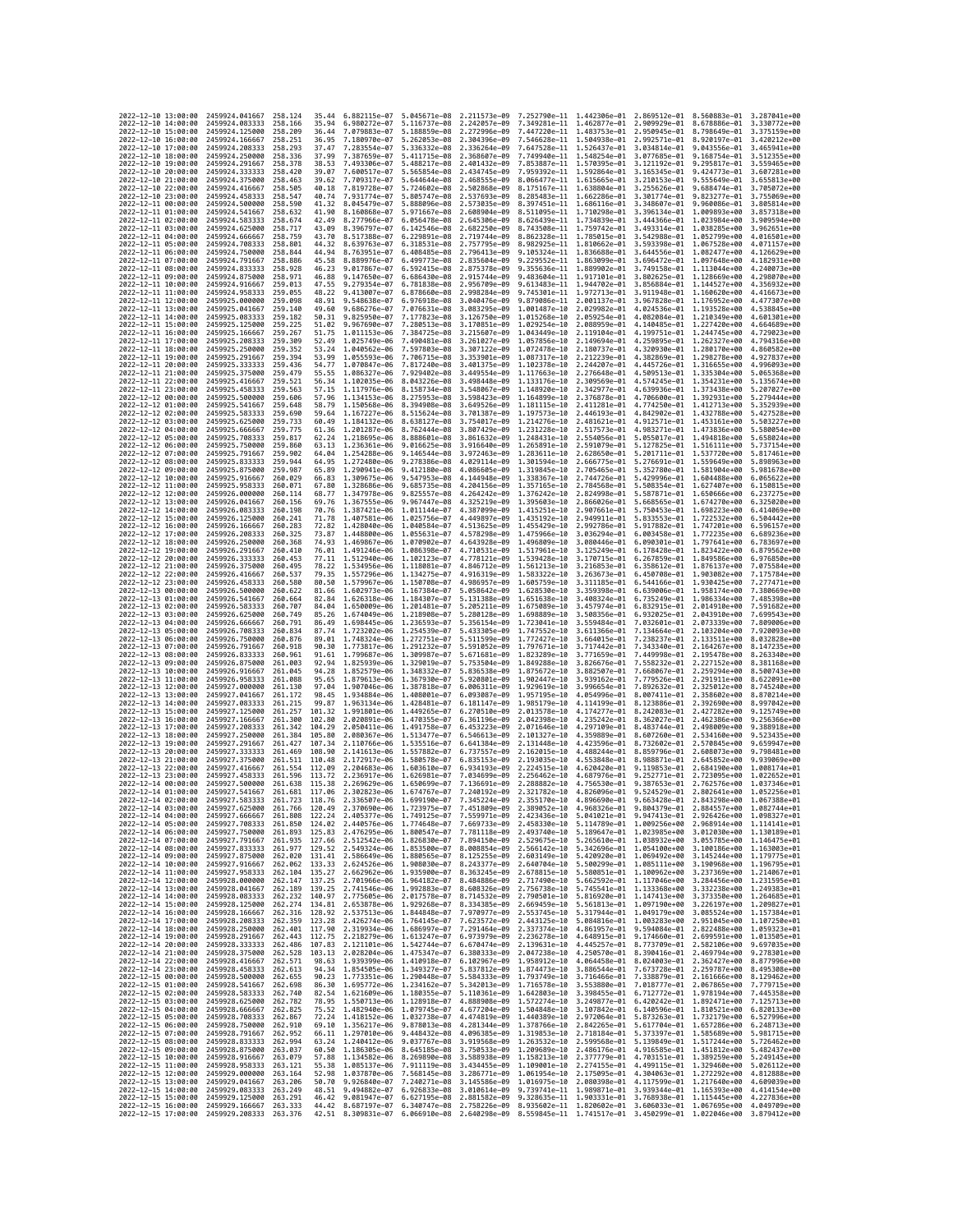| 2022-12-15 18:00:00                        |                     | 2459929,250000                                                                 | 263.418             | 40.68          | 7.949083e-07                              | 5.805128e-08                                           | 2.527559e-09                              |                                           | 8.200602e-11 1.665913e-01 3.301422e-01 9.784048e-01    |                              |                                                                                                                                                                                                                                                                                                                                                                                | 3.716600e+00                 |
|--------------------------------------------|---------------------|--------------------------------------------------------------------------------|---------------------|----------------|-------------------------------------------|--------------------------------------------------------|-------------------------------------------|-------------------------------------------|--------------------------------------------------------|------------------------------|--------------------------------------------------------------------------------------------------------------------------------------------------------------------------------------------------------------------------------------------------------------------------------------------------------------------------------------------------------------------------------|------------------------------|
| 2022-12-15 19:00:00                        |                     | 2459929.291667                                                                 | 263.460             | 38.93          | 7.604220e-07                              | 5.554869e-08                                           | 2.419779e-09                              | 7.857147e-11 1.593639e-01 3.159098e-01    |                                                        |                              | 9.366837e-01                                                                                                                                                                                                                                                                                                                                                                   | 3.560943e+00                 |
| 2022-12-15 20:00:00                        |                     | 2459929.333333                                                                 | 263.503             | 37.26          | 7.274543e-07                              | 5.315626e-08                                           | 2.316740e-09                              | 7.528785e-11                              | 1.524548e-01                                           | 3.023038e-01                 | 8.967979e-01                                                                                                                                                                                                                                                                                                                                                                   | 3.412125e+00                 |
| 2022-12-15 21:00:00<br>2022-12-15 22:00:00 |                     | 2459929.375000<br>2459929.416667                                               | 263.545<br>263.588  | 35.67<br>34.14 | 6.959382e-07<br>6.658098e-07              | 5.086913e-08 2.218233e-09<br>4.868267e-08              | 2.124059e-09                              |                                           | 6.914704e-11 1.395358e-01 2.768621e-01 8.222122e-01    |                              | 7.214849e-11 1.458499e-01 2.892967e-01 8.586665e-01                                                                                                                                                                                                                                                                                                                            | 3.269846e+00<br>3.133817e+00 |
| 2022-12-15 23:00:00                        |                     | 2459929.458333                                                                 | 263.630             | 32.68          | 6.370080e-07                              | 4.659243e-08                                           | 2.034026e-09                              |                                           | 6.627743e-11 1.334997e-01 2.649748e-01                 |                              | 7.873611e-01                                                                                                                                                                                                                                                                                                                                                                   | 3.003764e+00                 |
| 2022-12-16 00:00:00                        |                     | 2459929.500000                                                                 | 263.672             | 31.29          | 6.094742e-07                              | 4.459419e-08                                           | 1.947953e-09                              | 6.353386e-11                              | 1.277294e-01                                           | 2.536106e-01                 | 7.540426e-01                                                                                                                                                                                                                                                                                                                                                                   | 2.879422e+00                 |
| 2022-12-16 01:00:00                        |                     | 2459929.541667                                                                 | 263.715             | 29.95          | 5.831527e-07                              | 4.268387e-08 1.865665e-09                              |                                           | 6.091076e-11                              | 1.222131e-01 2.427465e-01                              |                              | 7.221891e-01                                                                                                                                                                                                                                                                                                                                                                   | 2.760540e+00                 |
| 2022-12-16 02:00:00                        |                     | 2459929.583333                                                                 | 263.757             | 28.68          | 5.579900e-07                              | 4.085762e-08 1.786994e-09                              |                                           |                                           | 5.840282e-11 1.169397e-01 2.323605e-01                 |                              | 6.917362e-01                                                                                                                                                                                                                                                                                                                                                                   | 2.646878e+00                 |
| 2022-12-16 03:00:00                        |                     | 2459929.625000                                                                 | 263.800             | 27.46          | 5.339350e-07                              | 3.911173e-08                                           | 1.711782e-09                              |                                           | 5.600499e-11 1.118984e-01 2.224315e-01                 |                              | 6.626220e-01                                                                                                                                                                                                                                                                                                                                                                   | 2.538205e+00                 |
| 2022-12-16 04:00:00<br>2022-12-16 05:00:00 |                     | 2459929.666667<br>2459929.708333                                               | 263.842<br>263.884  | 26.29<br>25.18 | 5.109389e-07<br>4.889552e-07              | 3.744265e-08<br>3.584701e-08 1.571131e-09              | 1.639876e-09                              | 5.371240e-11<br>5.152041e-11              | 1.070790e-01 2.129393e-01<br>1.024718e-01 2.038648e-01 |                              | 6.347877e-01<br>6.081767e-01                                                                                                                                                                                                                                                                                                                                                   | 2.434303e+00<br>2.334960e+00 |
| 2022-12-16 06:00:00                        |                     | 2459929.750000                                                                 | 263.927             | 24.11          | 4.679390e-07                              | 3.432156e-08                                           | 1.505407e-09                              | 4.942461e-11                              | 9.806740e-02 1.951894e-01                              |                              | 5.827353e-01                                                                                                                                                                                                                                                                                                                                                                   | 2.239976e+00                 |
| 2022-12-16 07:00:00                        |                     | 2459929.791667                                                                 | 263.969             | 23.10          | 4.478479e-07                              | 3.286321e-08                                           | 1,442571e-09                              | 4.742074e-11                              | 9.385685e-02                                           | 1.868957e-01                 | 5.584119e-01                                                                                                                                                                                                                                                                                                                                                                   | 2.149158e+00                 |
| 2022-12-16 08:00:00                        |                     | 2459929.833333                                                                 | 264,011             | 22.12          | 4.286411e-07                              | 3.146901e-08                                           | 1.382496e-09                              | 4.550475e-11                              | 8.983161e-02 1.789667e-01                              |                              | 5.351572e-01                                                                                                                                                                                                                                                                                                                                                                   | 2.062324e+00                 |
| 2022-12-16 09:00:00                        |                     | 2459929.875000                                                                 | 264.054             | 21,19          | 4.102795e-07                              | 3.013613e-08                                           | 1.325061e-09                              | 4.367279e-11                              | 8.598353e-02 1.713865e-01                              |                              | 5.129241e-01                                                                                                                                                                                                                                                                                                                                                                   | 1.979297e+00                 |
| 2022-12-16 10:00:00<br>2022-12-16 11:00:00 |                     | 2459929.916667<br>2459929.958333                                               | 264.096<br>264.139  | 20.30<br>19.45 | 3.927260e-07<br>3.759449e-07              | 2.886186e-08 1.270148e-09<br>2.764363e-08 1.217647e-09 |                                           | 4.192114e-11<br>4.024626e-11              | 8.230478e-02 1.641397e-01<br>7.878792e-02 1.572115e-01 |                              | 4.916676e-01<br>4.713447e-01                                                                                                                                                                                                                                                                                                                                                   | 1.899910e+00<br>1.824003e+00 |
| 2022-12-16 12:00:00                        |                     | 2459930.000000                                                                 | 264.181             | 18.64          | 3.599023e-07                              | 2.647897e-08 1.167451e-09                              |                                           | 3.864478e-11                              | 7.542581e-02 1.505880e-01                              |                              | 4.519143e-01                                                                                                                                                                                                                                                                                                                                                                   | 1.751422e+00                 |
| 2022-12-16 13:00:00                        |                     | 2459930.041667                                                                 | 264.223             | 17.86          | 3.445654e-07                              | 2.536551e-08 1.119460e-09                              |                                           |                                           | 3.711345e-11 7.221163e-02 1.442556e-01                 |                              | 4.333370e-01 1.682021e+00                                                                                                                                                                                                                                                                                                                                                      |                              |
| 2022-12-16 14:00:00                        |                     | 2459930.083333                                                                 | 264.266             | 17.12          | 3.299034e-07                              | 2.430099e-08                                           | 1.073575e-09                              | 3.564920e-11                              | 6.913885e-02 1.382017e-01                              |                              | 4.155752e-01                                                                                                                                                                                                                                                                                                                                                                   | 1.615659e+00                 |
| 2022-12-16 15:00:00                        |                     | 2459930.125000                                                                 | 264,308             | 16.41          | 3.158863e-07                              | 2.328327e-08                                           | 1.029704e-09                              | 3.424906e-11                              | 6.620126e-02                                           | 1.324138e-01                 | 3.985931e-01                                                                                                                                                                                                                                                                                                                                                                   | 1.552203e+00                 |
| 2022-12-16 16:00:00<br>2022-12-16 17:00:00 |                     | 2459930,166667<br>2459930.208333                                               | 264, 351<br>264,393 | 15.73<br>15.08 | 3.024859e-07<br>2.896748e-07              | 2.231028e-08<br>2.138005e-08                           | 9.877583e-10<br>9.476532e-10              | 3.291020e-11<br>3.162994e-11              | 6.339289e-02 1.268803e-01<br>6.070804e-02 1.215900e-01 |                              | 3.823561e-01<br>3.668316e-01                                                                                                                                                                                                                                                                                                                                                   | 1.491525e+00<br>1.433502e+00 |
| 2022-12-16 18:00:00                        |                     | 2459930.250000                                                                 | 264.435             | 14.46          | 2.774273e-07                              | 2.049069e-08                                           | 9.093073e-10                              | 3.040569e-11                              | 5.814127e-02                                           | 1.165321e-01                 | 3.519882e-01                                                                                                                                                                                                                                                                                                                                                                   | 1.378018e+00                 |
| 2022-12-16 19:00:00                        |                     | 2459930.291667                                                                 | 264.478             | 13.86          | 2.657183e-07                              | 1.964040e-08                                           | 8.726432e-10                              | 2.923497e-11                              | 5.568739e-02 1.116965e-01                              |                              | 3.377957e-01                                                                                                                                                                                                                                                                                                                                                                   | 1.324960e+00                 |
| 2022-12-16 20:00:00                        |                     | 2459930.333333                                                                 | 264.520             | 13.30          | 2.545242e-07                              | 1.882746e-08                                           | 8.375869e-10                              | 2.811544e-11                              | 5.334141e-02                                           | 1.070733e-01                 | 3.242255e-01                                                                                                                                                                                                                                                                                                                                                                   | 1.274221e+00                 |
| 2022-12-16 21:00:00                        |                     | 2459930.375000                                                                 | 264.563             | 12.75          | 2.438223e-07                              | 1.805023e-08                                           | 8.040673e-10                              | 2.704483e-11                              | 5.109858e-02                                           | 1.026531e-01                 | 3.112503e-01                                                                                                                                                                                                                                                                                                                                                                   | 1.225700e+00                 |
| 2022-12-16 22:00:00<br>2022-12-16 23:00:00 |                     | 2459930.416667<br>2459930.458333                                               | 264.605<br>264.647  | 12.24<br>11.74 | 2.335909e-07<br>2.238092e-07 1.659667e-08 | 1.730714e-08                                           | 7.720169e-10<br>7.413709e-10              | 2.602100e-11<br>2.504187e-11              | 4.895435e-02<br>4.690438e-02 9.438654e-02              | 9.842704e-02                 | 2.988438e-01<br>2.869809e-01                                                                                                                                                                                                                                                                                                                                                   | 1.179299e+00<br>1.134924e+00 |
| 2022-12-17 00:00:00                        |                     | 2459930.500000                                                                 | 264.690             | 11.26          | 2.144575e-07 1.591738e-08                 |                                                        | 7.120675e-10                              | 2.410549e-11                              | 4.494451e-02                                           | 9.052342e-02                 | 2.756376e-01                                                                                                                                                                                                                                                                                                                                                                   | 1.092486e+00                 |
| 2022-12-17 01:00:00                        |                     | 2459930.541667                                                                 | 264.732             | 10.81          | 2.055168e-07                              | 1.526792e-08                                           | 6.840474e-10                              | 2.320997e-11                              | 4.307078e-02                                           | 8.682986e-02                 | 2.647912e-01                                                                                                                                                                                                                                                                                                                                                                   | 1.051900e+00                 |
| 2022-12-17 02:00:00                        |                     | 2459930.583333                                                                 | 264,775             | 10.38          | 1.969690e-07                              | 1.464696e-08                                           | 6.572541e-10                              | 2.235350e-11                              | 4.127939e-02                                           | 8.329839e-02                 | 2.544197e-01                                                                                                                                                                                                                                                                                                                                                                   | 1.013084e+00                 |
| 2022-12-17 03:00:00                        |                     | 2459930.625000                                                                 | 264.817             | 9.96           | 1.887967e-07                              | 1.405324e-08                                           | 6.316336e-10                              | 2.153437e-11                              | 3.956670e-02                                           | 7.992186e-02                 | 2.445021e-01                                                                                                                                                                                                                                                                                                                                                                   | 9.759607e-01                 |
| 2022-12-17 04:00:00                        |                     | 2459930.666667                                                                 | 264,859             | 9.57           | 1.809835e-07                              | 1,348556e-08                                           | 6.071341e-10                              | 2.075094e-11                              | 3.792926e-02                                           | 7.669346e-02                 | 2.350185e-01                                                                                                                                                                                                                                                                                                                                                                   | 9.404546e-01                 |
| 2022-12-17 05:00:00<br>2022-12-17 06:00:00 |                     | 2459930.708333<br>2459930.750000                                               | 264.902<br>264,944  | 9.19<br>8.82   | 1.735134e-07<br>1.663714e-07              | 1.294279e-08<br>1.242381e-08                           | 5.837064e-10<br>5.613031e-10              | 2.000163e-11<br>1.928493e-11              | 3.636373e-02<br>3.486697e-02                           | 7.360665e-02<br>7.065519e-02 | 2.259497e-01<br>2.172775e-01                                                                                                                                                                                                                                                                                                                                                   | 9.064949e-01<br>8.740135e-01 |
| 2022-12-17 07:00:00                        |                     | 2459930.791667                                                                 | 264.987             | 8.48           | 1.595431e-07                              | 1.192759e-08                                           | 5.398792e-10                              | 1.859942e-11                              | 3.343592e-02                                           | 6.783312e-02                 | 2.089845e-01                                                                                                                                                                                                                                                                                                                                                                   | 8.429453e-01                 |
| 2022-12-17 08:00:00                        |                     | 2459930.833333                                                                 | 265.029             | 8.15           | 1.530145e-07                              | 1.145311e-08                                           | 5.193915e-10                              | 1.794371e-11                              | 3.206771e-02                                           | 6.513474e-02                 | 2.010538e-01                                                                                                                                                                                                                                                                                                                                                                   | 8.132280e-01                 |
| 2022-12-17 09:00:00                        |                     | 2459930.875000                                                                 | 265.071             | 7.83           | 1.467725e-07                              | 1.099943e-08                                           | 4.997987e-10                              | 1.731650e-11                              | 3.075955e-02                                           | 6.255459e-02                 | 1.934695e-01                                                                                                                                                                                                                                                                                                                                                                   | 7.848021e-01                 |
| 2022-12-17 10:00:00                        |                     | 2459930.916667                                                                 | 265.114             | 7.53           | 1,408044e-07 1,056561e-08                 |                                                        | 4.810614e-10                              | 1.671653e-11                              | 2.950881e-02                                           | 6.008747e-02                 | 1.862164e-01                                                                                                                                                                                                                                                                                                                                                                   | 7.576107e-01                 |
| 2022-12-17 11:00:00<br>2022-12-17 12:00:00 |                     | 2459930.958333<br>2459931.000000                                               | 265.156<br>265.199  | 7.24<br>6.96   | 1.350982e-07<br>1.296423e-07              | 1.015080e-08<br>9.754148e-09                           | 4.631419e-10<br>4.460043e-10              | 1.614259e-11<br>1.559356e-11              | 2.831294e-02<br>2.716954e-02                           | 5.772840e-02<br>5.547260e-02 | 1.792798e-01<br>1.726459e-01                                                                                                                                                                                                                                                                                                                                                   | 7.315995e-01<br>7.067164e-01 |
| 2022-12-17 13:00:00                        |                     | 2459931.041667                                                                 | 265.241             | 6.69           | 1.244258e-07                              | 9.374856e-09                                           | 4.296139e-10                              | 1.506831e-11                              | 2.607629e-02                                           | 5.331554e-02                 | 1.663013e-01                                                                                                                                                                                                                                                                                                                                                                   | 6.829119e-01                 |
| 2022-12-17 14:00:00                        |                     | 2459931.083333                                                                 | 265.283             | 6.44           | 1.194380e-07                              | 9.012161e-09                                           | 4.139380e-10                              | 1.456582e-11                              | 2.503098e-02                                           | 5.125287e-02                 | 1.602333e-01                                                                                                                                                                                                                                                                                                                                                                   | 6.601383e-01                 |
| 2022-12-17 15:00:00                        |                     | 2459931.125000                                                                 | 265,326             | 6.20           | 1.146689e-07                              | 8.665330e-09                                           | 3.989450e-10                              | 1.408507e-11                              | 2.403150e-02                                           | 4.928041e-02                 | 1.544296e-01                                                                                                                                                                                                                                                                                                                                                                   | 6.383504e-01                 |
| 2022-12-17 16:00:00                        |                     | 2459931,166667                                                                 | 265, 368            | 5.97           | 1.101088e-07                              | 8.333665e-09                                           | 3.846049e-10                              | 1.362511e-11                              | 2.307583e-02                                           | 4.739420e-02                 | 1.488786e-01                                                                                                                                                                                                                                                                                                                                                                   | 6.175046e-01                 |
| 2022-12-17 17:00:00<br>2022-12-17 18:00:00 |                     | 2459931.208333                                                                 | 265.411             | 5.74           | 1.057485e-07                              | 8.016496e-09                                           | 3.708889e-10                              | 1.318503e-11<br>1.276394e-11 2.128827e-02 | 2.216204e-02 4.559044e-02                              | 4.386550e-02                 | 1.435692e-01                                                                                                                                                                                                                                                                                                                                                                   | 5.975595e-01                 |
| 2022-12-17 19:00:00                        |                     | 2459931.250000<br>2459931.291667                                               | 265.453<br>265.495  | 5.53<br>5.33   | 1.015792e-07<br>9.759260e-08              | 7.713187e-09<br>7.423125e-09                           | 3.577695e-10<br>3.452204e-10              | 1.236102e-11                              | 2.045278e-02                                           | 4.221589e-02                 | 1.384907e-01<br>1.336330e-01                                                                                                                                                                                                                                                                                                                                                   | 5.784755e-01<br>5.602146e-01 |
| 2022-12-17 20:00:00                        |                     | 2459931.333333                                                                 | 265.538             | 5.14           | 9.378050e-08                              | 7.145727e-09                                           | 3.332165e-10                              | 1.197546e-11                              | 1.965386e-02                                           | 4.063831e-02                 | 1.289864e-01                                                                                                                                                                                                                                                                                                                                                                   | 5.427405e-01                 |
| 2022-12-17 21:00:00                        |                     | 2459931.375000                                                                 | 265,580             | 4.95           | 9.013525e-08                              | 6.880435e-09                                           | 3.217338e-10                              | 1.160650e-11                              | 1.888992e-02                                           | 3.912957e-02                 | 1.245415e-01                                                                                                                                                                                                                                                                                                                                                                   | 5.260187e-01                 |
| 2022-12-17 22:00:00                        |                     | 2459931.416667                                                                 | 265.623             | 4.77           | 8.664952e-08                              | 6.626715e-09                                           | 3.107493e-10                              | 1.125340e-11                              | 1.815940e-02                                           | 3.768665e-02                 | 1,202894e-01                                                                                                                                                                                                                                                                                                                                                                   | 5.100160e-01                 |
| 2022-12-17 23:00:00<br>2022-12-18 00:00:00 |                     | 2459931.458333<br>2459931.500000                                               | 265.665             | 4.60<br>4.44   | 8.331626e-08<br>8.012876e-08              | 6.384059e-09<br>6.151977e-09                           | 3.002411e-10                              | 1.091547e-11                              | 1.746084e-02                                           | 3.630664e-02<br>3.498678e-02 | 1.162218e-01                                                                                                                                                                                                                                                                                                                                                                   | 4.947008e-01<br>4.800427e-01 |
| 2022-12-18 01:00:00                        |                     | 2459931.541667                                                                 | 265.707<br>265.750  | 4.29           | 7.708059e-08                              | 5.930005e-09                                           | 2.901882e-10<br>2.805705e-10              | 1.059205e-11<br>1.028248e-11              | 1.679283e-02<br>1.615401e-02                           | 3.372441e-02                 | 1.123303e-01<br>1.086074e-01                                                                                                                                                                                                                                                                                                                                                   | 4.660130e-01                 |
| 2022-12-18 02:00:00                        |                     | 2459931.583333                                                                 | 265.792             | 4.14           | 7.416561e-08                              | 5.717697e-09                                           | 2.713689e-10                              | 9.986170e-12                              | 1.554311e-02                                           | 3.251699e-02                 | 1.050455e-01                                                                                                                                                                                                                                                                                                                                                                   | 4.525838e-01                 |
| 2022-12-18 03:00:00                        |                     | 2459931.625000                                                                 | 265.835             | 4.00           | 7.137796e-08                              | 5.514627e-09                                           | 2.625651e-10                              | 9.702527e-12                              | 1.495890e-02                                           | 3.136212e-02                 | 1.016376e-01                                                                                                                                                                                                                                                                                                                                                                   | 4.397288e-01                 |
| 2022-12-18 04:00:00                        |                     | 2459931.666667                                                                 | 265.877             | 3.86           | 6.871203e-08                              | 5.320389e-09                                           | 2.541415e-10                              | 9.430995e-12                              | 1.440019e-02 3.025747e-02                              |                              | 9.837686e-02                                                                                                                                                                                                                                                                                                                                                                   | 4.274227e-01                 |
| 2022-12-18 05:00:00                        |                     | 2459931.708333                                                                 | 265.919             | 3.73           | 6.616244e-08                              | 5.134592e-09                                           | 2.460814e-10                              | 9.171042e-12                              | 1.386586e-02 2.920083e-02                              |                              | 9.525684e-02                                                                                                                                                                                                                                                                                                                                                                   | 4.156414e-01                 |
| 2022-12-18 06:00:00<br>2022-12-18 07:00:00 |                     | 2459931.750000<br>2459931.791667                                               | 265.962<br>266.004  | 3.61<br>3.49   | 6.372408e-08<br>6.139204e-08              | 4.956865e-09<br>4.786853e-09                           | 2.383688e-10<br>2.309883e-10              | 8.922158e-12<br>8.683856e-12              | 1.335485e-02<br>1.286612e-02                           | 2.819008e-02<br>2.722321e-02 | 9.227132e-02<br>8.941439e-02                                                                                                                                                                                                                                                                                                                                                   | 4.043617e-01<br>3.935616e-01 |
| 2022-12-18 08:00:00                        |                     | 2459931.833333                                                                 | 266,047             | 3.37           | 5.916163e-08                              | 4.624216e-09                                           | 2.239255e-10                              | 8.455670e-12                              | 1.239868e-02                                           | 2.629828e-02                 | 8.668039e-02                                                                                                                                                                                                                                                                                                                                                                   | 3.832199e-01                 |
| 2022-12-18 09:00:00                        |                     | 2459931.875000                                                                 | 266,089             | 3.26           | 5.702839e-08                              | 4.468629e-09                                           | 2.171662e-10                              | 8.237155e-12                              | 1.195161e-02 2.541344e-02                              |                              | 8,406390e-02                                                                                                                                                                                                                                                                                                                                                                   | 3.733166e-01                 |
| 2022-12-18 10:00:00                        |                     | 2459931.916667                                                                 | 266,132             | 3.16           | 5.498802e-08                              | 4.319781e-09                                           | 2.106971e-10                              | 8.027886e-12                              | 1.152401e-02                                           | 2.456693e-02                 | 8.155974e-02                                                                                                                                                                                                                                                                                                                                                                   | 3.638323e-01                 |
| 2022-12-18 11:00:00                        |                     | 2459931.958333                                                                 | 266.174             | 3.06           | 5.303643e-08                              | 4.177376e-09 2.045054e-10                              |                                           | 7.827456e-12                              | 1.111501e-02                                           | 2.375706e-02                 | 7.916298e-02                                                                                                                                                                                                                                                                                                                                                                   | 3.547486e-01                 |
| 2022-12-18 12:00:00                        |                     | 2459932.000000<br>2459932.041667                                               | 266.216             | 2.96           | 5.116972e-08                              | 4.041129e-09                                           | 1.985789e-10                              | 7.635476e-12                              | 1.072379e-02                                           | 2.298222e-02                 | 7.686888e-02                                                                                                                                                                                                                                                                                                                                                                   | 3.460479e-01                 |
| 2022-12-18 13:00:00<br>2022-12-18 14:00:00 |                     | 2459932.083333                                                                 | 266,259<br>266.301  | 2.87<br>2.79   | 4.938415e-08<br>4.767613e-08              | 3.910770e-09 1.929060e-10<br>3.786039e-09 1.874755e-10 |                                           | 7.451575e-12<br>7.275397e-12              | 1.034959e-02<br>9.991631e-03                           | 2.224086e-02<br>2.153150e-02 | 7.467293e-02<br>7.257080e-02                                                                                                                                                                                                                                                                                                                                                   | 3.377133e-01<br>3.297287e-01 |
| 2022-12-18 15:00:00                        |                     | 2459932.125000                                                                 | 266.344             | 2.70           | 4.604225e-08                              | 3.666688e-09 1.822767e-10                              |                                           | 7.106603e-12                              | 9.649215e-03                                           | 2.085274e-02                 | 7.055837e-02                                                                                                                                                                                                                                                                                                                                                                   | 3.220788e-01                 |
| 2022-12-18 16:00:00                        |                     | 2459932.166667                                                                 | 266.386             | 2.62           | 4.447925e-08                              | 3.552481e-09 1.772994e-10                              |                                           | 6.944868e-12                              | 9.321652e-03                                           | 2.020324e-02                 | 6.863168e-02                                                                                                                                                                                                                                                                                                                                                                   | 3.147488e-01                 |
| 2022-12-18 17:00:00                        |                     | 2459932.208333                                                                 | 266.428             | 2.54           | 4.298401e-08                              | 3.443191e-09                                           | 1.725339e-10                              | 6.789882e-12                              | 9.008289e-03                                           | 1.958170e-02                 | 6.678697e-02                                                                                                                                                                                                                                                                                                                                                                   | 3.077247e-01                 |
| 2022-12-18 18:00:00                        |                     | 2459932.250000                                                                 | 266.471             | 2.47           | 4.155353e-08                              | 3.338600e-09                                           | 1.679708e-10                              | 6.641349e-12                              | 8.708499e-03                                           | 1.898688e-02                 | 6.502062e-02                                                                                                                                                                                                                                                                                                                                                                   | 3.009930e-01                 |
| 2022-12-18 19:00:00<br>2022-12-18 20:00:00 |                     | 2459932.291667<br>2459932.333333                                               | 266.513<br>266.556  | 2.40<br>2.33   | 4.018496e-08<br>3.887559e-08              | 3.238504e-09<br>3.142702e-09 1.594167e-10              | 1.636012e-10                              | 6.498983e-12<br>6.362516e-12              | 8.421685e-03<br>8.147275e-03                           | 1.841762e-02<br>1.787279e-02 | 6.332920e-02<br>6.170939e-02                                                                                                                                                                                                                                                                                                                                                   | 2.945408e-01<br>2.883560e-01 |
| 2022-12-18 21:00:00                        |                     | 2459932.375000                                                                 | 266.598             | 2.27           | 3.762279e-08                              | 3.051007e-09                                           | 1.554091e-10                              | 6.231687e-12                              | 7.884723e-03                                           | 1,735132e-02                 | 6.015806e-02                                                                                                                                                                                                                                                                                                                                                                   | 2.824266e-01                 |
| 2022-12-18 22:00:00                        |                     | 2459932,416667                                                                 | 266,641             | 2.21           | 3.642408e-08                              | 2.963238e-09 1.515706e-10                              |                                           | 6.106248e-12                              | 7.633506e-03 1.685217e-02                              |                              | 5.867218e-02                                                                                                                                                                                                                                                                                                                                                                   | 2.767417e-01                 |
| 2022-12-18 23:00:00                        |                     | 2459932.458333                                                                 | 266.683             | 2.15           | 3.527708e-08                              | 2.879221e-09                                           | 1.478937e-10                              | 5.985964e-12                              | 7.393126e-03                                           | 1.637436e-02                 | 5.724889e-02                                                                                                                                                                                                                                                                                                                                                                   | 2.712902e-01                 |
| 2022-12-19 00:00:00<br>2022-12-19 01:00:00 |                     | 2459932.500000                                                                 | 266.725             | 2.09           | 3.417951e-08                              | 2.798792e-09                                           | 1.443714e-10<br>1.409969e-10              | 5.870608e-12                              | 7.163104e-03                                           | 1.591695e-02                 | 5.588542e-02                                                                                                                                                                                                                                                                                                                                                                   | 2.660622e-01<br>2.610476e-01 |
| 2022-12-19 02:00:00                        |                     | 2459932.541667<br>2459932.583333                                               | 266.768<br>266.810  | 2.04<br>1.99   | 3.312919e-08<br>3.212404e-08              | 2.721793e-09                                           |                                           |                                           |                                                        |                              |                                                                                                                                                                                                                                                                                                                                                                                |                              |
| 2022-12-19 03:00:00                        |                     | 2459932.625000                                                                 | 266.853             | 1.94           |                                           |                                                        |                                           | 5.759962e-12                              | 6.942985e-03                                           | 1.547905e-02                 | 5.457915e-02                                                                                                                                                                                                                                                                                                                                                                   |                              |
| 2022-12-19 04:00:00                        |                     | 2459932.666667                                                                 |                     |                | 3.116207e-08                              | 2.577486e-09                                           | 2.648072e-09 1.377636e-10<br>1.346653e-10 | 5.653821e-12<br>5.551987e-12              | 6.732333e-03 1.505979e-02<br>6.530730e-03              | 1.465836e-02                 | 5.332756e-02<br>5.212825e-02                                                                                                                                                                                                                                                                                                                                                   | 2.562372e-01<br>2.516219e-01 |
| 2022-12-19 05:00:00                        |                     |                                                                                | 266,895             | 1.89           | 3.024138e-08                              | 2.509896e-09                                           | 1.316962e-10                              | 5.454271e-12                              | 6.337779e-03                                           | 1.427398e-02                 | 5.097892e-02                                                                                                                                                                                                                                                                                                                                                                   | 2.471933e-01                 |
|                                            |                     | 2459932.708333                                                                 | 266.937             | 1.84           | 2.936016e-08                              | 2.445171e-09                                           | 1.288505e-10                              | 5.360492e-12                              | 6.153097e-03                                           | 1.390588e-02                 | 4.987737e-02                                                                                                                                                                                                                                                                                                                                                                   | 2.429432e-01                 |
|                                            | 2022-12-19 06:00:00 | 2459932.750000                                                                 | 266.980             | 1.80           | 2.851666e-08                              | 2.383184e-09 1.261229e-10                              |                                           |                                           |                                                        |                              | 5.270477e-12 5.976322e-03 1.355336e-02 4.882151e-02 2.388636e-01                                                                                                                                                                                                                                                                                                               |                              |
|                                            | 2022-12-19 07:00:00 | 2459932.791667                                                                 | 267.022             | 1.76<br>1.72   |                                           |                                                        |                                           |                                           |                                                        |                              | 2.770922e-08 2.323816e-09 1.235080e-10 5.184062e-12 5.807105e-03 1.321572e-02 4.780931e-02 2.349472e-01<br>4.683888e-02                                                                                                                                                                                                                                                        |                              |
|                                            | 2022-12-19 08:00:00 | 2459932.833333<br>2022-12-19 09:00:00 2459932.875000 267.107                   | 207.002             | 1.68           | 2.693626e-08                              | 2.266950e-09                                           | 1.210010e-10                              | 5.101088e-12                              | 5.645114e-03                                           | 1.289232e-02                 | 2.619626e-08 2.212477e-09 1.185972e-10 5.021405e-12 5.490029e-03 1.258253e-02 4.590836e-02 2.275754e-01                                                                                                                                                                                                                                                                        | 5.3119016-01                 |
|                                            |                     | 2022-12-19 10:00:00 2459932.916667 267.150                                     |                     |                |                                           |                                                        |                                           |                                           |                                                        |                              | 1.64 2.548776e-08 2.160292e-09 1.162920e-10 4.944869e-12 5.341548e-03 1.228575e-02 4.501602e-02 2.241067e-01                                                                                                                                                                                                                                                                   |                              |
|                                            |                     | 2022-12-19 11:00:00 2459932.958333 267.192                                     |                     |                |                                           |                                                        |                                           |                                           |                                                        |                              |                                                                                                                                                                                                                                                                                                                                                                                |                              |
|                                            |                     | 2022-12-19 12:00:00 2459933.000000 267.234                                     |                     |                |                                           |                                                        |                                           |                                           |                                                        |                              | $\begin{array}{cccccccc} 1.61 & 2.480939e-08 & 2.110293e-09 & 1.140810e-10 & 4.871341e-12 & 5.199379e-03 & 1.200140e-02 & 4.416017e-02 & 2.207743e-01 \\ 1.57 & 2.415981e-08 & 2.062386e-09 & 1.119602e-10 & 4.800690e-12 & 5.063245e-03 & 1.172895e-02 & 4.3$                                                                                                                 |                              |
| 2022-12-19 13:00:00                        |                     | 2459933.041667 267.277                                                         |                     |                |                                           |                                                        |                                           |                                           |                                                        |                              | 1.54 2.353776e-08 2.016477e-09 1.099255e-10 4.732790e-12 4.932881e-03 1.146786e-02 4.255160e-02 2.144951e-01                                                                                                                                                                                                                                                                   |                              |
| 2022-12-19 14:00:00<br>2022-12-19 15:00:00 |                     | 2459933.083333 267.319<br>2459933.125000                                       | 267.362             |                |                                           |                                                        |                                           |                                           |                                                        |                              |                                                                                                                                                                                                                                                                                                                                                                                |                              |
| 2022-12-19 16:00:00                        |                     | 2459933.166667                                                                 | 267.404             |                |                                           |                                                        |                                           |                                           |                                                        |                              | 1.51 2.294708e-08 1.972479e-09 1.079733e-10 4.667521e-12 4.808031e-03 1.121764e-02 4.179589e-02 2.115370e-01<br>1.48 2.237146e-08 1.973479e-09 1.079733e-10 4.667521e-12 4.808031e-03 1.121764e-02 4.187968e-02 2.115370e-01<br>1.48                                                                                                                                           |                              |
| 2022-12-19 17:00:00                        |                     | 2459933.208333 267.447                                                         |                     |                |                                           |                                                        |                                           |                                           |                                                        |                              | 1.43 2.130141e-08 1.851131e-09 1.025755e-10 4.486372e-12 4.464202e-03 1.052753e-02 3.970645e-02 2.033272e-01                                                                                                                                                                                                                                                                   |                              |
| 2022-12-19 18:00:00                        |                     | 2459933.250000                                                                 | 267.489             |                |                                           |                                                        |                                           |                                           |                                                        |                              |                                                                                                                                                                                                                                                                                                                                                                                |                              |
| 2022-12-19 19:00:00<br>2022-12-19 20:00:00 |                     | 2459933.291667<br>2459933.333333 267.574                                       | 267.531             |                |                                           |                                                        |                                           |                                           |                                                        |                              |                                                                                                                                                                                                                                                                                                                                                                                |                              |
| 2022-12-19 21:00:00                        |                     | 2459933.375000 267.616                                                         |                     |                |                                           |                                                        |                                           |                                           |                                                        |                              | 1.40 2.079987e-08 1.813973e-09 1.089182e-10 4.430525e-12 4.359992e-03 1.031621e-02 3.906493e-02 2.007961e-01<br>1.37 2.031934e-08 1.778342e-09 9.932683e-11 4.376782e-12 4.358992e-03 1.031621e-02 3.906493e-02 2.007961e-01<br>1.37<br>1.33 1.941768e-08 1.711395e-09 9.633013e-11 4.275244e-12 4.069423e-03 9.732839e-03 3.728890e-02 1.937586e-01                           |                              |
| 2022-12-19 22:00:00                        |                     | 2459933.416667                                                                 | 267,659             |                |                                           |                                                        |                                           |                                           |                                                        |                              |                                                                                                                                                                                                                                                                                                                                                                                |                              |
| 2022-12-19 23:00:00                        |                     | 2459933.458333                                                                 | 267.701             |                |                                           |                                                        |                                           |                                           |                                                        |                              | $\frac{1.30}{2.5} \cdot \frac{1.899482e-08}{1.89959e-08} - \frac{1.679953e-09}{1.89598e-09} - \frac{9.491946e-11}{9.5638e-01} - \frac{1.27278e-12}{1.895862e-03} - \frac{3.554027e-03}{9.382470e-03} - \frac{3.674283e-02}{3.621808e-02} - \frac{1.915847e-01}{1.894907e-01}$                                                                                                  |                              |
| 2022-12-20 00:00:00                        |                     | 2459933.500000 267.743                                                         |                     |                |                                           |                                                        |                                           |                                           |                                                        |                              | 1.26 1.820100e-08 1.620841e-09 9.226089e-11 4.136553e-12 3.814439e-03 9.217850e-03 3.571371e-02 1.874730e-01                                                                                                                                                                                                                                                                   |                              |
| 2022-12-20 01:00:00<br>2022-12-20 02:00:00 |                     | 2459933.541667<br>2459933.583333                                               | 267.786<br>267.828  |                |                                           |                                                        |                                           |                                           |                                                        |                              | 1.24 1.782853e-08 1.593061e-09 9.100828e-11 4.093644e-12 3.736380e-03 9.059862e-03 3.522883e-02 1.855283e-01                                                                                                                                                                                                                                                                   |                              |
| 2022-12-20 03:00:00                        |                     | 2459933.625000 267.871                                                         |                     |                |                                           |                                                        |                                           |                                           |                                                        |                              | 1.22 1.747141e-08 1.566396e-09 8.980383e-11 4.052277e-12 3.661537e-03 8.908217e-03 3.476260e-02 1.836535e-01<br>1.21 1.712896e-08 1.540798e-09 8.864544e-11 4.012386e-12 3.589769e-03 8.762637e-03 3.431419e-02 1.818456e-01                                                                                                                                                   |                              |
| 2022-12-20 04:00:00                        |                     | 2459933.666667 267.913                                                         |                     |                |                                           |                                                        |                                           |                                           |                                                        |                              | 1.19 1.680054e-08 1.516219e-09 8.753112e-11 3.973906e-12 3.520941e-03 8.622856e-03 3.388284e-02 1.801017e-01                                                                                                                                                                                                                                                                   |                              |
| 2022-12-20 05:00:00                        |                     | 2459933.708333 267.956                                                         |                     |                |                                           |                                                        |                                           |                                           |                                                        |                              |                                                                                                                                                                                                                                                                                                                                                                                |                              |
| 2022-12-20 06:00:00<br>2022-12-20 07:00:00 |                     | 2459933.750000                                                                 | 267.998<br>268,040  |                |                                           |                                                        |                                           |                                           |                                                        |                              | 1.17 1.648553e-08 1.492616e-09 8.645894e-11 3.936779e-12 3.454923e-03 8.488622e-03 3.346781e-02 1.784190e-01<br>1.16 1.618335e-08 1.469945e-09 8.542710e-11 3.900946e-12 3.391594e-03 8.359693e-03 3.306839e-02 1.764190e-01                                                                                                                                                   |                              |
| 2022-12-20 08:00:00                        |                     | 2459933.791667<br>2459933.833333 268.083                                       |                     |                |                                           |                                                        |                                           |                                           |                                                        |                              | 1.14 1.589344e-08 1.448167e-09 8.443385e-11 3.866353e-12 3.330836e-03 8.235838e-03 3.268391e-02 1.752272e-01                                                                                                                                                                                                                                                                   |                              |
| 2022-12-20 09:00:00                        |                     | 2459933.875000                                                                 | 268.125             |                |                                           |                                                        |                                           |                                           |                                                        |                              | 1.12 1.561525e-08 1.427242e-09 8.347755e-11 3.832949e-12 3.272536e-03 8.116836e-03 3.231373e-02 1.737133e-01                                                                                                                                                                                                                                                                   |                              |
| 2022-12-20 10:00:00                        |                     | 2459933.916667                                                                 | 268.168             |                |                                           |                                                        |                                           |                                           |                                                        |                              | $\begin{array}{cccccccc} 1.11 & 1.534829e-08 & 1.407134e-09 & 8.255661e-11 & 3.800684e-12 & 3.216587e-03 & 8.002479e-03 & 3.195724e-02 & 1.722510e-01 \\ 1.10 & 1.599205e-08 & 1.387807e-09 & 8.166956e-11 & 3.769513e-12 & 3.162887e-03 & 7.892565e-03 & 3.1$                                                                                                                 |                              |
| 2022-12-20 11:00:00                        |                     | 2459933.958333 268.210                                                         |                     |                |                                           |                                                        |                                           |                                           |                                                        |                              | 1.08 1.484608e-08 1.369228e-09 8.081496e-11 3.739392e-12 3.111338e-03 7.786904e-03 3.128305e-02 1.694732e-01                                                                                                                                                                                                                                                                   |                              |
| 2022-12-20 12:00:00                        |                     | 2459934.000000 268.253                                                         |                     |                |                                           |                                                        |                                           |                                           |                                                        |                              |                                                                                                                                                                                                                                                                                                                                                                                |                              |
| 2022-12-20 13:00:00                        |                     | 2459934.041667<br>2459934.083333 268.338                                       | 268.295             |                |                                           |                                                        |                                           |                                           |                                                        |                              |                                                                                                                                                                                                                                                                                                                                                                                |                              |
| 2022-12-20 14:00:00<br>2022-12-20 15:00:00 |                     | 2459934.125000 268.380                                                         |                     |                |                                           |                                                        |                                           |                                           |                                                        |                              | 1.07 1.460993e-08 1.351365e-09 7.999149e-11 3.710262e-12 3.061848e-03 7.685316e-03 3.096429e-02 1.681539e-01<br>1.06 1.438319e-08 1.334188e-09 7.999149e-11 3.682145e-12 3.061848e-03 7.685316e-03 3.065429e-02 1.681539e-01<br>1.05                                                                                                                                           |                              |
| 2022-12-20 16:00:00                        |                     | 2459934.166667                                                                 | 268.422             |                |                                           |                                                        |                                           |                                           |                                                        |                              |                                                                                                                                                                                                                                                                                                                                                                                |                              |
| 2022-12-20 17:00:00                        |                     | 2459934.208333 268.465                                                         |                     |                |                                           |                                                        |                                           |                                           |                                                        |                              | 1.03 1.395631e-08 1.301778e-09 7.769566e-11 3.628661e-12 2.924866e-03 7.403315e-03 3.007559e-02 1.644547e-01<br>1.02 1.375344e-08 1.286494e-09 7.698493e-11 3.6036257e-12 2.882769e-03 7.403315e-03 3.007559e-02 1.644547e-01<br>1.0                                                                                                                                           |                              |
| 2022-12-20 18:00:00                        |                     | 2459934.250000 268.507                                                         |                     |                |                                           |                                                        |                                           |                                           |                                                        |                              | 1.00 1.337713e-08 1.257647e-09 7.563966e-11 3.555018e-12 2.803485e-03 7.152337e-03 2.927972e-02 1.611172e-01                                                                                                                                                                                                                                                                   |                              |
| 2022-12-20 19:00:00                        |                     | 2459934.291667 268.550                                                         |                     |                |                                           |                                                        |                                           |                                           |                                                        |                              | 0.99 1.319906e-08 1.244042e-09 7.500360e-11 3.532156e-12 2.766168e-03 7.074967e-03 2.903350e-02 1.600811e-01                                                                                                                                                                                                                                                                   |                              |
| 2022-12-20 20:00:00<br>2022-12-20 21:00:00 |                     | 2459934.333333<br>2459934.375000<br>2022-12-20 22:00:00 2459934.416667 268.677 | 268.592<br>268.635  |                |                                           |                                                        |                                           |                                           |                                                        |                              | $\begin{array}{cccccccc} 0.98 & 1.302802e-08 & 1.230959e-09 & 7.439110e-11 & 3.510125e-12 & 2.730322e-03 & 7.000561e-03 & 2.879641e-02 & 1.590826e-01 \\ 0.98 & 1.286375e-08 & 1.218381e-09 & 7.380174e-11 & 3.488928e-12 & 2.695894e-03 & 6.929027e-03 & 2.8$<br>0.97 1.270600e-08 1.206294e-09 7.323523e-11 3.468582e-12 2.662835e-03 6.860289e-03 2.834898e-02 1.571998e-01 |                              |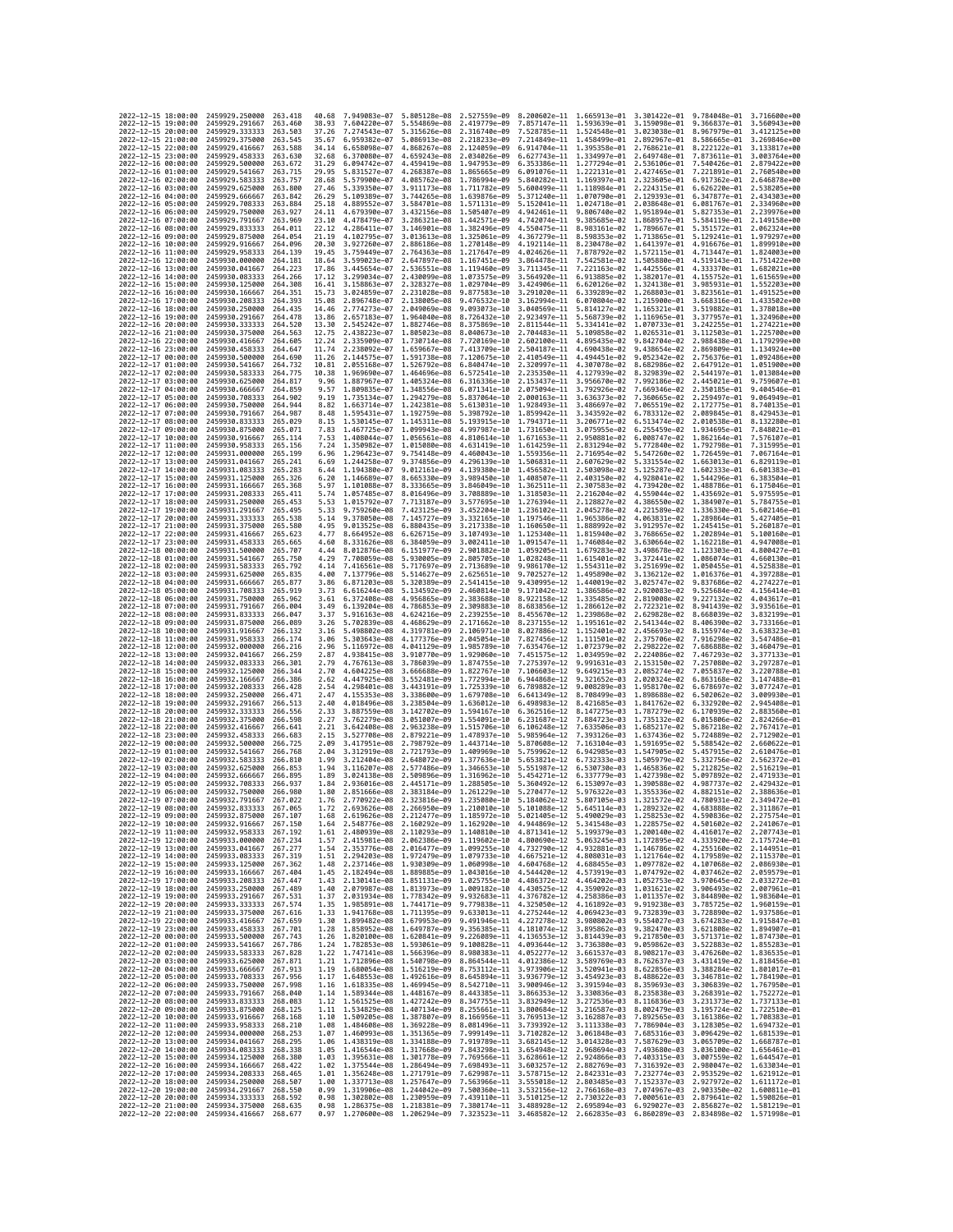| 2022-12-20 23:00:00                        |                     | 2459934.458333                                                                         | 268.719             | 0.96           | 1,255458e-08 1,194688e-09                                                                                    |                                                                                                                                                                                                                                                                                                                                                      | 7.269150e-11                 | 3.449111e-12 2.631102e-03                              |                                                        | 6.794285e-03                           | 2.813850e-02 1.563174e-01                              |                              |
|--------------------------------------------|---------------------|----------------------------------------------------------------------------------------|---------------------|----------------|--------------------------------------------------------------------------------------------------------------|------------------------------------------------------------------------------------------------------------------------------------------------------------------------------------------------------------------------------------------------------------------------------------------------------------------------------------------------------|------------------------------|--------------------------------------------------------|--------------------------------------------------------|----------------------------------------|--------------------------------------------------------|------------------------------|
| 2022-12-21 00:00:00                        |                     | 2459934.500000                                                                         | 268.762             | 0.95           | 1.240932e-08 1.183555e-09                                                                                    |                                                                                                                                                                                                                                                                                                                                                      | 7.217072e-11                 | 3.430557e-12 2.600658e-03                              |                                                        | 6.730969e-03                           | 2.793691e-02 1.554765e-01                              |                              |
| 2022-12-21 01:00:00                        |                     | 2459934.541667                                                                         | 268.804             | 0.94           | 1.227006e-08                                                                                                 | 1.172890e-09                                                                                                                                                                                                                                                                                                                                         | 7.167331e-11                 | 3.412979e-12                                           | 2.571474e-03                                           | 6.670320e-03                           | 2.774437e-02                                           | 1.546798e-01                 |
| 2022-12-21 02:00:00<br>2022-12-21 03:00:00 |                     | 2459934.583333<br>2459934.625000                                                       | 268.847<br>268.889  | 0.94<br>0.93   | 1.213671e-08 1.162695e-09<br>1.200921e-08 1.152974e-09                                                       |                                                                                                                                                                                                                                                                                                                                                      | 7.120006e-11<br>7.075216e-11 | 3.396458e-12 2.543527e-03<br>3.381102e-12 2.516806e-03 |                                                        | 6.612337e-03<br>6.557052e-03           | 2.756117e-02 1.539311e-01<br>2.738779e-02 1.532351e-01 |                              |
| 2022-12-21 04:00:00                        |                     | 2459934.666667                                                                         | 268.932             | 0.92           | 1.188754e-08                                                                                                 | 1,143739e-09                                                                                                                                                                                                                                                                                                                                         | 7.033131e-11                 | 3.367054e-12                                           | 2.491307e-03                                           | 6.504531e-03                           | 2.722489e-02                                           | 1.525985e-01                 |
| 2022-12-21 05:00:00                        |                     | 2459934.708333                                                                         | 268.974             | 0.92           | 1.177176e-08                                                                                                 | 1.135009e-09                                                                                                                                                                                                                                                                                                                                         | 6.993986e-11                 | 3.354499e-12                                           | 2.467044e-03                                           | 6.454883e-03                           | 2.707336e-02                                           | 1.520295e-01                 |
| 2022-12-21 06:00:00                        |                     | 2459934.750000                                                                         | 269.016             | 0.91           | 1.166201e-08 1.126812e-09                                                                                    |                                                                                                                                                                                                                                                                                                                                                      | 6.958091e-11                 | 3.343674e-12                                           | 2.444043e-03                                           | 6.408269e-03                           | 2.693441e-02                                           | 1.515388e-01                 |
| 2022-12-21 07:00:00<br>2022-12-21 08:00:00 |                     | 2459934.791667<br>2459934.833333                                                       | 269.059<br>269.101  | 0.91<br>0.91   | 1.155850e-08 1.119189e-09<br>1.146157e-08                                                                    | 1.112194e-09                                                                                                                                                                                                                                                                                                                                         | 6.925854e-11<br>6.897802e-11 | 3.334880e-12<br>3.328503e-12                           | 2.422350e-03<br>2.402036e-03                           | 6.364918e-03<br>6.325136e-03           | 2.680962e-02 1.511403e-01<br>2.670104e-02              | 1.508513e-01                 |
| 2022-12-21 09:00:00                        |                     | 2459934.875000                                                                         | 269, 144            | 0.90           | 1.137168e-08 1.105898e-09                                                                                    |                                                                                                                                                                                                                                                                                                                                                      | 6.874614e-11                 | 3.325028e-12                                           | 2.383198e-03                                           | 6.289329e-03                           | 2.661127e-02                                           | 1.506938e-01                 |
| 2022-12-21 10:00:00                        |                     | 2459934.916667                                                                         | 269,186             | 0.90           | 1.128949e-08                                                                                                 | 1.100394e-09                                                                                                                                                                                                                                                                                                                                         | 6.857151e-11                 | 3.325067e-12                                           | 2.365973e-03                                           | 6.258028e-03                           | 2.654368e-02                                           | 1.506956e-01                 |
| 2022-12-21 11:00:00                        |                     | 2459934.958333                                                                         | 269.229             | 0.90           | 1.121583e-08                                                                                                 | 1.095803e-09                                                                                                                                                                                                                                                                                                                                         | 6.846509e-11                 | 3.329393e-12                                           | 2.350537e-03                                           | 6.231917e-03                           | 2.650248e-02                                           | 1.508916e-01                 |
| 2022-12-21 12:00:00<br>2022-12-21 13:00:00 |                     | 2459935.000000<br>2459935.041667                                                       | 269.271<br>269.314  | 0.90<br>0.91   | 1.115183e-08<br>1.109891e-08 1.090014e-09                                                                    | 1.092278e-09                                                                                                                                                                                                                                                                                                                                         | 6.844073e-11<br>6.851590e-11 | 3.338975e-12<br>3.355032e-12                           | 2.337123e-03<br>2.326033e-03                           | 6.211868e-03<br>6.198995e-03           | 2.649305e-02<br>2.652215e-02 1.520536e-01              | 1.513259e-01                 |
| 2022-12-21 14:00:00                        |                     | 2459935.083333                                                                         | 269,356             | 0.91           | 1.105892e-08 1.089260e-09                                                                                    |                                                                                                                                                                                                                                                                                                                                                      | 6.871257e-11                 | 3.379092e-12 2.317652e-03                              |                                                        | 6.194706e-03                           | 2.659828e-02 1.531440e-01                              |                              |
| 2022-12-21 15:00:00                        |                     | 2459935.125000                                                                         | 269.398             | 0.92           | 1.103420e-08                                                                                                 | 1.090328e-09                                                                                                                                                                                                                                                                                                                                         | 6.905839e-11                 | 3.413071e-12                                           | 2.312470e-03                                           | 6.200782e-03                           | 2.673214e-02                                           | 1.546840e-01                 |
| 2022-12-21 16:00:00                        |                     | 2459935.166667                                                                         | 269,441             | 0.94           | 1.102771e-08                                                                                                 | 1.093613e-09                                                                                                                                                                                                                                                                                                                                         | 6.958804e-11                 | 3.459369e-12                                           | 2.311110e-03                                           | 6.219465e-03                           | 2.693717e-02                                           | 1.567823e-01                 |
| 2022-12-21 17:00:00<br>2022-12-21 18:00:00 |                     | 2459935.208333<br>2459935.250000                                                       | 269.483<br>269.526  | 0.95<br>0.98   | 1.104320e-08 1.099612e-09<br>1.108541e-08 1.108946e-09                                                       |                                                                                                                                                                                                                                                                                                                                                      | 7.034504e-11<br>7.138396e-11 | 3.520994e-12                                           | 2.314357e-03                                           | 6.253577e-03                           | 2.723020e-02 1.595752e-01                              |                              |
| 2022-12-21 19:00:00                        |                     | 2459935.291667                                                                         | 269.568             | 1.01           | 1.116028e-08                                                                                                 | 1.122399e-09                                                                                                                                                                                                                                                                                                                                         | 7.277316e-11                 | 3.601713e-12 2.323203e-03<br>3.706241e-12              | 2.338895e-03                                           | 6.306664e-03<br>6.383173e-03           | 2.763236e-02 1.632335e-01<br>2.817012e-02              | 1.679708e-01                 |
| 2022-12-21 20:00:00                        |                     | 2459935.333333                                                                         | 269.611             | 1.05           | 1.127530e-08                                                                                                 | 1.140952e-09                                                                                                                                                                                                                                                                                                                                         | 7.459829e-11                 | 3.840479e-12                                           | 2.362999e-03                                           | 6.488685e-03                           | 2.887661e-02                                           | 1.740546e-01                 |
| 2022-12-21 21:00:00                        |                     | 2459935.375000                                                                         | 269.653             | 1.10           | 1.143985e-08 1.165835e-09                                                                                    |                                                                                                                                                                                                                                                                                                                                                      | 7.696656e-11                 | 4.011817e-12                                           | 2.397484e-03                                           | 6.630194e-03                           | 2.979336e-02 1.818198e-01                              |                              |
| 2022-12-21 22:00:00<br>2022-12-21 23:00:00 |                     | 2459935.416667                                                                         | 269.696<br>269,738  | 1.16           | 1.166570e-08 1.198587e-09<br>1.196760e-08                                                                    |                                                                                                                                                                                                                                                                                                                                                      | 8.001224e-11                 | 4.229498e-12                                           | 2.444815e-03                                           | 6.816461e-03                           | 3.097233e-02 1.916853e-01<br>3.247857e-02              |                              |
| 2022-12-22 00:00:00                        |                     | 2459935.458333<br>2459935,500000                                                       | 269.780             | 1.24<br>1.35   | 1,236406e-08 1,295909e-09                                                                                    | 1.241140e-09                                                                                                                                                                                                                                                                                                                                         | 8.390339e-11<br>8.885033e-11 | 4.505094e-12<br>4.853082e-12                           | 2.508087e-03<br>2.591173e-03                           | 7.058461e-03<br>7.369934e-03           | 3.439350e-02 2.199468e-01                              | 2.041756e-01                 |
| 2022-12-22 01:00:00                        |                     | 2459935.541667                                                                         | 269.823             | 1.48           | 1.287822e-08 1.365918e-09                                                                                    |                                                                                                                                                                                                                                                                                                                                                      | 9.511631e-11                 | 5.291576e-12                                           | 2.698928e-03                                           | 7.768083e-03                           | 3.681903e-02                                           | 2.398198e-01                 |
| 2022-12-22 02:00:00                        |                     | 2459935.583333                                                                         | 269.865             | 1.64           | 1.353910e-08                                                                                                 | 1.454954e-09                                                                                                                                                                                                                                                                                                                                         | 1.030307e-10                 | 5.843245e-12                                           | 2.837430e-03                                           | 8.274438e-03                           | 3.988266e-02                                           | 2.648221e-01                 |
| 2022-12-22 03:00:00                        |                     | 2459935.625000                                                                         | 269,908             | 1.85           | 1.438298e-08                                                                                                 | 1.567755e-09                                                                                                                                                                                                                                                                                                                                         | 1.130058e-10                 | 6.536449e-12                                           | 3.014286e-03                                           | 8.915948e-03                           | 4.374395e-02                                           | 2.962388e-01                 |
| 2022-12-22 04:00:00<br>2022-12-22 05:00:00 |                     | 2459935.666667<br>2459935.708333                                                       | 269.950<br>269.993  | 2.11<br>2.43   | 1.545533e-08 1.710252e-09<br>1.681301e-08 1.889864e-09                                                       |                                                                                                                                                                                                                                                                                                                                                      | 1,255572e-10<br>1.413304e-10 | 7.406672e-12<br>8.498310e-12                           | 3.239020e-03<br>3.523553e-03                           | 9.726336e-03<br>1.074780e-02           | 4.860255e-02<br>5.470828e-02                           | 3.356782e-01<br>3.851524e-01 |
| 2022-12-22 06:00:00                        |                     | 2459935.750000                                                                         | 270.035             | 2.84           | 1.852720e-08                                                                                                 | 2.115877e-09                                                                                                                                                                                                                                                                                                                                         | 1.611329e-10                 | 9.866912e-12                                           | 3.882802e-03                                           | 1.203316e-02                           | 6.237370e-02                                           | 4.471789e-01                 |
| 2022-12-22 07:00:00                        |                     | 2459935.791667                                                                         | 270.078             | 3.35           | 2.068699e-08 2.399909e-09                                                                                    |                                                                                                                                                                                                                                                                                                                                                      | 1.859748e-10                 | 1.158197e-11                                           | 4.335435e-03                                           | 1.364847e-02                           | 7.198988e-02                                           | 5.249073e-01                 |
| 2022-12-22 08:00:00                        |                     | 2459935.833333                                                                         | 270,120             | 3.99           | 2.340382e-08 2.756497e-09                                                                                    |                                                                                                                                                                                                                                                                                                                                                      | 2.171202e-10                 | 1.373044e-11 4.904809e-03                              |                                                        | 1.567642e-02                           | 8.404612e-02                                           | 6.222783e-01                 |
| 2022-12-22 09:00:00<br>2022-12-22 10:00:00 |                     | 2459935.875000<br>2459935.916667                                                       | 270.162<br>270,205  | 4.79<br>5.80   | 2.681717e-08<br>3.110153e-08                                                                                 | 3.203831e-09<br>3.764667e-09                                                                                                                                                                                                                                                                                                                         | 2.561507e-10<br>3.050449e-10 | 1.642111e-11<br>1.979008e-11                           | 5.620155e-03<br>6.518043e-03                           | 1.822044e-02<br>2.140996e-02           | 9.915461e-02<br>1.180813e-01                           | 7.442222e-01<br>8.969073e-01 |
| 2022-12-22 11:00:00                        |                     | 2459935.958333                                                                         | 270.247             | 7.05           | 3.647526e-08                                                                                                 | 4.467480e-09                                                                                                                                                                                                                                                                                                                                         | 3.662784e-10                 |                                                        | 2.400763e-11 7.644232e-03                              | 2.540691e-02                           | 1.417845e-01 1.088051e+00                              |                              |
| 2022-12-22 12:00:00                        |                     | 2459936.000000                                                                         | 270.290             | 8.63           | 4.321154e-08                                                                                                 | 5.347894e-09                                                                                                                                                                                                                                                                                                                                         | 4.429484e-10                 | 2.928681e-11 9.055975e-03                              |                                                        | 3.041389e-02                           | 1.714630e-01 1.327309e+00                              |                              |
| 2022-12-22 13:00:00                        |                     | 2459936.041667                                                                         | 270.332             | 10.60          | 5.165217e-08                                                                                                 | 6.450480e-09                                                                                                                                                                                                                                                                                                                                         | 5.389302e-10                 | 3.589416e-11                                           | 1.082490e-02                                           | 3.668439e-02                           | 2.086171e-01                                           | 1.626762e+00                 |
| 2022-12-22 14:00:00<br>2022-12-22 15:00:00 |                     | 2459936.083333<br>2459936.125000                                                       | 270.375<br>270.417  | 12.60<br>11.23 | 6.024071e-08<br>5.430619e-08                                                                                 | 7.572292e-09<br>6.800338e-09                                                                                                                                                                                                                                                                                                                         | 6.365800e-10<br>5.695863e-10 |                                                        | 4.261613e-11 1.262483e-02<br>3.801340e-11 1.138111e-02 | 4.306422e-02<br>3.867405e-02           | 2.464168e-01 1.931408e+00<br>2.204839e-01 1.722808e+00 |                              |
| 2022-12-22 16:00:00                        |                     | 2459936.166667                                                                         | 270.460             | 10.02          | 4.905420e-08                                                                                                 | 6.117327e-09                                                                                                                                                                                                                                                                                                                                         | 5.103220e-10                 | 3.394221e-11 1.028044e-02                              |                                                        | 3.478972e-02                           | 1.975430e-01 1.538297e+00                              |                              |
| 2022-12-22 17:00:00                        |                     | 2459936.208333                                                                         | 270.502             | 8.94           | 4.440587e-08                                                                                                 | 5.512974e-09                                                                                                                                                                                                                                                                                                                                         | 4.578932e-10                 | 3.034107e-11                                           | 9.306273e-03                                           | 3.135271e-02                           | 1.772481e-01                                           | 1.375089e+00                 |
| 2022-12-22 18:00:00                        |                     | 2459936,250000                                                                         | 270.544             | 7.99           | 4.029141e-08 4.978185e-09                                                                                    |                                                                                                                                                                                                                                                                                                                                                      | 4.115092e-10                 | 2.715560e-11                                           |                                                        | 8.443994e-03 2.831133e-02              | 1.592931e-01 1.230721e+00                              |                              |
| 2022-12-22 19:00:00<br>2022-12-22 20:00:00 |                     | 2459936.291667                                                                         | 270.587             | 7.15           | 3.664914e-08                                                                                                 | 4.504917e-09                                                                                                                                                                                                                                                                                                                                         | 3.704711e-10                 | 2.433774e-11<br>2.184494e-11                           | 7.680673e-03<br>7.004874e-03                           | 2.561982e-02                           | 1.434074e-01 1.103012e+00                              |                              |
| 2022-12-22 21:00:00                        |                     | 2459936.333333<br>2459936.375000                                                       | 270.629<br>270.672  | 6.41<br>5.75   | 3.342450e-08<br>3.056922e-08                                                                                 | 4.086058e-09<br>3.715318e-09                                                                                                                                                                                                                                                                                                                         | 3.341605e-10<br>3.020308e-10 | 1.963963e-11                                           | 6.406485e-03                                           | 2.323773e-02<br>2.112930e-02           | 1.293518e-01<br>1.169146e-01                           | 9.900360e-01<br>8.900888e-01 |
| 2022-12-22 22:00:00                        |                     | 2459936.416667                                                                         | 270.714             | 5.17           | 2.804064e-08                                                                                                 | 3.387134e-09                                                                                                                                                                                                                                                                                                                                         | 2.735985e-10                 | 1.768854e-11                                           | 5.876563e-03                                           | 1.926289e-02                           | 1.059085e-01                                           | 8.016633e-01                 |
| 2022-12-22 23:00:00                        |                     | 2459936.458333                                                                         | 270.757             | 4.65           | 2.580102e-08                                                                                                 | 3.096586e-09                                                                                                                                                                                                                                                                                                                                         | 2.484359e-10                 | 1.596227e-11 5.407198e-03                              |                                                        | 1.761053e-02                           | 9.616826e-02                                           | 7.234268e-01                 |
| 2022-12-23 00:00:00                        |                     | 2459936.500000                                                                         | 270.799             | 4.20           | 2.381698e-08                                                                                                 | 2.839326e-09                                                                                                                                                                                                                                                                                                                                         | 2.261651e-10                 | 1.443481e-11                                           | 4.991396e-03                                           | 1.614747e-02                           | 8.754734e-02                                           | 6.542010e-01                 |
| 2022-12-23 01:00:00<br>2022-12-23 02:00:00 |                     | 2459936.541667<br>2459936,583333                                                       | 270.842<br>270.884  | 3.79<br>3.44   | 2.205900e-08<br>2.050098e-08                                                                                 | 2.611506e-09<br>2.409723e-09                                                                                                                                                                                                                                                                                                                         | 2.064516e-10<br>1.889998e-10 | 1.308318e-11 4.622972e-03<br>1.188703e-11              | 4.296453e-03                                           | 1.485184e-02<br>1.370428e-02           | 7.991635e-02<br>7.316083e-02                           | 5.929435e-01<br>5.387328e-01 |
| 2022-12-23 03:00:00                        |                     | 2459936.625000                                                                         | 270.927             | 3.12           | 1.911984e-08                                                                                                 | 2.230969e-09                                                                                                                                                                                                                                                                                                                                         | 1.735481e-10                 | 1.082839e-11                                           | 4.007003e-03                                           | 1.268770e-02                           | 6.717957e-02                                           | 4.907540e-01                 |
| 2022-12-23 04:00:00                        |                     | 2459936.666667                                                                         | 270.969             | 2.84           | 1.789516e-08                                                                                                 | 2.072584e-09                                                                                                                                                                                                                                                                                                                                         | 1.598653e-10                 | 9.891343e-12                                           | 3.750343e-03                                           | 1.178695e-02                           | 6.188305e-02                                           | 4.482862e-01                 |
| 2022-12-23 05:00:00                        |                     | 2459936.708333                                                                         | 271.011             | 2.60           | 1.680888e-08 1.932213e-09                                                                                    |                                                                                                                                                                                                                                                                                                                                                      | 1.477470e-10                 | 9.061838e-12                                           |                                                        | 3.522687e-03 1.098865e-02              | 5.719210e-02                                           | 4.106921e-01                 |
| 2022-12-23 06:00:00<br>2022-12-23 07:00:00 |                     | 2459936.750000<br>2459936.791667                                                       | 271.054<br>271.096  | 2.38<br>2.18   | 1.584503e-08 1.807776e-09<br>1.498948e-08                                                                    | 1.697434e-09                                                                                                                                                                                                                                                                                                                                         | 1.370122e-10<br>1.275011e-10 | 8.327434e-12<br>7.677134e-12                           | 3.320690e-03<br>3.141392e-03                           | 1.028097e-02<br>9.653438e-03           | 5.303673e-02<br>4.935503e-02                           | 3.774081e-01<br>3.479359e-01 |
| 2022-12-23 08:00:00                        |                     | 2459936.833333                                                                         | 271,139             | 2.01           | 1.422976e-08                                                                                                 | 1.599557e-09                                                                                                                                                                                                                                                                                                                                         | 1.190722e-10                 | 7.101213e-12                                           | 2.982174e-03                                           | 9.096805e-03                           | 4.609225e-02                                           | 3.218345e-01                 |
| 2022-12-23 09:00:00                        |                     | 2459936.875000                                                                         | 271,181             | 1.86           | 1.355480e-08                                                                                                 | 1.512707e-09                                                                                                                                                                                                                                                                                                                                         | 1.116005e-10                 | 6.591071e-12                                           | 2.840722e-03                                           | 8.602884e-03                           | 4.319997e-02                                           | 2.987143e-01                 |
| 2022-12-23 10:00:00                        |                     | 2459936.916667                                                                         | 271,224             | 1.72           | 1.295485e-08 1.435611e-09                                                                                    |                                                                                                                                                                                                                                                                                                                                                      | 1.049753e-10                 | 6.139101e-12                                           | 2.714987e-03                                           | 8.164433e-03                           | 4.063540e-02 2.782306e-01                              |                              |
| 2022-12-23 11:00:00<br>2022-12-23 12:00:00 |                     | 2459936.958333<br>2459937.000000                                                       | 271,266<br>271,309  | 1.61<br>1.50   | 1.242125e-08<br>1.194637e-08 1.306308e-09                                                                    | 1.367143e-09                                                                                                                                                                                                                                                                                                                                         | 9.909884e-11<br>9.388461e-11 | 5.738578e-12                                           | 2.603159e-03                                           | 7.775051e-03                           | 3.836065e-02<br>3.634225e-02                           | 2.600785e-01<br>2.439884e-01 |
| 2022-12-23 13:00:00                        |                     | 2459937.041667                                                                         | 271.351             | 1.41           | 1.152343e-08                                                                                                 | 1.252225e-09                                                                                                                                                                                                                                                                                                                                         | 8.925611e-11                 | 5.383555e-12<br>5.068772e-12                           | 2.503636e-03<br>2.415001e-03                           | 7.429076e-03<br>7.121500e-03           | 3.455058e-02                                           | 2.297221e-01                 |
| 2022-12-23 14:00:00                        |                     | 2459937.083333                                                                         | 271.393             | 1.32           | 1.114648e-08                                                                                                 | 1.204115e-09                                                                                                                                                                                                                                                                                                                                         | 8.514570e-11                 | 4.789576e-12                                           | 2.336001e-03                                           | 6.847895e-03                           | 3.295946e-02                                           | 2.170687e-01                 |
| 2022-12-23 15:00:00                        |                     | 2459937.125000                                                                         | 271,436             | 1.25           | 1.081021e-08                                                                                                 | 1.161289e-09                                                                                                                                                                                                                                                                                                                                         | 8.149354e-11                 | 4.541856e-12                                           | 2.265528e-03                                           | 6.604343e-03                           | 3.154573e-02                                           | 2.058417e-01                 |
| 2022-12-23 16:00:00                        |                     | 2459937.166667                                                                         | 271.478<br>271.521  | 1.18<br>1.13   | 1.050994e-08 1.123139e-09                                                                                    |                                                                                                                                                                                                                                                                                                                                                      | 7.824672e-11                 | 4.321974e-12                                           | 2.202601e-03                                           | 6.387380e-03                           | 3.028890e-02 1.958764e-01                              |                              |
| 2022-12-23 17:00:00<br>2022-12-23 18:00:00 |                     | 2459937.208333<br>2459937.250000                                                       | 271.563             | 1.07           | 1.024155e-08 1.089126e-09<br>1.000137e-08                                                                    | 1.058773e-09                                                                                                                                                                                                                                                                                                                                         | 7.535847e-11<br>7.278739e-11 | 4.126713e-12<br>3.953227e-12                           | 2.146353e-03<br>2.096017e-03                           | 6.193943e-03<br>6.021323e-03           | 2.917087e-02 1.870270e-01<br>2.817562e-02              | 1.791645e-01                 |
| 2022-12-23 19:00:00                        |                     | 2459937.291667                                                                         | 271.606             | 1.03           | 9.786160e-09                                                                                                 | 1.031658e-09                                                                                                                                                                                                                                                                                                                                         | 7.049689e-11                 | 3.799003e-12                                           | 2.050915e-03                                           | 5.867122e-03                           | 2.728898e-02                                           | 1.721748e-01                 |
| 2022-12-23 20:00:00                        |                     | 2459937.333333                                                                         | 271,648             | 0.99           | 9.593059e-09                                                                                                 | 1.007410e-09                                                                                                                                                                                                                                                                                                                                         | 6.845461e-11                 | 3.661814e-12                                           | 2.010447e-03                                           | 5.729220e-03                           | 2.649842e-02 1.659573e-01                              |                              |
| 2022-12-23 21:00:00                        |                     | 2459937.375000                                                                         | 271.691             | 0.95           | 9.419534e-09                                                                                                 | 9.856984e-10                                                                                                                                                                                                                                                                                                                                         | 6.663192e-11                 | 3.539694e-12 1.974081e-03                              |                                                        | 5.605744e-03                           | 2.579287e-02 1.604227e-01                              |                              |
| 2022-12-23 22:00:00<br>2022-12-23 23:00:00 |                     | 2459937.416667<br>2459937.458333                                                       | 271,733<br>271.776  | 0.92<br>0.89   | 9.263344e-09<br>9.122506e-09                                                                                 | 9.662316e-10<br>9.487518e-10                                                                                                                                                                                                                                                                                                                         | 6.500351e-11<br>6.354700e-11 | 3.430902e-12<br>3.333901e-12                           | 1.941347e-03<br>1.911831e-03                           | 5.495035e-03<br>5.395626e-03           | 2.516252e-02<br>2.459871e-02                           | 1.554921e-01<br>1.510959e-01 |
| 2022-12-24 00:00:00                        |                     | 2459937.500000                                                                         | 271,818             | 0.86           | 8.995266e-09                                                                                                 | 9.330308e-10                                                                                                                                                                                                                                                                                                                                         | 6.224258e-11                 | 3.247329e-12 1.885165e-03                              |                                                        | 5.306219e-03                           | 2.409378e-02 1.471724e-01                              |                              |
| 2022-12-24 01:00:00                        |                     | 2459937.541667                                                                         | 271.860             | 0.84           | 8.880071e-09                                                                                                 | 9.188669e-10                                                                                                                                                                                                                                                                                                                                         | 6.107274e-11                 | 3.169983e-12 1.861024e-03                              |                                                        | 5.225668e-03                           | 2.364094e-02 1.436670e-01                              |                              |
| 2022-12-24 02:00:00<br>2022-12-24 03:00:00 |                     | 2459937.583333<br>2459937.625000                                                       | 271,903<br>271.945  | 0.82<br>0.80   | 8.775551e-09<br>8.680488e-09                                                                                 | 9.060817e-10<br>8.945172e-10                                                                                                                                                                                                                                                                                                                         | 6.002200e-11<br>5.907666e-11 | 3.100799e-12<br>3.038837e-12 1.819196e-03              | 1.839119e-03                                           | 5.152958e-03<br>5.087189e-03           | 2.323421e-02<br>2.286827e-02 1.377233e-01              | 1.405315e-01                 |
| 2022-12-24 04:00:00                        |                     | 2459937.666667                                                                         | 271,988             | 0.79           | 8.593810e-09                                                                                                 | 8.840338e-10                                                                                                                                                                                                                                                                                                                                         | 5.822461e-11                 | 2.983262e-12                                           | 1.801031e-03                                           | 5.027569e-03                           | 2.253844e-02                                           | 1.352046e-01                 |
| 2022-12-24 05:00:00                        |                     | 2459937.708333                                                                         | 272.030             | 0.77           | 8.514564e-09                                                                                                 | 8.745079e-10                                                                                                                                                                                                                                                                                                                                         | 5.745512e-11                 | 2.933341e-12                                           | 1.784423e-03                                           | 4.973395e-03                           | 2.224058e-02                                           | 1.329421e-01                 |
| 2022-12-24 06:00:00                        |                     | 2459937.750000                                                                         | 272.073             | 0.76           | 8.441909e-09                                                                                                 | 8.658302e-10                                                                                                                                                                                                                                                                                                                                         | 5.675873e-11                 | 2.888421e-12                                           | 1.769197e-03                                           | 4,924044e-03                           | 2.197101e-02                                           | 1.309063e-01                 |
| 2022-12-24 07:00:00<br>2022-12-24 08:00:00 |                     | 2459937.791667<br>2459937.833333                                                       | 272, 115<br>272.158 | 0.75<br>0.74   | 8.375100e-09<br>8.313478e-09                                                                                 | 8.579041e-10<br>8.506440e-10                                                                                                                                                                                                                                                                                                                         | 5.612705e-11<br>5.555266e-11 | 2.847927e-12 1.755195e-03<br>2.811350e-12 1.742281e-03 |                                                        | 4,878968e-03<br>4,837679e-03           | 2.172649e-02 1.290711e-01<br>2.150415e-02 1.274134e-01 |                              |
| 2022-12-24 09:00:00                        |                     | 2459937.875000                                                                         | 272,200             | 0.73           | 8.256459e-09                                                                                                 | 8.439742e-10                                                                                                                                                                                                                                                                                                                                         | 5.502902e-11                 | 2.778240e-12                                           | 1.730331e-03                                           | 4.799748e-03                           | 2.130145e-02                                           | 1.259128e-01                 |
| 2022-12-24 10:00:00                        |                     | 2459937.916667                                                                         | 272.243             | 0.72           | 8.203528e-09                                                                                                 | 8.378278e-10                                                                                                                                                                                                                                                                                                                                         | 5.455031e-11                 |                                                        |                                                        | 2.748198e-12 1.719238e-03 4.764793e-03 | 2.111614e-02 1.245513e-01                              |                              |
| 2022-12-24 11:00:00                        |                     | 2459937.958333                                                                         | 272,285             | 0.71           | 8.154226e-09 8.321455e-10                                                                                    |                                                                                                                                                                                                                                                                                                                                                      | 5.411141e-11                 |                                                        |                                                        | 2.720873e-12 1.708906e-03 4.732477e-03 | 2.094625e-02 1.233128e-01                              |                              |
| 2022-12-24 12:00:00<br>2022<br>-12–24      | 13:00:00            | 2459938.000000<br>2459938.041667                                                       | 272.328<br>272.370  | 0.70           | 8.064941e-09                                                                                                 | 8.108150e-09 8.268750e-10 5.370778e-11 2.695952e-12 1.699250e-03 4.702503e-03 2.079000e-02 1.221834e-01<br>8.219697e-10                                                                                                                                                                                                                              | 5.333541e-11                 | 2.673160e-12                                           | 1.690194e-03                                           | 4.674606e-03                           | 2.064586e-02                                           |                              |
| 2022-12-24 14:00:00                        |                     | 2459938.083333 272.412                                                                 |                     |                |                                                                                                              | 0.69 8.024281e-09 8.173886e-10 5.299073e-11 2.652254e-12 1.681673e-03 4.648553e-03 2.051244e-02 1.202030e-01                                                                                                                                                                                                                                         |                              |                                                        |                                                        |                                        |                                                        |                              |
| 2022-12-24 15:00:00                        |                     | 2459938.125000 272.455                                                                 |                     | 0.68           |                                                                                                              | 7.985890e-09 8.130955e-10 5.267062e-11 2.633018e-12 1.673627e-03 4.624138e-03 2.038852e-02 1.193312e-01                                                                                                                                                                                                                                              |                              |                                                        |                                                        |                                        |                                                        |                              |
| 2022-12-24 16:00:00                        |                     | 2459938.166667 272.497                                                                 |                     | 0.68           |                                                                                                              | 7.949519e-09 8.090582e-10 5.237229e-11 2.615262e-12 1.666005e-03 4.601177e-03 2.027304e-02 1.185264e-01<br>7.914947e-09 8.052481e-10 5.209327e-11 2.598816e-12 1.658760e-03 4.579509e-03 2.016504e-02 1.177811e-01                                                                                                                                   |                              |                                                        |                                                        |                                        |                                                        |                              |
| 2022-12-24 18:00:00                        |                     | 2022-12-24 17:00:00 2459938.208333 272.540<br>2459938.250000 272.582                   |                     | 0.67           |                                                                                                              | 0.67 7.881980e-09 8.016401e-10 5.183141e-11 2.583533e-12 1.651851e-03 4.558990e-03 2.006367e-02 1.170884e-01                                                                                                                                                                                                                                         |                              |                                                        |                                                        |                                        |                                                        |                              |
| 2022-12-24 19:00:00                        |                     | 2459938.291667 272.625                                                                 |                     | 0.67           |                                                                                                              | 7.850444e-09 7.982120e-10 5.158476e-11 2.569279e-12 1.645241e-03 4.539494e-03 1.996819e-02 1.164424e-01<br>7.820186e-09 7.949438e-10 5.135163e-11 2.555938e-12 1.638900e-03 4.520908e-03 1.987795e-02 1.158378e-01                                                                                                                                   |                              |                                                        |                                                        |                                        |                                                        |                              |
| 2022-12-24 20:00:00                        |                     | 2459938.333333 272.667                                                                 |                     | 0.66           |                                                                                                              |                                                                                                                                                                                                                                                                                                                                                      |                              |                                                        |                                                        |                                        |                                                        |                              |
| 2022-12-24 21:00:00                        |                     | 2459938.375000 272.710<br>2459938.416667 272.752                                       |                     |                |                                                                                                              | 0.66 7.791069e-09 7.918183e-10 5.113051e-11 2.543407e-12 1.632798e-03 4.503133e-03 1.979236e-02 1.152699e-01                                                                                                                                                                                                                                         |                              |                                                        |                                                        |                                        |                                                        |                              |
| 2022-12-24 22:00:00<br>2022-12-24 23:00:00 |                     | 2459938.458333                                                                         | 272,795             |                |                                                                                                              | 0.66 7.762975e-09 7.888198e-10 5.092007e-11 2.531595e-12 1.626910e-03 4.486080e-03 1.971090e-02 1.147346e-01                                                                                                                                                                                                                                         |                              |                                                        |                                                        |                                        |                                                        |                              |
| 2022-12-25 00:00:00                        |                     | 2459938.500000                                                                         | 272,837             |                |                                                                                                              | 0.65 7.735795e-09 7.8359347e-10 5.071912e-11 2.520421e-12 1.621214e-03 4.459572e-03 1.96331e-02 1.142281e-01<br>0.65 7.799435e-09 7.831938e-10 5.071912e-11 2.509412e-12 1.621214e-03 4.459572e-03 1.95331e-02 1.142281e-01<br>0.65                                                                                                                  |                              |                                                        |                                                        |                                        |                                                        |                              |
| 2022-12-25 01:00:00                        |                     | 2459938.541667 272.879                                                                 |                     |                |                                                                                                              |                                                                                                                                                                                                                                                                                                                                                      |                              |                                                        |                                                        |                                        |                                                        |                              |
| 2022-12-25 02:00:00                        |                     | 2459938.583333 272.922                                                                 |                     |                |                                                                                                              | 0.64 7.658850e-09 7.778448e-10 5.016339e-11 2.490051e-12 1.605089e-03 4.423664e-03 1.941799e-02 1.128518e-01<br>0.64 7.658850e-09 7.75348e-10 5.016339e-11 2.480091e-12 1.605089e-03 4.403654e-03 1.935130e-02 1.128318e-01<br>0.64                                                                                                                  |                              |                                                        |                                                        |                                        |                                                        |                              |
| 2022-12-25 03:00:00<br>2022-12-25 04:00:00 |                     | 2459938.625000 272.964<br>2459938.666667 273.007                                       |                     |                |                                                                                                              |                                                                                                                                                                                                                                                                                                                                                      |                              |                                                        |                                                        |                                        |                                                        |                              |
| 2022-12-25 05:00:00                        |                     | 2459938.708333 273.049                                                                 |                     |                |                                                                                                              |                                                                                                                                                                                                                                                                                                                                                      |                              |                                                        |                                                        |                                        |                                                        |                              |
| 2022-12-25 06:00:00                        |                     | 2459938.750000 273.092                                                                 |                     |                |                                                                                                              | 0.64 7.587309e-09 7.704131e-10 4.966200e-11 2.463297e-12 1.590095e-03 4.381400e-03 1.922390e-02 1.116392e-01<br>0.63 7.564402e-09 7.680499e-10 4.958410e-11 2.454988e-12 1.585295e-03 4.367954e-03 1.916278e-02 1.11626e-01<br>0.63                                                                                                                  |                              |                                                        |                                                        |                                        |                                                        |                              |
| 2022-12-25 07:00:00                        |                     | 2459938.791667 273.134                                                                 |                     |                |                                                                                                              |                                                                                                                                                                                                                                                                                                                                                      |                              |                                                        |                                                        |                                        |                                                        |                              |
| 2022-12-25 08:00:00<br>2022-12-25 09:00:00 |                     | 2459938.833333 273.177<br>2459938.875000 273.219                                       |                     |                |                                                                                                              | 0.63 7.519744e-09 7.634575e-10 4.919938e-11 2.439095e-12 1.575936e-03 4.341843e-03 1.904483e-02 1.105424e-01<br>0.63 7.497922e-09 7.612217e-10 4.905182e-11 2.431461e-12 1.571362e-03 4.329128e-03 1.898771e-02 1.101964e-01                                                                                                                         |                              |                                                        |                                                        |                                        |                                                        |                              |
| 2022-12-25 10:00:00                        |                     | 2459938.916667 273.262                                                                 |                     | 0.63           |                                                                                                              |                                                                                                                                                                                                                                                                                                                                                      |                              |                                                        |                                                        |                                        |                                                        |                              |
| 2022-12-25 11:00:00                        |                     | 2459938.958333                                                                         | 273.304             | 0.62           |                                                                                                              | 7.476400e-09 7.590208e-10 4.890703e-11 2.424006e-12 1.566852e-03 4.316611e-03 1.893166e-02 1.098585e-01<br>7.455152e-09 7.568515e-10 4.876473e-11 2.416711e-12 1.562399e-03 4.304274e-03 1.887658e-02 1.095279e-01                                                                                                                                   |                              |                                                        |                                                        |                                        |                                                        |                              |
| 2022-12-25 12:00:00                        |                     | 2459939.000000 273.347                                                                 |                     |                |                                                                                                              | 0.62 7.434153e-09 7.547109e-10 4.862469e-11 2.409560e-12 1.557998e-03 4.292100e-03 1.882237e-02 1.092038e-01                                                                                                                                                                                                                                         |                              |                                                        |                                                        |                                        |                                                        |                              |
| 2022-12-25 13:00:00<br>2022-12-25 14:00:00 |                     | 2459939.041667 273.389<br>2459939.083333 273.431                                       |                     |                |                                                                                                              | 0.62 7.433335e-09 7.525965e-10 4.848669e-11 2.402539e-12 1.553646e-03 4.280076e-03 1.876895e-02 1.088856e-01<br>0.62 7.392828e-09 7.585965e-10 4.835852e-11 2.395834e-12 1.549337e-03 4.280076e-03 1.876895e-02 1.088856e-01<br>0.62                                                                                                                 |                              |                                                        |                                                        |                                        |                                                        |                              |
| 2022-12-25 15:00:00                        |                     | 2459939.125000 273.474                                                                 |                     |                |                                                                                                              |                                                                                                                                                                                                                                                                                                                                                      |                              |                                                        |                                                        |                                        |                                                        |                              |
| 2022-12-25 16:00:00                        |                     | 2459939.166667 273.516                                                                 |                     |                |                                                                                                              |                                                                                                                                                                                                                                                                                                                                                      |                              |                                                        |                                                        |                                        |                                                        |                              |
| 2022-12-25 17:00:00                        |                     | 2459939.208333 273.559                                                                 |                     |                |                                                                                                              | $\begin{array}{cccccccc} 0.61 & 7.332273e-99 & 7.443594e-10 & 4.795153e-11 & 2.375510e-12 & 1.536647e-03 & 4.233230e-03 & 1.856179e-02 & 1.076606e-01 & 0.61 & 7.312416e-09 & 7.423467e-10 & 4.782125e-11 & 2.368968e-12 & 1.532485e-03 & 4.221784e-03 & 1.8$                                                                                        |                              |                                                        |                                                        |                                        |                                                        |                              |
|                                            |                     |                                                                                        |                     |                |                                                                                                              |                                                                                                                                                                                                                                                                                                                                                      |                              |                                                        |                                                        |                                        |                                                        |                              |
|                                            | 2022-12-25 18:00:00 | 2459939.250000 273.601                                                                 |                     |                |                                                                                                              |                                                                                                                                                                                                                                                                                                                                                      |                              |                                                        |                                                        |                                        |                                                        |                              |
| 2022-12-25 19:00:00                        |                     | 2459939.291667 273.644                                                                 |                     |                | 0.61 7.292706e-09 7.403498e-10 4.769213e-11 2.362498e-12 1.528354e-03 4.210428e-03 1.846138e-02 1.070709e-01 |                                                                                                                                                                                                                                                                                                                                                      |                              |                                                        |                                                        |                                        |                                                        |                              |
| 2022-12-25 20:00:00<br>2022-12-25 21:00:00 |                     | 2459939.333333 273.686<br>2459939.375000                                               | 273.729             |                |                                                                                                              |                                                                                                                                                                                                                                                                                                                                                      |                              |                                                        |                                                        |                                        |                                                        |                              |
| 2022-12-25 22:00:00                        |                     | 2459939.416667 273.771                                                                 |                     |                |                                                                                                              | 0.61 7.273131e-09 7.383677e-10 4.756409e-11 2.356002e-12 1.524252e-03 4.199155e-03 1.841181e-02 1.067806e-01<br>0.61 7.253686e-09 7.363992e-10 4.743704e-11 2.349746e-12 1.520177e-03 4.189166e-03 1.836263e-02 1.067806e-01<br>0.60                                                                                                                 |                              |                                                        |                                                        |                                        |                                                        |                              |
| 2022-12-25 23:00:00                        |                     | 2459939.458333 273.814                                                                 |                     |                |                                                                                                              | 0.60 7.215150e-09 7.324999e-10 4.718564e-11 2.337210e-12 1.512101e-03 4.165784e-03 1.826532e-02 1.059248e-01                                                                                                                                                                                                                                         |                              |                                                        |                                                        |                                        |                                                        |                              |
| 2022-12-26 00:00:00                        |                     | 2459939.500000 273.856                                                                 |                     |                |                                                                                                              |                                                                                                                                                                                                                                                                                                                                                      |                              |                                                        |                                                        |                                        |                                                        |                              |
| 2022-12-26 01:00:00<br>2022-12-26 02:00:00 |                     | 2459939.541667<br>2459939.583333 273.941<br>2022-12-26 03:00:00 2459939.625000 273.983 | 273.899             |                |                                                                                                              | 0.60 7.196447e-09 7.305676e-10 4.706116e-11 2.331014e-12 1.508097e-03 4.154795e-03 1.821713e-02 1.056440e-01<br>0.60 7.179046e-09 7.385676e-10 4.693742e-11 2.331014e-12 1.508097e-03 4.154795e-03 1.821713e-02 1.056440e-01<br>0.60<br>0.60 7.139334e-09 7.248321e-10 4.669200e-11 2.312667e-12 1.496212e-03 4.122177e-03 1.807423e-02 1.048125e-01 |                              |                                                        |                                                        |                                        |                                                        |                              |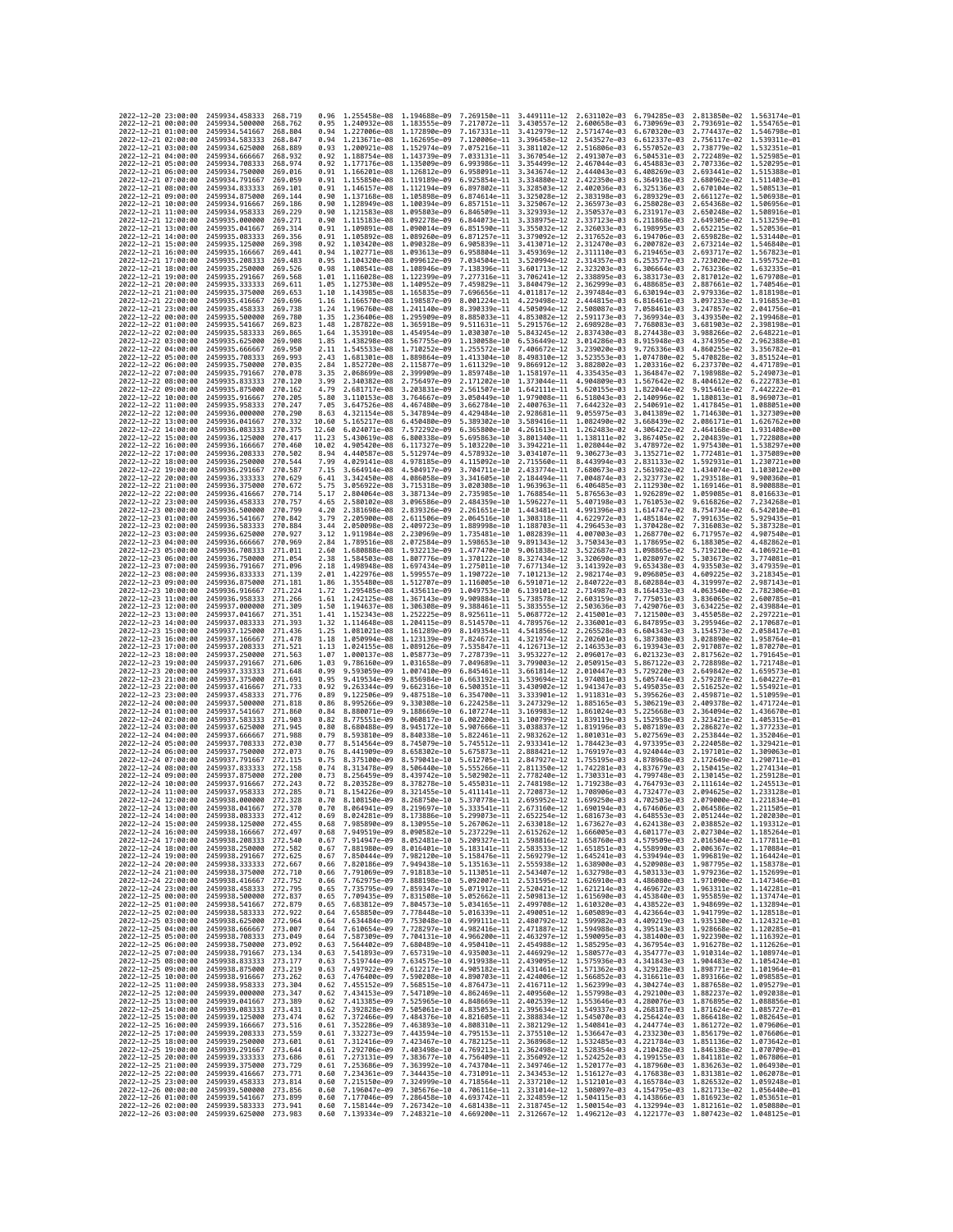| 2022-12-26 04:00:00                        |                     | 2459939.666667                                                                                 | 274.026            | 0.59         | 7.120614e-09 7.229392e-10    |                              | 4.657024e-11 2.306623e-12 1.492289e-03                              |                                                        |                              | 4.111412e-03 1.802710e-02 1.045386e-01                                                                                                                                                                                                                         |                                                        |                                                                                                                                                                                                                                                                |
|--------------------------------------------|---------------------|------------------------------------------------------------------------------------------------|--------------------|--------------|------------------------------|------------------------------|---------------------------------------------------------------------|--------------------------------------------------------|------------------------------|----------------------------------------------------------------------------------------------------------------------------------------------------------------------------------------------------------------------------------------------------------------|--------------------------------------------------------|----------------------------------------------------------------------------------------------------------------------------------------------------------------------------------------------------------------------------------------------------------------|
| 2022-12-26 05:00:00                        |                     | 2459939.708333                                                                                 | 274.068            | 0.59         | 7.101979e-09                 | 7.210549e-10                 | 4.644906e-11                                                        | 2.300611e-12 1.488383e-03                              |                              | 4.100696e-03                                                                                                                                                                                                                                                   | 1.798019e-02 1.042661e-01                              |                                                                                                                                                                                                                                                                |
| 2022-12-26 06:00:00                        |                     | 2459939.750000                                                                                 | 274.111            | 0.59         | 7.083427e-09                 | 7.191789e-10                 | 4.632844e-11                                                        | 2.294630e-12                                           | 1.484495e-03                 | 4.090027e-03                                                                                                                                                                                                                                                   | 1.793350e-02                                           | 1.039951e-01                                                                                                                                                                                                                                                   |
| 2022-12-26 07:00:00<br>2022-12-26 08:00:00 |                     | 2459939.791667<br>2459939.833333                                                               | 274.153<br>274.196 | 0.59<br>0.59 | 7.064954e-09<br>7.046558e-09 | 7.154506e-10                 | 7.173109e-10 4.620834e-11 2.288678e-12 1.480624e-03<br>4.608876e-11 | 2.282752e-12 1.476769e-03                              |                              | 4.079403e-03 1.788701e-02 1.037253e-01<br>4.068823e-03                                                                                                                                                                                                         | 1.784072e-02 1.034568e-01                              |                                                                                                                                                                                                                                                                |
| 2022-12-26 09:00:00                        |                     | 2459939.875000                                                                                 | 274.238            | 0.59         | 7.028236e-09                 | 7.135976e-10                 | 4.596966e-11                                                        | 2.276853e-12 1.472929e-03                              |                              | 4.058286e-03                                                                                                                                                                                                                                                   | 1.779462e-02 1.031894e-01                              |                                                                                                                                                                                                                                                                |
| 2022-12-26 10:00:00                        |                     | 2459939.916667                                                                                 | 274.281            | 0.59         | 7.009986e-09                 | 7.117518e-10                 | 4.585103e-11                                                        | 2.270978e-12                                           | 1.469104e-03                 | 4.047789e-03                                                                                                                                                                                                                                                   | 1.774870e-02                                           | 1.029231e-01                                                                                                                                                                                                                                                   |
| 2022-12-26 11:00:00                        |                     | 2459939.958333                                                                                 | 274.323            | 0.58         | 6.991806e-09                 | 7.099130e-10                 | 4.573285e-11                                                        | 2.265126e-12                                           | 1.465294e-03                 | 4.037331e-03                                                                                                                                                                                                                                                   | 1.770295e-02                                           | 1.026579e-01                                                                                                                                                                                                                                                   |
| 2022-12-26 12:00:00<br>2022-12-26 13:00:00 |                     | 2459940.000000<br>2459940.041667                                                               | 274,366<br>274.408 | 0.58<br>0.58 | 6.973694e-09<br>6.955648e-09 | 7.080809e-10<br>7.062553e-10 | 4.561510e-11<br>4.549778e-11                                        | 2.259297e-12 1.461498e-03<br>2.253490e-12              | 1.457716e-03                 | 4.026911e-03<br>4.016529e-03                                                                                                                                                                                                                                   | 1.765737e-02 1.023938e-01<br>1,761196e-02 1,021306e-01 |                                                                                                                                                                                                                                                                |
| 2022-12-26 14:00:00                        |                     | 2459940.083333                                                                                 | 274.451            | 0.58         | 6.937668e-09                 | 7.044361e-10                 | 4.538087e-11                                                        | 2.247704e-12                                           | 1.453948e-03                 | 4.006183e-03                                                                                                                                                                                                                                                   | 1.756670e-02                                           | 1.018683e-01                                                                                                                                                                                                                                                   |
| 2022-12-26 15:00:00                        |                     | 2459940.125000                                                                                 | 274.493            | 0.58         | 6.919750e-09                 | 7.026231e-10                 | 4.526435e-11                                                        | 2.241938e-12                                           | 1.450193e-03                 | 3.995873e-03                                                                                                                                                                                                                                                   | 1.752160e-02                                           | 1.016070e-01                                                                                                                                                                                                                                                   |
| 2022-12-26 16:00:00                        |                     | 2459940.166667                                                                                 | 274.535            | 0.58         | 6.901894e-09                 | 7.008162e-10                 | 4.514822e-11                                                        | 2.236191e-12                                           | 1.446451e-03                 | 3.985597e-03                                                                                                                                                                                                                                                   | 1.747664e-02                                           | 1.013466e-01                                                                                                                                                                                                                                                   |
| 2022-12-26 17:00:00<br>2022-12-26 18:00:00 |                     | 2459940.208333<br>2459940.250000                                                               | 274.578<br>274.620 | 0.57<br>0.57 | 6.884099e-09<br>6.866364e-09 | 6.990152e-10                 | 4.503247e-11<br>4.491709e-11                                        | 2.230464e-12<br>2.224756e-12                           | 1.442722e-03<br>1.439005e-03 | 3.975354e-03                                                                                                                                                                                                                                                   | 1.743184e-02<br>1,738717e-02                           | 1.010870e-01<br>1.008283e-01                                                                                                                                                                                                                                   |
| 2022-12-26 19:00:00                        |                     | 2459940.291667                                                                                 | 274,663            | 0.57         | 6.848687e-09                 | 6.972201e-10<br>6.954308e-10 | 4.480207e-11                                                        | 2.219065e-12                                           | 1.435300e-03                 | 3.965146e-03<br>3.954969e-03                                                                                                                                                                                                                                   | 1.734265e-02                                           | 1.005704e-01                                                                                                                                                                                                                                                   |
| 2022-12-26 20:00:00                        |                     | 2459940.333333                                                                                 | 274,705            | 0.57         | 6.831067e-09                 | 6.936470e-10                 | 4.468741e-11                                                        | 2.213392e-12 1.431608e-03                              |                              | 3.944825e-03                                                                                                                                                                                                                                                   | 1.729827e-02                                           | 1.003133e-01                                                                                                                                                                                                                                                   |
| 2022-12-26 21:00:00                        |                     | 2459940.375000                                                                                 | 274.748            | 0.57         | 6.813505e-09                 | 6.918688e-10                 | 4.457311e-11                                                        | 2.207737e-12                                           | 1.427927e-03                 | 3.934712e-03                                                                                                                                                                                                                                                   | 1.725402e-02                                           | 1.000570e-01                                                                                                                                                                                                                                                   |
| 2022-12-26 22:00:00                        |                     | 2459940.416667                                                                                 | 274.790<br>274.833 | 0.57         | 6.795998e-09                 | 6.900961e-10<br>6.883287e-10 | 4.445914e-11 2.202099e-12 1.424258e-03                              | 2.196477e-12 1.420600e-03                              |                              | 3.924631e-03                                                                                                                                                                                                                                                   | 1.720990e-02                                           | 9.980145e-02<br>9.954668e-02                                                                                                                                                                                                                                   |
| 2022-12-26 23:00:00<br>2022-12-27 00:00:00 |                     | 2459940.458333<br>2459940.500000                                                               | 274.875            | 0.57<br>0.56 | 6.778545e-09<br>6.761147e-09 | 6.865667e-10                 | 4.434551e-11<br>4.423222e-11                                        | 2.190872e-12                                           | 1.416954e-03                 | 3.914579e-03<br>3.904559e-03                                                                                                                                                                                                                                   | 1.716592e-02<br>1.712206e-02                           | 9.929266e-02                                                                                                                                                                                                                                                   |
| 2022-12-27 01:00:00                        |                     | 2459940.541667                                                                                 | 274.918            | 0.56         | 6.743803e-09                 | 6.848099e-10                 | 4.411926e-11                                                        | 2.185284e-12                                           | 1.413319e-03                 | 3.894568e-03                                                                                                                                                                                                                                                   | 1.707834e-02                                           | 9.903938e-02                                                                                                                                                                                                                                                   |
| 2022-12-27 02:00:00                        |                     | 2459940.583333                                                                                 | 274.960            | 0.56         | 6.726511e-09                 | 6.830583e-10                 | 4.400663e-11                                                        | 2.179711e-12                                           | 1.409695e-03                 | 3.884606e-03                                                                                                                                                                                                                                                   | 1.703474e-02                                           | 9.878682e-02                                                                                                                                                                                                                                                   |
| 2022-12-27 03:00:00                        |                     | 2459940.625000                                                                                 | 275.003<br>275.045 | 0.56         | 6.709271e-09                 | 6.813118e-10                 | 4.389431e-11 2.174154e-12 1.406082e-03                              |                                                        |                              | 3.874673e-03                                                                                                                                                                                                                                                   | 1.699126e-02                                           | 9.853498e-02<br>9.828385e-02                                                                                                                                                                                                                                   |
| 2022-12-27 04:00:00<br>2022-12-27 05:00:00 |                     | 2459940.666667<br>2459940.708333                                                               | 275.087            | 0.56<br>0.56 | 6.692083e-09<br>6.674946e-09 | 6.795703e-10<br>6.778339e-10 | 4.378232e-11<br>4.367064e-11 2.163088e-12                           | 2.168613e-12                                           | 1.402480e-03<br>1.398889e-03 | 3.864770e-03<br>3.854895e-03                                                                                                                                                                                                                                   | 1.694791e-02<br>1.690468e-02                           | 9.803343e-02                                                                                                                                                                                                                                                   |
| 2022-12-27 06:00:00                        |                     | 2459940.750000                                                                                 | 275,130            | 0.56         | 6.657860e-09                 | 6.761025e-10                 | 4.355928e-11                                                        | 2.157577e-12                                           | 1.395308e-03                 | 3.845048e-03                                                                                                                                                                                                                                                   | 1.686157e-02                                           | 9.778369e-02                                                                                                                                                                                                                                                   |
| 2022-12-27 07:00:00                        |                     | 2459940.791667                                                                                 | 275.172            | 0.55         | 6.640823e-09                 | 6.743759e-10                 | 4,344822e-11                                                        | 2.152082e-12                                           | 1.391738e-03                 | 3.835229e-03                                                                                                                                                                                                                                                   | 1.681858e-02                                           | 9.753465e-02                                                                                                                                                                                                                                                   |
| 2022-12-27 08:00:00<br>2022-12-27 09:00:00 |                     | 2459940.833333<br>2459940.875000                                                               | 275.215<br>275.257 | 0.55<br>0.55 | 6.623837e-09<br>6.606899e-09 | 6.726543e-10<br>6.709375e-10 | 4.333747e-11<br>4.322703e-11 2.141137e-12 1.384628e-03              | 2.146602e-12                                           | 1.388178e-03                 | 3.825438e-03<br>3.815674e-03                                                                                                                                                                                                                                   | 1.677571e-02<br>1.673296e-02                           | 9.728629e-02<br>9.703860e-02                                                                                                                                                                                                                                   |
| 2022-12-27 10:00:00                        |                     | 2459940.916667                                                                                 | 275,300            | 0.55         | 6.590009e-09                 | 6.692254e-10                 | 4.311689e-11                                                        | 2.135687e-12 1.381088e-03                              |                              | 3.805938e-03                                                                                                                                                                                                                                                   | 1.669032e-02                                           | 9.679158e-02                                                                                                                                                                                                                                                   |
| 2022-12-27 11:00:00                        |                     | 2459940.958333                                                                                 | 275.342            | 0.55         | 6.573168e-09                 | 6.675182e-10                 | 4.300704e-11                                                        | 2.130251e-12                                           | 1.377559e-03                 | 3.796228e-03                                                                                                                                                                                                                                                   | 1.664780e-02                                           | 9.654523e-02                                                                                                                                                                                                                                                   |
| 2022-12-27 12:00:00                        |                     | 2459941.000000                                                                                 | 275.385            | 0.55         | 6.556375e-09                 | 6.658157e-10                 | 4.289750e-11                                                        | 2.124830e-12                                           | 1.374040e-03                 | 3.786546e-03                                                                                                                                                                                                                                                   | 1.660540e-02                                           | 9.629955e-02                                                                                                                                                                                                                                                   |
| 2022-12-27 13:00:00                        |                     | 2459941.041667                                                                                 | 275.427            | 0.55         | 6.539630e-09                 | 6.641178e-10                 | 4.278825e-11                                                        | 2.119423e-12 1.370530e-03                              |                              | 3.776890e-03                                                                                                                                                                                                                                                   | 1.656311e-02                                           | 9.605452e-02                                                                                                                                                                                                                                                   |
| 2022-12-27 14:00:00<br>2022-12-27 15:00:00 |                     | 2459941.083333<br>2459941.125000                                                               | 275.470<br>275.512 | 0.54<br>0.54 | 6.522931e-09<br>6.506279e-09 | 6.624247e-10<br>6.607361e-10 | 4.267930e-11<br>4.257064e-11                                        | 2.114031e-12 1.367030e-03<br>2.108653e-12              | 1.363541e-03                 | 3.767261e-03<br>3.757658e-03                                                                                                                                                                                                                                   | 1.652094e-02<br>1.647888e-02                           | 9.581014e-02<br>9.556641e-02                                                                                                                                                                                                                                   |
| 2022-12-27 16:00:00                        |                     | 2459941,166667                                                                                 | 275.555            | 0.54         | 6.489674e-09                 | 6.590522e-10                 | 4.246227e-11                                                        | 2.103290e-12                                           | 1.360061e-03                 | 3.748082e-03                                                                                                                                                                                                                                                   | 1.643693e-02                                           | 9.532332e-02                                                                                                                                                                                                                                                   |
| 2022-12-27 17:00:00                        |                     | 2459941.208333                                                                                 | 275.597            | 0.54         | 6.473114e-09                 | 6.573728e-10                 | 4.235419e-11                                                        |                                                        | 2.097940e-12 1.356590e-03    | 3.738531e-03                                                                                                                                                                                                                                                   | 1.639509e-02                                           | 9.508088e-02                                                                                                                                                                                                                                                   |
| 2022-12-27 18:00:00                        |                     | 2459941.250000                                                                                 | 275.639            | 0.54         | 6.456601e-09                 | 6.556980e-10                 | 4.224640e-11                                                        | 2.092605e-12 1.353130e-03                              |                              | 3.729006e-03                                                                                                                                                                                                                                                   | 1.635336e-02                                           | 9.483908e-02                                                                                                                                                                                                                                                   |
| 2022-12-27 19:00:00<br>2022-12-27 20:00:00 |                     | 2459941.291667<br>2459941.333333                                                               | 275.682<br>275.724 | 0.54<br>0.54 | 6.440133e-09<br>6.423710e-09 | 6.540277e-10<br>6.523619e-10 | 4.213890e-11<br>4.203168e-11                                        | 2.087284e-12<br>2.081976e-12 1.346237e-03              | 1.349678e-03                 | 3.719507e-03<br>3.710034e-03                                                                                                                                                                                                                                   | 1.631175e-02<br>1.627024e-02                           | 9.459791e-02<br>9.435738e-02                                                                                                                                                                                                                                   |
| 2022-12-27 21:00:00                        |                     | 2459941.375000                                                                                 | 275.767            | 0.54         | 6.407332e-09                 | 6.507006e-10                 | 4.192474e-11                                                        | 2.076683e-12                                           | 1.342804e-03                 | 3.700586e-03                                                                                                                                                                                                                                                   | 1.622885e-02                                           | 9.411747e-02                                                                                                                                                                                                                                                   |
| 2022-12-27 22:00:00                        |                     | 2459941,416667                                                                                 | 275,809            | 0.53         | 6.390999e-09                 | 6.490438e-10                 | 4.181809e-11                                                        | 2.071403e-12                                           | 1.339381e-03                 | 3.691163e-03                                                                                                                                                                                                                                                   | 1.618756e-02                                           | 9.387820e-02                                                                                                                                                                                                                                                   |
| 2022-12-27 23:00:00                        |                     | 2459941.458333                                                                                 | 275.852            | 0.53         | 6.374711e-09                 | 6.473913e-10                 | 4.171171e-11                                                        | 2.066138e-12                                           | 1.335967e-03                 | 3.681765e-03                                                                                                                                                                                                                                                   | 1.614639e-02                                           | 9.363954e-02                                                                                                                                                                                                                                                   |
| 2022-12-28 00:00:00<br>2022-12-28 01:00:00 |                     | 2459941.500000<br>2459941.541667                                                               | 275.894<br>275.937 | 0.53<br>0.53 | 6.358466e-09<br>6.342265e-09 | 6.457433e-10<br>6.440996e-10 | 4.160562e-11<br>4.149980e-11 2.055647e-12 1.329168e-03              | 2.060885e-12 1.332563e-03                              |                              | 3.672393e-03<br>3.663045e-03                                                                                                                                                                                                                                   | 1.610532e-02<br>1.606436e-02                           | 9.340151e-02<br>9.316410e-02                                                                                                                                                                                                                                   |
| 2022-12-28 02:00:00                        |                     | 2459941.583333                                                                                 | 275.979            | 0.53         | 6.326108e-09                 | 6.424603e-10                 | 4.139426e-11                                                        | 2.050422e-12                                           | 1.325782e-03                 | 3.653722e-03                                                                                                                                                                                                                                                   | 1.602351e-02                                           | 9.292730e-02                                                                                                                                                                                                                                                   |
| 2022-12-28 03:00:00                        |                     | 2459941.625000                                                                                 | 276.022            | 0.53         | 6.309995e-09                 | 6.408254e-10                 | 4.128900e-11                                                        | 2.045211e-12                                           | 1.322405e-03                 | 3.644424e-03                                                                                                                                                                                                                                                   | 1,598276e-02                                           | 9.269112e-02                                                                                                                                                                                                                                                   |
| 2022-12-28 04:00:00                        |                     | 2459941.666667                                                                                 | 276.064            | 0.53         | 6.293925e-09                 | 6.391948e-10                 | 4.118402e-11                                                        | 2.040013e-12 1.319037e-03                              |                              | 3.635151e-03                                                                                                                                                                                                                                                   | 1.594212e-02                                           | 9.245555e-02                                                                                                                                                                                                                                                   |
| 2022-12-28 05:00:00                        |                     | 2459941,708333                                                                                 | 276.107            | 0.52         | 6.277897e-09                 | 6.375685e-10                 | 4.107930e-11                                                        | 2.034829e-12 1.315678e-03                              |                              | 3.625902e-03                                                                                                                                                                                                                                                   | 1.590159e-02                                           | 9.222059e-02                                                                                                                                                                                                                                                   |
| 2022-12-28 06:00:00<br>2022-12-28 07:00:00 |                     | 2459941.750000<br>2459941.791667                                                               | 276,149<br>276.192 | 0.52<br>0.52 | 6.261913e-09<br>6.245971e-09 | 6.359464e-10<br>6.343287e-10 | 4.097486e-11<br>4.087069e-11 2.024500e-12 1.308987e-03              | 2.029658e-12                                           | 1.312328e-03                 | 3.616677e-03<br>3.607477e-03                                                                                                                                                                                                                                   | 1.586116e-02<br>1.582083e-02                           | 9.198623e-02<br>9.175249e-02                                                                                                                                                                                                                                   |
| 2022-12-28 08:00:00                        |                     | 2459941.833333                                                                                 | 276.234            | 0.52         | 6.230072e-09                 | 6.327151e-10                 | 4.076680e-11                                                        | 2.019356e-12 1.305655e-03                              |                              | 3.598301e-03                                                                                                                                                                                                                                                   | 1.578062e-02                                           | 9.151934e-02                                                                                                                                                                                                                                                   |
| 2022-12-28 09:00:00                        |                     | 2459941.875000                                                                                 | 276.276            | 0.52         | 6.214215e-09                 | 6.311059e-10                 | 4.066317e-11                                                        | 2.014225e-12                                           | 1.302332e-03                 | 3.589148e-03                                                                                                                                                                                                                                                   | 1.574050e-02                                           | 9.128680e-02                                                                                                                                                                                                                                                   |
| 2022-12-28 10:00:00                        |                     | 2459941.916667                                                                                 | 276.319<br>276.361 | 0.52         | 6.198399e-09                 | 6.295008e-10                 | 4.055981e-11 2.009107e-12 1.299017e-03                              |                                                        |                              | 3.580020e-03                                                                                                                                                                                                                                                   | 1.570049e-02                                           | 9.105486e-02<br>9.082351e-02                                                                                                                                                                                                                                   |
| 2022-12-28 11:00:00<br>2022-12-28 12:00:00 |                     | 2459941.958333<br>2459942.000000                                                               | 276.404            | 0.52<br>0.52 | 6.182626e-09<br>6.166895e-09 | 6.278999e-10<br>6.263032e-10 | 4.045672e-11<br>4.035389e-11 1.998911e-12 1.292415e-03              | 2.004002e-12 1.295712e-03                              |                              | 3.570916e-03<br>3.561836e-03                                                                                                                                                                                                                                   | 1.566059e-02<br>1.562078e-02                           | 9.059276e-02                                                                                                                                                                                                                                                   |
| 2022-12-28 13:00:00                        |                     | 2459942.041667                                                                                 | 276.446            | 0.51         | 6.151204e-09                 | 6.247107e-10                 | 4.025134e-11                                                        | 1.993833e-12                                           | 1.289127e-03                 | 3.552779e-03                                                                                                                                                                                                                                                   | 1.558108e-02                                           | 9.036260e-02                                                                                                                                                                                                                                                   |
| 2022-12-28 14:00:00                        |                     | 2459942.083333                                                                                 | 276.489            | 0.51         | 6.135555e-09                 | 6.231223e-10                 | 4.014904e-11                                                        | 1.988767e-12                                           | 1.285847e-03                 | 3.543746e-03                                                                                                                                                                                                                                                   | 1.554149e-02                                           | 9.013304e-02                                                                                                                                                                                                                                                   |
| 2022-12-28 15:00:00                        |                     | 2459942.125000                                                                                 | 276.531            | 0.51         | 6.119948e-09                 | 6.215381e-10                 | 4.004701e-11 1.983715e-12 1.282576e-03 3.534736e-03                 |                                                        |                              |                                                                                                                                                                                                                                                                | 1.550199e-02                                           | 8.990406e-02                                                                                                                                                                                                                                                   |
| 2022-12-28 16:00:00<br>2022-12-28 17:00:00 |                     | 2459942.166667<br>2459942.208333                                                               | 276.574<br>276.616 | 0.51<br>0.51 | 6.104381e-09<br>6.088855e-09 | 6.199580e-10<br>6.183820e-10 | 3.994525e-11<br>3.984375e-11                                        | 1.978676e-12 1.279314e-03<br>1.973649e-12              | 1.276060e-03                 | 3.525750e-03<br>3.516787e-03                                                                                                                                                                                                                                   | 1.546260e-02<br>1.542331e-02                           | 8.967567e-02<br>8.944787e-02                                                                                                                                                                                                                                   |
| 2022-12-28 18:00:00                        |                     | 2459942.250000                                                                                 | 276.659            | 0.51         | 6.073370e-09                 | 6.168101e-10                 | 3.974250e-11 1.968636e-12 1.272815e-03                              |                                                        |                              | 3.507847e-03                                                                                                                                                                                                                                                   | 1.538412e-02                                           | 8.922065e-02                                                                                                                                                                                                                                                   |
| 2022-12-28 19:00:00                        |                     | 2459942,291667                                                                                 | 276,701            | 0.51         | 6.057925e-09                 | 6.152422e-10                 |                                                                     | 3.964152e-11 1.963635e-12 1.269578e-03                 |                              | 3.498931e-03                                                                                                                                                                                                                                                   | 1.534503e-02                                           | 8.899402e-02                                                                                                                                                                                                                                                   |
| 2022-12-28 20:00:00                        |                     | 2459942.333333                                                                                 | 276,744            | 0.50         | 6.042520e-09                 | 6.136785e-10                 | 3.954080e-11                                                        | 1.958647e-12                                           | 1.266349e-03                 | 3.490038e-03                                                                                                                                                                                                                                                   | 1.530604e-02                                           | 8.876796e-02                                                                                                                                                                                                                                                   |
| 2022-12-28 21:00:00<br>2022-12-28 22:00:00 |                     | 2459942,375000<br>2459942.416667                                                               | 276,786<br>276,828 | 0.50<br>0.50 | 6.027156e-09<br>6.011832e-09 | 6.121187e-10                 | 3.944034e-11<br>3.934014e-11                                        | 1.953672e-12<br>1.948710e-12 1.259918e-03              | 1.263129e-03                 | 3.481167e-03<br>3.472320e-03                                                                                                                                                                                                                                   | 1.526715e-02<br>1,522836e-02                           | 8.854249e-02<br>8.831759e-02                                                                                                                                                                                                                                   |
| 2022-12-28 23:00:00                        |                     | 2459942.458333                                                                                 | 276.871            | 0.50         | 5.996547e-09                 | 6.105630e-10<br>6.090114e-10 | 3.924019e-11                                                        | 1.943760e-12 1.256715e-03                              |                              | 3.463495e-03                                                                                                                                                                                                                                                   | 1.518968e-02                                           | 8.809327e-02                                                                                                                                                                                                                                                   |
| 2022-12-29 00:00:00                        |                     | 2459942.500000                                                                                 | 276.913            | 0.50         | 5.981302e-09                 | 6.074637e-10                 | 3.914051e-11                                                        | 1.938823e-12                                           | 1.253520e-03                 | 3.454694e-03                                                                                                                                                                                                                                                   | 1.515109e-02                                           | 8.786952e-02                                                                                                                                                                                                                                                   |
| 2022-12-29 01:00:00                        |                     | 2459942.541667                                                                                 | 276.956            | 0.50         | 5.966097e-09                 |                              | 6.059200e-10 3.904107e-11 1.933899e-12 1.250333e-03                 |                                                        |                              | 3.445915e-03                                                                                                                                                                                                                                                   | 1.511260e-02                                           | 8.764634e-02                                                                                                                                                                                                                                                   |
| 2022-12-29 02:00:00                        |                     | 2459942.583333                                                                                 | 276.998            | 0.50         | 5.950932e-09                 | 6.043804e-10                 | 3.894190e-11 1.928987e-12 1.247155e-03                              |                                                        |                              | 3.437158e-03                                                                                                                                                                                                                                                   | 1.507421e-02                                           | 8.742374e-02                                                                                                                                                                                                                                                   |
| 2022-12-29 03:00:00<br>2022-12-29 04:00:00 |                     | 2459942.625000<br>2459942.666667                                                               | 277.041<br>277.083 | 0.50<br>0.49 | 5.935805e-09<br>5.920718e-09 | 6.028446e-10<br>6.013129e-10 | 3.884297e-11<br>3.874430e-11                                        | 1.924088e-12 1.243985e-03<br>1.919201e-12              | 1.240823e-03                 | 3.428425e-03<br>3.419713e-03                                                                                                                                                                                                                                   | 1.503591e-02<br>1.499772e-02                           | 8.720170e-02<br>8.698023e-02                                                                                                                                                                                                                                   |
| 2022-12-29 05:00:00                        |                     | 2459942.708333                                                                                 | 277,126            | 0.49         | 5.905670e-09                 | 5.997851e-10                 | 3.864589e-11                                                        | 1.914327e-12                                           | 1.237669e-03                 | 3.411025e-03                                                                                                                                                                                                                                                   | 1.495962e-02                                           | 8.675933e-02                                                                                                                                                                                                                                                   |
| 2022-12-29 06:00:00                        |                     | 2459942.750000                                                                                 | 277,168            | 0.49         | 5.890661e-09                 | 5.982612e-10                 | 3.854772e-11 1.909465e-12 1.234524e-03                              |                                                        |                              | 3.402358e-03                                                                                                                                                                                                                                                   | 1.492162e-02                                           | 8.653899e-02                                                                                                                                                                                                                                                   |
| 2022-12-29 07:00:00<br>2022-12-29 08:00:00 |                     | 2459942.791667                                                                                 | 277.211<br>277.253 | 0.49<br>0.49 | 5.875691e-09                 | 5.967412e-10                 | 3.844981e-11                                                        | 1.904616e-12                                           | 1.231386e-03                 | 3.393714e-03                                                                                                                                                                                                                                                   | 1.488372e-02                                           | 8.631922e-02                                                                                                                                                                                                                                                   |
| 2022-12-29 09:00:00                        |                     | 2459942.833333<br>2459942.875000                                                               | 277.296            | 0.49         | 5.860759e-09<br>5.845866e-09 | 5.952251e-10<br>5.937130e-10 | 3.825473e-11                                                        | 3.835215e-11 1.899779e-12 1.228257e-03<br>1.894955e-12 | 1.225136e-03                 | 3.385092e-03<br>3.376492e-03                                                                                                                                                                                                                                   | 1.484592e-02<br>1.480821e-02                           | 8.610000e-02<br>8.588135e-02                                                                                                                                                                                                                                   |
| 2022-12-29 10:00:00                        |                     | 2459942.916667                                                                                 | 277,338            | 0.49         | 5.831011e-09                 | 5.922047e-10                 | 3.815757e-11                                                        | 1.890142e-12                                           | 1.222023e-03                 | 3.367915e-03                                                                                                                                                                                                                                                   | 1.477060e-02                                           | 8.566325e-02                                                                                                                                                                                                                                                   |
| 2022-12-29 11:00:00                        |                     | 2459942.958333                                                                                 | 277,380            | 0.49         | 5.816195e-09                 | 5.907003e-10                 | 3.806066e-11                                                        | 1.885342e-12                                           | 1.218918e-03                 | 3.359359e-03                                                                                                                                                                                                                                                   | 1.473308e-02                                           | 8.544571e-02                                                                                                                                                                                                                                                   |
| 2022-12-29 12:00:00                        |                     | 2459943.000000                                                                                 | 277.423            | 0.48         | 5.801417e-09                 | 5.891997e-10                 | 3.796399e-11 1.880555e-12 1.215821e-03                              |                                                        |                              | 3.350825e-03                                                                                                                                                                                                                                                   | 1.469566e-02                                           | 8.522873e-02                                                                                                                                                                                                                                                   |
| 2022-12-29 13:00:00<br>2022-12-29 14:00:00 |                     | 2459943.041667<br>2459943.083333                                                               | 277.465<br>277.508 | 0.48<br>0.48 | 5.786676e-09<br>5.771974e-09 | 5.877030e-10<br>5.862102e-10 | 3.786757e-11<br>3.777140e-11                                        | 1.875779e-12 1.212731e-03<br>1.871016e-12              | 1.209650e-03                 | 3.342313e-03<br>3.333823e-03                                                                                                                                                                                                                                   | 1.465834e-02<br>1,462111e-02                           | 8.501229e-02<br>8.479641e-02                                                                                                                                                                                                                                   |
| 2022-12-29 15:00:00                        |                     | 2459943.125000                                                                                 | 277.550            | 0.48         | 5.757310e-09                 | 5.847211e-10                 | 3.767547e-11                                                        | 1.866264e-12                                           | 1.206577e-03                 | 3.325355e-03                                                                                                                                                                                                                                                   | 1.458398e-02                                           | 8.458108e-02                                                                                                                                                                                                                                                   |
| 2022-12-29 16:00:00                        |                     | 2459943.166667                                                                                 | 277.593            | 0.48         | 5.742683e-09                 | 5.832359e-10                 |                                                                     |                                                        |                              | 3.757979e-11 1.861525e-12 1.203512e-03 3.316908e-03 1.454694e-02 8.436630e-02                                                                                                                                                                                  |                                                        |                                                                                                                                                                                                                                                                |
| 2022-12-29 17:00:00                        |                     | 2459943.208333 277.635                                                                         |                    | 0.48         | 5.728094e-09                 |                              |                                                                     |                                                        |                              | 5.817545e-10 3.748435e-11 1.856798e-12 1.200454e-03 3.308483e-03 1.451000e-02 8.415207e-02                                                                                                                                                                     |                                                        |                                                                                                                                                                                                                                                                |
| 2022-12-29 18:00:00                        |                     | 2459943.250000<br>2022-12-29 19:00:00 2459943.291667 277.720                                   | 211.018            | 0.48<br>0.48 | 5.713542e-09                 | 5.802769e-10                 | 3.738910e-11                                                        | 1.852083e-12                                           | 1.197404e-03                 | 3.300080e-03<br>5.699027e-09 5.788030e-10 3.729421e-11 1.847380e-12 1.194363e-03 3.291698e-03 1.443639e-02 8.372524e-02                                                                                                                                        | 1.447315e-02                                           | 8.393838e-02                                                                                                                                                                                                                                                   |
| 2022-12-29 20:00:00                        |                     | 2459943.333333 277.763                                                                         |                    |              |                              |                              |                                                                     |                                                        |                              | 0.47 5.684550e-09 5.773329e-10 3.719950e-11 1.842689e-12 1.191329e-03 3.283338e-03 1.439973e-02 8.351264e-02                                                                                                                                                   |                                                        |                                                                                                                                                                                                                                                                |
|                                            |                     | 2022-12-29 21:00:00 2459943.375000 277.805                                                     |                    |              |                              |                              |                                                                     |                                                        |                              | $\begin{array}{cccccccc} 0.47 & 5.670110e-09 & 5.758666e-10 & 3.710503e-11 & 1.838010e-12 & 1.188302e-03 & 3.274999e-03 & 1.436317e-02 & 8.330058e-02 \\ 0.47 & 5.655707e-09 & 5.744040e-10 & 3.701080e-11 & 1.83343e-12 & 1.185284e-03 & 3.266681e-03 & 1.43$ |                                                        |                                                                                                                                                                                                                                                                |
| 2022-12-29 23:00:00                        |                     | 2022-12-29 22:00:00 2459943.416667 277.848<br>2459943.458333 277.890                           |                    |              |                              |                              |                                                                     |                                                        |                              | 0.47 5.641341e-09 5.729452e-10 3.691682e-11 1.828688e-12 1.182273e-03 3.258384e-03 1.429031e-02 8.287809e-02                                                                                                                                                   |                                                        |                                                                                                                                                                                                                                                                |
| 2022-12-30 00:00:00                        |                     | 2459943.500000 277.932                                                                         |                    |              |                              |                              |                                                                     |                                                        |                              |                                                                                                                                                                                                                                                                |                                                        |                                                                                                                                                                                                                                                                |
| 2022-12-30 01:00:00                        |                     | 2459943.541667 277.975                                                                         |                    |              |                              |                              |                                                                     |                                                        |                              |                                                                                                                                                                                                                                                                |                                                        |                                                                                                                                                                                                                                                                |
| 2022-12-30 02:00:00                        |                     | 2459943.583333 278.017                                                                         |                    |              |                              |                              |                                                                     |                                                        |                              |                                                                                                                                                                                                                                                                |                                                        |                                                                                                                                                                                                                                                                |
| 2022-12-30 03:00:00<br>2022-12-30 04:00:00 |                     | 2459943.625000 278.060<br>2459943.666667 278.102                                               |                    |              |                              |                              |                                                                     |                                                        |                              | 0.47 5.584244e-09 5.671471e-10 3.654327e-11 1.810186e-12 1.170307e-03 3.225410e-03 1.414571e-02 8.203953e-02                                                                                                                                                   |                                                        |                                                                                                                                                                                                                                                                |
| 2022-12-30 05:00:00                        |                     | 2459943.708333 278.145                                                                         |                    |              |                              |                              |                                                                     |                                                        |                              | 0.47 5.570961e-09 5.657068e-10 3.645047e-11 1.805589e-12 1.167335e-03 3.217219e-03 1.410979e-02 8.183122e-02<br>0.46 5.555914e-09 5.642702e-10 3.645047e-11 1.801589e-12 1.164379e-03 3.217219e-03 1.40979e-02 8.183122e-02<br>0.46                            |                                                        |                                                                                                                                                                                                                                                                |
| 2022-12-30 06:00:00                        |                     | 2459943.750000 278.187                                                                         |                    |              |                              |                              |                                                                     |                                                        |                              |                                                                                                                                                                                                                                                                |                                                        |                                                                                                                                                                                                                                                                |
| 2022-12-30 07:00:00                        |                     | 2459943.791667 278.230                                                                         |                    |              |                              |                              |                                                                     |                                                        |                              | 0.46 5.527728e-09 5.614079e-10 3.617351e-11 1.791871e-12 1.158463e-03 3.192771e-03 1.400258e-02 8.120948e-02                                                                                                                                                   |                                                        |                                                                                                                                                                                                                                                                |
| 2022-12-30 08:00:00<br>2022-12-30 09:00:00 |                     | 2459943.833333 278.272<br>2459943.875000 278.315                                               |                    |              |                              |                              |                                                                     |                                                        |                              | 0.46 5.513690e-09 5.599823e-10 3.608166e-11 1.787321e-12 1.155521e-03 3.184663e-03 1.396702e-02 8.100328e-02<br>0.46 5.499687e-09 5.585603e-10 3.599004e-11 1.782783e-12 1.152586e-03 3.176576e-03 1.393156e-02 8.079761e-02                                   |                                                        |                                                                                                                                                                                                                                                                |
| 2022-12-30 10:00:00                        |                     | 2459943.916667 278.357                                                                         |                    |              |                              |                              |                                                                     |                                                        |                              |                                                                                                                                                                                                                                                                |                                                        |                                                                                                                                                                                                                                                                |
| 2022-12-30 11:00:00                        |                     | 2459943.958333 278.400                                                                         |                    |              |                              |                              |                                                                     |                                                        |                              | $\begin{array}{cccccccc} 0.46 & 5.485720e-09 & 5.5574419e-10 & 3.589865e-11 & 1.776255e-12 & 1.149659e-03 & 3.168510e-03 & 1.393618e-02 & 0.07970e-04 \\ 0.46 & 5.447789e-09 & 5.557419e-10 & 3.589786e-11 & 1.778256e-12 & 1.146759e-03 & 3.168510e-03 & 1.3$ |                                                        |                                                                                                                                                                                                                                                                |
| 2022-12-30 12:00:00                        |                     | 2459944.000000 278.442                                                                         |                    |              |                              |                              |                                                                     |                                                        |                              |                                                                                                                                                                                                                                                                |                                                        |                                                                                                                                                                                                                                                                |
| 2022-12-30 13:00:00<br>2022-12-30 14:00:00 |                     | 2459944.041667 278.484<br>2459944.083333 278.527                                               |                    |              |                              |                              |                                                                     |                                                        |                              | 0.45 5.430208e-09 5.515044e-10 3.553544e-11 1.760265e-12 1.138025e-03 3.136449e-03 1.375558e-02 7.977709e-02                                                                                                                                                   |                                                        |                                                                                                                                                                                                                                                                |
| 2022-12-30 15:00:00                        |                     | 2459944.125000 278.569                                                                         |                    |              |                              |                              |                                                                     |                                                        |                              |                                                                                                                                                                                                                                                                |                                                        |                                                                                                                                                                                                                                                                |
| 2022-12-30 16:00:00                        |                     | 2459944.166667 278.612                                                                         |                    |              |                              |                              |                                                                     |                                                        |                              | 0.45 5.416418e-09 5.501040e-10 3.544521e-11 1.752796e-12 1.135135e-03 3.128485e-03 1.372066e-02 7.957454e-02<br>0.45 5.405610e-09 5.501040e-10 3.544521e-11 1.751338e-12 1.132135e-03 3.128485e-03 1.372066e-02 7.957454e-02<br>0.45                           |                                                        |                                                                                                                                                                                                                                                                |
| 2022-12-30 17:00:00                        |                     | 2459944.208333 278.654                                                                         |                    |              |                              |                              |                                                                     |                                                        |                              |                                                                                                                                                                                                                                                                |                                                        |                                                                                                                                                                                                                                                                |
| 2022-12-30 18:00:00<br>2022-12-30 19:00:00 |                     | 2459944.250000 278.697<br>2459944.291667 278.739                                               |                    |              |                              |                              |                                                                     |                                                        |                              | 0.45 5.375260e-09 5.459242e-10 3.517591e-11 1.742457e-12 1.126510e-03 3.104714e-03 1.361641e-02 7.896998e-02                                                                                                                                                   |                                                        |                                                                                                                                                                                                                                                                |
| 2022-12-30 20:00:00                        |                     | 2459944.333333 278.782                                                                         |                    |              |                              |                              |                                                                     |                                                        |                              | 0.45 5.361610e-09 5.445380e-10 3.508660e-11 1.738033e-12 1.123649e-03 3.096831e-03 1.358184e-02 7.876948e-02<br>0.45 5.361610e-09 5.431534e-10 3.499751e-11 1.738020e-12 1.128749e-03 3.096831e-03 1.354184e-02 7.876948e-02<br>0.45                           |                                                        |                                                                                                                                                                                                                                                                |
| 2022-12-30 21:00:00                        |                     | 2459944.375000 278.824                                                                         |                    |              |                              |                              |                                                                     |                                                        |                              |                                                                                                                                                                                                                                                                |                                                        |                                                                                                                                                                                                                                                                |
| 2022-12-30 22:00:00                        |                     | 2459944.416667 278.867                                                                         |                    |              |                              |                              |                                                                     |                                                        |                              |                                                                                                                                                                                                                                                                |                                                        |                                                                                                                                                                                                                                                                |
| 2022-12-30 23:00:00<br>2022-12-31 00:00:00 |                     | 2459944.458333 278.909<br>2459944.500000 278.951                                               |                    |              |                              |                              |                                                                     |                                                        |                              | 0.44 5.320870e-09 5.404006e-10 3.482002e-11 1.724828e-12 1.115111e-03 3.073301e-03 1.347865e-02 7.817104e-02<br>0.44 5.320870e-09 5.390285e-10 3.482002e-11 1.724828e-12 1.115111e-03 3.073301e-03 1.347865e-02 7.7817104e-02<br>0.4                           |                                                        |                                                                                                                                                                                                                                                                |
| 2022-12-31 01:00:00                        |                     | 2459944.541667 278.994                                                                         |                    |              |                              |                              |                                                                     |                                                        |                              |                                                                                                                                                                                                                                                                |                                                        |                                                                                                                                                                                                                                                                |
| 2022-12-31 02:00:00                        |                     | 2459944.583333 279.036                                                                         |                    |              |                              |                              |                                                                     |                                                        |                              |                                                                                                                                                                                                                                                                |                                                        |                                                                                                                                                                                                                                                                |
| 2022-12-31 03:00:00                        |                     | 2459944.625000 279.079                                                                         |                    |              |                              |                              |                                                                     |                                                        |                              |                                                                                                                                                                                                                                                                |                                                        |                                                                                                                                                                                                                                                                |
| 2022-12-31 04:00:00<br>2022-12-31 05:00:00 |                     | 2459944.666667 279.121<br>2459944.708333 279.164                                               |                    |              |                              |                              |                                                                     |                                                        |                              |                                                                                                                                                                                                                                                                |                                                        |                                                                                                                                                                                                                                                                |
|                                            |                     |                                                                                                |                    |              |                              |                              |                                                                     |                                                        |                              | 0.44 5.227014e-09 5.308689e-10 3.420588e-11 1.694407e-12 1.095441e-03 3.019093e-03 1.324092e-02 7.679233e-02                                                                                                                                                   |                                                        |                                                                                                                                                                                                                                                                |
|                                            |                     |                                                                                                |                    |              |                              |                              |                                                                     |                                                        |                              |                                                                                                                                                                                                                                                                |                                                        |                                                                                                                                                                                                                                                                |
| 2022-12-31 07:00:00                        | 2022-12-31 06:00:00 | 2459944.750000 279.206<br>2459944.791667 279.249<br>2022-12-31 08:00:00 2459944.833333 279.291 |                    |              |                              |                              |                                                                     |                                                        |                              | 0.43 5.187300e-09 5.268356e-10 3.394601e-11 1.681535e-12 1.087118e-03 2.996155e-03 1.314032e-02 7.620894e-02                                                                                                                                                   |                                                        | $\begin{array}{cccccccc} 0.44 & 5.213742e-09 & 5.295210e-10 & 3.411904e-11 & 1.690106e-12 & 1.092660e-03 & 3.011428e-03 & 1.320730e-02 & 7.659737e-02 \\ 0.43 & 5.200504e-09 & 5.281766e-10 & 3.403241e-11 & 1.685815e-12 & 1.089885e-03 & 3.003782e-03 & 1.3$ |